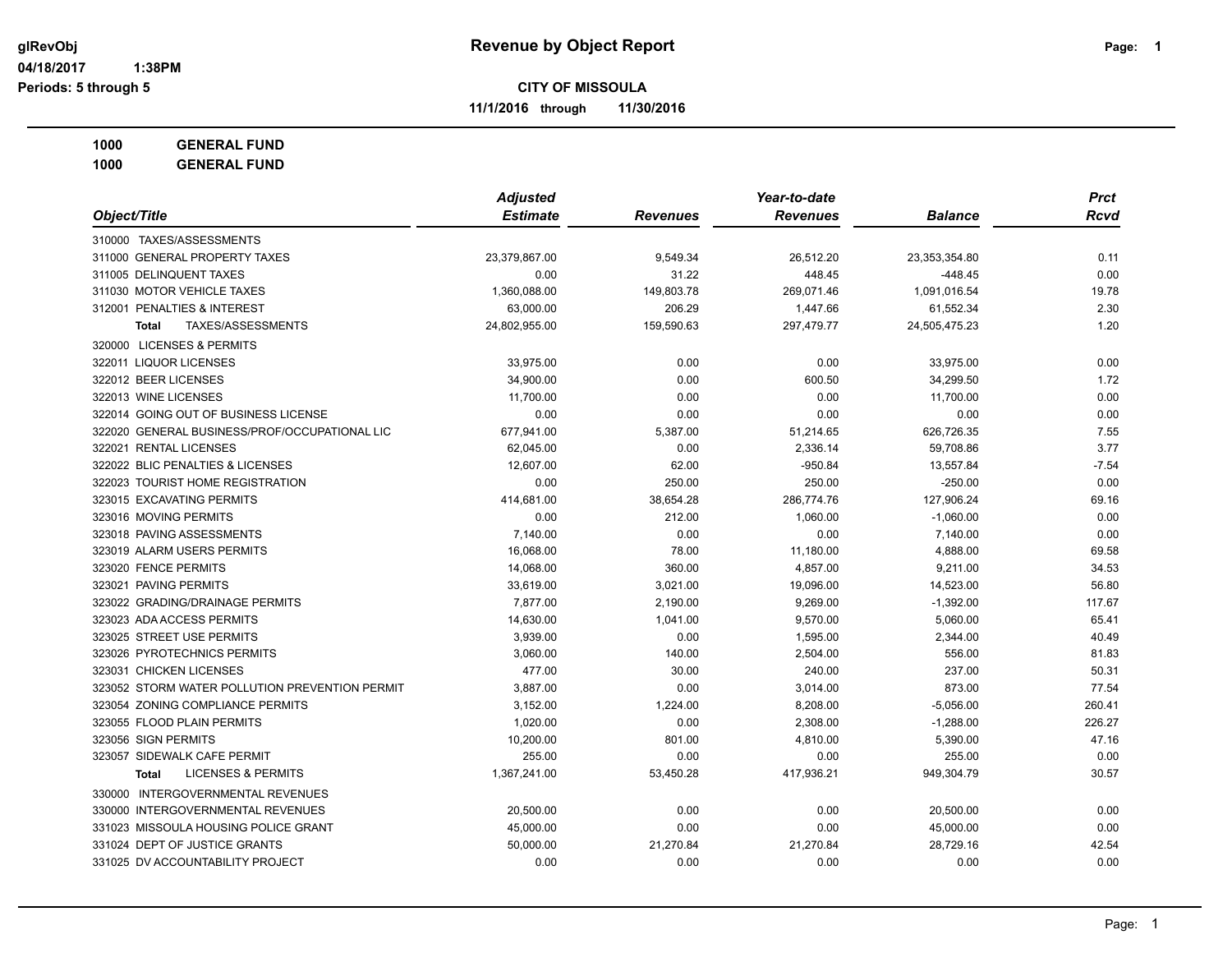|                                                   | <b>Adjusted</b> |                 | Year-to-date    |                | <b>Prct</b> |
|---------------------------------------------------|-----------------|-----------------|-----------------|----------------|-------------|
| Object/Title                                      | <b>Estimate</b> | <b>Revenues</b> | <b>Revenues</b> | <b>Balance</b> | <b>Rcvd</b> |
| 331050 ISTEA/CTEP GRANT                           | 0.00            | 0.00            | 0.00            | 0.00           | 0.00        |
| 331054 FHWA PL GRANT                              | 0.00            | 0.00            | 0.00            | 0.00           | 0.00        |
| 331091 US DOT HMEP GRANT                          | 0.00            | 14,453.72       | 33,895.58       | $-33,895.58$   | 0.00        |
| 331112 SAFER GRANT                                | 0.00            | 0.00            | 0.00            | 0.00           | 0.00        |
| 331113 *** Title Not Found ***                    | 0.00            | 0.00            | 0.00            | 0.00           | 0.00        |
| 331114 TITLE III GRANT-MSLA CO                    | 14,500.00       | 0.00            | 0.00            | 14,500.00      | 0.00        |
| 331160 SAFE ROUTES TO SCHOOLS fY08 \$82,500       | 0.00            | 0.00            | 0.00            | 0.00           | 0.00        |
| 331170 HISTORICAL PRESERVATION GRANT              | 0.00            | 0.00            | 0.00            | 0.00           | 0.00        |
| 331178 DUI TASK FORCE                             | 0.00            | 0.00            | 0.00            | 0.00           | 0.00        |
| 334014 *** Title Not Found ***                    | 0.00            | 0.00            | 0.00            | 0.00           | 0.00        |
| 334017 SCHOOL RESOURCE OFFICER                    | 240,000.00      | 0.00            | 68,850.00       | 171,150.00     | 28.69       |
| 335075 STATE GAMBLING/VIDEO/KENO/BINGO FEES       | 127,650.00      | 0.00            | 117,475.00      | 10,175.00      | 92.03       |
| 335077 STATE KENO/BINGO PROCEEDS TAX              | 0.00            | 0.00            | 0.00            | 0.00           | 0.00        |
| 335210 PERSONAL PROPERTY TAX REIMBURSEMENT        | 435,116.00      | 0.00            | 0.00            | 435,116.00     | 0.00        |
| 335230 HB 124 REVENUE                             | 8,072,398.00    | 0.00            | 2,126,878.67    | 5,945,519.33   | 26.35       |
| 336001 MDT REIMBURSEMENTS                         | 0.00            | 0.00            | 0.00            | 0.00           | 0.00        |
| 336021 STATE CONTRIB - POLICE RETIREMENT          | 2,459,661.00    | 171,168.82      | 900,423.23      | 1,559,237.77   | 36.61       |
| 336022 STATE CONTRIB. - FIRE RETIREMENT           | 2,265,164.00    | 171,751.32      | 913,668.50      | 1,351,495.50   | 40.34       |
| 336023 STATE CONTRIB. - PERS                      | 10.098.00       | 1,766.15        | 5,876.00        | 4,222.00       | 58.19       |
| 337000 LOCAL GRANTS                               | 0.00            | 0.00            | 0.00            | 0.00           | 0.00        |
| 337009 *** Title Not Found ***                    | 0.00            | 0.00            | 0.00            | 0.00           | 0.00        |
| 337012 LEGAL SERVICES-CONTRACTED/REIMB.           | 6,000.00        | 0.00            | 0.00            | 6,000.00       | 0.00        |
| 337013 MUTD SIGN MAINTENANCE AGREEMENT            | 3,000.00        | 0.00            | 0.00            | 3,000.00       | 0.00        |
| 338000 LOCAL SHARING OF TAX INCREMENT             | 0.00            | 0.00            | 0.00            | 0.00           | 0.00        |
| 338100 PLANNING MILLS PASSED THRU COUNTY          | 0.00            | 0.00            | 0.00            | 0.00           | 0.00        |
| 339000 PAYMENT IN LIEU OF TAXES                   | 34,056.00       | 0.00            | 0.00            | 34,056.00      | 0.00        |
| <b>INTERGOVERNMENTAL REVENUES</b><br><b>Total</b> | 13,783,143.00   | 380,410.85      | 4,188,337.82    | 9,594,805.18   | 30.39       |
| 340000 CHARGES FOR SERVICES                       |                 |                 |                 |                |             |
| 341009 BLDG ADMIN FEES                            | 363.860.00      | 0.00            | 0.00            | 363.860.00     | 0.00        |
| 341010 MISCELLANEOUS COLLECTIONS                  | 76.264.00       | $-68.15$        | 75.00           | 76,189.00      | 0.10        |
| 341011 TRANSPORTATION ADMIN FEES                  | 24,720.00       | 0.00            | 0.00            | 24,720.00      | 0.00        |
| 341012 MAYORS PROCLAMATION FEES                   | 100.00          | 0.00            | 0.00            | 100.00         | 0.00        |
| 341013 AIR FUND FEES                              | 250.00          | 0.00            | 70.00           | 180.00         | 28.00       |
| 341015 SEWER ADMINISTRATION FEES                  | 1,350,838.00    | 0.00            | 0.00            | 1,350,838.00   | 0.00        |
| 341016 MRA ADMINISTRATION FEES                    | 148,635.00      | 0.00            | 0.00            | 148,635.00     | 0.00        |
| 341017 LIGHTING ADMINISTRATION FEES               | 15,916.00       | 0.00            | 0.00            | 15,916.00      | 0.00        |
| 341018 PARKING COMM ADMIN FEES                    | 198,357.00      | 0.00            | 0.00            | 198,357.00     | 0.00        |
| 341019 *** Title Not Found ***                    | 4,647.00        | 0.00            | 0.00            | 4,647.00       | 0.00        |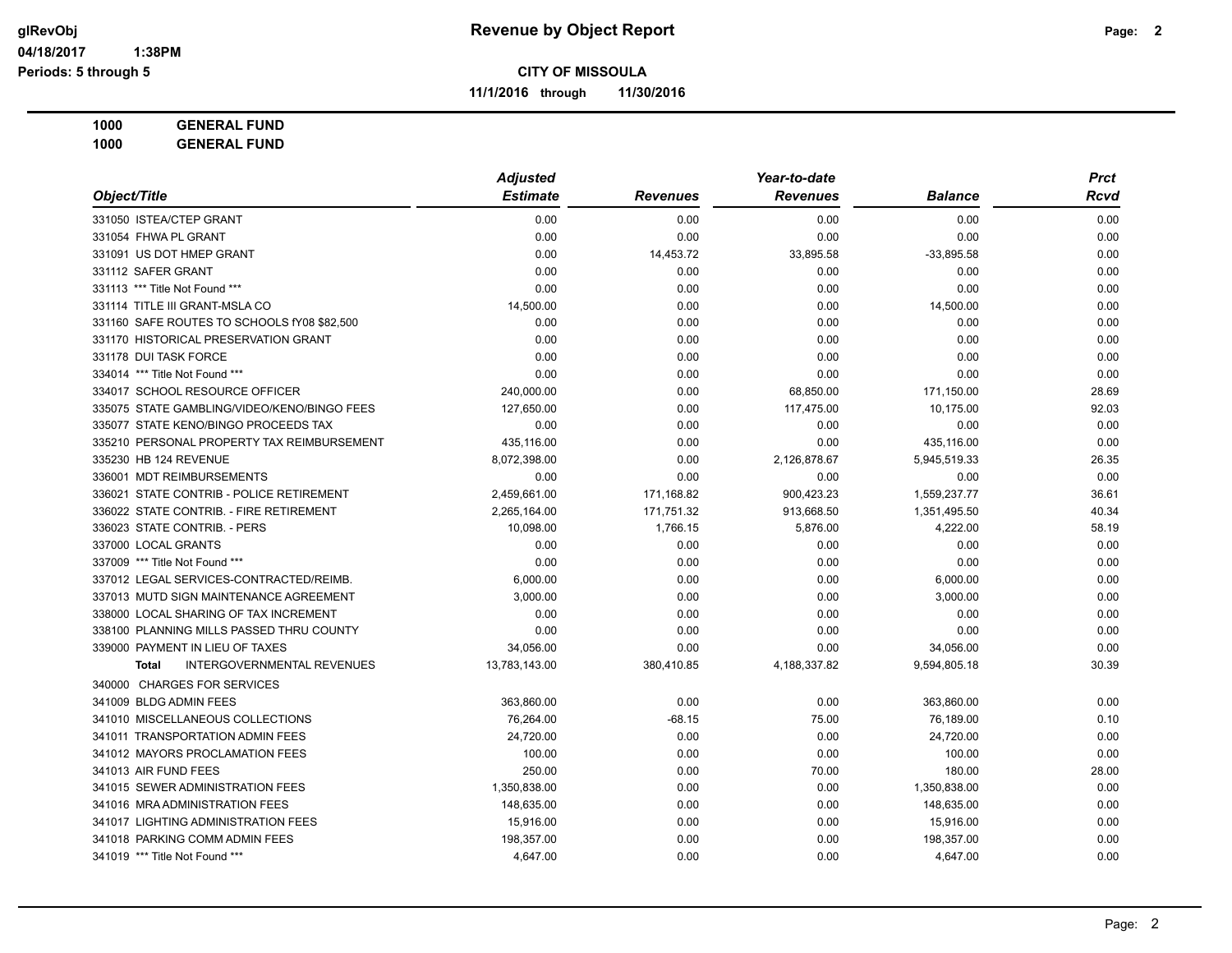| Object/Title                             | <b>Adjusted</b> |                 | Year-to-date    |                | <b>Prct</b> |
|------------------------------------------|-----------------|-----------------|-----------------|----------------|-------------|
|                                          | <b>Estimate</b> | <b>Revenues</b> | <b>Revenues</b> | <b>Balance</b> | <b>Rcvd</b> |
| 341021 SID ADMINISTRATION FEES           | 0.00            | 0.00            | 0.00            | 0.00           | 0.00        |
| 341022 PROJECT ADMIN FEES                | 0.00            | 0.00            | 0.00            | 0.00           | 0.00        |
| 341023 PLANNING ADMIN FEES               | 25,462.00       | 0.00            | 0.00            | 25,462.00      | 0.00        |
| 341024 HOUSING GRANT ADMIN FEES          | 52,000.00       | 0.00            | 0.00            | 52,000.00      | 0.00        |
| 341026 WATER ADMINISTRATION FEES         | 0.00            | 0.00            | 0.00            | 0.00           | 0.00        |
| 341027 STORMWATER ADMINISTRATION FEES    | 0.00            | 0.00            | 0.00            | 0.00           | 0.00        |
| 341031 STATE REIMB MUNI COURT            | 0.00            | 0.00            | 0.00            | 0.00           | 0.00        |
| 341041 SEWER EXTENSION RECORDING FEES    | 4,500.00        | 0.00            | 1,311.00        | 3,189.00       | 29.13       |
| 341052 MUNICIPAL COURT FILING FEES       | 330,916.00      | 30,519.35       | 125,760.56      | 205, 155.44    | 38.00       |
| 341055 CRIME VICTIM SURCHARGE            | 2,500.00        | 99.91           | 487.64          | 2,012.36       | 19.51       |
| 341067 SUBDIVISION EXEMPTION AFFIDAVITS  | 0.00            | 0.00            | 2,591.16        | $-2,591.16$    | 0.00        |
| 341068 SUBDIVISON FEES                   | 5,100.00        | 0.00            | 8,261.00        | $-3,161.00$    | 161.98      |
| 341069 REZONING FEES                     | 5,100.00        | 0.00            | 4,868.00        | 232.00         | 95.45       |
| 341070 DESIGN REVIEW BOARD               | 15,300.00       | 3,273.92        | 9,547.52        | 5,752.48       | 62.40       |
| 341071 BOARD OF ADJUST. ZONING, SIGNS    | 0.00            | 0.00            | 0.00            | 0.00           | 0.00        |
| 341072 FLOOD PLAIN-0THER FEES            | 0.00            | 0.00            | 0.00            | 0.00           | 0.00        |
| 341073 FIRE PLAN CHECK FEES              | 28,541.00       | 2,534.00        | 19,802.00       | 8,739.00       | 69.38       |
| 341074 FIRE INSPECTION FEES              | 51,000.00       | 4,341.00        | 34,091.00       | 16,909.00      | 66.85       |
| 341076 ENGINEERING PLAN CHECK FEES       | 34,148.00       | 3,226.00        | 23,193.00       | 10,955.00      | 67.92       |
| 341077 ZONING COMPLIANCE INSPECTIONS     | 0.00            | 0.00            | 0.00            | 0.00           | 0.00        |
| 341078 ENGINEERING MAP FEES              | 122.00          | 5.00            | 35.00           | 87.00          | 28.69       |
| 341079 GREASE INTERCEPTOR APPEAL FEES    | 2,000.00        | 0.00            | 463.50          | 1,536.50       | 23.18       |
| 341090 STREET VACATION PETITION FEES     | 0.00            | 0.00            | 0.00            | 0.00           | 0.00        |
| 341091 INSPECTION CODE BOOKS & COPIES    | 0.00            | 0.00            | 0.00            | 0.00           | 0.00        |
| 341100 GRANT ADMINISTRATION SERVICE FEES | 0.00            | 0.00            | 0.00            | 0.00           | 0.00        |
| 342010 POLICE/BID AGREEMENT              | 48,000.00       | 0.00            | 0.00            | 48,000.00      | 0.00        |
| 342012 PD REIMBURSABLE SERVICES          | 750.00          | 0.00            | 531.66          | 218.34         | 70.89       |
| 342013 SECURITY INVEST FEES              | 11,000.00       | 682.50          | 5,167.50        | 5,832.50       | 46.98       |
| 342014 POLICE DEPARTMENT SERVICE FEES    | 15,000.00       | 1,540.00        | 9,854.00        | 5,146.00       | 65.69       |
| 342015 POLICE OVERTIME FEES              | 84,000.00       | 6,161.63        | 56,620.36       | 27,379.64      | 67.41       |
| 342016 POLICE TRAINING FEES              | 36,000.00       | 0.00            | 1,191.01        | 34,808.99      | 3.31        |
| 342017 CATERING FEES                     | 7,200.00        | 385.00          | 2,065.00        | 5,135.00       | 28.68       |
| 342018 DESK REPORTS                      | 20,000.00       | 2,011.00        | 11,490.00       | 8,510.00       | 57.45       |
| 342019 ABANDONED VEHICLE REVENUE FEES    | 12,500.00       | 4,185.00        | 5,365.00        | 7,135.00       | 42.92       |
| 342020 FIRE DEPARTMENT FEES              | 100.00          | 89.00           | 249.00          | $-149.00$      | 249.00      |
| 342021 CPR EDUCATION PROGRAM             | 7,435.00        | 350.00          | 3,660.00        | 3,775.00       | 49.23       |
| 342022 OUTSIDE HIRES                     | 920,150.00      | 239,718.97      | 468,875.12      | 451,274.88     | 50.96       |
| 342060 BIKE PROGRAM SALES & FEES         | 2,700.00        | 0.00            | 0.00            | 2,700.00       | 0.00        |
| 343000 PW REIMBURSABLE SERVICES          | 31,258.00       | 35.00           | 11,488.15       | 19,769.85      | 36.75       |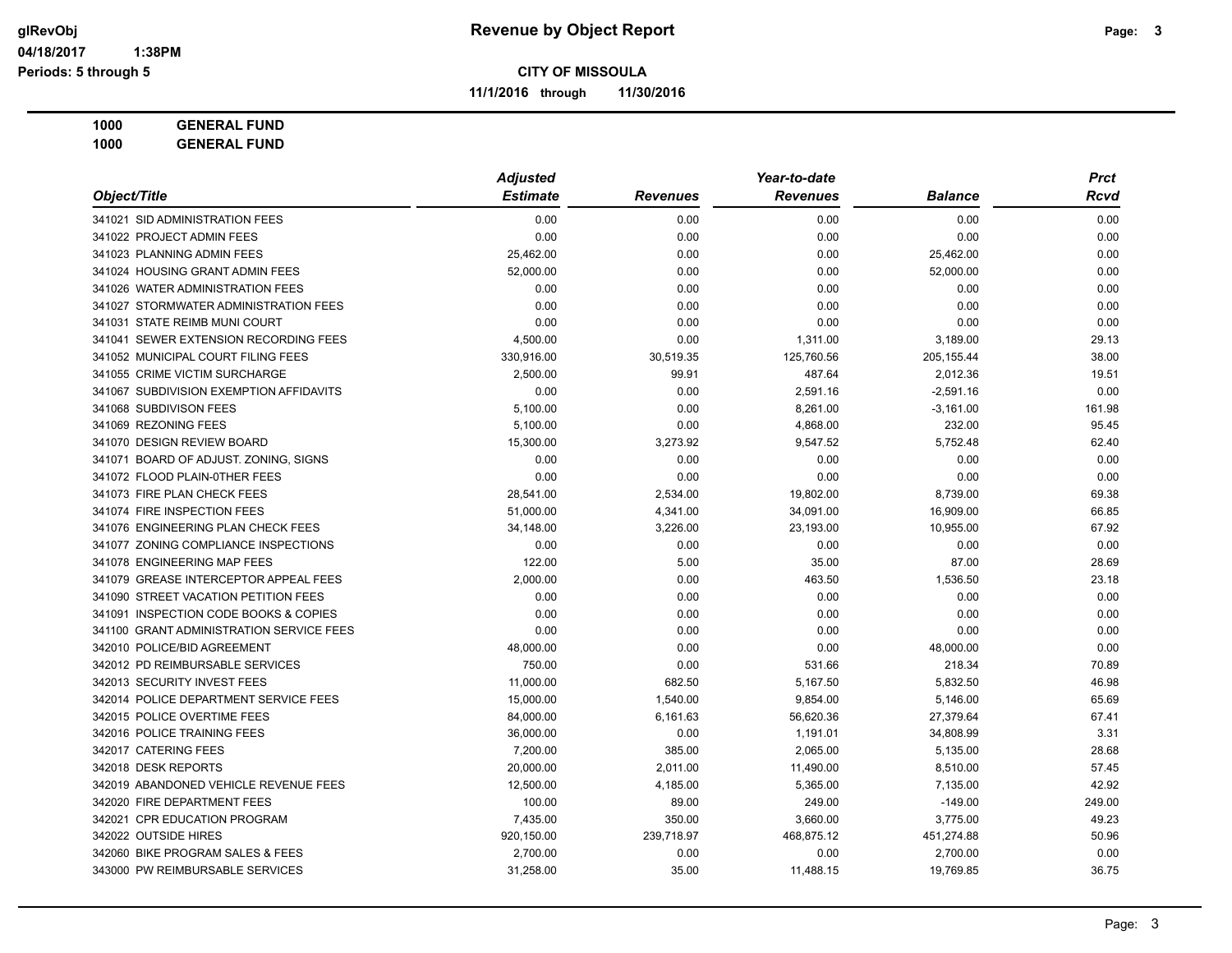| Object/Title<br><b>Estimate</b><br><b>Balance</b><br><b>Rcvd</b><br><b>Revenues</b><br><b>Revenues</b><br>500.00<br>0.00<br>0.00<br>500.00<br>0.00<br>343001 SIGN FABRICATION & CONTRACTS<br>48,000.00<br>13,946.01<br>15,333.83<br>31.95<br>343002 OTHER AGENCIES - VEH MAINT<br>32,666.17<br>0.00<br>0.00<br>343003 STATE PAYMENT - TRAFFIC COUNTS<br>4,450.00<br>0.00<br>4,450.00<br>343004 SPECIAL STATE CONTRACTS<br>80,000.00<br>0.00<br>99,672.50<br>$-19,672.50$<br>124.59<br>343006 OTHER GOVT AGENCY-STREET PROJECTS<br>0.00<br>0.00<br>0.00<br>98,318.00<br>98,318.00<br>343008 PRIVATE COMPANY STREET PAYMENTS<br>0.00<br>0.00<br>0.00<br>0.00<br>0.00<br>343010 STREET DEPT SALES & SERVICES<br>19,195.00<br>0.00<br>0.00<br>19,195.00<br>0.00<br>343013 SNOW REMOVAL FEES<br>2,807.00<br>2,933.00<br>0.00<br>126.00<br>4.30<br>343018 SALE OF MATERIALS<br>0.00<br>0.00<br>0.00<br>0.00<br>0.00<br>343080 STATE MAINTENANCE CONTRACT<br>530,082.00<br>0.00<br>124,040.40<br>406,041.60<br>23.40<br>343082 MDT URBAN PROJECTS<br>0.00<br>0.00<br>0.00<br>0.00<br>0.00<br>343083 CONTRACT SEWER APPLICATIONS<br>0.00<br>0.00<br>0.00<br>0.00<br>0.00<br>343084 STREET MAINTENANCE MATERIALS REIMB<br>55,500.00<br>10,744.31<br>10,744.31<br>44,755.69<br>19.36<br>343097 SIDEWALK AND CURB FEES<br>340,000.00<br>169,629.70<br>17,844.12<br>170,370.30<br>49.89<br>343311 SALE OF NICHES<br>0.00<br>0.00<br>0.00<br>3,200.00<br>3,200.00<br>343320 CEMETERY - SALE OF PLOTS<br>12,870.00<br>9,500.00<br>73.82<br>1,050.00<br>3,370.00<br>343321 CEMETERY FOUNDATIONS<br>1,570.00<br>0.00<br>2,015.00<br>$-445.00$<br>128.34<br>343322 CEMETERY FLOWER CARE<br>4,250.00<br>0.00<br>0.00<br>4,250.00<br>0.00<br>343323 CEMETERY - LINER INSTALL FEES<br>5,580.00<br>725.00<br>6,525.00<br>116.94<br>$-945.00$<br>343324 OTHER CEMETERY FEES<br>1,500.00<br>150.00<br>750.00<br>750.00<br>50.00<br>343325 2ND INTERMENT RIGHT<br>0.00<br>200.00<br>1,600.00<br>0.00<br>$-1,600.00$<br>343340 CEMETERY - OPENINGS & CLOSINGS<br>10,950.00<br>1,050.00<br>7,175.00<br>3,775.00<br>65.53<br>343350 CEMETERY CARE, FEES<br>29,000.00<br>0.00<br>0.00<br>29,000.00<br>0.00<br>343360 WEED CONTROL<br>1,985.00<br>3,000.00<br>1,985.00<br>1,015.00<br>66.17<br>346029 PARKS PETTY CASH FUND<br>0.00<br>0.00<br>0.00<br>0.00<br>0.00<br>346031 RECREATION FEES<br>171,283.00<br>15,475.49<br>100,158.33<br>71,124.67<br>58.48<br>346033 PARK FEES/FACILITY RENTALS<br>200.00<br>1,730.88<br>27,819.67<br>$-27,619.67$<br>13,909.84<br>181,734.00<br>0.00<br>346034 GROUNDS MAINTENANCE CONTRACT<br>0.00<br>181,734.00<br>0.00<br>346036 PARK CONCESSION FEES<br>3,000.00<br>105.14<br>2,519.86<br>480.14<br>16.00<br>346037 YOUTH DRUG COURT CONTRACT<br>11,700.00<br>0.00<br>0.00<br>11,700.00<br>0.00<br>346050 COUNTY PLAYGROUND CONTRACT<br>3,150.00<br>0.00<br>0.00<br>3,150.00<br>0.00<br>346051 MONTANA PARKS/REC CONFERENCE 2012<br>4,500.00<br>4,500.00<br>0.00<br>0.00<br>0.00<br>346054 PARKS MISC OVERTIME FEES<br>0.00<br>329.34<br>329.34<br>$-329.34$<br>0.00<br>0.00<br>0.00<br>0.00<br>0.00<br>346070 RECREATION GENERAL MERCHANDISE<br>0.00<br><b>CHARGES FOR SERVICES</b><br>5,562,834.00<br>364,424.42<br>1,384,997.40<br>4,177,836.60<br>24.90<br>Total<br>350000 FINES & FORFEITURES<br>351022 LAW ENFORCEMENT ACADEMY SURCHARGE #5<br>0.00<br>5,832.77<br>5,832.77<br>$-5,832.77$<br>0.00 |                      | <b>Adjusted</b> |            | Year-to-date |            | <b>Prct</b> |
|--------------------------------------------------------------------------------------------------------------------------------------------------------------------------------------------------------------------------------------------------------------------------------------------------------------------------------------------------------------------------------------------------------------------------------------------------------------------------------------------------------------------------------------------------------------------------------------------------------------------------------------------------------------------------------------------------------------------------------------------------------------------------------------------------------------------------------------------------------------------------------------------------------------------------------------------------------------------------------------------------------------------------------------------------------------------------------------------------------------------------------------------------------------------------------------------------------------------------------------------------------------------------------------------------------------------------------------------------------------------------------------------------------------------------------------------------------------------------------------------------------------------------------------------------------------------------------------------------------------------------------------------------------------------------------------------------------------------------------------------------------------------------------------------------------------------------------------------------------------------------------------------------------------------------------------------------------------------------------------------------------------------------------------------------------------------------------------------------------------------------------------------------------------------------------------------------------------------------------------------------------------------------------------------------------------------------------------------------------------------------------------------------------------------------------------------------------------------------------------------------------------------------------------------------------------------------------------------------------------------------------------------------------------------------------------------------------------------------------------------------------------------------------------------------------------------------------------------------------------------------------------------------------------------------------------------------------------------------------------------------------------------------------------------------------------------------------------------------------------------------------------------------------------------------------------------------------------------------------------------------------------------------------------------------------------------------------------------------------------------------------------------------------------------|----------------------|-----------------|------------|--------------|------------|-------------|
|                                                                                                                                                                                                                                                                                                                                                                                                                                                                                                                                                                                                                                                                                                                                                                                                                                                                                                                                                                                                                                                                                                                                                                                                                                                                                                                                                                                                                                                                                                                                                                                                                                                                                                                                                                                                                                                                                                                                                                                                                                                                                                                                                                                                                                                                                                                                                                                                                                                                                                                                                                                                                                                                                                                                                                                                                                                                                                                                                                                                                                                                                                                                                                                                                                                                                                                                                                                                                    |                      |                 |            |              |            |             |
|                                                                                                                                                                                                                                                                                                                                                                                                                                                                                                                                                                                                                                                                                                                                                                                                                                                                                                                                                                                                                                                                                                                                                                                                                                                                                                                                                                                                                                                                                                                                                                                                                                                                                                                                                                                                                                                                                                                                                                                                                                                                                                                                                                                                                                                                                                                                                                                                                                                                                                                                                                                                                                                                                                                                                                                                                                                                                                                                                                                                                                                                                                                                                                                                                                                                                                                                                                                                                    |                      |                 |            |              |            |             |
|                                                                                                                                                                                                                                                                                                                                                                                                                                                                                                                                                                                                                                                                                                                                                                                                                                                                                                                                                                                                                                                                                                                                                                                                                                                                                                                                                                                                                                                                                                                                                                                                                                                                                                                                                                                                                                                                                                                                                                                                                                                                                                                                                                                                                                                                                                                                                                                                                                                                                                                                                                                                                                                                                                                                                                                                                                                                                                                                                                                                                                                                                                                                                                                                                                                                                                                                                                                                                    |                      |                 |            |              |            |             |
|                                                                                                                                                                                                                                                                                                                                                                                                                                                                                                                                                                                                                                                                                                                                                                                                                                                                                                                                                                                                                                                                                                                                                                                                                                                                                                                                                                                                                                                                                                                                                                                                                                                                                                                                                                                                                                                                                                                                                                                                                                                                                                                                                                                                                                                                                                                                                                                                                                                                                                                                                                                                                                                                                                                                                                                                                                                                                                                                                                                                                                                                                                                                                                                                                                                                                                                                                                                                                    |                      |                 |            |              |            |             |
|                                                                                                                                                                                                                                                                                                                                                                                                                                                                                                                                                                                                                                                                                                                                                                                                                                                                                                                                                                                                                                                                                                                                                                                                                                                                                                                                                                                                                                                                                                                                                                                                                                                                                                                                                                                                                                                                                                                                                                                                                                                                                                                                                                                                                                                                                                                                                                                                                                                                                                                                                                                                                                                                                                                                                                                                                                                                                                                                                                                                                                                                                                                                                                                                                                                                                                                                                                                                                    |                      |                 |            |              |            |             |
|                                                                                                                                                                                                                                                                                                                                                                                                                                                                                                                                                                                                                                                                                                                                                                                                                                                                                                                                                                                                                                                                                                                                                                                                                                                                                                                                                                                                                                                                                                                                                                                                                                                                                                                                                                                                                                                                                                                                                                                                                                                                                                                                                                                                                                                                                                                                                                                                                                                                                                                                                                                                                                                                                                                                                                                                                                                                                                                                                                                                                                                                                                                                                                                                                                                                                                                                                                                                                    |                      |                 |            |              |            |             |
|                                                                                                                                                                                                                                                                                                                                                                                                                                                                                                                                                                                                                                                                                                                                                                                                                                                                                                                                                                                                                                                                                                                                                                                                                                                                                                                                                                                                                                                                                                                                                                                                                                                                                                                                                                                                                                                                                                                                                                                                                                                                                                                                                                                                                                                                                                                                                                                                                                                                                                                                                                                                                                                                                                                                                                                                                                                                                                                                                                                                                                                                                                                                                                                                                                                                                                                                                                                                                    |                      |                 |            |              |            |             |
|                                                                                                                                                                                                                                                                                                                                                                                                                                                                                                                                                                                                                                                                                                                                                                                                                                                                                                                                                                                                                                                                                                                                                                                                                                                                                                                                                                                                                                                                                                                                                                                                                                                                                                                                                                                                                                                                                                                                                                                                                                                                                                                                                                                                                                                                                                                                                                                                                                                                                                                                                                                                                                                                                                                                                                                                                                                                                                                                                                                                                                                                                                                                                                                                                                                                                                                                                                                                                    |                      |                 |            |              |            |             |
|                                                                                                                                                                                                                                                                                                                                                                                                                                                                                                                                                                                                                                                                                                                                                                                                                                                                                                                                                                                                                                                                                                                                                                                                                                                                                                                                                                                                                                                                                                                                                                                                                                                                                                                                                                                                                                                                                                                                                                                                                                                                                                                                                                                                                                                                                                                                                                                                                                                                                                                                                                                                                                                                                                                                                                                                                                                                                                                                                                                                                                                                                                                                                                                                                                                                                                                                                                                                                    |                      |                 |            |              |            |             |
|                                                                                                                                                                                                                                                                                                                                                                                                                                                                                                                                                                                                                                                                                                                                                                                                                                                                                                                                                                                                                                                                                                                                                                                                                                                                                                                                                                                                                                                                                                                                                                                                                                                                                                                                                                                                                                                                                                                                                                                                                                                                                                                                                                                                                                                                                                                                                                                                                                                                                                                                                                                                                                                                                                                                                                                                                                                                                                                                                                                                                                                                                                                                                                                                                                                                                                                                                                                                                    |                      |                 |            |              |            |             |
|                                                                                                                                                                                                                                                                                                                                                                                                                                                                                                                                                                                                                                                                                                                                                                                                                                                                                                                                                                                                                                                                                                                                                                                                                                                                                                                                                                                                                                                                                                                                                                                                                                                                                                                                                                                                                                                                                                                                                                                                                                                                                                                                                                                                                                                                                                                                                                                                                                                                                                                                                                                                                                                                                                                                                                                                                                                                                                                                                                                                                                                                                                                                                                                                                                                                                                                                                                                                                    |                      |                 |            |              |            |             |
|                                                                                                                                                                                                                                                                                                                                                                                                                                                                                                                                                                                                                                                                                                                                                                                                                                                                                                                                                                                                                                                                                                                                                                                                                                                                                                                                                                                                                                                                                                                                                                                                                                                                                                                                                                                                                                                                                                                                                                                                                                                                                                                                                                                                                                                                                                                                                                                                                                                                                                                                                                                                                                                                                                                                                                                                                                                                                                                                                                                                                                                                                                                                                                                                                                                                                                                                                                                                                    |                      |                 |            |              |            |             |
|                                                                                                                                                                                                                                                                                                                                                                                                                                                                                                                                                                                                                                                                                                                                                                                                                                                                                                                                                                                                                                                                                                                                                                                                                                                                                                                                                                                                                                                                                                                                                                                                                                                                                                                                                                                                                                                                                                                                                                                                                                                                                                                                                                                                                                                                                                                                                                                                                                                                                                                                                                                                                                                                                                                                                                                                                                                                                                                                                                                                                                                                                                                                                                                                                                                                                                                                                                                                                    |                      |                 |            |              |            |             |
|                                                                                                                                                                                                                                                                                                                                                                                                                                                                                                                                                                                                                                                                                                                                                                                                                                                                                                                                                                                                                                                                                                                                                                                                                                                                                                                                                                                                                                                                                                                                                                                                                                                                                                                                                                                                                                                                                                                                                                                                                                                                                                                                                                                                                                                                                                                                                                                                                                                                                                                                                                                                                                                                                                                                                                                                                                                                                                                                                                                                                                                                                                                                                                                                                                                                                                                                                                                                                    |                      |                 |            |              |            |             |
|                                                                                                                                                                                                                                                                                                                                                                                                                                                                                                                                                                                                                                                                                                                                                                                                                                                                                                                                                                                                                                                                                                                                                                                                                                                                                                                                                                                                                                                                                                                                                                                                                                                                                                                                                                                                                                                                                                                                                                                                                                                                                                                                                                                                                                                                                                                                                                                                                                                                                                                                                                                                                                                                                                                                                                                                                                                                                                                                                                                                                                                                                                                                                                                                                                                                                                                                                                                                                    |                      |                 |            |              |            |             |
|                                                                                                                                                                                                                                                                                                                                                                                                                                                                                                                                                                                                                                                                                                                                                                                                                                                                                                                                                                                                                                                                                                                                                                                                                                                                                                                                                                                                                                                                                                                                                                                                                                                                                                                                                                                                                                                                                                                                                                                                                                                                                                                                                                                                                                                                                                                                                                                                                                                                                                                                                                                                                                                                                                                                                                                                                                                                                                                                                                                                                                                                                                                                                                                                                                                                                                                                                                                                                    |                      |                 |            |              |            |             |
|                                                                                                                                                                                                                                                                                                                                                                                                                                                                                                                                                                                                                                                                                                                                                                                                                                                                                                                                                                                                                                                                                                                                                                                                                                                                                                                                                                                                                                                                                                                                                                                                                                                                                                                                                                                                                                                                                                                                                                                                                                                                                                                                                                                                                                                                                                                                                                                                                                                                                                                                                                                                                                                                                                                                                                                                                                                                                                                                                                                                                                                                                                                                                                                                                                                                                                                                                                                                                    |                      |                 |            |              |            |             |
|                                                                                                                                                                                                                                                                                                                                                                                                                                                                                                                                                                                                                                                                                                                                                                                                                                                                                                                                                                                                                                                                                                                                                                                                                                                                                                                                                                                                                                                                                                                                                                                                                                                                                                                                                                                                                                                                                                                                                                                                                                                                                                                                                                                                                                                                                                                                                                                                                                                                                                                                                                                                                                                                                                                                                                                                                                                                                                                                                                                                                                                                                                                                                                                                                                                                                                                                                                                                                    |                      |                 |            |              |            |             |
|                                                                                                                                                                                                                                                                                                                                                                                                                                                                                                                                                                                                                                                                                                                                                                                                                                                                                                                                                                                                                                                                                                                                                                                                                                                                                                                                                                                                                                                                                                                                                                                                                                                                                                                                                                                                                                                                                                                                                                                                                                                                                                                                                                                                                                                                                                                                                                                                                                                                                                                                                                                                                                                                                                                                                                                                                                                                                                                                                                                                                                                                                                                                                                                                                                                                                                                                                                                                                    |                      |                 |            |              |            |             |
|                                                                                                                                                                                                                                                                                                                                                                                                                                                                                                                                                                                                                                                                                                                                                                                                                                                                                                                                                                                                                                                                                                                                                                                                                                                                                                                                                                                                                                                                                                                                                                                                                                                                                                                                                                                                                                                                                                                                                                                                                                                                                                                                                                                                                                                                                                                                                                                                                                                                                                                                                                                                                                                                                                                                                                                                                                                                                                                                                                                                                                                                                                                                                                                                                                                                                                                                                                                                                    |                      |                 |            |              |            |             |
|                                                                                                                                                                                                                                                                                                                                                                                                                                                                                                                                                                                                                                                                                                                                                                                                                                                                                                                                                                                                                                                                                                                                                                                                                                                                                                                                                                                                                                                                                                                                                                                                                                                                                                                                                                                                                                                                                                                                                                                                                                                                                                                                                                                                                                                                                                                                                                                                                                                                                                                                                                                                                                                                                                                                                                                                                                                                                                                                                                                                                                                                                                                                                                                                                                                                                                                                                                                                                    |                      |                 |            |              |            |             |
|                                                                                                                                                                                                                                                                                                                                                                                                                                                                                                                                                                                                                                                                                                                                                                                                                                                                                                                                                                                                                                                                                                                                                                                                                                                                                                                                                                                                                                                                                                                                                                                                                                                                                                                                                                                                                                                                                                                                                                                                                                                                                                                                                                                                                                                                                                                                                                                                                                                                                                                                                                                                                                                                                                                                                                                                                                                                                                                                                                                                                                                                                                                                                                                                                                                                                                                                                                                                                    |                      |                 |            |              |            |             |
|                                                                                                                                                                                                                                                                                                                                                                                                                                                                                                                                                                                                                                                                                                                                                                                                                                                                                                                                                                                                                                                                                                                                                                                                                                                                                                                                                                                                                                                                                                                                                                                                                                                                                                                                                                                                                                                                                                                                                                                                                                                                                                                                                                                                                                                                                                                                                                                                                                                                                                                                                                                                                                                                                                                                                                                                                                                                                                                                                                                                                                                                                                                                                                                                                                                                                                                                                                                                                    |                      |                 |            |              |            |             |
|                                                                                                                                                                                                                                                                                                                                                                                                                                                                                                                                                                                                                                                                                                                                                                                                                                                                                                                                                                                                                                                                                                                                                                                                                                                                                                                                                                                                                                                                                                                                                                                                                                                                                                                                                                                                                                                                                                                                                                                                                                                                                                                                                                                                                                                                                                                                                                                                                                                                                                                                                                                                                                                                                                                                                                                                                                                                                                                                                                                                                                                                                                                                                                                                                                                                                                                                                                                                                    |                      |                 |            |              |            |             |
|                                                                                                                                                                                                                                                                                                                                                                                                                                                                                                                                                                                                                                                                                                                                                                                                                                                                                                                                                                                                                                                                                                                                                                                                                                                                                                                                                                                                                                                                                                                                                                                                                                                                                                                                                                                                                                                                                                                                                                                                                                                                                                                                                                                                                                                                                                                                                                                                                                                                                                                                                                                                                                                                                                                                                                                                                                                                                                                                                                                                                                                                                                                                                                                                                                                                                                                                                                                                                    |                      |                 |            |              |            |             |
|                                                                                                                                                                                                                                                                                                                                                                                                                                                                                                                                                                                                                                                                                                                                                                                                                                                                                                                                                                                                                                                                                                                                                                                                                                                                                                                                                                                                                                                                                                                                                                                                                                                                                                                                                                                                                                                                                                                                                                                                                                                                                                                                                                                                                                                                                                                                                                                                                                                                                                                                                                                                                                                                                                                                                                                                                                                                                                                                                                                                                                                                                                                                                                                                                                                                                                                                                                                                                    |                      |                 |            |              |            |             |
|                                                                                                                                                                                                                                                                                                                                                                                                                                                                                                                                                                                                                                                                                                                                                                                                                                                                                                                                                                                                                                                                                                                                                                                                                                                                                                                                                                                                                                                                                                                                                                                                                                                                                                                                                                                                                                                                                                                                                                                                                                                                                                                                                                                                                                                                                                                                                                                                                                                                                                                                                                                                                                                                                                                                                                                                                                                                                                                                                                                                                                                                                                                                                                                                                                                                                                                                                                                                                    |                      |                 |            |              |            |             |
|                                                                                                                                                                                                                                                                                                                                                                                                                                                                                                                                                                                                                                                                                                                                                                                                                                                                                                                                                                                                                                                                                                                                                                                                                                                                                                                                                                                                                                                                                                                                                                                                                                                                                                                                                                                                                                                                                                                                                                                                                                                                                                                                                                                                                                                                                                                                                                                                                                                                                                                                                                                                                                                                                                                                                                                                                                                                                                                                                                                                                                                                                                                                                                                                                                                                                                                                                                                                                    |                      |                 |            |              |            |             |
|                                                                                                                                                                                                                                                                                                                                                                                                                                                                                                                                                                                                                                                                                                                                                                                                                                                                                                                                                                                                                                                                                                                                                                                                                                                                                                                                                                                                                                                                                                                                                                                                                                                                                                                                                                                                                                                                                                                                                                                                                                                                                                                                                                                                                                                                                                                                                                                                                                                                                                                                                                                                                                                                                                                                                                                                                                                                                                                                                                                                                                                                                                                                                                                                                                                                                                                                                                                                                    |                      |                 |            |              |            |             |
|                                                                                                                                                                                                                                                                                                                                                                                                                                                                                                                                                                                                                                                                                                                                                                                                                                                                                                                                                                                                                                                                                                                                                                                                                                                                                                                                                                                                                                                                                                                                                                                                                                                                                                                                                                                                                                                                                                                                                                                                                                                                                                                                                                                                                                                                                                                                                                                                                                                                                                                                                                                                                                                                                                                                                                                                                                                                                                                                                                                                                                                                                                                                                                                                                                                                                                                                                                                                                    |                      |                 |            |              |            |             |
|                                                                                                                                                                                                                                                                                                                                                                                                                                                                                                                                                                                                                                                                                                                                                                                                                                                                                                                                                                                                                                                                                                                                                                                                                                                                                                                                                                                                                                                                                                                                                                                                                                                                                                                                                                                                                                                                                                                                                                                                                                                                                                                                                                                                                                                                                                                                                                                                                                                                                                                                                                                                                                                                                                                                                                                                                                                                                                                                                                                                                                                                                                                                                                                                                                                                                                                                                                                                                    |                      |                 |            |              |            |             |
|                                                                                                                                                                                                                                                                                                                                                                                                                                                                                                                                                                                                                                                                                                                                                                                                                                                                                                                                                                                                                                                                                                                                                                                                                                                                                                                                                                                                                                                                                                                                                                                                                                                                                                                                                                                                                                                                                                                                                                                                                                                                                                                                                                                                                                                                                                                                                                                                                                                                                                                                                                                                                                                                                                                                                                                                                                                                                                                                                                                                                                                                                                                                                                                                                                                                                                                                                                                                                    |                      |                 |            |              |            |             |
|                                                                                                                                                                                                                                                                                                                                                                                                                                                                                                                                                                                                                                                                                                                                                                                                                                                                                                                                                                                                                                                                                                                                                                                                                                                                                                                                                                                                                                                                                                                                                                                                                                                                                                                                                                                                                                                                                                                                                                                                                                                                                                                                                                                                                                                                                                                                                                                                                                                                                                                                                                                                                                                                                                                                                                                                                                                                                                                                                                                                                                                                                                                                                                                                                                                                                                                                                                                                                    |                      |                 |            |              |            |             |
|                                                                                                                                                                                                                                                                                                                                                                                                                                                                                                                                                                                                                                                                                                                                                                                                                                                                                                                                                                                                                                                                                                                                                                                                                                                                                                                                                                                                                                                                                                                                                                                                                                                                                                                                                                                                                                                                                                                                                                                                                                                                                                                                                                                                                                                                                                                                                                                                                                                                                                                                                                                                                                                                                                                                                                                                                                                                                                                                                                                                                                                                                                                                                                                                                                                                                                                                                                                                                    |                      |                 |            |              |            |             |
|                                                                                                                                                                                                                                                                                                                                                                                                                                                                                                                                                                                                                                                                                                                                                                                                                                                                                                                                                                                                                                                                                                                                                                                                                                                                                                                                                                                                                                                                                                                                                                                                                                                                                                                                                                                                                                                                                                                                                                                                                                                                                                                                                                                                                                                                                                                                                                                                                                                                                                                                                                                                                                                                                                                                                                                                                                                                                                                                                                                                                                                                                                                                                                                                                                                                                                                                                                                                                    |                      |                 |            |              |            |             |
|                                                                                                                                                                                                                                                                                                                                                                                                                                                                                                                                                                                                                                                                                                                                                                                                                                                                                                                                                                                                                                                                                                                                                                                                                                                                                                                                                                                                                                                                                                                                                                                                                                                                                                                                                                                                                                                                                                                                                                                                                                                                                                                                                                                                                                                                                                                                                                                                                                                                                                                                                                                                                                                                                                                                                                                                                                                                                                                                                                                                                                                                                                                                                                                                                                                                                                                                                                                                                    |                      |                 |            |              |            |             |
|                                                                                                                                                                                                                                                                                                                                                                                                                                                                                                                                                                                                                                                                                                                                                                                                                                                                                                                                                                                                                                                                                                                                                                                                                                                                                                                                                                                                                                                                                                                                                                                                                                                                                                                                                                                                                                                                                                                                                                                                                                                                                                                                                                                                                                                                                                                                                                                                                                                                                                                                                                                                                                                                                                                                                                                                                                                                                                                                                                                                                                                                                                                                                                                                                                                                                                                                                                                                                    |                      |                 |            |              |            |             |
|                                                                                                                                                                                                                                                                                                                                                                                                                                                                                                                                                                                                                                                                                                                                                                                                                                                                                                                                                                                                                                                                                                                                                                                                                                                                                                                                                                                                                                                                                                                                                                                                                                                                                                                                                                                                                                                                                                                                                                                                                                                                                                                                                                                                                                                                                                                                                                                                                                                                                                                                                                                                                                                                                                                                                                                                                                                                                                                                                                                                                                                                                                                                                                                                                                                                                                                                                                                                                    |                      |                 |            |              |            |             |
|                                                                                                                                                                                                                                                                                                                                                                                                                                                                                                                                                                                                                                                                                                                                                                                                                                                                                                                                                                                                                                                                                                                                                                                                                                                                                                                                                                                                                                                                                                                                                                                                                                                                                                                                                                                                                                                                                                                                                                                                                                                                                                                                                                                                                                                                                                                                                                                                                                                                                                                                                                                                                                                                                                                                                                                                                                                                                                                                                                                                                                                                                                                                                                                                                                                                                                                                                                                                                    | 351031 TRAFFIC FINES | 1,356,738.00    | 105,096.26 | 460,558.08   | 896,179.92 | 33.95       |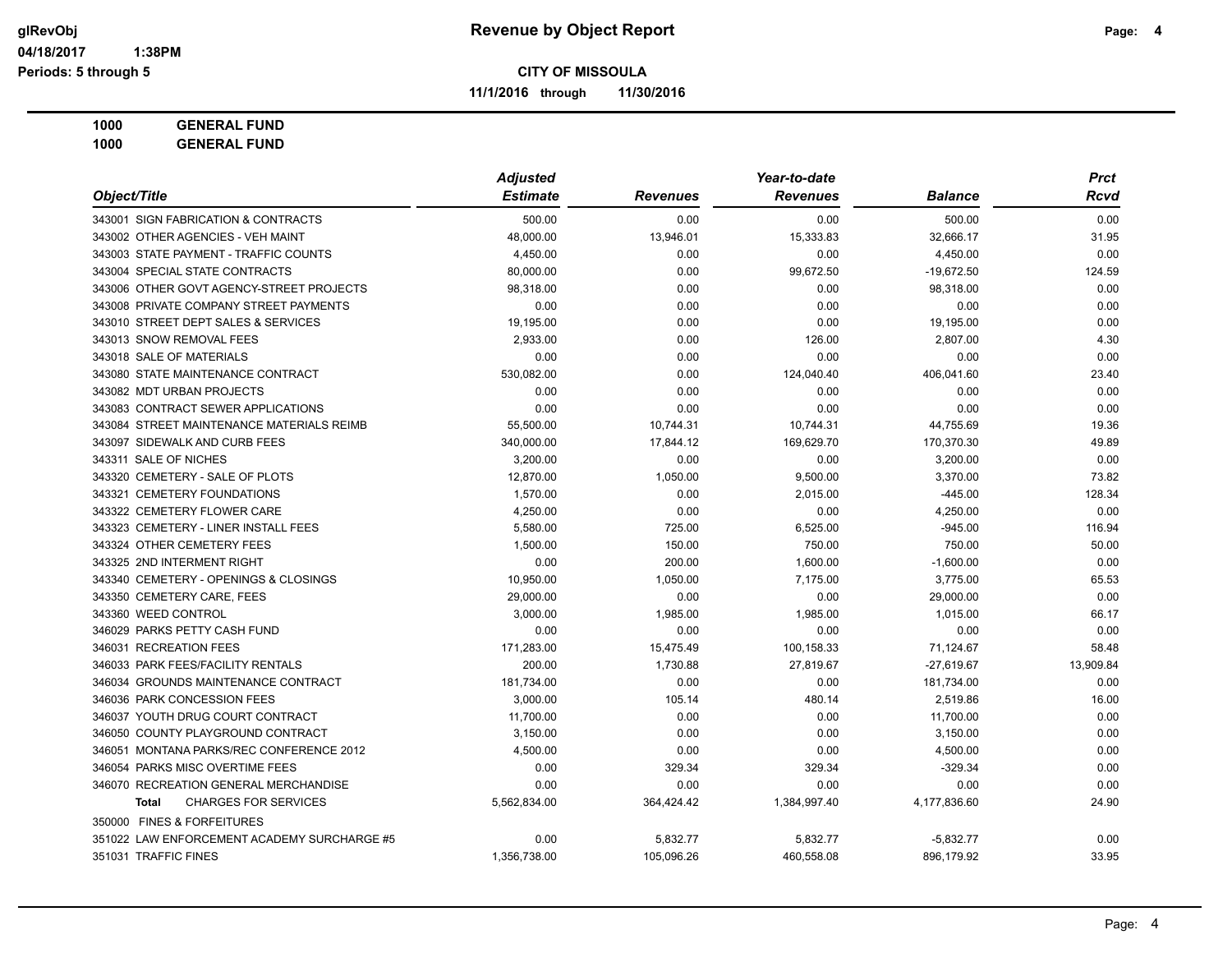|                                             | <b>Adjusted</b> |                 | Year-to-date    |                | <b>Prct</b> |
|---------------------------------------------|-----------------|-----------------|-----------------|----------------|-------------|
| Object/Title                                | <b>Estimate</b> | <b>Revenues</b> | <b>Revenues</b> | <b>Balance</b> | Rcvd        |
| 351032 SURCHARGE ON FINES                   | 129,089.00      | 8,620.11        | 33,448.03       | 95,640.97      | 25.91       |
| 351033 PUBLIC DEFENDER FEES                 | 125,000.00      | 4,703.45        | 23,170.38       | 101,829.62     | 18.54       |
| 351034 CELLULAR PHONE FINES                 | 65,000.00       | 10,697.25       | 38,885.25       | 26,114.75      | 59.82       |
| 351035 CELL PHONE FINES: EDUCATION          | 65,000.00       | 10,697.25       | 38,885.25       | 26,114.75      | 59.82       |
| 355000 FALSE ALARM PENALTY                  | 10,000.00       | 312.00          | 2,028.00        | 7,972.00       | 20.28       |
| <b>FINES &amp; FORFEITURES</b><br>Total     | 1.750.827.00    | 145,959.09      | 602,807.76      | 1,148,019.24   | 34.43       |
| 360000 MISCELLANEOUS REVENUES               |                 |                 |                 |                |             |
| 360000 MISCELLANEOUS REVENUES               | 0.00            | 0.00            | 0.00            | 0.00           | 0.00        |
| 360001 COPIES                               | 2,200.00        | 182.25          | 632.50          | 1,567.50       | 28.75       |
| 360002 PHONES                               | 0.00            | 0.00            | 0.00            | 0.00           | 0.00        |
| 360003 MMIA REIMBURSEMENT-ATTORNEY          | 0.00            | 0.00            | 0.00            | 0.00           | 0.00        |
| 360010 MISCELLANEOUS                        | 15,000.00       | 341.54          | 1,042.29        | 13,957.71      | 6.95        |
| 360011 ENERGY REBATES FOR COMPUTER UPGRADES | 0.00            | 0.00            | 0.00            | 0.00           | 0.00        |
| 360050 OVER/SHORT                           | 0.00            | 0.00            | 1.00            | $-1.00$        | 0.00        |
| 360100 REFUNDS                              | 200.00          | 0.00            | 0.00            | 200.00         | 0.00        |
| 362000 OTHER MISCELLANEOUS REVENUE          | 8,000.00        | 0.00            | 0.00            | 8,000.00       | 0.00        |
| 362001 MUNICIPAL COURT BAD CHECK CHARGES    | 0.00            | 0.00            | 0.00            | 0.00           | 0.00        |
| 362002 BAD CHECK CHARGES                    | 500.00          | 30.00           | 90.00           | 410.00         | 18.00       |
| 362003 US BANK FEE REIMBURSEMENT            | 0.00            | 0.00            | 0.00            | 0.00           | 0.00        |
| 362004 URD III FACADE IMPROVEMENT LOAN REC  | 0.00            | 0.00            | 0.00            | 0.00           | 0.00        |
| 362011 SALE OF UNCLAIMED PROPERTY           | 0.00            | 14,109.13       | 14,109.13       | $-14,109.13$   | 0.00        |
| 362012 REC/GREEN TAG PROGRAM                | 300.00          | 0.00            | 0.00            | 300.00         | 0.00        |
| 364012 SALE OF SURPLUS PROPERTY             | 40,000.00       | 0.00            | 14,445.22       | 25,554.78      | 36.11       |
| 364040 INSURANCE AND DAMAGE RECOVERY        | 40,000.00       | 168.15          | 2,728.00        | 37,272.00      | 6.82        |
| 364041 WORKERS COMPENSATION REIMBURSEMENT   | 2,500.00        | 0.00            | 0.00            | 2,500.00       | 0.00        |
| 364042 EXPENDITURE REIMBURSEMENTS           | 1,200.00        | 0.00            | 0.00            | 1,200.00       | 0.00        |
| 364043 RATTLESNAKE CORRIDOR REIMBURSEMENT   | 10,000.00       | 2,288.00        | 7,722.00        | 2,278.00       | 77.22       |
| 364044 EMERGENCY RESPONSE REIMBURSEMENT     | 50,000.00       | 0.00            | 0.00            | 50,000.00      | 0.00        |
| 364047 MMIA EXPENDITURE REIMBURSEMENT       | 0.00            | 0.00            | 0.00            | 0.00           | 0.00        |
| 364051 DOT RADAR GRANT                      | 0.00            | 0.00            | 0.00            | 0.00           | 0.00        |
| 364053 EXPENDITURE REIMB-FIRE SERVICES      | 0.00            | 0.00            | 0.00            | 0.00           | 0.00        |
| 364060 REIMB LETTER OF CREDIT-709 PARKVIEW  | 0.00            | 0.00            | 0.00            | 0.00           | 0.00        |
| 364061 REIMB LETTER OF CREDIT-LINNEA LANE   | 0.00            | 0.00            | 0.00            | 0.00           | 0.00        |
| 365000 DONATIONS                            | 0.00            | 0.00            | 0.00            | 0.00           | 0.00        |
| 365001 *** Title Not Found ***              | 0.00            | 625.59          | 2,617.98        | $-2,617.98$    | 0.00        |
| 365003 DONATIONS - SMOKE ALARMS             | 0.00            | 0.00            | 0.00            | 0.00           | 0.00        |
| 365004 GRANT CR TRAIL ASSN DONATION         | 0.00            | 0.00            | 0.00            | 0.00           | 0.00        |
| 365015 DONATIONS - COMBAT CHALLENGE         | 0.00            | 0.00            | 0.00            | 0.00           | 0.00        |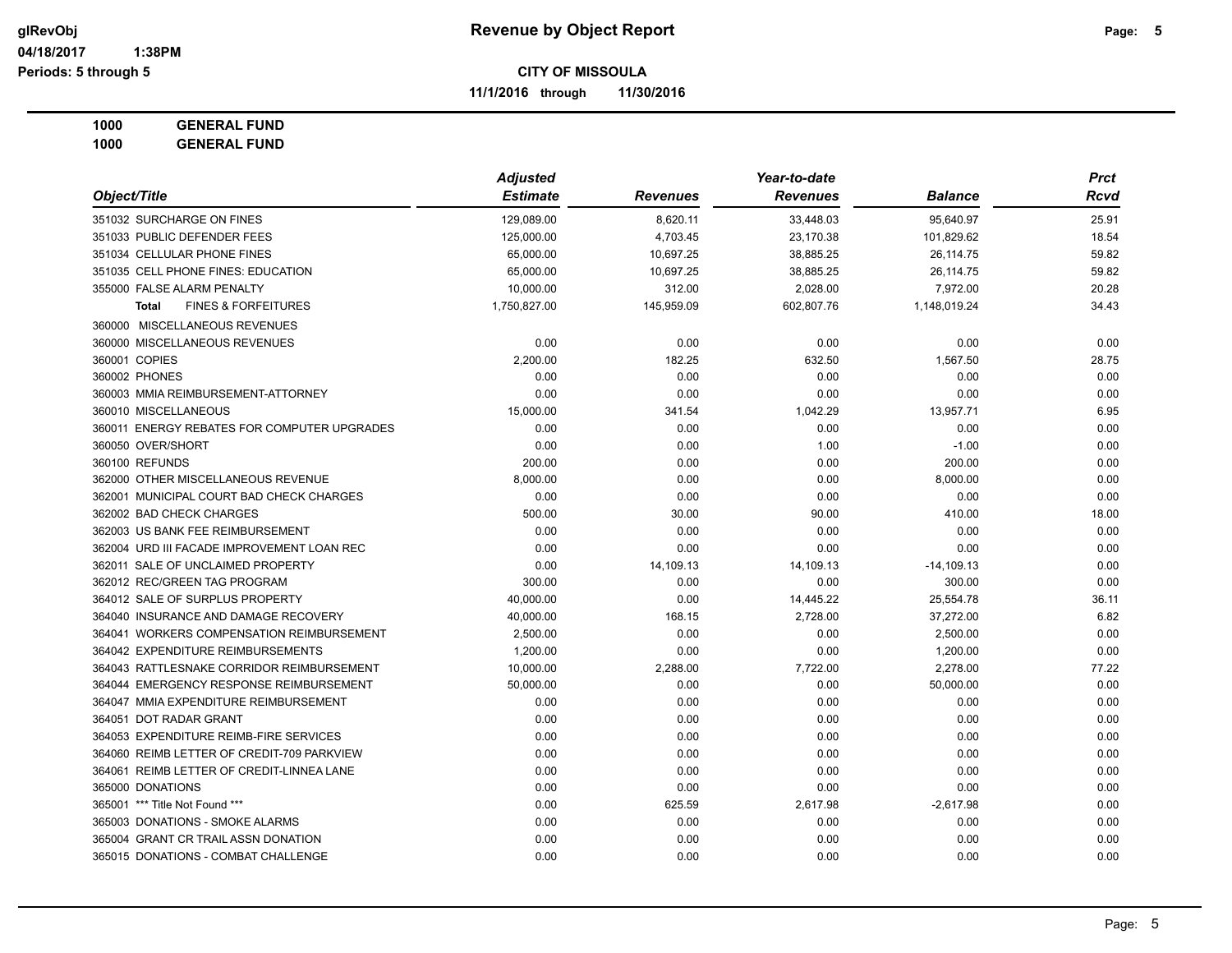**11/1/2016 through 11/30/2016**

|                                                           | <b>Adjusted</b> |                 | Year-to-date    |                | <b>Prct</b> |
|-----------------------------------------------------------|-----------------|-----------------|-----------------|----------------|-------------|
| Object/Title                                              | <b>Estimate</b> | <b>Revenues</b> | <b>Revenues</b> | <b>Balance</b> | <b>Rcvd</b> |
| 365016 LOCAL MATCH MDT                                    | 0.00            | 0.00            | 0.00            | 0.00           | 0.00        |
| 365017 LOCAL MATCH TRANSIT                                | 0.00            | 0.00            | 0.00            | 0.00           | 0.00        |
| 365018 DONATIONS - MLCT CONFERENCE                        | 0.00            | 0.00            | 0.00            | 0.00           | 0.00        |
| 365021 PARKS AND RECS GRANTS & CONTRIBUTIONS              | 0.00            | 0.00            | 15,000.00       | $-15,000.00$   | 0.00        |
| 365022 NEIGHBORHOOD COUNCIL DONATIONS                     | 0.00            | 0.00            | 0.00            | 0.00           | 0.00        |
| 368000 SALE OF COINS                                      | 0.00            | 0.00            | 0.00            | 0.00           | 0.00        |
| 368001 SALE OF POLICE PROMOTIONS                          | 0.00            | 0.00            | 0.00            | 0.00           | 0.00        |
| 368002 SALE OF FIRE PROMOTIONS                            | 0.00            | 0.00            | 0.00            | 0.00           | 0.00        |
| MISCELLANEOUS REVENUES<br>Total                           | 169,900.00      | 17,744.66       | 58,388.12       | 111,511.88     | 34.37       |
| 370000 INVESTMENTS & ROYALTY EARNINGS                     |                 |                 |                 |                |             |
| 371010 INTEREST ON INVESTMENTS                            | 3,500.00        | 0.00            | 138.26          | 3,361.74       | 3.95        |
| 371020 GAIN/LOSS IN MARKET VALUE OF INVESTMENTS           | 0.00            | 0.00            | 0.00            | 0.00           | 0.00        |
| <b>INVESTMENTS &amp; ROYALTY EARNINGS</b><br><b>Total</b> | 3,500.00        | 0.00            | 138.26          | 3,361.74       | 3.95        |
| 380000 OTHER FINANCING SOURCES                            |                 |                 |                 |                |             |
| 381070 PROCEEDS FROM NOTES/LOANS/INTERCAP                 | 0.00            | 0.00            | 0.00            | 0.00           | 0.00        |
| 381090 PROCEEDS FROM CAPITAL LEASE                        | 316,129.00      | 0.00            | 0.00            | 316,129.00     | 0.00        |
| 382010 SALE OF FIXED ASSETS                               | 0.00            | 0.00            | 0.00            | 0.00           | 0.00        |
| 383000 OPERATING TRANSFERS                                | 74,000.00       | 0.00            | 0.00            | 74,000.00      | 0.00        |
| 383001 TRANS FR FLUSHING DISTRICT                         | 41,200.00       | 0.00            | 0.00            | 41,200.00      | 0.00        |
| 383002 TRANS FR GAS TAX                                   | 564,000.00      | 0.00            | 0.00            | 564,000.00     | 0.00        |
| 383003 TRANS FR COMPREHENSIVE INSURANCE LEVY              | 0.00            | 0.00            | 0.00            | 0.00           | 0.00        |
| 383004 TRANS FR EMPLOYEE HEALTH INSURANCE LEVY            | 4,778,675.00    | 0.00            | 0.00            | 4,778,675.00   | 0.00        |
| 383007 TRANS FR CABLE FRANCHISE                           | 301,433.00      | 0.00            | 0.00            | 301,433.00     | 0.00        |
| 383008 TRANS FR RUSSELL PARK DISTRICT                     | 0.00            | 0.00            | 0.00            | 0.00           | 0.00        |
| 383009 TRANS FR TITLE I                                   | 0.00            | 0.00            | 0.00            | 0.00           | 0.00        |
| 383010 TRANS FR CIP                                       | 0.00            | 0.00            | 0.00            | 0.00           | 0.00        |
| 383011 TRANS FR SID REVOLVING                             | 100,000.00      | 0.00            | 0.00            | 100,000.00     | 0.00        |
| 383014 TRANS FR MRA                                       | 0.00            | 0.00            | 0.00            | 0.00           | 0.00        |
| 383015 TRANS FR MPC                                       | 0.00            | 0.00            | 0.00            | 0.00           | 0.00        |
| 383017 TRANS FR BUILDING                                  | 0.00            | 0.00            | 0.00            | 0.00           | 0.00        |
| 383018 TRANS FR WILLOWWOOD PARK DISTRICT                  | 0.00            | 0.00            | 0.00            | 0.00           | 0.00        |
| 383020 TRANS FR CEMETERY CARE                             | 0.00            | 0.00            | 0.00            | 0.00           | 0.00        |
| 383021 TRANS FR P&R TRAILS DEVLP                          | 0.00            | 0.00            | 0.00            | 0.00           | 0.00        |
| 383024 TRANS FR SEWER CLEARING                            | 0.00            | 0.00            | 0.00            | 0.00           | 0.00        |
| 383027 TRANS FR URD                                       | 0.00            | 0.00            | 0.00            | 0.00           | 0.00        |
| 383028 TRANS FROM GF FOR HEALTH RESERVE                   | 0.00            | 0.00            | 0.00            | 0.00           | 0.00        |
| 383046 TRANS FR PARKS MAINTENANCE DIST                    | 0.00            | 0.00            | 0.00            | 0.00           | 0.00        |
| 383047 TRANS FR STREET MAINTENANCE DISTRICT               | 0.00            | 0.00            | 0.00            | 0.00           | 0.00        |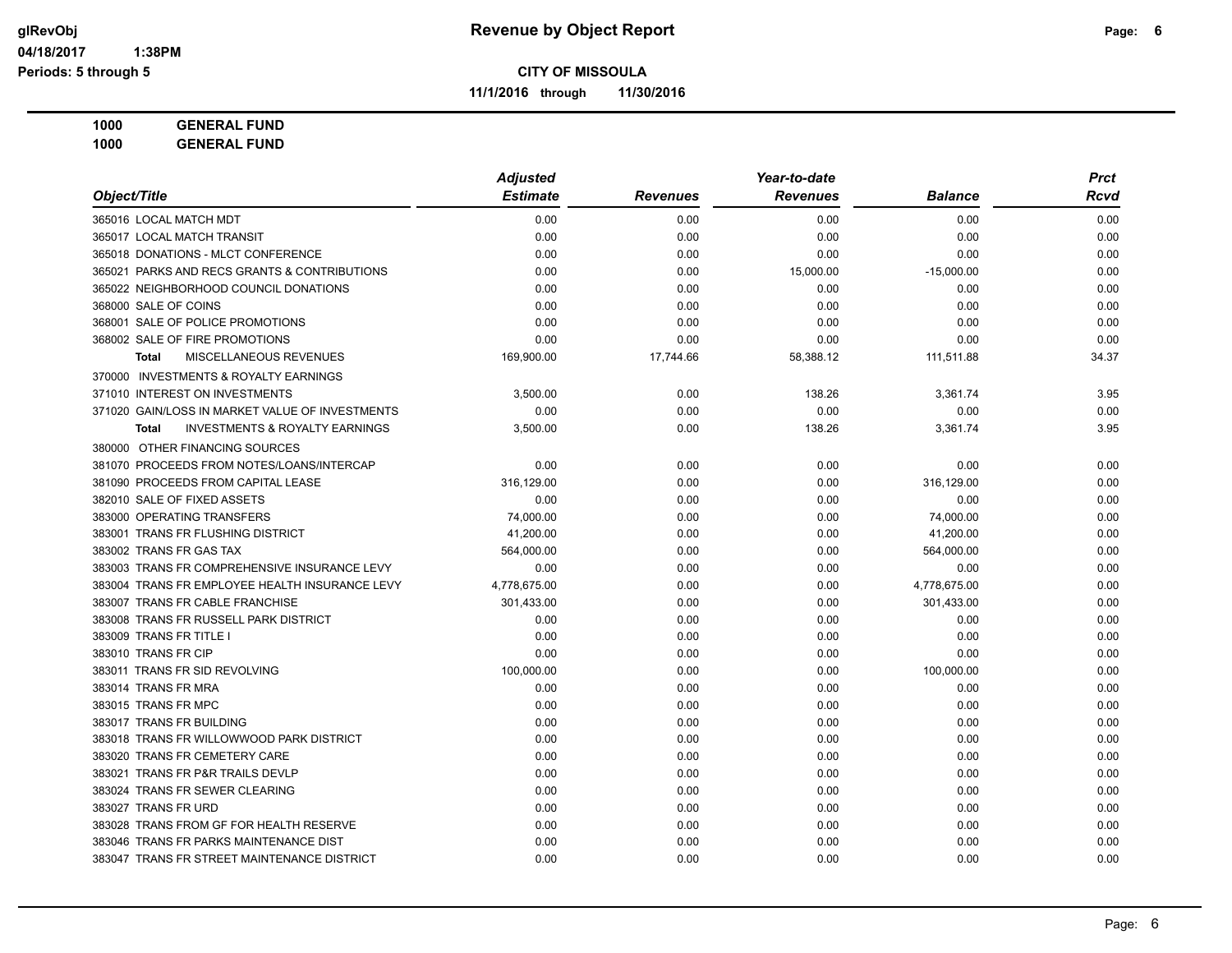|                                     | <b>Adjusted</b> |                 | Year-to-date    |                | <b>Prct</b> |
|-------------------------------------|-----------------|-----------------|-----------------|----------------|-------------|
| Object/Title                        | <b>Estimate</b> | <b>Revenues</b> | <b>Revenues</b> | <b>Balance</b> | Rcvd        |
| 383050 TRANSFER FROM IMPACT FEES    | 0.00            | 0.00            | 0.00            | 0.00           | 0.00        |
| 383065 TRANSFER FROM WWTF           | 50.213.00       | 0.00            | 0.00            | 50.213.00      | 0.00        |
| OTHER FINANCING SOURCES<br>Total    | 6,225,650.00    | 0.00            | 0.00            | 6,225,650.00   | 0.00        |
| 390000 INTERNAL SERVICES            |                 |                 |                 |                |             |
| 399999 NEW REQUESTS FUNDING         | 0.00            | 0.00            | 0.00            | 0.00           | 0.00        |
| <b>INTERNAL SERVICES</b><br>Total   | 0.00            | 0.00            | 0.00            | 0.00           | 0.00        |
| <b>GENERAL FUND</b><br><b>Total</b> | 53.666.050.00   | 1.121.579.93    | 6.950.085.34    | 46.715.964.66  | 12.95       |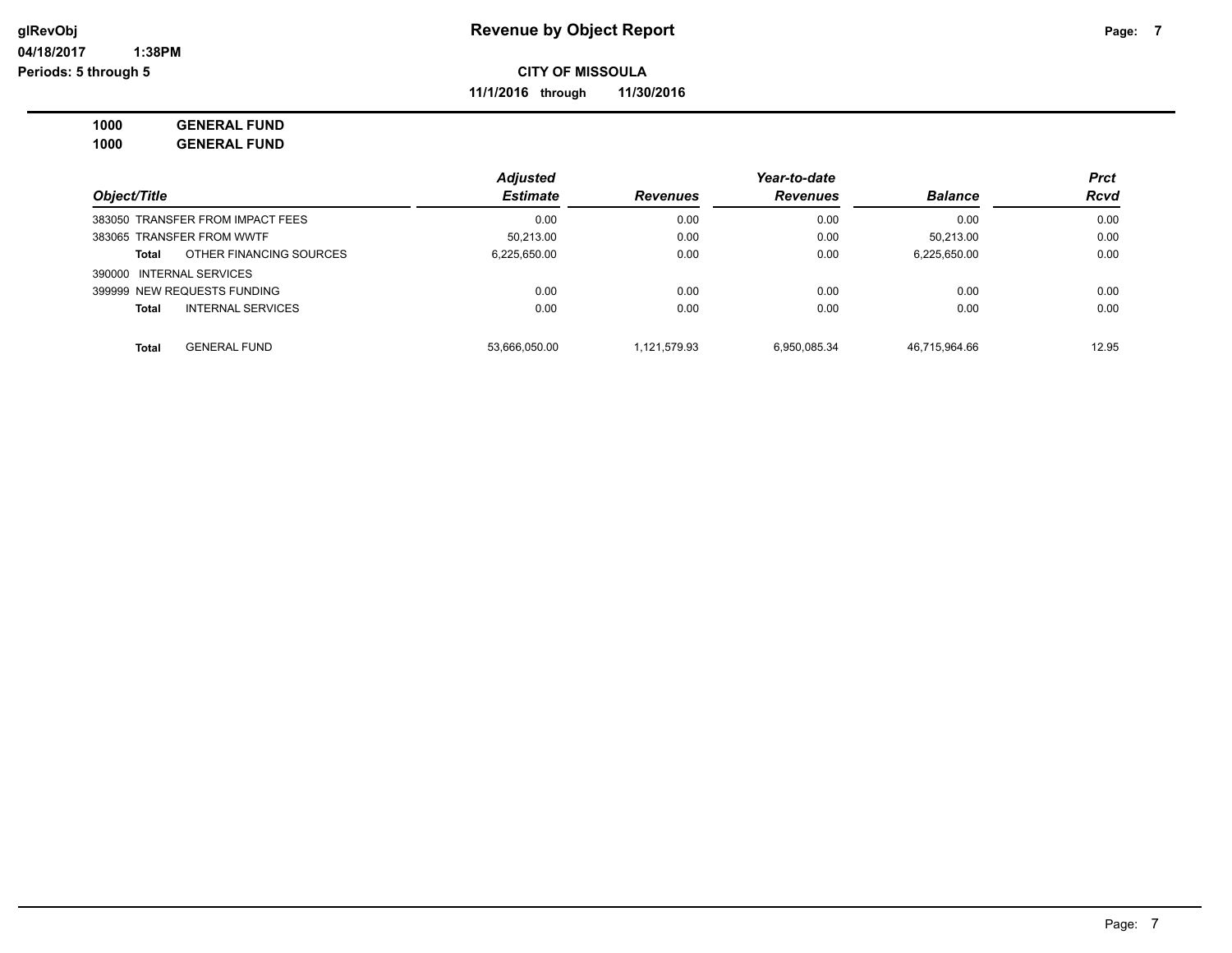**11/1/2016 through 11/30/2016**

|                                               | <b>Adjusted</b> |                 | Year-to-date    | <b>Prct</b>    |         |
|-----------------------------------------------|-----------------|-----------------|-----------------|----------------|---------|
| Object/Title                                  | <b>Estimate</b> | <b>Revenues</b> | <b>Revenues</b> | <b>Balance</b> | Rcvd    |
| 310000 TAXES/ASSESSMENTS                      |                 |                 |                 |                |         |
| 311000 GENERAL PROPERTY TAXES                 | 23,379,867.00   | 9,549.34        | 26,512.20       | 23,353,354.80  | 0.11    |
| 311005 DELINQUENT TAXES                       | 0.00            | 31.22           | 448.45          | $-448.45$      | 0.00    |
| 311030 MOTOR VEHICLE TAXES                    | 1,360,088.00    | 149,803.78      | 269,071.46      | 1,091,016.54   | 19.78   |
| 312001 PENALTIES & INTEREST                   | 63,000.00       | 206.29          | 1,447.66        | 61,552.34      | 2.30    |
| TAXES/ASSESSMENTS<br><b>Total</b>             | 24,802,955.00   | 159,590.63      | 297,479.77      | 24,505,475.23  | 1.20    |
| 320000 LICENSES & PERMITS                     |                 |                 |                 |                |         |
| 322011 LIQUOR LICENSES                        | 33,975.00       | 0.00            | 0.00            | 33,975.00      | 0.00    |
| 322012 BEER LICENSES                          | 34,900.00       | 0.00            | 600.50          | 34,299.50      | 1.72    |
| 322013 WINE LICENSES                          | 11,700.00       | 0.00            | 0.00            | 11,700.00      | 0.00    |
| 322014 GOING OUT OF BUSINESS LICENSE          | 0.00            | 0.00            | 0.00            | 0.00           | 0.00    |
| 322020 GENERAL BUSINESS/PROF/OCCUPATIONAL LIC | 677,941.00      | 5,387.00        | 51,214.65       | 626,726.35     | 7.55    |
| 322021 RENTAL LICENSES                        | 62,045.00       | 0.00            | 2,336.14        | 59,708.86      | 3.77    |
| 322022 BLIC PENALTIES & LICENSES              | 12,607.00       | 62.00           | $-950.84$       | 13,557.84      | $-7.54$ |
| 322023 TOURIST HOME REGISTRATION              | 0.00            | 250.00          | 250.00          | $-250.00$      | 0.00    |
| 323015 EXCAVATING PERMITS                     | 414,681.00      | 38,654.28       | 286,774.76      | 127,906.24     | 69.16   |
| 323016 MOVING PERMITS                         | 0.00            | 212.00          | 1,060.00        | $-1,060.00$    | 0.00    |
| 323018 PAVING ASSESSMENTS                     | 7,140.00        | 0.00            | 0.00            | 7,140.00       | 0.00    |
| 323019 ALARM USERS PERMITS                    | 16,068.00       | 78.00           | 11,180.00       | 4,888.00       | 69.58   |
| 323020 FENCE PERMITS                          | 14,068.00       | 360.00          | 4,857.00        | 9,211.00       | 34.53   |
| 323021 PAVING PERMITS                         | 33,619.00       | 3,021.00        | 19,096.00       | 14,523.00      | 56.80   |
| 323022 GRADING/DRAINAGE PERMITS               | 7,877.00        | 2,190.00        | 9,269.00        | $-1,392.00$    | 117.67  |
| 323023 ADA ACCESS PERMITS                     | 14,630.00       | 1,041.00        | 9,570.00        | 5,060.00       | 65.41   |
| 323025 STREET USE PERMITS                     | 3,939.00        | 0.00            | 1,595.00        | 2,344.00       | 40.49   |
| 323026 PYROTECHNICS PERMITS                   | 3,060.00        | 140.00          | 2,504.00        | 556.00         | 81.83   |
| 323031 CHICKEN LICENSES                       | 477.00          | 30.00           | 240.00          | 237.00         | 50.31   |
| 323052 STORM WATER POLLUTION PREVENTION PERN  | 3,887.00        | 0.00            | 3,014.00        | 873.00         | 77.54   |
| 323054 ZONING COMPLIANCE PERMITS              | 3,152.00        | 1,224.00        | 8,208.00        | $-5,056.00$    | 260.41  |
| 323055 FLOOD PLAIN PERMITS                    | 1,020.00        | 0.00            | 2,308.00        | $-1,288.00$    | 226.27  |
| 323056 SIGN PERMITS                           | 10,200.00       | 801.00          | 4,810.00        | 5,390.00       | 47.16   |
| 323057 SIDEWALK CAFE PERMIT                   | 255.00          | 0.00            | 0.00            | 255.00         | 0.00    |
| <b>LICENSES &amp; PERMITS</b><br><b>Total</b> | 1,367,241.00    | 53,450.28       | 417,936.21      | 949,304.79     | 30.57   |
| 330000 INTERGOVERNMENTAL REVENUES             |                 |                 |                 |                |         |
| 330000 INTERGOVERNMENTAL REVENUES             | 20,500.00       | 0.00            | 0.00            | 20,500.00      | 0.00    |
| 331023 MISSOULA HOUSING POLICE GRANT          | 45,000.00       | 0.00            | 0.00            | 45,000.00      | 0.00    |
| 331024 DEPT OF JUSTICE GRANTS                 | 50,000.00       | 21,270.84       | 21,270.84       | 28,729.16      | 42.54   |
| 331025 DV ACCOUNTABILITY PROJECT              | 0.00            | 0.00            | 0.00            | 0.00           | 0.00    |
| 331050 ISTEA/CTEP GRANT                       | 0.00            | 0.00            | 0.00            | 0.00           | 0.00    |
| 331054 FHWA PL GRANT                          | 0.00            | 0.00            | 0.00            | 0.00           | 0.00    |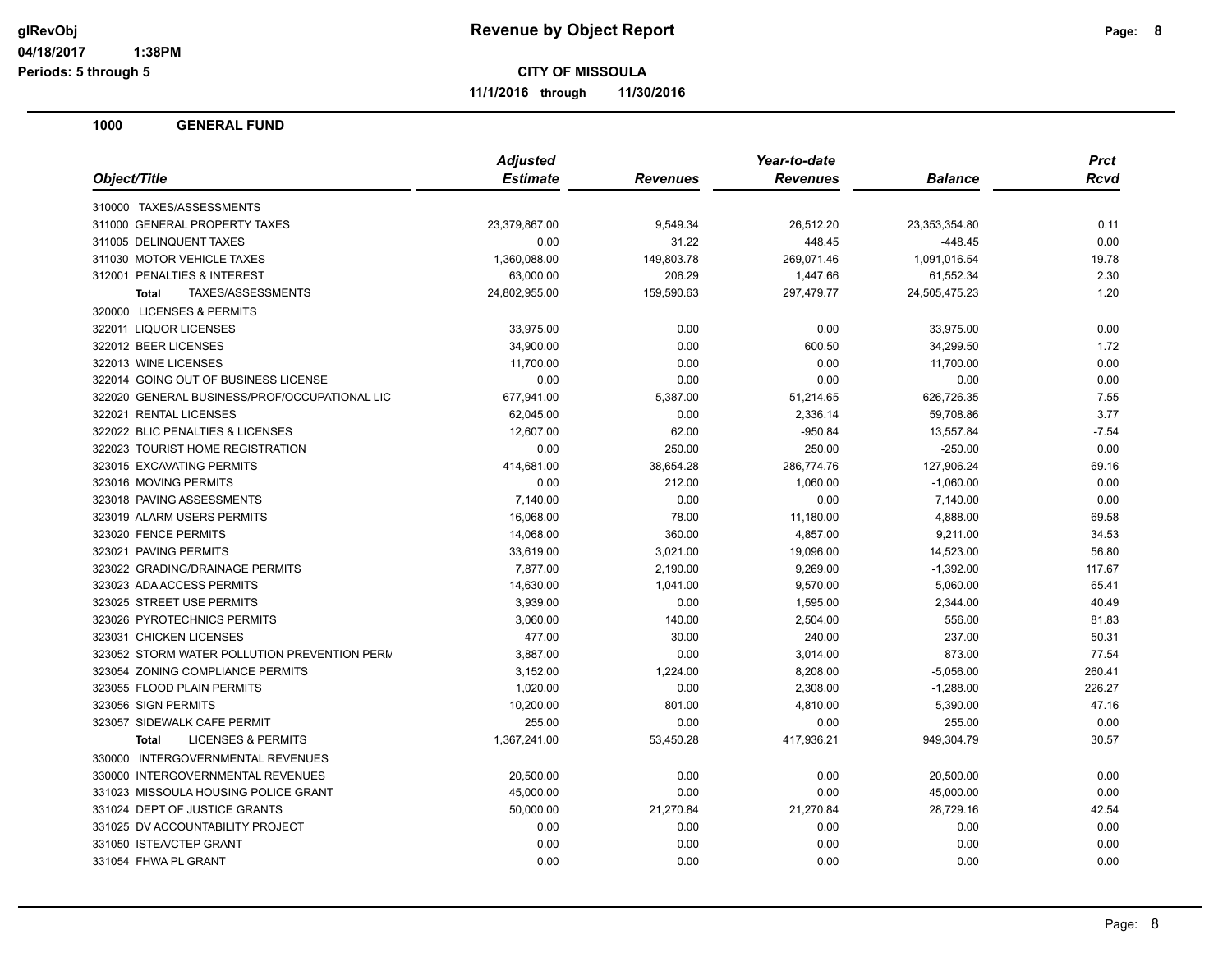**11/1/2016 through 11/30/2016**

|                                                   | <b>Adjusted</b><br>Year-to-date |                 |                 |                | <b>Prct</b> |
|---------------------------------------------------|---------------------------------|-----------------|-----------------|----------------|-------------|
| Object/Title                                      | <b>Estimate</b>                 | <b>Revenues</b> | <b>Revenues</b> | <b>Balance</b> | Rcvd        |
| 331091 US DOT HMEP GRANT                          | 0.00                            | 14,453.72       | 33,895.58       | $-33,895.58$   | 0.00        |
| 331112 SAFER GRANT                                | 0.00                            | 0.00            | 0.00            | 0.00           | 0.00        |
| 331113 *** Title Not Found ***                    | 0.00                            | 0.00            | 0.00            | 0.00           | 0.00        |
| 331114 TITLE III GRANT-MSLA CO                    | 14,500.00                       | 0.00            | 0.00            | 14,500.00      | 0.00        |
| 331160 SAFE ROUTES TO SCHOOLS fY08 \$82,500       | 0.00                            | 0.00            | 0.00            | 0.00           | 0.00        |
| 331170 HISTORICAL PRESERVATION GRANT              | 0.00                            | 0.00            | 0.00            | 0.00           | 0.00        |
| 331178 DUI TASK FORCE                             | 0.00                            | 0.00            | 0.00            | 0.00           | 0.00        |
| 334014 *** Title Not Found ***                    | 0.00                            | 0.00            | 0.00            | 0.00           | 0.00        |
| 334017 SCHOOL RESOURCE OFFICER                    | 240,000.00                      | 0.00            | 68,850.00       | 171,150.00     | 28.69       |
| 335075 STATE GAMBLING/VIDEO/KENO/BINGO FEES       | 127,650.00                      | 0.00            | 117,475.00      | 10,175.00      | 92.03       |
| 335077 STATE KENO/BINGO PROCEEDS TAX              | 0.00                            | 0.00            | 0.00            | 0.00           | 0.00        |
| 335210 PERSONAL PROPERTY TAX REIMBURSEMENT        | 435,116.00                      | 0.00            | 0.00            | 435,116.00     | 0.00        |
| 335230 HB 124 REVENUE                             | 8,072,398.00                    | 0.00            | 2,126,878.67    | 5,945,519.33   | 26.35       |
| 336001 MDT REIMBURSEMENTS                         | 0.00                            | 0.00            | 0.00            | 0.00           | 0.00        |
| 336021 STATE CONTRIB - POLICE RETIREMENT          | 2,459,661.00                    | 171,168.82      | 900,423.23      | 1,559,237.77   | 36.61       |
| 336022 STATE CONTRIB. - FIRE RETIREMENT           | 2,265,164.00                    | 171,751.32      | 913,668.50      | 1,351,495.50   | 40.34       |
| 336023 STATE CONTRIB. - PERS                      | 10,098.00                       | 1,766.15        | 5,876.00        | 4,222.00       | 58.19       |
| 337000 LOCAL GRANTS                               | 0.00                            | 0.00            | 0.00            | 0.00           | 0.00        |
| 337009 *** Title Not Found ***                    | 0.00                            | 0.00            | 0.00            | 0.00           | 0.00        |
| 337012 LEGAL SERVICES-CONTRACTED/REIMB.           | 6,000.00                        | 0.00            | 0.00            | 6,000.00       | 0.00        |
| 337013 MUTD SIGN MAINTENANCE AGREEMENT            | 3,000.00                        | 0.00            | 0.00            | 3,000.00       | 0.00        |
| 338000 LOCAL SHARING OF TAX INCREMENT             | 0.00                            | 0.00            | 0.00            | 0.00           | 0.00        |
| 338100 PLANNING MILLS PASSED THRU COUNTY          | 0.00                            | 0.00            | 0.00            | 0.00           | 0.00        |
| 339000 PAYMENT IN LIEU OF TAXES                   | 34,056.00                       | 0.00            | 0.00            | 34,056.00      | 0.00        |
| <b>INTERGOVERNMENTAL REVENUES</b><br><b>Total</b> | 13,783,143.00                   | 380,410.85      | 4,188,337.82    | 9,594,805.18   | 30.39       |
| 340000 CHARGES FOR SERVICES                       |                                 |                 |                 |                |             |
| 341009 BLDG ADMIN FEES                            | 363,860.00                      | 0.00            | 0.00            | 363,860.00     | 0.00        |
| 341010 MISCELLANEOUS COLLECTIONS                  | 76,264.00                       | $-68.15$        | 75.00           | 76,189.00      | 0.10        |
| 341011 TRANSPORTATION ADMIN FEES                  | 24,720.00                       | 0.00            | 0.00            | 24,720.00      | 0.00        |
| 341012 MAYORS PROCLAMATION FEES                   | 100.00                          | 0.00            | 0.00            | 100.00         | 0.00        |
| 341013 AIR FUND FEES                              | 250.00                          | 0.00            | 70.00           | 180.00         | 28.00       |
| 341015 SEWER ADMINISTRATION FEES                  | 1,350,838.00                    | 0.00            | 0.00            | 1,350,838.00   | 0.00        |
| 341016 MRA ADMINISTRATION FEES                    | 148,635.00                      | 0.00            | 0.00            | 148,635.00     | 0.00        |
| 341017 LIGHTING ADMINISTRATION FEES               | 15,916.00                       | 0.00            | 0.00            | 15,916.00      | 0.00        |
| 341018 PARKING COMM ADMIN FEES                    | 198,357.00                      | 0.00            | 0.00            | 198,357.00     | 0.00        |
| 341019 *** Title Not Found ***                    | 4,647.00                        | 0.00            | 0.00            | 4,647.00       | 0.00        |
| 341021 SID ADMINISTRATION FEES                    | 0.00                            | 0.00            | 0.00            | 0.00           | 0.00        |
| 341022 PROJECT ADMIN FEES                         | 0.00                            | 0.00            | 0.00            | 0.00           | 0.00        |
| 341023 PLANNING ADMIN FEES                        | 25.462.00                       | 0.00            | 0.00            | 25.462.00      | 0.00        |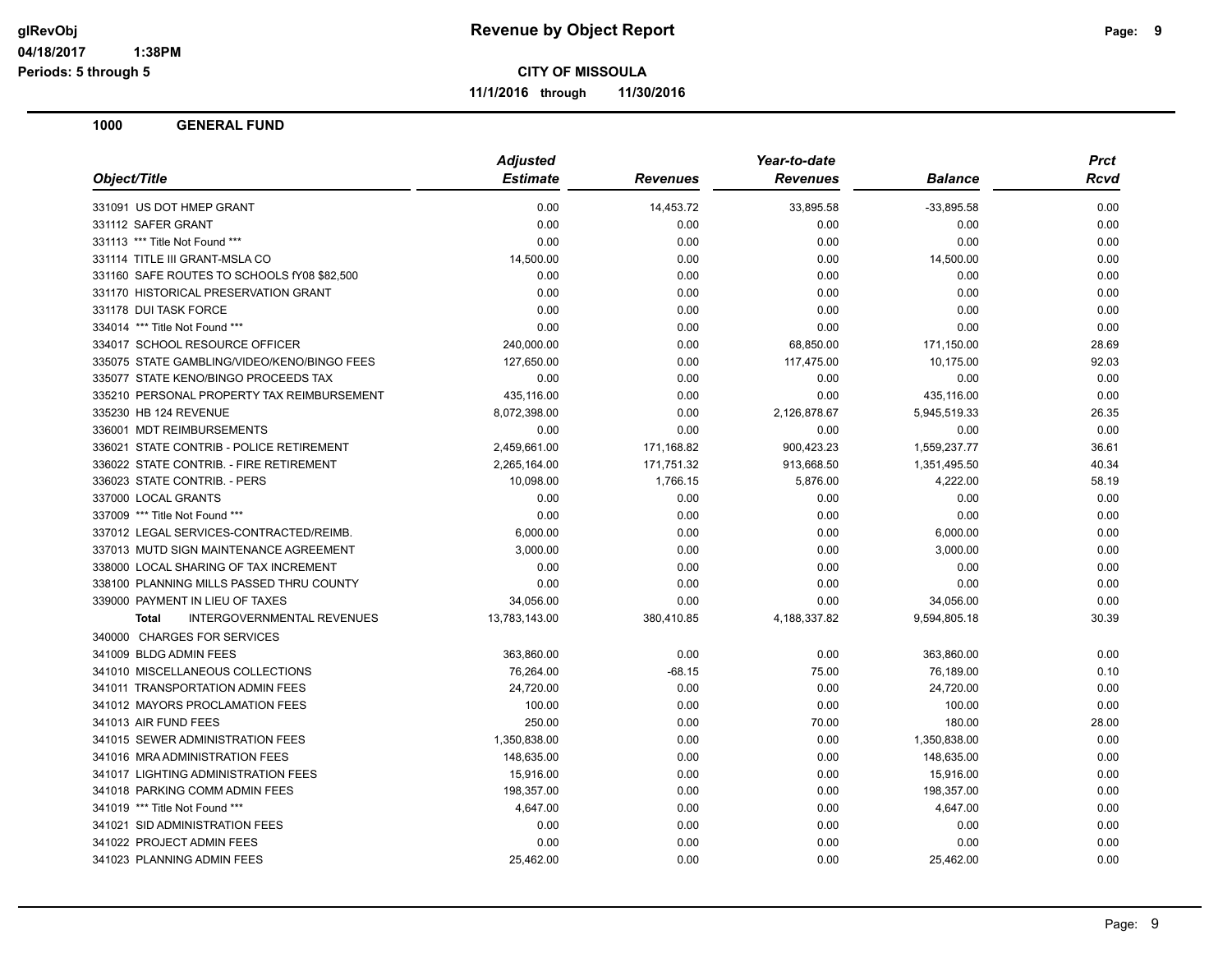**11/1/2016 through 11/30/2016**

| Object/Title                             | <b>Adjusted</b> |                 | <b>Prct</b>     |                |             |
|------------------------------------------|-----------------|-----------------|-----------------|----------------|-------------|
|                                          | <b>Estimate</b> | <b>Revenues</b> | <b>Revenues</b> | <b>Balance</b> | <b>Rcvd</b> |
| 341024 HOUSING GRANT ADMIN FEES          | 52,000.00       | 0.00            | 0.00            | 52,000.00      | 0.00        |
| 341026 WATER ADMINISTRATION FEES         | 0.00            | 0.00            | 0.00            | 0.00           | 0.00        |
| 341027 STORMWATER ADMINISTRATION FEES    | 0.00            | 0.00            | 0.00            | 0.00           | 0.00        |
| 341031 STATE REIMB MUNI COURT            | 0.00            | 0.00            | 0.00            | 0.00           | 0.00        |
| 341041 SEWER EXTENSION RECORDING FEES    | 4,500.00        | 0.00            | 1,311.00        | 3,189.00       | 29.13       |
| 341052 MUNICIPAL COURT FILING FEES       | 330,916.00      | 30,519.35       | 125,760.56      | 205,155.44     | 38.00       |
| 341055 CRIME VICTIM SURCHARGE            | 2,500.00        | 99.91           | 487.64          | 2,012.36       | 19.51       |
| 341067 SUBDIVISION EXEMPTION AFFIDAVITS  | 0.00            | 0.00            | 2,591.16        | $-2,591.16$    | 0.00        |
| 341068 SUBDIVISON FEES                   | 5,100.00        | 0.00            | 8,261.00        | $-3,161.00$    | 161.98      |
| 341069 REZONING FEES                     | 5,100.00        | 0.00            | 4,868.00        | 232.00         | 95.45       |
| 341070 DESIGN REVIEW BOARD               | 15,300.00       | 3,273.92        | 9,547.52        | 5,752.48       | 62.40       |
| 341071 BOARD OF ADJUST. ZONING, SIGNS    | 0.00            | 0.00            | 0.00            | 0.00           | 0.00        |
| 341072 FLOOD PLAIN-0THER FEES            | 0.00            | 0.00            | 0.00            | 0.00           | 0.00        |
| 341073 FIRE PLAN CHECK FEES              | 28,541.00       | 2,534.00        | 19,802.00       | 8,739.00       | 69.38       |
| 341074 FIRE INSPECTION FEES              | 51,000.00       | 4,341.00        | 34,091.00       | 16,909.00      | 66.85       |
| 341076 ENGINEERING PLAN CHECK FEES       | 34,148.00       | 3,226.00        | 23,193.00       | 10,955.00      | 67.92       |
| 341077 ZONING COMPLIANCE INSPECTIONS     | 0.00            | 0.00            | 0.00            | 0.00           | 0.00        |
| 341078 ENGINEERING MAP FEES              | 122.00          | 5.00            | 35.00           | 87.00          | 28.69       |
| 341079 GREASE INTERCEPTOR APPEAL FEES    | 2,000.00        | 0.00            | 463.50          | 1,536.50       | 23.18       |
| 341090 STREET VACATION PETITION FEES     | 0.00            | 0.00            | 0.00            | 0.00           | 0.00        |
| 341091 INSPECTION CODE BOOKS & COPIES    | 0.00            | 0.00            | 0.00            | 0.00           | 0.00        |
| 341100 GRANT ADMINISTRATION SERVICE FEES | 0.00            | 0.00            | 0.00            | 0.00           | 0.00        |
| 342010 POLICE/BID AGREEMENT              | 48,000.00       | 0.00            | 0.00            | 48,000.00      | 0.00        |
| 342012 PD REIMBURSABLE SERVICES          | 750.00          | 0.00            | 531.66          | 218.34         | 70.89       |
| 342013 SECURITY INVEST FEES              | 11,000.00       | 682.50          | 5,167.50        | 5,832.50       | 46.98       |
| 342014 POLICE DEPARTMENT SERVICE FEES    | 15,000.00       | 1,540.00        | 9,854.00        | 5,146.00       | 65.69       |
| 342015 POLICE OVERTIME FEES              | 84,000.00       | 6,161.63        | 56,620.36       | 27,379.64      | 67.41       |
| 342016 POLICE TRAINING FEES              | 36,000.00       | 0.00            | 1,191.01        | 34,808.99      | 3.31        |
| 342017 CATERING FEES                     | 7,200.00        | 385.00          | 2,065.00        | 5,135.00       | 28.68       |
| 342018 DESK REPORTS                      | 20,000.00       | 2,011.00        | 11,490.00       | 8,510.00       | 57.45       |
| 342019 ABANDONED VEHICLE REVENUE FEES    | 12,500.00       | 4,185.00        | 5,365.00        | 7,135.00       | 42.92       |
| 342020 FIRE DEPARTMENT FEES              | 100.00          | 89.00           | 249.00          | $-149.00$      | 249.00      |
| 342021 CPR EDUCATION PROGRAM             | 7,435.00        | 350.00          | 3,660.00        | 3,775.00       | 49.23       |
| 342022 OUTSIDE HIRES                     | 920,150.00      | 239,718.97      | 468,875.12      | 451,274.88     | 50.96       |
| 342060 BIKE PROGRAM SALES & FEES         | 2,700.00        | 0.00            | 0.00            | 2,700.00       | 0.00        |
| 343000 PW REIMBURSABLE SERVICES          | 31,258.00       | 35.00           | 11,488.15       | 19,769.85      | 36.75       |
| 343001 SIGN FABRICATION & CONTRACTS      | 500.00          | 0.00            | 0.00            | 500.00         | 0.00        |
| 343002 OTHER AGENCIES - VEH MAINT        | 48,000.00       | 13,946.01       | 15,333.83       | 32,666.17      | 31.95       |
| 343003 STATE PAYMENT - TRAFFIC COUNTS    | 4,450.00        | 0.00            | 0.00            | 4,450.00       | 0.00        |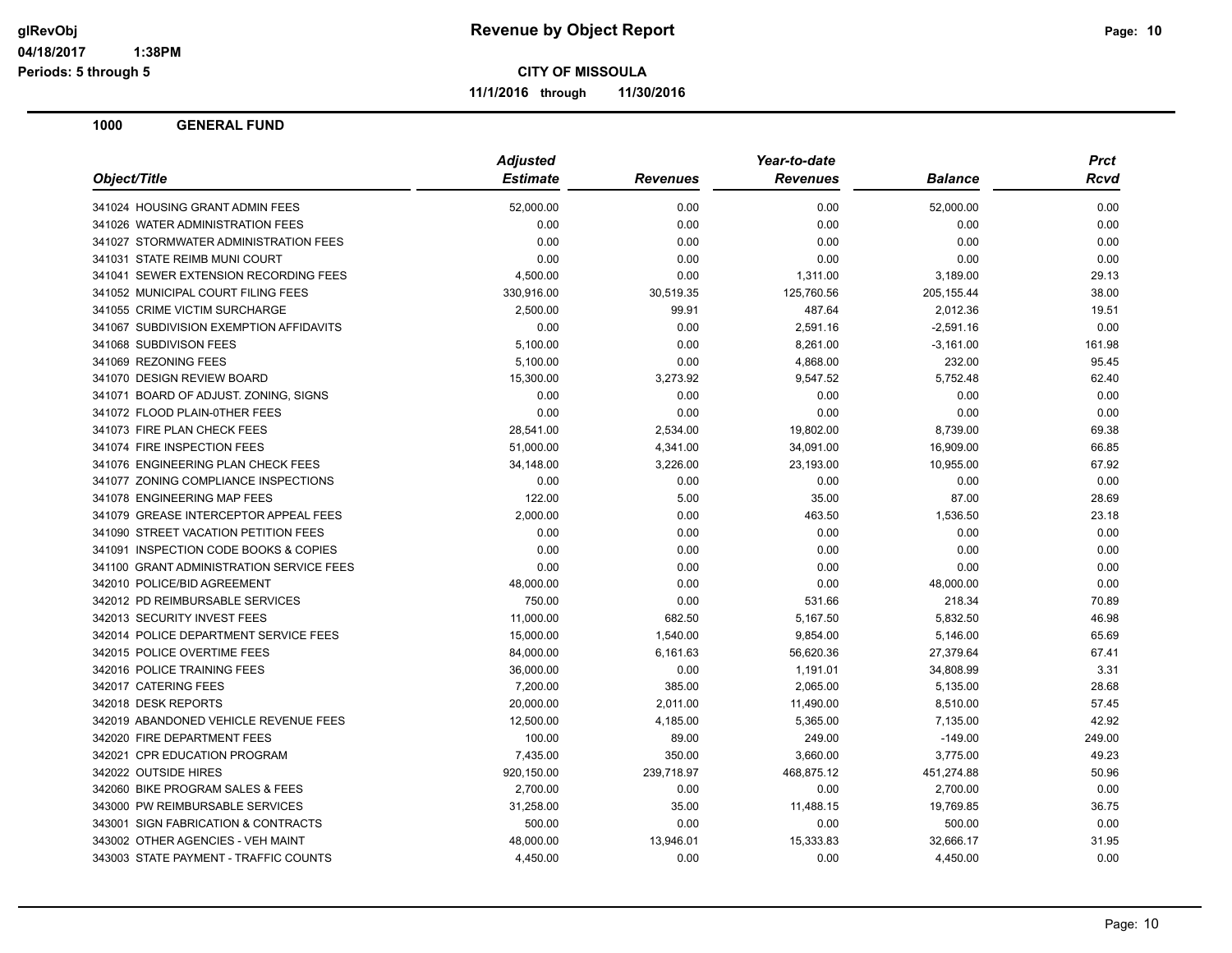**11/1/2016 through 11/30/2016**

|                                             | <b>Adjusted</b> |                 | Year-to-date    |                |             |
|---------------------------------------------|-----------------|-----------------|-----------------|----------------|-------------|
| Object/Title                                | <b>Estimate</b> | <b>Revenues</b> | <b>Revenues</b> | <b>Balance</b> | <b>Rcvd</b> |
| 343004 SPECIAL STATE CONTRACTS              | 80,000.00       | 0.00            | 99,672.50       | $-19,672.50$   | 124.59      |
| 343006 OTHER GOVT AGENCY-STREET PROJECTS    | 98,318.00       | 0.00            | 0.00            | 98,318.00      | 0.00        |
| 343008 PRIVATE COMPANY STREET PAYMENTS      | 0.00            | 0.00            | 0.00            | 0.00           | 0.00        |
| 343010 STREET DEPT SALES & SERVICES         | 19,195.00       | 0.00            | 0.00            | 19,195.00      | 0.00        |
| 343013 SNOW REMOVAL FEES                    | 2,933.00        | 0.00            | 126.00          | 2,807.00       | 4.30        |
| 343018 SALE OF MATERIALS                    | 0.00            | 0.00            | 0.00            | 0.00           | 0.00        |
| 343080 STATE MAINTENANCE CONTRACT           | 530,082.00      | 0.00            | 124,040.40      | 406,041.60     | 23.40       |
| 343082 MDT URBAN PROJECTS                   | 0.00            | 0.00            | 0.00            | 0.00           | 0.00        |
| 343083 CONTRACT SEWER APPLICATIONS          | 0.00            | 0.00            | 0.00            | 0.00           | 0.00        |
| 343084 STREET MAINTENANCE MATERIALS REIMB   | 55,500.00       | 10,744.31       | 10,744.31       | 44,755.69      | 19.36       |
| 343097 SIDEWALK AND CURB FEES               | 340,000.00      | 17,844.12       | 169,629.70      | 170,370.30     | 49.89       |
| 343311 SALE OF NICHES                       | 3,200.00        | 0.00            | 0.00            | 3,200.00       | 0.00        |
| 343320 CEMETERY - SALE OF PLOTS             | 12,870.00       | 1,050.00        | 9,500.00        | 3,370.00       | 73.82       |
| 343321 CEMETERY FOUNDATIONS                 | 1,570.00        | 0.00            | 2,015.00        | $-445.00$      | 128.34      |
| 343322 CEMETERY FLOWER CARE                 | 4,250.00        | 0.00            | 0.00            | 4,250.00       | 0.00        |
| 343323 CEMETERY - LINER INSTALL FEES        | 5,580.00        | 725.00          | 6,525.00        | $-945.00$      | 116.94      |
| 343324 OTHER CEMETERY FEES                  | 1,500.00        | 150.00          | 750.00          | 750.00         | 50.00       |
| 343325 2ND INTERMENT RIGHT                  | 0.00            | 200.00          | 1,600.00        | $-1,600.00$    | 0.00        |
| 343340 CEMETERY - OPENINGS & CLOSINGS       | 10,950.00       | 1,050.00        | 7,175.00        | 3,775.00       | 65.53       |
| 343350 CEMETERY CARE, FEES                  | 29,000.00       | 0.00            | 0.00            | 29,000.00      | 0.00        |
| 343360 WEED CONTROL                         | 3,000.00        | 1,985.00        | 1,985.00        | 1,015.00       | 66.17       |
| 346029 PARKS PETTY CASH FUND                | 0.00            | 0.00            | 0.00            | 0.00           | 0.00        |
| 346031 RECREATION FEES                      | 171,283.00      | 15,475.49       | 100,158.33      | 71,124.67      | 58.48       |
| 346033 PARK FEES/FACILITY RENTALS           | 200.00          | 1,730.88        | 27,819.67       | $-27,619.67$   | 13,909.84   |
| 346034 GROUNDS MAINTENANCE CONTRACT         | 181,734.00      | 0.00            | 0.00            | 181,734.00     | 0.00        |
| 346036 PARK CONCESSION FEES                 | 3,000.00        | 105.14          | 480.14          | 2,519.86       | 16.00       |
| 346037 YOUTH DRUG COURT CONTRACT            | 11,700.00       | 0.00            | 0.00            | 11,700.00      | 0.00        |
| 346050 COUNTY PLAYGROUND CONTRACT           | 3,150.00        | 0.00            | 0.00            | 3,150.00       | 0.00        |
| 346051 MONTANA PARKS/REC CONFERENCE 2012    | 4,500.00        | 0.00            | 0.00            | 4,500.00       | 0.00        |
| 346054 PARKS MISC OVERTIME FEES             | 0.00            | 329.34          | 329.34          | $-329.34$      | 0.00        |
| 346070 RECREATION GENERAL MERCHANDISE       | 0.00            | 0.00            | 0.00            | 0.00           | 0.00        |
| <b>CHARGES FOR SERVICES</b><br>Total        | 5,562,834.00    | 364,424.42      | 1,384,997.40    | 4,177,836.60   | 24.90       |
| 350000 FINES & FORFEITURES                  |                 |                 |                 |                |             |
| 351022 LAW ENFORCEMENT ACADEMY SURCHARGE #! | 0.00            | 5,832.77        | 5,832.77        | $-5,832.77$    | 0.00        |
| 351031 TRAFFIC FINES                        | 1,356,738.00    | 105,096.26      | 460,558.08      | 896,179.92     | 33.95       |
| 351032 SURCHARGE ON FINES                   | 129,089.00      | 8,620.11        | 33,448.03       | 95,640.97      | 25.91       |
| 351033 PUBLIC DEFENDER FEES                 | 125,000.00      | 4,703.45        | 23,170.38       | 101,829.62     | 18.54       |
| 351034 CELLULAR PHONE FINES                 | 65,000.00       | 10,697.25       | 38,885.25       | 26,114.75      | 59.82       |
| 351035 CELL PHONE FINES: EDUCATION          | 65,000.00       | 10,697.25       | 38,885.25       | 26,114.75      | 59.82       |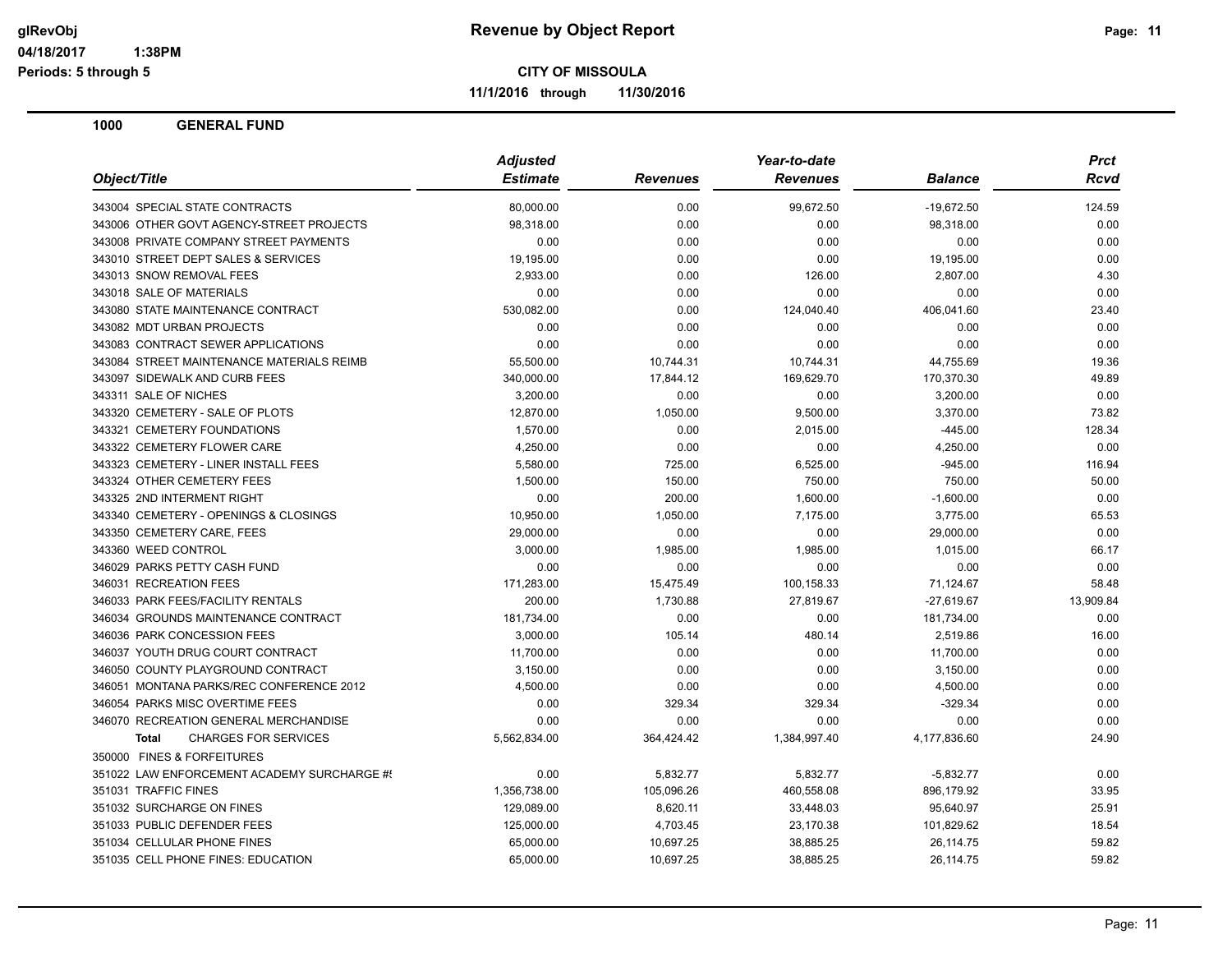**11/1/2016 through 11/30/2016**

|                                                | <b>Adjusted</b> |                 | <b>Prct</b>     |                |       |
|------------------------------------------------|-----------------|-----------------|-----------------|----------------|-------|
| Object/Title                                   | <b>Estimate</b> | <b>Revenues</b> | <b>Revenues</b> | <b>Balance</b> | Rcvd  |
| 355000 FALSE ALARM PENALTY                     | 10,000.00       | 312.00          | 2,028.00        | 7,972.00       | 20.28 |
| <b>FINES &amp; FORFEITURES</b><br><b>Total</b> | 1,750,827.00    | 145,959.09      | 602,807.76      | 1,148,019.24   | 34.43 |
| 360000 MISCELLANEOUS REVENUES                  |                 |                 |                 |                |       |
| 360000 MISCELLANEOUS REVENUES                  | 0.00            | 0.00            | 0.00            | 0.00           | 0.00  |
| 360001 COPIES                                  | 2,200.00        | 182.25          | 632.50          | 1,567.50       | 28.75 |
| 360002 PHONES                                  | 0.00            | 0.00            | 0.00            | 0.00           | 0.00  |
| 360003 MMIA REIMBURSEMENT-ATTORNEY             | 0.00            | 0.00            | 0.00            | 0.00           | 0.00  |
| 360010 MISCELLANEOUS                           | 15,000.00       | 341.54          | 1,042.29        | 13,957.71      | 6.95  |
| 360011 ENERGY REBATES FOR COMPUTER UPGRADES    | 0.00            | 0.00            | 0.00            | 0.00           | 0.00  |
| 360050 OVER/SHORT                              | 0.00            | 0.00            | 1.00            | $-1.00$        | 0.00  |
| 360100 REFUNDS                                 | 200.00          | 0.00            | 0.00            | 200.00         | 0.00  |
| 362000 OTHER MISCELLANEOUS REVENUE             | 8,000.00        | 0.00            | 0.00            | 8,000.00       | 0.00  |
| 362001 MUNICIPAL COURT BAD CHECK CHARGES       | 0.00            | 0.00            | 0.00            | 0.00           | 0.00  |
| 362002 BAD CHECK CHARGES                       | 500.00          | 30.00           | 90.00           | 410.00         | 18.00 |
| 362003 US BANK FEE REIMBURSEMENT               | 0.00            | 0.00            | 0.00            | 0.00           | 0.00  |
| 362004 URD III FACADE IMPROVEMENT LOAN REC     | 0.00            | 0.00            | 0.00            | 0.00           | 0.00  |
| 362011 SALE OF UNCLAIMED PROPERTY              | 0.00            | 14,109.13       | 14,109.13       | $-14,109.13$   | 0.00  |
| 362012 REC/GREEN TAG PROGRAM                   | 300.00          | 0.00            | 0.00            | 300.00         | 0.00  |
| 364012 SALE OF SURPLUS PROPERTY                | 40,000.00       | 0.00            | 14,445.22       | 25,554.78      | 36.11 |
| 364040 INSURANCE AND DAMAGE RECOVERY           | 40,000.00       | 168.15          | 2,728.00        | 37,272.00      | 6.82  |
| 364041 WORKERS COMPENSATION REIMBURSEMENT      | 2,500.00        | 0.00            | 0.00            | 2,500.00       | 0.00  |
| 364042 EXPENDITURE REIMBURSEMENTS              | 1,200.00        | 0.00            | 0.00            | 1,200.00       | 0.00  |
| 364043 RATTLESNAKE CORRIDOR REIMBURSEMENT      | 10,000.00       | 2,288.00        | 7,722.00        | 2,278.00       | 77.22 |
| 364044 EMERGENCY RESPONSE REIMBURSEMENT        | 50,000.00       | 0.00            | 0.00            | 50,000.00      | 0.00  |
| 364047 MMIA EXPENDITURE REIMBURSEMENT          | 0.00            | 0.00            | 0.00            | 0.00           | 0.00  |
| 364051 DOT RADAR GRANT                         | 0.00            | 0.00            | 0.00            | 0.00           | 0.00  |
| 364053 EXPENDITURE REIMB-FIRE SERVICES         | 0.00            | 0.00            | 0.00            | 0.00           | 0.00  |
| 364060 REIMB LETTER OF CREDIT-709 PARKVIEW     | 0.00            | 0.00            | 0.00            | 0.00           | 0.00  |
| 364061 REIMB LETTER OF CREDIT-LINNEA LANE      | 0.00            | 0.00            | 0.00            | 0.00           | 0.00  |
| 365000 DONATIONS                               | 0.00            | 0.00            | 0.00            | 0.00           | 0.00  |
| 365001 *** Title Not Found ***                 | 0.00            | 625.59          | 2,617.98        | $-2,617.98$    | 0.00  |
| 365003 DONATIONS - SMOKE ALARMS                | 0.00            | 0.00            | 0.00            | 0.00           | 0.00  |
| 365004 GRANT CR TRAIL ASSN DONATION            | 0.00            | 0.00            | 0.00            | 0.00           | 0.00  |
| 365015 DONATIONS - COMBAT CHALLENGE            | 0.00            | 0.00            | 0.00            | 0.00           | 0.00  |
| 365016 LOCAL MATCH MDT                         | 0.00            | 0.00            | 0.00            | 0.00           | 0.00  |
| 365017 LOCAL MATCH TRANSIT                     | 0.00            | 0.00            | 0.00            | 0.00           | 0.00  |
| 365018 DONATIONS - MLCT CONFERENCE             | 0.00            | 0.00            | 0.00            | 0.00           | 0.00  |
| 365021 PARKS AND RECS GRANTS & CONTRIBUTIONS   | 0.00            | 0.00            | 15,000.00       | $-15,000.00$   | 0.00  |
| 365022 NEIGHBORHOOD COUNCIL DONATIONS          | 0.00            | 0.00            | 0.00            | 0.00           | 0.00  |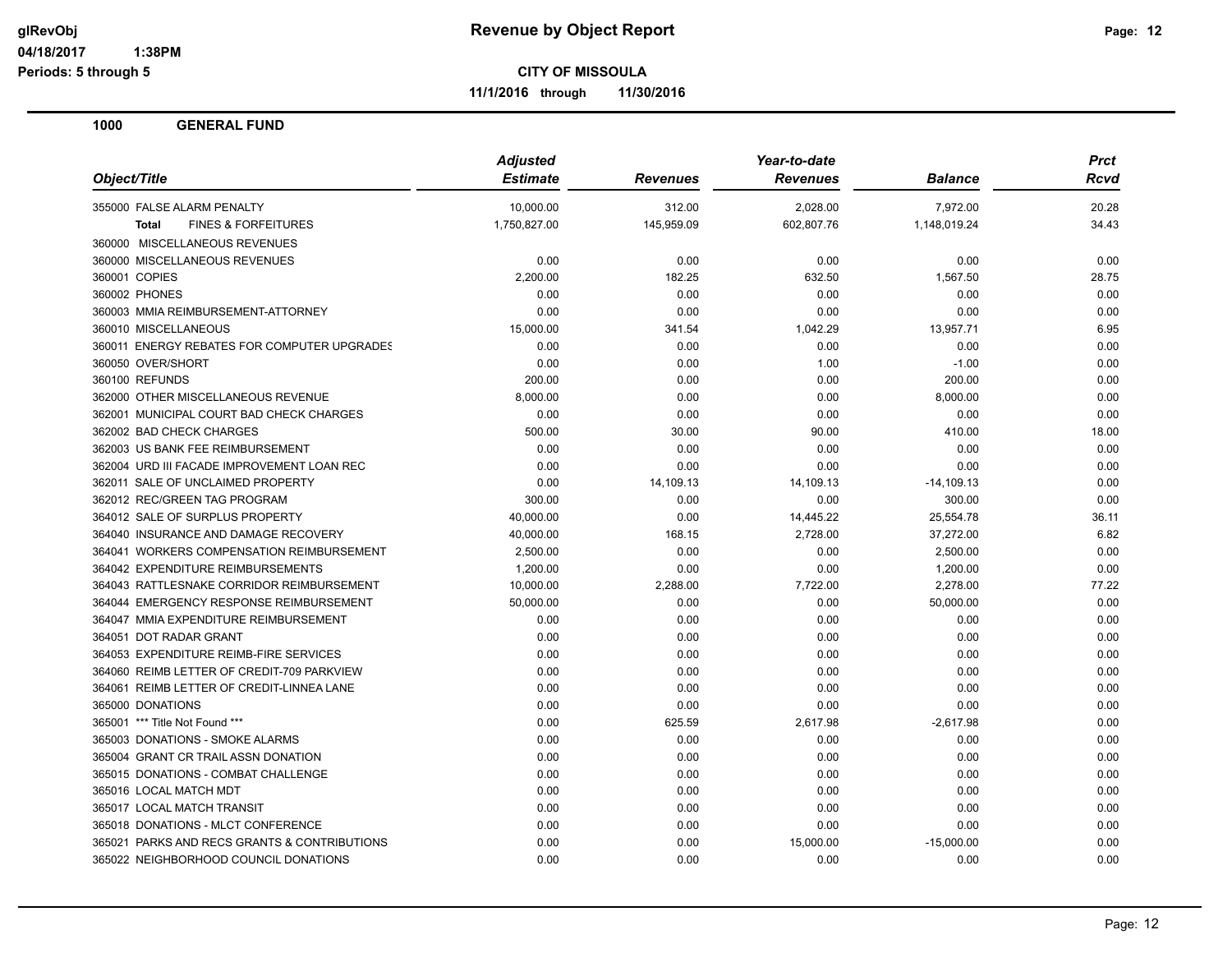**11/1/2016 through 11/30/2016**

| 368000 SALE OF COINS<br>0.00<br>0.00<br>0.00<br>0.00<br>0.00<br>368001 SALE OF POLICE PROMOTIONS<br>0.00<br>0.00<br>0.00<br>0.00<br>0.00<br>0.00<br>0.00<br>0.00<br>0.00<br>0.00<br>368002 SALE OF FIRE PROMOTIONS<br>MISCELLANEOUS REVENUES<br>58,388.12<br>34.37<br><b>Total</b><br>169,900.00<br>17,744.66<br>111,511.88<br>370000 INVESTMENTS & ROYALTY EARNINGS<br>371010 INTEREST ON INVESTMENTS<br>3,500.00<br>0.00<br>138.26<br>3.361.74<br>3.95<br>0.00<br>0.00<br>0.00<br>371020 GAIN/LOSS IN MARKET VALUE OF INVESTMENT<br>0.00<br>0.00<br><b>INVESTMENTS &amp; ROYALTY EARNINGS</b><br>3,500.00<br>0.00<br>138.26<br>3,361.74<br>3.95<br>Total<br>380000 OTHER FINANCING SOURCES<br>381070 PROCEEDS FROM NOTES/LOANS/INTERCAP<br>0.00<br>0.00<br>0.00<br>0.00<br>0.00<br>381090 PROCEEDS FROM CAPITAL LEASE<br>316,129.00<br>0.00<br>0.00<br>316,129.00<br>0.00<br>382010 SALE OF FIXED ASSETS<br>0.00<br>0.00<br>0.00<br>0.00<br>0.00<br>383000 OPERATING TRANSFERS<br>74,000.00<br>0.00<br>0.00<br>74,000.00<br>0.00<br>383001 TRANS FR FLUSHING DISTRICT<br>41,200.00<br>41,200.00<br>0.00<br>0.00<br>0.00<br>0.00<br>0.00<br>564,000.00<br>564,000.00<br>0.00<br>0.00<br>0.00<br>0.00<br>0.00<br>0.00<br>4,778,675.00<br>0.00<br>0.00<br>4,778,675.00<br>0.00<br>301,433.00<br>301,433.00<br>0.00<br>0.00<br>0.00<br>0.00<br>0.00<br>0.00<br>0.00<br>0.00<br>0.00<br>0.00<br>0.00<br>0.00<br>0.00<br>0.00<br>0.00<br>0.00<br>0.00<br>0.00<br>100,000.00<br>100,000.00<br>0.00<br>0.00<br>0.00<br>0.00<br>0.00<br>0.00<br>0.00<br>0.00<br>0.00<br>0.00<br>0.00<br>0.00<br>0.00<br>0.00<br>0.00<br>0.00<br>0.00<br>0.00<br>0.00<br>0.00<br>0.00<br>0.00<br>0.00<br>0.00<br>0.00<br>0.00<br>0.00<br>0.00<br>0.00<br>0.00<br>0.00<br>0.00<br>0.00<br>0.00<br>0.00<br>0.00<br>0.00<br>0.00<br>0.00<br>0.00<br>0.00<br>0.00<br>0.00<br>0.00<br>0.00<br>0.00<br>0.00<br>0.00<br>0.00<br>0.00<br>0.00<br>0.00<br>0.00<br>0.00<br>0.00<br>0.00<br>0.00<br>0.00<br>0.00<br>0.00<br>0.00<br>0.00<br>0.00<br>50,213.00<br>0.00<br>0.00<br>50,213.00<br>0.00<br>OTHER FINANCING SOURCES<br>6,225,650.00<br>0.00<br>0.00<br>6,225,650.00<br>0.00<br><b>Total</b><br>390000 INTERNAL SERVICES<br>0.00<br>0.00<br>0.00<br>0.00<br>0.00 | Object/Title                                  | <b>Adjusted</b><br><b>Estimate</b> | <b>Revenues</b> | Year-to-date<br><b>Revenues</b> | <b>Balance</b> | <b>Prct</b><br>Rcvd |
|----------------------------------------------------------------------------------------------------------------------------------------------------------------------------------------------------------------------------------------------------------------------------------------------------------------------------------------------------------------------------------------------------------------------------------------------------------------------------------------------------------------------------------------------------------------------------------------------------------------------------------------------------------------------------------------------------------------------------------------------------------------------------------------------------------------------------------------------------------------------------------------------------------------------------------------------------------------------------------------------------------------------------------------------------------------------------------------------------------------------------------------------------------------------------------------------------------------------------------------------------------------------------------------------------------------------------------------------------------------------------------------------------------------------------------------------------------------------------------------------------------------------------------------------------------------------------------------------------------------------------------------------------------------------------------------------------------------------------------------------------------------------------------------------------------------------------------------------------------------------------------------------------------------------------------------------------------------------------------------------------------------------------------------------------------------------------------------------------------------------------------------------------------------------------------------------------------------------------------------|-----------------------------------------------|------------------------------------|-----------------|---------------------------------|----------------|---------------------|
|                                                                                                                                                                                                                                                                                                                                                                                                                                                                                                                                                                                                                                                                                                                                                                                                                                                                                                                                                                                                                                                                                                                                                                                                                                                                                                                                                                                                                                                                                                                                                                                                                                                                                                                                                                                                                                                                                                                                                                                                                                                                                                                                                                                                                                        |                                               |                                    |                 |                                 |                |                     |
|                                                                                                                                                                                                                                                                                                                                                                                                                                                                                                                                                                                                                                                                                                                                                                                                                                                                                                                                                                                                                                                                                                                                                                                                                                                                                                                                                                                                                                                                                                                                                                                                                                                                                                                                                                                                                                                                                                                                                                                                                                                                                                                                                                                                                                        |                                               |                                    |                 |                                 |                |                     |
|                                                                                                                                                                                                                                                                                                                                                                                                                                                                                                                                                                                                                                                                                                                                                                                                                                                                                                                                                                                                                                                                                                                                                                                                                                                                                                                                                                                                                                                                                                                                                                                                                                                                                                                                                                                                                                                                                                                                                                                                                                                                                                                                                                                                                                        |                                               |                                    |                 |                                 |                |                     |
|                                                                                                                                                                                                                                                                                                                                                                                                                                                                                                                                                                                                                                                                                                                                                                                                                                                                                                                                                                                                                                                                                                                                                                                                                                                                                                                                                                                                                                                                                                                                                                                                                                                                                                                                                                                                                                                                                                                                                                                                                                                                                                                                                                                                                                        |                                               |                                    |                 |                                 |                |                     |
|                                                                                                                                                                                                                                                                                                                                                                                                                                                                                                                                                                                                                                                                                                                                                                                                                                                                                                                                                                                                                                                                                                                                                                                                                                                                                                                                                                                                                                                                                                                                                                                                                                                                                                                                                                                                                                                                                                                                                                                                                                                                                                                                                                                                                                        |                                               |                                    |                 |                                 |                |                     |
|                                                                                                                                                                                                                                                                                                                                                                                                                                                                                                                                                                                                                                                                                                                                                                                                                                                                                                                                                                                                                                                                                                                                                                                                                                                                                                                                                                                                                                                                                                                                                                                                                                                                                                                                                                                                                                                                                                                                                                                                                                                                                                                                                                                                                                        |                                               |                                    |                 |                                 |                |                     |
|                                                                                                                                                                                                                                                                                                                                                                                                                                                                                                                                                                                                                                                                                                                                                                                                                                                                                                                                                                                                                                                                                                                                                                                                                                                                                                                                                                                                                                                                                                                                                                                                                                                                                                                                                                                                                                                                                                                                                                                                                                                                                                                                                                                                                                        |                                               |                                    |                 |                                 |                |                     |
|                                                                                                                                                                                                                                                                                                                                                                                                                                                                                                                                                                                                                                                                                                                                                                                                                                                                                                                                                                                                                                                                                                                                                                                                                                                                                                                                                                                                                                                                                                                                                                                                                                                                                                                                                                                                                                                                                                                                                                                                                                                                                                                                                                                                                                        |                                               |                                    |                 |                                 |                |                     |
|                                                                                                                                                                                                                                                                                                                                                                                                                                                                                                                                                                                                                                                                                                                                                                                                                                                                                                                                                                                                                                                                                                                                                                                                                                                                                                                                                                                                                                                                                                                                                                                                                                                                                                                                                                                                                                                                                                                                                                                                                                                                                                                                                                                                                                        |                                               |                                    |                 |                                 |                |                     |
|                                                                                                                                                                                                                                                                                                                                                                                                                                                                                                                                                                                                                                                                                                                                                                                                                                                                                                                                                                                                                                                                                                                                                                                                                                                                                                                                                                                                                                                                                                                                                                                                                                                                                                                                                                                                                                                                                                                                                                                                                                                                                                                                                                                                                                        |                                               |                                    |                 |                                 |                |                     |
|                                                                                                                                                                                                                                                                                                                                                                                                                                                                                                                                                                                                                                                                                                                                                                                                                                                                                                                                                                                                                                                                                                                                                                                                                                                                                                                                                                                                                                                                                                                                                                                                                                                                                                                                                                                                                                                                                                                                                                                                                                                                                                                                                                                                                                        |                                               |                                    |                 |                                 |                |                     |
|                                                                                                                                                                                                                                                                                                                                                                                                                                                                                                                                                                                                                                                                                                                                                                                                                                                                                                                                                                                                                                                                                                                                                                                                                                                                                                                                                                                                                                                                                                                                                                                                                                                                                                                                                                                                                                                                                                                                                                                                                                                                                                                                                                                                                                        |                                               |                                    |                 |                                 |                |                     |
|                                                                                                                                                                                                                                                                                                                                                                                                                                                                                                                                                                                                                                                                                                                                                                                                                                                                                                                                                                                                                                                                                                                                                                                                                                                                                                                                                                                                                                                                                                                                                                                                                                                                                                                                                                                                                                                                                                                                                                                                                                                                                                                                                                                                                                        |                                               |                                    |                 |                                 |                |                     |
|                                                                                                                                                                                                                                                                                                                                                                                                                                                                                                                                                                                                                                                                                                                                                                                                                                                                                                                                                                                                                                                                                                                                                                                                                                                                                                                                                                                                                                                                                                                                                                                                                                                                                                                                                                                                                                                                                                                                                                                                                                                                                                                                                                                                                                        |                                               |                                    |                 |                                 |                |                     |
|                                                                                                                                                                                                                                                                                                                                                                                                                                                                                                                                                                                                                                                                                                                                                                                                                                                                                                                                                                                                                                                                                                                                                                                                                                                                                                                                                                                                                                                                                                                                                                                                                                                                                                                                                                                                                                                                                                                                                                                                                                                                                                                                                                                                                                        |                                               |                                    |                 |                                 |                |                     |
|                                                                                                                                                                                                                                                                                                                                                                                                                                                                                                                                                                                                                                                                                                                                                                                                                                                                                                                                                                                                                                                                                                                                                                                                                                                                                                                                                                                                                                                                                                                                                                                                                                                                                                                                                                                                                                                                                                                                                                                                                                                                                                                                                                                                                                        | 383002 TRANS FR GAS TAX                       |                                    |                 |                                 |                |                     |
|                                                                                                                                                                                                                                                                                                                                                                                                                                                                                                                                                                                                                                                                                                                                                                                                                                                                                                                                                                                                                                                                                                                                                                                                                                                                                                                                                                                                                                                                                                                                                                                                                                                                                                                                                                                                                                                                                                                                                                                                                                                                                                                                                                                                                                        | 383003 TRANS FR COMPREHENSIVE INSURANCE LEVY  |                                    |                 |                                 |                |                     |
|                                                                                                                                                                                                                                                                                                                                                                                                                                                                                                                                                                                                                                                                                                                                                                                                                                                                                                                                                                                                                                                                                                                                                                                                                                                                                                                                                                                                                                                                                                                                                                                                                                                                                                                                                                                                                                                                                                                                                                                                                                                                                                                                                                                                                                        | 383004 TRANS FR EMPLOYEE HEALTH INSURANCE LEV |                                    |                 |                                 |                |                     |
|                                                                                                                                                                                                                                                                                                                                                                                                                                                                                                                                                                                                                                                                                                                                                                                                                                                                                                                                                                                                                                                                                                                                                                                                                                                                                                                                                                                                                                                                                                                                                                                                                                                                                                                                                                                                                                                                                                                                                                                                                                                                                                                                                                                                                                        | 383007 TRANS FR CABLE FRANCHISE               |                                    |                 |                                 |                |                     |
|                                                                                                                                                                                                                                                                                                                                                                                                                                                                                                                                                                                                                                                                                                                                                                                                                                                                                                                                                                                                                                                                                                                                                                                                                                                                                                                                                                                                                                                                                                                                                                                                                                                                                                                                                                                                                                                                                                                                                                                                                                                                                                                                                                                                                                        | 383008 TRANS FR RUSSELL PARK DISTRICT         |                                    |                 |                                 |                |                     |
|                                                                                                                                                                                                                                                                                                                                                                                                                                                                                                                                                                                                                                                                                                                                                                                                                                                                                                                                                                                                                                                                                                                                                                                                                                                                                                                                                                                                                                                                                                                                                                                                                                                                                                                                                                                                                                                                                                                                                                                                                                                                                                                                                                                                                                        | 383009 TRANS FR TITLE I                       |                                    |                 |                                 |                |                     |
|                                                                                                                                                                                                                                                                                                                                                                                                                                                                                                                                                                                                                                                                                                                                                                                                                                                                                                                                                                                                                                                                                                                                                                                                                                                                                                                                                                                                                                                                                                                                                                                                                                                                                                                                                                                                                                                                                                                                                                                                                                                                                                                                                                                                                                        | 383010 TRANS FR CIP                           |                                    |                 |                                 |                |                     |
|                                                                                                                                                                                                                                                                                                                                                                                                                                                                                                                                                                                                                                                                                                                                                                                                                                                                                                                                                                                                                                                                                                                                                                                                                                                                                                                                                                                                                                                                                                                                                                                                                                                                                                                                                                                                                                                                                                                                                                                                                                                                                                                                                                                                                                        | 383011 TRANS FR SID REVOLVING                 |                                    |                 |                                 |                |                     |
|                                                                                                                                                                                                                                                                                                                                                                                                                                                                                                                                                                                                                                                                                                                                                                                                                                                                                                                                                                                                                                                                                                                                                                                                                                                                                                                                                                                                                                                                                                                                                                                                                                                                                                                                                                                                                                                                                                                                                                                                                                                                                                                                                                                                                                        | 383014 TRANS FR MRA                           |                                    |                 |                                 |                |                     |
|                                                                                                                                                                                                                                                                                                                                                                                                                                                                                                                                                                                                                                                                                                                                                                                                                                                                                                                                                                                                                                                                                                                                                                                                                                                                                                                                                                                                                                                                                                                                                                                                                                                                                                                                                                                                                                                                                                                                                                                                                                                                                                                                                                                                                                        | 383015 TRANS FR MPC                           |                                    |                 |                                 |                |                     |
|                                                                                                                                                                                                                                                                                                                                                                                                                                                                                                                                                                                                                                                                                                                                                                                                                                                                                                                                                                                                                                                                                                                                                                                                                                                                                                                                                                                                                                                                                                                                                                                                                                                                                                                                                                                                                                                                                                                                                                                                                                                                                                                                                                                                                                        | 383017 TRANS FR BUILDING                      |                                    |                 |                                 |                |                     |
|                                                                                                                                                                                                                                                                                                                                                                                                                                                                                                                                                                                                                                                                                                                                                                                                                                                                                                                                                                                                                                                                                                                                                                                                                                                                                                                                                                                                                                                                                                                                                                                                                                                                                                                                                                                                                                                                                                                                                                                                                                                                                                                                                                                                                                        | 383018 TRANS FR WILLOWWOOD PARK DISTRICT      |                                    |                 |                                 |                |                     |
|                                                                                                                                                                                                                                                                                                                                                                                                                                                                                                                                                                                                                                                                                                                                                                                                                                                                                                                                                                                                                                                                                                                                                                                                                                                                                                                                                                                                                                                                                                                                                                                                                                                                                                                                                                                                                                                                                                                                                                                                                                                                                                                                                                                                                                        | 383020 TRANS FR CEMETERY CARE                 |                                    |                 |                                 |                |                     |
|                                                                                                                                                                                                                                                                                                                                                                                                                                                                                                                                                                                                                                                                                                                                                                                                                                                                                                                                                                                                                                                                                                                                                                                                                                                                                                                                                                                                                                                                                                                                                                                                                                                                                                                                                                                                                                                                                                                                                                                                                                                                                                                                                                                                                                        | 383021 TRANS FR P&R TRAILS DEVLP              |                                    |                 |                                 |                |                     |
|                                                                                                                                                                                                                                                                                                                                                                                                                                                                                                                                                                                                                                                                                                                                                                                                                                                                                                                                                                                                                                                                                                                                                                                                                                                                                                                                                                                                                                                                                                                                                                                                                                                                                                                                                                                                                                                                                                                                                                                                                                                                                                                                                                                                                                        | 383024 TRANS FR SEWER CLEARING                |                                    |                 |                                 |                |                     |
|                                                                                                                                                                                                                                                                                                                                                                                                                                                                                                                                                                                                                                                                                                                                                                                                                                                                                                                                                                                                                                                                                                                                                                                                                                                                                                                                                                                                                                                                                                                                                                                                                                                                                                                                                                                                                                                                                                                                                                                                                                                                                                                                                                                                                                        | 383027 TRANS FR URD                           |                                    |                 |                                 |                |                     |
|                                                                                                                                                                                                                                                                                                                                                                                                                                                                                                                                                                                                                                                                                                                                                                                                                                                                                                                                                                                                                                                                                                                                                                                                                                                                                                                                                                                                                                                                                                                                                                                                                                                                                                                                                                                                                                                                                                                                                                                                                                                                                                                                                                                                                                        | 383028 TRANS FROM GF FOR HEALTH RESERVE       |                                    |                 |                                 |                |                     |
|                                                                                                                                                                                                                                                                                                                                                                                                                                                                                                                                                                                                                                                                                                                                                                                                                                                                                                                                                                                                                                                                                                                                                                                                                                                                                                                                                                                                                                                                                                                                                                                                                                                                                                                                                                                                                                                                                                                                                                                                                                                                                                                                                                                                                                        | 383046 TRANS FR PARKS MAINTENANCE DIST        |                                    |                 |                                 |                |                     |
|                                                                                                                                                                                                                                                                                                                                                                                                                                                                                                                                                                                                                                                                                                                                                                                                                                                                                                                                                                                                                                                                                                                                                                                                                                                                                                                                                                                                                                                                                                                                                                                                                                                                                                                                                                                                                                                                                                                                                                                                                                                                                                                                                                                                                                        | 383047 TRANS FR STREET MAINTENANCE DISTRICT   |                                    |                 |                                 |                |                     |
|                                                                                                                                                                                                                                                                                                                                                                                                                                                                                                                                                                                                                                                                                                                                                                                                                                                                                                                                                                                                                                                                                                                                                                                                                                                                                                                                                                                                                                                                                                                                                                                                                                                                                                                                                                                                                                                                                                                                                                                                                                                                                                                                                                                                                                        | 383050 TRANSFER FROM IMPACT FEES              |                                    |                 |                                 |                |                     |
|                                                                                                                                                                                                                                                                                                                                                                                                                                                                                                                                                                                                                                                                                                                                                                                                                                                                                                                                                                                                                                                                                                                                                                                                                                                                                                                                                                                                                                                                                                                                                                                                                                                                                                                                                                                                                                                                                                                                                                                                                                                                                                                                                                                                                                        | 383065 TRANSFER FROM WWTF                     |                                    |                 |                                 |                |                     |
|                                                                                                                                                                                                                                                                                                                                                                                                                                                                                                                                                                                                                                                                                                                                                                                                                                                                                                                                                                                                                                                                                                                                                                                                                                                                                                                                                                                                                                                                                                                                                                                                                                                                                                                                                                                                                                                                                                                                                                                                                                                                                                                                                                                                                                        |                                               |                                    |                 |                                 |                |                     |
|                                                                                                                                                                                                                                                                                                                                                                                                                                                                                                                                                                                                                                                                                                                                                                                                                                                                                                                                                                                                                                                                                                                                                                                                                                                                                                                                                                                                                                                                                                                                                                                                                                                                                                                                                                                                                                                                                                                                                                                                                                                                                                                                                                                                                                        |                                               |                                    |                 |                                 |                |                     |
|                                                                                                                                                                                                                                                                                                                                                                                                                                                                                                                                                                                                                                                                                                                                                                                                                                                                                                                                                                                                                                                                                                                                                                                                                                                                                                                                                                                                                                                                                                                                                                                                                                                                                                                                                                                                                                                                                                                                                                                                                                                                                                                                                                                                                                        | 399999 NEW REQUESTS FUNDING                   |                                    |                 |                                 |                |                     |
|                                                                                                                                                                                                                                                                                                                                                                                                                                                                                                                                                                                                                                                                                                                                                                                                                                                                                                                                                                                                                                                                                                                                                                                                                                                                                                                                                                                                                                                                                                                                                                                                                                                                                                                                                                                                                                                                                                                                                                                                                                                                                                                                                                                                                                        | <b>INTERNAL SERVICES</b><br><b>Total</b>      | 0.00                               | 0.00            | 0.00                            | 0.00           | 0.00                |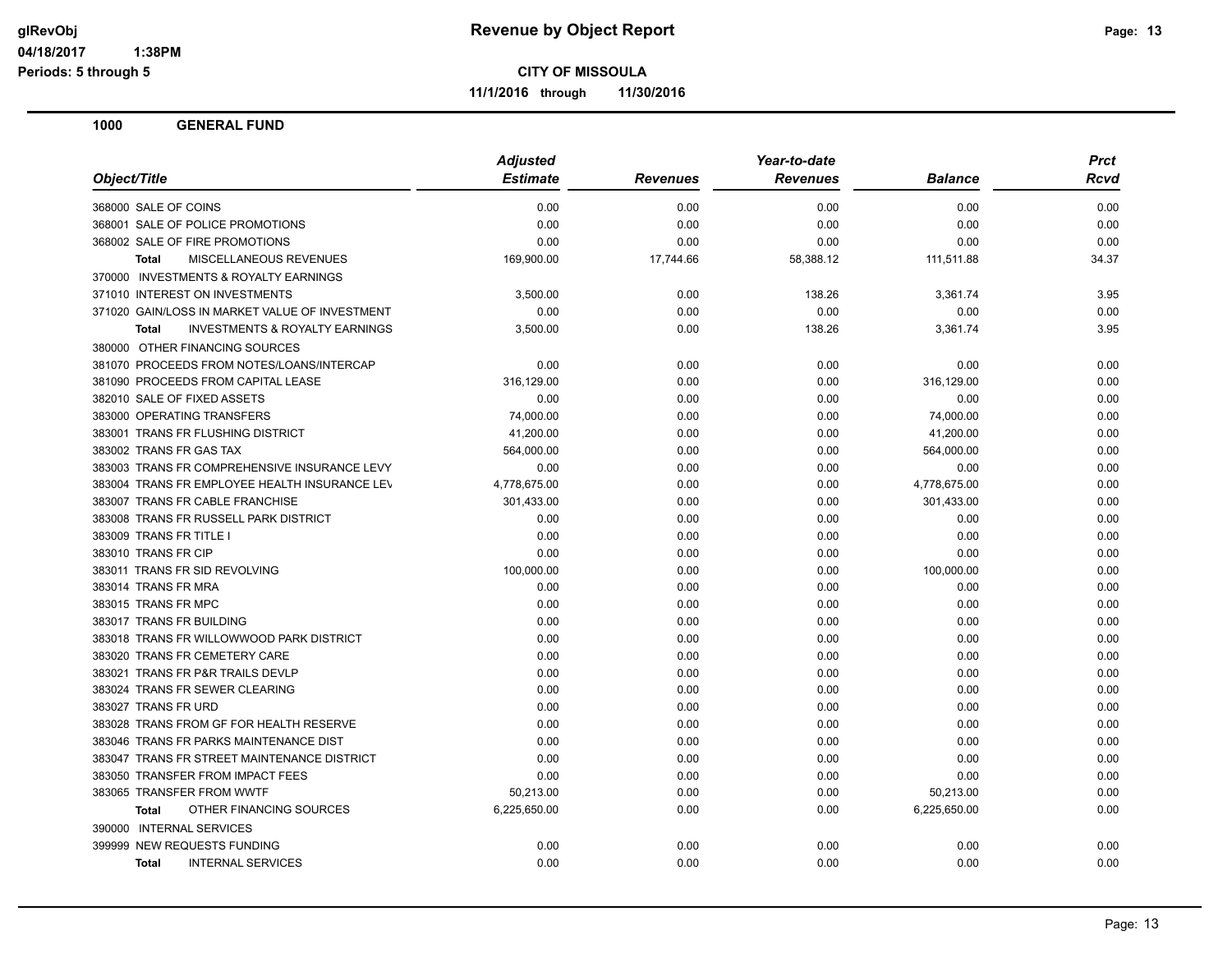| glRevObj<br>04/18/2017<br>1:38PM<br>Periods: 5 through 5 |       |                     | <b>Revenue by Object Report</b>       |              |              |               |       |
|----------------------------------------------------------|-------|---------------------|---------------------------------------|--------------|--------------|---------------|-------|
|                                                          |       | 11/1/2016 through   | <b>CITY OF MISSOULA</b><br>11/30/2016 |              |              |               |       |
|                                                          | Total | <b>GENERAL FUND</b> | 53,666,050.00                         | 1,121,579.93 | 6,950,085.34 | 46,715,964.66 | 12.95 |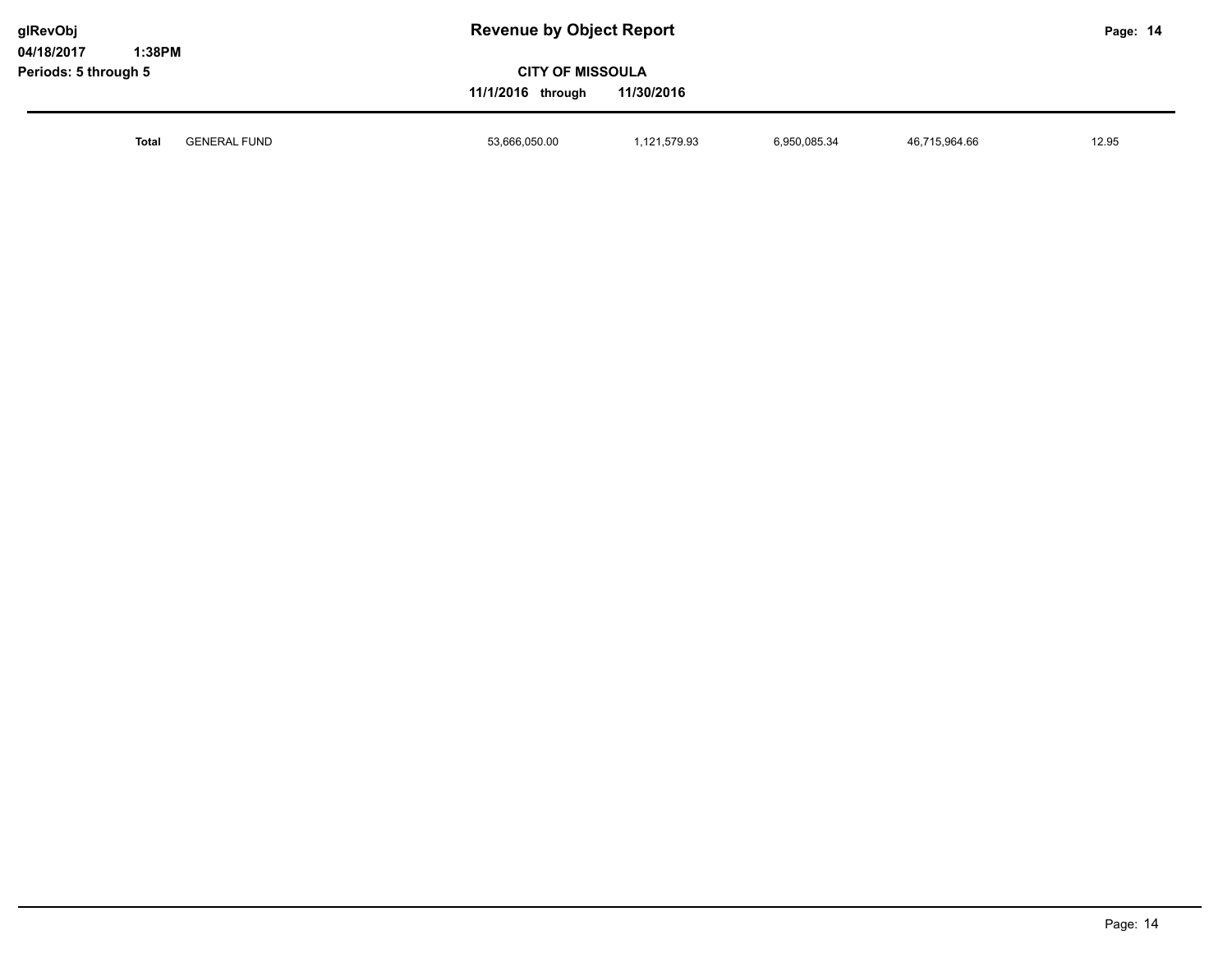**11/1/2016 through 11/30/2016**

# **1211 PARK ACQUISITION & DEVELOPMENT**

| 1211 | <b>PARK ACQUISITION &amp; DEVELOPMENT</b> |  |
|------|-------------------------------------------|--|
|      |                                           |  |

|                                                           | <b>Adjusted</b> |                 | Year-to-date    |                | <b>Prct</b> |
|-----------------------------------------------------------|-----------------|-----------------|-----------------|----------------|-------------|
| Object/Title                                              | <b>Estimate</b> | <b>Revenues</b> | <b>Revenues</b> | <b>Balance</b> | <b>Rcvd</b> |
| 340000 CHARGES FOR SERVICES                               |                 |                 |                 |                |             |
| 346080 PAYMENT IN LIEU OF PARKS                           | 243.228.00      | 30,760.00       | 30,760.00       | 212.468.00     | 12.65       |
| 346082 HIGH PARK EASEMENT EXCHANGE                        | 0.00            | 0.00            | 0.00            | 0.00           | 0.00        |
| <b>CHARGES FOR SERVICES</b><br><b>Total</b>               | 243,228.00      | 30,760.00       | 30,760.00       | 212,468.00     | 12.65       |
| 360000 MISCELLANEOUS REVENUES                             |                 |                 |                 |                |             |
| 360010 MISCELLANEOUS                                      | 0.00            | 0.00            | 0.00            | 0.00           | 0.00        |
| 360016 LAFRAY PARK DONATIONS                              | 0.00            | 0.00            | 0.00            | 0.00           | 0.00        |
| 360017 PARK PLANS FORFEITURE                              | 0.00            | 0.00            | 0.00            | 0.00           | 0.00        |
| 360020 GREENOUGH PARK ENCROACHMENTS                       | 0.00            | 0.00            | 0.00            | 0.00           | 0.00        |
| 365102 RECREATION YOUTH & ADULT SPORTS                    | 0.00            | 0.00            | 0.00            | 0.00           | 0.00        |
| <b>MISCELLANEOUS REVENUES</b><br><b>Total</b>             | 0.00            | 0.00            | 0.00            | 0.00           | 0.00        |
| 370000 INVESTMENTS & ROYALTY EARNINGS                     |                 |                 |                 |                |             |
| 371010 INTEREST ON INVESTMENTS                            | 0.00            | 0.00            | 0.00            | 0.00           | 0.00        |
| 371020 GAIN/LOSS IN MARKET VALUE OF INVESTMENTS           | 0.00            | 0.00            | 0.00            | 0.00           | 0.00        |
| <b>INVESTMENTS &amp; ROYALTY EARNINGS</b><br><b>Total</b> | 0.00            | 0.00            | 0.00            | 0.00           | 0.00        |
| 380000 OTHER FINANCING SOURCES                            |                 |                 |                 |                |             |
| 383000 OPERATING TRANSFERS                                | 0.00            | 0.00            | 0.00            | 0.00           | 0.00        |
| 383029 TRANS FR GENERAL                                   | 0.00            | 0.00            | 0.00            | 0.00           | 0.00        |
| OTHER FINANCING SOURCES<br><b>Total</b>                   | 0.00            | 0.00            | 0.00            | 0.00           | 0.00        |
| PARK ACQUISITION & DEVELOPMENT<br><b>Total</b>            | 243.228.00      | 30.760.00       | 30.760.00       | 212.468.00     | 12.65       |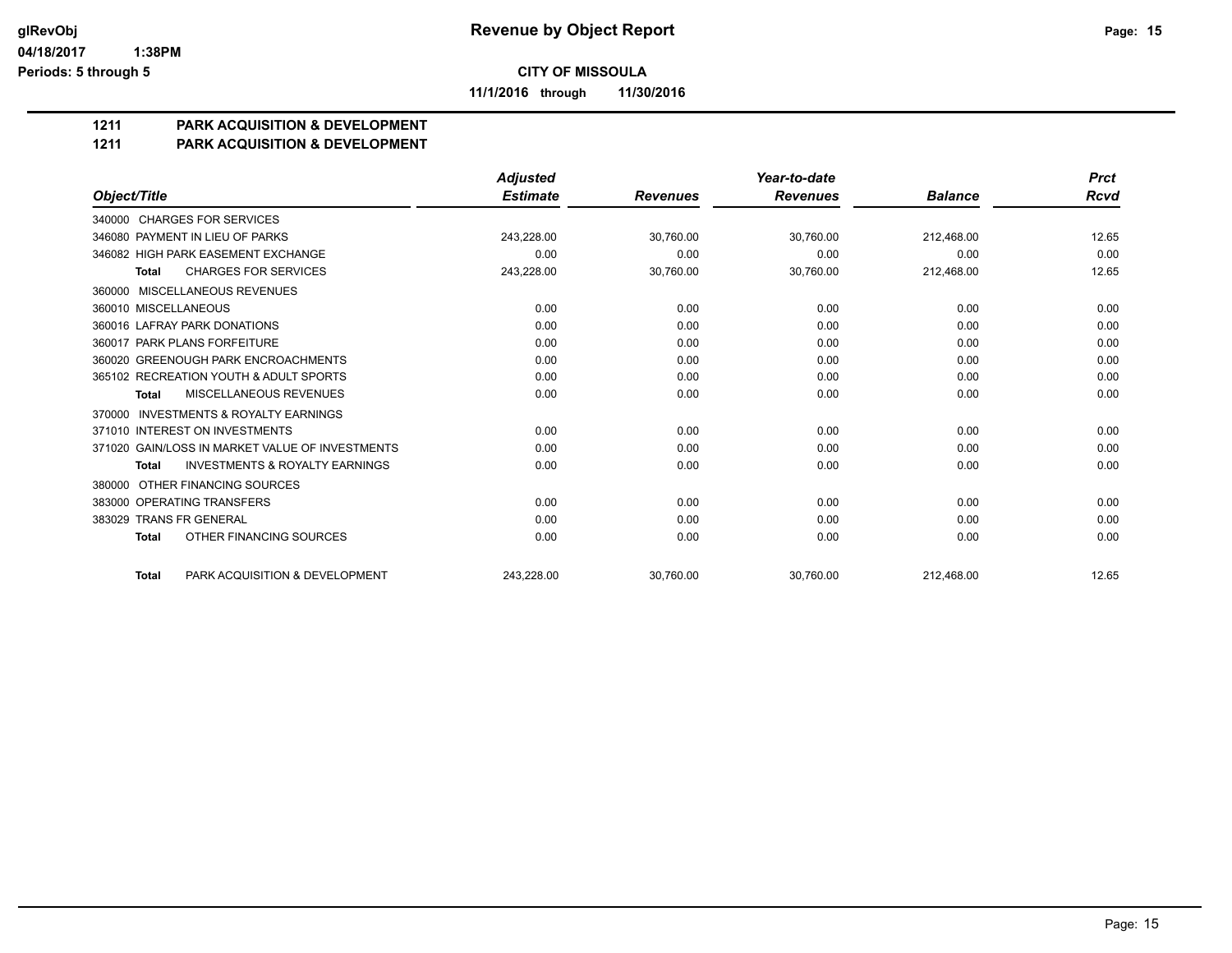**11/1/2016 through 11/30/2016**

#### **1211 PARK ACQUISITION & DEVELOPMENT**

|                                                           | <b>Adjusted</b> |                 | Year-to-date    |                | <b>Prct</b> |
|-----------------------------------------------------------|-----------------|-----------------|-----------------|----------------|-------------|
| Object/Title                                              | <b>Estimate</b> | <b>Revenues</b> | <b>Revenues</b> | <b>Balance</b> | Rcvd        |
| 340000 CHARGES FOR SERVICES                               |                 |                 |                 |                |             |
| 346080 PAYMENT IN LIEU OF PARKS                           | 243,228.00      | 30,760.00       | 30,760.00       | 212,468.00     | 12.65       |
| 346082 HIGH PARK EASEMENT EXCHANGE                        | 0.00            | 0.00            | 0.00            | 0.00           | 0.00        |
| <b>CHARGES FOR SERVICES</b><br><b>Total</b>               | 243,228.00      | 30,760.00       | 30,760.00       | 212,468.00     | 12.65       |
| 360000 MISCELLANEOUS REVENUES                             |                 |                 |                 |                |             |
| 360010 MISCELLANEOUS                                      | 0.00            | 0.00            | 0.00            | 0.00           | 0.00        |
| 360016 LAFRAY PARK DONATIONS                              | 0.00            | 0.00            | 0.00            | 0.00           | 0.00        |
| 360017 PARK PLANS FORFEITURE                              | 0.00            | 0.00            | 0.00            | 0.00           | 0.00        |
| 360020 GREENOUGH PARK ENCROACHMENTS                       | 0.00            | 0.00            | 0.00            | 0.00           | 0.00        |
| 365102 RECREATION YOUTH & ADULT SPORTS                    | 0.00            | 0.00            | 0.00            | 0.00           | 0.00        |
| MISCELLANEOUS REVENUES<br>Total                           | 0.00            | 0.00            | 0.00            | 0.00           | 0.00        |
| <b>INVESTMENTS &amp; ROYALTY EARNINGS</b><br>370000       |                 |                 |                 |                |             |
| 371010 INTEREST ON INVESTMENTS                            | 0.00            | 0.00            | 0.00            | 0.00           | 0.00        |
| 371020 GAIN/LOSS IN MARKET VALUE OF INVESTMENT            | 0.00            | 0.00            | 0.00            | 0.00           | 0.00        |
| <b>INVESTMENTS &amp; ROYALTY EARNINGS</b><br><b>Total</b> | 0.00            | 0.00            | 0.00            | 0.00           | 0.00        |
| 380000 OTHER FINANCING SOURCES                            |                 |                 |                 |                |             |
| 383000 OPERATING TRANSFERS                                | 0.00            | 0.00            | 0.00            | 0.00           | 0.00        |
| 383029 TRANS FR GENERAL                                   | 0.00            | 0.00            | 0.00            | 0.00           | 0.00        |
| OTHER FINANCING SOURCES<br><b>Total</b>                   | 0.00            | 0.00            | 0.00            | 0.00           | 0.00        |
| PARK ACQUISITION & DEVELOPMENT<br><b>Total</b>            | 243,228.00      | 30,760.00       | 30,760.00       | 212,468.00     | 12.65       |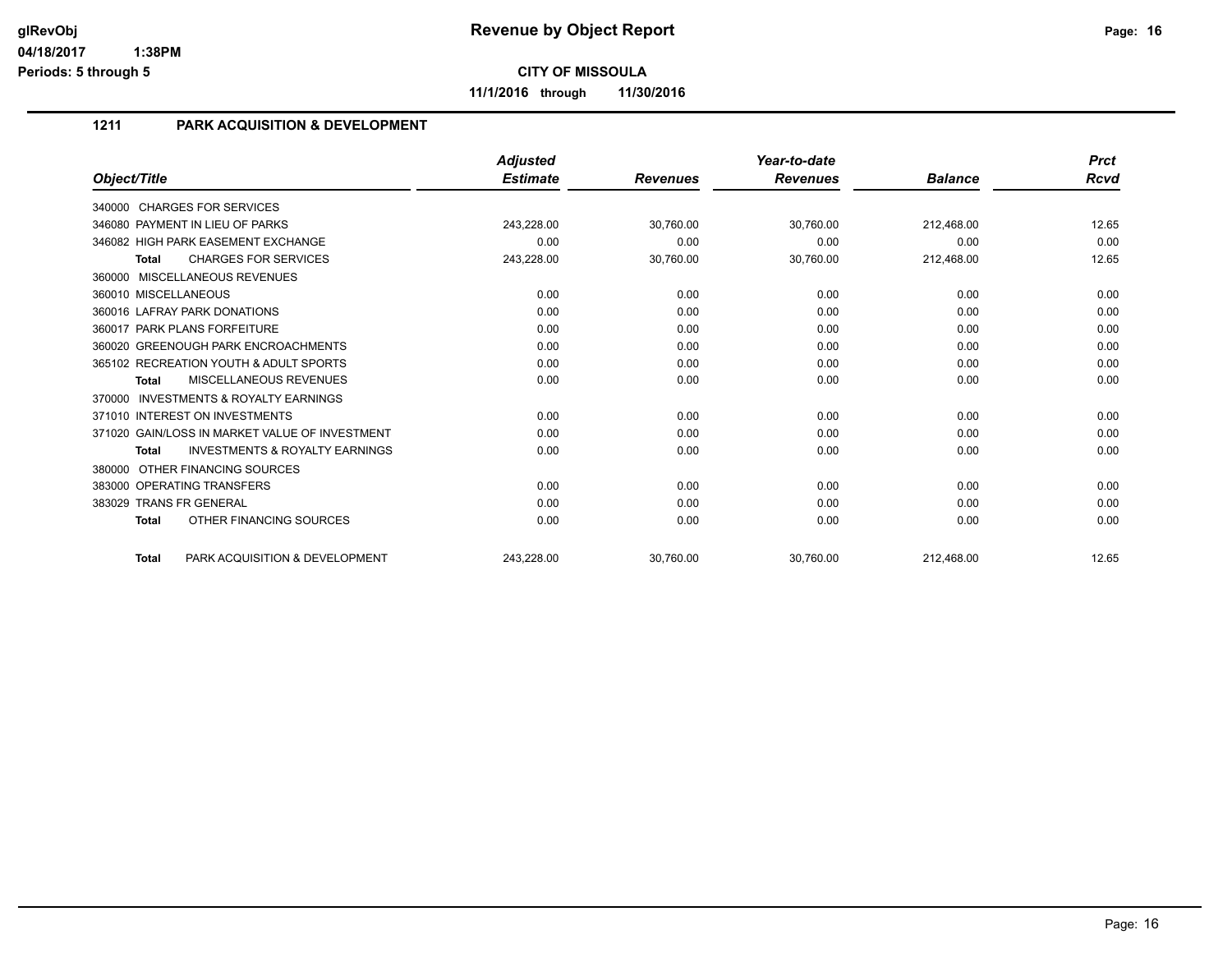**11/1/2016 through 11/30/2016**

**1212 PARK ENTERPRISE FUND**

|  | 1212 | <b>PARK ENTERPRISE FUND</b> |
|--|------|-----------------------------|
|--|------|-----------------------------|

|                                                           | <b>Adjusted</b> |                 | Year-to-date    |                | <b>Prct</b> |
|-----------------------------------------------------------|-----------------|-----------------|-----------------|----------------|-------------|
| Object/Title                                              | <b>Estimate</b> | <b>Revenues</b> | <b>Revenues</b> | <b>Balance</b> | Rcvd        |
| 340000 CHARGES FOR SERVICES                               |                 |                 |                 |                |             |
| 346000 FEES                                               | 223,100.00      | 526.01          | 15,924.87       | 207,175.13     | 7.14        |
| 346001 TENNIS FEE                                         | 1,000.00        | 0.00            | 1,280.00        | $-280.00$      | 128.00      |
| 346030 SWIMMING POOL FEES                                 | 1,000.00        | 0.00            | 1,000.00        | 0.00           | 100.00      |
| 346040 MCCORMICK SWIMMING POOL                            | 0.00            | 0.00            | 0.00            | 0.00           | 0.00        |
| 346056 PICNIC SITE FEES                                   | 0.00            | 0.00            | 0.00            | 0.00           | 0.00        |
| 346060 CURRENTS SWIMMING FACILITY                         | 0.00            | 0.00            | 0.00            | 0.00           | 0.00        |
| <b>CHARGES FOR SERVICES</b><br>Total                      | 225,100.00      | 526.01          | 18,204.87       | 206,895.13     | 8.09        |
| MISCELLANEOUS REVENUES<br>360000                          |                 |                 |                 |                |             |
| 360010 MISCELLANEOUS                                      | 0.00            | 0.00            | 0.00            | 0.00           | 0.00        |
| <b>MISCELLANEOUS REVENUES</b><br><b>Total</b>             | 0.00            | 0.00            | 0.00            | 0.00           | 0.00        |
| <b>INVESTMENTS &amp; ROYALTY EARNINGS</b><br>370000       |                 |                 |                 |                |             |
| 371010 INTEREST ON INVESTMENTS                            | 0.00            | 0.00            | 0.00            | 0.00           | 0.00        |
| 371020 GAIN/LOSS IN MARKET VALUE OF INVESTMENTS           | 0.00            | 0.00            | 0.00            | 0.00           | 0.00        |
| <b>INVESTMENTS &amp; ROYALTY EARNINGS</b><br><b>Total</b> | 0.00            | 0.00            | 0.00            | 0.00           | 0.00        |
| PARK ENTERPRISE FUND<br><b>Total</b>                      | 225,100.00      | 526.01          | 18,204.87       | 206,895.13     | 8.09        |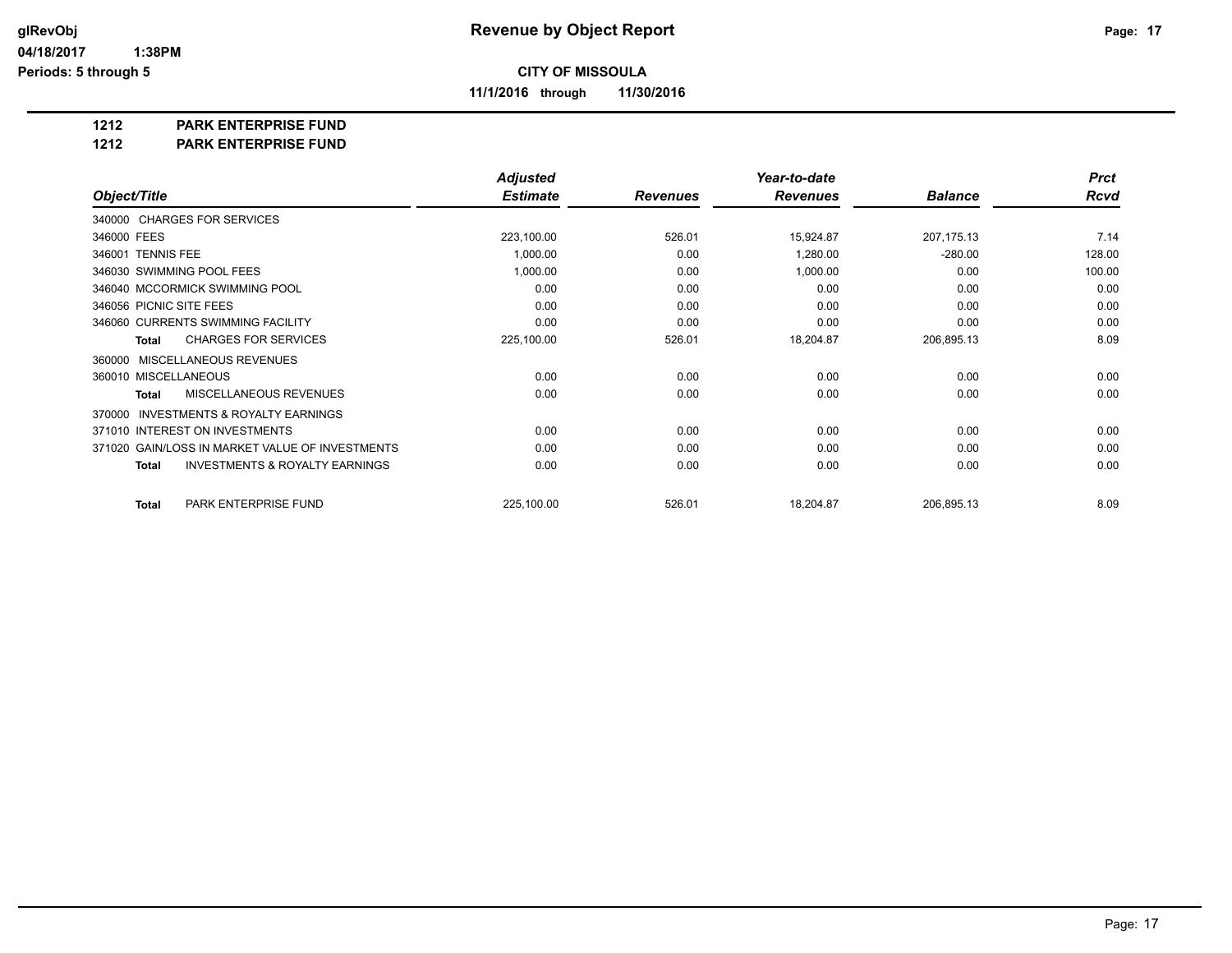**11/1/2016 through 11/30/2016**

#### **1212 PARK ENTERPRISE FUND**

|                                                     | <b>Adjusted</b> |                 | Year-to-date    |                | <b>Prct</b> |
|-----------------------------------------------------|-----------------|-----------------|-----------------|----------------|-------------|
| Object/Title                                        | <b>Estimate</b> | <b>Revenues</b> | <b>Revenues</b> | <b>Balance</b> | <b>Rcvd</b> |
| 340000 CHARGES FOR SERVICES                         |                 |                 |                 |                |             |
| 346000 FEES                                         | 223,100.00      | 526.01          | 15,924.87       | 207,175.13     | 7.14        |
| 346001 TENNIS FEE                                   | 1,000.00        | 0.00            | 1,280.00        | $-280.00$      | 128.00      |
| 346030 SWIMMING POOL FEES                           | 1,000.00        | 0.00            | 1,000.00        | 0.00           | 100.00      |
| 346040 MCCORMICK SWIMMING POOL                      | 0.00            | 0.00            | 0.00            | 0.00           | 0.00        |
| 346056 PICNIC SITE FEES                             | 0.00            | 0.00            | 0.00            | 0.00           | 0.00        |
| 346060 CURRENTS SWIMMING FACILITY                   | 0.00            | 0.00            | 0.00            | 0.00           | 0.00        |
| <b>CHARGES FOR SERVICES</b><br>Total                | 225,100.00      | 526.01          | 18,204.87       | 206,895.13     | 8.09        |
| 360000 MISCELLANEOUS REVENUES                       |                 |                 |                 |                |             |
| 360010 MISCELLANEOUS                                | 0.00            | 0.00            | 0.00            | 0.00           | 0.00        |
| MISCELLANEOUS REVENUES<br>Total                     | 0.00            | 0.00            | 0.00            | 0.00           | 0.00        |
| <b>INVESTMENTS &amp; ROYALTY EARNINGS</b><br>370000 |                 |                 |                 |                |             |
| 371010 INTEREST ON INVESTMENTS                      | 0.00            | 0.00            | 0.00            | 0.00           | 0.00        |
| 371020 GAIN/LOSS IN MARKET VALUE OF INVESTMENT      | 0.00            | 0.00            | 0.00            | 0.00           | 0.00        |
| <b>INVESTMENTS &amp; ROYALTY EARNINGS</b><br>Total  | 0.00            | 0.00            | 0.00            | 0.00           | 0.00        |
| PARK ENTERPRISE FUND<br>Total                       | 225,100.00      | 526.01          | 18,204.87       | 206,895.13     | 8.09        |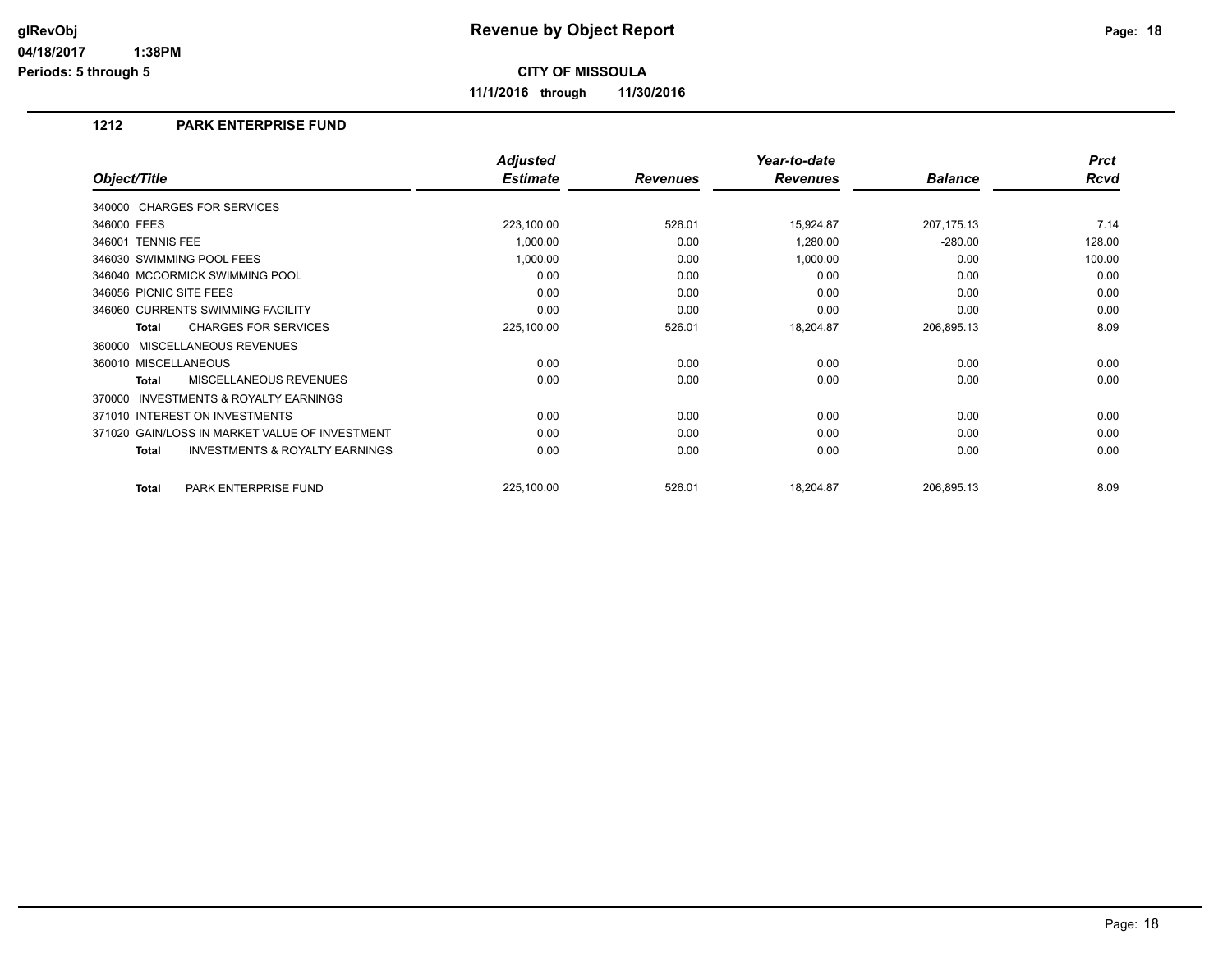**1216 PARKS & REC TRAILS, DEV**

|                                            | <b>Adjusted</b> |          | Year-to-date    |                | <b>Prct</b> |
|--------------------------------------------|-----------------|----------|-----------------|----------------|-------------|
| Object/Title                               | <b>Estimate</b> | Revenues | <b>Revenues</b> | <b>Balance</b> | <b>Rcvd</b> |
| 330000 INTERGOVERNMENTAL REVENUES          |                 |          |                 |                |             |
| 331013 NORTHSIDE PED BRIDGE ARRA GRANT     | 0.00            | 0.00     | 0.00            | 0.00           | 0.00        |
| 331014 WHITE PINE PLAYGROUND-CDBG GRANT    | 0.00            | 0.00     | 0.00            | 0.00           | 0.00        |
| 334025 COUNTY WEED                         | 15,000.00       | 6,812.50 | 32,835.37       | $-17,835.37$   | 218.90      |
| 334026 FOREST HEALTH GRANT                 | 20,000.00       | 0.00     | 0.00            | 20,000.00      | 0.00        |
| 334028 DEPT OF AG INTERN GRANT             | 0.00            | 0.00     | 0.00            | 0.00           | 0.00        |
| 334121 DNRC GRANT                          | 50,000.00       | 0.00     | 0.00            | 50,000.00      | 0.00        |
| 334122 RENEWABLE RESOURCE GRANTS           | 0.00            | 0.00     | 0.00            | 0.00           | 0.00        |
| 334125 FWP GRANT                           | 27,000.00       | 0.00     | 0.00            | 27,000.00      | 0.00        |
| 334251 RTP/TAP STATE GRANTS                | 0.00            | 0.00     | $-2,548.00$     | 2,548.00       | 0.00        |
| 336023 STATE CONTRIB. - PERS               | 0.00            | 0.00     | 5.57            | $-5.57$        | 0.00        |
| <b>INTERGOVERNMENTAL REVENUES</b><br>Total | 112,000.00      | 6,812.50 | 30,292.94       | 81,707.06      | 27.05       |
| 340000 CHARGES FOR SERVICES                |                 |          |                 |                |             |
| 343036 *** Title Not Found ***             | 0.00            | 0.00     | 0.00            | 0.00           | 0.00        |
| 343302 PARKS SOIL PROJECT                  | 0.00            | 0.00     | 0.00            | 0.00           | 0.00        |
| 346034 GROUNDS MAINTENANCE CONTRACT        | 0.00            | 0.00     | 0.00            | 0.00           | 0.00        |
| 346052 PLAYGROUND SAFETY TRAINING          | 0.00            | 0.00     | 0.00            | 0.00           | 0.00        |
| 346055 COUNTY PARK SUPPORT                 | 0.00            | 0.00     | 0.00            | 0.00           | 0.00        |
| <b>CHARGES FOR SERVICES</b><br>Total       | 0.00            | 0.00     | 0.00            | 0.00           | 0.00        |
| 360000 MISCELLANEOUS REVENUES              |                 |          |                 |                |             |
| 360000 MISCELLANEOUS REVENUES              | 25,000.00       | 0.00     | 0.00            | 25,000.00      | 0.00        |
| 360010 MISCELLANEOUS                       | 0.00            | 0.00     | 0.00            | 0.00           | 0.00        |
| 361000 RATTLESNAKE LAND LEASES             | 0.00            | 1,000.00 | 1,000.00        | $-1,000.00$    | 0.00        |
| 361003 CARAS PARK CONCERT REVENUE          | 0.00            | 0.00     | 0.00            | 0.00           | 0.00        |
| 364040 INSURANCE AND DAMAGE RECOVERY       | 0.00            | 112.50   | 377.01          | $-377.01$      | 0.00        |
| 365000 DONATIONS                           | 0.00            | 0.00     | 0.00            | 0.00           | 0.00        |
| 365001 *** Title Not Found ***             | 0.00            | 0.00     | 0.00            | 0.00           | 0.00        |
| 365002 OTHER RECREATION DONATIONS          | 70,000.00       | 700.00   | 6,730.12        | 63,269.88      | 9.61        |
| 365003 DONATIONS - SMOKE ALARMS            | 0.00            | 0.00     | 100.55          | $-100.55$      | 0.00        |
| 365004 GRANT CR TRAIL ASSN DONATION        | 0.00            | 0.00     | 0.00            | 0.00           | 0.00        |
| 365005 DONATIONS - ARCO                    | 0.00            | 0.00     | 0.00            | 0.00           | 0.00        |
| 365009 DONATIONS - BASKETBALL/TENNIS COURT | 45,000.00       | 0.00     | 1,200.00        | 43,800.00      | 2.67        |
| 365019 PARKS DONATIONS                     | 271,100.00      | 820.44   | 5,992.29        | 265,107.71     | 2.21        |
| 365020 OPEN SPACE DONATIONS                | 10,000.00       | 0.00     | 25.00           | 9,975.00       | 0.25        |
| 365100 RECREATION OUTDOOR                  | 30,000.00       | 0.00     | 1,148.00        | 28,852.00      | 3.83        |
| 365101 RECREATION SCHOLARSHIP              | 0.00            | 1,559.86 | 3,820.99        | $-3,820.99$    | 0.00        |
| 365102 RECREATION YOUTH & ADULT SPORTS     | 0.00            | 0.00     | 400.00          | $-400.00$      | 0.00        |
| 365103 URBAN FORESTRY PROGRAMS             | 55,000.00       | 0.00     | 1,948.00        | 53,052.00      | 3.54        |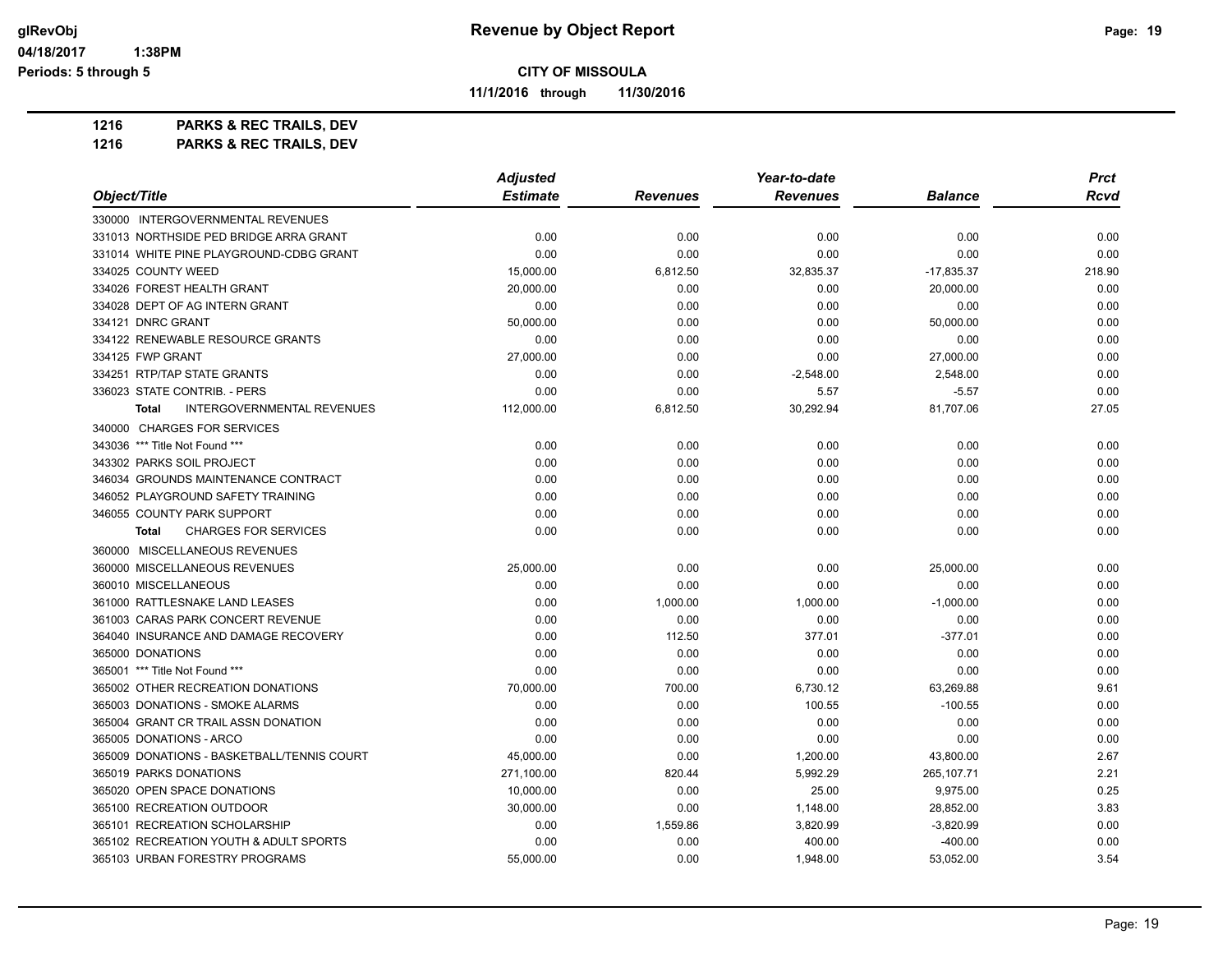**1216 PARKS & REC TRAILS, DEV**

|                                                     | <b>Adjusted</b> |                 | Year-to-date    |                | <b>Prct</b> |
|-----------------------------------------------------|-----------------|-----------------|-----------------|----------------|-------------|
| Object/Title                                        | <b>Estimate</b> | <b>Revenues</b> | <b>Revenues</b> | <b>Balance</b> | <b>Rcvd</b> |
| 365109 CONSERVATION LANDS DONATIONS                 | 20,000.00       | 0.00            | 0.00            | 20,000.00      | 0.00        |
| <b>MISCELLANEOUS REVENUES</b><br><b>Total</b>       | 526,100.00      | 4,192.80        | 22,741.96       | 503,358.04     | 4.32        |
| <b>INVESTMENTS &amp; ROYALTY EARNINGS</b><br>370000 |                 |                 |                 |                |             |
| 371010 INTEREST ON INVESTMENTS                      | 0.00            | 0.00            | 0.00            | 0.00           | 0.00        |
| 371020 GAIN/LOSS IN MARKET VALUE OF INVESTMENTS     | 0.00            | 0.00            | 0.00            | 0.00           | 0.00        |
| <b>INVESTMENTS &amp; ROYALTY EARNINGS</b><br>Total  | 0.00            | 0.00            | 0.00            | 0.00           | 0.00        |
| 380000 OTHER FINANCING SOURCES                      |                 |                 |                 |                |             |
| 383000 OPERATING TRANSFERS                          | 10,000.00       | 0.00            | 0.00            | 10,000.00      | 0.00        |
| 383001 TRANS FR FLUSHING DISTRICT                   | 0.00            | 0.00            | 0.00            | 0.00           | 0.00        |
| 383026 TRANS FR CDBG                                | 0.00            | 0.00            | 90,303.40       | $-90,303.40$   | 0.00        |
| 383043 TRANSFERS FROM IMPACT FEES                   | 0.00            | 0.00            | 0.00            | 0.00           | 0.00        |
| OTHER FINANCING SOURCES<br><b>Total</b>             | 10,000.00       | 0.00            | 90.303.40       | $-80,303.40$   | 903.03      |
| PARKS & REC TRAILS, DEV<br><b>Total</b>             | 648.100.00      | 11,005.30       | 143,338.30      | 504.761.70     | 22.12       |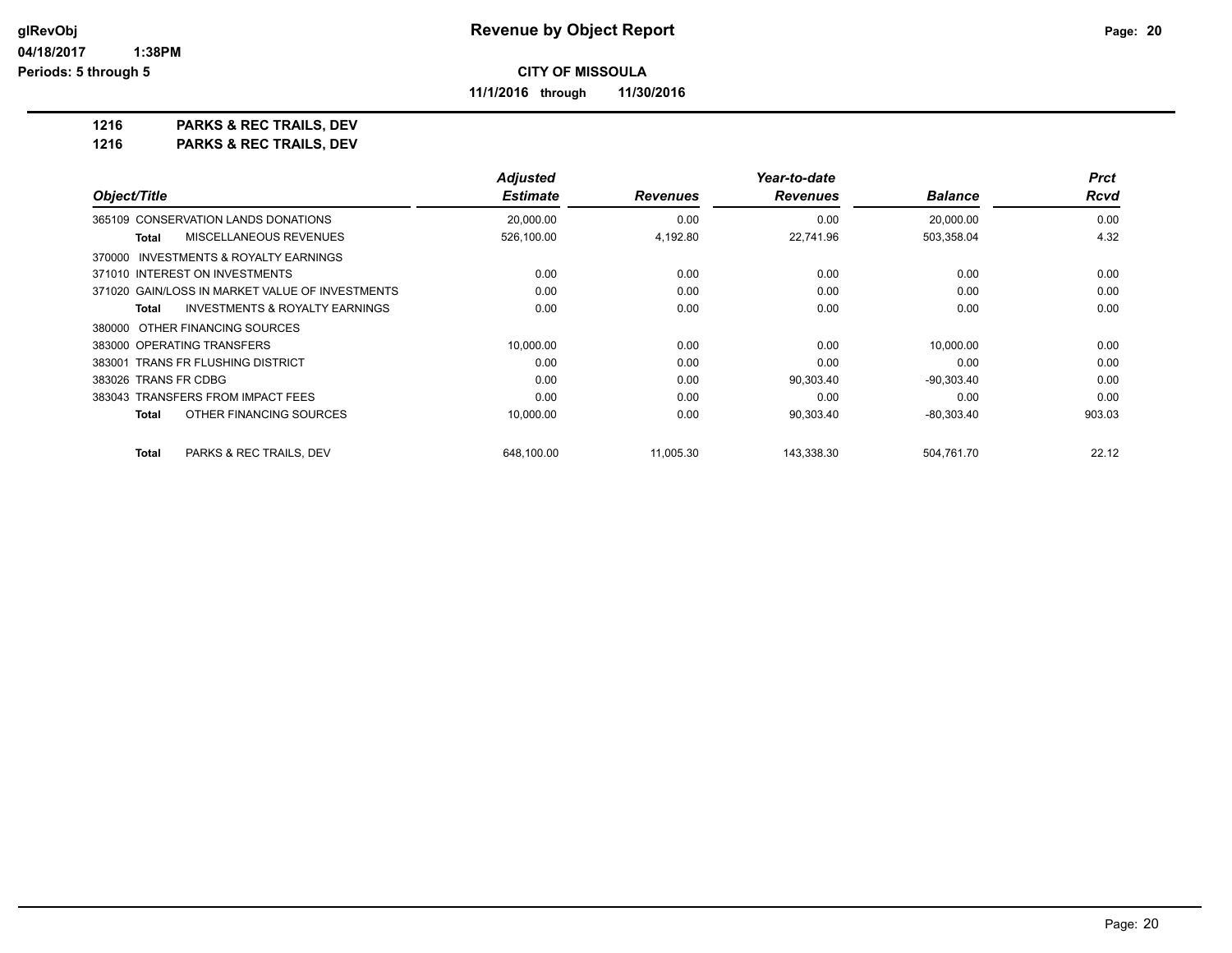**11/1/2016 through 11/30/2016**

|                                                   | <b>Adjusted</b> |          | Year-to-date    |                | <b>Prct</b> |
|---------------------------------------------------|-----------------|----------|-----------------|----------------|-------------|
| Object/Title                                      | <b>Estimate</b> | Revenues | <b>Revenues</b> | <b>Balance</b> | <b>Rcvd</b> |
| 330000 INTERGOVERNMENTAL REVENUES                 |                 |          |                 |                |             |
| 331013 NORTHSIDE PED BRIDGE ARRA GRANT            | 0.00            | 0.00     | 0.00            | 0.00           | 0.00        |
| 331014 WHITE PINE PLAYGROUND-CDBG GRANT           | 0.00            | 0.00     | 0.00            | 0.00           | 0.00        |
| 334025 COUNTY WEED                                | 15,000.00       | 6,812.50 | 32,835.37       | $-17,835.37$   | 218.90      |
| 334026 FOREST HEALTH GRANT                        | 20,000.00       | 0.00     | 0.00            | 20,000.00      | 0.00        |
| 334028 DEPT OF AG INTERN GRANT                    | 0.00            | 0.00     | 0.00            | 0.00           | 0.00        |
| 334121 DNRC GRANT                                 | 50,000.00       | 0.00     | 0.00            | 50.000.00      | 0.00        |
| 334122 RENEWABLE RESOURCE GRANTS                  | 0.00            | 0.00     | 0.00            | 0.00           | 0.00        |
| 334125 FWP GRANT                                  | 27,000.00       | 0.00     | 0.00            | 27,000.00      | 0.00        |
| 334251 RTP/TAP STATE GRANTS                       | 0.00            | 0.00     | $-2,548.00$     | 2,548.00       | 0.00        |
| 336023 STATE CONTRIB. - PERS                      | 0.00            | 0.00     | 5.57            | $-5.57$        | 0.00        |
| <b>INTERGOVERNMENTAL REVENUES</b><br><b>Total</b> | 112,000.00      | 6,812.50 | 30,292.94       | 81,707.06      | 27.05       |
| 340000 CHARGES FOR SERVICES                       |                 |          |                 |                |             |
| 343036 *** Title Not Found ***                    | 0.00            | 0.00     | 0.00            | 0.00           | 0.00        |
| 343302 PARKS SOIL PROJECT                         | 0.00            | 0.00     | 0.00            | 0.00           | 0.00        |
| 346034 GROUNDS MAINTENANCE CONTRACT               | 0.00            | 0.00     | 0.00            | 0.00           | 0.00        |
| 346052 PLAYGROUND SAFETY TRAINING                 | 0.00            | 0.00     | 0.00            | 0.00           | 0.00        |
| 346055 COUNTY PARK SUPPORT                        | 0.00            | 0.00     | 0.00            | 0.00           | 0.00        |
| <b>CHARGES FOR SERVICES</b><br><b>Total</b>       | 0.00            | 0.00     | 0.00            | 0.00           | 0.00        |
| 360000 MISCELLANEOUS REVENUES                     |                 |          |                 |                |             |
| 360000 MISCELLANEOUS REVENUES                     | 25,000.00       | 0.00     | 0.00            | 25,000.00      | 0.00        |
| 360010 MISCELLANEOUS                              | 0.00            | 0.00     | 0.00            | 0.00           | 0.00        |
| 361000 RATTLESNAKE LAND LEASES                    | 0.00            | 1,000.00 | 1,000.00        | $-1,000.00$    | 0.00        |
| 361003 CARAS PARK CONCERT REVENUE                 | 0.00            | 0.00     | 0.00            | 0.00           | 0.00        |
| 364040 INSURANCE AND DAMAGE RECOVERY              | 0.00            | 112.50   | 377.01          | $-377.01$      | 0.00        |
| 365000 DONATIONS                                  | 0.00            | 0.00     | 0.00            | 0.00           | 0.00        |
| 365001 *** Title Not Found ***                    | 0.00            | 0.00     | 0.00            | 0.00           | 0.00        |
| 365002 OTHER RECREATION DONATIONS                 | 70,000.00       | 700.00   | 6,730.12        | 63,269.88      | 9.61        |
| 365003 DONATIONS - SMOKE ALARMS                   | 0.00            | 0.00     | 100.55          | $-100.55$      | 0.00        |
| 365004 GRANT CR TRAIL ASSN DONATION               | 0.00            | 0.00     | 0.00            | 0.00           | 0.00        |
| 365005 DONATIONS - ARCO                           | 0.00            | 0.00     | 0.00            | 0.00           | 0.00        |
| 365009 DONATIONS - BASKETBALL/TENNIS COURT        | 45,000.00       | 0.00     | 1,200.00        | 43,800.00      | 2.67        |
| 365019 PARKS DONATIONS                            | 271,100.00      | 820.44   | 5,992.29        | 265,107.71     | 2.21        |
| 365020 OPEN SPACE DONATIONS                       | 10,000.00       | 0.00     | 25.00           | 9,975.00       | 0.25        |
| 365100 RECREATION OUTDOOR                         | 30,000.00       | 0.00     | 1,148.00        | 28,852.00      | 3.83        |
| 365101 RECREATION SCHOLARSHIP                     | 0.00            | 1,559.86 | 3,820.99        | $-3,820.99$    | 0.00        |
| 365102 RECREATION YOUTH & ADULT SPORTS            | 0.00            | 0.00     | 400.00          | $-400.00$      | 0.00        |
| 365103 URBAN FORESTRY PROGRAMS                    | 55,000.00       | 0.00     | 1,948.00        | 53,052.00      | 3.54        |
| 365109 CONSERVATION LANDS DONATIONS               | 20.000.00       | 0.00     | 0.00            | 20,000.00      | 0.00        |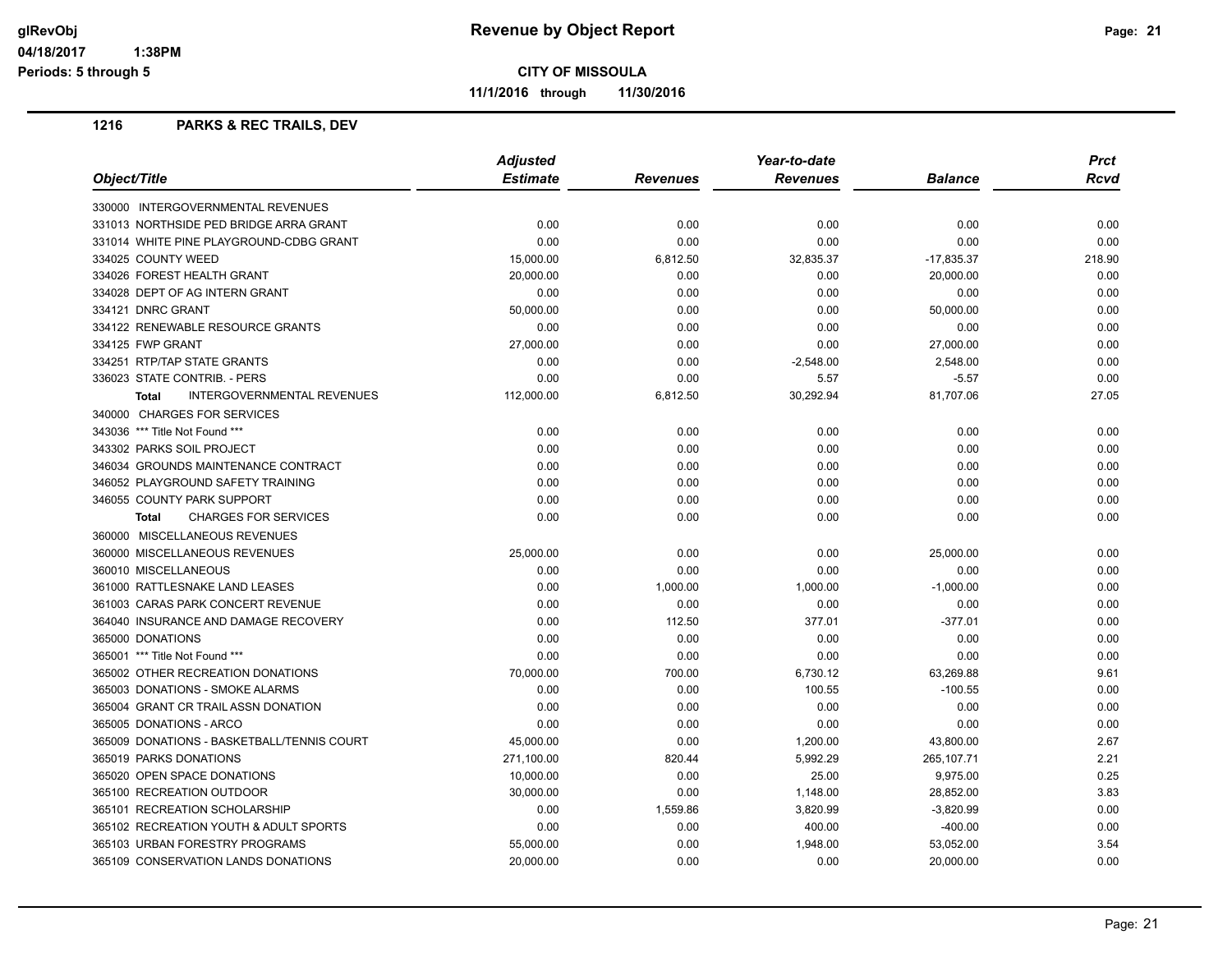**11/1/2016 through 11/30/2016**

|                                                | <b>Adjusted</b> |                 | Year-to-date    |                | <b>Prct</b> |
|------------------------------------------------|-----------------|-----------------|-----------------|----------------|-------------|
| Object/Title                                   | <b>Estimate</b> | <b>Revenues</b> | <b>Revenues</b> | <b>Balance</b> | Rcvd        |
| <b>Total</b><br>MISCELLANEOUS REVENUES         | 526,100.00      | 4,192.80        | 22,741.96       | 503,358.04     | 4.32        |
| 370000 INVESTMENTS & ROYALTY EARNINGS          |                 |                 |                 |                |             |
| 371010 INTEREST ON INVESTMENTS                 | 0.00            | 0.00            | 0.00            | 0.00           | 0.00        |
| 371020 GAIN/LOSS IN MARKET VALUE OF INVESTMENT | 0.00            | 0.00            | 0.00            | 0.00           | 0.00        |
| INVESTMENTS & ROYALTY EARNINGS<br><b>Total</b> | 0.00            | 0.00            | 0.00            | 0.00           | 0.00        |
| 380000 OTHER FINANCING SOURCES                 |                 |                 |                 |                |             |
| 383000 OPERATING TRANSFERS                     | 10.000.00       | 0.00            | 0.00            | 10.000.00      | 0.00        |
| 383001 TRANS FR FLUSHING DISTRICT              | 0.00            | 0.00            | 0.00            | 0.00           | 0.00        |
| 383026 TRANS FR CDBG                           | 0.00            | 0.00            | 90,303.40       | $-90,303.40$   | 0.00        |
| 383043 TRANSFERS FROM IMPACT FEES              | 0.00            | 0.00            | 0.00            | 0.00           | 0.00        |
| OTHER FINANCING SOURCES<br><b>Total</b>        | 10.000.00       | 0.00            | 90,303.40       | $-80,303.40$   | 903.03      |
| PARKS & REC TRAILS, DEV<br><b>Total</b>        | 648,100.00      | 11,005.30       | 143,338.30      | 504,761.70     | 22.12       |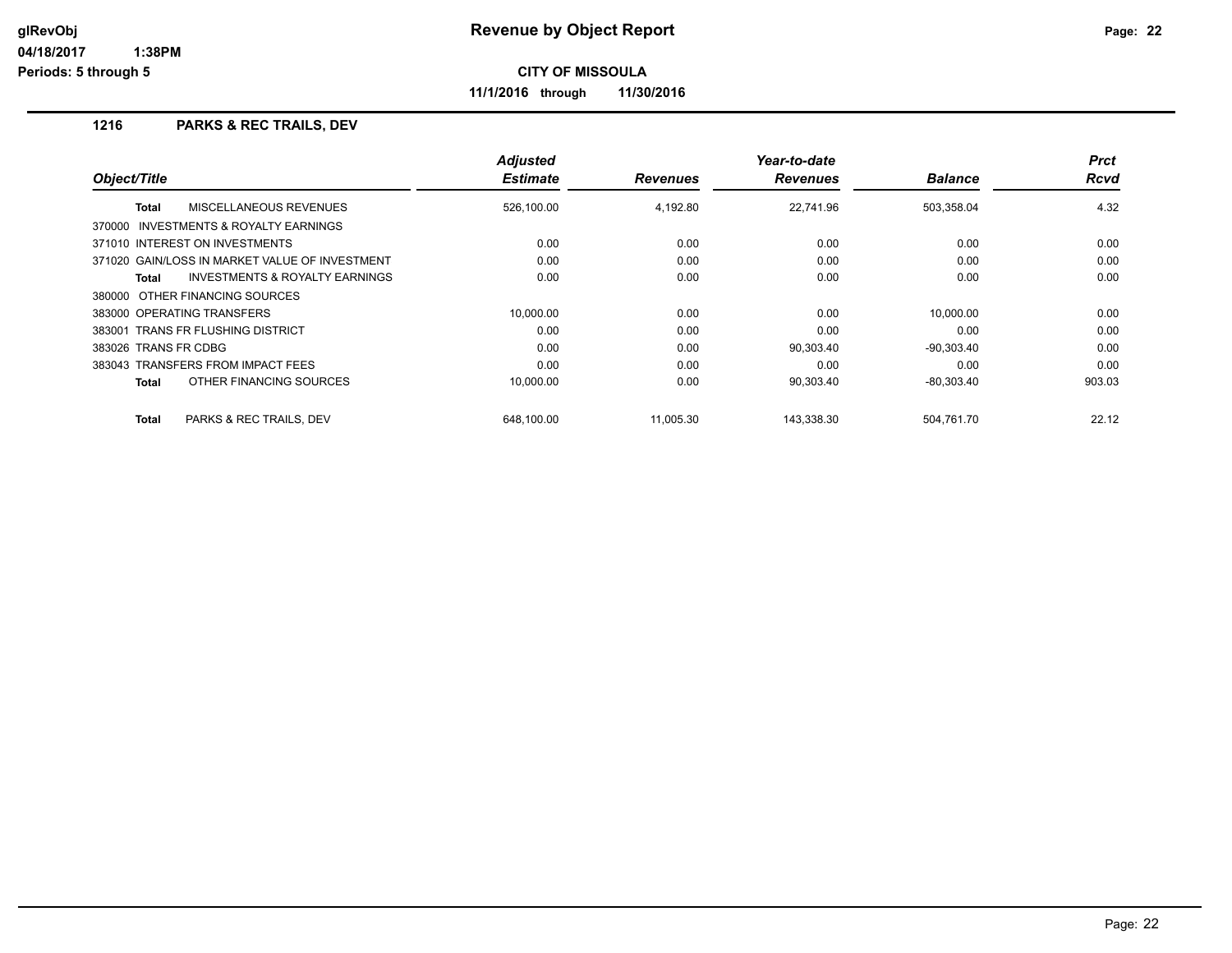**11/1/2016 through 11/30/2016**

**1217 PARKS CITY LIFE GYM LEASE**

**1217 PARKS CITY LIFE GYM LEASE**

|                                      | <b>Adjusted</b> |                 | Year-to-date    |                | <b>Prct</b> |
|--------------------------------------|-----------------|-----------------|-----------------|----------------|-------------|
| Object/Title                         | <b>Estimate</b> | <b>Revenues</b> | <b>Revenues</b> | <b>Balance</b> | Rcvd        |
| 330000 INTERGOVERNMENTAL REVENUES    |                 |                 |                 |                |             |
| 336023 STATE CONTRIB. - PERS         | 0.00            | 0.00            | 0.00            | 0.00           | 0.00        |
| INTERGOVERNMENTAL REVENUES<br>Total  | 0.00            | 0.00            | 0.00            | 0.00           | 0.00        |
| 340000 CHARGES FOR SERVICES          |                 |                 |                 |                |             |
| 346031 RECREATION FEES               | 38,000.00       | 5,877.25        | 22,566.75       | 15,433.25      | 59.39       |
| 346032 PRESCHOOL PROGRAMS            | 0.00            | 0.00            | 0.00            | 0.00           | 0.00        |
| 346053 CITY LIFE PROGRAMS            | 7.250.00        | 953.00          | 2,257.00        | 4,993.00       | 31.13       |
| <b>CHARGES FOR SERVICES</b><br>Total | 45,250.00       | 6,830.25        | 24,823.75       | 20,426.25      | 54.86       |
| 360000 MISCELLANEOUS REVENUES        |                 |                 |                 |                |             |
| 365019 PARKS DONATIONS               | 0.00            | 0.00            | 0.00            | 0.00           | 0.00        |
| MISCELLANEOUS REVENUES<br>Total      | 0.00            | 0.00            | 0.00            | 0.00           | 0.00        |
| PARKS CITY LIFE GYM LEASE<br>Total   | 45,250.00       | 6,830.25        | 24.823.75       | 20,426.25      | 54.86       |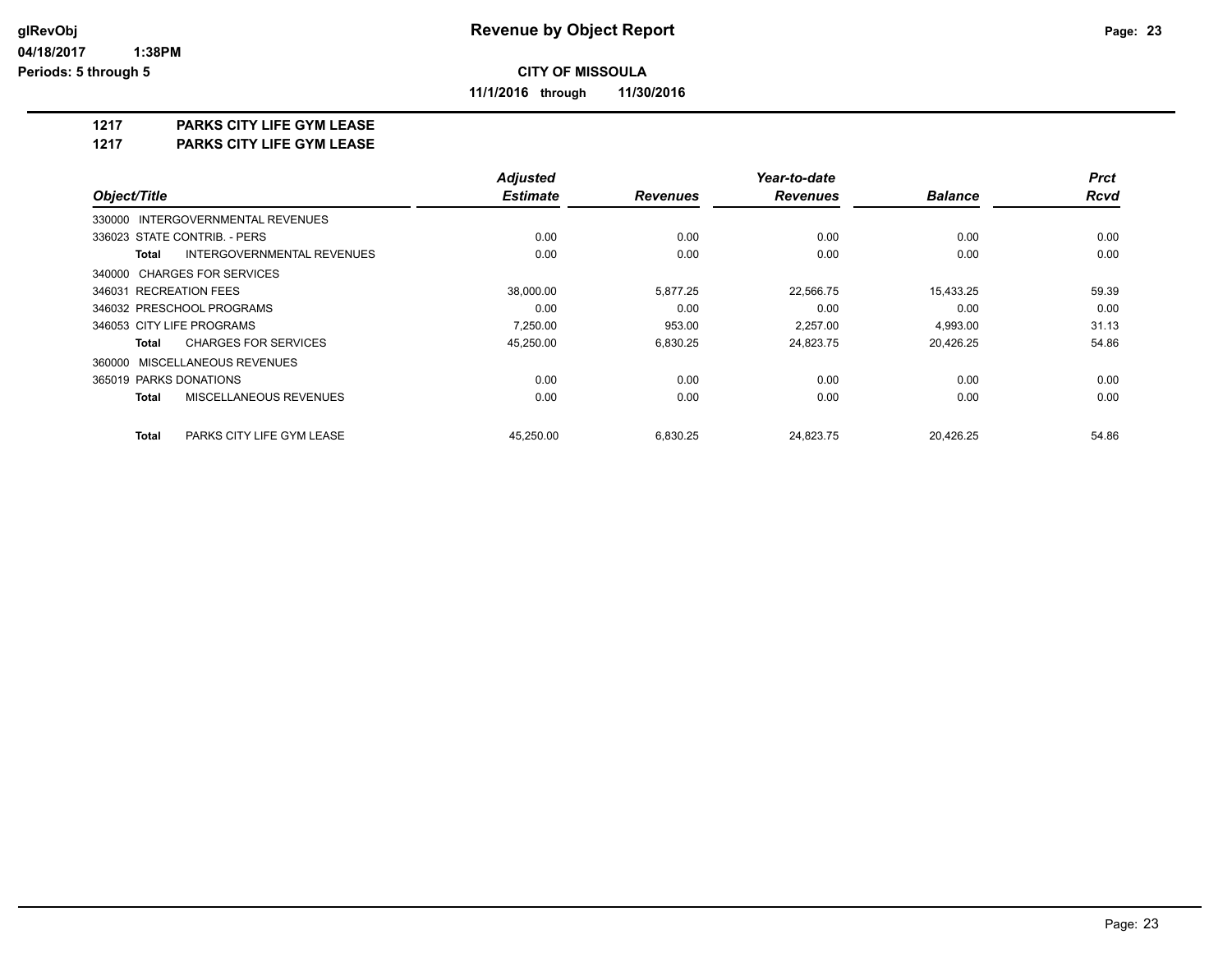**11/1/2016 through 11/30/2016**

#### **1217 PARKS CITY LIFE GYM LEASE**

| Object/Title                                      | <b>Adjusted</b><br><b>Estimate</b> | <b>Revenues</b> | Year-to-date<br><b>Revenues</b> | <b>Balance</b> | <b>Prct</b><br><b>Rcvd</b> |
|---------------------------------------------------|------------------------------------|-----------------|---------------------------------|----------------|----------------------------|
| INTERGOVERNMENTAL REVENUES<br>330000              |                                    |                 |                                 |                |                            |
| 336023 STATE CONTRIB. - PERS                      | 0.00                               | 0.00            | 0.00                            | 0.00           | 0.00                       |
| <b>INTERGOVERNMENTAL REVENUES</b><br><b>Total</b> | 0.00                               | 0.00            | 0.00                            | 0.00           | 0.00                       |
| 340000 CHARGES FOR SERVICES                       |                                    |                 |                                 |                |                            |
| 346031 RECREATION FEES                            | 38,000.00                          | 5,877.25        | 22,566.75                       | 15,433.25      | 59.39                      |
| 346032 PRESCHOOL PROGRAMS                         | 0.00                               | 0.00            | 0.00                            | 0.00           | 0.00                       |
| 346053 CITY LIFE PROGRAMS                         | 7.250.00                           | 953.00          | 2.257.00                        | 4,993.00       | 31.13                      |
| <b>CHARGES FOR SERVICES</b><br><b>Total</b>       | 45,250.00                          | 6,830.25        | 24,823.75                       | 20,426.25      | 54.86                      |
| MISCELLANEOUS REVENUES<br>360000                  |                                    |                 |                                 |                |                            |
| 365019 PARKS DONATIONS                            | 0.00                               | 0.00            | 0.00                            | 0.00           | 0.00                       |
| MISCELLANEOUS REVENUES<br><b>Total</b>            | 0.00                               | 0.00            | 0.00                            | 0.00           | 0.00                       |
| <b>Total</b><br>PARKS CITY LIFE GYM LEASE         | 45.250.00                          | 6,830.25        | 24.823.75                       | 20.426.25      | 54.86                      |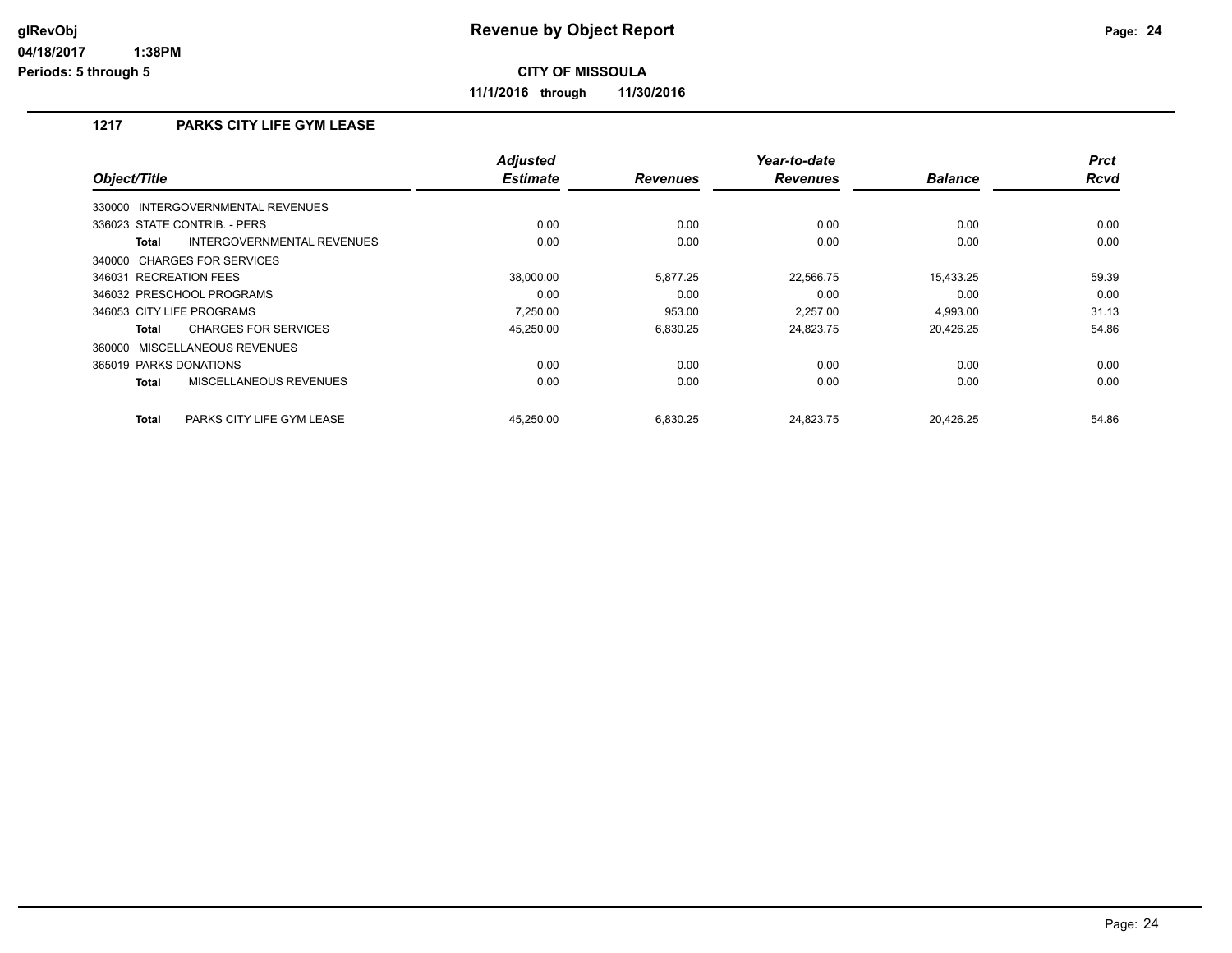**11/1/2016 through 11/30/2016**

**1218 ALL ABILITIES PLAYGROUND**

**1218 ALL ABILITIES PLAYGROUND**

|                                               | <b>Adjusted</b> |                 | Year-to-date    |                | <b>Prct</b> |
|-----------------------------------------------|-----------------|-----------------|-----------------|----------------|-------------|
| Object/Title                                  | <b>Estimate</b> | <b>Revenues</b> | <b>Revenues</b> | <b>Balance</b> | <b>Rcvd</b> |
| 360000 MISCELLANEOUS REVENUES                 |                 |                 |                 |                |             |
| 365019 PARKS DONATIONS                        | 0.00            | 0.00            | 7.685.00        | $-7.685.00$    | 0.00        |
| <b>MISCELLANEOUS REVENUES</b><br><b>Total</b> | 0.00            | 0.00            | 7.685.00        | $-7.685.00$    | 0.00        |
| 380000 OTHER FINANCING SOURCES                |                 |                 |                 |                |             |
| 383010 TRANS FR CIP                           | 11,387.00       | 0.00            | 0.00            | 11.387.00      | 0.00        |
| OTHER FINANCING SOURCES<br><b>Total</b>       | 11.387.00       | 0.00            | 0.00            | 11.387.00      | 0.00        |
|                                               |                 |                 |                 |                |             |
| Total<br>ALL ABILITIES PLAYGROUND             | 11.387.00       | 0.00            | 7.685.00        | 3.702.00       | 67.49       |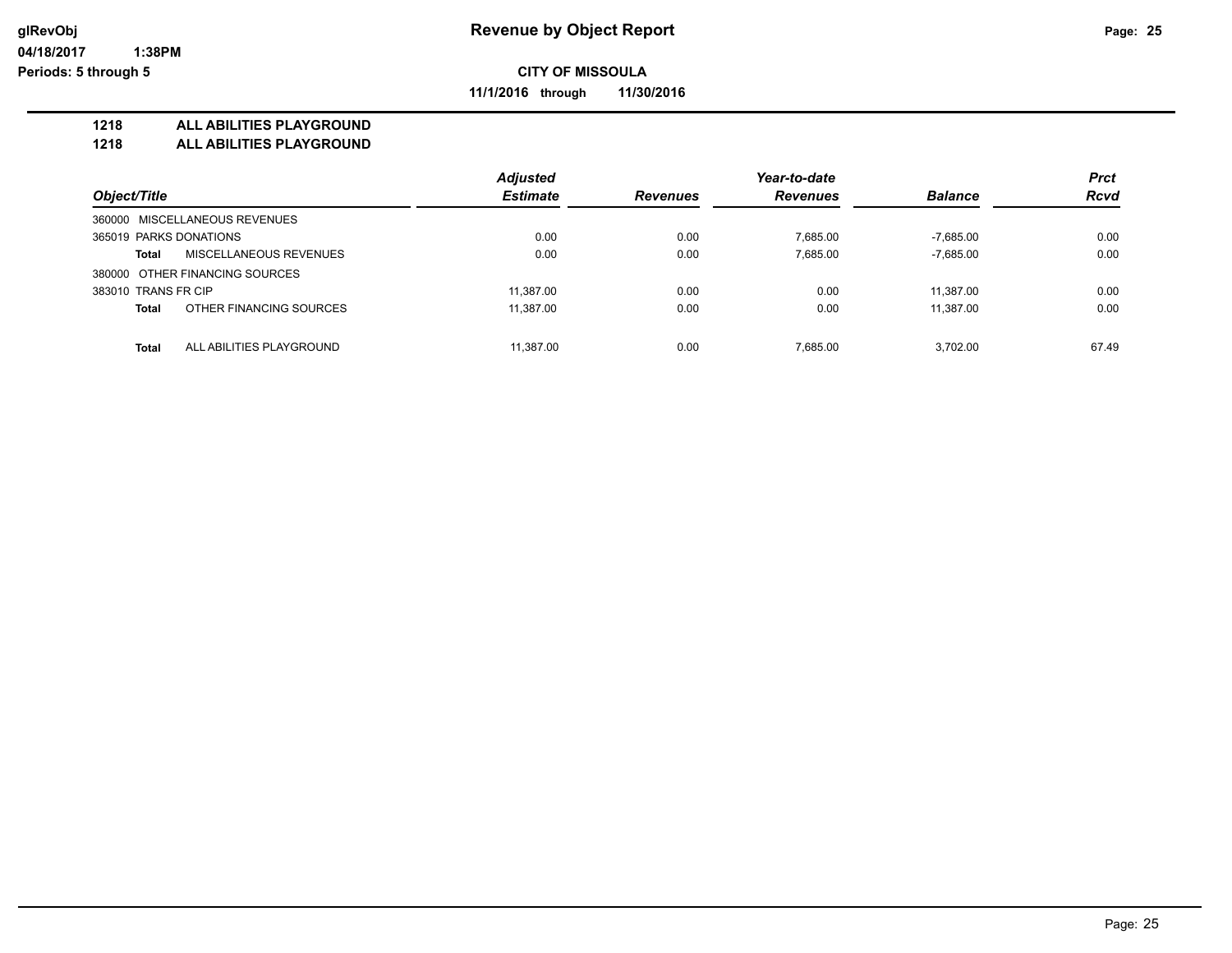**11/1/2016 through 11/30/2016**

#### **1218 ALL ABILITIES PLAYGROUND**

|                        |                                | <b>Adjusted</b> |                 | Year-to-date    |                | <b>Prct</b> |
|------------------------|--------------------------------|-----------------|-----------------|-----------------|----------------|-------------|
| Object/Title           |                                | <b>Estimate</b> | <b>Revenues</b> | <b>Revenues</b> | <b>Balance</b> | Rcvd        |
|                        | 360000 MISCELLANEOUS REVENUES  |                 |                 |                 |                |             |
| 365019 PARKS DONATIONS |                                | 0.00            | 0.00            | 7.685.00        | $-7.685.00$    | 0.00        |
| Total                  | MISCELLANEOUS REVENUES         | 0.00            | 0.00            | 7,685.00        | $-7,685.00$    | 0.00        |
|                        | 380000 OTHER FINANCING SOURCES |                 |                 |                 |                |             |
| 383010 TRANS FR CIP    |                                | 11,387.00       | 0.00            | 0.00            | 11,387.00      | 0.00        |
| <b>Total</b>           | OTHER FINANCING SOURCES        | 11.387.00       | 0.00            | 0.00            | 11.387.00      | 0.00        |
| <b>Total</b>           | ALL ABILITIES PLAYGROUND       | 11.387.00       | 0.00            | 7.685.00        | 3.702.00       | 67.49       |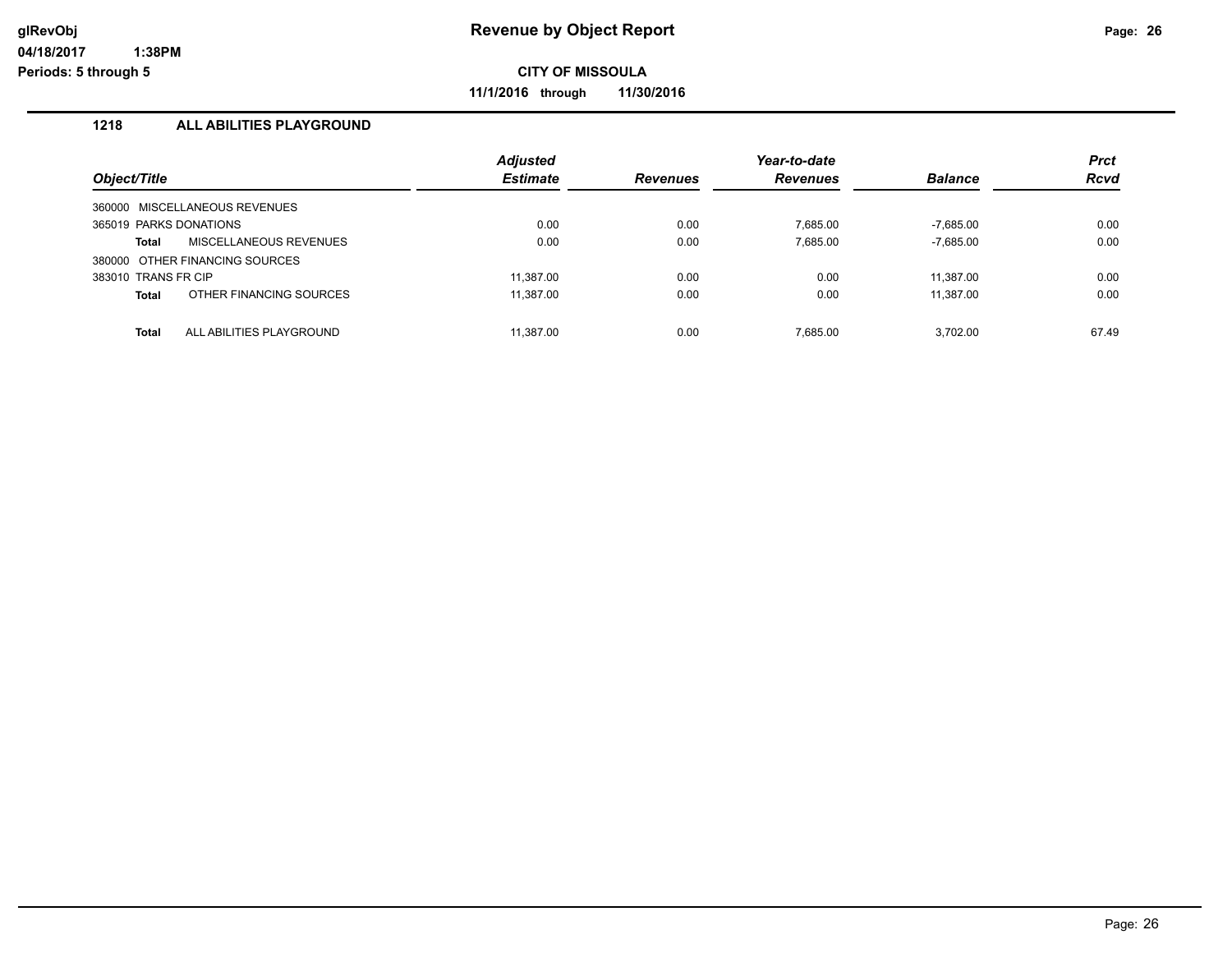**11/1/2016 through 11/30/2016**

#### **1219 FT MISSOULA REGIONAL PARK**

#### **1219 FT MISSOULA REGIONAL PARK**

|                                                   | <b>Adjusted</b> |                 | Year-to-date    |                | <b>Prct</b> |
|---------------------------------------------------|-----------------|-----------------|-----------------|----------------|-------------|
| Object/Title                                      | <b>Estimate</b> | <b>Revenues</b> | <b>Revenues</b> | <b>Balance</b> | <b>Rcvd</b> |
| 330000 INTERGOVERNMENTAL REVENUES                 |                 |                 |                 |                |             |
| 330000 INTERGOVERNMENTAL REVENUES                 | 0.00            | 0.00            | 0.00            | 0.00           | 0.00        |
| 336023 STATE CONTRIB. - PERS                      | 0.00            | 7.11            | 38.45           | $-38.45$       | 0.00        |
| <b>INTERGOVERNMENTAL REVENUES</b><br><b>Total</b> | 0.00            | 7.11            | 38.45           | $-38.45$       | 0.00        |
| 340000 CHARGES FOR SERVICES                       |                 |                 |                 |                |             |
| 346031 RECREATION FEES                            | 35,000.00       | 0.00            | 0.00            | 35,000.00      | 0.00        |
| 346033 PARK FEES/FACILITY RENTALS                 | 8.875.00        | 230.62          | 230.62          | 8,644.38       | 2.60        |
| 346036 PARK CONCESSION FEES                       | 20,000.00       | 0.00            | 0.00            | 20,000.00      | 0.00        |
| 346050 COUNTY PLAYGROUND CONTRACT                 | 0.00            | 0.00            | 0.00            | 0.00           | 0.00        |
| <b>CHARGES FOR SERVICES</b><br><b>Total</b>       | 63,875.00       | 230.62          | 230.62          | 63,644.38      | 0.36        |
| 360000 MISCELLANEOUS REVENUES                     |                 |                 |                 |                |             |
| 360010 MISCELLANEOUS                              | 0.00            | 0.00            | 317.218.66      | $-317.218.66$  | 0.00        |
| 365000 DONATIONS                                  | 0.00            | 0.00            | 0.00            | 0.00           | 0.00        |
| <b>MISCELLANEOUS REVENUES</b><br>Total            | 0.00            | 0.00            | 317,218.66      | $-317,218.66$  | 0.00        |
| 380000 OTHER FINANCING SOURCES                    |                 |                 |                 |                |             |
| 381010 BOND PROCEEDS                              | 132.115.00      | 0.00            | 0.00            | 132.115.00     | 0.00        |
| 383000 OPERATING TRANSFERS                        | 163.214.00      | 0.00            | 0.00            | 163.214.00     | 0.00        |
| 383050 TRANSFER FROM IMPACT FEES                  | 0.00            | 0.00            | 0.00            | 0.00           | 0.00        |
| OTHER FINANCING SOURCES<br><b>Total</b>           | 295,329.00      | 0.00            | 0.00            | 295,329.00     | 0.00        |
| FT MISSOULA REGIONAL PARK<br><b>Total</b>         | 359,204.00      | 237.73          | 317.487.73      | 41,716.27      | 88.39       |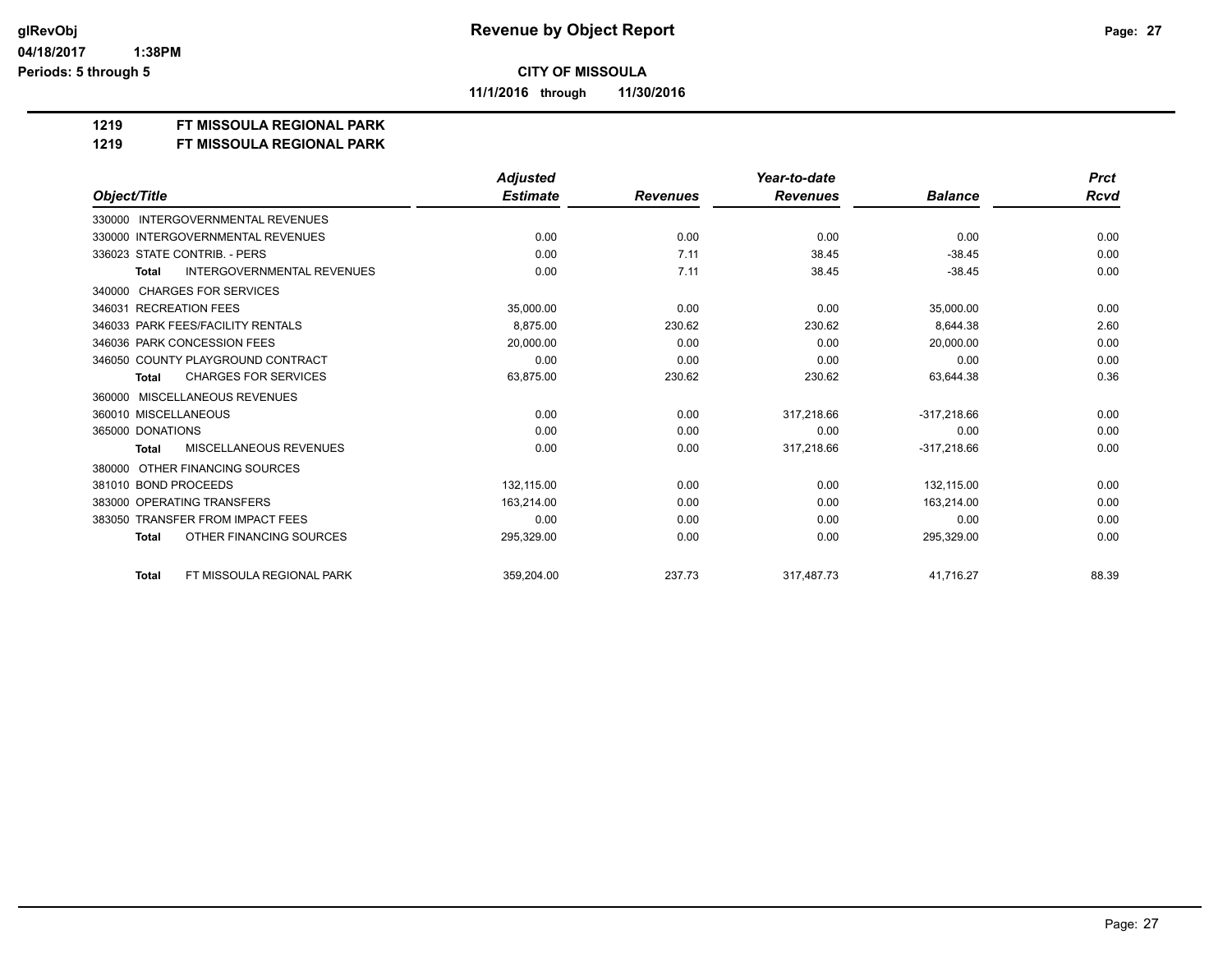**11/1/2016 through 11/30/2016**

#### **1219 FT MISSOULA REGIONAL PARK**

|                                                   | <b>Adjusted</b> |                 | Year-to-date    |                | <b>Prct</b> |
|---------------------------------------------------|-----------------|-----------------|-----------------|----------------|-------------|
| Object/Title                                      | <b>Estimate</b> | <b>Revenues</b> | <b>Revenues</b> | <b>Balance</b> | Rcvd        |
| 330000 INTERGOVERNMENTAL REVENUES                 |                 |                 |                 |                |             |
| 330000 INTERGOVERNMENTAL REVENUES                 | 0.00            | 0.00            | 0.00            | 0.00           | 0.00        |
| 336023 STATE CONTRIB. - PERS                      | 0.00            | 7.11            | 38.45           | $-38.45$       | 0.00        |
| <b>INTERGOVERNMENTAL REVENUES</b><br><b>Total</b> | 0.00            | 7.11            | 38.45           | $-38.45$       | 0.00        |
| 340000 CHARGES FOR SERVICES                       |                 |                 |                 |                |             |
| 346031 RECREATION FEES                            | 35,000.00       | 0.00            | 0.00            | 35,000.00      | 0.00        |
| 346033 PARK FEES/FACILITY RENTALS                 | 8.875.00        | 230.62          | 230.62          | 8.644.38       | 2.60        |
| 346036 PARK CONCESSION FEES                       | 20,000.00       | 0.00            | 0.00            | 20,000.00      | 0.00        |
| 346050 COUNTY PLAYGROUND CONTRACT                 | 0.00            | 0.00            | 0.00            | 0.00           | 0.00        |
| <b>CHARGES FOR SERVICES</b><br>Total              | 63,875.00       | 230.62          | 230.62          | 63,644.38      | 0.36        |
| 360000 MISCELLANEOUS REVENUES                     |                 |                 |                 |                |             |
| 360010 MISCELLANEOUS                              | 0.00            | 0.00            | 317.218.66      | $-317.218.66$  | 0.00        |
| 365000 DONATIONS                                  | 0.00            | 0.00            | 0.00            | 0.00           | 0.00        |
| MISCELLANEOUS REVENUES<br><b>Total</b>            | 0.00            | 0.00            | 317,218.66      | $-317,218.66$  | 0.00        |
| OTHER FINANCING SOURCES<br>380000                 |                 |                 |                 |                |             |
| 381010 BOND PROCEEDS                              | 132,115.00      | 0.00            | 0.00            | 132,115.00     | 0.00        |
| 383000 OPERATING TRANSFERS                        | 163.214.00      | 0.00            | 0.00            | 163.214.00     | 0.00        |
| 383050 TRANSFER FROM IMPACT FEES                  | 0.00            | 0.00            | 0.00            | 0.00           | 0.00        |
| OTHER FINANCING SOURCES<br><b>Total</b>           | 295,329.00      | 0.00            | 0.00            | 295,329.00     | 0.00        |
| FT MISSOULA REGIONAL PARK<br><b>Total</b>         | 359,204.00      | 237.73          | 317,487.73      | 41,716.27      | 88.39       |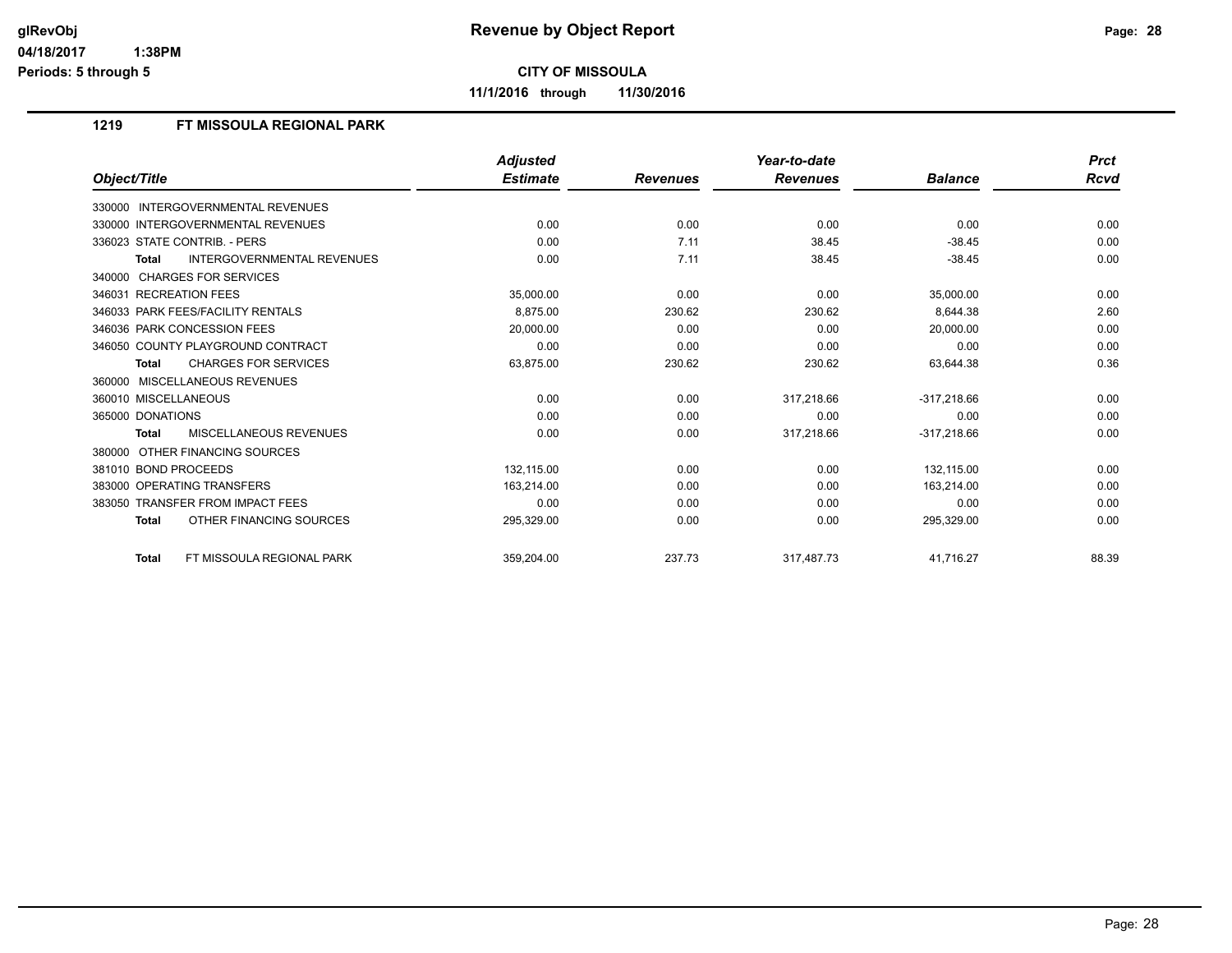**11/1/2016 through 11/30/2016**

#### **1241 CREMAIN WALL & CEMETERY DONATIONS FUND 1241 CREMAIN WALL & CEMETERY DONATIONS FUND**

|                                                                | <b>Adjusted</b> |                 | Year-to-date    |                | <b>Prct</b> |
|----------------------------------------------------------------|-----------------|-----------------|-----------------|----------------|-------------|
| Object/Title                                                   | <b>Estimate</b> | <b>Revenues</b> | <b>Revenues</b> | <b>Balance</b> | <b>Rcvd</b> |
| 340000 CHARGES FOR SERVICES                                    |                 |                 |                 |                |             |
| 343310 SALE OF NICHE NAMEPLATES & VASES                        | 5,000.00        | 0.00            | 4,100.00        | 900.00         | 82.00       |
| <b>SALE OF NICHES</b><br>343311                                | 0.00            | 0.00            | 0.00            | 0.00           | 0.00        |
| <b>CHARGES FOR SERVICES</b><br>Total                           | 5,000.00        | 0.00            | 4,100.00        | 900.00         | 82.00       |
| 360000 MISCELLANEOUS REVENUES                                  |                 |                 |                 |                |             |
| 360010 MISCELLANEOUS                                           | 0.00            | 0.00            | 0.00            | 0.00           | 0.00        |
| 365000 DONATIONS                                               | 0.00            | 0.00            | 0.00            | 0.00           | 0.00        |
| <b>MISCELLANEOUS REVENUES</b><br>Total                         | 0.00            | 0.00            | 0.00            | 0.00           | 0.00        |
| <b>INVESTMENTS &amp; ROYALTY EARNINGS</b><br>370000            |                 |                 |                 |                |             |
| 371010 INTEREST ON INVESTMENTS                                 | 0.00            | 0.00            | 0.00            | 0.00           | 0.00        |
| 371020 GAIN/LOSS IN MARKET VALUE OF INVESTMENTS                | 0.00            | 0.00            | 0.00            | 0.00           | 0.00        |
| <b>INVESTMENTS &amp; ROYALTY EARNINGS</b><br>Total             | 0.00            | 0.00            | 0.00            | 0.00           | 0.00        |
| <b>CREMAIN WALL &amp; CEMETERY DONATIONS F</b><br><b>Total</b> | 5,000.00        | 0.00            | 4,100.00        | 900.00         | 82.00       |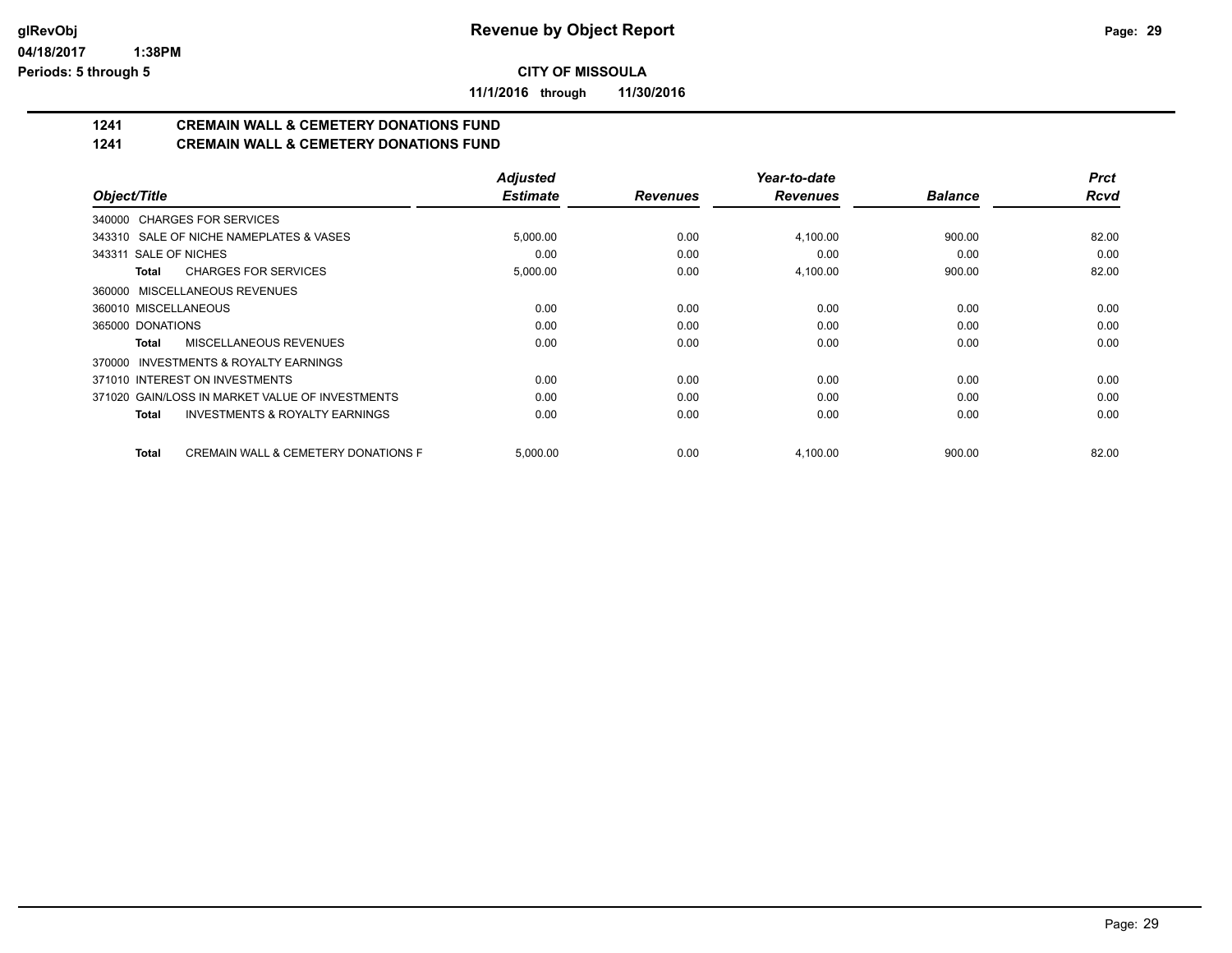**11/1/2016 through 11/30/2016**

#### **1241 CREMAIN WALL & CEMETERY DONATIONS FUND**

|                                                                | <b>Adjusted</b> |                 | Year-to-date    |                | <b>Prct</b> |
|----------------------------------------------------------------|-----------------|-----------------|-----------------|----------------|-------------|
| Object/Title                                                   | <b>Estimate</b> | <b>Revenues</b> | <b>Revenues</b> | <b>Balance</b> | Rcvd        |
| 340000 CHARGES FOR SERVICES                                    |                 |                 |                 |                |             |
| 343310 SALE OF NICHE NAMEPLATES & VASES                        | 5,000.00        | 0.00            | 4,100.00        | 900.00         | 82.00       |
| 343311 SALE OF NICHES                                          | 0.00            | 0.00            | 0.00            | 0.00           | 0.00        |
| <b>CHARGES FOR SERVICES</b><br>Total                           | 5,000.00        | 0.00            | 4,100.00        | 900.00         | 82.00       |
| 360000 MISCELLANEOUS REVENUES                                  |                 |                 |                 |                |             |
| 360010 MISCELLANEOUS                                           | 0.00            | 0.00            | 0.00            | 0.00           | 0.00        |
| 365000 DONATIONS                                               | 0.00            | 0.00            | 0.00            | 0.00           | 0.00        |
| MISCELLANEOUS REVENUES<br>Total                                | 0.00            | 0.00            | 0.00            | 0.00           | 0.00        |
| <b>INVESTMENTS &amp; ROYALTY EARNINGS</b><br>370000            |                 |                 |                 |                |             |
| 371010 INTEREST ON INVESTMENTS                                 | 0.00            | 0.00            | 0.00            | 0.00           | 0.00        |
| 371020 GAIN/LOSS IN MARKET VALUE OF INVESTMENT                 | 0.00            | 0.00            | 0.00            | 0.00           | 0.00        |
| <b>INVESTMENTS &amp; ROYALTY EARNINGS</b><br>Total             | 0.00            | 0.00            | 0.00            | 0.00           | 0.00        |
| <b>CREMAIN WALL &amp; CEMETERY DONATIONS F</b><br><b>Total</b> | 5.000.00        | 0.00            | 4.100.00        | 900.00         | 82.00       |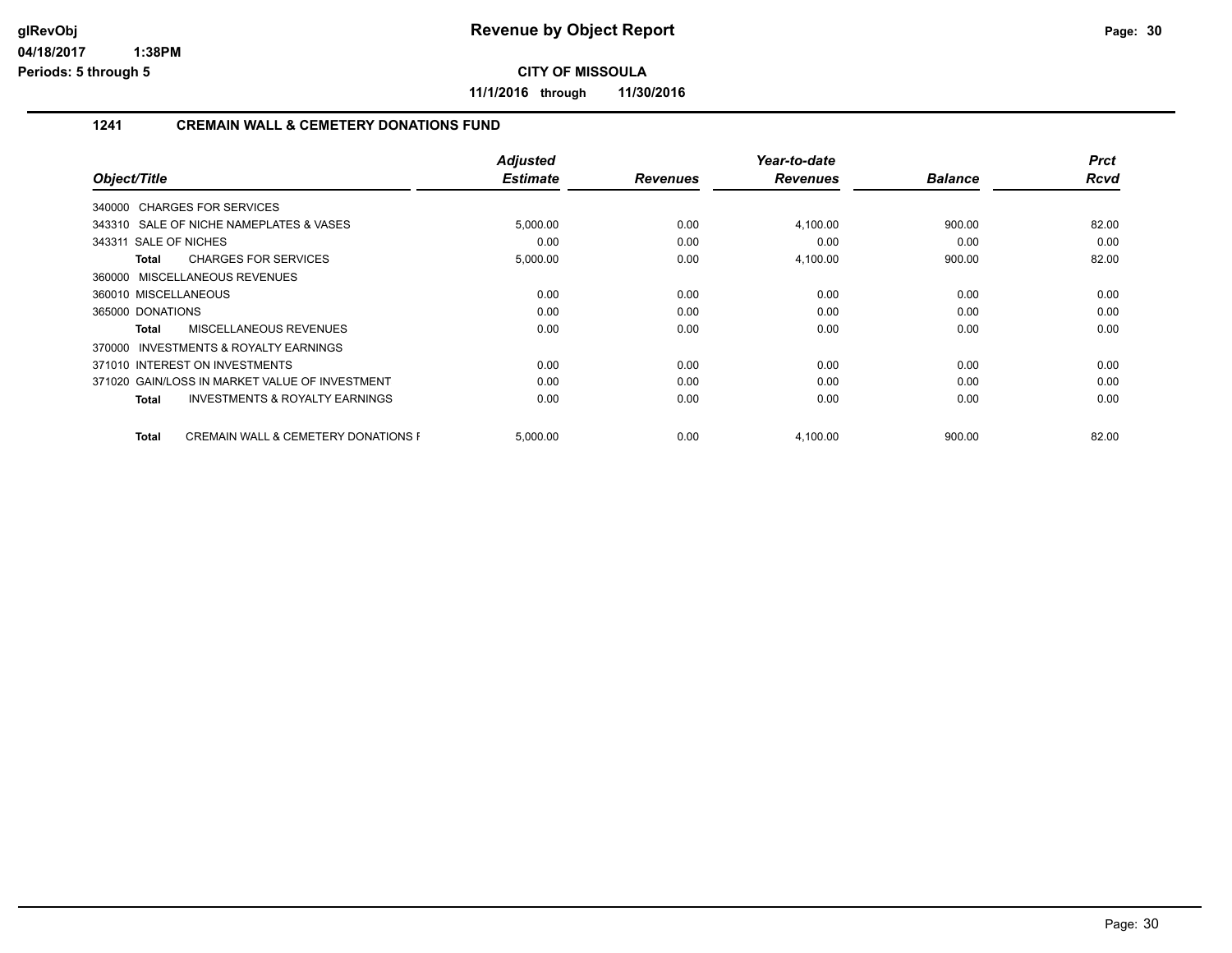**11/1/2016 through 11/30/2016**

**1242 CEMETERY CARE FUND**

| <b>CEMETERY CARE FUND</b><br>1242 |  |
|-----------------------------------|--|
|-----------------------------------|--|

|                                                           | <b>Adjusted</b> |                 | Year-to-date    |                | <b>Prct</b> |
|-----------------------------------------------------------|-----------------|-----------------|-----------------|----------------|-------------|
| Object/Title                                              | <b>Estimate</b> | <b>Revenues</b> | <b>Revenues</b> | <b>Balance</b> | Rcvd        |
| 340000 CHARGES FOR SERVICES                               |                 |                 |                 |                |             |
| 343320 CEMETERY - SALE OF PLOTS                           | 0.00            | 1,050.00        | 9,500.00        | $-9,500.00$    | 0.00        |
| 343321 CEMETERY FOUNDATIONS                               | 0.00            | 0.00            | 2,015.00        | $-2,015.00$    | 0.00        |
| 343322 CEMETERY FLOWER CARE                               | 0.00            | 0.00            | 0.00            | 0.00           | 0.00        |
| 343323 CEMETERY - LINER INSTALL FEES                      | 0.00            | 725.00          | 6,525.00        | $-6,525.00$    | 0.00        |
| 343324 OTHER CEMETERY FEES                                | 0.00            | 150.00          | 750.00          | $-750.00$      | 0.00        |
| 343325 2ND INTERMENT RIGHT                                | 0.00            | 200.00          | 1,600.00        | $-1,600.00$    | 0.00        |
| 343340 CEMETERY - OPENINGS & CLOSINGS                     | 0.00            | 1,050.00        | 7,175.00        | $-7,175.00$    | 0.00        |
| 343350 CEMETERY CARE, FEES                                | 75,000.00       | 0.00            | 0.00            | 75,000.00      | 0.00        |
| <b>CHARGES FOR SERVICES</b><br>Total                      | 75,000.00       | 3,175.00        | 27,565.00       | 47,435.00      | 36.75       |
| 360000 MISCELLANEOUS REVENUES                             |                 |                 |                 |                |             |
| 360010 MISCELLANEOUS                                      | 0.00            | 0.00            | 0.00            | 0.00           | 0.00        |
| <b>MISCELLANEOUS REVENUES</b><br><b>Total</b>             | 0.00            | 0.00            | 0.00            | 0.00           | 0.00        |
| INVESTMENTS & ROYALTY EARNINGS<br>370000                  |                 |                 |                 |                |             |
| 371010 INTEREST ON INVESTMENTS                            | 0.00            | 0.00            | 0.00            | 0.00           | 0.00        |
| 371020 GAIN/LOSS IN MARKET VALUE OF INVESTMENTS           | 0.00            | 0.00            | 0.00            | 0.00           | 0.00        |
| <b>INVESTMENTS &amp; ROYALTY EARNINGS</b><br><b>Total</b> | 0.00            | 0.00            | 0.00            | 0.00           | 0.00        |
| 380000 OTHER FINANCING SOURCES                            |                 |                 |                 |                |             |
| 382010 SALE OF FIXED ASSETS                               | 0.00            | 0.00            | 0.00            | 0.00           | 0.00        |
| OTHER FINANCING SOURCES<br><b>Total</b>                   | 0.00            | 0.00            | 0.00            | 0.00           | 0.00        |
| <b>CEMETERY CARE FUND</b><br><b>Total</b>                 | 75.000.00       | 3,175.00        | 27,565.00       | 47,435.00      | 36.75       |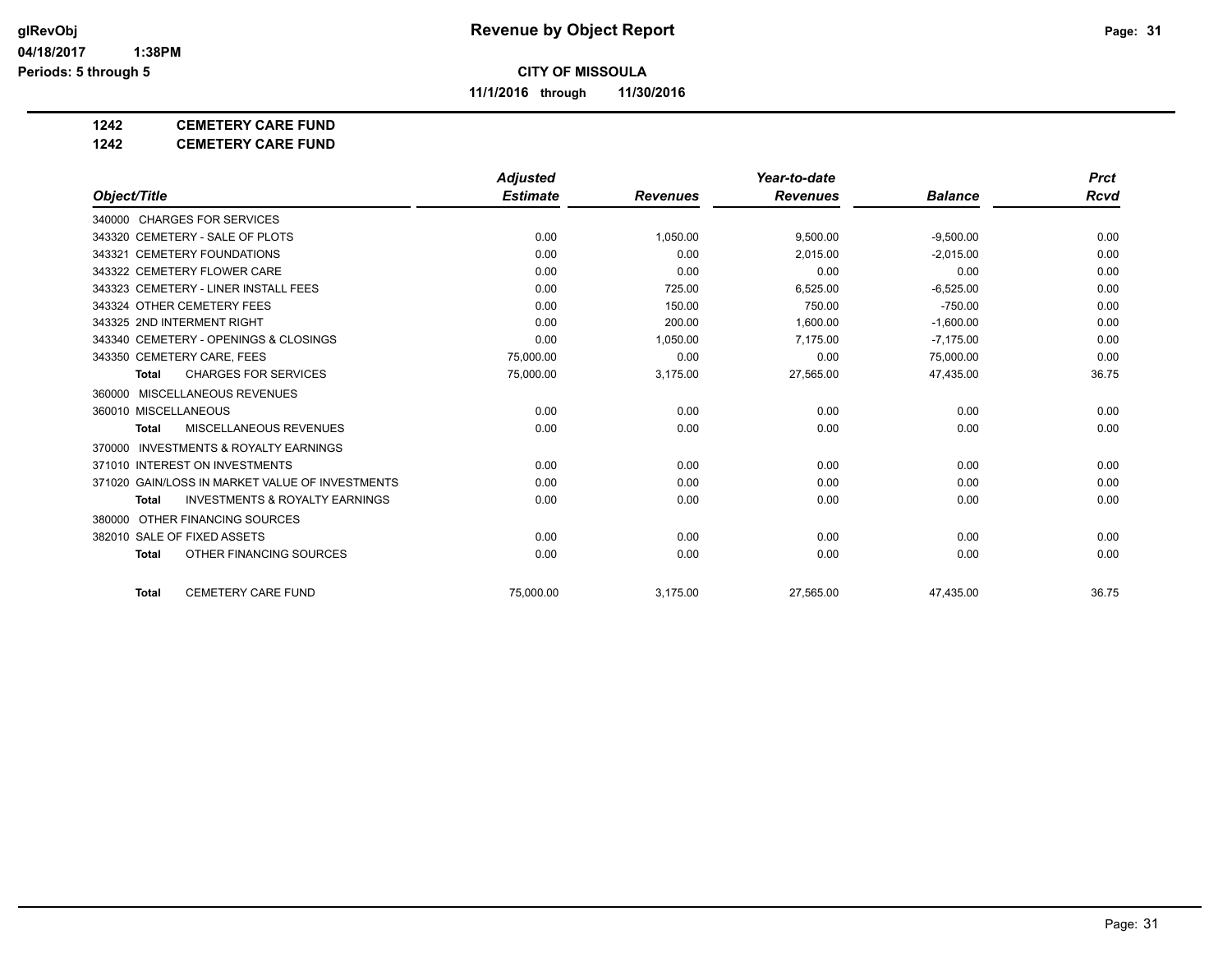**11/1/2016 through 11/30/2016**

#### **1242 CEMETERY CARE FUND**

|                                                           | <b>Adjusted</b> |                 | Year-to-date    |                | <b>Prct</b> |
|-----------------------------------------------------------|-----------------|-----------------|-----------------|----------------|-------------|
| Object/Title                                              | <b>Estimate</b> | <b>Revenues</b> | <b>Revenues</b> | <b>Balance</b> | Rcvd        |
| 340000 CHARGES FOR SERVICES                               |                 |                 |                 |                |             |
| 343320 CEMETERY - SALE OF PLOTS                           | 0.00            | 1,050.00        | 9,500.00        | $-9,500.00$    | 0.00        |
| 343321 CEMETERY FOUNDATIONS                               | 0.00            | 0.00            | 2,015.00        | $-2,015.00$    | 0.00        |
| 343322 CEMETERY FLOWER CARE                               | 0.00            | 0.00            | 0.00            | 0.00           | 0.00        |
| 343323 CEMETERY - LINER INSTALL FEES                      | 0.00            | 725.00          | 6,525.00        | $-6,525.00$    | 0.00        |
| 343324 OTHER CEMETERY FEES                                | 0.00            | 150.00          | 750.00          | $-750.00$      | 0.00        |
| 343325 2ND INTERMENT RIGHT                                | 0.00            | 200.00          | 1,600.00        | $-1,600.00$    | 0.00        |
| 343340 CEMETERY - OPENINGS & CLOSINGS                     | 0.00            | 1.050.00        | 7.175.00        | $-7.175.00$    | 0.00        |
| 343350 CEMETERY CARE, FEES                                | 75,000.00       | 0.00            | 0.00            | 75,000.00      | 0.00        |
| <b>CHARGES FOR SERVICES</b><br>Total                      | 75,000.00       | 3,175.00        | 27,565.00       | 47,435.00      | 36.75       |
| 360000 MISCELLANEOUS REVENUES                             |                 |                 |                 |                |             |
| 360010 MISCELLANEOUS                                      | 0.00            | 0.00            | 0.00            | 0.00           | 0.00        |
| MISCELLANEOUS REVENUES<br><b>Total</b>                    | 0.00            | 0.00            | 0.00            | 0.00           | 0.00        |
| 370000 INVESTMENTS & ROYALTY EARNINGS                     |                 |                 |                 |                |             |
| 371010 INTEREST ON INVESTMENTS                            | 0.00            | 0.00            | 0.00            | 0.00           | 0.00        |
| 371020 GAIN/LOSS IN MARKET VALUE OF INVESTMENT            | 0.00            | 0.00            | 0.00            | 0.00           | 0.00        |
| <b>INVESTMENTS &amp; ROYALTY EARNINGS</b><br><b>Total</b> | 0.00            | 0.00            | 0.00            | 0.00           | 0.00        |
| 380000 OTHER FINANCING SOURCES                            |                 |                 |                 |                |             |
| 382010 SALE OF FIXED ASSETS                               | 0.00            | 0.00            | 0.00            | 0.00           | 0.00        |
| OTHER FINANCING SOURCES<br><b>Total</b>                   | 0.00            | 0.00            | 0.00            | 0.00           | 0.00        |
| <b>CEMETERY CARE FUND</b><br><b>Total</b>                 | 75.000.00       | 3.175.00        | 27.565.00       | 47.435.00      | 36.75       |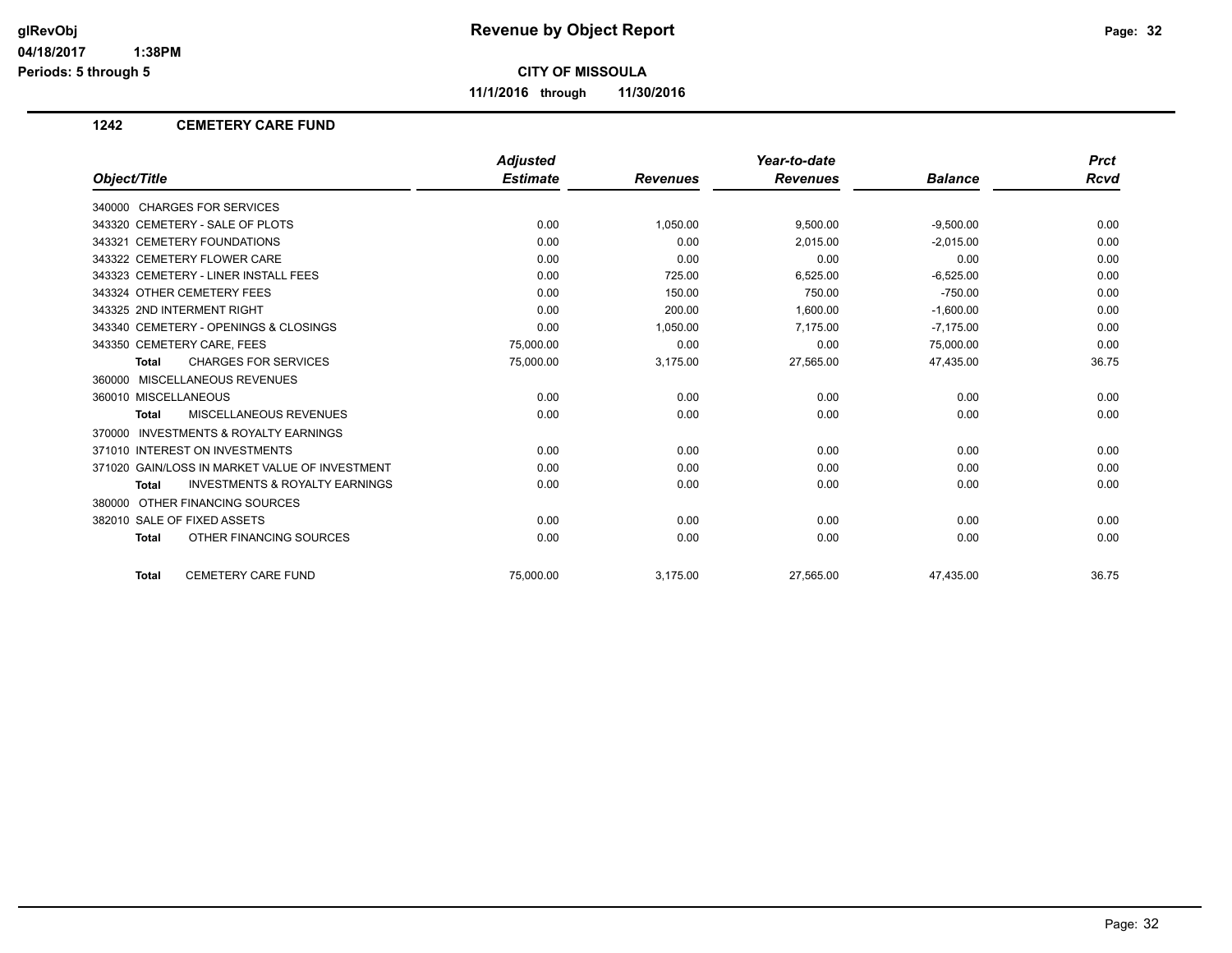**1243 CEMETERY MEMORIAL FUND**

**1243 CEMETERY MEMORIAL FUND**

|                                                    | <b>Adjusted</b> |          | Year-to-date    |                | <b>Prct</b> |
|----------------------------------------------------|-----------------|----------|-----------------|----------------|-------------|
| Object/Title                                       | <b>Estimate</b> | Revenues | <b>Revenues</b> | <b>Balance</b> | <b>Rcvd</b> |
| 360000 MISCELLANEOUS REVENUES                      |                 |          |                 |                |             |
| 360010 MISCELLANEOUS                               | 0.00            | 0.00     | 0.00            | 0.00           | 0.00        |
| 365000 DONATIONS                                   | 1.500.00        | 0.00     | 1.278.95        | 221.05         | 85.26       |
| MISCELLANEOUS REVENUES<br>Total                    | 1.500.00        | 0.00     | 1.278.95        | 221.05         | 85.26       |
| 370000 INVESTMENTS & ROYALTY EARNINGS              |                 |          |                 |                |             |
| 371010 INTEREST ON INVESTMENTS                     | 0.00            | 0.00     | 0.00            | 0.00           | 0.00        |
| 371020 GAIN/LOSS IN MARKET VALUE OF INVESTMENTS    | 0.00            | 0.00     | 0.00            | 0.00           | 0.00        |
| <b>INVESTMENTS &amp; ROYALTY EARNINGS</b><br>Total | 0.00            | 0.00     | 0.00            | 0.00           | 0.00        |
| CEMETERY MEMORIAL FUND<br><b>Total</b>             | 1.500.00        | 0.00     | 1.278.95        | 221.05         | 85.26       |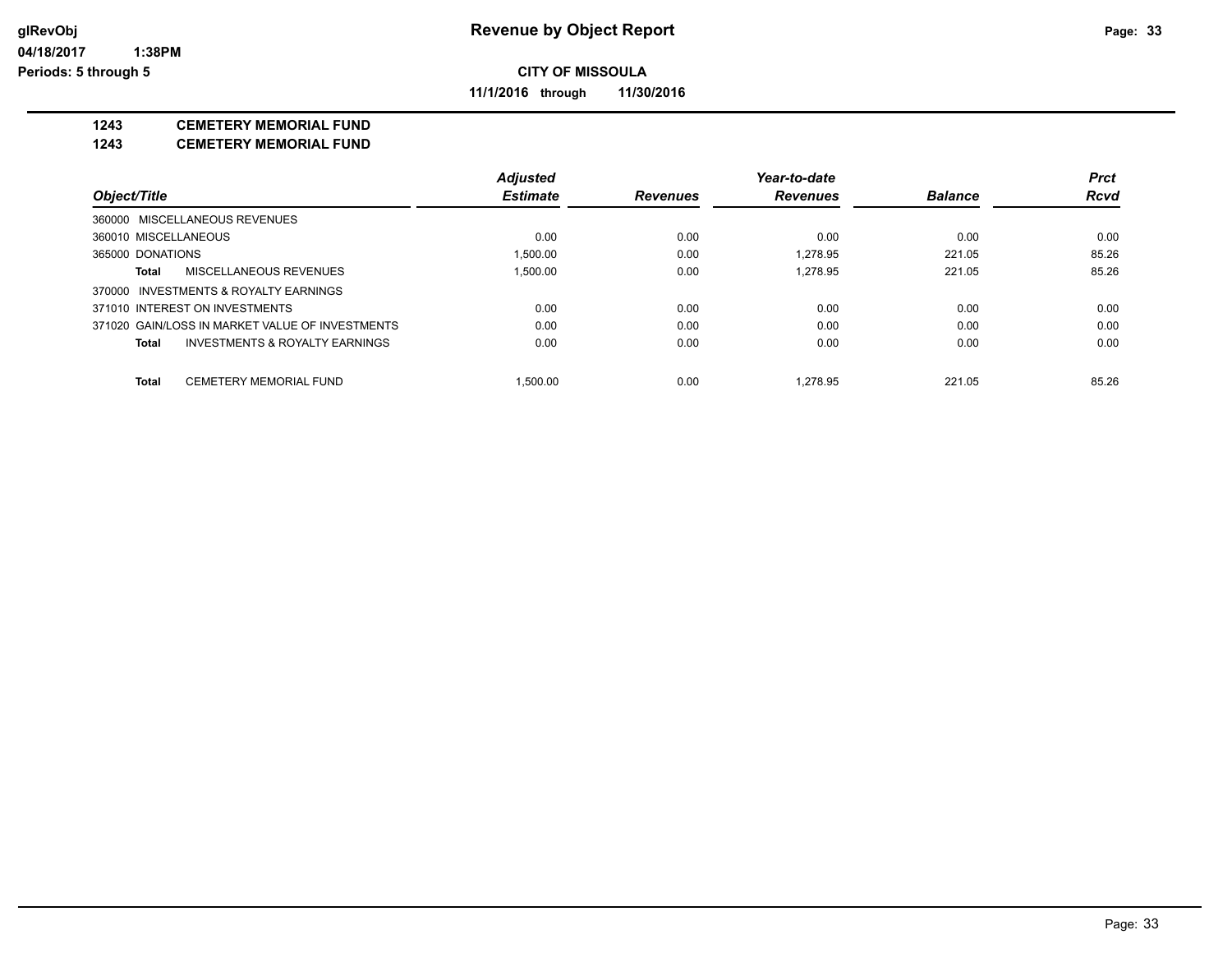**11/1/2016 through 11/30/2016**

#### **1243 CEMETERY MEMORIAL FUND**

|                                                |                                       | <b>Adiusted</b> |                 | Year-to-date    |                | <b>Prct</b> |
|------------------------------------------------|---------------------------------------|-----------------|-----------------|-----------------|----------------|-------------|
| Object/Title                                   |                                       | <b>Estimate</b> | <b>Revenues</b> | <b>Revenues</b> | <b>Balance</b> | <b>Rcvd</b> |
| 360000                                         | MISCELLANEOUS REVENUES                |                 |                 |                 |                |             |
| 360010 MISCELLANEOUS                           |                                       | 0.00            | 0.00            | 0.00            | 0.00           | 0.00        |
| 365000 DONATIONS                               |                                       | 1.500.00        | 0.00            | 1.278.95        | 221.05         | 85.26       |
| Total                                          | MISCELLANEOUS REVENUES                | 1.500.00        | 0.00            | 1.278.95        | 221.05         | 85.26       |
|                                                | 370000 INVESTMENTS & ROYALTY EARNINGS |                 |                 |                 |                |             |
| 371010 INTEREST ON INVESTMENTS                 |                                       | 0.00            | 0.00            | 0.00            | 0.00           | 0.00        |
| 371020 GAIN/LOSS IN MARKET VALUE OF INVESTMENT |                                       | 0.00            | 0.00            | 0.00            | 0.00           | 0.00        |
| Total                                          | INVESTMENTS & ROYALTY EARNINGS        | 0.00            | 0.00            | 0.00            | 0.00           | 0.00        |
| <b>Total</b>                                   | <b>CEMETERY MEMORIAL FUND</b>         | 1.500.00        | 0.00            | 1.278.95        | 221.05         | 85.26       |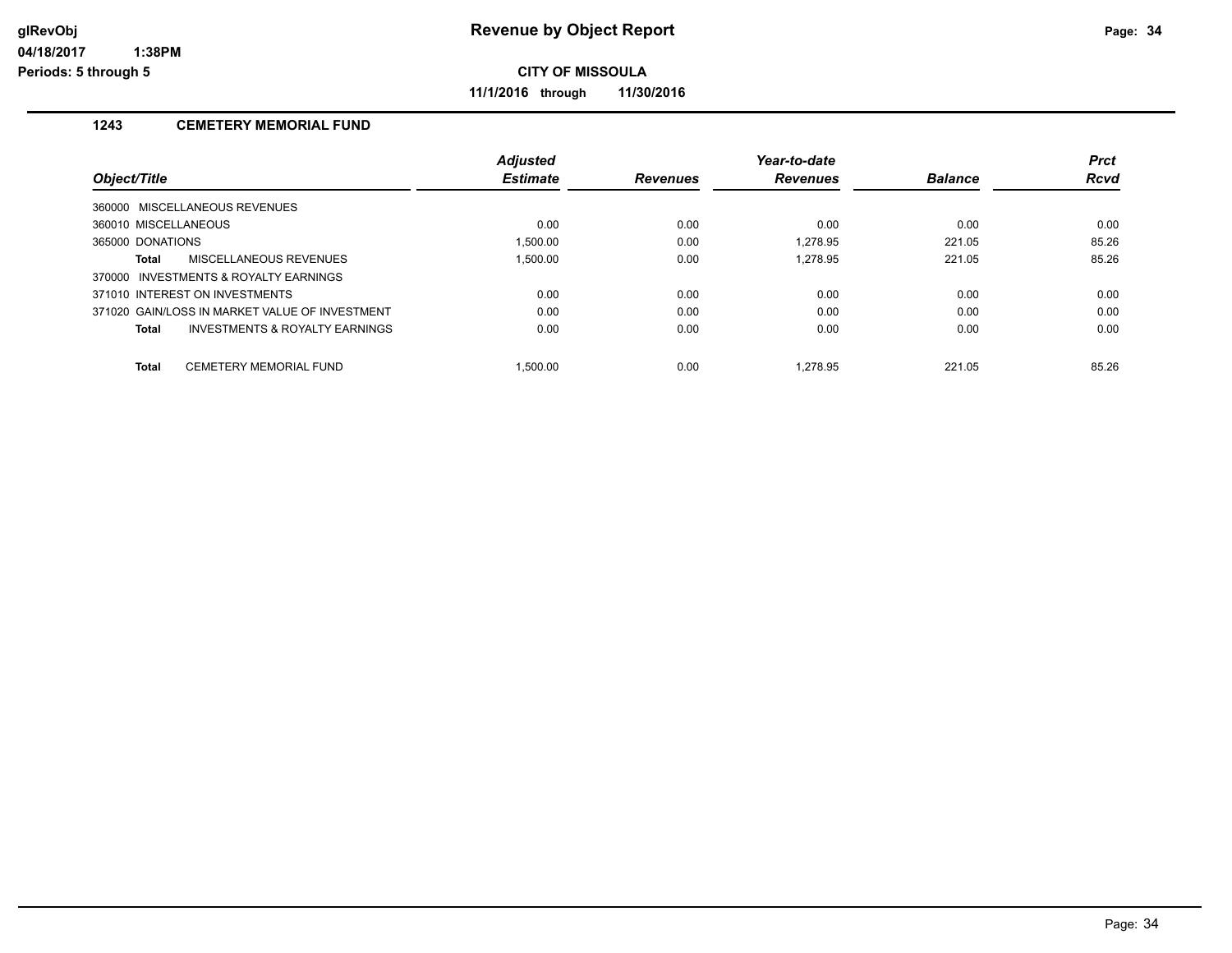*Prct Rcvd*

**CITY OF MISSOULA**

**11/1/2016 through 11/30/2016**

**1265 TITLE 1 PROJECTS FUND 1265 TITLE 1 PROJECTS FUND**

*Object/Title Adjusted Estimate Revenues Year-to-date Revenues Balance* 360000 MISCELLANEOUS REVENUES 360010 MISCELLANEOUS 0.00 0.00 0.00 0.00 0.00 **Total** MISCELLANEOUS REVENUES 0.00 0.00 0.00 0.00 0.00 370000 INVESTMENTS & ROYALTY EARNINGS 371010 INTEREST ON INVESTMENTS 0.00 0.00 0.00 0.00 0.00 373002 LOAN REPAYMENT - FAMILY SERVICES  $70,000.00$   $0.00$   $0.00$   $0.00$   $70,000.00$   $0.00$   $0.00$   $0.00$   $0.00$   $0.00$ 373006 BURNS ST COMMONS 0.00 0.00 0.00 0.00 0.00 **Total** INVESTMENTS & ROYALTY EARNINGS 70,000.00 0.00 0.00 70,000.00 0.00 **Total** TITLE 1 PROJECTS FUND 70,000.00 0.00 0.00 70,000.00 0.00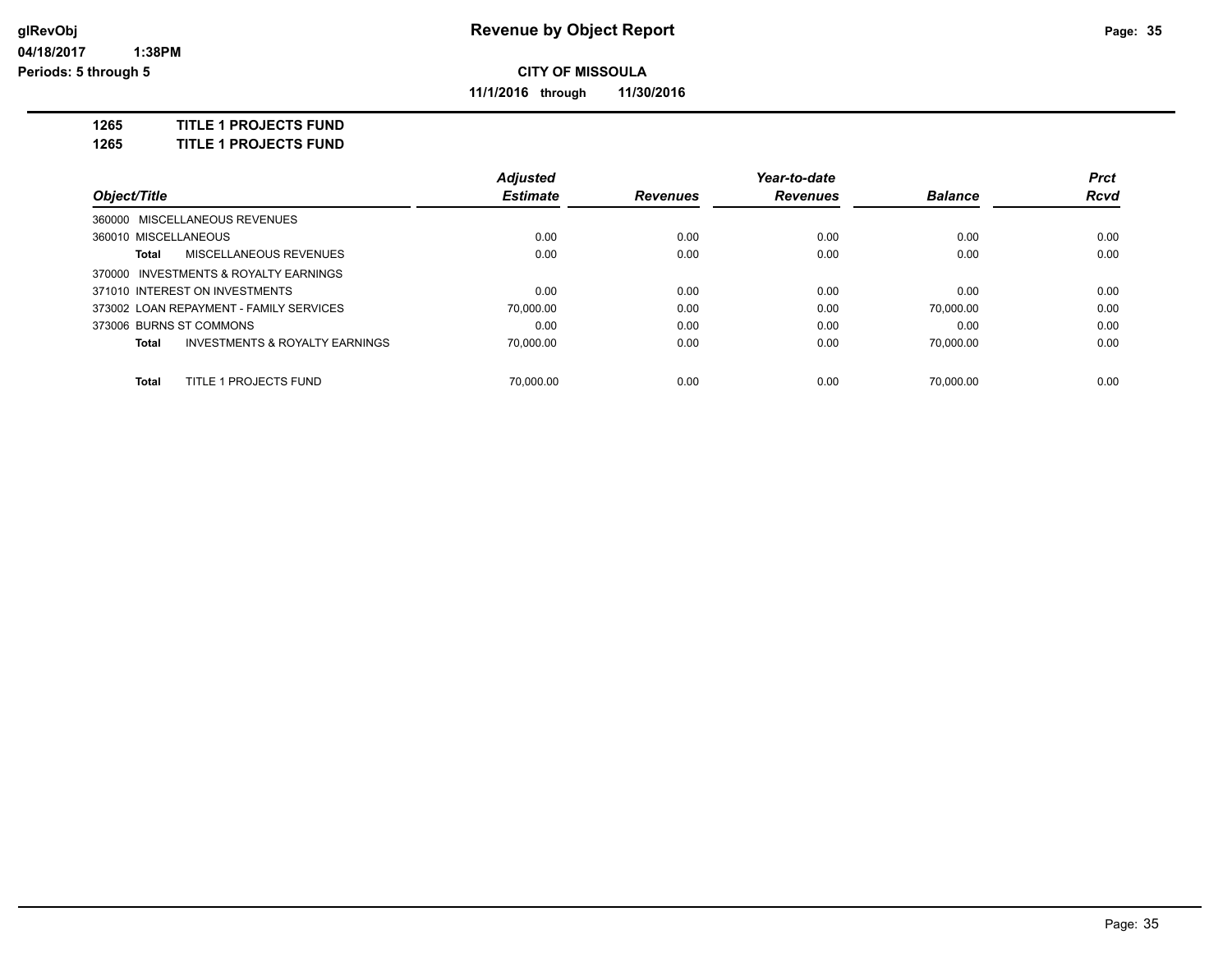**11/1/2016 through 11/30/2016**

#### **1265 TITLE 1 PROJECTS FUND**

|                                         | <b>Adiusted</b> |                 | Year-to-date    |                | <b>Prct</b> |
|-----------------------------------------|-----------------|-----------------|-----------------|----------------|-------------|
| Object/Title                            | <b>Estimate</b> | <b>Revenues</b> | <b>Revenues</b> | <b>Balance</b> | <b>Rcvd</b> |
| 360000 MISCELLANEOUS REVENUES           |                 |                 |                 |                |             |
| 360010 MISCELLANEOUS                    | 0.00            | 0.00            | 0.00            | 0.00           | 0.00        |
| MISCELLANEOUS REVENUES<br>Total         | 0.00            | 0.00            | 0.00            | 0.00           | 0.00        |
| 370000 INVESTMENTS & ROYALTY EARNINGS   |                 |                 |                 |                |             |
| 371010 INTEREST ON INVESTMENTS          | 0.00            | 0.00            | 0.00            | 0.00           | 0.00        |
| 373002 LOAN REPAYMENT - FAMILY SERVICES | 70.000.00       | 0.00            | 0.00            | 70.000.00      | 0.00        |
| 373006 BURNS ST COMMONS                 | 0.00            | 0.00            | 0.00            | 0.00           | 0.00        |
| INVESTMENTS & ROYALTY EARNINGS<br>Total | 70.000.00       | 0.00            | 0.00            | 70.000.00      | 0.00        |
| TITLE 1 PROJECTS FUND<br><b>Total</b>   | 70.000.00       | 0.00            | 0.00            | 70.000.00      | 0.00        |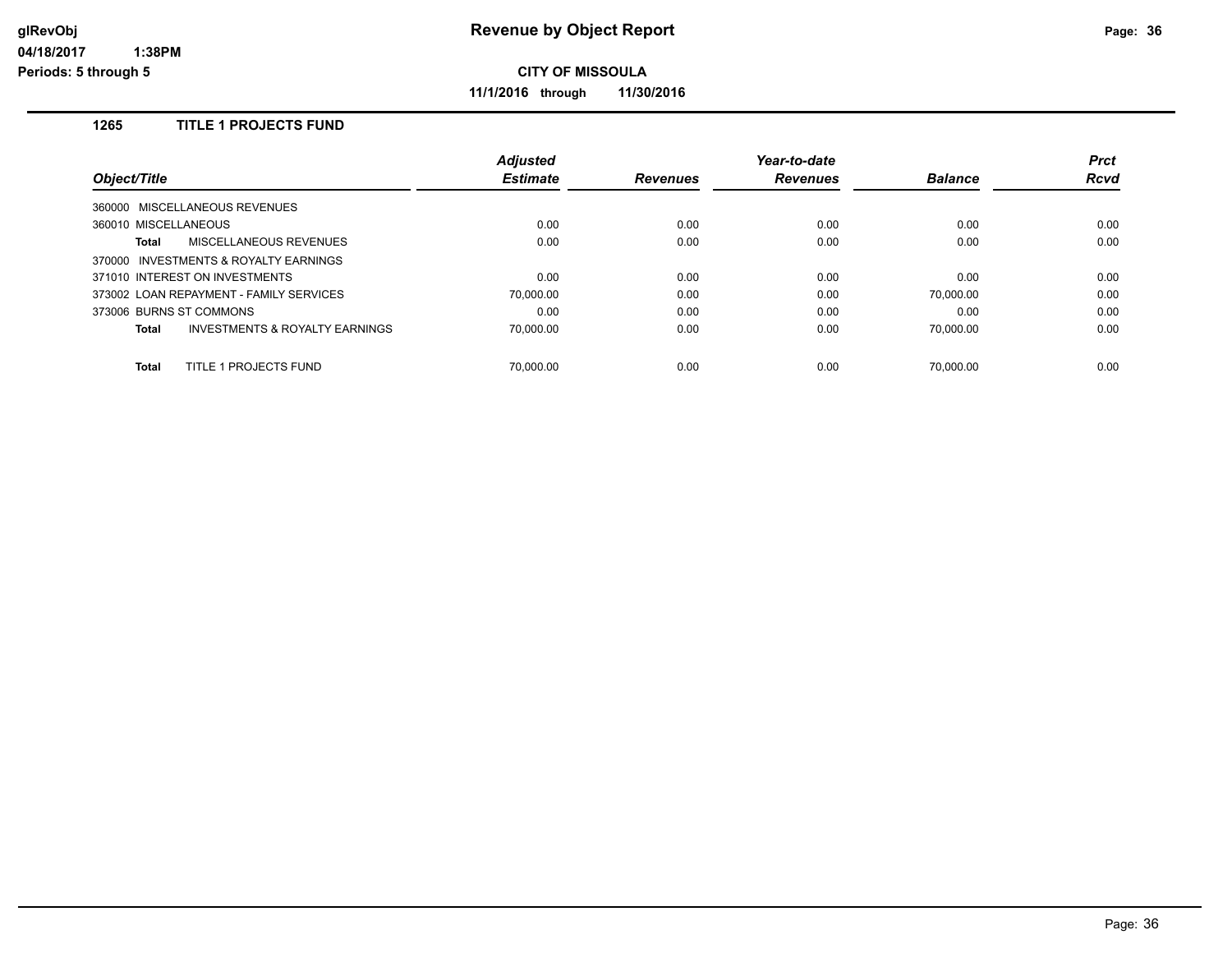**11/1/2016 through 11/30/2016**

### **1396 PROGRAM INCOME REVOLVING LOAN PROGRAM 1396 PROGRAM INCOME REVOLVING LOAN PROGRAM**

|                                                     | <b>Adjusted</b> |                 | Year-to-date    |                | <b>Prct</b> |
|-----------------------------------------------------|-----------------|-----------------|-----------------|----------------|-------------|
| Object/Title                                        | <b>Estimate</b> | <b>Revenues</b> | <b>Revenues</b> | <b>Balance</b> | <b>Rcvd</b> |
| <b>INTERGOVERNMENTAL REVENUES</b><br>330000         |                 |                 |                 |                |             |
| 331010 ENTITLEMENT - CDBG                           | 0.00            | 0.00            | 0.00            | 0.00           | 0.00        |
| <b>INTERGOVERNMENTAL REVENUES</b><br><b>Total</b>   | 0.00            | 0.00            | 0.00            | 0.00           | 0.00        |
| MISCELLANEOUS REVENUES<br>360000                    |                 |                 |                 |                |             |
| 360005 LOAN REPAYMENTS                              | 0.00            | 0.00            | 0.00            | 0.00           | 0.00        |
| 360010 MISCELLANEOUS                                | 0.00            | 0.00            | 0.00            | 0.00           | 0.00        |
| 360013 REPAYMENT OF SEWER GRANT                     | 7,000.00        | 8,762.00        | 8,762.00        | $-1,762.00$    | 125.17      |
| 360014 REPAYMENT OF LOAN/MHA                        | 0.00            | 0.00            | 0.00            | 0.00           | 0.00        |
| 361013 CLOSED GRANT REPAYMENTS                      | 0.00            | 0.00            | 0.00            | 0.00           | 0.00        |
| MISCELLANEOUS REVENUES<br>Total                     | 7,000.00        | 8,762.00        | 8,762.00        | $-1,762.00$    | 125.17      |
| <b>INVESTMENTS &amp; ROYALTY EARNINGS</b><br>370000 |                 |                 |                 |                |             |
| 371010 INTEREST ON INVESTMENTS                      | 0.00            | 0.00            | 0.00            | 0.00           | 0.00        |
| 371020 GAIN/LOSS IN MARKET VALUE OF INVESTMENTS     | 0.00            | 0.00            | 0.00            | 0.00           | 0.00        |
| <b>INVESTMENTS &amp; ROYALTY EARNINGS</b><br>Total  | 0.00            | 0.00            | 0.00            | 0.00           | 0.00        |
| OTHER FINANCING SOURCES<br>380000                   |                 |                 |                 |                |             |
| <b>TRANS FR CDBG</b><br>383026                      | 0.00            | 0.00            | 0.00            | 0.00           | 0.00        |
| OTHER FINANCING SOURCES<br>Total                    | 0.00            | 0.00            | 0.00            | 0.00           | 0.00        |
| PROGRAM INCOME REVOLVING LOAN PRO<br><b>Total</b>   | 7,000.00        | 8,762.00        | 8,762.00        | $-1,762.00$    | 125.17      |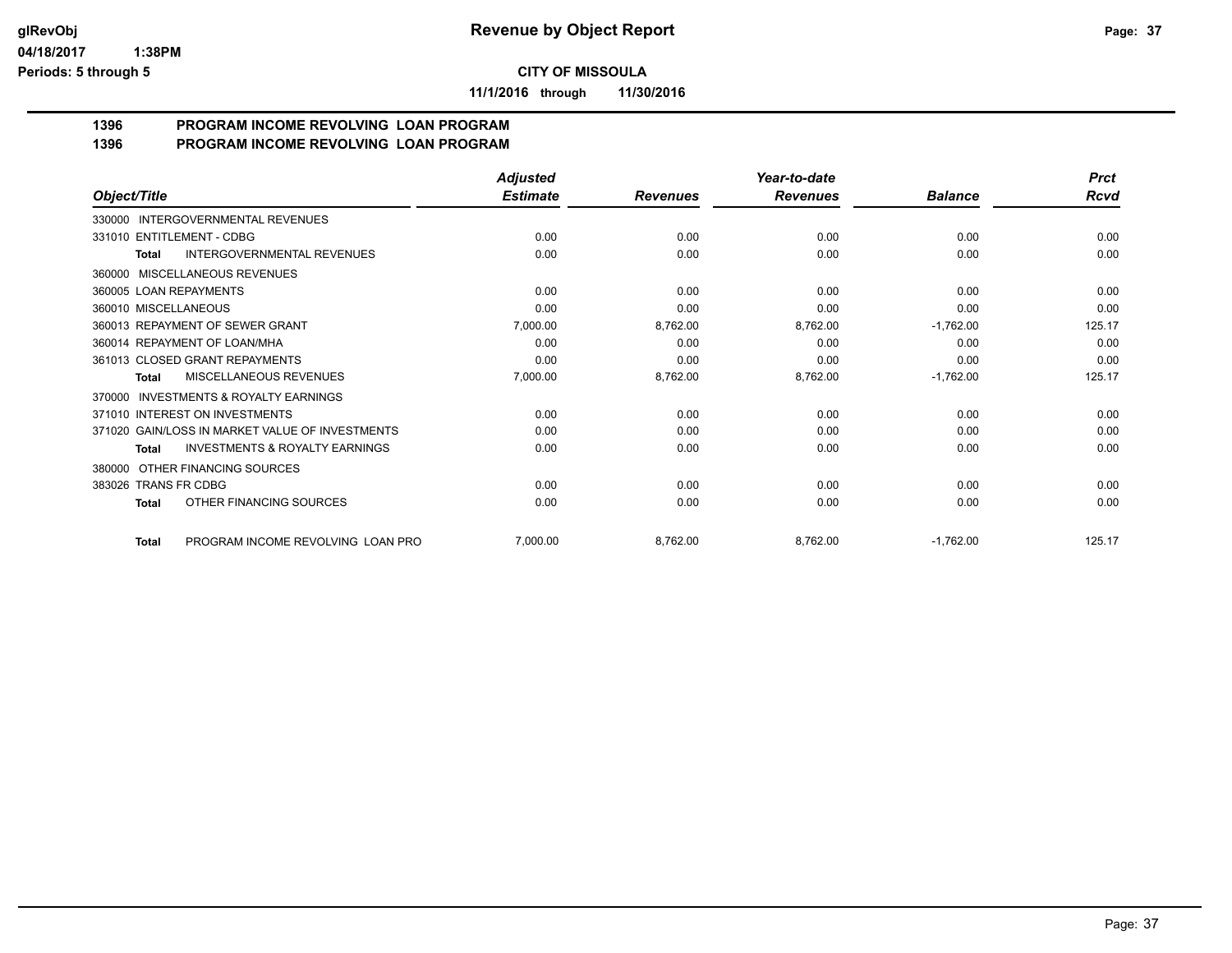**11/1/2016 through 11/30/2016**

### **1396 PROGRAM INCOME REVOLVING LOAN PROGRAM**

|                                                     | <b>Adjusted</b> |                 | Year-to-date    |                | <b>Prct</b> |
|-----------------------------------------------------|-----------------|-----------------|-----------------|----------------|-------------|
| Object/Title                                        | <b>Estimate</b> | <b>Revenues</b> | <b>Revenues</b> | <b>Balance</b> | Rcvd        |
| <b>INTERGOVERNMENTAL REVENUES</b><br>330000         |                 |                 |                 |                |             |
| 331010 ENTITLEMENT - CDBG                           | 0.00            | 0.00            | 0.00            | 0.00           | 0.00        |
| INTERGOVERNMENTAL REVENUES<br><b>Total</b>          | 0.00            | 0.00            | 0.00            | 0.00           | 0.00        |
| MISCELLANEOUS REVENUES<br>360000                    |                 |                 |                 |                |             |
| 360005 LOAN REPAYMENTS                              | 0.00            | 0.00            | 0.00            | 0.00           | 0.00        |
| 360010 MISCELLANEOUS                                | 0.00            | 0.00            | 0.00            | 0.00           | 0.00        |
| 360013 REPAYMENT OF SEWER GRANT                     | 7,000.00        | 8,762.00        | 8,762.00        | $-1,762.00$    | 125.17      |
| 360014 REPAYMENT OF LOAN/MHA                        | 0.00            | 0.00            | 0.00            | 0.00           | 0.00        |
| 361013 CLOSED GRANT REPAYMENTS                      | 0.00            | 0.00            | 0.00            | 0.00           | 0.00        |
| MISCELLANEOUS REVENUES<br>Total                     | 7,000.00        | 8,762.00        | 8,762.00        | $-1,762.00$    | 125.17      |
| <b>INVESTMENTS &amp; ROYALTY EARNINGS</b><br>370000 |                 |                 |                 |                |             |
| 371010 INTEREST ON INVESTMENTS                      | 0.00            | 0.00            | 0.00            | 0.00           | 0.00        |
| 371020 GAIN/LOSS IN MARKET VALUE OF INVESTMENT      | 0.00            | 0.00            | 0.00            | 0.00           | 0.00        |
| <b>INVESTMENTS &amp; ROYALTY EARNINGS</b><br>Total  | 0.00            | 0.00            | 0.00            | 0.00           | 0.00        |
| OTHER FINANCING SOURCES<br>380000                   |                 |                 |                 |                |             |
| 383026 TRANS FR CDBG                                | 0.00            | 0.00            | 0.00            | 0.00           | 0.00        |
| OTHER FINANCING SOURCES<br>Total                    | 0.00            | 0.00            | 0.00            | 0.00           | 0.00        |
| PROGRAM INCOME REVOLVING LOAN PRC<br><b>Total</b>   | 7,000.00        | 8,762.00        | 8,762.00        | $-1,762.00$    | 125.17      |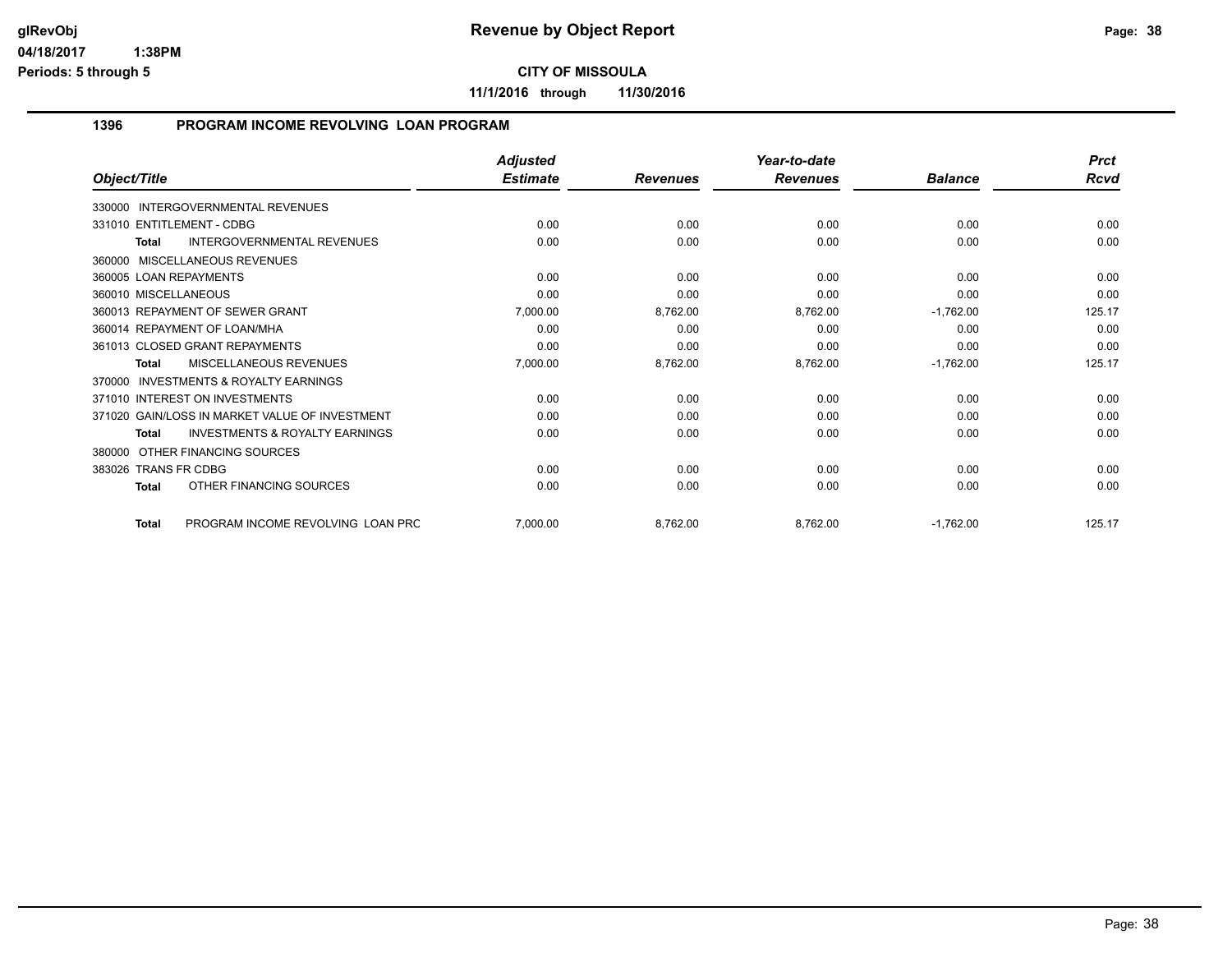**11/1/2016 through 11/30/2016**

# **1397 STATE HOME PROGRAM INCOME**

### **1397 STATE HOME PROGRAM INCOME**

|                                                    | <b>Adjusted</b> |                 | Year-to-date    |                | <b>Prct</b> |
|----------------------------------------------------|-----------------|-----------------|-----------------|----------------|-------------|
| Object/Title                                       | <b>Estimate</b> | <b>Revenues</b> | <b>Revenues</b> | <b>Balance</b> | <b>Rcvd</b> |
| 330000 INTERGOVERNMENTAL REVENUES                  |                 |                 |                 |                |             |
| 331003 STATE HOME PROGRAM INCOME                   | 186.935.00      | 0.00            | 0.00            | 186.935.00     | 0.00        |
| <b>INTERGOVERNMENTAL REVENUES</b><br>Total         | 186,935.00      | 0.00            | 0.00            | 186,935.00     | 0.00        |
| 360000 MISCELLANEOUS REVENUES                      |                 |                 |                 |                |             |
| 360005 LOAN REPAYMENTS                             | 0.00            | 0.00            | 0.00            | 0.00           | 0.00        |
| MISCELLANEOUS REVENUES<br>Total                    | 0.00            | 0.00            | 0.00            | 0.00           | 0.00        |
| 370000 INVESTMENTS & ROYALTY EARNINGS              |                 |                 |                 |                |             |
| 371010 INTEREST ON INVESTMENTS                     | 0.00            | 0.00            | 0.00            | 0.00           | 0.00        |
| <b>INVESTMENTS &amp; ROYALTY EARNINGS</b><br>Total | 0.00            | 0.00            | 0.00            | 0.00           | 0.00        |
|                                                    |                 |                 |                 |                |             |
| STATE HOME PROGRAM INCOME<br><b>Total</b>          | 186.935.00      | 0.00            | 0.00            | 186.935.00     | 0.00        |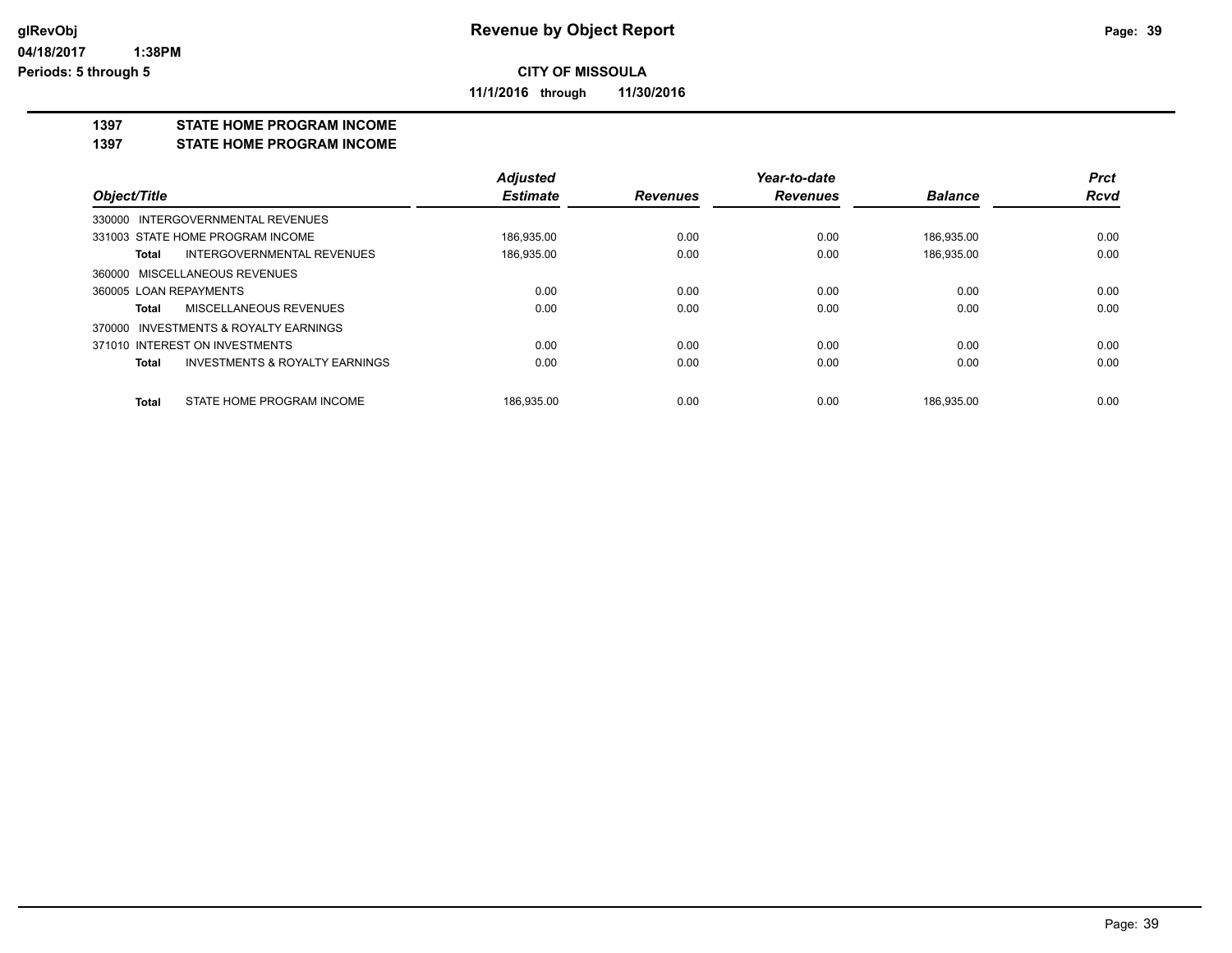**11/1/2016 through 11/30/2016**

### **1397 STATE HOME PROGRAM INCOME**

| Object/Title           |                                           | <b>Adjusted</b><br><b>Estimate</b> | <b>Revenues</b> | Year-to-date<br><b>Revenues</b> | <b>Balance</b> | <b>Prct</b><br>Rcvd |
|------------------------|-------------------------------------------|------------------------------------|-----------------|---------------------------------|----------------|---------------------|
|                        |                                           |                                    |                 |                                 |                |                     |
| 330000                 | INTERGOVERNMENTAL REVENUES                |                                    |                 |                                 |                |                     |
|                        | 331003 STATE HOME PROGRAM INCOME          | 186,935.00                         | 0.00            | 0.00                            | 186,935.00     | 0.00                |
| Total                  | INTERGOVERNMENTAL REVENUES                | 186,935.00                         | 0.00            | 0.00                            | 186,935.00     | 0.00                |
| 360000                 | MISCELLANEOUS REVENUES                    |                                    |                 |                                 |                |                     |
| 360005 LOAN REPAYMENTS |                                           | 0.00                               | 0.00            | 0.00                            | 0.00           | 0.00                |
| Total                  | <b>MISCELLANEOUS REVENUES</b>             | 0.00                               | 0.00            | 0.00                            | 0.00           | 0.00                |
| 370000                 | <b>INVESTMENTS &amp; ROYALTY EARNINGS</b> |                                    |                 |                                 |                |                     |
|                        | 371010 INTEREST ON INVESTMENTS            | 0.00                               | 0.00            | 0.00                            | 0.00           | 0.00                |
| <b>Total</b>           | <b>INVESTMENTS &amp; ROYALTY EARNINGS</b> | 0.00                               | 0.00            | 0.00                            | 0.00           | 0.00                |
| <b>Total</b>           | STATE HOME PROGRAM INCOME                 | 186.935.00                         | 0.00            | 0.00                            | 186.935.00     | 0.00                |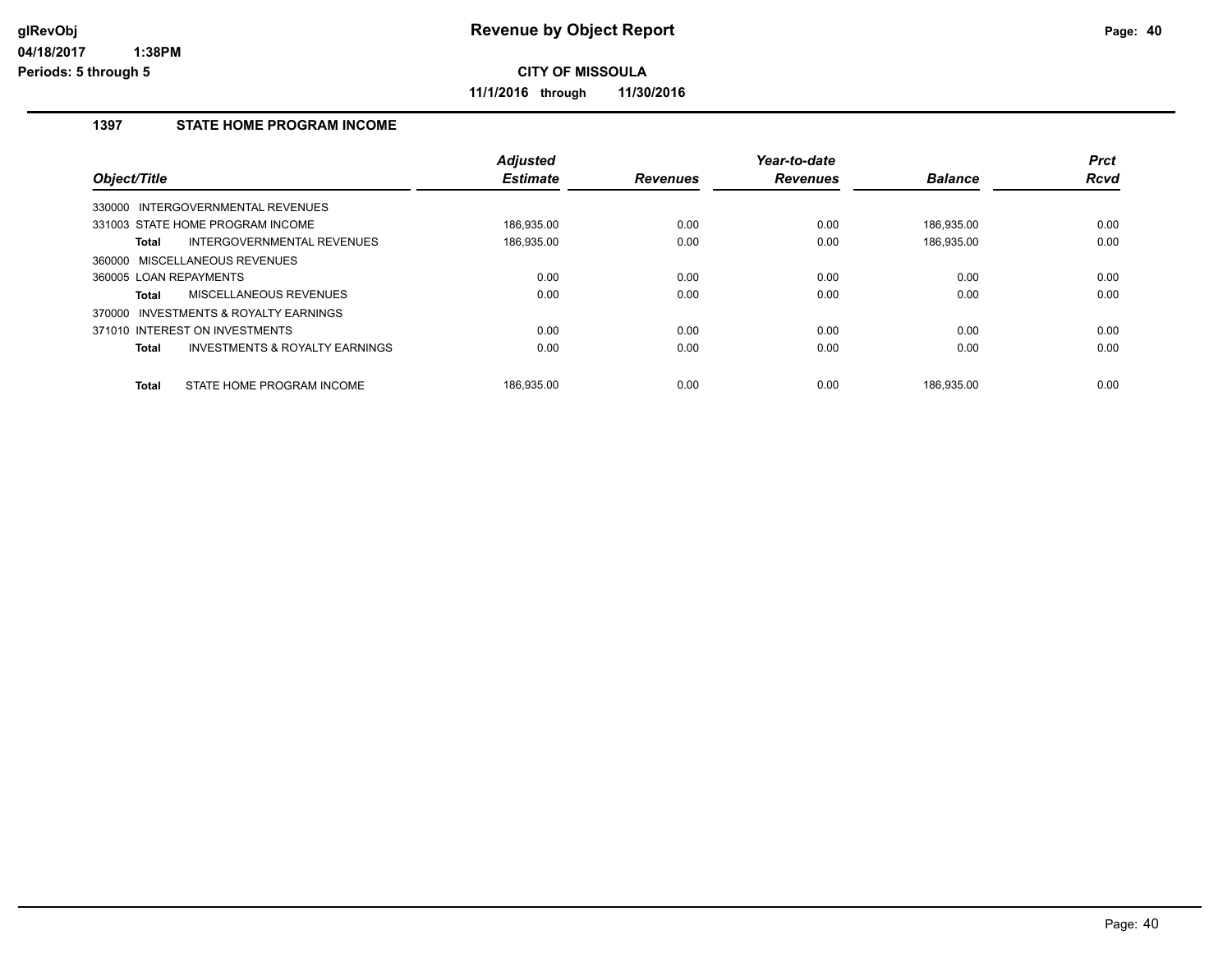**CITY OF MISSOULA 11/1/2016 through 11/30/2016**

**2250 PLANNING FUND**

**2250 PLANNING FUND**

|                                |                                           | <b>Adjusted</b> |                 | Year-to-date    |                | <b>Prct</b> |
|--------------------------------|-------------------------------------------|-----------------|-----------------|-----------------|----------------|-------------|
| Object/Title                   |                                           | <b>Estimate</b> | <b>Revenues</b> | <b>Revenues</b> | <b>Balance</b> | <b>Rcvd</b> |
|                                | 330000 INTERGOVERNMENTAL REVENUES         |                 |                 |                 |                |             |
| 331055 FTA GRANT               |                                           | 0.00            | 0.00            | 0.00            | 0.00           | 0.00        |
| 331056 MDT FEDERAL CMAQ        |                                           | 0.00            | 0.00            | 0.00            | 0.00           | 0.00        |
|                                | 331170 HISTORICAL PRESERVATION GRANT      | 5,500.00        | 5,500.00        | 5,500.00        | 0.00           | 100.00      |
| 336023 STATE CONTRIB. - PERS   |                                           | 0.00            | 19.91           | 106.91          | $-106.91$      | 0.00        |
|                                | 338100 PLANNING MILLS PASSED THRU COUNTY  | 329,157.00      | 0.00            | 0.00            | 329,157.00     | 0.00        |
| <b>Total</b>                   | <b>INTERGOVERNMENTAL REVENUES</b>         | 334,657.00      | 5,519.91        | 5,606.91        | 329,050.09     | 1.68        |
| 370000                         | <b>INVESTMENTS &amp; ROYALTY EARNINGS</b> |                 |                 |                 |                |             |
| 371010 INTEREST ON INVESTMENTS |                                           | 0.00            | 0.00            | 0.00            | 0.00           | 0.00        |
| <b>Total</b>                   | <b>INVESTMENTS &amp; ROYALTY EARNINGS</b> | 0.00            | 0.00            | 0.00            | 0.00           | 0.00        |
| 380000                         | OTHER FINANCING SOURCES                   |                 |                 |                 |                |             |
| 383029 TRANS FR GENERAL        |                                           | 83,734.00       | 0.00            | 0.00            | 83,734.00      | 0.00        |
| <b>Total</b>                   | OTHER FINANCING SOURCES                   | 83,734.00       | 0.00            | 0.00            | 83,734.00      | 0.00        |
| Total                          | <b>PLANNING FUND</b>                      | 418,391.00      | 5,519.91        | 5,606.91        | 412,784.09     | 1.34        |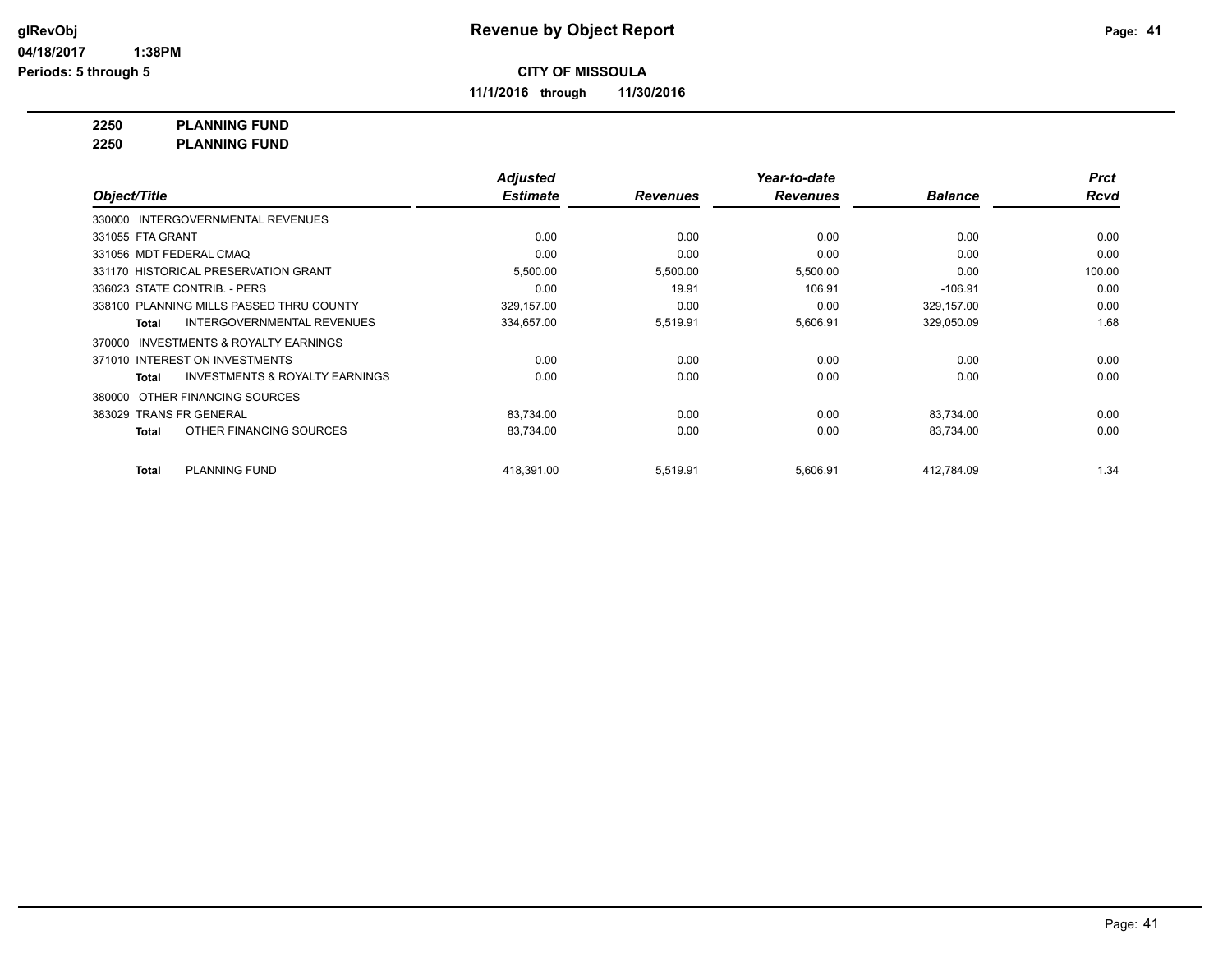**11/1/2016 through 11/30/2016**

### **2250 PLANNING FUND**

| Object/Title                                       | <b>Adjusted</b><br><b>Estimate</b> | <b>Revenues</b> | Year-to-date<br><b>Revenues</b> | <b>Balance</b> | <b>Prct</b><br><b>Rcvd</b> |
|----------------------------------------------------|------------------------------------|-----------------|---------------------------------|----------------|----------------------------|
|                                                    |                                    |                 |                                 |                |                            |
| 330000 INTERGOVERNMENTAL REVENUES                  |                                    |                 |                                 |                |                            |
| 331055 FTA GRANT                                   | 0.00                               | 0.00            | 0.00                            | 0.00           | 0.00                       |
| 331056 MDT FEDERAL CMAQ                            | 0.00                               | 0.00            | 0.00                            | 0.00           | 0.00                       |
| 331170 HISTORICAL PRESERVATION GRANT               | 5,500.00                           | 5,500.00        | 5,500.00                        | 0.00           | 100.00                     |
| 336023 STATE CONTRIB. - PERS                       | 0.00                               | 19.91           | 106.91                          | $-106.91$      | 0.00                       |
| 338100 PLANNING MILLS PASSED THRU COUNTY           | 329,157.00                         | 0.00            | 0.00                            | 329,157.00     | 0.00                       |
| INTERGOVERNMENTAL REVENUES<br>Total                | 334,657.00                         | 5,519.91        | 5,606.91                        | 329,050.09     | 1.68                       |
| 370000 INVESTMENTS & ROYALTY EARNINGS              |                                    |                 |                                 |                |                            |
| 371010 INTEREST ON INVESTMENTS                     | 0.00                               | 0.00            | 0.00                            | 0.00           | 0.00                       |
| <b>INVESTMENTS &amp; ROYALTY EARNINGS</b><br>Total | 0.00                               | 0.00            | 0.00                            | 0.00           | 0.00                       |
| 380000 OTHER FINANCING SOURCES                     |                                    |                 |                                 |                |                            |
| 383029 TRANS FR GENERAL                            | 83,734.00                          | 0.00            | 0.00                            | 83,734.00      | 0.00                       |
| OTHER FINANCING SOURCES<br><b>Total</b>            | 83,734.00                          | 0.00            | 0.00                            | 83,734.00      | 0.00                       |
|                                                    |                                    |                 |                                 |                |                            |
| <b>PLANNING FUND</b><br>Total                      | 418,391.00                         | 5,519.91        | 5,606.91                        | 412,784.09     | 1.34                       |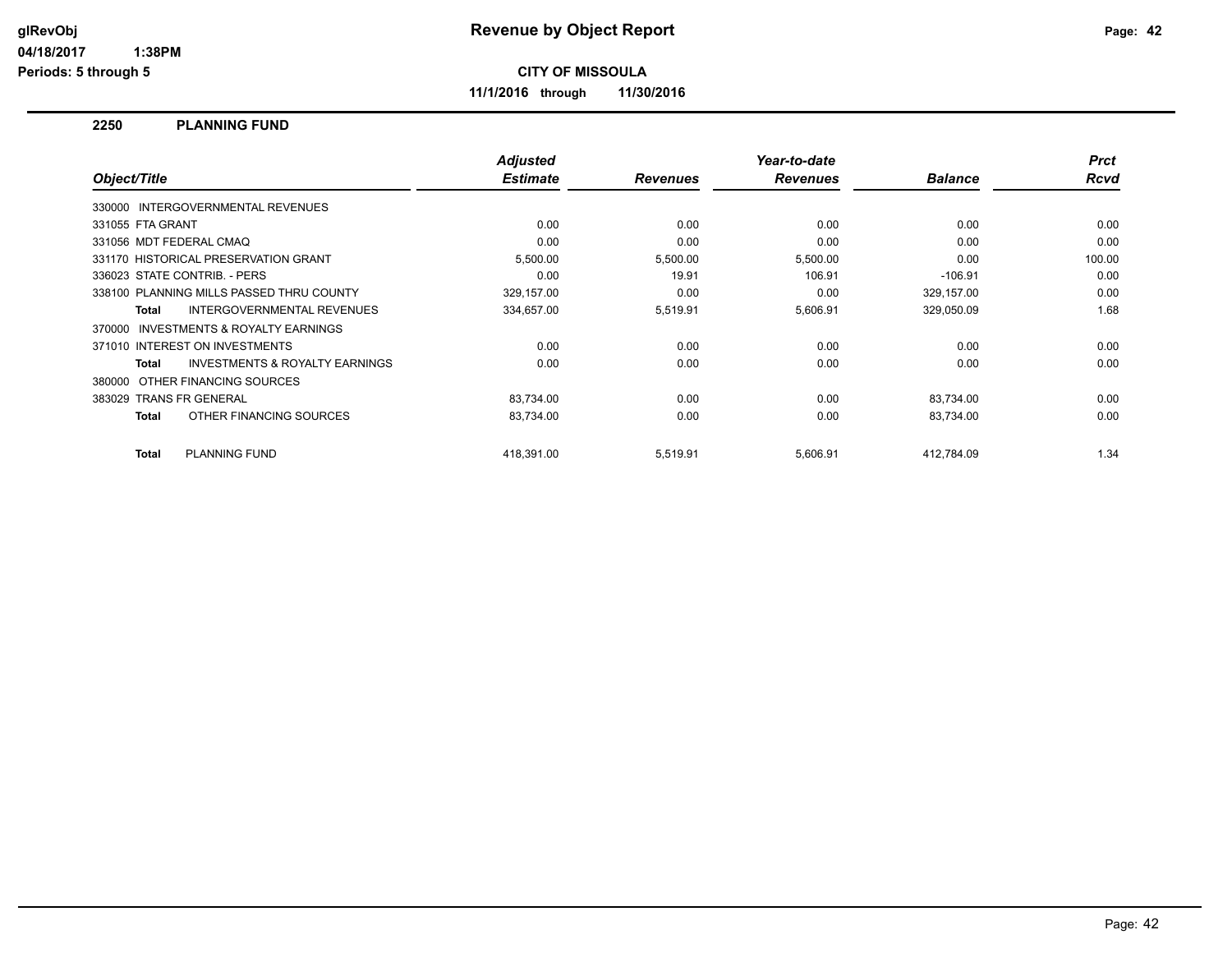**11/1/2016 through 11/30/2016**

### **2310 PUBLIC SAFETY INFORMATION SYSTEMS 2310 PUBLIC SAFETY INFORMATION SYSTEMS**

|                                                   | <b>Adjusted</b> |                 | Year-to-date    |                | <b>Prct</b> |
|---------------------------------------------------|-----------------|-----------------|-----------------|----------------|-------------|
| Object/Title                                      | <b>Estimate</b> | <b>Revenues</b> | <b>Revenues</b> | <b>Balance</b> | <b>Rcvd</b> |
| 330000 INTERGOVERNMENTAL REVENUES                 |                 |                 |                 |                |             |
| 330000 INTERGOVERNMENTAL REVENUES                 | 18.000.00       | 0.00            | 0.00            | 18.000.00      | 0.00        |
| INTERGOVERNMENTAL REVENUES<br>Total               | 18,000.00       | 0.00            | 0.00            | 18.000.00      | 0.00        |
| 380000 OTHER FINANCING SOURCES                    |                 |                 |                 |                |             |
| 383029 TRANS FR GENERAL                           | 6.000.00        | 0.00            | 0.00            | 6.000.00       | 0.00        |
| OTHER FINANCING SOURCES<br>Total                  | 6.000.00        | 0.00            | 0.00            | 6.000.00       | 0.00        |
|                                                   |                 |                 |                 |                |             |
| <b>Total</b><br>PUBLIC SAFETY INFORMATION SYSTEMS | 24.000.00       | 0.00            | 0.00            | 24.000.00      | 0.00        |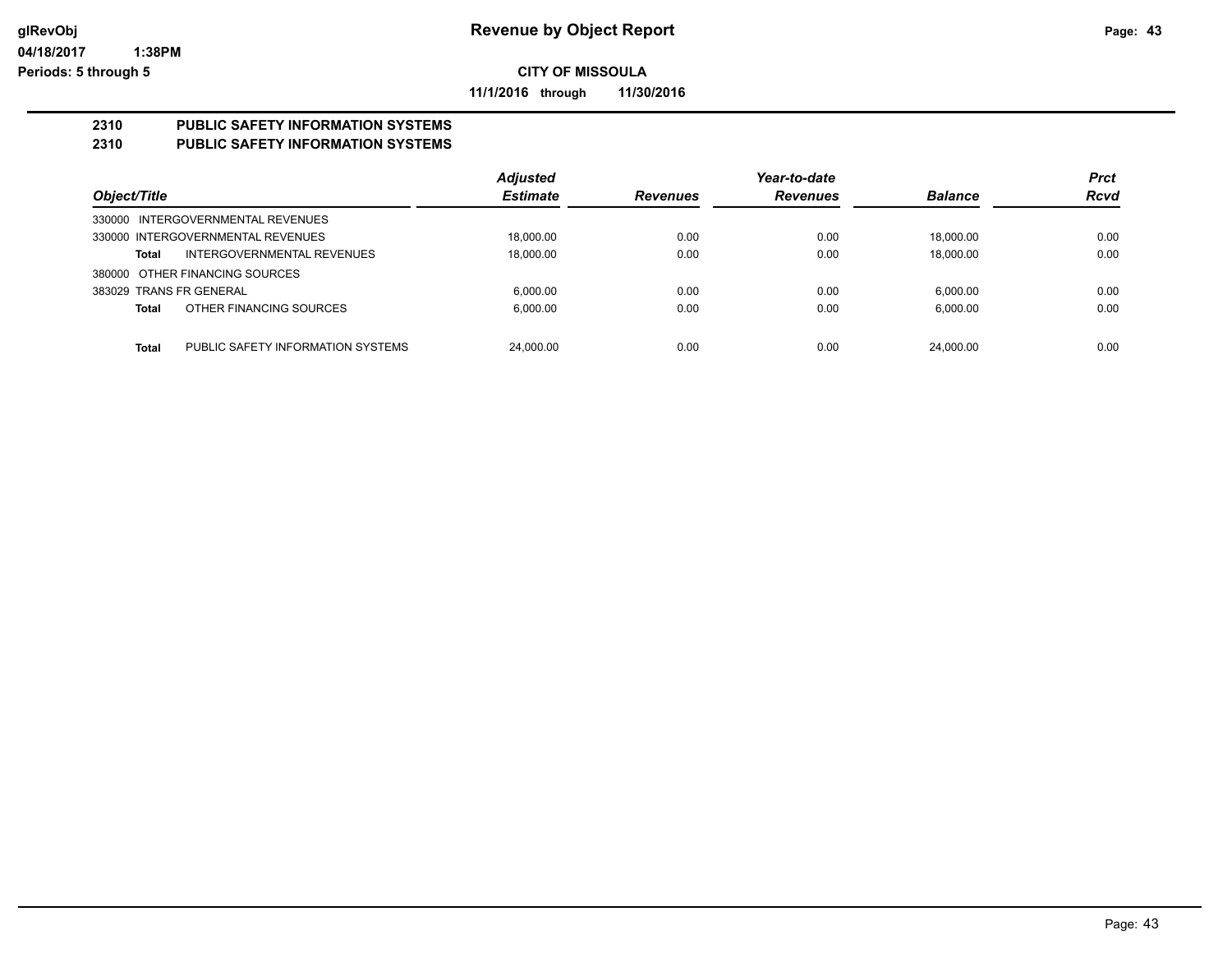**11/1/2016 through 11/30/2016**

### **2310 PUBLIC SAFETY INFORMATION SYSTEMS**

|                         |                                   | <b>Adjusted</b> |                 | Year-to-date    |                | <b>Prct</b> |
|-------------------------|-----------------------------------|-----------------|-----------------|-----------------|----------------|-------------|
| Object/Title            |                                   | <b>Estimate</b> | <b>Revenues</b> | <b>Revenues</b> | <b>Balance</b> | <b>Rcvd</b> |
|                         | 330000 INTERGOVERNMENTAL REVENUES |                 |                 |                 |                |             |
|                         | 330000 INTERGOVERNMENTAL REVENUES | 18.000.00       | 0.00            | 0.00            | 18,000.00      | 0.00        |
| Total                   | INTERGOVERNMENTAL REVENUES        | 18.000.00       | 0.00            | 0.00            | 18,000.00      | 0.00        |
| 380000                  | OTHER FINANCING SOURCES           |                 |                 |                 |                |             |
| 383029 TRANS FR GENERAL |                                   | 6.000.00        | 0.00            | 0.00            | 6.000.00       | 0.00        |
| Total                   | OTHER FINANCING SOURCES           | 6,000.00        | 0.00            | 0.00            | 6.000.00       | 0.00        |
| <b>Total</b>            | PUBLIC SAFETY INFORMATION SYSTEMS | 24.000.00       | 0.00            | 0.00            | 24.000.00      | 0.00        |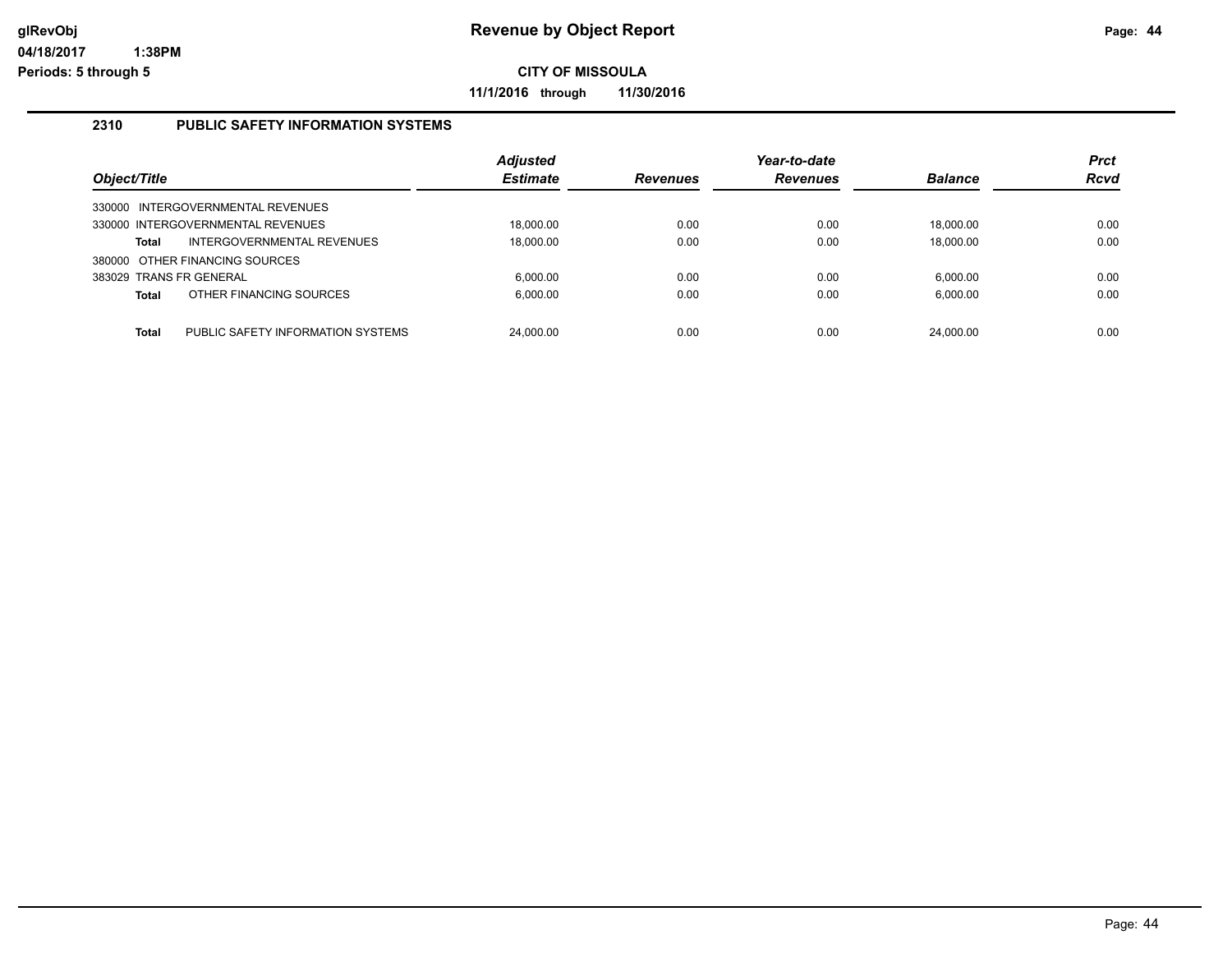**CITY OF MISSOULA 11/1/2016 through 11/30/2016**

**2321 IMPACT FEE FUND 2321 IMPACT FEE FUND**

*Object/Title Adjusted Estimate Revenues Year-to-date Revenues Balance Prct Rcvd* 340000 CHARGES FOR SERVICES 341032 IMPACT FEE CLEARING ACCOUNT 1,200,000.00 86,365.82 1,076,307.88 123,692.12 89.69 341033 IMPACT FEES-PARKS SHARE 0.00 0.00 0.00 0.00 0.00 341034 IMPACT FEES-FIRE SHARE 0.00 0.00 0.00 0.00 0.00  $0.00 \hspace{1.5cm} 0.00 \hspace{3.2cm} 0.00 \hspace{1.5cm} 0.00 \hspace{1.5cm} 0.00 \hspace{1.5cm} 0.00 \hspace{1.5cm} 0.00 \hspace{1.5cm} 0.00 \hspace{1.5cm} 0.00 \hspace{1.5cm} 0.00 \hspace{1.5cm} 0.00 \hspace{1.5cm} 0.00 \hspace{1.5cm} 0.00 \hspace{1.5cm} 0.00 \hspace{1.5cm} 0.00 \hspace{1.5cm} 0.00 \hspace{1.5$  $0.00 \hspace{1.5cm} 0.00 \hspace{3.2cm} 0.00 \hspace{1.5cm} 0.00 \hspace{1.5cm} 0.00 \hspace{3.2cm} 0.00 \hspace{1.5cm} 0.00 \hspace{1.5cm} 0.00 \hspace{1.5cm} 0.00 \hspace{1.5cm} 0.00 \hspace{1.5cm} 0.00 \hspace{1.5cm} 0.00 \hspace{1.5cm} 0.00 \hspace{1.5cm} 0.00 \hspace{1.5cm} 0.00 \hspace{1.5cm} 0.00 \hspace{1.5$  $0.00 \hspace{1.5cm} 0.00 \hspace{3.1cm} 0.00 \hspace{1.5cm} 0.00 \hspace{1.5cm} 0.00 \hspace{1.5cm} 0.00 \hspace{1.5cm} 0.00 \hspace{1.5cm} 0.00 \hspace{1.5cm} 0.00 \hspace{1.5cm} 0.00 \hspace{1.5cm} 0.00 \hspace{1.5cm} 0.00 \hspace{1.5cm} 0.00 \hspace{1.5cm} 0.00 \hspace{1.5cm} 0.00 \hspace{1.5cm} 0.00 \hspace{1.5$ **Total CHARGES FOR SERVICES** 1,200,000.00 86,365.82 1,076,307.88 123,692.12 89.69 370000 INVESTMENTS & ROYALTY EARNINGS 371010 INTEREST ON INVESTMENTS 0.00 0.00 0.00 0.00 0.00 **Total** INVESTMENTS & ROYALTY EARNINGS 0.00 0.00 0.00 0.00 0.00 **Total** IMPACT FEE FUND 1,200,000.00 86,365.82 1,076,307.88 123,692.12 89.69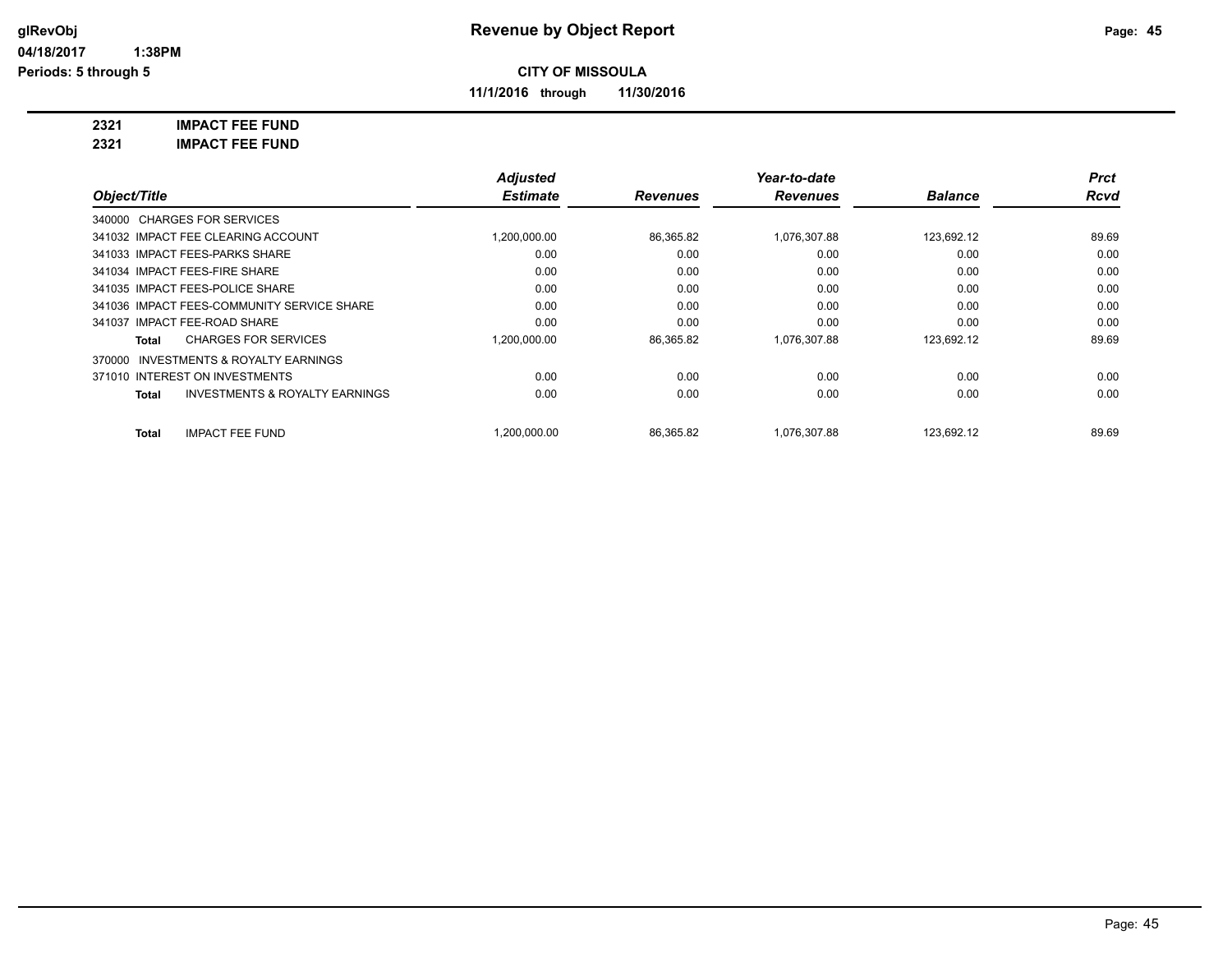**11/1/2016 through 11/30/2016**

### **2321 IMPACT FEE FUND**

|                                                     | <b>Adjusted</b> |                 | Year-to-date    |                | <b>Prct</b> |
|-----------------------------------------------------|-----------------|-----------------|-----------------|----------------|-------------|
| Object/Title                                        | <b>Estimate</b> | <b>Revenues</b> | <b>Revenues</b> | <b>Balance</b> | <b>Rcvd</b> |
| 340000 CHARGES FOR SERVICES                         |                 |                 |                 |                |             |
| 341032 IMPACT FEE CLEARING ACCOUNT                  | 1.200.000.00    | 86,365.82       | 1,076,307.88    | 123,692.12     | 89.69       |
| 341033 IMPACT FEES-PARKS SHARE                      | 0.00            | 0.00            | 0.00            | 0.00           | 0.00        |
| 341034 IMPACT FEES-FIRE SHARE                       | 0.00            | 0.00            | 0.00            | 0.00           | 0.00        |
| 341035 IMPACT FEES-POLICE SHARE                     | 0.00            | 0.00            | 0.00            | 0.00           | 0.00        |
| 341036 IMPACT FEES-COMMUNITY SERVICE SHARE          | 0.00            | 0.00            | 0.00            | 0.00           | 0.00        |
| 341037 IMPACT FEE-ROAD SHARE                        | 0.00            | 0.00            | 0.00            | 0.00           | 0.00        |
| <b>CHARGES FOR SERVICES</b><br>Total                | 1.200.000.00    | 86.365.82       | 1.076.307.88    | 123.692.12     | 89.69       |
| <b>INVESTMENTS &amp; ROYALTY EARNINGS</b><br>370000 |                 |                 |                 |                |             |
| 371010 INTEREST ON INVESTMENTS                      | 0.00            | 0.00            | 0.00            | 0.00           | 0.00        |
| INVESTMENTS & ROYALTY EARNINGS<br><b>Total</b>      | 0.00            | 0.00            | 0.00            | 0.00           | 0.00        |
| <b>IMPACT FEE FUND</b><br><b>Total</b>              | 1.200.000.00    | 86,365.82       | 1,076,307.88    | 123,692.12     | 89.69       |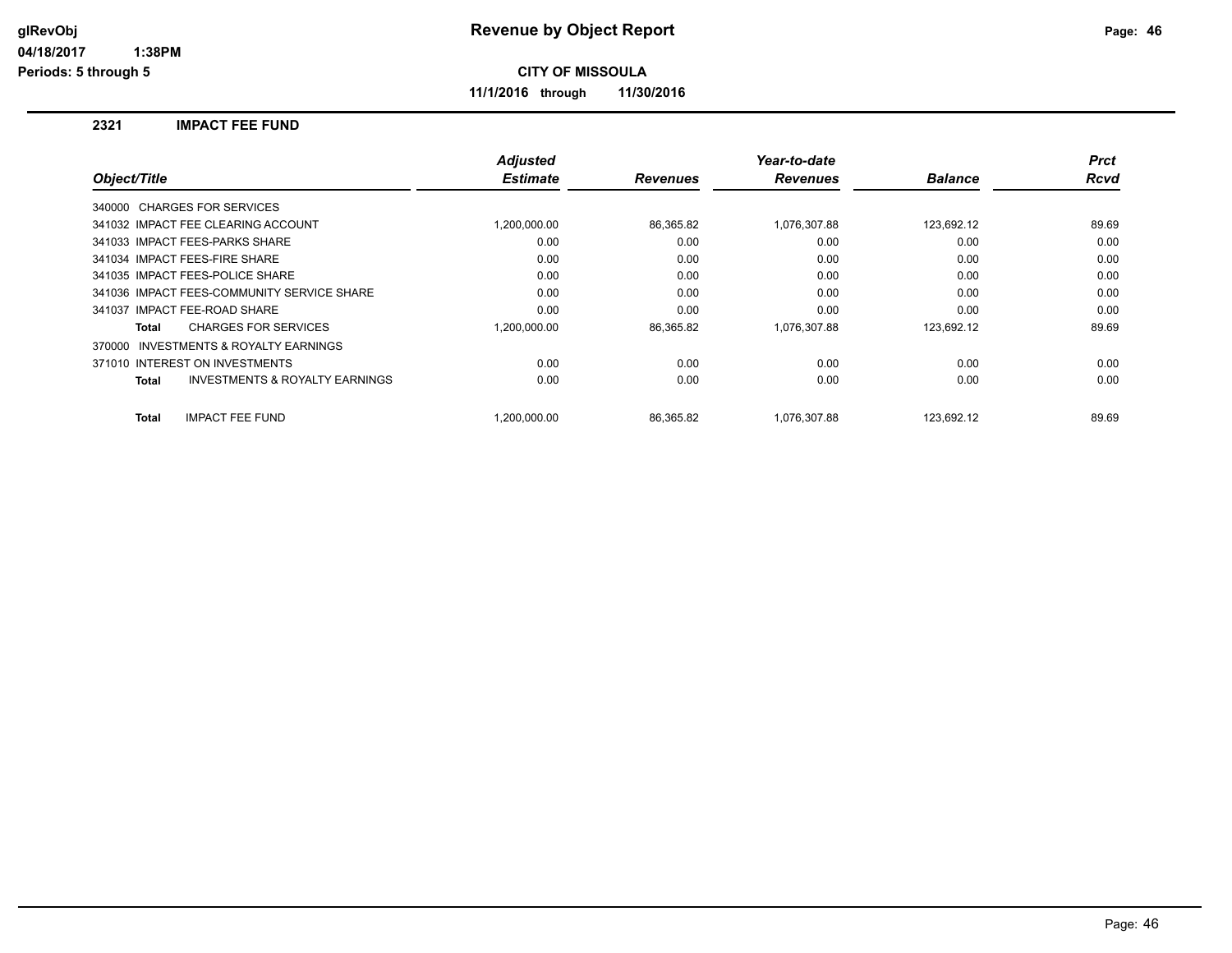**11/1/2016 through 11/30/2016**

### **2322 GEORGE ELMER/CATTLE DR INTERSECTION 2322 GEORGE ELMER/CATTLE DR INTERSECTION**

|              |                                            | <b>Adjusted</b> |                 | Year-to-date    |                | <b>Prct</b> |
|--------------|--------------------------------------------|-----------------|-----------------|-----------------|----------------|-------------|
| Object/Title |                                            | <b>Estimate</b> | <b>Revenues</b> | <b>Revenues</b> | <b>Balance</b> | <b>Rcvd</b> |
|              | 360000 MISCELLANEOUS REVENUES              |                 |                 |                 |                |             |
|              | 365000 DEVELOPER CONRIBUTIONS              | 15,000.00       | 0.00            | 0.00            | 15.000.00      | 0.00        |
| Total        | MISCELLANEOUS REVENUES                     | 15.000.00       | 0.00            | 0.00            | 15.000.00      | 0.00        |
| Total        | <b>GEORGE ELMER/CATTLE DR INTERSECTION</b> | 15,000.00       | 0.00            | 0.00            | 15.000.00      | 0.00        |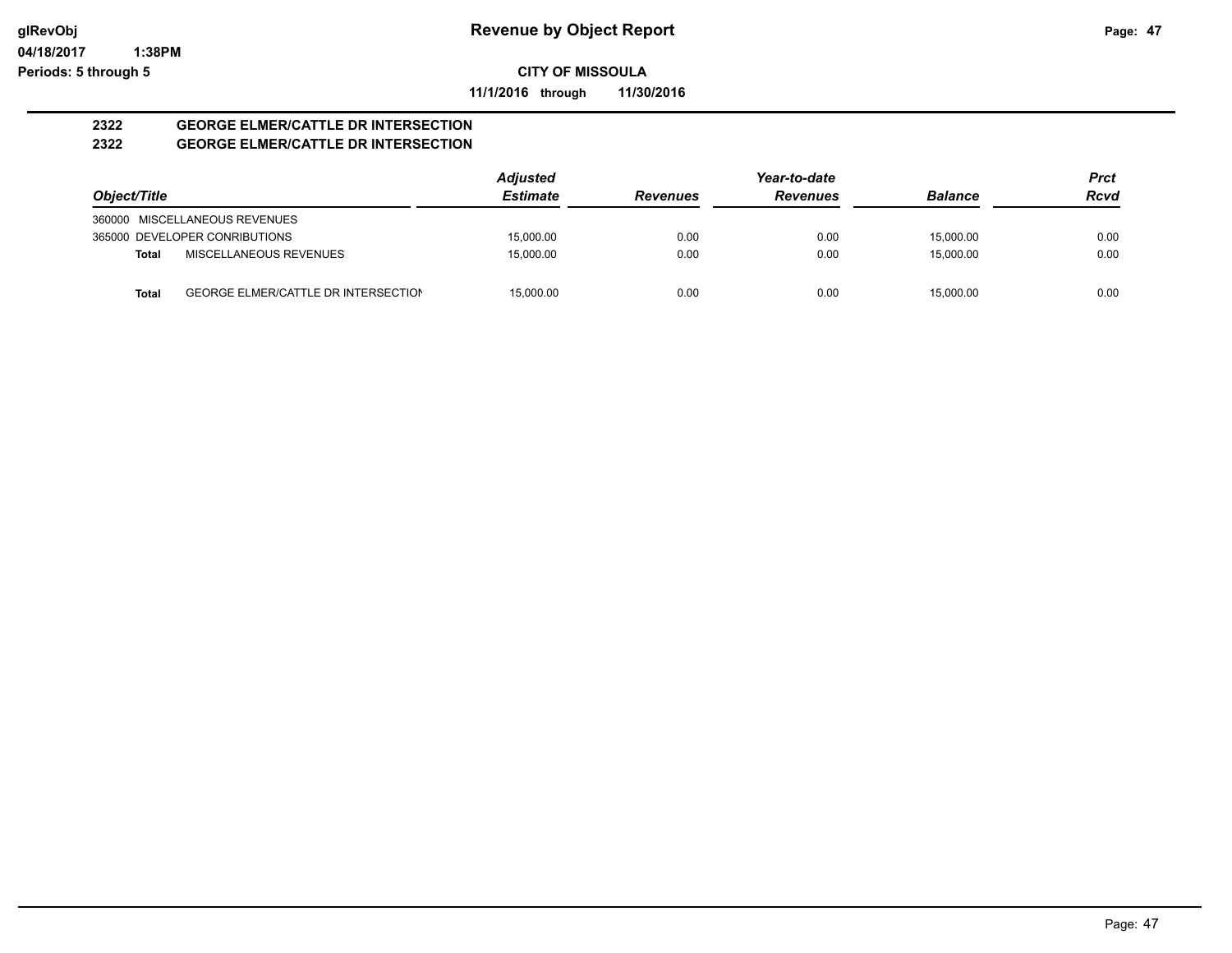**11/1/2016 through 11/30/2016**

### **2322 GEORGE ELMER/CATTLE DR INTERSECTION**

|              |                                            | <b>Adjusted</b> |                 | Year-to-date    |                | <b>Prct</b> |
|--------------|--------------------------------------------|-----------------|-----------------|-----------------|----------------|-------------|
| Object/Title |                                            | <b>Estimate</b> | <b>Revenues</b> | <b>Revenues</b> | <b>Balance</b> | Rcvd        |
|              | 360000 MISCELLANEOUS REVENUES              |                 |                 |                 |                |             |
|              | 365000 DEVELOPER CONRIBUTIONS              | 15,000.00       | 0.00            | 0.00            | 15.000.00      | 0.00        |
| <b>Total</b> | MISCELLANEOUS REVENUES                     | 15,000.00       | 0.00            | 0.00            | 15.000.00      | 0.00        |
| <b>Total</b> | <b>GEORGE ELMER/CATTLE DR INTERSECTIOL</b> | 15,000.00       | 0.00            | 0.00            | 15.000.00      | 0.00        |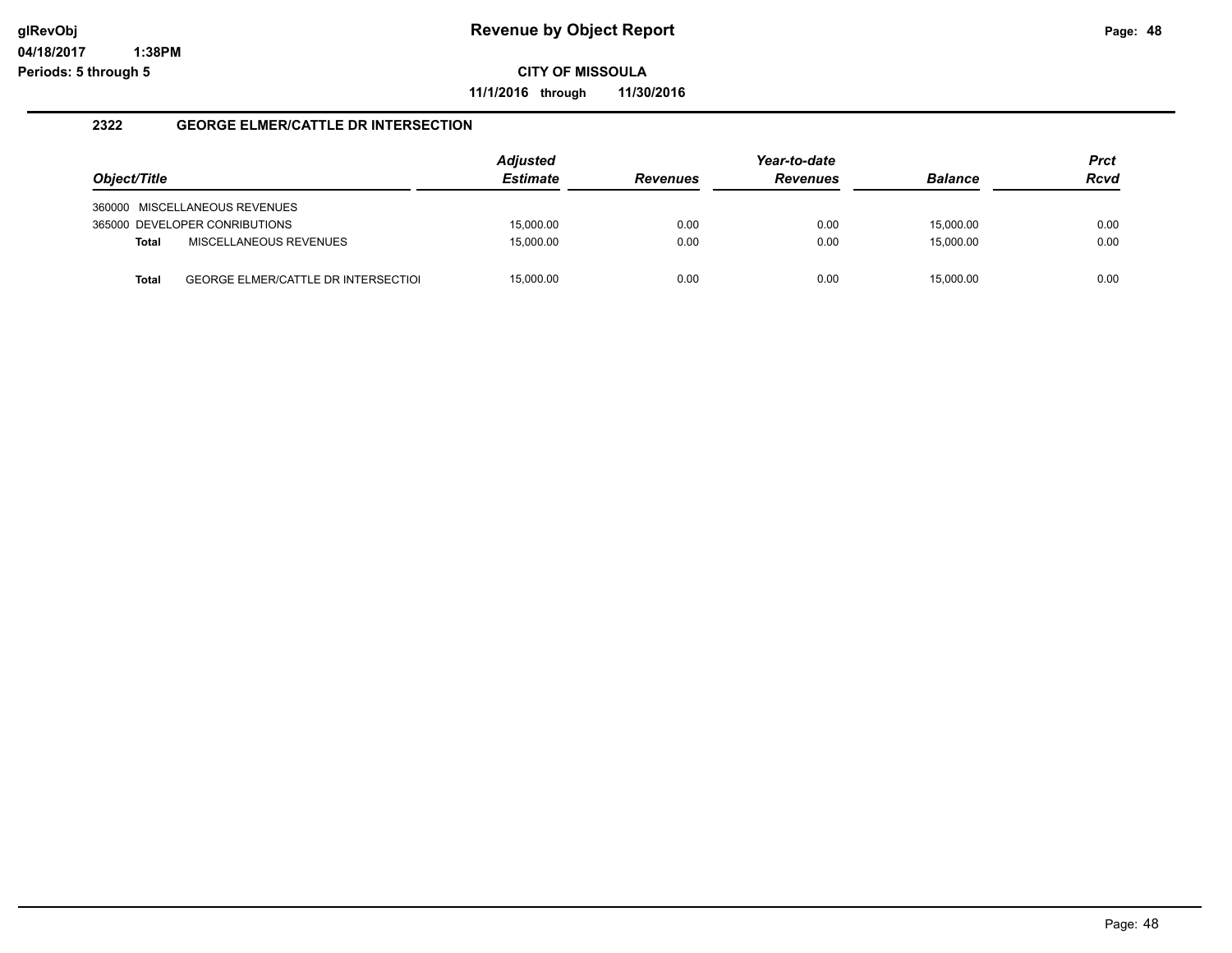**CITY OF MISSOULA 11/1/2016 through 11/30/2016**

**2365 PUBLIC ART FUND**

**2365 PUBLIC ART FUND**

|                                                   | <b>Adjusted</b> |                 | Year-to-date    |                | <b>Prct</b> |
|---------------------------------------------------|-----------------|-----------------|-----------------|----------------|-------------|
| Object/Title                                      | <b>Estimate</b> | <b>Revenues</b> | <b>Revenues</b> | <b>Balance</b> | <b>Rcvd</b> |
| 330000 INTERGOVERNMENTAL REVENUES                 |                 |                 |                 |                |             |
| 337000 LOCAL GRANTS                               | 0.00            | 0.00            | 0.00            | 0.00           | 0.00        |
| 337002 MRA GRANT                                  | 0.00            | 0.00            | 1,000.00        | $-1,000.00$    | 0.00        |
| <b>INTERGOVERNMENTAL REVENUES</b><br><b>Total</b> | 0.00            | 0.00            | 1,000.00        | $-1,000.00$    | 0.00        |
| 360000 MISCELLANEOUS REVENUES                     |                 |                 |                 |                |             |
| 360010 MISCELLANEOUS                              | 10,095.00       | 0.00            | 0.00            | 10,095.00      | 0.00        |
| 364040 INSURANCE AND DAMAGE RECOVERY              | 0.00            | 0.00            | 0.00            | 0.00           | 0.00        |
| 365000 DONATIONS                                  | 0.00            | 0.00            | 80.50           | $-80.50$       | 0.00        |
| MISCELLANEOUS REVENUES<br>Total                   | 10,095.00       | 0.00            | 80.50           | 10,014.50      | 0.80        |
| 380000 OTHER FINANCING SOURCES                    |                 |                 |                 |                |             |
| 383000 OPERATING TRANSFERS                        | 0.00            | 0.00            | 0.00            | 0.00           | 0.00        |
| OTHER FINANCING SOURCES<br>Total                  | 0.00            | 0.00            | 0.00            | 0.00           | 0.00        |
| PUBLIC ART FUND<br><b>Total</b>                   | 10,095.00       | 0.00            | 1,080.50        | 9,014.50       | 10.70       |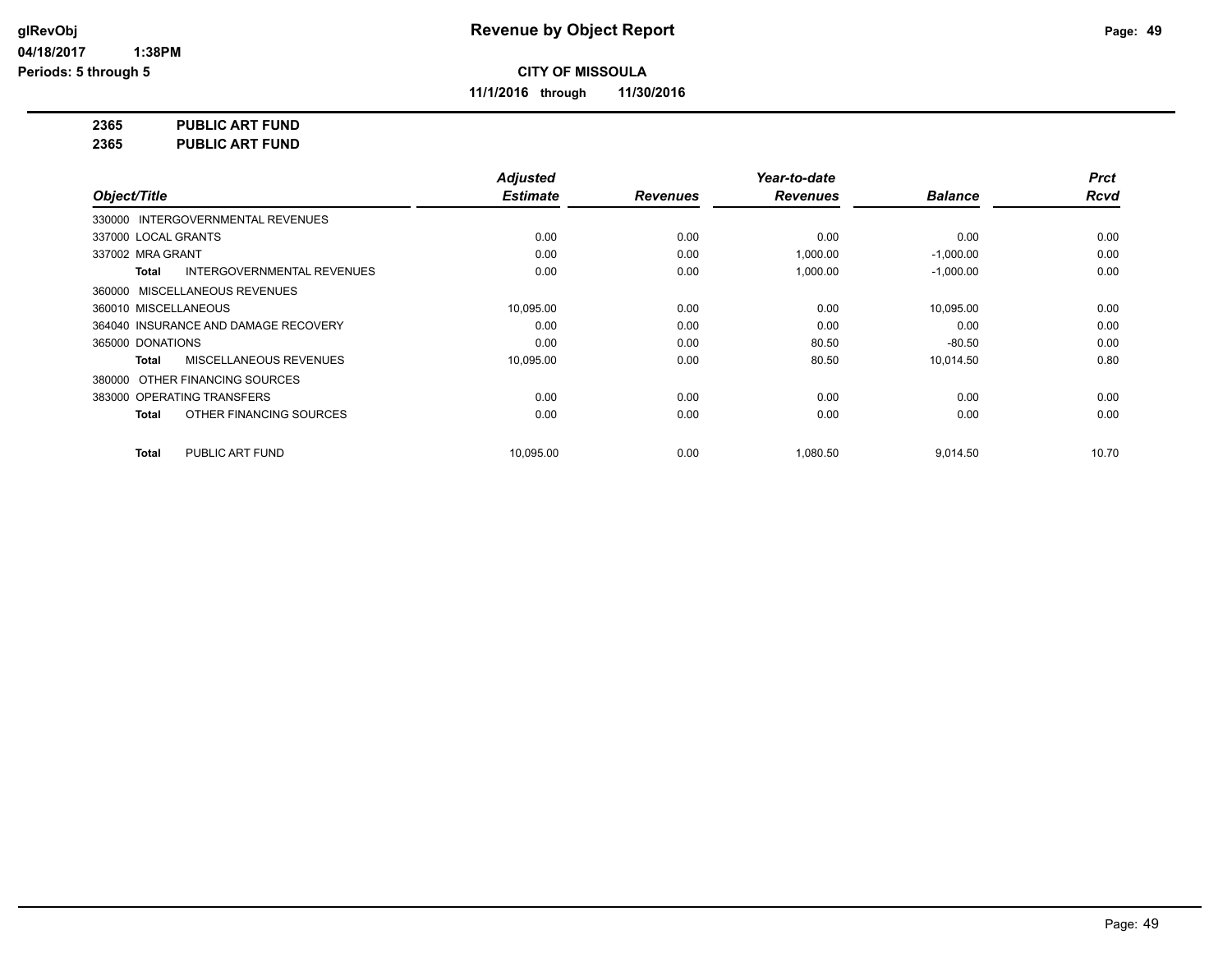**11/1/2016 through 11/30/2016**

### **2365 PUBLIC ART FUND**

|                                            | <b>Adjusted</b> |                 | Year-to-date    |                | <b>Prct</b> |
|--------------------------------------------|-----------------|-----------------|-----------------|----------------|-------------|
| Object/Title                               | <b>Estimate</b> | <b>Revenues</b> | <b>Revenues</b> | <b>Balance</b> | <b>Rcvd</b> |
| 330000 INTERGOVERNMENTAL REVENUES          |                 |                 |                 |                |             |
| 337000 LOCAL GRANTS                        | 0.00            | 0.00            | 0.00            | 0.00           | 0.00        |
| 337002 MRA GRANT                           | 0.00            | 0.00            | 1,000.00        | $-1,000.00$    | 0.00        |
| <b>INTERGOVERNMENTAL REVENUES</b><br>Total | 0.00            | 0.00            | 1,000.00        | $-1,000.00$    | 0.00        |
| 360000 MISCELLANEOUS REVENUES              |                 |                 |                 |                |             |
| 360010 MISCELLANEOUS                       | 10,095.00       | 0.00            | 0.00            | 10,095.00      | 0.00        |
| 364040 INSURANCE AND DAMAGE RECOVERY       | 0.00            | 0.00            | 0.00            | 0.00           | 0.00        |
| 365000 DONATIONS                           | 0.00            | 0.00            | 80.50           | $-80.50$       | 0.00        |
| MISCELLANEOUS REVENUES<br>Total            | 10,095.00       | 0.00            | 80.50           | 10,014.50      | 0.80        |
| 380000 OTHER FINANCING SOURCES             |                 |                 |                 |                |             |
| 383000 OPERATING TRANSFERS                 | 0.00            | 0.00            | 0.00            | 0.00           | 0.00        |
| OTHER FINANCING SOURCES<br>Total           | 0.00            | 0.00            | 0.00            | 0.00           | 0.00        |
|                                            |                 |                 |                 |                |             |
| PUBLIC ART FUND<br>Total                   | 10,095.00       | 0.00            | 1,080.50        | 9,014.50       | 10.70       |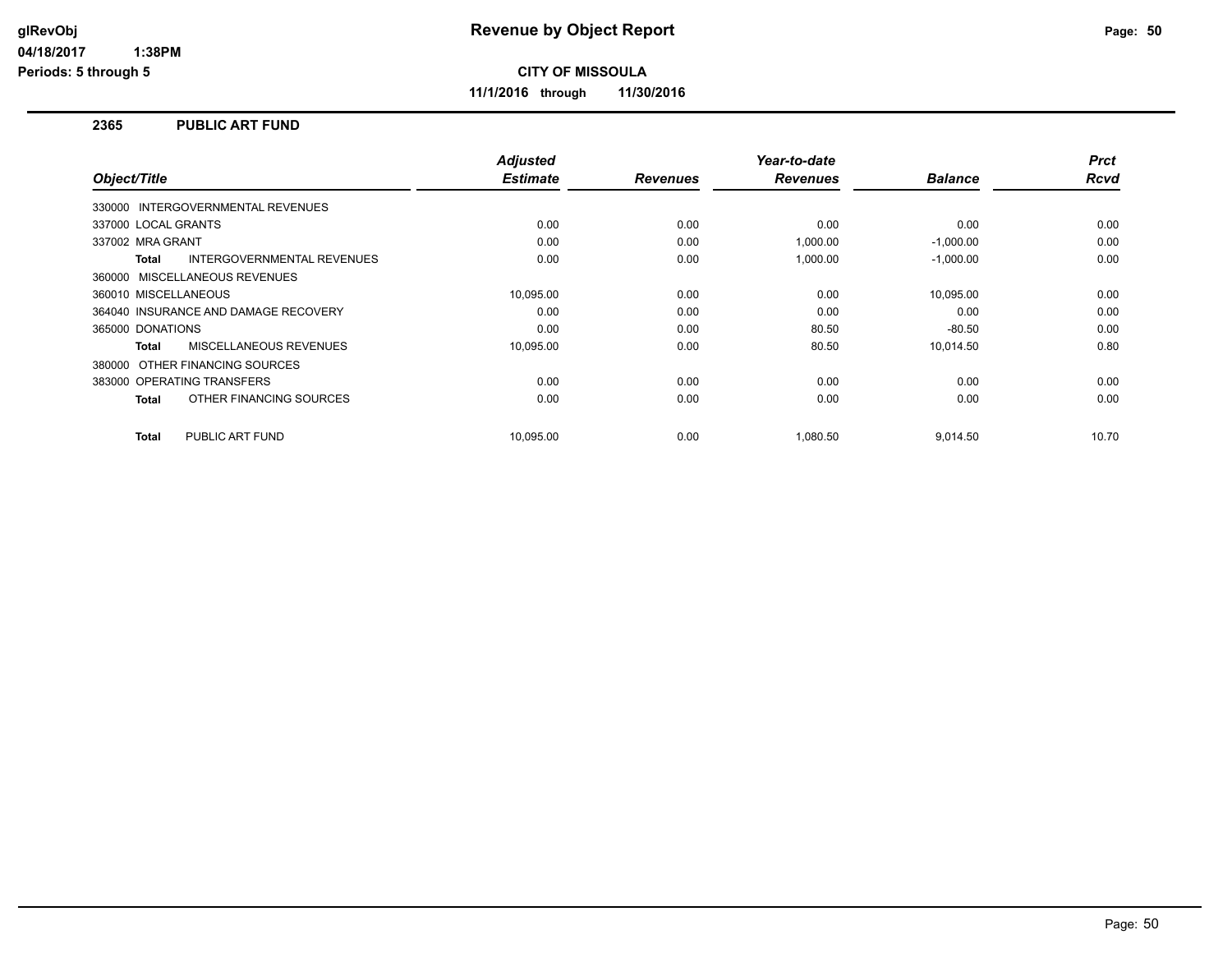**11/1/2016 through 11/30/2016**

### **2371 EMPLOYEE HEALTH INSURANCE LEVY FUND 2371 EMPLOYEE HEALTH INSURANCE LEVY FUND**

|                                                    | <b>Adjusted</b> |                 | Year-to-date    |                | <b>Prct</b> |
|----------------------------------------------------|-----------------|-----------------|-----------------|----------------|-------------|
| Object/Title                                       | <b>Estimate</b> | <b>Revenues</b> | <b>Revenues</b> | <b>Balance</b> | <b>Rcvd</b> |
| 310000 TAXES/ASSESSMENTS                           |                 |                 |                 |                |             |
| 311000 GENERAL PROPERTY TAXES                      | 4.525.00        | 3.96            | 30.75           | 4.494.25       | 0.68        |
| 312001 PENALTIES & INTEREST                        | 0.00            | 0.59            | 3.33            | $-3.33$        | 0.00        |
| TAXES/ASSESSMENTS<br>Total                         | 4.525.00        | 4.55            | 34.08           | 4.490.92       | 0.75        |
| 370000 INVESTMENTS & ROYALTY EARNINGS              |                 |                 |                 |                |             |
| 371010 INTEREST ON INVESTMENTS                     | 0.00            | 0.00            | 0.00            | 0.00           | 0.00        |
| <b>INVESTMENTS &amp; ROYALTY EARNINGS</b><br>Total | 0.00            | 0.00            | 0.00            | 0.00           | 0.00        |
|                                                    |                 |                 |                 |                |             |
| Total<br>EMPLOYEE HEALTH INSURANCE LEVY FUNI       | 4.525.00        | 4.55            | 34.08           | 4.490.92       | 0.75        |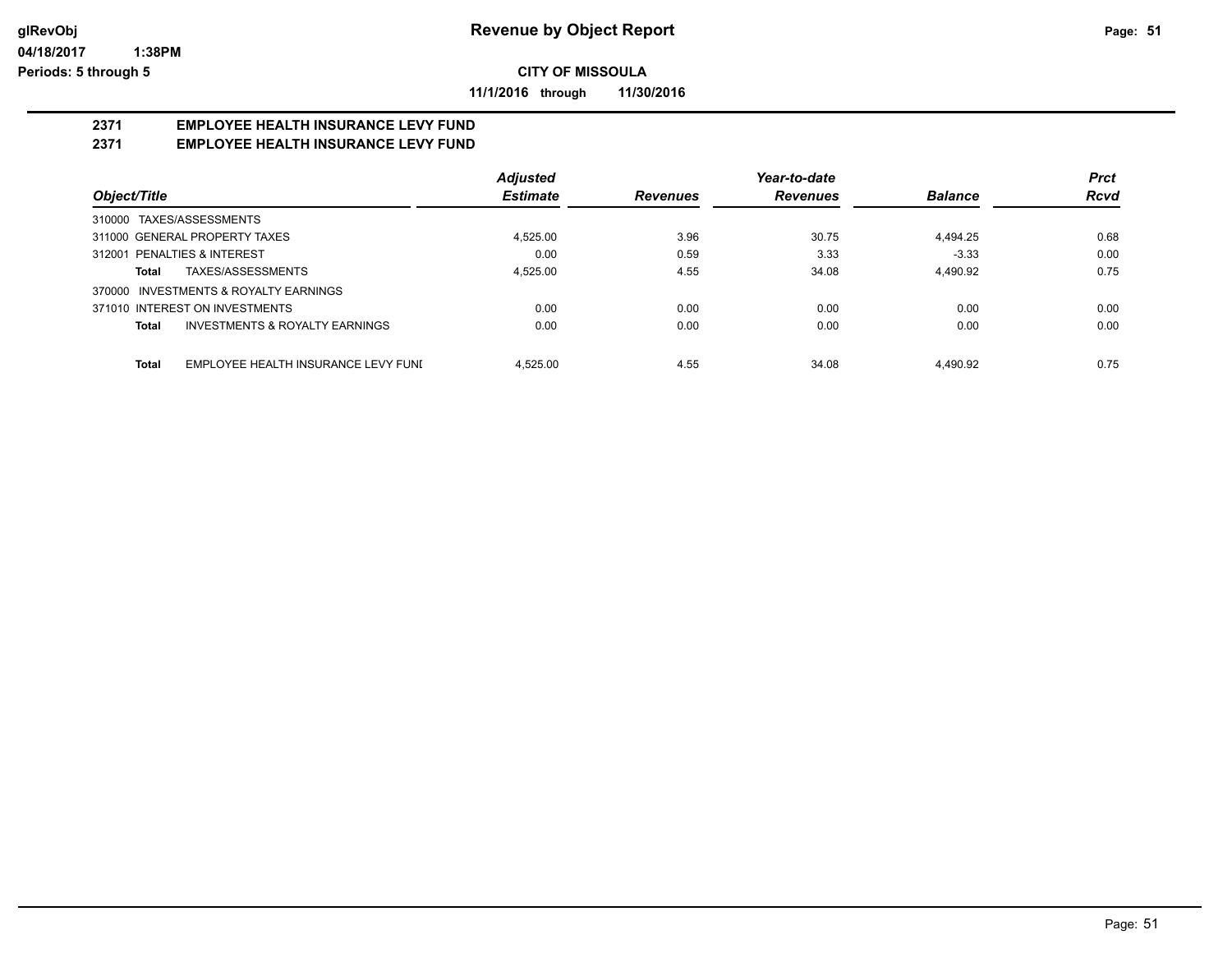**11/1/2016 through 11/30/2016**

### **2371 EMPLOYEE HEALTH INSURANCE LEVY FUND**

|              |                                       | <b>Adjusted</b> |                 | Year-to-date    |                | <b>Prct</b> |
|--------------|---------------------------------------|-----------------|-----------------|-----------------|----------------|-------------|
| Object/Title |                                       | <b>Estimate</b> | <b>Revenues</b> | <b>Revenues</b> | <b>Balance</b> | <b>Rcvd</b> |
|              | 310000 TAXES/ASSESSMENTS              |                 |                 |                 |                |             |
|              | 311000 GENERAL PROPERTY TAXES         | 4.525.00        | 3.96            | 30.75           | 4.494.25       | 0.68        |
|              | 312001 PENALTIES & INTEREST           | 0.00            | 0.59            | 3.33            | $-3.33$        | 0.00        |
| Total        | TAXES/ASSESSMENTS                     | 4.525.00        | 4.55            | 34.08           | 4.490.92       | 0.75        |
|              | 370000 INVESTMENTS & ROYALTY EARNINGS |                 |                 |                 |                |             |
|              | 371010 INTEREST ON INVESTMENTS        | 0.00            | 0.00            | 0.00            | 0.00           | 0.00        |
| <b>Total</b> | INVESTMENTS & ROYALTY EARNINGS        | 0.00            | 0.00            | 0.00            | 0.00           | 0.00        |
| <b>Total</b> | EMPLOYEE HEALTH INSURANCE LEVY FUN    | 4.525.00        | 4.55            | 34.08           | 4.490.92       | 0.75        |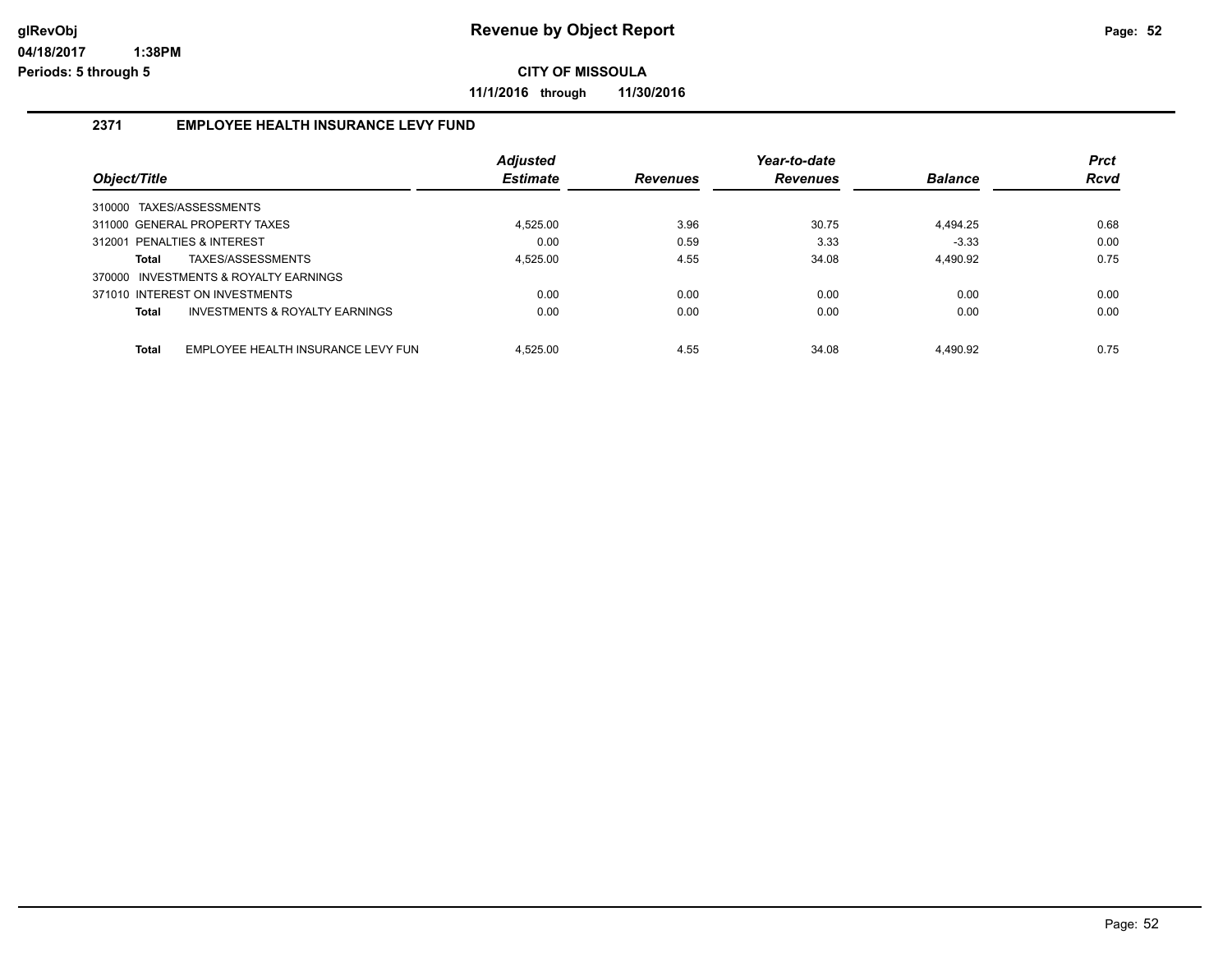**CITY OF MISSOULA 11/1/2016 through 11/30/2016**

**2372 PERMISSIVE MEDICAL LEVY**

**2372 PERMISSIVE MEDICAL LEVY**

|                                       |                                           | <b>Adjusted</b> |                 | Year-to-date    |                | <b>Prct</b> |
|---------------------------------------|-------------------------------------------|-----------------|-----------------|-----------------|----------------|-------------|
| Object/Title                          |                                           | <b>Estimate</b> | <b>Revenues</b> | <b>Revenues</b> | <b>Balance</b> | <b>Rcvd</b> |
| 310000 TAXES/ASSESSMENTS              |                                           |                 |                 |                 |                |             |
| 311000 GENERAL PROPERTY TAXES         |                                           | 4,774,150.00    | 1.937.33        | 5,360.14        | 4,768,789.86   | 0.11        |
| 312001 PENALTIES & INTEREST           |                                           | 0.00            | 24.82           | 54.40           | $-54.40$       | 0.00        |
| Total                                 | TAXES/ASSESSMENTS                         | 4.774.150.00    | 1.962.15        | 5.414.54        | 4.768.735.46   | 0.11        |
| 370000 INVESTMENTS & ROYALTY EARNINGS |                                           |                 |                 |                 |                |             |
| 371010 INTEREST ON INVESTMENTS        |                                           | 0.00            | 0.00            | 0.00            | 0.00           | 0.00        |
| <b>Total</b>                          | <b>INVESTMENTS &amp; ROYALTY EARNINGS</b> | 0.00            | 0.00            | 0.00            | 0.00           | 0.00        |
| Total                                 | PERMISSIVE MEDICAL LEVY                   | 4.774.150.00    | 1.962.15        | 5.414.54        | 4.768.735.46   | 0.11        |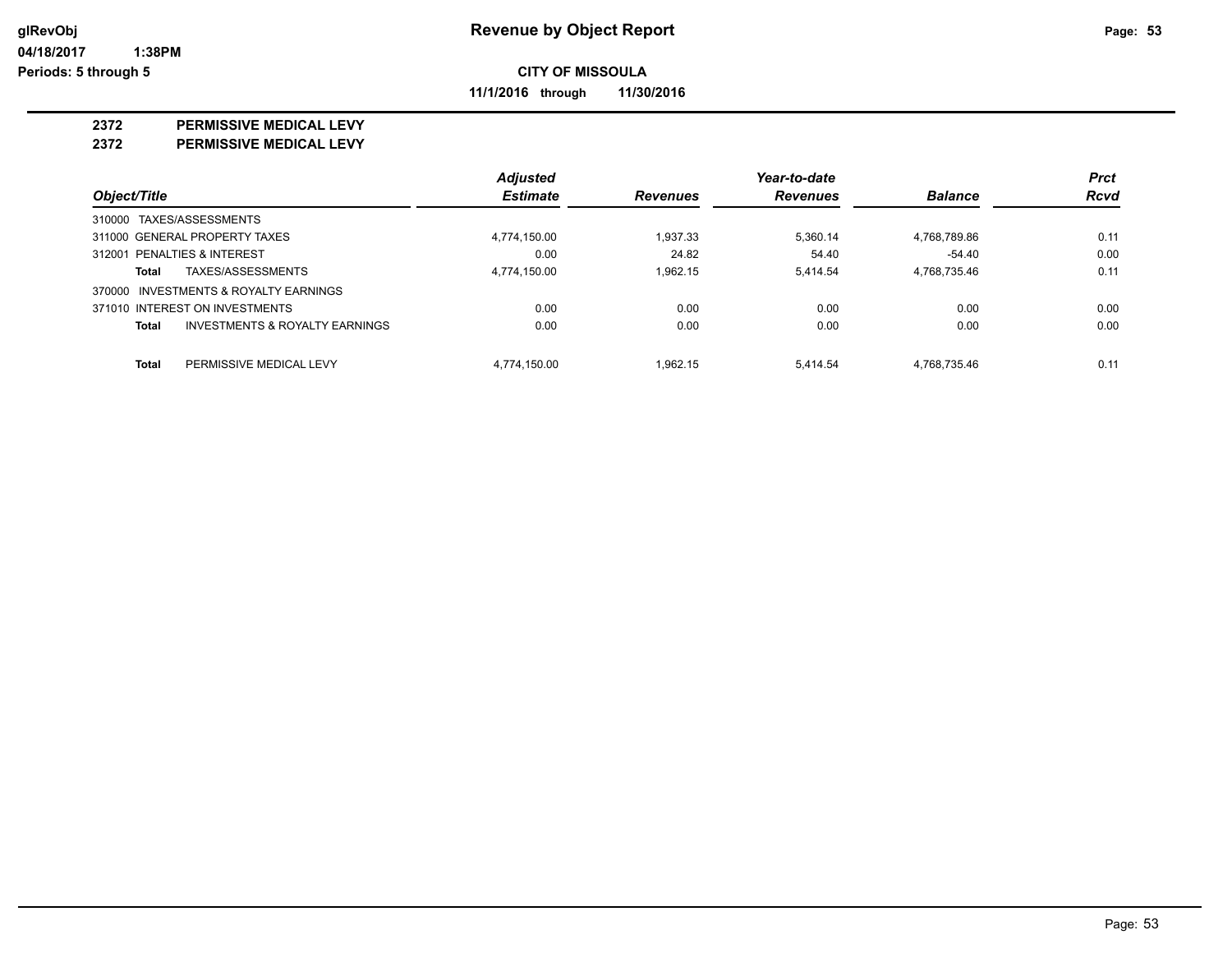**11/1/2016 through 11/30/2016**

### **2372 PERMISSIVE MEDICAL LEVY**

|              |                                           | <b>Adjusted</b> |                 | Year-to-date    |                | <b>Prct</b> |
|--------------|-------------------------------------------|-----------------|-----------------|-----------------|----------------|-------------|
| Object/Title |                                           | <b>Estimate</b> | <b>Revenues</b> | <b>Revenues</b> | <b>Balance</b> | <b>Rcvd</b> |
|              | 310000 TAXES/ASSESSMENTS                  |                 |                 |                 |                |             |
|              | 311000 GENERAL PROPERTY TAXES             | 4,774,150.00    | 1.937.33        | 5.360.14        | 4,768,789.86   | 0.11        |
|              | 312001 PENALTIES & INTEREST               | 0.00            | 24.82           | 54.40           | $-54.40$       | 0.00        |
| Total        | TAXES/ASSESSMENTS                         | 4,774,150.00    | 1.962.15        | 5.414.54        | 4,768,735.46   | 0.11        |
| 370000       | INVESTMENTS & ROYALTY EARNINGS            |                 |                 |                 |                |             |
|              | 371010 INTEREST ON INVESTMENTS            | 0.00            | 0.00            | 0.00            | 0.00           | 0.00        |
| Total        | <b>INVESTMENTS &amp; ROYALTY EARNINGS</b> | 0.00            | 0.00            | 0.00            | 0.00           | 0.00        |
| Total        | PERMISSIVE MEDICAL LEVY                   | 4.774.150.00    | 1.962.15        | 5.414.54        | 4.768.735.46   | 0.11        |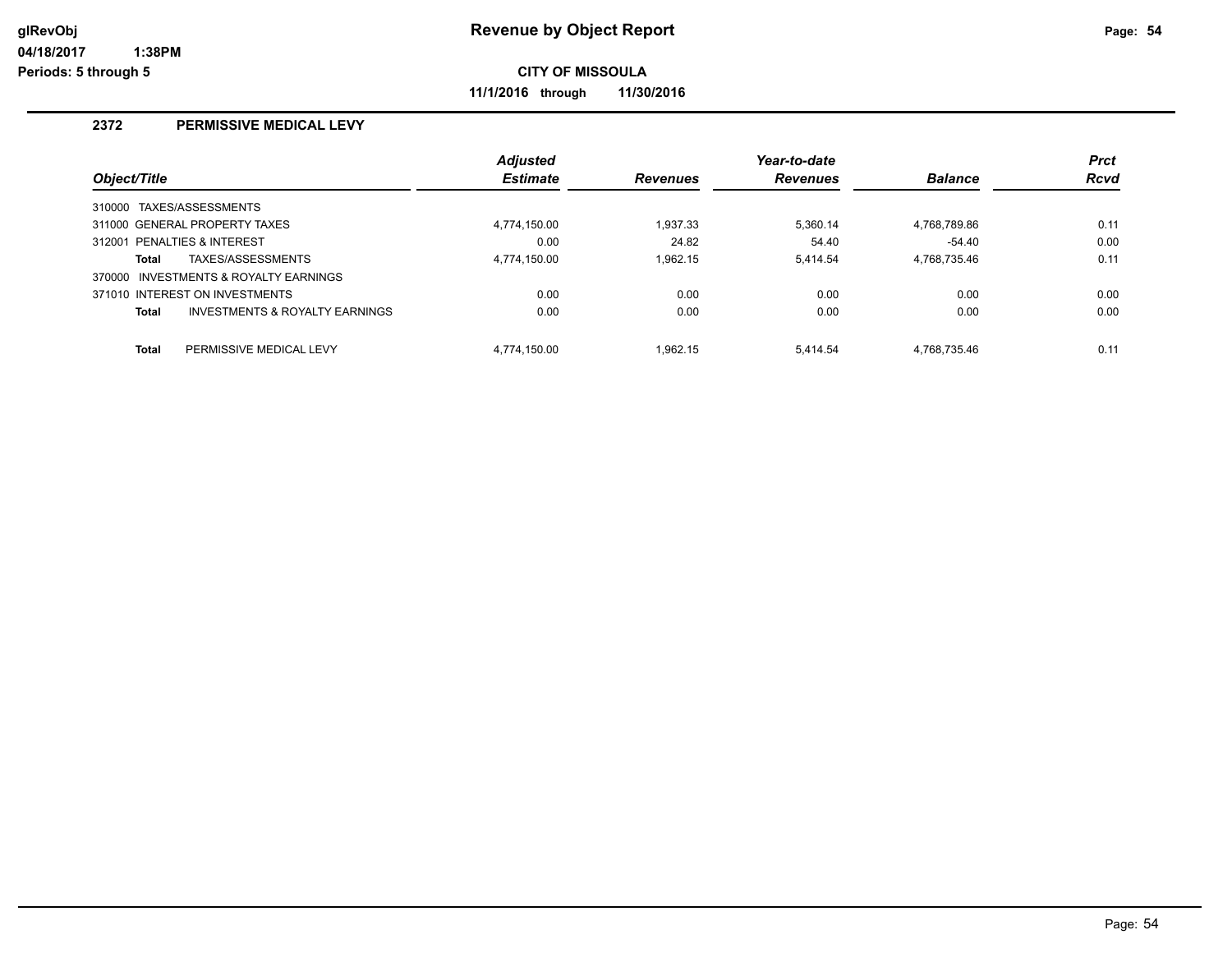**11/1/2016 through 11/30/2016**

### **2389 CABLE TELEVISION FRANCHISE FUND 2389 CABLE TELEVISION FRANCHISE FUND**

|                   |                                 | <b>Adjusted</b> |                 | Year-to-date    |                | Prct        |
|-------------------|---------------------------------|-----------------|-----------------|-----------------|----------------|-------------|
| Object/Title      |                                 | <b>Estimate</b> | <b>Revenues</b> | <b>Revenues</b> | <b>Balance</b> | <b>Rcvd</b> |
|                   | 320000 LICENSES & PERMITS       |                 |                 |                 |                |             |
|                   | 322031 FRANCHISE FEE - AT&T     | 680.000.00      | 168.372.85      | 168.372.85      | 511.627.15     | 24.76       |
| 322034 PEG ACCESS |                                 | 56.000.00       | 0.00            | 0.00            | 56.000.00      | 0.00        |
| Total             | <b>LICENSES &amp; PERMITS</b>   | 736.000.00      | 168.372.85      | 168.372.85      | 567.627.15     | 22.88       |
|                   | 360000 MISCELLANEOUS REVENUES   |                 |                 |                 |                |             |
| 365000 DONATIONS  |                                 | 0.00            | 0.00            | 0.00            | 0.00           | 0.00        |
| Total             | MISCELLANEOUS REVENUES          | 0.00            | 0.00            | 0.00            | 0.00           | 0.00        |
| Total             | CABLE TELEVISION FRANCHISE FUND | 736.000.00      | 168.372.85      | 168.372.85      | 567.627.15     | 22.88       |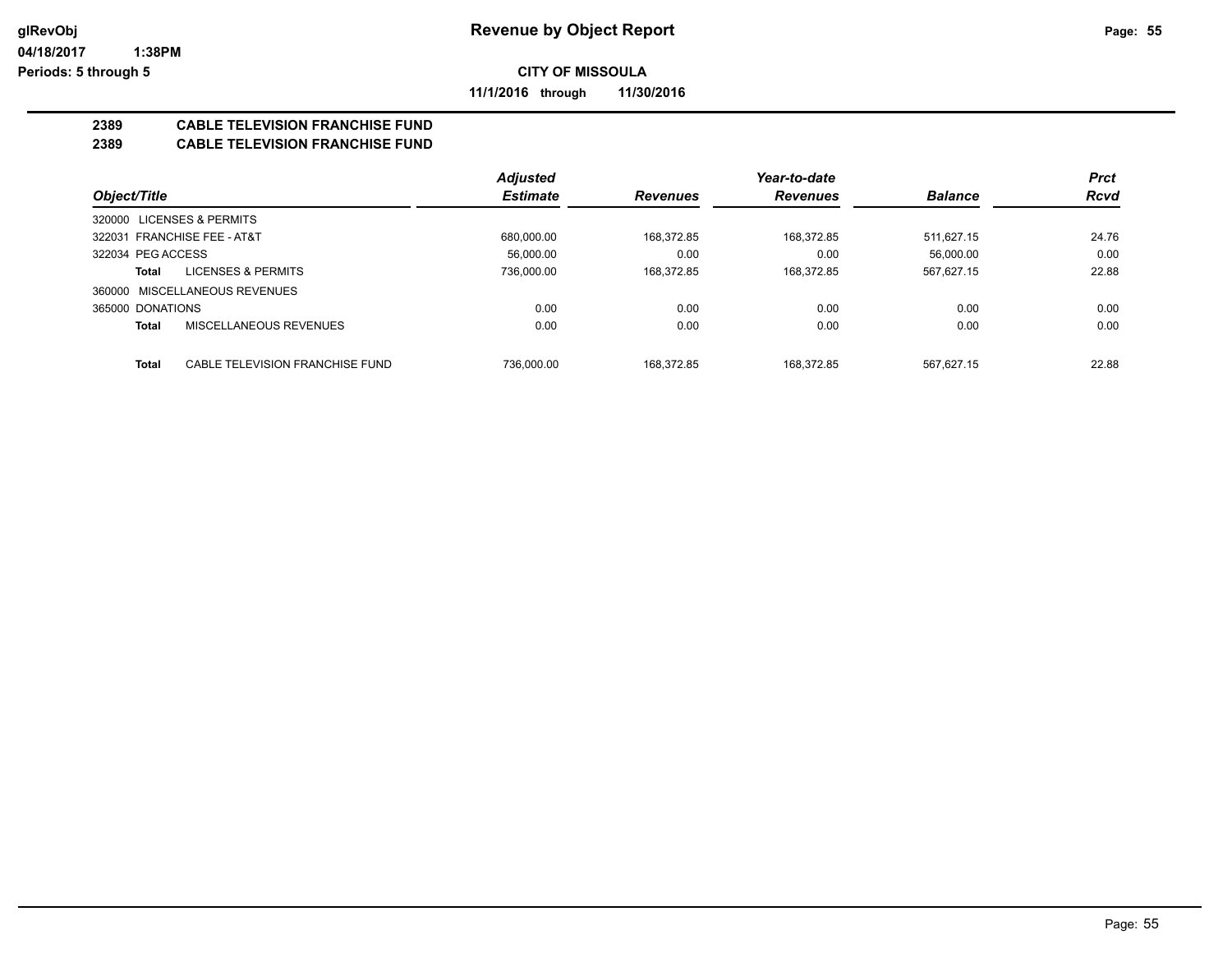**11/1/2016 through 11/30/2016**

### **2389 CABLE TELEVISION FRANCHISE FUND**

|                                                 | <b>Adjusted</b> |                 | Year-to-date    |                | <b>Prct</b> |
|-------------------------------------------------|-----------------|-----------------|-----------------|----------------|-------------|
| Object/Title                                    | <b>Estimate</b> | <b>Revenues</b> | <b>Revenues</b> | <b>Balance</b> | <b>Rcvd</b> |
| 320000 LICENSES & PERMITS                       |                 |                 |                 |                |             |
| 322031 FRANCHISE FEE - AT&T                     | 680.000.00      | 168.372.85      | 168.372.85      | 511.627.15     | 24.76       |
| 322034 PEG ACCESS                               | 56.000.00       | 0.00            | 0.00            | 56.000.00      | 0.00        |
| <b>LICENSES &amp; PERMITS</b><br>Total          | 736.000.00      | 168.372.85      | 168.372.85      | 567.627.15     | 22.88       |
| 360000 MISCELLANEOUS REVENUES                   |                 |                 |                 |                |             |
| 365000 DONATIONS                                | 0.00            | 0.00            | 0.00            | 0.00           | 0.00        |
| <b>MISCELLANEOUS REVENUES</b><br><b>Total</b>   | 0.00            | 0.00            | 0.00            | 0.00           | 0.00        |
|                                                 |                 |                 |                 |                |             |
| <b>Total</b><br>CABLE TELEVISION FRANCHISE FUND | 736.000.00      | 168.372.85      | 168.372.85      | 567.627.15     | 22.88       |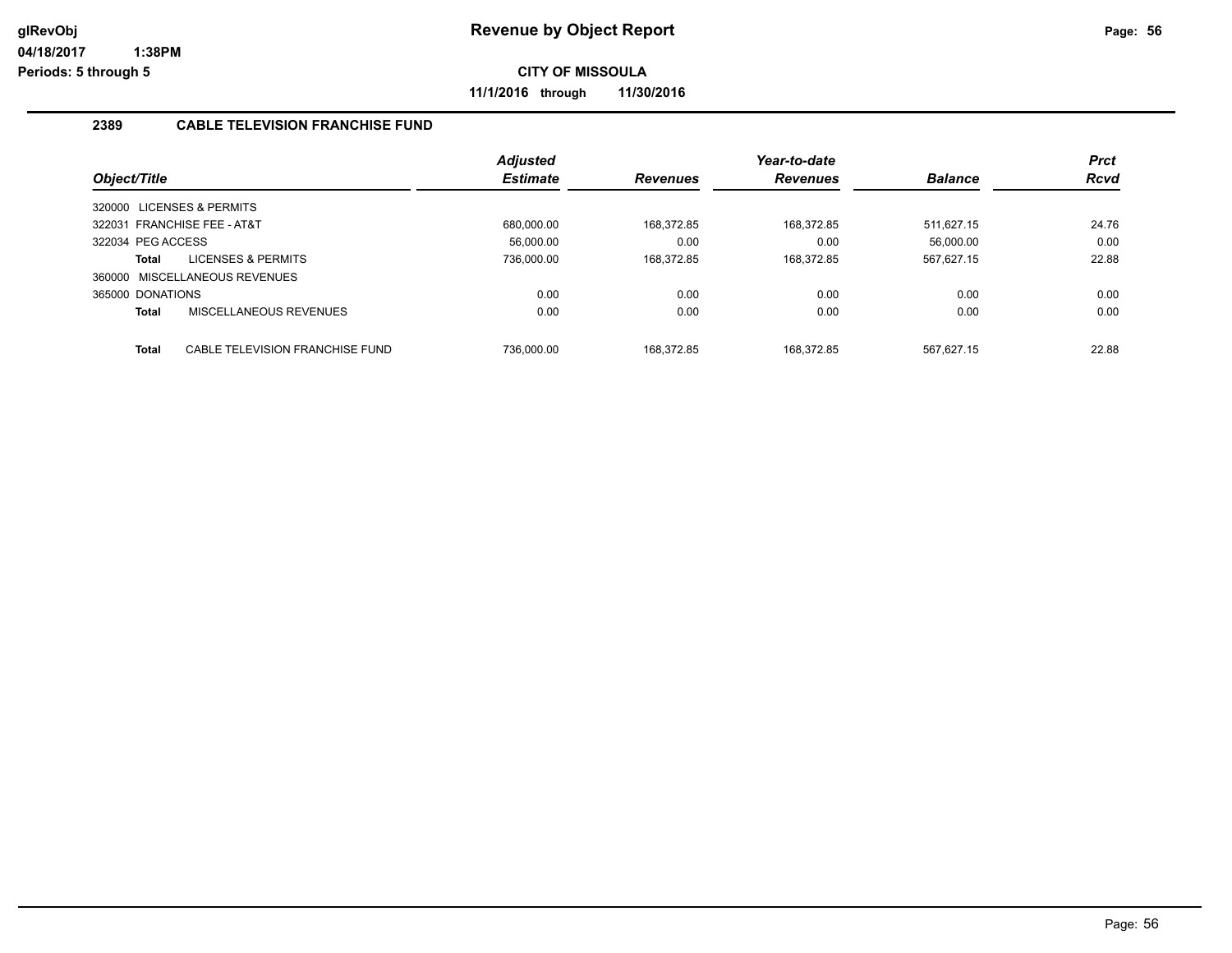**11/1/2016 through 11/30/2016**

**2390 DRUG FORFEITURE FUND 2390 DRUG FORFEITURE FUND**

|                                         | <b>Adjusted</b> |                 | Year-to-date    |                | <b>Prct</b> |
|-----------------------------------------|-----------------|-----------------|-----------------|----------------|-------------|
| Object/Title                            | <b>Estimate</b> | <b>Revenues</b> | <b>Revenues</b> | <b>Balance</b> | <b>Rcvd</b> |
| 350000 FINES & FORFEITURES              |                 |                 |                 |                |             |
| 351013 DRUG FORFEITURES                 | 16,800.00       | 1.217.56        | 6.312.34        | 10,487.66      | 37.57       |
| <b>FINES &amp; FORFEITURES</b><br>Total | 16,800.00       | 1.217.56        | 6,312.34        | 10,487.66      | 37.57       |
| 370000 INVESTMENTS & ROYALTY EARNINGS   |                 |                 |                 |                |             |
| 371010 INTEREST ON INVESTMENTS          | 0.00            | 0.00            | 0.00            | 0.00           | 0.00        |
| INVESTMENTS & ROYALTY EARNINGS<br>Total | 0.00            | 0.00            | 0.00            | 0.00           | 0.00        |
| DRUG FORFEITURE FUND<br>Total           | 16.800.00       | 1.217.56        | 6.312.34        | 10.487.66      | 37.57       |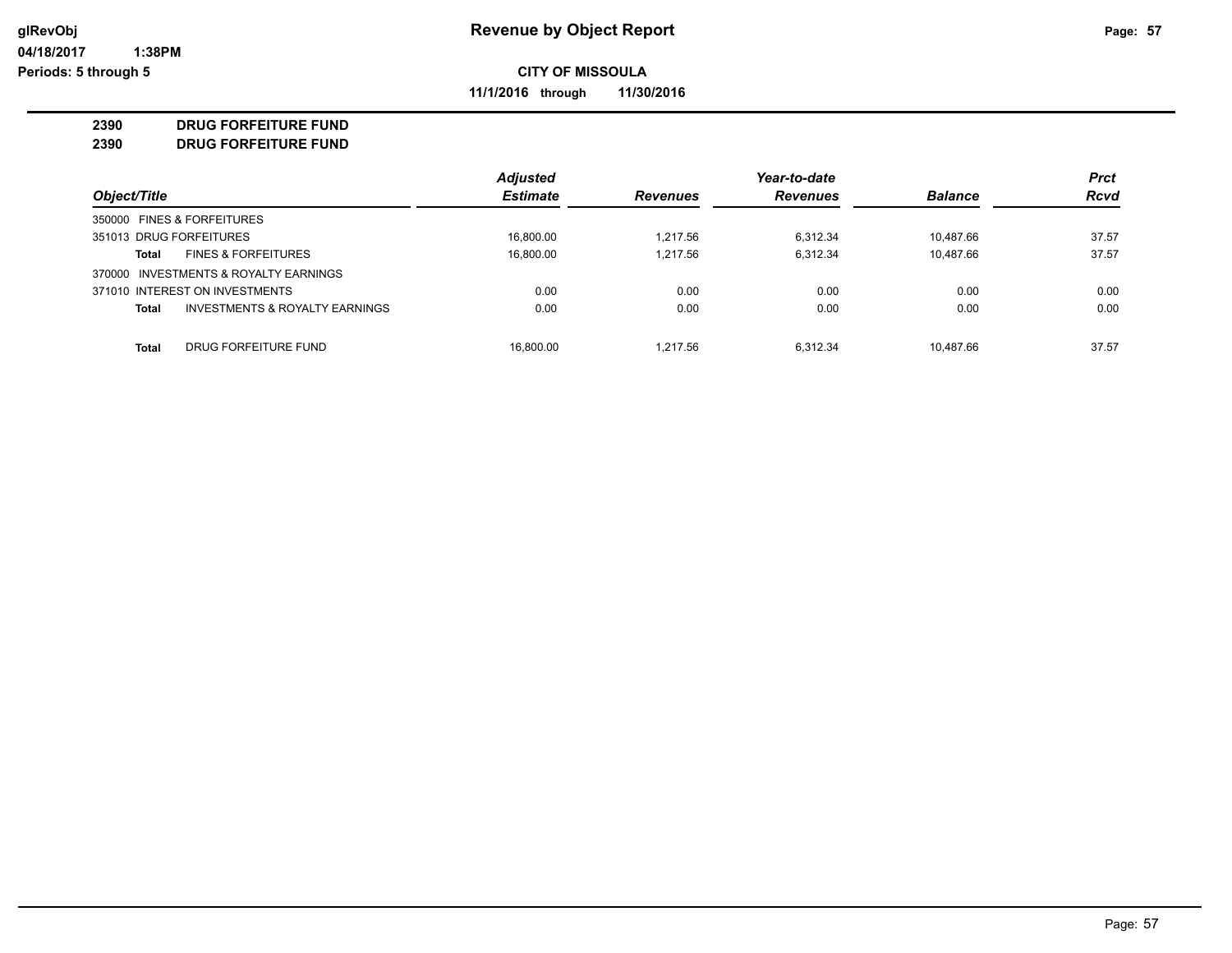**11/1/2016 through 11/30/2016**

### **2390 DRUG FORFEITURE FUND**

|                         |                                       | <b>Adjusted</b> | Year-to-date    |                 |                | <b>Prct</b> |
|-------------------------|---------------------------------------|-----------------|-----------------|-----------------|----------------|-------------|
| Object/Title            |                                       | <b>Estimate</b> | <b>Revenues</b> | <b>Revenues</b> | <b>Balance</b> | <b>Rcvd</b> |
|                         | 350000 FINES & FORFEITURES            |                 |                 |                 |                |             |
| 351013 DRUG FORFEITURES |                                       | 16.800.00       | 1,217.56        | 6.312.34        | 10.487.66      | 37.57       |
| <b>Total</b>            | <b>FINES &amp; FORFEITURES</b>        | 16,800.00       | 1,217.56        | 6.312.34        | 10,487.66      | 37.57       |
|                         | 370000 INVESTMENTS & ROYALTY EARNINGS |                 |                 |                 |                |             |
|                         | 371010 INTEREST ON INVESTMENTS        | 0.00            | 0.00            | 0.00            | 0.00           | 0.00        |
| <b>Total</b>            | INVESTMENTS & ROYALTY EARNINGS        | 0.00            | 0.00            | 0.00            | 0.00           | 0.00        |
| <b>Total</b>            | DRUG FORFEITURE FUND                  | 16.800.00       | 1.217.56        | 6.312.34        | 10.487.66      | 37.57       |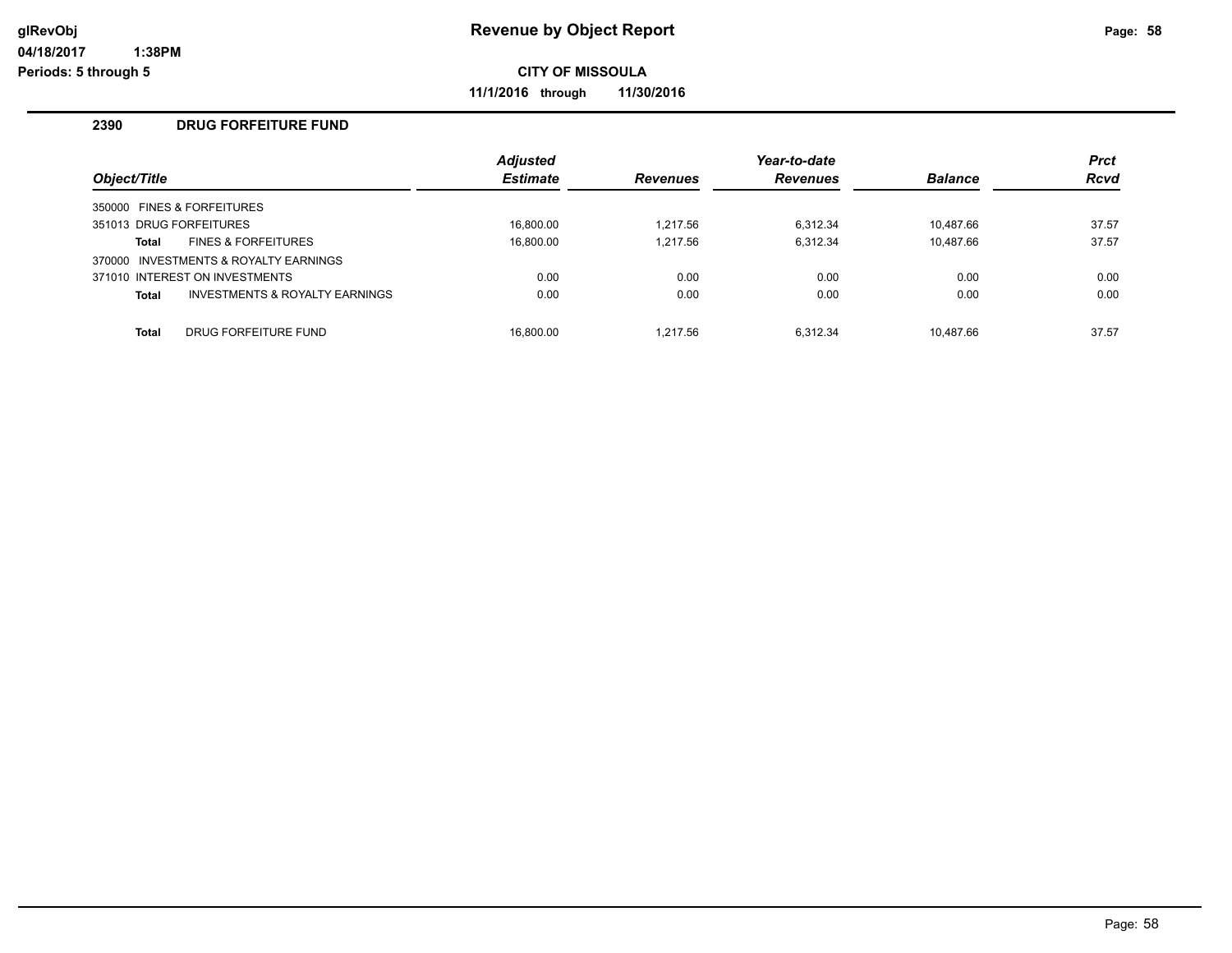**11/1/2016 through 11/30/2016**

**2394 BUILDING INSPECTION FUND 2394 BUILDING INSPECTION FUND**

|                                                           | <b>Adjusted</b> |                 | Year-to-date    |                | <b>Prct</b> |
|-----------------------------------------------------------|-----------------|-----------------|-----------------|----------------|-------------|
| Object/Title                                              | <b>Estimate</b> | <b>Revenues</b> | <b>Revenues</b> | <b>Balance</b> | <b>Rcvd</b> |
| 320000 LICENSES & PERMITS                                 |                 |                 |                 |                |             |
| 323011 BUILDING PERMITS                                   | 1,111,650.00    | 85,422.79       | 695,700.57      | 415,949.43     | 62.58       |
| 323012 ELECTRICAL PERMITS                                 | 239,641.00      | 25,072.70       | 139,355.43      | 100,285.57     | 58.15       |
| 323013 PLUMBING PERMITS                                   | 137,006.00      | 32,467.00       | 93,580.00       | 43,426.00      | 68.30       |
| 323014 BLDG PERMIT REVIEW FEE                             | 0.00            | 0.00            | 0.00            | 0.00           | 0.00        |
| 323016 MOVING PERMITS                                     | 0.00            | 0.00            | 0.00            | 0.00           | 0.00        |
| 323017 MECHANICAL PERMITS                                 | 100.282.00      | 11,847.00       | 56.511.60       | 43,770.40      | 56.35       |
| <b>LICENSES &amp; PERMITS</b><br><b>Total</b>             | 1,588,579.00    | 154,809.49      | 985,147.60      | 603,431.40     | 62.01       |
| 330000 INTERGOVERNMENTAL REVENUES                         |                 |                 |                 |                |             |
| 336023 STATE CONTRIB. - PERS                              | 0.00            | 40.93           | 219.56          | $-219.56$      | 0.00        |
| <b>INTERGOVERNMENTAL REVENUES</b><br>Total                | 0.00            | 40.93           | 219.56          | $-219.56$      | 0.00        |
| 340000 CHARGES FOR SERVICES                               |                 |                 |                 |                |             |
| 341091 INSPECTION CODE BOOKS & COPIES                     | 1.393.00        | 74.00           | 263.25          | 1,129.75       | 18.90       |
| <b>CHARGES FOR SERVICES</b><br><b>Total</b>               | 1,393.00        | 74.00           | 263.25          | 1,129.75       | 18.90       |
| 360000 MISCELLANEOUS REVENUES                             |                 |                 |                 |                |             |
| 360010 MISCELLANEOUS                                      | 0.00            | 0.00            | 0.00            | 0.00           | 0.00        |
| 360015 CONFERENCE REVENUES - BUILDING                     | 0.00            | 0.00            | 0.00            | 0.00           | 0.00        |
| MISCELLANEOUS REVENUES<br>Total                           | 0.00            | 0.00            | 0.00            | 0.00           | 0.00        |
| 370000 INVESTMENTS & ROYALTY EARNINGS                     |                 |                 |                 |                |             |
| 371010 INTEREST ON INVESTMENTS                            | 0.00            | 0.00            | 0.00            | 0.00           | 0.00        |
| 371020 GAIN/LOSS IN MARKET VALUE OF INVESTMENTS           | 0.00            | 0.00            | 0.00            | 0.00           | 0.00        |
| <b>INVESTMENTS &amp; ROYALTY EARNINGS</b><br><b>Total</b> | 0.00            | 0.00            | 0.00            | 0.00           | 0.00        |
| 380000 OTHER FINANCING SOURCES                            |                 |                 |                 |                |             |
| 382010 SALE OF FIXED ASSETS                               | 0.00            | 0.00            | 0.00            | 0.00           | 0.00        |
| 383000 OPERATING TRANSFERS                                | 0.00            | 0.00            | 0.00            | 0.00           | 0.00        |
| OTHER FINANCING SOURCES<br><b>Total</b>                   | 0.00            | 0.00            | 0.00            | 0.00           | 0.00        |
| <b>BUILDING INSPECTION FUND</b><br><b>Total</b>           | 1,589,972.00    | 154,924.42      | 985,630.41      | 604,341.59     | 61.99       |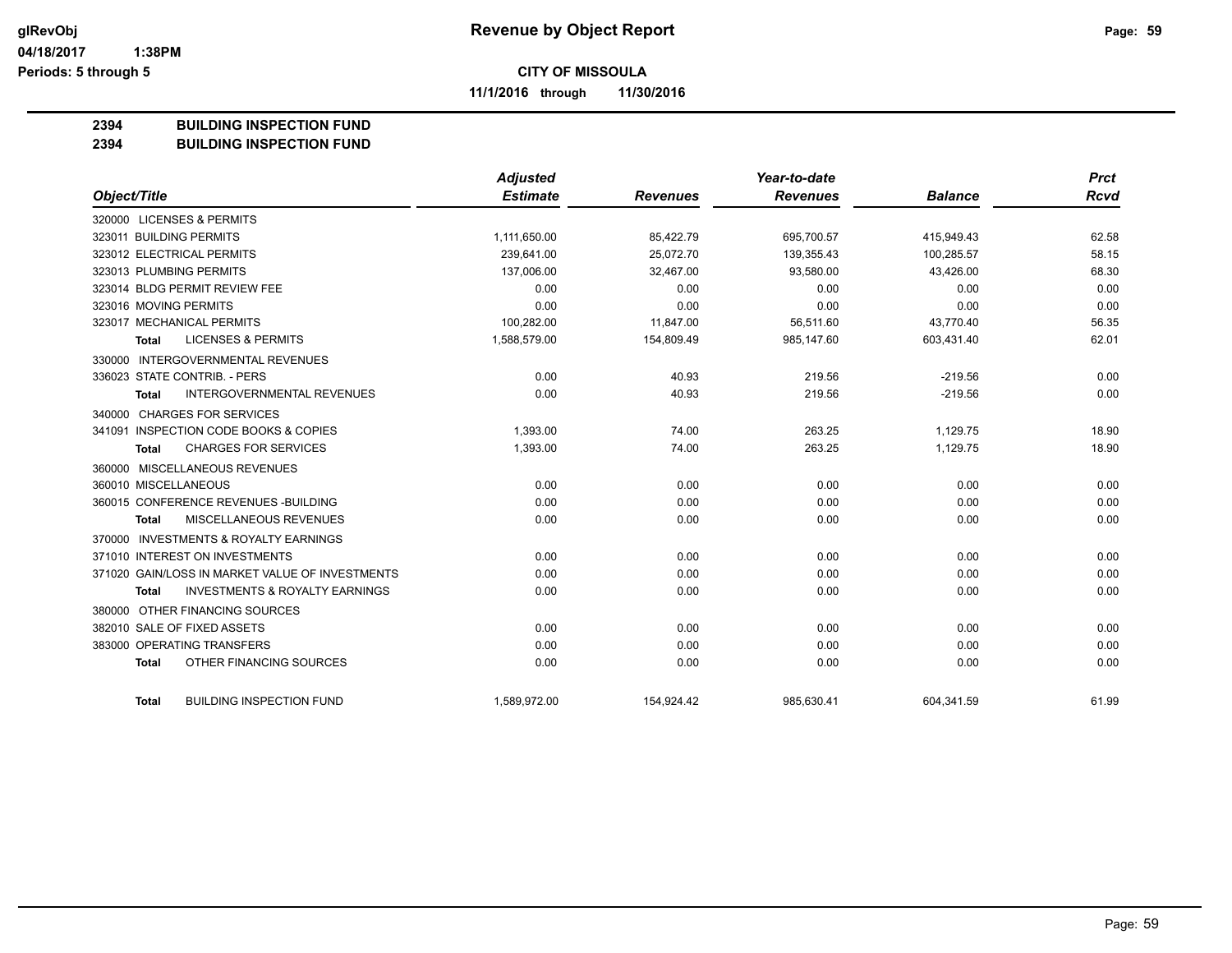**11/1/2016 through 11/30/2016**

### **2394 BUILDING INSPECTION FUND**

|                                                           | <b>Adjusted</b> |                 | Year-to-date    |                | <b>Prct</b> |
|-----------------------------------------------------------|-----------------|-----------------|-----------------|----------------|-------------|
| Object/Title                                              | <b>Estimate</b> | <b>Revenues</b> | <b>Revenues</b> | <b>Balance</b> | Rcvd        |
| 320000 LICENSES & PERMITS                                 |                 |                 |                 |                |             |
| 323011 BUILDING PERMITS                                   | 1,111,650.00    | 85,422.79       | 695,700.57      | 415,949.43     | 62.58       |
| 323012 ELECTRICAL PERMITS                                 | 239.641.00      | 25.072.70       | 139.355.43      | 100,285.57     | 58.15       |
| 323013 PLUMBING PERMITS                                   | 137.006.00      | 32.467.00       | 93.580.00       | 43.426.00      | 68.30       |
| 323014 BLDG PERMIT REVIEW FEE                             | 0.00            | 0.00            | 0.00            | 0.00           | 0.00        |
| 323016 MOVING PERMITS                                     | 0.00            | 0.00            | 0.00            | 0.00           | 0.00        |
| 323017 MECHANICAL PERMITS                                 | 100,282.00      | 11,847.00       | 56,511.60       | 43,770.40      | 56.35       |
| <b>LICENSES &amp; PERMITS</b><br><b>Total</b>             | 1,588,579.00    | 154,809.49      | 985,147.60      | 603,431.40     | 62.01       |
| 330000 INTERGOVERNMENTAL REVENUES                         |                 |                 |                 |                |             |
| 336023 STATE CONTRIB. - PERS                              | 0.00            | 40.93           | 219.56          | $-219.56$      | 0.00        |
| INTERGOVERNMENTAL REVENUES<br><b>Total</b>                | 0.00            | 40.93           | 219.56          | $-219.56$      | 0.00        |
| 340000 CHARGES FOR SERVICES                               |                 |                 |                 |                |             |
| 341091 INSPECTION CODE BOOKS & COPIES                     | 1.393.00        | 74.00           | 263.25          | 1,129.75       | 18.90       |
| <b>CHARGES FOR SERVICES</b><br><b>Total</b>               | 1,393.00        | 74.00           | 263.25          | 1,129.75       | 18.90       |
| 360000 MISCELLANEOUS REVENUES                             |                 |                 |                 |                |             |
| 360010 MISCELLANEOUS                                      | 0.00            | 0.00            | 0.00            | 0.00           | 0.00        |
| 360015 CONFERENCE REVENUES - BUILDING                     | 0.00            | 0.00            | 0.00            | 0.00           | 0.00        |
| MISCELLANEOUS REVENUES<br>Total                           | 0.00            | 0.00            | 0.00            | 0.00           | 0.00        |
| 370000 INVESTMENTS & ROYALTY EARNINGS                     |                 |                 |                 |                |             |
| 371010 INTEREST ON INVESTMENTS                            | 0.00            | 0.00            | 0.00            | 0.00           | 0.00        |
| 371020 GAIN/LOSS IN MARKET VALUE OF INVESTMENT            | 0.00            | 0.00            | 0.00            | 0.00           | 0.00        |
| <b>INVESTMENTS &amp; ROYALTY EARNINGS</b><br><b>Total</b> | 0.00            | 0.00            | 0.00            | 0.00           | 0.00        |
| 380000 OTHER FINANCING SOURCES                            |                 |                 |                 |                |             |
| 382010 SALE OF FIXED ASSETS                               | 0.00            | 0.00            | 0.00            | 0.00           | 0.00        |
| 383000 OPERATING TRANSFERS                                | 0.00            | 0.00            | 0.00            | 0.00           | 0.00        |
| OTHER FINANCING SOURCES<br><b>Total</b>                   | 0.00            | 0.00            | 0.00            | 0.00           | 0.00        |
| <b>BUILDING INSPECTION FUND</b><br><b>Total</b>           | 1,589,972.00    | 154,924.42      | 985.630.41      | 604.341.59     | 61.99       |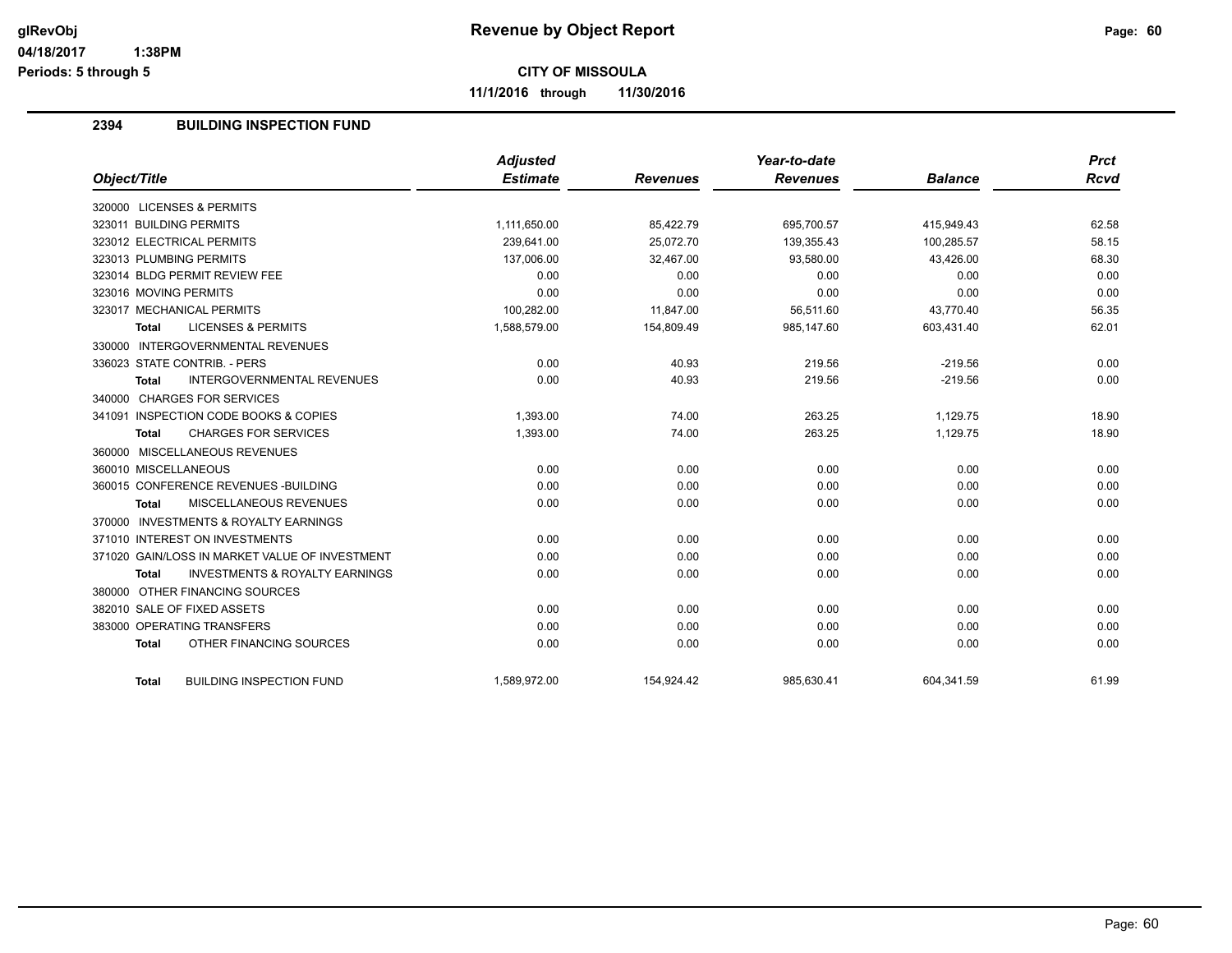**11/1/2016 through 11/30/2016**

### **2395 CITY GRANTS & PROGRAM INCOME FUND 2395 CITY GRANTS & PROGRAM INCOME FUND**

|                                                           | <b>Adjusted</b> |                 | Year-to-date    |                | <b>Prct</b> |
|-----------------------------------------------------------|-----------------|-----------------|-----------------|----------------|-------------|
| Object/Title                                              | <b>Estimate</b> | <b>Revenues</b> | <b>Revenues</b> | <b>Balance</b> | <b>Rcvd</b> |
| <b>INTERGOVERNMENTAL REVENUES</b><br>330000               |                 |                 |                 |                |             |
| 331010 ENTITLEMENT - CDBG                                 | 0.00            | 0.00            | 0.00            | 0.00           | 0.00        |
| <b>INTERGOVERNMENTAL REVENUES</b><br>Total                | 0.00            | 0.00            | 0.00            | 0.00           | 0.00        |
| MISCELLANEOUS REVENUES<br>360000                          |                 |                 |                 |                |             |
| 360005 LOAN REPAYMENTS                                    | 0.00            | 0.00            | 0.00            | 0.00           | 0.00        |
| 360010 MISCELLANEOUS                                      | 0.00            | 0.00            | 0.00            | 0.00           | 0.00        |
| 360013 REPAYMENT OF SEWER GRANT                           | 0.00            | 0.00            | 0.00            | 0.00           | 0.00        |
| 360014 REPAYMENT OF LOAN/MHA                              | 0.00            | 0.00            | 0.00            | 0.00           | 0.00        |
| 362000 OTHER MISCELLANEOUS REVENUE                        | 2,105.00        | 0.00            | 0.00            | 2,105.00       | 0.00        |
| MISCELLANEOUS REVENUES<br>Total                           | 2,105.00        | 0.00            | 0.00            | 2,105.00       | 0.00        |
| <b>INVESTMENTS &amp; ROYALTY EARNINGS</b><br>370000       |                 |                 |                 |                |             |
| 371010 INTEREST ON INVESTMENTS                            | 0.00            | 0.00            | 0.00            | 0.00           | 0.00        |
| 371020 GAIN/LOSS IN MARKET VALUE OF INVESTMENTS           | 0.00            | 0.00            | 0.00            | 0.00           | 0.00        |
| <b>INVESTMENTS &amp; ROYALTY EARNINGS</b><br><b>Total</b> | 0.00            | 0.00            | 0.00            | 0.00           | 0.00        |
| OTHER FINANCING SOURCES<br>380000                         |                 |                 |                 |                |             |
| <b>TRANS FR CDBG</b><br>383026                            | 0.00            | 0.00            | 0.00            | 0.00           | 0.00        |
| OTHER FINANCING SOURCES<br>Total                          | 0.00            | 0.00            | 0.00            | 0.00           | 0.00        |
| CITY GRANTS & PROGRAM INCOME FUND<br><b>Total</b>         | 2,105.00        | 0.00            | 0.00            | 2,105.00       | 0.00        |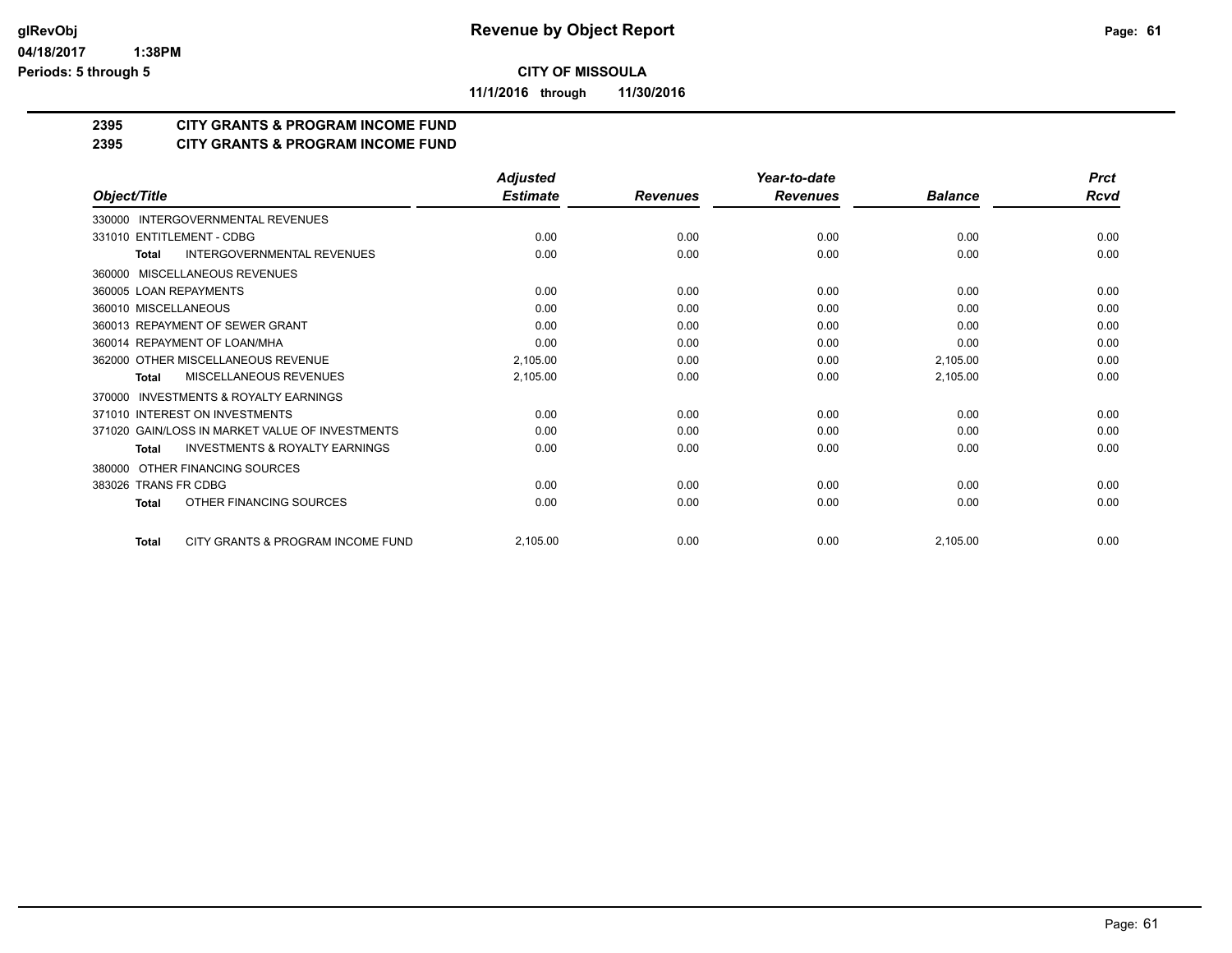**11/1/2016 through 11/30/2016**

### **2395 CITY GRANTS & PROGRAM INCOME FUND**

|                                                           | <b>Adjusted</b> |                 | Year-to-date    |                | <b>Prct</b> |
|-----------------------------------------------------------|-----------------|-----------------|-----------------|----------------|-------------|
| Object/Title                                              | <b>Estimate</b> | <b>Revenues</b> | <b>Revenues</b> | <b>Balance</b> | <b>Rcvd</b> |
| 330000 INTERGOVERNMENTAL REVENUES                         |                 |                 |                 |                |             |
| 331010 ENTITLEMENT - CDBG                                 | 0.00            | 0.00            | 0.00            | 0.00           | 0.00        |
| <b>INTERGOVERNMENTAL REVENUES</b><br>Total                | 0.00            | 0.00            | 0.00            | 0.00           | 0.00        |
| 360000 MISCELLANEOUS REVENUES                             |                 |                 |                 |                |             |
| 360005 LOAN REPAYMENTS                                    | 0.00            | 0.00            | 0.00            | 0.00           | 0.00        |
| 360010 MISCELLANEOUS                                      | 0.00            | 0.00            | 0.00            | 0.00           | 0.00        |
| 360013 REPAYMENT OF SEWER GRANT                           | 0.00            | 0.00            | 0.00            | 0.00           | 0.00        |
| 360014 REPAYMENT OF LOAN/MHA                              | 0.00            | 0.00            | 0.00            | 0.00           | 0.00        |
| 362000 OTHER MISCELLANEOUS REVENUE                        | 2,105.00        | 0.00            | 0.00            | 2,105.00       | 0.00        |
| MISCELLANEOUS REVENUES<br><b>Total</b>                    | 2,105.00        | 0.00            | 0.00            | 2,105.00       | 0.00        |
| 370000 INVESTMENTS & ROYALTY EARNINGS                     |                 |                 |                 |                |             |
| 371010 INTEREST ON INVESTMENTS                            | 0.00            | 0.00            | 0.00            | 0.00           | 0.00        |
| 371020 GAIN/LOSS IN MARKET VALUE OF INVESTMENT            | 0.00            | 0.00            | 0.00            | 0.00           | 0.00        |
| <b>INVESTMENTS &amp; ROYALTY EARNINGS</b><br><b>Total</b> | 0.00            | 0.00            | 0.00            | 0.00           | 0.00        |
| 380000 OTHER FINANCING SOURCES                            |                 |                 |                 |                |             |
| 383026 TRANS FR CDBG                                      | 0.00            | 0.00            | 0.00            | 0.00           | 0.00        |
| OTHER FINANCING SOURCES<br><b>Total</b>                   | 0.00            | 0.00            | 0.00            | 0.00           | 0.00        |
| CITY GRANTS & PROGRAM INCOME FUND<br><b>Total</b>         | 2,105.00        | 0.00            | 0.00            | 2,105.00       | 0.00        |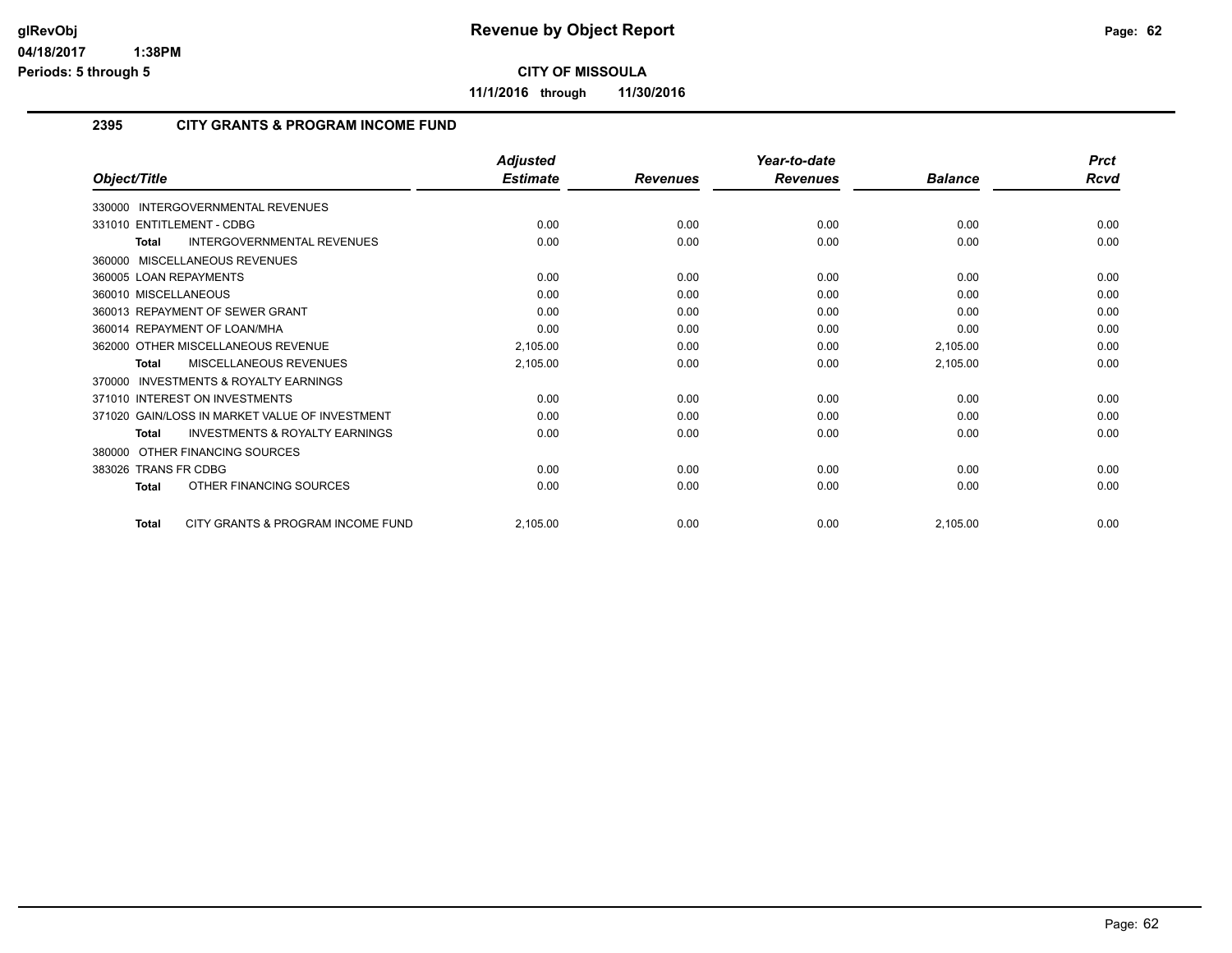**11/1/2016 through 11/30/2016**

### **2399 DANGEROUS BUILDING DEMOLITION & REPAIR F 2399 DANGEROUS BUILDING DEMOLITION & REPAIR F**

|                         |                                      | <b>Adjusted</b> |                 |                 | <b>Prct</b>    |             |
|-------------------------|--------------------------------------|-----------------|-----------------|-----------------|----------------|-------------|
| Object/Title            |                                      | <b>Estimate</b> | <b>Revenues</b> | <b>Revenues</b> | <b>Balance</b> | <b>Rcvd</b> |
|                         | 360000 MISCELLANEOUS REVENUES        |                 |                 |                 |                |             |
| 363000 ASSESSMENTS PAID |                                      | 15,000.00       | 0.00            | 0.00            | 15,000.00      | 0.00        |
| Total                   | MISCELLANEOUS REVENUES               | 15,000.00       | 0.00            | 0.00            | 15,000.00      | 0.00        |
| <b>Total</b>            | DANGEROUS BUILDING DEMOLITION & REP. | 15.000.00       | 0.00            | 0.00            | 15.000.00      | 0.00        |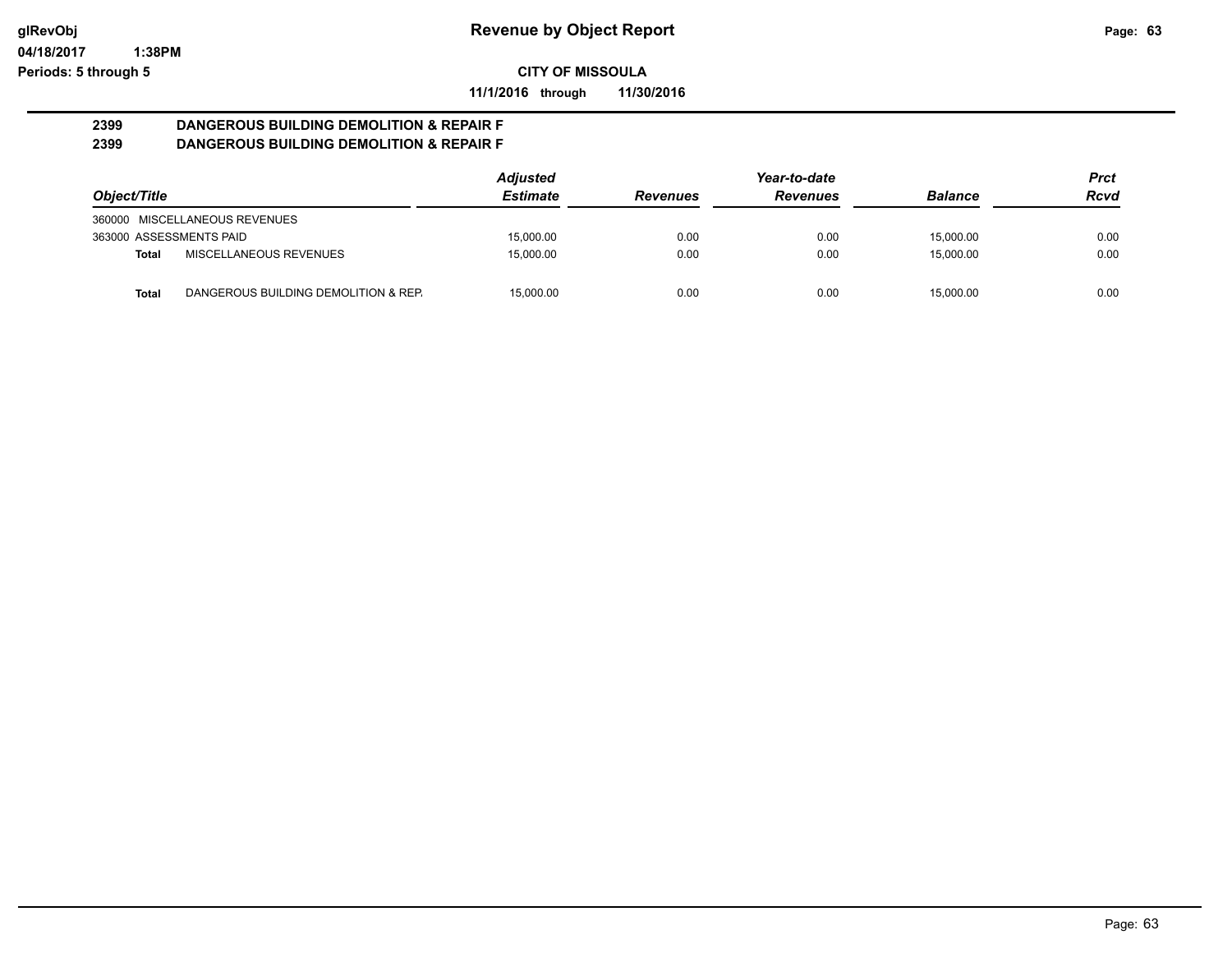**11/1/2016 through 11/30/2016**

### **2399 DANGEROUS BUILDING DEMOLITION & REPAIR F**

|                         |                                     | <b>Adjusted</b> |                 | Year-to-date    |                | <b>Prct</b> |
|-------------------------|-------------------------------------|-----------------|-----------------|-----------------|----------------|-------------|
| Object/Title            |                                     | <b>Estimate</b> | <b>Revenues</b> | <b>Revenues</b> | <b>Balance</b> | <b>Rcvd</b> |
|                         | 360000 MISCELLANEOUS REVENUES       |                 |                 |                 |                |             |
| 363000 ASSESSMENTS PAID |                                     | 15.000.00       | 0.00            | 0.00            | 15,000.00      | 0.00        |
| <b>Total</b>            | MISCELLANEOUS REVENUES              | 15,000.00       | 0.00            | 0.00            | 15,000.00      | 0.00        |
| Total                   | DANGEROUS BUILDING DEMOLITION & REF | 15.000.00       | 0.00            | 0.00            | 15,000.00      | 0.00        |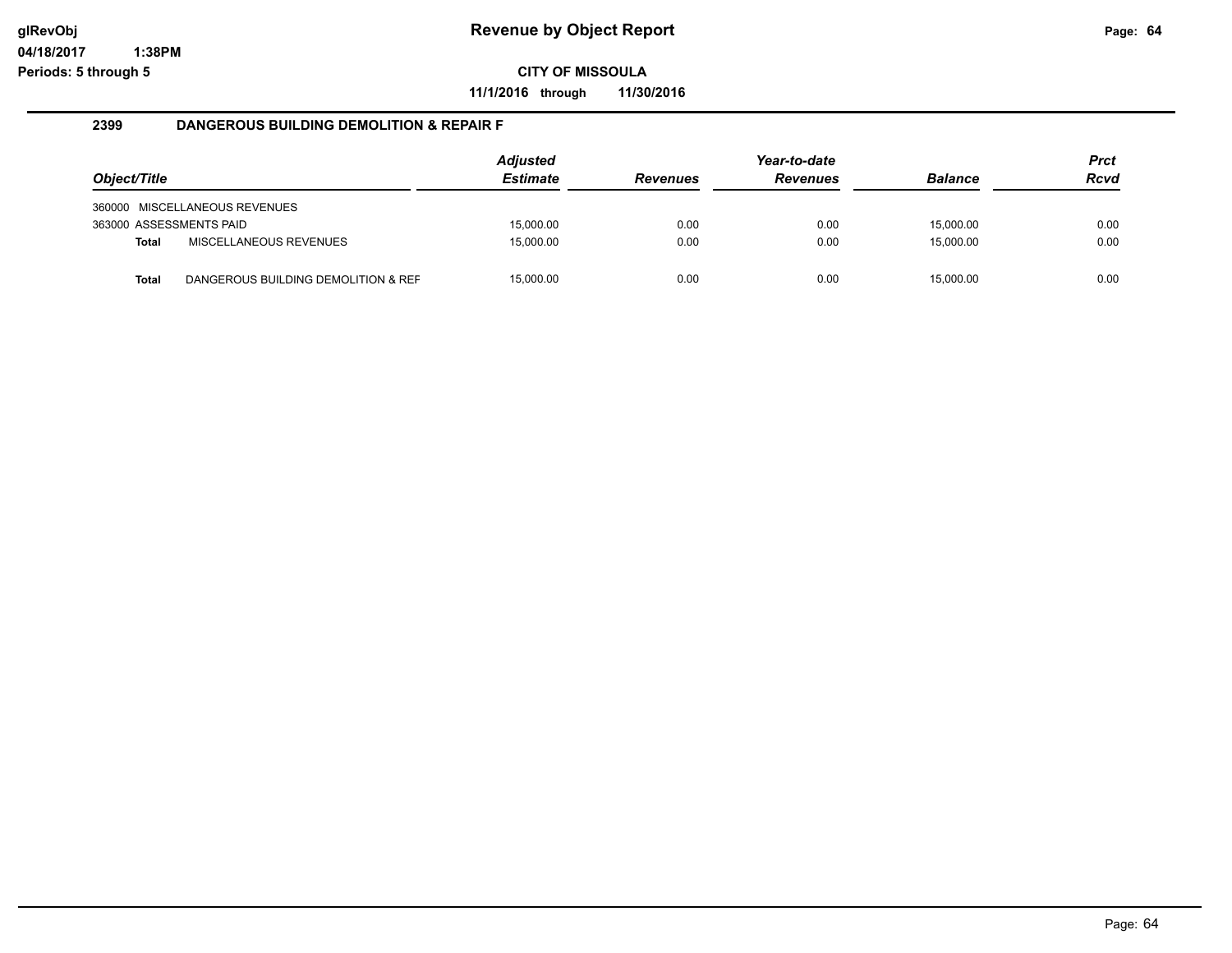**11/1/2016 through 11/30/2016**

### **2400 STREET LIGHTING ASSESSMENTS FUND 2400 STREET LIGHTING ASSESSMENTS FUND**

|                                                  | <b>Adjusted</b> |                 | Year-to-date    |                | <b>Prct</b> |
|--------------------------------------------------|-----------------|-----------------|-----------------|----------------|-------------|
| Object/Title                                     | <b>Estimate</b> | <b>Revenues</b> | <b>Revenues</b> | <b>Balance</b> | <b>Rcvd</b> |
| 360000 MISCELLANEOUS REVENUES                    |                 |                 |                 |                |             |
| 360010 MISCELLANEOUS                             | 0.00            | 0.00            | 0.00            | 0.00           | 0.00        |
| 363010 LIGHTING ASSESSMENTS                      | 317.276.00      | 58.72           | 58.72           | 317.217.28     | 0.02        |
| 363040 PENALTY AND INTEREST                      | 0.00            | 0.00            | 0.00            | 0.00           | 0.00        |
| MISCELLANEOUS REVENUES<br>Total                  | 317.276.00      | 58.72           | 58.72           | 317.217.28     | 0.02        |
| INVESTMENTS & ROYALTY EARNINGS<br>370000         |                 |                 |                 |                |             |
| 371010 INTEREST ON INVESTMENTS                   | 0.00            | 0.00            | 0.00            | 0.00           | 0.00        |
| 371020 GAIN/LOSS IN MARKET VALUE OF INVESTMENTS  | 0.00            | 0.00            | 0.00            | 0.00           | 0.00        |
| INVESTMENTS & ROYALTY EARNINGS<br>Total          | 0.00            | 0.00            | 0.00            | 0.00           | 0.00        |
|                                                  |                 |                 |                 |                |             |
| STREET LIGHTING ASSESSMENTS FUND<br><b>Total</b> | 317.276.00      | 58.72           | 58.72           | 317.217.28     | 0.02        |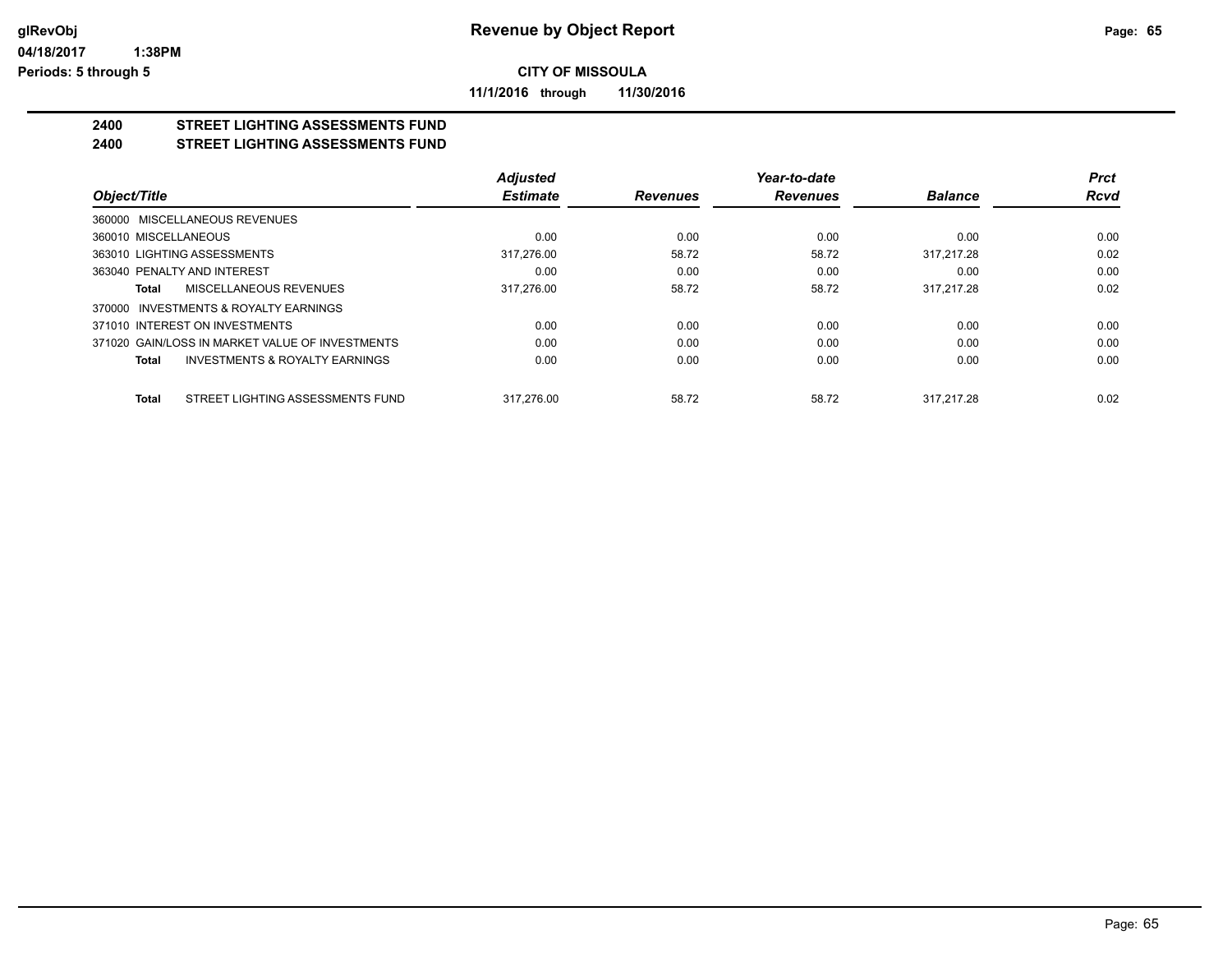**11/1/2016 through 11/30/2016**

### **2400 STREET LIGHTING ASSESSMENTS FUND**

| Object/Title                                              | <b>Adjusted</b><br><b>Estimate</b> | <b>Revenues</b> | Year-to-date<br><b>Revenues</b> | <b>Balance</b> | <b>Prct</b><br>Rcvd |
|-----------------------------------------------------------|------------------------------------|-----------------|---------------------------------|----------------|---------------------|
| 360000 MISCELLANEOUS REVENUES                             |                                    |                 |                                 |                |                     |
| 360010 MISCELLANEOUS                                      | 0.00                               | 0.00            | 0.00                            | 0.00           | 0.00                |
| 363010 LIGHTING ASSESSMENTS                               | 317.276.00                         | 58.72           | 58.72                           | 317.217.28     | 0.02                |
| 363040 PENALTY AND INTEREST                               | 0.00                               | 0.00            | 0.00                            | 0.00           | 0.00                |
| <b>MISCELLANEOUS REVENUES</b><br>Total                    | 317,276.00                         | 58.72           | 58.72                           | 317.217.28     | 0.02                |
| 370000 INVESTMENTS & ROYALTY EARNINGS                     |                                    |                 |                                 |                |                     |
| 371010 INTEREST ON INVESTMENTS                            | 0.00                               | 0.00            | 0.00                            | 0.00           | 0.00                |
| 371020 GAIN/LOSS IN MARKET VALUE OF INVESTMENT            | 0.00                               | 0.00            | 0.00                            | 0.00           | 0.00                |
| <b>INVESTMENTS &amp; ROYALTY EARNINGS</b><br><b>Total</b> | 0.00                               | 0.00            | 0.00                            | 0.00           | 0.00                |
| STREET LIGHTING ASSESSMENTS FUND<br><b>Total</b>          | 317.276.00                         | 58.72           | 58.72                           | 317.217.28     | 0.02                |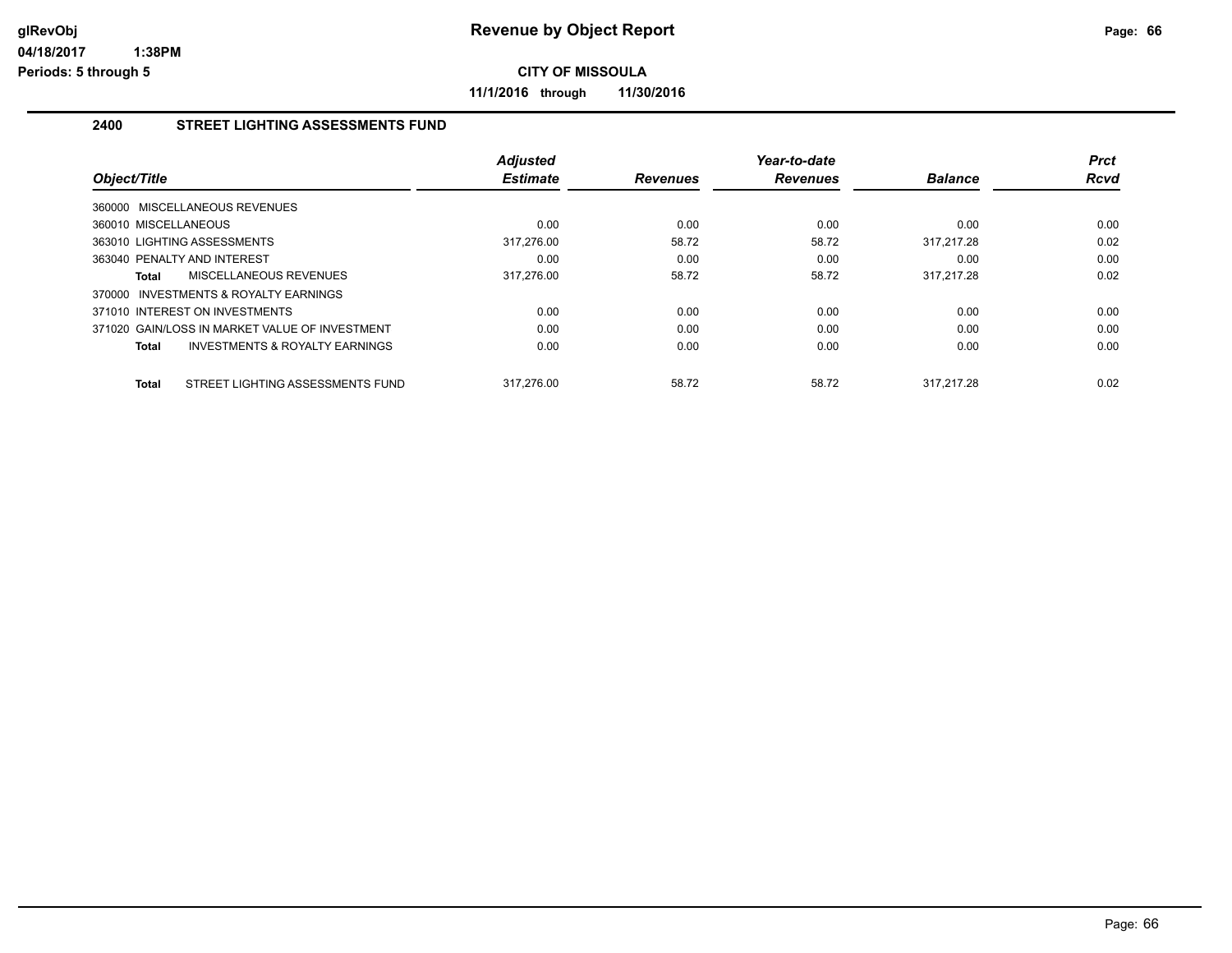**11/1/2016 through 11/30/2016**

### **2500 STREET MAINTENANCE ASSESSMENT FUND 2500 STREET MAINTENANCE ASSESSMENT FUND**

|                                                           | <b>Adjusted</b> |                 | Year-to-date    |                | <b>Prct</b> |
|-----------------------------------------------------------|-----------------|-----------------|-----------------|----------------|-------------|
| Object/Title                                              | <b>Estimate</b> | <b>Revenues</b> | <b>Revenues</b> | <b>Balance</b> | Rcvd        |
| 360000 MISCELLANEOUS REVENUES                             |                 |                 |                 |                |             |
| 363010 LIGHTING ASSESSMENTS                               | 62,780.00       | 0.00            | 0.00            | 62,780.00      | 0.00        |
| 363040 PENALTY AND INTEREST                               | 0.00            | 0.00            | 0.00            | 0.00           | 0.00        |
| <b>MISCELLANEOUS REVENUES</b><br>Total                    | 62,780.00       | 0.00            | 0.00            | 62,780.00      | 0.00        |
| INVESTMENTS & ROYALTY EARNINGS<br>370000                  |                 |                 |                 |                |             |
| 371010 INTEREST ON INVESTMENTS                            | 0.00            | 0.00            | 0.00            | 0.00           | 0.00        |
| 371020 GAIN/LOSS IN MARKET VALUE OF INVESTMENTS           | 0.00            | 0.00            | 0.00            | 0.00           | 0.00        |
| <b>INVESTMENTS &amp; ROYALTY EARNINGS</b><br><b>Total</b> | 0.00            | 0.00            | 0.00            | 0.00           | 0.00        |
| OTHER FINANCING SOURCES<br>380000                         |                 |                 |                 |                |             |
| 383000 OPERATING TRANSFERS                                | 0.00            | 0.00            | 0.00            | 0.00           | 0.00        |
| OTHER FINANCING SOURCES<br><b>Total</b>                   | 0.00            | 0.00            | 0.00            | 0.00           | 0.00        |
| STREET MAINTENANCE ASSESSMENT FUND<br><b>Total</b>        | 62.780.00       | 0.00            | 0.00            | 62.780.00      | 0.00        |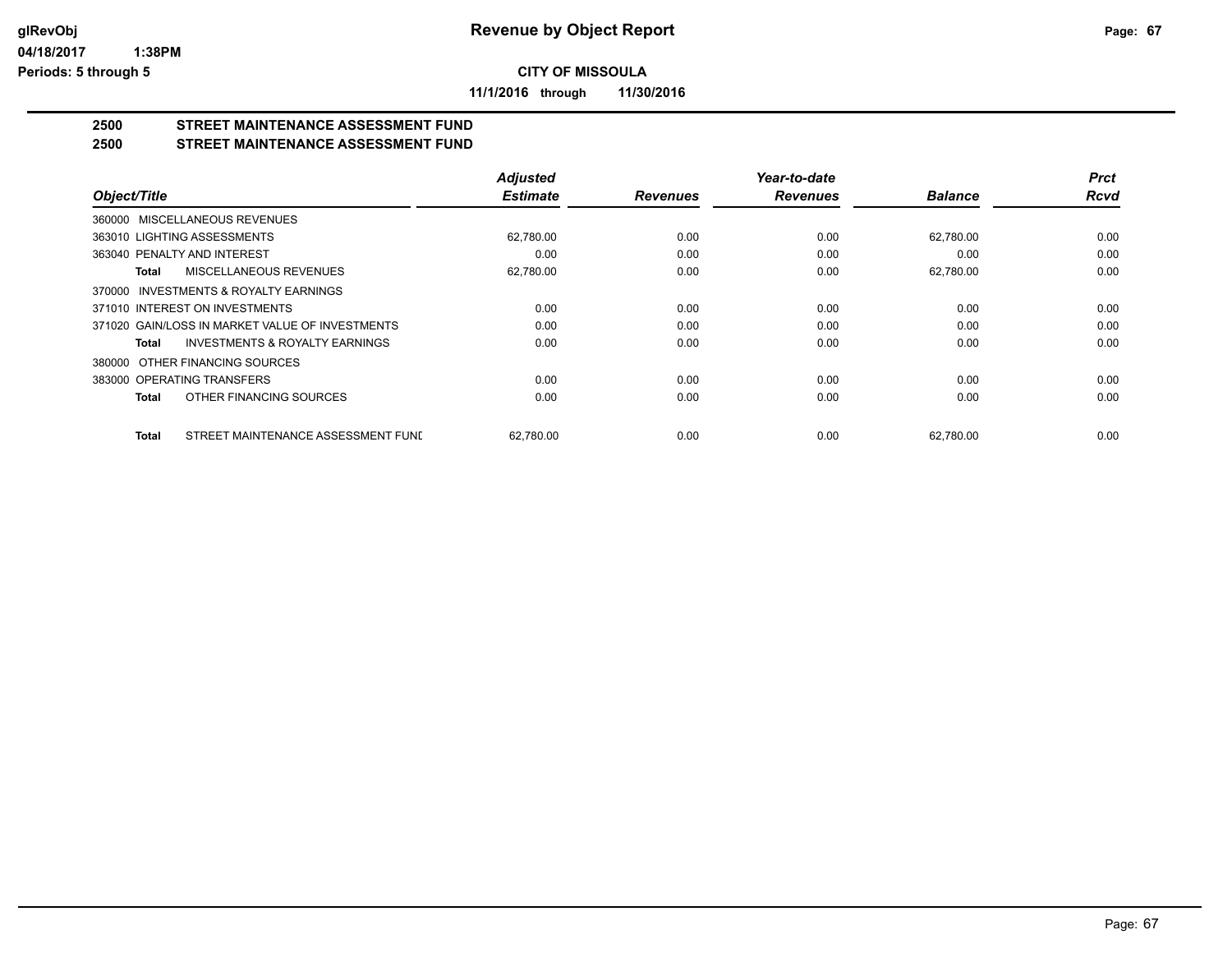**11/1/2016 through 11/30/2016**

### **2500 STREET MAINTENANCE ASSESSMENT FUND**

| Object/Title                                        | <b>Adjusted</b><br><b>Estimate</b> | <b>Revenues</b> | Year-to-date<br><b>Revenues</b> | <b>Balance</b> | <b>Prct</b><br>Rcvd |
|-----------------------------------------------------|------------------------------------|-----------------|---------------------------------|----------------|---------------------|
| 360000 MISCELLANEOUS REVENUES                       |                                    |                 |                                 |                |                     |
| 363010 LIGHTING ASSESSMENTS                         | 62,780.00                          | 0.00            | 0.00                            | 62,780.00      | 0.00                |
| 363040 PENALTY AND INTEREST                         | 0.00                               | 0.00            | 0.00                            | 0.00           | 0.00                |
| MISCELLANEOUS REVENUES<br>Total                     | 62,780.00                          | 0.00            | 0.00                            | 62,780.00      | 0.00                |
| <b>INVESTMENTS &amp; ROYALTY EARNINGS</b><br>370000 |                                    |                 |                                 |                |                     |
| 371010 INTEREST ON INVESTMENTS                      | 0.00                               | 0.00            | 0.00                            | 0.00           | 0.00                |
| 371020 GAIN/LOSS IN MARKET VALUE OF INVESTMENT      | 0.00                               | 0.00            | 0.00                            | 0.00           | 0.00                |
| <b>INVESTMENTS &amp; ROYALTY EARNINGS</b><br>Total  | 0.00                               | 0.00            | 0.00                            | 0.00           | 0.00                |
| 380000 OTHER FINANCING SOURCES                      |                                    |                 |                                 |                |                     |
| 383000 OPERATING TRANSFERS                          | 0.00                               | 0.00            | 0.00                            | 0.00           | 0.00                |
| OTHER FINANCING SOURCES<br><b>Total</b>             | 0.00                               | 0.00            | 0.00                            | 0.00           | 0.00                |
| STREET MAINTENANCE ASSESSMENT FUNI<br><b>Total</b>  | 62.780.00                          | 0.00            | 0.00                            | 62.780.00      | 0.00                |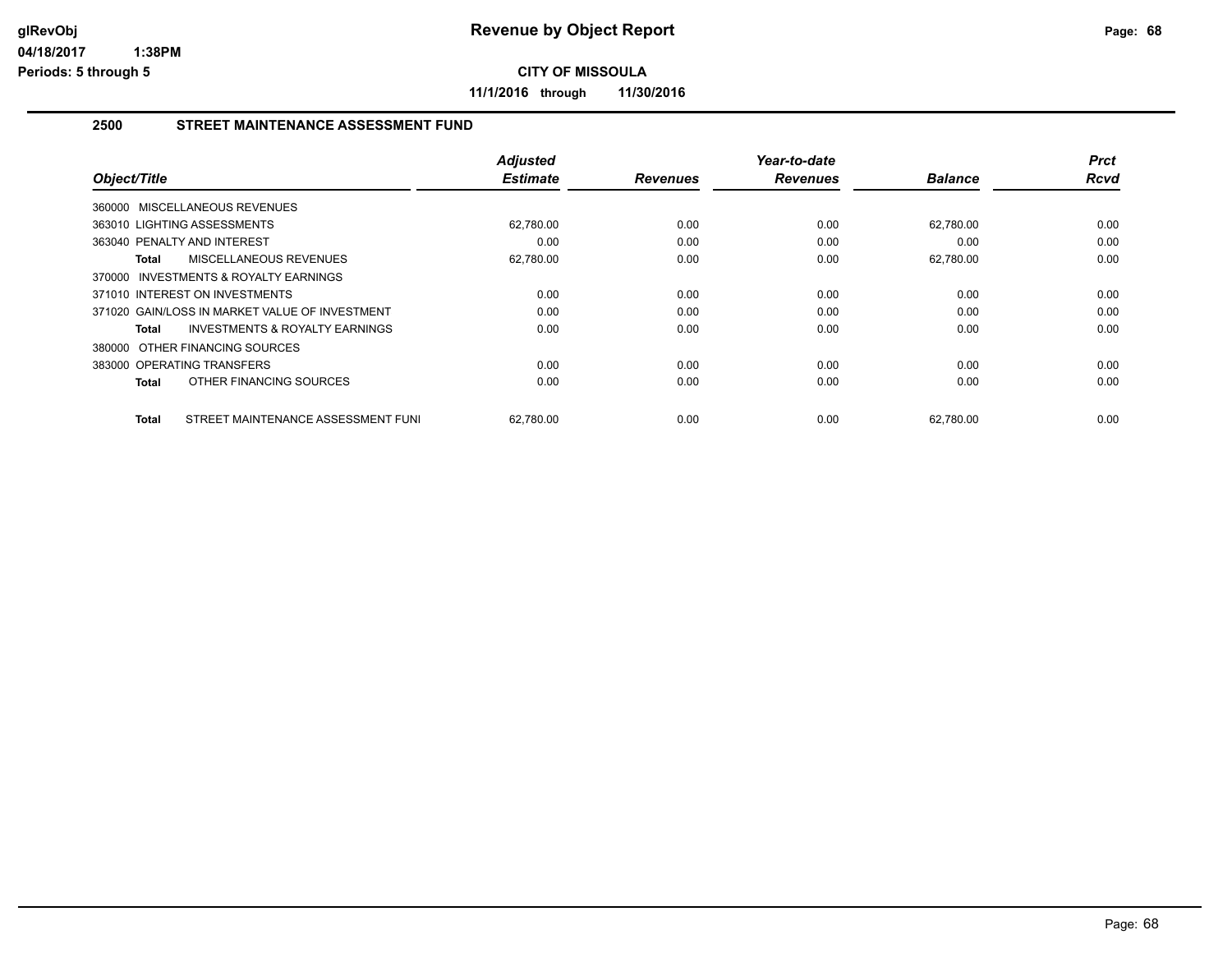**11/1/2016 through 11/30/2016**

### **2511 WILLOWWOOD PARK MAINTENANCE ASSESSMENT F 2511 WILLOWWOOD PARK MAINTENANCE ASSESSMENT F**

|              |                                           | <b>Adjusted</b> |                 | Year-to-date    |                | Prct        |
|--------------|-------------------------------------------|-----------------|-----------------|-----------------|----------------|-------------|
| Object/Title |                                           | <b>Estimate</b> | <b>Revenues</b> | <b>Revenues</b> | <b>Balance</b> | <b>Rcvd</b> |
|              | 370000 INVESTMENTS & ROYALTY EARNINGS     |                 |                 |                 |                |             |
|              | 371010 INTEREST ON INVESTMENTS            | 0.00            | 0.00            | 0.00            | 0.00           | 0.00        |
| <b>Total</b> | <b>INVESTMENTS &amp; ROYALTY EARNINGS</b> | 0.00            | 0.00            | 0.00            | 0.00           | 0.00        |
| <b>Total</b> | WILLOWWOOD PARK MAINTENANCE ASSES         | 0.00            | 0.00            | 0.00            | 0.00           | 0.00        |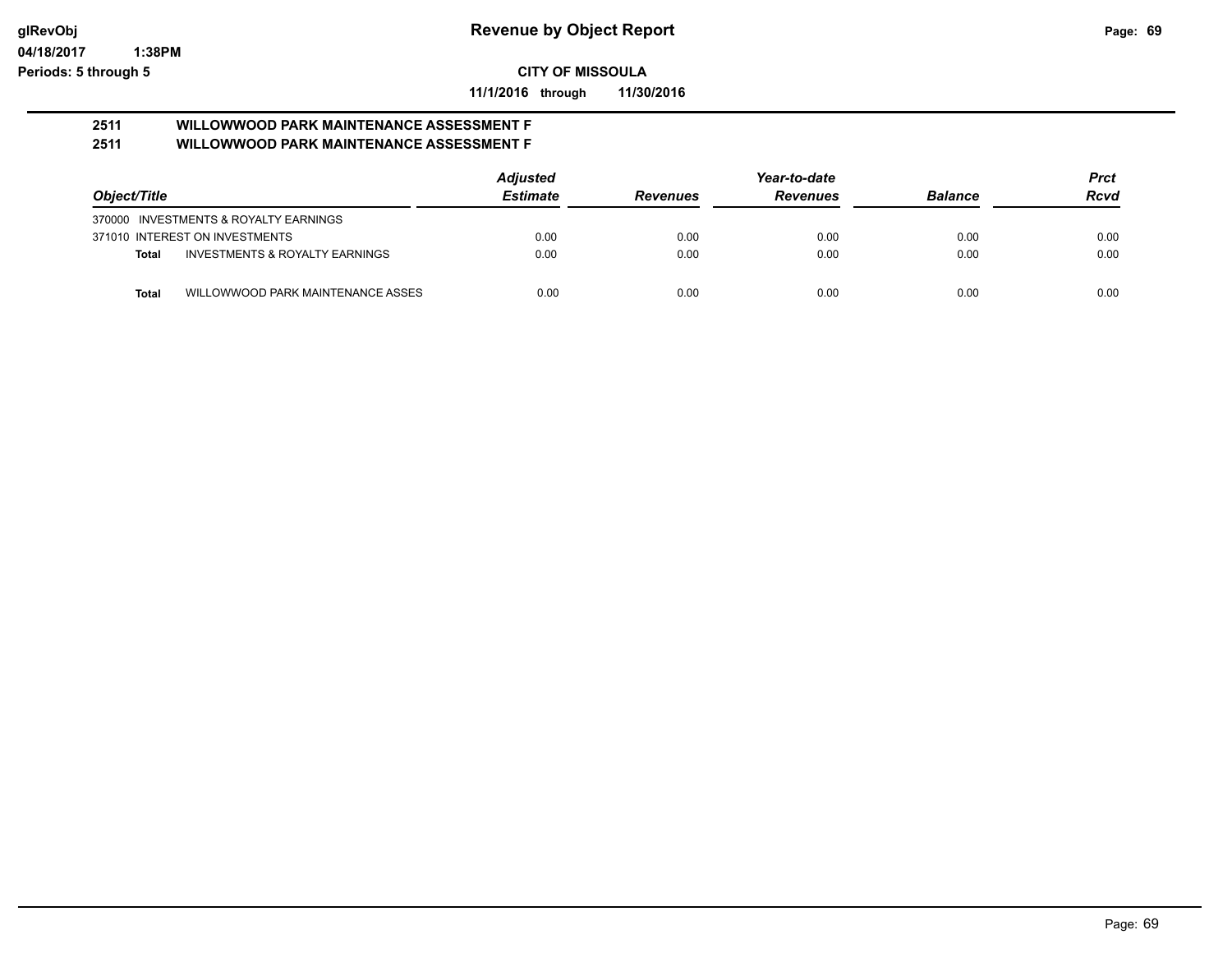**11/1/2016 through 11/30/2016**

### **2511 WILLOWWOOD PARK MAINTENANCE ASSESSMENT F**

|              |                                       | <b>Adjusted</b> |                 |                 | <b>Prct</b>    |             |
|--------------|---------------------------------------|-----------------|-----------------|-----------------|----------------|-------------|
| Object/Title |                                       | <b>Estimate</b> | <b>Revenues</b> | <b>Revenues</b> | <b>Balance</b> | <b>Rcvd</b> |
|              | 370000 INVESTMENTS & ROYALTY EARNINGS |                 |                 |                 |                |             |
|              | 371010 INTEREST ON INVESTMENTS        | 0.00            | 0.00            | 0.00            | 0.00           | 0.00        |
| Total        | INVESTMENTS & ROYALTY EARNINGS        | 0.00            | 0.00            | 0.00            | 0.00           | 0.00        |
| <b>Total</b> | WILLOWWOOD PARK MAINTENANCE ASSES     | 0.00            | 0.00            | 0.00            | 0.00           | 0.00        |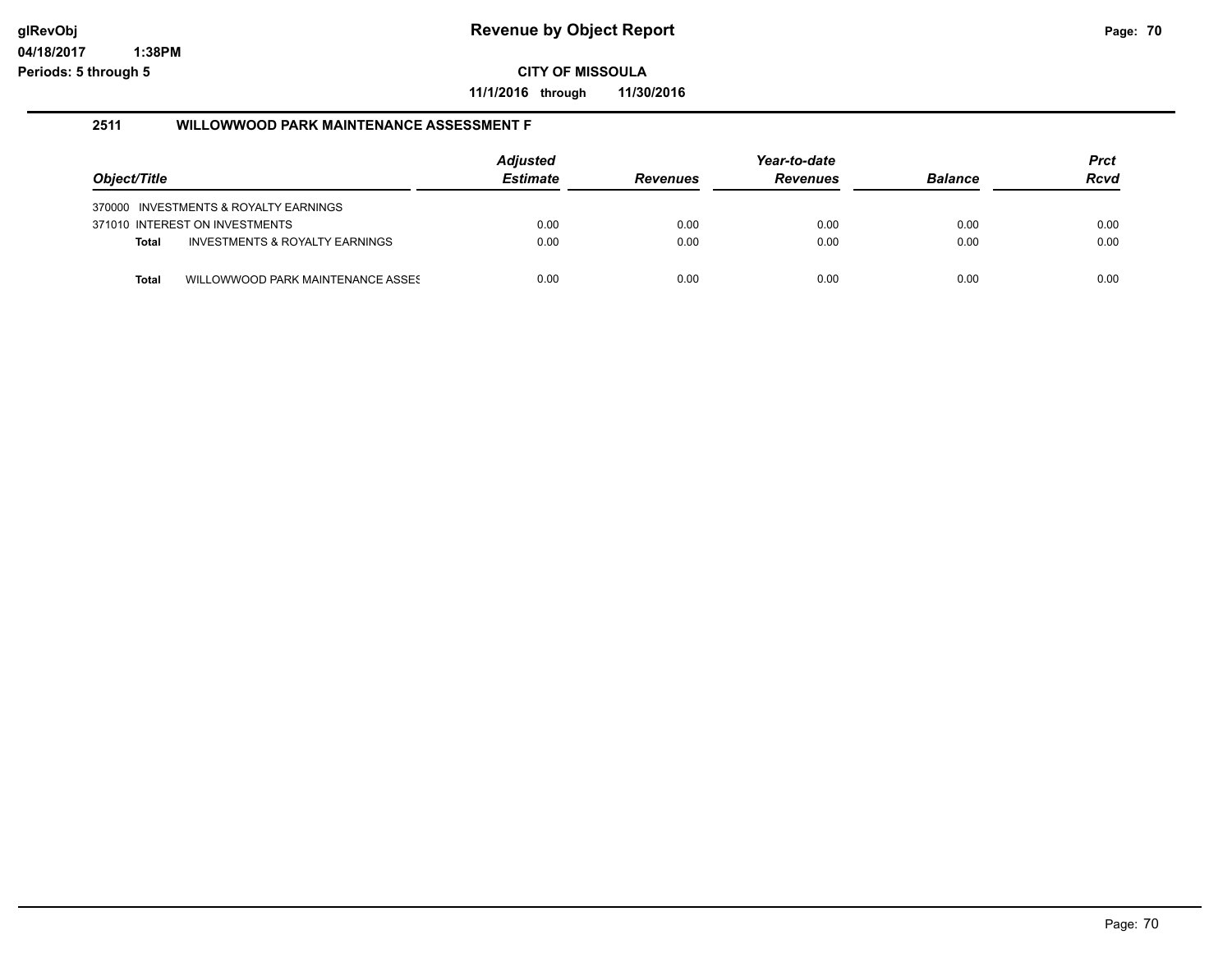**CITY OF MISSOULA 11/1/2016 through 11/30/2016**

**2512 ROAD DISTRICT #1 2512 ROAD DISTRICT #1**

|                                                    | <b>Adjusted</b> |                 | Year-to-date    |                | <b>Prct</b> |
|----------------------------------------------------|-----------------|-----------------|-----------------|----------------|-------------|
| Object/Title                                       | <b>Estimate</b> | <b>Revenues</b> | <b>Revenues</b> | <b>Balance</b> | <b>Rcvd</b> |
| INTERGOVERNMENTAL REVENUES<br>330000               |                 |                 |                 |                |             |
| 336023 STATE CONTRIB. - PERS                       | 0.00            | 1.27            | 6.70            | $-6.70$        | 0.00        |
| <b>INTERGOVERNMENTAL REVENUES</b><br>Total         | 0.00            | 1.27            | 6.70            | $-6.70$        | 0.00        |
| MISCELLANEOUS REVENUES<br>360000                   |                 |                 |                 |                |             |
| 363020 PROPERTY ASSESSMENTS                        | 1,645,581.00    | 783.00          | 2,305.65        | 1,643,275.35   | 0.14        |
| 363040 PENALTY AND INTEREST                        | 0.00            | 10.30           | 42.52           | $-42.52$       | 0.00        |
| MISCELLANEOUS REVENUES<br>Total                    | 1,645,581.00    | 793.30          | 2.348.17        | 1,643,232.83   | 0.14        |
| INVESTMENTS & ROYALTY EARNINGS<br>370000           |                 |                 |                 |                |             |
| 371010 INTEREST ON INVESTMENTS                     | 0.00            | 0.00            | 0.00            | 0.00           | 0.00        |
| <b>INVESTMENTS &amp; ROYALTY EARNINGS</b><br>Total | 0.00            | 0.00            | 0.00            | 0.00           | 0.00        |
| <b>ROAD DISTRICT#1</b><br><b>Total</b>             | 1.645.581.00    | 794.57          | 2.354.87        | 1.643.226.13   | 0.14        |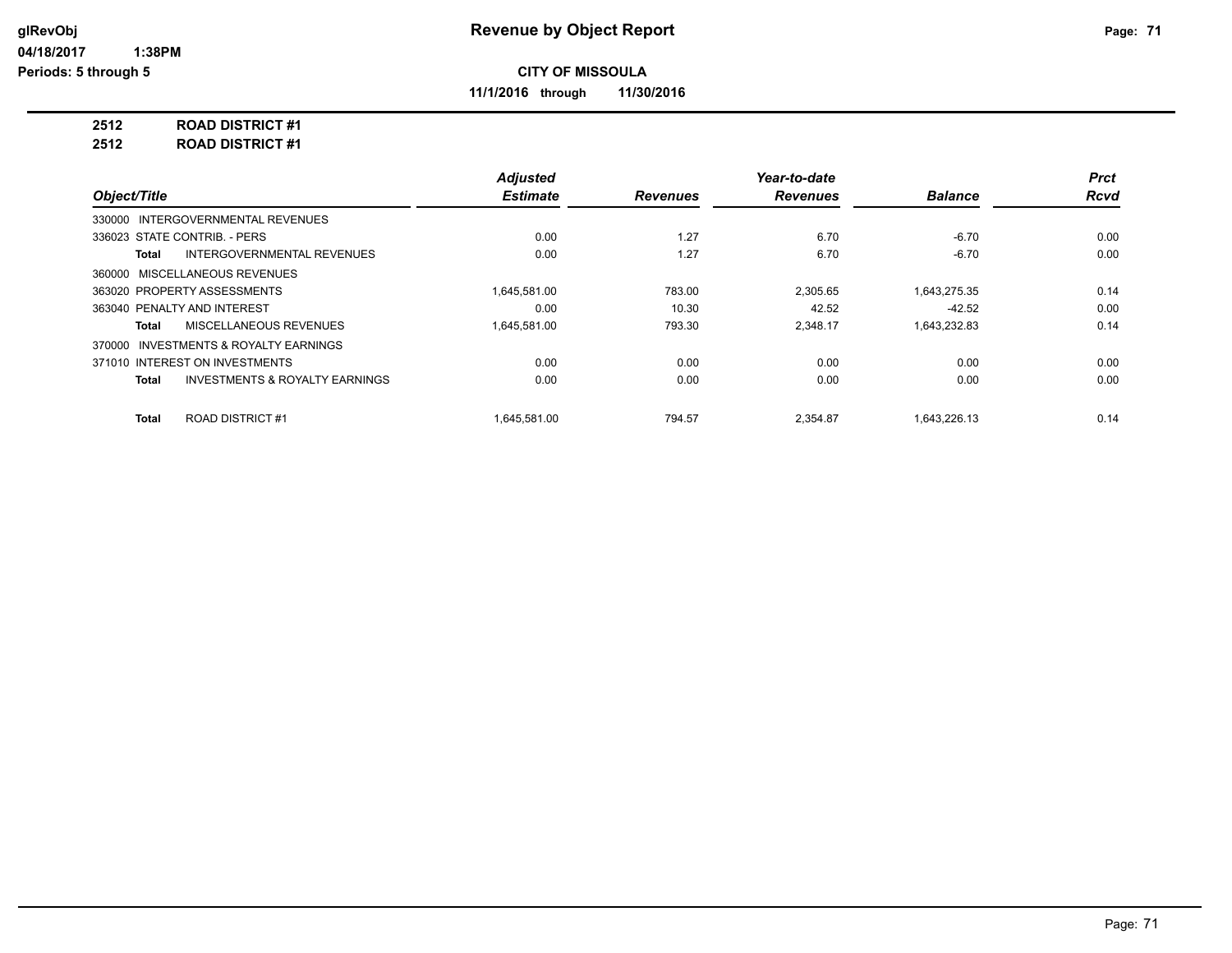**11/1/2016 through 11/30/2016**

### **2512 ROAD DISTRICT #1**

|                                                           | <b>Adjusted</b> |                 | Year-to-date    |                | <b>Prct</b> |
|-----------------------------------------------------------|-----------------|-----------------|-----------------|----------------|-------------|
| Object/Title                                              | <b>Estimate</b> | <b>Revenues</b> | <b>Revenues</b> | <b>Balance</b> | <b>Rcvd</b> |
| INTERGOVERNMENTAL REVENUES<br>330000                      |                 |                 |                 |                |             |
| 336023 STATE CONTRIB. - PERS                              | 0.00            | 1.27            | 6.70            | $-6.70$        | 0.00        |
| INTERGOVERNMENTAL REVENUES<br><b>Total</b>                | 0.00            | 1.27            | 6.70            | $-6.70$        | 0.00        |
| MISCELLANEOUS REVENUES<br>360000                          |                 |                 |                 |                |             |
| 363020 PROPERTY ASSESSMENTS                               | 1,645,581.00    | 783.00          | 2,305.65        | 1,643,275.35   | 0.14        |
| 363040 PENALTY AND INTEREST                               | 0.00            | 10.30           | 42.52           | $-42.52$       | 0.00        |
| MISCELLANEOUS REVENUES<br><b>Total</b>                    | 1,645,581.00    | 793.30          | 2,348.17        | 1,643,232.83   | 0.14        |
| INVESTMENTS & ROYALTY EARNINGS<br>370000                  |                 |                 |                 |                |             |
| 371010 INTEREST ON INVESTMENTS                            | 0.00            | 0.00            | 0.00            | 0.00           | 0.00        |
| <b>INVESTMENTS &amp; ROYALTY EARNINGS</b><br><b>Total</b> | 0.00            | 0.00            | 0.00            | 0.00           | 0.00        |
| ROAD DISTRICT #1<br><b>Total</b>                          | 1.645.581.00    | 794.57          | 2.354.87        | 1.643.226.13   | 0.14        |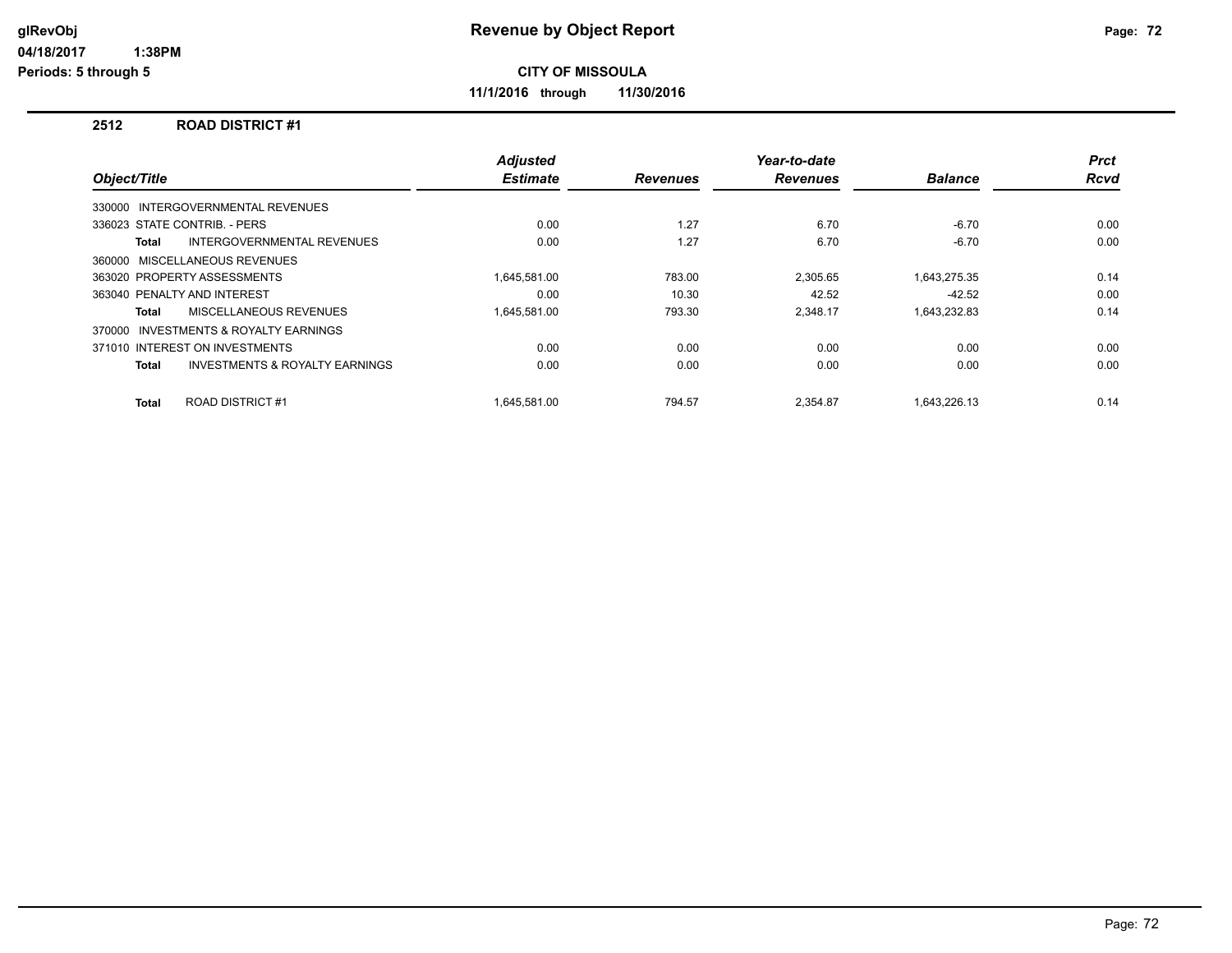**11/1/2016 through 11/30/2016**

**2513 PARK DISTRICT #1 2513 PARK DISTRICT #1**

|                                                           | <b>Adjusted</b> |                 | Year-to-date    |                | <b>Prct</b> |
|-----------------------------------------------------------|-----------------|-----------------|-----------------|----------------|-------------|
| Object/Title                                              | <b>Estimate</b> | <b>Revenues</b> | <b>Revenues</b> | <b>Balance</b> | <b>Rcvd</b> |
| INTERGOVERNMENTAL REVENUES<br>330000                      |                 |                 |                 |                |             |
| 336023 STATE CONTRIB. - PERS                              | 0.00            | 12.60           | 78.02           | $-78.02$       | 0.00        |
| INTERGOVERNMENTAL REVENUES<br>Total                       | 0.00            | 12.60           | 78.02           | $-78.02$       | 0.00        |
| MISCELLANEOUS REVENUES<br>360000                          |                 |                 |                 |                |             |
| 363020 PROPERTY ASSESSMENTS                               | 1.297.626.00    | 571.50          | 1,462.92        | 1,296,163.08   | 0.11        |
| 363040 PENALTY AND INTEREST                               | 0.00            | 6.08            | 25.02           | $-25.02$       | 0.00        |
| MISCELLANEOUS REVENUES<br><b>Total</b>                    | 1,297,626.00    | 577.58          | 1,487.94        | 1,296,138.06   | 0.11        |
| <b>INVESTMENTS &amp; ROYALTY EARNINGS</b><br>370000       |                 |                 |                 |                |             |
| 371010 INTEREST ON INVESTMENTS                            | 0.00            | 0.00            | 0.00            | 0.00           | 0.00        |
| <b>INVESTMENTS &amp; ROYALTY EARNINGS</b><br><b>Total</b> | 0.00            | 0.00            | 0.00            | 0.00           | 0.00        |
| OTHER FINANCING SOURCES<br>380000                         |                 |                 |                 |                |             |
| 381090 PROCEEDS FROM CAPITAL LEASE                        | 0.00            | 0.00            | 0.00            | 0.00           | 0.00        |
| 383000 OPERATING TRANSFERS                                | 10,075.00       | 0.00            | 0.00            | 10,075.00      | 0.00        |
| OTHER FINANCING SOURCES<br><b>Total</b>                   | 10,075.00       | 0.00            | 0.00            | 10,075.00      | 0.00        |
| <b>PARK DISTRICT#1</b><br><b>Total</b>                    | 1,307,701.00    | 590.18          | 1,565.96        | 1,306,135.04   | 0.12        |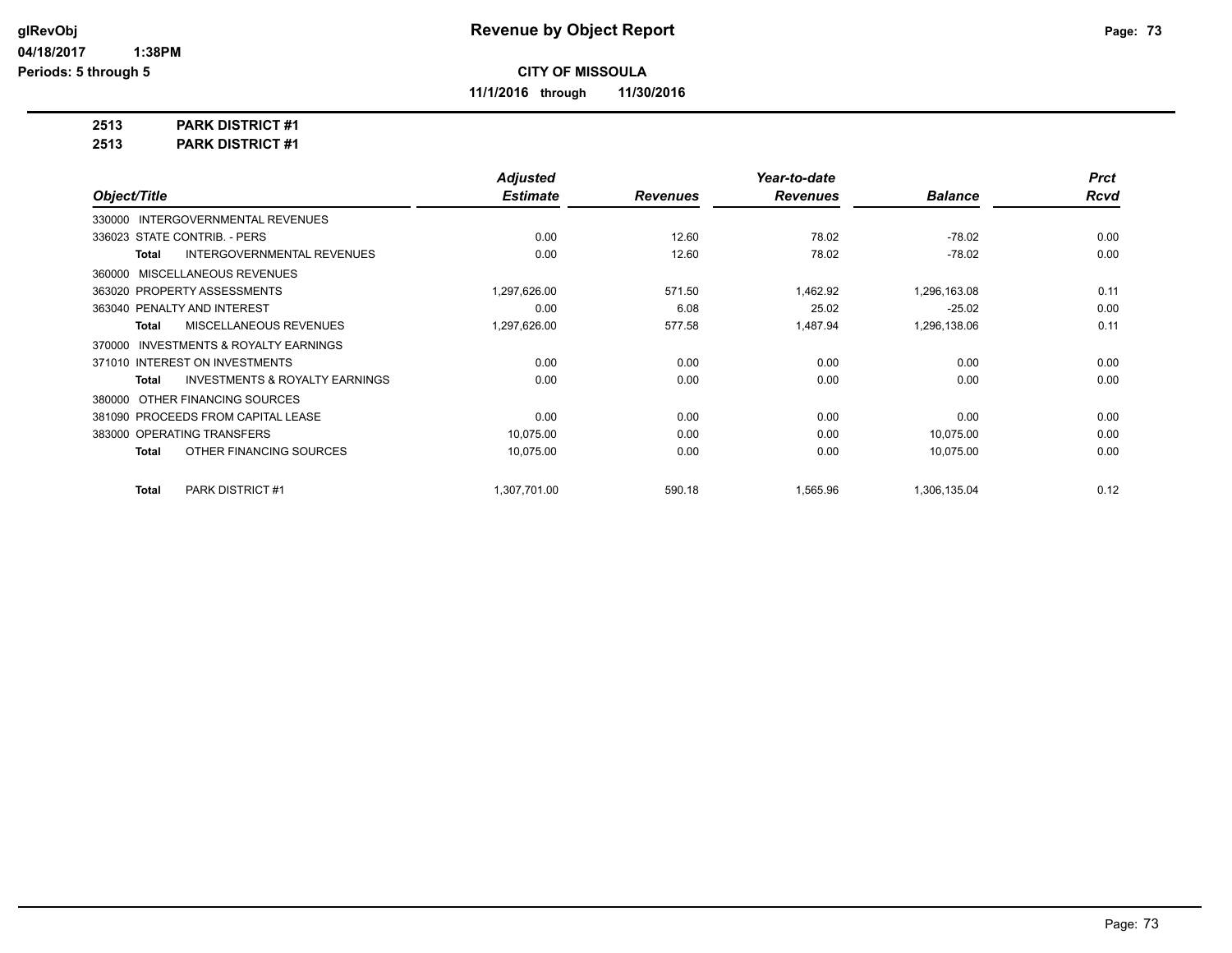**11/1/2016 through 11/30/2016**

#### **2513 PARK DISTRICT #1**

|                                                     | <b>Adjusted</b> |                 | Year-to-date    |                | <b>Prct</b> |
|-----------------------------------------------------|-----------------|-----------------|-----------------|----------------|-------------|
| Object/Title                                        | <b>Estimate</b> | <b>Revenues</b> | <b>Revenues</b> | <b>Balance</b> | <b>Rcvd</b> |
| 330000 INTERGOVERNMENTAL REVENUES                   |                 |                 |                 |                |             |
| 336023 STATE CONTRIB. - PERS                        | 0.00            | 12.60           | 78.02           | $-78.02$       | 0.00        |
| <b>INTERGOVERNMENTAL REVENUES</b><br>Total          | 0.00            | 12.60           | 78.02           | $-78.02$       | 0.00        |
| MISCELLANEOUS REVENUES<br>360000                    |                 |                 |                 |                |             |
| 363020 PROPERTY ASSESSMENTS                         | 1,297,626.00    | 571.50          | 1,462.92        | 1,296,163.08   | 0.11        |
| 363040 PENALTY AND INTEREST                         | 0.00            | 6.08            | 25.02           | $-25.02$       | 0.00        |
| MISCELLANEOUS REVENUES<br>Total                     | 1,297,626.00    | 577.58          | 1,487.94        | 1,296,138.06   | 0.11        |
| <b>INVESTMENTS &amp; ROYALTY EARNINGS</b><br>370000 |                 |                 |                 |                |             |
| 371010 INTEREST ON INVESTMENTS                      | 0.00            | 0.00            | 0.00            | 0.00           | 0.00        |
| <b>INVESTMENTS &amp; ROYALTY EARNINGS</b><br>Total  | 0.00            | 0.00            | 0.00            | 0.00           | 0.00        |
| OTHER FINANCING SOURCES<br>380000                   |                 |                 |                 |                |             |
| 381090 PROCEEDS FROM CAPITAL LEASE                  | 0.00            | 0.00            | 0.00            | 0.00           | 0.00        |
| 383000 OPERATING TRANSFERS                          | 10,075.00       | 0.00            | 0.00            | 10,075.00      | 0.00        |
| OTHER FINANCING SOURCES<br>Total                    | 10,075.00       | 0.00            | 0.00            | 10,075.00      | 0.00        |
| <b>PARK DISTRICT #1</b><br><b>Total</b>             | 1,307,701.00    | 590.18          | 1,565.96        | 1,306,135.04   | 0.12        |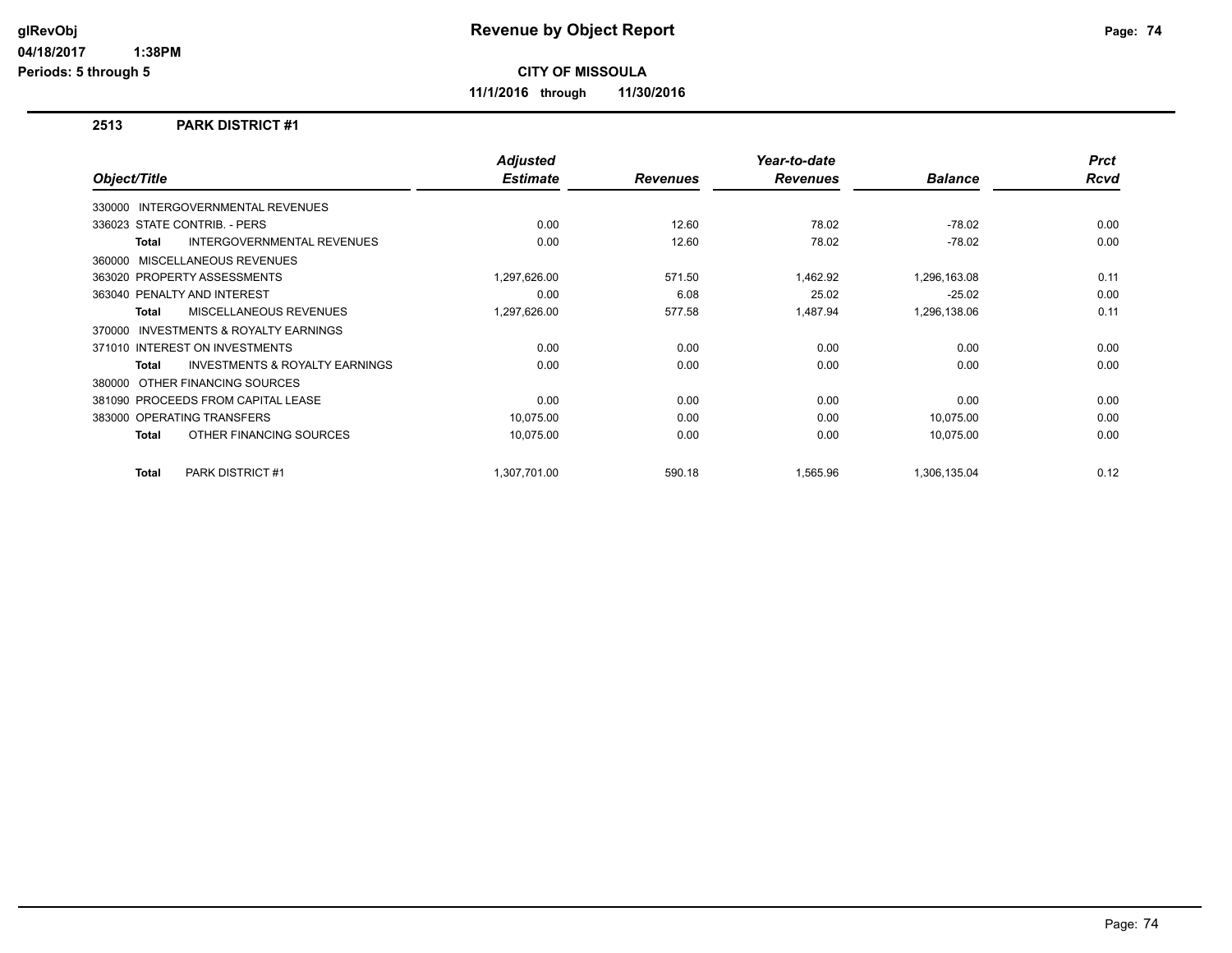**CITY OF MISSOULA 11/1/2016 through 11/30/2016**

**2820 STATE GAS TAX FUND 2820 STATE GAS TAX FUND**

|                                            | <b>Adjusted</b>         |                 | Year-to-date    |                        | <b>Prct</b>         |
|--------------------------------------------|-------------------------|-----------------|-----------------|------------------------|---------------------|
| Object/Title                               | <b>Estimate</b><br>0.00 | <b>Revenues</b> | <b>Revenues</b> | <b>Balance</b><br>0.00 | <b>Rcvd</b><br>0.00 |
| 330000 INTERGOVERNMENTAL REVENUES          |                         |                 |                 |                        |                     |
| 331052 MDT CMAQ STRIPING GRANT             |                         | 0.00            | 0.00            |                        |                     |
| 334040 GAS TAX APPORTIONMENT               | 1,081,510.00            | 90.125.79       | 450,628.97      | 630.881.03             | 41.67               |
| <b>INTERGOVERNMENTAL REVENUES</b><br>Total | 1.081.510.00            | 90.125.79       | 450.628.97      | 630.881.03             | 41.67               |
| 380000 OTHER FINANCING SOURCES             |                         |                 |                 |                        |                     |
| 383000 OPERATING TRANSFERS                 | 0.00                    | 0.00            | 0.00            | 0.00                   | 0.00                |
| OTHER FINANCING SOURCES<br>Total           | 0.00                    | 0.00            | 0.00            | 0.00                   | 0.00                |
| <b>Total</b><br>STATE GAS TAX FUND         | 1.081.510.00            | 90.125.79       | 450.628.97      | 630.881.03             | 41.67               |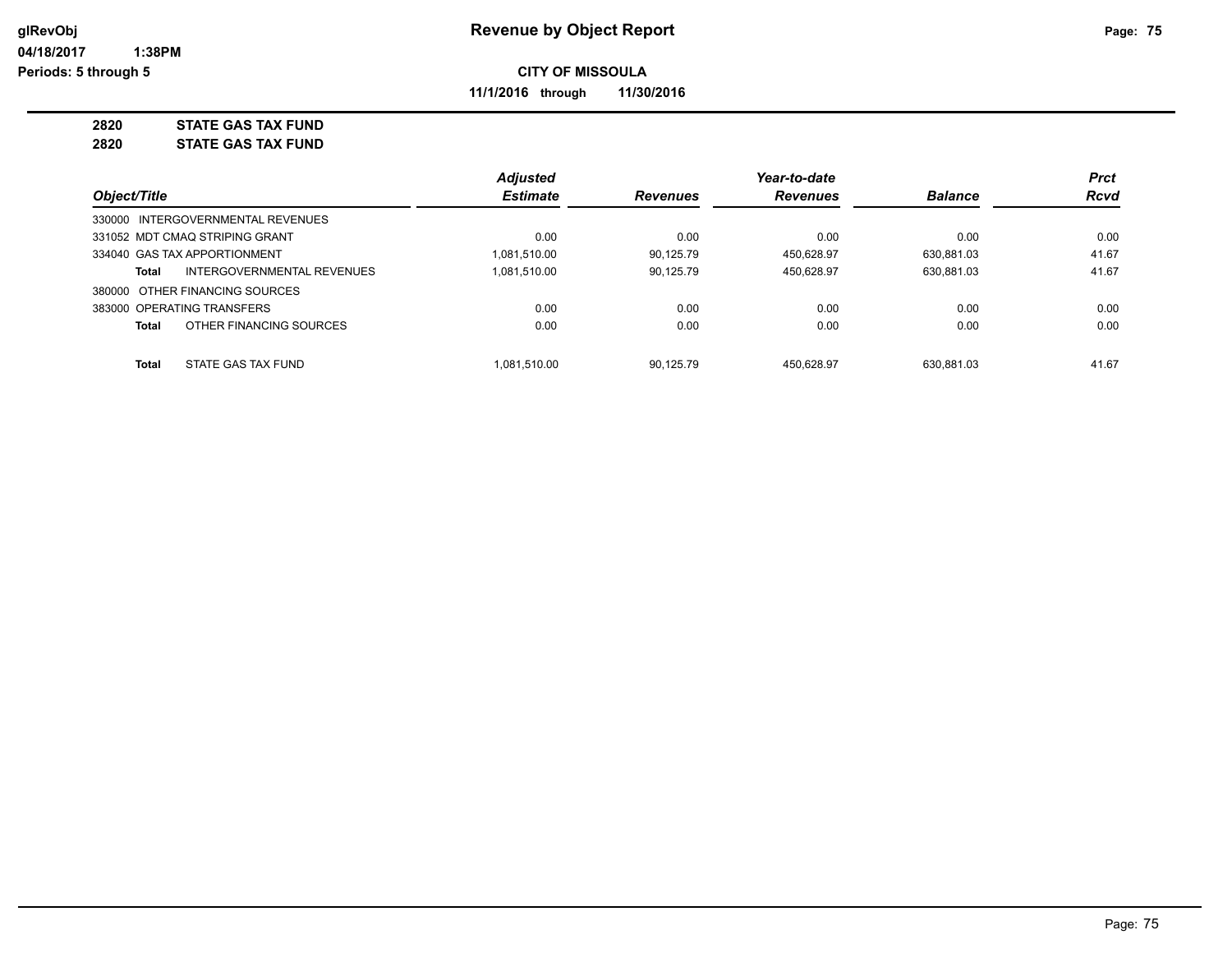**11/1/2016 through 11/30/2016**

### **2820 STATE GAS TAX FUND**

|              |                                   | <b>Adjusted</b> |                 | Year-to-date    |                | <b>Prct</b> |
|--------------|-----------------------------------|-----------------|-----------------|-----------------|----------------|-------------|
| Object/Title |                                   | <b>Estimate</b> | <b>Revenues</b> | <b>Revenues</b> | <b>Balance</b> | <b>Rcvd</b> |
|              | 330000 INTERGOVERNMENTAL REVENUES |                 |                 |                 |                |             |
|              | 331052 MDT CMAQ STRIPING GRANT    | 0.00            | 0.00            | 0.00            | 0.00           | 0.00        |
|              | 334040 GAS TAX APPORTIONMENT      | 1.081.510.00    | 90.125.79       | 450.628.97      | 630,881.03     | 41.67       |
| Total        | <b>INTERGOVERNMENTAL REVENUES</b> | 1,081,510.00    | 90.125.79       | 450.628.97      | 630,881.03     | 41.67       |
|              | 380000 OTHER FINANCING SOURCES    |                 |                 |                 |                |             |
|              | 383000 OPERATING TRANSFERS        | 0.00            | 0.00            | 0.00            | 0.00           | 0.00        |
| <b>Total</b> | OTHER FINANCING SOURCES           | 0.00            | 0.00            | 0.00            | 0.00           | 0.00        |
| <b>Total</b> | STATE GAS TAX FUND                | 1.081.510.00    | 90.125.79       | 450.628.97      | 630.881.03     | 41.67       |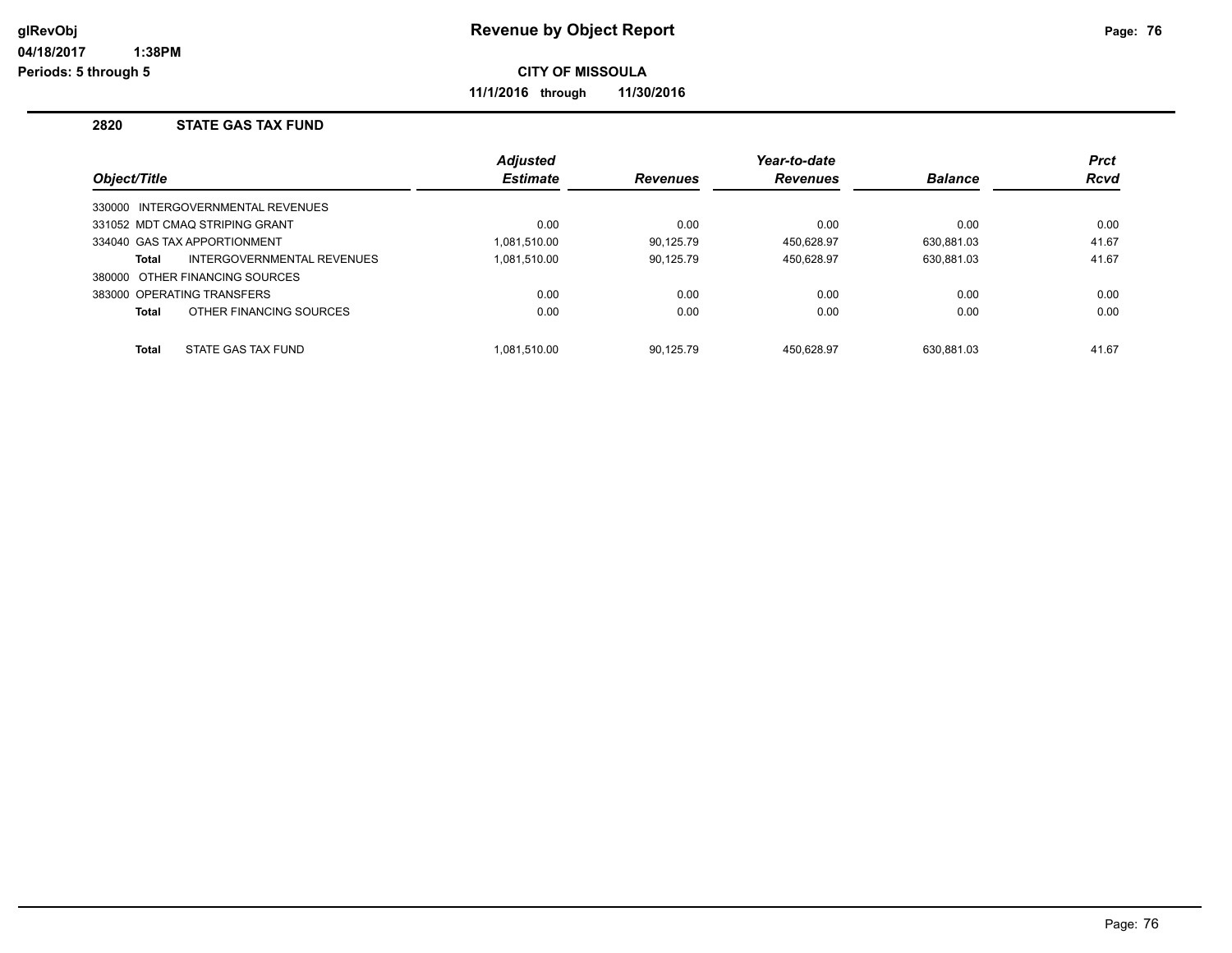**11/1/2016 through 11/30/2016**

**2917 CRIME VICTIM SURCHARGE 2917 CRIME VICTIM SURCHARGE**

|                                                 | <b>Adjusted</b> |                 | Year-to-date    |                | Prct        |
|-------------------------------------------------|-----------------|-----------------|-----------------|----------------|-------------|
| Object/Title                                    | <b>Estimate</b> | <b>Revenues</b> | <b>Revenues</b> | <b>Balance</b> | <b>Rcvd</b> |
| 370000 INVESTMENTS & ROYALTY EARNINGS           |                 |                 |                 |                |             |
| 371010 INTEREST ON INVESTMENTS                  | 0.00            | 0.00            | 0.00            | 0.00           | 0.00        |
| 371020 GAIN/LOSS IN MARKET VALUE OF INVESTMENTS | 0.00            | 0.00            | 0.00            | 0.00           | 0.00        |
| INVESTMENTS & ROYALTY EARNINGS<br>Total         | 0.00            | 0.00            | 0.00            | 0.00           | 0.00        |
|                                                 |                 |                 |                 |                |             |
| Total<br>CRIME VICTIM SURCHARGE                 | 0.00            | 0.00            | 0.00            | 0.00           | 0.00        |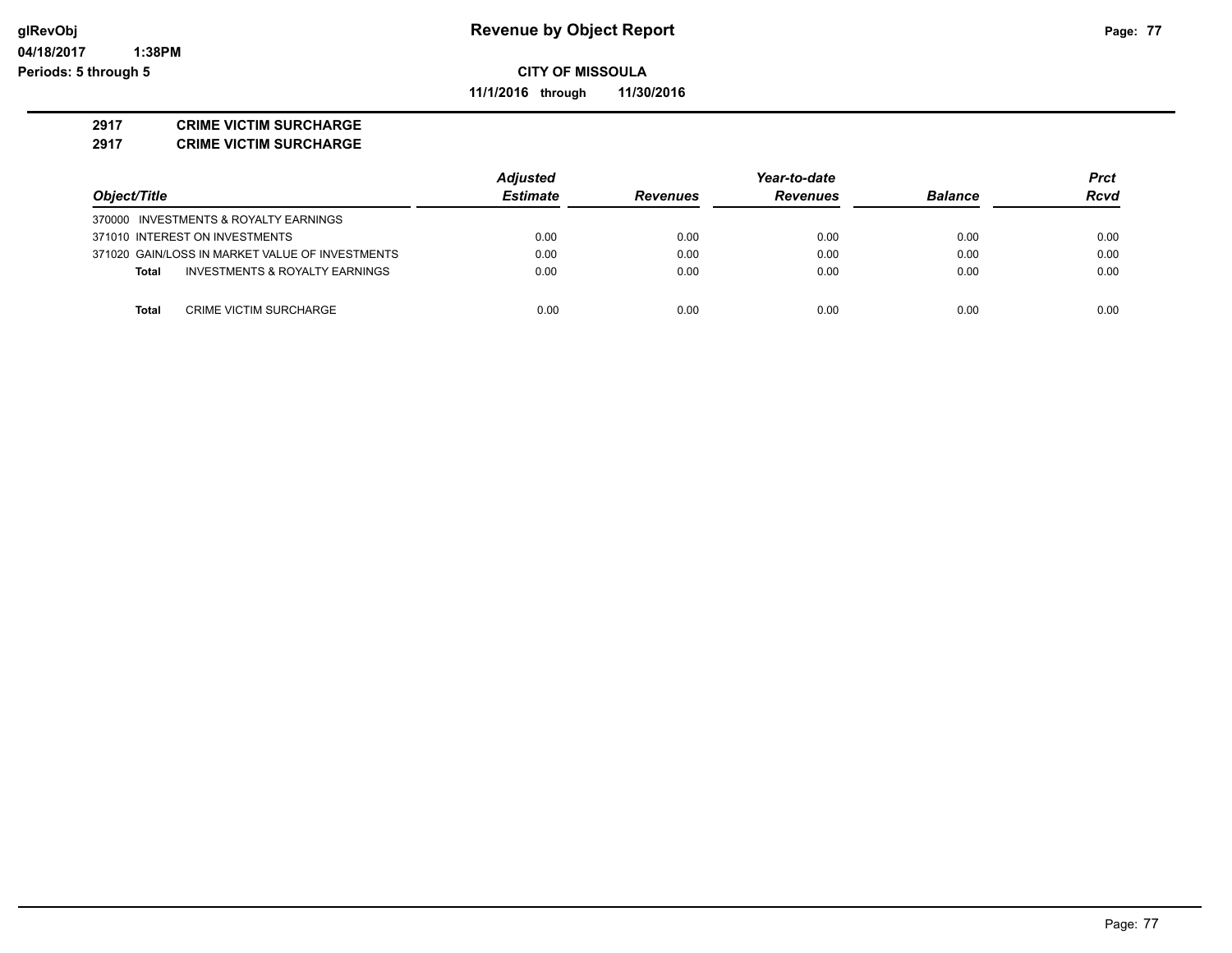**11/1/2016 through 11/30/2016**

#### **2917 CRIME VICTIM SURCHARGE**

|                                                           | <b>Adjusted</b> |                 | Year-to-date    |                |             |
|-----------------------------------------------------------|-----------------|-----------------|-----------------|----------------|-------------|
| Object/Title                                              | <b>Estimate</b> | <b>Revenues</b> | <b>Revenues</b> | <b>Balance</b> | <b>Rcvd</b> |
| 370000 INVESTMENTS & ROYALTY EARNINGS                     |                 |                 |                 |                |             |
| 371010 INTEREST ON INVESTMENTS                            | 0.00            | 0.00            | 0.00            | 0.00           | 0.00        |
| 371020 GAIN/LOSS IN MARKET VALUE OF INVESTMENT            | 0.00            | 0.00            | 0.00            | 0.00           | 0.00        |
| <b>INVESTMENTS &amp; ROYALTY EARNINGS</b><br><b>Total</b> | 0.00            | 0.00            | 0.00            | 0.00           | 0.00        |
| Total<br>CRIME VICTIM SURCHARGE                           | 0.00            | 0.00            | 0.00            | 0.00           | 0.00        |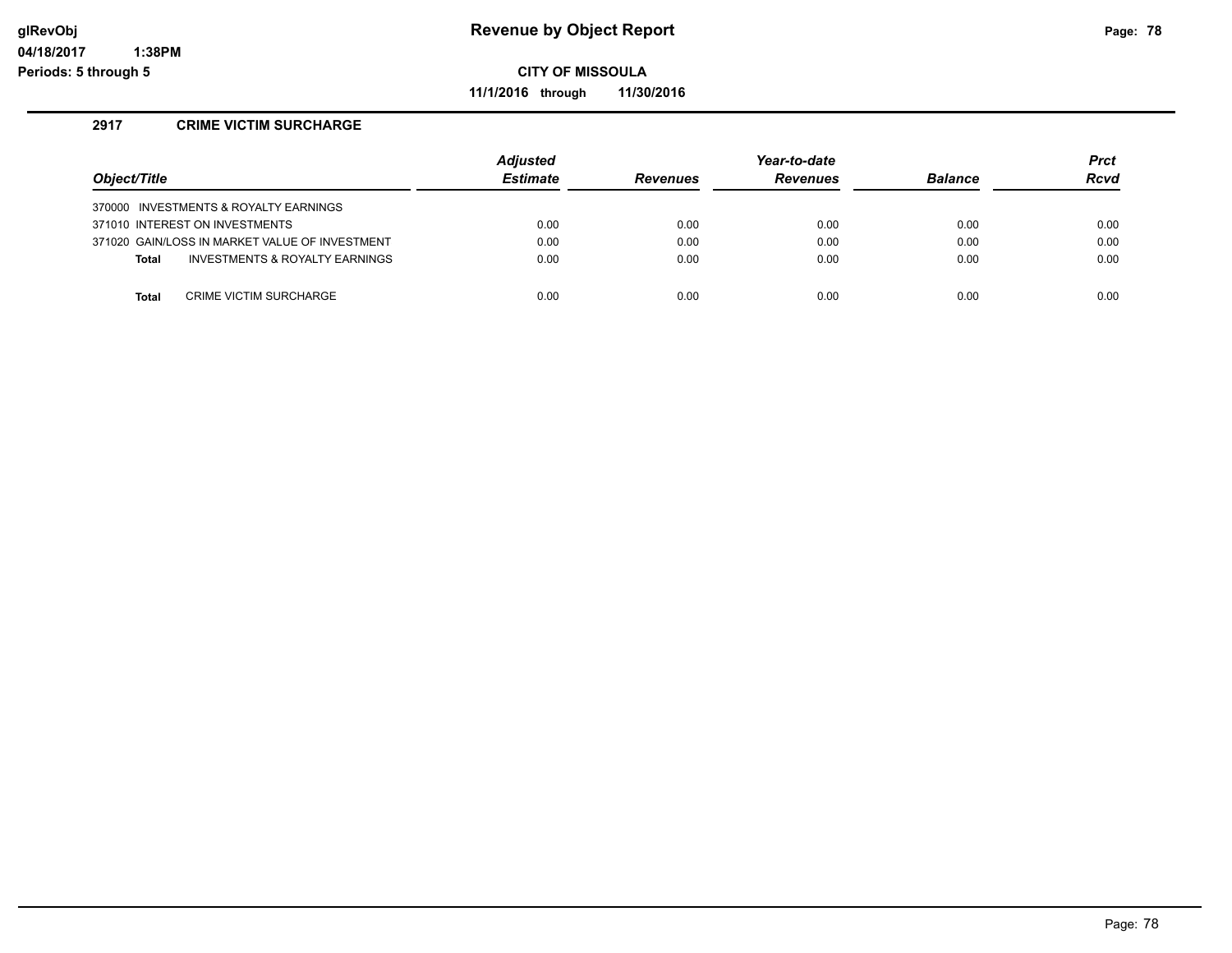**11/1/2016 through 11/30/2016**

## **2918 LAW ENFORCEMENT BLOCK GRANT FUND 2918 LAW ENFORCEMENT BLOCK GRANT FUND**

|                                                           | <b>Adjusted</b> |                 | Year-to-date    |                | <b>Prct</b> |
|-----------------------------------------------------------|-----------------|-----------------|-----------------|----------------|-------------|
| Object/Title                                              | <b>Estimate</b> | <b>Revenues</b> | <b>Revenues</b> | <b>Balance</b> | Rcvd        |
| INTERGOVERNMENTAL REVENUES<br>330000                      |                 |                 |                 |                |             |
| 331000 FEDERAL GRANTS                                     | 0.00            | 0.00            | 0.00            | 0.00           | 0.00        |
| 331001 BYRNE DISCRETIONARY                                | 0.00            | 0.00            | 0.00            | 0.00           | 0.00        |
| 331022 EQUIPMENT GRANT                                    | 0.00            | 0.00            | 0.00            | 0.00           | 0.00        |
| 331023 COPS HIRING GRANT 2011                             | 40,000.00       | 0.00            | 0.00            | 40,000.00      | 0.00        |
| 331024 DEPT OF JUSTICE GRANTS                             | 0.00            | 0.00            | 0.00            | 0.00           | 0.00        |
| 331026 ICAC GRANT                                         | 0.00            | 0.00            | 0.00            | 0.00           | 0.00        |
| 331027 JAG GRANTS REVENUE                                 | 60,373.00       | 0.00            | 0.00            | 60,373.00      | 0.00        |
| 336021 STATE CONTRIB - POLICE RETIREMENT                  | 0.00            | 0.00            | 0.00            | 0.00           | 0.00        |
| <b>INTERGOVERNMENTAL REVENUES</b><br>Total                | 100,373.00      | 0.00            | 0.00            | 100,373.00     | 0.00        |
| <b>CHARGES FOR SERVICES</b><br>340000                     |                 |                 |                 |                |             |
| 342010 POLICE/BID AGREEMENT                               | 0.00            | 0.00            | 0.00            | 0.00           | 0.00        |
| <b>CHARGES FOR SERVICES</b><br>Total                      | 0.00            | 0.00            | 0.00            | 0.00           | 0.00        |
| MISCELLANEOUS REVENUES<br>360000                          |                 |                 |                 |                |             |
| 360010 MISCELLANEOUS                                      | 0.00            | 0.00            | 0.00            | 0.00           | 0.00        |
| <b>MISCELLANEOUS REVENUES</b><br>Total                    | 0.00            | 0.00            | 0.00            | 0.00           | 0.00        |
| <b>INVESTMENTS &amp; ROYALTY EARNINGS</b><br>370000       |                 |                 |                 |                |             |
| 371010 INTEREST ON INVESTMENTS                            | 0.00            | 0.00            | 0.00            | 0.00           | 0.00        |
| 371020 GAIN/LOSS IN MARKET VALUE OF INVESTMENTS           | 0.00            | 0.00            | 0.00            | 0.00           | 0.00        |
| <b>INVESTMENTS &amp; ROYALTY EARNINGS</b><br><b>Total</b> | 0.00            | 0.00            | 0.00            | 0.00           | 0.00        |
| OTHER FINANCING SOURCES<br>380000                         |                 |                 |                 |                |             |
| 383023 TRANS FR DRUG FORFEITURE                           | 0.00            | 0.00            | 0.00            | 0.00           | 0.00        |
| 383036 TRANSFER - GRANT                                   | 0.00            | 0.00            | 0.00            | 0.00           | 0.00        |
| OTHER FINANCING SOURCES<br><b>Total</b>                   | 0.00            | 0.00            | 0.00            | 0.00           | 0.00        |
|                                                           |                 |                 |                 |                | 0.00        |
| LAW ENFORCEMENT BLOCK GRANT FUND<br><b>Total</b>          | 100,373.00      | 0.00            | 0.00            | 100,373.00     |             |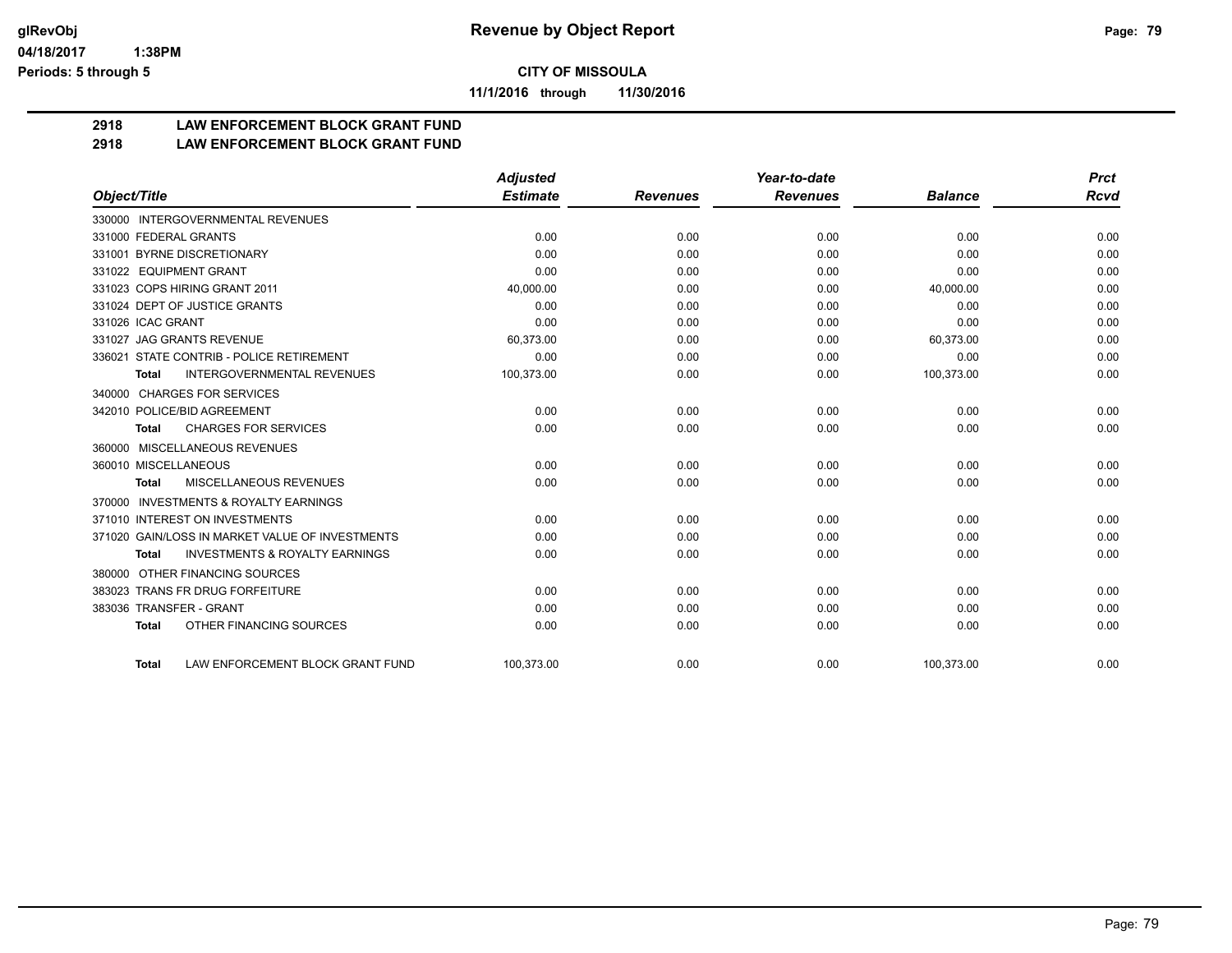**11/1/2016 through 11/30/2016**

## **2918 LAW ENFORCEMENT BLOCK GRANT FUND**

|                                                           | <b>Adjusted</b> |                 | Year-to-date    |                | <b>Prct</b> |
|-----------------------------------------------------------|-----------------|-----------------|-----------------|----------------|-------------|
| Object/Title                                              | <b>Estimate</b> | <b>Revenues</b> | <b>Revenues</b> | <b>Balance</b> | <b>Rcvd</b> |
| 330000 INTERGOVERNMENTAL REVENUES                         |                 |                 |                 |                |             |
| 331000 FEDERAL GRANTS                                     | 0.00            | 0.00            | 0.00            | 0.00           | 0.00        |
| 331001 BYRNE DISCRETIONARY                                | 0.00            | 0.00            | 0.00            | 0.00           | 0.00        |
| 331022 EQUIPMENT GRANT                                    | 0.00            | 0.00            | 0.00            | 0.00           | 0.00        |
| 331023 COPS HIRING GRANT 2011                             | 40,000.00       | 0.00            | 0.00            | 40,000.00      | 0.00        |
| 331024 DEPT OF JUSTICE GRANTS                             | 0.00            | 0.00            | 0.00            | 0.00           | 0.00        |
| 331026 ICAC GRANT                                         | 0.00            | 0.00            | 0.00            | 0.00           | 0.00        |
| 331027 JAG GRANTS REVENUE                                 | 60,373.00       | 0.00            | 0.00            | 60,373.00      | 0.00        |
| 336021 STATE CONTRIB - POLICE RETIREMENT                  | 0.00            | 0.00            | 0.00            | 0.00           | 0.00        |
| <b>INTERGOVERNMENTAL REVENUES</b><br><b>Total</b>         | 100,373.00      | 0.00            | 0.00            | 100,373.00     | 0.00        |
| 340000 CHARGES FOR SERVICES                               |                 |                 |                 |                |             |
| 342010 POLICE/BID AGREEMENT                               | 0.00            | 0.00            | 0.00            | 0.00           | 0.00        |
| <b>CHARGES FOR SERVICES</b><br>Total                      | 0.00            | 0.00            | 0.00            | 0.00           | 0.00        |
| 360000 MISCELLANEOUS REVENUES                             |                 |                 |                 |                |             |
| 360010 MISCELLANEOUS                                      | 0.00            | 0.00            | 0.00            | 0.00           | 0.00        |
| <b>MISCELLANEOUS REVENUES</b><br><b>Total</b>             | 0.00            | 0.00            | 0.00            | 0.00           | 0.00        |
| 370000 INVESTMENTS & ROYALTY EARNINGS                     |                 |                 |                 |                |             |
| 371010 INTEREST ON INVESTMENTS                            | 0.00            | 0.00            | 0.00            | 0.00           | 0.00        |
| 371020 GAIN/LOSS IN MARKET VALUE OF INVESTMENT            | 0.00            | 0.00            | 0.00            | 0.00           | 0.00        |
| <b>INVESTMENTS &amp; ROYALTY EARNINGS</b><br><b>Total</b> | 0.00            | 0.00            | 0.00            | 0.00           | 0.00        |
| 380000 OTHER FINANCING SOURCES                            |                 |                 |                 |                |             |
| 383023 TRANS FR DRUG FORFEITURE                           | 0.00            | 0.00            | 0.00            | 0.00           | 0.00        |
| 383036 TRANSFER - GRANT                                   | 0.00            | 0.00            | 0.00            | 0.00           | 0.00        |
| OTHER FINANCING SOURCES<br><b>Total</b>                   | 0.00            | 0.00            | 0.00            | 0.00           | 0.00        |
| LAW ENFORCEMENT BLOCK GRANT FUND<br><b>Total</b>          | 100,373.00      | 0.00            | 0.00            | 100,373.00     | 0.00        |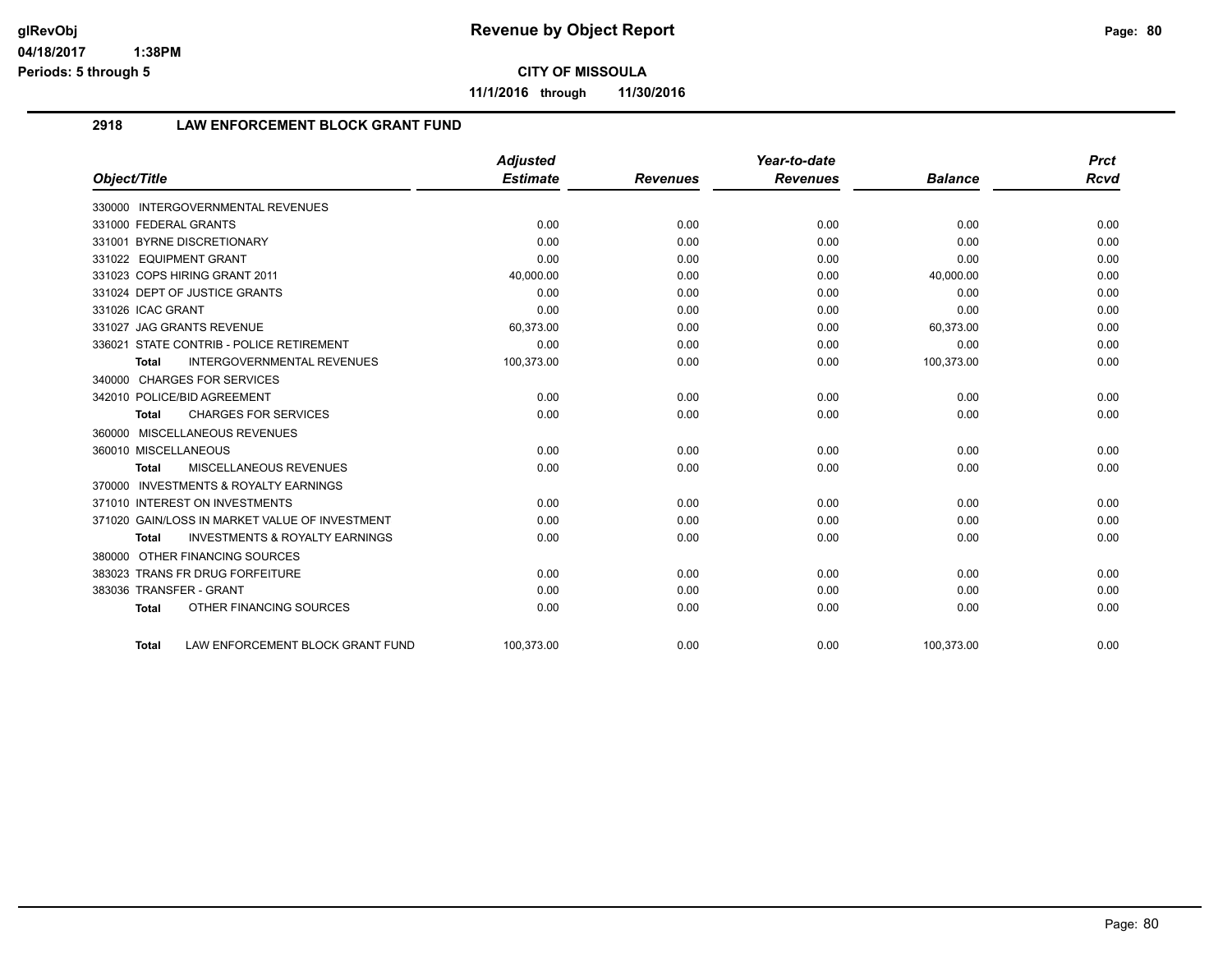**CITY OF MISSOULA 11/1/2016 through 11/30/2016**

## **2919 HIDTA FUND**

**2919 HIDTA FUND**

|                                                    | <b>Adjusted</b> |                 | Year-to-date    |                | <b>Prct</b> |
|----------------------------------------------------|-----------------|-----------------|-----------------|----------------|-------------|
| Object/Title                                       | <b>Estimate</b> | <b>Revenues</b> | <b>Revenues</b> | <b>Balance</b> | Rcvd        |
| 340000 CHARGES FOR SERVICES                        |                 |                 |                 |                |             |
| 342013 SECURITY INVEST FEES                        | 140,600.00      | 0.00            | 17,186.12       | 123,413.88     | 12.22       |
| 342014 POLICE DEPARTMENT SERVICE FEES              | 0.00            | 0.00            | 0.00            | 0.00           | 0.00        |
| <b>CHARGES FOR SERVICES</b><br>Total               | 140,600.00      | 0.00            | 17,186.12       | 123,413.88     | 12.22       |
| 360000 MISCELLANEOUS REVENUES                      |                 |                 |                 |                |             |
| 360010 MISCELLANEOUS                               | 0.00            | 0.00            | 0.00            | 0.00           | 0.00        |
| MISCELLANEOUS REVENUES<br>Total                    | 0.00            | 0.00            | 0.00            | 0.00           | 0.00        |
| 370000 INVESTMENTS & ROYALTY EARNINGS              |                 |                 |                 |                |             |
| 371010 INTEREST ON INVESTMENTS                     | 0.00            | 0.00            | 0.00            | 0.00           | 0.00        |
| <b>INVESTMENTS &amp; ROYALTY EARNINGS</b><br>Total | 0.00            | 0.00            | 0.00            | 0.00           | 0.00        |
| <b>HIDTA FUND</b><br>Total                         | 140.600.00      | 0.00            | 17.186.12       | 123.413.88     | 12.22       |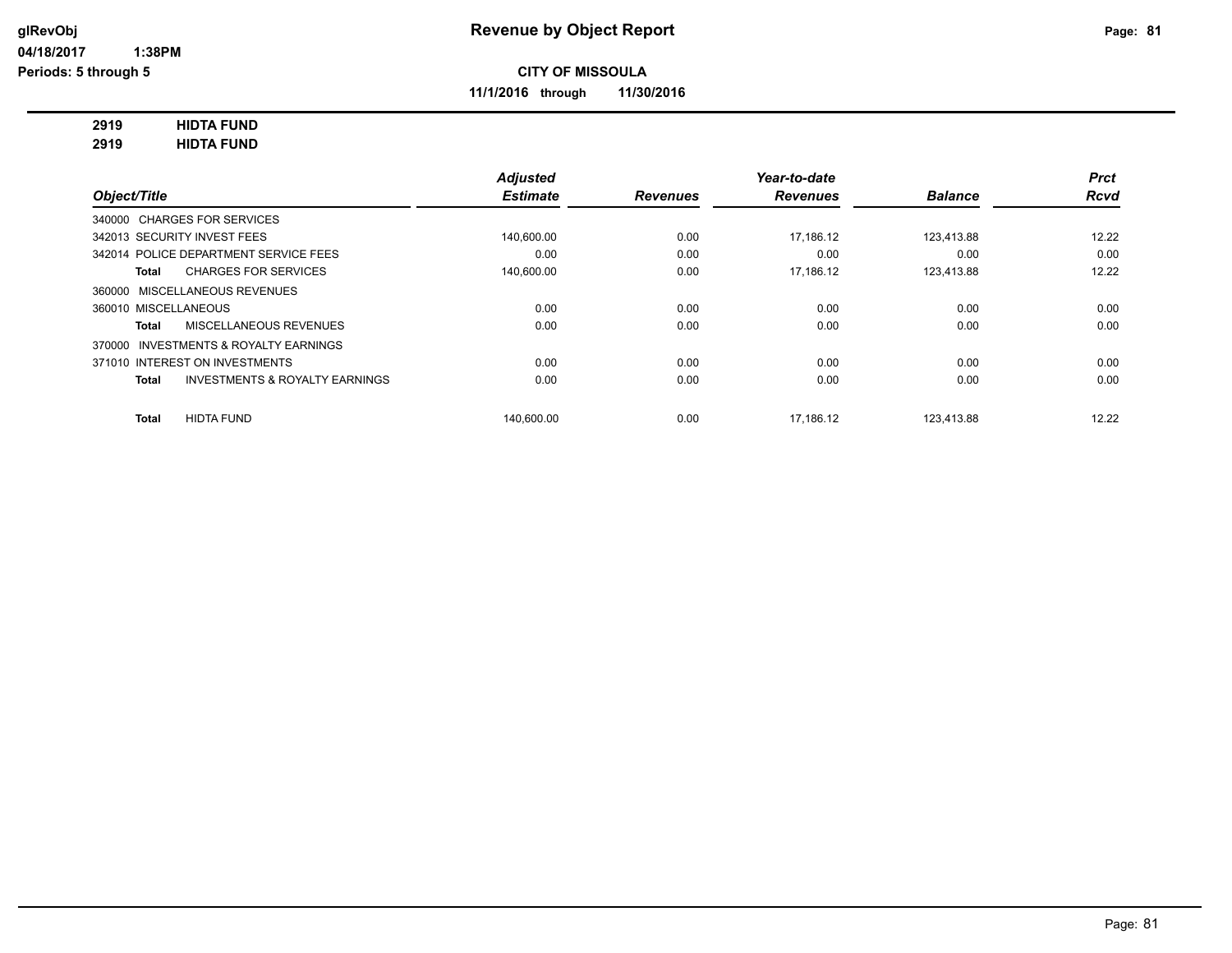**11/1/2016 through 11/30/2016**

**2919 HIDTA FUND**

|                                                           | <b>Adjusted</b> |                 | Year-to-date    |                | <b>Prct</b> |
|-----------------------------------------------------------|-----------------|-----------------|-----------------|----------------|-------------|
| Object/Title                                              | <b>Estimate</b> | <b>Revenues</b> | <b>Revenues</b> | <b>Balance</b> | <b>Rcvd</b> |
| 340000 CHARGES FOR SERVICES                               |                 |                 |                 |                |             |
| 342013 SECURITY INVEST FEES                               | 140,600.00      | 0.00            | 17.186.12       | 123.413.88     | 12.22       |
| 342014 POLICE DEPARTMENT SERVICE FEES                     | 0.00            | 0.00            | 0.00            | 0.00           | 0.00        |
| <b>CHARGES FOR SERVICES</b><br>Total                      | 140,600.00      | 0.00            | 17,186.12       | 123,413.88     | 12.22       |
| 360000 MISCELLANEOUS REVENUES                             |                 |                 |                 |                |             |
| 360010 MISCELLANEOUS                                      | 0.00            | 0.00            | 0.00            | 0.00           | 0.00        |
| MISCELLANEOUS REVENUES<br><b>Total</b>                    | 0.00            | 0.00            | 0.00            | 0.00           | 0.00        |
| 370000 INVESTMENTS & ROYALTY EARNINGS                     |                 |                 |                 |                |             |
| 371010 INTEREST ON INVESTMENTS                            | 0.00            | 0.00            | 0.00            | 0.00           | 0.00        |
| <b>INVESTMENTS &amp; ROYALTY EARNINGS</b><br><b>Total</b> | 0.00            | 0.00            | 0.00            | 0.00           | 0.00        |
| <b>HIDTA FUND</b><br><b>Total</b>                         | 140.600.00      | 0.00            | 17.186.12       | 123.413.88     | 12.22       |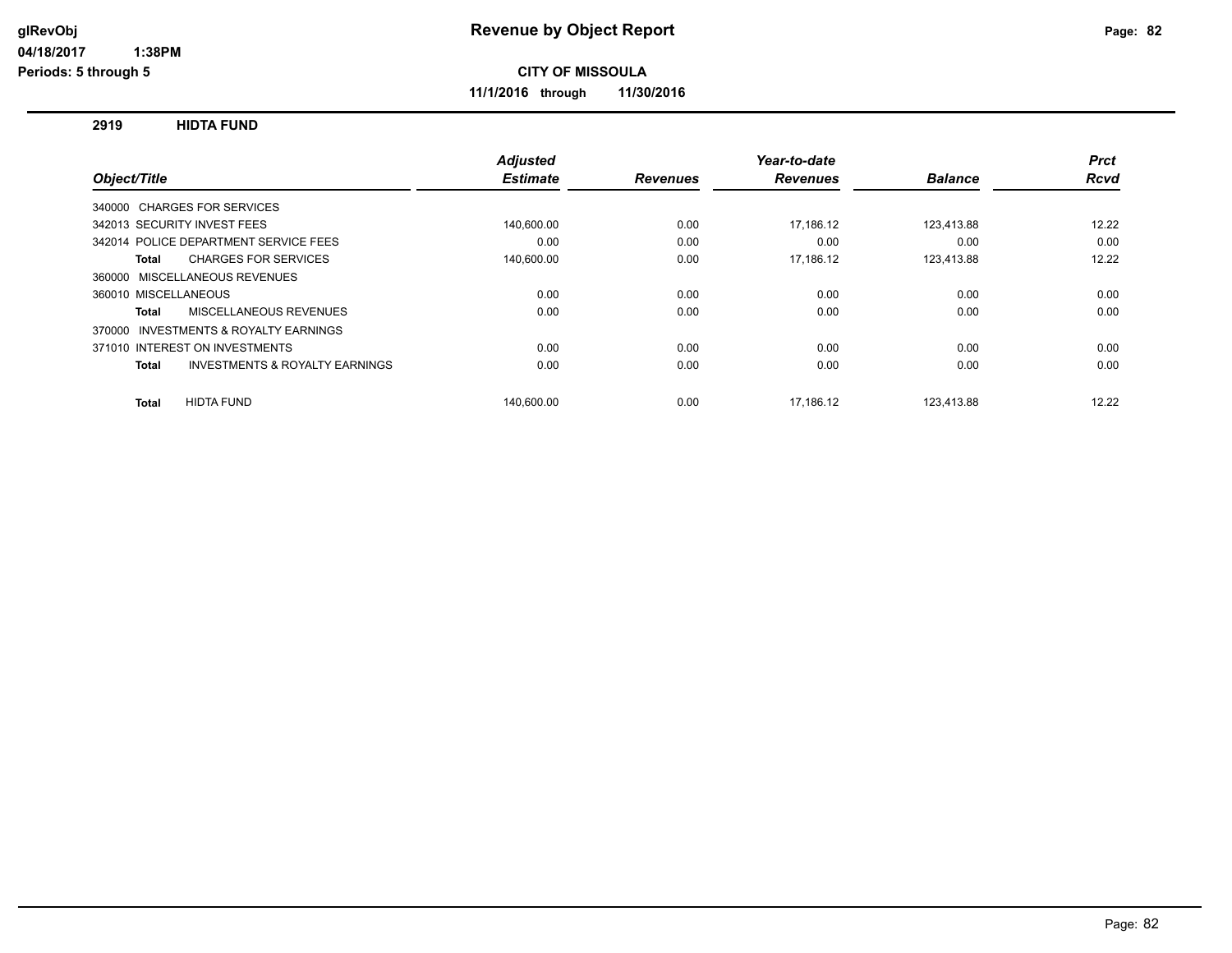**11/1/2016 through 11/30/2016**

## **2939 CDBG PROGRAM INCOME ACCOUNT**

**2939 CDBG PROGRAM INCOME ACCOUNT**

|                                                    | <b>Adjusted</b> |                 | Year-to-date    |                | <b>Prct</b> |
|----------------------------------------------------|-----------------|-----------------|-----------------|----------------|-------------|
| Object/Title                                       | <b>Estimate</b> | <b>Revenues</b> | <b>Revenues</b> | <b>Balance</b> | Rcvd        |
| 330000 INTERGOVERNMENTAL REVENUES                  |                 |                 |                 |                |             |
| 331000 FEDERAL GRANTS                              | 14,383.00       | 0.00            | 0.00            | 14,383.00      | 0.00        |
| <b>INTERGOVERNMENTAL REVENUES</b><br>Total         | 14,383.00       | 0.00            | 0.00            | 14,383.00      | 0.00        |
| 360000 MISCELLANEOUS REVENUES                      |                 |                 |                 |                |             |
| 360010 MISCELLANEOUS                               | 0.00            | 0.00            | 0.00            | 0.00           | 0.00        |
| MISCELLANEOUS REVENUES<br>Total                    | 0.00            | 0.00            | 0.00            | 0.00           | 0.00        |
| 370000 INVESTMENTS & ROYALTY EARNINGS              |                 |                 |                 |                |             |
| 371010 INTEREST ON INVESTMENTS                     | 0.00            | 0.00            | 0.00            | 0.00           | 0.00        |
| 371020 GAIN/LOSS IN MARKET VALUE OF INVESTMENTS    | 0.00            | 0.00            | 0.00            | 0.00           | 0.00        |
| <b>INVESTMENTS &amp; ROYALTY EARNINGS</b><br>Total | 0.00            | 0.00            | 0.00            | 0.00           | 0.00        |
| 380000 OTHER FINANCING SOURCES                     |                 |                 |                 |                |             |
| 383000 OPERATING TRANSFERS                         | 0.00            | 0.00            | 0.00            | 0.00           | 0.00        |
| 383009 TRANS FR TITLE I                            | 0.00            | 0.00            | 0.00            | 0.00           | 0.00        |
| OTHER FINANCING SOURCES<br>Total                   | 0.00            | 0.00            | 0.00            | 0.00           | 0.00        |
| CDBG PROGRAM INCOME ACCOUNT<br><b>Total</b>        | 14,383.00       | 0.00            | 0.00            | 14,383.00      | 0.00        |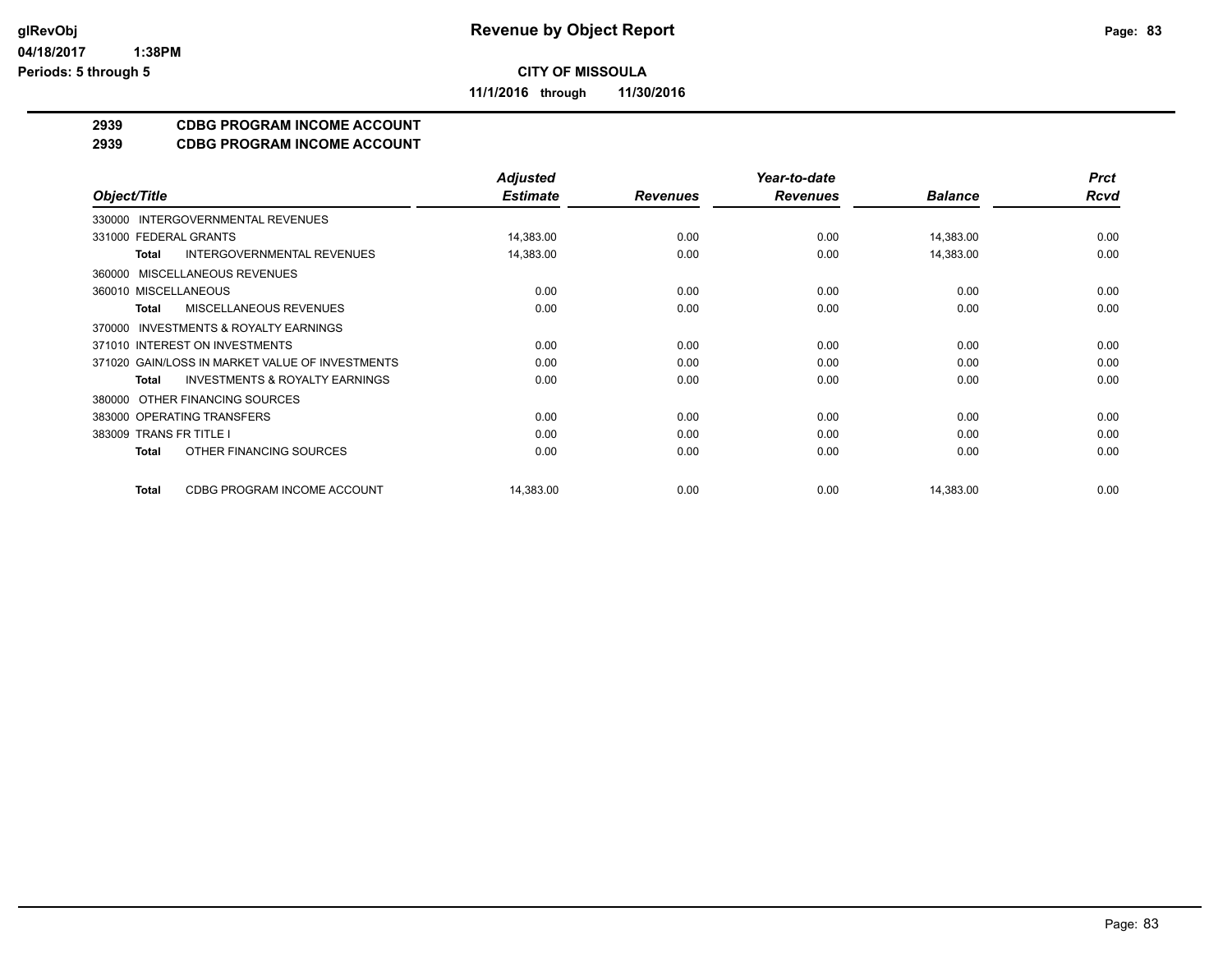**11/1/2016 through 11/30/2016**

### **2939 CDBG PROGRAM INCOME ACCOUNT**

|                                                    | <b>Adjusted</b> |                 | Year-to-date    |                | <b>Prct</b> |
|----------------------------------------------------|-----------------|-----------------|-----------------|----------------|-------------|
| Object/Title                                       | <b>Estimate</b> | <b>Revenues</b> | <b>Revenues</b> | <b>Balance</b> | <b>Rcvd</b> |
| 330000 INTERGOVERNMENTAL REVENUES                  |                 |                 |                 |                |             |
| 331000 FEDERAL GRANTS                              | 14,383.00       | 0.00            | 0.00            | 14,383.00      | 0.00        |
| <b>INTERGOVERNMENTAL REVENUES</b><br><b>Total</b>  | 14,383.00       | 0.00            | 0.00            | 14,383.00      | 0.00        |
| 360000 MISCELLANEOUS REVENUES                      |                 |                 |                 |                |             |
| 360010 MISCELLANEOUS                               | 0.00            | 0.00            | 0.00            | 0.00           | 0.00        |
| MISCELLANEOUS REVENUES<br><b>Total</b>             | 0.00            | 0.00            | 0.00            | 0.00           | 0.00        |
| 370000 INVESTMENTS & ROYALTY EARNINGS              |                 |                 |                 |                |             |
| 371010 INTEREST ON INVESTMENTS                     | 0.00            | 0.00            | 0.00            | 0.00           | 0.00        |
| 371020 GAIN/LOSS IN MARKET VALUE OF INVESTMENT     | 0.00            | 0.00            | 0.00            | 0.00           | 0.00        |
| <b>INVESTMENTS &amp; ROYALTY EARNINGS</b><br>Total | 0.00            | 0.00            | 0.00            | 0.00           | 0.00        |
| 380000 OTHER FINANCING SOURCES                     |                 |                 |                 |                |             |
| 383000 OPERATING TRANSFERS                         | 0.00            | 0.00            | 0.00            | 0.00           | 0.00        |
| 383009 TRANS FR TITLE I                            | 0.00            | 0.00            | 0.00            | 0.00           | 0.00        |
| OTHER FINANCING SOURCES<br><b>Total</b>            | 0.00            | 0.00            | 0.00            | 0.00           | 0.00        |
| CDBG PROGRAM INCOME ACCOUNT<br><b>Total</b>        | 14,383.00       | 0.00            | 0.00            | 14,383.00      | 0.00        |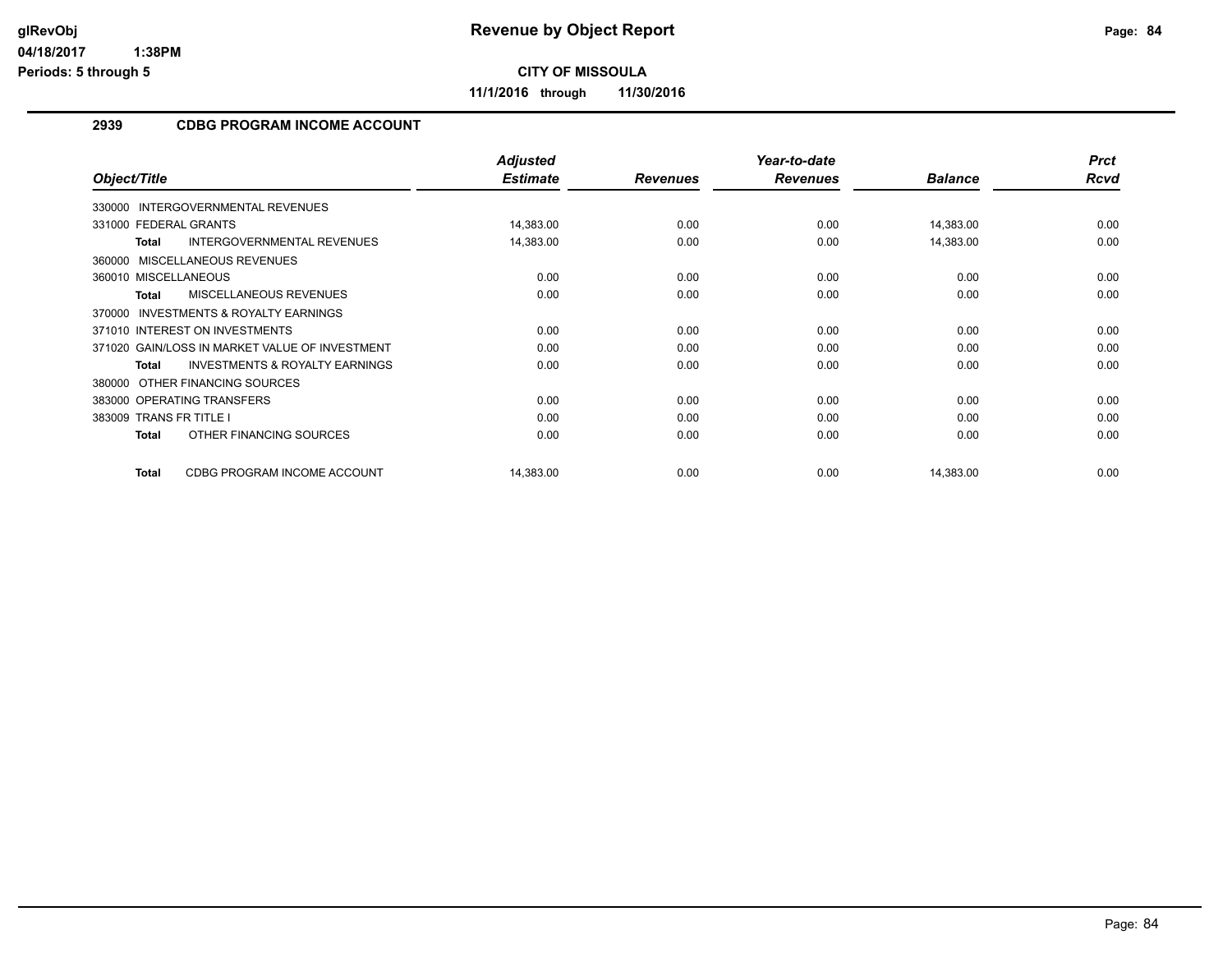## **CITY OF MISSOULA 11/1/2016 through 11/30/2016**

**2940 CDBG FUND**

**2940 CDBG FUND**

|                                                    | <b>Adjusted</b> |                 | Year-to-date    |                | <b>Prct</b> |
|----------------------------------------------------|-----------------|-----------------|-----------------|----------------|-------------|
| Object/Title                                       | <b>Estimate</b> | <b>Revenues</b> | <b>Revenues</b> | <b>Balance</b> | <b>Rcvd</b> |
| 330000 INTERGOVERNMENTAL REVENUES                  |                 |                 |                 |                |             |
| 331010 ENTITLEMENT - CDBG                          | 577,639.00      | 0.00            | 95,782.09       | 481,856.91     | 16.58       |
| 331012 ARRA/CDBG STIMULUS REVENUE                  | 112,504.00      | 0.00            | 0.00            | 112,504.00     | 0.00        |
| <b>INTERGOVERNMENTAL REVENUES</b><br><b>Total</b>  | 690,143.00      | 0.00            | 95,782.09       | 594,360.91     | 13.88       |
| 360000 MISCELLANEOUS REVENUES                      |                 |                 |                 |                |             |
| 360010 MISCELLANEOUS                               | 0.00            | 0.00            | 0.00            | 0.00           | 0.00        |
| <b>MISCELLANEOUS REVENUES</b><br>Total             | 0.00            | 0.00            | 0.00            | 0.00           | 0.00        |
| 370000 INVESTMENTS & ROYALTY EARNINGS              |                 |                 |                 |                |             |
| 371010 INTEREST ON INVESTMENTS                     | 0.00            | 0.00            | 0.00            | 0.00           | 0.00        |
| <b>INVESTMENTS &amp; ROYALTY EARNINGS</b><br>Total | 0.00            | 0.00            | 0.00            | 0.00           | 0.00        |
| OTHER FINANCING SOURCES<br>380000                  |                 |                 |                 |                |             |
| 383000 OPERATING TRANSFERS                         | 0.00            | 0.00            | 0.00            | 0.00           | 0.00        |
| 383009 TRANS FR TITLE I                            | 0.00            | 0.00            | 0.00            | 0.00           | 0.00        |
| OTHER FINANCING SOURCES<br><b>Total</b>            | 0.00            | 0.00            | 0.00            | 0.00           | 0.00        |
| <b>CDBG FUND</b><br><b>Total</b>                   | 690,143.00      | 0.00            | 95,782.09       | 594,360.91     | 13.88       |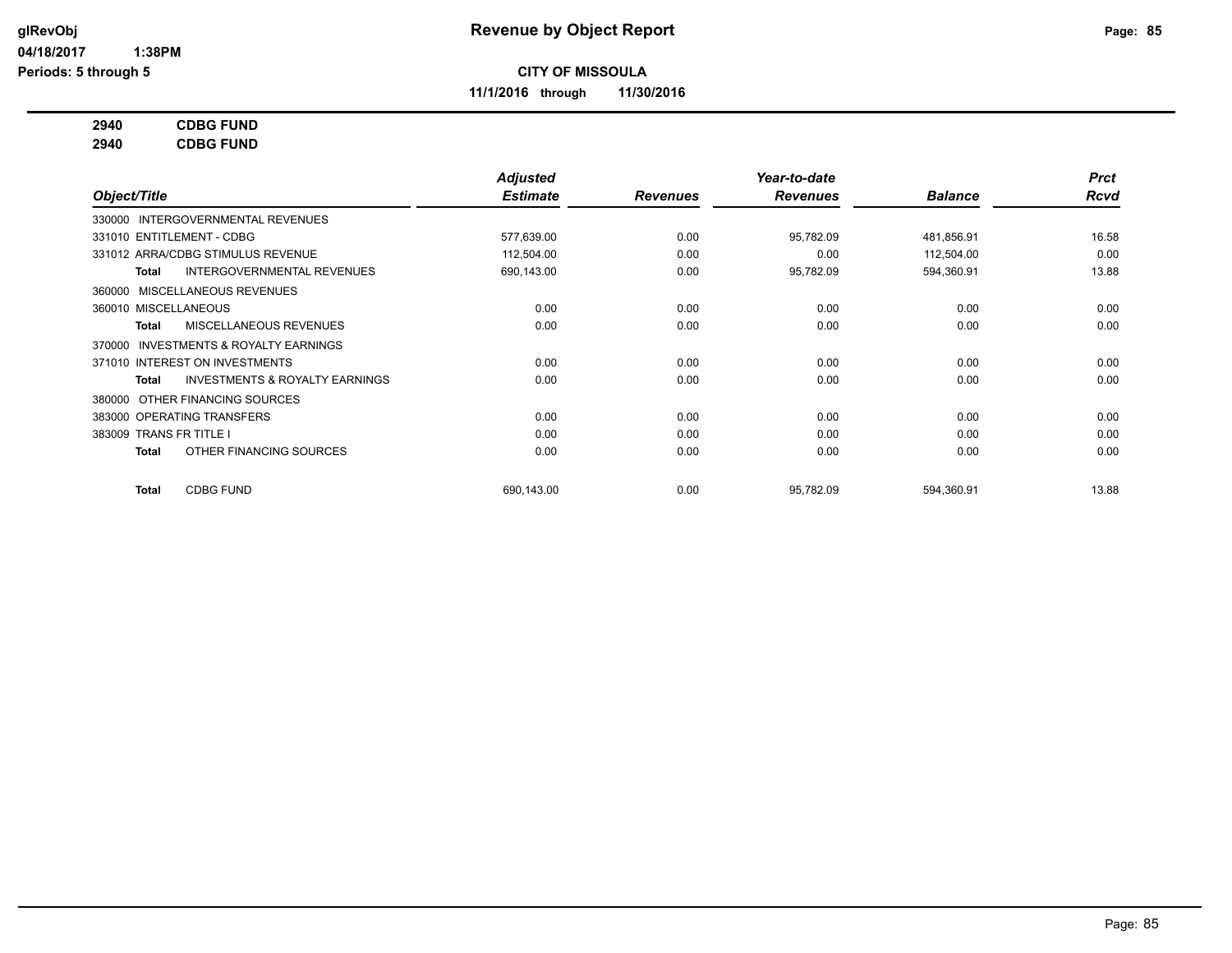**11/1/2016 through 11/30/2016**

#### **2940 CDBG FUND**

|                                                     | <b>Adjusted</b> |                 | Year-to-date    |                | <b>Prct</b> |
|-----------------------------------------------------|-----------------|-----------------|-----------------|----------------|-------------|
| Object/Title                                        | <b>Estimate</b> | <b>Revenues</b> | <b>Revenues</b> | <b>Balance</b> | Rcvd        |
| 330000 INTERGOVERNMENTAL REVENUES                   |                 |                 |                 |                |             |
| 331010 ENTITLEMENT - CDBG                           | 577,639.00      | 0.00            | 95,782.09       | 481,856.91     | 16.58       |
| 331012 ARRA/CDBG STIMULUS REVENUE                   | 112,504.00      | 0.00            | 0.00            | 112,504.00     | 0.00        |
| <b>INTERGOVERNMENTAL REVENUES</b><br>Total          | 690,143.00      | 0.00            | 95,782.09       | 594,360.91     | 13.88       |
| 360000 MISCELLANEOUS REVENUES                       |                 |                 |                 |                |             |
| 360010 MISCELLANEOUS                                | 0.00            | 0.00            | 0.00            | 0.00           | 0.00        |
| MISCELLANEOUS REVENUES<br>Total                     | 0.00            | 0.00            | 0.00            | 0.00           | 0.00        |
| <b>INVESTMENTS &amp; ROYALTY EARNINGS</b><br>370000 |                 |                 |                 |                |             |
| 371010 INTEREST ON INVESTMENTS                      | 0.00            | 0.00            | 0.00            | 0.00           | 0.00        |
| <b>INVESTMENTS &amp; ROYALTY EARNINGS</b><br>Total  | 0.00            | 0.00            | 0.00            | 0.00           | 0.00        |
| 380000 OTHER FINANCING SOURCES                      |                 |                 |                 |                |             |
| 383000 OPERATING TRANSFERS                          | 0.00            | 0.00            | 0.00            | 0.00           | 0.00        |
| 383009 TRANS FR TITLE I                             | 0.00            | 0.00            | 0.00            | 0.00           | 0.00        |
| OTHER FINANCING SOURCES<br><b>Total</b>             | 0.00            | 0.00            | 0.00            | 0.00           | 0.00        |
| <b>CDBG FUND</b><br><b>Total</b>                    | 690,143.00      | 0.00            | 95,782.09       | 594,360.91     | 13.88       |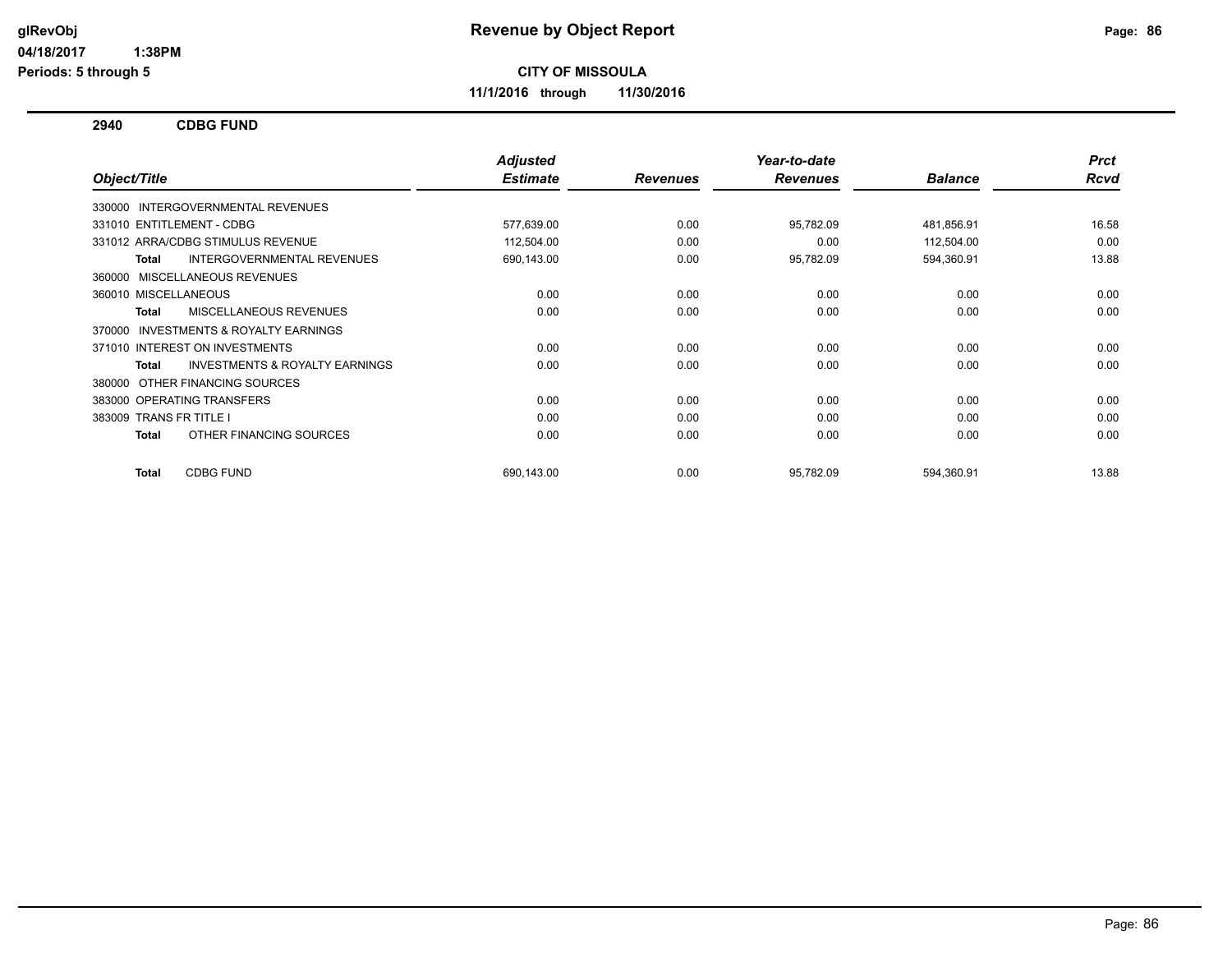**CITY OF MISSOULA 11/1/2016 through 11/30/2016**

## **2941 HOME FUND**

**2941 HOME FUND**

|                                                           | <b>Adjusted</b> |                 | Year-to-date    |                | <b>Prct</b> |
|-----------------------------------------------------------|-----------------|-----------------|-----------------|----------------|-------------|
| Object/Title                                              | <b>Estimate</b> | <b>Revenues</b> | <b>Revenues</b> | <b>Balance</b> | <b>Rcvd</b> |
| 330000 INTERGOVERNMENTAL REVENUES                         |                 |                 |                 |                |             |
| 330000 INTERGOVERNMENTAL REVENUES                         | 57,448.00       | 0.00            | $-15,236.31$    | 72.684.31      | $-26.52$    |
| 331016 HOMEWORD 1800 PHILLIPS                             | 0.00            | 337.28          | 337.28          | $-337.28$      | 0.00        |
| 331033 WORD                                               | 0.00            | 0.00            | 2,899.28        | $-2,899.28$    | 0.00        |
| 334145 WESTERN MT MENTAL HEALTH CTR                       | 0.00            | 0.00            | 0.00            | 0.00           | 0.00        |
| 334149 MISSOULA HOMEOWNERSHIP PROGRAM                     | 0.00            | 0.00            | 0.00            | 0.00           | 0.00        |
| 334153 FY14 DISTRICT XI HRC TBRA                          | 0.00            | 0.00            | $-8.00$         | 8.00           | 0.00        |
| 334154 HOMEWORD SWEETGRASS                                | 0.00            | 0.00            | 0.00            | 0.00           | 0.00        |
| 334155 FY08 NMCDC                                         | 0.00            | 0.00            | 0.00            | 0.00           | 0.00        |
| 334156 HOME PROGRAM INCOME                                | 437,800.00      | 0.00            | 0.00            | 437,800.00     | 0.00        |
| 334157 FY09 MHA                                           | 0.00            | 0.00            | 0.00            | 0.00           | 0.00        |
| 334159 FY09 HOMEWORD                                      | 0.00            | 0.00            | 0.00            | 0.00           | 0.00        |
| 334160 FY09 NMCDC                                         | 0.00            | 0.00            | 0.00            | 0.00           | 0.00        |
| 334161 FY10 DISTRICT XI HRC                               | 0.00            | 0.00            | 0.00            | 0.00           | 0.00        |
| 334163 FY10 homeWORD/SOLSTICE APT                         | 0.00            | 0.00            | 0.00            | 0.00           | 0.00        |
| <b>INTERGOVERNMENTAL REVENUES</b><br>Total                | 495,248.00      | 337.28          | $-12,007.75$    | 507,255.75     | $-2.42$     |
| 340000 CHARGES FOR SERVICES                               |                 |                 |                 |                |             |
| 341450 *** Title Not Found ***                            | 0.00            | 0.00            | 0.00            | 0.00           | 0.00        |
| <b>CHARGES FOR SERVICES</b><br>Total                      | 0.00            | 0.00            | 0.00            | 0.00           | 0.00        |
| 360000 MISCELLANEOUS REVENUES                             |                 |                 |                 |                |             |
| 360005 LOAN REPAYMENTS                                    | 0.00            | 0.00            | 0.00            | 0.00           | 0.00        |
| 360010 MISCELLANEOUS                                      | 0.00            | 0.00            | 0.00            | 0.00           | 0.00        |
| MISCELLANEOUS REVENUES<br><b>Total</b>                    | 0.00            | 0.00            | 0.00            | 0.00           | 0.00        |
| 370000 INVESTMENTS & ROYALTY EARNINGS                     |                 |                 |                 |                |             |
| 371020 GAIN/LOSS IN MARKET VALUE OF INVESTMENTS           | 0.00            | 0.00            | 0.00            | 0.00           | 0.00        |
| <b>INVESTMENTS &amp; ROYALTY EARNINGS</b><br><b>Total</b> | 0.00            | 0.00            | 0.00            | 0.00           | 0.00        |
| <b>HOME FUND</b><br><b>Total</b>                          | 495,248.00      | 337.28          | $-12,007.75$    | 507,255.75     | $-2.42$     |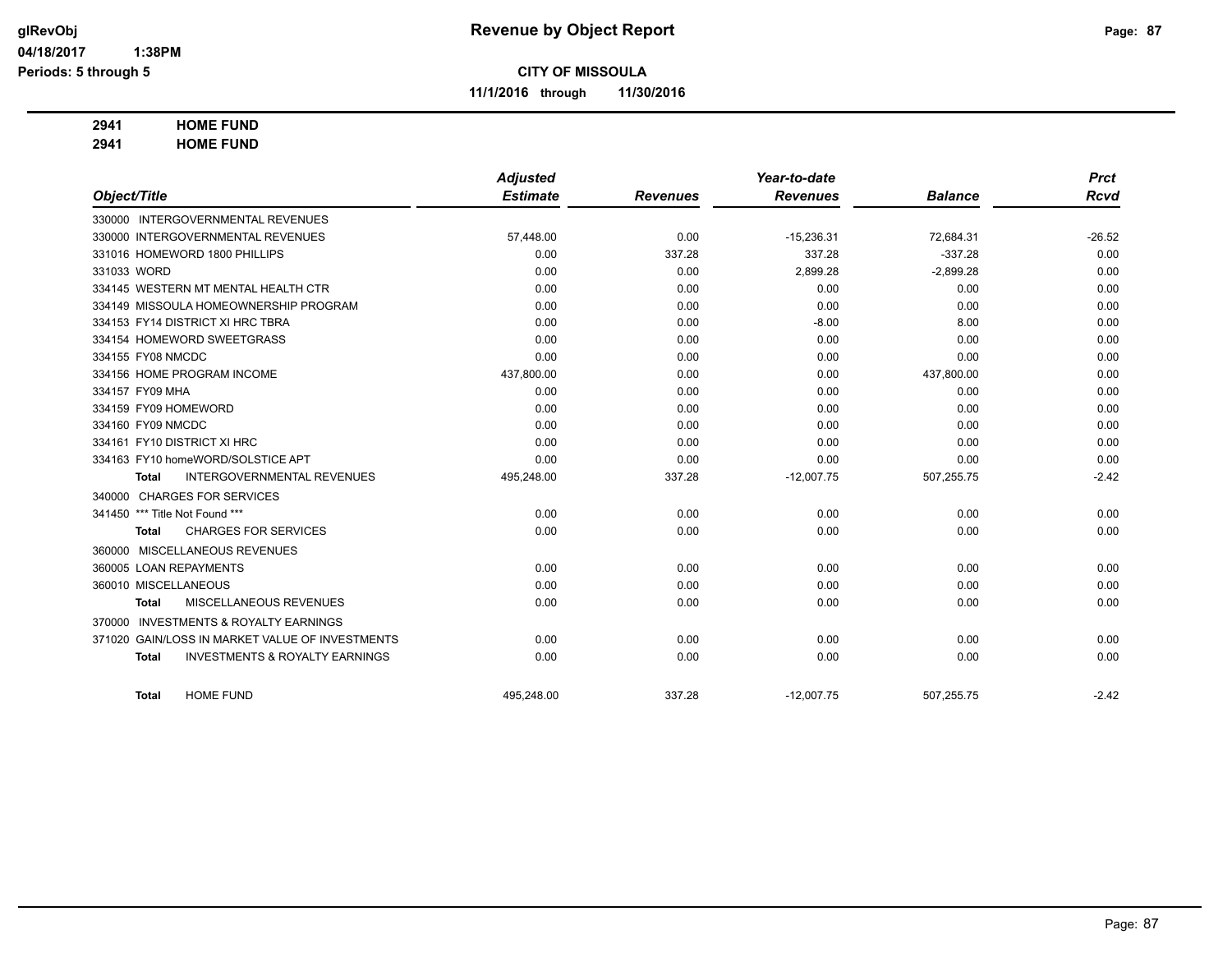**11/1/2016 through 11/30/2016**

#### **2941 HOME FUND**

|                                                           | <b>Adjusted</b> |                 | Year-to-date    |                | <b>Prct</b> |
|-----------------------------------------------------------|-----------------|-----------------|-----------------|----------------|-------------|
| Object/Title                                              | <b>Estimate</b> | <b>Revenues</b> | <b>Revenues</b> | <b>Balance</b> | <b>Rcvd</b> |
| 330000 INTERGOVERNMENTAL REVENUES                         |                 |                 |                 |                |             |
| 330000 INTERGOVERNMENTAL REVENUES                         | 57,448.00       | 0.00            | $-15,236.31$    | 72,684.31      | $-26.52$    |
| 331016 HOMEWORD 1800 PHILLIPS                             | 0.00            | 337.28          | 337.28          | $-337.28$      | 0.00        |
| 331033 WORD                                               | 0.00            | 0.00            | 2,899.28        | $-2,899.28$    | 0.00        |
| 334145 WESTERN MT MENTAL HEALTH CTR                       | 0.00            | 0.00            | 0.00            | 0.00           | 0.00        |
| 334149 MISSOULA HOMEOWNERSHIP PROGRAM                     | 0.00            | 0.00            | 0.00            | 0.00           | 0.00        |
| 334153 FY14 DISTRICT XI HRC TBRA                          | 0.00            | 0.00            | $-8.00$         | 8.00           | 0.00        |
| 334154 HOMEWORD SWEETGRASS                                | 0.00            | 0.00            | 0.00            | 0.00           | 0.00        |
| 334155 FY08 NMCDC                                         | 0.00            | 0.00            | 0.00            | 0.00           | 0.00        |
| 334156 HOME PROGRAM INCOME                                | 437,800.00      | 0.00            | 0.00            | 437,800.00     | 0.00        |
| 334157 FY09 MHA                                           | 0.00            | 0.00            | 0.00            | 0.00           | 0.00        |
| 334159 FY09 HOMEWORD                                      | 0.00            | 0.00            | 0.00            | 0.00           | 0.00        |
| 334160 FY09 NMCDC                                         | 0.00            | 0.00            | 0.00            | 0.00           | 0.00        |
| 334161 FY10 DISTRICT XI HRC                               | 0.00            | 0.00            | 0.00            | 0.00           | 0.00        |
| 334163 FY10 homeWORD/SOLSTICE APT                         | 0.00            | 0.00            | 0.00            | 0.00           | 0.00        |
| <b>INTERGOVERNMENTAL REVENUES</b><br>Total                | 495,248.00      | 337.28          | $-12,007.75$    | 507,255.75     | $-2.42$     |
| 340000 CHARGES FOR SERVICES                               |                 |                 |                 |                |             |
| 341450 *** Title Not Found ***                            | 0.00            | 0.00            | 0.00            | 0.00           | 0.00        |
| <b>CHARGES FOR SERVICES</b><br><b>Total</b>               | 0.00            | 0.00            | 0.00            | 0.00           | 0.00        |
| 360000 MISCELLANEOUS REVENUES                             |                 |                 |                 |                |             |
| 360005 LOAN REPAYMENTS                                    | 0.00            | 0.00            | 0.00            | 0.00           | 0.00        |
| 360010 MISCELLANEOUS                                      | 0.00            | 0.00            | 0.00            | 0.00           | 0.00        |
| <b>MISCELLANEOUS REVENUES</b><br><b>Total</b>             | 0.00            | 0.00            | 0.00            | 0.00           | 0.00        |
| 370000 INVESTMENTS & ROYALTY EARNINGS                     |                 |                 |                 |                |             |
| 371020 GAIN/LOSS IN MARKET VALUE OF INVESTMENT            | 0.00            | 0.00            | 0.00            | 0.00           | 0.00        |
| <b>INVESTMENTS &amp; ROYALTY EARNINGS</b><br><b>Total</b> | 0.00            | 0.00            | 0.00            | 0.00           | 0.00        |
| <b>HOME FUND</b><br><b>Total</b>                          | 495,248.00      | 337.28          | $-12,007.75$    | 507,255.75     | $-2.42$     |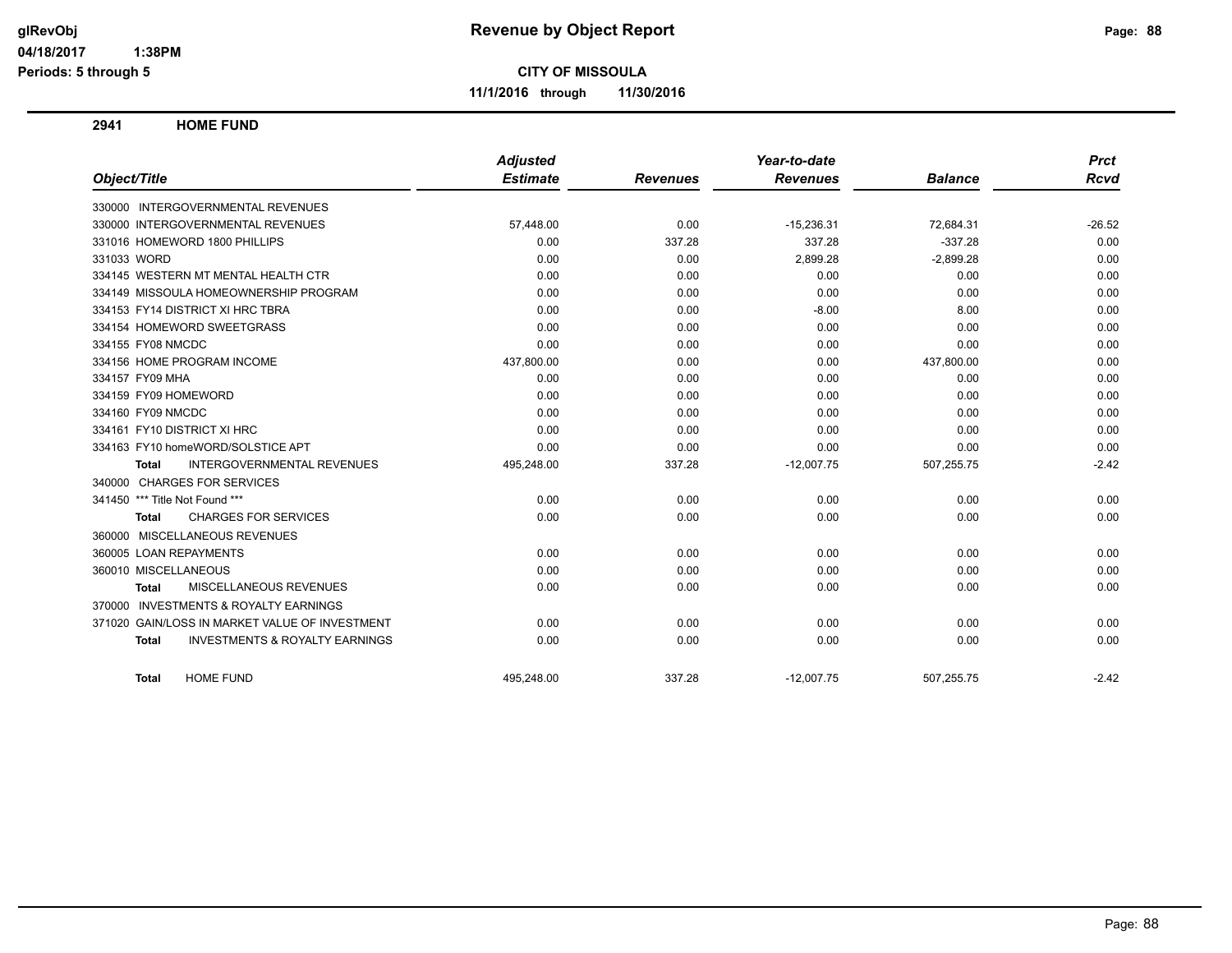**11/1/2016 through 11/30/2016**

**2942 ADDI PROGRAM 2942 ADDI PROGRAM**

|                                                    | <b>Adjusted</b> |                 | Year-to-date    |                | <b>Prct</b> |
|----------------------------------------------------|-----------------|-----------------|-----------------|----------------|-------------|
| Object/Title                                       | <b>Estimate</b> | <b>Revenues</b> | <b>Revenues</b> | <b>Balance</b> | Rcvd        |
| 330000 INTERGOVERNMENTAL REVENUES                  |                 |                 |                 |                |             |
| 330000 INTERGOVERNMENTAL REVENUES                  | 0.00            | 0.00            | 0.00            | 0.00           | 0.00        |
| 334146 ADDI FUNDS-1ST TIME HOMEBUYERS              | 0.00            | 0.00            | 0.00            | 0.00           | 0.00        |
| INTERGOVERNMENTAL REVENUES<br>Total                | 0.00            | 0.00            | 0.00            | 0.00           | 0.00        |
| 370000 INVESTMENTS & ROYALTY EARNINGS              |                 |                 |                 |                |             |
| 371010 INTEREST ON INVESTMENTS                     | 0.00            | 0.00            | 0.00            | 0.00           | 0.00        |
| 371020 GAIN/LOSS IN MARKET VALUE OF INVESTMENTS    | 0.00            | 0.00            | 0.00            | 0.00           | 0.00        |
| <b>INVESTMENTS &amp; ROYALTY EARNINGS</b><br>Total | 0.00            | 0.00            | 0.00            | 0.00           | 0.00        |
| ADDI PROGRAM<br><b>Total</b>                       | 0.00            | 0.00            | 0.00            | 0.00           | 0.00        |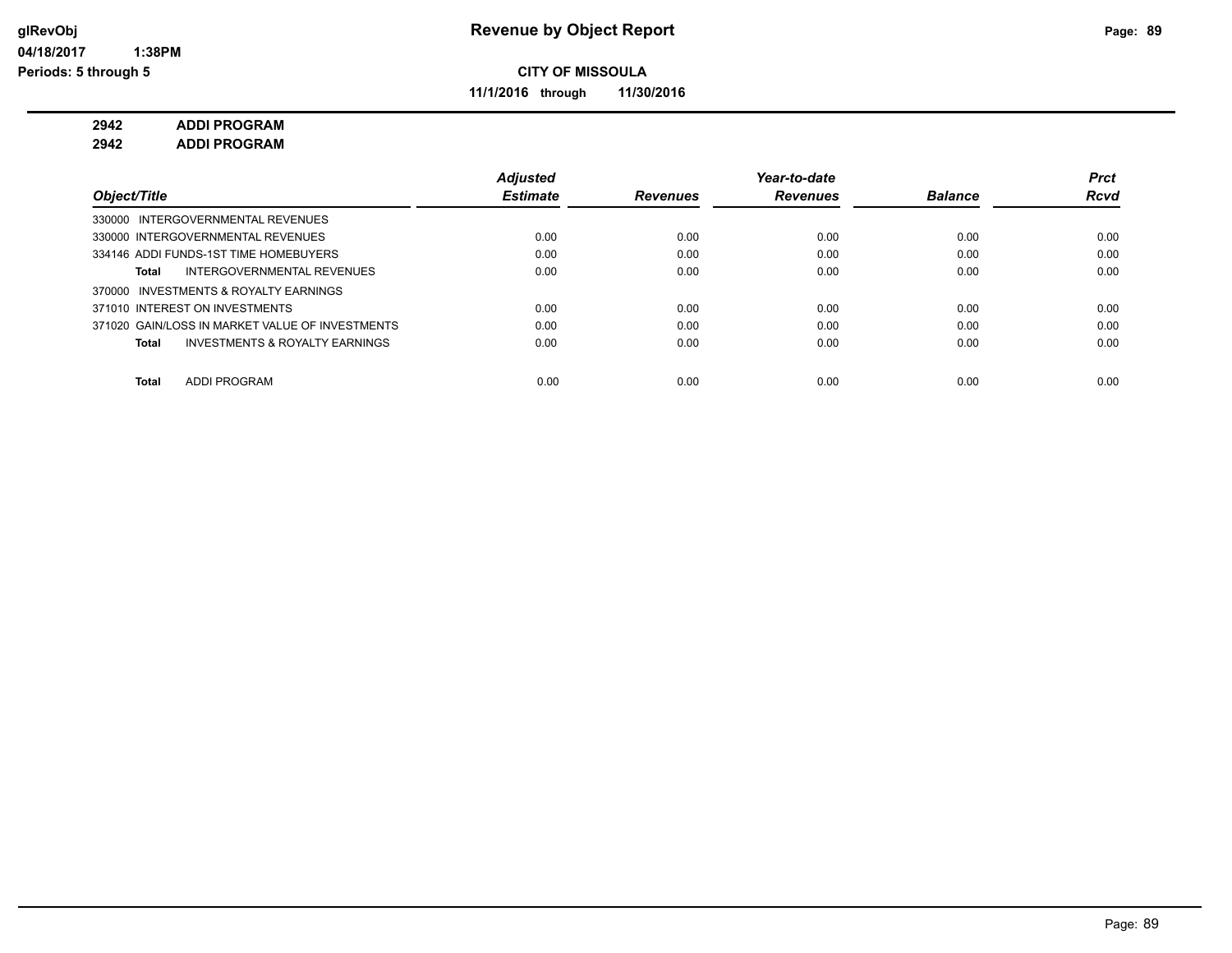**11/1/2016 through 11/30/2016**

#### **2942 ADDI PROGRAM**

|                                                | <b>Adiusted</b> |                 | Year-to-date    |                | <b>Prct</b> |
|------------------------------------------------|-----------------|-----------------|-----------------|----------------|-------------|
| Object/Title                                   | <b>Estimate</b> | <b>Revenues</b> | <b>Revenues</b> | <b>Balance</b> | <b>Rcvd</b> |
| 330000 INTERGOVERNMENTAL REVENUES              |                 |                 |                 |                |             |
| 330000 INTERGOVERNMENTAL REVENUES              | 0.00            | 0.00            | 0.00            | 0.00           | 0.00        |
| 334146 ADDI FUNDS-1ST TIME HOMEBUYERS          | 0.00            | 0.00            | 0.00            | 0.00           | 0.00        |
| INTERGOVERNMENTAL REVENUES<br>Total            | 0.00            | 0.00            | 0.00            | 0.00           | 0.00        |
| 370000 INVESTMENTS & ROYALTY EARNINGS          |                 |                 |                 |                |             |
| 371010 INTEREST ON INVESTMENTS                 | 0.00            | 0.00            | 0.00            | 0.00           | 0.00        |
| 371020 GAIN/LOSS IN MARKET VALUE OF INVESTMENT | 0.00            | 0.00            | 0.00            | 0.00           | 0.00        |
| INVESTMENTS & ROYALTY EARNINGS<br>Total        | 0.00            | 0.00            | 0.00            | 0.00           | 0.00        |
| ADDI PROGRAM<br>Total                          | 0.00            | 0.00            | 0.00            | 0.00           | 0.00        |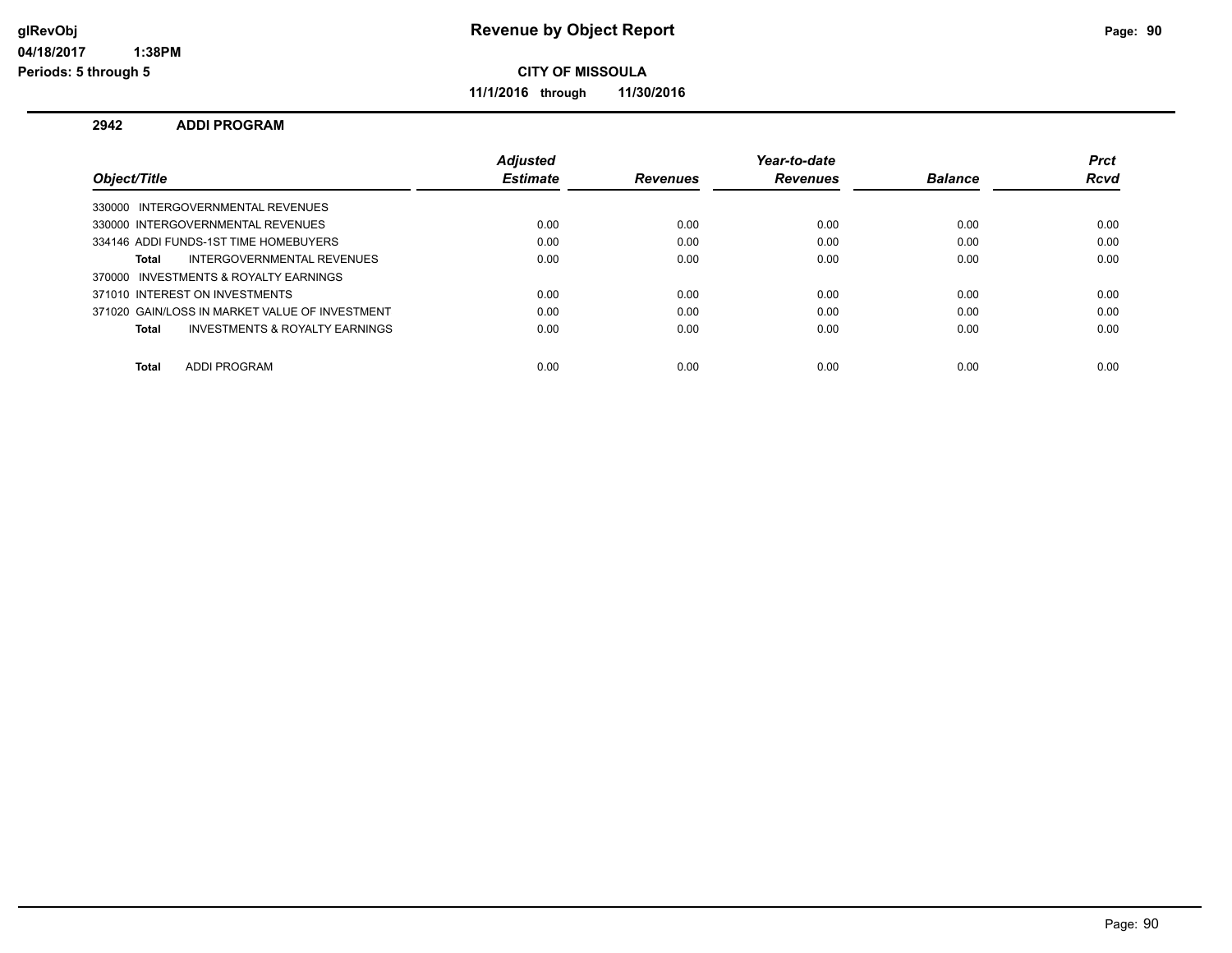**11/1/2016 through 11/30/2016**

## **2943 CITY HOME PROGRAM INCOME**

### **2943 CITY HOME PROGRAM INCOME**

|                                            | <b>Adjusted</b> |                 | Year-to-date    |                | <b>Prct</b> |
|--------------------------------------------|-----------------|-----------------|-----------------|----------------|-------------|
| Object/Title                               | <b>Estimate</b> | <b>Revenues</b> | <b>Revenues</b> | <b>Balance</b> | Rcvd        |
| INTERGOVERNMENTAL REVENUES<br>330000       |                 |                 |                 |                |             |
| 334156 *** Title Not Found ***             | 0.00            | 0.00            | 40.183.85       | $-40,183.85$   | 0.00        |
| <b>INTERGOVERNMENTAL REVENUES</b><br>Total | 0.00            | 0.00            | 40,183.85       | $-40,183.85$   | 0.00        |
| 360000 MISCELLANEOUS REVENUES              |                 |                 |                 |                |             |
| 360005 LOAN REPAYMENTS                     | 25,000.00       | 0.00            | 0.00            | 25.000.00      | 0.00        |
| 360010 MISCELLANEOUS                       | 0.00            | 66.67           | 266.68          | $-266.68$      | 0.00        |
| MISCELLANEOUS REVENUES<br>Total            | 25,000.00       | 66.67           | 266.68          | 24,733.32      | 1.07        |
| 380000 OTHER FINANCING SOURCES             |                 |                 |                 |                |             |
| 383000 OPERATING TRANSFERS                 | 0.00            | 0.00            | 0.00            | 0.00           | 0.00        |
| OTHER FINANCING SOURCES<br>Total           | 0.00            | 0.00            | 0.00            | 0.00           | 0.00        |
| CITY HOME PROGRAM INCOME<br><b>Total</b>   | 25.000.00       | 66.67           | 40.450.53       | $-15.450.53$   | 161.80      |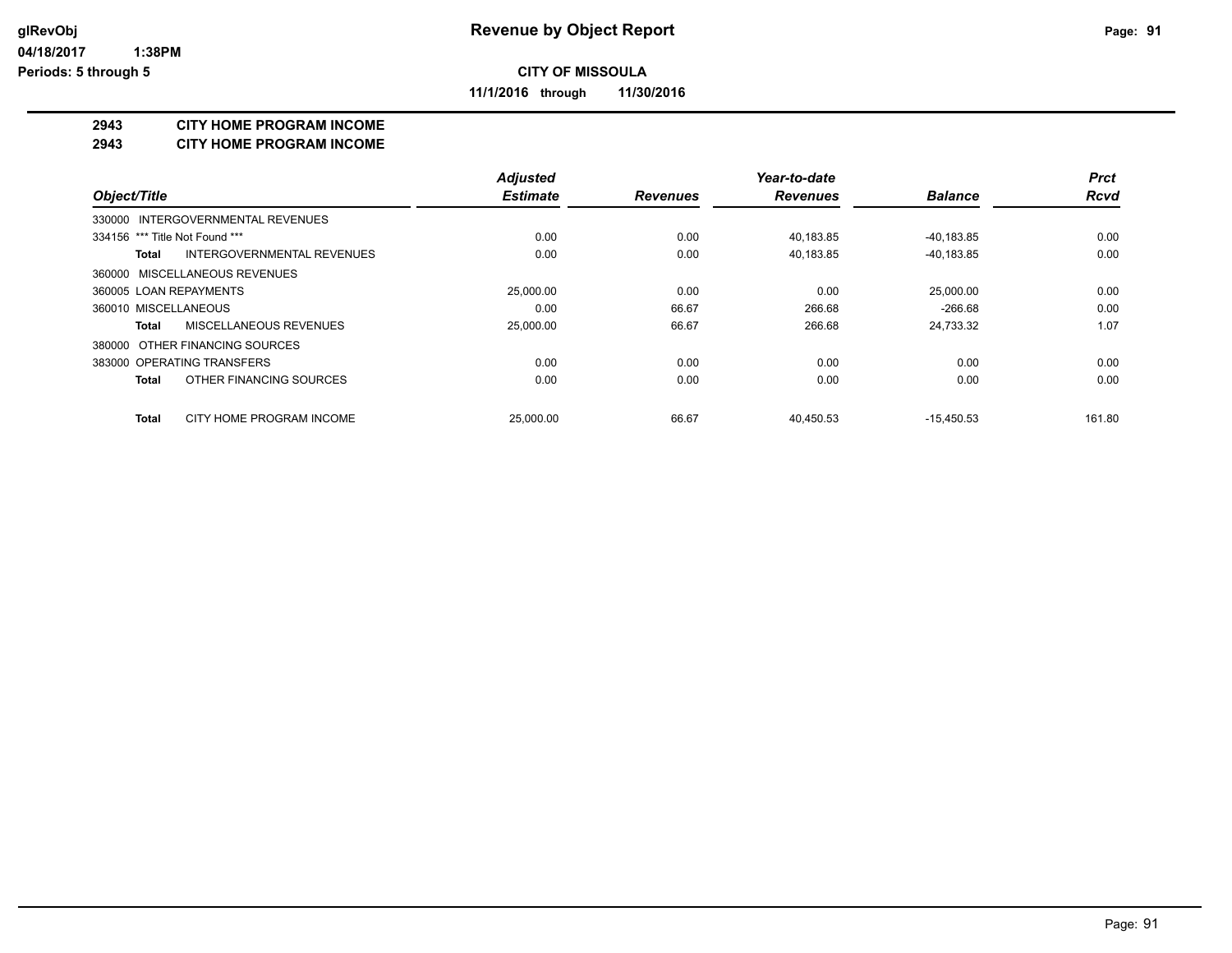**11/1/2016 through 11/30/2016**

### **2943 CITY HOME PROGRAM INCOME**

|                                |                            | <b>Adjusted</b> |                 | Year-to-date    |                | <b>Prct</b> |
|--------------------------------|----------------------------|-----------------|-----------------|-----------------|----------------|-------------|
| Object/Title                   |                            | <b>Estimate</b> | <b>Revenues</b> | <b>Revenues</b> | <b>Balance</b> | <b>Rcvd</b> |
| 330000                         | INTERGOVERNMENTAL REVENUES |                 |                 |                 |                |             |
| 334156 *** Title Not Found *** |                            | 0.00            | 0.00            | 40,183.85       | $-40,183.85$   | 0.00        |
| Total                          | INTERGOVERNMENTAL REVENUES | 0.00            | 0.00            | 40,183.85       | $-40,183.85$   | 0.00        |
| 360000                         | MISCELLANEOUS REVENUES     |                 |                 |                 |                |             |
| 360005 LOAN REPAYMENTS         |                            | 25,000.00       | 0.00            | 0.00            | 25,000.00      | 0.00        |
| 360010 MISCELLANEOUS           |                            | 0.00            | 66.67           | 266.68          | $-266.68$      | 0.00        |
| Total                          | MISCELLANEOUS REVENUES     | 25,000.00       | 66.67           | 266.68          | 24,733.32      | 1.07        |
| 380000                         | OTHER FINANCING SOURCES    |                 |                 |                 |                |             |
|                                | 383000 OPERATING TRANSFERS | 0.00            | 0.00            | 0.00            | 0.00           | 0.00        |
| <b>Total</b>                   | OTHER FINANCING SOURCES    | 0.00            | 0.00            | 0.00            | 0.00           | 0.00        |
| <b>Total</b>                   | CITY HOME PROGRAM INCOME   | 25.000.00       | 66.67           | 40.450.53       | $-15.450.53$   | 161.80      |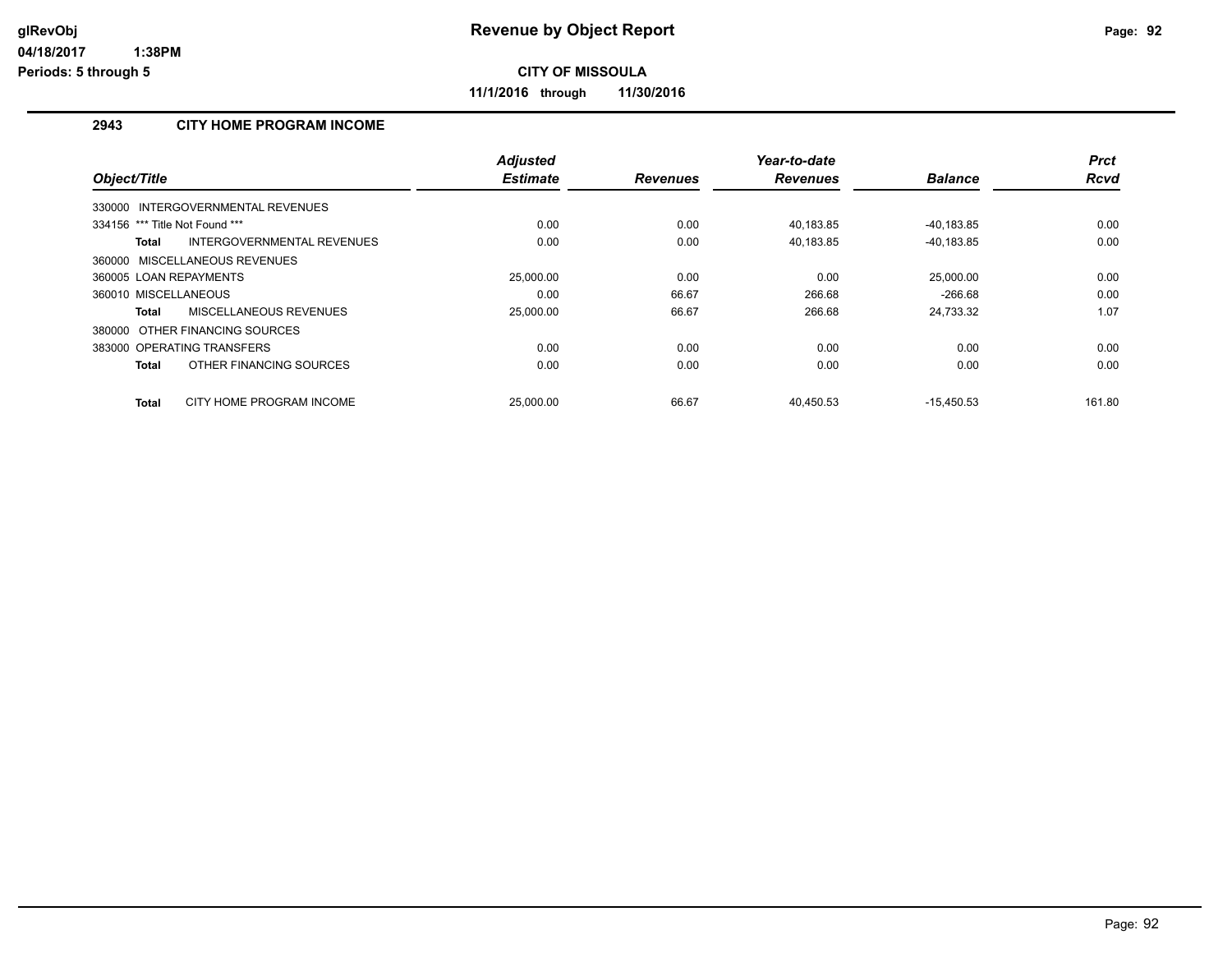**11/1/2016 through 11/30/2016**

## **2944 NEIGHBORHOOD STABILIZATION PROGRAM 2944 NEIGHBORHOOD STABILIZATION PROGRAM**

| Object/Title                                | <b>Adjusted</b><br><b>Estimate</b> | <b>Revenues</b> | Year-to-date<br><b>Revenues</b> | <b>Balance</b> | <b>Prct</b><br><b>Rcvd</b> |
|---------------------------------------------|------------------------------------|-----------------|---------------------------------|----------------|----------------------------|
|                                             |                                    |                 |                                 |                |                            |
| 330000 INTERGOVERNMENTAL REVENUES           |                                    |                 |                                 |                |                            |
| 331011 NSP GRANT/SILVERTIP PROJECT          | 0.00                               | 0.00            | 0.00                            | 0.00           | 0.00                       |
| 331017 HUD 6.7M/SILVERTIP APTS              | 0.00                               | 0.00            | 0.00                            | 0.00           | 0.00                       |
| 331018 MHA 1M/SILVERTIP APTS                | 0.00                               | 0.00            | 0.00                            | 0.00           | 0.00                       |
| INTERGOVERNMENTAL REVENUES<br>Total         | 0.00                               | 0.00            | 0.00                            | 0.00           | 0.00                       |
|                                             |                                    |                 |                                 |                |                            |
| NEIGHBORHOOD STABILIZATION PROGRAM<br>Total | 0.00                               | 0.00            | 0.00                            | 0.00           | 0.00                       |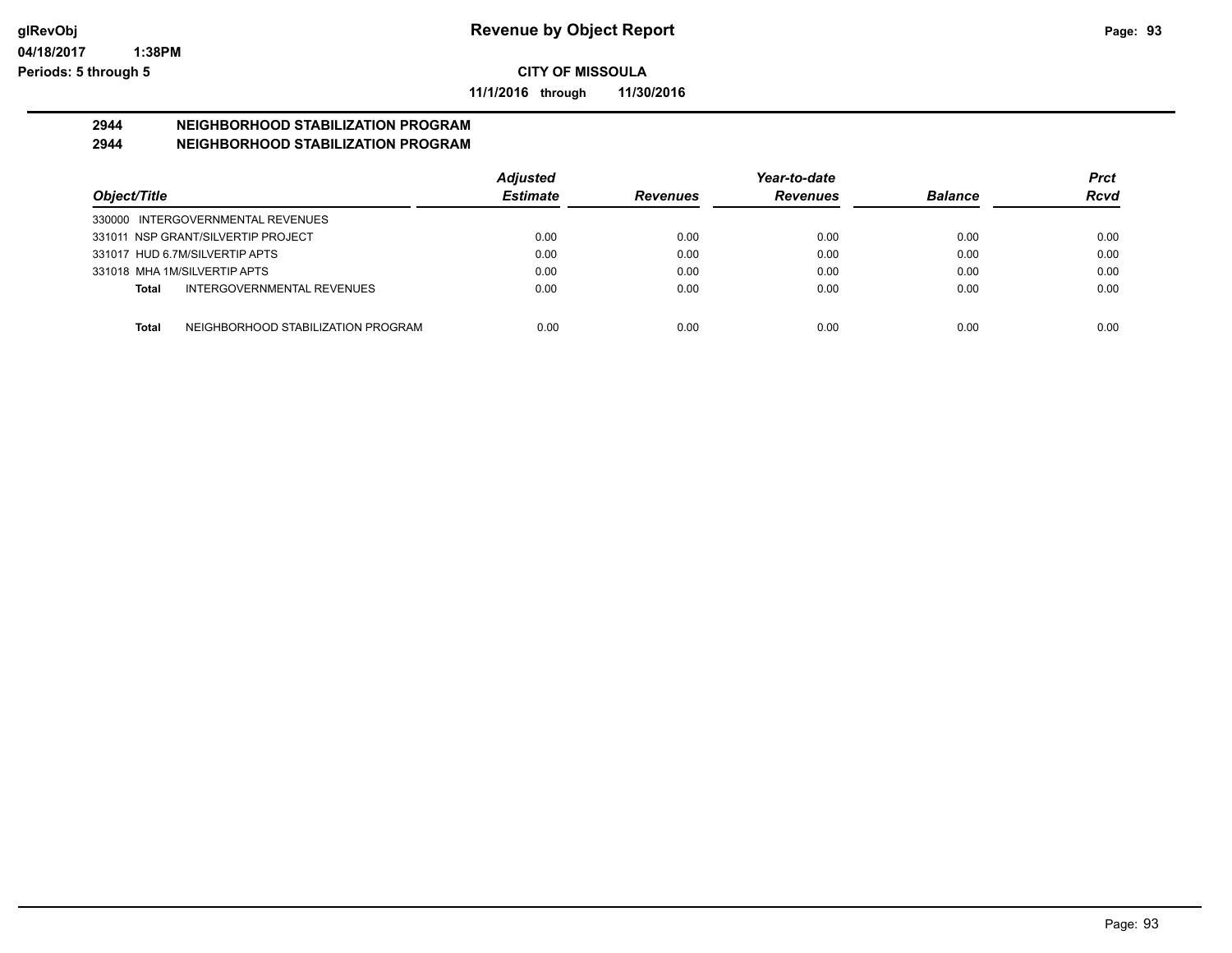**11/1/2016 through 11/30/2016**

#### **2944 NEIGHBORHOOD STABILIZATION PROGRAM**

| Object/Title                                       | <b>Adjusted</b><br><b>Estimate</b> | <b>Revenues</b> | Year-to-date<br><b>Revenues</b> | <b>Balance</b> | <b>Prct</b><br><b>Rcvd</b> |
|----------------------------------------------------|------------------------------------|-----------------|---------------------------------|----------------|----------------------------|
| 330000 INTERGOVERNMENTAL REVENUES                  |                                    |                 |                                 |                |                            |
| 331011 NSP GRANT/SILVERTIP PROJECT                 | 0.00                               | 0.00            | 0.00                            | 0.00           | 0.00                       |
| 331017 HUD 6.7M/SILVERTIP APTS                     | 0.00                               | 0.00            | 0.00                            | 0.00           | 0.00                       |
| 331018 MHA 1M/SILVERTIP APTS                       | 0.00                               | 0.00            | 0.00                            | 0.00           | 0.00                       |
| INTERGOVERNMENTAL REVENUES<br><b>Total</b>         | 0.00                               | 0.00            | 0.00                            | 0.00           | 0.00                       |
| <b>Total</b><br>NEIGHBORHOOD STABILIZATION PROGRAN | 0.00                               | 0.00            | 0.00                            | 0.00           | 0.00                       |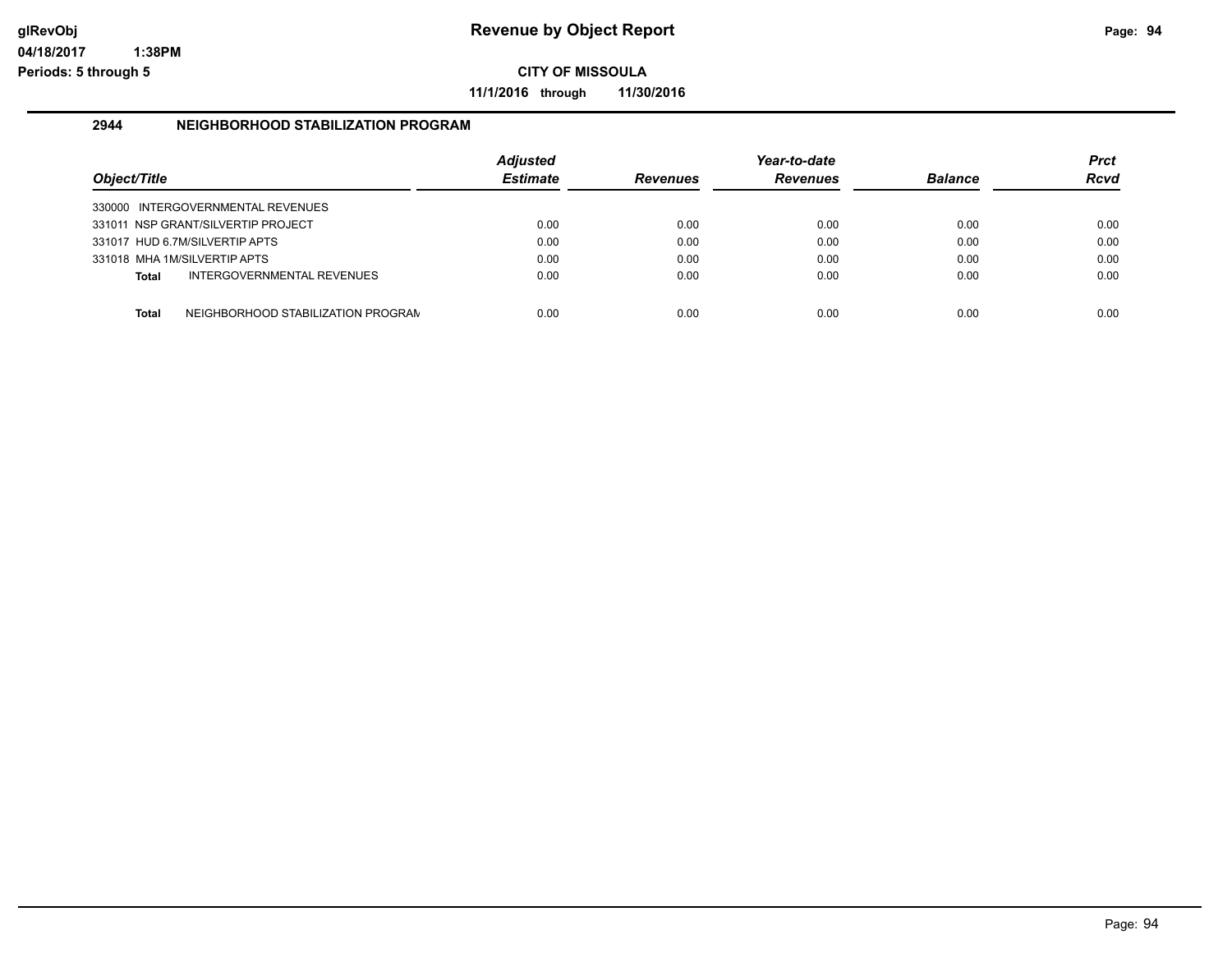**CITY OF MISSOULA 11/1/2016 through 11/30/2016**

**2955 TRANSPORTATION 2955 TRANSPORTATION**

|                                                           | <b>Adjusted</b> |                 | Year-to-date    |                | <b>Prct</b> |
|-----------------------------------------------------------|-----------------|-----------------|-----------------|----------------|-------------|
| Object/Title                                              | <b>Estimate</b> | <b>Revenues</b> | <b>Revenues</b> | <b>Balance</b> | <b>Rcvd</b> |
| 330000 INTERGOVERNMENTAL REVENUES                         |                 |                 |                 |                |             |
| 330000 INTERGOVERNMENTAL REVENUES                         | 0.00            | 0.00            | 0.00            | 0.00           | 0.00        |
| 330005 MUTD GRANT ADMIN FEE                               | 0.00            | 0.00            | 0.00            | 0.00           | 0.00        |
| 331054 FHWA PL GRANT                                      | 851,201.00      | 173,635.96      | $-0.04$         | 851,201.04     | 0.00        |
| 331055 FTA GRANT                                          | 166,584.00      | 30,696.00       | 0.00            | 166,584.00     | 0.00        |
| 331056 MDT FEDERAL CMAO                                   | 285,698.00      | 0.00            | 0.00            | 285,698.00     | 0.00        |
| 336023 STATE CONTRIB. - PERS                              | 0.00            | 30.79           | 166.19          | $-166.19$      | 0.00        |
| 336030 COUNTY CONTRIBUTION                                | 9,900.00        | 0.00            | 8,000.00        | 1,900.00       | 80.81       |
| <b>INTERGOVERNMENTAL REVENUES</b><br><b>Total</b>         | 1,313,383.00    | 204,362.75      | 8,166.15        | 1,305,216.85   | 0.62        |
| MISCELLANEOUS REVENUES<br>360000                          |                 |                 |                 |                |             |
| 362000 OTHER MISCELLANEOUS REVENUE                        | 10,000.00       | 0.00            | 0.00            | 10,000.00      | 0.00        |
| 362007 *** Title Not Found ***                            | 0.00            | 0.00            | 0.00            | 0.00           | 0.00        |
| 365016 LOCAL MATCH MDT                                    | 30,000.00       | 0.00            | 2.027.44        | 27,972.56      | 6.76        |
| <b>MISCELLANEOUS REVENUES</b><br><b>Total</b>             | 40,000.00       | 0.00            | 2,027.44        | 37,972.56      | 5.07        |
| <b>INVESTMENTS &amp; ROYALTY EARNINGS</b><br>370000       |                 |                 |                 |                |             |
| 371010 INTEREST ON INVESTMENTS                            | 0.00            | 0.00            | 0.00            | 0.00           | 0.00        |
| <b>INVESTMENTS &amp; ROYALTY EARNINGS</b><br><b>Total</b> | 0.00            | 0.00            | 0.00            | 0.00           | 0.00        |
| OTHER FINANCING SOURCES<br>380000                         |                 |                 |                 |                |             |
| 383000 OPERATING TRANSFERS                                | 82.086.00       | 0.00            | 0.00            | 82.086.00      | 0.00        |
| <b>TRANS FR GENERAL</b><br>383029                         | 9.900.00        | 0.00            | 0.00            | 9.900.00       | 0.00        |
| OTHER FINANCING SOURCES<br><b>Total</b>                   | 91,986.00       | 0.00            | 0.00            | 91,986.00      | 0.00        |
| <b>TRANSPORTATION</b><br><b>Total</b>                     | 1,445,369.00    | 204,362.75      | 10.193.59       | 1,435,175.41   | 0.71        |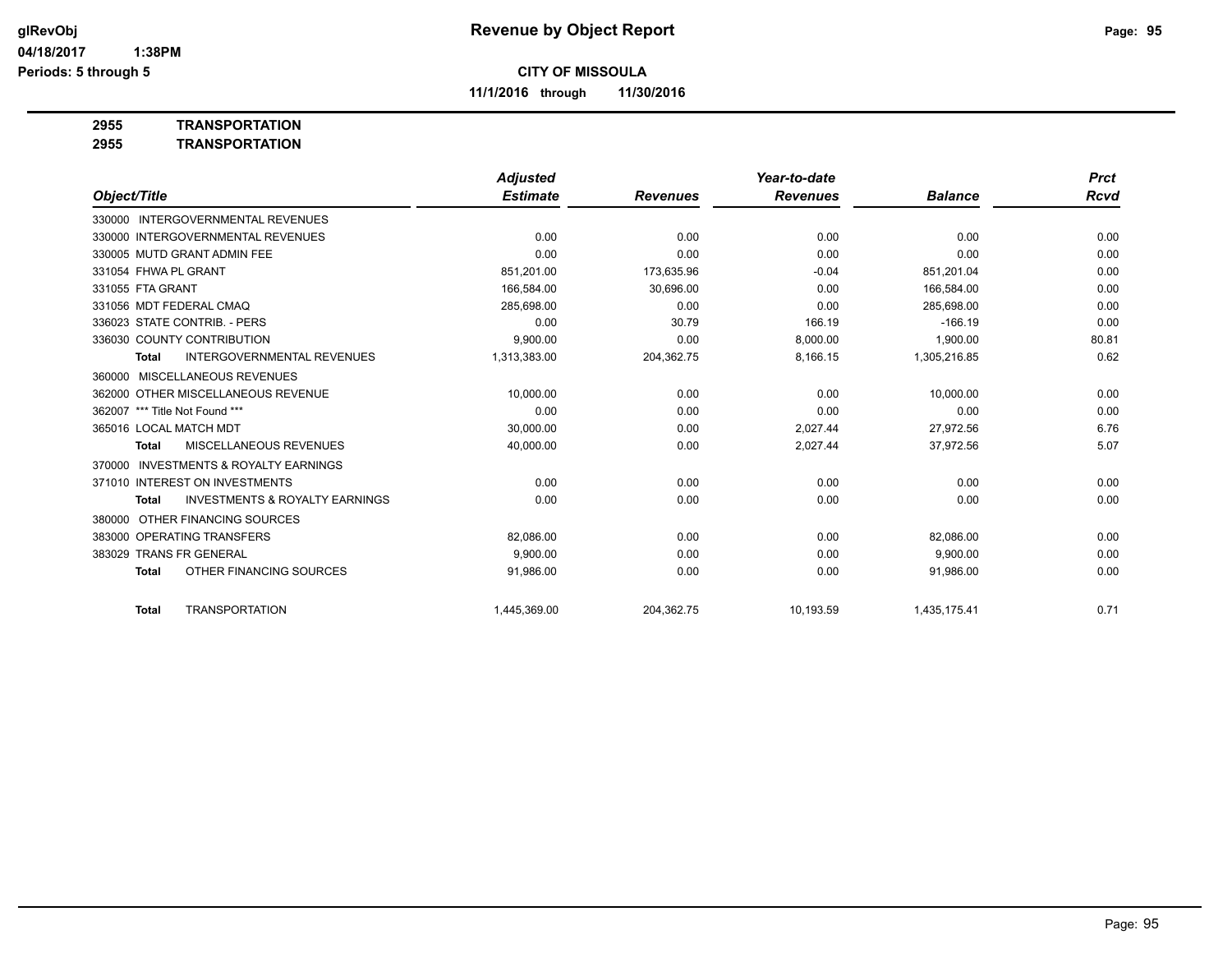**11/1/2016 through 11/30/2016**

### **2955 TRANSPORTATION**

|                                                           | <b>Adjusted</b> |                 | Year-to-date    |                | <b>Prct</b> |
|-----------------------------------------------------------|-----------------|-----------------|-----------------|----------------|-------------|
| Object/Title                                              | <b>Estimate</b> | <b>Revenues</b> | <b>Revenues</b> | <b>Balance</b> | Rcvd        |
| 330000 INTERGOVERNMENTAL REVENUES                         |                 |                 |                 |                |             |
| 330000 INTERGOVERNMENTAL REVENUES                         | 0.00            | 0.00            | 0.00            | 0.00           | 0.00        |
| 330005 MUTD GRANT ADMIN FEE                               | 0.00            | 0.00            | 0.00            | 0.00           | 0.00        |
| 331054 FHWA PL GRANT                                      | 851.201.00      | 173,635.96      | $-0.04$         | 851.201.04     | 0.00        |
| 331055 FTA GRANT                                          | 166,584.00      | 30,696.00       | 0.00            | 166,584.00     | 0.00        |
| 331056 MDT FEDERAL CMAQ                                   | 285,698.00      | 0.00            | 0.00            | 285,698.00     | 0.00        |
| 336023 STATE CONTRIB. - PERS                              | 0.00            | 30.79           | 166.19          | $-166.19$      | 0.00        |
| 336030 COUNTY CONTRIBUTION                                | 9,900.00        | 0.00            | 8,000.00        | 1,900.00       | 80.81       |
| <b>INTERGOVERNMENTAL REVENUES</b><br><b>Total</b>         | 1,313,383.00    | 204,362.75      | 8,166.15        | 1,305,216.85   | 0.62        |
| 360000 MISCELLANEOUS REVENUES                             |                 |                 |                 |                |             |
| 362000 OTHER MISCELLANEOUS REVENUE                        | 10.000.00       | 0.00            | 0.00            | 10,000.00      | 0.00        |
| 362007 *** Title Not Found ***                            | 0.00            | 0.00            | 0.00            | 0.00           | 0.00        |
| 365016 LOCAL MATCH MDT                                    | 30,000.00       | 0.00            | 2,027.44        | 27,972.56      | 6.76        |
| <b>MISCELLANEOUS REVENUES</b><br>Total                    | 40,000.00       | 0.00            | 2,027.44        | 37,972.56      | 5.07        |
| 370000 INVESTMENTS & ROYALTY EARNINGS                     |                 |                 |                 |                |             |
| 371010 INTEREST ON INVESTMENTS                            | 0.00            | 0.00            | 0.00            | 0.00           | 0.00        |
| <b>INVESTMENTS &amp; ROYALTY EARNINGS</b><br><b>Total</b> | 0.00            | 0.00            | 0.00            | 0.00           | 0.00        |
| 380000 OTHER FINANCING SOURCES                            |                 |                 |                 |                |             |
| 383000 OPERATING TRANSFERS                                | 82.086.00       | 0.00            | 0.00            | 82,086.00      | 0.00        |
| 383029 TRANS FR GENERAL                                   | 9,900.00        | 0.00            | 0.00            | 9,900.00       | 0.00        |
| OTHER FINANCING SOURCES<br>Total                          | 91,986.00       | 0.00            | 0.00            | 91,986.00      | 0.00        |
| <b>TRANSPORTATION</b><br><b>Total</b>                     | 1.445.369.00    | 204.362.75      | 10.193.59       | 1,435,175.41   | 0.71        |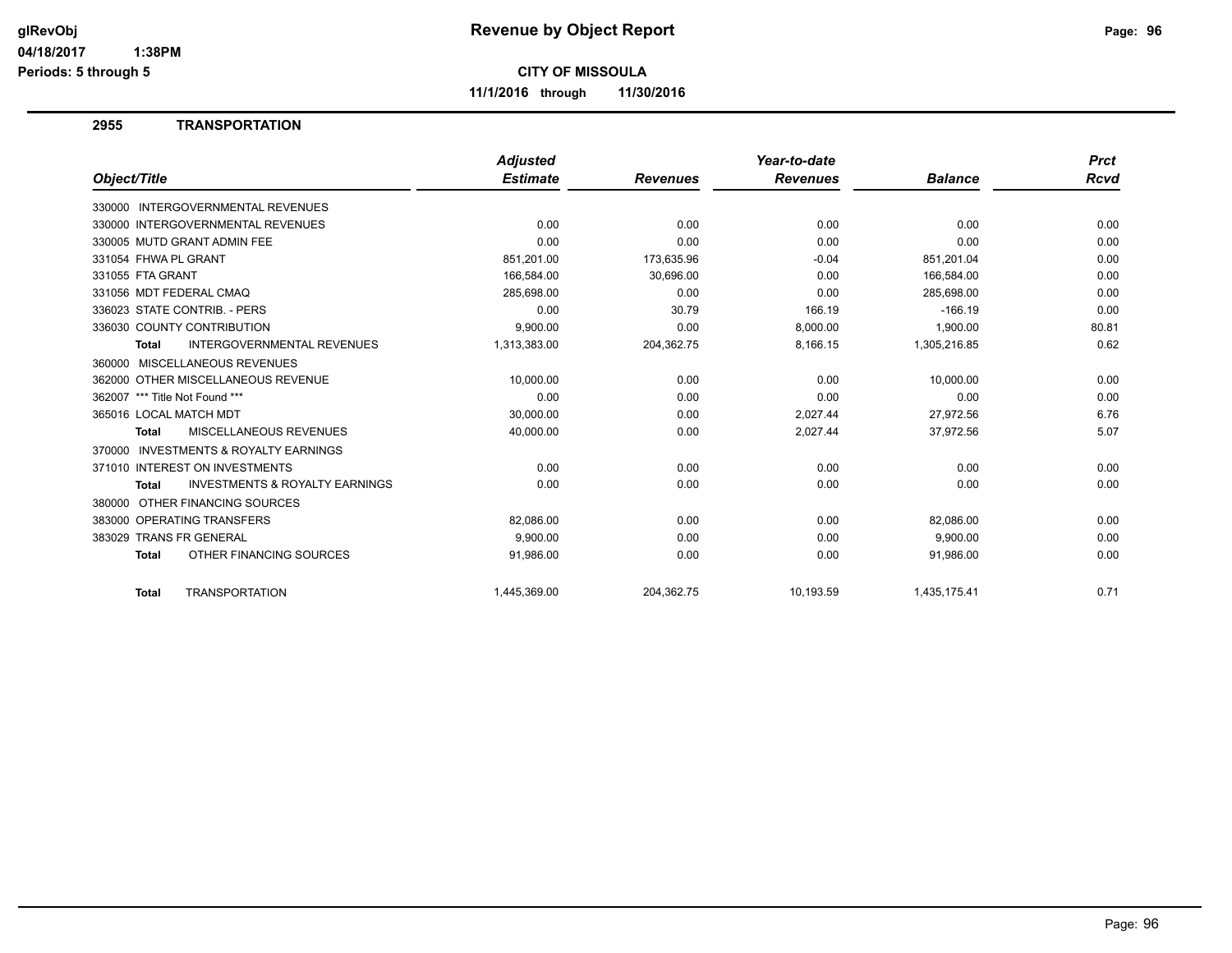**11/1/2016 through 11/30/2016**

## **2987 FEDERAL TRANSPORTATION FUND**

## **2987 FEDERAL TRANSPORTATION FUND**

|                                                    | <b>Adjusted</b> |                 | Year-to-date    |                | <b>Prct</b> |
|----------------------------------------------------|-----------------|-----------------|-----------------|----------------|-------------|
| Object/Title                                       | <b>Estimate</b> | <b>Revenues</b> | <b>Revenues</b> | <b>Balance</b> | Rcvd        |
| 310000 TAXES/ASSESSMENTS                           |                 |                 |                 |                |             |
| 311011 TAX INCREMENT                               | 0.00            | 0.00            | 0.00            | 0.00           | 0.00        |
| TAXES/ASSESSMENTS<br>Total                         | 0.00            | 0.00            | 0.00            | 0.00           | 0.00        |
| 330000 INTERGOVERNMENTAL REVENUES                  |                 |                 |                 |                |             |
| 331050 ISTEA/CTEP GRANT                            | 0.00            | 0.00            | 0.00            | 0.00           | 0.00        |
| 331051 ISTEA/CTEP-HIGGINS HILL/BECKWITH            | 0.00            | 0.00            | 0.00            | 0.00           | 0.00        |
| 331052 MDT CMAQ STRIPING GRANT                     | 0.00            | 0.00            | 0.00            | 0.00           | 0.00        |
| 331053 CTEP PLAYFAIR                               | 0.00            | 0.00            | 0.00            | 0.00           | 0.00        |
| 331153 RUSSELL S 3RD IMPROVEMENTS                  | 0.00            | 0.00            | 0.00            | 0.00           | 0.00        |
| 331154 CTEP-MILWAUKEE RR TRAIL                     | 0.00            | 0.00            | 0.00            | 0.00           | 0.00        |
| 331155 CTEP/GRANT CREEK TRAIL BCN                  | 0.00            | 0.00            | 0.00            | 0.00           | 0.00        |
| 331156 CTEP GRANT - S HILLS TRAILS SYSTEM          | 371,738.00      | 0.00            | 0.00            | 371,738.00     | 0.00        |
| 331159 CTEP-U OF M CROSSWALK PROJECT               | 0.00            | 0.00            | 0.00            | 0.00           | 0.00        |
| 331161 CTEP-LOLO ST/BRIDGE TO DUNCAN S/C           | 0.00            | 0.00            | 0.00            | 0.00           | 0.00        |
| 331180 LIBRARY LITERACY GRANT                      | 0.00            | 0.00            | 0.00            | 0.00           | 0.00        |
| 331181 CTEP/CMAQ MADISON ST TO U CONNECTOR         | 0.00            | 0.00            | 0.00            | 0.00           | 0.00        |
| 334045 MONTANA DEPARTMENT TRANSPORTATION           | 0.00            | 0.00            | 0.00            | 0.00           | 0.00        |
| 334251 RTP/TAP STATE GRANTS                        | 0.00            | 0.00            | 0.00            | 0.00           | 0.00        |
| 336023 STATE CONTRIB. - PERS                       | 0.00            | 0.00            | 0.48            | $-0.48$        | 0.00        |
| <b>INTERGOVERNMENTAL REVENUES</b><br>Total         | 371,738.00      | 0.00            | 0.48            | 371,737.52     | 0.00        |
| 340000 CHARGES FOR SERVICES                        |                 |                 |                 |                |             |
| 343011 STREET AND ROADWAY REPAIR CHARGES           | 0.00            | 0.00            | 0.00            | 0.00           | 0.00        |
| <b>CHARGES FOR SERVICES</b><br><b>Total</b>        | 0.00            | 0.00            | 0.00            | 0.00           | 0.00        |
| 360000 MISCELLANEOUS REVENUES                      |                 |                 |                 |                |             |
| 360010 MISCELLANEOUS                               | 0.00            | 0.00            | 0.00            | 0.00           | 0.00        |
| 363020 PROPERTY ASSESSMENTS                        | 0.00            | 0.00            | 0.00            | 0.00           | 0.00        |
| 365000 DONATIONS                                   | 0.00            | 0.00            | 0.00            | 0.00           | 0.00        |
| 365004 GRANT CR TRAIL ASSN DONATION                | 0.00            | 0.00            | 0.00            | 0.00           | 0.00        |
| MISCELLANEOUS REVENUES<br>Total                    | 0.00            | 0.00            | 0.00            | 0.00           | 0.00        |
| 370000 INVESTMENTS & ROYALTY EARNINGS              |                 |                 |                 |                |             |
| 371010 INTEREST ON INVESTMENTS                     | 0.00            | 0.00            | 0.00            | 0.00           | 0.00        |
| 371020 GAIN/LOSS IN MARKET VALUE OF INVESTMENTS    | 0.00            | 0.00            | 0.00            | 0.00           | 0.00        |
| <b>INVESTMENTS &amp; ROYALTY EARNINGS</b><br>Total | 0.00            | 0.00            | 0.00            | 0.00           | 0.00        |
| 380000 OTHER FINANCING SOURCES                     |                 |                 |                 |                |             |
| 381009 TRANSFERS IN-OPEN SPACE BOND                | 0.00            | 0.00            | 0.00            | 0.00           | 0.00        |
| 381010 BOND PROCEEDS                               | 0.00            | 0.00            | 0.00            | 0.00           | 0.00        |
| 381011 OPEN SPACE REVENUE                          | 0.00            | 0.00            | 0.00            | 0.00           | 0.00        |
| 383000 OPERATING TRANSFERS                         | 0.00            | 0.00            | 0.00            | 0.00           | 0.00        |
|                                                    |                 |                 |                 |                |             |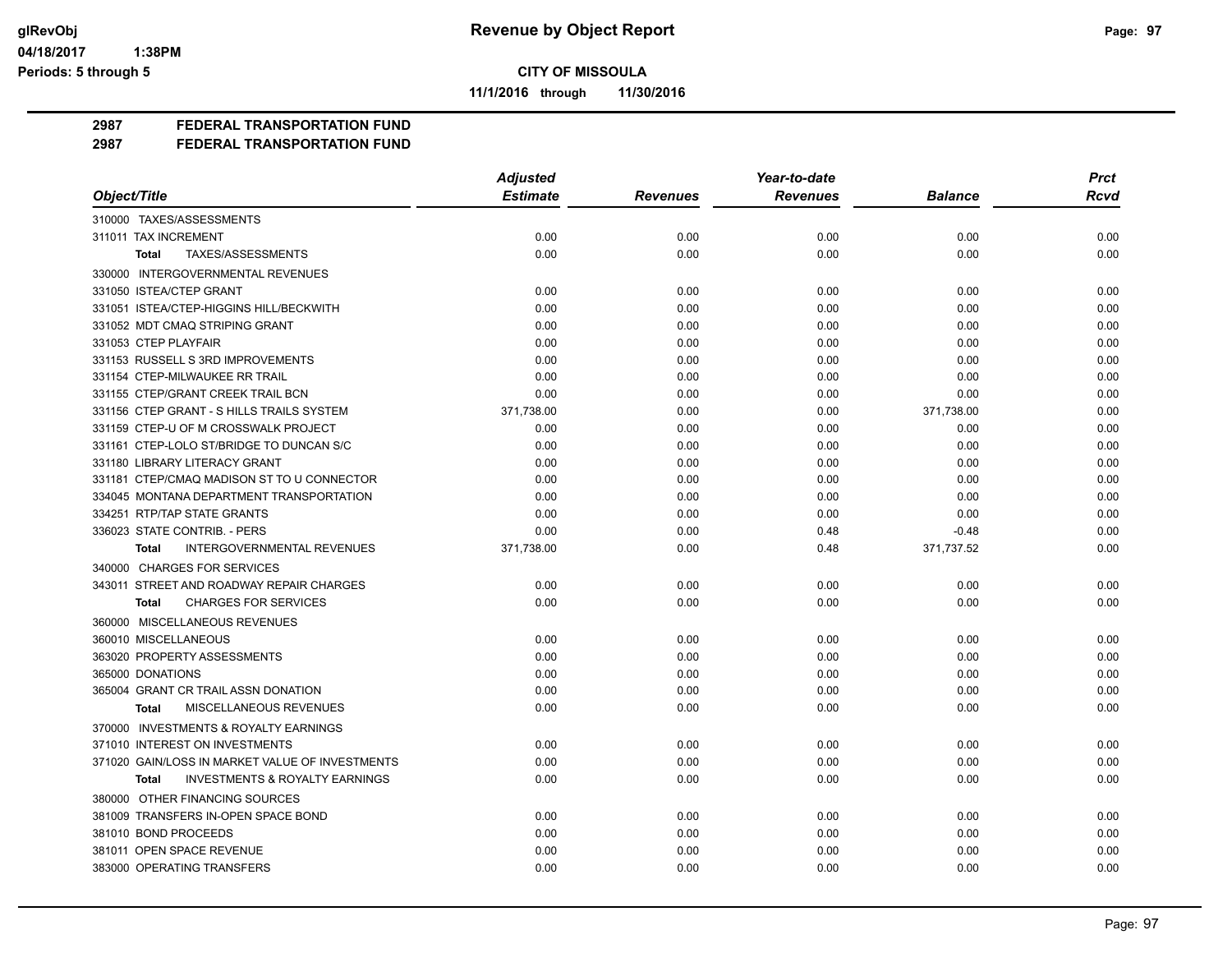**11/1/2016 through 11/30/2016**

## **2987 FEDERAL TRANSPORTATION FUND 2987 FEDERAL TRANSPORTATION FUND**

|                                             | <b>Adjusted</b> |                 | Year-to-date    |                | Prct |
|---------------------------------------------|-----------------|-----------------|-----------------|----------------|------|
| Object/Title                                | <b>Estimate</b> | <b>Revenues</b> | <b>Revenues</b> | <b>Balance</b> | Rcvd |
| 383002 TRANS FR GAS TAX                     | 0.00            | 0.00            | 0.00            | 0.00           | 0.00 |
| 383010 TRANS FR CIP                         | 0.00            | 0.00            | 0.00            | 0.00           | 0.00 |
| 383014 TRANS FR MRA                         | 0.00            | 0.00            | 0.00            | 0.00           | 0.00 |
| 383021 TRANS FR P&R TRAILS DEVLP            | 0.00            | 0.00            | 0.00            | 0.00           | 0.00 |
| 383043 TRANSFERS FROM IMPACT FEES           | 0.00            | 0.00            | 0.00            | 0.00           | 0.00 |
| OTHER FINANCING SOURCES<br><b>Total</b>     | 0.00            | 0.00            | 0.00            | 0.00           | 0.00 |
| <b>Total</b><br>FEDERAL TRANSPORTATION FUND | 371.738.00      | 0.00            | 0.48            | 371.737.52     | 0.00 |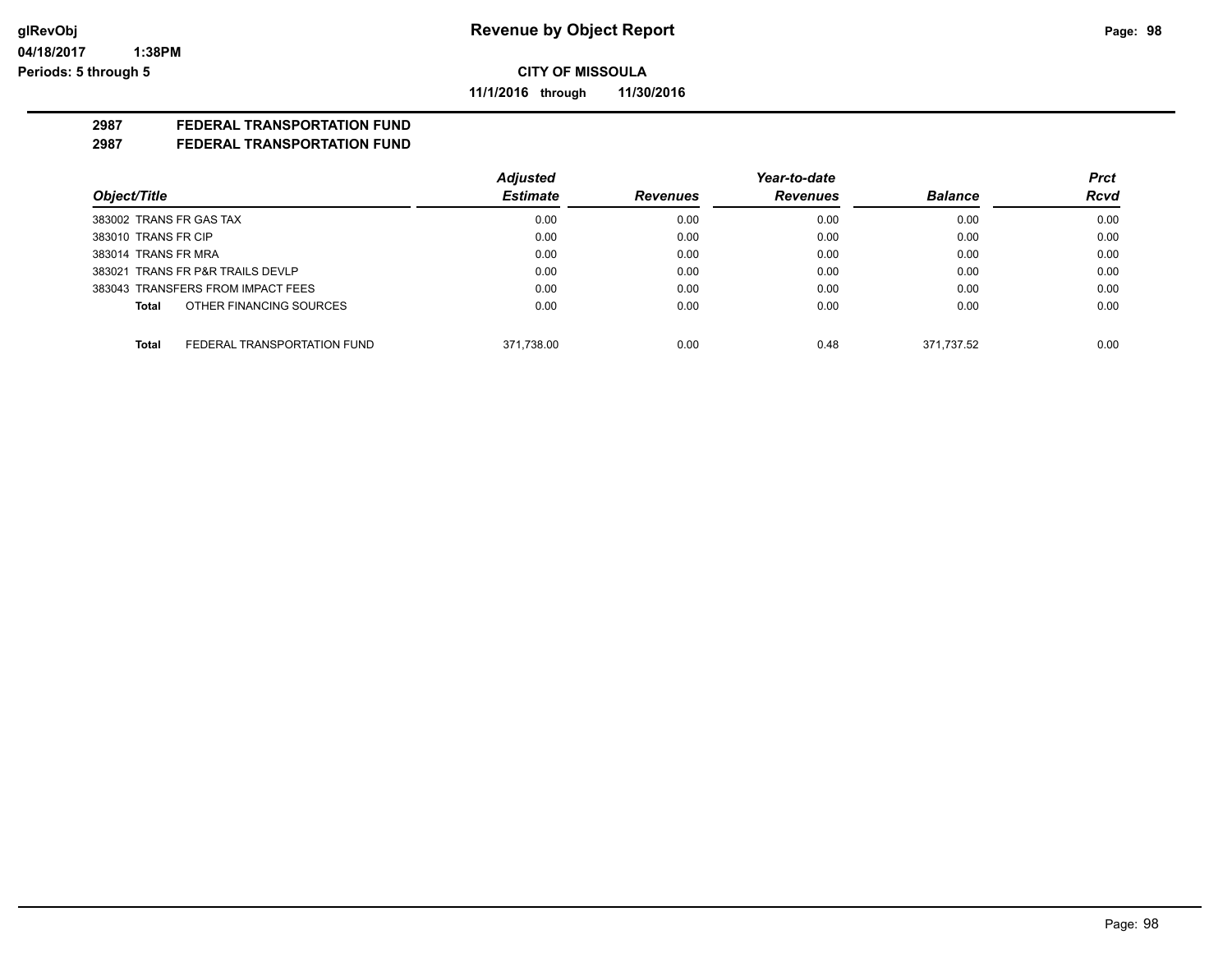**11/1/2016 through 11/30/2016**

### **2987 FEDERAL TRANSPORTATION FUND**

|                                                           | <b>Adjusted</b> |                 | Year-to-date    |                | <b>Prct</b> |
|-----------------------------------------------------------|-----------------|-----------------|-----------------|----------------|-------------|
| Object/Title                                              | <b>Estimate</b> | <b>Revenues</b> | <b>Revenues</b> | <b>Balance</b> | Rcvd        |
| 310000 TAXES/ASSESSMENTS                                  |                 |                 |                 |                |             |
| 311011 TAX INCREMENT                                      | 0.00            | 0.00            | 0.00            | 0.00           | 0.00        |
| TAXES/ASSESSMENTS<br>Total                                | 0.00            | 0.00            | 0.00            | 0.00           | 0.00        |
| 330000 INTERGOVERNMENTAL REVENUES                         |                 |                 |                 |                |             |
| 331050 ISTEA/CTEP GRANT                                   | 0.00            | 0.00            | 0.00            | 0.00           | 0.00        |
| 331051 ISTEA/CTEP-HIGGINS HILL/BECKWITH                   | 0.00            | 0.00            | 0.00            | 0.00           | 0.00        |
| 331052 MDT CMAQ STRIPING GRANT                            | 0.00            | 0.00            | 0.00            | 0.00           | 0.00        |
| 331053 CTEP PLAYFAIR                                      | 0.00            | 0.00            | 0.00            | 0.00           | 0.00        |
| 331153 RUSSELL S 3RD IMPROVEMENTS                         | 0.00            | 0.00            | 0.00            | 0.00           | 0.00        |
| 331154 CTEP-MILWAUKEE RR TRAIL                            | 0.00            | 0.00            | 0.00            | 0.00           | 0.00        |
| 331155 CTEP/GRANT CREEK TRAIL BCN                         | 0.00            | 0.00            | 0.00            | 0.00           | 0.00        |
| 331156 CTEP GRANT - S HILLS TRAILS SYSTEM                 | 371,738.00      | 0.00            | 0.00            | 371,738.00     | 0.00        |
| 331159 CTEP-U OF M CROSSWALK PROJECT                      | 0.00            | 0.00            | 0.00            | 0.00           | 0.00        |
| 331161 CTEP-LOLO ST/BRIDGE TO DUNCAN S/C                  | 0.00            | 0.00            | 0.00            | 0.00           | 0.00        |
| 331180 LIBRARY LITERACY GRANT                             | 0.00            | 0.00            | 0.00            | 0.00           | 0.00        |
| 331181 CTEP/CMAQ MADISON ST TO U CONNECTOR                | 0.00            | 0.00            | 0.00            | 0.00           | 0.00        |
| 334045 MONTANA DEPARTMENT TRANSPORTATION                  | 0.00            | 0.00            | 0.00            | 0.00           | 0.00        |
| 334251 RTP/TAP STATE GRANTS                               | 0.00            | 0.00            | 0.00            | 0.00           | 0.00        |
| 336023 STATE CONTRIB. - PERS                              | 0.00            | 0.00            | 0.48            | $-0.48$        | 0.00        |
| <b>INTERGOVERNMENTAL REVENUES</b><br>Total                | 371,738.00      | 0.00            | 0.48            | 371,737.52     | 0.00        |
| 340000 CHARGES FOR SERVICES                               |                 |                 |                 |                |             |
| 343011 STREET AND ROADWAY REPAIR CHARGES                  | 0.00            | 0.00            | 0.00            | 0.00           | 0.00        |
| <b>CHARGES FOR SERVICES</b><br><b>Total</b>               | 0.00            | 0.00            | 0.00            | 0.00           | 0.00        |
| 360000 MISCELLANEOUS REVENUES                             |                 |                 |                 |                |             |
| 360010 MISCELLANEOUS                                      | 0.00            | 0.00            | 0.00            | 0.00           | 0.00        |
| 363020 PROPERTY ASSESSMENTS                               | 0.00            | 0.00            | 0.00            | 0.00           | 0.00        |
| 365000 DONATIONS                                          | 0.00            | 0.00            | 0.00            | 0.00           | 0.00        |
| 365004 GRANT CR TRAIL ASSN DONATION                       | 0.00            | 0.00            | 0.00            | 0.00           | 0.00        |
| <b>MISCELLANEOUS REVENUES</b><br><b>Total</b>             | 0.00            | 0.00            | 0.00            | 0.00           | 0.00        |
| 370000 INVESTMENTS & ROYALTY EARNINGS                     |                 |                 |                 |                |             |
| 371010 INTEREST ON INVESTMENTS                            | 0.00            | 0.00            | 0.00            | 0.00           | 0.00        |
| 371020 GAIN/LOSS IN MARKET VALUE OF INVESTMENT            | 0.00            | 0.00            | 0.00            | 0.00           | 0.00        |
| <b>INVESTMENTS &amp; ROYALTY EARNINGS</b><br><b>Total</b> | 0.00            | 0.00            | 0.00            | 0.00           | 0.00        |
| 380000 OTHER FINANCING SOURCES                            |                 |                 |                 |                |             |
| 381009 TRANSFERS IN-OPEN SPACE BOND                       | 0.00            | 0.00            | 0.00            | 0.00           | 0.00        |
| 381010 BOND PROCEEDS                                      | 0.00            | 0.00            | 0.00            | 0.00           | 0.00        |
| 381011 OPEN SPACE REVENUE                                 | 0.00            | 0.00            | 0.00            | 0.00           | 0.00        |
| 383000 OPERATING TRANSFERS                                | 0.00            | 0.00            | 0.00            | 0.00           | 0.00        |
| 383002 TRANS FR GAS TAX                                   | 0.00            | 0.00            | 0.00            | 0.00           | 0.00        |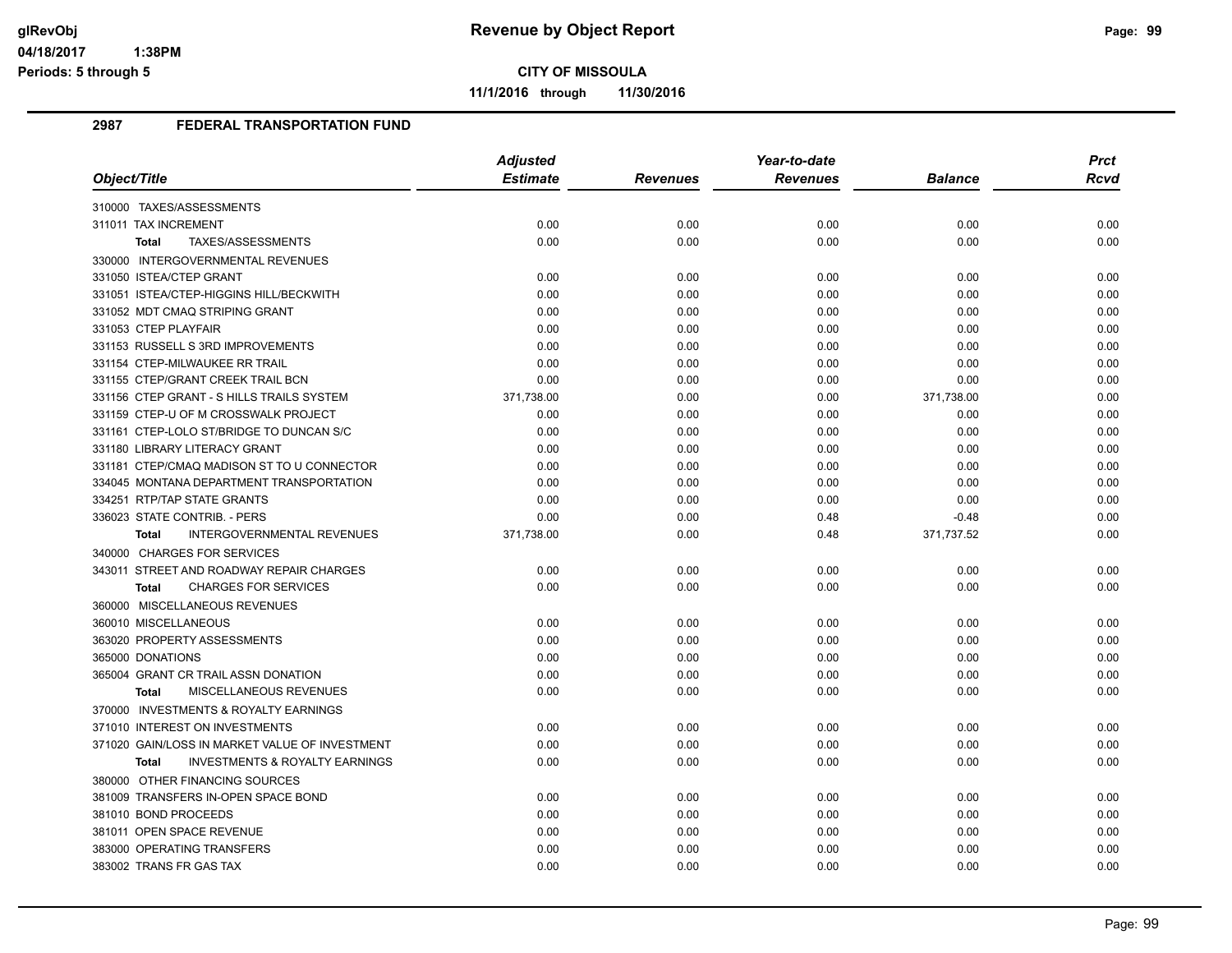**11/1/2016 through 11/30/2016**

#### **2987 FEDERAL TRANSPORTATION FUND**

| Object/Title                         | <b>Adjusted</b><br><b>Estimate</b> | <b>Revenues</b> | Year-to-date<br><b>Revenues</b> | <b>Balance</b> | <b>Prct</b><br><b>Rcvd</b> |
|--------------------------------------|------------------------------------|-----------------|---------------------------------|----------------|----------------------------|
| 383010 TRANS FR CIP                  | 0.00                               | 0.00            | 0.00                            | 0.00           | 0.00                       |
| 383014 TRANS FR MRA                  | 0.00                               | 0.00            | 0.00                            | 0.00           | 0.00                       |
| 383021 TRANS FR P&R TRAILS DEVLP     | 0.00                               | 0.00            | 0.00                            | 0.00           | 0.00                       |
| 383043 TRANSFERS FROM IMPACT FEES    | 0.00                               | 0.00            | 0.00                            | 0.00           | 0.00                       |
| OTHER FINANCING SOURCES<br>Total     | 0.00                               | 0.00            | 0.00                            | 0.00           | 0.00                       |
| Total<br>FEDERAL TRANSPORTATION FUND | 371.738.00                         | 0.00            | 0.48                            | 371.737.52     | 0.00                       |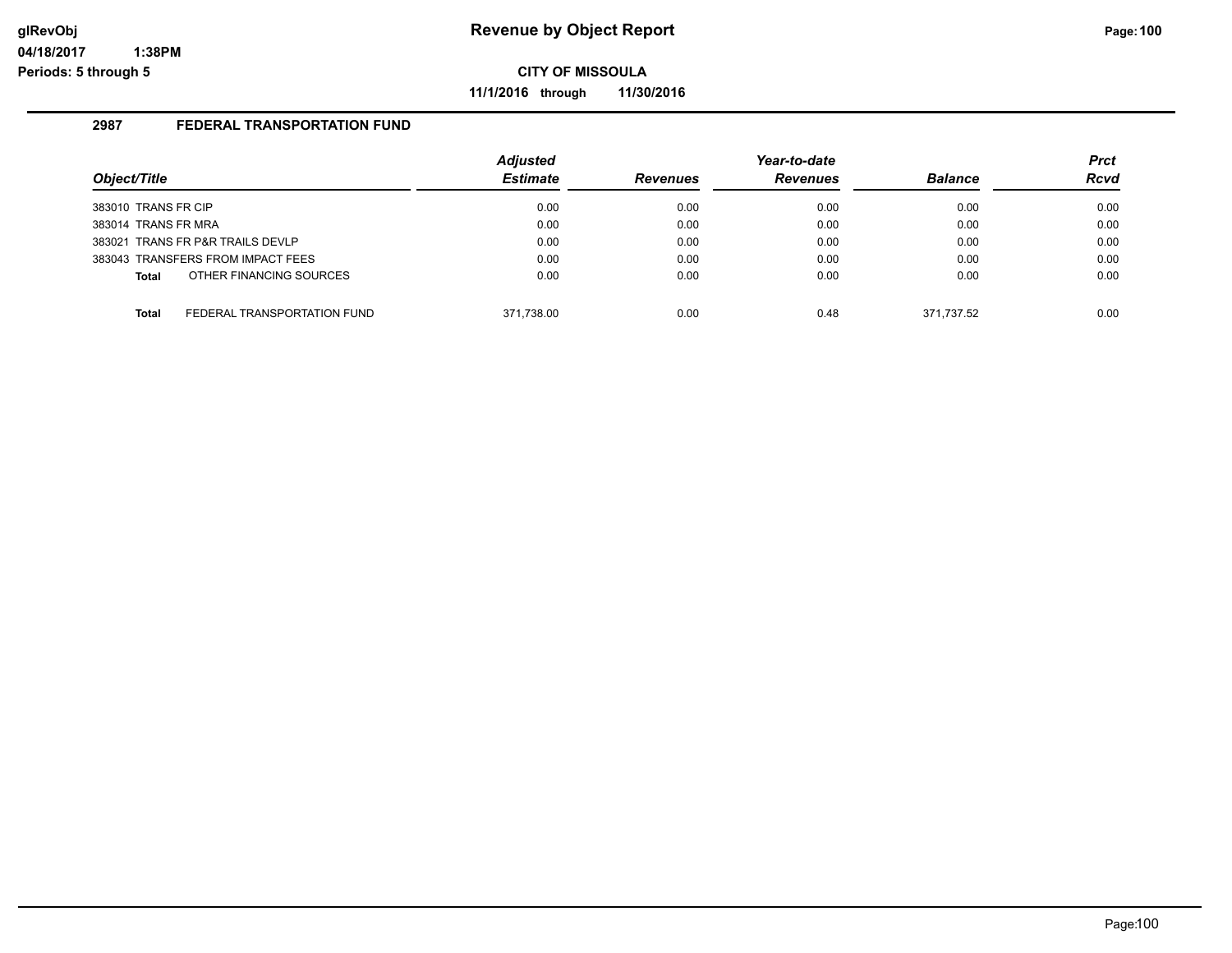**11/1/2016 through 11/30/2016**

**2988 GRANTS & DONATIONS FUND**

**2988 GRANTS & DONATIONS FUND**

| <b>Estimate</b><br>Object/Title<br><b>Revenues</b><br><b>Rcvd</b><br><b>Revenues</b><br><b>Balance</b><br>0.00<br>0.00<br>0.00<br>0.00<br>0.00<br>0.00<br>0.00<br>0.00<br>0.00<br>0.00<br>0.00<br>0.00<br>0.00<br>0.00<br>0.00<br>0.00<br>0.00<br>0.00<br>0.00<br>0.00<br>0.00<br>22,865.70<br>22,865.70<br>$-22,865.70$<br>0.00<br>0.00<br>0.00<br>0.00<br>0.00<br>0.00<br>0.00<br>0.00<br>0.00<br>0.00<br>0.00<br>0.00<br>0.00<br>0.00<br>0.00<br>0.00<br>509,603.00<br>0.00<br>0.00<br>509,603.00<br>0.00<br>378,075.00<br>0.00<br>$-212,016.23$<br>590,091.23<br>$-56.08$<br>0.00<br>0.00<br>0.00<br>0.00<br>0.00<br>0.00<br>0.00<br>0.00<br>0.00<br>0.00<br>0.00<br>0.00<br>0.00<br>0.00<br>0.00<br>0.00<br>0.00<br>0.00<br>0.00<br>0.00<br>0.00<br>0.00<br>0.00<br>0.00<br>0.00<br>0.00<br>0.00<br>0.00<br>0.00<br>0.00<br>0.00<br>0.00<br>0.00<br>0.00<br>0.00<br>0.00<br>0.00<br>0.00<br>0.00<br>0.00<br>0.00<br>0.00<br>0.00<br>0.00<br>0.00<br>0.00<br>0.00<br>0.00<br>0.00<br>0.00<br>0.00<br>0.00<br>0.00<br>0.00<br>0.00<br>0.00<br>0.00<br>0.00<br>0.00<br>0.00<br>0.00<br>0.00<br>0.00<br>0.00<br>0.00<br>0.00<br>0.00<br>0.00<br>0.00<br>0.00<br>0.00<br>0.00<br>4.26<br>$-4.26$<br>0.00<br>INTERGOVERNMENTAL REVENUES<br><b>Total</b><br>887,678.00<br>22,865.70<br>$-189, 146.27$<br>1,076,824.27<br>$-21.31$<br>342000 ANTI-GRAFFITI PROJECT<br>0.00<br>0.00<br>0.00<br>0.00<br>0.00<br>342013 SECURITY INVEST FEES<br>0.00<br>0.00<br>0.00<br>0.00<br>0.00<br><b>CHARGES FOR SERVICES</b><br>0.00<br>0.00<br>0.00<br>0.00<br>0.00<br>Total<br>360000 MISCELLANEOUS REVENUES<br>360010 MISCELLANEOUS<br>0.00<br>0.00<br>0.00<br>0.00<br>0.00<br>365000 DONATIONS<br>21,910.00<br>0.00<br>50.00<br>21,860.00<br>0.23<br>365015 GREEN BLOCK PILOT PROJECT<br>0.00<br>0.00<br>0.00<br>0.00<br>0.00<br>365021 PARKS AND RECS GRANTS & CONTRIBUTIONS<br>0.00<br>0.00<br>0.00<br>0.00<br>0.00<br>MISCELLANEOUS REVENUES<br>21,910.00<br>0.00<br>50.00<br>0.23<br>21,860.00<br><b>Total</b> |                                             | <b>Adjusted</b> | Year-to-date | <b>Prct</b> |  |
|---------------------------------------------------------------------------------------------------------------------------------------------------------------------------------------------------------------------------------------------------------------------------------------------------------------------------------------------------------------------------------------------------------------------------------------------------------------------------------------------------------------------------------------------------------------------------------------------------------------------------------------------------------------------------------------------------------------------------------------------------------------------------------------------------------------------------------------------------------------------------------------------------------------------------------------------------------------------------------------------------------------------------------------------------------------------------------------------------------------------------------------------------------------------------------------------------------------------------------------------------------------------------------------------------------------------------------------------------------------------------------------------------------------------------------------------------------------------------------------------------------------------------------------------------------------------------------------------------------------------------------------------------------------------------------------------------------------------------------------------------------------------------------------------------------------------------------------------------------------------------------------------------------------------------------------------------------------------------------------------------------|---------------------------------------------|-----------------|--------------|-------------|--|
|                                                                                                                                                                                                                                                                                                                                                                                                                                                                                                                                                                                                                                                                                                                                                                                                                                                                                                                                                                                                                                                                                                                                                                                                                                                                                                                                                                                                                                                                                                                                                                                                                                                                                                                                                                                                                                                                                                                                                                                                         |                                             |                 |              |             |  |
|                                                                                                                                                                                                                                                                                                                                                                                                                                                                                                                                                                                                                                                                                                                                                                                                                                                                                                                                                                                                                                                                                                                                                                                                                                                                                                                                                                                                                                                                                                                                                                                                                                                                                                                                                                                                                                                                                                                                                                                                         | 330000 INTERGOVERNMENTAL REVENUES           |                 |              |             |  |
|                                                                                                                                                                                                                                                                                                                                                                                                                                                                                                                                                                                                                                                                                                                                                                                                                                                                                                                                                                                                                                                                                                                                                                                                                                                                                                                                                                                                                                                                                                                                                                                                                                                                                                                                                                                                                                                                                                                                                                                                         | 331013 NORTHSIDE PED BRIDGE/ARRA-CDBG GRANT |                 |              |             |  |
|                                                                                                                                                                                                                                                                                                                                                                                                                                                                                                                                                                                                                                                                                                                                                                                                                                                                                                                                                                                                                                                                                                                                                                                                                                                                                                                                                                                                                                                                                                                                                                                                                                                                                                                                                                                                                                                                                                                                                                                                         | 331014 EECBG GRANT                          |                 |              |             |  |
|                                                                                                                                                                                                                                                                                                                                                                                                                                                                                                                                                                                                                                                                                                                                                                                                                                                                                                                                                                                                                                                                                                                                                                                                                                                                                                                                                                                                                                                                                                                                                                                                                                                                                                                                                                                                                                                                                                                                                                                                         | 331022 EQUIPMENT GRANT                      |                 |              |             |  |
|                                                                                                                                                                                                                                                                                                                                                                                                                                                                                                                                                                                                                                                                                                                                                                                                                                                                                                                                                                                                                                                                                                                                                                                                                                                                                                                                                                                                                                                                                                                                                                                                                                                                                                                                                                                                                                                                                                                                                                                                         | 331025 DV ACCOUNTABILITY PROJECT            |                 |              |             |  |
|                                                                                                                                                                                                                                                                                                                                                                                                                                                                                                                                                                                                                                                                                                                                                                                                                                                                                                                                                                                                                                                                                                                                                                                                                                                                                                                                                                                                                                                                                                                                                                                                                                                                                                                                                                                                                                                                                                                                                                                                         | 331026 FY09 POLICE ICAC FEDERAL GRANT       |                 |              |             |  |
|                                                                                                                                                                                                                                                                                                                                                                                                                                                                                                                                                                                                                                                                                                                                                                                                                                                                                                                                                                                                                                                                                                                                                                                                                                                                                                                                                                                                                                                                                                                                                                                                                                                                                                                                                                                                                                                                                                                                                                                                         | 331028 DUI-COPS IN SHOPS                    |                 |              |             |  |
|                                                                                                                                                                                                                                                                                                                                                                                                                                                                                                                                                                                                                                                                                                                                                                                                                                                                                                                                                                                                                                                                                                                                                                                                                                                                                                                                                                                                                                                                                                                                                                                                                                                                                                                                                                                                                                                                                                                                                                                                         | 331029 CHRP GRANT                           |                 |              |             |  |
|                                                                                                                                                                                                                                                                                                                                                                                                                                                                                                                                                                                                                                                                                                                                                                                                                                                                                                                                                                                                                                                                                                                                                                                                                                                                                                                                                                                                                                                                                                                                                                                                                                                                                                                                                                                                                                                                                                                                                                                                         | 331030 COMMUNITY RESOURCE OFFICER/MCPS      |                 |              |             |  |
|                                                                                                                                                                                                                                                                                                                                                                                                                                                                                                                                                                                                                                                                                                                                                                                                                                                                                                                                                                                                                                                                                                                                                                                                                                                                                                                                                                                                                                                                                                                                                                                                                                                                                                                                                                                                                                                                                                                                                                                                         | 331038 EPA BROWNSFIELD GRANT                |                 |              |             |  |
|                                                                                                                                                                                                                                                                                                                                                                                                                                                                                                                                                                                                                                                                                                                                                                                                                                                                                                                                                                                                                                                                                                                                                                                                                                                                                                                                                                                                                                                                                                                                                                                                                                                                                                                                                                                                                                                                                                                                                                                                         | 331090 EPA GRANT                            |                 |              |             |  |
|                                                                                                                                                                                                                                                                                                                                                                                                                                                                                                                                                                                                                                                                                                                                                                                                                                                                                                                                                                                                                                                                                                                                                                                                                                                                                                                                                                                                                                                                                                                                                                                                                                                                                                                                                                                                                                                                                                                                                                                                         | 331113 *** Title Not Found ***              |                 |              |             |  |
|                                                                                                                                                                                                                                                                                                                                                                                                                                                                                                                                                                                                                                                                                                                                                                                                                                                                                                                                                                                                                                                                                                                                                                                                                                                                                                                                                                                                                                                                                                                                                                                                                                                                                                                                                                                                                                                                                                                                                                                                         | 331178 DUI TASK FORCE GRANT                 |                 |              |             |  |
|                                                                                                                                                                                                                                                                                                                                                                                                                                                                                                                                                                                                                                                                                                                                                                                                                                                                                                                                                                                                                                                                                                                                                                                                                                                                                                                                                                                                                                                                                                                                                                                                                                                                                                                                                                                                                                                                                                                                                                                                         | 331181 GRANTS/DONATIONS - FORT MISSOULA     |                 |              |             |  |
|                                                                                                                                                                                                                                                                                                                                                                                                                                                                                                                                                                                                                                                                                                                                                                                                                                                                                                                                                                                                                                                                                                                                                                                                                                                                                                                                                                                                                                                                                                                                                                                                                                                                                                                                                                                                                                                                                                                                                                                                         | 334013 STATE GRANT - OT SEATBELT            |                 |              |             |  |
|                                                                                                                                                                                                                                                                                                                                                                                                                                                                                                                                                                                                                                                                                                                                                                                                                                                                                                                                                                                                                                                                                                                                                                                                                                                                                                                                                                                                                                                                                                                                                                                                                                                                                                                                                                                                                                                                                                                                                                                                         | 334014 *** Title Not Found ***              |                 |              |             |  |
|                                                                                                                                                                                                                                                                                                                                                                                                                                                                                                                                                                                                                                                                                                                                                                                                                                                                                                                                                                                                                                                                                                                                                                                                                                                                                                                                                                                                                                                                                                                                                                                                                                                                                                                                                                                                                                                                                                                                                                                                         | 334015 COPS TECHNOLOGY GRANT                |                 |              |             |  |
|                                                                                                                                                                                                                                                                                                                                                                                                                                                                                                                                                                                                                                                                                                                                                                                                                                                                                                                                                                                                                                                                                                                                                                                                                                                                                                                                                                                                                                                                                                                                                                                                                                                                                                                                                                                                                                                                                                                                                                                                         | 334016 BULLETPROOF VEST GRANT               |                 |              |             |  |
|                                                                                                                                                                                                                                                                                                                                                                                                                                                                                                                                                                                                                                                                                                                                                                                                                                                                                                                                                                                                                                                                                                                                                                                                                                                                                                                                                                                                                                                                                                                                                                                                                                                                                                                                                                                                                                                                                                                                                                                                         | 334018 STATE GRANT - CAPITAL                |                 |              |             |  |
|                                                                                                                                                                                                                                                                                                                                                                                                                                                                                                                                                                                                                                                                                                                                                                                                                                                                                                                                                                                                                                                                                                                                                                                                                                                                                                                                                                                                                                                                                                                                                                                                                                                                                                                                                                                                                                                                                                                                                                                                         | 334020 UNDERAGE DRINKING GRANT              |                 |              |             |  |
|                                                                                                                                                                                                                                                                                                                                                                                                                                                                                                                                                                                                                                                                                                                                                                                                                                                                                                                                                                                                                                                                                                                                                                                                                                                                                                                                                                                                                                                                                                                                                                                                                                                                                                                                                                                                                                                                                                                                                                                                         | 334025 COUNTY WEED                          |                 |              |             |  |
|                                                                                                                                                                                                                                                                                                                                                                                                                                                                                                                                                                                                                                                                                                                                                                                                                                                                                                                                                                                                                                                                                                                                                                                                                                                                                                                                                                                                                                                                                                                                                                                                                                                                                                                                                                                                                                                                                                                                                                                                         | 334028 DEPT OF AG INTERN GRANT              |                 |              |             |  |
|                                                                                                                                                                                                                                                                                                                                                                                                                                                                                                                                                                                                                                                                                                                                                                                                                                                                                                                                                                                                                                                                                                                                                                                                                                                                                                                                                                                                                                                                                                                                                                                                                                                                                                                                                                                                                                                                                                                                                                                                         | 334076 BIG SKY TRUST FUND GRANTS            |                 |              |             |  |
|                                                                                                                                                                                                                                                                                                                                                                                                                                                                                                                                                                                                                                                                                                                                                                                                                                                                                                                                                                                                                                                                                                                                                                                                                                                                                                                                                                                                                                                                                                                                                                                                                                                                                                                                                                                                                                                                                                                                                                                                         | 334121 DNRC-EPA AREA WIDE ASSESSMENT GRANT  |                 |              |             |  |
|                                                                                                                                                                                                                                                                                                                                                                                                                                                                                                                                                                                                                                                                                                                                                                                                                                                                                                                                                                                                                                                                                                                                                                                                                                                                                                                                                                                                                                                                                                                                                                                                                                                                                                                                                                                                                                                                                                                                                                                                         | 336021 STATE CONTRIB - POLICE RETIREMENT    |                 |              |             |  |
|                                                                                                                                                                                                                                                                                                                                                                                                                                                                                                                                                                                                                                                                                                                                                                                                                                                                                                                                                                                                                                                                                                                                                                                                                                                                                                                                                                                                                                                                                                                                                                                                                                                                                                                                                                                                                                                                                                                                                                                                         | 336023 STATE CONTRIB. - PERS                |                 |              |             |  |
|                                                                                                                                                                                                                                                                                                                                                                                                                                                                                                                                                                                                                                                                                                                                                                                                                                                                                                                                                                                                                                                                                                                                                                                                                                                                                                                                                                                                                                                                                                                                                                                                                                                                                                                                                                                                                                                                                                                                                                                                         |                                             |                 |              |             |  |
|                                                                                                                                                                                                                                                                                                                                                                                                                                                                                                                                                                                                                                                                                                                                                                                                                                                                                                                                                                                                                                                                                                                                                                                                                                                                                                                                                                                                                                                                                                                                                                                                                                                                                                                                                                                                                                                                                                                                                                                                         | 340000 CHARGES FOR SERVICES                 |                 |              |             |  |
|                                                                                                                                                                                                                                                                                                                                                                                                                                                                                                                                                                                                                                                                                                                                                                                                                                                                                                                                                                                                                                                                                                                                                                                                                                                                                                                                                                                                                                                                                                                                                                                                                                                                                                                                                                                                                                                                                                                                                                                                         |                                             |                 |              |             |  |
|                                                                                                                                                                                                                                                                                                                                                                                                                                                                                                                                                                                                                                                                                                                                                                                                                                                                                                                                                                                                                                                                                                                                                                                                                                                                                                                                                                                                                                                                                                                                                                                                                                                                                                                                                                                                                                                                                                                                                                                                         |                                             |                 |              |             |  |
|                                                                                                                                                                                                                                                                                                                                                                                                                                                                                                                                                                                                                                                                                                                                                                                                                                                                                                                                                                                                                                                                                                                                                                                                                                                                                                                                                                                                                                                                                                                                                                                                                                                                                                                                                                                                                                                                                                                                                                                                         |                                             |                 |              |             |  |
|                                                                                                                                                                                                                                                                                                                                                                                                                                                                                                                                                                                                                                                                                                                                                                                                                                                                                                                                                                                                                                                                                                                                                                                                                                                                                                                                                                                                                                                                                                                                                                                                                                                                                                                                                                                                                                                                                                                                                                                                         |                                             |                 |              |             |  |
|                                                                                                                                                                                                                                                                                                                                                                                                                                                                                                                                                                                                                                                                                                                                                                                                                                                                                                                                                                                                                                                                                                                                                                                                                                                                                                                                                                                                                                                                                                                                                                                                                                                                                                                                                                                                                                                                                                                                                                                                         |                                             |                 |              |             |  |
|                                                                                                                                                                                                                                                                                                                                                                                                                                                                                                                                                                                                                                                                                                                                                                                                                                                                                                                                                                                                                                                                                                                                                                                                                                                                                                                                                                                                                                                                                                                                                                                                                                                                                                                                                                                                                                                                                                                                                                                                         |                                             |                 |              |             |  |
|                                                                                                                                                                                                                                                                                                                                                                                                                                                                                                                                                                                                                                                                                                                                                                                                                                                                                                                                                                                                                                                                                                                                                                                                                                                                                                                                                                                                                                                                                                                                                                                                                                                                                                                                                                                                                                                                                                                                                                                                         |                                             |                 |              |             |  |
|                                                                                                                                                                                                                                                                                                                                                                                                                                                                                                                                                                                                                                                                                                                                                                                                                                                                                                                                                                                                                                                                                                                                                                                                                                                                                                                                                                                                                                                                                                                                                                                                                                                                                                                                                                                                                                                                                                                                                                                                         |                                             |                 |              |             |  |
|                                                                                                                                                                                                                                                                                                                                                                                                                                                                                                                                                                                                                                                                                                                                                                                                                                                                                                                                                                                                                                                                                                                                                                                                                                                                                                                                                                                                                                                                                                                                                                                                                                                                                                                                                                                                                                                                                                                                                                                                         |                                             |                 |              |             |  |
|                                                                                                                                                                                                                                                                                                                                                                                                                                                                                                                                                                                                                                                                                                                                                                                                                                                                                                                                                                                                                                                                                                                                                                                                                                                                                                                                                                                                                                                                                                                                                                                                                                                                                                                                                                                                                                                                                                                                                                                                         | 380000 OTHER FINANCING SOURCES              |                 |              |             |  |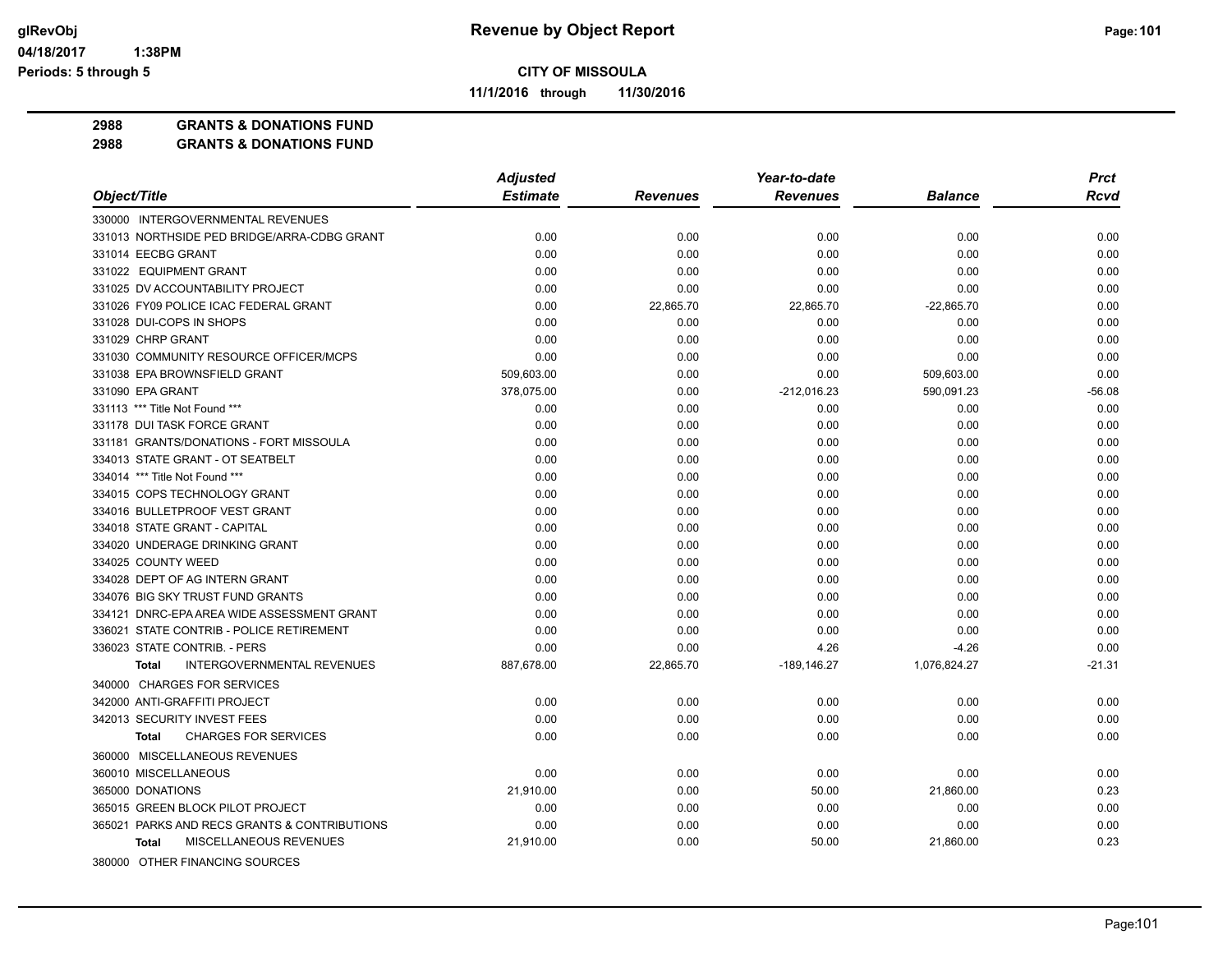**11/1/2016 through 11/30/2016**

**2988 GRANTS & DONATIONS FUND 2988 GRANTS & DONATIONS FUND**

|                                                    | <b>Adjusted</b> |                 | Year-to-date    |                |          |
|----------------------------------------------------|-----------------|-----------------|-----------------|----------------|----------|
| Object/Title                                       | <b>Estimate</b> | <b>Revenues</b> | <b>Revenues</b> | <b>Balance</b> | Rcvd     |
| 383002 TRANS FR GAS TAX                            | 0.00            | 0.00            | 0.00            | 0.00           | 0.00     |
| 383022 TRANS FR OPEN SPACE BOND                    | 0.00            | 0.00            | 0.00            | 0.00           | 0.00     |
| 383042 TRANSFERS FROM OTHER FUNDS                  | 0.00            | 0.00            | 0.00            | 0.00           | 0.00     |
| OTHER FINANCING SOURCES<br><b>Total</b>            | 0.00            | 0.00            | 0.00            | 0.00           | 0.00     |
| <b>GRANTS &amp; DONATIONS FUND</b><br><b>Total</b> | 909.588.00      | 22.865.70       | -189.096.27     | 1.098.684.27   | $-20.79$ |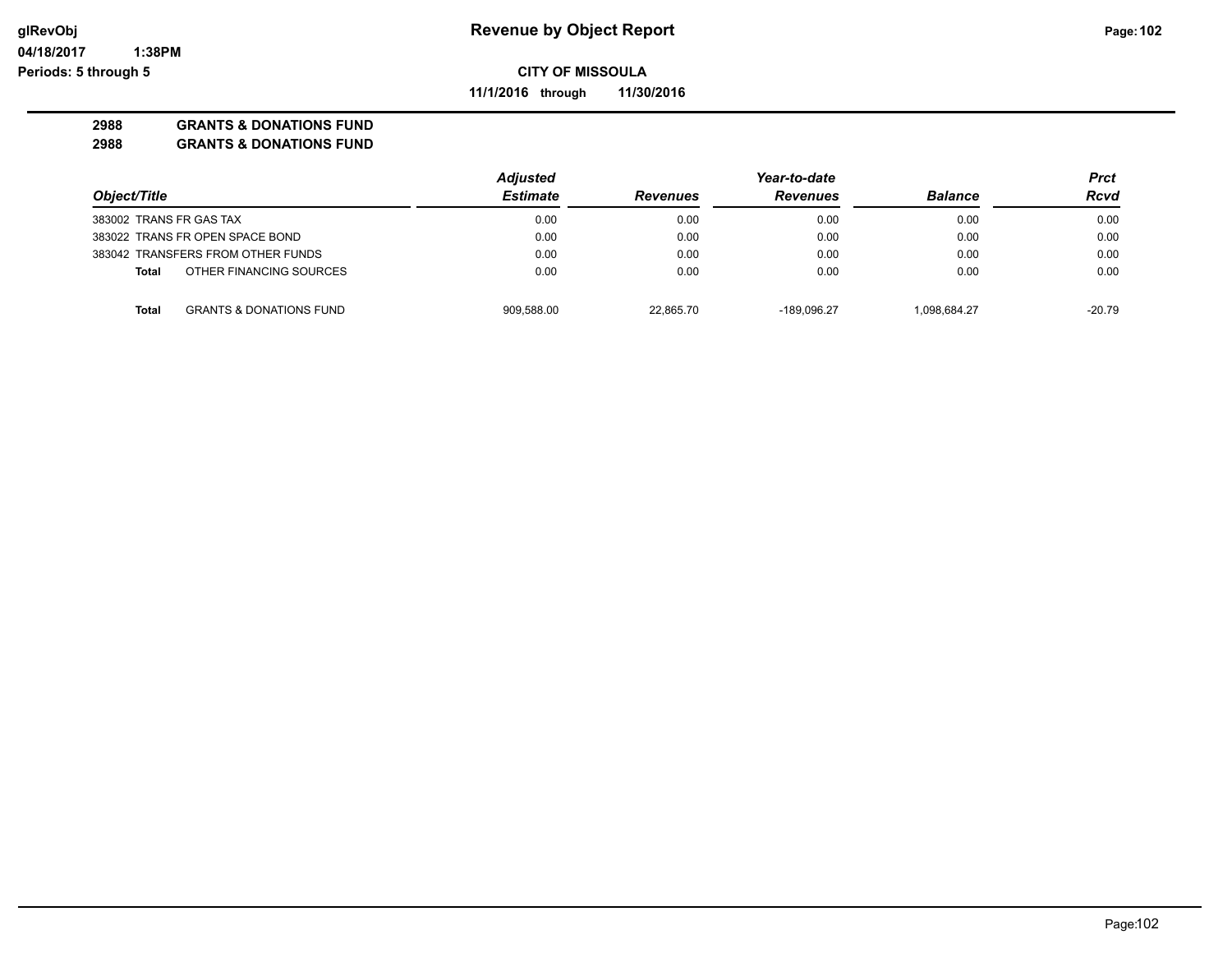**11/1/2016 through 11/30/2016**

### **2988 GRANTS & DONATIONS FUND**

|                                                   | <b>Adjusted</b> |                 | Year-to-date    |                | <b>Prct</b> |
|---------------------------------------------------|-----------------|-----------------|-----------------|----------------|-------------|
| Object/Title                                      | <b>Estimate</b> | <b>Revenues</b> | <b>Revenues</b> | <b>Balance</b> | Rcvd        |
| 330000 INTERGOVERNMENTAL REVENUES                 |                 |                 |                 |                |             |
| 331013 NORTHSIDE PED BRIDGE/ARRA-CDBG GRANT       | 0.00            | 0.00            | 0.00            | 0.00           | 0.00        |
| 331014 EECBG GRANT                                | 0.00            | 0.00            | 0.00            | 0.00           | 0.00        |
| 331022 EQUIPMENT GRANT                            | 0.00            | 0.00            | 0.00            | 0.00           | 0.00        |
| 331025 DV ACCOUNTABILITY PROJECT                  | 0.00            | 0.00            | 0.00            | 0.00           | 0.00        |
| 331026 FY09 POLICE ICAC FEDERAL GRANT             | 0.00            | 22,865.70       | 22,865.70       | $-22,865.70$   | 0.00        |
| 331028 DUI-COPS IN SHOPS                          | 0.00            | 0.00            | 0.00            | 0.00           | 0.00        |
| 331029 CHRP GRANT                                 | 0.00            | 0.00            | 0.00            | 0.00           | 0.00        |
| 331030 COMMUNITY RESOURCE OFFICER/MCPS            | 0.00            | 0.00            | 0.00            | 0.00           | 0.00        |
| 331038 EPA BROWNSFIELD GRANT                      | 509,603.00      | 0.00            | 0.00            | 509,603.00     | 0.00        |
| 331090 EPA GRANT                                  | 378,075.00      | 0.00            | $-212,016.23$   | 590,091.23     | $-56.08$    |
| 331113 *** Title Not Found ***                    | 0.00            | 0.00            | 0.00            | 0.00           | 0.00        |
| 331178 DUI TASK FORCE GRANT                       | 0.00            | 0.00            | 0.00            | 0.00           | 0.00        |
| 331181 GRANTS/DONATIONS - FORT MISSOULA           | 0.00            | 0.00            | 0.00            | 0.00           | 0.00        |
| 334013 STATE GRANT - OT SEATBELT                  | 0.00            | 0.00            | 0.00            | 0.00           | 0.00        |
| 334014 *** Title Not Found ***                    | 0.00            | 0.00            | 0.00            | 0.00           | 0.00        |
| 334015 COPS TECHNOLOGY GRANT                      | 0.00            | 0.00            | 0.00            | 0.00           | 0.00        |
| 334016 BULLETPROOF VEST GRANT                     | 0.00            | 0.00            | 0.00            | 0.00           | 0.00        |
| 334018 STATE GRANT - CAPITAL                      | 0.00            | 0.00            | 0.00            | 0.00           | 0.00        |
| 334020 UNDERAGE DRINKING GRANT                    | 0.00            | 0.00            | 0.00            | 0.00           | 0.00        |
| 334025 COUNTY WEED                                | 0.00            | 0.00            | 0.00            | 0.00           | 0.00        |
| 334028 DEPT OF AG INTERN GRANT                    | 0.00            | 0.00            | 0.00            | 0.00           | 0.00        |
| 334076 BIG SKY TRUST FUND GRANTS                  | 0.00            | 0.00            | 0.00            | 0.00           | 0.00        |
| 334121 DNRC-EPA AREA WIDE ASSESSMENT GRANT        | 0.00            | 0.00            | 0.00            | 0.00           | 0.00        |
| 336021 STATE CONTRIB - POLICE RETIREMENT          | 0.00            | 0.00            | 0.00            | 0.00           | 0.00        |
| 336023 STATE CONTRIB. - PERS                      | 0.00            | 0.00            | 4.26            | $-4.26$        | 0.00        |
| <b>INTERGOVERNMENTAL REVENUES</b><br><b>Total</b> | 887,678.00      | 22,865.70       | $-189, 146.27$  | 1,076,824.27   | $-21.31$    |
| 340000 CHARGES FOR SERVICES                       |                 |                 |                 |                |             |
| 342000 ANTI-GRAFFITI PROJECT                      | 0.00            | 0.00            | 0.00            | 0.00           | 0.00        |
| 342013 SECURITY INVEST FEES                       | 0.00            | 0.00            | 0.00            | 0.00           | 0.00        |
| <b>CHARGES FOR SERVICES</b><br>Total              | 0.00            | 0.00            | 0.00            | 0.00           | 0.00        |
| 360000 MISCELLANEOUS REVENUES                     |                 |                 |                 |                |             |
| 360010 MISCELLANEOUS                              | 0.00            | 0.00            | 0.00            | 0.00           | 0.00        |
| 365000 DONATIONS                                  | 21,910.00       | 0.00            | 50.00           | 21,860.00      | 0.23        |
| 365015 GREEN BLOCK PILOT PROJECT                  | 0.00            | 0.00            | 0.00            | 0.00           | 0.00        |
| 365021 PARKS AND RECS GRANTS & CONTRIBUTIONS      | 0.00            | 0.00            | 0.00            | 0.00           | 0.00        |
| MISCELLANEOUS REVENUES<br>Total                   | 21,910.00       | 0.00            | 50.00           | 21,860.00      | 0.23        |
| 380000 OTHER FINANCING SOURCES                    |                 |                 |                 |                |             |
|                                                   |                 |                 |                 |                |             |
| 383002 TRANS FR GAS TAX                           | 0.00            | 0.00            | 0.00            | 0.00           | 0.00        |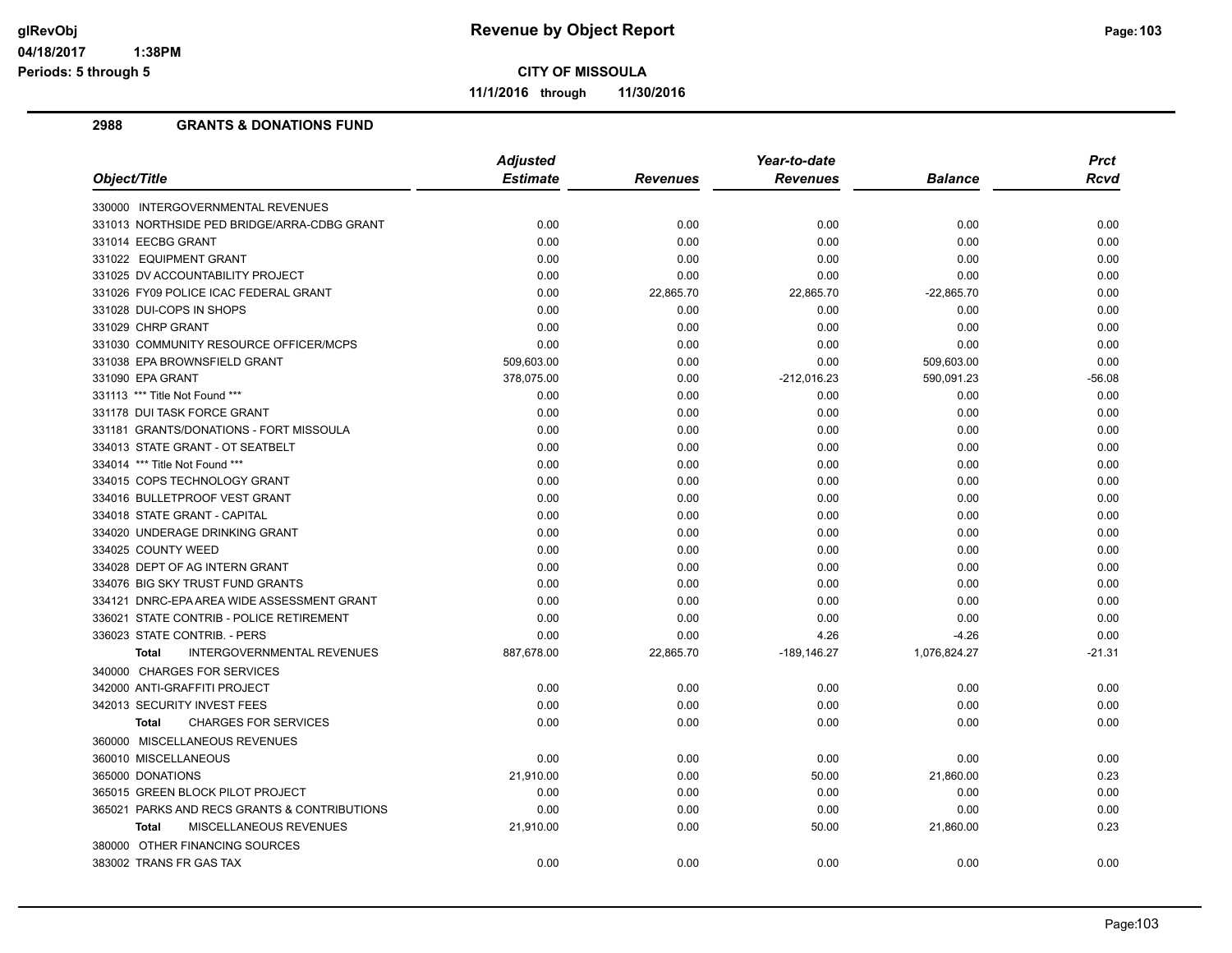**11/1/2016 through 11/30/2016**

### **2988 GRANTS & DONATIONS FUND**

|              |                                    | <b>Adjusted</b> |                 |                | <b>Prct</b>  |          |
|--------------|------------------------------------|-----------------|-----------------|----------------|--------------|----------|
| Object/Title | <b>Estimate</b>                    | <b>Revenues</b> | <b>Revenues</b> | <b>Balance</b> | Rcvd         |          |
|              | 383022 TRANS FR OPEN SPACE BOND    | 0.00            | 0.00            | 0.00           | 0.00         | 0.00     |
|              | 383042 TRANSFERS FROM OTHER FUNDS  | 0.00            | 0.00            | 0.00           | 0.00         | 0.00     |
| Total        | OTHER FINANCING SOURCES            | 0.00            | 0.00            | 0.00           | 0.00         | 0.00     |
| <b>Total</b> | <b>GRANTS &amp; DONATIONS FUND</b> | 909.588.00      | 22.865.70       | -189.096.27    | 1.098.684.27 | $-20.79$ |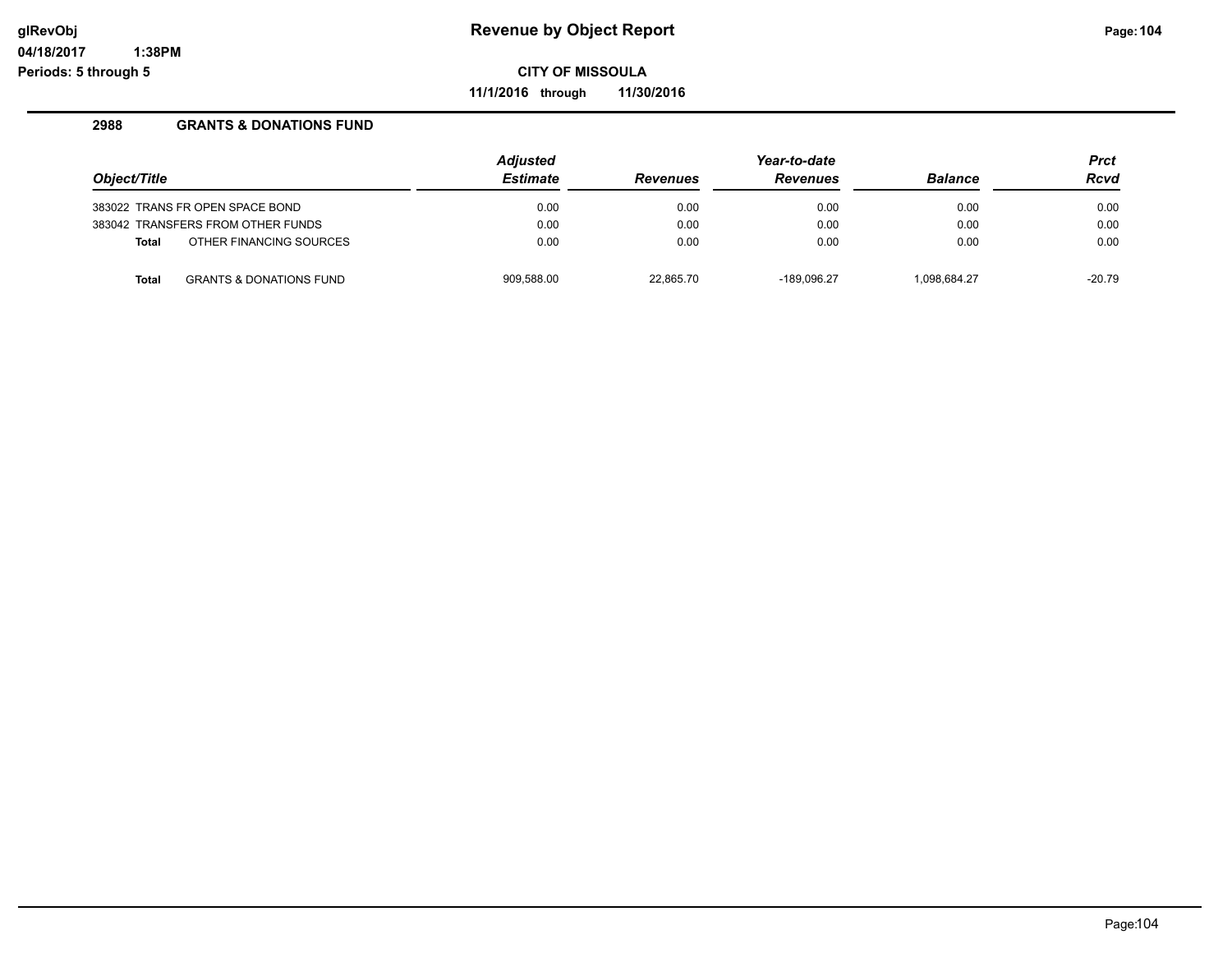**11/1/2016 through 11/30/2016**

**2989 POLICE GRANTS & DONATIONS**

**2989 POLICE GRANTS & DONATIONS**

|                                            | <b>Adjusted</b> |                 | Year-to-date    |                | <b>Prct</b> |
|--------------------------------------------|-----------------|-----------------|-----------------|----------------|-------------|
| Object/Title                               | <b>Estimate</b> | <b>Revenues</b> | <b>Revenues</b> | <b>Balance</b> | Rcvd        |
| 330000 INTERGOVERNMENTAL REVENUES          |                 |                 |                 |                |             |
| 331022 EQUIPMENT GRANT                     | 44,100.00       | 0.00            | 0.00            | 44,100.00      | 0.00        |
| 331026 ICAC GRANT                          | 105,411.00      | 0.00            | 0.00            | 105,411.00     | 0.00        |
| 331028 JAG VII                             | 5,000.00        | 0.00            | 0.00            | 5,000.00       | 0.00        |
| 334013 STATE GRANT - OT SEATBELT           | 53,600.00       | 3,027.75        | 19,611.61       | 33,988.39      | 36.59       |
| 334015 COPS TECHNOLOGY GRANT               | 279,242.00      | 0.00            | 39,441.99       | 239,800.01     | 14.12       |
| 334016 BULLETPROOF VEST GRANT              | 10,500.00       | 0.00            | 0.00            | 10,500.00      | 0.00        |
| 334020 UNDERAGE DRINKING GRANT             | 10,903.00       | 0.00            | 0.00            | 10,903.00      | 0.00        |
| 336021 STATE CONTRIB - POLICE RETIREMENT   | 0.00            | 0.00            | 0.00            | 0.00           | 0.00        |
| <b>INTERGOVERNMENTAL REVENUES</b><br>Total | 508,756.00      | 3,027.75        | 59,053.60       | 449,702.40     | 11.61       |
| 340000 CHARGES FOR SERVICES                |                 |                 |                 |                |             |
| 342000 *** Title Not Found ***             | 5,000.00        | 0.00            | 0.00            | 5,000.00       | 0.00        |
| <b>CHARGES FOR SERVICES</b><br>Total       | 5,000.00        | 0.00            | 0.00            | 5,000.00       | 0.00        |
| 360000 MISCELLANEOUS REVENUES              |                 |                 |                 |                |             |
| 365000 DONATIONS                           | 20,000.00       | 0.00            | 0.00            | 20,000.00      | 0.00        |
| MISCELLANEOUS REVENUES<br><b>Total</b>     | 20,000.00       | 0.00            | 0.00            | 20,000.00      | 0.00        |
| POLICE GRANTS & DONATIONS<br><b>Total</b>  | 533,756.00      | 3,027.75        | 59,053.60       | 474,702.40     | 11.06       |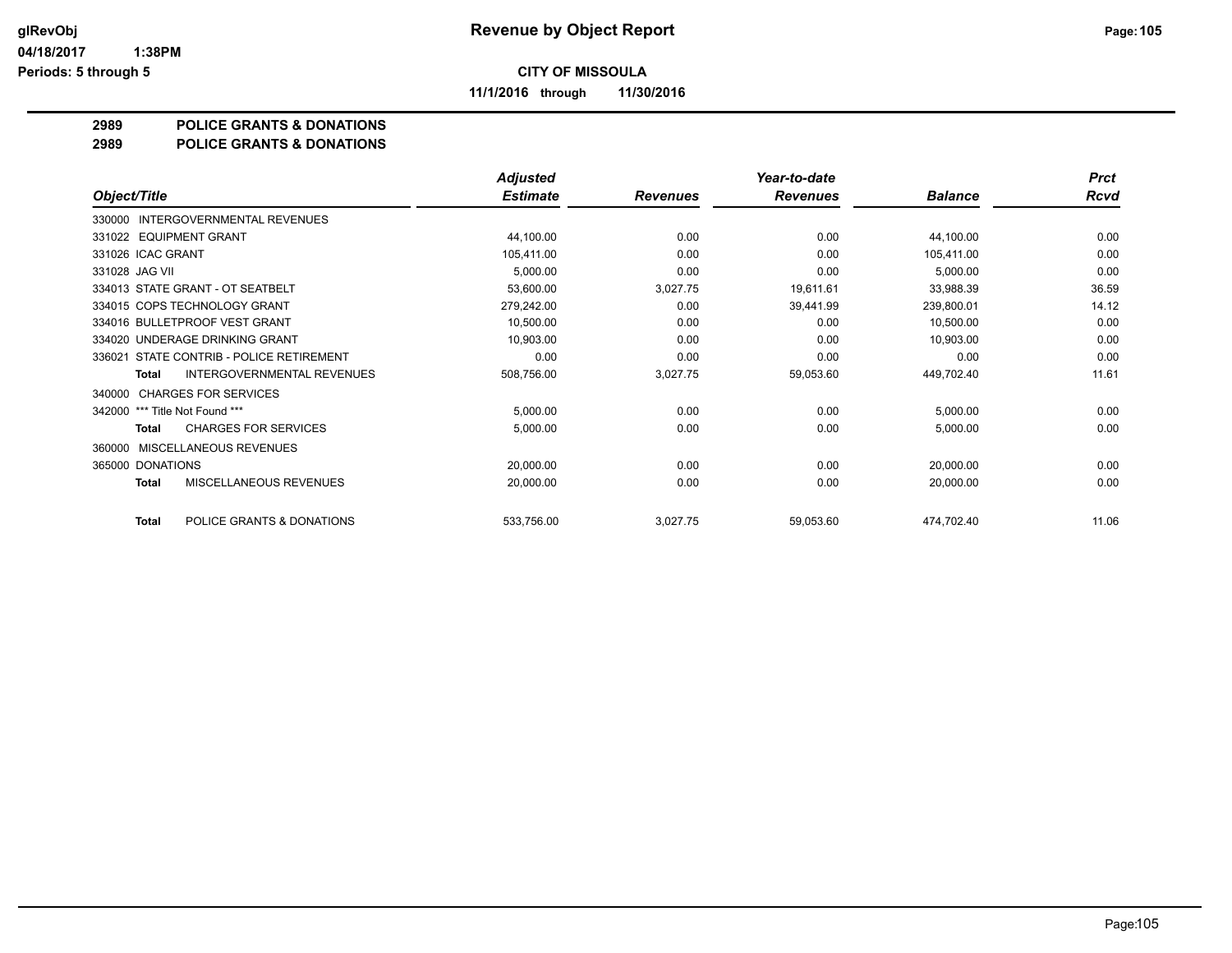**11/1/2016 through 11/30/2016**

## **2989 POLICE GRANTS & DONATIONS**

|                                                   | <b>Adjusted</b> |                 | Year-to-date    |                | <b>Prct</b> |
|---------------------------------------------------|-----------------|-----------------|-----------------|----------------|-------------|
| Object/Title                                      | <b>Estimate</b> | <b>Revenues</b> | <b>Revenues</b> | <b>Balance</b> | <b>Rcvd</b> |
| <b>INTERGOVERNMENTAL REVENUES</b><br>330000       |                 |                 |                 |                |             |
| 331022 EQUIPMENT GRANT                            | 44,100.00       | 0.00            | 0.00            | 44,100.00      | 0.00        |
| 331026 ICAC GRANT                                 | 105,411.00      | 0.00            | 0.00            | 105,411.00     | 0.00        |
| 331028 JAG VII                                    | 5,000.00        | 0.00            | 0.00            | 5,000.00       | 0.00        |
| 334013 STATE GRANT - OT SEATBELT                  | 53,600.00       | 3,027.75        | 19,611.61       | 33,988.39      | 36.59       |
| 334015 COPS TECHNOLOGY GRANT                      | 279,242.00      | 0.00            | 39,441.99       | 239,800.01     | 14.12       |
| 334016 BULLETPROOF VEST GRANT                     | 10,500.00       | 0.00            | 0.00            | 10,500.00      | 0.00        |
| 334020 UNDERAGE DRINKING GRANT                    | 10,903.00       | 0.00            | 0.00            | 10,903.00      | 0.00        |
| 336021 STATE CONTRIB - POLICE RETIREMENT          | 0.00            | 0.00            | 0.00            | 0.00           | 0.00        |
| <b>INTERGOVERNMENTAL REVENUES</b><br><b>Total</b> | 508,756.00      | 3,027.75        | 59,053.60       | 449,702.40     | 11.61       |
| 340000 CHARGES FOR SERVICES                       |                 |                 |                 |                |             |
| 342000 *** Title Not Found ***                    | 5,000.00        | 0.00            | 0.00            | 5,000.00       | 0.00        |
| <b>CHARGES FOR SERVICES</b><br>Total              | 5,000.00        | 0.00            | 0.00            | 5,000.00       | 0.00        |
| 360000 MISCELLANEOUS REVENUES                     |                 |                 |                 |                |             |
| 365000 DONATIONS                                  | 20,000.00       | 0.00            | 0.00            | 20,000.00      | 0.00        |
| MISCELLANEOUS REVENUES<br>Total                   | 20,000.00       | 0.00            | 0.00            | 20,000.00      | 0.00        |
| POLICE GRANTS & DONATIONS<br>Total                | 533,756.00      | 3,027.75        | 59,053.60       | 474,702.40     | 11.06       |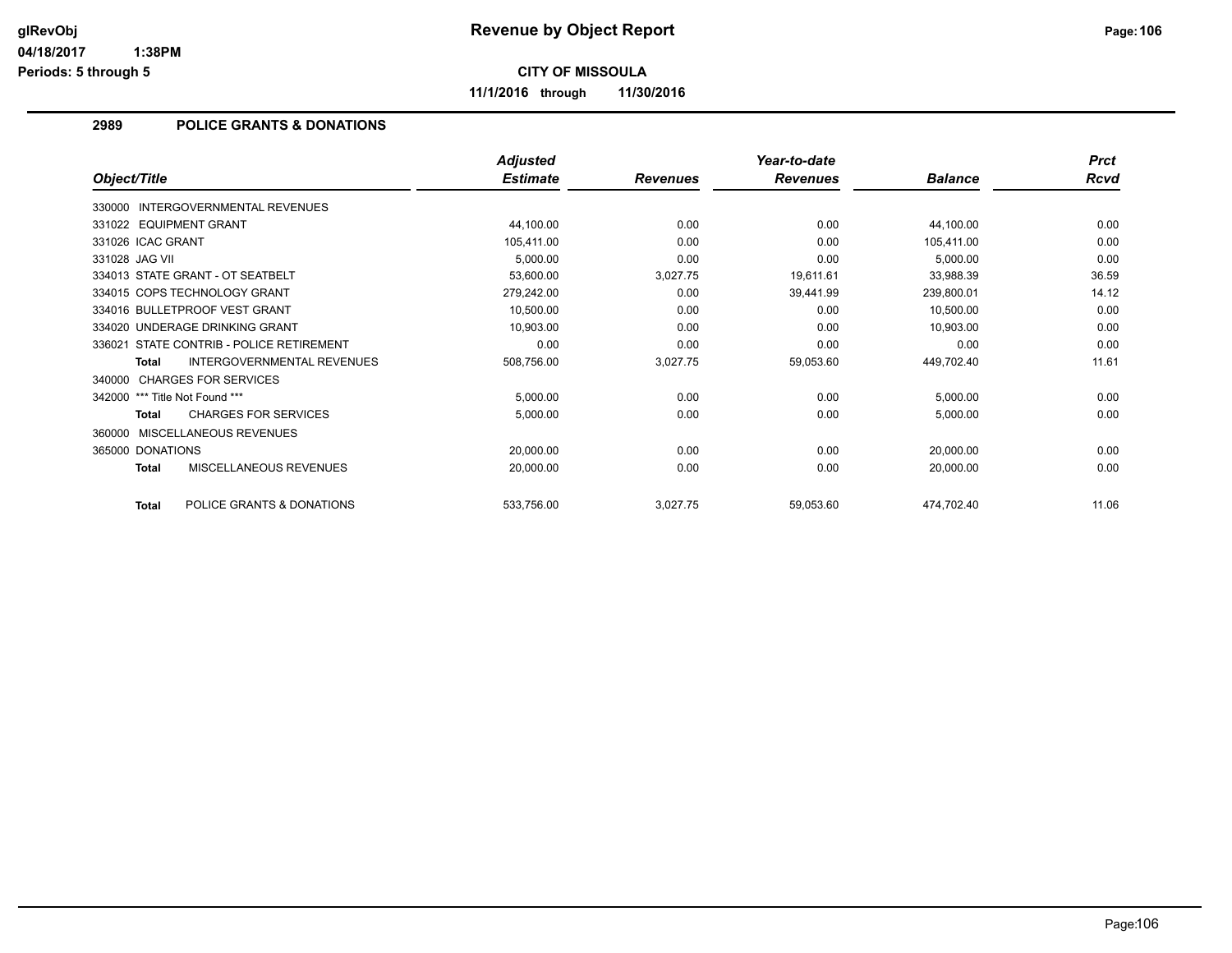**11/1/2016 through 11/30/2016**

**3000 SID REVOLVING FUND 3000 SID REVOLVING FUND**

|                                                    | <b>Adjusted</b> |                 | Year-to-date    |                | <b>Prct</b> |
|----------------------------------------------------|-----------------|-----------------|-----------------|----------------|-------------|
| Object/Title                                       | <b>Estimate</b> | <b>Revenues</b> | <b>Revenues</b> | <b>Balance</b> | Rcvd        |
| 360000 MISCELLANEOUS REVENUES                      |                 |                 |                 |                |             |
| 360000 MISCELLANEOUS REVENUES                      | 0.00            | 0.00            | 0.00            | 0.00           | 0.00        |
| 360010 MISCELLANEOUS                               | 0.00            | 0.00            | 0.00            | 0.00           | 0.00        |
| 362000 OTHER MISCELLANEOUS REVENUE                 | 0.00            | 0.00            | 0.00            | 0.00           | 0.00        |
| MISCELLANEOUS REVENUES<br>Total                    | 0.00            | 0.00            | 0.00            | 0.00           | 0.00        |
| 370000 INVESTMENTS & ROYALTY EARNINGS              |                 |                 |                 |                |             |
| 371010 INTEREST ON INVESTMENTS                     | 0.00            | 0.00            | 0.00            | 0.00           | 0.00        |
| 371020 GAIN/LOSS IN MARKET VALUE OF INVESTMENTS    | 0.00            | 0.00            | 0.00            | 0.00           | 0.00        |
| <b>INVESTMENTS &amp; ROYALTY EARNINGS</b><br>Total | 0.00            | 0.00            | 0.00            | 0.00           | 0.00        |
| 380000 OTHER FINANCING SOURCES                     |                 |                 |                 |                |             |
| 380000 OTHER FINANCING SOURCES                     | 0.00            | 0.00            | 0.00            | 0.00           | 0.00        |
| 381002 SRF LOAN                                    | 0.00            | 0.00            | 0.00            | 0.00           | 0.00        |
| 381009 TRANSFERS IN                                | 0.00            | 0.00            | 0.00            | 0.00           | 0.00        |
| 381030 SID BONDS PROCEEDS                          | 0.00            | 0.00            | 0.00            | 0.00           | 0.00        |
| 383000 OPERATING TRANSFERS                         | 0.00            | 0.00            | 144,634.25      | $-144,634.25$  | 0.00        |
| 383039 FROM SID TRANSFERS                          | 0.00            | 0.00            | 0.00            | 0.00           | 0.00        |
| OTHER FINANCING SOURCES<br><b>Total</b>            | 0.00            | 0.00            | 144,634.25      | $-144,634.25$  | 0.00        |
| SID REVOLVING FUND<br><b>Total</b>                 | 0.00            | 0.00            | 144,634.25      | $-144,634.25$  | 0.00        |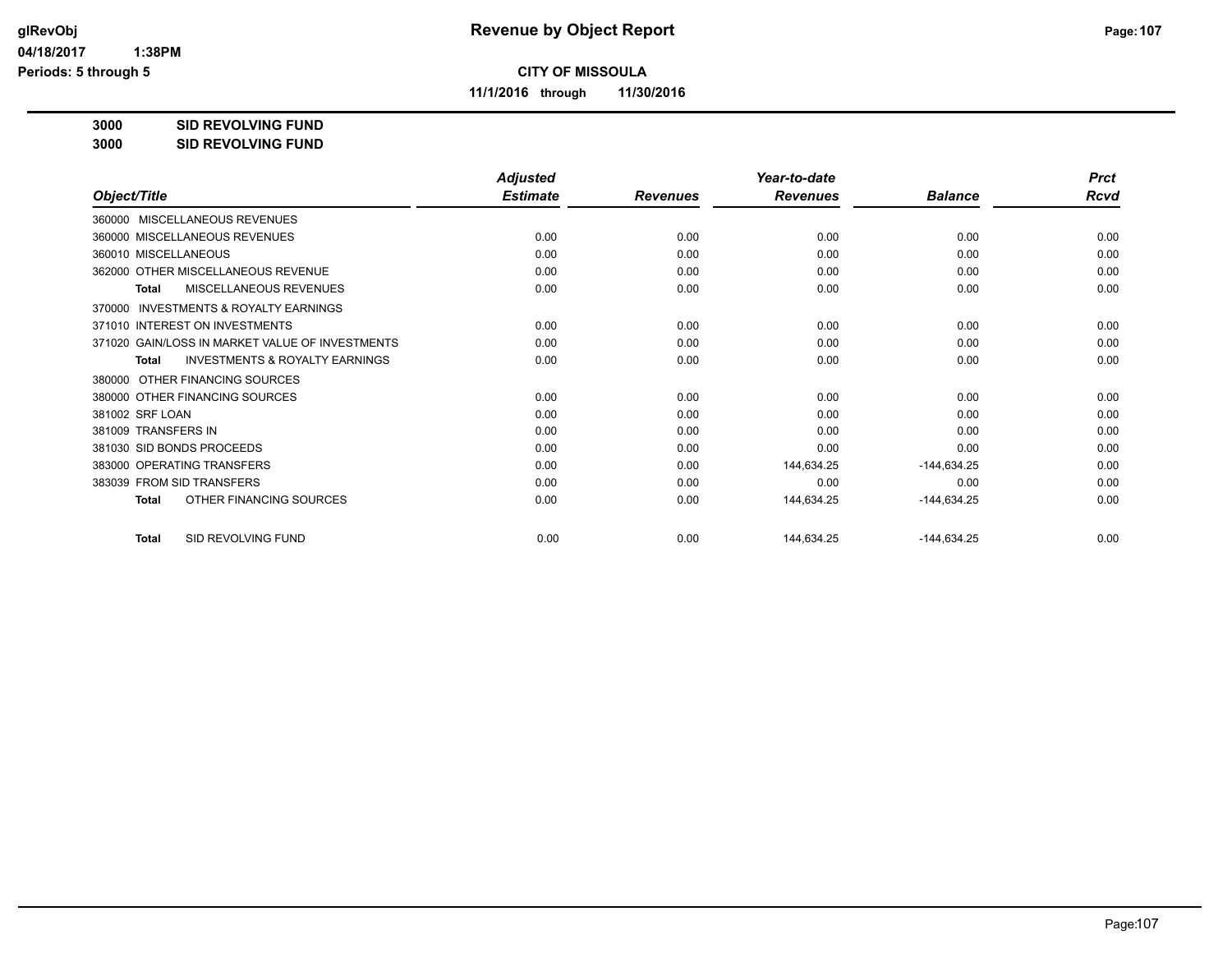**11/1/2016 through 11/30/2016**

### **3000 SID REVOLVING FUND**

|                                                    | <b>Adjusted</b> |                 | Year-to-date    |                | <b>Prct</b> |
|----------------------------------------------------|-----------------|-----------------|-----------------|----------------|-------------|
| Object/Title                                       | <b>Estimate</b> | <b>Revenues</b> | <b>Revenues</b> | <b>Balance</b> | Rcvd        |
| 360000 MISCELLANEOUS REVENUES                      |                 |                 |                 |                |             |
| 360000 MISCELLANEOUS REVENUES                      | 0.00            | 0.00            | 0.00            | 0.00           | 0.00        |
| 360010 MISCELLANEOUS                               | 0.00            | 0.00            | 0.00            | 0.00           | 0.00        |
| 362000 OTHER MISCELLANEOUS REVENUE                 | 0.00            | 0.00            | 0.00            | 0.00           | 0.00        |
| MISCELLANEOUS REVENUES<br>Total                    | 0.00            | 0.00            | 0.00            | 0.00           | 0.00        |
| INVESTMENTS & ROYALTY EARNINGS<br>370000           |                 |                 |                 |                |             |
| 371010 INTEREST ON INVESTMENTS                     | 0.00            | 0.00            | 0.00            | 0.00           | 0.00        |
| 371020 GAIN/LOSS IN MARKET VALUE OF INVESTMENT     | 0.00            | 0.00            | 0.00            | 0.00           | 0.00        |
| <b>INVESTMENTS &amp; ROYALTY EARNINGS</b><br>Total | 0.00            | 0.00            | 0.00            | 0.00           | 0.00        |
| 380000 OTHER FINANCING SOURCES                     |                 |                 |                 |                |             |
| 380000 OTHER FINANCING SOURCES                     | 0.00            | 0.00            | 0.00            | 0.00           | 0.00        |
| 381002 SRF LOAN                                    | 0.00            | 0.00            | 0.00            | 0.00           | 0.00        |
| 381009 TRANSFERS IN                                | 0.00            | 0.00            | 0.00            | 0.00           | 0.00        |
| 381030 SID BONDS PROCEEDS                          | 0.00            | 0.00            | 0.00            | 0.00           | 0.00        |
| 383000 OPERATING TRANSFERS                         | 0.00            | 0.00            | 144,634.25      | $-144,634.25$  | 0.00        |
| 383039 FROM SID TRANSFERS                          | 0.00            | 0.00            | 0.00            | 0.00           | 0.00        |
| OTHER FINANCING SOURCES<br><b>Total</b>            | 0.00            | 0.00            | 144,634.25      | $-144,634.25$  | 0.00        |
| SID REVOLVING FUND<br><b>Total</b>                 | 0.00            | 0.00            | 144,634.25      | $-144,634.25$  | 0.00        |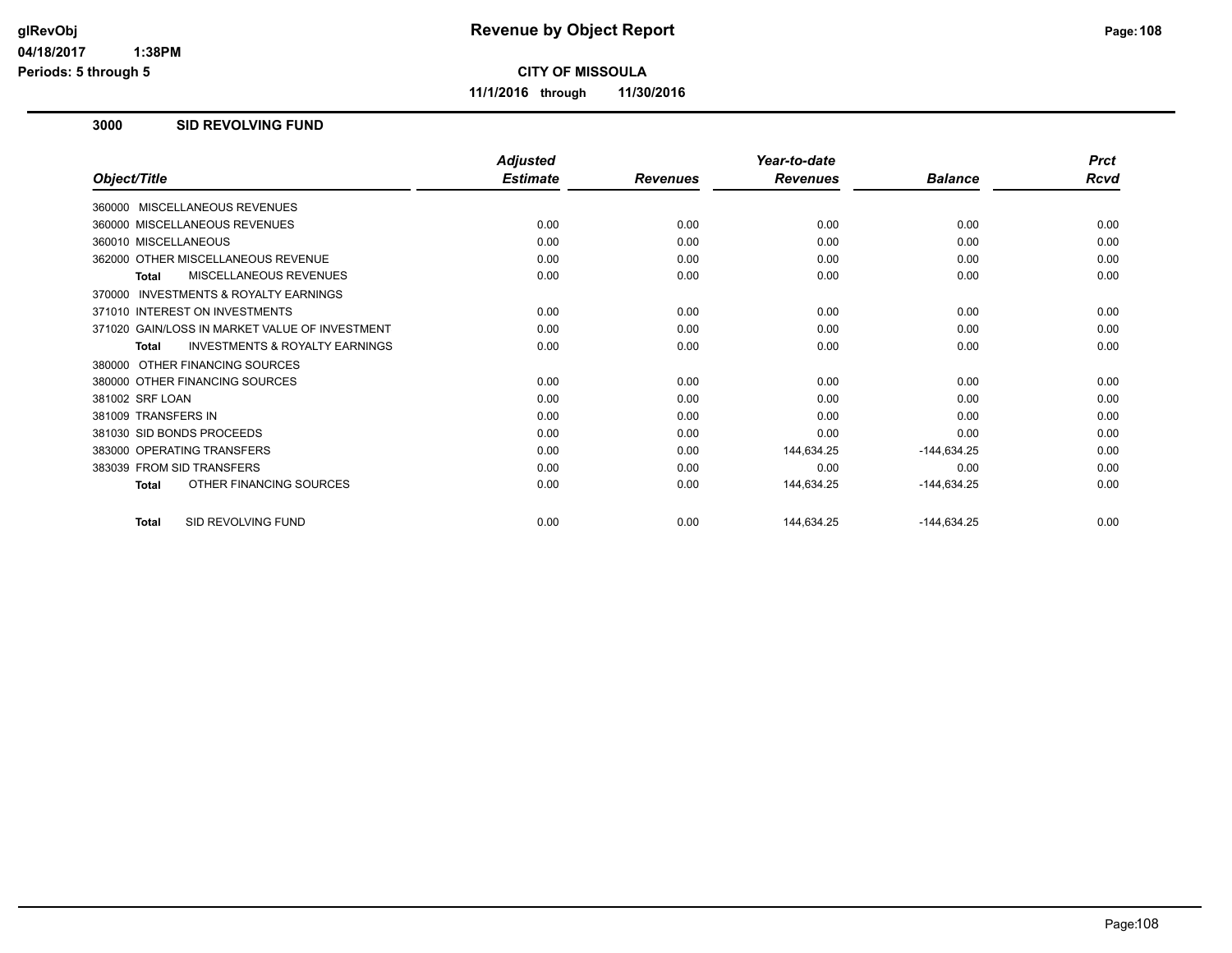**11/1/2016 through 11/30/2016**

#### **3065 1998 PUBLIC SAFETY G O BONDS FUND 3065 1998 PUBLIC SAFETY G O BONDS FUND**

|                                                     | <b>Adjusted</b> |                 | Year-to-date    |                | <b>Prct</b> |
|-----------------------------------------------------|-----------------|-----------------|-----------------|----------------|-------------|
| Object/Title                                        | <b>Estimate</b> | <b>Revenues</b> | <b>Revenues</b> | <b>Balance</b> | <b>Rcvd</b> |
| 310000 TAXES/ASSESSMENTS                            |                 |                 |                 |                |             |
| 310000 TAXES/ASSESSMENTS                            | 0.00            | 0.00            | 0.00            | 0.00           | 0.00        |
| 311000 GENERAL PROPERTY TAXES                       | 0.00            | 0.00            | 0.00            | 0.00           | 0.00        |
| 311001 CURRENT TAXES                                | 0.00            | 0.00            | 0.00            | 0.00           | 0.00        |
| 311030 MOTOR VEHICLE TAXES                          | 0.00            | 0.00            | 0.00            | 0.00           | 0.00        |
| 312000 PENALTIES & INTEREST - DELINQUENT TAXES      | 0.00            | 0.00            | 0.00            | 0.00           | 0.00        |
| 312001 PENALTIES & INTEREST                         | 0.00            | 0.00            | 0.00            | 0.00           | 0.00        |
| 314000 PROP TAX - OTHER THAN ASSESSED VAL           | 0.00            | 0.00            | 0.00            | 0.00           | 0.00        |
| 314001 LIGHT VEHICLE TAX                            | 0.00            | 0.00            | 0.00            | 0.00           | 0.00        |
| TAXES/ASSESSMENTS<br>Total                          | 0.00            | 0.00            | 0.00            | 0.00           | 0.00        |
| 330000 INTERGOVERNMENTAL REVENUES                   |                 |                 |                 |                |             |
| 334056 BANK CORP. LIC. TAX - (PREVIOUS YEARS)       | 0.00            | 0.00            | 0.00            | 0.00           | 0.00        |
| 335210 PERSONAL PROPERTY TAX REIMBURSEMENT          | 0.00            | 0.00            | 0.00            | 0.00           | 0.00        |
| 335230 HB 124 REVENUE                               | 0.00            | 0.00            | 0.00            | 0.00           | 0.00        |
| 335250 STATE REIMB - SB #184                        | 0.00            | 0.00            | 0.00            | 0.00           | 0.00        |
| <b>INTERGOVERNMENTAL REVENUES</b><br><b>Total</b>   | 0.00            | 0.00            | 0.00            | 0.00           | 0.00        |
| 360000 MISCELLANEOUS REVENUES                       |                 |                 |                 |                |             |
| 360010 MISCELLANEOUS                                | 0.00            | 0.00            | 0.00            | 0.00           | 0.00        |
| MISCELLANEOUS REVENUES<br>Total                     | 0.00            | 0.00            | 0.00            | 0.00           | 0.00        |
| <b>INVESTMENTS &amp; ROYALTY EARNINGS</b><br>370000 |                 |                 |                 |                |             |
| 371010 INTEREST ON INVESTMENTS                      | 0.00            | 0.00            | 0.00            | 0.00           | 0.00        |
| 371020 GAIN/LOSS IN MARKET VALUE OF INVESTMENTS     | 0.00            | 0.00            | 0.00            | 0.00           | 0.00        |
| <b>INVESTMENTS &amp; ROYALTY EARNINGS</b><br>Total  | 0.00            | 0.00            | 0.00            | 0.00           | 0.00        |
| 380000 OTHER FINANCING SOURCES                      |                 |                 |                 |                |             |
| 381010 BOND PROCEEDS                                | 0.00            | 0.00            | 0.00            | 0.00           | 0.00        |
| 383042 TRANSFERS FROM OTHER FUNDS                   | 0.00            | 0.00            | 0.00            | 0.00           | 0.00        |
| OTHER FINANCING SOURCES<br>Total                    | 0.00            | 0.00            | 0.00            | 0.00           | 0.00        |
| 1998 PUBLIC SAFETY G O BONDS FUND<br>Total          | 0.00            | 0.00            | 0.00            | 0.00           | 0.00        |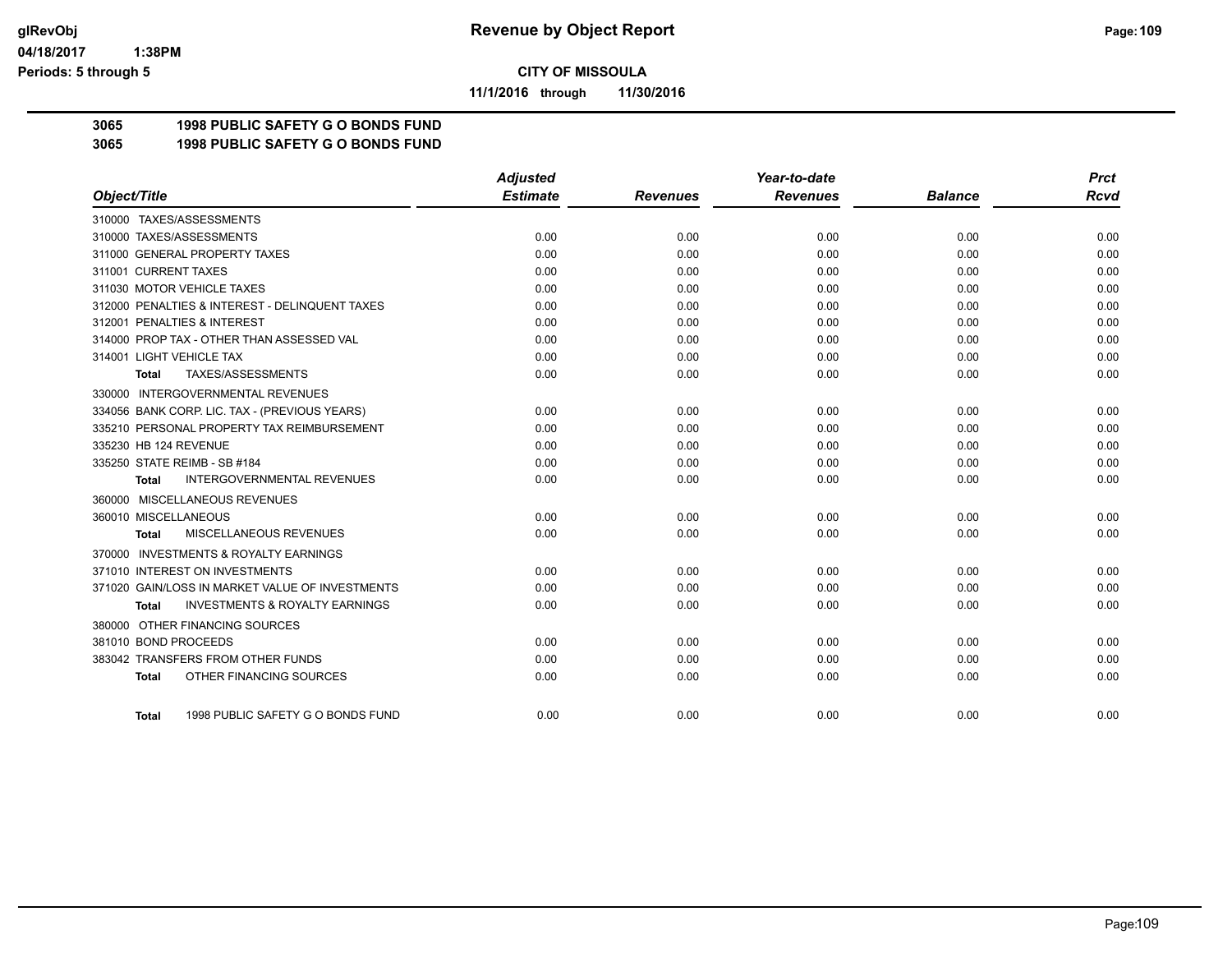**11/1/2016 through 11/30/2016**

### **3065 1998 PUBLIC SAFETY G O BONDS FUND**

|                                                    | <b>Adjusted</b> |                 | Year-to-date    |                | <b>Prct</b> |
|----------------------------------------------------|-----------------|-----------------|-----------------|----------------|-------------|
| Object/Title                                       | <b>Estimate</b> | <b>Revenues</b> | <b>Revenues</b> | <b>Balance</b> | <b>Rcvd</b> |
| 310000 TAXES/ASSESSMENTS                           |                 |                 |                 |                |             |
| 310000 TAXES/ASSESSMENTS                           | 0.00            | 0.00            | 0.00            | 0.00           | 0.00        |
| 311000 GENERAL PROPERTY TAXES                      | 0.00            | 0.00            | 0.00            | 0.00           | 0.00        |
| 311001 CURRENT TAXES                               | 0.00            | 0.00            | 0.00            | 0.00           | 0.00        |
| 311030 MOTOR VEHICLE TAXES                         | 0.00            | 0.00            | 0.00            | 0.00           | 0.00        |
| 312000 PENALTIES & INTEREST - DELINQUENT TAXES     | 0.00            | 0.00            | 0.00            | 0.00           | 0.00        |
| 312001 PENALTIES & INTEREST                        | 0.00            | 0.00            | 0.00            | 0.00           | 0.00        |
| 314000 PROP TAX - OTHER THAN ASSESSED VAL          | 0.00            | 0.00            | 0.00            | 0.00           | 0.00        |
| 314001 LIGHT VEHICLE TAX                           | 0.00            | 0.00            | 0.00            | 0.00           | 0.00        |
| TAXES/ASSESSMENTS<br>Total                         | 0.00            | 0.00            | 0.00            | 0.00           | 0.00        |
| 330000 INTERGOVERNMENTAL REVENUES                  |                 |                 |                 |                |             |
| 334056 BANK CORP. LIC. TAX - (PREVIOUS YEARS)      | 0.00            | 0.00            | 0.00            | 0.00           | 0.00        |
| 335210 PERSONAL PROPERTY TAX REIMBURSEMENT         | 0.00            | 0.00            | 0.00            | 0.00           | 0.00        |
| 335230 HB 124 REVENUE                              | 0.00            | 0.00            | 0.00            | 0.00           | 0.00        |
| 335250 STATE REIMB - SB #184                       | 0.00            | 0.00            | 0.00            | 0.00           | 0.00        |
| <b>INTERGOVERNMENTAL REVENUES</b><br>Total         | 0.00            | 0.00            | 0.00            | 0.00           | 0.00        |
| 360000 MISCELLANEOUS REVENUES                      |                 |                 |                 |                |             |
| 360010 MISCELLANEOUS                               | 0.00            | 0.00            | 0.00            | 0.00           | 0.00        |
| MISCELLANEOUS REVENUES<br>Total                    | 0.00            | 0.00            | 0.00            | 0.00           | 0.00        |
| 370000 INVESTMENTS & ROYALTY EARNINGS              |                 |                 |                 |                |             |
| 371010 INTEREST ON INVESTMENTS                     | 0.00            | 0.00            | 0.00            | 0.00           | 0.00        |
| 371020 GAIN/LOSS IN MARKET VALUE OF INVESTMENT     | 0.00            | 0.00            | 0.00            | 0.00           | 0.00        |
| <b>INVESTMENTS &amp; ROYALTY EARNINGS</b><br>Total | 0.00            | 0.00            | 0.00            | 0.00           | 0.00        |
| 380000 OTHER FINANCING SOURCES                     |                 |                 |                 |                |             |
| 381010 BOND PROCEEDS                               | 0.00            | 0.00            | 0.00            | 0.00           | 0.00        |
| 383042 TRANSFERS FROM OTHER FUNDS                  | 0.00            | 0.00            | 0.00            | 0.00           | 0.00        |
| OTHER FINANCING SOURCES<br><b>Total</b>            | 0.00            | 0.00            | 0.00            | 0.00           | 0.00        |
| 1998 PUBLIC SAFETY G O BONDS FUND<br><b>Total</b>  | 0.00            | 0.00            | 0.00            | 0.00           | 0.00        |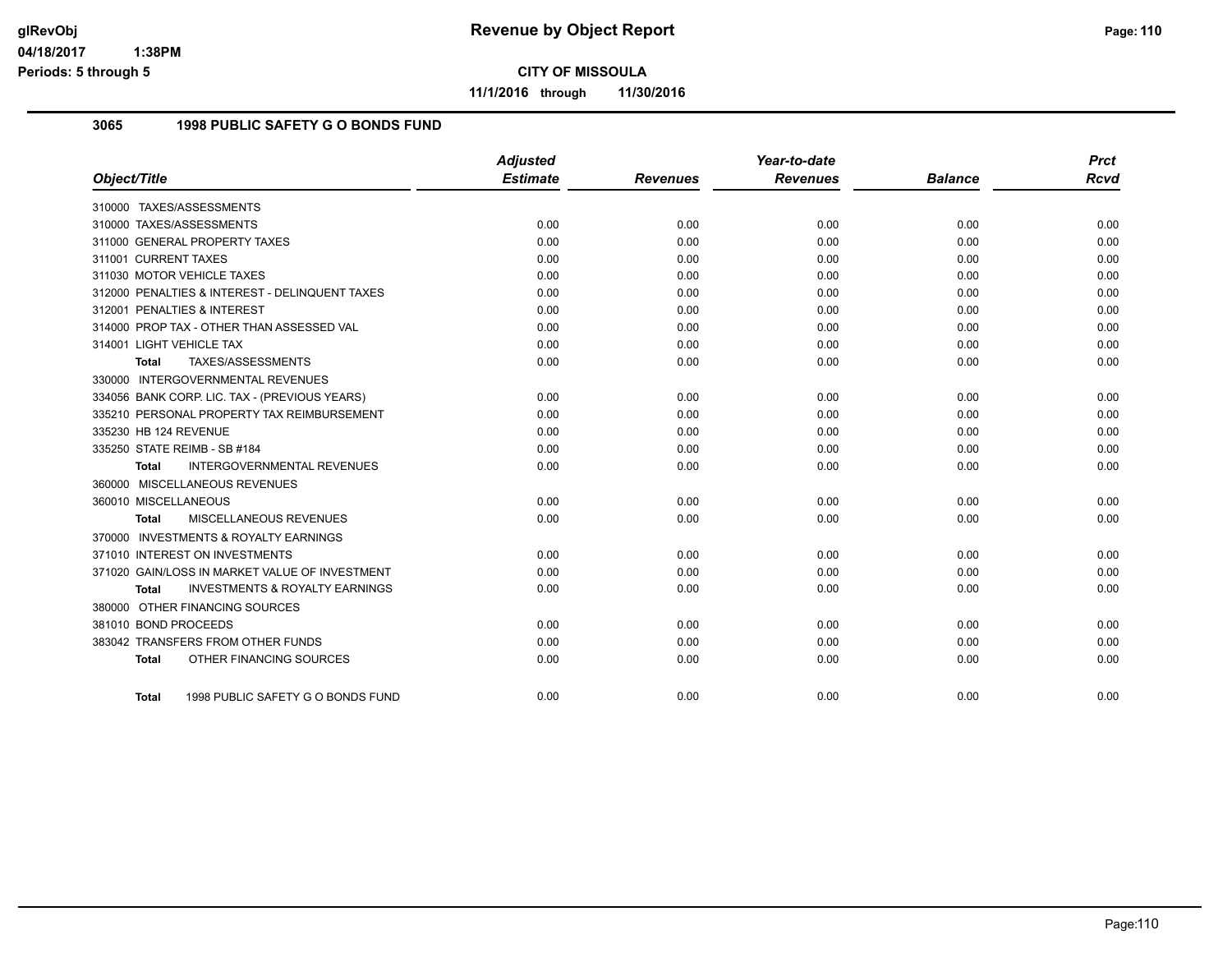**11/1/2016 through 11/30/2016**

**3070 1996 OPEN SPACE GO BONDS**

**3070 1996 OPEN SPACE GO BONDS**

|                                                           | <b>Adjusted</b> |                 | Year-to-date    |                | <b>Prct</b> |
|-----------------------------------------------------------|-----------------|-----------------|-----------------|----------------|-------------|
| Object/Title                                              | <b>Estimate</b> | <b>Revenues</b> | <b>Revenues</b> | <b>Balance</b> | <b>Rcvd</b> |
| 310000 TAXES/ASSESSMENTS                                  |                 |                 |                 |                |             |
| 310000 TAXES/ASSESSMENTS                                  | 0.00            | 0.00            | 0.00            | 0.00           | 0.00        |
| 311000 GENERAL PROPERTY TAXES                             | 0.00            | 0.00            | 0.00            | 0.00           | 0.00        |
| 311030 MOTOR VEHICLE TAXES                                | 0.00            | 0.00            | 0.00            | 0.00           | 0.00        |
| 312000 PENALTIES & INTEREST - DELINQUENT TAXES            | 0.00            | 0.00            | 0.00            | 0.00           | 0.00        |
| 312001 PENALTIES & INTEREST                               | 0.00            | 0.00            | 0.00            | 0.00           | 0.00        |
| 314000 PROP TAX - OTHER THAN ASSESSED VAL                 | 0.00            | 0.00            | 0.00            | 0.00           | 0.00        |
| 314001 LIGHT VEHICLE TAX                                  | 0.00            | 0.00            | 0.00            | 0.00           | 0.00        |
| TAXES/ASSESSMENTS<br><b>Total</b>                         | 0.00            | 0.00            | 0.00            | 0.00           | 0.00        |
| 330000 INTERGOVERNMENTAL REVENUES                         |                 |                 |                 |                |             |
| 334056 BANK CORP. LIC. TAX - (PREVIOUS YEARS)             | 0.00            | 0.00            | 0.00            | 0.00           | 0.00        |
| 335210 PERSONAL PROPERTY TAX REIMBURSEMENT                | 0.00            | 0.00            | 0.00            | 0.00           | 0.00        |
| 335250 STATE REIMB - SB #184                              | 0.00            | 0.00            | 0.00            | 0.00           | 0.00        |
| <b>INTERGOVERNMENTAL REVENUES</b><br><b>Total</b>         | 0.00            | 0.00            | 0.00            | 0.00           | 0.00        |
| 370000 INVESTMENTS & ROYALTY EARNINGS                     |                 |                 |                 |                |             |
| 371010 INTEREST ON INVESTMENTS                            | 0.00            | 0.00            | 0.00            | 0.00           | 0.00        |
| 371020 GAIN/LOSS IN MARKET VALUE OF INVESTMENTS           | 0.00            | 0.00            | 0.00            | 0.00           | 0.00        |
| <b>INVESTMENTS &amp; ROYALTY EARNINGS</b><br><b>Total</b> | 0.00            | 0.00            | 0.00            | 0.00           | 0.00        |
| 380000 OTHER FINANCING SOURCES                            |                 |                 |                 |                |             |
| 381010 BOND PROCEEDS                                      | 0.00            | 0.00            | 0.00            | 0.00           | 0.00        |
| OTHER FINANCING SOURCES<br><b>Total</b>                   | 0.00            | 0.00            | 0.00            | 0.00           | 0.00        |
| 1996 OPEN SPACE GO BONDS<br><b>Total</b>                  | 0.00            | 0.00            | 0.00            | 0.00           | 0.00        |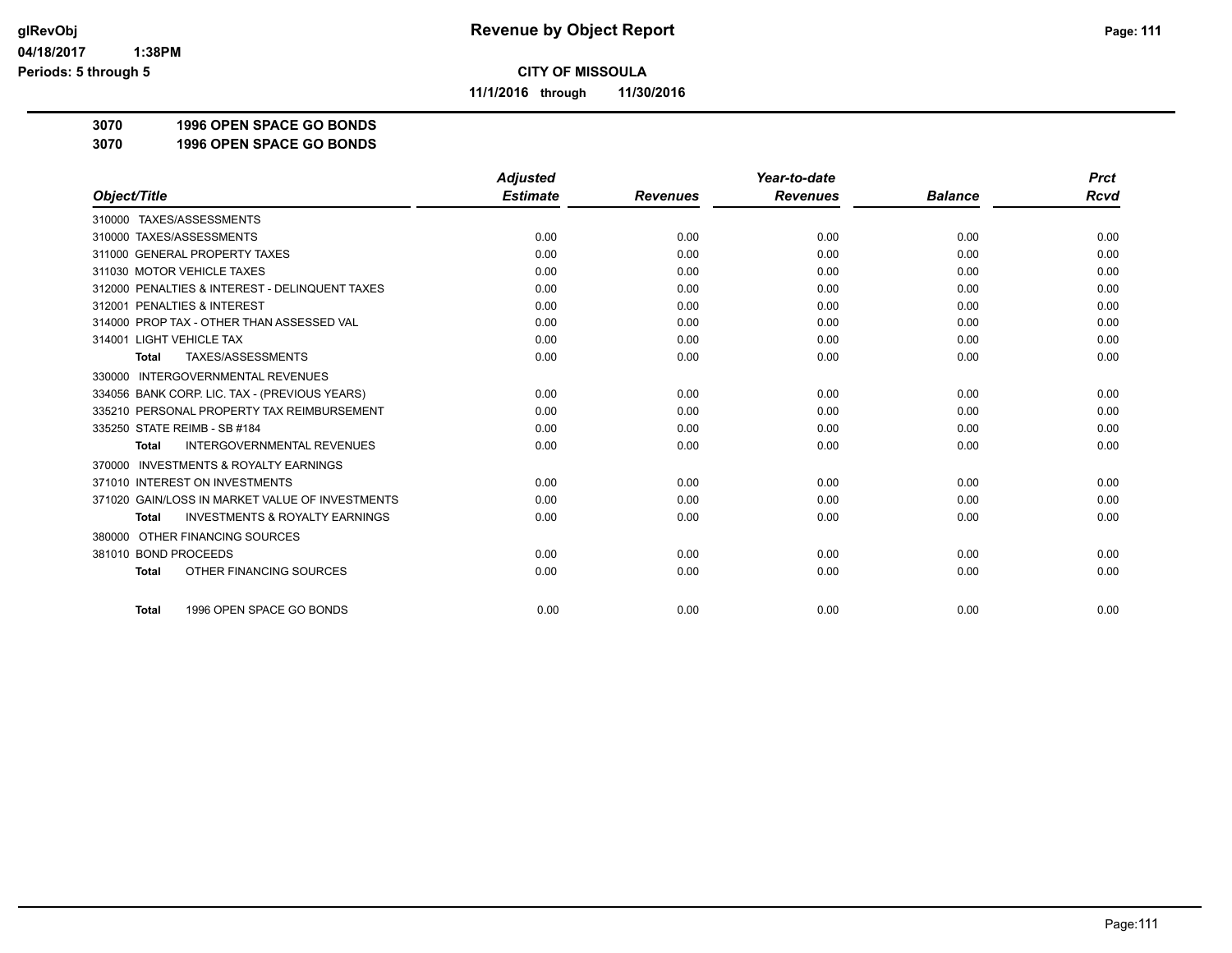**11/1/2016 through 11/30/2016**

### **3070 1996 OPEN SPACE GO BONDS**

|                                                           | <b>Adjusted</b> |                 | Year-to-date    |                | <b>Prct</b> |
|-----------------------------------------------------------|-----------------|-----------------|-----------------|----------------|-------------|
| Object/Title                                              | <b>Estimate</b> | <b>Revenues</b> | <b>Revenues</b> | <b>Balance</b> | Rcvd        |
| 310000 TAXES/ASSESSMENTS                                  |                 |                 |                 |                |             |
| 310000 TAXES/ASSESSMENTS                                  | 0.00            | 0.00            | 0.00            | 0.00           | 0.00        |
| 311000 GENERAL PROPERTY TAXES                             | 0.00            | 0.00            | 0.00            | 0.00           | 0.00        |
| 311030 MOTOR VEHICLE TAXES                                | 0.00            | 0.00            | 0.00            | 0.00           | 0.00        |
| 312000 PENALTIES & INTEREST - DELINQUENT TAXES            | 0.00            | 0.00            | 0.00            | 0.00           | 0.00        |
| 312001 PENALTIES & INTEREST                               | 0.00            | 0.00            | 0.00            | 0.00           | 0.00        |
| 314000 PROP TAX - OTHER THAN ASSESSED VAL                 | 0.00            | 0.00            | 0.00            | 0.00           | 0.00        |
| 314001 LIGHT VEHICLE TAX                                  | 0.00            | 0.00            | 0.00            | 0.00           | 0.00        |
| TAXES/ASSESSMENTS<br><b>Total</b>                         | 0.00            | 0.00            | 0.00            | 0.00           | 0.00        |
| 330000 INTERGOVERNMENTAL REVENUES                         |                 |                 |                 |                |             |
| 334056 BANK CORP. LIC. TAX - (PREVIOUS YEARS)             | 0.00            | 0.00            | 0.00            | 0.00           | 0.00        |
| 335210 PERSONAL PROPERTY TAX REIMBURSEMENT                | 0.00            | 0.00            | 0.00            | 0.00           | 0.00        |
| 335250 STATE REIMB - SB #184                              | 0.00            | 0.00            | 0.00            | 0.00           | 0.00        |
| INTERGOVERNMENTAL REVENUES<br><b>Total</b>                | 0.00            | 0.00            | 0.00            | 0.00           | 0.00        |
| <b>INVESTMENTS &amp; ROYALTY EARNINGS</b><br>370000       |                 |                 |                 |                |             |
| 371010 INTEREST ON INVESTMENTS                            | 0.00            | 0.00            | 0.00            | 0.00           | 0.00        |
| 371020 GAIN/LOSS IN MARKET VALUE OF INVESTMENT            | 0.00            | 0.00            | 0.00            | 0.00           | 0.00        |
| <b>INVESTMENTS &amp; ROYALTY EARNINGS</b><br><b>Total</b> | 0.00            | 0.00            | 0.00            | 0.00           | 0.00        |
| 380000 OTHER FINANCING SOURCES                            |                 |                 |                 |                |             |
| 381010 BOND PROCEEDS                                      | 0.00            | 0.00            | 0.00            | 0.00           | 0.00        |
| OTHER FINANCING SOURCES<br><b>Total</b>                   | 0.00            | 0.00            | 0.00            | 0.00           | 0.00        |
| 1996 OPEN SPACE GO BONDS<br><b>Total</b>                  | 0.00            | 0.00            | 0.00            | 0.00           | 0.00        |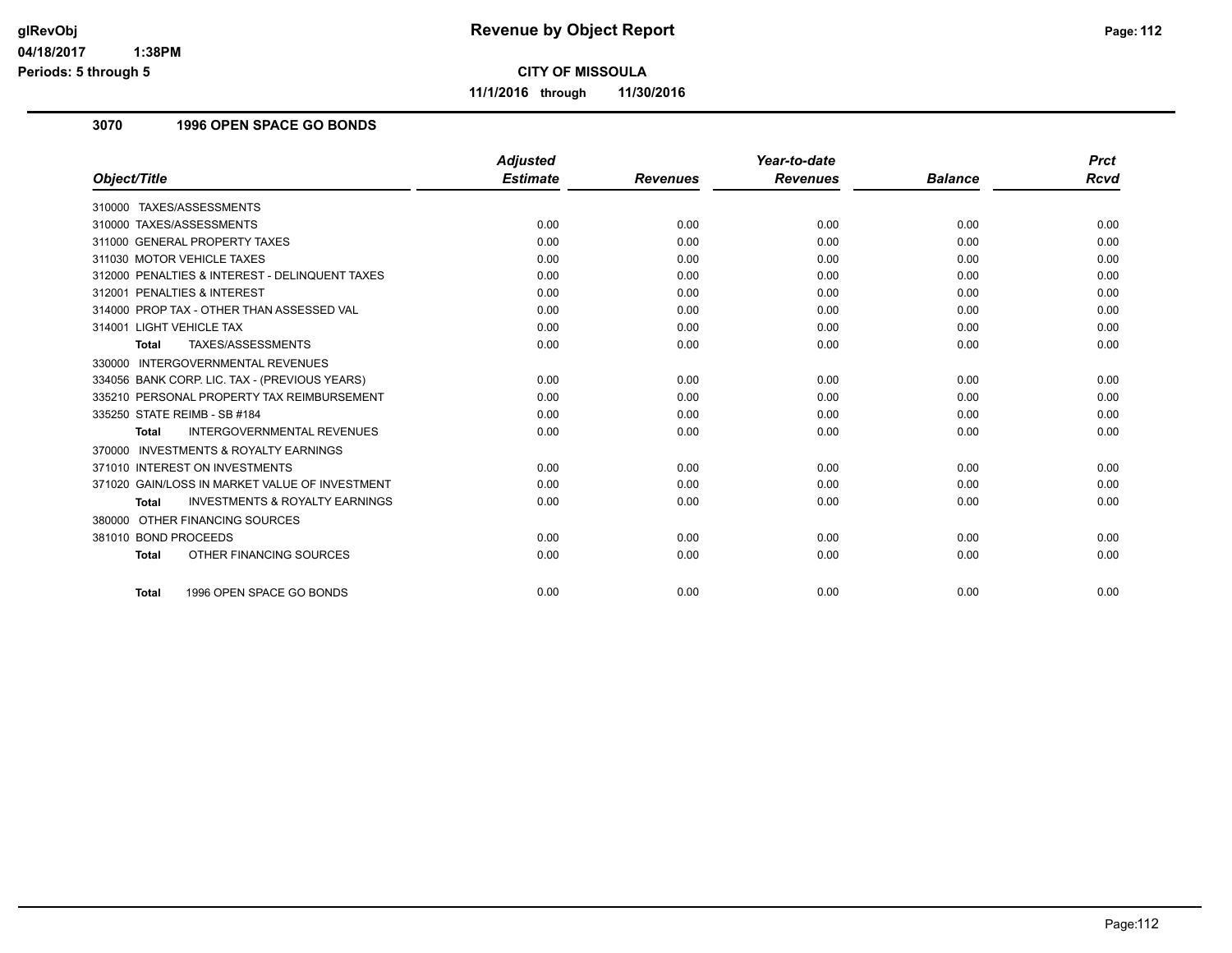**11/1/2016 through 11/30/2016**

**3075 1997 OPEN SPACE G O BOND FUND**

**3075 1997 OPEN SPACE G O BOND FUND**

|                                                           | <b>Adjusted</b> |                 | Year-to-date    |                | <b>Prct</b> |
|-----------------------------------------------------------|-----------------|-----------------|-----------------|----------------|-------------|
| Object/Title                                              | <b>Estimate</b> | <b>Revenues</b> | <b>Revenues</b> | <b>Balance</b> | <b>Rcvd</b> |
| 310000 TAXES/ASSESSMENTS                                  |                 |                 |                 |                |             |
| 310000 TAXES/ASSESSMENTS                                  | 0.00            | 0.00            | 0.00            | 0.00           | 0.00        |
| 311000 GENERAL PROPERTY TAXES                             | 0.00            | 0.00            | 0.00            | 0.00           | 0.00        |
| 311030 MOTOR VEHICLE TAXES                                | 0.00            | 0.00            | 0.00            | 0.00           | 0.00        |
| 312000 PENALTIES & INTEREST - DELINQUENT TAXES            | 0.00            | 0.00            | 0.00            | 0.00           | 0.00        |
| 312001 PENALTIES & INTEREST                               | 0.00            | 0.00            | 0.00            | 0.00           | 0.00        |
| 314000 PROP TAX - OTHER THAN ASSESSED VAL                 | 0.00            | 0.00            | 0.00            | 0.00           | 0.00        |
| 314001 LIGHT VEHICLE TAX                                  | 0.00            | 0.00            | 0.00            | 0.00           | 0.00        |
| TAXES/ASSESSMENTS<br><b>Total</b>                         | 0.00            | 0.00            | 0.00            | 0.00           | 0.00        |
| 330000 INTERGOVERNMENTAL REVENUES                         |                 |                 |                 |                |             |
| 334056 BANK CORP. LIC. TAX - (PREVIOUS YEARS)             | 0.00            | 0.00            | 0.00            | 0.00           | 0.00        |
| 335210 PERSONAL PROPERTY TAX REIMBURSEMENT                | 0.00            | 0.00            | 0.00            | 0.00           | 0.00        |
| 335250 STATE REIMB - SB #184                              | 0.00            | 0.00            | 0.00            | 0.00           | 0.00        |
| <b>INTERGOVERNMENTAL REVENUES</b><br><b>Total</b>         | 0.00            | 0.00            | 0.00            | 0.00           | 0.00        |
| 360000 MISCELLANEOUS REVENUES                             |                 |                 |                 |                |             |
| 360010 MISCELLANEOUS                                      | 0.00            | 0.00            | 0.00            | 0.00           | 0.00        |
| MISCELLANEOUS REVENUES<br><b>Total</b>                    | 0.00            | 0.00            | 0.00            | 0.00           | 0.00        |
| 370000 INVESTMENTS & ROYALTY EARNINGS                     |                 |                 |                 |                |             |
| 371010 INTEREST ON INVESTMENTS                            | 0.00            | 0.00            | 0.00            | 0.00           | 0.00        |
| 371020 GAIN/LOSS IN MARKET VALUE OF INVESTMENTS           | 0.00            | 0.00            | 0.00            | 0.00           | 0.00        |
| <b>INVESTMENTS &amp; ROYALTY EARNINGS</b><br><b>Total</b> | 0.00            | 0.00            | 0.00            | 0.00           | 0.00        |
| 380000 OTHER FINANCING SOURCES                            |                 |                 |                 |                |             |
| 380000 OTHER FINANCING SOURCES                            | 0.00            | 0.00            | 0.00            | 0.00           | 0.00        |
| 381010 BOND PROCEEDS                                      | 0.00            | 0.00            | 0.00            | 0.00           | 0.00        |
| OTHER FINANCING SOURCES<br><b>Total</b>                   | 0.00            | 0.00            | 0.00            | 0.00           | 0.00        |
| 1997 OPEN SPACE G O BOND FUND<br><b>Total</b>             | 0.00            | 0.00            | 0.00            | 0.00           | 0.00        |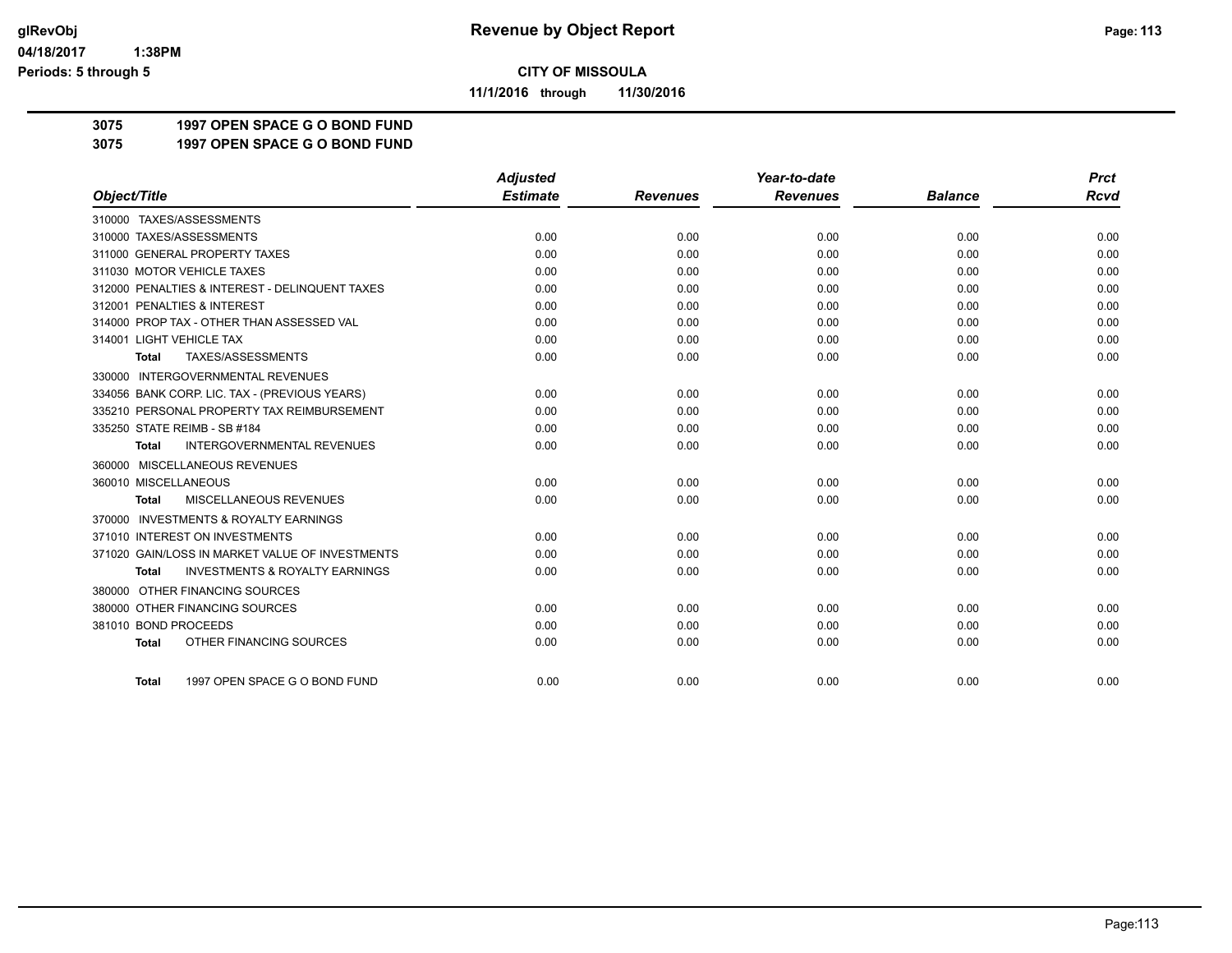**11/1/2016 through 11/30/2016**

### **3075 1997 OPEN SPACE G O BOND FUND**

|                                                           | <b>Adjusted</b> |                 | Year-to-date    |                | <b>Prct</b> |
|-----------------------------------------------------------|-----------------|-----------------|-----------------|----------------|-------------|
| Object/Title                                              | <b>Estimate</b> | <b>Revenues</b> | <b>Revenues</b> | <b>Balance</b> | <b>Rcvd</b> |
| 310000 TAXES/ASSESSMENTS                                  |                 |                 |                 |                |             |
| 310000 TAXES/ASSESSMENTS                                  | 0.00            | 0.00            | 0.00            | 0.00           | 0.00        |
| 311000 GENERAL PROPERTY TAXES                             | 0.00            | 0.00            | 0.00            | 0.00           | 0.00        |
| 311030 MOTOR VEHICLE TAXES                                | 0.00            | 0.00            | 0.00            | 0.00           | 0.00        |
| 312000 PENALTIES & INTEREST - DELINQUENT TAXES            | 0.00            | 0.00            | 0.00            | 0.00           | 0.00        |
| 312001 PENALTIES & INTEREST                               | 0.00            | 0.00            | 0.00            | 0.00           | 0.00        |
| 314000 PROP TAX - OTHER THAN ASSESSED VAL                 | 0.00            | 0.00            | 0.00            | 0.00           | 0.00        |
| 314001 LIGHT VEHICLE TAX                                  | 0.00            | 0.00            | 0.00            | 0.00           | 0.00        |
| TAXES/ASSESSMENTS<br><b>Total</b>                         | 0.00            | 0.00            | 0.00            | 0.00           | 0.00        |
| 330000 INTERGOVERNMENTAL REVENUES                         |                 |                 |                 |                |             |
| 334056 BANK CORP. LIC. TAX - (PREVIOUS YEARS)             | 0.00            | 0.00            | 0.00            | 0.00           | 0.00        |
| 335210 PERSONAL PROPERTY TAX REIMBURSEMENT                | 0.00            | 0.00            | 0.00            | 0.00           | 0.00        |
| 335250 STATE REIMB - SB #184                              | 0.00            | 0.00            | 0.00            | 0.00           | 0.00        |
| <b>INTERGOVERNMENTAL REVENUES</b><br><b>Total</b>         | 0.00            | 0.00            | 0.00            | 0.00           | 0.00        |
| 360000 MISCELLANEOUS REVENUES                             |                 |                 |                 |                |             |
| 360010 MISCELLANEOUS                                      | 0.00            | 0.00            | 0.00            | 0.00           | 0.00        |
| <b>MISCELLANEOUS REVENUES</b><br><b>Total</b>             | 0.00            | 0.00            | 0.00            | 0.00           | 0.00        |
| 370000 INVESTMENTS & ROYALTY EARNINGS                     |                 |                 |                 |                |             |
| 371010 INTEREST ON INVESTMENTS                            | 0.00            | 0.00            | 0.00            | 0.00           | 0.00        |
| 371020 GAIN/LOSS IN MARKET VALUE OF INVESTMENT            | 0.00            | 0.00            | 0.00            | 0.00           | 0.00        |
| <b>INVESTMENTS &amp; ROYALTY EARNINGS</b><br><b>Total</b> | 0.00            | 0.00            | 0.00            | 0.00           | 0.00        |
| 380000 OTHER FINANCING SOURCES                            |                 |                 |                 |                |             |
| 380000 OTHER FINANCING SOURCES                            | 0.00            | 0.00            | 0.00            | 0.00           | 0.00        |
| 381010 BOND PROCEEDS                                      | 0.00            | 0.00            | 0.00            | 0.00           | 0.00        |
| OTHER FINANCING SOURCES<br><b>Total</b>                   | 0.00            | 0.00            | 0.00            | 0.00           | 0.00        |
| 1997 OPEN SPACE G O BOND FUND<br><b>Total</b>             | 0.00            | 0.00            | 0.00            | 0.00           | 0.00        |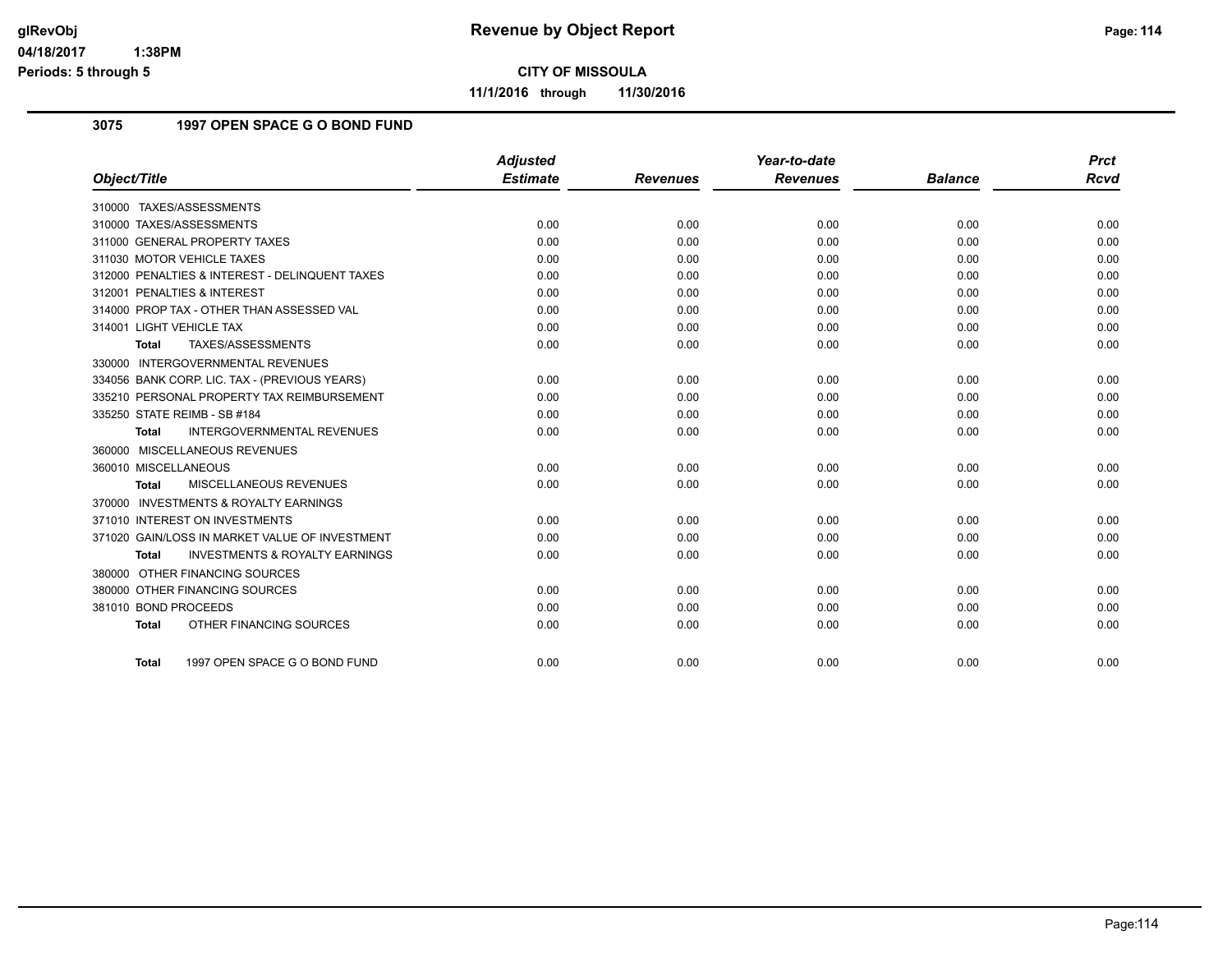**11/1/2016 through 11/30/2016**

# **3080 1994 FIRE EQUIP/CITY HALLS REFUND BOND F**

**3080 1994 FIRE EQUIP/CITY HALLS REFUND BOND F**

|                                                        | <b>Adjusted</b> |                 | Year-to-date    |                | <b>Prct</b> |
|--------------------------------------------------------|-----------------|-----------------|-----------------|----------------|-------------|
| Object/Title                                           | <b>Estimate</b> | <b>Revenues</b> | <b>Revenues</b> | <b>Balance</b> | Rcvd        |
| 310000 TAXES/ASSESSMENTS                               |                 |                 |                 |                |             |
| 310000 TAXES/ASSESSMENTS                               | 0.00            | 0.00            | 0.00            | 0.00           | 0.00        |
| 311000 GENERAL PROPERTY TAXES                          | 0.00            | 0.00            | 0.00            | 0.00           | 0.00        |
| 311030 MOTOR VEHICLE TAXES                             | 0.00            | 0.00            | 0.00            | 0.00           | 0.00        |
| 312000 PENALTIES & INTEREST - DELINQUENT TAXES         | 0.00            | 0.00            | 0.00            | 0.00           | 0.00        |
| 312001 PENALTIES & INTEREST                            | 0.00            | 0.00            | 0.00            | 0.00           | 0.00        |
| 314000 PROP TAX - OTHER THAN ASSESSED VAL              | 0.00            | 0.00            | 0.00            | 0.00           | 0.00        |
| 314001 LIGHT VEHICLE TAX                               | 0.00            | 0.00            | 0.00            | 0.00           | 0.00        |
| TAXES/ASSESSMENTS<br>Total                             | 0.00            | 0.00            | 0.00            | 0.00           | 0.00        |
| 330000 INTERGOVERNMENTAL REVENUES                      |                 |                 |                 |                |             |
| 334056 BANK CORP. LIC. TAX - (PREVIOUS YEARS)          | 0.00            | 0.00            | 0.00            | 0.00           | 0.00        |
| 335210 PERSONAL PROPERTY TAX REIMBURSEMENT             | 0.00            | 0.00            | 0.00            | 0.00           | 0.00        |
| 335250 STATE REIMB - SB #184                           | 0.00            | 0.00            | 0.00            | 0.00           | 0.00        |
| <b>INTERGOVERNMENTAL REVENUES</b><br><b>Total</b>      | 0.00            | 0.00            | 0.00            | 0.00           | 0.00        |
| 360000 MISCELLANEOUS REVENUES                          |                 |                 |                 |                |             |
| 360010 MISCELLANEOUS                                   | 0.00            | 0.00            | 0.00            | 0.00           | 0.00        |
| MISCELLANEOUS REVENUES<br><b>Total</b>                 | 0.00            | 0.00            | 0.00            | 0.00           | 0.00        |
| 370000 INVESTMENTS & ROYALTY EARNINGS                  |                 |                 |                 |                |             |
| 371010 INTEREST ON INVESTMENTS                         | 0.00            | 0.00            | 0.00            | 0.00           | 0.00        |
| 371020 GAIN/LOSS IN MARKET VALUE OF INVESTMENTS        | 0.00            | 0.00            | 0.00            | 0.00           | 0.00        |
| <b>INVESTMENTS &amp; ROYALTY EARNINGS</b><br>Total     | 0.00            | 0.00            | 0.00            | 0.00           | 0.00        |
| 380000 OTHER FINANCING SOURCES                         |                 |                 |                 |                |             |
| 380000 OTHER FINANCING SOURCES                         | 0.00            | 0.00            | 0.00            | 0.00           | 0.00        |
| 381010 BOND PROCEEDS                                   | 0.00            | 0.00            | 0.00            | 0.00           | 0.00        |
| OTHER FINANCING SOURCES<br><b>Total</b>                | 0.00            | 0.00            | 0.00            | 0.00           | 0.00        |
|                                                        |                 |                 |                 |                |             |
| 1994 FIRE EQUIP/CITY HALLS REFUND BONI<br><b>Total</b> | 0.00            | 0.00            | 0.00            | 0.00           | 0.00        |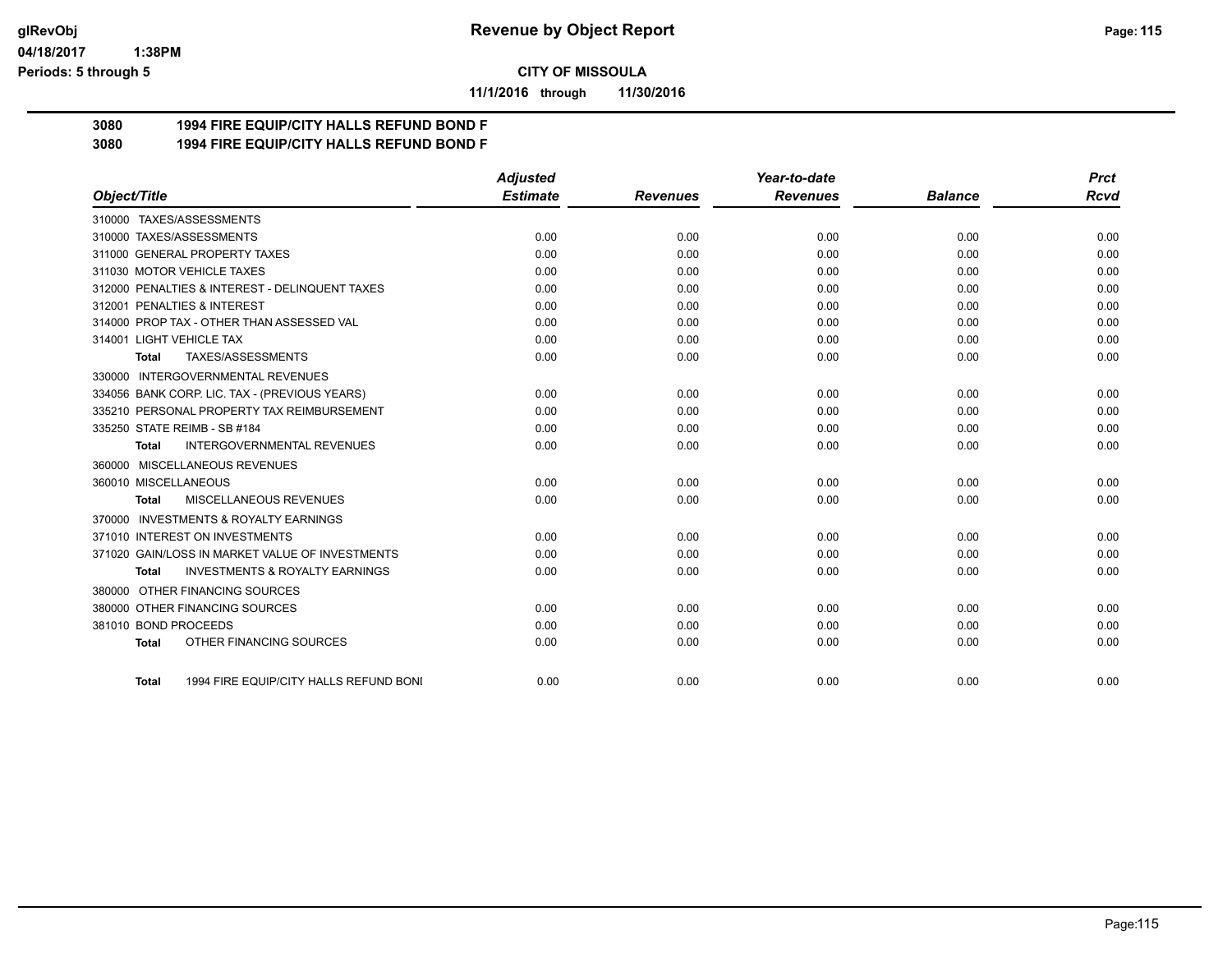**11/1/2016 through 11/30/2016**

## **3080 1994 FIRE EQUIP/CITY HALLS REFUND BOND F**

|                                                           | <b>Adjusted</b> |                 | Year-to-date    |                | <b>Prct</b> |
|-----------------------------------------------------------|-----------------|-----------------|-----------------|----------------|-------------|
| Object/Title                                              | <b>Estimate</b> | <b>Revenues</b> | <b>Revenues</b> | <b>Balance</b> | <b>Rcvd</b> |
| 310000 TAXES/ASSESSMENTS                                  |                 |                 |                 |                |             |
| 310000 TAXES/ASSESSMENTS                                  | 0.00            | 0.00            | 0.00            | 0.00           | 0.00        |
| 311000 GENERAL PROPERTY TAXES                             | 0.00            | 0.00            | 0.00            | 0.00           | 0.00        |
| 311030 MOTOR VEHICLE TAXES                                | 0.00            | 0.00            | 0.00            | 0.00           | 0.00        |
| 312000 PENALTIES & INTEREST - DELINQUENT TAXES            | 0.00            | 0.00            | 0.00            | 0.00           | 0.00        |
| 312001 PENALTIES & INTEREST                               | 0.00            | 0.00            | 0.00            | 0.00           | 0.00        |
| 314000 PROP TAX - OTHER THAN ASSESSED VAL                 | 0.00            | 0.00            | 0.00            | 0.00           | 0.00        |
| 314001 LIGHT VEHICLE TAX                                  | 0.00            | 0.00            | 0.00            | 0.00           | 0.00        |
| TAXES/ASSESSMENTS<br><b>Total</b>                         | 0.00            | 0.00            | 0.00            | 0.00           | 0.00        |
| 330000 INTERGOVERNMENTAL REVENUES                         |                 |                 |                 |                |             |
| 334056 BANK CORP. LIC. TAX - (PREVIOUS YEARS)             | 0.00            | 0.00            | 0.00            | 0.00           | 0.00        |
| 335210 PERSONAL PROPERTY TAX REIMBURSEMENT                | 0.00            | 0.00            | 0.00            | 0.00           | 0.00        |
| 335250 STATE REIMB - SB #184                              | 0.00            | 0.00            | 0.00            | 0.00           | 0.00        |
| <b>INTERGOVERNMENTAL REVENUES</b><br><b>Total</b>         | 0.00            | 0.00            | 0.00            | 0.00           | 0.00        |
| 360000 MISCELLANEOUS REVENUES                             |                 |                 |                 |                |             |
| 360010 MISCELLANEOUS                                      | 0.00            | 0.00            | 0.00            | 0.00           | 0.00        |
| MISCELLANEOUS REVENUES<br><b>Total</b>                    | 0.00            | 0.00            | 0.00            | 0.00           | 0.00        |
| 370000 INVESTMENTS & ROYALTY EARNINGS                     |                 |                 |                 |                |             |
| 371010 INTEREST ON INVESTMENTS                            | 0.00            | 0.00            | 0.00            | 0.00           | 0.00        |
| 371020 GAIN/LOSS IN MARKET VALUE OF INVESTMENT            | 0.00            | 0.00            | 0.00            | 0.00           | 0.00        |
| <b>INVESTMENTS &amp; ROYALTY EARNINGS</b><br><b>Total</b> | 0.00            | 0.00            | 0.00            | 0.00           | 0.00        |
| 380000 OTHER FINANCING SOURCES                            |                 |                 |                 |                |             |
| 380000 OTHER FINANCING SOURCES                            | 0.00            | 0.00            | 0.00            | 0.00           | 0.00        |
| 381010 BOND PROCEEDS                                      | 0.00            | 0.00            | 0.00            | 0.00           | 0.00        |
| OTHER FINANCING SOURCES<br><b>Total</b>                   | 0.00            | 0.00            | 0.00            | 0.00           | 0.00        |
| 1994 FIRE EQUIP/CITY HALLS REFUND BON<br><b>Total</b>     | 0.00            | 0.00            | 0.00            | 0.00           | 0.00        |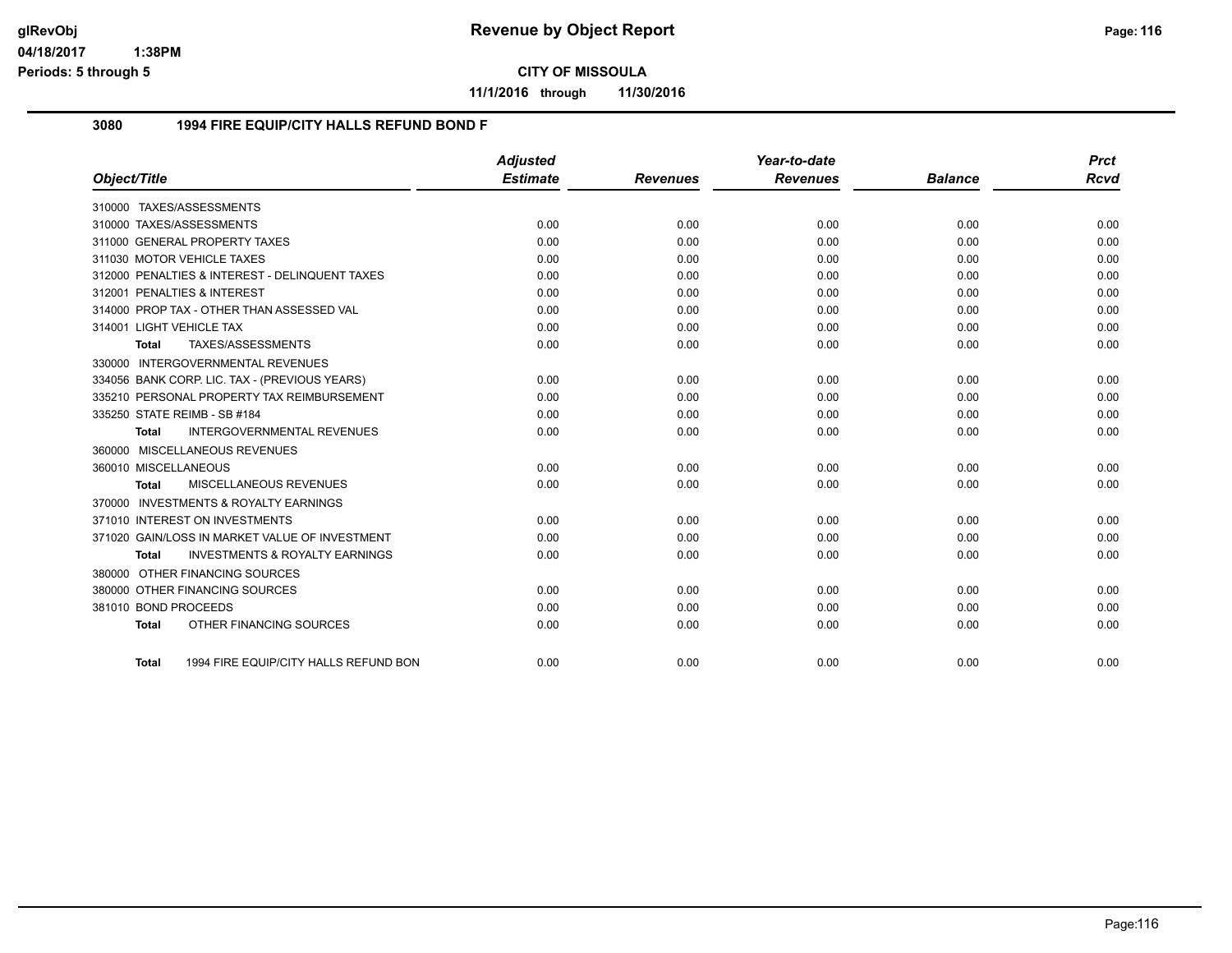**11/1/2016 through 11/30/2016**

**3085 1993 FIRE STATION G O BOND FUND**

**3085 1993 FIRE STATION G O BOND FUND**

|                                                           | <b>Adjusted</b> |                 | Year-to-date    |                | <b>Prct</b> |
|-----------------------------------------------------------|-----------------|-----------------|-----------------|----------------|-------------|
| Object/Title                                              | <b>Estimate</b> | <b>Revenues</b> | <b>Revenues</b> | <b>Balance</b> | <b>Rcvd</b> |
| 310000 TAXES/ASSESSMENTS                                  |                 |                 |                 |                |             |
| 310000 TAXES/ASSESSMENTS                                  | 0.00            | 0.00            | 0.00            | 0.00           | 0.00        |
| 311000 GENERAL PROPERTY TAXES                             | 0.00            | 0.00            | 0.00            | 0.00           | 0.00        |
| 311030 MOTOR VEHICLE TAXES                                | 0.00            | 0.00            | 0.00            | 0.00           | 0.00        |
| 312000 PENALTIES & INTEREST - DELINQUENT TAXES            | 0.00            | 0.00            | 0.00            | 0.00           | 0.00        |
| 312001 PENALTIES & INTEREST                               | 0.00            | 0.00            | 0.00            | 0.00           | 0.00        |
| 314000 PROP TAX - OTHER THAN ASSESSED VAL                 | 0.00            | 0.00            | 0.00            | 0.00           | 0.00        |
| 314001 LIGHT VEHICLE TAX                                  | 0.00            | 0.00            | 0.00            | 0.00           | 0.00        |
| TAXES/ASSESSMENTS<br>Total                                | 0.00            | 0.00            | 0.00            | 0.00           | 0.00        |
| 330000 INTERGOVERNMENTAL REVENUES                         |                 |                 |                 |                |             |
| 334056 BANK CORP. LIC. TAX - (PREVIOUS YEARS)             | 0.00            | 0.00            | 0.00            | 0.00           | 0.00        |
| 335210 PERSONAL PROPERTY TAX REIMBURSEMENT                | 0.00            | 0.00            | 0.00            | 0.00           | 0.00        |
| 335250 STATE REIMB - SB #184                              | 0.00            | 0.00            | 0.00            | 0.00           | 0.00        |
| <b>INTERGOVERNMENTAL REVENUES</b><br><b>Total</b>         | 0.00            | 0.00            | 0.00            | 0.00           | 0.00        |
| 360000 MISCELLANEOUS REVENUES                             |                 |                 |                 |                |             |
| 360010 MISCELLANEOUS                                      | 0.00            | 0.00            | 0.00            | 0.00           | 0.00        |
| MISCELLANEOUS REVENUES<br><b>Total</b>                    | 0.00            | 0.00            | 0.00            | 0.00           | 0.00        |
| 370000 INVESTMENTS & ROYALTY EARNINGS                     |                 |                 |                 |                |             |
| 371010 INTEREST ON INVESTMENTS                            | 0.00            | 0.00            | 0.00            | 0.00           | 0.00        |
| 371020 GAIN/LOSS IN MARKET VALUE OF INVESTMENTS           | 0.00            | 0.00            | 0.00            | 0.00           | 0.00        |
| <b>INVESTMENTS &amp; ROYALTY EARNINGS</b><br><b>Total</b> | 0.00            | 0.00            | 0.00            | 0.00           | 0.00        |
|                                                           |                 |                 |                 |                |             |
| 1993 FIRE STATION G O BOND FUND<br><b>Total</b>           | 0.00            | 0.00            | 0.00            | 0.00           | 0.00        |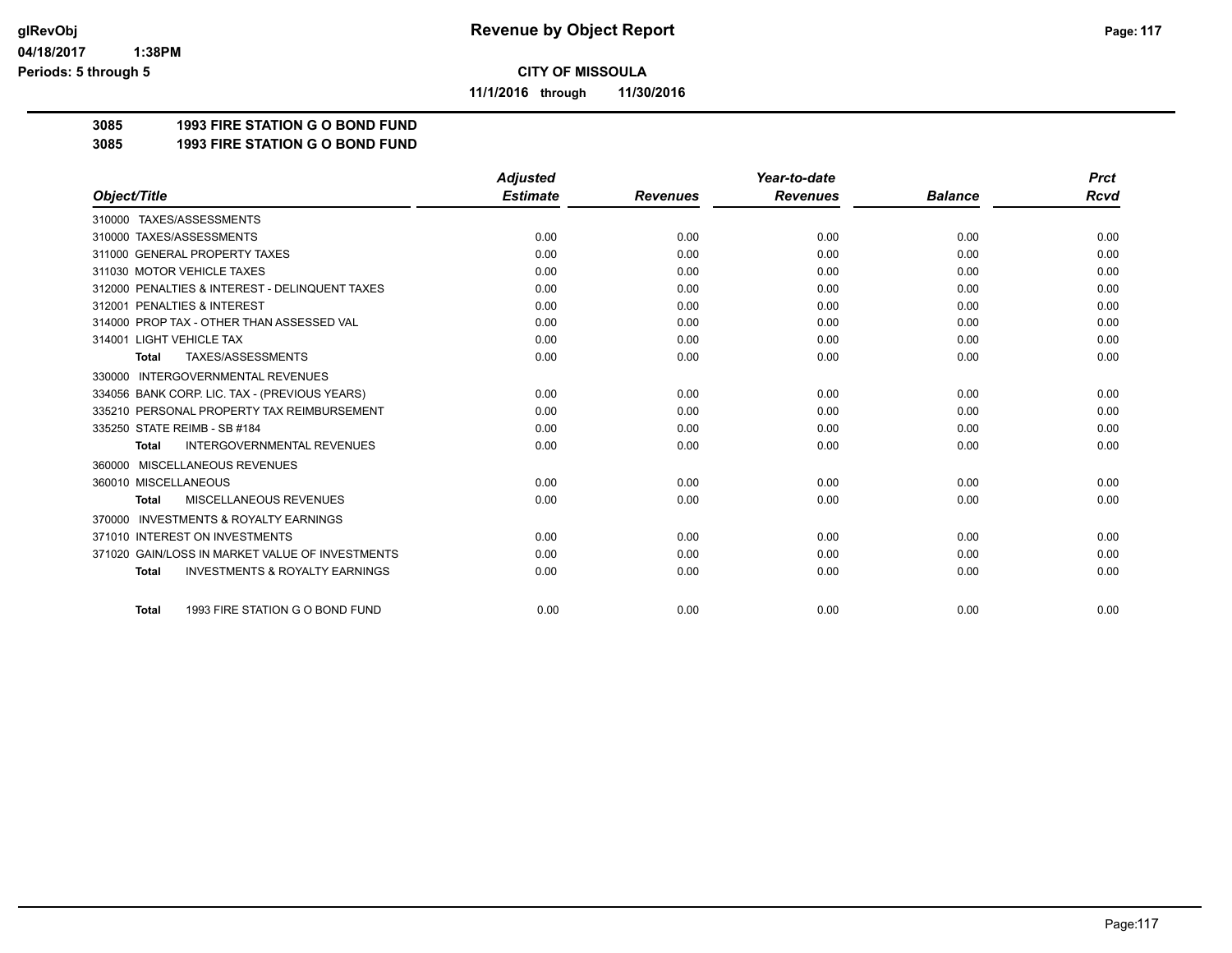**11/1/2016 through 11/30/2016**

#### **3085 1993 FIRE STATION G O BOND FUND**

|                                                           | <b>Adjusted</b> |                 | Year-to-date    |                | <b>Prct</b> |
|-----------------------------------------------------------|-----------------|-----------------|-----------------|----------------|-------------|
| Object/Title                                              | <b>Estimate</b> | <b>Revenues</b> | <b>Revenues</b> | <b>Balance</b> | Rcvd        |
| 310000 TAXES/ASSESSMENTS                                  |                 |                 |                 |                |             |
| 310000 TAXES/ASSESSMENTS                                  | 0.00            | 0.00            | 0.00            | 0.00           | 0.00        |
| 311000 GENERAL PROPERTY TAXES                             | 0.00            | 0.00            | 0.00            | 0.00           | 0.00        |
| 311030 MOTOR VEHICLE TAXES                                | 0.00            | 0.00            | 0.00            | 0.00           | 0.00        |
| 312000 PENALTIES & INTEREST - DELINQUENT TAXES            | 0.00            | 0.00            | 0.00            | 0.00           | 0.00        |
| 312001 PENALTIES & INTEREST                               | 0.00            | 0.00            | 0.00            | 0.00           | 0.00        |
| 314000 PROP TAX - OTHER THAN ASSESSED VAL                 | 0.00            | 0.00            | 0.00            | 0.00           | 0.00        |
| 314001 LIGHT VEHICLE TAX                                  | 0.00            | 0.00            | 0.00            | 0.00           | 0.00        |
| TAXES/ASSESSMENTS<br><b>Total</b>                         | 0.00            | 0.00            | 0.00            | 0.00           | 0.00        |
| 330000 INTERGOVERNMENTAL REVENUES                         |                 |                 |                 |                |             |
| 334056 BANK CORP. LIC. TAX - (PREVIOUS YEARS)             | 0.00            | 0.00            | 0.00            | 0.00           | 0.00        |
| 335210 PERSONAL PROPERTY TAX REIMBURSEMENT                | 0.00            | 0.00            | 0.00            | 0.00           | 0.00        |
| 335250 STATE REIMB - SB #184                              | 0.00            | 0.00            | 0.00            | 0.00           | 0.00        |
| <b>INTERGOVERNMENTAL REVENUES</b><br><b>Total</b>         | 0.00            | 0.00            | 0.00            | 0.00           | 0.00        |
| 360000 MISCELLANEOUS REVENUES                             |                 |                 |                 |                |             |
| 360010 MISCELLANEOUS                                      | 0.00            | 0.00            | 0.00            | 0.00           | 0.00        |
| MISCELLANEOUS REVENUES<br><b>Total</b>                    | 0.00            | 0.00            | 0.00            | 0.00           | 0.00        |
| 370000 INVESTMENTS & ROYALTY EARNINGS                     |                 |                 |                 |                |             |
| 371010 INTEREST ON INVESTMENTS                            | 0.00            | 0.00            | 0.00            | 0.00           | 0.00        |
| 371020 GAIN/LOSS IN MARKET VALUE OF INVESTMENT            | 0.00            | 0.00            | 0.00            | 0.00           | 0.00        |
| <b>INVESTMENTS &amp; ROYALTY EARNINGS</b><br><b>Total</b> | 0.00            | 0.00            | 0.00            | 0.00           | 0.00        |
| 1993 FIRE STATION G O BOND FUND<br><b>Total</b>           | 0.00            | 0.00            | 0.00            | 0.00           | 0.00        |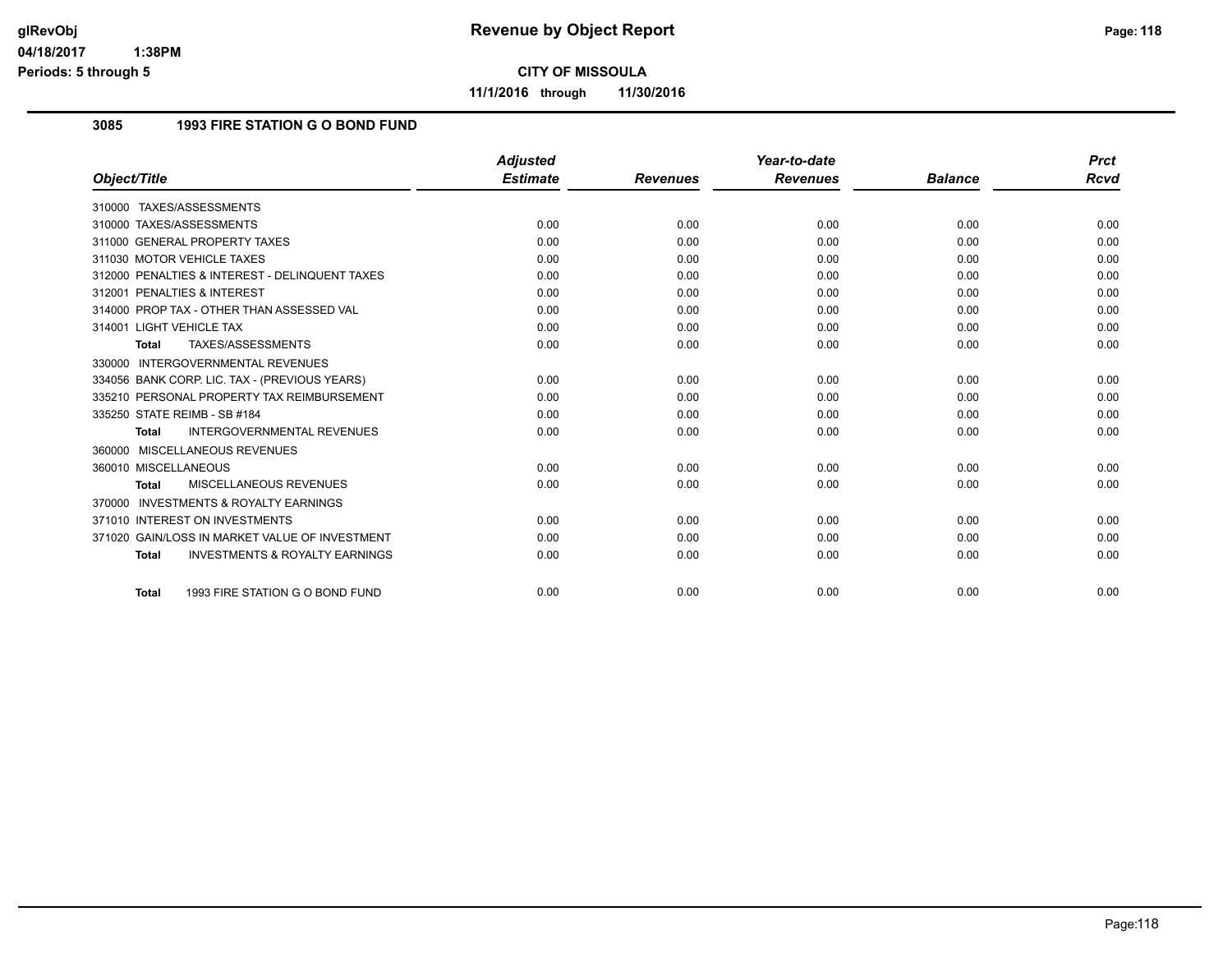**11/1/2016 through 11/30/2016**

**3090 2004 AQUATICS BOND 3090 2004 AQUATICS BOND**

|                                                           | <b>Adjusted</b> |                 | Year-to-date    |                | <b>Prct</b> |
|-----------------------------------------------------------|-----------------|-----------------|-----------------|----------------|-------------|
| Object/Title                                              | <b>Estimate</b> | <b>Revenues</b> | <b>Revenues</b> | <b>Balance</b> | <b>Rcvd</b> |
| 310000 TAXES/ASSESSMENTS                                  |                 |                 |                 |                |             |
| 310000 TAXES/ASSESSMENTS                                  | 0.00            | 0.00            | 0.00            | 0.00           | 0.00        |
| 311000 GENERAL PROPERTY TAXES                             | 0.00            | 0.00            | 0.00            | 0.00           | 0.00        |
| 311030 MOTOR VEHICLE TAXES                                | 0.00            | 0.00            | 0.00            | 0.00           | 0.00        |
| 312000 PENALTIES & INTEREST - DELINQUENT TAXES            | 0.00            | 0.00            | 0.00            | 0.00           | 0.00        |
| 312001 PENALTIES & INTEREST                               | 0.00            | 0.00            | 0.00            | 0.00           | 0.00        |
| 314000 PROP TAX - OTHER THAN ASSESSED VAL                 | 0.00            | 0.00            | 0.00            | 0.00           | 0.00        |
| 314001 LIGHT VEHICLE TAX                                  | 0.00            | 0.00            | 0.00            | 0.00           | 0.00        |
| TAXES/ASSESSMENTS<br><b>Total</b>                         | 0.00            | 0.00            | 0.00            | 0.00           | 0.00        |
| <b>INTERGOVERNMENTAL REVENUES</b><br>330000               |                 |                 |                 |                |             |
| 334056 BANK CORP. LIC. TAX - (PREVIOUS YEARS)             | 0.00            | 0.00            | 0.00            | 0.00           | 0.00        |
| 335210 PERSONAL PROPERTY TAX REIMBURSEMENT                | 0.00            | 0.00            | 0.00            | 0.00           | 0.00        |
| 335250 STATE REIMB - SB #184                              | 0.00            | 0.00            | 0.00            | 0.00           | 0.00        |
| <b>INTERGOVERNMENTAL REVENUES</b><br>Total                | 0.00            | 0.00            | 0.00            | 0.00           | 0.00        |
| MISCELLANEOUS REVENUES<br>360000                          |                 |                 |                 |                |             |
| 360010 MISCELLANEOUS                                      | 0.00            | 0.00            | 0.00            | 0.00           | 0.00        |
| MISCELLANEOUS REVENUES<br><b>Total</b>                    | 0.00            | 0.00            | 0.00            | 0.00           | 0.00        |
| <b>INVESTMENTS &amp; ROYALTY EARNINGS</b><br>370000       |                 |                 |                 |                |             |
| 371010 INTEREST ON INVESTMENTS                            | 0.00            | 0.00            | 0.00            | 0.00           | 0.00        |
| 371020 GAIN/LOSS IN MARKET VALUE OF INVESTMENTS           | 0.00            | 0.00            | 0.00            | 0.00           | 0.00        |
| <b>INVESTMENTS &amp; ROYALTY EARNINGS</b><br><b>Total</b> | 0.00            | 0.00            | 0.00            | 0.00           | 0.00        |
| OTHER FINANCING SOURCES<br>380000                         |                 |                 |                 |                |             |
| 383043 TRANSFERS FROM IMPACT FEES                         | 0.00            | 0.00            | 0.00            | 0.00           | 0.00        |
| OTHER FINANCING SOURCES<br><b>Total</b>                   | 0.00            | 0.00            | 0.00            | 0.00           | 0.00        |
|                                                           |                 |                 |                 |                |             |
| 2004 AQUATICS BOND<br><b>Total</b>                        | 0.00            | 0.00            | 0.00            | 0.00           | 0.00        |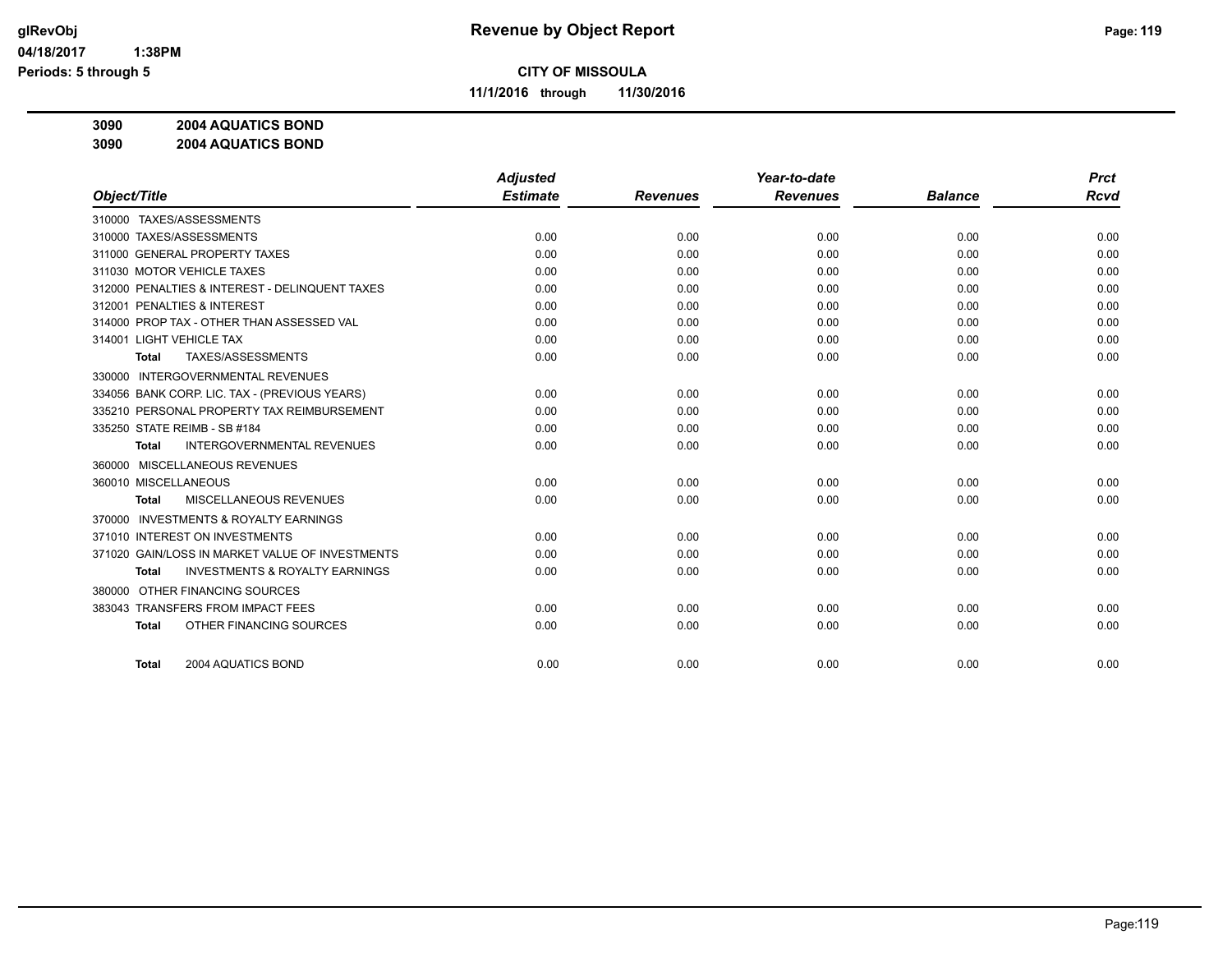**11/1/2016 through 11/30/2016**

#### **3090 2004 AQUATICS BOND**

|                                                           | <b>Adjusted</b> |                 | Year-to-date    |                | <b>Prct</b> |
|-----------------------------------------------------------|-----------------|-----------------|-----------------|----------------|-------------|
| Object/Title                                              | <b>Estimate</b> | <b>Revenues</b> | <b>Revenues</b> | <b>Balance</b> | Rcvd        |
| 310000 TAXES/ASSESSMENTS                                  |                 |                 |                 |                |             |
| 310000 TAXES/ASSESSMENTS                                  | 0.00            | 0.00            | 0.00            | 0.00           | 0.00        |
| 311000 GENERAL PROPERTY TAXES                             | 0.00            | 0.00            | 0.00            | 0.00           | 0.00        |
| 311030 MOTOR VEHICLE TAXES                                | 0.00            | 0.00            | 0.00            | 0.00           | 0.00        |
| 312000 PENALTIES & INTEREST - DELINQUENT TAXES            | 0.00            | 0.00            | 0.00            | 0.00           | 0.00        |
| 312001 PENALTIES & INTEREST                               | 0.00            | 0.00            | 0.00            | 0.00           | 0.00        |
| 314000 PROP TAX - OTHER THAN ASSESSED VAL                 | 0.00            | 0.00            | 0.00            | 0.00           | 0.00        |
| 314001 LIGHT VEHICLE TAX                                  | 0.00            | 0.00            | 0.00            | 0.00           | 0.00        |
| TAXES/ASSESSMENTS<br>Total                                | 0.00            | 0.00            | 0.00            | 0.00           | 0.00        |
| 330000 INTERGOVERNMENTAL REVENUES                         |                 |                 |                 |                |             |
| 334056 BANK CORP. LIC. TAX - (PREVIOUS YEARS)             | 0.00            | 0.00            | 0.00            | 0.00           | 0.00        |
| 335210 PERSONAL PROPERTY TAX REIMBURSEMENT                | 0.00            | 0.00            | 0.00            | 0.00           | 0.00        |
| 335250 STATE REIMB - SB #184                              | 0.00            | 0.00            | 0.00            | 0.00           | 0.00        |
| INTERGOVERNMENTAL REVENUES<br><b>Total</b>                | 0.00            | 0.00            | 0.00            | 0.00           | 0.00        |
| 360000 MISCELLANEOUS REVENUES                             |                 |                 |                 |                |             |
| 360010 MISCELLANEOUS                                      | 0.00            | 0.00            | 0.00            | 0.00           | 0.00        |
| MISCELLANEOUS REVENUES<br>Total                           | 0.00            | 0.00            | 0.00            | 0.00           | 0.00        |
| 370000 INVESTMENTS & ROYALTY EARNINGS                     |                 |                 |                 |                |             |
| 371010 INTEREST ON INVESTMENTS                            | 0.00            | 0.00            | 0.00            | 0.00           | 0.00        |
| 371020 GAIN/LOSS IN MARKET VALUE OF INVESTMENT            | 0.00            | 0.00            | 0.00            | 0.00           | 0.00        |
| <b>INVESTMENTS &amp; ROYALTY EARNINGS</b><br><b>Total</b> | 0.00            | 0.00            | 0.00            | 0.00           | 0.00        |
| 380000 OTHER FINANCING SOURCES                            |                 |                 |                 |                |             |
| 383043 TRANSFERS FROM IMPACT FEES                         | 0.00            | 0.00            | 0.00            | 0.00           | 0.00        |
| OTHER FINANCING SOURCES<br><b>Total</b>                   | 0.00            | 0.00            | 0.00            | 0.00           | 0.00        |
| 2004 AQUATICS BOND<br><b>Total</b>                        | 0.00            | 0.00            | 0.00            | 0.00           | 0.00        |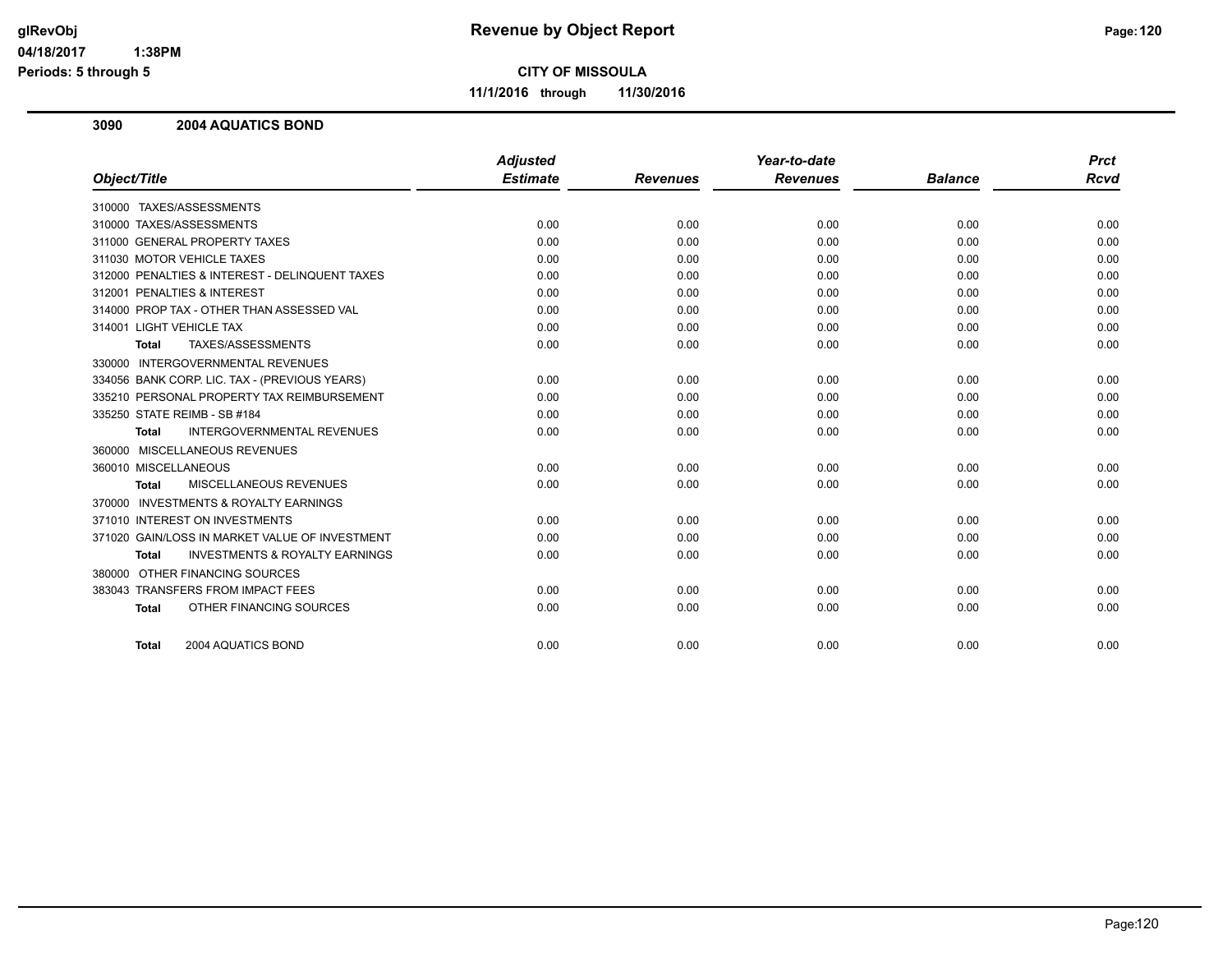**11/1/2016 through 11/30/2016**

### **3091 SERIES 2012A AQUATICS REFUNDING BOND 3091 SERIES 2012A AQUATICS REFUNDING BOND**

|                                                      | <b>Adjusted</b> |                 | Year-to-date    |                | <b>Prct</b> |
|------------------------------------------------------|-----------------|-----------------|-----------------|----------------|-------------|
| Object/Title                                         | <b>Estimate</b> | <b>Revenues</b> | <b>Revenues</b> | <b>Balance</b> | <b>Rcvd</b> |
| TAXES/ASSESSMENTS<br>310000                          |                 |                 |                 |                |             |
| 310000 TAXES/ASSESSMENTS                             | 0.00            | 0.00            | 0.00            | 0.00           | 0.00        |
| 311000 GENERAL PROPERTY TAXES                        | 593,785.00      | 247.26          | 708.67          | 593,076.33     | 0.12        |
| 312000 PENALTIES & INTEREST - DELINQUENT TAXES       | 0.00            | 0.00            | 0.00            | 0.00           | 0.00        |
| 312001 PENALTIES & INTEREST                          | 0.00            | 3.43            | 7.52            | $-7.52$        | 0.00        |
| 314000 PROP TAX - OTHER THAN ASSESSED VAL            | 0.00            | 0.00            | 0.00            | 0.00           | 0.00        |
| TAXES/ASSESSMENTS<br><b>Total</b>                    | 593,785.00      | 250.69          | 716.19          | 593,068.81     | 0.12        |
| <b>MISCELLANEOUS REVENUES</b><br>360000              |                 |                 |                 |                |             |
| 360010 MISCELLANEOUS                                 | 0.00            | 0.00            | 0.00            | 0.00           | 0.00        |
| MISCELLANEOUS REVENUES<br>Total                      | 0.00            | 0.00            | 0.00            | 0.00           | 0.00        |
| INVESTMENTS & ROYALTY EARNINGS<br>370000             |                 |                 |                 |                |             |
| 371010 INTEREST ON INVESTMENTS                       | 0.00            | 0.00            | 0.00            | 0.00           | 0.00        |
| 371020 GAIN/LOSS IN MARKET VALUE OF INVESTMENTS      | 0.00            | 0.00            | 0.00            | 0.00           | 0.00        |
| <b>INVESTMENTS &amp; ROYALTY EARNINGS</b><br>Total   | 0.00            | 0.00            | 0.00            | 0.00           | 0.00        |
| OTHER FINANCING SOURCES<br>380000                    |                 |                 |                 |                |             |
| 381010 BOND PROCEEDS                                 | 0.00            | 0.00            | 0.00            | 0.00           | 0.00        |
| OTHER FINANCING SOURCES<br>Total                     | 0.00            | 0.00            | 0.00            | 0.00           | 0.00        |
| SERIES 2012A AQUATICS REFUNDING BONI<br><b>Total</b> | 593,785.00      | 250.69          | 716.19          | 593,068.81     | 0.12        |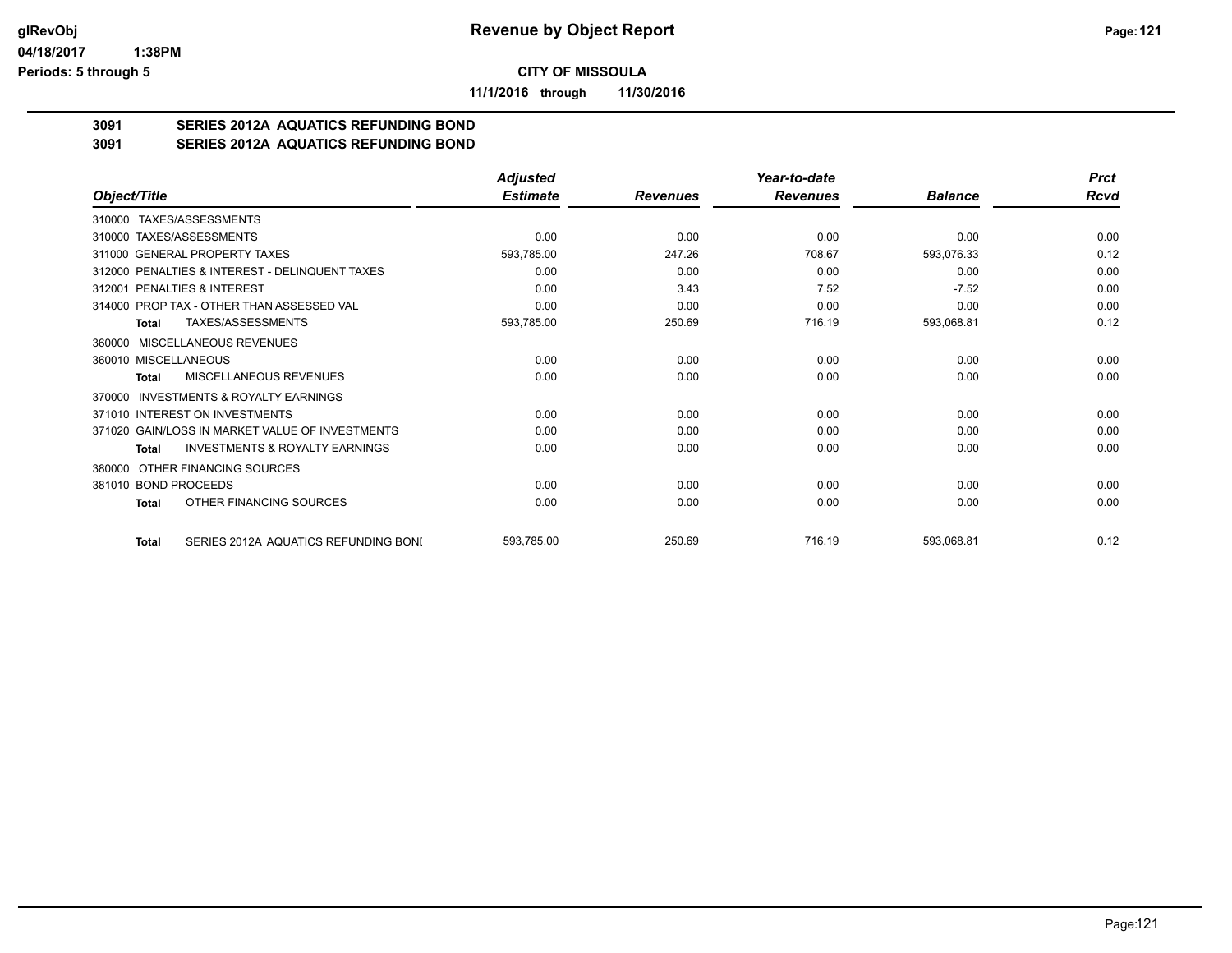**11/1/2016 through 11/30/2016**

#### **3091 SERIES 2012A AQUATICS REFUNDING BOND**

|                                                     | <b>Adjusted</b> |                 | Year-to-date    |                | <b>Prct</b> |
|-----------------------------------------------------|-----------------|-----------------|-----------------|----------------|-------------|
| Object/Title                                        | <b>Estimate</b> | <b>Revenues</b> | <b>Revenues</b> | <b>Balance</b> | <b>Rcvd</b> |
| TAXES/ASSESSMENTS<br>310000                         |                 |                 |                 |                |             |
| 310000 TAXES/ASSESSMENTS                            | 0.00            | 0.00            | 0.00            | 0.00           | 0.00        |
| 311000 GENERAL PROPERTY TAXES                       | 593,785.00      | 247.26          | 708.67          | 593,076.33     | 0.12        |
| 312000 PENALTIES & INTEREST - DELINQUENT TAXES      | 0.00            | 0.00            | 0.00            | 0.00           | 0.00        |
| 312001 PENALTIES & INTEREST                         | 0.00            | 3.43            | 7.52            | $-7.52$        | 0.00        |
| 314000 PROP TAX - OTHER THAN ASSESSED VAL           | 0.00            | 0.00            | 0.00            | 0.00           | 0.00        |
| TAXES/ASSESSMENTS<br><b>Total</b>                   | 593,785.00      | 250.69          | 716.19          | 593,068.81     | 0.12        |
| 360000 MISCELLANEOUS REVENUES                       |                 |                 |                 |                |             |
| 360010 MISCELLANEOUS                                | 0.00            | 0.00            | 0.00            | 0.00           | 0.00        |
| <b>MISCELLANEOUS REVENUES</b><br>Total              | 0.00            | 0.00            | 0.00            | 0.00           | 0.00        |
| <b>INVESTMENTS &amp; ROYALTY EARNINGS</b><br>370000 |                 |                 |                 |                |             |
| 371010 INTEREST ON INVESTMENTS                      | 0.00            | 0.00            | 0.00            | 0.00           | 0.00        |
| 371020 GAIN/LOSS IN MARKET VALUE OF INVESTMENT      | 0.00            | 0.00            | 0.00            | 0.00           | 0.00        |
| <b>INVESTMENTS &amp; ROYALTY EARNINGS</b><br>Total  | 0.00            | 0.00            | 0.00            | 0.00           | 0.00        |
| OTHER FINANCING SOURCES<br>380000                   |                 |                 |                 |                |             |
| 381010 BOND PROCEEDS                                | 0.00            | 0.00            | 0.00            | 0.00           | 0.00        |
| OTHER FINANCING SOURCES<br>Total                    | 0.00            | 0.00            | 0.00            | 0.00           | 0.00        |
| SERIES 2012A AQUATICS REFUNDING BON<br><b>Total</b> | 593,785.00      | 250.69          | 716.19          | 593,068.81     | 0.12        |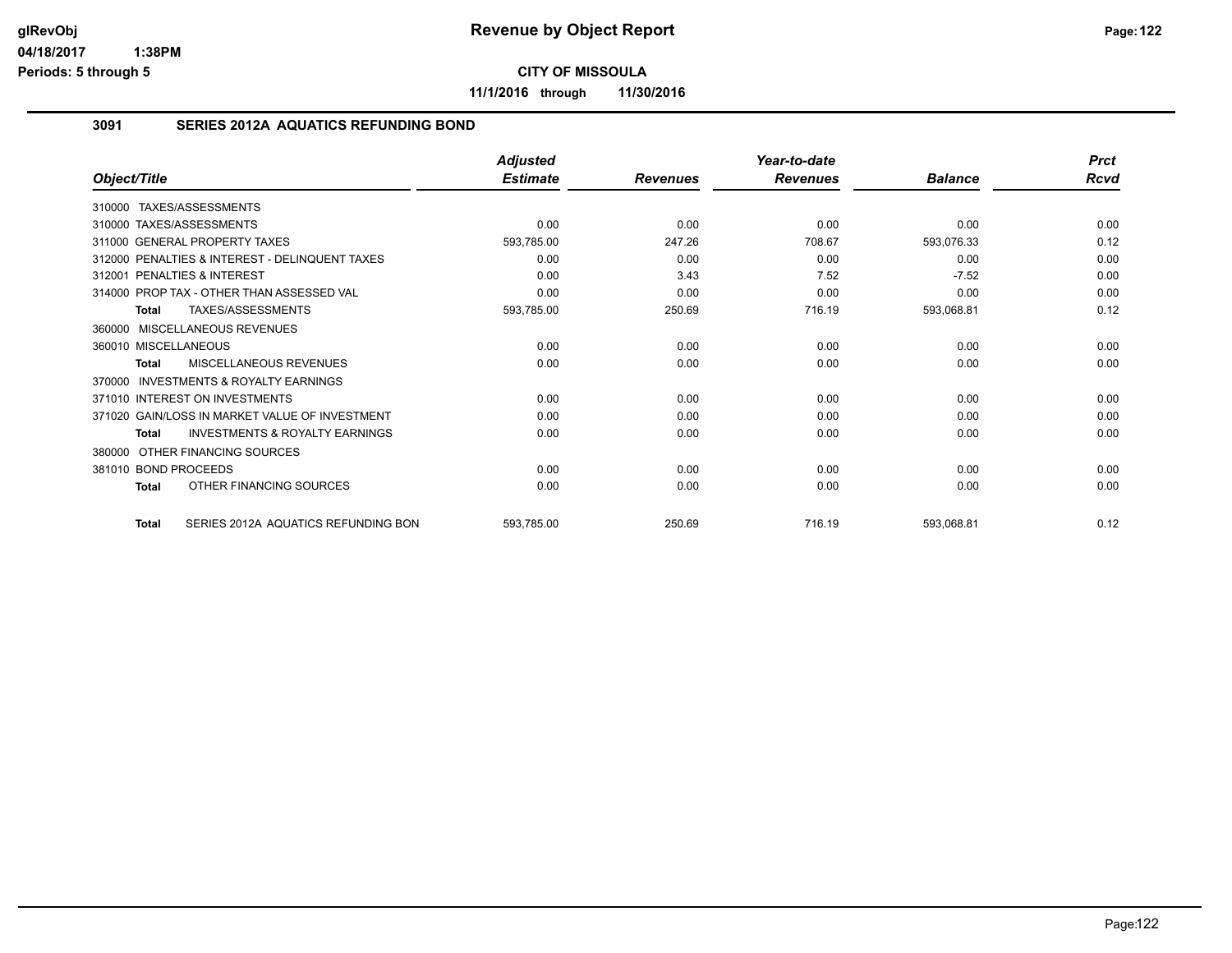**11/1/2016 through 11/30/2016**

# **3092 Series 2013A GO REFUNDING BONDS**

**3092 Series 2013A GO REFUNDING BONDS**

|                                                    | <b>Adjusted</b> |                 | Year-to-date    |                | <b>Prct</b> |
|----------------------------------------------------|-----------------|-----------------|-----------------|----------------|-------------|
| Object/Title                                       | <b>Estimate</b> | <b>Revenues</b> | <b>Revenues</b> | <b>Balance</b> | <b>Rcvd</b> |
| 310000 TAXES/ASSESSMENTS                           |                 |                 |                 |                |             |
| 310000 TAXES/ASSESSMENTS                           | 0.00            | 0.00            | 0.00            | 0.00           | 0.00        |
| 311000 GENERAL PROPERTY TAXES                      | 670,470.00      | 281.36          | 819.47          | 669,650.53     | 0.12        |
| 312000 PENALTIES & INTEREST - DELINQUENT TAXES     | 0.00            | 0.00            | 0.00            | 0.00           | 0.00        |
| 312001 PENALTIES & INTEREST                        | 0.00            | 3.91            | 8.83            | $-8.83$        | 0.00        |
| TAXES/ASSESSMENTS<br>Total                         | 670,470.00      | 285.27          | 828.30          | 669,641.70     | 0.12        |
| 370000 INVESTMENTS & ROYALTY EARNINGS              |                 |                 |                 |                |             |
| 371010 INTEREST ON INVESTMENTS                     | 0.00            | 0.00            | 0.00            | 0.00           | 0.00        |
| 371020 GAIN/LOSS IN MARKET VALUE OF INVESTMENTS    | 0.00            | 0.00            | 0.00            | 0.00           | 0.00        |
| <b>INVESTMENTS &amp; ROYALTY EARNINGS</b><br>Total | 0.00            | 0.00            | 0.00            | 0.00           | 0.00        |
| 380000 OTHER FINANCING SOURCES                     |                 |                 |                 |                |             |
| 381010 BOND PROCEEDS                               | 0.00            | 0.00            | 0.00            | 0.00           | 0.00        |
| OTHER FINANCING SOURCES<br>Total                   | 0.00            | 0.00            | 0.00            | 0.00           | 0.00        |
| Series 2013A GO REFUNDING BONDS<br>Total           | 670.470.00      | 285.27          | 828.30          | 669,641.70     | 0.12        |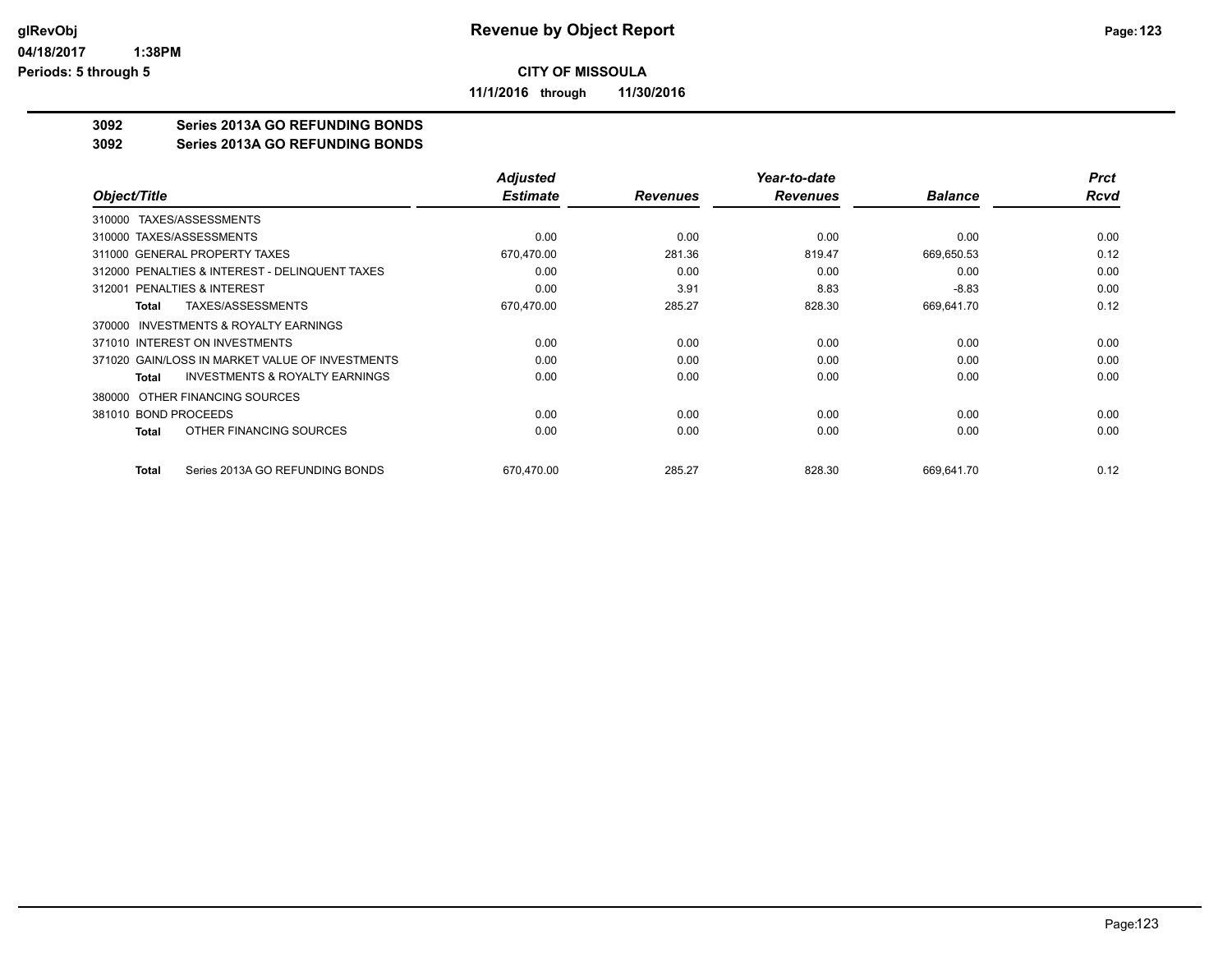**11/1/2016 through 11/30/2016**

#### **3092 Series 2013A GO REFUNDING BONDS**

| Object/Title                                              | <b>Adjusted</b><br><b>Estimate</b> | <b>Revenues</b> | Year-to-date<br><b>Revenues</b> | <b>Balance</b> | <b>Prct</b><br>Rcvd |
|-----------------------------------------------------------|------------------------------------|-----------------|---------------------------------|----------------|---------------------|
| TAXES/ASSESSMENTS<br>310000                               |                                    |                 |                                 |                |                     |
| 310000 TAXES/ASSESSMENTS                                  | 0.00                               | 0.00            | 0.00                            | 0.00           | 0.00                |
| 311000 GENERAL PROPERTY TAXES                             | 670,470.00                         | 281.36          | 819.47                          | 669,650.53     | 0.12                |
| 312000 PENALTIES & INTEREST - DELINQUENT TAXES            | 0.00                               | 0.00            | 0.00                            | 0.00           | 0.00                |
| 312001 PENALTIES & INTEREST                               | 0.00                               | 3.91            | 8.83                            | $-8.83$        | 0.00                |
| TAXES/ASSESSMENTS<br><b>Total</b>                         | 670,470.00                         | 285.27          | 828.30                          | 669,641.70     | 0.12                |
| <b>INVESTMENTS &amp; ROYALTY EARNINGS</b><br>370000       |                                    |                 |                                 |                |                     |
| 371010 INTEREST ON INVESTMENTS                            | 0.00                               | 0.00            | 0.00                            | 0.00           | 0.00                |
| 371020 GAIN/LOSS IN MARKET VALUE OF INVESTMENT            | 0.00                               | 0.00            | 0.00                            | 0.00           | 0.00                |
| <b>INVESTMENTS &amp; ROYALTY EARNINGS</b><br><b>Total</b> | 0.00                               | 0.00            | 0.00                            | 0.00           | 0.00                |
| 380000 OTHER FINANCING SOURCES                            |                                    |                 |                                 |                |                     |
| 381010 BOND PROCEEDS                                      | 0.00                               | 0.00            | 0.00                            | 0.00           | 0.00                |
| OTHER FINANCING SOURCES<br><b>Total</b>                   | 0.00                               | 0.00            | 0.00                            | 0.00           | 0.00                |
| Series 2013A GO REFUNDING BONDS<br><b>Total</b>           | 670,470.00                         | 285.27          | 828.30                          | 669,641.70     | 0.12                |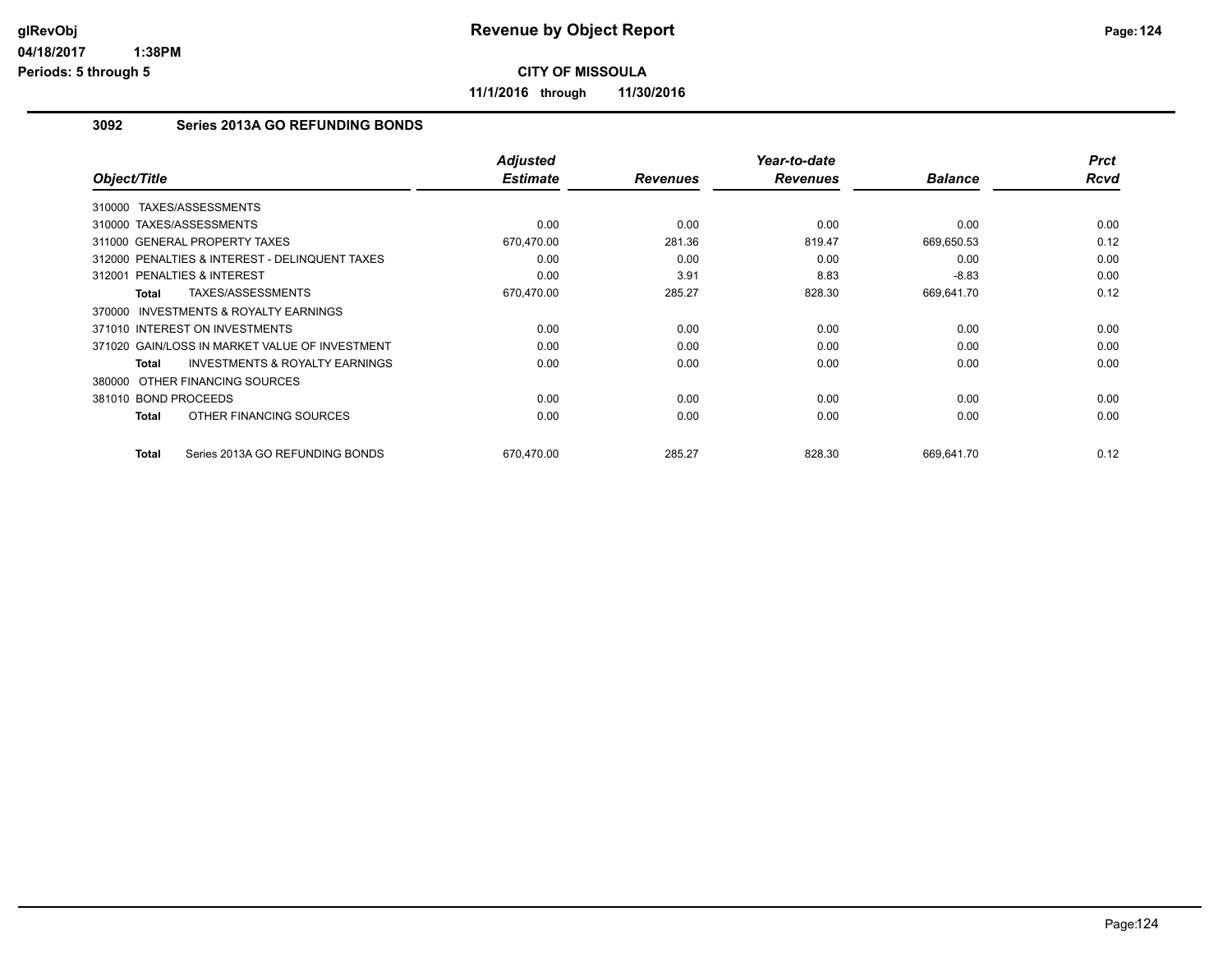**11/1/2016 through 11/30/2016**

### **3095 2004 REFUNDING BONDS DEBT SERVICE 3095 2004 REFUNDING BONDS DEBT SERVICE**

|                                                    | <b>Adjusted</b> |                 | Year-to-date    |                | <b>Prct</b> |
|----------------------------------------------------|-----------------|-----------------|-----------------|----------------|-------------|
| Object/Title                                       | <b>Estimate</b> | <b>Revenues</b> | <b>Revenues</b> | <b>Balance</b> | <b>Rcvd</b> |
| 310000 TAXES/ASSESSMENTS                           |                 |                 |                 |                |             |
| 310000 TAXES/ASSESSMENTS                           | 0.00            | 0.00            | 0.00            | 0.00           | 0.00        |
| 311000 GENERAL PROPERTY TAXES                      | 0.00            | 0.35            | 0.79            | $-0.79$        | 0.00        |
| 311030 MOTOR VEHICLE TAXES                         | 0.00            | 0.00            | 0.00            | 0.00           | 0.00        |
| 312000 PENALTIES & INTEREST - DELINQUENT TAXES     | 0.00            | 0.00            | 0.00            | 0.00           | 0.00        |
| 312001 PENALTIES & INTEREST                        | 0.00            | 0.10            | 0.28            | $-0.28$        | 0.00        |
| 314000 PROP TAX - OTHER THAN ASSESSED VAL          | 0.00            | 0.00            | 0.00            | 0.00           | 0.00        |
| 314001 LIGHT VEHICLE TAX                           | 0.00            | 0.00            | 0.00            | 0.00           | 0.00        |
| TAXES/ASSESSMENTS<br>Total                         | 0.00            | 0.45            | 1.07            | $-1.07$        | 0.00        |
| 330000 INTERGOVERNMENTAL REVENUES                  |                 |                 |                 |                |             |
| 334056 BANK CORP. LIC. TAX - (PREVIOUS YEARS)      | 0.00            | 0.00            | 0.00            | 0.00           | 0.00        |
| 335210 PERSONAL PROPERTY TAX REIMBURSEMENT         | 0.00            | 0.00            | 0.00            | 0.00           | 0.00        |
| 335250 STATE REIMB - SB #184                       | 0.00            | 0.00            | 0.00            | 0.00           | 0.00        |
| <b>INTERGOVERNMENTAL REVENUES</b><br>Total         | 0.00            | 0.00            | 0.00            | 0.00           | 0.00        |
| 360000 MISCELLANEOUS REVENUES                      |                 |                 |                 |                |             |
| 360010 MISCELLANEOUS                               | 0.00            | 0.00            | 0.00            | 0.00           | 0.00        |
| MISCELLANEOUS REVENUES<br>Total                    | 0.00            | 0.00            | 0.00            | 0.00           | 0.00        |
| 370000 INVESTMENTS & ROYALTY EARNINGS              |                 |                 |                 |                |             |
| 371010 INTEREST ON INVESTMENTS                     | 0.00            | 0.00            | 0.00            | 0.00           | 0.00        |
| 371020 GAIN/LOSS IN MARKET VALUE OF INVESTMENTS    | 0.00            | 0.00            | 0.00            | 0.00           | 0.00        |
| <b>INVESTMENTS &amp; ROYALTY EARNINGS</b><br>Total | 0.00            | 0.00            | 0.00            | 0.00           | 0.00        |
| 380000 OTHER FINANCING SOURCES                     |                 |                 |                 |                |             |
| 380000 OTHER FINANCING SOURCES                     | 0.00            | 0.00            | 0.00            | 0.00           | 0.00        |
| 381009 TRANSFERS IN                                | 0.00            | 0.00            | 0.00            | 0.00           | 0.00        |
| 381010 BOND PROCEEDS                               | 0.00            | 0.00            | 0.00            | 0.00           | 0.00        |
| 383043 TRANSFERS FROM IMPACT FEES                  | 0.00            | 0.00            | 0.00            | 0.00           | 0.00        |
| OTHER FINANCING SOURCES<br>Total                   | 0.00            | 0.00            | 0.00            | 0.00           | 0.00        |
| 2004 REFUNDING BONDS DEBT SERVICE<br>Total         | 0.00            | 0.45            | 1.07            | $-1.07$        | 0.00        |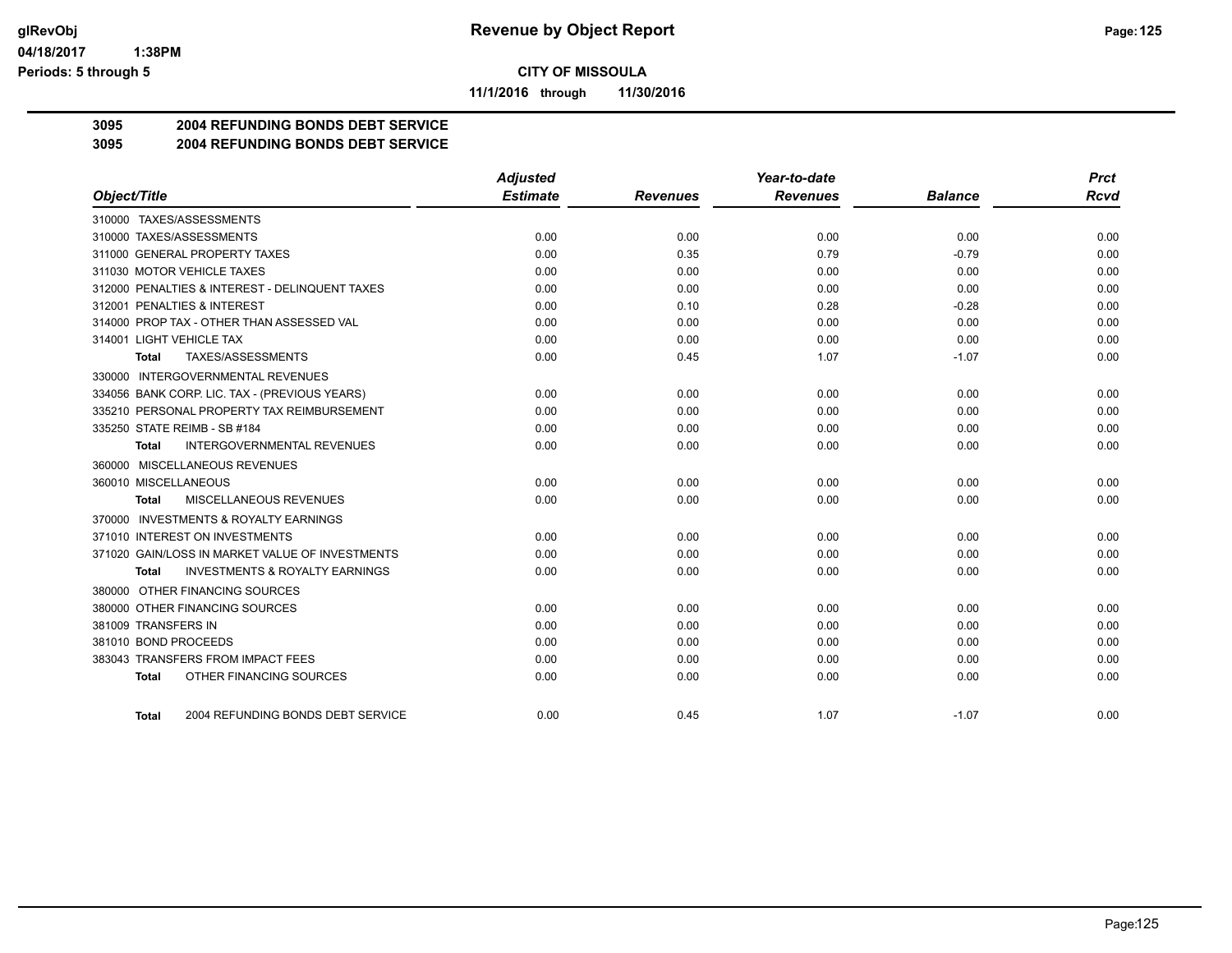**11/1/2016 through 11/30/2016**

#### **3095 2004 REFUNDING BONDS DEBT SERVICE**

|                                                           | <b>Adjusted</b> |                 | Year-to-date    |                | <b>Prct</b> |
|-----------------------------------------------------------|-----------------|-----------------|-----------------|----------------|-------------|
| Object/Title                                              | <b>Estimate</b> | <b>Revenues</b> | <b>Revenues</b> | <b>Balance</b> | <b>Rcvd</b> |
| 310000 TAXES/ASSESSMENTS                                  |                 |                 |                 |                |             |
| 310000 TAXES/ASSESSMENTS                                  | 0.00            | 0.00            | 0.00            | 0.00           | 0.00        |
| 311000 GENERAL PROPERTY TAXES                             | 0.00            | 0.35            | 0.79            | $-0.79$        | 0.00        |
| 311030 MOTOR VEHICLE TAXES                                | 0.00            | 0.00            | 0.00            | 0.00           | 0.00        |
| 312000 PENALTIES & INTEREST - DELINQUENT TAXES            | 0.00            | 0.00            | 0.00            | 0.00           | 0.00        |
| 312001 PENALTIES & INTEREST                               | 0.00            | 0.10            | 0.28            | $-0.28$        | 0.00        |
| 314000 PROP TAX - OTHER THAN ASSESSED VAL                 | 0.00            | 0.00            | 0.00            | 0.00           | 0.00        |
| 314001 LIGHT VEHICLE TAX                                  | 0.00            | 0.00            | 0.00            | 0.00           | 0.00        |
| TAXES/ASSESSMENTS<br><b>Total</b>                         | 0.00            | 0.45            | 1.07            | $-1.07$        | 0.00        |
| 330000 INTERGOVERNMENTAL REVENUES                         |                 |                 |                 |                |             |
| 334056 BANK CORP. LIC. TAX - (PREVIOUS YEARS)             | 0.00            | 0.00            | 0.00            | 0.00           | 0.00        |
| 335210 PERSONAL PROPERTY TAX REIMBURSEMENT                | 0.00            | 0.00            | 0.00            | 0.00           | 0.00        |
| 335250 STATE REIMB - SB #184                              | 0.00            | 0.00            | 0.00            | 0.00           | 0.00        |
| <b>INTERGOVERNMENTAL REVENUES</b><br><b>Total</b>         | 0.00            | 0.00            | 0.00            | 0.00           | 0.00        |
| 360000 MISCELLANEOUS REVENUES                             |                 |                 |                 |                |             |
| 360010 MISCELLANEOUS                                      | 0.00            | 0.00            | 0.00            | 0.00           | 0.00        |
| MISCELLANEOUS REVENUES<br>Total                           | 0.00            | 0.00            | 0.00            | 0.00           | 0.00        |
| 370000 INVESTMENTS & ROYALTY EARNINGS                     |                 |                 |                 |                |             |
| 371010 INTEREST ON INVESTMENTS                            | 0.00            | 0.00            | 0.00            | 0.00           | 0.00        |
| 371020 GAIN/LOSS IN MARKET VALUE OF INVESTMENT            | 0.00            | 0.00            | 0.00            | 0.00           | 0.00        |
| <b>INVESTMENTS &amp; ROYALTY EARNINGS</b><br><b>Total</b> | 0.00            | 0.00            | 0.00            | 0.00           | 0.00        |
| 380000 OTHER FINANCING SOURCES                            |                 |                 |                 |                |             |
| 380000 OTHER FINANCING SOURCES                            | 0.00            | 0.00            | 0.00            | 0.00           | 0.00        |
| 381009 TRANSFERS IN                                       | 0.00            | 0.00            | 0.00            | 0.00           | 0.00        |
| 381010 BOND PROCEEDS                                      | 0.00            | 0.00            | 0.00            | 0.00           | 0.00        |
| 383043 TRANSFERS FROM IMPACT FEES                         | 0.00            | 0.00            | 0.00            | 0.00           | 0.00        |
| OTHER FINANCING SOURCES<br><b>Total</b>                   | 0.00            | 0.00            | 0.00            | 0.00           | 0.00        |
|                                                           |                 |                 |                 |                |             |
| 2004 REFUNDING BONDS DEBT SERVICE<br><b>Total</b>         | 0.00            | 0.45            | 1.07            | $-1.07$        | 0.00        |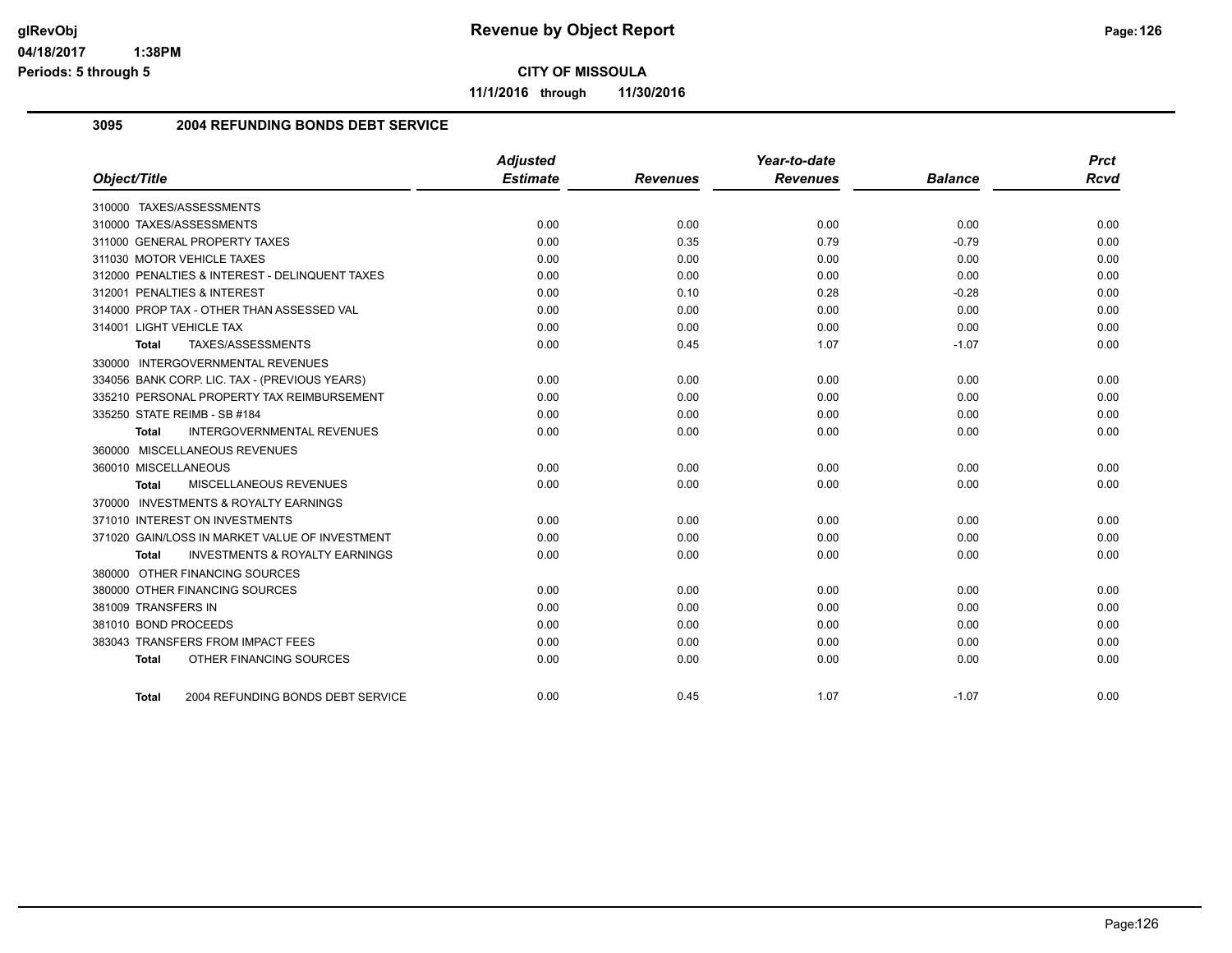**11/1/2016 through 11/30/2016**

**3096 NEW FIRE STATION GO BOND**

**3096 NEW FIRE STATION GO BOND**

|                                                    | <b>Adjusted</b> |                 | Year-to-date    |                | <b>Prct</b> |
|----------------------------------------------------|-----------------|-----------------|-----------------|----------------|-------------|
| Object/Title                                       | <b>Estimate</b> | <b>Revenues</b> | <b>Revenues</b> | <b>Balance</b> | Rcvd        |
| 310000 TAXES/ASSESSMENTS                           |                 |                 |                 |                |             |
| 310000 TAXES/ASSESSMENTS                           | 0.00            | 0.00            | 0.00            | 0.00           | 0.00        |
| 311000 GENERAL PROPERTY TAXES                      | 0.00            | 36.14           | 254.46          | $-254.46$      | 0.00        |
| 311030 MOTOR VEHICLE TAXES                         | 0.00            | 0.00            | 0.00            | 0.00           | 0.00        |
| 312001 PENALTIES & INTEREST                        | 0.00            | 1.66            | 3.76            | $-3.76$        | 0.00        |
| TAXES/ASSESSMENTS<br><b>Total</b>                  | 0.00            | 37.80           | 258.22          | $-258.22$      | 0.00        |
| 370000 INVESTMENTS & ROYALTY EARNINGS              |                 |                 |                 |                |             |
| 371010 INTEREST ON INVESTMENTS                     | 0.00            | 0.00            | 0.00            | 0.00           | 0.00        |
| 371020 GAIN/LOSS IN MARKET VALUE OF INVESTMENTS    | 0.00            | 0.00            | 0.00            | 0.00           | 0.00        |
| <b>INVESTMENTS &amp; ROYALTY EARNINGS</b><br>Total | 0.00            | 0.00            | 0.00            | 0.00           | 0.00        |
| 380000 OTHER FINANCING SOURCES                     |                 |                 |                 |                |             |
| 383000 OPERATING TRANSFERS                         | 0.00            | 0.00            | 0.00            | 0.00           | 0.00        |
| OTHER FINANCING SOURCES<br><b>Total</b>            | 0.00            | 0.00            | 0.00            | 0.00           | 0.00        |
| <b>NEW FIRE STATION GO BOND</b><br><b>Total</b>    | 0.00            | 37.80           | 258.22          | $-258.22$      | 0.00        |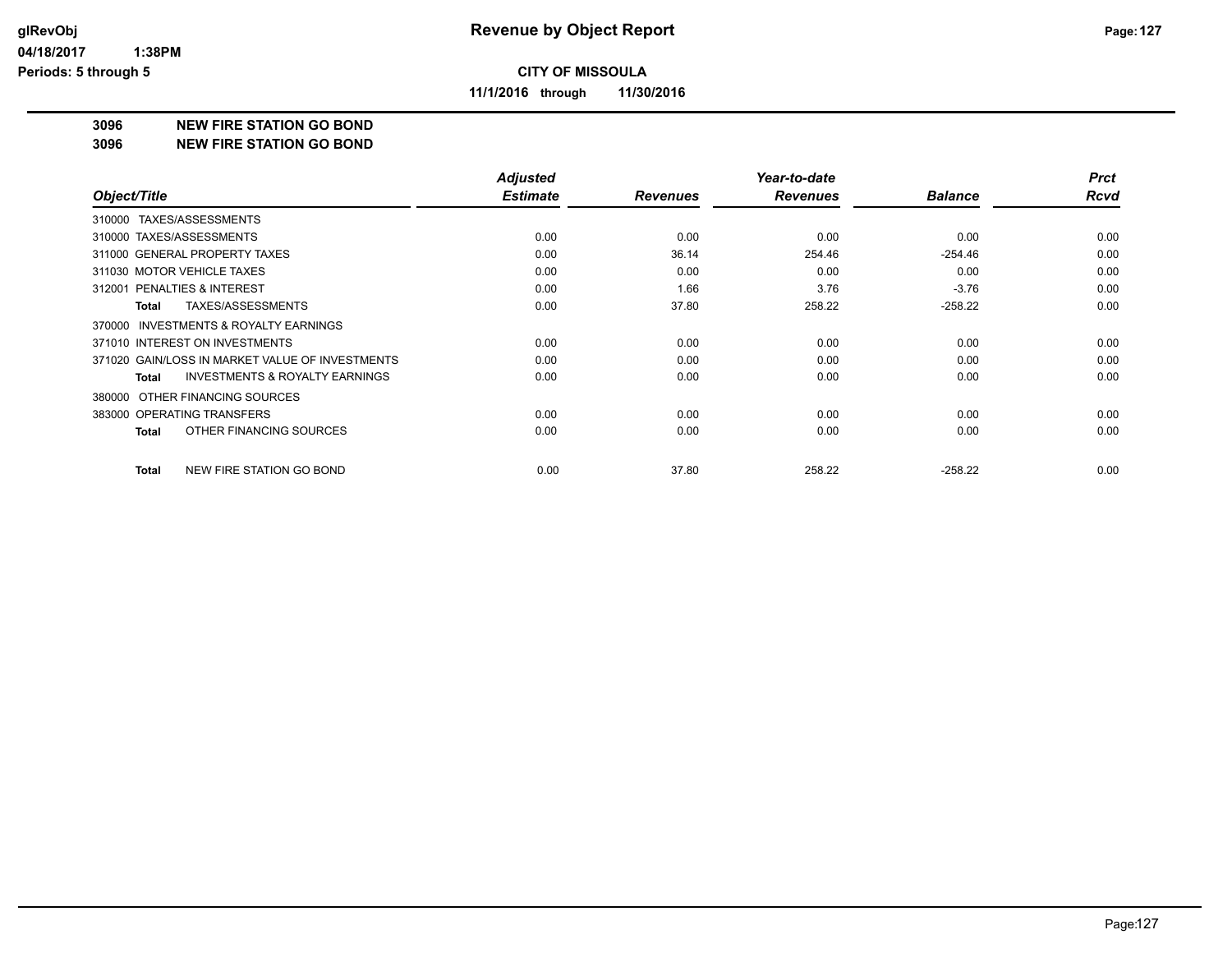**11/1/2016 through 11/30/2016**

#### **3096 NEW FIRE STATION GO BOND**

| Object/Title                                              | <b>Adjusted</b><br><b>Estimate</b> | <b>Revenues</b> | Year-to-date<br><b>Revenues</b> | <b>Balance</b> | <b>Prct</b><br>Rcvd |
|-----------------------------------------------------------|------------------------------------|-----------------|---------------------------------|----------------|---------------------|
|                                                           |                                    |                 |                                 |                |                     |
| 310000 TAXES/ASSESSMENTS                                  |                                    |                 |                                 |                |                     |
| 310000 TAXES/ASSESSMENTS                                  | 0.00                               | 0.00            | 0.00                            | 0.00           | 0.00                |
| 311000 GENERAL PROPERTY TAXES                             | 0.00                               | 36.14           | 254.46                          | $-254.46$      | 0.00                |
| 311030 MOTOR VEHICLE TAXES                                | 0.00                               | 0.00            | 0.00                            | 0.00           | 0.00                |
| 312001 PENALTIES & INTEREST                               | 0.00                               | 1.66            | 3.76                            | $-3.76$        | 0.00                |
| TAXES/ASSESSMENTS<br>Total                                | 0.00                               | 37.80           | 258.22                          | $-258.22$      | 0.00                |
| <b>INVESTMENTS &amp; ROYALTY EARNINGS</b><br>370000       |                                    |                 |                                 |                |                     |
| 371010 INTEREST ON INVESTMENTS                            | 0.00                               | 0.00            | 0.00                            | 0.00           | 0.00                |
| 371020 GAIN/LOSS IN MARKET VALUE OF INVESTMENT            | 0.00                               | 0.00            | 0.00                            | 0.00           | 0.00                |
| <b>INVESTMENTS &amp; ROYALTY EARNINGS</b><br><b>Total</b> | 0.00                               | 0.00            | 0.00                            | 0.00           | 0.00                |
| 380000 OTHER FINANCING SOURCES                            |                                    |                 |                                 |                |                     |
| 383000 OPERATING TRANSFERS                                | 0.00                               | 0.00            | 0.00                            | 0.00           | 0.00                |
| OTHER FINANCING SOURCES<br>Total                          | 0.00                               | 0.00            | 0.00                            | 0.00           | 0.00                |
|                                                           |                                    |                 |                                 |                |                     |
| NEW FIRE STATION GO BOND<br>Total                         | 0.00                               | 37.80           | 258.22                          | $-258.22$      | 0.00                |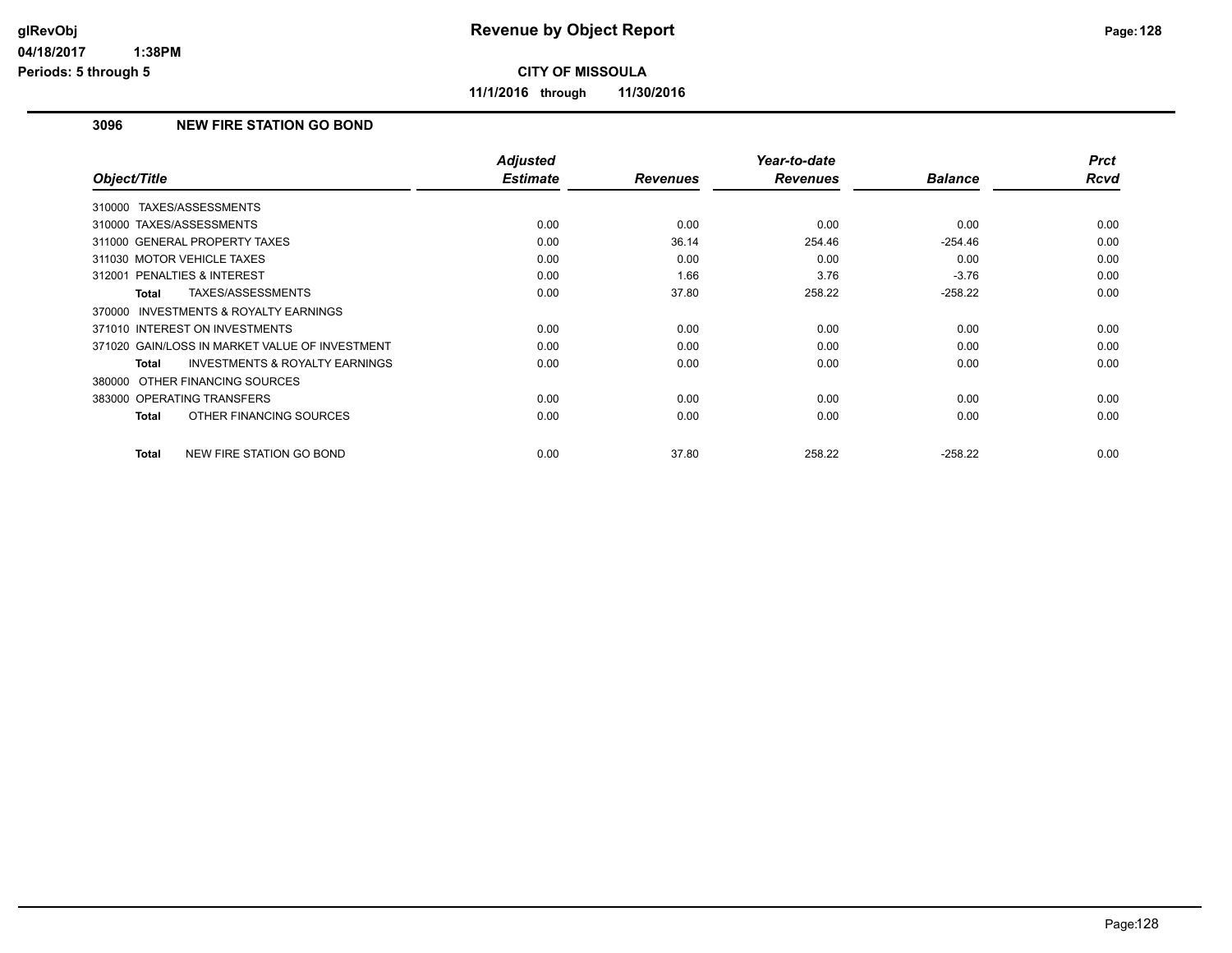**11/1/2016 through 11/30/2016**

**3097 2007 REFUNDING BONDS 3097 2007 REFUNDING BONDS**

|                                                     | <b>Adjusted</b> |                 | Year-to-date    |                | <b>Prct</b> |
|-----------------------------------------------------|-----------------|-----------------|-----------------|----------------|-------------|
| Object/Title                                        | <b>Estimate</b> | <b>Revenues</b> | <b>Revenues</b> | <b>Balance</b> | Rcvd        |
| 310000 TAXES/ASSESSMENTS                            |                 |                 |                 |                |             |
| 310000 TAXES/ASSESSMENTS                            | 0.00            | 0.00            | 0.00            | 0.00           | 0.00        |
| 311000 GENERAL PROPERTY TAXES                       | 0.00            | 0.00            | 0.00            | 0.00           | 0.00        |
| 311030 MOTOR VEHICLE TAXES                          | 0.00            | 0.00            | 0.00            | 0.00           | 0.00        |
| <b>PENALTIES &amp; INTEREST</b><br>312001           | 0.00            | 0.00            | 0.00            | 0.00           | 0.00        |
| TAXES/ASSESSMENTS<br>Total                          | 0.00            | 0.00            | 0.00            | 0.00           | 0.00        |
| <b>INVESTMENTS &amp; ROYALTY EARNINGS</b><br>370000 |                 |                 |                 |                |             |
| 371010 INTEREST ON INVESTMENTS                      | 0.00            | 0.00            | 0.00            | 0.00           | 0.00        |
| 371020 GAIN/LOSS IN MARKET VALUE OF INVESTMENTS     | 0.00            | 0.00            | 0.00            | 0.00           | 0.00        |
| <b>INVESTMENTS &amp; ROYALTY EARNINGS</b><br>Total  | 0.00            | 0.00            | 0.00            | 0.00           | 0.00        |
| OTHER FINANCING SOURCES<br>380000                   |                 |                 |                 |                |             |
| 381010 BOND PROCEEDS                                | 0.00            | 0.00            | 0.00            | 0.00           | 0.00        |
| 383042 TRANSFERS FROM OTHER FUNDS                   | 0.00            | 0.00            | 0.00            | 0.00           | 0.00        |
| <b>TRANSFERS FROM IMPACT FEES</b><br>383043         | 0.00            | 0.00            | 0.00            | 0.00           | 0.00        |
| OTHER FINANCING SOURCES<br>Total                    | 0.00            | 0.00            | 0.00            | 0.00           | 0.00        |
| 2007 REFUNDING BONDS<br>Total                       | 0.00            | 0.00            | 0.00            | 0.00           | 0.00        |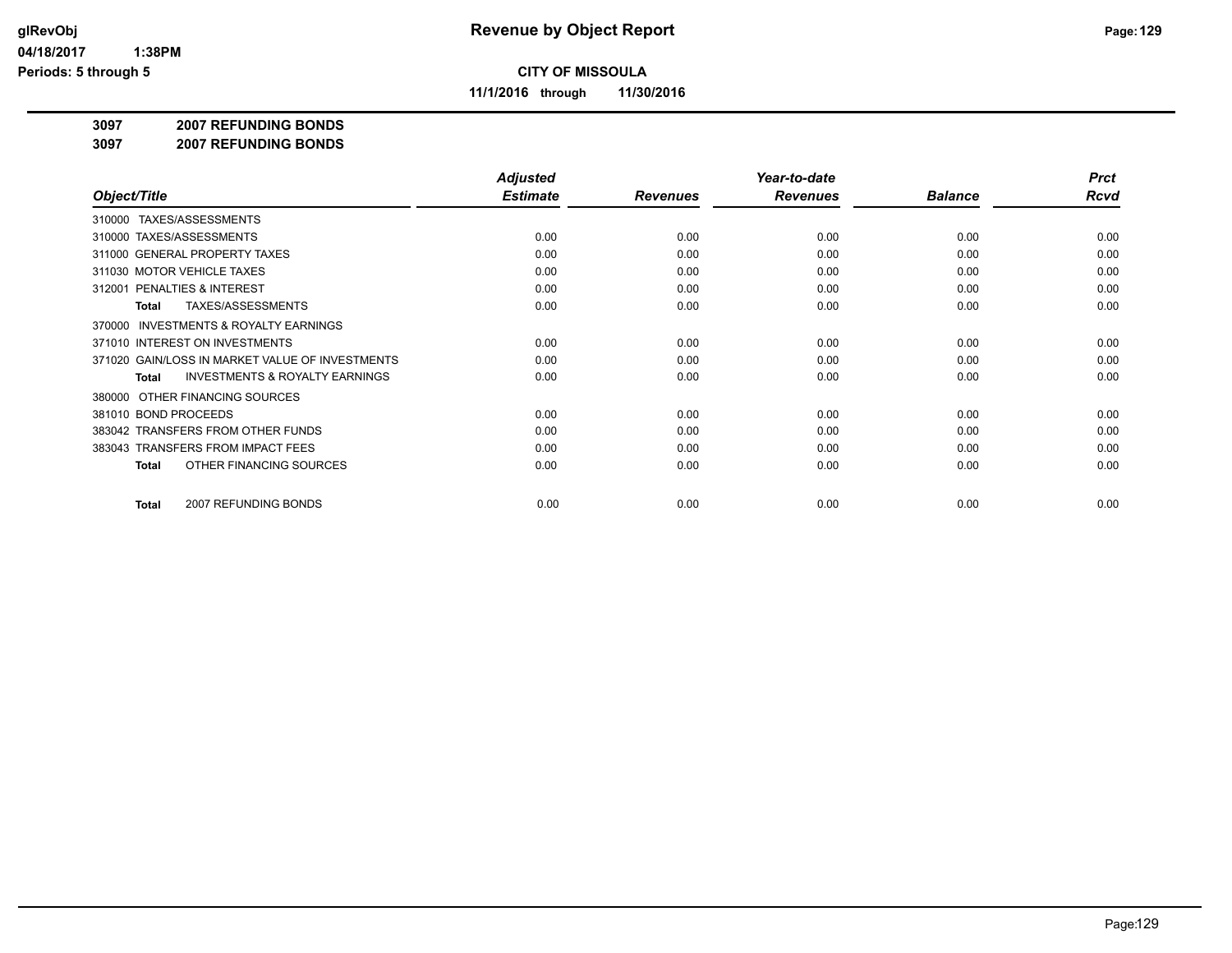**11/1/2016 through 11/30/2016**

#### **3097 2007 REFUNDING BONDS**

|                                                           | <b>Adjusted</b> |                 | Year-to-date    |                | <b>Prct</b> |
|-----------------------------------------------------------|-----------------|-----------------|-----------------|----------------|-------------|
| Object/Title                                              | <b>Estimate</b> | <b>Revenues</b> | <b>Revenues</b> | <b>Balance</b> | Rcvd        |
| TAXES/ASSESSMENTS<br>310000                               |                 |                 |                 |                |             |
| 310000 TAXES/ASSESSMENTS                                  | 0.00            | 0.00            | 0.00            | 0.00           | 0.00        |
| 311000 GENERAL PROPERTY TAXES                             | 0.00            | 0.00            | 0.00            | 0.00           | 0.00        |
| 311030 MOTOR VEHICLE TAXES                                | 0.00            | 0.00            | 0.00            | 0.00           | 0.00        |
| 312001 PENALTIES & INTEREST                               | 0.00            | 0.00            | 0.00            | 0.00           | 0.00        |
| TAXES/ASSESSMENTS<br><b>Total</b>                         | 0.00            | 0.00            | 0.00            | 0.00           | 0.00        |
| <b>INVESTMENTS &amp; ROYALTY EARNINGS</b><br>370000       |                 |                 |                 |                |             |
| 371010 INTEREST ON INVESTMENTS                            | 0.00            | 0.00            | 0.00            | 0.00           | 0.00        |
| 371020 GAIN/LOSS IN MARKET VALUE OF INVESTMENT            | 0.00            | 0.00            | 0.00            | 0.00           | 0.00        |
| <b>INVESTMENTS &amp; ROYALTY EARNINGS</b><br><b>Total</b> | 0.00            | 0.00            | 0.00            | 0.00           | 0.00        |
| 380000 OTHER FINANCING SOURCES                            |                 |                 |                 |                |             |
| 381010 BOND PROCEEDS                                      | 0.00            | 0.00            | 0.00            | 0.00           | 0.00        |
| 383042 TRANSFERS FROM OTHER FUNDS                         | 0.00            | 0.00            | 0.00            | 0.00           | 0.00        |
| 383043 TRANSFERS FROM IMPACT FEES                         | 0.00            | 0.00            | 0.00            | 0.00           | 0.00        |
| OTHER FINANCING SOURCES<br><b>Total</b>                   | 0.00            | 0.00            | 0.00            | 0.00           | 0.00        |
|                                                           |                 |                 |                 |                |             |
| 2007 REFUNDING BONDS<br><b>Total</b>                      | 0.00            | 0.00            | 0.00            | 0.00           | 0.00        |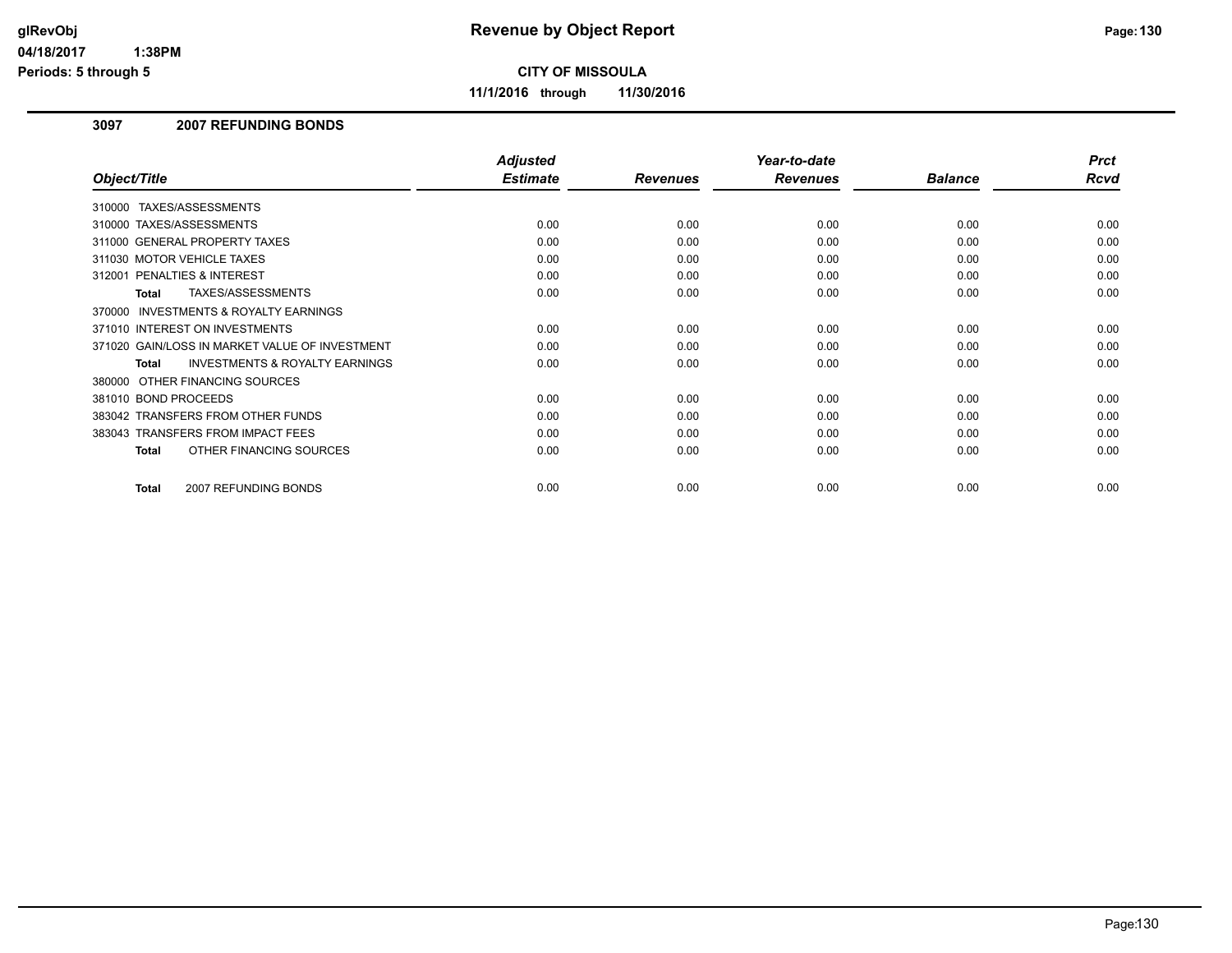**11/1/2016 through 11/30/2016**

## **3100 SIDEWALK & CURB WARRANTS FUND 3100 SIDEWALK & CURB WARRANTS FUND**

|                                                     | <b>Adjusted</b> |                 | Year-to-date    |                | <b>Prct</b> |
|-----------------------------------------------------|-----------------|-----------------|-----------------|----------------|-------------|
| Object/Title                                        | <b>Estimate</b> | <b>Revenues</b> | <b>Revenues</b> | <b>Balance</b> | <b>Rcvd</b> |
| TAXES/ASSESSMENTS<br>310000                         |                 |                 |                 |                |             |
| PENALTIES & INTEREST<br>312001                      | 0.00            | 0.00            | 0.00            | 0.00           | 0.00        |
| TAXES/ASSESSMENTS<br><b>Total</b>                   | 0.00            | 0.00            | 0.00            | 0.00           | 0.00        |
| MISCELLANEOUS REVENUES<br>360000                    |                 |                 |                 |                |             |
| 360010 MISCELLANEOUS                                | 0.00            | 0.00            | 0.00            | 0.00           | 0.00        |
| 363020 PROPERTY ASSESSMENTS                         | 0.00            | 0.00            | 0.00            | 0.00           | 0.00        |
| PAYOFF PRINCIPAL ASSESSMENTS<br>363021              | 0.00            | 0.00            | 0.00            | 0.00           | 0.00        |
| 363022 BOND INTEREST ASSESSMENTS                    | 0.00            | 0.00            | 0.00            | 0.00           | 0.00        |
| 363030 SIDEWALK AND CURB ASSESSMENTS                | 0.00            | 0.00            | 0.00            | 0.00           | 0.00        |
| 363040 PENALTY AND INTEREST                         | 0.00            | 0.00            | 0.00            | 0.00           | 0.00        |
| <b>MISCELLANEOUS REVENUES</b><br><b>Total</b>       | 0.00            | 0.00            | 0.00            | 0.00           | 0.00        |
| <b>INVESTMENTS &amp; ROYALTY EARNINGS</b><br>370000 |                 |                 |                 |                |             |
| 371010 INTEREST ON INVESTMENTS                      | 0.00            | 0.00            | 0.00            | 0.00           | 0.00        |
| 371020 GAIN/LOSS IN MARKET VALUE OF INVESTMENTS     | 0.00            | 0.00            | 0.00            | 0.00           | 0.00        |
| <b>INVESTMENTS &amp; ROYALTY EARNINGS</b><br>Total  | 0.00            | 0.00            | 0.00            | 0.00           | 0.00        |
| OTHER FINANCING SOURCES<br>380000                   |                 |                 |                 |                |             |
| 383042 TRANSFERS FROM OTHER FUNDS                   | 100,000.00      | 0.00            | 0.00            | 100,000.00     | 0.00        |
| OTHER FINANCING SOURCES<br>Total                    | 100,000.00      | 0.00            | 0.00            | 100,000.00     | 0.00        |
| SIDEWALK & CURB WARRANTS FUND<br><b>Total</b>       | 100.000.00      | 0.00            | 0.00            | 100.000.00     | 0.00        |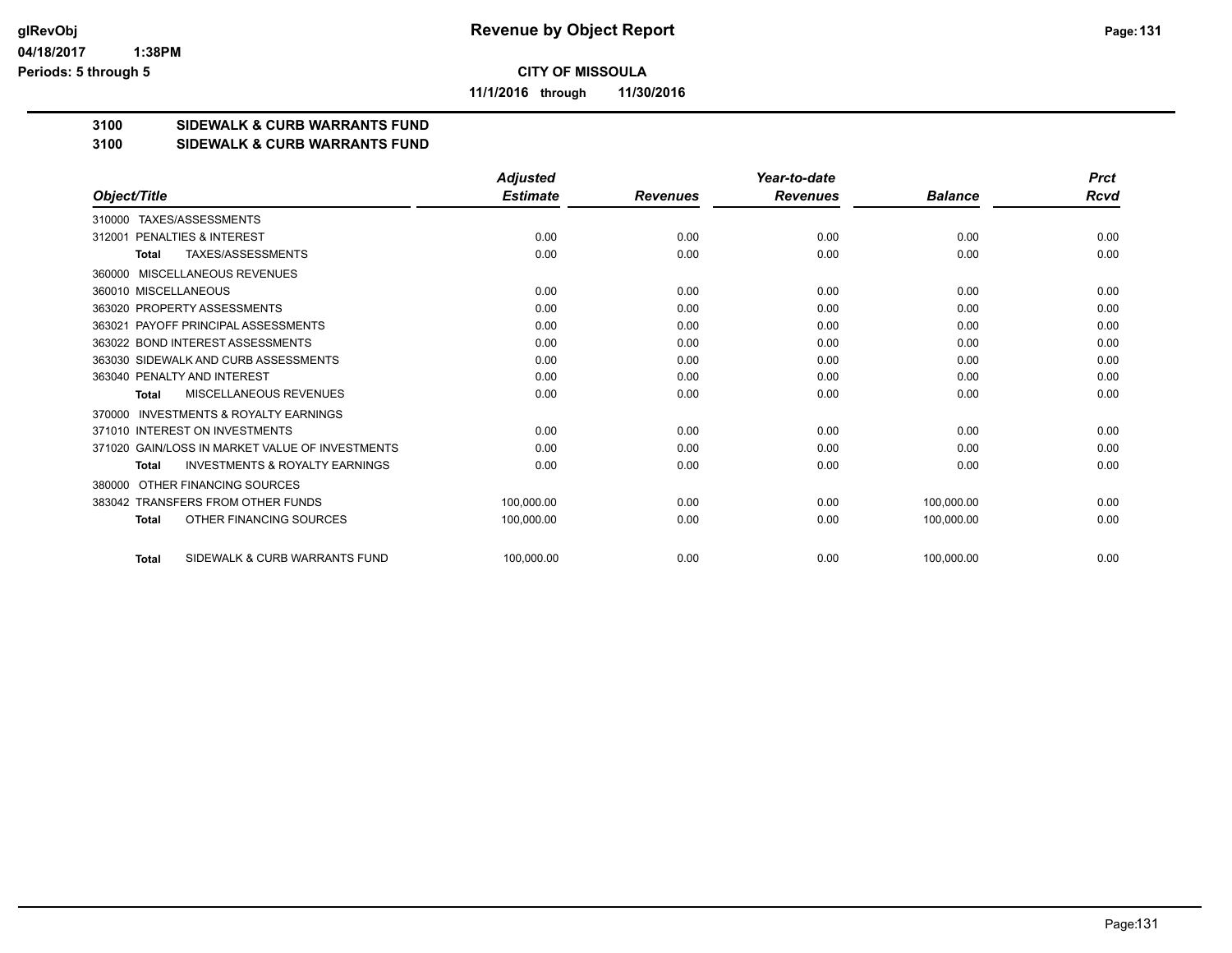**11/1/2016 through 11/30/2016**

### **3100 SIDEWALK & CURB WARRANTS FUND**

|                                                           | <b>Adjusted</b> |                 | Year-to-date    |                | <b>Prct</b> |
|-----------------------------------------------------------|-----------------|-----------------|-----------------|----------------|-------------|
| Object/Title                                              | <b>Estimate</b> | <b>Revenues</b> | <b>Revenues</b> | <b>Balance</b> | Rcvd        |
| TAXES/ASSESSMENTS<br>310000                               |                 |                 |                 |                |             |
| PENALTIES & INTEREST<br>312001                            | 0.00            | 0.00            | 0.00            | 0.00           | 0.00        |
| TAXES/ASSESSMENTS<br>Total                                | 0.00            | 0.00            | 0.00            | 0.00           | 0.00        |
| MISCELLANEOUS REVENUES<br>360000                          |                 |                 |                 |                |             |
| 360010 MISCELLANEOUS                                      | 0.00            | 0.00            | 0.00            | 0.00           | 0.00        |
| 363020 PROPERTY ASSESSMENTS                               | 0.00            | 0.00            | 0.00            | 0.00           | 0.00        |
| 363021 PAYOFF PRINCIPAL ASSESSMENTS                       | 0.00            | 0.00            | 0.00            | 0.00           | 0.00        |
| 363022 BOND INTEREST ASSESSMENTS                          | 0.00            | 0.00            | 0.00            | 0.00           | 0.00        |
| 363030 SIDEWALK AND CURB ASSESSMENTS                      | 0.00            | 0.00            | 0.00            | 0.00           | 0.00        |
| 363040 PENALTY AND INTEREST                               | 0.00            | 0.00            | 0.00            | 0.00           | 0.00        |
| <b>MISCELLANEOUS REVENUES</b><br>Total                    | 0.00            | 0.00            | 0.00            | 0.00           | 0.00        |
| INVESTMENTS & ROYALTY EARNINGS<br>370000                  |                 |                 |                 |                |             |
| 371010 INTEREST ON INVESTMENTS                            | 0.00            | 0.00            | 0.00            | 0.00           | 0.00        |
| 371020 GAIN/LOSS IN MARKET VALUE OF INVESTMENT            | 0.00            | 0.00            | 0.00            | 0.00           | 0.00        |
| <b>INVESTMENTS &amp; ROYALTY EARNINGS</b><br><b>Total</b> | 0.00            | 0.00            | 0.00            | 0.00           | 0.00        |
| OTHER FINANCING SOURCES<br>380000                         |                 |                 |                 |                |             |
| 383042 TRANSFERS FROM OTHER FUNDS                         | 100,000.00      | 0.00            | 0.00            | 100,000.00     | 0.00        |
| OTHER FINANCING SOURCES<br><b>Total</b>                   | 100,000.00      | 0.00            | 0.00            | 100,000.00     | 0.00        |
| SIDEWALK & CURB WARRANTS FUND<br><b>Total</b>             | 100.000.00      | 0.00            | 0.00            | 100.000.00     | 0.00        |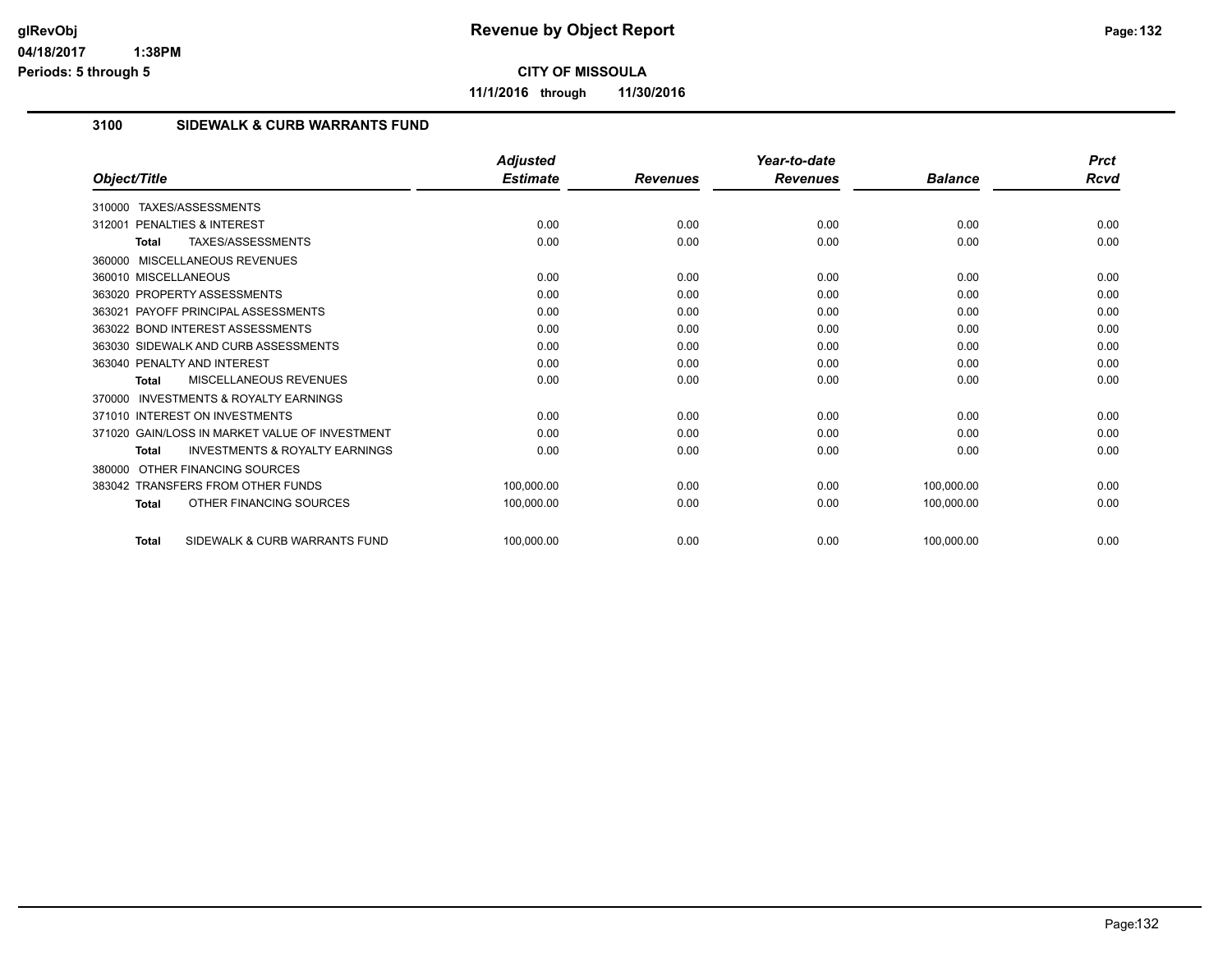*Prct Rcvd*

## **CITY OF MISSOULA**

**11/1/2016 through 11/30/2016**

# **3200 FY99 SIDEWALK & CURB DEBT SERVICE FUND**

| 3200<br><b>FY99 SIDEWALK &amp; CURB DEBT SERVICE FUND</b>        |                 |                 |                 |                |             |
|------------------------------------------------------------------|-----------------|-----------------|-----------------|----------------|-------------|
|                                                                  | <b>Adjusted</b> |                 | Year-to-date    |                | <b>Prct</b> |
| Object/Title                                                     | <b>Estimate</b> | <b>Revenues</b> | <b>Revenues</b> | <b>Balance</b> | Rcva        |
| TAXES/ASSESSMENTS<br>310000                                      |                 |                 |                 |                |             |
| PENALTIES & INTEREST<br>312001                                   | 0.00            | 0.00            | 0.00            | 0.00           | 0.00        |
| TAXES/ASSESSMENTS<br><b>Total</b>                                | 0.00            | 0.00            | 0.00            | 0.00           | 0.00        |
| 360000 MISCELLANEOUS REVENUES                                    |                 |                 |                 |                |             |
| 363020 PROPERTY ASSESSMENTS                                      | 0.00            | 0.00            | 0.00            | 0.00           | 0.00        |
| 363021 PAYOFF PRINCIPAL ASSESSMENTS                              | 0.00            | 0.00            | 0.00            | 0.00           | 0.00        |
| 363022 BOND INTEREST ASSESSMENTS                                 | 0.00            | 0.00            | 0.00            | 0.00           | 0.00        |
| 363040 PENALTY AND INTEREST                                      | 0.00            | 0.00            | 0.00            | 0.00           | 0.00        |
| <b>MISCELLANEOUS REVENUES</b><br>Total                           | 0.00            | 0.00            | 0.00            | 0.00           | 0.00        |
| 370000 INVESTMENTS & ROYALTY EARNINGS                            |                 |                 |                 |                |             |
| 371010 INTEREST ON INVESTMENTS                                   | 0.00            | 0.00            | 0.00            | 0.00           | 0.00        |
| 371020 GAIN/LOSS IN MARKET VALUE OF INVESTMENTS                  | 0.00            | 0.00            | 0.00            | 0.00           | 0.00        |
| <b>INVESTMENTS &amp; ROYALTY EARNINGS</b><br>Total               | 0.00            | 0.00            | 0.00            | 0.00           | 0.00        |
| 380000 OTHER FINANCING SOURCES                                   |                 |                 |                 |                |             |
| 381009 TRANSFERS IN                                              | 0.00            | 0.00            | 0.00            | 0.00           | 0.00        |
| OTHER FINANCING SOURCES<br><b>Total</b>                          | 0.00            | 0.00            | 0.00            | 0.00           | 0.00        |
| <b>FY99 SIDEWALK &amp; CURB DEBT SERVICE FUI</b><br><b>Total</b> | 0.00            | 0.00            | 0.00            | 0.00           | 0.00        |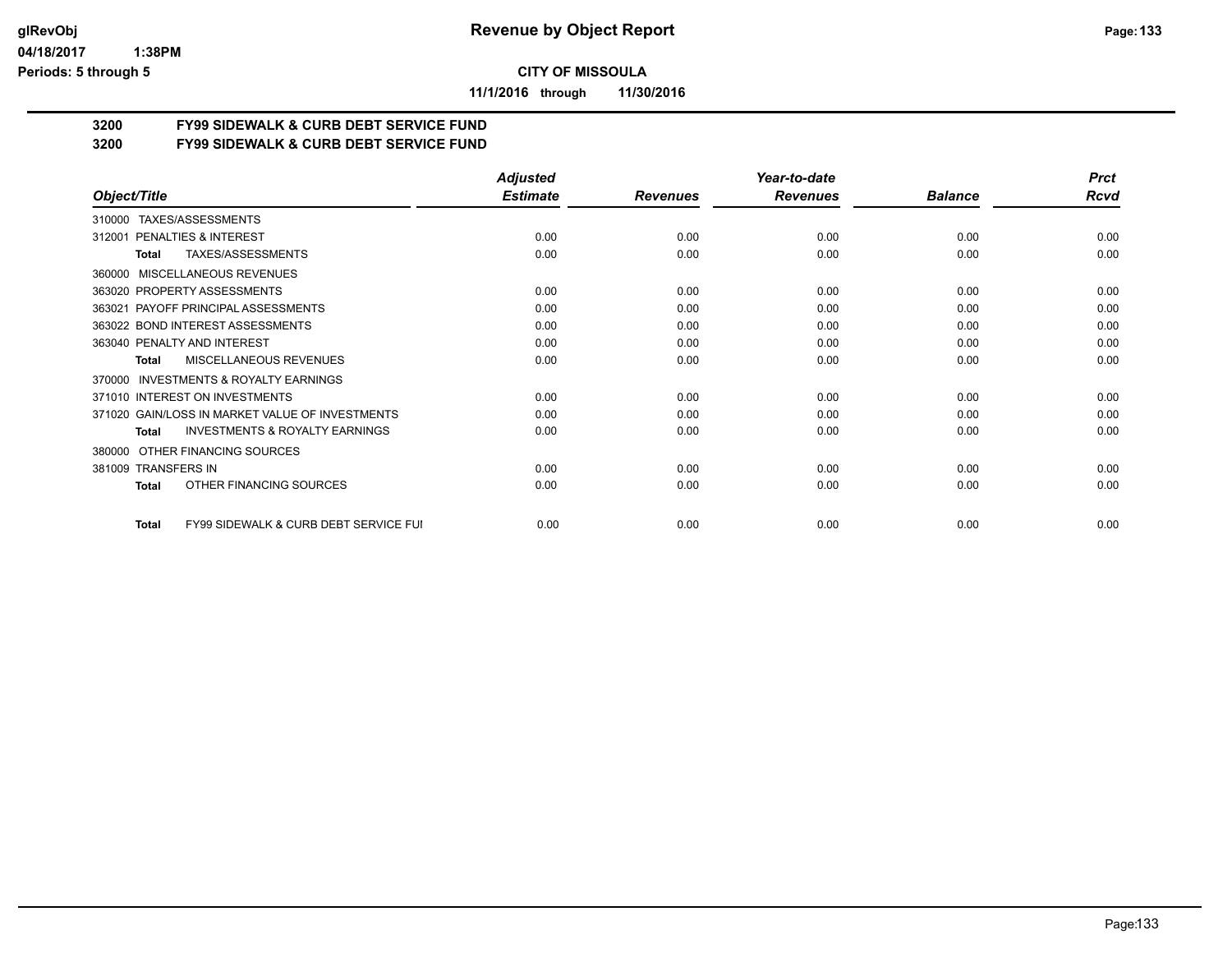**11/1/2016 through 11/30/2016**

#### **3200 FY99 SIDEWALK & CURB DEBT SERVICE FUND**

|                                                           | <b>Adjusted</b> |                 | Year-to-date    |                | <b>Prct</b> |
|-----------------------------------------------------------|-----------------|-----------------|-----------------|----------------|-------------|
| Object/Title                                              | <b>Estimate</b> | <b>Revenues</b> | <b>Revenues</b> | <b>Balance</b> | <b>Rcvd</b> |
| 310000 TAXES/ASSESSMENTS                                  |                 |                 |                 |                |             |
| <b>PENALTIES &amp; INTEREST</b><br>312001                 | 0.00            | 0.00            | 0.00            | 0.00           | 0.00        |
| TAXES/ASSESSMENTS<br>Total                                | 0.00            | 0.00            | 0.00            | 0.00           | 0.00        |
| 360000 MISCELLANEOUS REVENUES                             |                 |                 |                 |                |             |
| 363020 PROPERTY ASSESSMENTS                               | 0.00            | 0.00            | 0.00            | 0.00           | 0.00        |
| 363021 PAYOFF PRINCIPAL ASSESSMENTS                       | 0.00            | 0.00            | 0.00            | 0.00           | 0.00        |
| 363022 BOND INTEREST ASSESSMENTS                          | 0.00            | 0.00            | 0.00            | 0.00           | 0.00        |
| 363040 PENALTY AND INTEREST                               | 0.00            | 0.00            | 0.00            | 0.00           | 0.00        |
| MISCELLANEOUS REVENUES<br><b>Total</b>                    | 0.00            | 0.00            | 0.00            | 0.00           | 0.00        |
| 370000 INVESTMENTS & ROYALTY EARNINGS                     |                 |                 |                 |                |             |
| 371010 INTEREST ON INVESTMENTS                            | 0.00            | 0.00            | 0.00            | 0.00           | 0.00        |
| 371020 GAIN/LOSS IN MARKET VALUE OF INVESTMENT            | 0.00            | 0.00            | 0.00            | 0.00           | 0.00        |
| <b>INVESTMENTS &amp; ROYALTY EARNINGS</b><br><b>Total</b> | 0.00            | 0.00            | 0.00            | 0.00           | 0.00        |
| 380000 OTHER FINANCING SOURCES                            |                 |                 |                 |                |             |
| 381009 TRANSFERS IN                                       | 0.00            | 0.00            | 0.00            | 0.00           | 0.00        |
| OTHER FINANCING SOURCES<br>Total                          | 0.00            | 0.00            | 0.00            | 0.00           | 0.00        |
| FY99 SIDEWALK & CURB DEBT SERVICE FU<br><b>Total</b>      | 0.00            | 0.00            | 0.00            | 0.00           | 0.00        |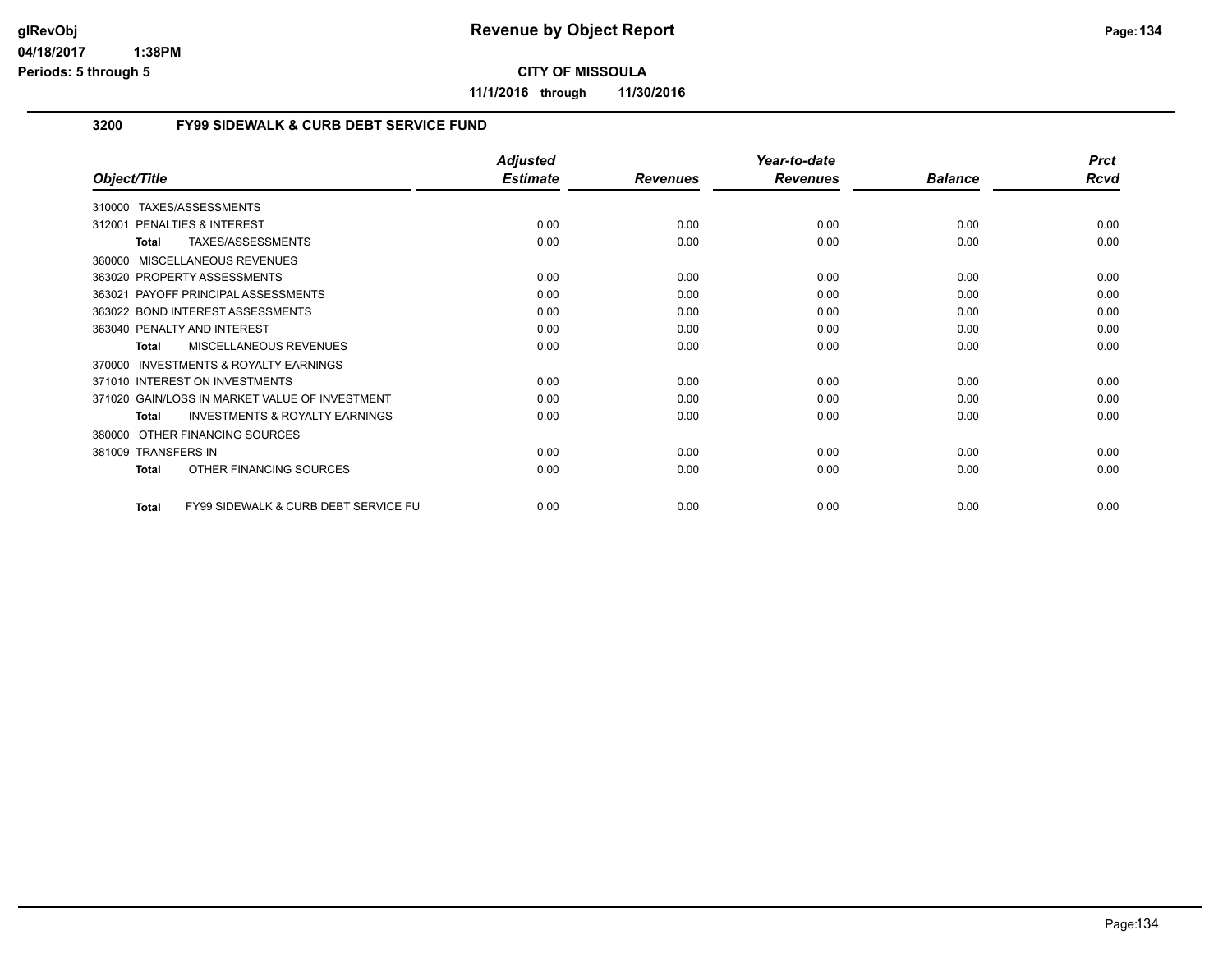**11/1/2016 through 11/30/2016**

### **3300 FY00 SIDEWALK & CURB DEBT SERVICE FUND 3300 FY00 SIDEWALK & CURB DEBT SERVICE FUND**

|                                                       | <b>Adjusted</b> |                 | Year-to-date    |                | <b>Prct</b> |
|-------------------------------------------------------|-----------------|-----------------|-----------------|----------------|-------------|
| Object/Title                                          | <b>Estimate</b> | <b>Revenues</b> | <b>Revenues</b> | <b>Balance</b> | <b>Rcvd</b> |
| 360000 MISCELLANEOUS REVENUES                         |                 |                 |                 |                |             |
| 363020 PROPERTY ASSESSMENTS                           | 0.00            | 0.00            | 0.00            | 0.00           | 0.00        |
| 363021 PAYOFF PRINCIPAL ASSESSMENTS                   | 0.00            | 0.00            | 0.00            | 0.00           | 0.00        |
| 363022 BOND INTEREST ASSESSMENTS                      | 0.00            | 0.00            | 0.00            | 0.00           | 0.00        |
| 363040 PENALTY AND INTEREST                           | 0.00            | 0.00            | 0.00            | 0.00           | 0.00        |
| MISCELLANEOUS REVENUES<br>Total                       | 0.00            | 0.00            | 0.00            | 0.00           | 0.00        |
| INVESTMENTS & ROYALTY EARNINGS<br>370000              |                 |                 |                 |                |             |
| 371010 INTEREST ON INVESTMENTS                        | 0.00            | 0.00            | 0.00            | 0.00           | 0.00        |
| 371020 GAIN/LOSS IN MARKET VALUE OF INVESTMENTS       | 0.00            | 0.00            | 0.00            | 0.00           | 0.00        |
| INVESTMENTS & ROYALTY EARNINGS<br>Total               | 0.00            | 0.00            | 0.00            | 0.00           | 0.00        |
| FY00 SIDEWALK & CURB DEBT SERVICE FUI<br><b>Total</b> | 0.00            | 0.00            | 0.00            | 0.00           | 0.00        |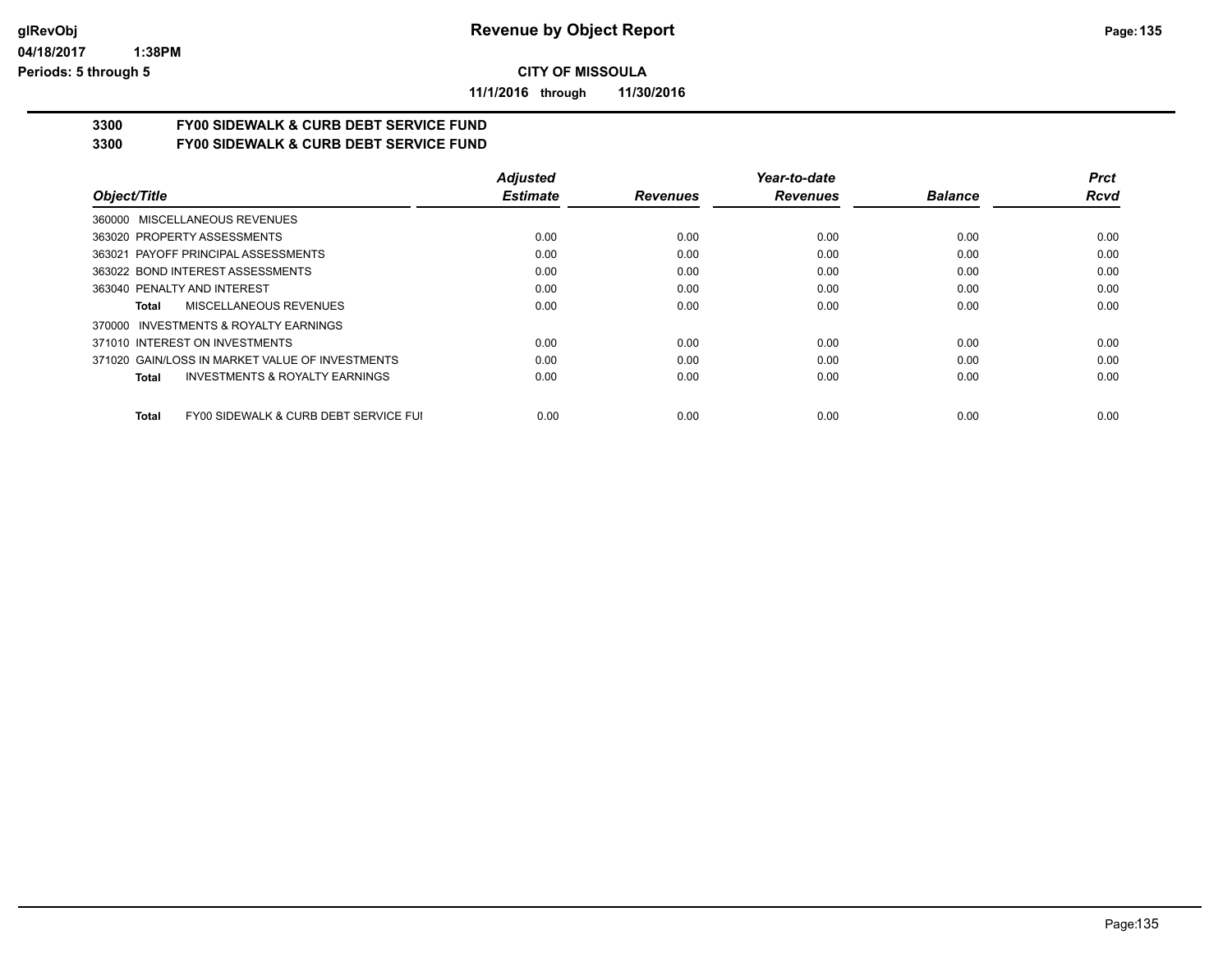**11/1/2016 through 11/30/2016**

#### **3300 FY00 SIDEWALK & CURB DEBT SERVICE FUND**

| Object/Title                                         | <b>Adjusted</b><br><b>Estimate</b> | <b>Revenues</b> | Year-to-date<br><b>Revenues</b> | <b>Balance</b> | <b>Prct</b><br><b>Rcvd</b> |
|------------------------------------------------------|------------------------------------|-----------------|---------------------------------|----------------|----------------------------|
| 360000 MISCELLANEOUS REVENUES                        |                                    |                 |                                 |                |                            |
| 363020 PROPERTY ASSESSMENTS                          | 0.00                               | 0.00            | 0.00                            | 0.00           | 0.00                       |
| 363021 PAYOFF PRINCIPAL ASSESSMENTS                  | 0.00                               | 0.00            | 0.00                            | 0.00           | 0.00                       |
| 363022 BOND INTEREST ASSESSMENTS                     | 0.00                               | 0.00            | 0.00                            | 0.00           | 0.00                       |
| 363040 PENALTY AND INTEREST                          | 0.00                               | 0.00            | 0.00                            | 0.00           | 0.00                       |
| MISCELLANEOUS REVENUES<br>Total                      | 0.00                               | 0.00            | 0.00                            | 0.00           | 0.00                       |
| INVESTMENTS & ROYALTY EARNINGS<br>370000             |                                    |                 |                                 |                |                            |
| 371010 INTEREST ON INVESTMENTS                       | 0.00                               | 0.00            | 0.00                            | 0.00           | 0.00                       |
| 371020 GAIN/LOSS IN MARKET VALUE OF INVESTMENT       | 0.00                               | 0.00            | 0.00                            | 0.00           | 0.00                       |
| <b>INVESTMENTS &amp; ROYALTY EARNINGS</b><br>Total   | 0.00                               | 0.00            | 0.00                            | 0.00           | 0.00                       |
|                                                      |                                    |                 |                                 |                |                            |
| FY00 SIDEWALK & CURB DEBT SERVICE FU<br><b>Total</b> | 0.00                               | 0.00            | 0.00                            | 0.00           | 0.00                       |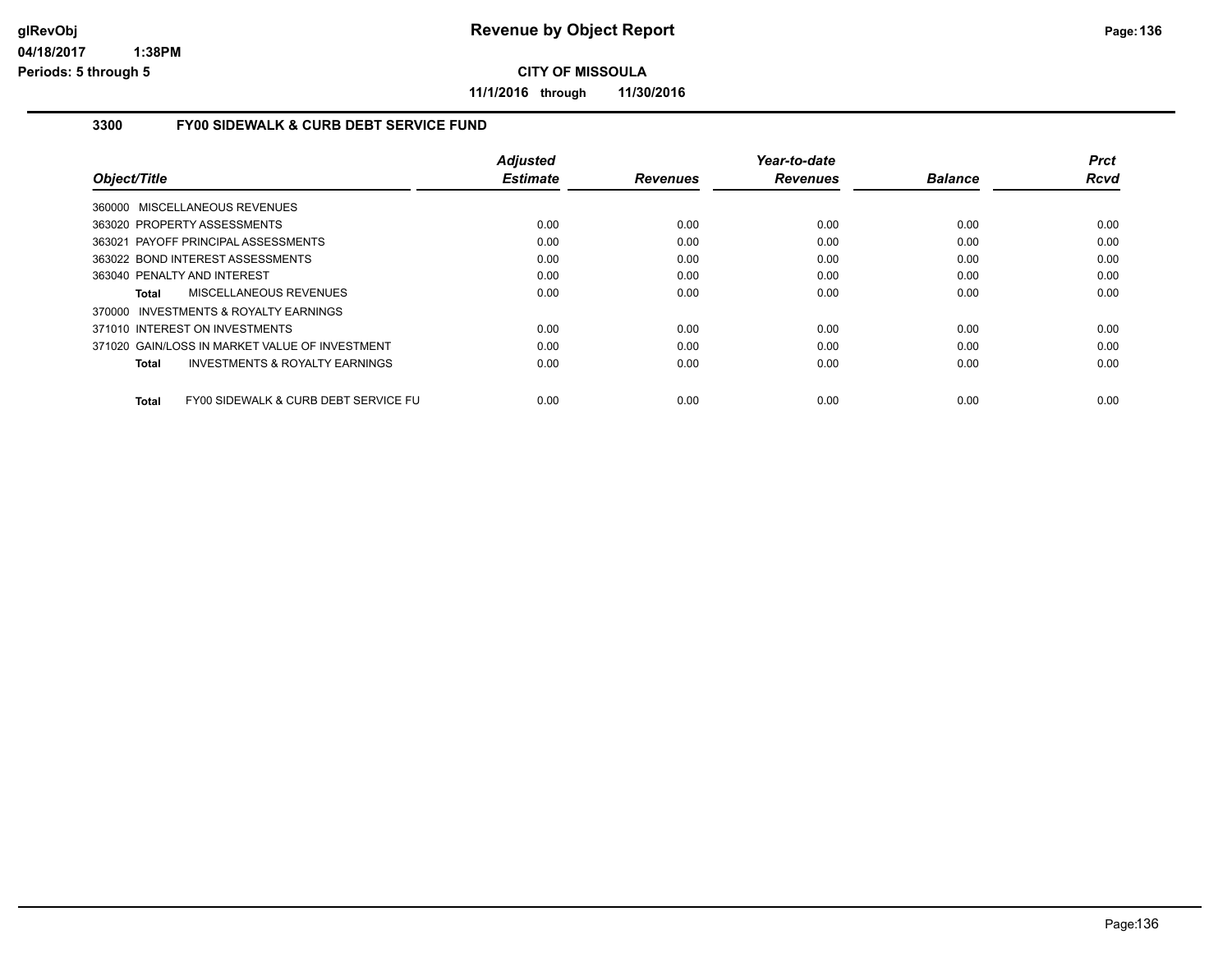## **CITY OF MISSOULA 11/1/2016 through 11/30/2016**

**3305 JUDGMENT LEVIES 3305 JUDGMENT LEVIES**

|                                        | <b>Adjusted</b> |                 | Year-to-date    |                | <b>Prct</b> |
|----------------------------------------|-----------------|-----------------|-----------------|----------------|-------------|
| Object/Title                           | <b>Estimate</b> | <b>Revenues</b> | <b>Revenues</b> | <b>Balance</b> | <b>Rcvd</b> |
| TAXES/ASSESSMENTS<br>310000            |                 |                 |                 |                |             |
| 311000 GENERAL PROPERTY TAXES          | 0.00            | 0.00            | 0.71            | $-0.71$        | 0.00        |
| 312001 PENALTIES & INTEREST            | 0.00            | 0.00            | 0.06            | $-0.06$        | 0.00        |
| TAXES/ASSESSMENTS<br>Total             | 0.00            | 0.00            | 0.77            | $-0.77$        | 0.00        |
| <b>JUDGMENT LEVIES</b><br><b>Total</b> | 0.00            | 0.00            | 0.77            | $-0.77$        | 0.00        |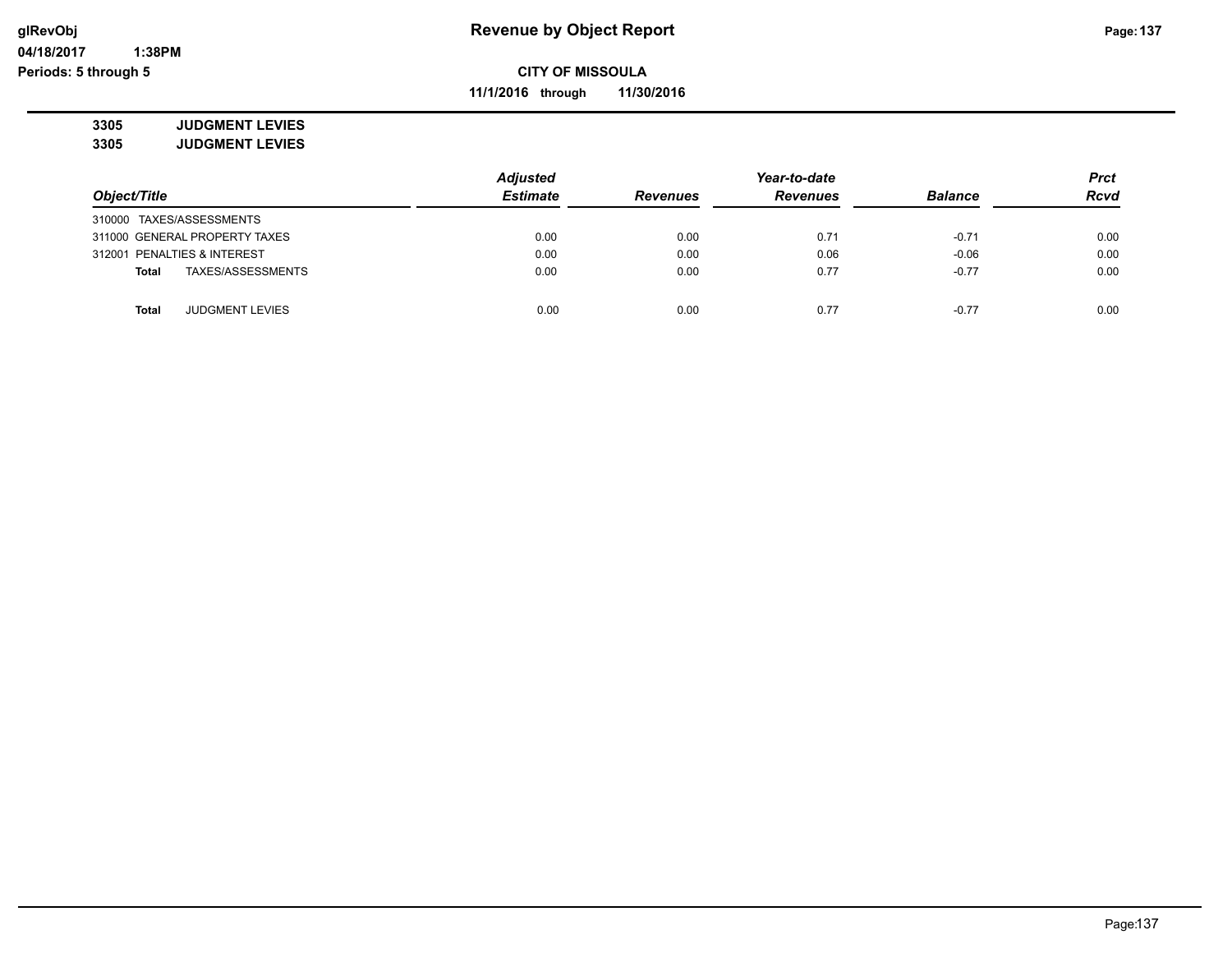**11/1/2016 through 11/30/2016**

#### **3305 JUDGMENT LEVIES**

|                                        | <b>Adjusted</b> |                 | Year-to-date    |                |             |
|----------------------------------------|-----------------|-----------------|-----------------|----------------|-------------|
| Object/Title                           | <b>Estimate</b> | <b>Revenues</b> | <b>Revenues</b> | <b>Balance</b> | <b>Rcvd</b> |
| 310000 TAXES/ASSESSMENTS               |                 |                 |                 |                |             |
| 311000 GENERAL PROPERTY TAXES          | 0.00            | 0.00            | 0.71            | $-0.71$        | 0.00        |
| 312001 PENALTIES & INTEREST            | 0.00            | 0.00            | 0.06            | $-0.06$        | 0.00        |
| TAXES/ASSESSMENTS<br><b>Total</b>      | 0.00            | 0.00            | 0.77            | $-0.77$        | 0.00        |
|                                        |                 |                 |                 |                |             |
| <b>JUDGMENT LEVIES</b><br><b>Total</b> | 0.00            | 0.00            | 0.77            | $-0.77$        | 0.00        |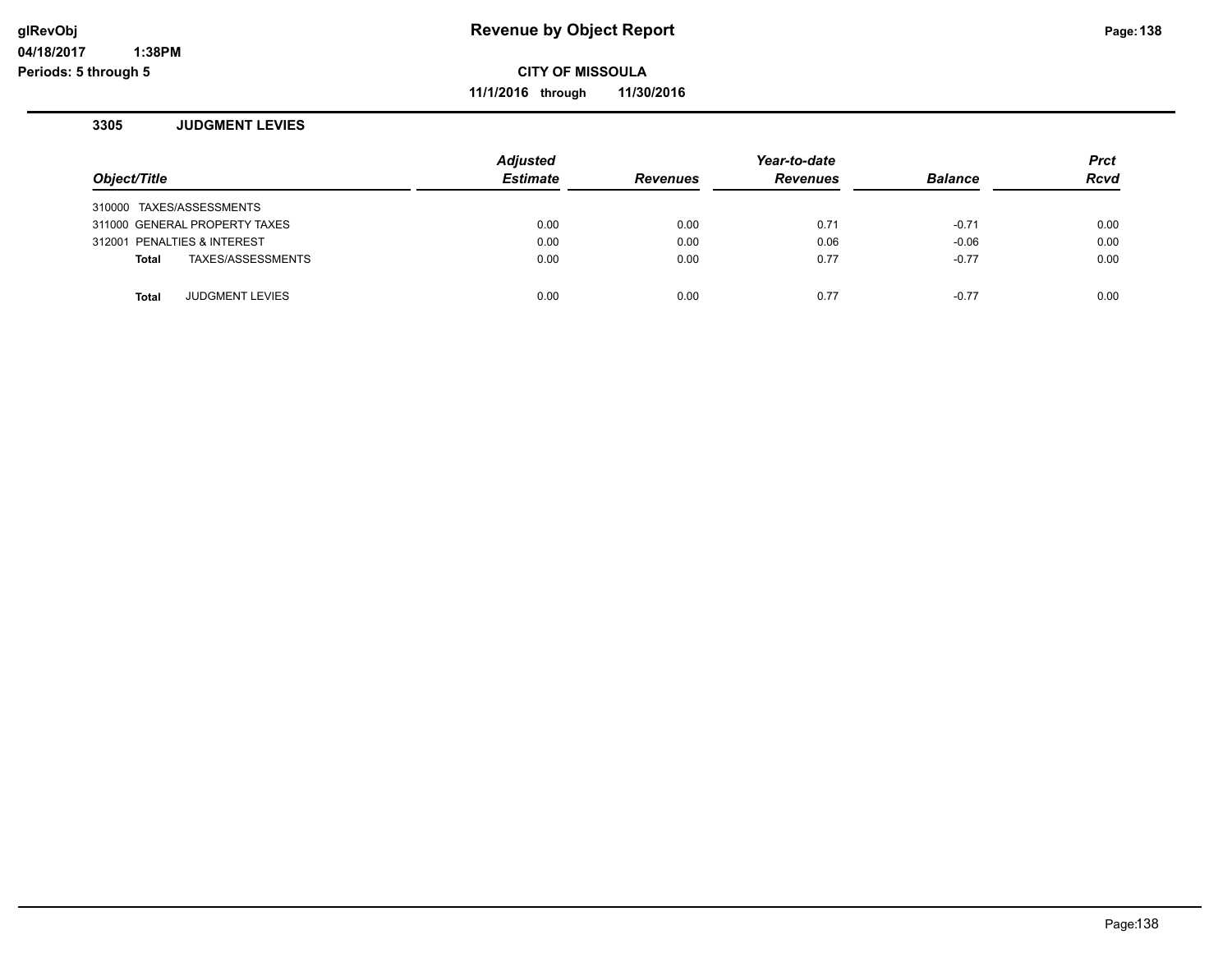**11/1/2016 through 11/30/2016**

### **3400 FY01 SIDEWALK & CURB DEBT SERVICE FUND 3400 FY01 SIDEWALK & CURB DEBT SERVICE FUND**

|                                                    | <b>Adjusted</b> |                 | Year-to-date    |                | <b>Prct</b> |
|----------------------------------------------------|-----------------|-----------------|-----------------|----------------|-------------|
| Object/Title                                       | <b>Estimate</b> | <b>Revenues</b> | <b>Revenues</b> | <b>Balance</b> | Rcvd        |
| TAXES/ASSESSMENTS<br>310000                        |                 |                 |                 |                |             |
| <b>PENALTIES &amp; INTEREST</b><br>312001          | 0.00            | 0.00            | 0.00            | 0.00           | 0.00        |
| TAXES/ASSESSMENTS<br>Total                         | 0.00            | 0.00            | 0.00            | 0.00           | 0.00        |
| MISCELLANEOUS REVENUES<br>360000                   |                 |                 |                 |                |             |
| 360010 MISCELLANEOUS                               | 0.00            | 0.00            | 0.00            | 0.00           | 0.00        |
| 363020 PROPERTY ASSESSMENTS                        | 0.00            | 0.00            | 0.00            | 0.00           | 0.00        |
| 363021 PAYOFF PRINCIPAL ASSESSMENTS                | 0.00            | 0.00            | 0.00            | 0.00           | 0.00        |
| 363022 BOND INTEREST ASSESSMENTS                   | 0.00            | 0.00            | 0.00            | 0.00           | 0.00        |
| 363040 PENALTY AND INTEREST                        | 0.00            | 0.00            | 0.00            | 0.00           | 0.00        |
| MISCELLANEOUS REVENUES<br>Total                    | 0.00            | 0.00            | 0.00            | 0.00           | 0.00        |
| INVESTMENTS & ROYALTY EARNINGS<br>370000           |                 |                 |                 |                |             |
| 371010 INTEREST ON INVESTMENTS                     | 0.00            | 0.00            | 0.00            | 0.00           | 0.00        |
| 371020 GAIN/LOSS IN MARKET VALUE OF INVESTMENTS    | 0.00            | 0.00            | 0.00            | 0.00           | 0.00        |
| <b>INVESTMENTS &amp; ROYALTY EARNINGS</b><br>Total | 0.00            | 0.00            | 0.00            | 0.00           | 0.00        |
| FY01 SIDEWALK & CURB DEBT SERVICE FUI<br>Total     | 0.00            | 0.00            | 0.00            | 0.00           | 0.00        |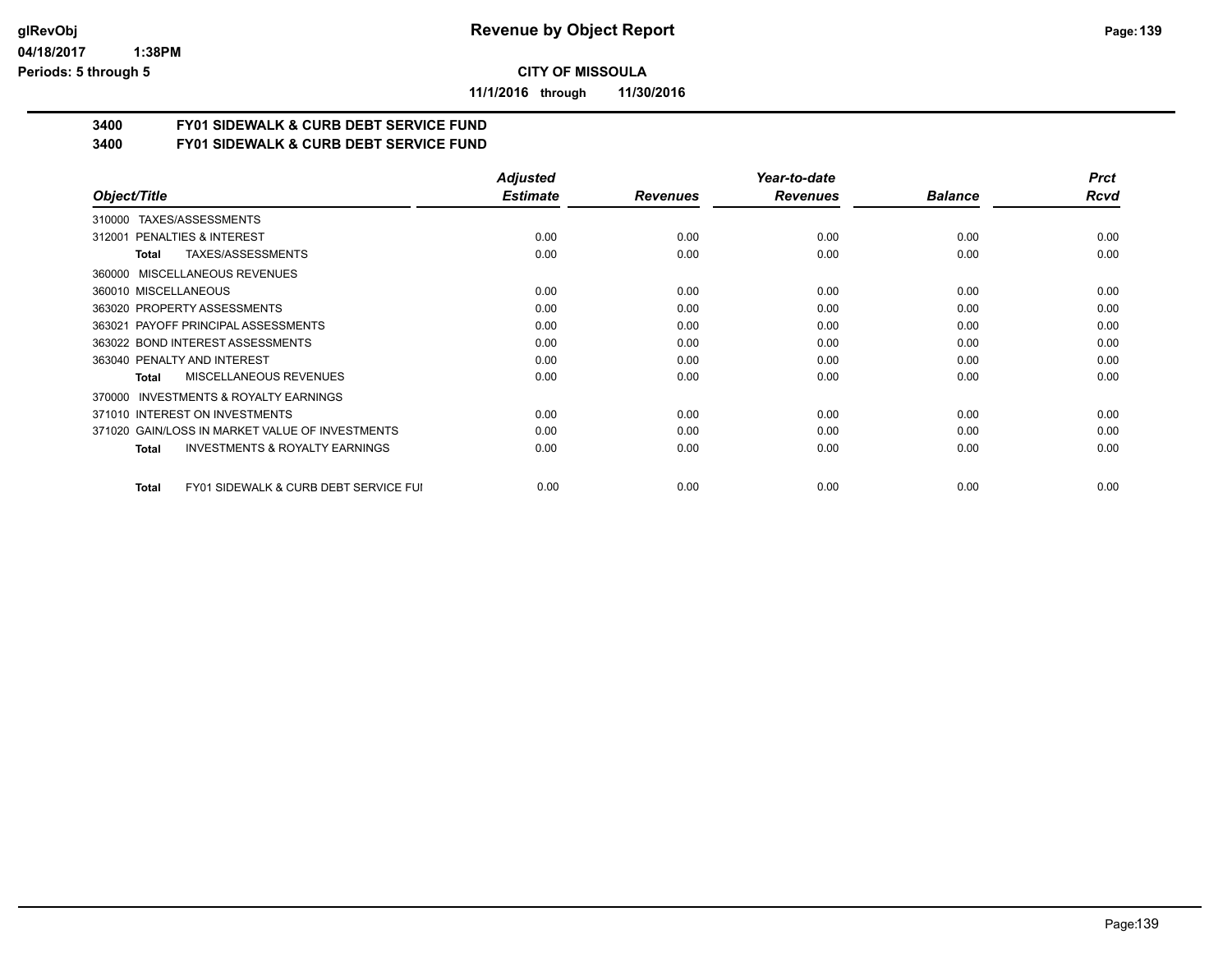**11/1/2016 through 11/30/2016**

#### **3400 FY01 SIDEWALK & CURB DEBT SERVICE FUND**

|                                                           | <b>Adjusted</b> |                 | Year-to-date    |                | <b>Prct</b> |
|-----------------------------------------------------------|-----------------|-----------------|-----------------|----------------|-------------|
| Object/Title                                              | <b>Estimate</b> | <b>Revenues</b> | <b>Revenues</b> | <b>Balance</b> | <b>Rcvd</b> |
| 310000 TAXES/ASSESSMENTS                                  |                 |                 |                 |                |             |
| 312001 PENALTIES & INTEREST                               | 0.00            | 0.00            | 0.00            | 0.00           | 0.00        |
| TAXES/ASSESSMENTS<br><b>Total</b>                         | 0.00            | 0.00            | 0.00            | 0.00           | 0.00        |
| 360000 MISCELLANEOUS REVENUES                             |                 |                 |                 |                |             |
| 360010 MISCELLANEOUS                                      | 0.00            | 0.00            | 0.00            | 0.00           | 0.00        |
| 363020 PROPERTY ASSESSMENTS                               | 0.00            | 0.00            | 0.00            | 0.00           | 0.00        |
| 363021 PAYOFF PRINCIPAL ASSESSMENTS                       | 0.00            | 0.00            | 0.00            | 0.00           | 0.00        |
| 363022 BOND INTEREST ASSESSMENTS                          | 0.00            | 0.00            | 0.00            | 0.00           | 0.00        |
| 363040 PENALTY AND INTEREST                               | 0.00            | 0.00            | 0.00            | 0.00           | 0.00        |
| MISCELLANEOUS REVENUES<br>Total                           | 0.00            | 0.00            | 0.00            | 0.00           | 0.00        |
| <b>INVESTMENTS &amp; ROYALTY EARNINGS</b><br>370000       |                 |                 |                 |                |             |
| 371010 INTEREST ON INVESTMENTS                            | 0.00            | 0.00            | 0.00            | 0.00           | 0.00        |
| 371020 GAIN/LOSS IN MARKET VALUE OF INVESTMENT            | 0.00            | 0.00            | 0.00            | 0.00           | 0.00        |
| <b>INVESTMENTS &amp; ROYALTY EARNINGS</b><br><b>Total</b> | 0.00            | 0.00            | 0.00            | 0.00           | 0.00        |
| FY01 SIDEWALK & CURB DEBT SERVICE FU<br><b>Total</b>      | 0.00            | 0.00            | 0.00            | 0.00           | 0.00        |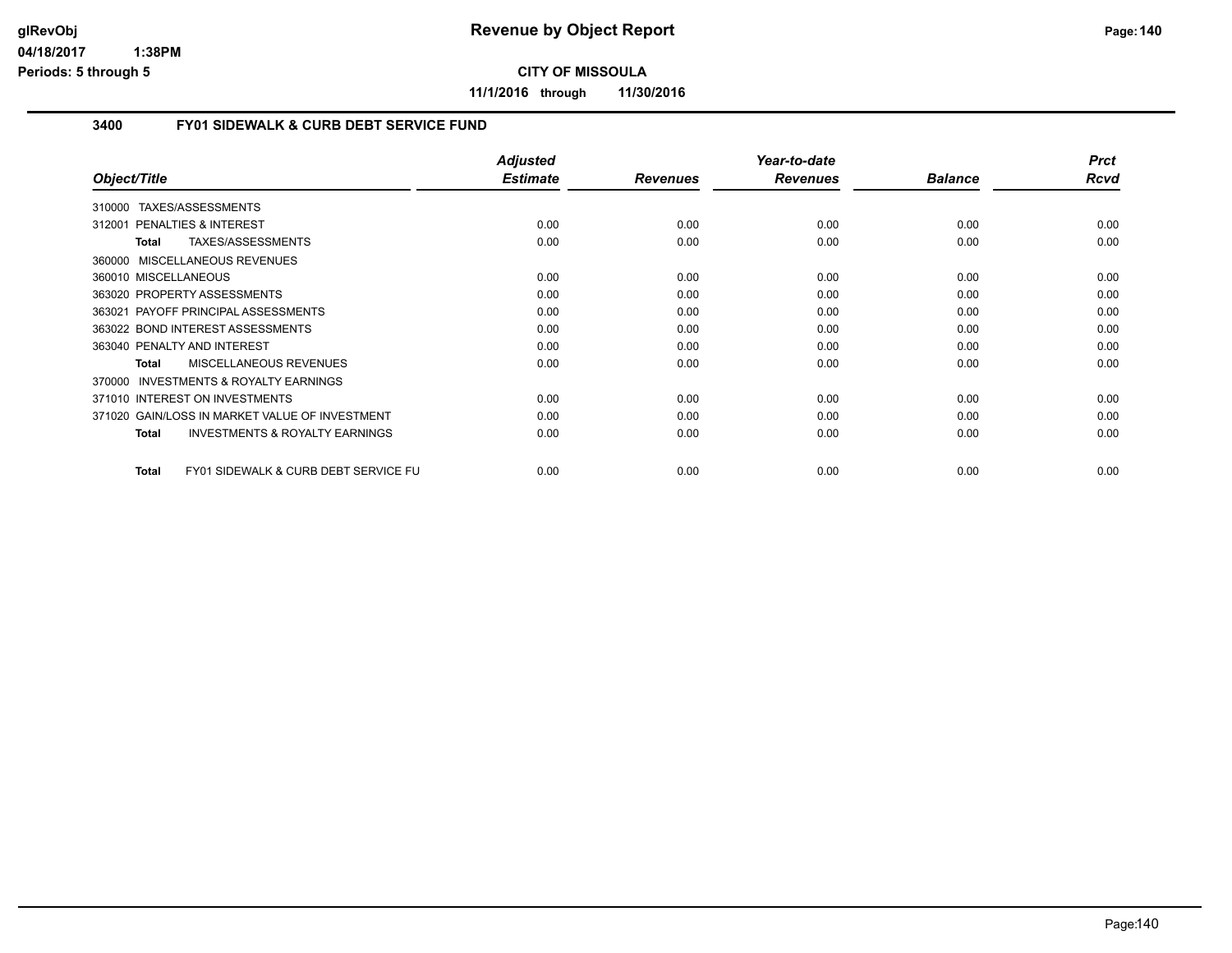**11/1/2016 through 11/30/2016**

### **3410 FY02 SIDEWALK & CURB DEBT SERVICE FUND 3410 FY02 SIDEWALK & CURB DEBT SERVICE FUND**

|                                                           | <b>Adjusted</b> |                 | Year-to-date    |                | <b>Prct</b> |
|-----------------------------------------------------------|-----------------|-----------------|-----------------|----------------|-------------|
| Object/Title                                              | <b>Estimate</b> | <b>Revenues</b> | <b>Revenues</b> | <b>Balance</b> | Rcvd        |
| 360000 MISCELLANEOUS REVENUES                             |                 |                 |                 |                |             |
| 363020 PROPERTY ASSESSMENTS                               | 0.00            | 0.00            | 0.00            | 0.00           | 0.00        |
| 363021 PAYOFF PRINCIPAL ASSESSMENTS                       | 0.00            | 0.00            | 0.00            | 0.00           | 0.00        |
| 363022 BOND INTEREST ASSESSMENTS                          | 0.00            | 0.00            | 0.00            | 0.00           | 0.00        |
| 363040 PENALTY AND INTEREST                               | 0.00            | 0.00            | 0.00            | 0.00           | 0.00        |
| MISCELLANEOUS REVENUES<br>Total                           | 0.00            | 0.00            | 0.00            | 0.00           | 0.00        |
| <b>INVESTMENTS &amp; ROYALTY EARNINGS</b><br>370000       |                 |                 |                 |                |             |
| 371010 INTEREST ON INVESTMENTS                            | 0.00            | 0.00            | 0.00            | 0.00           | 0.00        |
| 371020 GAIN/LOSS IN MARKET VALUE OF INVESTMENTS           | 0.00            | 0.00            | 0.00            | 0.00           | 0.00        |
| <b>INVESTMENTS &amp; ROYALTY EARNINGS</b><br>Total        | 0.00            | 0.00            | 0.00            | 0.00           | 0.00        |
| <b>FY02 SIDEWALK &amp; CURB DEBT SERVICE FUI</b><br>Total | 0.00            | 0.00            | 0.00            | 0.00           | 0.00        |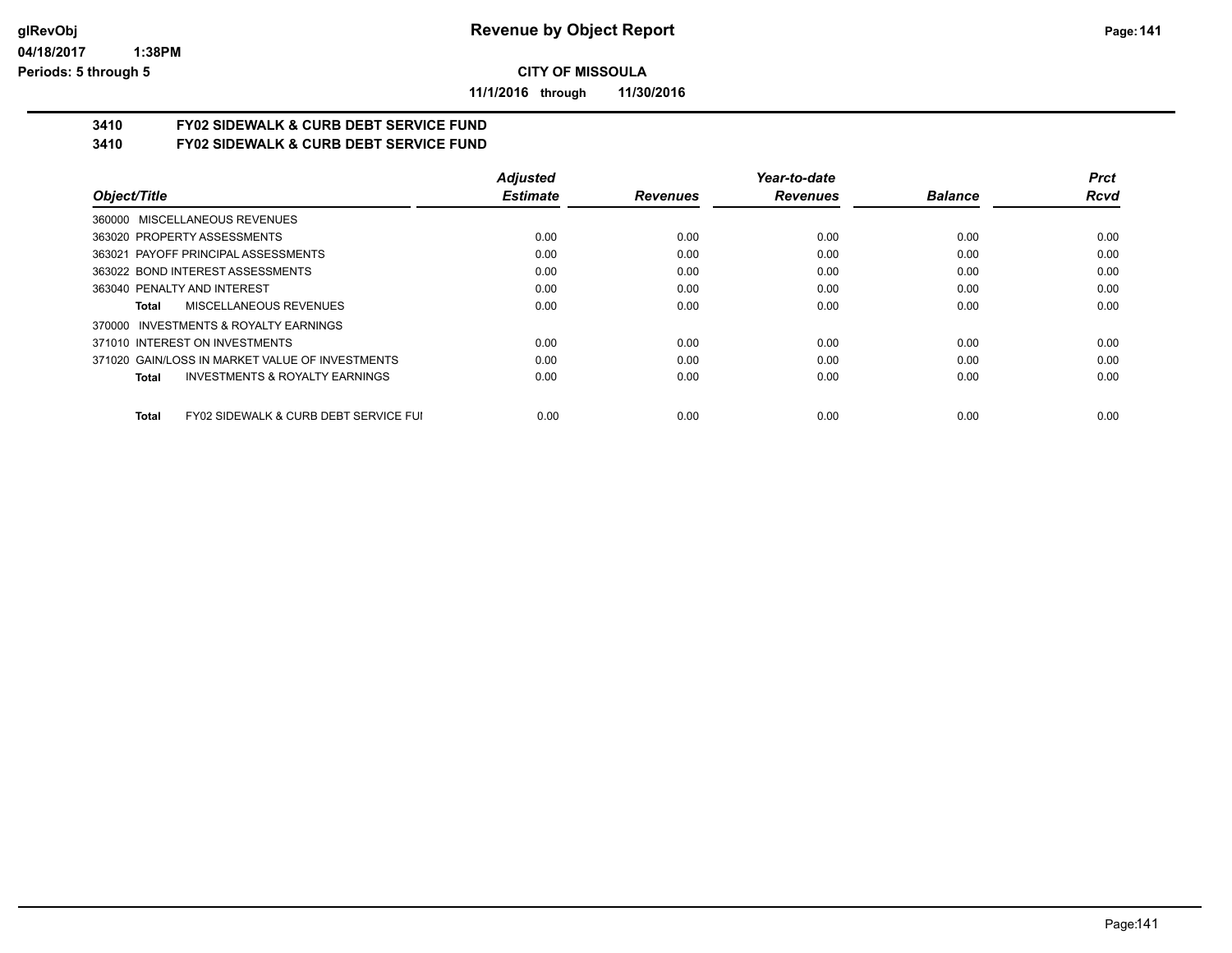**11/1/2016 through 11/30/2016**

#### **3410 FY02 SIDEWALK & CURB DEBT SERVICE FUND**

| Object/Title                                         | <b>Adjusted</b><br><b>Estimate</b> | <b>Revenues</b> | Year-to-date<br><b>Revenues</b> | <b>Balance</b> | <b>Prct</b><br><b>Rcvd</b> |
|------------------------------------------------------|------------------------------------|-----------------|---------------------------------|----------------|----------------------------|
| 360000 MISCELLANEOUS REVENUES                        |                                    |                 |                                 |                |                            |
| 363020 PROPERTY ASSESSMENTS                          | 0.00                               | 0.00            | 0.00                            | 0.00           | 0.00                       |
| 363021 PAYOFF PRINCIPAL ASSESSMENTS                  |                                    |                 |                                 |                |                            |
|                                                      | 0.00                               | 0.00            | 0.00                            | 0.00           | 0.00                       |
| 363022 BOND INTEREST ASSESSMENTS                     | 0.00                               | 0.00            | 0.00                            | 0.00           | 0.00                       |
| 363040 PENALTY AND INTEREST                          | 0.00                               | 0.00            | 0.00                            | 0.00           | 0.00                       |
| MISCELLANEOUS REVENUES<br>Total                      | 0.00                               | 0.00            | 0.00                            | 0.00           | 0.00                       |
| INVESTMENTS & ROYALTY EARNINGS<br>370000             |                                    |                 |                                 |                |                            |
| 371010 INTEREST ON INVESTMENTS                       | 0.00                               | 0.00            | 0.00                            | 0.00           | 0.00                       |
| 371020 GAIN/LOSS IN MARKET VALUE OF INVESTMENT       | 0.00                               | 0.00            | 0.00                            | 0.00           | 0.00                       |
| <b>INVESTMENTS &amp; ROYALTY EARNINGS</b><br>Total   | 0.00                               | 0.00            | 0.00                            | 0.00           | 0.00                       |
| FY02 SIDEWALK & CURB DEBT SERVICE FU<br><b>Total</b> | 0.00                               | 0.00            | 0.00                            | 0.00           | 0.00                       |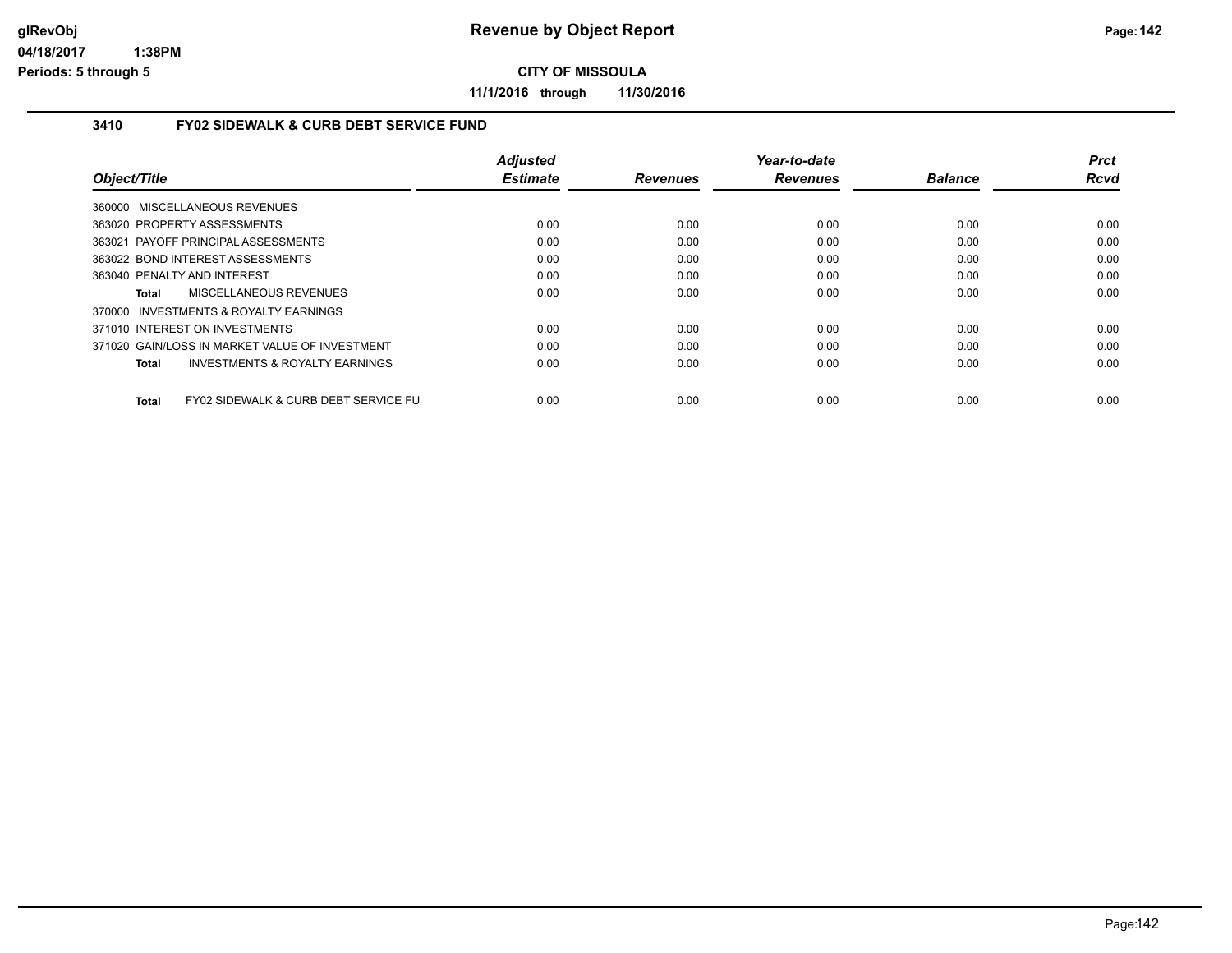**11/1/2016 through 11/30/2016**

### **3420 FY03 SIDEWALK & CURB DEBT SERVICE 3420 FY03 SIDEWALK & CURB DEBT SERVICE**

|                                                              | <b>Adjusted</b> |                 | Year-to-date    |                | <b>Prct</b> |
|--------------------------------------------------------------|-----------------|-----------------|-----------------|----------------|-------------|
| Object/Title                                                 | <b>Estimate</b> | <b>Revenues</b> | <b>Revenues</b> | <b>Balance</b> | <b>Rcvd</b> |
| 360000 MISCELLANEOUS REVENUES                                |                 |                 |                 |                |             |
| 363020 PROPERTY ASSESSMENTS                                  | 0.00            | 0.00            | 0.00            | 0.00           | 0.00        |
| 363021 PAYOFF PRINCIPAL ASSESSMENTS                          | 0.00            | 0.00            | 0.00            | 0.00           | 0.00        |
| 363022 BOND INTEREST ASSESSMENTS                             | 0.00            | 0.00            | 0.00            | 0.00           | 0.00        |
| 363040 PENALTY AND INTEREST                                  | 0.00            | 0.00            | 0.00            | 0.00           | 0.00        |
| MISCELLANEOUS REVENUES<br>Total                              | 0.00            | 0.00            | 0.00            | 0.00           | 0.00        |
| 370000 INVESTMENTS & ROYALTY EARNINGS                        |                 |                 |                 |                |             |
| 371010 INTEREST ON INVESTMENTS                               | 0.00            | 0.00            | 0.00            | 0.00           | 0.00        |
| 371020 GAIN/LOSS IN MARKET VALUE OF INVESTMENTS              | 0.00            | 0.00            | 0.00            | 0.00           | 0.00        |
| <b>INVESTMENTS &amp; ROYALTY EARNINGS</b><br>Total           | 0.00            | 0.00            | 0.00            | 0.00           | 0.00        |
| OTHER FINANCING SOURCES<br>380000                            |                 |                 |                 |                |             |
| 381009 TRANSFERS IN                                          | 0.00            | 0.00            | 0.00            | 0.00           | 0.00        |
| OTHER FINANCING SOURCES<br>Total                             | 0.00            | 0.00            | 0.00            | 0.00           | 0.00        |
| <b>FY03 SIDEWALK &amp; CURB DEBT SERVICE</b><br><b>Total</b> | 0.00            | 0.00            | 0.00            | 0.00           | 0.00        |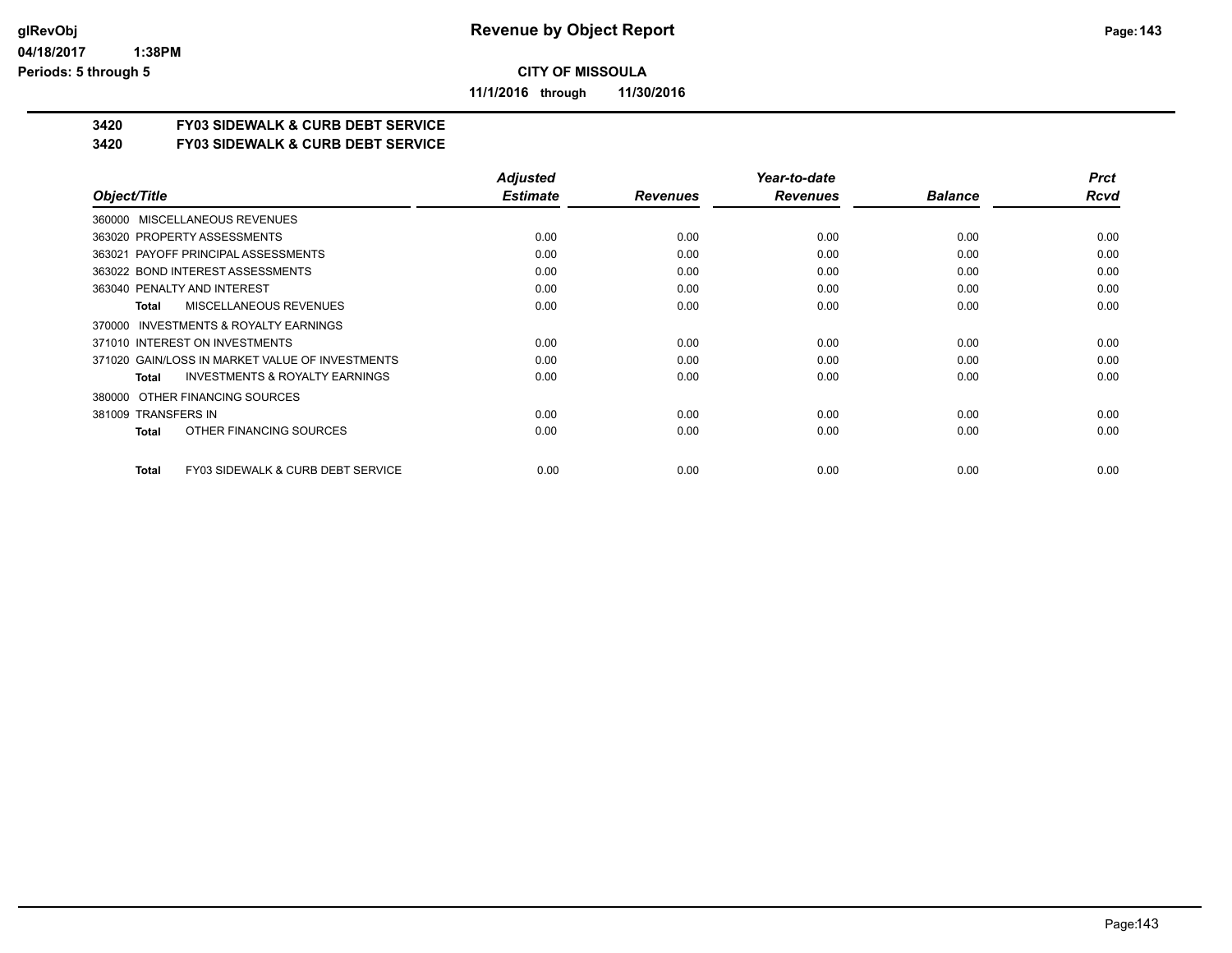**11/1/2016 through 11/30/2016**

#### **3420 FY03 SIDEWALK & CURB DEBT SERVICE**

| Object/Title                                              | <b>Adjusted</b><br><b>Estimate</b> | <b>Revenues</b> | Year-to-date<br><b>Revenues</b> | <b>Balance</b> | <b>Prct</b><br>Rcvd |
|-----------------------------------------------------------|------------------------------------|-----------------|---------------------------------|----------------|---------------------|
| 360000 MISCELLANEOUS REVENUES                             |                                    |                 |                                 |                |                     |
| 363020 PROPERTY ASSESSMENTS                               | 0.00                               | 0.00            | 0.00                            | 0.00           | 0.00                |
| 363021 PAYOFF PRINCIPAL ASSESSMENTS                       | 0.00                               | 0.00            | 0.00                            | 0.00           | 0.00                |
| 363022 BOND INTEREST ASSESSMENTS                          | 0.00                               | 0.00            | 0.00                            | 0.00           | 0.00                |
| 363040 PENALTY AND INTEREST                               | 0.00                               | 0.00            | 0.00                            | 0.00           | 0.00                |
| <b>MISCELLANEOUS REVENUES</b><br>Total                    | 0.00                               | 0.00            | 0.00                            | 0.00           | 0.00                |
| <b>INVESTMENTS &amp; ROYALTY EARNINGS</b><br>370000       |                                    |                 |                                 |                |                     |
| 371010 INTEREST ON INVESTMENTS                            | 0.00                               | 0.00            | 0.00                            | 0.00           | 0.00                |
| 371020 GAIN/LOSS IN MARKET VALUE OF INVESTMENT            | 0.00                               | 0.00            | 0.00                            | 0.00           | 0.00                |
| <b>INVESTMENTS &amp; ROYALTY EARNINGS</b><br><b>Total</b> | 0.00                               | 0.00            | 0.00                            | 0.00           | 0.00                |
| 380000 OTHER FINANCING SOURCES                            |                                    |                 |                                 |                |                     |
| 381009 TRANSFERS IN                                       | 0.00                               | 0.00            | 0.00                            | 0.00           | 0.00                |
| OTHER FINANCING SOURCES<br><b>Total</b>                   | 0.00                               | 0.00            | 0.00                            | 0.00           | 0.00                |
| FY03 SIDEWALK & CURB DEBT SERVICE<br><b>Total</b>         | 0.00                               | 0.00            | 0.00                            | 0.00           | 0.00                |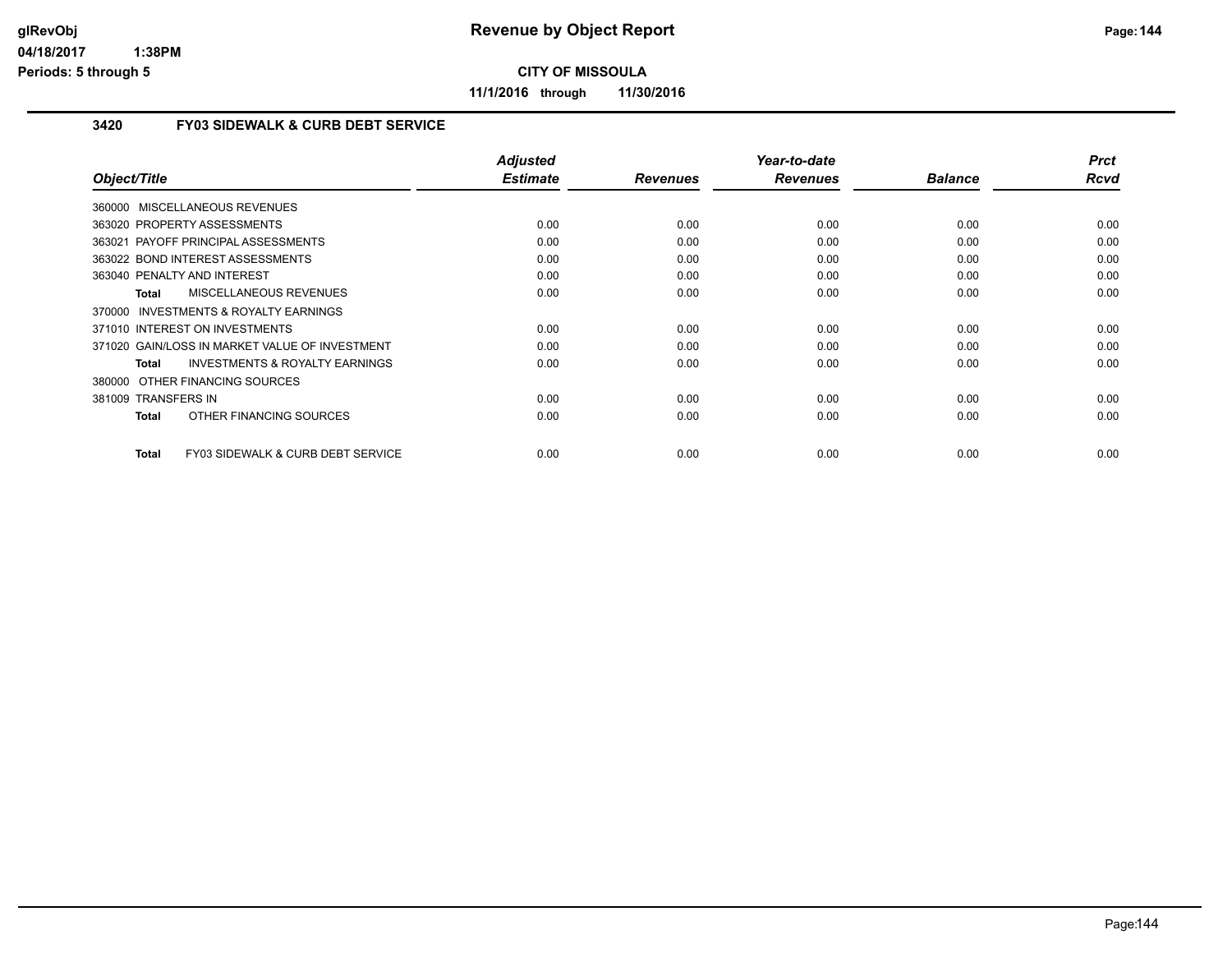**11/1/2016 through 11/30/2016**

### **3430 FY04 SIDEWALK CURB DEBT SERVICE 3430 FY04 SIDEWALK CURB DEBT SERVICE**

|                                                           | <b>Adjusted</b> |                 | Year-to-date    |                | <b>Prct</b> |
|-----------------------------------------------------------|-----------------|-----------------|-----------------|----------------|-------------|
| Object/Title                                              | <b>Estimate</b> | <b>Revenues</b> | <b>Revenues</b> | <b>Balance</b> | <b>Rcvd</b> |
| MISCELLANEOUS REVENUES<br>360000                          |                 |                 |                 |                |             |
| 363020 PROPERTY ASSESSMENTS                               | 0.00            | 0.00            | 0.00            | 0.00           | 0.00        |
| 363021 PAYOFF PRINCIPAL ASSESSMENTS                       | 0.00            | 0.00            | 0.00            | 0.00           | 0.00        |
| 363022 BOND INTEREST ASSESSMENTS                          | 0.00            | 0.00            | 0.00            | 0.00           | 0.00        |
| 363040 PENALTY AND INTEREST                               | 0.00            | 0.00            | 0.00            | 0.00           | 0.00        |
| <b>MISCELLANEOUS REVENUES</b><br><b>Total</b>             | 0.00            | 0.00            | 0.00            | 0.00           | 0.00        |
| <b>INVESTMENTS &amp; ROYALTY EARNINGS</b><br>370000       |                 |                 |                 |                |             |
| 371010 INTEREST ON INVESTMENTS                            | 0.00            | 0.00            | 0.00            | 0.00           | 0.00        |
| 371020 GAIN/LOSS IN MARKET VALUE OF INVESTMENTS           | 0.00            | 0.00            | 0.00            | 0.00           | 0.00        |
| <b>INVESTMENTS &amp; ROYALTY EARNINGS</b><br><b>Total</b> | 0.00            | 0.00            | 0.00            | 0.00           | 0.00        |
| OTHER FINANCING SOURCES<br>380000                         |                 |                 |                 |                |             |
| 381030 SID BOND PROCEEDS                                  | 0.00            | 0.00            | 0.00            | 0.00           | 0.00        |
| OTHER FINANCING SOURCES<br><b>Total</b>                   | 0.00            | 0.00            | 0.00            | 0.00           | 0.00        |
|                                                           |                 |                 |                 |                |             |
| <b>FY04 SIDEWALK CURB DEBT SERVICE</b><br><b>Total</b>    | 0.00            | 0.00            | 0.00            | 0.00           | 0.00        |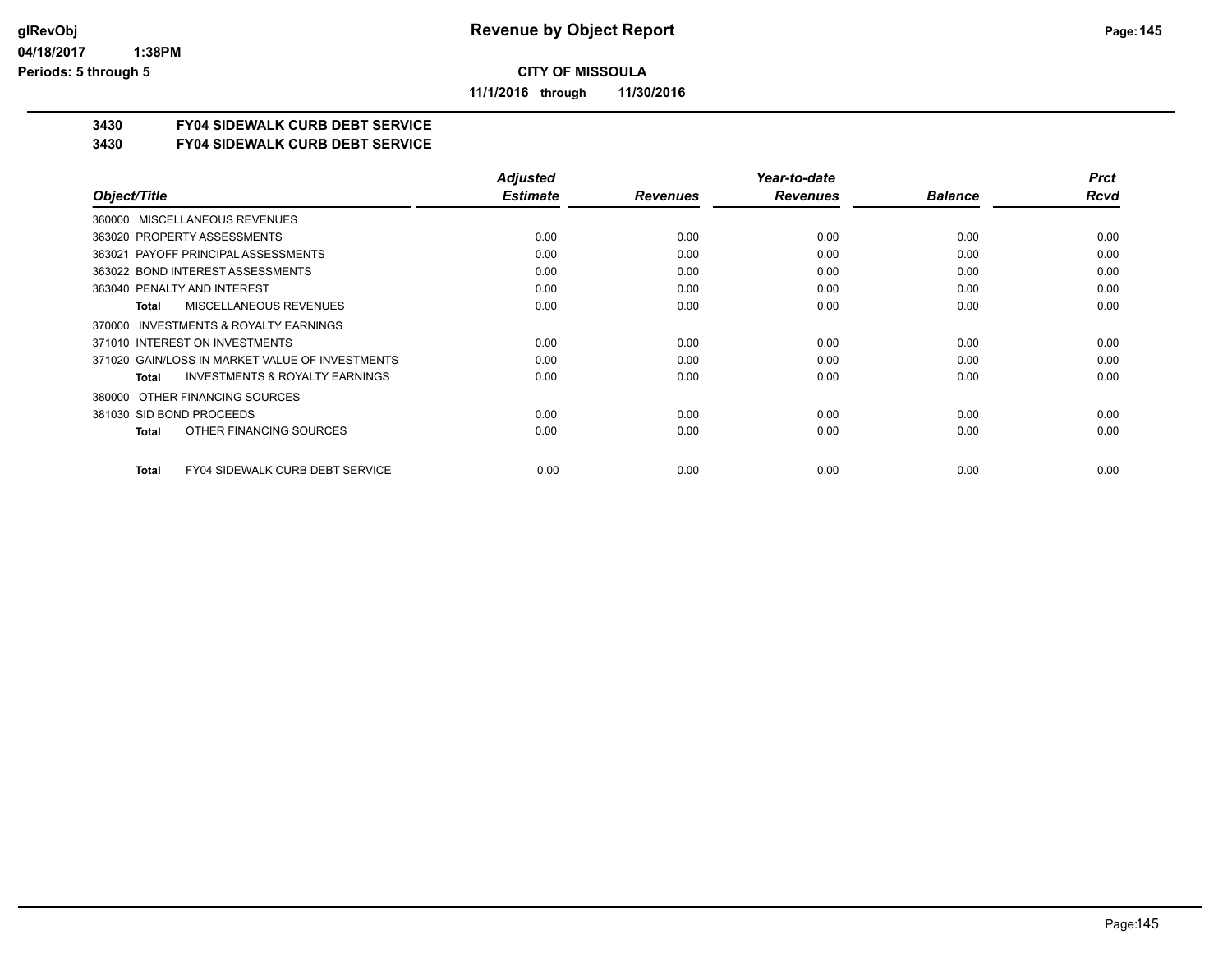**11/1/2016 through 11/30/2016**

### **3430 FY04 SIDEWALK CURB DEBT SERVICE**

| Object/Title                                              | <b>Adjusted</b><br><b>Estimate</b> | <b>Revenues</b> | Year-to-date<br><b>Revenues</b> | <b>Balance</b> | <b>Prct</b><br>Rcvd |
|-----------------------------------------------------------|------------------------------------|-----------------|---------------------------------|----------------|---------------------|
|                                                           |                                    |                 |                                 |                |                     |
| 360000 MISCELLANEOUS REVENUES                             |                                    |                 |                                 |                |                     |
| 363020 PROPERTY ASSESSMENTS                               | 0.00                               | 0.00            | 0.00                            | 0.00           | 0.00                |
| 363021 PAYOFF PRINCIPAL ASSESSMENTS                       | 0.00                               | 0.00            | 0.00                            | 0.00           | 0.00                |
| 363022 BOND INTEREST ASSESSMENTS                          | 0.00                               | 0.00            | 0.00                            | 0.00           | 0.00                |
| 363040 PENALTY AND INTEREST                               | 0.00                               | 0.00            | 0.00                            | 0.00           | 0.00                |
| <b>MISCELLANEOUS REVENUES</b><br>Total                    | 0.00                               | 0.00            | 0.00                            | 0.00           | 0.00                |
| <b>INVESTMENTS &amp; ROYALTY EARNINGS</b><br>370000       |                                    |                 |                                 |                |                     |
| 371010 INTEREST ON INVESTMENTS                            | 0.00                               | 0.00            | 0.00                            | 0.00           | 0.00                |
| 371020 GAIN/LOSS IN MARKET VALUE OF INVESTMENT            | 0.00                               | 0.00            | 0.00                            | 0.00           | 0.00                |
| <b>INVESTMENTS &amp; ROYALTY EARNINGS</b><br><b>Total</b> | 0.00                               | 0.00            | 0.00                            | 0.00           | 0.00                |
| 380000 OTHER FINANCING SOURCES                            |                                    |                 |                                 |                |                     |
| 381030 SID BOND PROCEEDS                                  | 0.00                               | 0.00            | 0.00                            | 0.00           | 0.00                |
| OTHER FINANCING SOURCES<br><b>Total</b>                   | 0.00                               | 0.00            | 0.00                            | 0.00           | 0.00                |
| FY04 SIDEWALK CURB DEBT SERVICE<br><b>Total</b>           | 0.00                               | 0.00            | 0.00                            | 0.00           | 0.00                |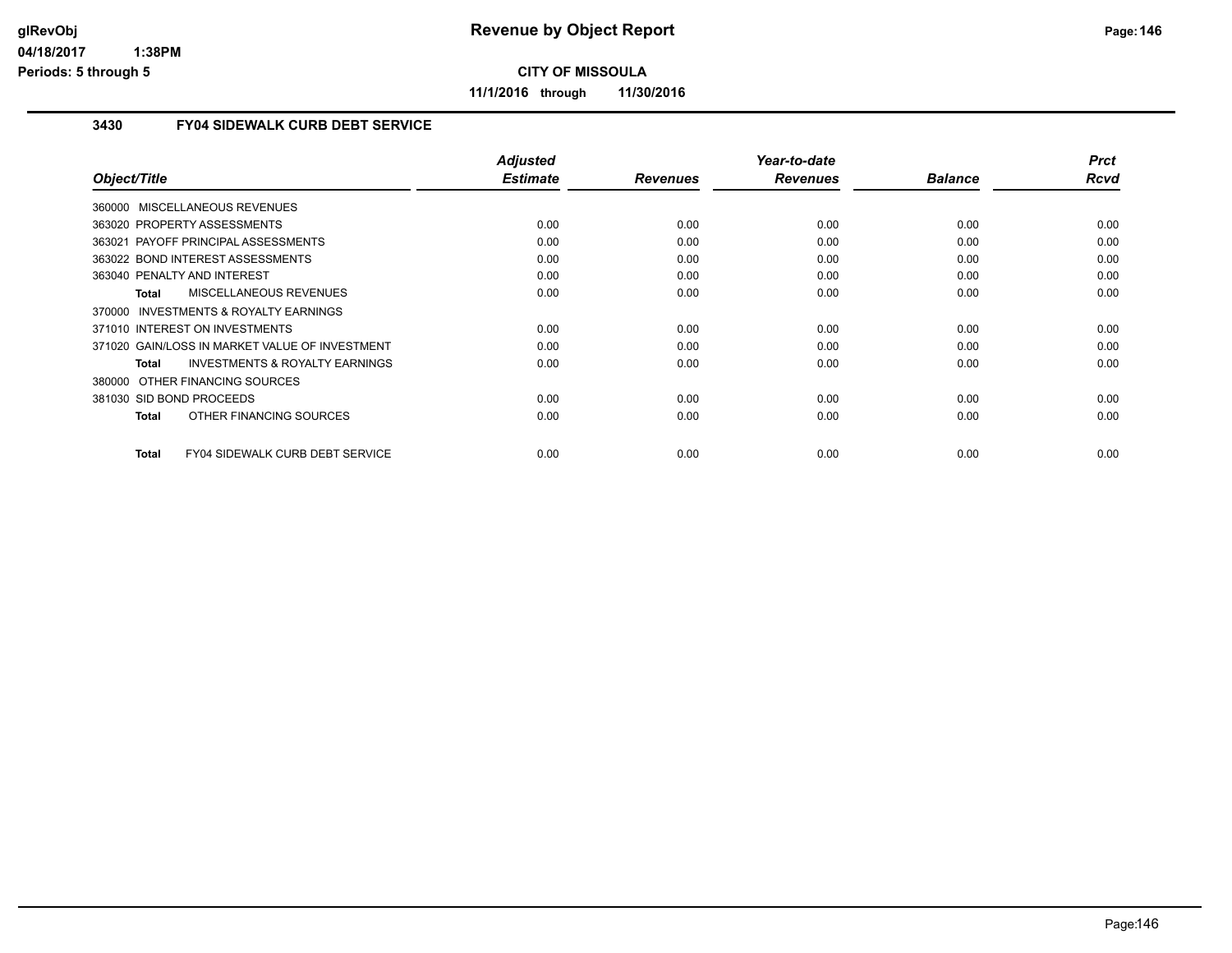**11/1/2016 through 11/30/2016**

**3433 SID 433 DEBT SERVICE**

| 3433 | <b>SID 433 DEBT SERVICE</b> |
|------|-----------------------------|
|      |                             |

|                                                 | <b>Adjusted</b> |                 | Year-to-date    |                | <b>Prct</b> |
|-------------------------------------------------|-----------------|-----------------|-----------------|----------------|-------------|
| Object/Title                                    | <b>Estimate</b> | <b>Revenues</b> | <b>Revenues</b> | <b>Balance</b> | Rcvd        |
| 360000 MISCELLANEOUS REVENUES                   |                 |                 |                 |                |             |
| 363020 PROPERTY ASSESSMENTS                     | 0.00            | 0.00            | 0.00            | 0.00           | 0.00        |
| 363021 PAYOFF PRINCIPAL ASSESSMENTS             | 0.00            | 0.00            | 0.00            | 0.00           | 0.00        |
| 363022 BOND INTEREST ASSESSMENTS                | 0.00            | 0.00            | 0.00            | 0.00           | 0.00        |
| 363040 PENALTY AND INTEREST                     | 0.00            | 0.00            | 0.00            | 0.00           | 0.00        |
| MISCELLANEOUS REVENUES<br>Total                 | 0.00            | 0.00            | 0.00            | 0.00           | 0.00        |
| 370000 INVESTMENTS & ROYALTY EARNINGS           |                 |                 |                 |                |             |
| 371010 INTEREST ON INVESTMENTS                  | 0.00            | 0.00            | 0.00            | 0.00           | 0.00        |
| 371020 GAIN/LOSS IN MARKET VALUE OF INVESTMENTS | 0.00            | 0.00            | 0.00            | 0.00           | 0.00        |
| INVESTMENTS & ROYALTY EARNINGS<br>Total         | 0.00            | 0.00            | 0.00            | 0.00           | 0.00        |
| SID 433 DEBT SERVICE<br><b>Total</b>            | 0.00            | 0.00            | 0.00            | 0.00           | 0.00        |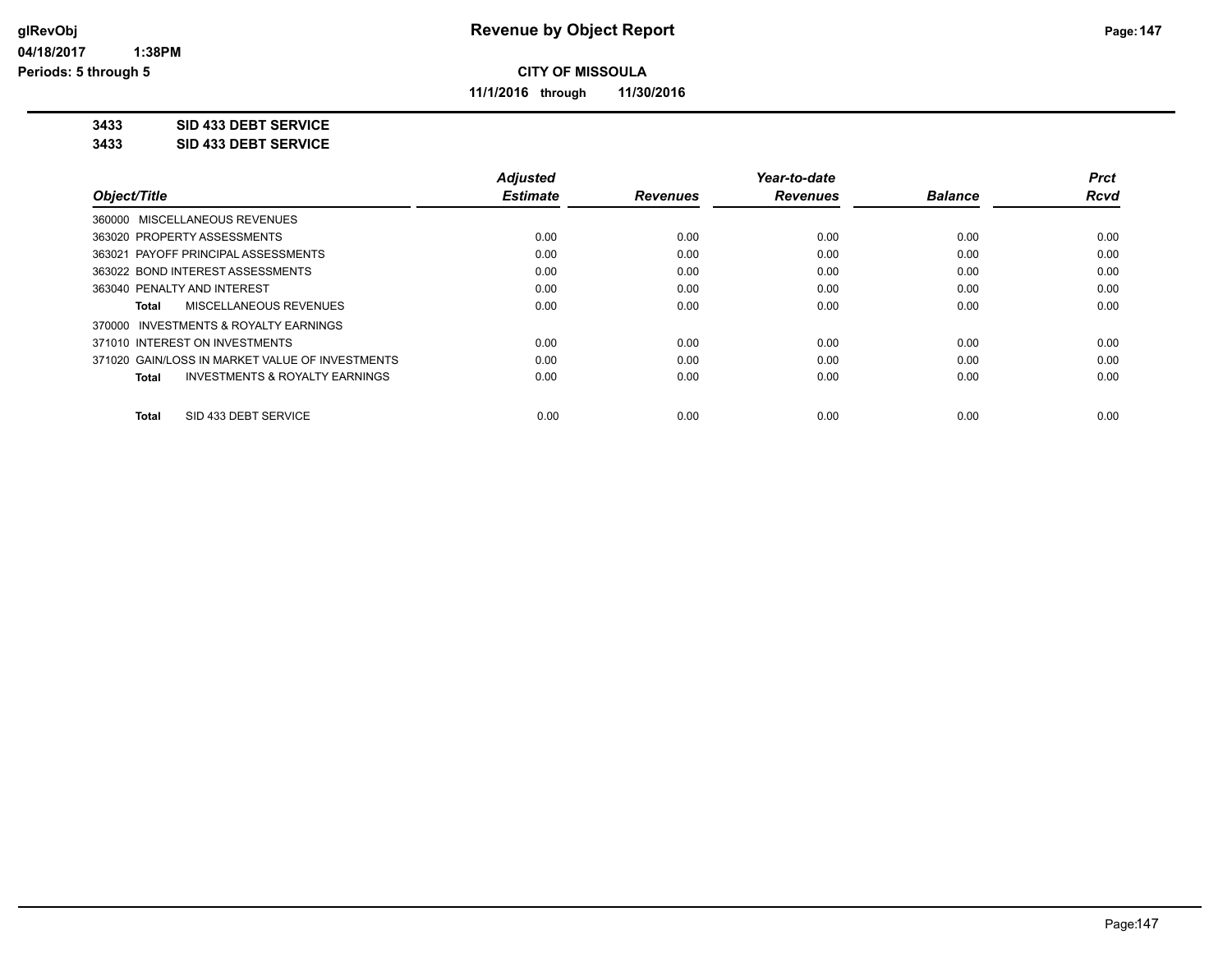**11/1/2016 through 11/30/2016**

### **3433 SID 433 DEBT SERVICE**

|                                                | <b>Adjusted</b> |                 | Year-to-date    |                | <b>Prct</b> |
|------------------------------------------------|-----------------|-----------------|-----------------|----------------|-------------|
| Object/Title                                   | <b>Estimate</b> | <b>Revenues</b> | <b>Revenues</b> | <b>Balance</b> | Rcvd        |
| 360000 MISCELLANEOUS REVENUES                  |                 |                 |                 |                |             |
| 363020 PROPERTY ASSESSMENTS                    | 0.00            | 0.00            | 0.00            | 0.00           | 0.00        |
| 363021 PAYOFF PRINCIPAL ASSESSMENTS            | 0.00            | 0.00            | 0.00            | 0.00           | 0.00        |
| 363022 BOND INTEREST ASSESSMENTS               | 0.00            | 0.00            | 0.00            | 0.00           | 0.00        |
| 363040 PENALTY AND INTEREST                    | 0.00            | 0.00            | 0.00            | 0.00           | 0.00        |
| MISCELLANEOUS REVENUES<br>Total                | 0.00            | 0.00            | 0.00            | 0.00           | 0.00        |
| 370000 INVESTMENTS & ROYALTY EARNINGS          |                 |                 |                 |                |             |
| 371010 INTEREST ON INVESTMENTS                 | 0.00            | 0.00            | 0.00            | 0.00           | 0.00        |
| 371020 GAIN/LOSS IN MARKET VALUE OF INVESTMENT | 0.00            | 0.00            | 0.00            | 0.00           | 0.00        |
| INVESTMENTS & ROYALTY EARNINGS<br>Total        | 0.00            | 0.00            | 0.00            | 0.00           | 0.00        |
|                                                |                 |                 |                 |                |             |
| SID 433 DEBT SERVICE<br><b>Total</b>           | 0.00            | 0.00            | 0.00            | 0.00           | 0.00        |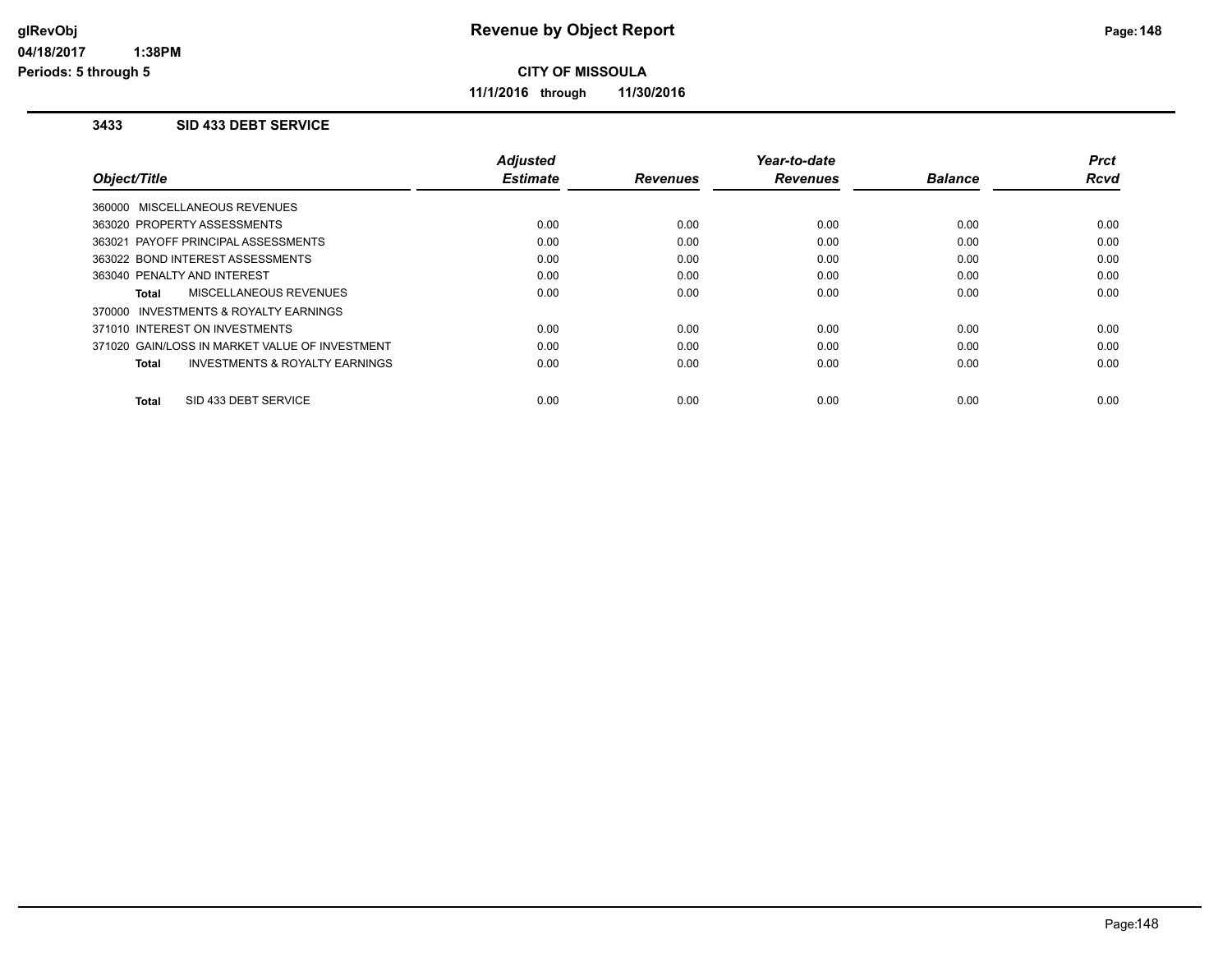**11/1/2016 through 11/30/2016**

**3440 FY 05 SIDEWALK AND CURB**

**3440 FY 05 SIDEWALK AND CURB**

|                                                           | <b>Adjusted</b> |                 | Year-to-date    |                | <b>Prct</b> |
|-----------------------------------------------------------|-----------------|-----------------|-----------------|----------------|-------------|
| Object/Title                                              | <b>Estimate</b> | <b>Revenues</b> | <b>Revenues</b> | <b>Balance</b> | <b>Rcvd</b> |
| 360000 MISCELLANEOUS REVENUES                             |                 |                 |                 |                |             |
| 363020 PROPERTY ASSESSMENTS                               | 36,628.00       | 0.00            | 0.00            | 36,628.00      | 0.00        |
| 363021 PAYOFF PRINCIPAL ASSESSMENTS                       | 0.00            | 0.00            | 1,185.43        | $-1,185.43$    | 0.00        |
| 363022 BOND INTEREST ASSESSMENTS                          | 0.00            | 0.00            | 0.00            | 0.00           | 0.00        |
| 363040 PENALTY AND INTEREST                               | 0.00            | 0.00            | 0.00            | 0.00           | 0.00        |
| MISCELLANEOUS REVENUES<br><b>Total</b>                    | 36,628.00       | 0.00            | 1,185.43        | 35,442.57      | 3.24        |
| <b>INVESTMENTS &amp; ROYALTY EARNINGS</b><br>370000       |                 |                 |                 |                |             |
| 371010 INTEREST ON INVESTMENTS                            | 0.00            | 0.00            | 0.00            | 0.00           | 0.00        |
| 371020 GAIN/LOSS IN MARKET VALUE OF INVESTMENTS           | 0.00            | 0.00            | 0.00            | 0.00           | 0.00        |
| 371500 INTEREST ON INTERFUND LOAN                         | 0.00            | 0.00            | 0.00            | 0.00           | 0.00        |
| <b>INVESTMENTS &amp; ROYALTY EARNINGS</b><br><b>Total</b> | 0.00            | 0.00            | 0.00            | 0.00           | 0.00        |
| OTHER FINANCING SOURCES<br>380000                         |                 |                 |                 |                |             |
| 381030 SID BONDS PROCEEDS                                 | 0.00            | 0.00            | 0.00            | 0.00           | 0.00        |
| OTHER FINANCING SOURCES<br><b>Total</b>                   | 0.00            | 0.00            | 0.00            | 0.00           | 0.00        |
| FY 05 SIDEWALK AND CURB<br><b>Total</b>                   | 36,628.00       | 0.00            | 1,185.43        | 35,442.57      | 3.24        |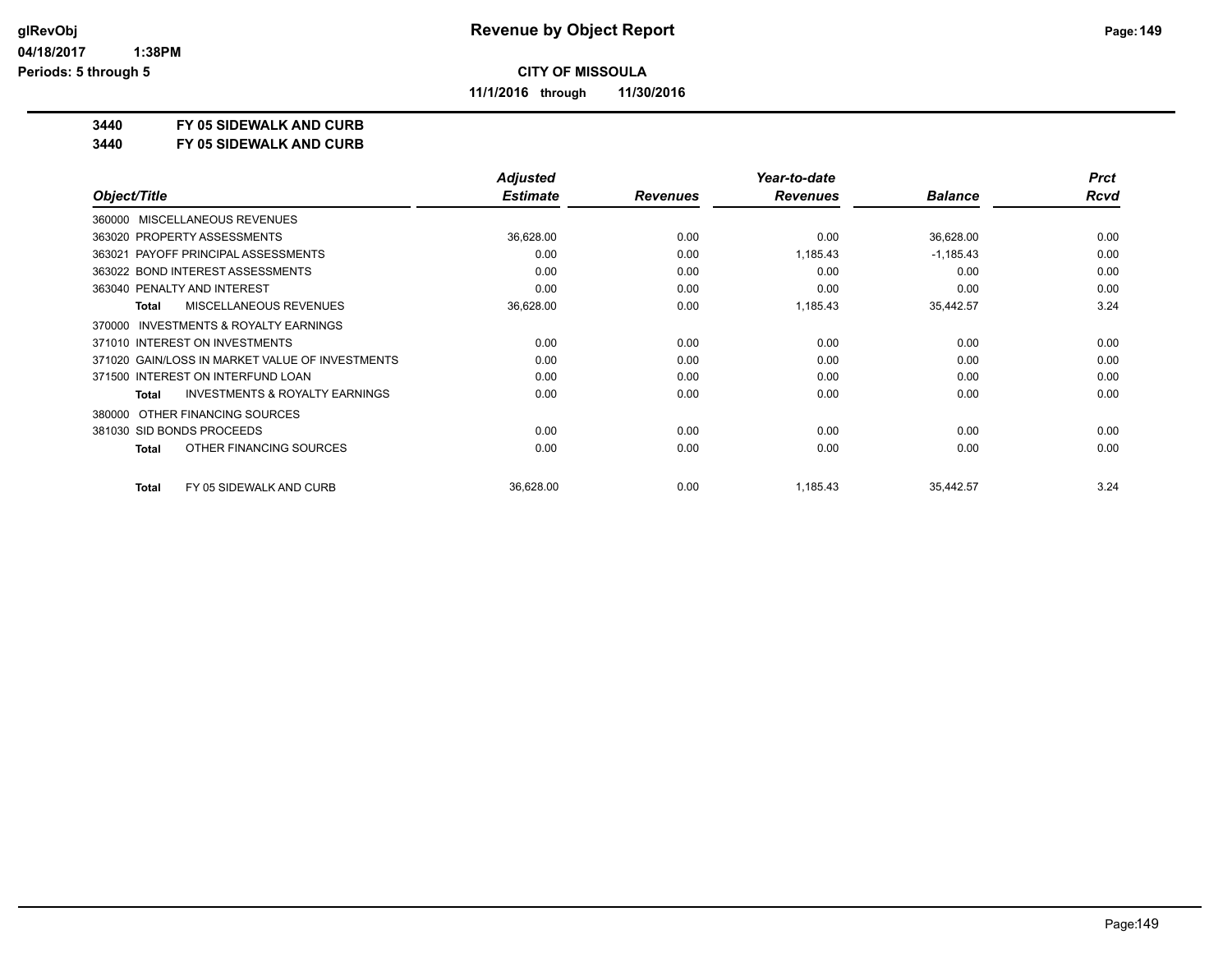**11/1/2016 through 11/30/2016**

### **3440 FY 05 SIDEWALK AND CURB**

|                                                     | <b>Adjusted</b> |                 | Year-to-date    |                | <b>Prct</b> |
|-----------------------------------------------------|-----------------|-----------------|-----------------|----------------|-------------|
| Object/Title                                        | <b>Estimate</b> | <b>Revenues</b> | <b>Revenues</b> | <b>Balance</b> | <b>Rcvd</b> |
| 360000 MISCELLANEOUS REVENUES                       |                 |                 |                 |                |             |
| 363020 PROPERTY ASSESSMENTS                         | 36,628.00       | 0.00            | 0.00            | 36,628.00      | 0.00        |
| 363021 PAYOFF PRINCIPAL ASSESSMENTS                 | 0.00            | 0.00            | 1,185.43        | $-1,185.43$    | 0.00        |
| 363022 BOND INTEREST ASSESSMENTS                    | 0.00            | 0.00            | 0.00            | 0.00           | 0.00        |
| 363040 PENALTY AND INTEREST                         | 0.00            | 0.00            | 0.00            | 0.00           | 0.00        |
| MISCELLANEOUS REVENUES<br>Total                     | 36,628.00       | 0.00            | 1,185.43        | 35,442.57      | 3.24        |
| <b>INVESTMENTS &amp; ROYALTY EARNINGS</b><br>370000 |                 |                 |                 |                |             |
| 371010 INTEREST ON INVESTMENTS                      | 0.00            | 0.00            | 0.00            | 0.00           | 0.00        |
| 371020 GAIN/LOSS IN MARKET VALUE OF INVESTMENT      | 0.00            | 0.00            | 0.00            | 0.00           | 0.00        |
| 371500 INTEREST ON INTERFUND LOAN                   | 0.00            | 0.00            | 0.00            | 0.00           | 0.00        |
| <b>INVESTMENTS &amp; ROYALTY EARNINGS</b><br>Total  | 0.00            | 0.00            | 0.00            | 0.00           | 0.00        |
| OTHER FINANCING SOURCES<br>380000                   |                 |                 |                 |                |             |
| 381030 SID BONDS PROCEEDS                           | 0.00            | 0.00            | 0.00            | 0.00           | 0.00        |
| OTHER FINANCING SOURCES<br>Total                    | 0.00            | 0.00            | 0.00            | 0.00           | 0.00        |
| FY 05 SIDEWALK AND CURB<br><b>Total</b>             | 36,628.00       | 0.00            | 1,185.43        | 35,442.57      | 3.24        |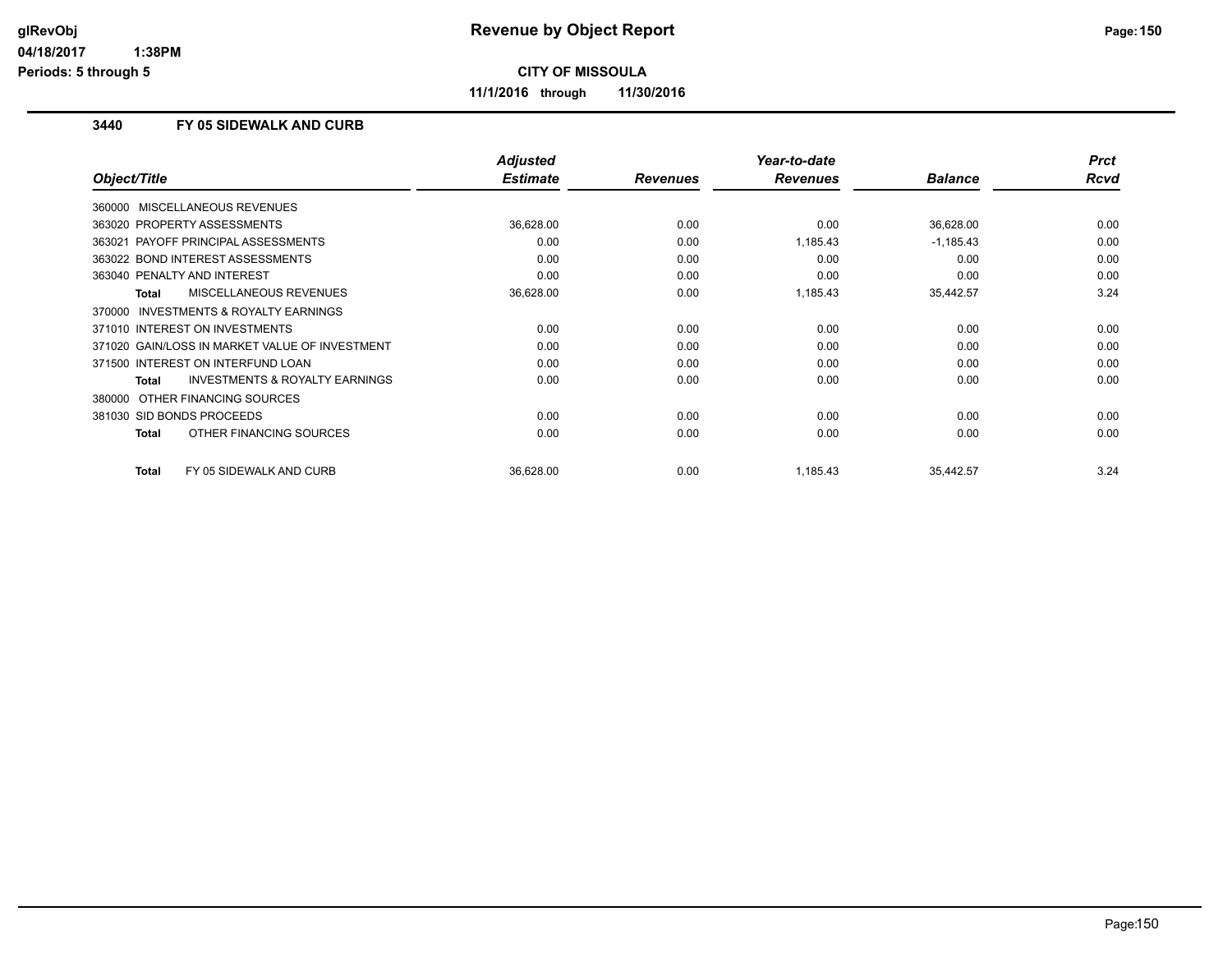**11/1/2016 through 11/30/2016**

**3441 FY 06 SIDEWALK & CURB DEBT**

**3441 FY 06 SIDEWALK & CURB DEBT**

|                                                 | <b>Adjusted</b> |                 | Year-to-date    |                | <b>Prct</b> |
|-------------------------------------------------|-----------------|-----------------|-----------------|----------------|-------------|
| Object/Title                                    | <b>Estimate</b> | <b>Revenues</b> | <b>Revenues</b> | <b>Balance</b> | <b>Rcvd</b> |
| 360000 MISCELLANEOUS REVENUES                   |                 |                 |                 |                |             |
| 363020 PROPERTY ASSESSMENTS                     | 0.00            | 0.00            | 0.00            | 0.00           | 0.00        |
| MISCELLANEOUS REVENUES<br>Total                 | 0.00            | 0.00            | 0.00            | 0.00           | 0.00        |
| 370000 INVESTMENTS & ROYALTY EARNINGS           |                 |                 |                 |                |             |
| 371010 INTEREST ON INVESTMENTS                  | 0.00            | 0.00            | 0.00            | 0.00           | 0.00        |
| 371020 GAIN/LOSS IN MARKET VALUE OF INVESTMENTS | 0.00            | 0.00            | 0.00            | 0.00           | 0.00        |
| INVESTMENTS & ROYALTY EARNINGS<br>Total         | 0.00            | 0.00            | 0.00            | 0.00           | 0.00        |
|                                                 |                 |                 |                 |                |             |
| <b>Total</b><br>FY 06 SIDEWALK & CURB DEBT      | 0.00            | 0.00            | 0.00            | 0.00           | 0.00        |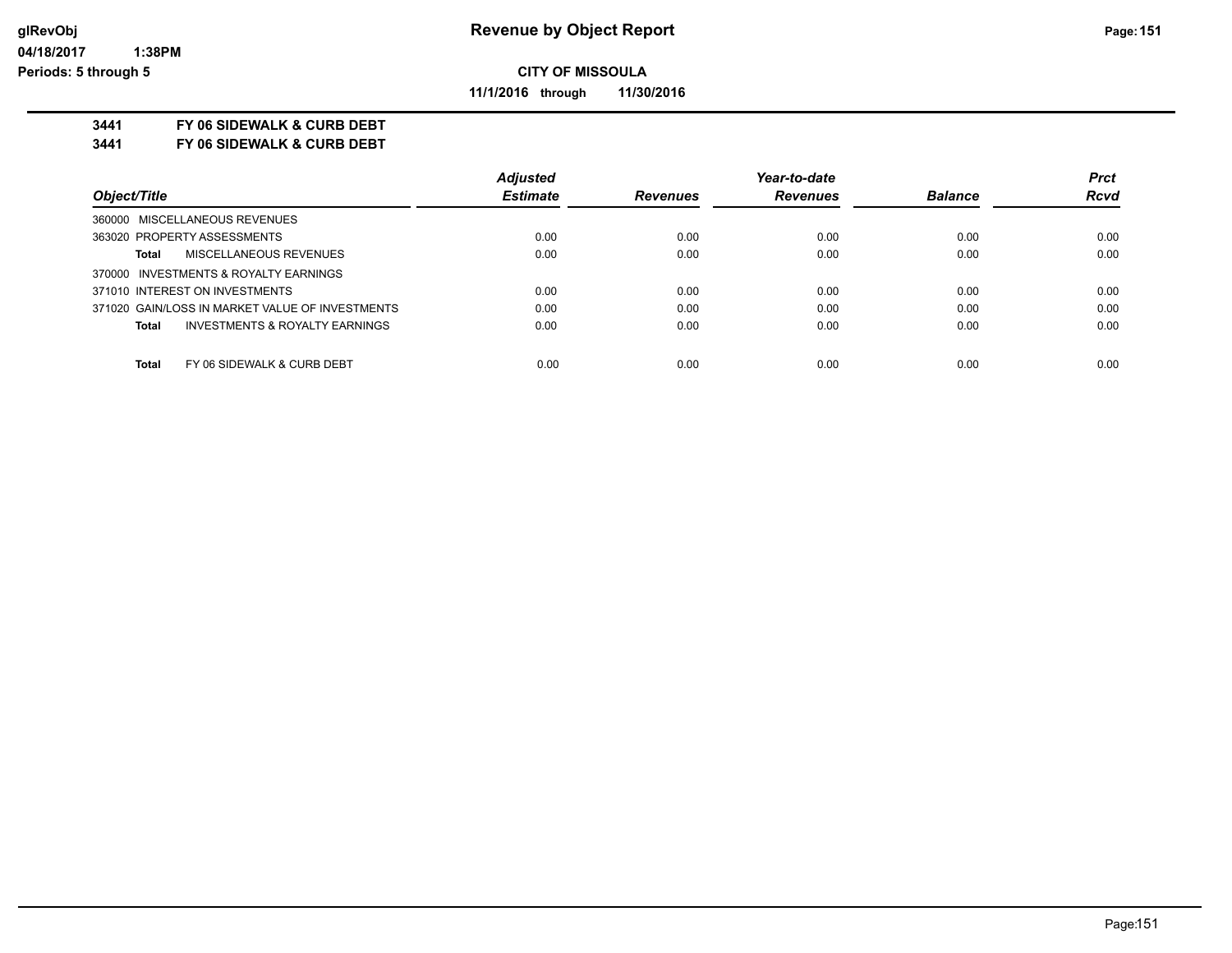**11/1/2016 through 11/30/2016**

### **3441 FY 06 SIDEWALK & CURB DEBT**

| Object/Title                                   | <b>Adjusted</b><br><b>Estimate</b> | <b>Revenues</b> | Year-to-date<br><b>Revenues</b> | <b>Balance</b> | <b>Prct</b><br><b>Rcvd</b> |
|------------------------------------------------|------------------------------------|-----------------|---------------------------------|----------------|----------------------------|
|                                                |                                    |                 |                                 |                |                            |
| 360000 MISCELLANEOUS REVENUES                  |                                    |                 |                                 |                |                            |
| 363020 PROPERTY ASSESSMENTS                    | 0.00                               | 0.00            | 0.00                            | 0.00           | 0.00                       |
| MISCELLANEOUS REVENUES<br>Total                | 0.00                               | 0.00            | 0.00                            | 0.00           | 0.00                       |
| 370000 INVESTMENTS & ROYALTY EARNINGS          |                                    |                 |                                 |                |                            |
| 371010 INTEREST ON INVESTMENTS                 | 0.00                               | 0.00            | 0.00                            | 0.00           | 0.00                       |
| 371020 GAIN/LOSS IN MARKET VALUE OF INVESTMENT | 0.00                               | 0.00            | 0.00                            | 0.00           | 0.00                       |
| INVESTMENTS & ROYALTY EARNINGS<br>Total        | 0.00                               | 0.00            | 0.00                            | 0.00           | 0.00                       |
|                                                |                                    |                 |                                 |                |                            |
| Total<br>FY 06 SIDEWALK & CURB DEBT            | 0.00                               | 0.00            | 0.00                            | 0.00           | 0.00                       |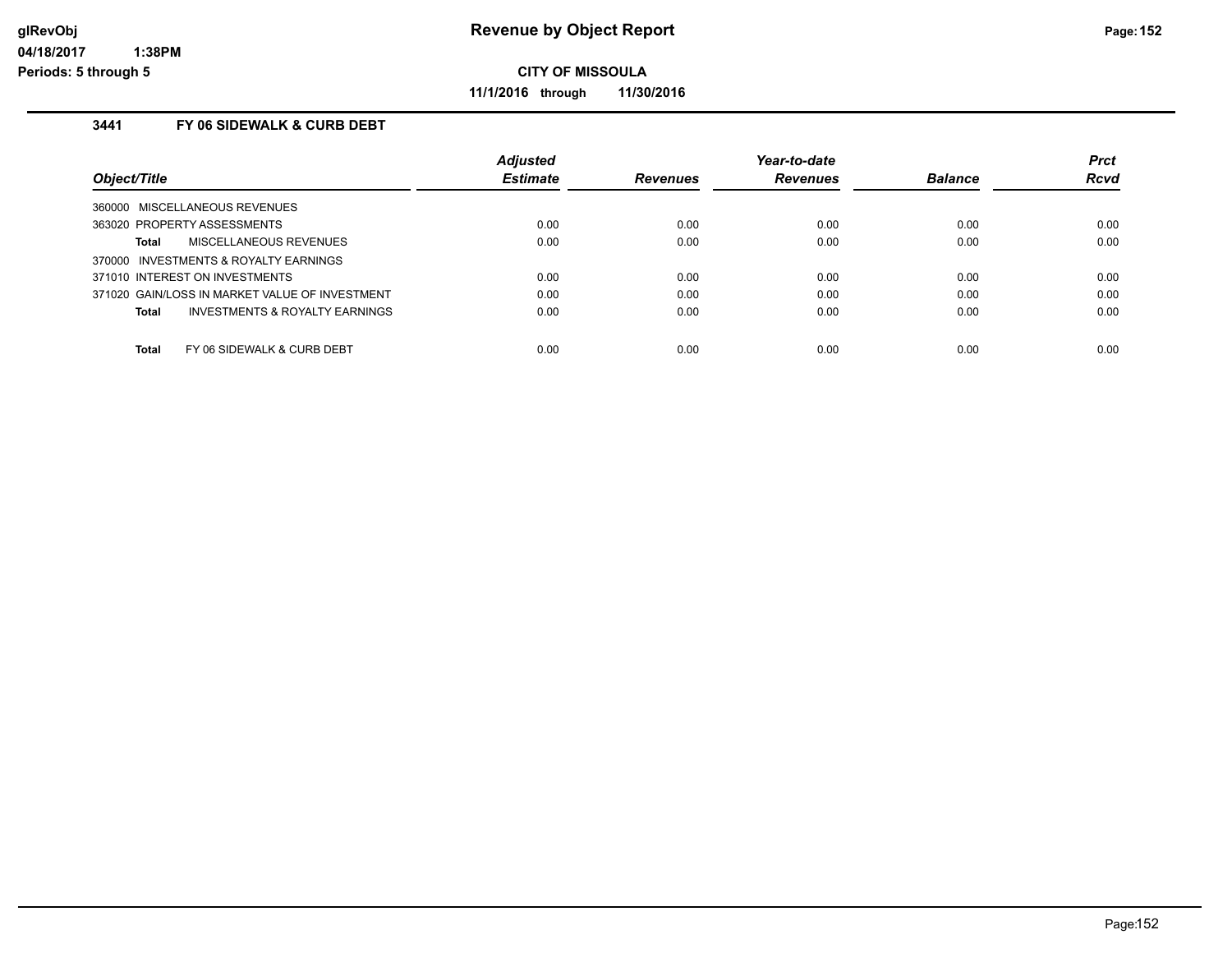**11/1/2016 through 11/30/2016**

**3449 SID 449 DEBT SERVICE**

| 3449 | <b>SID 449 DEBT SERVICE</b> |
|------|-----------------------------|
|------|-----------------------------|

|                                                    | <b>Adjusted</b> |                 | Year-to-date    |                | <b>Prct</b> |
|----------------------------------------------------|-----------------|-----------------|-----------------|----------------|-------------|
| Object/Title                                       | <b>Estimate</b> | <b>Revenues</b> | <b>Revenues</b> | <b>Balance</b> | Rcvd        |
| 360000 MISCELLANEOUS REVENUES                      |                 |                 |                 |                |             |
| 363020 PROPERTY ASSESSMENTS                        | 0.00            | 0.00            | 0.00            | 0.00           | 0.00        |
| 363021 PAYOFF PRINCIPAL ASSESSMENTS                | 0.00            | 0.00            | 0.00            | 0.00           | 0.00        |
| 363022 BOND INTEREST ASSESSMENTS                   | 0.00            | 0.00            | 0.00            | 0.00           | 0.00        |
| 363040 PENALTY AND INTEREST                        | 0.00            | 0.00            | 0.00            | 0.00           | 0.00        |
| MISCELLANEOUS REVENUES<br>Total                    | 0.00            | 0.00            | 0.00            | 0.00           | 0.00        |
| 370000 INVESTMENTS & ROYALTY EARNINGS              |                 |                 |                 |                |             |
| 371010 INTEREST ON INVESTMENTS                     | 0.00            | 0.00            | 0.00            | 0.00           | 0.00        |
| 371020 GAIN/LOSS IN MARKET VALUE OF INVESTMENTS    | 0.00            | 0.00            | 0.00            | 0.00           | 0.00        |
| <b>INVESTMENTS &amp; ROYALTY EARNINGS</b><br>Total | 0.00            | 0.00            | 0.00            | 0.00           | 0.00        |
| SID 449 DEBT SERVICE<br><b>Total</b>               | 0.00            | 0.00            | 0.00            | 0.00           | 0.00        |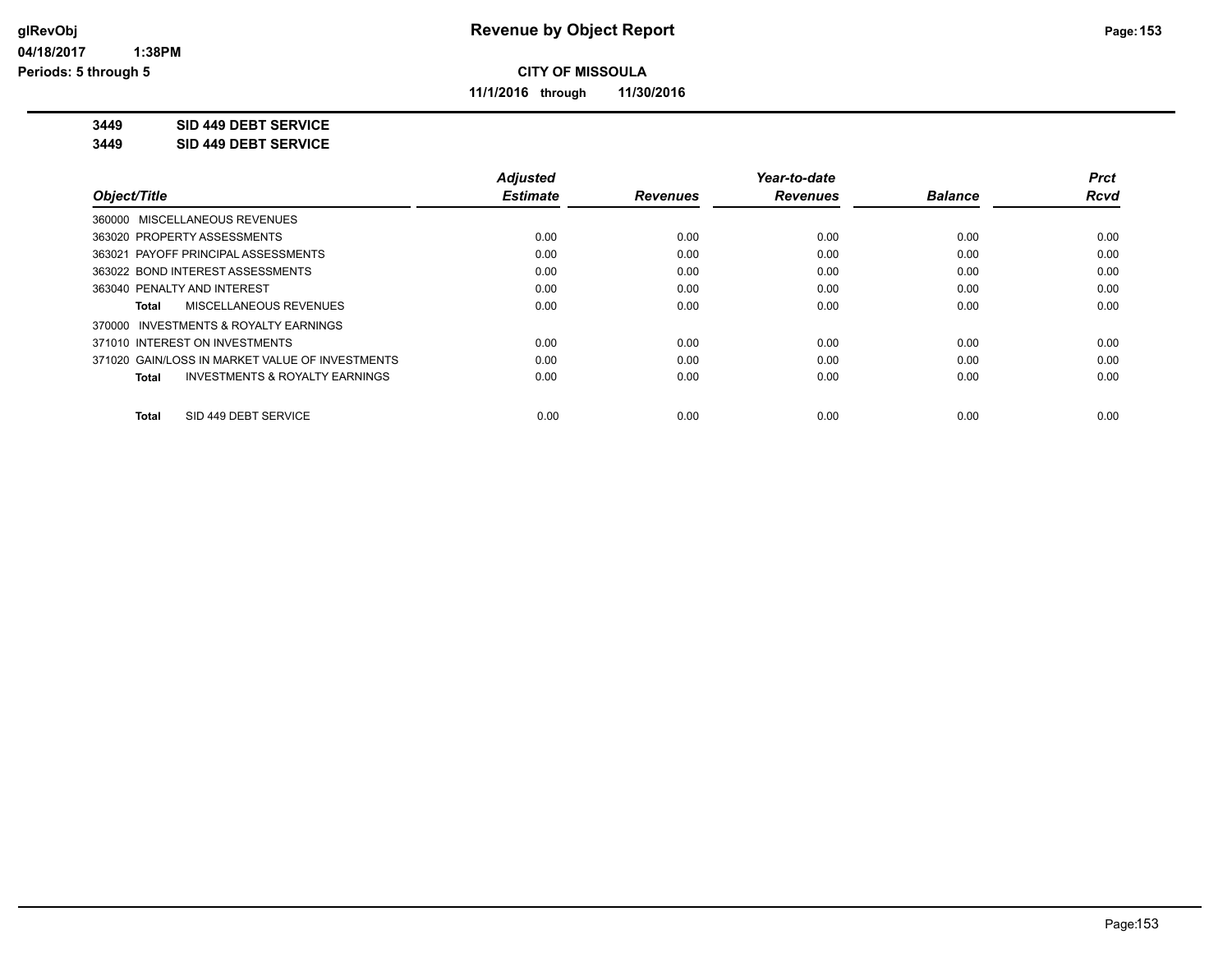**11/1/2016 through 11/30/2016**

### **3449 SID 449 DEBT SERVICE**

| Object/Title                                   | <b>Adiusted</b><br><b>Estimate</b> | <b>Revenues</b> | Year-to-date<br><b>Revenues</b> | <b>Balance</b> | <b>Prct</b><br><b>Rcvd</b> |
|------------------------------------------------|------------------------------------|-----------------|---------------------------------|----------------|----------------------------|
| 360000 MISCELLANEOUS REVENUES                  |                                    |                 |                                 |                |                            |
| 363020 PROPERTY ASSESSMENTS                    | 0.00                               | 0.00            | 0.00                            | 0.00           | 0.00                       |
| 363021 PAYOFF PRINCIPAL ASSESSMENTS            | 0.00                               | 0.00            | 0.00                            | 0.00           | 0.00                       |
| 363022 BOND INTEREST ASSESSMENTS               | 0.00                               | 0.00            | 0.00                            | 0.00           | 0.00                       |
| 363040 PENALTY AND INTEREST                    | 0.00                               | 0.00            | 0.00                            | 0.00           | 0.00                       |
| MISCELLANEOUS REVENUES<br>Total                | 0.00                               | 0.00            | 0.00                            | 0.00           | 0.00                       |
| 370000 INVESTMENTS & ROYALTY EARNINGS          |                                    |                 |                                 |                |                            |
| 371010 INTEREST ON INVESTMENTS                 | 0.00                               | 0.00            | 0.00                            | 0.00           | 0.00                       |
| 371020 GAIN/LOSS IN MARKET VALUE OF INVESTMENT | 0.00                               | 0.00            | 0.00                            | 0.00           | 0.00                       |
| INVESTMENTS & ROYALTY EARNINGS<br>Total        | 0.00                               | 0.00            | 0.00                            | 0.00           | 0.00                       |
| SID 449 DEBT SERVICE<br><b>Total</b>           | 0.00                               | 0.00            | 0.00                            | 0.00           | 0.00                       |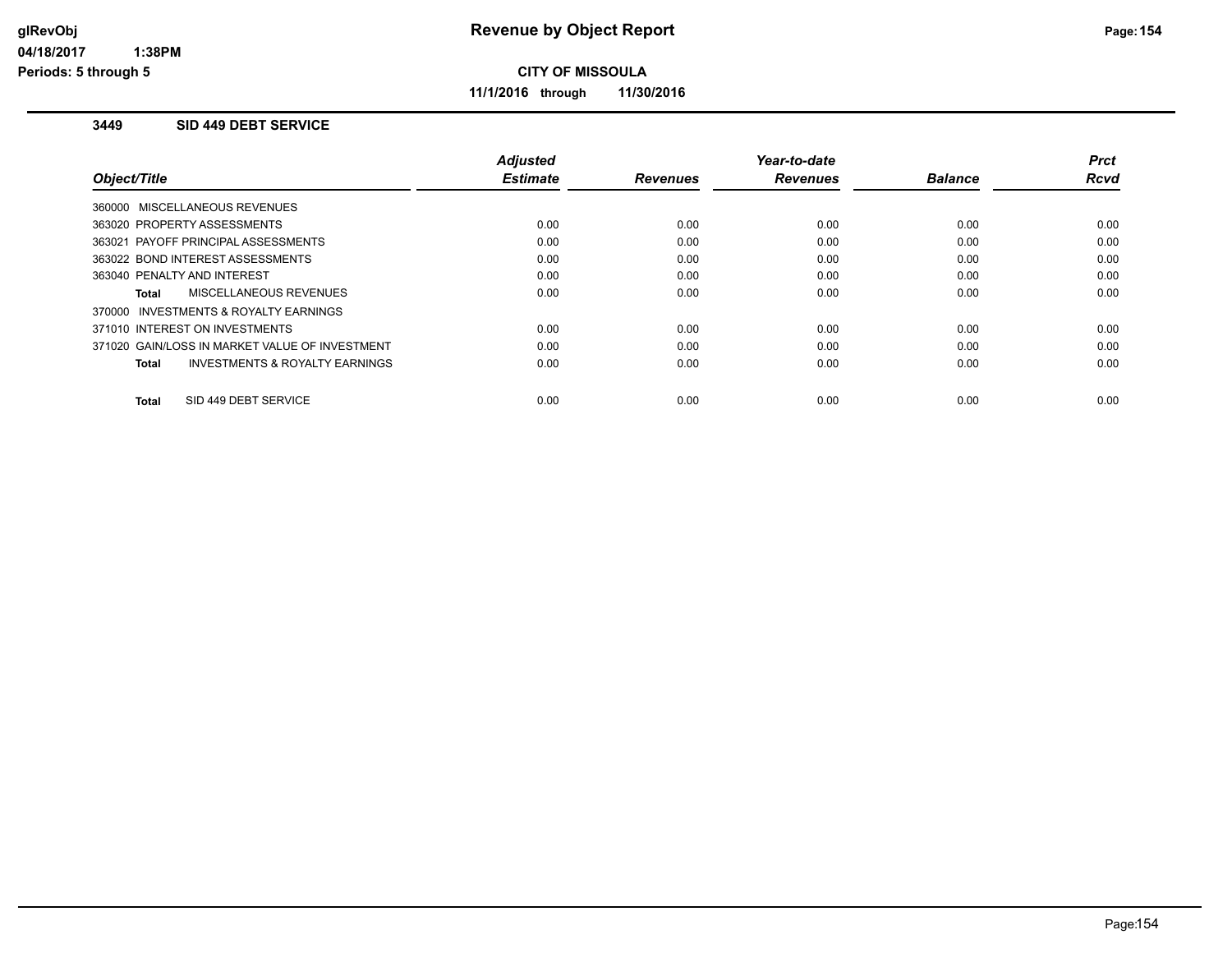**11/1/2016 through 11/30/2016**

**3450 FY 06 SIDEWALK AND CURB**

**3450 FY 06 SIDEWALK AND CURB**

|                                                           | <b>Adjusted</b> |                 | Year-to-date    |                | <b>Prct</b> |
|-----------------------------------------------------------|-----------------|-----------------|-----------------|----------------|-------------|
| Object/Title                                              | <b>Estimate</b> | <b>Revenues</b> | <b>Revenues</b> | <b>Balance</b> | Rcvd        |
| 360000 MISCELLANEOUS REVENUES                             |                 |                 |                 |                |             |
| 363020 PROPERTY ASSESSMENTS                               | 27,475.00       | 0.00            | 0.00            | 27,475.00      | 0.00        |
| 363021 PAYOFF PRINCIPAL ASSESSMENTS                       | 0.00            | 0.00            | 0.00            | 0.00           | 0.00        |
| 363022 BOND INTEREST ASSESSMENTS                          | 0.00            | 0.00            | 0.00            | 0.00           | 0.00        |
| 363040 PENALTY AND INTEREST                               | 0.00            | 0.00            | 0.00            | 0.00           | 0.00        |
| MISCELLANEOUS REVENUES<br>Total                           | 27,475.00       | 0.00            | 0.00            | 27,475.00      | 0.00        |
| <b>INVESTMENTS &amp; ROYALTY EARNINGS</b><br>370000       |                 |                 |                 |                |             |
| 371010 INTEREST ON INVESTMENTS                            | 0.00            | 0.00            | 0.00            | 0.00           | 0.00        |
| 371020 GAIN/LOSS IN MARKET VALUE OF INVESTMENTS           | 0.00            | 0.00            | 0.00            | 0.00           | 0.00        |
| 371500 INTEREST ON INTERFUND LOAN                         | 0.00            | 0.00            | 0.00            | 0.00           | 0.00        |
| <b>INVESTMENTS &amp; ROYALTY EARNINGS</b><br><b>Total</b> | 0.00            | 0.00            | 0.00            | 0.00           | 0.00        |
| OTHER FINANCING SOURCES<br>380000                         |                 |                 |                 |                |             |
| 381030 SID BONDS PROCEEDS                                 | 0.00            | 0.00            | 0.00            | 0.00           | 0.00        |
| 383042 TRANSFERS FROM OTHER FUNDS                         | 0.00            | 0.00            | 0.00            | 0.00           | 0.00        |
| OTHER FINANCING SOURCES<br><b>Total</b>                   | 0.00            | 0.00            | 0.00            | 0.00           | 0.00        |
| FY 06 SIDEWALK AND CURB<br><b>Total</b>                   | 27,475.00       | 0.00            | 0.00            | 27,475.00      | 0.00        |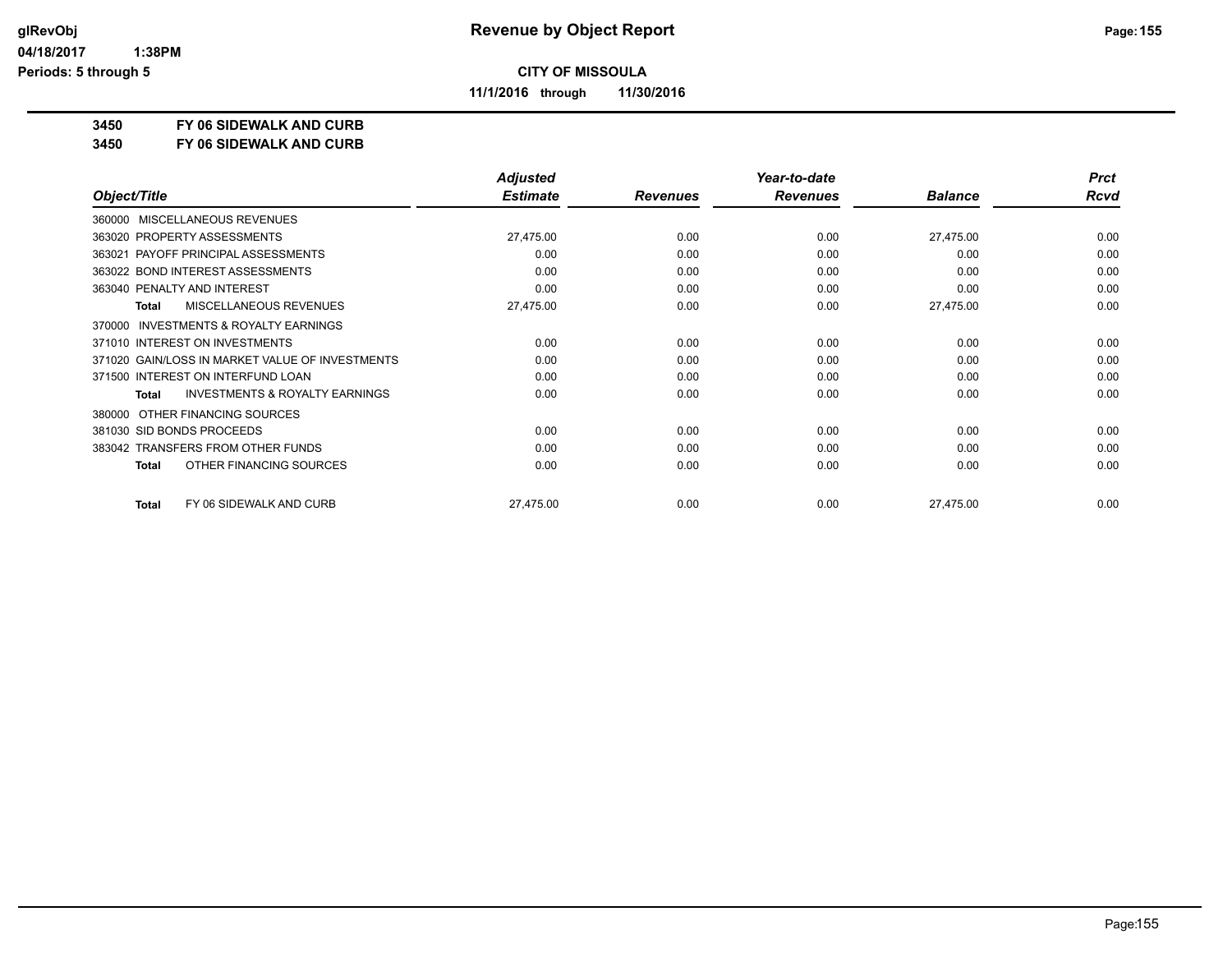**11/1/2016 through 11/30/2016**

### **3450 FY 06 SIDEWALK AND CURB**

|                                                     | <b>Adjusted</b> |                 | Year-to-date    |                | <b>Prct</b> |
|-----------------------------------------------------|-----------------|-----------------|-----------------|----------------|-------------|
| Object/Title                                        | <b>Estimate</b> | <b>Revenues</b> | <b>Revenues</b> | <b>Balance</b> | <b>Rcvd</b> |
| 360000 MISCELLANEOUS REVENUES                       |                 |                 |                 |                |             |
| 363020 PROPERTY ASSESSMENTS                         | 27,475.00       | 0.00            | 0.00            | 27,475.00      | 0.00        |
| 363021 PAYOFF PRINCIPAL ASSESSMENTS                 | 0.00            | 0.00            | 0.00            | 0.00           | 0.00        |
| 363022 BOND INTEREST ASSESSMENTS                    | 0.00            | 0.00            | 0.00            | 0.00           | 0.00        |
| 363040 PENALTY AND INTEREST                         | 0.00            | 0.00            | 0.00            | 0.00           | 0.00        |
| MISCELLANEOUS REVENUES<br><b>Total</b>              | 27,475.00       | 0.00            | 0.00            | 27,475.00      | 0.00        |
| <b>INVESTMENTS &amp; ROYALTY EARNINGS</b><br>370000 |                 |                 |                 |                |             |
| 371010 INTEREST ON INVESTMENTS                      | 0.00            | 0.00            | 0.00            | 0.00           | 0.00        |
| 371020 GAIN/LOSS IN MARKET VALUE OF INVESTMENT      | 0.00            | 0.00            | 0.00            | 0.00           | 0.00        |
| 371500 INTEREST ON INTERFUND LOAN                   | 0.00            | 0.00            | 0.00            | 0.00           | 0.00        |
| <b>INVESTMENTS &amp; ROYALTY EARNINGS</b><br>Total  | 0.00            | 0.00            | 0.00            | 0.00           | 0.00        |
| 380000 OTHER FINANCING SOURCES                      |                 |                 |                 |                |             |
| 381030 SID BONDS PROCEEDS                           | 0.00            | 0.00            | 0.00            | 0.00           | 0.00        |
| 383042 TRANSFERS FROM OTHER FUNDS                   | 0.00            | 0.00            | 0.00            | 0.00           | 0.00        |
| OTHER FINANCING SOURCES<br><b>Total</b>             | 0.00            | 0.00            | 0.00            | 0.00           | 0.00        |
| FY 06 SIDEWALK AND CURB<br>Total                    | 27,475.00       | 0.00            | 0.00            | 27,475.00      | 0.00        |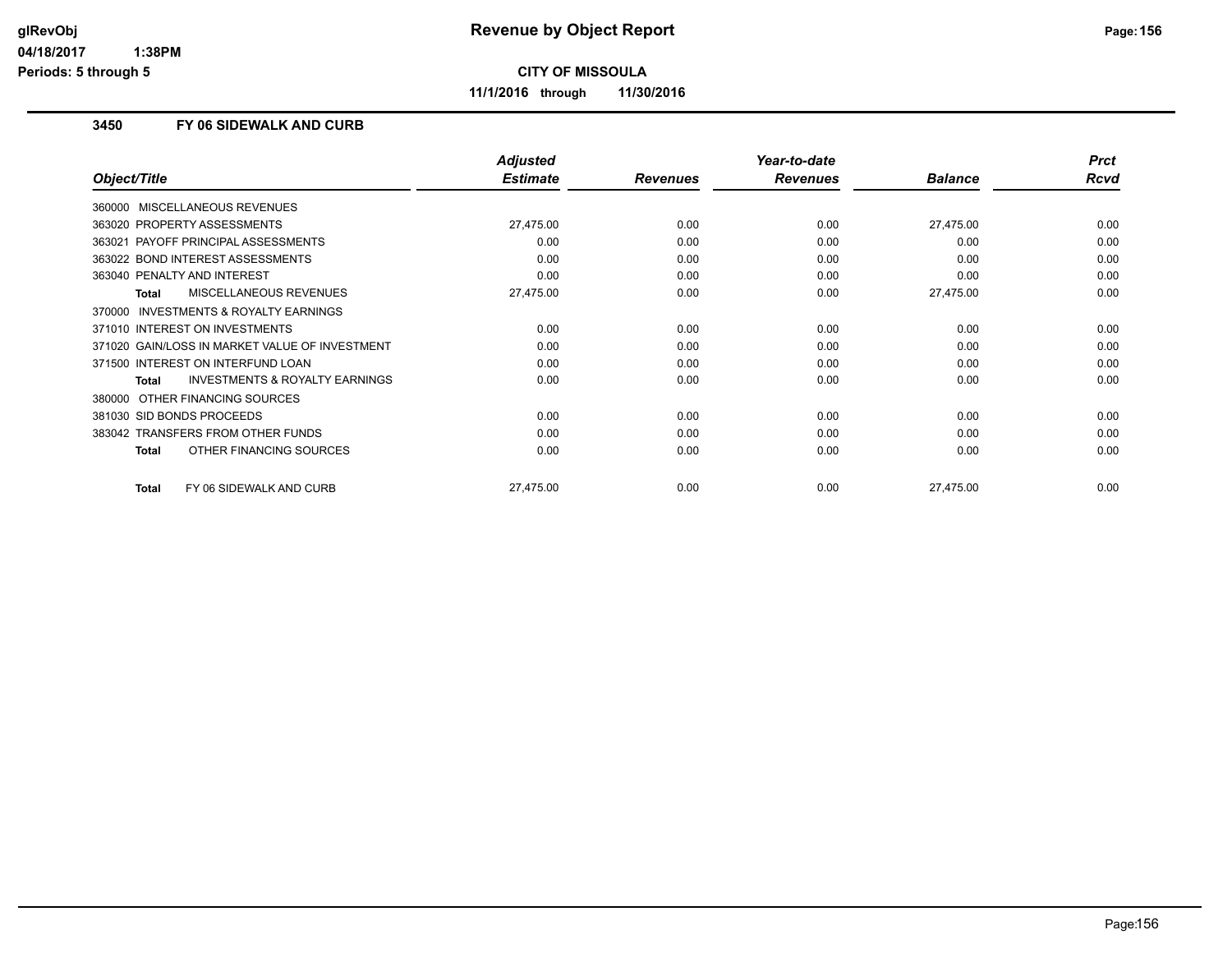**11/1/2016 through 11/30/2016**

**3460 FY07 SIDEWALK AND CURB DEBT 3460 FY07 SIDEWALK AND CURB DEBT**

 *Adjusted* 

|                                                           | <b>Adjusted</b> |                 | Year-to-date    |                | <b>Prct</b> |
|-----------------------------------------------------------|-----------------|-----------------|-----------------|----------------|-------------|
| Object/Title                                              | <b>Estimate</b> | <b>Revenues</b> | <b>Revenues</b> | <b>Balance</b> | <b>Rcvd</b> |
| MISCELLANEOUS REVENUES<br>360000                          |                 |                 |                 |                |             |
| 363020 PROPERTY ASSESSMENTS                               | 56,830.00       | 0.00            | 0.00            | 56,830.00      | 0.00        |
| 363021 PAYOFF PRINCIPAL ASSESSMENTS                       | 0.00            | 0.00            | 0.00            | 0.00           | 0.00        |
| 363022 BOND INTEREST ASSESSMENTS                          | 0.00            | 0.00            | 0.00            | 0.00           | 0.00        |
| 363040 PENALTY AND INTEREST                               | 0.00            | 0.00            | 0.00            | 0.00           | 0.00        |
| <b>MISCELLANEOUS REVENUES</b><br><b>Total</b>             | 56,830.00       | 0.00            | 0.00            | 56,830.00      | 0.00        |
| INVESTMENTS & ROYALTY EARNINGS<br>370000                  |                 |                 |                 |                |             |
| 371010 INTEREST ON INVESTMENTS                            | 0.00            | 0.00            | 0.00            | 0.00           | 0.00        |
| 371020 GAIN/LOSS IN MARKET VALUE OF INVESTMENTS           | 0.00            | 0.00            | 0.00            | 0.00           | 0.00        |
| 371500 INTEREST ON INTERFUND LOAN                         | 0.00            | 0.00            | 0.00            | 0.00           | 0.00        |
| <b>INVESTMENTS &amp; ROYALTY EARNINGS</b><br><b>Total</b> | 0.00            | 0.00            | 0.00            | 0.00           | 0.00        |
| OTHER FINANCING SOURCES<br>380000                         |                 |                 |                 |                |             |
| 381030 SID BONDS PROCEEDS                                 | 0.00            | 0.00            | 0.00            | 0.00           | 0.00        |
| 383042 TRANSFERS FROM OTHER FUNDS                         | 0.00            | 0.00            | 0.00            | 0.00           | 0.00        |
| OTHER FINANCING SOURCES<br>Total                          | 0.00            | 0.00            | 0.00            | 0.00           | 0.00        |
| <b>FY07 SIDEWALK AND CURB DEBT</b><br><b>Total</b>        | 56,830.00       | 0.00            | 0.00            | 56,830.00      | 0.00        |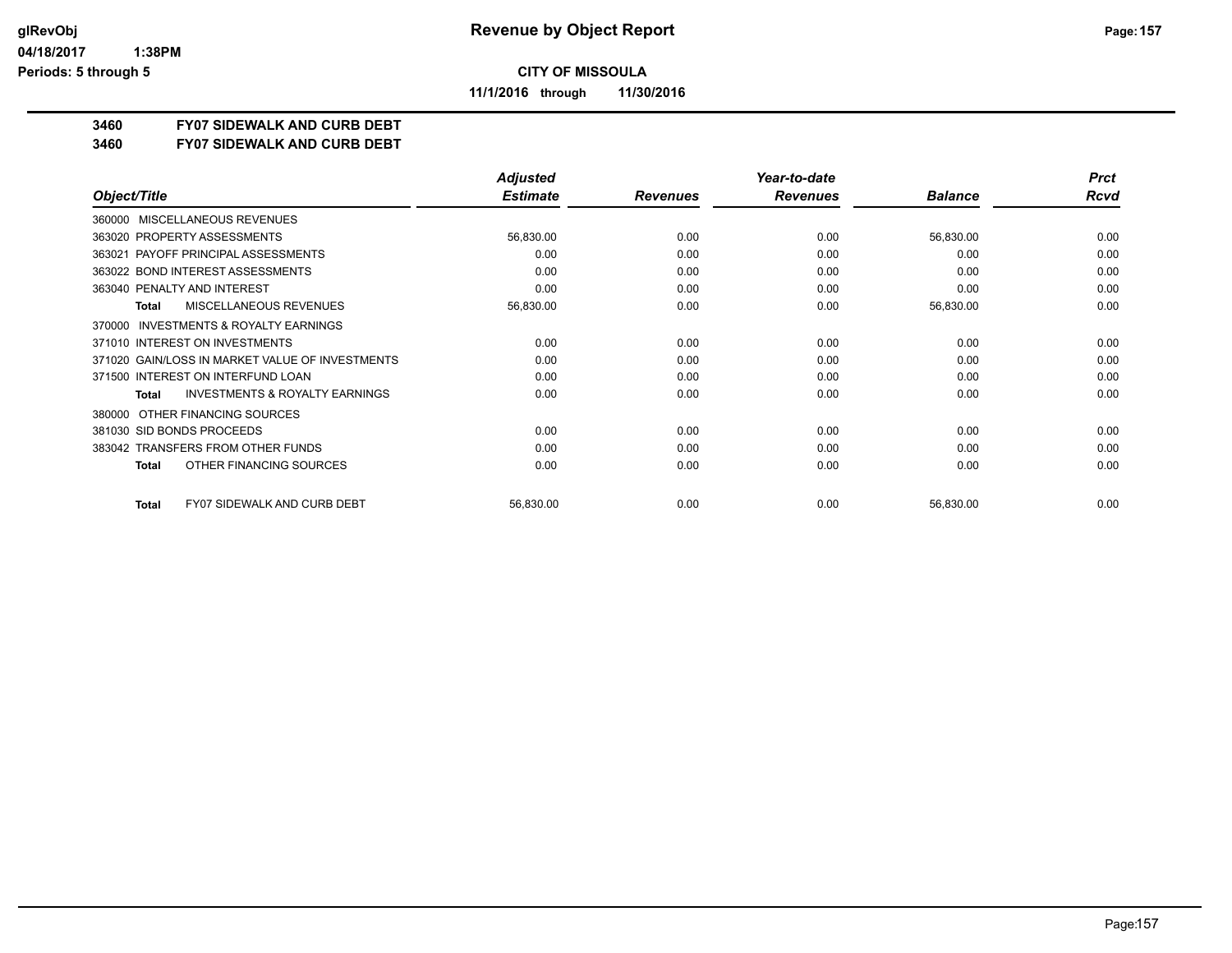**11/1/2016 through 11/30/2016**

### **3460 FY07 SIDEWALK AND CURB DEBT**

|                                                     | <b>Adjusted</b> |                 | Year-to-date    |                | <b>Prct</b> |
|-----------------------------------------------------|-----------------|-----------------|-----------------|----------------|-------------|
| Object/Title                                        | <b>Estimate</b> | <b>Revenues</b> | <b>Revenues</b> | <b>Balance</b> | <b>Rcvd</b> |
| 360000 MISCELLANEOUS REVENUES                       |                 |                 |                 |                |             |
| 363020 PROPERTY ASSESSMENTS                         | 56,830.00       | 0.00            | 0.00            | 56,830.00      | 0.00        |
| 363021 PAYOFF PRINCIPAL ASSESSMENTS                 | 0.00            | 0.00            | 0.00            | 0.00           | 0.00        |
| 363022 BOND INTEREST ASSESSMENTS                    | 0.00            | 0.00            | 0.00            | 0.00           | 0.00        |
| 363040 PENALTY AND INTEREST                         | 0.00            | 0.00            | 0.00            | 0.00           | 0.00        |
| MISCELLANEOUS REVENUES<br><b>Total</b>              | 56,830.00       | 0.00            | 0.00            | 56,830.00      | 0.00        |
| <b>INVESTMENTS &amp; ROYALTY EARNINGS</b><br>370000 |                 |                 |                 |                |             |
| 371010 INTEREST ON INVESTMENTS                      | 0.00            | 0.00            | 0.00            | 0.00           | 0.00        |
| 371020 GAIN/LOSS IN MARKET VALUE OF INVESTMENT      | 0.00            | 0.00            | 0.00            | 0.00           | 0.00        |
| 371500 INTEREST ON INTERFUND LOAN                   | 0.00            | 0.00            | 0.00            | 0.00           | 0.00        |
| <b>INVESTMENTS &amp; ROYALTY EARNINGS</b><br>Total  | 0.00            | 0.00            | 0.00            | 0.00           | 0.00        |
| 380000 OTHER FINANCING SOURCES                      |                 |                 |                 |                |             |
| 381030 SID BONDS PROCEEDS                           | 0.00            | 0.00            | 0.00            | 0.00           | 0.00        |
| 383042 TRANSFERS FROM OTHER FUNDS                   | 0.00            | 0.00            | 0.00            | 0.00           | 0.00        |
| OTHER FINANCING SOURCES<br><b>Total</b>             | 0.00            | 0.00            | 0.00            | 0.00           | 0.00        |
| <b>FY07 SIDEWALK AND CURB DEBT</b><br>Total         | 56,830.00       | 0.00            | 0.00            | 56,830.00      | 0.00        |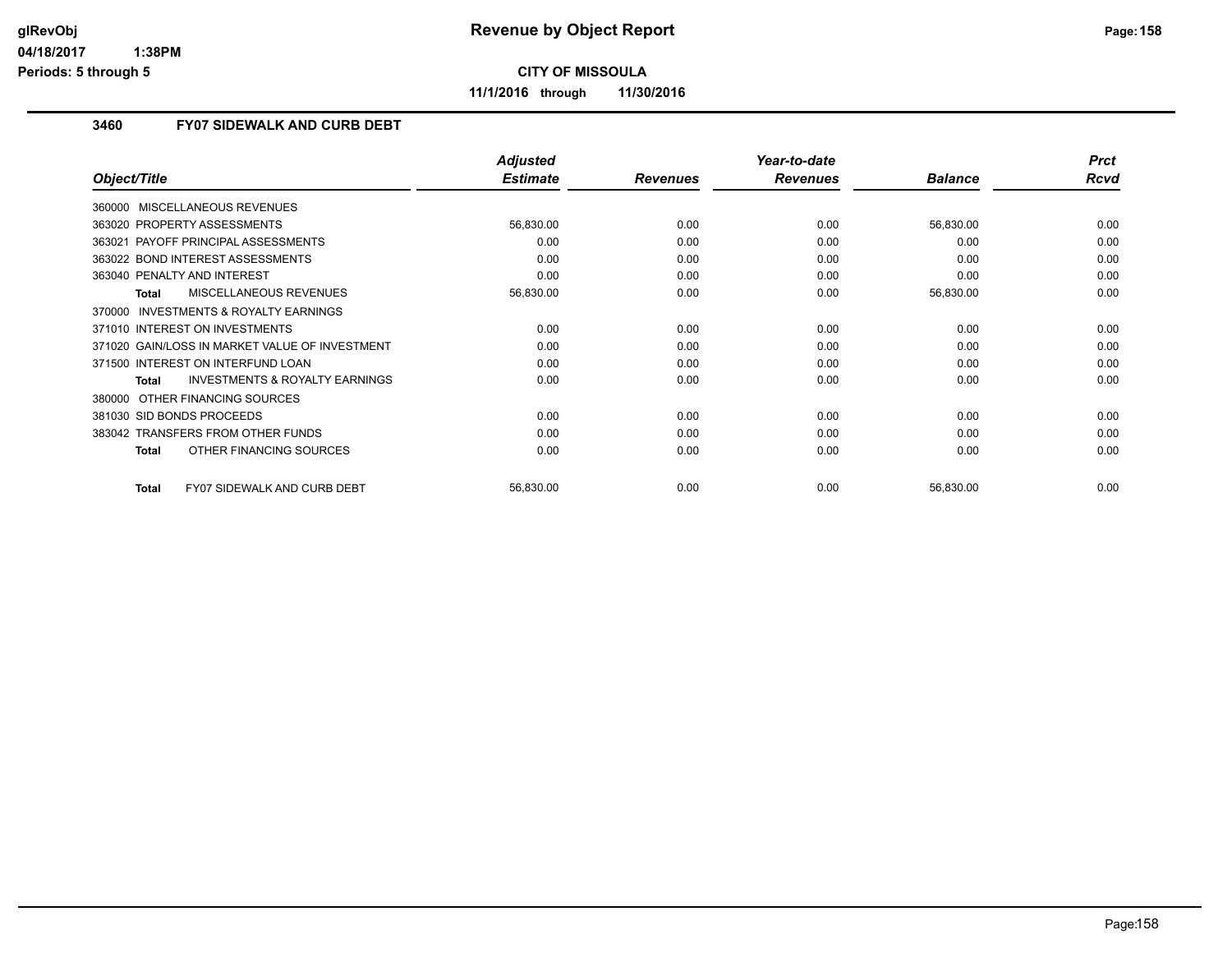**11/1/2016 through 11/30/2016**

# **3461 SERIES 2008A SIDEWALK AND CURB**

**3461 SERIES 2008A SIDEWALK AND CURB**

|                                                    | <b>Adjusted</b> |                 | Year-to-date    |                | <b>Prct</b> |
|----------------------------------------------------|-----------------|-----------------|-----------------|----------------|-------------|
| Object/Title                                       | <b>Estimate</b> | <b>Revenues</b> | <b>Revenues</b> | <b>Balance</b> | <b>Rcvd</b> |
| 360000 MISCELLANEOUS REVENUES                      |                 |                 |                 |                |             |
| 363020 PROPERTY ASSESSMENTS                        | 27,838.00       | 0.00            | 0.00            | 27,838.00      | 0.00        |
| 363021 PAYOFF PRINCIPAL ASSESSMENTS                | 0.00            | 0.00            | 22,391.91       | $-22,391.91$   | 0.00        |
| 363022 BOND INTEREST ASSESSMENTS                   | 0.00            | 0.00            | 0.00            | 0.00           | 0.00        |
| 363040 PENALTY AND INTEREST                        | 0.00            | 0.00            | 0.00            | 0.00           | 0.00        |
| <b>MISCELLANEOUS REVENUES</b><br>Total             | 27,838.00       | 0.00            | 22,391.91       | 5,446.09       | 80.44       |
| 370000 INVESTMENTS & ROYALTY EARNINGS              |                 |                 |                 |                |             |
| 371010 INTEREST ON INVESTMENTS                     | 0.00            | 0.00            | 0.00            | 0.00           | 0.00        |
| 371020 GAIN/LOSS IN MARKET VALUE OF INVESTMENTS    | 0.00            | 0.00            | 0.00            | 0.00           | 0.00        |
| <b>INVESTMENTS &amp; ROYALTY EARNINGS</b><br>Total | 0.00            | 0.00            | 0.00            | 0.00           | 0.00        |
| OTHER FINANCING SOURCES<br>380000                  |                 |                 |                 |                |             |
| 381030 SID BONDS PROCEEDS                          | 0.00            | 0.00            | 0.00            | 0.00           | 0.00        |
| OTHER FINANCING SOURCES<br>Total                   | 0.00            | 0.00            | 0.00            | 0.00           | 0.00        |
| SERIES 2008A SIDEWALK AND CURB<br><b>Total</b>     | 27,838.00       | 0.00            | 22,391.91       | 5,446.09       | 80.44       |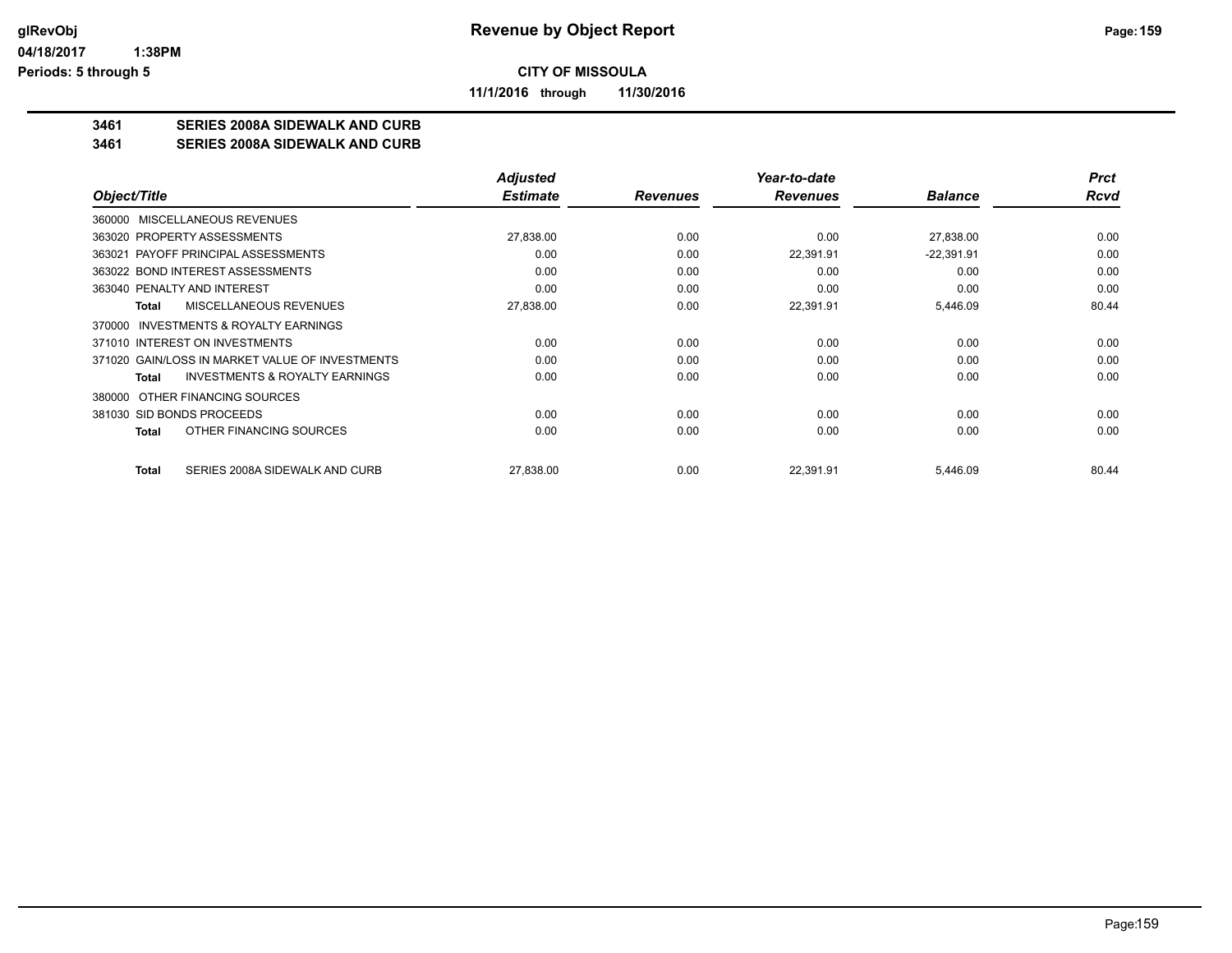**11/1/2016 through 11/30/2016**

### **3461 SERIES 2008A SIDEWALK AND CURB**

|                                                           | <b>Adjusted</b> |                 | Year-to-date    |                | <b>Prct</b> |
|-----------------------------------------------------------|-----------------|-----------------|-----------------|----------------|-------------|
| Object/Title                                              | <b>Estimate</b> | <b>Revenues</b> | <b>Revenues</b> | <b>Balance</b> | <b>Rcvd</b> |
| 360000 MISCELLANEOUS REVENUES                             |                 |                 |                 |                |             |
| 363020 PROPERTY ASSESSMENTS                               | 27,838.00       | 0.00            | 0.00            | 27,838.00      | 0.00        |
| 363021 PAYOFF PRINCIPAL ASSESSMENTS                       | 0.00            | 0.00            | 22,391.91       | $-22,391.91$   | 0.00        |
| 363022 BOND INTEREST ASSESSMENTS                          | 0.00            | 0.00            | 0.00            | 0.00           | 0.00        |
| 363040 PENALTY AND INTEREST                               | 0.00            | 0.00            | 0.00            | 0.00           | 0.00        |
| MISCELLANEOUS REVENUES<br><b>Total</b>                    | 27,838.00       | 0.00            | 22,391.91       | 5,446.09       | 80.44       |
| <b>INVESTMENTS &amp; ROYALTY EARNINGS</b><br>370000       |                 |                 |                 |                |             |
| 371010 INTEREST ON INVESTMENTS                            | 0.00            | 0.00            | 0.00            | 0.00           | 0.00        |
| 371020 GAIN/LOSS IN MARKET VALUE OF INVESTMENT            | 0.00            | 0.00            | 0.00            | 0.00           | 0.00        |
| <b>INVESTMENTS &amp; ROYALTY EARNINGS</b><br><b>Total</b> | 0.00            | 0.00            | 0.00            | 0.00           | 0.00        |
| 380000 OTHER FINANCING SOURCES                            |                 |                 |                 |                |             |
| 381030 SID BONDS PROCEEDS                                 | 0.00            | 0.00            | 0.00            | 0.00           | 0.00        |
| OTHER FINANCING SOURCES<br><b>Total</b>                   | 0.00            | 0.00            | 0.00            | 0.00           | 0.00        |
| SERIES 2008A SIDEWALK AND CURB<br><b>Total</b>            | 27,838.00       | 0.00            | 22,391.91       | 5,446.09       | 80.44       |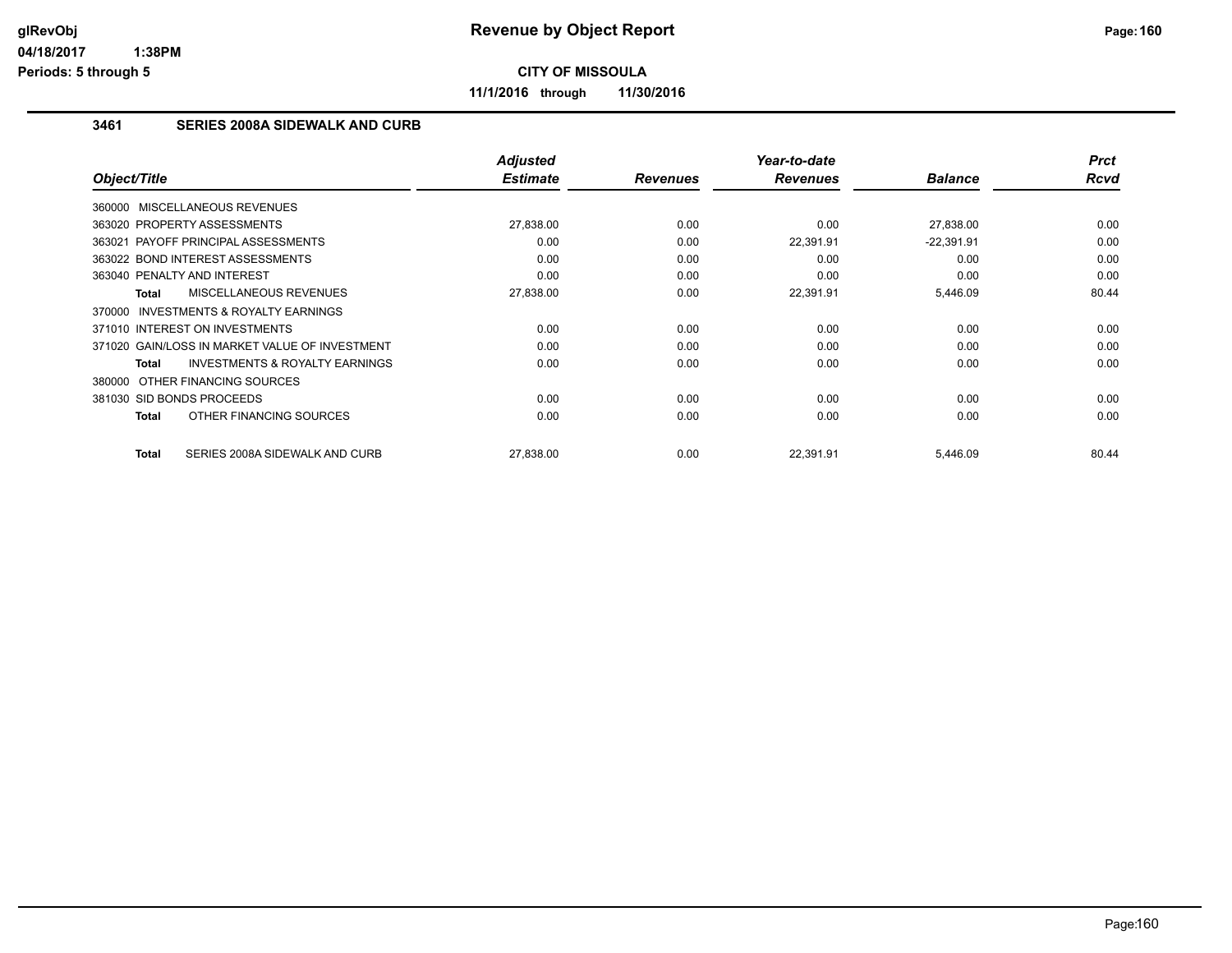**11/1/2016 through 11/30/2016**

# **3462 SERIES 2009 SIDEWALK AND CURB**

**3462 SERIES 2009 SIDEWALK AND CURB**

|                                                    | <b>Adjusted</b> |                 | Year-to-date    |                | <b>Prct</b> |
|----------------------------------------------------|-----------------|-----------------|-----------------|----------------|-------------|
| Object/Title                                       | <b>Estimate</b> | <b>Revenues</b> | <b>Revenues</b> | <b>Balance</b> | Rcvd        |
| 360000 MISCELLANEOUS REVENUES                      |                 |                 |                 |                |             |
| 363020 PROPERTY ASSESSMENTS                        | 63,368.00       | 156.17          | 156.17          | 63,211.83      | 0.25        |
| PAYOFF PRINCIPAL ASSESSMENTS<br>363021             | 0.00            | 13,629.19       | 13,629.19       | $-13,629.19$   | 0.00        |
| 363022 BOND INTEREST ASSESSMENTS                   | 0.00            | 0.00            | 0.00            | 0.00           | 0.00        |
| 363040 PENALTY AND INTEREST                        | 0.00            | 0.00            | 0.00            | 0.00           | 0.00        |
| <b>MISCELLANEOUS REVENUES</b><br><b>Total</b>      | 63,368.00       | 13,785.36       | 13,785.36       | 49,582.64      | 21.75       |
| INVESTMENTS & ROYALTY EARNINGS<br>370000           |                 |                 |                 |                |             |
| 371010 INTEREST ON INVESTMENTS                     | 0.00            | 0.00            | 0.00            | 0.00           | 0.00        |
| 371020 GAIN/LOSS IN MARKET VALUE OF INVESTMENTS    | 0.00            | 0.00            | 0.00            | 0.00           | 0.00        |
| <b>INVESTMENTS &amp; ROYALTY EARNINGS</b><br>Total | 0.00            | 0.00            | 0.00            | 0.00           | 0.00        |
| OTHER FINANCING SOURCES<br>380000                  |                 |                 |                 |                |             |
| 381030 SID BONDS PROCEEDS                          | 0.00            | 0.00            | 0.00            | 0.00           | 0.00        |
| 383042 TRANSFERS FROM OTHER FUNDS                  | 0.00            | 0.00            | 0.00            | 0.00           | 0.00        |
| OTHER FINANCING SOURCES<br><b>Total</b>            | 0.00            | 0.00            | 0.00            | 0.00           | 0.00        |
| SERIES 2009 SIDEWALK AND CURB<br><b>Total</b>      | 63,368.00       | 13,785.36       | 13,785.36       | 49,582.64      | 21.75       |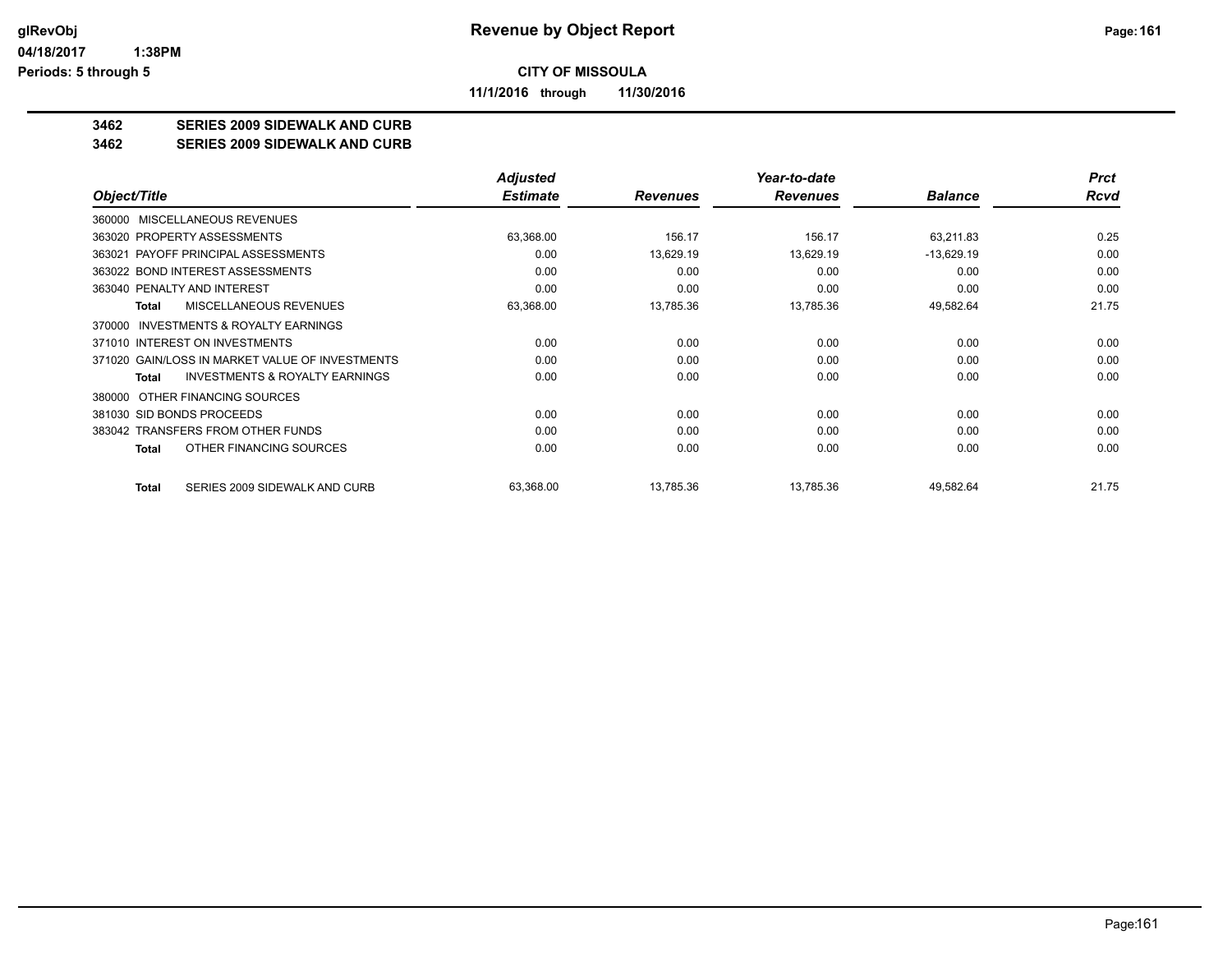**11/1/2016 through 11/30/2016**

### **3462 SERIES 2009 SIDEWALK AND CURB**

|                                                           | <b>Adjusted</b> |                 | Year-to-date    |                | <b>Prct</b> |
|-----------------------------------------------------------|-----------------|-----------------|-----------------|----------------|-------------|
| Object/Title                                              | <b>Estimate</b> | <b>Revenues</b> | <b>Revenues</b> | <b>Balance</b> | <b>Rcvd</b> |
| 360000 MISCELLANEOUS REVENUES                             |                 |                 |                 |                |             |
| 363020 PROPERTY ASSESSMENTS                               | 63,368.00       | 156.17          | 156.17          | 63,211.83      | 0.25        |
| 363021 PAYOFF PRINCIPAL ASSESSMENTS                       | 0.00            | 13,629.19       | 13,629.19       | $-13,629.19$   | 0.00        |
| 363022 BOND INTEREST ASSESSMENTS                          | 0.00            | 0.00            | 0.00            | 0.00           | 0.00        |
| 363040 PENALTY AND INTEREST                               | 0.00            | 0.00            | 0.00            | 0.00           | 0.00        |
| MISCELLANEOUS REVENUES<br><b>Total</b>                    | 63,368.00       | 13,785.36       | 13,785.36       | 49,582.64      | 21.75       |
| <b>INVESTMENTS &amp; ROYALTY EARNINGS</b><br>370000       |                 |                 |                 |                |             |
| 371010 INTEREST ON INVESTMENTS                            | 0.00            | 0.00            | 0.00            | 0.00           | 0.00        |
| 371020 GAIN/LOSS IN MARKET VALUE OF INVESTMENT            | 0.00            | 0.00            | 0.00            | 0.00           | 0.00        |
| <b>INVESTMENTS &amp; ROYALTY EARNINGS</b><br><b>Total</b> | 0.00            | 0.00            | 0.00            | 0.00           | 0.00        |
| OTHER FINANCING SOURCES<br>380000                         |                 |                 |                 |                |             |
| 381030 SID BONDS PROCEEDS                                 | 0.00            | 0.00            | 0.00            | 0.00           | 0.00        |
| 383042 TRANSFERS FROM OTHER FUNDS                         | 0.00            | 0.00            | 0.00            | 0.00           | 0.00        |
| OTHER FINANCING SOURCES<br><b>Total</b>                   | 0.00            | 0.00            | 0.00            | 0.00           | 0.00        |
| SERIES 2009 SIDEWALK AND CURB<br><b>Total</b>             | 63,368.00       | 13,785.36       | 13,785.36       | 49,582.64      | 21.75       |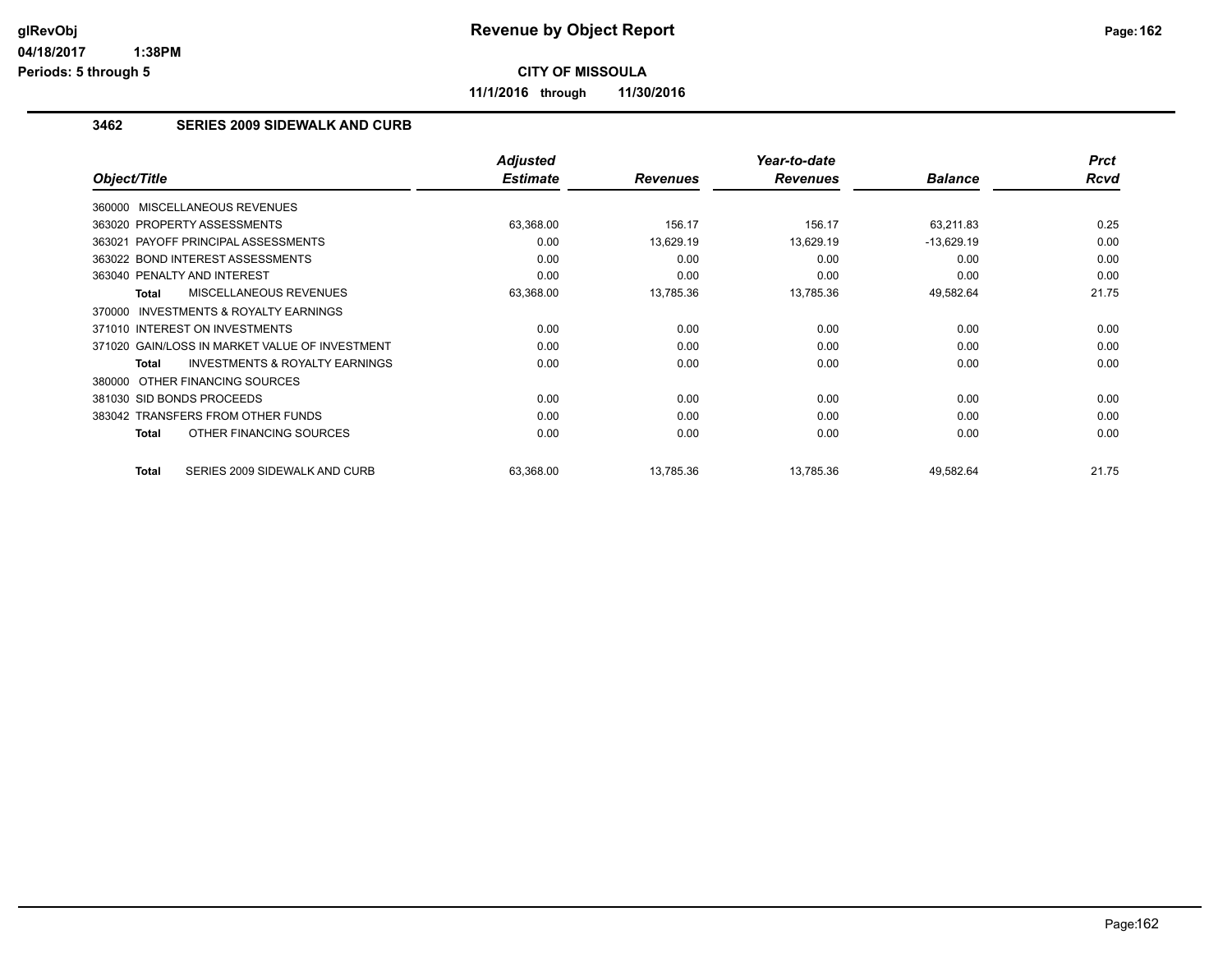**11/1/2016 through 11/30/2016**

# **3463 SERIES 2010 SIDEWALK AND CURB**

**3463 SERIES 2010 SIDEWALK AND CURB**

|                                                    | <b>Adjusted</b> |                 | Year-to-date    |                | <b>Prct</b> |
|----------------------------------------------------|-----------------|-----------------|-----------------|----------------|-------------|
| Object/Title                                       | <b>Estimate</b> | <b>Revenues</b> | <b>Revenues</b> | <b>Balance</b> | Rcvd        |
| 360000 MISCELLANEOUS REVENUES                      |                 |                 |                 |                |             |
| 363020 PROPERTY ASSESSMENTS                        | 96,850.00       | 1,019.52        | 1,019.52        | 95,830.48      | 1.05        |
| PAYOFF PRINCIPAL ASSESSMENTS<br>363021             | 0.00            | 6,147.22        | 6,147.22        | $-6,147.22$    | 0.00        |
| 363022 BOND INTEREST ASSESSMENTS                   | 0.00            | 0.00            | 0.00            | 0.00           | 0.00        |
| 363040 PENALTY AND INTEREST                        | 0.00            | 0.00            | 0.00            | 0.00           | 0.00        |
| <b>MISCELLANEOUS REVENUES</b><br><b>Total</b>      | 96,850.00       | 7,166.74        | 7,166.74        | 89,683.26      | 7.40        |
| INVESTMENTS & ROYALTY EARNINGS<br>370000           |                 |                 |                 |                |             |
| 371010 INTEREST ON INVESTMENTS                     | 0.00            | 0.00            | 0.00            | 0.00           | 0.00        |
| 371020 GAIN/LOSS IN MARKET VALUE OF INVESTMENTS    | 0.00            | 0.00            | 0.00            | 0.00           | 0.00        |
| <b>INVESTMENTS &amp; ROYALTY EARNINGS</b><br>Total | 0.00            | 0.00            | 0.00            | 0.00           | 0.00        |
| OTHER FINANCING SOURCES<br>380000                  |                 |                 |                 |                |             |
| 381030 SID BONDS PROCEEDS                          | 0.00            | 0.00            | 0.00            | 0.00           | 0.00        |
| 383042 TRANSFERS FROM OTHER FUNDS                  | 0.00            | 0.00            | 0.00            | 0.00           | 0.00        |
| OTHER FINANCING SOURCES<br><b>Total</b>            | 0.00            | 0.00            | 0.00            | 0.00           | 0.00        |
| SERIES 2010 SIDEWALK AND CURB<br><b>Total</b>      | 96,850.00       | 7,166.74        | 7,166.74        | 89,683.26      | 7.40        |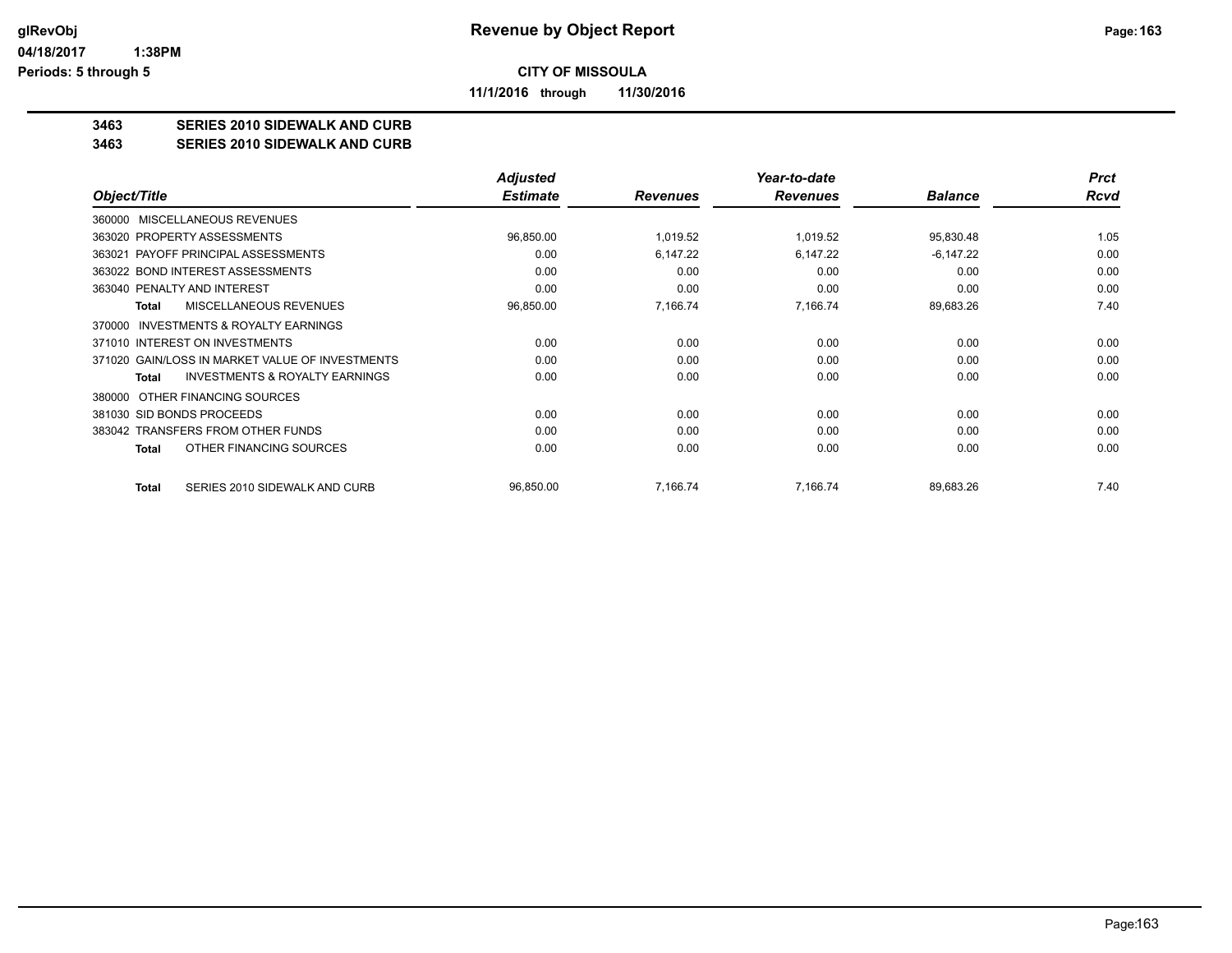**11/1/2016 through 11/30/2016**

### **3463 SERIES 2010 SIDEWALK AND CURB**

|                                                     | <b>Adjusted</b> |                 | Year-to-date    |                | <b>Prct</b> |
|-----------------------------------------------------|-----------------|-----------------|-----------------|----------------|-------------|
| Object/Title                                        | <b>Estimate</b> | <b>Revenues</b> | <b>Revenues</b> | <b>Balance</b> | Rcvd        |
| 360000 MISCELLANEOUS REVENUES                       |                 |                 |                 |                |             |
| 363020 PROPERTY ASSESSMENTS                         | 96,850.00       | 1,019.52        | 1,019.52        | 95,830.48      | 1.05        |
| 363021 PAYOFF PRINCIPAL ASSESSMENTS                 | 0.00            | 6.147.22        | 6.147.22        | $-6.147.22$    | 0.00        |
| 363022 BOND INTEREST ASSESSMENTS                    | 0.00            | 0.00            | 0.00            | 0.00           | 0.00        |
| 363040 PENALTY AND INTEREST                         | 0.00            | 0.00            | 0.00            | 0.00           | 0.00        |
| MISCELLANEOUS REVENUES<br>Total                     | 96,850.00       | 7,166.74        | 7,166.74        | 89,683.26      | 7.40        |
| <b>INVESTMENTS &amp; ROYALTY EARNINGS</b><br>370000 |                 |                 |                 |                |             |
| 371010 INTEREST ON INVESTMENTS                      | 0.00            | 0.00            | 0.00            | 0.00           | 0.00        |
| 371020 GAIN/LOSS IN MARKET VALUE OF INVESTMENT      | 0.00            | 0.00            | 0.00            | 0.00           | 0.00        |
| <b>INVESTMENTS &amp; ROYALTY EARNINGS</b><br>Total  | 0.00            | 0.00            | 0.00            | 0.00           | 0.00        |
| OTHER FINANCING SOURCES<br>380000                   |                 |                 |                 |                |             |
| 381030 SID BONDS PROCEEDS                           | 0.00            | 0.00            | 0.00            | 0.00           | 0.00        |
| 383042 TRANSFERS FROM OTHER FUNDS                   | 0.00            | 0.00            | 0.00            | 0.00           | 0.00        |
| OTHER FINANCING SOURCES<br>Total                    | 0.00            | 0.00            | 0.00            | 0.00           | 0.00        |
| SERIES 2010 SIDEWALK AND CURB<br><b>Total</b>       | 96,850.00       | 7,166.74        | 7,166.74        | 89,683.26      | 7.40        |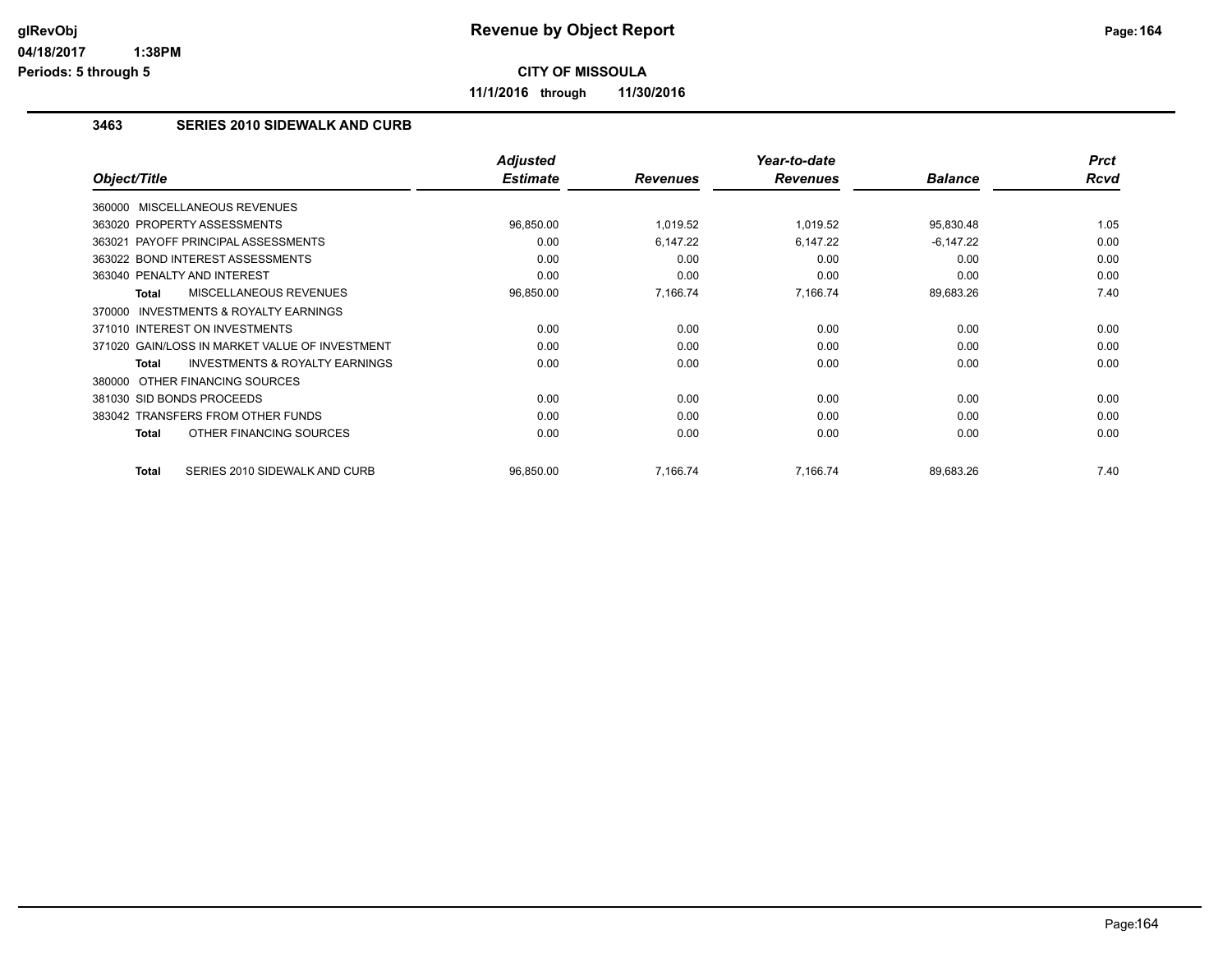**11/1/2016 through 11/30/2016**

**3464 FY12 S/C DEBT SERVICE**

**3464 FY12 S/C DEBT SERVICE**

|                                                    | <b>Adjusted</b> |                 | Year-to-date    |                | <b>Prct</b> |
|----------------------------------------------------|-----------------|-----------------|-----------------|----------------|-------------|
| Object/Title                                       | <b>Estimate</b> | <b>Revenues</b> | <b>Revenues</b> | <b>Balance</b> | <b>Rcvd</b> |
| 360000 MISCELLANEOUS REVENUES                      |                 |                 |                 |                |             |
| 363020 PROPERTY ASSESSMENTS                        | 70,910.00       | 362.93          | 362.93          | 70,547.07      | 0.51        |
| 363021 PAYOFF PRINCIPAL ASSESSMENTS                | 0.00            | 0.00            | 742.61          | $-742.61$      | 0.00        |
| 363022 BOND INTEREST ASSESSMENTS                   | 0.00            | 0.00            | 0.00            | 0.00           | 0.00        |
| 363040 PENALTY AND INTEREST                        | 0.00            | 5.35            | 5.35            | $-5.35$        | 0.00        |
| MISCELLANEOUS REVENUES<br>Total                    | 70,910.00       | 368.28          | 1,110.89        | 69,799.11      | 1.57        |
| INVESTMENTS & ROYALTY EARNINGS<br>370000           |                 |                 |                 |                |             |
| 371010 INTEREST ON INVESTMENTS                     | 0.00            | 0.00            | 0.00            | 0.00           | 0.00        |
| 371020 GAIN/LOSS IN MARKET VALUE OF INVESTMENTS    | 0.00            | 0.00            | 0.00            | 0.00           | 0.00        |
| <b>INVESTMENTS &amp; ROYALTY EARNINGS</b><br>Total | 0.00            | 0.00            | 0.00            | 0.00           | 0.00        |
| OTHER FINANCING SOURCES<br>380000                  |                 |                 |                 |                |             |
| 381030 SID BONDS PROCEEDS                          | 0.00            | 0.00            | 0.00            | 0.00           | 0.00        |
| 383042 TRANSFERS FROM OTHER FUNDS                  | 0.00            | 0.00            | 0.00            | 0.00           | 0.00        |
| OTHER FINANCING SOURCES<br>Total                   | 0.00            | 0.00            | 0.00            | 0.00           | 0.00        |
| FY12 S/C DEBT SERVICE<br>Total                     | 70,910.00       | 368.28          | 1,110.89        | 69,799.11      | 1.57        |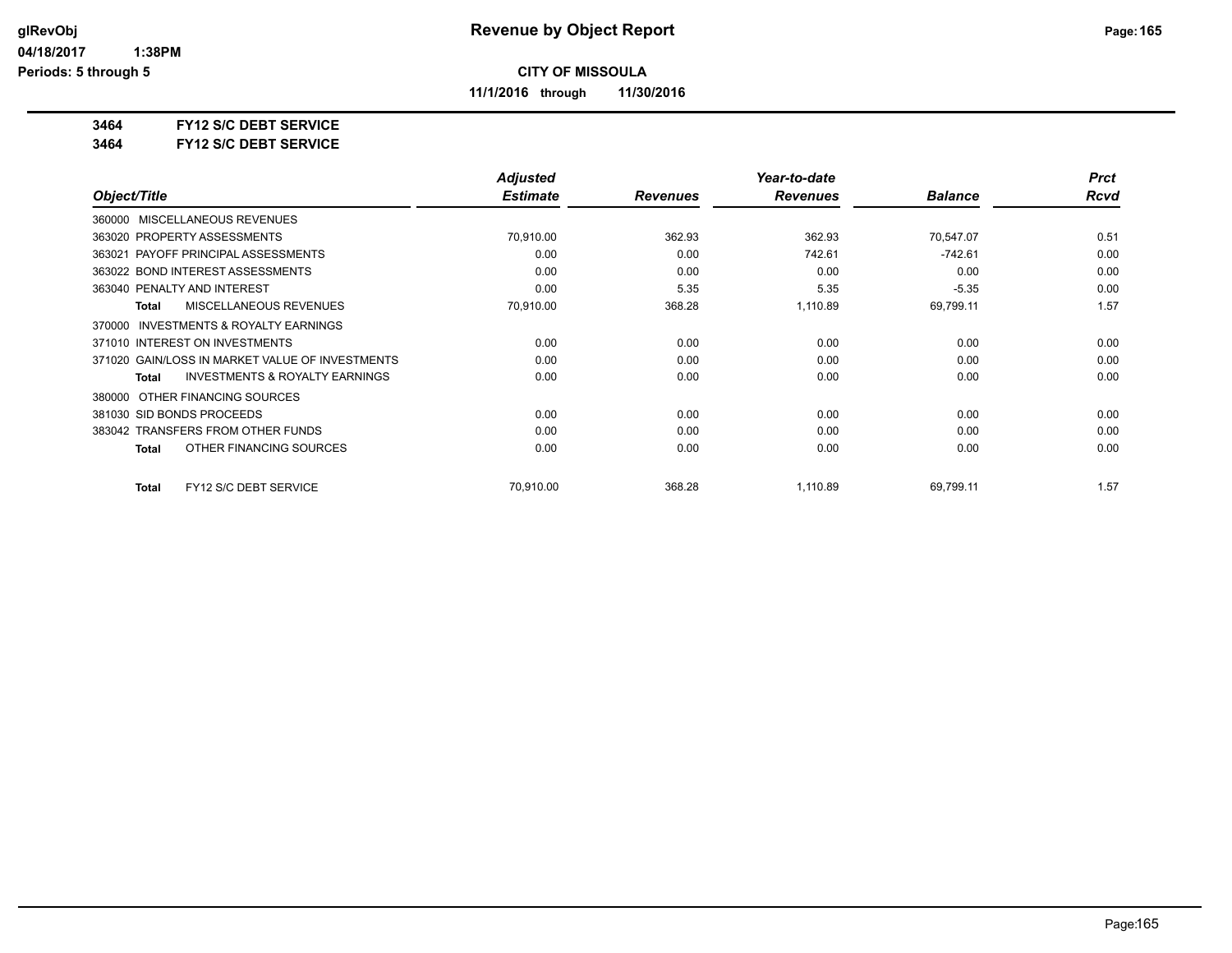**11/1/2016 through 11/30/2016**

### **3464 FY12 S/C DEBT SERVICE**

|                                                           | <b>Adjusted</b> |                 | Year-to-date    |                | <b>Prct</b> |
|-----------------------------------------------------------|-----------------|-----------------|-----------------|----------------|-------------|
| Object/Title                                              | <b>Estimate</b> | <b>Revenues</b> | <b>Revenues</b> | <b>Balance</b> | Rcvd        |
| 360000 MISCELLANEOUS REVENUES                             |                 |                 |                 |                |             |
| 363020 PROPERTY ASSESSMENTS                               | 70,910.00       | 362.93          | 362.93          | 70,547.07      | 0.51        |
| 363021 PAYOFF PRINCIPAL ASSESSMENTS                       | 0.00            | 0.00            | 742.61          | $-742.61$      | 0.00        |
| 363022 BOND INTEREST ASSESSMENTS                          | 0.00            | 0.00            | 0.00            | 0.00           | 0.00        |
| 363040 PENALTY AND INTEREST                               | 0.00            | 5.35            | 5.35            | $-5.35$        | 0.00        |
| MISCELLANEOUS REVENUES<br><b>Total</b>                    | 70,910.00       | 368.28          | 1,110.89        | 69,799.11      | 1.57        |
| <b>INVESTMENTS &amp; ROYALTY EARNINGS</b><br>370000       |                 |                 |                 |                |             |
| 371010 INTEREST ON INVESTMENTS                            | 0.00            | 0.00            | 0.00            | 0.00           | 0.00        |
| 371020 GAIN/LOSS IN MARKET VALUE OF INVESTMENT            | 0.00            | 0.00            | 0.00            | 0.00           | 0.00        |
| <b>INVESTMENTS &amp; ROYALTY EARNINGS</b><br><b>Total</b> | 0.00            | 0.00            | 0.00            | 0.00           | 0.00        |
| OTHER FINANCING SOURCES<br>380000                         |                 |                 |                 |                |             |
| 381030 SID BONDS PROCEEDS                                 | 0.00            | 0.00            | 0.00            | 0.00           | 0.00        |
| 383042 TRANSFERS FROM OTHER FUNDS                         | 0.00            | 0.00            | 0.00            | 0.00           | 0.00        |
| OTHER FINANCING SOURCES<br><b>Total</b>                   | 0.00            | 0.00            | 0.00            | 0.00           | 0.00        |
| FY12 S/C DEBT SERVICE<br><b>Total</b>                     | 70.910.00       | 368.28          | 1.110.89        | 69,799.11      | 1.57        |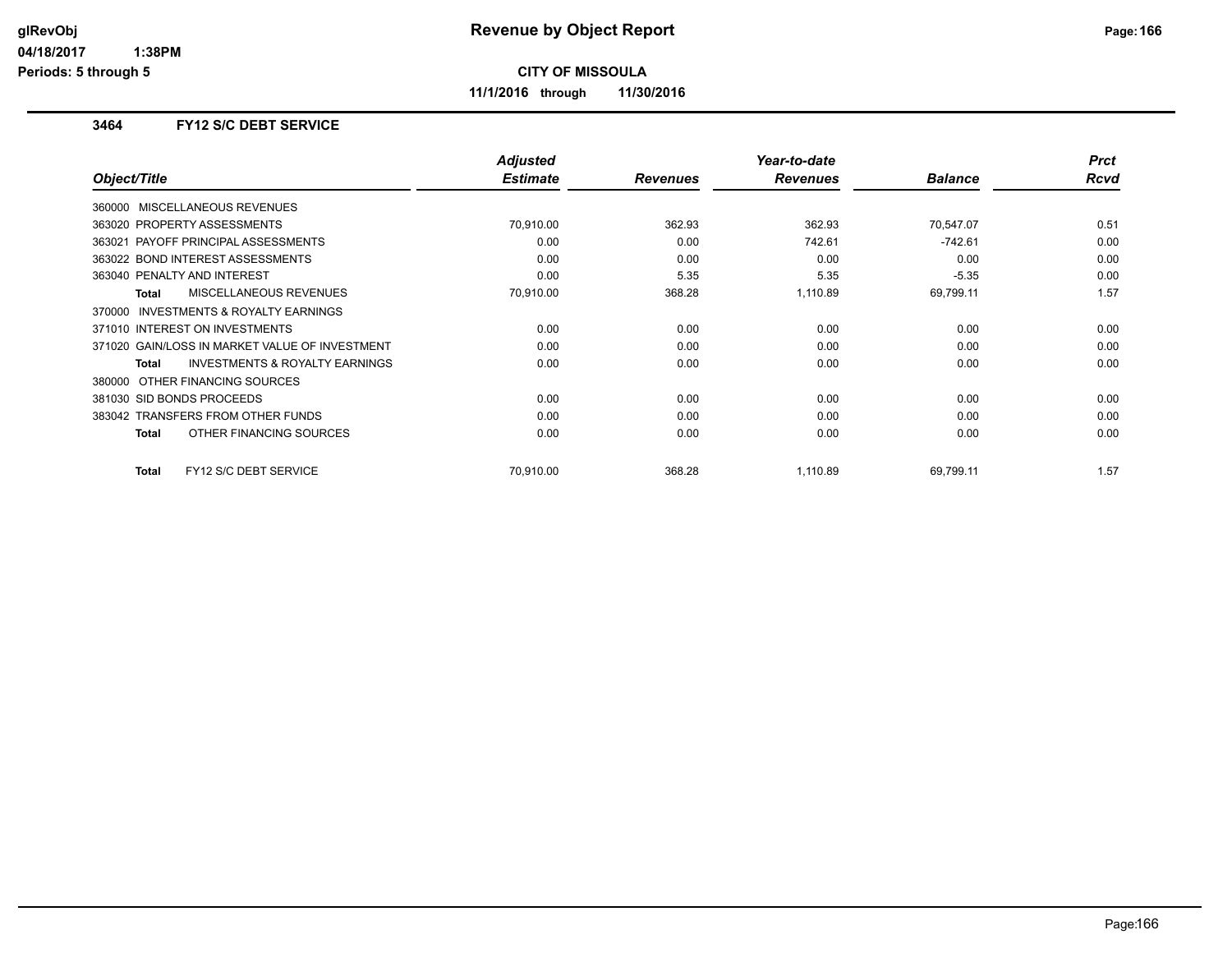**11/1/2016 through 11/30/2016**

# **3465 FY13 SIDEWALK/CURB DEBT SERVICE**

**3465 FY13 SIDEWALK/CURB DEBT SERVICE**

|                                                           | <b>Adjusted</b> |                 | Year-to-date    |                | <b>Prct</b> |
|-----------------------------------------------------------|-----------------|-----------------|-----------------|----------------|-------------|
| Object/Title                                              | <b>Estimate</b> | <b>Revenues</b> | <b>Revenues</b> | <b>Balance</b> | Rcvd        |
| 360000 MISCELLANEOUS REVENUES                             |                 |                 |                 |                |             |
| 363020 PROPERTY ASSESSMENTS                               | 39,067.00       | 134.74          | 134.74          | 38,932.26      | 0.34        |
| PAYOFF PRINCIPAL ASSESSMENTS<br>363021                    | 0.00            | 0.00            | 0.00            | 0.00           | 0.00        |
| 363022 BOND INTEREST ASSESSMENTS                          | 0.00            | 0.00            | 0.00            | 0.00           | 0.00        |
| 363040 PENALTY AND INTEREST                               | 0.00            | 7.23            | 7.23            | $-7.23$        | 0.00        |
| <b>MISCELLANEOUS REVENUES</b><br>Total                    | 39,067.00       | 141.97          | 141.97          | 38,925.03      | 0.36        |
| 370000 INVESTMENTS & ROYALTY EARNINGS                     |                 |                 |                 |                |             |
| 371010 INTEREST ON INVESTMENTS                            | 0.00            | 0.00            | 0.00            | 0.00           | 0.00        |
| 371020 GAIN/LOSS IN MARKET VALUE OF INVESTMENTS           | 0.00            | 0.00            | 0.00            | 0.00           | 0.00        |
| <b>INVESTMENTS &amp; ROYALTY EARNINGS</b><br><b>Total</b> | 0.00            | 0.00            | 0.00            | 0.00           | 0.00        |
| OTHER FINANCING SOURCES<br>380000                         |                 |                 |                 |                |             |
| 381030 SID BONDS PROCEEDS                                 | 0.00            | 0.00            | 0.00            | 0.00           | 0.00        |
| 383042 TRANSFERS FROM OTHER FUNDS                         | 0.00            | 0.00            | 0.00            | 0.00           | 0.00        |
| OTHER FINANCING SOURCES<br><b>Total</b>                   | 0.00            | 0.00            | 0.00            | 0.00           | 0.00        |
| FY13 SIDEWALK/CURB DEBT SERVICE<br><b>Total</b>           | 39,067.00       | 141.97          | 141.97          | 38,925.03      | 0.36        |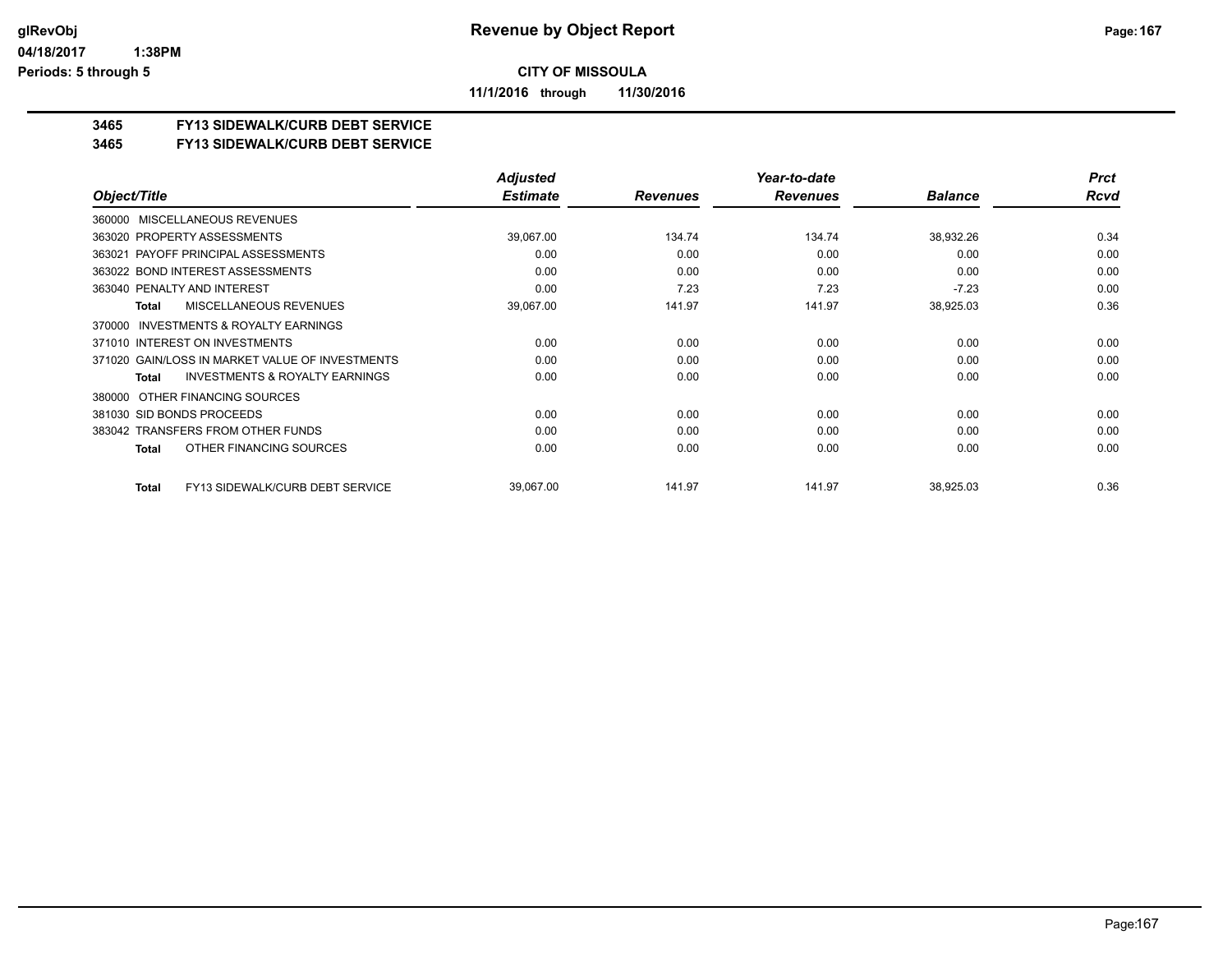**11/1/2016 through 11/30/2016**

### **3465 FY13 SIDEWALK/CURB DEBT SERVICE**

|                                                     | <b>Adjusted</b> |                 | Year-to-date    |                | <b>Prct</b> |
|-----------------------------------------------------|-----------------|-----------------|-----------------|----------------|-------------|
| Object/Title                                        | <b>Estimate</b> | <b>Revenues</b> | <b>Revenues</b> | <b>Balance</b> | Rcvd        |
| 360000 MISCELLANEOUS REVENUES                       |                 |                 |                 |                |             |
| 363020 PROPERTY ASSESSMENTS                         | 39,067.00       | 134.74          | 134.74          | 38,932.26      | 0.34        |
| 363021 PAYOFF PRINCIPAL ASSESSMENTS                 | 0.00            | 0.00            | 0.00            | 0.00           | 0.00        |
| 363022 BOND INTEREST ASSESSMENTS                    | 0.00            | 0.00            | 0.00            | 0.00           | 0.00        |
| 363040 PENALTY AND INTEREST                         | 0.00            | 7.23            | 7.23            | $-7.23$        | 0.00        |
| <b>MISCELLANEOUS REVENUES</b><br><b>Total</b>       | 39,067.00       | 141.97          | 141.97          | 38,925.03      | 0.36        |
| <b>INVESTMENTS &amp; ROYALTY EARNINGS</b><br>370000 |                 |                 |                 |                |             |
| 371010 INTEREST ON INVESTMENTS                      | 0.00            | 0.00            | 0.00            | 0.00           | 0.00        |
| 371020 GAIN/LOSS IN MARKET VALUE OF INVESTMENT      | 0.00            | 0.00            | 0.00            | 0.00           | 0.00        |
| <b>INVESTMENTS &amp; ROYALTY EARNINGS</b><br>Total  | 0.00            | 0.00            | 0.00            | 0.00           | 0.00        |
| OTHER FINANCING SOURCES<br>380000                   |                 |                 |                 |                |             |
| 381030 SID BONDS PROCEEDS                           | 0.00            | 0.00            | 0.00            | 0.00           | 0.00        |
| 383042 TRANSFERS FROM OTHER FUNDS                   | 0.00            | 0.00            | 0.00            | 0.00           | 0.00        |
| OTHER FINANCING SOURCES<br>Total                    | 0.00            | 0.00            | 0.00            | 0.00           | 0.00        |
| FY13 SIDEWALK/CURB DEBT SERVICE<br>Total            | 39,067.00       | 141.97          | 141.97          | 38,925.03      | 0.36        |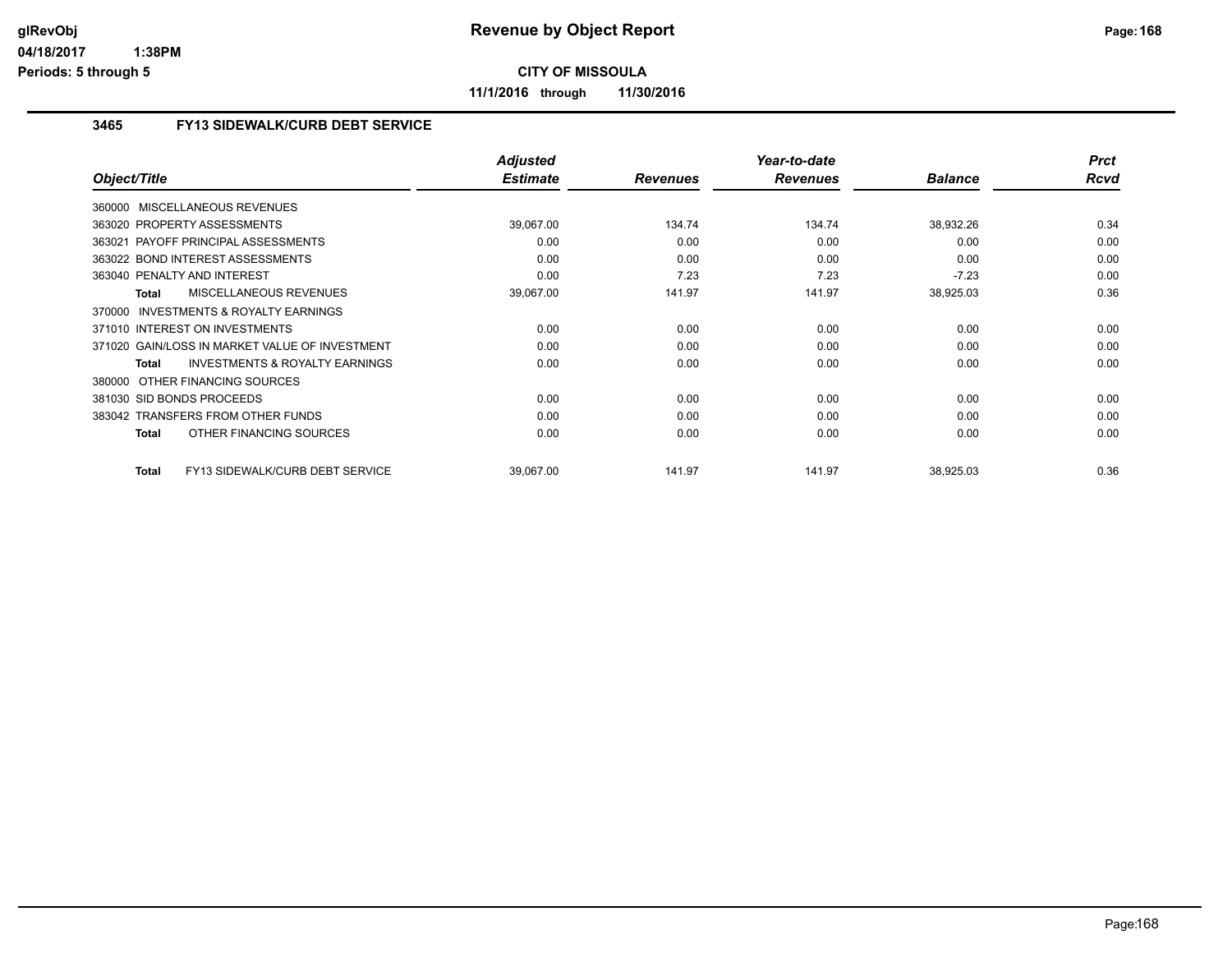**11/1/2016 through 11/30/2016**

#### **3466 FY15 SIDEWALK/CURB DEBT SERVICE 3466 FY15 SIDEWALK/CURB DEBT SERVICE**

|                                                        | <b>Adjusted</b> |                 | Year-to-date    |                | <b>Prct</b> |
|--------------------------------------------------------|-----------------|-----------------|-----------------|----------------|-------------|
| Object/Title                                           | <b>Estimate</b> | <b>Revenues</b> | <b>Revenues</b> | <b>Balance</b> | Rcvd        |
| <b>MISCELLANEOUS REVENUES</b><br>360000                |                 |                 |                 |                |             |
| 363020 PROPERTY ASSESSMENTS                            | 57,525.00       | 0.00            | 0.00            | 57,525.00      | 0.00        |
| 363021 PAYOFF PRINCIPAL ASSESSMENTS                    | 0.00            | 7,792.75        | 13,679.06       | $-13,679.06$   | 0.00        |
| 363022 BOND INTEREST ASSESSMENTS                       | 0.00            | 0.00            | 0.00            | 0.00           | 0.00        |
| 363040 PENALTY AND INTEREST                            | 0.00            | 0.00            | 0.00            | 0.00           | 0.00        |
| <b>MISCELLANEOUS REVENUES</b><br><b>Total</b>          | 57,525.00       | 7,792.75        | 13,679.06       | 43,845.94      | 23.78       |
| <b>INVESTMENTS &amp; ROYALTY EARNINGS</b><br>370000    |                 |                 |                 |                |             |
| 371010 INTEREST ON INVESTMENTS                         | 0.00            | 0.00            | 0.00            | 0.00           | 0.00        |
| 371020 GAIN/LOSS IN MARKET VALUE OF INVESTMENTS        | 0.00            | 0.00            | 0.00            | 0.00           | 0.00        |
| <b>INVESTMENTS &amp; ROYALTY EARNINGS</b><br>Total     | 0.00            | 0.00            | 0.00            | 0.00           | 0.00        |
| OTHER FINANCING SOURCES<br>380000                      |                 |                 |                 |                |             |
| 381030 SID BONDS PROCEEDS                              | 0.00            | 0.00            | 0.00            | 0.00           | 0.00        |
| 383042 TRANSFERS FROM OTHER FUNDS                      | 0.00            | 0.00            | 0.00            | 0.00           | 0.00        |
| OTHER FINANCING SOURCES<br><b>Total</b>                | 0.00            | 0.00            | 0.00            | 0.00           | 0.00        |
| <b>FY15 SIDEWALK/CURB DEBT SERVICE</b><br><b>Total</b> | 57,525.00       | 7.792.75        | 13,679.06       | 43,845.94      | 23.78       |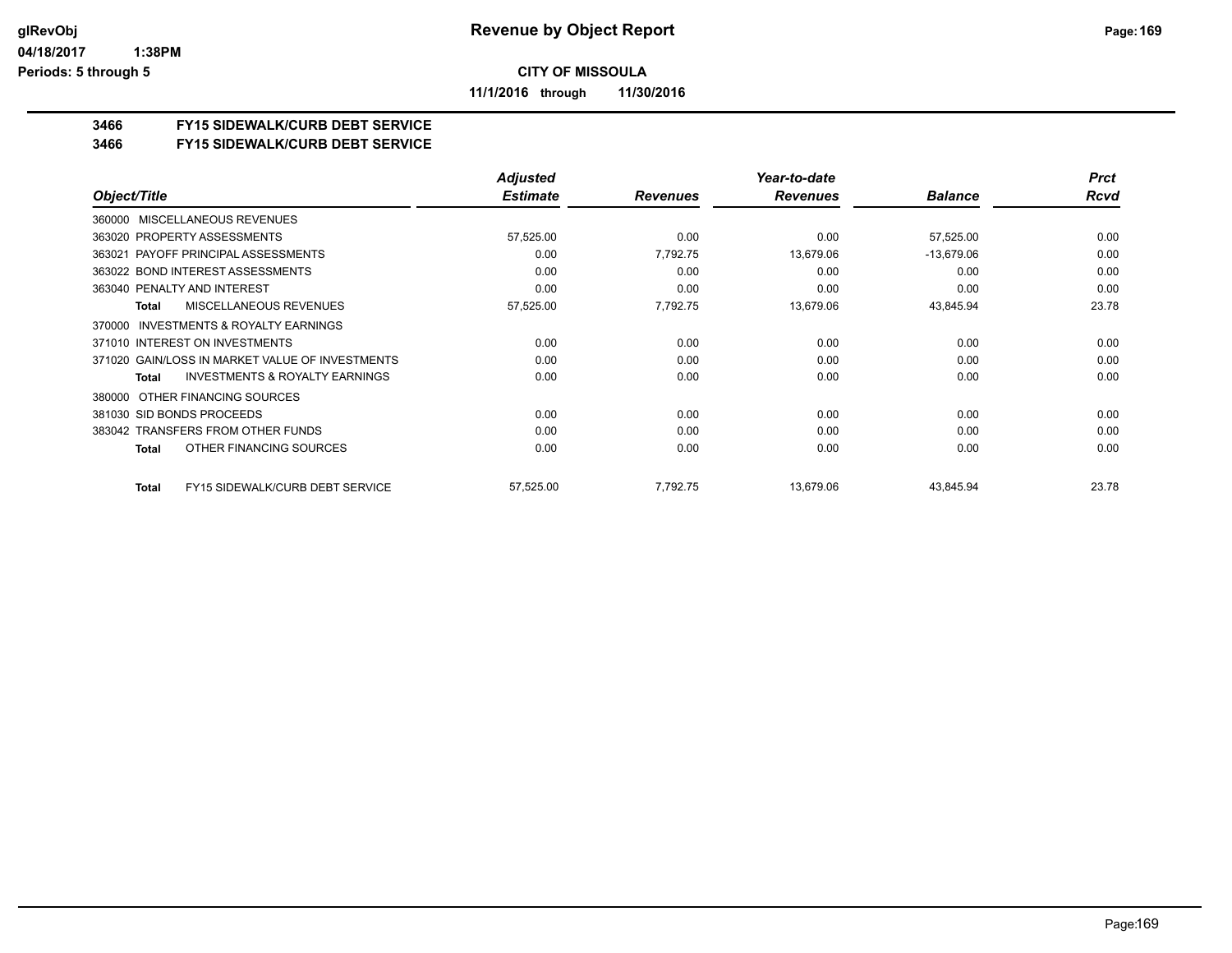**11/1/2016 through 11/30/2016**

### **3466 FY15 SIDEWALK/CURB DEBT SERVICE**

|                                                           | <b>Adjusted</b> |                 | Year-to-date    |                | <b>Prct</b> |
|-----------------------------------------------------------|-----------------|-----------------|-----------------|----------------|-------------|
| Object/Title                                              | <b>Estimate</b> | <b>Revenues</b> | <b>Revenues</b> | <b>Balance</b> | Rcvd        |
| 360000 MISCELLANEOUS REVENUES                             |                 |                 |                 |                |             |
| 363020 PROPERTY ASSESSMENTS                               | 57,525.00       | 0.00            | 0.00            | 57,525.00      | 0.00        |
| 363021 PAYOFF PRINCIPAL ASSESSMENTS                       | 0.00            | 7,792.75        | 13,679.06       | $-13,679.06$   | 0.00        |
| 363022 BOND INTEREST ASSESSMENTS                          | 0.00            | 0.00            | 0.00            | 0.00           | 0.00        |
| 363040 PENALTY AND INTEREST                               | 0.00            | 0.00            | 0.00            | 0.00           | 0.00        |
| MISCELLANEOUS REVENUES<br><b>Total</b>                    | 57,525.00       | 7,792.75        | 13,679.06       | 43,845.94      | 23.78       |
| <b>INVESTMENTS &amp; ROYALTY EARNINGS</b><br>370000       |                 |                 |                 |                |             |
| 371010 INTEREST ON INVESTMENTS                            | 0.00            | 0.00            | 0.00            | 0.00           | 0.00        |
| 371020 GAIN/LOSS IN MARKET VALUE OF INVESTMENT            | 0.00            | 0.00            | 0.00            | 0.00           | 0.00        |
| <b>INVESTMENTS &amp; ROYALTY EARNINGS</b><br><b>Total</b> | 0.00            | 0.00            | 0.00            | 0.00           | 0.00        |
| OTHER FINANCING SOURCES<br>380000                         |                 |                 |                 |                |             |
| 381030 SID BONDS PROCEEDS                                 | 0.00            | 0.00            | 0.00            | 0.00           | 0.00        |
| 383042 TRANSFERS FROM OTHER FUNDS                         | 0.00            | 0.00            | 0.00            | 0.00           | 0.00        |
| OTHER FINANCING SOURCES<br><b>Total</b>                   | 0.00            | 0.00            | 0.00            | 0.00           | 0.00        |
| <b>FY15 SIDEWALK/CURB DEBT SERVICE</b><br><b>Total</b>    | 57,525.00       | 7.792.75        | 13.679.06       | 43,845.94      | 23.78       |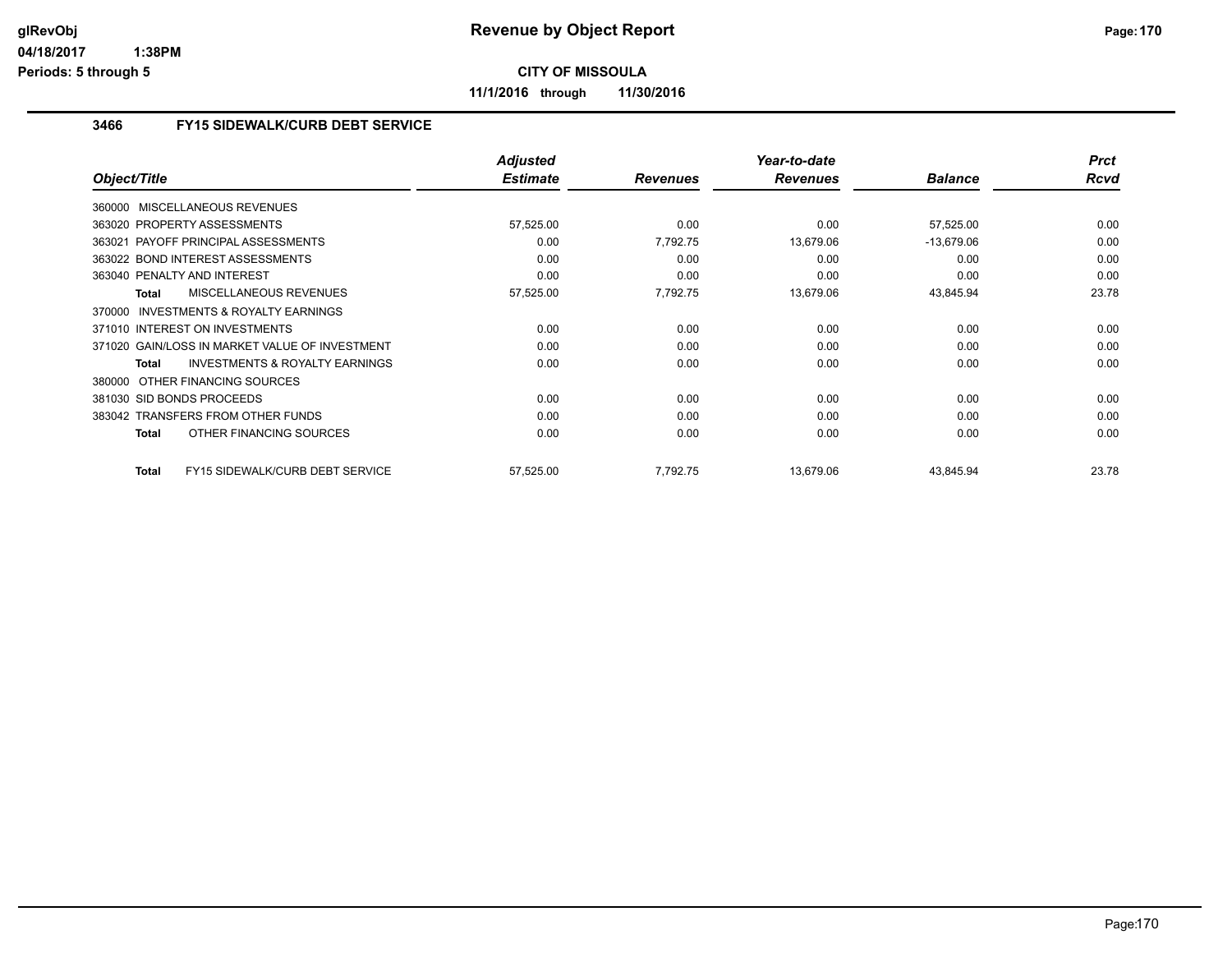**11/1/2016 through 11/30/2016**

### **3467 FY16 SIDEWALK/CURB DEBT SERVICE 3467 FY16 SIDEWALK/CURB DEBT SERVICE**

|                                                    | <b>Adjusted</b> |                 | Year-to-date    |                | <b>Prct</b> |
|----------------------------------------------------|-----------------|-----------------|-----------------|----------------|-------------|
| Object/Title                                       | <b>Estimate</b> | <b>Revenues</b> | <b>Revenues</b> | <b>Balance</b> | <b>Rcvd</b> |
| 360000 MISCELLANEOUS REVENUES                      |                 |                 |                 |                |             |
| 363020 PROPERTY ASSESSMENTS                        | 0.00            | 0.00            | 0.00            | 0.00           | 0.00        |
| 363021 PAYOFF PRINCIPAL ASSESSMENTS                | 0.00            | 0.00            | 0.00            | 0.00           | 0.00        |
| 363022 BOND INTEREST ASSESSMENTS                   | 0.00            | 0.00            | 0.00            | 0.00           | 0.00        |
| 363040 PENALTY AND INTEREST                        | 0.00            | 0.00            | 0.00            | 0.00           | 0.00        |
| MISCELLANEOUS REVENUES<br>Total                    | 0.00            | 0.00            | 0.00            | 0.00           | 0.00        |
| 370000 INVESTMENTS & ROYALTY EARNINGS              |                 |                 |                 |                |             |
| 371010 INTEREST ON INVESTMENTS                     | 0.00            | 0.00            | 0.00            | 0.00           | 0.00        |
| 371020 GAIN/LOSS IN MARKET VALUE OF INVESTMENTS    | 0.00            | 0.00            | 0.00            | 0.00           | 0.00        |
| <b>INVESTMENTS &amp; ROYALTY EARNINGS</b><br>Total | 0.00            | 0.00            | 0.00            | 0.00           | 0.00        |
| 380000 OTHER FINANCING SOURCES                     |                 |                 |                 |                |             |
| 381030 SID BONDS PROCEEDS                          | 0.00            | 0.00            | 0.00            | 0.00           | 0.00        |
| 383042 TRANSFERS FROM OTHER FUNDS                  | 0.00            | 0.00            | 0.00            | 0.00           | 0.00        |
| OTHER FINANCING SOURCES<br>Total                   | 0.00            | 0.00            | 0.00            | 0.00           | 0.00        |
|                                                    |                 |                 |                 |                |             |
| FY16 SIDEWALK/CURB DEBT SERVICE<br>Total           | 0.00            | 0.00            | 0.00            | 0.00           | 0.00        |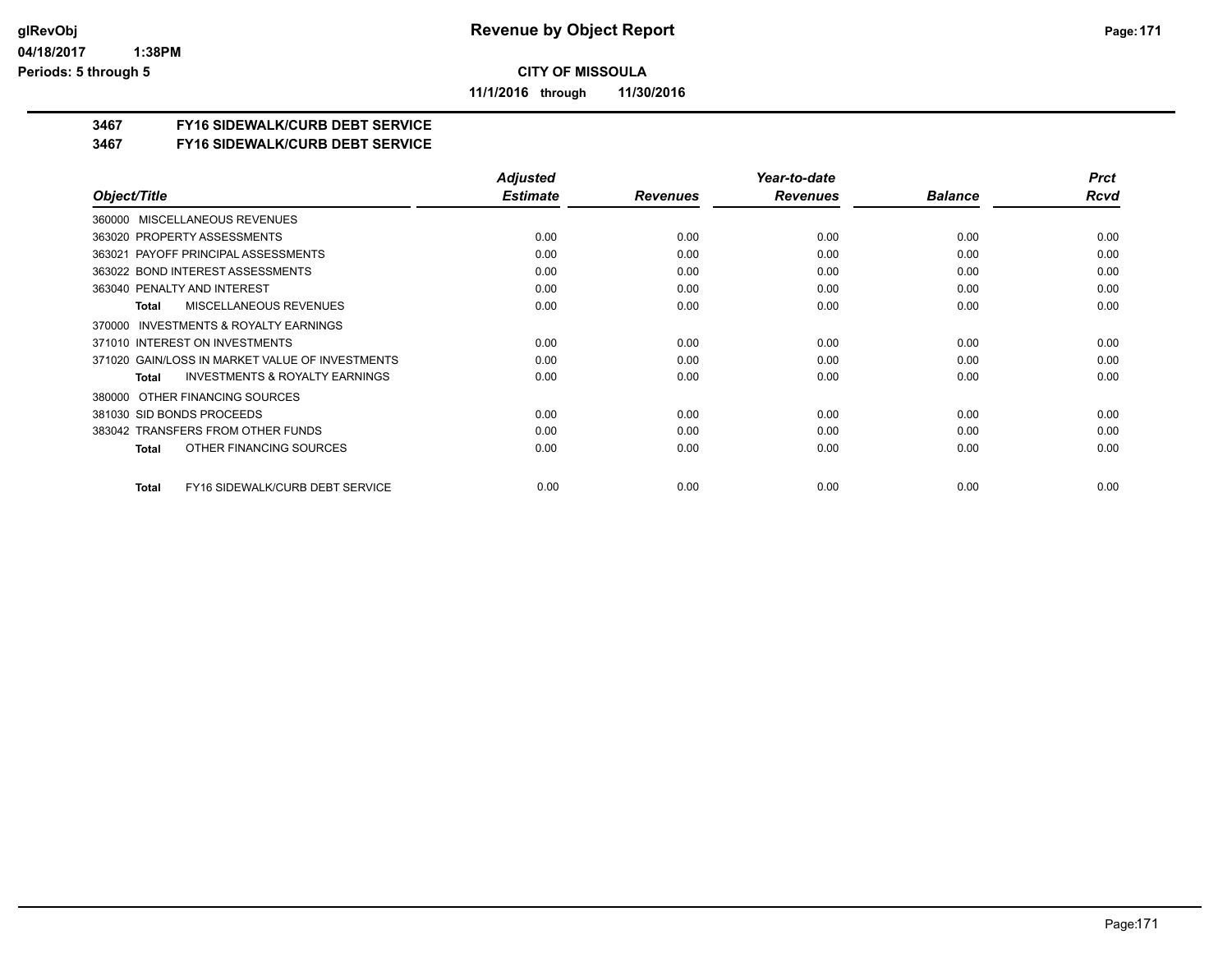**11/1/2016 through 11/30/2016**

### **3467 FY16 SIDEWALK/CURB DEBT SERVICE**

|                                                     | <b>Adjusted</b> |                 | Year-to-date    |                | <b>Prct</b> |
|-----------------------------------------------------|-----------------|-----------------|-----------------|----------------|-------------|
| Object/Title                                        | <b>Estimate</b> | <b>Revenues</b> | <b>Revenues</b> | <b>Balance</b> | Rcvd        |
| 360000 MISCELLANEOUS REVENUES                       |                 |                 |                 |                |             |
| 363020 PROPERTY ASSESSMENTS                         | 0.00            | 0.00            | 0.00            | 0.00           | 0.00        |
| 363021 PAYOFF PRINCIPAL ASSESSMENTS                 | 0.00            | 0.00            | 0.00            | 0.00           | 0.00        |
| 363022 BOND INTEREST ASSESSMENTS                    | 0.00            | 0.00            | 0.00            | 0.00           | 0.00        |
| 363040 PENALTY AND INTEREST                         | 0.00            | 0.00            | 0.00            | 0.00           | 0.00        |
| <b>MISCELLANEOUS REVENUES</b><br>Total              | 0.00            | 0.00            | 0.00            | 0.00           | 0.00        |
| <b>INVESTMENTS &amp; ROYALTY EARNINGS</b><br>370000 |                 |                 |                 |                |             |
| 371010 INTEREST ON INVESTMENTS                      | 0.00            | 0.00            | 0.00            | 0.00           | 0.00        |
| 371020 GAIN/LOSS IN MARKET VALUE OF INVESTMENT      | 0.00            | 0.00            | 0.00            | 0.00           | 0.00        |
| <b>INVESTMENTS &amp; ROYALTY EARNINGS</b><br>Total  | 0.00            | 0.00            | 0.00            | 0.00           | 0.00        |
| OTHER FINANCING SOURCES<br>380000                   |                 |                 |                 |                |             |
| 381030 SID BONDS PROCEEDS                           | 0.00            | 0.00            | 0.00            | 0.00           | 0.00        |
| 383042 TRANSFERS FROM OTHER FUNDS                   | 0.00            | 0.00            | 0.00            | 0.00           | 0.00        |
| <b>Total</b><br>OTHER FINANCING SOURCES             | 0.00            | 0.00            | 0.00            | 0.00           | 0.00        |
| FY16 SIDEWALK/CURB DEBT SERVICE<br><b>Total</b>     | 0.00            | 0.00            | 0.00            | 0.00           | 0.00        |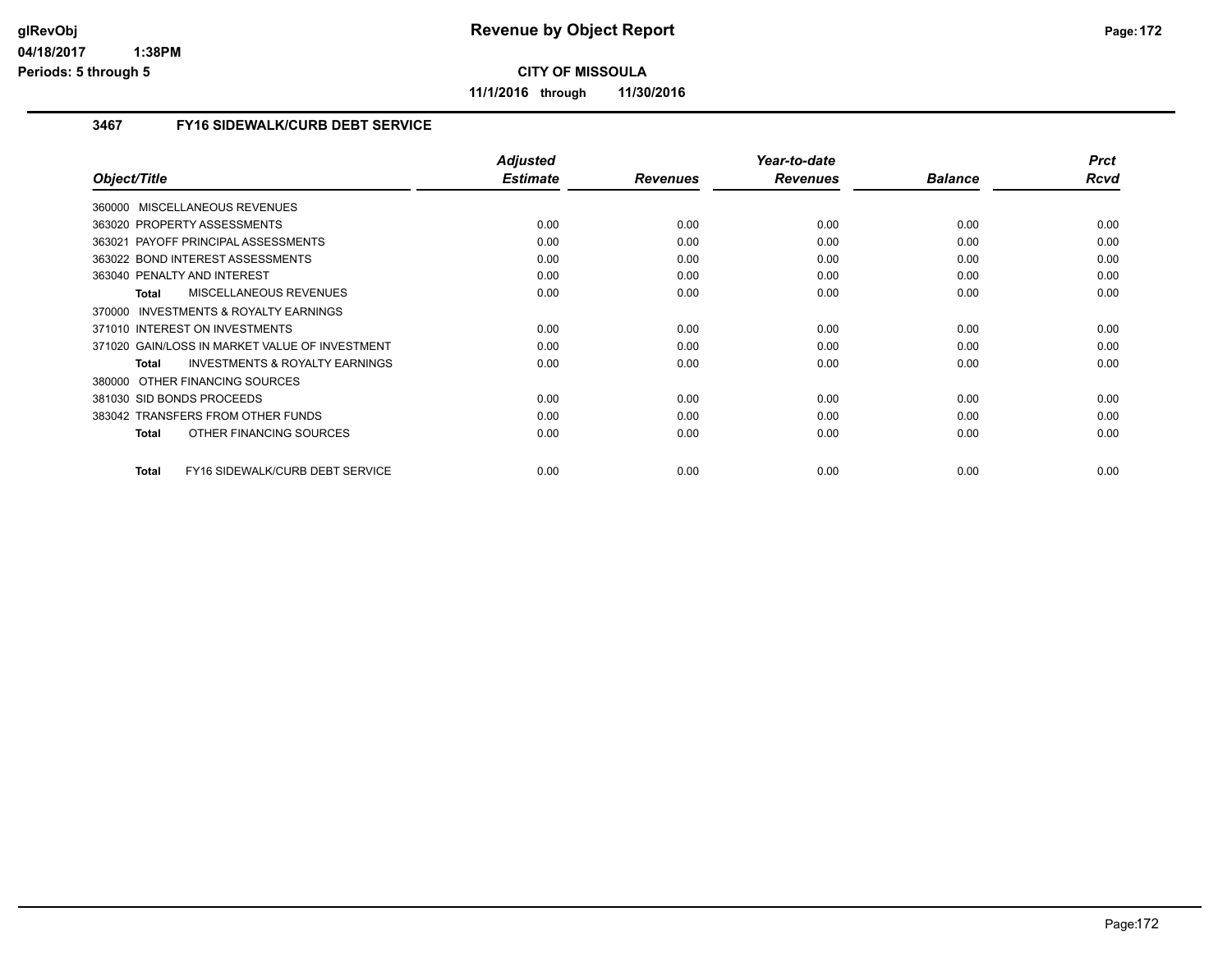**11/1/2016 through 11/30/2016**

**3470 SID 470 DEBT SERVICE FUND**

**3470 SID 470 DEBT SERVICE FUND**

|                                                    | <b>Adjusted</b> |                 | Year-to-date    |                | <b>Prct</b> |
|----------------------------------------------------|-----------------|-----------------|-----------------|----------------|-------------|
| Object/Title                                       | <b>Estimate</b> | <b>Revenues</b> | <b>Revenues</b> | <b>Balance</b> | Rcvd        |
| TAXES/ASSESSMENTS<br>310000                        |                 |                 |                 |                |             |
| PENALTIES & INTEREST<br>312001                     | 0.00            | 0.00            | 0.00            | 0.00           | 0.00        |
| TAXES/ASSESSMENTS<br>Total                         | 0.00            | 0.00            | 0.00            | 0.00           | 0.00        |
| 360000 MISCELLANEOUS REVENUES                      |                 |                 |                 |                |             |
| 363020 PROPERTY ASSESSMENTS                        | 0.00            | 0.00            | 0.00            | 0.00           | 0.00        |
| PAYOFF PRINCIPAL ASSESSMENTS<br>363021             | 0.00            | 0.00            | 0.00            | 0.00           | 0.00        |
| 363022 BOND INTEREST ASSESSMENTS                   | 0.00            | 0.00            | 0.00            | 0.00           | 0.00        |
| 363040 PENALTY AND INTEREST                        | 0.00            | 0.00            | 0.00            | 0.00           | 0.00        |
| MISCELLANEOUS REVENUES<br><b>Total</b>             | 0.00            | 0.00            | 0.00            | 0.00           | 0.00        |
| 370000 INVESTMENTS & ROYALTY EARNINGS              |                 |                 |                 |                |             |
| 371010 INTEREST ON INVESTMENTS                     | 0.00            | 0.00            | 0.00            | 0.00           | 0.00        |
| 371020 GAIN/LOSS IN MARKET VALUE OF INVESTMENTS    | 0.00            | 0.00            | 0.00            | 0.00           | 0.00        |
| <b>INVESTMENTS &amp; ROYALTY EARNINGS</b><br>Total | 0.00            | 0.00            | 0.00            | 0.00           | 0.00        |
| 380000 OTHER FINANCING SOURCES                     |                 |                 |                 |                |             |
| 381009 TRANSFERS IN                                | 0.00            | 0.00            | 0.00            | 0.00           | 0.00        |
| OTHER FINANCING SOURCES<br><b>Total</b>            | 0.00            | 0.00            | 0.00            | 0.00           | 0.00        |
| SID 470 DEBT SERVICE FUND<br><b>Total</b>          | 0.00            | 0.00            | 0.00            | 0.00           | 0.00        |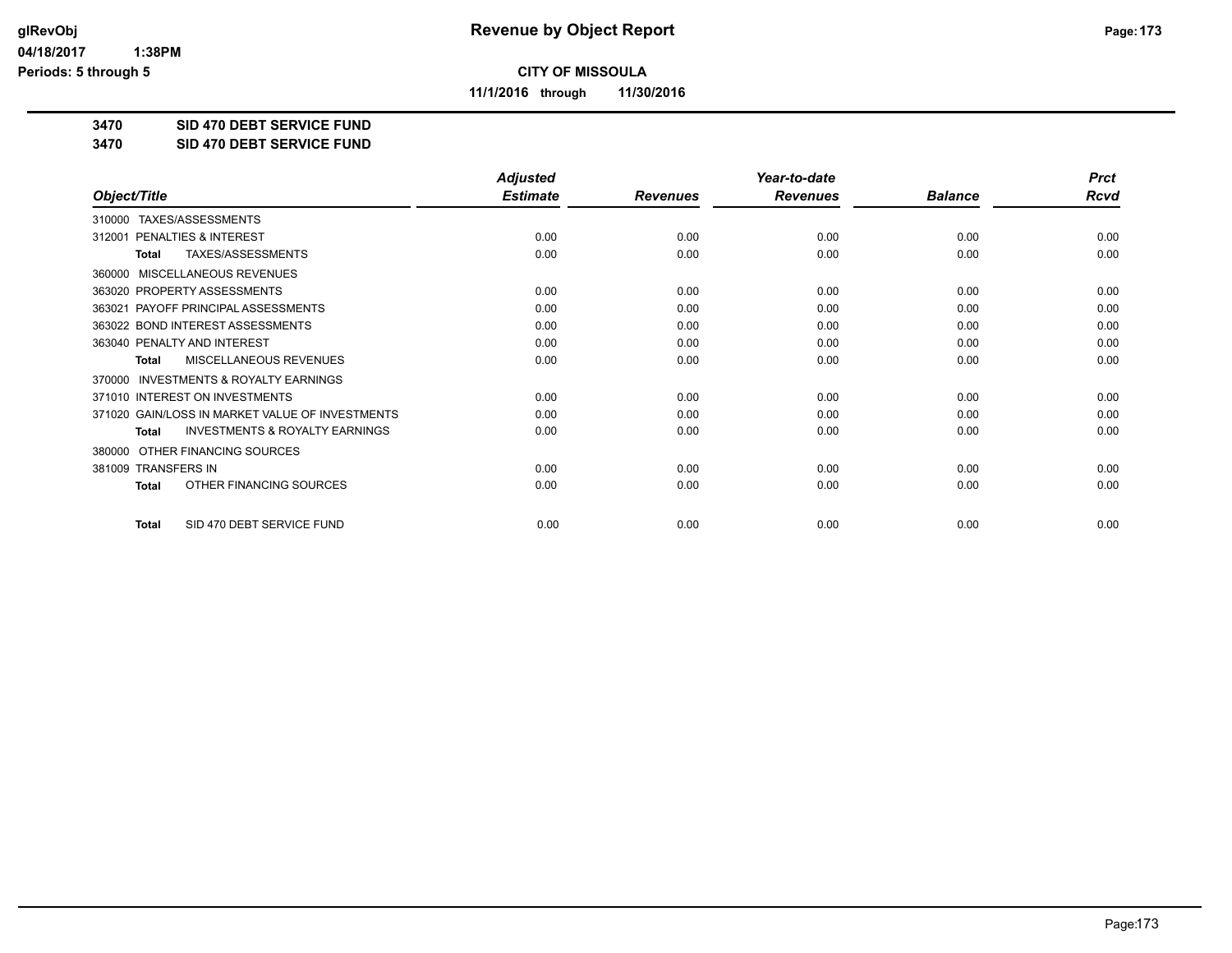**11/1/2016 through 11/30/2016**

### **3470 SID 470 DEBT SERVICE FUND**

|                                                           | <b>Adjusted</b> |                 | Year-to-date    |                | <b>Prct</b> |
|-----------------------------------------------------------|-----------------|-----------------|-----------------|----------------|-------------|
| Object/Title                                              | <b>Estimate</b> | <b>Revenues</b> | <b>Revenues</b> | <b>Balance</b> | <b>Rcvd</b> |
| TAXES/ASSESSMENTS<br>310000                               |                 |                 |                 |                |             |
| 312001 PENALTIES & INTEREST                               | 0.00            | 0.00            | 0.00            | 0.00           | 0.00        |
| TAXES/ASSESSMENTS<br><b>Total</b>                         | 0.00            | 0.00            | 0.00            | 0.00           | 0.00        |
| <b>MISCELLANEOUS REVENUES</b><br>360000                   |                 |                 |                 |                |             |
| 363020 PROPERTY ASSESSMENTS                               | 0.00            | 0.00            | 0.00            | 0.00           | 0.00        |
| 363021 PAYOFF PRINCIPAL ASSESSMENTS                       | 0.00            | 0.00            | 0.00            | 0.00           | 0.00        |
| 363022 BOND INTEREST ASSESSMENTS                          | 0.00            | 0.00            | 0.00            | 0.00           | 0.00        |
| 363040 PENALTY AND INTEREST                               | 0.00            | 0.00            | 0.00            | 0.00           | 0.00        |
| <b>MISCELLANEOUS REVENUES</b><br>Total                    | 0.00            | 0.00            | 0.00            | 0.00           | 0.00        |
| <b>INVESTMENTS &amp; ROYALTY EARNINGS</b><br>370000       |                 |                 |                 |                |             |
| 371010 INTEREST ON INVESTMENTS                            | 0.00            | 0.00            | 0.00            | 0.00           | 0.00        |
| 371020 GAIN/LOSS IN MARKET VALUE OF INVESTMENT            | 0.00            | 0.00            | 0.00            | 0.00           | 0.00        |
| <b>INVESTMENTS &amp; ROYALTY EARNINGS</b><br><b>Total</b> | 0.00            | 0.00            | 0.00            | 0.00           | 0.00        |
| OTHER FINANCING SOURCES<br>380000                         |                 |                 |                 |                |             |
| 381009 TRANSFERS IN                                       | 0.00            | 0.00            | 0.00            | 0.00           | 0.00        |
| OTHER FINANCING SOURCES<br>Total                          | 0.00            | 0.00            | 0.00            | 0.00           | 0.00        |
| SID 470 DEBT SERVICE FUND<br><b>Total</b>                 | 0.00            | 0.00            | 0.00            | 0.00           | 0.00        |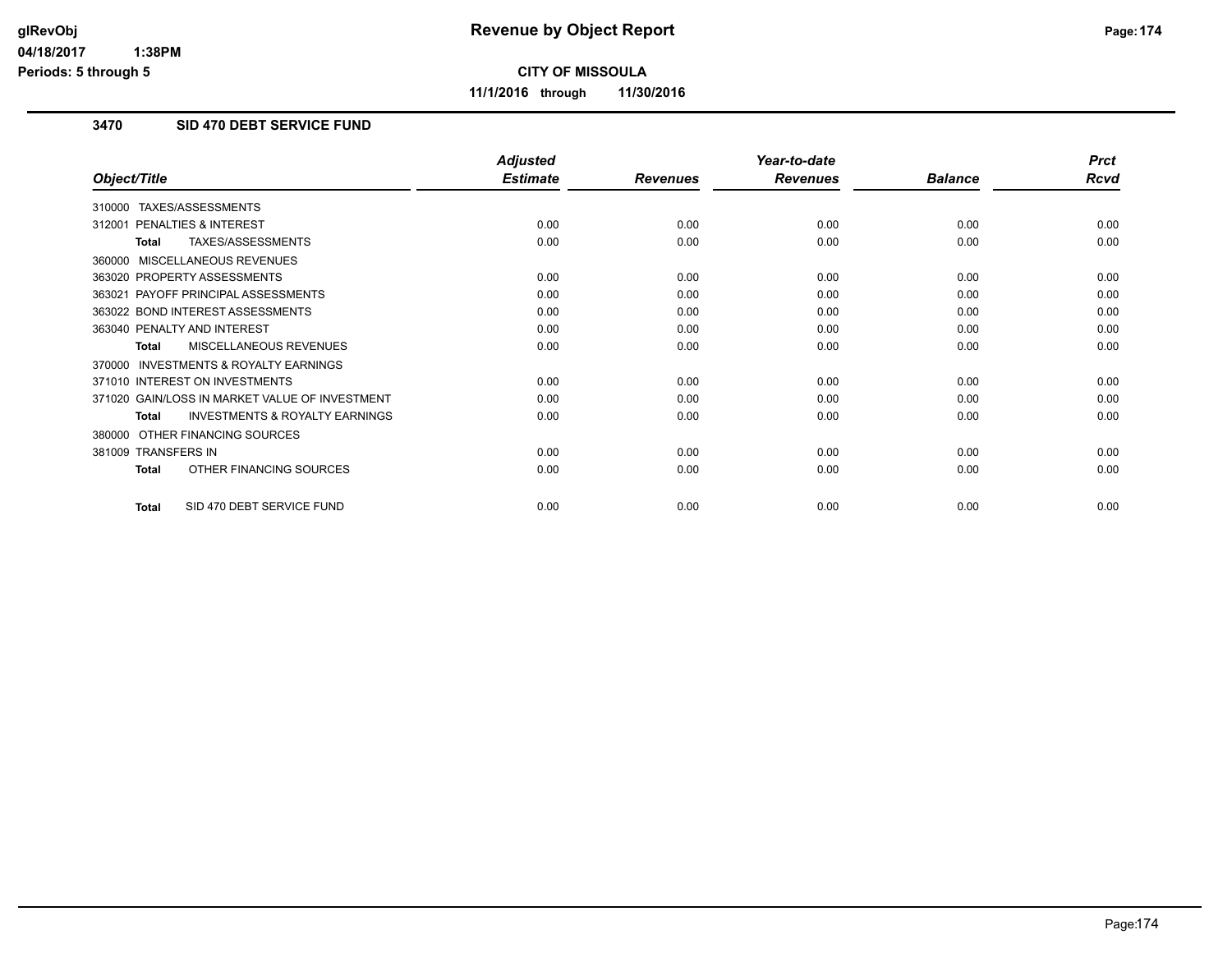**11/1/2016 through 11/30/2016**

**3491 SID 491 DEBT SERVICE FUND**

**3491 SID 491 DEBT SERVICE FUND**

|                                                           | <b>Adjusted</b> |                 | Year-to-date    |                |      |
|-----------------------------------------------------------|-----------------|-----------------|-----------------|----------------|------|
| Object/Title                                              | <b>Estimate</b> | <b>Revenues</b> | <b>Revenues</b> | <b>Balance</b> | Rcvd |
| 310000 TAXES/ASSESSMENTS                                  |                 |                 |                 |                |      |
| PENALTIES & INTEREST<br>312001                            | 0.00            | 0.00            | 0.00            | 0.00           | 0.00 |
| TAXES/ASSESSMENTS<br><b>Total</b>                         | 0.00            | 0.00            | 0.00            | 0.00           | 0.00 |
| 360000 MISCELLANEOUS REVENUES                             |                 |                 |                 |                |      |
| 360010 MISCELLANEOUS                                      | 0.00            | 0.00            | 0.00            | 0.00           | 0.00 |
| 363020 PROPERTY ASSESSMENTS                               | 0.00            | 0.00            | 0.00            | 0.00           | 0.00 |
| 363021 PAYOFF PRINCIPAL ASSESSMENTS                       | 0.00            | 0.00            | 0.00            | 0.00           | 0.00 |
| 363022 BOND INTEREST ASSESSMENTS                          | 0.00            | 0.00            | 0.00            | 0.00           | 0.00 |
| 363040 PENALTY AND INTEREST                               | 0.00            | 0.00            | 0.00            | 0.00           | 0.00 |
| MISCELLANEOUS REVENUES<br>Total                           | 0.00            | 0.00            | 0.00            | 0.00           | 0.00 |
| <b>INVESTMENTS &amp; ROYALTY EARNINGS</b><br>370000       |                 |                 |                 |                |      |
| 371010 INTEREST ON INVESTMENTS                            | 0.00            | 0.00            | 0.00            | 0.00           | 0.00 |
| 371020 GAIN/LOSS IN MARKET VALUE OF INVESTMENTS           | 0.00            | 0.00            | 0.00            | 0.00           | 0.00 |
| <b>INVESTMENTS &amp; ROYALTY EARNINGS</b><br><b>Total</b> | 0.00            | 0.00            | 0.00            | 0.00           | 0.00 |
| OTHER FINANCING SOURCES<br>380000                         |                 |                 |                 |                |      |
| 381009 TRANSFERS IN                                       | 0.00            | 0.00            | 0.00            | 0.00           | 0.00 |
| OTHER FINANCING SOURCES<br><b>Total</b>                   | 0.00            | 0.00            | 0.00            | 0.00           | 0.00 |
| SID 491 DEBT SERVICE FUND<br><b>Total</b>                 | 0.00            | 0.00            | 0.00            | 0.00           | 0.00 |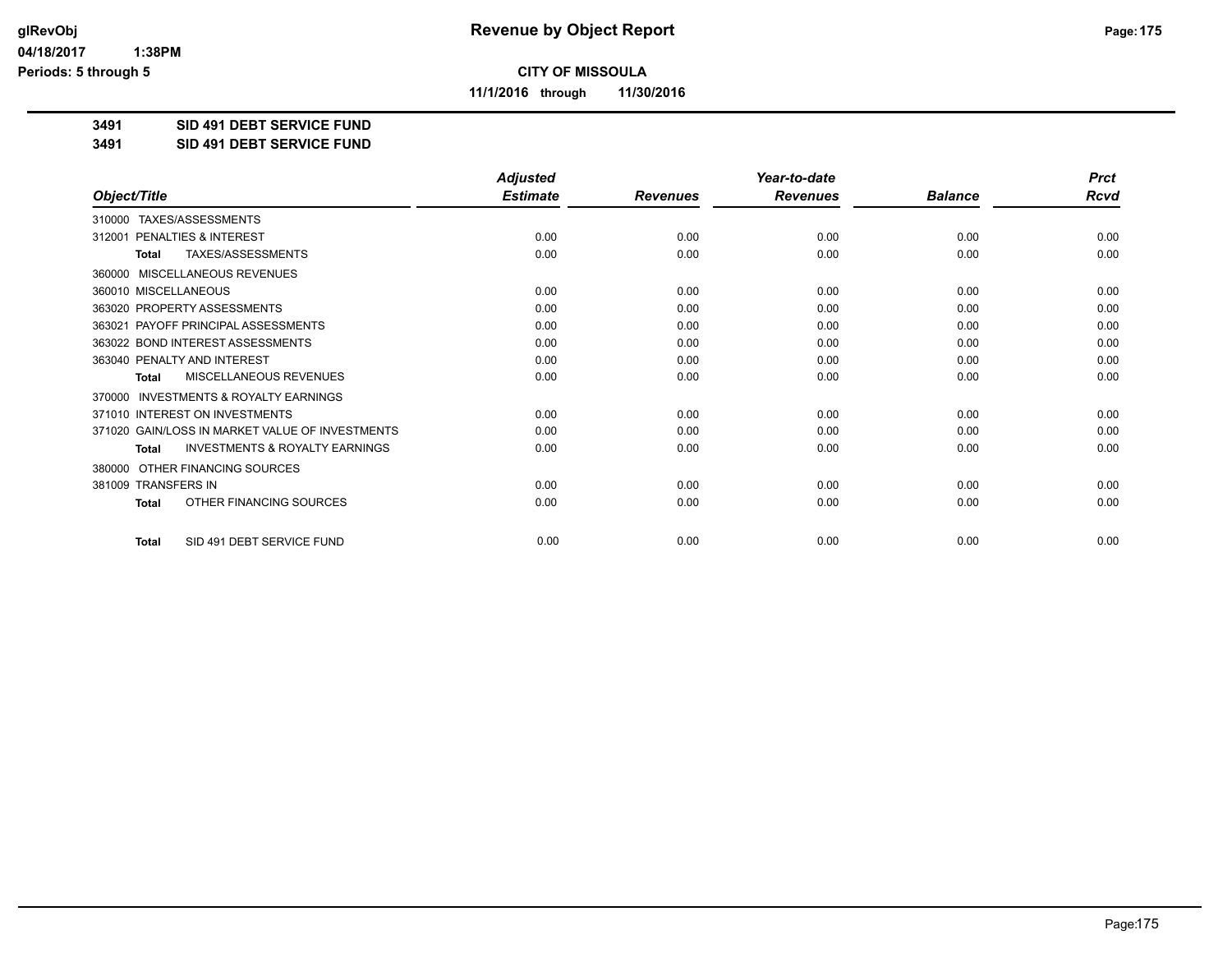**11/1/2016 through 11/30/2016**

### **3491 SID 491 DEBT SERVICE FUND**

|                                                     | <b>Adjusted</b> |                 | Year-to-date    |                | <b>Prct</b> |
|-----------------------------------------------------|-----------------|-----------------|-----------------|----------------|-------------|
| Object/Title                                        | <b>Estimate</b> | <b>Revenues</b> | <b>Revenues</b> | <b>Balance</b> | <b>Rcvd</b> |
| 310000 TAXES/ASSESSMENTS                            |                 |                 |                 |                |             |
| PENALTIES & INTEREST<br>312001                      | 0.00            | 0.00            | 0.00            | 0.00           | 0.00        |
| TAXES/ASSESSMENTS<br><b>Total</b>                   | 0.00            | 0.00            | 0.00            | 0.00           | 0.00        |
| 360000 MISCELLANEOUS REVENUES                       |                 |                 |                 |                |             |
| 360010 MISCELLANEOUS                                | 0.00            | 0.00            | 0.00            | 0.00           | 0.00        |
| 363020 PROPERTY ASSESSMENTS                         | 0.00            | 0.00            | 0.00            | 0.00           | 0.00        |
| 363021 PAYOFF PRINCIPAL ASSESSMENTS                 | 0.00            | 0.00            | 0.00            | 0.00           | 0.00        |
| 363022 BOND INTEREST ASSESSMENTS                    | 0.00            | 0.00            | 0.00            | 0.00           | 0.00        |
| 363040 PENALTY AND INTEREST                         | 0.00            | 0.00            | 0.00            | 0.00           | 0.00        |
| <b>MISCELLANEOUS REVENUES</b><br>Total              | 0.00            | 0.00            | 0.00            | 0.00           | 0.00        |
| <b>INVESTMENTS &amp; ROYALTY EARNINGS</b><br>370000 |                 |                 |                 |                |             |
| 371010 INTEREST ON INVESTMENTS                      | 0.00            | 0.00            | 0.00            | 0.00           | 0.00        |
| 371020 GAIN/LOSS IN MARKET VALUE OF INVESTMENT      | 0.00            | 0.00            | 0.00            | 0.00           | 0.00        |
| <b>INVESTMENTS &amp; ROYALTY EARNINGS</b><br>Total  | 0.00            | 0.00            | 0.00            | 0.00           | 0.00        |
| OTHER FINANCING SOURCES<br>380000                   |                 |                 |                 |                |             |
| 381009 TRANSFERS IN                                 | 0.00            | 0.00            | 0.00            | 0.00           | 0.00        |
| OTHER FINANCING SOURCES<br>Total                    | 0.00            | 0.00            | 0.00            | 0.00           | 0.00        |
|                                                     |                 |                 |                 |                |             |
| SID 491 DEBT SERVICE FUND<br><b>Total</b>           | 0.00            | 0.00            | 0.00            | 0.00           | 0.00        |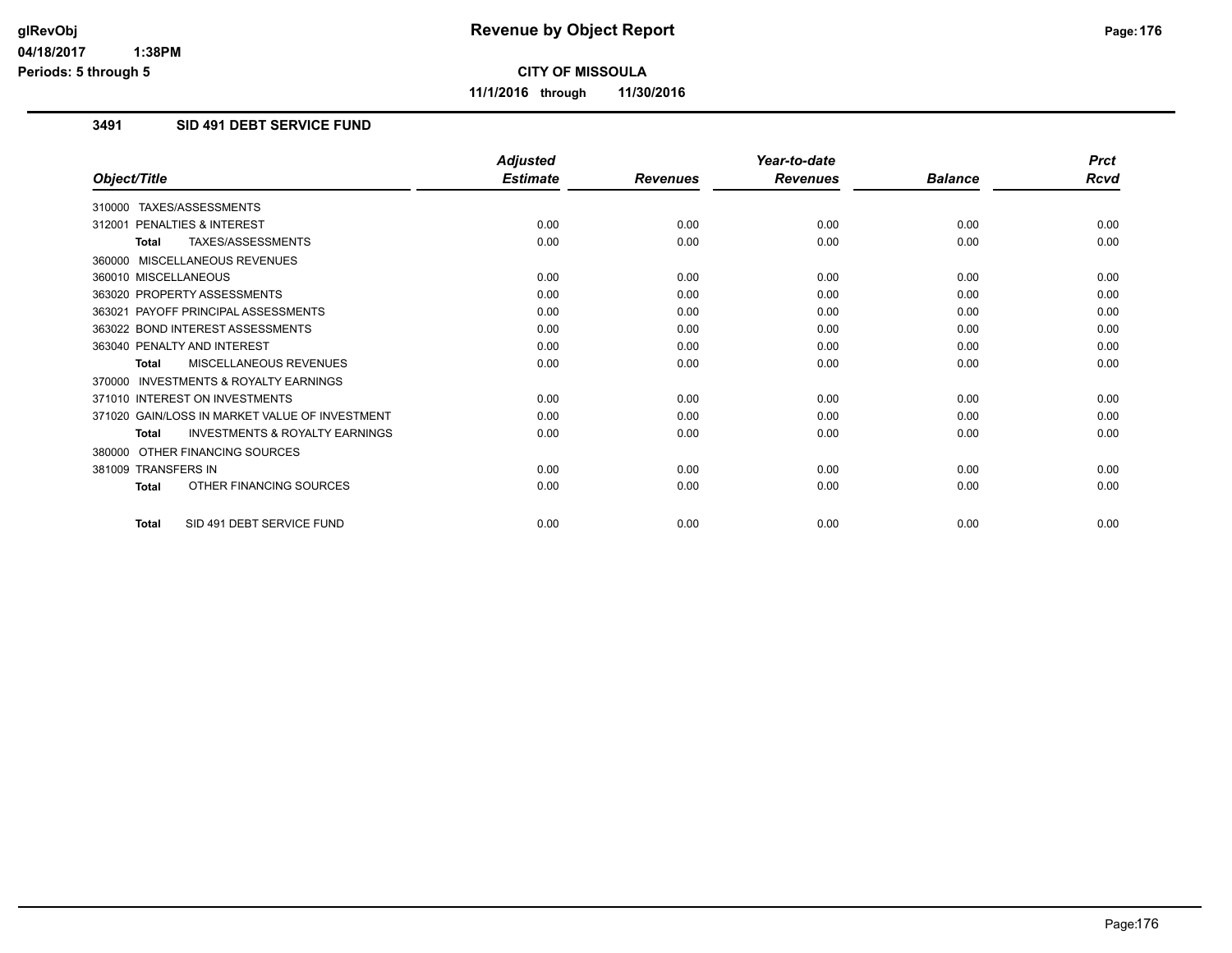**11/1/2016 through 11/30/2016**

**3492 SID 492/499 DEBT SERVICE FUND**

**3492 SID 492/499 DEBT SERVICE FUND**

|                                                 | <b>Adjusted</b> |                 | Year-to-date    |                | <b>Prct</b> |
|-------------------------------------------------|-----------------|-----------------|-----------------|----------------|-------------|
| Object/Title                                    | <b>Estimate</b> | <b>Revenues</b> | <b>Revenues</b> | <b>Balance</b> | <b>Rcvd</b> |
| 360000 MISCELLANEOUS REVENUES                   |                 |                 |                 |                |             |
| 360010 MISCELLANEOUS                            | 0.00            | 0.00            | 0.00            | 0.00           | 0.00        |
| 363040 PENALTY AND INTEREST                     | 0.00            | 0.00            | 0.00            | 0.00           | 0.00        |
| MISCELLANEOUS REVENUES<br>Total                 | 0.00            | 0.00            | 0.00            | 0.00           | 0.00        |
| 370000 INVESTMENTS & ROYALTY EARNINGS           |                 |                 |                 |                |             |
| 371010 INTEREST ON INVESTMENTS                  | 0.00            | 0.00            | 0.00            | 0.00           | 0.00        |
| 371020 GAIN/LOSS IN MARKET VALUE OF INVESTMENTS | 0.00            | 0.00            | 0.00            | 0.00           | 0.00        |
| INVESTMENTS & ROYALTY EARNINGS<br>Total         | 0.00            | 0.00            | 0.00            | 0.00           | 0.00        |
| 380000 OTHER FINANCING SOURCES                  |                 |                 |                 |                |             |
| 381009 TRANSFERS IN                             | 0.00            | 0.00            | 0.00            | 0.00           | 0.00        |
| OTHER FINANCING SOURCES<br>Total                | 0.00            | 0.00            | 0.00            | 0.00           | 0.00        |
| SID 492/499 DEBT SERVICE FUND<br><b>Total</b>   | 0.00            | 0.00            | 0.00            | 0.00           | 0.00        |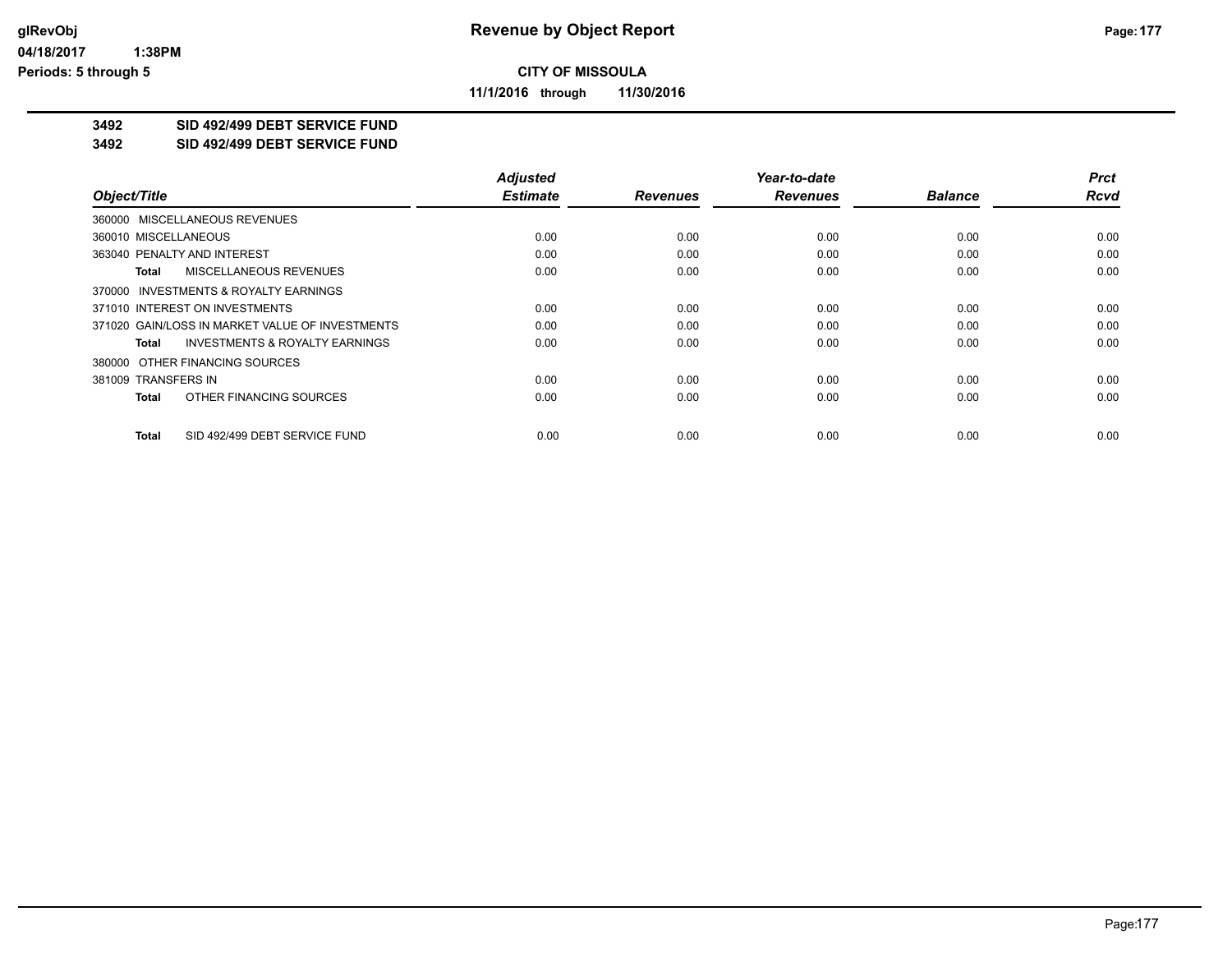**11/1/2016 through 11/30/2016**

### **3492 SID 492/499 DEBT SERVICE FUND**

| Object/Title                                              | <b>Adjusted</b><br><b>Estimate</b> | <b>Revenues</b> | Year-to-date<br><b>Revenues</b> | <b>Balance</b> | <b>Prct</b><br>Rcvd |
|-----------------------------------------------------------|------------------------------------|-----------------|---------------------------------|----------------|---------------------|
| 360000 MISCELLANEOUS REVENUES                             |                                    |                 |                                 |                |                     |
| 360010 MISCELLANEOUS                                      | 0.00                               | 0.00            | 0.00                            | 0.00           | 0.00                |
| 363040 PENALTY AND INTEREST                               | 0.00                               | 0.00            | 0.00                            | 0.00           | 0.00                |
| MISCELLANEOUS REVENUES<br><b>Total</b>                    | 0.00                               | 0.00            | 0.00                            | 0.00           | 0.00                |
| INVESTMENTS & ROYALTY EARNINGS<br>370000                  |                                    |                 |                                 |                |                     |
| 371010 INTEREST ON INVESTMENTS                            | 0.00                               | 0.00            | 0.00                            | 0.00           | 0.00                |
| 371020 GAIN/LOSS IN MARKET VALUE OF INVESTMENT            | 0.00                               | 0.00            | 0.00                            | 0.00           | 0.00                |
| <b>INVESTMENTS &amp; ROYALTY EARNINGS</b><br><b>Total</b> | 0.00                               | 0.00            | 0.00                            | 0.00           | 0.00                |
| 380000 OTHER FINANCING SOURCES                            |                                    |                 |                                 |                |                     |
| 381009 TRANSFERS IN                                       | 0.00                               | 0.00            | 0.00                            | 0.00           | 0.00                |
| OTHER FINANCING SOURCES<br><b>Total</b>                   | 0.00                               | 0.00            | 0.00                            | 0.00           | 0.00                |
| SID 492/499 DEBT SERVICE FUND<br><b>Total</b>             | 0.00                               | 0.00            | 0.00                            | 0.00           | 0.00                |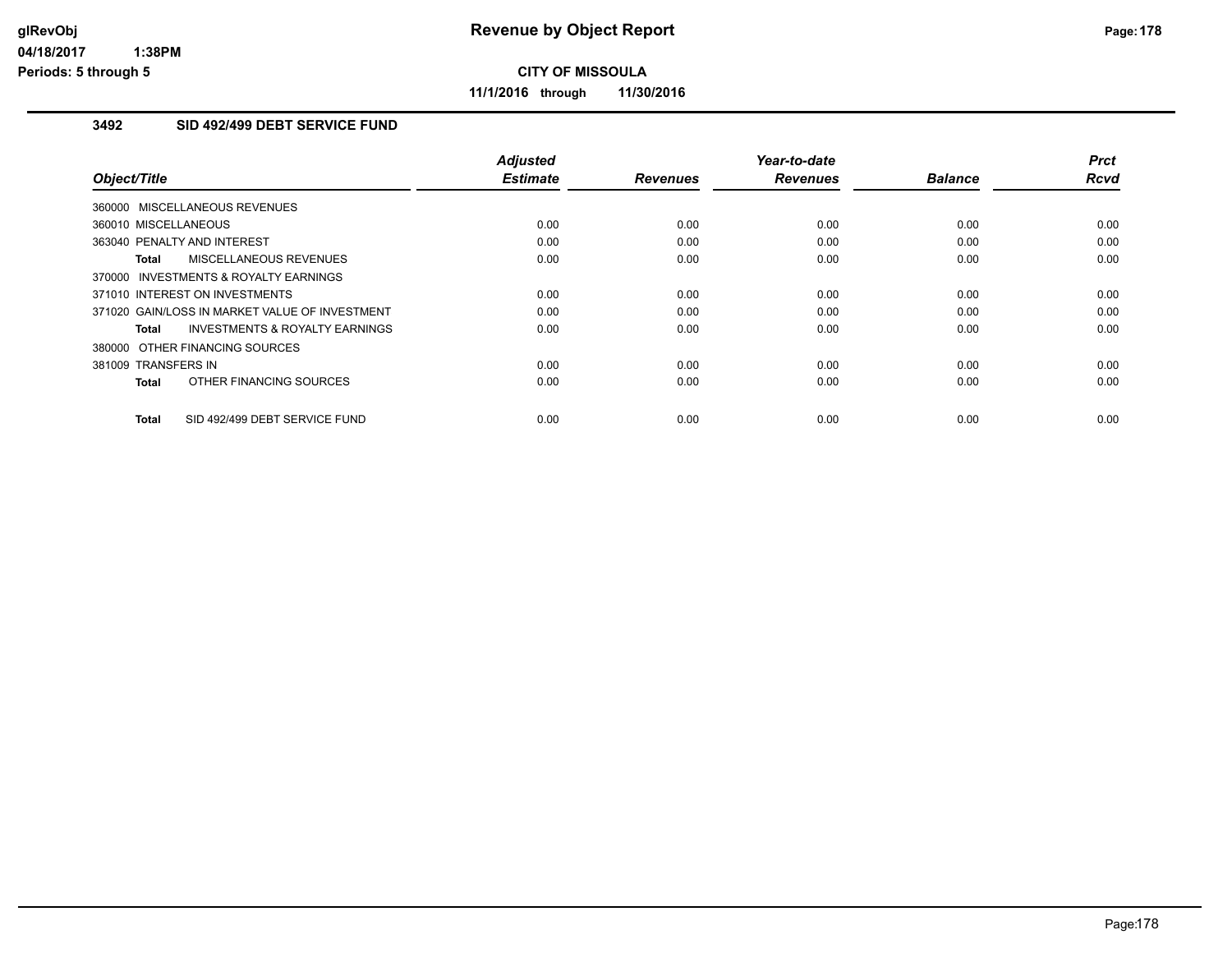**11/1/2016 through 11/30/2016**

**3494 SID 494 DEBT SERVICE 3494 SID 494 DEBT SERVICE**

| Object/Title                                              | <b>Adjusted</b> |                 | Year-to-date    |                | <b>Prct</b> |
|-----------------------------------------------------------|-----------------|-----------------|-----------------|----------------|-------------|
|                                                           | <b>Estimate</b> | <b>Revenues</b> | <b>Revenues</b> | <b>Balance</b> | Rcvd        |
| TAXES/ASSESSMENTS<br>310000                               |                 |                 |                 |                |             |
| <b>PENALTIES &amp; INTEREST</b><br>312001                 | 0.00            | 0.00            | 0.00            | 0.00           | 0.00        |
| TAXES/ASSESSMENTS<br><b>Total</b>                         | 0.00            | 0.00            | 0.00            | 0.00           | 0.00        |
| 360000 MISCELLANEOUS REVENUES                             |                 |                 |                 |                |             |
| 360010 MISCELLANEOUS                                      | 0.00            | 0.00            | 0.00            | 0.00           | 0.00        |
| 363020 PROPERTY ASSESSMENTS                               | 0.00            | 0.00            | 0.00            | 0.00           | 0.00        |
| 363021 PAYOFF PRINCIPAL ASSESSMENTS                       | 0.00            | 0.00            | 0.00            | 0.00           | 0.00        |
| 363022 BOND INTEREST ASSESSMENTS                          | 0.00            | 0.00            | 0.00            | 0.00           | 0.00        |
| 363040 PENALTY AND INTEREST                               | 0.00            | 0.00            | 0.00            | 0.00           | 0.00        |
| MISCELLANEOUS REVENUES<br><b>Total</b>                    | 0.00            | 0.00            | 0.00            | 0.00           | 0.00        |
| INVESTMENTS & ROYALTY EARNINGS<br>370000                  |                 |                 |                 |                |             |
| 371010 INTEREST ON INVESTMENTS                            | 0.00            | 0.00            | 0.00            | 0.00           | 0.00        |
| 371020 GAIN/LOSS IN MARKET VALUE OF INVESTMENTS           | 0.00            | 0.00            | 0.00            | 0.00           | 0.00        |
| <b>INVESTMENTS &amp; ROYALTY EARNINGS</b><br><b>Total</b> | 0.00            | 0.00            | 0.00            | 0.00           | 0.00        |
| OTHER FINANCING SOURCES<br>380000                         |                 |                 |                 |                |             |
| 381009 TRANSFERS IN                                       | 0.00            | 0.00            | 0.00            | 0.00           | 0.00        |
| OTHER FINANCING SOURCES<br><b>Total</b>                   | 0.00            | 0.00            | 0.00            | 0.00           | 0.00        |
| SID 494 DEBT SERVICE<br><b>Total</b>                      | 0.00            | 0.00            | 0.00            | 0.00           | 0.00        |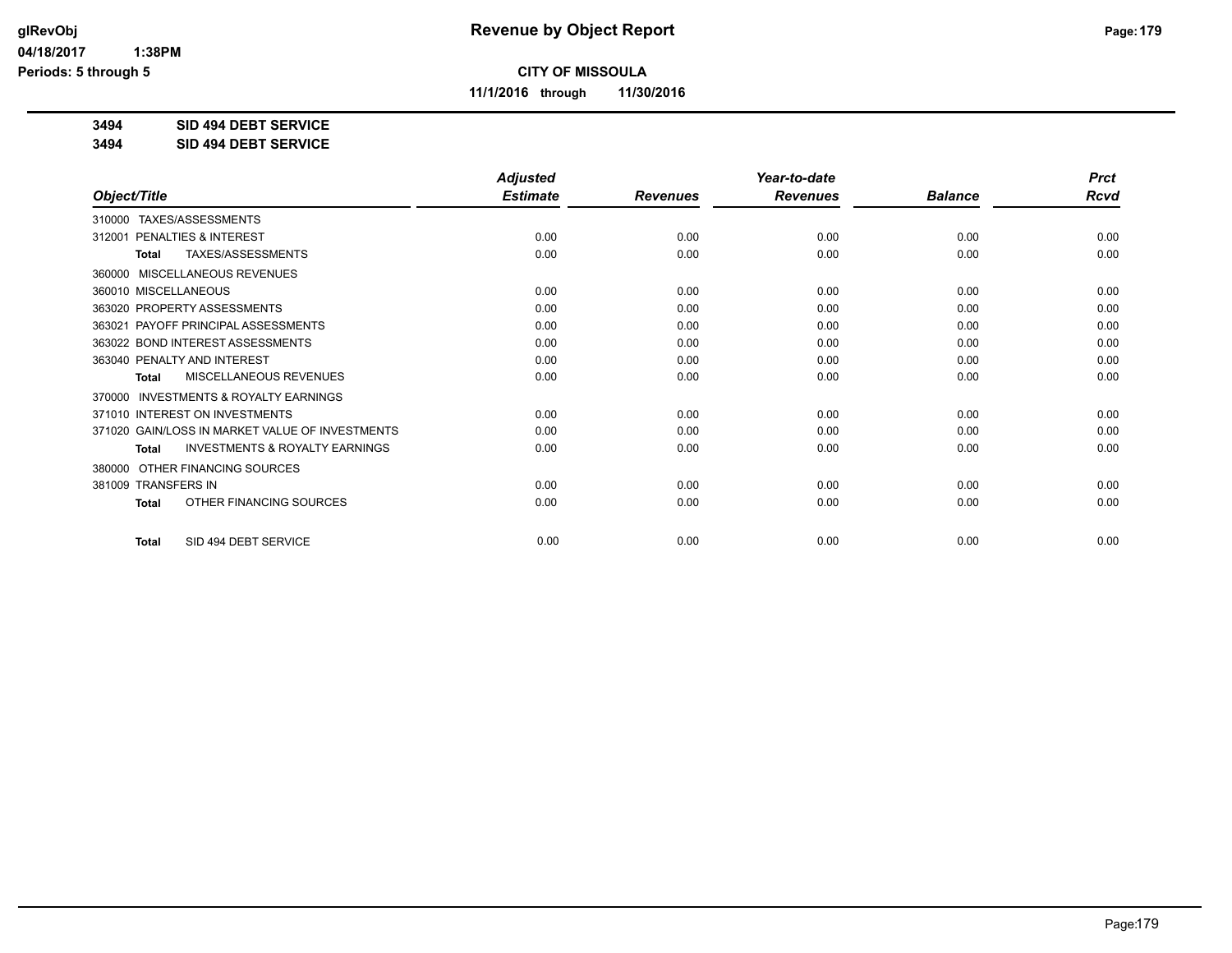**11/1/2016 through 11/30/2016**

### **3494 SID 494 DEBT SERVICE**

|                                                    | <b>Adjusted</b> |                 | Year-to-date    |                | <b>Prct</b> |
|----------------------------------------------------|-----------------|-----------------|-----------------|----------------|-------------|
| Object/Title                                       | <b>Estimate</b> | <b>Revenues</b> | <b>Revenues</b> | <b>Balance</b> | <b>Rcvd</b> |
| 310000 TAXES/ASSESSMENTS                           |                 |                 |                 |                |             |
| PENALTIES & INTEREST<br>312001                     | 0.00            | 0.00            | 0.00            | 0.00           | 0.00        |
| TAXES/ASSESSMENTS<br><b>Total</b>                  | 0.00            | 0.00            | 0.00            | 0.00           | 0.00        |
| 360000 MISCELLANEOUS REVENUES                      |                 |                 |                 |                |             |
| 360010 MISCELLANEOUS                               | 0.00            | 0.00            | 0.00            | 0.00           | 0.00        |
| 363020 PROPERTY ASSESSMENTS                        | 0.00            | 0.00            | 0.00            | 0.00           | 0.00        |
| 363021 PAYOFF PRINCIPAL ASSESSMENTS                | 0.00            | 0.00            | 0.00            | 0.00           | 0.00        |
| 363022 BOND INTEREST ASSESSMENTS                   | 0.00            | 0.00            | 0.00            | 0.00           | 0.00        |
| 363040 PENALTY AND INTEREST                        | 0.00            | 0.00            | 0.00            | 0.00           | 0.00        |
| <b>MISCELLANEOUS REVENUES</b><br>Total             | 0.00            | 0.00            | 0.00            | 0.00           | 0.00        |
| 370000 INVESTMENTS & ROYALTY EARNINGS              |                 |                 |                 |                |             |
| 371010 INTEREST ON INVESTMENTS                     | 0.00            | 0.00            | 0.00            | 0.00           | 0.00        |
| 371020 GAIN/LOSS IN MARKET VALUE OF INVESTMENT     | 0.00            | 0.00            | 0.00            | 0.00           | 0.00        |
| <b>INVESTMENTS &amp; ROYALTY EARNINGS</b><br>Total | 0.00            | 0.00            | 0.00            | 0.00           | 0.00        |
| 380000 OTHER FINANCING SOURCES                     |                 |                 |                 |                |             |
| 381009 TRANSFERS IN                                | 0.00            | 0.00            | 0.00            | 0.00           | 0.00        |
| OTHER FINANCING SOURCES<br>Total                   | 0.00            | 0.00            | 0.00            | 0.00           | 0.00        |
| SID 494 DEBT SERVICE<br><b>Total</b>               | 0.00            | 0.00            | 0.00            | 0.00           | 0.00        |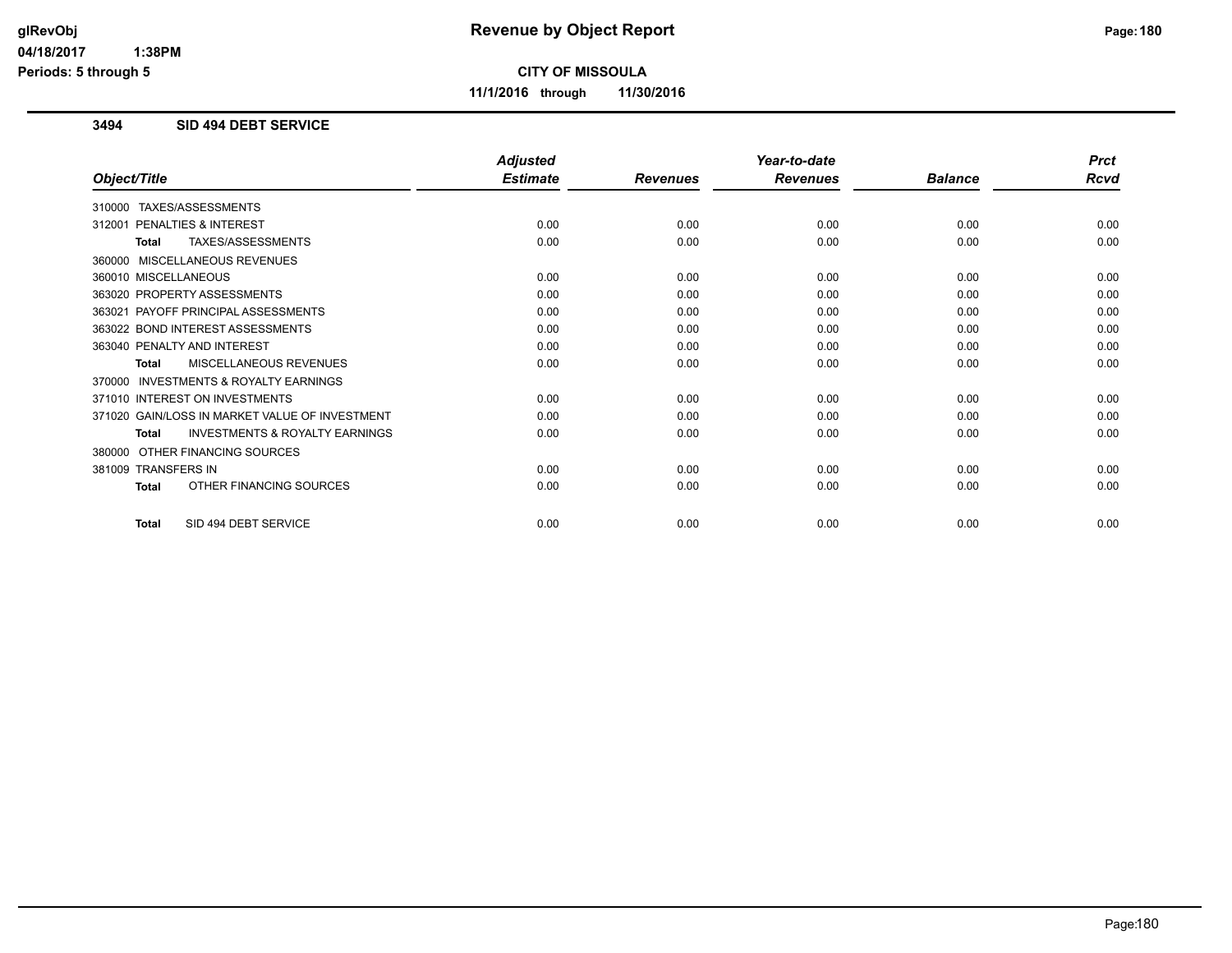**11/1/2016 through 11/30/2016**

**3495 SID 495 DEBT SERVICE FUND**

**3495 SID 495 DEBT SERVICE FUND**

|                                                           | <b>Adjusted</b> |                 | Year-to-date    |                | <b>Prct</b> |
|-----------------------------------------------------------|-----------------|-----------------|-----------------|----------------|-------------|
| Object/Title                                              | <b>Estimate</b> | <b>Revenues</b> | <b>Revenues</b> | <b>Balance</b> | Rcvd        |
| TAXES/ASSESSMENTS<br>310000                               |                 |                 |                 |                |             |
| 312001 PENALTIES & INTEREST                               | 0.00            | 0.00            | 0.00            | 0.00           | 0.00        |
| TAXES/ASSESSMENTS<br><b>Total</b>                         | 0.00            | 0.00            | 0.00            | 0.00           | 0.00        |
| 360000 MISCELLANEOUS REVENUES                             |                 |                 |                 |                |             |
| 360010 MISCELLANEOUS                                      | 0.00            | 0.00            | 0.00            | 0.00           | 0.00        |
| 363020 PROPERTY ASSESSMENTS                               | 0.00            | 0.00            | 0.00            | 0.00           | 0.00        |
| PAYOFF PRINCIPAL ASSESSMENTS<br>363021                    | 0.00            | 0.00            | 0.00            | 0.00           | 0.00        |
| 363022 BOND INTEREST ASSESSMENTS                          | 0.00            | 0.00            | 0.00            | 0.00           | 0.00        |
| 363040 PENALTY AND INTEREST                               | 0.00            | 0.00            | 0.00            | 0.00           | 0.00        |
| MISCELLANEOUS REVENUES<br><b>Total</b>                    | 0.00            | 0.00            | 0.00            | 0.00           | 0.00        |
| <b>INVESTMENTS &amp; ROYALTY EARNINGS</b><br>370000       |                 |                 |                 |                |             |
| 371010 INTEREST ON INVESTMENTS                            | 0.00            | 0.00            | 0.00            | 0.00           | 0.00        |
| 371020 GAIN/LOSS IN MARKET VALUE OF INVESTMENTS           | 0.00            | 0.00            | 0.00            | 0.00           | 0.00        |
| <b>INVESTMENTS &amp; ROYALTY EARNINGS</b><br><b>Total</b> | 0.00            | 0.00            | 0.00            | 0.00           | 0.00        |
| OTHER FINANCING SOURCES<br>380000                         |                 |                 |                 |                |             |
| 381009 TRANSFERS IN                                       | 0.00            | 0.00            | 0.00            | 0.00           | 0.00        |
| OTHER FINANCING SOURCES<br><b>Total</b>                   | 0.00            | 0.00            | 0.00            | 0.00           | 0.00        |
| SID 495 DEBT SERVICE FUND<br><b>Total</b>                 | 0.00            | 0.00            | 0.00            | 0.00           | 0.00        |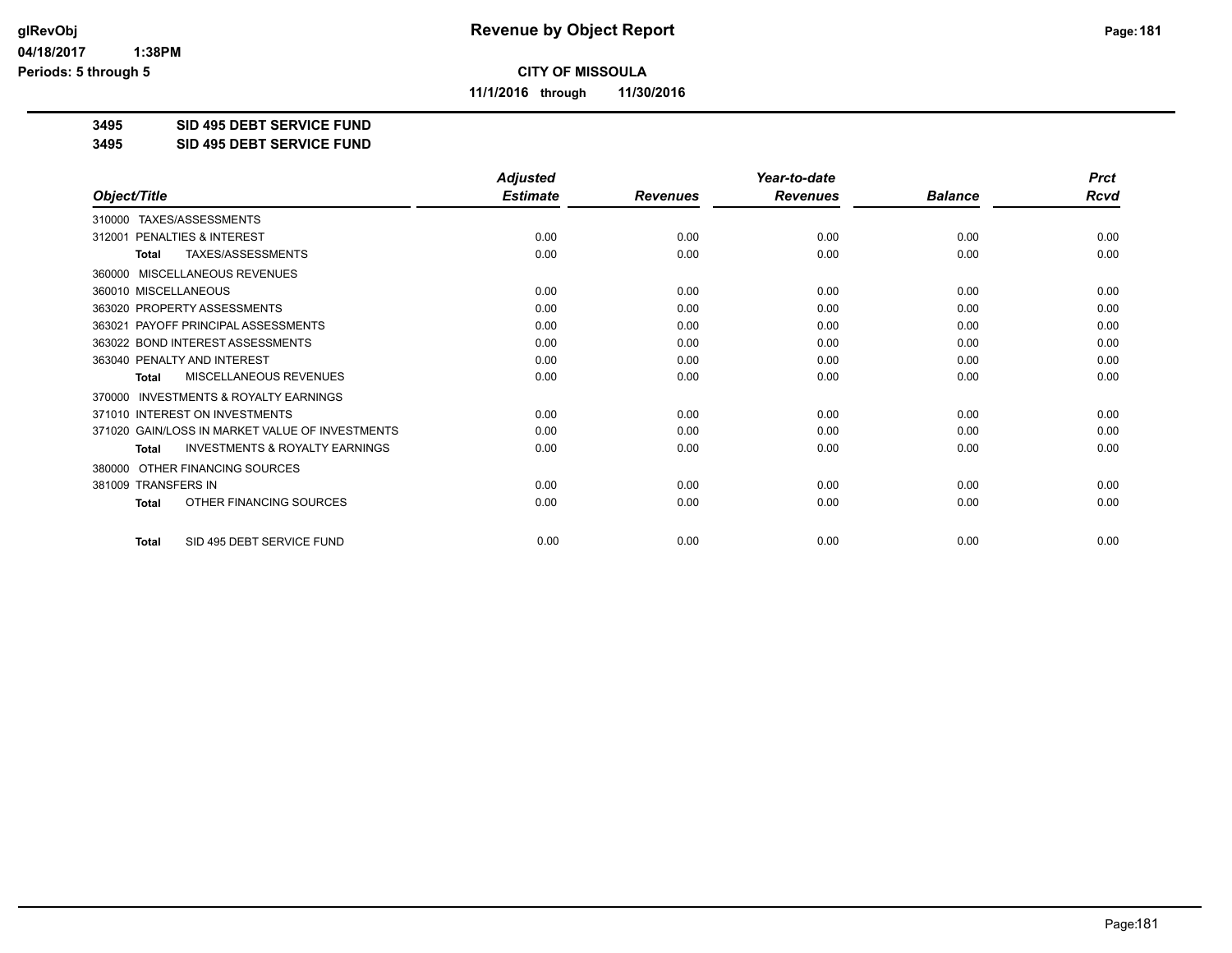**11/1/2016 through 11/30/2016**

#### **3495 SID 495 DEBT SERVICE FUND**

|                                                           | <b>Adjusted</b> |                 | Year-to-date    |                | <b>Prct</b> |
|-----------------------------------------------------------|-----------------|-----------------|-----------------|----------------|-------------|
| Object/Title                                              | <b>Estimate</b> | <b>Revenues</b> | <b>Revenues</b> | <b>Balance</b> | Rcvd        |
| 310000 TAXES/ASSESSMENTS                                  |                 |                 |                 |                |             |
| 312001 PENALTIES & INTEREST                               | 0.00            | 0.00            | 0.00            | 0.00           | 0.00        |
| TAXES/ASSESSMENTS<br><b>Total</b>                         | 0.00            | 0.00            | 0.00            | 0.00           | 0.00        |
| 360000 MISCELLANEOUS REVENUES                             |                 |                 |                 |                |             |
| 360010 MISCELLANEOUS                                      | 0.00            | 0.00            | 0.00            | 0.00           | 0.00        |
| 363020 PROPERTY ASSESSMENTS                               | 0.00            | 0.00            | 0.00            | 0.00           | 0.00        |
| 363021 PAYOFF PRINCIPAL ASSESSMENTS                       | 0.00            | 0.00            | 0.00            | 0.00           | 0.00        |
| 363022 BOND INTEREST ASSESSMENTS                          | 0.00            | 0.00            | 0.00            | 0.00           | 0.00        |
| 363040 PENALTY AND INTEREST                               | 0.00            | 0.00            | 0.00            | 0.00           | 0.00        |
| MISCELLANEOUS REVENUES<br>Total                           | 0.00            | 0.00            | 0.00            | 0.00           | 0.00        |
| <b>INVESTMENTS &amp; ROYALTY EARNINGS</b><br>370000       |                 |                 |                 |                |             |
| 371010 INTEREST ON INVESTMENTS                            | 0.00            | 0.00            | 0.00            | 0.00           | 0.00        |
| 371020 GAIN/LOSS IN MARKET VALUE OF INVESTMENT            | 0.00            | 0.00            | 0.00            | 0.00           | 0.00        |
| <b>INVESTMENTS &amp; ROYALTY EARNINGS</b><br><b>Total</b> | 0.00            | 0.00            | 0.00            | 0.00           | 0.00        |
| OTHER FINANCING SOURCES<br>380000                         |                 |                 |                 |                |             |
| 381009 TRANSFERS IN                                       | 0.00            | 0.00            | 0.00            | 0.00           | 0.00        |
| OTHER FINANCING SOURCES<br><b>Total</b>                   | 0.00            | 0.00            | 0.00            | 0.00           | 0.00        |
| SID 495 DEBT SERVICE FUND<br><b>Total</b>                 | 0.00            | 0.00            | 0.00            | 0.00           | 0.00        |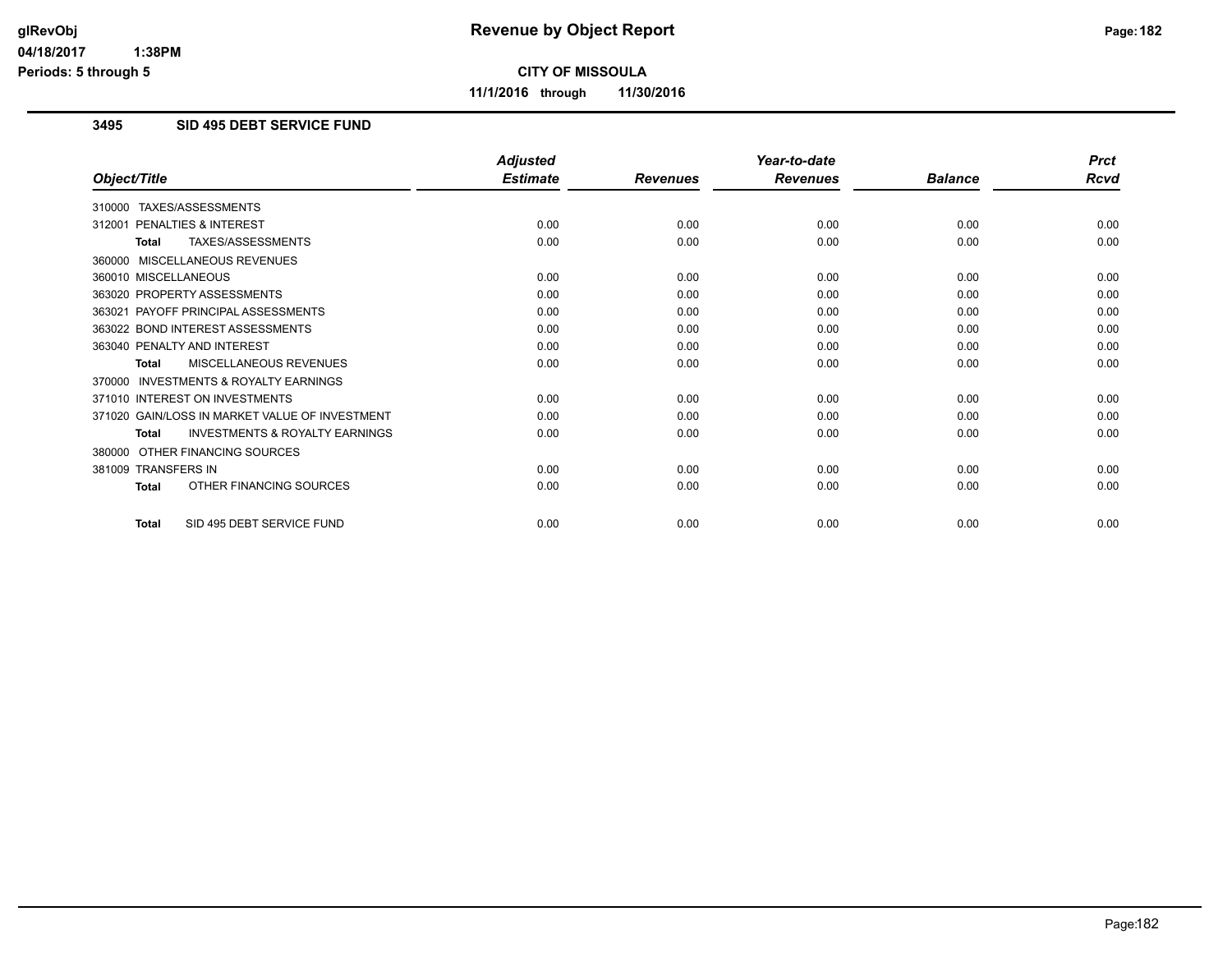**11/1/2016 through 11/30/2016**

**3496 SID 496 DEBT SERVICE FUND**

**3496 SID 496 DEBT SERVICE FUND**

|                                                           | <b>Adjusted</b> |                 | Year-to-date    |                | <b>Prct</b> |
|-----------------------------------------------------------|-----------------|-----------------|-----------------|----------------|-------------|
| Object/Title                                              | <b>Estimate</b> | <b>Revenues</b> | <b>Revenues</b> | <b>Balance</b> | Rcvd        |
| 310000 TAXES/ASSESSMENTS                                  |                 |                 |                 |                |             |
| <b>PENALTIES &amp; INTEREST</b><br>312001                 | 0.00            | 0.00            | 0.00            | 0.00           | 0.00        |
| <b>TAXES/ASSESSMENTS</b><br><b>Total</b>                  | 0.00            | 0.00            | 0.00            | 0.00           | 0.00        |
| 360000 MISCELLANEOUS REVENUES                             |                 |                 |                 |                |             |
| 360010 MISCELLANEOUS                                      | 0.00            | 0.00            | 0.00            | 0.00           | 0.00        |
| 363020 PROPERTY ASSESSMENTS                               | 0.00            | 0.00            | 0.00            | 0.00           | 0.00        |
| 363021 PAYOFF PRINCIPAL ASSESSMENTS                       | 0.00            | 0.00            | 0.00            | 0.00           | 0.00        |
| 363022 BOND INTEREST ASSESSMENTS                          | 0.00            | 0.00            | 0.00            | 0.00           | 0.00        |
| 363040 PENALTY AND INTEREST                               | 0.00            | 0.00            | 0.00            | 0.00           | 0.00        |
| MISCELLANEOUS REVENUES<br>Total                           | 0.00            | 0.00            | 0.00            | 0.00           | 0.00        |
| <b>INVESTMENTS &amp; ROYALTY EARNINGS</b><br>370000       |                 |                 |                 |                |             |
| 371010 INTEREST ON INVESTMENTS                            | 0.00            | 0.00            | 0.00            | 0.00           | 0.00        |
| 371020 GAIN/LOSS IN MARKET VALUE OF INVESTMENTS           | 0.00            | 0.00            | 0.00            | 0.00           | 0.00        |
| <b>INVESTMENTS &amp; ROYALTY EARNINGS</b><br><b>Total</b> | 0.00            | 0.00            | 0.00            | 0.00           | 0.00        |
| OTHER FINANCING SOURCES<br>380000                         |                 |                 |                 |                |             |
| 381009 TRANSFERS IN                                       | 0.00            | 0.00            | 0.00            | 0.00           | 0.00        |
| OTHER FINANCING SOURCES<br><b>Total</b>                   | 0.00            | 0.00            | 0.00            | 0.00           | 0.00        |
| SID 496 DEBT SERVICE FUND<br><b>Total</b>                 | 0.00            | 0.00            | 0.00            | 0.00           | 0.00        |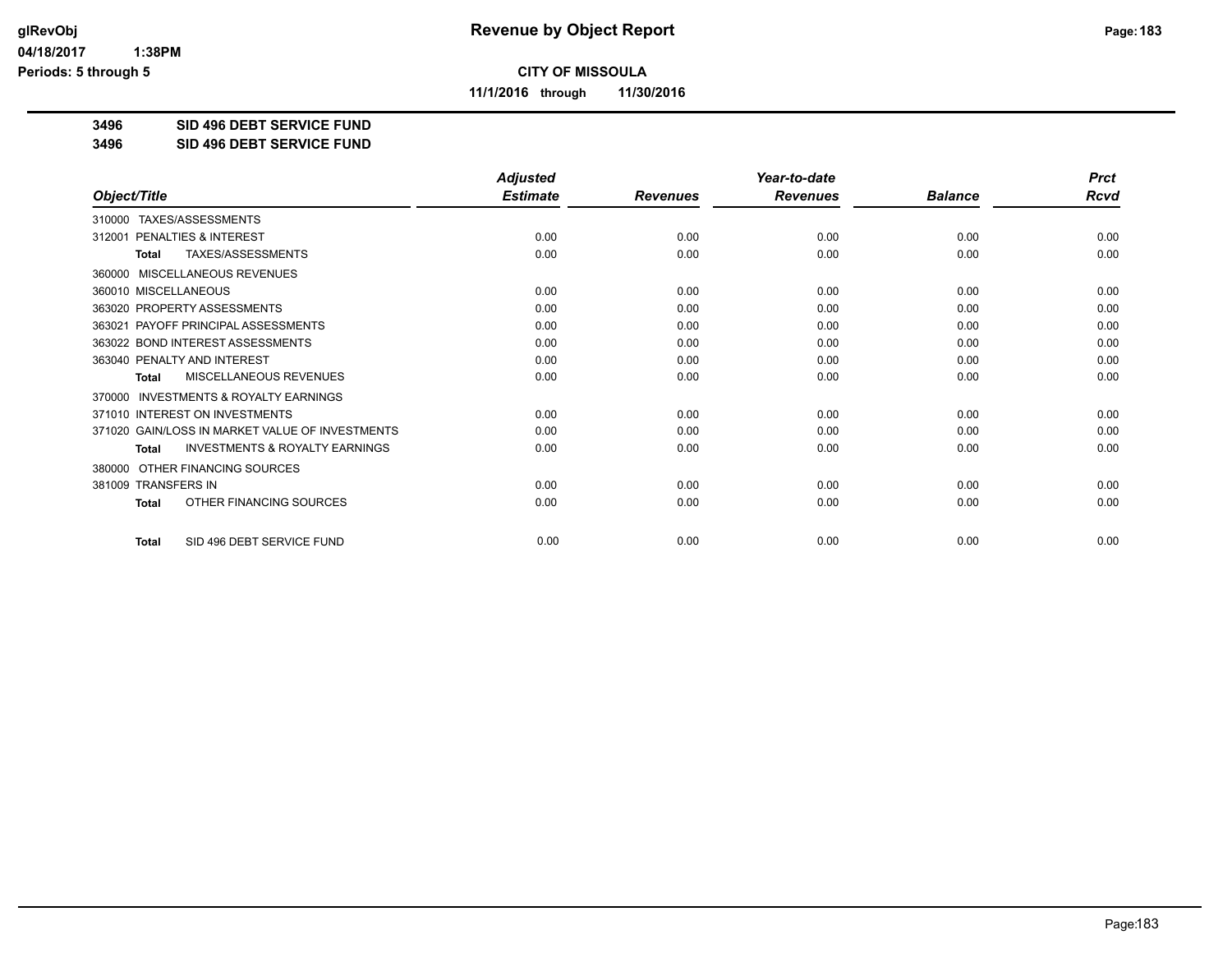**11/1/2016 through 11/30/2016**

#### **3496 SID 496 DEBT SERVICE FUND**

|                                                           | <b>Adjusted</b> |                 | Year-to-date    |                | <b>Prct</b> |
|-----------------------------------------------------------|-----------------|-----------------|-----------------|----------------|-------------|
| Object/Title                                              | <b>Estimate</b> | <b>Revenues</b> | <b>Revenues</b> | <b>Balance</b> | <b>Rcvd</b> |
| 310000 TAXES/ASSESSMENTS                                  |                 |                 |                 |                |             |
| PENALTIES & INTEREST<br>312001                            | 0.00            | 0.00            | 0.00            | 0.00           | 0.00        |
| TAXES/ASSESSMENTS<br>Total                                | 0.00            | 0.00            | 0.00            | 0.00           | 0.00        |
| 360000 MISCELLANEOUS REVENUES                             |                 |                 |                 |                |             |
| 360010 MISCELLANEOUS                                      | 0.00            | 0.00            | 0.00            | 0.00           | 0.00        |
| 363020 PROPERTY ASSESSMENTS                               | 0.00            | 0.00            | 0.00            | 0.00           | 0.00        |
| 363021 PAYOFF PRINCIPAL ASSESSMENTS                       | 0.00            | 0.00            | 0.00            | 0.00           | 0.00        |
| 363022 BOND INTEREST ASSESSMENTS                          | 0.00            | 0.00            | 0.00            | 0.00           | 0.00        |
| 363040 PENALTY AND INTEREST                               | 0.00            | 0.00            | 0.00            | 0.00           | 0.00        |
| MISCELLANEOUS REVENUES<br><b>Total</b>                    | 0.00            | 0.00            | 0.00            | 0.00           | 0.00        |
| 370000 INVESTMENTS & ROYALTY EARNINGS                     |                 |                 |                 |                |             |
| 371010 INTEREST ON INVESTMENTS                            | 0.00            | 0.00            | 0.00            | 0.00           | 0.00        |
| 371020 GAIN/LOSS IN MARKET VALUE OF INVESTMENT            | 0.00            | 0.00            | 0.00            | 0.00           | 0.00        |
| <b>INVESTMENTS &amp; ROYALTY EARNINGS</b><br><b>Total</b> | 0.00            | 0.00            | 0.00            | 0.00           | 0.00        |
| 380000 OTHER FINANCING SOURCES                            |                 |                 |                 |                |             |
| 381009 TRANSFERS IN                                       | 0.00            | 0.00            | 0.00            | 0.00           | 0.00        |
| OTHER FINANCING SOURCES<br><b>Total</b>                   | 0.00            | 0.00            | 0.00            | 0.00           | 0.00        |
| SID 496 DEBT SERVICE FUND<br><b>Total</b>                 | 0.00            | 0.00            | 0.00            | 0.00           | 0.00        |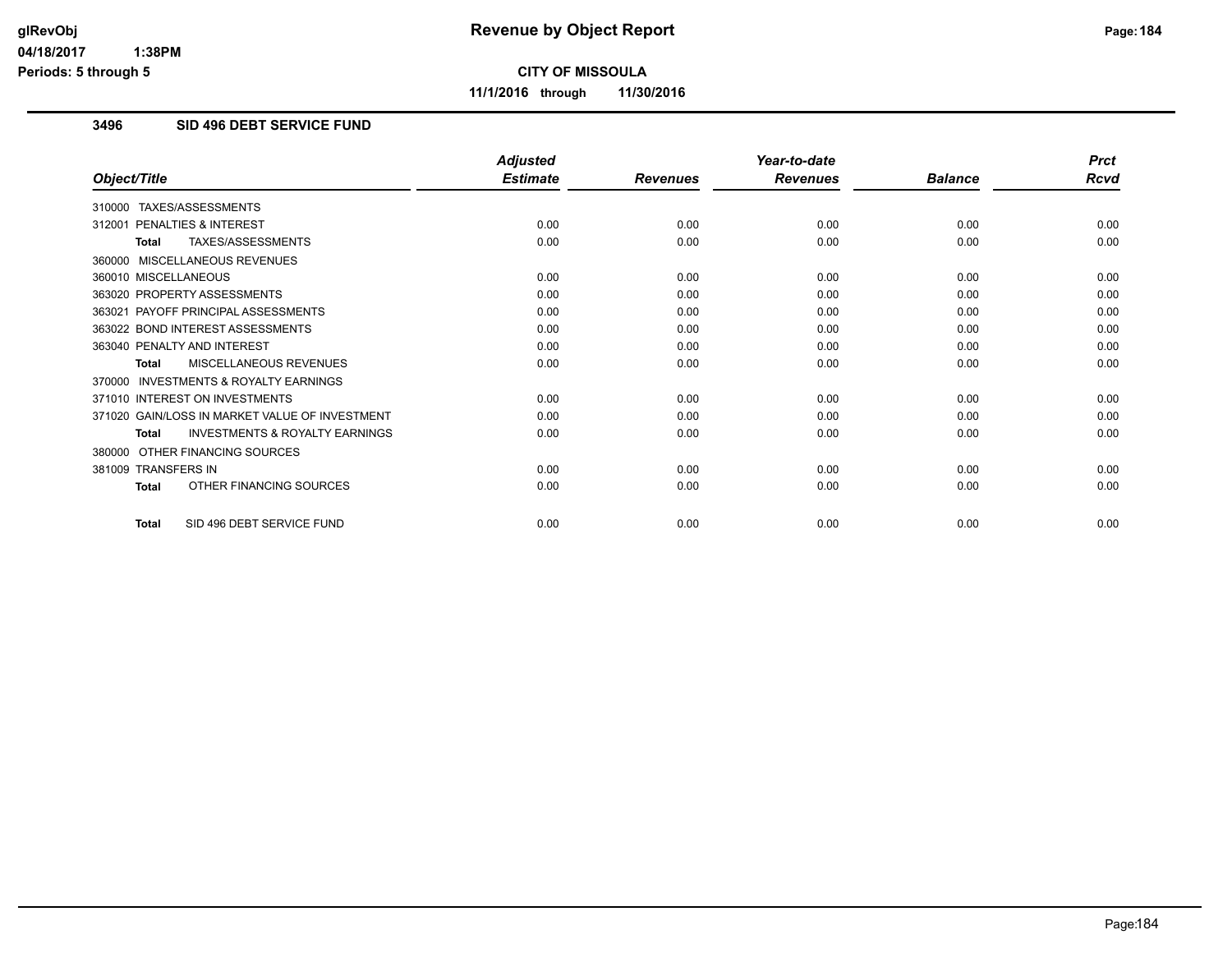**11/1/2016 through 11/30/2016**

**3497 SID 497 DEBT SERVICE FUND**

**3497 SID 497 DEBT SERVICE FUND**

|                                                     | <b>Adjusted</b> |                 | Year-to-date    |                | <b>Prct</b> |
|-----------------------------------------------------|-----------------|-----------------|-----------------|----------------|-------------|
| Object/Title                                        | <b>Estimate</b> | <b>Revenues</b> | <b>Revenues</b> | <b>Balance</b> | <b>Rcvd</b> |
| 310000 TAXES/ASSESSMENTS                            |                 |                 |                 |                |             |
| 312001 PENALTIES & INTEREST                         | 0.00            | 0.00            | 0.00            | 0.00           | 0.00        |
| TAXES/ASSESSMENTS<br>Total                          | 0.00            | 0.00            | 0.00            | 0.00           | 0.00        |
| 360000 MISCELLANEOUS REVENUES                       |                 |                 |                 |                |             |
| 360010 MISCELLANEOUS                                | 0.00            | 0.00            | 0.00            | 0.00           | 0.00        |
| 363020 PROPERTY ASSESSMENTS                         | 0.00            | 0.00            | 0.00            | 0.00           | 0.00        |
| 363021 PAYOFF PRINCIPAL ASSESSMENTS                 | 0.00            | 0.00            | 0.00            | 0.00           | 0.00        |
| 363022 BOND INTEREST ASSESSMENTS                    | 0.00            | 0.00            | 0.00            | 0.00           | 0.00        |
| 363040 PENALTY AND INTEREST                         | 0.00            | 0.00            | 0.00            | 0.00           | 0.00        |
| MISCELLANEOUS REVENUES<br><b>Total</b>              | 0.00            | 0.00            | 0.00            | 0.00           | 0.00        |
| <b>INVESTMENTS &amp; ROYALTY EARNINGS</b><br>370000 |                 |                 |                 |                |             |
| 371010 INTEREST ON INVESTMENTS                      | 0.00            | 0.00            | 0.00            | 0.00           | 0.00        |
| 371020 GAIN/LOSS IN MARKET VALUE OF INVESTMENTS     | 0.00            | 0.00            | 0.00            | 0.00           | 0.00        |
| <b>INVESTMENTS &amp; ROYALTY EARNINGS</b><br>Total  | 0.00            | 0.00            | 0.00            | 0.00           | 0.00        |
| SID 497 DEBT SERVICE FUND<br>Total                  | 0.00            | 0.00            | 0.00            | 0.00           | 0.00        |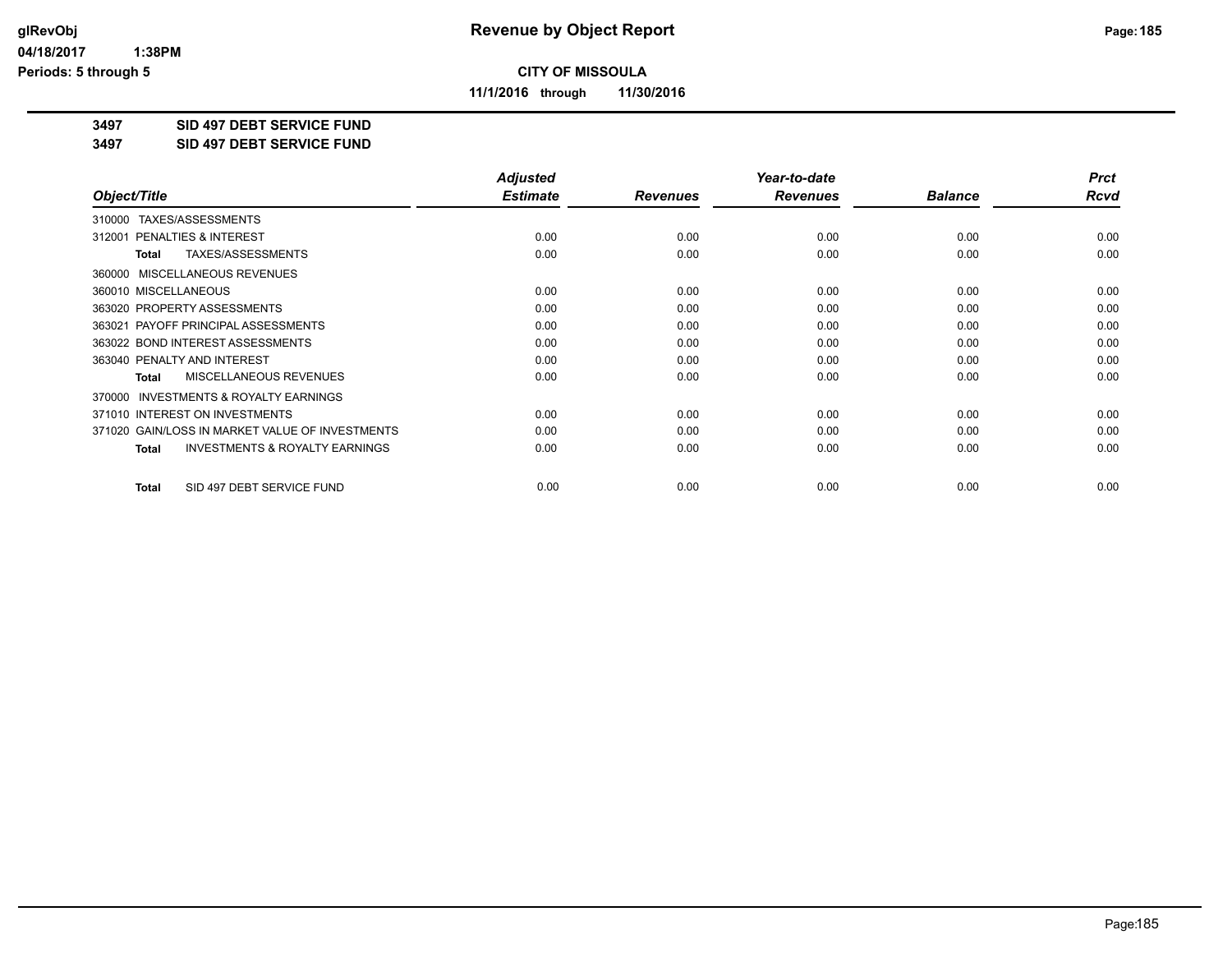**11/1/2016 through 11/30/2016**

#### **3497 SID 497 DEBT SERVICE FUND**

|                                                           | <b>Adjusted</b> |                 | Year-to-date    |                | <b>Prct</b> |
|-----------------------------------------------------------|-----------------|-----------------|-----------------|----------------|-------------|
| Object/Title                                              | <b>Estimate</b> | <b>Revenues</b> | <b>Revenues</b> | <b>Balance</b> | Rcvd        |
| TAXES/ASSESSMENTS<br>310000                               |                 |                 |                 |                |             |
| 312001 PENALTIES & INTEREST                               | 0.00            | 0.00            | 0.00            | 0.00           | 0.00        |
| TAXES/ASSESSMENTS<br><b>Total</b>                         | 0.00            | 0.00            | 0.00            | 0.00           | 0.00        |
| 360000 MISCELLANEOUS REVENUES                             |                 |                 |                 |                |             |
| 360010 MISCELLANEOUS                                      | 0.00            | 0.00            | 0.00            | 0.00           | 0.00        |
| 363020 PROPERTY ASSESSMENTS                               | 0.00            | 0.00            | 0.00            | 0.00           | 0.00        |
| 363021 PAYOFF PRINCIPAL ASSESSMENTS                       | 0.00            | 0.00            | 0.00            | 0.00           | 0.00        |
| 363022 BOND INTEREST ASSESSMENTS                          | 0.00            | 0.00            | 0.00            | 0.00           | 0.00        |
| 363040 PENALTY AND INTEREST                               | 0.00            | 0.00            | 0.00            | 0.00           | 0.00        |
| MISCELLANEOUS REVENUES<br>Total                           | 0.00            | 0.00            | 0.00            | 0.00           | 0.00        |
| <b>INVESTMENTS &amp; ROYALTY EARNINGS</b><br>370000       |                 |                 |                 |                |             |
| 371010 INTEREST ON INVESTMENTS                            | 0.00            | 0.00            | 0.00            | 0.00           | 0.00        |
| 371020 GAIN/LOSS IN MARKET VALUE OF INVESTMENT            | 0.00            | 0.00            | 0.00            | 0.00           | 0.00        |
| <b>INVESTMENTS &amp; ROYALTY EARNINGS</b><br><b>Total</b> | 0.00            | 0.00            | 0.00            | 0.00           | 0.00        |
| SID 497 DEBT SERVICE FUND<br><b>Total</b>                 | 0.00            | 0.00            | 0.00            | 0.00           | 0.00        |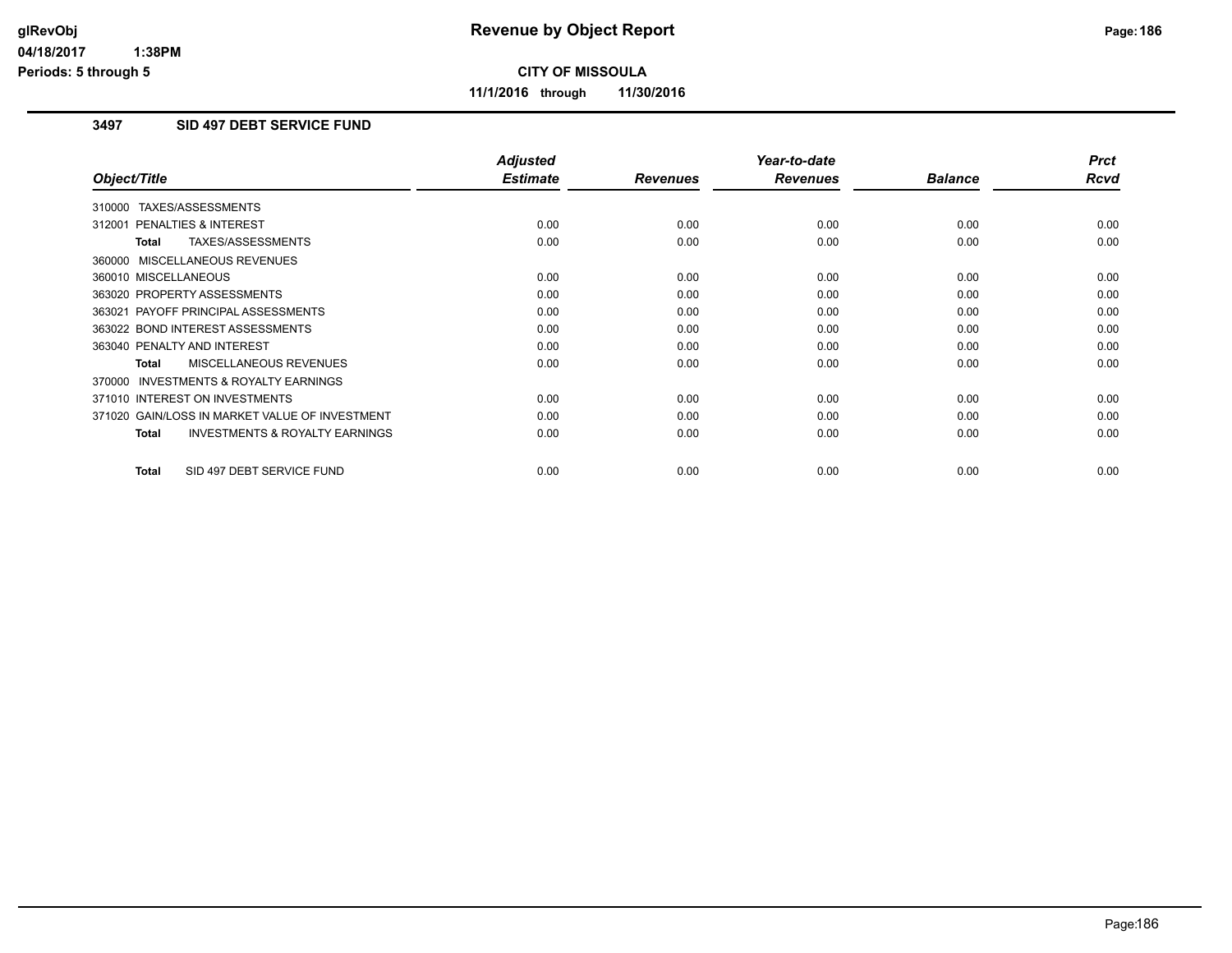**11/1/2016 through 11/30/2016**

**3498 SID 498 DEBT SERVICE FUND**

**3498 SID 498 DEBT SERVICE FUND**

|                                                           | <b>Adjusted</b> |                 | Year-to-date    |                |      |  |
|-----------------------------------------------------------|-----------------|-----------------|-----------------|----------------|------|--|
| Object/Title                                              | <b>Estimate</b> | <b>Revenues</b> | <b>Revenues</b> | <b>Balance</b> | Rcvd |  |
| TAXES/ASSESSMENTS<br>310000                               |                 |                 |                 |                |      |  |
| 312001 PENALTIES & INTEREST                               | 0.00            | 0.00            | 0.00            | 0.00           | 0.00 |  |
| TAXES/ASSESSMENTS<br><b>Total</b>                         | 0.00            | 0.00            | 0.00            | 0.00           | 0.00 |  |
| 360000 MISCELLANEOUS REVENUES                             |                 |                 |                 |                |      |  |
| 360010 MISCELLANEOUS                                      | 0.00            | 0.00            | 0.00            | 0.00           | 0.00 |  |
| 363020 PROPERTY ASSESSMENTS                               | 0.00            | 0.00            | 0.00            | 0.00           | 0.00 |  |
| 363021 PAYOFF PRINCIPAL ASSESSMENTS                       | 0.00            | 0.00            | 0.00            | 0.00           | 0.00 |  |
| 363022 BOND INTEREST ASSESSMENTS                          | 0.00            | 0.00            | 0.00            | 0.00           | 0.00 |  |
| 363040 PENALTY AND INTEREST                               | 0.00            | 0.00            | 0.00            | 0.00           | 0.00 |  |
| MISCELLANEOUS REVENUES<br>Total                           | 0.00            | 0.00            | 0.00            | 0.00           | 0.00 |  |
| <b>INVESTMENTS &amp; ROYALTY EARNINGS</b><br>370000       |                 |                 |                 |                |      |  |
| 371010 INTEREST ON INVESTMENTS                            | 0.00            | 0.00            | 0.00            | 0.00           | 0.00 |  |
| 371020 GAIN/LOSS IN MARKET VALUE OF INVESTMENTS           | 0.00            | 0.00            | 0.00            | 0.00           | 0.00 |  |
| 371500 INTEREST ON INTERFUND LOAN                         | 0.00            | 0.00            | 0.00            | 0.00           | 0.00 |  |
| <b>INVESTMENTS &amp; ROYALTY EARNINGS</b><br><b>Total</b> | 0.00            | 0.00            | 0.00            | 0.00           | 0.00 |  |
| 380000 OTHER FINANCING SOURCES                            |                 |                 |                 |                |      |  |
| 381009 TRANSFERS IN                                       | 0.00            | 0.00            | 0.00            | 0.00           | 0.00 |  |
| OTHER FINANCING SOURCES<br><b>Total</b>                   | 0.00            | 0.00            | 0.00            | 0.00           | 0.00 |  |
| SID 498 DEBT SERVICE FUND<br><b>Total</b>                 | 0.00            | 0.00            | 0.00            | 0.00           | 0.00 |  |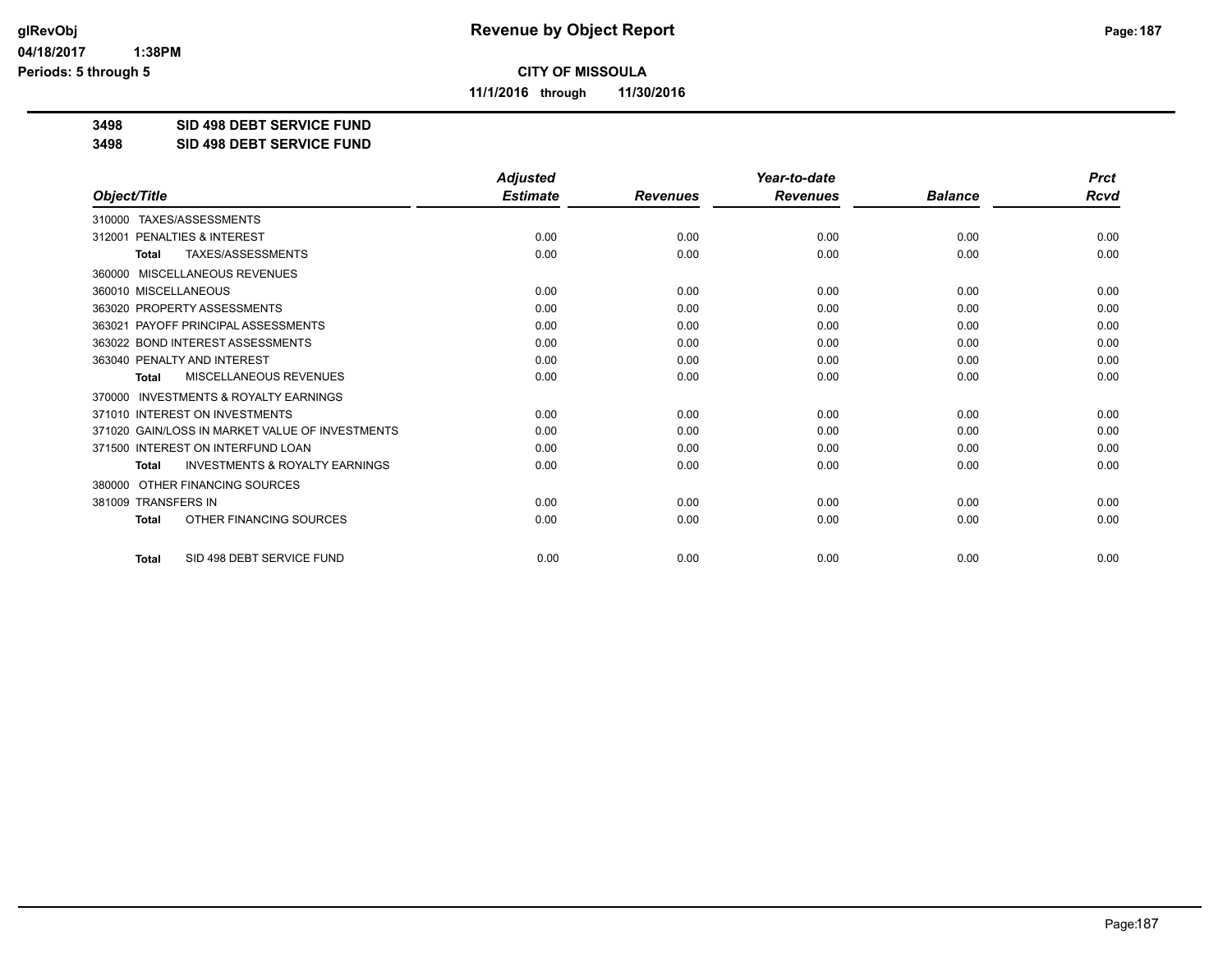**11/1/2016 through 11/30/2016**

#### **3498 SID 498 DEBT SERVICE FUND**

|                                                           | <b>Adjusted</b> |                 | Year-to-date    |                | <b>Prct</b> |
|-----------------------------------------------------------|-----------------|-----------------|-----------------|----------------|-------------|
| Object/Title                                              | <b>Estimate</b> | <b>Revenues</b> | <b>Revenues</b> | <b>Balance</b> | <b>Rcvd</b> |
| TAXES/ASSESSMENTS<br>310000                               |                 |                 |                 |                |             |
| PENALTIES & INTEREST<br>312001                            | 0.00            | 0.00            | 0.00            | 0.00           | 0.00        |
| TAXES/ASSESSMENTS<br><b>Total</b>                         | 0.00            | 0.00            | 0.00            | 0.00           | 0.00        |
| MISCELLANEOUS REVENUES<br>360000                          |                 |                 |                 |                |             |
| 360010 MISCELLANEOUS                                      | 0.00            | 0.00            | 0.00            | 0.00           | 0.00        |
| 363020 PROPERTY ASSESSMENTS                               | 0.00            | 0.00            | 0.00            | 0.00           | 0.00        |
| 363021 PAYOFF PRINCIPAL ASSESSMENTS                       | 0.00            | 0.00            | 0.00            | 0.00           | 0.00        |
| 363022 BOND INTEREST ASSESSMENTS                          | 0.00            | 0.00            | 0.00            | 0.00           | 0.00        |
| 363040 PENALTY AND INTEREST                               | 0.00            | 0.00            | 0.00            | 0.00           | 0.00        |
| <b>MISCELLANEOUS REVENUES</b><br><b>Total</b>             | 0.00            | 0.00            | 0.00            | 0.00           | 0.00        |
| <b>INVESTMENTS &amp; ROYALTY EARNINGS</b><br>370000       |                 |                 |                 |                |             |
| 371010 INTEREST ON INVESTMENTS                            | 0.00            | 0.00            | 0.00            | 0.00           | 0.00        |
| 371020 GAIN/LOSS IN MARKET VALUE OF INVESTMENT            | 0.00            | 0.00            | 0.00            | 0.00           | 0.00        |
| 371500 INTEREST ON INTERFUND LOAN                         | 0.00            | 0.00            | 0.00            | 0.00           | 0.00        |
| <b>INVESTMENTS &amp; ROYALTY EARNINGS</b><br><b>Total</b> | 0.00            | 0.00            | 0.00            | 0.00           | 0.00        |
| OTHER FINANCING SOURCES<br>380000                         |                 |                 |                 |                |             |
| 381009 TRANSFERS IN                                       | 0.00            | 0.00            | 0.00            | 0.00           | 0.00        |
| OTHER FINANCING SOURCES<br><b>Total</b>                   | 0.00            | 0.00            | 0.00            | 0.00           | 0.00        |
| SID 498 DEBT SERVICE FUND<br><b>Total</b>                 | 0.00            | 0.00            | 0.00            | 0.00           | 0.00        |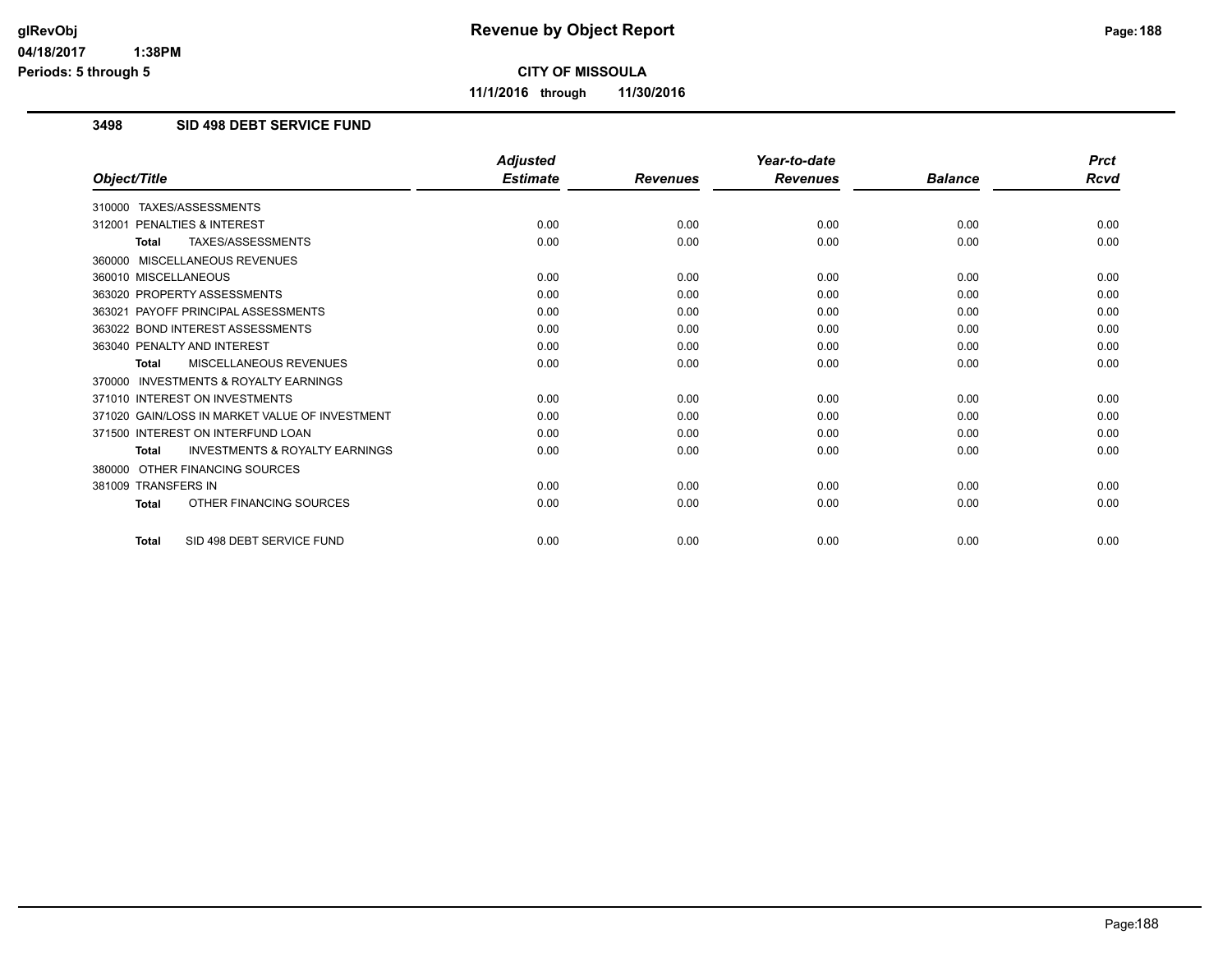**11/1/2016 through 11/30/2016**

**3500 SID 500 DEBT SERVICE FUND**

**3500 SID 500 DEBT SERVICE FUND**

|                                                    | <b>Adjusted</b> |                 | Year-to-date    |                | <b>Prct</b> |
|----------------------------------------------------|-----------------|-----------------|-----------------|----------------|-------------|
| Object/Title                                       | <b>Estimate</b> | <b>Revenues</b> | <b>Revenues</b> | <b>Balance</b> | Rcvd        |
| 310000 TAXES/ASSESSMENTS                           |                 |                 |                 |                |             |
| 312001 PENALTIES & INTEREST                        | 0.00            | 0.00            | 0.00            | 0.00           | 0.00        |
| TAXES/ASSESSMENTS<br>Total                         | 0.00            | 0.00            | 0.00            | 0.00           | 0.00        |
| 360000 MISCELLANEOUS REVENUES                      |                 |                 |                 |                |             |
| 360010 MISCELLANEOUS                               | 0.00            | 0.00            | 0.00            | 0.00           | 0.00        |
| 363020 PROPERTY ASSESSMENTS                        | 0.00            | 0.00            | 0.00            | 0.00           | 0.00        |
| 363021 PAYOFF PRINCIPAL ASSESSMENTS                | 0.00            | 0.00            | 0.00            | 0.00           | 0.00        |
| 363022 BOND INTEREST ASSESSMENTS                   | 0.00            | 0.00            | 0.00            | 0.00           | 0.00        |
| 363040 PENALTY AND INTEREST                        | 0.00            | 0.00            | 0.00            | 0.00           | 0.00        |
| MISCELLANEOUS REVENUES<br>Total                    | 0.00            | 0.00            | 0.00            | 0.00           | 0.00        |
| 370000 INVESTMENTS & ROYALTY EARNINGS              |                 |                 |                 |                |             |
| 371010 INTEREST ON INVESTMENTS                     | 0.00            | 0.00            | 0.00            | 0.00           | 0.00        |
| 371020 GAIN/LOSS IN MARKET VALUE OF INVESTMENTS    | 0.00            | 0.00            | 0.00            | 0.00           | 0.00        |
| <b>INVESTMENTS &amp; ROYALTY EARNINGS</b><br>Total | 0.00            | 0.00            | 0.00            | 0.00           | 0.00        |
| SID 500 DEBT SERVICE FUND<br>Total                 | 0.00            | 0.00            | 0.00            | 0.00           | 0.00        |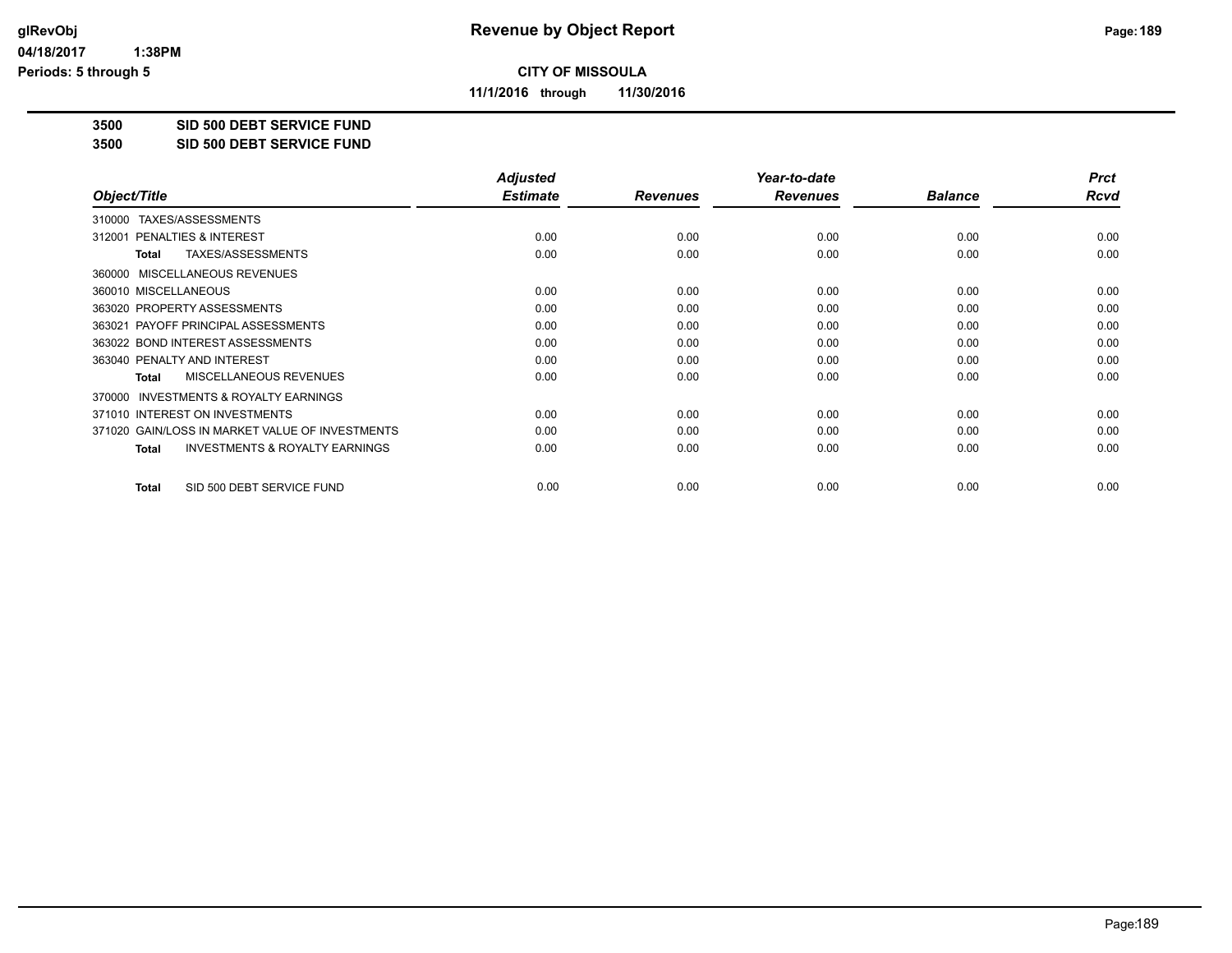**11/1/2016 through 11/30/2016**

#### **3500 SID 500 DEBT SERVICE FUND**

|                                                           | <b>Adjusted</b> |                 | Year-to-date    |                | <b>Prct</b> |
|-----------------------------------------------------------|-----------------|-----------------|-----------------|----------------|-------------|
| Object/Title                                              | <b>Estimate</b> | <b>Revenues</b> | <b>Revenues</b> | <b>Balance</b> | <b>Rcvd</b> |
| 310000 TAXES/ASSESSMENTS                                  |                 |                 |                 |                |             |
| 312001 PENALTIES & INTEREST                               | 0.00            | 0.00            | 0.00            | 0.00           | 0.00        |
| TAXES/ASSESSMENTS<br>Total                                | 0.00            | 0.00            | 0.00            | 0.00           | 0.00        |
| 360000 MISCELLANEOUS REVENUES                             |                 |                 |                 |                |             |
| 360010 MISCELLANEOUS                                      | 0.00            | 0.00            | 0.00            | 0.00           | 0.00        |
| 363020 PROPERTY ASSESSMENTS                               | 0.00            | 0.00            | 0.00            | 0.00           | 0.00        |
| 363021 PAYOFF PRINCIPAL ASSESSMENTS                       | 0.00            | 0.00            | 0.00            | 0.00           | 0.00        |
| 363022 BOND INTEREST ASSESSMENTS                          | 0.00            | 0.00            | 0.00            | 0.00           | 0.00        |
| 363040 PENALTY AND INTEREST                               | 0.00            | 0.00            | 0.00            | 0.00           | 0.00        |
| <b>MISCELLANEOUS REVENUES</b><br>Total                    | 0.00            | 0.00            | 0.00            | 0.00           | 0.00        |
| INVESTMENTS & ROYALTY EARNINGS<br>370000                  |                 |                 |                 |                |             |
| 371010 INTEREST ON INVESTMENTS                            | 0.00            | 0.00            | 0.00            | 0.00           | 0.00        |
| 371020 GAIN/LOSS IN MARKET VALUE OF INVESTMENT            | 0.00            | 0.00            | 0.00            | 0.00           | 0.00        |
| <b>INVESTMENTS &amp; ROYALTY EARNINGS</b><br><b>Total</b> | 0.00            | 0.00            | 0.00            | 0.00           | 0.00        |
| SID 500 DEBT SERVICE FUND<br><b>Total</b>                 | 0.00            | 0.00            | 0.00            | 0.00           | 0.00        |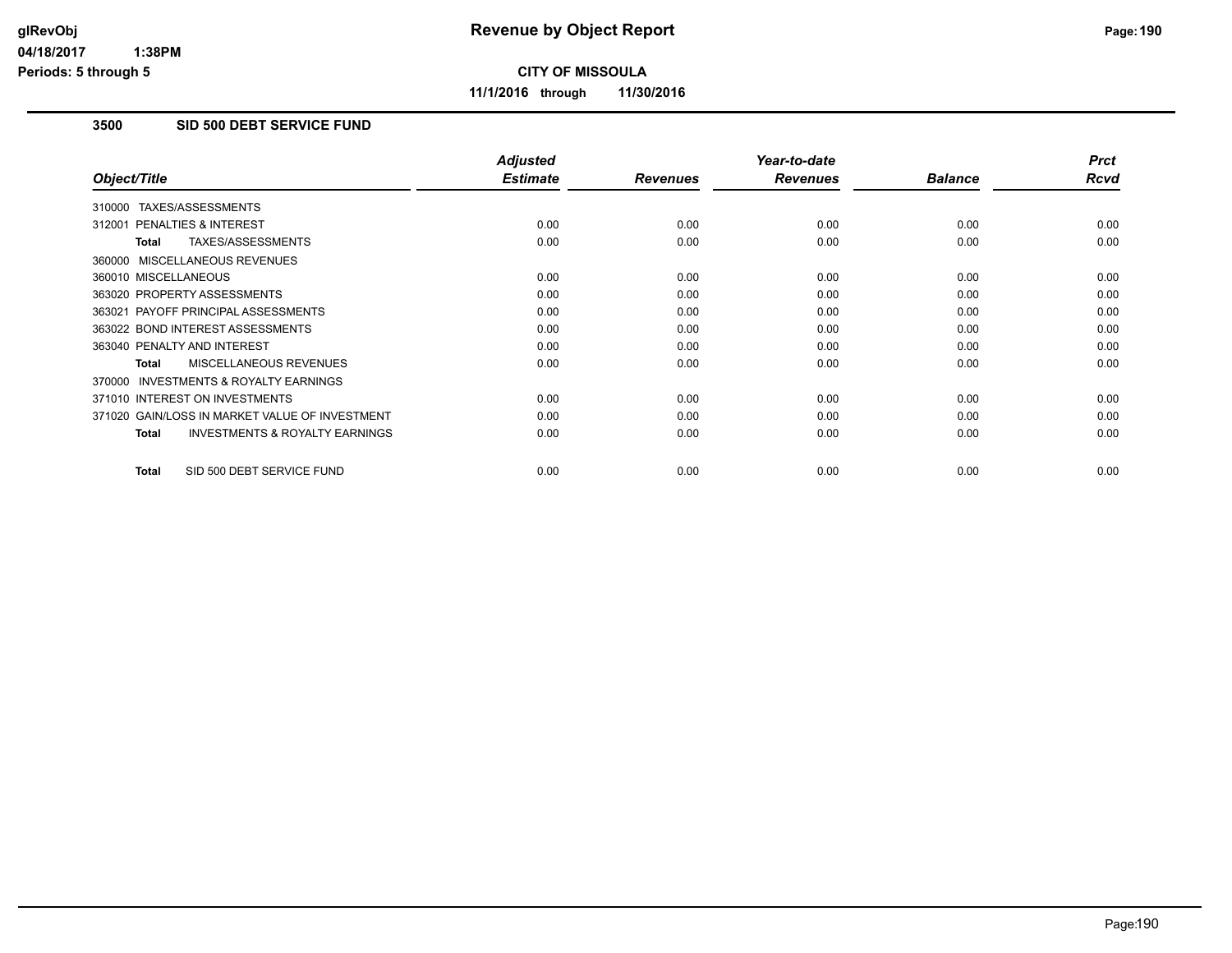**11/1/2016 through 11/30/2016**

**3501 SID 501 DEBT SERVICE FUND**

**3501 SID 501 DEBT SERVICE FUND**

|                                                    | <b>Adjusted</b> |                 | Year-to-date    |                | <b>Prct</b> |
|----------------------------------------------------|-----------------|-----------------|-----------------|----------------|-------------|
| Object/Title                                       | <b>Estimate</b> | <b>Revenues</b> | <b>Revenues</b> | <b>Balance</b> | Rcvd        |
| 310000 TAXES/ASSESSMENTS                           |                 |                 |                 |                |             |
| 312001 PENALTIES & INTEREST                        | 0.00            | 0.00            | 0.00            | 0.00           | 0.00        |
| TAXES/ASSESSMENTS<br>Total                         | 0.00            | 0.00            | 0.00            | 0.00           | 0.00        |
| 360000 MISCELLANEOUS REVENUES                      |                 |                 |                 |                |             |
| 360010 MISCELLANEOUS                               | 0.00            | 0.00            | 0.00            | 0.00           | 0.00        |
| 363020 PROPERTY ASSESSMENTS                        | 0.00            | 0.00            | 0.00            | 0.00           | 0.00        |
| 363021 PAYOFF PRINCIPAL ASSESSMENTS                | 0.00            | 0.00            | 0.00            | 0.00           | 0.00        |
| 363022 BOND INTEREST ASSESSMENTS                   | 0.00            | 0.00            | 0.00            | 0.00           | 0.00        |
| 363040 PENALTY AND INTEREST                        | 0.00            | 0.00            | 0.00            | 0.00           | 0.00        |
| MISCELLANEOUS REVENUES<br>Total                    | 0.00            | 0.00            | 0.00            | 0.00           | 0.00        |
| 370000 INVESTMENTS & ROYALTY EARNINGS              |                 |                 |                 |                |             |
| 371010 INTEREST ON INVESTMENTS                     | 0.00            | 0.00            | 0.00            | 0.00           | 0.00        |
| 371020 GAIN/LOSS IN MARKET VALUE OF INVESTMENTS    | 0.00            | 0.00            | 0.00            | 0.00           | 0.00        |
| <b>INVESTMENTS &amp; ROYALTY EARNINGS</b><br>Total | 0.00            | 0.00            | 0.00            | 0.00           | 0.00        |
| SID 501 DEBT SERVICE FUND<br>Total                 | 0.00            | 0.00            | 0.00            | 0.00           | 0.00        |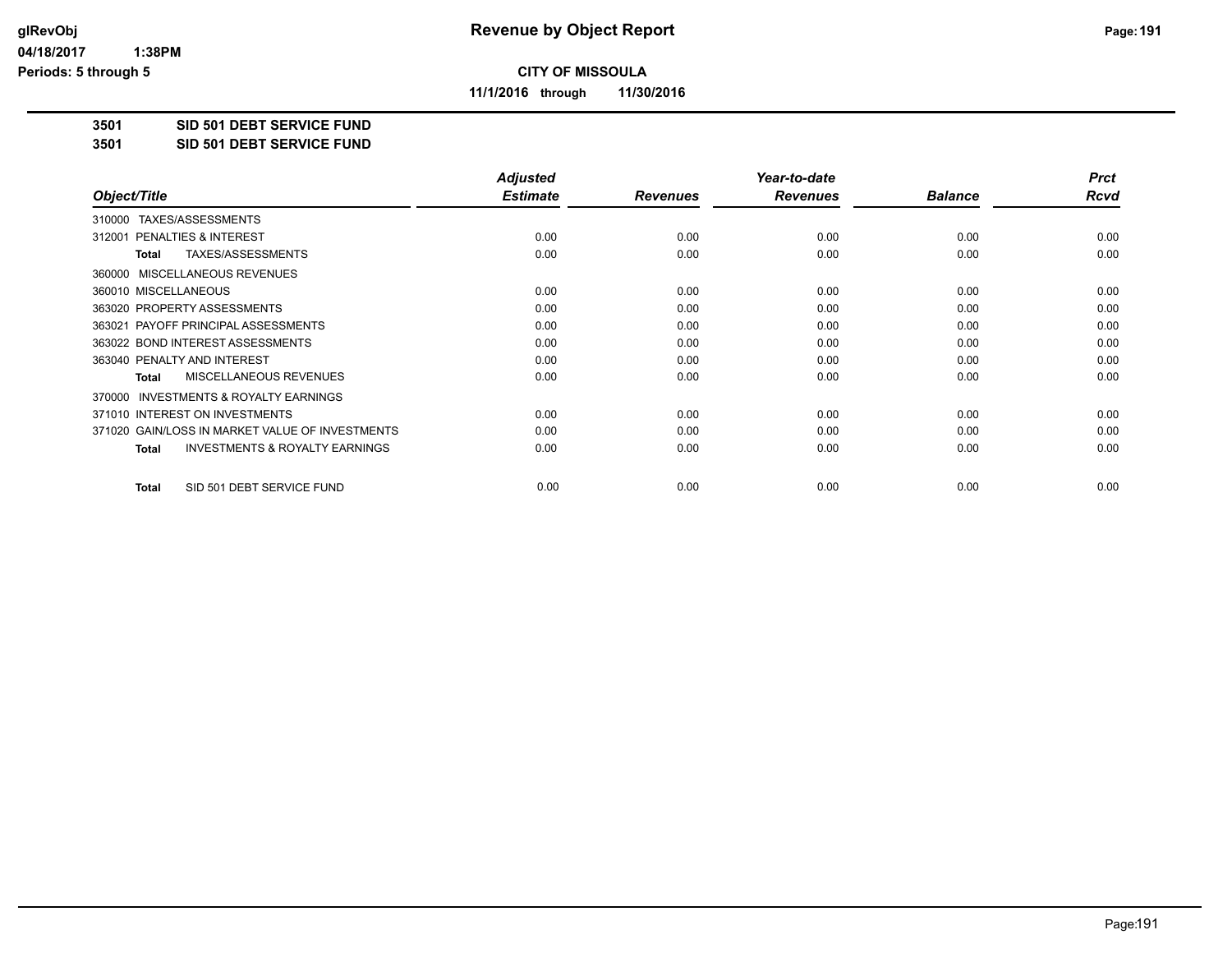**11/1/2016 through 11/30/2016**

#### **3501 SID 501 DEBT SERVICE FUND**

|                                                           | <b>Adjusted</b> |                 | Year-to-date    |                | <b>Prct</b> |
|-----------------------------------------------------------|-----------------|-----------------|-----------------|----------------|-------------|
| Object/Title                                              | <b>Estimate</b> | <b>Revenues</b> | <b>Revenues</b> | <b>Balance</b> | Rcvd        |
| TAXES/ASSESSMENTS<br>310000                               |                 |                 |                 |                |             |
| 312001 PENALTIES & INTEREST                               | 0.00            | 0.00            | 0.00            | 0.00           | 0.00        |
| TAXES/ASSESSMENTS<br><b>Total</b>                         | 0.00            | 0.00            | 0.00            | 0.00           | 0.00        |
| 360000 MISCELLANEOUS REVENUES                             |                 |                 |                 |                |             |
| 360010 MISCELLANEOUS                                      | 0.00            | 0.00            | 0.00            | 0.00           | 0.00        |
| 363020 PROPERTY ASSESSMENTS                               | 0.00            | 0.00            | 0.00            | 0.00           | 0.00        |
| 363021 PAYOFF PRINCIPAL ASSESSMENTS                       | 0.00            | 0.00            | 0.00            | 0.00           | 0.00        |
| 363022 BOND INTEREST ASSESSMENTS                          | 0.00            | 0.00            | 0.00            | 0.00           | 0.00        |
| 363040 PENALTY AND INTEREST                               | 0.00            | 0.00            | 0.00            | 0.00           | 0.00        |
| <b>MISCELLANEOUS REVENUES</b><br>Total                    | 0.00            | 0.00            | 0.00            | 0.00           | 0.00        |
| <b>INVESTMENTS &amp; ROYALTY EARNINGS</b><br>370000       |                 |                 |                 |                |             |
| 371010 INTEREST ON INVESTMENTS                            | 0.00            | 0.00            | 0.00            | 0.00           | 0.00        |
| 371020 GAIN/LOSS IN MARKET VALUE OF INVESTMENT            | 0.00            | 0.00            | 0.00            | 0.00           | 0.00        |
| <b>INVESTMENTS &amp; ROYALTY EARNINGS</b><br><b>Total</b> | 0.00            | 0.00            | 0.00            | 0.00           | 0.00        |
| SID 501 DEBT SERVICE FUND<br><b>Total</b>                 | 0.00            | 0.00            | 0.00            | 0.00           | 0.00        |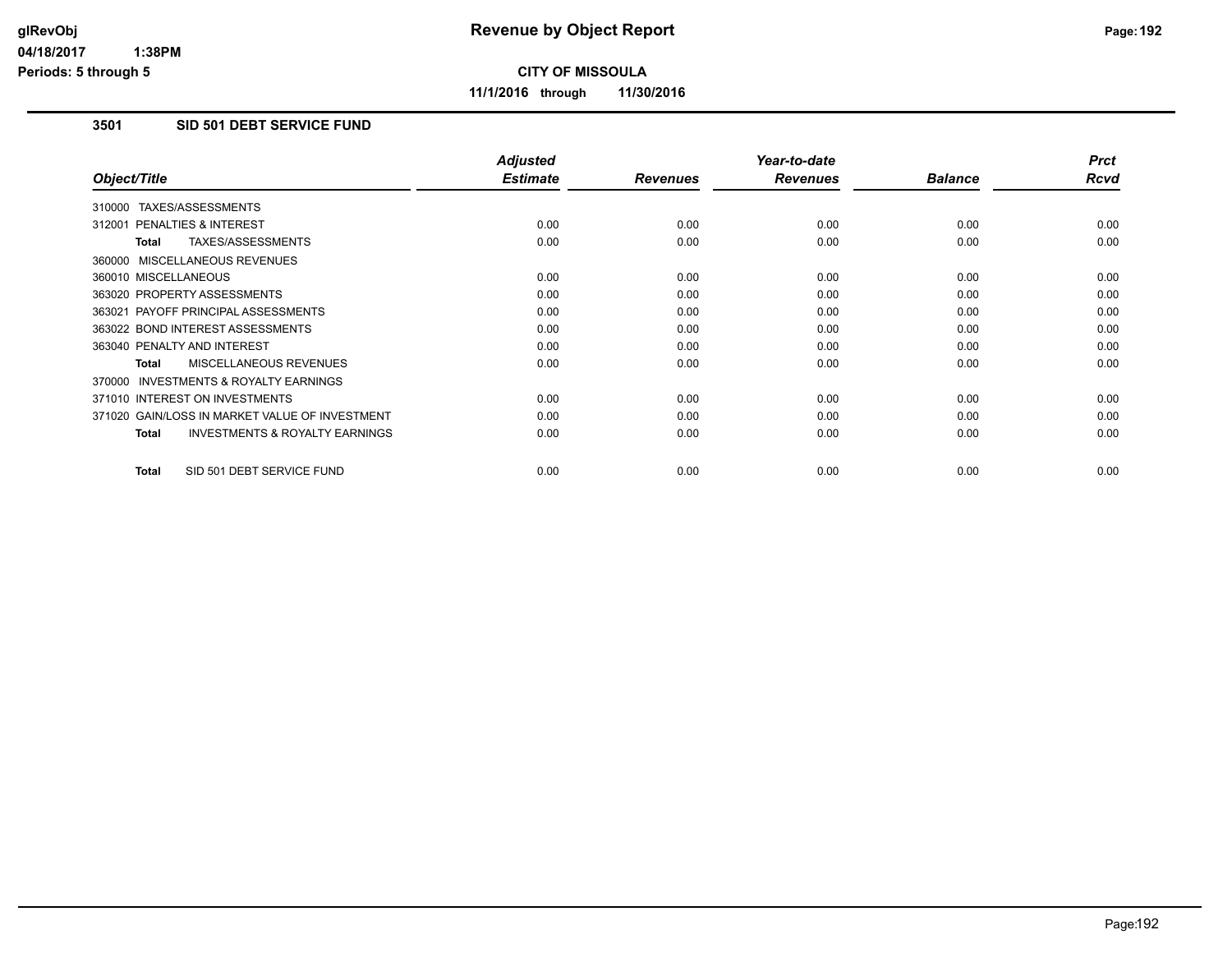**11/1/2016 through 11/30/2016**

**3502 SID 502 DEBT SERVICE FUND**

**3502 SID 502 DEBT SERVICE FUND**

|                                                     | <b>Adjusted</b> |                 | Year-to-date    |                | <b>Prct</b> |
|-----------------------------------------------------|-----------------|-----------------|-----------------|----------------|-------------|
| Object/Title                                        | <b>Estimate</b> | <b>Revenues</b> | <b>Revenues</b> | <b>Balance</b> | Rcvd        |
| TAXES/ASSESSMENTS<br>310000                         |                 |                 |                 |                |             |
| 312001 PENALTIES & INTEREST                         | 0.00            | 0.00            | 0.00            | 0.00           | 0.00        |
| TAXES/ASSESSMENTS<br>Total                          | 0.00            | 0.00            | 0.00            | 0.00           | 0.00        |
| 360000 MISCELLANEOUS REVENUES                       |                 |                 |                 |                |             |
| 360010 MISCELLANEOUS                                | 0.00            | 0.00            | 0.00            | 0.00           | 0.00        |
| 363020 PROPERTY ASSESSMENTS                         | 0.00            | 0.00            | 0.00            | 0.00           | 0.00        |
| 363021 PAYOFF PRINCIPAL ASSESSMENTS                 | 0.00            | 0.00            | 0.00            | 0.00           | 0.00        |
| 363022 BOND INTEREST ASSESSMENTS                    | 0.00            | 0.00            | 0.00            | 0.00           | 0.00        |
| 363040 PENALTY AND INTEREST                         | 0.00            | 0.00            | 0.00            | 0.00           | 0.00        |
| MISCELLANEOUS REVENUES<br>Total                     | 0.00            | 0.00            | 0.00            | 0.00           | 0.00        |
| <b>INVESTMENTS &amp; ROYALTY EARNINGS</b><br>370000 |                 |                 |                 |                |             |
| 371010 INTEREST ON INVESTMENTS                      | 0.00            | 0.00            | 0.00            | 0.00           | 0.00        |
| 371020 GAIN/LOSS IN MARKET VALUE OF INVESTMENTS     | 0.00            | 0.00            | 0.00            | 0.00           | 0.00        |
| <b>INVESTMENTS &amp; ROYALTY EARNINGS</b><br>Total  | 0.00            | 0.00            | 0.00            | 0.00           | 0.00        |
| SID 502 DEBT SERVICE FUND<br>Total                  | 0.00            | 0.00            | 0.00            | 0.00           | 0.00        |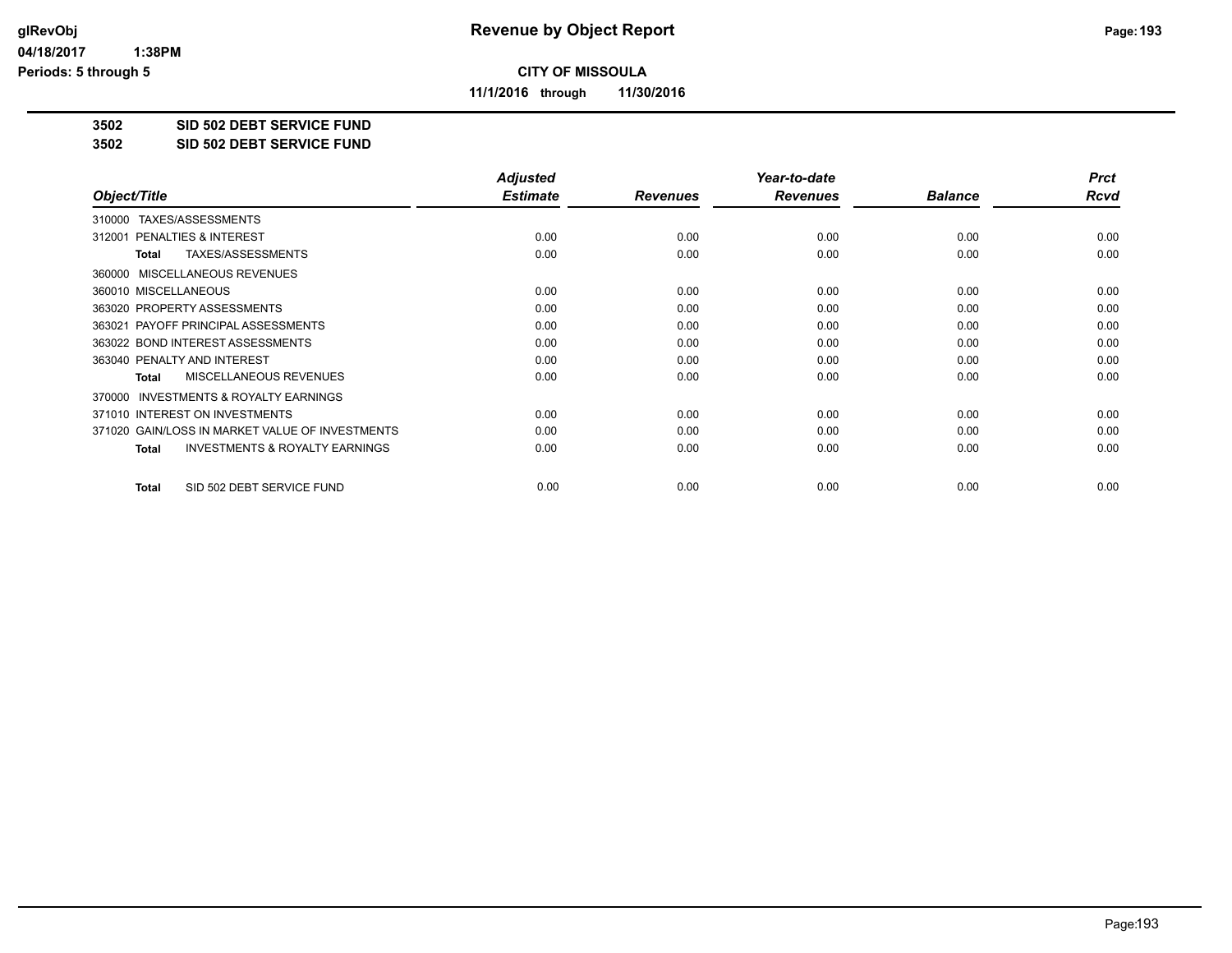**11/1/2016 through 11/30/2016**

#### **3502 SID 502 DEBT SERVICE FUND**

|                                                           | <b>Adjusted</b> |                 | Year-to-date    |                | <b>Prct</b> |
|-----------------------------------------------------------|-----------------|-----------------|-----------------|----------------|-------------|
| Object/Title                                              | <b>Estimate</b> | <b>Revenues</b> | <b>Revenues</b> | <b>Balance</b> | <b>Rcvd</b> |
| 310000 TAXES/ASSESSMENTS                                  |                 |                 |                 |                |             |
| 312001 PENALTIES & INTEREST                               | 0.00            | 0.00            | 0.00            | 0.00           | 0.00        |
| TAXES/ASSESSMENTS<br><b>Total</b>                         | 0.00            | 0.00            | 0.00            | 0.00           | 0.00        |
| 360000 MISCELLANEOUS REVENUES                             |                 |                 |                 |                |             |
| 360010 MISCELLANEOUS                                      | 0.00            | 0.00            | 0.00            | 0.00           | 0.00        |
| 363020 PROPERTY ASSESSMENTS                               | 0.00            | 0.00            | 0.00            | 0.00           | 0.00        |
| 363021 PAYOFF PRINCIPAL ASSESSMENTS                       | 0.00            | 0.00            | 0.00            | 0.00           | 0.00        |
| 363022 BOND INTEREST ASSESSMENTS                          | 0.00            | 0.00            | 0.00            | 0.00           | 0.00        |
| 363040 PENALTY AND INTEREST                               | 0.00            | 0.00            | 0.00            | 0.00           | 0.00        |
| <b>MISCELLANEOUS REVENUES</b><br>Total                    | 0.00            | 0.00            | 0.00            | 0.00           | 0.00        |
| INVESTMENTS & ROYALTY EARNINGS<br>370000                  |                 |                 |                 |                |             |
| 371010 INTEREST ON INVESTMENTS                            | 0.00            | 0.00            | 0.00            | 0.00           | 0.00        |
| 371020 GAIN/LOSS IN MARKET VALUE OF INVESTMENT            | 0.00            | 0.00            | 0.00            | 0.00           | 0.00        |
| <b>INVESTMENTS &amp; ROYALTY EARNINGS</b><br><b>Total</b> | 0.00            | 0.00            | 0.00            | 0.00           | 0.00        |
| SID 502 DEBT SERVICE FUND<br><b>Total</b>                 | 0.00            | 0.00            | 0.00            | 0.00           | 0.00        |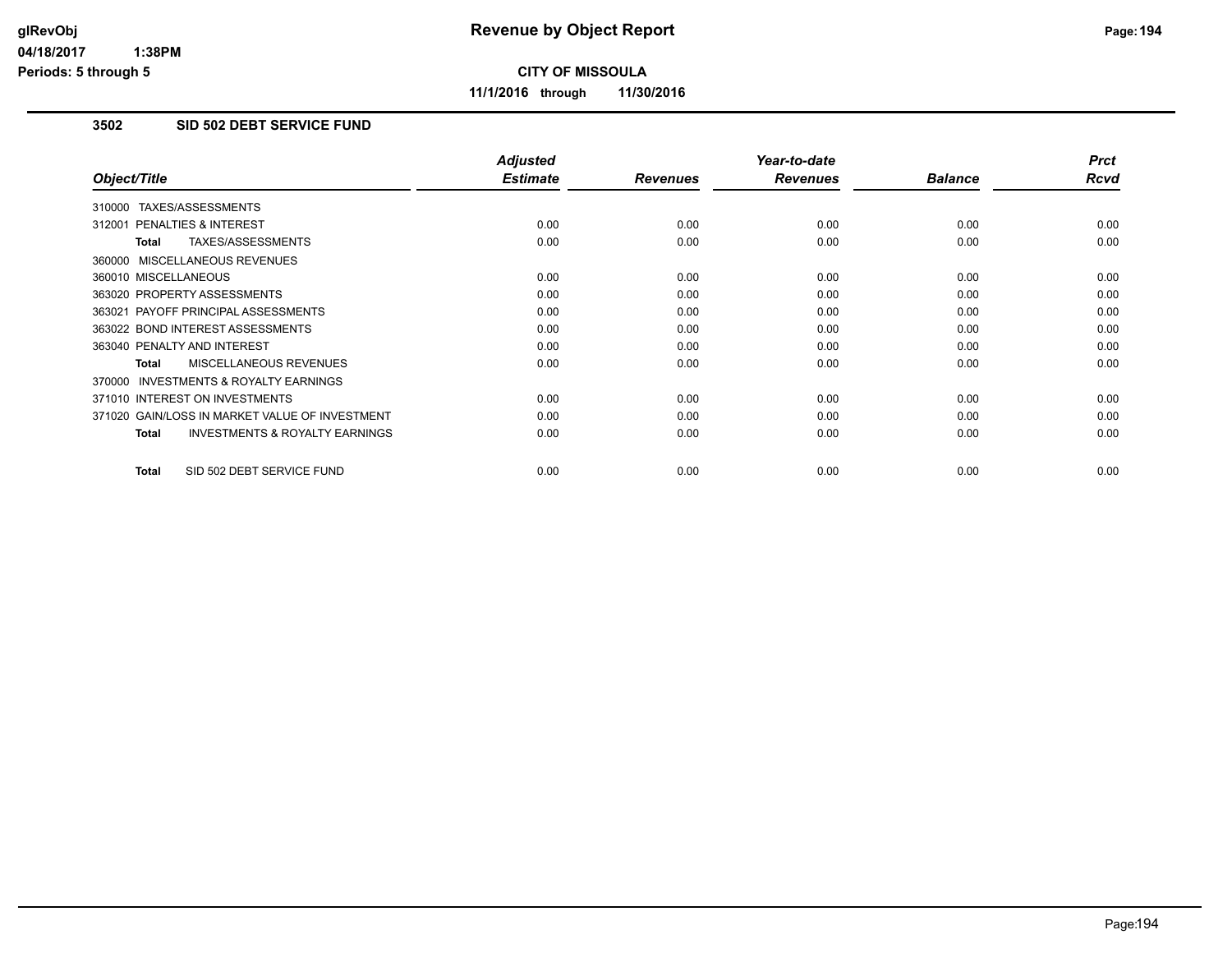**11/1/2016 through 11/30/2016**

**3503 SID 503 DEBT SERVICE FUND**

**3503 SID 503 DEBT SERVICE FUND**

|                                                    | <b>Adjusted</b> |                 | Year-to-date    |                | <b>Prct</b> |
|----------------------------------------------------|-----------------|-----------------|-----------------|----------------|-------------|
| Object/Title                                       | <b>Estimate</b> | <b>Revenues</b> | <b>Revenues</b> | <b>Balance</b> | Rcvd        |
| 310000 TAXES/ASSESSMENTS                           |                 |                 |                 |                |             |
| 312001 PENALTIES & INTEREST                        | 0.00            | 0.00            | 0.00            | 0.00           | 0.00        |
| TAXES/ASSESSMENTS<br>Total                         | 0.00            | 0.00            | 0.00            | 0.00           | 0.00        |
| 360000 MISCELLANEOUS REVENUES                      |                 |                 |                 |                |             |
| 360010 MISCELLANEOUS                               | 0.00            | 0.00            | 0.00            | 0.00           | 0.00        |
| 363020 PROPERTY ASSESSMENTS                        | 0.00            | 0.00            | 0.00            | 0.00           | 0.00        |
| 363021 PAYOFF PRINCIPAL ASSESSMENTS                | 0.00            | 0.00            | 0.00            | 0.00           | 0.00        |
| 363022 BOND INTEREST ASSESSMENTS                   | 0.00            | 0.00            | 0.00            | 0.00           | 0.00        |
| 363040 PENALTY AND INTEREST                        | 0.00            | 0.00            | 0.00            | 0.00           | 0.00        |
| MISCELLANEOUS REVENUES<br>Total                    | 0.00            | 0.00            | 0.00            | 0.00           | 0.00        |
| INVESTMENTS & ROYALTY EARNINGS<br>370000           |                 |                 |                 |                |             |
| 371010 INTEREST ON INVESTMENTS                     | 0.00            | 0.00            | 0.00            | 0.00           | 0.00        |
| 371020 GAIN/LOSS IN MARKET VALUE OF INVESTMENTS    | 0.00            | 0.00            | 0.00            | 0.00           | 0.00        |
| <b>INVESTMENTS &amp; ROYALTY EARNINGS</b><br>Total | 0.00            | 0.00            | 0.00            | 0.00           | 0.00        |
| SID 503 DEBT SERVICE FUND<br>Total                 | 0.00            | 0.00            | 0.00            | 0.00           | 0.00        |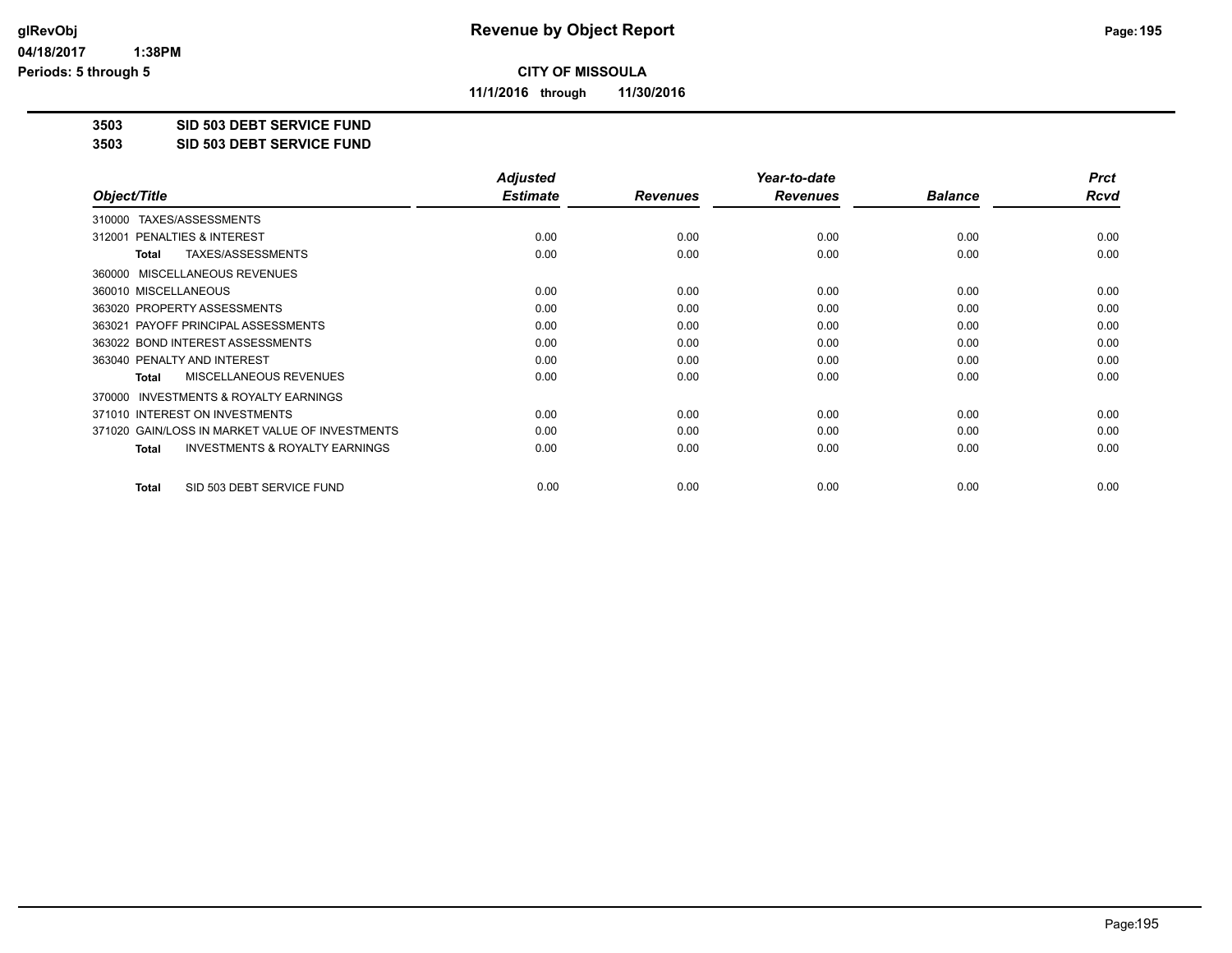**11/1/2016 through 11/30/2016**

#### **3503 SID 503 DEBT SERVICE FUND**

|                                                           | <b>Adjusted</b> |                 | Year-to-date    |                | <b>Prct</b> |
|-----------------------------------------------------------|-----------------|-----------------|-----------------|----------------|-------------|
| Object/Title                                              | <b>Estimate</b> | <b>Revenues</b> | <b>Revenues</b> | <b>Balance</b> | Rcvd        |
| TAXES/ASSESSMENTS<br>310000                               |                 |                 |                 |                |             |
| 312001 PENALTIES & INTEREST                               | 0.00            | 0.00            | 0.00            | 0.00           | 0.00        |
| TAXES/ASSESSMENTS<br><b>Total</b>                         | 0.00            | 0.00            | 0.00            | 0.00           | 0.00        |
| 360000 MISCELLANEOUS REVENUES                             |                 |                 |                 |                |             |
| 360010 MISCELLANEOUS                                      | 0.00            | 0.00            | 0.00            | 0.00           | 0.00        |
| 363020 PROPERTY ASSESSMENTS                               | 0.00            | 0.00            | 0.00            | 0.00           | 0.00        |
| 363021 PAYOFF PRINCIPAL ASSESSMENTS                       | 0.00            | 0.00            | 0.00            | 0.00           | 0.00        |
| 363022 BOND INTEREST ASSESSMENTS                          | 0.00            | 0.00            | 0.00            | 0.00           | 0.00        |
| 363040 PENALTY AND INTEREST                               | 0.00            | 0.00            | 0.00            | 0.00           | 0.00        |
| <b>MISCELLANEOUS REVENUES</b><br>Total                    | 0.00            | 0.00            | 0.00            | 0.00           | 0.00        |
| <b>INVESTMENTS &amp; ROYALTY EARNINGS</b><br>370000       |                 |                 |                 |                |             |
| 371010 INTEREST ON INVESTMENTS                            | 0.00            | 0.00            | 0.00            | 0.00           | 0.00        |
| 371020 GAIN/LOSS IN MARKET VALUE OF INVESTMENT            | 0.00            | 0.00            | 0.00            | 0.00           | 0.00        |
| <b>INVESTMENTS &amp; ROYALTY EARNINGS</b><br><b>Total</b> | 0.00            | 0.00            | 0.00            | 0.00           | 0.00        |
| SID 503 DEBT SERVICE FUND<br><b>Total</b>                 | 0.00            | 0.00            | 0.00            | 0.00           | 0.00        |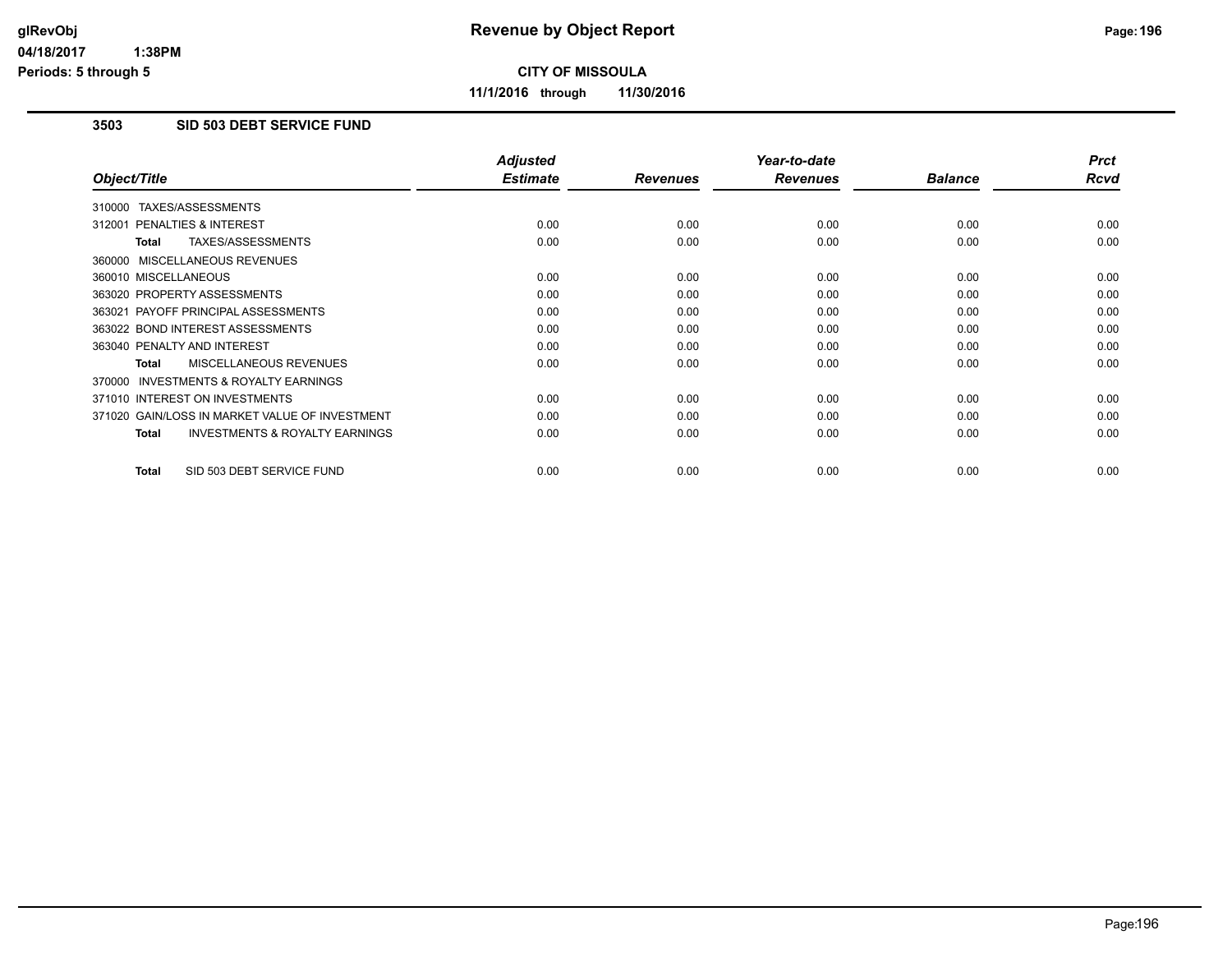**11/1/2016 through 11/30/2016**

**3504 SID 504 DEBT SERVICE FUND**

**3504 SID 504 DEBT SERVICE FUND**

|                                                           | <b>Adjusted</b> |                 | Year-to-date    |                | <b>Prct</b> |
|-----------------------------------------------------------|-----------------|-----------------|-----------------|----------------|-------------|
| Object/Title                                              | <b>Estimate</b> | <b>Revenues</b> | <b>Revenues</b> | <b>Balance</b> | Rcvd        |
| TAXES/ASSESSMENTS<br>310000                               |                 |                 |                 |                |             |
| 312001 PENALTIES & INTEREST                               | 0.00            | 0.00            | 0.00            | 0.00           | 0.00        |
| TAXES/ASSESSMENTS<br>Total                                | 0.00            | 0.00            | 0.00            | 0.00           | 0.00        |
| 360000 MISCELLANEOUS REVENUES                             |                 |                 |                 |                |             |
| 360010 MISCELLANEOUS                                      | 0.00            | 0.00            | 0.00            | 0.00           | 0.00        |
| 363020 PROPERTY ASSESSMENTS                               | 0.00            | 0.00            | 0.00            | 0.00           | 0.00        |
| 363021 PAYOFF PRINCIPAL ASSESSMENTS                       | 0.00            | 0.00            | 0.00            | 0.00           | 0.00        |
| 363022 BOND INTEREST ASSESSMENTS                          | 0.00            | 0.00            | 0.00            | 0.00           | 0.00        |
| 363040 PENALTY AND INTEREST                               | 0.00            | 0.00            | 0.00            | 0.00           | 0.00        |
| MISCELLANEOUS REVENUES<br><b>Total</b>                    | 0.00            | 0.00            | 0.00            | 0.00           | 0.00        |
| <b>INVESTMENTS &amp; ROYALTY EARNINGS</b><br>370000       |                 |                 |                 |                |             |
| 371010 INTEREST ON INVESTMENTS                            | 0.00            | 0.00            | 0.00            | 0.00           | 0.00        |
| 371020 GAIN/LOSS IN MARKET VALUE OF INVESTMENTS           | 0.00            | 0.00            | 0.00            | 0.00           | 0.00        |
| <b>INVESTMENTS &amp; ROYALTY EARNINGS</b><br><b>Total</b> | 0.00            | 0.00            | 0.00            | 0.00           | 0.00        |
| OTHER FINANCING SOURCES<br>380000                         |                 |                 |                 |                |             |
| 381009 TRANSFERS IN                                       | 0.00            | 0.00            | 0.00            | 0.00           | 0.00        |
| OTHER FINANCING SOURCES<br><b>Total</b>                   | 0.00            | 0.00            | 0.00            | 0.00           | 0.00        |
| SID 504 DEBT SERVICE FUND<br><b>Total</b>                 | 0.00            | 0.00            | 0.00            | 0.00           | 0.00        |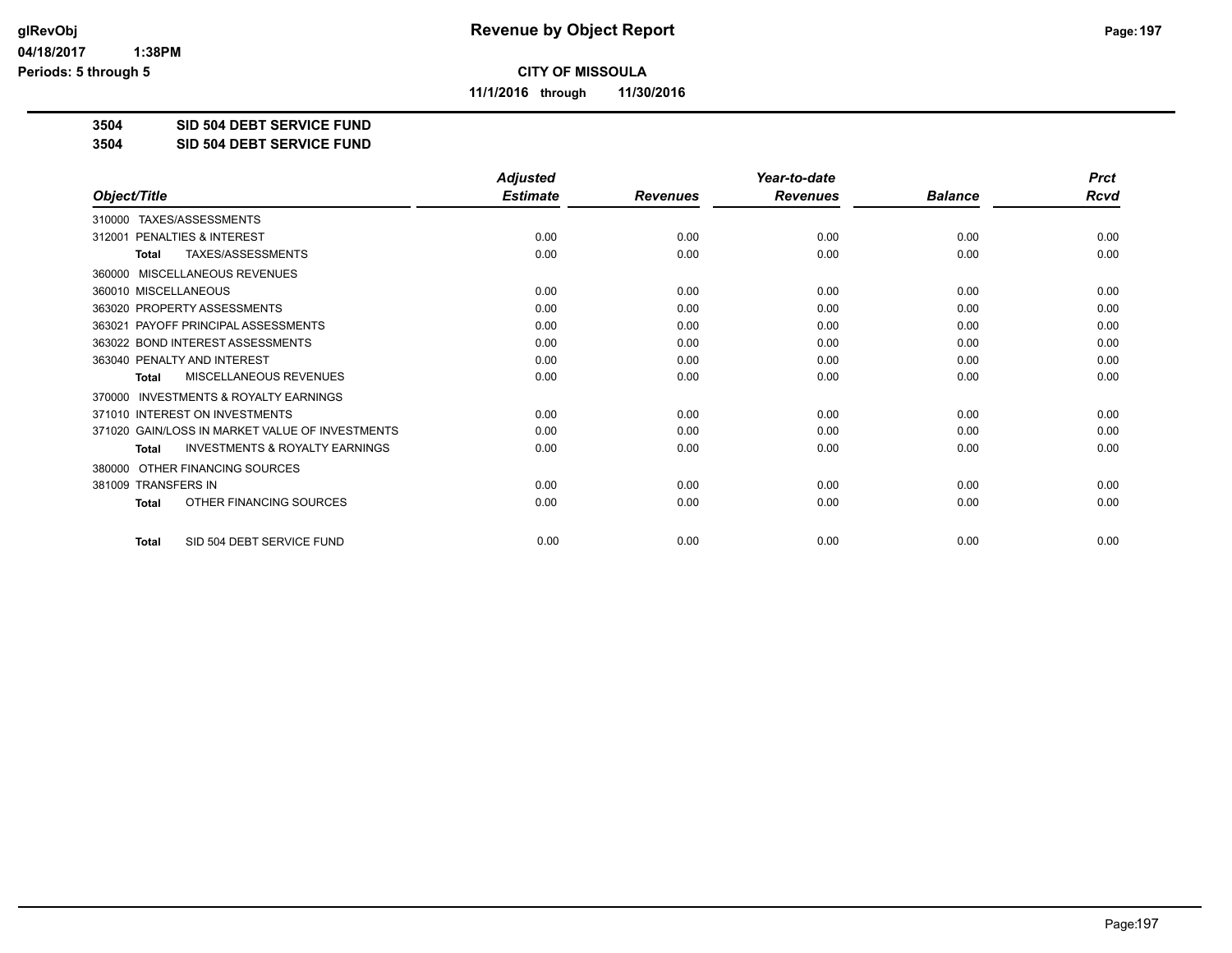**11/1/2016 through 11/30/2016**

#### **3504 SID 504 DEBT SERVICE FUND**

|                                                           | <b>Adjusted</b> |                 | Year-to-date    |                | <b>Prct</b> |
|-----------------------------------------------------------|-----------------|-----------------|-----------------|----------------|-------------|
| Object/Title                                              | <b>Estimate</b> | <b>Revenues</b> | <b>Revenues</b> | <b>Balance</b> | <b>Rcvd</b> |
| 310000 TAXES/ASSESSMENTS                                  |                 |                 |                 |                |             |
| 312001 PENALTIES & INTEREST                               | 0.00            | 0.00            | 0.00            | 0.00           | 0.00        |
| TAXES/ASSESSMENTS<br><b>Total</b>                         | 0.00            | 0.00            | 0.00            | 0.00           | 0.00        |
| 360000 MISCELLANEOUS REVENUES                             |                 |                 |                 |                |             |
| 360010 MISCELLANEOUS                                      | 0.00            | 0.00            | 0.00            | 0.00           | 0.00        |
| 363020 PROPERTY ASSESSMENTS                               | 0.00            | 0.00            | 0.00            | 0.00           | 0.00        |
| 363021 PAYOFF PRINCIPAL ASSESSMENTS                       | 0.00            | 0.00            | 0.00            | 0.00           | 0.00        |
| 363022 BOND INTEREST ASSESSMENTS                          | 0.00            | 0.00            | 0.00            | 0.00           | 0.00        |
| 363040 PENALTY AND INTEREST                               | 0.00            | 0.00            | 0.00            | 0.00           | 0.00        |
| MISCELLANEOUS REVENUES<br><b>Total</b>                    | 0.00            | 0.00            | 0.00            | 0.00           | 0.00        |
| <b>INVESTMENTS &amp; ROYALTY EARNINGS</b><br>370000       |                 |                 |                 |                |             |
| 371010 INTEREST ON INVESTMENTS                            | 0.00            | 0.00            | 0.00            | 0.00           | 0.00        |
| 371020 GAIN/LOSS IN MARKET VALUE OF INVESTMENT            | 0.00            | 0.00            | 0.00            | 0.00           | 0.00        |
| <b>INVESTMENTS &amp; ROYALTY EARNINGS</b><br><b>Total</b> | 0.00            | 0.00            | 0.00            | 0.00           | 0.00        |
| OTHER FINANCING SOURCES<br>380000                         |                 |                 |                 |                |             |
| 381009 TRANSFERS IN                                       | 0.00            | 0.00            | 0.00            | 0.00           | 0.00        |
| OTHER FINANCING SOURCES<br><b>Total</b>                   | 0.00            | 0.00            | 0.00            | 0.00           | 0.00        |
| SID 504 DEBT SERVICE FUND<br><b>Total</b>                 | 0.00            | 0.00            | 0.00            | 0.00           | 0.00        |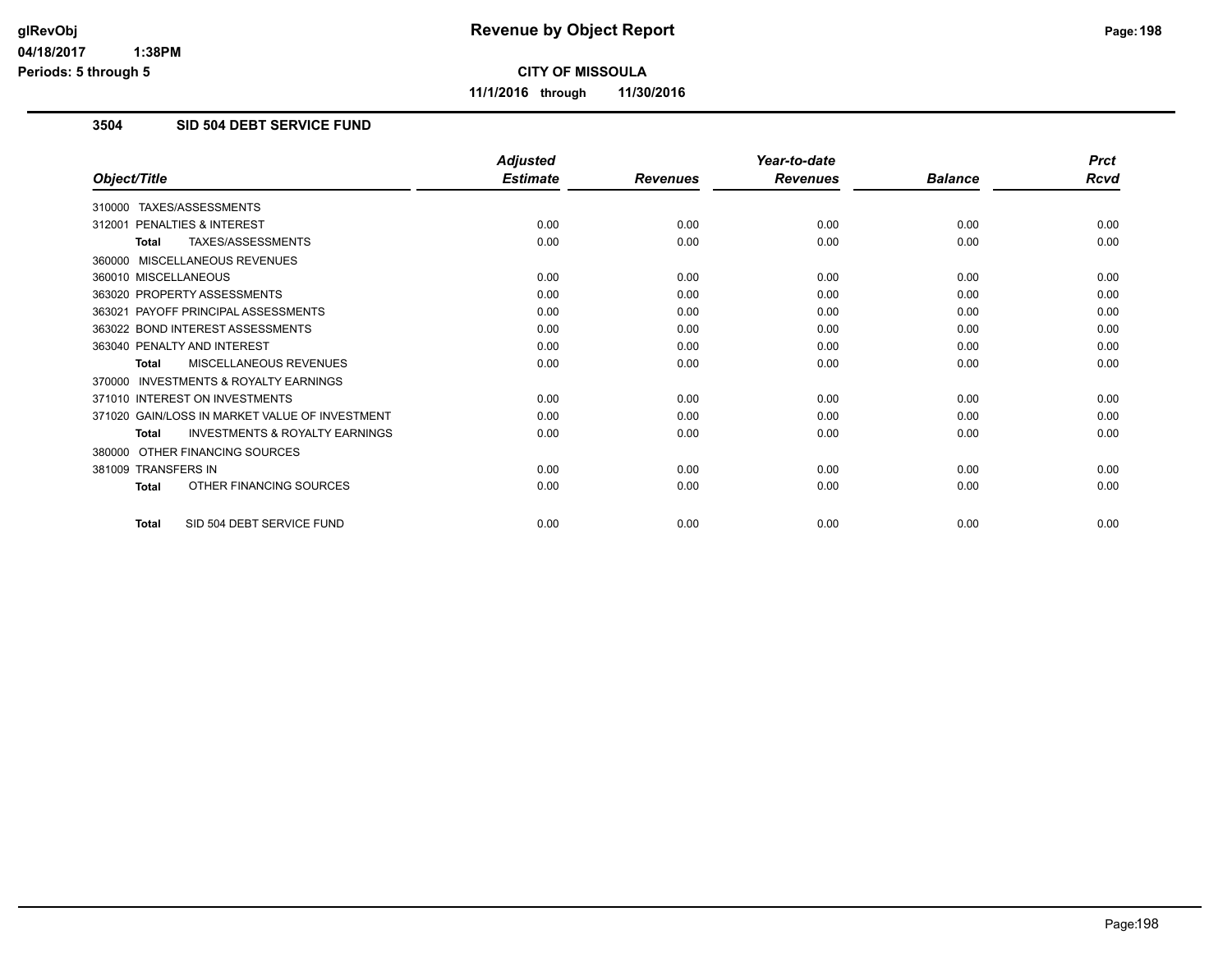**11/1/2016 through 11/30/2016**

**3505 SID 505 DEBT SERVICE FUND**

**3505 SID 505 DEBT SERVICE FUND**

|                                                    | <b>Adjusted</b> |                 | Year-to-date    |                | <b>Prct</b> |
|----------------------------------------------------|-----------------|-----------------|-----------------|----------------|-------------|
| Object/Title                                       | <b>Estimate</b> | <b>Revenues</b> | <b>Revenues</b> | <b>Balance</b> | Rcvd        |
| 310000 TAXES/ASSESSMENTS                           |                 |                 |                 |                |             |
| 312001 PENALTIES & INTEREST                        | 0.00            | 0.00            | 0.00            | 0.00           | 0.00        |
| TAXES/ASSESSMENTS<br>Total                         | 0.00            | 0.00            | 0.00            | 0.00           | 0.00        |
| 360000 MISCELLANEOUS REVENUES                      |                 |                 |                 |                |             |
| 360010 MISCELLANEOUS                               | 0.00            | 0.00            | 0.00            | 0.00           | 0.00        |
| 363020 PROPERTY ASSESSMENTS                        | 0.00            | 0.00            | 0.00            | 0.00           | 0.00        |
| 363021 PAYOFF PRINCIPAL ASSESSMENTS                | 0.00            | 0.00            | 0.00            | 0.00           | 0.00        |
| 363022 BOND INTEREST ASSESSMENTS                   | 0.00            | 0.00            | 0.00            | 0.00           | 0.00        |
| 363040 PENALTY AND INTEREST                        | 0.00            | 0.00            | 0.00            | 0.00           | 0.00        |
| MISCELLANEOUS REVENUES<br>Total                    | 0.00            | 0.00            | 0.00            | 0.00           | 0.00        |
| 370000 INVESTMENTS & ROYALTY EARNINGS              |                 |                 |                 |                |             |
| 371010 INTEREST ON INVESTMENTS                     | 0.00            | 0.00            | 0.00            | 0.00           | 0.00        |
| 371020 GAIN/LOSS IN MARKET VALUE OF INVESTMENTS    | 0.00            | 0.00            | 0.00            | 0.00           | 0.00        |
| <b>INVESTMENTS &amp; ROYALTY EARNINGS</b><br>Total | 0.00            | 0.00            | 0.00            | 0.00           | 0.00        |
| SID 505 DEBT SERVICE FUND<br>Total                 | 0.00            | 0.00            | 0.00            | 0.00           | 0.00        |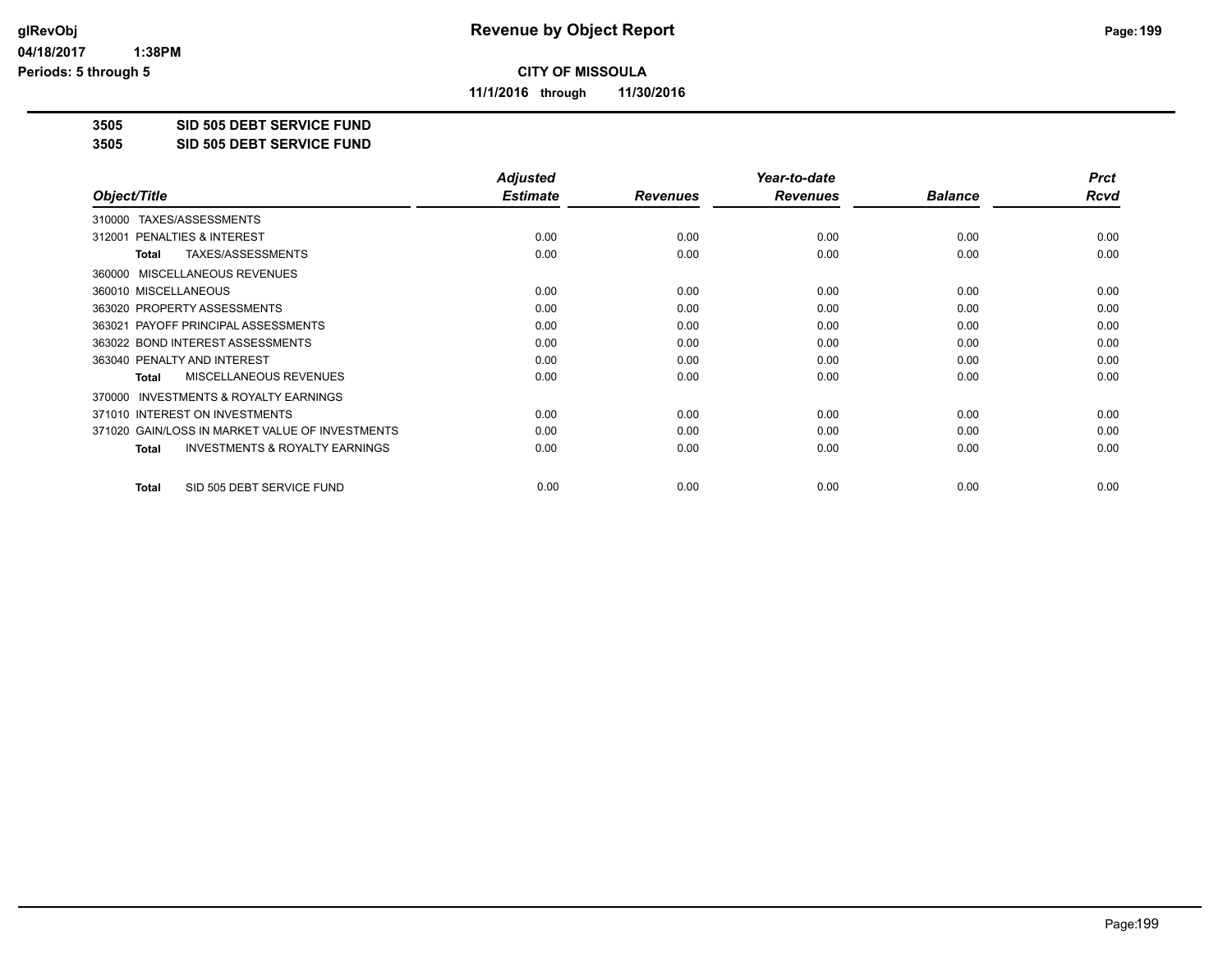**11/1/2016 through 11/30/2016**

#### **3505 SID 505 DEBT SERVICE FUND**

|                                                     | <b>Adjusted</b> |                 | Year-to-date    |                | <b>Prct</b> |
|-----------------------------------------------------|-----------------|-----------------|-----------------|----------------|-------------|
| Object/Title                                        | <b>Estimate</b> | <b>Revenues</b> | <b>Revenues</b> | <b>Balance</b> | Rcvd        |
| 310000 TAXES/ASSESSMENTS                            |                 |                 |                 |                |             |
| 312001 PENALTIES & INTEREST                         | 0.00            | 0.00            | 0.00            | 0.00           | 0.00        |
| TAXES/ASSESSMENTS<br>Total                          | 0.00            | 0.00            | 0.00            | 0.00           | 0.00        |
| 360000 MISCELLANEOUS REVENUES                       |                 |                 |                 |                |             |
| 360010 MISCELLANEOUS                                | 0.00            | 0.00            | 0.00            | 0.00           | 0.00        |
| 363020 PROPERTY ASSESSMENTS                         | 0.00            | 0.00            | 0.00            | 0.00           | 0.00        |
| 363021 PAYOFF PRINCIPAL ASSESSMENTS                 | 0.00            | 0.00            | 0.00            | 0.00           | 0.00        |
| 363022 BOND INTEREST ASSESSMENTS                    | 0.00            | 0.00            | 0.00            | 0.00           | 0.00        |
| 363040 PENALTY AND INTEREST                         | 0.00            | 0.00            | 0.00            | 0.00           | 0.00        |
| MISCELLANEOUS REVENUES<br>Total                     | 0.00            | 0.00            | 0.00            | 0.00           | 0.00        |
| <b>INVESTMENTS &amp; ROYALTY EARNINGS</b><br>370000 |                 |                 |                 |                |             |
| 371010 INTEREST ON INVESTMENTS                      | 0.00            | 0.00            | 0.00            | 0.00           | 0.00        |
| 371020 GAIN/LOSS IN MARKET VALUE OF INVESTMENT      | 0.00            | 0.00            | 0.00            | 0.00           | 0.00        |
| <b>INVESTMENTS &amp; ROYALTY EARNINGS</b><br>Total  | 0.00            | 0.00            | 0.00            | 0.00           | 0.00        |
| SID 505 DEBT SERVICE FUND<br>Total                  | 0.00            | 0.00            | 0.00            | 0.00           | 0.00        |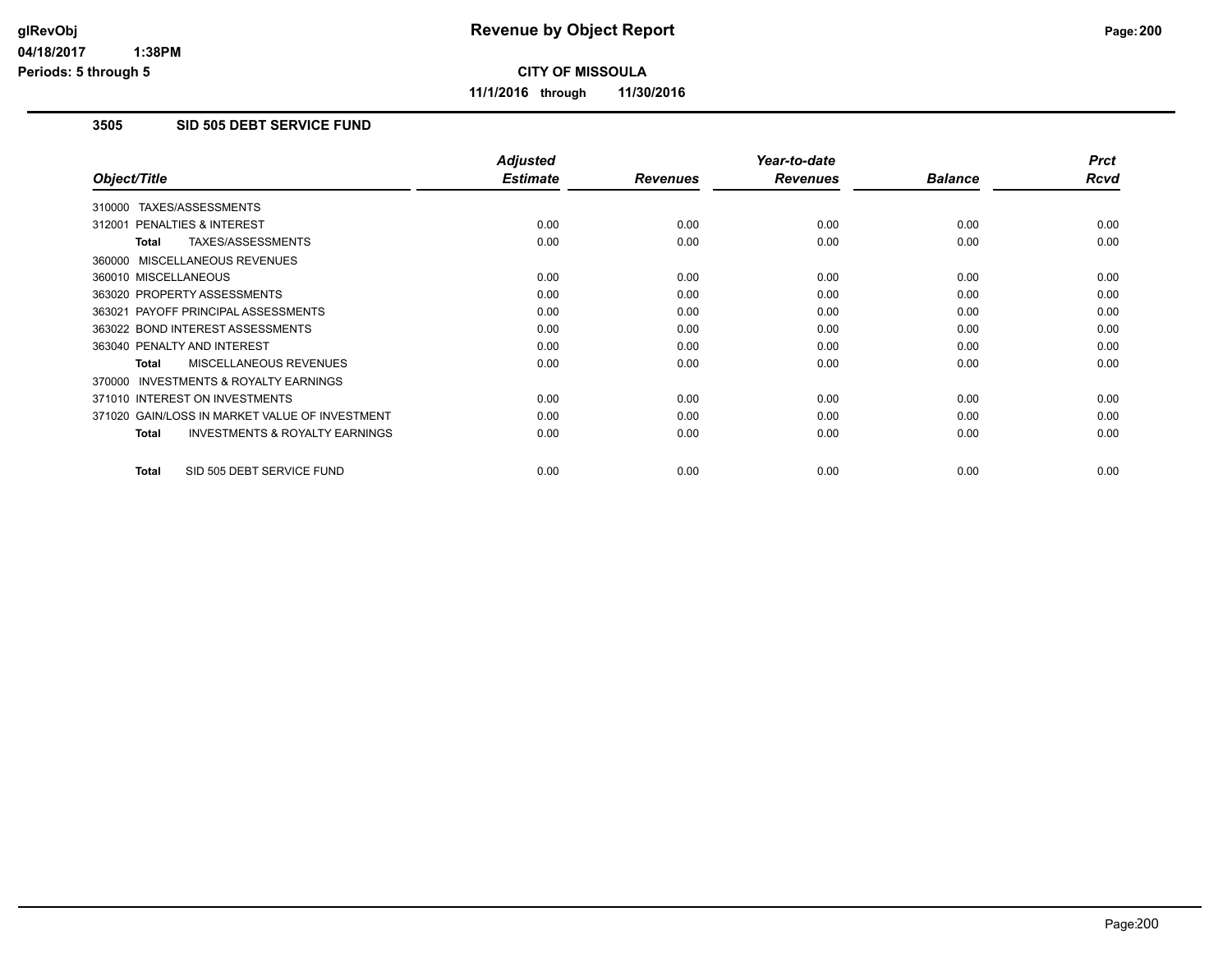**11/1/2016 through 11/30/2016**

**3506 SID 506 DEBT SERVICE FUND**

**3506 SID 506 DEBT SERVICE FUND**

|                                                           | <b>Adjusted</b> |                 | Year-to-date    |                | <b>Prct</b> |
|-----------------------------------------------------------|-----------------|-----------------|-----------------|----------------|-------------|
| Object/Title                                              | <b>Estimate</b> | <b>Revenues</b> | <b>Revenues</b> | <b>Balance</b> | <b>Rcvd</b> |
| 310000 TAXES/ASSESSMENTS                                  |                 |                 |                 |                |             |
| 312001 PENALTIES & INTEREST                               | 0.00            | 0.00            | 0.00            | 0.00           | 0.00        |
| TAXES/ASSESSMENTS<br><b>Total</b>                         | 0.00            | 0.00            | 0.00            | 0.00           | 0.00        |
| 360000 MISCELLANEOUS REVENUES                             |                 |                 |                 |                |             |
| 360010 MISCELLANEOUS                                      | 0.00            | 0.00            | 0.00            | 0.00           | 0.00        |
| 363020 PROPERTY ASSESSMENTS                               | 0.00            | 0.00            | 0.00            | 0.00           | 0.00        |
| 363021 PAYOFF PRINCIPAL ASSESSMENTS                       | 0.00            | 0.00            | 0.00            | 0.00           | 0.00        |
| 363022 BOND INTEREST ASSESSMENTS                          | 0.00            | 0.00            | 0.00            | 0.00           | 0.00        |
| 363040 PENALTY AND INTEREST                               | 0.00            | 0.00            | 0.00            | 0.00           | 0.00        |
| MISCELLANEOUS REVENUES<br><b>Total</b>                    | 0.00            | 0.00            | 0.00            | 0.00           | 0.00        |
| INVESTMENTS & ROYALTY EARNINGS<br>370000                  |                 |                 |                 |                |             |
| 371010 INTEREST ON INVESTMENTS                            | 0.00            | 0.00            | 0.00            | 0.00           | 0.00        |
| 371020 GAIN/LOSS IN MARKET VALUE OF INVESTMENTS           | 0.00            | 0.00            | 0.00            | 0.00           | 0.00        |
| <b>INVESTMENTS &amp; ROYALTY EARNINGS</b><br><b>Total</b> | 0.00            | 0.00            | 0.00            | 0.00           | 0.00        |
| 380000 OTHER FINANCING SOURCES                            |                 |                 |                 |                |             |
| 381009 TRANSFERS IN                                       | 0.00            | 0.00            | 0.00            | 0.00           | 0.00        |
| OTHER FINANCING SOURCES<br><b>Total</b>                   | 0.00            | 0.00            | 0.00            | 0.00           | 0.00        |
| SID 506 DEBT SERVICE FUND<br><b>Total</b>                 | 0.00            | 0.00            | 0.00            | 0.00           | 0.00        |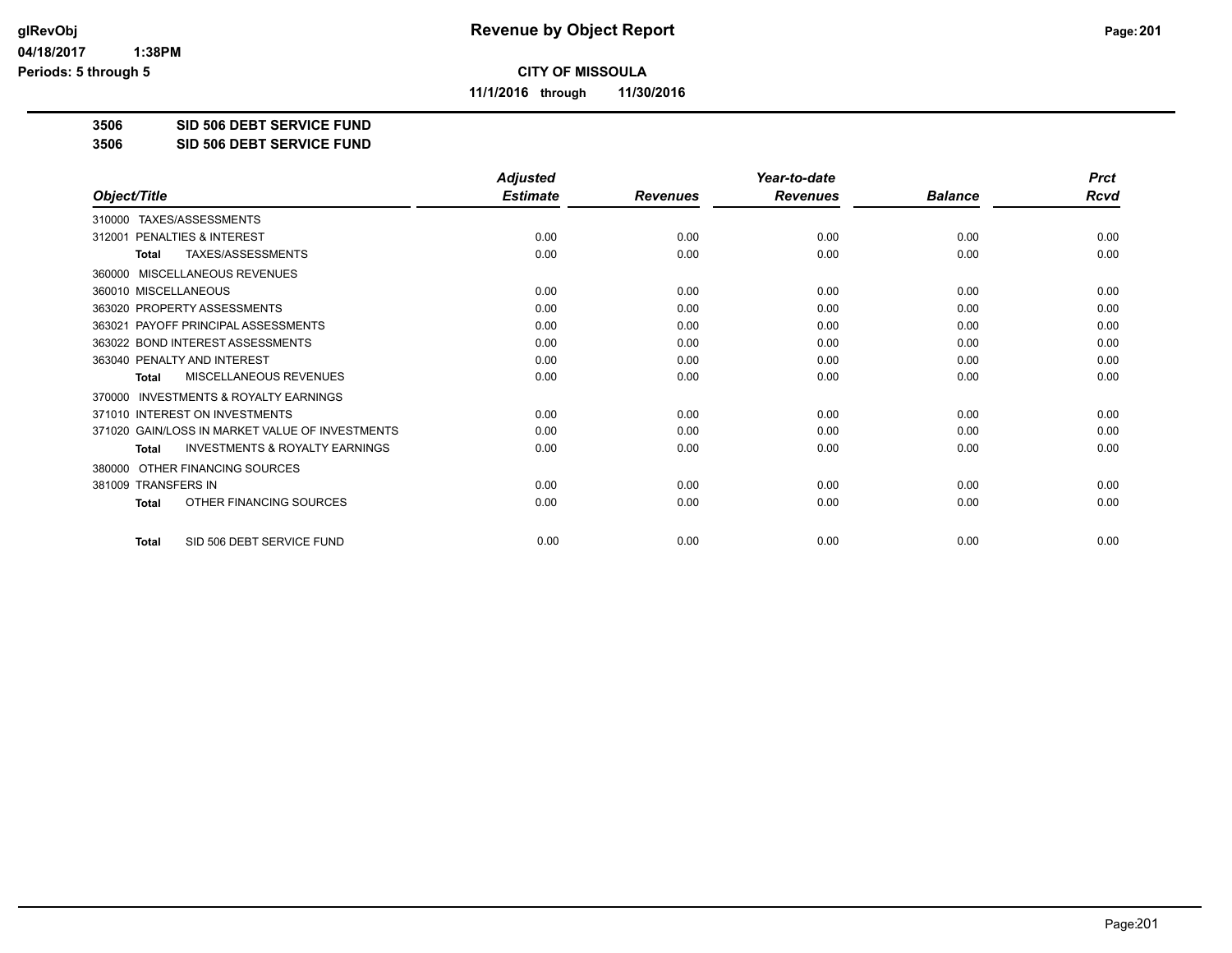**11/1/2016 through 11/30/2016**

#### **3506 SID 506 DEBT SERVICE FUND**

|                                                     | <b>Adjusted</b> |                 | Year-to-date    |                | <b>Prct</b> |
|-----------------------------------------------------|-----------------|-----------------|-----------------|----------------|-------------|
| Object/Title                                        | <b>Estimate</b> | <b>Revenues</b> | <b>Revenues</b> | <b>Balance</b> | Rcvd        |
| 310000 TAXES/ASSESSMENTS                            |                 |                 |                 |                |             |
| 312001 PENALTIES & INTEREST                         | 0.00            | 0.00            | 0.00            | 0.00           | 0.00        |
| TAXES/ASSESSMENTS<br><b>Total</b>                   | 0.00            | 0.00            | 0.00            | 0.00           | 0.00        |
| 360000 MISCELLANEOUS REVENUES                       |                 |                 |                 |                |             |
| 360010 MISCELLANEOUS                                | 0.00            | 0.00            | 0.00            | 0.00           | 0.00        |
| 363020 PROPERTY ASSESSMENTS                         | 0.00            | 0.00            | 0.00            | 0.00           | 0.00        |
| 363021 PAYOFF PRINCIPAL ASSESSMENTS                 | 0.00            | 0.00            | 0.00            | 0.00           | 0.00        |
| 363022 BOND INTEREST ASSESSMENTS                    | 0.00            | 0.00            | 0.00            | 0.00           | 0.00        |
| 363040 PENALTY AND INTEREST                         | 0.00            | 0.00            | 0.00            | 0.00           | 0.00        |
| MISCELLANEOUS REVENUES<br>Total                     | 0.00            | 0.00            | 0.00            | 0.00           | 0.00        |
| <b>INVESTMENTS &amp; ROYALTY EARNINGS</b><br>370000 |                 |                 |                 |                |             |
| 371010 INTEREST ON INVESTMENTS                      | 0.00            | 0.00            | 0.00            | 0.00           | 0.00        |
| 371020 GAIN/LOSS IN MARKET VALUE OF INVESTMENT      | 0.00            | 0.00            | 0.00            | 0.00           | 0.00        |
| <b>INVESTMENTS &amp; ROYALTY EARNINGS</b><br>Total  | 0.00            | 0.00            | 0.00            | 0.00           | 0.00        |
| OTHER FINANCING SOURCES<br>380000                   |                 |                 |                 |                |             |
| 381009 TRANSFERS IN                                 | 0.00            | 0.00            | 0.00            | 0.00           | 0.00        |
| OTHER FINANCING SOURCES<br><b>Total</b>             | 0.00            | 0.00            | 0.00            | 0.00           | 0.00        |
| SID 506 DEBT SERVICE FUND<br><b>Total</b>           | 0.00            | 0.00            | 0.00            | 0.00           | 0.00        |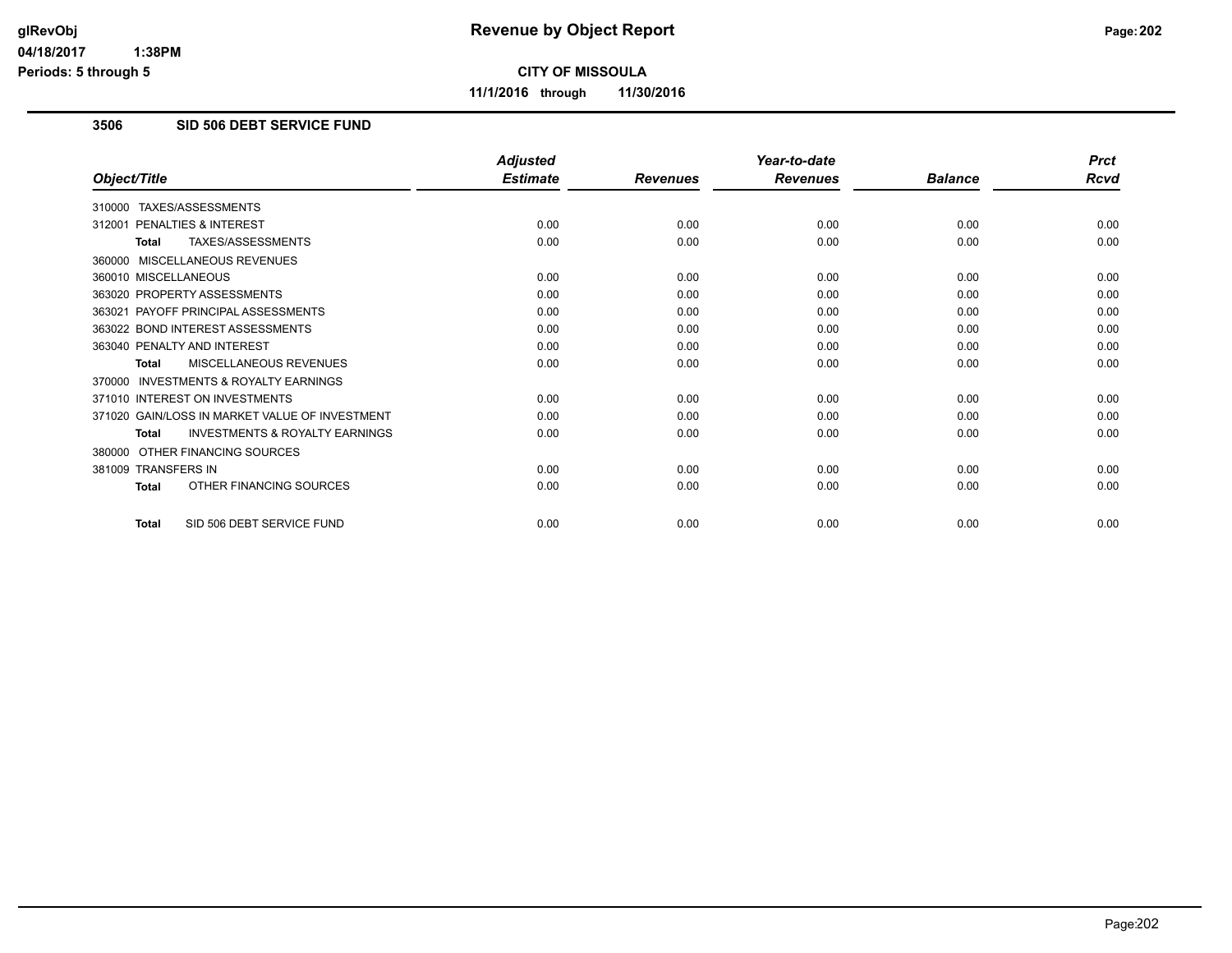**11/1/2016 through 11/30/2016**

**3507 SID 507 DEBT SERVICE FUND**

**3507 SID 507 DEBT SERVICE FUND**

|                                                           | <b>Adjusted</b> |                 | Year-to-date    |                |      |  |
|-----------------------------------------------------------|-----------------|-----------------|-----------------|----------------|------|--|
| Object/Title                                              | <b>Estimate</b> | <b>Revenues</b> | <b>Revenues</b> | <b>Balance</b> | Rcvd |  |
| 310000 TAXES/ASSESSMENTS                                  |                 |                 |                 |                |      |  |
| PENALTIES & INTEREST<br>312001                            | 0.00            | 0.00            | 0.00            | 0.00           | 0.00 |  |
| TAXES/ASSESSMENTS<br><b>Total</b>                         | 0.00            | 0.00            | 0.00            | 0.00           | 0.00 |  |
| 360000 MISCELLANEOUS REVENUES                             |                 |                 |                 |                |      |  |
| 360010 MISCELLANEOUS                                      | 0.00            | 0.00            | 0.00            | 0.00           | 0.00 |  |
| 363020 PROPERTY ASSESSMENTS                               | 0.00            | 0.00            | 0.00            | 0.00           | 0.00 |  |
| 363021 PAYOFF PRINCIPAL ASSESSMENTS                       | 0.00            | 0.00            | 0.00            | 0.00           | 0.00 |  |
| 363022 BOND INTEREST ASSESSMENTS                          | 0.00            | 0.00            | 0.00            | 0.00           | 0.00 |  |
| 363040 PENALTY AND INTEREST                               | 0.00            | 0.00            | 0.00            | 0.00           | 0.00 |  |
| MISCELLANEOUS REVENUES<br>Total                           | 0.00            | 0.00            | 0.00            | 0.00           | 0.00 |  |
| <b>INVESTMENTS &amp; ROYALTY EARNINGS</b><br>370000       |                 |                 |                 |                |      |  |
| 371010 INTEREST ON INVESTMENTS                            | 0.00            | 0.00            | 0.00            | 0.00           | 0.00 |  |
| 371020 GAIN/LOSS IN MARKET VALUE OF INVESTMENTS           | 0.00            | 0.00            | 0.00            | 0.00           | 0.00 |  |
| <b>INVESTMENTS &amp; ROYALTY EARNINGS</b><br><b>Total</b> | 0.00            | 0.00            | 0.00            | 0.00           | 0.00 |  |
| OTHER FINANCING SOURCES<br>380000                         |                 |                 |                 |                |      |  |
| 381009 TRANSFERS IN                                       | 0.00            | 0.00            | 0.00            | 0.00           | 0.00 |  |
| OTHER FINANCING SOURCES<br><b>Total</b>                   | 0.00            | 0.00            | 0.00            | 0.00           | 0.00 |  |
| SID 507 DEBT SERVICE FUND<br><b>Total</b>                 | 0.00            | 0.00            | 0.00            | 0.00           | 0.00 |  |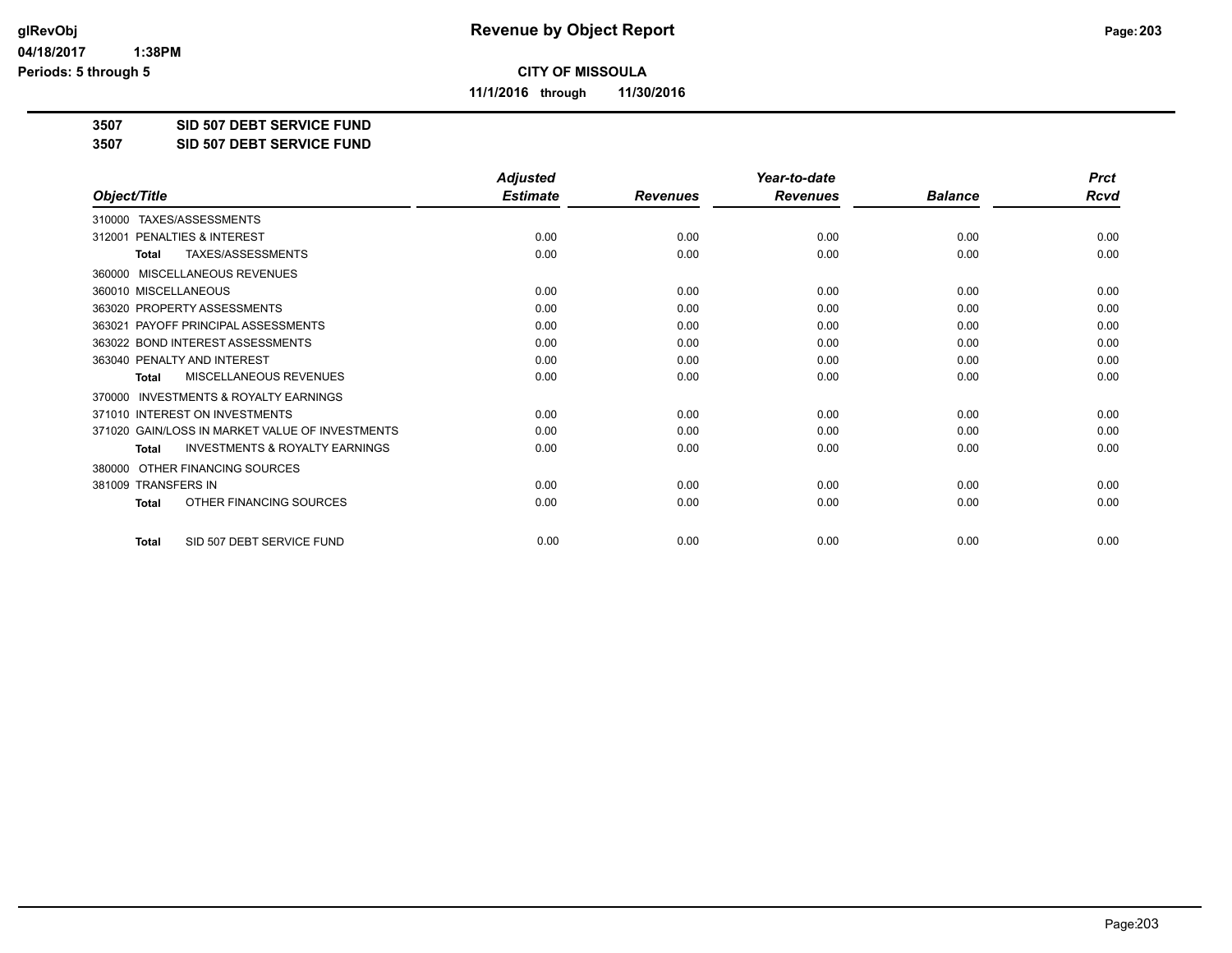**11/1/2016 through 11/30/2016**

#### **3507 SID 507 DEBT SERVICE FUND**

|                                                           | <b>Adjusted</b> |                 | Year-to-date    |                | <b>Prct</b> |
|-----------------------------------------------------------|-----------------|-----------------|-----------------|----------------|-------------|
| Object/Title                                              | <b>Estimate</b> | <b>Revenues</b> | <b>Revenues</b> | <b>Balance</b> | <b>Rcvd</b> |
| 310000 TAXES/ASSESSMENTS                                  |                 |                 |                 |                |             |
| 312001 PENALTIES & INTEREST                               | 0.00            | 0.00            | 0.00            | 0.00           | 0.00        |
| TAXES/ASSESSMENTS<br><b>Total</b>                         | 0.00            | 0.00            | 0.00            | 0.00           | 0.00        |
| 360000 MISCELLANEOUS REVENUES                             |                 |                 |                 |                |             |
| 360010 MISCELLANEOUS                                      | 0.00            | 0.00            | 0.00            | 0.00           | 0.00        |
| 363020 PROPERTY ASSESSMENTS                               | 0.00            | 0.00            | 0.00            | 0.00           | 0.00        |
| 363021 PAYOFF PRINCIPAL ASSESSMENTS                       | 0.00            | 0.00            | 0.00            | 0.00           | 0.00        |
| 363022 BOND INTEREST ASSESSMENTS                          | 0.00            | 0.00            | 0.00            | 0.00           | 0.00        |
| 363040 PENALTY AND INTEREST                               | 0.00            | 0.00            | 0.00            | 0.00           | 0.00        |
| MISCELLANEOUS REVENUES<br><b>Total</b>                    | 0.00            | 0.00            | 0.00            | 0.00           | 0.00        |
| INVESTMENTS & ROYALTY EARNINGS<br>370000                  |                 |                 |                 |                |             |
| 371010 INTEREST ON INVESTMENTS                            | 0.00            | 0.00            | 0.00            | 0.00           | 0.00        |
| 371020 GAIN/LOSS IN MARKET VALUE OF INVESTMENT            | 0.00            | 0.00            | 0.00            | 0.00           | 0.00        |
| <b>INVESTMENTS &amp; ROYALTY EARNINGS</b><br><b>Total</b> | 0.00            | 0.00            | 0.00            | 0.00           | 0.00        |
| 380000 OTHER FINANCING SOURCES                            |                 |                 |                 |                |             |
| 381009 TRANSFERS IN                                       | 0.00            | 0.00            | 0.00            | 0.00           | 0.00        |
| OTHER FINANCING SOURCES<br>Total                          | 0.00            | 0.00            | 0.00            | 0.00           | 0.00        |
| SID 507 DEBT SERVICE FUND<br><b>Total</b>                 | 0.00            | 0.00            | 0.00            | 0.00           | 0.00        |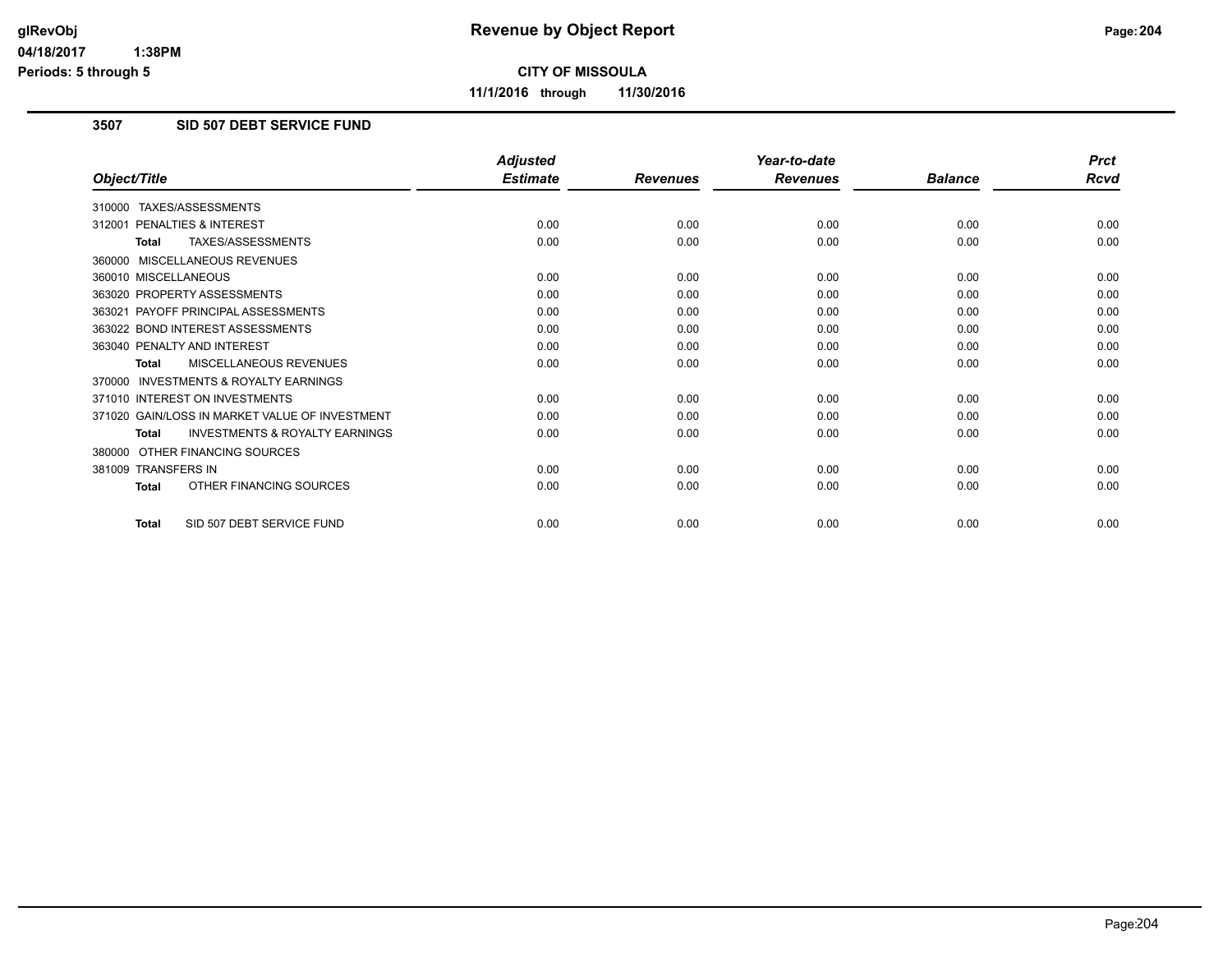**11/1/2016 through 11/30/2016**

**3508 SID 508 DEBT SERVICE FUND**

**3508 SID 508 DEBT SERVICE FUND**

|                                                    | <b>Adjusted</b> |                 | Year-to-date    |                | <b>Prct</b> |
|----------------------------------------------------|-----------------|-----------------|-----------------|----------------|-------------|
| Object/Title                                       | <b>Estimate</b> | <b>Revenues</b> | <b>Revenues</b> | <b>Balance</b> | Rcvd        |
| 310000 TAXES/ASSESSMENTS                           |                 |                 |                 |                |             |
| PENALTIES & INTEREST<br>312001                     | 0.00            | 0.00            | 0.00            | 0.00           | 0.00        |
| TAXES/ASSESSMENTS<br><b>Total</b>                  | 0.00            | 0.00            | 0.00            | 0.00           | 0.00        |
| 360000 MISCELLANEOUS REVENUES                      |                 |                 |                 |                |             |
| 360010 MISCELLANEOUS                               | 0.00            | 0.00            | 0.00            | 0.00           | 0.00        |
| 363020 PROPERTY ASSESSMENTS                        | 0.00            | 0.00            | 0.00            | 0.00           | 0.00        |
| 363021 PAYOFF PRINCIPAL ASSESSMENTS                | 0.00            | 0.00            | 0.00            | 0.00           | 0.00        |
| 363022 BOND INTEREST ASSESSMENTS                   | 0.00            | 0.00            | 0.00            | 0.00           | 0.00        |
| 363040 PENALTY AND INTEREST                        | 0.00            | 0.00            | 0.00            | 0.00           | 0.00        |
| MISCELLANEOUS REVENUES<br><b>Total</b>             | 0.00            | 0.00            | 0.00            | 0.00           | 0.00        |
| INVESTMENTS & ROYALTY EARNINGS<br>370000           |                 |                 |                 |                |             |
| 371010 INTEREST ON INVESTMENTS                     | 0.00            | 0.00            | 0.00            | 0.00           | 0.00        |
| 371020 GAIN/LOSS IN MARKET VALUE OF INVESTMENTS    | 0.00            | 0.00            | 0.00            | 0.00           | 0.00        |
| <b>INVESTMENTS &amp; ROYALTY EARNINGS</b><br>Total | 0.00            | 0.00            | 0.00            | 0.00           | 0.00        |
| OTHER FINANCING SOURCES<br>380000                  |                 |                 |                 |                |             |
| 381009 TRANSFERS IN                                | 0.00            | 0.00            | 0.00            | 0.00           | 0.00        |
| OTHER FINANCING SOURCES<br><b>Total</b>            | 0.00            | 0.00            | 0.00            | 0.00           | 0.00        |
| SID 508 DEBT SERVICE FUND<br><b>Total</b>          | 0.00            | 0.00            | 0.00            | 0.00           | 0.00        |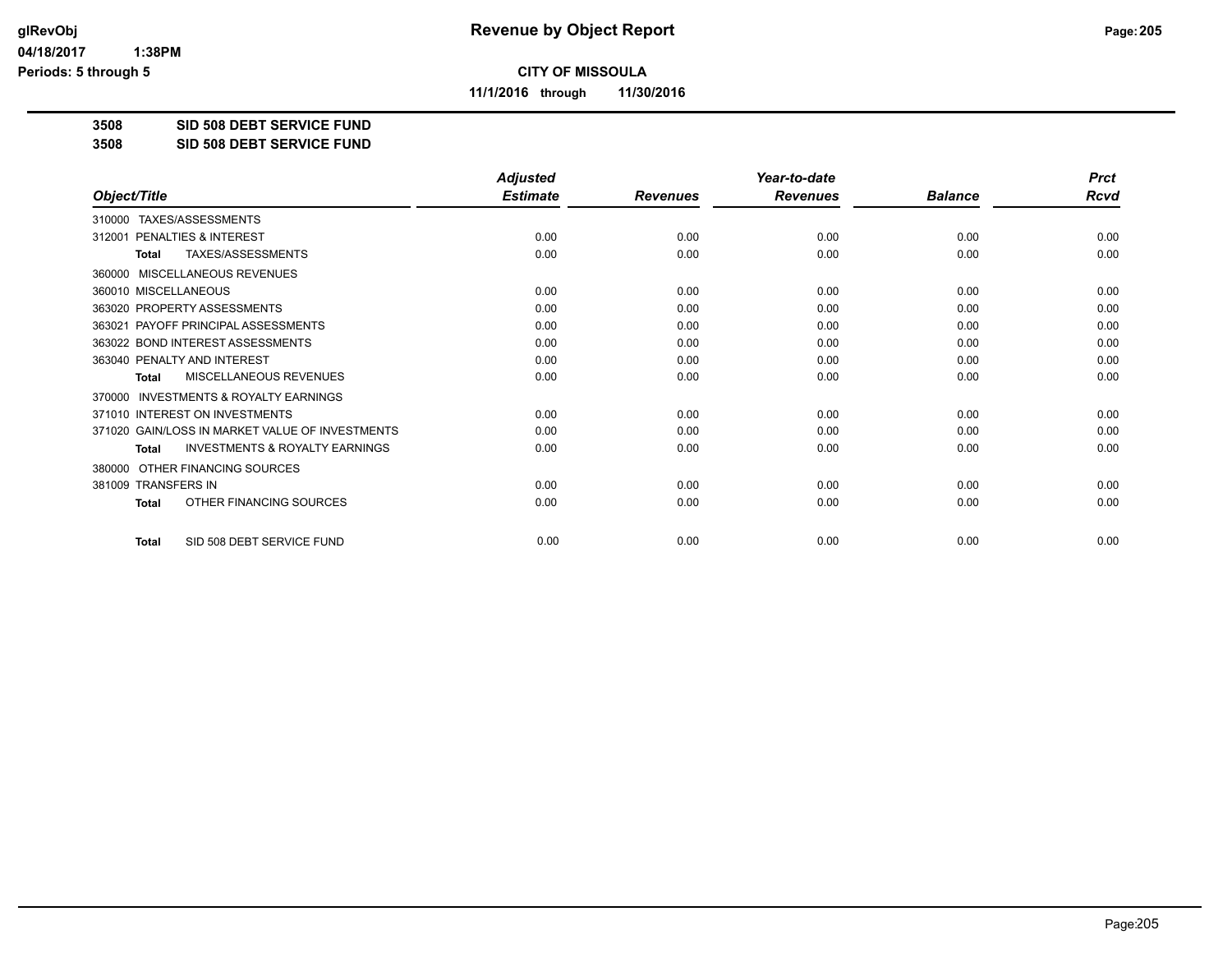**11/1/2016 through 11/30/2016**

#### **3508 SID 508 DEBT SERVICE FUND**

|                                                           | <b>Adjusted</b> |                 | Year-to-date    |                | <b>Prct</b> |
|-----------------------------------------------------------|-----------------|-----------------|-----------------|----------------|-------------|
| Object/Title                                              | <b>Estimate</b> | <b>Revenues</b> | <b>Revenues</b> | <b>Balance</b> | Rcvd        |
| 310000 TAXES/ASSESSMENTS                                  |                 |                 |                 |                |             |
| 312001 PENALTIES & INTEREST                               | 0.00            | 0.00            | 0.00            | 0.00           | 0.00        |
| TAXES/ASSESSMENTS<br><b>Total</b>                         | 0.00            | 0.00            | 0.00            | 0.00           | 0.00        |
| 360000 MISCELLANEOUS REVENUES                             |                 |                 |                 |                |             |
| 360010 MISCELLANEOUS                                      | 0.00            | 0.00            | 0.00            | 0.00           | 0.00        |
| 363020 PROPERTY ASSESSMENTS                               | 0.00            | 0.00            | 0.00            | 0.00           | 0.00        |
| 363021 PAYOFF PRINCIPAL ASSESSMENTS                       | 0.00            | 0.00            | 0.00            | 0.00           | 0.00        |
| 363022 BOND INTEREST ASSESSMENTS                          | 0.00            | 0.00            | 0.00            | 0.00           | 0.00        |
| 363040 PENALTY AND INTEREST                               | 0.00            | 0.00            | 0.00            | 0.00           | 0.00        |
| MISCELLANEOUS REVENUES<br><b>Total</b>                    | 0.00            | 0.00            | 0.00            | 0.00           | 0.00        |
| <b>INVESTMENTS &amp; ROYALTY EARNINGS</b><br>370000       |                 |                 |                 |                |             |
| 371010 INTEREST ON INVESTMENTS                            | 0.00            | 0.00            | 0.00            | 0.00           | 0.00        |
| 371020 GAIN/LOSS IN MARKET VALUE OF INVESTMENT            | 0.00            | 0.00            | 0.00            | 0.00           | 0.00        |
| <b>INVESTMENTS &amp; ROYALTY EARNINGS</b><br><b>Total</b> | 0.00            | 0.00            | 0.00            | 0.00           | 0.00        |
| OTHER FINANCING SOURCES<br>380000                         |                 |                 |                 |                |             |
| 381009 TRANSFERS IN                                       | 0.00            | 0.00            | 0.00            | 0.00           | 0.00        |
| OTHER FINANCING SOURCES<br><b>Total</b>                   | 0.00            | 0.00            | 0.00            | 0.00           | 0.00        |
| SID 508 DEBT SERVICE FUND<br><b>Total</b>                 | 0.00            | 0.00            | 0.00            | 0.00           | 0.00        |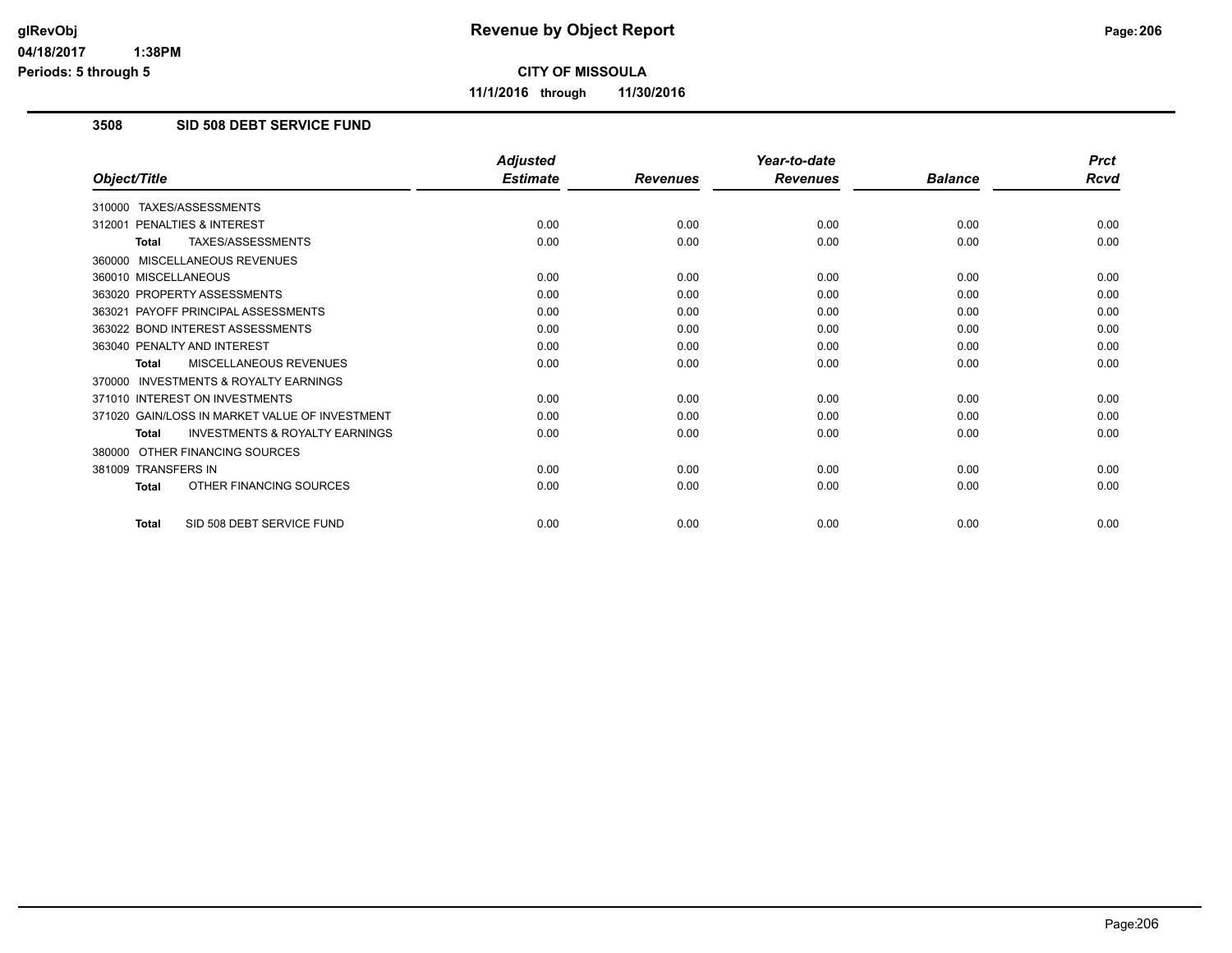**11/1/2016 through 11/30/2016**

**3510 SID 510 DEBT SERVICE FUND**

**3510 SID 510 DEBT SERVICE FUND**

|                                                           | <b>Adjusted</b> |                 | Year-to-date    |                | <b>Prct</b> |
|-----------------------------------------------------------|-----------------|-----------------|-----------------|----------------|-------------|
| Object/Title                                              | <b>Estimate</b> | <b>Revenues</b> | <b>Revenues</b> | <b>Balance</b> | <b>Rcvd</b> |
| 310000 TAXES/ASSESSMENTS                                  |                 |                 |                 |                |             |
| 312001 PENALTIES & INTEREST                               | 0.00            | 0.00            | 0.00            | 0.00           | 0.00        |
| TAXES/ASSESSMENTS<br><b>Total</b>                         | 0.00            | 0.00            | 0.00            | 0.00           | 0.00        |
| 360000 MISCELLANEOUS REVENUES                             |                 |                 |                 |                |             |
| 360010 MISCELLANEOUS                                      | 0.00            | 0.00            | 0.00            | 0.00           | 0.00        |
| 363020 PROPERTY ASSESSMENTS                               | 0.00            | 0.00            | 0.00            | 0.00           | 0.00        |
| 363021 PAYOFF PRINCIPAL ASSESSMENTS                       | 0.00            | 0.00            | 0.00            | 0.00           | 0.00        |
| 363022 BOND INTEREST ASSESSMENTS                          | 0.00            | 0.00            | 0.00            | 0.00           | 0.00        |
| 363040 PENALTY AND INTEREST                               | 0.00            | 0.00            | 0.00            | 0.00           | 0.00        |
| MISCELLANEOUS REVENUES<br>Total                           | 0.00            | 0.00            | 0.00            | 0.00           | 0.00        |
| <b>INVESTMENTS &amp; ROYALTY EARNINGS</b><br>370000       |                 |                 |                 |                |             |
| 371010 INTEREST ON INVESTMENTS                            | 0.00            | 0.00            | 0.00            | 0.00           | 0.00        |
| 371020 GAIN/LOSS IN MARKET VALUE OF INVESTMENTS           | 0.00            | 0.00            | 0.00            | 0.00           | 0.00        |
| 371500 INTEREST ON INTERFUND LOAN                         | 0.00            | 0.00            | 0.00            | 0.00           | 0.00        |
| <b>INVESTMENTS &amp; ROYALTY EARNINGS</b><br><b>Total</b> | 0.00            | 0.00            | 0.00            | 0.00           | 0.00        |
| SID 510 DEBT SERVICE FUND<br><b>Total</b>                 | 0.00            | 0.00            | 0.00            | 0.00           | 0.00        |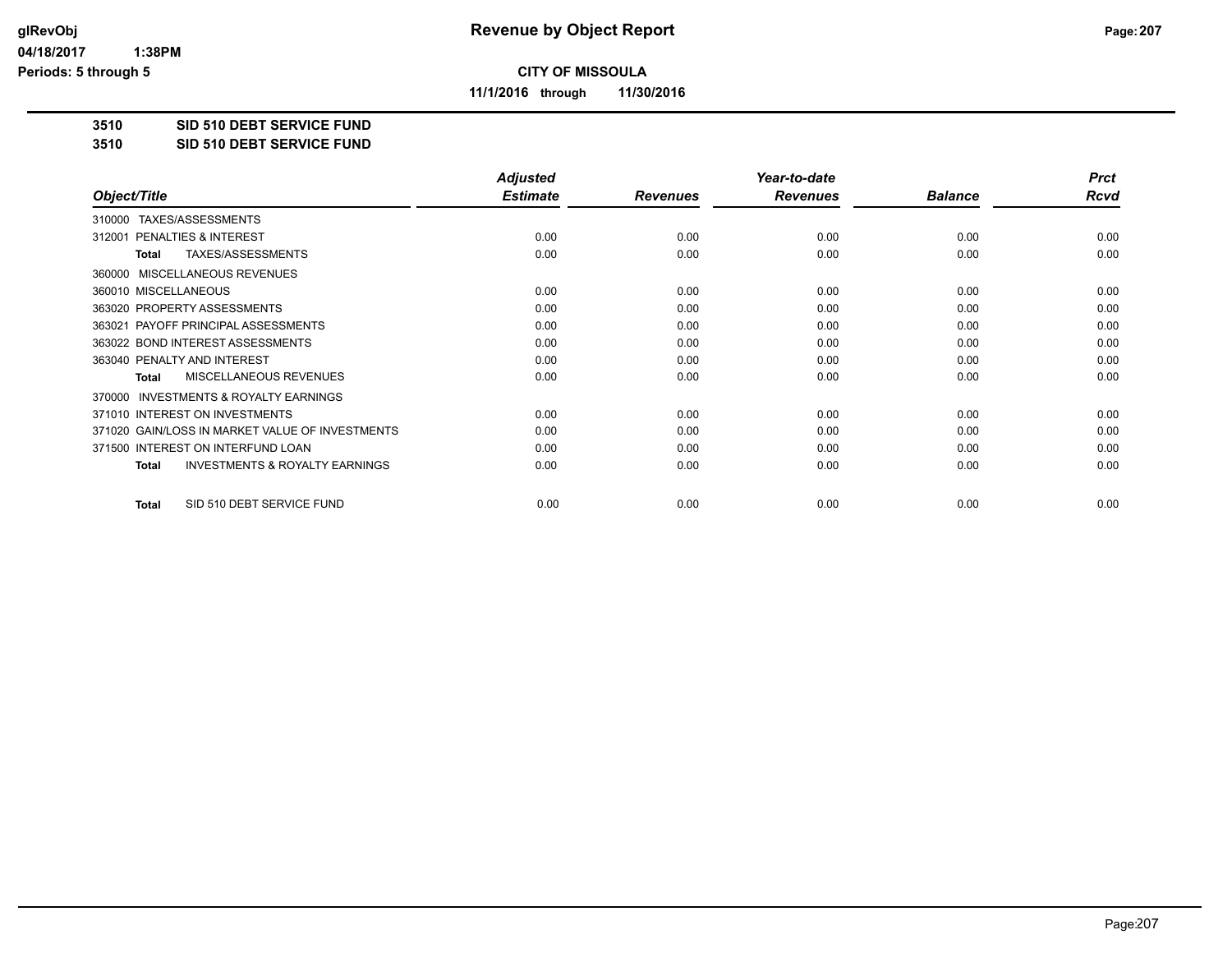**11/1/2016 through 11/30/2016**

#### **3510 SID 510 DEBT SERVICE FUND**

|                                                           | <b>Adjusted</b> |                 | Year-to-date    |                | <b>Prct</b> |
|-----------------------------------------------------------|-----------------|-----------------|-----------------|----------------|-------------|
| Object/Title                                              | <b>Estimate</b> | <b>Revenues</b> | <b>Revenues</b> | <b>Balance</b> | Rcvd        |
| TAXES/ASSESSMENTS<br>310000                               |                 |                 |                 |                |             |
| 312001 PENALTIES & INTEREST                               | 0.00            | 0.00            | 0.00            | 0.00           | 0.00        |
| TAXES/ASSESSMENTS<br>Total                                | 0.00            | 0.00            | 0.00            | 0.00           | 0.00        |
| 360000 MISCELLANEOUS REVENUES                             |                 |                 |                 |                |             |
| 360010 MISCELLANEOUS                                      | 0.00            | 0.00            | 0.00            | 0.00           | 0.00        |
| 363020 PROPERTY ASSESSMENTS                               | 0.00            | 0.00            | 0.00            | 0.00           | 0.00        |
| 363021 PAYOFF PRINCIPAL ASSESSMENTS                       | 0.00            | 0.00            | 0.00            | 0.00           | 0.00        |
| 363022 BOND INTEREST ASSESSMENTS                          | 0.00            | 0.00            | 0.00            | 0.00           | 0.00        |
| 363040 PENALTY AND INTEREST                               | 0.00            | 0.00            | 0.00            | 0.00           | 0.00        |
| <b>MISCELLANEOUS REVENUES</b><br>Total                    | 0.00            | 0.00            | 0.00            | 0.00           | 0.00        |
| <b>INVESTMENTS &amp; ROYALTY EARNINGS</b><br>370000       |                 |                 |                 |                |             |
| 371010 INTEREST ON INVESTMENTS                            | 0.00            | 0.00            | 0.00            | 0.00           | 0.00        |
| 371020 GAIN/LOSS IN MARKET VALUE OF INVESTMENT            | 0.00            | 0.00            | 0.00            | 0.00           | 0.00        |
| 371500 INTEREST ON INTERFUND LOAN                         | 0.00            | 0.00            | 0.00            | 0.00           | 0.00        |
| <b>INVESTMENTS &amp; ROYALTY EARNINGS</b><br><b>Total</b> | 0.00            | 0.00            | 0.00            | 0.00           | 0.00        |
| SID 510 DEBT SERVICE FUND<br>Total                        | 0.00            | 0.00            | 0.00            | 0.00           | 0.00        |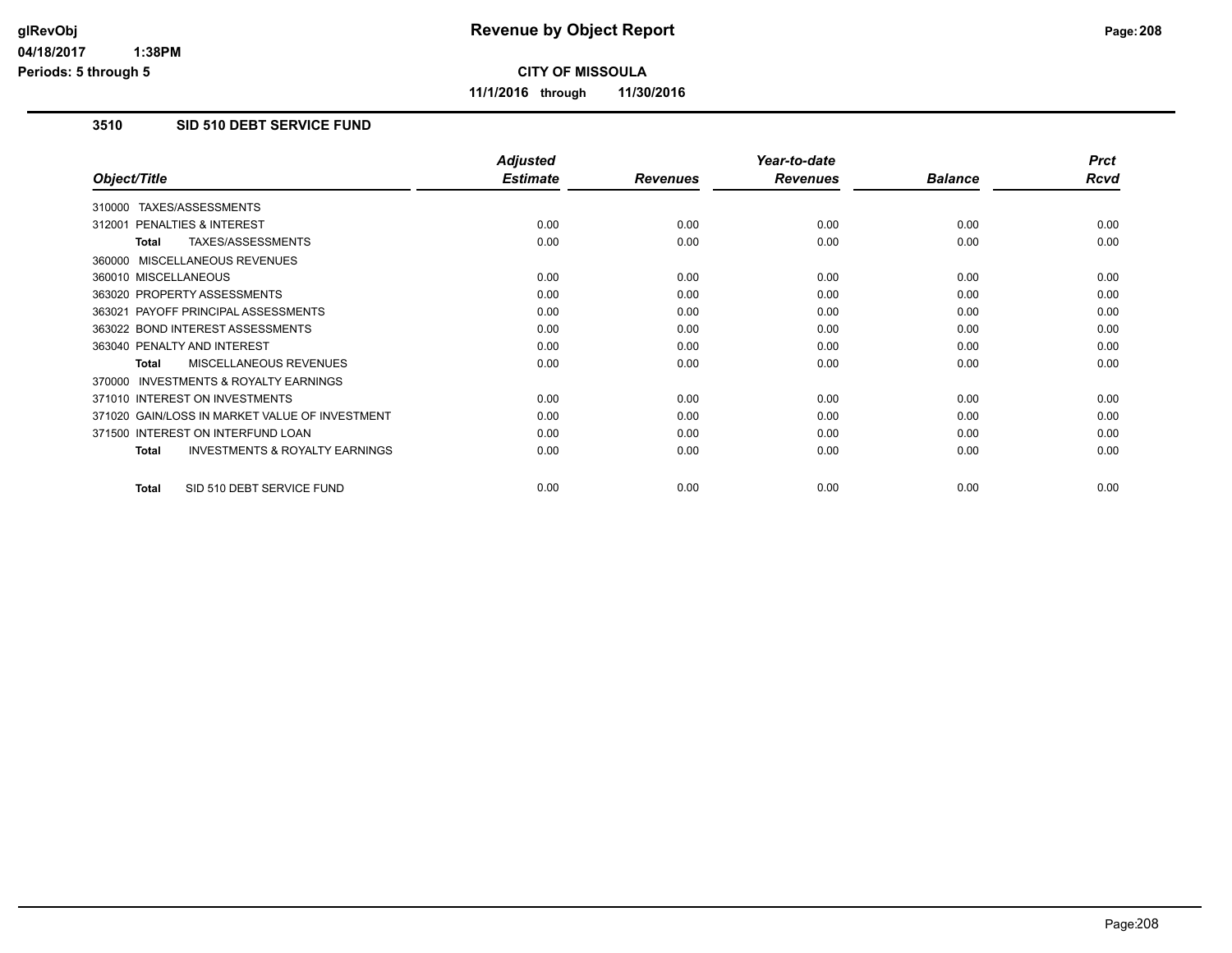**11/1/2016 through 11/30/2016**

**3511 SID 511 DEBT SERVICE FUND**

**3511 SID 511 DEBT SERVICE FUND**

|                                                           | <b>Adjusted</b> |                 | Year-to-date    |                | <b>Prct</b> |
|-----------------------------------------------------------|-----------------|-----------------|-----------------|----------------|-------------|
| Object/Title                                              | <b>Estimate</b> | <b>Revenues</b> | <b>Revenues</b> | <b>Balance</b> | Rcvd        |
| 310000 TAXES/ASSESSMENTS                                  |                 |                 |                 |                |             |
| 312001 PENALTIES & INTEREST                               | 0.00            | 0.00            | 0.00            | 0.00           | 0.00        |
| TAXES/ASSESSMENTS<br><b>Total</b>                         | 0.00            | 0.00            | 0.00            | 0.00           | 0.00        |
| 360000 MISCELLANEOUS REVENUES                             |                 |                 |                 |                |             |
| 360010 MISCELLANEOUS                                      | 0.00            | 0.00            | 0.00            | 0.00           | 0.00        |
| 363020 PROPERTY ASSESSMENTS                               | 0.00            | 0.00            | 0.00            | 0.00           | 0.00        |
| 363021 PAYOFF PRINCIPAL ASSESSMENTS                       | 0.00            | 0.00            | 0.00            | 0.00           | 0.00        |
| 363022 BOND INTEREST ASSESSMENTS                          | 0.00            | 0.00            | 0.00            | 0.00           | 0.00        |
| 363040 PENALTY AND INTEREST                               | 0.00            | 0.00            | 0.00            | 0.00           | 0.00        |
| MISCELLANEOUS REVENUES<br>Total                           | 0.00            | 0.00            | 0.00            | 0.00           | 0.00        |
| <b>INVESTMENTS &amp; ROYALTY EARNINGS</b><br>370000       |                 |                 |                 |                |             |
| 371010 INTEREST ON INVESTMENTS                            | 0.00            | 0.00            | 0.00            | 0.00           | 0.00        |
| 371020 GAIN/LOSS IN MARKET VALUE OF INVESTMENTS           | 0.00            | 0.00            | 0.00            | 0.00           | 0.00        |
| <b>INVESTMENTS &amp; ROYALTY EARNINGS</b><br><b>Total</b> | 0.00            | 0.00            | 0.00            | 0.00           | 0.00        |
| SID 511 DEBT SERVICE FUND<br><b>Total</b>                 | 0.00            | 0.00            | 0.00            | 0.00           | 0.00        |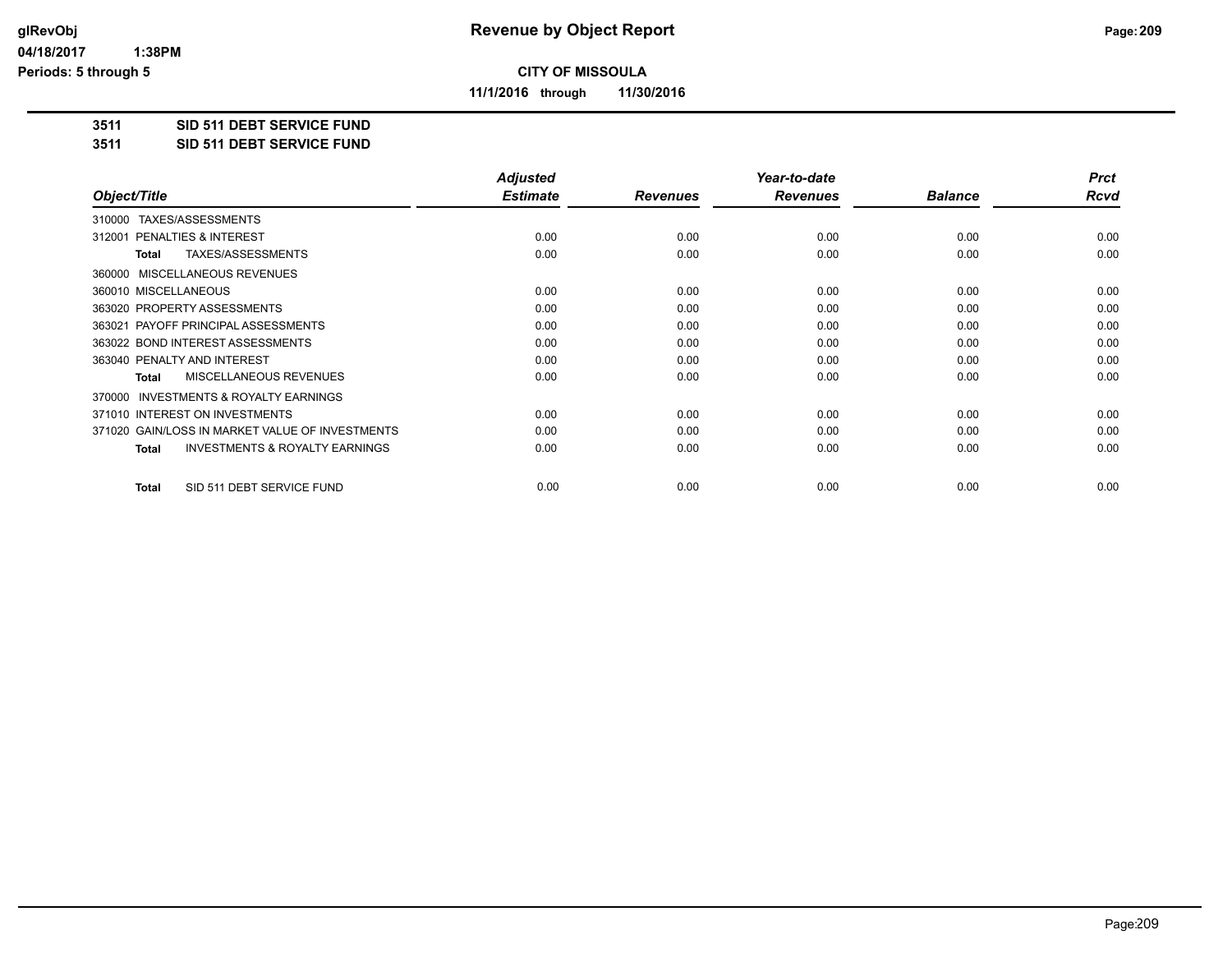**11/1/2016 through 11/30/2016**

### **3511 SID 511 DEBT SERVICE FUND**

|                                                           | <b>Adjusted</b> |                 | Year-to-date    |                | <b>Prct</b> |
|-----------------------------------------------------------|-----------------|-----------------|-----------------|----------------|-------------|
| Object/Title                                              | <b>Estimate</b> | <b>Revenues</b> | <b>Revenues</b> | <b>Balance</b> | <b>Rcvd</b> |
| 310000 TAXES/ASSESSMENTS                                  |                 |                 |                 |                |             |
| 312001 PENALTIES & INTEREST                               | 0.00            | 0.00            | 0.00            | 0.00           | 0.00        |
| TAXES/ASSESSMENTS<br>Total                                | 0.00            | 0.00            | 0.00            | 0.00           | 0.00        |
| 360000 MISCELLANEOUS REVENUES                             |                 |                 |                 |                |             |
| 360010 MISCELLANEOUS                                      | 0.00            | 0.00            | 0.00            | 0.00           | 0.00        |
| 363020 PROPERTY ASSESSMENTS                               | 0.00            | 0.00            | 0.00            | 0.00           | 0.00        |
| 363021 PAYOFF PRINCIPAL ASSESSMENTS                       | 0.00            | 0.00            | 0.00            | 0.00           | 0.00        |
| 363022 BOND INTEREST ASSESSMENTS                          | 0.00            | 0.00            | 0.00            | 0.00           | 0.00        |
| 363040 PENALTY AND INTEREST                               | 0.00            | 0.00            | 0.00            | 0.00           | 0.00        |
| <b>MISCELLANEOUS REVENUES</b><br>Total                    | 0.00            | 0.00            | 0.00            | 0.00           | 0.00        |
| INVESTMENTS & ROYALTY EARNINGS<br>370000                  |                 |                 |                 |                |             |
| 371010 INTEREST ON INVESTMENTS                            | 0.00            | 0.00            | 0.00            | 0.00           | 0.00        |
| 371020 GAIN/LOSS IN MARKET VALUE OF INVESTMENT            | 0.00            | 0.00            | 0.00            | 0.00           | 0.00        |
| <b>INVESTMENTS &amp; ROYALTY EARNINGS</b><br><b>Total</b> | 0.00            | 0.00            | 0.00            | 0.00           | 0.00        |
| SID 511 DEBT SERVICE FUND<br><b>Total</b>                 | 0.00            | 0.00            | 0.00            | 0.00           | 0.00        |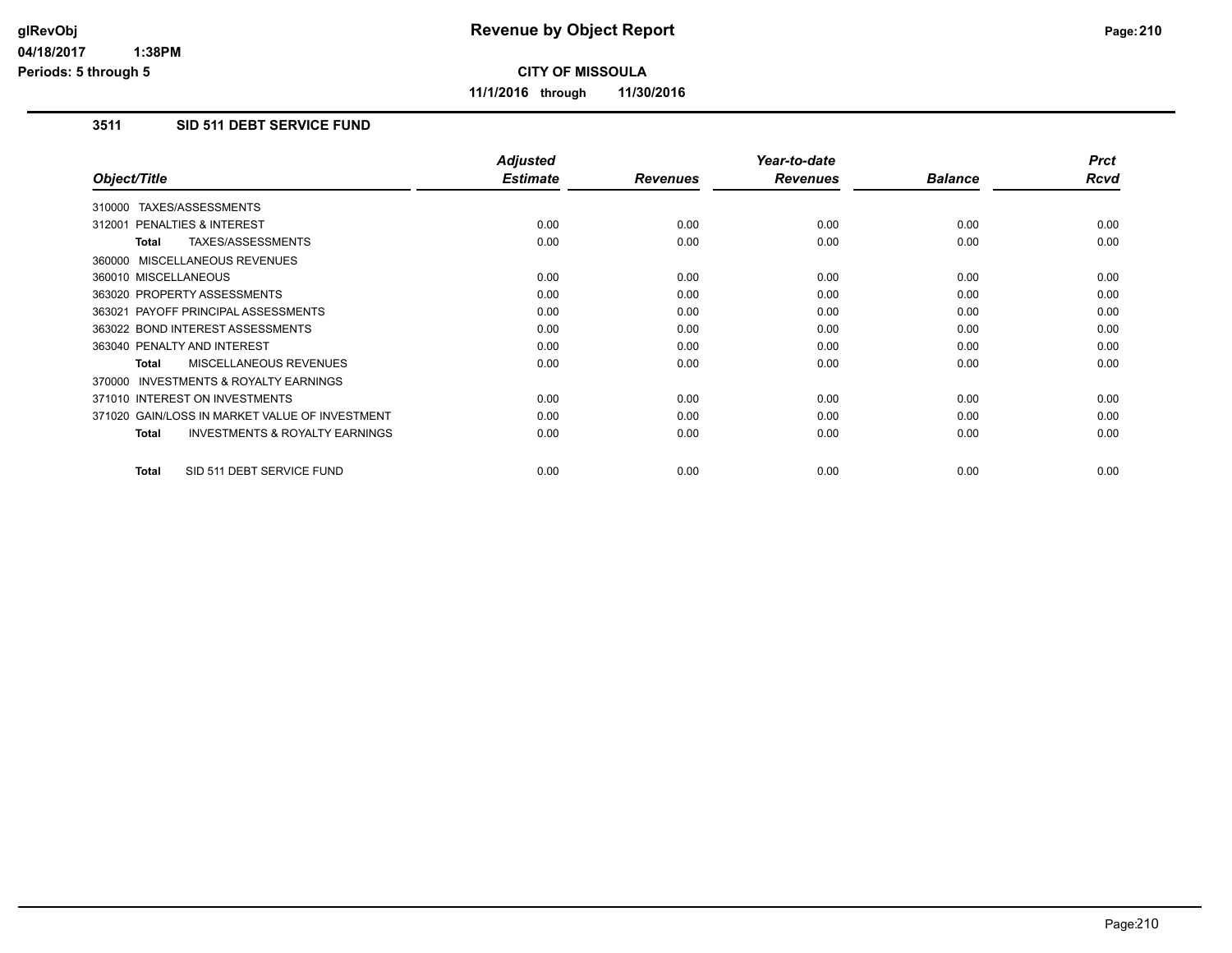**11/1/2016 through 11/30/2016**

**3512 SID 512 DEBT SERVICE FUND**

**3512 SID 512 DEBT SERVICE FUND**

|                                                     | <b>Adjusted</b> |                 | Year-to-date    |                | <b>Prct</b> |
|-----------------------------------------------------|-----------------|-----------------|-----------------|----------------|-------------|
| Object/Title                                        | <b>Estimate</b> | <b>Revenues</b> | <b>Revenues</b> | <b>Balance</b> | <b>Rcvd</b> |
| TAXES/ASSESSMENTS<br>310000                         |                 |                 |                 |                |             |
| 312001 PENALTIES & INTEREST                         | 0.00            | 0.00            | 0.00            | 0.00           | 0.00        |
| TAXES/ASSESSMENTS<br>Total                          | 0.00            | 0.00            | 0.00            | 0.00           | 0.00        |
| 360000 MISCELLANEOUS REVENUES                       |                 |                 |                 |                |             |
| 360010 MISCELLANEOUS                                | 0.00            | 0.00            | 0.00            | 0.00           | 0.00        |
| 363020 PROPERTY ASSESSMENTS                         | 21,937.00       | 287.55          | 287.55          | 21,649.45      | 1.31        |
| 363021 PAYOFF PRINCIPAL ASSESSMENTS                 | 0.00            | 0.00            | 26.84           | $-26.84$       | 0.00        |
| 363022 BOND INTEREST ASSESSMENTS                    | 0.00            | 0.00            | 0.00            | 0.00           | 0.00        |
| 363040 PENALTY AND INTEREST                         | 0.00            | 16.78           | 16.78           | $-16.78$       | 0.00        |
| MISCELLANEOUS REVENUES<br>Total                     | 21,937.00       | 304.33          | 331.17          | 21,605.83      | 1.51        |
| <b>INVESTMENTS &amp; ROYALTY EARNINGS</b><br>370000 |                 |                 |                 |                |             |
| 371010 INTEREST ON INVESTMENTS                      | 0.00            | 0.00            | 0.00            | 0.00           | 0.00        |
| 371020 GAIN/LOSS IN MARKET VALUE OF INVESTMENTS     | 0.00            | 0.00            | 0.00            | 0.00           | 0.00        |
| 371500 INTEREST ON INTERFUND LOAN                   | 0.00            | 0.00            | 0.00            | 0.00           | 0.00        |
| <b>INVESTMENTS &amp; ROYALTY EARNINGS</b><br>Total  | 0.00            | 0.00            | 0.00            | 0.00           | 0.00        |
| SID 512 DEBT SERVICE FUND<br>Total                  | 21,937.00       | 304.33          | 331.17          | 21,605.83      | 1.51        |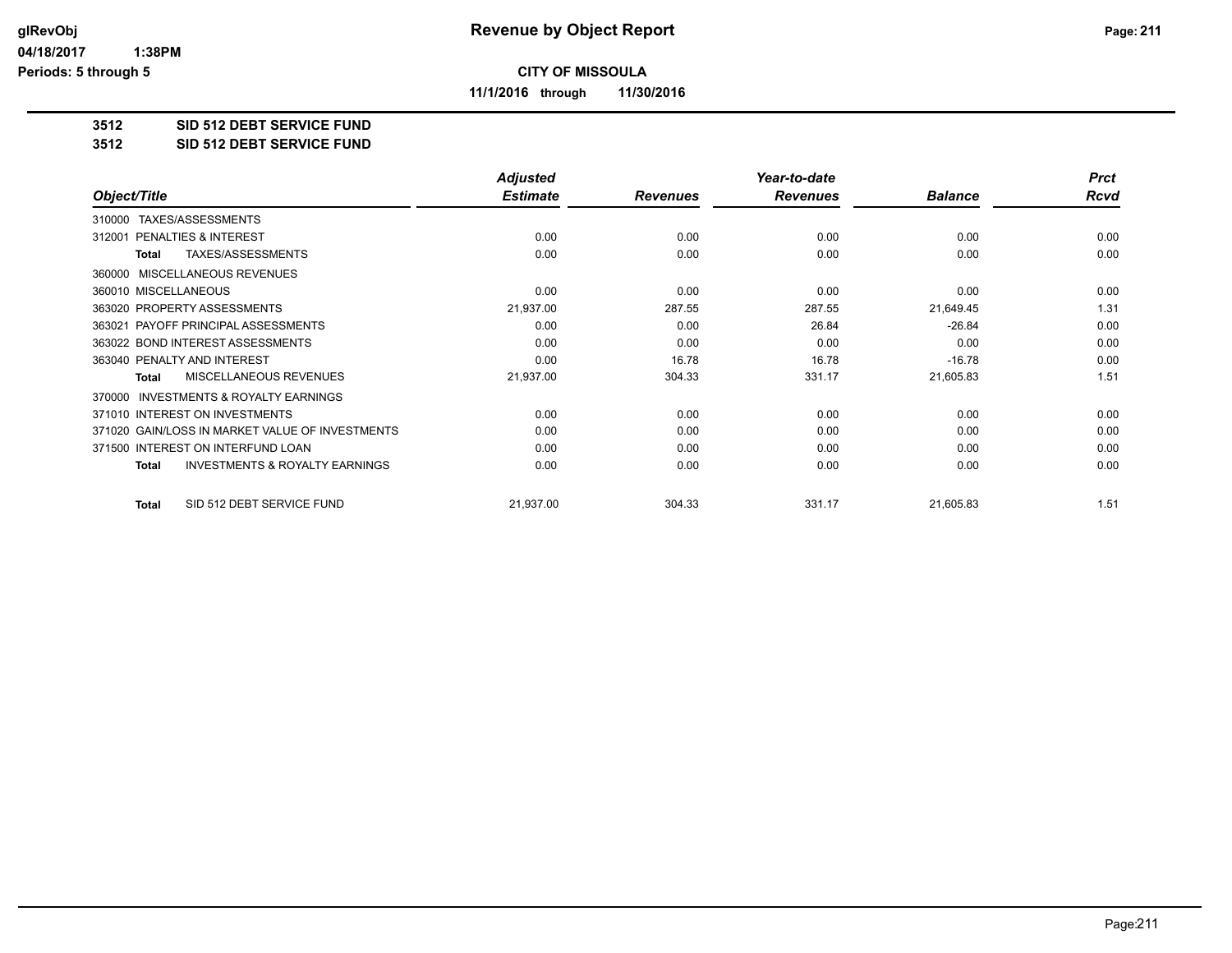**11/1/2016 through 11/30/2016**

#### **3512 SID 512 DEBT SERVICE FUND**

|                                                     | <b>Adjusted</b> |                 | Year-to-date    |                | <b>Prct</b> |
|-----------------------------------------------------|-----------------|-----------------|-----------------|----------------|-------------|
| Object/Title                                        | <b>Estimate</b> | <b>Revenues</b> | <b>Revenues</b> | <b>Balance</b> | <b>Rcvd</b> |
| TAXES/ASSESSMENTS<br>310000                         |                 |                 |                 |                |             |
| 312001 PENALTIES & INTEREST                         | 0.00            | 0.00            | 0.00            | 0.00           | 0.00        |
| TAXES/ASSESSMENTS<br>Total                          | 0.00            | 0.00            | 0.00            | 0.00           | 0.00        |
| 360000 MISCELLANEOUS REVENUES                       |                 |                 |                 |                |             |
| 360010 MISCELLANEOUS                                | 0.00            | 0.00            | 0.00            | 0.00           | 0.00        |
| 363020 PROPERTY ASSESSMENTS                         | 21,937.00       | 287.55          | 287.55          | 21,649.45      | 1.31        |
| 363021 PAYOFF PRINCIPAL ASSESSMENTS                 | 0.00            | 0.00            | 26.84           | $-26.84$       | 0.00        |
| 363022 BOND INTEREST ASSESSMENTS                    | 0.00            | 0.00            | 0.00            | 0.00           | 0.00        |
| 363040 PENALTY AND INTEREST                         | 0.00            | 16.78           | 16.78           | $-16.78$       | 0.00        |
| <b>MISCELLANEOUS REVENUES</b><br>Total              | 21,937.00       | 304.33          | 331.17          | 21,605.83      | 1.51        |
| <b>INVESTMENTS &amp; ROYALTY EARNINGS</b><br>370000 |                 |                 |                 |                |             |
| 371010 INTEREST ON INVESTMENTS                      | 0.00            | 0.00            | 0.00            | 0.00           | 0.00        |
| 371020 GAIN/LOSS IN MARKET VALUE OF INVESTMENT      | 0.00            | 0.00            | 0.00            | 0.00           | 0.00        |
| 371500 INTEREST ON INTERFUND LOAN                   | 0.00            | 0.00            | 0.00            | 0.00           | 0.00        |
| <b>INVESTMENTS &amp; ROYALTY EARNINGS</b><br>Total  | 0.00            | 0.00            | 0.00            | 0.00           | 0.00        |
| SID 512 DEBT SERVICE FUND<br>Total                  | 21,937.00       | 304.33          | 331.17          | 21,605.83      | 1.51        |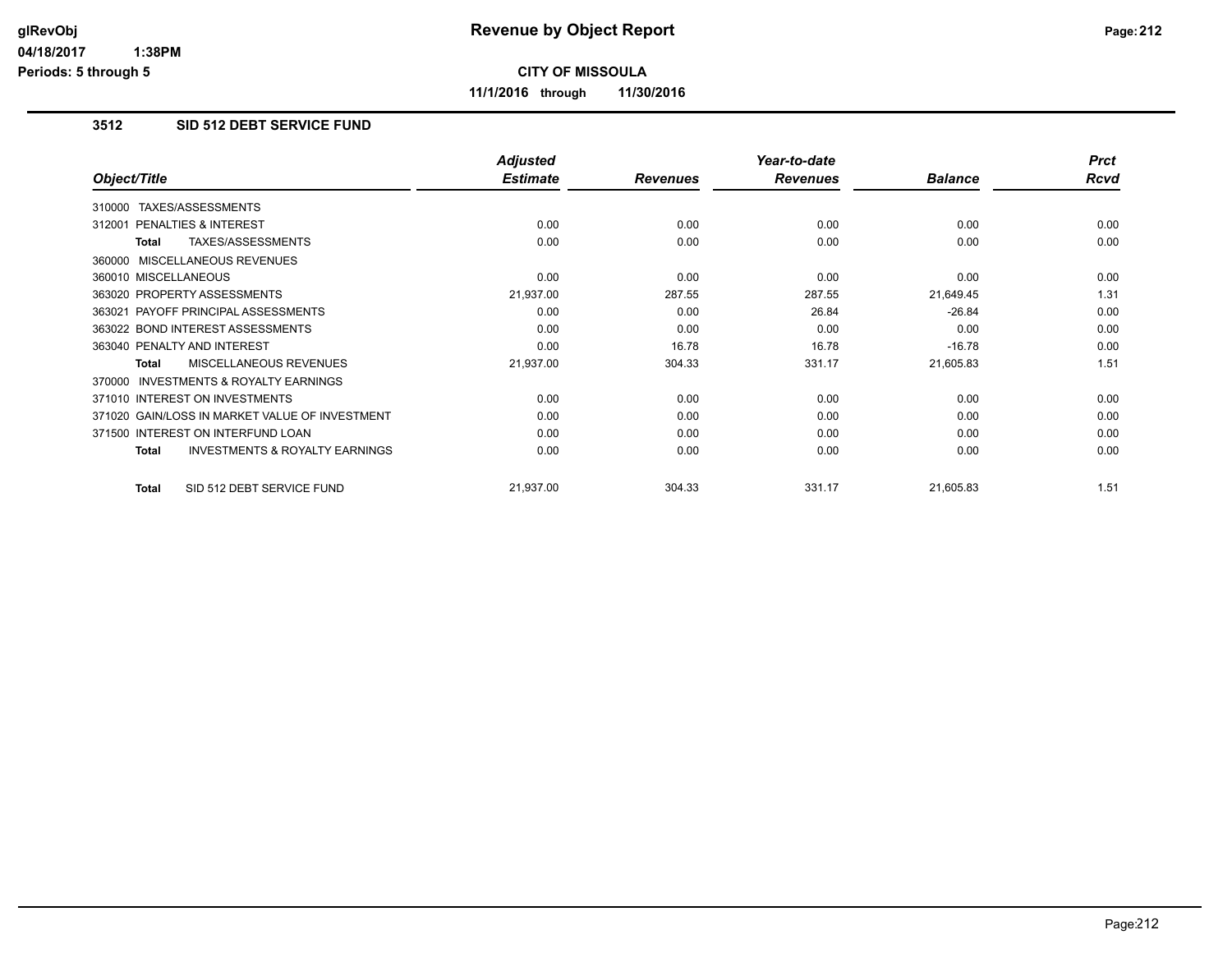**11/1/2016 through 11/30/2016**

**3513 SID 513 DEBT SERVICE FUND**

**3513 SID 513 DEBT SERVICE FUND**

|                                                     | <b>Adjusted</b> |                 | Year-to-date    |                | <b>Prct</b> |
|-----------------------------------------------------|-----------------|-----------------|-----------------|----------------|-------------|
| Object/Title                                        | <b>Estimate</b> | <b>Revenues</b> | <b>Revenues</b> | <b>Balance</b> | Rcvd        |
| TAXES/ASSESSMENTS<br>310000                         |                 |                 |                 |                |             |
| 312001 PENALTIES & INTEREST                         | 0.00            | 0.00            | 0.00            | 0.00           | 0.00        |
| TAXES/ASSESSMENTS<br><b>Total</b>                   | 0.00            | 0.00            | 0.00            | 0.00           | 0.00        |
| 360000 MISCELLANEOUS REVENUES                       |                 |                 |                 |                |             |
| 360010 MISCELLANEOUS                                | 0.00            | 0.00            | 0.00            | 0.00           | 0.00        |
| 363020 PROPERTY ASSESSMENTS                         | 0.00            | 0.00            | 0.00            | 0.00           | 0.00        |
| 363021 PAYOFF PRINCIPAL ASSESSMENTS                 | 0.00            | 0.00            | 0.00            | 0.00           | 0.00        |
| 363022 BOND INTEREST ASSESSMENTS                    | 0.00            | 0.00            | 0.00            | 0.00           | 0.00        |
| 363040 PENALTY AND INTEREST                         | 0.00            | 0.00            | 0.00            | 0.00           | 0.00        |
| MISCELLANEOUS REVENUES<br>Total                     | 0.00            | 0.00            | 0.00            | 0.00           | 0.00        |
| <b>INVESTMENTS &amp; ROYALTY EARNINGS</b><br>370000 |                 |                 |                 |                |             |
| 371010 INTEREST ON INVESTMENTS                      | 0.00            | 0.00            | 0.00            | 0.00           | 0.00        |
| 371020 GAIN/LOSS IN MARKET VALUE OF INVESTMENTS     | 0.00            | 0.00            | 0.00            | 0.00           | 0.00        |
| <b>INVESTMENTS &amp; ROYALTY EARNINGS</b><br>Total  | 0.00            | 0.00            | 0.00            | 0.00           | 0.00        |
| OTHER FINANCING SOURCES<br>380000                   |                 |                 |                 |                |             |
| 381009 TRANSFERS IN                                 | 0.00            | 0.00            | 0.00            | 0.00           | 0.00        |
| OTHER FINANCING SOURCES<br><b>Total</b>             | 0.00            | 0.00            | 0.00            | 0.00           | 0.00        |
| SID 513 DEBT SERVICE FUND<br><b>Total</b>           | 0.00            | 0.00            | 0.00            | 0.00           | 0.00        |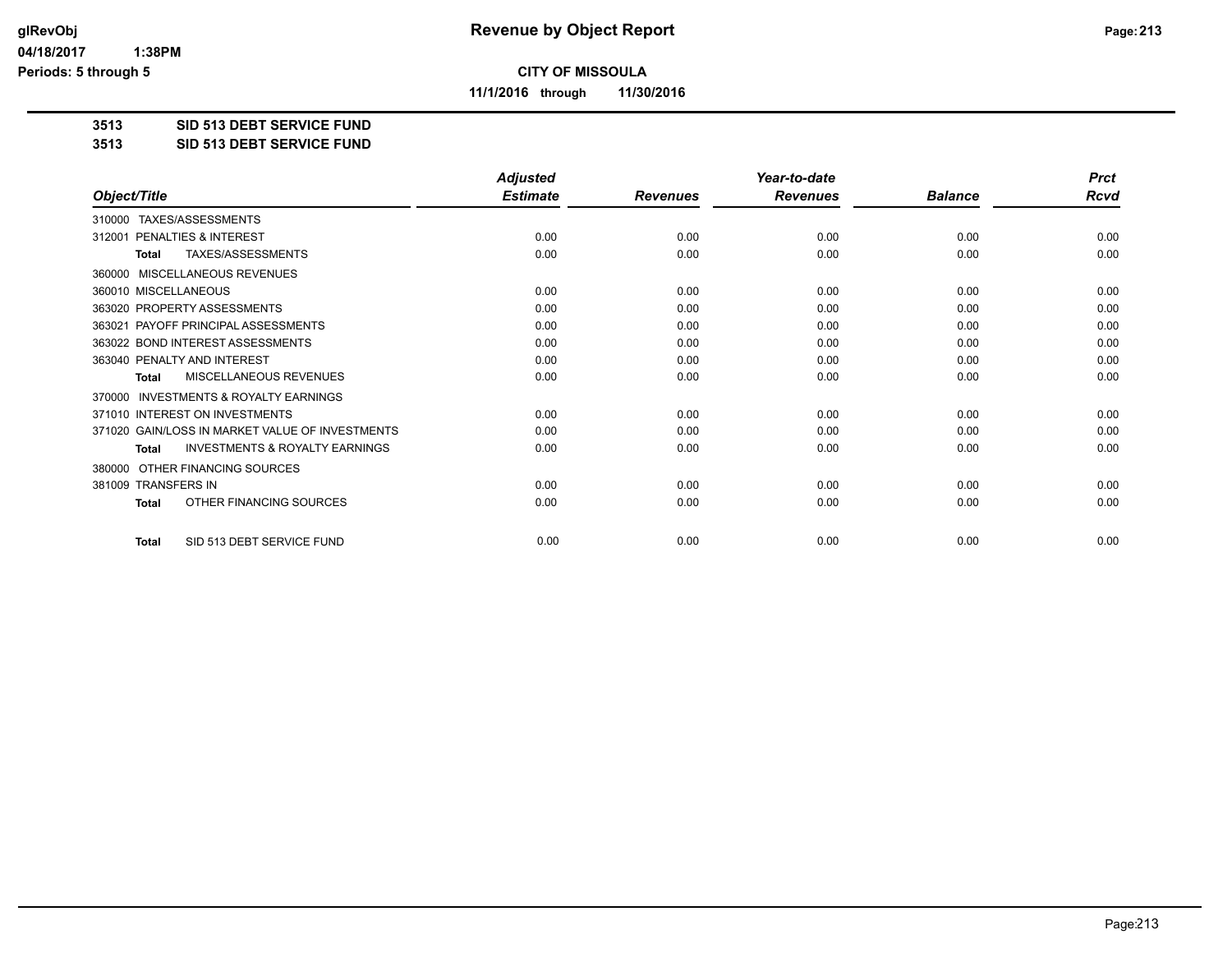**11/1/2016 through 11/30/2016**

### **3513 SID 513 DEBT SERVICE FUND**

|                                                           | <b>Adjusted</b> |                 | Year-to-date    |                | <b>Prct</b> |
|-----------------------------------------------------------|-----------------|-----------------|-----------------|----------------|-------------|
| Object/Title                                              | <b>Estimate</b> | <b>Revenues</b> | <b>Revenues</b> | <b>Balance</b> | <b>Rcvd</b> |
| 310000 TAXES/ASSESSMENTS                                  |                 |                 |                 |                |             |
| PENALTIES & INTEREST<br>312001                            | 0.00            | 0.00            | 0.00            | 0.00           | 0.00        |
| TAXES/ASSESSMENTS<br><b>Total</b>                         | 0.00            | 0.00            | 0.00            | 0.00           | 0.00        |
| 360000 MISCELLANEOUS REVENUES                             |                 |                 |                 |                |             |
| 360010 MISCELLANEOUS                                      | 0.00            | 0.00            | 0.00            | 0.00           | 0.00        |
| 363020 PROPERTY ASSESSMENTS                               | 0.00            | 0.00            | 0.00            | 0.00           | 0.00        |
| 363021 PAYOFF PRINCIPAL ASSESSMENTS                       | 0.00            | 0.00            | 0.00            | 0.00           | 0.00        |
| 363022 BOND INTEREST ASSESSMENTS                          | 0.00            | 0.00            | 0.00            | 0.00           | 0.00        |
| 363040 PENALTY AND INTEREST                               | 0.00            | 0.00            | 0.00            | 0.00           | 0.00        |
| <b>MISCELLANEOUS REVENUES</b><br>Total                    | 0.00            | 0.00            | 0.00            | 0.00           | 0.00        |
| <b>INVESTMENTS &amp; ROYALTY EARNINGS</b><br>370000       |                 |                 |                 |                |             |
| 371010 INTEREST ON INVESTMENTS                            | 0.00            | 0.00            | 0.00            | 0.00           | 0.00        |
| 371020 GAIN/LOSS IN MARKET VALUE OF INVESTMENT            | 0.00            | 0.00            | 0.00            | 0.00           | 0.00        |
| <b>INVESTMENTS &amp; ROYALTY EARNINGS</b><br><b>Total</b> | 0.00            | 0.00            | 0.00            | 0.00           | 0.00        |
| OTHER FINANCING SOURCES<br>380000                         |                 |                 |                 |                |             |
| 381009 TRANSFERS IN                                       | 0.00            | 0.00            | 0.00            | 0.00           | 0.00        |
| OTHER FINANCING SOURCES<br>Total                          | 0.00            | 0.00            | 0.00            | 0.00           | 0.00        |
| SID 513 DEBT SERVICE FUND<br><b>Total</b>                 | 0.00            | 0.00            | 0.00            | 0.00           | 0.00        |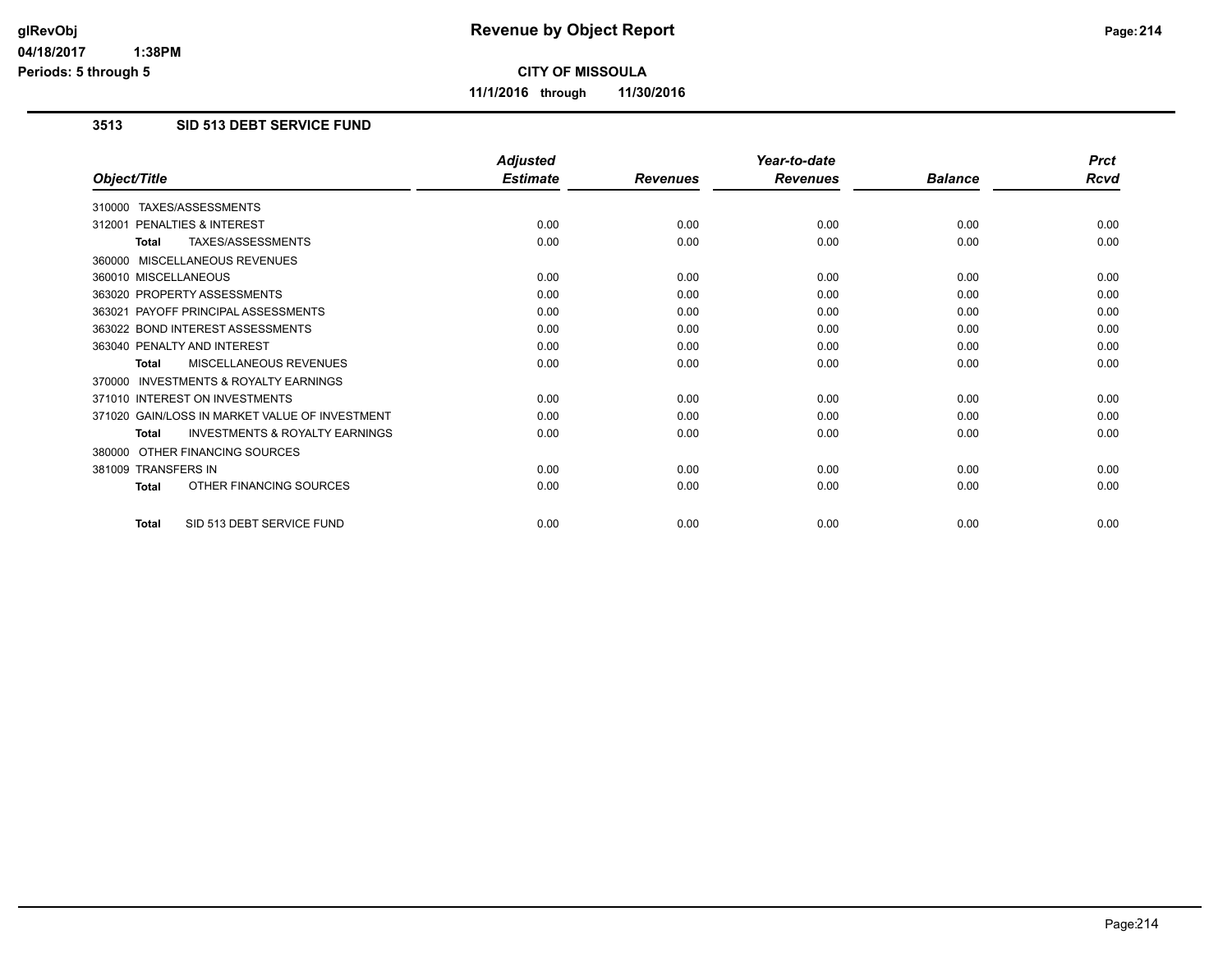**11/1/2016 through 11/30/2016**

**3514 SID 514 DEBT SERVICE FUND**

**3514 SID 514 DEBT SERVICE FUND**

|                                                     | <b>Adjusted</b> |                 | Year-to-date    |                | <b>Prct</b> |
|-----------------------------------------------------|-----------------|-----------------|-----------------|----------------|-------------|
| Object/Title                                        | <b>Estimate</b> | <b>Revenues</b> | <b>Revenues</b> | <b>Balance</b> | Rcvd        |
| TAXES/ASSESSMENTS<br>310000                         |                 |                 |                 |                |             |
| 312001 PENALTIES & INTEREST                         | 0.00            | 0.00            | 0.00            | 0.00           | 0.00        |
| TAXES/ASSESSMENTS<br><b>Total</b>                   | 0.00            | 0.00            | 0.00            | 0.00           | 0.00        |
| MISCELLANEOUS REVENUES<br>360000                    |                 |                 |                 |                |             |
| 360010 MISCELLANEOUS                                | 0.00            | 0.00            | 0.00            | 0.00           | 0.00        |
| 363020 PROPERTY ASSESSMENTS                         | 0.00            | 0.00            | 0.00            | 0.00           | 0.00        |
| 363021 PAYOFF PRINCIPAL ASSESSMENTS                 | 0.00            | 0.00            | 0.00            | 0.00           | 0.00        |
| 363022 BOND INTEREST ASSESSMENTS                    | 0.00            | 0.00            | 0.00            | 0.00           | 0.00        |
| 363040 PENALTY AND INTEREST                         | 0.00            | 0.00            | 0.00            | 0.00           | 0.00        |
| MISCELLANEOUS REVENUES<br>Total                     | 0.00            | 0.00            | 0.00            | 0.00           | 0.00        |
| <b>INVESTMENTS &amp; ROYALTY EARNINGS</b><br>370000 |                 |                 |                 |                |             |
| 371010 INTEREST ON INVESTMENTS                      | 0.00            | 0.00            | 0.00            | 0.00           | 0.00        |
| 371020 GAIN/LOSS IN MARKET VALUE OF INVESTMENTS     | 0.00            | 0.00            | 0.00            | 0.00           | 0.00        |
| <b>INVESTMENTS &amp; ROYALTY EARNINGS</b><br>Total  | 0.00            | 0.00            | 0.00            | 0.00           | 0.00        |
| OTHER FINANCING SOURCES<br>380000                   |                 |                 |                 |                |             |
| 383042 TRANSFERS FROM OTHER FUNDS                   | 0.00            | 0.00            | 0.00            | 0.00           | 0.00        |
| OTHER FINANCING SOURCES<br>Total                    | 0.00            | 0.00            | 0.00            | 0.00           | 0.00        |
| SID 514 DEBT SERVICE FUND<br><b>Total</b>           | 0.00            | 0.00            | 0.00            | 0.00           | 0.00        |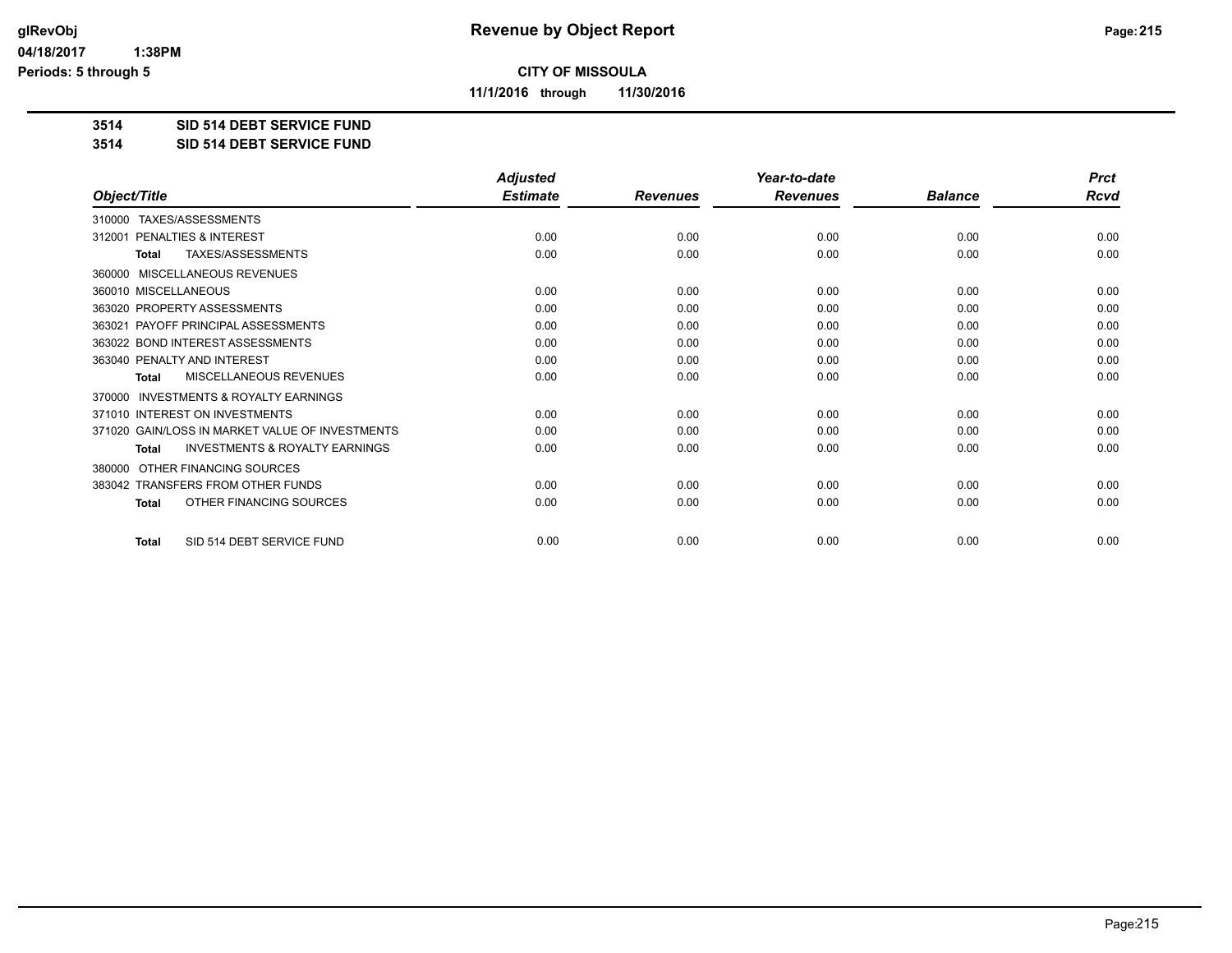**11/1/2016 through 11/30/2016**

### **3514 SID 514 DEBT SERVICE FUND**

|                                                     | <b>Adjusted</b> |                 | Year-to-date    |                | <b>Prct</b> |
|-----------------------------------------------------|-----------------|-----------------|-----------------|----------------|-------------|
| Object/Title                                        | <b>Estimate</b> | <b>Revenues</b> | <b>Revenues</b> | <b>Balance</b> | Rcvd        |
| 310000 TAXES/ASSESSMENTS                            |                 |                 |                 |                |             |
| 312001 PENALTIES & INTEREST                         | 0.00            | 0.00            | 0.00            | 0.00           | 0.00        |
| TAXES/ASSESSMENTS<br><b>Total</b>                   | 0.00            | 0.00            | 0.00            | 0.00           | 0.00        |
| 360000 MISCELLANEOUS REVENUES                       |                 |                 |                 |                |             |
| 360010 MISCELLANEOUS                                | 0.00            | 0.00            | 0.00            | 0.00           | 0.00        |
| 363020 PROPERTY ASSESSMENTS                         | 0.00            | 0.00            | 0.00            | 0.00           | 0.00        |
| 363021 PAYOFF PRINCIPAL ASSESSMENTS                 | 0.00            | 0.00            | 0.00            | 0.00           | 0.00        |
| 363022 BOND INTEREST ASSESSMENTS                    | 0.00            | 0.00            | 0.00            | 0.00           | 0.00        |
| 363040 PENALTY AND INTEREST                         | 0.00            | 0.00            | 0.00            | 0.00           | 0.00        |
| MISCELLANEOUS REVENUES<br>Total                     | 0.00            | 0.00            | 0.00            | 0.00           | 0.00        |
| <b>INVESTMENTS &amp; ROYALTY EARNINGS</b><br>370000 |                 |                 |                 |                |             |
| 371010 INTEREST ON INVESTMENTS                      | 0.00            | 0.00            | 0.00            | 0.00           | 0.00        |
| 371020 GAIN/LOSS IN MARKET VALUE OF INVESTMENT      | 0.00            | 0.00            | 0.00            | 0.00           | 0.00        |
| <b>INVESTMENTS &amp; ROYALTY EARNINGS</b><br>Total  | 0.00            | 0.00            | 0.00            | 0.00           | 0.00        |
| OTHER FINANCING SOURCES<br>380000                   |                 |                 |                 |                |             |
| 383042 TRANSFERS FROM OTHER FUNDS                   | 0.00            | 0.00            | 0.00            | 0.00           | 0.00        |
| OTHER FINANCING SOURCES<br><b>Total</b>             | 0.00            | 0.00            | 0.00            | 0.00           | 0.00        |
| SID 514 DEBT SERVICE FUND<br><b>Total</b>           | 0.00            | 0.00            | 0.00            | 0.00           | 0.00        |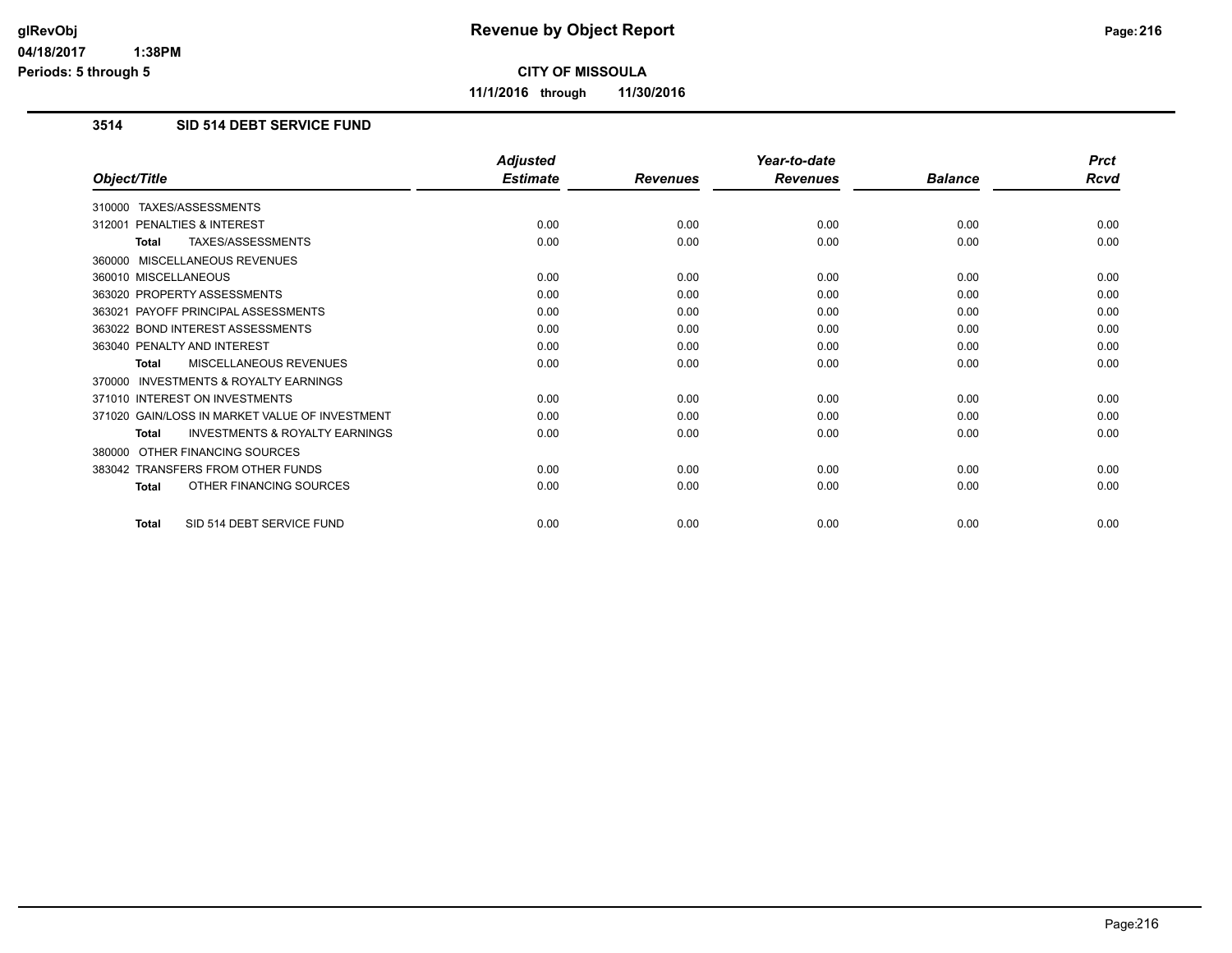**11/1/2016 through 11/30/2016**

**3515 SID 515 DEBT SERVICE FUND**

**3515 SID 515 DEBT SERVICE FUND**

|                                                     | <b>Adjusted</b> |                 | Year-to-date    |                | <b>Prct</b> |
|-----------------------------------------------------|-----------------|-----------------|-----------------|----------------|-------------|
| Object/Title                                        | <b>Estimate</b> | <b>Revenues</b> | <b>Revenues</b> | <b>Balance</b> | Rcvd        |
| TAXES/ASSESSMENTS<br>310000                         |                 |                 |                 |                |             |
| PENALTIES & INTEREST<br>312001                      | 0.00            | 0.00            | 0.00            | 0.00           | 0.00        |
| TAXES/ASSESSMENTS<br>Total                          | 0.00            | 0.00            | 0.00            | 0.00           | 0.00        |
| 360000 MISCELLANEOUS REVENUES                       |                 |                 |                 |                |             |
| 363020 PROPERTY ASSESSMENTS                         | 0.00            | 0.00            | 0.00            | 0.00           | 0.00        |
| PAYOFF PRINCIPAL ASSESSMENTS<br>363021              | 0.00            | 0.00            | 0.00            | 0.00           | 0.00        |
| 363022 BOND INTEREST ASSESSMENTS                    | 0.00            | 0.00            | 0.00            | 0.00           | 0.00        |
| 363040 PENALTY AND INTEREST                         | 0.00            | 0.00            | 0.00            | 0.00           | 0.00        |
| MISCELLANEOUS REVENUES<br><b>Total</b>              | 0.00            | 0.00            | 0.00            | 0.00           | 0.00        |
| <b>INVESTMENTS &amp; ROYALTY EARNINGS</b><br>370000 |                 |                 |                 |                |             |
| 371010 INTEREST ON INVESTMENTS                      | 0.00            | 0.00            | 0.00            | 0.00           | 0.00        |
| 371020 GAIN/LOSS IN MARKET VALUE OF INVESTMENTS     | 0.00            | 0.00            | 0.00            | 0.00           | 0.00        |
| <b>INVESTMENTS &amp; ROYALTY EARNINGS</b><br>Total  | 0.00            | 0.00            | 0.00            | 0.00           | 0.00        |
| OTHER FINANCING SOURCES<br>380000                   |                 |                 |                 |                |             |
| 383042 TRANSFERS FROM OTHER FUNDS                   | 0.00            | 0.00            | 0.00            | 0.00           | 0.00        |
| OTHER FINANCING SOURCES<br><b>Total</b>             | 0.00            | 0.00            | 0.00            | 0.00           | 0.00        |
|                                                     |                 |                 |                 |                |             |
| SID 515 DEBT SERVICE FUND<br><b>Total</b>           | 0.00            | 0.00            | 0.00            | 0.00           | 0.00        |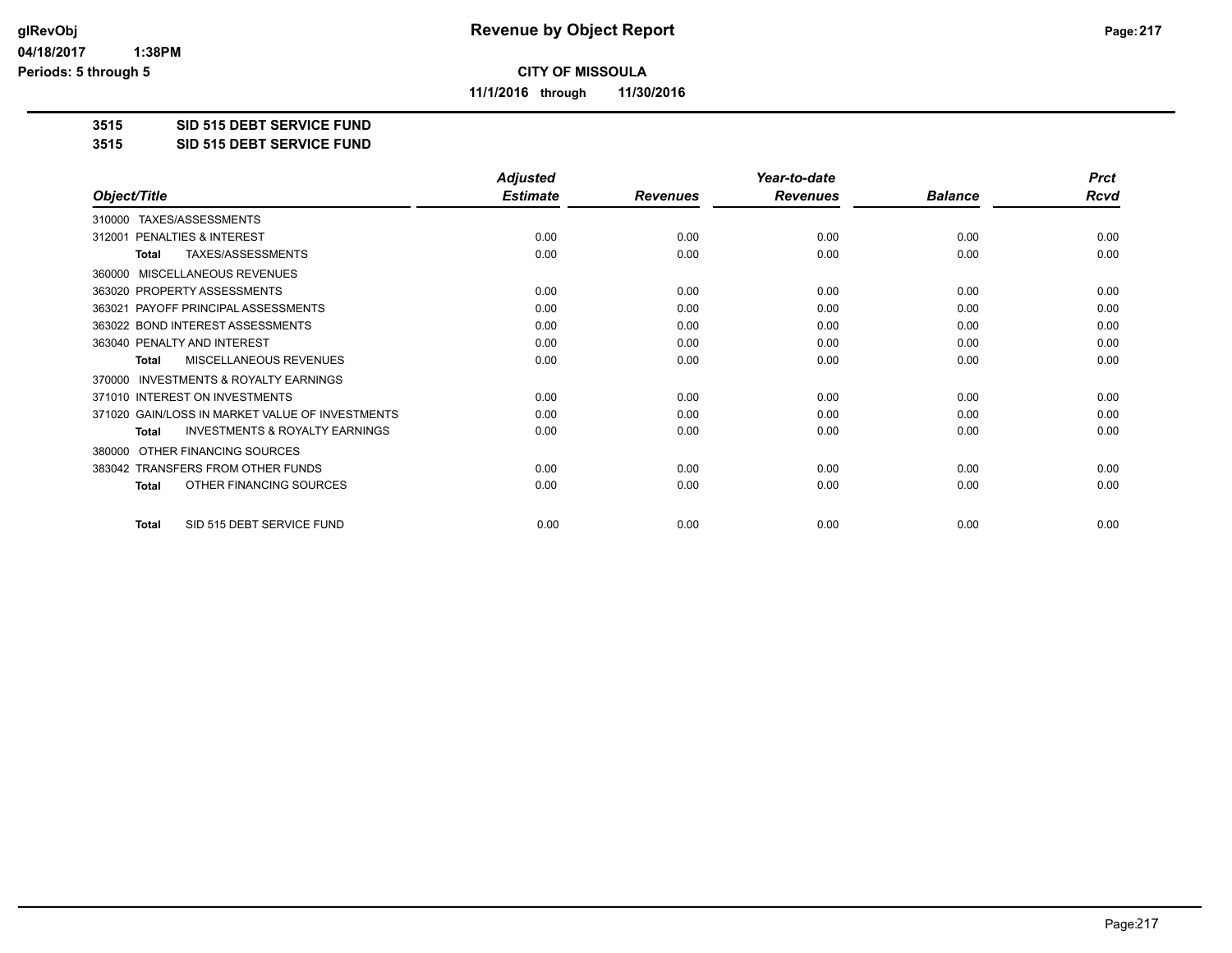**11/1/2016 through 11/30/2016**

#### **3515 SID 515 DEBT SERVICE FUND**

|                                                     | <b>Adjusted</b> |                 | Year-to-date    |                | <b>Prct</b> |
|-----------------------------------------------------|-----------------|-----------------|-----------------|----------------|-------------|
| Object/Title                                        | <b>Estimate</b> | <b>Revenues</b> | <b>Revenues</b> | <b>Balance</b> | <b>Rcvd</b> |
| TAXES/ASSESSMENTS<br>310000                         |                 |                 |                 |                |             |
| 312001 PENALTIES & INTEREST                         | 0.00            | 0.00            | 0.00            | 0.00           | 0.00        |
| TAXES/ASSESSMENTS<br>Total                          | 0.00            | 0.00            | 0.00            | 0.00           | 0.00        |
| <b>MISCELLANEOUS REVENUES</b><br>360000             |                 |                 |                 |                |             |
| 363020 PROPERTY ASSESSMENTS                         | 0.00            | 0.00            | 0.00            | 0.00           | 0.00        |
| 363021 PAYOFF PRINCIPAL ASSESSMENTS                 | 0.00            | 0.00            | 0.00            | 0.00           | 0.00        |
| 363022 BOND INTEREST ASSESSMENTS                    | 0.00            | 0.00            | 0.00            | 0.00           | 0.00        |
| 363040 PENALTY AND INTEREST                         | 0.00            | 0.00            | 0.00            | 0.00           | 0.00        |
| <b>MISCELLANEOUS REVENUES</b><br>Total              | 0.00            | 0.00            | 0.00            | 0.00           | 0.00        |
| <b>INVESTMENTS &amp; ROYALTY EARNINGS</b><br>370000 |                 |                 |                 |                |             |
| 371010 INTEREST ON INVESTMENTS                      | 0.00            | 0.00            | 0.00            | 0.00           | 0.00        |
| 371020 GAIN/LOSS IN MARKET VALUE OF INVESTMENT      | 0.00            | 0.00            | 0.00            | 0.00           | 0.00        |
| <b>INVESTMENTS &amp; ROYALTY EARNINGS</b><br>Total  | 0.00            | 0.00            | 0.00            | 0.00           | 0.00        |
| OTHER FINANCING SOURCES<br>380000                   |                 |                 |                 |                |             |
| 383042 TRANSFERS FROM OTHER FUNDS                   | 0.00            | 0.00            | 0.00            | 0.00           | 0.00        |
| OTHER FINANCING SOURCES<br>Total                    | 0.00            | 0.00            | 0.00            | 0.00           | 0.00        |
| SID 515 DEBT SERVICE FUND<br><b>Total</b>           | 0.00            | 0.00            | 0.00            | 0.00           | 0.00        |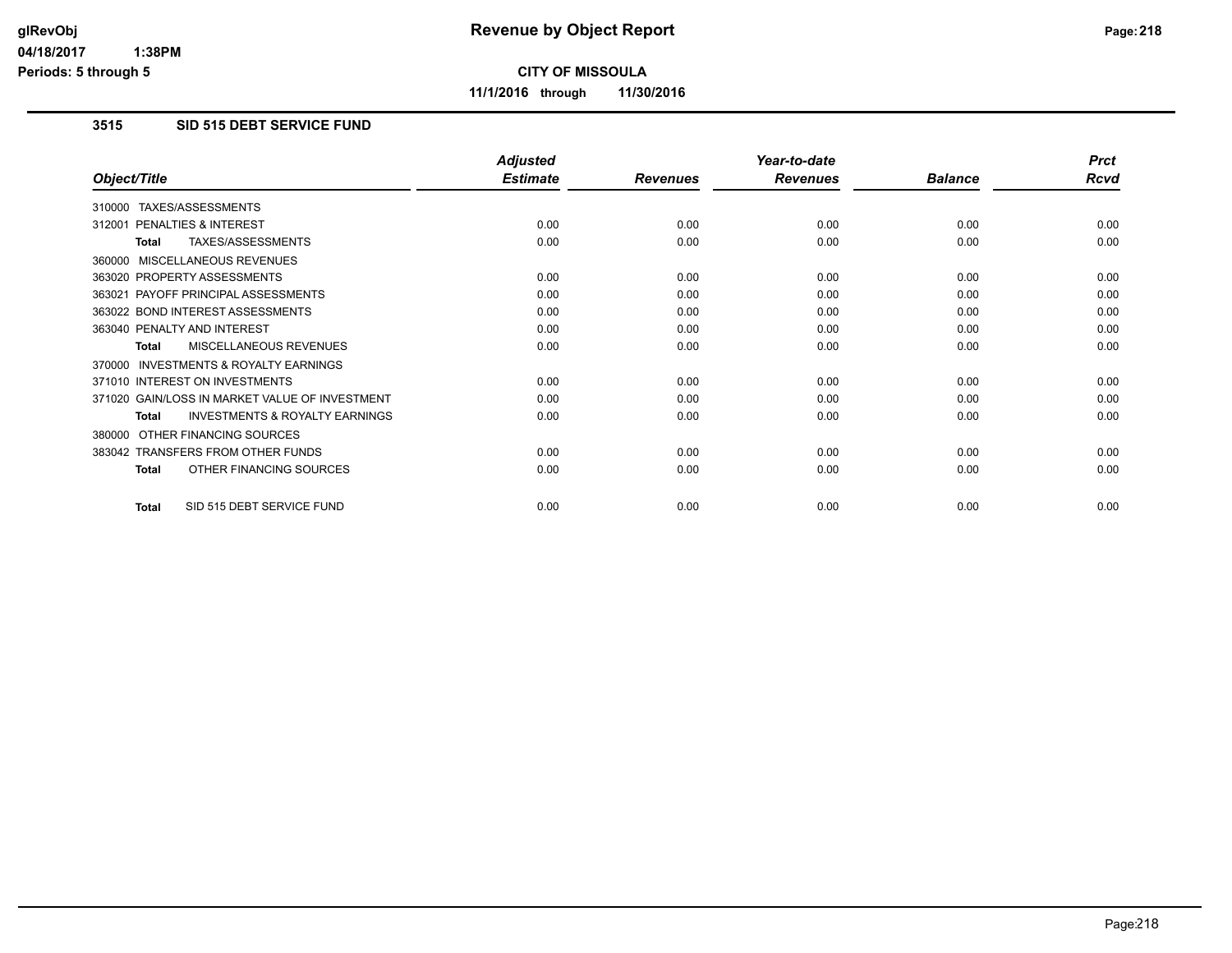**11/1/2016 through 11/30/2016**

**3517 SID 517 DEBT SERVICE FUND**

**3517 SID 517 DEBT SERVICE FUND**

|                                                     | <b>Adjusted</b> |                 | Year-to-date    | <b>Prct</b>    |      |
|-----------------------------------------------------|-----------------|-----------------|-----------------|----------------|------|
| Object/Title                                        | <b>Estimate</b> | <b>Revenues</b> | <b>Revenues</b> | <b>Balance</b> | Rcvd |
| 310000 TAXES/ASSESSMENTS                            |                 |                 |                 |                |      |
| 312001 PENALTIES & INTEREST                         | 0.00            | 0.00            | 0.00            | 0.00           | 0.00 |
| TAXES/ASSESSMENTS<br><b>Total</b>                   | 0.00            | 0.00            | 0.00            | 0.00           | 0.00 |
| 360000 MISCELLANEOUS REVENUES                       |                 |                 |                 |                |      |
| 360010 MISCELLANEOUS                                | 0.00            | 0.00            | 0.00            | 0.00           | 0.00 |
| 363020 PROPERTY ASSESSMENTS                         | 0.00            | 0.00            | 0.00            | 0.00           | 0.00 |
| 363021 PAYOFF PRINCIPAL ASSESSMENTS                 | 0.00            | 0.00            | 0.00            | 0.00           | 0.00 |
| 363022 BOND INTEREST ASSESSMENTS                    | 0.00            | 0.00            | 0.00            | 0.00           | 0.00 |
| 363040 PENALTY AND INTEREST                         | 0.00            | 0.00            | 0.00            | 0.00           | 0.00 |
| MISCELLANEOUS REVENUES<br>Total                     | 0.00            | 0.00            | 0.00            | 0.00           | 0.00 |
| <b>INVESTMENTS &amp; ROYALTY EARNINGS</b><br>370000 |                 |                 |                 |                |      |
| 371010 INTEREST ON INVESTMENTS                      | 0.00            | 0.00            | 0.00            | 0.00           | 0.00 |
| 371020 GAIN/LOSS IN MARKET VALUE OF INVESTMENTS     | 0.00            | 0.00            | 0.00            | 0.00           | 0.00 |
| <b>INVESTMENTS &amp; ROYALTY EARNINGS</b><br>Total  | 0.00            | 0.00            | 0.00            | 0.00           | 0.00 |
| OTHER FINANCING SOURCES<br>380000                   |                 |                 |                 |                |      |
| 381009 TRANSFERS IN                                 | 0.00            | 0.00            | 0.00            | 0.00           | 0.00 |
| OTHER FINANCING SOURCES<br><b>Total</b>             | 0.00            | 0.00            | 0.00            | 0.00           | 0.00 |
| SID 517 DEBT SERVICE FUND<br><b>Total</b>           | 0.00            | 0.00            | 0.00            | 0.00           | 0.00 |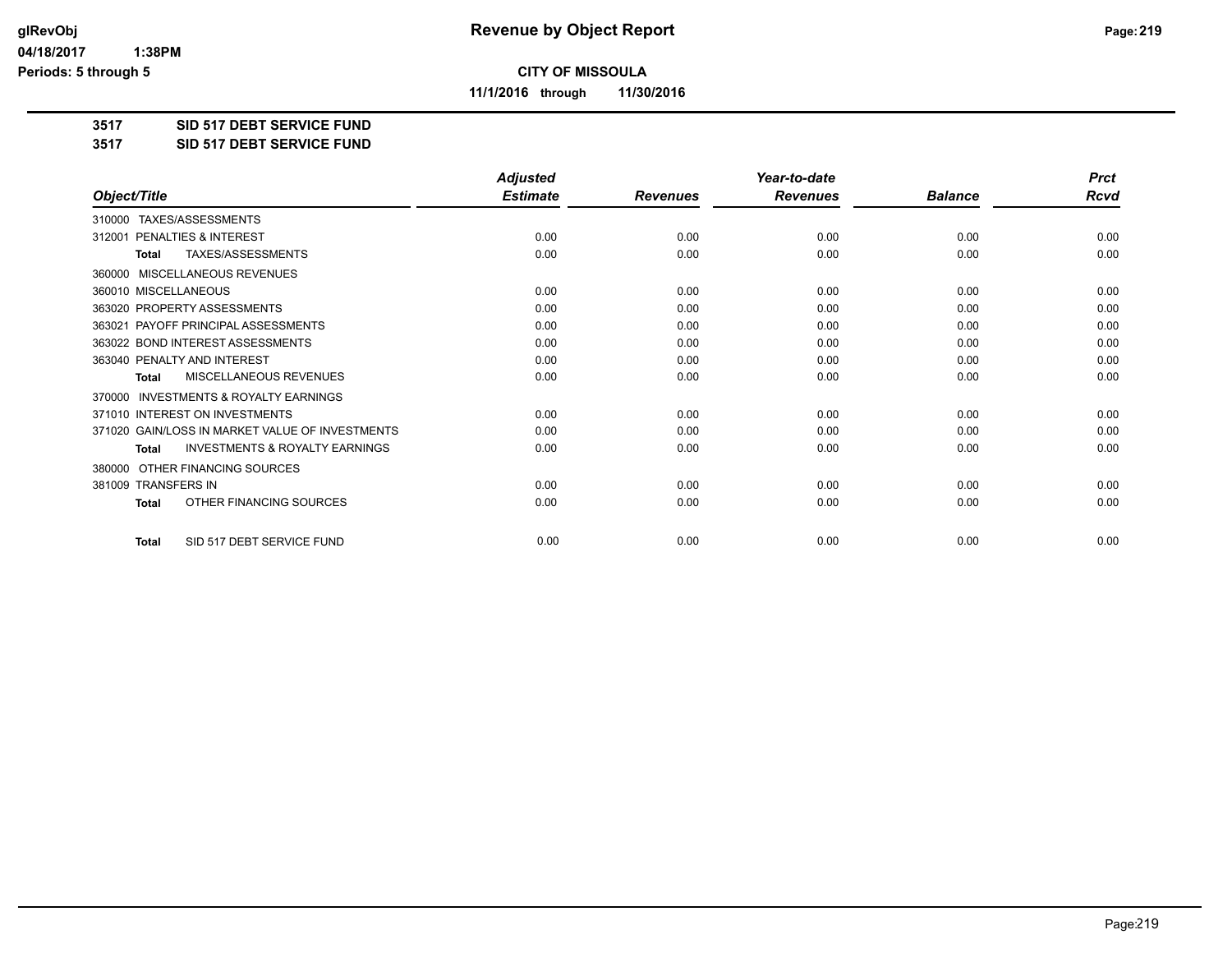**11/1/2016 through 11/30/2016**

#### **3517 SID 517 DEBT SERVICE FUND**

|                                                           | <b>Adjusted</b> |                 | Year-to-date    |                | <b>Prct</b> |
|-----------------------------------------------------------|-----------------|-----------------|-----------------|----------------|-------------|
| Object/Title                                              | <b>Estimate</b> | <b>Revenues</b> | <b>Revenues</b> | <b>Balance</b> | Rcvd        |
| 310000 TAXES/ASSESSMENTS                                  |                 |                 |                 |                |             |
| 312001 PENALTIES & INTEREST                               | 0.00            | 0.00            | 0.00            | 0.00           | 0.00        |
| TAXES/ASSESSMENTS<br><b>Total</b>                         | 0.00            | 0.00            | 0.00            | 0.00           | 0.00        |
| 360000 MISCELLANEOUS REVENUES                             |                 |                 |                 |                |             |
| 360010 MISCELLANEOUS                                      | 0.00            | 0.00            | 0.00            | 0.00           | 0.00        |
| 363020 PROPERTY ASSESSMENTS                               | 0.00            | 0.00            | 0.00            | 0.00           | 0.00        |
| 363021 PAYOFF PRINCIPAL ASSESSMENTS                       | 0.00            | 0.00            | 0.00            | 0.00           | 0.00        |
| 363022 BOND INTEREST ASSESSMENTS                          | 0.00            | 0.00            | 0.00            | 0.00           | 0.00        |
| 363040 PENALTY AND INTEREST                               | 0.00            | 0.00            | 0.00            | 0.00           | 0.00        |
| MISCELLANEOUS REVENUES<br>Total                           | 0.00            | 0.00            | 0.00            | 0.00           | 0.00        |
| <b>INVESTMENTS &amp; ROYALTY EARNINGS</b><br>370000       |                 |                 |                 |                |             |
| 371010 INTEREST ON INVESTMENTS                            | 0.00            | 0.00            | 0.00            | 0.00           | 0.00        |
| 371020 GAIN/LOSS IN MARKET VALUE OF INVESTMENT            | 0.00            | 0.00            | 0.00            | 0.00           | 0.00        |
| <b>INVESTMENTS &amp; ROYALTY EARNINGS</b><br><b>Total</b> | 0.00            | 0.00            | 0.00            | 0.00           | 0.00        |
| OTHER FINANCING SOURCES<br>380000                         |                 |                 |                 |                |             |
| 381009 TRANSFERS IN                                       | 0.00            | 0.00            | 0.00            | 0.00           | 0.00        |
| OTHER FINANCING SOURCES<br>Total                          | 0.00            | 0.00            | 0.00            | 0.00           | 0.00        |
| SID 517 DEBT SERVICE FUND<br><b>Total</b>                 | 0.00            | 0.00            | 0.00            | 0.00           | 0.00        |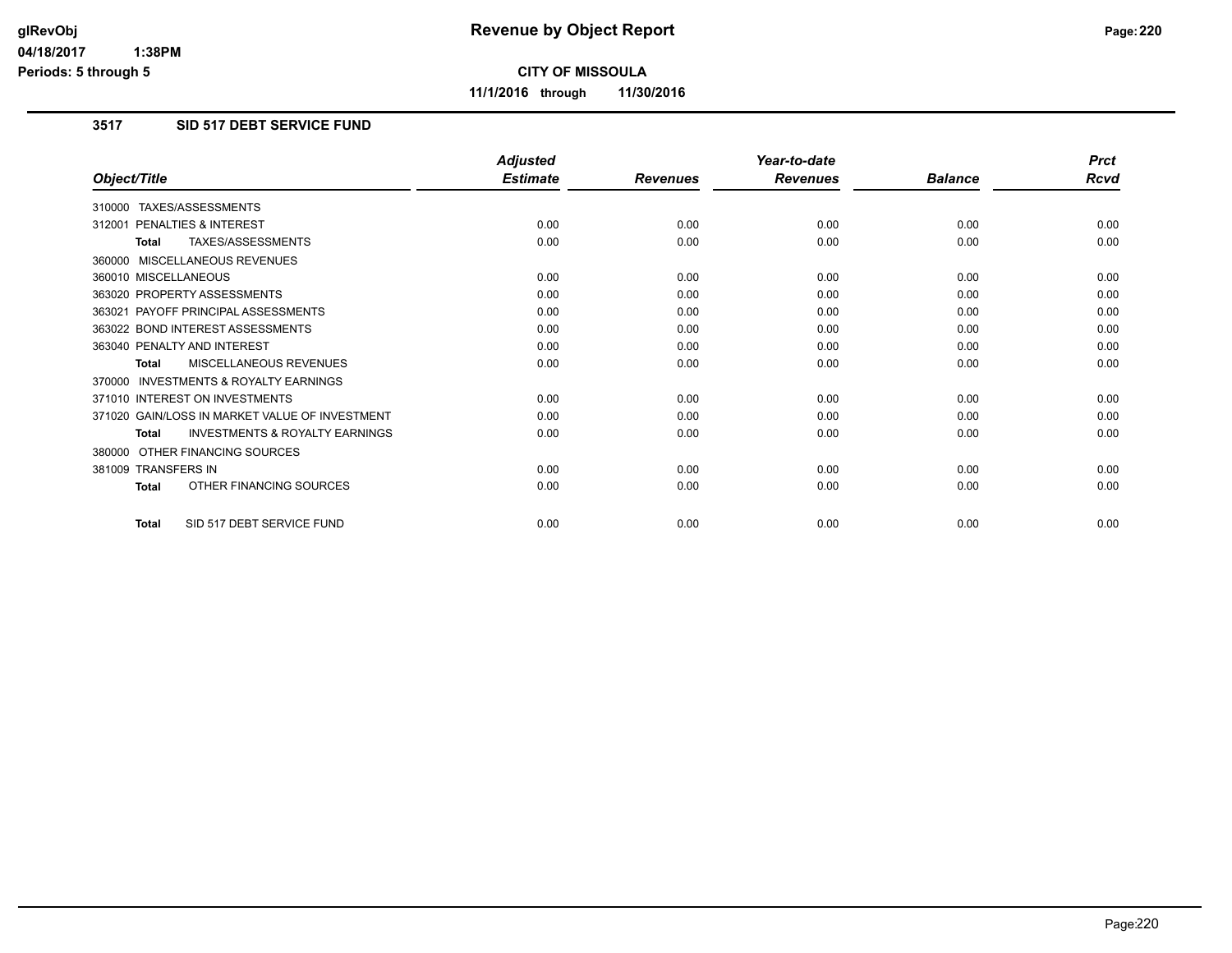**11/1/2016 through 11/30/2016**

**3518 SID 518 DEBT SERVICE FUND**

**3518 SID 518 DEBT SERVICE FUND**

|                                                    | <b>Adjusted</b> |                 | Year-to-date    |                | <b>Prct</b> |
|----------------------------------------------------|-----------------|-----------------|-----------------|----------------|-------------|
| Object/Title                                       | <b>Estimate</b> | <b>Revenues</b> | <b>Revenues</b> | <b>Balance</b> | <b>Rcvd</b> |
| 310000 TAXES/ASSESSMENTS                           |                 |                 |                 |                |             |
| PENALTIES & INTEREST<br>312001                     | 0.00            | 0.00            | 0.00            | 0.00           | 0.00        |
| TAXES/ASSESSMENTS<br><b>Total</b>                  | 0.00            | 0.00            | 0.00            | 0.00           | 0.00        |
| 360000 MISCELLANEOUS REVENUES                      |                 |                 |                 |                |             |
| 363020 PROPERTY ASSESSMENTS                        | 0.00            | 0.00            | 0.00            | 0.00           | 0.00        |
| 363021 PAYOFF PRINCIPAL ASSESSMENTS                | 0.00            | 0.00            | 0.00            | 0.00           | 0.00        |
| 363022 BOND INTEREST ASSESSMENTS                   | 0.00            | 0.00            | 0.00            | 0.00           | 0.00        |
| 363040 PENALTY AND INTEREST                        | 0.00            | 0.00            | 0.00            | 0.00           | 0.00        |
| MISCELLANEOUS REVENUES<br><b>Total</b>             | 0.00            | 0.00            | 0.00            | 0.00           | 0.00        |
| 370000 INVESTMENTS & ROYALTY EARNINGS              |                 |                 |                 |                |             |
| 371010 INTEREST ON INVESTMENTS                     | 0.00            | 0.00            | 0.00            | 0.00           | 0.00        |
| 371020 GAIN/LOSS IN MARKET VALUE OF INVESTMENTS    | 0.00            | 0.00            | 0.00            | 0.00           | 0.00        |
| <b>INVESTMENTS &amp; ROYALTY EARNINGS</b><br>Total | 0.00            | 0.00            | 0.00            | 0.00           | 0.00        |
| 380000 OTHER FINANCING SOURCES                     |                 |                 |                 |                |             |
| 381009 TRANSFERS IN                                | 0.00            | 0.00            | 0.00            | 0.00           | 0.00        |
| 383000 OPERATING TRANSFERS                         | 0.00            | 0.00            | 0.00            | 0.00           | 0.00        |
| OTHER FINANCING SOURCES<br>Total                   | 0.00            | 0.00            | 0.00            | 0.00           | 0.00        |
| SID 518 DEBT SERVICE FUND<br><b>Total</b>          | 0.00            | 0.00            | 0.00            | 0.00           | 0.00        |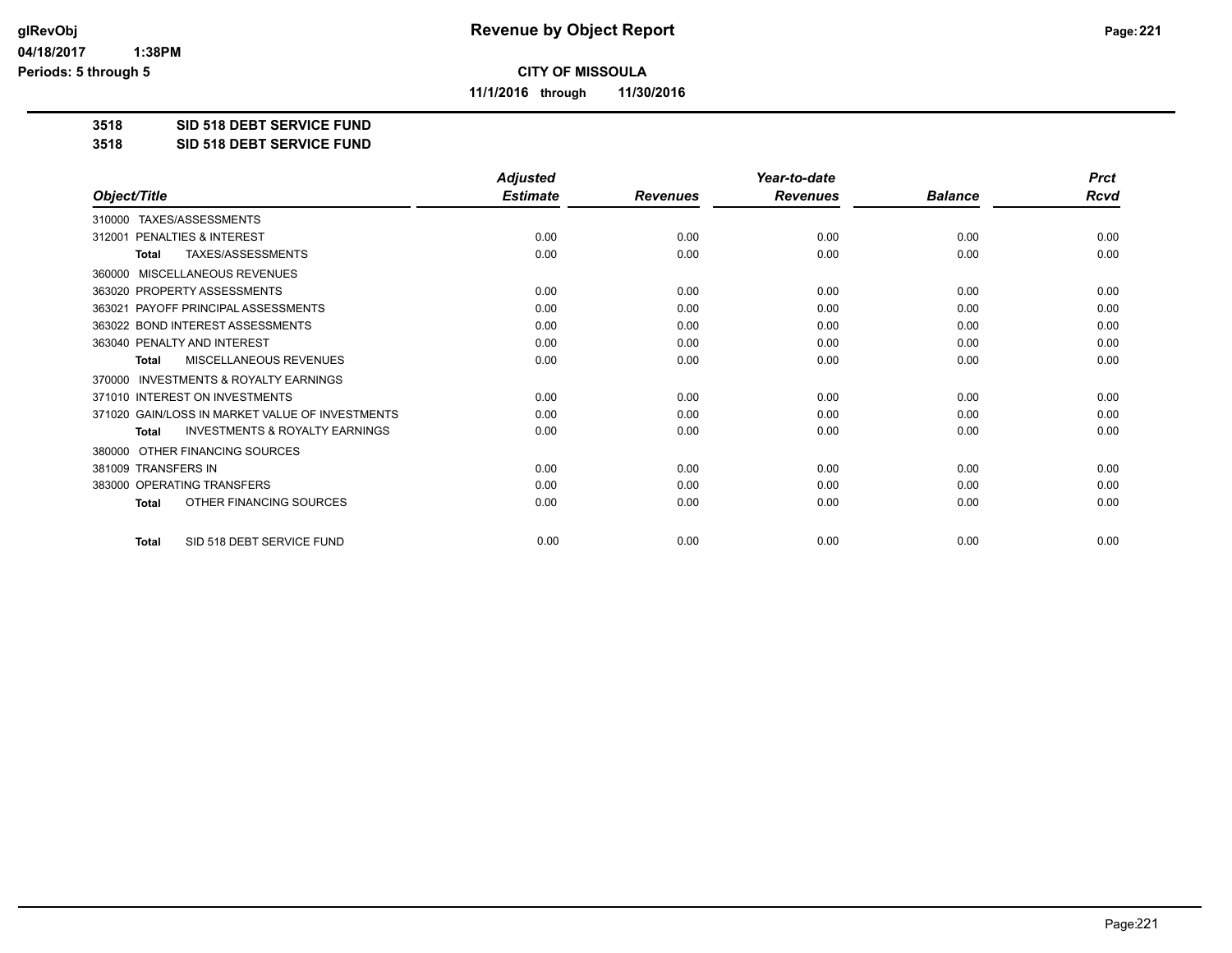**11/1/2016 through 11/30/2016**

#### **3518 SID 518 DEBT SERVICE FUND**

|                                                           | <b>Adjusted</b> |                 | Year-to-date    |                | <b>Prct</b> |
|-----------------------------------------------------------|-----------------|-----------------|-----------------|----------------|-------------|
| Object/Title                                              | <b>Estimate</b> | <b>Revenues</b> | <b>Revenues</b> | <b>Balance</b> | Rcvd        |
| 310000 TAXES/ASSESSMENTS                                  |                 |                 |                 |                |             |
| 312001 PENALTIES & INTEREST                               | 0.00            | 0.00            | 0.00            | 0.00           | 0.00        |
| TAXES/ASSESSMENTS<br>Total                                | 0.00            | 0.00            | 0.00            | 0.00           | 0.00        |
| 360000 MISCELLANEOUS REVENUES                             |                 |                 |                 |                |             |
| 363020 PROPERTY ASSESSMENTS                               | 0.00            | 0.00            | 0.00            | 0.00           | 0.00        |
| 363021 PAYOFF PRINCIPAL ASSESSMENTS                       | 0.00            | 0.00            | 0.00            | 0.00           | 0.00        |
| 363022 BOND INTEREST ASSESSMENTS                          | 0.00            | 0.00            | 0.00            | 0.00           | 0.00        |
| 363040 PENALTY AND INTEREST                               | 0.00            | 0.00            | 0.00            | 0.00           | 0.00        |
| <b>MISCELLANEOUS REVENUES</b><br>Total                    | 0.00            | 0.00            | 0.00            | 0.00           | 0.00        |
| <b>INVESTMENTS &amp; ROYALTY EARNINGS</b><br>370000       |                 |                 |                 |                |             |
| 371010 INTEREST ON INVESTMENTS                            | 0.00            | 0.00            | 0.00            | 0.00           | 0.00        |
| 371020 GAIN/LOSS IN MARKET VALUE OF INVESTMENT            | 0.00            | 0.00            | 0.00            | 0.00           | 0.00        |
| <b>INVESTMENTS &amp; ROYALTY EARNINGS</b><br><b>Total</b> | 0.00            | 0.00            | 0.00            | 0.00           | 0.00        |
| 380000 OTHER FINANCING SOURCES                            |                 |                 |                 |                |             |
| 381009 TRANSFERS IN                                       | 0.00            | 0.00            | 0.00            | 0.00           | 0.00        |
| 383000 OPERATING TRANSFERS                                | 0.00            | 0.00            | 0.00            | 0.00           | 0.00        |
| OTHER FINANCING SOURCES<br>Total                          | 0.00            | 0.00            | 0.00            | 0.00           | 0.00        |
| SID 518 DEBT SERVICE FUND<br><b>Total</b>                 | 0.00            | 0.00            | 0.00            | 0.00           | 0.00        |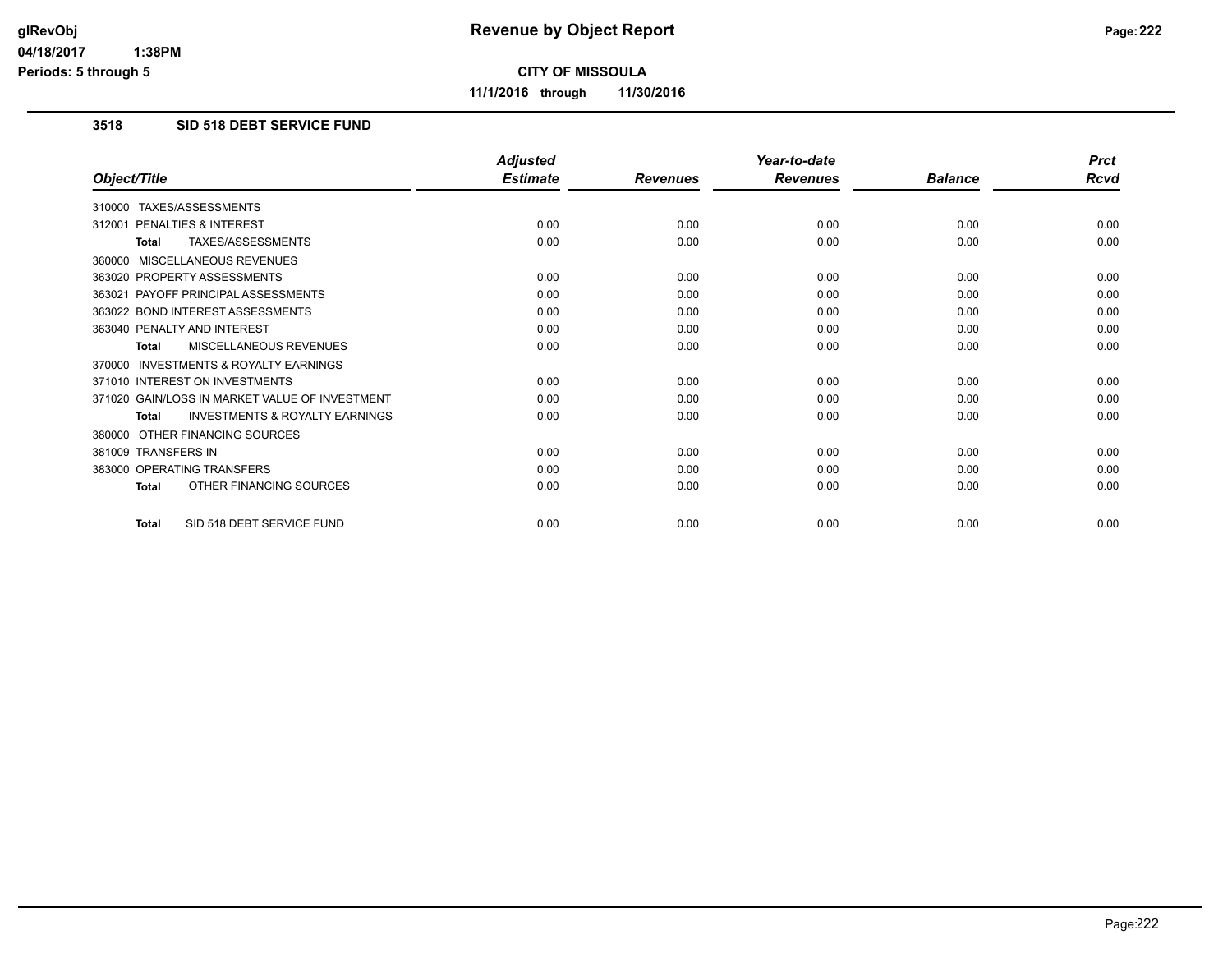**11/1/2016 through 11/30/2016**

**3519 SID 519 DEBT SERVICE FUND**

**3519 SID 519 DEBT SERVICE FUND**

|                                                           | <b>Adjusted</b> |                 | Year-to-date    | <b>Prct</b>    |      |
|-----------------------------------------------------------|-----------------|-----------------|-----------------|----------------|------|
| Object/Title                                              | <b>Estimate</b> | <b>Revenues</b> | <b>Revenues</b> | <b>Balance</b> | Rcvd |
| 310000 TAXES/ASSESSMENTS                                  |                 |                 |                 |                |      |
| 312001 PENALTIES & INTEREST                               | 0.00            | 0.00            | 0.00            | 0.00           | 0.00 |
| TAXES/ASSESSMENTS<br><b>Total</b>                         | 0.00            | 0.00            | 0.00            | 0.00           | 0.00 |
| 360000 MISCELLANEOUS REVENUES                             |                 |                 |                 |                |      |
| 360010 MISCELLANEOUS                                      | 0.00            | 0.00            | 0.00            | 0.00           | 0.00 |
| 363020 PROPERTY ASSESSMENTS                               | 0.00            | 0.00            | 0.00            | 0.00           | 0.00 |
| 363021 PAYOFF PRINCIPAL ASSESSMENTS                       | 0.00            | 0.00            | 0.00            | 0.00           | 0.00 |
| 363022 BOND INTEREST ASSESSMENTS                          | 0.00            | 0.00            | 0.00            | 0.00           | 0.00 |
| 363040 PENALTY AND INTEREST                               | 0.00            | 0.00            | 0.00            | 0.00           | 0.00 |
| MISCELLANEOUS REVENUES<br>Total                           | 0.00            | 0.00            | 0.00            | 0.00           | 0.00 |
| <b>INVESTMENTS &amp; ROYALTY EARNINGS</b><br>370000       |                 |                 |                 |                |      |
| 371010 INTEREST ON INVESTMENTS                            | 0.00            | 0.00            | 0.00            | 0.00           | 0.00 |
| 371020 GAIN/LOSS IN MARKET VALUE OF INVESTMENTS           | 0.00            | 0.00            | 0.00            | 0.00           | 0.00 |
| <b>INVESTMENTS &amp; ROYALTY EARNINGS</b><br><b>Total</b> | 0.00            | 0.00            | 0.00            | 0.00           | 0.00 |
| 380000 OTHER FINANCING SOURCES                            |                 |                 |                 |                |      |
| 381009 TRANSFERS IN                                       | 0.00            | 0.00            | 0.00            | 0.00           | 0.00 |
| OTHER FINANCING SOURCES<br><b>Total</b>                   | 0.00            | 0.00            | 0.00            | 0.00           | 0.00 |
| SID 519 DEBT SERVICE FUND<br><b>Total</b>                 | 0.00            | 0.00            | 0.00            | 0.00           | 0.00 |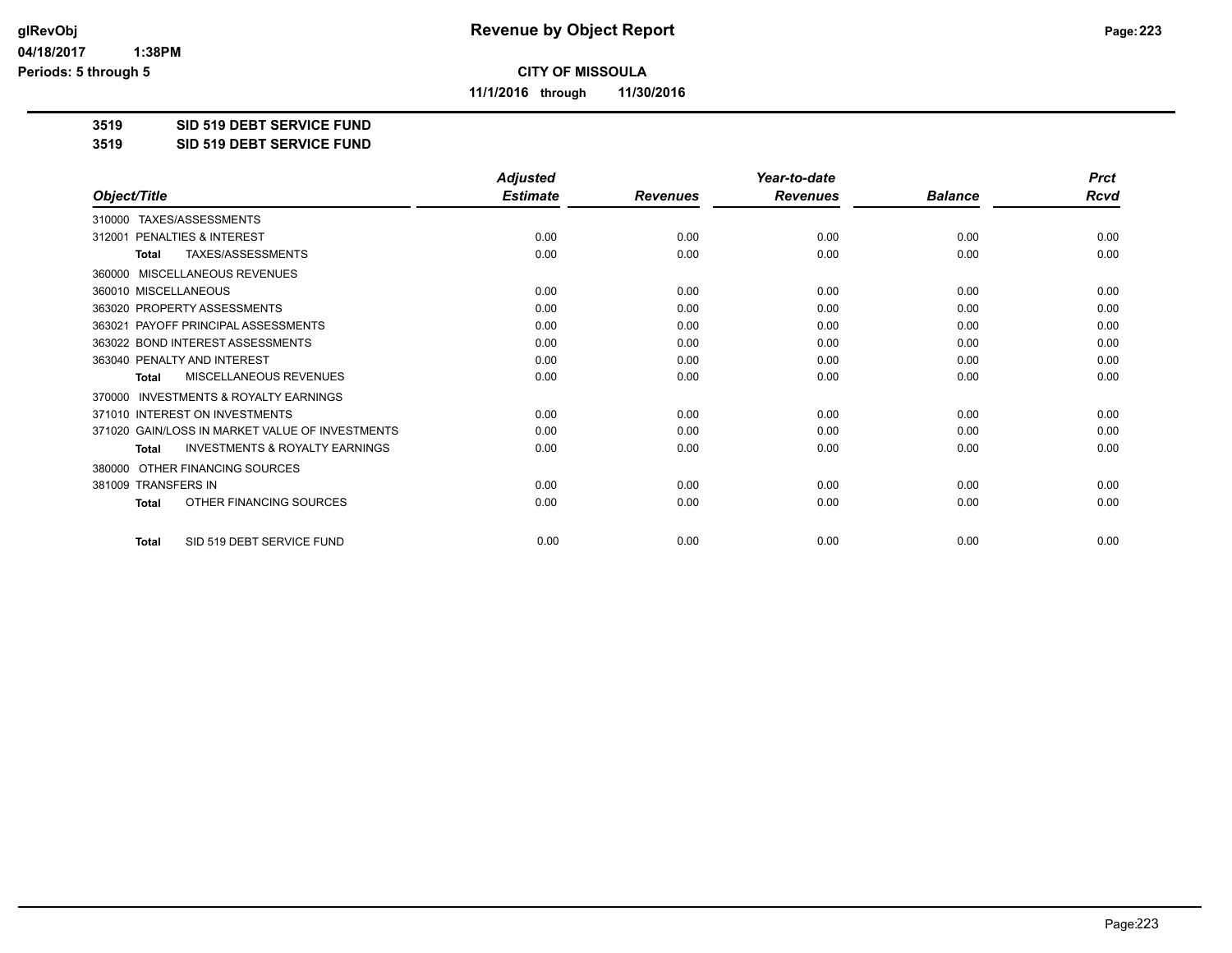**11/1/2016 through 11/30/2016**

#### **3519 SID 519 DEBT SERVICE FUND**

|                                                     | <b>Adjusted</b> |                 | Year-to-date    |                | <b>Prct</b> |
|-----------------------------------------------------|-----------------|-----------------|-----------------|----------------|-------------|
| Object/Title                                        | <b>Estimate</b> | <b>Revenues</b> | <b>Revenues</b> | <b>Balance</b> | Rcvd        |
| 310000 TAXES/ASSESSMENTS                            |                 |                 |                 |                |             |
| 312001 PENALTIES & INTEREST                         | 0.00            | 0.00            | 0.00            | 0.00           | 0.00        |
| TAXES/ASSESSMENTS<br><b>Total</b>                   | 0.00            | 0.00            | 0.00            | 0.00           | 0.00        |
| 360000 MISCELLANEOUS REVENUES                       |                 |                 |                 |                |             |
| 360010 MISCELLANEOUS                                | 0.00            | 0.00            | 0.00            | 0.00           | 0.00        |
| 363020 PROPERTY ASSESSMENTS                         | 0.00            | 0.00            | 0.00            | 0.00           | 0.00        |
| 363021 PAYOFF PRINCIPAL ASSESSMENTS                 | 0.00            | 0.00            | 0.00            | 0.00           | 0.00        |
| 363022 BOND INTEREST ASSESSMENTS                    | 0.00            | 0.00            | 0.00            | 0.00           | 0.00        |
| 363040 PENALTY AND INTEREST                         | 0.00            | 0.00            | 0.00            | 0.00           | 0.00        |
| MISCELLANEOUS REVENUES<br>Total                     | 0.00            | 0.00            | 0.00            | 0.00           | 0.00        |
| <b>INVESTMENTS &amp; ROYALTY EARNINGS</b><br>370000 |                 |                 |                 |                |             |
| 371010 INTEREST ON INVESTMENTS                      | 0.00            | 0.00            | 0.00            | 0.00           | 0.00        |
| 371020 GAIN/LOSS IN MARKET VALUE OF INVESTMENT      | 0.00            | 0.00            | 0.00            | 0.00           | 0.00        |
| <b>INVESTMENTS &amp; ROYALTY EARNINGS</b><br>Total  | 0.00            | 0.00            | 0.00            | 0.00           | 0.00        |
| OTHER FINANCING SOURCES<br>380000                   |                 |                 |                 |                |             |
| 381009 TRANSFERS IN                                 | 0.00            | 0.00            | 0.00            | 0.00           | 0.00        |
| OTHER FINANCING SOURCES<br><b>Total</b>             | 0.00            | 0.00            | 0.00            | 0.00           | 0.00        |
| SID 519 DEBT SERVICE FUND<br><b>Total</b>           | 0.00            | 0.00            | 0.00            | 0.00           | 0.00        |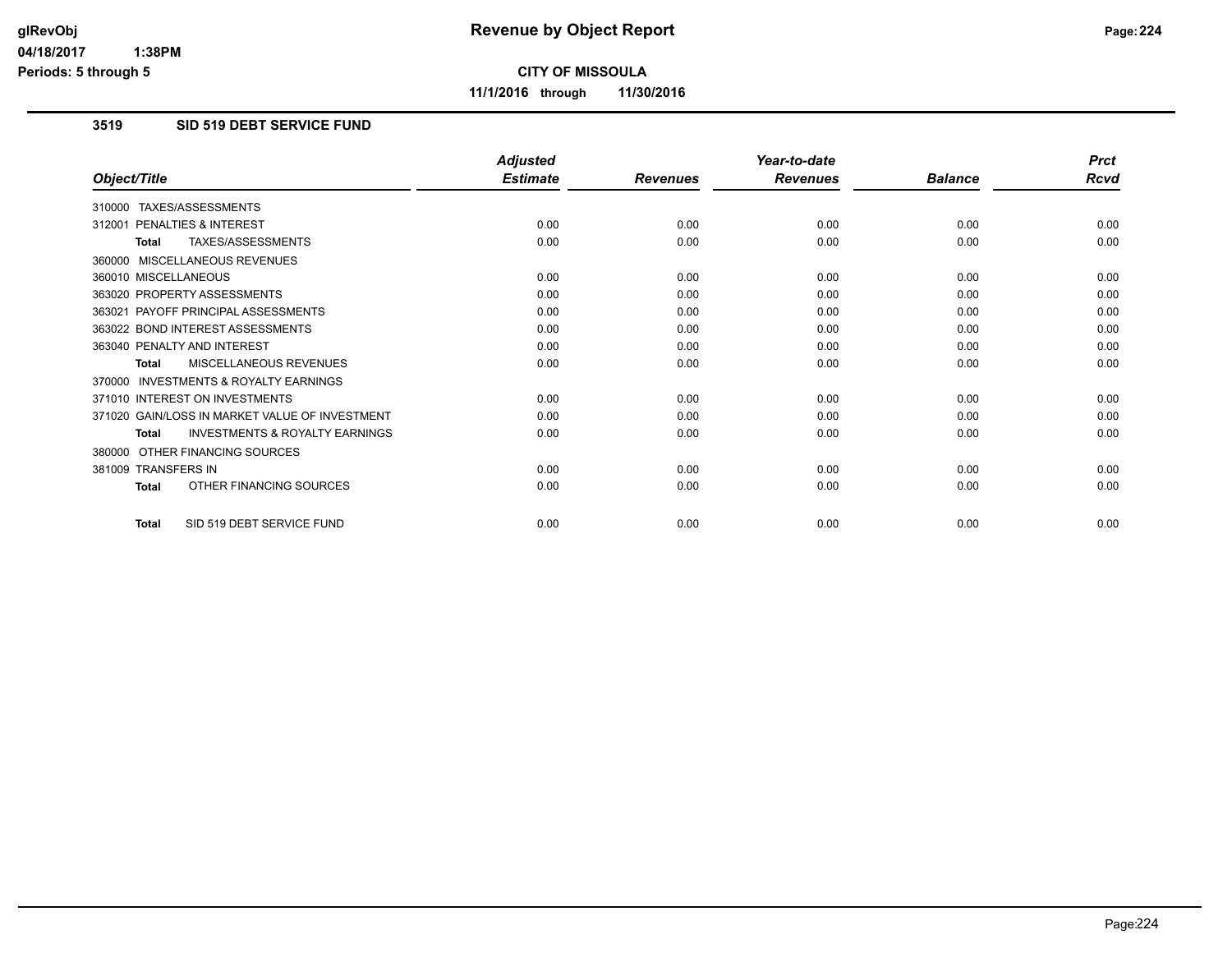**11/1/2016 through 11/30/2016**

**3520 SID 520 DEBT SERVICE FUND**

**3520 SID 520 DEBT SERVICE FUND**

|                                                           | <b>Adjusted</b> |                 | Year-to-date    | <b>Prct</b>    |      |
|-----------------------------------------------------------|-----------------|-----------------|-----------------|----------------|------|
| Object/Title                                              | <b>Estimate</b> | <b>Revenues</b> | <b>Revenues</b> | <b>Balance</b> | Rcvd |
| TAXES/ASSESSMENTS<br>310000                               |                 |                 |                 |                |      |
| PENALTIES & INTEREST<br>312001                            | 0.00            | 0.00            | 0.00            | 0.00           | 0.00 |
| <b>TAXES/ASSESSMENTS</b><br><b>Total</b>                  | 0.00            | 0.00            | 0.00            | 0.00           | 0.00 |
| MISCELLANEOUS REVENUES<br>360000                          |                 |                 |                 |                |      |
| 360010 MISCELLANEOUS                                      | 0.00            | 0.00            | 0.00            | 0.00           | 0.00 |
| 363020 PROPERTY ASSESSMENTS                               | 159,340.00      | 287.73          | 392.87          | 158,947.13     | 0.25 |
| PAYOFF PRINCIPAL ASSESSMENTS<br>363021                    | 0.00            | 0.00            | 0.00            | 0.00           | 0.00 |
| 363022 BOND INTEREST ASSESSMENTS                          | 0.00            | 0.00            | 0.00            | 0.00           | 0.00 |
| 363040 PENALTY AND INTEREST                               | 0.00            | 2.50            | 7.80            | $-7.80$        | 0.00 |
| MISCELLANEOUS REVENUES<br><b>Total</b>                    | 159,340.00      | 290.23          | 400.67          | 158,939.33     | 0.25 |
| <b>INVESTMENTS &amp; ROYALTY EARNINGS</b><br>370000       |                 |                 |                 |                |      |
| 371010 INTEREST ON INVESTMENTS                            | 0.00            | 0.00            | 0.00            | 0.00           | 0.00 |
| 371020 GAIN/LOSS IN MARKET VALUE OF INVESTMENTS           | 0.00            | 0.00            | 0.00            | 0.00           | 0.00 |
| <b>INVESTMENTS &amp; ROYALTY EARNINGS</b><br><b>Total</b> | 0.00            | 0.00            | 0.00            | 0.00           | 0.00 |
| OTHER FINANCING SOURCES<br>380000                         |                 |                 |                 |                |      |
| 383000 OPERATING TRANSFERS                                | 0.00            | 0.00            | 0.00            | 0.00           | 0.00 |
| OTHER FINANCING SOURCES<br><b>Total</b>                   | 0.00            | 0.00            | 0.00            | 0.00           | 0.00 |
| SID 520 DEBT SERVICE FUND<br><b>Total</b>                 | 159,340.00      | 290.23          | 400.67          | 158,939.33     | 0.25 |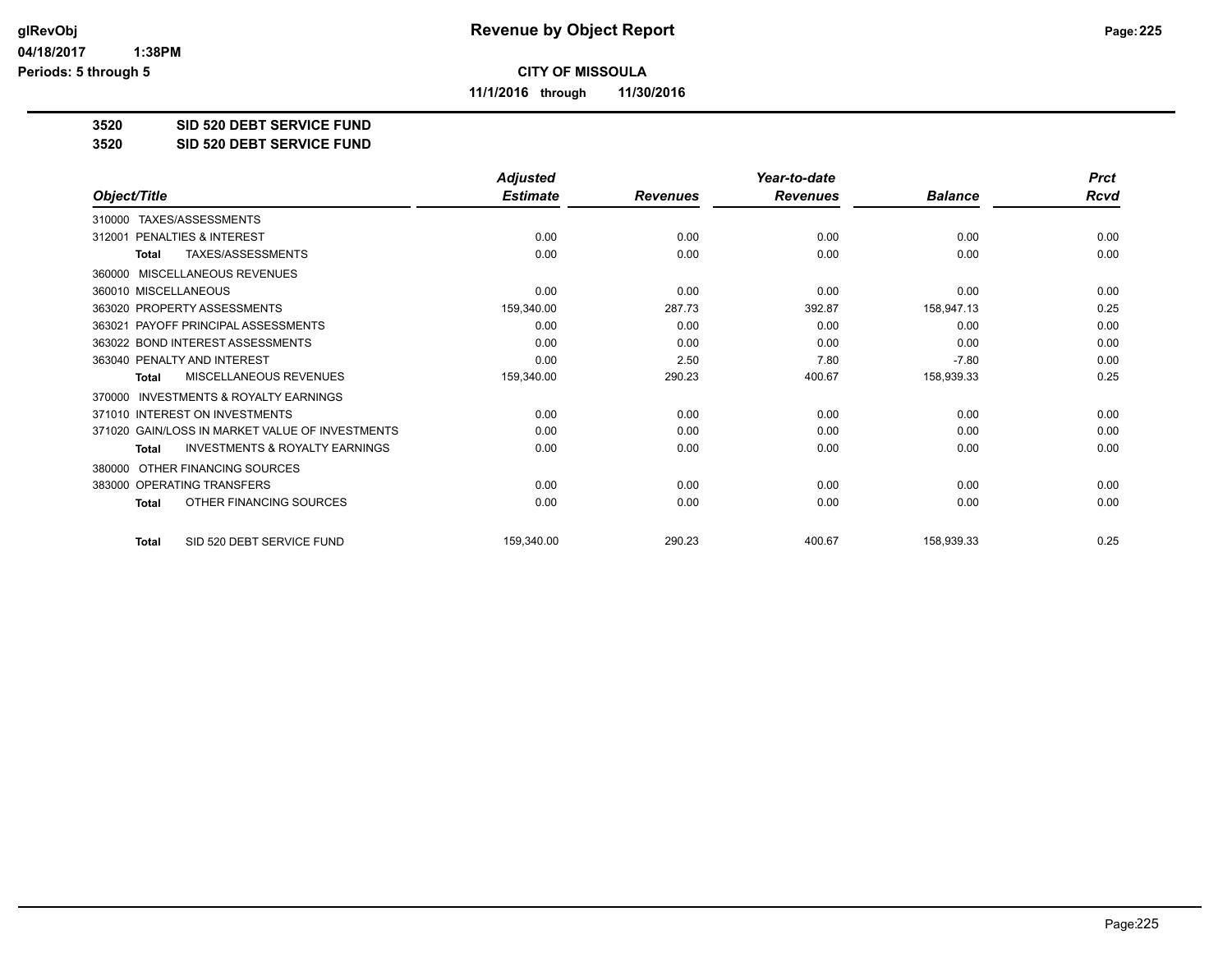**11/1/2016 through 11/30/2016**

#### **3520 SID 520 DEBT SERVICE FUND**

|                                                           | <b>Adjusted</b> |                 | Year-to-date    |                | <b>Prct</b> |
|-----------------------------------------------------------|-----------------|-----------------|-----------------|----------------|-------------|
| Object/Title                                              | <b>Estimate</b> | <b>Revenues</b> | <b>Revenues</b> | <b>Balance</b> | Rcvd        |
| 310000 TAXES/ASSESSMENTS                                  |                 |                 |                 |                |             |
| <b>PENALTIES &amp; INTEREST</b><br>312001                 | 0.00            | 0.00            | 0.00            | 0.00           | 0.00        |
| TAXES/ASSESSMENTS<br><b>Total</b>                         | 0.00            | 0.00            | 0.00            | 0.00           | 0.00        |
| 360000 MISCELLANEOUS REVENUES                             |                 |                 |                 |                |             |
| 360010 MISCELLANEOUS                                      | 0.00            | 0.00            | 0.00            | 0.00           | 0.00        |
| 363020 PROPERTY ASSESSMENTS                               | 159,340.00      | 287.73          | 392.87          | 158,947.13     | 0.25        |
| 363021 PAYOFF PRINCIPAL ASSESSMENTS                       | 0.00            | 0.00            | 0.00            | 0.00           | 0.00        |
| 363022 BOND INTEREST ASSESSMENTS                          | 0.00            | 0.00            | 0.00            | 0.00           | 0.00        |
| 363040 PENALTY AND INTEREST                               | 0.00            | 2.50            | 7.80            | $-7.80$        | 0.00        |
| MISCELLANEOUS REVENUES<br><b>Total</b>                    | 159,340.00      | 290.23          | 400.67          | 158,939.33     | 0.25        |
| <b>INVESTMENTS &amp; ROYALTY EARNINGS</b><br>370000       |                 |                 |                 |                |             |
| 371010 INTEREST ON INVESTMENTS                            | 0.00            | 0.00            | 0.00            | 0.00           | 0.00        |
| 371020 GAIN/LOSS IN MARKET VALUE OF INVESTMENT            | 0.00            | 0.00            | 0.00            | 0.00           | 0.00        |
| <b>INVESTMENTS &amp; ROYALTY EARNINGS</b><br><b>Total</b> | 0.00            | 0.00            | 0.00            | 0.00           | 0.00        |
| OTHER FINANCING SOURCES<br>380000                         |                 |                 |                 |                |             |
| 383000 OPERATING TRANSFERS                                | 0.00            | 0.00            | 0.00            | 0.00           | 0.00        |
| OTHER FINANCING SOURCES<br><b>Total</b>                   | 0.00            | 0.00            | 0.00            | 0.00           | 0.00        |
| SID 520 DEBT SERVICE FUND<br><b>Total</b>                 | 159,340.00      | 290.23          | 400.67          | 158,939.33     | 0.25        |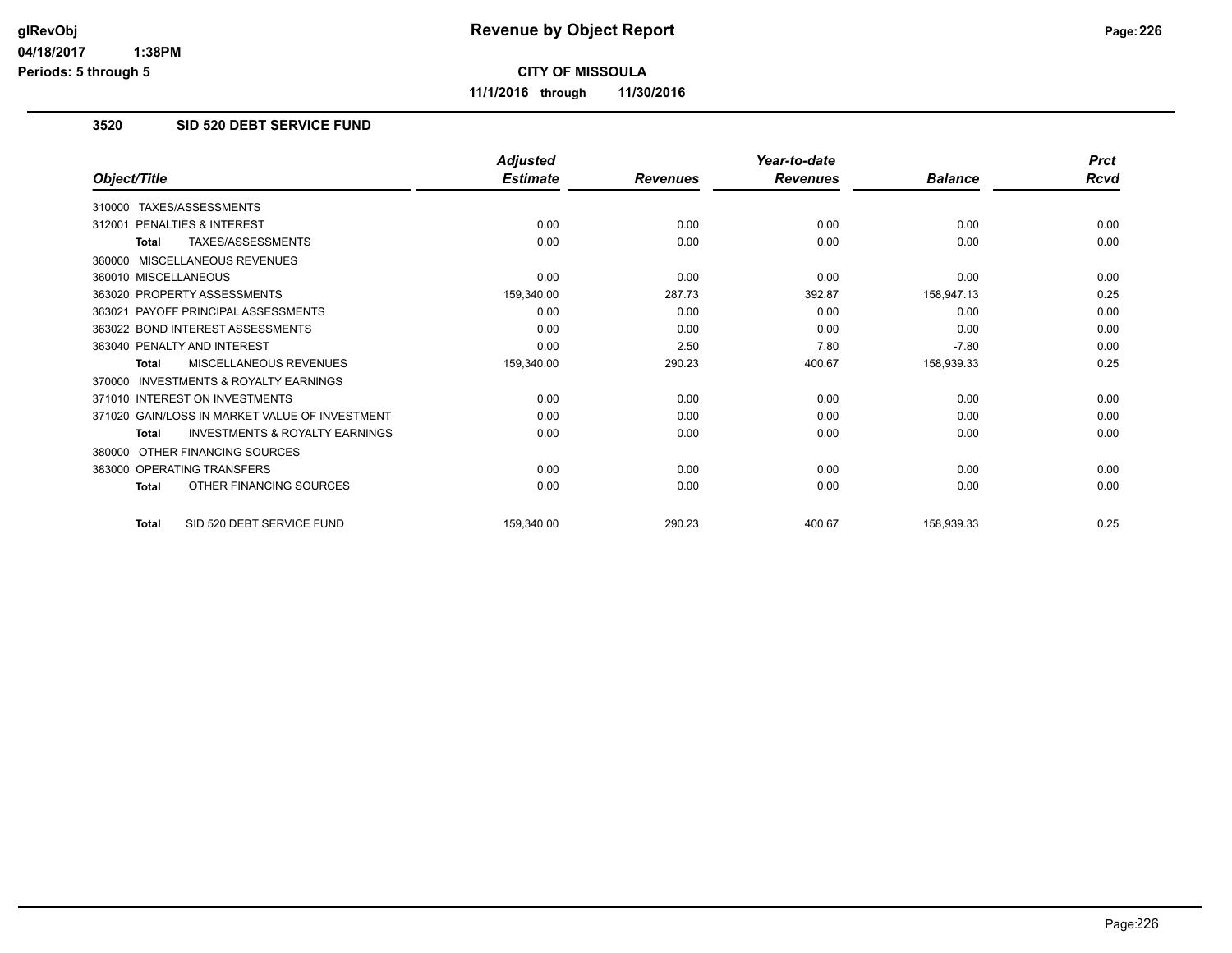**11/1/2016 through 11/30/2016**

**3521 SID 521 DEBT SERVICE FUND**

**3521 SID 521 DEBT SERVICE FUND**

|                                                     | <b>Adjusted</b> |                 | Year-to-date    |                |      |
|-----------------------------------------------------|-----------------|-----------------|-----------------|----------------|------|
| Object/Title                                        | <b>Estimate</b> | <b>Revenues</b> | <b>Revenues</b> | <b>Balance</b> | Rcvd |
| TAXES/ASSESSMENTS<br>310000                         |                 |                 |                 |                |      |
| 312001 PENALTIES & INTEREST                         | 0.00            | 0.00            | 0.00            | 0.00           | 0.00 |
| TAXES/ASSESSMENTS<br><b>Total</b>                   | 0.00            | 0.00            | 0.00            | 0.00           | 0.00 |
| 360000 MISCELLANEOUS REVENUES                       |                 |                 |                 |                |      |
| 360010 MISCELLANEOUS                                | 0.00            | 0.00            | 0.00            | 0.00           | 0.00 |
| 363020 PROPERTY ASSESSMENTS                         | 98.00           | 0.00            | 0.00            | 98.00          | 0.00 |
| 363021 PAYOFF PRINCIPAL ASSESSMENTS                 | 0.00            | 0.00            | 0.00            | 0.00           | 0.00 |
| 363022 BOND INTEREST ASSESSMENTS                    | 0.00            | 0.00            | 0.00            | 0.00           | 0.00 |
| 363040 PENALTY AND INTEREST                         | 0.00            | 0.00            | 0.00            | 0.00           | 0.00 |
| MISCELLANEOUS REVENUES<br>Total                     | 98.00           | 0.00            | 0.00            | 98.00          | 0.00 |
| <b>INVESTMENTS &amp; ROYALTY EARNINGS</b><br>370000 |                 |                 |                 |                |      |
| 371010 INTEREST ON INVESTMENTS                      | 0.00            | 0.00            | 0.00            | 0.00           | 0.00 |
| 371020 GAIN/LOSS IN MARKET VALUE OF INVESTMENTS     | 0.00            | 0.00            | 0.00            | 0.00           | 0.00 |
| <b>INVESTMENTS &amp; ROYALTY EARNINGS</b><br>Total  | 0.00            | 0.00            | 0.00            | 0.00           | 0.00 |
| OTHER FINANCING SOURCES<br>380000                   |                 |                 |                 |                |      |
| 381009 TRANSFERS IN                                 | 0.00            | 0.00            | 0.00            | 0.00           | 0.00 |
| OTHER FINANCING SOURCES<br><b>Total</b>             | 0.00            | 0.00            | 0.00            | 0.00           | 0.00 |
| SID 521 DEBT SERVICE FUND<br><b>Total</b>           | 98.00           | 0.00            | 0.00            | 98.00          | 0.00 |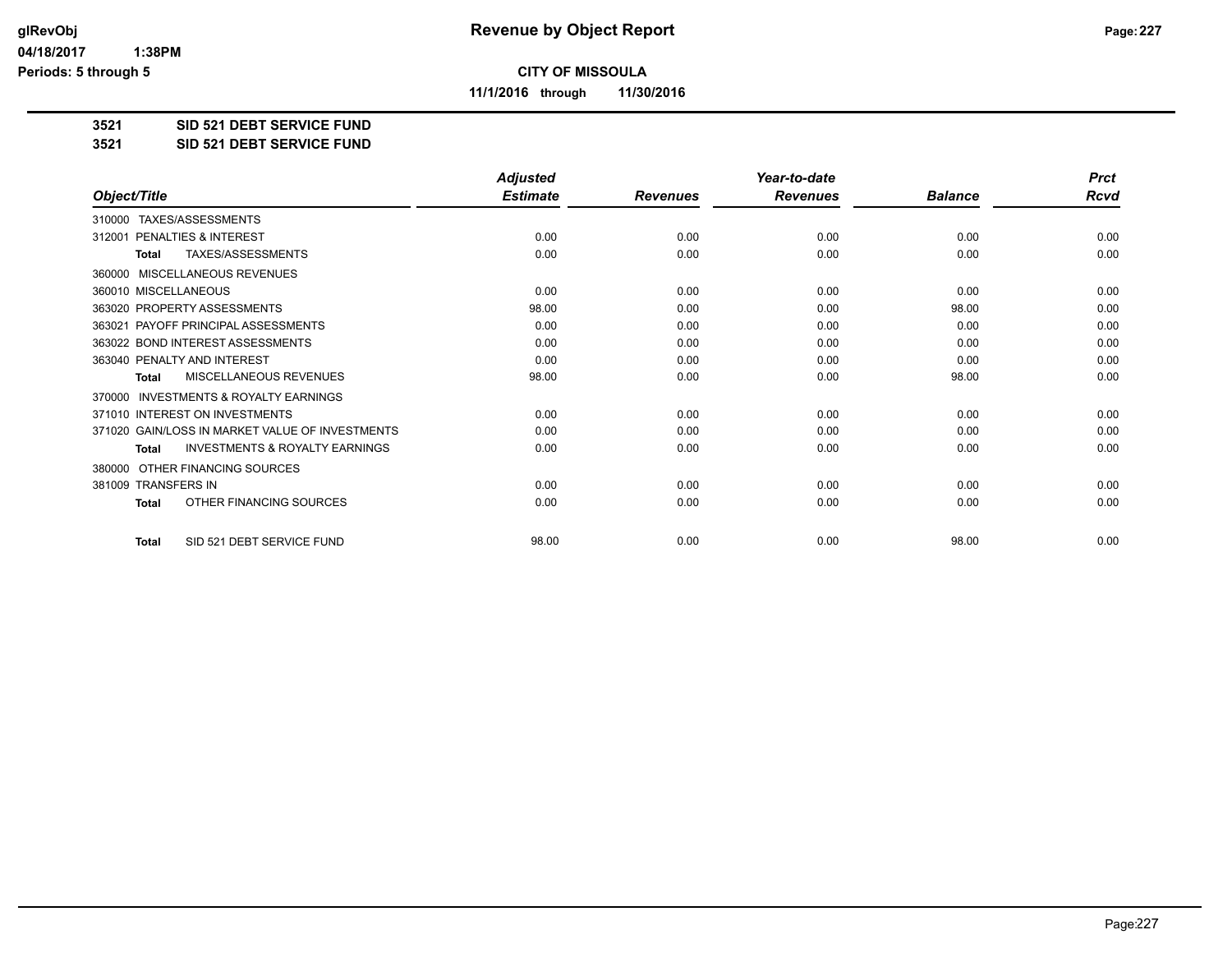**11/1/2016 through 11/30/2016**

#### **3521 SID 521 DEBT SERVICE FUND**

|                                                           | <b>Adjusted</b> |                 | Year-to-date    |                | <b>Prct</b> |
|-----------------------------------------------------------|-----------------|-----------------|-----------------|----------------|-------------|
| Object/Title                                              | <b>Estimate</b> | <b>Revenues</b> | <b>Revenues</b> | <b>Balance</b> | <b>Rcvd</b> |
| 310000 TAXES/ASSESSMENTS                                  |                 |                 |                 |                |             |
| 312001 PENALTIES & INTEREST                               | 0.00            | 0.00            | 0.00            | 0.00           | 0.00        |
| TAXES/ASSESSMENTS<br><b>Total</b>                         | 0.00            | 0.00            | 0.00            | 0.00           | 0.00        |
| 360000 MISCELLANEOUS REVENUES                             |                 |                 |                 |                |             |
| 360010 MISCELLANEOUS                                      | 0.00            | 0.00            | 0.00            | 0.00           | 0.00        |
| 363020 PROPERTY ASSESSMENTS                               | 98.00           | 0.00            | 0.00            | 98.00          | 0.00        |
| 363021 PAYOFF PRINCIPAL ASSESSMENTS                       | 0.00            | 0.00            | 0.00            | 0.00           | 0.00        |
| 363022 BOND INTEREST ASSESSMENTS                          | 0.00            | 0.00            | 0.00            | 0.00           | 0.00        |
| 363040 PENALTY AND INTEREST                               | 0.00            | 0.00            | 0.00            | 0.00           | 0.00        |
| MISCELLANEOUS REVENUES<br><b>Total</b>                    | 98.00           | 0.00            | 0.00            | 98.00          | 0.00        |
| <b>INVESTMENTS &amp; ROYALTY EARNINGS</b><br>370000       |                 |                 |                 |                |             |
| 371010 INTEREST ON INVESTMENTS                            | 0.00            | 0.00            | 0.00            | 0.00           | 0.00        |
| 371020 GAIN/LOSS IN MARKET VALUE OF INVESTMENT            | 0.00            | 0.00            | 0.00            | 0.00           | 0.00        |
| <b>INVESTMENTS &amp; ROYALTY EARNINGS</b><br><b>Total</b> | 0.00            | 0.00            | 0.00            | 0.00           | 0.00        |
| OTHER FINANCING SOURCES<br>380000                         |                 |                 |                 |                |             |
| 381009 TRANSFERS IN                                       | 0.00            | 0.00            | 0.00            | 0.00           | 0.00        |
| OTHER FINANCING SOURCES<br>Total                          | 0.00            | 0.00            | 0.00            | 0.00           | 0.00        |
| SID 521 DEBT SERVICE FUND<br><b>Total</b>                 | 98.00           | 0.00            | 0.00            | 98.00          | 0.00        |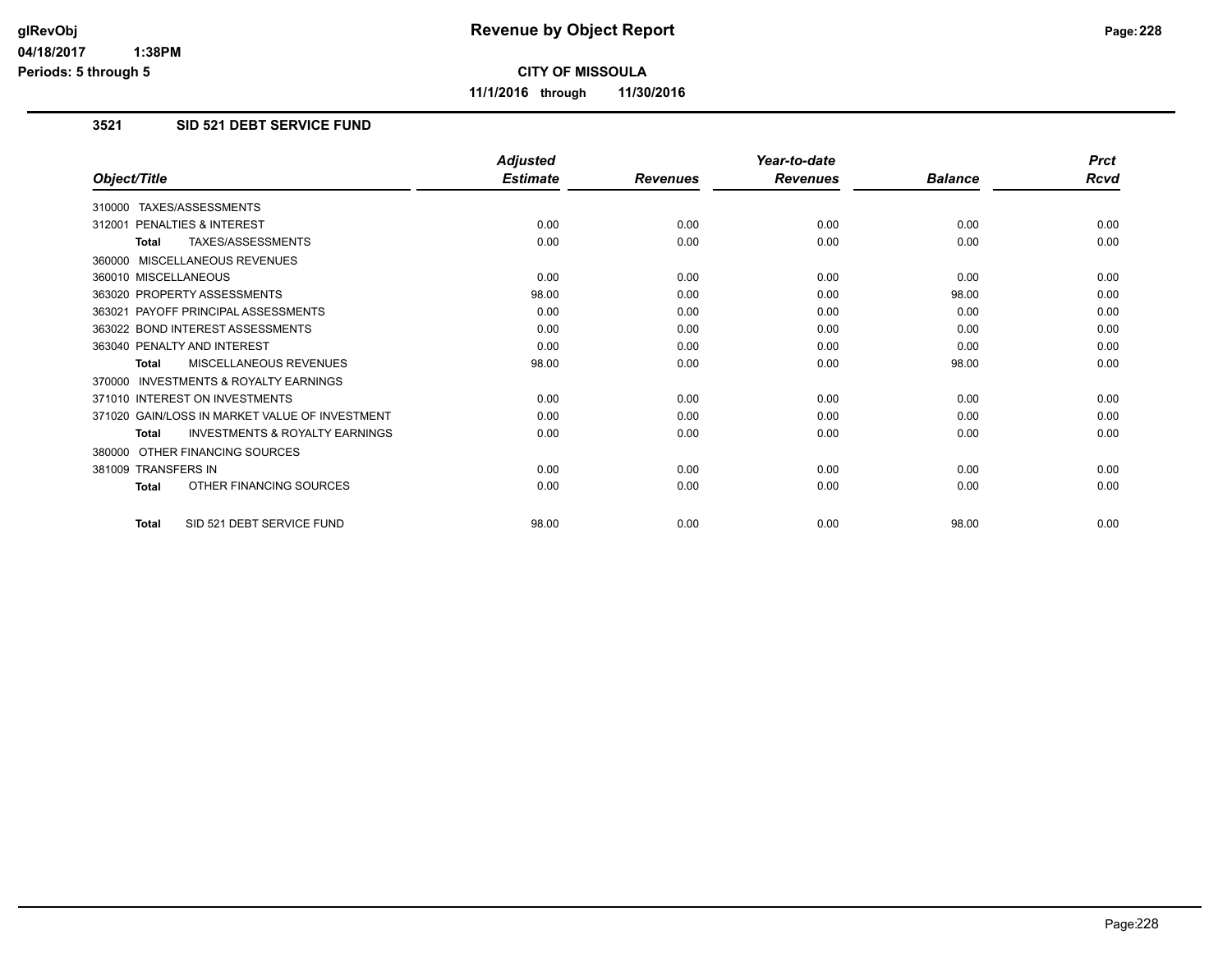**11/1/2016 through 11/30/2016**

**3522 SID 522 DEBT SERVICE FUND**

**3522 SID 522 DEBT SERVICE FUND**

|                                                    | <b>Adjusted</b> |                 | Year-to-date    |                | <b>Prct</b> |
|----------------------------------------------------|-----------------|-----------------|-----------------|----------------|-------------|
| Object/Title                                       | <b>Estimate</b> | <b>Revenues</b> | <b>Revenues</b> | <b>Balance</b> | <b>Rcvd</b> |
| 310000 TAXES/ASSESSMENTS                           |                 |                 |                 |                |             |
| 312001 PENALTIES & INTEREST                        | 0.00            | 0.00            | 0.00            | 0.00           | 0.00        |
| TAXES/ASSESSMENTS<br>Total                         | 0.00            | 0.00            | 0.00            | 0.00           | 0.00        |
| 360000 MISCELLANEOUS REVENUES                      |                 |                 |                 |                |             |
| 360010 MISCELLANEOUS                               | 0.00            | 0.00            | 0.00            | 0.00           | 0.00        |
| 363020 PROPERTY ASSESSMENTS                        | 142.00          | 0.00            | 0.00            | 142.00         | 0.00        |
| 363021 PAYOFF PRINCIPAL ASSESSMENTS                | 0.00            | 0.00            | 0.00            | 0.00           | 0.00        |
| 363022 BOND INTEREST ASSESSMENTS                   | 0.00            | 0.00            | 0.00            | 0.00           | 0.00        |
| 363040 PENALTY AND INTEREST                        | 0.00            | 0.00            | 0.00            | 0.00           | 0.00        |
| MISCELLANEOUS REVENUES<br>Total                    | 142.00          | 0.00            | 0.00            | 142.00         | 0.00        |
| 370000 INVESTMENTS & ROYALTY EARNINGS              |                 |                 |                 |                |             |
| 371010 INTEREST ON INVESTMENTS                     | 0.00            | 0.00            | 0.00            | 0.00           | 0.00        |
| 371020 GAIN/LOSS IN MARKET VALUE OF INVESTMENTS    | 0.00            | 0.00            | 0.00            | 0.00           | 0.00        |
| <b>INVESTMENTS &amp; ROYALTY EARNINGS</b><br>Total | 0.00            | 0.00            | 0.00            | 0.00           | 0.00        |
| SID 522 DEBT SERVICE FUND<br>Total                 | 142.00          | 0.00            | 0.00            | 142.00         | 0.00        |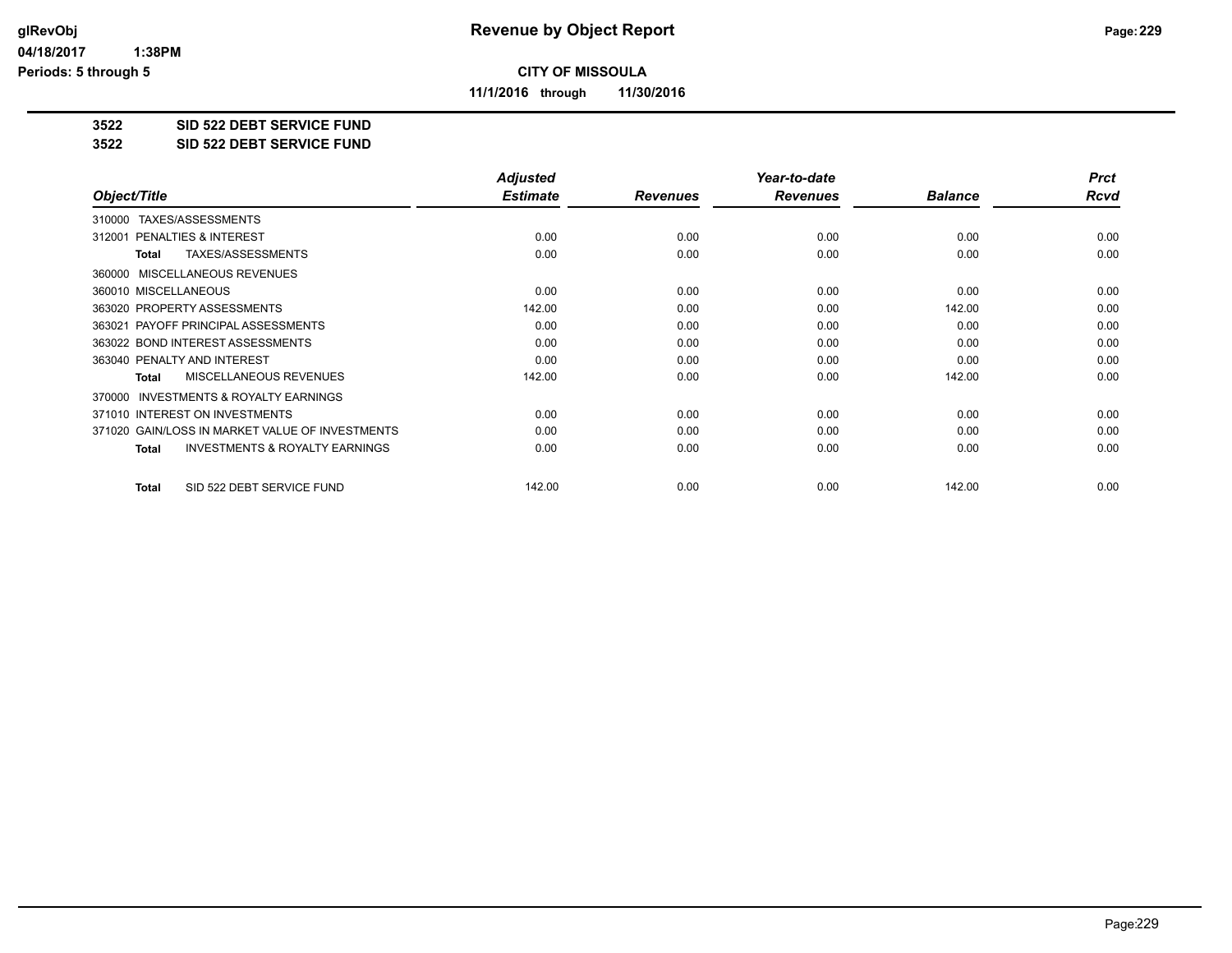**11/1/2016 through 11/30/2016**

#### **3522 SID 522 DEBT SERVICE FUND**

|                                                           | <b>Adjusted</b> |                 | Year-to-date    |                | <b>Prct</b> |
|-----------------------------------------------------------|-----------------|-----------------|-----------------|----------------|-------------|
| Object/Title                                              | <b>Estimate</b> | <b>Revenues</b> | <b>Revenues</b> | <b>Balance</b> | Rcvd        |
| 310000 TAXES/ASSESSMENTS                                  |                 |                 |                 |                |             |
| 312001 PENALTIES & INTEREST                               | 0.00            | 0.00            | 0.00            | 0.00           | 0.00        |
| TAXES/ASSESSMENTS<br>Total                                | 0.00            | 0.00            | 0.00            | 0.00           | 0.00        |
| 360000 MISCELLANEOUS REVENUES                             |                 |                 |                 |                |             |
| 360010 MISCELLANEOUS                                      | 0.00            | 0.00            | 0.00            | 0.00           | 0.00        |
| 363020 PROPERTY ASSESSMENTS                               | 142.00          | 0.00            | 0.00            | 142.00         | 0.00        |
| 363021 PAYOFF PRINCIPAL ASSESSMENTS                       | 0.00            | 0.00            | 0.00            | 0.00           | 0.00        |
| 363022 BOND INTEREST ASSESSMENTS                          | 0.00            | 0.00            | 0.00            | 0.00           | 0.00        |
| 363040 PENALTY AND INTEREST                               | 0.00            | 0.00            | 0.00            | 0.00           | 0.00        |
| MISCELLANEOUS REVENUES<br>Total                           | 142.00          | 0.00            | 0.00            | 142.00         | 0.00        |
| INVESTMENTS & ROYALTY EARNINGS<br>370000                  |                 |                 |                 |                |             |
| 371010 INTEREST ON INVESTMENTS                            | 0.00            | 0.00            | 0.00            | 0.00           | 0.00        |
| 371020 GAIN/LOSS IN MARKET VALUE OF INVESTMENT            | 0.00            | 0.00            | 0.00            | 0.00           | 0.00        |
| <b>INVESTMENTS &amp; ROYALTY EARNINGS</b><br><b>Total</b> | 0.00            | 0.00            | 0.00            | 0.00           | 0.00        |
| SID 522 DEBT SERVICE FUND<br><b>Total</b>                 | 142.00          | 0.00            | 0.00            | 142.00         | 0.00        |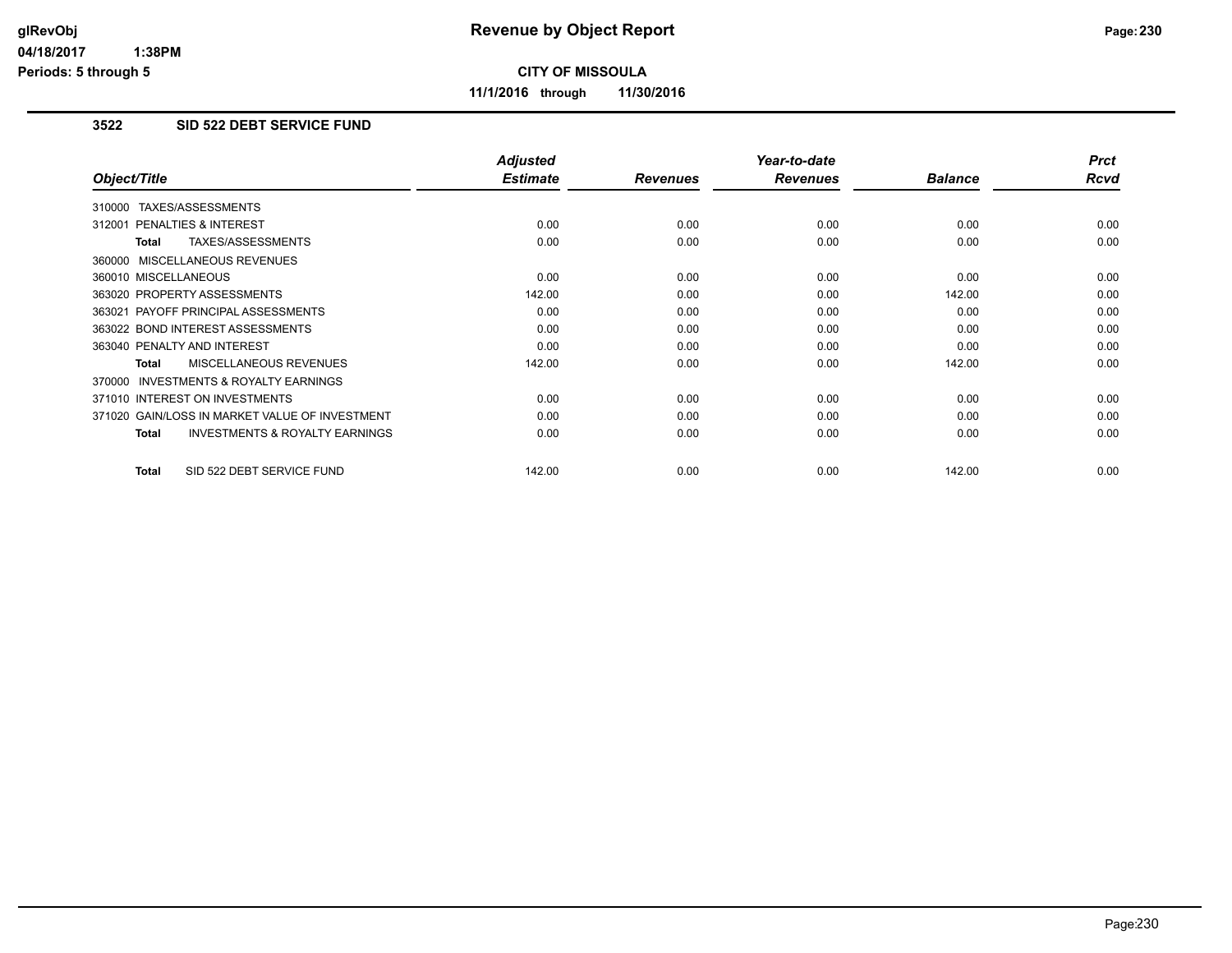**11/1/2016 through 11/30/2016**

**3524 SID 524 DEBT SERVICE FUND**

**3524 SID 524 DEBT SERVICE FUND**

|                                                    | <b>Adjusted</b> |                 | Year-to-date    |                | <b>Prct</b> |
|----------------------------------------------------|-----------------|-----------------|-----------------|----------------|-------------|
| Object/Title                                       | <b>Estimate</b> | <b>Revenues</b> | <b>Revenues</b> | <b>Balance</b> | Rcvd        |
| 310000 TAXES/ASSESSMENTS                           |                 |                 |                 |                |             |
| 312001 PENALTIES & INTEREST                        | 0.00            | 0.00            | 0.00            | 0.00           | 0.00        |
| TAXES/ASSESSMENTS<br>Total                         | 0.00            | 0.00            | 0.00            | 0.00           | 0.00        |
| 360000 MISCELLANEOUS REVENUES                      |                 |                 |                 |                |             |
| 363020 PROPERTY ASSESSMENTS                        | 305,600.00      | 0.00            | 0.00            | 305,600.00     | 0.00        |
| 363021 PAYOFF PRINCIPAL ASSESSMENTS                | 0.00            | 2,123.35        | 4,088.07        | $-4,088.07$    | 0.00        |
| 363022 BOND INTEREST ASSESSMENTS                   | 0.00            | 0.00            | 0.00            | 0.00           | 0.00        |
| 363040 PENALTY AND INTEREST                        | 0.00            | 101.54          | 101.54          | $-101.54$      | 0.00        |
| MISCELLANEOUS REVENUES<br>Total                    | 305,600.00      | 2,224.89        | 4,189.61        | 301,410.39     | 1.37        |
| 370000 INVESTMENTS & ROYALTY EARNINGS              |                 |                 |                 |                |             |
| 371010 INTEREST ON INVESTMENTS                     | 0.00            | 0.00            | 0.00            | 0.00           | 0.00        |
| 371020 GAIN/LOSS IN MARKET VALUE OF INVESTMENTS    | 0.00            | 0.00            | 0.00            | 0.00           | 0.00        |
| 371500 INTEREST ON INTERFUND LOAN                  | 0.00            | 0.00            | 0.00            | 0.00           | 0.00        |
| <b>INVESTMENTS &amp; ROYALTY EARNINGS</b><br>Total | 0.00            | 0.00            | 0.00            | 0.00           | 0.00        |
| SID 524 DEBT SERVICE FUND<br><b>Total</b>          | 305,600.00      | 2,224.89        | 4,189.61        | 301,410.39     | 1.37        |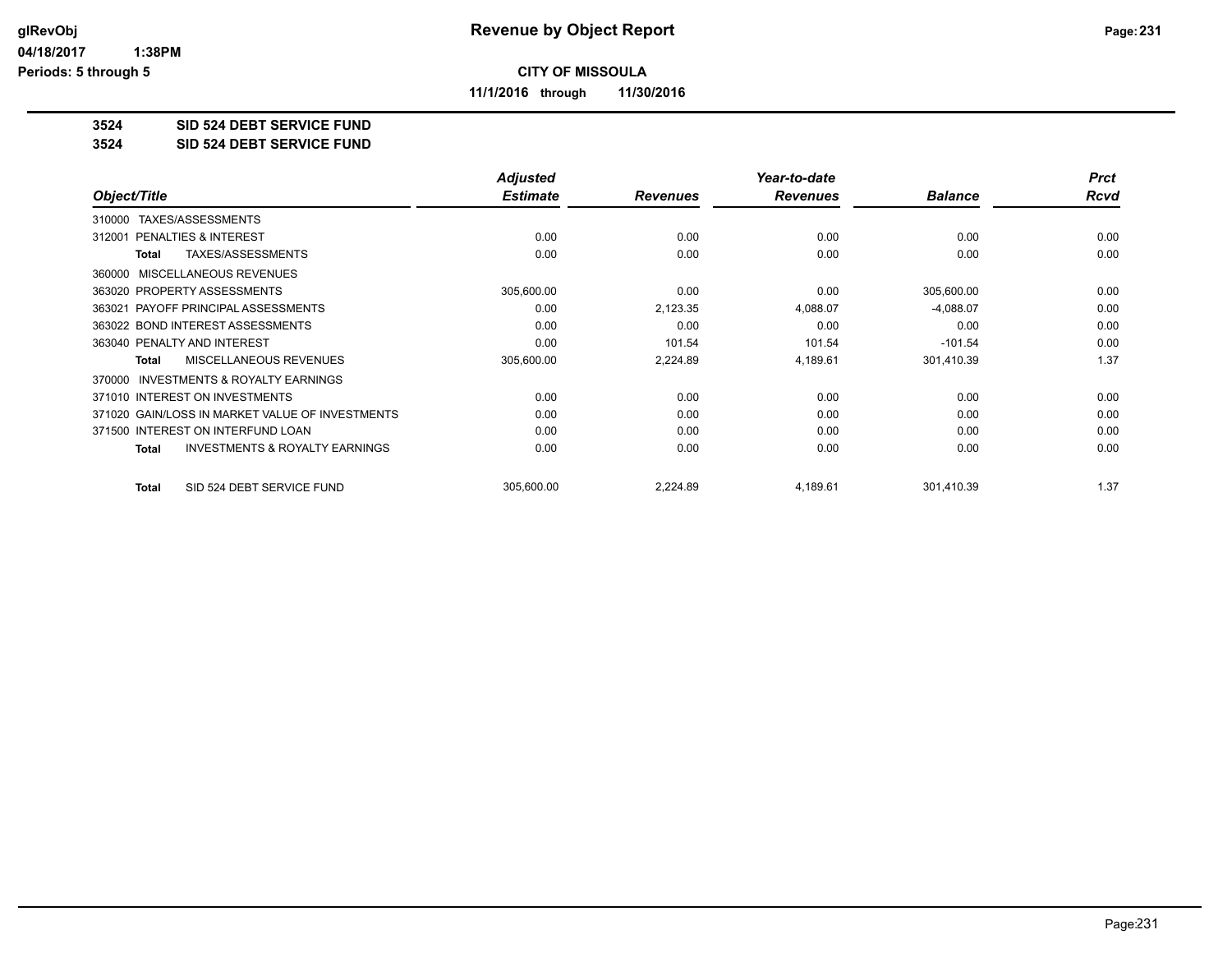**11/1/2016 through 11/30/2016**

#### **3524 SID 524 DEBT SERVICE FUND**

|                                                     | <b>Adjusted</b> |                 | Year-to-date    |                | <b>Prct</b> |
|-----------------------------------------------------|-----------------|-----------------|-----------------|----------------|-------------|
| Object/Title                                        | <b>Estimate</b> | <b>Revenues</b> | <b>Revenues</b> | <b>Balance</b> | Rcvd        |
| 310000 TAXES/ASSESSMENTS                            |                 |                 |                 |                |             |
| <b>PENALTIES &amp; INTEREST</b><br>312001           | 0.00            | 0.00            | 0.00            | 0.00           | 0.00        |
| TAXES/ASSESSMENTS<br><b>Total</b>                   | 0.00            | 0.00            | 0.00            | 0.00           | 0.00        |
| 360000 MISCELLANEOUS REVENUES                       |                 |                 |                 |                |             |
| 363020 PROPERTY ASSESSMENTS                         | 305,600.00      | 0.00            | 0.00            | 305,600.00     | 0.00        |
| 363021 PAYOFF PRINCIPAL ASSESSMENTS                 | 0.00            | 2,123.35        | 4,088.07        | $-4,088.07$    | 0.00        |
| 363022 BOND INTEREST ASSESSMENTS                    | 0.00            | 0.00            | 0.00            | 0.00           | 0.00        |
| 363040 PENALTY AND INTEREST                         | 0.00            | 101.54          | 101.54          | $-101.54$      | 0.00        |
| MISCELLANEOUS REVENUES<br>Total                     | 305,600.00      | 2,224.89        | 4,189.61        | 301,410.39     | 1.37        |
| <b>INVESTMENTS &amp; ROYALTY EARNINGS</b><br>370000 |                 |                 |                 |                |             |
| 371010 INTEREST ON INVESTMENTS                      | 0.00            | 0.00            | 0.00            | 0.00           | 0.00        |
| 371020 GAIN/LOSS IN MARKET VALUE OF INVESTMENT      | 0.00            | 0.00            | 0.00            | 0.00           | 0.00        |
| 371500 INTEREST ON INTERFUND LOAN                   | 0.00            | 0.00            | 0.00            | 0.00           | 0.00        |
| <b>INVESTMENTS &amp; ROYALTY EARNINGS</b><br>Total  | 0.00            | 0.00            | 0.00            | 0.00           | 0.00        |
| SID 524 DEBT SERVICE FUND<br>Total                  | 305,600.00      | 2,224.89        | 4,189.61        | 301,410.39     | 1.37        |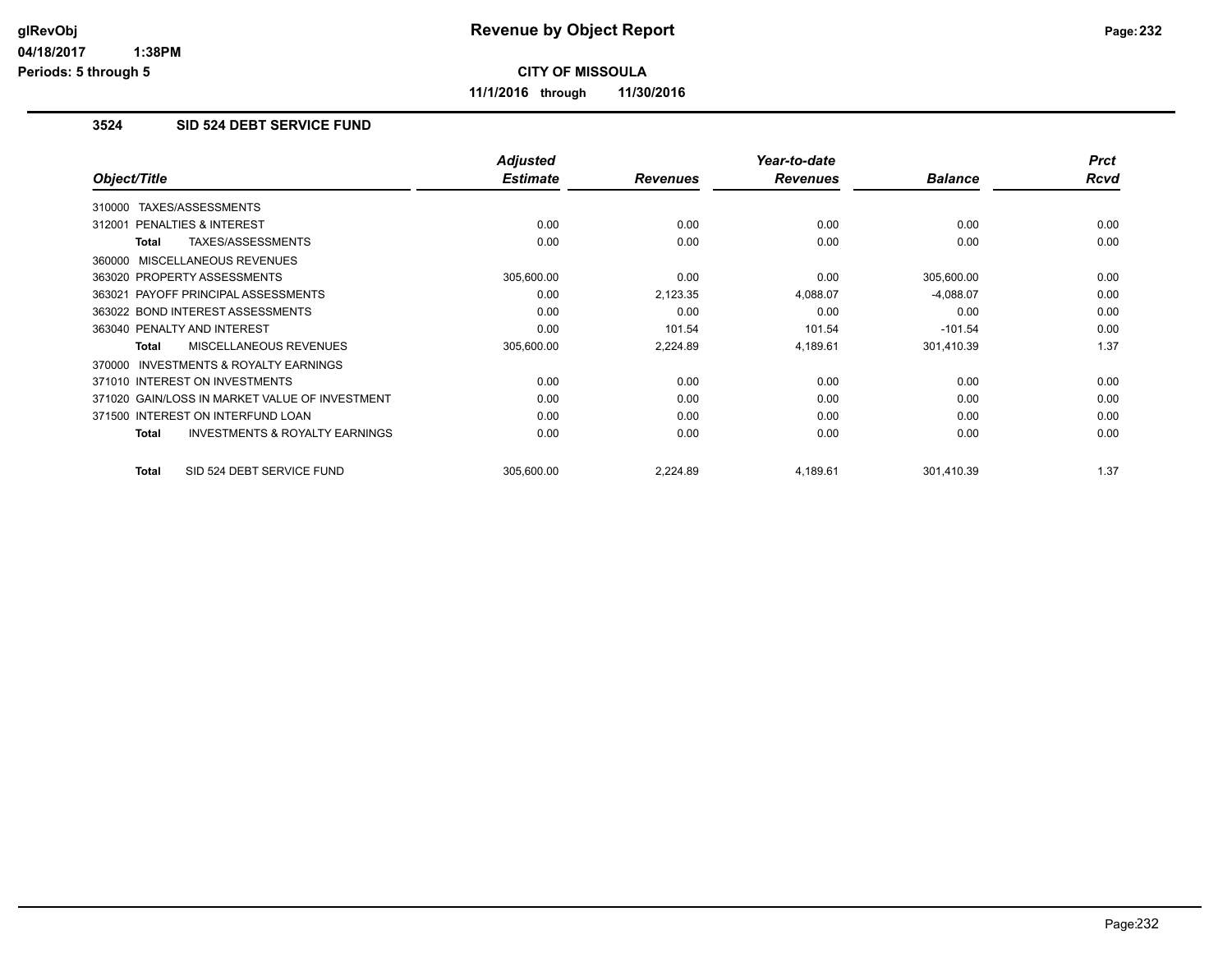**11/1/2016 through 11/30/2016**

**3525 SID 525 DEBT SERVICE FUND**

**3525 SID 525 DEBT SERVICE FUND**

|                                                     | <b>Adjusted</b> |                 | Year-to-date    |                | <b>Prct</b> |
|-----------------------------------------------------|-----------------|-----------------|-----------------|----------------|-------------|
| Object/Title                                        | <b>Estimate</b> | <b>Revenues</b> | <b>Revenues</b> | <b>Balance</b> | Rcvd        |
| TAXES/ASSESSMENTS<br>310000                         |                 |                 |                 |                |             |
| 312001 PENALTIES & INTEREST                         | 0.00            | 0.00            | 0.00            | 0.00           | 0.00        |
| TAXES/ASSESSMENTS<br><b>Total</b>                   | 0.00            | 0.00            | 0.00            | 0.00           | 0.00        |
| MISCELLANEOUS REVENUES<br>360000                    |                 |                 |                 |                |             |
| 360010 MISCELLANEOUS                                | 0.00            | 0.00            | 0.00            | 0.00           | 0.00        |
| 363020 PROPERTY ASSESSMENTS                         | 32,440.00       | 0.00            | 0.00            | 32,440.00      | 0.00        |
| 363021 PAYOFF PRINCIPAL ASSESSMENTS                 | 0.00            | 0.00            | 0.00            | 0.00           | 0.00        |
| 363022 BOND INTEREST ASSESSMENTS                    | 0.00            | 0.00            | 0.00            | 0.00           | 0.00        |
| 363040 PENALTY AND INTEREST                         | 0.00            | 0.00            | 0.00            | 0.00           | 0.00        |
| MISCELLANEOUS REVENUES<br><b>Total</b>              | 32,440.00       | 0.00            | 0.00            | 32,440.00      | 0.00        |
| <b>INVESTMENTS &amp; ROYALTY EARNINGS</b><br>370000 |                 |                 |                 |                |             |
| 371010 INTEREST ON INVESTMENTS                      | 0.00            | 0.00            | 0.00            | 0.00           | 0.00        |
| 371020 GAIN/LOSS IN MARKET VALUE OF INVESTMENTS     | 0.00            | 0.00            | 0.00            | 0.00           | 0.00        |
| 371500 INTEREST ON INTERFUND LOAN                   | 0.00            | 0.00            | 0.00            | 0.00           | 0.00        |
| <b>INVESTMENTS &amp; ROYALTY EARNINGS</b><br>Total  | 0.00            | 0.00            | 0.00            | 0.00           | 0.00        |
| SID 525 DEBT SERVICE FUND<br><b>Total</b>           | 32,440.00       | 0.00            | 0.00            | 32,440.00      | 0.00        |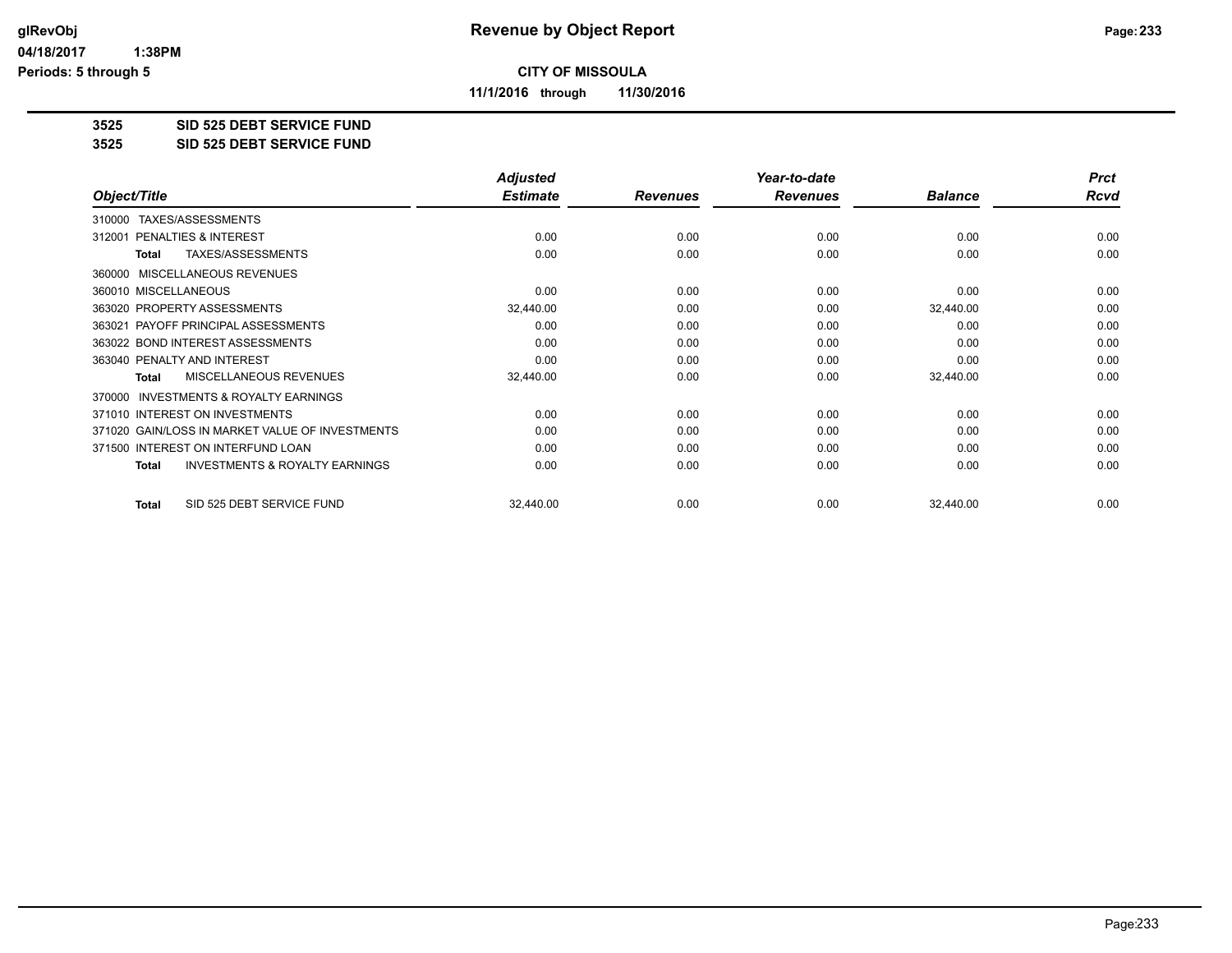**11/1/2016 through 11/30/2016**

#### **3525 SID 525 DEBT SERVICE FUND**

|                                                    | <b>Adjusted</b> |                 | Year-to-date    |                | <b>Prct</b> |
|----------------------------------------------------|-----------------|-----------------|-----------------|----------------|-------------|
| Object/Title                                       | <b>Estimate</b> | <b>Revenues</b> | <b>Revenues</b> | <b>Balance</b> | <b>Rcvd</b> |
| TAXES/ASSESSMENTS<br>310000                        |                 |                 |                 |                |             |
| 312001 PENALTIES & INTEREST                        | 0.00            | 0.00            | 0.00            | 0.00           | 0.00        |
| TAXES/ASSESSMENTS<br>Total                         | 0.00            | 0.00            | 0.00            | 0.00           | 0.00        |
| 360000 MISCELLANEOUS REVENUES                      |                 |                 |                 |                |             |
| 360010 MISCELLANEOUS                               | 0.00            | 0.00            | 0.00            | 0.00           | 0.00        |
| 363020 PROPERTY ASSESSMENTS                        | 32,440.00       | 0.00            | 0.00            | 32,440.00      | 0.00        |
| 363021 PAYOFF PRINCIPAL ASSESSMENTS                | 0.00            | 0.00            | 0.00            | 0.00           | 0.00        |
| 363022 BOND INTEREST ASSESSMENTS                   | 0.00            | 0.00            | 0.00            | 0.00           | 0.00        |
| 363040 PENALTY AND INTEREST                        | 0.00            | 0.00            | 0.00            | 0.00           | 0.00        |
| MISCELLANEOUS REVENUES<br>Total                    | 32,440.00       | 0.00            | 0.00            | 32,440.00      | 0.00        |
| INVESTMENTS & ROYALTY EARNINGS<br>370000           |                 |                 |                 |                |             |
| 371010 INTEREST ON INVESTMENTS                     | 0.00            | 0.00            | 0.00            | 0.00           | 0.00        |
| 371020 GAIN/LOSS IN MARKET VALUE OF INVESTMENT     | 0.00            | 0.00            | 0.00            | 0.00           | 0.00        |
| 371500 INTEREST ON INTERFUND LOAN                  | 0.00            | 0.00            | 0.00            | 0.00           | 0.00        |
| <b>INVESTMENTS &amp; ROYALTY EARNINGS</b><br>Total | 0.00            | 0.00            | 0.00            | 0.00           | 0.00        |
| SID 525 DEBT SERVICE FUND<br>Total                 | 32,440.00       | 0.00            | 0.00            | 32,440.00      | 0.00        |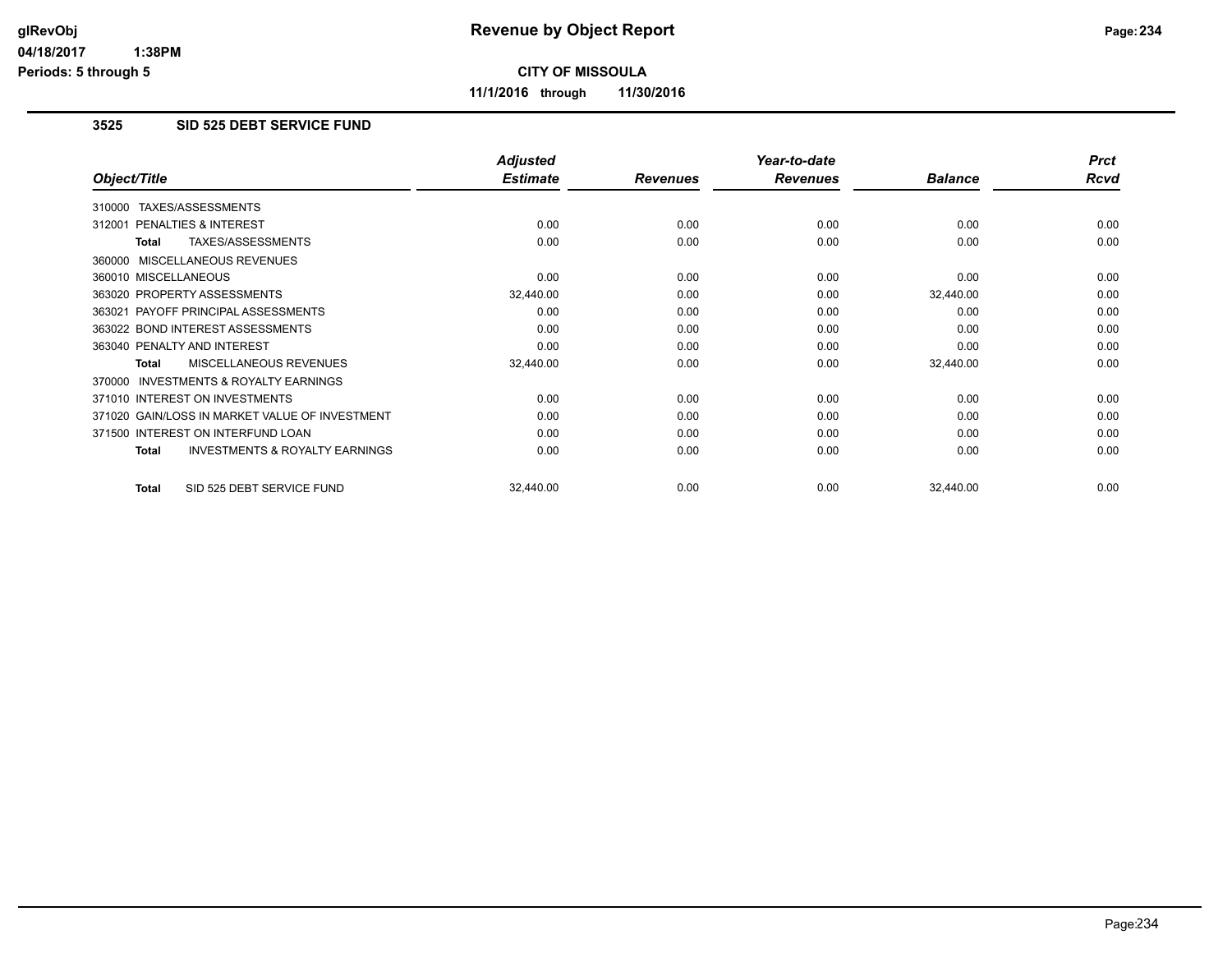**11/1/2016 through 11/30/2016**

**3526 SID 526 DEBT SERVICE FUND**

**3526 SID 526 DEBT SERVICE FUND**

|                                                     | <b>Adjusted</b> |                 | Year-to-date    |                | <b>Prct</b> |
|-----------------------------------------------------|-----------------|-----------------|-----------------|----------------|-------------|
| Object/Title                                        | <b>Estimate</b> | <b>Revenues</b> | <b>Revenues</b> | <b>Balance</b> | Rcvd        |
| 310000 TAXES/ASSESSMENTS                            |                 |                 |                 |                |             |
| PENALTIES & INTEREST<br>312001                      | 0.00            | 0.00            | 0.00            | 0.00           | 0.00        |
| TAXES/ASSESSMENTS<br>Total                          | 0.00            | 0.00            | 0.00            | 0.00           | 0.00        |
| 360000 MISCELLANEOUS REVENUES                       |                 |                 |                 |                |             |
| 360010 MISCELLANEOUS                                | 0.00            | 0.00            | 0.00            | 0.00           | 0.00        |
| 363020 PROPERTY ASSESSMENTS                         | 193,100.00      | 0.00            | 81.91           | 193,018.09     | 0.04        |
| 363021 PAYOFF PRINCIPAL ASSESSMENTS                 | 0.00            | 6,411.67        | 7,899.20        | $-7,899.20$    | 0.00        |
| 363022 BOND INTEREST ASSESSMENTS                    | 0.00            | 0.00            | 0.00            | 0.00           | 0.00        |
| 363040 PENALTY AND INTEREST                         | 0.00            | 0.00            | 4.36            | $-4.36$        | 0.00        |
| <b>MISCELLANEOUS REVENUES</b><br>Total              | 193,100.00      | 6,411.67        | 7,985.47        | 185, 114.53    | 4.14        |
| <b>INVESTMENTS &amp; ROYALTY EARNINGS</b><br>370000 |                 |                 |                 |                |             |
| 371010 INTEREST ON INVESTMENTS                      | 0.00            | 0.00            | 0.00            | 0.00           | 0.00        |
| 371020 GAIN/LOSS IN MARKET VALUE OF INVESTMENTS     | 0.00            | 0.00            | 0.00            | 0.00           | 0.00        |
| 371500 INTEREST ON INTERFUND LOAN                   | 0.00            | 0.00            | 0.00            | 0.00           | 0.00        |
| <b>INVESTMENTS &amp; ROYALTY EARNINGS</b><br>Total  | 0.00            | 0.00            | 0.00            | 0.00           | 0.00        |
| SID 526 DEBT SERVICE FUND<br>Total                  | 193,100.00      | 6,411.67        | 7,985.47        | 185, 114.53    | 4.14        |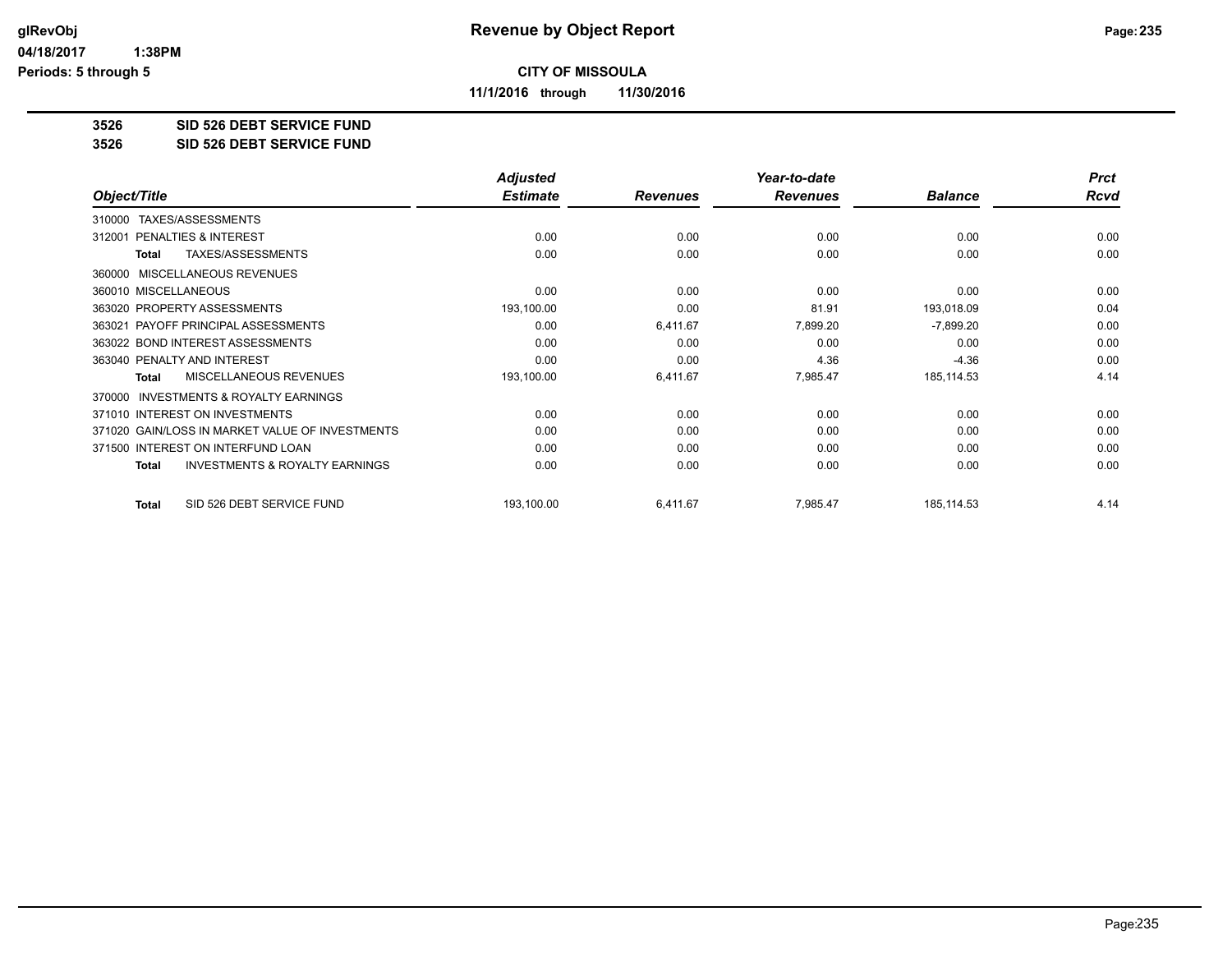**11/1/2016 through 11/30/2016**

#### **3526 SID 526 DEBT SERVICE FUND**

|                                                    | <b>Adjusted</b> |                 | Year-to-date    |                | <b>Prct</b> |
|----------------------------------------------------|-----------------|-----------------|-----------------|----------------|-------------|
| Object/Title                                       | <b>Estimate</b> | <b>Revenues</b> | <b>Revenues</b> | <b>Balance</b> | Rcvd        |
| TAXES/ASSESSMENTS<br>310000                        |                 |                 |                 |                |             |
| <b>PENALTIES &amp; INTEREST</b><br>312001          | 0.00            | 0.00            | 0.00            | 0.00           | 0.00        |
| TAXES/ASSESSMENTS<br>Total                         | 0.00            | 0.00            | 0.00            | 0.00           | 0.00        |
| 360000 MISCELLANEOUS REVENUES                      |                 |                 |                 |                |             |
| 360010 MISCELLANEOUS                               | 0.00            | 0.00            | 0.00            | 0.00           | 0.00        |
| 363020 PROPERTY ASSESSMENTS                        | 193,100.00      | 0.00            | 81.91           | 193,018.09     | 0.04        |
| 363021 PAYOFF PRINCIPAL ASSESSMENTS                | 0.00            | 6,411.67        | 7,899.20        | $-7,899.20$    | 0.00        |
| 363022 BOND INTEREST ASSESSMENTS                   | 0.00            | 0.00            | 0.00            | 0.00           | 0.00        |
| 363040 PENALTY AND INTEREST                        | 0.00            | 0.00            | 4.36            | $-4.36$        | 0.00        |
| MISCELLANEOUS REVENUES<br>Total                    | 193,100.00      | 6,411.67        | 7,985.47        | 185, 114.53    | 4.14        |
| 370000 INVESTMENTS & ROYALTY EARNINGS              |                 |                 |                 |                |             |
| 371010 INTEREST ON INVESTMENTS                     | 0.00            | 0.00            | 0.00            | 0.00           | 0.00        |
| 371020 GAIN/LOSS IN MARKET VALUE OF INVESTMENT     | 0.00            | 0.00            | 0.00            | 0.00           | 0.00        |
| 371500 INTEREST ON INTERFUND LOAN                  | 0.00            | 0.00            | 0.00            | 0.00           | 0.00        |
| <b>INVESTMENTS &amp; ROYALTY EARNINGS</b><br>Total | 0.00            | 0.00            | 0.00            | 0.00           | 0.00        |
| SID 526 DEBT SERVICE FUND<br>Total                 | 193,100.00      | 6,411.67        | 7,985.47        | 185, 114.53    | 4.14        |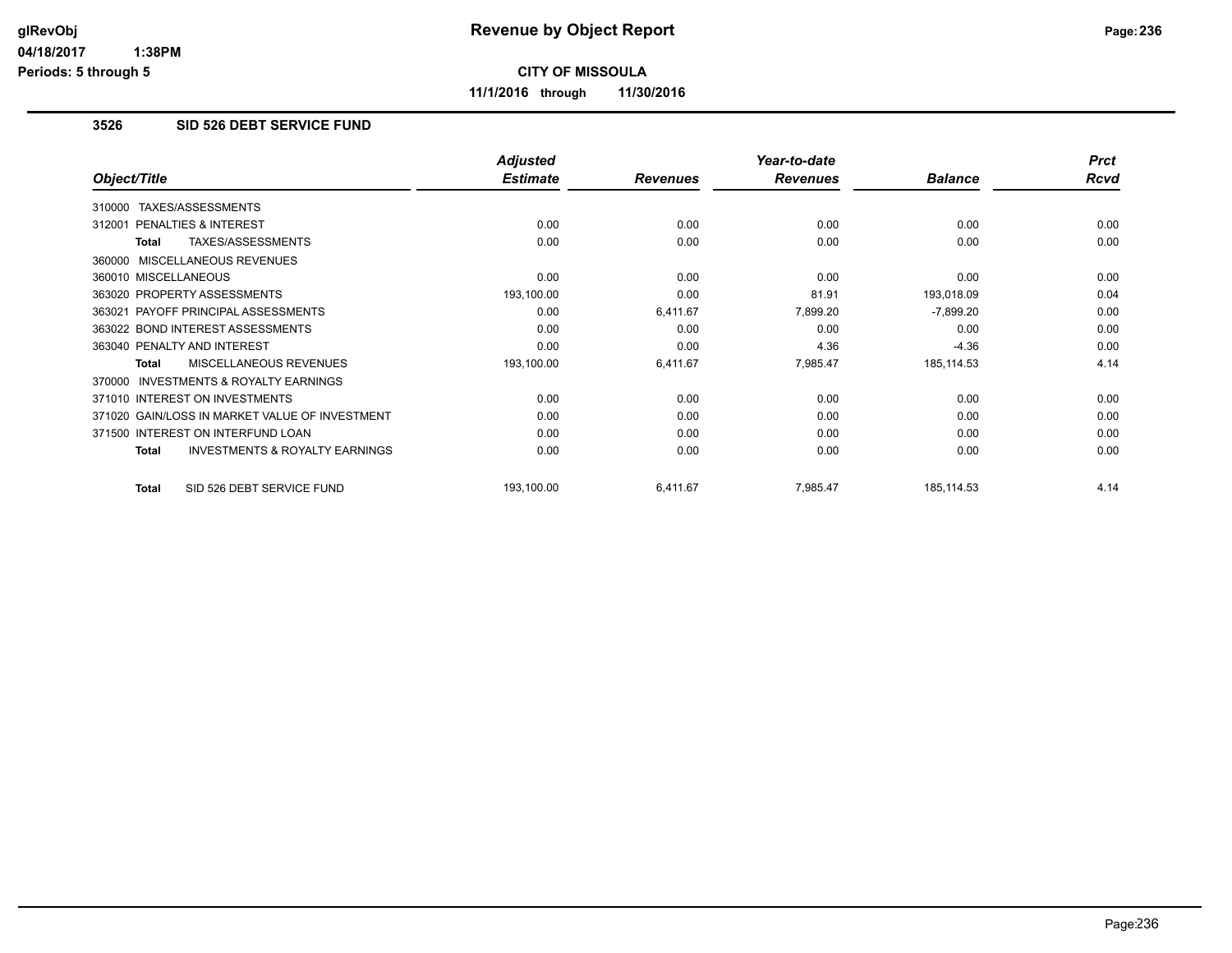**11/1/2016 through 11/30/2016**

**3527 SID 527 DEBT SERVICE FUND**

**3527 SID 527 DEBT SERVICE FUND**

|                                                           | <b>Adjusted</b> |                 | Year-to-date    |                |      |
|-----------------------------------------------------------|-----------------|-----------------|-----------------|----------------|------|
| Object/Title                                              | <b>Estimate</b> | <b>Revenues</b> | <b>Revenues</b> | <b>Balance</b> | Rcvd |
| 310000 TAXES/ASSESSMENTS                                  |                 |                 |                 |                |      |
| 312001 PENALTIES & INTEREST                               | 0.00            | 0.00            | 0.00            | 0.00           | 0.00 |
| TAXES/ASSESSMENTS<br><b>Total</b>                         | 0.00            | 0.00            | 0.00            | 0.00           | 0.00 |
| 360000 MISCELLANEOUS REVENUES                             |                 |                 |                 |                |      |
| 360010 MISCELLANEOUS                                      | 0.00            | 0.00            | 0.00            | 0.00           | 0.00 |
| 363020 PROPERTY ASSESSMENTS                               | 0.00            | 0.00            | 0.00            | 0.00           | 0.00 |
| 363021 PAYOFF PRINCIPAL ASSESSMENTS                       | 0.00            | 0.00            | 0.00            | 0.00           | 0.00 |
| 363022 BOND INTEREST ASSESSMENTS                          | 0.00            | 0.00            | 0.00            | 0.00           | 0.00 |
| 363040 PENALTY AND INTEREST                               | 0.00            | 0.00            | 0.00            | 0.00           | 0.00 |
| MISCELLANEOUS REVENUES<br>Total                           | 0.00            | 0.00            | 0.00            | 0.00           | 0.00 |
| <b>INVESTMENTS &amp; ROYALTY EARNINGS</b><br>370000       |                 |                 |                 |                |      |
| 371010 INTEREST ON INVESTMENTS                            | 0.00            | 0.00            | 0.00            | 0.00           | 0.00 |
| 371020 GAIN/LOSS IN MARKET VALUE OF INVESTMENTS           | 0.00            | 0.00            | 0.00            | 0.00           | 0.00 |
| <b>INVESTMENTS &amp; ROYALTY EARNINGS</b><br><b>Total</b> | 0.00            | 0.00            | 0.00            | 0.00           | 0.00 |
| OTHER FINANCING SOURCES<br>380000                         |                 |                 |                 |                |      |
| 381030 SID BONDS PROCEEDS                                 | 0.00            | 0.00            | 0.00            | 0.00           | 0.00 |
| OTHER FINANCING SOURCES<br><b>Total</b>                   | 0.00            | 0.00            | 0.00            | 0.00           | 0.00 |
| SID 527 DEBT SERVICE FUND<br><b>Total</b>                 | 0.00            | 0.00            | 0.00            | 0.00           | 0.00 |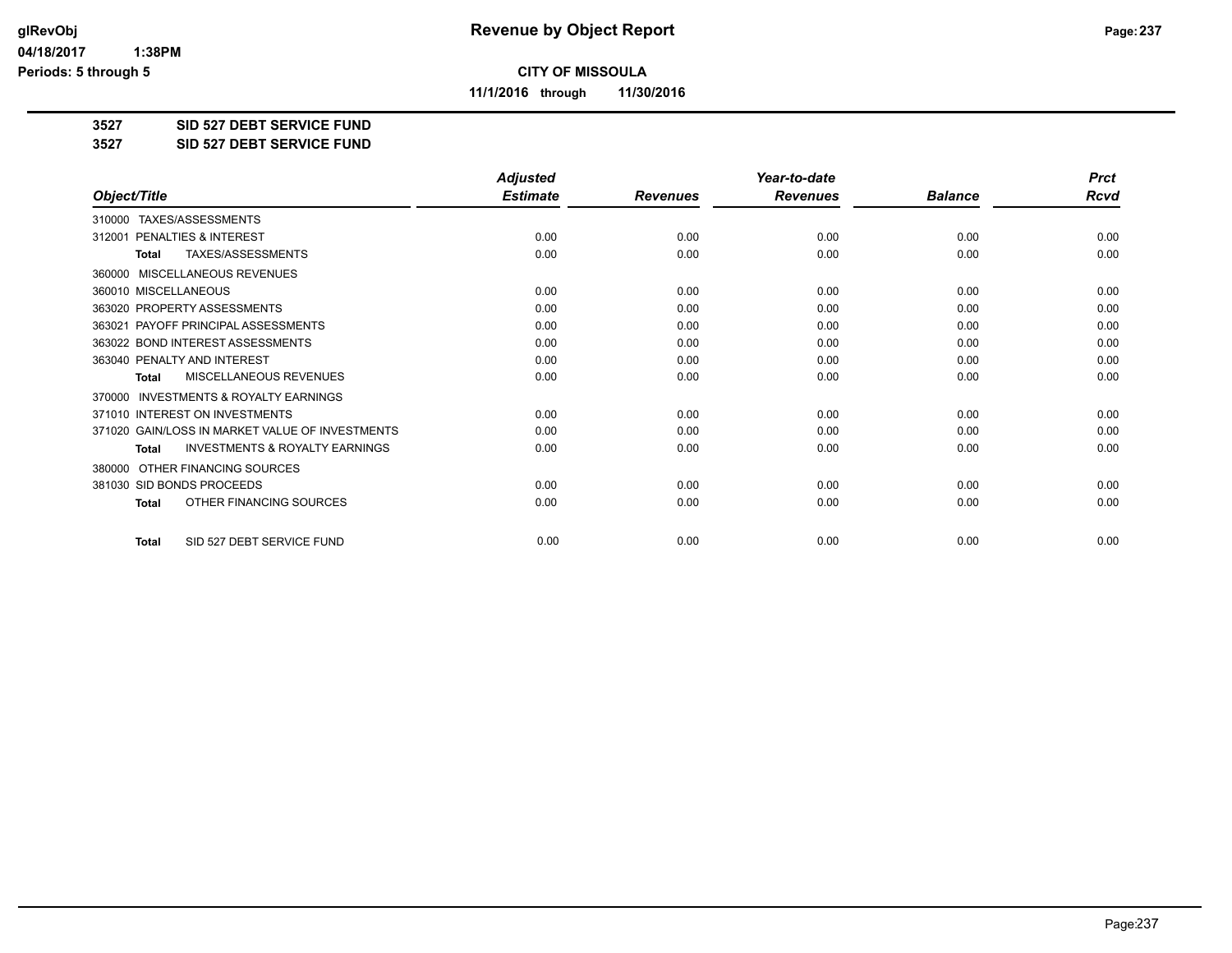**11/1/2016 through 11/30/2016**

#### **3527 SID 527 DEBT SERVICE FUND**

|                                                           | <b>Adjusted</b> |                 | Year-to-date    |                | <b>Prct</b> |
|-----------------------------------------------------------|-----------------|-----------------|-----------------|----------------|-------------|
| Object/Title                                              | <b>Estimate</b> | <b>Revenues</b> | <b>Revenues</b> | <b>Balance</b> | <b>Rcvd</b> |
| 310000 TAXES/ASSESSMENTS                                  |                 |                 |                 |                |             |
| PENALTIES & INTEREST<br>312001                            | 0.00            | 0.00            | 0.00            | 0.00           | 0.00        |
| TAXES/ASSESSMENTS<br><b>Total</b>                         | 0.00            | 0.00            | 0.00            | 0.00           | 0.00        |
| 360000 MISCELLANEOUS REVENUES                             |                 |                 |                 |                |             |
| 360010 MISCELLANEOUS                                      | 0.00            | 0.00            | 0.00            | 0.00           | 0.00        |
| 363020 PROPERTY ASSESSMENTS                               | 0.00            | 0.00            | 0.00            | 0.00           | 0.00        |
| 363021 PAYOFF PRINCIPAL ASSESSMENTS                       | 0.00            | 0.00            | 0.00            | 0.00           | 0.00        |
| 363022 BOND INTEREST ASSESSMENTS                          | 0.00            | 0.00            | 0.00            | 0.00           | 0.00        |
| 363040 PENALTY AND INTEREST                               | 0.00            | 0.00            | 0.00            | 0.00           | 0.00        |
| MISCELLANEOUS REVENUES<br><b>Total</b>                    | 0.00            | 0.00            | 0.00            | 0.00           | 0.00        |
| <b>INVESTMENTS &amp; ROYALTY EARNINGS</b><br>370000       |                 |                 |                 |                |             |
| 371010 INTEREST ON INVESTMENTS                            | 0.00            | 0.00            | 0.00            | 0.00           | 0.00        |
| 371020 GAIN/LOSS IN MARKET VALUE OF INVESTMENT            | 0.00            | 0.00            | 0.00            | 0.00           | 0.00        |
| <b>INVESTMENTS &amp; ROYALTY EARNINGS</b><br><b>Total</b> | 0.00            | 0.00            | 0.00            | 0.00           | 0.00        |
| 380000 OTHER FINANCING SOURCES                            |                 |                 |                 |                |             |
| 381030 SID BONDS PROCEEDS                                 | 0.00            | 0.00            | 0.00            | 0.00           | 0.00        |
| OTHER FINANCING SOURCES<br><b>Total</b>                   | 0.00            | 0.00            | 0.00            | 0.00           | 0.00        |
| SID 527 DEBT SERVICE FUND<br><b>Total</b>                 | 0.00            | 0.00            | 0.00            | 0.00           | 0.00        |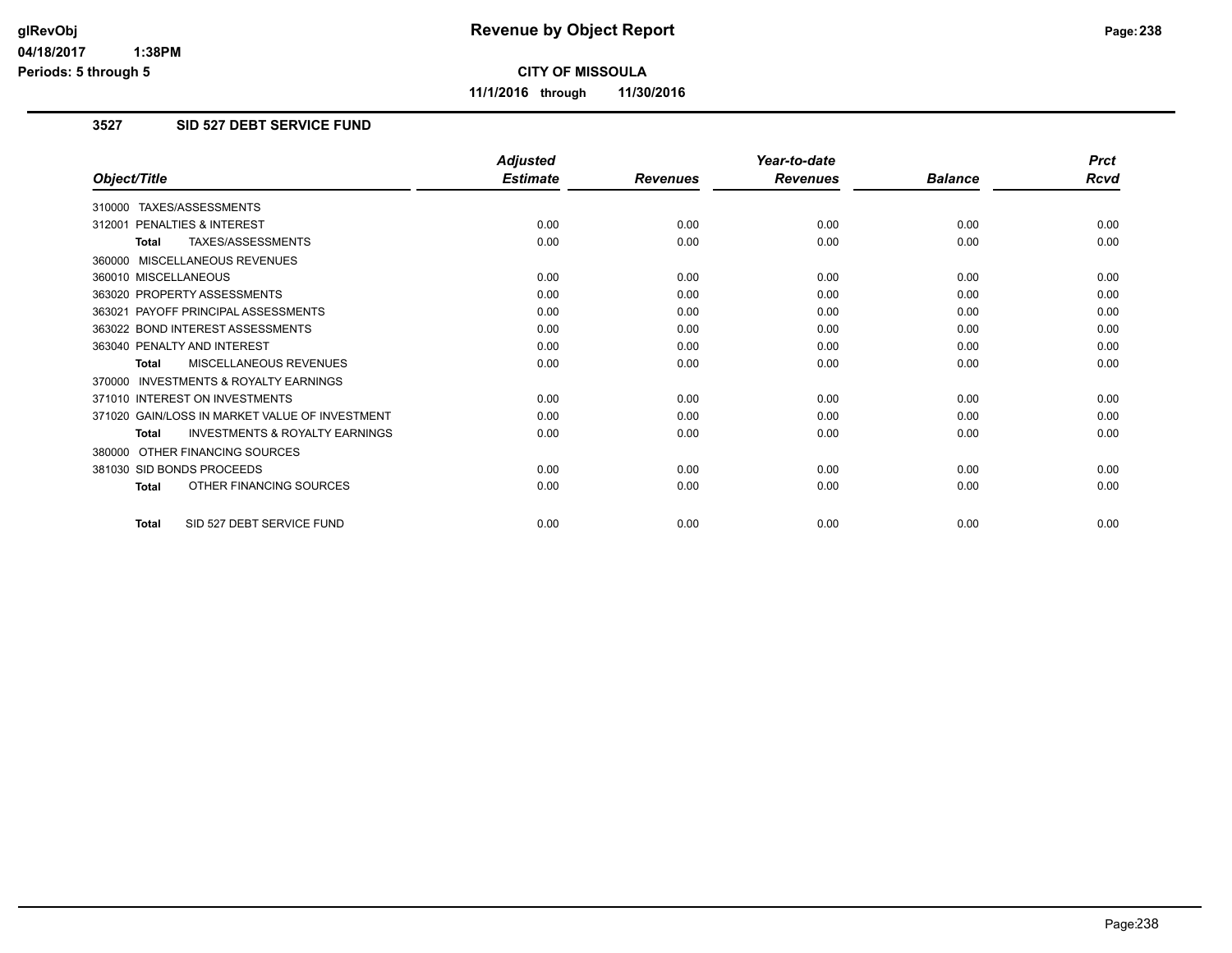**11/1/2016 through 11/30/2016**

**3530 SID 530 DEBT SERVICE FUND**

**3530 SID 530 DEBT SERVICE FUND**

|                                                    | <b>Adjusted</b> |                 | Year-to-date    |                | <b>Prct</b> |
|----------------------------------------------------|-----------------|-----------------|-----------------|----------------|-------------|
| Object/Title                                       | <b>Estimate</b> | <b>Revenues</b> | <b>Revenues</b> | <b>Balance</b> | Rcvd        |
| 310000 TAXES/ASSESSMENTS                           |                 |                 |                 |                |             |
| 312001 PENALTIES & INTEREST                        | 0.00            | 0.00            | 0.00            | 0.00           | 0.00        |
| TAXES/ASSESSMENTS<br>Total                         | 0.00            | 0.00            | 0.00            | 0.00           | 0.00        |
| 360000 MISCELLANEOUS REVENUES                      |                 |                 |                 |                |             |
| 360010 MISCELLANEOUS                               | 0.00            | 0.00            | 0.00            | 0.00           | 0.00        |
| 363020 PROPERTY ASSESSMENTS                        | 0.00            | 0.00            | 0.00            | 0.00           | 0.00        |
| 363021 PAYOFF PRINCIPAL ASSESSMENTS                | 0.00            | 0.00            | 0.00            | 0.00           | 0.00        |
| 363022 BOND INTEREST ASSESSMENTS                   | 0.00            | 0.00            | 0.00            | 0.00           | 0.00        |
| 363040 PENALTY AND INTEREST                        | 0.00            | 0.00            | 0.00            | 0.00           | 0.00        |
| MISCELLANEOUS REVENUES<br>Total                    | 0.00            | 0.00            | 0.00            | 0.00           | 0.00        |
| INVESTMENTS & ROYALTY EARNINGS<br>370000           |                 |                 |                 |                |             |
| 371010 INTEREST ON INVESTMENTS                     | 0.00            | 0.00            | 0.00            | 0.00           | 0.00        |
| 371020 GAIN/LOSS IN MARKET VALUE OF INVESTMENTS    | 0.00            | 0.00            | 0.00            | 0.00           | 0.00        |
| <b>INVESTMENTS &amp; ROYALTY EARNINGS</b><br>Total | 0.00            | 0.00            | 0.00            | 0.00           | 0.00        |
| SID 530 DEBT SERVICE FUND<br>Total                 | 0.00            | 0.00            | 0.00            | 0.00           | 0.00        |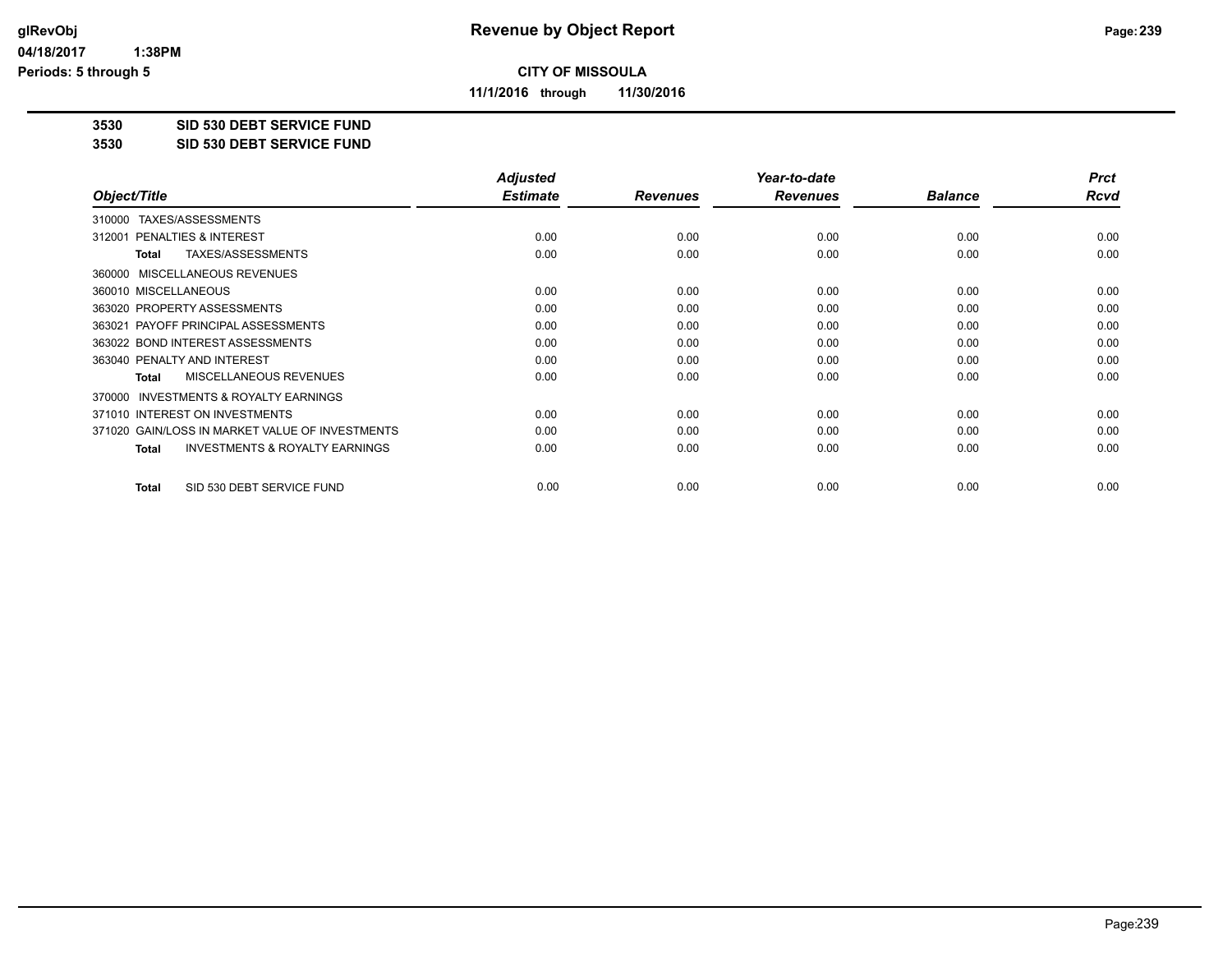**11/1/2016 through 11/30/2016**

#### **3530 SID 530 DEBT SERVICE FUND**

|                                                           | <b>Adjusted</b> |                 | Year-to-date    |                | <b>Prct</b> |
|-----------------------------------------------------------|-----------------|-----------------|-----------------|----------------|-------------|
| Object/Title                                              | <b>Estimate</b> | <b>Revenues</b> | <b>Revenues</b> | <b>Balance</b> | <b>Rcvd</b> |
| 310000 TAXES/ASSESSMENTS                                  |                 |                 |                 |                |             |
| 312001 PENALTIES & INTEREST                               | 0.00            | 0.00            | 0.00            | 0.00           | 0.00        |
| TAXES/ASSESSMENTS<br>Total                                | 0.00            | 0.00            | 0.00            | 0.00           | 0.00        |
| 360000 MISCELLANEOUS REVENUES                             |                 |                 |                 |                |             |
| 360010 MISCELLANEOUS                                      | 0.00            | 0.00            | 0.00            | 0.00           | 0.00        |
| 363020 PROPERTY ASSESSMENTS                               | 0.00            | 0.00            | 0.00            | 0.00           | 0.00        |
| 363021 PAYOFF PRINCIPAL ASSESSMENTS                       | 0.00            | 0.00            | 0.00            | 0.00           | 0.00        |
| 363022 BOND INTEREST ASSESSMENTS                          | 0.00            | 0.00            | 0.00            | 0.00           | 0.00        |
| 363040 PENALTY AND INTEREST                               | 0.00            | 0.00            | 0.00            | 0.00           | 0.00        |
| <b>MISCELLANEOUS REVENUES</b><br>Total                    | 0.00            | 0.00            | 0.00            | 0.00           | 0.00        |
| INVESTMENTS & ROYALTY EARNINGS<br>370000                  |                 |                 |                 |                |             |
| 371010 INTEREST ON INVESTMENTS                            | 0.00            | 0.00            | 0.00            | 0.00           | 0.00        |
| 371020 GAIN/LOSS IN MARKET VALUE OF INVESTMENT            | 0.00            | 0.00            | 0.00            | 0.00           | 0.00        |
| <b>INVESTMENTS &amp; ROYALTY EARNINGS</b><br><b>Total</b> | 0.00            | 0.00            | 0.00            | 0.00           | 0.00        |
| SID 530 DEBT SERVICE FUND<br><b>Total</b>                 | 0.00            | 0.00            | 0.00            | 0.00           | 0.00        |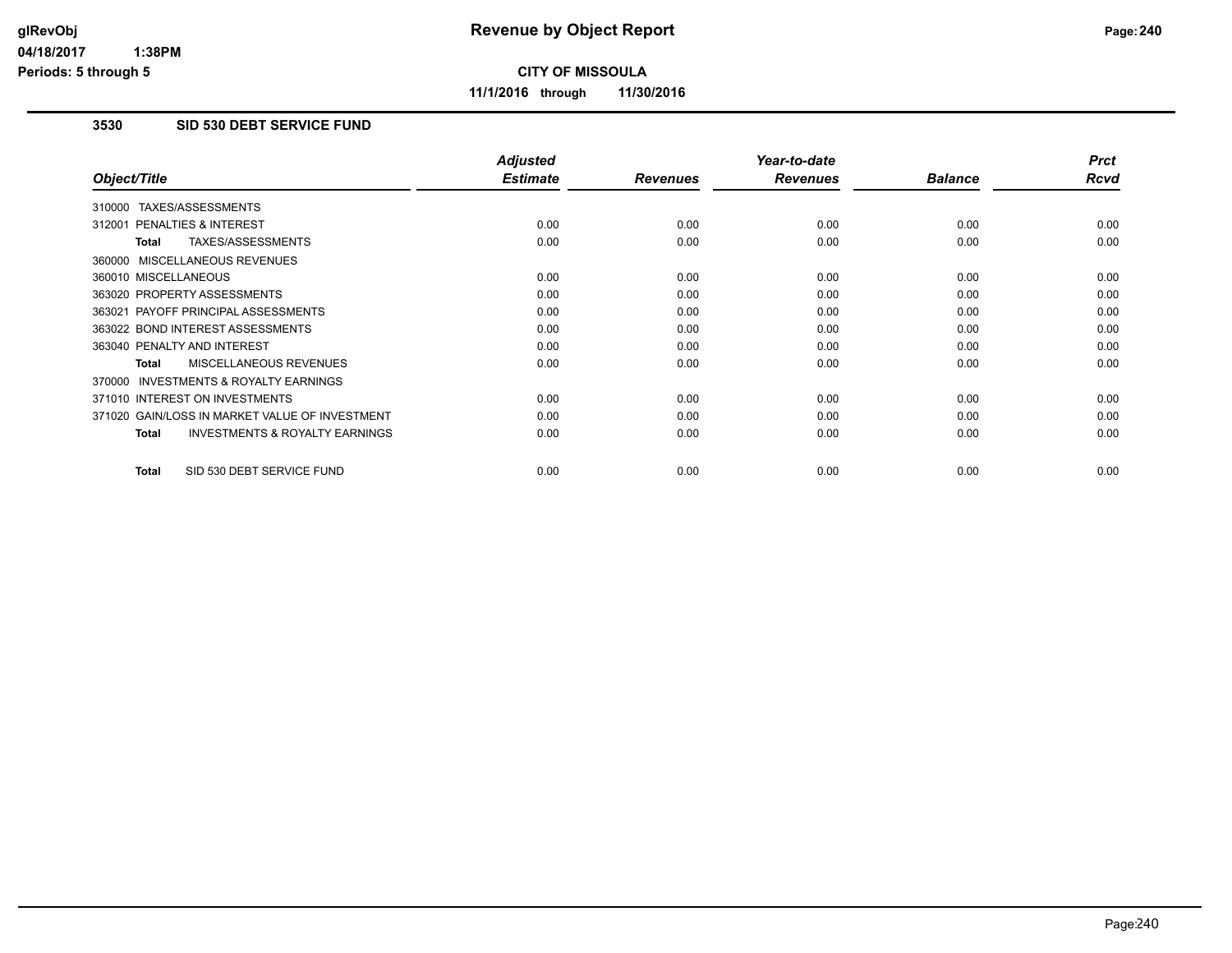**11/1/2016 through 11/30/2016**

**3531 SID 531 HICKORY ST CALMING**

**3531 SID 531 HICKORY ST CALMING**

|                                                           | <b>Adjusted</b> |                 | Year-to-date    |                | <b>Prct</b> |
|-----------------------------------------------------------|-----------------|-----------------|-----------------|----------------|-------------|
| Object/Title                                              | <b>Estimate</b> | <b>Revenues</b> | <b>Revenues</b> | <b>Balance</b> | Rcvd        |
| TAXES/ASSESSMENTS<br>310000                               |                 |                 |                 |                |             |
| PENALTIES & INTEREST<br>312001                            | 0.00            | 0.00            | 0.00            | 0.00           | 0.00        |
| TAXES/ASSESSMENTS<br><b>Total</b>                         | 0.00            | 0.00            | 0.00            | 0.00           | 0.00        |
| 360000 MISCELLANEOUS REVENUES                             |                 |                 |                 |                |             |
| 360010 MISCELLANEOUS                                      | 0.00            | 0.00            | 0.00            | 0.00           | 0.00        |
| 363020 PROPERTY ASSESSMENTS                               | 0.00            | 0.00            | 0.00            | 0.00           | 0.00        |
| 363021 PAYOFF PRINCIPAL ASSESSMENTS                       | 0.00            | 0.00            | 0.00            | 0.00           | 0.00        |
| 363022 BOND INTEREST ASSESSMENTS                          | 0.00            | 0.00            | 0.00            | 0.00           | 0.00        |
| 363040 PENALTY AND INTEREST                               | 0.00            | 0.00            | 0.00            | 0.00           | 0.00        |
| MISCELLANEOUS REVENUES<br>Total                           | 0.00            | 0.00            | 0.00            | 0.00           | 0.00        |
| <b>INVESTMENTS &amp; ROYALTY EARNINGS</b><br>370000       |                 |                 |                 |                |             |
| 371010 INTEREST ON INVESTMENTS                            | 0.00            | 0.00            | 0.00            | 0.00           | 0.00        |
| 371020 GAIN/LOSS IN MARKET VALUE OF INVESTMENTS           | 0.00            | 0.00            | 0.00            | 0.00           | 0.00        |
| <b>INVESTMENTS &amp; ROYALTY EARNINGS</b><br><b>Total</b> | 0.00            | 0.00            | 0.00            | 0.00           | 0.00        |
| OTHER FINANCING SOURCES<br>380000                         |                 |                 |                 |                |             |
| 383000 OPERATING TRANSFERS                                | 0.00            | 0.00            | 0.00            | 0.00           | 0.00        |
| OTHER FINANCING SOURCES<br><b>Total</b>                   | 0.00            | 0.00            | 0.00            | 0.00           | 0.00        |
| SID 531 HICKORY ST CALMING<br><b>Total</b>                | 0.00            | 0.00            | 0.00            | 0.00           | 0.00        |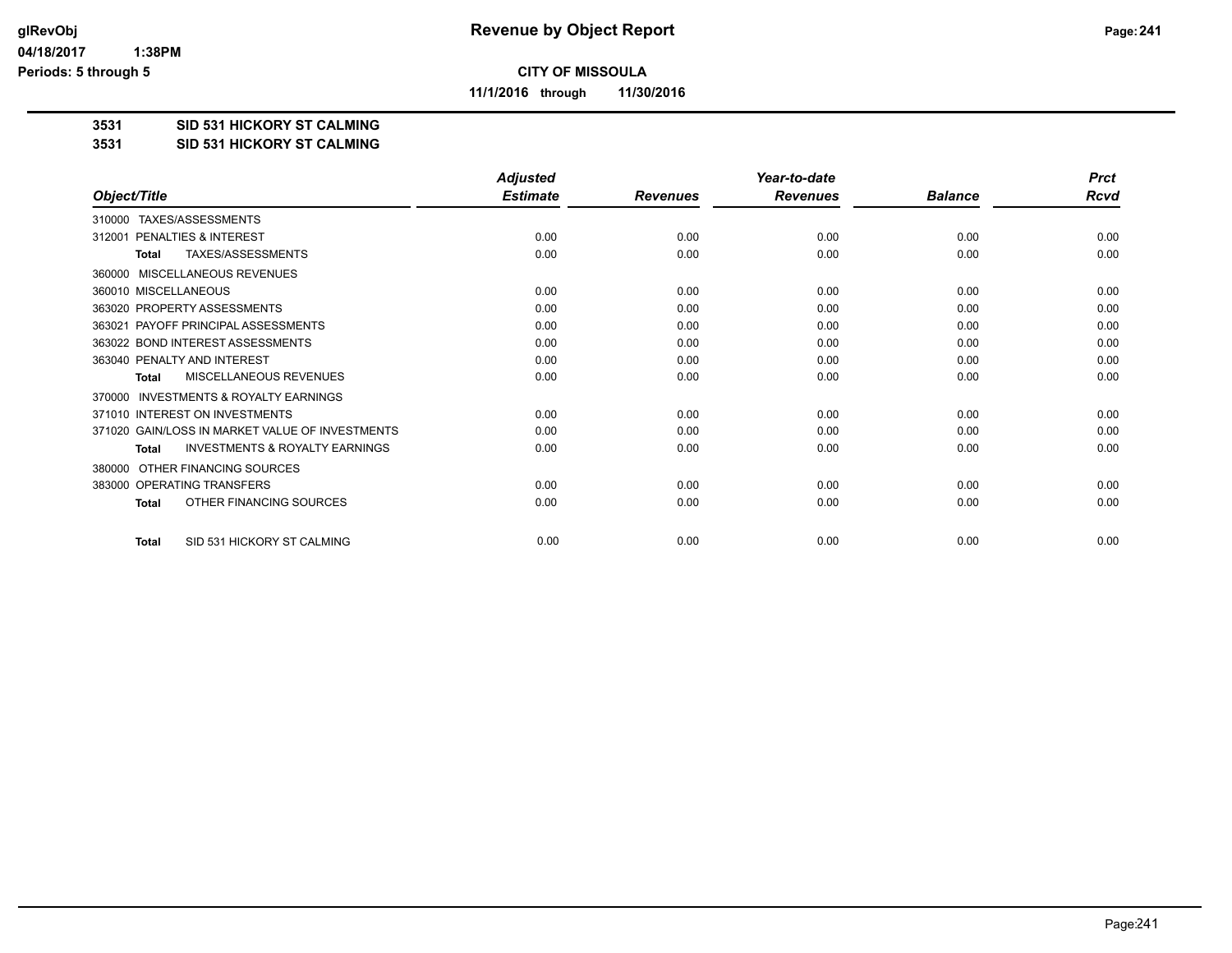**11/1/2016 through 11/30/2016**

#### **3531 SID 531 HICKORY ST CALMING**

|                                                           | <b>Adjusted</b> |                 | Year-to-date    |                | <b>Prct</b> |
|-----------------------------------------------------------|-----------------|-----------------|-----------------|----------------|-------------|
| Object/Title                                              | <b>Estimate</b> | <b>Revenues</b> | <b>Revenues</b> | <b>Balance</b> | <b>Rcvd</b> |
| 310000 TAXES/ASSESSMENTS                                  |                 |                 |                 |                |             |
| <b>PENALTIES &amp; INTEREST</b><br>312001                 | 0.00            | 0.00            | 0.00            | 0.00           | 0.00        |
| TAXES/ASSESSMENTS<br><b>Total</b>                         | 0.00            | 0.00            | 0.00            | 0.00           | 0.00        |
| 360000 MISCELLANEOUS REVENUES                             |                 |                 |                 |                |             |
| 360010 MISCELLANEOUS                                      | 0.00            | 0.00            | 0.00            | 0.00           | 0.00        |
| 363020 PROPERTY ASSESSMENTS                               | 0.00            | 0.00            | 0.00            | 0.00           | 0.00        |
| 363021 PAYOFF PRINCIPAL ASSESSMENTS                       | 0.00            | 0.00            | 0.00            | 0.00           | 0.00        |
| 363022 BOND INTEREST ASSESSMENTS                          | 0.00            | 0.00            | 0.00            | 0.00           | 0.00        |
| 363040 PENALTY AND INTEREST                               | 0.00            | 0.00            | 0.00            | 0.00           | 0.00        |
| <b>MISCELLANEOUS REVENUES</b><br><b>Total</b>             | 0.00            | 0.00            | 0.00            | 0.00           | 0.00        |
| <b>INVESTMENTS &amp; ROYALTY EARNINGS</b><br>370000       |                 |                 |                 |                |             |
| 371010 INTEREST ON INVESTMENTS                            | 0.00            | 0.00            | 0.00            | 0.00           | 0.00        |
| 371020 GAIN/LOSS IN MARKET VALUE OF INVESTMENT            | 0.00            | 0.00            | 0.00            | 0.00           | 0.00        |
| <b>INVESTMENTS &amp; ROYALTY EARNINGS</b><br><b>Total</b> | 0.00            | 0.00            | 0.00            | 0.00           | 0.00        |
| OTHER FINANCING SOURCES<br>380000                         |                 |                 |                 |                |             |
| 383000 OPERATING TRANSFERS                                | 0.00            | 0.00            | 0.00            | 0.00           | 0.00        |
| OTHER FINANCING SOURCES<br>Total                          | 0.00            | 0.00            | 0.00            | 0.00           | 0.00        |
| SID 531 HICKORY ST CALMING<br><b>Total</b>                | 0.00            | 0.00            | 0.00            | 0.00           | 0.00        |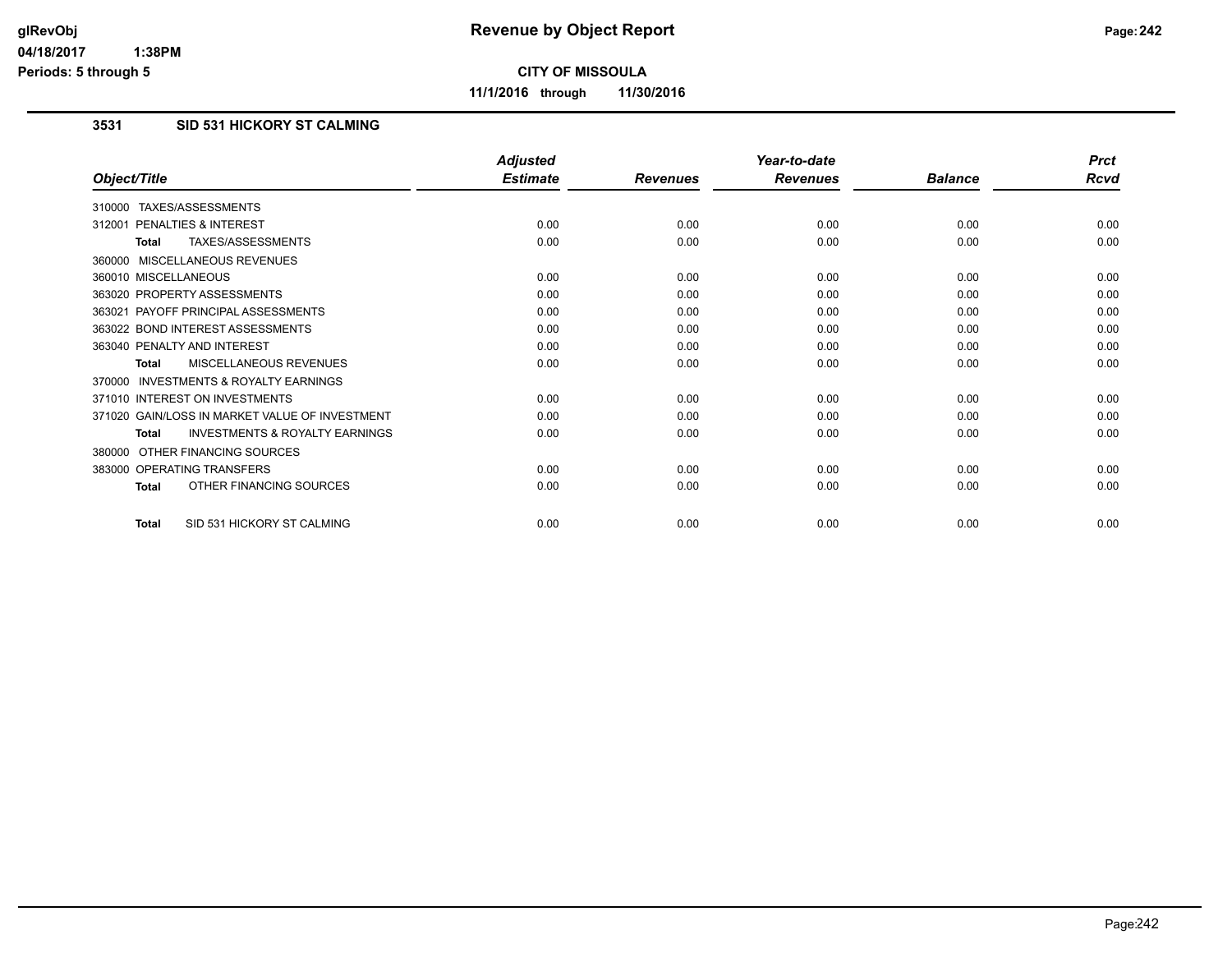**11/1/2016 through 11/30/2016**

**3532 SID 532 DEBT SERVICE FUND**

**3532 SID 532 DEBT SERVICE FUND**

|                                                    | <b>Adjusted</b> |                 | Year-to-date    |                | <b>Prct</b> |
|----------------------------------------------------|-----------------|-----------------|-----------------|----------------|-------------|
| Object/Title                                       | <b>Estimate</b> | <b>Revenues</b> | <b>Revenues</b> | <b>Balance</b> | Rcvd        |
| 360000 MISCELLANEOUS REVENUES                      |                 |                 |                 |                |             |
| 363020 PROPERTY ASSESSMENTS                        | 40,633.00       | 0.00            | 0.00            | 40,633.00      | 0.00        |
| 363021 PAYOFF PRINCIPAL ASSESSMENTS                | 0.00            | 0.00            | 0.00            | 0.00           | 0.00        |
| 363022 BOND INTEREST ASSESSMENTS                   | 0.00            | 0.00            | 0.00            | 0.00           | 0.00        |
| 363040 PENALTY AND INTEREST                        | 0.00            | 0.00            | 0.00            | 0.00           | 0.00        |
| MISCELLANEOUS REVENUES<br>Total                    | 40,633.00       | 0.00            | 0.00            | 40.633.00      | 0.00        |
| 370000 INVESTMENTS & ROYALTY EARNINGS              |                 |                 |                 |                |             |
| 371010 INTEREST ON INVESTMENTS                     | 0.00            | 0.00            | 0.00            | 0.00           | 0.00        |
| 371020 GAIN/LOSS IN MARKET VALUE OF INVESTMENTS    | 0.00            | 0.00            | 0.00            | 0.00           | 0.00        |
| <b>INVESTMENTS &amp; ROYALTY EARNINGS</b><br>Total | 0.00            | 0.00            | 0.00            | 0.00           | 0.00        |
| SID 532 DEBT SERVICE FUND<br>Total                 | 40.633.00       | 0.00            | 0.00            | 40.633.00      | 0.00        |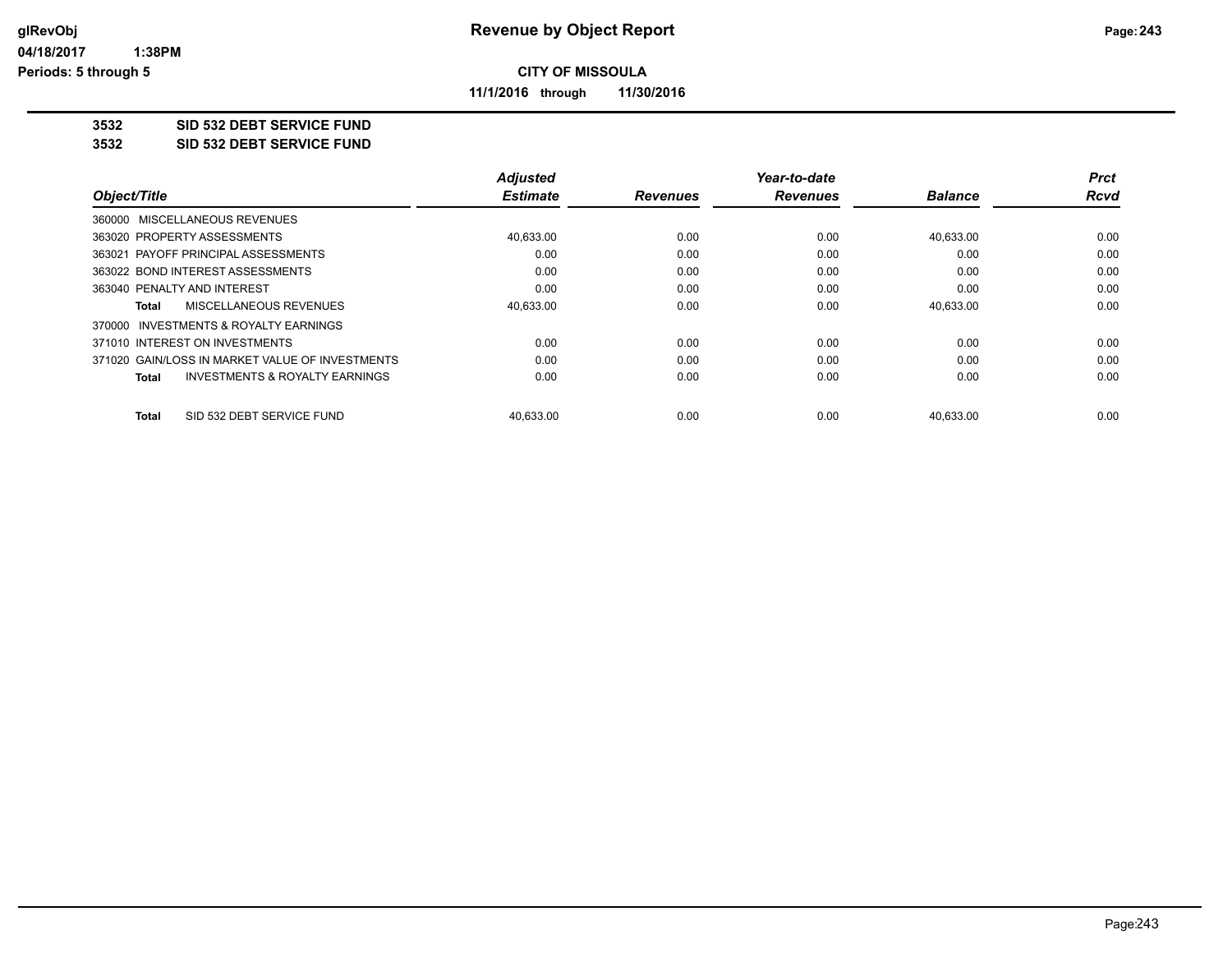**11/1/2016 through 11/30/2016**

#### **3532 SID 532 DEBT SERVICE FUND**

| Object/Title                                   | <b>Adjusted</b><br><b>Estimate</b> | <b>Revenues</b> | Year-to-date<br><b>Revenues</b> | <b>Balance</b> | <b>Prct</b><br><b>Rcvd</b> |
|------------------------------------------------|------------------------------------|-----------------|---------------------------------|----------------|----------------------------|
| 360000 MISCELLANEOUS REVENUES                  |                                    |                 |                                 |                |                            |
| 363020 PROPERTY ASSESSMENTS                    | 40.633.00                          | 0.00            | 0.00                            | 40.633.00      | 0.00                       |
| 363021 PAYOFF PRINCIPAL ASSESSMENTS            | 0.00                               | 0.00            | 0.00                            | 0.00           | 0.00                       |
| 363022 BOND INTEREST ASSESSMENTS               | 0.00                               | 0.00            | 0.00                            | 0.00           | 0.00                       |
| 363040 PENALTY AND INTEREST                    | 0.00                               | 0.00            | 0.00                            | 0.00           | 0.00                       |
| MISCELLANEOUS REVENUES<br><b>Total</b>         | 40,633.00                          | 0.00            | 0.00                            | 40,633.00      | 0.00                       |
| 370000 INVESTMENTS & ROYALTY EARNINGS          |                                    |                 |                                 |                |                            |
| 371010 INTEREST ON INVESTMENTS                 | 0.00                               | 0.00            | 0.00                            | 0.00           | 0.00                       |
| 371020 GAIN/LOSS IN MARKET VALUE OF INVESTMENT | 0.00                               | 0.00            | 0.00                            | 0.00           | 0.00                       |
| INVESTMENTS & ROYALTY EARNINGS<br><b>Total</b> | 0.00                               | 0.00            | 0.00                            | 0.00           | 0.00                       |
|                                                |                                    |                 |                                 |                |                            |
| SID 532 DEBT SERVICE FUND<br><b>Total</b>      | 40.633.00                          | 0.00            | 0.00                            | 40.633.00      | 0.00                       |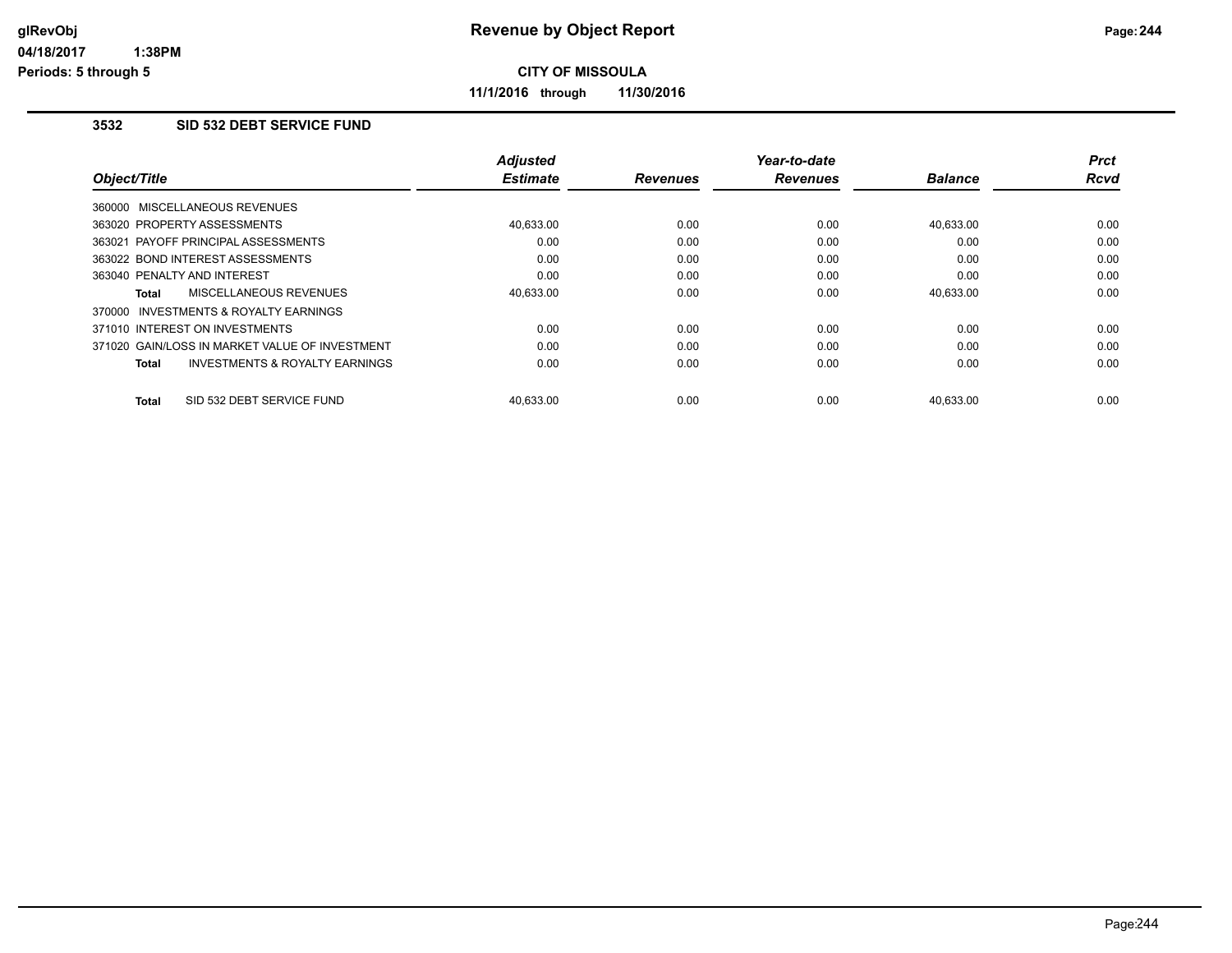**11/1/2016 through 11/30/2016**

#### **3533 GILBERT ST SEWER SID DEBT FUND 3533 GILBERT ST SEWER SID DEBT FUND**

|                                                           | <b>Adjusted</b> |                 | Year-to-date    |                | <b>Prct</b> |
|-----------------------------------------------------------|-----------------|-----------------|-----------------|----------------|-------------|
| Object/Title                                              | <b>Estimate</b> | <b>Revenues</b> | <b>Revenues</b> | <b>Balance</b> | <b>Rcvd</b> |
| TAXES/ASSESSMENTS<br>310000                               |                 |                 |                 |                |             |
| <b>PENALTIES &amp; INTEREST</b><br>312001                 | 0.00            | 0.00            | 0.00            | 0.00           | 0.00        |
| TAXES/ASSESSMENTS<br><b>Total</b>                         | 0.00            | 0.00            | 0.00            | 0.00           | 0.00        |
| MISCELLANEOUS REVENUES<br>360000                          |                 |                 |                 |                |             |
| 363020 PROPERTY ASSESSMENTS                               | 16,875.00       | 0.00            | 0.00            | 16,875.00      | 0.00        |
| 363021 PAYOFF PRINCIPAL ASSESSMENTS                       | 0.00            | 1,910.85        | 1,910.85        | $-1,910.85$    | 0.00        |
| 363022 BOND INTEREST ASSESSMENTS                          | 0.00            | 0.00            | 0.00            | 0.00           | 0.00        |
| 363040 PENALTY AND INTEREST                               | 0.00            | 0.00            | 0.00            | 0.00           | 0.00        |
| <b>MISCELLANEOUS REVENUES</b><br><b>Total</b>             | 16,875.00       | 1,910.85        | 1,910.85        | 14,964.15      | 11.32       |
| <b>INVESTMENTS &amp; ROYALTY EARNINGS</b><br>370000       |                 |                 |                 |                |             |
| 371010 INTEREST ON INVESTMENTS                            | 0.00            | 0.00            | 0.00            | 0.00           | 0.00        |
| 371020 GAIN/LOSS IN MARKET VALUE OF INVESTMENTS           | 0.00            | 0.00            | 0.00            | 0.00           | 0.00        |
| <b>INVESTMENTS &amp; ROYALTY EARNINGS</b><br><b>Total</b> | 0.00            | 0.00            | 0.00            | 0.00           | 0.00        |
| OTHER FINANCING SOURCES<br>380000                         |                 |                 |                 |                |             |
| 381009 TRANSFERS IN                                       | 0.00            | 0.00            | 0.00            | 0.00           | 0.00        |
| OTHER FINANCING SOURCES<br>Total                          | 0.00            | 0.00            | 0.00            | 0.00           | 0.00        |
| GILBERT ST SEWER SID DEBT FUND<br><b>Total</b>            | 16,875.00       | 1,910.85        | 1,910.85        | 14,964.15      | 11.32       |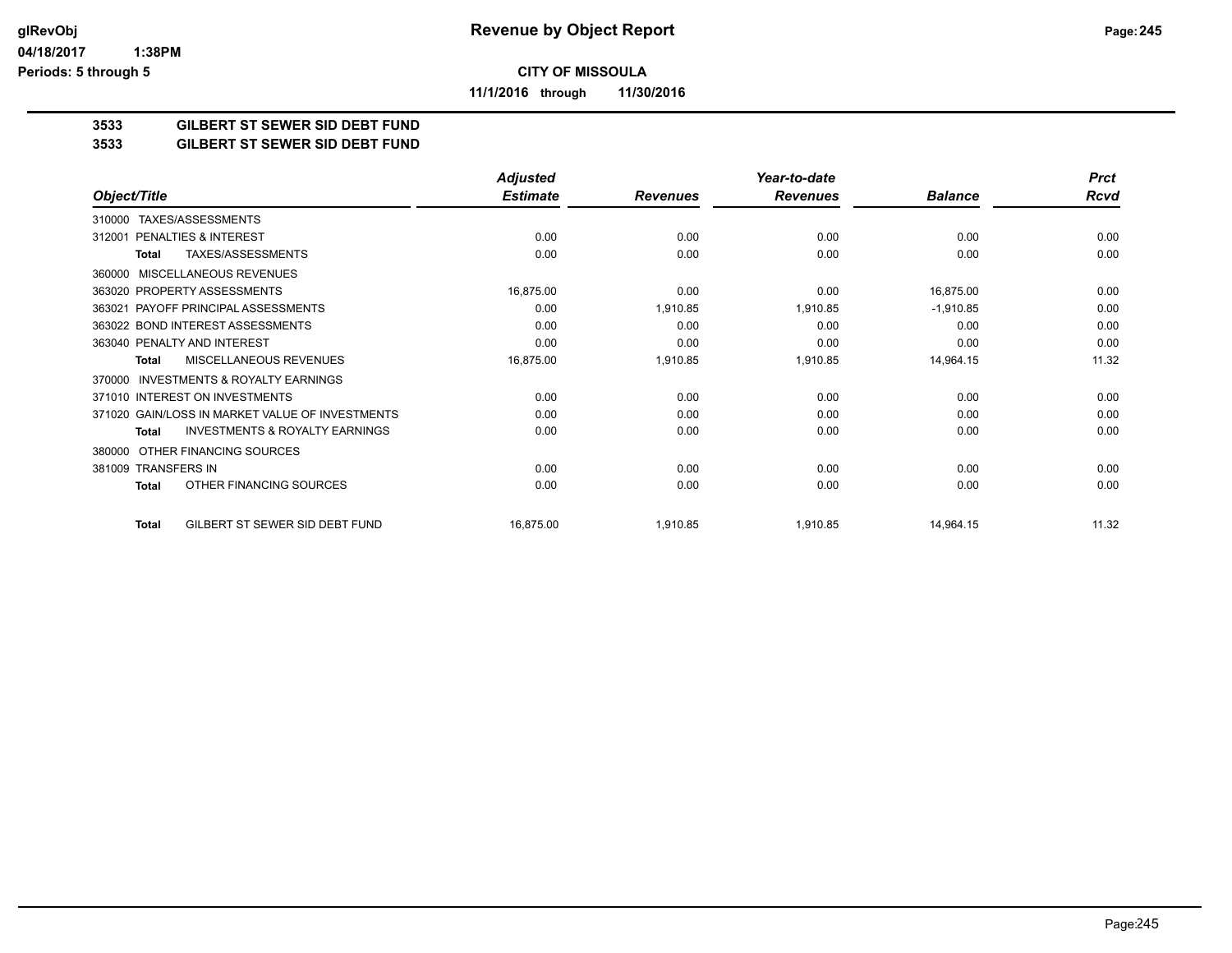**11/1/2016 through 11/30/2016**

#### **3533 GILBERT ST SEWER SID DEBT FUND**

|                                                     | <b>Adjusted</b> |                 | Year-to-date    |                | <b>Prct</b> |
|-----------------------------------------------------|-----------------|-----------------|-----------------|----------------|-------------|
| Object/Title                                        | <b>Estimate</b> | <b>Revenues</b> | <b>Revenues</b> | <b>Balance</b> | <b>Rcvd</b> |
| TAXES/ASSESSMENTS<br>310000                         |                 |                 |                 |                |             |
| PENALTIES & INTEREST<br>312001                      | 0.00            | 0.00            | 0.00            | 0.00           | 0.00        |
| TAXES/ASSESSMENTS<br><b>Total</b>                   | 0.00            | 0.00            | 0.00            | 0.00           | 0.00        |
| 360000 MISCELLANEOUS REVENUES                       |                 |                 |                 |                |             |
| 363020 PROPERTY ASSESSMENTS                         | 16,875.00       | 0.00            | 0.00            | 16,875.00      | 0.00        |
| PAYOFF PRINCIPAL ASSESSMENTS<br>363021              | 0.00            | 1,910.85        | 1,910.85        | $-1,910.85$    | 0.00        |
| 363022 BOND INTEREST ASSESSMENTS                    | 0.00            | 0.00            | 0.00            | 0.00           | 0.00        |
| 363040 PENALTY AND INTEREST                         | 0.00            | 0.00            | 0.00            | 0.00           | 0.00        |
| MISCELLANEOUS REVENUES<br>Total                     | 16,875.00       | 1,910.85        | 1,910.85        | 14,964.15      | 11.32       |
| <b>INVESTMENTS &amp; ROYALTY EARNINGS</b><br>370000 |                 |                 |                 |                |             |
| 371010 INTEREST ON INVESTMENTS                      | 0.00            | 0.00            | 0.00            | 0.00           | 0.00        |
| 371020 GAIN/LOSS IN MARKET VALUE OF INVESTMENT      | 0.00            | 0.00            | 0.00            | 0.00           | 0.00        |
| <b>INVESTMENTS &amp; ROYALTY EARNINGS</b><br>Total  | 0.00            | 0.00            | 0.00            | 0.00           | 0.00        |
| 380000 OTHER FINANCING SOURCES                      |                 |                 |                 |                |             |
| 381009 TRANSFERS IN                                 | 0.00            | 0.00            | 0.00            | 0.00           | 0.00        |
| OTHER FINANCING SOURCES<br><b>Total</b>             | 0.00            | 0.00            | 0.00            | 0.00           | 0.00        |
| GILBERT ST SEWER SID DEBT FUND<br><b>Total</b>      | 16,875.00       | 1,910.85        | 1,910.85        | 14,964.15      | 11.32       |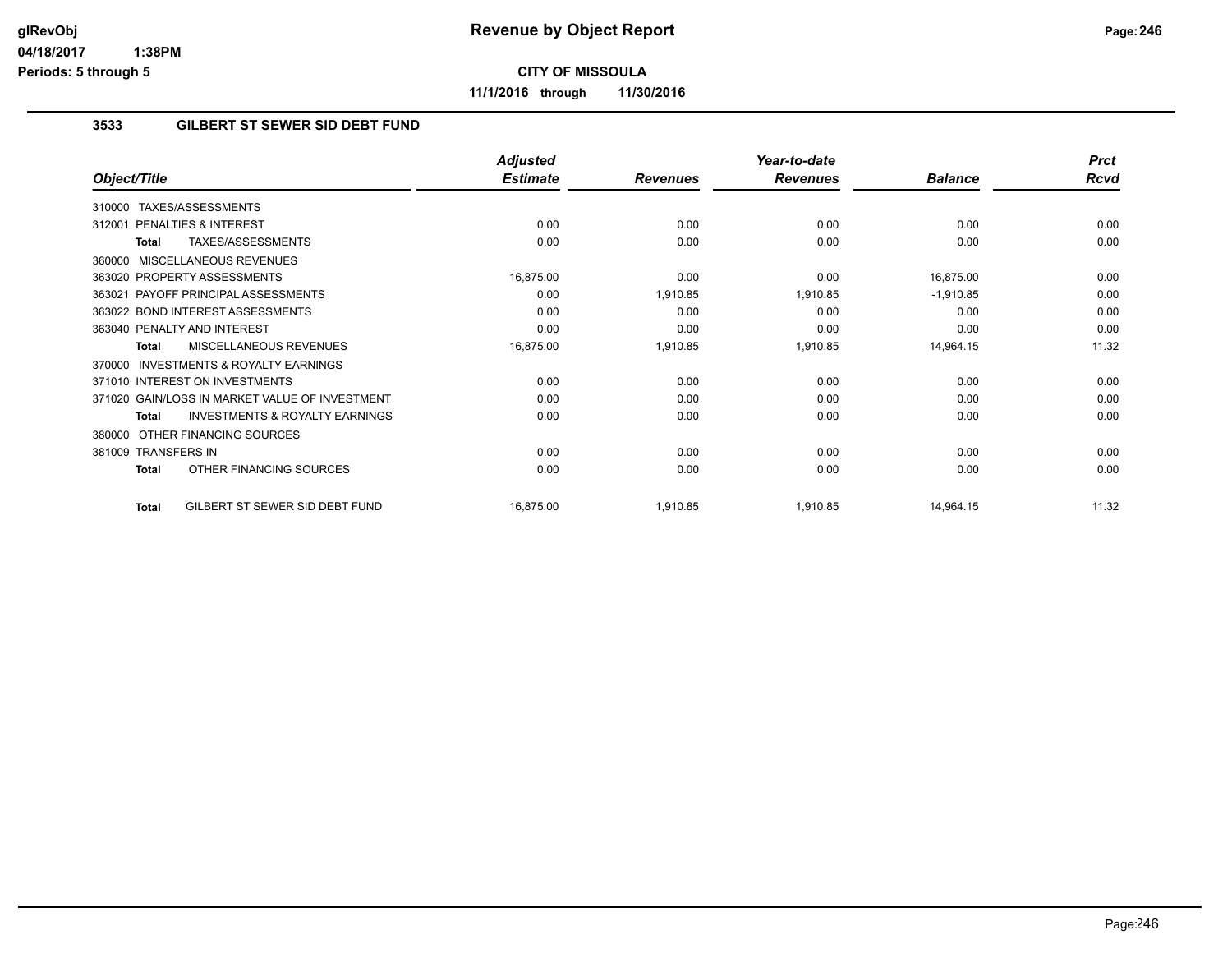**11/1/2016 through 11/30/2016**

**3534 LINCOLNWOOD SEWER PHASE I**

|                                                    | <b>Adjusted</b> |                 | Year-to-date    |                | <b>Prct</b> |
|----------------------------------------------------|-----------------|-----------------|-----------------|----------------|-------------|
| Object/Title                                       | <b>Estimate</b> | <b>Revenues</b> | <b>Revenues</b> | <b>Balance</b> | <b>Rcvd</b> |
| 310000 TAXES/ASSESSMENTS                           |                 |                 |                 |                |             |
| <b>PENALTIES &amp; INTEREST</b><br>312001          | 0.00            | 0.00            | 0.00            | 0.00           | 0.00        |
| TAXES/ASSESSMENTS<br>Total                         | 0.00            | 0.00            | 0.00            | 0.00           | 0.00        |
| 360000 MISCELLANEOUS REVENUES                      |                 |                 |                 |                |             |
| 363020 PROPERTY ASSESSMENTS                        | 17,513.00       | 0.00            | 0.00            | 17,513.00      | 0.00        |
| PAYOFF PRINCIPAL ASSESSMENTS<br>363021             | 0.00            | 0.00            | 0.00            | 0.00           | 0.00        |
| 363022 BOND INTEREST ASSESSMENTS                   | 0.00            | 0.00            | 0.00            | 0.00           | 0.00        |
| 363040 PENALTY AND INTEREST                        | 0.00            | 0.00            | 0.00            | 0.00           | 0.00        |
| <b>MISCELLANEOUS REVENUES</b><br>Total             | 17,513.00       | 0.00            | 0.00            | 17,513.00      | 0.00        |
| 370000 INVESTMENTS & ROYALTY EARNINGS              |                 |                 |                 |                |             |
| 371010 INTEREST ON INVESTMENTS                     | 0.00            | 0.00            | 0.00            | 0.00           | 0.00        |
| 371020 GAIN/LOSS IN MARKET VALUE OF INVESTMENTS    | 0.00            | 0.00            | 0.00            | 0.00           | 0.00        |
| <b>INVESTMENTS &amp; ROYALTY EARNINGS</b><br>Total | 0.00            | 0.00            | 0.00            | 0.00           | 0.00        |
| LINCOLNWOOD SEWER PHASE I<br><b>Total</b>          | 17,513.00       | 0.00            | 0.00            | 17,513.00      | 0.00        |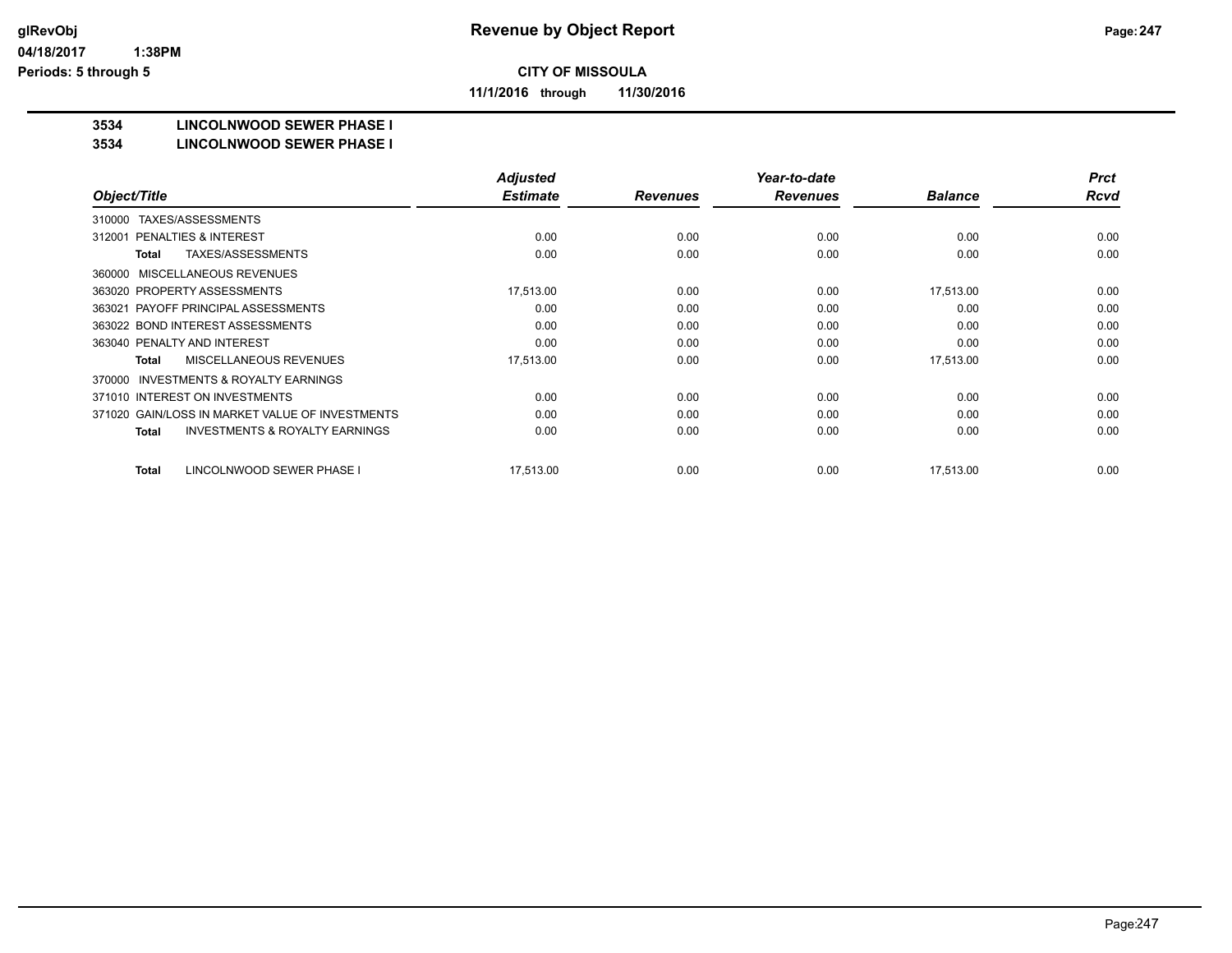**11/1/2016 through 11/30/2016**

#### **3534 LINCOLNWOOD SEWER PHASE I**

| Object/Title                                        | <b>Adjusted</b><br><b>Estimate</b> | <b>Revenues</b> | Year-to-date<br><b>Revenues</b> | <b>Balance</b> | <b>Prct</b><br>Rcvd |
|-----------------------------------------------------|------------------------------------|-----------------|---------------------------------|----------------|---------------------|
|                                                     |                                    |                 |                                 |                |                     |
| TAXES/ASSESSMENTS<br>310000                         |                                    |                 |                                 |                |                     |
| 312001 PENALTIES & INTEREST                         | 0.00                               | 0.00            | 0.00                            | 0.00           | 0.00                |
| TAXES/ASSESSMENTS<br>Total                          | 0.00                               | 0.00            | 0.00                            | 0.00           | 0.00                |
| MISCELLANEOUS REVENUES<br>360000                    |                                    |                 |                                 |                |                     |
| 363020 PROPERTY ASSESSMENTS                         | 17,513.00                          | 0.00            | 0.00                            | 17,513.00      | 0.00                |
| 363021 PAYOFF PRINCIPAL ASSESSMENTS                 | 0.00                               | 0.00            | 0.00                            | 0.00           | 0.00                |
| 363022 BOND INTEREST ASSESSMENTS                    | 0.00                               | 0.00            | 0.00                            | 0.00           | 0.00                |
| 363040 PENALTY AND INTEREST                         | 0.00                               | 0.00            | 0.00                            | 0.00           | 0.00                |
| MISCELLANEOUS REVENUES<br>Total                     | 17,513.00                          | 0.00            | 0.00                            | 17,513.00      | 0.00                |
| <b>INVESTMENTS &amp; ROYALTY EARNINGS</b><br>370000 |                                    |                 |                                 |                |                     |
| 371010 INTEREST ON INVESTMENTS                      | 0.00                               | 0.00            | 0.00                            | 0.00           | 0.00                |
| 371020 GAIN/LOSS IN MARKET VALUE OF INVESTMENT      | 0.00                               | 0.00            | 0.00                            | 0.00           | 0.00                |
| <b>INVESTMENTS &amp; ROYALTY EARNINGS</b><br>Total  | 0.00                               | 0.00            | 0.00                            | 0.00           | 0.00                |
| LINCOLNWOOD SEWER PHASE I<br>Total                  | 17.513.00                          | 0.00            | 0.00                            | 17.513.00      | 0.00                |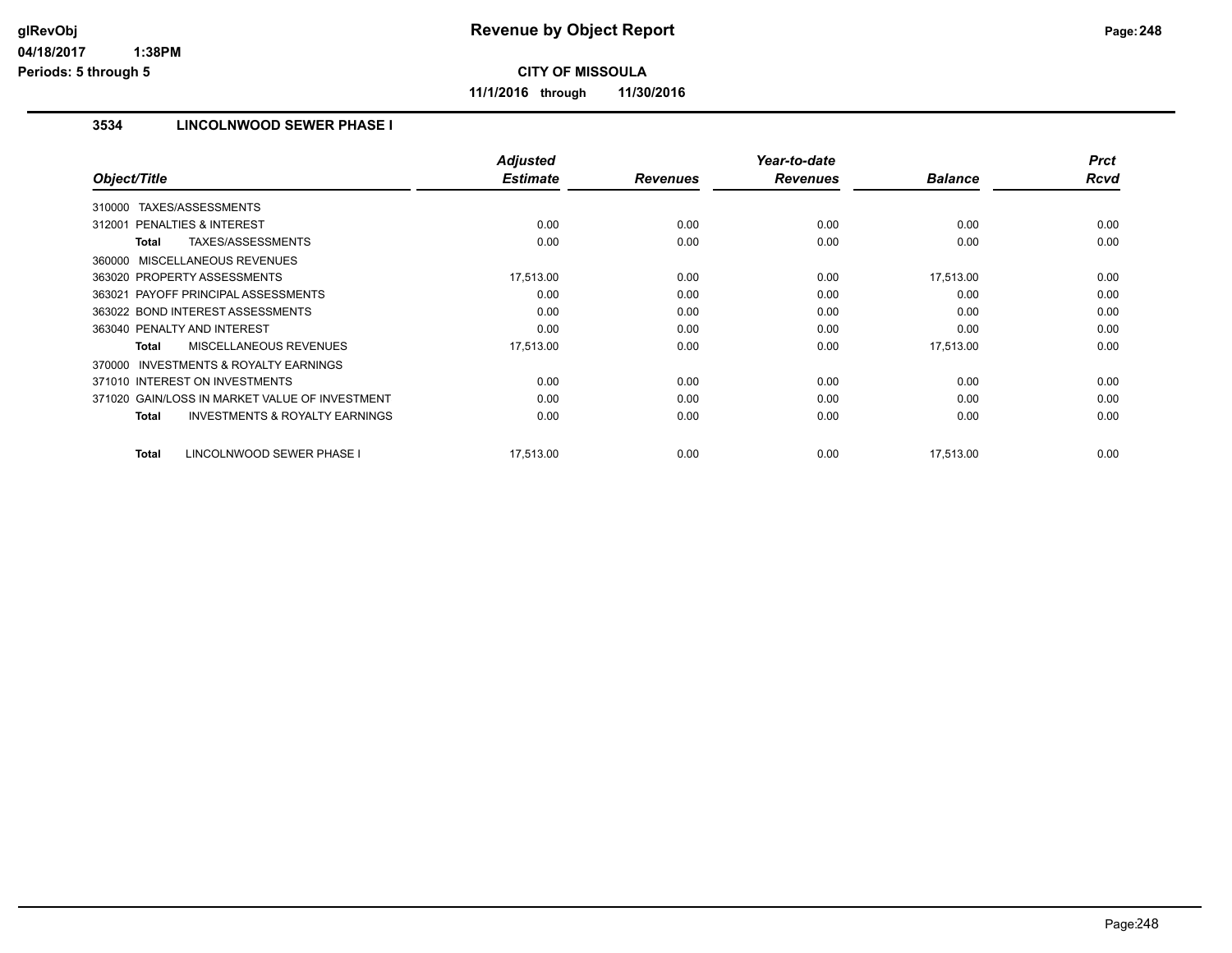**11/1/2016 through 11/30/2016**

## **3535 SLANT STREET TRAFFIC CALMING**

## **3535 SLANT STREET TRAFFIC CALMING**

|                                                           | <b>Adjusted</b> |                 | Year-to-date    |                | <b>Prct</b> |
|-----------------------------------------------------------|-----------------|-----------------|-----------------|----------------|-------------|
| Object/Title                                              | <b>Estimate</b> | <b>Revenues</b> | <b>Revenues</b> | <b>Balance</b> | <b>Rcvd</b> |
| TAXES/ASSESSMENTS<br>310000                               |                 |                 |                 |                |             |
| PENALTIES & INTEREST<br>312001                            | 0.00            | 0.00            | 0.00            | 0.00           | 0.00        |
| TAXES/ASSESSMENTS<br><b>Total</b>                         | 0.00            | 0.00            | 0.00            | 0.00           | 0.00        |
| 360000 MISCELLANEOUS REVENUES                             |                 |                 |                 |                |             |
| 360010 MISCELLANEOUS                                      | 0.00            | 0.00            | 0.00            | 0.00           | 0.00        |
| 363020 PROPERTY ASSESSMENTS                               | 0.00            | 23.01           | 23.01           | $-23.01$       | 0.00        |
| 363021 PAYOFF PRINCIPAL ASSESSMENTS                       | 0.00            | 0.00            | 0.00            | 0.00           | 0.00        |
| 363022 BOND INTEREST ASSESSMENTS                          | 0.00            | 0.00            | 0.00            | 0.00           | 0.00        |
| 363040 PENALTY AND INTEREST                               | 0.00            | 0.49            | 0.49            | $-0.49$        | 0.00        |
| MISCELLANEOUS REVENUES<br><b>Total</b>                    | 0.00            | 23.50           | 23.50           | $-23.50$       | 0.00        |
| <b>INVESTMENTS &amp; ROYALTY EARNINGS</b><br>370000       |                 |                 |                 |                |             |
| 371010 INTEREST ON INVESTMENTS                            | 0.00            | 0.00            | 0.00            | 0.00           | 0.00        |
| 371020 GAIN/LOSS IN MARKET VALUE OF INVESTMENTS           | 0.00            | 0.00            | 0.00            | 0.00           | 0.00        |
| <b>INVESTMENTS &amp; ROYALTY EARNINGS</b><br><b>Total</b> | 0.00            | 0.00            | 0.00            | 0.00           | 0.00        |
| OTHER FINANCING SOURCES<br>380000                         |                 |                 |                 |                |             |
| 383000 OPERATING TRANSFERS                                | 0.00            | 0.00            | 0.00            | 0.00           | 0.00        |
| OTHER FINANCING SOURCES<br><b>Total</b>                   | 0.00            | 0.00            | 0.00            | 0.00           | 0.00        |
| SLANT STREET TRAFFIC CALMING<br><b>Total</b>              | 0.00            | 23.50           | 23.50           | $-23.50$       | 0.00        |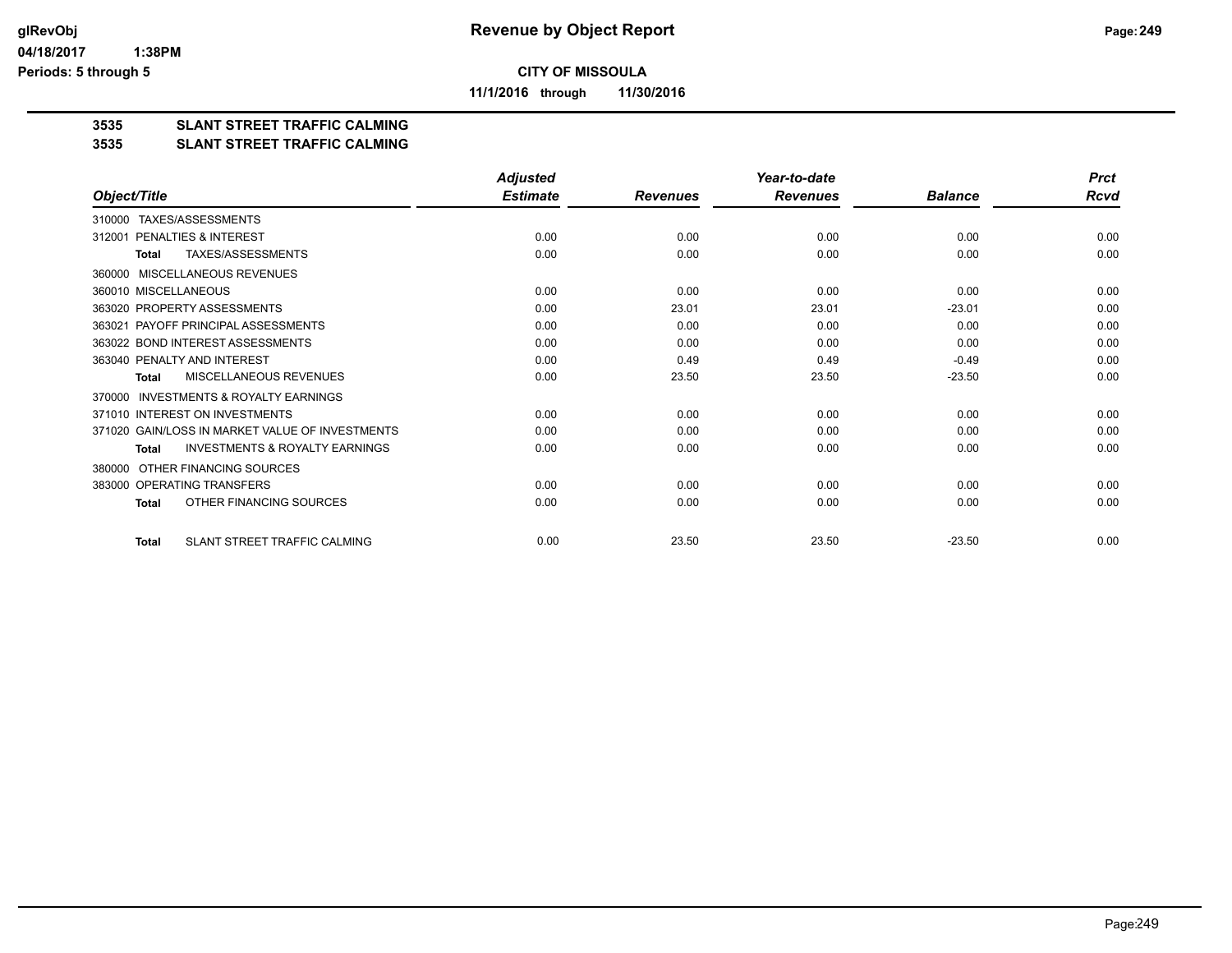**11/1/2016 through 11/30/2016**

#### **3535 SLANT STREET TRAFFIC CALMING**

|                                                           | <b>Adjusted</b> |                 | Year-to-date    |                | <b>Prct</b> |
|-----------------------------------------------------------|-----------------|-----------------|-----------------|----------------|-------------|
| Object/Title                                              | <b>Estimate</b> | <b>Revenues</b> | <b>Revenues</b> | <b>Balance</b> | <b>Rcvd</b> |
| 310000 TAXES/ASSESSMENTS                                  |                 |                 |                 |                |             |
| PENALTIES & INTEREST<br>312001                            | 0.00            | 0.00            | 0.00            | 0.00           | 0.00        |
| TAXES/ASSESSMENTS<br><b>Total</b>                         | 0.00            | 0.00            | 0.00            | 0.00           | 0.00        |
| 360000 MISCELLANEOUS REVENUES                             |                 |                 |                 |                |             |
| 360010 MISCELLANEOUS                                      | 0.00            | 0.00            | 0.00            | 0.00           | 0.00        |
| 363020 PROPERTY ASSESSMENTS                               | 0.00            | 23.01           | 23.01           | $-23.01$       | 0.00        |
| 363021 PAYOFF PRINCIPAL ASSESSMENTS                       | 0.00            | 0.00            | 0.00            | 0.00           | 0.00        |
| 363022 BOND INTEREST ASSESSMENTS                          | 0.00            | 0.00            | 0.00            | 0.00           | 0.00        |
| 363040 PENALTY AND INTEREST                               | 0.00            | 0.49            | 0.49            | $-0.49$        | 0.00        |
| MISCELLANEOUS REVENUES<br><b>Total</b>                    | 0.00            | 23.50           | 23.50           | $-23.50$       | 0.00        |
| <b>INVESTMENTS &amp; ROYALTY EARNINGS</b><br>370000       |                 |                 |                 |                |             |
| 371010 INTEREST ON INVESTMENTS                            | 0.00            | 0.00            | 0.00            | 0.00           | 0.00        |
| 371020 GAIN/LOSS IN MARKET VALUE OF INVESTMENT            | 0.00            | 0.00            | 0.00            | 0.00           | 0.00        |
| <b>INVESTMENTS &amp; ROYALTY EARNINGS</b><br><b>Total</b> | 0.00            | 0.00            | 0.00            | 0.00           | 0.00        |
| 380000 OTHER FINANCING SOURCES                            |                 |                 |                 |                |             |
| 383000 OPERATING TRANSFERS                                | 0.00            | 0.00            | 0.00            | 0.00           | 0.00        |
| OTHER FINANCING SOURCES<br><b>Total</b>                   | 0.00            | 0.00            | 0.00            | 0.00           | 0.00        |
| SLANT STREET TRAFFIC CALMING<br><b>Total</b>              | 0.00            | 23.50           | 23.50           | $-23.50$       | 0.00        |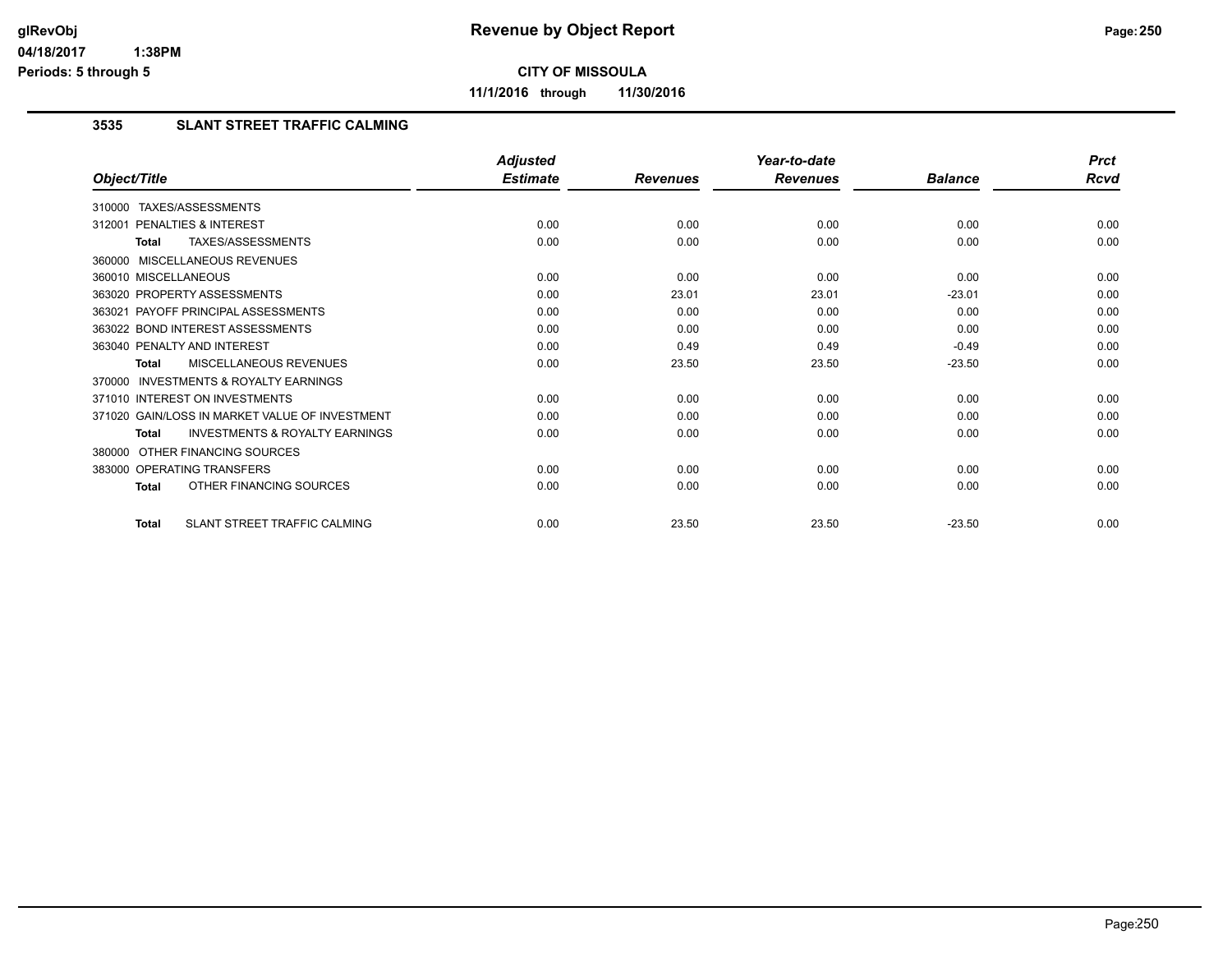**11/1/2016 through 11/30/2016**

## **3536 LINCOLNWOOD SEWER PHASE II**

## **3536 LINCOLNWOOD SEWER PHASE II**

|                                                           | <b>Adjusted</b> |                 | Year-to-date    |                | <b>Prct</b> |
|-----------------------------------------------------------|-----------------|-----------------|-----------------|----------------|-------------|
| Object/Title                                              | <b>Estimate</b> | <b>Revenues</b> | <b>Revenues</b> | <b>Balance</b> | <b>Rcvd</b> |
| TAXES/ASSESSMENTS<br>310000                               |                 |                 |                 |                |             |
| 312001 PENALTIES & INTEREST                               | 0.00            | 0.00            | 0.00            | 0.00           | 0.00        |
| TAXES/ASSESSMENTS<br><b>Total</b>                         | 0.00            | 0.00            | 0.00            | 0.00           | 0.00        |
| MISCELLANEOUS REVENUES<br>360000                          |                 |                 |                 |                |             |
| 363020 PROPERTY ASSESSMENTS                               | 31,544.00       | 0.00            | 0.00            | 31,544.00      | 0.00        |
| 363021 PAYOFF PRINCIPAL ASSESSMENTS                       | 0.00            | 3,352.17        | 3,352.17        | $-3,352.17$    | 0.00        |
| 363022 BOND INTEREST ASSESSMENTS                          | 0.00            | 0.00            | 0.00            | 0.00           | 0.00        |
| 363040 PENALTY AND INTEREST                               | 0.00            | 0.00            | 0.00            | 0.00           | 0.00        |
| MISCELLANEOUS REVENUES<br><b>Total</b>                    | 31,544.00       | 3,352.17        | 3,352.17        | 28,191.83      | 10.63       |
| <b>INVESTMENTS &amp; ROYALTY EARNINGS</b><br>370000       |                 |                 |                 |                |             |
| 371010 INTEREST ON INVESTMENTS                            | 0.00            | 0.00            | 0.00            | 0.00           | 0.00        |
| 371020 GAIN/LOSS IN MARKET VALUE OF INVESTMENTS           | 0.00            | 0.00            | 0.00            | 0.00           | 0.00        |
| <b>INVESTMENTS &amp; ROYALTY EARNINGS</b><br><b>Total</b> | 0.00            | 0.00            | 0.00            | 0.00           | 0.00        |
| LINCOLNWOOD SEWER PHASE II<br><b>Total</b>                | 31.544.00       | 3.352.17        | 3.352.17        | 28,191.83      | 10.63       |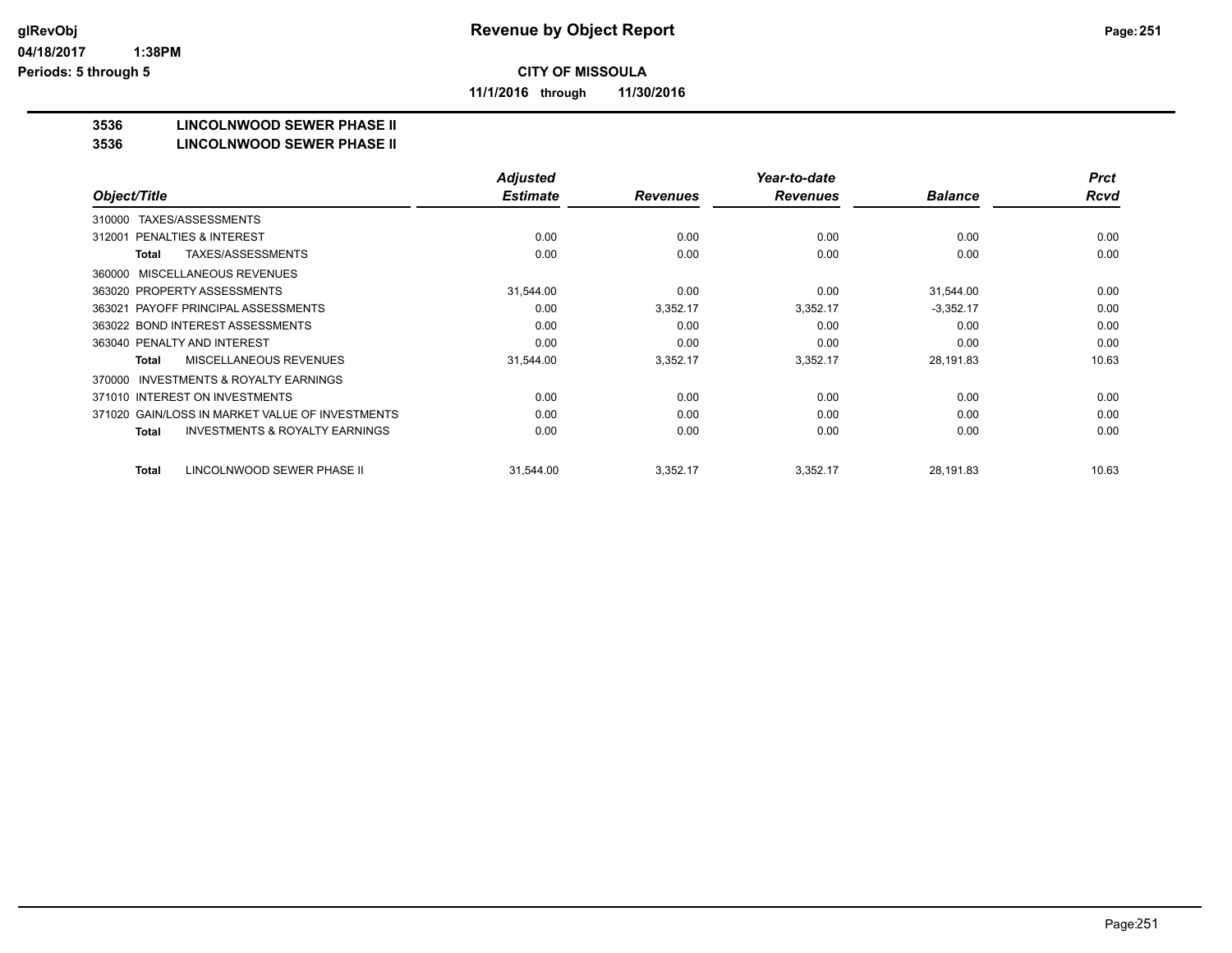**11/1/2016 through 11/30/2016**

#### **3536 LINCOLNWOOD SEWER PHASE II**

| Object/Title                                              | <b>Adjusted</b><br><b>Estimate</b> |                 | Year-to-date<br><b>Revenues</b> | <b>Balance</b> | <b>Prct</b><br><b>Rcvd</b> |
|-----------------------------------------------------------|------------------------------------|-----------------|---------------------------------|----------------|----------------------------|
|                                                           |                                    | <b>Revenues</b> |                                 |                |                            |
| TAXES/ASSESSMENTS<br>310000                               |                                    |                 |                                 |                |                            |
| 312001 PENALTIES & INTEREST                               | 0.00                               | 0.00            | 0.00                            | 0.00           | 0.00                       |
| TAXES/ASSESSMENTS<br>Total                                | 0.00                               | 0.00            | 0.00                            | 0.00           | 0.00                       |
| MISCELLANEOUS REVENUES<br>360000                          |                                    |                 |                                 |                |                            |
| 363020 PROPERTY ASSESSMENTS                               | 31,544.00                          | 0.00            | 0.00                            | 31,544.00      | 0.00                       |
| 363021 PAYOFF PRINCIPAL ASSESSMENTS                       | 0.00                               | 3,352.17        | 3,352.17                        | $-3,352.17$    | 0.00                       |
| 363022 BOND INTEREST ASSESSMENTS                          | 0.00                               | 0.00            | 0.00                            | 0.00           | 0.00                       |
| 363040 PENALTY AND INTEREST                               | 0.00                               | 0.00            | 0.00                            | 0.00           | 0.00                       |
| MISCELLANEOUS REVENUES<br>Total                           | 31,544.00                          | 3,352.17        | 3,352.17                        | 28,191.83      | 10.63                      |
| <b>INVESTMENTS &amp; ROYALTY EARNINGS</b><br>370000       |                                    |                 |                                 |                |                            |
| 371010 INTEREST ON INVESTMENTS                            | 0.00                               | 0.00            | 0.00                            | 0.00           | 0.00                       |
| 371020 GAIN/LOSS IN MARKET VALUE OF INVESTMENT            | 0.00                               | 0.00            | 0.00                            | 0.00           | 0.00                       |
| <b>INVESTMENTS &amp; ROYALTY EARNINGS</b><br><b>Total</b> | 0.00                               | 0.00            | 0.00                            | 0.00           | 0.00                       |
| LINCOLNWOOD SEWER PHASE II<br>Total                       | 31,544.00                          | 3,352.17        | 3,352.17                        | 28,191.83      | 10.63                      |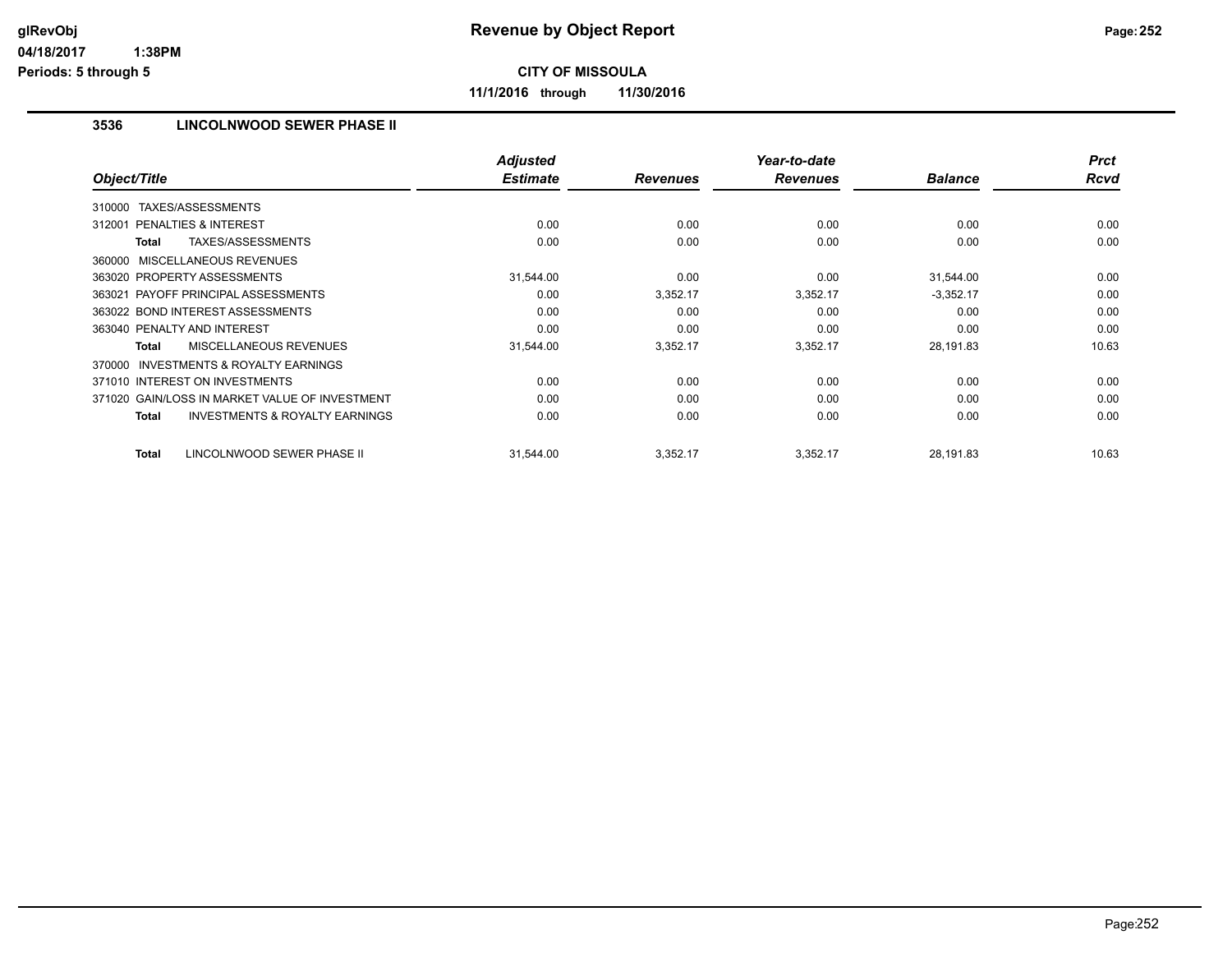**11/1/2016 through 11/30/2016**

## **3539 SOUTH 4TH STREET W TRAFFIC**

### **3539 SOUTH 4TH STREET W TRAFFIC**

|                                                     | <b>Adjusted</b> |                 | Year-to-date    |                | <b>Prct</b> |
|-----------------------------------------------------|-----------------|-----------------|-----------------|----------------|-------------|
| Object/Title                                        | <b>Estimate</b> | <b>Revenues</b> | <b>Revenues</b> | <b>Balance</b> | Rcvd        |
| TAXES/ASSESSMENTS<br>310000                         |                 |                 |                 |                |             |
| PENALTIES & INTEREST<br>312001                      | 0.00            | 0.00            | 0.00            | 0.00           | 0.00        |
| TAXES/ASSESSMENTS<br>Total                          | 0.00            | 0.00            | 0.00            | 0.00           | 0.00        |
| 360000 MISCELLANEOUS REVENUES                       |                 |                 |                 |                |             |
| 360010 MISCELLANEOUS                                | 0.00            | 0.00            | 0.00            | 0.00           | 0.00        |
| 363020 PROPERTY ASSESSMENTS                         | 0.00            | 0.00            | 0.00            | 0.00           | 0.00        |
| PAYOFF PRINCIPAL ASSESSMENTS<br>363021              | 0.00            | 0.00            | 0.00            | 0.00           | 0.00        |
| 363022 BOND INTEREST ASSESSMENTS                    | 0.00            | 0.00            | 0.00            | 0.00           | 0.00        |
| 363040 PENALTY AND INTEREST                         | 0.00            | 0.00            | 0.00            | 0.00           | 0.00        |
| MISCELLANEOUS REVENUES<br>Total                     | 0.00            | 0.00            | 0.00            | 0.00           | 0.00        |
| <b>INVESTMENTS &amp; ROYALTY EARNINGS</b><br>370000 |                 |                 |                 |                |             |
| 371010 INTEREST ON INVESTMENTS                      | 0.00            | 0.00            | 0.00            | 0.00           | 0.00        |
| 371020 GAIN/LOSS IN MARKET VALUE OF INVESTMENTS     | 0.00            | 0.00            | 0.00            | 0.00           | 0.00        |
| <b>INVESTMENTS &amp; ROYALTY EARNINGS</b><br>Total  | 0.00            | 0.00            | 0.00            | 0.00           | 0.00        |
| OTHER FINANCING SOURCES<br>380000                   |                 |                 |                 |                |             |
| 383000 OPERATING TRANSFERS                          | 0.00            | 0.00            | 0.00            | 0.00           | 0.00        |
| OTHER FINANCING SOURCES<br><b>Total</b>             | 0.00            | 0.00            | 0.00            | 0.00           | 0.00        |
| SOUTH 4TH STREET W TRAFFIC<br>Total                 | 0.00            | 0.00            | 0.00            | 0.00           | 0.00        |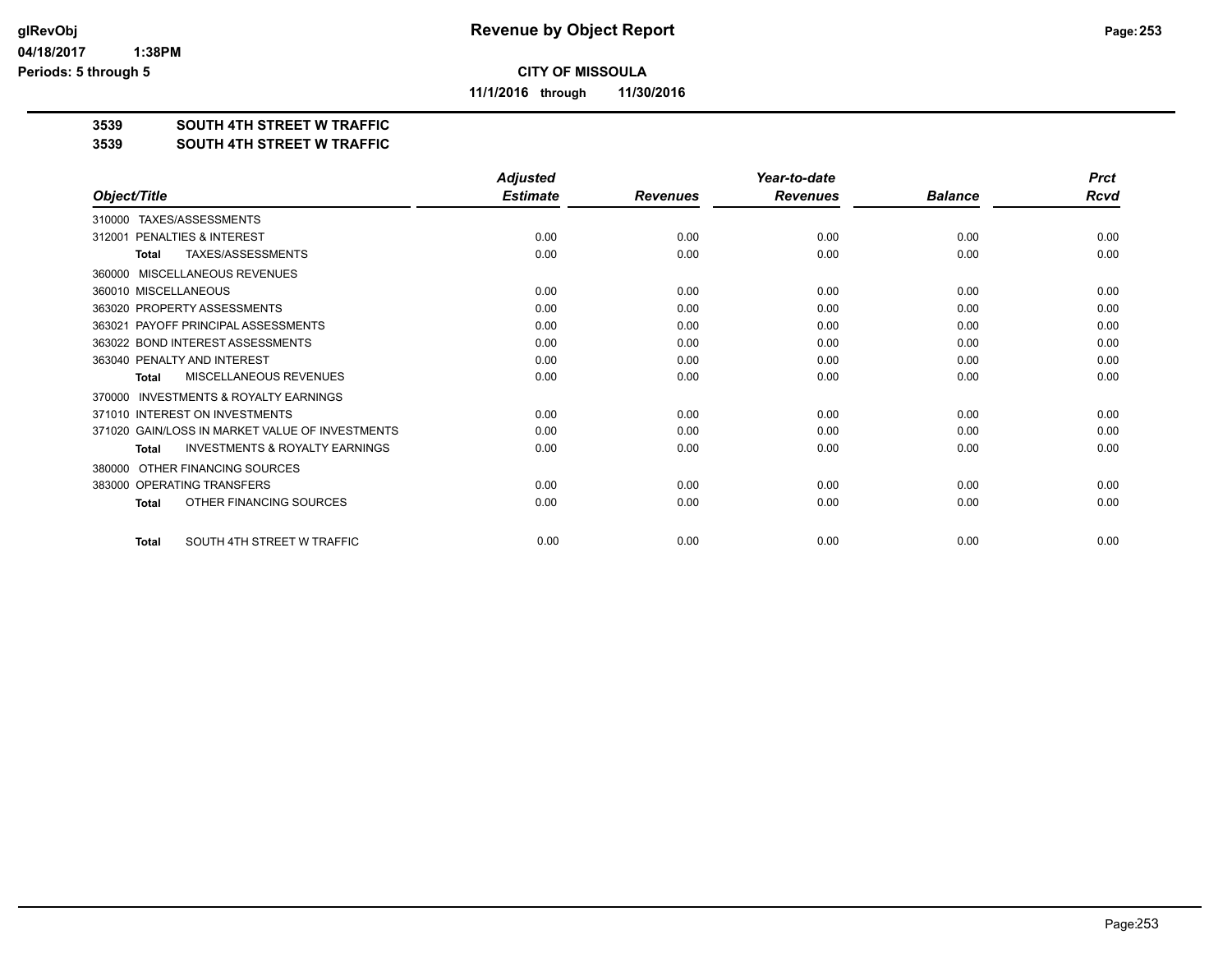**11/1/2016 through 11/30/2016**

#### **3539 SOUTH 4TH STREET W TRAFFIC**

|                                                           | <b>Adjusted</b> |                 | Year-to-date    |                | <b>Prct</b> |
|-----------------------------------------------------------|-----------------|-----------------|-----------------|----------------|-------------|
| Object/Title                                              | <b>Estimate</b> | <b>Revenues</b> | <b>Revenues</b> | <b>Balance</b> | <b>Rcvd</b> |
| 310000 TAXES/ASSESSMENTS                                  |                 |                 |                 |                |             |
| 312001 PENALTIES & INTEREST                               | 0.00            | 0.00            | 0.00            | 0.00           | 0.00        |
| TAXES/ASSESSMENTS<br><b>Total</b>                         | 0.00            | 0.00            | 0.00            | 0.00           | 0.00        |
| 360000 MISCELLANEOUS REVENUES                             |                 |                 |                 |                |             |
| 360010 MISCELLANEOUS                                      | 0.00            | 0.00            | 0.00            | 0.00           | 0.00        |
| 363020 PROPERTY ASSESSMENTS                               | 0.00            | 0.00            | 0.00            | 0.00           | 0.00        |
| 363021 PAYOFF PRINCIPAL ASSESSMENTS                       | 0.00            | 0.00            | 0.00            | 0.00           | 0.00        |
| 363022 BOND INTEREST ASSESSMENTS                          | 0.00            | 0.00            | 0.00            | 0.00           | 0.00        |
| 363040 PENALTY AND INTEREST                               | 0.00            | 0.00            | 0.00            | 0.00           | 0.00        |
| MISCELLANEOUS REVENUES<br><b>Total</b>                    | 0.00            | 0.00            | 0.00            | 0.00           | 0.00        |
| INVESTMENTS & ROYALTY EARNINGS<br>370000                  |                 |                 |                 |                |             |
| 371010 INTEREST ON INVESTMENTS                            | 0.00            | 0.00            | 0.00            | 0.00           | 0.00        |
| 371020 GAIN/LOSS IN MARKET VALUE OF INVESTMENT            | 0.00            | 0.00            | 0.00            | 0.00           | 0.00        |
| <b>INVESTMENTS &amp; ROYALTY EARNINGS</b><br><b>Total</b> | 0.00            | 0.00            | 0.00            | 0.00           | 0.00        |
| 380000 OTHER FINANCING SOURCES                            |                 |                 |                 |                |             |
| 383000 OPERATING TRANSFERS                                | 0.00            | 0.00            | 0.00            | 0.00           | 0.00        |
| OTHER FINANCING SOURCES<br><b>Total</b>                   | 0.00            | 0.00            | 0.00            | 0.00           | 0.00        |
| SOUTH 4TH STREET W TRAFFIC<br><b>Total</b>                | 0.00            | 0.00            | 0.00            | 0.00           | 0.00        |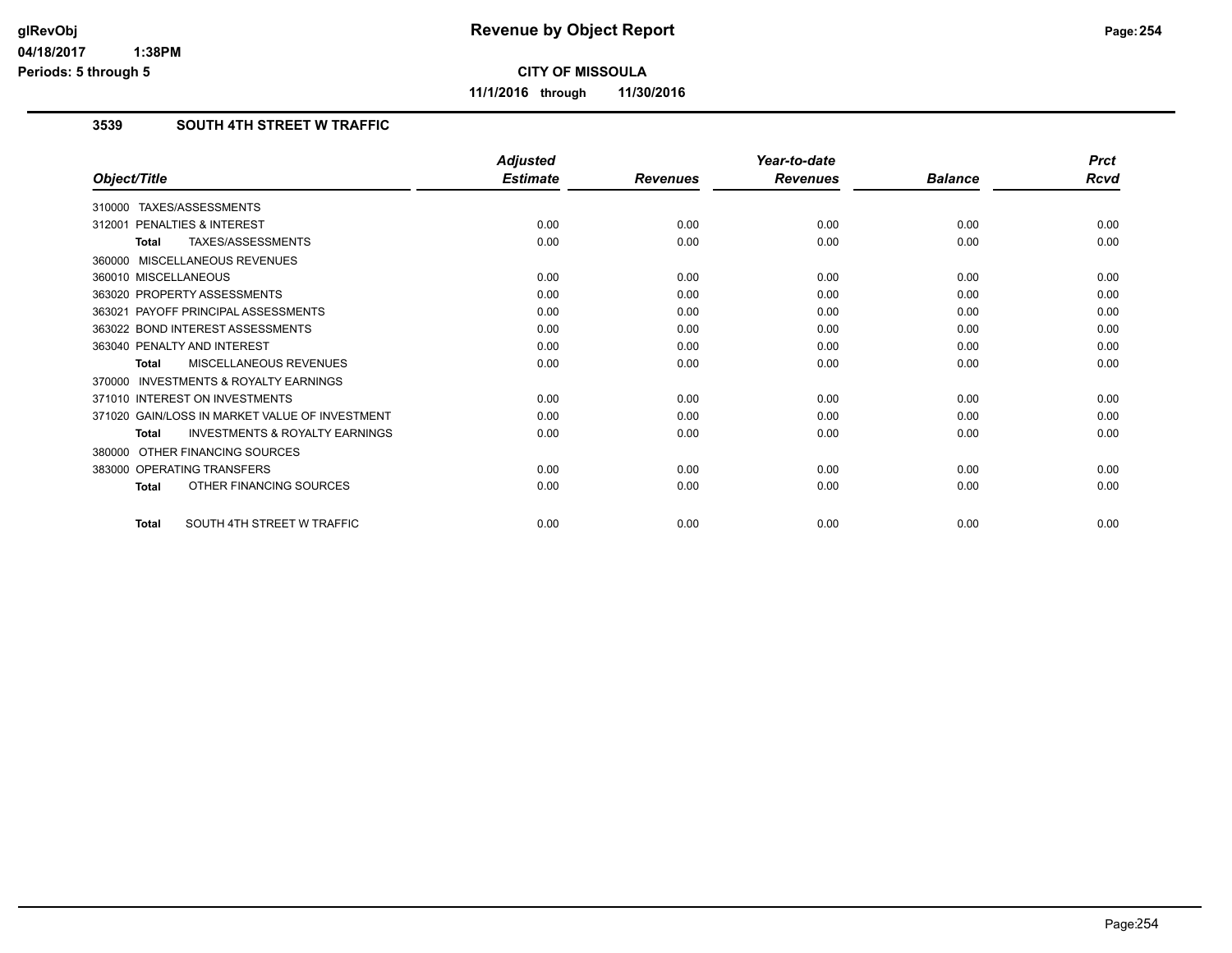**11/1/2016 through 11/30/2016**

**3540 SID 540 DEBT SERVICE FUND**

**3540 SID 540 DEBT SERVICE FUND**

|                                                    | <b>Adiusted</b> |                 | Year-to-date    |                | <b>Prct</b> |
|----------------------------------------------------|-----------------|-----------------|-----------------|----------------|-------------|
| Object/Title                                       | <b>Estimate</b> | <b>Revenues</b> | <b>Revenues</b> | <b>Balance</b> | <b>Rcvd</b> |
| 360000 MISCELLANEOUS REVENUES                      |                 |                 |                 |                |             |
| 363020 PROPERTY ASSESSMENTS                        | 121,253.00      | 93.35           | 181.22          | 121,071.78     | 0.15        |
| 363021 PAYOFF PRINCIPAL ASSESSMENTS                | 0.00            | 2.250.11        | 5.022.32        | $-5.022.32$    | 0.00        |
| 363040 PENALTY AND INTEREST                        | 0.00            | 0.00            | 4.00            | $-4.00$        | 0.00        |
| MISCELLANEOUS REVENUES<br>Total                    | 121,253.00      | 2.343.46        | 5.207.54        | 116.045.46     | 4.29        |
| 370000 INVESTMENTS & ROYALTY EARNINGS              |                 |                 |                 |                |             |
| 371010 INTEREST ON INVESTMENTS                     | 0.00            | 0.00            | 0.00            | 0.00           | 0.00        |
| 371500 INTEREST ON INTERFUND LOAN                  | 0.00            | 0.00            | 0.00            | 0.00           | 0.00        |
| <b>INVESTMENTS &amp; ROYALTY EARNINGS</b><br>Total | 0.00            | 0.00            | 0.00            | 0.00           | 0.00        |
| SID 540 DEBT SERVICE FUND<br><b>Total</b>          | 121.253.00      | 2.343.46        | 5.207.54        | 116.045.46     | 4.29        |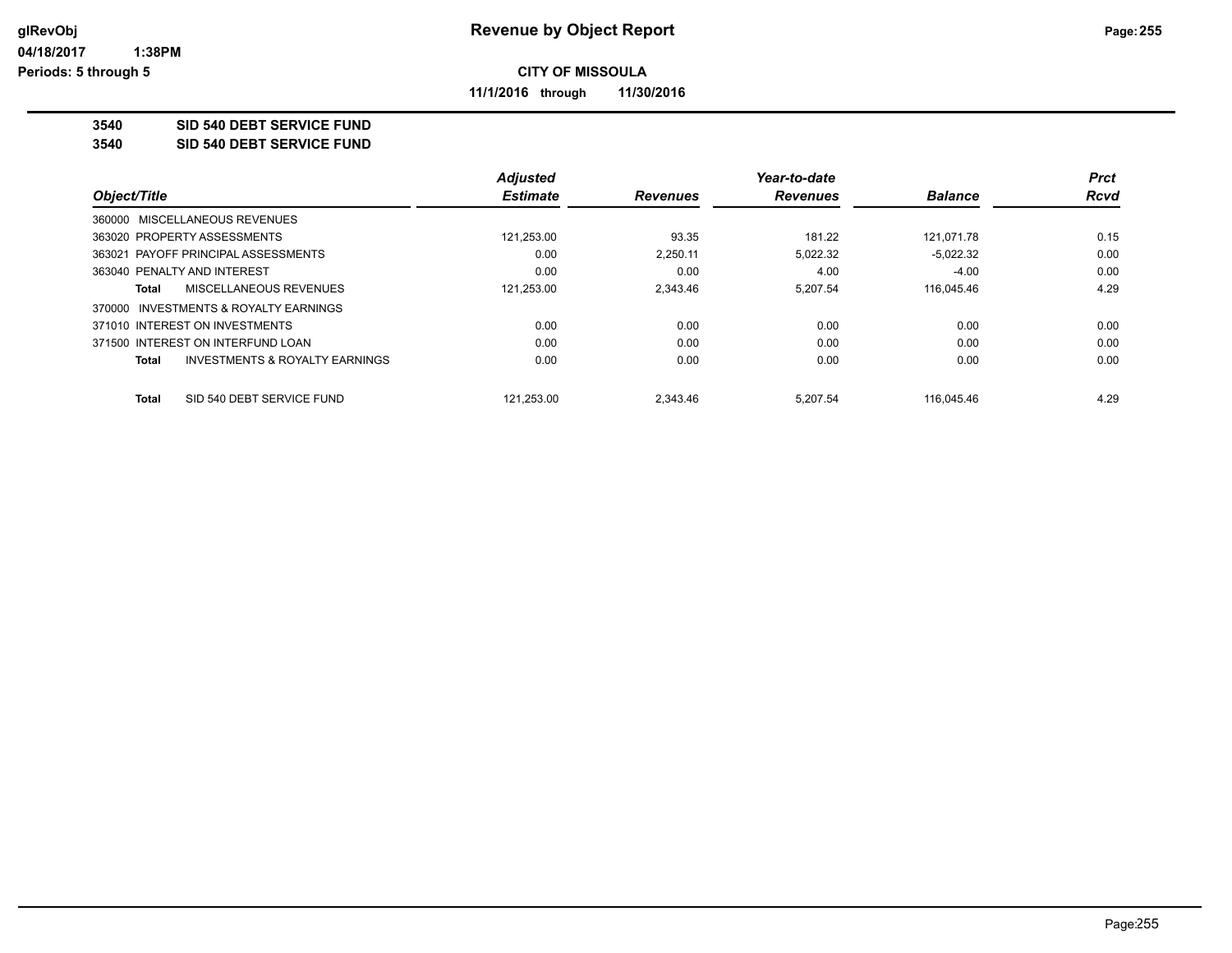**11/1/2016 through 11/30/2016**

#### **3540 SID 540 DEBT SERVICE FUND**

| Object/Title |                                           | <b>Adjusted</b><br><b>Estimate</b> | <b>Revenues</b> | Year-to-date<br><b>Revenues</b> | <b>Balance</b> | <b>Prct</b><br><b>Rcvd</b> |
|--------------|-------------------------------------------|------------------------------------|-----------------|---------------------------------|----------------|----------------------------|
|              | 360000 MISCELLANEOUS REVENUES             |                                    |                 |                                 |                |                            |
|              |                                           |                                    |                 |                                 |                |                            |
|              | 363020 PROPERTY ASSESSMENTS               | 121.253.00                         | 93.35           | 181.22                          | 121.071.78     | 0.15                       |
|              | 363021 PAYOFF PRINCIPAL ASSESSMENTS       | 0.00                               | 2.250.11        | 5.022.32                        | $-5,022.32$    | 0.00                       |
|              | 363040 PENALTY AND INTEREST               | 0.00                               | 0.00            | 4.00                            | $-4.00$        | 0.00                       |
| Total        | MISCELLANEOUS REVENUES                    | 121,253.00                         | 2,343.46        | 5,207.54                        | 116,045.46     | 4.29                       |
|              | 370000 INVESTMENTS & ROYALTY EARNINGS     |                                    |                 |                                 |                |                            |
|              | 371010 INTEREST ON INVESTMENTS            | 0.00                               | 0.00            | 0.00                            | 0.00           | 0.00                       |
|              | 371500 INTEREST ON INTERFUND LOAN         | 0.00                               | 0.00            | 0.00                            | 0.00           | 0.00                       |
| Total        | <b>INVESTMENTS &amp; ROYALTY EARNINGS</b> | 0.00                               | 0.00            | 0.00                            | 0.00           | 0.00                       |
| <b>Total</b> | SID 540 DEBT SERVICE FUND                 | 121.253.00                         | 2.343.46        | 5.207.54                        | 116.045.46     | 4.29                       |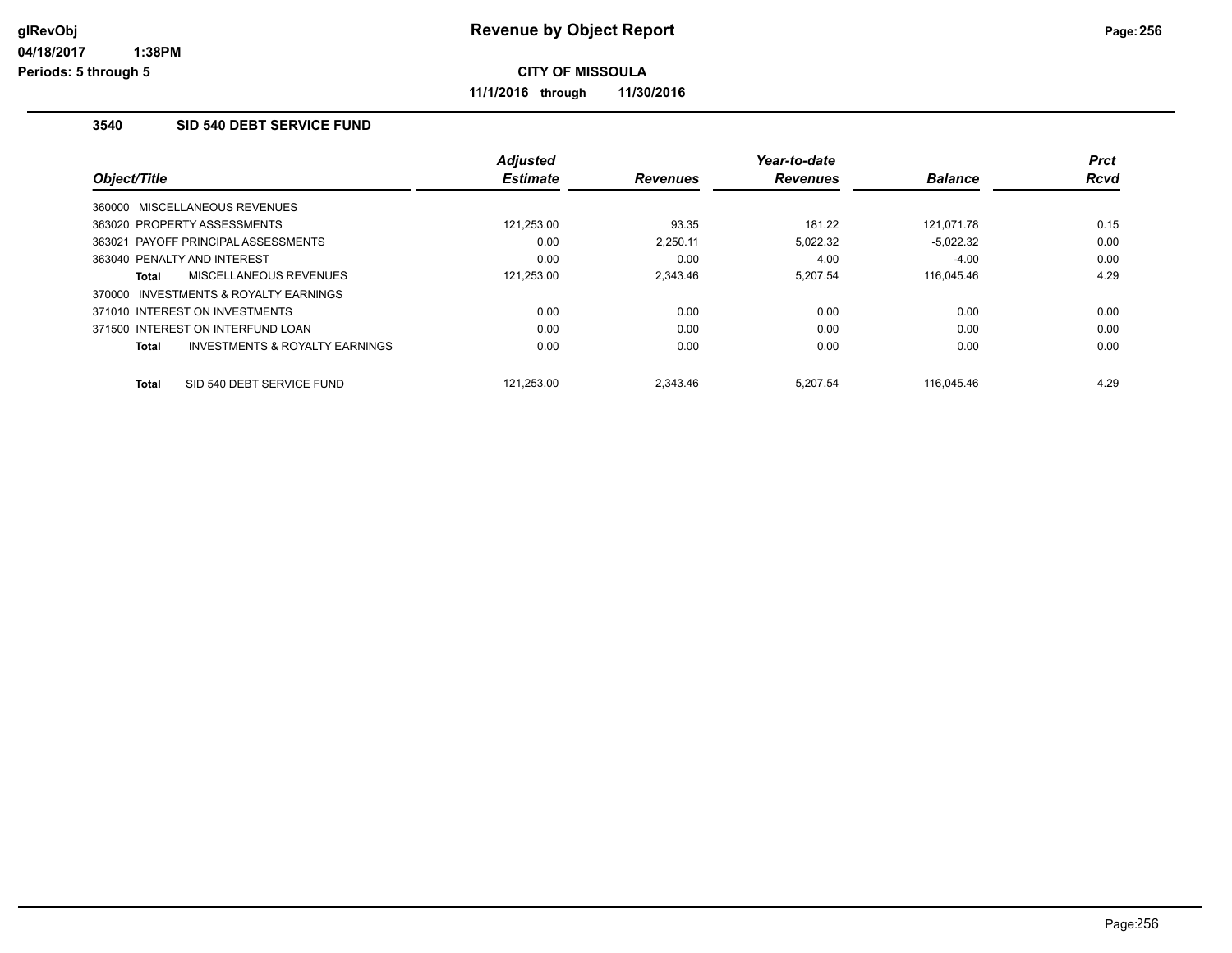**11/1/2016 through 11/30/2016**

**3541 SID 541 DEBT SERVICE**

| 3541 | <b>SID 541 DEBT SERVICE</b> |  |
|------|-----------------------------|--|
|------|-----------------------------|--|

|                                                    | <b>Adjusted</b> |                 | Year-to-date    |                | <b>Prct</b> |
|----------------------------------------------------|-----------------|-----------------|-----------------|----------------|-------------|
| Object/Title                                       | <b>Estimate</b> | <b>Revenues</b> | <b>Revenues</b> | <b>Balance</b> | <b>Rcvd</b> |
| 360000 MISCELLANEOUS REVENUES                      |                 |                 |                 |                |             |
| 363020 PROPERTY ASSESSMENTS                        | 58,098.00       | 53.97           | 53.97           | 58,044.03      | 0.09        |
| 363021 PAYOFF PRINCIPAL ASSESSMENTS                | 0.00            | 1,196.16        | 1,495.20        | $-1,495.20$    | 0.00        |
| 363040 PENALTY AND INTEREST                        | 0.00            | 0.97            | 0.97            | $-0.97$        | 0.00        |
| MISCELLANEOUS REVENUES<br>Total                    | 58,098.00       | 1,251.10        | 1,550.14        | 56,547.86      | 2.67        |
| INVESTMENTS & ROYALTY EARNINGS<br>370000           |                 |                 |                 |                |             |
| 371010 INTEREST ON INVESTMENTS                     | 0.00            | 0.00            | 0.00            | 0.00           | 0.00        |
| <b>INVESTMENTS &amp; ROYALTY EARNINGS</b><br>Total | 0.00            | 0.00            | 0.00            | 0.00           | 0.00        |
| 380000 OTHER FINANCING SOURCES                     |                 |                 |                 |                |             |
| 381030 SID BONDS PROCEEDS                          | 0.00            | 0.00            | 0.00            | 0.00           | 0.00        |
| OTHER FINANCING SOURCES<br><b>Total</b>            | 0.00            | 0.00            | 0.00            | 0.00           | 0.00        |
| SID 541 DEBT SERVICE<br><b>Total</b>               | 58,098.00       | 1,251.10        | 1,550.14        | 56,547.86      | 2.67        |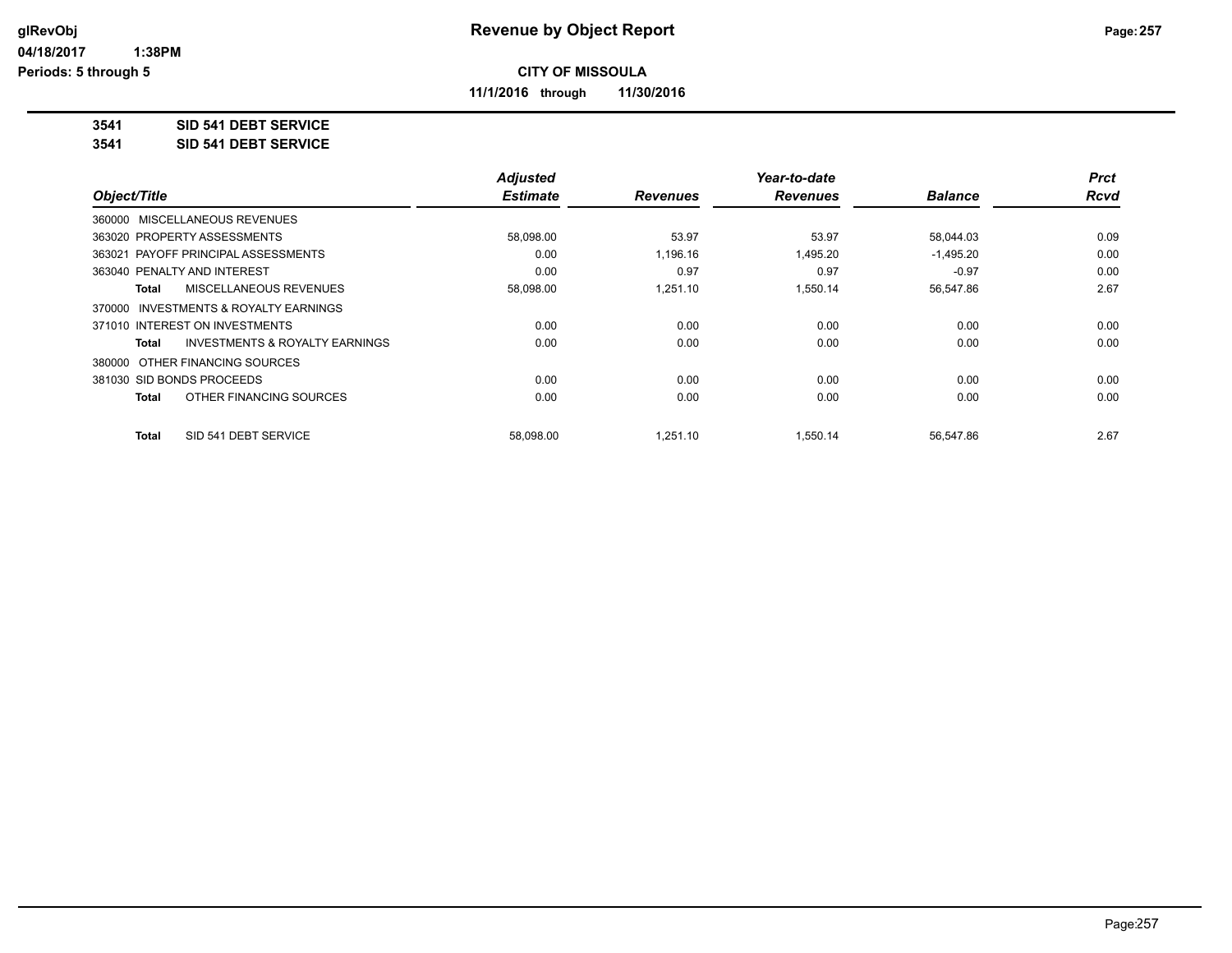**11/1/2016 through 11/30/2016**

#### **3541 SID 541 DEBT SERVICE**

| Object/Title                                   | <b>Adjusted</b><br><b>Estimate</b> | <b>Revenues</b> | Year-to-date<br><b>Revenues</b> | <b>Balance</b> | <b>Prct</b><br><b>Rcvd</b> |
|------------------------------------------------|------------------------------------|-----------------|---------------------------------|----------------|----------------------------|
| 360000 MISCELLANEOUS REVENUES                  |                                    |                 |                                 |                |                            |
| 363020 PROPERTY ASSESSMENTS                    | 58,098.00                          | 53.97           | 53.97                           | 58,044.03      | 0.09                       |
| 363021 PAYOFF PRINCIPAL ASSESSMENTS            | 0.00                               | 1,196.16        | 1,495.20                        | $-1,495.20$    | 0.00                       |
| 363040 PENALTY AND INTEREST                    | 0.00                               | 0.97            | 0.97                            | $-0.97$        | 0.00                       |
| MISCELLANEOUS REVENUES<br>Total                | 58,098.00                          | 1.251.10        | 1.550.14                        | 56.547.86      | 2.67                       |
| INVESTMENTS & ROYALTY EARNINGS<br>370000       |                                    |                 |                                 |                |                            |
| 371010 INTEREST ON INVESTMENTS                 | 0.00                               | 0.00            | 0.00                            | 0.00           | 0.00                       |
| INVESTMENTS & ROYALTY EARNINGS<br><b>Total</b> | 0.00                               | 0.00            | 0.00                            | 0.00           | 0.00                       |
| 380000 OTHER FINANCING SOURCES                 |                                    |                 |                                 |                |                            |
| 381030 SID BONDS PROCEEDS                      | 0.00                               | 0.00            | 0.00                            | 0.00           | 0.00                       |
| OTHER FINANCING SOURCES<br><b>Total</b>        | 0.00                               | 0.00            | 0.00                            | 0.00           | 0.00                       |
| SID 541 DEBT SERVICE<br><b>Total</b>           | 58,098.00                          | 1,251.10        | 1,550.14                        | 56,547.86      | 2.67                       |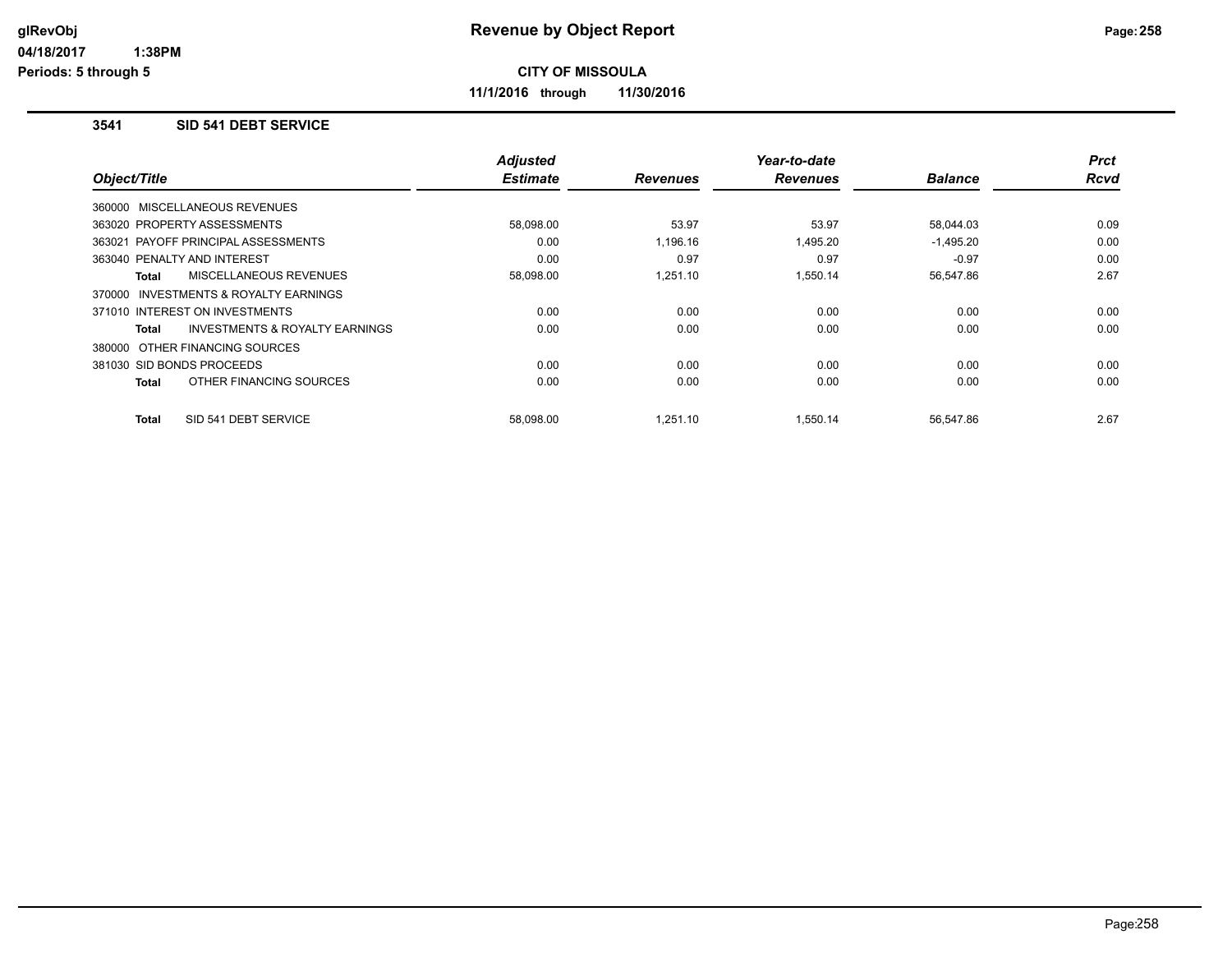**11/1/2016 through 11/30/2016**

**3543 SID 543 DEBT SERVICE**

**3543 SID 543 DEBT SERVICE**

|                                         | <b>Adjusted</b> |                 | Year-to-date    |                | <b>Prct</b> |
|-----------------------------------------|-----------------|-----------------|-----------------|----------------|-------------|
| Object/Title                            | <b>Estimate</b> | <b>Revenues</b> | <b>Revenues</b> | <b>Balance</b> | Rcvd        |
| 360000 MISCELLANEOUS REVENUES           |                 |                 |                 |                |             |
| 363020 PROPERTY ASSESSMENTS             | 0.00            | 0.00            | 0.00            | 0.00           | 0.00        |
| 363021 PAYOFF PRINCIPAL ASSESSMENTS     | 0.00            | 31.39           | 31.39           | $-31.39$       | 0.00        |
| 363040 PENALTY AND INTEREST             | 0.00            | 0.00            | 0.00            | 0.00           | 0.00        |
| MISCELLANEOUS REVENUES<br>Total         | 0.00            | 31.39           | 31.39           | $-31.39$       | 0.00        |
| 370000 INVESTMENTS & ROYALTY EARNINGS   |                 |                 |                 |                |             |
| 371010 INTEREST ON INVESTMENTS          | 0.00            | 0.00            | 0.00            | 0.00           | 0.00        |
| INVESTMENTS & ROYALTY EARNINGS<br>Total | 0.00            | 0.00            | 0.00            | 0.00           | 0.00        |
| SID 543 DEBT SERVICE<br>Total           | 0.00            | 31.39           | 31.39           | $-31.39$       | 0.00        |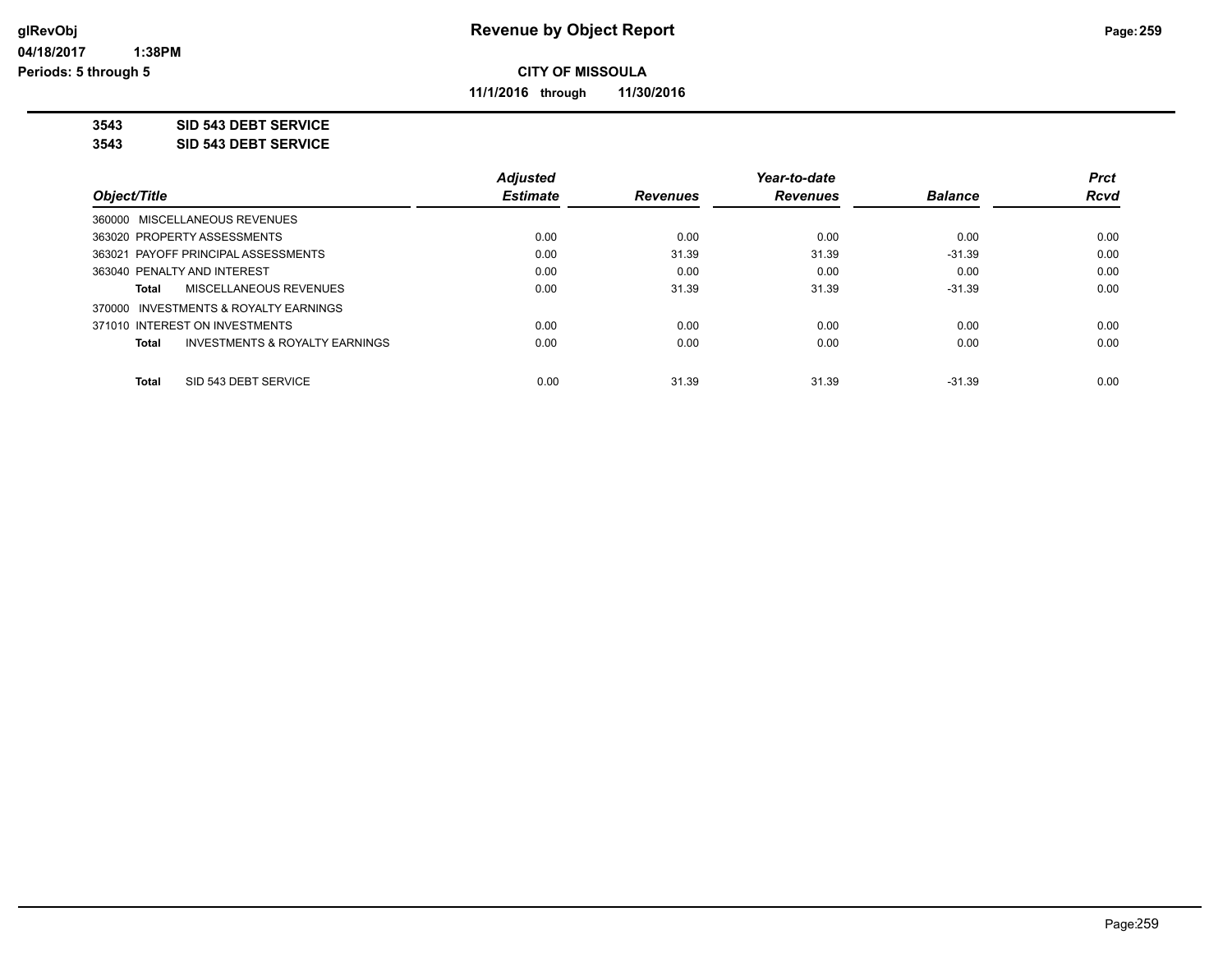**11/1/2016 through 11/30/2016**

#### **3543 SID 543 DEBT SERVICE**

|                                                | <b>Adiusted</b> |                 | Year-to-date    |                | <b>Prct</b> |
|------------------------------------------------|-----------------|-----------------|-----------------|----------------|-------------|
| Obiect/Title                                   | <b>Estimate</b> | <b>Revenues</b> | <b>Revenues</b> | <b>Balance</b> | <b>Rcvd</b> |
| 360000 MISCELLANEOUS REVENUES                  |                 |                 |                 |                |             |
| 363020 PROPERTY ASSESSMENTS                    | 0.00            | 0.00            | 0.00            | 0.00           | 0.00        |
| 363021 PAYOFF PRINCIPAL ASSESSMENTS            | 0.00            | 31.39           | 31.39           | $-31.39$       | 0.00        |
| 363040 PENALTY AND INTEREST                    | 0.00            | 0.00            | 0.00            | 0.00           | 0.00        |
| MISCELLANEOUS REVENUES<br>Total                | 0.00            | 31.39           | 31.39           | $-31.39$       | 0.00        |
| 370000 INVESTMENTS & ROYALTY EARNINGS          |                 |                 |                 |                |             |
| 371010 INTEREST ON INVESTMENTS                 | 0.00            | 0.00            | 0.00            | 0.00           | 0.00        |
| INVESTMENTS & ROYALTY EARNINGS<br><b>Total</b> | 0.00            | 0.00            | 0.00            | 0.00           | 0.00        |
| SID 543 DEBT SERVICE<br>Total                  | 0.00            | 31.39           | 31.39           | $-31.39$       | 0.00        |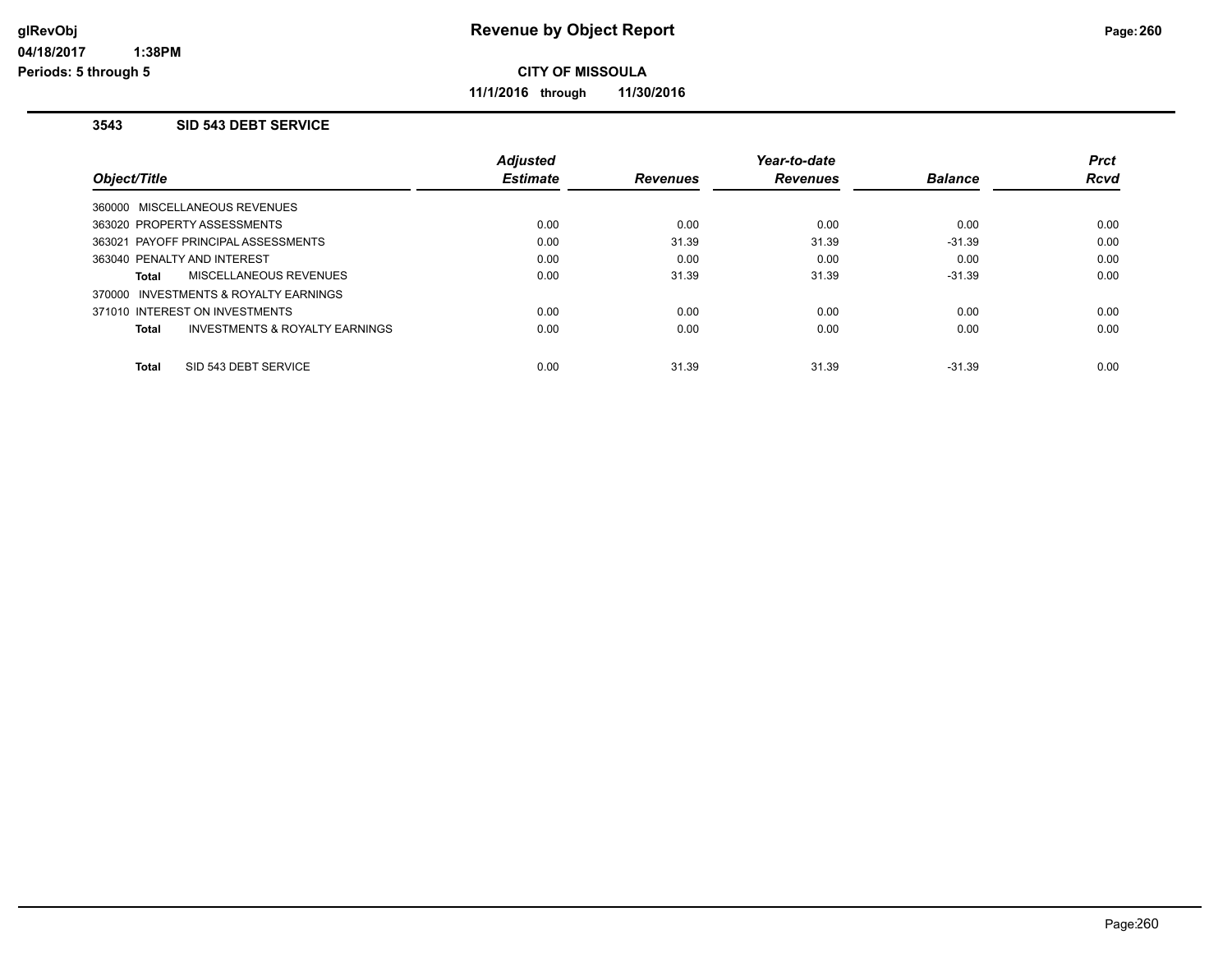**11/1/2016 through 11/30/2016**

#### **3544 SID 544 RATTLESNAKE DEBT SERVICE 3544 SID 544 RATTLESNAKE DEBT SERVICE**

|                                                    | <b>Adjusted</b> |                 | Year-to-date    |                | <b>Prct</b> |
|----------------------------------------------------|-----------------|-----------------|-----------------|----------------|-------------|
| Object/Title                                       | <b>Estimate</b> | <b>Revenues</b> | <b>Revenues</b> | <b>Balance</b> | Rcvd        |
| 360000 MISCELLANEOUS REVENUES                      |                 |                 |                 |                |             |
| 363020 PROPERTY ASSESSMENTS                        | 139.497.00      | 0.00            | 0.00            | 139.497.00     | 0.00        |
| PAYOFF PRINCIPAL ASSESSMENTS<br>363021             | 0.00            | 0.00            | 0.00            | 0.00           | 0.00        |
| 363040 PENALTY AND INTEREST                        | 0.00            | 0.00            | 0.00            | 0.00           | 0.00        |
| MISCELLANEOUS REVENUES<br>Total                    | 139.497.00      | 0.00            | 0.00            | 139.497.00     | 0.00        |
| 370000 INVESTMENTS & ROYALTY EARNINGS              |                 |                 |                 |                |             |
| 371010 INTEREST ON INVESTMENTS                     | 0.00            | 0.00            | 0.00            | 0.00           | 0.00        |
| <b>INVESTMENTS &amp; ROYALTY EARNINGS</b><br>Total | 0.00            | 0.00            | 0.00            | 0.00           | 0.00        |
|                                                    |                 |                 |                 |                |             |
| SID 544 RATTLESNAKE DEBT SERVICE<br><b>Total</b>   | 139.497.00      | 0.00            | 0.00            | 139.497.00     | 0.00        |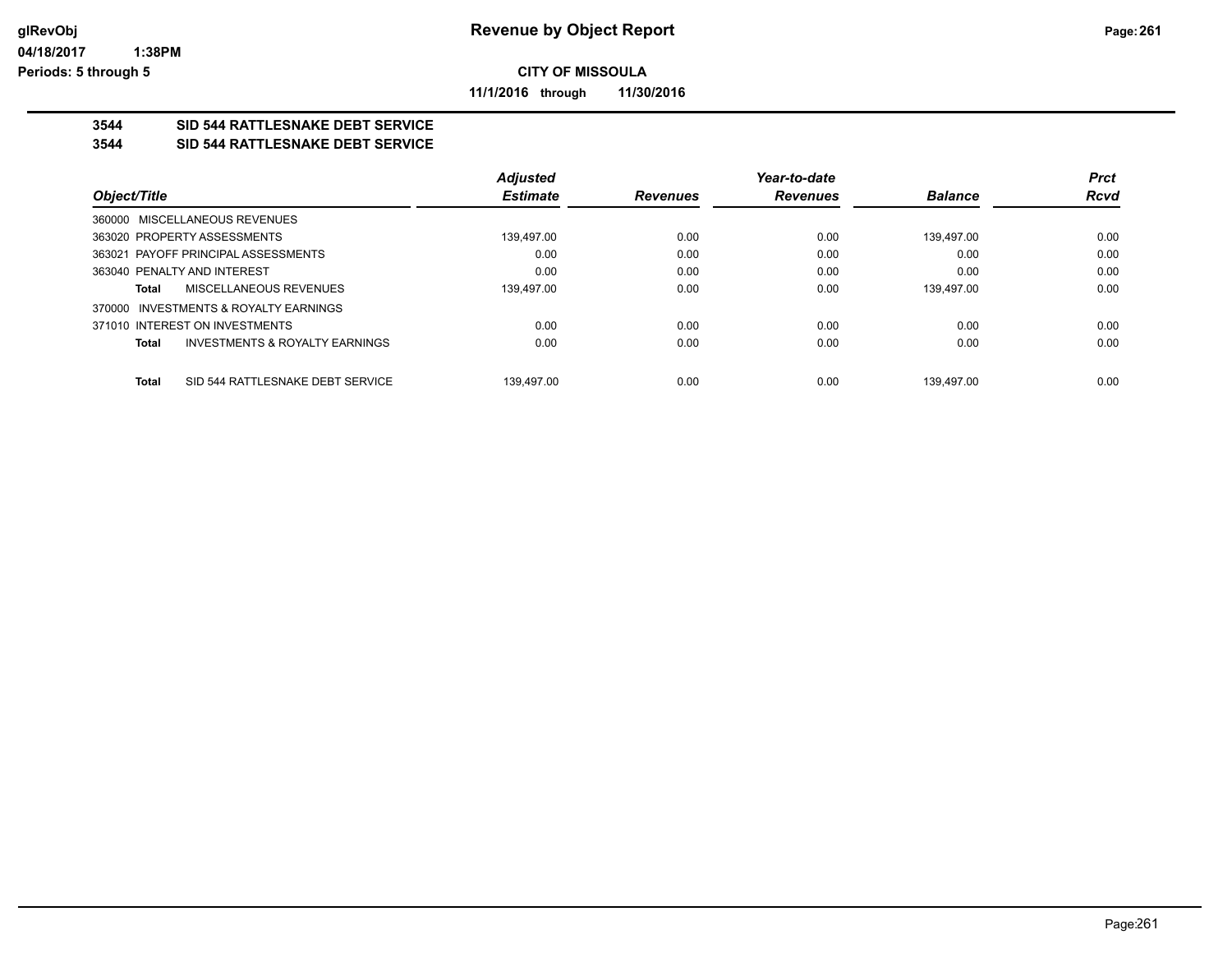**11/1/2016 through 11/30/2016**

#### **3544 SID 544 RATTLESNAKE DEBT SERVICE**

|                                                  | <b>Adjusted</b> |                 | Year-to-date    |                | <b>Prct</b> |
|--------------------------------------------------|-----------------|-----------------|-----------------|----------------|-------------|
| Object/Title                                     | <b>Estimate</b> | <b>Revenues</b> | <b>Revenues</b> | <b>Balance</b> | <b>Rcvd</b> |
| 360000 MISCELLANEOUS REVENUES                    |                 |                 |                 |                |             |
| 363020 PROPERTY ASSESSMENTS                      | 139,497.00      | 0.00            | 0.00            | 139,497.00     | 0.00        |
| 363021 PAYOFF PRINCIPAL ASSESSMENTS              | 0.00            | 0.00            | 0.00            | 0.00           | 0.00        |
| 363040 PENALTY AND INTEREST                      | 0.00            | 0.00            | 0.00            | 0.00           | 0.00        |
| MISCELLANEOUS REVENUES<br>Total                  | 139.497.00      | 0.00            | 0.00            | 139.497.00     | 0.00        |
| 370000 INVESTMENTS & ROYALTY EARNINGS            |                 |                 |                 |                |             |
| 371010 INTEREST ON INVESTMENTS                   | 0.00            | 0.00            | 0.00            | 0.00           | 0.00        |
| INVESTMENTS & ROYALTY EARNINGS<br>Total          | 0.00            | 0.00            | 0.00            | 0.00           | 0.00        |
| SID 544 RATTLESNAKE DEBT SERVICE<br><b>Total</b> | 139.497.00      | 0.00            | 0.00            | 139.497.00     | 0.00        |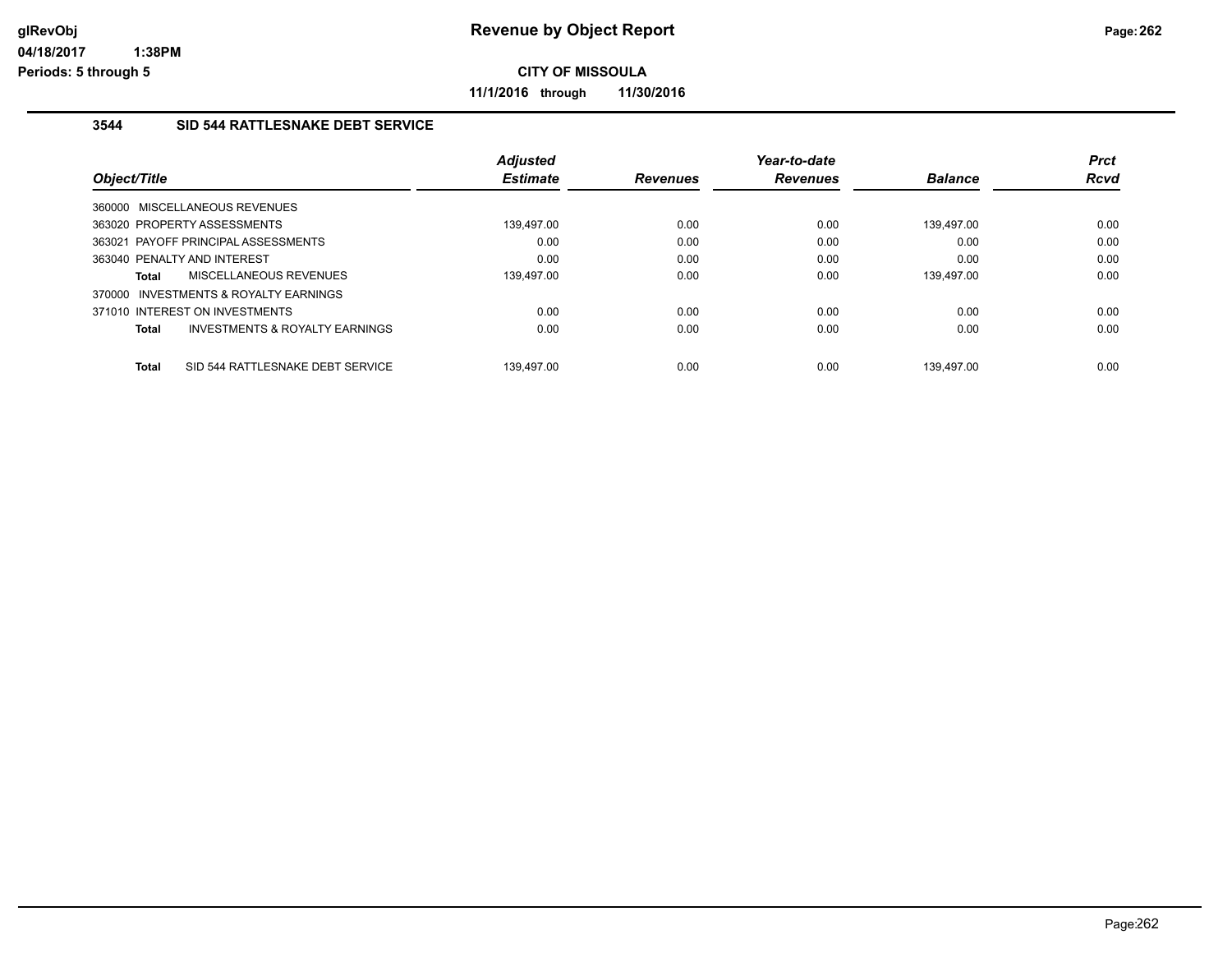**11/1/2016 through 11/30/2016**

**3545 SID 545 DEBT SERVICE**

**3545 SID 545 DEBT SERVICE**

|                                         | <b>Adjusted</b> |                 | Year-to-date    |                | <b>Prct</b> |
|-----------------------------------------|-----------------|-----------------|-----------------|----------------|-------------|
| Object/Title                            | <b>Estimate</b> | <b>Revenues</b> | <b>Revenues</b> | <b>Balance</b> | <b>Rcvd</b> |
| 360000 MISCELLANEOUS REVENUES           |                 |                 |                 |                |             |
| 363020 PROPERTY ASSESSMENTS             | 0.00            | 0.00            | 0.00            | 0.00           | 0.00        |
| 363021 PAYOFF PRINCIPAL ASSESSMENTS     | 0.00            | 0.00            | 0.00            | 0.00           | 0.00        |
| 363040 PENALTY AND INTEREST             | 0.00            | 0.00            | 0.00            | 0.00           | 0.00        |
| MISCELLANEOUS REVENUES<br>Total         | 0.00            | 0.00            | 0.00            | 0.00           | 0.00        |
| 370000 INVESTMENTS & ROYALTY EARNINGS   |                 |                 |                 |                |             |
| 371010 INTEREST ON INVESTMENTS          | 0.00            | 0.00            | 0.00            | 0.00           | 0.00        |
| INVESTMENTS & ROYALTY EARNINGS<br>Total | 0.00            | 0.00            | 0.00            | 0.00           | 0.00        |
| SID 545 DEBT SERVICE<br><b>Total</b>    | 0.00            | 0.00            | 0.00            | 0.00           | 0.00        |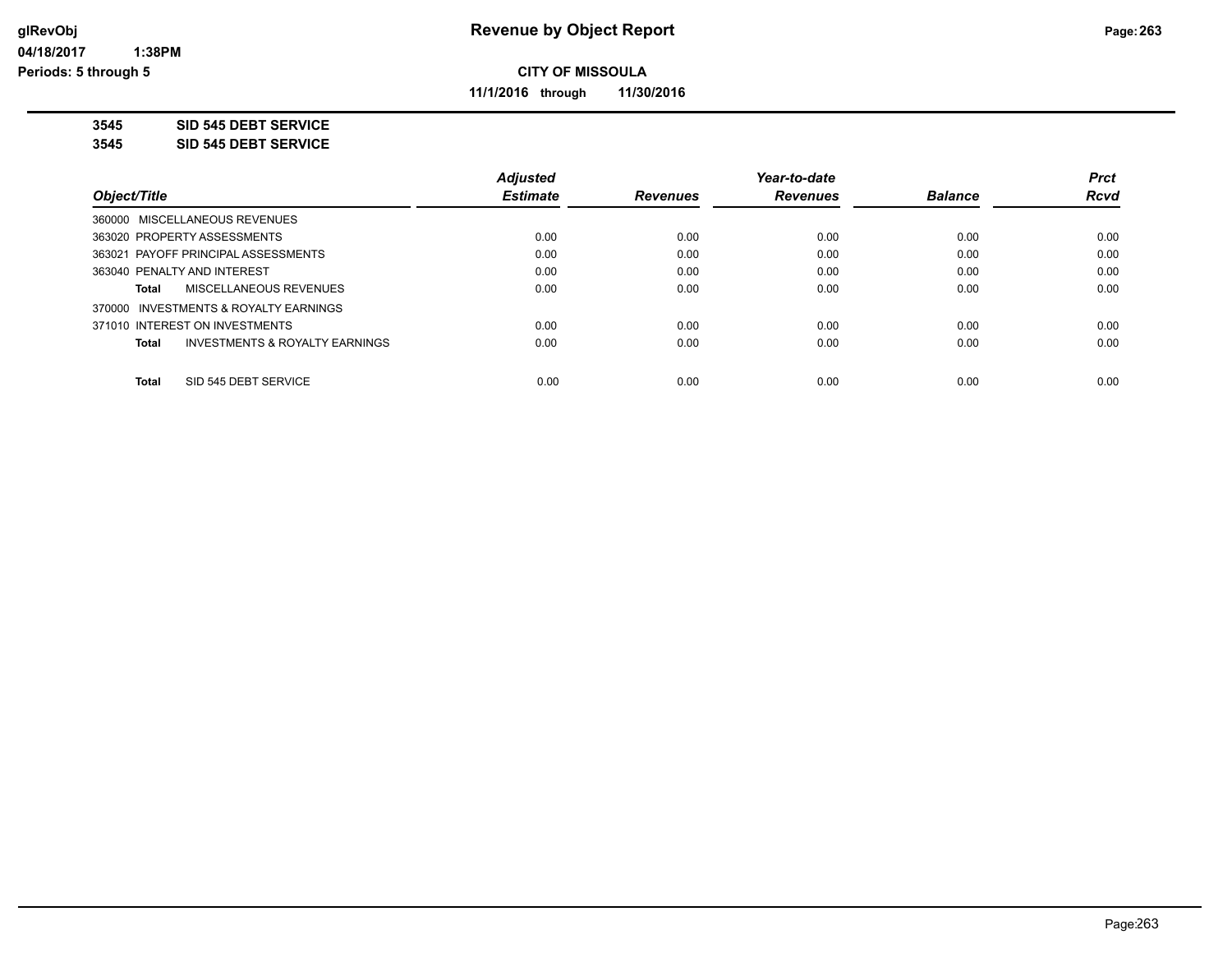**11/1/2016 through 11/30/2016**

#### **3545 SID 545 DEBT SERVICE**

|                                         | <b>Adiusted</b> |                 | Year-to-date    |                | <b>Prct</b> |
|-----------------------------------------|-----------------|-----------------|-----------------|----------------|-------------|
| Object/Title                            | <b>Estimate</b> | <b>Revenues</b> | <b>Revenues</b> | <b>Balance</b> | <b>Rcvd</b> |
| 360000 MISCELLANEOUS REVENUES           |                 |                 |                 |                |             |
| 363020 PROPERTY ASSESSMENTS             | 0.00            | 0.00            | 0.00            | 0.00           | 0.00        |
| 363021 PAYOFF PRINCIPAL ASSESSMENTS     | 0.00            | 0.00            | 0.00            | 0.00           | 0.00        |
| 363040 PENALTY AND INTEREST             | 0.00            | 0.00            | 0.00            | 0.00           | 0.00        |
| MISCELLANEOUS REVENUES<br>Total         | 0.00            | 0.00            | 0.00            | 0.00           | 0.00        |
| 370000 INVESTMENTS & ROYALTY EARNINGS   |                 |                 |                 |                |             |
| 371010 INTEREST ON INVESTMENTS          | 0.00            | 0.00            | 0.00            | 0.00           | 0.00        |
| Total<br>INVESTMENTS & ROYALTY EARNINGS | 0.00            | 0.00            | 0.00            | 0.00           | 0.00        |
| SID 545 DEBT SERVICE<br>Total           | 0.00            | 0.00            | 0.00            | 0.00           | 0.00        |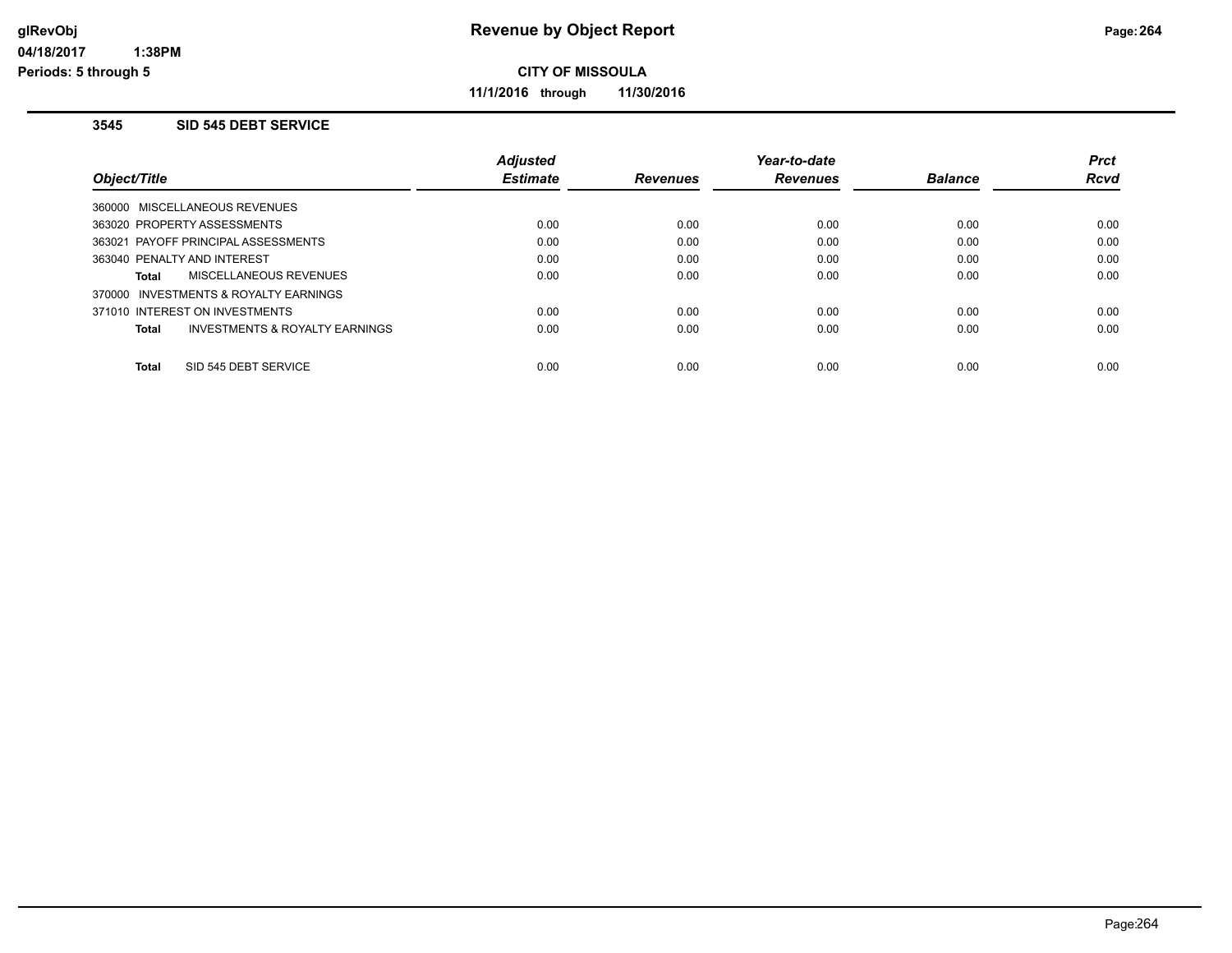**11/1/2016 through 11/30/2016**

**3546 SID 546 DEBT SERVICE**

| <b>SID 546 DEBT SERVICE</b><br>3546 |  |
|-------------------------------------|--|
|-------------------------------------|--|

|                                                    | <b>Adjusted</b> |          | Year-to-date    |                | <b>Prct</b> |
|----------------------------------------------------|-----------------|----------|-----------------|----------------|-------------|
| Object/Title                                       | <b>Estimate</b> | Revenues | <b>Revenues</b> | <b>Balance</b> | Rcvd        |
| 360000 MISCELLANEOUS REVENUES                      |                 |          |                 |                |             |
| 363020 PROPERTY ASSESSMENTS                        | 0.00            | 0.00     | 0.00            | 0.00           | 0.00        |
| 363021 PAYOFF PRINCIPAL ASSESSMENTS                | 0.00            | 0.00     | 125.61          | $-125.61$      | 0.00        |
| 363040 PENALTY AND INTEREST                        | 0.00            | 0.00     | 0.00            | 0.00           | 0.00        |
| MISCELLANEOUS REVENUES<br>Total                    | 0.00            | 0.00     | 125.61          | $-125.61$      | 0.00        |
| 370000 INVESTMENTS & ROYALTY EARNINGS              |                 |          |                 |                |             |
| 371010 INTEREST ON INVESTMENTS                     | 0.00            | 0.00     | 0.00            | 0.00           | 0.00        |
| <b>INVESTMENTS &amp; ROYALTY EARNINGS</b><br>Total | 0.00            | 0.00     | 0.00            | 0.00           | 0.00        |
| SID 546 DEBT SERVICE<br><b>Total</b>               | 0.00            | 0.00     | 125.61          | $-125.61$      | 0.00        |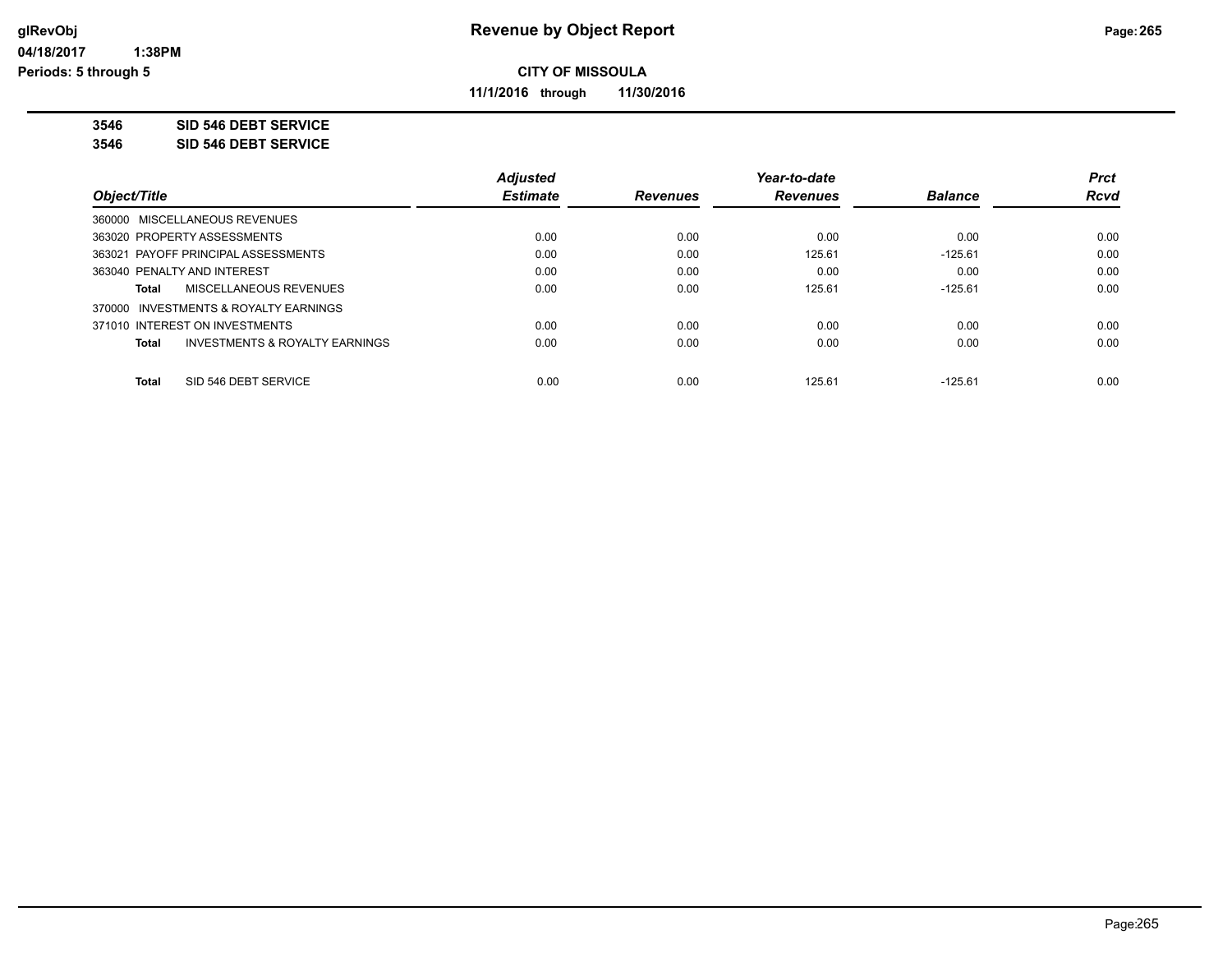**11/1/2016 through 11/30/2016**

#### **3546 SID 546 DEBT SERVICE**

|                                     |                                       | <b>Adiusted</b> |                 | Year-to-date    |                | <b>Prct</b> |
|-------------------------------------|---------------------------------------|-----------------|-----------------|-----------------|----------------|-------------|
| Object/Title                        |                                       | <b>Estimate</b> | <b>Revenues</b> | <b>Revenues</b> | <b>Balance</b> | <b>Rcvd</b> |
| 360000 MISCELLANEOUS REVENUES       |                                       |                 |                 |                 |                |             |
| 363020 PROPERTY ASSESSMENTS         |                                       | 0.00            | 0.00            | 0.00            | 0.00           | 0.00        |
| 363021 PAYOFF PRINCIPAL ASSESSMENTS |                                       | 0.00            | 0.00            | 125.61          | $-125.61$      | 0.00        |
| 363040 PENALTY AND INTEREST         |                                       | 0.00            | 0.00            | 0.00            | 0.00           | 0.00        |
| Total                               | MISCELLANEOUS REVENUES                | 0.00            | 0.00            | 125.61          | $-125.61$      | 0.00        |
|                                     | 370000 INVESTMENTS & ROYALTY EARNINGS |                 |                 |                 |                |             |
| 371010 INTEREST ON INVESTMENTS      |                                       | 0.00            | 0.00            | 0.00            | 0.00           | 0.00        |
| Total                               | INVESTMENTS & ROYALTY EARNINGS        | 0.00            | 0.00            | 0.00            | 0.00           | 0.00        |
| <b>Total</b>                        | SID 546 DEBT SERVICE                  | 0.00            | 0.00            | 125.61          | $-125.61$      | 0.00        |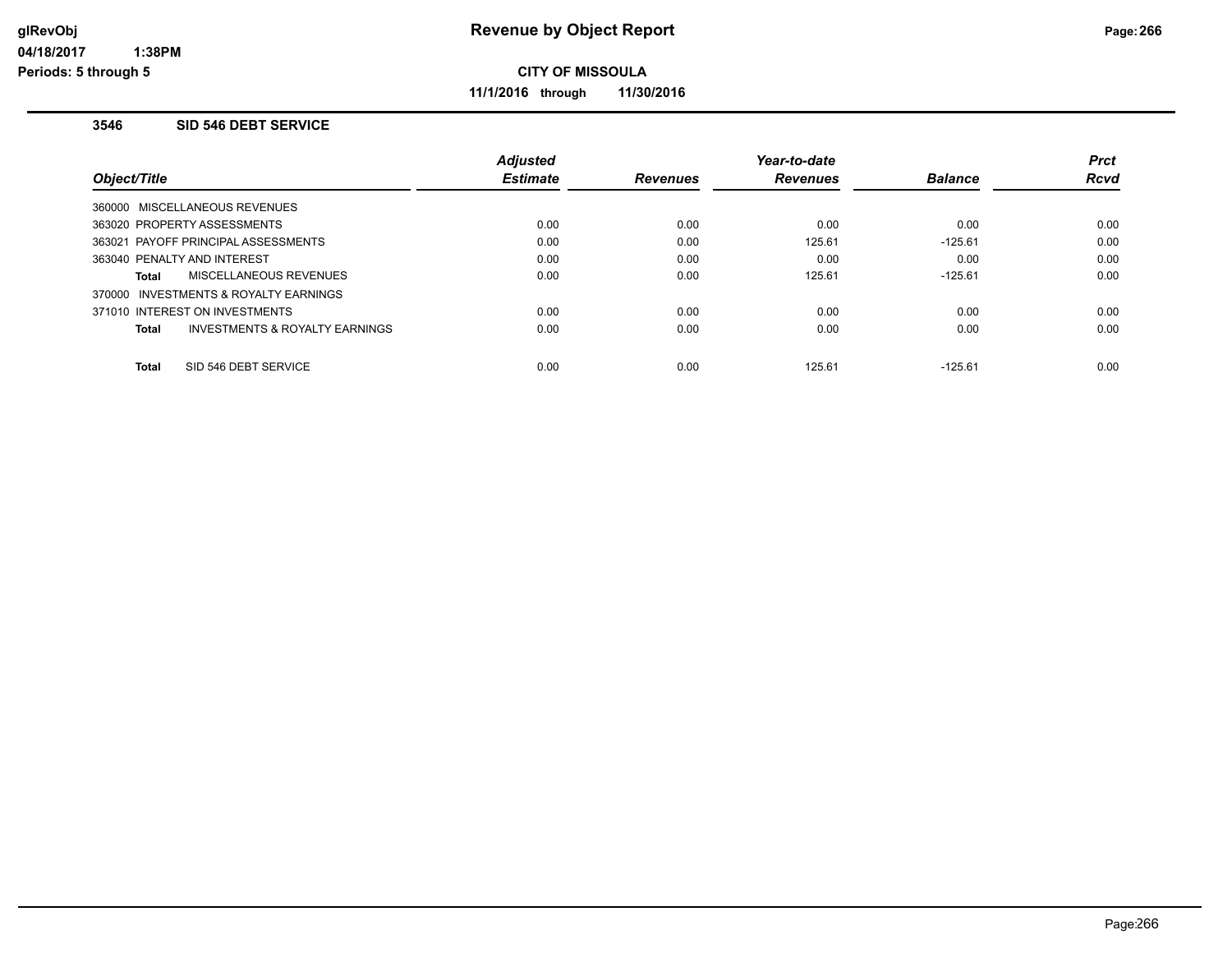*Prct Rcvd*

# **CITY OF MISSOULA**

**11/1/2016 through 11/30/2016**

**3548 SID 548-5TH, 6TH & ARTHUR 3548 SID 548-5TH, 6TH & ARTHUR**

*Object/Title Adjusted Estimate Revenues Year-to-date Revenues Balance* 360000 MISCELLANEOUS REVENUES 363020 PROPERTY ASSESSMENTS 109,575.00 0.00 25,312.50 84,262.50 23.10 363021 PAYOFF PRINCIPAL ASSESSMENTS 0.00 0.00 0.00 0.00 0.00 363040 PENALTY AND INTEREST 0.00 0.00 0.00 0.00 0.00 **Total** MISCELLANEOUS REVENUES 109,575.00 0.00 25,312.50 84,262.50 23.10 370000 INVESTMENTS & ROYALTY EARNINGS 371010 INTEREST ON INVESTMENTS 0.00 0.00 0.00 0.00 0.00 **Total** INVESTMENTS & ROYALTY EARNINGS 0.00 0.00 0.00 0.00 0.00

**Total** SID 548-5TH, 6TH & ARTHUR 109,575.00 0.00 25,312.50 84,262.50 23.10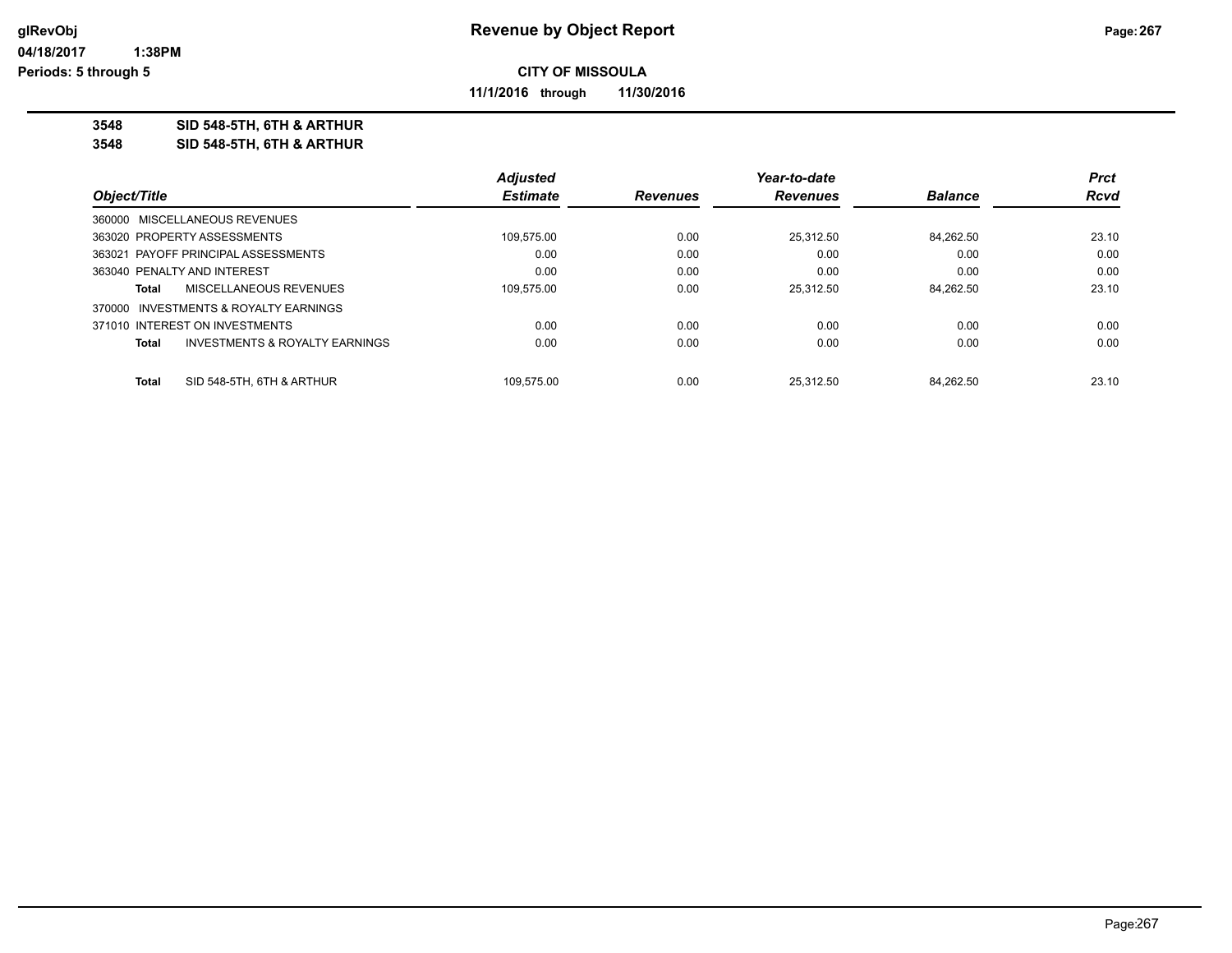**11/1/2016 through 11/30/2016**

#### **3548 SID 548-5TH, 6TH & ARTHUR**

|                                          |                                | <b>Adjusted</b> |                 | Year-to-date    |                | <b>Prct</b> |
|------------------------------------------|--------------------------------|-----------------|-----------------|-----------------|----------------|-------------|
| Object/Title                             |                                | <b>Estimate</b> | <b>Revenues</b> | <b>Revenues</b> | <b>Balance</b> | <b>Rcvd</b> |
| 360000 MISCELLANEOUS REVENUES            |                                |                 |                 |                 |                |             |
| 363020 PROPERTY ASSESSMENTS              |                                | 109,575.00      | 0.00            | 25.312.50       | 84.262.50      | 23.10       |
| 363021 PAYOFF PRINCIPAL ASSESSMENTS      |                                | 0.00            | 0.00            | 0.00            | 0.00           | 0.00        |
| 363040 PENALTY AND INTEREST              |                                | 0.00            | 0.00            | 0.00            | 0.00           | 0.00        |
| Total                                    | MISCELLANEOUS REVENUES         | 109,575.00      | 0.00            | 25.312.50       | 84.262.50      | 23.10       |
| INVESTMENTS & ROYALTY EARNINGS<br>370000 |                                |                 |                 |                 |                |             |
| 371010 INTEREST ON INVESTMENTS           |                                | 0.00            | 0.00            | 0.00            | 0.00           | 0.00        |
| Total                                    | INVESTMENTS & ROYALTY EARNINGS | 0.00            | 0.00            | 0.00            | 0.00           | 0.00        |
| <b>Total</b>                             | SID 548-5TH, 6TH & ARTHUR      | 109.575.00      | 0.00            | 25.312.50       | 84.262.50      | 23.10       |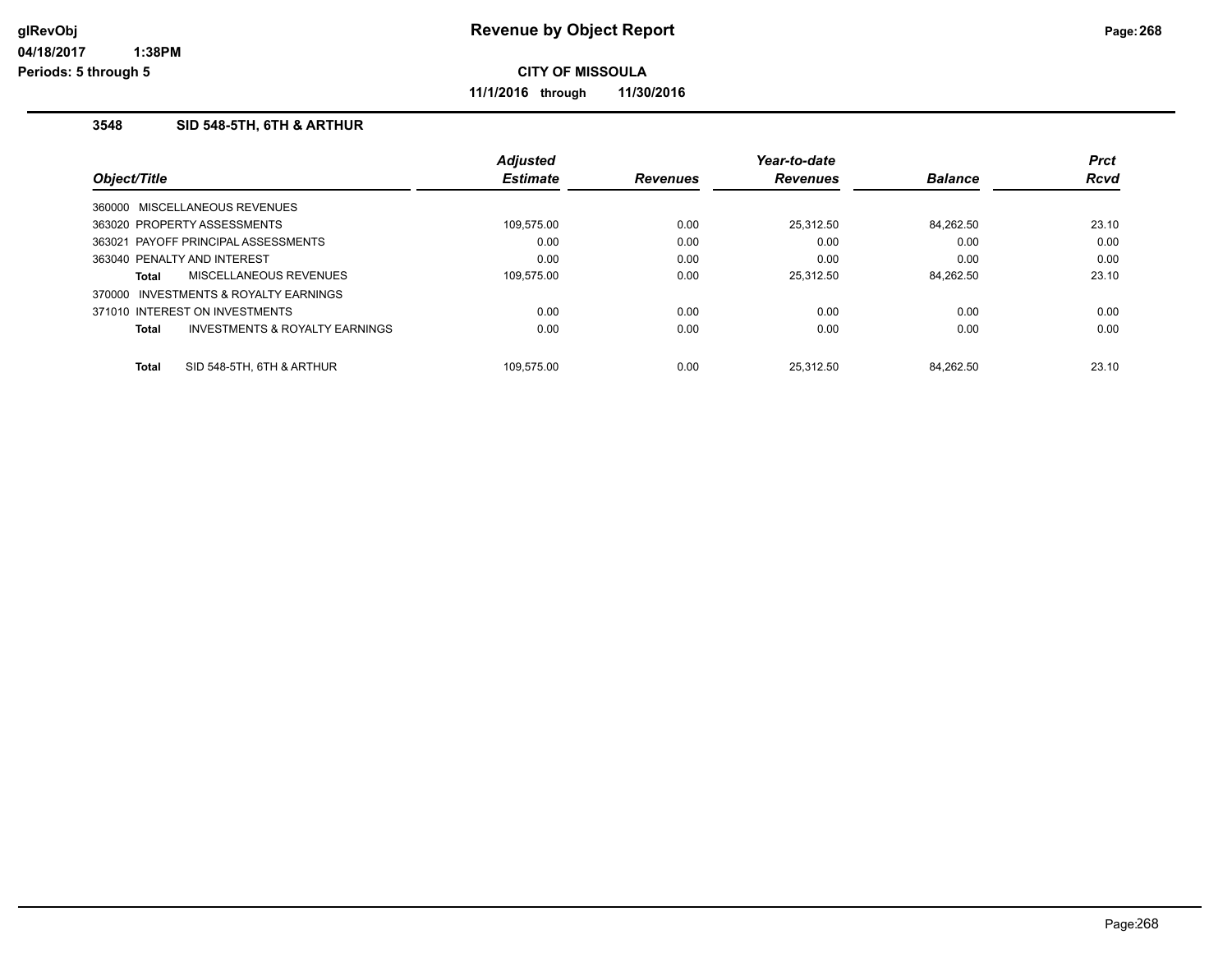**11/1/2016 through 11/30/2016**

**3549 SID 549 HILLVIEW WAY**

**3549 SID 549 HILLVIEW WAY**

|                                                    | <b>Adjusted</b> |                 | Year-to-date    |                | <b>Prct</b> |
|----------------------------------------------------|-----------------|-----------------|-----------------|----------------|-------------|
| Object/Title                                       | <b>Estimate</b> | <b>Revenues</b> | <b>Revenues</b> | <b>Balance</b> | <b>Rcvd</b> |
| 360000 MISCELLANEOUS REVENUES                      |                 |                 |                 |                |             |
| 363020 PROPERTY ASSESSMENTS                        | 0.00            | 71.57           | 71.57           | $-71.57$       | 0.00        |
| 363021 PAYOFF PRINCIPAL ASSESSMENTS                | 0.00            | 51.917.05       | 51.917.05       | $-51.917.05$   | 0.00        |
| 363040 PENALTY AND INTEREST                        | 0.00            | 0.00            | 0.00            | 0.00           | 0.00        |
| MISCELLANEOUS REVENUES<br>Total                    | 0.00            | 51.988.62       | 51.988.62       | -51.988.62     | 0.00        |
| 370000 INVESTMENTS & ROYALTY EARNINGS              |                 |                 |                 |                |             |
| 371010 INTEREST ON INVESTMENTS                     | 0.00            | 0.00            | 0.00            | 0.00           | 0.00        |
| <b>INVESTMENTS &amp; ROYALTY EARNINGS</b><br>Total | 0.00            | 0.00            | 0.00            | 0.00           | 0.00        |
| SID 549 HILLVIEW WAY<br><b>Total</b>               | 0.00            | 51.988.62       | 51.988.62       | -51.988.62     | 0.00        |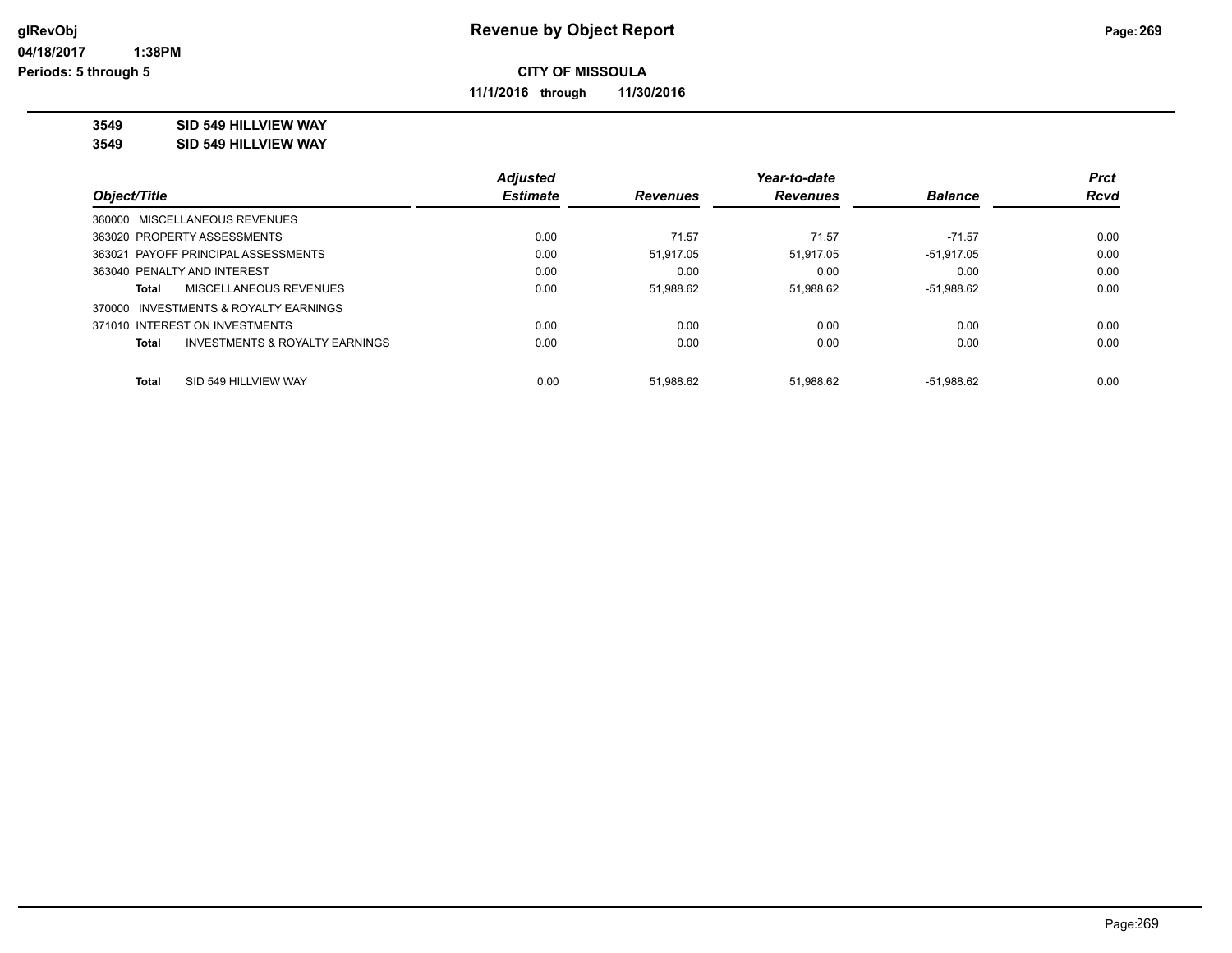**11/1/2016 through 11/30/2016**

#### **3549 SID 549 HILLVIEW WAY**

|                                          | <b>Adiusted</b> |                 | Year-to-date    |                | <b>Prct</b> |
|------------------------------------------|-----------------|-----------------|-----------------|----------------|-------------|
| Object/Title                             | <b>Estimate</b> | <b>Revenues</b> | <b>Revenues</b> | <b>Balance</b> | <b>Rcvd</b> |
| 360000 MISCELLANEOUS REVENUES            |                 |                 |                 |                |             |
| 363020 PROPERTY ASSESSMENTS              | 0.00            | 71.57           | 71.57           | $-71.57$       | 0.00        |
| 363021 PAYOFF PRINCIPAL ASSESSMENTS      | 0.00            | 51.917.05       | 51.917.05       | $-51,917.05$   | 0.00        |
| 363040 PENALTY AND INTEREST              | 0.00            | 0.00            | 0.00            | 0.00           | 0.00        |
| MISCELLANEOUS REVENUES<br>Total          | 0.00            | 51,988.62       | 51,988.62       | $-51,988.62$   | 0.00        |
| INVESTMENTS & ROYALTY EARNINGS<br>370000 |                 |                 |                 |                |             |
| 371010 INTEREST ON INVESTMENTS           | 0.00            | 0.00            | 0.00            | 0.00           | 0.00        |
| INVESTMENTS & ROYALTY EARNINGS<br>Total  | 0.00            | 0.00            | 0.00            | 0.00           | 0.00        |
| SID 549 HILLVIEW WAY<br><b>Total</b>     | 0.00            | 51.988.62       | 51.988.62       | $-51.988.62$   | 0.00        |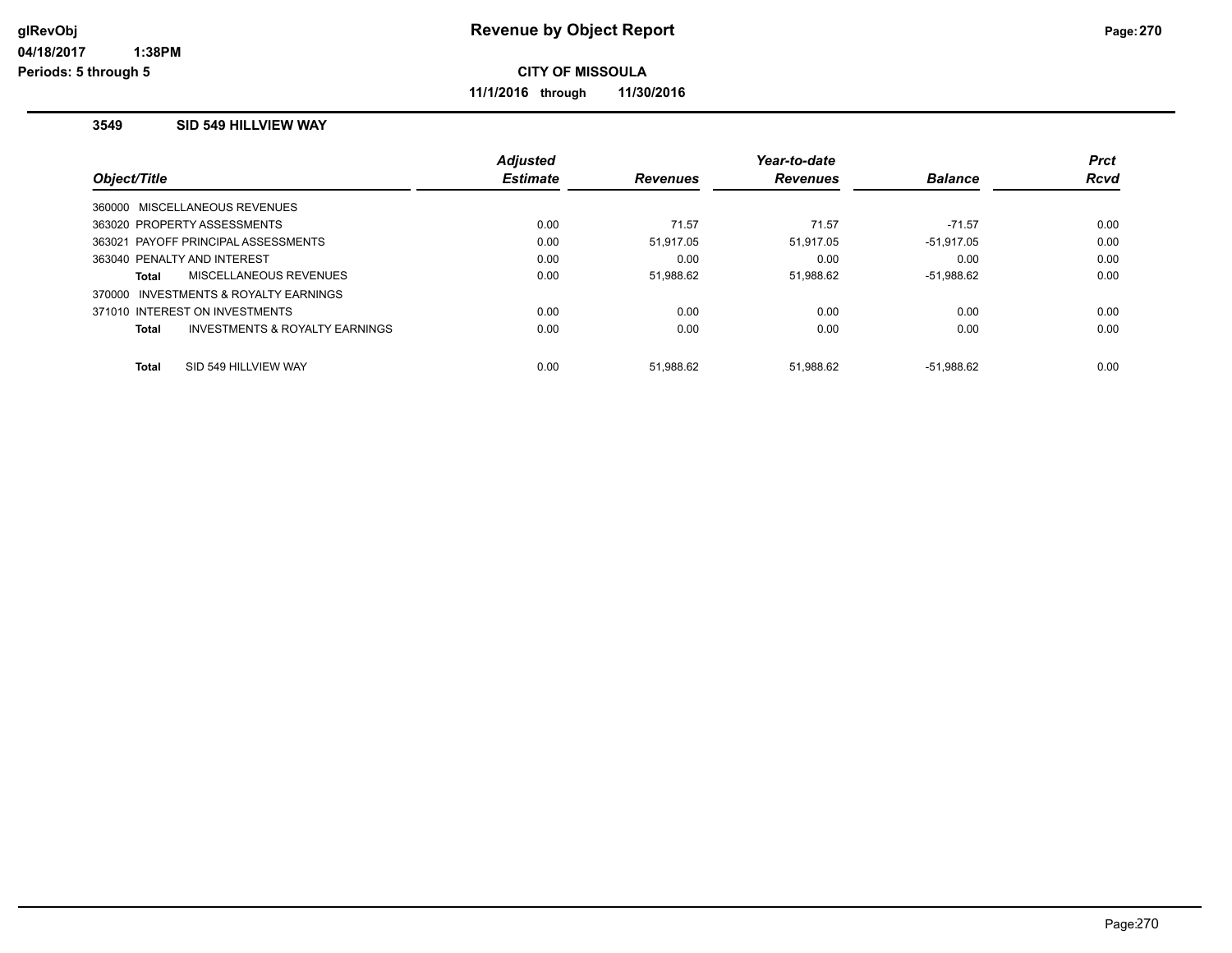**11/1/2016 through 11/30/2016**

#### **4060 CAPITAL IMPROVEMENT PROGRAM FUND 4060 CAPITAL IMPROVEMENT PROGRAM FUND**

|                                                                                  | <b>Adjusted</b> |                 | Year-to-date    |                | <b>Prct</b> |
|----------------------------------------------------------------------------------|-----------------|-----------------|-----------------|----------------|-------------|
| Object/Title                                                                     | <b>Estimate</b> | <b>Revenues</b> | <b>Revenues</b> | <b>Balance</b> | <b>Rcvd</b> |
| 330000 INTERGOVERNMENTAL REVENUES                                                |                 |                 |                 |                |             |
| 331001 GRANTS                                                                    | 0.00            | 0.00            | 0.00            | 0.00           | 0.00        |
| 331002 COUNTY ASSISTANCE CIP PROJECTS                                            | 0.00            | 0.00            | 0.00            | 0.00           | 0.00        |
| 331003 STATE HOME PROGRAM INCOME                                                 | 0.00            | 0.00            | 0.00            | 0.00           | 0.00        |
| 331004 CITY ASSESSMENTS                                                          | 0.00            | 0.00            | 0.00            | 0.00           | 0.00        |
| 334040 GAS TAX APPORTIONMENT                                                     | 0.00            | 0.00            | 0.00            | 0.00           | 0.00        |
| 334061 IMPACT FEES-CLEARING ACCOUNT                                              | 0.00            | 0.00            | 0.00            | 0.00           | 0.00        |
| 334120 TSEP GRANT                                                                | 0.00            | 0.00            | 0.00            | 0.00           | 0.00        |
| 334121 DNRC GRANT                                                                | 0.00            | 0.00            | 0.00            | 0.00           | 0.00        |
| 334123 MAQI FEDERAL ASSISTANCE                                                   | 0.00            | 0.00            | 0.00            | 0.00           | 0.00        |
| 334124 GRANTS-CIP                                                                | 0.00            | 0.00            | 0.00            | 0.00           | 0.00        |
| 334125 FIRE FIGHTER GRANT                                                        | 0.00            | 0.00            | 0.00            | 0.00           | 0.00        |
| 334126 DEVELOPER ASSESSMENTS                                                     | 0.00            | 0.00            | 0.00            | 0.00           | 0.00        |
| 334127 TONKIN TRAIL - FISH WILDLIFE PARKS                                        | 0.00            | 0.00            | 0.00            | 0.00           | 0.00        |
| 334128 CDBG FIRE HYDRANT GRANT                                                   | 0.00            | 0.00            | 0.00            | 0.00           | 0.00        |
| 334143 MONTANA TOURISM GRANT                                                     | 0.00            | 0.00            | 0.00            | 0.00           | 0.00        |
| 339000 PAYMENT IN LIEU OF TAXES                                                  | 0.00            | 0.00            | 0.00            | 0.00           | 0.00        |
| <b>INTERGOVERNMENTAL REVENUES</b><br><b>Total</b>                                | 0.00            | 0.00            | 0.00            | 0.00           | 0.00        |
| 360000 MISCELLANEOUS REVENUES                                                    |                 |                 |                 |                |             |
| 360010 MISCELLANEOUS                                                             | 0.00            | 0.00            | 0.00            | 0.00           | 0.00        |
| 360011 YOUTH COUNCIL FUNDS                                                       | 0.00            | 0.00            | 0.00            | 0.00           | 0.00        |
| 360012 SEWER GRANT REPAYMENTS                                                    | 0.00            | 0.00            | 0.00            | 0.00           | 0.00        |
| 360016 MRA SHARE OF CIVIC STADIUM PARKING                                        | 0.00            | 0.00            | 0.00            | 0.00           | 0.00        |
| 362000 OTHER MISCELLANEOUS REVENUE                                               | 0.00            | 0.00            | 0.00            | 0.00           | 0.00        |
| 365000 DONATIONS                                                                 | 0.00            | 0.00            | 0.00            | 0.00           | 0.00        |
| 365001 *** Title Not Found ***                                                   | 0.00            | 0.00            | 24,357.41       | $-24,357.41$   | 0.00        |
| 365030 WHITE PINE PARK DONATION-ZIP BEVERAGE                                     | 0.00            | 0.00            | 0.00            | 0.00           | 0.00        |
| <b>MISCELLANEOUS REVENUES</b><br>Total                                           | 0.00            | 0.00            | 24,357.41       | $-24,357.41$   | 0.00        |
| 370000 INVESTMENTS & ROYALTY EARNINGS                                            |                 |                 |                 |                |             |
| 371010 INTEREST ON INVESTMENTS                                                   | 0.00            | 0.00            | 0.00            | 0.00           | 0.00        |
| 371020 GAIN/LOSS IN MARKET VALUE OF INVESTMENTS                                  | 0.00            | 0.00            | 0.00            | 0.00           | 0.00        |
| <b>INVESTMENTS &amp; ROYALTY EARNINGS</b><br><b>Total</b>                        | 0.00            | 0.00            | 0.00            | 0.00           | 0.00        |
| 380000 OTHER FINANCING SOURCES                                                   |                 |                 |                 |                |             |
| 381000 LOAN PROCEEDS                                                             | 0.00            | 0.00            | 0.00            | 0.00           | 0.00        |
| 381010 BOND PROCEEDS                                                             | 0.00            | 0.00            | 0.00            | 0.00           | 0.00        |
|                                                                                  | 0.00            | 0.00            | 0.00            | 0.00           | 0.00        |
| 381011 \$1,860,000 General Fund Obligation Bond<br>381012 \$680,000 FIRE GF DEBT | 0.00            | 0.00            | 0.00            | 0.00           | 0.00        |
|                                                                                  | 0.00            | 0.00            | 0.00            | 0.00           |             |
| 381015 \$1,010,000 LIMITED TAX GO BONDS 2010C                                    |                 |                 |                 |                | 0.00        |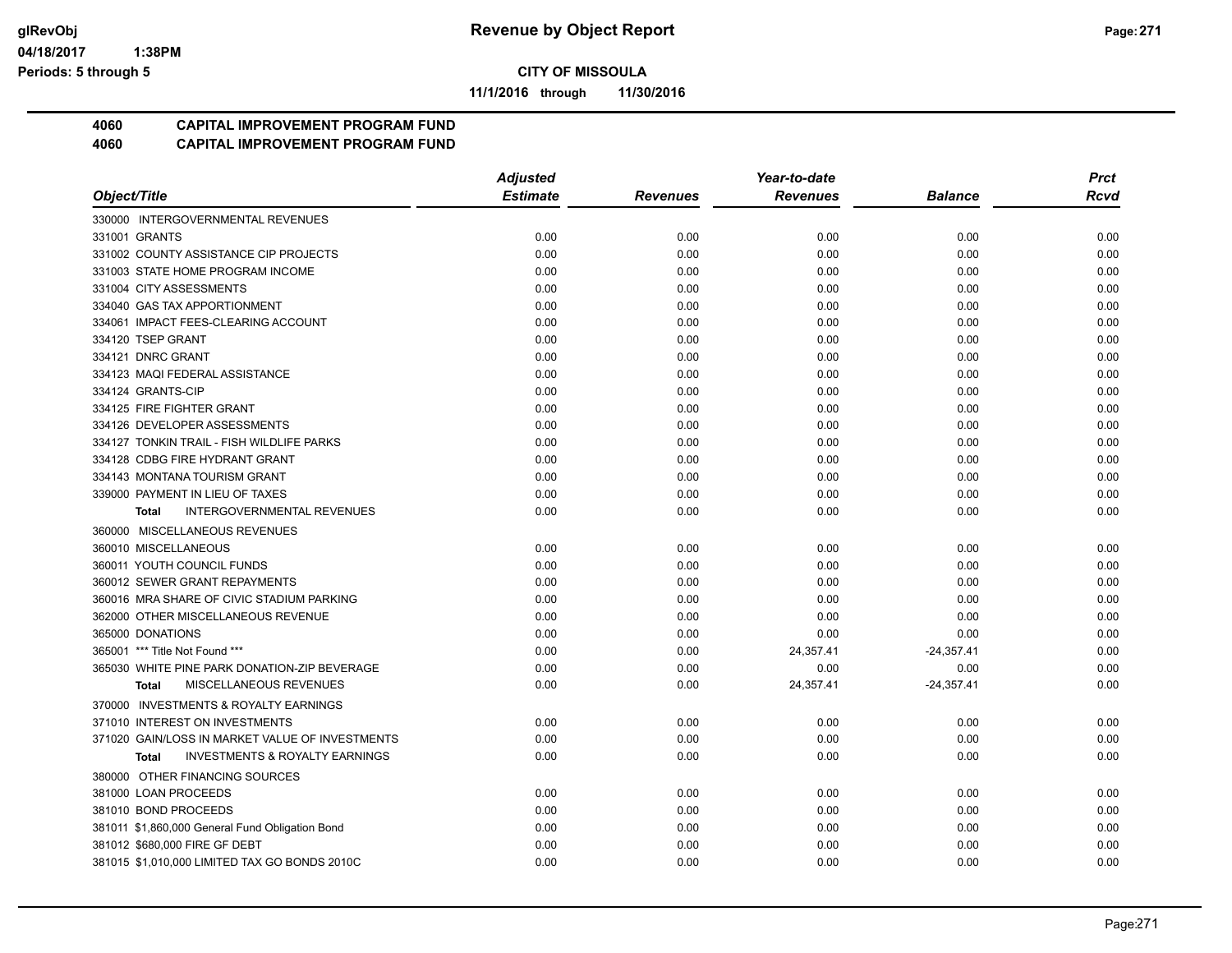**11/1/2016 through 11/30/2016**

#### **4060 CAPITAL IMPROVEMENT PROGRAM FUND 4060 CAPITAL IMPROVEMENT PROGRAM FUND**

|                                            | <b>Adjusted</b> |                 | Year-to-date    |                 | <b>Prct</b> |
|--------------------------------------------|-----------------|-----------------|-----------------|-----------------|-------------|
| Object/Title                               | <b>Estimate</b> | <b>Revenues</b> | <b>Revenues</b> | <b>Balance</b>  | Rcvd        |
| 381090 PROCEEDS FROM CAPITAL LEASE         | 316,129.00      | 1,758,426.64    | 1,758,426.64    | $-1,442,297.64$ | 556.24      |
| 382010 SALE OF FIXED ASSETS                | 0.00            | 0.00            | 0.00            | 0.00            | 0.00        |
| 383009 TRANS FR TITLE I                    | 0.00            | 0.00            | 0.00            | 0.00            | 0.00        |
| 383010 TRANS FR CIP                        | 0.00            | 0.00            | 0.00            | 0.00            | 0.00        |
| 383014 TRANS FR MRA                        | 0.00            | 0.00            | 0.00            | 0.00            | 0.00        |
| 383015 TRANS FR MPC                        | 0.00            | 0.00            | 0.00            | 0.00            | 0.00        |
| 383017 TRANS FR BUILDING                   | 0.00            | 0.00            | 0.00            | 0.00            | 0.00        |
| 383020 TRANS FR CEMETERY CARE              | 0.00            | 0.00            | 0.00            | 0.00            | 0.00        |
| 383025 TRANS FR SEWER R & D                | 0.00            | 0.00            | 0.00            | 0.00            | 0.00        |
| 383029 TRANS FR GENERAL                    | 1,330,841.00    | 0.00            | 0.00            | 1,330,841.00    | 0.00        |
| <b>TRANS FR CDBG</b><br>383041             | 0.00            | 0.00            | 0.00            | 0.00            | 0.00        |
| 383042 TRANSFERS FROM OTHER FUNDS          | 0.00            | 0.00            | 0.00            | 0.00            | 0.00        |
| 383043 TRANSFERS FROM IMPACT FEES          | 0.00            | 0.00            | 0.00            | 0.00            | 0.00        |
| 383044 TRANSFER FROM PYMT IN LIEU OF PARKS | 0.00            | 0.00            | 0.00            | 0.00            | 0.00        |
| 383045 TRANSFER FROM PARK ENTERPRISE       | 0.00            | 0.00            | 0.00            | 0.00            | 0.00        |
| OTHER FINANCING SOURCES<br><b>Total</b>    | 1,646,970.00    | 1,758,426.64    | 1,758,426.64    | $-111,456.64$   | 106.77      |
| CAPITAL IMPROVEMENT PROGRAM FUND<br>Total  | 1,646,970.00    | 1,758,426.64    | 1,782,784.05    | $-135,814.05$   | 108.25      |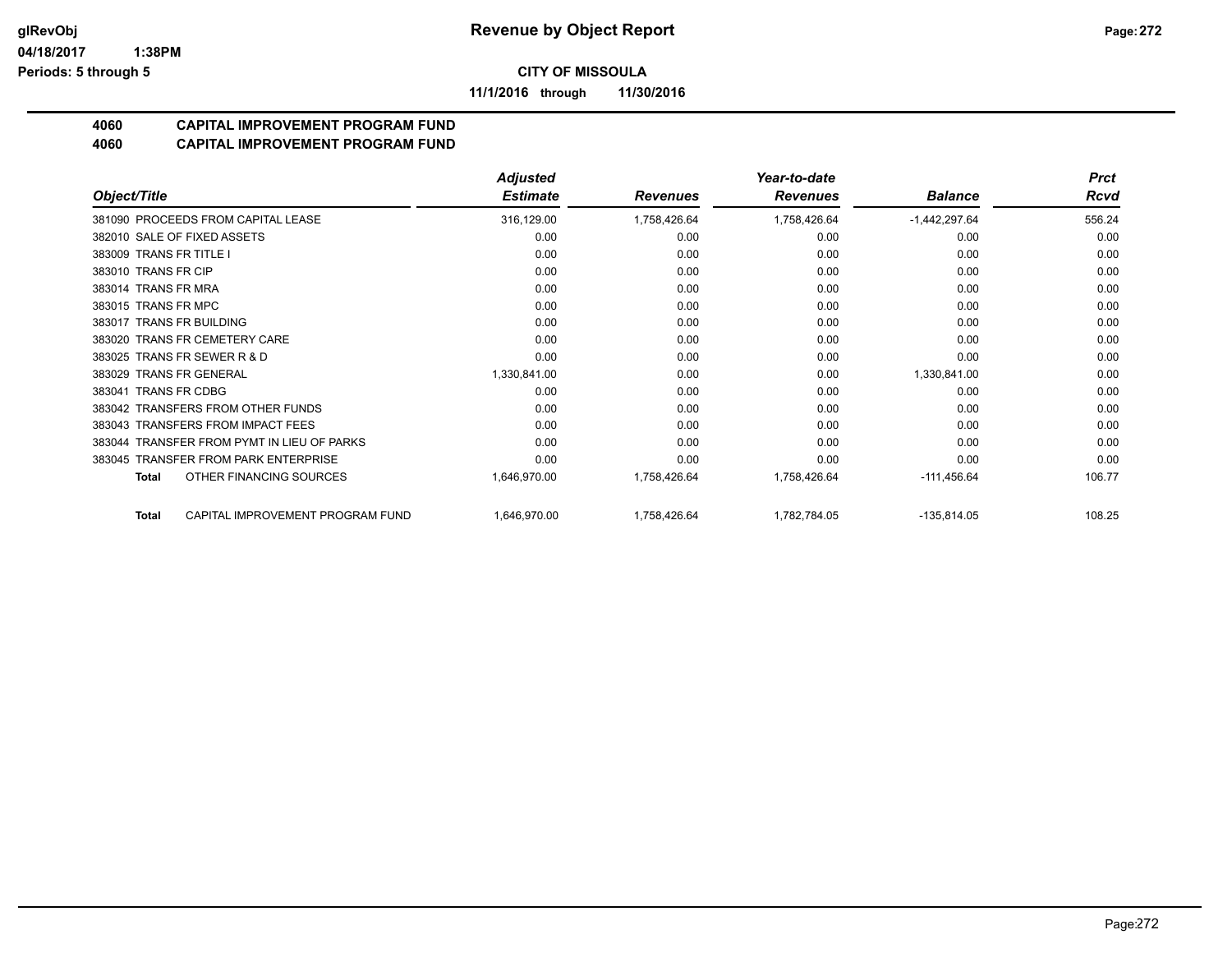**11/1/2016 through 11/30/2016**

#### **4060 CAPITAL IMPROVEMENT PROGRAM FUND**

|                                                    | <b>Adjusted</b> |                 | Year-to-date    |                 | <b>Prct</b> |
|----------------------------------------------------|-----------------|-----------------|-----------------|-----------------|-------------|
| Object/Title                                       | <b>Estimate</b> | <b>Revenues</b> | <b>Revenues</b> | <b>Balance</b>  | Rcvd        |
| 330000 INTERGOVERNMENTAL REVENUES                  |                 |                 |                 |                 |             |
| 331001 GRANTS                                      | 0.00            | 0.00            | 0.00            | 0.00            | 0.00        |
| 331002 COUNTY ASSISTANCE CIP PROJECTS              | 0.00            | 0.00            | 0.00            | 0.00            | 0.00        |
| 331003 STATE HOME PROGRAM INCOME                   | 0.00            | 0.00            | 0.00            | 0.00            | 0.00        |
| 331004 CITY ASSESSMENTS                            | 0.00            | 0.00            | 0.00            | 0.00            | 0.00        |
| 334040 GAS TAX APPORTIONMENT                       | 0.00            | 0.00            | 0.00            | 0.00            | 0.00        |
| 334061 IMPACT FEES-CLEARING ACCOUNT                | 0.00            | 0.00            | 0.00            | 0.00            | 0.00        |
| 334120 TSEP GRANT                                  | 0.00            | 0.00            | 0.00            | 0.00            | 0.00        |
| 334121 DNRC GRANT                                  | 0.00            | 0.00            | 0.00            | 0.00            | 0.00        |
| 334123 MAQI FEDERAL ASSISTANCE                     | 0.00            | 0.00            | 0.00            | 0.00            | 0.00        |
| 334124 GRANTS-CIP                                  | 0.00            | 0.00            | 0.00            | 0.00            | 0.00        |
| 334125 FIRE FIGHTER GRANT                          | 0.00            | 0.00            | 0.00            | 0.00            | 0.00        |
| 334126 DEVELOPER ASSESSMENTS                       | 0.00            | 0.00            | 0.00            | 0.00            | 0.00        |
| 334127 TONKIN TRAIL - FISH WILDLIFE PARKS          | 0.00            | 0.00            | 0.00            | 0.00            | 0.00        |
| 334128 CDBG FIRE HYDRANT GRANT                     | 0.00            | 0.00            | 0.00            | 0.00            | 0.00        |
| 334143 MONTANA TOURISM GRANT                       | 0.00            | 0.00            | 0.00            | 0.00            | 0.00        |
| 339000 PAYMENT IN LIEU OF TAXES                    | 0.00            | 0.00            | 0.00            | 0.00            | 0.00        |
| <b>INTERGOVERNMENTAL REVENUES</b><br><b>Total</b>  | 0.00            | 0.00            | 0.00            | 0.00            | 0.00        |
| 360000 MISCELLANEOUS REVENUES                      |                 |                 |                 |                 |             |
| 360010 MISCELLANEOUS                               | 0.00            | 0.00            | 0.00            | 0.00            | 0.00        |
| 360011 YOUTH COUNCIL FUNDS                         | 0.00            | 0.00            | 0.00            | 0.00            | 0.00        |
| 360012 SEWER GRANT REPAYMENTS                      | 0.00            | 0.00            | 0.00            | 0.00            | 0.00        |
| 360016 MRA SHARE OF CIVIC STADIUM PARKING          | 0.00            | 0.00            | 0.00            | 0.00            | 0.00        |
| 362000 OTHER MISCELLANEOUS REVENUE                 | 0.00            | 0.00            | 0.00            | 0.00            | 0.00        |
| 365000 DONATIONS                                   | 0.00            | 0.00            | 0.00            | 0.00            | 0.00        |
| 365001 *** Title Not Found ***                     | 0.00            | 0.00            | 24,357.41       | $-24,357.41$    | 0.00        |
| 365030 WHITE PINE PARK DONATION-ZIP BEVERAGE       | 0.00            | 0.00            | 0.00            | 0.00            | 0.00        |
| MISCELLANEOUS REVENUES<br><b>Total</b>             | 0.00            | 0.00            | 24,357.41       | $-24,357.41$    | 0.00        |
| 370000 INVESTMENTS & ROYALTY EARNINGS              |                 |                 |                 |                 |             |
| 371010 INTEREST ON INVESTMENTS                     | 0.00            | 0.00            | 0.00            | 0.00            | 0.00        |
| 371020 GAIN/LOSS IN MARKET VALUE OF INVESTMENT     | 0.00            | 0.00            | 0.00            | 0.00            | 0.00        |
| <b>INVESTMENTS &amp; ROYALTY EARNINGS</b><br>Total | 0.00            | 0.00            | 0.00            | 0.00            | 0.00        |
| 380000 OTHER FINANCING SOURCES                     |                 |                 |                 |                 |             |
| 381000 LOAN PROCEEDS                               | 0.00            | 0.00            | 0.00            | 0.00            | 0.00        |
| 381010 BOND PROCEEDS                               | 0.00            | 0.00            | 0.00            | 0.00            | 0.00        |
| 381011 \$1,860,000 General Fund Obligation Bond    | 0.00            | 0.00            | 0.00            | 0.00            | 0.00        |
| 381012 \$680,000 FIRE GF DEBT                      | 0.00            | 0.00            | 0.00            | 0.00            | 0.00        |
| 381015 \$1,010,000 LIMITED TAX GO BONDS 2010C      | 0.00            | 0.00            | 0.00            | 0.00            | 0.00        |
| 381090 PROCEEDS FROM CAPITAL LEASE                 | 316,129.00      | 1,758,426.64    | 1,758,426.64    | $-1,442,297.64$ | 556.24      |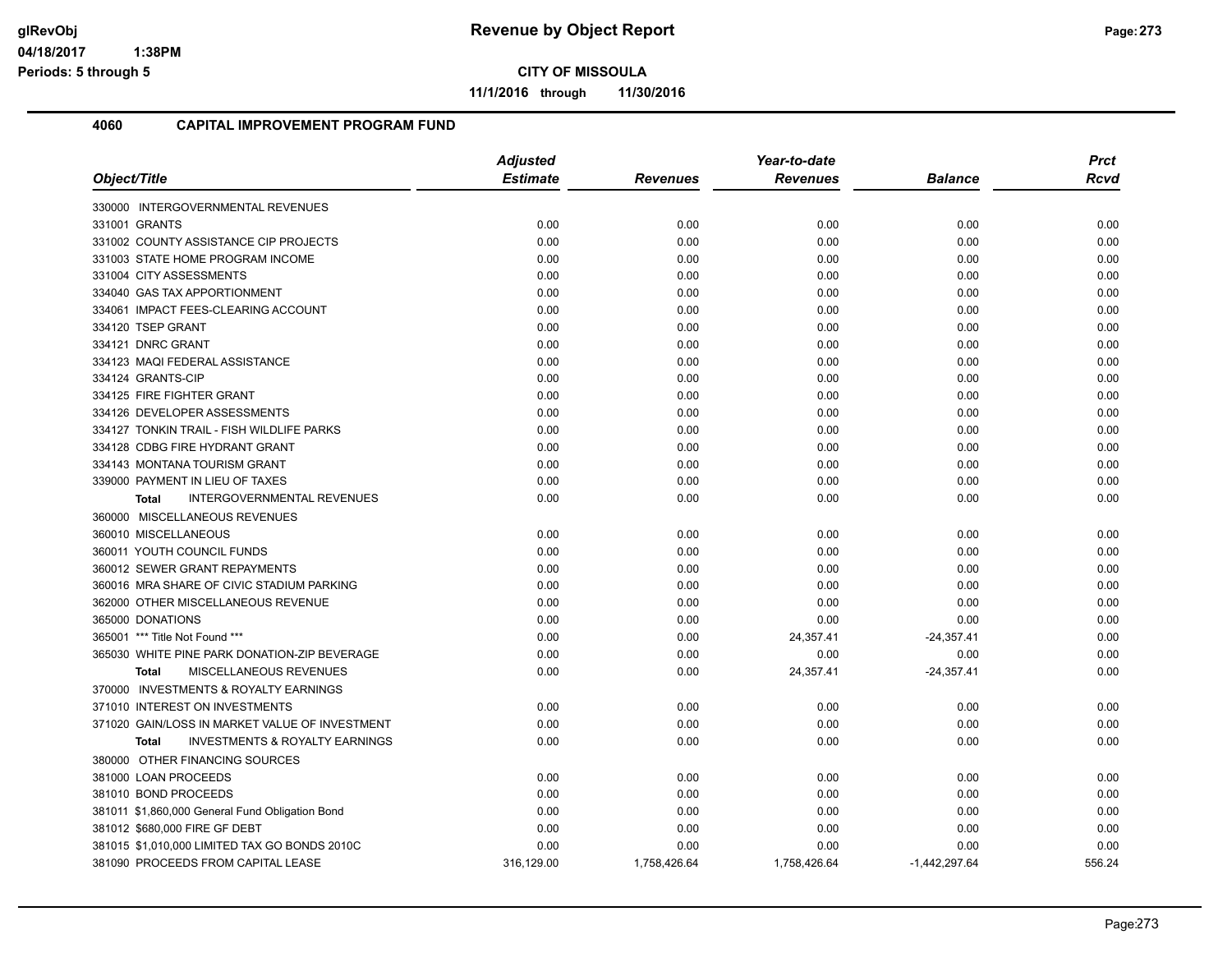**11/1/2016 through 11/30/2016**

#### **4060 CAPITAL IMPROVEMENT PROGRAM FUND**

| Object/Title                               | <b>Adjusted</b><br><b>Estimate</b> | <b>Revenues</b> | Year-to-date<br><b>Revenues</b> | <b>Balance</b> | <b>Prct</b><br><b>Rcvd</b> |
|--------------------------------------------|------------------------------------|-----------------|---------------------------------|----------------|----------------------------|
|                                            |                                    |                 |                                 |                |                            |
| 382010 SALE OF FIXED ASSETS                | 0.00                               | 0.00            | 0.00                            | 0.00           | 0.00                       |
| 383009 TRANS FR TITLE I                    | 0.00                               | 0.00            | 0.00                            | 0.00           | 0.00                       |
| 383010 TRANS FR CIP                        | 0.00                               | 0.00            | 0.00                            | 0.00           | 0.00                       |
| 383014 TRANS FR MRA                        | 0.00                               | 0.00            | 0.00                            | 0.00           | 0.00                       |
| 383015 TRANS FR MPC                        | 0.00                               | 0.00            | 0.00                            | 0.00           | 0.00                       |
| 383017 TRANS FR BUILDING                   | 0.00                               | 0.00            | 0.00                            | 0.00           | 0.00                       |
| 383020 TRANS FR CEMETERY CARE              | 0.00                               | 0.00            | 0.00                            | 0.00           | 0.00                       |
| 383025 TRANS FR SEWER R & D                | 0.00                               | 0.00            | 0.00                            | 0.00           | 0.00                       |
| 383029 TRANS FR GENERAL                    | 1,330,841.00                       | 0.00            | 0.00                            | 1,330,841.00   | 0.00                       |
| 383041 TRANS FR CDBG                       | 0.00                               | 0.00            | 0.00                            | 0.00           | 0.00                       |
| 383042 TRANSFERS FROM OTHER FUNDS          | 0.00                               | 0.00            | 0.00                            | 0.00           | 0.00                       |
| 383043 TRANSFERS FROM IMPACT FEES          | 0.00                               | 0.00            | 0.00                            | 0.00           | 0.00                       |
| 383044 TRANSFER FROM PYMT IN LIEU OF PARKS | 0.00                               | 0.00            | 0.00                            | 0.00           | 0.00                       |
| 383045 TRANSFER FROM PARK ENTERPRISE       | 0.00                               | 0.00            | 0.00                            | 0.00           | 0.00                       |
| OTHER FINANCING SOURCES<br><b>Total</b>    | 1,646,970.00                       | 1,758,426.64    | 1,758,426.64                    | $-111,456.64$  | 106.77                     |
| CAPITAL IMPROVEMENT PROGRAM FUND<br>Total  | 1,646,970.00                       | 1,758,426.64    | 1,782,784.05                    | $-135,814.05$  | 108.25                     |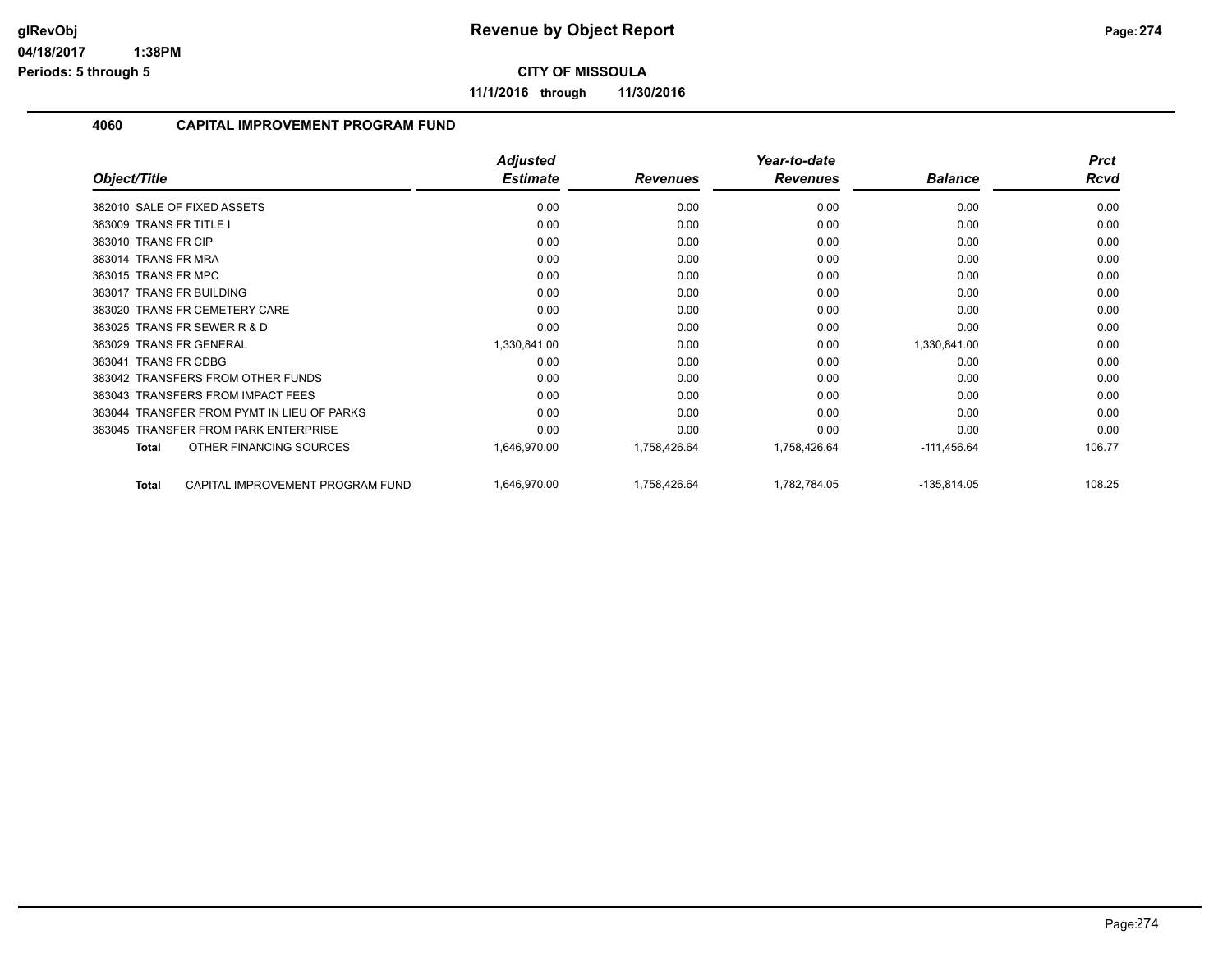**11/1/2016 through 11/30/2016**

#### **4130 1997 G O BOND OPEN SPACE PURCHASE FUND 4130 1997 G O BOND OPEN SPACE PURCHASE FUND**

|                                                      | <b>Adjusted</b> |                 | Year-to-date    |                | <b>Prct</b> |
|------------------------------------------------------|-----------------|-----------------|-----------------|----------------|-------------|
| Object/Title                                         | <b>Estimate</b> | <b>Revenues</b> | <b>Revenues</b> | <b>Balance</b> | Rcvd        |
| 330000 INTERGOVERNMENTAL REVENUES                    |                 |                 |                 |                |             |
| 330000 INTERGOVERNMENTAL REVENUES                    | 0.00            | 0.00            | 0.00            | 0.00           | 0.00        |
| 331156 CTEP GRANT - S HILLS TRAIL SYSTEM             | 0.00            | 0.00            | 0.00            | 0.00           | 0.00        |
| 334014 *** Title Not Found ***                       | 0.00            | 0.00            | 0.00            | 0.00           | 0.00        |
| <b>INTERGOVERNMENTAL REVENUES</b><br><b>Total</b>    | 0.00            | 0.00            | 0.00            | 0.00           | 0.00        |
| <b>CHARGES FOR SERVICES</b><br>340000                |                 |                 |                 |                |             |
| 343065 BUILDING RENTALS                              | 0.00            | 0.00            | 0.00            | 0.00           | 0.00        |
| <b>CHARGES FOR SERVICES</b><br><b>Total</b>          | 0.00            | 0.00            | 0.00            | 0.00           | 0.00        |
| MISCELLANEOUS REVENUES<br>360000                     |                 |                 |                 |                |             |
| 360010 MISCELLANEOUS                                 | 0.00            | 0.00            | 0.00            | 0.00           | 0.00        |
| 365000 DONATIONS                                     | 0.00            | 0.00            | 0.00            | 0.00           | 0.00        |
| <b>MISCELLANEOUS REVENUES</b><br><b>Total</b>        | 0.00            | 0.00            | 0.00            | 0.00           | 0.00        |
| <b>INVESTMENTS &amp; ROYALTY EARNINGS</b><br>370000  |                 |                 |                 |                |             |
| 371010 INTEREST ON INVESTMENTS                       | 0.00            | 0.00            | 0.00            | 0.00           | 0.00        |
| 371020 GAIN/LOSS IN MARKET VALUE OF INVESTMENTS      | 0.00            | 0.00            | 0.00            | 0.00           | 0.00        |
| <b>INVESTMENTS &amp; ROYALTY EARNINGS</b><br>Total   | 0.00            | 0.00            | 0.00            | 0.00           | 0.00        |
| OTHER FINANCING SOURCES<br>380000                    |                 |                 |                 |                |             |
| 382010 SALE OF FIXED ASSETS                          | 0.00            | 0.00            | 0.00            | 0.00           | 0.00        |
| 383000 OPERATING TRANSFERS                           | 0.00            | 0.00            | 0.00            | 0.00           | 0.00        |
| OTHER FINANCING SOURCES<br>Total                     | 0.00            | 0.00            | 0.00            | 0.00           | 0.00        |
| 1997 G O BOND OPEN SPACE PURCHASE FL<br><b>Total</b> | 0.00            | 0.00            | 0.00            | 0.00           | 0.00        |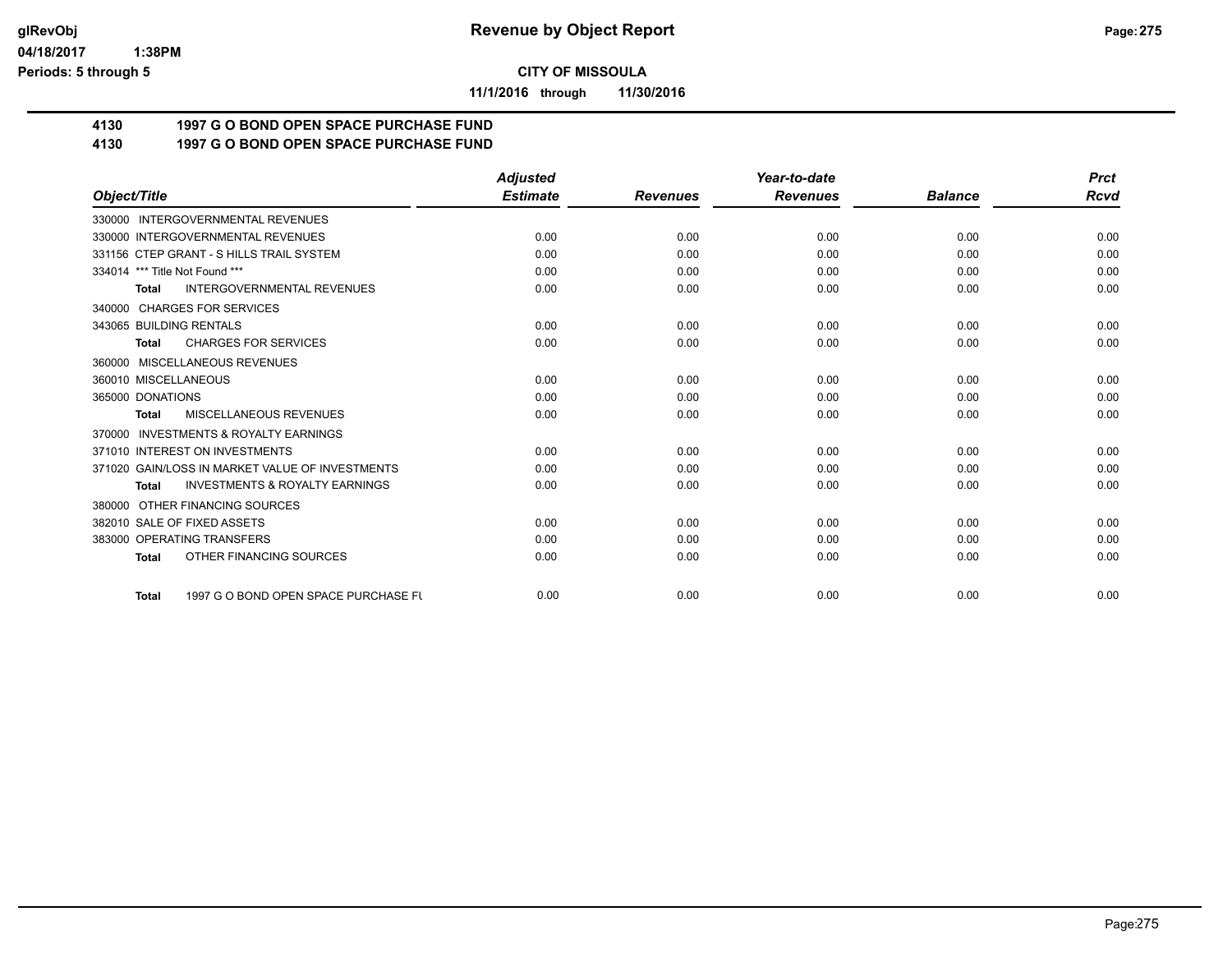**11/1/2016 through 11/30/2016**

#### **4130 1997 G O BOND OPEN SPACE PURCHASE FUND**

|                                                     | <b>Adjusted</b> |                 | Year-to-date    |                | <b>Prct</b> |
|-----------------------------------------------------|-----------------|-----------------|-----------------|----------------|-------------|
| Object/Title                                        | <b>Estimate</b> | <b>Revenues</b> | <b>Revenues</b> | <b>Balance</b> | <b>Rcvd</b> |
| 330000 INTERGOVERNMENTAL REVENUES                   |                 |                 |                 |                |             |
| 330000 INTERGOVERNMENTAL REVENUES                   | 0.00            | 0.00            | 0.00            | 0.00           | 0.00        |
| 331156 CTEP GRANT - S HILLS TRAIL SYSTEM            | 0.00            | 0.00            | 0.00            | 0.00           | 0.00        |
| 334014 *** Title Not Found ***                      | 0.00            | 0.00            | 0.00            | 0.00           | 0.00        |
| <b>INTERGOVERNMENTAL REVENUES</b><br><b>Total</b>   | 0.00            | 0.00            | 0.00            | 0.00           | 0.00        |
| 340000 CHARGES FOR SERVICES                         |                 |                 |                 |                |             |
| 343065 BUILDING RENTALS                             | 0.00            | 0.00            | 0.00            | 0.00           | 0.00        |
| <b>CHARGES FOR SERVICES</b><br><b>Total</b>         | 0.00            | 0.00            | 0.00            | 0.00           | 0.00        |
| 360000 MISCELLANEOUS REVENUES                       |                 |                 |                 |                |             |
| 360010 MISCELLANEOUS                                | 0.00            | 0.00            | 0.00            | 0.00           | 0.00        |
| 365000 DONATIONS                                    | 0.00            | 0.00            | 0.00            | 0.00           | 0.00        |
| MISCELLANEOUS REVENUES<br><b>Total</b>              | 0.00            | 0.00            | 0.00            | 0.00           | 0.00        |
| 370000 INVESTMENTS & ROYALTY EARNINGS               |                 |                 |                 |                |             |
| 371010 INTEREST ON INVESTMENTS                      | 0.00            | 0.00            | 0.00            | 0.00           | 0.00        |
| 371020 GAIN/LOSS IN MARKET VALUE OF INVESTMENT      | 0.00            | 0.00            | 0.00            | 0.00           | 0.00        |
| <b>INVESTMENTS &amp; ROYALTY EARNINGS</b><br>Total  | 0.00            | 0.00            | 0.00            | 0.00           | 0.00        |
| 380000 OTHER FINANCING SOURCES                      |                 |                 |                 |                |             |
| 382010 SALE OF FIXED ASSETS                         | 0.00            | 0.00            | 0.00            | 0.00           | 0.00        |
| 383000 OPERATING TRANSFERS                          | 0.00            | 0.00            | 0.00            | 0.00           | 0.00        |
| OTHER FINANCING SOURCES<br><b>Total</b>             | 0.00            | 0.00            | 0.00            | 0.00           | 0.00        |
| 1997 G O BOND OPEN SPACE PURCHASE F<br><b>Total</b> | 0.00            | 0.00            | 0.00            | 0.00           | 0.00        |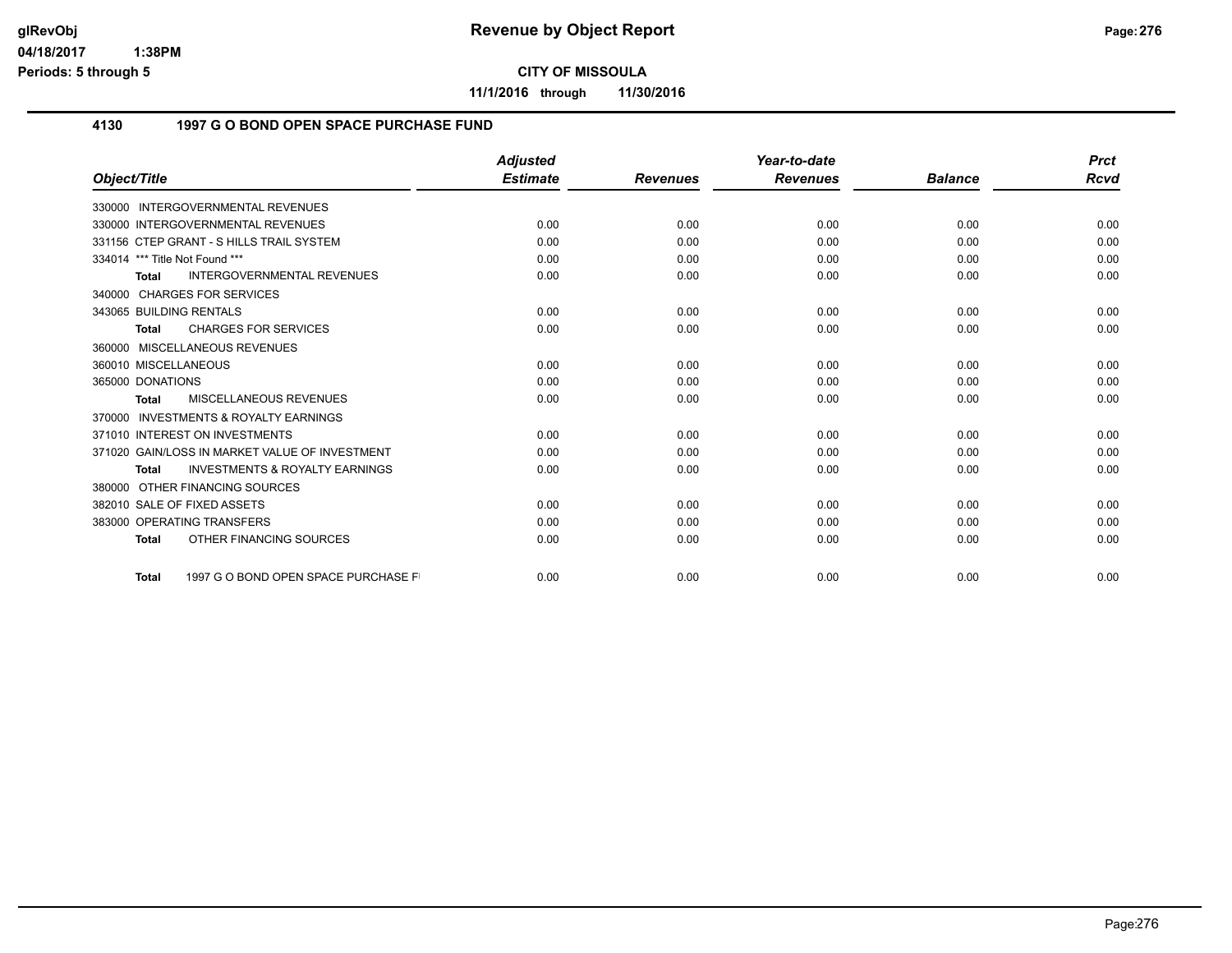**11/1/2016 through 11/30/2016**

**4196 NEW FIRE STATION GO BOND**

**4196 NEW FIRE STATION GO BOND**

|                                                 | <b>Adjusted</b> |                 | Year-to-date    |                | <b>Prct</b> |
|-------------------------------------------------|-----------------|-----------------|-----------------|----------------|-------------|
| Object/Title                                    | <b>Estimate</b> | <b>Revenues</b> | <b>Revenues</b> | <b>Balance</b> | <b>Rcvd</b> |
| 360000 MISCELLANEOUS REVENUES                   |                 |                 |                 |                |             |
| 365023 NORTHWESTERN ENERGY GRANT                | 0.00            | 0.00            | 0.00            | 0.00           | 0.00        |
| MISCELLANEOUS REVENUES<br>Total                 | 0.00            | 0.00            | 0.00            | 0.00           | 0.00        |
| 370000 INVESTMENTS & ROYALTY EARNINGS           |                 |                 |                 |                |             |
| 371010 INTEREST ON INVESTMENTS                  | 0.00            | 0.00            | 0.00            | 0.00           | 0.00        |
| 371020 GAIN/LOSS IN MARKET VALUE OF INVESTMENTS | 0.00            | 0.00            | 0.00            | 0.00           | 0.00        |
| INVESTMENTS & ROYALTY EARNINGS<br>Total         | 0.00            | 0.00            | 0.00            | 0.00           | 0.00        |
| 380000 OTHER FINANCING SOURCES                  |                 |                 |                 |                |             |
| 381010 BOND PROCEEDS                            | 0.00            | 0.00            | 0.00            | 0.00           | 0.00        |
| 383000 OPERATING TRANSFERS                      | 0.00            | 0.00            | 0.00            | 0.00           | 0.00        |
| OTHER FINANCING SOURCES<br>Total                | 0.00            | 0.00            | 0.00            | 0.00           | 0.00        |
| NEW FIRE STATION GO BOND<br><b>Total</b>        | 0.00            | 0.00            | 0.00            | 0.00           | 0.00        |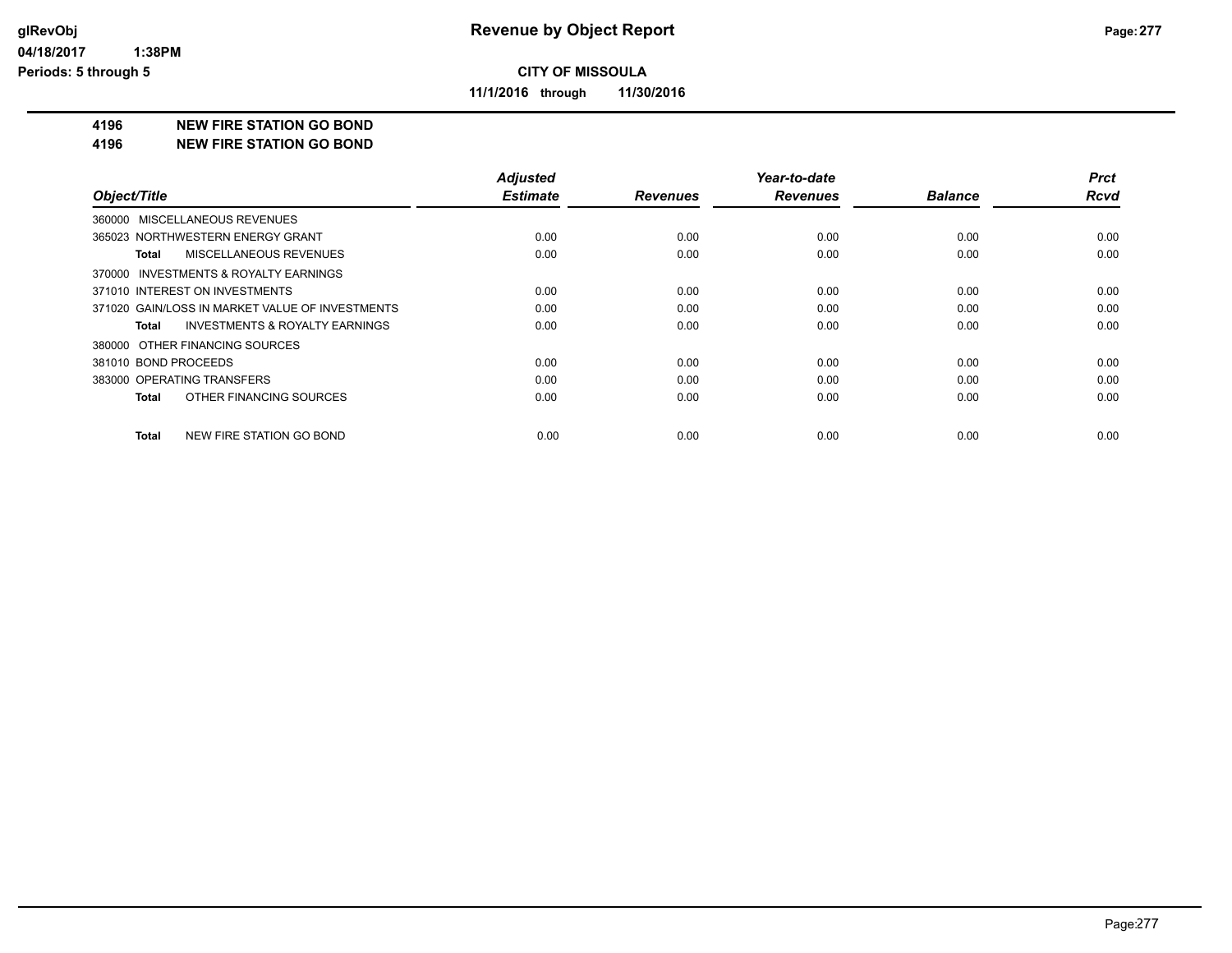**11/1/2016 through 11/30/2016**

#### **4196 NEW FIRE STATION GO BOND**

| Object/Title                                       | <b>Adjusted</b><br><b>Estimate</b> | <b>Revenues</b> | Year-to-date<br><b>Revenues</b> | <b>Balance</b> | <b>Prct</b><br>Rcvd |
|----------------------------------------------------|------------------------------------|-----------------|---------------------------------|----------------|---------------------|
|                                                    |                                    |                 |                                 |                |                     |
| 360000 MISCELLANEOUS REVENUES                      |                                    |                 |                                 |                |                     |
| 365023 NORTHWESTERN ENERGY GRANT                   | 0.00                               | 0.00            | 0.00                            | 0.00           | 0.00                |
| MISCELLANEOUS REVENUES<br><b>Total</b>             | 0.00                               | 0.00            | 0.00                            | 0.00           | 0.00                |
| 370000 INVESTMENTS & ROYALTY EARNINGS              |                                    |                 |                                 |                |                     |
| 371010 INTEREST ON INVESTMENTS                     | 0.00                               | 0.00            | 0.00                            | 0.00           | 0.00                |
| 371020 GAIN/LOSS IN MARKET VALUE OF INVESTMENT     | 0.00                               | 0.00            | 0.00                            | 0.00           | 0.00                |
| <b>INVESTMENTS &amp; ROYALTY EARNINGS</b><br>Total | 0.00                               | 0.00            | 0.00                            | 0.00           | 0.00                |
| 380000 OTHER FINANCING SOURCES                     |                                    |                 |                                 |                |                     |
| 381010 BOND PROCEEDS                               | 0.00                               | 0.00            | 0.00                            | 0.00           | 0.00                |
| 383000 OPERATING TRANSFERS                         | 0.00                               | 0.00            | 0.00                            | 0.00           | 0.00                |
| OTHER FINANCING SOURCES<br><b>Total</b>            | 0.00                               | 0.00            | 0.00                            | 0.00           | 0.00                |
| NEW FIRE STATION GO BOND<br><b>Total</b>           | 0.00                               | 0.00            | 0.00                            | 0.00           | 0.00                |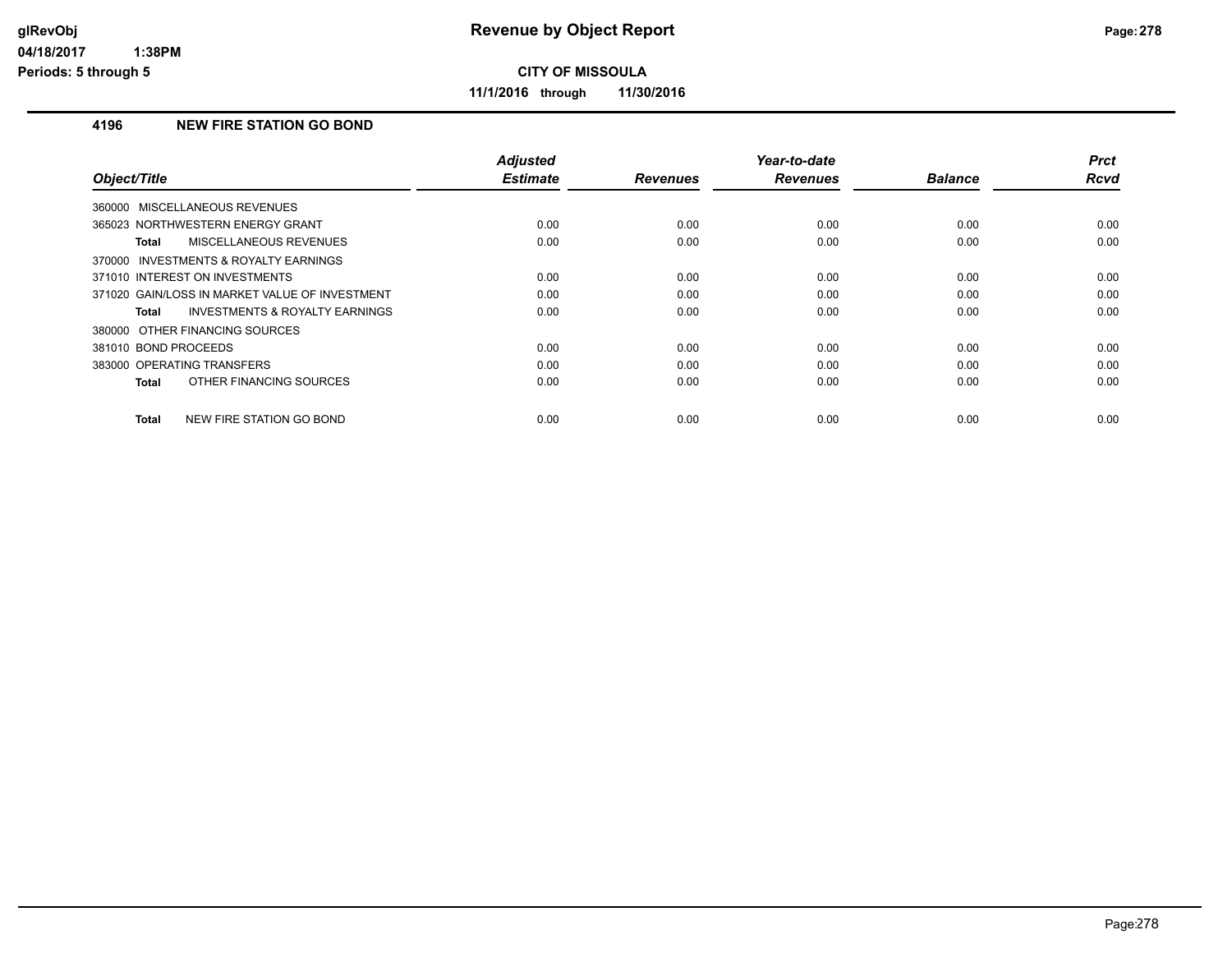**11/1/2016 through 11/30/2016**

#### **4450 S/C CONSTRUCTION FUND FOR FY06 4450 S/C CONSTRUCTION FUND FOR FY06**

|                                                 | <b>Adjusted</b> |                 | Year-to-date    |                | <b>Prct</b> |
|-------------------------------------------------|-----------------|-----------------|-----------------|----------------|-------------|
| Object/Title                                    | <b>Estimate</b> | <b>Revenues</b> | <b>Revenues</b> | <b>Balance</b> | Rcvd        |
| 370000 INVESTMENTS & ROYALTY EARNINGS           |                 |                 |                 |                |             |
| 371010 INTEREST ON INVESTMENTS                  | 0.00            | 0.00            | 0.00            | 0.00           | 0.00        |
| 371020 GAIN/LOSS IN MARKET VALUE OF INVESTMENTS | 0.00            | 0.00            | 0.00            | 0.00           | 0.00        |
| INVESTMENTS & ROYALTY EARNINGS<br>Total         | 0.00            | 0.00            | 0.00            | 0.00           | 0.00        |
|                                                 |                 |                 |                 |                |             |
| S/C CONSTRUCTION FUND FOR FY06<br>Total         | 0.00            | 0.00            | 0.00            | 0.00           | 0.00        |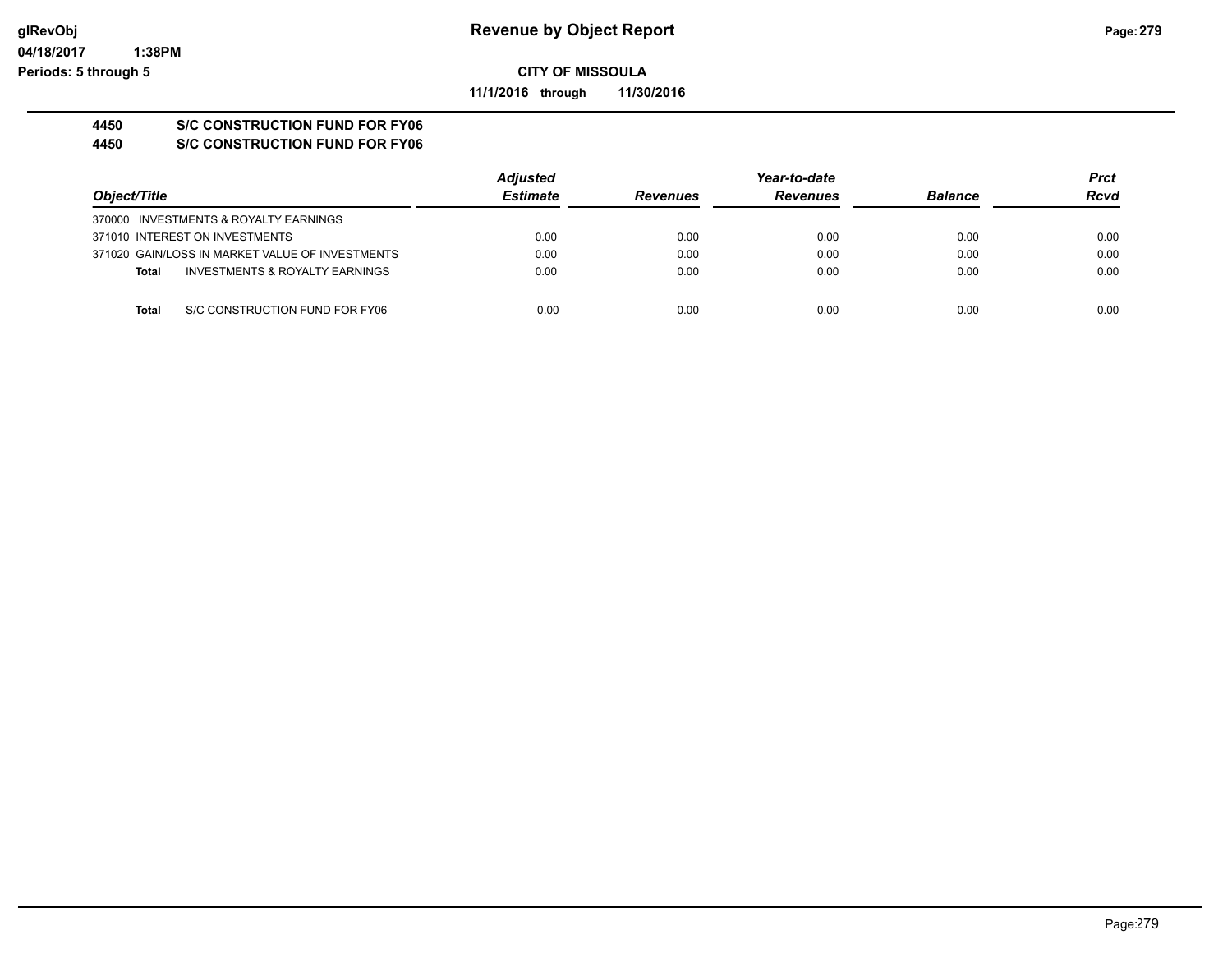**11/1/2016 through 11/30/2016**

#### **4450 S/C CONSTRUCTION FUND FOR FY06**

|                                                | <b>Adjusted</b> | Year-to-date    |                 |                | <b>Prct</b> |
|------------------------------------------------|-----------------|-----------------|-----------------|----------------|-------------|
| Object/Title                                   | <b>Estimate</b> | <b>Revenues</b> | <b>Revenues</b> | <b>Balance</b> | <b>Rcvd</b> |
| 370000 INVESTMENTS & ROYALTY EARNINGS          |                 |                 |                 |                |             |
| 371010 INTEREST ON INVESTMENTS                 | 0.00            | 0.00            | 0.00            | 0.00           | 0.00        |
| 371020 GAIN/LOSS IN MARKET VALUE OF INVESTMENT | 0.00            | 0.00            | 0.00            | 0.00           | 0.00        |
| INVESTMENTS & ROYALTY EARNINGS<br>Total        | 0.00            | 0.00            | 0.00            | 0.00           | 0.00        |
| Total<br>S/C CONSTRUCTION FUND FOR FY06        | 0.00            | 0.00            | 0.00            | 0.00           | 0.00        |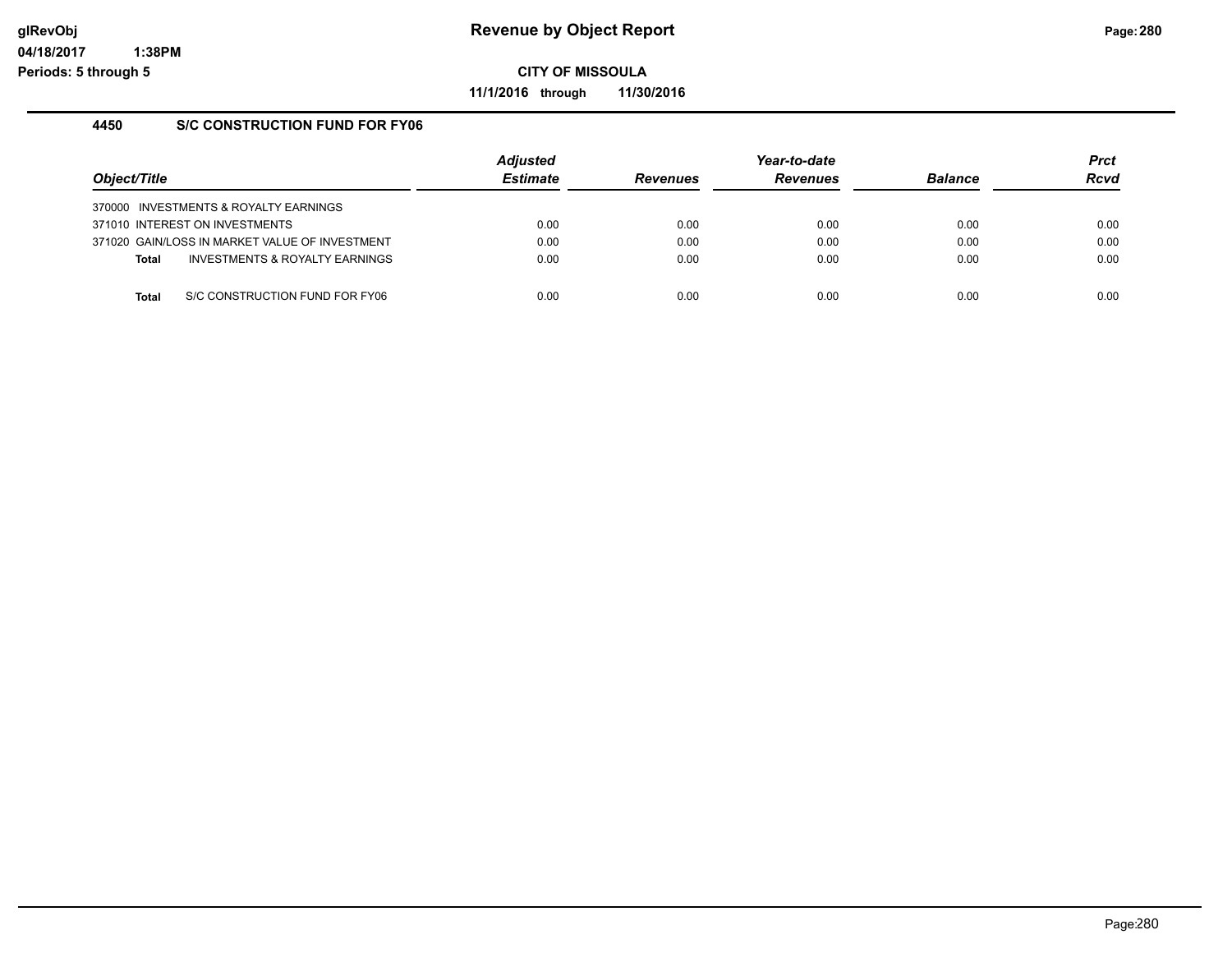**11/1/2016 through 11/30/2016**

**4451 FY07 S/C BOND FUND**

**4451 FY07 S/C BOND FUND**

|                                                 | <b>Adjusted</b> |                 | Year-to-date    |                | <b>Prct</b> |
|-------------------------------------------------|-----------------|-----------------|-----------------|----------------|-------------|
| Object/Title                                    | <b>Estimate</b> | <b>Revenues</b> | <b>Revenues</b> | <b>Balance</b> | Rcvd        |
| 360000 MISCELLANEOUS REVENUES                   |                 |                 |                 |                |             |
| 360010 MISCELLANEOUS                            | 0.00            | 0.00            | 0.00            | 0.00           | 0.00        |
| <b>MISCELLANEOUS REVENUES</b><br>Total          | 0.00            | 0.00            | 0.00            | 0.00           | 0.00        |
| 370000 INVESTMENTS & ROYALTY EARNINGS           |                 |                 |                 |                |             |
| 371010 INTEREST ON INVESTMENTS                  | 0.00            | 0.00            | 0.00            | 0.00           | 0.00        |
| 371020 GAIN/LOSS IN MARKET VALUE OF INVESTMENTS | 0.00            | 0.00            | 0.00            | 0.00           | 0.00        |
| INVESTMENTS & ROYALTY EARNINGS<br>Total         | 0.00            | 0.00            | 0.00            | 0.00           | 0.00        |
| 380000 OTHER FINANCING SOURCES                  |                 |                 |                 |                |             |
| 381030 SID BONDS PROCEEDS                       | 0.00            | 0.00            | 0.00            | 0.00           | 0.00        |
| OTHER FINANCING SOURCES<br>Total                | 0.00            | 0.00            | 0.00            | 0.00           | 0.00        |
| FY07 S/C BOND FUND<br><b>Total</b>              | 0.00            | 0.00            | 0.00            | 0.00           | 0.00        |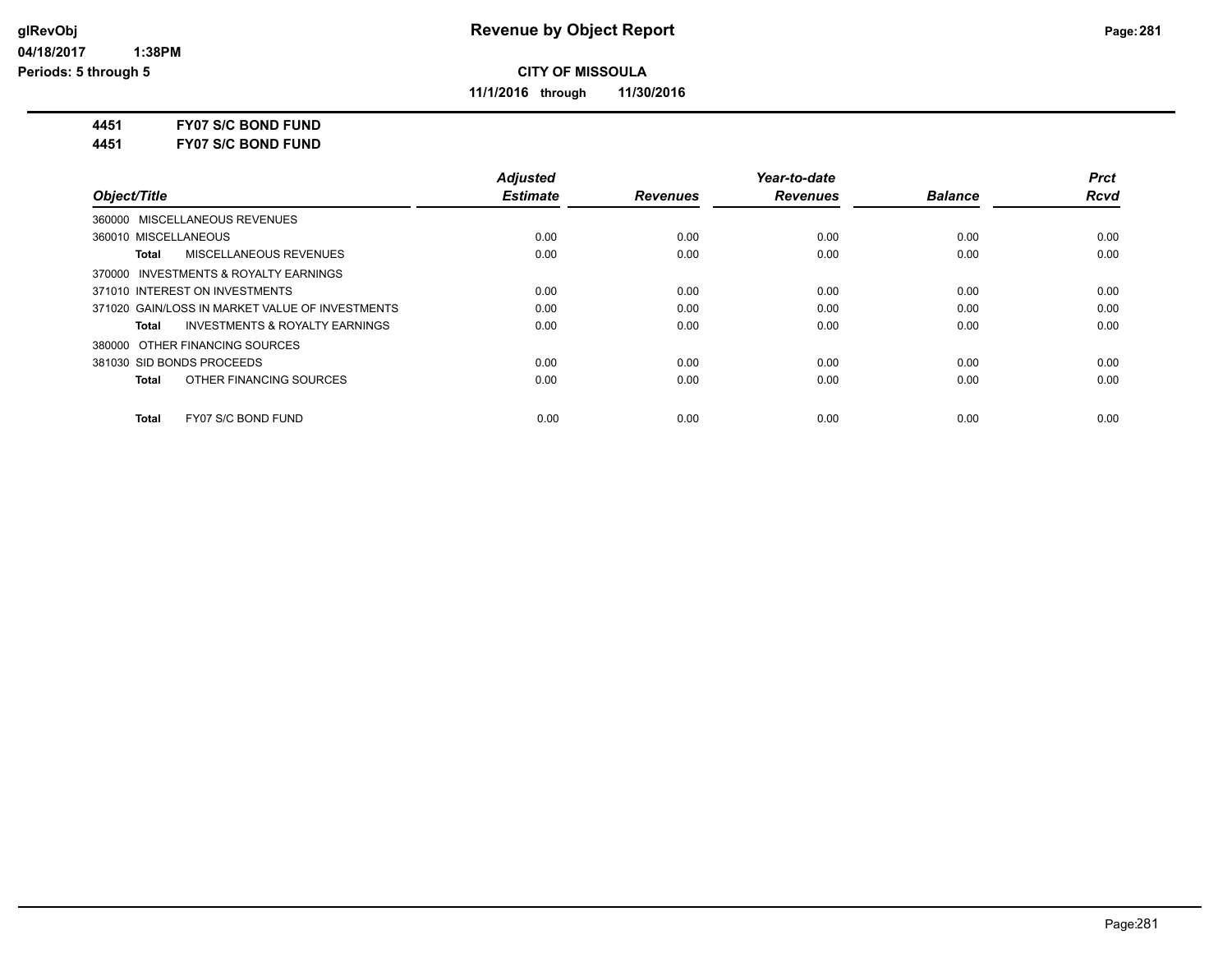**11/1/2016 through 11/30/2016**

#### **4451 FY07 S/C BOND FUND**

|                                                           | <b>Adjusted</b> |                 | Year-to-date    |                | <b>Prct</b> |
|-----------------------------------------------------------|-----------------|-----------------|-----------------|----------------|-------------|
| Object/Title                                              | <b>Estimate</b> | <b>Revenues</b> | <b>Revenues</b> | <b>Balance</b> | <b>Rcvd</b> |
| MISCELLANEOUS REVENUES<br>360000                          |                 |                 |                 |                |             |
| 360010 MISCELLANEOUS                                      | 0.00            | 0.00            | 0.00            | 0.00           | 0.00        |
| MISCELLANEOUS REVENUES<br><b>Total</b>                    | 0.00            | 0.00            | 0.00            | 0.00           | 0.00        |
| 370000 INVESTMENTS & ROYALTY EARNINGS                     |                 |                 |                 |                |             |
| 371010 INTEREST ON INVESTMENTS                            | 0.00            | 0.00            | 0.00            | 0.00           | 0.00        |
| 371020 GAIN/LOSS IN MARKET VALUE OF INVESTMENT            | 0.00            | 0.00            | 0.00            | 0.00           | 0.00        |
| <b>INVESTMENTS &amp; ROYALTY EARNINGS</b><br><b>Total</b> | 0.00            | 0.00            | 0.00            | 0.00           | 0.00        |
| 380000 OTHER FINANCING SOURCES                            |                 |                 |                 |                |             |
| 381030 SID BONDS PROCEEDS                                 | 0.00            | 0.00            | 0.00            | 0.00           | 0.00        |
| OTHER FINANCING SOURCES<br><b>Total</b>                   | 0.00            | 0.00            | 0.00            | 0.00           | 0.00        |
| FY07 S/C BOND FUND<br><b>Total</b>                        | 0.00            | 0.00            | 0.00            | 0.00           | 0.00        |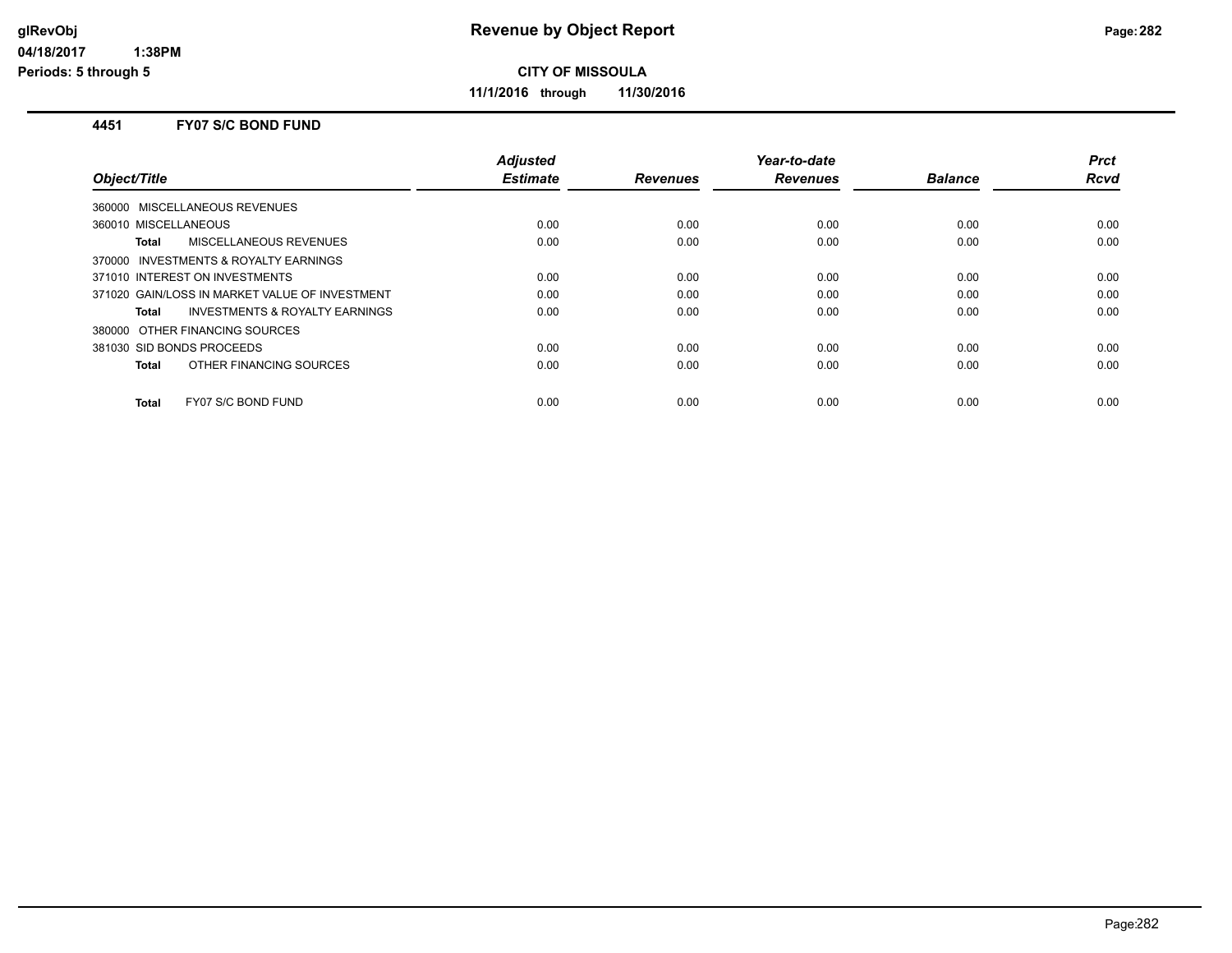*Prct Rcvd*

## **CITY OF MISSOULA**

**11/1/2016 through 11/30/2016**

#### **4452 S/C CONSTRUCTION FUND FOR FY 08 BOND SAL 4452 S/C CONSTRUCTION FUND FOR FY 08 BOND SAL**

|                                                      | <b>Adjusted</b> |                 | Year-to-date    |                | <b>Prct</b> |
|------------------------------------------------------|-----------------|-----------------|-----------------|----------------|-------------|
| Object/Title                                         | <b>Estimate</b> | <b>Revenues</b> | <b>Revenues</b> | <b>Balance</b> | Rcva        |
| 360000 MISCELLANEOUS REVENUES                        |                 |                 |                 |                |             |
| 360010 MISCELLANEOUS                                 | 0.00            | 0.00            | 0.00            | 0.00           | 0.00        |
| 362000 OTHER MISCELLANEOUS REVENUE                   | 0.00            | 0.00            | 0.00            | 0.00           | 0.00        |
| <b>MISCELLANEOUS REVENUES</b><br><b>Total</b>        | 0.00            | 0.00            | 0.00            | 0.00           | 0.00        |
| INVESTMENTS & ROYALTY EARNINGS<br>370000             |                 |                 |                 |                |             |
| 371010 INTEREST ON INVESTMENTS                       | 0.00            | 0.00            | 0.00            | 0.00           | 0.00        |
| 371020 GAIN/LOSS IN MARKET VALUE OF INVESTMENTS      | 0.00            | 0.00            | 0.00            | 0.00           | 0.00        |
| <b>INVESTMENTS &amp; ROYALTY EARNINGS</b><br>Total   | 0.00            | 0.00            | 0.00            | 0.00           | 0.00        |
| 380000 OTHER FINANCING SOURCES                       |                 |                 |                 |                |             |
| 381000 LOAN PROCEEDS                                 | 0.00            | 0.00            | 0.00            | 0.00           | 0.00        |
| 383042 TRANSFERS FROM OTHER FUNDS                    | 0.00            | 0.00            | 0.00            | 0.00           | 0.00        |
| OTHER FINANCING SOURCES<br><b>Total</b>              | 0.00            | 0.00            | 0.00            | 0.00           | 0.00        |
| S/C CONSTRUCTION FUND FOR FY 08 BOND<br><b>Total</b> | 0.00            | 0.00            | 0.00            | 0.00           | 0.00        |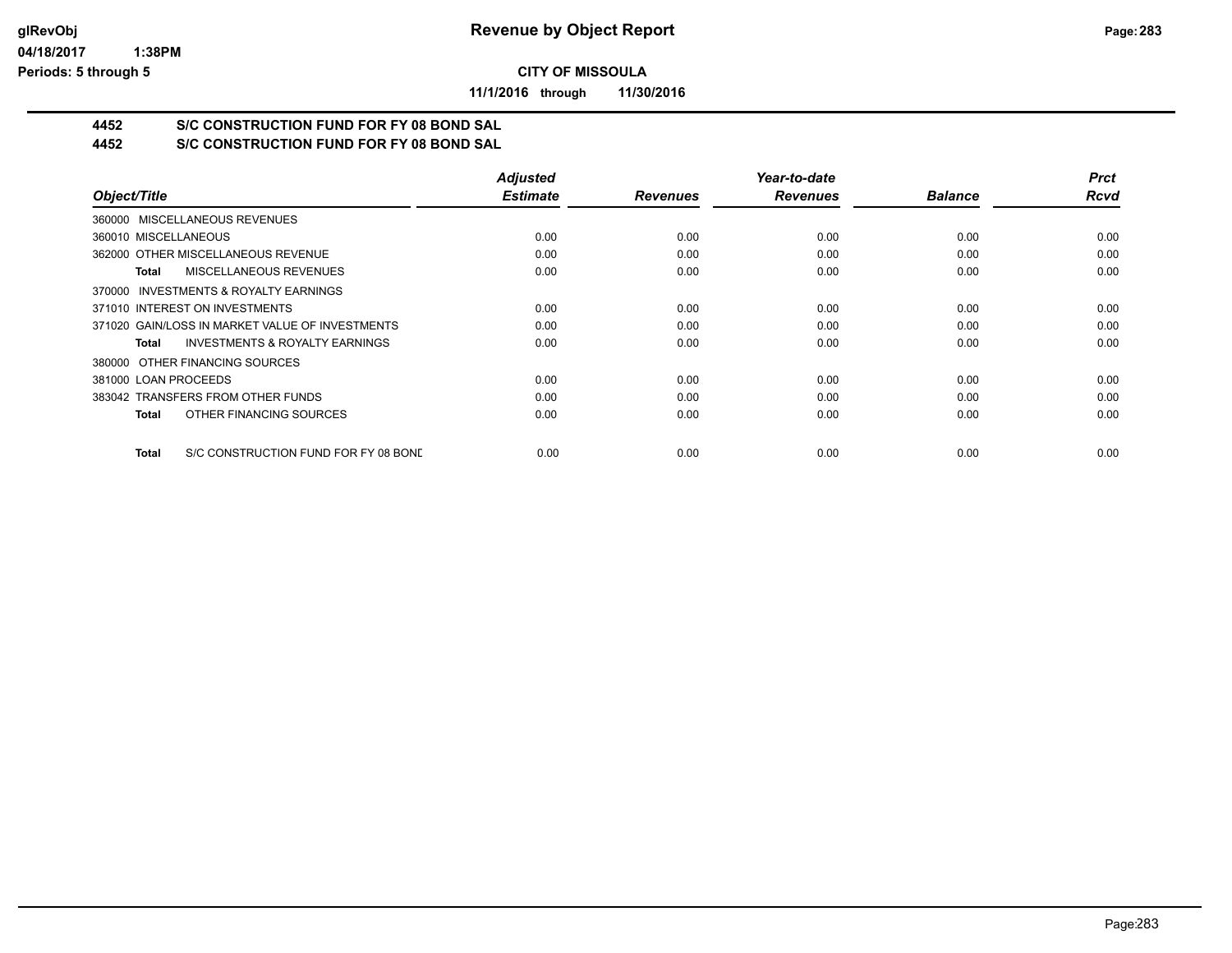**11/1/2016 through 11/30/2016**

#### **4452 S/C CONSTRUCTION FUND FOR FY 08 BOND SAL**

|                                                      | <b>Adjusted</b> |                 | Year-to-date    |                | <b>Prct</b> |
|------------------------------------------------------|-----------------|-----------------|-----------------|----------------|-------------|
| Object/Title                                         | <b>Estimate</b> | <b>Revenues</b> | <b>Revenues</b> | <b>Balance</b> | Rcvd        |
| 360000 MISCELLANEOUS REVENUES                        |                 |                 |                 |                |             |
| 360010 MISCELLANEOUS                                 | 0.00            | 0.00            | 0.00            | 0.00           | 0.00        |
| 362000 OTHER MISCELLANEOUS REVENUE                   | 0.00            | 0.00            | 0.00            | 0.00           | 0.00        |
| MISCELLANEOUS REVENUES<br>Total                      | 0.00            | 0.00            | 0.00            | 0.00           | 0.00        |
| 370000 INVESTMENTS & ROYALTY EARNINGS                |                 |                 |                 |                |             |
| 371010 INTEREST ON INVESTMENTS                       | 0.00            | 0.00            | 0.00            | 0.00           | 0.00        |
| 371020 GAIN/LOSS IN MARKET VALUE OF INVESTMENT       | 0.00            | 0.00            | 0.00            | 0.00           | 0.00        |
| <b>INVESTMENTS &amp; ROYALTY EARNINGS</b><br>Total   | 0.00            | 0.00            | 0.00            | 0.00           | 0.00        |
| 380000 OTHER FINANCING SOURCES                       |                 |                 |                 |                |             |
| 381000 LOAN PROCEEDS                                 | 0.00            | 0.00            | 0.00            | 0.00           | 0.00        |
| 383042 TRANSFERS FROM OTHER FUNDS                    | 0.00            | 0.00            | 0.00            | 0.00           | 0.00        |
| OTHER FINANCING SOURCES<br>Total                     | 0.00            | 0.00            | 0.00            | 0.00           | 0.00        |
|                                                      |                 |                 |                 |                |             |
| S/C CONSTRUCTION FUND FOR FY 08 BONI<br><b>Total</b> | 0.00            | 0.00            | 0.00            | 0.00           | 0.00        |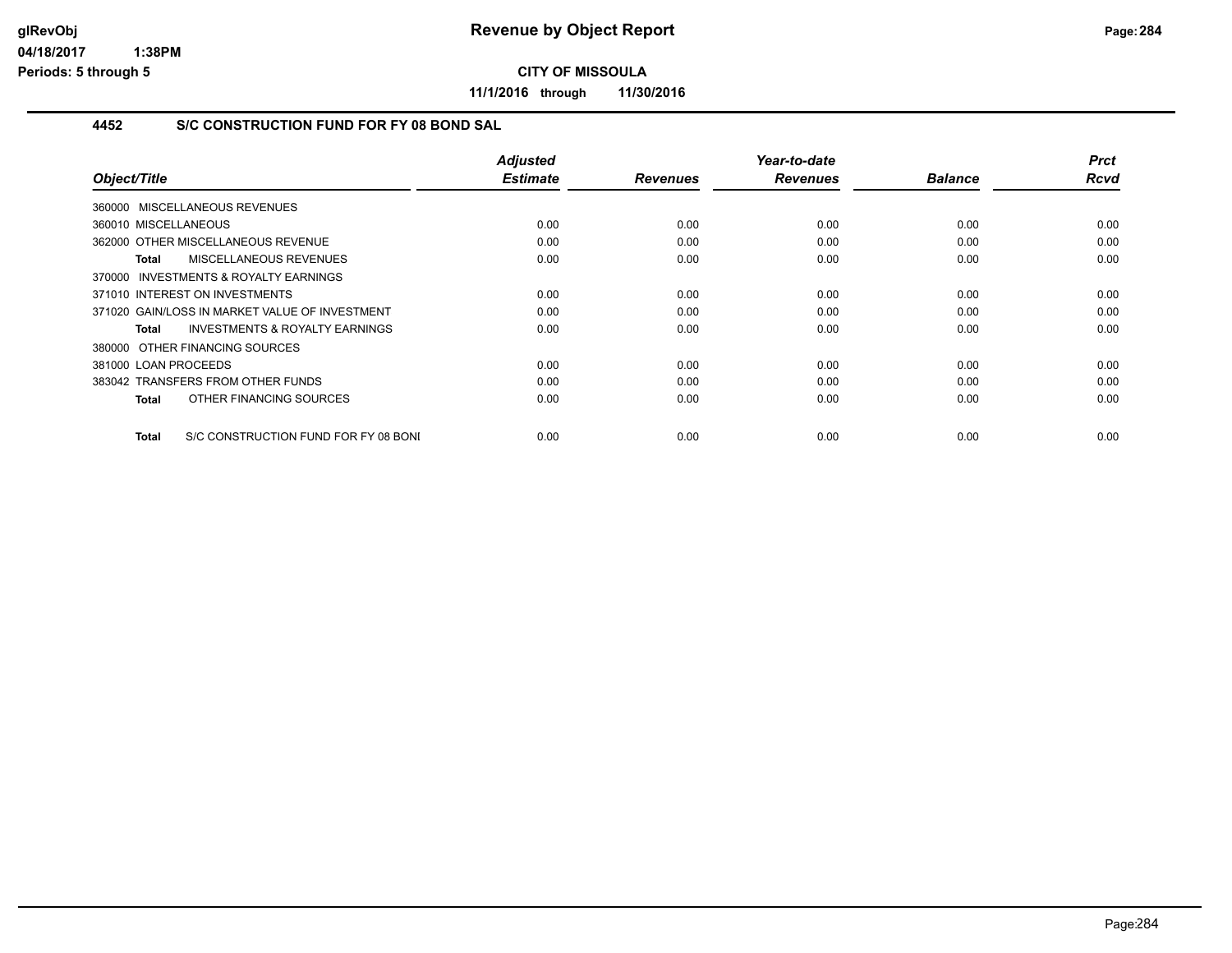**11/1/2016 through 11/30/2016**

#### **4453 S/C CONSTRUCTION FUND FY09 BOND 4453 S/C CONSTRUCTION FUND FY09 BOND**

|                                                    | <b>Adjusted</b> |                 | Year-to-date    |                | <b>Prct</b> |
|----------------------------------------------------|-----------------|-----------------|-----------------|----------------|-------------|
| Object/Title                                       | <b>Estimate</b> | <b>Revenues</b> | <b>Revenues</b> | <b>Balance</b> | Rcvd        |
| 360000 MISCELLANEOUS REVENUES                      |                 |                 |                 |                |             |
| 360010 MISCELLANEOUS                               | 0.00            | 0.00            | 0.00            | 0.00           | 0.00        |
| 362000 OTHER MISCELLANEOUS REVENUE                 | 0.00            | 0.00            | 0.00            | 0.00           | 0.00        |
| MISCELLANEOUS REVENUES<br>Total                    | 0.00            | 0.00            | 0.00            | 0.00           | 0.00        |
| INVESTMENTS & ROYALTY EARNINGS<br>370000           |                 |                 |                 |                |             |
| 371010 INTEREST ON INVESTMENTS                     | 0.00            | 0.00            | 0.00            | 0.00           | 0.00        |
| <b>INVESTMENTS &amp; ROYALTY EARNINGS</b><br>Total | 0.00            | 0.00            | 0.00            | 0.00           | 0.00        |
| OTHER FINANCING SOURCES<br>380000                  |                 |                 |                 |                |             |
| 381030 SID BONDS PROCEEDS                          | 0.00            | 0.00            | 0.00            | 0.00           | 0.00        |
| 383000 OPERATING TRANSFERS                         | 0.00            | 0.00            | 0.00            | 0.00           | 0.00        |
| OTHER FINANCING SOURCES<br>Total                   | 0.00            | 0.00            | 0.00            | 0.00           | 0.00        |
| S/C CONSTRUCTION FUND FY09 BOND<br><b>Total</b>    | 0.00            | 0.00            | 0.00            | 0.00           | 0.00        |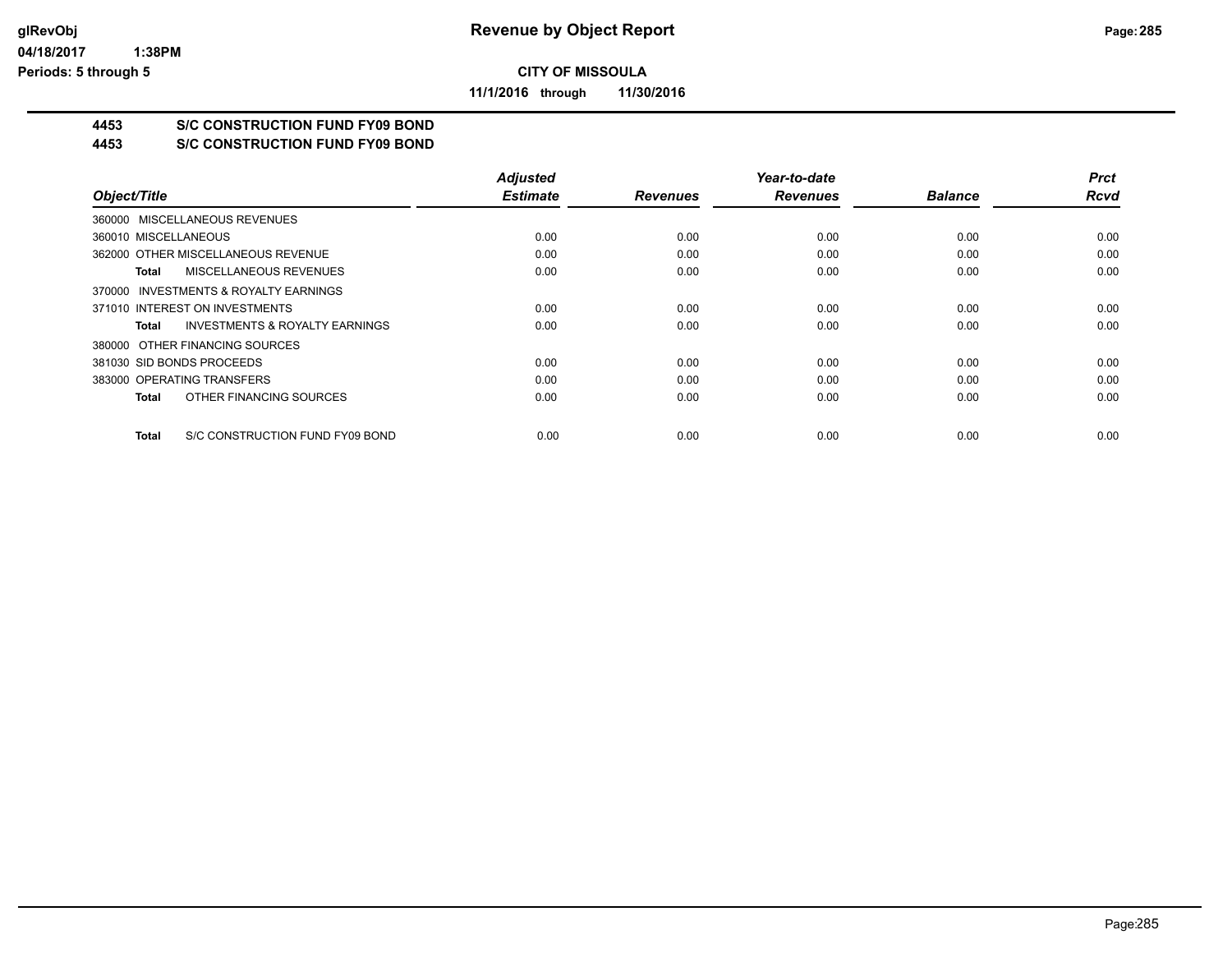**11/1/2016 through 11/30/2016**

#### **4453 S/C CONSTRUCTION FUND FY09 BOND**

|                                                 | <b>Adjusted</b> |                 | Year-to-date    |                | <b>Prct</b> |
|-------------------------------------------------|-----------------|-----------------|-----------------|----------------|-------------|
| Object/Title                                    | <b>Estimate</b> | <b>Revenues</b> | <b>Revenues</b> | <b>Balance</b> | <b>Rcvd</b> |
| 360000 MISCELLANEOUS REVENUES                   |                 |                 |                 |                |             |
| 360010 MISCELLANEOUS                            | 0.00            | 0.00            | 0.00            | 0.00           | 0.00        |
| 362000 OTHER MISCELLANEOUS REVENUE              | 0.00            | 0.00            | 0.00            | 0.00           | 0.00        |
| MISCELLANEOUS REVENUES<br>Total                 | 0.00            | 0.00            | 0.00            | 0.00           | 0.00        |
| 370000 INVESTMENTS & ROYALTY EARNINGS           |                 |                 |                 |                |             |
| 371010 INTEREST ON INVESTMENTS                  | 0.00            | 0.00            | 0.00            | 0.00           | 0.00        |
| INVESTMENTS & ROYALTY EARNINGS<br>Total         | 0.00            | 0.00            | 0.00            | 0.00           | 0.00        |
| 380000 OTHER FINANCING SOURCES                  |                 |                 |                 |                |             |
| 381030 SID BONDS PROCEEDS                       | 0.00            | 0.00            | 0.00            | 0.00           | 0.00        |
| 383000 OPERATING TRANSFERS                      | 0.00            | 0.00            | 0.00            | 0.00           | 0.00        |
| OTHER FINANCING SOURCES<br><b>Total</b>         | 0.00            | 0.00            | 0.00            | 0.00           | 0.00        |
| S/C CONSTRUCTION FUND FY09 BOND<br><b>Total</b> | 0.00            | 0.00            | 0.00            | 0.00           | 0.00        |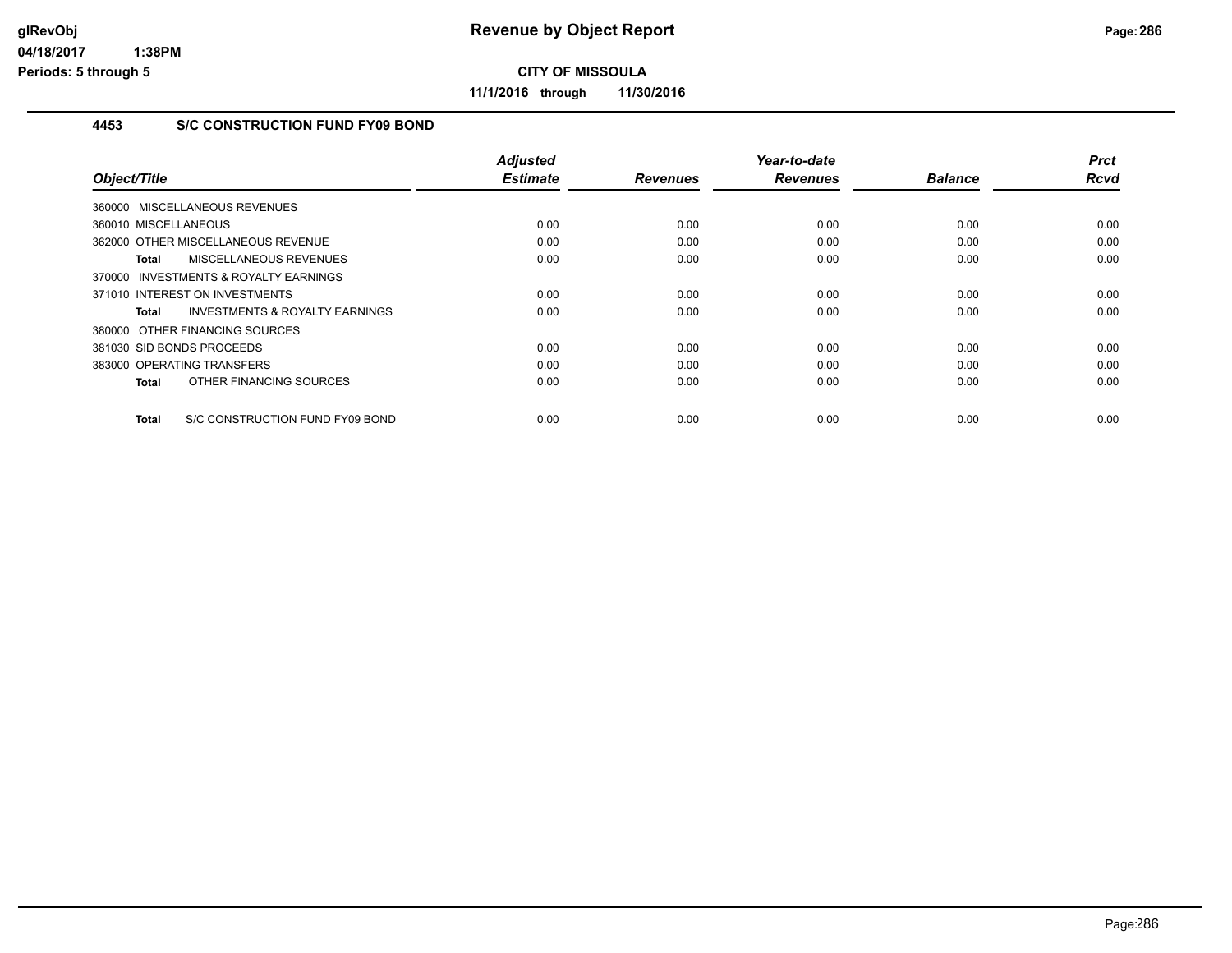**11/1/2016 through 11/30/2016**

**4454 S/C CONSTRUCTION FUND FOR FY10 4454 S/C CONSTRUCTION FUND FOR FY10**

*Object/Title Adjusted Estimate Revenues Year-to-date Revenues Balance Prct Rcvd* 360000 MISCELLANEOUS REVENUES 360010 MISCELLANEOUS 0.00 0.00 0.00 0.00 0.00 362000 OTHER MISCELLANEOUS REVENUE 0.00 0.00 0.00 0.00 0.00 **Total** MISCELLANEOUS REVENUES 0.00 0.00 0.00 0.00 0.00 370000 INVESTMENTS & ROYALTY EARNINGS 371010 INTEREST ON INVESTMENTS 0.00 0.00 0.00 0.00 0.00 **Total** INVESTMENTS & ROYALTY EARNINGS 0.00 0.00 0.00 0.00 0.00 380000 OTHER FINANCING SOURCES 381030 SID BONDS PROCEEDS 0.00 0.00 0.00 0.00 0.00 **Total** OTHER FINANCING SOURCES 0.00 0.00 0.00 0.00 0.00 **Total** S/C CONSTRUCTION FUND FOR FY10 0.00 0.00 0.00 0.00 0.00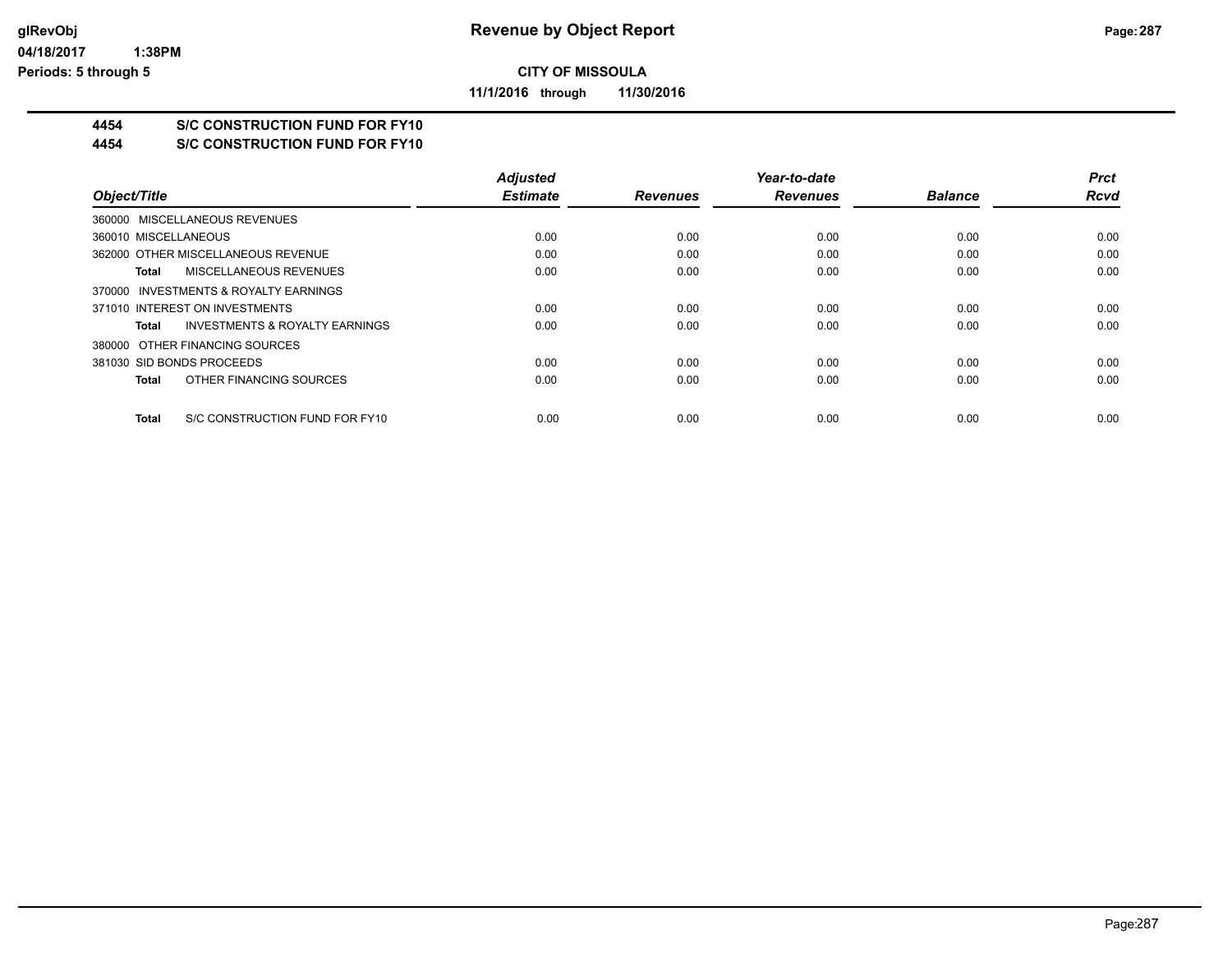**11/1/2016 through 11/30/2016**

#### **4454 S/C CONSTRUCTION FUND FOR FY10**

|                                         | <b>Adjusted</b><br><b>Estimate</b> |                 | Year-to-date<br><b>Revenues</b> | <b>Balance</b> | <b>Prct</b><br><b>Rcvd</b> |
|-----------------------------------------|------------------------------------|-----------------|---------------------------------|----------------|----------------------------|
| Object/Title                            |                                    | <b>Revenues</b> |                                 |                |                            |
| 360000 MISCELLANEOUS REVENUES           |                                    |                 |                                 |                |                            |
| 360010 MISCELLANEOUS                    | 0.00                               | 0.00            | 0.00                            | 0.00           | 0.00                       |
| 362000 OTHER MISCELLANEOUS REVENUE      | 0.00                               | 0.00            | 0.00                            | 0.00           | 0.00                       |
| MISCELLANEOUS REVENUES<br>Total         | 0.00                               | 0.00            | 0.00                            | 0.00           | 0.00                       |
| 370000 INVESTMENTS & ROYALTY EARNINGS   |                                    |                 |                                 |                |                            |
| 371010 INTEREST ON INVESTMENTS          | 0.00                               | 0.00            | 0.00                            | 0.00           | 0.00                       |
| INVESTMENTS & ROYALTY EARNINGS<br>Total | 0.00                               | 0.00            | 0.00                            | 0.00           | 0.00                       |
| 380000 OTHER FINANCING SOURCES          |                                    |                 |                                 |                |                            |
| 381030 SID BONDS PROCEEDS               | 0.00                               | 0.00            | 0.00                            | 0.00           | 0.00                       |
| OTHER FINANCING SOURCES<br>Total        | 0.00                               | 0.00            | 0.00                            | 0.00           | 0.00                       |
| S/C CONSTRUCTION FUND FOR FY10<br>Total | 0.00                               | 0.00            | 0.00                            | 0.00           | 0.00                       |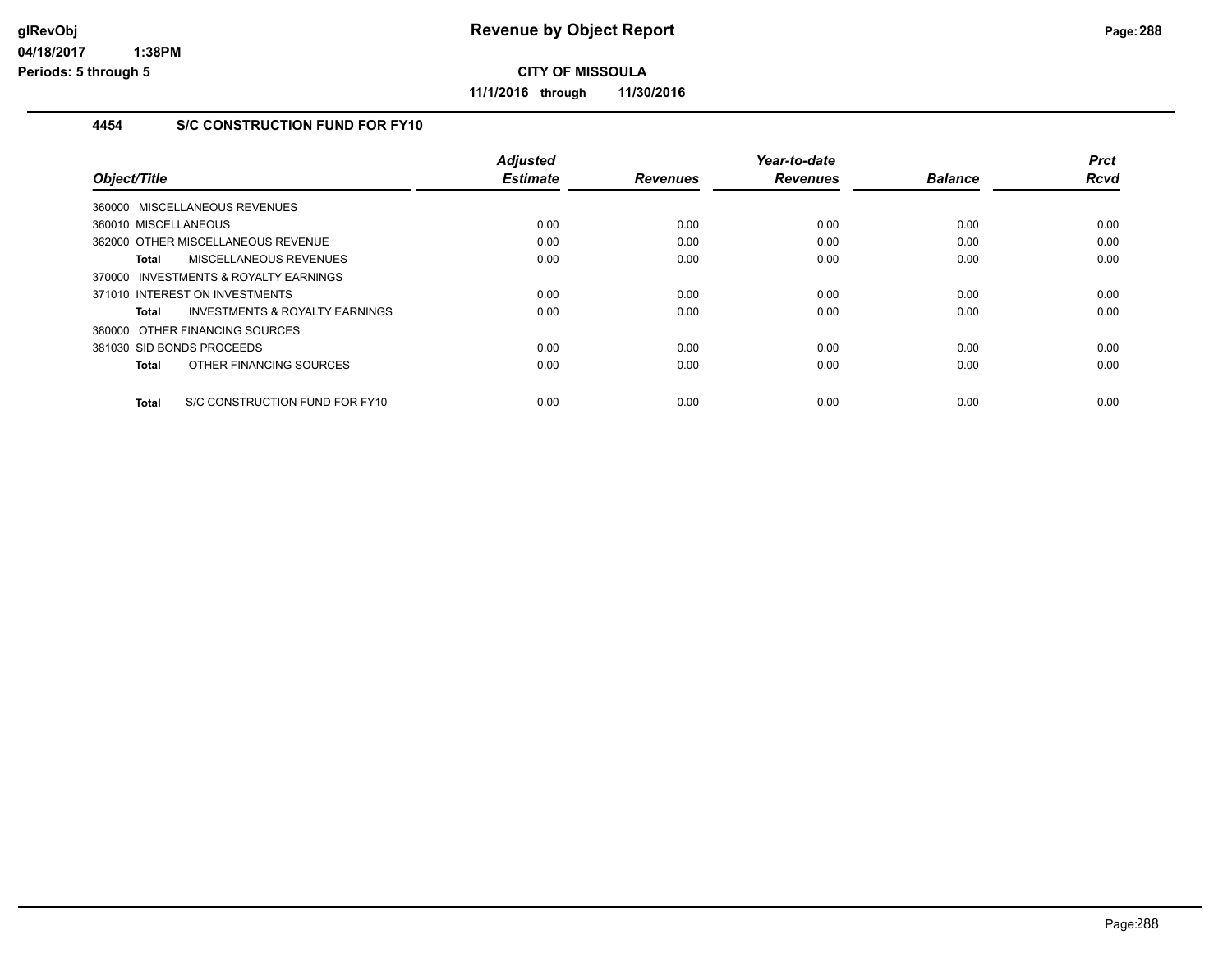**11/1/2016 through 11/30/2016**

**4455 FY11 S/C CONSTRUCTION FUND**

**4455 FY11 S/C CONSTRUCTION FUND**

|                                         | <b>Adjusted</b> |                 | Year-to-date    |                | <b>Prct</b> |
|-----------------------------------------|-----------------|-----------------|-----------------|----------------|-------------|
| Object/Title                            | <b>Estimate</b> | <b>Revenues</b> | <b>Revenues</b> | <b>Balance</b> | <b>Rcvd</b> |
| 360000 MISCELLANEOUS REVENUES           |                 |                 |                 |                |             |
| 360010 MISCELLANEOUS                    | 0.00            | 0.00            | 0.00            | 0.00           | 0.00        |
| <b>MISCELLANEOUS REVENUES</b><br>Total  | 0.00            | 0.00            | 0.00            | 0.00           | 0.00        |
| 370000 INVESTMENTS & ROYALTY EARNINGS   |                 |                 |                 |                |             |
| 371010 INTEREST ON INVESTMENTS          | 0.00            | 0.00            | 0.00            | 0.00           | 0.00        |
| INVESTMENTS & ROYALTY EARNINGS<br>Total | 0.00            | 0.00            | 0.00            | 0.00           | 0.00        |
| 380000 OTHER FINANCING SOURCES          |                 |                 |                 |                |             |
| 381030 SID BONDS PROCEEDS               | 0.00            | 0.00            | 0.00            | 0.00           | 0.00        |
| OTHER FINANCING SOURCES<br>Total        | 0.00            | 0.00            | 0.00            | 0.00           | 0.00        |
|                                         |                 |                 |                 |                |             |
| FY11 S/C CONSTRUCTION FUND<br>Total     | 0.00            | 0.00            | 0.00            | 0.00           | 0.00        |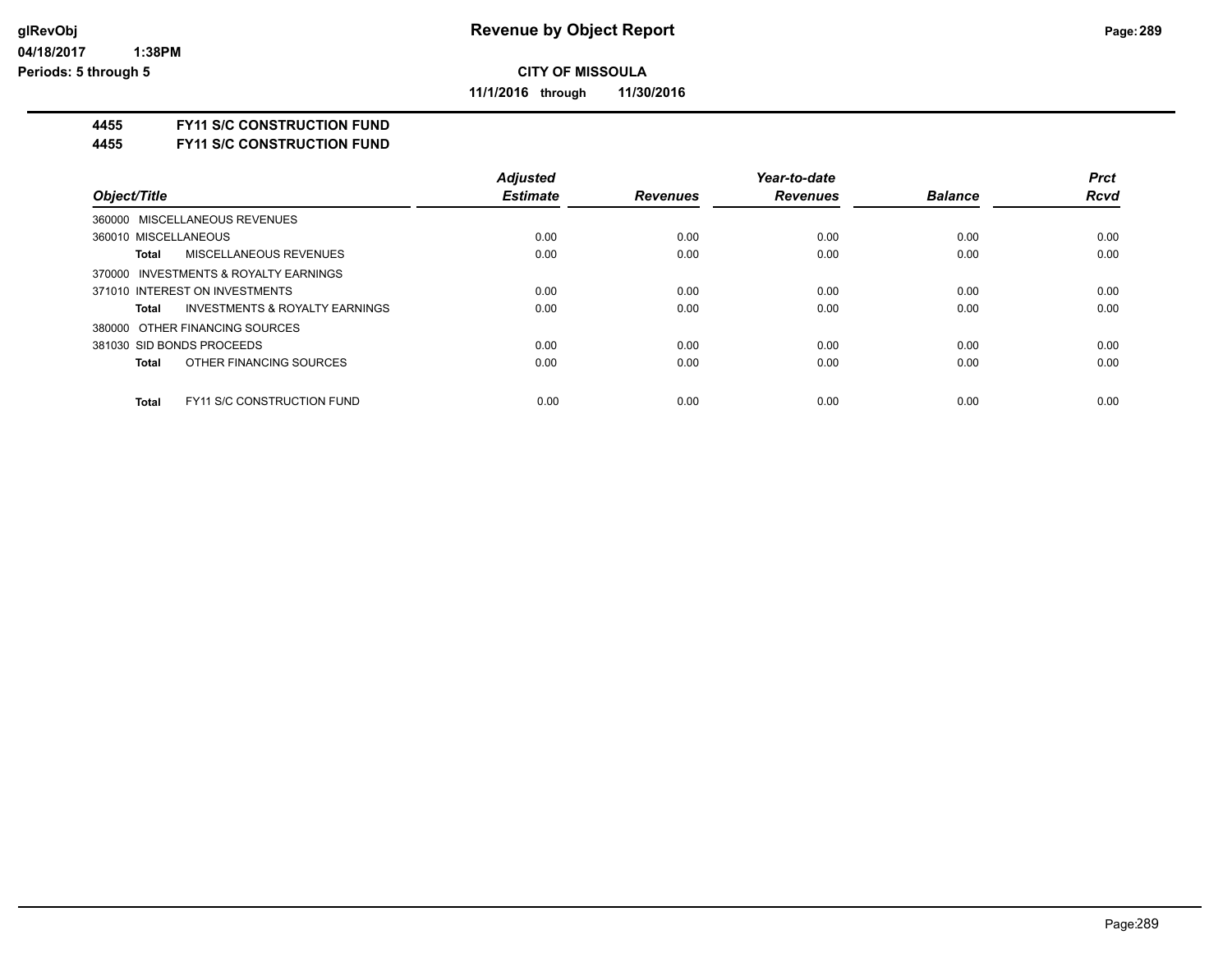**11/1/2016 through 11/30/2016**

### **4455 FY11 S/C CONSTRUCTION FUND**

| Object/Title                                       | <b>Adjusted</b><br><b>Estimate</b> | <b>Revenues</b> | Year-to-date<br><b>Revenues</b> | <b>Balance</b> | <b>Prct</b><br><b>Rcvd</b> |
|----------------------------------------------------|------------------------------------|-----------------|---------------------------------|----------------|----------------------------|
|                                                    |                                    |                 |                                 |                |                            |
| 360000 MISCELLANEOUS REVENUES                      |                                    |                 |                                 |                |                            |
| 360010 MISCELLANEOUS                               | 0.00                               | 0.00            | 0.00                            | 0.00           | 0.00                       |
| MISCELLANEOUS REVENUES<br>Total                    | 0.00                               | 0.00            | 0.00                            | 0.00           | 0.00                       |
| INVESTMENTS & ROYALTY EARNINGS<br>370000           |                                    |                 |                                 |                |                            |
| 371010 INTEREST ON INVESTMENTS                     | 0.00                               | 0.00            | 0.00                            | 0.00           | 0.00                       |
| <b>INVESTMENTS &amp; ROYALTY EARNINGS</b><br>Total | 0.00                               | 0.00            | 0.00                            | 0.00           | 0.00                       |
| 380000 OTHER FINANCING SOURCES                     |                                    |                 |                                 |                |                            |
| 381030 SID BONDS PROCEEDS                          | 0.00                               | 0.00            | 0.00                            | 0.00           | 0.00                       |
| OTHER FINANCING SOURCES<br>Total                   | 0.00                               | 0.00            | 0.00                            | 0.00           | 0.00                       |
| <b>FY11 S/C CONSTRUCTION FUND</b><br>Total         | 0.00                               | 0.00            | 0.00                            | 0.00           | 0.00                       |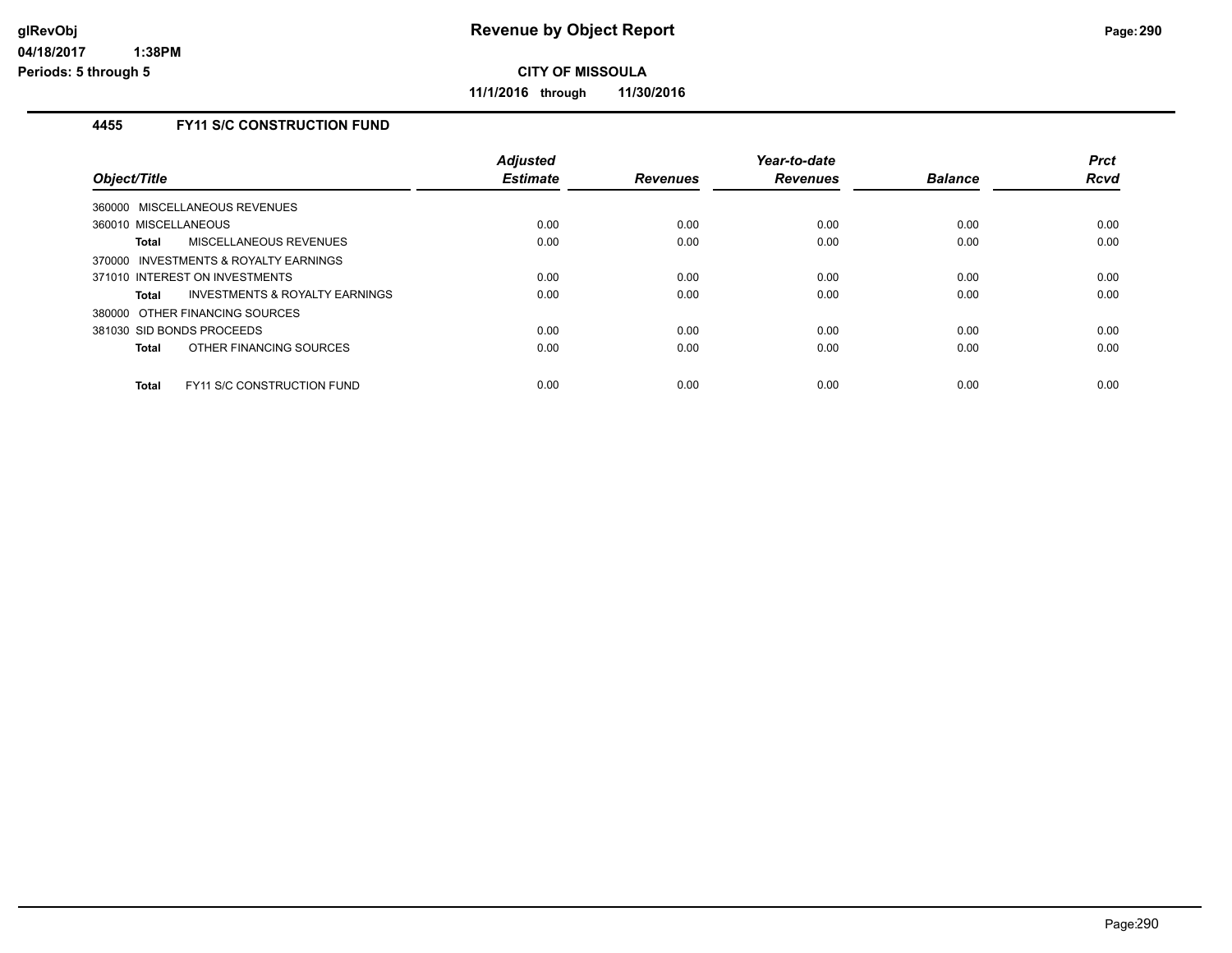**11/1/2016 through 11/30/2016**

**4456 FY12 S/C CONSTRUCTION FUND**

**4456 FY12 S/C CONSTRUCTION FUND**

|                                                    | <b>Adjusted</b> |                 | Year-to-date    |                | <b>Prct</b> |
|----------------------------------------------------|-----------------|-----------------|-----------------|----------------|-------------|
| Object/Title                                       | <b>Estimate</b> | <b>Revenues</b> | <b>Revenues</b> | <b>Balance</b> | <b>Rcvd</b> |
| 360000 MISCELLANEOUS REVENUES                      |                 |                 |                 |                |             |
| 360010 MISCELLANEOUS                               | 0.00            | 0.00            | 0.00            | 0.00           | 0.00        |
| 362000 OTHER MISCELLANEOUS REVENUE                 | 0.00            | 0.00            | 0.00            | 0.00           | 0.00        |
| <b>MISCELLANEOUS REVENUES</b><br>Total             | 0.00            | 0.00            | 0.00            | 0.00           | 0.00        |
| 370000 INVESTMENTS & ROYALTY EARNINGS              |                 |                 |                 |                |             |
| 371010 INTEREST ON INVESTMENTS                     | 0.00            | 0.00            | 0.00            | 0.00           | 0.00        |
| <b>INVESTMENTS &amp; ROYALTY EARNINGS</b><br>Total | 0.00            | 0.00            | 0.00            | 0.00           | 0.00        |
| 380000 OTHER FINANCING SOURCES                     |                 |                 |                 |                |             |
| 381030 SID BONDS PROCEEDS                          | 0.00            | 0.00            | 0.00            | 0.00           | 0.00        |
| OTHER FINANCING SOURCES<br>Total                   | 0.00            | 0.00            | 0.00            | 0.00           | 0.00        |
| <b>FY12 S/C CONSTRUCTION FUND</b><br><b>Total</b>  | 0.00            | 0.00            | 0.00            | 0.00           | 0.00        |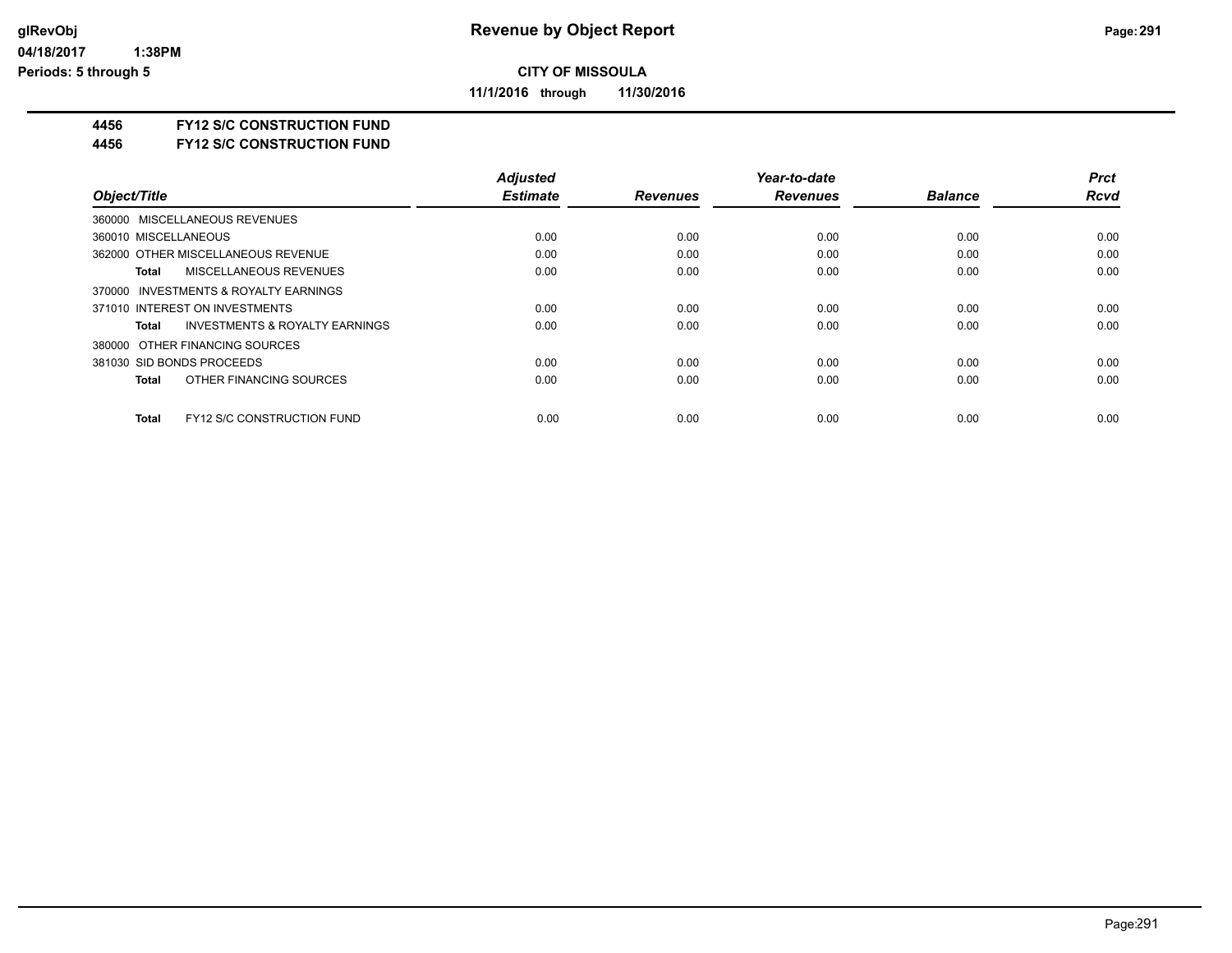**11/1/2016 through 11/30/2016**

#### **4456 FY12 S/C CONSTRUCTION FUND**

|                                                     | <b>Adjusted</b> |                 | Year-to-date    |                | <b>Prct</b> |
|-----------------------------------------------------|-----------------|-----------------|-----------------|----------------|-------------|
| Object/Title                                        | <b>Estimate</b> | <b>Revenues</b> | <b>Revenues</b> | <b>Balance</b> | <b>Rcvd</b> |
| 360000 MISCELLANEOUS REVENUES                       |                 |                 |                 |                |             |
| 360010 MISCELLANEOUS                                | 0.00            | 0.00            | 0.00            | 0.00           | 0.00        |
| 362000 OTHER MISCELLANEOUS REVENUE                  | 0.00            | 0.00            | 0.00            | 0.00           | 0.00        |
| MISCELLANEOUS REVENUES<br>Total                     | 0.00            | 0.00            | 0.00            | 0.00           | 0.00        |
| <b>INVESTMENTS &amp; ROYALTY EARNINGS</b><br>370000 |                 |                 |                 |                |             |
| 371010 INTEREST ON INVESTMENTS                      | 0.00            | 0.00            | 0.00            | 0.00           | 0.00        |
| <b>INVESTMENTS &amp; ROYALTY EARNINGS</b><br>Total  | 0.00            | 0.00            | 0.00            | 0.00           | 0.00        |
| 380000 OTHER FINANCING SOURCES                      |                 |                 |                 |                |             |
| 381030 SID BONDS PROCEEDS                           | 0.00            | 0.00            | 0.00            | 0.00           | 0.00        |
| OTHER FINANCING SOURCES<br>Total                    | 0.00            | 0.00            | 0.00            | 0.00           | 0.00        |
| <b>FY12 S/C CONSTRUCTION FUND</b><br><b>Total</b>   | 0.00            | 0.00            | 0.00            | 0.00           | 0.00        |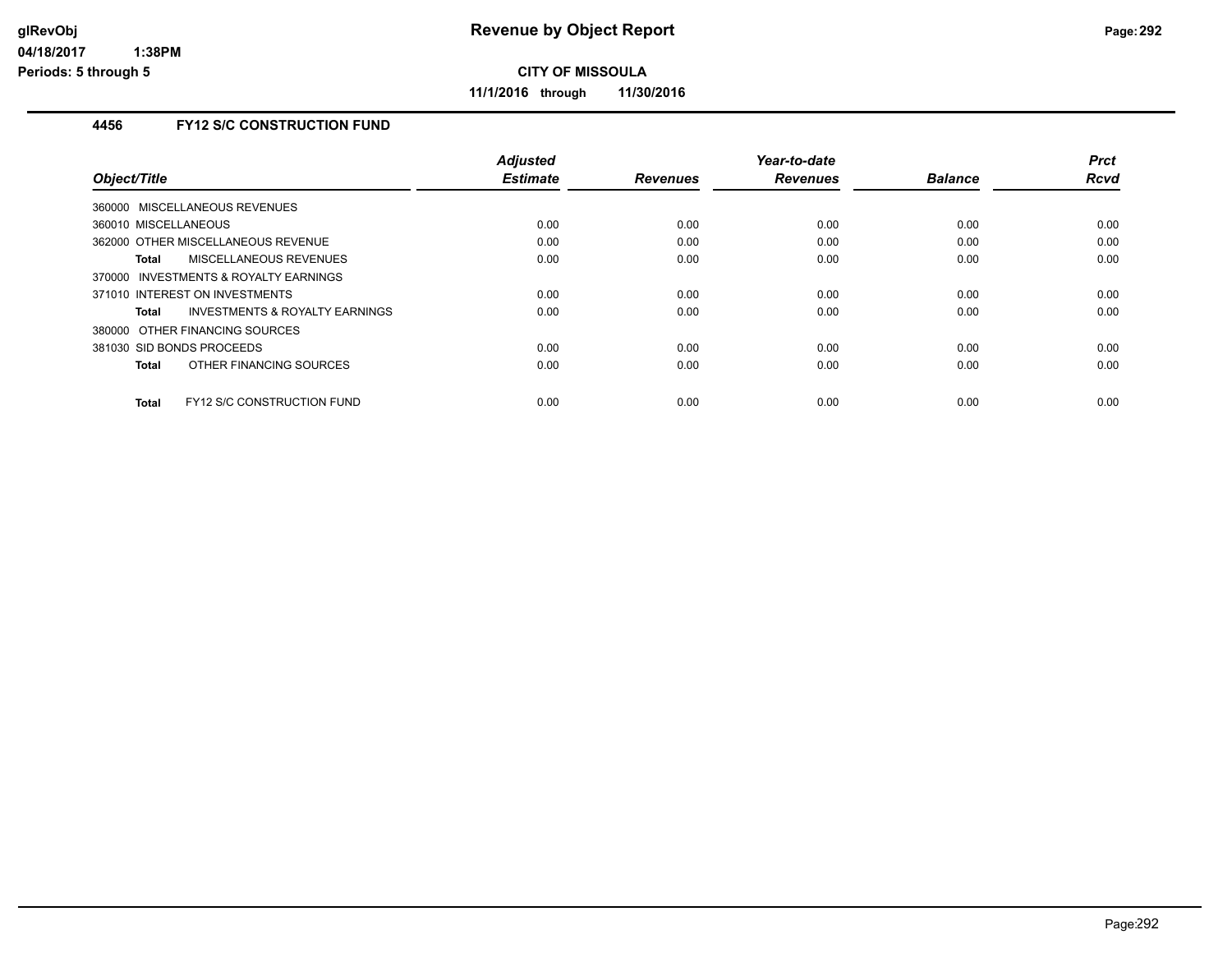**11/1/2016 through 11/30/2016**

### **4457 FY13 SIDEWALK/CURB CONSTRUCTION 4457 FY13 SIDEWALK/CURB CONSTRUCTION**

| Object/Title                                        | <b>Adjusted</b><br><b>Estimate</b> | <b>Revenues</b> | Year-to-date<br><b>Revenues</b> | <b>Balance</b> | <b>Prct</b><br><b>Rcvd</b> |
|-----------------------------------------------------|------------------------------------|-----------------|---------------------------------|----------------|----------------------------|
|                                                     |                                    |                 |                                 |                |                            |
| 360000 MISCELLANEOUS REVENUES                       |                                    |                 |                                 |                |                            |
| 360010 MISCELLANEOUS                                | 0.00                               | 0.00            | 0.00                            | 0.00           | 0.00                       |
| <b>MISCELLANEOUS REVENUES</b><br>Total              | 0.00                               | 0.00            | 0.00                            | 0.00           | 0.00                       |
| <b>INVESTMENTS &amp; ROYALTY EARNINGS</b><br>370000 |                                    |                 |                                 |                |                            |
| 371010 INTEREST ON INVESTMENTS                      | 0.00                               | 0.00            | 0.00                            | 0.00           | 0.00                       |
| INVESTMENTS & ROYALTY EARNINGS<br>Total             | 0.00                               | 0.00            | 0.00                            | 0.00           | 0.00                       |
| 380000 OTHER FINANCING SOURCES                      |                                    |                 |                                 |                |                            |
| 381030 SID BONDS PROCEEDS                           | 0.00                               | 0.00            | 0.00                            | 0.00           | 0.00                       |
| 383000 OPERATING TRANSFERS                          | 0.00                               | 0.00            | 0.00                            | 0.00           | 0.00                       |
| OTHER FINANCING SOURCES<br>Total                    | 0.00                               | 0.00            | 0.00                            | 0.00           | 0.00                       |
| FY13 SIDEWALK/CURB CONSTRUCTION<br><b>Total</b>     | 0.00                               | 0.00            | 0.00                            | 0.00           | 0.00                       |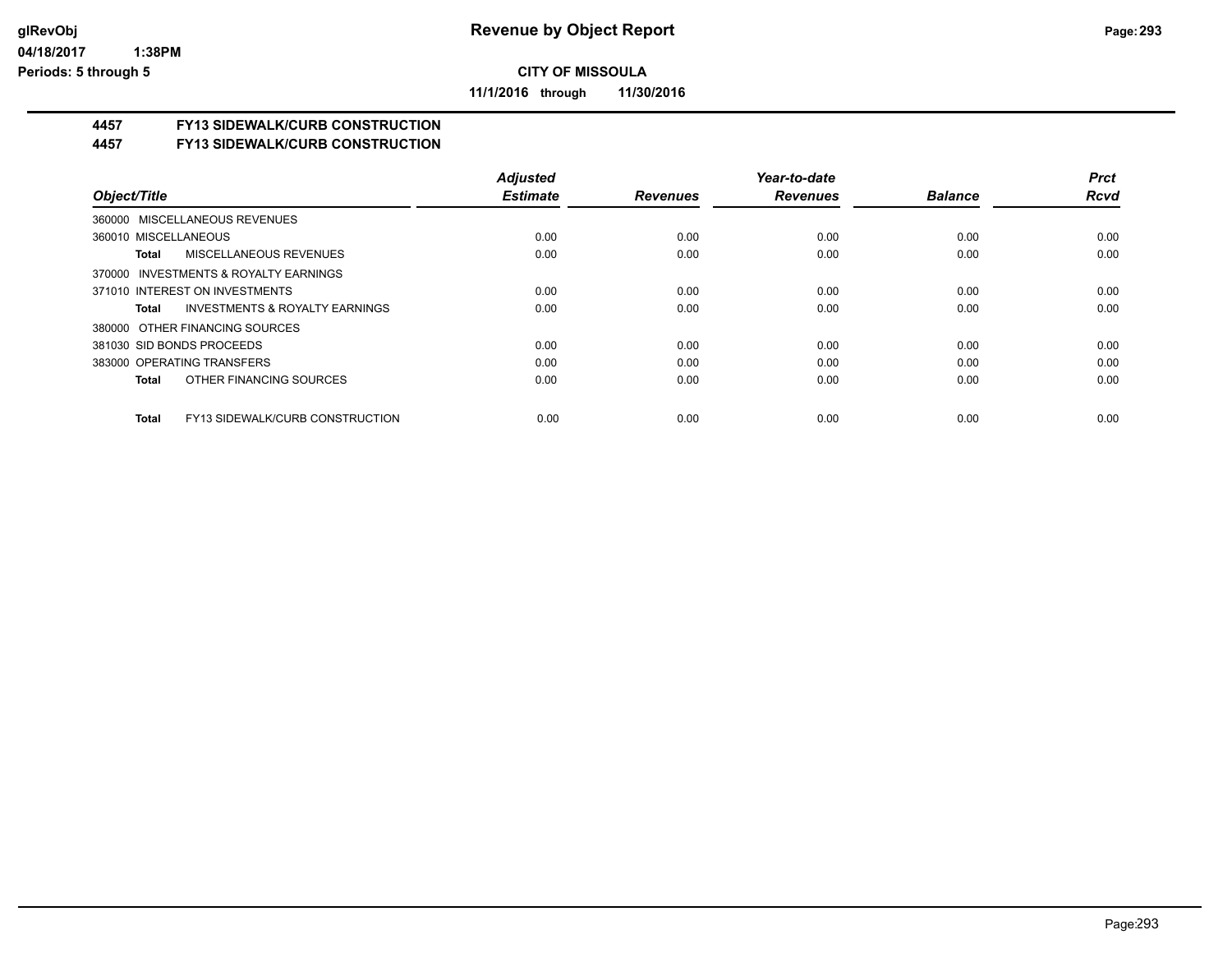**11/1/2016 through 11/30/2016**

### **4457 FY13 SIDEWALK/CURB CONSTRUCTION**

|                                                 | <b>Adjusted</b> |                 | Year-to-date    |                | <b>Prct</b> |
|-------------------------------------------------|-----------------|-----------------|-----------------|----------------|-------------|
| Object/Title                                    | <b>Estimate</b> | <b>Revenues</b> | <b>Revenues</b> | <b>Balance</b> | <b>Rcvd</b> |
| 360000 MISCELLANEOUS REVENUES                   |                 |                 |                 |                |             |
| 360010 MISCELLANEOUS                            | 0.00            | 0.00            | 0.00            | 0.00           | 0.00        |
| MISCELLANEOUS REVENUES<br>Total                 | 0.00            | 0.00            | 0.00            | 0.00           | 0.00        |
| 370000 INVESTMENTS & ROYALTY EARNINGS           |                 |                 |                 |                |             |
| 371010 INTEREST ON INVESTMENTS                  | 0.00            | 0.00            | 0.00            | 0.00           | 0.00        |
| INVESTMENTS & ROYALTY EARNINGS<br>Total         | 0.00            | 0.00            | 0.00            | 0.00           | 0.00        |
| 380000 OTHER FINANCING SOURCES                  |                 |                 |                 |                |             |
| 381030 SID BONDS PROCEEDS                       | 0.00            | 0.00            | 0.00            | 0.00           | 0.00        |
| 383000 OPERATING TRANSFERS                      | 0.00            | 0.00            | 0.00            | 0.00           | 0.00        |
| OTHER FINANCING SOURCES<br>Total                | 0.00            | 0.00            | 0.00            | 0.00           | 0.00        |
| FY13 SIDEWALK/CURB CONSTRUCTION<br><b>Total</b> | 0.00            | 0.00            | 0.00            | 0.00           | 0.00        |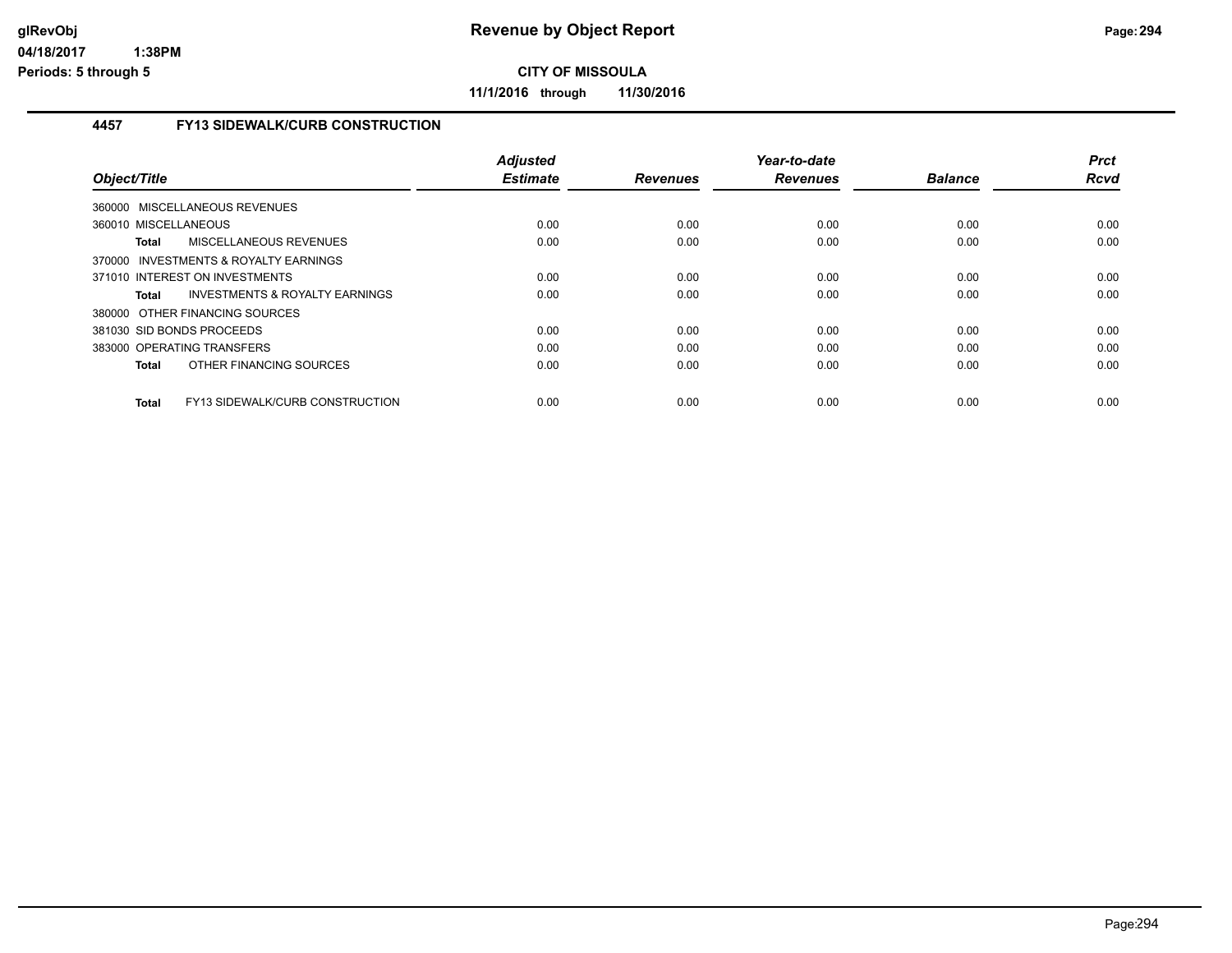**11/1/2016 through 11/30/2016**

### **4458 FY14 SIDEWALK & CURB CONSTRUCTION 4458 FY14 SIDEWALK & CURB CONSTRUCTION**

|                                                       | <b>Adjusted</b> |                 | Year-to-date    |                | <b>Prct</b> |
|-------------------------------------------------------|-----------------|-----------------|-----------------|----------------|-------------|
| Object/Title                                          | <b>Estimate</b> | <b>Revenues</b> | <b>Revenues</b> | <b>Balance</b> | <b>Rcvd</b> |
| 360000 MISCELLANEOUS REVENUES                         |                 |                 |                 |                |             |
| 360010 MISCELLANEOUS                                  | 0.00            | 0.00            | 0.00            | 0.00           | 0.00        |
| MISCELLANEOUS REVENUES<br>Total                       | 0.00            | 0.00            | 0.00            | 0.00           | 0.00        |
| 370000 INVESTMENTS & ROYALTY EARNINGS                 |                 |                 |                 |                |             |
| 371010 INTEREST ON INVESTMENTS                        | 0.00            | 0.00            | 0.00            | 0.00           | 0.00        |
| <b>INVESTMENTS &amp; ROYALTY EARNINGS</b><br>Total    | 0.00            | 0.00            | 0.00            | 0.00           | 0.00        |
| 380000 OTHER FINANCING SOURCES                        |                 |                 |                 |                |             |
| 381030 SID BONDS PROCEEDS                             | 0.00            | 0.00            | 0.00            | 0.00           | 0.00        |
| OTHER FINANCING SOURCES<br>Total                      | 0.00            | 0.00            | 0.00            | 0.00           | 0.00        |
|                                                       |                 |                 |                 |                |             |
| <b>FY14 SIDEWALK &amp; CURB CONSTRUCTION</b><br>Total | 0.00            | 0.00            | 0.00            | 0.00           | 0.00        |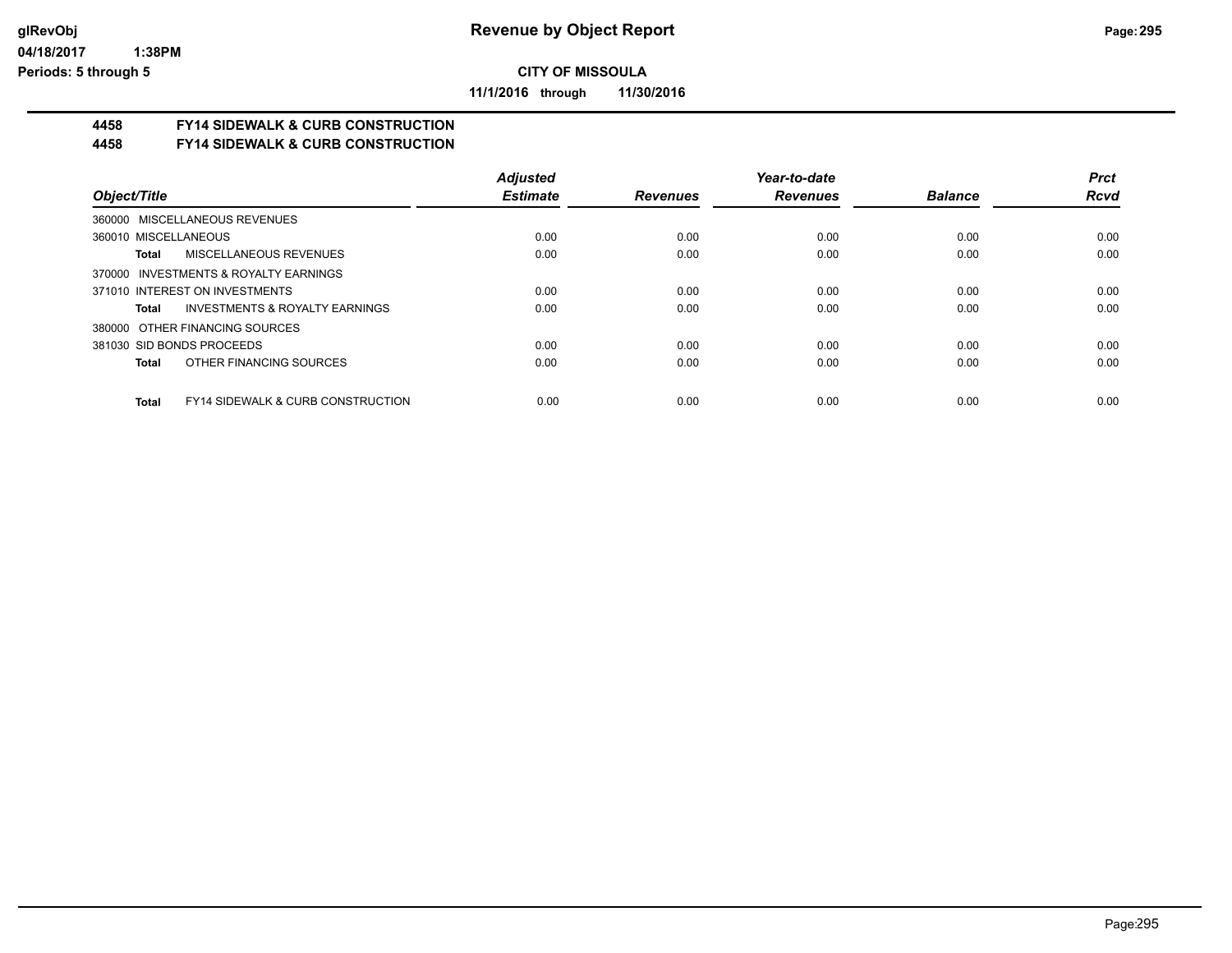**11/1/2016 through 11/30/2016**

### **4458 FY14 SIDEWALK & CURB CONSTRUCTION**

| Object/Title         |                                              | <b>Adjusted</b><br><b>Estimate</b> | <b>Revenues</b> | Year-to-date<br><b>Revenues</b> | <b>Balance</b> | <b>Prct</b><br><b>Rcvd</b> |
|----------------------|----------------------------------------------|------------------------------------|-----------------|---------------------------------|----------------|----------------------------|
|                      | MISCELLANEOUS REVENUES                       |                                    |                 |                                 |                |                            |
| 360000               |                                              |                                    |                 |                                 |                |                            |
| 360010 MISCELLANEOUS |                                              | 0.00                               | 0.00            | 0.00                            | 0.00           | 0.00                       |
| Total                | <b>MISCELLANEOUS REVENUES</b>                | 0.00                               | 0.00            | 0.00                            | 0.00           | 0.00                       |
|                      | 370000 INVESTMENTS & ROYALTY EARNINGS        |                                    |                 |                                 |                |                            |
|                      | 371010 INTEREST ON INVESTMENTS               | 0.00                               | 0.00            | 0.00                            | 0.00           | 0.00                       |
| Total                | INVESTMENTS & ROYALTY EARNINGS               | 0.00                               | 0.00            | 0.00                            | 0.00           | 0.00                       |
|                      | 380000 OTHER FINANCING SOURCES               |                                    |                 |                                 |                |                            |
|                      | 381030 SID BONDS PROCEEDS                    | 0.00                               | 0.00            | 0.00                            | 0.00           | 0.00                       |
| Total                | OTHER FINANCING SOURCES                      | 0.00                               | 0.00            | 0.00                            | 0.00           | 0.00                       |
| Total                | <b>FY14 SIDEWALK &amp; CURB CONSTRUCTION</b> | 0.00                               | 0.00            | 0.00                            | 0.00           | 0.00                       |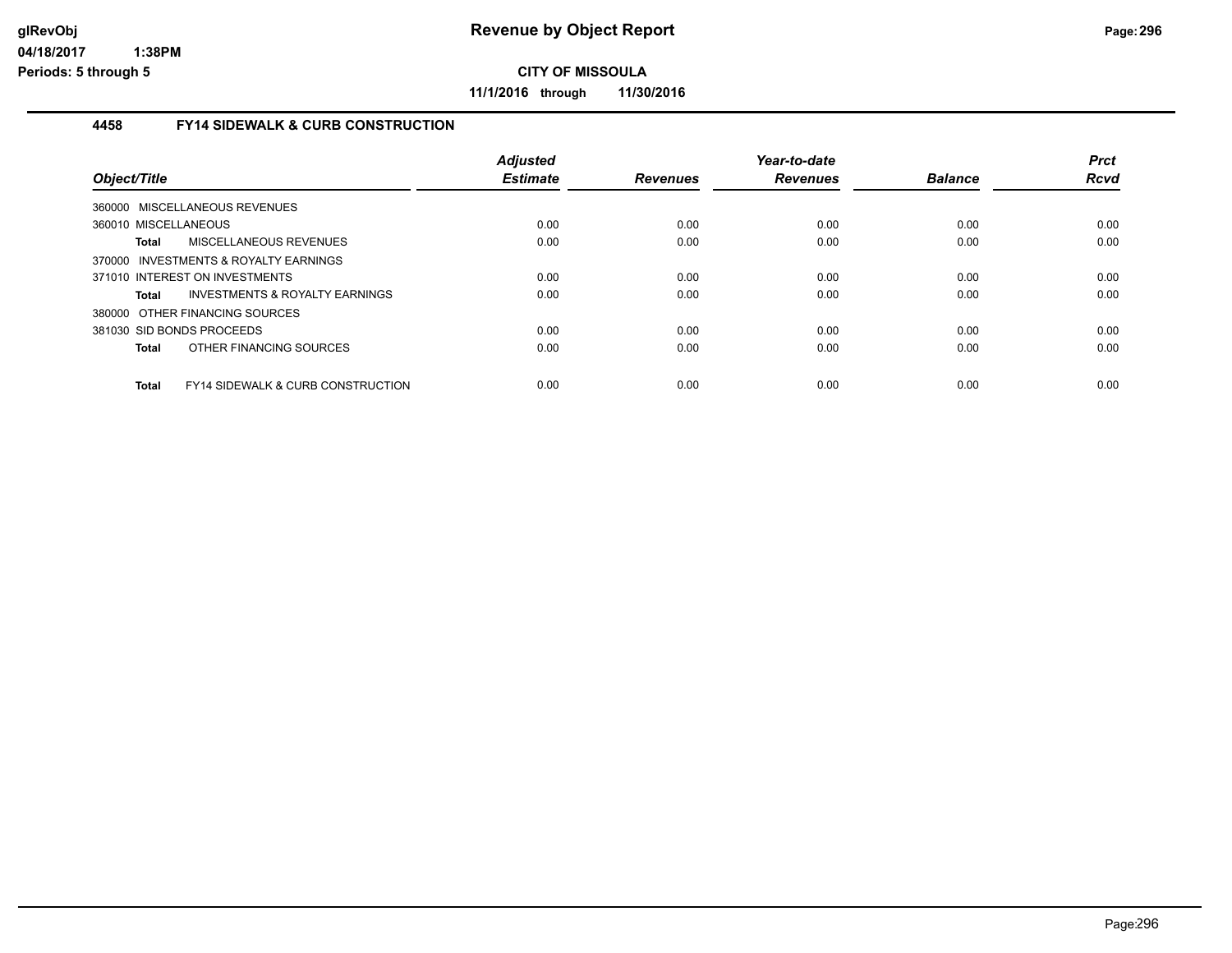**11/1/2016 through 11/30/2016**

### **4459 FY15 SIDEWALK/CURB CONSTRUCTION 4459 FY15 SIDEWALK/CURB CONSTRUCTION**

| Object/Title                                    | <b>Adjusted</b><br><b>Estimate</b> | <b>Revenues</b> | Year-to-date<br><b>Revenues</b> | <b>Balance</b> | <b>Prct</b><br><b>Rcvd</b> |
|-------------------------------------------------|------------------------------------|-----------------|---------------------------------|----------------|----------------------------|
|                                                 |                                    |                 |                                 |                |                            |
| 330000 INTERGOVERNMENTAL REVENUES               |                                    |                 |                                 |                |                            |
| 331156 CTEP GRANTS                              | 0.00                               | 0.00            | 0.00                            | 0.00           | 0.00                       |
| INTERGOVERNMENTAL REVENUES<br>Total             | 0.00                               | 0.00            | 0.00                            | 0.00           | 0.00                       |
| 360000 MISCELLANEOUS REVENUES                   |                                    |                 |                                 |                |                            |
| 360010 MISCELLANEOUS                            | 0.00                               | 0.00            | 0.00                            | 0.00           | 0.00                       |
| <b>MISCELLANEOUS REVENUES</b><br>Total          | 0.00                               | 0.00            | 0.00                            | 0.00           | 0.00                       |
| 380000 OTHER FINANCING SOURCES                  |                                    |                 |                                 |                |                            |
| 381030 SID BONDS PROCEEDS                       | 0.00                               | 0.00            | 0.00                            | 0.00           | 0.00                       |
| OTHER FINANCING SOURCES<br>Total                | 0.00                               | 0.00            | 0.00                            | 0.00           | 0.00                       |
|                                                 |                                    |                 |                                 |                |                            |
| <b>FY15 SIDEWALK/CURB CONSTRUCTION</b><br>Total | 0.00                               | 0.00            | 0.00                            | 0.00           | 0.00                       |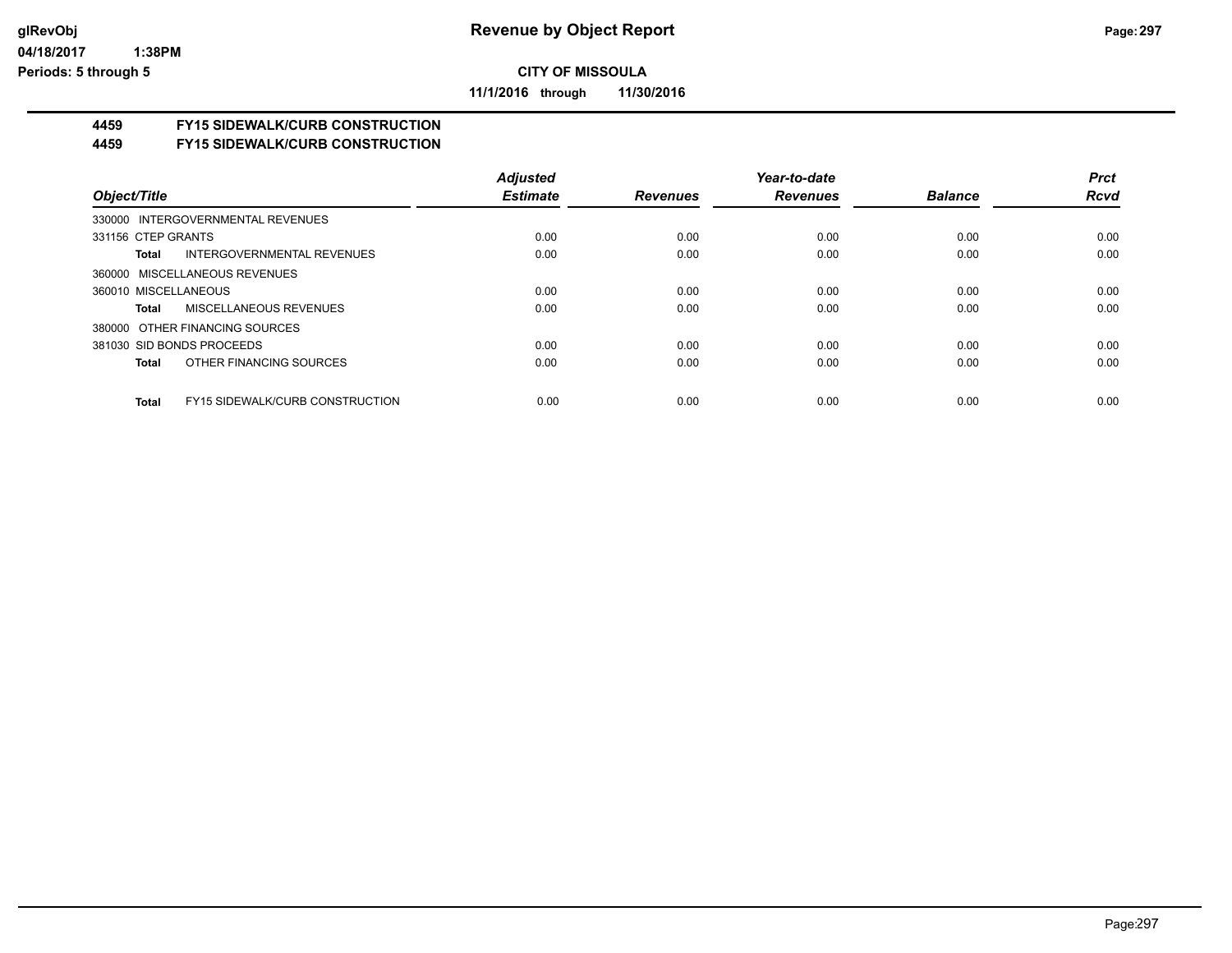**11/1/2016 through 11/30/2016**

### **4459 FY15 SIDEWALK/CURB CONSTRUCTION**

| Object/Title                   |                                        | <b>Adjusted</b><br><b>Estimate</b> | <b>Revenues</b> | Year-to-date<br><b>Revenues</b> | <b>Balance</b> | <b>Prct</b><br><b>Rcvd</b> |
|--------------------------------|----------------------------------------|------------------------------------|-----------------|---------------------------------|----------------|----------------------------|
|                                | 330000 INTERGOVERNMENTAL REVENUES      |                                    |                 |                                 |                |                            |
| 331156 CTEP GRANTS             |                                        | 0.00                               | 0.00            | 0.00                            | 0.00           | 0.00                       |
| <b>Total</b>                   | INTERGOVERNMENTAL REVENUES             | 0.00                               | 0.00            | 0.00                            | 0.00           | 0.00                       |
| 360000 MISCELLANEOUS REVENUES  |                                        |                                    |                 |                                 |                |                            |
| 360010 MISCELLANEOUS           |                                        | 0.00                               | 0.00            | 0.00                            | 0.00           | 0.00                       |
| Total                          | MISCELLANEOUS REVENUES                 | 0.00                               | 0.00            | 0.00                            | 0.00           | 0.00                       |
| 380000 OTHER FINANCING SOURCES |                                        |                                    |                 |                                 |                |                            |
| 381030 SID BONDS PROCEEDS      |                                        | 0.00                               | 0.00            | 0.00                            | 0.00           | 0.00                       |
| Total                          | OTHER FINANCING SOURCES                | 0.00                               | 0.00            | 0.00                            | 0.00           | 0.00                       |
| <b>Total</b>                   | <b>FY15 SIDEWALK/CURB CONSTRUCTION</b> | 0.00                               | 0.00            | 0.00                            | 0.00           | 0.00                       |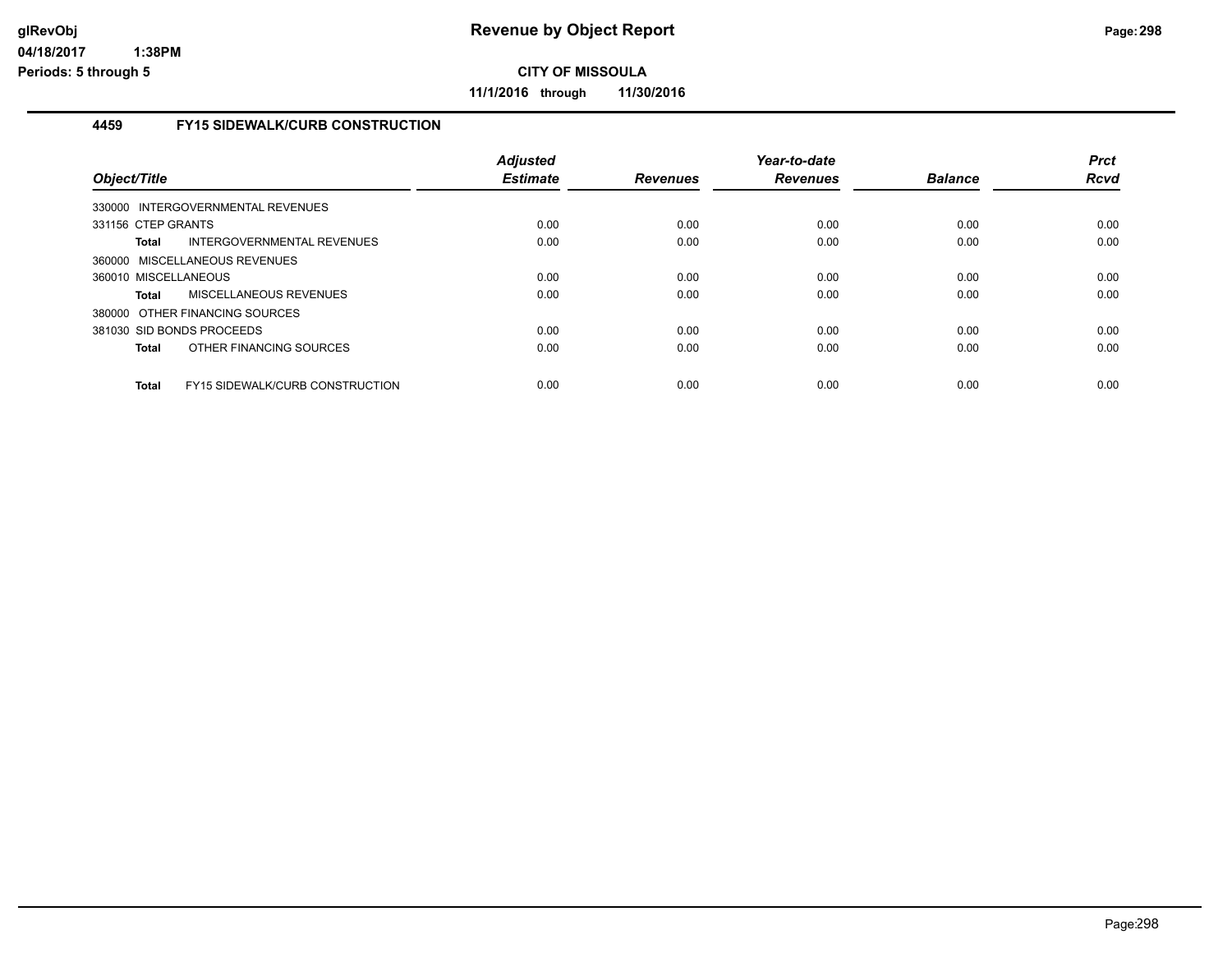**11/1/2016 through 11/30/2016**

### **4460 FY16 SIDEWALK/CURB CONSTRUCTION 4460 FY16 SIDEWALK/CURB CONSTRUCTION**

| Object/Title                                    | <b>Adjusted</b><br><b>Estimate</b> | <b>Revenues</b> | Year-to-date<br><b>Revenues</b> | <b>Balance</b> | <b>Prct</b><br><b>Rcvd</b> |
|-------------------------------------------------|------------------------------------|-----------------|---------------------------------|----------------|----------------------------|
| 330000 INTERGOVERNMENTAL REVENUES               |                                    |                 |                                 |                |                            |
| 331156 CTEP GRANTS                              | 0.00                               | 0.00            | 0.00                            | 0.00           | 0.00                       |
| INTERGOVERNMENTAL REVENUES<br>Total             | 0.00                               | 0.00            | 0.00                            | 0.00           | 0.00                       |
| 360000 MISCELLANEOUS REVENUES                   |                                    |                 |                                 |                |                            |
| 360010 MISCELLANEOUS                            | 0.00                               | 0.00            | 0.00                            | 0.00           | 0.00                       |
| MISCELLANEOUS REVENUES<br>Total                 | 0.00                               | 0.00            | 0.00                            | 0.00           | 0.00                       |
| 380000 OTHER FINANCING SOURCES                  |                                    |                 |                                 |                |                            |
| 381030 SID BONDS PROCEEDS                       | 0.00                               | 0.00            | 342.685.00                      | $-342.685.00$  | 0.00                       |
| OTHER FINANCING SOURCES<br>Total                | 0.00                               | 0.00            | 342.685.00                      | $-342.685.00$  | 0.00                       |
|                                                 |                                    |                 |                                 |                |                            |
| <b>FY16 SIDEWALK/CURB CONSTRUCTION</b><br>Total | 0.00                               | 0.00            | 342.685.00                      | $-342.685.00$  | 0.00                       |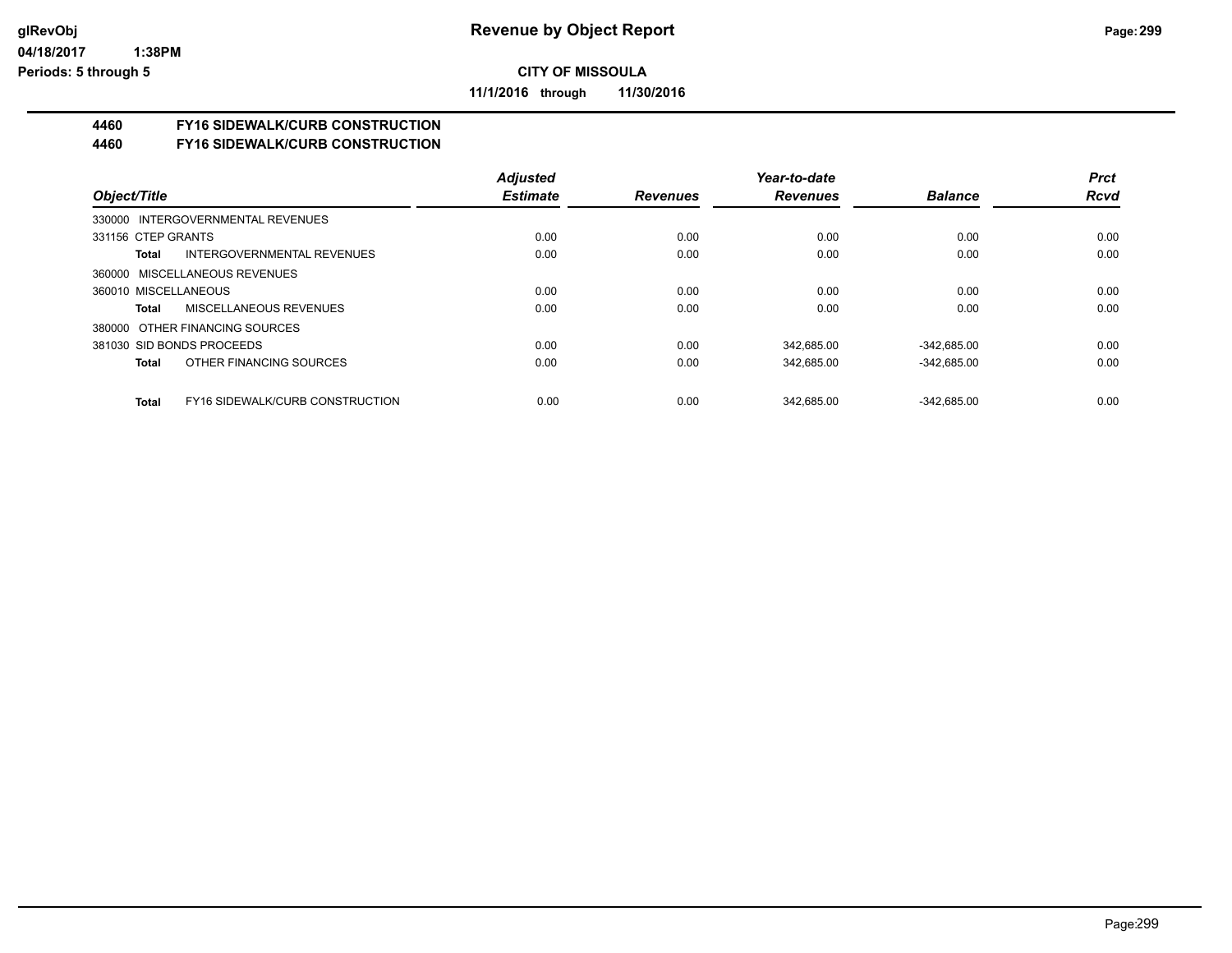**11/1/2016 through 11/30/2016**

### **4460 FY16 SIDEWALK/CURB CONSTRUCTION**

| Object/Title         |                                   | <b>Adjusted</b><br><b>Estimate</b> | <b>Revenues</b> | Year-to-date<br><b>Revenues</b> | <b>Balance</b> | <b>Prct</b><br><b>Rcvd</b> |
|----------------------|-----------------------------------|------------------------------------|-----------------|---------------------------------|----------------|----------------------------|
|                      | 330000 INTERGOVERNMENTAL REVENUES |                                    |                 |                                 |                |                            |
| 331156 CTEP GRANTS   |                                   | 0.00                               | 0.00            | 0.00                            | 0.00           | 0.00                       |
| Total                | INTERGOVERNMENTAL REVENUES        | 0.00                               | 0.00            | 0.00                            | 0.00           | 0.00                       |
|                      | 360000 MISCELLANEOUS REVENUES     |                                    |                 |                                 |                |                            |
| 360010 MISCELLANEOUS |                                   | 0.00                               | 0.00            | 0.00                            | 0.00           | 0.00                       |
| Total                | MISCELLANEOUS REVENUES            | 0.00                               | 0.00            | 0.00                            | 0.00           | 0.00                       |
|                      | 380000 OTHER FINANCING SOURCES    |                                    |                 |                                 |                |                            |
|                      | 381030 SID BONDS PROCEEDS         | 0.00                               | 0.00            | 342.685.00                      | -342.685.00    | 0.00                       |
| Total                | OTHER FINANCING SOURCES           | 0.00                               | 0.00            | 342,685.00                      | $-342,685.00$  | 0.00                       |
| <b>Total</b>         | FY16 SIDEWALK/CURB CONSTRUCTION   | 0.00                               | 0.00            | 342.685.00                      | $-342.685.00$  | 0.00                       |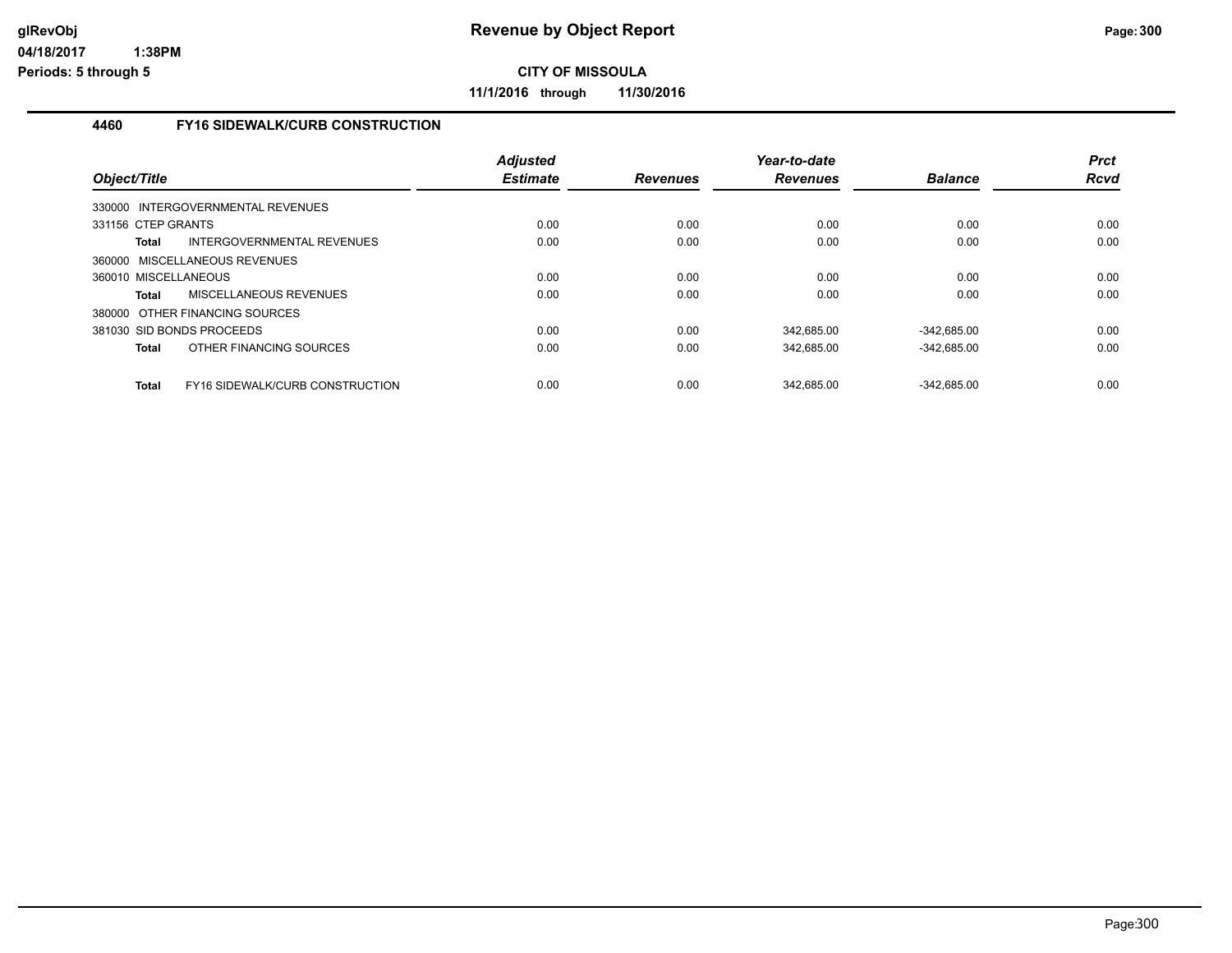**11/1/2016 through 11/30/2016**

### **4461 FY17 SIDEWALK/CURB CONSTRUCTION 4461 FY17 SIDEWALK/CURB CONSTRUCTION**

| Object/Title                                           | <b>Adjusted</b><br><b>Estimate</b> | <b>Revenues</b> | Year-to-date<br><b>Revenues</b> | <b>Balance</b> | <b>Prct</b><br><b>Rcvd</b> |
|--------------------------------------------------------|------------------------------------|-----------------|---------------------------------|----------------|----------------------------|
| 330000 INTERGOVERNMENTAL REVENUES                      |                                    |                 |                                 |                |                            |
| 331156 CTEP GRANTS                                     | 0.00                               | 0.00            | 0.00                            | 0.00           | 0.00                       |
| INTERGOVERNMENTAL REVENUES<br>Total                    | 0.00                               | 0.00            | 0.00                            | 0.00           | 0.00                       |
| 360000 MISCELLANEOUS REVENUES                          |                                    |                 |                                 |                |                            |
| 360010 MISCELLANEOUS                                   | 0.00                               | 18.070.27       | 18.070.27                       | $-18.070.27$   | 0.00                       |
| MISCELLANEOUS REVENUES<br>Total                        | 0.00                               | 18.070.27       | 18.070.27                       | $-18.070.27$   | 0.00                       |
| OTHER FINANCING SOURCES<br>380000                      |                                    |                 |                                 |                |                            |
| 381030 SID BONDS PROCEEDS                              | 0.00                               | 0.00            | 0.00                            | 0.00           | 0.00                       |
| OTHER FINANCING SOURCES<br>Total                       | 0.00                               | 0.00            | 0.00                            | 0.00           | 0.00                       |
|                                                        |                                    |                 |                                 |                |                            |
| <b>FY17 SIDEWALK/CURB CONSTRUCTION</b><br><b>Total</b> | 0.00                               | 18.070.27       | 18.070.27                       | $-18.070.27$   | 0.00                       |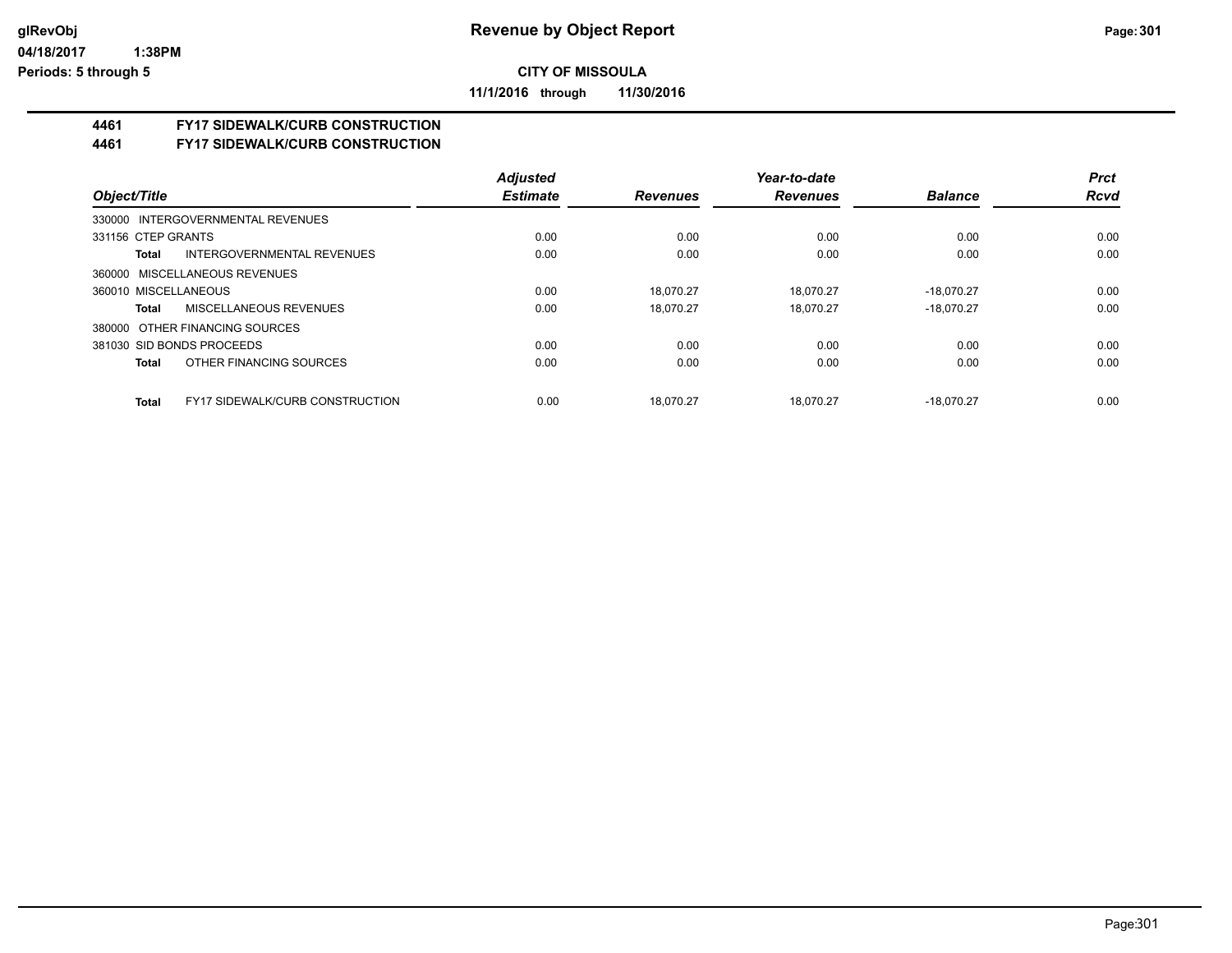**11/1/2016 through 11/30/2016**

### **4461 FY17 SIDEWALK/CURB CONSTRUCTION**

| Object/Title                                           | <b>Adjusted</b><br><b>Estimate</b> | <b>Revenues</b> | Year-to-date<br><b>Revenues</b> | <b>Balance</b> | <b>Prct</b><br><b>Rcvd</b> |
|--------------------------------------------------------|------------------------------------|-----------------|---------------------------------|----------------|----------------------------|
| INTERGOVERNMENTAL REVENUES<br>330000                   |                                    |                 |                                 |                |                            |
| 331156 CTEP GRANTS                                     | 0.00                               | 0.00            | 0.00                            | 0.00           | 0.00                       |
| INTERGOVERNMENTAL REVENUES<br>Total                    | 0.00                               | 0.00            | 0.00                            | 0.00           | 0.00                       |
| 360000 MISCELLANEOUS REVENUES                          |                                    |                 |                                 |                |                            |
| 360010 MISCELLANEOUS                                   | 0.00                               | 18.070.27       | 18.070.27                       | $-18.070.27$   | 0.00                       |
| MISCELLANEOUS REVENUES<br><b>Total</b>                 | 0.00                               | 18.070.27       | 18.070.27                       | $-18.070.27$   | 0.00                       |
| 380000 OTHER FINANCING SOURCES                         |                                    |                 |                                 |                |                            |
| 381030 SID BONDS PROCEEDS                              | 0.00                               | 0.00            | 0.00                            | 0.00           | 0.00                       |
| OTHER FINANCING SOURCES<br><b>Total</b>                | 0.00                               | 0.00            | 0.00                            | 0.00           | 0.00                       |
| <b>FY17 SIDEWALK/CURB CONSTRUCTION</b><br><b>Total</b> | 0.00                               | 18.070.27       | 18.070.27                       | $-18.070.27$   | 0.00                       |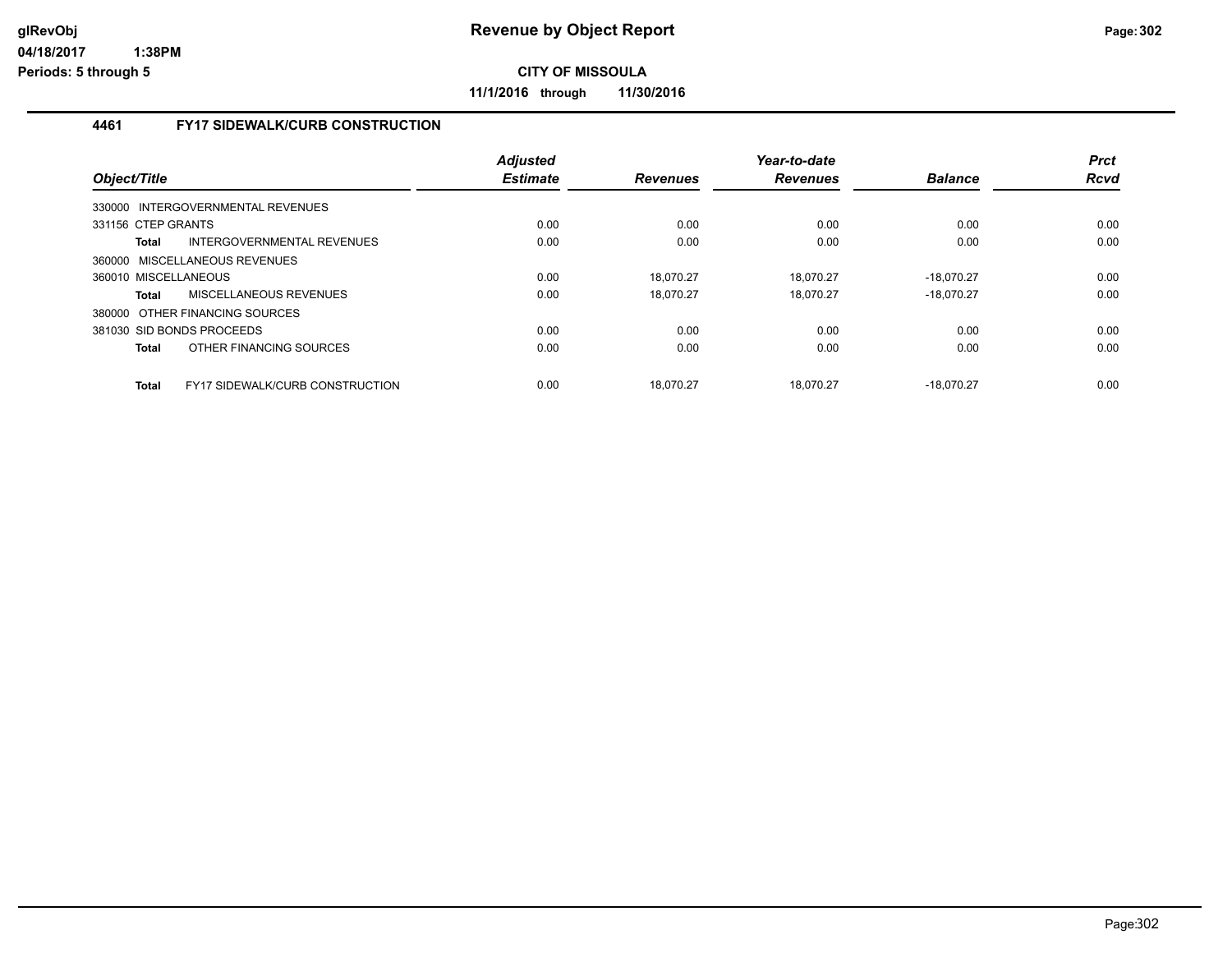**11/1/2016 through 11/30/2016**

### **4529 SID 529 CHRISTIAN DR TRAFFIC CALMING 4529 SID 529 CHRISTIAN DR TRAFFIC CALMING**

|                                                 | <b>Adjusted</b><br><b>Estimate</b> | <b>Revenues</b> | Year-to-date<br><b>Revenues</b> | <b>Balance</b> | <b>Prct</b><br><b>Rcvd</b> |
|-------------------------------------------------|------------------------------------|-----------------|---------------------------------|----------------|----------------------------|
| Object/Title                                    |                                    |                 |                                 |                |                            |
| 370000 INVESTMENTS & ROYALTY EARNINGS           |                                    |                 |                                 |                |                            |
| 371010 INTEREST ON INVESTMENTS                  | 0.00                               | 0.00            | 0.00                            | 0.00           | 0.00                       |
| 371020 GAIN/LOSS IN MARKET VALUE OF INVESTMENTS | 0.00                               | 0.00            | 0.00                            | 0.00           | 0.00                       |
| INVESTMENTS & ROYALTY EARNINGS<br>Total         | 0.00                               | 0.00            | 0.00                            | 0.00           | 0.00                       |
| 380000 OTHER FINANCING SOURCES                  |                                    |                 |                                 |                |                            |
| 381000 LOAN PROCEEDS                            | 0.00                               | 0.00            | 0.00                            | 0.00           | 0.00                       |
| 381002 SRF LOAN                                 | 0.00                               | 0.00            | 0.00                            | 0.00           | 0.00                       |
| 381030 SID BONDS PROCEEDS                       | 0.00                               | 0.00            | 0.00                            | 0.00           | 0.00                       |
| OTHER FINANCING SOURCES<br>Total                | 0.00                               | 0.00            | 0.00                            | 0.00           | 0.00                       |
|                                                 |                                    |                 |                                 |                |                            |
| SID 529 CHRISTIAN DR TRAFFIC CALMING<br>Total   | 0.00                               | 0.00            | 0.00                            | 0.00           | 0.00                       |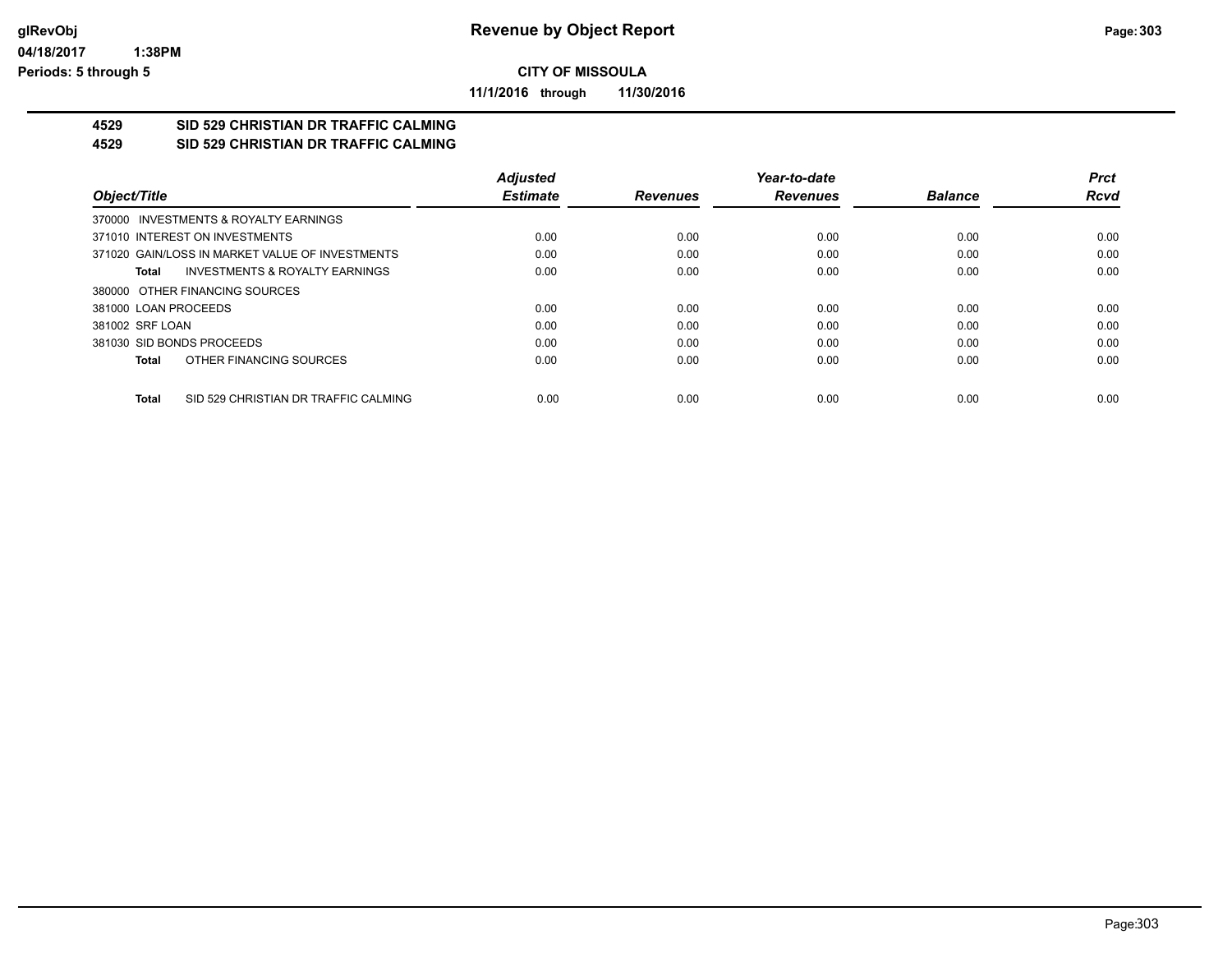**11/1/2016 through 11/30/2016**

### **4529 SID 529 CHRISTIAN DR TRAFFIC CALMING**

| Object/Title                                         | <b>Adjusted</b><br><b>Estimate</b> | <b>Revenues</b> | Year-to-date<br><b>Revenues</b> | <b>Balance</b> | <b>Prct</b><br><b>Rcvd</b> |
|------------------------------------------------------|------------------------------------|-----------------|---------------------------------|----------------|----------------------------|
| 370000 INVESTMENTS & ROYALTY EARNINGS                |                                    |                 |                                 |                |                            |
| 371010 INTEREST ON INVESTMENTS                       | 0.00                               | 0.00            | 0.00                            | 0.00           | 0.00                       |
| 371020 GAIN/LOSS IN MARKET VALUE OF INVESTMENT       | 0.00                               | 0.00            | 0.00                            | 0.00           | 0.00                       |
| INVESTMENTS & ROYALTY EARNINGS<br>Total              | 0.00                               | 0.00            | 0.00                            | 0.00           | 0.00                       |
| 380000 OTHER FINANCING SOURCES                       |                                    |                 |                                 |                |                            |
| 381000 LOAN PROCEEDS                                 | 0.00                               | 0.00            | 0.00                            | 0.00           | 0.00                       |
| 381002 SRF LOAN                                      | 0.00                               | 0.00            | 0.00                            | 0.00           | 0.00                       |
| 381030 SID BONDS PROCEEDS                            | 0.00                               | 0.00            | 0.00                            | 0.00           | 0.00                       |
| OTHER FINANCING SOURCES<br><b>Total</b>              | 0.00                               | 0.00            | 0.00                            | 0.00           | 0.00                       |
| SID 529 CHRISTIAN DR TRAFFIC CALMING<br><b>Total</b> | 0.00                               | 0.00            | 0.00                            | 0.00           | 0.00                       |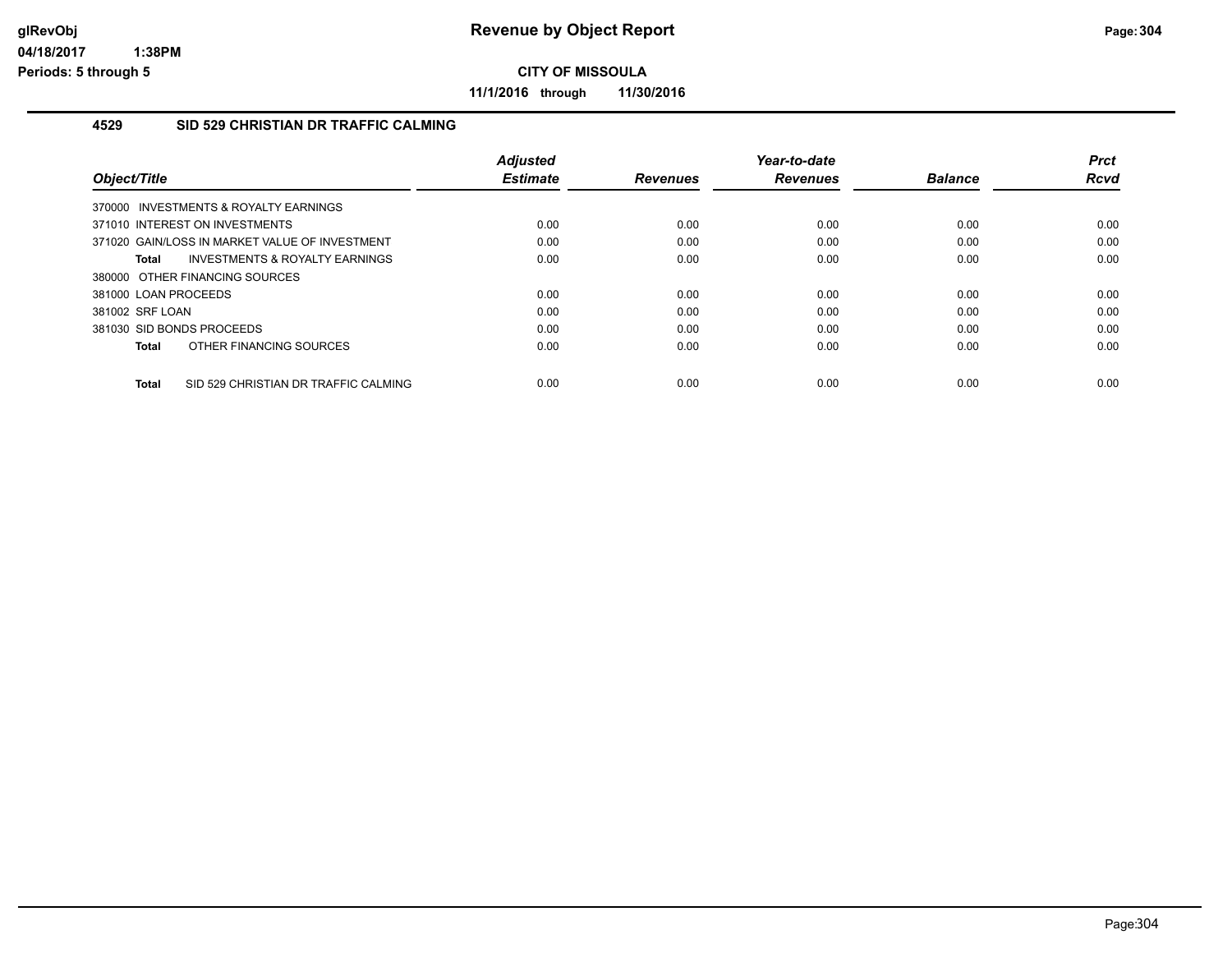**11/1/2016 through 11/30/2016**

**4530 SID 530 CHRISTIAN DR CALMING**

| 4530 | SID 530 CHRISTIAN DR CALMING |
|------|------------------------------|
|      |                              |

|                                                 | <b>Adjusted</b> |                 | Year-to-date    |                | <b>Prct</b> |
|-------------------------------------------------|-----------------|-----------------|-----------------|----------------|-------------|
| Object/Title                                    | <b>Estimate</b> | <b>Revenues</b> | <b>Revenues</b> | <b>Balance</b> | Rcvd        |
| 370000 INVESTMENTS & ROYALTY EARNINGS           |                 |                 |                 |                |             |
| 371010 INTEREST ON INVESTMENTS                  | 0.00            | 0.00            | 0.00            | 0.00           | 0.00        |
| 371020 GAIN/LOSS IN MARKET VALUE OF INVESTMENTS | 0.00            | 0.00            | 0.00            | 0.00           | 0.00        |
| INVESTMENTS & ROYALTY EARNINGS<br>Total         | 0.00            | 0.00            | 0.00            | 0.00           | 0.00        |
| 380000 OTHER FINANCING SOURCES                  |                 |                 |                 |                |             |
| 381000 LOAN PROCEEDS                            | 0.00            | 0.00            | 0.00            | 0.00           | 0.00        |
| 381002 SRF LOAN                                 | 0.00            | 0.00            | 0.00            | 0.00           | 0.00        |
| 381030 SID BONDS PROCEEDS                       | 0.00            | 0.00            | 0.00            | 0.00           | 0.00        |
| OTHER FINANCING SOURCES<br>Total                | 0.00            | 0.00            | 0.00            | 0.00           | 0.00        |
|                                                 |                 |                 |                 |                |             |
| SID 530 CHRISTIAN DR CALMING<br>Total           | 0.00            | 0.00            | 0.00            | 0.00           | 0.00        |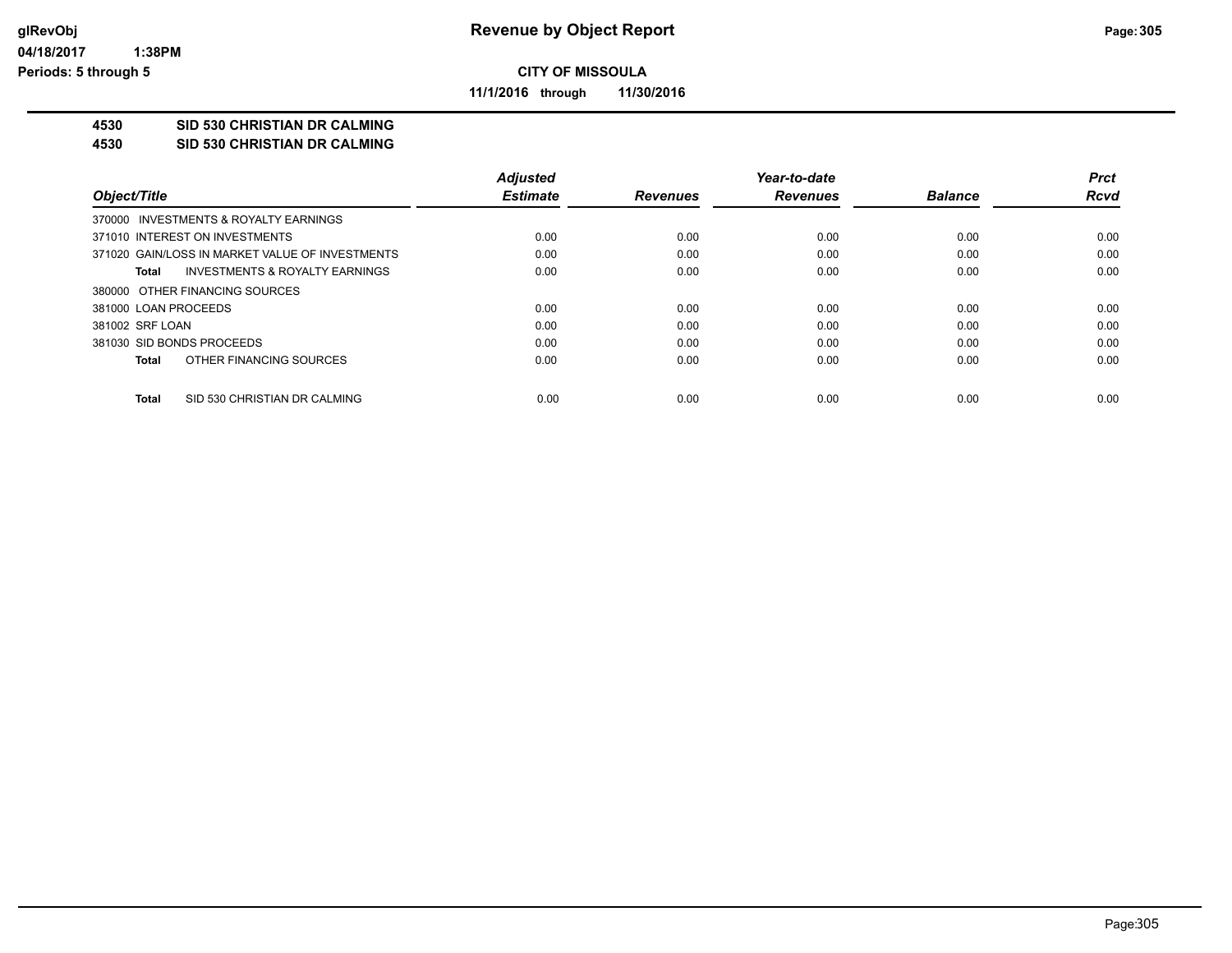**11/1/2016 through 11/30/2016**

### **4530 SID 530 CHRISTIAN DR CALMING**

| Object/Title                                   | <b>Adjusted</b><br><b>Estimate</b> | <b>Revenues</b> | Year-to-date<br><b>Revenues</b> | <b>Balance</b> | <b>Prct</b><br><b>Rcvd</b> |
|------------------------------------------------|------------------------------------|-----------------|---------------------------------|----------------|----------------------------|
| 370000 INVESTMENTS & ROYALTY EARNINGS          |                                    |                 |                                 |                |                            |
| 371010 INTEREST ON INVESTMENTS                 | 0.00                               | 0.00            | 0.00                            | 0.00           | 0.00                       |
| 371020 GAIN/LOSS IN MARKET VALUE OF INVESTMENT | 0.00                               | 0.00            | 0.00                            | 0.00           | 0.00                       |
| INVESTMENTS & ROYALTY EARNINGS<br>Total        | 0.00                               | 0.00            | 0.00                            | 0.00           | 0.00                       |
| 380000 OTHER FINANCING SOURCES                 |                                    |                 |                                 |                |                            |
| 381000 LOAN PROCEEDS                           | 0.00                               | 0.00            | 0.00                            | 0.00           | 0.00                       |
| 381002 SRF LOAN                                | 0.00                               | 0.00            | 0.00                            | 0.00           | 0.00                       |
| 381030 SID BONDS PROCEEDS                      | 0.00                               | 0.00            | 0.00                            | 0.00           | 0.00                       |
| OTHER FINANCING SOURCES<br>Total               | 0.00                               | 0.00            | 0.00                            | 0.00           | 0.00                       |
| SID 530 CHRISTIAN DR CALMING<br><b>Total</b>   | 0.00                               | 0.00            | 0.00                            | 0.00           | 0.00                       |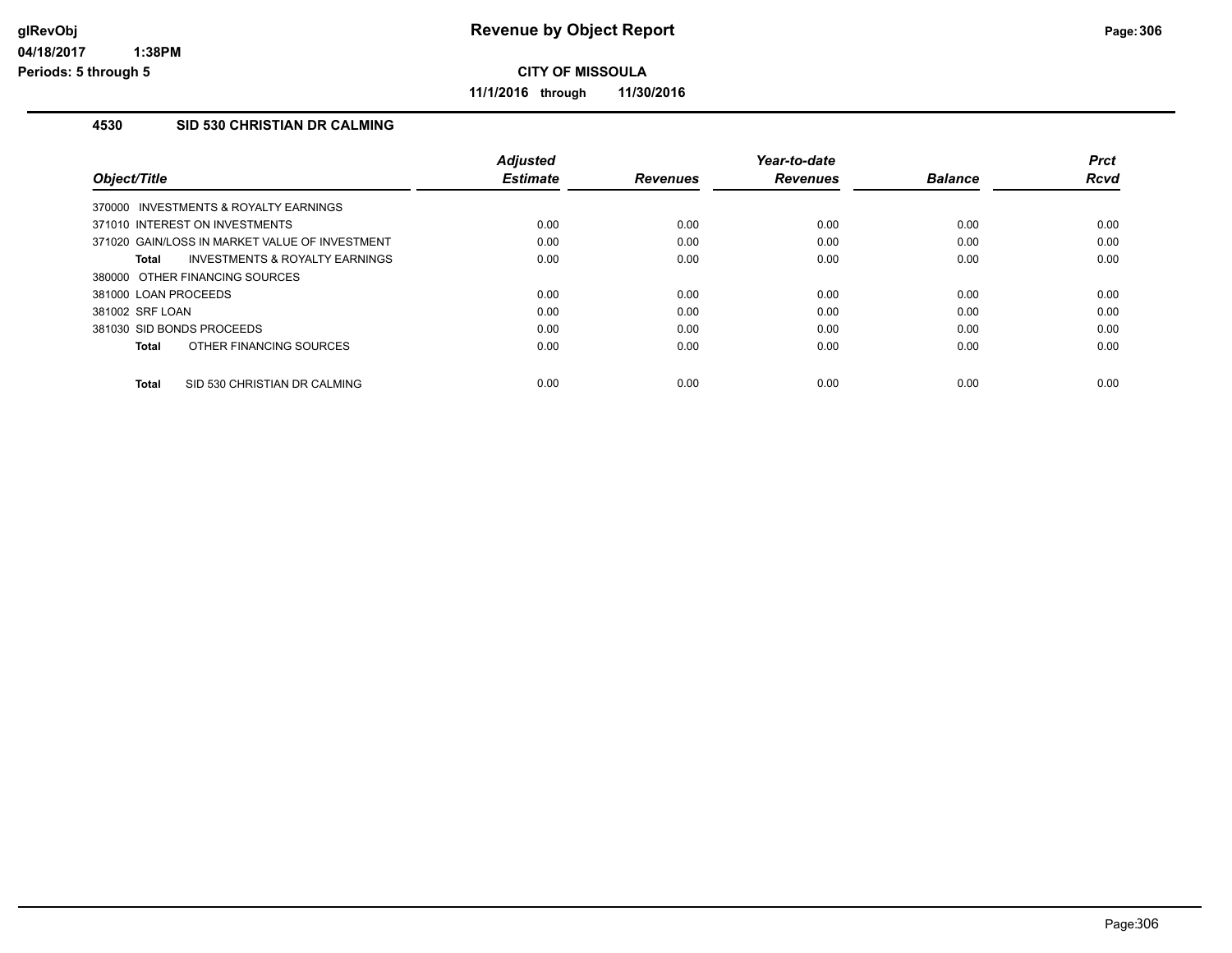**11/1/2016 through 11/30/2016**

**4531 SID 531 TRAFFIC CALMING 4531 SID 531 TRAFFIC CALMING**

|                                                 | <b>Adjusted</b> |                 | Year-to-date    |                | <b>Prct</b> |
|-------------------------------------------------|-----------------|-----------------|-----------------|----------------|-------------|
| Object/Title                                    | <b>Estimate</b> | <b>Revenues</b> | <b>Revenues</b> | <b>Balance</b> | <b>Rcvd</b> |
| 370000 INVESTMENTS & ROYALTY EARNINGS           |                 |                 |                 |                |             |
| 371010 INTEREST ON INVESTMENTS                  | 0.00            | 0.00            | 0.00            | 0.00           | 0.00        |
| 371020 GAIN/LOSS IN MARKET VALUE OF INVESTMENTS | 0.00            | 0.00            | 0.00            | 0.00           | 0.00        |
| INVESTMENTS & ROYALTY EARNINGS<br>Total         | 0.00            | 0.00            | 0.00            | 0.00           | 0.00        |
| 380000 OTHER FINANCING SOURCES                  |                 |                 |                 |                |             |
| 383000 OPERATING TRANSFERS                      | 0.00            | 0.00            | 0.00            | 0.00           | 0.00        |
| OTHER FINANCING SOURCES<br>Total                | 0.00            | 0.00            | 0.00            | 0.00           | 0.00        |
|                                                 |                 |                 |                 |                |             |
| SID 531 TRAFFIC CALMING<br>Total                | 0.00            | 0.00            | 0.00            | 0.00           | 0.00        |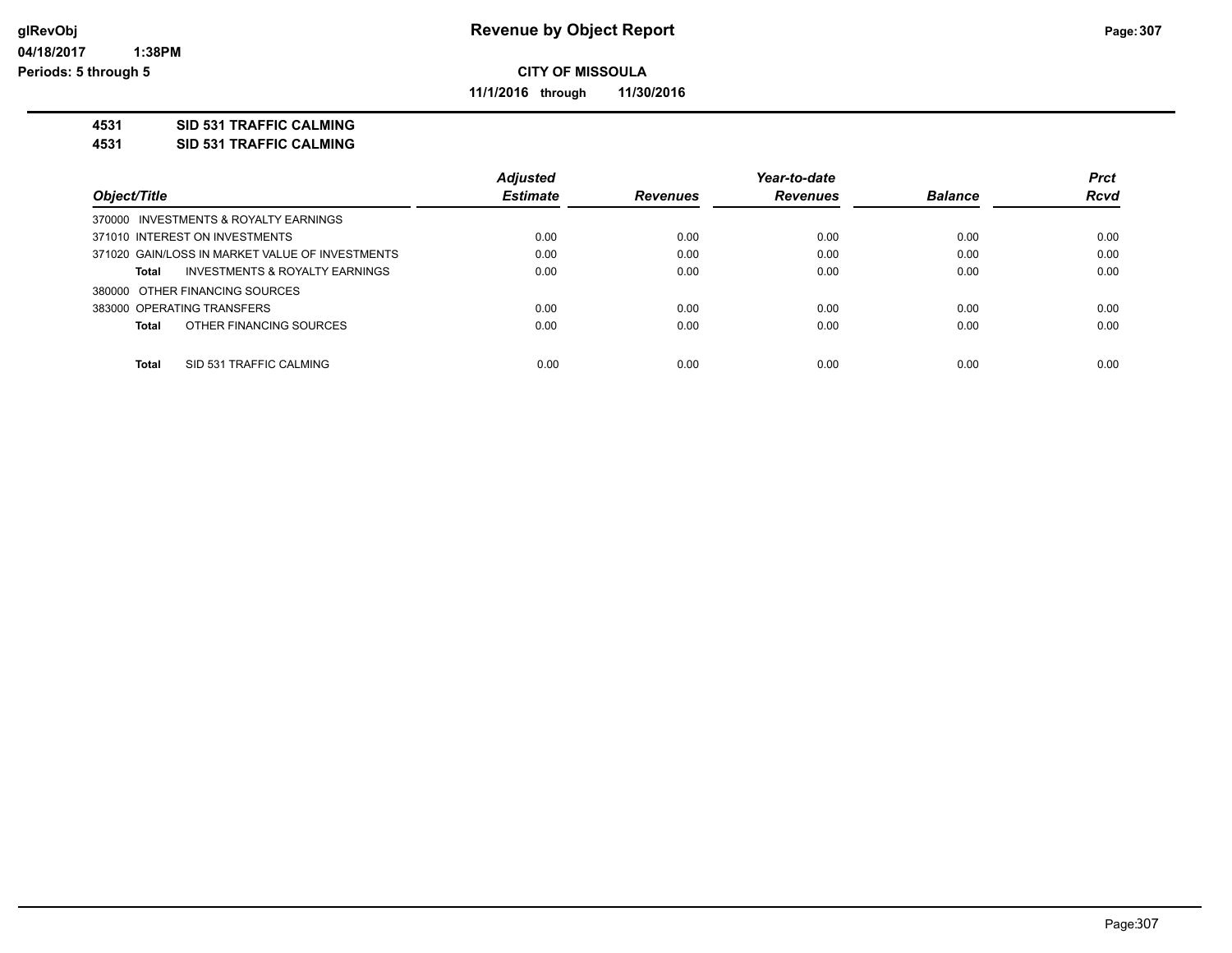**11/1/2016 through 11/30/2016**

### **4531 SID 531 TRAFFIC CALMING**

| Object/Title                                   | <b>Adjusted</b><br><b>Estimate</b> | <b>Revenues</b> | Year-to-date<br><b>Revenues</b> | <b>Balance</b> | <b>Prct</b><br><b>Rcvd</b> |
|------------------------------------------------|------------------------------------|-----------------|---------------------------------|----------------|----------------------------|
| 370000 INVESTMENTS & ROYALTY EARNINGS          |                                    |                 |                                 |                |                            |
| 371010 INTEREST ON INVESTMENTS                 | 0.00                               | 0.00            | 0.00                            | 0.00           | 0.00                       |
| 371020 GAIN/LOSS IN MARKET VALUE OF INVESTMENT | 0.00                               | 0.00            | 0.00                            | 0.00           | 0.00                       |
| INVESTMENTS & ROYALTY EARNINGS<br>Total        | 0.00                               | 0.00            | 0.00                            | 0.00           | 0.00                       |
| 380000 OTHER FINANCING SOURCES                 |                                    |                 |                                 |                |                            |
| 383000 OPERATING TRANSFERS                     | 0.00                               | 0.00            | 0.00                            | 0.00           | 0.00                       |
| OTHER FINANCING SOURCES<br>Total               | 0.00                               | 0.00            | 0.00                            | 0.00           | 0.00                       |
|                                                |                                    |                 |                                 |                |                            |
| Total<br>SID 531 TRAFFIC CALMING               | 0.00                               | 0.00            | 0.00                            | 0.00           | 0.00                       |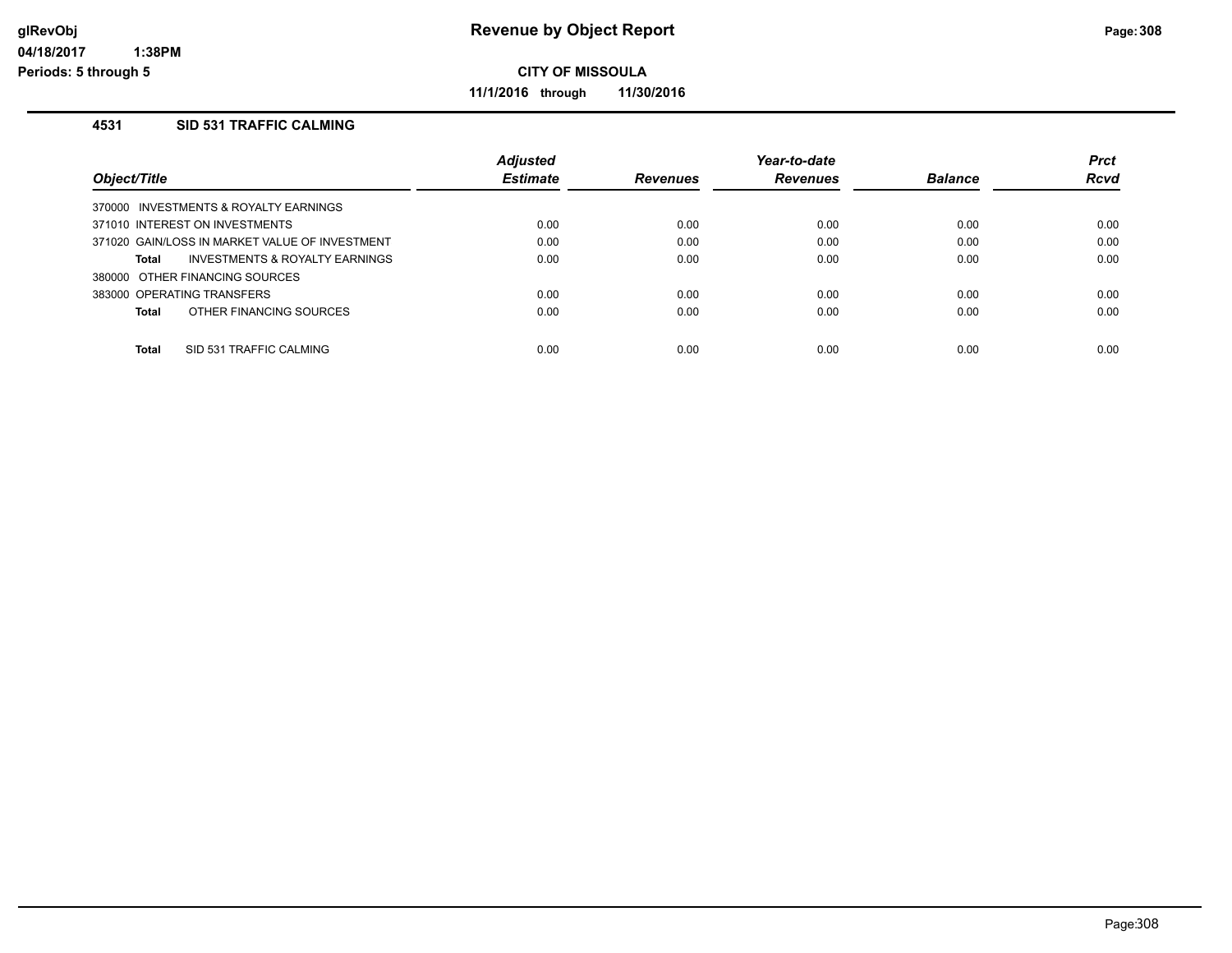**11/1/2016 through 11/30/2016**

**4532 MALONEY RANCH SID 4532 MALONEY RANCH SID**

|                                                 | <b>Adjusted</b> |                 | Year-to-date    |                | <b>Prct</b> |
|-------------------------------------------------|-----------------|-----------------|-----------------|----------------|-------------|
| Object/Title                                    | <b>Estimate</b> | <b>Revenues</b> | <b>Revenues</b> | <b>Balance</b> | <b>Rcvd</b> |
| 370000 INVESTMENTS & ROYALTY EARNINGS           |                 |                 |                 |                |             |
| 371010 INTEREST ON INVESTMENTS                  | 0.00            | 0.00            | 0.00            | 0.00           | 0.00        |
| 371020 GAIN/LOSS IN MARKET VALUE OF INVESTMENTS | 0.00            | 0.00            | 0.00            | 0.00           | 0.00        |
| INVESTMENTS & ROYALTY EARNINGS<br>Total         | 0.00            | 0.00            | 0.00            | 0.00           | 0.00        |
| 380000 OTHER FINANCING SOURCES                  |                 |                 |                 |                |             |
| 381030 SID BONDS PROCEEDS                       | 0.00            | 0.00            | 0.00            | 0.00           | 0.00        |
| OTHER FINANCING SOURCES<br>Total                | 0.00            | 0.00            | 0.00            | 0.00           | 0.00        |
|                                                 |                 |                 |                 |                |             |
| <b>MALONEY RANCH SID</b><br><b>Total</b>        | 0.00            | 0.00            | 0.00            | 0.00           | 0.00        |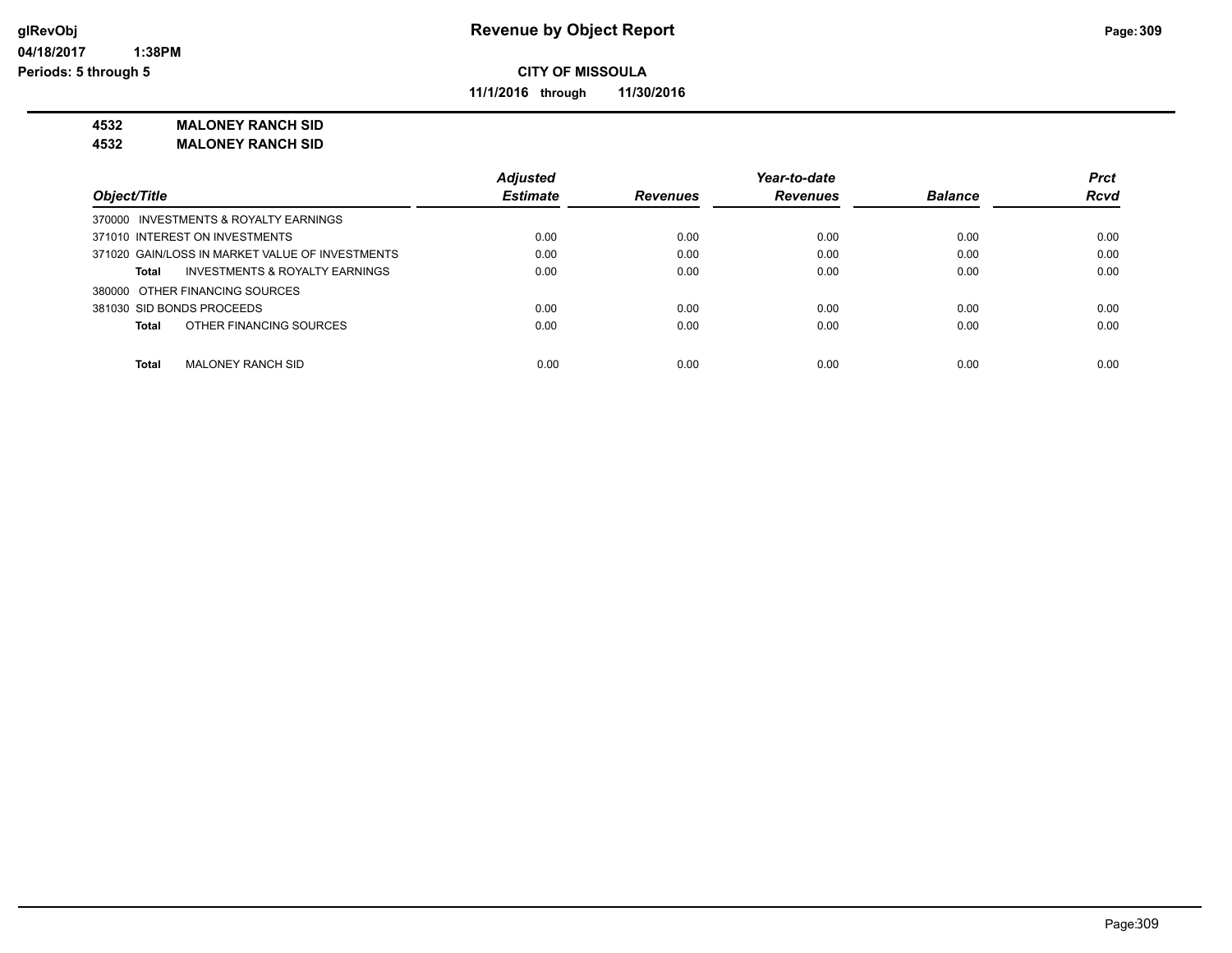**11/1/2016 through 11/30/2016**

#### **4532 MALONEY RANCH SID**

| Object/Title                                   | <b>Adjusted</b><br><b>Estimate</b> |                 | Year-to-date<br><b>Revenues</b> | <b>Balance</b> | <b>Prct</b><br><b>Rcvd</b> |
|------------------------------------------------|------------------------------------|-----------------|---------------------------------|----------------|----------------------------|
|                                                |                                    | <b>Revenues</b> |                                 |                |                            |
| 370000 INVESTMENTS & ROYALTY EARNINGS          |                                    |                 |                                 |                |                            |
| 371010 INTEREST ON INVESTMENTS                 | 0.00                               | 0.00            | 0.00                            | 0.00           | 0.00                       |
| 371020 GAIN/LOSS IN MARKET VALUE OF INVESTMENT | 0.00                               | 0.00            | 0.00                            | 0.00           | 0.00                       |
| Total<br>INVESTMENTS & ROYALTY EARNINGS        | 0.00                               | 0.00            | 0.00                            | 0.00           | 0.00                       |
| 380000 OTHER FINANCING SOURCES                 |                                    |                 |                                 |                |                            |
| 381030 SID BONDS PROCEEDS                      | 0.00                               | 0.00            | 0.00                            | 0.00           | 0.00                       |
| OTHER FINANCING SOURCES<br>Total               | 0.00                               | 0.00            | 0.00                            | 0.00           | 0.00                       |
|                                                |                                    |                 |                                 |                |                            |
| Total<br>MALONEY RANCH SID                     | 0.00                               | 0.00            | 0.00                            | 0.00           | 0.00                       |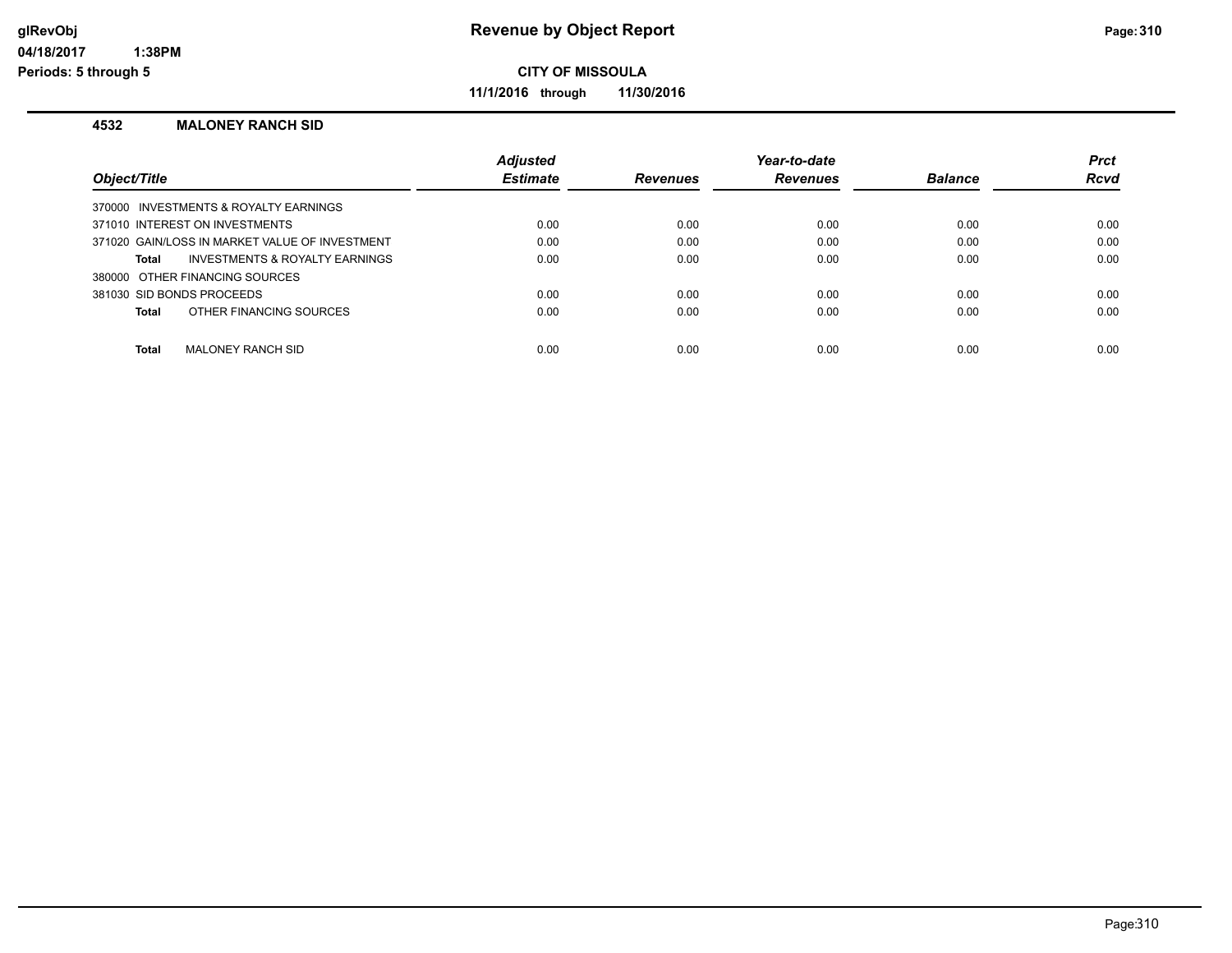**11/1/2016 through 11/30/2016**

**4533 RATTLESNAKE SEWER SID 4533 RATTLESNAKE SEWER SID**

|                                                 | <b>Adjusted</b> |                 | Year-to-date    |                | <b>Prct</b> |
|-------------------------------------------------|-----------------|-----------------|-----------------|----------------|-------------|
| Object/Title                                    | <b>Estimate</b> | <b>Revenues</b> | <b>Revenues</b> | <b>Balance</b> | <b>Rcvd</b> |
| 330000 INTERGOVERNMENTAL REVENUES               |                 |                 |                 |                |             |
| <b>DNRC GRANT</b><br>334121                     | 0.00            | 0.00            | 0.00            | 0.00           | 0.00        |
| INTERGOVERNMENTAL REVENUES<br>Total             | 0.00            | 0.00            | 0.00            | 0.00           | 0.00        |
| 370000 INVESTMENTS & ROYALTY EARNINGS           |                 |                 |                 |                |             |
| 371010 INTEREST ON INVESTMENTS                  | 0.00            | 0.00            | 0.00            | 0.00           | 0.00        |
| 371020 GAIN/LOSS IN MARKET VALUE OF INVESTMENTS | 0.00            | 0.00            | 0.00            | 0.00           | 0.00        |
| INVESTMENTS & ROYALTY EARNINGS<br>Total         | 0.00            | 0.00            | 0.00            | 0.00           | 0.00        |
| 380000 OTHER FINANCING SOURCES                  |                 |                 |                 |                |             |
| 381002 SRF LOAN                                 | 0.00            | 0.00            | 0.00            | 0.00           | 0.00        |
| OTHER FINANCING SOURCES<br>Total                | 0.00            | 0.00            | 0.00            | 0.00           | 0.00        |
| RATTLESNAKE SEWER SID<br><b>Total</b>           | 0.00            | 0.00            | 0.00            | 0.00           | 0.00        |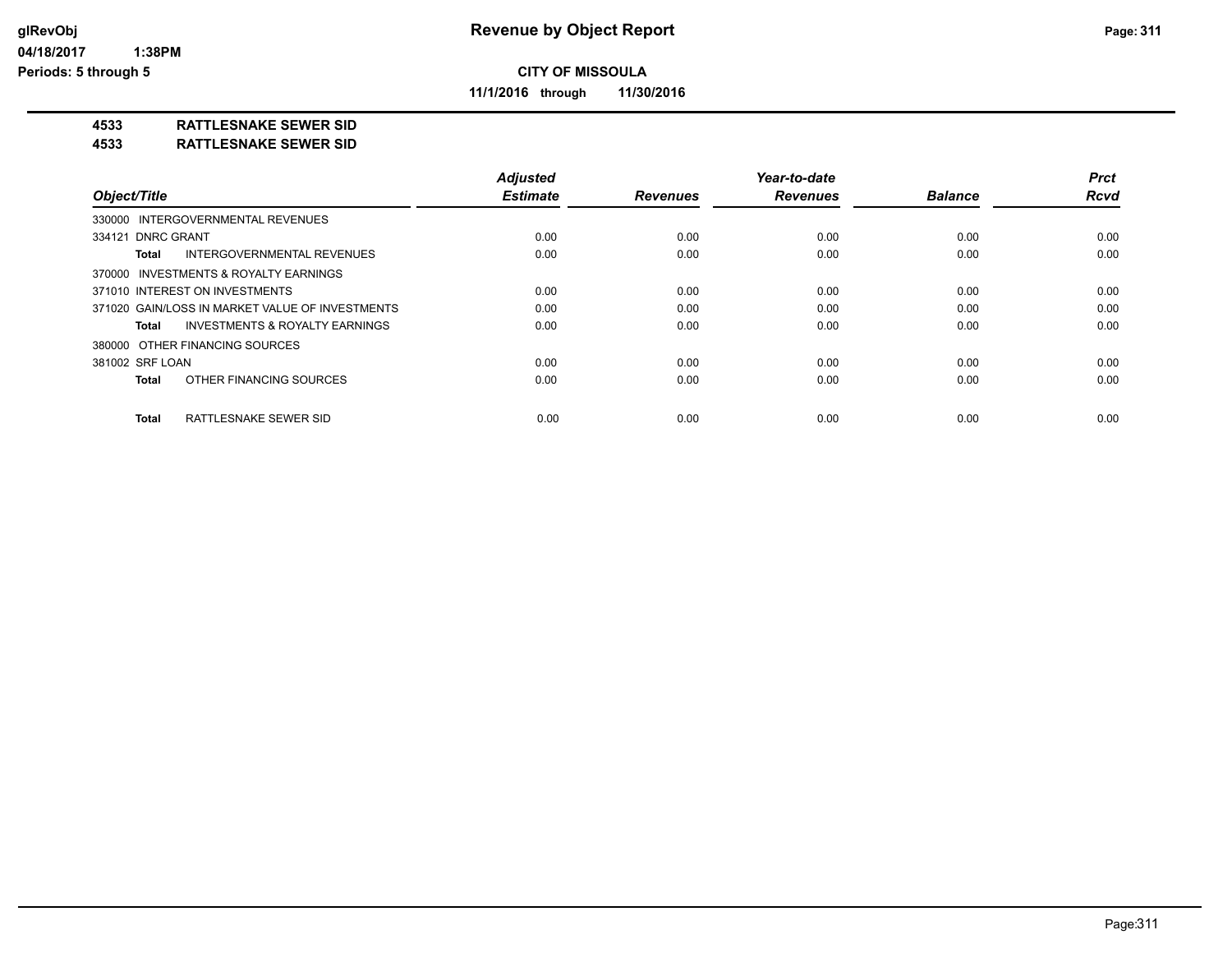**11/1/2016 through 11/30/2016**

### **4533 RATTLESNAKE SEWER SID**

| Object/Title                                       | <b>Adjusted</b><br><b>Estimate</b> | <b>Revenues</b> | Year-to-date<br><b>Revenues</b> | <b>Balance</b> | <b>Prct</b><br><b>Rcvd</b> |
|----------------------------------------------------|------------------------------------|-----------------|---------------------------------|----------------|----------------------------|
| INTERGOVERNMENTAL REVENUES<br>330000               |                                    |                 |                                 |                |                            |
| 334121 DNRC GRANT                                  | 0.00                               | 0.00            | 0.00                            | 0.00           | 0.00                       |
| INTERGOVERNMENTAL REVENUES<br>Total                | 0.00                               | 0.00            | 0.00                            | 0.00           | 0.00                       |
| INVESTMENTS & ROYALTY EARNINGS<br>370000           |                                    |                 |                                 |                |                            |
| 371010 INTEREST ON INVESTMENTS                     | 0.00                               | 0.00            | 0.00                            | 0.00           | 0.00                       |
| 371020 GAIN/LOSS IN MARKET VALUE OF INVESTMENT     | 0.00                               | 0.00            | 0.00                            | 0.00           | 0.00                       |
| <b>INVESTMENTS &amp; ROYALTY EARNINGS</b><br>Total | 0.00                               | 0.00            | 0.00                            | 0.00           | 0.00                       |
| 380000 OTHER FINANCING SOURCES                     |                                    |                 |                                 |                |                            |
| 381002 SRF LOAN                                    | 0.00                               | 0.00            | 0.00                            | 0.00           | 0.00                       |
| OTHER FINANCING SOURCES<br>Total                   | 0.00                               | 0.00            | 0.00                            | 0.00           | 0.00                       |
| RATTLESNAKE SEWER SID<br><b>Total</b>              | 0.00                               | 0.00            | 0.00                            | 0.00           | 0.00                       |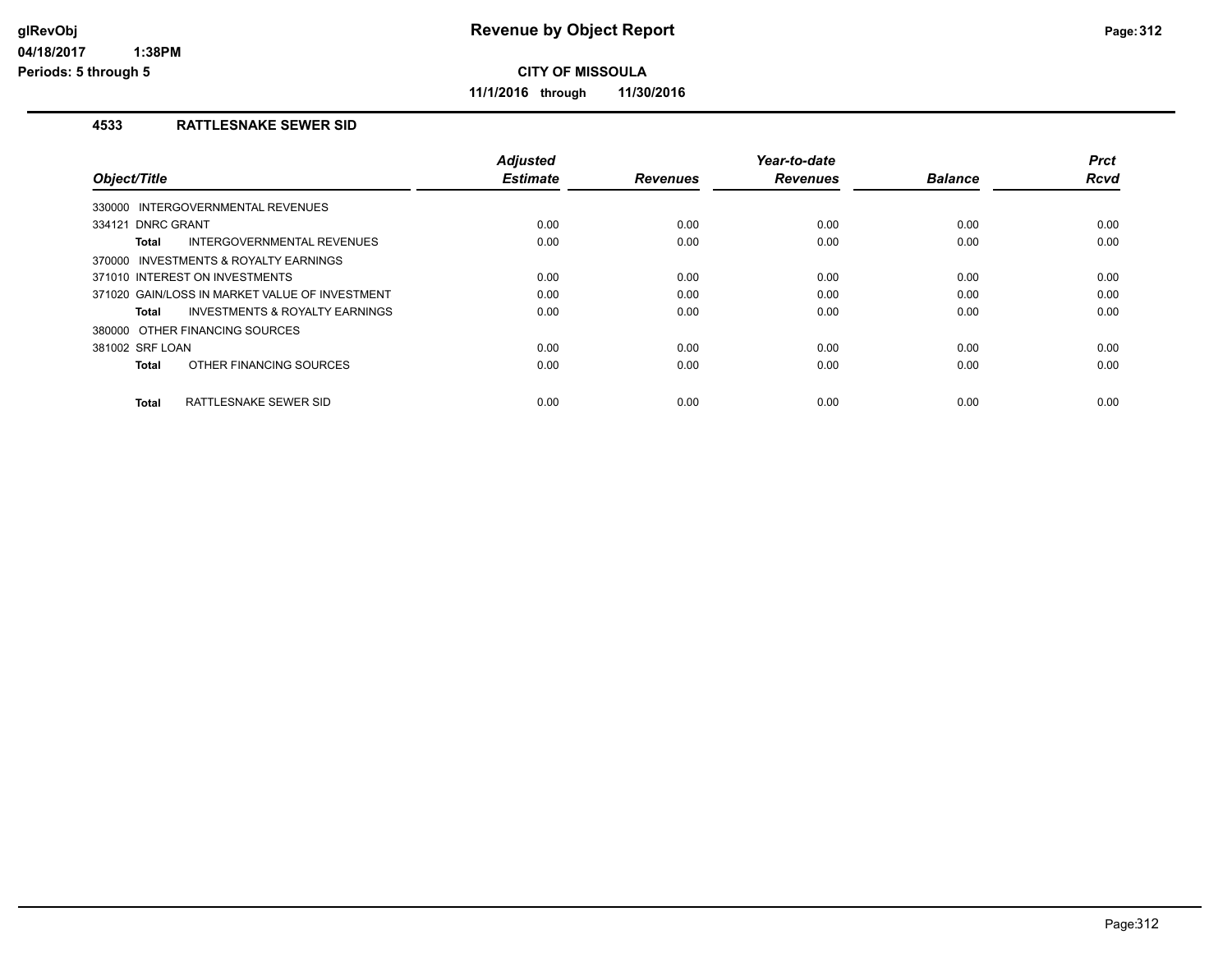**11/1/2016 through 11/30/2016**

**4534 SID 534 LINCOLNWOOD**

| 4534 | <b>SID 534 LINCOLNWOOD</b> |  |
|------|----------------------------|--|
|      |                            |  |

|                                                    | <b>Adjusted</b> |                 | Year-to-date    |                | <b>Prct</b> |
|----------------------------------------------------|-----------------|-----------------|-----------------|----------------|-------------|
| Object/Title                                       | <b>Estimate</b> | <b>Revenues</b> | <b>Revenues</b> | <b>Balance</b> | <b>Rcvd</b> |
| 330000 INTERGOVERNMENTAL REVENUES                  |                 |                 |                 |                |             |
| 334121 DNRC GRANT                                  | 0.00            | 0.00            | 0.00            | 0.00           | 0.00        |
| INTERGOVERNMENTAL REVENUES<br>Total                | 0.00            | 0.00            | 0.00            | 0.00           | 0.00        |
| 370000 INVESTMENTS & ROYALTY EARNINGS              |                 |                 |                 |                |             |
| 371010 INTEREST ON INVESTMENTS                     | 0.00            | 0.00            | 0.00            | 0.00           | 0.00        |
| 371020 GAIN/LOSS IN MARKET VALUE OF INVESTMENTS    | 0.00            | 0.00            | 0.00            | 0.00           | 0.00        |
| <b>INVESTMENTS &amp; ROYALTY EARNINGS</b><br>Total | 0.00            | 0.00            | 0.00            | 0.00           | 0.00        |
| 380000 OTHER FINANCING SOURCES                     |                 |                 |                 |                |             |
| 381002 SRF LOAN                                    | 0.00            | 0.00            | 0.00            | 0.00           | 0.00        |
| OTHER FINANCING SOURCES<br>Total                   | 0.00            | 0.00            | 0.00            | 0.00           | 0.00        |
| SID 534 LINCOLNWOOD<br>Total                       | 0.00            | 0.00            | 0.00            | 0.00           | 0.00        |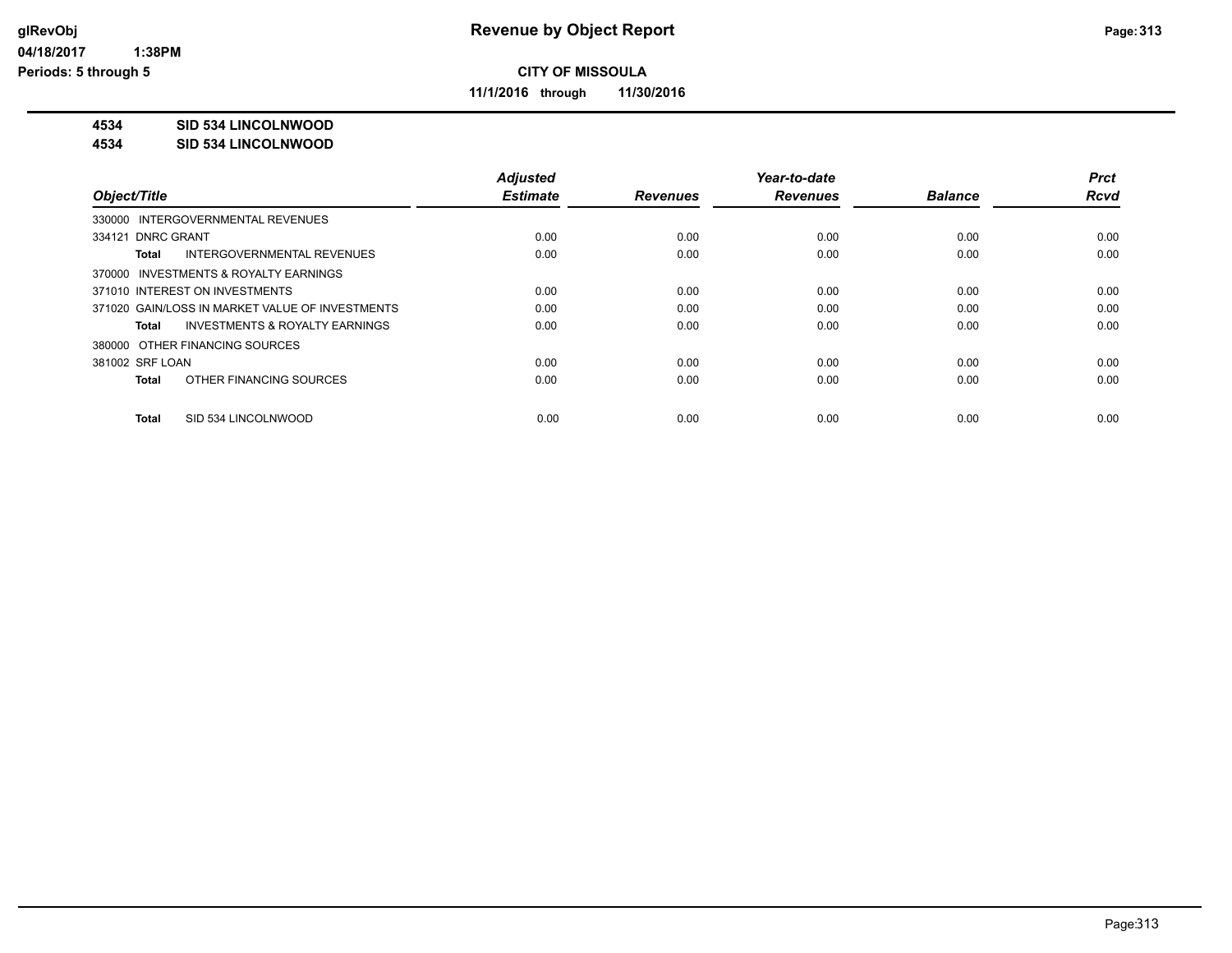**11/1/2016 through 11/30/2016**

### **4534 SID 534 LINCOLNWOOD**

|                                                | <b>Adjusted</b> |                 | Year-to-date    |                | <b>Prct</b> |
|------------------------------------------------|-----------------|-----------------|-----------------|----------------|-------------|
| Object/Title                                   | <b>Estimate</b> | <b>Revenues</b> | <b>Revenues</b> | <b>Balance</b> | <b>Rcvd</b> |
| 330000 INTERGOVERNMENTAL REVENUES              |                 |                 |                 |                |             |
| 334121 DNRC GRANT                              | 0.00            | 0.00            | 0.00            | 0.00           | 0.00        |
| INTERGOVERNMENTAL REVENUES<br>Total            | 0.00            | 0.00            | 0.00            | 0.00           | 0.00        |
| 370000 INVESTMENTS & ROYALTY EARNINGS          |                 |                 |                 |                |             |
| 371010 INTEREST ON INVESTMENTS                 | 0.00            | 0.00            | 0.00            | 0.00           | 0.00        |
| 371020 GAIN/LOSS IN MARKET VALUE OF INVESTMENT | 0.00            | 0.00            | 0.00            | 0.00           | 0.00        |
| INVESTMENTS & ROYALTY EARNINGS<br>Total        | 0.00            | 0.00            | 0.00            | 0.00           | 0.00        |
| 380000 OTHER FINANCING SOURCES                 |                 |                 |                 |                |             |
| 381002 SRF LOAN                                | 0.00            | 0.00            | 0.00            | 0.00           | 0.00        |
| OTHER FINANCING SOURCES<br>Total               | 0.00            | 0.00            | 0.00            | 0.00           | 0.00        |
| SID 534 LINCOLNWOOD<br><b>Total</b>            | 0.00            | 0.00            | 0.00            | 0.00           | 0.00        |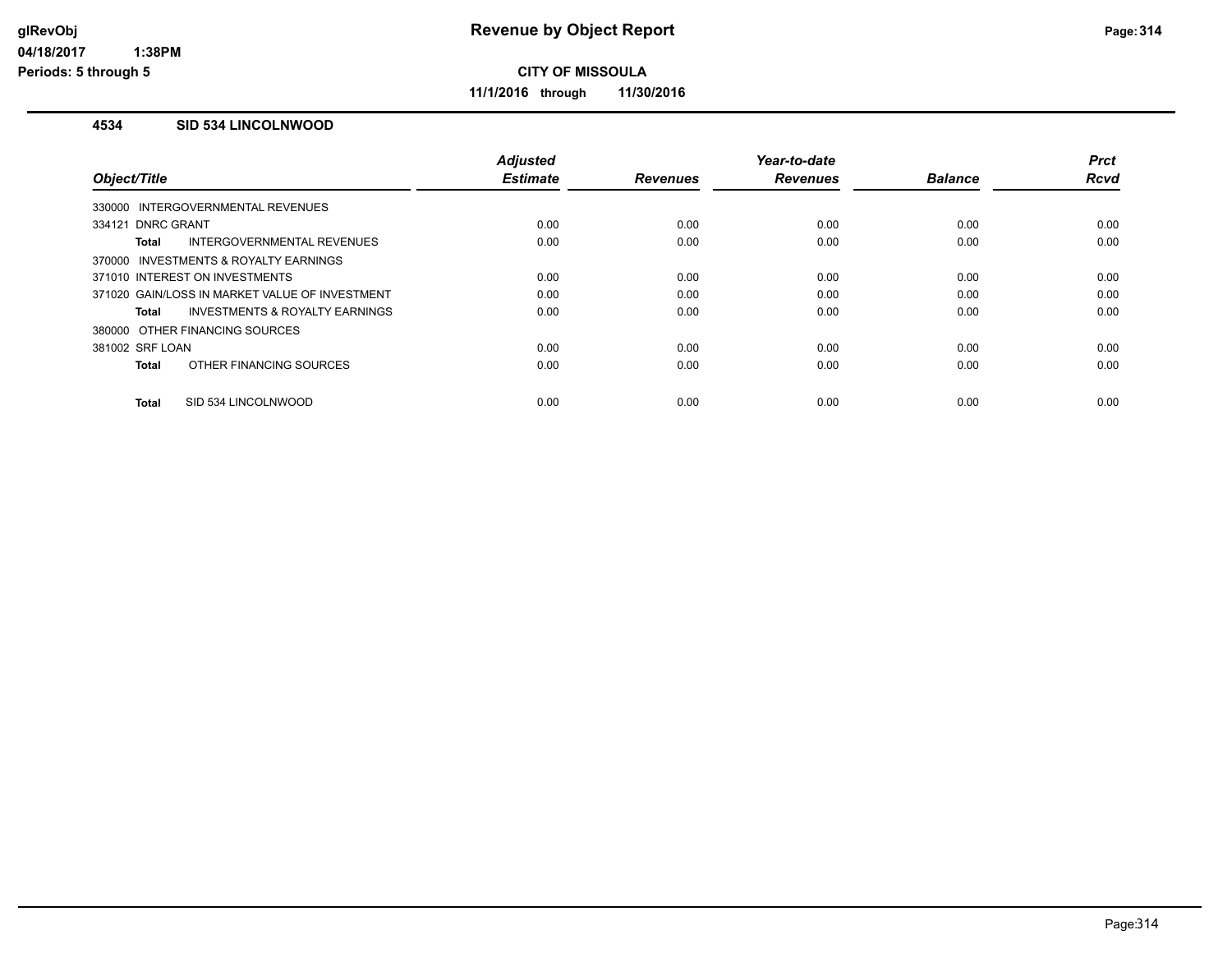**11/1/2016 through 11/30/2016**

### **4535 SLANT STREET TRAFFIC CALMING 4535 SLANT STREET TRAFFIC CALMING**

|                                                 | <b>Adjusted</b> |                 | Year-to-date    |                | <b>Prct</b> |
|-------------------------------------------------|-----------------|-----------------|-----------------|----------------|-------------|
| Object/Title                                    | <b>Estimate</b> | <b>Revenues</b> | <b>Revenues</b> | <b>Balance</b> | <b>Rcvd</b> |
| 370000 INVESTMENTS & ROYALTY EARNINGS           |                 |                 |                 |                |             |
| 371010 INTEREST ON INVESTMENTS                  | 0.00            | 0.00            | 0.00            | 0.00           | 0.00        |
| 371020 GAIN/LOSS IN MARKET VALUE OF INVESTMENTS | 0.00            | 0.00            | 0.00            | 0.00           | 0.00        |
| INVESTMENTS & ROYALTY EARNINGS<br>Total         | 0.00            | 0.00            | 0.00            | 0.00           | 0.00        |
| 380000 OTHER FINANCING SOURCES                  |                 |                 |                 |                |             |
| 383000 OPERATING TRANSFERS                      | 0.00            | 0.00            | 0.00            | 0.00           | 0.00        |
| OTHER FINANCING SOURCES<br>Total                | 0.00            | 0.00            | 0.00            | 0.00           | 0.00        |
|                                                 |                 |                 |                 |                |             |
| <b>Total</b><br>SLANT STREET TRAFFIC CALMING    | 0.00            | 0.00            | 0.00            | 0.00           | 0.00        |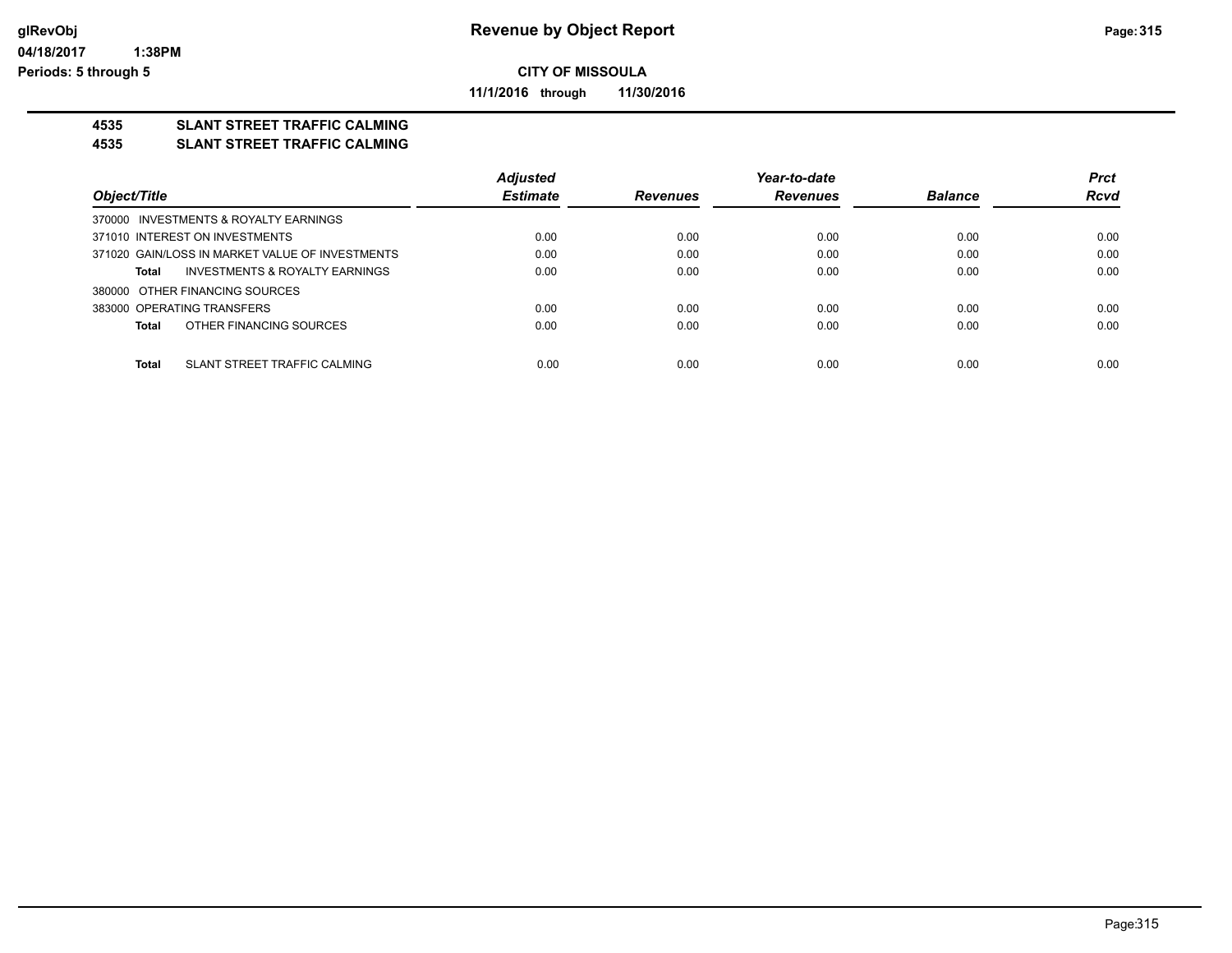**11/1/2016 through 11/30/2016**

### **4535 SLANT STREET TRAFFIC CALMING**

| Object/Title |                                                | <b>Adjusted</b><br><b>Estimate</b> | <b>Revenues</b> | Year-to-date<br><b>Revenues</b> | <b>Balance</b> | <b>Prct</b><br><b>Rcvd</b> |
|--------------|------------------------------------------------|------------------------------------|-----------------|---------------------------------|----------------|----------------------------|
|              |                                                |                                    |                 |                                 |                |                            |
|              | 370000 INVESTMENTS & ROYALTY EARNINGS          |                                    |                 |                                 |                |                            |
|              | 371010 INTEREST ON INVESTMENTS                 | 0.00                               | 0.00            | 0.00                            | 0.00           | 0.00                       |
|              | 371020 GAIN/LOSS IN MARKET VALUE OF INVESTMENT | 0.00                               | 0.00            | 0.00                            | 0.00           | 0.00                       |
| Total        | INVESTMENTS & ROYALTY EARNINGS                 | 0.00                               | 0.00            | 0.00                            | 0.00           | 0.00                       |
|              | 380000 OTHER FINANCING SOURCES                 |                                    |                 |                                 |                |                            |
|              | 383000 OPERATING TRANSFERS                     | 0.00                               | 0.00            | 0.00                            | 0.00           | 0.00                       |
| Total        | OTHER FINANCING SOURCES                        | 0.00                               | 0.00            | 0.00                            | 0.00           | 0.00                       |
| Total        | SLANT STREET TRAFFIC CALMING                   | 0.00                               | 0.00            | 0.00                            | 0.00           | 0.00                       |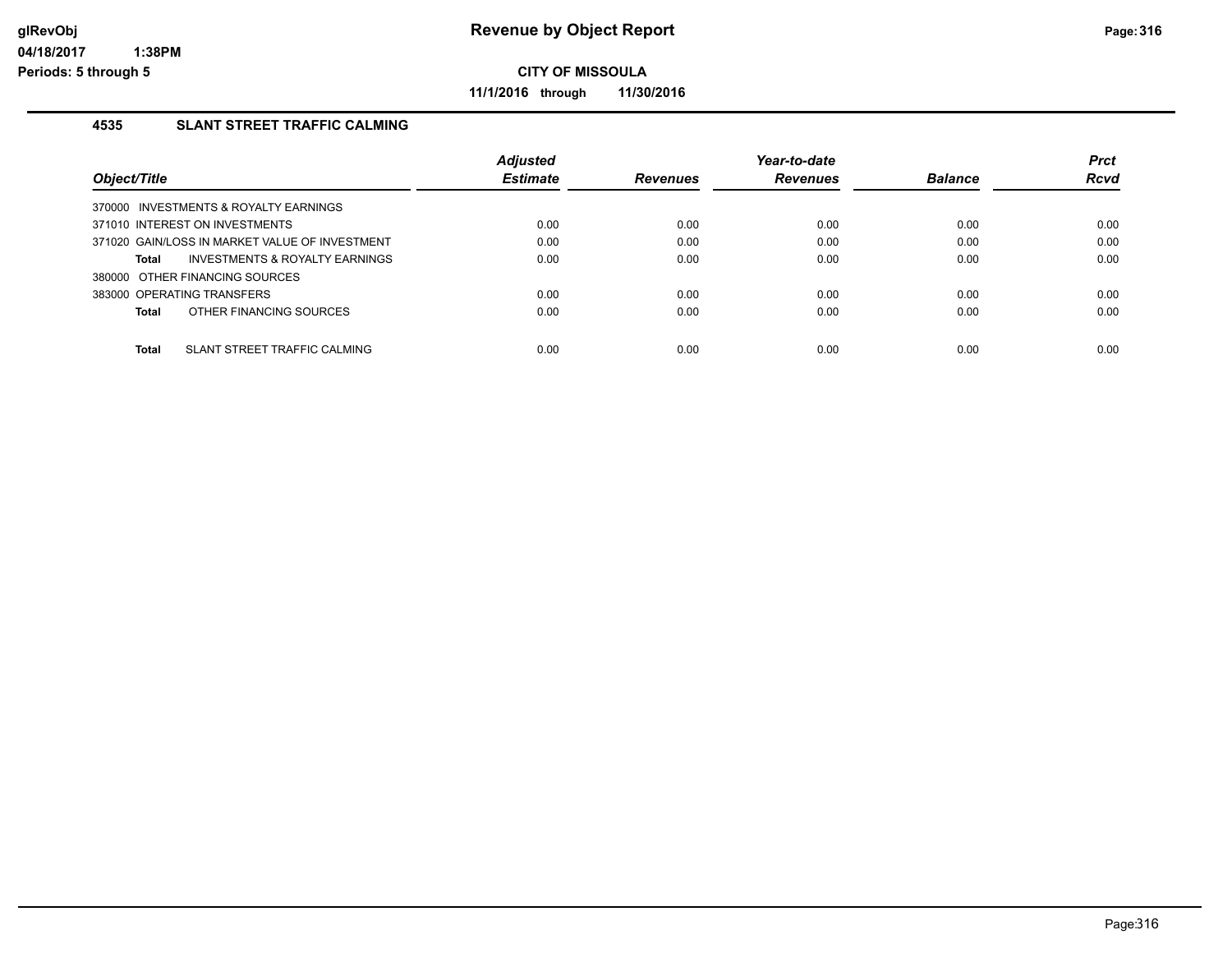**11/1/2016 through 11/30/2016**

# **4536 SID536 LINCOLNWOOD SWR PH2**

**4536 SID536 LINCOLNWOOD SWR PH2**

|                                                    | <b>Adjusted</b> |                 | Year-to-date    |                | <b>Prct</b> |
|----------------------------------------------------|-----------------|-----------------|-----------------|----------------|-------------|
| Object/Title                                       | <b>Estimate</b> | <b>Revenues</b> | <b>Revenues</b> | <b>Balance</b> | Rcvd        |
| 330000 INTERGOVERNMENTAL REVENUES                  |                 |                 |                 |                |             |
| 334121 DNRC GRANT                                  | 0.00            | 0.00            | 0.00            | 0.00           | 0.00        |
| <b>INTERGOVERNMENTAL REVENUES</b><br>Total         | 0.00            | 0.00            | 0.00            | 0.00           | 0.00        |
| 360000 MISCELLANEOUS REVENUES                      |                 |                 |                 |                |             |
| 365001 *** Title Not Found ***                     | 0.00            | 0.00            | 0.00            | 0.00           | 0.00        |
| MISCELLANEOUS REVENUES<br>Total                    | 0.00            | 0.00            | 0.00            | 0.00           | 0.00        |
| 370000 INVESTMENTS & ROYALTY EARNINGS              |                 |                 |                 |                |             |
| 371010 INTEREST ON INVESTMENTS                     | 0.00            | 0.00            | 0.00            | 0.00           | 0.00        |
| 371020 GAIN/LOSS IN MARKET VALUE OF INVESTMENTS    | 0.00            | 0.00            | 0.00            | 0.00           | 0.00        |
| <b>INVESTMENTS &amp; ROYALTY EARNINGS</b><br>Total | 0.00            | 0.00            | 0.00            | 0.00           | 0.00        |
| 380000 OTHER FINANCING SOURCES                     |                 |                 |                 |                |             |
| 381030 SID BONDS PROCEEDS                          | 0.00            | 0.00            | 0.00            | 0.00           | 0.00        |
| OTHER FINANCING SOURCES<br><b>Total</b>            | 0.00            | 0.00            | 0.00            | 0.00           | 0.00        |
|                                                    |                 |                 |                 |                |             |
| SID536 LINCOLNWOOD SWR PH2<br>Total                | 0.00            | 0.00            | 0.00            | 0.00           | 0.00        |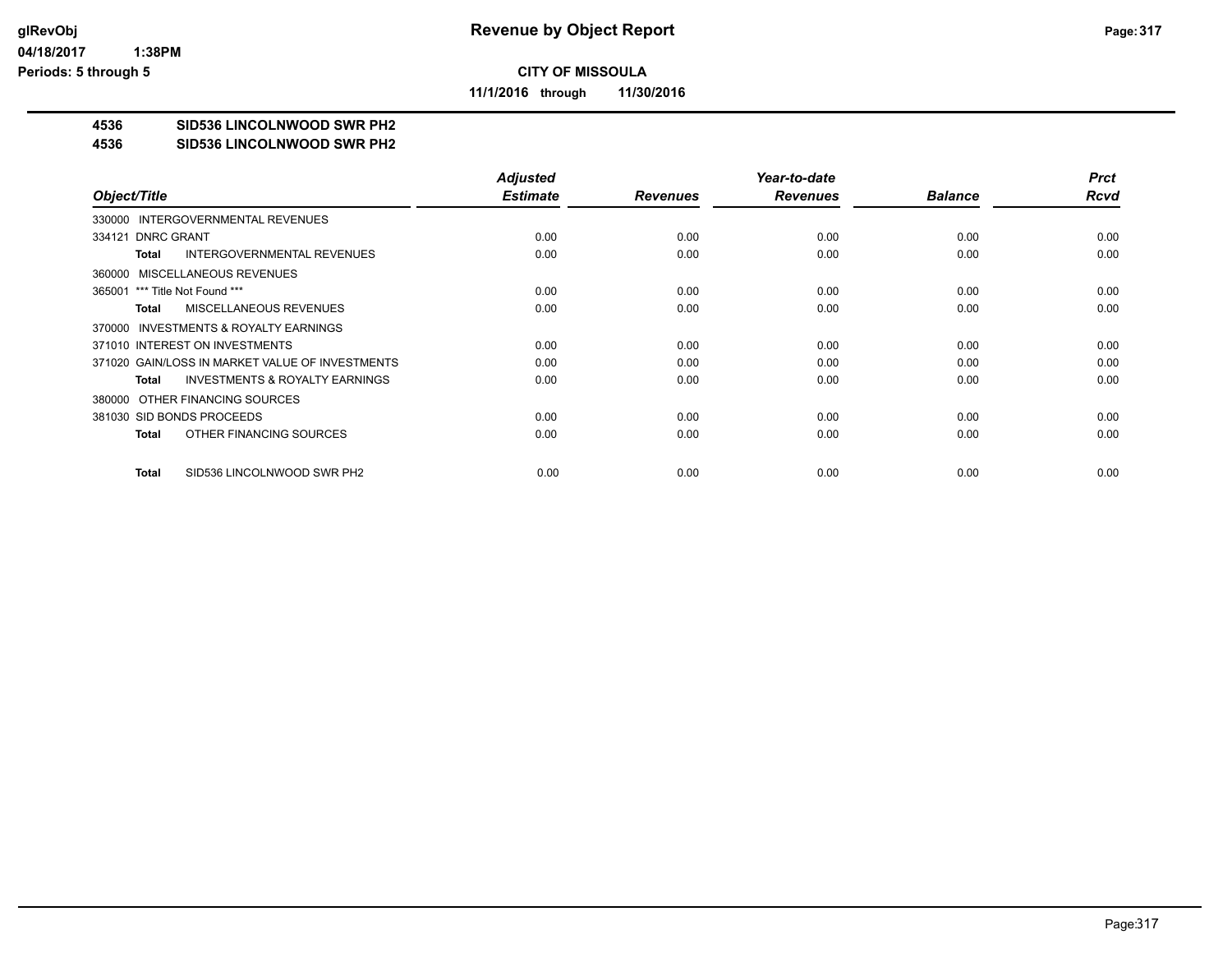**11/1/2016 through 11/30/2016**

### **4536 SID536 LINCOLNWOOD SWR PH2**

| Object/Title                                              | <b>Adjusted</b><br><b>Estimate</b> | <b>Revenues</b> | Year-to-date<br><b>Revenues</b> | <b>Balance</b> | <b>Prct</b><br><b>Rcvd</b> |
|-----------------------------------------------------------|------------------------------------|-----------------|---------------------------------|----------------|----------------------------|
| 330000 INTERGOVERNMENTAL REVENUES                         |                                    |                 |                                 |                |                            |
| 334121 DNRC GRANT                                         | 0.00                               | 0.00            | 0.00                            | 0.00           | 0.00                       |
| INTERGOVERNMENTAL REVENUES<br><b>Total</b>                | 0.00                               | 0.00            | 0.00                            | 0.00           | 0.00                       |
| 360000 MISCELLANEOUS REVENUES                             |                                    |                 |                                 |                |                            |
| 365001 *** Title Not Found ***                            | 0.00                               | 0.00            | 0.00                            | 0.00           | 0.00                       |
| MISCELLANEOUS REVENUES<br><b>Total</b>                    | 0.00                               | 0.00            | 0.00                            | 0.00           | 0.00                       |
| 370000 INVESTMENTS & ROYALTY EARNINGS                     |                                    |                 |                                 |                |                            |
| 371010 INTEREST ON INVESTMENTS                            | 0.00                               | 0.00            | 0.00                            | 0.00           | 0.00                       |
| 371020 GAIN/LOSS IN MARKET VALUE OF INVESTMENT            | 0.00                               | 0.00            | 0.00                            | 0.00           | 0.00                       |
| <b>INVESTMENTS &amp; ROYALTY EARNINGS</b><br><b>Total</b> | 0.00                               | 0.00            | 0.00                            | 0.00           | 0.00                       |
| 380000 OTHER FINANCING SOURCES                            |                                    |                 |                                 |                |                            |
| 381030 SID BONDS PROCEEDS                                 | 0.00                               | 0.00            | 0.00                            | 0.00           | 0.00                       |
| OTHER FINANCING SOURCES<br><b>Total</b>                   | 0.00                               | 0.00            | 0.00                            | 0.00           | 0.00                       |
| SID536 LINCOLNWOOD SWR PH2<br><b>Total</b>                | 0.00                               | 0.00            | 0.00                            | 0.00           | 0.00                       |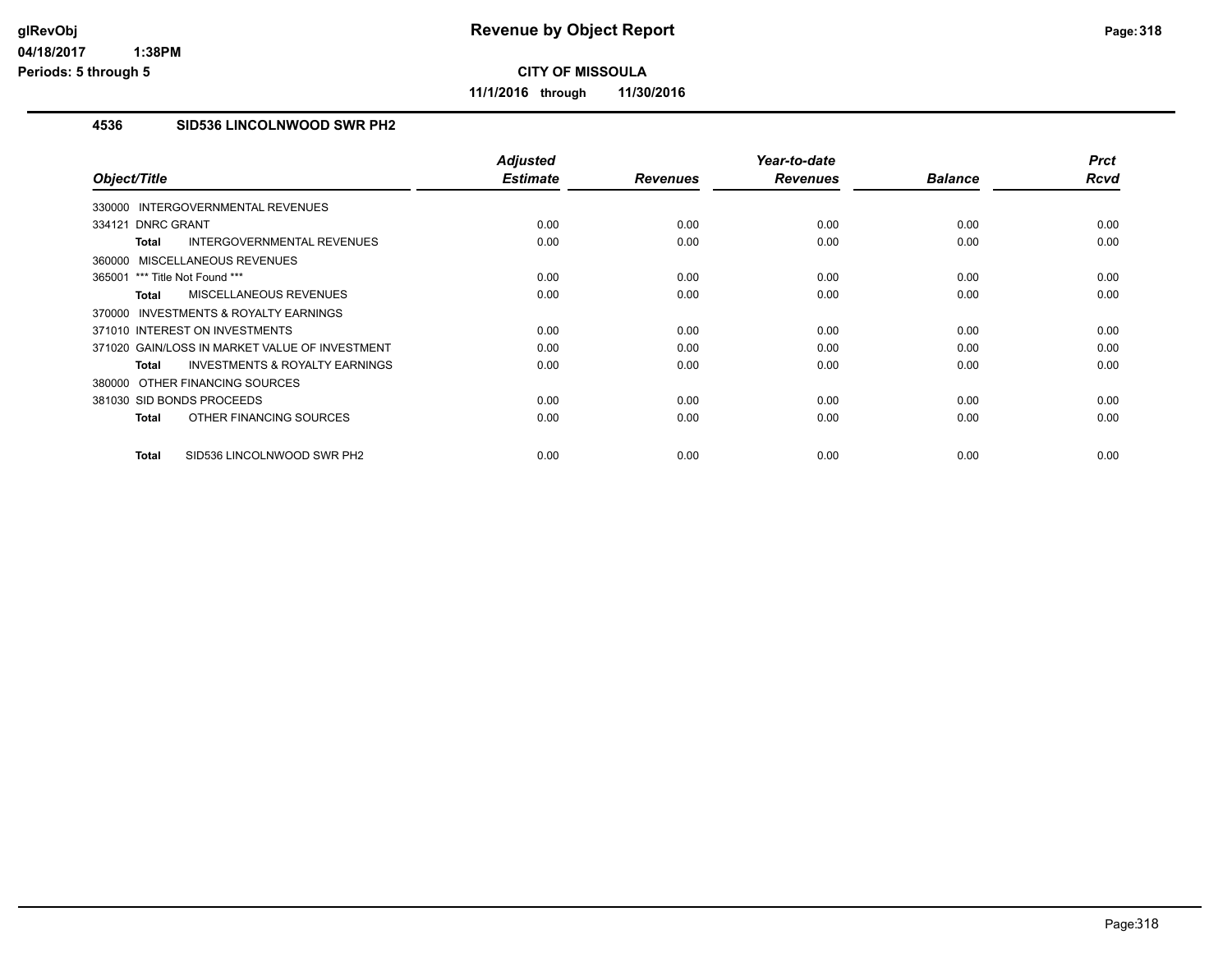**11/1/2016 through 11/30/2016**

**4538 SID 538 HILLVIEW WAY**

|                                                    | <b>Adjusted</b> |                 | Year-to-date    |                | <b>Prct</b> |
|----------------------------------------------------|-----------------|-----------------|-----------------|----------------|-------------|
| Object/Title                                       | <b>Estimate</b> | <b>Revenues</b> | <b>Revenues</b> | <b>Balance</b> | <b>Rcvd</b> |
| 370000 INVESTMENTS & ROYALTY EARNINGS              |                 |                 |                 |                |             |
| 371010 INTEREST ON INVESTMENTS                     | 0.00            | 0.00            | 0.00            | 0.00           | 0.00        |
| 371020 GAIN/LOSS IN MARKET VALUE OF INVESTMENTS    | 0.00            | 0.00            | 0.00            | 0.00           | 0.00        |
| <b>INVESTMENTS &amp; ROYALTY EARNINGS</b><br>Total | 0.00            | 0.00            | 0.00            | 0.00           | 0.00        |
| 380000 OTHER FINANCING SOURCES                     |                 |                 |                 |                |             |
| 383000 OPERATING TRANSFERS                         | 0.00            | 0.00            | 0.00            | 0.00           | 0.00        |
| OTHER FINANCING SOURCES<br>Total                   | 0.00            | 0.00            | 0.00            | 0.00           | 0.00        |
| Total<br>SID 538 HILLVIEW WAY                      | 0.00            | 0.00            | 0.00            | 0.00           | 0.00        |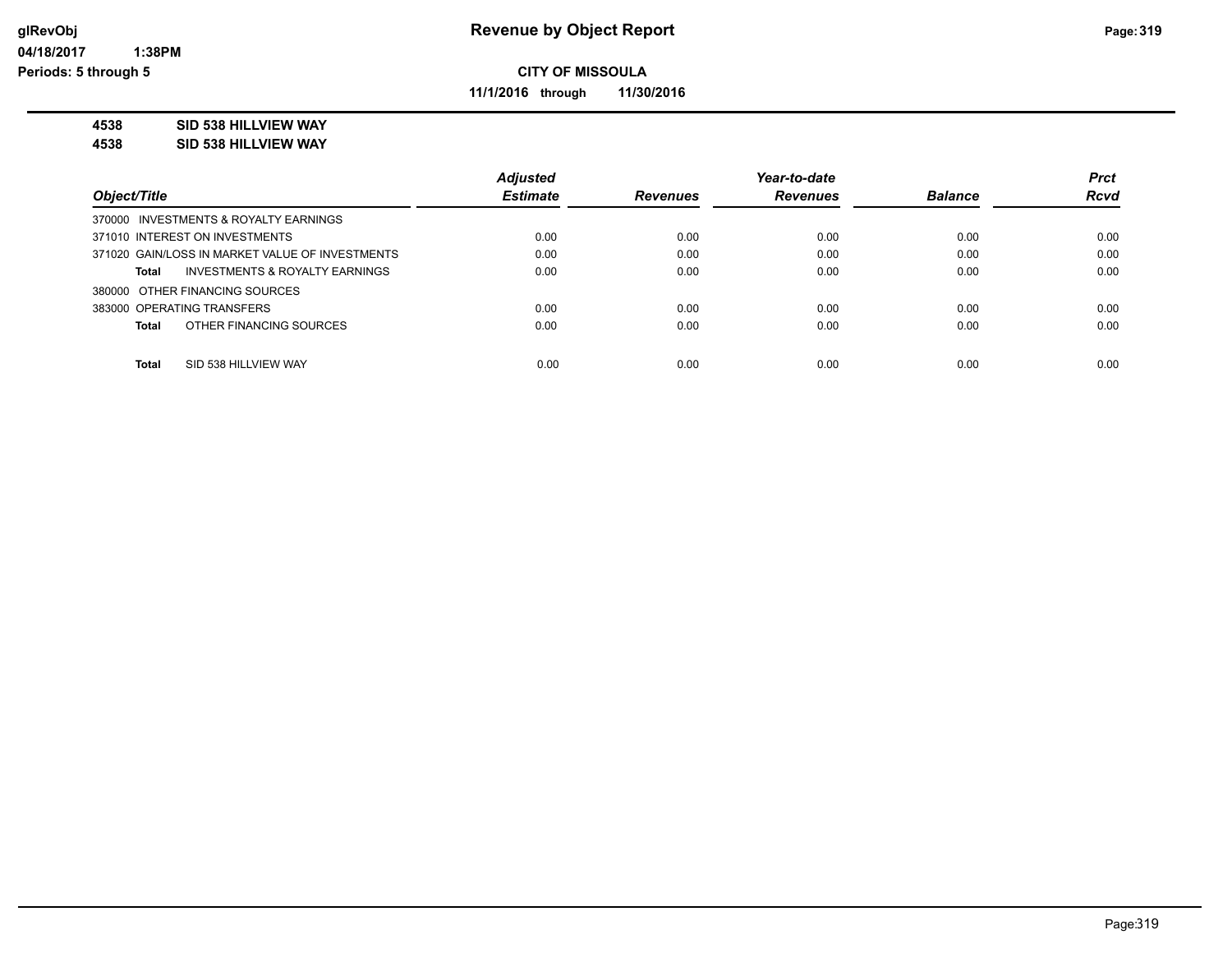**11/1/2016 through 11/30/2016**

### **4538 SID 538 HILLVIEW WAY**

|                                                | <b>Adjusted</b> |                 | Year-to-date    |                | <b>Prct</b> |
|------------------------------------------------|-----------------|-----------------|-----------------|----------------|-------------|
| Object/Title                                   | <b>Estimate</b> | <b>Revenues</b> | <b>Revenues</b> | <b>Balance</b> | <b>Rcvd</b> |
| 370000 INVESTMENTS & ROYALTY EARNINGS          |                 |                 |                 |                |             |
| 371010 INTEREST ON INVESTMENTS                 | 0.00            | 0.00            | 0.00            | 0.00           | 0.00        |
| 371020 GAIN/LOSS IN MARKET VALUE OF INVESTMENT | 0.00            | 0.00            | 0.00            | 0.00           | 0.00        |
| Total<br>INVESTMENTS & ROYALTY EARNINGS        | 0.00            | 0.00            | 0.00            | 0.00           | 0.00        |
| 380000 OTHER FINANCING SOURCES                 |                 |                 |                 |                |             |
| 383000 OPERATING TRANSFERS                     | 0.00            | 0.00            | 0.00            | 0.00           | 0.00        |
| OTHER FINANCING SOURCES<br>Total               | 0.00            | 0.00            | 0.00            | 0.00           | 0.00        |
|                                                |                 |                 |                 |                |             |
| Total<br>SID 538 HILLVIEW WAY                  | 0.00            | 0.00            | 0.00            | 0.00           | 0.00        |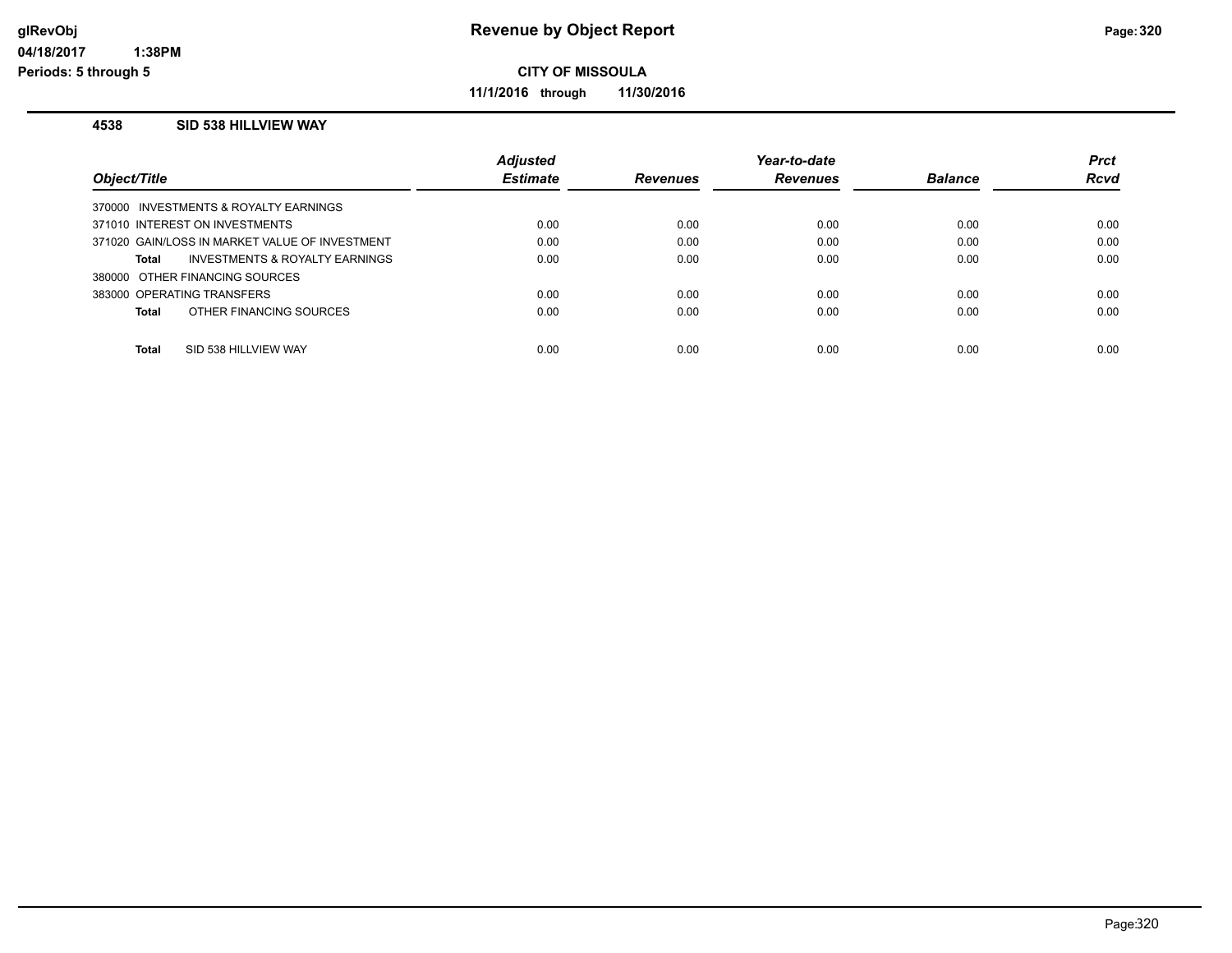**11/1/2016 through 11/30/2016**

**4539 SID 539 4th STREET 4539 SID 539 4th STREET**

| Object/Title                                       | <b>Adjusted</b><br><b>Estimate</b> | <b>Revenues</b> | Year-to-date<br><b>Revenues</b> | <b>Balance</b> | <b>Prct</b><br><b>Rcvd</b> |
|----------------------------------------------------|------------------------------------|-----------------|---------------------------------|----------------|----------------------------|
| 370000 INVESTMENTS & ROYALTY EARNINGS              |                                    |                 |                                 |                |                            |
| 371010 INTEREST ON INVESTMENTS                     | 0.00                               | 0.00            | 0.00                            | 0.00           | 0.00                       |
| <b>INVESTMENTS &amp; ROYALTY EARNINGS</b><br>Total | 0.00                               | 0.00            | 0.00                            | 0.00           | 0.00                       |
| 380000 OTHER FINANCING SOURCES                     |                                    |                 |                                 |                |                            |
| 383000 OPERATING TRANSFERS                         | 0.00                               | 0.00            | 0.00                            | 0.00           | 0.00                       |
| OTHER FINANCING SOURCES<br>Total                   | 0.00                               | 0.00            | 0.00                            | 0.00           | 0.00                       |
|                                                    |                                    |                 |                                 |                |                            |
| <b>Total</b><br>SID 539 4th STREET                 | 0.00                               | 0.00            | 0.00                            | 0.00           | 0.00                       |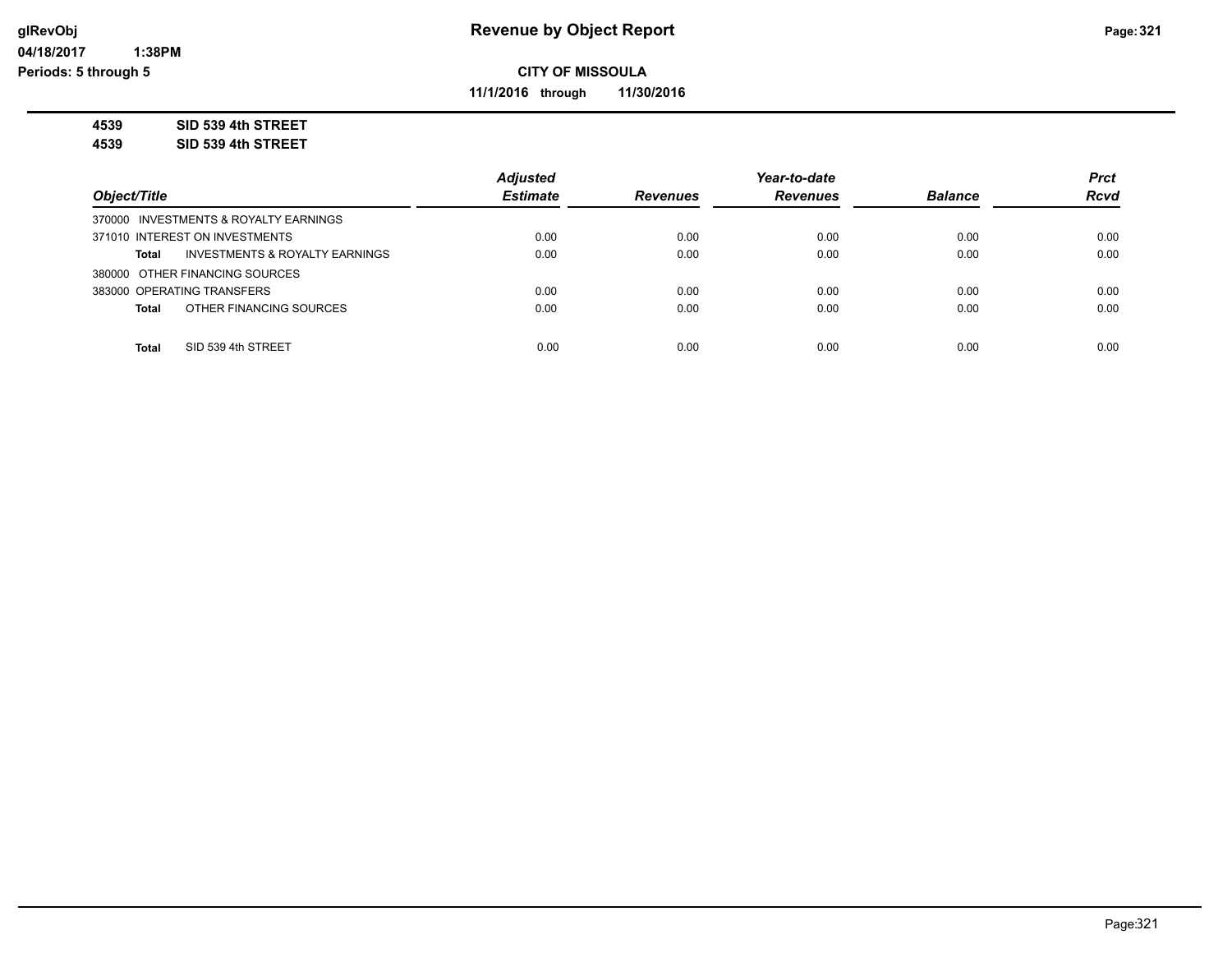**11/1/2016 through 11/30/2016**

#### **4539 SID 539 4th STREET**

| Object/Title                                       | <b>Adjusted</b><br><b>Estimate</b> | <b>Revenues</b> | Year-to-date<br><b>Revenues</b> | <b>Balance</b> | <b>Prct</b><br><b>Rcvd</b> |
|----------------------------------------------------|------------------------------------|-----------------|---------------------------------|----------------|----------------------------|
| 370000 INVESTMENTS & ROYALTY EARNINGS              |                                    |                 |                                 |                |                            |
| 371010 INTEREST ON INVESTMENTS                     | 0.00                               | 0.00            | 0.00                            | 0.00           | 0.00                       |
| <b>INVESTMENTS &amp; ROYALTY EARNINGS</b><br>Total | 0.00                               | 0.00            | 0.00                            | 0.00           | 0.00                       |
| 380000 OTHER FINANCING SOURCES                     |                                    |                 |                                 |                |                            |
| 383000 OPERATING TRANSFERS                         | 0.00                               | 0.00            | 0.00                            | 0.00           | 0.00                       |
| OTHER FINANCING SOURCES<br>Total                   | 0.00                               | 0.00            | 0.00                            | 0.00           | 0.00                       |
|                                                    |                                    |                 |                                 |                |                            |
| Total<br>SID 539 4th STREET                        | 0.00                               | 0.00            | 0.00                            | 0.00           | 0.00                       |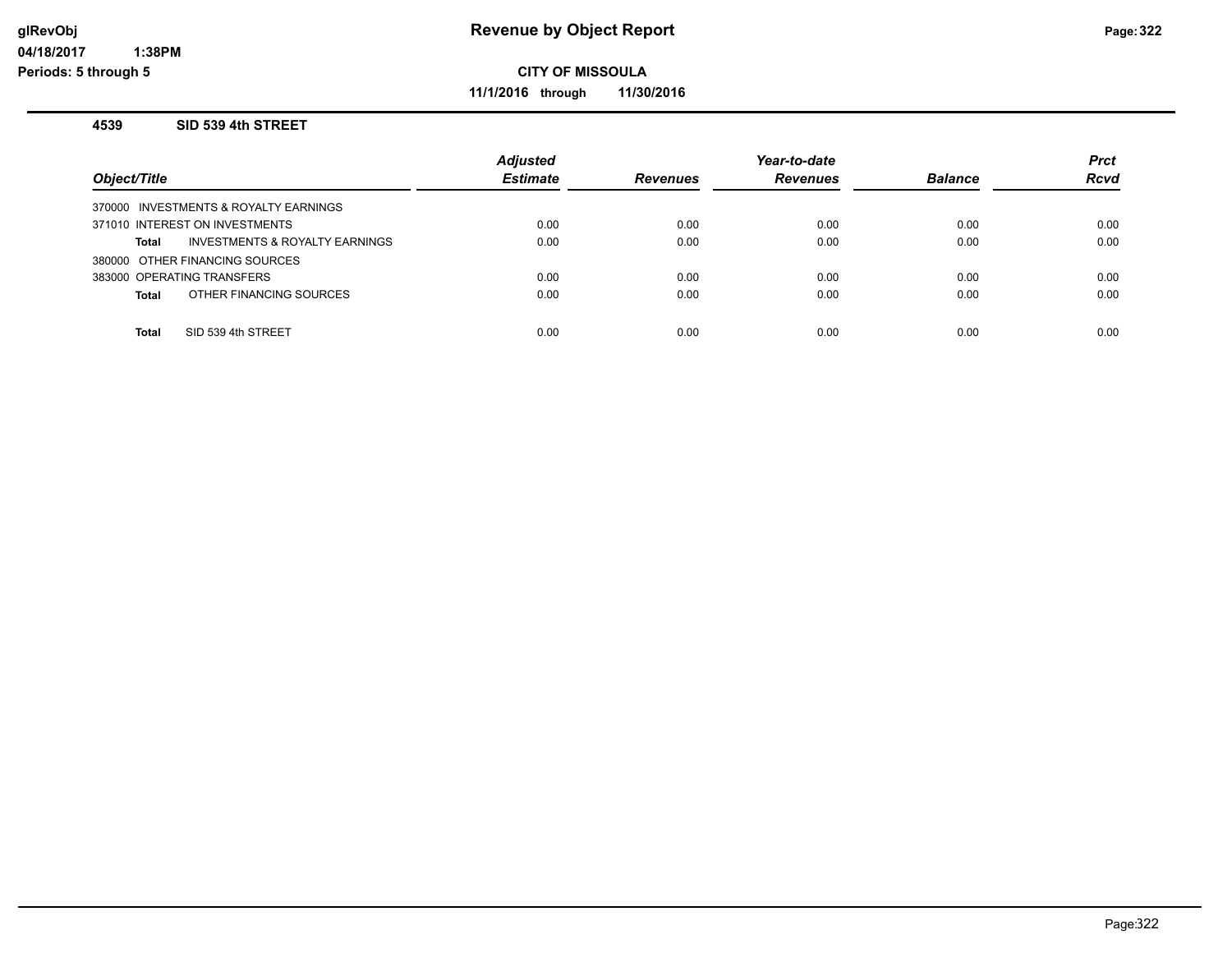**11/1/2016 through 11/30/2016**

**4540 SID 540 ENGLAND BLVD 4540 SID 540 ENGLAND BLVD**

|                                                     | <b>Adjusted</b> |                 | Year-to-date    |                | <b>Prct</b> |
|-----------------------------------------------------|-----------------|-----------------|-----------------|----------------|-------------|
| Object/Title                                        | <b>Estimate</b> | <b>Revenues</b> | <b>Revenues</b> | <b>Balance</b> | Rcvd        |
| TAXES/ASSESSMENTS<br>310000                         |                 |                 |                 |                |             |
| PENALTIES & INTEREST<br>312001                      | 0.00            | 0.00            | 0.00            | 0.00           | 0.00        |
| TAXES/ASSESSMENTS<br>Total                          | 0.00            | 0.00            | 0.00            | 0.00           | 0.00        |
| MISCELLANEOUS REVENUES<br>360000                    |                 |                 |                 |                |             |
| 363020 PROPERTY ASSESSMENTS                         | 0.00            | 0.00            | 0.00            | 0.00           | 0.00        |
| 363021 PAYOFF PRINCIPAL ASSESSMENTS                 | 0.00            | 0.00            | 0.00            | 0.00           | 0.00        |
| 363022 BOND INTEREST ASSESSMENTS                    | 0.00            | 0.00            | 0.00            | 0.00           | 0.00        |
| 363040 PENALTY AND INTEREST                         | 0.00            | 0.00            | 0.00            | 0.00           | 0.00        |
| <b>MISCELLANEOUS REVENUES</b><br>Total              | 0.00            | 0.00            | 0.00            | 0.00           | 0.00        |
| <b>INVESTMENTS &amp; ROYALTY EARNINGS</b><br>370000 |                 |                 |                 |                |             |
| 371010 INTEREST ON INVESTMENTS                      | 0.00            | 0.00            | 0.00            | 0.00           | 0.00        |
| 371020 GAIN/LOSS IN MARKET VALUE OF INVESTMENTS     | 0.00            | 0.00            | 0.00            | 0.00           | 0.00        |
| <b>INVESTMENTS &amp; ROYALTY EARNINGS</b><br>Total  | 0.00            | 0.00            | 0.00            | 0.00           | 0.00        |
| OTHER FINANCING SOURCES<br>380000                   |                 |                 |                 |                |             |
| 381030 SID BONDS PROCEEDS                           | 0.00            | 0.00            | 0.00            | 0.00           | 0.00        |
| OTHER FINANCING SOURCES<br>Total                    | 0.00            | 0.00            | 0.00            | 0.00           | 0.00        |
|                                                     |                 |                 |                 |                |             |
| SID 540 ENGLAND BLVD<br>Total                       | 0.00            | 0.00            | 0.00            | 0.00           | 0.00        |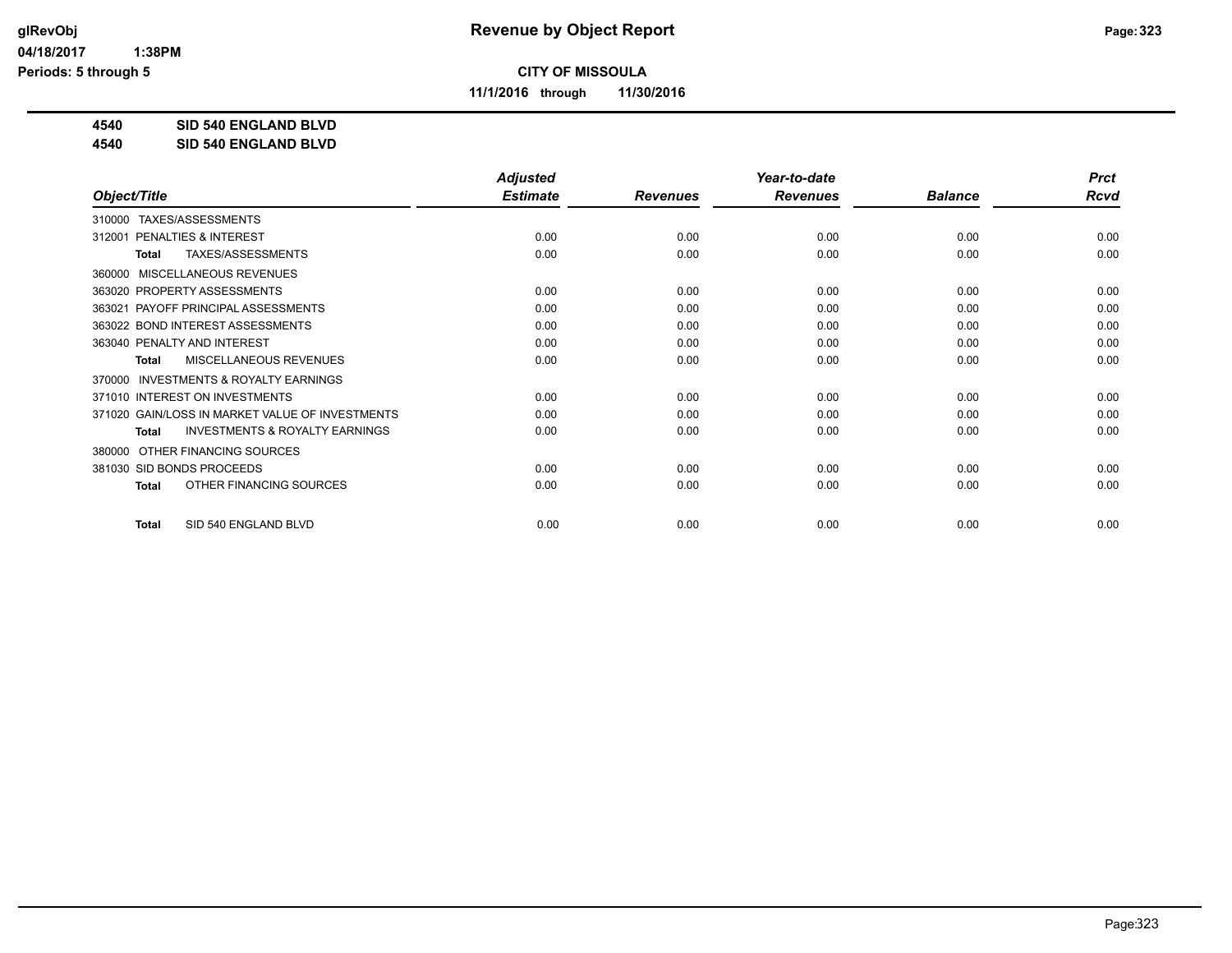**11/1/2016 through 11/30/2016**

### **4540 SID 540 ENGLAND BLVD**

| Object/Title                                        | <b>Adjusted</b> |                 | Year-to-date    |                | <b>Prct</b> |
|-----------------------------------------------------|-----------------|-----------------|-----------------|----------------|-------------|
|                                                     | <b>Estimate</b> | <b>Revenues</b> | <b>Revenues</b> | <b>Balance</b> | <b>Rcvd</b> |
| TAXES/ASSESSMENTS<br>310000                         |                 |                 |                 |                |             |
| 312001 PENALTIES & INTEREST                         | 0.00            | 0.00            | 0.00            | 0.00           | 0.00        |
| TAXES/ASSESSMENTS<br><b>Total</b>                   | 0.00            | 0.00            | 0.00            | 0.00           | 0.00        |
| MISCELLANEOUS REVENUES<br>360000                    |                 |                 |                 |                |             |
| 363020 PROPERTY ASSESSMENTS                         | 0.00            | 0.00            | 0.00            | 0.00           | 0.00        |
| 363021 PAYOFF PRINCIPAL ASSESSMENTS                 | 0.00            | 0.00            | 0.00            | 0.00           | 0.00        |
| 363022 BOND INTEREST ASSESSMENTS                    | 0.00            | 0.00            | 0.00            | 0.00           | 0.00        |
| 363040 PENALTY AND INTEREST                         | 0.00            | 0.00            | 0.00            | 0.00           | 0.00        |
| MISCELLANEOUS REVENUES<br>Total                     | 0.00            | 0.00            | 0.00            | 0.00           | 0.00        |
| <b>INVESTMENTS &amp; ROYALTY EARNINGS</b><br>370000 |                 |                 |                 |                |             |
| 371010 INTEREST ON INVESTMENTS                      | 0.00            | 0.00            | 0.00            | 0.00           | 0.00        |
| 371020 GAIN/LOSS IN MARKET VALUE OF INVESTMENT      | 0.00            | 0.00            | 0.00            | 0.00           | 0.00        |
| <b>INVESTMENTS &amp; ROYALTY EARNINGS</b><br>Total  | 0.00            | 0.00            | 0.00            | 0.00           | 0.00        |
| OTHER FINANCING SOURCES<br>380000                   |                 |                 |                 |                |             |
| 381030 SID BONDS PROCEEDS                           | 0.00            | 0.00            | 0.00            | 0.00           | 0.00        |
| OTHER FINANCING SOURCES<br>Total                    | 0.00            | 0.00            | 0.00            | 0.00           | 0.00        |
| SID 540 ENGLAND BLVD<br>Total                       | 0.00            | 0.00            | 0.00            | 0.00           | 0.00        |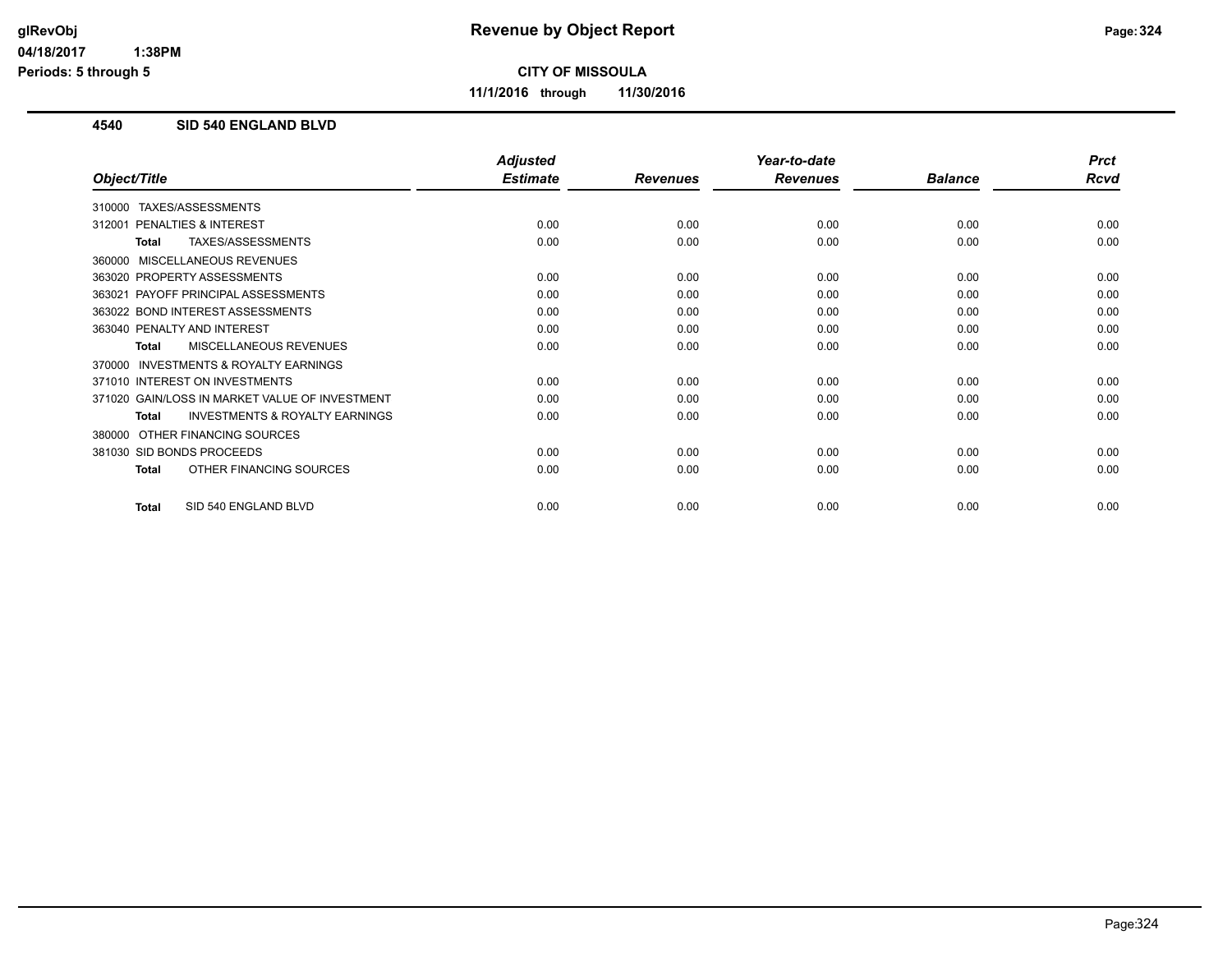**11/1/2016 through 11/30/2016**

**4541 SID 541 PINEVIEW PARK**

**4541 SID 541 PINEVIEW PARK**

|                                                           | <b>Adjusted</b> |                 | Year-to-date    |                | <b>Prct</b> |
|-----------------------------------------------------------|-----------------|-----------------|-----------------|----------------|-------------|
| Object/Title                                              | <b>Estimate</b> | <b>Revenues</b> | <b>Revenues</b> | <b>Balance</b> | Rcvd        |
| TAXES/ASSESSMENTS<br>310000                               |                 |                 |                 |                |             |
| <b>PENALTIES &amp; INTEREST</b><br>312001                 | 0.00            | 0.00            | 0.00            | 0.00           | 0.00        |
| TAXES/ASSESSMENTS<br><b>Total</b>                         | 0.00            | 0.00            | 0.00            | 0.00           | 0.00        |
| MISCELLANEOUS REVENUES<br>360000                          |                 |                 |                 |                |             |
| 363020 PROPERTY ASSESSMENTS                               | 0.00            | 0.00            | 0.00            | 0.00           | 0.00        |
| 363021 PAYOFF PRINCIPAL ASSESSMENTS                       | 0.00            | 0.00            | 0.00            | 0.00           | 0.00        |
| 363022 BOND INTEREST ASSESSMENTS                          | 0.00            | 0.00            | 0.00            | 0.00           | 0.00        |
| 363040 PENALTY AND INTEREST                               | 0.00            | 0.00            | 0.00            | 0.00           | 0.00        |
| <b>MISCELLANEOUS REVENUES</b><br><b>Total</b>             | 0.00            | 0.00            | 0.00            | 0.00           | 0.00        |
| <b>INVESTMENTS &amp; ROYALTY EARNINGS</b><br>370000       |                 |                 |                 |                |             |
| 371010 INTEREST ON INVESTMENTS                            | 0.00            | 0.00            | 0.00            | 0.00           | 0.00        |
| 371020 GAIN/LOSS IN MARKET VALUE OF INVESTMENTS           | 0.00            | 0.00            | 0.00            | 0.00           | 0.00        |
| <b>INVESTMENTS &amp; ROYALTY EARNINGS</b><br><b>Total</b> | 0.00            | 0.00            | 0.00            | 0.00           | 0.00        |
| OTHER FINANCING SOURCES<br>380000                         |                 |                 |                 |                |             |
| 381030 SID BONDS PROCEEDS                                 | 0.00            | 0.00            | 0.00            | 0.00           | 0.00        |
| OTHER FINANCING SOURCES<br><b>Total</b>                   | 0.00            | 0.00            | 0.00            | 0.00           | 0.00        |
|                                                           |                 |                 |                 |                |             |
| SID 541 PINEVIEW PARK<br><b>Total</b>                     | 0.00            | 0.00            | 0.00            | 0.00           | 0.00        |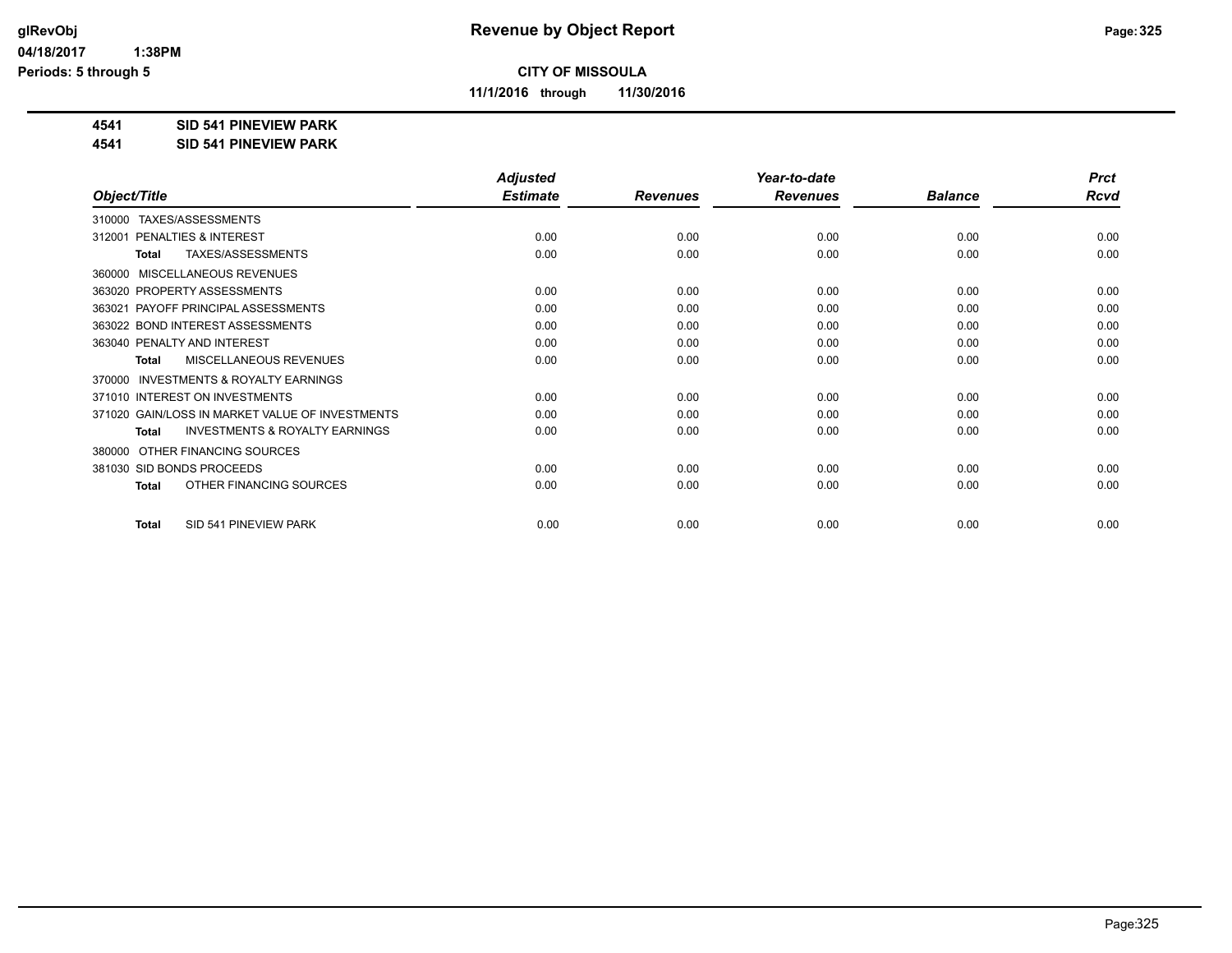**11/1/2016 through 11/30/2016**

#### **4541 SID 541 PINEVIEW PARK**

|                                                     | <b>Adjusted</b> |                 | Year-to-date    |                | <b>Prct</b> |
|-----------------------------------------------------|-----------------|-----------------|-----------------|----------------|-------------|
| Object/Title                                        | <b>Estimate</b> | <b>Revenues</b> | <b>Revenues</b> | <b>Balance</b> | <b>Rcvd</b> |
| TAXES/ASSESSMENTS<br>310000                         |                 |                 |                 |                |             |
| 312001 PENALTIES & INTEREST                         | 0.00            | 0.00            | 0.00            | 0.00           | 0.00        |
| TAXES/ASSESSMENTS<br><b>Total</b>                   | 0.00            | 0.00            | 0.00            | 0.00           | 0.00        |
| 360000 MISCELLANEOUS REVENUES                       |                 |                 |                 |                |             |
| 363020 PROPERTY ASSESSMENTS                         | 0.00            | 0.00            | 0.00            | 0.00           | 0.00        |
| PAYOFF PRINCIPAL ASSESSMENTS<br>363021              | 0.00            | 0.00            | 0.00            | 0.00           | 0.00        |
| 363022 BOND INTEREST ASSESSMENTS                    | 0.00            | 0.00            | 0.00            | 0.00           | 0.00        |
| 363040 PENALTY AND INTEREST                         | 0.00            | 0.00            | 0.00            | 0.00           | 0.00        |
| MISCELLANEOUS REVENUES<br>Total                     | 0.00            | 0.00            | 0.00            | 0.00           | 0.00        |
| <b>INVESTMENTS &amp; ROYALTY EARNINGS</b><br>370000 |                 |                 |                 |                |             |
| 371010 INTEREST ON INVESTMENTS                      | 0.00            | 0.00            | 0.00            | 0.00           | 0.00        |
| 371020 GAIN/LOSS IN MARKET VALUE OF INVESTMENT      | 0.00            | 0.00            | 0.00            | 0.00           | 0.00        |
| <b>INVESTMENTS &amp; ROYALTY EARNINGS</b><br>Total  | 0.00            | 0.00            | 0.00            | 0.00           | 0.00        |
| 380000 OTHER FINANCING SOURCES                      |                 |                 |                 |                |             |
| 381030 SID BONDS PROCEEDS                           | 0.00            | 0.00            | 0.00            | 0.00           | 0.00        |
| OTHER FINANCING SOURCES<br>Total                    | 0.00            | 0.00            | 0.00            | 0.00           | 0.00        |
| SID 541 PINEVIEW PARK<br>Total                      | 0.00            | 0.00            | 0.00            | 0.00           | 0.00        |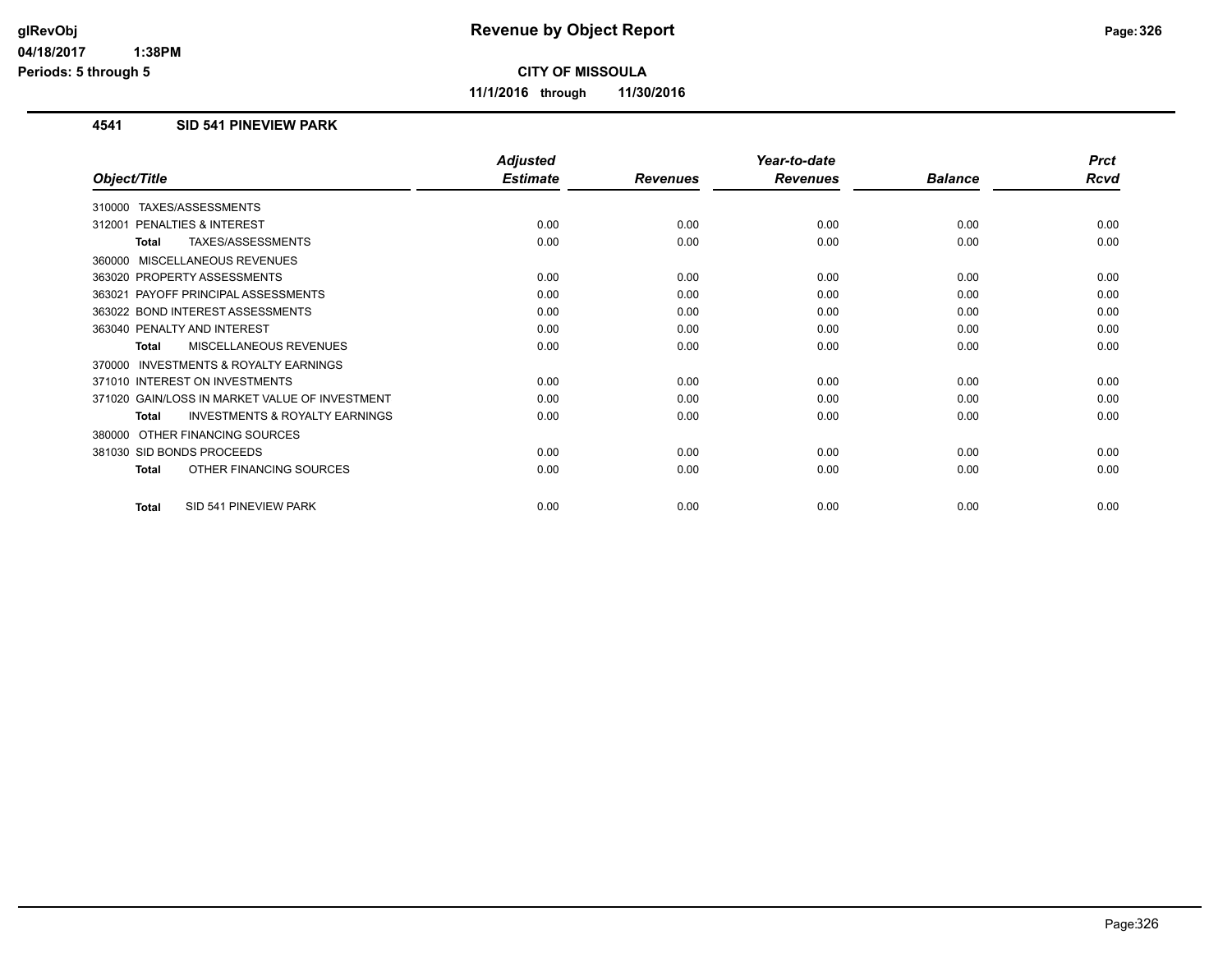**11/1/2016 through 11/30/2016**

**4542 SID 542 HILLVIEW WAY**

**4542 SID 542 HILLVIEW WAY**

|                                                 | <b>Adjusted</b> |                 | Year-to-date    |                | <b>Prct</b> |
|-------------------------------------------------|-----------------|-----------------|-----------------|----------------|-------------|
| Object/Title                                    | <b>Estimate</b> | <b>Revenues</b> | <b>Revenues</b> | <b>Balance</b> | Rcvd        |
| 370000 INVESTMENTS & ROYALTY EARNINGS           |                 |                 |                 |                |             |
| 371010 INTEREST ON INVESTMENTS                  | 0.00            | 0.00            | 0.00            | 0.00           | 0.00        |
| 371020 GAIN/LOSS IN MARKET VALUE OF INVESTMENTS | 0.00            | 0.00            | 0.00            | 0.00           | 0.00        |
| INVESTMENTS & ROYALTY EARNINGS<br>Total         | 0.00            | 0.00            | 0.00            | 0.00           | 0.00        |
| 380000 OTHER FINANCING SOURCES                  |                 |                 |                 |                |             |
| 381030 SID BONDS PROCEEDS                       | 0.00            | 0.00            | 0.00            | 0.00           | 0.00        |
| 383000 OPERATING TRANSFERS                      | 0.00            | 0.00            | 0.00            | 0.00           | 0.00        |
| OTHER FINANCING SOURCES<br>Total                | 0.00            | 0.00            | 0.00            | 0.00           | 0.00        |
| SID 542 HILLVIEW WAY<br><b>Total</b>            | 0.00            | 0.00            | 0.00            | 0.00           | 0.00        |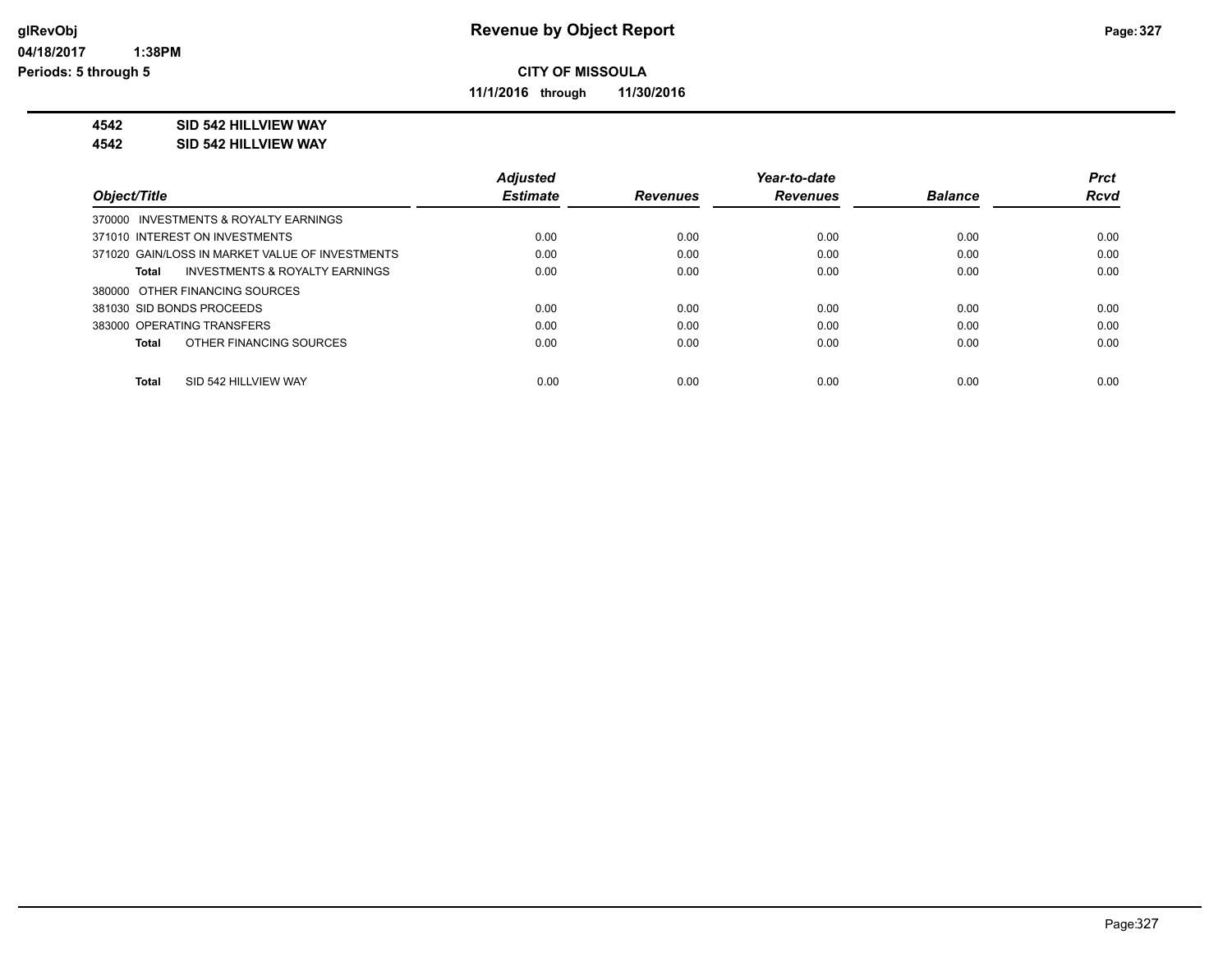**11/1/2016 through 11/30/2016**

#### **4542 SID 542 HILLVIEW WAY**

|                                                | <b>Adiusted</b> |                 | Year-to-date    |                | <b>Prct</b> |
|------------------------------------------------|-----------------|-----------------|-----------------|----------------|-------------|
| <b>Object/Title</b>                            | <b>Estimate</b> | <b>Revenues</b> | <b>Revenues</b> | <b>Balance</b> | Rcvd        |
| 370000 INVESTMENTS & ROYALTY EARNINGS          |                 |                 |                 |                |             |
| 371010 INTEREST ON INVESTMENTS                 | 0.00            | 0.00            | 0.00            | 0.00           | 0.00        |
| 371020 GAIN/LOSS IN MARKET VALUE OF INVESTMENT | 0.00            | 0.00            | 0.00            | 0.00           | 0.00        |
| INVESTMENTS & ROYALTY EARNINGS<br>Total        | 0.00            | 0.00            | 0.00            | 0.00           | 0.00        |
| 380000 OTHER FINANCING SOURCES                 |                 |                 |                 |                |             |
| 381030 SID BONDS PROCEEDS                      | 0.00            | 0.00            | 0.00            | 0.00           | 0.00        |
| 383000 OPERATING TRANSFERS                     | 0.00            | 0.00            | 0.00            | 0.00           | 0.00        |
| OTHER FINANCING SOURCES<br><b>Total</b>        | 0.00            | 0.00            | 0.00            | 0.00           | 0.00        |
|                                                |                 |                 |                 |                |             |
| SID 542 HILLVIEW WAY<br><b>Total</b>           | 0.00            | 0.00            | 0.00            | 0.00           | 0.00        |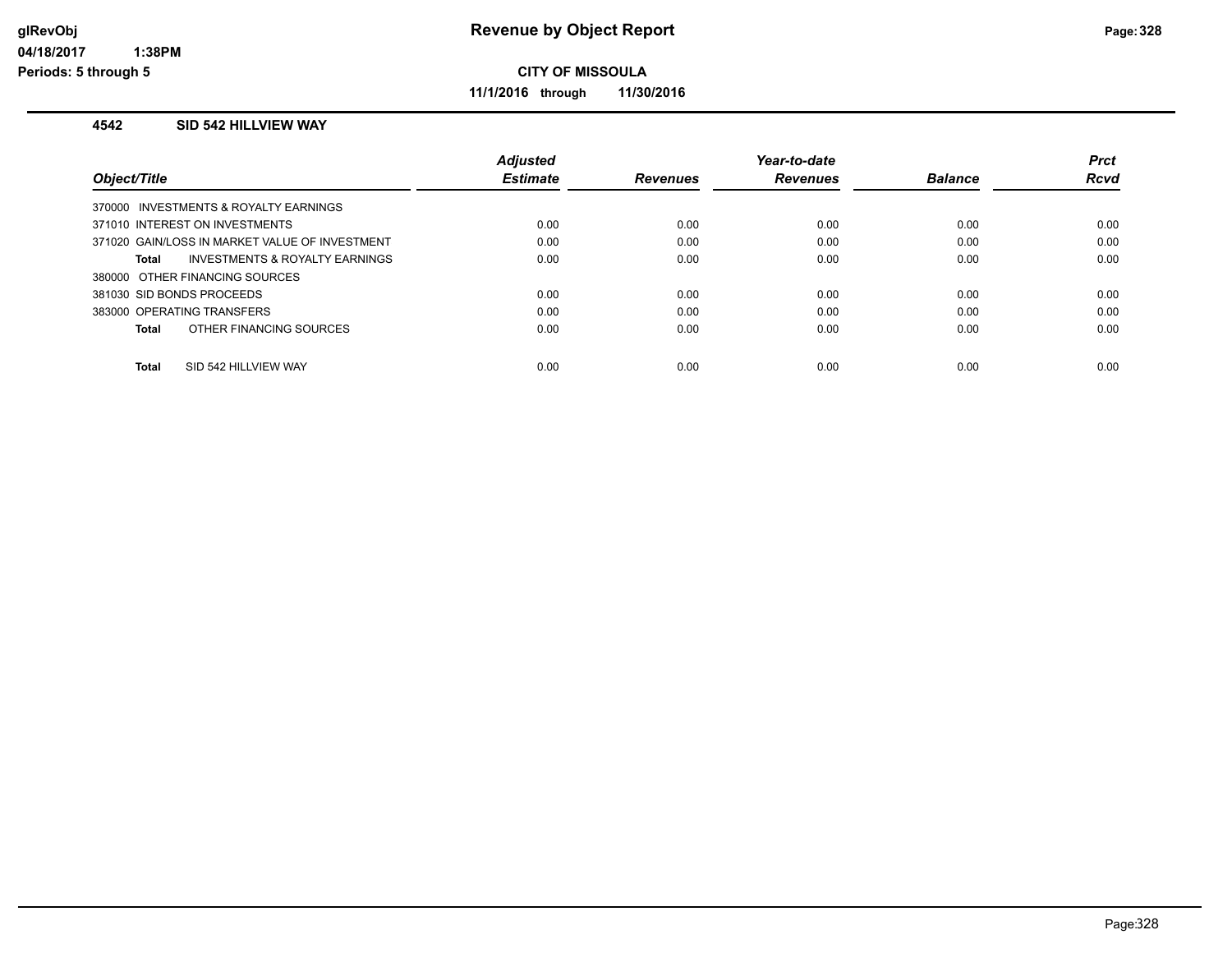**11/1/2016 through 11/30/2016**

**4543 SID 543 TRAFFIC CALMING 4543 SID 543 TRAFFIC CALMING**

|                                                           | <b>Adjusted</b> |                 | Year-to-date    |                | <b>Prct</b> |
|-----------------------------------------------------------|-----------------|-----------------|-----------------|----------------|-------------|
| Object/Title                                              | <b>Estimate</b> | <b>Revenues</b> | <b>Revenues</b> | <b>Balance</b> | <b>Rcvd</b> |
| 370000 INVESTMENTS & ROYALTY EARNINGS                     |                 |                 |                 |                |             |
| 371010 INTEREST ON INVESTMENTS                            | 0.00            | 0.00            | 0.00            | 0.00           | 0.00        |
| <b>INVESTMENTS &amp; ROYALTY EARNINGS</b><br><b>Total</b> | 0.00            | 0.00            | 0.00            | 0.00           | 0.00        |
| 380000 OTHER FINANCING SOURCES                            |                 |                 |                 |                |             |
| 383000 OPERATING TRANSFERS                                | 0.00            | 0.00            | 0.00            | 0.00           | 0.00        |
| OTHER FINANCING SOURCES<br>Total                          | 0.00            | 0.00            | 0.00            | 0.00           | 0.00        |
|                                                           |                 |                 |                 |                |             |
| <b>Total</b><br>SID 543 TRAFFIC CALMING                   | 0.00            | 0.00            | 0.00            | 0.00           | 0.00        |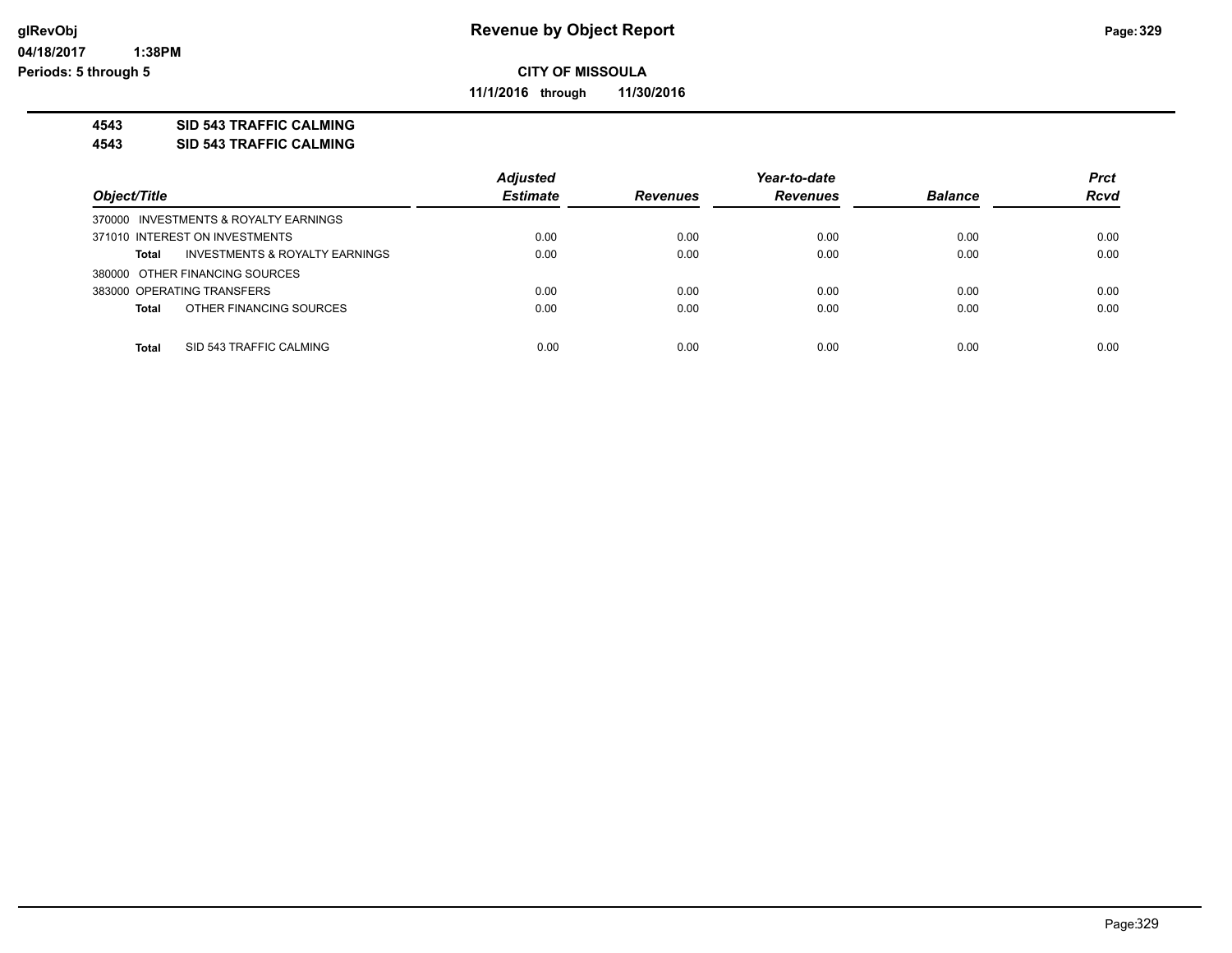**11/1/2016 through 11/30/2016**

#### **4543 SID 543 TRAFFIC CALMING**

|                                                    | <b>Adjusted</b> |                 | Year-to-date    | <b>Prct</b>    |             |
|----------------------------------------------------|-----------------|-----------------|-----------------|----------------|-------------|
| Object/Title                                       | <b>Estimate</b> | <b>Revenues</b> | <b>Revenues</b> | <b>Balance</b> | <b>Rcvd</b> |
| 370000 INVESTMENTS & ROYALTY EARNINGS              |                 |                 |                 |                |             |
| 371010 INTEREST ON INVESTMENTS                     | 0.00            | 0.00            | 0.00            | 0.00           | 0.00        |
| <b>INVESTMENTS &amp; ROYALTY EARNINGS</b><br>Total | 0.00            | 0.00            | 0.00            | 0.00           | 0.00        |
| 380000 OTHER FINANCING SOURCES                     |                 |                 |                 |                |             |
| 383000 OPERATING TRANSFERS                         | 0.00            | 0.00            | 0.00            | 0.00           | 0.00        |
| OTHER FINANCING SOURCES<br>Total                   | 0.00            | 0.00            | 0.00            | 0.00           | 0.00        |
| <b>Total</b><br>SID 543 TRAFFIC CALMING            | 0.00            | 0.00            | 0.00            | 0.00           | 0.00        |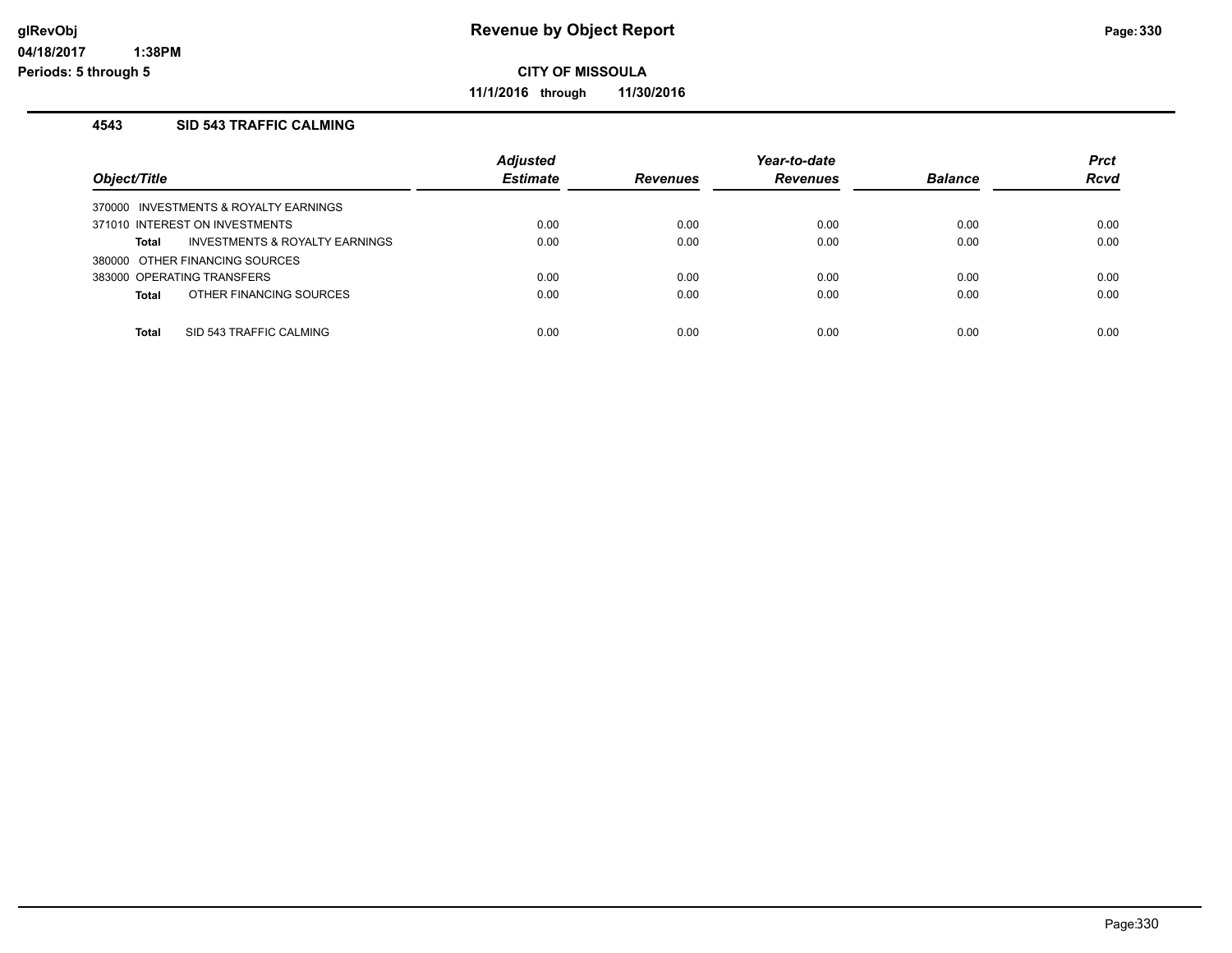**11/1/2016 through 11/30/2016**

# **4544 MILLER CREEK MITIGATION FUND**

### **4544 MILLER CREEK MITIGATION FUND**

|                                                    | <b>Adjusted</b> |                 | Year-to-date    |                | <b>Prct</b> |
|----------------------------------------------------|-----------------|-----------------|-----------------|----------------|-------------|
| Object/Title                                       | <b>Estimate</b> | <b>Revenues</b> | <b>Revenues</b> | <b>Balance</b> | Rcvd        |
| 310000 TAXES/ASSESSMENTS                           |                 |                 |                 |                |             |
| <b>PENALTIES &amp; INTEREST</b><br>312001          | 0.00            | 0.00            | 0.00            | 0.00           | 0.00        |
| TAXES/ASSESSMENTS<br>Total                         | 0.00            | 0.00            | 0.00            | 0.00           | 0.00        |
| 370000 INVESTMENTS & ROYALTY EARNINGS              |                 |                 |                 |                |             |
| 371010 INTEREST ON INVESTMENTS                     | 0.00            | 0.00            | 0.00            | 0.00           | 0.00        |
| 371020 GAIN/LOSS IN MARKET VALUE OF INVESTMENTS    | 0.00            | 0.00            | 0.00            | 0.00           | 0.00        |
| <b>INVESTMENTS &amp; ROYALTY EARNINGS</b><br>Total | 0.00            | 0.00            | 0.00            | 0.00           | 0.00        |
| 380000 OTHER FINANCING SOURCES                     |                 |                 |                 |                |             |
| 381030 SID BONDS PROCEEDS                          | 0.00            | 0.00            | 0.00            | 0.00           | 0.00        |
| OTHER FINANCING SOURCES<br>Total                   | 0.00            | 0.00            | 0.00            | 0.00           | 0.00        |
| MILLER CREEK MITIGATION FUND<br><b>Total</b>       | 0.00            | 0.00            | 0.00            | 0.00           | 0.00        |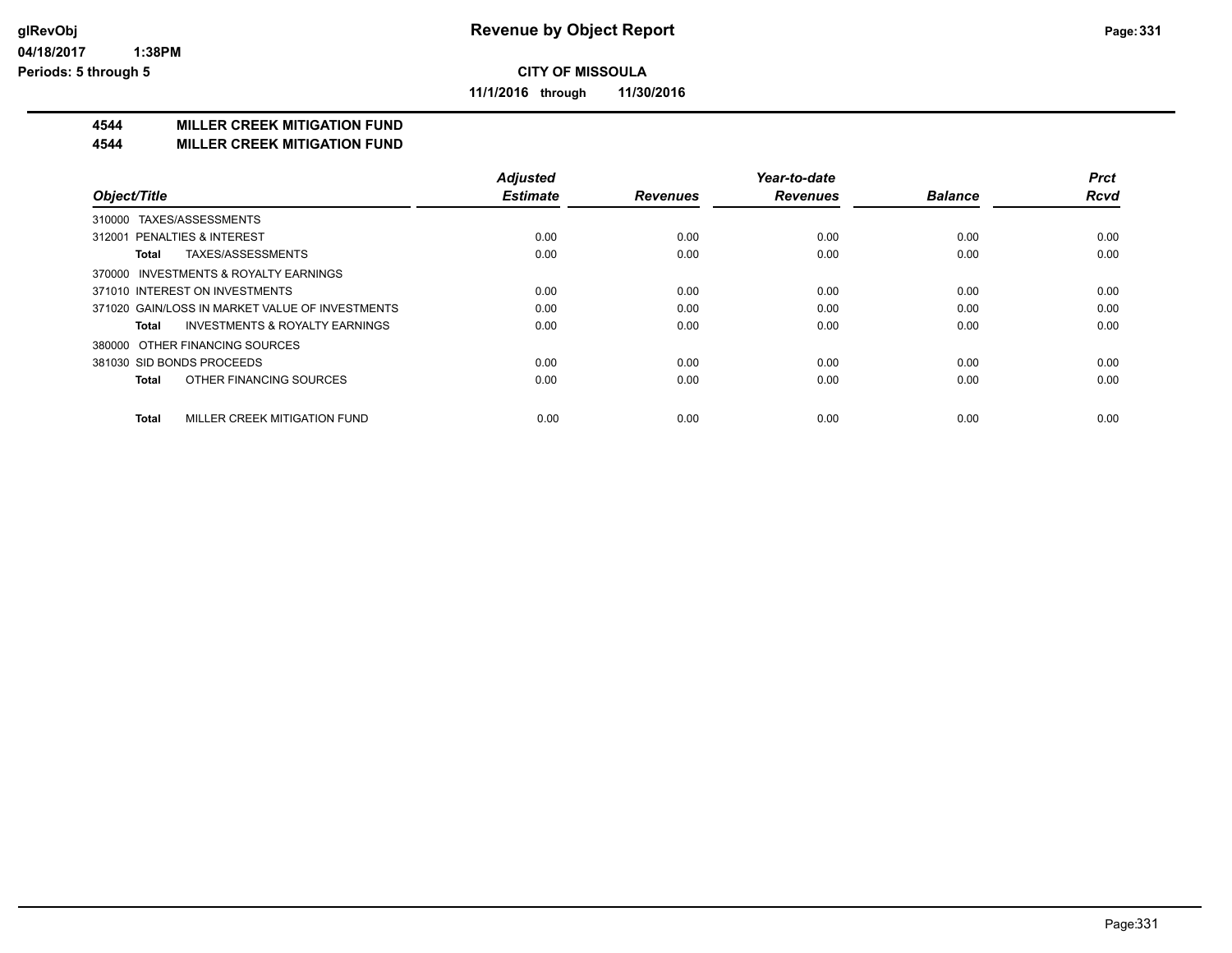**11/1/2016 through 11/30/2016**

#### **4544 MILLER CREEK MITIGATION FUND**

| Object/Title                                        | <b>Adjusted</b><br><b>Estimate</b> | <b>Revenues</b> | Year-to-date<br><b>Revenues</b> | <b>Balance</b> | <b>Prct</b><br><b>Rcvd</b> |
|-----------------------------------------------------|------------------------------------|-----------------|---------------------------------|----------------|----------------------------|
|                                                     |                                    |                 |                                 |                |                            |
| TAXES/ASSESSMENTS<br>310000                         |                                    |                 |                                 |                |                            |
| 312001 PENALTIES & INTEREST                         | 0.00                               | 0.00            | 0.00                            | 0.00           | 0.00                       |
| TAXES/ASSESSMENTS<br>Total                          | 0.00                               | 0.00            | 0.00                            | 0.00           | 0.00                       |
| <b>INVESTMENTS &amp; ROYALTY EARNINGS</b><br>370000 |                                    |                 |                                 |                |                            |
| 371010 INTEREST ON INVESTMENTS                      | 0.00                               | 0.00            | 0.00                            | 0.00           | 0.00                       |
| 371020 GAIN/LOSS IN MARKET VALUE OF INVESTMENT      | 0.00                               | 0.00            | 0.00                            | 0.00           | 0.00                       |
| INVESTMENTS & ROYALTY EARNINGS<br>Total             | 0.00                               | 0.00            | 0.00                            | 0.00           | 0.00                       |
| 380000 OTHER FINANCING SOURCES                      |                                    |                 |                                 |                |                            |
| 381030 SID BONDS PROCEEDS                           | 0.00                               | 0.00            | 0.00                            | 0.00           | 0.00                       |
| OTHER FINANCING SOURCES<br>Total                    | 0.00                               | 0.00            | 0.00                            | 0.00           | 0.00                       |
| <b>Total</b><br>MILLER CREEK MITIGATION FUND        | 0.00                               | 0.00            | 0.00                            | 0.00           | 0.00                       |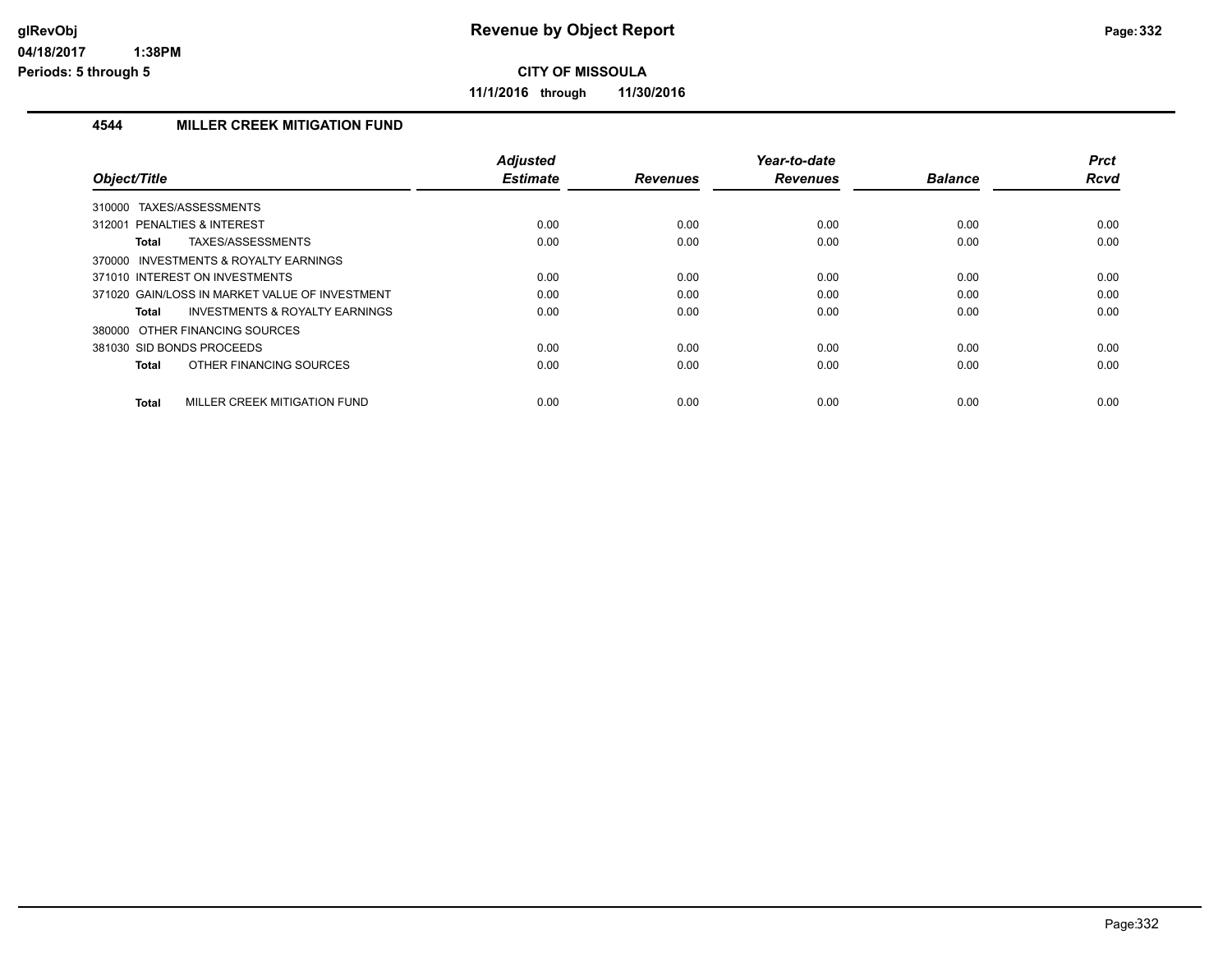**11/1/2016 through 11/30/2016**

#### **4545 MILLER CREEK TWITE CONSTRUCTION 4545 MILLER CREEK TWITE CONSTRUCTION**

|                                                     | <b>Adjusted</b> |                 | Year-to-date    |                | <b>Prct</b> |
|-----------------------------------------------------|-----------------|-----------------|-----------------|----------------|-------------|
| Object/Title                                        | <b>Estimate</b> | <b>Revenues</b> | <b>Revenues</b> | <b>Balance</b> | Rcvd        |
| TAXES/ASSESSMENTS<br>310000                         |                 |                 |                 |                |             |
| PENALTIES & INTEREST<br>312001                      | 0.00            | 0.00            | 0.00            | 0.00           | 0.00        |
| TAXES/ASSESSMENTS<br>Total                          | 0.00            | 0.00            | 0.00            | 0.00           | 0.00        |
| <b>INVESTMENTS &amp; ROYALTY EARNINGS</b><br>370000 |                 |                 |                 |                |             |
| 371010 INTEREST ON INVESTMENTS                      | 0.00            | 0.00            | 0.00            | 0.00           | 0.00        |
| 371020 GAIN/LOSS IN MARKET VALUE OF INVESTMENTS     | 0.00            | 0.00            | 0.00            | 0.00           | 0.00        |
| <b>INVESTMENTS &amp; ROYALTY EARNINGS</b><br>Total  | 0.00            | 0.00            | 0.00            | 0.00           | 0.00        |
| 380000 OTHER FINANCING SOURCES                      |                 |                 |                 |                |             |
| 381030 SID BONDS PROCEEDS                           | 0.00            | 0.00            | 0.00            | 0.00           | 0.00        |
| OTHER FINANCING SOURCES<br>Total                    | 0.00            | 0.00            | 0.00            | 0.00           | 0.00        |
| <b>MILLER CREEK</b><br>430000                       |                 |                 |                 |                |             |
| 430230 MILLER CR TWITE CONSTRUCTION                 | 0.00            | 0.00            | 0.00            | 0.00           | 0.00        |
| <b>MILLER CREEK</b><br>Total                        | 0.00            | 0.00            | 0.00            | 0.00           | 0.00        |
|                                                     |                 |                 |                 |                |             |
| MILLER CREEK TWITE CONSTRUCTION<br>Total            | 0.00            | 0.00            | 0.00            | 0.00           | 0.00        |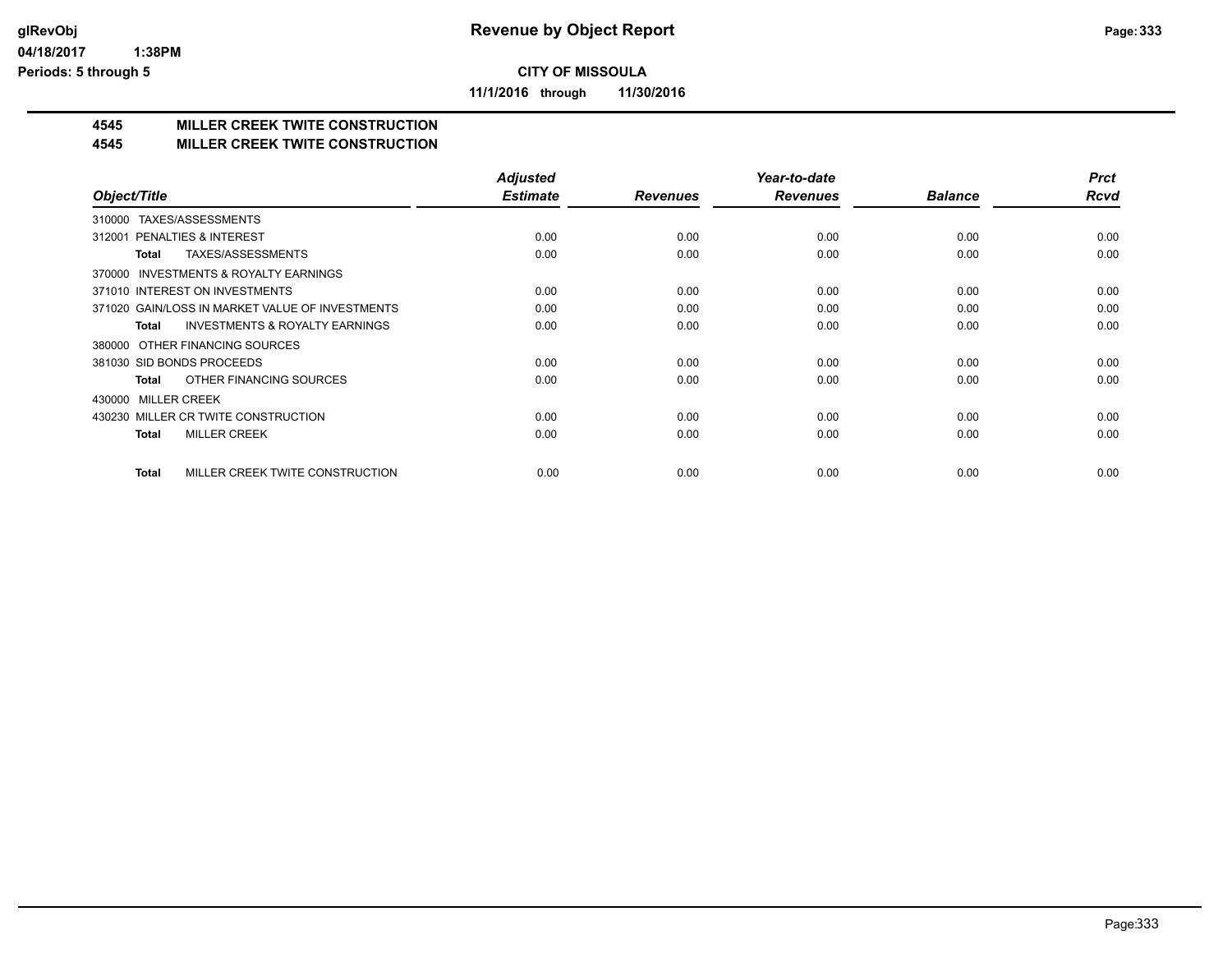**11/1/2016 through 11/30/2016**

#### **4545 MILLER CREEK TWITE CONSTRUCTION**

| Object/Title                                              | <b>Adjusted</b><br><b>Estimate</b> | <b>Revenues</b> | Year-to-date<br><b>Revenues</b> | <b>Balance</b> | <b>Prct</b><br><b>Rcvd</b> |
|-----------------------------------------------------------|------------------------------------|-----------------|---------------------------------|----------------|----------------------------|
| TAXES/ASSESSMENTS<br>310000                               |                                    |                 |                                 |                |                            |
| 312001 PENALTIES & INTEREST                               | 0.00                               | 0.00            | 0.00                            | 0.00           | 0.00                       |
| TAXES/ASSESSMENTS<br><b>Total</b>                         | 0.00                               | 0.00            | 0.00                            | 0.00           | 0.00                       |
| INVESTMENTS & ROYALTY EARNINGS<br>370000                  |                                    |                 |                                 |                |                            |
| 371010 INTEREST ON INVESTMENTS                            | 0.00                               | 0.00            | 0.00                            | 0.00           | 0.00                       |
| 371020 GAIN/LOSS IN MARKET VALUE OF INVESTMENT            | 0.00                               | 0.00            | 0.00                            | 0.00           | 0.00                       |
| <b>INVESTMENTS &amp; ROYALTY EARNINGS</b><br><b>Total</b> | 0.00                               | 0.00            | 0.00                            | 0.00           | 0.00                       |
| 380000 OTHER FINANCING SOURCES                            |                                    |                 |                                 |                |                            |
| 381030 SID BONDS PROCEEDS                                 | 0.00                               | 0.00            | 0.00                            | 0.00           | 0.00                       |
| OTHER FINANCING SOURCES<br><b>Total</b>                   | 0.00                               | 0.00            | 0.00                            | 0.00           | 0.00                       |
| 430000 MILLER CREEK                                       |                                    |                 |                                 |                |                            |
| 430230 MILLER CR TWITE CONSTRUCTION                       | 0.00                               | 0.00            | 0.00                            | 0.00           | 0.00                       |
| <b>MILLER CREEK</b><br><b>Total</b>                       | 0.00                               | 0.00            | 0.00                            | 0.00           | 0.00                       |
|                                                           |                                    |                 |                                 |                |                            |
| MILLER CREEK TWITE CONSTRUCTION<br><b>Total</b>           | 0.00                               | 0.00            | 0.00                            | 0.00           | 0.00                       |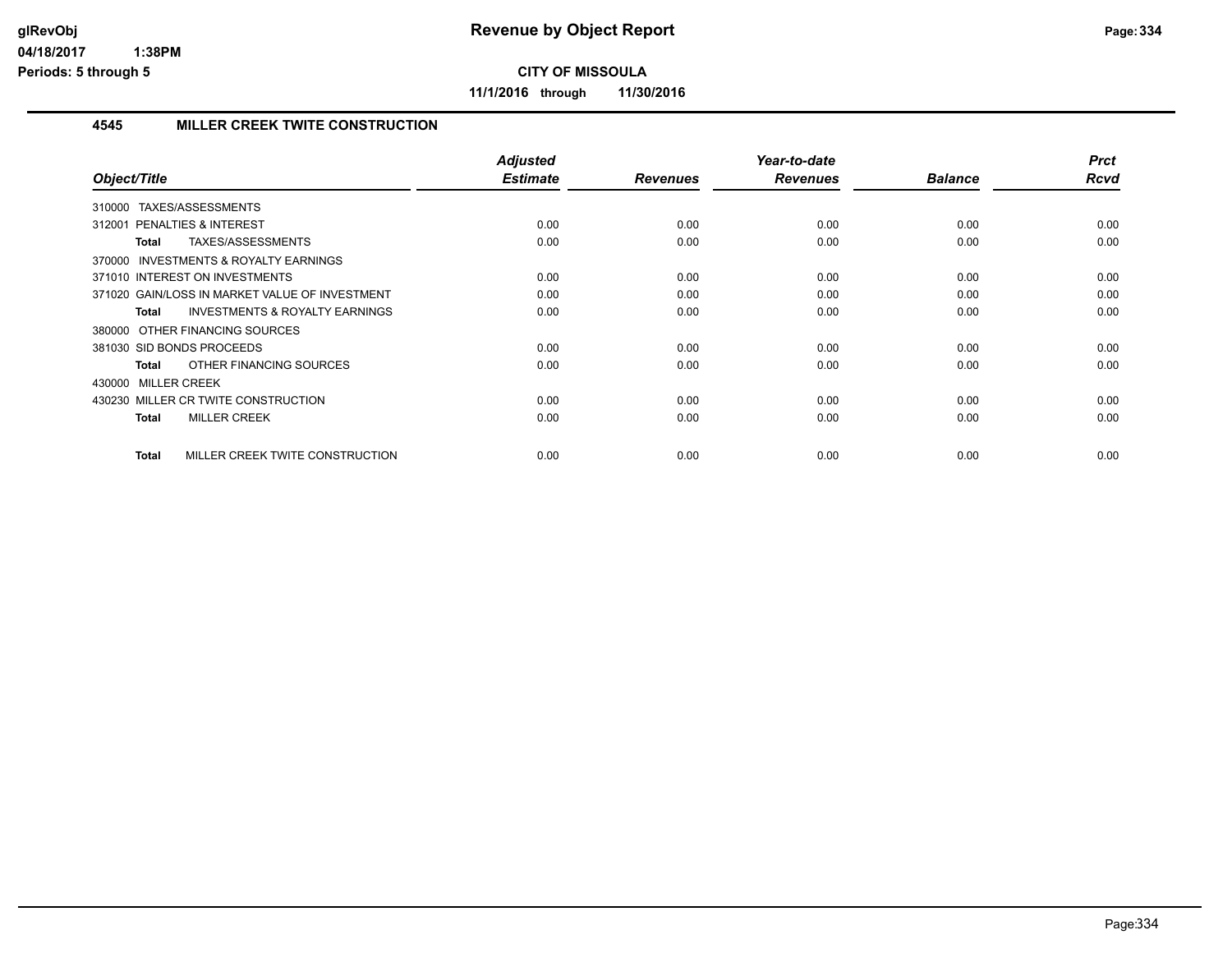**11/1/2016 through 11/30/2016**

#### **4546 MILLER CREEK MALOHNEY CONSTRUCTION 4546 MILLER CREEK MALOHNEY CONSTRUCTION**

|                                                           | <b>Adjusted</b> |                 | Year-to-date    |                | <b>Prct</b> |
|-----------------------------------------------------------|-----------------|-----------------|-----------------|----------------|-------------|
| Object/Title                                              | <b>Estimate</b> | <b>Revenues</b> | <b>Revenues</b> | <b>Balance</b> | Rcvd        |
| TAXES/ASSESSMENTS<br>310000                               |                 |                 |                 |                |             |
| PENALTIES & INTEREST<br>312001                            | 0.00            | 0.00            | 0.00            | 0.00           | 0.00        |
| TAXES/ASSESSMENTS<br><b>Total</b>                         | 0.00            | 0.00            | 0.00            | 0.00           | 0.00        |
| MISCELLANEOUS REVENUES<br>360000                          |                 |                 |                 |                |             |
| 365000 DONATIONS                                          | 0.00            | 0.00            | 0.00            | 0.00           | 0.00        |
| <b>MISCELLANEOUS REVENUES</b><br><b>Total</b>             | 0.00            | 0.00            | 0.00            | 0.00           | 0.00        |
| <b>INVESTMENTS &amp; ROYALTY EARNINGS</b><br>370000       |                 |                 |                 |                |             |
| 371010 INTEREST ON INVESTMENTS                            | 0.00            | 0.00            | 0.00            | 0.00           | 0.00        |
| 371020 GAIN/LOSS IN MARKET VALUE OF INVESTMENTS           | 0.00            | 0.00            | 0.00            | 0.00           | 0.00        |
| <b>INVESTMENTS &amp; ROYALTY EARNINGS</b><br><b>Total</b> | 0.00            | 0.00            | 0.00            | 0.00           | 0.00        |
| OTHER FINANCING SOURCES<br>380000                         |                 |                 |                 |                |             |
| 381030 SID BONDS PROCEEDS                                 | 0.00            | 0.00            | 0.00            | 0.00           | 0.00        |
| OTHER FINANCING SOURCES<br>Total                          | 0.00            | 0.00            | 0.00            | 0.00           | 0.00        |
| <b>MILLER CREEK</b><br>430000                             |                 |                 |                 |                |             |
| 430230 MILLER CR TWITE CONSTRUCTION                       | 0.00            | 0.00            | 0.00            | 0.00           | 0.00        |
| <b>MILLER CREEK</b><br><b>Total</b>                       | 0.00            | 0.00            | 0.00            | 0.00           | 0.00        |
| MILLER CREEK MALOHNEY CONSTRUCTION<br><b>Total</b>        | 0.00            | 0.00            | 0.00            | 0.00           | 0.00        |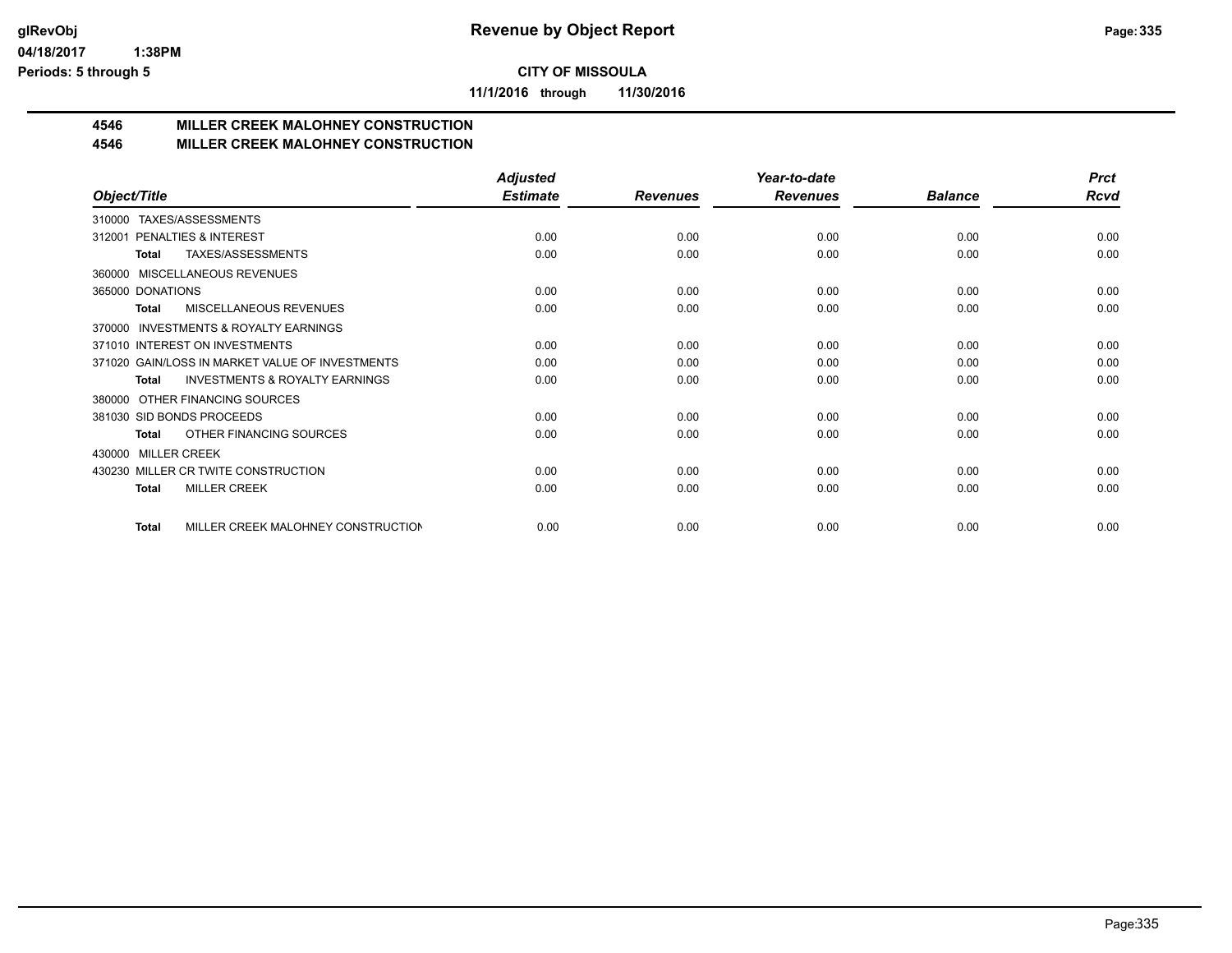**11/1/2016 through 11/30/2016**

#### **4546 MILLER CREEK MALOHNEY CONSTRUCTION**

|                                                           | <b>Adjusted</b> |                 | Year-to-date    |                | <b>Prct</b> |
|-----------------------------------------------------------|-----------------|-----------------|-----------------|----------------|-------------|
| Object/Title                                              | <b>Estimate</b> | <b>Revenues</b> | <b>Revenues</b> | <b>Balance</b> | <b>Rcvd</b> |
| TAXES/ASSESSMENTS<br>310000                               |                 |                 |                 |                |             |
| 312001 PENALTIES & INTEREST                               | 0.00            | 0.00            | 0.00            | 0.00           | 0.00        |
| TAXES/ASSESSMENTS<br><b>Total</b>                         | 0.00            | 0.00            | 0.00            | 0.00           | 0.00        |
| 360000 MISCELLANEOUS REVENUES                             |                 |                 |                 |                |             |
| 365000 DONATIONS                                          | 0.00            | 0.00            | 0.00            | 0.00           | 0.00        |
| <b>MISCELLANEOUS REVENUES</b><br><b>Total</b>             | 0.00            | 0.00            | 0.00            | 0.00           | 0.00        |
| <b>INVESTMENTS &amp; ROYALTY EARNINGS</b><br>370000       |                 |                 |                 |                |             |
| 371010 INTEREST ON INVESTMENTS                            | 0.00            | 0.00            | 0.00            | 0.00           | 0.00        |
| 371020 GAIN/LOSS IN MARKET VALUE OF INVESTMENT            | 0.00            | 0.00            | 0.00            | 0.00           | 0.00        |
| <b>INVESTMENTS &amp; ROYALTY EARNINGS</b><br><b>Total</b> | 0.00            | 0.00            | 0.00            | 0.00           | 0.00        |
| 380000 OTHER FINANCING SOURCES                            |                 |                 |                 |                |             |
| 381030 SID BONDS PROCEEDS                                 | 0.00            | 0.00            | 0.00            | 0.00           | 0.00        |
| OTHER FINANCING SOURCES<br><b>Total</b>                   | 0.00            | 0.00            | 0.00            | 0.00           | 0.00        |
| <b>MILLER CREEK</b><br>430000                             |                 |                 |                 |                |             |
| 430230 MILLER CR TWITE CONSTRUCTION                       | 0.00            | 0.00            | 0.00            | 0.00           | 0.00        |
| <b>MILLER CREEK</b><br><b>Total</b>                       | 0.00            | 0.00            | 0.00            | 0.00           | 0.00        |
| MILLER CREEK MALOHNEY CONSTRUCTIOI<br><b>Total</b>        | 0.00            | 0.00            | 0.00            | 0.00           | 0.00        |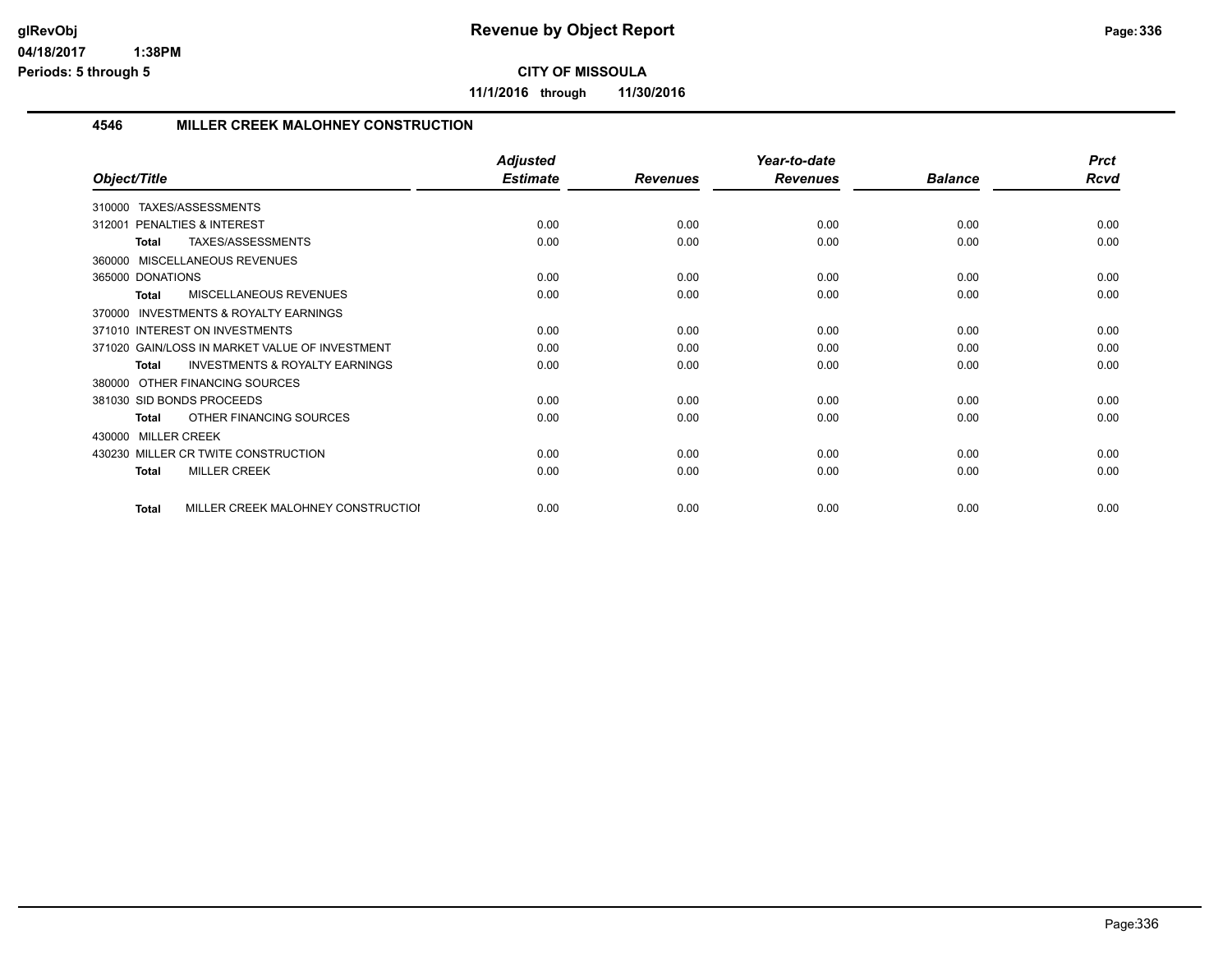**11/1/2016 through 11/30/2016**

#### **4547 MILLER CREEK MCCARTHY CONSTRUCTION 4547 MILLER CREEK MCCARTHY CONSTRUCTION**

|                                                     | <b>Adjusted</b> |                 | Year-to-date    |                | <b>Prct</b> |
|-----------------------------------------------------|-----------------|-----------------|-----------------|----------------|-------------|
| Object/Title                                        | <b>Estimate</b> | <b>Revenues</b> | <b>Revenues</b> | <b>Balance</b> | <b>Rcvd</b> |
| TAXES/ASSESSMENTS<br>310000                         |                 |                 |                 |                |             |
| <b>PENALTIES &amp; INTEREST</b><br>312001           | 0.00            | 0.00            | 0.00            | 0.00           | 0.00        |
| TAXES/ASSESSMENTS<br>Total                          | 0.00            | 0.00            | 0.00            | 0.00           | 0.00        |
| <b>INVESTMENTS &amp; ROYALTY EARNINGS</b><br>370000 |                 |                 |                 |                |             |
| 371010 INTEREST ON INVESTMENTS                      | 0.00            | 0.00            | 0.00            | 0.00           | 0.00        |
| 371020 GAIN/LOSS IN MARKET VALUE OF INVESTMENTS     | 0.00            | 0.00            | 0.00            | 0.00           | 0.00        |
| <b>INVESTMENTS &amp; ROYALTY EARNINGS</b><br>Total  | 0.00            | 0.00            | 0.00            | 0.00           | 0.00        |
| OTHER FINANCING SOURCES<br>380000                   |                 |                 |                 |                |             |
| 381030 SID BONDS PROCEEDS                           | 0.00            | 0.00            | 0.00            | 0.00           | 0.00        |
| OTHER FINANCING SOURCES<br>Total                    | 0.00            | 0.00            | 0.00            | 0.00           | 0.00        |
| <b>MILLER CREEK</b><br>430000                       |                 |                 |                 |                |             |
| 430230 MILLER CR TWITE CONSTRUCTION                 | 0.00            | 0.00            | 0.00            | 0.00           | 0.00        |
| <b>MILLER CREEK</b><br>Total                        | 0.00            | 0.00            | 0.00            | 0.00           | 0.00        |
|                                                     |                 |                 |                 |                |             |
| MILLER CREEK MCCARTHY CONSTRUCTION<br>Total         | 0.00            | 0.00            | 0.00            | 0.00           | 0.00        |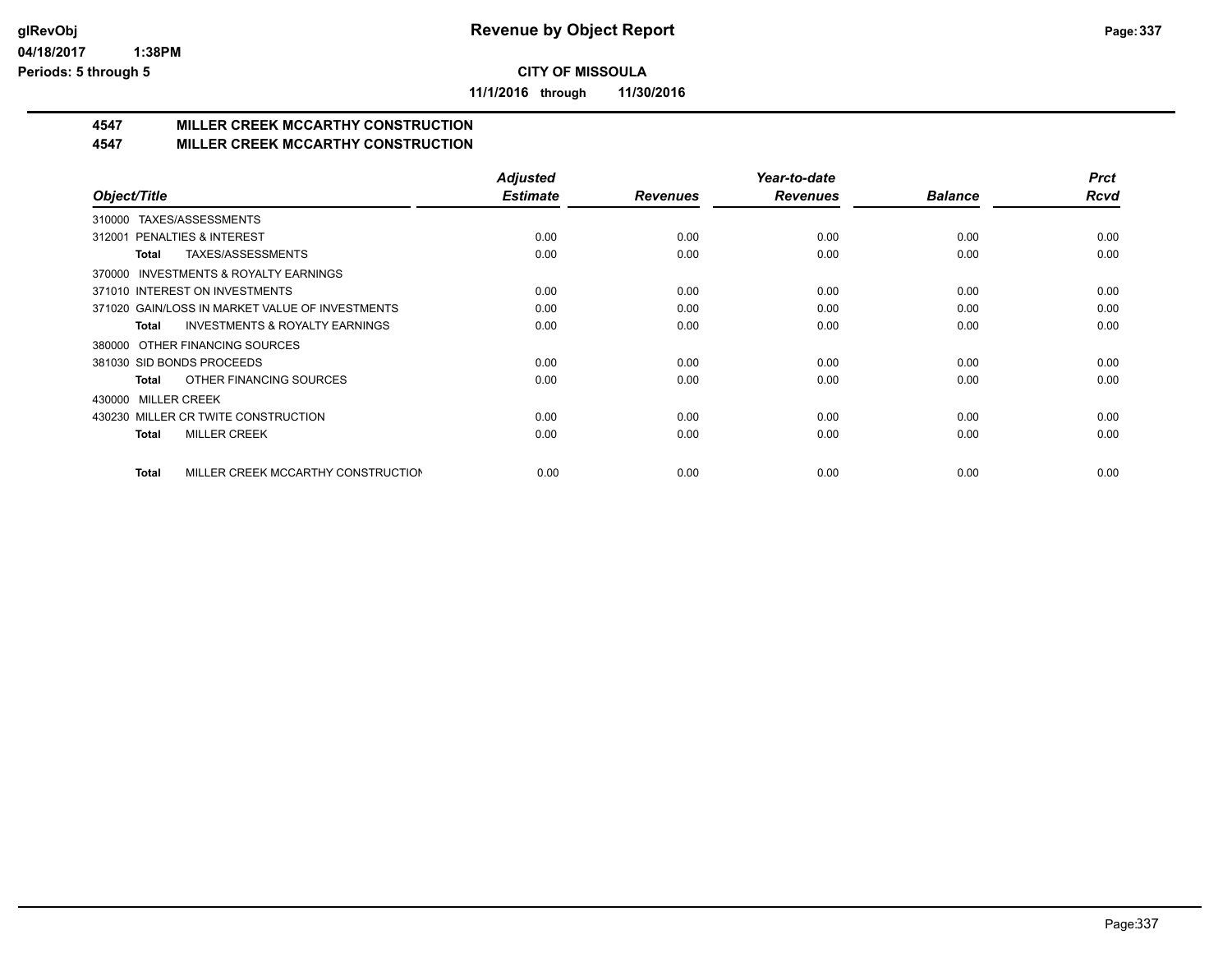**11/1/2016 through 11/30/2016**

#### **4547 MILLER CREEK MCCARTHY CONSTRUCTION**

| Object/Title                                              | <b>Adjusted</b><br><b>Estimate</b> | <b>Revenues</b> | Year-to-date<br><b>Revenues</b> | <b>Balance</b> | <b>Prct</b><br><b>Rcvd</b> |
|-----------------------------------------------------------|------------------------------------|-----------------|---------------------------------|----------------|----------------------------|
| TAXES/ASSESSMENTS<br>310000                               |                                    |                 |                                 |                |                            |
| 312001 PENALTIES & INTEREST                               | 0.00                               | 0.00            | 0.00                            | 0.00           | 0.00                       |
| TAXES/ASSESSMENTS<br><b>Total</b>                         | 0.00                               | 0.00            | 0.00                            | 0.00           | 0.00                       |
| INVESTMENTS & ROYALTY EARNINGS<br>370000                  |                                    |                 |                                 |                |                            |
| 371010 INTEREST ON INVESTMENTS                            | 0.00                               | 0.00            | 0.00                            | 0.00           | 0.00                       |
| 371020 GAIN/LOSS IN MARKET VALUE OF INVESTMENT            | 0.00                               | 0.00            | 0.00                            | 0.00           | 0.00                       |
| <b>INVESTMENTS &amp; ROYALTY EARNINGS</b><br><b>Total</b> | 0.00                               | 0.00            | 0.00                            | 0.00           | 0.00                       |
| 380000 OTHER FINANCING SOURCES                            |                                    |                 |                                 |                |                            |
| 381030 SID BONDS PROCEEDS                                 | 0.00                               | 0.00            | 0.00                            | 0.00           | 0.00                       |
| OTHER FINANCING SOURCES<br><b>Total</b>                   | 0.00                               | 0.00            | 0.00                            | 0.00           | 0.00                       |
| 430000 MILLER CREEK                                       |                                    |                 |                                 |                |                            |
| 430230 MILLER CR TWITE CONSTRUCTION                       | 0.00                               | 0.00            | 0.00                            | 0.00           | 0.00                       |
| <b>MILLER CREEK</b><br><b>Total</b>                       | 0.00                               | 0.00            | 0.00                            | 0.00           | 0.00                       |
| MILLER CREEK MCCARTHY CONSTRUCTIOL<br><b>Total</b>        | 0.00                               | 0.00            | 0.00                            | 0.00           | 0.00                       |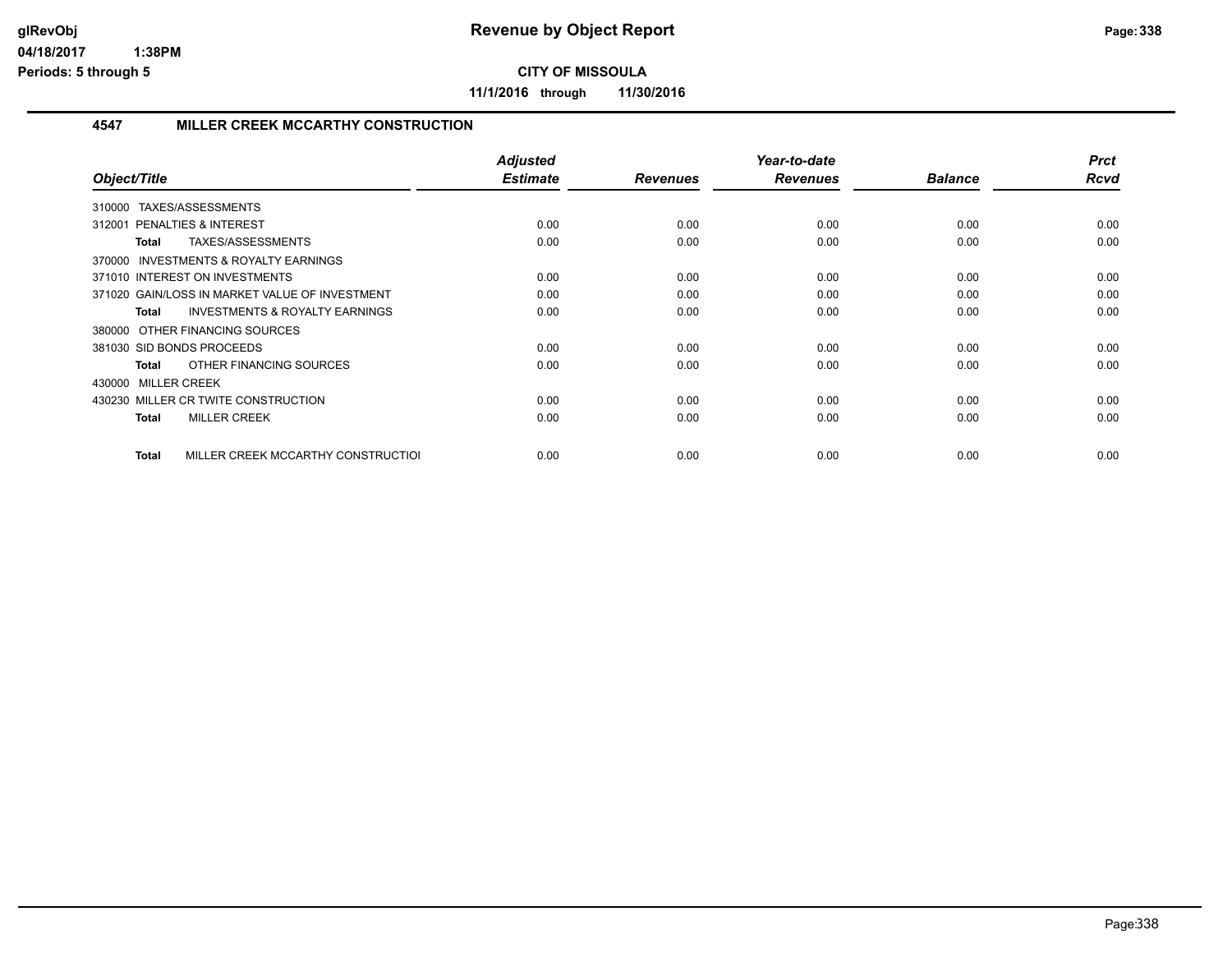**11/1/2016 through 11/30/2016**

#### **4548 5TH,6TH & ARTHUR ROAD IMPROVEMENTS 4548 5TH,6TH & ARTHUR ROAD IMPROVEMENTS**

|                                                     | <b>Adjusted</b> |                 | Year-to-date    |                | <b>Prct</b> |
|-----------------------------------------------------|-----------------|-----------------|-----------------|----------------|-------------|
| Object/Title                                        | <b>Estimate</b> | <b>Revenues</b> | <b>Revenues</b> | <b>Balance</b> | <b>Rcvd</b> |
| 330000 INTERGOVERNMENTAL REVENUES                   |                 |                 |                 |                |             |
| 336001 MDT REIMBURSEMENTS                           | 0.00            | 0.00            | 0.00            | 0.00           | 0.00        |
| INTERGOVERNMENTAL REVENUES<br>Total                 | 0.00            | 0.00            | 0.00            | 0.00           | 0.00        |
| INVESTMENTS & ROYALTY EARNINGS<br>370000            |                 |                 |                 |                |             |
| 371010 INTEREST ON INVESTMENTS                      | 0.00            | 0.00            | 0.00            | 0.00           | 0.00        |
| <b>INVESTMENTS &amp; ROYALTY EARNINGS</b><br>Total  | 0.00            | 0.00            | 0.00            | 0.00           | 0.00        |
| OTHER FINANCING SOURCES<br>380000                   |                 |                 |                 |                |             |
| 381010 BOND PROCEEDS                                | 0.00            | 0.00            | 0.00            | 0.00           | 0.00        |
| 381030 SID BONDS PROCEEDS                           | 0.00            | 0.00            | 0.00            | 0.00           | 0.00        |
| OTHER FINANCING SOURCES<br>Total                    | 0.00            | 0.00            | 0.00            | 0.00           | 0.00        |
| 5TH, 6TH & ARTHUR ROAD IMPROVEMENTS<br><b>Total</b> | 0.00            | 0.00            | 0.00            | 0.00           | 0.00        |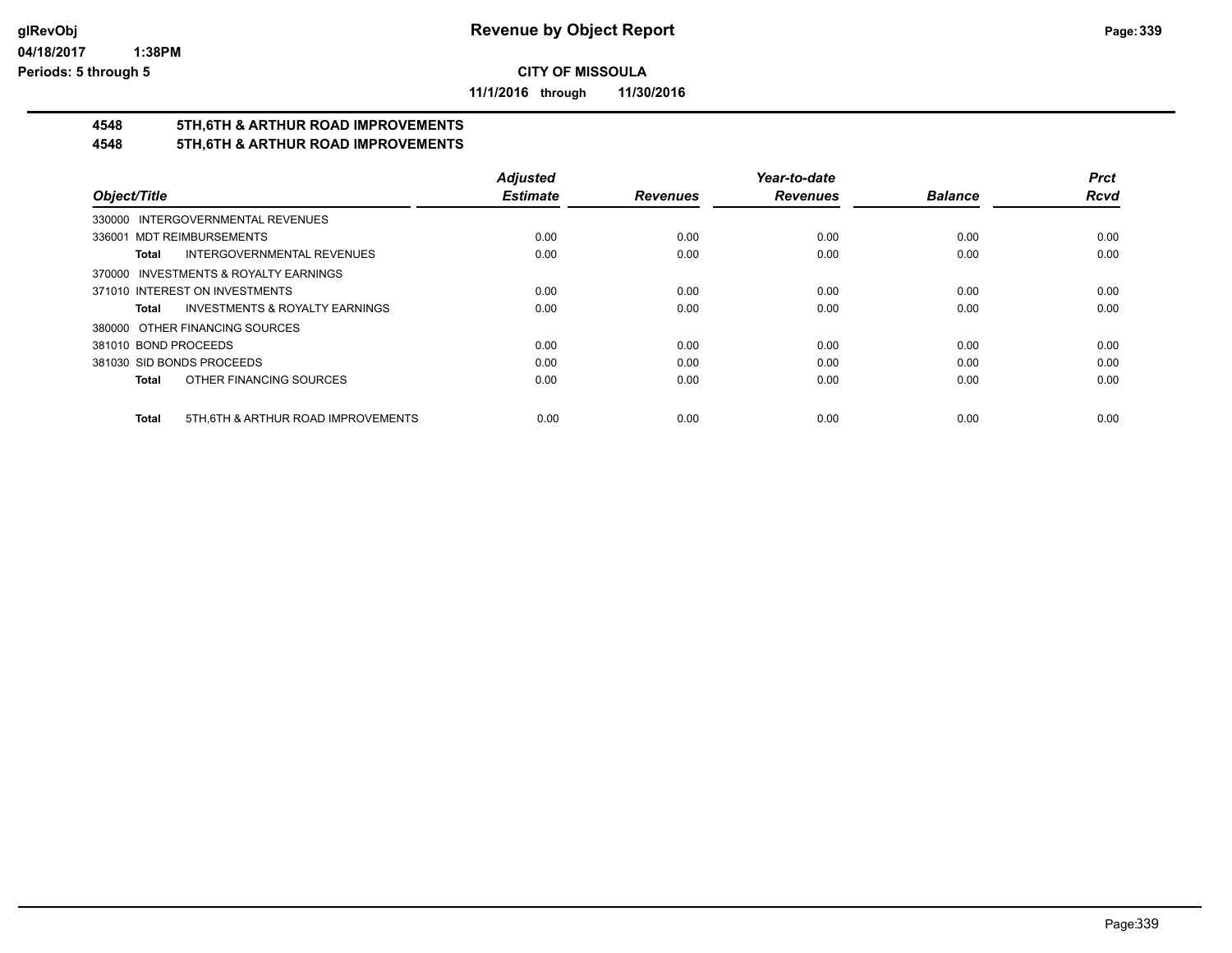**11/1/2016 through 11/30/2016**

#### **4548 5TH,6TH & ARTHUR ROAD IMPROVEMENTS**

|                                                     | <b>Adjusted</b> |                 | Year-to-date    |                | <b>Prct</b> |
|-----------------------------------------------------|-----------------|-----------------|-----------------|----------------|-------------|
| Object/Title                                        | <b>Estimate</b> | <b>Revenues</b> | <b>Revenues</b> | <b>Balance</b> | <b>Rcvd</b> |
| 330000 INTERGOVERNMENTAL REVENUES                   |                 |                 |                 |                |             |
| 336001 MDT REIMBURSEMENTS                           | 0.00            | 0.00            | 0.00            | 0.00           | 0.00        |
| INTERGOVERNMENTAL REVENUES<br><b>Total</b>          | 0.00            | 0.00            | 0.00            | 0.00           | 0.00        |
| 370000 INVESTMENTS & ROYALTY EARNINGS               |                 |                 |                 |                |             |
| 371010 INTEREST ON INVESTMENTS                      | 0.00            | 0.00            | 0.00            | 0.00           | 0.00        |
| <b>INVESTMENTS &amp; ROYALTY EARNINGS</b><br>Total  | 0.00            | 0.00            | 0.00            | 0.00           | 0.00        |
| 380000 OTHER FINANCING SOURCES                      |                 |                 |                 |                |             |
| 381010 BOND PROCEEDS                                | 0.00            | 0.00            | 0.00            | 0.00           | 0.00        |
| 381030 SID BONDS PROCEEDS                           | 0.00            | 0.00            | 0.00            | 0.00           | 0.00        |
| OTHER FINANCING SOURCES<br><b>Total</b>             | 0.00            | 0.00            | 0.00            | 0.00           | 0.00        |
| 5TH, 6TH & ARTHUR ROAD IMPROVEMENTS<br><b>Total</b> | 0.00            | 0.00            | 0.00            | 0.00           | 0.00        |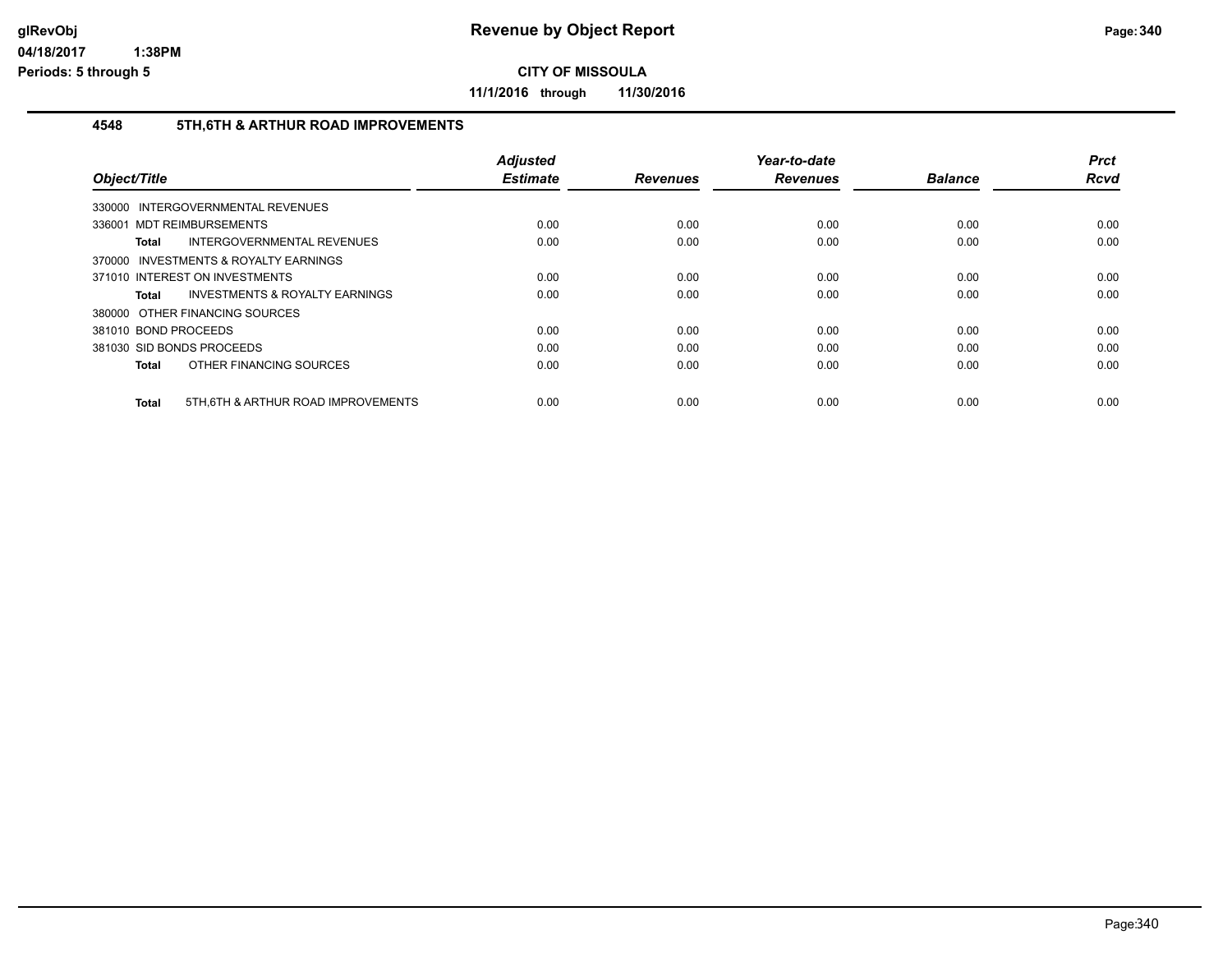**11/1/2016 through 11/30/2016**

**4549 SID 549 HILLVIEW WAY**

| SID 549 HILLVIEW WAY<br>4549 |  |
|------------------------------|--|
|------------------------------|--|

|                                                    | <b>Adjusted</b> |                 | Year-to-date    |                | <b>Prct</b> |
|----------------------------------------------------|-----------------|-----------------|-----------------|----------------|-------------|
| Object/Title                                       | <b>Estimate</b> | <b>Revenues</b> | <b>Revenues</b> | <b>Balance</b> | <b>Rcvd</b> |
| 330000 INTERGOVERNMENTAL REVENUES                  |                 |                 |                 |                |             |
| 336001 MDT REIMBURSEMENTS                          | 0.00            | 0.00            | 0.00            | 0.00           | 0.00        |
| <b>INTERGOVERNMENTAL REVENUES</b><br><b>Total</b>  | 0.00            | 0.00            | 0.00            | 0.00           | 0.00        |
| 360000 MISCELLANEOUS REVENUES                      |                 |                 |                 |                |             |
| 363020 PROPERTY ASSESSMENTS                        | 0.00            | 0.00            | 0.00            | 0.00           | 0.00        |
| MISCELLANEOUS REVENUES<br><b>Total</b>             | 0.00            | 0.00            | 0.00            | 0.00           | 0.00        |
| 370000 INVESTMENTS & ROYALTY EARNINGS              |                 |                 |                 |                |             |
| 371010 INTEREST ON INVESTMENTS                     | 0.00            | 0.00            | 0.00            | 0.00           | 0.00        |
| <b>INVESTMENTS &amp; ROYALTY EARNINGS</b><br>Total | 0.00            | 0.00            | 0.00            | 0.00           | 0.00        |
| 380000 OTHER FINANCING SOURCES                     |                 |                 |                 |                |             |
| 381010 BOND PROCEEDS                               | 0.00            | 0.00            | 0.00            | 0.00           | 0.00        |
| 381030 SID BONDS PROCEEDS                          | 0.00            | 0.00            | 0.00            | 0.00           | 0.00        |
| OTHER FINANCING SOURCES<br><b>Total</b>            | 0.00            | 0.00            | 0.00            | 0.00           | 0.00        |
| SID 549 HILLVIEW WAY<br><b>Total</b>               | 0.00            | 0.00            | 0.00            | 0.00           | 0.00        |
|                                                    |                 |                 |                 |                |             |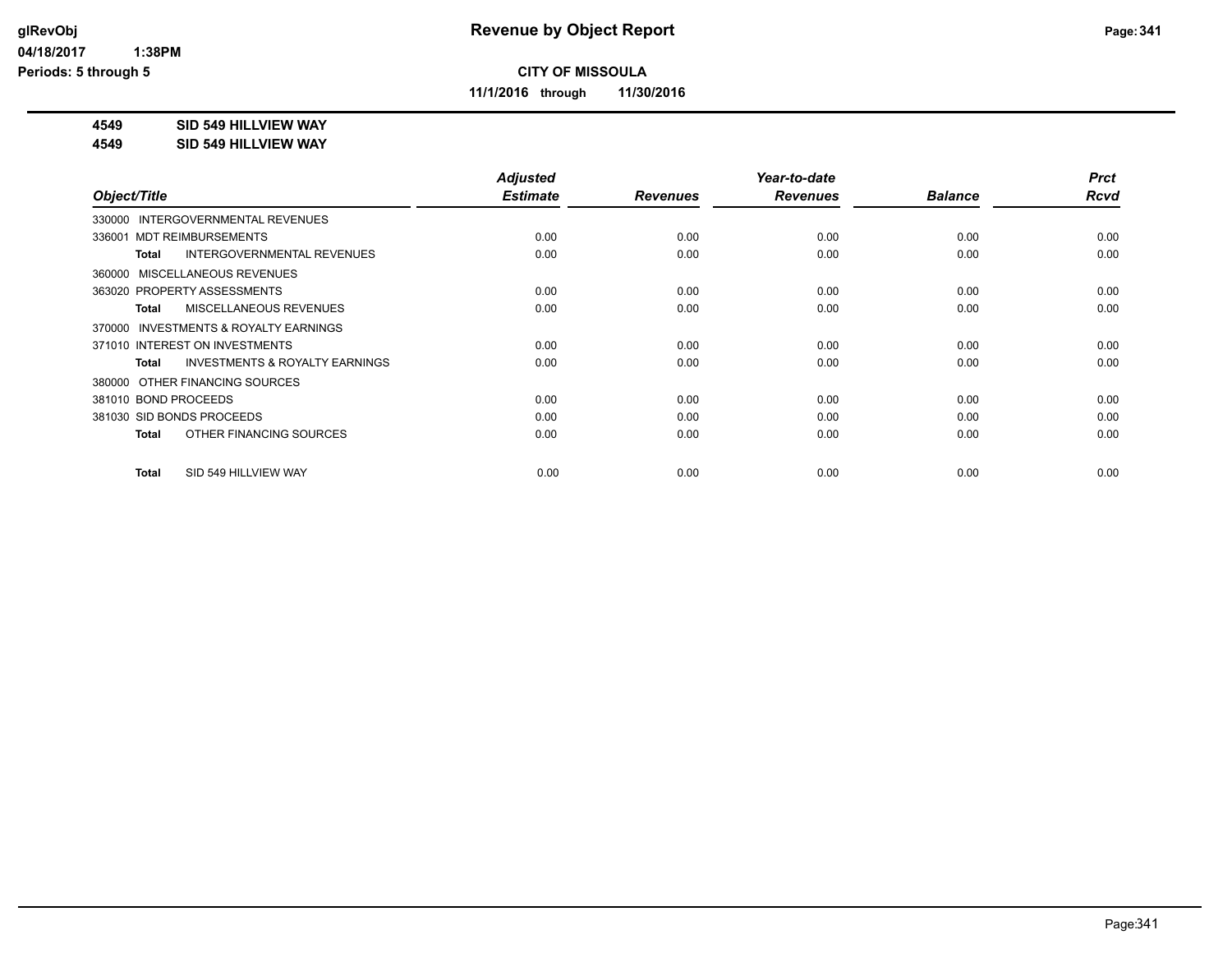**11/1/2016 through 11/30/2016**

#### **4549 SID 549 HILLVIEW WAY**

| Object/Title                                   | <b>Adjusted</b><br><b>Estimate</b> | <b>Revenues</b> | Year-to-date<br><b>Revenues</b> | <b>Balance</b> | <b>Prct</b><br><b>Rcvd</b> |
|------------------------------------------------|------------------------------------|-----------------|---------------------------------|----------------|----------------------------|
|                                                |                                    |                 |                                 |                |                            |
| <b>INTERGOVERNMENTAL REVENUES</b><br>330000    |                                    |                 |                                 |                |                            |
| 336001 MDT REIMBURSEMENTS                      | 0.00                               | 0.00            | 0.00                            | 0.00           | 0.00                       |
| INTERGOVERNMENTAL REVENUES<br><b>Total</b>     | 0.00                               | 0.00            | 0.00                            | 0.00           | 0.00                       |
| MISCELLANEOUS REVENUES<br>360000               |                                    |                 |                                 |                |                            |
| 363020 PROPERTY ASSESSMENTS                    | 0.00                               | 0.00            | 0.00                            | 0.00           | 0.00                       |
| <b>MISCELLANEOUS REVENUES</b><br>Total         | 0.00                               | 0.00            | 0.00                            | 0.00           | 0.00                       |
| INVESTMENTS & ROYALTY EARNINGS<br>370000       |                                    |                 |                                 |                |                            |
| 371010 INTEREST ON INVESTMENTS                 | 0.00                               | 0.00            | 0.00                            | 0.00           | 0.00                       |
| INVESTMENTS & ROYALTY EARNINGS<br><b>Total</b> | 0.00                               | 0.00            | 0.00                            | 0.00           | 0.00                       |
| 380000 OTHER FINANCING SOURCES                 |                                    |                 |                                 |                |                            |
| 381010 BOND PROCEEDS                           | 0.00                               | 0.00            | 0.00                            | 0.00           | 0.00                       |
| 381030 SID BONDS PROCEEDS                      | 0.00                               | 0.00            | 0.00                            | 0.00           | 0.00                       |
| OTHER FINANCING SOURCES<br><b>Total</b>        | 0.00                               | 0.00            | 0.00                            | 0.00           | 0.00                       |
|                                                |                                    |                 |                                 |                |                            |
| SID 549 HILLVIEW WAY<br><b>Total</b>           | 0.00                               | 0.00            | 0.00                            | 0.00           | 0.00                       |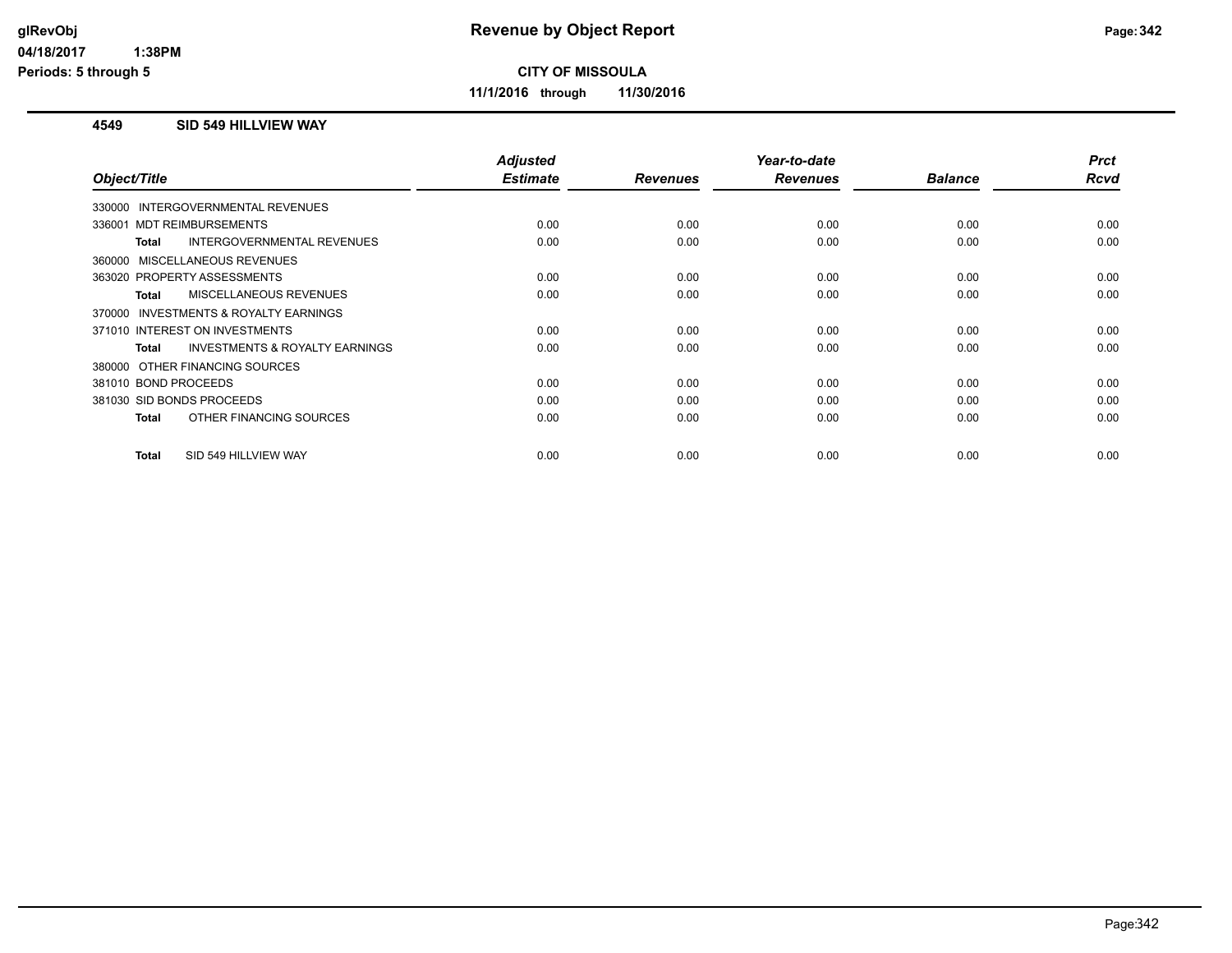**11/1/2016 through 11/30/2016**

#### **4745 MALONEY/TWITE MILLER CR \$1.2M CONTRIB 4745 MALONEY/TWITE MILLER CR \$1.2M CONTRIB**

|                                                       | <b>Adjusted</b> |                 | Year-to-date    |                | <b>Prct</b> |
|-------------------------------------------------------|-----------------|-----------------|-----------------|----------------|-------------|
| Object/Title                                          | <b>Estimate</b> | <b>Revenues</b> | <b>Revenues</b> | <b>Balance</b> | <b>Rcvd</b> |
| TAXES/ASSESSMENTS<br>310000                           |                 |                 |                 |                |             |
| PENALTIES & INTEREST<br>312001                        | 0.00            | 0.00            | 0.00            | 0.00           | 0.00        |
| TAXES/ASSESSMENTS<br>Total                            | 0.00            | 0.00            | 0.00            | 0.00           | 0.00        |
| MISCELLANEOUS REVENUES<br>360000                      |                 |                 |                 |                |             |
| 365000 DONATIONS                                      | 0.00            | 0.00            | 0.00            | 0.00           | 0.00        |
| MISCELLANEOUS REVENUES<br>Total                       | 0.00            | 0.00            | 0.00            | 0.00           | 0.00        |
| 370000 INVESTMENTS & ROYALTY EARNINGS                 |                 |                 |                 |                |             |
| 371010 INTEREST ON INVESTMENTS                        | 0.00            | 0.00            | 0.00            | 0.00           | 0.00        |
| 371020 GAIN/LOSS IN MARKET VALUE OF INVESTMENTS       | 0.00            | 0.00            | 0.00            | 0.00           | 0.00        |
| INVESTMENTS & ROYALTY EARNINGS<br><b>Total</b>        | 0.00            | 0.00            | 0.00            | 0.00           | 0.00        |
| MALONEY/TWITE MILLER CR \$1.2M CONTRI<br><b>Total</b> | 0.00            | 0.00            | 0.00            | 0.00           | 0.00        |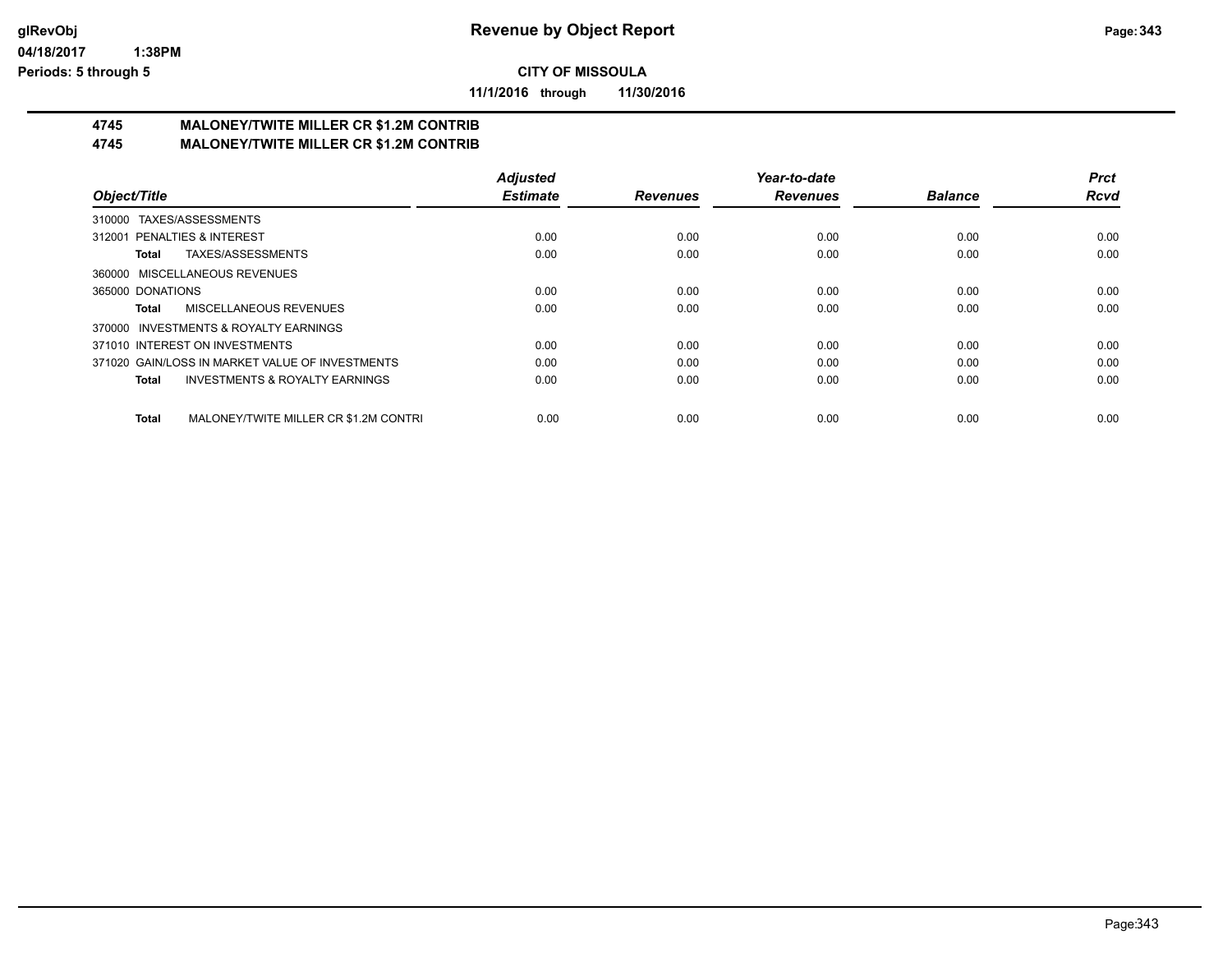**11/1/2016 through 11/30/2016**

#### **4745 MALONEY/TWITE MILLER CR \$1.2M CONTRIB**

|                                                      | <b>Adjusted</b> |                 | Year-to-date    |                | <b>Prct</b> |
|------------------------------------------------------|-----------------|-----------------|-----------------|----------------|-------------|
| Object/Title                                         | <b>Estimate</b> | <b>Revenues</b> | <b>Revenues</b> | <b>Balance</b> | <b>Rcvd</b> |
| 310000 TAXES/ASSESSMENTS                             |                 |                 |                 |                |             |
| 312001 PENALTIES & INTEREST                          | 0.00            | 0.00            | 0.00            | 0.00           | 0.00        |
| TAXES/ASSESSMENTS<br><b>Total</b>                    | 0.00            | 0.00            | 0.00            | 0.00           | 0.00        |
| 360000 MISCELLANEOUS REVENUES                        |                 |                 |                 |                |             |
| 365000 DONATIONS                                     | 0.00            | 0.00            | 0.00            | 0.00           | 0.00        |
| MISCELLANEOUS REVENUES<br>Total                      | 0.00            | 0.00            | 0.00            | 0.00           | 0.00        |
| 370000 INVESTMENTS & ROYALTY EARNINGS                |                 |                 |                 |                |             |
| 371010 INTEREST ON INVESTMENTS                       | 0.00            | 0.00            | 0.00            | 0.00           | 0.00        |
| 371020 GAIN/LOSS IN MARKET VALUE OF INVESTMENT       | 0.00            | 0.00            | 0.00            | 0.00           | 0.00        |
| <b>INVESTMENTS &amp; ROYALTY EARNINGS</b><br>Total   | 0.00            | 0.00            | 0.00            | 0.00           | 0.00        |
| MALONEY/TWITE MILLER CR \$1.2M CONTR<br><b>Total</b> | 0.00            | 0.00            | 0.00            | 0.00           | 0.00        |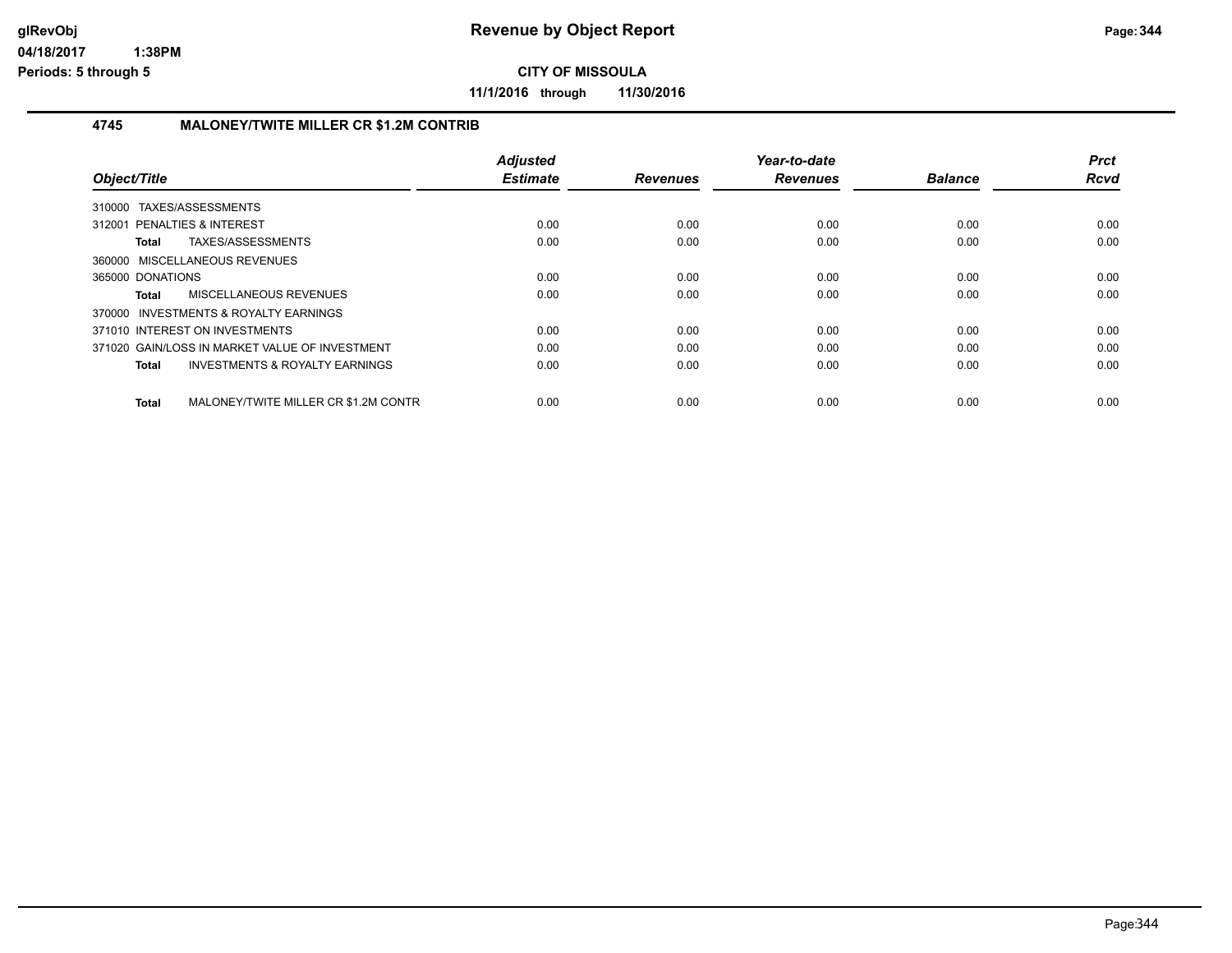**11/1/2016 through 11/30/2016**

**4941 HILLVIEW WAY CONSTRUCTION**

| 4941 | <b>HILLVIEW WAY CONSTRUCTION</b> |
|------|----------------------------------|
|      |                                  |

|                                         | <b>Adjusted</b> |                 | Year-to-date    |                 | <b>Prct</b> |
|-----------------------------------------|-----------------|-----------------|-----------------|-----------------|-------------|
| Object/Title                            | <b>Estimate</b> | <b>Revenues</b> | <b>Revenues</b> | <b>Balance</b>  | Rcvd        |
| 360000 MISCELLANEOUS REVENUES           |                 |                 |                 |                 |             |
| 360010 MISCELLANEOUS                    | 0.00            | 0.00            | 5.942.73        | $-5.942.73$     | 0.00        |
| MISCELLANEOUS REVENUES<br>Total         | 0.00            | 0.00            | 5.942.73        | $-5.942.73$     | 0.00        |
| 370000 INVESTMENTS & ROYALTY EARNINGS   |                 |                 |                 |                 |             |
| 371010 INTEREST ON INVESTMENTS          | 0.00            | 0.00            | 0.00            | 0.00            | 0.00        |
| INVESTMENTS & ROYALTY EARNINGS<br>Total | 0.00            | 0.00            | 0.00            | 0.00            | 0.00        |
| 380000 OTHER FINANCING SOURCES          |                 |                 |                 |                 |             |
| 381030 SID BONDS PROCEEDS               | 0.00            | 0.00            | 2,527,050.00    | $-2,527,050.00$ | 0.00        |
| OTHER FINANCING SOURCES<br><b>Total</b> | 0.00            | 0.00            | 2.527.050.00    | $-2.527.050.00$ | 0.00        |
|                                         |                 |                 |                 |                 |             |
| HILLVIEW WAY CONSTRUCTION<br>Total      | 0.00            | 0.00            | 2.532.992.73    | $-2.532.992.73$ | 0.00        |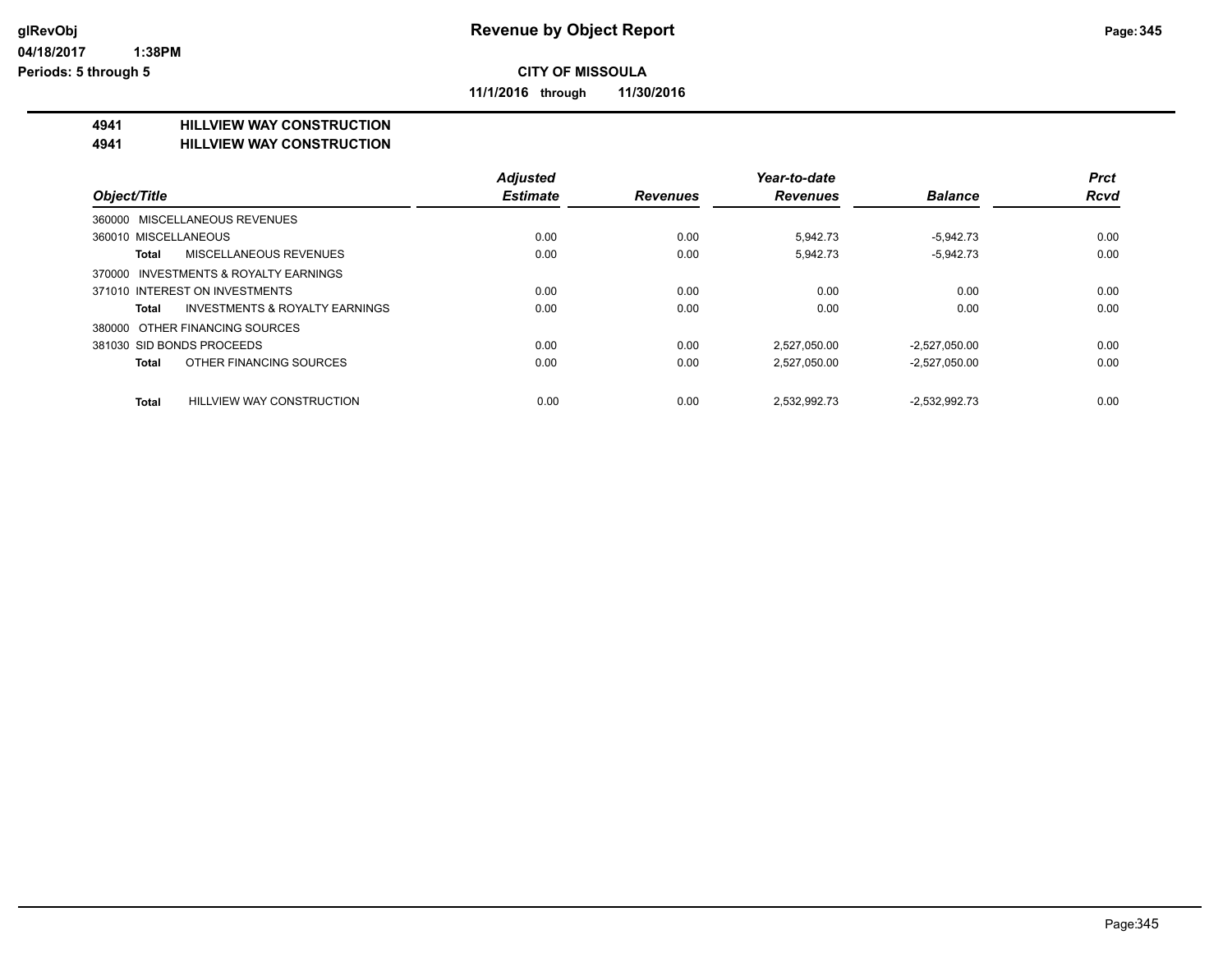**11/1/2016 through 11/30/2016**

#### **4941 HILLVIEW WAY CONSTRUCTION**

|                                                           | <b>Adjusted</b><br><b>Estimate</b> |                 | Year-to-date    |                 | <b>Prct</b><br><b>Rcvd</b> |
|-----------------------------------------------------------|------------------------------------|-----------------|-----------------|-----------------|----------------------------|
| Object/Title                                              |                                    | <b>Revenues</b> | <b>Revenues</b> | <b>Balance</b>  |                            |
| MISCELLANEOUS REVENUES<br>360000                          |                                    |                 |                 |                 |                            |
| 360010 MISCELLANEOUS                                      | 0.00                               | 0.00            | 5.942.73        | $-5.942.73$     | 0.00                       |
| MISCELLANEOUS REVENUES<br>Total                           | 0.00                               | 0.00            | 5.942.73        | $-5.942.73$     | 0.00                       |
| INVESTMENTS & ROYALTY EARNINGS<br>370000                  |                                    |                 |                 |                 |                            |
| 371010 INTEREST ON INVESTMENTS                            | 0.00                               | 0.00            | 0.00            | 0.00            | 0.00                       |
| <b>INVESTMENTS &amp; ROYALTY EARNINGS</b><br><b>Total</b> | 0.00                               | 0.00            | 0.00            | 0.00            | 0.00                       |
| OTHER FINANCING SOURCES<br>380000                         |                                    |                 |                 |                 |                            |
| 381030 SID BONDS PROCEEDS                                 | 0.00                               | 0.00            | 2.527.050.00    | $-2.527.050.00$ | 0.00                       |
| OTHER FINANCING SOURCES<br><b>Total</b>                   | 0.00                               | 0.00            | 2.527.050.00    | $-2,527,050.00$ | 0.00                       |
| <b>HILLVIEW WAY CONSTRUCTION</b><br><b>Total</b>          | 0.00                               | 0.00            | 2.532.992.73    | -2.532.992.73   | 0.00                       |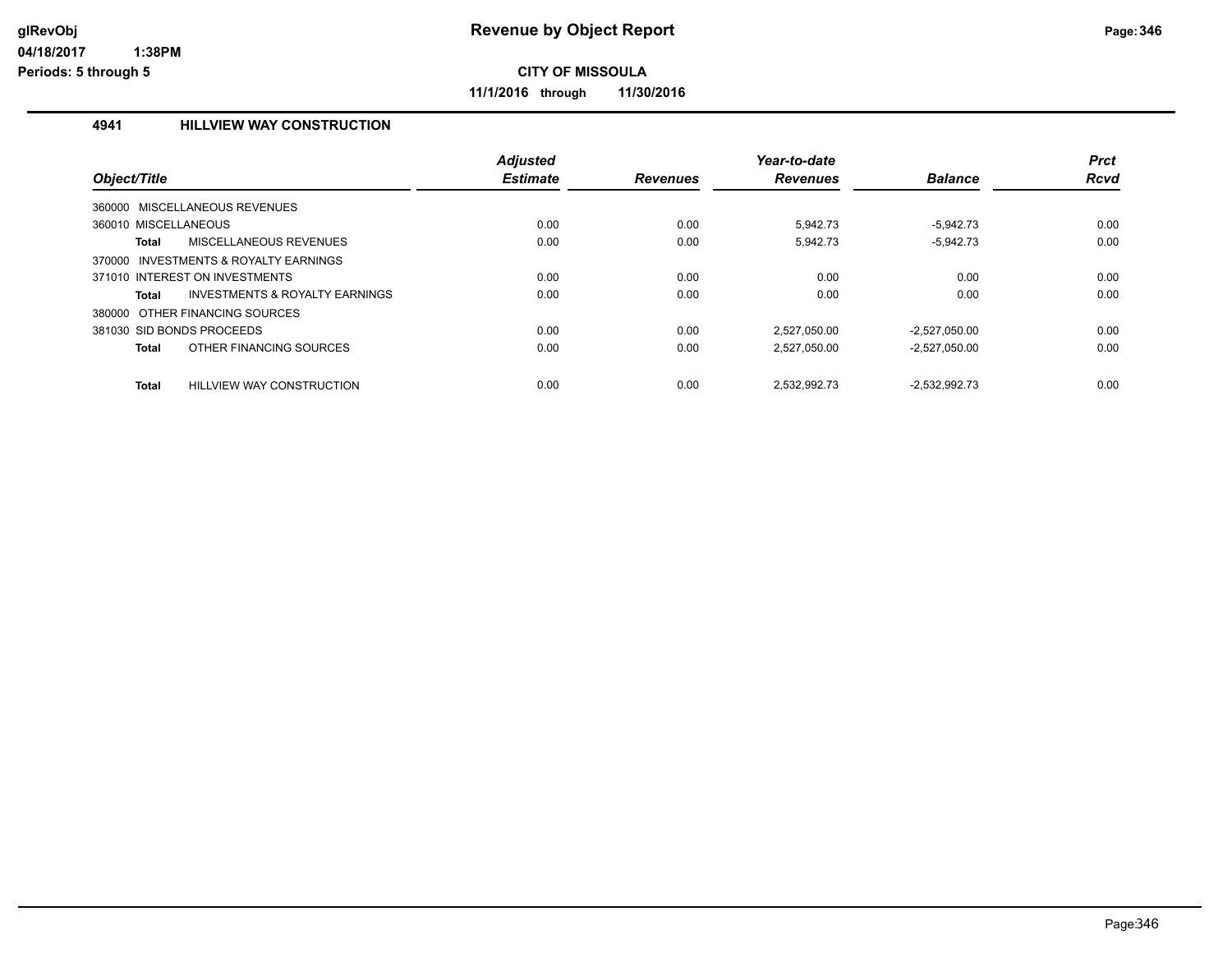**11/1/2016 through 11/30/2016**

#### **4944 RATTLESNAKE SEWER COLLECTION (544) 4944 RATTLESNAKE SEWER COLLECTION (544)**

|                                                     | <b>Adjusted</b> |                 | Year-to-date    |                | <b>Prct</b> |
|-----------------------------------------------------|-----------------|-----------------|-----------------|----------------|-------------|
| Object/Title                                        | <b>Estimate</b> | <b>Revenues</b> | <b>Revenues</b> | <b>Balance</b> | Rcvd        |
| 330000 INTERGOVERNMENTAL REVENUES                   |                 |                 |                 |                |             |
| 331090 EPA GRANT                                    | 0.00            | 0.00            | 0.00            | 0.00           | 0.00        |
| 334120 TSEP GRANT                                   | 0.00            | 0.00            | 0.00            | 0.00           | 0.00        |
| 334121 DNRC GRANT                                   | 0.00            | 0.00            | 0.00            | 0.00           | 0.00        |
| 334990 ARRA FUNDING                                 | 0.00            | 0.00            | 0.00            | 0.00           | 0.00        |
| 334992 ARRA LOAN                                    | 0.00            | 0.00            | 0.00            | 0.00           | 0.00        |
| INTERGOVERNMENTAL REVENUES<br>Total                 | 0.00            | 0.00            | 0.00            | 0.00           | 0.00        |
| <b>INVESTMENTS &amp; ROYALTY EARNINGS</b><br>370000 |                 |                 |                 |                |             |
| 371010 INTEREST ON INVESTMENTS                      | 0.00            | 0.00            | 0.00            | 0.00           | 0.00        |
| <b>INVESTMENTS &amp; ROYALTY EARNINGS</b><br>Total  | 0.00            | 0.00            | 0.00            | 0.00           | 0.00        |
| 380000 OTHER FINANCING SOURCES                      |                 |                 |                 |                |             |
| 381010 BOND PROCEEDS                                | 0.00            | 0.00            | 0.00            | 0.00           | 0.00        |
| 381020 REVENUE BONDS                                | 0.00            | 0.00            | 0.00            | 0.00           | 0.00        |
| 381030 SID BONDS PROCEEDS                           | 0.00            | 0.00            | 0.00            | 0.00           | 0.00        |
| OTHER FINANCING SOURCES<br>Total                    | 0.00            | 0.00            | 0.00            | 0.00           | 0.00        |
| RATTLESNAKE SEWER COLLECTION (544)<br>Total         | 0.00            | 0.00            | 0.00            | 0.00           | 0.00        |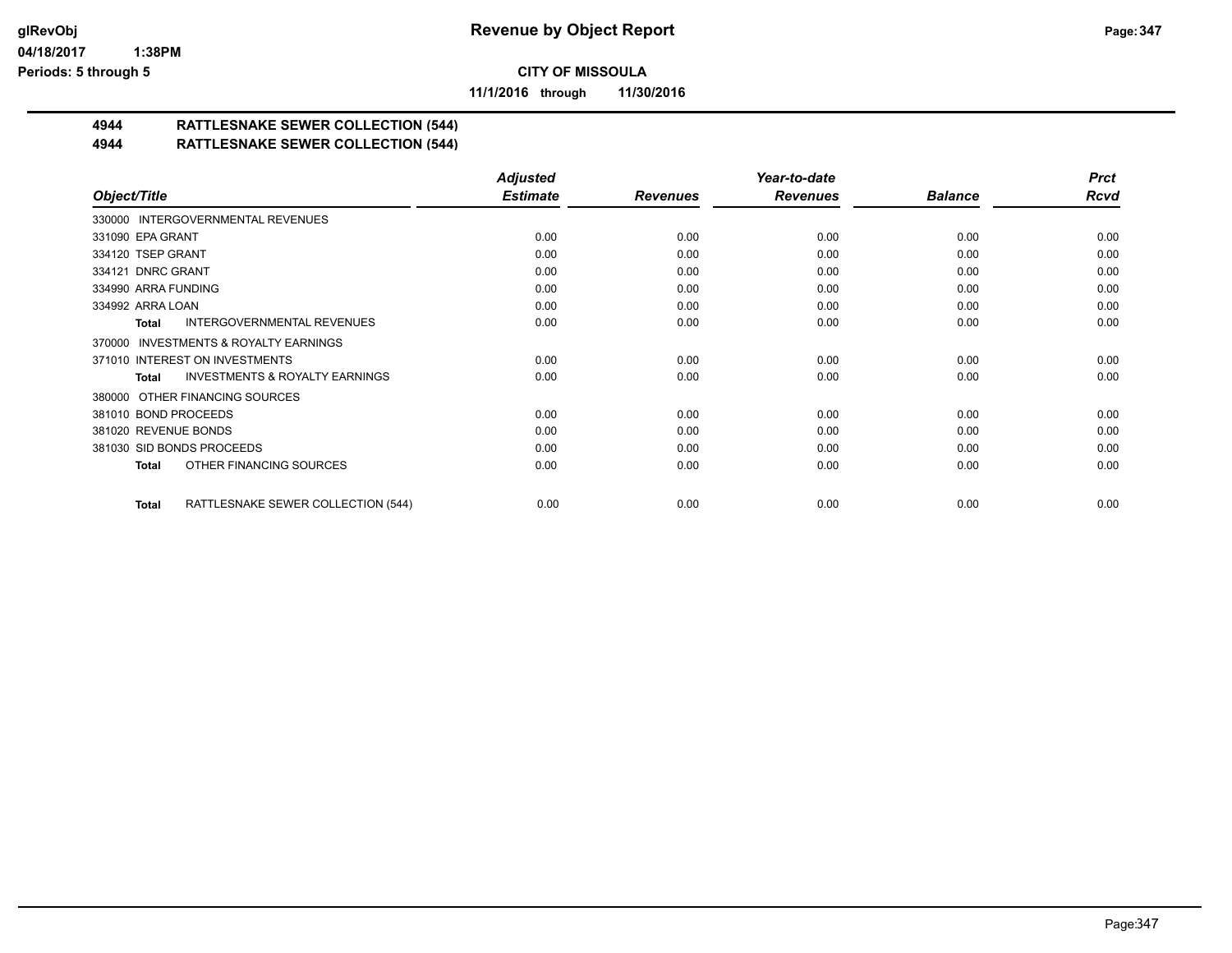**11/1/2016 through 11/30/2016**

#### **4944 RATTLESNAKE SEWER COLLECTION (544)**

|                                                     | <b>Adjusted</b> |                 | Year-to-date    |                | <b>Prct</b> |
|-----------------------------------------------------|-----------------|-----------------|-----------------|----------------|-------------|
| Object/Title                                        | <b>Estimate</b> | <b>Revenues</b> | <b>Revenues</b> | <b>Balance</b> | <b>Rcvd</b> |
| 330000 INTERGOVERNMENTAL REVENUES                   |                 |                 |                 |                |             |
| 331090 EPA GRANT                                    | 0.00            | 0.00            | 0.00            | 0.00           | 0.00        |
| 334120 TSEP GRANT                                   | 0.00            | 0.00            | 0.00            | 0.00           | 0.00        |
| 334121 DNRC GRANT                                   | 0.00            | 0.00            | 0.00            | 0.00           | 0.00        |
| 334990 ARRA FUNDING                                 | 0.00            | 0.00            | 0.00            | 0.00           | 0.00        |
| 334992 ARRA LOAN                                    | 0.00            | 0.00            | 0.00            | 0.00           | 0.00        |
| <b>INTERGOVERNMENTAL REVENUES</b><br><b>Total</b>   | 0.00            | 0.00            | 0.00            | 0.00           | 0.00        |
| <b>INVESTMENTS &amp; ROYALTY EARNINGS</b><br>370000 |                 |                 |                 |                |             |
| 371010 INTEREST ON INVESTMENTS                      | 0.00            | 0.00            | 0.00            | 0.00           | 0.00        |
| <b>INVESTMENTS &amp; ROYALTY EARNINGS</b><br>Total  | 0.00            | 0.00            | 0.00            | 0.00           | 0.00        |
| 380000 OTHER FINANCING SOURCES                      |                 |                 |                 |                |             |
| 381010 BOND PROCEEDS                                | 0.00            | 0.00            | 0.00            | 0.00           | 0.00        |
| 381020 REVENUE BONDS                                | 0.00            | 0.00            | 0.00            | 0.00           | 0.00        |
| 381030 SID BONDS PROCEEDS                           | 0.00            | 0.00            | 0.00            | 0.00           | 0.00        |
| OTHER FINANCING SOURCES<br>Total                    | 0.00            | 0.00            | 0.00            | 0.00           | 0.00        |
|                                                     |                 |                 |                 |                |             |
| RATTLESNAKE SEWER COLLECTION (544)<br>Total         | 0.00            | 0.00            | 0.00            | 0.00           | 0.00        |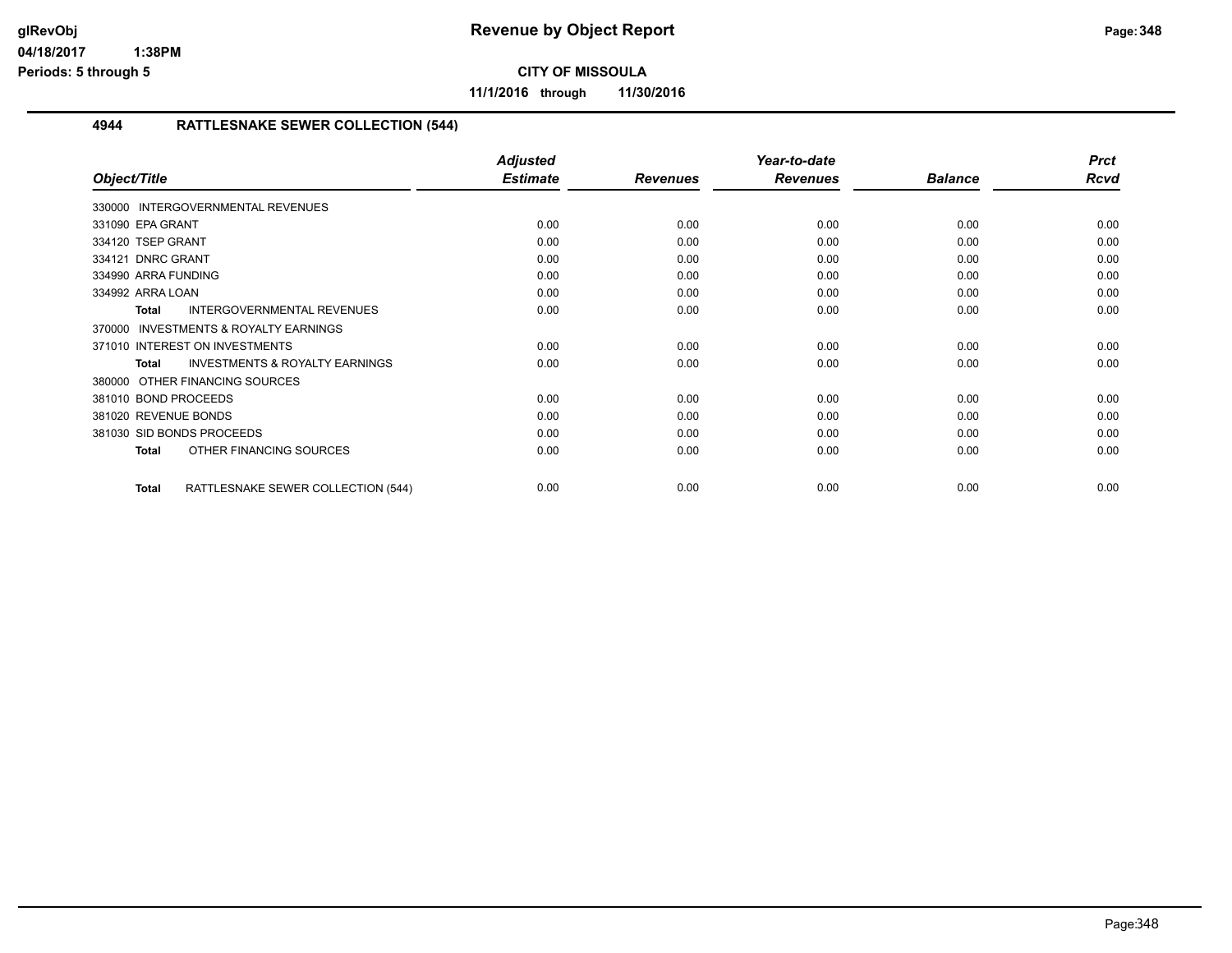**11/1/2016 through 11/30/2016**

**4945 PHILLIPS ST TRAFFIC CALMING**

**4945 PHILLIPS ST TRAFFIC CALMING**

|                                                           | <b>Adjusted</b> |                 | Year-to-date    |                | <b>Prct</b> |
|-----------------------------------------------------------|-----------------|-----------------|-----------------|----------------|-------------|
| Object/Title                                              | <b>Estimate</b> | <b>Revenues</b> | <b>Revenues</b> | <b>Balance</b> | <b>Rcvd</b> |
| 370000 INVESTMENTS & ROYALTY EARNINGS                     |                 |                 |                 |                |             |
| 371010 INTEREST ON INVESTMENTS                            | 0.00            | 0.00            | 0.00            | 0.00           | 0.00        |
| <b>INVESTMENTS &amp; ROYALTY EARNINGS</b><br><b>Total</b> | 0.00            | 0.00            | 0.00            | 0.00           | 0.00        |
| 380000 OTHER FINANCING SOURCES                            |                 |                 |                 |                |             |
| 381030 SID BONDS PROCEEDS                                 | 0.00            | 0.00            | 0.00            | 0.00           | 0.00        |
| 383000 OPERATING TRANSFERS                                | 0.00            | 0.00            | 0.00            | 0.00           | 0.00        |
| OTHER FINANCING SOURCES<br><b>Total</b>                   | 0.00            | 0.00            | 0.00            | 0.00           | 0.00        |
|                                                           |                 |                 |                 |                |             |
| <b>Total</b><br>PHILLIPS ST TRAFFIC CALMING               | 0.00            | 0.00            | 0.00            | 0.00           | 0.00        |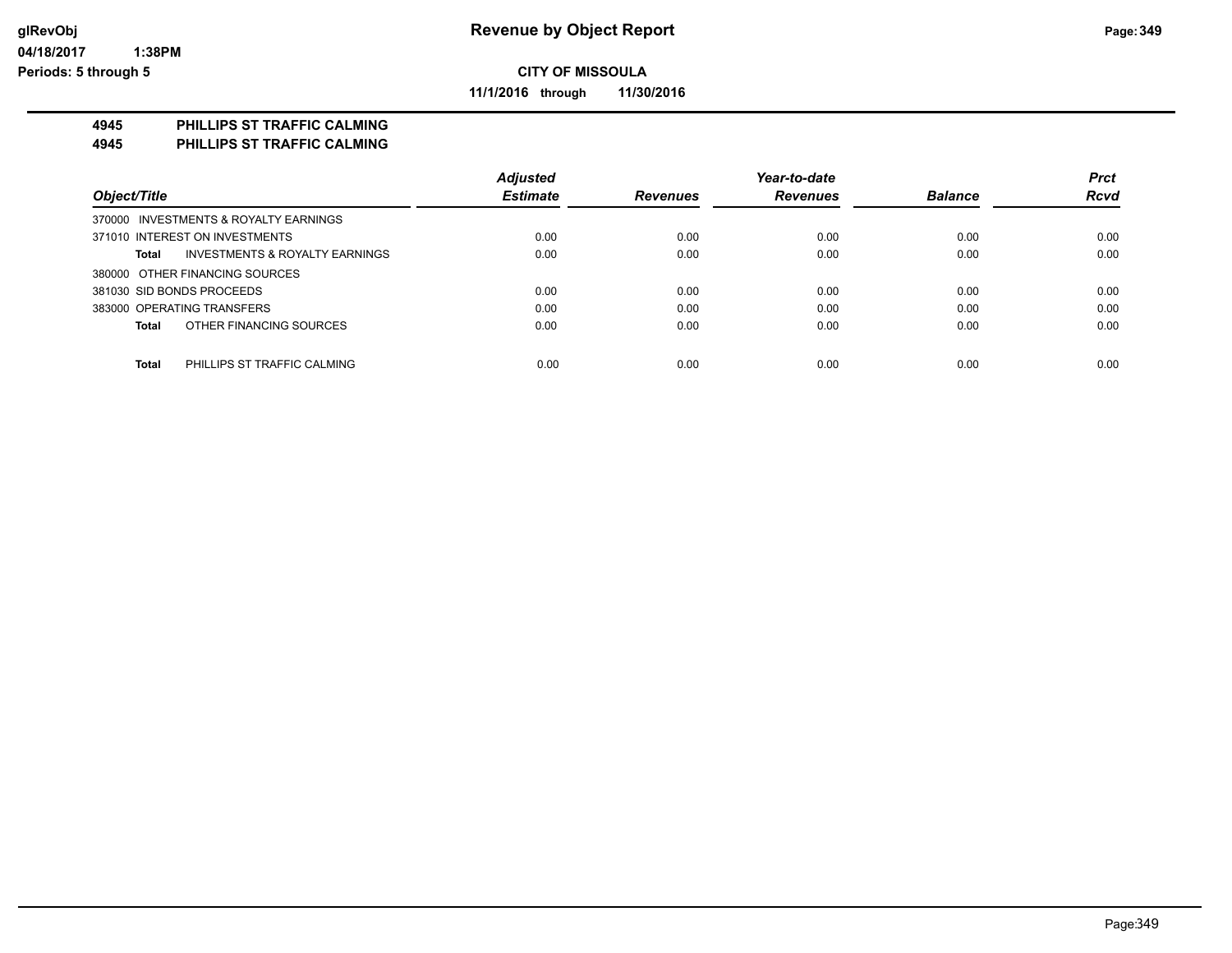**11/1/2016 through 11/30/2016**

#### **4945 PHILLIPS ST TRAFFIC CALMING**

|                                                | <b>Adjusted</b> |                 | Year-to-date    |                | <b>Prct</b> |
|------------------------------------------------|-----------------|-----------------|-----------------|----------------|-------------|
| Object/Title                                   | <b>Estimate</b> | <b>Revenues</b> | <b>Revenues</b> | <b>Balance</b> | <b>Rcvd</b> |
| 370000 INVESTMENTS & ROYALTY EARNINGS          |                 |                 |                 |                |             |
| 371010 INTEREST ON INVESTMENTS                 | 0.00            | 0.00            | 0.00            | 0.00           | 0.00        |
| INVESTMENTS & ROYALTY EARNINGS<br><b>Total</b> | 0.00            | 0.00            | 0.00            | 0.00           | 0.00        |
| 380000 OTHER FINANCING SOURCES                 |                 |                 |                 |                |             |
| 381030 SID BONDS PROCEEDS                      | 0.00            | 0.00            | 0.00            | 0.00           | 0.00        |
| 383000 OPERATING TRANSFERS                     | 0.00            | 0.00            | 0.00            | 0.00           | 0.00        |
| OTHER FINANCING SOURCES<br>Total               | 0.00            | 0.00            | 0.00            | 0.00           | 0.00        |
|                                                |                 |                 |                 |                |             |
| Total<br>PHILLIPS ST TRAFFIC CALMING           | 0.00            | 0.00            | 0.00            | 0.00           | 0.00        |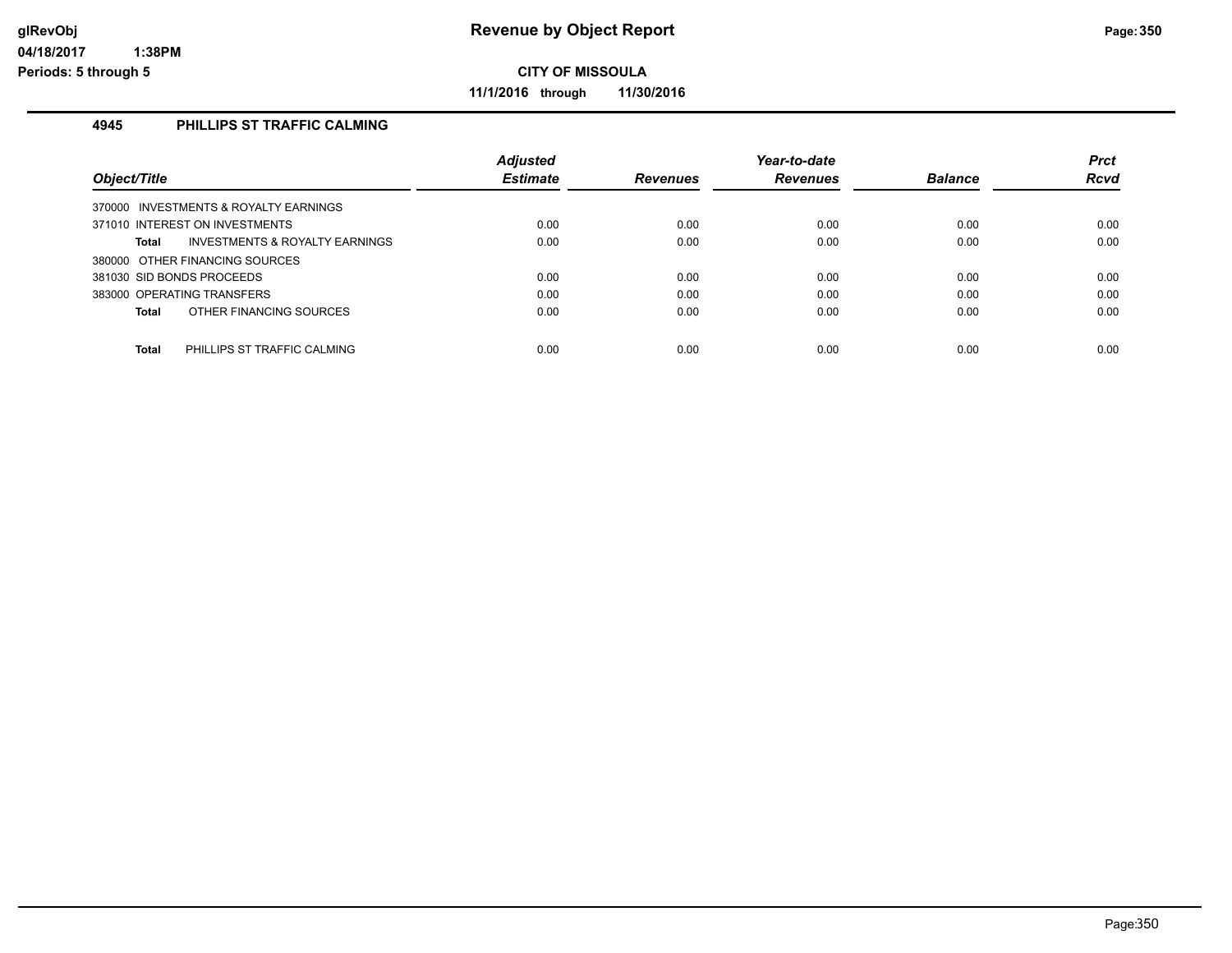**11/1/2016 through 11/30/2016**

#### **4946 PATTEE CREEK DR. TRAFFIC CALMING 4946 PATTEE CREEK DR. TRAFFIC CALMING**

|                                                  | <b>Adjusted</b> |                 | Year-to-date    |                | <b>Prct</b> |
|--------------------------------------------------|-----------------|-----------------|-----------------|----------------|-------------|
| Object/Title                                     | <b>Estimate</b> | <b>Revenues</b> | <b>Revenues</b> | <b>Balance</b> | <b>Rcvd</b> |
| 370000 INVESTMENTS & ROYALTY EARNINGS            |                 |                 |                 |                |             |
| 371010 INTEREST ON INVESTMENTS                   | 0.00            | 0.00            | 0.00            | 0.00           | 0.00        |
| INVESTMENTS & ROYALTY EARNINGS<br>Total          | 0.00            | 0.00            | 0.00            | 0.00           | 0.00        |
| 380000 OTHER FINANCING SOURCES                   |                 |                 |                 |                |             |
| 381030 SID BONDS PROCEEDS                        | 0.00            | 0.00            | 0.00            | 0.00           | 0.00        |
| 383000 OPERATING TRANSFERS                       | 0.00            | 0.00            | 0.00            | 0.00           | 0.00        |
| OTHER FINANCING SOURCES<br>Total                 | 0.00            | 0.00            | 0.00            | 0.00           | 0.00        |
|                                                  |                 |                 |                 |                |             |
| <b>Total</b><br>PATTEE CREEK DR. TRAFFIC CALMING | 0.00            | 0.00            | 0.00            | 0.00           | 0.00        |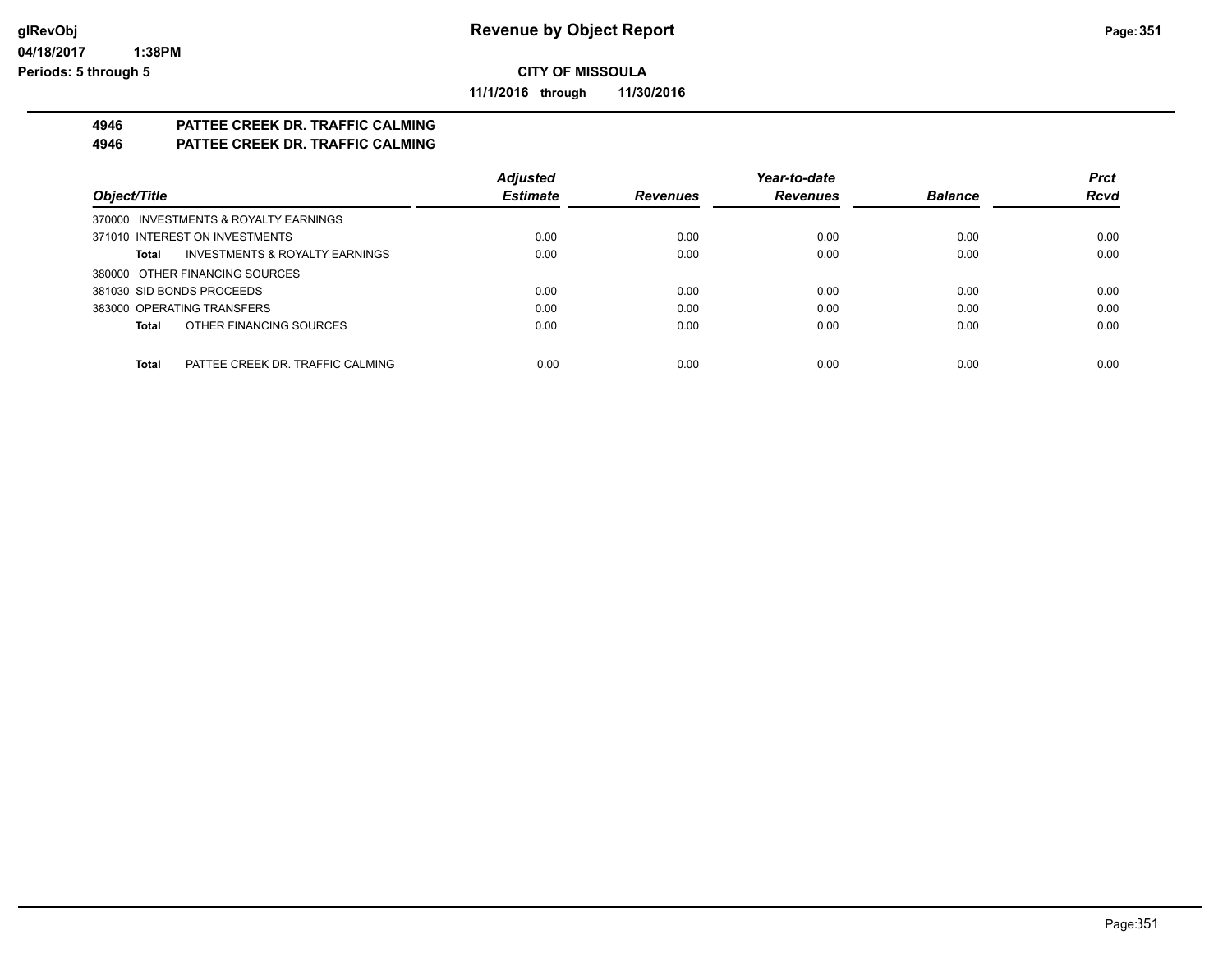**11/1/2016 through 11/30/2016**

#### **4946 PATTEE CREEK DR. TRAFFIC CALMING**

| Object/Title              |                                       | <b>Adjusted</b><br><b>Estimate</b> | <b>Revenues</b> | Year-to-date<br><b>Revenues</b> | <b>Balance</b> | <b>Prct</b><br><b>Rcvd</b> |
|---------------------------|---------------------------------------|------------------------------------|-----------------|---------------------------------|----------------|----------------------------|
|                           | 370000 INVESTMENTS & ROYALTY EARNINGS |                                    |                 |                                 |                |                            |
|                           | 371010 INTEREST ON INVESTMENTS        | 0.00                               | 0.00            | 0.00                            | 0.00           | 0.00                       |
| Total                     | INVESTMENTS & ROYALTY EARNINGS        | 0.00                               | 0.00            | 0.00                            | 0.00           | 0.00                       |
|                           | 380000 OTHER FINANCING SOURCES        |                                    |                 |                                 |                |                            |
| 381030 SID BONDS PROCEEDS |                                       | 0.00                               | 0.00            | 0.00                            | 0.00           | 0.00                       |
|                           | 383000 OPERATING TRANSFERS            | 0.00                               | 0.00            | 0.00                            | 0.00           | 0.00                       |
| Total                     | OTHER FINANCING SOURCES               | 0.00                               | 0.00            | 0.00                            | 0.00           | 0.00                       |
| <b>Total</b>              | PATTEE CREEK DR. TRAFFIC CALMING      | 0.00                               | 0.00            | 0.00                            | 0.00           | 0.00                       |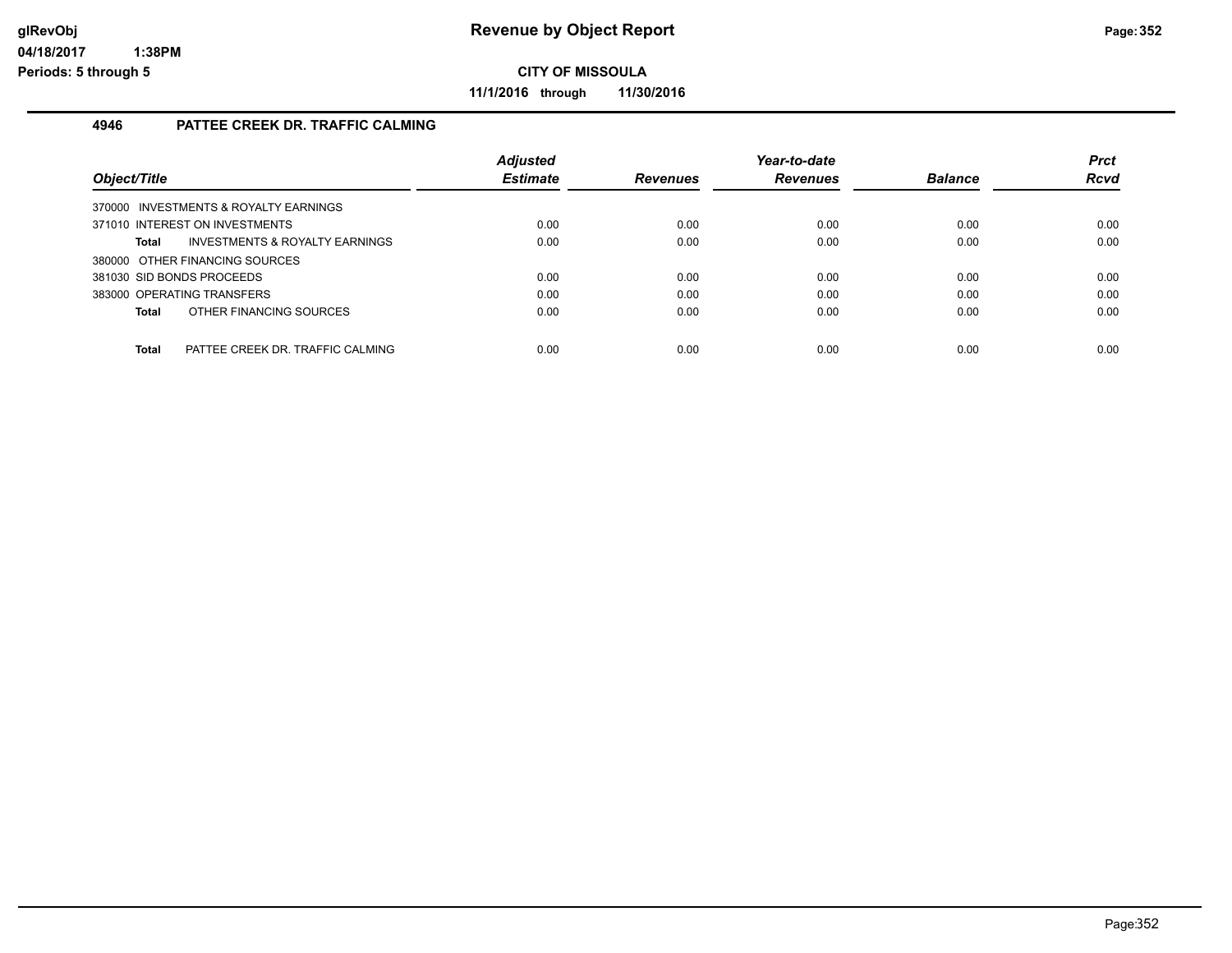**11/1/2016 through 11/30/2016**

#### **4948 STORMWATER OUTFALL RETROFITS 4948 STORMWATER OUTFALL RETROFITS**

| Object/Title                          | <b>Adjusted</b><br><b>Estimate</b> | <b>Revenues</b> | Year-to-date<br><b>Revenues</b> | <b>Balance</b> | <b>Prct</b><br><b>Rcvd</b> |
|---------------------------------------|------------------------------------|-----------------|---------------------------------|----------------|----------------------------|
|                                       |                                    |                 |                                 |                |                            |
| 330000 INTERGOVERNMENTAL REVENUES     |                                    |                 |                                 |                |                            |
| 334121 DNRC GRANT                     | 0.00                               | 0.00            | 0.00                            | 0.00           | 0.00                       |
| 337003 HEALTH DEPT-STORM WATER MGMT   | 0.00                               | 20,000.00       | 20,000.00                       | $-20,000.00$   | 0.00                       |
| 337004 MRA GRANTS                     | 0.00                               | 0.00            | 0.00                            | 0.00           | 0.00                       |
| INTERGOVERNMENTAL REVENUES<br>Total   | 0.00                               | 20.000.00       | 20.000.00                       | $-20,000.00$   | 0.00                       |
| 380000 OTHER FINANCING SOURCES        |                                    |                 |                                 |                |                            |
| 383014 TRANS FR MRA                   | 0.00                               | 0.00            | 0.00                            | 0.00           | 0.00                       |
| 383015 TRANS FR MPC                   | 0.00                               | 0.00            | 25.000.00                       | $-25.000.00$   | 0.00                       |
| OTHER FINANCING SOURCES<br>Total      | 0.00                               | 0.00            | 25,000.00                       | $-25,000.00$   | 0.00                       |
|                                       |                                    |                 |                                 |                |                            |
| STORMWATER OUTFALL RETROFITS<br>Total | 0.00                               | 20.000.00       | 45.000.00                       | $-45.000.00$   | 0.00                       |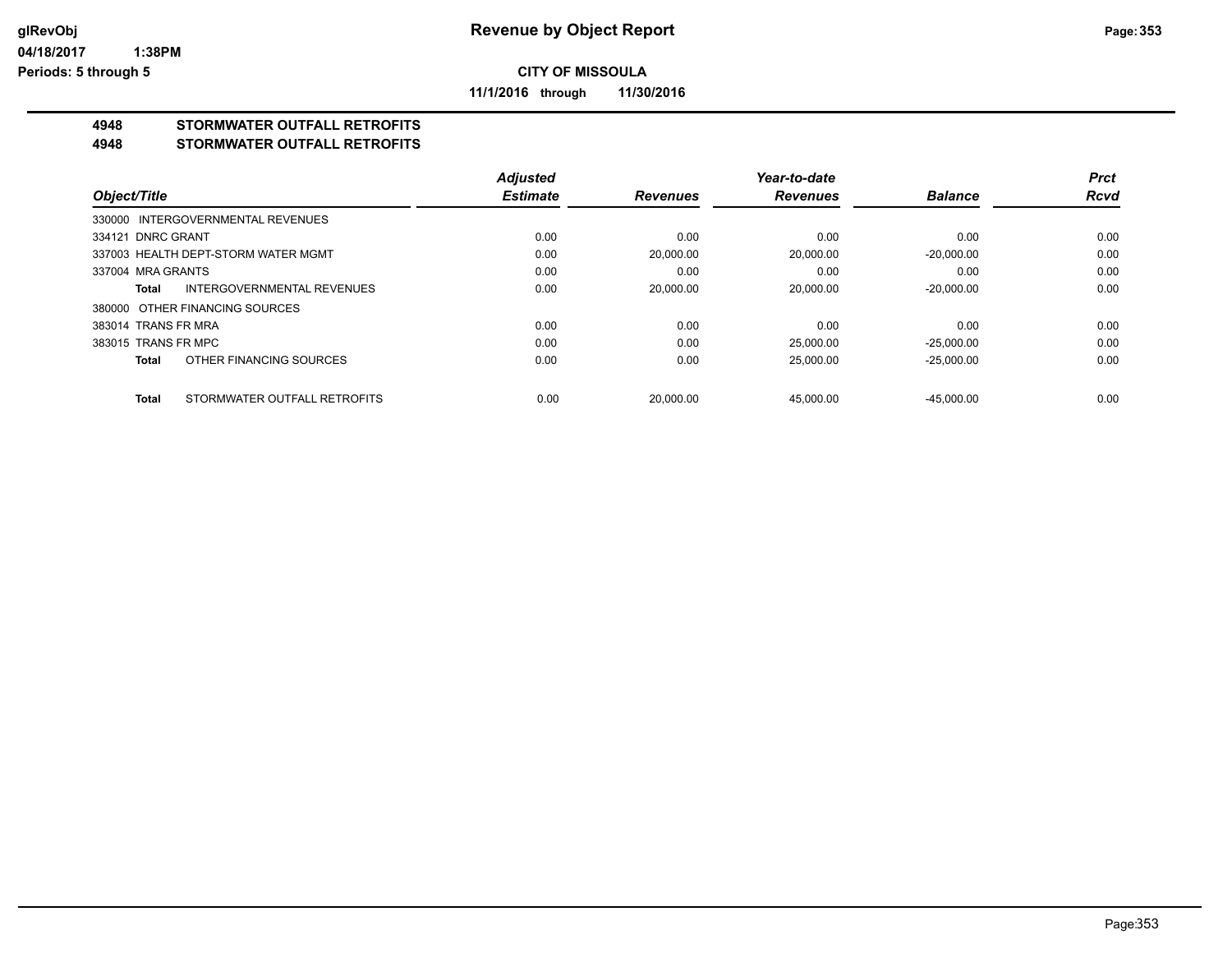**11/1/2016 through 11/30/2016**

#### **4948 STORMWATER OUTFALL RETROFITS**

| Object/Title        |                                     | <b>Adjusted</b><br><b>Estimate</b> | <b>Revenues</b> | Year-to-date<br><b>Revenues</b> | <b>Balance</b> | <b>Prct</b><br>Rcvd |
|---------------------|-------------------------------------|------------------------------------|-----------------|---------------------------------|----------------|---------------------|
|                     | 330000 INTERGOVERNMENTAL REVENUES   |                                    |                 |                                 |                |                     |
| 334121 DNRC GRANT   |                                     | 0.00                               | 0.00            | 0.00                            | 0.00           | 0.00                |
|                     | 337003 HEALTH DEPT-STORM WATER MGMT | 0.00                               | 20.000.00       | 20.000.00                       | $-20,000.00$   | 0.00                |
| 337004 MRA GRANTS   |                                     | 0.00                               | 0.00            | 0.00                            | 0.00           | 0.00                |
| Total               | INTERGOVERNMENTAL REVENUES          | 0.00                               | 20,000.00       | 20,000.00                       | $-20,000.00$   | 0.00                |
|                     | 380000 OTHER FINANCING SOURCES      |                                    |                 |                                 |                |                     |
| 383014 TRANS FR MRA |                                     | 0.00                               | 0.00            | 0.00                            | 0.00           | 0.00                |
| 383015 TRANS FR MPC |                                     | 0.00                               | 0.00            | 25.000.00                       | $-25.000.00$   | 0.00                |
| <b>Total</b>        | OTHER FINANCING SOURCES             | 0.00                               | 0.00            | 25.000.00                       | $-25.000.00$   | 0.00                |
| <b>Total</b>        | STORMWATER OUTFALL RETROFITS        | 0.00                               | 20.000.00       | 45.000.00                       | $-45.000.00$   | 0.00                |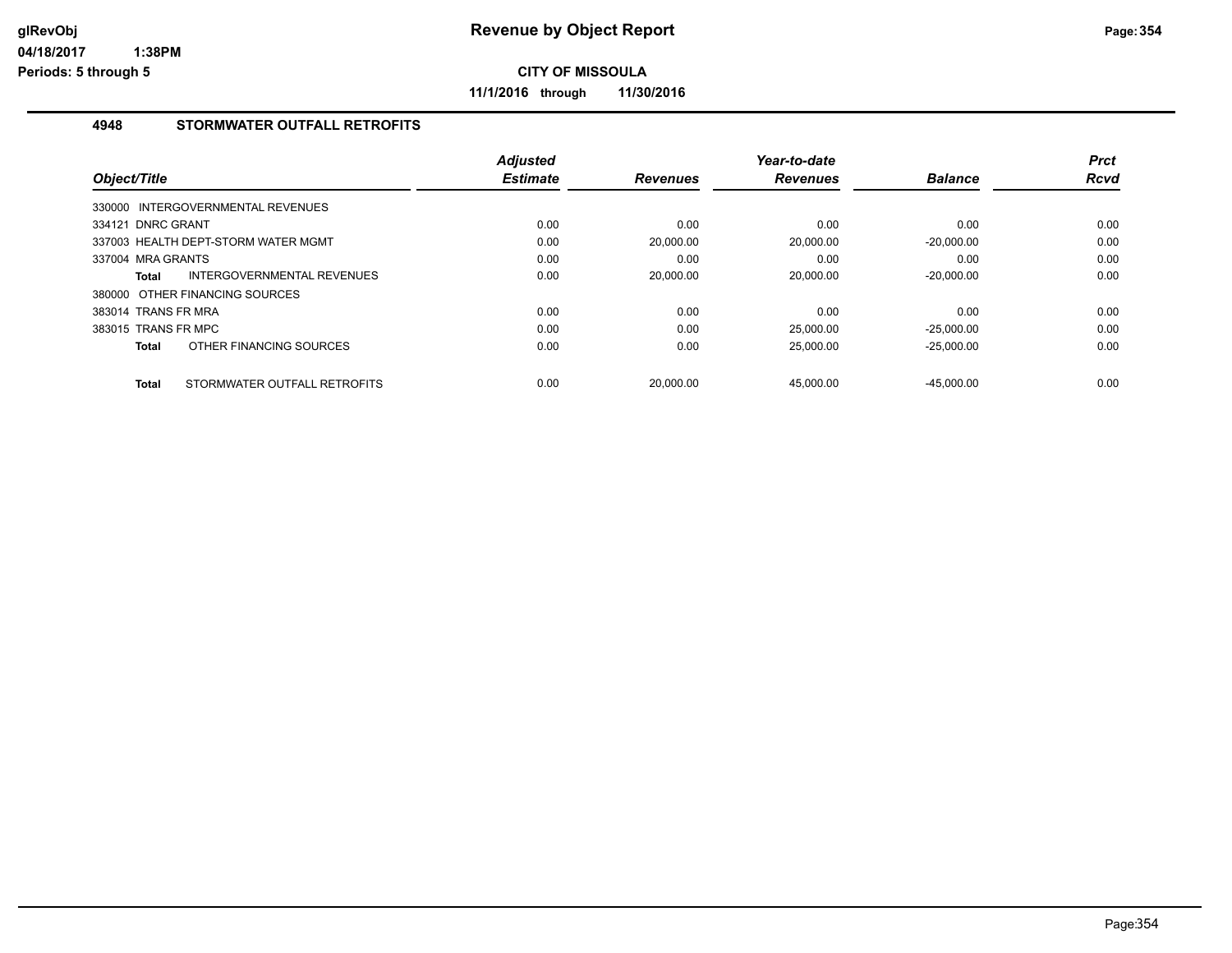**11/1/2016 through 11/30/2016**

**4949 WAYFINDING PROJECT 4949 WAYFINDING PROJECT**

|                                            | <b>Adjusted</b> |                 | Year-to-date    |                | <b>Prct</b> |
|--------------------------------------------|-----------------|-----------------|-----------------|----------------|-------------|
| Object/Title                               | <b>Estimate</b> | <b>Revenues</b> | <b>Revenues</b> | <b>Balance</b> | <b>Rcvd</b> |
| 330000 INTERGOVERNMENTAL REVENUES          |                 |                 |                 |                |             |
| 334125 FWP GRANT                           | 0.00            | 0.00            | 0.00            | 0.00           | 0.00        |
| <b>INTERGOVERNMENTAL REVENUES</b><br>Total | 0.00            | 0.00            | 0.00            | 0.00           | 0.00        |
| 360000 MISCELLANEOUS REVENUES              |                 |                 |                 |                |             |
| 365000 DONATIONS                           | 0.00            | 0.00            | 0.00            | 0.00           | 0.00        |
| <b>MISCELLANEOUS REVENUES</b><br>Total     | 0.00            | 0.00            | 0.00            | 0.00           | 0.00        |
| 380000 OTHER FINANCING SOURCES             |                 |                 |                 |                |             |
| 383042 TRANSFERS FROM OTHER FUNDS          | 0.00            | 0.00            | 0.00            | 0.00           | 0.00        |
| OTHER FINANCING SOURCES<br><b>Total</b>    | 0.00            | 0.00            | 0.00            | 0.00           | 0.00        |
|                                            |                 |                 |                 |                |             |
| <b>WAYFINDING PROJECT</b><br><b>Total</b>  | 0.00            | 0.00            | 0.00            | 0.00           | 0.00        |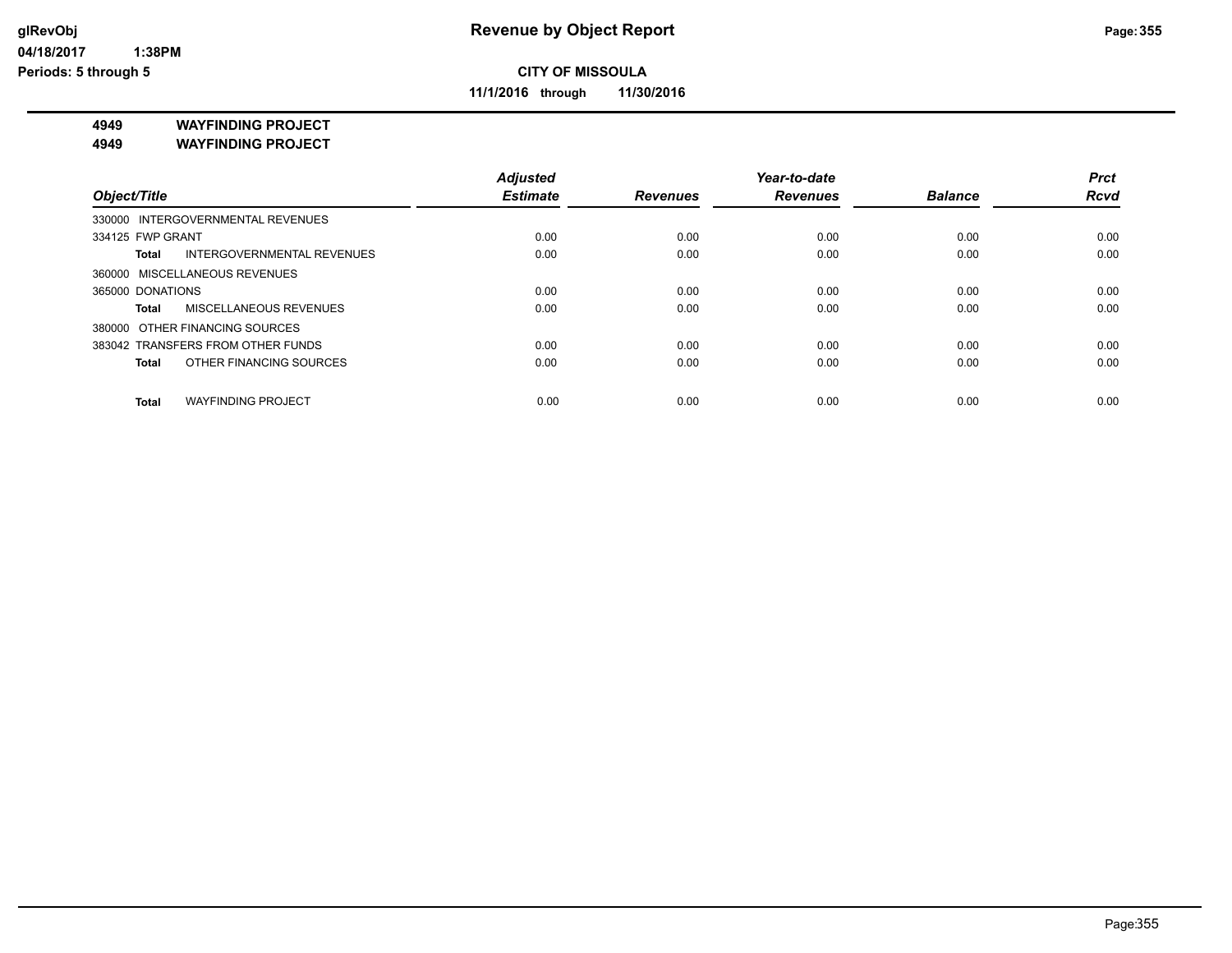**11/1/2016 through 11/30/2016**

#### **4949 WAYFINDING PROJECT**

| Object/Title                              | Adjusted<br><b>Estimate</b> | <b>Revenues</b> | Year-to-date<br><b>Revenues</b> | <b>Balance</b> | <b>Prct</b><br><b>Rcvd</b> |
|-------------------------------------------|-----------------------------|-----------------|---------------------------------|----------------|----------------------------|
| 330000 INTERGOVERNMENTAL REVENUES         |                             |                 |                                 |                |                            |
| 334125 FWP GRANT                          | 0.00                        | 0.00            | 0.00                            | 0.00           | 0.00                       |
| INTERGOVERNMENTAL REVENUES<br>Total       | 0.00                        | 0.00            | 0.00                            | 0.00           | 0.00                       |
| 360000 MISCELLANEOUS REVENUES             |                             |                 |                                 |                |                            |
| 365000 DONATIONS                          | 0.00                        | 0.00            | 0.00                            | 0.00           | 0.00                       |
| <b>MISCELLANEOUS REVENUES</b><br>Total    | 0.00                        | 0.00            | 0.00                            | 0.00           | 0.00                       |
| 380000 OTHER FINANCING SOURCES            |                             |                 |                                 |                |                            |
| 383042 TRANSFERS FROM OTHER FUNDS         | 0.00                        | 0.00            | 0.00                            | 0.00           | 0.00                       |
| OTHER FINANCING SOURCES<br>Total          | 0.00                        | 0.00            | 0.00                            | 0.00           | 0.00                       |
| <b>WAYFINDING PROJECT</b><br><b>Total</b> | 0.00                        | 0.00            | 0.00                            | 0.00           | 0.00                       |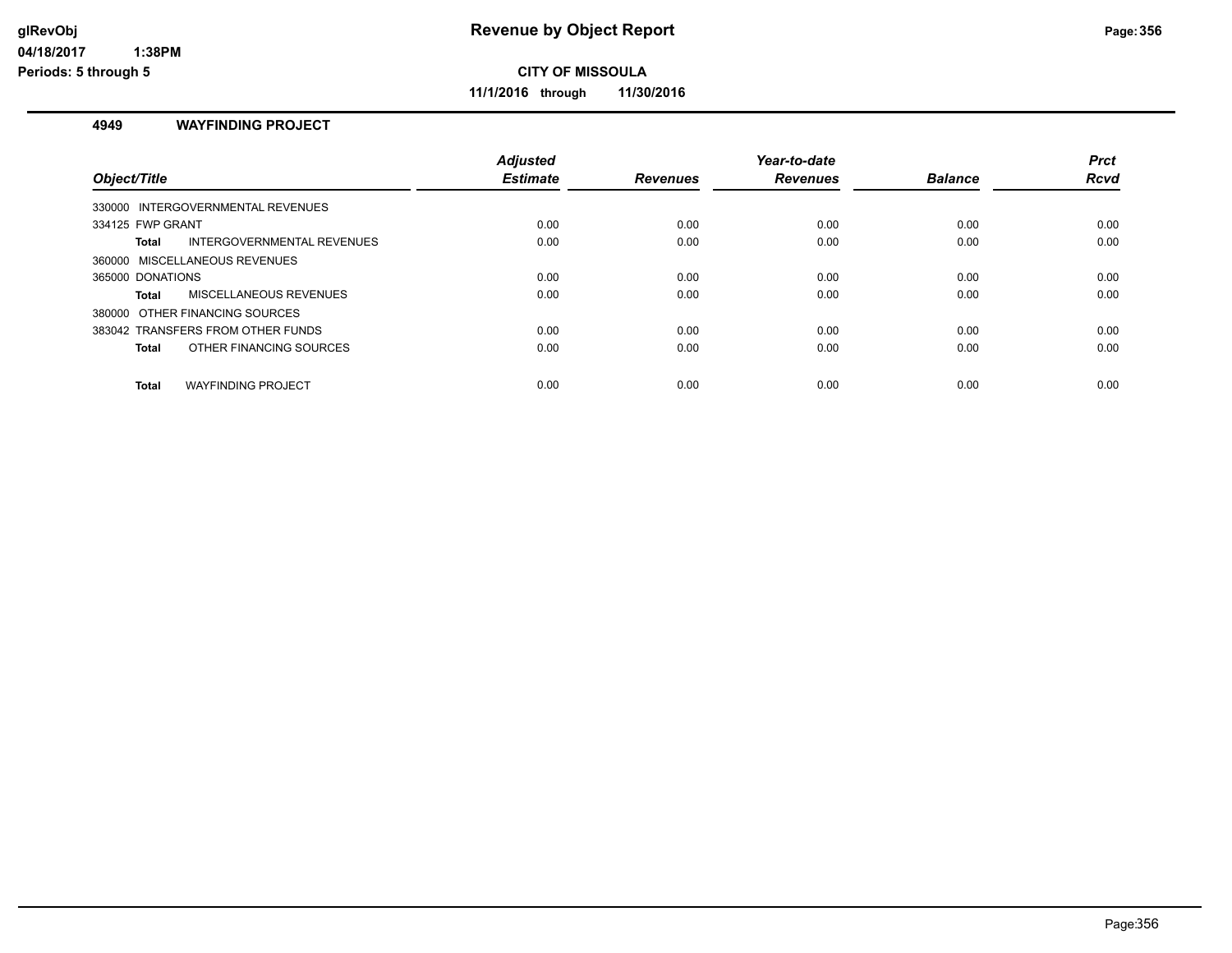**11/1/2016 through 11/30/2016**

**4990 ARRA ENHANCEMENTS 4990 ARRA ENHANCEMENTS**

| Object/Title                            | <b>Adjusted</b><br><b>Estimate</b> | <b>Revenues</b> | Year-to-date<br><b>Revenues</b> | <b>Balance</b> | <b>Prct</b><br><b>Rcvd</b> |
|-----------------------------------------|------------------------------------|-----------------|---------------------------------|----------------|----------------------------|
| 330000 INTERGOVERNMENTAL REVENUES       |                                    |                 |                                 |                |                            |
| 334990 ARRA FUNDING                     | 0.00                               | 0.00            | 0.00                            | 0.00           | 0.00                       |
| INTERGOVERNMENTAL REVENUES<br>Total     | 0.00                               | 0.00            | 0.00                            | 0.00           | 0.00                       |
| 370000 INVESTMENTS & ROYALTY EARNINGS   |                                    |                 |                                 |                |                            |
| 371010 INTEREST ON INVESTMENTS          | 0.00                               | 0.00            | 0.00                            | 0.00           | 0.00                       |
| INVESTMENTS & ROYALTY EARNINGS<br>Total | 0.00                               | 0.00            | 0.00                            | 0.00           | 0.00                       |
|                                         |                                    |                 |                                 |                |                            |
| <b>Total</b><br>ARRA ENHANCEMENTS       | 0.00                               | 0.00            | 0.00                            | 0.00           | 0.00                       |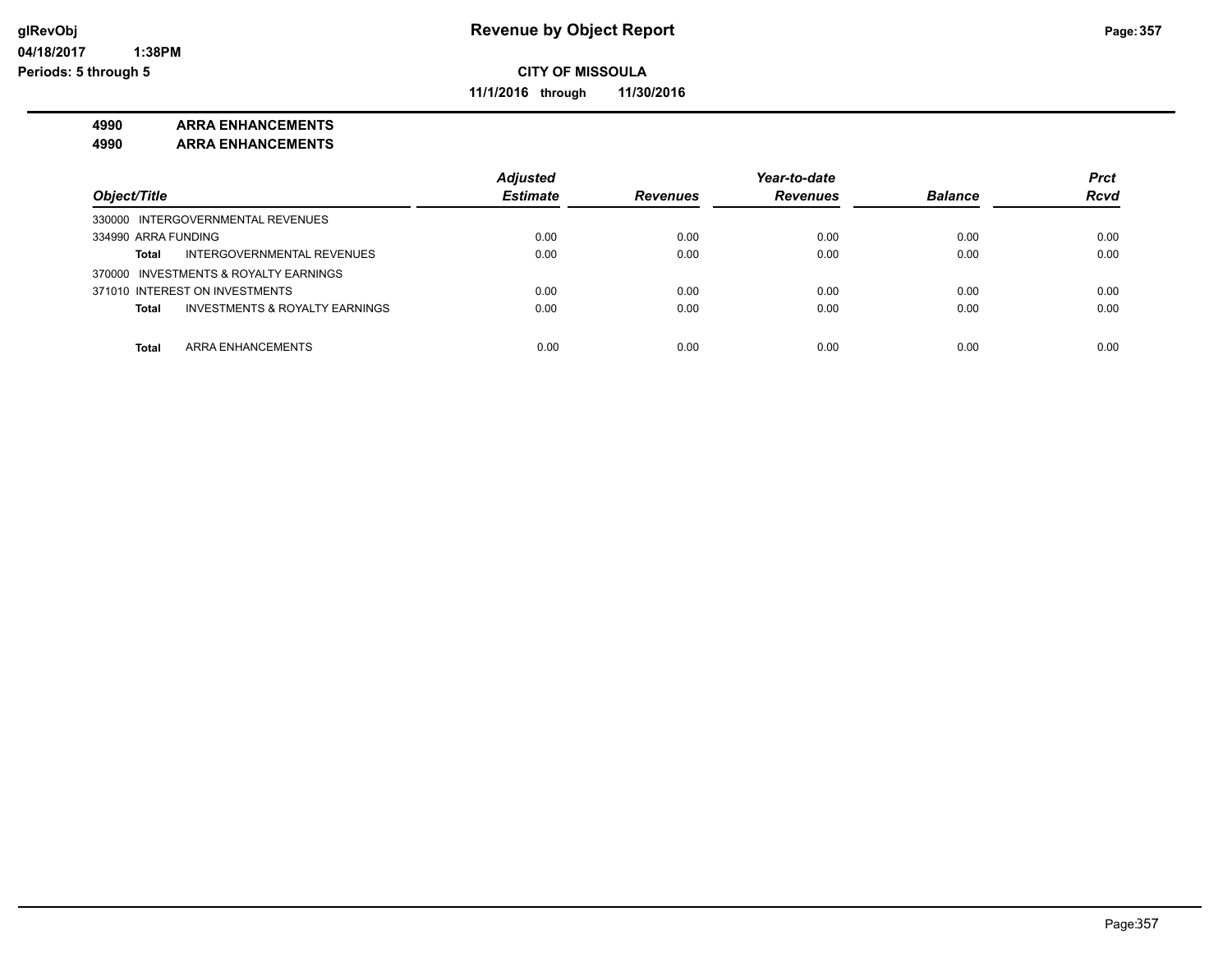**11/1/2016 through 11/30/2016**

#### **4990 ARRA ENHANCEMENTS**

| Object/Title                                       | <b>Adjusted</b><br><b>Estimate</b> | <b>Revenues</b> | Year-to-date<br><b>Revenues</b> | <b>Balance</b> | <b>Prct</b><br><b>Rcvd</b> |
|----------------------------------------------------|------------------------------------|-----------------|---------------------------------|----------------|----------------------------|
| 330000 INTERGOVERNMENTAL REVENUES                  |                                    |                 |                                 |                |                            |
| 334990 ARRA FUNDING                                | 0.00                               | 0.00            | 0.00                            | 0.00           | 0.00                       |
| INTERGOVERNMENTAL REVENUES<br>Total                | 0.00                               | 0.00            | 0.00                            | 0.00           | 0.00                       |
| 370000 INVESTMENTS & ROYALTY EARNINGS              |                                    |                 |                                 |                |                            |
| 371010 INTEREST ON INVESTMENTS                     | 0.00                               | 0.00            | 0.00                            | 0.00           | 0.00                       |
| <b>INVESTMENTS &amp; ROYALTY EARNINGS</b><br>Total | 0.00                               | 0.00            | 0.00                            | 0.00           | 0.00                       |
| Total<br>ARRA ENHANCEMENTS                         | 0.00                               | 0.00            | 0.00                            | 0.00           | 0.00                       |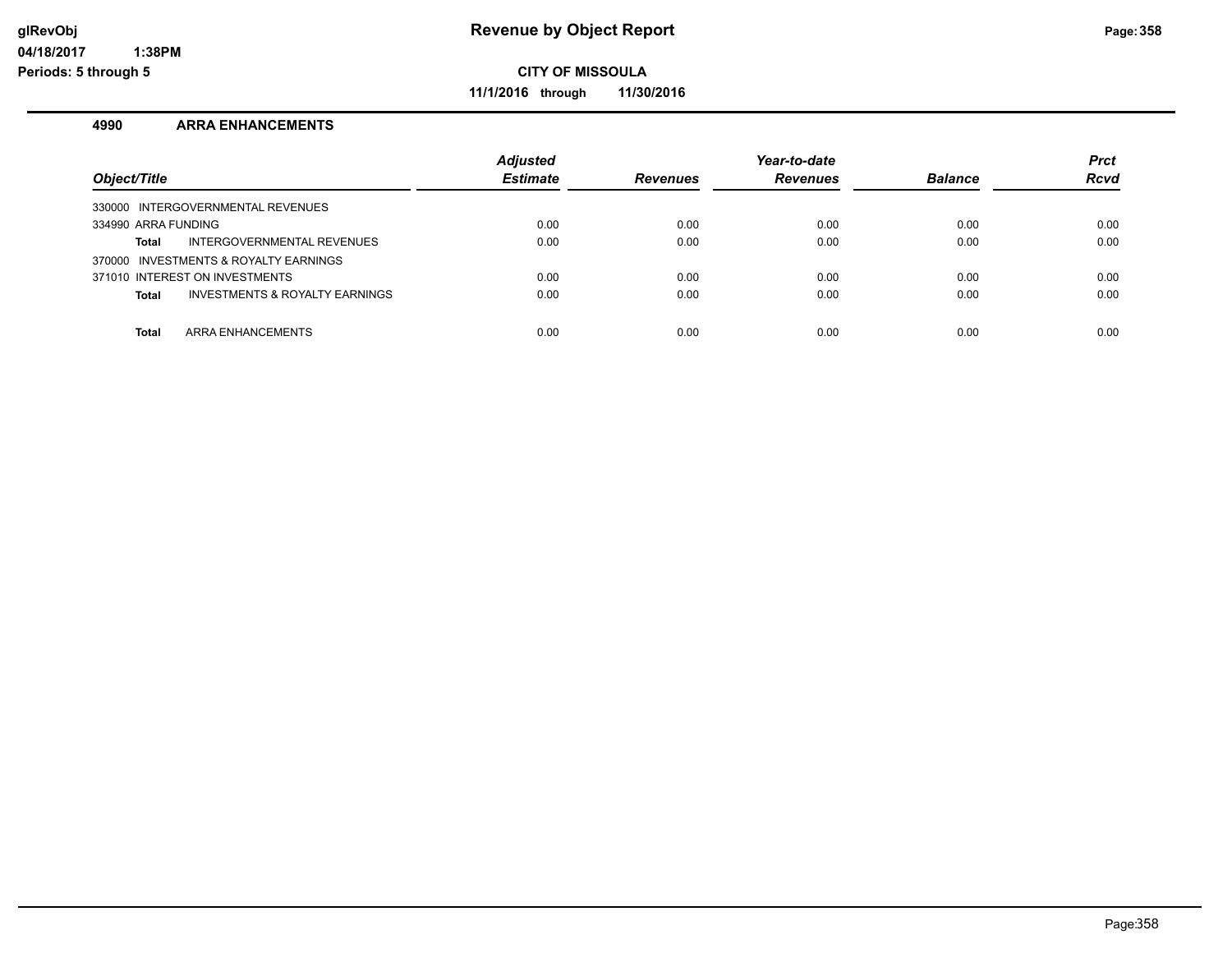**11/1/2016 through 11/30/2016**

## **4991 ARRA HB645**

**4991 ARRA HB645**

|                                                           | <b>Adjusted</b> |                 | Year-to-date    |                | <b>Prct</b> |
|-----------------------------------------------------------|-----------------|-----------------|-----------------|----------------|-------------|
| Object/Title                                              | <b>Estimate</b> | <b>Revenues</b> | <b>Revenues</b> | <b>Balance</b> | <b>Rcvd</b> |
| 330000 INTERGOVERNMENTAL REVENUES                         |                 |                 |                 |                |             |
| 334991 ARRA HB645 FUNDING                                 | 0.00            | 0.00            | 0.00            | 0.00           | 0.00        |
| 336023 STATE CONTRIB. - PERS                              | 0.00            | 0.00            | 0.00            | 0.00           | 0.00        |
| <b>INTERGOVERNMENTAL REVENUES</b><br>Total                | 0.00            | 0.00            | 0.00            | 0.00           | 0.00        |
| 340000 CHARGES FOR SERVICES                               |                 |                 |                 |                |             |
| 343005 NON-ARRA MOUNTAIN WATER CONTRACT                   | 0.00            | 0.00            | 0.00            | 0.00           | 0.00        |
| <b>CHARGES FOR SERVICES</b><br><b>Total</b>               | 0.00            | 0.00            | 0.00            | 0.00           | 0.00        |
| 360000 MISCELLANEOUS REVENUES                             |                 |                 |                 |                |             |
| 360000 MISCELLANEOUS REVENUES                             | 0.00            | 0.00            | 0.00            | 0.00           | 0.00        |
| MISCELLANEOUS REVENUES<br><b>Total</b>                    | 0.00            | 0.00            | 0.00            | 0.00           | 0.00        |
| 370000 INVESTMENTS & ROYALTY EARNINGS                     |                 |                 |                 |                |             |
| 371010 INTEREST ON INVESTMENTS                            | 0.00            | 0.00            | 0.00            | 0.00           | 0.00        |
| <b>INVESTMENTS &amp; ROYALTY EARNINGS</b><br><b>Total</b> | 0.00            | 0.00            | 0.00            | 0.00           | 0.00        |
|                                                           |                 |                 |                 |                |             |
| ARRA HB645<br><b>Total</b>                                | 0.00            | 0.00            | 0.00            | 0.00           | 0.00        |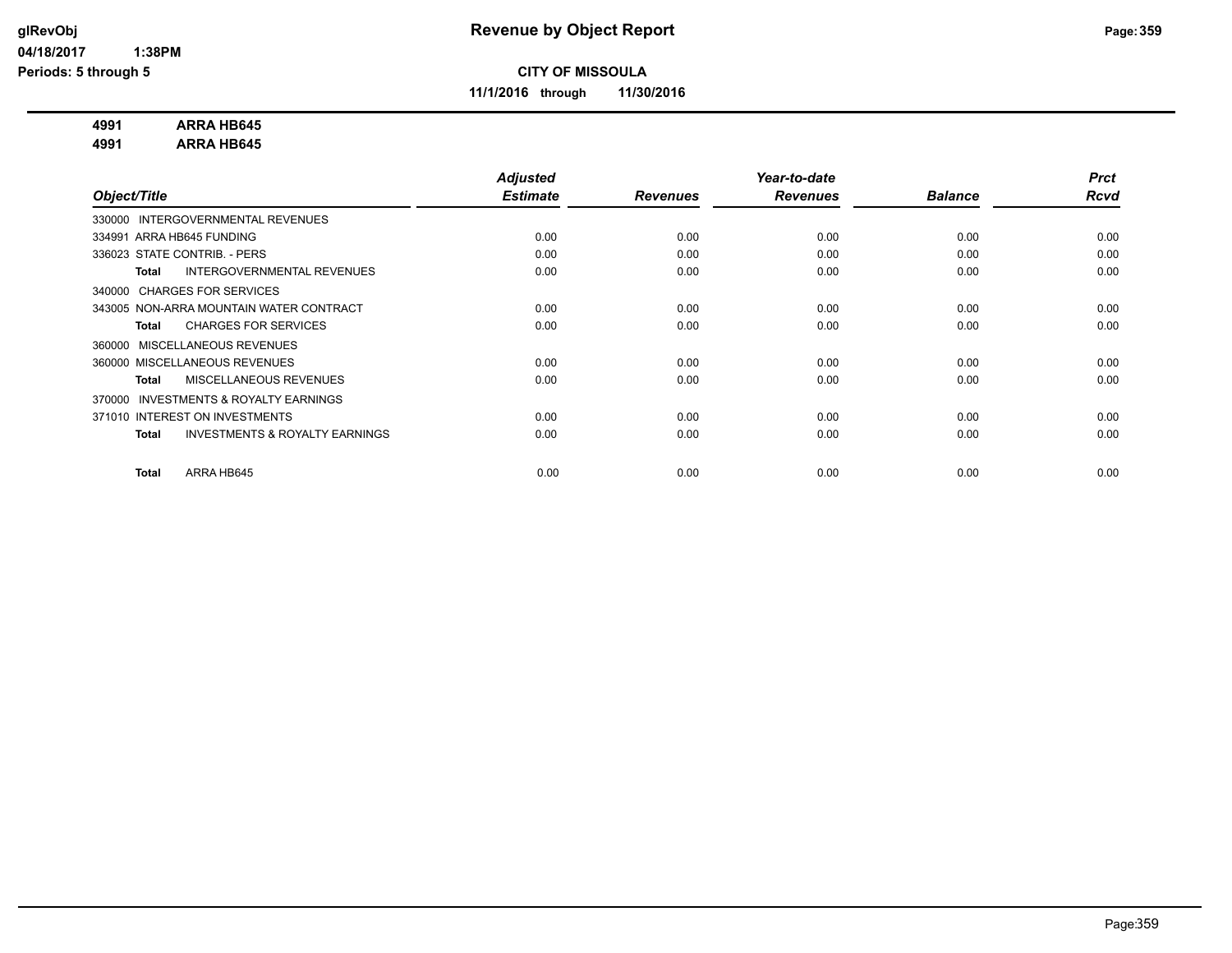**11/1/2016 through 11/30/2016**

#### **4991 ARRA HB645**

| Object/Title                                        | <b>Adjusted</b><br><b>Estimate</b> | <b>Revenues</b> | Year-to-date<br><b>Revenues</b> | <b>Balance</b> | <b>Prct</b><br><b>Rcvd</b> |
|-----------------------------------------------------|------------------------------------|-----------------|---------------------------------|----------------|----------------------------|
|                                                     |                                    |                 |                                 |                |                            |
| 330000 INTERGOVERNMENTAL REVENUES                   |                                    |                 |                                 |                |                            |
| 334991 ARRA HB645 FUNDING                           | 0.00                               | 0.00            | 0.00                            | 0.00           | 0.00                       |
| 336023 STATE CONTRIB. - PERS                        | 0.00                               | 0.00            | 0.00                            | 0.00           | 0.00                       |
| <b>INTERGOVERNMENTAL REVENUES</b><br>Total          | 0.00                               | 0.00            | 0.00                            | 0.00           | 0.00                       |
| 340000 CHARGES FOR SERVICES                         |                                    |                 |                                 |                |                            |
| 343005 NON-ARRA MOUNTAIN WATER CONTRACT             | 0.00                               | 0.00            | 0.00                            | 0.00           | 0.00                       |
| <b>CHARGES FOR SERVICES</b><br>Total                | 0.00                               | 0.00            | 0.00                            | 0.00           | 0.00                       |
| 360000 MISCELLANEOUS REVENUES                       |                                    |                 |                                 |                |                            |
| 360000 MISCELLANEOUS REVENUES                       | 0.00                               | 0.00            | 0.00                            | 0.00           | 0.00                       |
| <b>MISCELLANEOUS REVENUES</b><br>Total              | 0.00                               | 0.00            | 0.00                            | 0.00           | 0.00                       |
| <b>INVESTMENTS &amp; ROYALTY EARNINGS</b><br>370000 |                                    |                 |                                 |                |                            |
| 371010 INTEREST ON INVESTMENTS                      | 0.00                               | 0.00            | 0.00                            | 0.00           | 0.00                       |
| <b>INVESTMENTS &amp; ROYALTY EARNINGS</b><br>Total  | 0.00                               | 0.00            | 0.00                            | 0.00           | 0.00                       |
|                                                     |                                    |                 |                                 |                |                            |
| ARRA HB645<br><b>Total</b>                          | 0.00                               | 0.00            | 0.00                            | 0.00           | 0.00                       |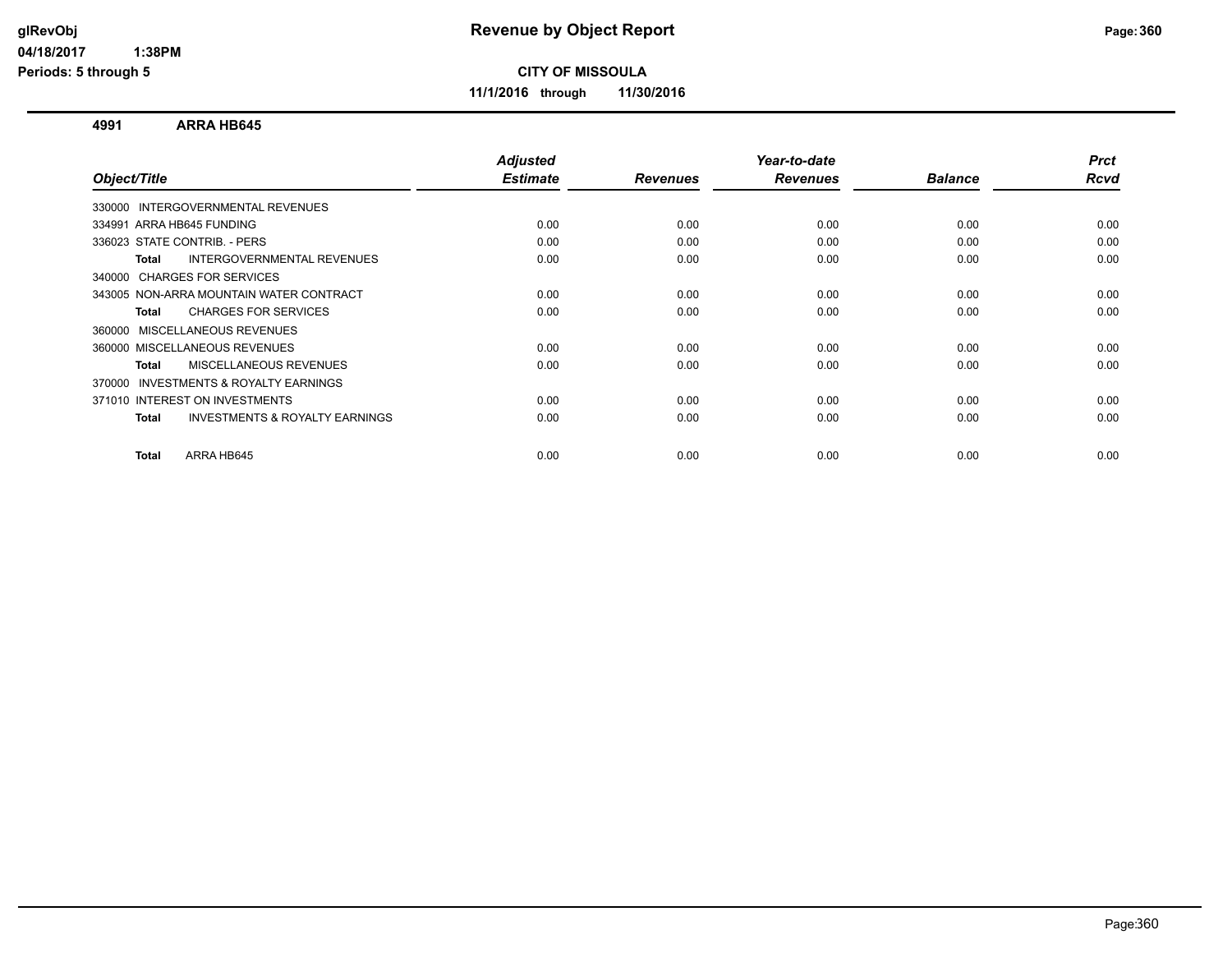**11/1/2016 through 11/30/2016**

**4992 WFL MILLER CREEK ROAD**

**4992 WFL MILLER CREEK ROAD**

|                                         | <b>Adiusted</b> |                 | Year-to-date    |                | <b>Prct</b> |
|-----------------------------------------|-----------------|-----------------|-----------------|----------------|-------------|
| Object/Title                            | <b>Estimate</b> | <b>Revenues</b> | <b>Revenues</b> | <b>Balance</b> | <b>Rcvd</b> |
| 330000 INTERGOVERNMENTAL REVENUES       |                 |                 |                 |                |             |
| 334990 ARRA FUNDING                     | 0.00            | 0.00            | 0.00            | 0.00           | 0.00        |
| INTERGOVERNMENTAL REVENUES<br>Total     | 0.00            | 0.00            | 0.00            | 0.00           | 0.00        |
| 370000 INVESTMENTS & ROYALTY EARNINGS   |                 |                 |                 |                |             |
| 371010 INTEREST ON INVESTMENTS          | 0.00            | 0.00            | 0.00            | 0.00           | 0.00        |
| INVESTMENTS & ROYALTY EARNINGS<br>Total | 0.00            | 0.00            | 0.00            | 0.00           | 0.00        |
|                                         |                 |                 |                 |                |             |
| <b>Total</b><br>WFL MILLER CREEK ROAD   | 0.00            | 0.00            | 0.00            | 0.00           | 0.00        |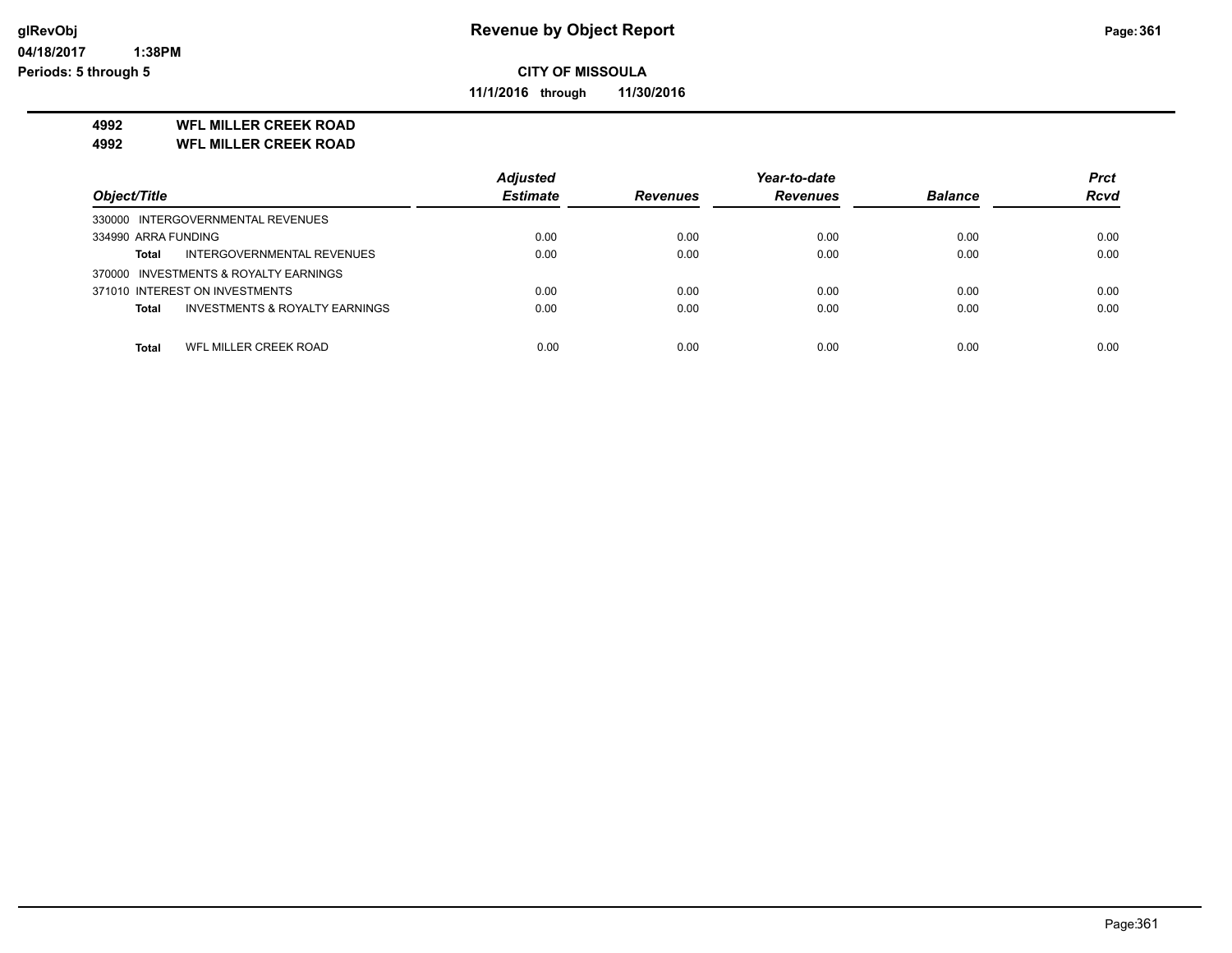**11/1/2016 through 11/30/2016**

#### **4992 WFL MILLER CREEK ROAD**

|                                                | <b>Adjusted</b> |                 | Year-to-date    |                |             |
|------------------------------------------------|-----------------|-----------------|-----------------|----------------|-------------|
| Object/Title                                   | <b>Estimate</b> | <b>Revenues</b> | <b>Revenues</b> | <b>Balance</b> | <b>Rcvd</b> |
| 330000 INTERGOVERNMENTAL REVENUES              |                 |                 |                 |                |             |
| 334990 ARRA FUNDING                            | 0.00            | 0.00            | 0.00            | 0.00           | 0.00        |
| INTERGOVERNMENTAL REVENUES<br>Total            | 0.00            | 0.00            | 0.00            | 0.00           | 0.00        |
| 370000 INVESTMENTS & ROYALTY EARNINGS          |                 |                 |                 |                |             |
| 371010 INTEREST ON INVESTMENTS                 | 0.00            | 0.00            | 0.00            | 0.00           | 0.00        |
| INVESTMENTS & ROYALTY EARNINGS<br><b>Total</b> | 0.00            | 0.00            | 0.00            | 0.00           | 0.00        |
| WFL MILLER CREEK ROAD<br>Total                 | 0.00            | 0.00            | 0.00            | 0.00           | 0.00        |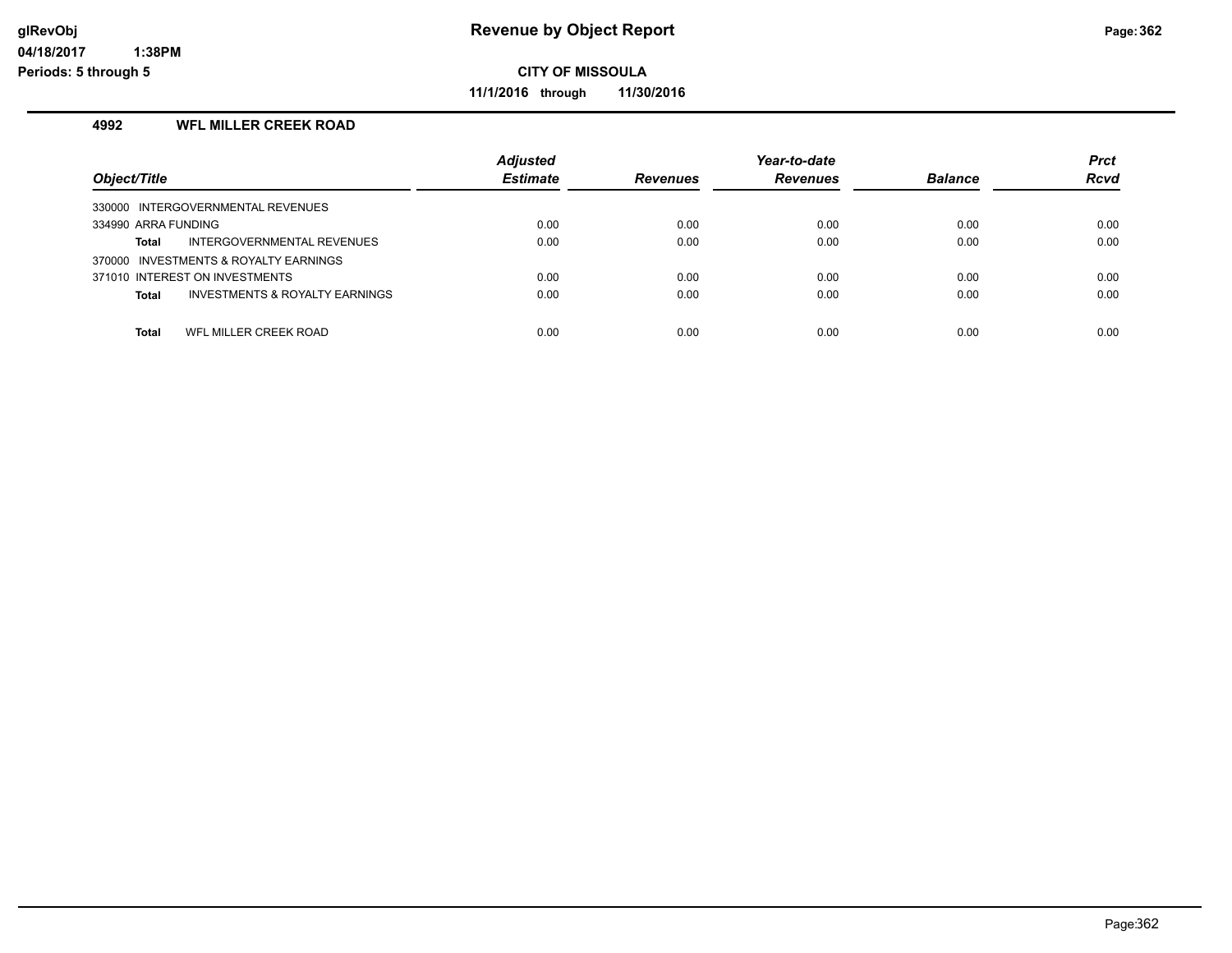**11/1/2016 through 11/30/2016**

**4993 WESTERN FEDERAL LANDS 4993 WESTERN FEDERAL LANDS**

|                                                    | <b>Adjusted</b> |                 | Year-to-date    |                | <b>Prct</b> |
|----------------------------------------------------|-----------------|-----------------|-----------------|----------------|-------------|
| Object/Title                                       | <b>Estimate</b> | <b>Revenues</b> | <b>Revenues</b> | <b>Balance</b> | <b>Rcvd</b> |
| 330000 INTERGOVERNMENTAL REVENUES                  |                 |                 |                 |                |             |
| 331005 WESTERN FEDERAL LANDS GRANT                 | 0.00            | 0.00            | 0.00            | 0.00           | 0.00        |
| 334125 FWP GRANT                                   | 0.00            | 0.00            | 0.00            | 0.00           | 0.00        |
| INTERGOVERNMENTAL REVENUES<br>Total                | 0.00            | 0.00            | 0.00            | 0.00           | 0.00        |
| 360000 MISCELLANEOUS REVENUES                      |                 |                 |                 |                |             |
| 365010 FRIENDS OF MISSOULA PARKS DONATION          | 0.00            | 0.00            | 0.00            | 0.00           | 0.00        |
| MISCELLANEOUS REVENUES<br>Total                    | 0.00            | 0.00            | 0.00            | 0.00           | 0.00        |
| 370000 INVESTMENTS & ROYALTY EARNINGS              |                 |                 |                 |                |             |
| 371010 INTEREST ON INVESTMENTS                     | 0.00            | 0.00            | 0.00            | 0.00           | 0.00        |
| <b>INVESTMENTS &amp; ROYALTY EARNINGS</b><br>Total | 0.00            | 0.00            | 0.00            | 0.00           | 0.00        |
| <b>WESTERN FEDERAL LANDS</b><br><b>Total</b>       | 0.00            | 0.00            | 0.00            | 0.00           | 0.00        |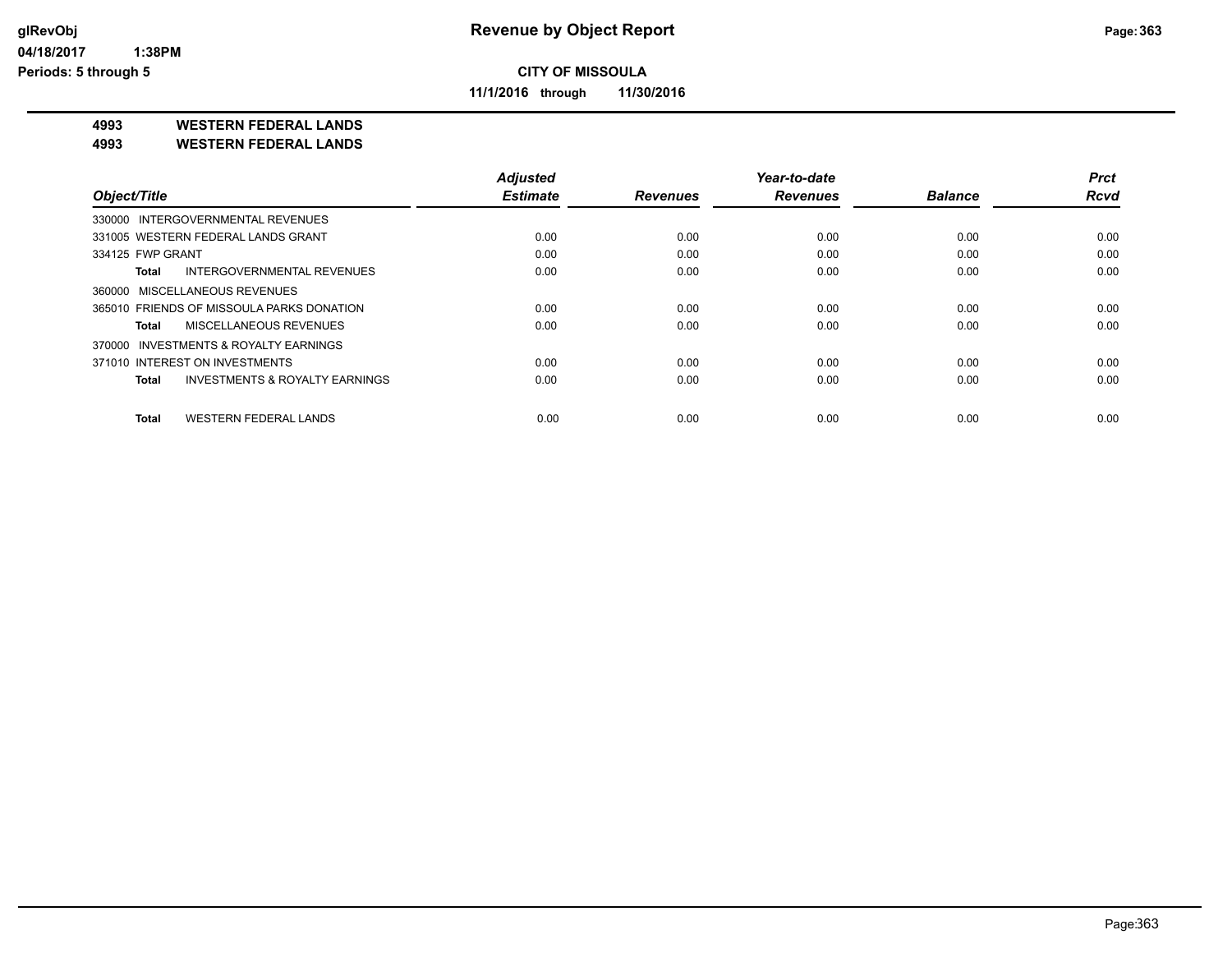**11/1/2016 through 11/30/2016**

#### **4993 WESTERN FEDERAL LANDS**

|                                                    | <b>Adjusted</b> |                 | Year-to-date    |                | <b>Prct</b> |
|----------------------------------------------------|-----------------|-----------------|-----------------|----------------|-------------|
| Object/Title                                       | <b>Estimate</b> | <b>Revenues</b> | <b>Revenues</b> | <b>Balance</b> | <b>Rcvd</b> |
| 330000 INTERGOVERNMENTAL REVENUES                  |                 |                 |                 |                |             |
| 331005 WESTERN FEDERAL LANDS GRANT                 | 0.00            | 0.00            | 0.00            | 0.00           | 0.00        |
| 334125 FWP GRANT                                   | 0.00            | 0.00            | 0.00            | 0.00           | 0.00        |
| INTERGOVERNMENTAL REVENUES<br>Total                | 0.00            | 0.00            | 0.00            | 0.00           | 0.00        |
| 360000 MISCELLANEOUS REVENUES                      |                 |                 |                 |                |             |
| 365010 FRIENDS OF MISSOULA PARKS DONATION          | 0.00            | 0.00            | 0.00            | 0.00           | 0.00        |
| MISCELLANEOUS REVENUES<br>Total                    | 0.00            | 0.00            | 0.00            | 0.00           | 0.00        |
| 370000 INVESTMENTS & ROYALTY EARNINGS              |                 |                 |                 |                |             |
| 371010 INTEREST ON INVESTMENTS                     | 0.00            | 0.00            | 0.00            | 0.00           | 0.00        |
| <b>INVESTMENTS &amp; ROYALTY EARNINGS</b><br>Total | 0.00            | 0.00            | 0.00            | 0.00           | 0.00        |
| <b>WESTERN FEDERAL LANDS</b><br><b>Total</b>       | 0.00            | 0.00            | 0.00            | 0.00           | 0.00        |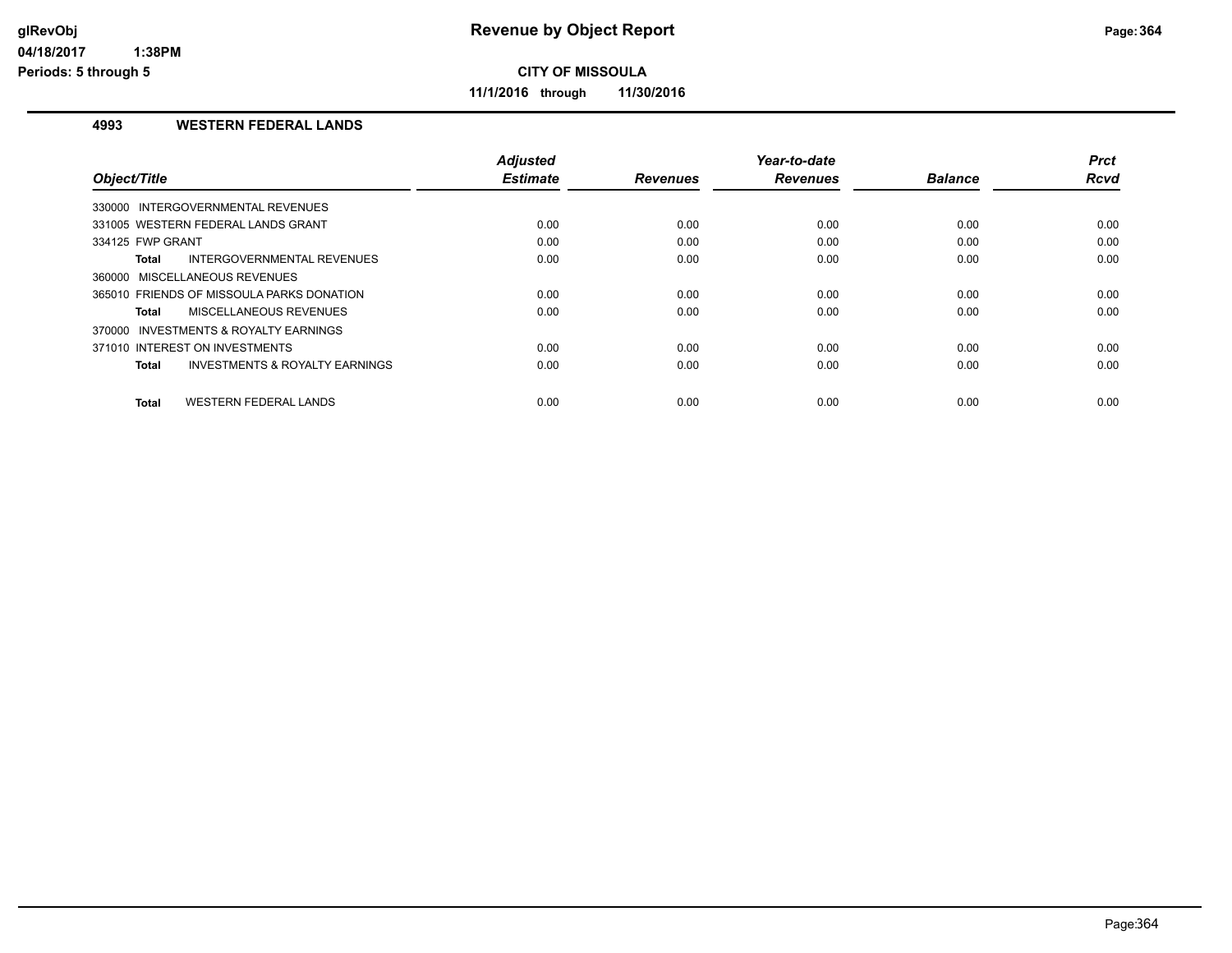**11/1/2016 through 11/30/2016**

**5020 CIVIC STADIUM 5020 CIVIC STADIUM**

|                                                           | <b>Adjusted</b> |                 | Year-to-date    |                | <b>Prct</b> |
|-----------------------------------------------------------|-----------------|-----------------|-----------------|----------------|-------------|
| Object/Title                                              | <b>Estimate</b> | <b>Revenues</b> | <b>Revenues</b> | <b>Balance</b> | <b>Rcvd</b> |
| <b>INTERGOVERNMENTAL REVENUES</b><br>330000               |                 |                 |                 |                |             |
| 336023 STATE CONTRIB. - PERS                              | 0.00            | 0.00            | 0.00            | 0.00           | 0.00        |
| INTERGOVERNMENTAL REVENUES<br><b>Total</b>                | 0.00            | 0.00            | 0.00            | 0.00           | 0.00        |
| MISCELLANEOUS REVENUES<br>360000                          |                 |                 |                 |                |             |
| 360010 MISCELLANEOUS                                      | 0.00            | 0.00            | 0.00            | 0.00           | 0.00        |
| 361010 RENTAL REVENUE                                     | 120,000.00      | 0.00            | 0.00            | 120,000.00     | 0.00        |
| 362003 US BANK FEE REIMBURSEMENT                          | 0.00            | 0.00            | 0.00            | 0.00           | 0.00        |
| 365030 DONATIONS STADIUM R&D                              | 0.00            | 0.00            | 0.00            | 0.00           | 0.00        |
| <b>MISCELLANEOUS REVENUES</b><br><b>Total</b>             | 120,000.00      | 0.00            | 0.00            | 120,000.00     | 0.00        |
| <b>INVESTMENTS &amp; ROYALTY EARNINGS</b><br>370000       |                 |                 |                 |                |             |
| 371010 INTEREST ON INVESTMENTS                            | 0.00            | 0.00            | 0.00            | 0.00           | 0.00        |
| <b>INVESTMENTS &amp; ROYALTY EARNINGS</b><br><b>Total</b> | 0.00            | 0.00            | 0.00            | 0.00           | 0.00        |
| OTHER FINANCING SOURCES<br>380000                         |                 |                 |                 |                |             |
| 383000 OPERATING TRANSFERS                                | 0.00            | 0.00            | 0.00            | 0.00           | 0.00        |
| 383400 CAPITAL CONTRIBUTION                               | 0.00            | 0.00            | 0.00            | 0.00           | 0.00        |
| OTHER FINANCING SOURCES<br><b>Total</b>                   | 0.00            | 0.00            | 0.00            | 0.00           | 0.00        |
| <b>CIVIC STADIUM</b><br><b>Total</b>                      | 120,000.00      | 0.00            | 0.00            | 120,000.00     | 0.00        |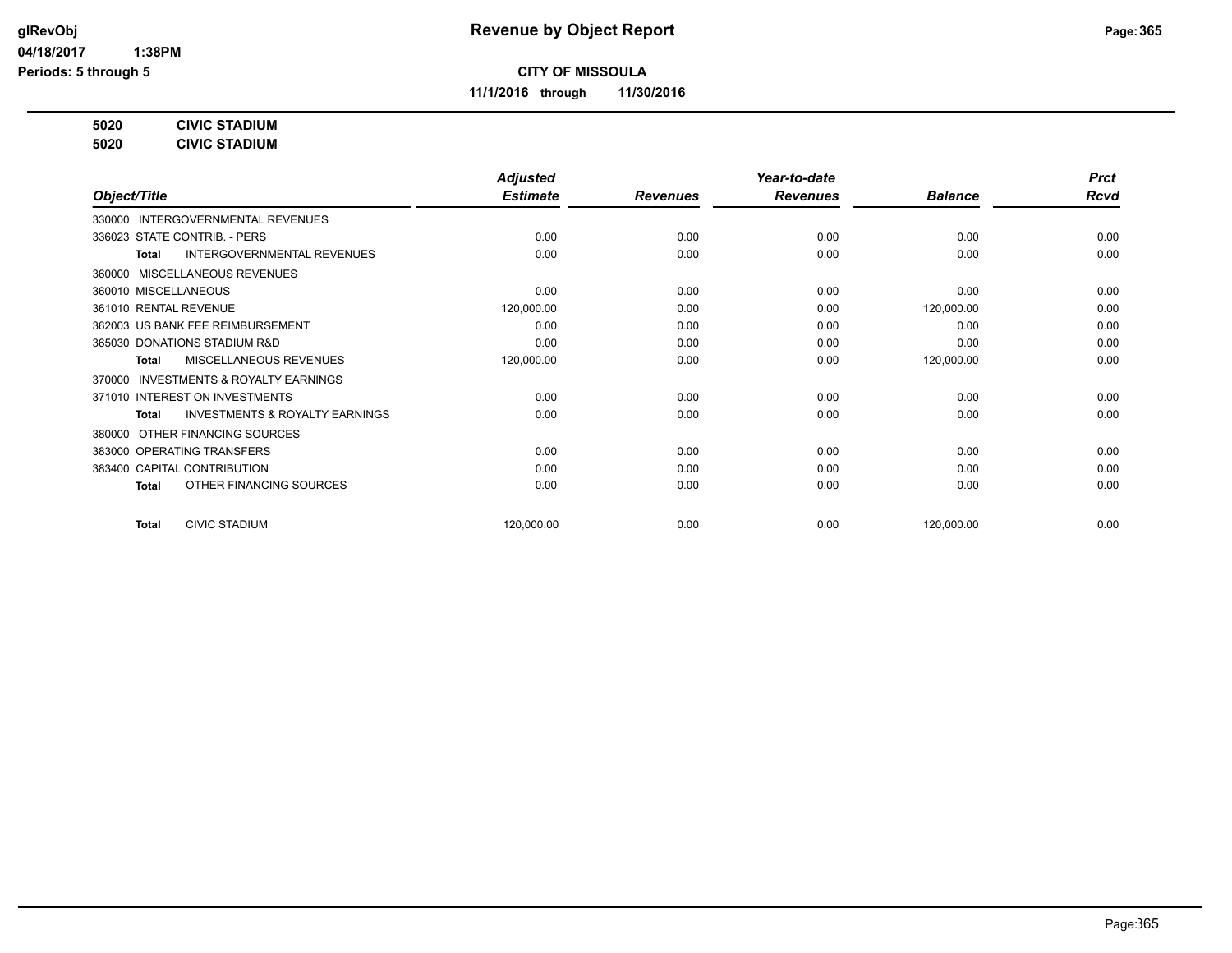**11/1/2016 through 11/30/2016**

#### **5020 CIVIC STADIUM**

|                                                     | <b>Adjusted</b> |                 | Year-to-date    |                | <b>Prct</b> |
|-----------------------------------------------------|-----------------|-----------------|-----------------|----------------|-------------|
| Object/Title                                        | <b>Estimate</b> | <b>Revenues</b> | <b>Revenues</b> | <b>Balance</b> | <b>Rcvd</b> |
| INTERGOVERNMENTAL REVENUES<br>330000                |                 |                 |                 |                |             |
| 336023 STATE CONTRIB. - PERS                        | 0.00            | 0.00            | 0.00            | 0.00           | 0.00        |
| <b>INTERGOVERNMENTAL REVENUES</b><br><b>Total</b>   | 0.00            | 0.00            | 0.00            | 0.00           | 0.00        |
| 360000 MISCELLANEOUS REVENUES                       |                 |                 |                 |                |             |
| 360010 MISCELLANEOUS                                | 0.00            | 0.00            | 0.00            | 0.00           | 0.00        |
| 361010 RENTAL REVENUE                               | 120,000.00      | 0.00            | 0.00            | 120,000.00     | 0.00        |
| 362003 US BANK FEE REIMBURSEMENT                    | 0.00            | 0.00            | 0.00            | 0.00           | 0.00        |
| 365030 DONATIONS STADIUM R&D                        | 0.00            | 0.00            | 0.00            | 0.00           | 0.00        |
| <b>MISCELLANEOUS REVENUES</b><br>Total              | 120,000.00      | 0.00            | 0.00            | 120,000.00     | 0.00        |
| <b>INVESTMENTS &amp; ROYALTY EARNINGS</b><br>370000 |                 |                 |                 |                |             |
| 371010 INTEREST ON INVESTMENTS                      | 0.00            | 0.00            | 0.00            | 0.00           | 0.00        |
| <b>INVESTMENTS &amp; ROYALTY EARNINGS</b><br>Total  | 0.00            | 0.00            | 0.00            | 0.00           | 0.00        |
| OTHER FINANCING SOURCES<br>380000                   |                 |                 |                 |                |             |
| 383000 OPERATING TRANSFERS                          | 0.00            | 0.00            | 0.00            | 0.00           | 0.00        |
| 383400 CAPITAL CONTRIBUTION                         | 0.00            | 0.00            | 0.00            | 0.00           | 0.00        |
| OTHER FINANCING SOURCES<br><b>Total</b>             | 0.00            | 0.00            | 0.00            | 0.00           | 0.00        |
| <b>CIVIC STADIUM</b><br><b>Total</b>                | 120,000.00      | 0.00            | 0.00            | 120,000.00     | 0.00        |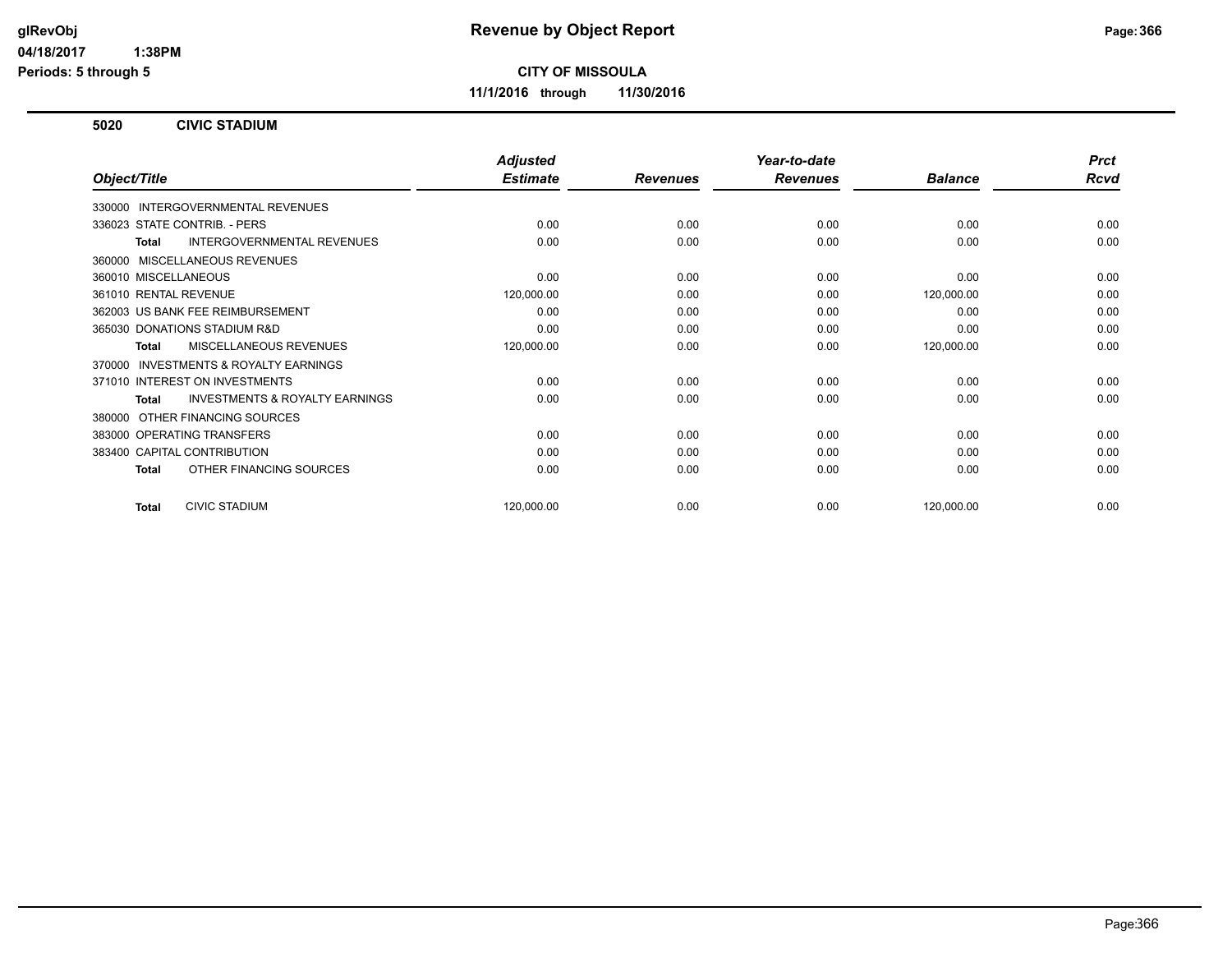### **CITY OF MISSOULA 11/1/2016 through 11/30/2016**

**5210 WATER**

**5210 WATER**

|                                            | <b>Adjusted</b> |                 | Year-to-date    |                | <b>Prct</b> |
|--------------------------------------------|-----------------|-----------------|-----------------|----------------|-------------|
| Object/Title                               | <b>Estimate</b> | <b>Revenues</b> | <b>Revenues</b> | <b>Balance</b> | <b>Rcvd</b> |
| 330000 INTERGOVERNMENTAL REVENUES          |                 |                 |                 |                |             |
| 336023 STATE CONTRIB. - PERS               | 0.00            | 0.24            | 1.78            | $-1.78$        | 0.00        |
| <b>INTERGOVERNMENTAL REVENUES</b><br>Total | 0.00            | 0.24            | 1.78            | $-1.78$        | 0.00        |
| 340000 CHARGES FOR SERVICES                |                 |                 |                 |                |             |
| 343021 METERED WATER REVENUE               | 0.00            | 0.00            | 0.00            | 0.00           | 0.00        |
| <b>CHARGES FOR SERVICES</b><br>Total       | 0.00            | 0.00            | 0.00            | 0.00           | 0.00        |
| 370000 INVESTMENTS & ROYALTY EARNINGS      |                 |                 |                 |                |             |
| 371010 INTEREST ON INVESTMENTS             | 0.00            | 0.00            | 0.00            | 0.00           | 0.00        |
| INVESTMENTS & ROYALTY EARNINGS<br>Total    | 0.00            | 0.00            | 0.00            | 0.00           | 0.00        |
|                                            |                 |                 |                 |                |             |
| <b>WATER</b><br>Total                      | 0.00            | 0.24            | 1.78            | $-1.78$        | 0.00        |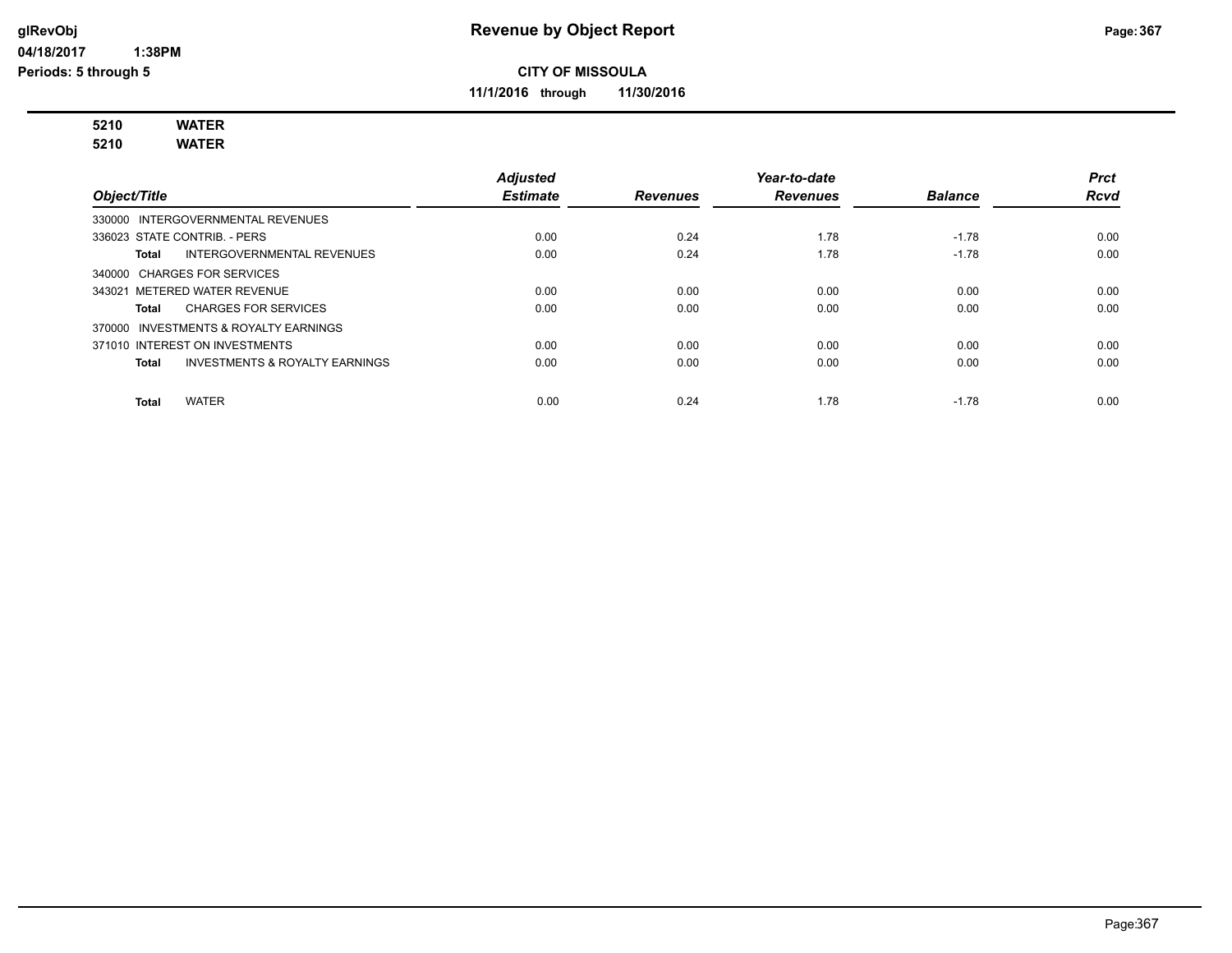**11/1/2016 through 11/30/2016**

#### **5210 WATER**

| Object/Title                            | Adjusted<br><b>Estimate</b> | <b>Revenues</b> | Year-to-date<br><b>Revenues</b> | <b>Balance</b> | <b>Prct</b><br><b>Rcvd</b> |
|-----------------------------------------|-----------------------------|-----------------|---------------------------------|----------------|----------------------------|
| 330000 INTERGOVERNMENTAL REVENUES       |                             |                 |                                 |                |                            |
| 336023 STATE CONTRIB. - PERS            | 0.00                        | 0.24            | 1.78                            | $-1.78$        | 0.00                       |
| INTERGOVERNMENTAL REVENUES<br>Total     | 0.00                        | 0.24            | 1.78                            | $-1.78$        | 0.00                       |
| 340000 CHARGES FOR SERVICES             |                             |                 |                                 |                |                            |
| 343021 METERED WATER REVENUE            | 0.00                        | 0.00            | 0.00                            | 0.00           | 0.00                       |
| <b>CHARGES FOR SERVICES</b><br>Total    | 0.00                        | 0.00            | 0.00                            | 0.00           | 0.00                       |
| 370000 INVESTMENTS & ROYALTY EARNINGS   |                             |                 |                                 |                |                            |
| 371010 INTEREST ON INVESTMENTS          | 0.00                        | 0.00            | 0.00                            | 0.00           | 0.00                       |
| INVESTMENTS & ROYALTY EARNINGS<br>Total | 0.00                        | 0.00            | 0.00                            | 0.00           | 0.00                       |
| <b>WATER</b><br><b>Total</b>            | 0.00                        | 0.24            | 1.78                            | $-1.78$        | 0.00                       |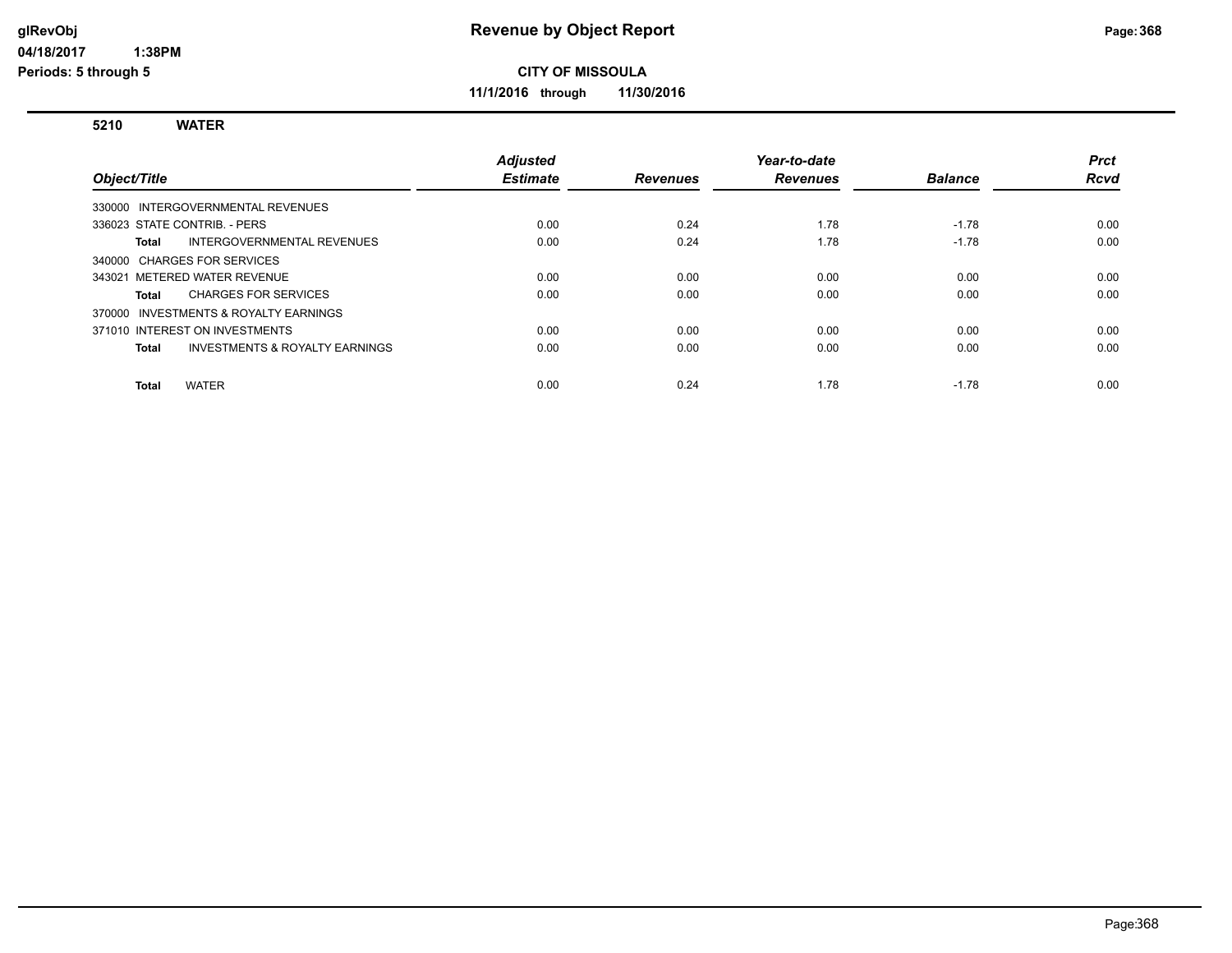**11/1/2016 through 11/30/2016**

#### **5211 WATER REVENUE COLLECTION & CLEARING 5211 WATER REVENUE COLLECTION & CLEARING**

|                                                    | <b>Adjusted</b> |                 | Year-to-date    |                | <b>Prct</b> |
|----------------------------------------------------|-----------------|-----------------|-----------------|----------------|-------------|
| Object/Title                                       | <b>Estimate</b> | <b>Revenues</b> | <b>Revenues</b> | <b>Balance</b> | <b>Rcvd</b> |
| 340000 CHARGES FOR SERVICES                        |                 |                 |                 |                |             |
| 343021 *** Title Not Found ***                     | 0.00            | 0.00            | 0.00            | 0.00           | 0.00        |
| <b>CHARGES FOR SERVICES</b><br>Total               | 0.00            | 0.00            | 0.00            | 0.00           | 0.00        |
| MISCELLANEOUS REVENUES<br>360000                   |                 |                 |                 |                |             |
| 360010 MISCELLANEOUS                               | 0.00            | 0.00            | 0.00            | 0.00           | 0.00        |
| <b>MISCELLANEOUS REVENUES</b><br>Total             | 0.00            | 0.00            | 0.00            | 0.00           | 0.00        |
| INVESTMENTS & ROYALTY EARNINGS<br>370000           |                 |                 |                 |                |             |
| 371010 INTEREST ON INVESTMENTS                     | 0.00            | 0.00            | 0.00            | 0.00           | 0.00        |
| 371020 GAIN/LOSS IN MARKET VALUE OF INVESTMENTS    | 0.00            | 0.00            | 0.00            | 0.00           | 0.00        |
| <b>INVESTMENTS &amp; ROYALTY EARNINGS</b><br>Total | 0.00            | 0.00            | 0.00            | 0.00           | 0.00        |
| WATER REVENUE COLLECTION & CLEARING<br>Total       | 0.00            | 0.00            | 0.00            | 0.00           | 0.00        |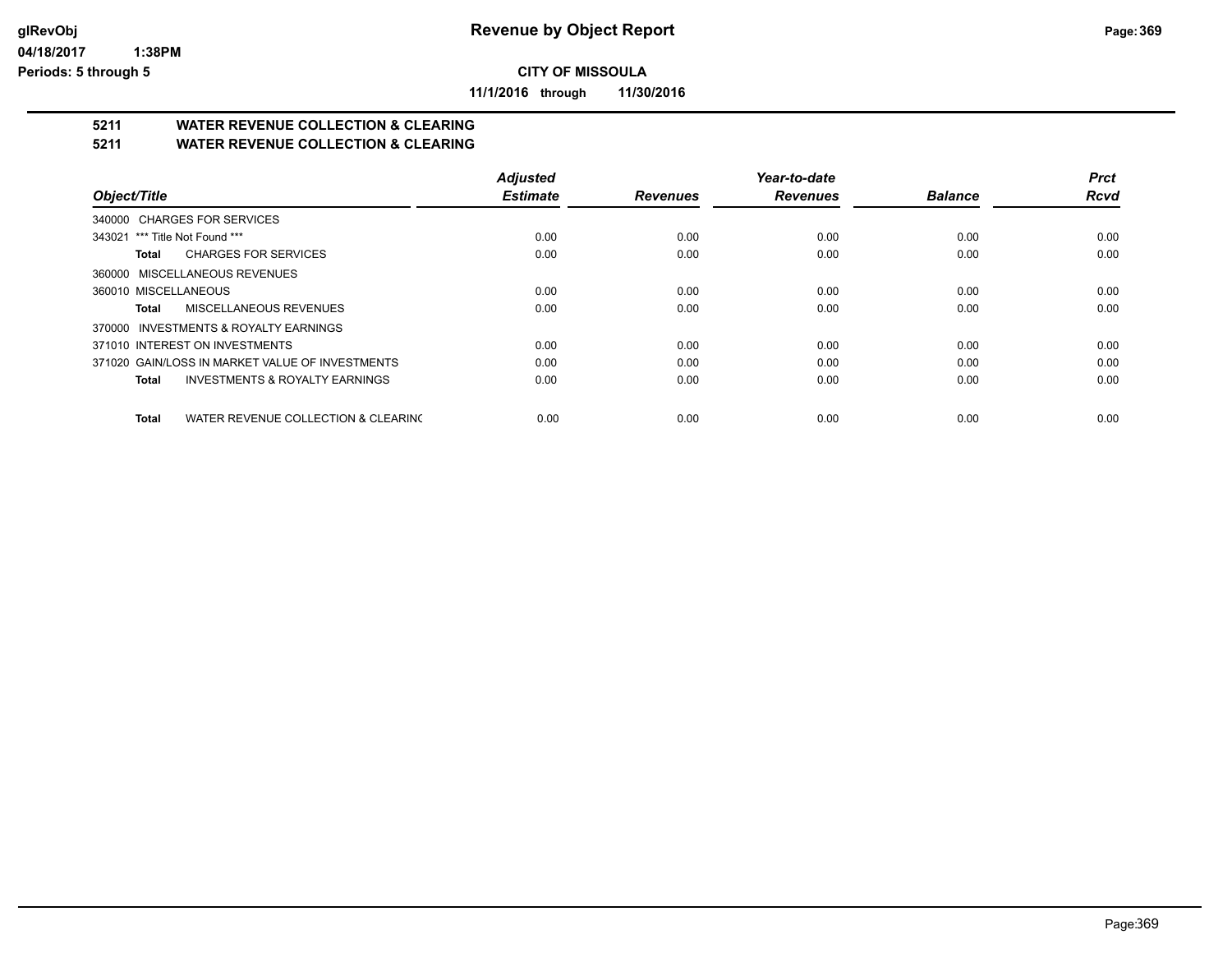**11/1/2016 through 11/30/2016**

#### **5211 WATER REVENUE COLLECTION & CLEARING**

|                                                     | <b>Adjusted</b> |                 | Year-to-date    |                | <b>Prct</b> |
|-----------------------------------------------------|-----------------|-----------------|-----------------|----------------|-------------|
| Object/Title                                        | <b>Estimate</b> | <b>Revenues</b> | <b>Revenues</b> | <b>Balance</b> | <b>Rcvd</b> |
| 340000 CHARGES FOR SERVICES                         |                 |                 |                 |                |             |
| 343021 *** Title Not Found ***                      | 0.00            | 0.00            | 0.00            | 0.00           | 0.00        |
| <b>CHARGES FOR SERVICES</b><br><b>Total</b>         | 0.00            | 0.00            | 0.00            | 0.00           | 0.00        |
| 360000 MISCELLANEOUS REVENUES                       |                 |                 |                 |                |             |
| 360010 MISCELLANEOUS                                | 0.00            | 0.00            | 0.00            | 0.00           | 0.00        |
| <b>MISCELLANEOUS REVENUES</b><br>Total              | 0.00            | 0.00            | 0.00            | 0.00           | 0.00        |
| 370000 INVESTMENTS & ROYALTY EARNINGS               |                 |                 |                 |                |             |
| 371010 INTEREST ON INVESTMENTS                      | 0.00            | 0.00            | 0.00            | 0.00           | 0.00        |
| 371020 GAIN/LOSS IN MARKET VALUE OF INVESTMENT      | 0.00            | 0.00            | 0.00            | 0.00           | 0.00        |
| <b>INVESTMENTS &amp; ROYALTY EARNINGS</b><br>Total  | 0.00            | 0.00            | 0.00            | 0.00           | 0.00        |
| WATER REVENUE COLLECTION & CLEARING<br><b>Total</b> | 0.00            | 0.00            | 0.00            | 0.00           | 0.00        |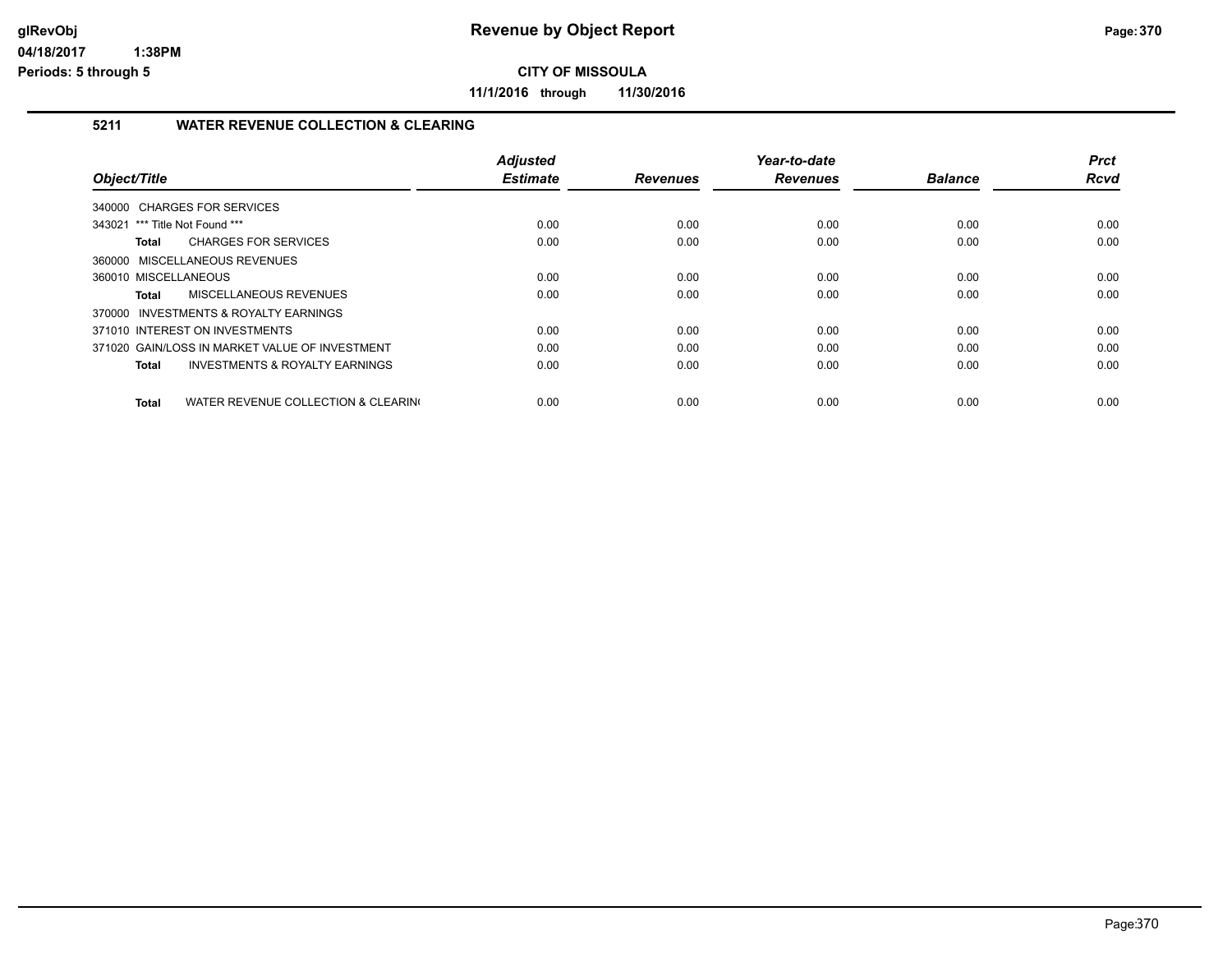**CITY OF MISSOULA 11/1/2016 through 11/30/2016**

**5215 WATER LOAN FUND**

**5215 WATER LOAN FUND**

|                                                    | <b>Adjusted</b> |                 | Year-to-date    |                | <b>Prct</b> |
|----------------------------------------------------|-----------------|-----------------|-----------------|----------------|-------------|
| Object/Title                                       | <b>Estimate</b> | <b>Revenues</b> | <b>Revenues</b> | <b>Balance</b> | <b>Rcvd</b> |
| 340000 CHARGES FOR SERVICES                        |                 |                 |                 |                |             |
| 343021 *** Title Not Found ***                     | 0.00            | 0.00            | 0.00            | 0.00           | 0.00        |
| <b>CHARGES FOR SERVICES</b><br>Total               | 0.00            | 0.00            | 0.00            | 0.00           | 0.00        |
| 360000 MISCELLANEOUS REVENUES                      |                 |                 |                 |                |             |
| 360010 MISCELLANEOUS                               | 0.00            | 0.00            | 0.00            | 0.00           | 0.00        |
| <b>MISCELLANEOUS REVENUES</b><br>Total             | 0.00            | 0.00            | 0.00            | 0.00           | 0.00        |
| 370000 INVESTMENTS & ROYALTY EARNINGS              |                 |                 |                 |                |             |
| 371010 INTEREST ON INVESTMENTS                     | 0.00            | 0.00            | 0.00            | 0.00           | 0.00        |
| 371020 GAIN/LOSS IN MARKET VALUE OF INVESTMENTS    | 0.00            | 0.00            | 0.00            | 0.00           | 0.00        |
| <b>INVESTMENTS &amp; ROYALTY EARNINGS</b><br>Total | 0.00            | 0.00            | 0.00            | 0.00           | 0.00        |
| <b>WATER LOAN FUND</b><br><b>Total</b>             | 0.00            | 0.00            | 0.00            | 0.00           | 0.00        |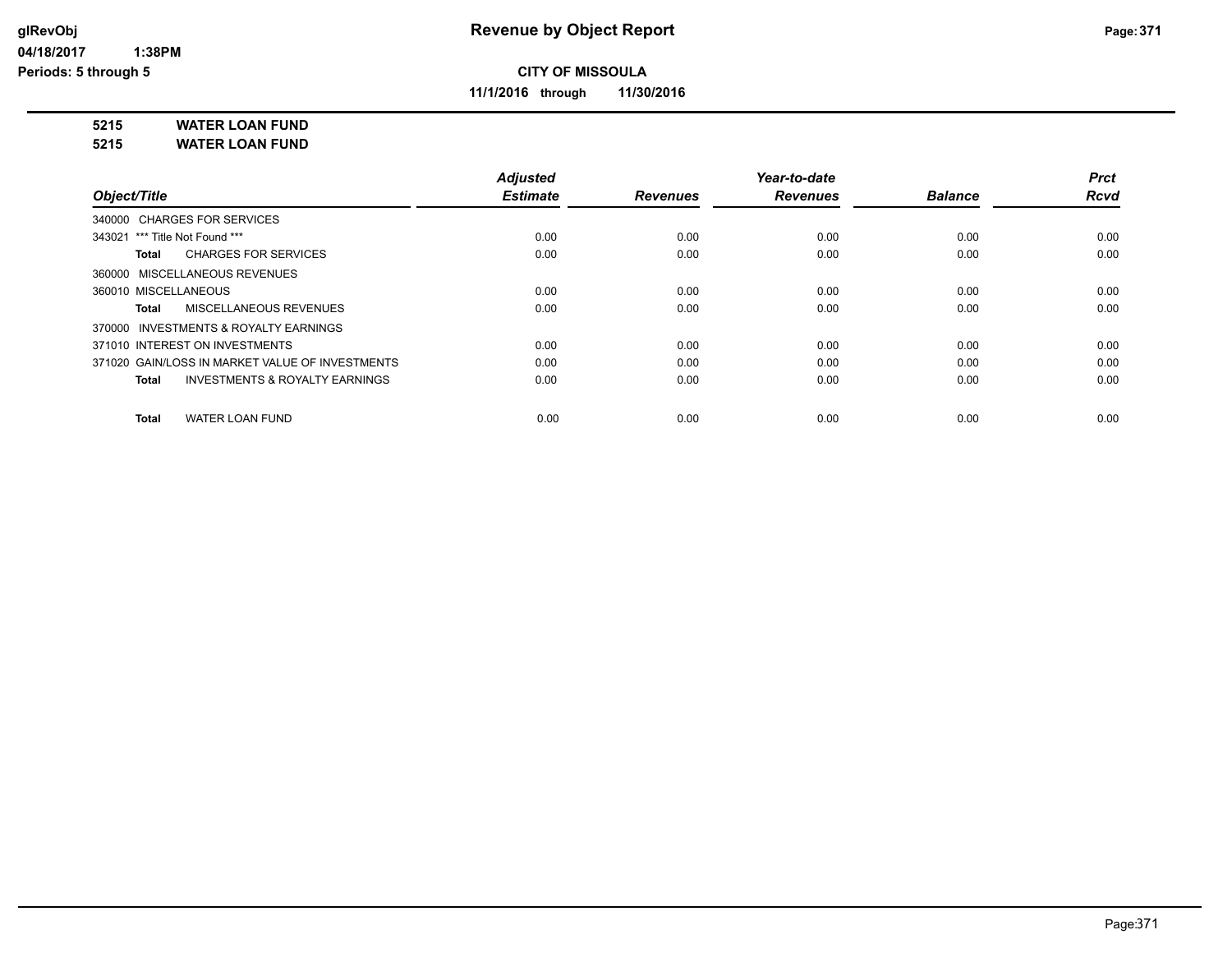**11/1/2016 through 11/30/2016**

#### **5215 WATER LOAN FUND**

|                                                | <b>Adjusted</b> |                 | Year-to-date    |                | <b>Prct</b> |
|------------------------------------------------|-----------------|-----------------|-----------------|----------------|-------------|
| Object/Title                                   | <b>Estimate</b> | <b>Revenues</b> | <b>Revenues</b> | <b>Balance</b> | <b>Rcvd</b> |
| <b>CHARGES FOR SERVICES</b><br>340000          |                 |                 |                 |                |             |
| 343021 *** Title Not Found ***                 | 0.00            | 0.00            | 0.00            | 0.00           | 0.00        |
| <b>CHARGES FOR SERVICES</b><br><b>Total</b>    | 0.00            | 0.00            | 0.00            | 0.00           | 0.00        |
| 360000 MISCELLANEOUS REVENUES                  |                 |                 |                 |                |             |
| 360010 MISCELLANEOUS                           | 0.00            | 0.00            | 0.00            | 0.00           | 0.00        |
| MISCELLANEOUS REVENUES<br>Total                | 0.00            | 0.00            | 0.00            | 0.00           | 0.00        |
| 370000 INVESTMENTS & ROYALTY EARNINGS          |                 |                 |                 |                |             |
| 371010 INTEREST ON INVESTMENTS                 | 0.00            | 0.00            | 0.00            | 0.00           | 0.00        |
| 371020 GAIN/LOSS IN MARKET VALUE OF INVESTMENT | 0.00            | 0.00            | 0.00            | 0.00           | 0.00        |
| INVESTMENTS & ROYALTY EARNINGS<br><b>Total</b> | 0.00            | 0.00            | 0.00            | 0.00           | 0.00        |
| <b>WATER LOAN FUND</b><br><b>Total</b>         | 0.00            | 0.00            | 0.00            | 0.00           | 0.00        |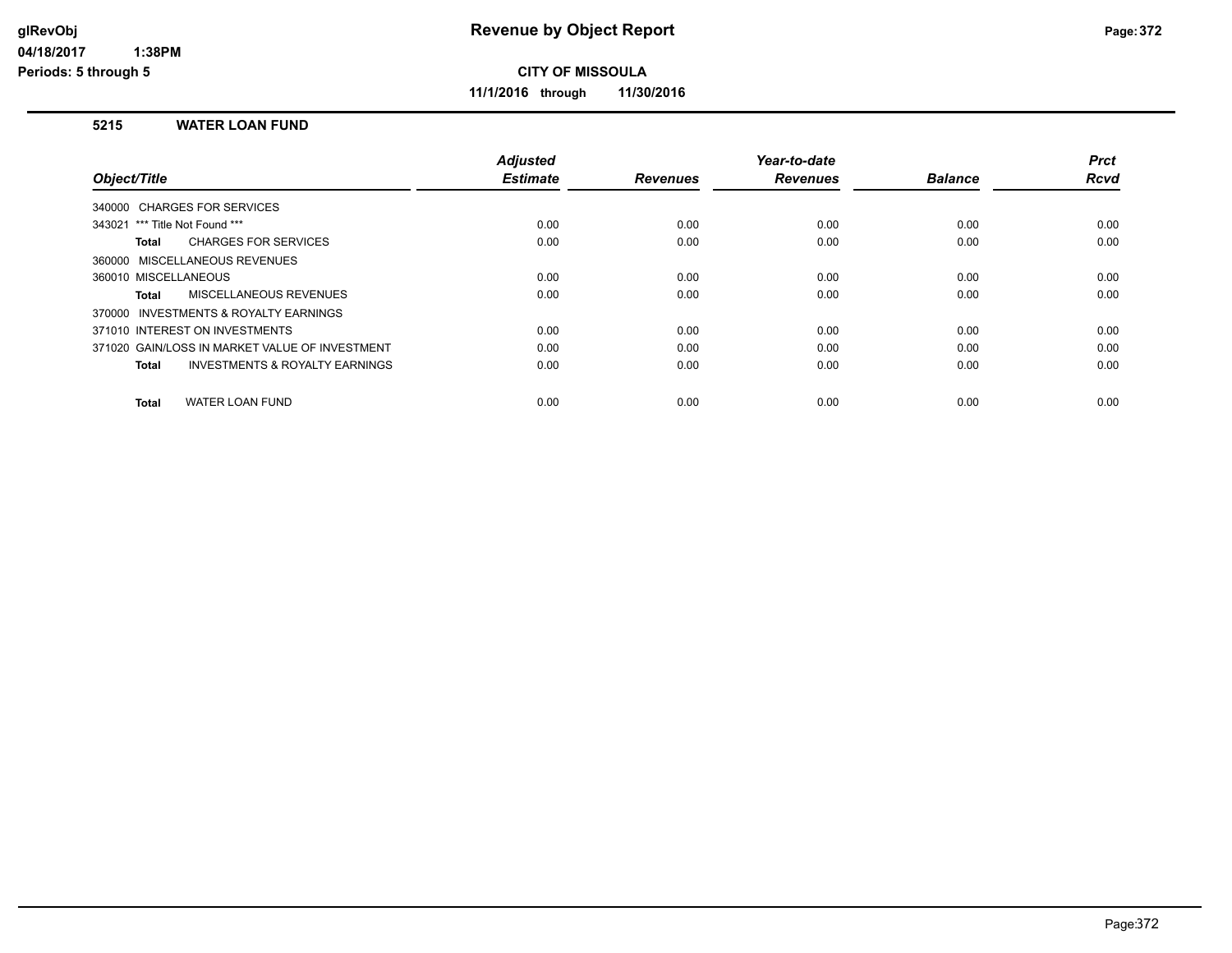**11/1/2016 through 11/30/2016**

**5220 WATER R&D FUND 5220 WATER R&D FUND**

|                                                           | <b>Adjusted</b> |                 | Year-to-date    |                | <b>Prct</b> |
|-----------------------------------------------------------|-----------------|-----------------|-----------------|----------------|-------------|
| Object/Title                                              | <b>Estimate</b> | <b>Revenues</b> | <b>Revenues</b> | <b>Balance</b> | <b>Rcvd</b> |
| <b>CHARGES FOR SERVICES</b><br>340000                     |                 |                 |                 |                |             |
| 343032 SEWER INSTALLATION CHARGES                         | 0.00            | 0.00            | 0.00            | 0.00           | 0.00        |
| <b>CHARGES FOR SERVICES</b><br><b>Total</b>               | 0.00            | 0.00            | 0.00            | 0.00           | 0.00        |
| <b>MISCELLANEOUS REVENUES</b><br>360000                   |                 |                 |                 |                |             |
| 360000 MISCELLANEOUS REVENUES                             | 0.00            | 0.00            | 0.00            | 0.00           | 0.00        |
| 360010 MISCELLANEOUS                                      | 0.00            | 0.00            | 0.00            | 0.00           | 0.00        |
| MISCELLANEOUS REVENUES<br><b>Total</b>                    | 0.00            | 0.00            | 0.00            | 0.00           | 0.00        |
| <b>INVESTMENTS &amp; ROYALTY EARNINGS</b><br>370000       |                 |                 |                 |                |             |
| 371010 INTEREST ON INVESTMENTS                            | 0.00            | 0.00            | 0.00            | 0.00           | 0.00        |
| 371020 GAIN/LOSS IN MARKET VALUE OF INVESTMENTS           | 0.00            | 0.00            | 0.00            | 0.00           | 0.00        |
| <b>INVESTMENTS &amp; ROYALTY EARNINGS</b><br><b>Total</b> | 0.00            | 0.00            | 0.00            | 0.00           | 0.00        |
| OTHER FINANCING SOURCES<br>380000                         |                 |                 |                 |                |             |
| 381090 PROCEEDS FROM CAPITAL LEASE                        | 0.00            | 0.00            | 0.00            | 0.00           | 0.00        |
| 383000 OPERATING TRANSFERS                                | 0.00            | 0.00            | 0.00            | 0.00           | 0.00        |
| OTHER FINANCING SOURCES<br><b>Total</b>                   | 0.00            | 0.00            | 0.00            | 0.00           | 0.00        |
|                                                           |                 |                 |                 |                |             |
| <b>WATER R&amp;D FUND</b><br>Total                        | 0.00            | 0.00            | 0.00            | 0.00           | 0.00        |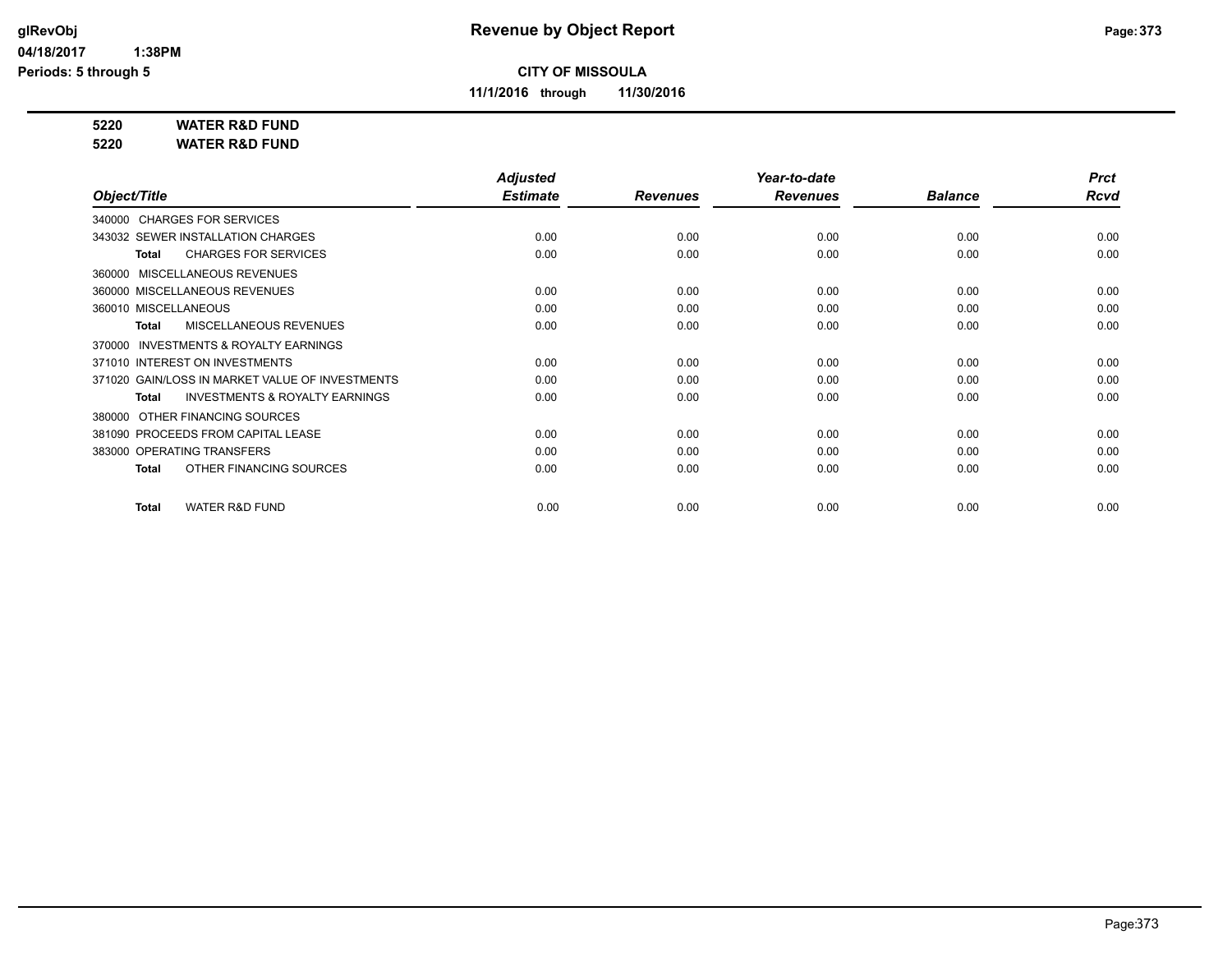**11/1/2016 through 11/30/2016**

#### **5220 WATER R&D FUND**

|                                                     | <b>Adjusted</b> |                 | Year-to-date    |                | <b>Prct</b> |
|-----------------------------------------------------|-----------------|-----------------|-----------------|----------------|-------------|
| Object/Title                                        | <b>Estimate</b> | <b>Revenues</b> | <b>Revenues</b> | <b>Balance</b> | <b>Rcvd</b> |
| 340000 CHARGES FOR SERVICES                         |                 |                 |                 |                |             |
| 343032 SEWER INSTALLATION CHARGES                   | 0.00            | 0.00            | 0.00            | 0.00           | 0.00        |
| <b>CHARGES FOR SERVICES</b><br>Total                | 0.00            | 0.00            | 0.00            | 0.00           | 0.00        |
| 360000 MISCELLANEOUS REVENUES                       |                 |                 |                 |                |             |
| 360000 MISCELLANEOUS REVENUES                       | 0.00            | 0.00            | 0.00            | 0.00           | 0.00        |
| 360010 MISCELLANEOUS                                | 0.00            | 0.00            | 0.00            | 0.00           | 0.00        |
| <b>MISCELLANEOUS REVENUES</b><br><b>Total</b>       | 0.00            | 0.00            | 0.00            | 0.00           | 0.00        |
| <b>INVESTMENTS &amp; ROYALTY EARNINGS</b><br>370000 |                 |                 |                 |                |             |
| 371010 INTEREST ON INVESTMENTS                      | 0.00            | 0.00            | 0.00            | 0.00           | 0.00        |
| 371020 GAIN/LOSS IN MARKET VALUE OF INVESTMENT      | 0.00            | 0.00            | 0.00            | 0.00           | 0.00        |
| <b>INVESTMENTS &amp; ROYALTY EARNINGS</b><br>Total  | 0.00            | 0.00            | 0.00            | 0.00           | 0.00        |
| 380000 OTHER FINANCING SOURCES                      |                 |                 |                 |                |             |
| 381090 PROCEEDS FROM CAPITAL LEASE                  | 0.00            | 0.00            | 0.00            | 0.00           | 0.00        |
| 383000 OPERATING TRANSFERS                          | 0.00            | 0.00            | 0.00            | 0.00           | 0.00        |
| OTHER FINANCING SOURCES<br><b>Total</b>             | 0.00            | 0.00            | 0.00            | 0.00           | 0.00        |
|                                                     |                 |                 |                 |                |             |
| <b>WATER R&amp;D FUND</b><br><b>Total</b>           | 0.00            | 0.00            | 0.00            | 0.00           | 0.00        |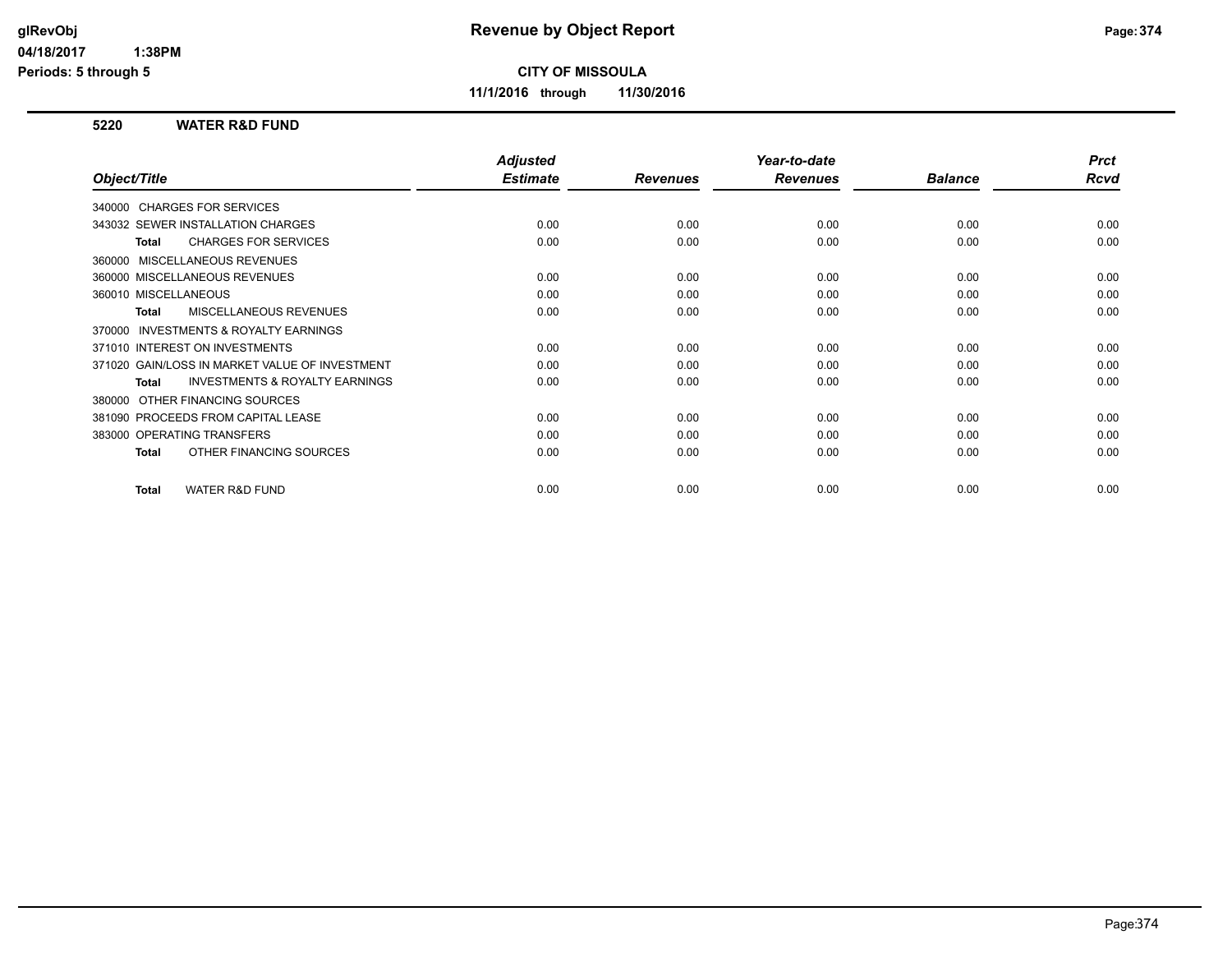**11/1/2016 through 11/30/2016**

**5240 WATER CONSTRUCTION FUND 5240 WATER CONSTRUCTION FUND**

|              |                                   | <b>Adjusted</b> |                 | Year-to-date    |                | <b>Prct</b> |
|--------------|-----------------------------------|-----------------|-----------------|-----------------|----------------|-------------|
| Object/Title |                                   | <b>Estimate</b> | <b>Revenues</b> | <b>Revenues</b> | <b>Balance</b> | <b>Rcvd</b> |
|              | 340000 CHARGES FOR SERVICES       |                 |                 |                 |                |             |
|              | 343026 WATER INSTALLATION CHARGES | 0.00            | 0.00            | 0.00            | 0.00           | 0.00        |
| Total        | <b>CHARGES FOR SERVICES</b>       | 0.00            | 0.00            | 0.00            | 0.00           | 0.00        |
| Total        | WATER CONSTRUCTION FUND           | 0.00            | 0.00            | 0.00            | 0.00           | 0.00        |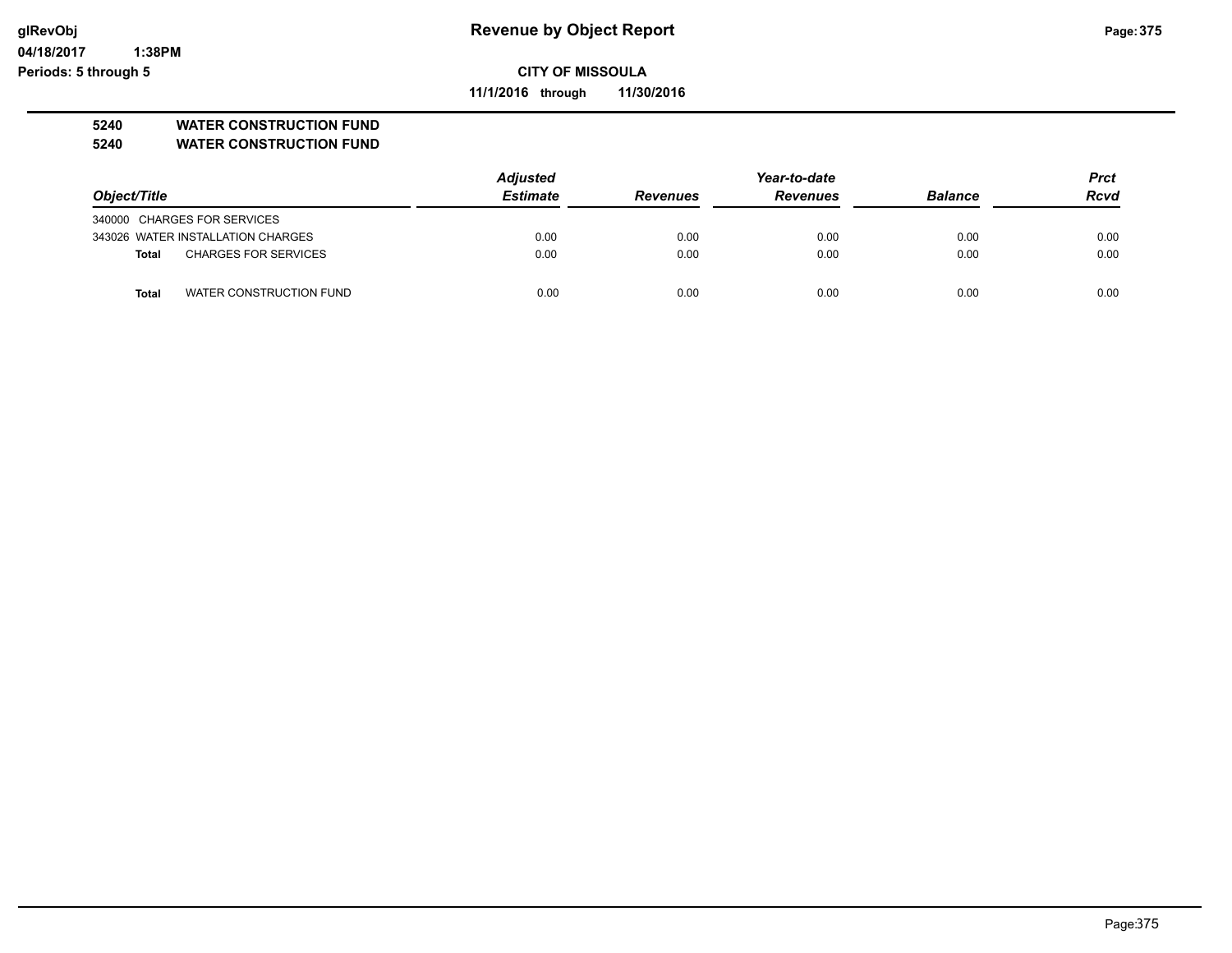**11/1/2016 through 11/30/2016**

#### **5240 WATER CONSTRUCTION FUND**

|              |                                   | <b>Adjusted</b> |                 | Year-to-date    |                | <b>Prct</b> |
|--------------|-----------------------------------|-----------------|-----------------|-----------------|----------------|-------------|
| Object/Title |                                   | <b>Estimate</b> | <b>Revenues</b> | <b>Revenues</b> | <b>Balance</b> | <b>Rcvd</b> |
|              | 340000 CHARGES FOR SERVICES       |                 |                 |                 |                |             |
|              | 343026 WATER INSTALLATION CHARGES | 0.00            | 0.00            | 0.00            | 0.00           | 0.00        |
| <b>Total</b> | <b>CHARGES FOR SERVICES</b>       | 0.00            | 0.00            | 0.00            | 0.00           | 0.00        |
| Total        | WATER CONSTRUCTION FUND           | 0.00            | 0.00            | 0.00            | 0.00           | 0.00        |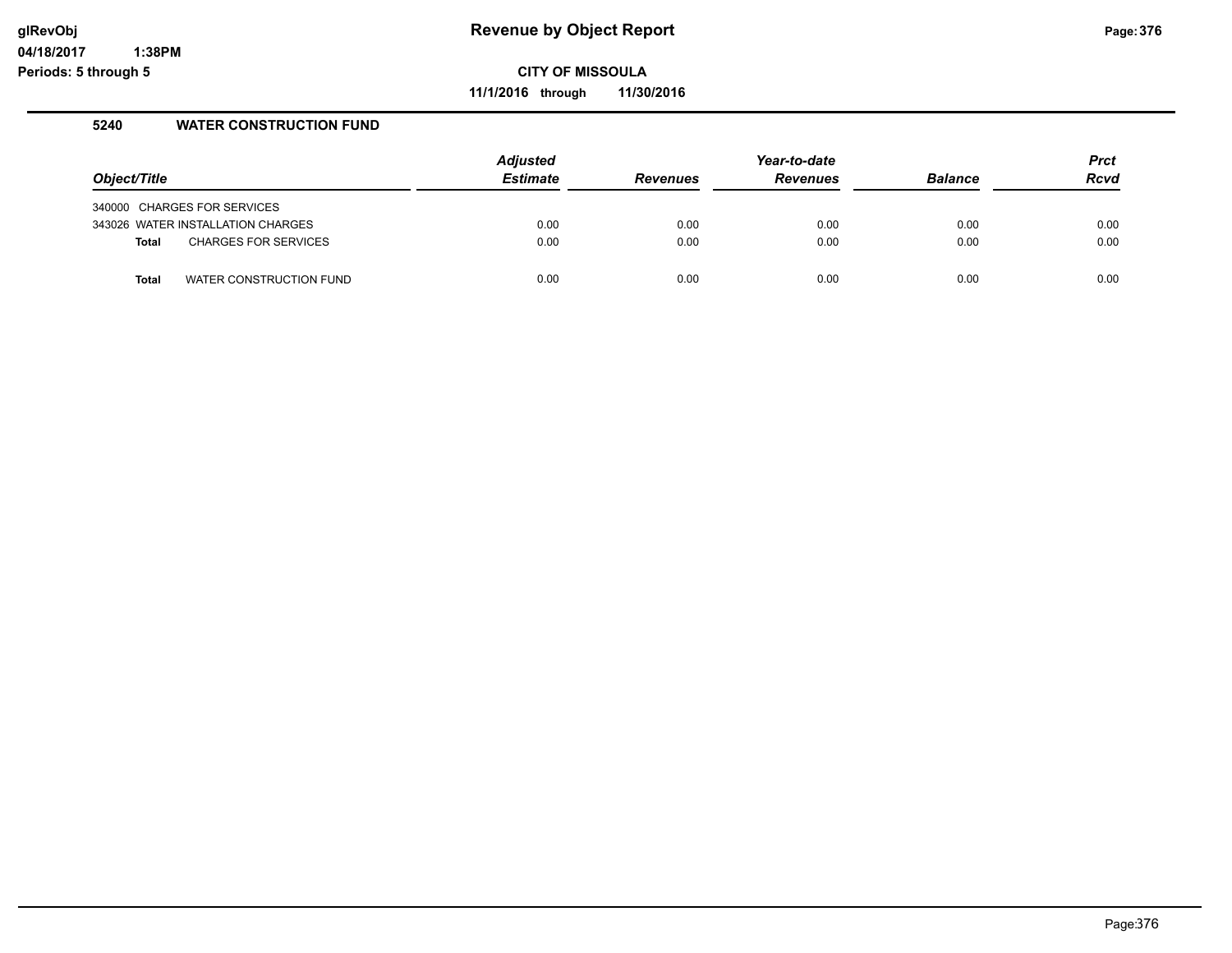**11/1/2016 through 11/30/2016**

**5250 WATER PURCHASE LOAN 5250 WATER PURCHASE LOAN**

|                                                 | <b>Adjusted</b> |                 |                 | Prct           |             |
|-------------------------------------------------|-----------------|-----------------|-----------------|----------------|-------------|
| Object/Title                                    | <b>Estimate</b> | <b>Revenues</b> | <b>Revenues</b> | <b>Balance</b> | <b>Rcvd</b> |
| 370000 INVESTMENTS & ROYALTY EARNINGS           |                 |                 |                 |                |             |
| 371010 INTEREST ON INVESTMENTS                  | 0.00            | 0.00            | 0.00            | 0.00           | 0.00        |
| 371020 GAIN/LOSS IN MARKET VALUE OF INVESTMENTS | 0.00            | 0.00            | 0.00            | 0.00           | 0.00        |
| INVESTMENTS & ROYALTY EARNINGS<br><b>Total</b>  | 0.00            | 0.00            | 0.00            | 0.00           | 0.00        |
|                                                 |                 |                 |                 |                |             |
| WATER PURCHASE LOAN<br>Total                    | 0.00            | 0.00            | 0.00            | 0.00           | 0.00        |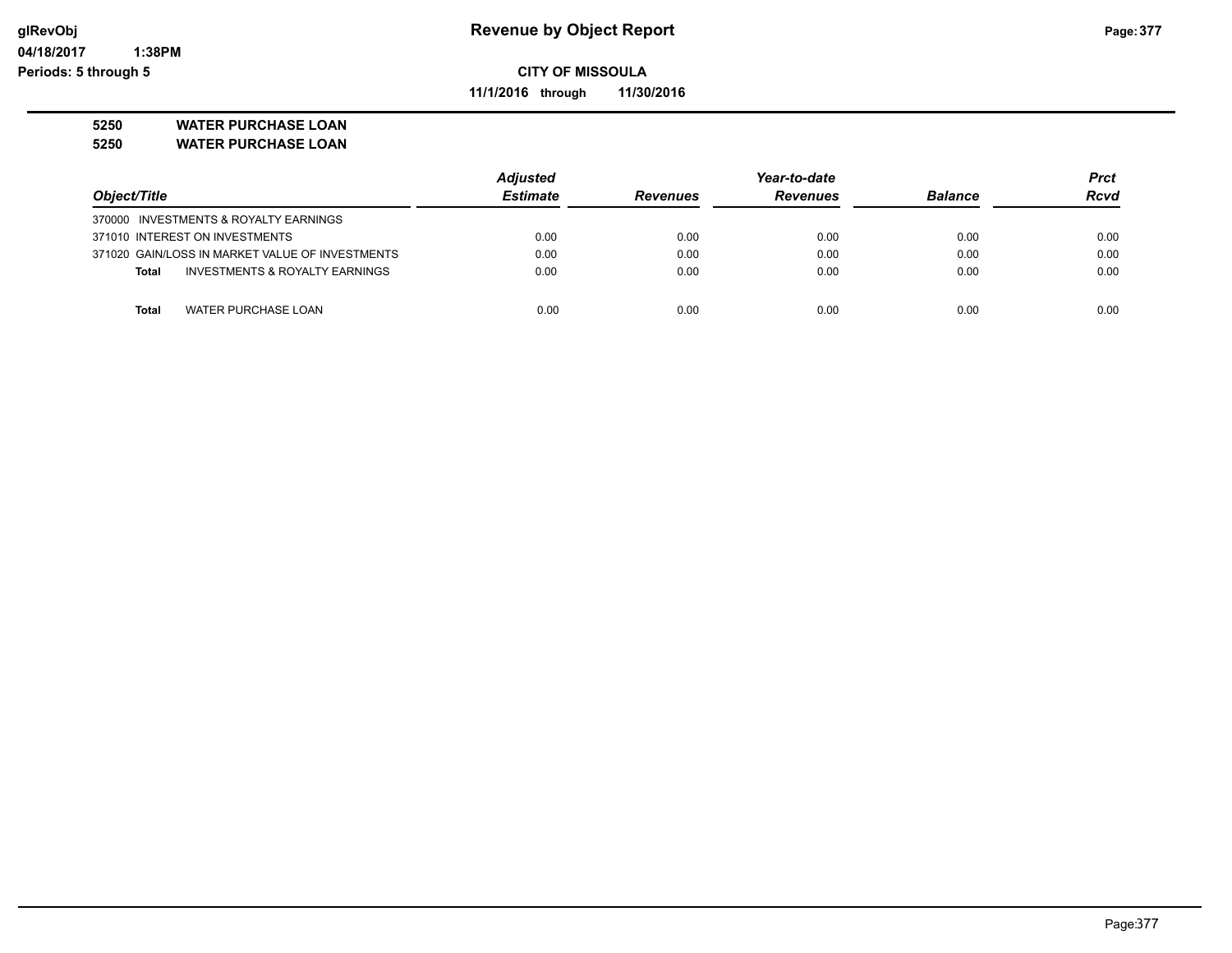**11/1/2016 through 11/30/2016**

#### **5250 WATER PURCHASE LOAN**

|                                                    | <b>Adjusted</b> |                 | Year-to-date    |                | <b>Prct</b> |
|----------------------------------------------------|-----------------|-----------------|-----------------|----------------|-------------|
| Object/Title                                       | <b>Estimate</b> | <b>Revenues</b> | <b>Revenues</b> | <b>Balance</b> | <b>Rcvd</b> |
| INVESTMENTS & ROYALTY EARNINGS<br>370000           |                 |                 |                 |                |             |
| 371010 INTEREST ON INVESTMENTS                     | 0.00            | 0.00            | 0.00            | 0.00           | 0.00        |
| 371020 GAIN/LOSS IN MARKET VALUE OF INVESTMENT     | 0.00            | 0.00            | 0.00            | 0.00           | 0.00        |
| <b>INVESTMENTS &amp; ROYALTY EARNINGS</b><br>Total | 0.00            | 0.00            | 0.00            | 0.00           | 0.00        |
| Total<br><b>WATER PURCHASE LOAN</b>                | 0.00            | 0.00            | 0.00            | 0.00           | 0.00        |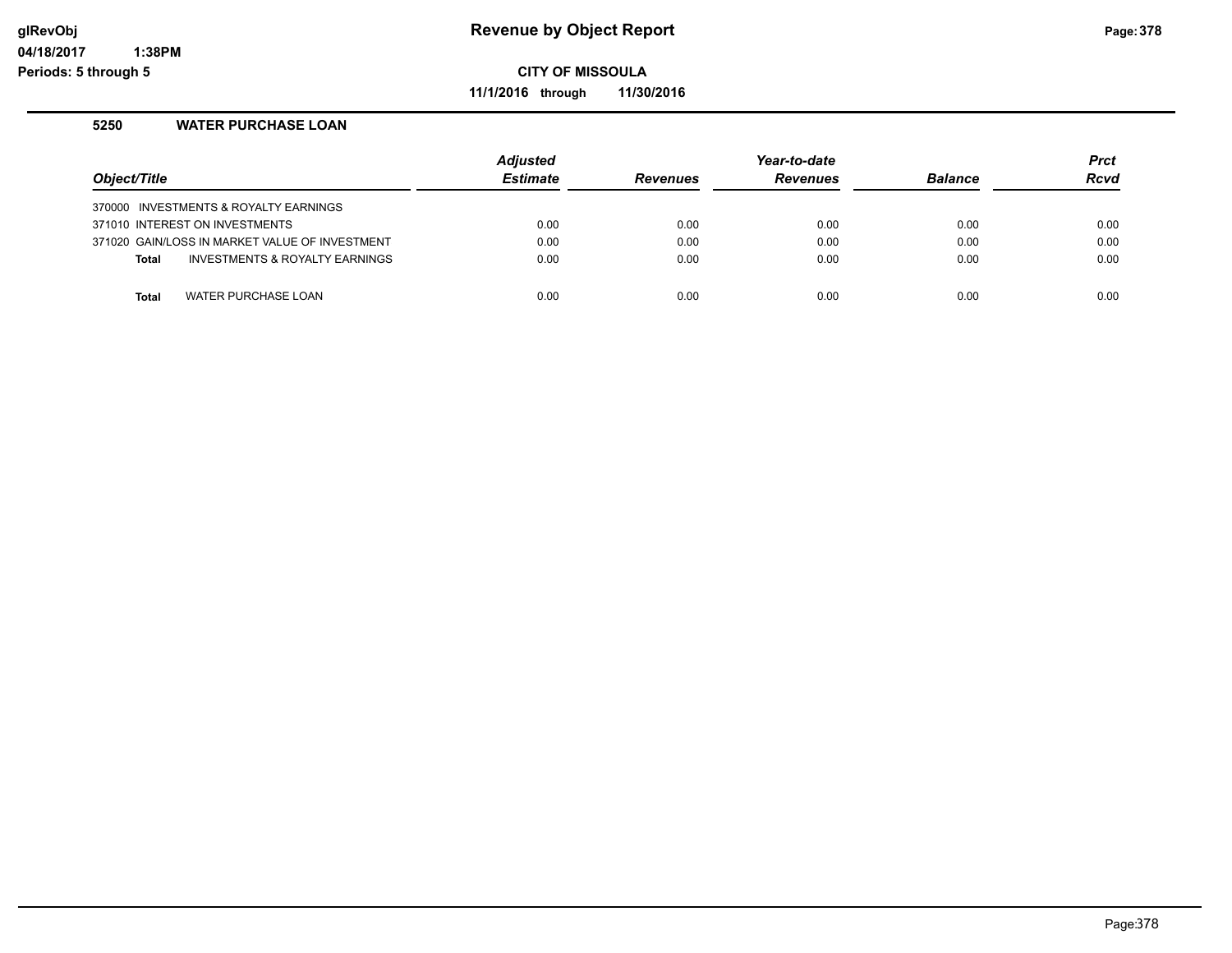**11/1/2016 through 11/30/2016**

# **5251 WATER PURCHASE LOAN RESERVE**

## **5251 WATER PURCHASE LOAN RESERVE**

|                                                    | <b>Adjusted</b> |                 | Year-to-date    |                | <b>Prct</b> |
|----------------------------------------------------|-----------------|-----------------|-----------------|----------------|-------------|
| Object/Title                                       | <b>Estimate</b> | <b>Revenues</b> | <b>Revenues</b> | <b>Balance</b> | Rcvd        |
| 360000 MISCELLANEOUS REVENUES                      |                 |                 |                 |                |             |
| 360010 MISCELLANEOUS                               | 0.00            | 0.00            | 0.00            | 0.00           | 0.00        |
| MISCELLANEOUS REVENUES<br>Total                    | 0.00            | 0.00            | 0.00            | 0.00           | 0.00        |
| 370000 INVESTMENTS & ROYALTY EARNINGS              |                 |                 |                 |                |             |
| 371010 INTEREST ON INVESTMENTS                     | 0.00            | 0.00            | 0.00            | 0.00           | 0.00        |
| 371020 GAIN/LOSS IN MARKET VALUE OF INVESTMENTS    | 0.00            | 0.00            | 0.00            | 0.00           | 0.00        |
| <b>INVESTMENTS &amp; ROYALTY EARNINGS</b><br>Total | 0.00            | 0.00            | 0.00            | 0.00           | 0.00        |
| 380000 OTHER FINANCING SOURCES                     |                 |                 |                 |                |             |
| 383042 TRANSFERS FROM OTHER FUNDS                  | 0.00            | 0.00            | 0.00            | 0.00           | 0.00        |
| OTHER FINANCING SOURCES<br>Total                   | 0.00            | 0.00            | 0.00            | 0.00           | 0.00        |
| WATER PURCHASE LOAN RESERVE<br><b>Total</b>        | 0.00            | 0.00            | 0.00            | 0.00           | 0.00        |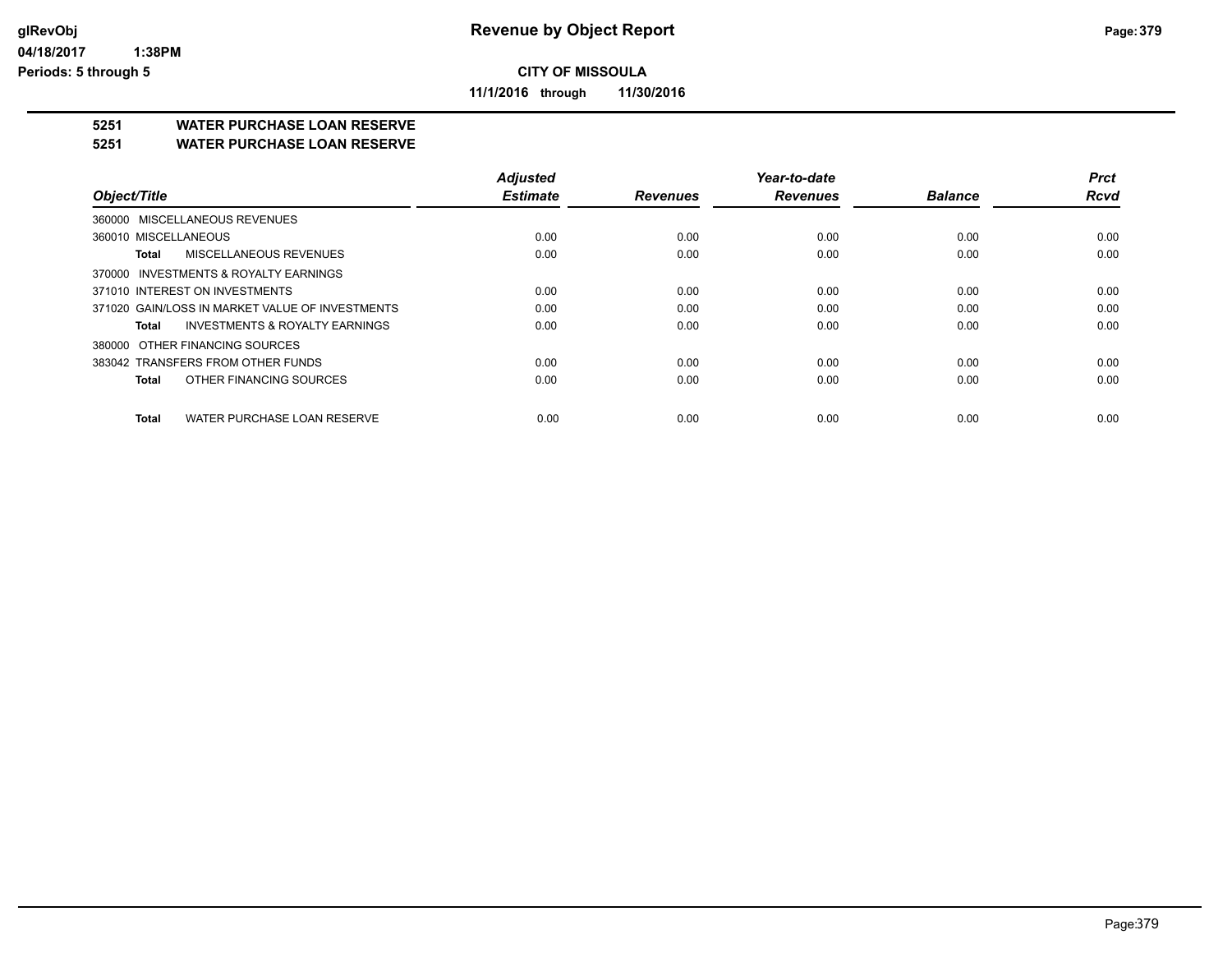**11/1/2016 through 11/30/2016**

#### **5251 WATER PURCHASE LOAN RESERVE**

| Object/Title                                       | <b>Adjusted</b><br><b>Estimate</b> | <b>Revenues</b> | Year-to-date<br><b>Revenues</b> | <b>Balance</b> | <b>Prct</b><br><b>Rcvd</b> |
|----------------------------------------------------|------------------------------------|-----------------|---------------------------------|----------------|----------------------------|
|                                                    |                                    |                 |                                 |                |                            |
| 360000 MISCELLANEOUS REVENUES                      |                                    |                 |                                 |                |                            |
| 360010 MISCELLANEOUS                               | 0.00                               | 0.00            | 0.00                            | 0.00           | 0.00                       |
| MISCELLANEOUS REVENUES<br>Total                    | 0.00                               | 0.00            | 0.00                            | 0.00           | 0.00                       |
| INVESTMENTS & ROYALTY EARNINGS<br>370000           |                                    |                 |                                 |                |                            |
| 371010 INTEREST ON INVESTMENTS                     | 0.00                               | 0.00            | 0.00                            | 0.00           | 0.00                       |
| 371020 GAIN/LOSS IN MARKET VALUE OF INVESTMENT     | 0.00                               | 0.00            | 0.00                            | 0.00           | 0.00                       |
| <b>INVESTMENTS &amp; ROYALTY EARNINGS</b><br>Total | 0.00                               | 0.00            | 0.00                            | 0.00           | 0.00                       |
| 380000 OTHER FINANCING SOURCES                     |                                    |                 |                                 |                |                            |
| 383042 TRANSFERS FROM OTHER FUNDS                  | 0.00                               | 0.00            | 0.00                            | 0.00           | 0.00                       |
| OTHER FINANCING SOURCES<br>Total                   | 0.00                               | 0.00            | 0.00                            | 0.00           | 0.00                       |
| <b>Total</b><br>WATER PURCHASE LOAN RESERVE        | 0.00                               | 0.00            | 0.00                            | 0.00           | 0.00                       |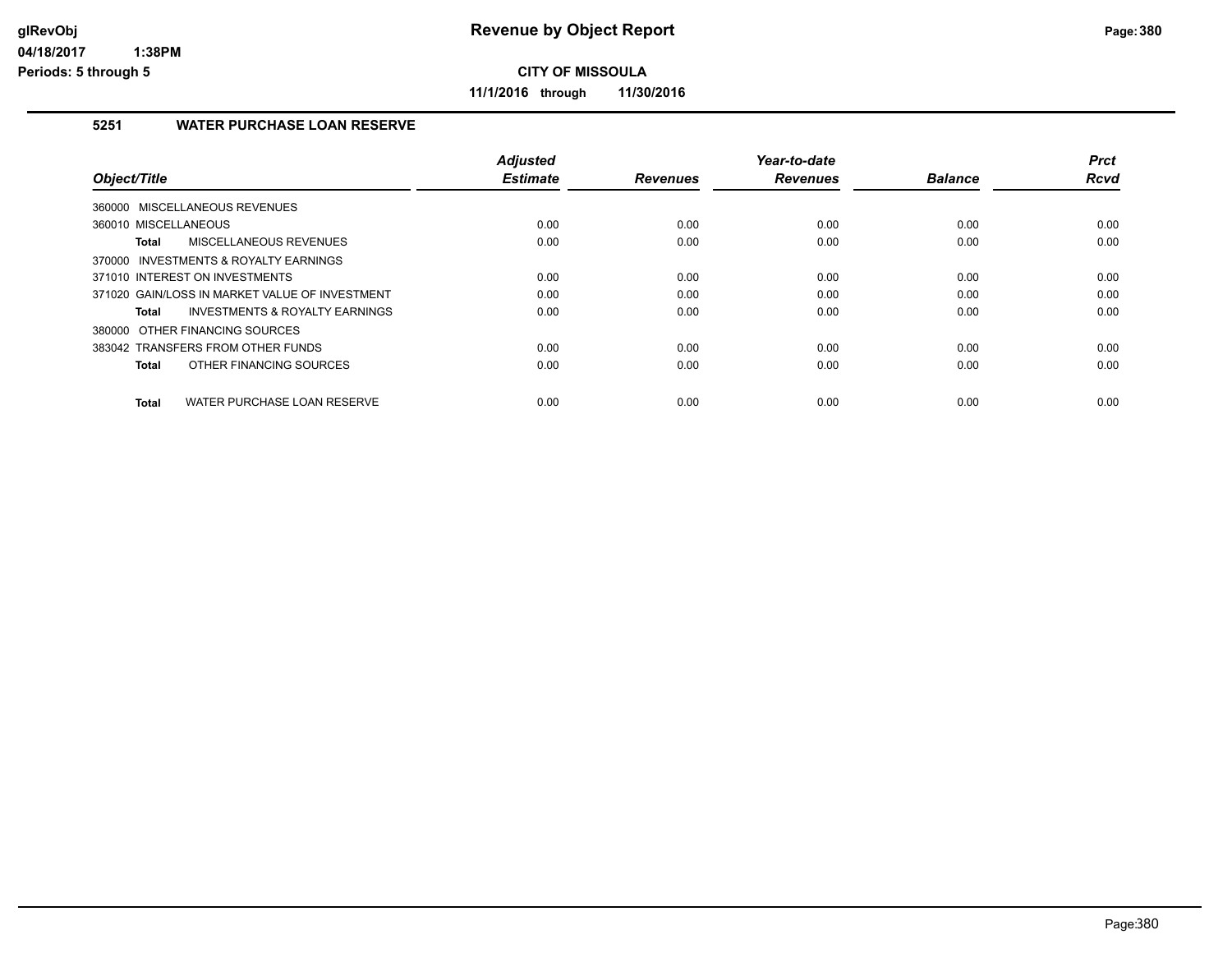**11/1/2016 through 11/30/2016**

## **5310 SEWER OPERATING BUDGET FUND**

**5310 SEWER OPERATING BUDGET FUND**

|                                                           | <b>Adjusted</b> |                 | Year-to-date    | <b>Prct</b>    |             |
|-----------------------------------------------------------|-----------------|-----------------|-----------------|----------------|-------------|
| Object/Title                                              | <b>Estimate</b> | <b>Revenues</b> | <b>Revenues</b> | <b>Balance</b> | <b>Rcvd</b> |
| 320000 LICENSES & PERMITS                                 |                 |                 |                 |                |             |
| 323027 HAULER PERMITS                                     | 0.00            | 0.00            | 150.00          | $-150.00$      | 0.00        |
| <b>LICENSES &amp; PERMITS</b><br><b>Total</b>             | 0.00            | 0.00            | 150.00          | $-150.00$      | 0.00        |
| 330000 INTERGOVERNMENTAL REVENUES                         |                 |                 |                 |                |             |
| 334071 DEQ/RIVER WATER SAMPLING                           | 0.00            | 0.00            | 0.00            | 0.00           | 0.00        |
| 336020 STATE PENSION CONTRIBUTION                         | 0.00            | 0.00            | 0.00            | 0.00           | 0.00        |
| 336023 STATE CONTRIB. - PERS                              | 0.00            | 100.97          | 532.36          | $-532.36$      | 0.00        |
| <b>INTERGOVERNMENTAL REVENUES</b><br><b>Total</b>         | 0.00            | 100.97          | 532.36          | $-532.36$      | 0.00        |
| 340000 CHARGES FOR SERVICES                               |                 |                 |                 |                |             |
| 343018 SALE/MILLING OF WOOD                               | 0.00            | 0.00            | 0.00            | 0.00           | 0.00        |
| 343031 SEWER SERVICE CHARGES                              | 0.00            | 0.00            | 0.00            | 0.00           | 0.00        |
| 343032 SEWER INSTALLATION CHARGES                         | 86,384.00       | 0.00            | 0.00            | 86,384.00      | 0.00        |
| 343035 SALE OF SEWER MATERIALS AND SUPPLIES               | 0.00            | 0.00            | 0.00            | 0.00           | 0.00        |
| 343039 DISPOSAL FEES                                      | 0.00            | 2,115.80        | 9,370.96        | $-9,370.96$    | 0.00        |
| 343041 COMPOST TIPPING FEES                               | 0.00            | 0.00            | 0.00            | 0.00           | 0.00        |
| 343045 COMPOST SALES                                      | 0.00            | 0.00            | 0.00            | 0.00           | 0.00        |
| 343046 COMPOST DELIVERY CHARGE                            | 0.00            | 0.00            | 0.00            | 0.00           | 0.00        |
| <b>CHARGES FOR SERVICES</b><br>Total                      | 86,384.00       | 2,115.80        | 9,370.96        | 77,013.04      | 10.85       |
| 360000 MISCELLANEOUS REVENUES                             |                 |                 |                 |                |             |
| 360010 MISCELLANEOUS                                      | 0.00            | 0.00            | 0.00            | 0.00           | 0.00        |
| 360030 CONTRIBUTIONS FROM PROPERTY OWNERS                 | 0.00            | 0.00            | 0.00            | 0.00           | 0.00        |
| 363040 PENALTY AND INTEREST                               | 0.00            | 227.92          | 953.06          | $-953.06$      | 0.00        |
| 364012 SALE OF SURPLUS PROPERTY                           | 0.00            | 0.00            | 43,547.25       | $-43,547.25$   | 0.00        |
| MISCELLANEOUS REVENUES<br>Total                           | 0.00            | 227.92          | 44,500.31       | $-44,500.31$   | 0.00        |
| 370000 INVESTMENTS & ROYALTY EARNINGS                     |                 |                 |                 |                |             |
| 371010 INTEREST ON INVESTMENTS                            | 0.00            | 0.00            | 0.00            | 0.00           | 0.00        |
| 371020 GAIN/LOSS IN MARKET VALUE OF INVESTMENTS           | 0.00            | 0.00            | 0.00            | 0.00           | 0.00        |
| <b>INVESTMENTS &amp; ROYALTY EARNINGS</b><br><b>Total</b> | 0.00            | 0.00            | 0.00            | 0.00           | 0.00        |
| 380000 OTHER FINANCING SOURCES                            |                 |                 |                 |                |             |
| 381090 PROCEEDS FROM CAPITAL LEASE                        | 0.00            | 0.00            | 0.00            | 0.00           | 0.00        |
| 382010 SALE OF FIXED ASSETS                               | 0.00            | 0.00            | 0.00            | 0.00           | 0.00        |
| 383024 TRANS FR SEWER CLEARING                            | 5,466,072.00    | 0.00            | 0.00            | 5,466,072.00   | 0.00        |
| OTHER FINANCING SOURCES<br><b>Total</b>                   | 5,466,072.00    | 0.00            | 0.00            | 5,466,072.00   | 0.00        |
| SEWER OPERATING BUDGET FUND<br>Total                      | 5,552,456.00    | 2,444.69        | 54,553.63       | 5,497,902.37   | 0.98        |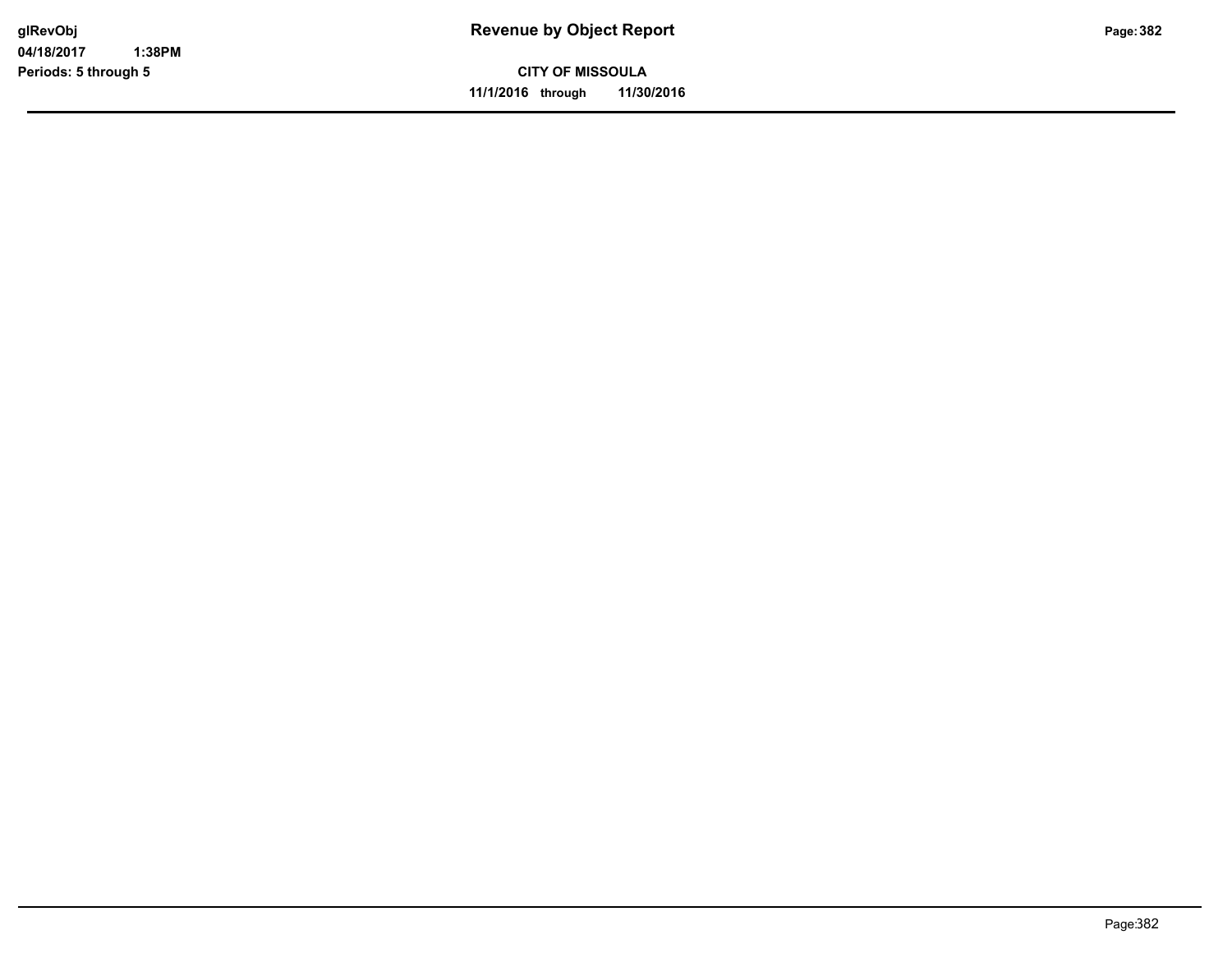**11/1/2016 through 11/30/2016**

#### **5310 SEWER OPERATING BUDGET FUND**

|                                                           | <b>Adjusted</b> |                 | Year-to-date    |                |             |
|-----------------------------------------------------------|-----------------|-----------------|-----------------|----------------|-------------|
| Object/Title                                              | <b>Estimate</b> | <b>Revenues</b> | <b>Revenues</b> | <b>Balance</b> | <b>Rcvd</b> |
| 320000 LICENSES & PERMITS                                 |                 |                 |                 |                |             |
| 323027 HAULER PERMITS                                     | 0.00            | 0.00            | 150.00          | $-150.00$      | 0.00        |
| <b>LICENSES &amp; PERMITS</b><br><b>Total</b>             | 0.00            | 0.00            | 150.00          | $-150.00$      | 0.00        |
| 330000 INTERGOVERNMENTAL REVENUES                         |                 |                 |                 |                |             |
| 334071 DEQ/RIVER WATER SAMPLING                           | 0.00            | 0.00            | 0.00            | 0.00           | 0.00        |
| 336020 STATE PENSION CONTRIBUTION                         | 0.00            | 0.00            | 0.00            | 0.00           | 0.00        |
| 336023 STATE CONTRIB. - PERS                              | 0.00            | 100.97          | 532.36          | $-532.36$      | 0.00        |
| INTERGOVERNMENTAL REVENUES<br><b>Total</b>                | 0.00            | 100.97          | 532.36          | $-532.36$      | 0.00        |
| 340000 CHARGES FOR SERVICES                               |                 |                 |                 |                |             |
| 343018 SALE/MILLING OF WOOD                               | 0.00            | 0.00            | 0.00            | 0.00           | 0.00        |
| 343031 SEWER SERVICE CHARGES                              | 0.00            | 0.00            | 0.00            | 0.00           | 0.00        |
| 343032 SEWER INSTALLATION CHARGES                         | 86,384.00       | 0.00            | 0.00            | 86,384.00      | 0.00        |
| 343035 SALE OF SEWER MATERIALS AND SUPPLIES               | 0.00            | 0.00            | 0.00            | 0.00           | 0.00        |
| 343039 DISPOSAL FEES                                      | 0.00            | 2,115.80        | 9,370.96        | $-9,370.96$    | 0.00        |
| 343041 COMPOST TIPPING FEES                               | 0.00            | 0.00            | 0.00            | 0.00           | 0.00        |
| 343045 COMPOST SALES                                      | 0.00            | 0.00            | 0.00            | 0.00           | 0.00        |
| 343046 COMPOST DELIVERY CHARGE                            | 0.00            | 0.00            | 0.00            | 0.00           | 0.00        |
| <b>CHARGES FOR SERVICES</b><br>Total                      | 86,384.00       | 2,115.80        | 9,370.96        | 77,013.04      | 10.85       |
| 360000 MISCELLANEOUS REVENUES                             |                 |                 |                 |                |             |
| 360010 MISCELLANEOUS                                      | 0.00            | 0.00            | 0.00            | 0.00           | 0.00        |
| 360030 CONTRIBUTIONS FROM PROPERTY OWNERS                 | 0.00            | 0.00            | 0.00            | 0.00           | 0.00        |
| 363040 PENALTY AND INTEREST                               | 0.00            | 227.92          | 953.06          | $-953.06$      | 0.00        |
| 364012 SALE OF SURPLUS PROPERTY                           | 0.00            | 0.00            | 43,547.25       | $-43,547.25$   | 0.00        |
| MISCELLANEOUS REVENUES<br><b>Total</b>                    | 0.00            | 227.92          | 44,500.31       | $-44,500.31$   | 0.00        |
| 370000 INVESTMENTS & ROYALTY EARNINGS                     |                 |                 |                 |                |             |
| 371010 INTEREST ON INVESTMENTS                            | 0.00            | 0.00            | 0.00            | 0.00           | 0.00        |
| 371020 GAIN/LOSS IN MARKET VALUE OF INVESTMENT            | 0.00            | 0.00            | 0.00            | 0.00           | 0.00        |
| <b>INVESTMENTS &amp; ROYALTY EARNINGS</b><br><b>Total</b> | 0.00            | 0.00            | 0.00            | 0.00           | 0.00        |
| 380000 OTHER FINANCING SOURCES                            |                 |                 |                 |                |             |
| 381090 PROCEEDS FROM CAPITAL LEASE                        | 0.00            | 0.00            | 0.00            | 0.00           | 0.00        |
| 382010 SALE OF FIXED ASSETS                               | 0.00            | 0.00            | 0.00            | 0.00           | 0.00        |
| 383024 TRANS FR SEWER CLEARING                            | 5,466,072.00    | 0.00            | 0.00            | 5,466,072.00   | 0.00        |
| OTHER FINANCING SOURCES<br><b>Total</b>                   | 5,466,072.00    | 0.00            | 0.00            | 5,466,072.00   | 0.00        |
| SEWER OPERATING BUDGET FUND<br><b>Total</b>               | 5,552,456.00    | 2.444.69        | 54,553.63       | 5,497,902.37   | 0.98        |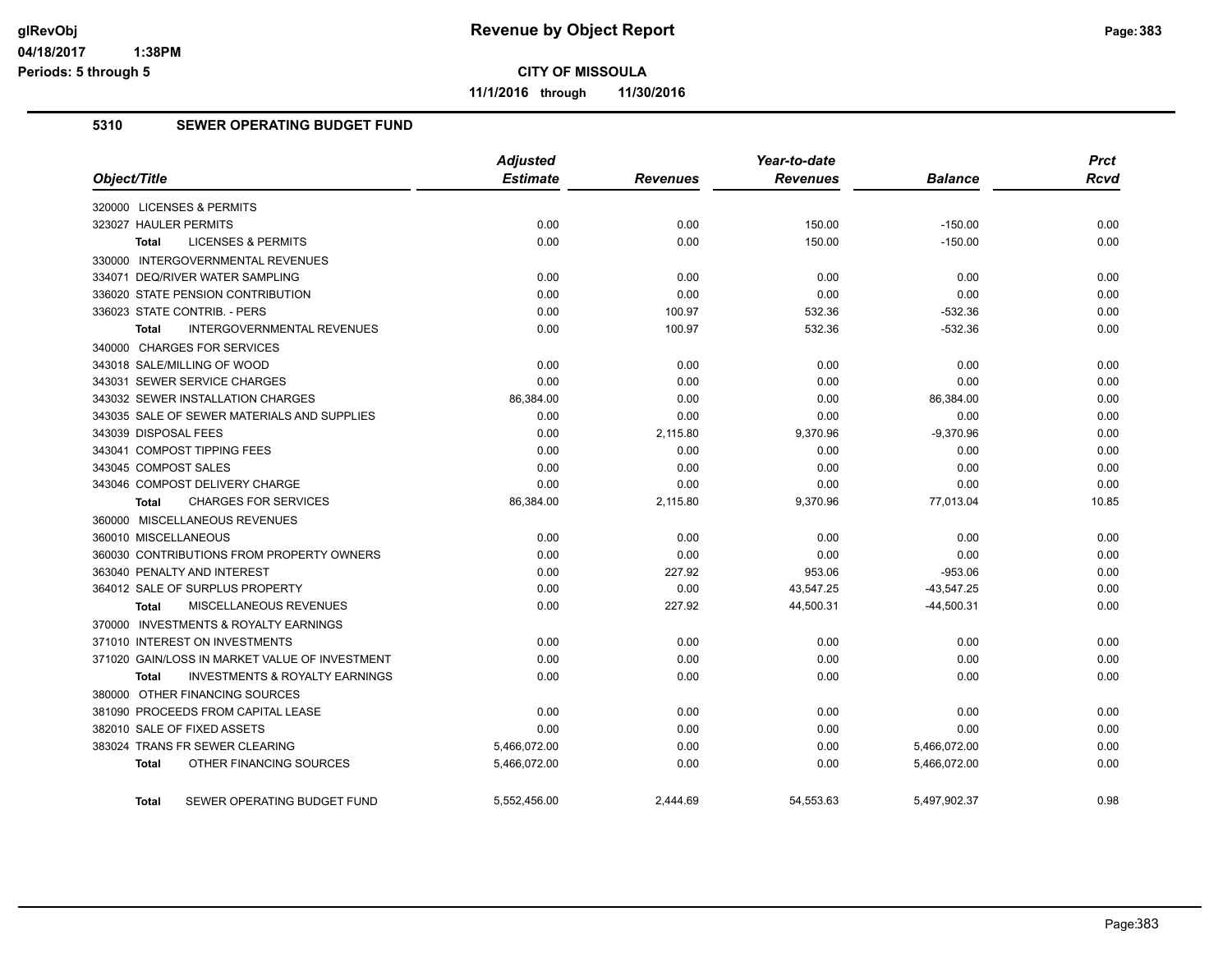**11/1/2016 through 11/30/2016**

#### **5311 SEWER REVENUE COLLECTION & CLEARING FUND 5311 SEWER REVENUE COLLECTION & CLEARING FUND**

|                                                     | <b>Adjusted</b> |                 | Year-to-date    |                | <b>Prct</b> |
|-----------------------------------------------------|-----------------|-----------------|-----------------|----------------|-------------|
| Object/Title                                        | <b>Estimate</b> | <b>Revenues</b> | <b>Revenues</b> | <b>Balance</b> | Rcvd        |
| 330000 INTERGOVERNMENTAL REVENUES                   |                 |                 |                 |                |             |
| 331992 FEDERAL ARRA GRANTS                          | 0.00            | 0.00            | 0.00            | 0.00           | 0.00        |
| <b>INTERGOVERNMENTAL REVENUES</b><br><b>Total</b>   | 0.00            | 0.00            | 0.00            | 0.00           | 0.00        |
| <b>CHARGES FOR SERVICES</b><br>340000               |                 |                 |                 |                |             |
| 343032 SEWER INSTALLATION CHARGES                   | 0.00            | 0.00            | 0.00            | 0.00           | 0.00        |
| 343034 TREATMENT FACILITIES FEES                    | 7,963,568.00    | 5,457.48        | 3,716,007.99    | 4,247,560.01   | 46.66       |
| 343037 DELINQUENT SEWER FEES                        | 0.00            | 0.00            | 0.00            | 0.00           | 0.00        |
| 343038 P & I TAX LIENS                              | 0.00            | 18.70           | 1,831.24        | $-1,831.24$    | 0.00        |
| <b>CHARGES FOR SERVICES</b><br><b>Total</b>         | 7,963,568.00    | 5,476.18        | 3,717,839.23    | 4,245,728.77   | 46.69       |
| MISCELLANEOUS REVENUES<br>360000                    |                 |                 |                 |                |             |
| 360010 MISCELLANEOUS                                | 0.00            | 0.00            | 0.00            | 0.00           | 0.00        |
| 361200 RADIO TOWER LEASE PAYMENTS                   | 0.00            | 0.00            | 5,000.00        | $-5,000.00$    | 0.00        |
| 361201 EKO LAND LEASE                               | 0.00            | 0.00            | 0.00            | 0.00           | 0.00        |
| 365023 NORTHWESTERN ENERGY GRANT                    | 0.00            | 0.00            | 0.00            | 0.00           | 0.00        |
| MISCELLANEOUS REVENUES<br><b>Total</b>              | 0.00            | 0.00            | 5,000.00        | $-5,000.00$    | 0.00        |
| <b>INVESTMENTS &amp; ROYALTY EARNINGS</b><br>370000 |                 |                 |                 |                |             |
| 371010 INTEREST ON INVESTMENTS                      | 0.00            | 0.00            | 0.00            | 0.00           | 0.00        |
| 371020 GAIN/LOSS IN MARKET VALUE OF INVESTMENTS     | 0.00            | 0.00            | 0.00            | 0.00           | 0.00        |
| <b>INVESTMENTS &amp; ROYALTY EARNINGS</b><br>Total  | 0.00            | 0.00            | 0.00            | 0.00           | 0.00        |
| OTHER FINANCING SOURCES<br>380000                   |                 |                 |                 |                |             |
| TRANS FR 01 SERIES DEBT SERVICE<br>383034           | 0.00            | 0.00            | 0.00            | 0.00           | 0.00        |
| 383042 TRANSFERS FROM OTHER FUNDS                   | 0.00            | 0.00            | 0.00            | 0.00           | 0.00        |
| OTHER FINANCING SOURCES<br><b>Total</b>             | 0.00            | 0.00            | 0.00            | 0.00           | 0.00        |
|                                                     |                 |                 |                 |                |             |
| SEWER REVENUE COLLECTION & CLEARING<br><b>Total</b> | 7,963,568.00    | 5.476.18        | 3,722,839.23    | 4,240,728.77   | 46.75       |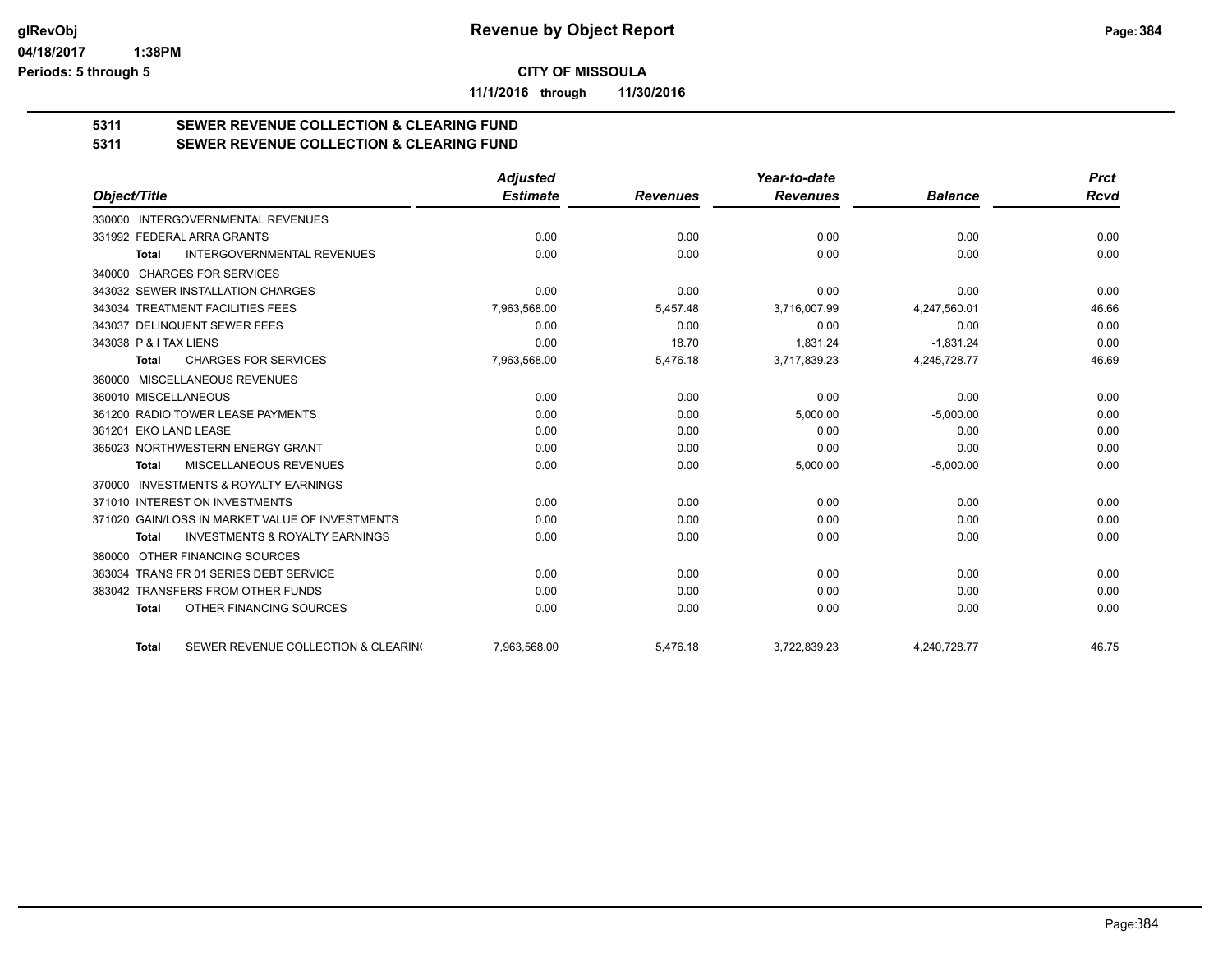**11/1/2016 through 11/30/2016**

#### **5311 SEWER REVENUE COLLECTION & CLEARING FUND**

|                                                           | <b>Adjusted</b> |                 | Year-to-date    |                | <b>Prct</b> |
|-----------------------------------------------------------|-----------------|-----------------|-----------------|----------------|-------------|
| Object/Title                                              | <b>Estimate</b> | <b>Revenues</b> | <b>Revenues</b> | <b>Balance</b> | <b>Rcvd</b> |
| <b>INTERGOVERNMENTAL REVENUES</b><br>330000               |                 |                 |                 |                |             |
| 331992 FEDERAL ARRA GRANTS                                | 0.00            | 0.00            | 0.00            | 0.00           | 0.00        |
| <b>INTERGOVERNMENTAL REVENUES</b><br><b>Total</b>         | 0.00            | 0.00            | 0.00            | 0.00           | 0.00        |
| 340000 CHARGES FOR SERVICES                               |                 |                 |                 |                |             |
| 343032 SEWER INSTALLATION CHARGES                         | 0.00            | 0.00            | 0.00            | 0.00           | 0.00        |
| 343034 TREATMENT FACILITIES FEES                          | 7,963,568.00    | 5,457.48        | 3,716,007.99    | 4,247,560.01   | 46.66       |
| 343037 DELINQUENT SEWER FEES                              | 0.00            | 0.00            | 0.00            | 0.00           | 0.00        |
| 343038 P & I TAX LIENS                                    | 0.00            | 18.70           | 1.831.24        | $-1,831.24$    | 0.00        |
| <b>CHARGES FOR SERVICES</b><br><b>Total</b>               | 7,963,568.00    | 5,476.18        | 3,717,839.23    | 4,245,728.77   | 46.69       |
| 360000 MISCELLANEOUS REVENUES                             |                 |                 |                 |                |             |
| 360010 MISCELLANEOUS                                      | 0.00            | 0.00            | 0.00            | 0.00           | 0.00        |
| 361200 RADIO TOWER LEASE PAYMENTS                         | 0.00            | 0.00            | 5,000.00        | $-5,000.00$    | 0.00        |
| 361201 EKO LAND LEASE                                     | 0.00            | 0.00            | 0.00            | 0.00           | 0.00        |
| 365023 NORTHWESTERN ENERGY GRANT                          | 0.00            | 0.00            | 0.00            | 0.00           | 0.00        |
| MISCELLANEOUS REVENUES<br><b>Total</b>                    | 0.00            | 0.00            | 5,000.00        | $-5,000.00$    | 0.00        |
| 370000 INVESTMENTS & ROYALTY EARNINGS                     |                 |                 |                 |                |             |
| 371010 INTEREST ON INVESTMENTS                            | 0.00            | 0.00            | 0.00            | 0.00           | 0.00        |
| 371020 GAIN/LOSS IN MARKET VALUE OF INVESTMENT            | 0.00            | 0.00            | 0.00            | 0.00           | 0.00        |
| <b>INVESTMENTS &amp; ROYALTY EARNINGS</b><br><b>Total</b> | 0.00            | 0.00            | 0.00            | 0.00           | 0.00        |
| OTHER FINANCING SOURCES<br>380000                         |                 |                 |                 |                |             |
| 383034 TRANS FR 01 SERIES DEBT SERVICE                    | 0.00            | 0.00            | 0.00            | 0.00           | 0.00        |
| 383042 TRANSFERS FROM OTHER FUNDS                         | 0.00            | 0.00            | 0.00            | 0.00           | 0.00        |
| OTHER FINANCING SOURCES<br><b>Total</b>                   | 0.00            | 0.00            | 0.00            | 0.00           | 0.00        |
| SEWER REVENUE COLLECTION & CLEARIN<br><b>Total</b>        | 7,963,568.00    | 5,476.18        | 3,722,839.23    | 4,240,728.77   | 46.75       |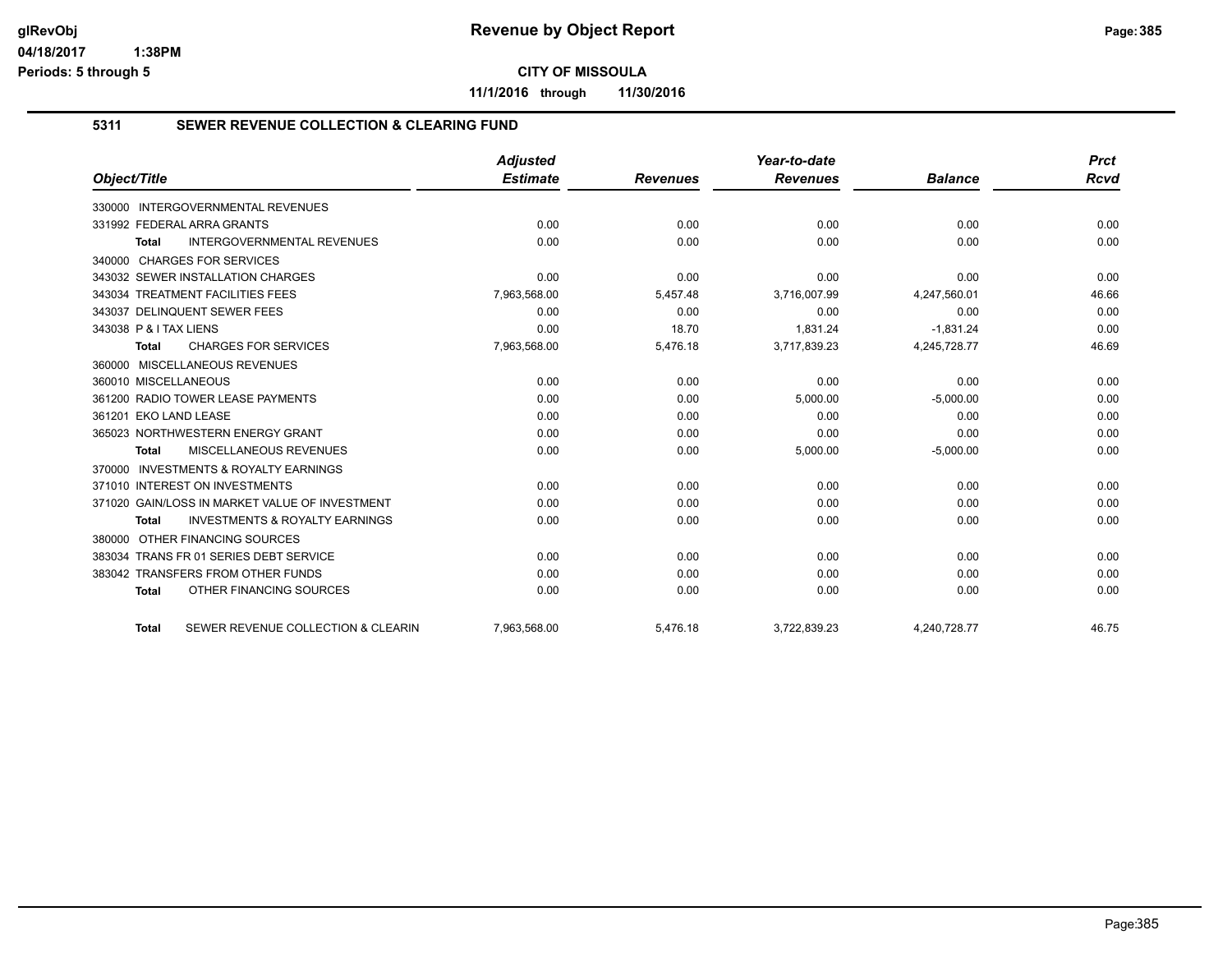**11/1/2016 through 11/30/2016**

**5315 SEWER LOAN FUND**

| 5315 | <b>SEWER LOAN FUND</b> |
|------|------------------------|
|      |                        |

|                                                           | <b>Adjusted</b> |                 | Year-to-date    |                | <b>Prct</b> |
|-----------------------------------------------------------|-----------------|-----------------|-----------------|----------------|-------------|
| Object/Title                                              | <b>Estimate</b> | <b>Revenues</b> | <b>Revenues</b> | <b>Balance</b> | Rcvd        |
| 340000 CHARGES FOR SERVICES                               |                 |                 |                 |                |             |
| 343032 SEWER INSTALLATION CHARGES                         | 0.00            | 0.00            | 0.00            | 0.00           | 0.00        |
| 343035 SALE OF SEWER MATERIALS AND SUPPLIES               | 0.00            | 0.00            | $-26,751.54$    | 26,751.54      | 0.00        |
| 343037 GREASE INTERCEPTOR LOANS                           | 0.00            | 0.00            | 0.00            | 0.00           | 0.00        |
| <b>CHARGES FOR SERVICES</b><br><b>Total</b>               | 0.00            | 0.00            | $-26,751.54$    | 26,751.54      | 0.00        |
| MISCELLANEOUS REVENUES<br>360000                          |                 |                 |                 |                |             |
| 360010 MISCELLANEOUS                                      | 0.00            | 0.00            | 0.00            | 0.00           | 0.00        |
| MISCELLANEOUS REVENUES<br><b>Total</b>                    | 0.00            | 0.00            | 0.00            | 0.00           | 0.00        |
| <b>INVESTMENTS &amp; ROYALTY EARNINGS</b><br>370000       |                 |                 |                 |                |             |
| 371010 INTEREST ON INVESTMENTS                            | 0.00            | 0.00            | 0.00            | 0.00           | 0.00        |
| 371020 GAIN/LOSS IN MARKET VALUE OF INVESTMENTS           | 0.00            | 0.00            | 0.00            | 0.00           | 0.00        |
| <b>INVESTMENTS &amp; ROYALTY EARNINGS</b><br><b>Total</b> | 0.00            | 0.00            | 0.00            | 0.00           | 0.00        |
| OTHER FINANCING SOURCES<br>380000                         |                 |                 |                 |                |             |
| 383024 TRANS FR SEWER CLEARING                            | 0.00            | 0.00            | 0.00            | 0.00           | 0.00        |
| 383025 TRANS FR SEWER R & D                               | 0.00            | 0.00            | 0.00            | 0.00           | 0.00        |
| OTHER FINANCING SOURCES<br><b>Total</b>                   | 0.00            | 0.00            | 0.00            | 0.00           | 0.00        |
|                                                           |                 |                 |                 |                |             |
| SEWER LOAN FUND<br><b>Total</b>                           | 0.00            | 0.00            | $-26,751.54$    | 26,751.54      | 0.00        |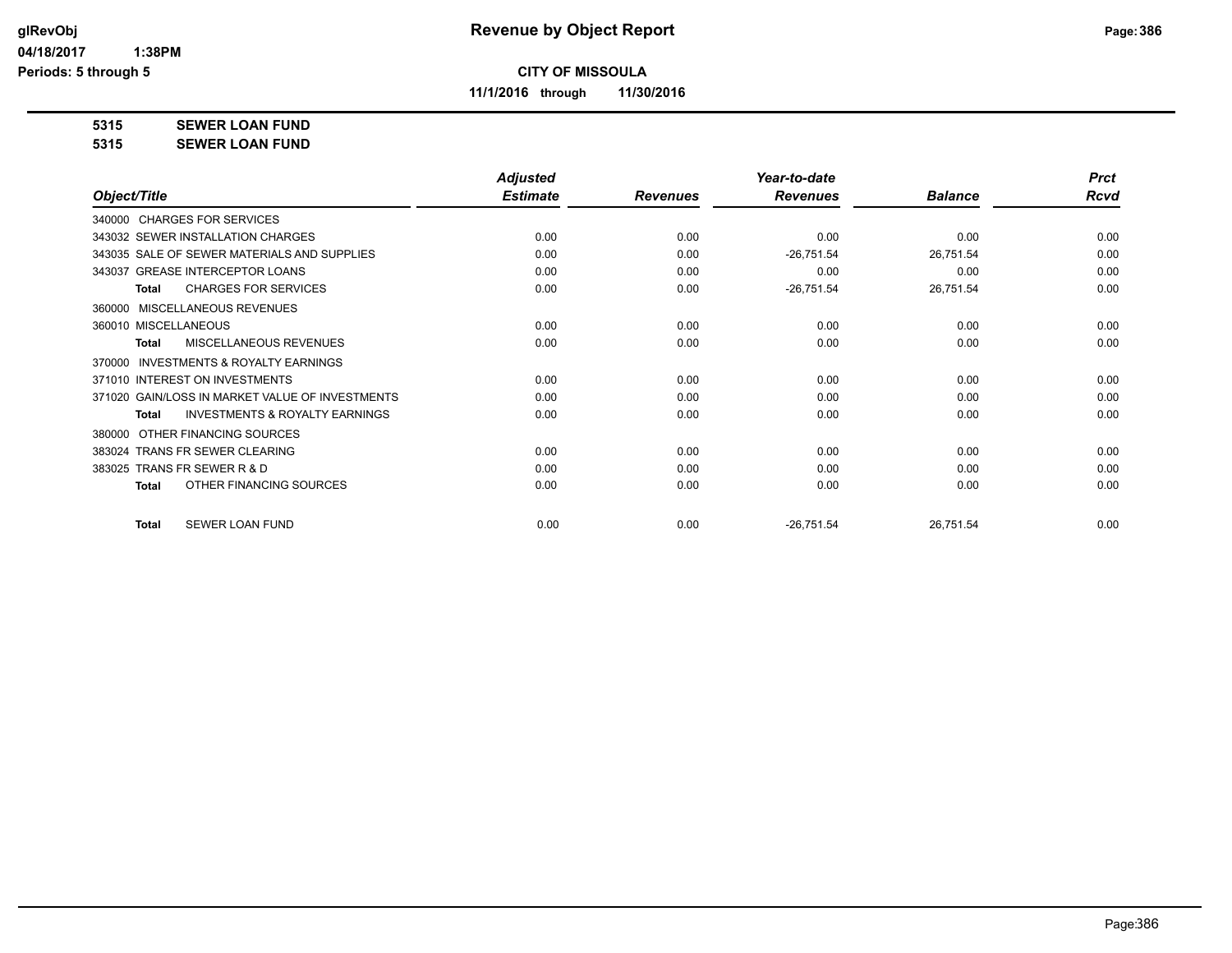**11/1/2016 through 11/30/2016**

#### **5315 SEWER LOAN FUND**

|                                                           | <b>Adjusted</b> |                 | Year-to-date    |                | <b>Prct</b> |
|-----------------------------------------------------------|-----------------|-----------------|-----------------|----------------|-------------|
| Object/Title                                              | <b>Estimate</b> | <b>Revenues</b> | <b>Revenues</b> | <b>Balance</b> | <b>Rcvd</b> |
| 340000 CHARGES FOR SERVICES                               |                 |                 |                 |                |             |
| 343032 SEWER INSTALLATION CHARGES                         | 0.00            | 0.00            | 0.00            | 0.00           | 0.00        |
| 343035 SALE OF SEWER MATERIALS AND SUPPLIES               | 0.00            | 0.00            | $-26,751.54$    | 26,751.54      | 0.00        |
| 343037 GREASE INTERCEPTOR LOANS                           | 0.00            | 0.00            | 0.00            | 0.00           | 0.00        |
| <b>CHARGES FOR SERVICES</b><br>Total                      | 0.00            | 0.00            | $-26,751.54$    | 26,751.54      | 0.00        |
| MISCELLANEOUS REVENUES<br>360000                          |                 |                 |                 |                |             |
| 360010 MISCELLANEOUS                                      | 0.00            | 0.00            | 0.00            | 0.00           | 0.00        |
| <b>MISCELLANEOUS REVENUES</b><br><b>Total</b>             | 0.00            | 0.00            | 0.00            | 0.00           | 0.00        |
| <b>INVESTMENTS &amp; ROYALTY EARNINGS</b><br>370000       |                 |                 |                 |                |             |
| 371010 INTEREST ON INVESTMENTS                            | 0.00            | 0.00            | 0.00            | 0.00           | 0.00        |
| 371020 GAIN/LOSS IN MARKET VALUE OF INVESTMENT            | 0.00            | 0.00            | 0.00            | 0.00           | 0.00        |
| <b>INVESTMENTS &amp; ROYALTY EARNINGS</b><br><b>Total</b> | 0.00            | 0.00            | 0.00            | 0.00           | 0.00        |
| OTHER FINANCING SOURCES<br>380000                         |                 |                 |                 |                |             |
| 383024 TRANS FR SEWER CLEARING                            | 0.00            | 0.00            | 0.00            | 0.00           | 0.00        |
| 383025 TRANS FR SEWER R & D                               | 0.00            | 0.00            | 0.00            | 0.00           | 0.00        |
| OTHER FINANCING SOURCES<br>Total                          | 0.00            | 0.00            | 0.00            | 0.00           | 0.00        |
| SEWER LOAN FUND<br><b>Total</b>                           | 0.00            | 0.00            | $-26,751.54$    | 26,751.54      | 0.00        |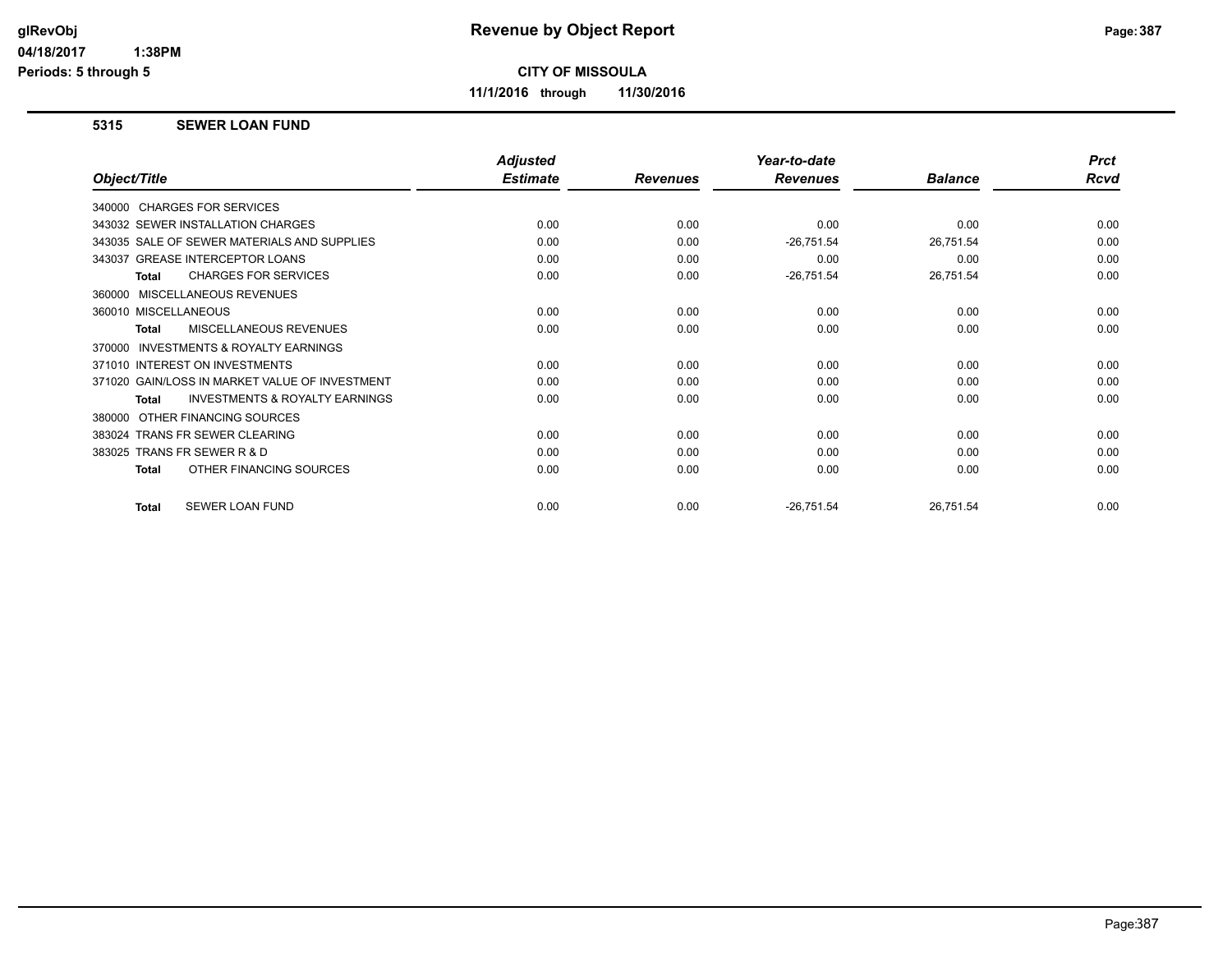**11/1/2016 through 11/30/2016**

#### **5320 SEWER REPLACEMENT & DEPRECIATION FUND 5320 SEWER REPLACEMENT & DEPRECIATION FUND**

|                                                           | <b>Adjusted</b> |                 | Year-to-date    |                | <b>Prct</b> |
|-----------------------------------------------------------|-----------------|-----------------|-----------------|----------------|-------------|
| Object/Title                                              | <b>Estimate</b> | <b>Revenues</b> | <b>Revenues</b> | <b>Balance</b> | <b>Rcvd</b> |
| INTERGOVERNMENTAL REVENUES<br>330000                      |                 |                 |                 |                |             |
| 337010 COUNTY REIMBURSEMENT-DEANOS                        | 0.00            | 0.00            | 0.00            | 0.00           | 0.00        |
| <b>INTERGOVERNMENTAL REVENUES</b><br><b>Total</b>         | 0.00            | 0.00            | 0.00            | 0.00           | 0.00        |
| <b>CHARGES FOR SERVICES</b><br>340000                     |                 |                 |                 |                |             |
| 343032 SEWER INSTALLATION CHARGES                         | 0.00            | 0.00            | 17,675.00       | $-17,675.00$   | 0.00        |
| <b>CHARGES FOR SERVICES</b><br><b>Total</b>               | 0.00            | 0.00            | 17,675.00       | $-17,675.00$   | 0.00        |
| MISCELLANEOUS REVENUES<br>360000                          |                 |                 |                 |                |             |
| 360000 MISCELLANEOUS REVENUES                             | 0.00            | 0.00            | 0.00            | 0.00           | 0.00        |
| 360010 MISCELLANEOUS                                      | 1,300,000.00    | 0.00            | 0.00            | 1,300,000.00   | 0.00        |
| 362006 GAIC INSURANCE SETTLEMENT                          | 0.00            | 0.00            | 0.00            | 0.00           | 0.00        |
| MISCELLANEOUS REVENUES<br><b>Total</b>                    | 1,300,000.00    | 0.00            | 0.00            | 1,300,000.00   | 0.00        |
| <b>INVESTMENTS &amp; ROYALTY EARNINGS</b><br>370000       |                 |                 |                 |                |             |
| 371010 INTEREST ON INVESTMENTS                            | 0.00            | 0.00            | 0.00            | 0.00           | 0.00        |
| 371020 GAIN/LOSS IN MARKET VALUE OF INVESTMENTS           | 0.00            | 0.00            | 0.00            | 0.00           | 0.00        |
| <b>INVESTMENTS &amp; ROYALTY EARNINGS</b><br><b>Total</b> | 0.00            | 0.00            | 0.00            | 0.00           | 0.00        |
| OTHER FINANCING SOURCES<br>380000                         |                 |                 |                 |                |             |
| 381002 SRF LOAN                                           | 0.00            | 0.00            | 0.00            | 0.00           | 0.00        |
| 381010 BOND PROCEEDS                                      | 0.00            | 531,109.15      | 531,109.15      | $-531,109.15$  | 0.00        |
| 381090 PROCEEDS FROM CAPITAL LEASE                        | 0.00            | 0.00            | 0.00            | 0.00           | 0.00        |
| 383000 OPERATING TRANSFERS                                | 0.00            | 0.00            | 0.00            | 0.00           | 0.00        |
| 383024 TRANS FR SEWER CLEARING                            | 416,418.00      | 0.00            | 0.00            | 416,418.00     | 0.00        |
| 383042 TRANSFERS FROM OTHER FUNDS                         | 0.00            | 0.00            | 0.00            | 0.00           | 0.00        |
| OTHER FINANCING SOURCES<br><b>Total</b>                   | 416,418.00      | 531,109.15      | 531,109.15      | $-114,691.15$  | 127.54      |
| SEWER REPLACEMENT & DEPRECIATION FU<br><b>Total</b>       | 1,716,418.00    | 531,109.15      | 548,784.15      | 1,167,633.85   | 31.97       |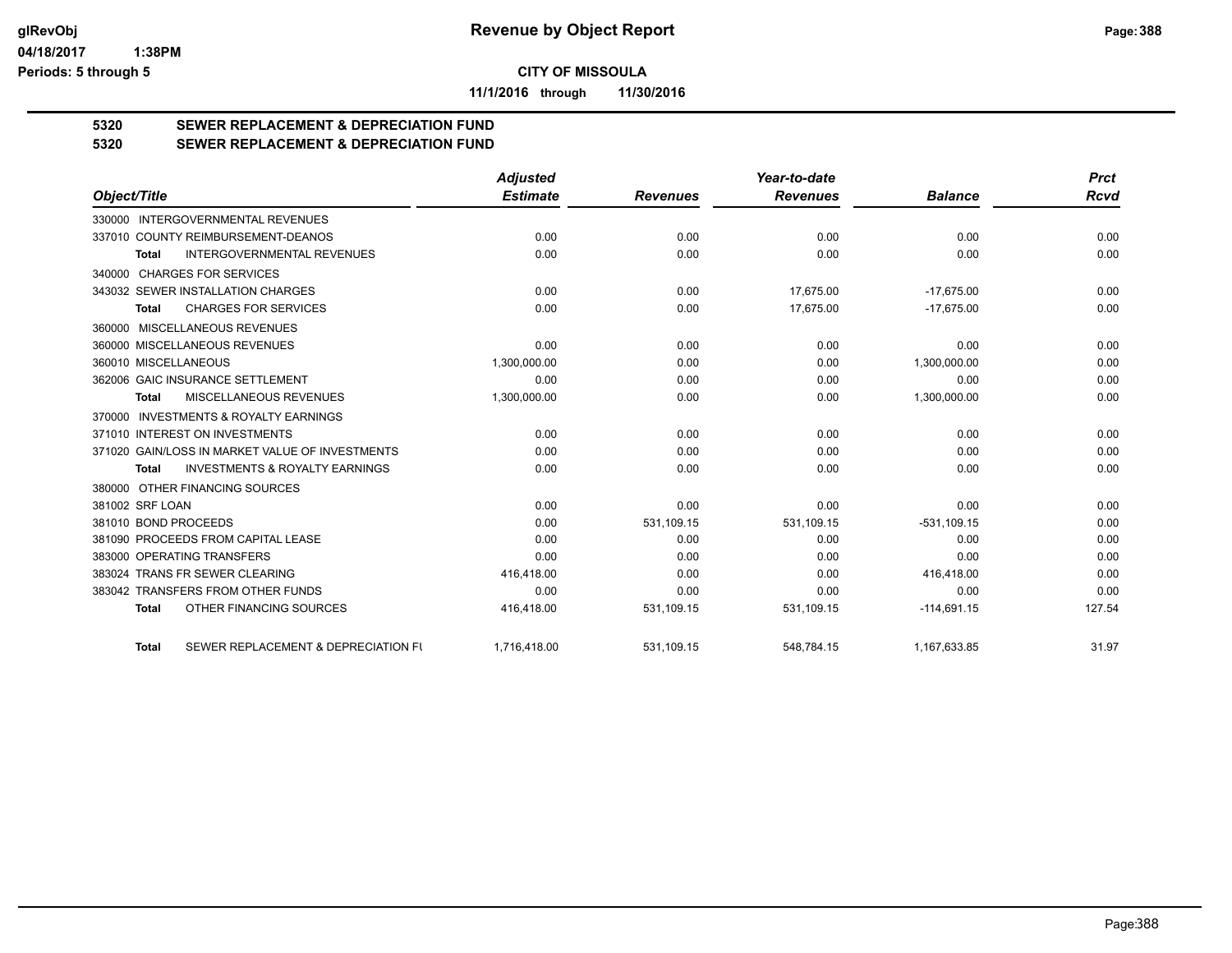**11/1/2016 through 11/30/2016**

#### **5320 SEWER REPLACEMENT & DEPRECIATION FUND**

|                                                           | <b>Adjusted</b> |                 | Year-to-date    |                | <b>Prct</b> |
|-----------------------------------------------------------|-----------------|-----------------|-----------------|----------------|-------------|
| Object/Title                                              | <b>Estimate</b> | <b>Revenues</b> | <b>Revenues</b> | <b>Balance</b> | <b>Rcvd</b> |
| <b>INTERGOVERNMENTAL REVENUES</b><br>330000               |                 |                 |                 |                |             |
| 337010 COUNTY REIMBURSEMENT-DEANOS                        | 0.00            | 0.00            | 0.00            | 0.00           | 0.00        |
| <b>INTERGOVERNMENTAL REVENUES</b><br><b>Total</b>         | 0.00            | 0.00            | 0.00            | 0.00           | 0.00        |
| 340000 CHARGES FOR SERVICES                               |                 |                 |                 |                |             |
| 343032 SEWER INSTALLATION CHARGES                         | 0.00            | 0.00            | 17.675.00       | $-17.675.00$   | 0.00        |
| <b>CHARGES FOR SERVICES</b><br><b>Total</b>               | 0.00            | 0.00            | 17,675.00       | $-17,675.00$   | 0.00        |
| 360000 MISCELLANEOUS REVENUES                             |                 |                 |                 |                |             |
| 360000 MISCELLANEOUS REVENUES                             | 0.00            | 0.00            | 0.00            | 0.00           | 0.00        |
| 360010 MISCELLANEOUS                                      | 1,300,000.00    | 0.00            | 0.00            | 1,300,000.00   | 0.00        |
| 362006 GAIC INSURANCE SETTLEMENT                          | 0.00            | 0.00            | 0.00            | 0.00           | 0.00        |
| MISCELLANEOUS REVENUES<br>Total                           | 1,300,000.00    | 0.00            | 0.00            | 1,300,000.00   | 0.00        |
| <b>INVESTMENTS &amp; ROYALTY EARNINGS</b><br>370000       |                 |                 |                 |                |             |
| 371010 INTEREST ON INVESTMENTS                            | 0.00            | 0.00            | 0.00            | 0.00           | 0.00        |
| 371020 GAIN/LOSS IN MARKET VALUE OF INVESTMENT            | 0.00            | 0.00            | 0.00            | 0.00           | 0.00        |
| <b>INVESTMENTS &amp; ROYALTY EARNINGS</b><br><b>Total</b> | 0.00            | 0.00            | 0.00            | 0.00           | 0.00        |
| 380000 OTHER FINANCING SOURCES                            |                 |                 |                 |                |             |
| 381002 SRF LOAN                                           | 0.00            | 0.00            | 0.00            | 0.00           | 0.00        |
| 381010 BOND PROCEEDS                                      | 0.00            | 531,109.15      | 531,109.15      | $-531,109.15$  | 0.00        |
| 381090 PROCEEDS FROM CAPITAL LEASE                        | 0.00            | 0.00            | 0.00            | 0.00           | 0.00        |
| 383000 OPERATING TRANSFERS                                | 0.00            | 0.00            | 0.00            | 0.00           | 0.00        |
| 383024 TRANS FR SEWER CLEARING                            | 416,418.00      | 0.00            | 0.00            | 416,418.00     | 0.00        |
| 383042 TRANSFERS FROM OTHER FUNDS                         | 0.00            | 0.00            | 0.00            | 0.00           | 0.00        |
| OTHER FINANCING SOURCES<br><b>Total</b>                   | 416,418.00      | 531,109.15      | 531,109.15      | $-114,691.15$  | 127.54      |
| SEWER REPLACEMENT & DEPRECIATION F<br><b>Total</b>        | 1,716,418.00    | 531,109.15      | 548,784.15      | 1,167,633.85   | 31.97       |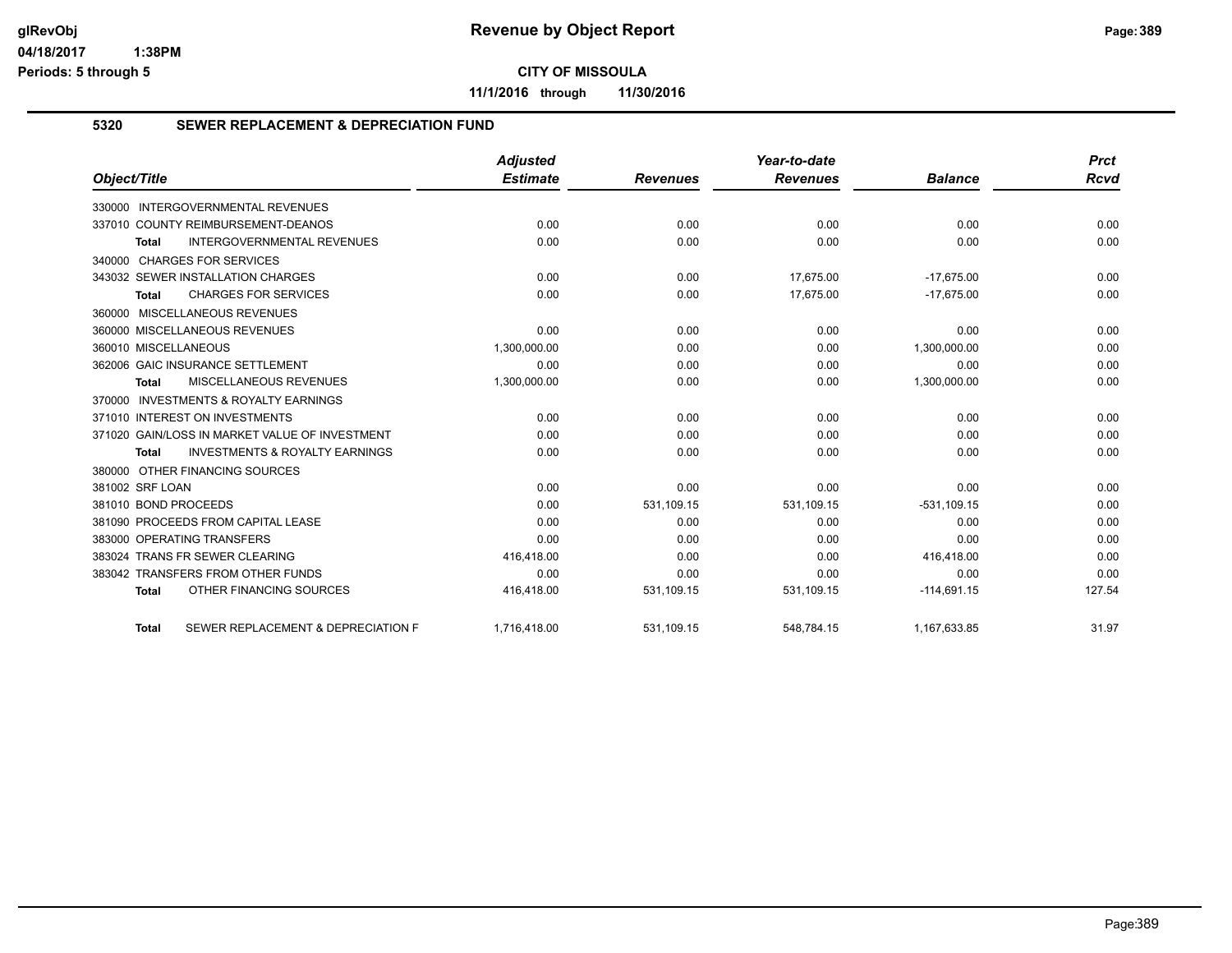**11/1/2016 through 11/30/2016**

## **5325 SEWER DEVELOPMENT FEE FUND**

**5325 SEWER DEVELOPMENT FEE FUND**

|                                                           | <b>Adjusted</b> |                 | Year-to-date    |                | <b>Prct</b> |
|-----------------------------------------------------------|-----------------|-----------------|-----------------|----------------|-------------|
| Object/Title                                              | <b>Estimate</b> | <b>Revenues</b> | <b>Revenues</b> | <b>Balance</b> | Rcvd        |
| 330000 INTERGOVERNMENTAL REVENUES                         |                 |                 |                 |                |             |
| 334120 TSEP GRANT                                         | 0.00            | 0.00            | 0.00            | 0.00           | 0.00        |
| <b>INTERGOVERNMENTAL REVENUES</b><br><b>Total</b>         | 0.00            | 0.00            | 0.00            | 0.00           | 0.00        |
| 340000 CHARGES FOR SERVICES                               |                 |                 |                 |                |             |
| 343032 SEWER INSTALLATION CHARGES                         | 0.00            | 0.00            | 0.00            | 0.00           | 0.00        |
| 343034 TREATMENT FACILITIES FEES                          | 1,118,994.00    | 58,800.00       | 510,388.02      | 608,605.98     | 45.61       |
| 343036 *** Title Not Found ***                            | 0.00            | 0.00            | 0.00            | 0.00           | 0.00        |
| <b>CHARGES FOR SERVICES</b><br><b>Total</b>               | 1,118,994.00    | 58,800.00       | 510,388.02      | 608,605.98     | 45.61       |
| 360000 MISCELLANEOUS REVENUES                             |                 |                 |                 |                |             |
| 360010 MISCELLANEOUS                                      | 0.00            | 0.00            | 0.00            | 0.00           | 0.00        |
| 360030 CONTRIBUTIONS FROM PROPERTY OWNERS                 | 0.00            | 0.00            | 0.00            | 0.00           | 0.00        |
| 362000 OTHER MISCELLANEOUS REVENUE                        | 0.00            | 0.00            | 32,310.55       | $-32,310.55$   | 0.00        |
| <b>MISCELLANEOUS REVENUES</b><br>Total                    | 0.00            | 0.00            | 32,310.55       | $-32,310.55$   | 0.00        |
| 370000 INVESTMENTS & ROYALTY EARNINGS                     |                 |                 |                 |                |             |
| 371010 INTEREST ON INVESTMENTS                            | 0.00            | 0.00            | 0.00            | 0.00           | 0.00        |
| 371020 GAIN/LOSS IN MARKET VALUE OF INVESTMENTS           | 0.00            | 0.00            | 0.00            | 0.00           | 0.00        |
| <b>INVESTMENTS &amp; ROYALTY EARNINGS</b><br><b>Total</b> | 0.00            | 0.00            | 0.00            | 0.00           | 0.00        |
| 380000 OTHER FINANCING SOURCES                            |                 |                 |                 |                |             |
| 383042 TRANSFERS FROM OTHER FUNDS                         | 0.00            | 0.00            | 0.00            | 0.00           | 0.00        |
| OTHER FINANCING SOURCES<br><b>Total</b>                   | 0.00            | 0.00            | 0.00            | 0.00           | 0.00        |
| SEWER DEVELOPMENT FEE FUND<br><b>Total</b>                | 1,118,994.00    | 58,800.00       | 542,698.57      | 576,295.43     | 48.50       |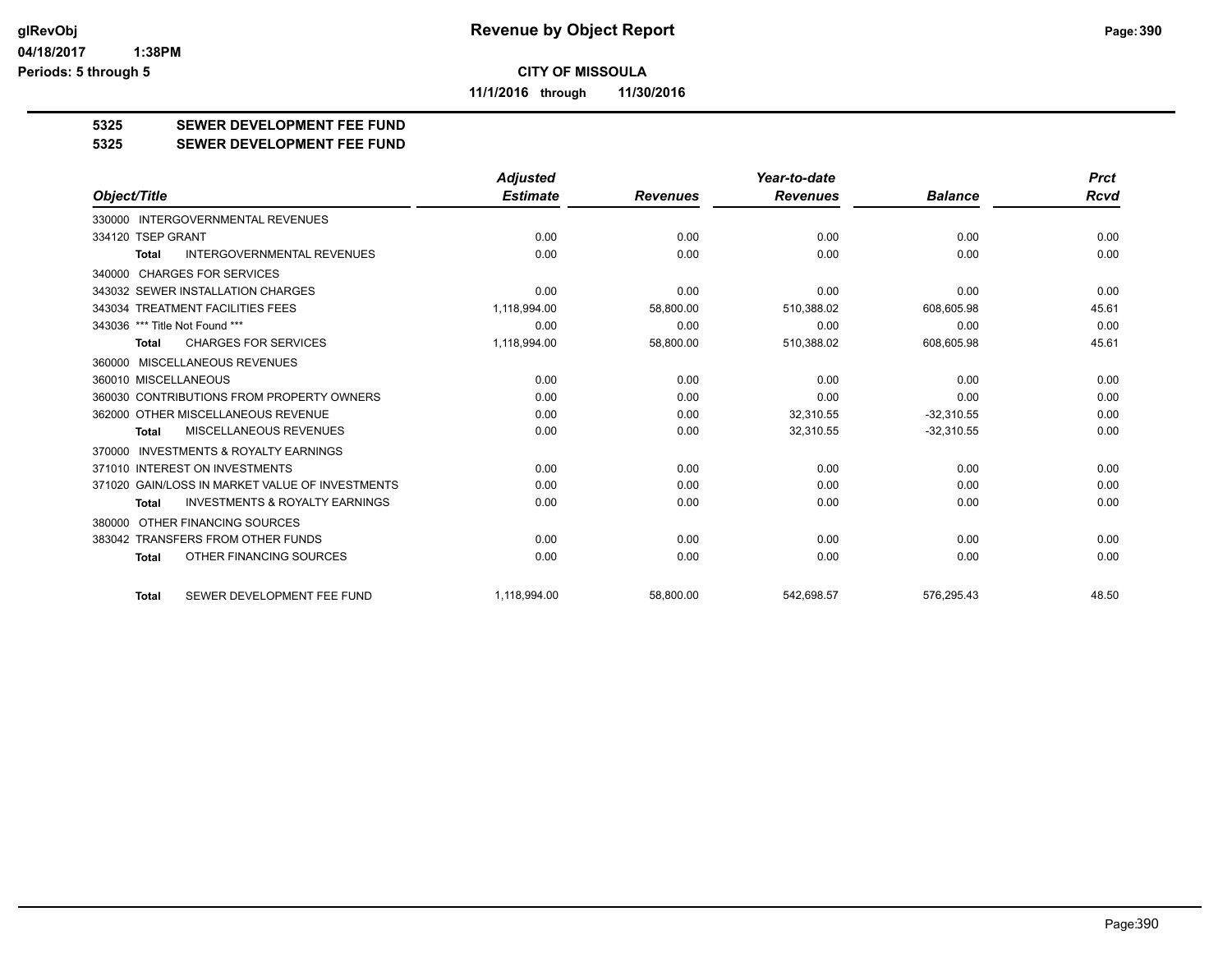**11/1/2016 through 11/30/2016**

#### **5325 SEWER DEVELOPMENT FEE FUND**

|                                                           | <b>Adjusted</b> |                 | Year-to-date    |                | <b>Prct</b> |
|-----------------------------------------------------------|-----------------|-----------------|-----------------|----------------|-------------|
| Object/Title                                              | <b>Estimate</b> | <b>Revenues</b> | <b>Revenues</b> | <b>Balance</b> | Rcvd        |
| 330000 INTERGOVERNMENTAL REVENUES                         |                 |                 |                 |                |             |
| 334120 TSEP GRANT                                         | 0.00            | 0.00            | 0.00            | 0.00           | 0.00        |
| <b>INTERGOVERNMENTAL REVENUES</b><br><b>Total</b>         | 0.00            | 0.00            | 0.00            | 0.00           | 0.00        |
| 340000 CHARGES FOR SERVICES                               |                 |                 |                 |                |             |
| 343032 SEWER INSTALLATION CHARGES                         | 0.00            | 0.00            | 0.00            | 0.00           | 0.00        |
| 343034 TREATMENT FACILITIES FEES                          | 1,118,994.00    | 58,800.00       | 510,388.02      | 608,605.98     | 45.61       |
| 343036 *** Title Not Found ***                            | 0.00            | 0.00            | 0.00            | 0.00           | 0.00        |
| <b>CHARGES FOR SERVICES</b><br><b>Total</b>               | 1,118,994.00    | 58,800.00       | 510,388.02      | 608,605.98     | 45.61       |
| 360000 MISCELLANEOUS REVENUES                             |                 |                 |                 |                |             |
| 360010 MISCELLANEOUS                                      | 0.00            | 0.00            | 0.00            | 0.00           | 0.00        |
| 360030 CONTRIBUTIONS FROM PROPERTY OWNERS                 | 0.00            | 0.00            | 0.00            | 0.00           | 0.00        |
| 362000 OTHER MISCELLANEOUS REVENUE                        | 0.00            | 0.00            | 32.310.55       | $-32,310.55$   | 0.00        |
| MISCELLANEOUS REVENUES<br><b>Total</b>                    | 0.00            | 0.00            | 32,310.55       | $-32,310.55$   | 0.00        |
| 370000 INVESTMENTS & ROYALTY EARNINGS                     |                 |                 |                 |                |             |
| 371010 INTEREST ON INVESTMENTS                            | 0.00            | 0.00            | 0.00            | 0.00           | 0.00        |
| 371020 GAIN/LOSS IN MARKET VALUE OF INVESTMENT            | 0.00            | 0.00            | 0.00            | 0.00           | 0.00        |
| <b>INVESTMENTS &amp; ROYALTY EARNINGS</b><br><b>Total</b> | 0.00            | 0.00            | 0.00            | 0.00           | 0.00        |
| 380000 OTHER FINANCING SOURCES                            |                 |                 |                 |                |             |
| 383042 TRANSFERS FROM OTHER FUNDS                         | 0.00            | 0.00            | 0.00            | 0.00           | 0.00        |
| OTHER FINANCING SOURCES<br><b>Total</b>                   | 0.00            | 0.00            | 0.00            | 0.00           | 0.00        |
| SEWER DEVELOPMENT FEE FUND<br><b>Total</b>                | 1,118,994.00    | 58.800.00       | 542.698.57      | 576.295.43     | 48.50       |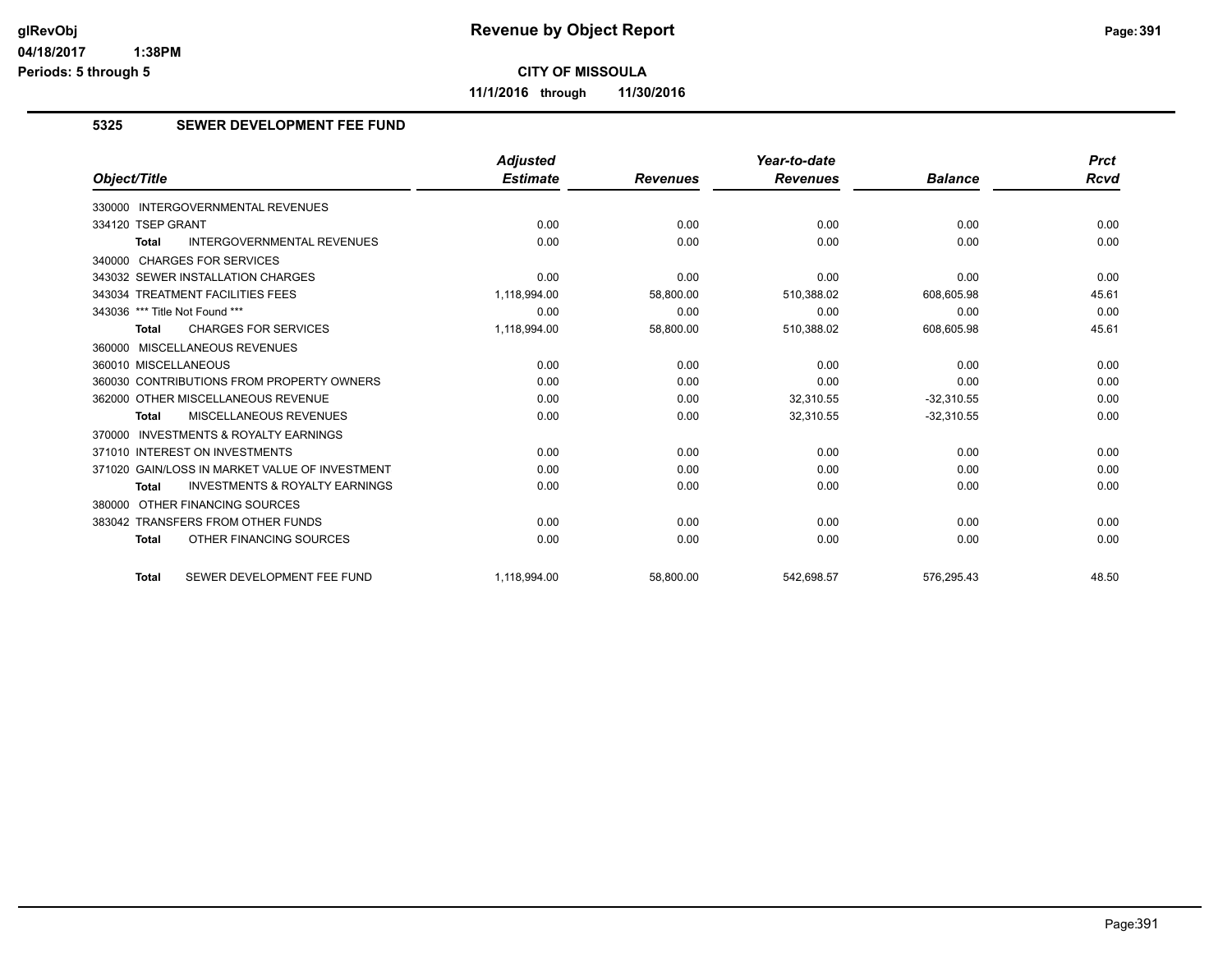**11/1/2016 through 11/30/2016**

**5340 SEWER CONSTRUCTION FUND**

**5340 SEWER CONSTRUCTION FUND**

|                                                    | <b>Adjusted</b> |                 | Year-to-date    |                | <b>Prct</b> |
|----------------------------------------------------|-----------------|-----------------|-----------------|----------------|-------------|
| Object/Title                                       | <b>Estimate</b> | <b>Revenues</b> | <b>Revenues</b> | <b>Balance</b> | <b>Rcvd</b> |
| 330000 INTERGOVERNMENTAL REVENUES                  |                 |                 |                 |                |             |
| 331090 EPA GRANT                                   | 0.00            | 0.00            | 0.00            | 0.00           | 0.00        |
| 334120 TSEP GRANT                                  | 0.00            | 0.00            | 0.00            | 0.00           | 0.00        |
| 334140 DNRC GRANT                                  | 0.00            | 0.00            | 0.00            | 0.00           | 0.00        |
| 337000 LOCAL GRANTS                                | 0.00            | 0.00            | 0.00            | 0.00           | 0.00        |
| <b>INTERGOVERNMENTAL REVENUES</b><br>Total         | 0.00            | 0.00            | 0.00            | 0.00           | 0.00        |
| 340000 CHARGES FOR SERVICES                        |                 |                 |                 |                |             |
| 343032 SEWER INSTALLATION CHARGES                  | 0.00            | 0.00            | 0.00            | 0.00           | 0.00        |
| <b>CHARGES FOR SERVICES</b><br>Total               | 0.00            | 0.00            | 0.00            | 0.00           | 0.00        |
| 360000 MISCELLANEOUS REVENUES                      |                 |                 |                 |                |             |
| 360030 CONTRIBUTIONS FROM PROPERTY OWNERS          | 0.00            | 0.00            | 0.00            | 0.00           | 0.00        |
| 363020 PROPERTY ASSESSMENTS                        | 0.00            | 0.00            | 0.00            | 0.00           | 0.00        |
| 365000 DONATIONS                                   | 0.00            | 0.00            | 0.00            | 0.00           | 0.00        |
| MISCELLANEOUS REVENUES<br><b>Total</b>             | 0.00            | 0.00            | 0.00            | 0.00           | 0.00        |
| 370000 INVESTMENTS & ROYALTY EARNINGS              |                 |                 |                 |                |             |
| 371010 INTEREST ON INVESTMENTS                     | 0.00            | 0.00            | 0.00            | 0.00           | 0.00        |
| 371020 GAIN/LOSS IN MARKET VALUE OF INVESTMENTS    | 0.00            | 0.00            | 0.00            | 0.00           | 0.00        |
| <b>INVESTMENTS &amp; ROYALTY EARNINGS</b><br>Total | 0.00            | 0.00            | 0.00            | 0.00           | 0.00        |
| 380000 OTHER FINANCING SOURCES                     |                 |                 |                 |                |             |
| 381002 SRF LOAN                                    | 0.00            | 0.00            | 0.00            | 0.00           | 0.00        |
| 381020 REVENUE BONDS                               | 2,517,966.00    | 0.00            | 0.00            | 2,517,966.00   | 0.00        |
| 383011 TRANS FR SID REVOLVING                      | 0.00            | 0.00            | 0.00            | 0.00           | 0.00        |
| 383024 TRANS FR SEWER CLEARING                     | 0.00            | 0.00            | 0.00            | 0.00           | 0.00        |
| 383025 TRANS FR SEWER R & D                        | 0.00            | 0.00            | 0.00            | 0.00           | 0.00        |
| 383026 TRANS FR CDBG                               | 0.00            | 0.00            | 0.00            | 0.00           | 0.00        |
| 383040 TRANSFER FROM CITY GRANTS                   | 0.00            | 0.00            | 0.00            | 0.00           | 0.00        |
| OTHER FINANCING SOURCES<br><b>Total</b>            | 2,517,966.00    | 0.00            | 0.00            | 2,517,966.00   | 0.00        |
| SEWER CONSTRUCTION FUND<br><b>Total</b>            | 2,517,966.00    | 0.00            | 0.00            | 2,517,966.00   | 0.00        |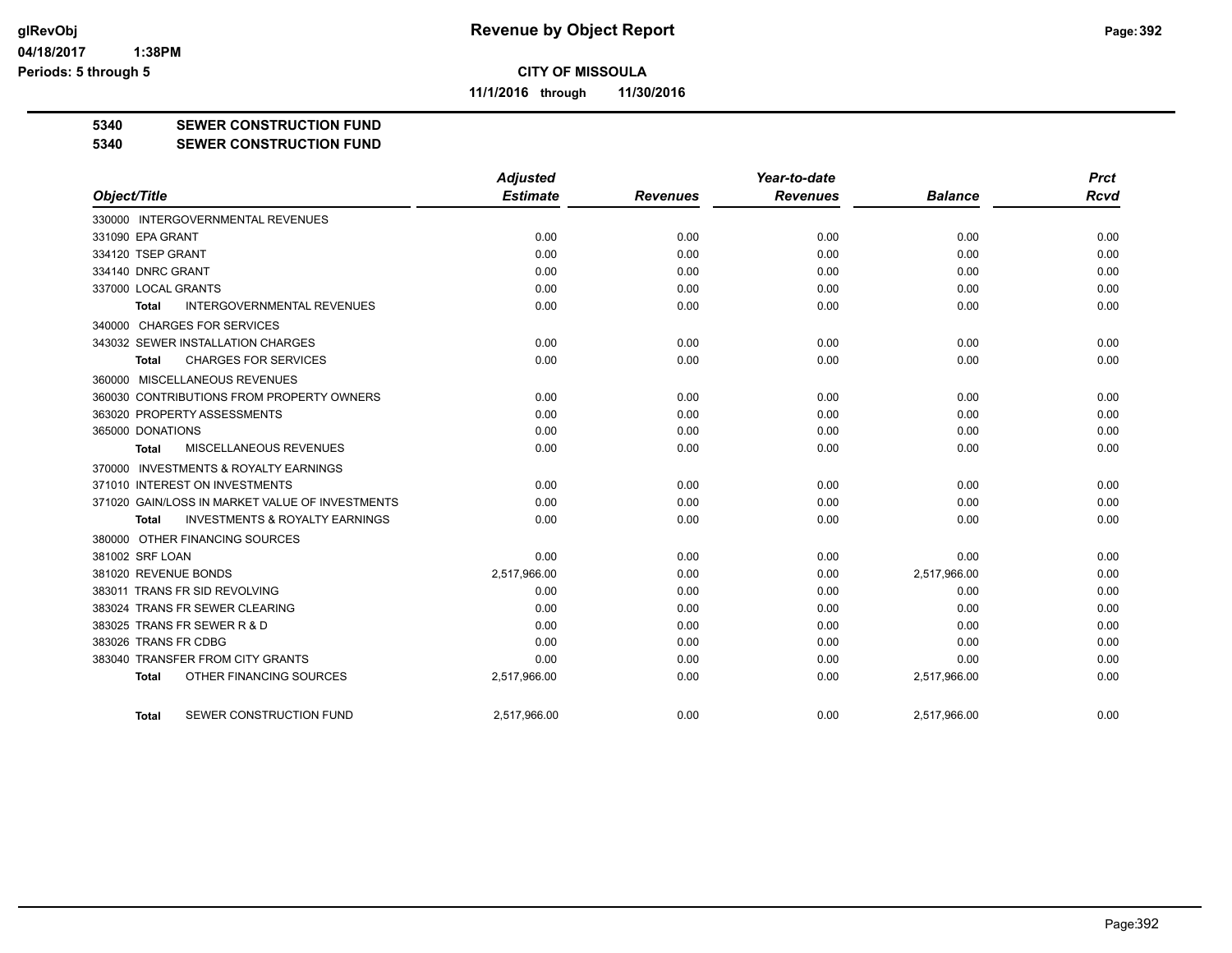**11/1/2016 through 11/30/2016**

#### **5340 SEWER CONSTRUCTION FUND**

|                                                    | <b>Adjusted</b> |                 | Year-to-date    |                | <b>Prct</b> |
|----------------------------------------------------|-----------------|-----------------|-----------------|----------------|-------------|
| Object/Title                                       | <b>Estimate</b> | <b>Revenues</b> | <b>Revenues</b> | <b>Balance</b> | <b>Rcvd</b> |
| 330000 INTERGOVERNMENTAL REVENUES                  |                 |                 |                 |                |             |
| 331090 EPA GRANT                                   | 0.00            | 0.00            | 0.00            | 0.00           | 0.00        |
| 334120 TSEP GRANT                                  | 0.00            | 0.00            | 0.00            | 0.00           | 0.00        |
| 334140 DNRC GRANT                                  | 0.00            | 0.00            | 0.00            | 0.00           | 0.00        |
| 337000 LOCAL GRANTS                                | 0.00            | 0.00            | 0.00            | 0.00           | 0.00        |
| <b>INTERGOVERNMENTAL REVENUES</b><br>Total         | 0.00            | 0.00            | 0.00            | 0.00           | 0.00        |
| 340000 CHARGES FOR SERVICES                        |                 |                 |                 |                |             |
| 343032 SEWER INSTALLATION CHARGES                  | 0.00            | 0.00            | 0.00            | 0.00           | 0.00        |
| <b>CHARGES FOR SERVICES</b><br><b>Total</b>        | 0.00            | 0.00            | 0.00            | 0.00           | 0.00        |
| 360000 MISCELLANEOUS REVENUES                      |                 |                 |                 |                |             |
| 360030 CONTRIBUTIONS FROM PROPERTY OWNERS          | 0.00            | 0.00            | 0.00            | 0.00           | 0.00        |
| 363020 PROPERTY ASSESSMENTS                        | 0.00            | 0.00            | 0.00            | 0.00           | 0.00        |
| 365000 DONATIONS                                   | 0.00            | 0.00            | 0.00            | 0.00           | 0.00        |
| MISCELLANEOUS REVENUES<br>Total                    | 0.00            | 0.00            | 0.00            | 0.00           | 0.00        |
| 370000 INVESTMENTS & ROYALTY EARNINGS              |                 |                 |                 |                |             |
| 371010 INTEREST ON INVESTMENTS                     | 0.00            | 0.00            | 0.00            | 0.00           | 0.00        |
| 371020 GAIN/LOSS IN MARKET VALUE OF INVESTMENT     | 0.00            | 0.00            | 0.00            | 0.00           | 0.00        |
| <b>INVESTMENTS &amp; ROYALTY EARNINGS</b><br>Total | 0.00            | 0.00            | 0.00            | 0.00           | 0.00        |
| 380000 OTHER FINANCING SOURCES                     |                 |                 |                 |                |             |
| 381002 SRF LOAN                                    | 0.00            | 0.00            | 0.00            | 0.00           | 0.00        |
| 381020 REVENUE BONDS                               | 2,517,966.00    | 0.00            | 0.00            | 2,517,966.00   | 0.00        |
| 383011 TRANS FR SID REVOLVING                      | 0.00            | 0.00            | 0.00            | 0.00           | 0.00        |
| 383024 TRANS FR SEWER CLEARING                     | 0.00            | 0.00            | 0.00            | 0.00           | 0.00        |
| 383025 TRANS FR SEWER R & D                        | 0.00            | 0.00            | 0.00            | 0.00           | 0.00        |
| 383026 TRANS FR CDBG                               | 0.00            | 0.00            | 0.00            | 0.00           | 0.00        |
| 383040 TRANSFER FROM CITY GRANTS                   | 0.00            | 0.00            | 0.00            | 0.00           | 0.00        |
| OTHER FINANCING SOURCES<br><b>Total</b>            | 2,517,966.00    | 0.00            | 0.00            | 2,517,966.00   | 0.00        |
| SEWER CONSTRUCTION FUND<br><b>Total</b>            | 2,517,966.00    | 0.00            | 0.00            | 2,517,966.00   | 0.00        |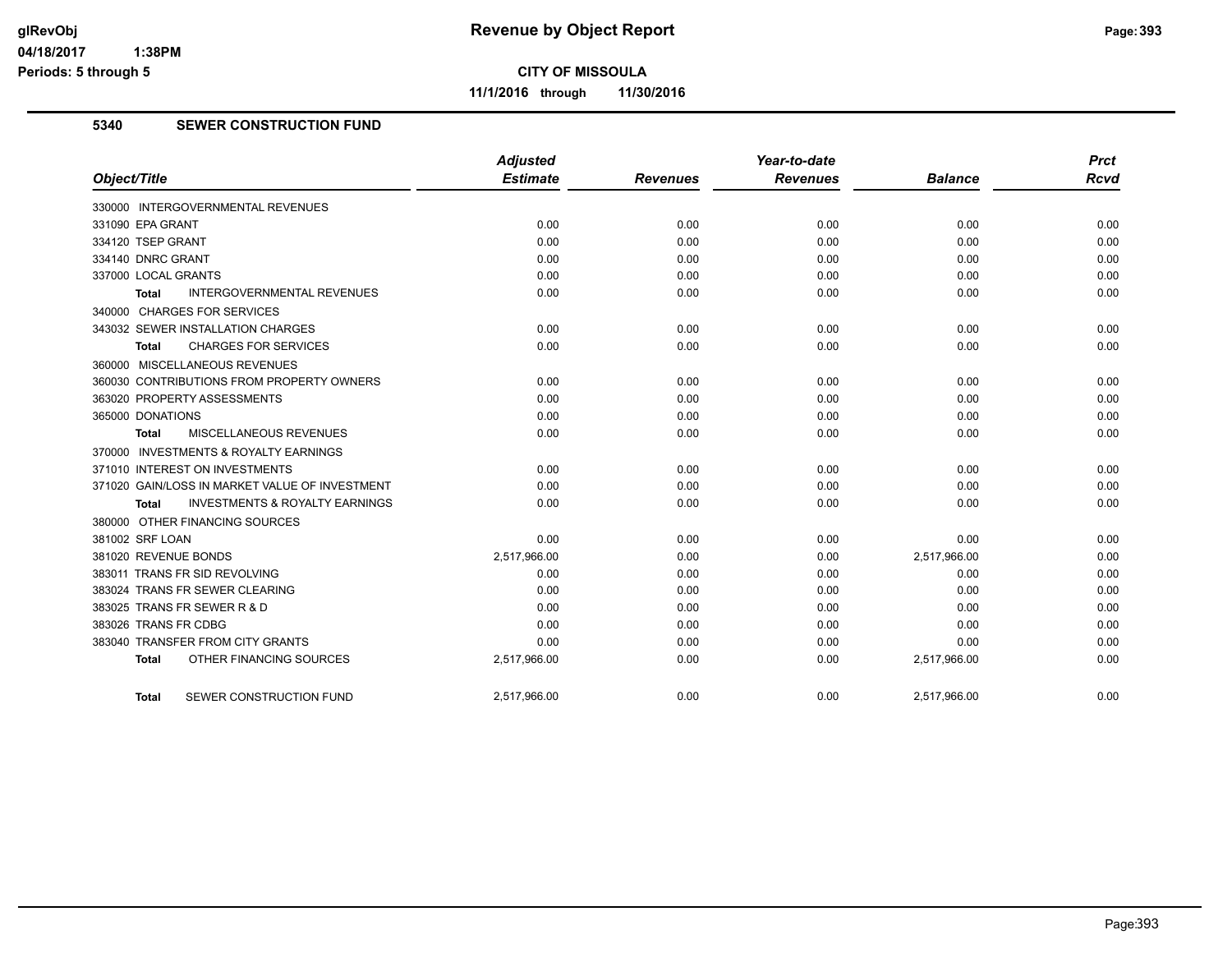**11/1/2016 through 11/30/2016**

# **5361 2001 SEWER REVENUE BONDS-DEBT SERVICE**

## **5361 2001 SEWER REVENUE BONDS-DEBT SERVICE**

|                                                     | <b>Adjusted</b> |                 | Year-to-date    |                | <b>Prct</b> |
|-----------------------------------------------------|-----------------|-----------------|-----------------|----------------|-------------|
| Object/Title                                        | <b>Estimate</b> | <b>Revenues</b> | <b>Revenues</b> | <b>Balance</b> | Rcvd        |
| 340000 CHARGES FOR SERVICES                         |                 |                 |                 |                |             |
| <b>SEWER SERVICE CHARGES</b><br>343031              | 0.00            | 0.00            | 0.00            | 0.00           | 0.00        |
| 343032 SEWER INSTALLATION CHARGES                   | 0.00            | 0.00            | 0.00            | 0.00           | 0.00        |
| 343035 SALE OF SEWER MATERIALS AND SUPPLIES         | 0.00            | 0.00            | 0.00            | 0.00           | 0.00        |
| <b>CHARGES FOR SERVICES</b><br><b>Total</b>         | 0.00            | 0.00            | 0.00            | 0.00           | 0.00        |
| 360000 MISCELLANEOUS REVENUES                       |                 |                 |                 |                |             |
| 360010 MISCELLANEOUS                                | 0.00            | 0.00            | 0.00            | 0.00           | 0.00        |
| MISCELLANEOUS REVENUES<br>Total                     | 0.00            | 0.00            | 0.00            | 0.00           | 0.00        |
| <b>INVESTMENTS &amp; ROYALTY EARNINGS</b><br>370000 |                 |                 |                 |                |             |
| 371010 INTEREST ON INVESTMENTS                      | 0.00            | 0.00            | 0.00            | 0.00           | 0.00        |
| 371020 GAIN/LOSS IN MARKET VALUE OF INVESTMENTS     | 0.00            | 0.00            | 0.00            | 0.00           | 0.00        |
| <b>INVESTMENTS &amp; ROYALTY EARNINGS</b><br>Total  | 0.00            | 0.00            | 0.00            | 0.00           | 0.00        |
| OTHER FINANCING SOURCES<br>380000                   |                 |                 |                 |                |             |
| 382010 SALE OF FIXED ASSETS                         | 0.00            | 0.00            | 0.00            | 0.00           | 0.00        |
| 383024 TRANS FR SEWER CLEARING                      | 30,480.00       | 0.00            | 0.00            | 30,480.00      | 0.00        |
| OTHER FINANCING SOURCES<br><b>Total</b>             | 30,480.00       | 0.00            | 0.00            | 30,480.00      | 0.00        |
|                                                     |                 |                 |                 |                |             |
| 2001 SEWER REVENUE BONDS-DEBT SERVI<br><b>Total</b> | 30,480.00       | 0.00            | 0.00            | 30,480.00      | 0.00        |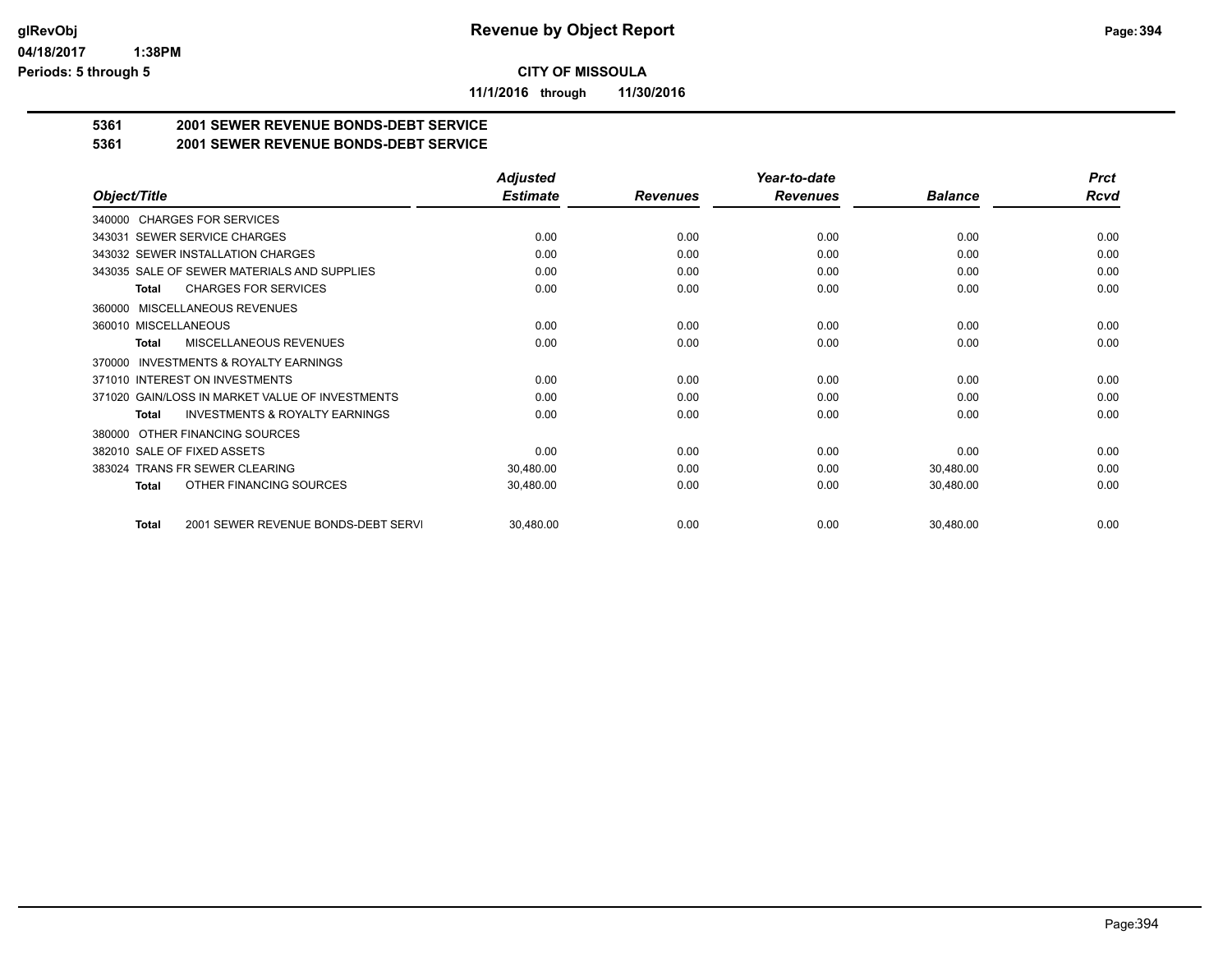**11/1/2016 through 11/30/2016**

#### **5361 2001 SEWER REVENUE BONDS-DEBT SERVICE**

|                                                    | <b>Adjusted</b> |                 | Year-to-date    |                | <b>Prct</b> |
|----------------------------------------------------|-----------------|-----------------|-----------------|----------------|-------------|
| Object/Title                                       | <b>Estimate</b> | <b>Revenues</b> | <b>Revenues</b> | <b>Balance</b> | <b>Rcvd</b> |
| <b>CHARGES FOR SERVICES</b><br>340000              |                 |                 |                 |                |             |
| 343031 SEWER SERVICE CHARGES                       | 0.00            | 0.00            | 0.00            | 0.00           | 0.00        |
| 343032 SEWER INSTALLATION CHARGES                  | 0.00            | 0.00            | 0.00            | 0.00           | 0.00        |
| 343035 SALE OF SEWER MATERIALS AND SUPPLIES        | 0.00            | 0.00            | 0.00            | 0.00           | 0.00        |
| <b>CHARGES FOR SERVICES</b><br><b>Total</b>        | 0.00            | 0.00            | 0.00            | 0.00           | 0.00        |
| MISCELLANEOUS REVENUES<br>360000                   |                 |                 |                 |                |             |
| 360010 MISCELLANEOUS                               | 0.00            | 0.00            | 0.00            | 0.00           | 0.00        |
| <b>MISCELLANEOUS REVENUES</b><br><b>Total</b>      | 0.00            | 0.00            | 0.00            | 0.00           | 0.00        |
| INVESTMENTS & ROYALTY EARNINGS<br>370000           |                 |                 |                 |                |             |
| 371010 INTEREST ON INVESTMENTS                     | 0.00            | 0.00            | 0.00            | 0.00           | 0.00        |
| 371020 GAIN/LOSS IN MARKET VALUE OF INVESTMENT     | 0.00            | 0.00            | 0.00            | 0.00           | 0.00        |
| <b>INVESTMENTS &amp; ROYALTY EARNINGS</b><br>Total | 0.00            | 0.00            | 0.00            | 0.00           | 0.00        |
| OTHER FINANCING SOURCES<br>380000                  |                 |                 |                 |                |             |
| 382010 SALE OF FIXED ASSETS                        | 0.00            | 0.00            | 0.00            | 0.00           | 0.00        |
| 383024 TRANS FR SEWER CLEARING                     | 30,480.00       | 0.00            | 0.00            | 30,480.00      | 0.00        |
| OTHER FINANCING SOURCES<br><b>Total</b>            | 30,480.00       | 0.00            | 0.00            | 30,480.00      | 0.00        |
| 2001 SEWER REVENUE BONDS-DEBT SERV<br><b>Total</b> | 30,480.00       | 0.00            | 0.00            | 30,480.00      | 0.00        |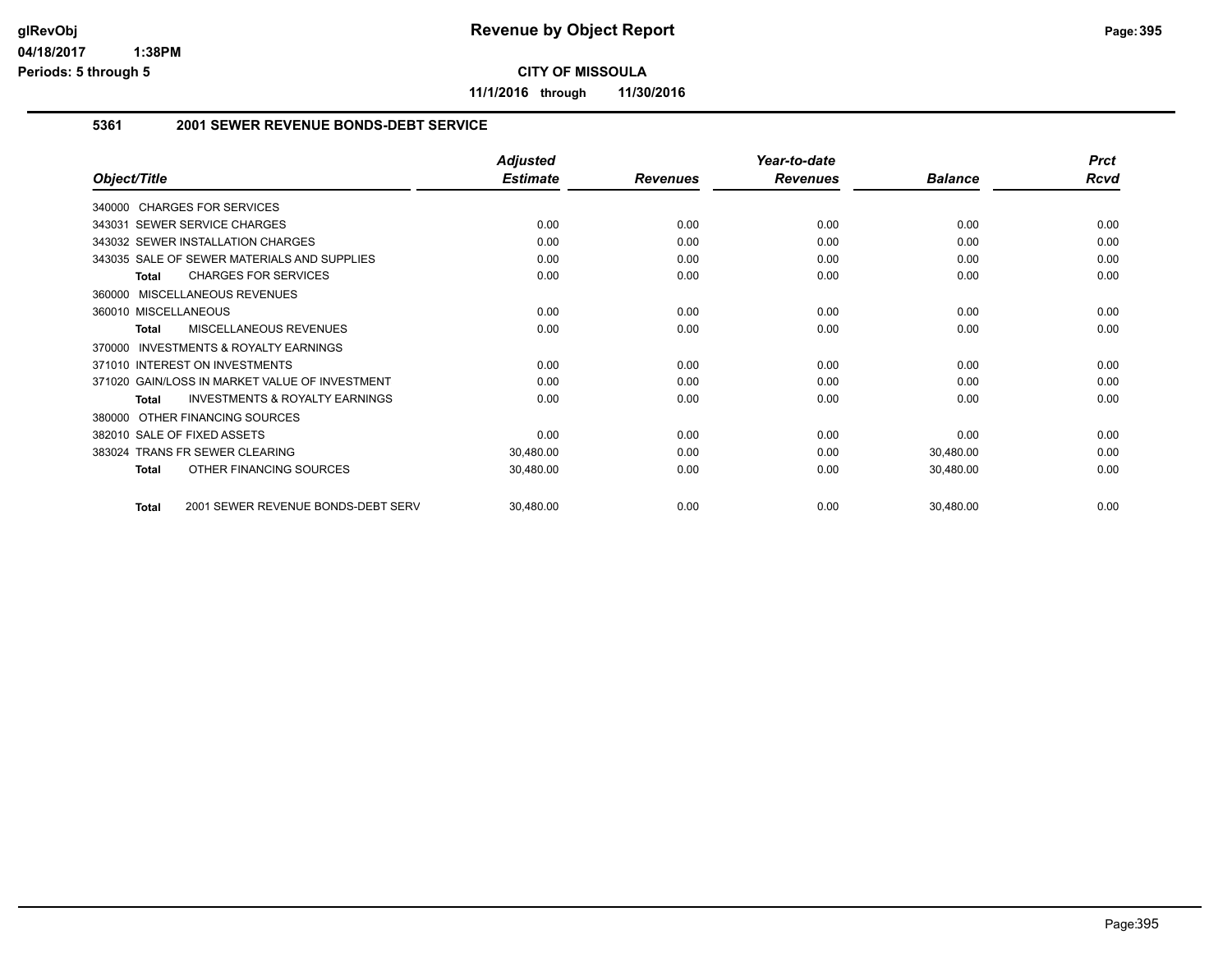**11/1/2016 through 11/30/2016**

#### **5362 00 SEWER REVENUE BOND - SERIES B DEBT SE 5362 00 SEWER REVENUE BOND - SERIES B DEBT SE**

|                                                    | <b>Adjusted</b> |                 | Year-to-date    |                | <b>Prct</b> |
|----------------------------------------------------|-----------------|-----------------|-----------------|----------------|-------------|
| Object/Title                                       | <b>Estimate</b> | <b>Revenues</b> | <b>Revenues</b> | <b>Balance</b> | Rcvd        |
| 340000 CHARGES FOR SERVICES                        |                 |                 |                 |                |             |
| 343032 SEWER INSTALLATION CHARGES                  | 0.00            | 0.00            | 0.00            | 0.00           | 0.00        |
| <b>CHARGES FOR SERVICES</b><br><b>Total</b>        | 0.00            | 0.00            | 0.00            | 0.00           | 0.00        |
| MISCELLANEOUS REVENUES<br>360000                   |                 |                 |                 |                |             |
| 360010 MISCELLANEOUS                               | 0.00            | 0.00            | 0.00            | 0.00           | 0.00        |
| <b>MISCELLANEOUS REVENUES</b><br>Total             | 0.00            | 0.00            | 0.00            | 0.00           | 0.00        |
| INVESTMENTS & ROYALTY EARNINGS<br>370000           |                 |                 |                 |                |             |
| 371010 INTEREST ON INVESTMENTS                     | 0.00            | 0.00            | 0.00            | 0.00           | 0.00        |
| 371020 GAIN/LOSS IN MARKET VALUE OF INVESTMENTS    | 0.00            | 0.00            | 0.00            | 0.00           | 0.00        |
| <b>INVESTMENTS &amp; ROYALTY EARNINGS</b><br>Total | 0.00            | 0.00            | 0.00            | 0.00           | 0.00        |
| OTHER FINANCING SOURCES<br>380000                  |                 |                 |                 |                |             |
| 383024 TRANS FR SEWER CLEARING                     | 48,480.00       | 0.00            | 0.00            | 48,480.00      | 0.00        |
| OTHER FINANCING SOURCES<br>Total                   | 48,480.00       | 0.00            | 0.00            | 48,480.00      | 0.00        |
| 00 SEWER REVENUE BOND - SERIES B DEB               | 48,480.00       | 0.00            | 0.00            | 48,480.00      | 0.00        |
| <b>Total</b>                                       |                 |                 |                 |                |             |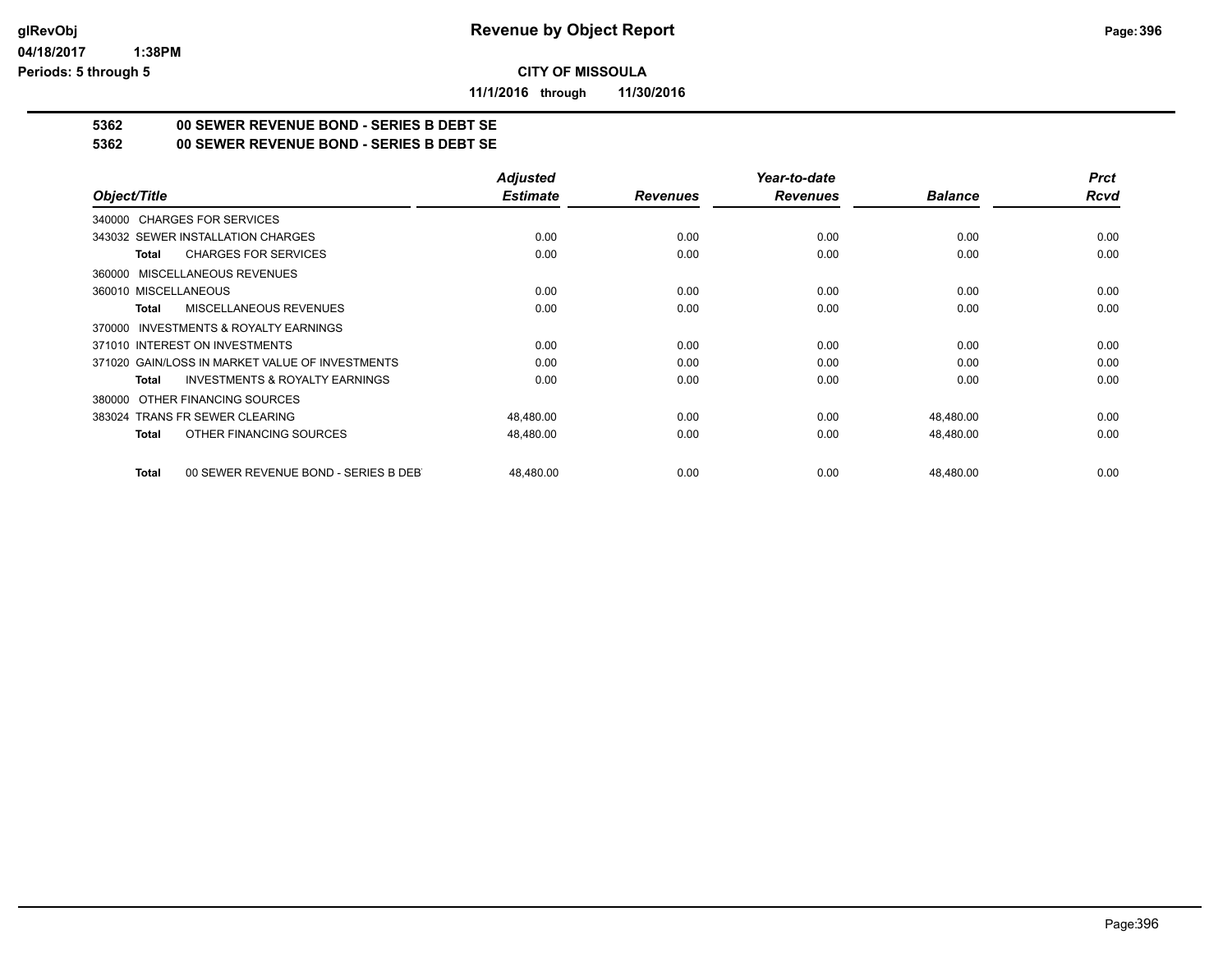**11/1/2016 through 11/30/2016**

### **5362 00 SEWER REVENUE BOND - SERIES B DEBT SE**

|                                                      | <b>Adjusted</b> |                 | Year-to-date    |                | <b>Prct</b> |
|------------------------------------------------------|-----------------|-----------------|-----------------|----------------|-------------|
| Object/Title                                         | <b>Estimate</b> | <b>Revenues</b> | <b>Revenues</b> | <b>Balance</b> | <b>Rcvd</b> |
| 340000 CHARGES FOR SERVICES                          |                 |                 |                 |                |             |
| 343032 SEWER INSTALLATION CHARGES                    | 0.00            | 0.00            | 0.00            | 0.00           | 0.00        |
| <b>CHARGES FOR SERVICES</b><br>Total                 | 0.00            | 0.00            | 0.00            | 0.00           | 0.00        |
| 360000 MISCELLANEOUS REVENUES                        |                 |                 |                 |                |             |
| 360010 MISCELLANEOUS                                 | 0.00            | 0.00            | 0.00            | 0.00           | 0.00        |
| MISCELLANEOUS REVENUES<br>Total                      | 0.00            | 0.00            | 0.00            | 0.00           | 0.00        |
| <b>INVESTMENTS &amp; ROYALTY EARNINGS</b><br>370000  |                 |                 |                 |                |             |
| 371010 INTEREST ON INVESTMENTS                       | 0.00            | 0.00            | 0.00            | 0.00           | 0.00        |
| 371020 GAIN/LOSS IN MARKET VALUE OF INVESTMENT       | 0.00            | 0.00            | 0.00            | 0.00           | 0.00        |
| <b>INVESTMENTS &amp; ROYALTY EARNINGS</b><br>Total   | 0.00            | 0.00            | 0.00            | 0.00           | 0.00        |
| OTHER FINANCING SOURCES<br>380000                    |                 |                 |                 |                |             |
| 383024 TRANS FR SEWER CLEARING                       | 48,480.00       | 0.00            | 0.00            | 48,480.00      | 0.00        |
| OTHER FINANCING SOURCES<br>Total                     | 48,480.00       | 0.00            | 0.00            | 48,480.00      | 0.00        |
|                                                      |                 |                 |                 |                |             |
| 00 SEWER REVENUE BOND - SERIES B DEE<br><b>Total</b> | 48,480.00       | 0.00            | 0.00            | 48,480.00      | 0.00        |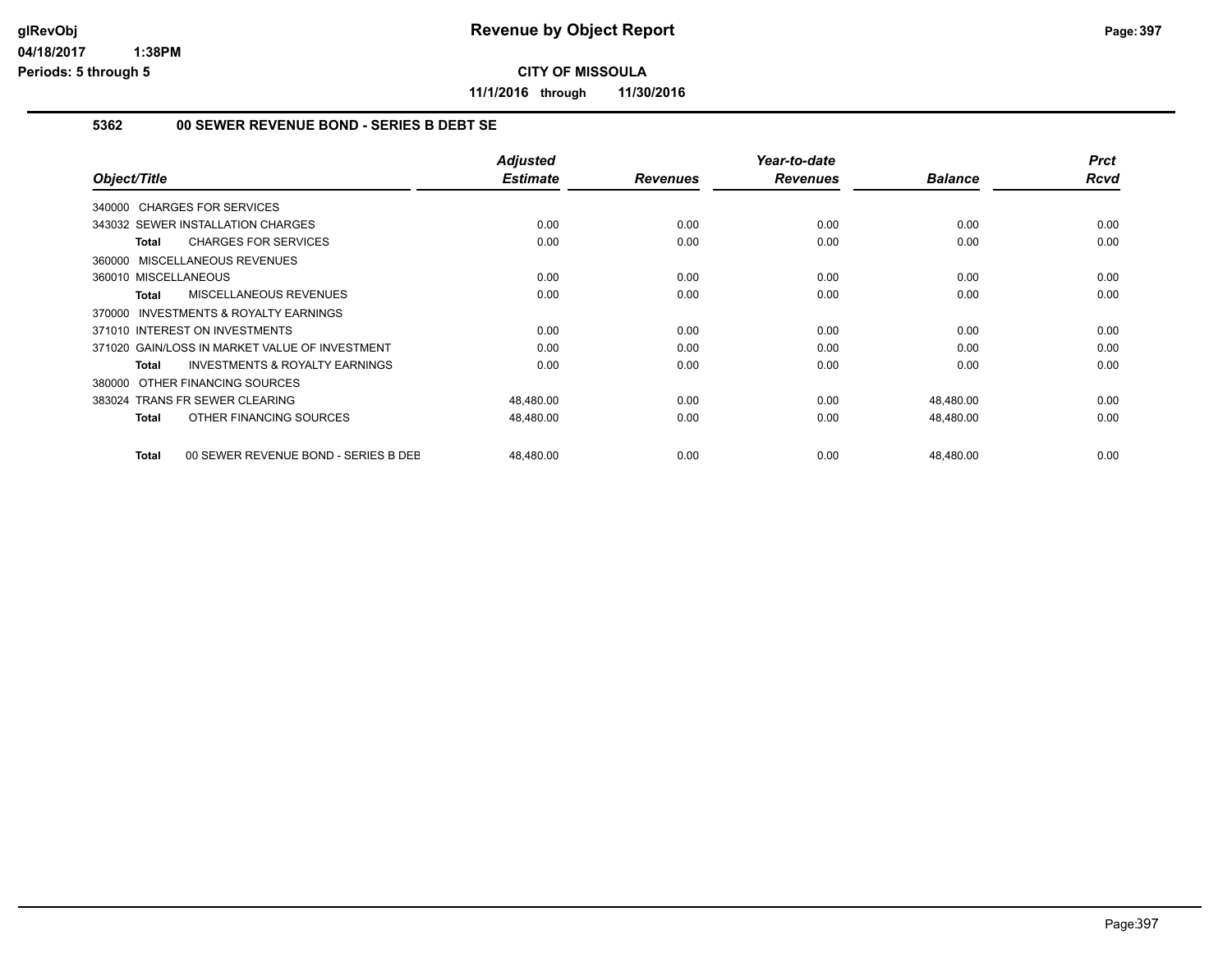**11/1/2016 through 11/30/2016**

### **5364 92 SEWER REVENUE BOND - SERIES B DEBT S 5364 92 SEWER REVENUE BOND - SERIES B DEBT S**

|                                                      | <b>Adjusted</b> |                 | Year-to-date    |                | <b>Prct</b> |
|------------------------------------------------------|-----------------|-----------------|-----------------|----------------|-------------|
| Object/Title                                         | <b>Estimate</b> | <b>Revenues</b> | <b>Revenues</b> | <b>Balance</b> | Rcvd        |
| 340000 CHARGES FOR SERVICES                          |                 |                 |                 |                |             |
| 343032 SEWER INSTALLATION CHARGES                    | 0.00            | 0.00            | 0.00            | 0.00           | 0.00        |
| <b>CHARGES FOR SERVICES</b><br>Total                 | 0.00            | 0.00            | 0.00            | 0.00           | 0.00        |
| 370000 INVESTMENTS & ROYALTY EARNINGS                |                 |                 |                 |                |             |
| 371010 INTEREST ON INVESTMENTS                       | 0.00            | 0.00            | 0.00            | 0.00           | 0.00        |
| 371020 GAIN/LOSS IN MARKET VALUE OF INVESTMENTS      | 0.00            | 0.00            | 0.00            | 0.00           | 0.00        |
| <b>INVESTMENTS &amp; ROYALTY EARNINGS</b><br>Total   | 0.00            | 0.00            | 0.00            | 0.00           | 0.00        |
| 380000 OTHER FINANCING SOURCES                       |                 |                 |                 |                |             |
| 383024 TRANS FR SEWER CLEARING                       | 0.00            | 0.00            | 0.00            | 0.00           | 0.00        |
| 383042 TRANSFERS FROM OTHER FUNDS                    | 0.00            | 0.00            | 0.00            | 0.00           | 0.00        |
| OTHER FINANCING SOURCES<br>Total                     | 0.00            | 0.00            | 0.00            | 0.00           | 0.00        |
| 92 SEWER REVENUE BOND - SERIES B DEE<br><b>Total</b> | 0.00            | 0.00            | 0.00            | 0.00           | 0.00        |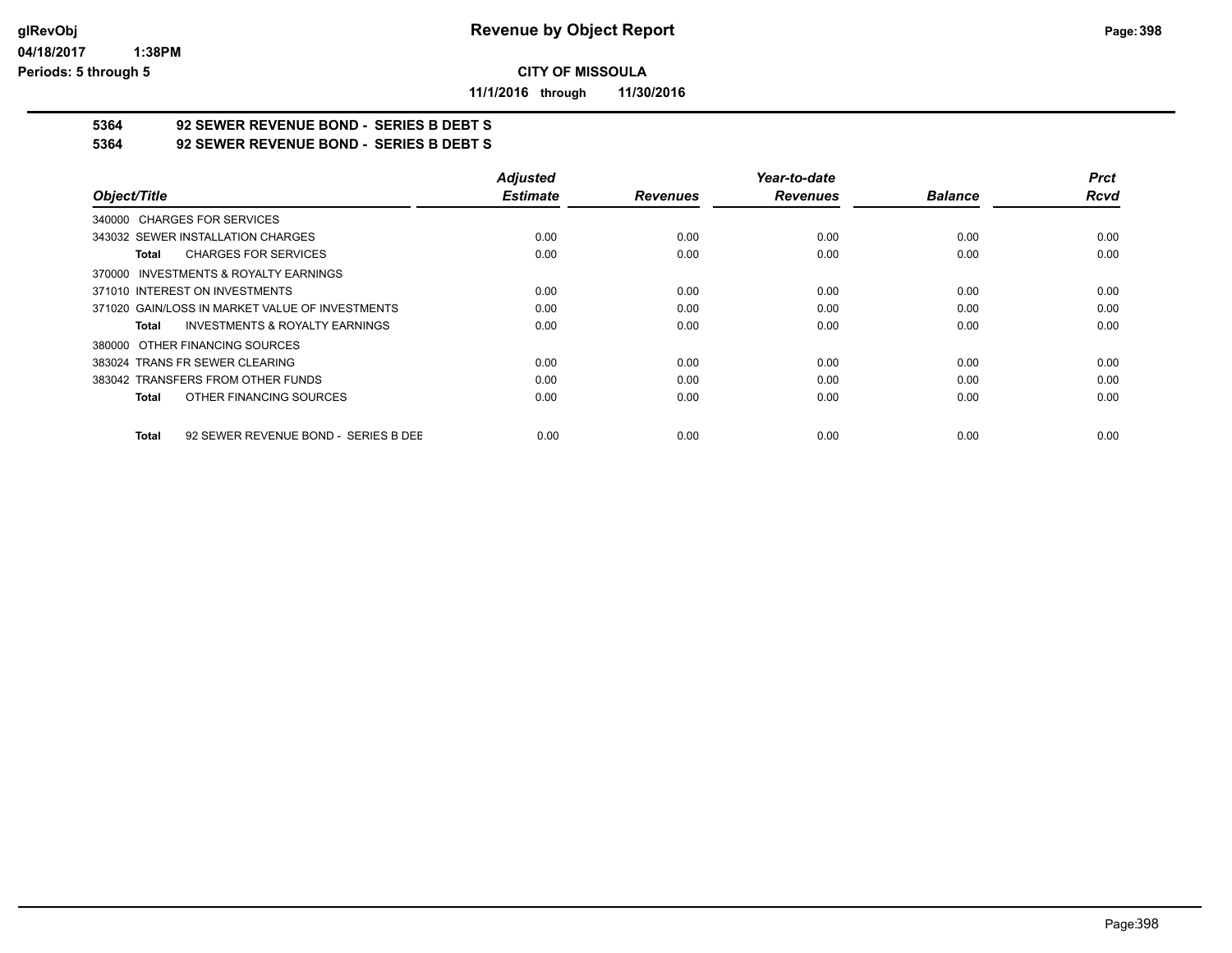**11/1/2016 through 11/30/2016**

### **5364 92 SEWER REVENUE BOND - SERIES B DEBT S**

| Object/Title                                         | <b>Adjusted</b><br><b>Estimate</b> | <b>Revenues</b> | Year-to-date<br><b>Revenues</b> | <b>Balance</b> | <b>Prct</b><br><b>Rcvd</b> |
|------------------------------------------------------|------------------------------------|-----------------|---------------------------------|----------------|----------------------------|
| 340000 CHARGES FOR SERVICES                          |                                    |                 |                                 |                |                            |
| 343032 SEWER INSTALLATION CHARGES                    | 0.00                               | 0.00            | 0.00                            | 0.00           | 0.00                       |
| <b>CHARGES FOR SERVICES</b><br><b>Total</b>          | 0.00                               | 0.00            | 0.00                            | 0.00           | 0.00                       |
| 370000 INVESTMENTS & ROYALTY EARNINGS                |                                    |                 |                                 |                |                            |
| 371010 INTEREST ON INVESTMENTS                       | 0.00                               | 0.00            | 0.00                            | 0.00           | 0.00                       |
| 371020 GAIN/LOSS IN MARKET VALUE OF INVESTMENT       | 0.00                               | 0.00            | 0.00                            | 0.00           | 0.00                       |
| <b>INVESTMENTS &amp; ROYALTY EARNINGS</b><br>Total   | 0.00                               | 0.00            | 0.00                            | 0.00           | 0.00                       |
| 380000 OTHER FINANCING SOURCES                       |                                    |                 |                                 |                |                            |
| 383024 TRANS FR SEWER CLEARING                       | 0.00                               | 0.00            | 0.00                            | 0.00           | 0.00                       |
| 383042 TRANSFERS FROM OTHER FUNDS                    | 0.00                               | 0.00            | 0.00                            | 0.00           | 0.00                       |
| OTHER FINANCING SOURCES<br><b>Total</b>              | 0.00                               | 0.00            | 0.00                            | 0.00           | 0.00                       |
| 92 SEWER REVENUE BOND - SERIES B DEI<br><b>Total</b> | 0.00                               | 0.00            | 0.00                            | 0.00           | 0.00                       |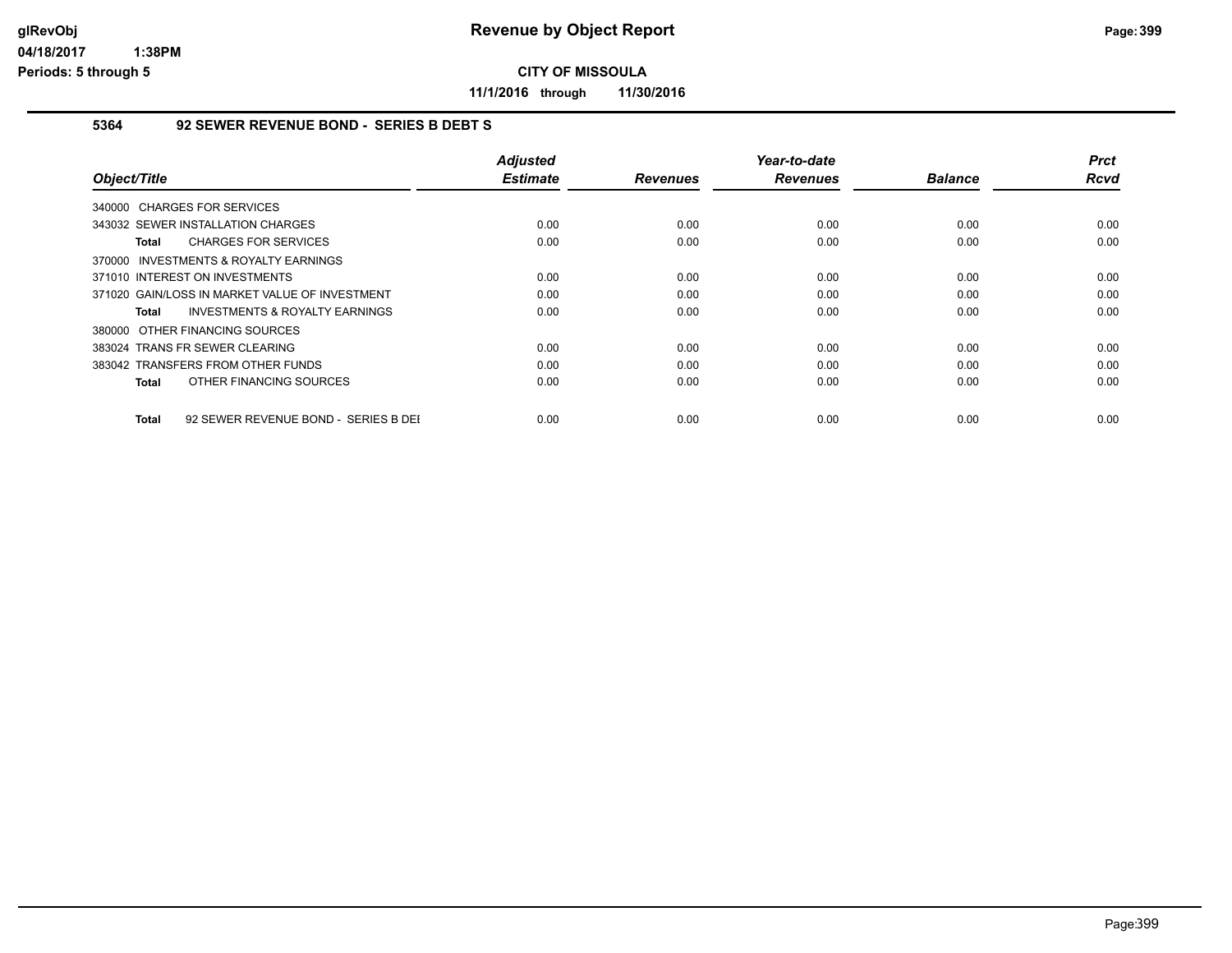**11/1/2016 through 11/30/2016**

#### **5365 99 SEWER REVENUE BONDS DEBT SERVICE FUND 5365 99 SEWER REVENUE BONDS DEBT SERVICE FUND**

|                                                     | <b>Adjusted</b> |                 | Year-to-date    |                | <b>Prct</b> |
|-----------------------------------------------------|-----------------|-----------------|-----------------|----------------|-------------|
| Object/Title                                        | <b>Estimate</b> | <b>Revenues</b> | <b>Revenues</b> | <b>Balance</b> | <b>Rcvd</b> |
| <b>CHARGES FOR SERVICES</b><br>340000               |                 |                 |                 |                |             |
| 343032 SEWER INSTALLATION CHARGES                   | 0.00            | 0.00            | 0.00            | 0.00           | 0.00        |
| <b>CHARGES FOR SERVICES</b><br>Total                | 0.00            | 0.00            | 0.00            | 0.00           | 0.00        |
| <b>INVESTMENTS &amp; ROYALTY EARNINGS</b><br>370000 |                 |                 |                 |                |             |
| 371010 INTEREST ON INVESTMENTS                      | 0.00            | 0.00            | 0.00            | 0.00           | 0.00        |
| 371020 GAIN/LOSS IN MARKET VALUE OF INVESTMENTS     | 0.00            | 0.00            | 0.00            | 0.00           | 0.00        |
| <b>INVESTMENTS &amp; ROYALTY EARNINGS</b><br>Total  | 0.00            | 0.00            | 0.00            | 0.00           | 0.00        |
| OTHER FINANCING SOURCES<br>380000                   |                 |                 |                 |                |             |
| 383024 TRANS FR SEWER CLEARING                      | 123,600.00      | 0.00            | 0.00            | 123,600.00     | 0.00        |
| OTHER FINANCING SOURCES<br>Total                    | 123,600.00      | 0.00            | 0.00            | 123,600.00     | 0.00        |
| 99 SEWER REVENUE BONDS DEBT SERVICE<br><b>Total</b> | 123.600.00      | 0.00            | 0.00            | 123.600.00     | 0.00        |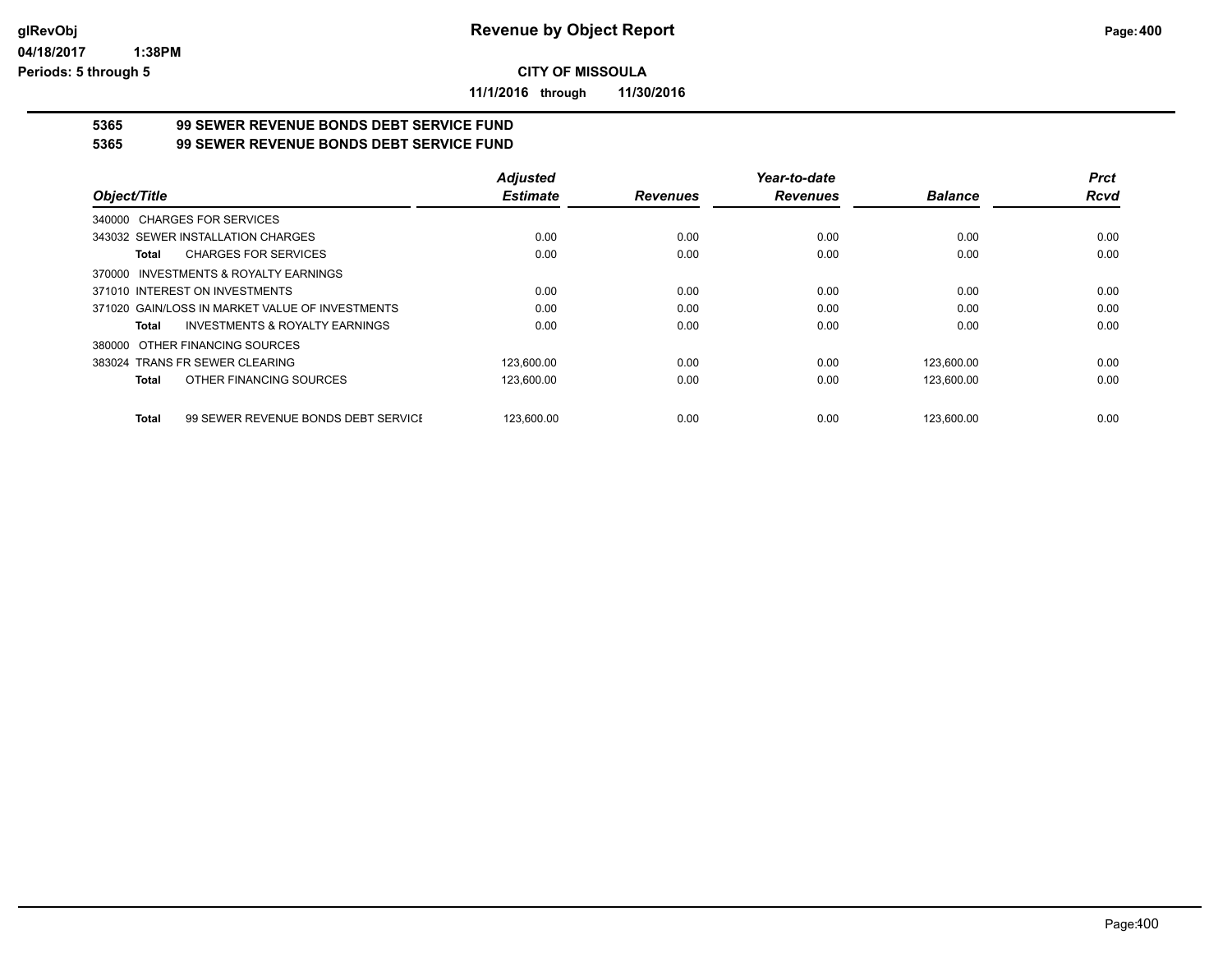**11/1/2016 through 11/30/2016**

#### **5365 99 SEWER REVENUE BONDS DEBT SERVICE FUND**

| Object/Title                                              | <b>Adjusted</b><br><b>Estimate</b> | <b>Revenues</b> | Year-to-date<br><b>Revenues</b> | <b>Balance</b> | <b>Prct</b><br><b>Rcvd</b> |
|-----------------------------------------------------------|------------------------------------|-----------------|---------------------------------|----------------|----------------------------|
| <b>CHARGES FOR SERVICES</b><br>340000                     |                                    |                 |                                 |                |                            |
| 343032 SEWER INSTALLATION CHARGES                         | 0.00                               | 0.00            | 0.00                            | 0.00           | 0.00                       |
| <b>CHARGES FOR SERVICES</b><br><b>Total</b>               | 0.00                               | 0.00            | 0.00                            | 0.00           | 0.00                       |
| INVESTMENTS & ROYALTY EARNINGS<br>370000                  |                                    |                 |                                 |                |                            |
| 371010 INTEREST ON INVESTMENTS                            | 0.00                               | 0.00            | 0.00                            | 0.00           | 0.00                       |
| 371020 GAIN/LOSS IN MARKET VALUE OF INVESTMENT            | 0.00                               | 0.00            | 0.00                            | 0.00           | 0.00                       |
| <b>INVESTMENTS &amp; ROYALTY EARNINGS</b><br><b>Total</b> | 0.00                               | 0.00            | 0.00                            | 0.00           | 0.00                       |
| 380000 OTHER FINANCING SOURCES                            |                                    |                 |                                 |                |                            |
| 383024 TRANS FR SEWER CLEARING                            | 123,600.00                         | 0.00            | 0.00                            | 123,600.00     | 0.00                       |
| OTHER FINANCING SOURCES<br><b>Total</b>                   | 123,600.00                         | 0.00            | 0.00                            | 123,600.00     | 0.00                       |
| 99 SEWER REVENUE BONDS DEBT SERVIC<br><b>Total</b>        | 123.600.00                         | 0.00            | 0.00                            | 123.600.00     | 0.00                       |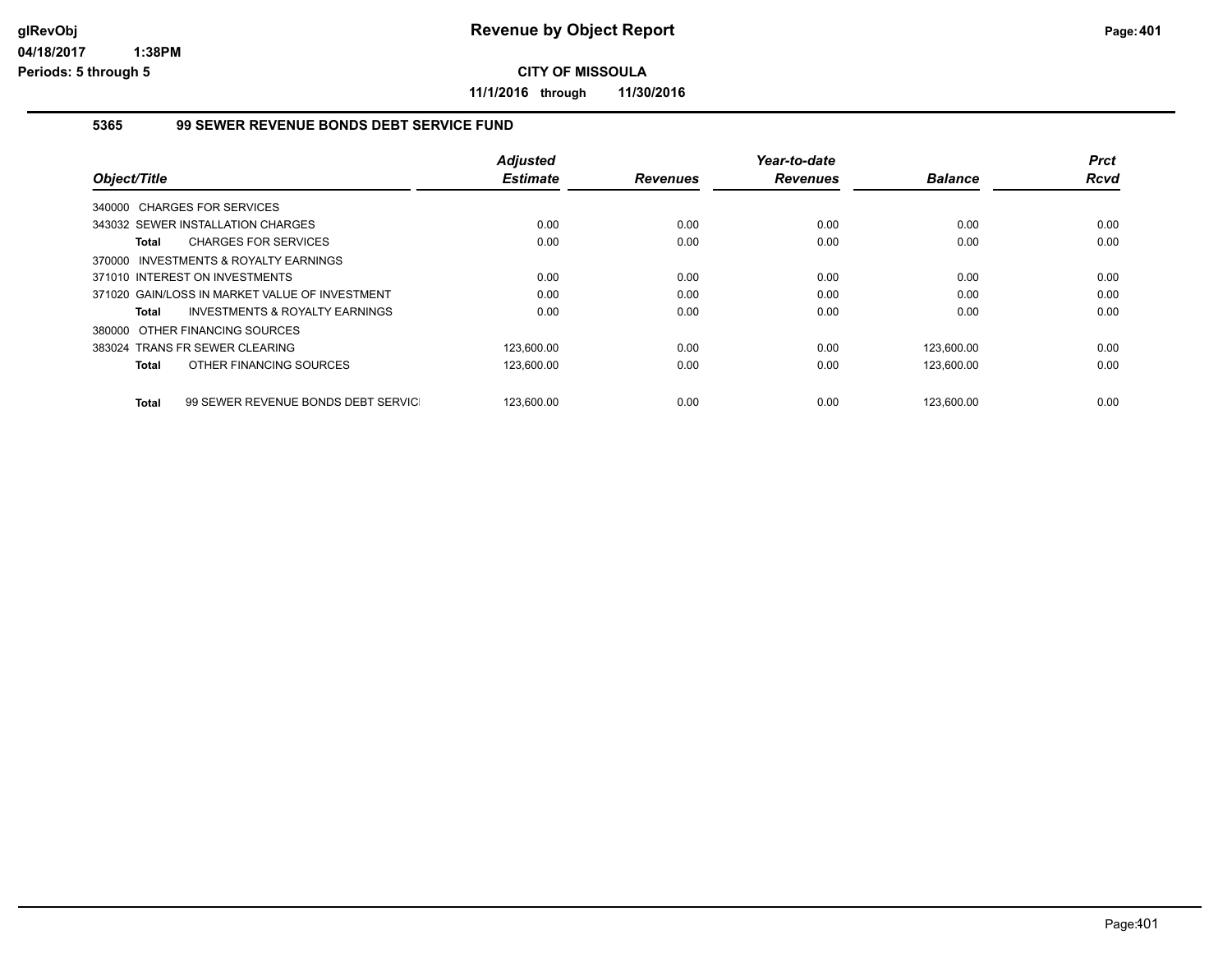**11/1/2016 through 11/30/2016**

#### **5367 92 SEWER REVENUE BOND - SERIES B BOND RE 5367 92 SEWER REVENUE BOND - SERIES B BOND RE**

|                                                      | <b>Adiusted</b> |                 | Year-to-date    |                | <b>Prct</b> |
|------------------------------------------------------|-----------------|-----------------|-----------------|----------------|-------------|
| Object/Title                                         | <b>Estimate</b> | <b>Revenues</b> | <b>Revenues</b> | <b>Balance</b> | <b>Rcvd</b> |
| 370000 INVESTMENTS & ROYALTY EARNINGS                |                 |                 |                 |                |             |
| 371010 INTEREST ON INVESTMENTS                       | 0.00            | 0.00            | 0.00            | 0.00           | 0.00        |
| 371020 GAIN/LOSS IN MARKET VALUE OF INVESTMENTS      | 0.00            | 0.00            | 0.00            | 0.00           | 0.00        |
| <b>INVESTMENTS &amp; ROYALTY EARNINGS</b><br>Total   | 0.00            | 0.00            | 0.00            | 0.00           | 0.00        |
| 380000 OTHER FINANCING SOURCES                       |                 |                 |                 |                |             |
| 383042 TRANSFERS FROM OTHER FUNDS                    | 0.00            | 0.00            | 0.00            | 0.00           | 0.00        |
| OTHER FINANCING SOURCES<br>Total                     | 0.00            | 0.00            | 0.00            | 0.00           | 0.00        |
|                                                      |                 |                 |                 |                |             |
| <b>Total</b><br>92 SEWER REVENUE BOND - SERIES B BON | 0.00            | 0.00            | 0.00            | 0.00           | 0.00        |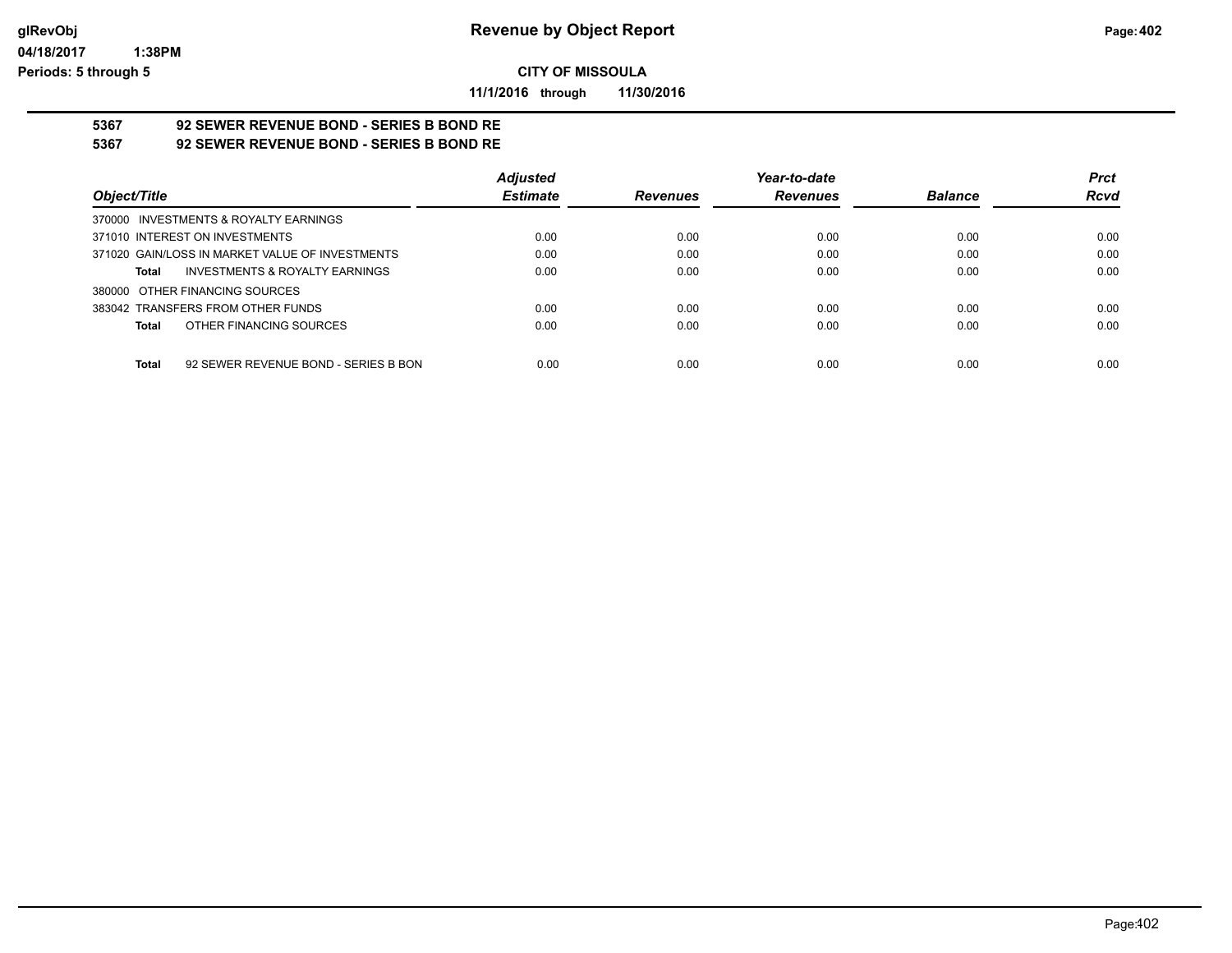**11/1/2016 through 11/30/2016**

#### **5367 92 SEWER REVENUE BOND - SERIES B BOND RE**

| Object/Title                                         | <b>Adjusted</b><br><b>Estimate</b> | <b>Revenues</b> | Year-to-date<br><b>Revenues</b> | <b>Balance</b> | <b>Prct</b><br><b>Rcvd</b> |
|------------------------------------------------------|------------------------------------|-----------------|---------------------------------|----------------|----------------------------|
| 370000 INVESTMENTS & ROYALTY EARNINGS                |                                    |                 |                                 |                |                            |
| 371010 INTEREST ON INVESTMENTS                       | 0.00                               | 0.00            | 0.00                            | 0.00           | 0.00                       |
| 371020 GAIN/LOSS IN MARKET VALUE OF INVESTMENT       | 0.00                               | 0.00            | 0.00                            | 0.00           | 0.00                       |
| Total<br>INVESTMENTS & ROYALTY EARNINGS              | 0.00                               | 0.00            | 0.00                            | 0.00           | 0.00                       |
| 380000 OTHER FINANCING SOURCES                       |                                    |                 |                                 |                |                            |
| 383042 TRANSFERS FROM OTHER FUNDS                    | 0.00                               | 0.00            | 0.00                            | 0.00           | 0.00                       |
| OTHER FINANCING SOURCES<br>Total                     | 0.00                               | 0.00            | 0.00                            | 0.00           | 0.00                       |
|                                                      |                                    |                 |                                 |                |                            |
| <b>Total</b><br>92 SEWER REVENUE BOND - SERIES B BON | 0.00                               | 0.00            | 0.00                            | 0.00           | 0.00                       |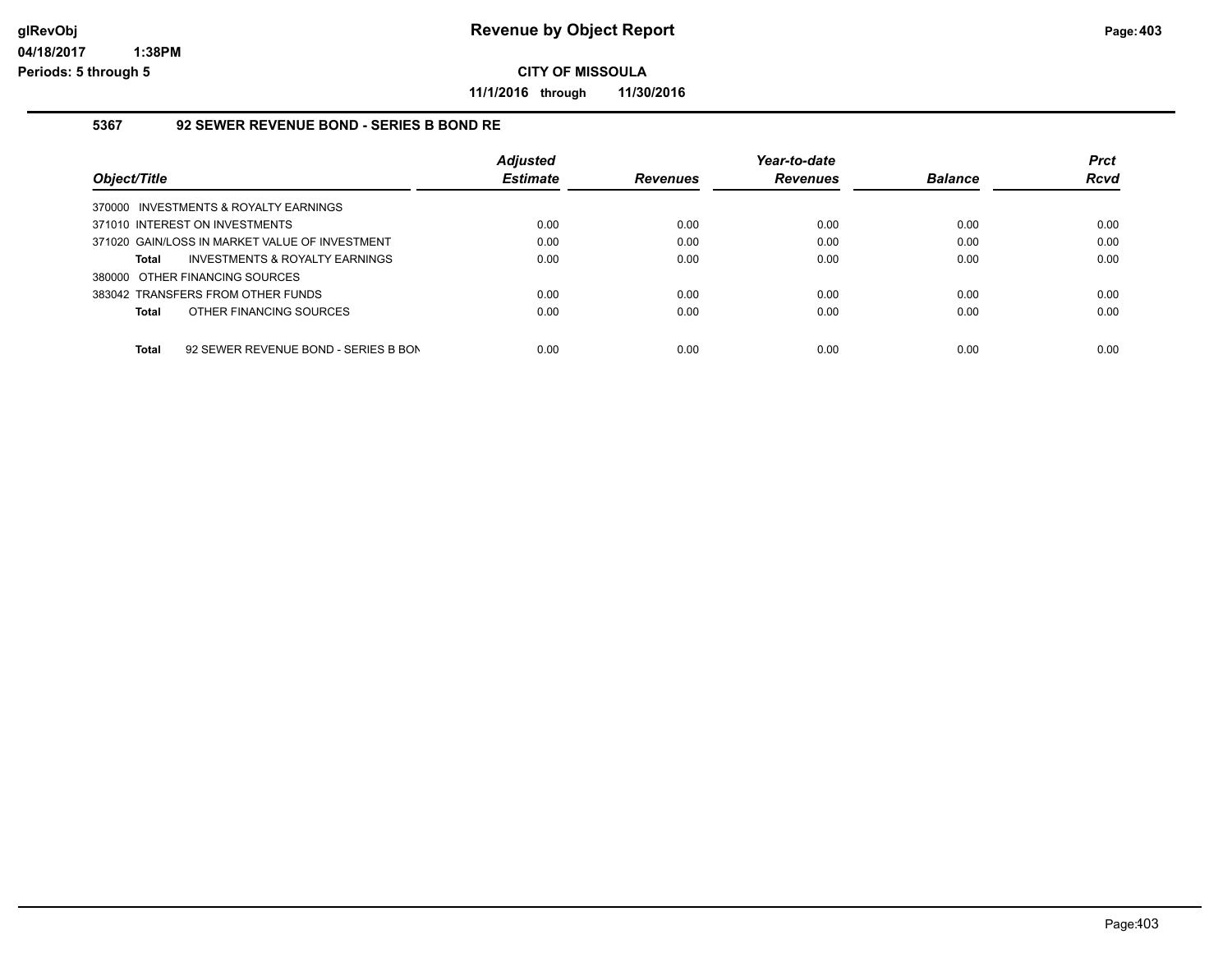**11/1/2016 through 11/30/2016**

### **5368 00 SEWER REVENUE BOND RESERVE FUND 5368 00 SEWER REVENUE BOND RESERVE FUND**

|                                                    | <b>Adiusted</b> |                 | Year-to-date    |                | <b>Prct</b> |
|----------------------------------------------------|-----------------|-----------------|-----------------|----------------|-------------|
| Object/Title                                       | <b>Estimate</b> | <b>Revenues</b> | <b>Revenues</b> | <b>Balance</b> | <b>Rcvd</b> |
| 370000 INVESTMENTS & ROYALTY EARNINGS              |                 |                 |                 |                |             |
| 371010 INTEREST ON INVESTMENTS                     | 0.00            | 0.00            | 0.00            | 0.00           | 0.00        |
| 371020 GAIN/LOSS IN MARKET VALUE OF INVESTMENTS    | 0.00            | 0.00            | 0.00            | 0.00           | 0.00        |
| INVESTMENTS & ROYALTY EARNINGS<br>Total            | 0.00            | 0.00            | 0.00            | 0.00           | 0.00        |
| 380000 OTHER FINANCING SOURCES                     |                 |                 |                 |                |             |
| 383042 TRANSFERS FROM OTHER FUNDS                  | 0.00            | 0.00            | 0.00            | 0.00           | 0.00        |
| OTHER FINANCING SOURCES<br>Total                   | 0.00            | 0.00            | 0.00            | 0.00           | 0.00        |
|                                                    |                 |                 |                 |                |             |
| 00 SEWER REVENUE BOND RESERVE FUND<br><b>Total</b> | 0.00            | 0.00            | 0.00            | 0.00           | 0.00        |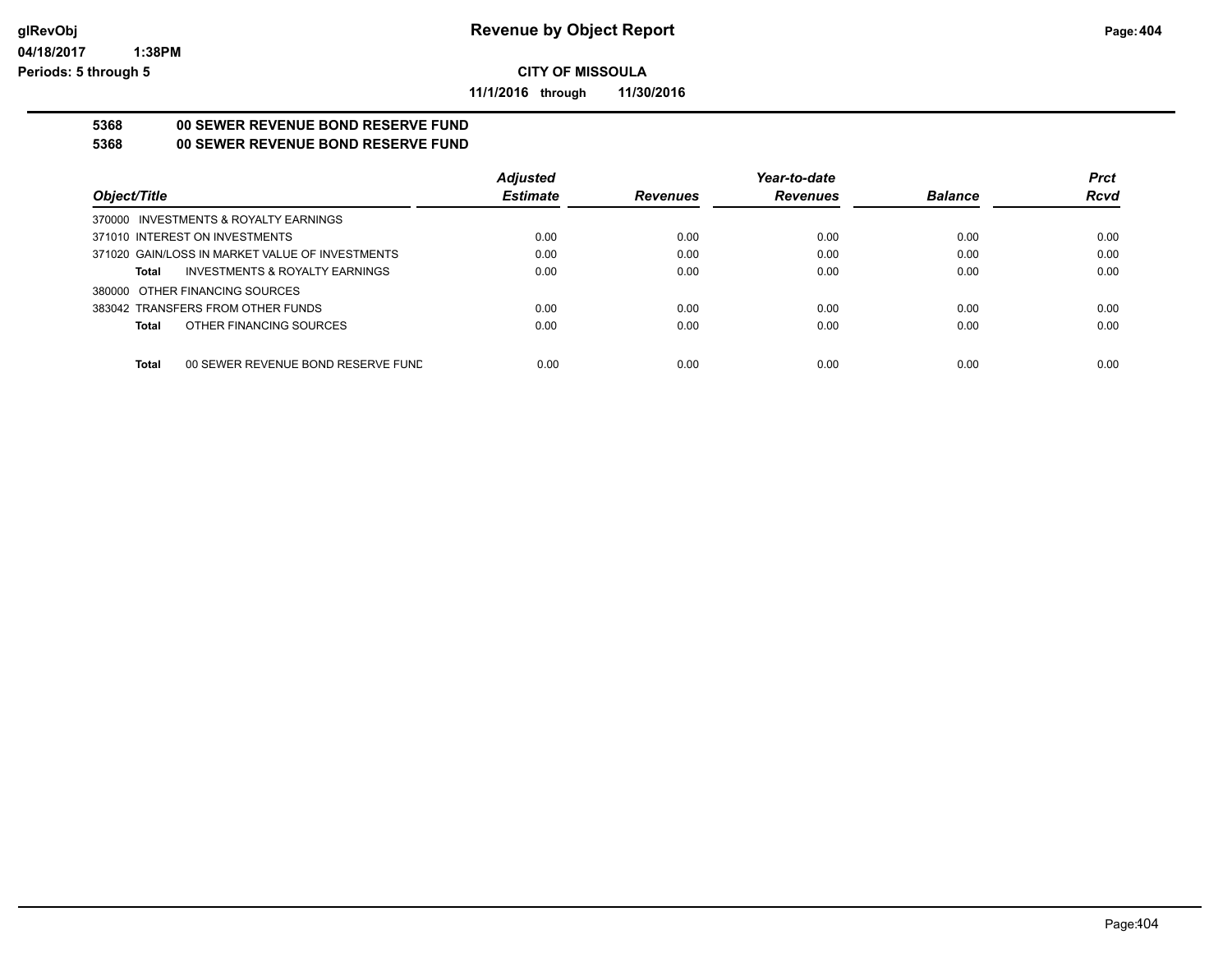**11/1/2016 through 11/30/2016**

#### **5368 00 SEWER REVENUE BOND RESERVE FUND**

| Object/Title                                       | <b>Adjusted</b><br><b>Estimate</b> | <b>Revenues</b> | Year-to-date<br><b>Revenues</b> | <b>Balance</b> | <b>Prct</b><br><b>Rcvd</b> |
|----------------------------------------------------|------------------------------------|-----------------|---------------------------------|----------------|----------------------------|
| 370000 INVESTMENTS & ROYALTY EARNINGS              |                                    |                 |                                 |                |                            |
| 371010 INTEREST ON INVESTMENTS                     | 0.00                               | 0.00            | 0.00                            | 0.00           | 0.00                       |
| 371020 GAIN/LOSS IN MARKET VALUE OF INVESTMENT     | 0.00                               | 0.00            | 0.00                            | 0.00           | 0.00                       |
| Total<br>INVESTMENTS & ROYALTY EARNINGS            | 0.00                               | 0.00            | 0.00                            | 0.00           | 0.00                       |
| 380000 OTHER FINANCING SOURCES                     |                                    |                 |                                 |                |                            |
| 383042 TRANSFERS FROM OTHER FUNDS                  | 0.00                               | 0.00            | 0.00                            | 0.00           | 0.00                       |
| OTHER FINANCING SOURCES<br>Total                   | 0.00                               | 0.00            | 0.00                            | 0.00           | 0.00                       |
|                                                    |                                    |                 |                                 |                |                            |
| <b>Total</b><br>00 SEWER REVENUE BOND RESERVE FUNI | 0.00                               | 0.00            | 0.00                            | 0.00           | 0.00                       |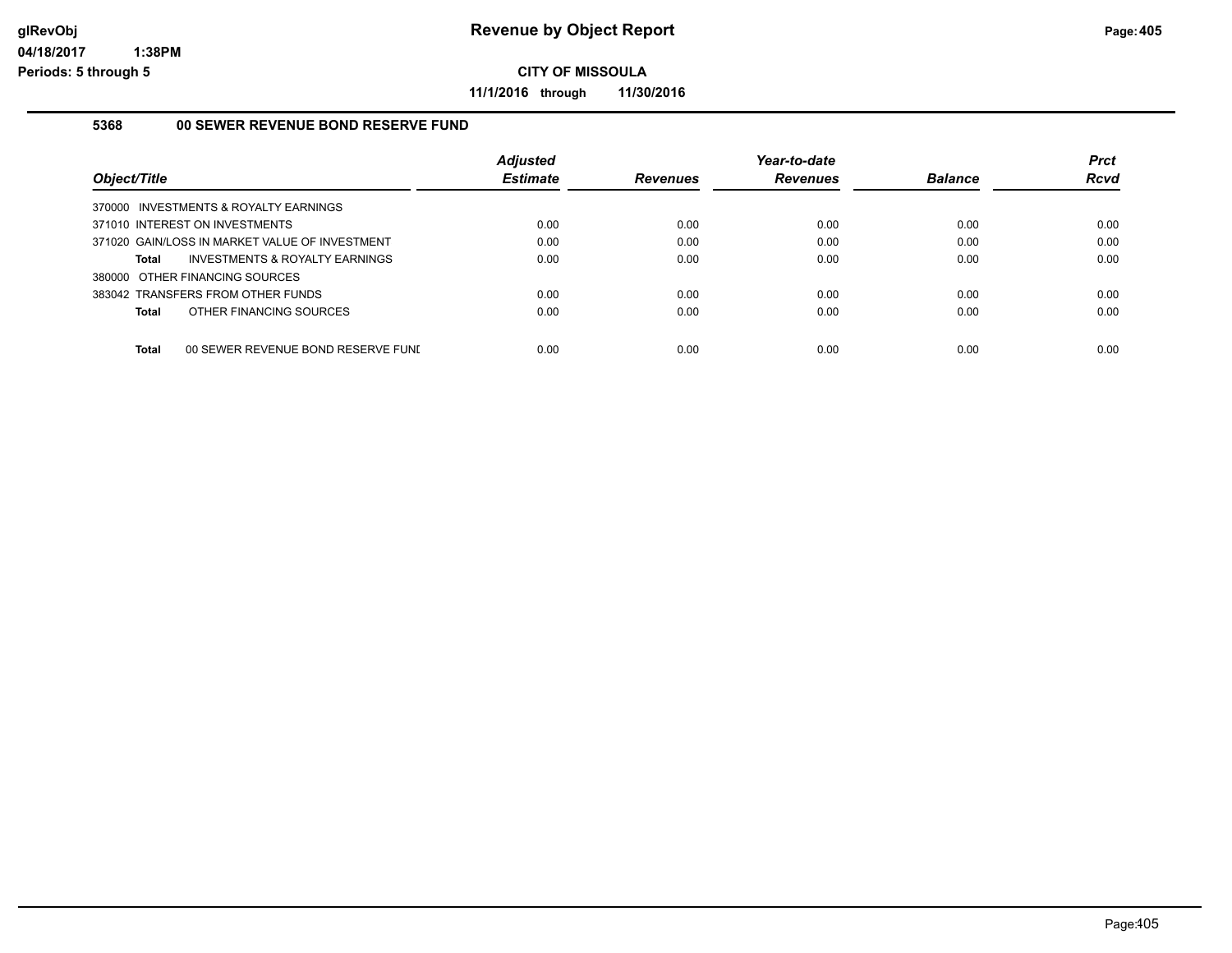**11/1/2016 through 11/30/2016**

**5369 2001 SEWER REVENUE BOND**

**5369 2001 SEWER REVENUE BOND**

|                                                 | <b>Adjusted</b> |                 | Year-to-date    |                | <b>Prct</b> |
|-------------------------------------------------|-----------------|-----------------|-----------------|----------------|-------------|
| Object/Title                                    | <b>Estimate</b> | <b>Revenues</b> | <b>Revenues</b> | <b>Balance</b> | <b>Rcvd</b> |
| 370000 INVESTMENTS & ROYALTY EARNINGS           |                 |                 |                 |                |             |
| 371010 INTEREST ON INVESTMENTS                  | 0.00            | 0.00            | 0.00            | 0.00           | 0.00        |
| 371020 GAIN/LOSS IN MARKET VALUE OF INVESTMENTS | 0.00            | 0.00            | 0.00            | 0.00           | 0.00        |
| INVESTMENTS & ROYALTY EARNINGS<br>Total         | 0.00            | 0.00            | 0.00            | 0.00           | 0.00        |
| 380000 OTHER FINANCING SOURCES                  |                 |                 |                 |                |             |
| 383042 TRANSFERS FROM OTHER FUNDS               | 0.00            | 0.00            | 0.00            | 0.00           | 0.00        |
| OTHER FINANCING SOURCES<br>Total                | 0.00            | 0.00            | 0.00            | 0.00           | 0.00        |
| <b>Total</b><br>2001 SEWER REVENUE BOND         | 0.00            | 0.00            | 0.00            | 0.00           | 0.00        |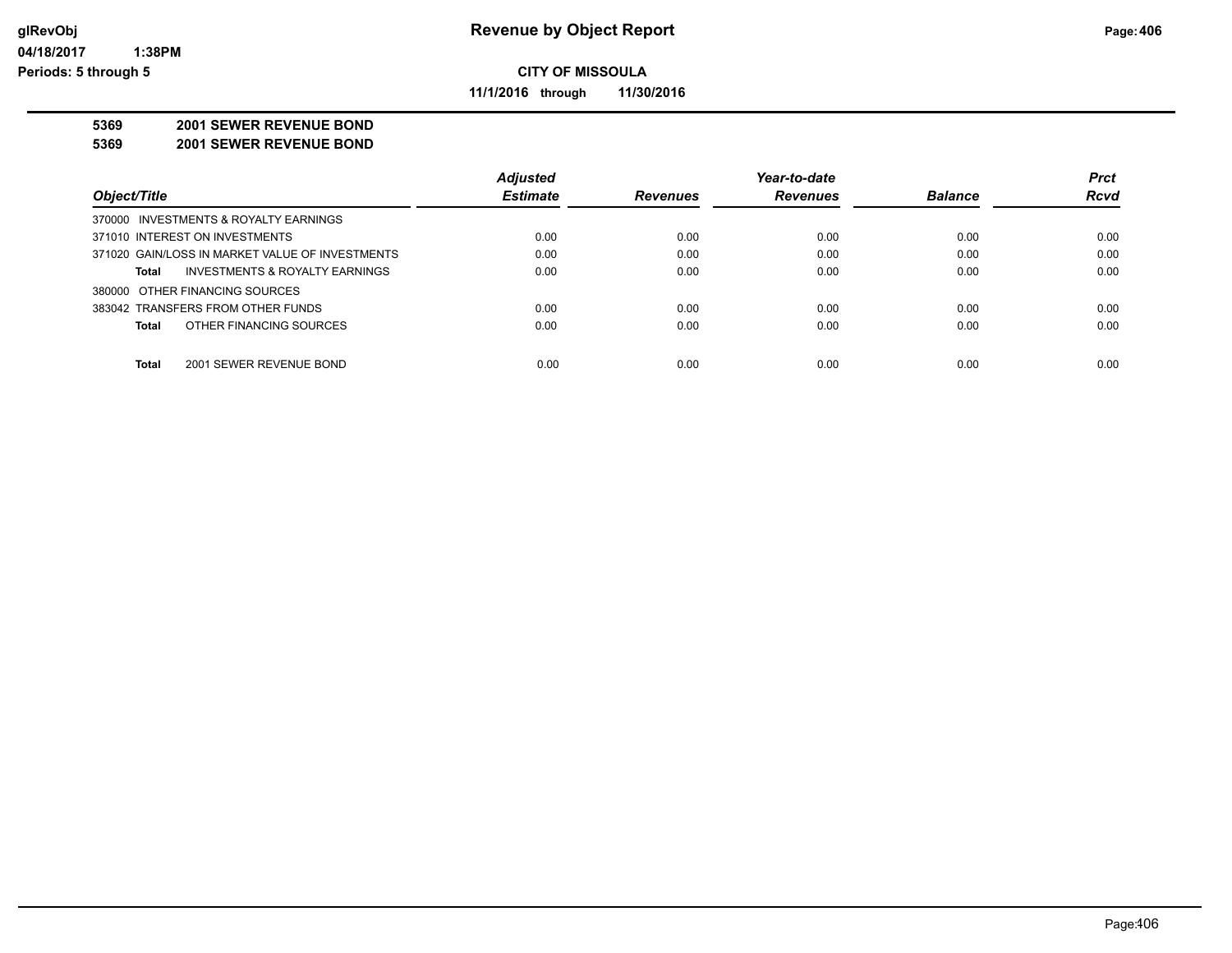**11/1/2016 through 11/30/2016**

#### **5369 2001 SEWER REVENUE BOND**

| Object/Title                                   | <b>Adjusted</b><br><b>Estimate</b> | <b>Revenues</b> | Year-to-date<br><b>Revenues</b> | <b>Balance</b> | <b>Prct</b><br><b>Rcvd</b> |
|------------------------------------------------|------------------------------------|-----------------|---------------------------------|----------------|----------------------------|
|                                                |                                    |                 |                                 |                |                            |
| 370000 INVESTMENTS & ROYALTY EARNINGS          |                                    |                 |                                 |                |                            |
| 371010 INTEREST ON INVESTMENTS                 | 0.00                               | 0.00            | 0.00                            | 0.00           | 0.00                       |
| 371020 GAIN/LOSS IN MARKET VALUE OF INVESTMENT | 0.00                               | 0.00            | 0.00                            | 0.00           | 0.00                       |
| Total<br>INVESTMENTS & ROYALTY EARNINGS        | 0.00                               | 0.00            | 0.00                            | 0.00           | 0.00                       |
| 380000 OTHER FINANCING SOURCES                 |                                    |                 |                                 |                |                            |
| 383042 TRANSFERS FROM OTHER FUNDS              | 0.00                               | 0.00            | 0.00                            | 0.00           | 0.00                       |
| OTHER FINANCING SOURCES<br>Total               | 0.00                               | 0.00            | 0.00                            | 0.00           | 0.00                       |
|                                                |                                    |                 |                                 |                |                            |
| Total<br>2001 SEWER REVENUE BOND               | 0.00                               | 0.00            | 0.00                            | 0.00           | 0.00                       |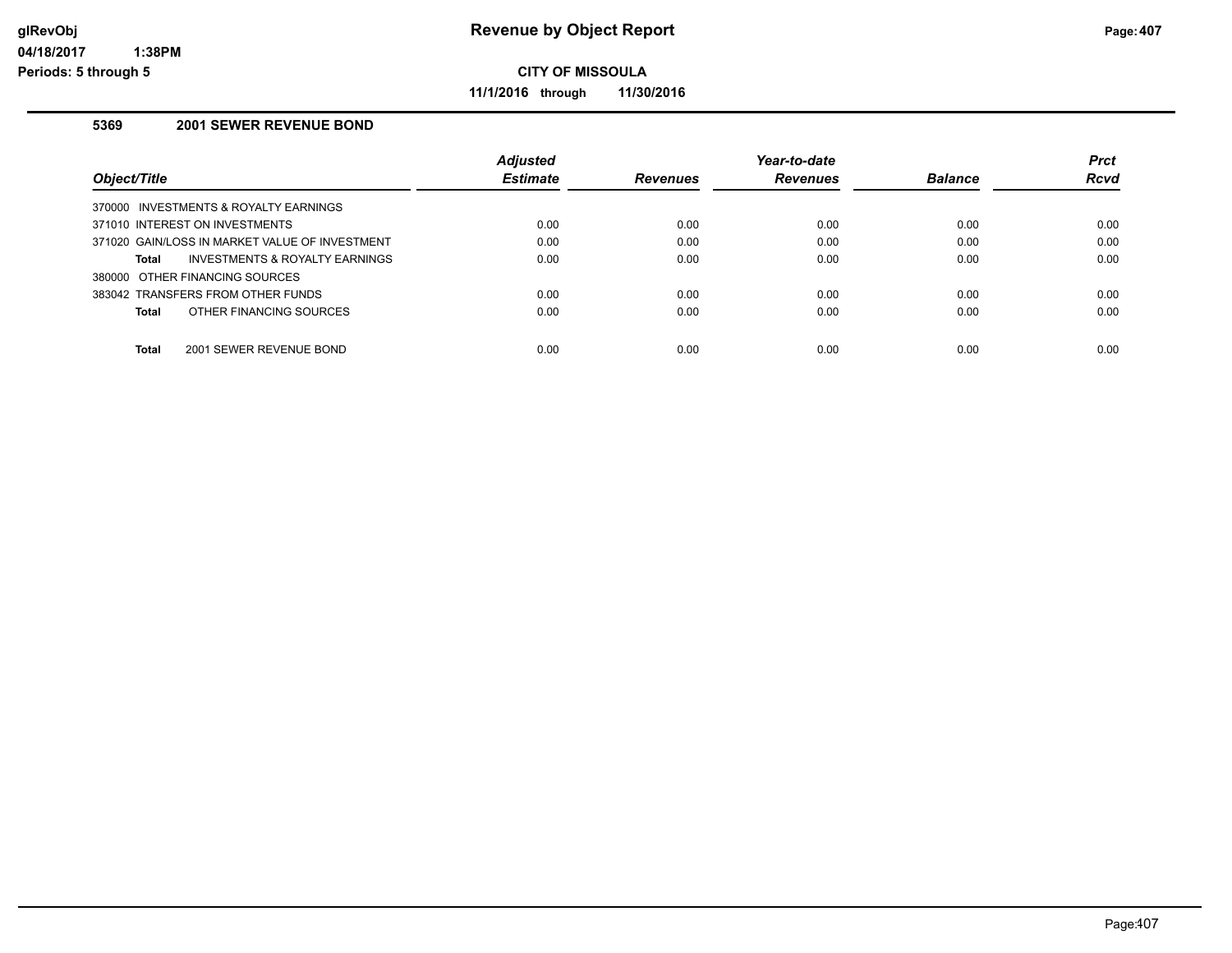**11/1/2016 through 11/30/2016**

### **5370 99 SEWER REVENUE BOND RESERVE FUND 5370 99 SEWER REVENUE BOND RESERVE FUND**

| Object/Title                                       | <b>Adjusted</b><br><b>Estimate</b> | <b>Revenues</b> | Year-to-date<br><b>Revenues</b> | <b>Balance</b> | <b>Prct</b><br><b>Rcvd</b> |
|----------------------------------------------------|------------------------------------|-----------------|---------------------------------|----------------|----------------------------|
| 360000 MISCELLANEOUS REVENUES                      |                                    |                 |                                 |                |                            |
| 360010 MISCELLANEOUS                               | 0.00                               | 0.00            | 0.00                            | 0.00           | 0.00                       |
| MISCELLANEOUS REVENUES<br>Total                    | 0.00                               | 0.00            | 0.00                            | 0.00           | 0.00                       |
| 370000 INVESTMENTS & ROYALTY EARNINGS              |                                    |                 |                                 |                |                            |
| 371010 INTEREST ON INVESTMENTS                     | 0.00                               | 0.00            | 0.00                            | 0.00           | 0.00                       |
| 371020 GAIN/LOSS IN MARKET VALUE OF INVESTMENTS    | 0.00                               | 0.00            | 0.00                            | 0.00           | 0.00                       |
| <b>INVESTMENTS &amp; ROYALTY EARNINGS</b><br>Total | 0.00                               | 0.00            | 0.00                            | 0.00           | 0.00                       |
| 380000 OTHER FINANCING SOURCES                     |                                    |                 |                                 |                |                            |
| 383042 TRANSFERS FROM OTHER FUNDS                  | 0.00                               | 0.00            | 0.00                            | 0.00           | 0.00                       |
| OTHER FINANCING SOURCES<br>Total                   | 0.00                               | 0.00            | 0.00                            | 0.00           | 0.00                       |
| 99 SEWER REVENUE BOND RESERVE FUND<br><b>Total</b> | 0.00                               | 0.00            | 0.00                            | 0.00           | 0.00                       |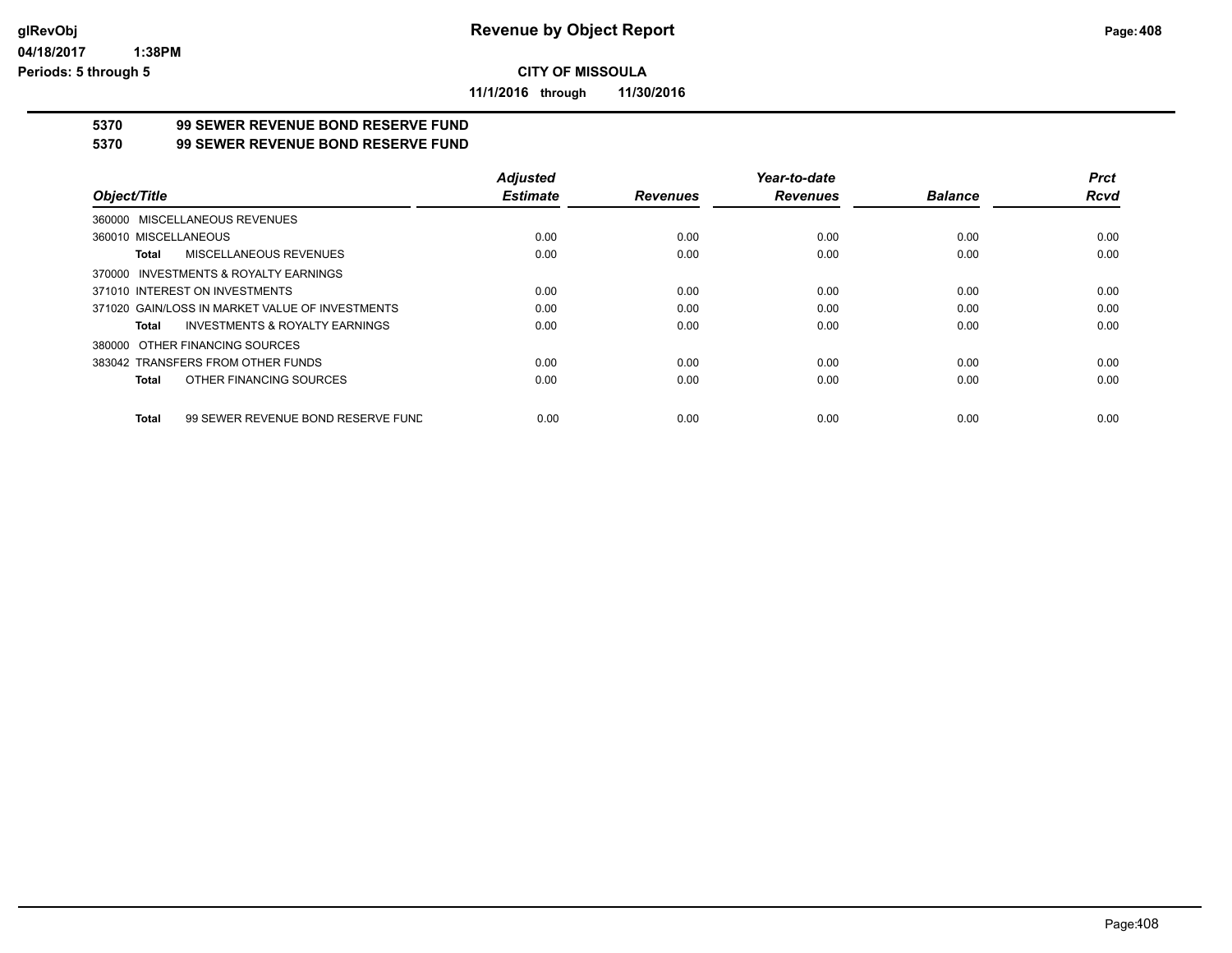**11/1/2016 through 11/30/2016**

#### **5370 99 SEWER REVENUE BOND RESERVE FUND**

| Object/Title                                       | <b>Adjusted</b><br><b>Estimate</b> | <b>Revenues</b> | Year-to-date<br><b>Revenues</b> | <b>Balance</b> | <b>Prct</b><br><b>Rcvd</b> |
|----------------------------------------------------|------------------------------------|-----------------|---------------------------------|----------------|----------------------------|
|                                                    |                                    |                 |                                 |                |                            |
| 360000 MISCELLANEOUS REVENUES                      |                                    |                 |                                 |                |                            |
| 360010 MISCELLANEOUS                               | 0.00                               | 0.00            | 0.00                            | 0.00           | 0.00                       |
| MISCELLANEOUS REVENUES<br>Total                    | 0.00                               | 0.00            | 0.00                            | 0.00           | 0.00                       |
| 370000 INVESTMENTS & ROYALTY EARNINGS              |                                    |                 |                                 |                |                            |
| 371010 INTEREST ON INVESTMENTS                     | 0.00                               | 0.00            | 0.00                            | 0.00           | 0.00                       |
| 371020 GAIN/LOSS IN MARKET VALUE OF INVESTMENT     | 0.00                               | 0.00            | 0.00                            | 0.00           | 0.00                       |
| INVESTMENTS & ROYALTY EARNINGS<br>Total            | 0.00                               | 0.00            | 0.00                            | 0.00           | 0.00                       |
| 380000 OTHER FINANCING SOURCES                     |                                    |                 |                                 |                |                            |
| 383042 TRANSFERS FROM OTHER FUNDS                  | 0.00                               | 0.00            | 0.00                            | 0.00           | 0.00                       |
| OTHER FINANCING SOURCES<br>Total                   | 0.00                               | 0.00            | 0.00                            | 0.00           | 0.00                       |
| 99 SEWER REVENUE BOND RESERVE FUNI<br><b>Total</b> | 0.00                               | 0.00            | 0.00                            | 0.00           | 0.00                       |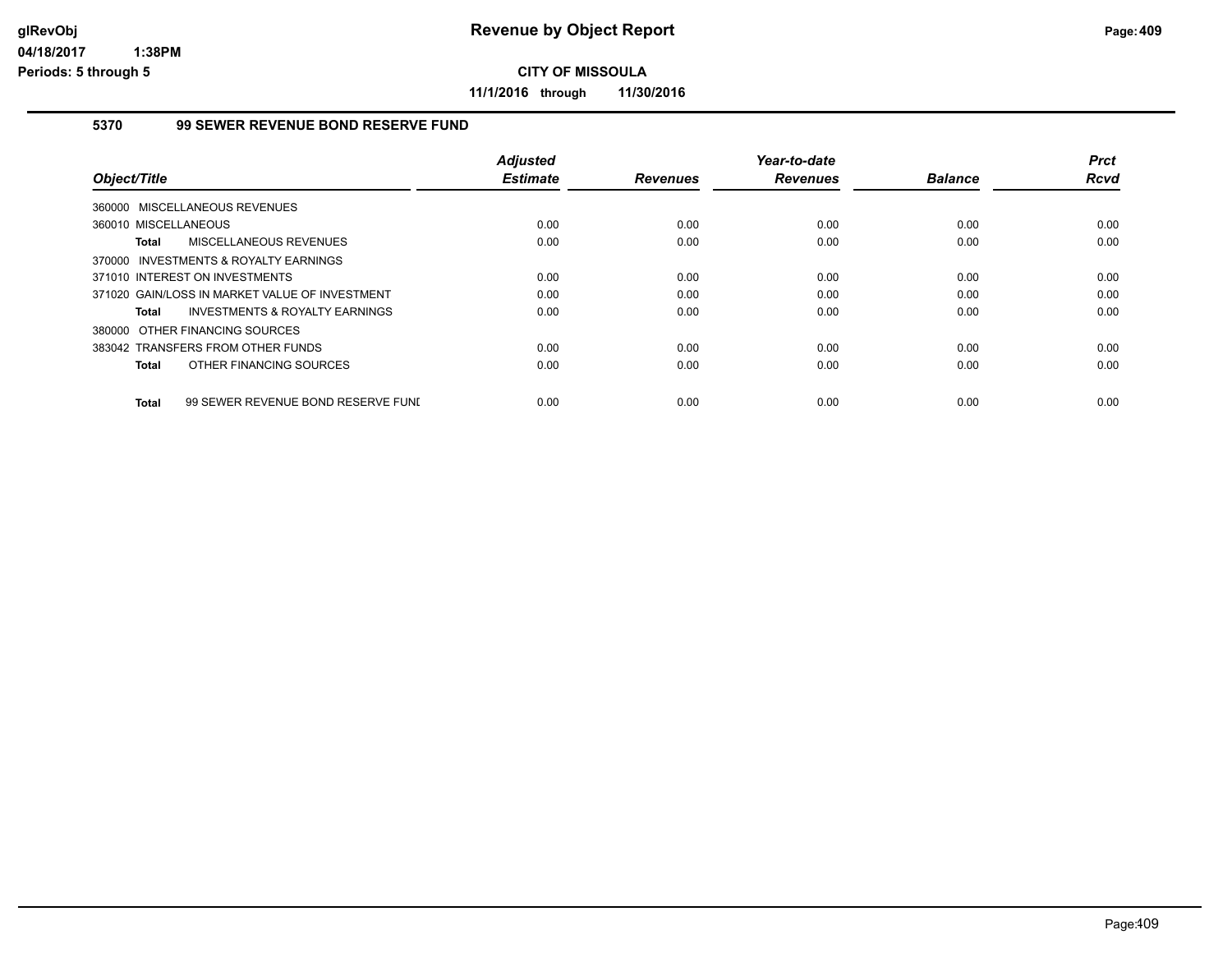**11/1/2016 through 11/30/2016**

**5371 2002 SEWER BONDS**

**5371 2002 SEWER BONDS**

|                                                 | <b>Adjusted</b> |                 | Year-to-date    |                | <b>Prct</b> |
|-------------------------------------------------|-----------------|-----------------|-----------------|----------------|-------------|
| Object/Title                                    | <b>Estimate</b> | <b>Revenues</b> | <b>Revenues</b> | <b>Balance</b> | <b>Rcvd</b> |
| 370000 INVESTMENTS & ROYALTY EARNINGS           |                 |                 |                 |                |             |
| 371010 INTEREST ON INVESTMENTS                  | 0.00            | 0.00            | 0.00            | 0.00           | 0.00        |
| 371020 GAIN/LOSS IN MARKET VALUE OF INVESTMENTS | 0.00            | 0.00            | 0.00            | 0.00           | 0.00        |
| INVESTMENTS & ROYALTY EARNINGS<br>Total         | 0.00            | 0.00            | 0.00            | 0.00           | 0.00        |
| 380000 OTHER FINANCING SOURCES                  |                 |                 |                 |                |             |
| 383024 TRANS FR SEWER CLEARING                  | 84.420.00       | 0.00            | 0.00            | 84.420.00      | 0.00        |
| OTHER FINANCING SOURCES<br>Total                | 84.420.00       | 0.00            | 0.00            | 84.420.00      | 0.00        |
| <b>Total</b><br>2002 SEWER BONDS                | 84.420.00       | 0.00            | 0.00            | 84.420.00      | 0.00        |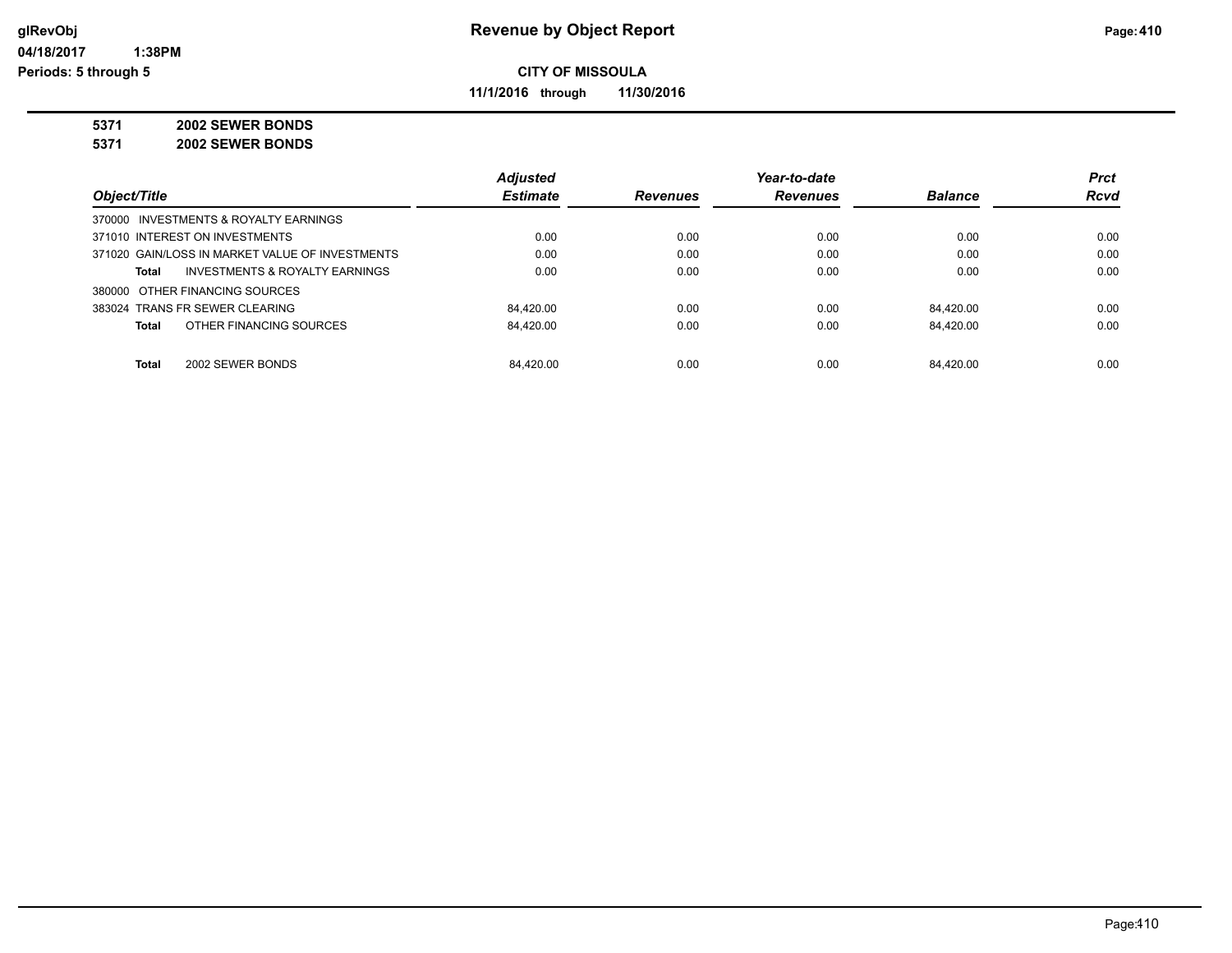**11/1/2016 through 11/30/2016**

#### **5371 2002 SEWER BONDS**

|                                                | <b>Adjusted</b> |                 | Year-to-date    |                | <b>Prct</b> |
|------------------------------------------------|-----------------|-----------------|-----------------|----------------|-------------|
| Object/Title                                   | <b>Estimate</b> | <b>Revenues</b> | <b>Revenues</b> | <b>Balance</b> | <b>Rcvd</b> |
| 370000 INVESTMENTS & ROYALTY EARNINGS          |                 |                 |                 |                |             |
| 371010 INTEREST ON INVESTMENTS                 | 0.00            | 0.00            | 0.00            | 0.00           | 0.00        |
| 371020 GAIN/LOSS IN MARKET VALUE OF INVESTMENT | 0.00            | 0.00            | 0.00            | 0.00           | 0.00        |
| INVESTMENTS & ROYALTY EARNINGS<br>Total        | 0.00            | 0.00            | 0.00            | 0.00           | 0.00        |
| 380000 OTHER FINANCING SOURCES                 |                 |                 |                 |                |             |
| 383024 TRANS FR SEWER CLEARING                 | 84.420.00       | 0.00            | 0.00            | 84.420.00      | 0.00        |
| OTHER FINANCING SOURCES<br>Total               | 84.420.00       | 0.00            | 0.00            | 84.420.00      | 0.00        |
|                                                |                 |                 |                 |                |             |
| Total<br>2002 SEWER BONDS                      | 84.420.00       | 0.00            | 0.00            | 84.420.00      | 0.00        |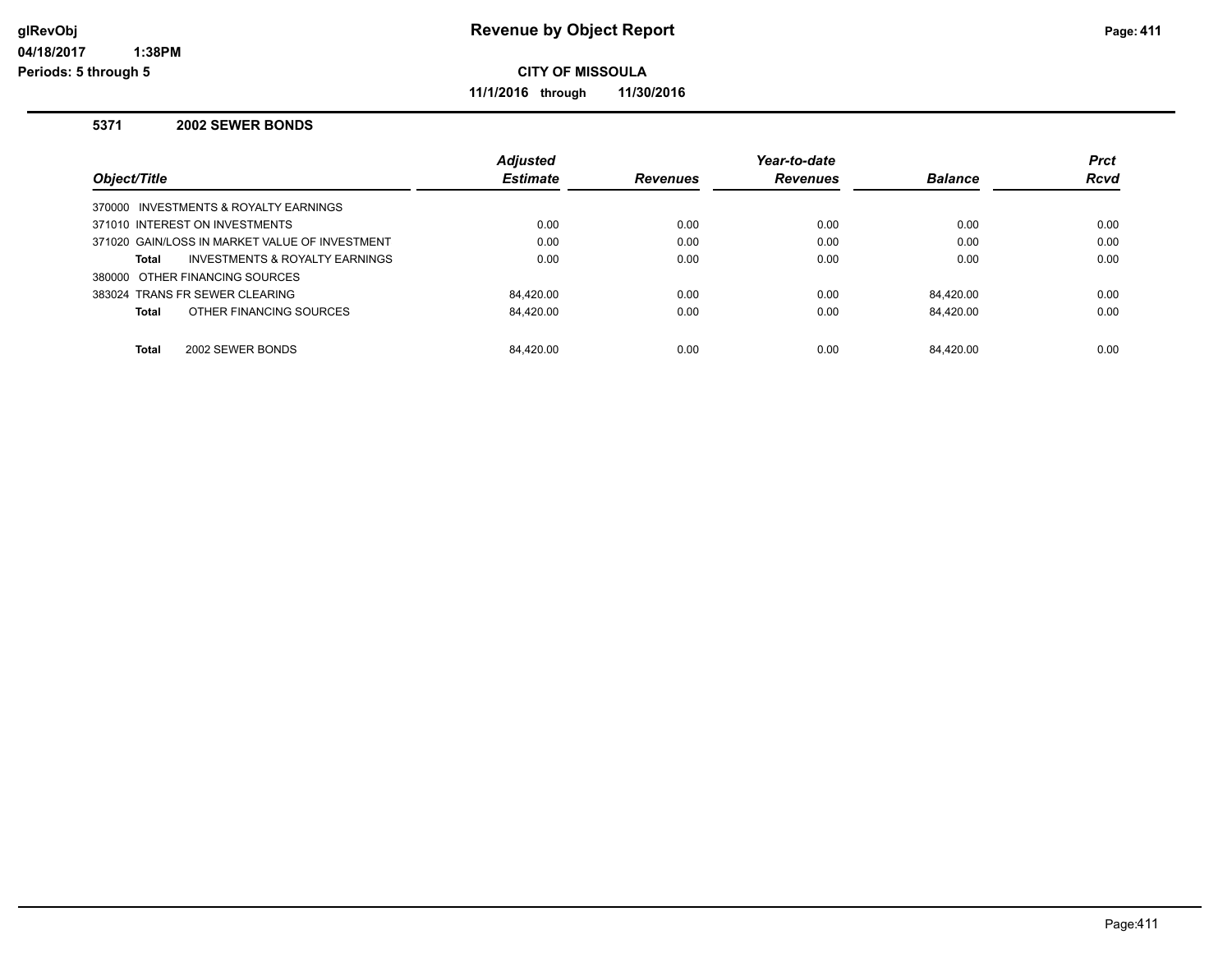**11/1/2016 through 11/30/2016**

**5372 2002 SEWER REVENUE BOND**

**5372 2002 SEWER REVENUE BOND**

|                                                    | <b>Adjusted</b> |                 | Year-to-date    |                | <b>Prct</b> |
|----------------------------------------------------|-----------------|-----------------|-----------------|----------------|-------------|
| Object/Title                                       | <b>Estimate</b> | <b>Revenues</b> | <b>Revenues</b> | <b>Balance</b> | <b>Rcvd</b> |
| 360000 MISCELLANEOUS REVENUES                      |                 |                 |                 |                |             |
| 360000 MISCELLANEOUS REVENUES                      | 0.00            | 0.00            | 0.00            | 0.00           | 0.00        |
| MISCELLANEOUS REVENUES<br>Total                    | 0.00            | 0.00            | 0.00            | 0.00           | 0.00        |
| 370000 INVESTMENTS & ROYALTY EARNINGS              |                 |                 |                 |                |             |
| 371010 INTEREST ON INVESTMENTS                     | 0.00            | 0.00            | 0.00            | 0.00           | 0.00        |
| 371020 GAIN/LOSS IN MARKET VALUE OF INVESTMENTS    | 0.00            | 0.00            | 0.00            | 0.00           | 0.00        |
| <b>INVESTMENTS &amp; ROYALTY EARNINGS</b><br>Total | 0.00            | 0.00            | 0.00            | 0.00           | 0.00        |
| 380000 OTHER FINANCING SOURCES                     |                 |                 |                 |                |             |
| 383024 TRANS FR SEWER CLEARING                     | 0.00            | 0.00            | 0.00            | 0.00           | 0.00        |
| 383042 TRANSFERS FROM OTHER FUNDS                  | 0.00            | 0.00            | 0.00            | 0.00           | 0.00        |
| OTHER FINANCING SOURCES<br>Total                   | 0.00            | 0.00            | 0.00            | 0.00           | 0.00        |
| 2002 SEWER REVENUE BOND<br><b>Total</b>            | 0.00            | 0.00            | 0.00            | 0.00           | 0.00        |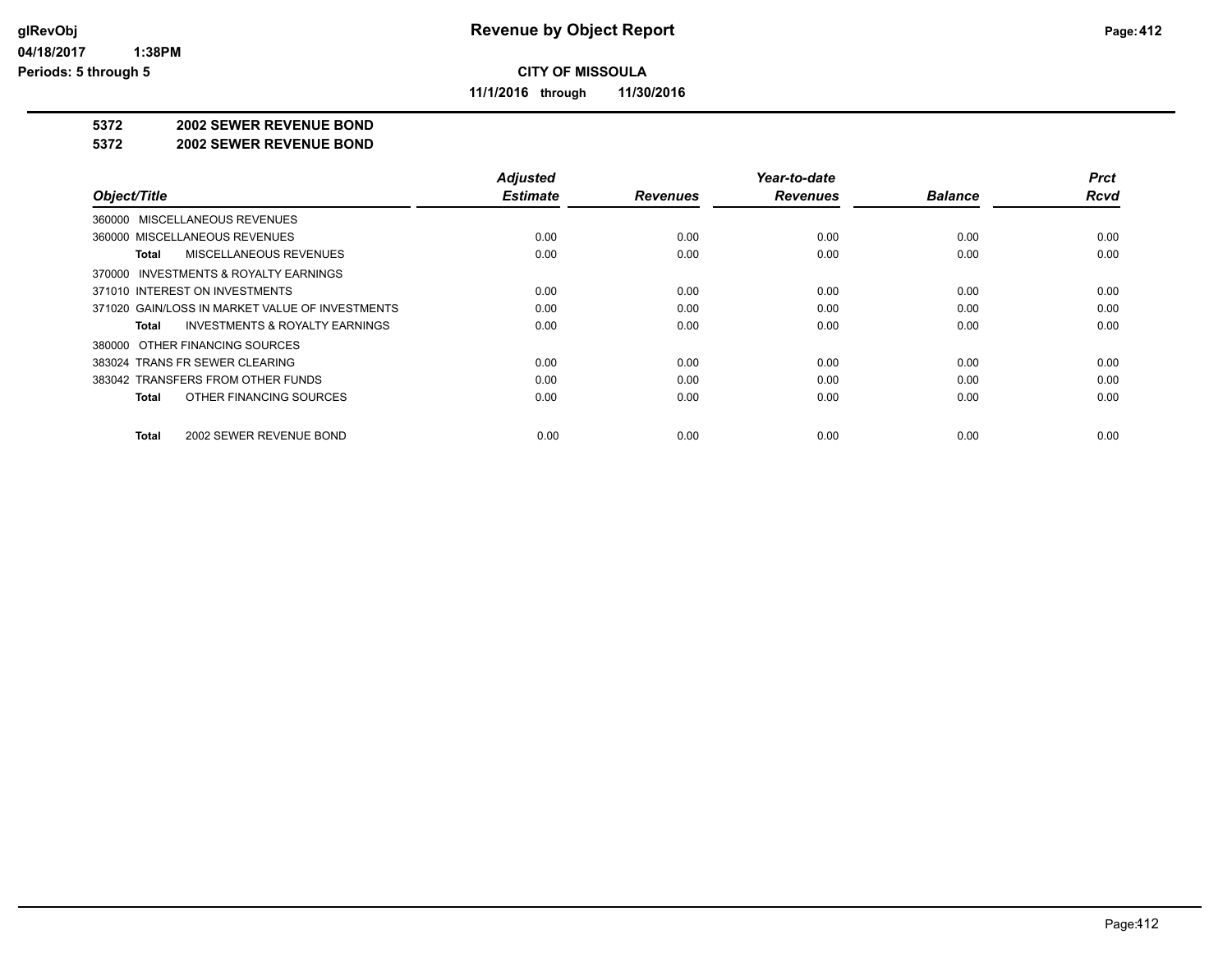**11/1/2016 through 11/30/2016**

#### **5372 2002 SEWER REVENUE BOND**

| Object/Title                                        | <b>Adjusted</b><br><b>Estimate</b> | <b>Revenues</b> | Year-to-date<br><b>Revenues</b> | <b>Balance</b> | <b>Prct</b><br>Rcvd |
|-----------------------------------------------------|------------------------------------|-----------------|---------------------------------|----------------|---------------------|
|                                                     |                                    |                 |                                 |                |                     |
| MISCELLANEOUS REVENUES<br>360000                    |                                    |                 |                                 |                |                     |
| 360000 MISCELLANEOUS REVENUES                       | 0.00                               | 0.00            | 0.00                            | 0.00           | 0.00                |
| MISCELLANEOUS REVENUES<br>Total                     | 0.00                               | 0.00            | 0.00                            | 0.00           | 0.00                |
| <b>INVESTMENTS &amp; ROYALTY EARNINGS</b><br>370000 |                                    |                 |                                 |                |                     |
| 371010 INTEREST ON INVESTMENTS                      | 0.00                               | 0.00            | 0.00                            | 0.00           | 0.00                |
| 371020 GAIN/LOSS IN MARKET VALUE OF INVESTMENT      | 0.00                               | 0.00            | 0.00                            | 0.00           | 0.00                |
| <b>INVESTMENTS &amp; ROYALTY EARNINGS</b><br>Total  | 0.00                               | 0.00            | 0.00                            | 0.00           | 0.00                |
| OTHER FINANCING SOURCES<br>380000                   |                                    |                 |                                 |                |                     |
| 383024 TRANS FR SEWER CLEARING                      | 0.00                               | 0.00            | 0.00                            | 0.00           | 0.00                |
| 383042 TRANSFERS FROM OTHER FUNDS                   | 0.00                               | 0.00            | 0.00                            | 0.00           | 0.00                |
| OTHER FINANCING SOURCES<br>Total                    | 0.00                               | 0.00            | 0.00                            | 0.00           | 0.00                |
| 2002 SEWER REVENUE BOND<br><b>Total</b>             | 0.00                               | 0.00            | 0.00                            | 0.00           | 0.00                |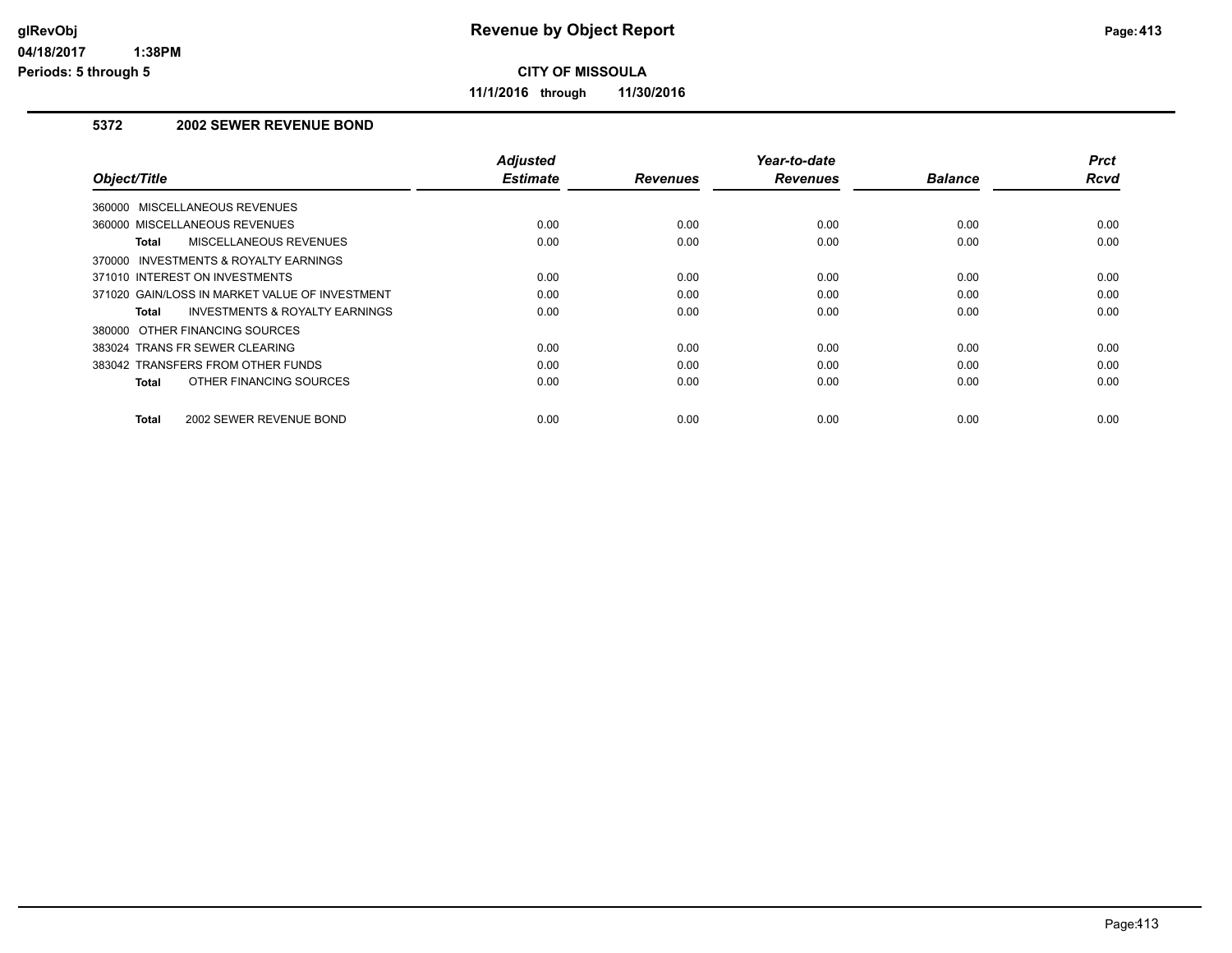**11/1/2016 through 11/30/2016**

### **5373 2002 WWTP UPGRADE REVENUE BOND 5373 2002 WWTP UPGRADE REVENUE BOND**

|                                                 | <b>Adiusted</b> |                 | Year-to-date    |                | <b>Prct</b> |
|-------------------------------------------------|-----------------|-----------------|-----------------|----------------|-------------|
| Object/Title                                    | <b>Estimate</b> | <b>Revenues</b> | <b>Revenues</b> | <b>Balance</b> | <b>Rcvd</b> |
| 370000 INVESTMENTS & ROYALTY EARNINGS           |                 |                 |                 |                |             |
| 371010 INTEREST ON INVESTMENTS                  | 0.00            | 0.00            | 0.00            | 0.00           | 0.00        |
| 371020 GAIN/LOSS IN MARKET VALUE OF INVESTMENTS | 0.00            | 0.00            | 0.00            | 0.00           | 0.00        |
| INVESTMENTS & ROYALTY EARNINGS<br>Total         | 0.00            | 0.00            | 0.00            | 0.00           | 0.00        |
| 380000 OTHER FINANCING SOURCES                  |                 |                 |                 |                |             |
| 383024 TRANS FR SEWER CLEARING                  | 330.810.00      | 0.00            | 0.00            | 330.810.00     | 0.00        |
| OTHER FINANCING SOURCES<br>Total                | 330.810.00      | 0.00            | 0.00            | 330.810.00     | 0.00        |
|                                                 |                 |                 |                 |                |             |
| 2002 WWTP UPGRADE REVENUE BOND<br><b>Total</b>  | 330.810.00      | 0.00            | 0.00            | 330.810.00     | 0.00        |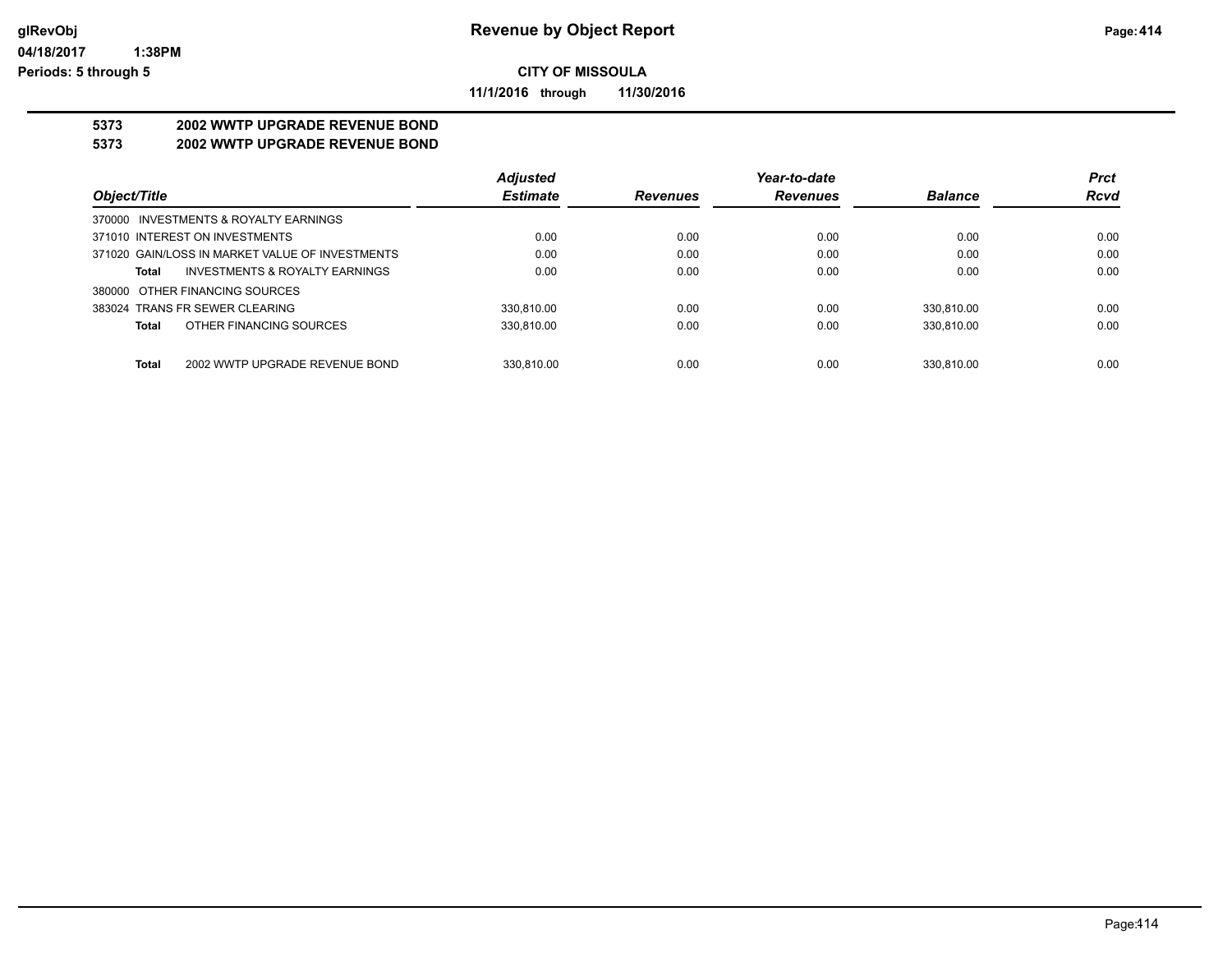**11/1/2016 through 11/30/2016**

#### **5373 2002 WWTP UPGRADE REVENUE BOND**

|                                |                                                | <b>Adjusted</b> |                 | Year-to-date    |                | <b>Prct</b> |
|--------------------------------|------------------------------------------------|-----------------|-----------------|-----------------|----------------|-------------|
| Object/Title                   |                                                | <b>Estimate</b> | <b>Revenues</b> | <b>Revenues</b> | <b>Balance</b> | <b>Rcvd</b> |
|                                | 370000 INVESTMENTS & ROYALTY EARNINGS          |                 |                 |                 |                |             |
| 371010 INTEREST ON INVESTMENTS |                                                | 0.00            | 0.00            | 0.00            | 0.00           | 0.00        |
|                                | 371020 GAIN/LOSS IN MARKET VALUE OF INVESTMENT | 0.00            | 0.00            | 0.00            | 0.00           | 0.00        |
| Total                          | INVESTMENTS & ROYALTY EARNINGS                 | 0.00            | 0.00            | 0.00            | 0.00           | 0.00        |
|                                | 380000 OTHER FINANCING SOURCES                 |                 |                 |                 |                |             |
|                                | 383024 TRANS FR SEWER CLEARING                 | 330.810.00      | 0.00            | 0.00            | 330.810.00     | 0.00        |
| Total                          | OTHER FINANCING SOURCES                        | 330.810.00      | 0.00            | 0.00            | 330.810.00     | 0.00        |
|                                |                                                |                 |                 |                 |                |             |
| <b>Total</b>                   | 2002 WWTP UPGRADE REVENUE BOND                 | 330.810.00      | 0.00            | 0.00            | 330.810.00     | 0.00        |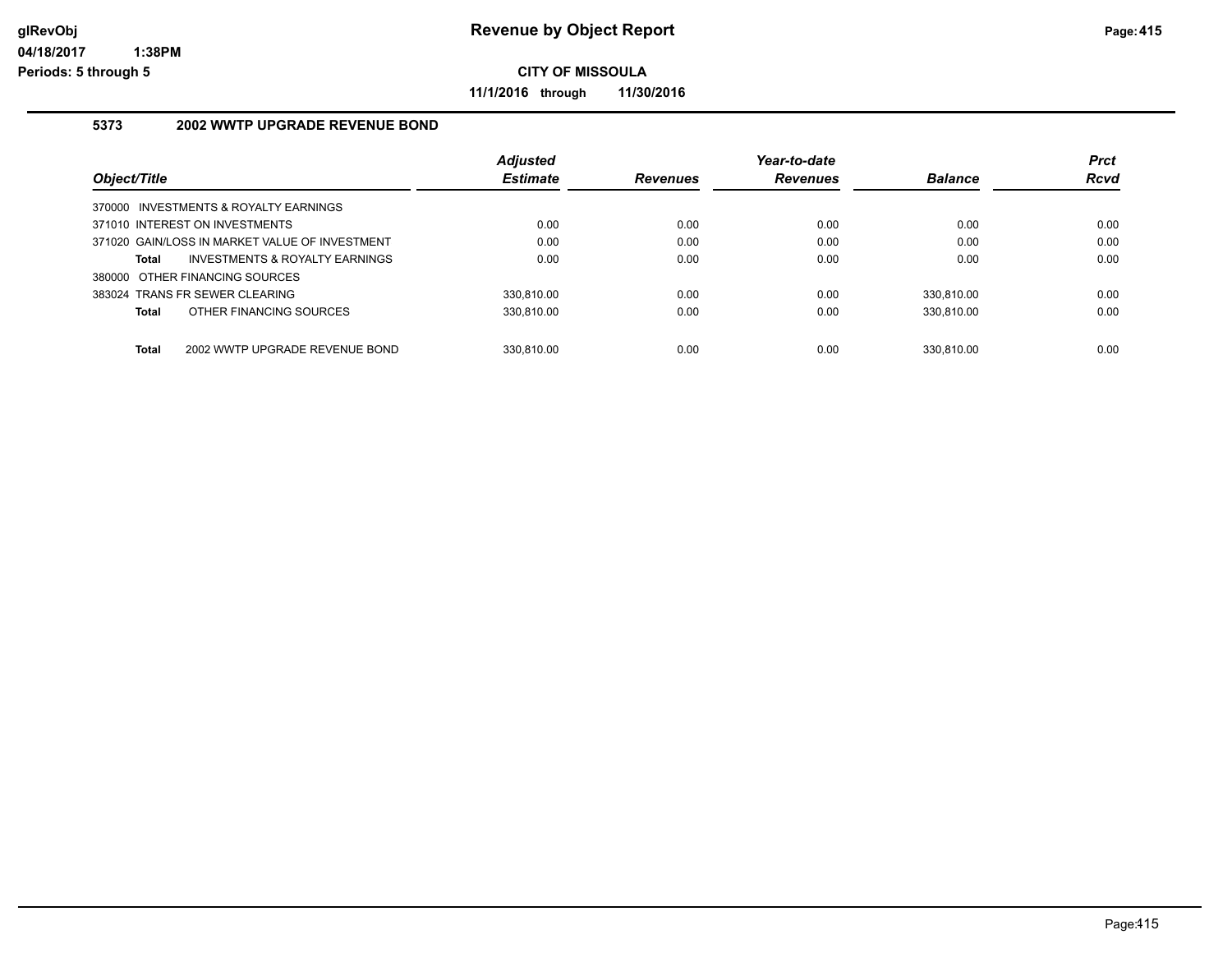**11/1/2016 through 11/30/2016**

**5374 2002 WWTP UPGRADE RESERVE**

**5374 2002 WWTP UPGRADE RESERVE**

|                                                    | <b>Adjusted</b> |                 | Year-to-date    |                | <b>Prct</b> |
|----------------------------------------------------|-----------------|-----------------|-----------------|----------------|-------------|
| Object/Title                                       | <b>Estimate</b> | <b>Revenues</b> | <b>Revenues</b> | <b>Balance</b> | Rcvd        |
| 360000 MISCELLANEOUS REVENUES                      |                 |                 |                 |                |             |
| 360000 MISCELLANEOUS REVENUES                      | 0.00            | 0.00            | 0.00            | 0.00           | 0.00        |
| <b>MISCELLANEOUS REVENUES</b><br>Total             | 0.00            | 0.00            | 0.00            | 0.00           | 0.00        |
| 370000 INVESTMENTS & ROYALTY EARNINGS              |                 |                 |                 |                |             |
| 371010 INTEREST ON INVESTMENTS                     | 0.00            | 0.00            | 0.00            | 0.00           | 0.00        |
| 371020 GAIN/LOSS IN MARKET VALUE OF INVESTMENTS    | 0.00            | 0.00            | 0.00            | 0.00           | 0.00        |
| <b>INVESTMENTS &amp; ROYALTY EARNINGS</b><br>Total | 0.00            | 0.00            | 0.00            | 0.00           | 0.00        |
| 380000 OTHER FINANCING SOURCES                     |                 |                 |                 |                |             |
| 381002 SRF LOAN                                    | 0.00            | 0.00            | 0.00            | 0.00           | 0.00        |
| 383042 TRANSFERS FROM OTHER FUNDS                  | 0.00            | 0.00            | 0.00            | 0.00           | 0.00        |
| OTHER FINANCING SOURCES<br>Total                   | 0.00            | 0.00            | 0.00            | 0.00           | 0.00        |
| 2002 WWTP UPGRADE RESERVE<br><b>Total</b>          | 0.00            | 0.00            | 0.00            | 0.00           | 0.00        |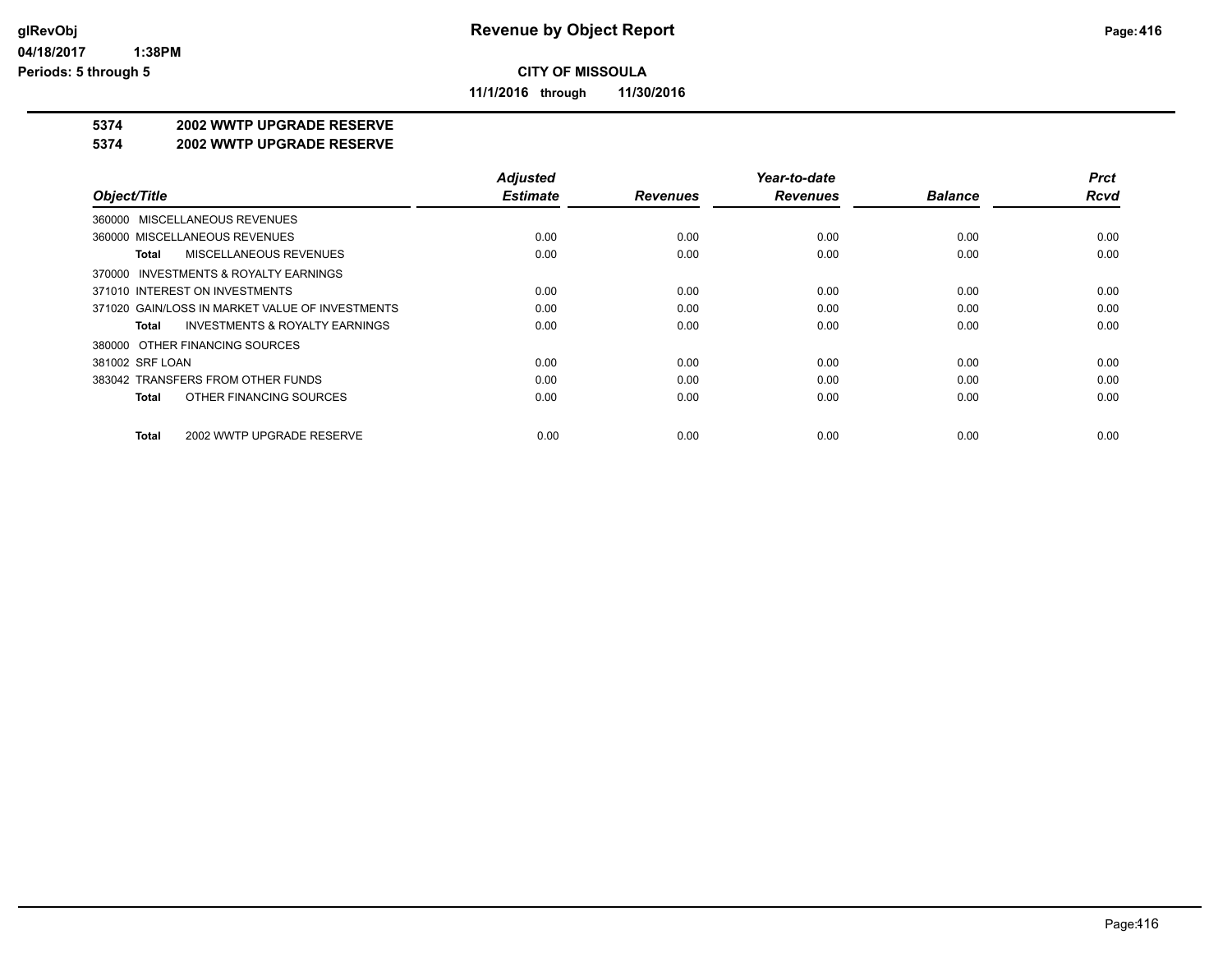**11/1/2016 through 11/30/2016**

#### **5374 2002 WWTP UPGRADE RESERVE**

| Object/Title                                        | <b>Adjusted</b><br><b>Estimate</b> | <b>Revenues</b> | Year-to-date<br><b>Revenues</b> | <b>Balance</b> | <b>Prct</b><br>Rcvd |
|-----------------------------------------------------|------------------------------------|-----------------|---------------------------------|----------------|---------------------|
| MISCELLANEOUS REVENUES<br>360000                    |                                    |                 |                                 |                |                     |
| 360000 MISCELLANEOUS REVENUES                       | 0.00                               | 0.00            | 0.00                            | 0.00           | 0.00                |
| MISCELLANEOUS REVENUES<br>Total                     | 0.00                               | 0.00            | 0.00                            | 0.00           | 0.00                |
| <b>INVESTMENTS &amp; ROYALTY EARNINGS</b><br>370000 |                                    |                 |                                 |                |                     |
| 371010 INTEREST ON INVESTMENTS                      | 0.00                               | 0.00            | 0.00                            | 0.00           | 0.00                |
| 371020 GAIN/LOSS IN MARKET VALUE OF INVESTMENT      | 0.00                               | 0.00            | 0.00                            | 0.00           | 0.00                |
| <b>INVESTMENTS &amp; ROYALTY EARNINGS</b><br>Total  | 0.00                               | 0.00            | 0.00                            | 0.00           | 0.00                |
| 380000 OTHER FINANCING SOURCES                      |                                    |                 |                                 |                |                     |
| 381002 SRF LOAN                                     | 0.00                               | 0.00            | 0.00                            | 0.00           | 0.00                |
| 383042 TRANSFERS FROM OTHER FUNDS                   | 0.00                               | 0.00            | 0.00                            | 0.00           | 0.00                |
| OTHER FINANCING SOURCES<br><b>Total</b>             | 0.00                               | 0.00            | 0.00                            | 0.00           | 0.00                |
| <b>Total</b><br>2002 WWTP UPGRADE RESERVE           | 0.00                               | 0.00            | 0.00                            | 0.00           | 0.00                |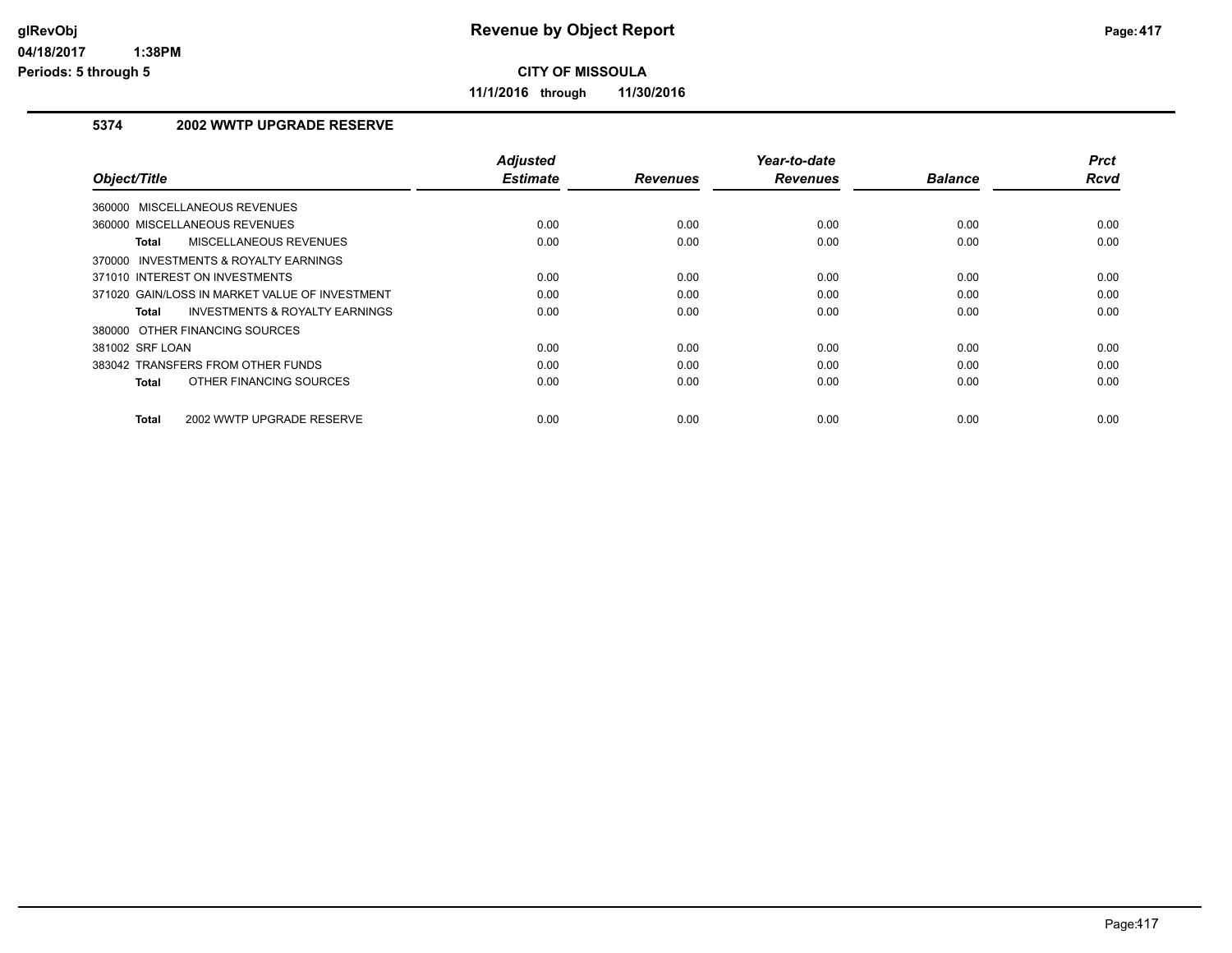**11/1/2016 through 11/30/2016**

**5375 2003 WWTP SRF \$3.8M EPA DEBT**

**5375 2003 WWTP SRF \$3.8M EPA DEBT**

|                                                    | <b>Adjusted</b> |                 | Year-to-date    |                | <b>Prct</b> |
|----------------------------------------------------|-----------------|-----------------|-----------------|----------------|-------------|
| Object/Title                                       | <b>Estimate</b> | <b>Revenues</b> | <b>Revenues</b> | <b>Balance</b> | <b>Rcvd</b> |
| 340000 CHARGES FOR SERVICES                        |                 |                 |                 |                |             |
| 343032 SEWER INSTALLATION CHARGES                  | 0.00            | 0.00            | 0.00            | 0.00           | 0.00        |
| <b>CHARGES FOR SERVICES</b><br>Total               | 0.00            | 0.00            | 0.00            | 0.00           | 0.00        |
| 370000 INVESTMENTS & ROYALTY EARNINGS              |                 |                 |                 |                |             |
| 371010 INTEREST ON INVESTMENTS                     | 0.00            | 0.00            | 0.00            | 0.00           | 0.00        |
| 371020 GAIN/LOSS IN MARKET VALUE OF INVESTMENTS    | 0.00            | 0.00            | 0.00            | 0.00           | 0.00        |
| <b>INVESTMENTS &amp; ROYALTY EARNINGS</b><br>Total | 0.00            | 0.00            | 0.00            | 0.00           | 0.00        |
| 380000 OTHER FINANCING SOURCES                     |                 |                 |                 |                |             |
| 383024 TRANS FR SEWER CLEARING                     | 250.156.00      | 0.00            | 0.00            | 250.156.00     | 0.00        |
| OTHER FINANCING SOURCES<br>Total                   | 250,156.00      | 0.00            | 0.00            | 250,156.00     | 0.00        |
| 2003 WWTP SRF \$3.8M EPA DEBT<br>Total             | 250.156.00      | 0.00            | 0.00            | 250.156.00     | 0.00        |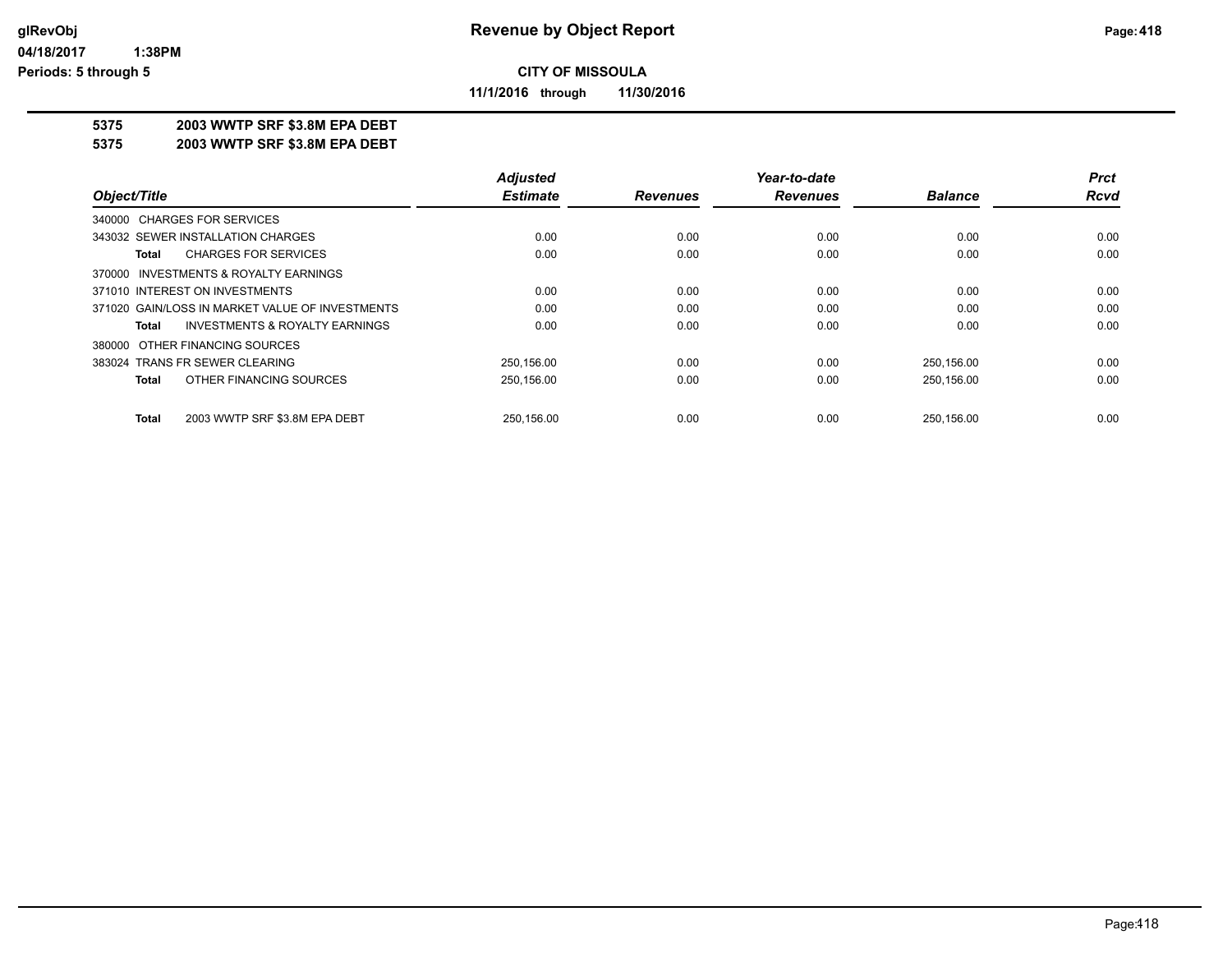**11/1/2016 through 11/30/2016**

#### **5375 2003 WWTP SRF \$3.8M EPA DEBT**

|                                                | <b>Adjusted</b> |                 | Year-to-date    |                | <b>Prct</b> |
|------------------------------------------------|-----------------|-----------------|-----------------|----------------|-------------|
| Object/Title                                   | <b>Estimate</b> | <b>Revenues</b> | <b>Revenues</b> | <b>Balance</b> | <b>Rcvd</b> |
| <b>CHARGES FOR SERVICES</b><br>340000          |                 |                 |                 |                |             |
| 343032 SEWER INSTALLATION CHARGES              | 0.00            | 0.00            | 0.00            | 0.00           | 0.00        |
| <b>CHARGES FOR SERVICES</b><br>Total           | 0.00            | 0.00            | 0.00            | 0.00           | 0.00        |
| INVESTMENTS & ROYALTY EARNINGS<br>370000       |                 |                 |                 |                |             |
| 371010 INTEREST ON INVESTMENTS                 | 0.00            | 0.00            | 0.00            | 0.00           | 0.00        |
| 371020 GAIN/LOSS IN MARKET VALUE OF INVESTMENT | 0.00            | 0.00            | 0.00            | 0.00           | 0.00        |
| INVESTMENTS & ROYALTY EARNINGS<br><b>Total</b> | 0.00            | 0.00            | 0.00            | 0.00           | 0.00        |
| OTHER FINANCING SOURCES<br>380000              |                 |                 |                 |                |             |
| 383024 TRANS FR SEWER CLEARING                 | 250,156.00      | 0.00            | 0.00            | 250,156.00     | 0.00        |
| OTHER FINANCING SOURCES<br><b>Total</b>        | 250,156.00      | 0.00            | 0.00            | 250,156.00     | 0.00        |
| 2003 WWTP SRF \$3.8M EPA DEBT<br><b>Total</b>  | 250,156.00      | 0.00            | 0.00            | 250,156.00     | 0.00        |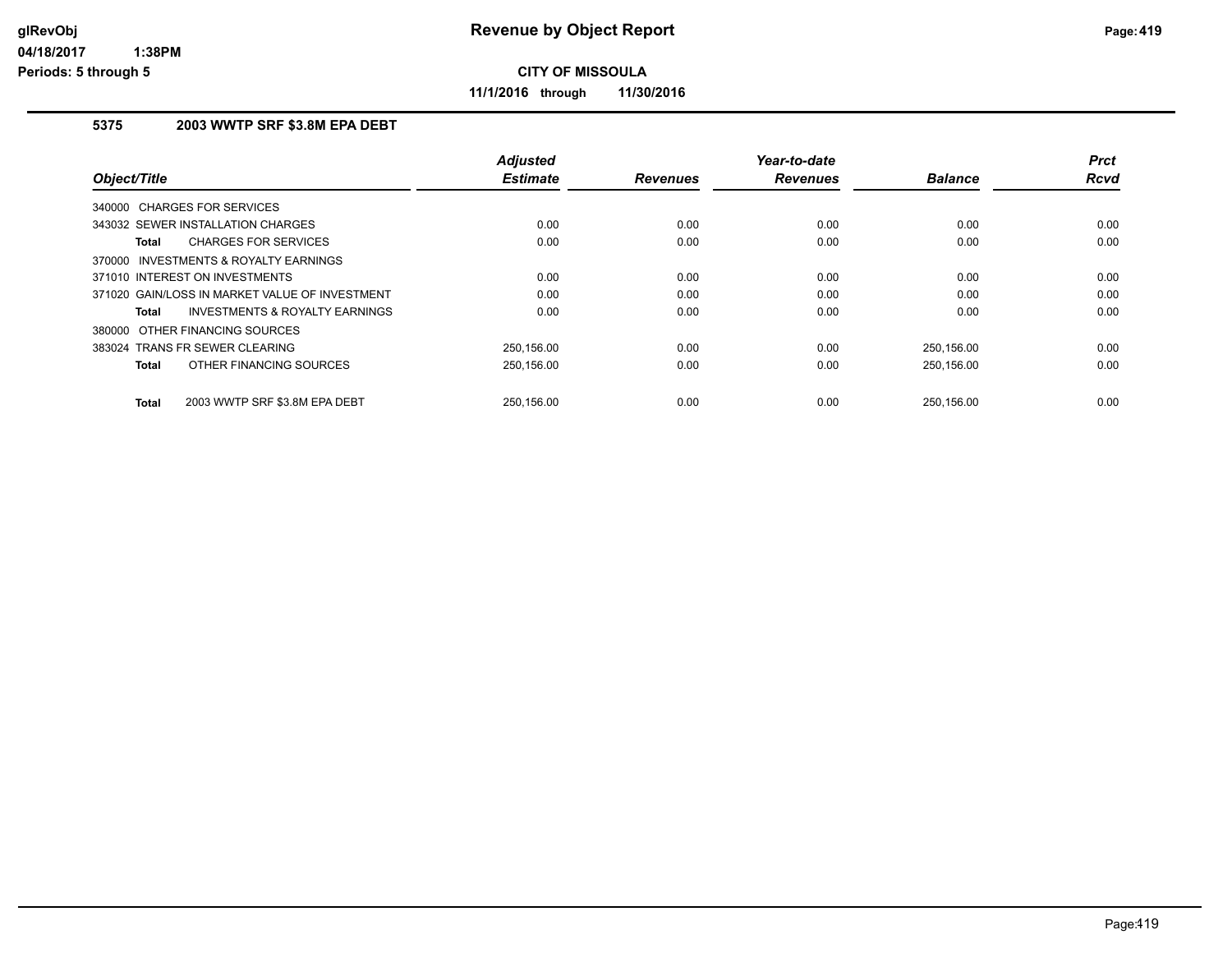**11/1/2016 through 11/30/2016**

**5376 2003 WWTP SRF \$3.8M EPA RESERVE**

**5376 2003 WWTP SRF \$3.8M EPA RESERVE**

|                                                    | <b>Adjusted</b> |                 | Year-to-date    |                | <b>Prct</b> |
|----------------------------------------------------|-----------------|-----------------|-----------------|----------------|-------------|
| Object/Title                                       | <b>Estimate</b> | <b>Revenues</b> | <b>Revenues</b> | <b>Balance</b> | <b>Rcvd</b> |
| 360000 MISCELLANEOUS REVENUES                      |                 |                 |                 |                |             |
| 360000 MISCELLANEOUS REVENUES                      | 0.00            | 0.00            | 0.00            | 0.00           | 0.00        |
| 360010 MISCELLANEOUS                               | 0.00            | 0.00            | 0.00            | 0.00           | 0.00        |
| <b>MISCELLANEOUS REVENUES</b><br>Total             | 0.00            | 0.00            | 0.00            | 0.00           | 0.00        |
| 370000 INVESTMENTS & ROYALTY EARNINGS              |                 |                 |                 |                |             |
| 371010 INTEREST ON INVESTMENTS                     | 0.00            | 0.00            | 0.00            | 0.00           | 0.00        |
| 371020 GAIN/LOSS IN MARKET VALUE OF INVESTMENTS    | 0.00            | 0.00            | 0.00            | 0.00           | 0.00        |
| <b>INVESTMENTS &amp; ROYALTY EARNINGS</b><br>Total | 0.00            | 0.00            | 0.00            | 0.00           | 0.00        |
| 380000 OTHER FINANCING SOURCES                     |                 |                 |                 |                |             |
| 381002 SRF LOAN                                    | 0.00            | 0.00            | 0.00            | 0.00           | 0.00        |
| 383042 TRANSFERS FROM OTHER FUNDS                  | 0.00            | 0.00            | 0.00            | 0.00           | 0.00        |
| OTHER FINANCING SOURCES<br>Total                   | 0.00            | 0.00            | 0.00            | 0.00           | 0.00        |
| 2003 WWTP SRF \$3.8M EPA RESERVE<br>Total          | 0.00            | 0.00            | 0.00            | 0.00           | 0.00        |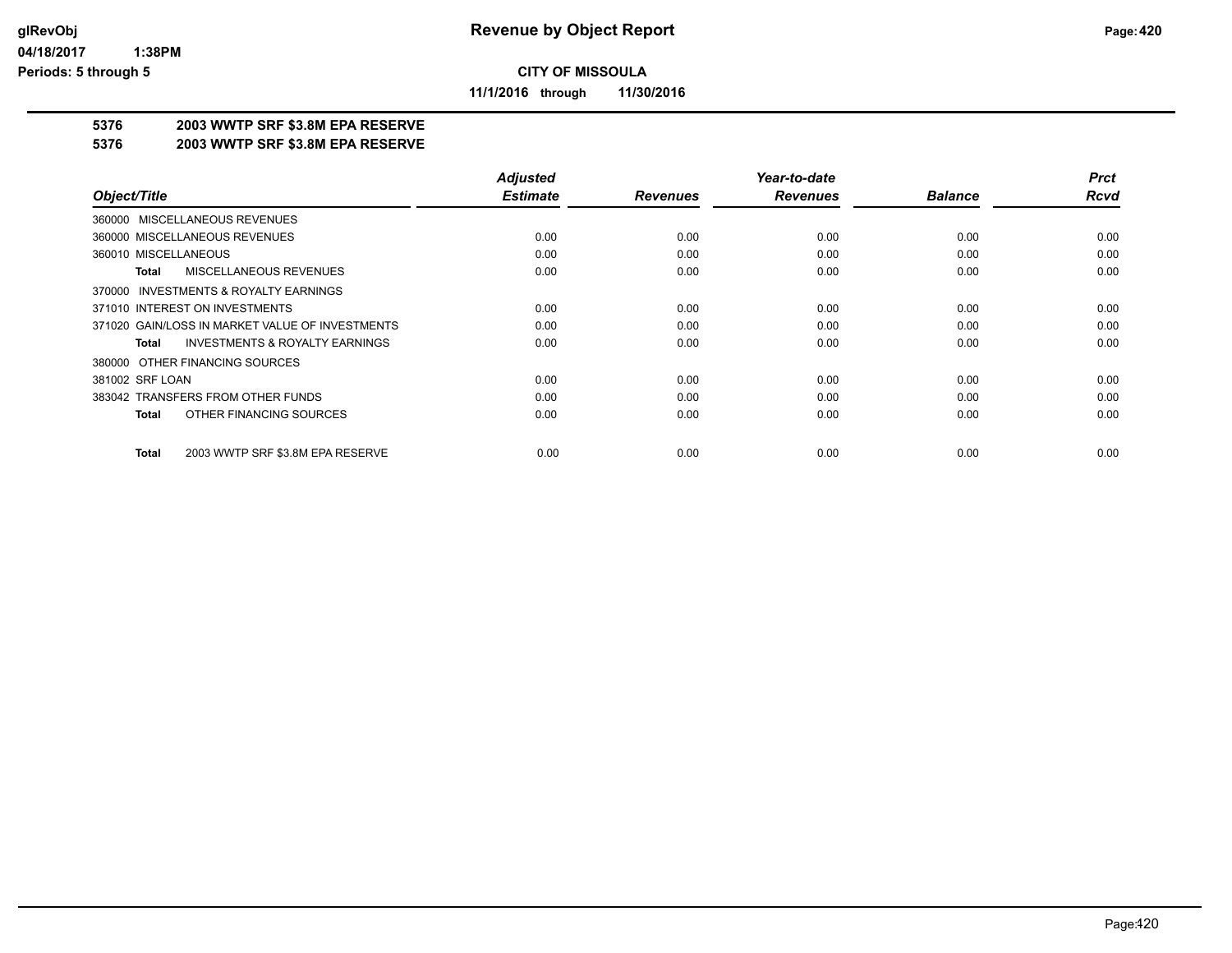**11/1/2016 through 11/30/2016**

#### **5376 2003 WWTP SRF \$3.8M EPA RESERVE**

|                                                    | <b>Adjusted</b> |                 | Year-to-date    |                | <b>Prct</b> |
|----------------------------------------------------|-----------------|-----------------|-----------------|----------------|-------------|
| Object/Title                                       | <b>Estimate</b> | <b>Revenues</b> | <b>Revenues</b> | <b>Balance</b> | <b>Rcvd</b> |
| 360000 MISCELLANEOUS REVENUES                      |                 |                 |                 |                |             |
| 360000 MISCELLANEOUS REVENUES                      | 0.00            | 0.00            | 0.00            | 0.00           | 0.00        |
| 360010 MISCELLANEOUS                               | 0.00            | 0.00            | 0.00            | 0.00           | 0.00        |
| MISCELLANEOUS REVENUES<br>Total                    | 0.00            | 0.00            | 0.00            | 0.00           | 0.00        |
| 370000 INVESTMENTS & ROYALTY EARNINGS              |                 |                 |                 |                |             |
| 371010 INTEREST ON INVESTMENTS                     | 0.00            | 0.00            | 0.00            | 0.00           | 0.00        |
| 371020 GAIN/LOSS IN MARKET VALUE OF INVESTMENT     | 0.00            | 0.00            | 0.00            | 0.00           | 0.00        |
| <b>INVESTMENTS &amp; ROYALTY EARNINGS</b><br>Total | 0.00            | 0.00            | 0.00            | 0.00           | 0.00        |
| 380000 OTHER FINANCING SOURCES                     |                 |                 |                 |                |             |
| 381002 SRF LOAN                                    | 0.00            | 0.00            | 0.00            | 0.00           | 0.00        |
| 383042 TRANSFERS FROM OTHER FUNDS                  | 0.00            | 0.00            | 0.00            | 0.00           | 0.00        |
| OTHER FINANCING SOURCES<br><b>Total</b>            | 0.00            | 0.00            | 0.00            | 0.00           | 0.00        |
|                                                    |                 |                 |                 |                |             |
| 2003 WWTP SRF \$3.8M EPA RESERVE<br><b>Total</b>   | 0.00            | 0.00            | 0.00            | 0.00           | 0.00        |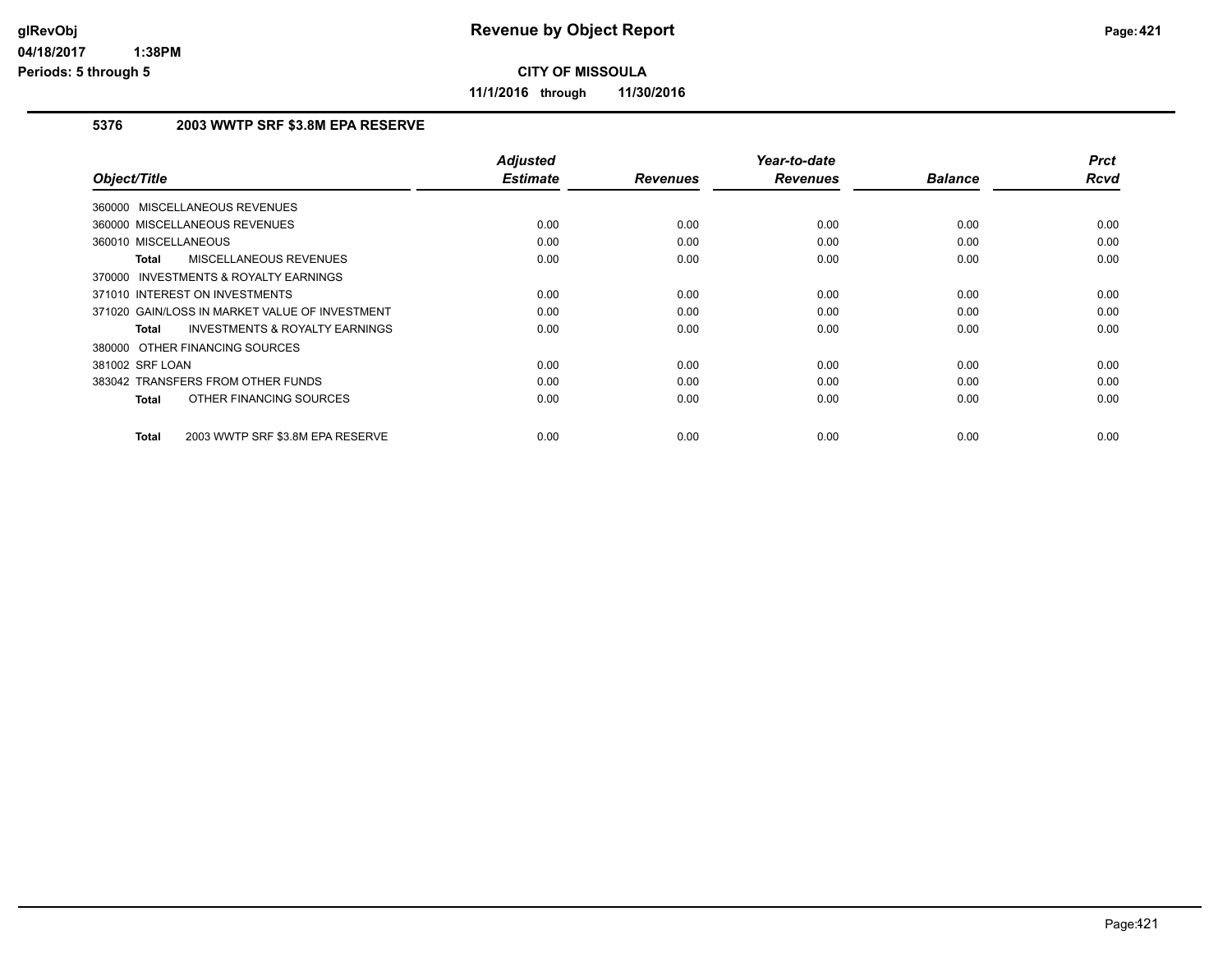**11/1/2016 through 11/30/2016**

### **5377 2004 WWTP \$3.023 LOAN DEBT SERVICE 5377 2004 WWTP \$3.023 LOAN DEBT SERVICE**

|                                                     | <b>Adjusted</b> |                 | Year-to-date    |                | <b>Prct</b> |
|-----------------------------------------------------|-----------------|-----------------|-----------------|----------------|-------------|
| Object/Title                                        | <b>Estimate</b> | <b>Revenues</b> | <b>Revenues</b> | <b>Balance</b> | <b>Rcvd</b> |
| 340000 CHARGES FOR SERVICES                         |                 |                 |                 |                |             |
| 343032 SEWER INSTALLATION CHARGES                   | 0.00            | 0.00            | 0.00            | 0.00           | 0.00        |
| <b>CHARGES FOR SERVICES</b><br>Total                | 0.00            | 0.00            | 0.00            | 0.00           | 0.00        |
| <b>INVESTMENTS &amp; ROYALTY EARNINGS</b><br>370000 |                 |                 |                 |                |             |
| 371010 INTEREST ON INVESTMENTS                      | 0.00            | 0.00            | 0.00            | 0.00           | 0.00        |
| 371020 GAIN/LOSS IN MARKET VALUE OF INVESTMENTS     | 0.00            | 0.00            | 0.00            | 0.00           | 0.00        |
| <b>INVESTMENTS &amp; ROYALTY EARNINGS</b><br>Total  | 0.00            | 0.00            | 0.00            | 0.00           | 0.00        |
| OTHER FINANCING SOURCES<br>380000                   |                 |                 |                 |                |             |
| 383024 TRANS FR SEWER CLEARING                      | 243.416.00      | 0.00            | 0.00            | 243,416.00     | 0.00        |
| OTHER FINANCING SOURCES<br>Total                    | 243.416.00      | 0.00            | 0.00            | 243,416.00     | 0.00        |
| 2004 WWTP \$3.023 LOAN DEBT SERVICE<br>Total        | 243.416.00      | 0.00            | 0.00            | 243.416.00     | 0.00        |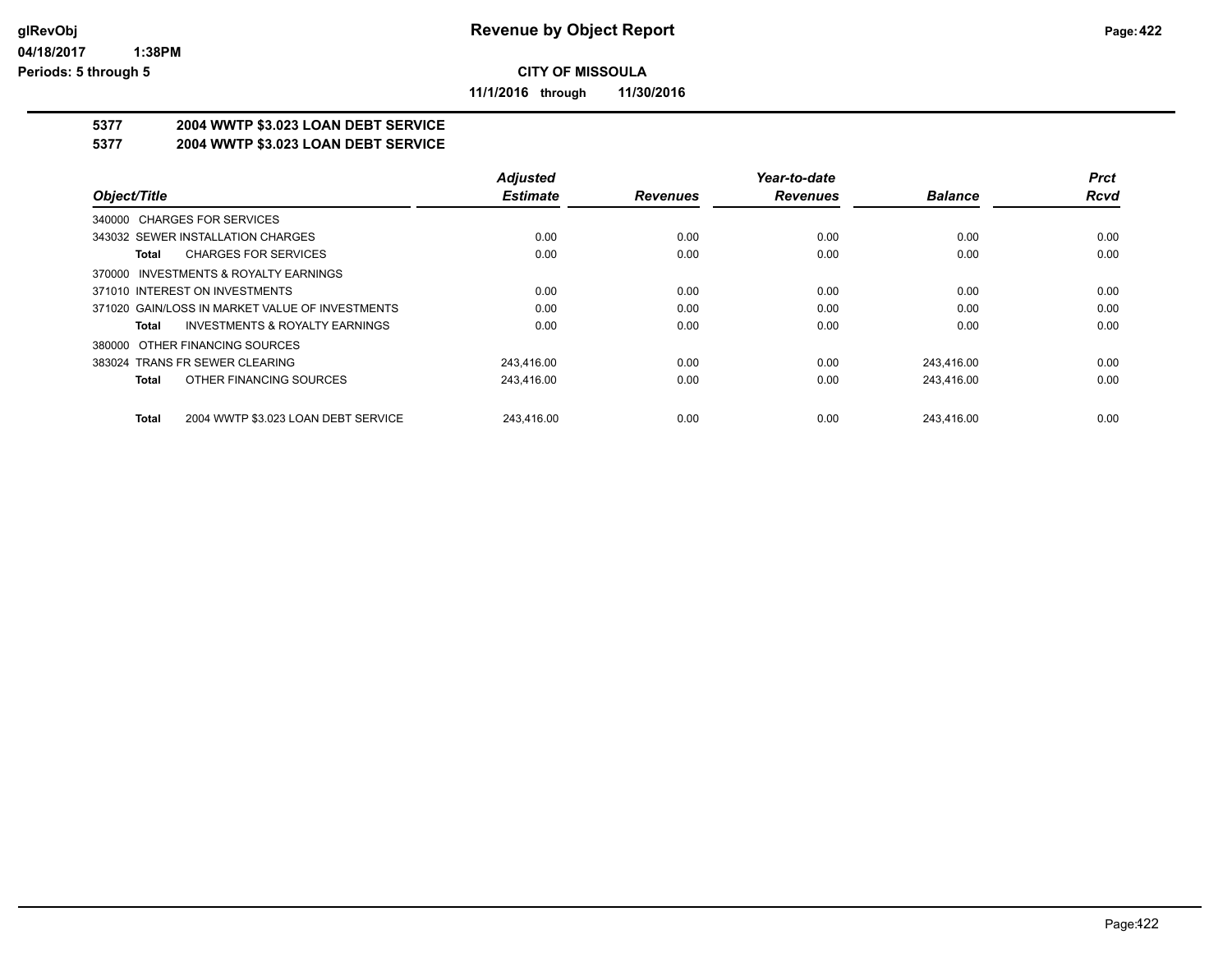**11/1/2016 through 11/30/2016**

#### **5377 2004 WWTP \$3.023 LOAN DEBT SERVICE**

| Object/Title                                              | <b>Adjusted</b><br><b>Estimate</b> | <b>Revenues</b> | Year-to-date<br><b>Revenues</b> | <b>Balance</b> | <b>Prct</b><br><b>Rcvd</b> |
|-----------------------------------------------------------|------------------------------------|-----------------|---------------------------------|----------------|----------------------------|
|                                                           |                                    |                 |                                 |                |                            |
| <b>CHARGES FOR SERVICES</b><br>340000                     |                                    |                 |                                 |                |                            |
| 343032 SEWER INSTALLATION CHARGES                         | 0.00                               | 0.00            | 0.00                            | 0.00           | 0.00                       |
| <b>CHARGES FOR SERVICES</b><br><b>Total</b>               | 0.00                               | 0.00            | 0.00                            | 0.00           | 0.00                       |
| <b>INVESTMENTS &amp; ROYALTY EARNINGS</b><br>370000       |                                    |                 |                                 |                |                            |
| 371010 INTEREST ON INVESTMENTS                            | 0.00                               | 0.00            | 0.00                            | 0.00           | 0.00                       |
| 371020 GAIN/LOSS IN MARKET VALUE OF INVESTMENT            | 0.00                               | 0.00            | 0.00                            | 0.00           | 0.00                       |
| <b>INVESTMENTS &amp; ROYALTY EARNINGS</b><br><b>Total</b> | 0.00                               | 0.00            | 0.00                            | 0.00           | 0.00                       |
| OTHER FINANCING SOURCES<br>380000                         |                                    |                 |                                 |                |                            |
| 383024 TRANS FR SEWER CLEARING                            | 243.416.00                         | 0.00            | 0.00                            | 243.416.00     | 0.00                       |
| OTHER FINANCING SOURCES<br><b>Total</b>                   | 243.416.00                         | 0.00            | 0.00                            | 243.416.00     | 0.00                       |
| <b>Total</b><br>2004 WWTP \$3.023 LOAN DEBT SERVICE       | 243.416.00                         | 0.00            | 0.00                            | 243.416.00     | 0.00                       |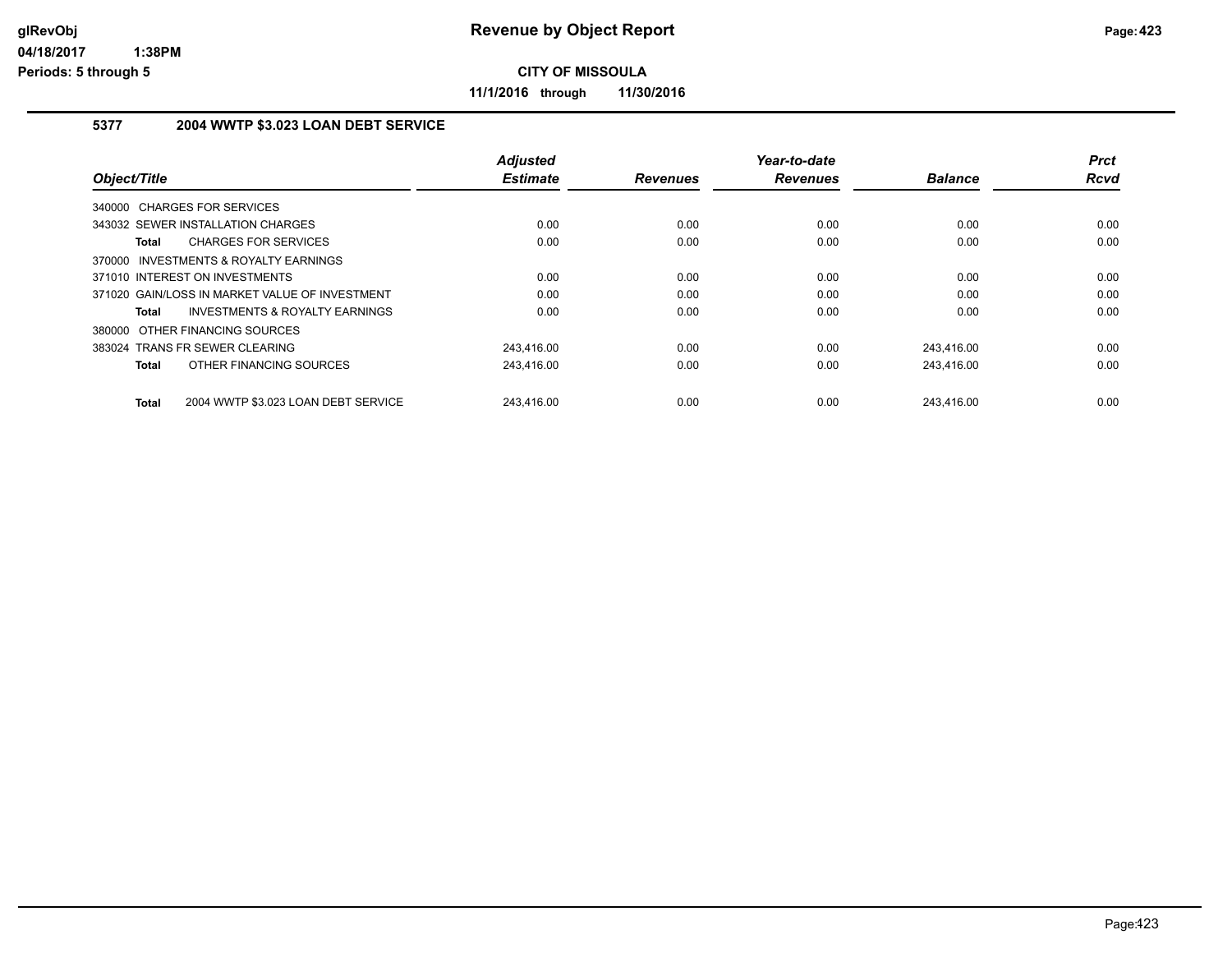**11/1/2016 through 11/30/2016**

# **5378 2004 WWTP \$3.023 LOAN RESERVE**

# **5378 2004 WWTP \$3.023 LOAN RESERVE**

|                                                    | <b>Adjusted</b> |                 | Year-to-date    |                | <b>Prct</b> |
|----------------------------------------------------|-----------------|-----------------|-----------------|----------------|-------------|
| Object/Title                                       | <b>Estimate</b> | <b>Revenues</b> | <b>Revenues</b> | <b>Balance</b> | <b>Rcvd</b> |
| MISCELLANEOUS REVENUES<br>360000                   |                 |                 |                 |                |             |
| 360000 MISCELLANEOUS REVENUES                      | 0.00            | 0.00            | 0.00            | 0.00           | 0.00        |
| <b>MISCELLANEOUS REVENUES</b><br>Total             | 0.00            | 0.00            | 0.00            | 0.00           | 0.00        |
| 370000 INVESTMENTS & ROYALTY EARNINGS              |                 |                 |                 |                |             |
| 371010 INTEREST ON INVESTMENTS                     | 0.00            | 0.00            | 0.00            | 0.00           | 0.00        |
| 371020 GAIN/LOSS IN MARKET VALUE OF INVESTMENTS    | 0.00            | 0.00            | 0.00            | 0.00           | 0.00        |
| <b>INVESTMENTS &amp; ROYALTY EARNINGS</b><br>Total | 0.00            | 0.00            | 0.00            | 0.00           | 0.00        |
| 380000 OTHER FINANCING SOURCES                     |                 |                 |                 |                |             |
| 381002 SRF LOAN                                    | 0.00            | 0.00            | 0.00            | 0.00           | 0.00        |
| 383024 TRANS FR SEWER CLEARING                     | 0.00            | 0.00            | 0.00            | 0.00           | 0.00        |
| 383042 TRANSFERS FROM OTHER FUNDS                  | 0.00            | 0.00            | 0.00            | 0.00           | 0.00        |
| OTHER FINANCING SOURCES<br>Total                   | 0.00            | 0.00            | 0.00            | 0.00           | 0.00        |
| 2004 WWTP \$3.023 LOAN RESERVE<br><b>Total</b>     | 0.00            | 0.00            | 0.00            | 0.00           | 0.00        |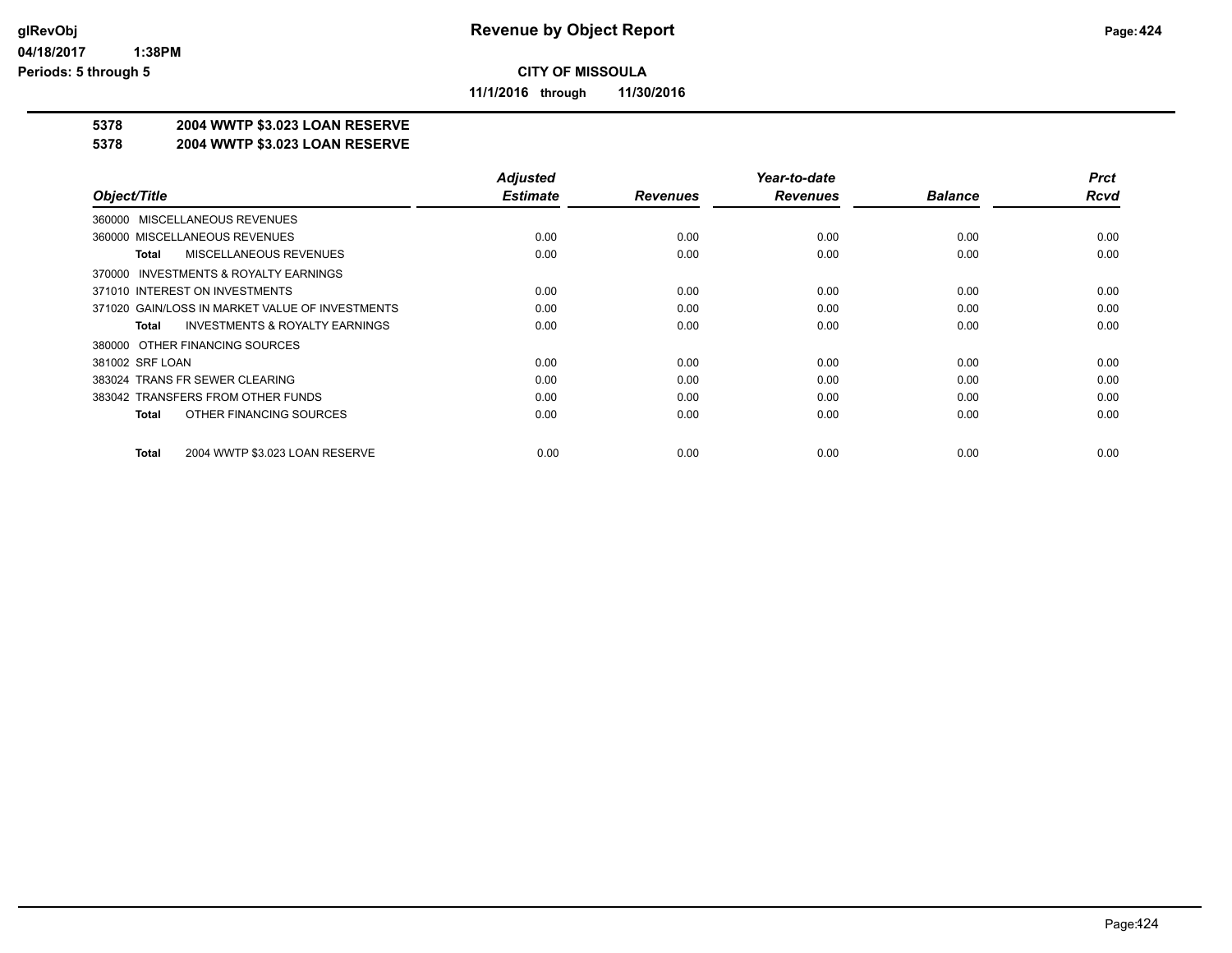**11/1/2016 through 11/30/2016**

#### **5378 2004 WWTP \$3.023 LOAN RESERVE**

| Object/Title                                              | <b>Adjusted</b><br><b>Estimate</b> | <b>Revenues</b> | Year-to-date<br><b>Revenues</b> | <b>Balance</b> | <b>Prct</b><br><b>Rcvd</b> |
|-----------------------------------------------------------|------------------------------------|-----------------|---------------------------------|----------------|----------------------------|
| <b>MISCELLANEOUS REVENUES</b><br>360000                   |                                    |                 |                                 |                |                            |
| 360000 MISCELLANEOUS REVENUES                             | 0.00                               | 0.00            | 0.00                            | 0.00           | 0.00                       |
| MISCELLANEOUS REVENUES<br><b>Total</b>                    | 0.00                               | 0.00            | 0.00                            | 0.00           | 0.00                       |
| <b>INVESTMENTS &amp; ROYALTY EARNINGS</b><br>370000       |                                    |                 |                                 |                |                            |
| 371010 INTEREST ON INVESTMENTS                            | 0.00                               | 0.00            | 0.00                            | 0.00           | 0.00                       |
| 371020 GAIN/LOSS IN MARKET VALUE OF INVESTMENT            | 0.00                               | 0.00            | 0.00                            | 0.00           | 0.00                       |
| <b>INVESTMENTS &amp; ROYALTY EARNINGS</b><br><b>Total</b> | 0.00                               | 0.00            | 0.00                            | 0.00           | 0.00                       |
| 380000 OTHER FINANCING SOURCES                            |                                    |                 |                                 |                |                            |
| 381002 SRF LOAN                                           | 0.00                               | 0.00            | 0.00                            | 0.00           | 0.00                       |
| 383024 TRANS FR SEWER CLEARING                            | 0.00                               | 0.00            | 0.00                            | 0.00           | 0.00                       |
| 383042 TRANSFERS FROM OTHER FUNDS                         | 0.00                               | 0.00            | 0.00                            | 0.00           | 0.00                       |
| OTHER FINANCING SOURCES<br><b>Total</b>                   | 0.00                               | 0.00            | 0.00                            | 0.00           | 0.00                       |
|                                                           |                                    |                 |                                 |                |                            |
| 2004 WWTP \$3.023 LOAN RESERVE<br><b>Total</b>            | 0.00                               | 0.00            | 0.00                            | 0.00           | 0.00                       |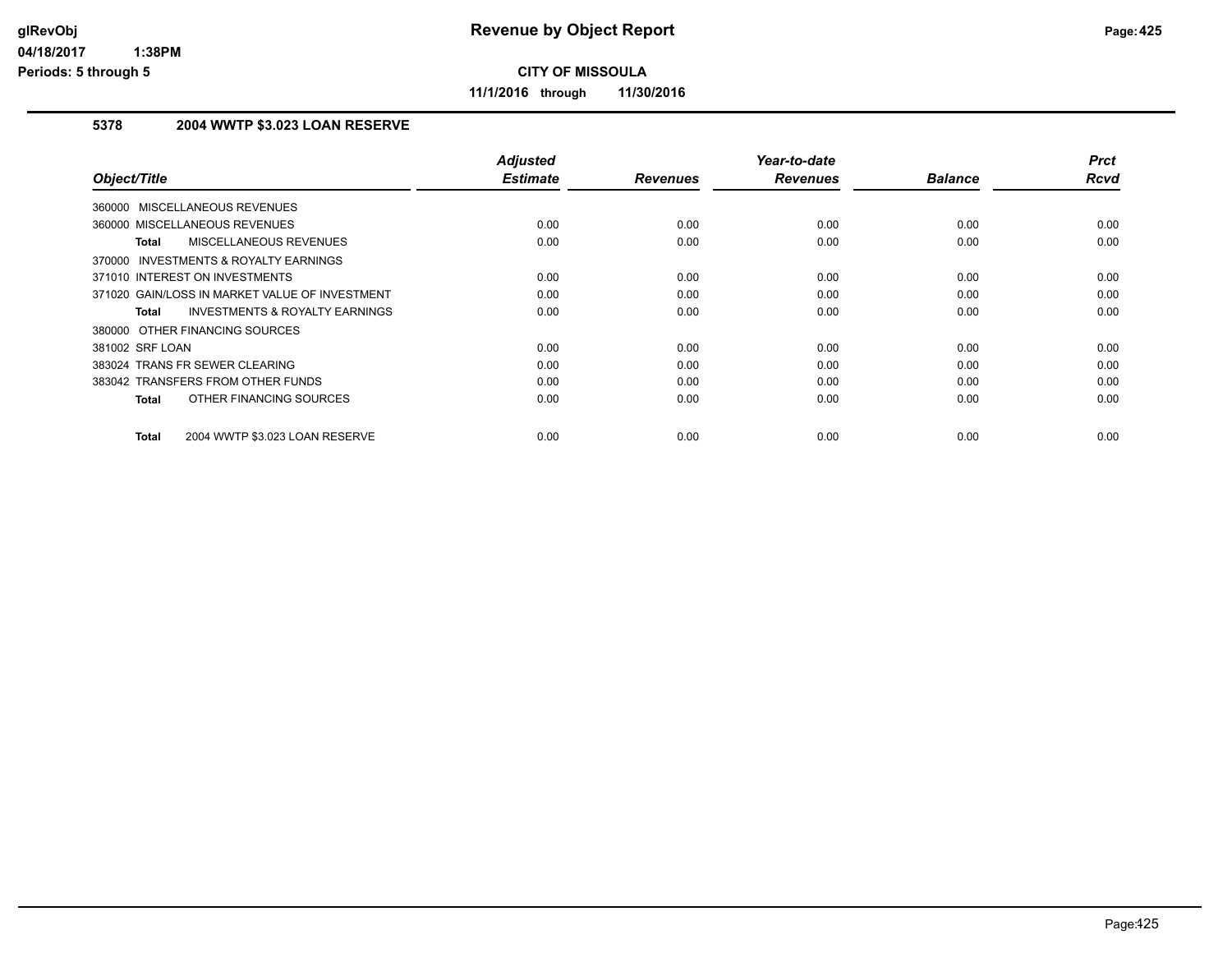**11/1/2016 through 11/30/2016**

### **5379 2005 BRICH/BRDY/LIN/GIL SRF DEBT 5379 2005 BRICH/BRDY/LIN/GIL SRF DEBT**

|                                                  | <b>Adjusted</b> |                 | Year-to-date    |                | <b>Prct</b> |
|--------------------------------------------------|-----------------|-----------------|-----------------|----------------|-------------|
| Object/Title                                     | <b>Estimate</b> | <b>Revenues</b> | <b>Revenues</b> | <b>Balance</b> | <b>Rcvd</b> |
| 370000 INVESTMENTS & ROYALTY EARNINGS            |                 |                 |                 |                |             |
| 371010 INTEREST ON INVESTMENTS                   | 0.00            | 0.00            | 0.00            | 0.00           | 0.00        |
| 371020 GAIN/LOSS IN MARKET VALUE OF INVESTMENTS  | 0.00            | 0.00            | 0.00            | 0.00           | 0.00        |
| INVESTMENTS & ROYALTY EARNINGS<br>Total          | 0.00            | 0.00            | 0.00            | 0.00           | 0.00        |
| 380000 OTHER FINANCING SOURCES                   |                 |                 |                 |                |             |
| 383024 TRANS FR SEWER CLEARING                   | 109.451.00      | 0.00            | 0.00            | 109.451.00     | 0.00        |
| OTHER FINANCING SOURCES<br><b>Total</b>          | 109.451.00      | 0.00            | 0.00            | 109.451.00     | 0.00        |
| 2005 BRICH/BRDY/LIN/GIL SRF DEBT<br><b>Total</b> | 109.451.00      | 0.00            | 0.00            | 109.451.00     | 0.00        |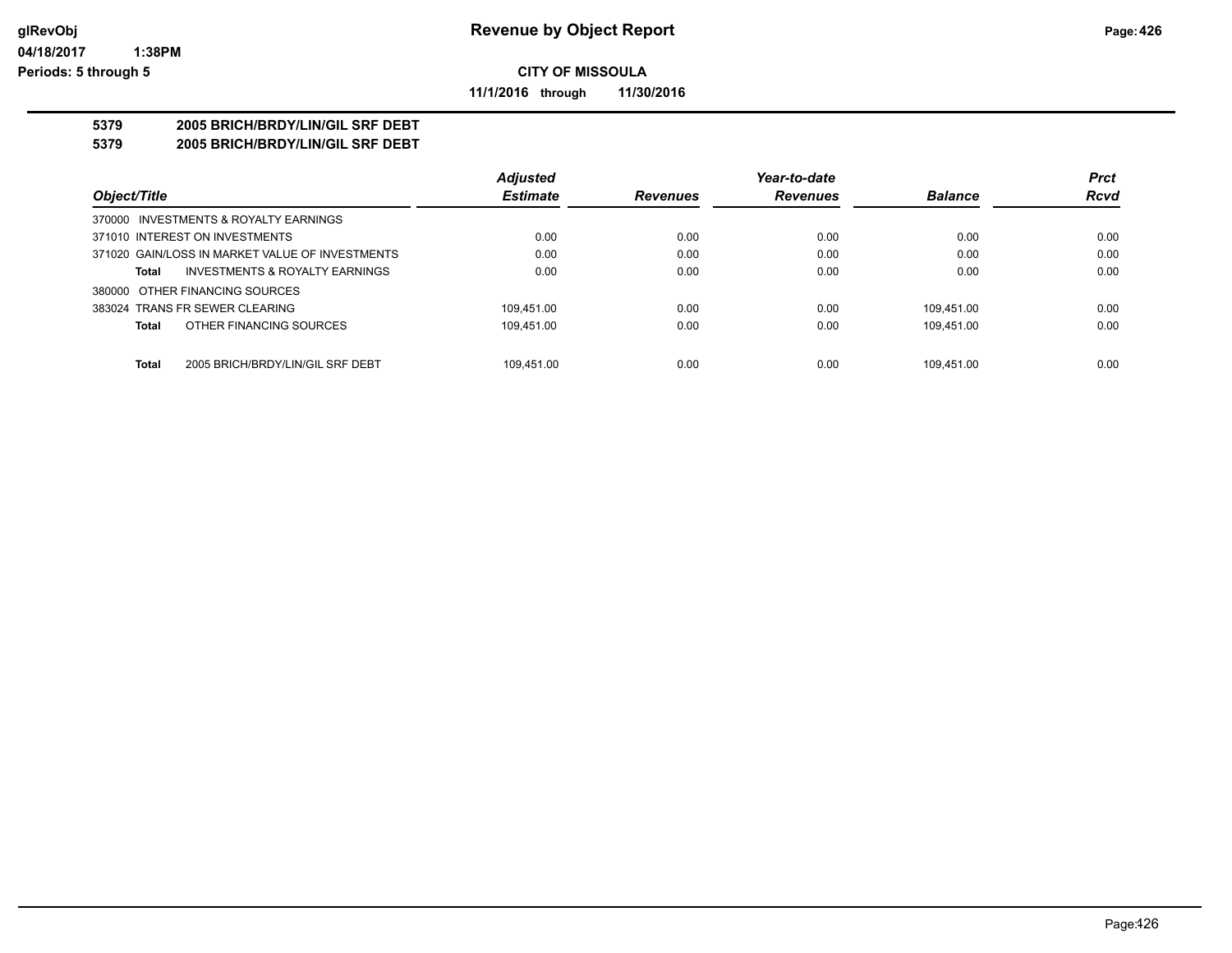**11/1/2016 through 11/30/2016**

#### **5379 2005 BRICH/BRDY/LIN/GIL SRF DEBT**

|                                                  | <b>Adjusted</b> |                 | Year-to-date    |                | <b>Prct</b> |
|--------------------------------------------------|-----------------|-----------------|-----------------|----------------|-------------|
| Object/Title                                     | <b>Estimate</b> | <b>Revenues</b> | <b>Revenues</b> | <b>Balance</b> | <b>Rcvd</b> |
| 370000 INVESTMENTS & ROYALTY EARNINGS            |                 |                 |                 |                |             |
| 371010 INTEREST ON INVESTMENTS                   | 0.00            | 0.00            | 0.00            | 0.00           | 0.00        |
| 371020 GAIN/LOSS IN MARKET VALUE OF INVESTMENT   | 0.00            | 0.00            | 0.00            | 0.00           | 0.00        |
| Total<br>INVESTMENTS & ROYALTY EARNINGS          | 0.00            | 0.00            | 0.00            | 0.00           | 0.00        |
| 380000 OTHER FINANCING SOURCES                   |                 |                 |                 |                |             |
| 383024 TRANS FR SEWER CLEARING                   | 109.451.00      | 0.00            | 0.00            | 109.451.00     | 0.00        |
| OTHER FINANCING SOURCES<br>Total                 | 109.451.00      | 0.00            | 0.00            | 109.451.00     | 0.00        |
|                                                  |                 |                 |                 |                |             |
| <b>Total</b><br>2005 BRICH/BRDY/LIN/GIL SRF DEBT | 109.451.00      | 0.00            | 0.00            | 109.451.00     | 0.00        |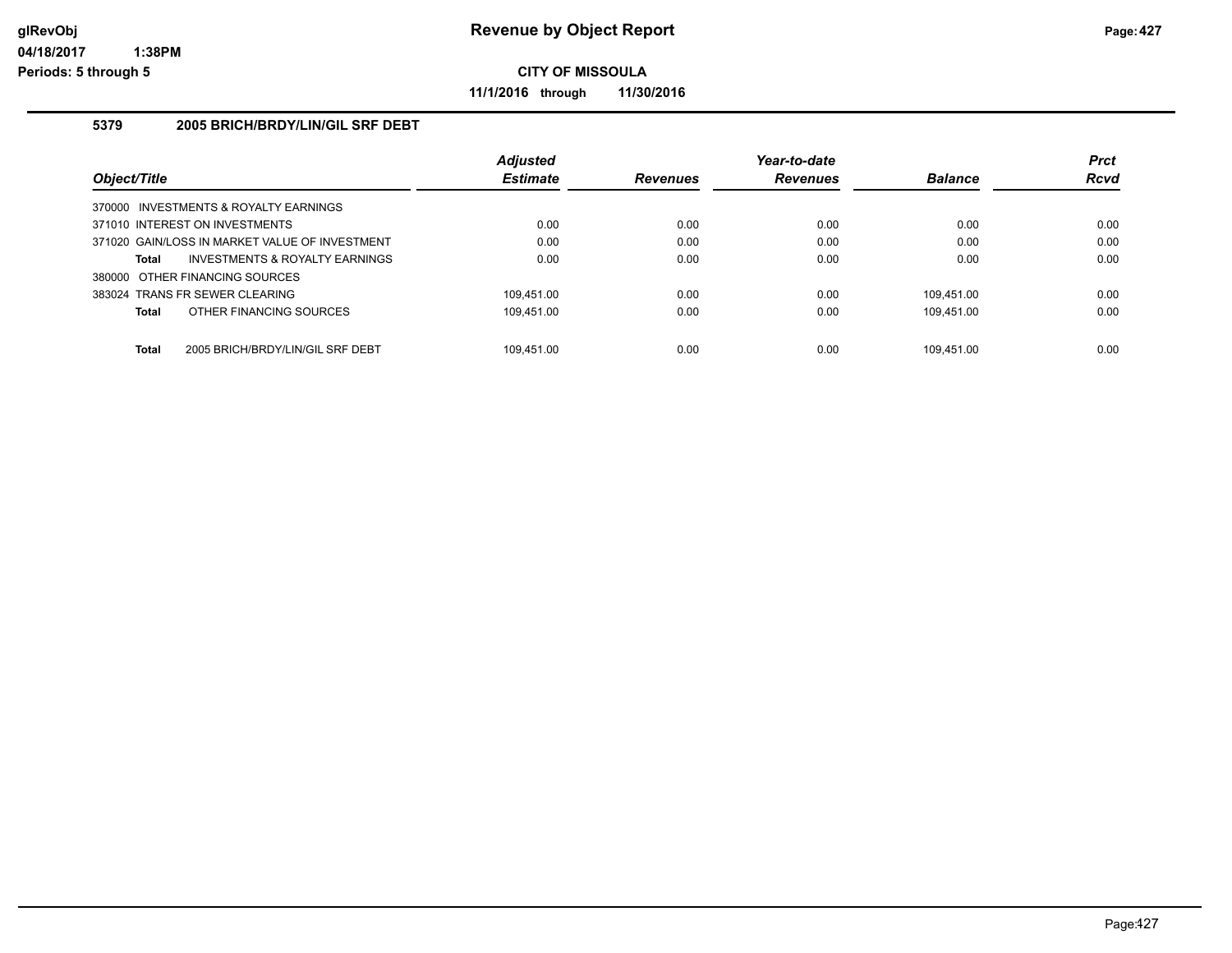**11/1/2016 through 11/30/2016**

### **5380 BRDWY/BIRCH/GILBERT/LINCOLNWOOD 5380 BRDWY/BIRCH/GILBERT/LINCOLNWOOD**

|                                                    | <b>Adjusted</b> |                 | Year-to-date    |                | <b>Prct</b> |
|----------------------------------------------------|-----------------|-----------------|-----------------|----------------|-------------|
| Object/Title                                       | <b>Estimate</b> | <b>Revenues</b> | <b>Revenues</b> | <b>Balance</b> | <b>Rcvd</b> |
| 370000 INVESTMENTS & ROYALTY EARNINGS              |                 |                 |                 |                |             |
| 371010 INTEREST ON INVESTMENTS                     | 0.00            | 0.00            | 0.00            | 0.00           | 0.00        |
| 371020 GAIN/LOSS IN MARKET VALUE OF INVESTMENTS    | 0.00            | 0.00            | 0.00            | 0.00           | 0.00        |
| <b>INVESTMENTS &amp; ROYALTY EARNINGS</b><br>Total | 0.00            | 0.00            | 0.00            | 0.00           | 0.00        |
| 380000 OTHER FINANCING SOURCES                     |                 |                 |                 |                |             |
| 381002 SRF LOAN                                    | 0.00            | 0.00            | 0.00            | 0.00           | 0.00        |
| 383042 TRANSFERS FROM OTHER FUNDS                  | 0.00            | 0.00            | 0.00            | 0.00           | 0.00        |
| OTHER FINANCING SOURCES<br>Total                   | 0.00            | 0.00            | 0.00            | 0.00           | 0.00        |
|                                                    |                 |                 |                 |                |             |
| BRDWY/BIRCH/GILBERT/LINCOLNWOOD<br><b>Total</b>    | 0.00            | 0.00            | 0.00            | 0.00           | 0.00        |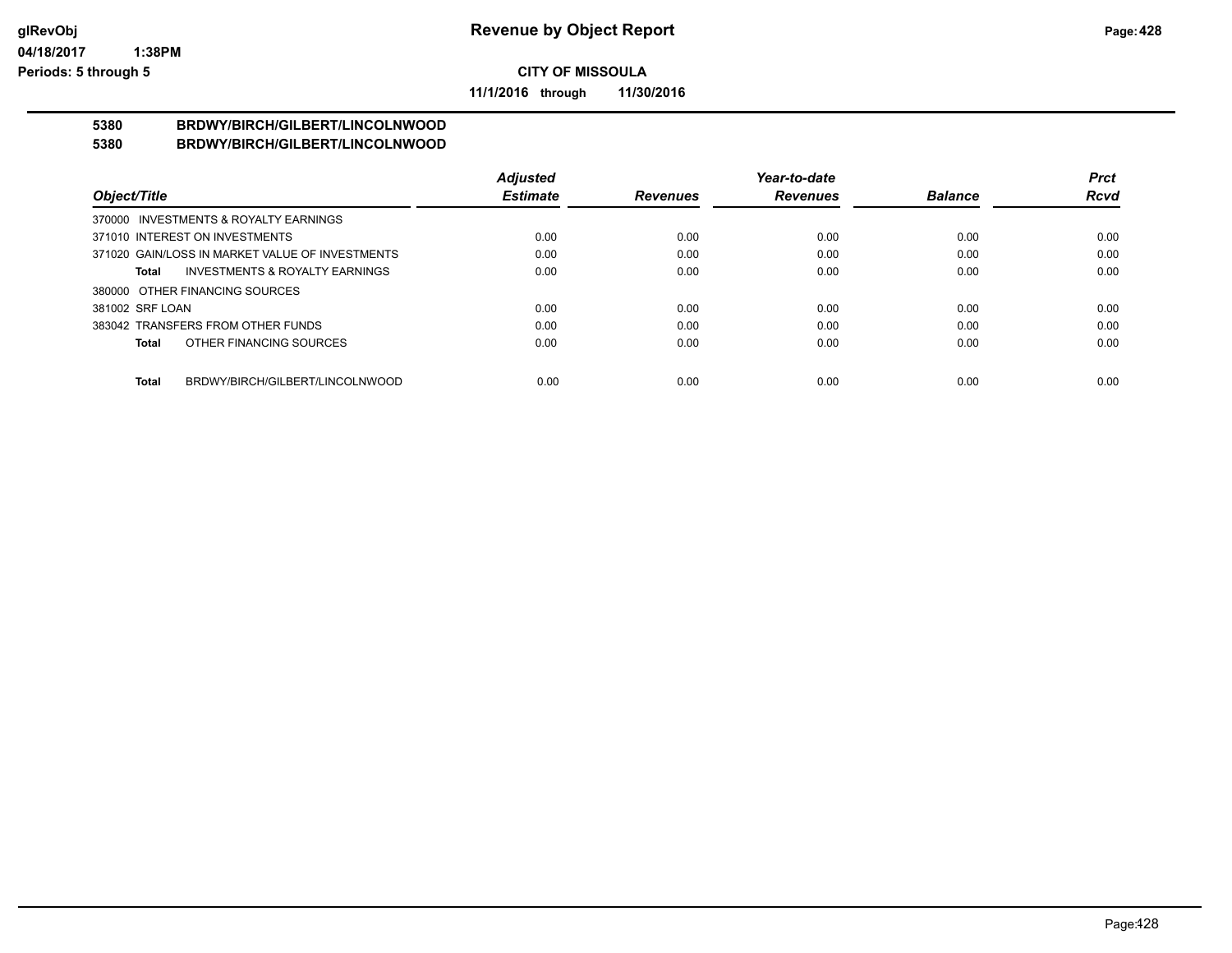**11/1/2016 through 11/30/2016**

#### **5380 BRDWY/BIRCH/GILBERT/LINCOLNWOOD**

|                                                 | <b>Adiusted</b> |                 | Year-to-date    |                | <b>Prct</b> |
|-------------------------------------------------|-----------------|-----------------|-----------------|----------------|-------------|
| Object/Title                                    | <b>Estimate</b> | <b>Revenues</b> | <b>Revenues</b> | <b>Balance</b> | <b>Rcvd</b> |
| 370000 INVESTMENTS & ROYALTY EARNINGS           |                 |                 |                 |                |             |
| 371010 INTEREST ON INVESTMENTS                  | 0.00            | 0.00            | 0.00            | 0.00           | 0.00        |
| 371020 GAIN/LOSS IN MARKET VALUE OF INVESTMENT  | 0.00            | 0.00            | 0.00            | 0.00           | 0.00        |
| INVESTMENTS & ROYALTY EARNINGS<br>Total         | 0.00            | 0.00            | 0.00            | 0.00           | 0.00        |
| 380000 OTHER FINANCING SOURCES                  |                 |                 |                 |                |             |
| 381002 SRF LOAN                                 | 0.00            | 0.00            | 0.00            | 0.00           | 0.00        |
| 383042 TRANSFERS FROM OTHER FUNDS               | 0.00            | 0.00            | 0.00            | 0.00           | 0.00        |
| OTHER FINANCING SOURCES<br>Total                | 0.00            | 0.00            | 0.00            | 0.00           | 0.00        |
| BRDWY/BIRCH/GILBERT/LINCOLNWOOD<br><b>Total</b> | 0.00            | 0.00            | 0.00            | 0.00           | 0.00        |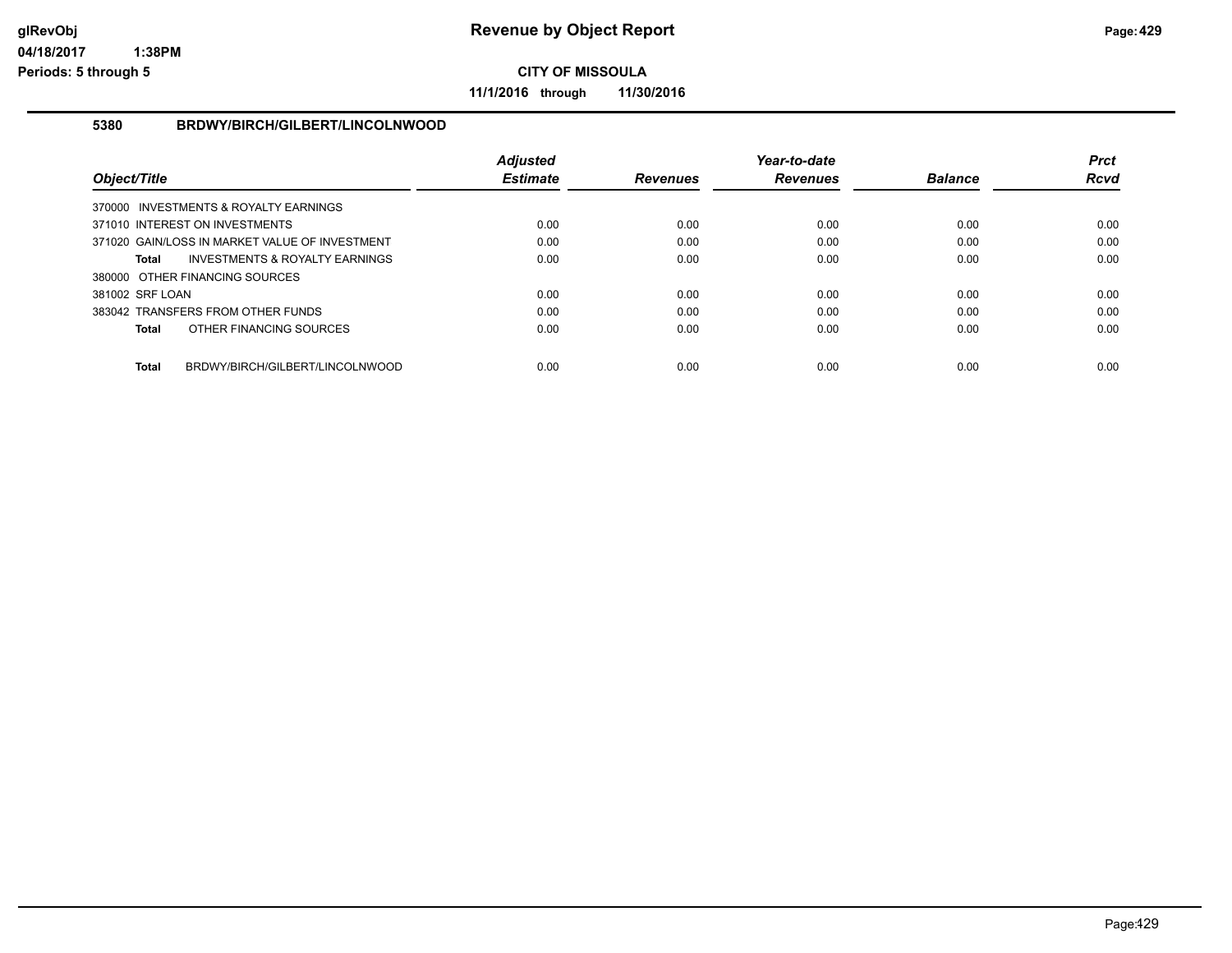**11/1/2016 through 11/30/2016**

### **5382 LINCOLNWOOD PH2 RESERVE FUND 5382 LINCOLNWOOD PH2 RESERVE FUND**

|                                                    | <b>Adjusted</b> |                 | Year-to-date    |                | <b>Prct</b> |
|----------------------------------------------------|-----------------|-----------------|-----------------|----------------|-------------|
| Object/Title                                       | <b>Estimate</b> | <b>Revenues</b> | <b>Revenues</b> | <b>Balance</b> | <b>Rcvd</b> |
| INVESTMENTS & ROYALTY EARNINGS<br>370000           |                 |                 |                 |                |             |
| 371010 INTEREST ON INVESTMENTS                     | 0.00            | 0.00            | 0.00            | 0.00           | 0.00        |
| 371020 GAIN/LOSS IN MARKET VALUE OF INVESTMENTS    | 0.00            | 0.00            | 0.00            | 0.00           | 0.00        |
| <b>INVESTMENTS &amp; ROYALTY EARNINGS</b><br>Total | 0.00            | 0.00            | 0.00            | 0.00           | 0.00        |
| 380000 OTHER FINANCING SOURCES                     |                 |                 |                 |                |             |
| 381002 SRF LOAN                                    | 0.00            | 0.00            | 0.00            | 0.00           | 0.00        |
| 381030 SID BONDS PROCEEDS                          | 0.00            | 0.00            | 0.00            | 0.00           | 0.00        |
| 383024 TRANS FR SEWER CLEARING                     | 0.00            | 0.00            | 0.00            | 0.00           | 0.00        |
| 383042 TRANSFERS FROM OTHER FUNDS                  | 0.00            | 0.00            | 0.00            | 0.00           | 0.00        |
| OTHER FINANCING SOURCES<br>Total                   | 0.00            | 0.00            | 0.00            | 0.00           | 0.00        |
| LINCOLNWOOD PH2 RESERVE FUND<br><b>Total</b>       | 0.00            | 0.00            | 0.00            | 0.00           | 0.00        |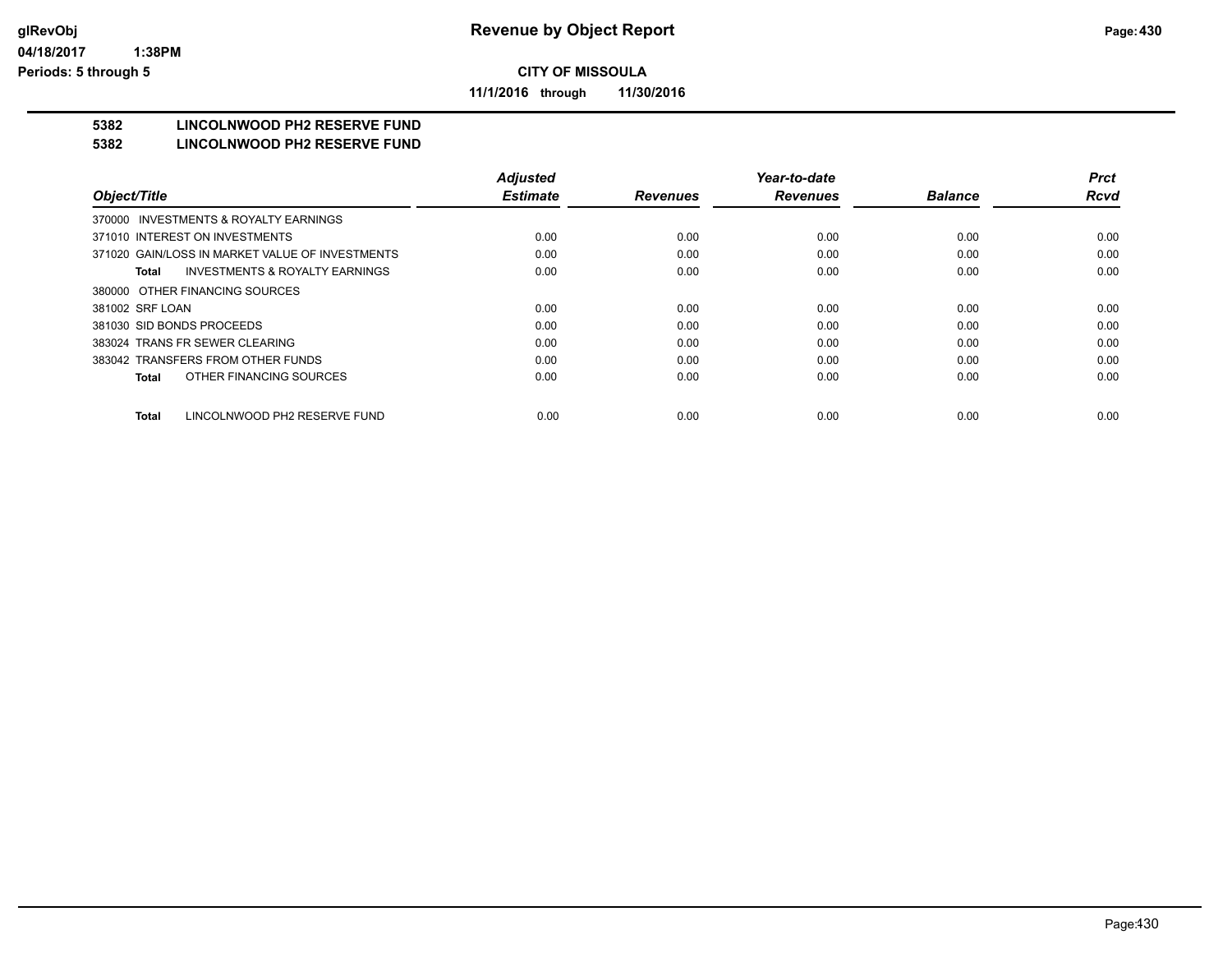**11/1/2016 through 11/30/2016**

### **5382 LINCOLNWOOD PH2 RESERVE FUND**

|                                                | <b>Adjusted</b> |                 | Year-to-date    |                | <b>Prct</b> |
|------------------------------------------------|-----------------|-----------------|-----------------|----------------|-------------|
| Object/Title                                   | <b>Estimate</b> | <b>Revenues</b> | <b>Revenues</b> | <b>Balance</b> | Rcvd        |
| 370000 INVESTMENTS & ROYALTY EARNINGS          |                 |                 |                 |                |             |
| 371010 INTEREST ON INVESTMENTS                 | 0.00            | 0.00            | 0.00            | 0.00           | 0.00        |
| 371020 GAIN/LOSS IN MARKET VALUE OF INVESTMENT | 0.00            | 0.00            | 0.00            | 0.00           | 0.00        |
| INVESTMENTS & ROYALTY EARNINGS<br>Total        | 0.00            | 0.00            | 0.00            | 0.00           | 0.00        |
| 380000 OTHER FINANCING SOURCES                 |                 |                 |                 |                |             |
| 381002 SRF LOAN                                | 0.00            | 0.00            | 0.00            | 0.00           | 0.00        |
| 381030 SID BONDS PROCEEDS                      | 0.00            | 0.00            | 0.00            | 0.00           | 0.00        |
| 383024 TRANS FR SEWER CLEARING                 | 0.00            | 0.00            | 0.00            | 0.00           | 0.00        |
| 383042 TRANSFERS FROM OTHER FUNDS              | 0.00            | 0.00            | 0.00            | 0.00           | 0.00        |
| OTHER FINANCING SOURCES<br>Total               | 0.00            | 0.00            | 0.00            | 0.00           | 0.00        |
| LINCOLNWOOD PH2 RESERVE FUND<br><b>Total</b>   | 0.00            | 0.00            | 0.00            | 0.00           | 0.00        |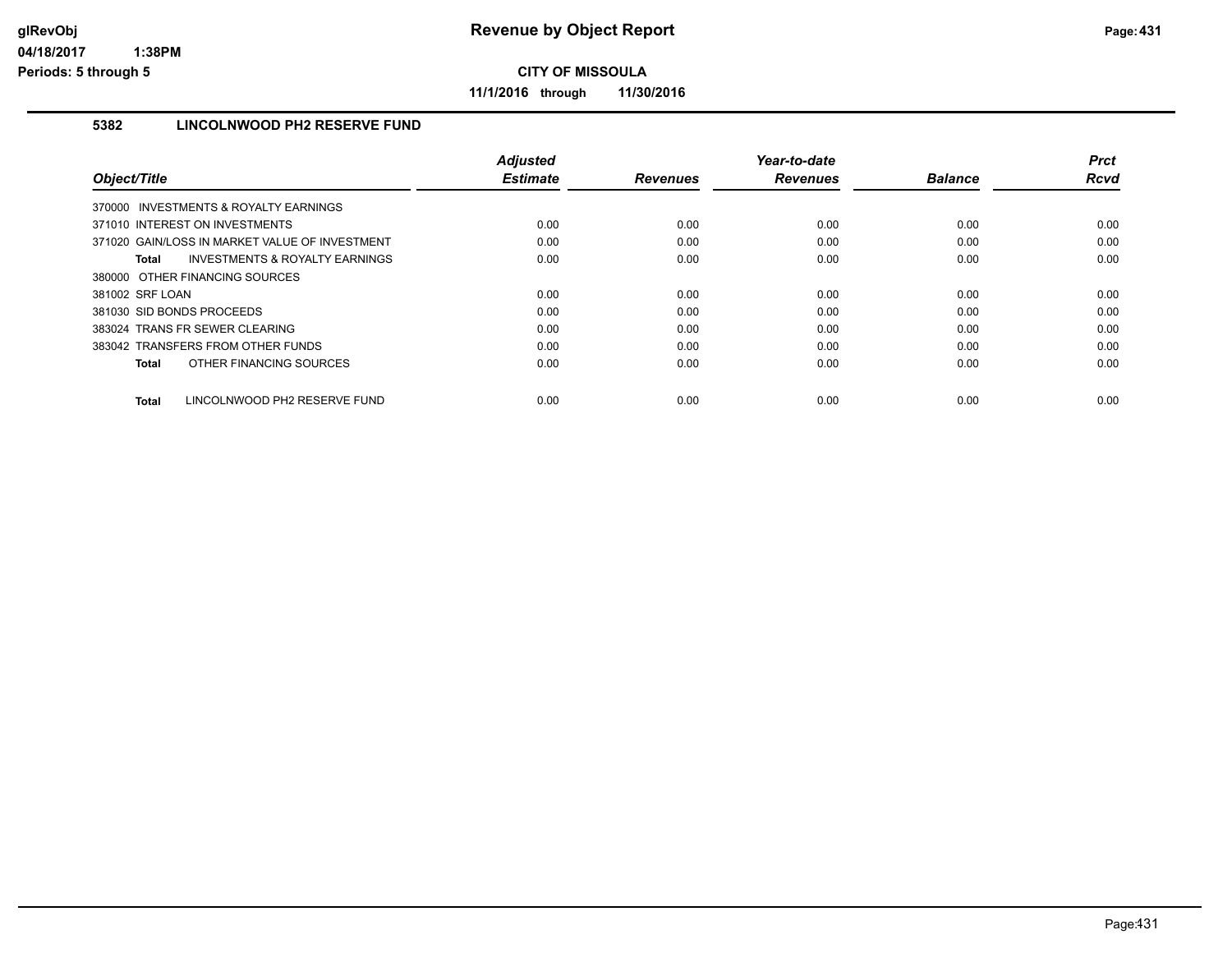*Prct Rcvd*

# **CITY OF MISSOULA**

**11/1/2016 through 11/30/2016**

#### **5383 FY09 RATTLESNAKE SEWER DEBT SVS 5383 FY09 RATTLESNAKE SEWER DEBT SVS**

*Object/Title Adjusted Estimate Revenues Year-to-date Revenues Balance* 340000 CHARGES FOR SERVICES 343032 SEWER INSTALLATION CHARGES 0.00 0.00 0.00 0.00 0.00 **Total** CHARGES FOR SERVICES 0.00 0.00 0.00 0.00 0.00 370000 INVESTMENTS & ROYALTY EARNINGS 371010 INTEREST ON INVESTMENTS 0.00 0.00 0.00 0.00 0.00 371020 GAIN/LOSS IN MARKET VALUE OF INVESTMENTS  $0.00$   $0.00$   $0.00$   $0.00$   $0.00$   $0.00$   $0.00$   $0.00$   $0.00$   $0.00$ **Total** INVESTMENTS & ROYALTY EARNINGS 0.00 0.00 0.00 0.00 0.00 380000 OTHER FINANCING SOURCES 381002 SRF LOAN 0.00 0.00 0.00 0.00 0.00 381020 REVENUE BONDS 0.00 0.00 0.00 0.00 0.00 383024 TRANS FR SEWER CLEARING 30,350.00 0.00 0.00 30,350.00 0.00 383042 TRANSFERS FROM OTHER FUNDS 0.00 0.00 0.00 0.00 0.00 **Total** OTHER FINANCING SOURCES 30,350.00 0.00 0.00 30,350.00 0.00 **Total** FY09 RATTLESNAKE SEWER DEBT SVS 30,350.00 0.00 0.00 30,350.00 0.00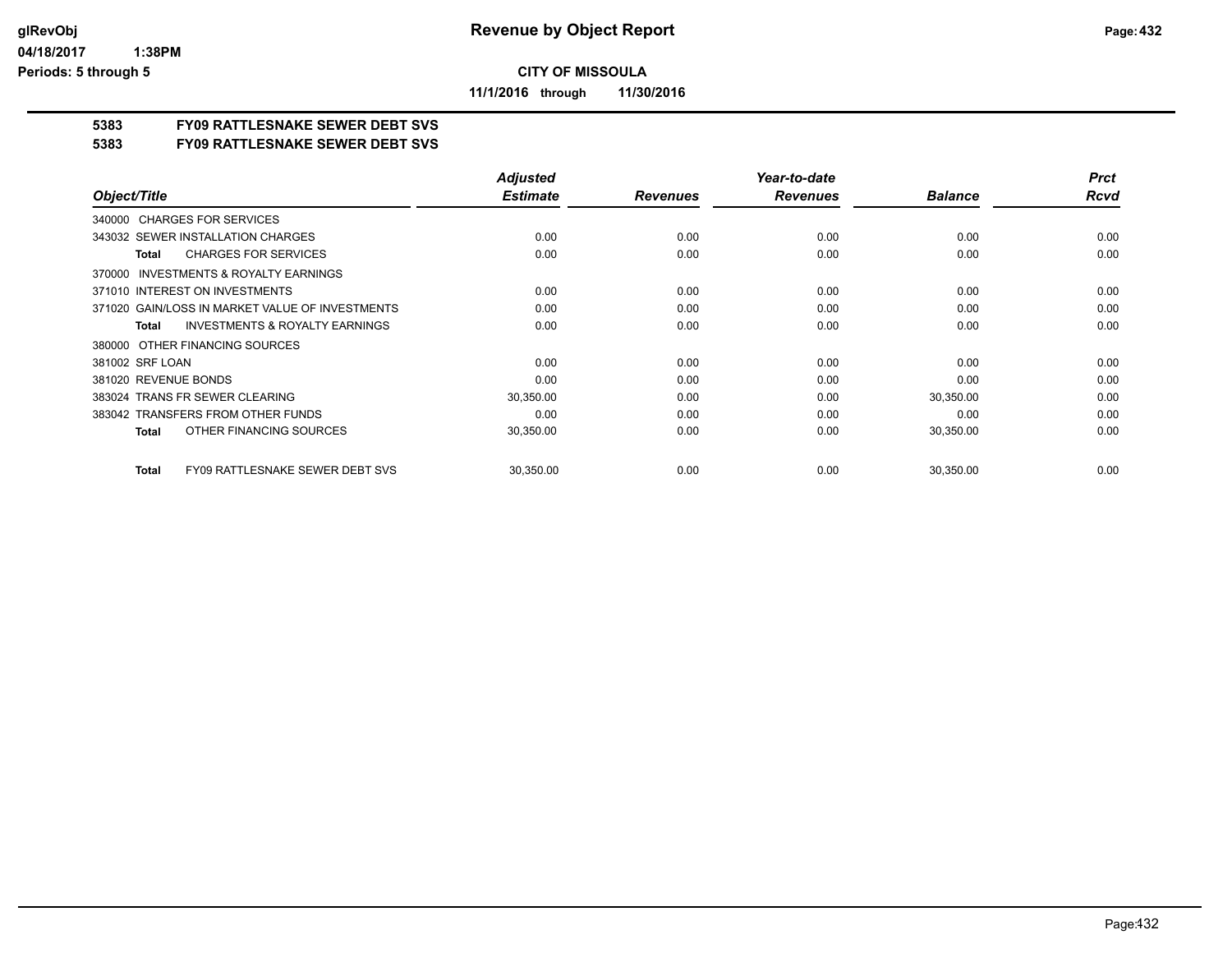**11/1/2016 through 11/30/2016**

#### **5383 FY09 RATTLESNAKE SEWER DEBT SVS**

| Object/Title                                              | <b>Adjusted</b><br><b>Estimate</b> | <b>Revenues</b> | Year-to-date<br><b>Revenues</b> | <b>Balance</b> | <b>Prct</b><br><b>Rcvd</b> |
|-----------------------------------------------------------|------------------------------------|-----------------|---------------------------------|----------------|----------------------------|
| 340000 CHARGES FOR SERVICES                               |                                    |                 |                                 |                |                            |
| 343032 SEWER INSTALLATION CHARGES                         | 0.00                               | 0.00            | 0.00                            | 0.00           | 0.00                       |
| <b>CHARGES FOR SERVICES</b><br>Total                      | 0.00                               | 0.00            | 0.00                            | 0.00           | 0.00                       |
| <b>INVESTMENTS &amp; ROYALTY EARNINGS</b><br>370000       |                                    |                 |                                 |                |                            |
| 371010 INTEREST ON INVESTMENTS                            | 0.00                               | 0.00            | 0.00                            | 0.00           | 0.00                       |
| 371020 GAIN/LOSS IN MARKET VALUE OF INVESTMENT            | 0.00                               | 0.00            | 0.00                            | 0.00           | 0.00                       |
| <b>INVESTMENTS &amp; ROYALTY EARNINGS</b><br><b>Total</b> | 0.00                               | 0.00            | 0.00                            | 0.00           | 0.00                       |
| 380000 OTHER FINANCING SOURCES                            |                                    |                 |                                 |                |                            |
| 381002 SRF LOAN                                           | 0.00                               | 0.00            | 0.00                            | 0.00           | 0.00                       |
| 381020 REVENUE BONDS                                      | 0.00                               | 0.00            | 0.00                            | 0.00           | 0.00                       |
| 383024 TRANS FR SEWER CLEARING                            | 30,350.00                          | 0.00            | 0.00                            | 30,350.00      | 0.00                       |
| 383042 TRANSFERS FROM OTHER FUNDS                         | 0.00                               | 0.00            | 0.00                            | 0.00           | 0.00                       |
| OTHER FINANCING SOURCES<br><b>Total</b>                   | 30,350.00                          | 0.00            | 0.00                            | 30,350.00      | 0.00                       |
| FY09 RATTLESNAKE SEWER DEBT SVS<br><b>Total</b>           | 30,350.00                          | 0.00            | 0.00                            | 30,350.00      | 0.00                       |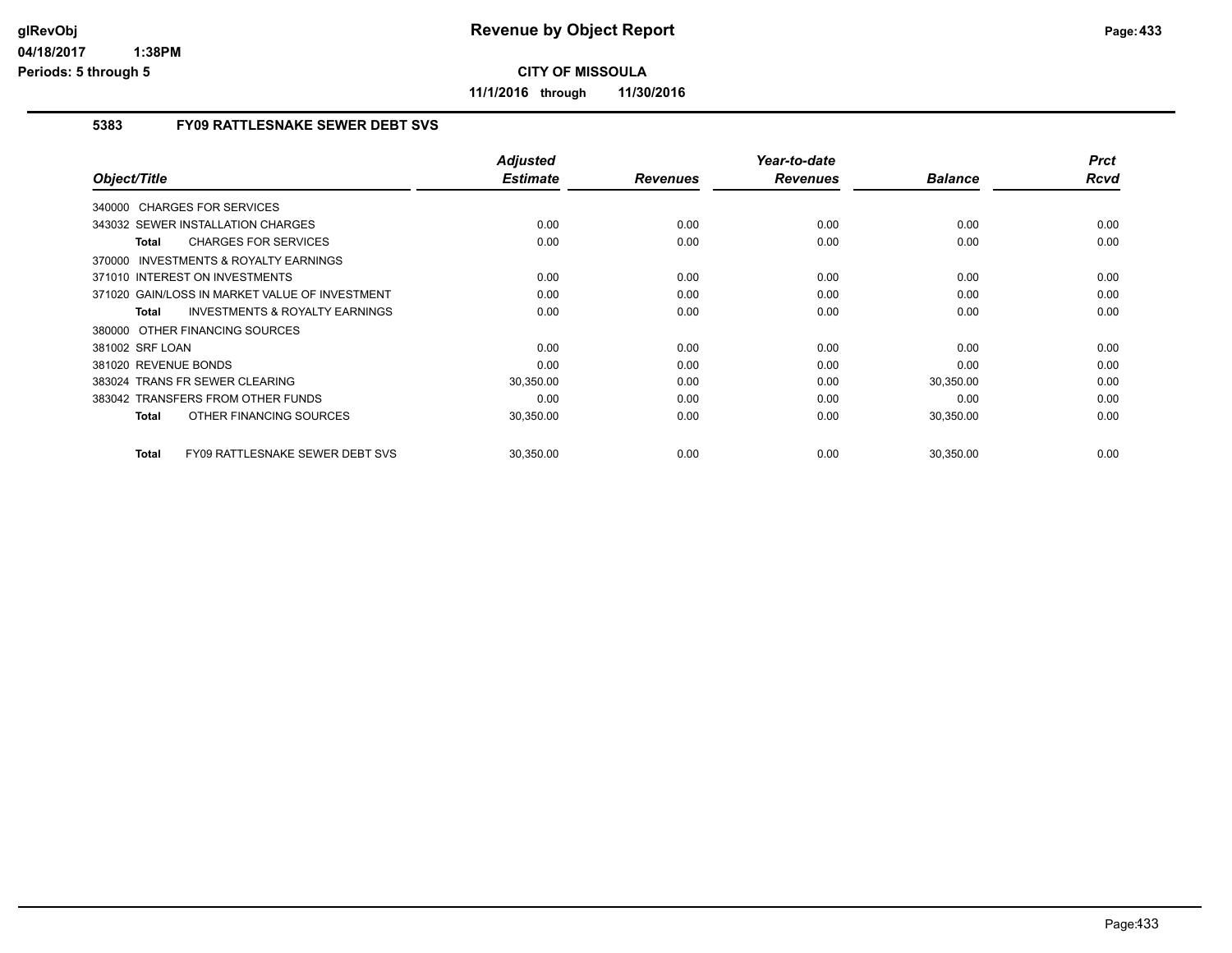**11/1/2016 through 11/30/2016**

**5384 09 LOLO BOND RESERVE 5384 09 LOLO BOND RESERVE**

|                                                 | <b>Adjusted</b> |                 | Year-to-date    |                | <b>Prct</b> |
|-------------------------------------------------|-----------------|-----------------|-----------------|----------------|-------------|
| Object/Title                                    | <b>Estimate</b> | <b>Revenues</b> | <b>Revenues</b> | <b>Balance</b> | <b>Rcvd</b> |
| 370000 INVESTMENTS & ROYALTY EARNINGS           |                 |                 |                 |                |             |
| 371010 INTEREST ON INVESTMENTS                  | 0.00            | 0.00            | 0.00            | 0.00           | 0.00        |
| 371020 GAIN/LOSS IN MARKET VALUE OF INVESTMENTS | 0.00            | 0.00            | 0.00            | 0.00           | 0.00        |
| INVESTMENTS & ROYALTY EARNINGS<br>Total         | 0.00            | 0.00            | 0.00            | 0.00           | 0.00        |
| 380000 OTHER FINANCING SOURCES                  |                 |                 |                 |                |             |
| 381002 SRF LOAN                                 | 0.00            | 0.00            | 0.00            | 0.00           | 0.00        |
| 383024 TRANS FR SEWER CLEARING                  | 0.00            | 0.00            | 0.00            | 0.00           | 0.00        |
| OTHER FINANCING SOURCES<br>Total                | 0.00            | 0.00            | 0.00            | 0.00           | 0.00        |
| 09 LOLO BOND RESERVE<br><b>Total</b>            | 0.00            | 0.00            | 0.00            | 0.00           | 0.00        |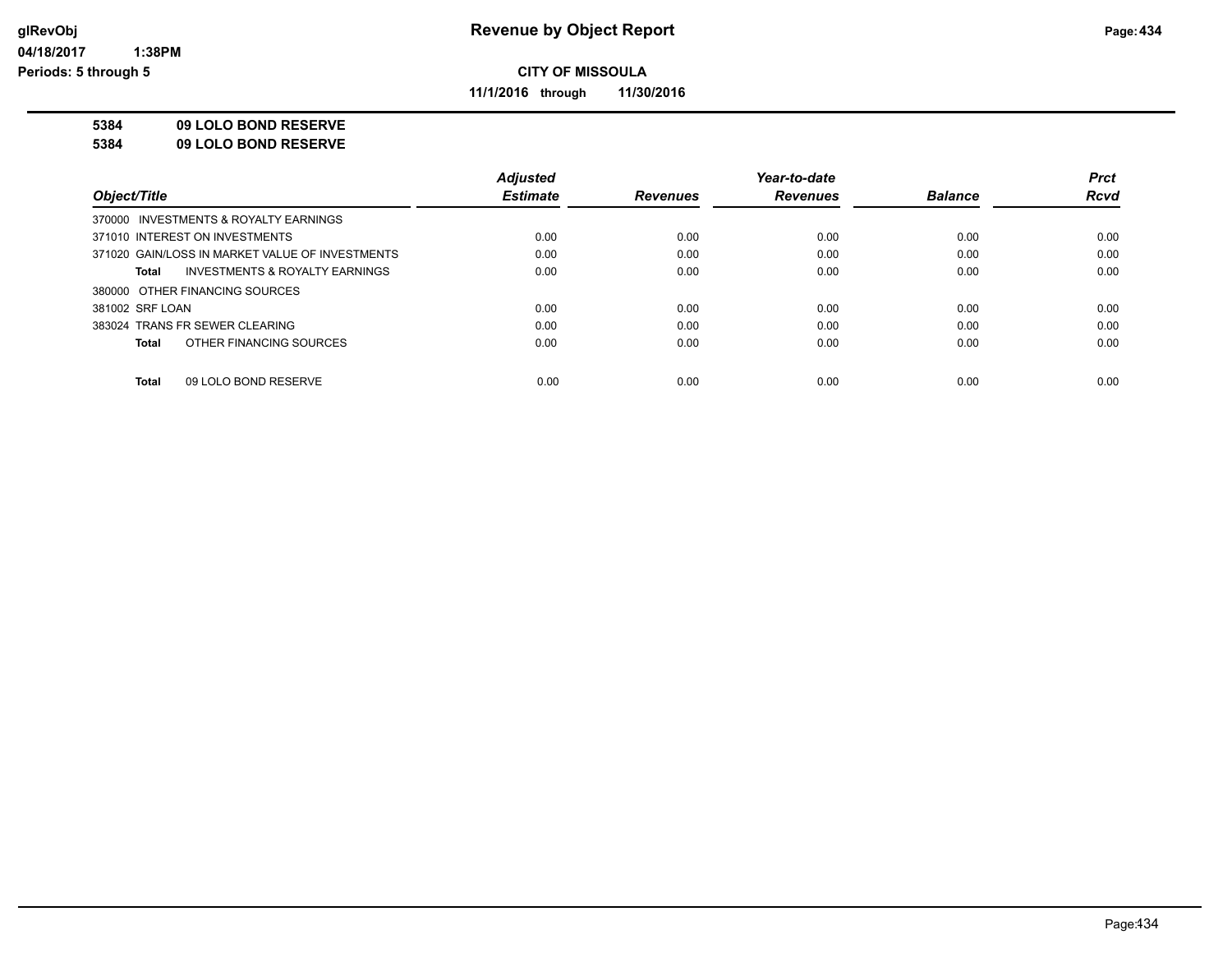**11/1/2016 through 11/30/2016**

#### **5384 09 LOLO BOND RESERVE**

|                                                | <b>Adiusted</b> |                 | Year-to-date    |                | <b>Prct</b> |
|------------------------------------------------|-----------------|-----------------|-----------------|----------------|-------------|
| Object/Title                                   | <b>Estimate</b> | <b>Revenues</b> | <b>Revenues</b> | <b>Balance</b> | <b>Rcvd</b> |
| 370000 INVESTMENTS & ROYALTY EARNINGS          |                 |                 |                 |                |             |
| 371010 INTEREST ON INVESTMENTS                 | 0.00            | 0.00            | 0.00            | 0.00           | 0.00        |
| 371020 GAIN/LOSS IN MARKET VALUE OF INVESTMENT | 0.00            | 0.00            | 0.00            | 0.00           | 0.00        |
| INVESTMENTS & ROYALTY EARNINGS<br>Total        | 0.00            | 0.00            | 0.00            | 0.00           | 0.00        |
| 380000 OTHER FINANCING SOURCES                 |                 |                 |                 |                |             |
| 381002 SRF LOAN                                | 0.00            | 0.00            | 0.00            | 0.00           | 0.00        |
| 383024 TRANS FR SEWER CLEARING                 | 0.00            | 0.00            | 0.00            | 0.00           | 0.00        |
| OTHER FINANCING SOURCES<br>Total               | 0.00            | 0.00            | 0.00            | 0.00           | 0.00        |
|                                                |                 |                 |                 |                |             |
| 09 LOLO BOND RESERVE<br>Total                  | 0.00            | 0.00            | 0.00            | 0.00           | 0.00        |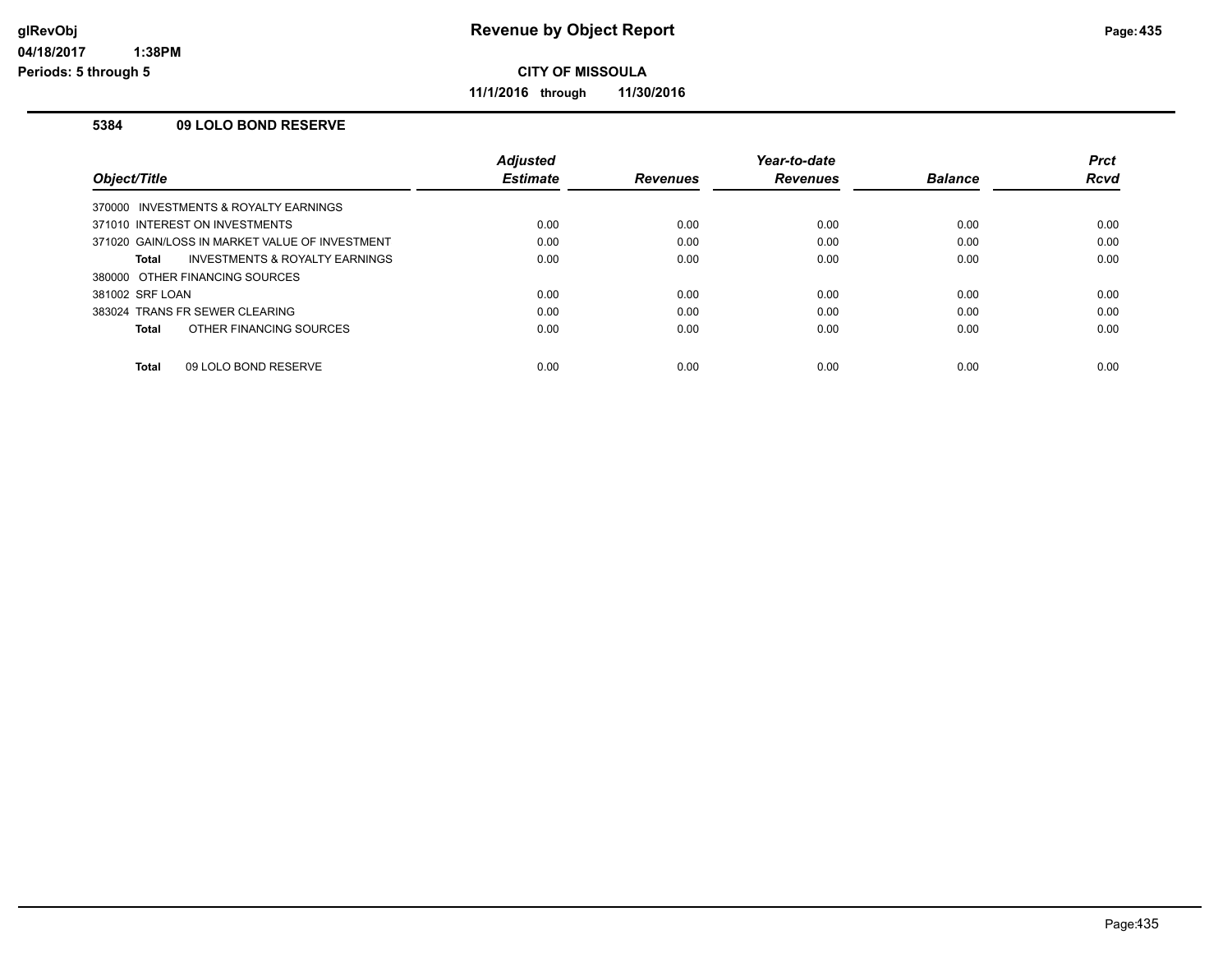**11/1/2016 through 11/30/2016**

**5385 HEADWORKS 2010 BOND RESERVE 5385 HEADWORKS 2010 BOND RESERVE**

|                 |                                    | <b>Adjusted</b> |                 | Year-to-date    |                | <b>Prct</b> |
|-----------------|------------------------------------|-----------------|-----------------|-----------------|----------------|-------------|
| Object/Title    |                                    | <b>Estimate</b> | <b>Revenues</b> | <b>Revenues</b> | <b>Balance</b> | <b>Rcvd</b> |
|                 | 380000 OTHER FINANCING SOURCES     |                 |                 |                 |                |             |
| 381002 SRF LOAN |                                    | 0.00            | 0.00            | 0.00            | 0.00           | 0.00        |
| Total           | OTHER FINANCING SOURCES            | 0.00            | 0.00            | 0.00            | 0.00           | 0.00        |
| <b>Total</b>    | <b>HEADWORKS 2010 BOND RESERVE</b> | 0.00            | 0.00            | 0.00            | 0.00           | 0.00        |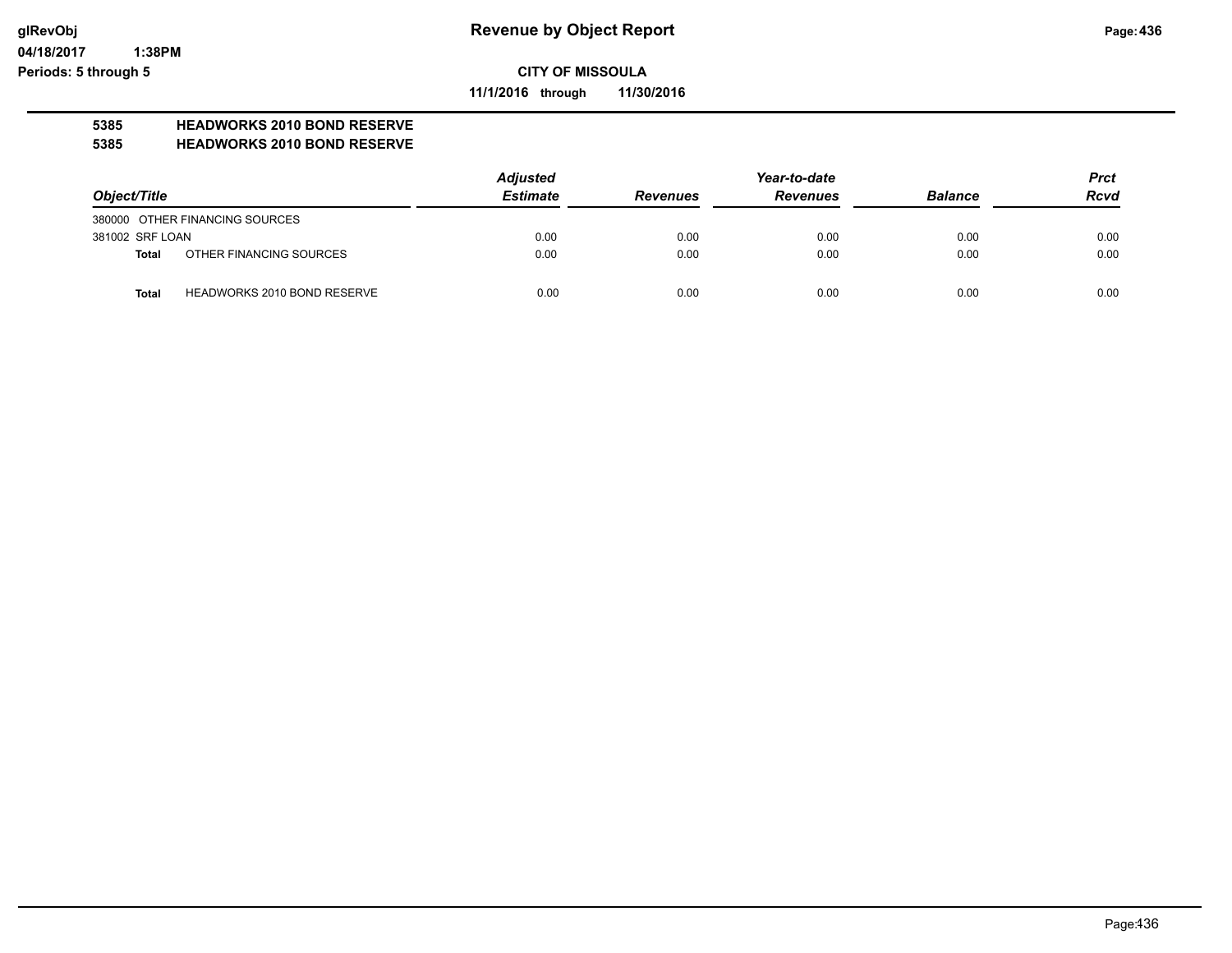**11/1/2016 through 11/30/2016**

#### **5385 HEADWORKS 2010 BOND RESERVE**

|                 |                                    | <b>Adjusted</b> |                 | Year-to-date    |                | <b>Prct</b> |
|-----------------|------------------------------------|-----------------|-----------------|-----------------|----------------|-------------|
| Object/Title    |                                    | <b>Estimate</b> | <b>Revenues</b> | <b>Revenues</b> | <b>Balance</b> | <b>Rcvd</b> |
|                 | 380000 OTHER FINANCING SOURCES     |                 |                 |                 |                |             |
| 381002 SRF LOAN |                                    | 0.00            | 0.00            | 0.00            | 0.00           | 0.00        |
| <b>Total</b>    | OTHER FINANCING SOURCES            | 0.00            | 0.00            | 0.00            | 0.00           | 0.00        |
| Total           | <b>HEADWORKS 2010 BOND RESERVE</b> | 0.00            | 0.00            | 0.00            | 0.00           | 0.00        |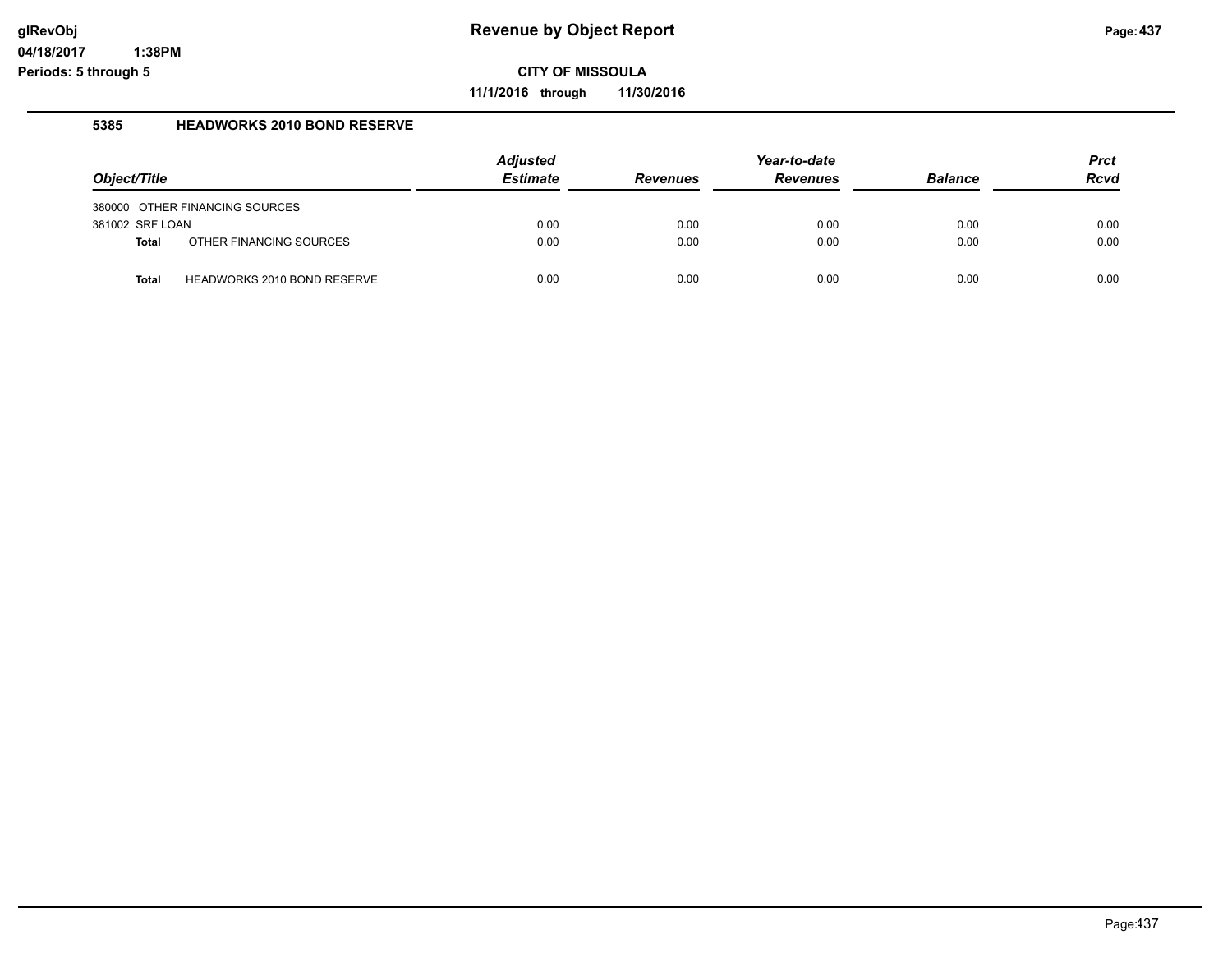**11/1/2016 through 11/30/2016**

**5386 FY10 HEADWORKS DEBT SERVICE 5386 FY10 HEADWORKS DEBT SERVICE**

|                                      | <b>Adjusted</b> |                 | Year-to-date    |                | <b>Prct</b> |
|--------------------------------------|-----------------|-----------------|-----------------|----------------|-------------|
| Object/Title                         | <b>Estimate</b> | <b>Revenues</b> | <b>Revenues</b> | <b>Balance</b> | <b>Rcvd</b> |
| 330000 INTERGOVERNMENTAL REVENUES    |                 |                 |                 |                |             |
| 331990 IRS REIMB/DEBT SVS INTEREST   | 251,145.00      | 0.00            | 0.00            | 251,145.00     | 0.00        |
| INTERGOVERNMENTAL REVENUES<br>Total  | 251,145.00      | 0.00            | 0.00            | 251,145.00     | 0.00        |
| 380000 OTHER FINANCING SOURCES       |                 |                 |                 |                |             |
| 383024 TRANS FR SEWER CLEARING       | 446.954.00      | 0.00            | 0.00            | 446.954.00     | 0.00        |
| OTHER FINANCING SOURCES<br>Total     | 446,954.00      | 0.00            | 0.00            | 446,954.00     | 0.00        |
|                                      |                 |                 |                 |                |             |
| FY10 HEADWORKS DEBT SERVICE<br>Total | 698.099.00      | 0.00            | 0.00            | 698.099.00     | 0.00        |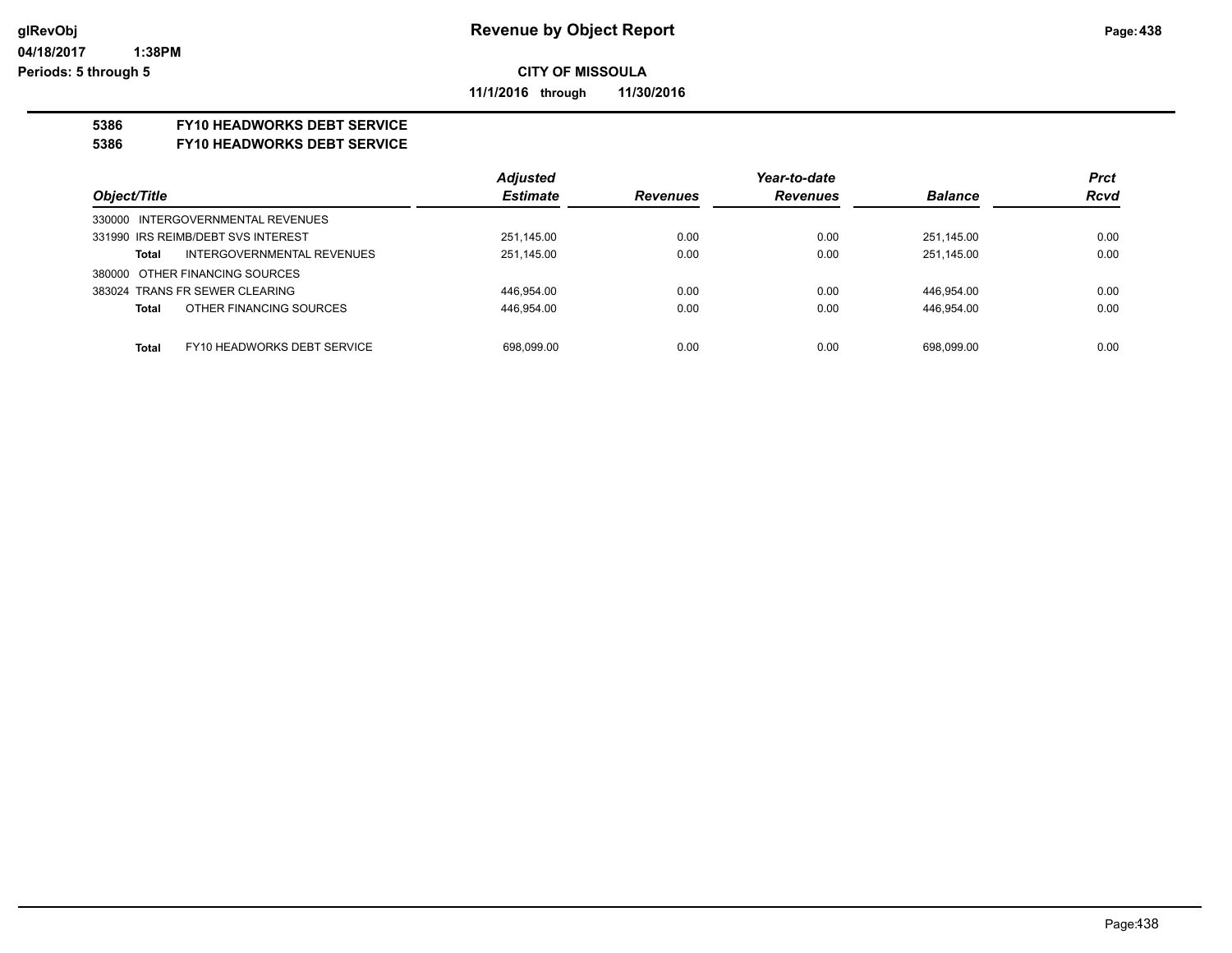**11/1/2016 through 11/30/2016**

#### **5386 FY10 HEADWORKS DEBT SERVICE**

|                                             | <b>Adjusted</b> |                 | Year-to-date    |                | <b>Prct</b> |
|---------------------------------------------|-----------------|-----------------|-----------------|----------------|-------------|
| Object/Title                                | <b>Estimate</b> | <b>Revenues</b> | <b>Revenues</b> | <b>Balance</b> | <b>Rcvd</b> |
| 330000 INTERGOVERNMENTAL REVENUES           |                 |                 |                 |                |             |
| 331990 IRS REIMB/DEBT SVS INTEREST          | 251,145.00      | 0.00            | 0.00            | 251.145.00     | 0.00        |
| INTERGOVERNMENTAL REVENUES<br>Total         | 251,145.00      | 0.00            | 0.00            | 251,145.00     | 0.00        |
| 380000 OTHER FINANCING SOURCES              |                 |                 |                 |                |             |
| 383024 TRANS FR SEWER CLEARING              | 446.954.00      | 0.00            | 0.00            | 446.954.00     | 0.00        |
| OTHER FINANCING SOURCES<br>Total            | 446,954.00      | 0.00            | 0.00            | 446,954.00     | 0.00        |
|                                             |                 |                 |                 |                |             |
| <b>Total</b><br>FY10 HEADWORKS DEBT SERVICE | 698.099.00      | 0.00            | 0.00            | 698,099.00     | 0.00        |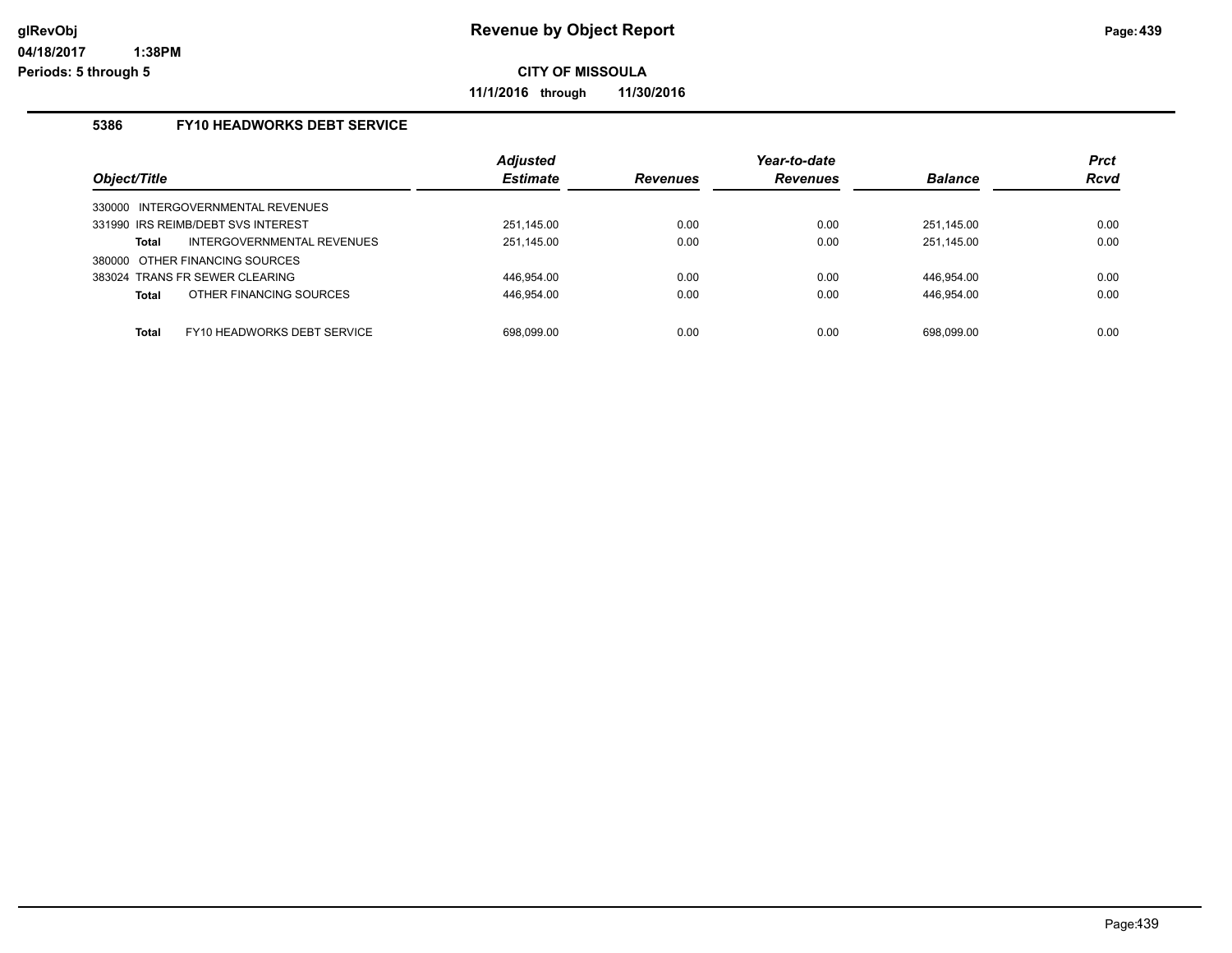**11/1/2016 through 11/30/2016**

#### **5387 FY11 SEWER \$1.29M BOND DEBT SERVICE 5387 FY11 SEWER \$1.29M BOND DEBT SERVICE**

|                                                      | <b>Adjusted</b> |                 | Year-to-date    |                | <b>Prct</b> |
|------------------------------------------------------|-----------------|-----------------|-----------------|----------------|-------------|
| Object/Title                                         | <b>Estimate</b> | <b>Revenues</b> | <b>Revenues</b> | <b>Balance</b> | <b>Rcvd</b> |
| 370000 INVESTMENTS & ROYALTY EARNINGS                |                 |                 |                 |                |             |
| 371010 INTEREST ON INVESTMENTS                       | 0.00            | 0.00            | 0.00            | 0.00           | 0.00        |
| 371020 GAIN/LOSS IN MARKET VALUE OF INVESTMENTS      | 0.00            | 0.00            | 0.00            | 0.00           | 0.00        |
| INVESTMENTS & ROYALTY EARNINGS<br>Total              | 0.00            | 0.00            | 0.00            | 0.00           | 0.00        |
| 380000 OTHER FINANCING SOURCES                       |                 |                 |                 |                |             |
| 383024 TRANS FR SEWER CLEARING                       | 100.380.00      | 0.00            | 0.00            | 100.380.00     | 0.00        |
| OTHER FINANCING SOURCES<br>Total                     | 100,380.00      | 0.00            | 0.00            | 100.380.00     | 0.00        |
|                                                      |                 |                 |                 |                |             |
| <b>Total</b><br>FY11 SEWER \$1.29M BOND DEBT SERVICE | 100.380.00      | 0.00            | 0.00            | 100.380.00     | 0.00        |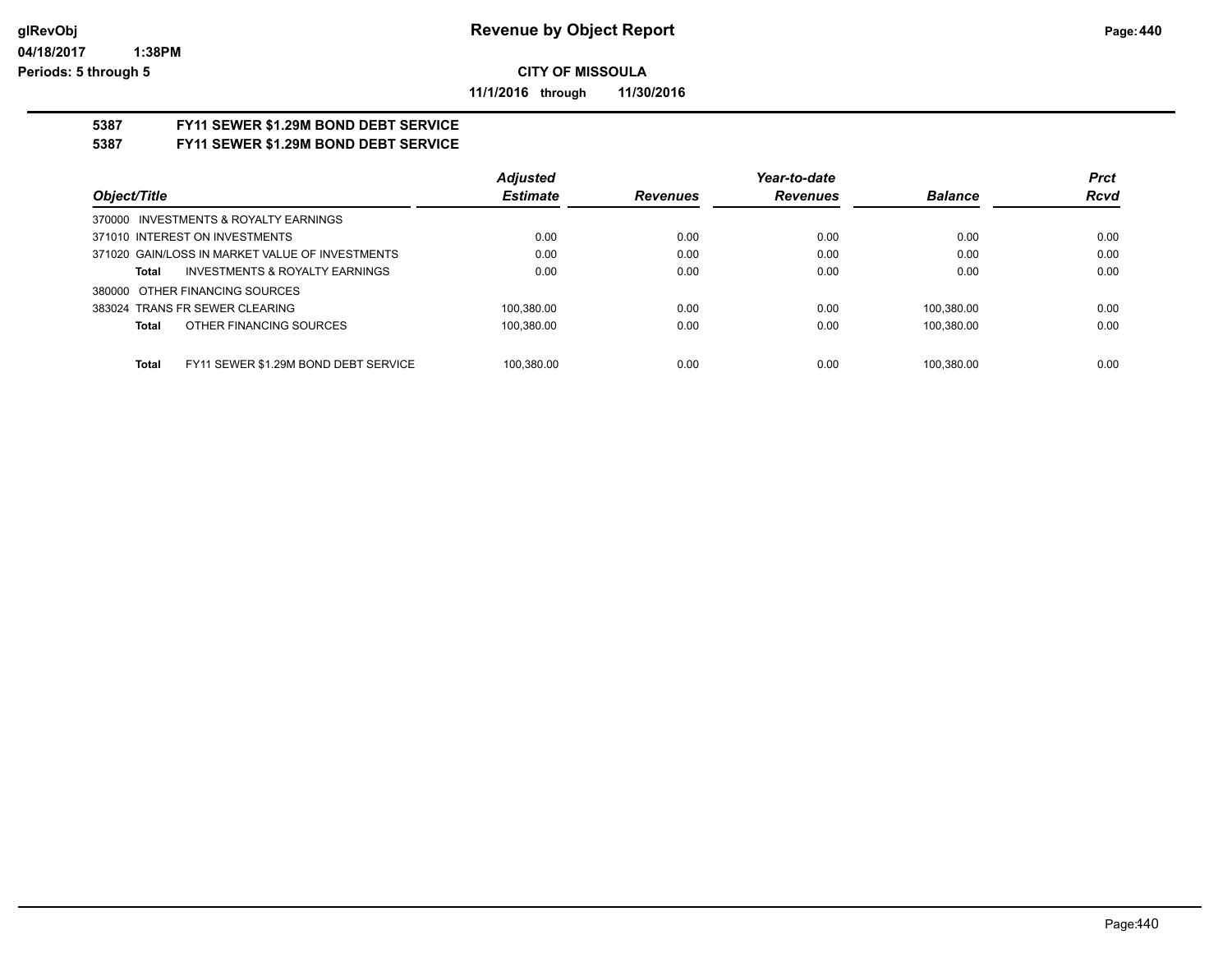**11/1/2016 through 11/30/2016**

#### **5387 FY11 SEWER \$1.29M BOND DEBT SERVICE**

| Object/Title                                         | <b>Adjusted</b><br><b>Estimate</b> | <b>Revenues</b> | Year-to-date<br><b>Revenues</b> | <b>Balance</b> | <b>Prct</b><br><b>Rcvd</b> |
|------------------------------------------------------|------------------------------------|-----------------|---------------------------------|----------------|----------------------------|
|                                                      |                                    |                 |                                 |                |                            |
| 370000 INVESTMENTS & ROYALTY EARNINGS                |                                    |                 |                                 |                |                            |
| 371010 INTEREST ON INVESTMENTS                       | 0.00                               | 0.00            | 0.00                            | 0.00           | 0.00                       |
| 371020 GAIN/LOSS IN MARKET VALUE OF INVESTMENT       | 0.00                               | 0.00            | 0.00                            | 0.00           | 0.00                       |
| Total<br>INVESTMENTS & ROYALTY EARNINGS              | 0.00                               | 0.00            | 0.00                            | 0.00           | 0.00                       |
| 380000 OTHER FINANCING SOURCES                       |                                    |                 |                                 |                |                            |
| 383024 TRANS FR SEWER CLEARING                       | 100.380.00                         | 0.00            | 0.00                            | 100.380.00     | 0.00                       |
| OTHER FINANCING SOURCES<br>Total                     | 100.380.00                         | 0.00            | 0.00                            | 100.380.00     | 0.00                       |
|                                                      |                                    |                 |                                 |                |                            |
| <b>Total</b><br>FY11 SEWER \$1.29M BOND DEBT SERVICE | 100.380.00                         | 0.00            | 0.00                            | 100.380.00     | 0.00                       |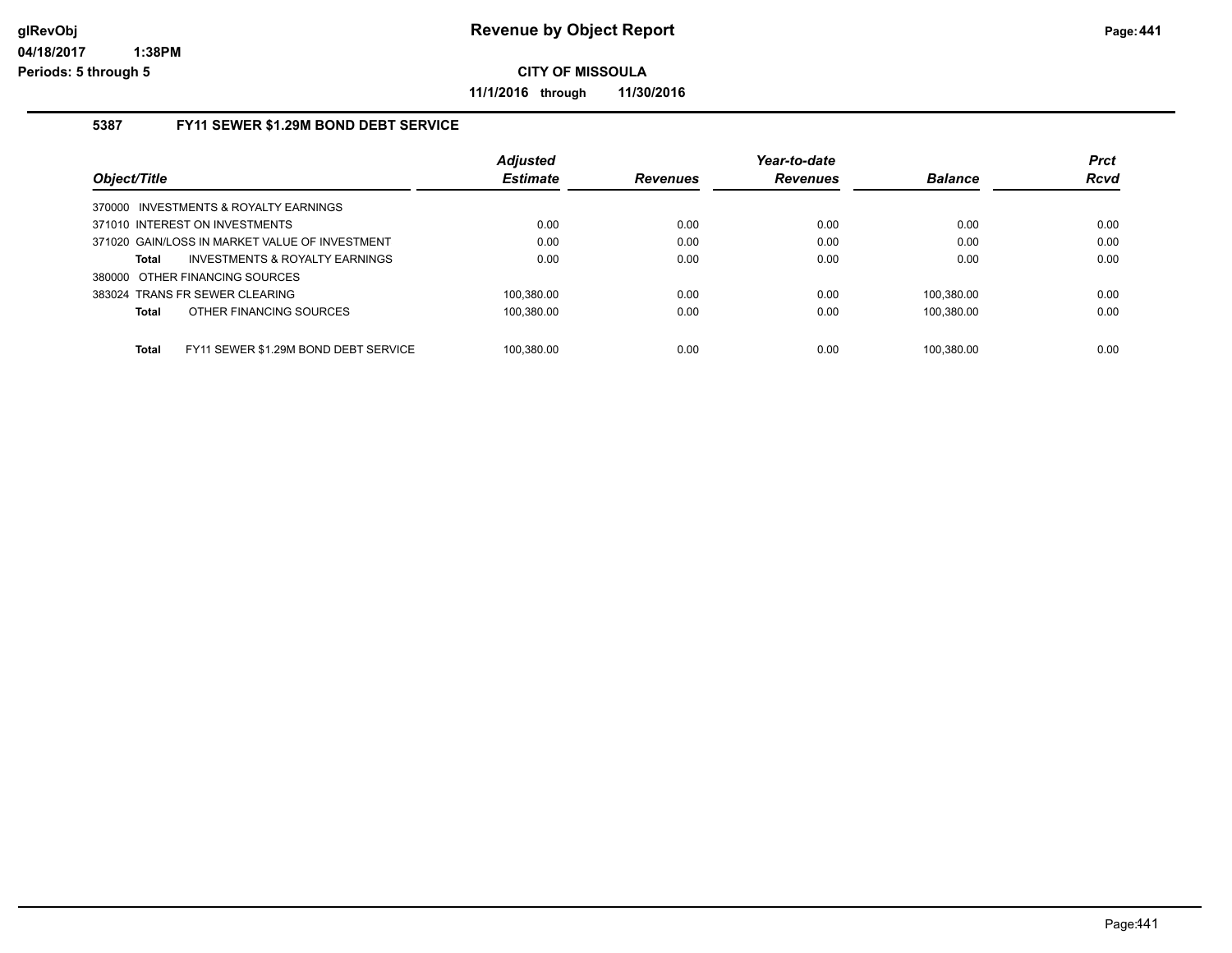**11/1/2016 through 11/30/2016**

#### **5388 FY11 \$1.29M SEWER BOND RESERVE 5388 FY11 \$1.29M SEWER BOND RESERVE**

|                                          | <b>Adjusted</b> |                 | Year-to-date    |                | <b>Prct</b> |
|------------------------------------------|-----------------|-----------------|-----------------|----------------|-------------|
| Object/Title                             | <b>Estimate</b> | <b>Revenues</b> | <b>Revenues</b> | <b>Balance</b> | Rcvd        |
| 370000 INVESTMENTS & ROYALTY EARNINGS    |                 |                 |                 |                |             |
| 371010 INTEREST ON INVESTMENTS           | 0.00            | 0.00            | 0.00            | 0.00           | 0.00        |
| INVESTMENTS & ROYALTY EARNINGS<br>Total  | 0.00            | 0.00            | 0.00            | 0.00           | 0.00        |
| 380000 OTHER FINANCING SOURCES           |                 |                 |                 |                |             |
| 381002 SRF LOAN                          | 0.00            | 0.00            | 0.00            | 0.00           | 0.00        |
| 383024 TRANS FR SEWER CLEARING           | 0.00            | 0.00            | 0.00            | 0.00           | 0.00        |
| 383042 TRANSFERS FROM OTHER FUNDS        | 0.00            | 0.00            | 0.00            | 0.00           | 0.00        |
| OTHER FINANCING SOURCES<br>Total         | 0.00            | 0.00            | 0.00            | 0.00           | 0.00        |
|                                          |                 |                 |                 |                |             |
| FY11 \$1.29M SEWER BOND RESERVE<br>Total | 0.00            | 0.00            | 0.00            | 0.00           | 0.00        |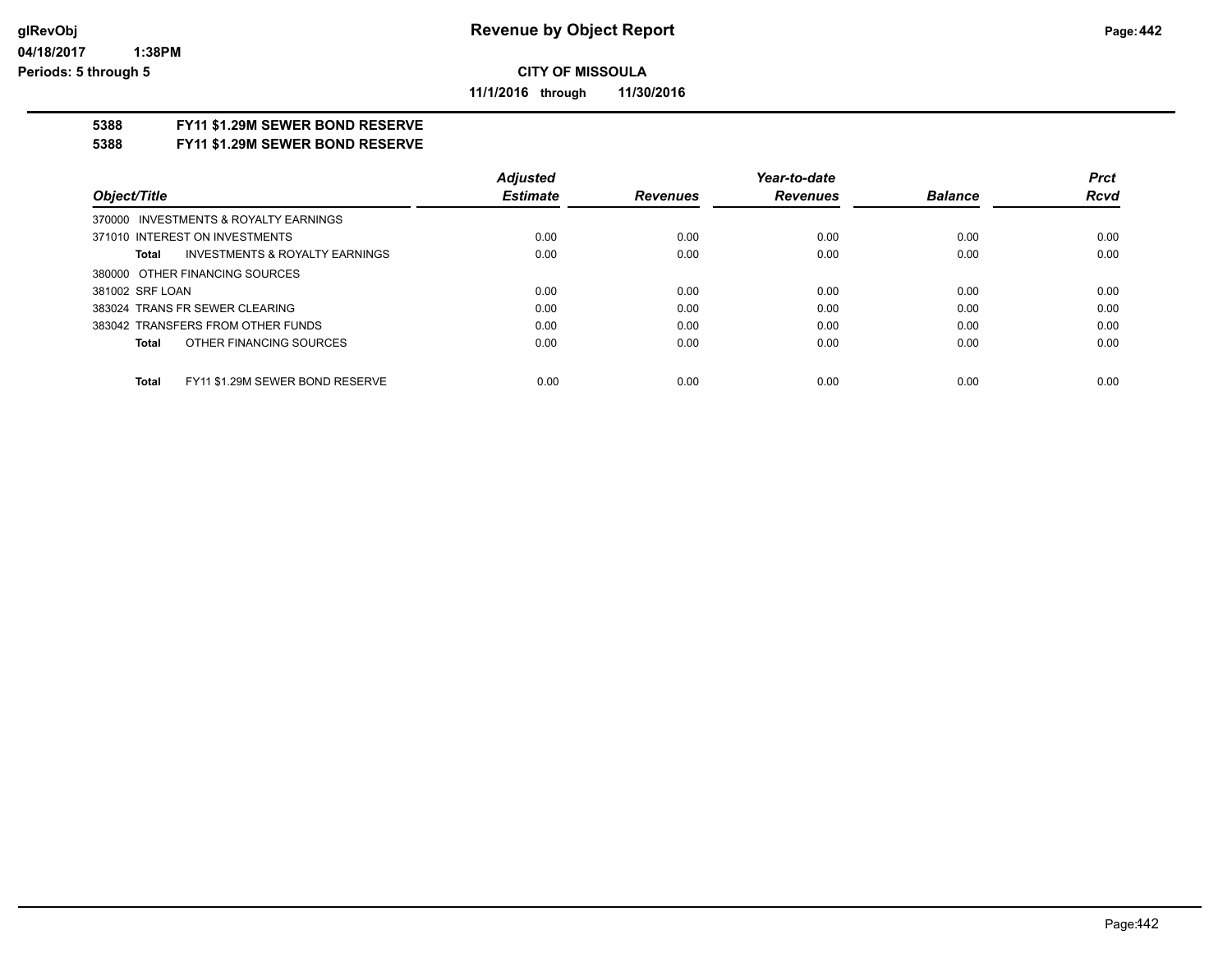**11/1/2016 through 11/30/2016**

#### **5388 FY11 \$1.29M SEWER BOND RESERVE**

|                                                 | <b>Adiusted</b> |                 | Year-to-date    |                | <b>Prct</b> |
|-------------------------------------------------|-----------------|-----------------|-----------------|----------------|-------------|
| Object/Title                                    | <b>Estimate</b> | <b>Revenues</b> | <b>Revenues</b> | <b>Balance</b> | <b>Rcvd</b> |
| 370000 INVESTMENTS & ROYALTY EARNINGS           |                 |                 |                 |                |             |
| 371010 INTEREST ON INVESTMENTS                  | 0.00            | 0.00            | 0.00            | 0.00           | 0.00        |
| INVESTMENTS & ROYALTY EARNINGS<br>Total         | 0.00            | 0.00            | 0.00            | 0.00           | 0.00        |
| 380000 OTHER FINANCING SOURCES                  |                 |                 |                 |                |             |
| 381002 SRF LOAN                                 | 0.00            | 0.00            | 0.00            | 0.00           | 0.00        |
| 383024 TRANS FR SEWER CLEARING                  | 0.00            | 0.00            | 0.00            | 0.00           | 0.00        |
| 383042 TRANSFERS FROM OTHER FUNDS               | 0.00            | 0.00            | 0.00            | 0.00           | 0.00        |
| OTHER FINANCING SOURCES<br>Total                | 0.00            | 0.00            | 0.00            | 0.00           | 0.00        |
| FY11 \$1.29M SEWER BOND RESERVE<br><b>Total</b> | 0.00            | 0.00            | 0.00            | 0.00           | 0.00        |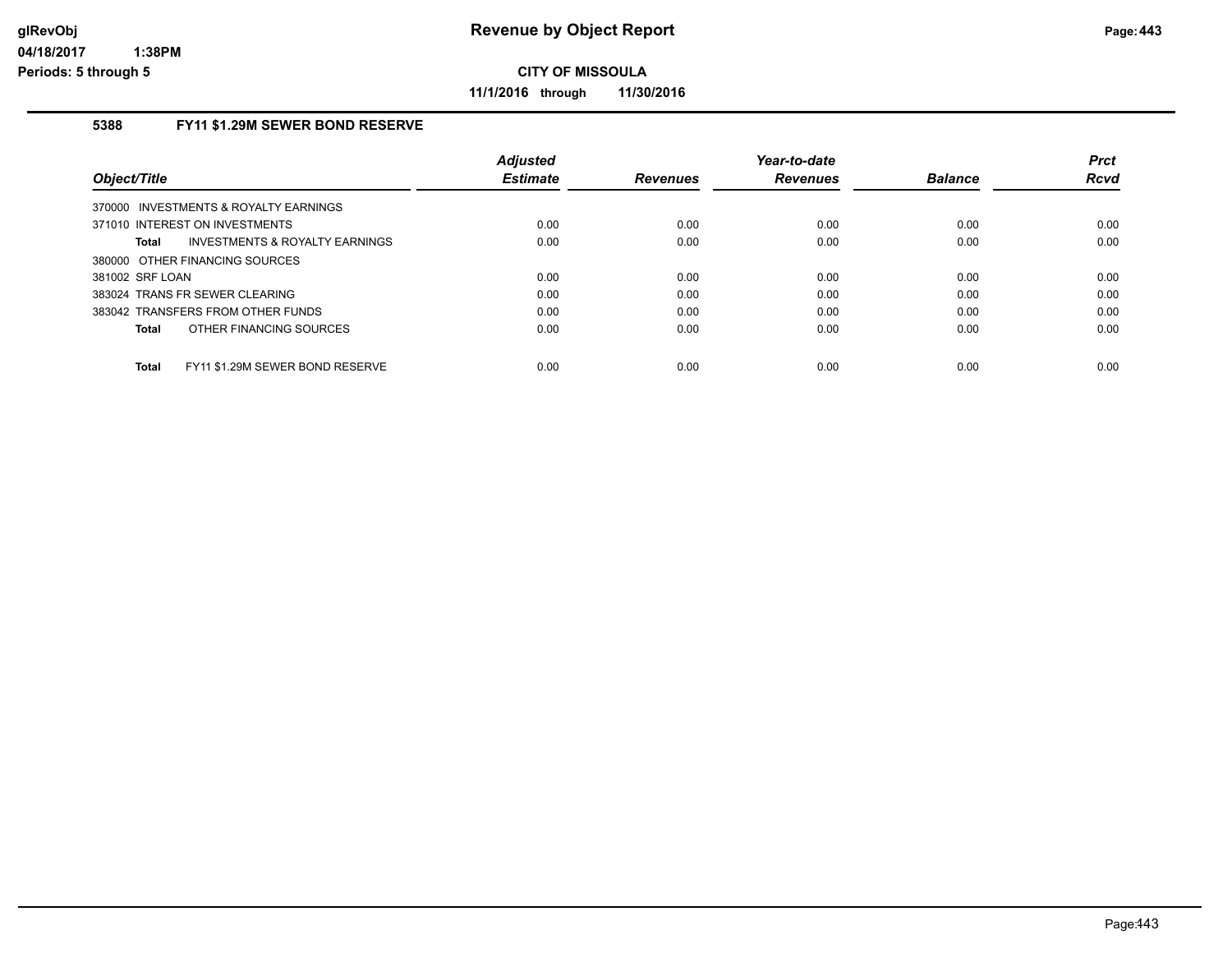**11/1/2016 through 11/30/2016**

#### **5389 FY15 SEWER REVENUE BOND DEBT SERVICE 5389 FY15 SEWER REVENUE BOND DEBT SERVICE**

|                                          |                                                 | <b>Adjusted</b> |                 | Year-to-date    |                | <b>Prct</b> |
|------------------------------------------|-------------------------------------------------|-----------------|-----------------|-----------------|----------------|-------------|
| Object/Title                             |                                                 | <b>Estimate</b> | <b>Revenues</b> | <b>Revenues</b> | <b>Balance</b> | <b>Rcvd</b> |
| INVESTMENTS & ROYALTY EARNINGS<br>370000 |                                                 |                 |                 |                 |                |             |
| 371010 INTEREST ON INVESTMENTS           |                                                 | 0.00            | 0.00            | 0.00            | 0.00           | 0.00        |
|                                          | 371020 GAIN/LOSS IN MARKET VALUE OF INVESTMENTS | 0.00            | 0.00            | 0.00            | 0.00           | 0.00        |
| Total                                    | INVESTMENTS & ROYALTY EARNINGS                  | 0.00            | 0.00            | 0.00            | 0.00           | 0.00        |
| 380000 OTHER FINANCING SOURCES           |                                                 |                 |                 |                 |                |             |
| 381010 BOND PROCEEDS                     |                                                 | 0.00            | 0.00            | 0.00            | 0.00           | 0.00        |
| 383024 TRANS FR SEWER CLEARING           |                                                 | 62,063.00       | 0.00            | 0.00            | 62.063.00      | 0.00        |
| Total                                    | OTHER FINANCING SOURCES                         | 62,063.00       | 0.00            | 0.00            | 62,063.00      | 0.00        |
|                                          |                                                 |                 |                 |                 |                |             |
| <b>Total</b>                             | FY15 SEWER REVENUE BOND DEBT SERVIC             | 62.063.00       | 0.00            | 0.00            | 62.063.00      | 0.00        |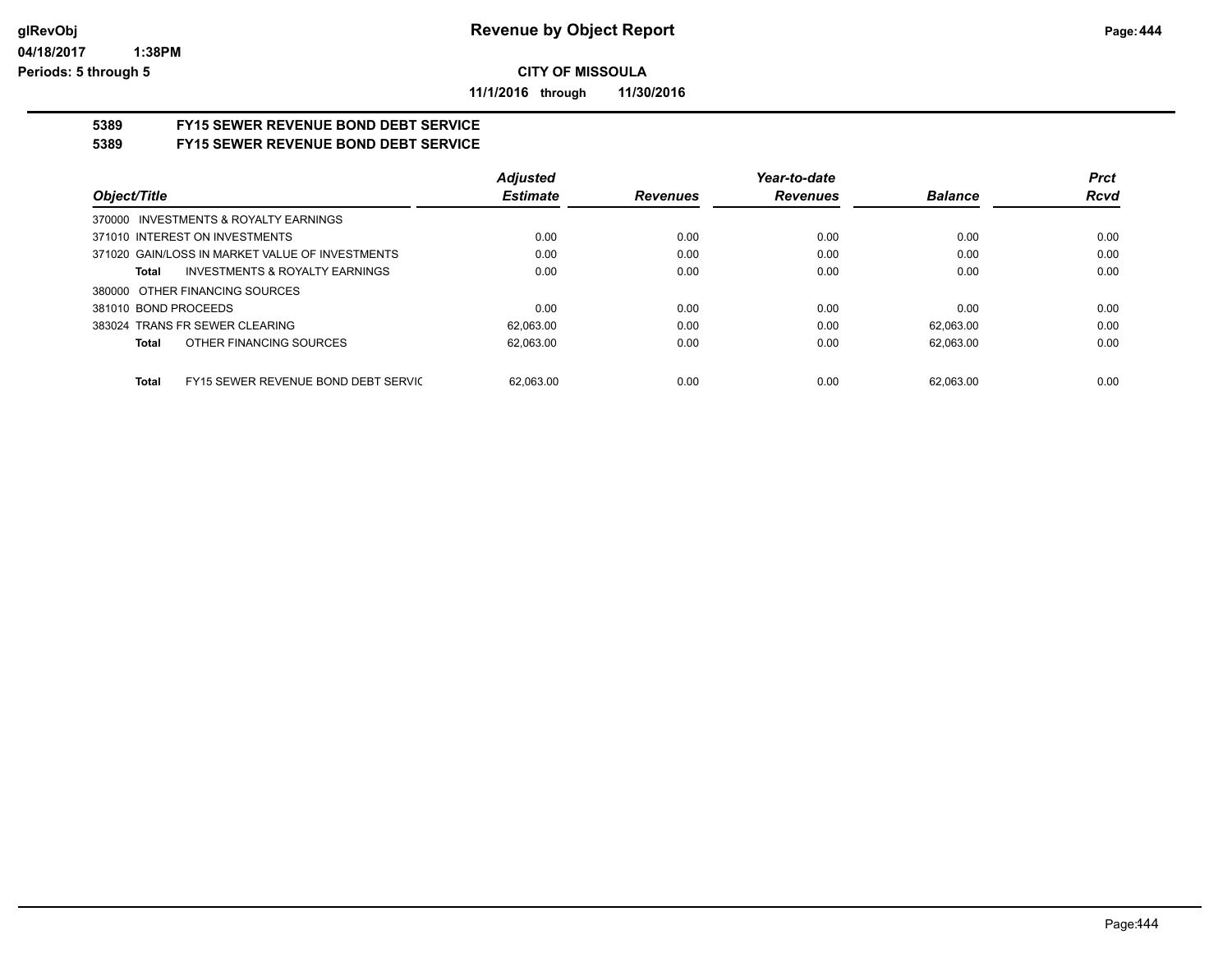**11/1/2016 through 11/30/2016**

#### **5389 FY15 SEWER REVENUE BOND DEBT SERVICE**

|                      |                                                | <b>Adiusted</b> |                 | Year-to-date    |                | <b>Prct</b> |
|----------------------|------------------------------------------------|-----------------|-----------------|-----------------|----------------|-------------|
| Object/Title         |                                                | <b>Estimate</b> | <b>Revenues</b> | <b>Revenues</b> | <b>Balance</b> | Rcvd        |
|                      | 370000 INVESTMENTS & ROYALTY EARNINGS          |                 |                 |                 |                |             |
|                      | 371010 INTEREST ON INVESTMENTS                 | 0.00            | 0.00            | 0.00            | 0.00           | 0.00        |
|                      | 371020 GAIN/LOSS IN MARKET VALUE OF INVESTMENT | 0.00            | 0.00            | 0.00            | 0.00           | 0.00        |
| Total                | <b>INVESTMENTS &amp; ROYALTY EARNINGS</b>      | 0.00            | 0.00            | 0.00            | 0.00           | 0.00        |
|                      | 380000 OTHER FINANCING SOURCES                 |                 |                 |                 |                |             |
| 381010 BOND PROCEEDS |                                                | 0.00            | 0.00            | 0.00            | 0.00           | 0.00        |
|                      | 383024 TRANS FR SEWER CLEARING                 | 62.063.00       | 0.00            | 0.00            | 62.063.00      | 0.00        |
| Total                | OTHER FINANCING SOURCES                        | 62.063.00       | 0.00            | 0.00            | 62.063.00      | 0.00        |
| <b>Total</b>         | <b>FY15 SEWER REVENUE BOND DEBT SERVICE</b>    | 62.063.00       | 0.00            | 0.00            | 62.063.00      | 0.00        |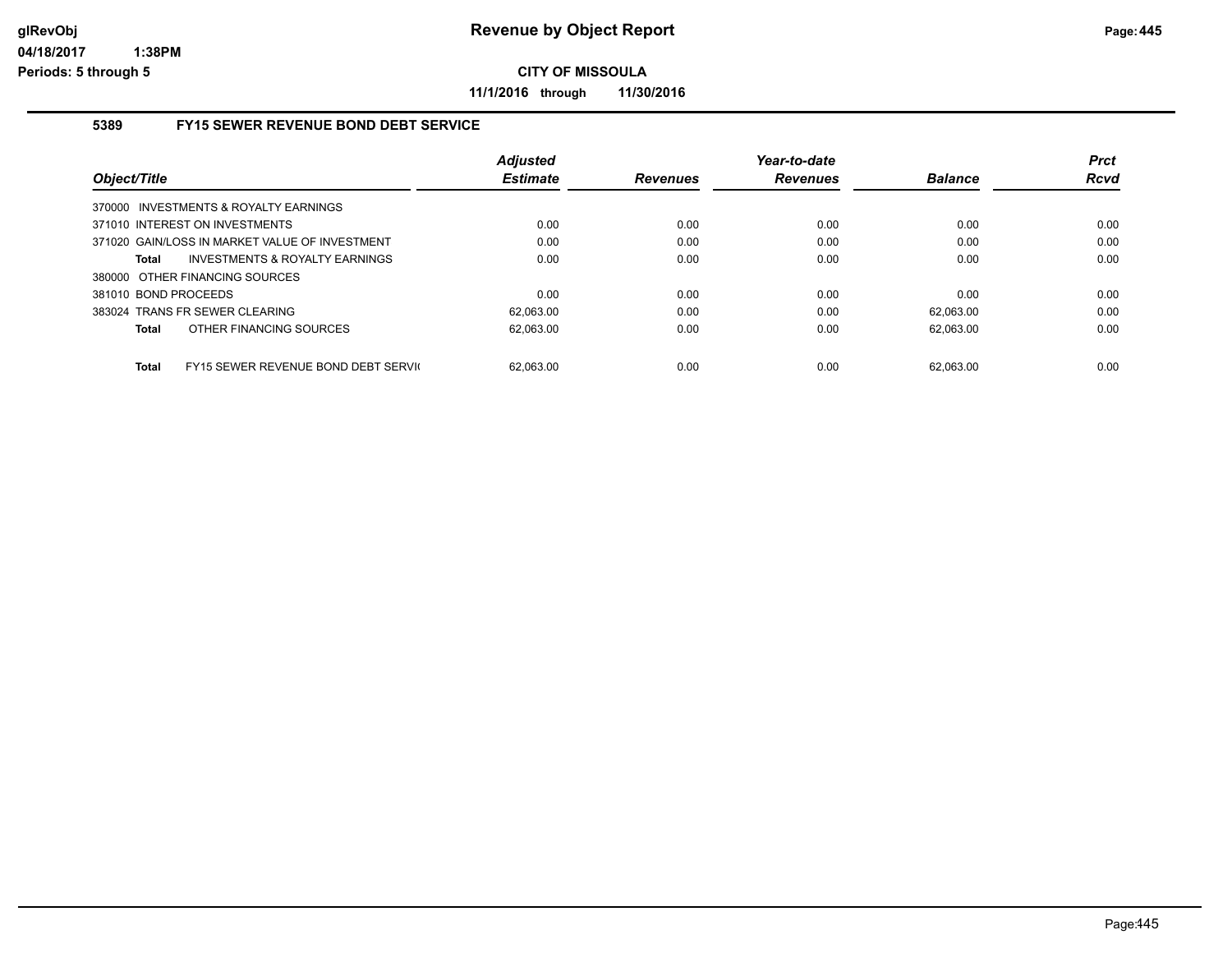**11/1/2016 through 11/30/2016**

#### **5390 FY15 SEWER BOND DEBT RESERVE 5390 FY15 SEWER BOND DEBT RESERVE**

|                                                    | <b>Adjusted</b> |                 | Year-to-date    |                | <b>Prct</b> |
|----------------------------------------------------|-----------------|-----------------|-----------------|----------------|-------------|
| Object/Title                                       | <b>Estimate</b> | <b>Revenues</b> | <b>Revenues</b> | <b>Balance</b> | <b>Rcvd</b> |
| 370000 INVESTMENTS & ROYALTY EARNINGS              |                 |                 |                 |                |             |
| 371010 INTEREST ON INVESTMENTS                     | 0.00            | 0.00            | 0.00            | 0.00           | 0.00        |
| 371020 GAIN/LOSS IN MARKET VALUE OF INVESTMENTS    | 0.00            | 0.00            | 0.00            | 0.00           | 0.00        |
| <b>INVESTMENTS &amp; ROYALTY EARNINGS</b><br>Total | 0.00            | 0.00            | 0.00            | 0.00           | 0.00        |
| 380000 OTHER FINANCING SOURCES                     |                 |                 |                 |                |             |
| 381002 SRF LOAN                                    | 0.00            | 0.00            | 0.00            | 0.00           | 0.00        |
| 383024 TRANS FR SEWER CLEARING                     | 337.00          | 0.00            | 0.00            | 337.00         | 0.00        |
| 383042 TRANSFERS FROM OTHER FUNDS                  | 0.00            | 0.00            | 0.00            | 0.00           | 0.00        |
| OTHER FINANCING SOURCES<br>Total                   | 337.00          | 0.00            | 0.00            | 337.00         | 0.00        |
|                                                    |                 |                 |                 |                |             |
| FY15 SEWER BOND DEBT RESERVE<br><b>Total</b>       | 337.00          | 0.00            | 0.00            | 337.00         | 0.00        |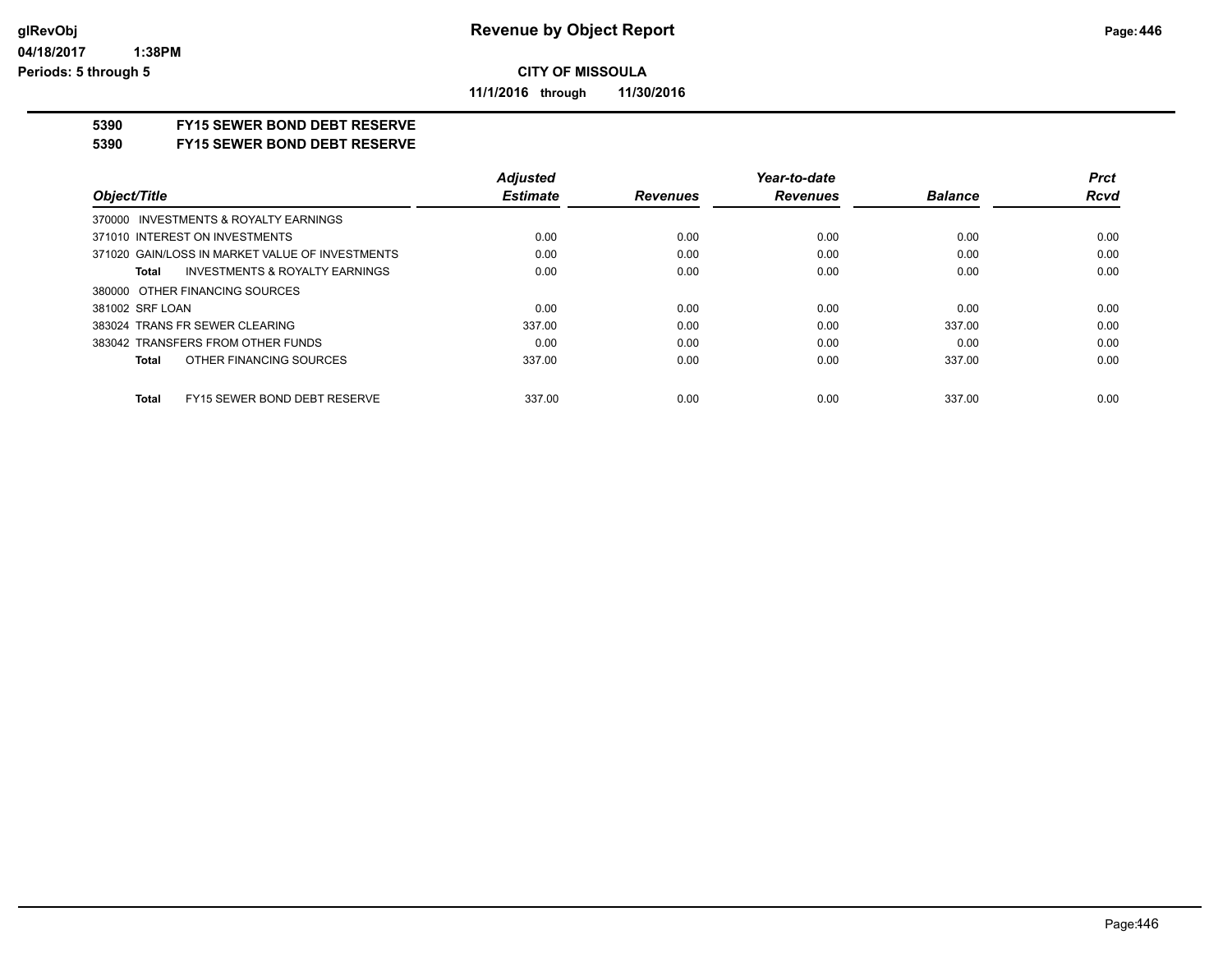**11/1/2016 through 11/30/2016**

#### **5390 FY15 SEWER BOND DEBT RESERVE**

| Object/Title                                        | <b>Adjusted</b><br><b>Estimate</b> | <b>Revenues</b> | Year-to-date<br><b>Revenues</b> | <b>Balance</b> | <b>Prct</b><br><b>Rcvd</b> |
|-----------------------------------------------------|------------------------------------|-----------------|---------------------------------|----------------|----------------------------|
| 370000 INVESTMENTS & ROYALTY EARNINGS               |                                    |                 |                                 |                |                            |
| 371010 INTEREST ON INVESTMENTS                      | 0.00                               | 0.00            | 0.00                            | 0.00           | 0.00                       |
| 371020 GAIN/LOSS IN MARKET VALUE OF INVESTMENT      | 0.00                               | 0.00            | 0.00                            | 0.00           | 0.00                       |
| INVESTMENTS & ROYALTY EARNINGS<br>Total             | 0.00                               | 0.00            | 0.00                            | 0.00           | 0.00                       |
| 380000 OTHER FINANCING SOURCES                      |                                    |                 |                                 |                |                            |
| 381002 SRF LOAN                                     | 0.00                               | 0.00            | 0.00                            | 0.00           | 0.00                       |
| 383024 TRANS FR SEWER CLEARING                      | 337.00                             | 0.00            | 0.00                            | 337.00         | 0.00                       |
| 383042 TRANSFERS FROM OTHER FUNDS                   | 0.00                               | 0.00            | 0.00                            | 0.00           | 0.00                       |
| OTHER FINANCING SOURCES<br>Total                    | 337.00                             | 0.00            | 0.00                            | 337.00         | 0.00                       |
| <b>FY15 SEWER BOND DEBT RESERVE</b><br><b>Total</b> | 337.00                             | 0.00            | 0.00                            | 337.00         | 0.00                       |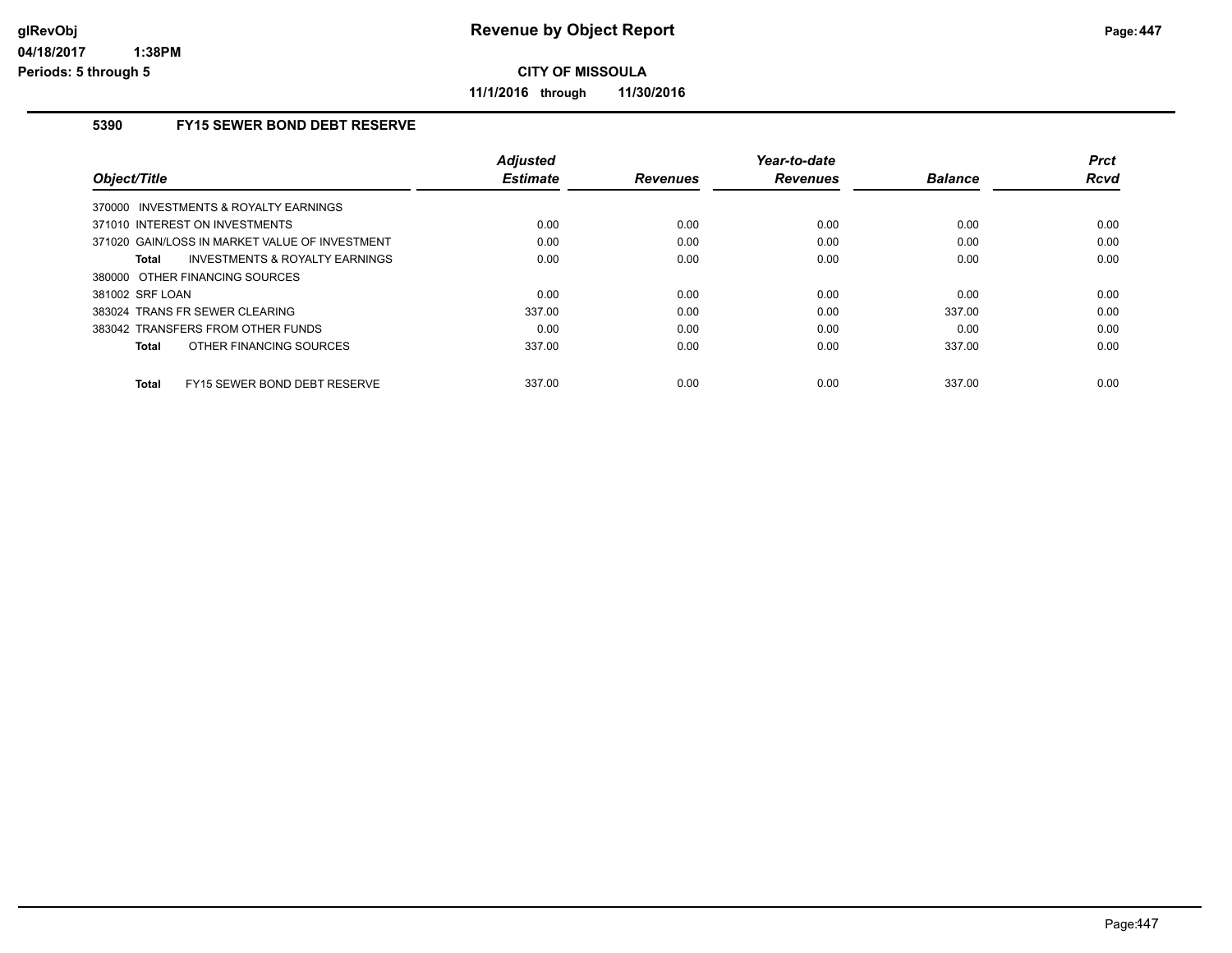**11/1/2016 through 11/30/2016**

#### **5391 16 SEWER REVENUE BOND DEBT SERVICE 5391 16 SEWER REVENUE BOND DEBT SERVICE**

|                      |                                    | <b>Adjusted</b> |                 | Year-to-date    |                | <b>Prct</b> |
|----------------------|------------------------------------|-----------------|-----------------|-----------------|----------------|-------------|
| Object/Title         |                                    | <b>Estimate</b> | <b>Revenues</b> | <b>Revenues</b> | <b>Balance</b> | <b>Rcvd</b> |
|                      | 380000 OTHER FINANCING SOURCES     |                 |                 |                 |                |             |
| 381010 BOND PROCEEDS |                                    | 268.969.00      | 0.00            | 0.00            | 268.969.00     | 0.00        |
|                      | 383024 TRANS FR SEWER CLEARING     | 0.00            | 0.00            | 0.00            | 0.00           | 0.00        |
| <b>Total</b>         | OTHER FINANCING SOURCES            | 268.969.00      | 0.00            | 0.00            | 268.969.00     | 0.00        |
|                      |                                    |                 |                 |                 |                |             |
| <b>Total</b>         | 16 SEWER REVENUE BOND DEBT SERVICE | 268.969.00      | 0.00            | 0.00            | 268.969.00     | 0.00        |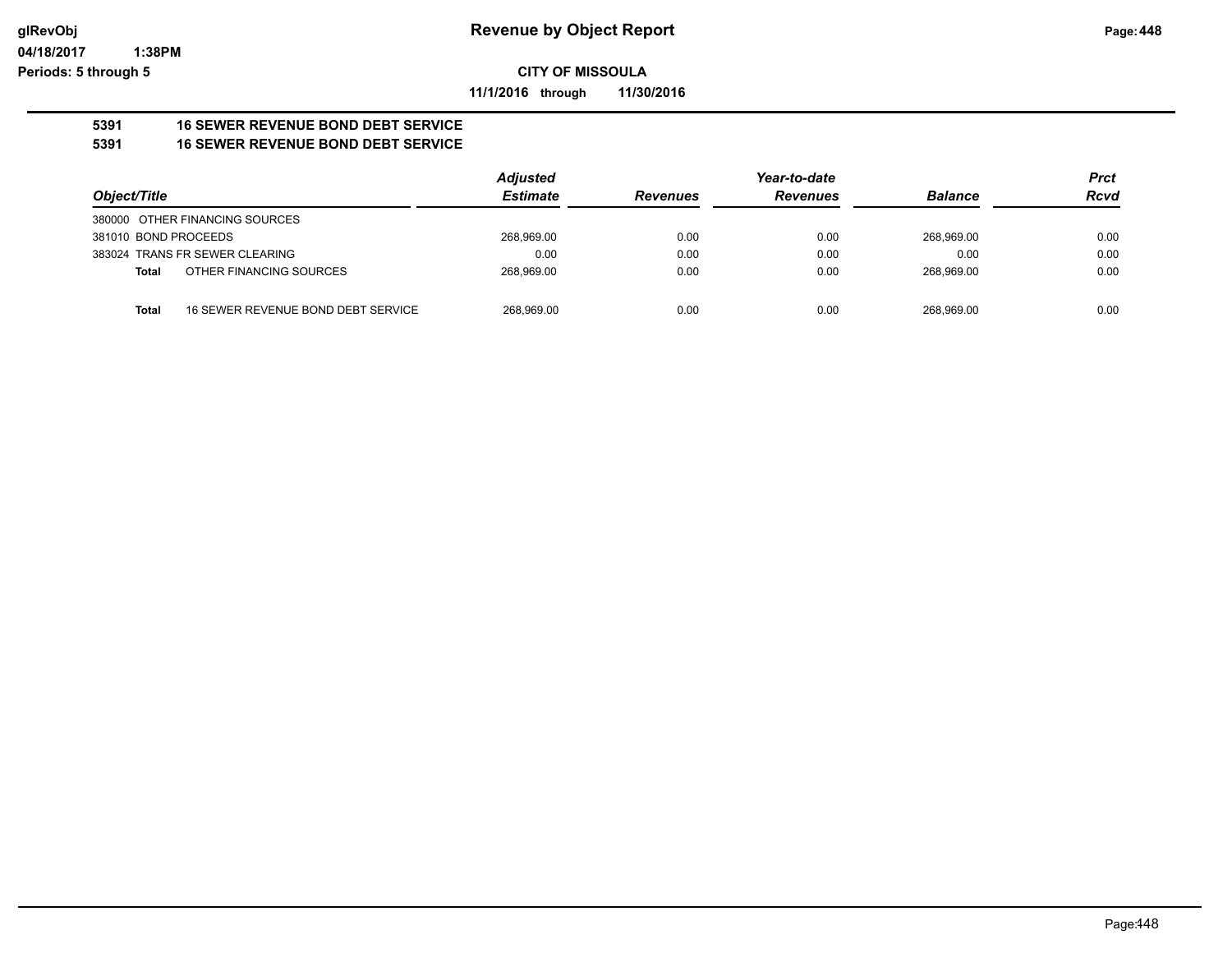**11/1/2016 through 11/30/2016**

#### **5391 16 SEWER REVENUE BOND DEBT SERVICE**

|                      |                                    | Adjusted        | Year-to-date    |                 |                | <b>Prct</b> |
|----------------------|------------------------------------|-----------------|-----------------|-----------------|----------------|-------------|
| Object/Title         |                                    | <b>Estimate</b> | <b>Revenues</b> | <b>Revenues</b> | <b>Balance</b> | <b>Rcvd</b> |
|                      | 380000 OTHER FINANCING SOURCES     |                 |                 |                 |                |             |
| 381010 BOND PROCEEDS |                                    | 268.969.00      | 0.00            | 0.00            | 268.969.00     | 0.00        |
|                      | 383024 TRANS FR SEWER CLEARING     | 0.00            | 0.00            | 0.00            | 0.00           | 0.00        |
| <b>Total</b>         | OTHER FINANCING SOURCES            | 268,969.00      | 0.00            | 0.00            | 268.969.00     | 0.00        |
| Total                | 16 SEWER REVENUE BOND DEBT SERVICE | 268.969.00      | 0.00            | 0.00            | 268.969.00     | 0.00        |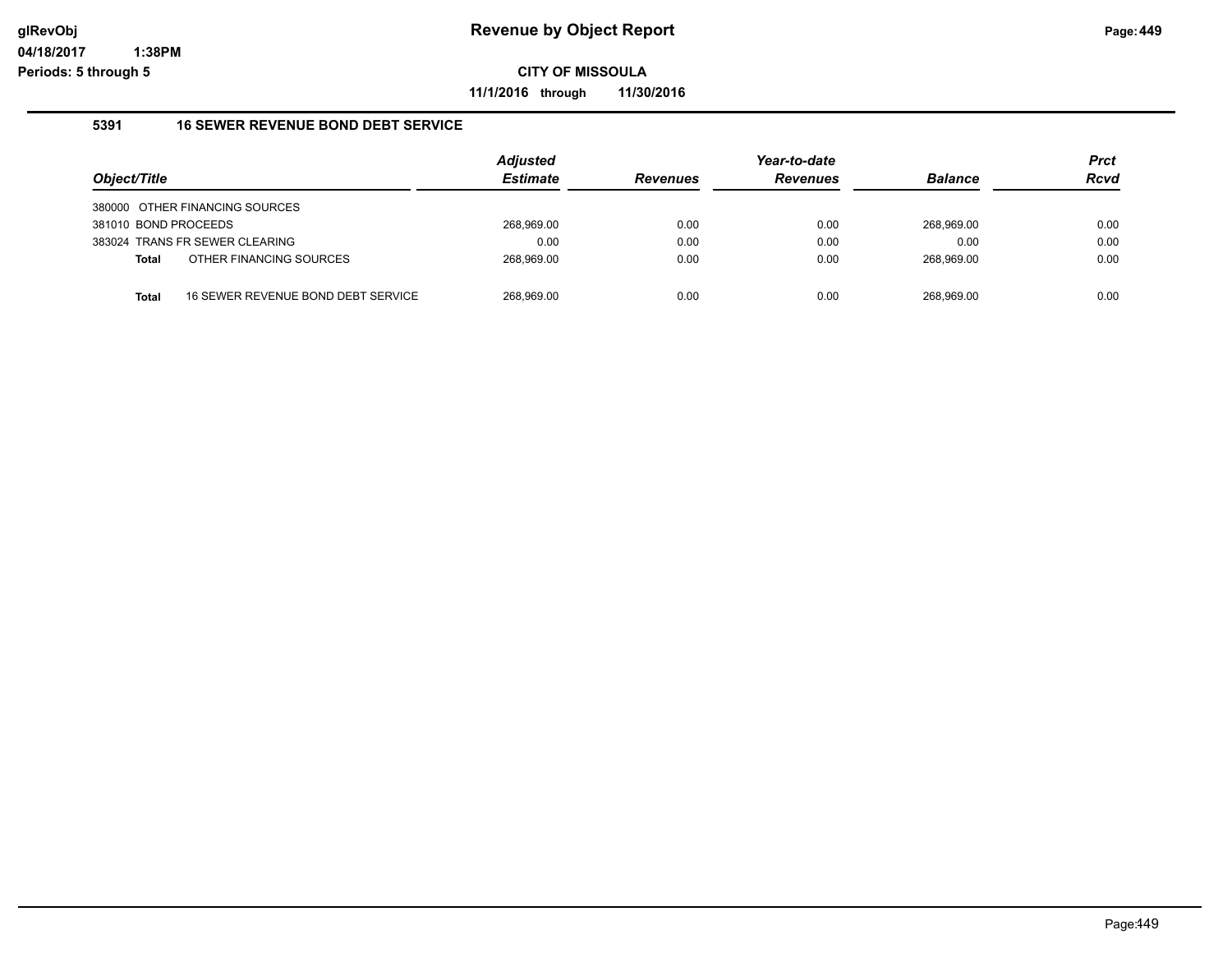**11/1/2016 through 11/30/2016**

#### **5392 16 SEWER REVENUE BOND DEBT RESERVE 5392 16 SEWER REVENUE BOND DEBT RESERVE**

| Object/Title                                       | <b>Adjusted</b><br><b>Estimate</b> | <b>Revenues</b> | Year-to-date<br><b>Revenues</b> | <b>Balance</b> | <b>Prct</b><br><b>Rcvd</b> |
|----------------------------------------------------|------------------------------------|-----------------|---------------------------------|----------------|----------------------------|
| 380000 OTHER FINANCING SOURCES                     |                                    |                 |                                 |                |                            |
| 381010 BOND PROCEEDS                               | 0.00                               | 0.00            | 0.00                            | 0.00           | 0.00                       |
| 383024 TRANS FR SEWER CLEARING                     | 0.00                               | 0.00            | 0.00                            | 0.00           | 0.00                       |
| 383042 TRANSFERS FROM OTHER FUNDS                  | 170.238.00                         | 0.00            | 0.00                            | 170.238.00     | 0.00                       |
| OTHER FINANCING SOURCES<br>Total                   | 170.238.00                         | 0.00            | 0.00                            | 170.238.00     | 0.00                       |
|                                                    |                                    |                 |                                 |                |                            |
| 16 SEWER REVENUE BOND DEBT RESERVE<br><b>Total</b> | 170.238.00                         | 0.00            | 0.00                            | 170.238.00     | 0.00                       |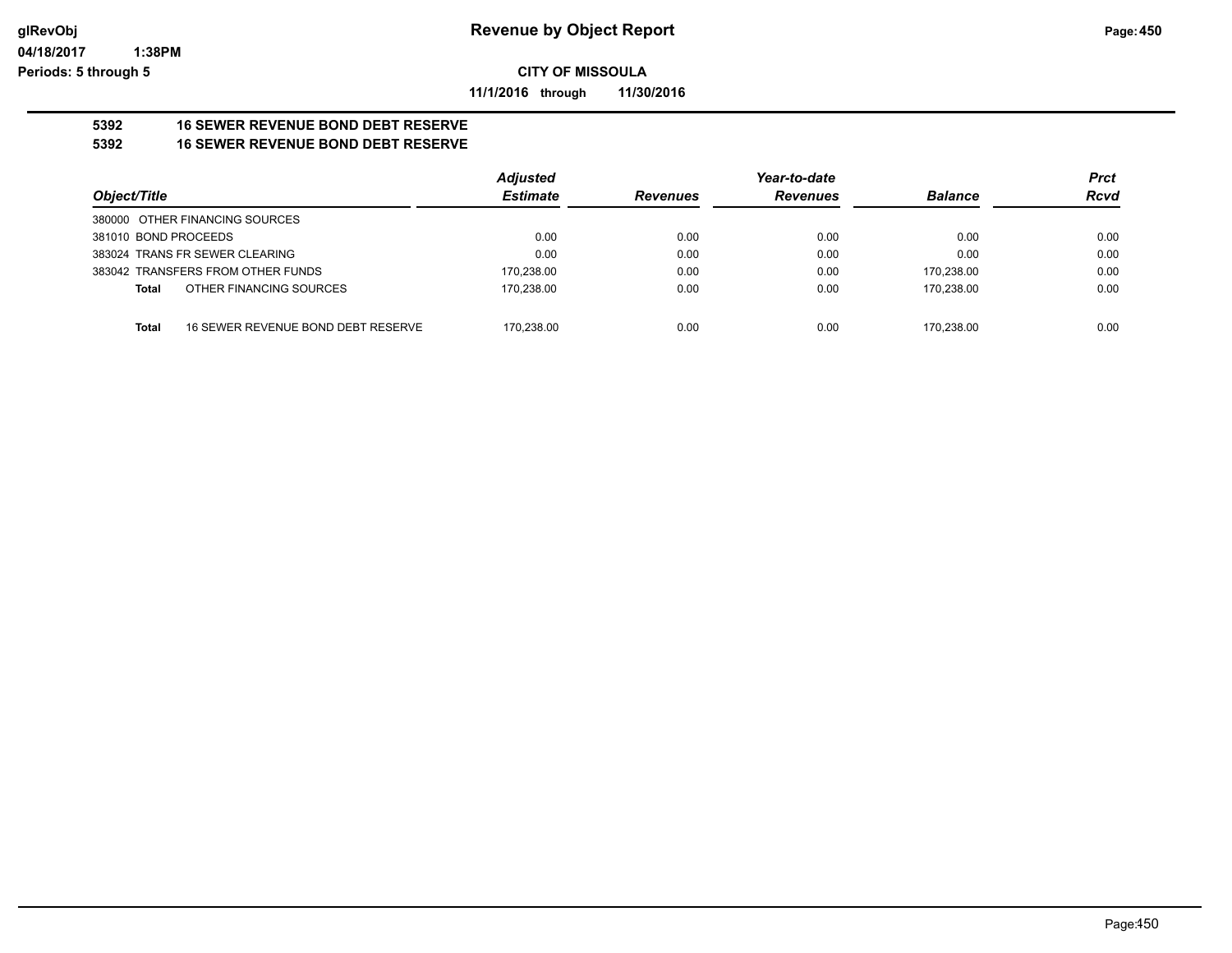**11/1/2016 through 11/30/2016**

#### **5392 16 SEWER REVENUE BOND DEBT RESERVE**

| Object/Title                                       | <b>Adjusted</b><br><b>Estimate</b> | <b>Revenues</b> | Year-to-date<br><b>Revenues</b> | <b>Balance</b> | <b>Prct</b><br><b>Rcvd</b> |
|----------------------------------------------------|------------------------------------|-----------------|---------------------------------|----------------|----------------------------|
| 380000 OTHER FINANCING SOURCES                     |                                    |                 |                                 |                |                            |
| 381010 BOND PROCEEDS                               | 0.00                               | 0.00            | 0.00                            | 0.00           | 0.00                       |
| 383024 TRANS FR SEWER CLEARING                     | 0.00                               | 0.00            | 0.00                            | 0.00           | 0.00                       |
| 383042 TRANSFERS FROM OTHER FUNDS                  | 170.238.00                         | 0.00            | 0.00                            | 170.238.00     | 0.00                       |
| OTHER FINANCING SOURCES<br><b>Total</b>            | 170.238.00                         | 0.00            | 0.00                            | 170.238.00     | 0.00                       |
| <b>Total</b><br>16 SEWER REVENUE BOND DEBT RESERVE | 170.238.00                         | 0.00            | 0.00                            | 170.238.00     | 0.00                       |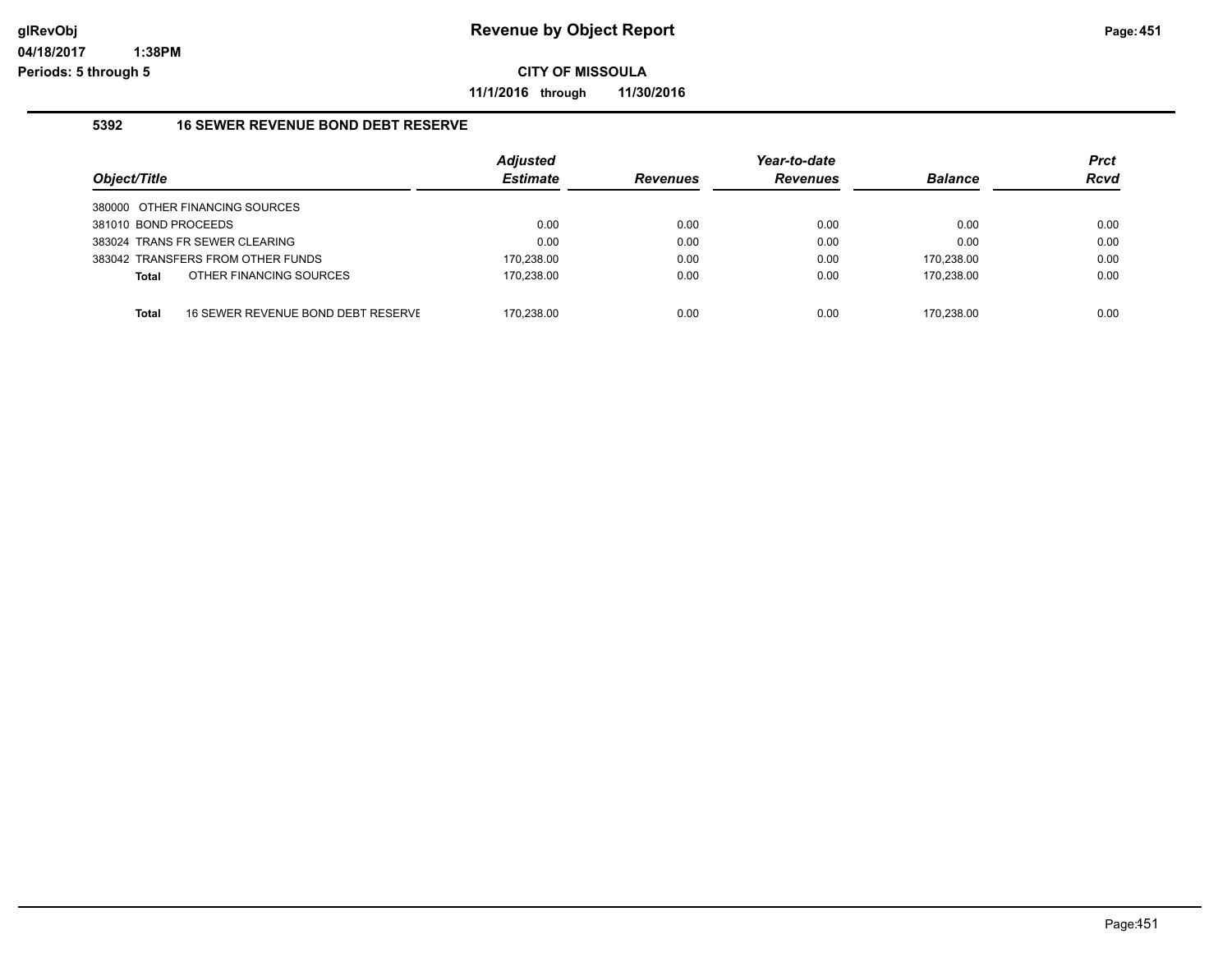**11/1/2016 through 11/30/2016**

**5450 STORMWATER UTILITIY**

| 5450 | <b>STORMWATER UTILITIY</b> |
|------|----------------------------|
|      |                            |

|                                                           | <b>Adjusted</b> |                 | Year-to-date    |                | <b>Prct</b> |
|-----------------------------------------------------------|-----------------|-----------------|-----------------|----------------|-------------|
| Object/Title                                              | <b>Estimate</b> | <b>Revenues</b> | <b>Revenues</b> | <b>Balance</b> | <b>Rcvd</b> |
| 330000 INTERGOVERNMENTAL REVENUES                         |                 |                 |                 |                |             |
| 336020 STATE PENSION CONTRIBUTION                         | 0.00            | 0.00            | 0.00            | 0.00           | 0.00        |
| 336023 STATE CONTRIB. - PERS                              | 0.00            | 4.74            | 7.11            | $-7.11$        | 0.00        |
| <b>INTERGOVERNMENTAL REVENUES</b><br><b>Total</b>         | 0.00            | 4.74            | 7.11            | $-7.11$        | 0.00        |
| 340000 CHARGES FOR SERVICES                               |                 |                 |                 |                |             |
| 345032 STORMWATER INSTALLATION FEES                       | 0.00            | 0.00            | 0.00            | 0.00           | 0.00        |
| 345034 STORMWATER USE FEES                                | 0.00            | 0.00            | 0.00            | 0.00           | 0.00        |
| 345036 STORM WATER USE FEE PENALTY                        | 0.00            | 0.00            | 0.00            | 0.00           | 0.00        |
| <b>CHARGES FOR SERVICES</b><br><b>Total</b>               | 0.00            | 0.00            | 0.00            | 0.00           | 0.00        |
| MISCELLANEOUS REVENUES<br>360000                          |                 |                 |                 |                |             |
| 360010 MISCELLANEOUS                                      | 0.00            | 0.00            | 0.00            | 0.00           | 0.00        |
| MISCELLANEOUS REVENUES<br><b>Total</b>                    | 0.00            | 0.00            | 0.00            | 0.00           | 0.00        |
| <b>INVESTMENTS &amp; ROYALTY EARNINGS</b><br>370000       |                 |                 |                 |                |             |
| 371010 INTEREST ON INVESTMENTS                            | 0.00            | 0.00            | 0.00            | 0.00           | 0.00        |
| <b>INVESTMENTS &amp; ROYALTY EARNINGS</b><br><b>Total</b> | 0.00            | 0.00            | 0.00            | 0.00           | 0.00        |
| 380000 OTHER FINANCING SOURCES                            |                 |                 |                 |                |             |
| 381000 LOAN PROCEEDS                                      | 0.00            | 0.00            | 0.00            | 0.00           | 0.00        |
| 383000 OPERATING TRANSFERS                                | 0.00            | 0.00            | 0.00            | 0.00           | 0.00        |
| OTHER FINANCING SOURCES<br><b>Total</b>                   | 0.00            | 0.00            | 0.00            | 0.00           | 0.00        |
|                                                           |                 |                 |                 |                |             |
| STORMWATER UTILITIY<br><b>Total</b>                       | 0.00            | 4.74            | 7.11            | $-7.11$        | 0.00        |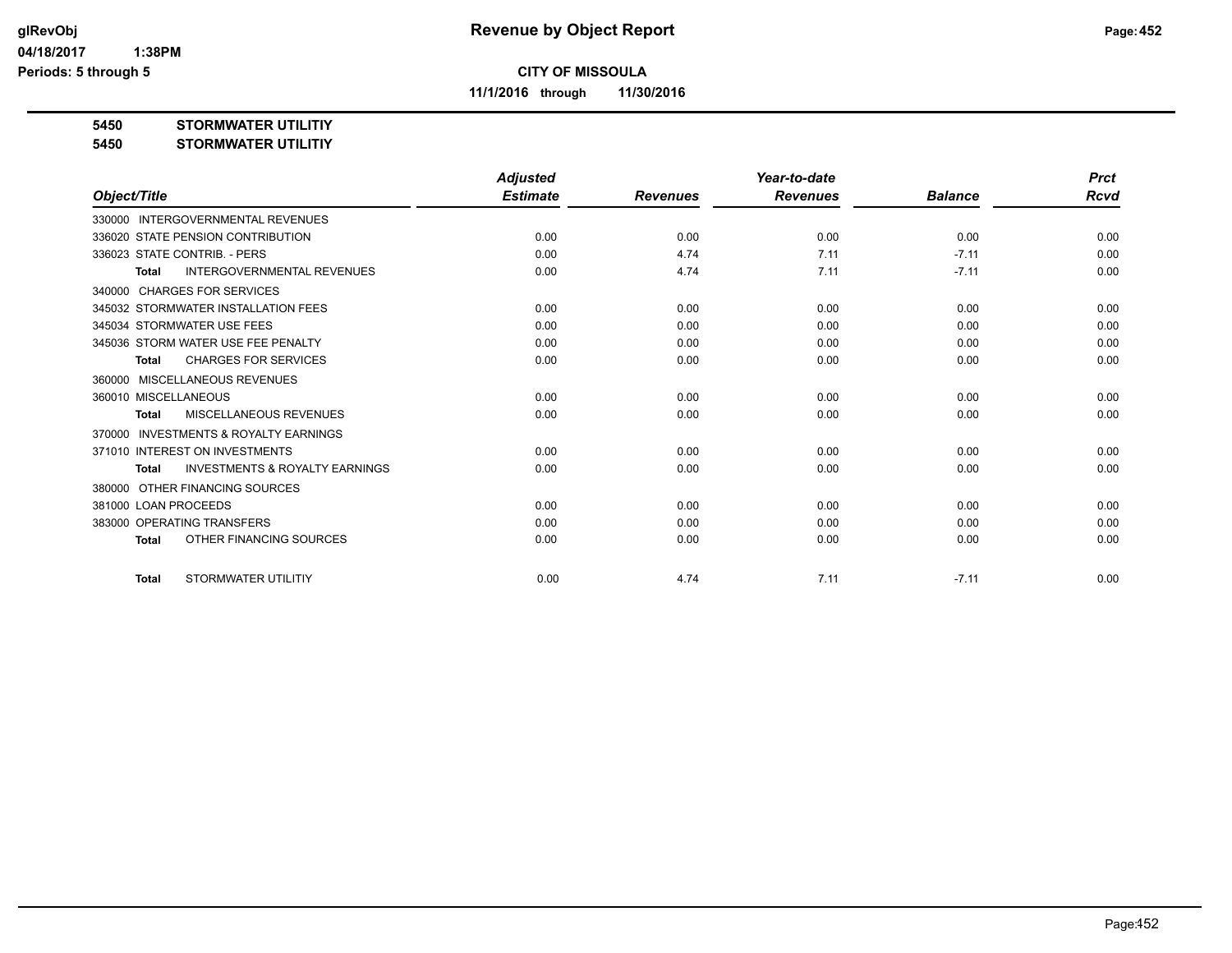**11/1/2016 through 11/30/2016**

#### **5450 STORMWATER UTILITIY**

|                                                           | <b>Adjusted</b> |                 | Year-to-date    |                | <b>Prct</b> |
|-----------------------------------------------------------|-----------------|-----------------|-----------------|----------------|-------------|
| Object/Title                                              | <b>Estimate</b> | <b>Revenues</b> | <b>Revenues</b> | <b>Balance</b> | <b>Rcvd</b> |
| 330000 INTERGOVERNMENTAL REVENUES                         |                 |                 |                 |                |             |
| 336020 STATE PENSION CONTRIBUTION                         | 0.00            | 0.00            | 0.00            | 0.00           | 0.00        |
| 336023 STATE CONTRIB. - PERS                              | 0.00            | 4.74            | 7.11            | $-7.11$        | 0.00        |
| <b>INTERGOVERNMENTAL REVENUES</b><br><b>Total</b>         | 0.00            | 4.74            | 7.11            | $-7.11$        | 0.00        |
| 340000 CHARGES FOR SERVICES                               |                 |                 |                 |                |             |
| 345032 STORMWATER INSTALLATION FEES                       | 0.00            | 0.00            | 0.00            | 0.00           | 0.00        |
| 345034 STORMWATER USE FEES                                | 0.00            | 0.00            | 0.00            | 0.00           | 0.00        |
| 345036 STORM WATER USE FEE PENALTY                        | 0.00            | 0.00            | 0.00            | 0.00           | 0.00        |
| <b>CHARGES FOR SERVICES</b><br><b>Total</b>               | 0.00            | 0.00            | 0.00            | 0.00           | 0.00        |
| 360000 MISCELLANEOUS REVENUES                             |                 |                 |                 |                |             |
| 360010 MISCELLANEOUS                                      | 0.00            | 0.00            | 0.00            | 0.00           | 0.00        |
| MISCELLANEOUS REVENUES<br><b>Total</b>                    | 0.00            | 0.00            | 0.00            | 0.00           | 0.00        |
| <b>INVESTMENTS &amp; ROYALTY EARNINGS</b><br>370000       |                 |                 |                 |                |             |
| 371010 INTEREST ON INVESTMENTS                            | 0.00            | 0.00            | 0.00            | 0.00           | 0.00        |
| <b>INVESTMENTS &amp; ROYALTY EARNINGS</b><br><b>Total</b> | 0.00            | 0.00            | 0.00            | 0.00           | 0.00        |
| 380000 OTHER FINANCING SOURCES                            |                 |                 |                 |                |             |
| 381000 LOAN PROCEEDS                                      | 0.00            | 0.00            | 0.00            | 0.00           | 0.00        |
| 383000 OPERATING TRANSFERS                                | 0.00            | 0.00            | 0.00            | 0.00           | 0.00        |
| OTHER FINANCING SOURCES<br><b>Total</b>                   | 0.00            | 0.00            | 0.00            | 0.00           | 0.00        |
| STORMWATER UTILITIY<br><b>Total</b>                       | 0.00            | 4.74            | 7.11            | $-7.11$        | 0.00        |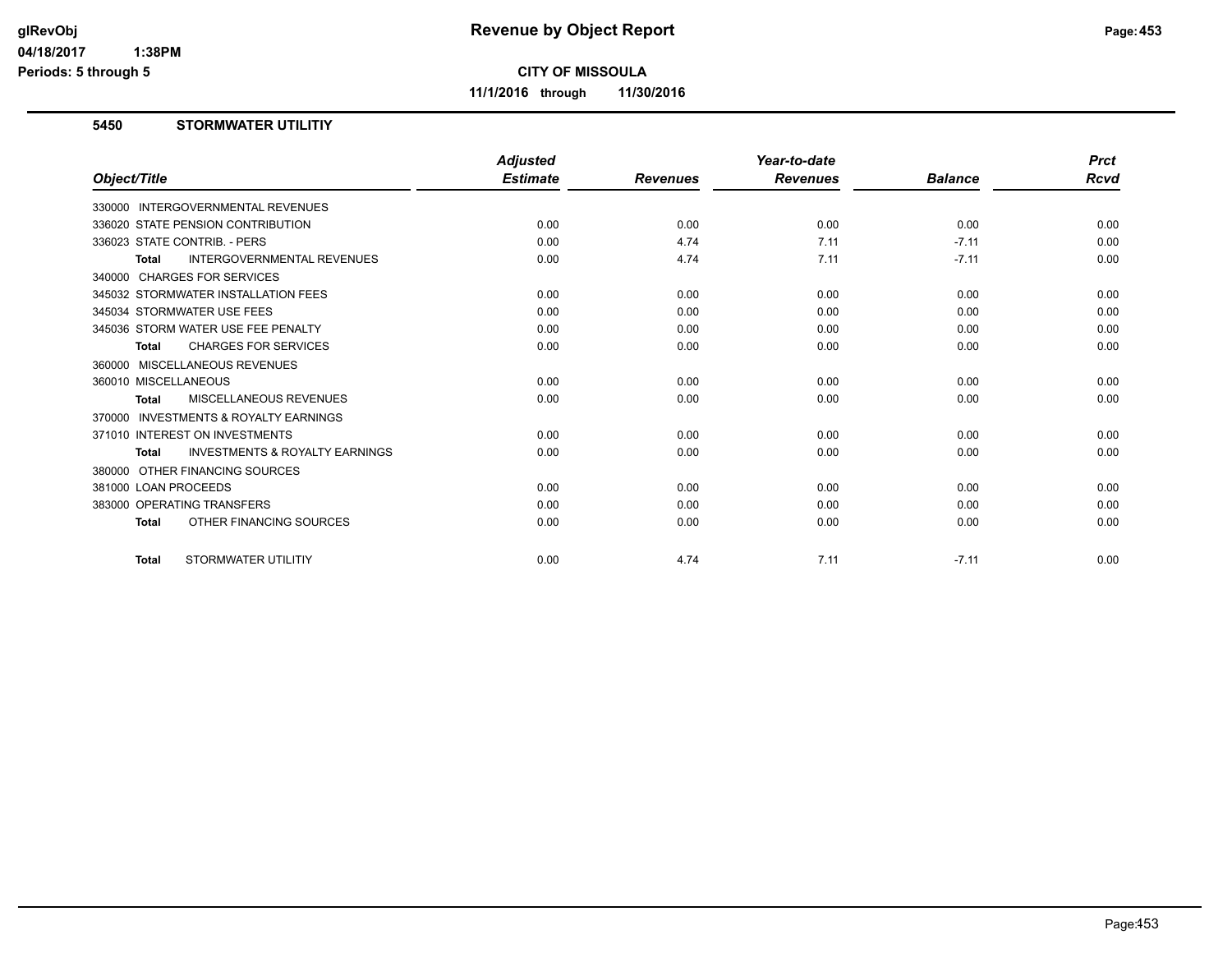**CITY OF MISSOULA 11/1/2016 through 11/30/2016**

## **5711 AQUATICS**

**5711 AQUATICS**

|                                                           | <b>Adjusted</b> |                 | Year-to-date    |                | <b>Prct</b> |
|-----------------------------------------------------------|-----------------|-----------------|-----------------|----------------|-------------|
| Object/Title                                              | <b>Estimate</b> | <b>Revenues</b> | <b>Revenues</b> | <b>Balance</b> | <b>Rcvd</b> |
| 330000 INTERGOVERNMENTAL REVENUES                         |                 |                 |                 |                |             |
| 336020 STATE PENSION CONTRIBUTION                         | 0.00            | 0.00            | 0.00            | 0.00           | 0.00        |
| 336023 STATE CONTRIB. - PERS                              | 0.00            | 29.92           | 239.96          | $-239.96$      | 0.00        |
| <b>INTERGOVERNMENTAL REVENUES</b><br><b>Total</b>         | 0.00            | 29.92           | 239.96          | $-239.96$      | 0.00        |
| 340000 CHARGES FOR SERVICES                               |                 |                 |                 |                |             |
| 340051 GRILL VAN CONCESSIONS                              | 38,000.00       | 0.00            | 24.670.80       | 13,329.20      | 64.92       |
| 346030 SWIMMING POOL FEES                                 | 603,825.00      | 785.49          | 352.818.33      | 251,006.67     | 58.43       |
| 346060 CURRENTS SWIMMING FACILITY                         | 442,900.00      | 31,214.07       | 151,682.26      | 291,217.74     | 34.25       |
| 346061 CURRENTS ENTERPRISE                                | 0.00            | 0.00            | 0.00            | 0.00           | 0.00        |
| 346062 SPLASH ENTERPRISE                                  | 0.00            | 0.00            | 0.00            | 0.00           | 0.00        |
| <b>CHARGES FOR SERVICES</b><br><b>Total</b>               | 1,084,725.00    | 31,999.56       | 529,171.39      | 555,553.61     | 48.78       |
| 360000 MISCELLANEOUS REVENUES                             |                 |                 |                 |                |             |
| 360010 MISCELLANEOUS                                      | 0.00            | 0.00            | 0.00            | 0.00           | 0.00        |
| 365000 DONATIONS                                          | 0.00            | 0.00            | 0.00            | 0.00           | 0.00        |
| 365019 AQUATICS DONATIONS & GRANTS                        | 0.00            | 700.00          | 700.00          | $-700.00$      | 0.00        |
| MISCELLANEOUS REVENUES<br><b>Total</b>                    | 0.00            | 700.00          | 700.00          | $-700.00$      | 0.00        |
| 370000 INVESTMENTS & ROYALTY EARNINGS                     |                 |                 |                 |                |             |
| 371010 INTEREST ON INVESTMENTS                            | 0.00            | 0.00            | 0.00            | 0.00           | 0.00        |
| <b>INVESTMENTS &amp; ROYALTY EARNINGS</b><br><b>Total</b> | 0.00            | 0.00            | 0.00            | 0.00           | 0.00        |
| OTHER FINANCING SOURCES<br>380000                         |                 |                 |                 |                |             |
| 383029 TRANS FR GENERAL                                   | 203,000.00      | 0.00            | 0.00            | 203,000.00     | 0.00        |
| 383043 TRANSFERS FROM IMPACT FEES                         | 0.00            | 0.00            | 0.00            | 0.00           | 0.00        |
| 383400 CAPITAL CONTRIBUTION                               | 0.00            | 0.00            | 0.00            | 0.00           | 0.00        |
| OTHER FINANCING SOURCES<br><b>Total</b>                   | 203,000.00      | 0.00            | 0.00            | 203,000.00     | 0.00        |
| <b>AQUATICS</b><br><b>Total</b>                           | 1,287,725.00    | 32,729.48       | 530, 111.35     | 757,613.65     | 41.17       |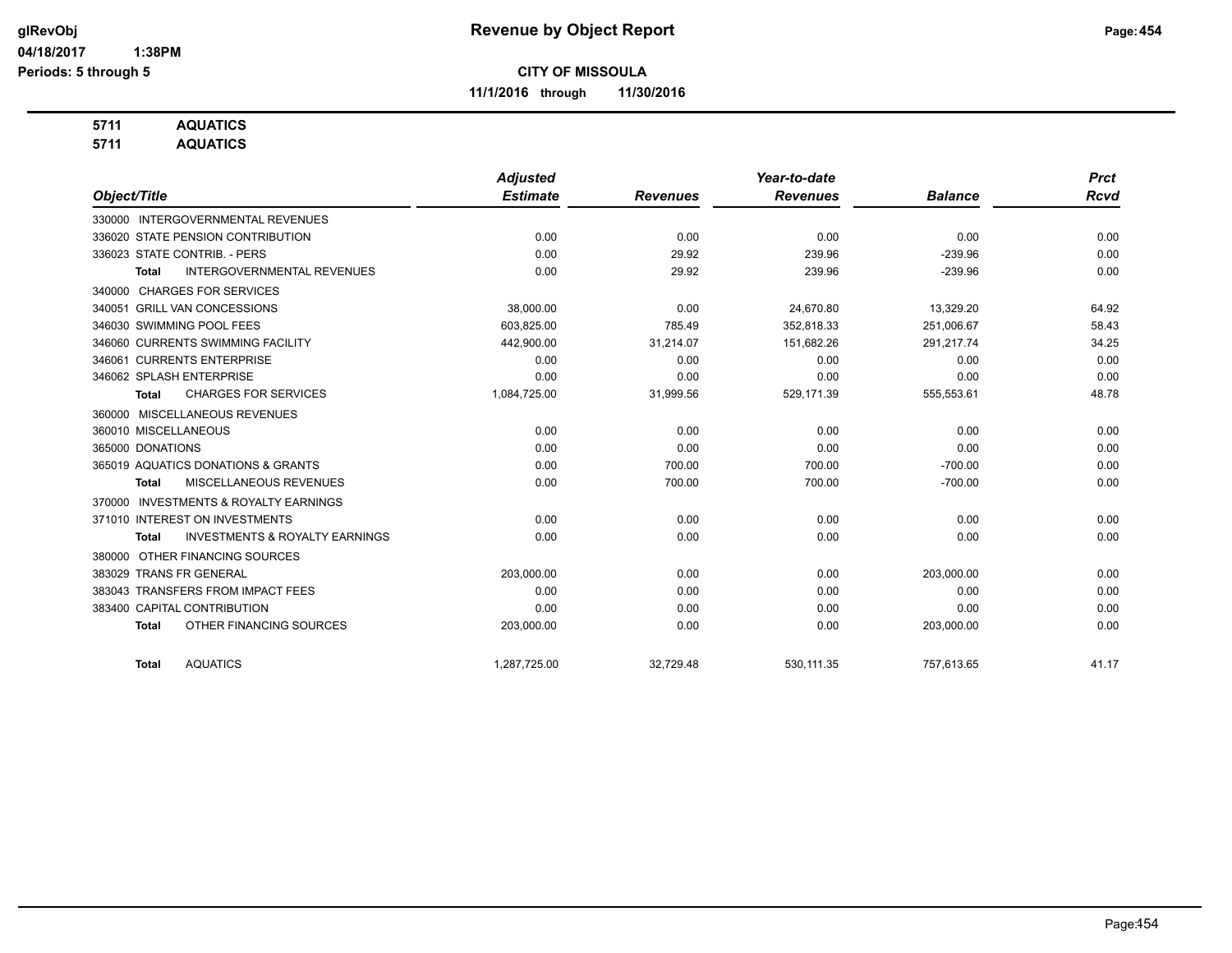**11/1/2016 through 11/30/2016**

#### **5711 AQUATICS**

|                                                    | <b>Adjusted</b> |                 | Year-to-date    |                | <b>Prct</b> |
|----------------------------------------------------|-----------------|-----------------|-----------------|----------------|-------------|
| Object/Title                                       | <b>Estimate</b> | <b>Revenues</b> | <b>Revenues</b> | <b>Balance</b> | <b>Rcvd</b> |
| 330000 INTERGOVERNMENTAL REVENUES                  |                 |                 |                 |                |             |
| 336020 STATE PENSION CONTRIBUTION                  | 0.00            | 0.00            | 0.00            | 0.00           | 0.00        |
| 336023 STATE CONTRIB. - PERS                       | 0.00            | 29.92           | 239.96          | $-239.96$      | 0.00        |
| INTERGOVERNMENTAL REVENUES<br><b>Total</b>         | 0.00            | 29.92           | 239.96          | $-239.96$      | 0.00        |
| 340000 CHARGES FOR SERVICES                        |                 |                 |                 |                |             |
| 340051 GRILL VAN CONCESSIONS                       | 38.000.00       | 0.00            | 24.670.80       | 13.329.20      | 64.92       |
| 346030 SWIMMING POOL FEES                          | 603,825.00      | 785.49          | 352,818.33      | 251,006.67     | 58.43       |
| 346060 CURRENTS SWIMMING FACILITY                  | 442,900.00      | 31.214.07       | 151,682.26      | 291,217.74     | 34.25       |
| 346061 CURRENTS ENTERPRISE                         | 0.00            | 0.00            | 0.00            | 0.00           | 0.00        |
| 346062 SPLASH ENTERPRISE                           | 0.00            | 0.00            | 0.00            | 0.00           | 0.00        |
| <b>CHARGES FOR SERVICES</b><br><b>Total</b>        | 1,084,725.00    | 31,999.56       | 529,171.39      | 555,553.61     | 48.78       |
| 360000 MISCELLANEOUS REVENUES                      |                 |                 |                 |                |             |
| 360010 MISCELLANEOUS                               | 0.00            | 0.00            | 0.00            | 0.00           | 0.00        |
| 365000 DONATIONS                                   | 0.00            | 0.00            | 0.00            | 0.00           | 0.00        |
| 365019 AQUATICS DONATIONS & GRANTS                 | 0.00            | 700.00          | 700.00          | $-700.00$      | 0.00        |
| MISCELLANEOUS REVENUES<br>Total                    | 0.00            | 700.00          | 700.00          | $-700.00$      | 0.00        |
| 370000 INVESTMENTS & ROYALTY EARNINGS              |                 |                 |                 |                |             |
| 371010 INTEREST ON INVESTMENTS                     | 0.00            | 0.00            | 0.00            | 0.00           | 0.00        |
| <b>INVESTMENTS &amp; ROYALTY EARNINGS</b><br>Total | 0.00            | 0.00            | 0.00            | 0.00           | 0.00        |
| 380000 OTHER FINANCING SOURCES                     |                 |                 |                 |                |             |
| 383029 TRANS FR GENERAL                            | 203,000.00      | 0.00            | 0.00            | 203,000.00     | 0.00        |
| 383043 TRANSFERS FROM IMPACT FEES                  | 0.00            | 0.00            | 0.00            | 0.00           | 0.00        |
| 383400 CAPITAL CONTRIBUTION                        | 0.00            | 0.00            | 0.00            | 0.00           | 0.00        |
| OTHER FINANCING SOURCES<br><b>Total</b>            | 203,000.00      | 0.00            | 0.00            | 203,000.00     | 0.00        |
| <b>AQUATICS</b><br><b>Total</b>                    | 1,287,725.00    | 32,729.48       | 530,111.35      | 757,613.65     | 41.17       |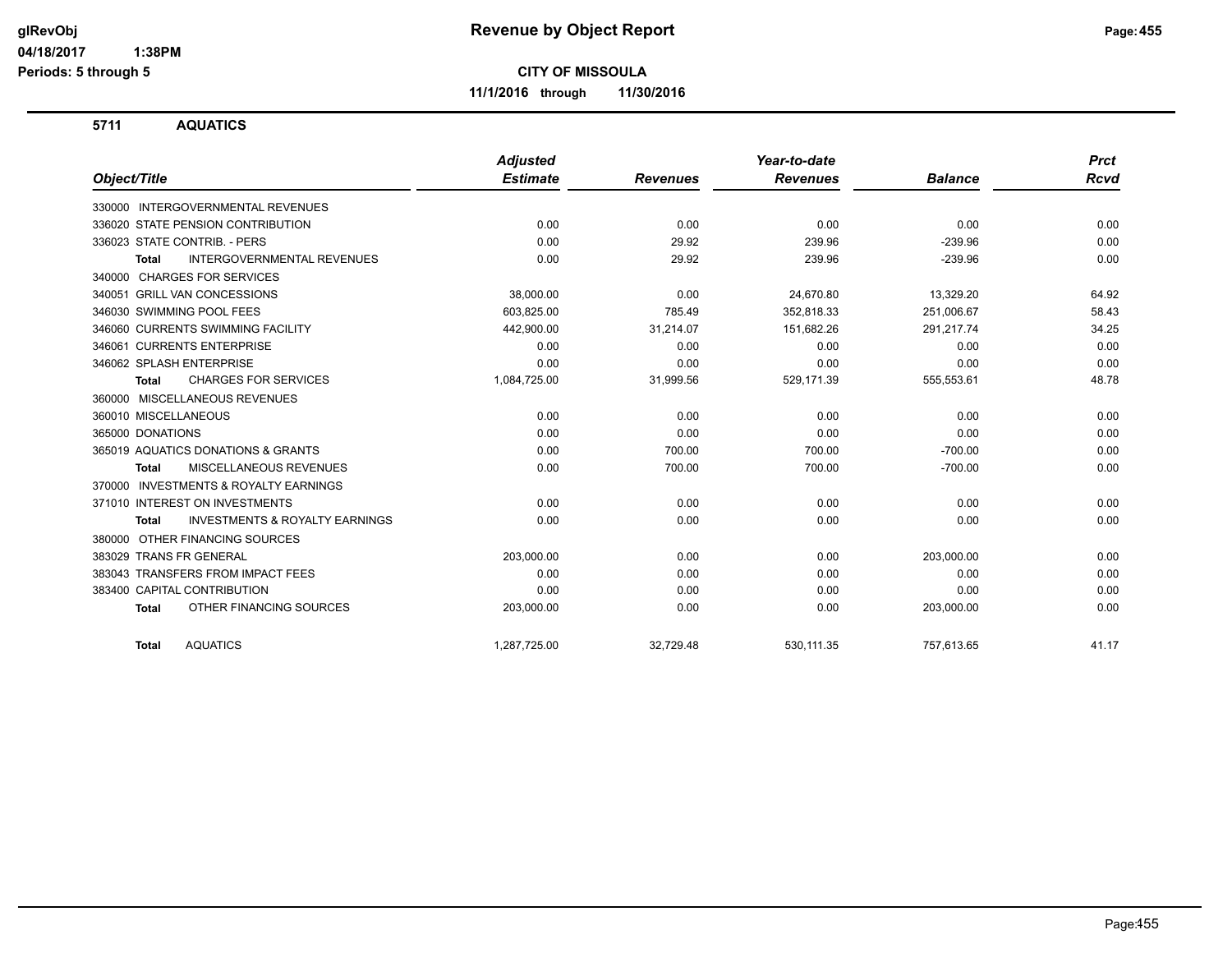**11/1/2016 through 11/30/2016**

## **6050 EMPLOYEE BENEFIT PLAN FUND**

**6050 EMPLOYEE BENEFIT PLAN FUND**

|                                                           | <b>Adjusted</b> |                 | Year-to-date    |                | <b>Prct</b> |
|-----------------------------------------------------------|-----------------|-----------------|-----------------|----------------|-------------|
| Object/Title                                              | <b>Estimate</b> | <b>Revenues</b> | <b>Revenues</b> | <b>Balance</b> | <b>Rcvd</b> |
| 330000 INTERGOVERNMENTAL REVENUES                         |                 |                 |                 |                |             |
| 334112 WELLNESS GRANT                                     | 0.00            | 0.00            | 0.00            | 0.00           | 0.00        |
| <b>INTERGOVERNMENTAL REVENUES</b><br><b>Total</b>         | 0.00            | 0.00            | 0.00            | 0.00           | 0.00        |
| 360000 MISCELLANEOUS REVENUES                             |                 |                 |                 |                |             |
| 360010 MISCELLANEOUS                                      | 0.00            | 0.00            | 0.00            | 0.00           | 0.00        |
| MISCELLANEOUS REVENUES<br><b>Total</b>                    | 0.00            | 0.00            | 0.00            | 0.00           | 0.00        |
| 370000 INVESTMENTS & ROYALTY EARNINGS                     |                 |                 |                 |                |             |
| 371010 INTEREST ON INVESTMENTS                            | 0.00            | 0.00            | 0.00            | 0.00           | 0.00        |
| <b>INVESTMENTS &amp; ROYALTY EARNINGS</b><br><b>Total</b> | 0.00            | 0.00            | 0.00            | 0.00           | 0.00        |
| 380000 OTHER FINANCING SOURCES                            |                 |                 |                 |                |             |
| 383028 TRANS FROM GF FOR HEALTH RESERVE                   | 0.00            | 0.00            | 147,333.36      | $-147,333.36$  | 0.00        |
| 383029 TRANS FR GENERAL                                   | 442,000.00      | 5,986.20        | 35,430.58       | 406,569.42     | 8.02        |
| OTHER FINANCING SOURCES<br><b>Total</b>                   | 442,000.00      | 5,986.20        | 182,763.94      | 259,236.06     | 41.35       |
| 390000 INTERNAL SERVICES                                  |                 |                 |                 |                |             |
| 396001 INSURANCE REIMBURSEMENTS                           | 0.00            | 0.00            | 0.00            | 0.00           | 0.00        |
| 396002 CITY CONTRIBUTIONS                                 | 3,210,660.00    | 254,905.68      | 1,470,175.54    | 1,740,484.46   | 45.79       |
| 396003 EMPLOYEE DEDUCTION CONTRIBUTIONS                   | 734.400.00      | 65.942.97       | 671.047.28      | 63.352.72      | 91.37       |
| 396004 RETIREE CONTRIBUTIONS                              | 436,800.00      | 30,032.94       | 138,328.09      | 298,471.91     | 31.67       |
| 396005 FIRE + POLICE ADDTL HEALTH CONTRIB                 | 1,340,640.00    | 135,837.00      | 866,232.00      | 474,408.00     | 64.61       |
| 396006 RX REBATES                                         | 0.00            | 0.00            | 6.776.08        | $-6.776.08$    | 0.00        |
| 396007 OTHER PARTICIPANT HEALTH PREM CONTRIB              | 0.00            | 0.00            | 912.45          | $-912.45$      | 0.00        |
| 396008 COBRA CONTRIBUTIONS                                | 0.00            | 0.00            | 0.00            | 0.00           | 0.00        |
| 396009 WELLNESS PROGRAM CONTRIBUTIONS                     | 0.00            | 0.00            | 0.00            | 0.00           | 0.00        |
| 396010 EMPLOYEE SUPPLI LIFE INSURANCE CONTRI              | 0.00            | 2.613.36        | 13,122.84       | $-13,122.84$   | 0.00        |
| EMPLOYEE VISION INSURANCE CONTRIBUTIONS<br>396011         | 0.00            | 112.14          | 682.10          | $-682.10$      | 0.00        |
| <b>INTERNAL SERVICES</b><br><b>Total</b>                  | 5,722,500.00    | 489,444.09      | 3, 167, 276. 38 | 2,555,223.62   | 55.35       |
| <b>EMPLOYEE BENEFIT PLAN FUND</b><br><b>Total</b>         | 6,164,500.00    | 495,430.29      | 3,350,040.32    | 2,814,459.68   | 54.34       |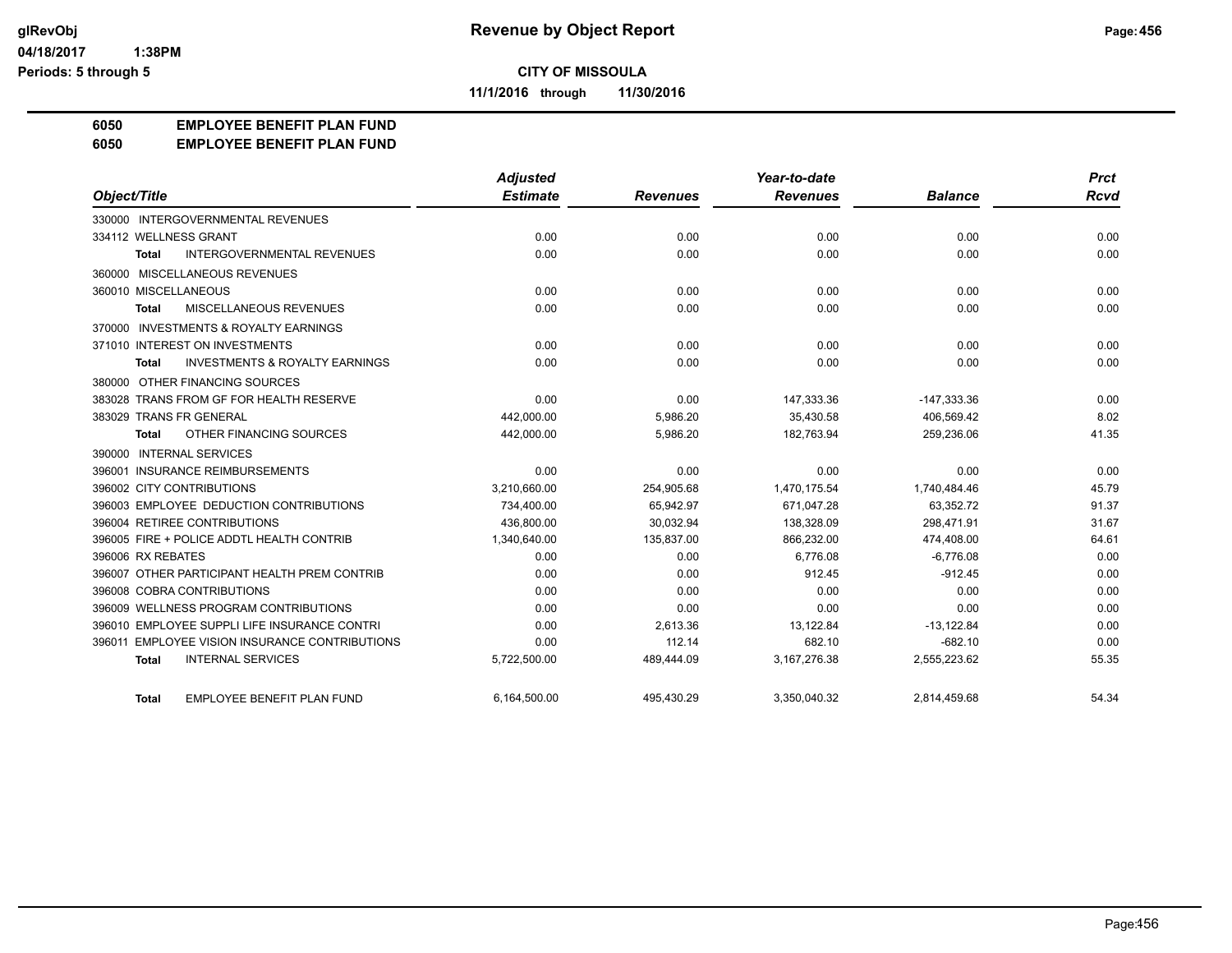**11/1/2016 through 11/30/2016**

#### **6050 EMPLOYEE BENEFIT PLAN FUND**

|                                                    | <b>Adjusted</b> |                 | Year-to-date    |                | <b>Prct</b> |
|----------------------------------------------------|-----------------|-----------------|-----------------|----------------|-------------|
| Object/Title                                       | <b>Estimate</b> | <b>Revenues</b> | <b>Revenues</b> | <b>Balance</b> | Rcvd        |
| 330000 INTERGOVERNMENTAL REVENUES                  |                 |                 |                 |                |             |
| 334112 WELLNESS GRANT                              | 0.00            | 0.00            | 0.00            | 0.00           | 0.00        |
| <b>INTERGOVERNMENTAL REVENUES</b><br><b>Total</b>  | 0.00            | 0.00            | 0.00            | 0.00           | 0.00        |
| 360000 MISCELLANEOUS REVENUES                      |                 |                 |                 |                |             |
| 360010 MISCELLANEOUS                               | 0.00            | 0.00            | 0.00            | 0.00           | 0.00        |
| MISCELLANEOUS REVENUES<br><b>Total</b>             | 0.00            | 0.00            | 0.00            | 0.00           | 0.00        |
| 370000 INVESTMENTS & ROYALTY EARNINGS              |                 |                 |                 |                |             |
| 371010 INTEREST ON INVESTMENTS                     | 0.00            | 0.00            | 0.00            | 0.00           | 0.00        |
| <b>INVESTMENTS &amp; ROYALTY EARNINGS</b><br>Total | 0.00            | 0.00            | 0.00            | 0.00           | 0.00        |
| 380000 OTHER FINANCING SOURCES                     |                 |                 |                 |                |             |
| 383028 TRANS FROM GF FOR HEALTH RESERVE            | 0.00            | 0.00            | 147,333.36      | $-147,333.36$  | 0.00        |
| 383029 TRANS FR GENERAL                            | 442.000.00      | 5,986.20        | 35,430.58       | 406.569.42     | 8.02        |
| OTHER FINANCING SOURCES<br>Total                   | 442,000.00      | 5,986.20        | 182,763.94      | 259,236.06     | 41.35       |
| 390000 INTERNAL SERVICES                           |                 |                 |                 |                |             |
| 396001 INSURANCE REIMBURSEMENTS                    | 0.00            | 0.00            | 0.00            | 0.00           | 0.00        |
| 396002 CITY CONTRIBUTIONS                          | 3,210,660.00    | 254,905.68      | 1,470,175.54    | 1,740,484.46   | 45.79       |
| 396003 EMPLOYEE DEDUCTION CONTRIBUTIONS            | 734,400.00      | 65,942.97       | 671,047.28      | 63,352.72      | 91.37       |
| 396004 RETIREE CONTRIBUTIONS                       | 436,800.00      | 30.032.94       | 138,328.09      | 298,471.91     | 31.67       |
| 396005 FIRE + POLICE ADDTL HEALTH CONTRIB          | 1,340,640.00    | 135,837.00      | 866,232.00      | 474.408.00     | 64.61       |
| 396006 RX REBATES                                  | 0.00            | 0.00            | 6,776.08        | $-6,776.08$    | 0.00        |
| 396007 OTHER PARTICIPANT HEALTH PREM CONTRIB       | 0.00            | 0.00            | 912.45          | $-912.45$      | 0.00        |
| 396008 COBRA CONTRIBUTIONS                         | 0.00            | 0.00            | 0.00            | 0.00           | 0.00        |
| 396009 WELLNESS PROGRAM CONTRIBUTIONS              | 0.00            | 0.00            | 0.00            | 0.00           | 0.00        |
| 396010 EMPLOYEE SUPPLI LIFE INSURANCE CONTRI       | 0.00            | 2,613.36        | 13,122.84       | $-13,122.84$   | 0.00        |
| 396011 EMPLOYEE VISION INSURANCE CONTRIBUTION      | 0.00            | 112.14          | 682.10          | $-682.10$      | 0.00        |
| <b>INTERNAL SERVICES</b><br><b>Total</b>           | 5,722,500.00    | 489,444.09      | 3, 167, 276. 38 | 2,555,223.62   | 55.35       |
| <b>EMPLOYEE BENEFIT PLAN FUND</b><br>Total         | 6,164,500.00    | 495,430.29      | 3,350,040.32    | 2,814,459.68   | 54.34       |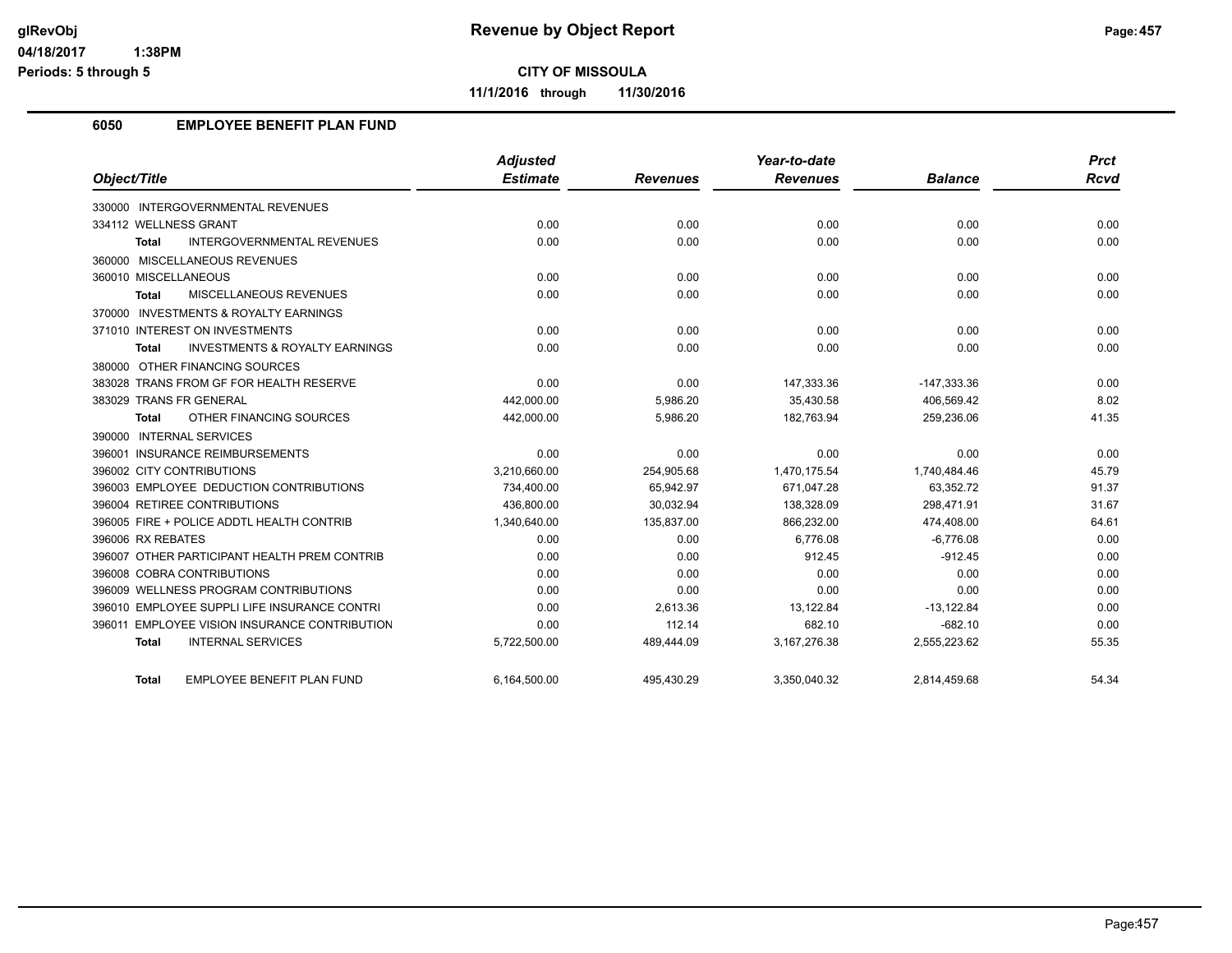**11/1/2016 through 11/30/2016**

**7370 PARKING COMMISSION FUND**

| <b>PARKING COMMISSION FUND</b><br>7370 |  |
|----------------------------------------|--|
|----------------------------------------|--|

|                                                    | <b>Adjusted</b> |                 | Year-to-date    |                | <b>Prct</b> |
|----------------------------------------------------|-----------------|-----------------|-----------------|----------------|-------------|
| Object/Title                                       | <b>Estimate</b> | <b>Revenues</b> | <b>Revenues</b> | <b>Balance</b> | <b>Rcvd</b> |
| 330000 INTERGOVERNMENTAL REVENUES                  |                 |                 |                 |                |             |
| 336020 STATE PENSION CONTRIBUTION                  | 0.00            | 0.00            | 0.00            | 0.00           | 0.00        |
| 336023 STATE CONTRIB. - PERS                       | 0.00            | 34.55           | 180.83          | $-180.83$      | 0.00        |
| <b>INTERGOVERNMENTAL REVENUES</b><br>Total         | 0.00            | 34.55           | 180.83          | $-180.83$      | 0.00        |
| 340000 CHARGES FOR SERVICES                        |                 |                 |                 |                |             |
| 343009 TOW CHARGES                                 | 0.00            | 0.00            | 0.00            | 0.00           | 0.00        |
| 343015 PARKING                                     | 1,672,690.00    | 0.00            | 0.00            | 1,672,690.00   | 0.00        |
| 343016 METER MONEY                                 | 0.00            | 74,306.92       | 423,098.30      | -423,098.30    | 0.00        |
| 343017 PARKING LEASE REVENUE                       | 0.00            | 49,022.00       | 302,406.00      | $-302,406.00$  | 0.00        |
| 343018 SALE OF MATERIALS                           | 0.00            | 8,762.00        | 44,390.82       | $-44,390.82$   | 0.00        |
| 343301 BOOT REMOVAL                                | 0.00            | 1,110.00        | 4,055.00        | $-4,055.00$    | 0.00        |
| <b>CHARGES FOR SERVICES</b><br><b>Total</b>        | 1,672,690.00    | 133,200.92      | 773,950.12      | 898,739.88     | 46.27       |
| 350000 FINES & FORFEITURES                         |                 |                 |                 |                |             |
| 352000 TICKETS                                     | 0.00            | 0.00            | 0.00            | 0.00           | 0.00        |
| 352001 PARKING TICKET REVENUE                      | 270,000.00      | 15,839.00       | 90,503.50       | 179,496.50     | 33.52       |
| 352002 PARKING FINES                               | 0.00            | 0.00            | 0.00            | 0.00           | 0.00        |
| <b>FINES &amp; FORFEITURES</b><br><b>Total</b>     | 270,000.00      | 15,839.00       | 90,503.50       | 179,496.50     | 33.52       |
| 360000 MISCELLANEOUS REVENUES                      |                 |                 |                 |                |             |
| 360010 MISCELLANEOUS                               | 0.00            | 972.22          | 21,198.89       | $-21,198.89$   | 0.00        |
| 360018 MARKET ON FRONT UTILITY PAYMENTS            | 0.00            | 188.73          | 787.27          | $-787.27$      | 0.00        |
| 360019 GARBAGE-MARKET ON FRONT                     | 0.00            | 139.03          | 275.33          | $-275.33$      | 0.00        |
| 362002 BAD CHECK CHARGES                           | 0.00            | 0.00            | 75.00           | $-75.00$       | 0.00        |
| 362005 LEASE LATE PAYMENT PENALTY                  | 0.00            | 0.00            | 0.00            | 0.00           | 0.00        |
| 364040 INSURANCE AND DAMAGE RECOVERY               | 0.00            | 0.00            | 0.00            | 0.00           | 0.00        |
| MISCELLANEOUS REVENUES<br>Total                    | 0.00            | 1,299.98        | 22,336.49       | $-22,336.49$   | 0.00        |
| 370000 INVESTMENTS & ROYALTY EARNINGS              |                 |                 |                 |                |             |
| 371010 INTEREST ON INVESTMENTS                     | 0.00            | 0.00            | 0.00            | 0.00           | 0.00        |
| 371020 GAIN/LOSS IN MARKET VALUE OF INVESTMENTS    | 0.00            | 0.00            | 0.00            | 0.00           | 0.00        |
| <b>INVESTMENTS &amp; ROYALTY EARNINGS</b><br>Total | 0.00            | 0.00            | 0.00            | 0.00           | 0.00        |
| 380000 OTHER FINANCING SOURCES                     |                 |                 |                 |                |             |
| 381010 BOND PROCEEDS                               | 0.00            | 0.00            | 0.00            | 0.00           | 0.00        |
| 381090 PROCEEDS FROM CAPITAL LEASE                 | 0.00            | 0.00            | 0.00            | 0.00           | 0.00        |
| 382010 SALE OF FIXED ASSETS                        | 0.00            | 0.00            | 0.00            | 0.00           | 0.00        |
| 383013 TRANS FR SID DEBT SERVICE                   | 0.00            | 0.00            | 0.00            | 0.00           | 0.00        |
| 383400 CAPITAL CONTRIBUTION                        | 0.00            | 0.00            | 0.00            | 0.00           | 0.00        |
| OTHER FINANCING SOURCES<br><b>Total</b>            | 0.00            | 0.00            | 0.00            | 0.00           | 0.00        |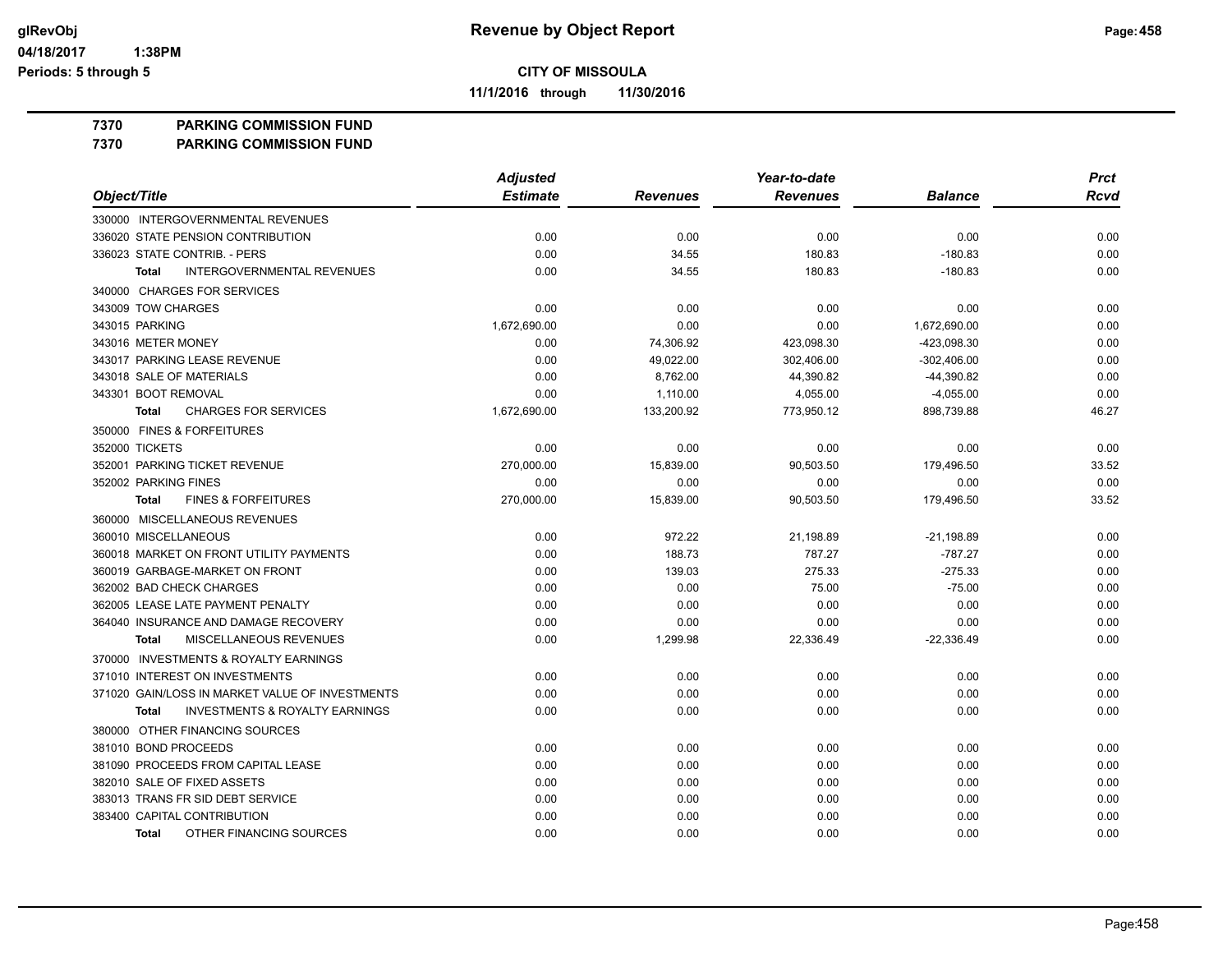**04/18/2017 1:38PM Periods: 5 through 5**

**glRevObj Revenue by Object Report Page:459** 

**CITY OF MISSOULA**

**11/1/2016 through 11/30/2016**

| 7370  | FUNF<br><b>OMMISSION</b><br>KING.<br><b>PARK</b>            |             |           |            |                |       |
|-------|-------------------------------------------------------------|-------------|-----------|------------|----------------|-------|
| Total | <b>SION FUND</b><br>$\cap$ OMMISS $\mathfrak{g}$<br>PARKING | .942.690.00 | 50.374.45 | 886.970.94 | 5.719.0<br>055 | 45.66 |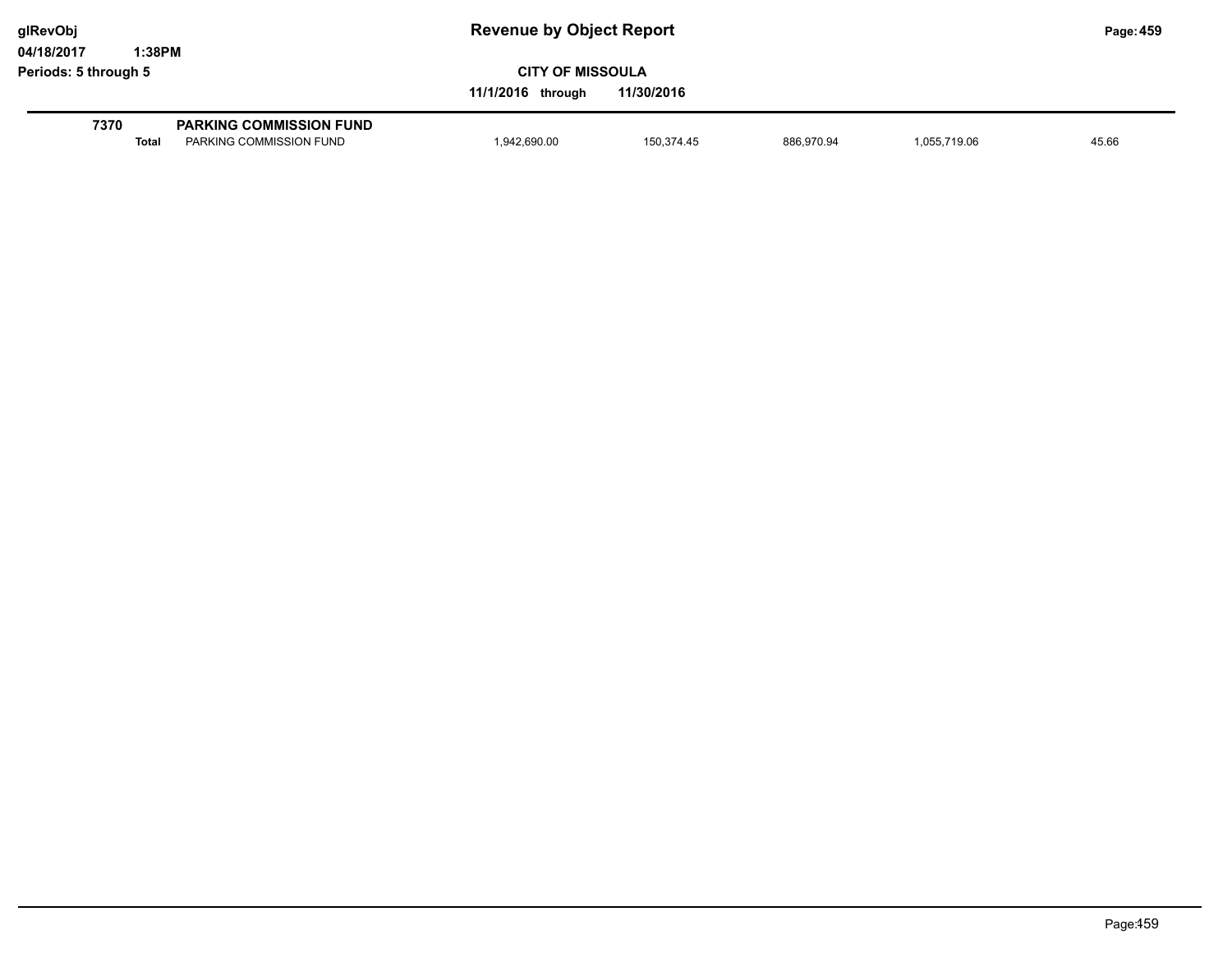**11/1/2016 through 11/30/2016**

#### **7370 PARKING COMMISSION FUND**

|                                                           | <b>Adjusted</b> |                 | Year-to-date    |                | <b>Prct</b> |
|-----------------------------------------------------------|-----------------|-----------------|-----------------|----------------|-------------|
| Object/Title                                              | <b>Estimate</b> | <b>Revenues</b> | <b>Revenues</b> | <b>Balance</b> | Rcvd        |
| 330000 INTERGOVERNMENTAL REVENUES                         |                 |                 |                 |                |             |
| 336020 STATE PENSION CONTRIBUTION                         | 0.00            | 0.00            | 0.00            | 0.00           | 0.00        |
| 336023 STATE CONTRIB. - PERS                              | 0.00            | 34.55           | 180.83          | $-180.83$      | 0.00        |
| <b>INTERGOVERNMENTAL REVENUES</b><br><b>Total</b>         | 0.00            | 34.55           | 180.83          | $-180.83$      | 0.00        |
| 340000 CHARGES FOR SERVICES                               |                 |                 |                 |                |             |
| 343009 TOW CHARGES                                        | 0.00            | 0.00            | 0.00            | 0.00           | 0.00        |
| 343015 PARKING                                            | 1,672,690.00    | 0.00            | 0.00            | 1,672,690.00   | 0.00        |
| 343016 METER MONEY                                        | 0.00            | 74,306.92       | 423,098.30      | -423,098.30    | 0.00        |
| 343017 PARKING LEASE REVENUE                              | 0.00            | 49,022.00       | 302,406.00      | $-302,406.00$  | 0.00        |
| 343018 SALE OF MATERIALS                                  | 0.00            | 8,762.00        | 44,390.82       | $-44,390.82$   | 0.00        |
| 343301 BOOT REMOVAL                                       | 0.00            | 1,110.00        | 4,055.00        | $-4,055.00$    | 0.00        |
| <b>CHARGES FOR SERVICES</b><br><b>Total</b>               | 1,672,690.00    | 133,200.92      | 773,950.12      | 898,739.88     | 46.27       |
| 350000 FINES & FORFEITURES                                |                 |                 |                 |                |             |
| 352000 TICKETS                                            | 0.00            | 0.00            | 0.00            | 0.00           | 0.00        |
| 352001 PARKING TICKET REVENUE                             | 270,000.00      | 15,839.00       | 90.503.50       | 179.496.50     | 33.52       |
| 352002 PARKING FINES                                      | 0.00            | 0.00            | 0.00            | 0.00           | 0.00        |
| <b>FINES &amp; FORFEITURES</b><br><b>Total</b>            | 270,000.00      | 15,839.00       | 90,503.50       | 179,496.50     | 33.52       |
| 360000 MISCELLANEOUS REVENUES                             |                 |                 |                 |                |             |
| 360010 MISCELLANEOUS                                      | 0.00            | 972.22          | 21,198.89       | $-21,198.89$   | 0.00        |
| 360018 MARKET ON FRONT UTILITY PAYMENTS                   | 0.00            | 188.73          | 787.27          | $-787.27$      | 0.00        |
| 360019 GARBAGE-MARKET ON FRONT                            | 0.00            | 139.03          | 275.33          | $-275.33$      | 0.00        |
| 362002 BAD CHECK CHARGES                                  | 0.00            | 0.00            | 75.00           | $-75.00$       | 0.00        |
| 362005 LEASE LATE PAYMENT PENALTY                         | 0.00            | 0.00            | 0.00            | 0.00           | 0.00        |
| 364040 INSURANCE AND DAMAGE RECOVERY                      | 0.00            | 0.00            | 0.00            | 0.00           | 0.00        |
| MISCELLANEOUS REVENUES<br>Total                           | 0.00            | 1,299.98        | 22,336.49       | $-22,336.49$   | 0.00        |
| 370000 INVESTMENTS & ROYALTY EARNINGS                     |                 |                 |                 |                |             |
| 371010 INTEREST ON INVESTMENTS                            | 0.00            | 0.00            | 0.00            | 0.00           | 0.00        |
| 371020 GAIN/LOSS IN MARKET VALUE OF INVESTMENT            | 0.00            | 0.00            | 0.00            | 0.00           | 0.00        |
| <b>INVESTMENTS &amp; ROYALTY EARNINGS</b><br><b>Total</b> | 0.00            | 0.00            | 0.00            | 0.00           | 0.00        |
| 380000 OTHER FINANCING SOURCES                            |                 |                 |                 |                |             |
| 381010 BOND PROCEEDS                                      | 0.00            | 0.00            | 0.00            | 0.00           | 0.00        |
| 381090 PROCEEDS FROM CAPITAL LEASE                        | 0.00            | 0.00            | 0.00            | 0.00           | 0.00        |
| 382010 SALE OF FIXED ASSETS                               | 0.00            | 0.00            | 0.00            | 0.00           | 0.00        |
| 383013 TRANS FR SID DEBT SERVICE                          | 0.00            | 0.00            | 0.00            | 0.00           | 0.00        |
| 383400 CAPITAL CONTRIBUTION                               | 0.00            | 0.00            | 0.00            | 0.00           | 0.00        |
| OTHER FINANCING SOURCES<br><b>Total</b>                   | 0.00            | 0.00            | 0.00            | 0.00           | 0.00        |
| PARKING COMMISSION FUND<br>Total                          | 1.942.690.00    | 150,374.45      | 886.970.94      | 1,055,719.06   | 45.66       |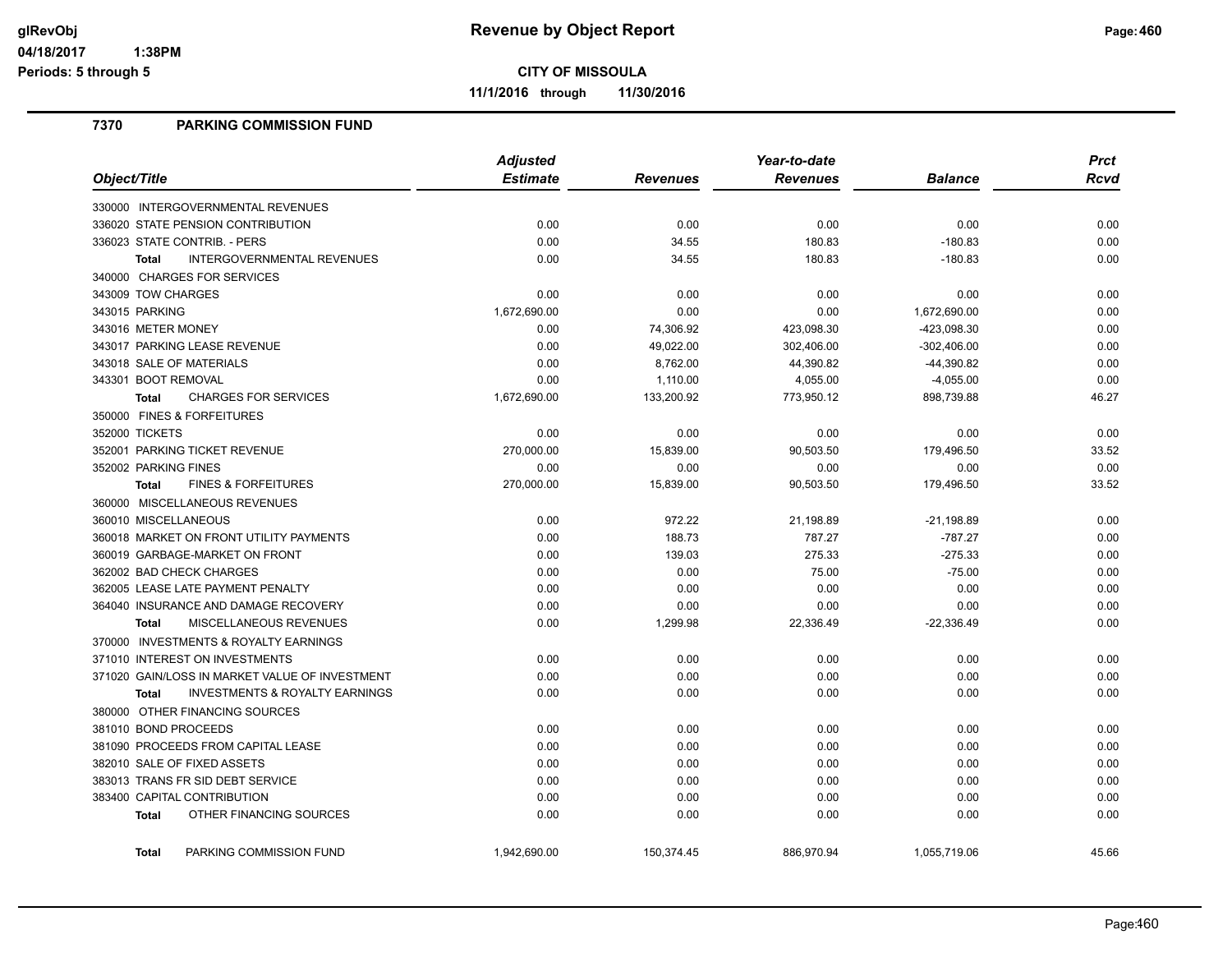**CITY OF MISSOULA 11/1/2016 through 11/30/2016**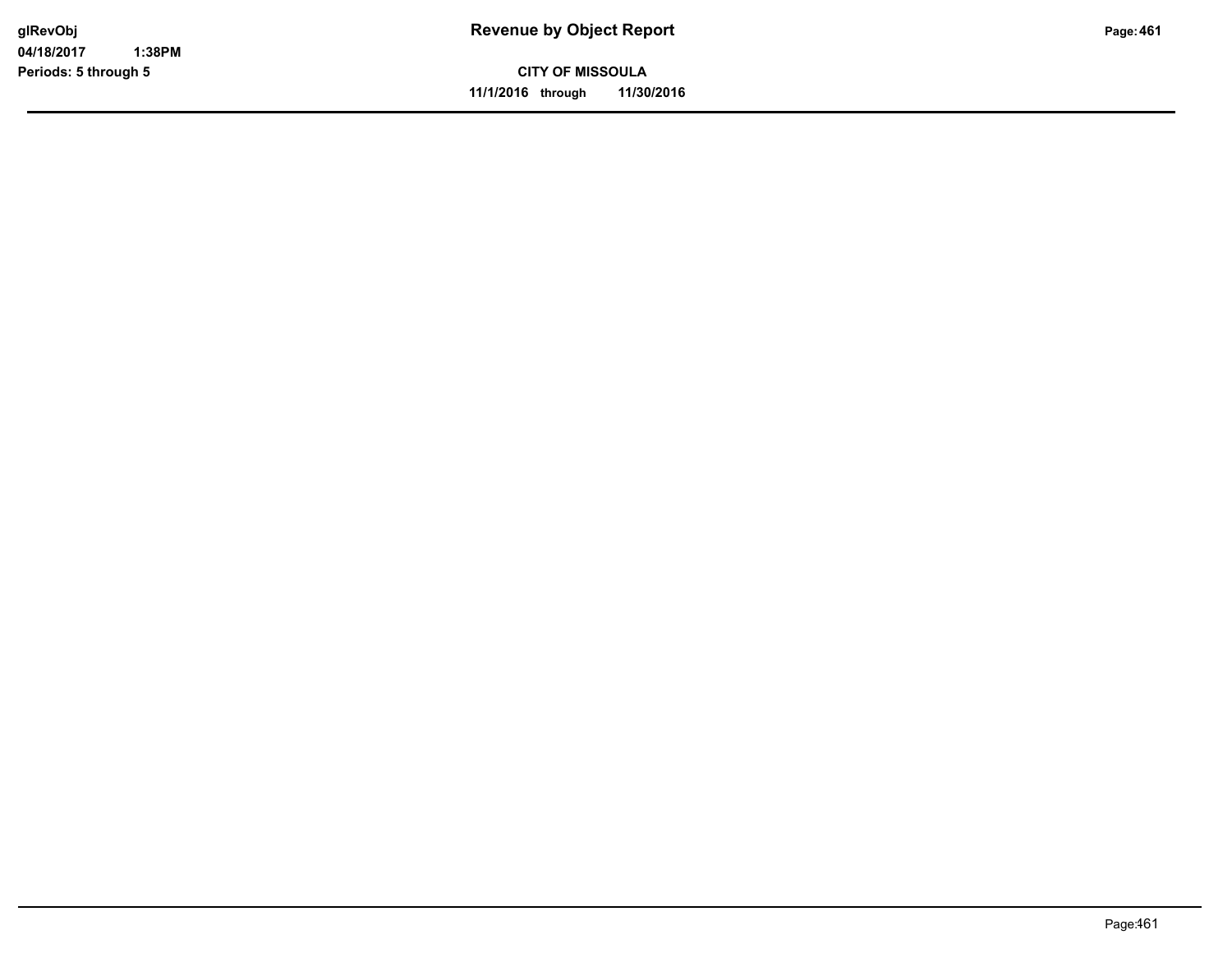**11/1/2016 through 11/30/2016**

**7371 FRONT STREET PARKING BONDS**

**7371 FRONT STREET PARKING BONDS**

|                                                     | <b>Adjusted</b> |                 | Year-to-date    |                | <b>Prct</b> |
|-----------------------------------------------------|-----------------|-----------------|-----------------|----------------|-------------|
| Object/Title                                        | <b>Estimate</b> | <b>Revenues</b> | <b>Revenues</b> | <b>Balance</b> | <b>Rcvd</b> |
| 330000 INTERGOVERNMENTAL REVENUES                   |                 |                 |                 |                |             |
| 331990 IRS REIMB/DEBT SVS INTEREST                  | 0.00            | 0.00            | 0.00            | 0.00           | 0.00        |
| 338000 LOCAL SHARING OF TAX INCREMENT               | 0.00            | 0.00            | 0.00            | 0.00           | 0.00        |
| INTERGOVERNMENTAL REVENUES<br><b>Total</b>          | 0.00            | 0.00            | 0.00            | 0.00           | 0.00        |
| <b>MISCELLANEOUS REVENUES</b><br>360000             |                 |                 |                 |                |             |
| 360010 MISCELLANEOUS                                | 0.00            | 0.00            | 0.00            | 0.00           | 0.00        |
| MISCELLANEOUS REVENUES<br>Total                     | 0.00            | 0.00            | 0.00            | 0.00           | 0.00        |
| <b>INVESTMENTS &amp; ROYALTY EARNINGS</b><br>370000 |                 |                 |                 |                |             |
| 371010 INTEREST ON INVESTMENTS                      | 0.00            | 0.00            | 0.00            | 0.00           | 0.00        |
| <b>INVESTMENTS &amp; ROYALTY EARNINGS</b><br>Total  | 0.00            | 0.00            | 0.00            | 0.00           | 0.00        |
| OTHER FINANCING SOURCES<br>380000                   |                 |                 |                 |                |             |
| 381009 TRANSFERS IN                                 | 266,220.00      | 0.00            | 0.00            | 266,220.00     | 0.00        |
| 381010 BOND PROCEEDS                                | 0.00            | 0.00            | 0.00            | 0.00           | 0.00        |
| 383000 OPERATING TRANSFERS                          | 0.00            | 13,048.75       | 66,323.75       | $-66,323.75$   | 0.00        |
| OTHER FINANCING SOURCES<br><b>Total</b>             | 266,220.00      | 13,048.75       | 66,323.75       | 199,896.25     | 24.91       |
| FRONT STREET PARKING BONDS<br><b>Total</b>          | 266,220.00      | 13,048.75       | 66,323.75       | 199,896.25     | 24.91       |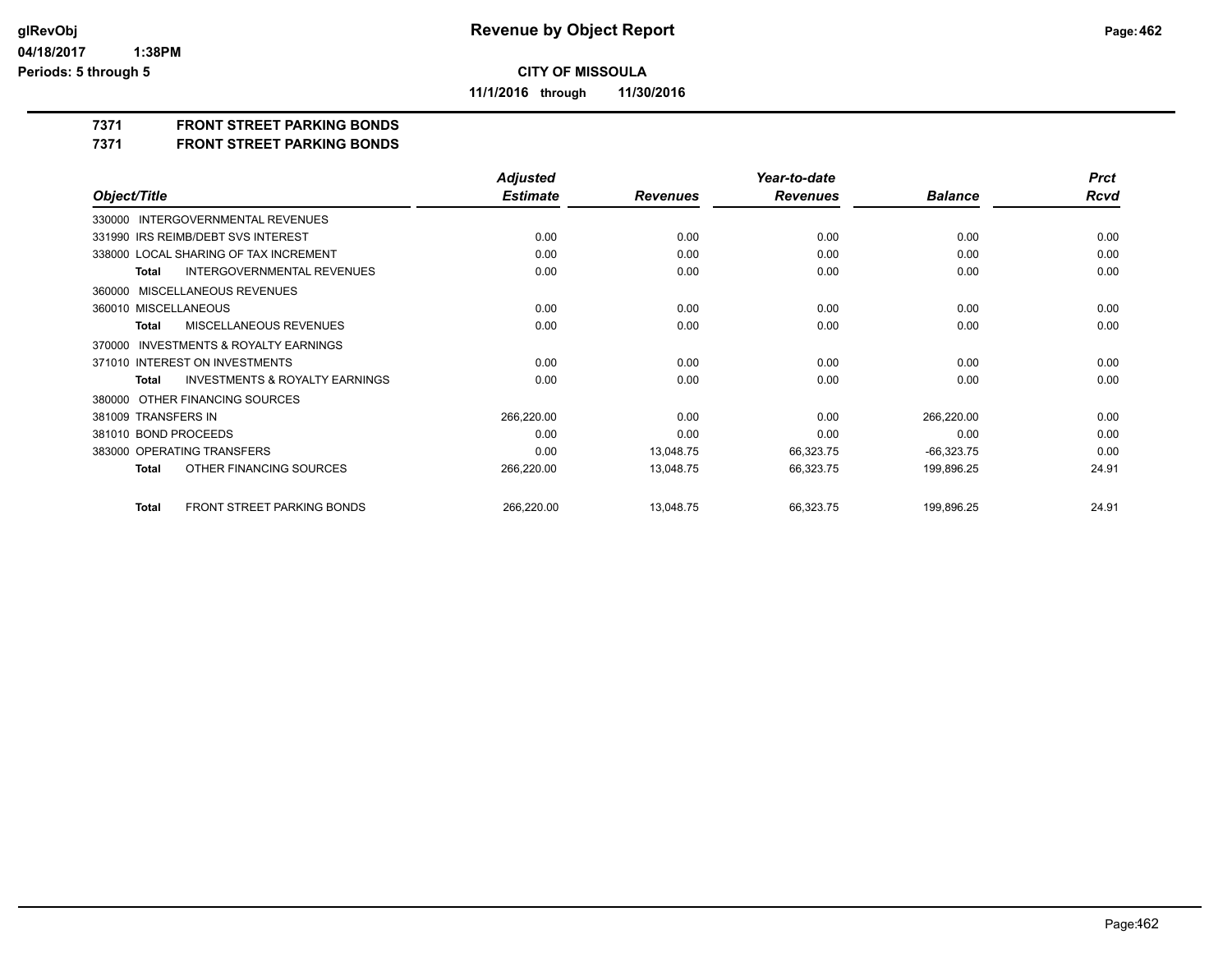**11/1/2016 through 11/30/2016**

#### **7371 FRONT STREET PARKING BONDS**

|                                                           | <b>Adjusted</b> |                 | Year-to-date    |                | <b>Prct</b> |
|-----------------------------------------------------------|-----------------|-----------------|-----------------|----------------|-------------|
| Object/Title                                              | <b>Estimate</b> | <b>Revenues</b> | <b>Revenues</b> | <b>Balance</b> | <b>Rcvd</b> |
| <b>INTERGOVERNMENTAL REVENUES</b><br>330000               |                 |                 |                 |                |             |
| 331990 IRS REIMB/DEBT SVS INTEREST                        | 0.00            | 0.00            | 0.00            | 0.00           | 0.00        |
| 338000 LOCAL SHARING OF TAX INCREMENT                     | 0.00            | 0.00            | 0.00            | 0.00           | 0.00        |
| <b>INTERGOVERNMENTAL REVENUES</b><br><b>Total</b>         | 0.00            | 0.00            | 0.00            | 0.00           | 0.00        |
| <b>MISCELLANEOUS REVENUES</b><br>360000                   |                 |                 |                 |                |             |
| 360010 MISCELLANEOUS                                      | 0.00            | 0.00            | 0.00            | 0.00           | 0.00        |
| MISCELLANEOUS REVENUES<br><b>Total</b>                    | 0.00            | 0.00            | 0.00            | 0.00           | 0.00        |
| <b>INVESTMENTS &amp; ROYALTY EARNINGS</b><br>370000       |                 |                 |                 |                |             |
| 371010 INTEREST ON INVESTMENTS                            | 0.00            | 0.00            | 0.00            | 0.00           | 0.00        |
| <b>INVESTMENTS &amp; ROYALTY EARNINGS</b><br><b>Total</b> | 0.00            | 0.00            | 0.00            | 0.00           | 0.00        |
| 380000 OTHER FINANCING SOURCES                            |                 |                 |                 |                |             |
| 381009 TRANSFERS IN                                       | 266,220.00      | 0.00            | 0.00            | 266,220.00     | 0.00        |
| 381010 BOND PROCEEDS                                      | 0.00            | 0.00            | 0.00            | 0.00           | 0.00        |
| 383000 OPERATING TRANSFERS                                | 0.00            | 13,048.75       | 66,323.75       | $-66,323.75$   | 0.00        |
| OTHER FINANCING SOURCES<br>Total                          | 266,220.00      | 13,048.75       | 66,323.75       | 199,896.25     | 24.91       |
| <b>FRONT STREET PARKING BONDS</b><br><b>Total</b>         | 266,220.00      | 13,048.75       | 66,323.75       | 199,896.25     | 24.91       |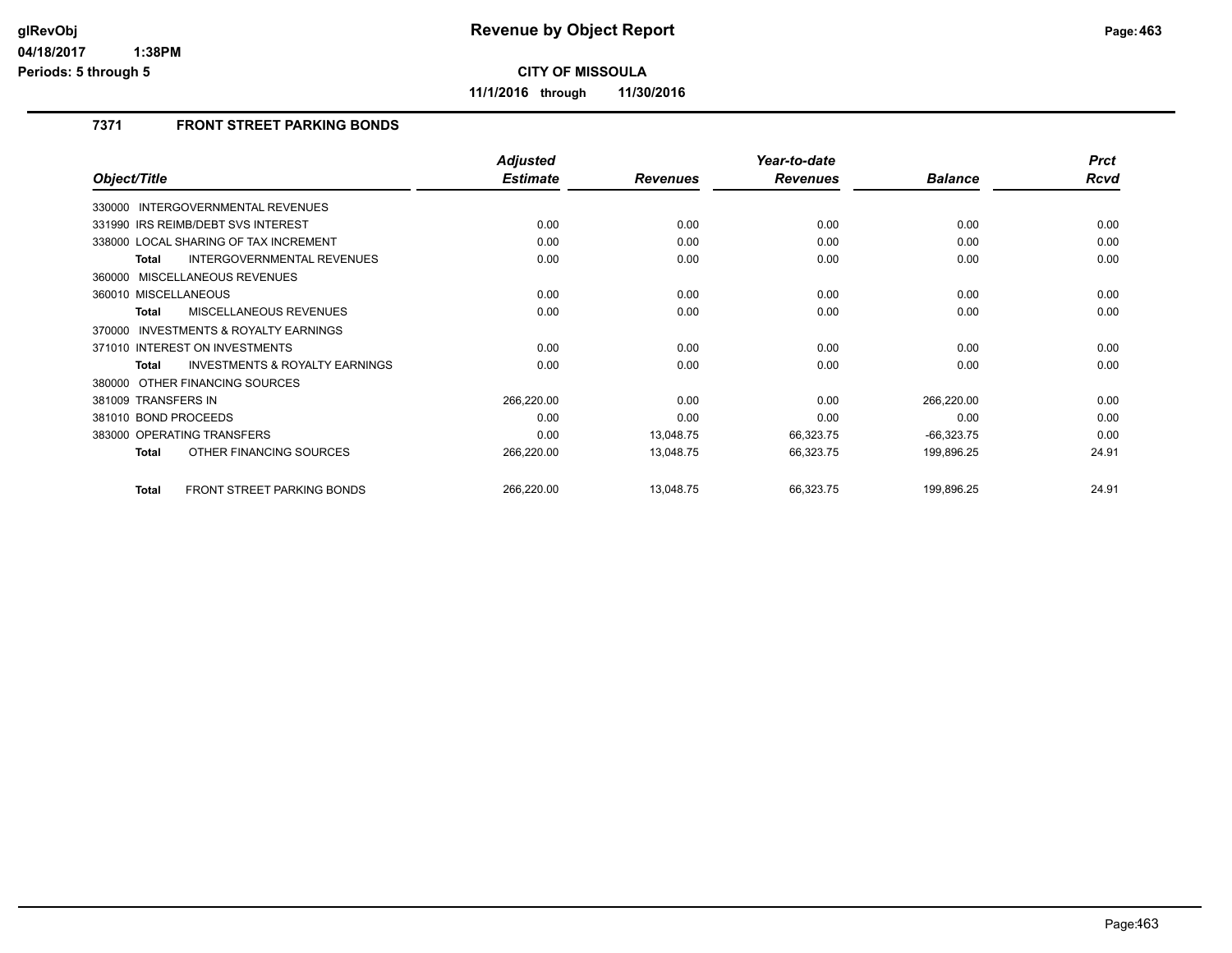**11/1/2016 through 11/30/2016**

#### **7372 SINKING FUND/FRONT ST PARKING BONDS 7372 SINKING FUND/FRONT ST PARKING BONDS**

|                      |                                           | <b>Adjusted</b> |                 | Year-to-date    |                | <b>Prct</b> |
|----------------------|-------------------------------------------|-----------------|-----------------|-----------------|----------------|-------------|
| Object/Title         |                                           | <b>Estimate</b> | <b>Revenues</b> | <b>Revenues</b> | <b>Balance</b> | <b>Rcvd</b> |
|                      | 330000 INTERGOVERNMENTAL REVENUES         |                 |                 |                 |                |             |
|                      | 338000 LOCAL SHARING OF TAX INCREMENT     | 0.00            | 0.00            | 0.00            | 0.00           | 0.00        |
| <b>Total</b>         | INTERGOVERNMENTAL REVENUES                | 0.00            | 0.00            | 0.00            | 0.00           | 0.00        |
| 370000               | <b>INVESTMENTS &amp; ROYALTY EARNINGS</b> |                 |                 |                 |                |             |
|                      | 371010 INTEREST ON INVESTMENTS            | 0.00            | 0.00            | 0.00            | 0.00           | 0.00        |
| Total                | <b>INVESTMENTS &amp; ROYALTY EARNINGS</b> | 0.00            | 0.00            | 0.00            | 0.00           | 0.00        |
| 380000               | OTHER FINANCING SOURCES                   |                 |                 |                 |                |             |
| 381009 TRANSFERS IN  |                                           | 250,000.00      | 0.00            | 0.00            | 250,000,00     | 0.00        |
| 381010 BOND PROCEEDS |                                           | 0.00            | 0.00            | 0.00            | 0.00           | 0.00        |
|                      | 383000 OPERATING TRANSFERS                | 0.00            | 12,750.00       | 64,000.00       | $-64,000.00$   | 0.00        |
| <b>Total</b>         | OTHER FINANCING SOURCES                   | 250,000.00      | 12,750.00       | 64,000.00       | 186,000.00     | 25.60       |
| <b>Total</b>         | SINKING FUND/FRONT ST PARKING BONDS       | 250.000.00      | 12.750.00       | 64.000.00       | 186.000.00     | 25.60       |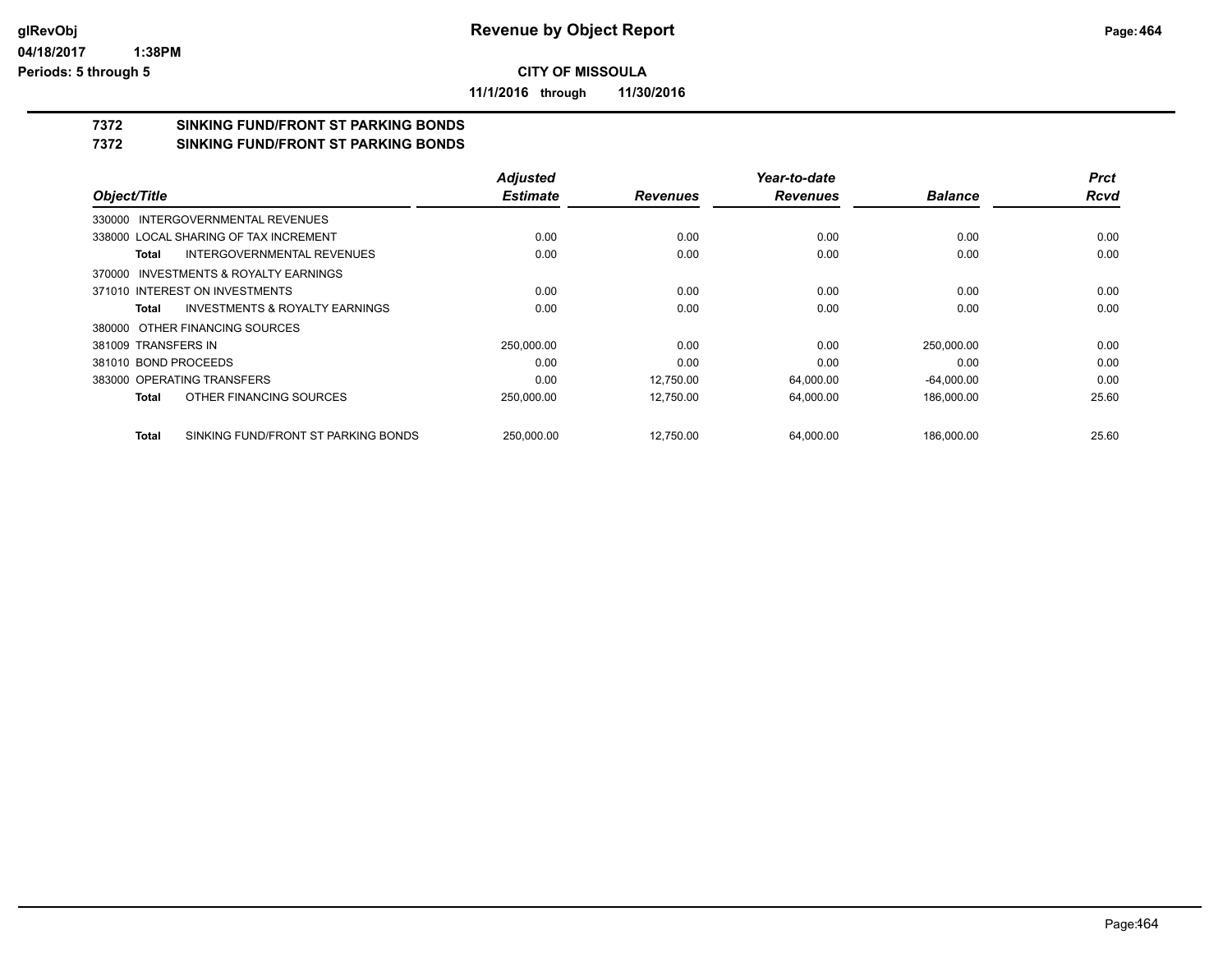**11/1/2016 through 11/30/2016**

#### **7372 SINKING FUND/FRONT ST PARKING BONDS**

|                                                     | <b>Adjusted</b> |                 | Year-to-date    |                | <b>Prct</b> |
|-----------------------------------------------------|-----------------|-----------------|-----------------|----------------|-------------|
| Object/Title                                        | <b>Estimate</b> | <b>Revenues</b> | <b>Revenues</b> | <b>Balance</b> | <b>Rcvd</b> |
| INTERGOVERNMENTAL REVENUES<br>330000                |                 |                 |                 |                |             |
| 338000 LOCAL SHARING OF TAX INCREMENT               | 0.00            | 0.00            | 0.00            | 0.00           | 0.00        |
| INTERGOVERNMENTAL REVENUES<br>Total                 | 0.00            | 0.00            | 0.00            | 0.00           | 0.00        |
| INVESTMENTS & ROYALTY EARNINGS<br>370000            |                 |                 |                 |                |             |
| 371010 INTEREST ON INVESTMENTS                      | 0.00            | 0.00            | 0.00            | 0.00           | 0.00        |
| INVESTMENTS & ROYALTY EARNINGS<br>Total             | 0.00            | 0.00            | 0.00            | 0.00           | 0.00        |
| 380000 OTHER FINANCING SOURCES                      |                 |                 |                 |                |             |
| 381009 TRANSFERS IN                                 | 250,000,00      | 0.00            | 0.00            | 250,000.00     | 0.00        |
| 381010 BOND PROCEEDS                                | 0.00            | 0.00            | 0.00            | 0.00           | 0.00        |
| 383000 OPERATING TRANSFERS                          | 0.00            | 12,750.00       | 64,000.00       | $-64,000.00$   | 0.00        |
| OTHER FINANCING SOURCES<br>Total                    | 250,000.00      | 12,750.00       | 64,000.00       | 186,000.00     | 25.60       |
| SINKING FUND/FRONT ST PARKING BONDS<br><b>Total</b> | 250,000.00      | 12,750.00       | 64,000.00       | 186,000.00     | 25.60       |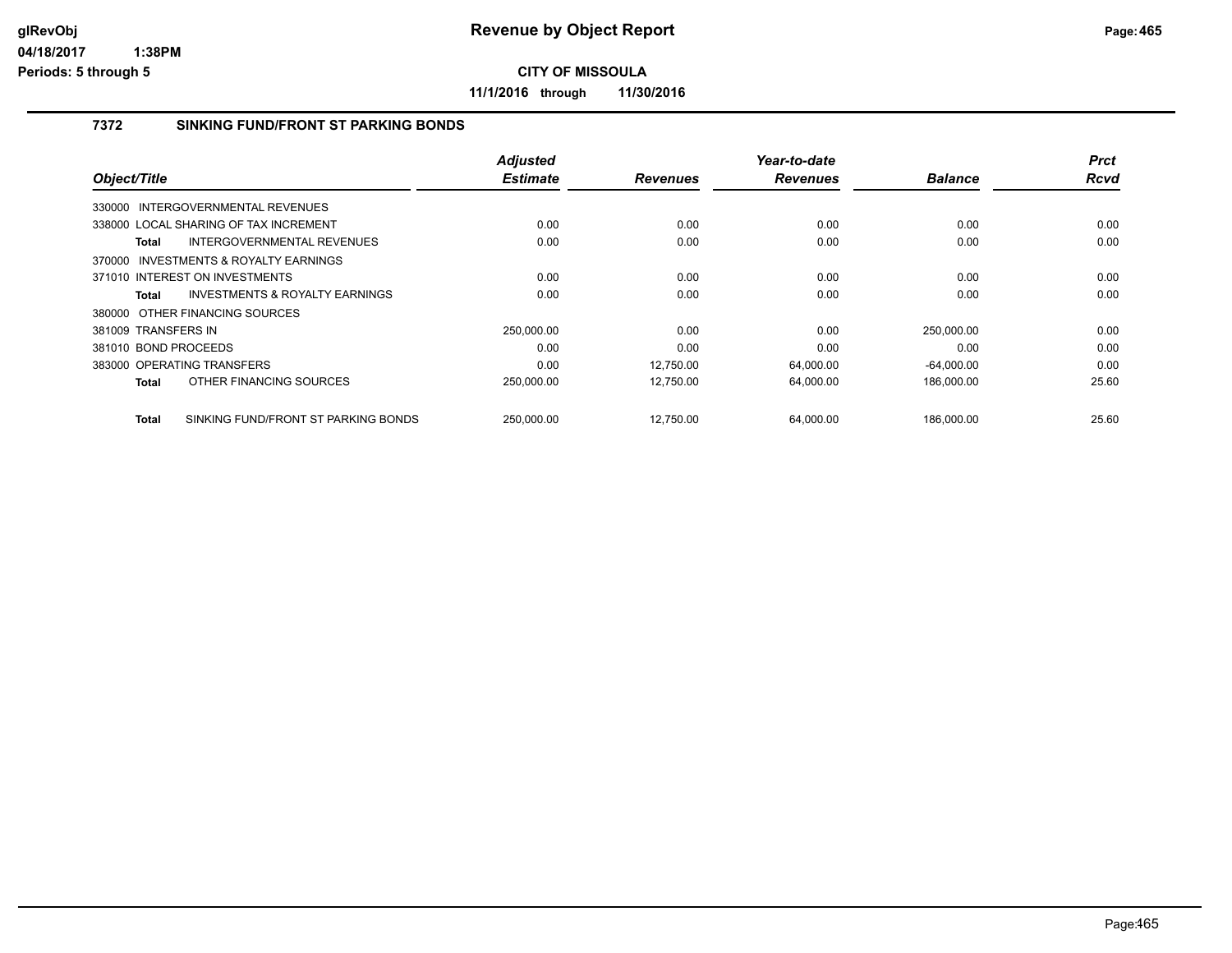**11/1/2016 through 11/30/2016**

## **7373 MPC SERIES 2010B CONSTRUCTION**

**7373 MPC SERIES 2010B CONSTRUCTION**

|                                                     | <b>Adjusted</b> |                 | Year-to-date    |                | <b>Prct</b> |
|-----------------------------------------------------|-----------------|-----------------|-----------------|----------------|-------------|
| Object/Title                                        | <b>Estimate</b> | <b>Revenues</b> | <b>Revenues</b> | <b>Balance</b> | <b>Rcvd</b> |
| TAXES/ASSESSMENTS<br>310000                         |                 |                 |                 |                |             |
| 312001 PENALTIES & INTEREST                         | 0.00            | 0.00            | 0.00            | 0.00           | 0.00        |
| TAXES/ASSESSMENTS<br>Total                          | 0.00            | 0.00            | 0.00            | 0.00           | 0.00        |
| MISCELLANEOUS REVENUES<br>360000                    |                 |                 |                 |                |             |
| 360010 MISCELLANEOUS                                | 0.00            | 0.00            | 0.00            | 0.00           | 0.00        |
| MISCELLANEOUS REVENUES<br><b>Total</b>              | 0.00            | 0.00            | 0.00            | 0.00           | 0.00        |
| <b>INVESTMENTS &amp; ROYALTY EARNINGS</b><br>370000 |                 |                 |                 |                |             |
| 371010 INTEREST ON INVESTMENTS                      | 0.00            | 0.00            | 0.00            | 0.00           | 0.00        |
| <b>INVESTMENTS &amp; ROYALTY EARNINGS</b><br>Total  | 0.00            | 0.00            | 0.00            | 0.00           | 0.00        |
| 380000 OTHER FINANCING SOURCES                      |                 |                 |                 |                |             |
| 381010 BOND PROCEEDS                                | 0.00            | 0.00            | 0.00            | 0.00           | 0.00        |
| 383000 OPERATING TRANSFERS                          | 0.00            | 0.00            | 0.00            | 0.00           | 0.00        |
| 383042 TRANSFERS FROM OTHER FUNDS                   | 0.00            | 0.00            | 0.00            | 0.00           | 0.00        |
| 383400 CAPITAL CONTRIBUTION                         | 0.00            | 0.00            | 0.00            | 0.00           | 0.00        |
| OTHER FINANCING SOURCES<br><b>Total</b>             | 0.00            | 0.00            | 0.00            | 0.00           | 0.00        |
|                                                     |                 |                 |                 |                |             |
| MPC SERIES 2010B CONSTRUCTION<br><b>Total</b>       | 0.00            | 0.00            | 0.00            | 0.00           | 0.00        |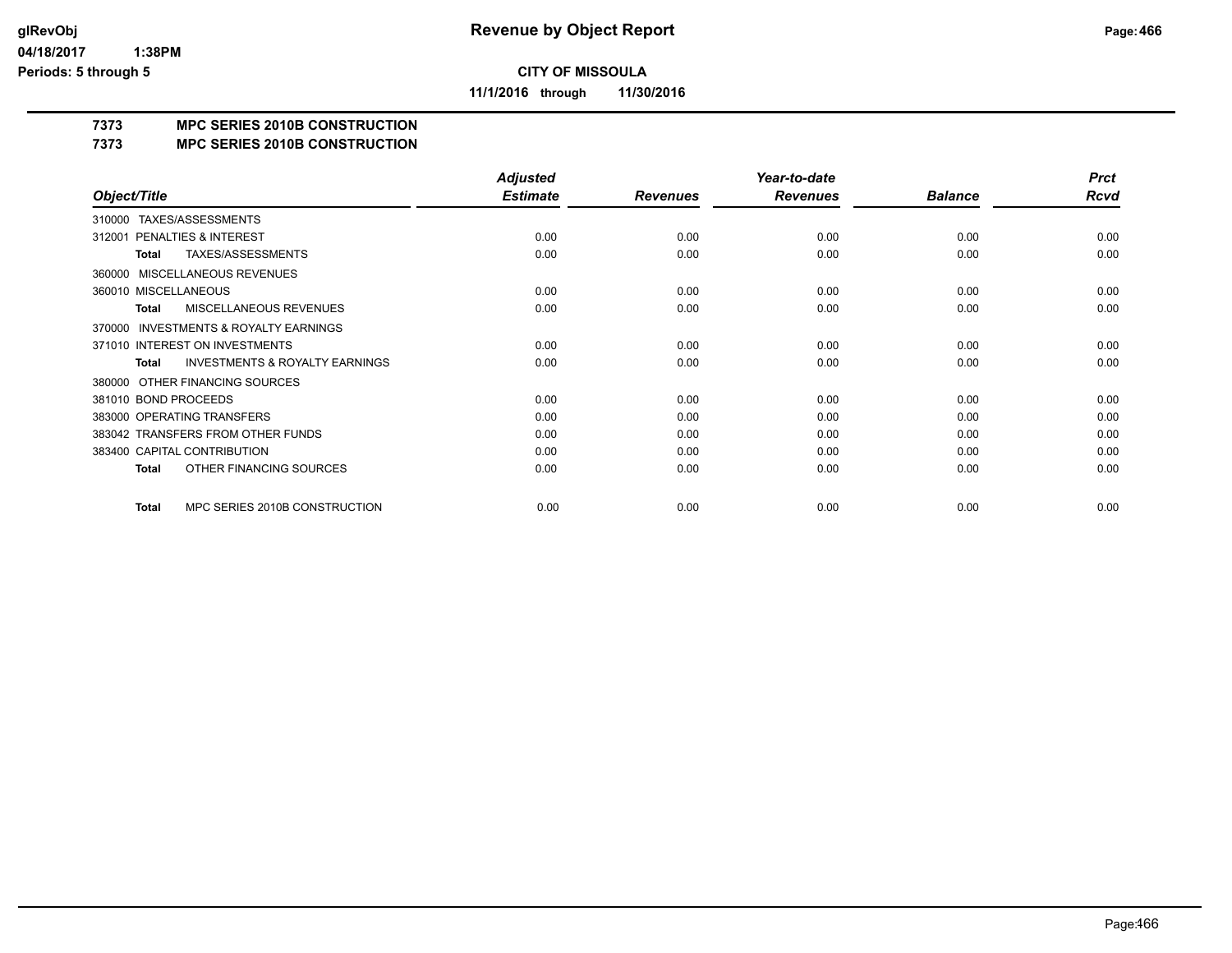**11/1/2016 through 11/30/2016**

#### **7373 MPC SERIES 2010B CONSTRUCTION**

|                                                           | <b>Adjusted</b> |                 | Year-to-date    |                | <b>Prct</b> |
|-----------------------------------------------------------|-----------------|-----------------|-----------------|----------------|-------------|
| Object/Title                                              | <b>Estimate</b> | <b>Revenues</b> | <b>Revenues</b> | <b>Balance</b> | <b>Rcvd</b> |
| 310000 TAXES/ASSESSMENTS                                  |                 |                 |                 |                |             |
| 312001 PENALTIES & INTEREST                               | 0.00            | 0.00            | 0.00            | 0.00           | 0.00        |
| TAXES/ASSESSMENTS<br><b>Total</b>                         | 0.00            | 0.00            | 0.00            | 0.00           | 0.00        |
| 360000 MISCELLANEOUS REVENUES                             |                 |                 |                 |                |             |
| 360010 MISCELLANEOUS                                      | 0.00            | 0.00            | 0.00            | 0.00           | 0.00        |
| <b>MISCELLANEOUS REVENUES</b><br>Total                    | 0.00            | 0.00            | 0.00            | 0.00           | 0.00        |
| <b>INVESTMENTS &amp; ROYALTY EARNINGS</b><br>370000       |                 |                 |                 |                |             |
| 371010 INTEREST ON INVESTMENTS                            | 0.00            | 0.00            | 0.00            | 0.00           | 0.00        |
| <b>INVESTMENTS &amp; ROYALTY EARNINGS</b><br><b>Total</b> | 0.00            | 0.00            | 0.00            | 0.00           | 0.00        |
| 380000 OTHER FINANCING SOURCES                            |                 |                 |                 |                |             |
| 381010 BOND PROCEEDS                                      | 0.00            | 0.00            | 0.00            | 0.00           | 0.00        |
| 383000 OPERATING TRANSFERS                                | 0.00            | 0.00            | 0.00            | 0.00           | 0.00        |
| 383042 TRANSFERS FROM OTHER FUNDS                         | 0.00            | 0.00            | 0.00            | 0.00           | 0.00        |
| 383400 CAPITAL CONTRIBUTION                               | 0.00            | 0.00            | 0.00            | 0.00           | 0.00        |
| OTHER FINANCING SOURCES<br>Total                          | 0.00            | 0.00            | 0.00            | 0.00           | 0.00        |
| MPC SERIES 2010B CONSTRUCTION<br>Total                    | 0.00            | 0.00            | 0.00            | 0.00           | 0.00        |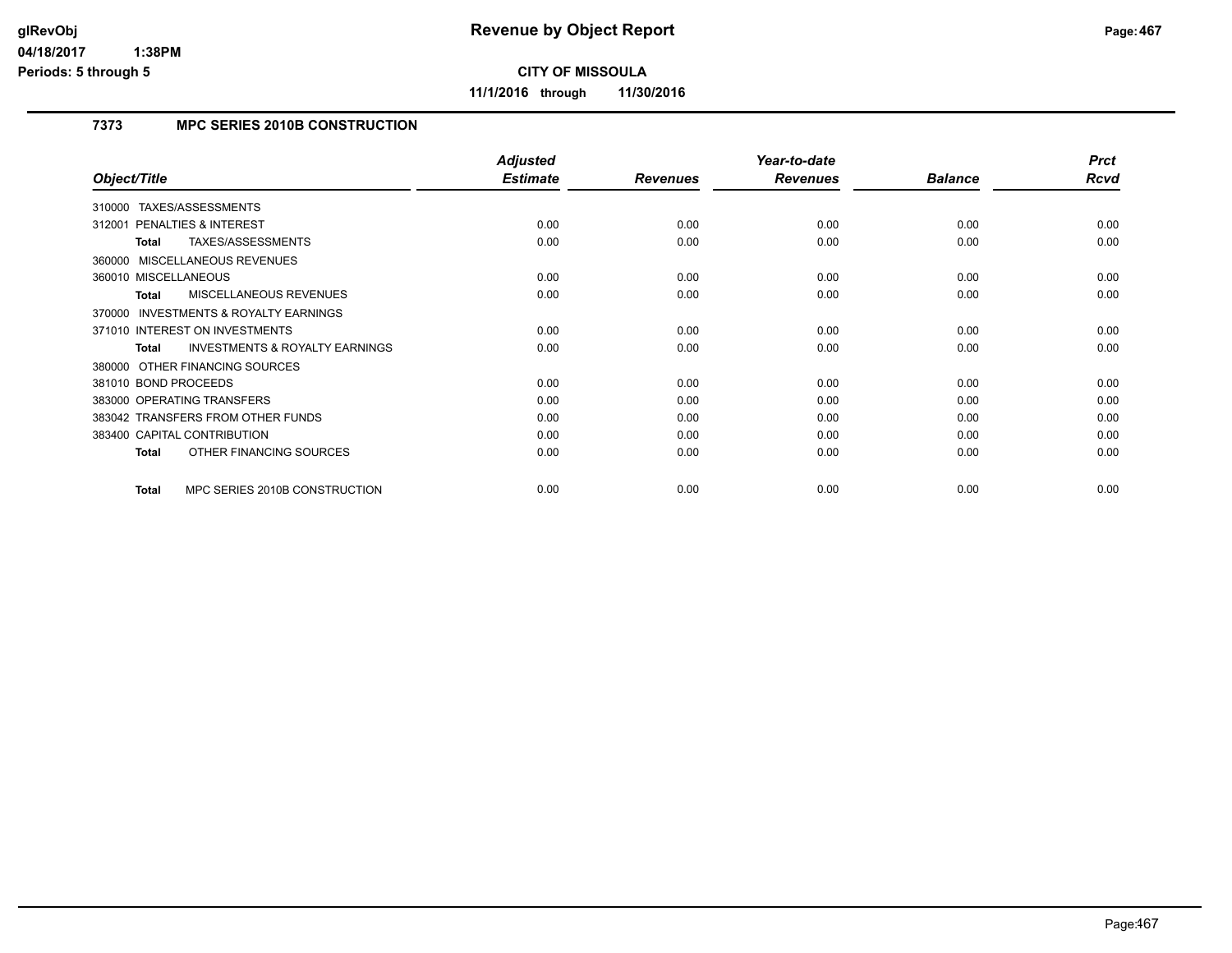**11/1/2016 through 11/30/2016**

# **7374 RESERVE FUND-PARKING BONDS**

## **7374 RESERVE FUND-PARKING BONDS**

|                                                    | <b>Adjusted</b> |                 | Year-to-date    |                | <b>Prct</b> |
|----------------------------------------------------|-----------------|-----------------|-----------------|----------------|-------------|
| Object/Title                                       | <b>Estimate</b> | <b>Revenues</b> | <b>Revenues</b> | <b>Balance</b> | <b>Rcvd</b> |
| 370000 INVESTMENTS & ROYALTY EARNINGS              |                 |                 |                 |                |             |
| 371010 INTEREST ON INVESTMENTS                     | 0.00            | 0.00            | 0.00            | 0.00           | 0.00        |
| <b>INVESTMENTS &amp; ROYALTY EARNINGS</b><br>Total | 0.00            | 0.00            | 0.00            | 0.00           | 0.00        |
| 380000 OTHER FINANCING SOURCES                     |                 |                 |                 |                |             |
| 381009 TRANSFERS IN                                | 0.00            | 0.00            | 0.00            | 0.00           | 0.00        |
| 381010 BOND PROCEEDS                               | 0.00            | 0.00            | 0.00            | 0.00           | 0.00        |
| 383000 OPERATING TRANSFERS                         | 0.00            | 0.00            | 0.00            | 0.00           | 0.00        |
| OTHER FINANCING SOURCES<br>Total                   | 0.00            | 0.00            | 0.00            | 0.00           | 0.00        |
|                                                    |                 |                 |                 |                | 0.00        |
| RESERVE FUND-PARKING BONDS<br>Total                | 0.00            | 0.00            | 0.00            | 0.00           |             |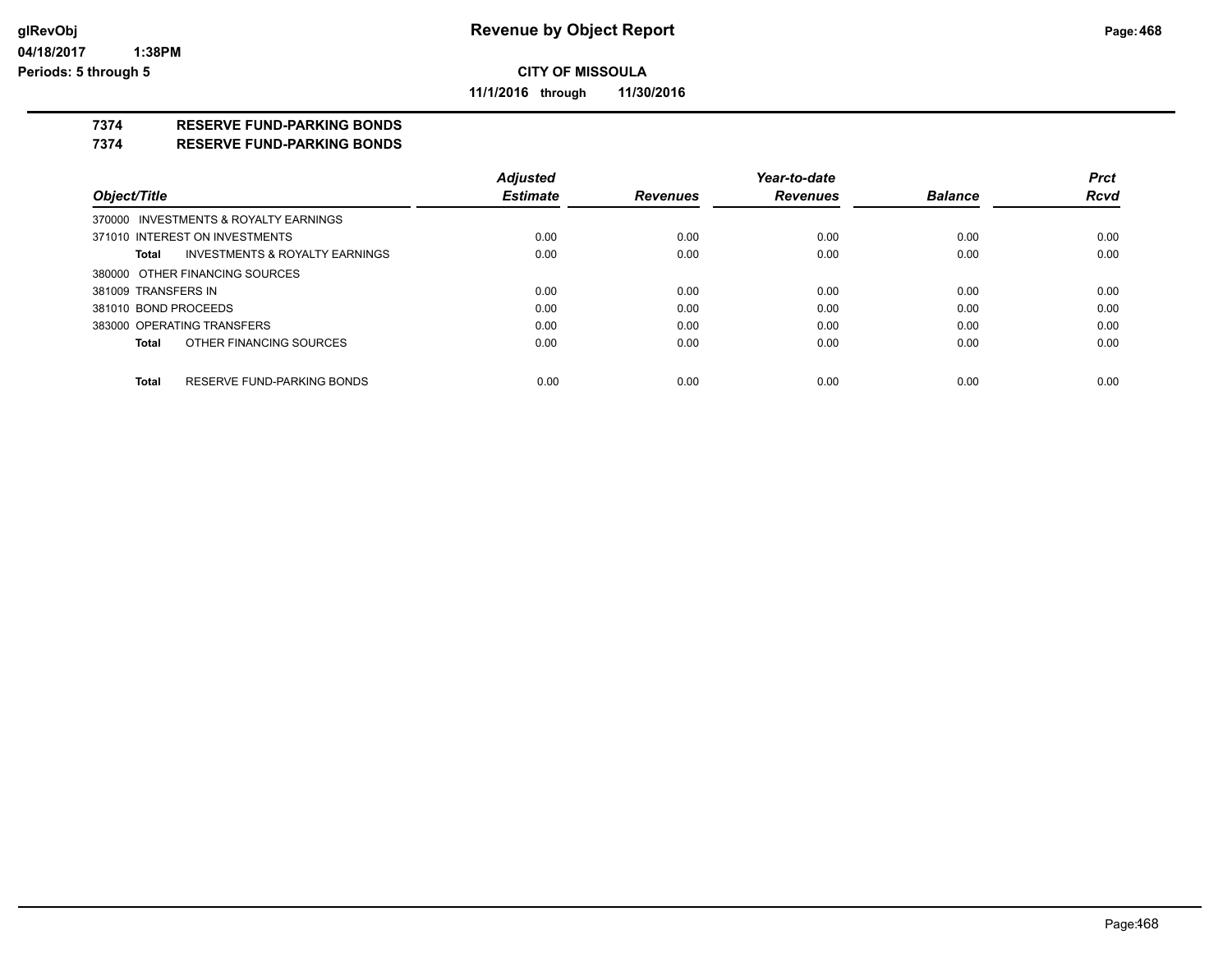**11/1/2016 through 11/30/2016**

#### **7374 RESERVE FUND-PARKING BONDS**

|                                            | <b>Adjusted</b> |                 | Year-to-date    |                | <b>Prct</b> |
|--------------------------------------------|-----------------|-----------------|-----------------|----------------|-------------|
| Object/Title                               | <b>Estimate</b> | <b>Revenues</b> | <b>Revenues</b> | <b>Balance</b> | <b>Rcvd</b> |
| INVESTMENTS & ROYALTY EARNINGS<br>370000   |                 |                 |                 |                |             |
| 371010 INTEREST ON INVESTMENTS             | 0.00            | 0.00            | 0.00            | 0.00           | 0.00        |
| INVESTMENTS & ROYALTY EARNINGS<br>Total    | 0.00            | 0.00            | 0.00            | 0.00           | 0.00        |
| 380000 OTHER FINANCING SOURCES             |                 |                 |                 |                |             |
| 381009 TRANSFERS IN                        | 0.00            | 0.00            | 0.00            | 0.00           | 0.00        |
| 381010 BOND PROCEEDS                       | 0.00            | 0.00            | 0.00            | 0.00           | 0.00        |
| 383000 OPERATING TRANSFERS                 | 0.00            | 0.00            | 0.00            | 0.00           | 0.00        |
| <b>Total</b><br>OTHER FINANCING SOURCES    | 0.00            | 0.00            | 0.00            | 0.00           | 0.00        |
| RESERVE FUND-PARKING BONDS<br><b>Total</b> | 0.00            | 0.00            | 0.00            | 0.00           | 0.00        |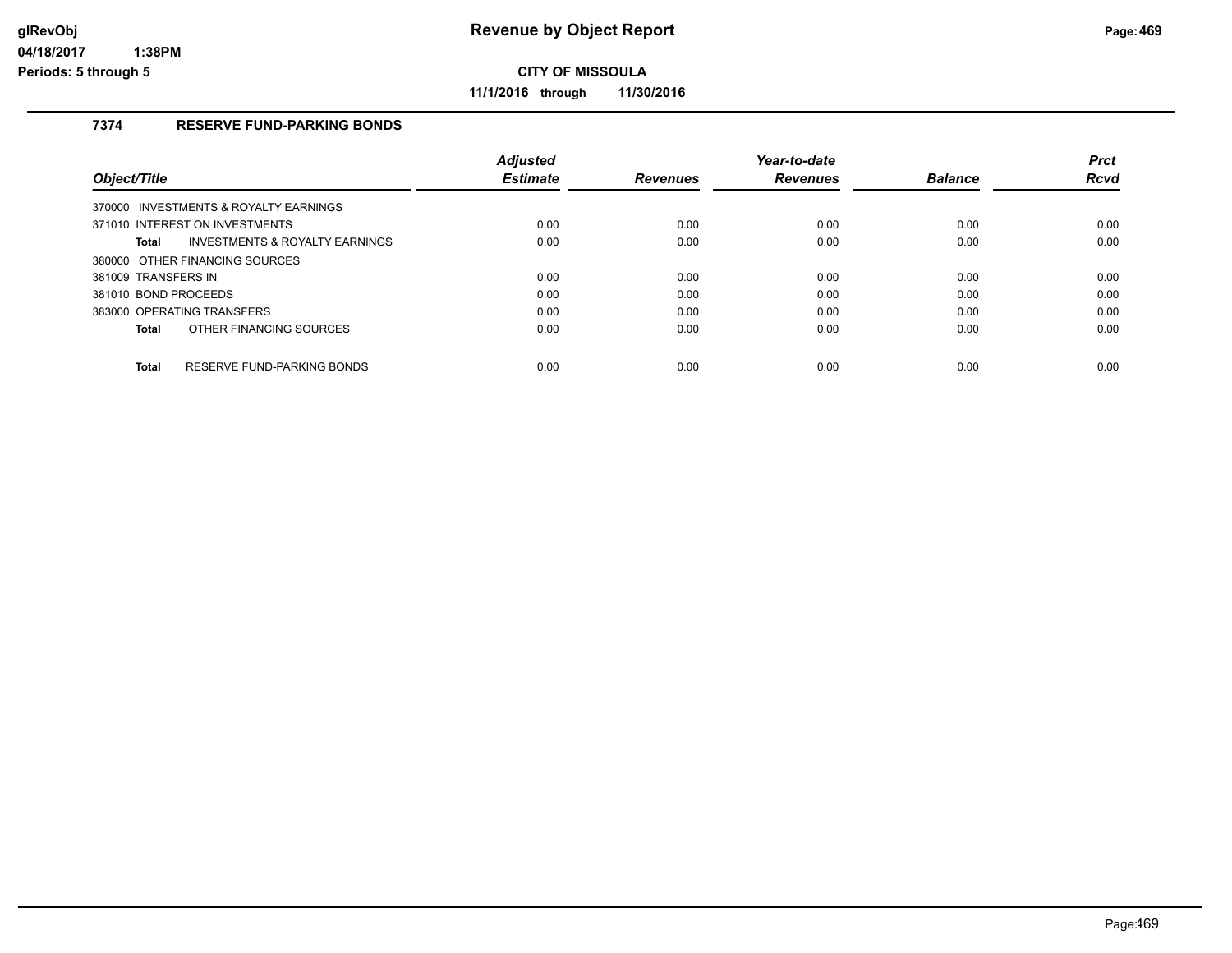**11/1/2016 through 11/30/2016**

#### **7375 PLEDGED TAX INCREMENT-2010B BOND 7375 PLEDGED TAX INCREMENT-2010B BOND**

|                                                  | <b>Adjusted</b> |                 | Year-to-date    |                | <b>Prct</b> |
|--------------------------------------------------|-----------------|-----------------|-----------------|----------------|-------------|
| Object/Title                                     | <b>Estimate</b> | <b>Revenues</b> | <b>Revenues</b> | <b>Balance</b> | <b>Rcvd</b> |
| 330000 INTERGOVERNMENTAL REVENUES                |                 |                 |                 |                |             |
| 338000 LOCAL SHARING OF TAX INCREMENT            | 266.851.00      | 0.00            | 133.425.29      | 133.425.71     | 50.00       |
| INTERGOVERNMENTAL REVENUES<br>Total              | 266,851.00      | 0.00            | 133,425.29      | 133,425.71     | 50.00       |
| 370000 INVESTMENTS & ROYALTY EARNINGS            |                 |                 |                 |                |             |
| 371010 INTEREST ON INVESTMENTS                   | 0.00            | 0.00            | 0.00            | 0.00           | 0.00        |
| INVESTMENTS & ROYALTY EARNINGS<br>Total          | 0.00            | 0.00            | 0.00            | 0.00           | 0.00        |
| 380000 OTHER FINANCING SOURCES                   |                 |                 |                 |                |             |
| 383000 OPERATING TRANSFERS                       | 0.00            | 0.00            | 0.00            | 0.00           | 0.00        |
| OTHER FINANCING SOURCES<br>Total                 | 0.00            | 0.00            | 0.00            | 0.00           | 0.00        |
|                                                  |                 |                 |                 |                |             |
| PLEDGED TAX INCREMENT-2010B BOND<br><b>Total</b> | 266.851.00      | 0.00            | 133.425.29      | 133.425.71     | 50.00       |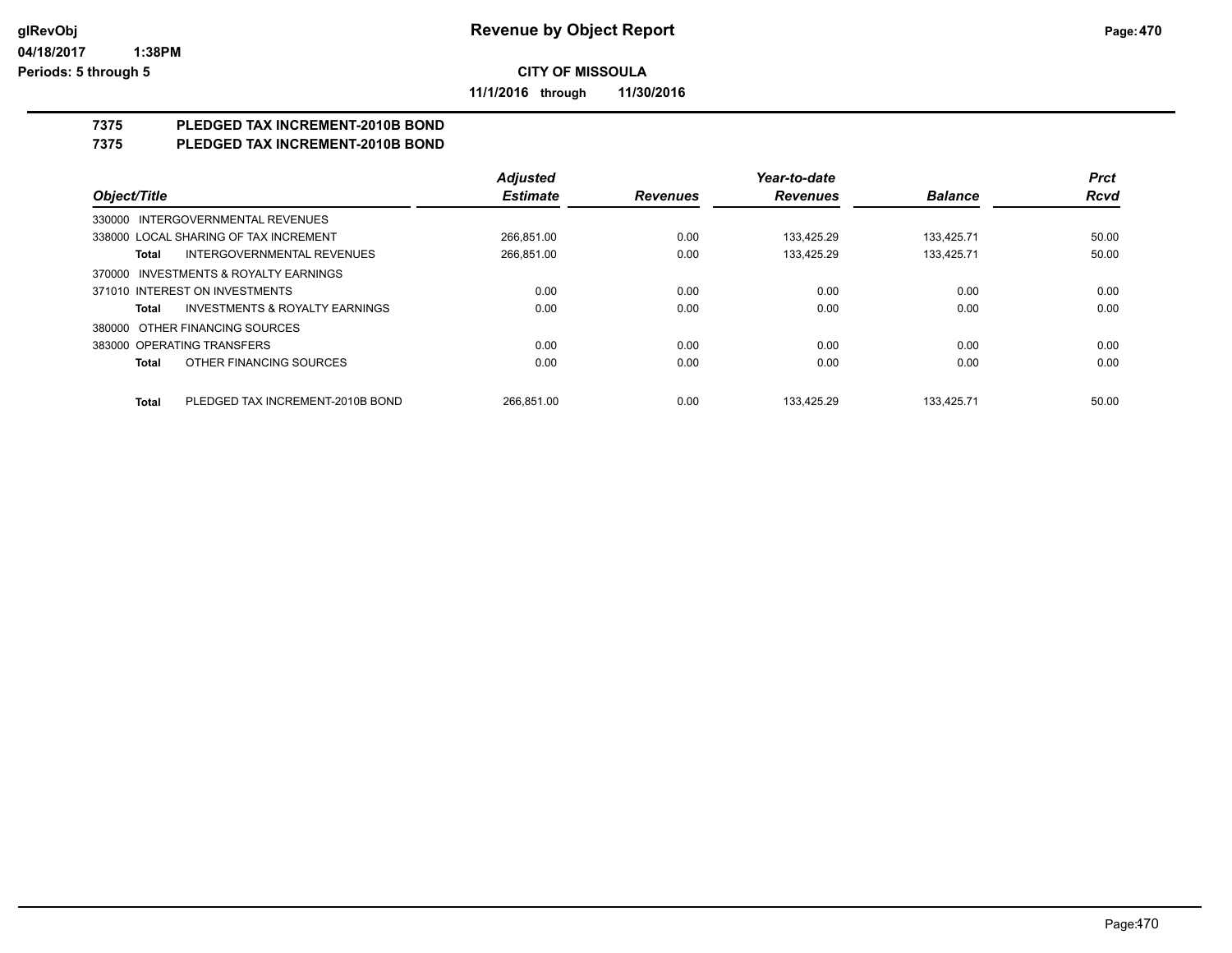**11/1/2016 through 11/30/2016**

#### **7375 PLEDGED TAX INCREMENT-2010B BOND**

| Object/Title                                     | <b>Adjusted</b><br><b>Estimate</b> | <b>Revenues</b> | Year-to-date<br><b>Revenues</b> | <b>Balance</b> | <b>Prct</b><br>Rcvd |
|--------------------------------------------------|------------------------------------|-----------------|---------------------------------|----------------|---------------------|
| 330000 INTERGOVERNMENTAL REVENUES                |                                    |                 |                                 |                |                     |
| 338000 LOCAL SHARING OF TAX INCREMENT            | 266.851.00                         | 0.00            | 133.425.29                      | 133.425.71     | 50.00               |
| INTERGOVERNMENTAL REVENUES<br>Total              | 266,851.00                         | 0.00            | 133.425.29                      | 133.425.71     | 50.00               |
| 370000 INVESTMENTS & ROYALTY EARNINGS            |                                    |                 |                                 |                |                     |
| 371010 INTEREST ON INVESTMENTS                   | 0.00                               | 0.00            | 0.00                            | 0.00           | 0.00                |
| INVESTMENTS & ROYALTY EARNINGS<br>Total          | 0.00                               | 0.00            | 0.00                            | 0.00           | 0.00                |
| 380000 OTHER FINANCING SOURCES                   |                                    |                 |                                 |                |                     |
| 383000 OPERATING TRANSFERS                       | 0.00                               | 0.00            | 0.00                            | 0.00           | 0.00                |
| OTHER FINANCING SOURCES<br>Total                 | 0.00                               | 0.00            | 0.00                            | 0.00           | 0.00                |
| PLEDGED TAX INCREMENT-2010B BOND<br><b>Total</b> | 266.851.00                         | 0.00            | 133.425.29                      | 133.425.71     | 50.00               |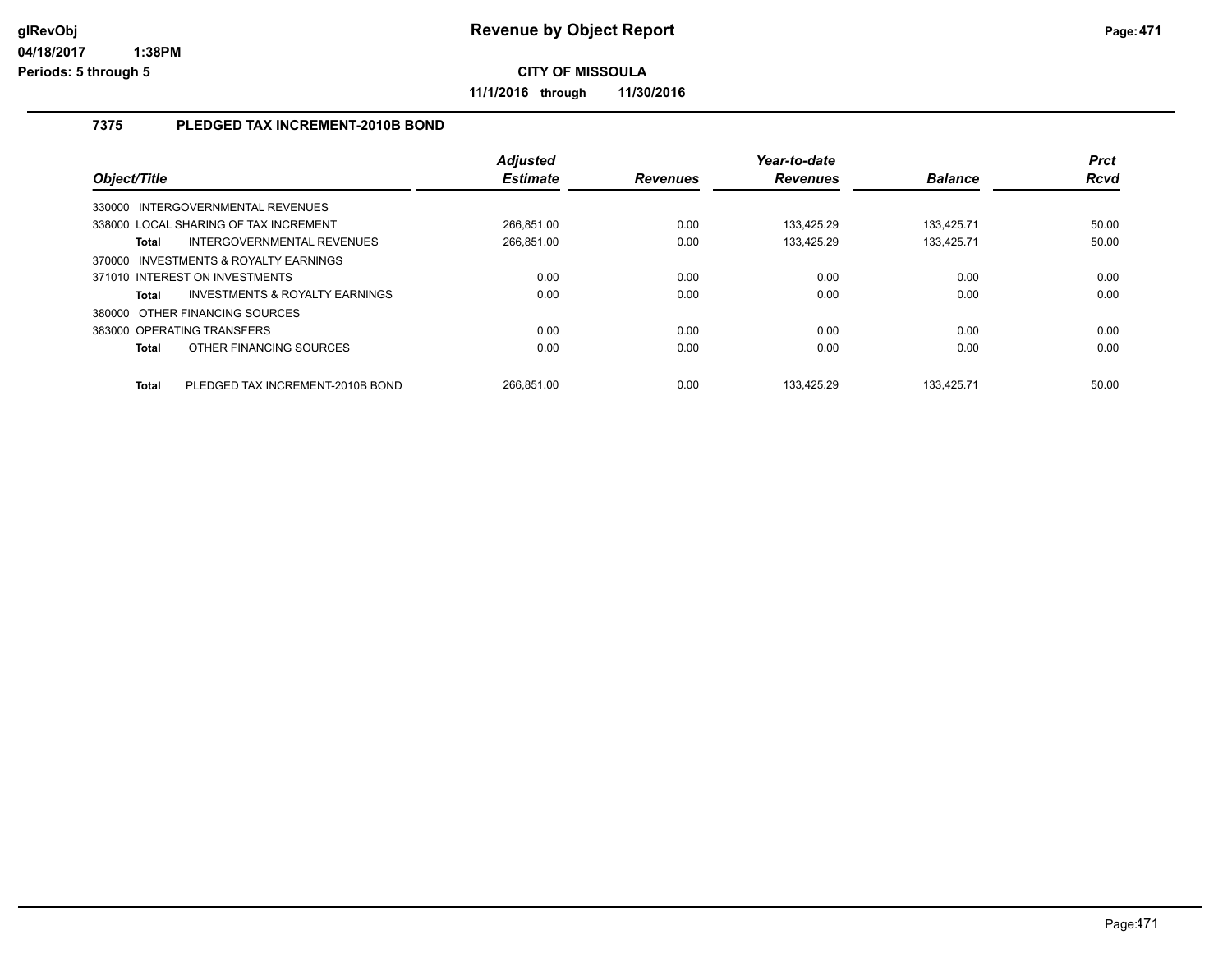**11/1/2016 through 11/30/2016**

#### **7376 MPC 2010A BONDS DEBT INTEREST 7376 MPC 2010A BONDS DEBT INTEREST**

|                                         | <b>Adjusted</b> |                 | Year-to-date    |                | <b>Prct</b> |
|-----------------------------------------|-----------------|-----------------|-----------------|----------------|-------------|
| Object/Title                            | <b>Estimate</b> | <b>Revenues</b> | <b>Revenues</b> | <b>Balance</b> | <b>Rcvd</b> |
| 370000 INVESTMENTS & ROYALTY EARNINGS   |                 |                 |                 |                |             |
| 371010 INTEREST ON INVESTMENTS          | 0.00            | 0.00            | 0.00            | 0.00           | 0.00        |
| INVESTMENTS & ROYALTY EARNINGS<br>Total | 0.00            | 0.00            | 0.00            | 0.00           | 0.00        |
| 380000 OTHER FINANCING SOURCES          |                 |                 |                 |                |             |
| 381009 TRANSFERS IN                     | 0.00            | 0.00            | 0.00            | 0.00           | 0.00        |
| 381010 BOND PROCEEDS                    | 0.00            | 0.00            | 0.00            | 0.00           | 0.00        |
| 383000 OPERATING TRANSFERS              | 0.00            | 0.00            | 0.00            | 0.00           | 0.00        |
| OTHER FINANCING SOURCES<br>Total        | 0.00            | 0.00            | 0.00            | 0.00           | 0.00        |
| MPC 2010A BONDS DEBT INTEREST<br>Total  | 0.00            | 0.00            | 0.00            | 0.00           | 0.00        |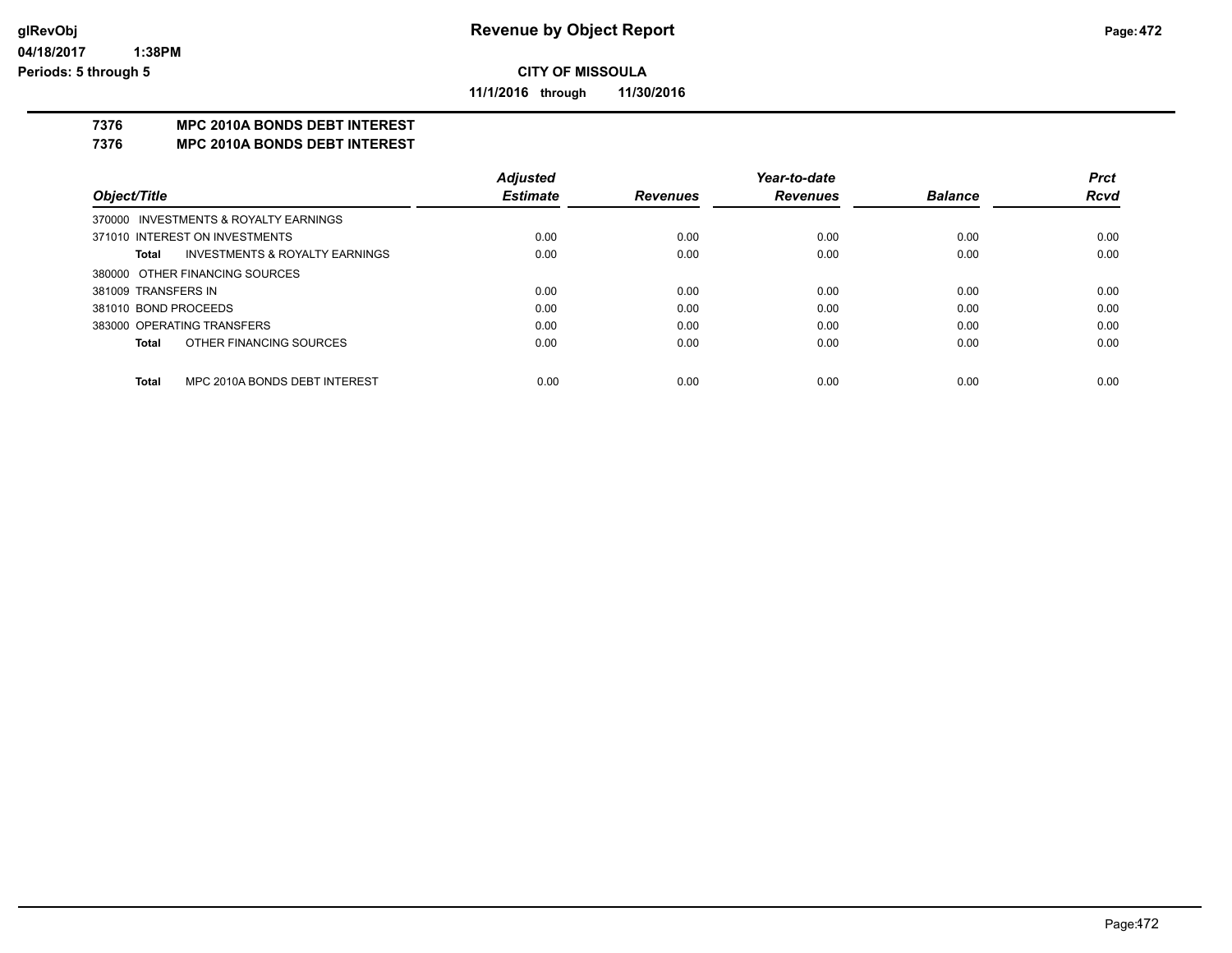**11/1/2016 through 11/30/2016**

#### **7376 MPC 2010A BONDS DEBT INTEREST**

|                                               | <b>Adiusted</b> |                 | Year-to-date    |                | <b>Prct</b> |
|-----------------------------------------------|-----------------|-----------------|-----------------|----------------|-------------|
| Object/Title                                  | <b>Estimate</b> | <b>Revenues</b> | <b>Revenues</b> | <b>Balance</b> | <b>Rcvd</b> |
| 370000 INVESTMENTS & ROYALTY EARNINGS         |                 |                 |                 |                |             |
| 371010 INTEREST ON INVESTMENTS                | 0.00            | 0.00            | 0.00            | 0.00           | 0.00        |
| INVESTMENTS & ROYALTY EARNINGS<br>Total       | 0.00            | 0.00            | 0.00            | 0.00           | 0.00        |
| 380000 OTHER FINANCING SOURCES                |                 |                 |                 |                |             |
| 381009 TRANSFERS IN                           | 0.00            | 0.00            | 0.00            | 0.00           | 0.00        |
| 381010 BOND PROCEEDS                          | 0.00            | 0.00            | 0.00            | 0.00           | 0.00        |
| 383000 OPERATING TRANSFERS                    | 0.00            | 0.00            | 0.00            | 0.00           | 0.00        |
| OTHER FINANCING SOURCES<br><b>Total</b>       | 0.00            | 0.00            | 0.00            | 0.00           | 0.00        |
|                                               |                 |                 |                 |                |             |
| MPC 2010A BONDS DEBT INTEREST<br><b>Total</b> | 0.00            | 0.00            | 0.00            | 0.00           | 0.00        |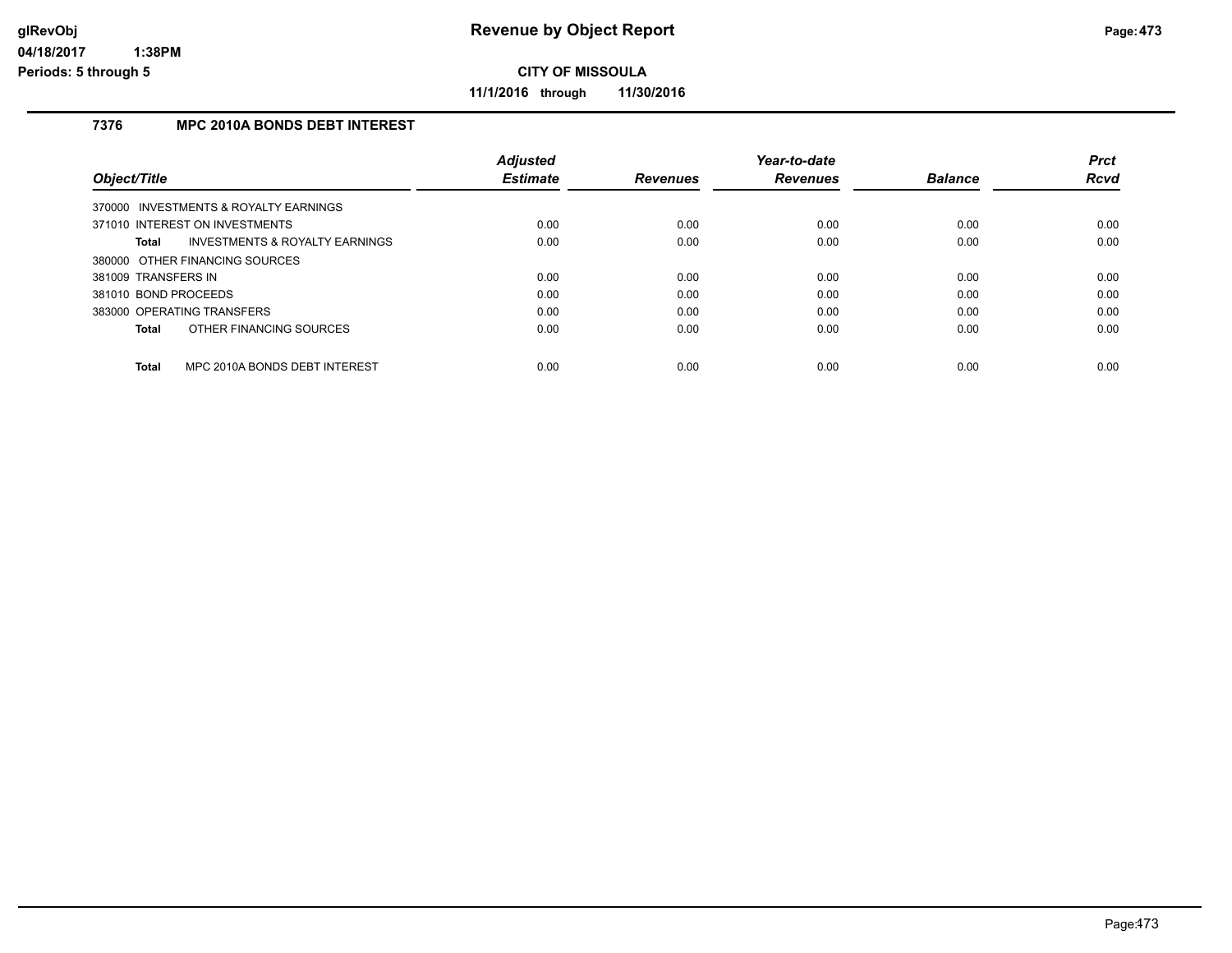**11/1/2016 through 11/30/2016**

**7377 MPC 2010A BONDS SINKING FUND 7377 MPC 2010A BONDS SINKING FUND**

|                                                     | <b>Adjusted</b> |                 | Year-to-date    |                | <b>Prct</b> |
|-----------------------------------------------------|-----------------|-----------------|-----------------|----------------|-------------|
| <i><b>Object/Title</b></i>                          | <b>Estimate</b> | <b>Revenues</b> | <b>Revenues</b> | <b>Balance</b> | <b>Rcvd</b> |
| <b>INVESTMENTS &amp; ROYALTY EARNINGS</b><br>370000 |                 |                 |                 |                |             |
| 371010 INTEREST ON INVESTMENTS                      | 0.00            | 0.00            | 0.00            | 0.00           | 0.00        |
| INVESTMENTS & ROYALTY EARNINGS<br>Total             | 0.00            | 0.00            | 0.00            | 0.00           | 0.00        |
| 380000 OTHER FINANCING SOURCES                      |                 |                 |                 |                |             |
| 381009 TRANSFERS IN                                 | 0.00            | 0.00            | 0.00            | 0.00           | 0.00        |
| 381010 BOND PROCEEDS                                | 0.00            | 0.00            | 0.00            | 0.00           | 0.00        |
| 383000 OPERATING TRANSFERS                          | 0.00            | 0.00            | 0.00            | 0.00           | 0.00        |
| OTHER FINANCING SOURCES<br>Total                    | 0.00            | 0.00            | 0.00            | 0.00           | 0.00        |
| <b>Total</b><br>MPC 2010A BONDS SINKING FUND        | 0.00            | 0.00            | 0.00            | 0.00           | 0.00        |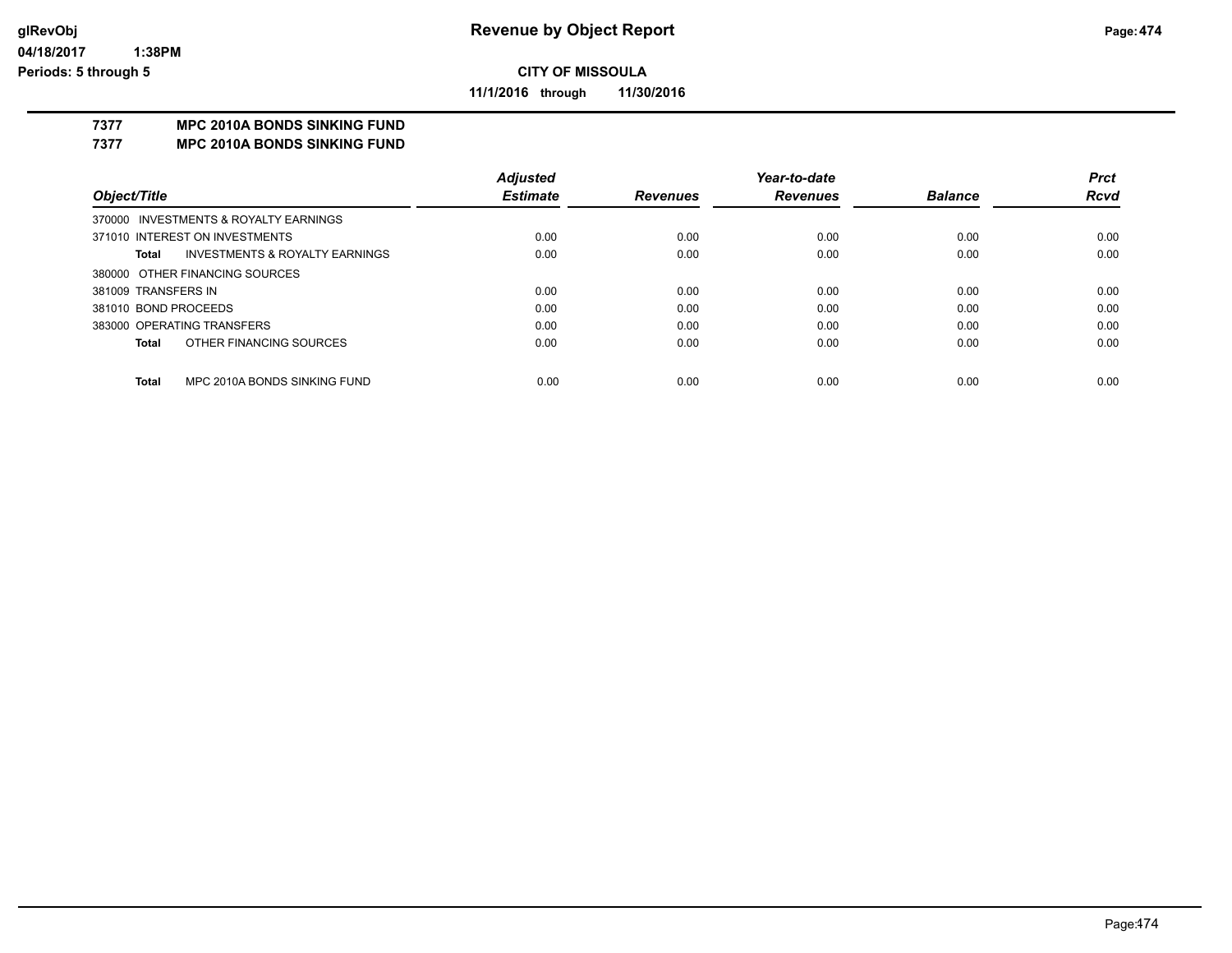**11/1/2016 through 11/30/2016**

#### **7377 MPC 2010A BONDS SINKING FUND**

|                                              | <b>Adjusted</b> |                 | Year-to-date    |                | <b>Prct</b> |
|----------------------------------------------|-----------------|-----------------|-----------------|----------------|-------------|
| Object/Title                                 | <b>Estimate</b> | <b>Revenues</b> | <b>Revenues</b> | <b>Balance</b> | <b>Rcvd</b> |
| INVESTMENTS & ROYALTY EARNINGS<br>370000     |                 |                 |                 |                |             |
| 371010 INTEREST ON INVESTMENTS               | 0.00            | 0.00            | 0.00            | 0.00           | 0.00        |
| INVESTMENTS & ROYALTY EARNINGS<br>Total      | 0.00            | 0.00            | 0.00            | 0.00           | 0.00        |
| 380000 OTHER FINANCING SOURCES               |                 |                 |                 |                |             |
| 381009 TRANSFERS IN                          | 0.00            | 0.00            | 0.00            | 0.00           | 0.00        |
| 381010 BOND PROCEEDS                         | 0.00            | 0.00            | 0.00            | 0.00           | 0.00        |
| 383000 OPERATING TRANSFERS                   | 0.00            | 0.00            | 0.00            | 0.00           | 0.00        |
| <b>Total</b><br>OTHER FINANCING SOURCES      | 0.00            | 0.00            | 0.00            | 0.00           | 0.00        |
| MPC 2010A BONDS SINKING FUND<br><b>Total</b> | 0.00            | 0.00            | 0.00            | 0.00           | 0.00        |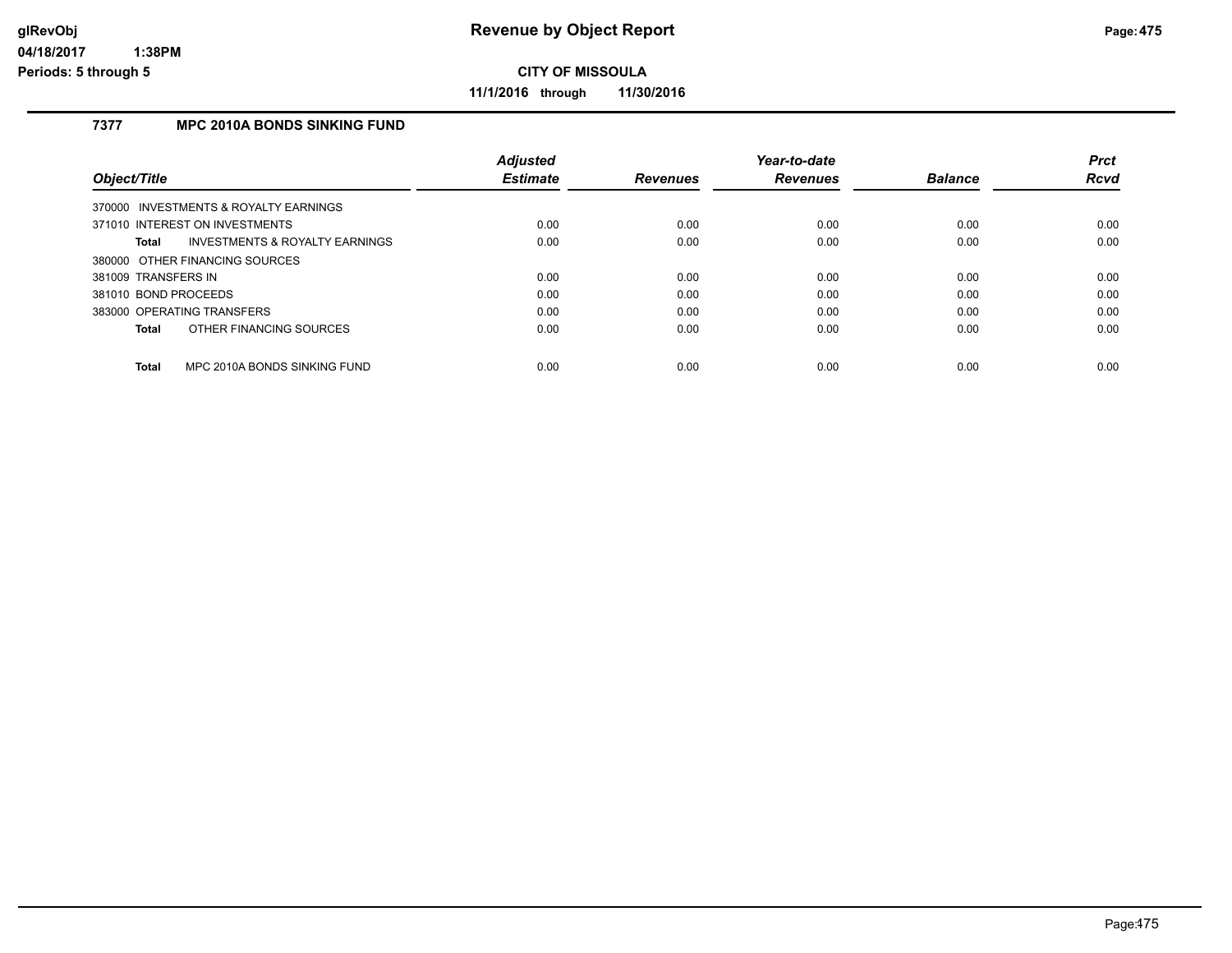# **CITY OF MISSOULA**

**11/1/2016 through 11/30/2016**

**7378 MPC 2010A BOND RESERVE 7378 MPC 2010A BOND RESERVE**

| , , , o             | <b>INFU ZUI UA DUI DI RESERVE</b>         |                 |                 |                 |                |             |
|---------------------|-------------------------------------------|-----------------|-----------------|-----------------|----------------|-------------|
|                     |                                           | <b>Adjusted</b> |                 | Year-to-date    |                | <b>Prct</b> |
| Object/Title        |                                           | <b>Estimate</b> | <b>Revenues</b> | <b>Revenues</b> | <b>Balance</b> | <b>Rcvd</b> |
|                     | 370000 INVESTMENTS & ROYALTY EARNINGS     |                 |                 |                 |                |             |
|                     | 371010 INTEREST ON INVESTMENTS            | 0.00            | 0.00            | 0.00            | 0.00           | 0.00        |
| Total               | <b>INVESTMENTS &amp; ROYALTY EARNINGS</b> | 0.00            | 0.00            | 0.00            | 0.00           | 0.00        |
|                     | 380000 OTHER FINANCING SOURCES            |                 |                 |                 |                |             |
| 381009 TRANSFERS IN |                                           | 0.00            | 0.00            | 0.00            | 0.00           | 0.00        |
|                     | 381010 BOND PROCEEDS                      | 0.00            | 0.00            | 0.00            | 0.00           | 0.00        |
|                     | 383000 OPERATING TRANSFERS                | 0.00            | 0.00            | 0.00            | 0.00           | 0.00        |
| <b>Total</b>        | OTHER FINANCING SOURCES                   | 0.00            | 0.00            | 0.00            | 0.00           | 0.00        |
| <b>Total</b>        | MPC 2010A BOND RESERVE                    | 0.00            | 0.00            | 0.00            | 0.00           | 0.00        |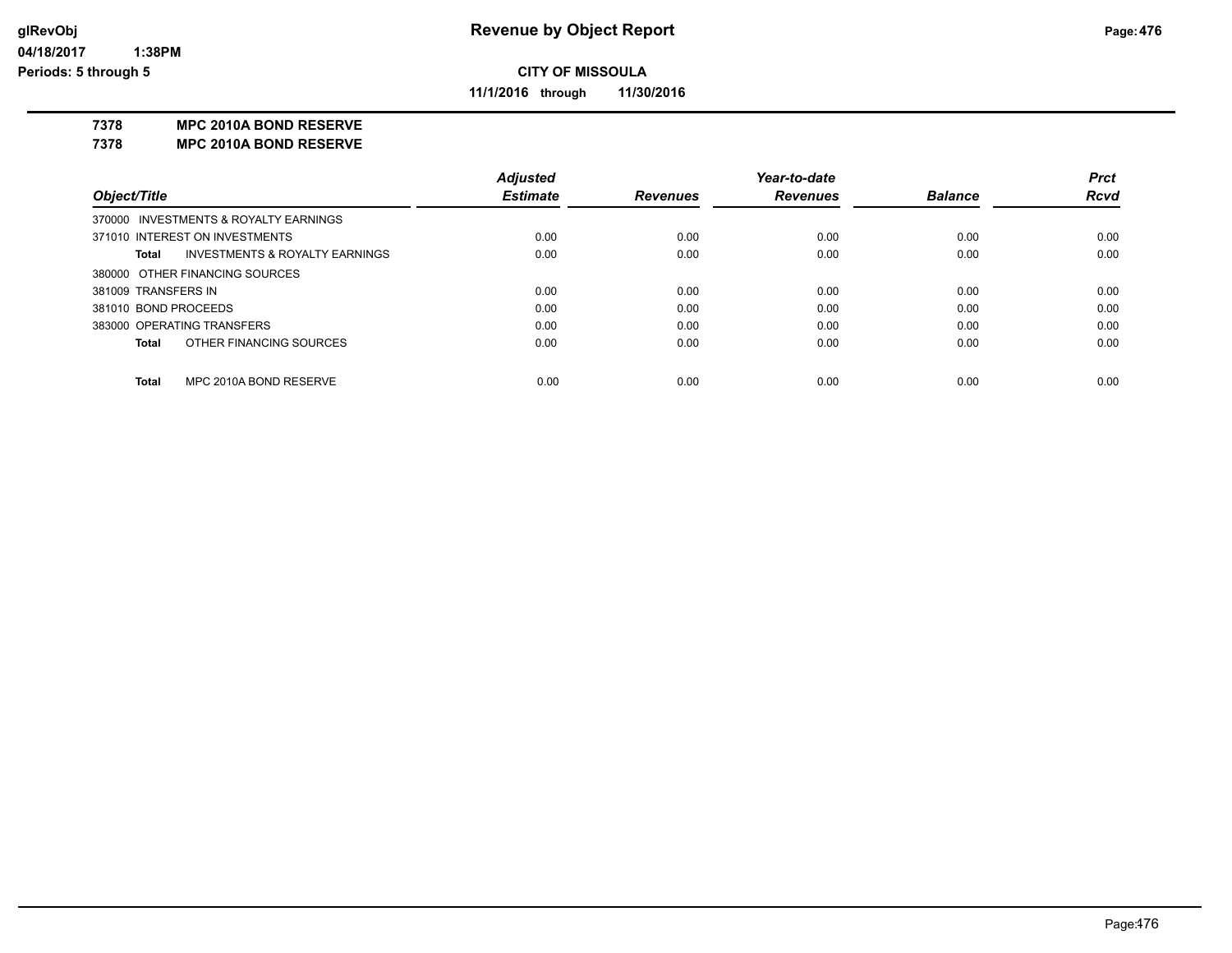**11/1/2016 through 11/30/2016**

#### **7378 MPC 2010A BOND RESERVE**

|                                         | <b>Adiusted</b> |                 | Year-to-date    |                | <b>Prct</b> |
|-----------------------------------------|-----------------|-----------------|-----------------|----------------|-------------|
| Object/Title                            | <b>Estimate</b> | <b>Revenues</b> | <b>Revenues</b> | <b>Balance</b> | <b>Rcvd</b> |
| 370000 INVESTMENTS & ROYALTY EARNINGS   |                 |                 |                 |                |             |
| 371010 INTEREST ON INVESTMENTS          | 0.00            | 0.00            | 0.00            | 0.00           | 0.00        |
| INVESTMENTS & ROYALTY EARNINGS<br>Total | 0.00            | 0.00            | 0.00            | 0.00           | 0.00        |
| 380000 OTHER FINANCING SOURCES          |                 |                 |                 |                |             |
| 381009 TRANSFERS IN                     | 0.00            | 0.00            | 0.00            | 0.00           | 0.00        |
| 381010 BOND PROCEEDS                    | 0.00            | 0.00            | 0.00            | 0.00           | 0.00        |
| 383000 OPERATING TRANSFERS              | 0.00            | 0.00            | 0.00            | 0.00           | 0.00        |
| OTHER FINANCING SOURCES<br>Total        | 0.00            | 0.00            | 0.00            | 0.00           | 0.00        |
| MPC 2010A BOND RESERVE<br>Total         | 0.00            | 0.00            | 0.00            | 0.00           | 0.00        |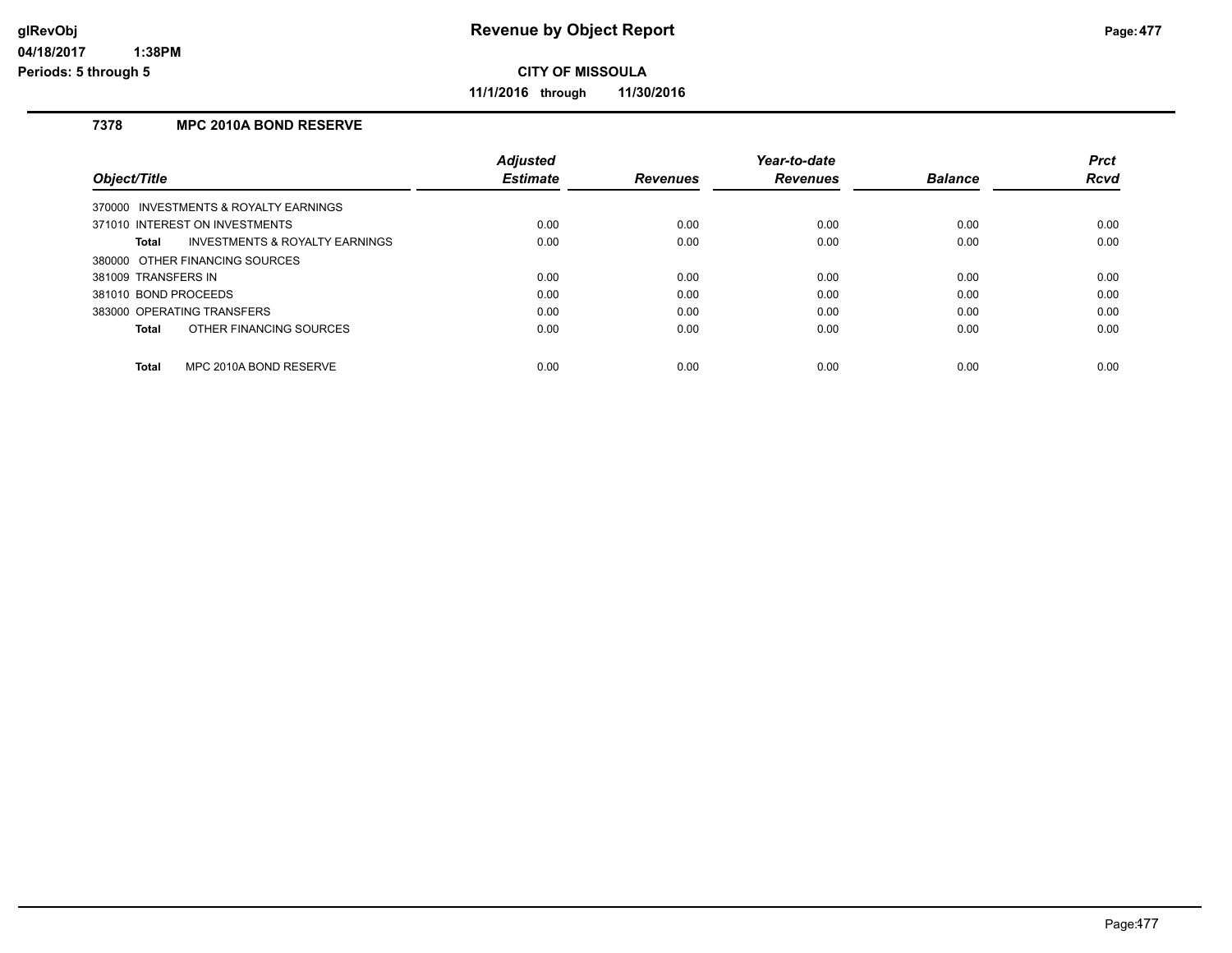**11/1/2016 through 11/30/2016**

# **7379 MPC 2010A BOND CONSTRUCTION**

## **7379 MPC 2010A BOND CONSTRUCTION**

|                                         | <b>Adjusted</b> |                 | Year-to-date    |                | <b>Prct</b> |
|-----------------------------------------|-----------------|-----------------|-----------------|----------------|-------------|
| Object/Title                            | <b>Estimate</b> | <b>Revenues</b> | <b>Revenues</b> | <b>Balance</b> | <b>Rcvd</b> |
| 370000 INVESTMENTS & ROYALTY EARNINGS   |                 |                 |                 |                |             |
| 371010 INTEREST ON INVESTMENTS          | 0.00            | 0.00            | 0.00            | 0.00           | 0.00        |
| INVESTMENTS & ROYALTY EARNINGS<br>Total | 0.00            | 0.00            | 0.00            | 0.00           | 0.00        |
| 380000 OTHER FINANCING SOURCES          |                 |                 |                 |                |             |
| 381009 TRANSFERS IN                     | 0.00            | 0.00            | 0.00            | 0.00           | 0.00        |
| 381010 BOND PROCEEDS                    | 0.00            | 0.00            | 0.00            | 0.00           | 0.00        |
| 383000 OPERATING TRANSFERS              | 0.00            | 0.00            | 0.00            | 0.00           | 0.00        |
| OTHER FINANCING SOURCES<br>Total        | 0.00            | 0.00            | 0.00            | 0.00           | 0.00        |
| MPC 2010A BOND CONSTRUCTION<br>Total    | 0.00            | 0.00            | 0.00            | 0.00           | 0.00        |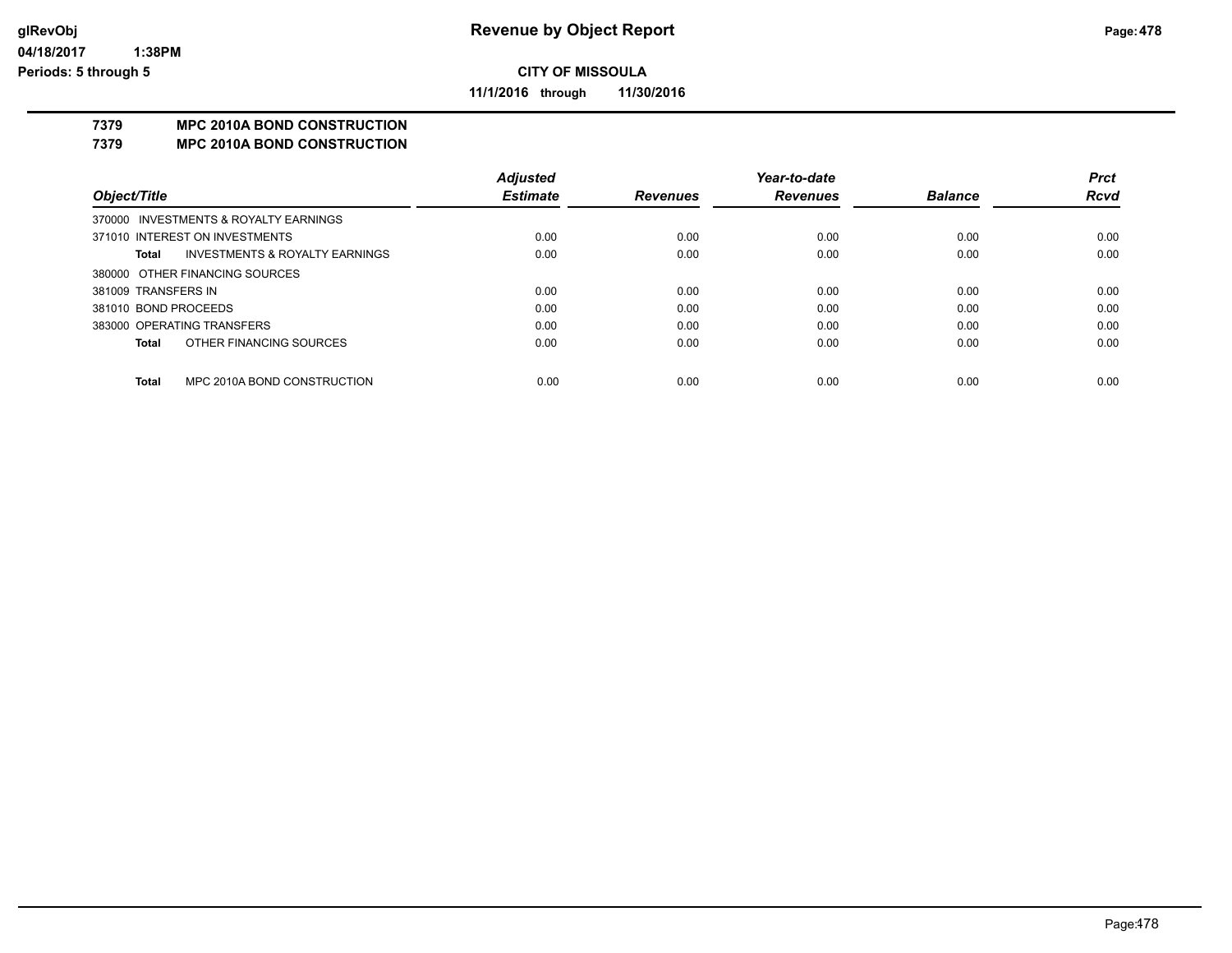**11/1/2016 through 11/30/2016**

#### **7379 MPC 2010A BOND CONSTRUCTION**

|                                             | <b>Adiusted</b> |                 | Year-to-date    |                | <b>Prct</b> |
|---------------------------------------------|-----------------|-----------------|-----------------|----------------|-------------|
| Object/Title                                | <b>Estimate</b> | <b>Revenues</b> | <b>Revenues</b> | <b>Balance</b> | <b>Rcvd</b> |
| 370000 INVESTMENTS & ROYALTY EARNINGS       |                 |                 |                 |                |             |
| 371010 INTEREST ON INVESTMENTS              | 0.00            | 0.00            | 0.00            | 0.00           | 0.00        |
| INVESTMENTS & ROYALTY EARNINGS<br>Total     | 0.00            | 0.00            | 0.00            | 0.00           | 0.00        |
| 380000 OTHER FINANCING SOURCES              |                 |                 |                 |                |             |
| 381009 TRANSFERS IN                         | 0.00            | 0.00            | 0.00            | 0.00           | 0.00        |
| 381010 BOND PROCEEDS                        | 0.00            | 0.00            | 0.00            | 0.00           | 0.00        |
| 383000 OPERATING TRANSFERS                  | 0.00            | 0.00            | 0.00            | 0.00           | 0.00        |
| <b>Total</b><br>OTHER FINANCING SOURCES     | 0.00            | 0.00            | 0.00            | 0.00           | 0.00        |
| MPC 2010A BOND CONSTRUCTION<br><b>Total</b> | 0.00            | 0.00            | 0.00            | 0.00           | 0.00        |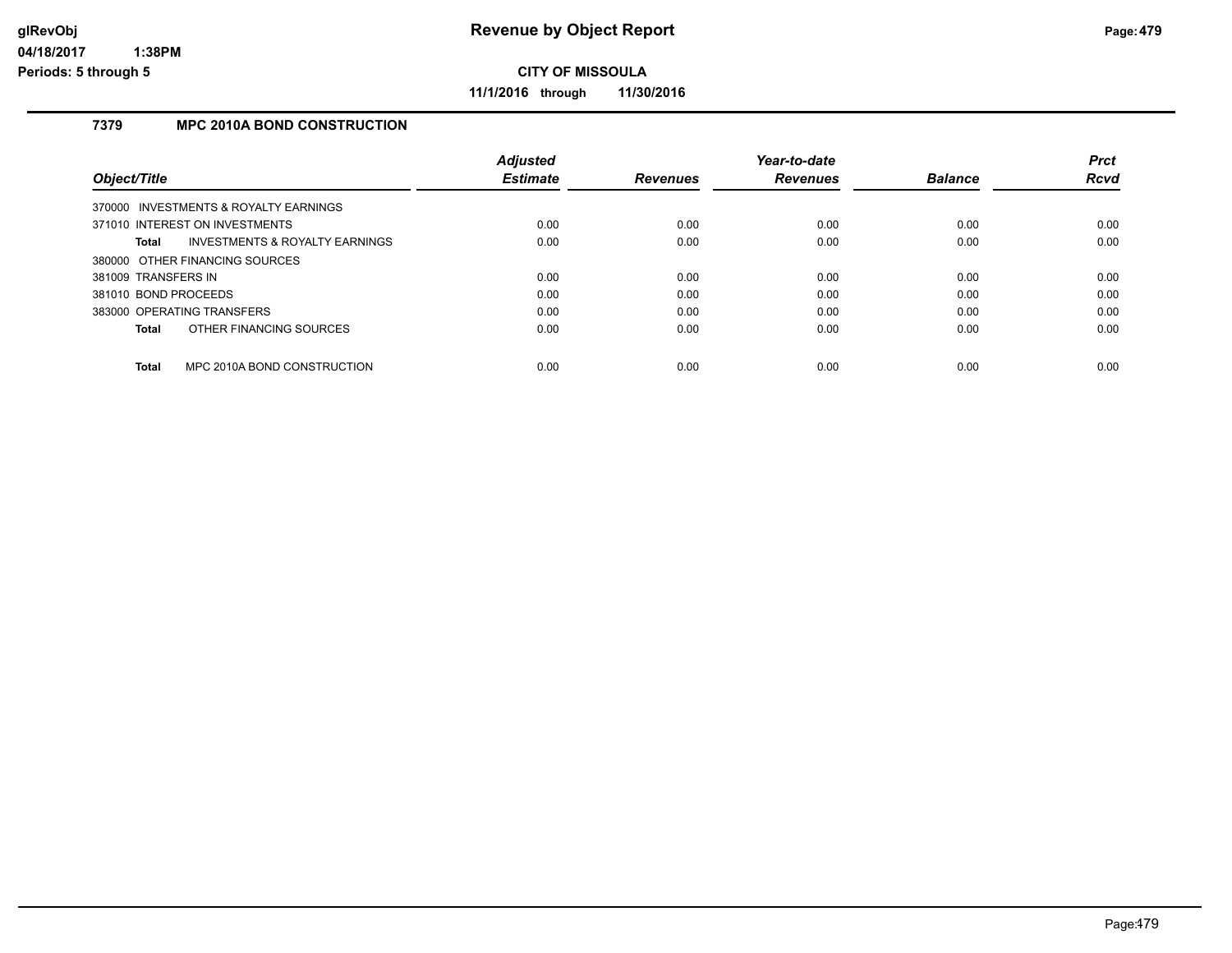**11/1/2016 through 11/30/2016**

# **7380 BUSINESS IMPROVEMENT DISTRICT**

### **7380 BUSINESS IMPROVEMENT DISTRICT**

|                                                           | <b>Adjusted</b> |                 | Year-to-date    |                | <b>Prct</b> |
|-----------------------------------------------------------|-----------------|-----------------|-----------------|----------------|-------------|
| Object/Title                                              | <b>Estimate</b> | <b>Revenues</b> | <b>Revenues</b> | <b>Balance</b> | <b>Rcvd</b> |
| TAXES/ASSESSMENTS<br>310000                               |                 |                 |                 |                |             |
| <b>TAX INCREMENT</b><br>311011                            | 364,322.00      | 0.00            | 4,755.19        | 359,566.81     | 1.31        |
| <b>PENALTIES &amp; INTEREST</b><br>312001                 | 0.00            | 0.00            | 180.65          | $-180.65$      | 0.00        |
| TAXES/ASSESSMENTS<br><b>Total</b>                         | 364,322.00      | 0.00            | 4,935.84        | 359,386.16     | 1.35        |
| <b>CHARGES FOR SERVICES</b><br>340000                     |                 |                 |                 |                |             |
| <b>COMPOST TIPPING FEES</b><br>343041                     | 5,000.00        | 1,332.59        | 9,379.67        | $-4,379.67$    | 187.59      |
| <b>CHARGES FOR SERVICES</b><br><b>Total</b>               | 5,000.00        | 1,332.59        | 9,379.67        | $-4,379.67$    | 187.59      |
| <b>MISCELLANEOUS REVENUES</b><br>360000                   |                 |                 |                 |                |             |
| 363010 LIGHTING ASSESSMENTS                               | 0.00            | 0.00            | 0.00            | 0.00           | 0.00        |
| 363020 PROPERTY ASSESSMENTS                               | 0.00            | 0.00            | 0.00            | 0.00           | 0.00        |
| MISCELLANEOUS REVENUES<br><b>Total</b>                    | 0.00            | 0.00            | 0.00            | 0.00           | 0.00        |
| <b>INVESTMENTS &amp; ROYALTY EARNINGS</b><br>370000       |                 |                 |                 |                |             |
| 371010 INTEREST ON INVESTMENTS                            | 0.00            | 0.00            | 0.00            | 0.00           | 0.00        |
| 371020 GAIN/LOSS IN MARKET VALUE OF INVESTMENTS           | 0.00            | 0.00            | 0.00            | 0.00           | 0.00        |
| <b>INVESTMENTS &amp; ROYALTY EARNINGS</b><br><b>Total</b> | 0.00            | 0.00            | 0.00            | 0.00           | 0.00        |
| <b>BUSINESS IMPROVEMENT DISTRICT</b><br>Total             | 369,322.00      | 1,332.59        | 14,315.51       | 355,006.49     | 3.88        |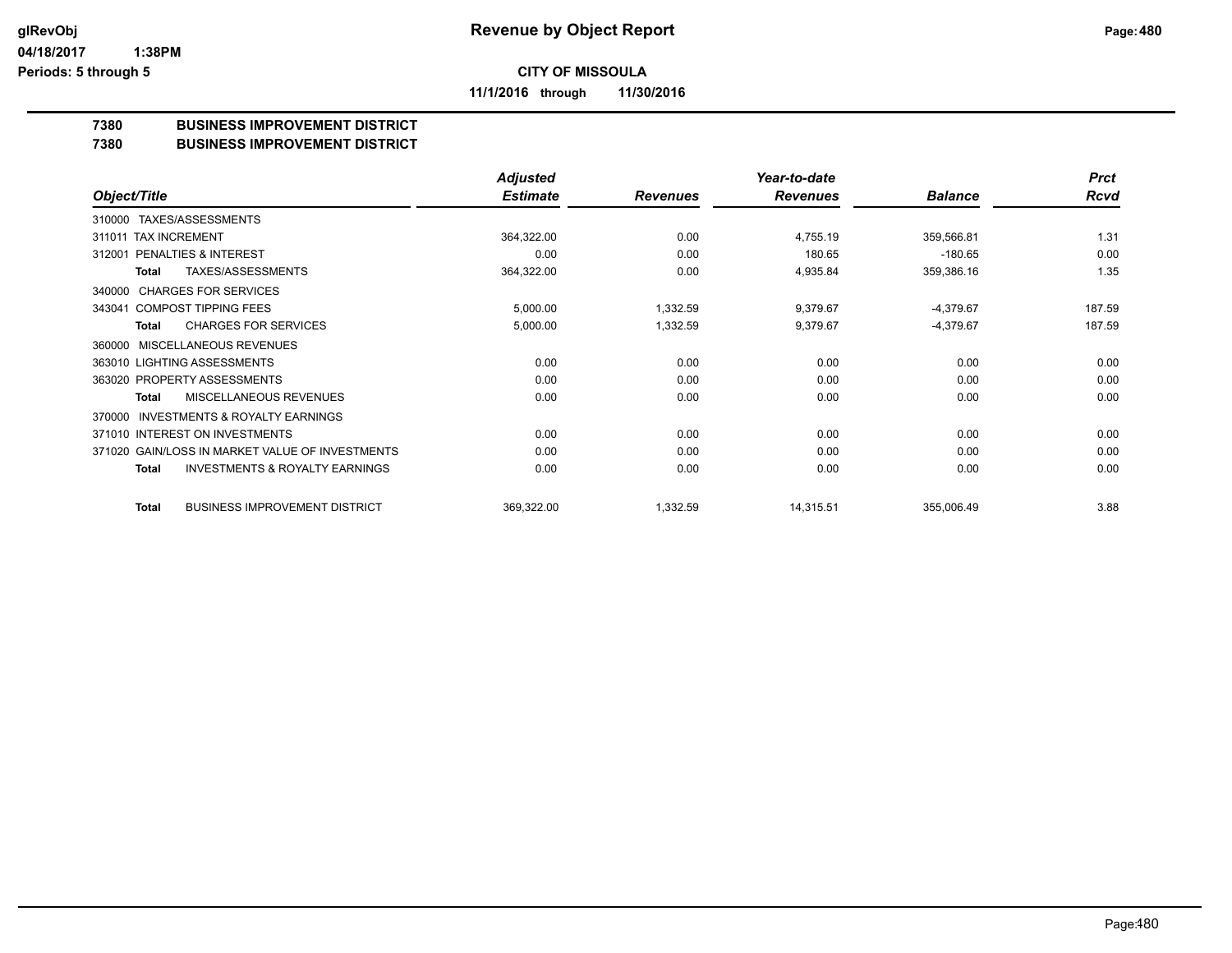**11/1/2016 through 11/30/2016**

#### **7380 BUSINESS IMPROVEMENT DISTRICT**

|                                                      | <b>Adjusted</b> |                 | Year-to-date    |                | <b>Prct</b> |
|------------------------------------------------------|-----------------|-----------------|-----------------|----------------|-------------|
| Object/Title                                         | <b>Estimate</b> | <b>Revenues</b> | <b>Revenues</b> | <b>Balance</b> | <b>Rcvd</b> |
| 310000 TAXES/ASSESSMENTS                             |                 |                 |                 |                |             |
| <b>TAX INCREMENT</b><br>311011                       | 364,322.00      | 0.00            | 4,755.19        | 359,566.81     | 1.31        |
| <b>PENALTIES &amp; INTEREST</b><br>312001            | 0.00            | 0.00            | 180.65          | $-180.65$      | 0.00        |
| TAXES/ASSESSMENTS<br>Total                           | 364,322.00      | 0.00            | 4,935.84        | 359,386.16     | 1.35        |
| 340000 CHARGES FOR SERVICES                          |                 |                 |                 |                |             |
| <b>COMPOST TIPPING FEES</b><br>343041                | 5,000.00        | 1,332.59        | 9,379.67        | $-4,379.67$    | 187.59      |
| <b>CHARGES FOR SERVICES</b><br>Total                 | 5,000.00        | 1,332.59        | 9,379.67        | $-4,379.67$    | 187.59      |
| MISCELLANEOUS REVENUES<br>360000                     |                 |                 |                 |                |             |
| 363010 LIGHTING ASSESSMENTS                          | 0.00            | 0.00            | 0.00            | 0.00           | 0.00        |
| 363020 PROPERTY ASSESSMENTS                          | 0.00            | 0.00            | 0.00            | 0.00           | 0.00        |
| MISCELLANEOUS REVENUES<br>Total                      | 0.00            | 0.00            | 0.00            | 0.00           | 0.00        |
| <b>INVESTMENTS &amp; ROYALTY EARNINGS</b><br>370000  |                 |                 |                 |                |             |
| 371010 INTEREST ON INVESTMENTS                       | 0.00            | 0.00            | 0.00            | 0.00           | 0.00        |
| 371020 GAIN/LOSS IN MARKET VALUE OF INVESTMENT       | 0.00            | 0.00            | 0.00            | 0.00           | 0.00        |
| <b>INVESTMENTS &amp; ROYALTY EARNINGS</b><br>Total   | 0.00            | 0.00            | 0.00            | 0.00           | 0.00        |
| <b>BUSINESS IMPROVEMENT DISTRICT</b><br><b>Total</b> | 369,322.00      | 1,332.59        | 14,315.51       | 355,006.49     | 3.88        |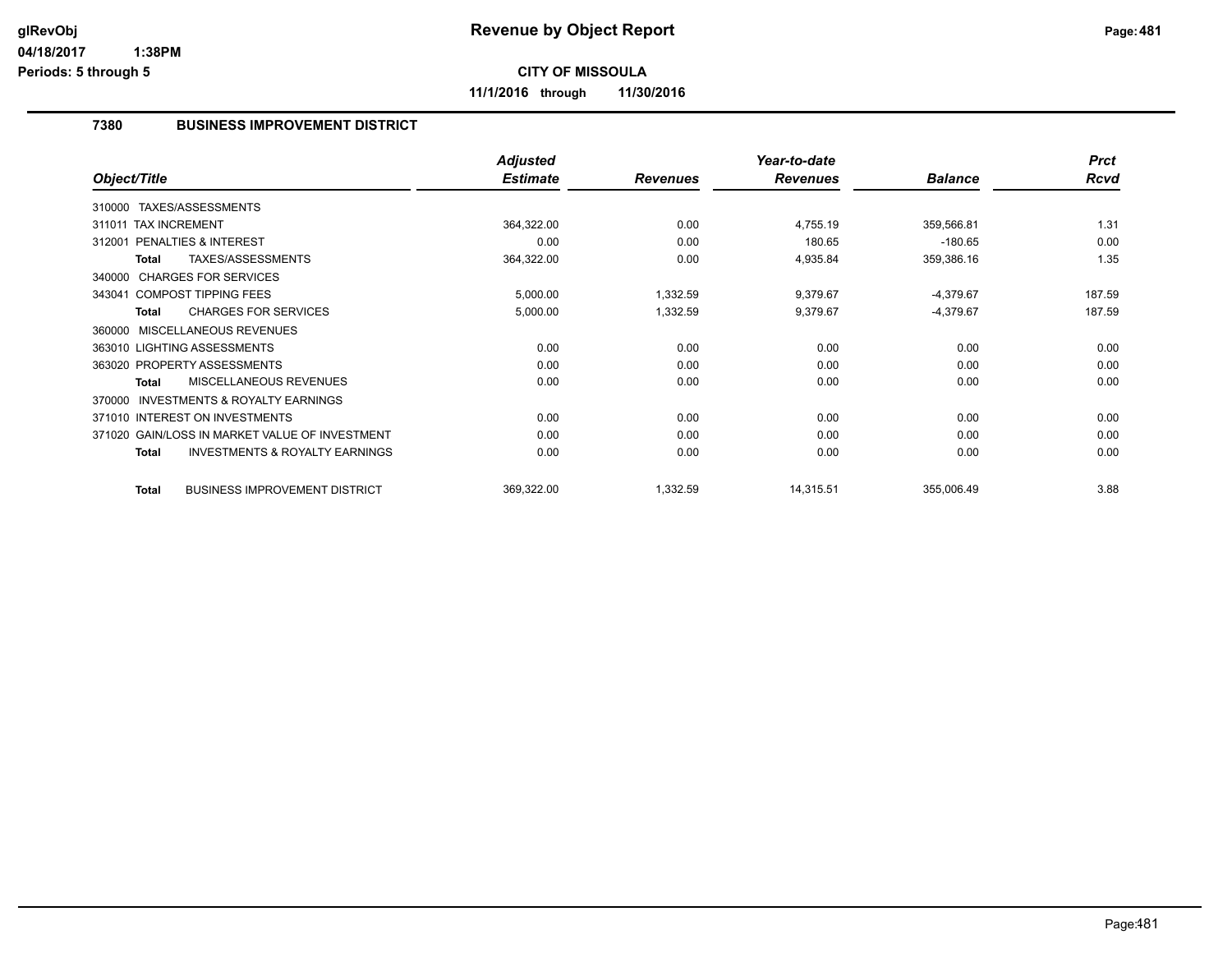**11/1/2016 through 11/30/2016**

#### **7381 TOURISM BUSINESS IMPROVEMENT DISTRICT 7381 TOURISM BUSINESS IMPROVEMENT DISTRICT**

|                                                    | <b>Adjusted</b> |                 | Year-to-date    | <b>Prct</b>    |             |
|----------------------------------------------------|-----------------|-----------------|-----------------|----------------|-------------|
| Object/Title                                       | <b>Estimate</b> | <b>Revenues</b> | <b>Revenues</b> | <b>Balance</b> | <b>Rcvd</b> |
| 310000 TAXES/ASSESSMENTS                           |                 |                 |                 |                |             |
| 314100 TBID REVENUE                                | 296,713.00      | 0.00            | 0.00            | 296.713.00     | 0.00        |
| TAXES/ASSESSMENTS<br>Total                         | 296,713.00      | 0.00            | 0.00            | 296,713.00     | 0.00        |
| 370000 INVESTMENTS & ROYALTY EARNINGS              |                 |                 |                 |                |             |
| 371010 INTEREST ON INVESTMENTS                     | 0.00            | 0.00            | 0.00            | 0.00           | 0.00        |
| <b>INVESTMENTS &amp; ROYALTY EARNINGS</b><br>Total | 0.00            | 0.00            | 0.00            | 0.00           | 0.00        |
| TOURISM BUSINESS IMPROVEMENT DISTRI<br>Total       | 296.713.00      | 0.00            | 0.00            | 296.713.00     | 0.00        |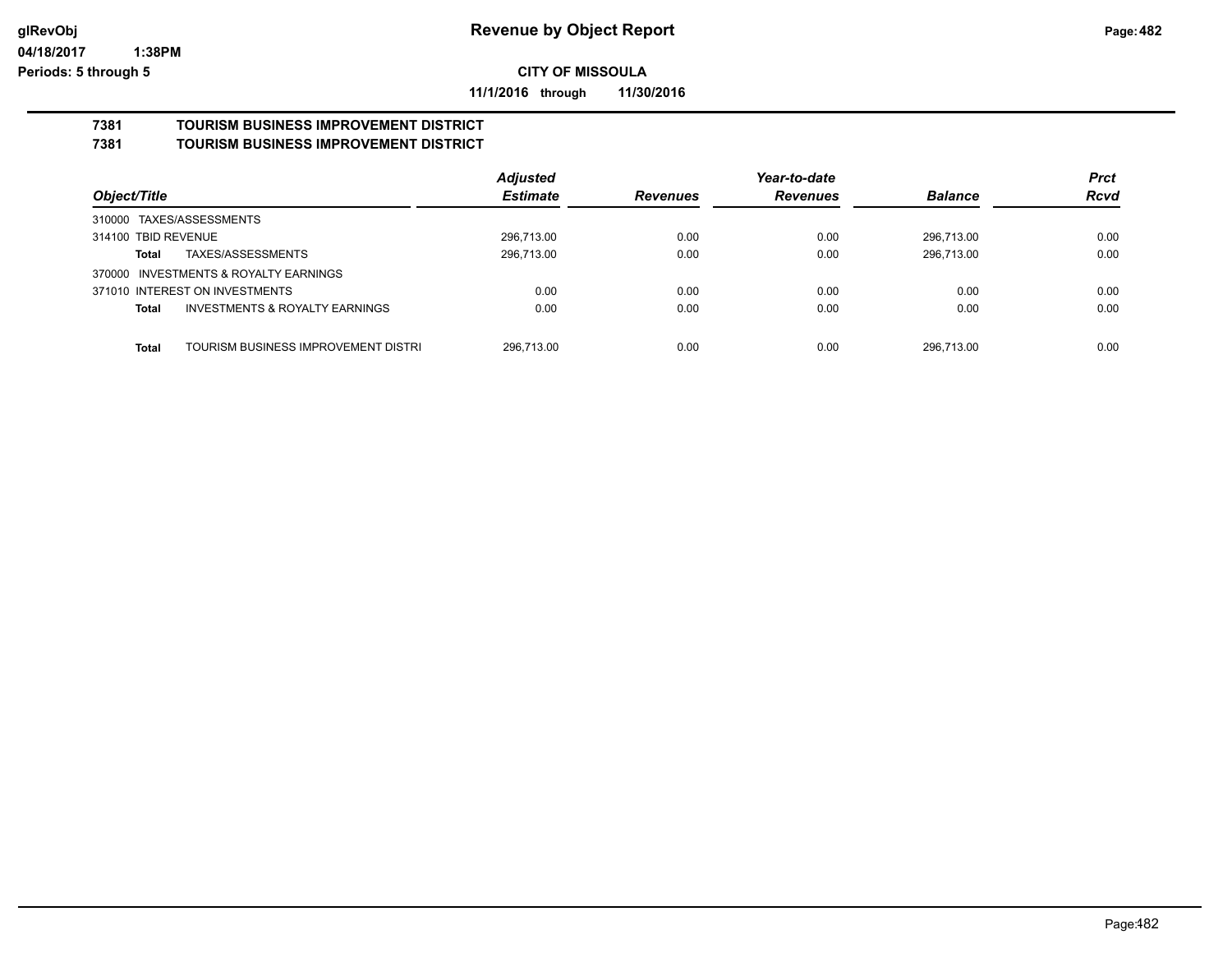**11/1/2016 through 11/30/2016**

#### **7381 TOURISM BUSINESS IMPROVEMENT DISTRICT**

| Object/Title                   |                                           | <b>Adjusted</b><br><b>Estimate</b> | <b>Revenues</b> | Year-to-date<br><b>Revenues</b> | <b>Balance</b> | <b>Prct</b><br><b>Rcvd</b> |
|--------------------------------|-------------------------------------------|------------------------------------|-----------------|---------------------------------|----------------|----------------------------|
|                                |                                           |                                    |                 |                                 |                |                            |
| 310000 TAXES/ASSESSMENTS       |                                           |                                    |                 |                                 |                |                            |
| 314100 TBID REVENUE            |                                           | 296,713.00                         | 0.00            | 0.00                            | 296,713.00     | 0.00                       |
| Total                          | TAXES/ASSESSMENTS                         | 296,713.00                         | 0.00            | 0.00                            | 296.713.00     | 0.00                       |
|                                | 370000 INVESTMENTS & ROYALTY EARNINGS     |                                    |                 |                                 |                |                            |
| 371010 INTEREST ON INVESTMENTS |                                           | 0.00                               | 0.00            | 0.00                            | 0.00           | 0.00                       |
| Total                          | <b>INVESTMENTS &amp; ROYALTY EARNINGS</b> | 0.00                               | 0.00            | 0.00                            | 0.00           | 0.00                       |
|                                |                                           |                                    |                 |                                 |                |                            |
| <b>Total</b>                   | TOURISM BUSINESS IMPROVEMENT DISTR        | 296.713.00                         | 0.00            | 0.00                            | 296.713.00     | 0.00                       |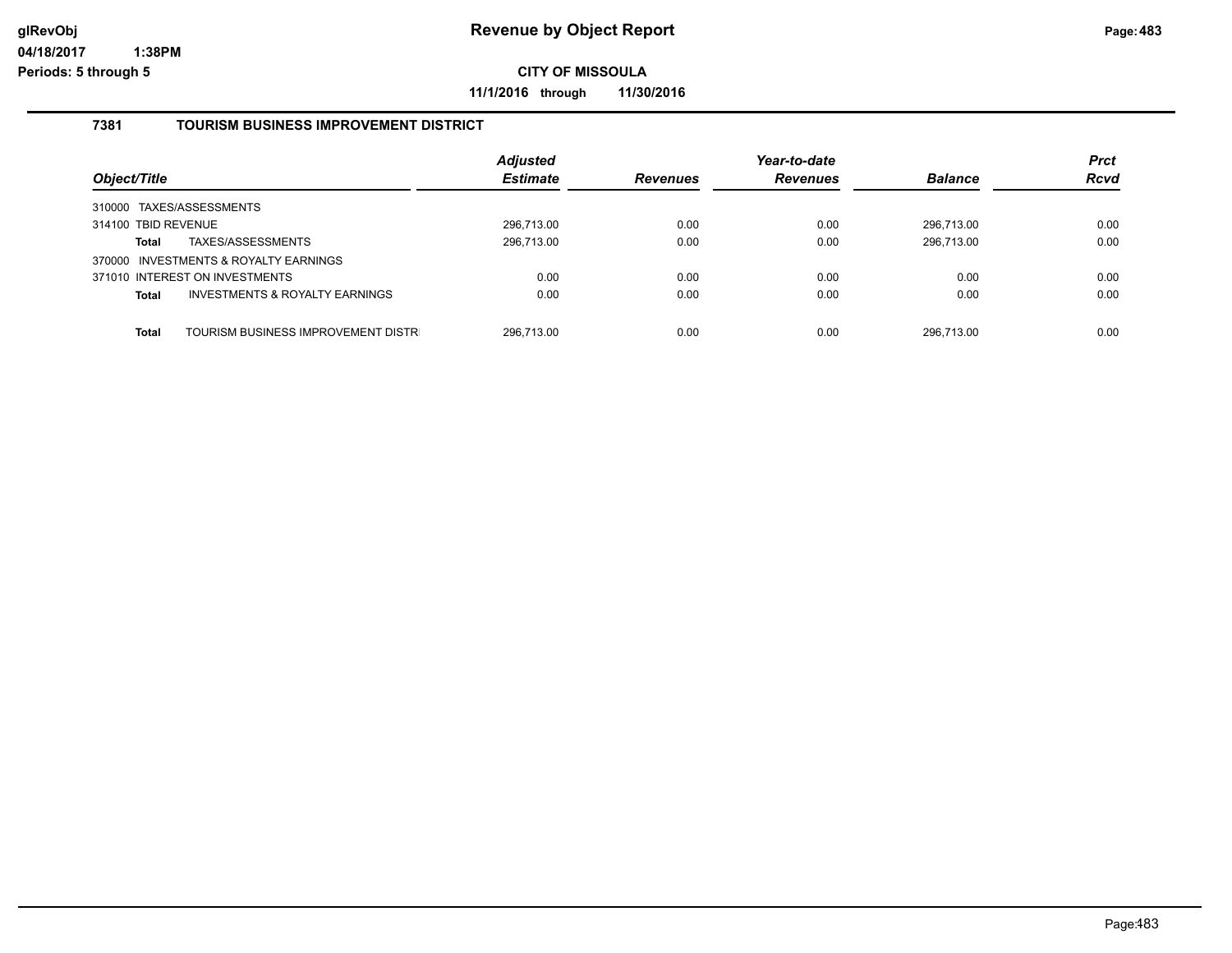**11/1/2016 through 11/30/2016**

**7382 5.75M TIF RESERVE 7382 5.75M TIF RESERVE**

|                                         | <b>Adjusted</b> |                 | Year-to-date    |                | <b>Prct</b> |
|-----------------------------------------|-----------------|-----------------|-----------------|----------------|-------------|
| Object/Title                            | <b>Estimate</b> | <b>Revenues</b> | <b>Revenues</b> | <b>Balance</b> | <b>Rcvd</b> |
| 370000 INVESTMENTS & ROYALTY EARNINGS   |                 |                 |                 |                |             |
| 371010 INTEREST ON INVESTMENTS          | 0.00            | 0.00            | 0.00            | 0.00           | 0.00        |
| INVESTMENTS & ROYALTY EARNINGS<br>Total | 0.00            | 0.00            | 0.00            | 0.00           | 0.00        |
| 380000 OTHER FINANCING SOURCES          |                 |                 |                 |                |             |
| 381025 BOND PROCEEDS                    | 0.00            | 0.00            | 0.00            | 0.00           | 0.00        |
| 383014 TRANS FR MRA                     | 0.00            | 0.00            | 0.00            | 0.00           | 0.00        |
| 383040 TRANSFER FROM CITY GRANTS        | 0.00            | 0.00            | 0.00            | 0.00           | 0.00        |
| OTHER FINANCING SOURCES<br>Total        | 0.00            | 0.00            | 0.00            | 0.00           | 0.00        |
|                                         |                 |                 |                 |                |             |
| 5.75M TIF RESERVE<br><b>Total</b>       | 0.00            | 0.00            | 0.00            | 0.00           | 0.00        |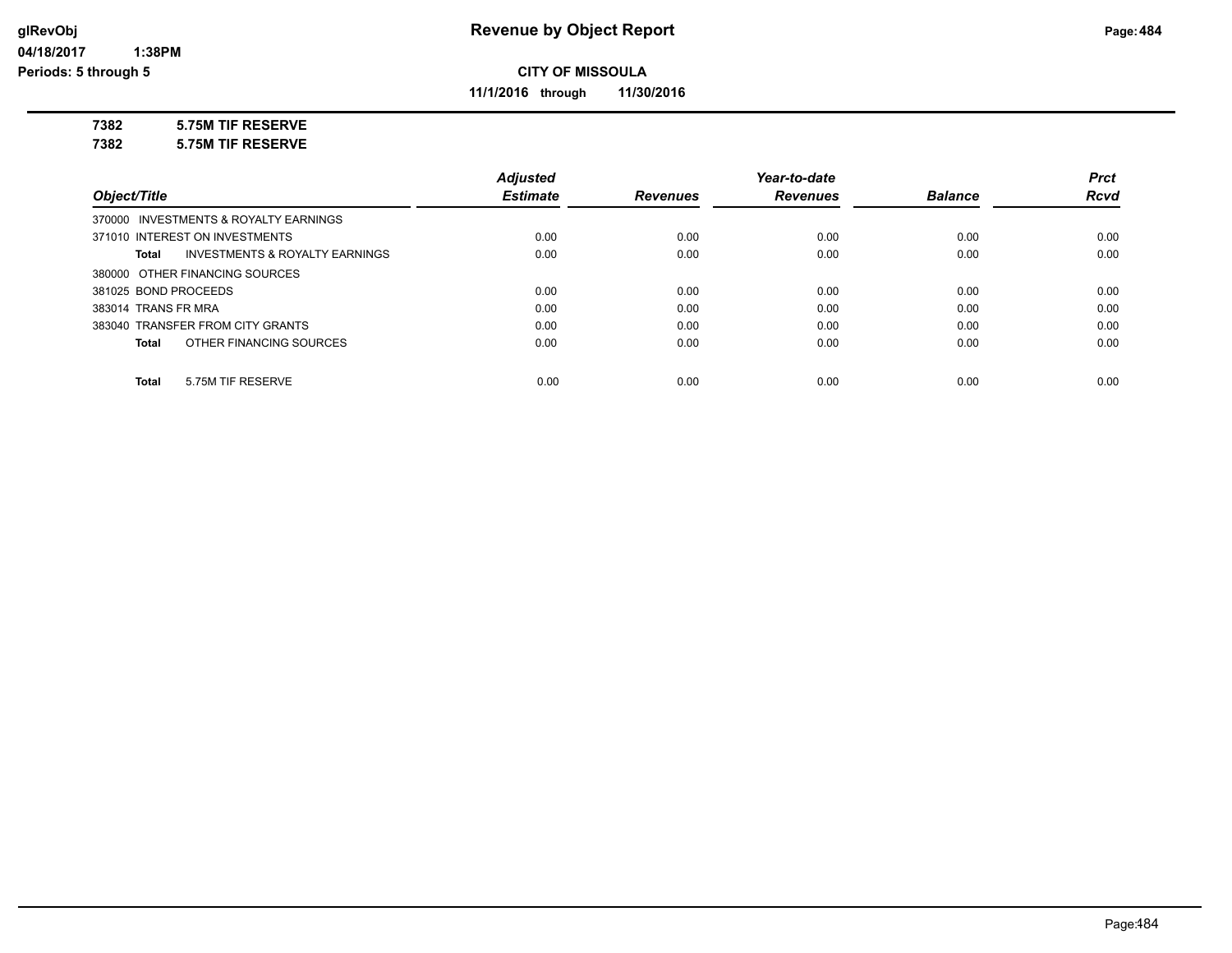**11/1/2016 through 11/30/2016**

#### **7382 5.75M TIF RESERVE**

|                                         | <b>Adiusted</b> |                 | Year-to-date    |                | <b>Prct</b> |
|-----------------------------------------|-----------------|-----------------|-----------------|----------------|-------------|
| Object/Title                            | <b>Estimate</b> | <b>Revenues</b> | <b>Revenues</b> | <b>Balance</b> | <b>Rcvd</b> |
| 370000 INVESTMENTS & ROYALTY EARNINGS   |                 |                 |                 |                |             |
| 371010 INTEREST ON INVESTMENTS          | 0.00            | 0.00            | 0.00            | 0.00           | 0.00        |
| INVESTMENTS & ROYALTY EARNINGS<br>Total | 0.00            | 0.00            | 0.00            | 0.00           | 0.00        |
| 380000 OTHER FINANCING SOURCES          |                 |                 |                 |                |             |
| 381025 BOND PROCEEDS                    | 0.00            | 0.00            | 0.00            | 0.00           | 0.00        |
| 383014 TRANS FR MRA                     | 0.00            | 0.00            | 0.00            | 0.00           | 0.00        |
| 383040 TRANSFER FROM CITY GRANTS        | 0.00            | 0.00            | 0.00            | 0.00           | 0.00        |
| OTHER FINANCING SOURCES<br><b>Total</b> | 0.00            | 0.00            | 0.00            | 0.00           | 0.00        |
|                                         |                 |                 |                 |                |             |
| 5.75M TIF RESERVE<br><b>Total</b>       | 0.00            | 0.00            | 0.00            | 0.00           | 0.00        |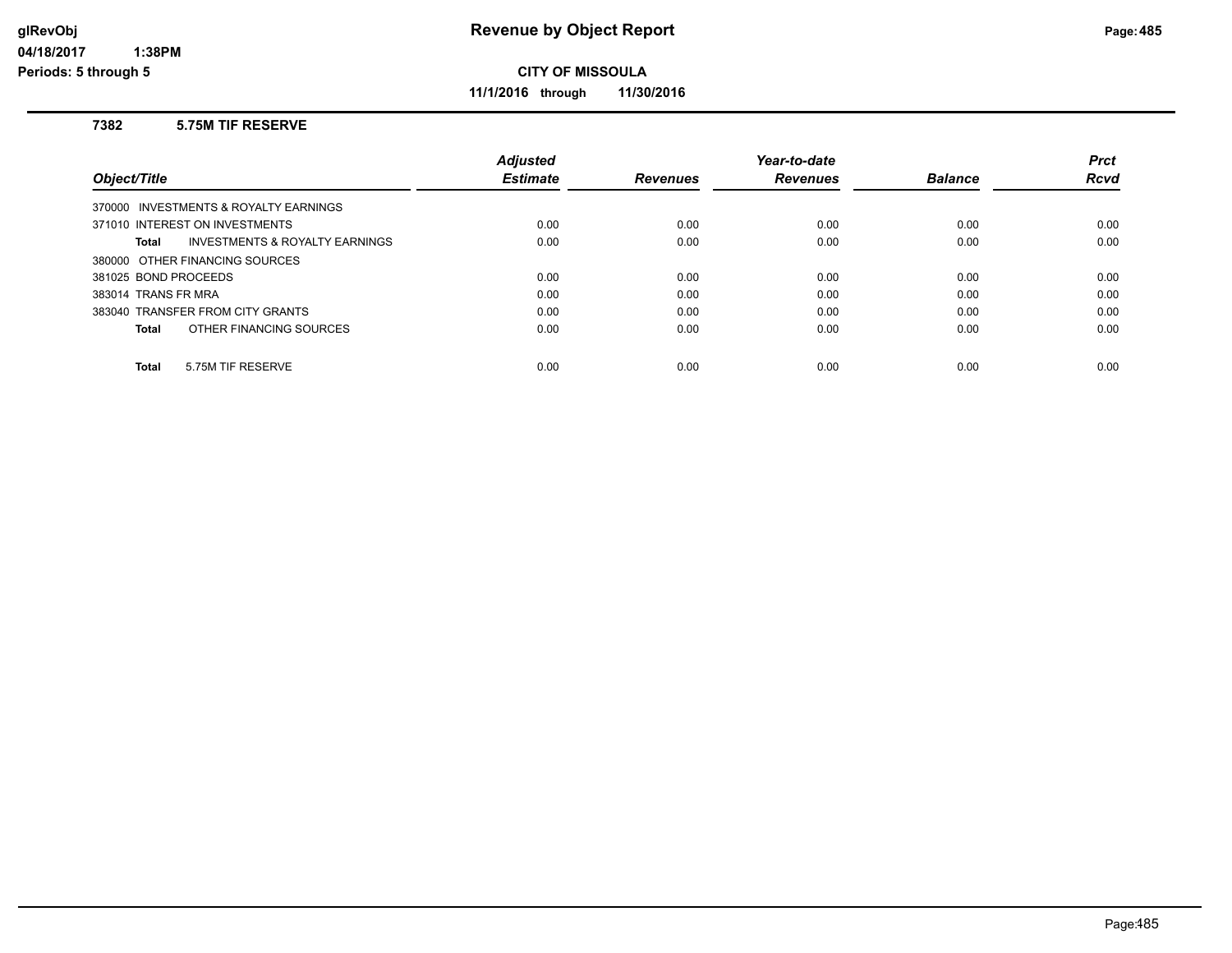**11/1/2016 through 11/30/2016**

**7383 RIVERFRONT TRIANGLE URD**

**7383 RIVERFRONT TRIANGLE URD**

|                                                    | <b>Adjusted</b> |                 | Year-to-date    |                | <b>Prct</b> |
|----------------------------------------------------|-----------------|-----------------|-----------------|----------------|-------------|
| Object/Title                                       | <b>Estimate</b> | <b>Revenues</b> | <b>Revenues</b> | <b>Balance</b> | <b>Rcvd</b> |
| 310000 TAXES/ASSESSMENTS                           |                 |                 |                 |                |             |
| 311011 TAX INCREMENT                               | 0.00            | 0.00            | 0.00            | 0.00           | 0.00        |
| 312001 PENALTIES & INTEREST                        | 0.00            | 0.00            | 0.00            | 0.00           | 0.00        |
| TAXES/ASSESSMENTS<br>Total                         | 0.00            | 0.00            | 0.00            | 0.00           | 0.00        |
| 330000 INTERGOVERNMENTAL REVENUES                  |                 |                 |                 |                |             |
| 335210 PERSONAL PROPERTY TAX REIMBURSEMENT         | 9.316.00        | 4,657.92        | 4,657.92        | 4,658.08       | 50.00       |
| <b>INTERGOVERNMENTAL REVENUES</b><br>Total         | 9.316.00        | 4,657.92        | 4,657.92        | 4,658.08       | 50.00       |
| 370000 INVESTMENTS & ROYALTY EARNINGS              |                 |                 |                 |                |             |
| 371010 INTEREST ON INVESTMENTS                     | 0.00            | 0.00            | 0.00            | 0.00           | 0.00        |
| <b>INVESTMENTS &amp; ROYALTY EARNINGS</b><br>Total | 0.00            | 0.00            | 0.00            | 0.00           | 0.00        |
| <b>RIVERFRONT TRIANGLE URD</b><br>Total            | 9.316.00        | 4,657.92        | 4,657.92        | 4,658.08       | 50.00       |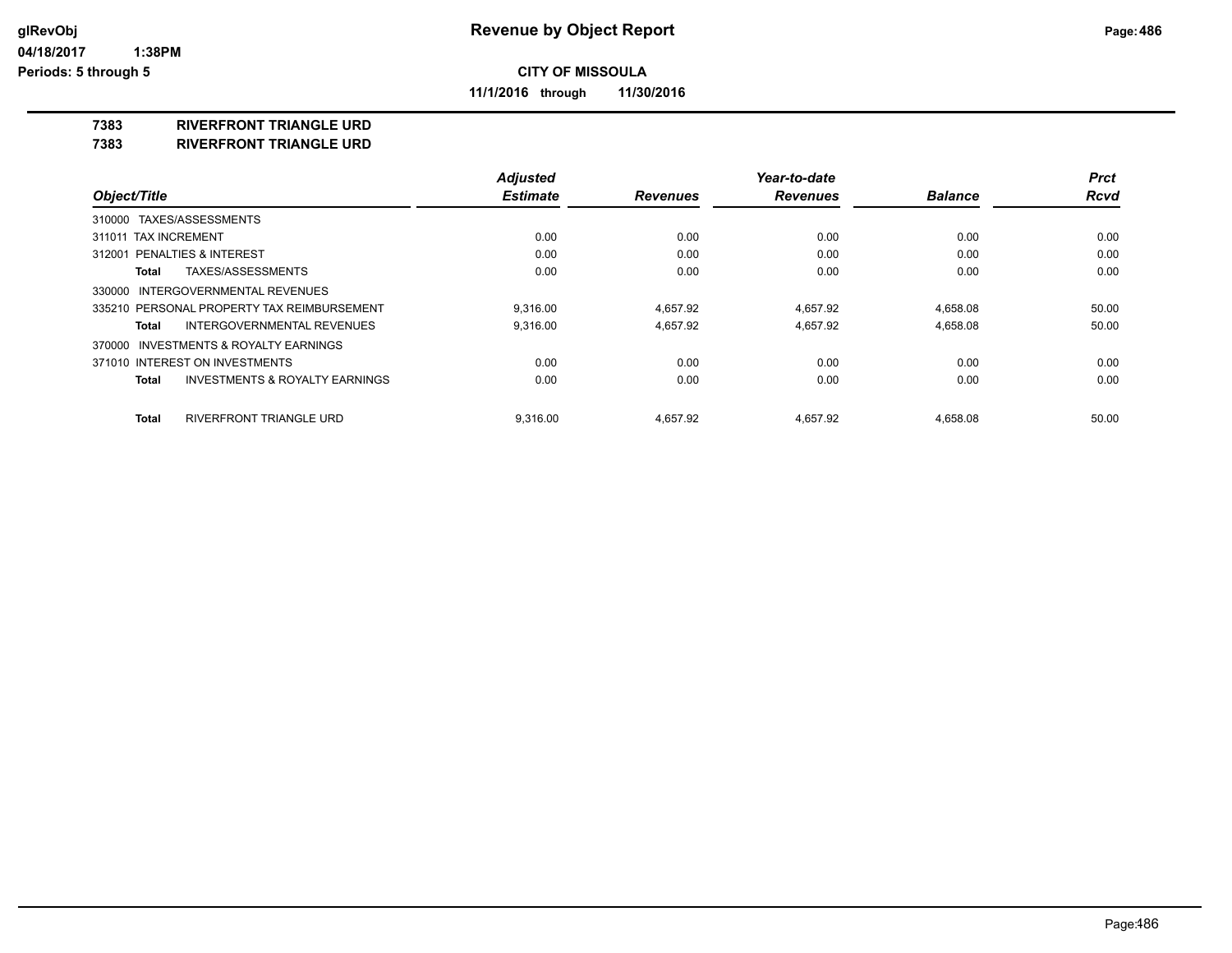**11/1/2016 through 11/30/2016**

#### **7383 RIVERFRONT TRIANGLE URD**

|                                                           | <b>Adjusted</b> |                 | Year-to-date    |                | <b>Prct</b> |
|-----------------------------------------------------------|-----------------|-----------------|-----------------|----------------|-------------|
| Object/Title                                              | <b>Estimate</b> | <b>Revenues</b> | <b>Revenues</b> | <b>Balance</b> | <b>Rcvd</b> |
| TAXES/ASSESSMENTS<br>310000                               |                 |                 |                 |                |             |
| 311011 TAX INCREMENT                                      | 0.00            | 0.00            | 0.00            | 0.00           | 0.00        |
| 312001 PENALTIES & INTEREST                               | 0.00            | 0.00            | 0.00            | 0.00           | 0.00        |
| TAXES/ASSESSMENTS<br><b>Total</b>                         | 0.00            | 0.00            | 0.00            | 0.00           | 0.00        |
| INTERGOVERNMENTAL REVENUES<br>330000                      |                 |                 |                 |                |             |
| 335210 PERSONAL PROPERTY TAX REIMBURSEMENT                | 9.316.00        | 4.657.92        | 4.657.92        | 4,658.08       | 50.00       |
| INTERGOVERNMENTAL REVENUES<br><b>Total</b>                | 9,316.00        | 4,657.92        | 4,657.92        | 4,658.08       | 50.00       |
| 370000 INVESTMENTS & ROYALTY EARNINGS                     |                 |                 |                 |                |             |
| 371010 INTEREST ON INVESTMENTS                            | 0.00            | 0.00            | 0.00            | 0.00           | 0.00        |
| <b>INVESTMENTS &amp; ROYALTY EARNINGS</b><br><b>Total</b> | 0.00            | 0.00            | 0.00            | 0.00           | 0.00        |
| RIVERFRONT TRIANGLE URD<br><b>Total</b>                   | 9,316.00        | 4.657.92        | 4,657.92        | 4,658.08       | 50.00       |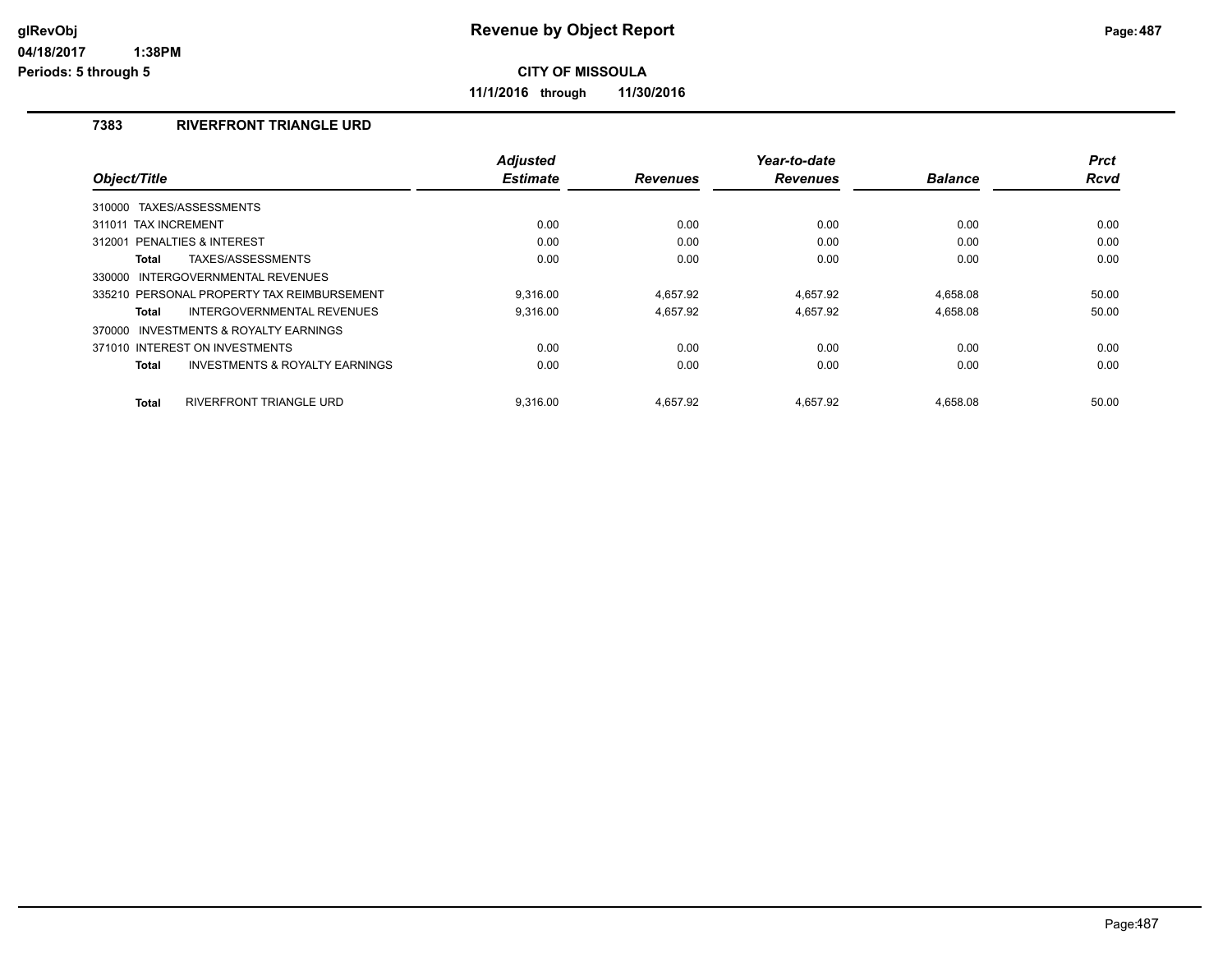**11/1/2016 through 11/30/2016**

**7384 NRSS DEBT SERVICE CLEARING**

**7384 NRSS DEBT SERVICE CLEARING**

|                                                    | <b>Adjusted</b> |                 | Year-to-date    |                | <b>Prct</b> |
|----------------------------------------------------|-----------------|-----------------|-----------------|----------------|-------------|
| Object/Title                                       | <b>Estimate</b> | <b>Revenues</b> | <b>Revenues</b> | <b>Balance</b> | <b>Rcvd</b> |
| 310000 TAXES/ASSESSMENTS                           |                 |                 |                 |                |             |
| 311011 TAX INCREMENT                               | 59,452.00       | 0.00            | 6.41            | 59,445.59      | 0.01        |
| 312001 PENALTIES & INTEREST                        | 0.00            | 0.00            | 4.23            | $-4.23$        | 0.00        |
| TAXES/ASSESSMENTS<br>Total                         | 59,452.00       | 0.00            | 10.64           | 59,441.36      | 0.02        |
| 370000 INVESTMENTS & ROYALTY EARNINGS              |                 |                 |                 |                |             |
| 371010 INTEREST ON INVESTMENTS                     | 0.00            | 0.00            | 0.00            | 0.00           | 0.00        |
| <b>INVESTMENTS &amp; ROYALTY EARNINGS</b><br>Total | 0.00            | 0.00            | 0.00            | 0.00           | 0.00        |
| 380000 OTHER FINANCING SOURCES                     |                 |                 |                 |                |             |
| 383014 TRANS FR MRA                                | 0.00            | 0.00            | 0.00            | 0.00           | 0.00        |
| OTHER FINANCING SOURCES<br>Total                   | 0.00            | 0.00            | 0.00            | 0.00           | 0.00        |
| NRSS DEBT SERVICE CLEARING<br>Total                | 59,452.00       | 0.00            | 10.64           | 59,441.36      | 0.02        |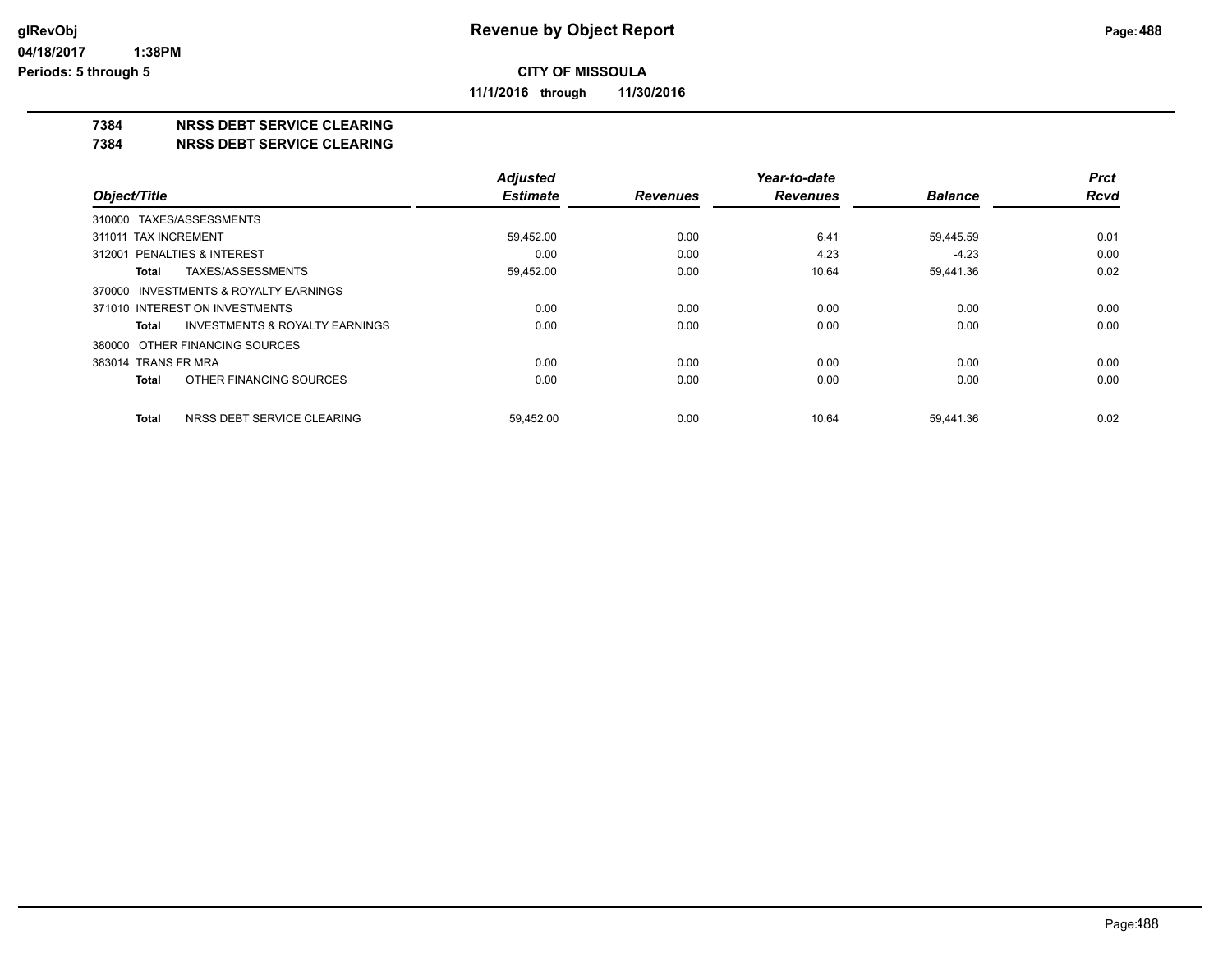**11/1/2016 through 11/30/2016**

#### **7384 NRSS DEBT SERVICE CLEARING**

|                                                    | <b>Adjusted</b> |                 | Year-to-date    |                | <b>Prct</b> |
|----------------------------------------------------|-----------------|-----------------|-----------------|----------------|-------------|
| Object/Title                                       | <b>Estimate</b> | <b>Revenues</b> | <b>Revenues</b> | <b>Balance</b> | <b>Rcvd</b> |
| 310000 TAXES/ASSESSMENTS                           |                 |                 |                 |                |             |
| 311011 TAX INCREMENT                               | 59,452.00       | 0.00            | 6.41            | 59,445.59      | 0.01        |
| PENALTIES & INTEREST<br>312001                     | 0.00            | 0.00            | 4.23            | $-4.23$        | 0.00        |
| TAXES/ASSESSMENTS<br>Total                         | 59,452.00       | 0.00            | 10.64           | 59,441.36      | 0.02        |
| 370000 INVESTMENTS & ROYALTY EARNINGS              |                 |                 |                 |                |             |
| 371010 INTEREST ON INVESTMENTS                     | 0.00            | 0.00            | 0.00            | 0.00           | 0.00        |
| <b>INVESTMENTS &amp; ROYALTY EARNINGS</b><br>Total | 0.00            | 0.00            | 0.00            | 0.00           | 0.00        |
| 380000 OTHER FINANCING SOURCES                     |                 |                 |                 |                |             |
| 383014 TRANS FR MRA                                | 0.00            | 0.00            | 0.00            | 0.00           | 0.00        |
| OTHER FINANCING SOURCES<br>Total                   | 0.00            | 0.00            | 0.00            | 0.00           | 0.00        |
| NRSS DEBT SERVICE CLEARING<br><b>Total</b>         | 59,452.00       | 0.00            | 10.64           | 59,441.36      | 0.02        |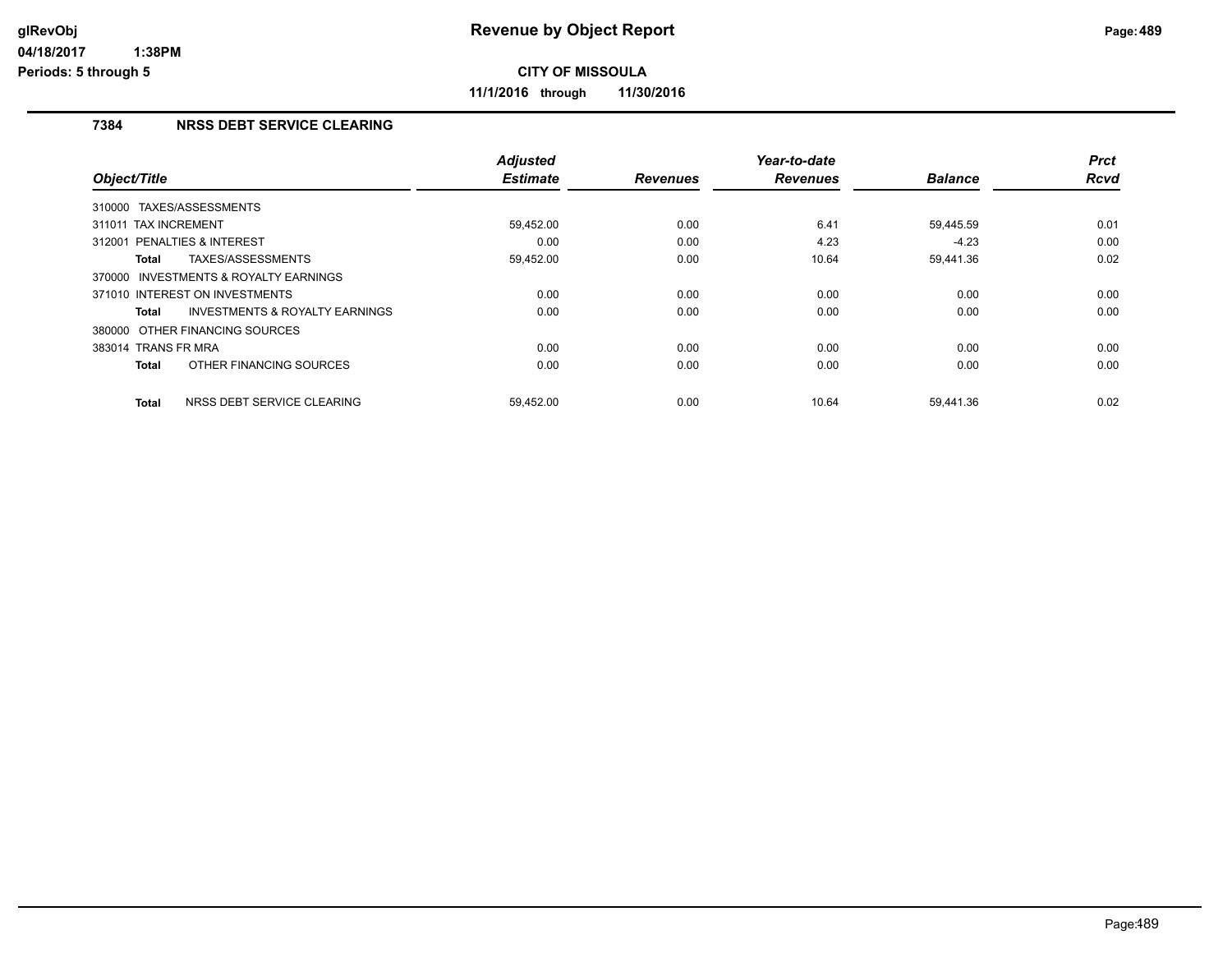**11/1/2016 through 11/30/2016**

**7385 FRONT STREET URD 7385 FRONT STREET URD**

|                                                     | <b>Adjusted</b> |                 | Year-to-date    |                | <b>Prct</b> |
|-----------------------------------------------------|-----------------|-----------------|-----------------|----------------|-------------|
| Object/Title                                        | <b>Estimate</b> | <b>Revenues</b> | <b>Revenues</b> | <b>Balance</b> | <b>Rcvd</b> |
| 310000 TAXES/ASSESSMENTS                            |                 |                 |                 |                |             |
| 311011 TAX INCREMENT                                | 0.00            | 0.00            | 0.00            | 0.00           | 0.00        |
| TAXES/ASSESSMENTS<br>Total                          | 0.00            | 0.00            | 0.00            | 0.00           | 0.00        |
| <b>INTERGOVERNMENTAL REVENUES</b><br>330000         |                 |                 |                 |                |             |
| 331056 MDT FEDERAL CMAQ                             | 0.00            | 0.00            | 0.00            | 0.00           | 0.00        |
| 335210 PERSONAL PROPERTY TAX REIMBURSEMENT          | 0.00            | 0.00            | 0.00            | 0.00           | 0.00        |
| <b>INTERGOVERNMENTAL REVENUES</b><br><b>Total</b>   | 0.00            | 0.00            | 0.00            | 0.00           | 0.00        |
| MISCELLANEOUS REVENUES<br>360000                    |                 |                 |                 |                |             |
| 365000 DONATIONS                                    | 0.00            | 0.00            | 0.00            | 0.00           | 0.00        |
| <b>MISCELLANEOUS REVENUES</b><br>Total              | 0.00            | 0.00            | 0.00            | 0.00           | 0.00        |
| <b>INVESTMENTS &amp; ROYALTY EARNINGS</b><br>370000 |                 |                 |                 |                |             |
| 371010 INTEREST ON INVESTMENTS                      | 0.00            | 0.00            | 0.00            | 0.00           | 0.00        |
| <b>INVESTMENTS &amp; ROYALTY EARNINGS</b><br>Total  | 0.00            | 0.00            | 0.00            | 0.00           | 0.00        |
| OTHER FINANCING SOURCES<br>380000                   |                 |                 |                 |                |             |
| 381010 BOND PROCEEDS                                | 0.00            | 0.00            | 0.00            | 0.00           | 0.00        |
| 381029 PARKING STRUCTURE BOND PROCEEDS              | 0.00            | 0.00            | 0.00            | 0.00           | 0.00        |
| 381071 WILMA NOTE PROCEEDS                          | 0.00            | 0.00            | 0.00            | 0.00           | 0.00        |
| 381072 FIB NOTE PROCEEDS                            | 0.00            | 0.00            | 0.00            | 0.00           | 0.00        |
| 383066 TRANSFER FROM FRONT ST CLEARING              | 0.00            | 0.00            | $-17,603.78$    | 17,603.78      | 0.00        |
| 383067 TRANSFER FROM FSPS                           | 70,235.00       | 0.00            | 0.00            | 70,235.00      | 0.00        |
| 383068 TRANSFER FROM SUBORDINATE LIEN               | 0.00            | 0.00            | 0.00            | 0.00           | 0.00        |
| OTHER FINANCING SOURCES<br><b>Total</b>             | 70,235.00       | 0.00            | $-17,603.78$    | 87,838.78      | $-25.06$    |
|                                                     |                 |                 |                 |                |             |
| <b>FRONT STREET URD</b><br><b>Total</b>             | 70,235.00       | 0.00            | $-17,603.78$    | 87,838.78      | $-25.06$    |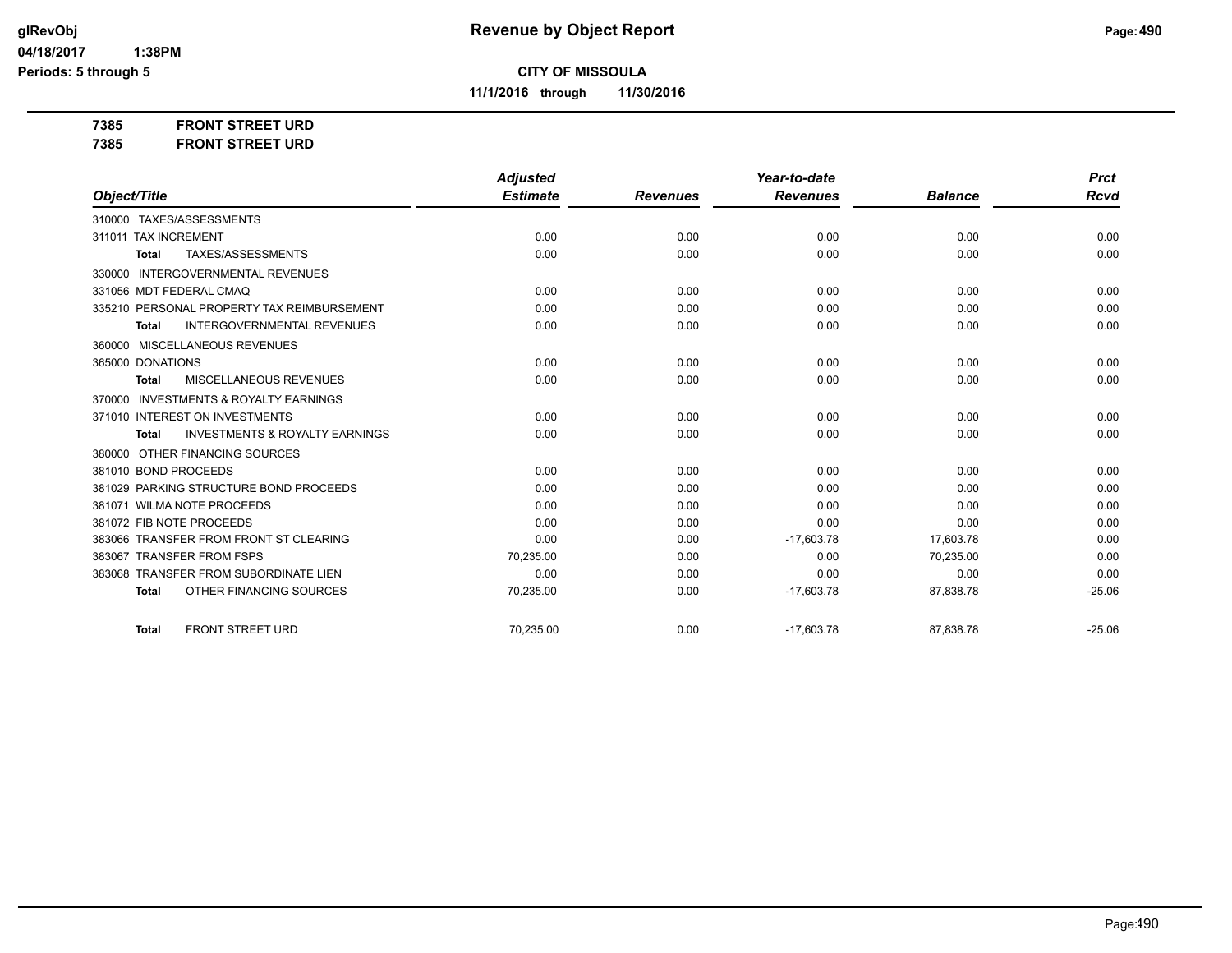**11/1/2016 through 11/30/2016**

#### **7385 FRONT STREET URD**

|                                                    | <b>Adjusted</b> |                 | Year-to-date    |                | <b>Prct</b> |
|----------------------------------------------------|-----------------|-----------------|-----------------|----------------|-------------|
| Object/Title                                       | <b>Estimate</b> | <b>Revenues</b> | <b>Revenues</b> | <b>Balance</b> | Rcvd        |
| 310000 TAXES/ASSESSMENTS                           |                 |                 |                 |                |             |
| 311011 TAX INCREMENT                               | 0.00            | 0.00            | 0.00            | 0.00           | 0.00        |
| TAXES/ASSESSMENTS<br>Total                         | 0.00            | 0.00            | 0.00            | 0.00           | 0.00        |
| 330000 INTERGOVERNMENTAL REVENUES                  |                 |                 |                 |                |             |
| 331056 MDT FEDERAL CMAQ                            | 0.00            | 0.00            | 0.00            | 0.00           | 0.00        |
| 335210 PERSONAL PROPERTY TAX REIMBURSEMENT         | 0.00            | 0.00            | 0.00            | 0.00           | 0.00        |
| <b>INTERGOVERNMENTAL REVENUES</b><br><b>Total</b>  | 0.00            | 0.00            | 0.00            | 0.00           | 0.00        |
| 360000 MISCELLANEOUS REVENUES                      |                 |                 |                 |                |             |
| 365000 DONATIONS                                   | 0.00            | 0.00            | 0.00            | 0.00           | 0.00        |
| MISCELLANEOUS REVENUES<br><b>Total</b>             | 0.00            | 0.00            | 0.00            | 0.00           | 0.00        |
| 370000 INVESTMENTS & ROYALTY EARNINGS              |                 |                 |                 |                |             |
| 371010 INTEREST ON INVESTMENTS                     | 0.00            | 0.00            | 0.00            | 0.00           | 0.00        |
| <b>INVESTMENTS &amp; ROYALTY EARNINGS</b><br>Total | 0.00            | 0.00            | 0.00            | 0.00           | 0.00        |
| 380000 OTHER FINANCING SOURCES                     |                 |                 |                 |                |             |
| 381010 BOND PROCEEDS                               | 0.00            | 0.00            | 0.00            | 0.00           | 0.00        |
| 381029 PARKING STRUCTURE BOND PROCEEDS             | 0.00            | 0.00            | 0.00            | 0.00           | 0.00        |
| 381071 WILMA NOTE PROCEEDS                         | 0.00            | 0.00            | 0.00            | 0.00           | 0.00        |
| 381072 FIB NOTE PROCEEDS                           | 0.00            | 0.00            | 0.00            | 0.00           | 0.00        |
| 383066 TRANSFER FROM FRONT ST CLEARING             | 0.00            | 0.00            | $-17,603.78$    | 17,603.78      | 0.00        |
| 383067 TRANSFER FROM FSPS                          | 70,235.00       | 0.00            | 0.00            | 70,235.00      | 0.00        |
| 383068 TRANSFER FROM SUBORDINATE LIEN              | 0.00            | 0.00            | 0.00            | 0.00           | 0.00        |
| OTHER FINANCING SOURCES<br><b>Total</b>            | 70,235.00       | 0.00            | $-17,603.78$    | 87,838.78      | $-25.06$    |
| <b>FRONT STREET URD</b><br>Total                   | 70.235.00       | 0.00            | $-17.603.78$    | 87.838.78      | $-25.06$    |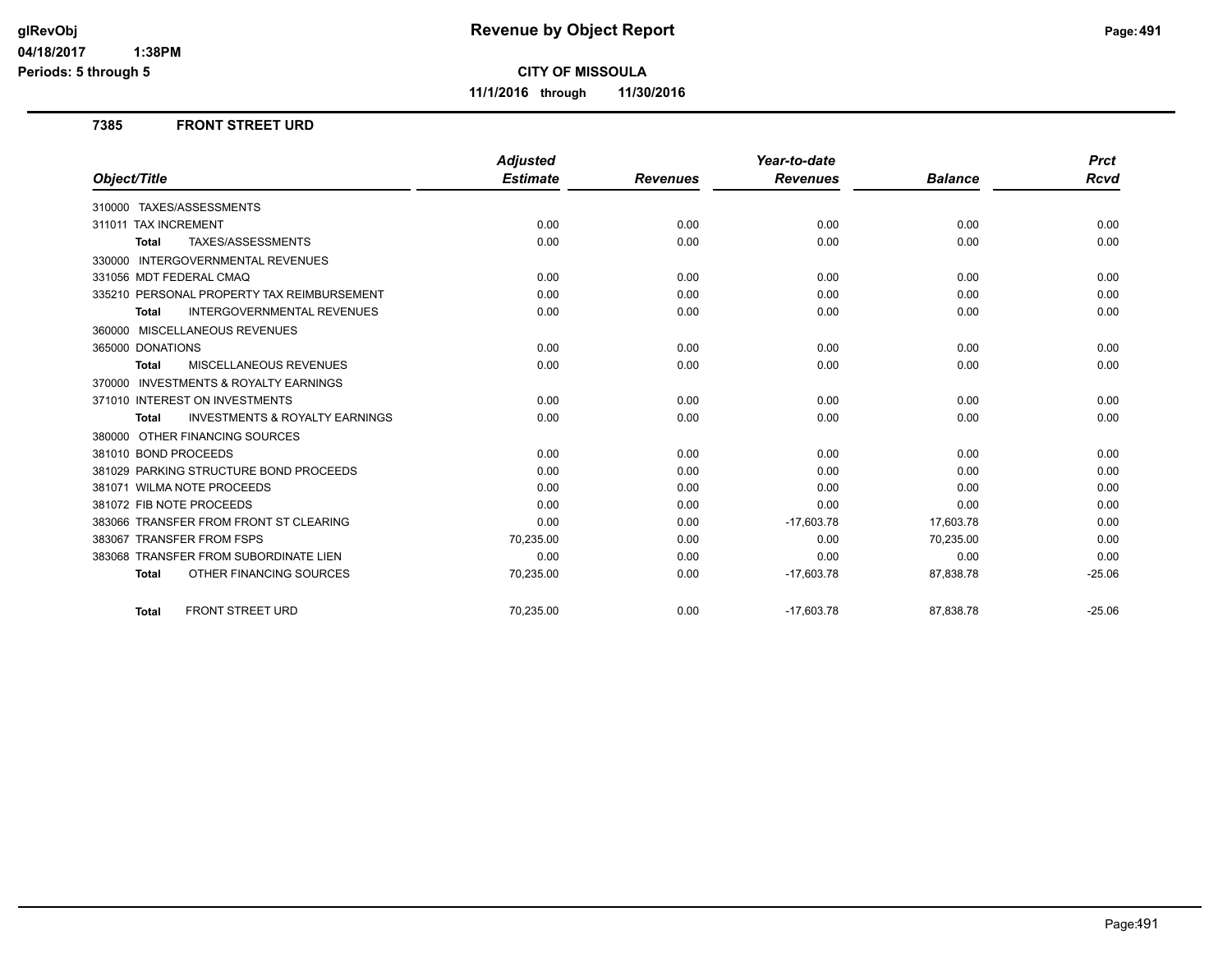**11/1/2016 through 11/30/2016**

#### **7386 DEBT SERVICE-SAFEWAY/ST PAT 1.5M 7386 DEBT SERVICE-SAFEWAY/ST PAT 1.5M**

*Object/Title Adjusted Estimate Revenues Year-to-date Revenues Balance Prct Rcvd* 310000 TAXES/ASSESSMENTS  $0.00 \hspace{1.5cm} 0.00 \hspace{3.5cm} 0.00 \hspace{1.5cm} 0.00 \hspace{1.5cm} 0.00 \hspace{1.5cm} 0.00 \hspace{1.5cm} 0.00 \hspace{1.5cm} 0.00 \hspace{1.5cm} 0.00 \hspace{1.5cm} 0.00 \hspace{1.5cm} 0.00 \hspace{1.5cm} 0.00 \hspace{1.5cm} 0.00 \hspace{1.5cm} 0.00 \hspace{1.5cm} 0.00 \hspace{1.5cm} 0.00 \hspace{1.5$ **Total** TAXES/ASSESSMENTS 0.00 0.00 0.00 0.00 0.00 360000 MISCELLANEOUS REVENUES 365000 DONATIONS 0.00 0.00 0.00 0.00 0.00 **Total** MISCELLANEOUS REVENUES 0.00 0.00 0.00 0.00 0.00 370000 INVESTMENTS & ROYALTY EARNINGS 371010 INTEREST ON INVESTMENTS 0.00 0.00 0.00 0.00 0.00 **Total** INVESTMENTS & ROYALTY EARNINGS 0.00 0.00 0.00 0.00 0.00 380000 OTHER FINANCING SOURCES 383014 TRANS FR MRA 127,012.00 0.00 0.00 127,012.00 0.00 383037 TRANSFER - URD II 0.00 0.00 0.00 0.00 0.00 384000 GUARANTOR REVENUE 0.00 0.00 0.00 0.00 0.00 **Total OTHER FINANCING SOURCES** 127,012.00 0.00 0.00 0.00 0.00 127,012.00 0.00 0.00 **Total** DEBT SERVICE-SAFEWAY/ST PAT 1.5M 127,012.00 0.00 0.00 127,012.00 0.00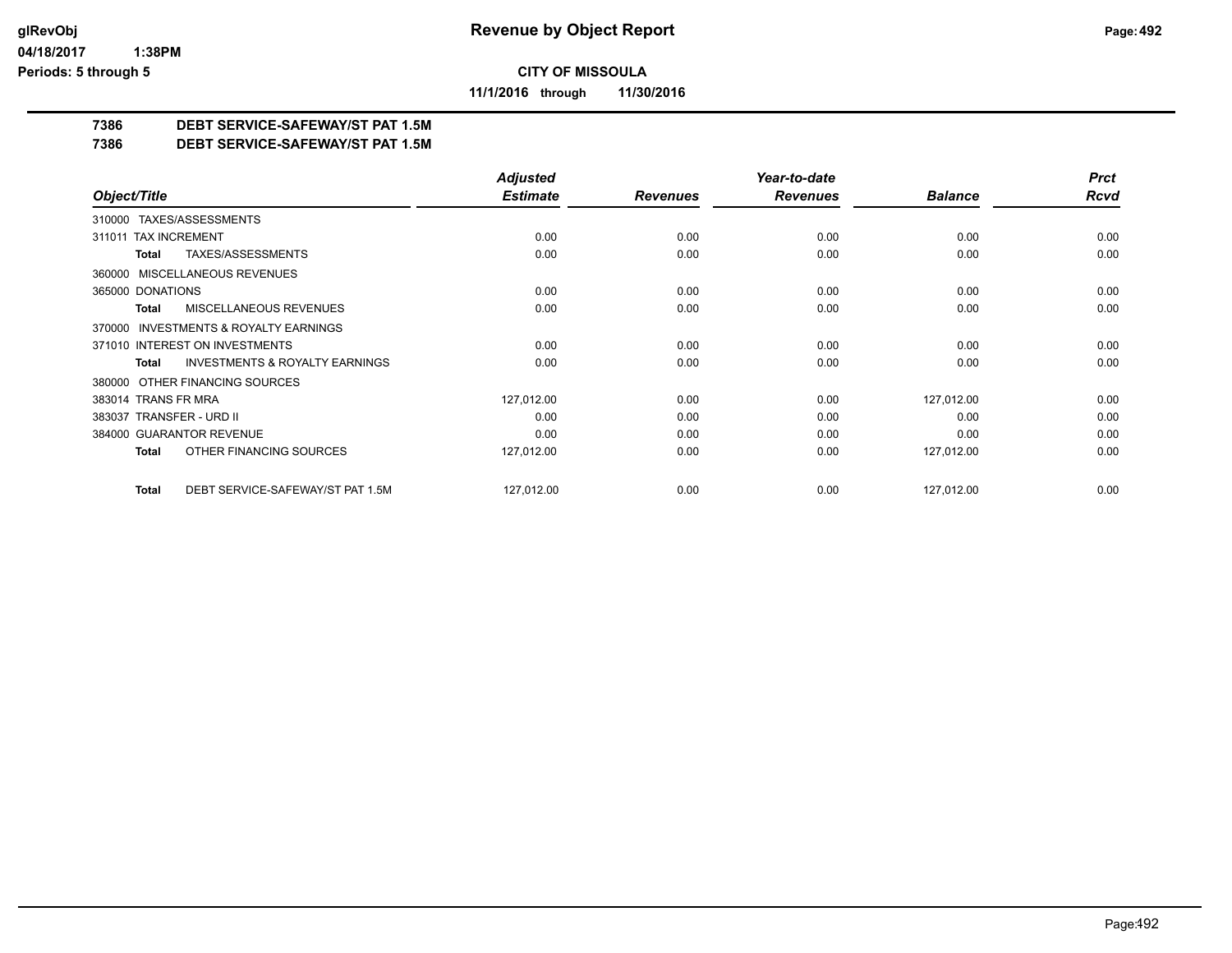**11/1/2016 through 11/30/2016**

#### **7386 DEBT SERVICE-SAFEWAY/ST PAT 1.5M**

|                                                           | <b>Adjusted</b> |                 | Year-to-date    |                | <b>Prct</b> |
|-----------------------------------------------------------|-----------------|-----------------|-----------------|----------------|-------------|
| Object/Title                                              | <b>Estimate</b> | <b>Revenues</b> | <b>Revenues</b> | <b>Balance</b> | <b>Rcvd</b> |
| 310000 TAXES/ASSESSMENTS                                  |                 |                 |                 |                |             |
| 311011 TAX INCREMENT                                      | 0.00            | 0.00            | 0.00            | 0.00           | 0.00        |
| TAXES/ASSESSMENTS<br><b>Total</b>                         | 0.00            | 0.00            | 0.00            | 0.00           | 0.00        |
| 360000 MISCELLANEOUS REVENUES                             |                 |                 |                 |                |             |
| 365000 DONATIONS                                          | 0.00            | 0.00            | 0.00            | 0.00           | 0.00        |
| <b>MISCELLANEOUS REVENUES</b><br><b>Total</b>             | 0.00            | 0.00            | 0.00            | 0.00           | 0.00        |
| <b>INVESTMENTS &amp; ROYALTY EARNINGS</b><br>370000       |                 |                 |                 |                |             |
| 371010 INTEREST ON INVESTMENTS                            | 0.00            | 0.00            | 0.00            | 0.00           | 0.00        |
| <b>INVESTMENTS &amp; ROYALTY EARNINGS</b><br><b>Total</b> | 0.00            | 0.00            | 0.00            | 0.00           | 0.00        |
| 380000 OTHER FINANCING SOURCES                            |                 |                 |                 |                |             |
| 383014 TRANS FR MRA                                       | 127,012.00      | 0.00            | 0.00            | 127,012.00     | 0.00        |
| 383037 TRANSFER - URD II                                  | 0.00            | 0.00            | 0.00            | 0.00           | 0.00        |
| 384000 GUARANTOR REVENUE                                  | 0.00            | 0.00            | 0.00            | 0.00           | 0.00        |
| OTHER FINANCING SOURCES<br><b>Total</b>                   | 127,012.00      | 0.00            | 0.00            | 127,012.00     | 0.00        |
| DEBT SERVICE-SAFEWAY/ST PAT 1.5M<br><b>Total</b>          | 127,012.00      | 0.00            | 0.00            | 127,012.00     | 0.00        |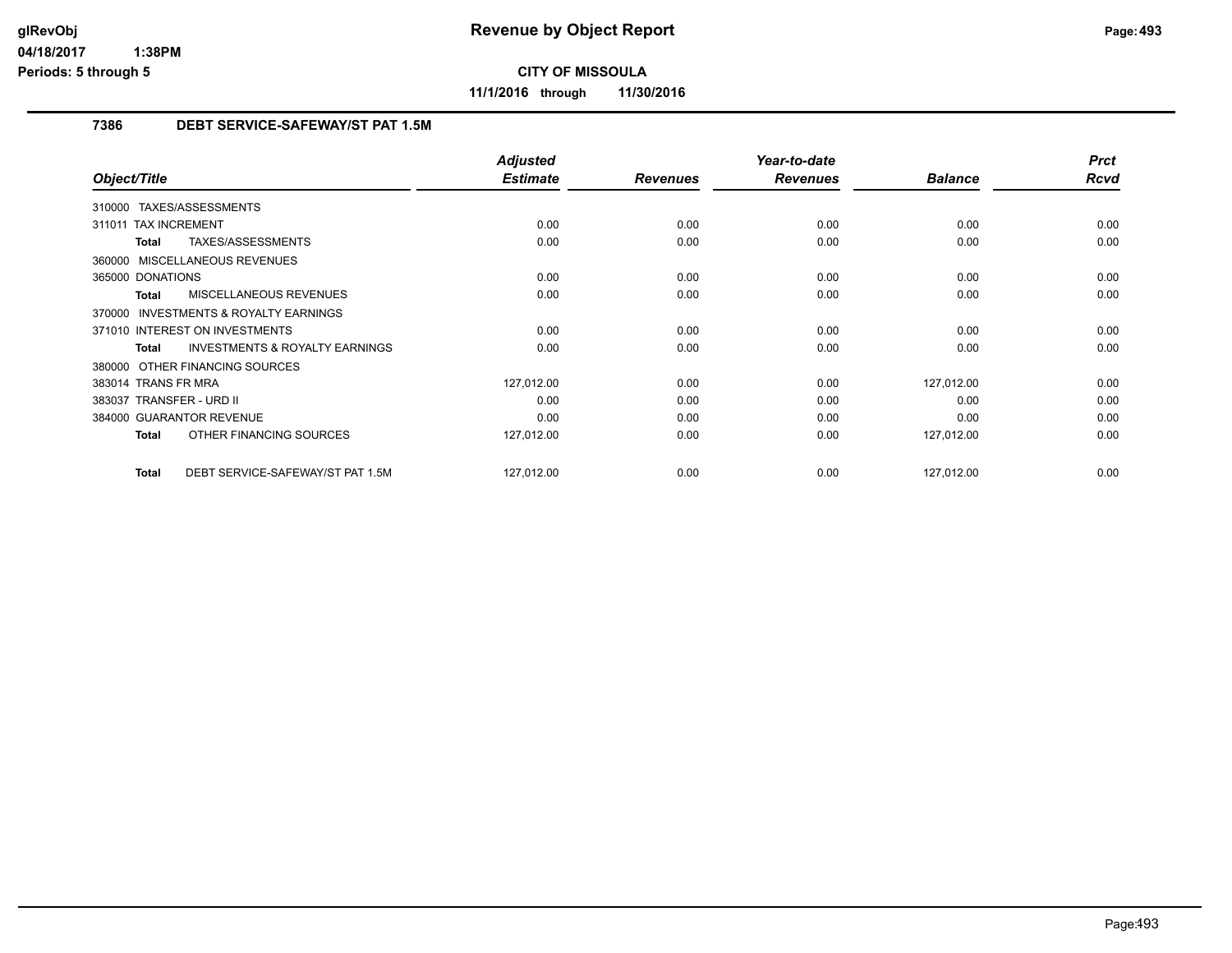**11/1/2016 through 11/30/2016**

#### **7387 DEBT SERVICE-BROWNFIELD RLF 1.125M 7387 DEBT SERVICE-BROWNFIELD RLF 1.125M**

|                                                     | <b>Adjusted</b> |                 | Year-to-date    |                | <b>Prct</b> |
|-----------------------------------------------------|-----------------|-----------------|-----------------|----------------|-------------|
| Object/Title                                        | <b>Estimate</b> | <b>Revenues</b> | <b>Revenues</b> | <b>Balance</b> | <b>Rcvd</b> |
| 310000 TAXES/ASSESSMENTS                            |                 |                 |                 |                |             |
| 311011 TAX INCREMENT                                | 0.00            | 0.00            | 0.00            | 0.00           | 0.00        |
| TAXES/ASSESSMENTS<br>Total                          | 0.00            | 0.00            | 0.00            | 0.00           | 0.00        |
| <b>INVESTMENTS &amp; ROYALTY EARNINGS</b><br>370000 |                 |                 |                 |                |             |
| 371010 INTEREST ON INVESTMENTS                      | 0.00            | 0.00            | 0.00            | 0.00           | 0.00        |
| <b>INVESTMENTS &amp; ROYALTY EARNINGS</b><br>Total  | 0.00            | 0.00            | 0.00            | 0.00           | 0.00        |
| OTHER FINANCING SOURCES<br>380000                   |                 |                 |                 |                |             |
| 383014 TRANS FR MRA                                 | 54,716.00       | 0.00            | 0.00            | 54,716.00      | 0.00        |
| 383016 TRANS FR TAX INCREMENT BOND                  | 0.00            | 0.00            | 0.00            | 0.00           | 0.00        |
| OTHER FINANCING SOURCES<br>Total                    | 54,716.00       | 0.00            | 0.00            | 54,716.00      | 0.00        |
| DEBT SERVICE-BROWNFIELD RLF 1.125M<br><b>Total</b>  | 54,716.00       | 0.00            | 0.00            | 54.716.00      | 0.00        |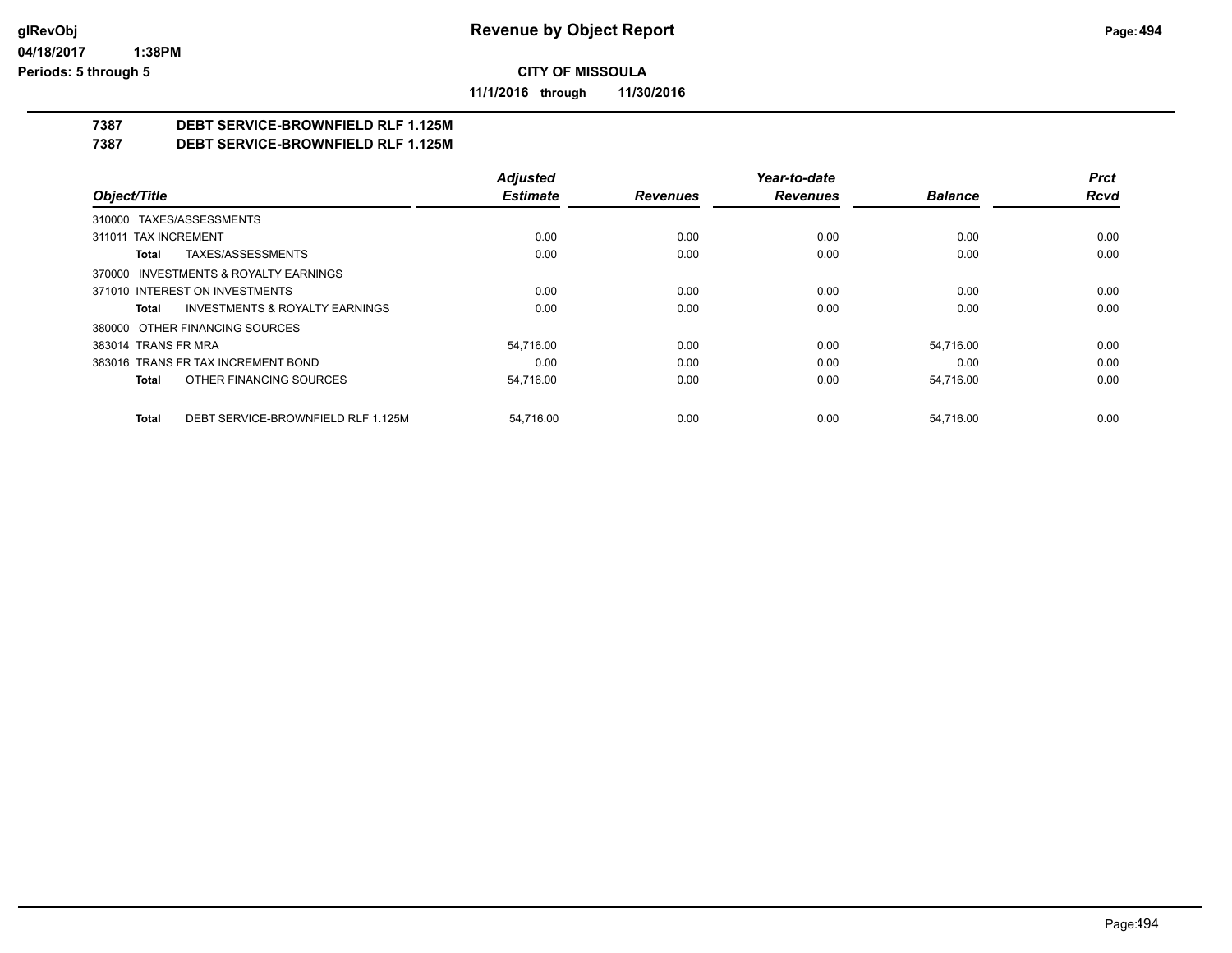**11/1/2016 through 11/30/2016**

#### **7387 DEBT SERVICE-BROWNFIELD RLF 1.125M**

| Object/Title                                       | <b>Adjusted</b><br><b>Estimate</b> | <b>Revenues</b> | Year-to-date<br><b>Revenues</b> | <b>Balance</b> | <b>Prct</b><br><b>Rcvd</b> |
|----------------------------------------------------|------------------------------------|-----------------|---------------------------------|----------------|----------------------------|
| TAXES/ASSESSMENTS<br>310000                        |                                    |                 |                                 |                |                            |
| 311011 TAX INCREMENT                               | 0.00                               | 0.00            | 0.00                            | 0.00           | 0.00                       |
| TAXES/ASSESSMENTS<br>Total                         | 0.00                               | 0.00            | 0.00                            | 0.00           | 0.00                       |
| 370000 INVESTMENTS & ROYALTY EARNINGS              |                                    |                 |                                 |                |                            |
| 371010 INTEREST ON INVESTMENTS                     | 0.00                               | 0.00            | 0.00                            | 0.00           | 0.00                       |
| <b>INVESTMENTS &amp; ROYALTY EARNINGS</b><br>Total | 0.00                               | 0.00            | 0.00                            | 0.00           | 0.00                       |
| 380000 OTHER FINANCING SOURCES                     |                                    |                 |                                 |                |                            |
| 383014 TRANS FR MRA                                | 54,716.00                          | 0.00            | 0.00                            | 54.716.00      | 0.00                       |
| 383016 TRANS FR TAX INCREMENT BOND                 | 0.00                               | 0.00            | 0.00                            | 0.00           | 0.00                       |
| OTHER FINANCING SOURCES<br><b>Total</b>            | 54,716.00                          | 0.00            | 0.00                            | 54,716.00      | 0.00                       |
| DEBT SERVICE-BROWNFIELD RLF 1.125M<br><b>Total</b> | 54.716.00                          | 0.00            | 0.00                            | 54.716.00      | 0.00                       |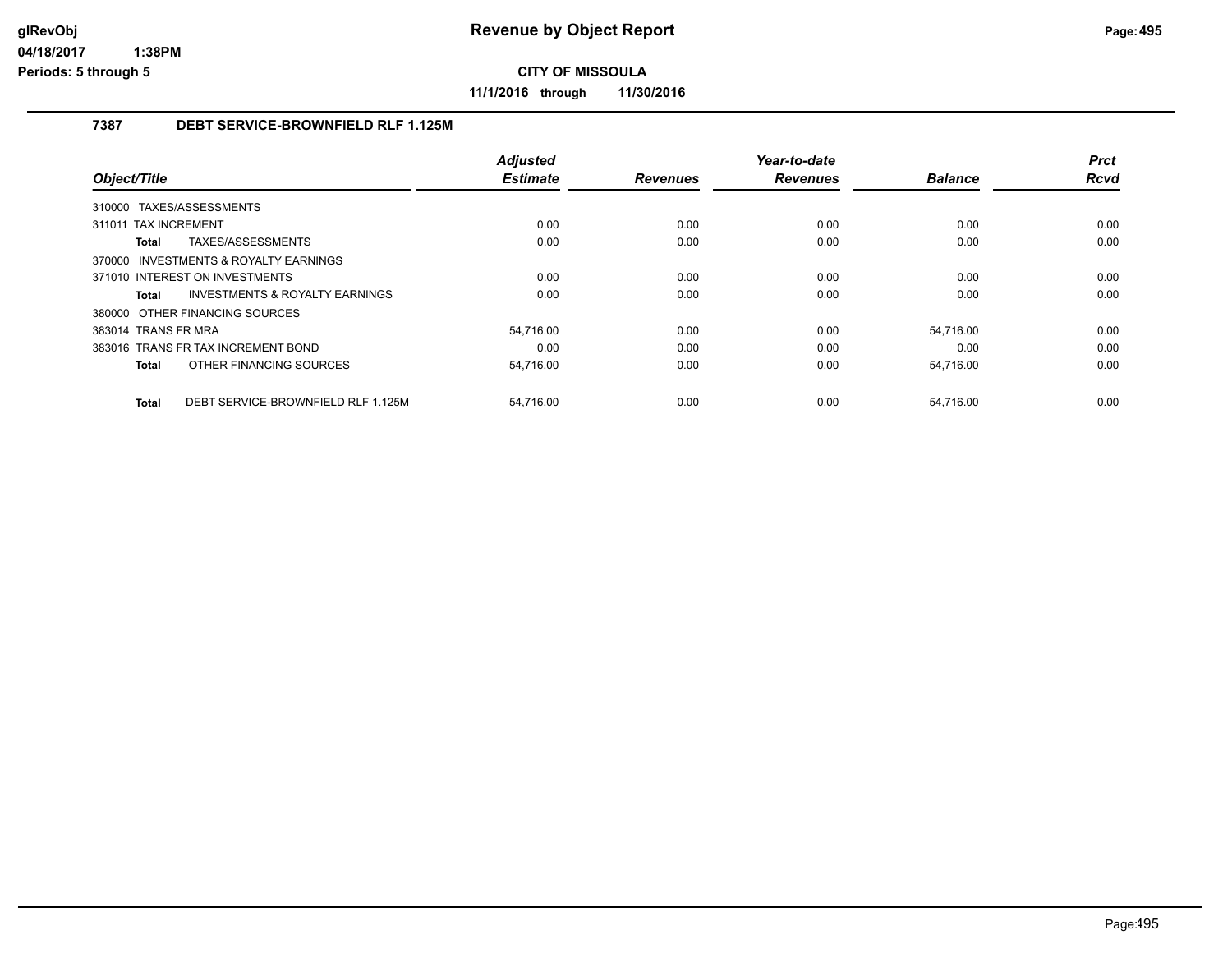**11/1/2016 through 11/30/2016**

**7388 RESERVE-3.6m TIF 7388 RESERVE-3.6m TIF**

|                                                    | <b>Adjusted</b> |                 | Year-to-date    |                | <b>Prct</b> |
|----------------------------------------------------|-----------------|-----------------|-----------------|----------------|-------------|
| Object/Title                                       | <b>Estimate</b> | <b>Revenues</b> | <b>Revenues</b> | <b>Balance</b> | Rcvd        |
| 370000 INVESTMENTS & ROYALTY EARNINGS              |                 |                 |                 |                |             |
| 371010 INTEREST ON INVESTMENTS                     | 0.00            | 0.00            | 0.00            | 0.00           | 0.00        |
| 371020 GAIN/LOSS IN MARKET VALUE OF INVESTMENTS    | 0.00            | 0.00            | 0.00            | 0.00           | 0.00        |
| <b>INVESTMENTS &amp; ROYALTY EARNINGS</b><br>Total | 0.00            | 0.00            | 0.00            | 0.00           | 0.00        |
| 380000 OTHER FINANCING SOURCES                     |                 |                 |                 |                |             |
| 381025 BOND PROCEEDS                               | 0.00            | 0.00            | 0.00            | 0.00           | 0.00        |
| 383014 TRANS FR MRA                                | 0.00            | 0.00            | 0.00            | 0.00           | 0.00        |
| 383037 TRANSFER - URD II                           | 0.00            | 0.00            | 0.00            | 0.00           | 0.00        |
| 383040 TRANSFER FROM CITY GRANTS                   | 0.00            | 0.00            | 0.00            | 0.00           | 0.00        |
| OTHER FINANCING SOURCES<br>Total                   | 0.00            | 0.00            | 0.00            | 0.00           | 0.00        |
|                                                    |                 |                 |                 |                |             |
| RESERVE-3.6m TIF<br><b>Total</b>                   | 0.00            | 0.00            | 0.00            | 0.00           | 0.00        |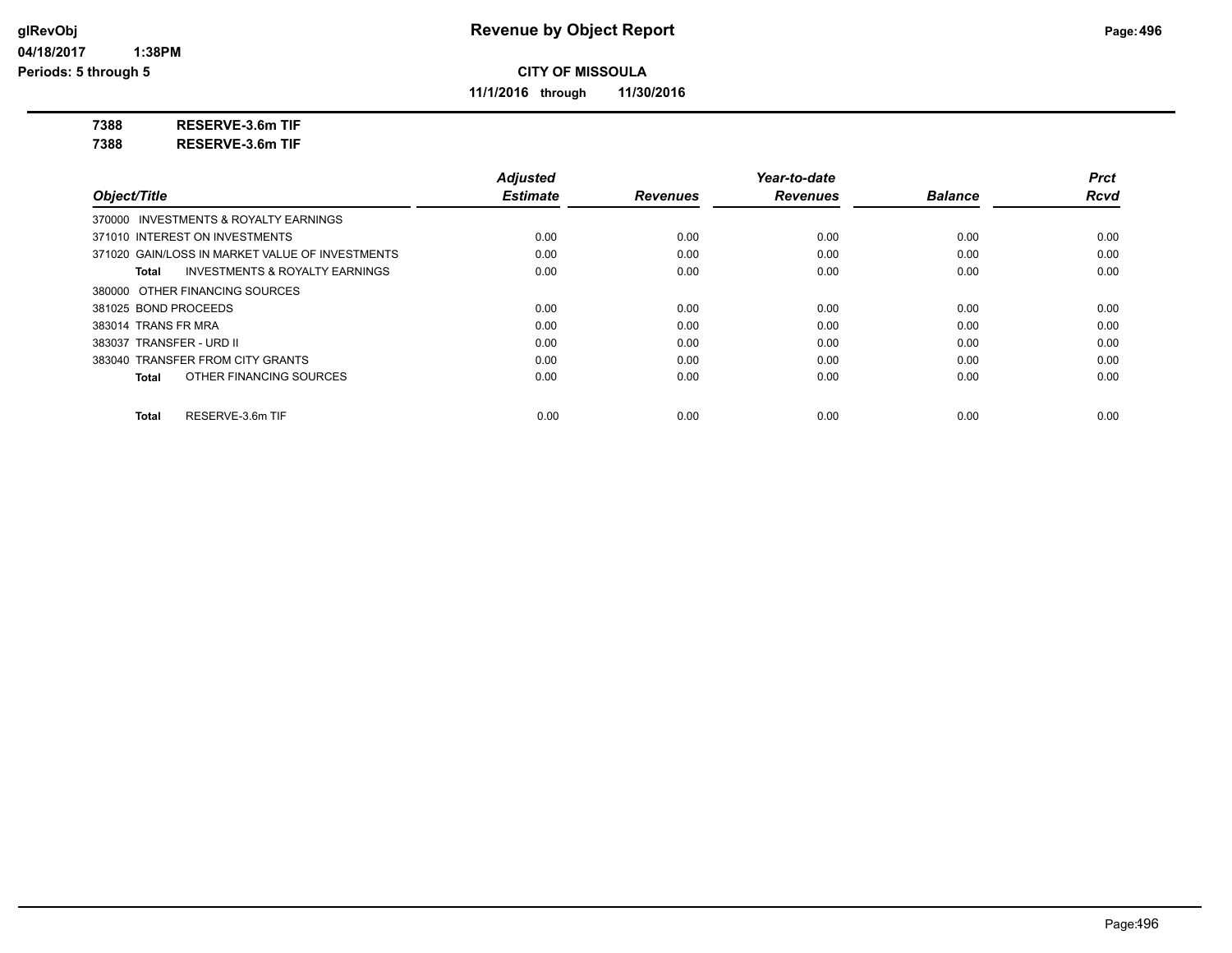**11/1/2016 through 11/30/2016**

#### **7388 RESERVE-3.6m TIF**

|                                                    | <b>Adjusted</b> |                 | Year-to-date    |                | <b>Prct</b> |
|----------------------------------------------------|-----------------|-----------------|-----------------|----------------|-------------|
| Object/Title                                       | <b>Estimate</b> | <b>Revenues</b> | <b>Revenues</b> | <b>Balance</b> | <b>Rcvd</b> |
| INVESTMENTS & ROYALTY EARNINGS<br>370000           |                 |                 |                 |                |             |
| 371010 INTEREST ON INVESTMENTS                     | 0.00            | 0.00            | 0.00            | 0.00           | 0.00        |
| 371020 GAIN/LOSS IN MARKET VALUE OF INVESTMENT     | 0.00            | 0.00            | 0.00            | 0.00           | 0.00        |
| <b>INVESTMENTS &amp; ROYALTY EARNINGS</b><br>Total | 0.00            | 0.00            | 0.00            | 0.00           | 0.00        |
| 380000 OTHER FINANCING SOURCES                     |                 |                 |                 |                |             |
| 381025 BOND PROCEEDS                               | 0.00            | 0.00            | 0.00            | 0.00           | 0.00        |
| 383014 TRANS FR MRA                                | 0.00            | 0.00            | 0.00            | 0.00           | 0.00        |
| 383037 TRANSFER - URD II                           | 0.00            | 0.00            | 0.00            | 0.00           | 0.00        |
| 383040 TRANSFER FROM CITY GRANTS                   | 0.00            | 0.00            | 0.00            | 0.00           | 0.00        |
| OTHER FINANCING SOURCES<br>Total                   | 0.00            | 0.00            | 0.00            | 0.00           | 0.00        |
| RESERVE-3.6m TIF<br><b>Total</b>                   | 0.00            | 0.00            | 0.00            | 0.00           | 0.00        |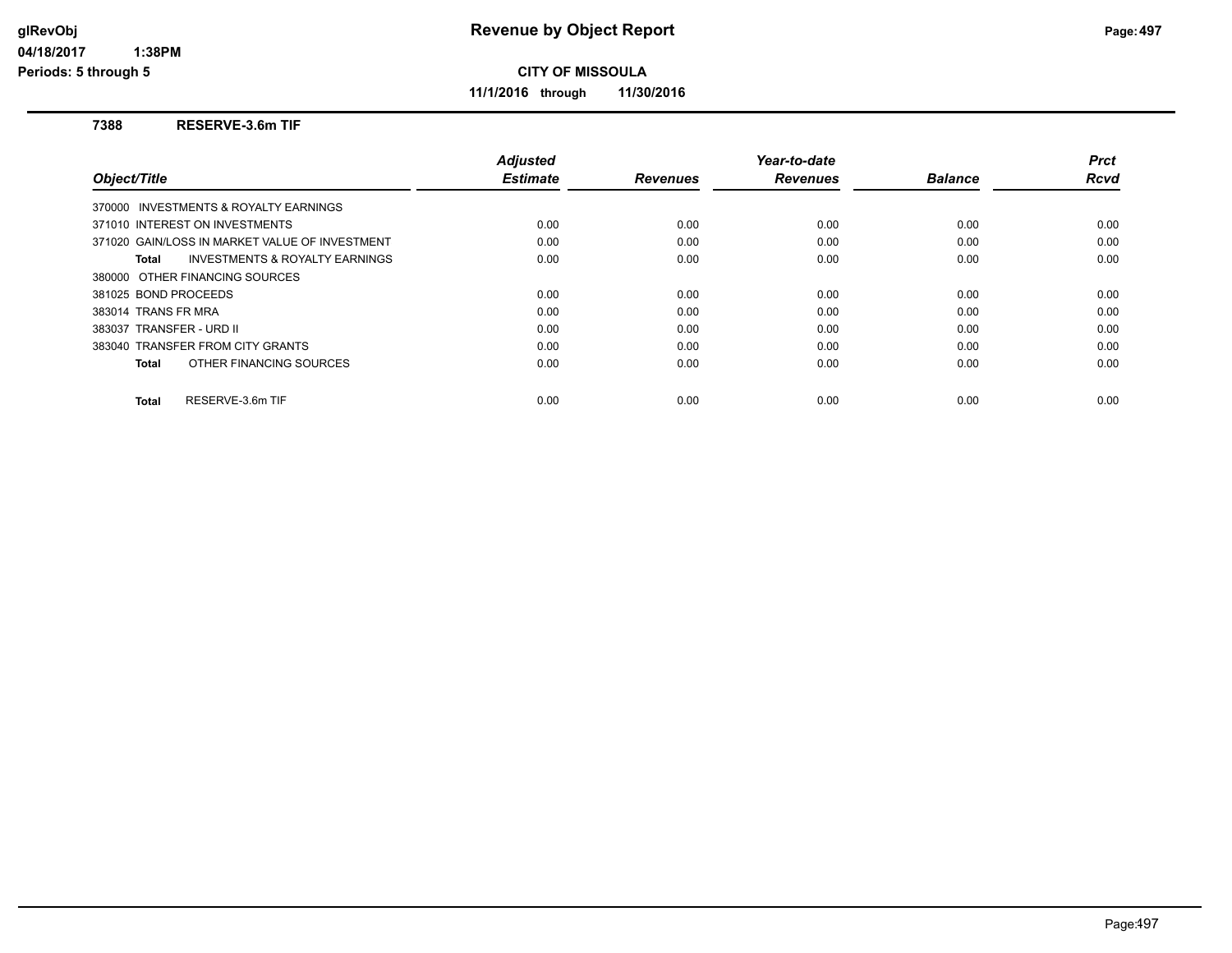**11/1/2016 through 11/30/2016**

**7389 DEBT SERVICE - 3.6M/5.75M 7389 DEBT SERVICE - 3.6M/5.75M**

|                                                    | <b>Adjusted</b> |                 | Year-to-date    |                | <b>Prct</b> |
|----------------------------------------------------|-----------------|-----------------|-----------------|----------------|-------------|
| Object/Title                                       | <b>Estimate</b> | <b>Revenues</b> | <b>Revenues</b> | <b>Balance</b> | <b>Rcvd</b> |
| 370000 INVESTMENTS & ROYALTY EARNINGS              |                 |                 |                 |                |             |
| 371010 INTEREST ON INVESTMENTS                     | 0.00            | 0.00            | 0.00            | 0.00           | 0.00        |
| 371020 GAIN/LOSS IN MARKET VALUE OF INVESTMENTS    | 0.00            | 0.00            | 0.00            | 0.00           | 0.00        |
| <b>INVESTMENTS &amp; ROYALTY EARNINGS</b><br>Total | 0.00            | 0.00            | 0.00            | 0.00           | 0.00        |
| 380000 OTHER FINANCING SOURCES                     |                 |                 |                 |                |             |
| 381009 TRANSFER FROM CLEARING                      | 0.00            | 0.00            | 0.00            | 0.00           | 0.00        |
| 381025 BOND PROCEEDS                               | 0.00            | 0.00            | 0.00            | 0.00           | 0.00        |
| 383014 TRANS FR MRA                                | 676.312.00      | 0.00            | 0.00            | 676.312.00     | 0.00        |
| OTHER FINANCING SOURCES<br>Total                   | 676.312.00      | 0.00            | 0.00            | 676.312.00     | 0.00        |
|                                                    |                 |                 |                 |                |             |
| DEBT SERVICE - 3.6M/5.75M<br>Total                 | 676.312.00      | 0.00            | 0.00            | 676.312.00     | 0.00        |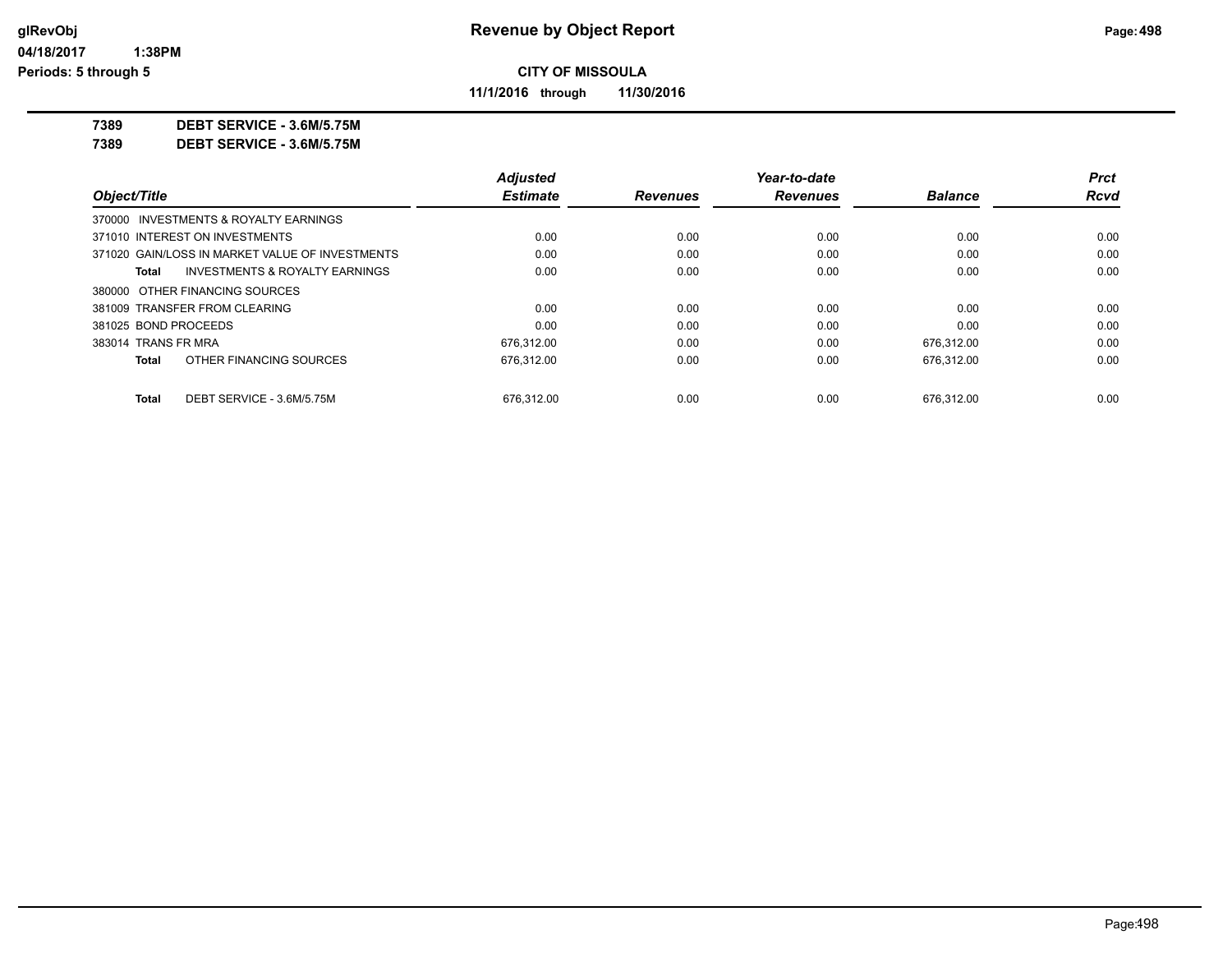**11/1/2016 through 11/30/2016**

#### **7389 DEBT SERVICE - 3.6M/5.75M**

| Object/Title                                   | <b>Adjusted</b><br><b>Estimate</b> | <b>Revenues</b> | Year-to-date<br><b>Revenues</b> | <b>Balance</b> | <b>Prct</b><br><b>Rcvd</b> |
|------------------------------------------------|------------------------------------|-----------------|---------------------------------|----------------|----------------------------|
|                                                |                                    |                 |                                 |                |                            |
| 370000 INVESTMENTS & ROYALTY EARNINGS          |                                    |                 |                                 |                |                            |
| 371010 INTEREST ON INVESTMENTS                 | 0.00                               | 0.00            | 0.00                            | 0.00           | 0.00                       |
| 371020 GAIN/LOSS IN MARKET VALUE OF INVESTMENT | 0.00                               | 0.00            | 0.00                            | 0.00           | 0.00                       |
| INVESTMENTS & ROYALTY EARNINGS<br>Total        | 0.00                               | 0.00            | 0.00                            | 0.00           | 0.00                       |
| 380000 OTHER FINANCING SOURCES                 |                                    |                 |                                 |                |                            |
| 381009 TRANSFER FROM CLEARING                  | 0.00                               | 0.00            | 0.00                            | 0.00           | 0.00                       |
| 381025 BOND PROCEEDS                           | 0.00                               | 0.00            | 0.00                            | 0.00           | 0.00                       |
| 383014 TRANS FR MRA                            | 676.312.00                         | 0.00            | 0.00                            | 676.312.00     | 0.00                       |
| OTHER FINANCING SOURCES<br><b>Total</b>        | 676.312.00                         | 0.00            | 0.00                            | 676.312.00     | 0.00                       |
|                                                |                                    |                 |                                 |                |                            |
| <b>Total</b><br>DEBT SERVICE - 3.6M/5.75M      | 676.312.00                         | 0.00            | 0.00                            | 676.312.00     | 0.00                       |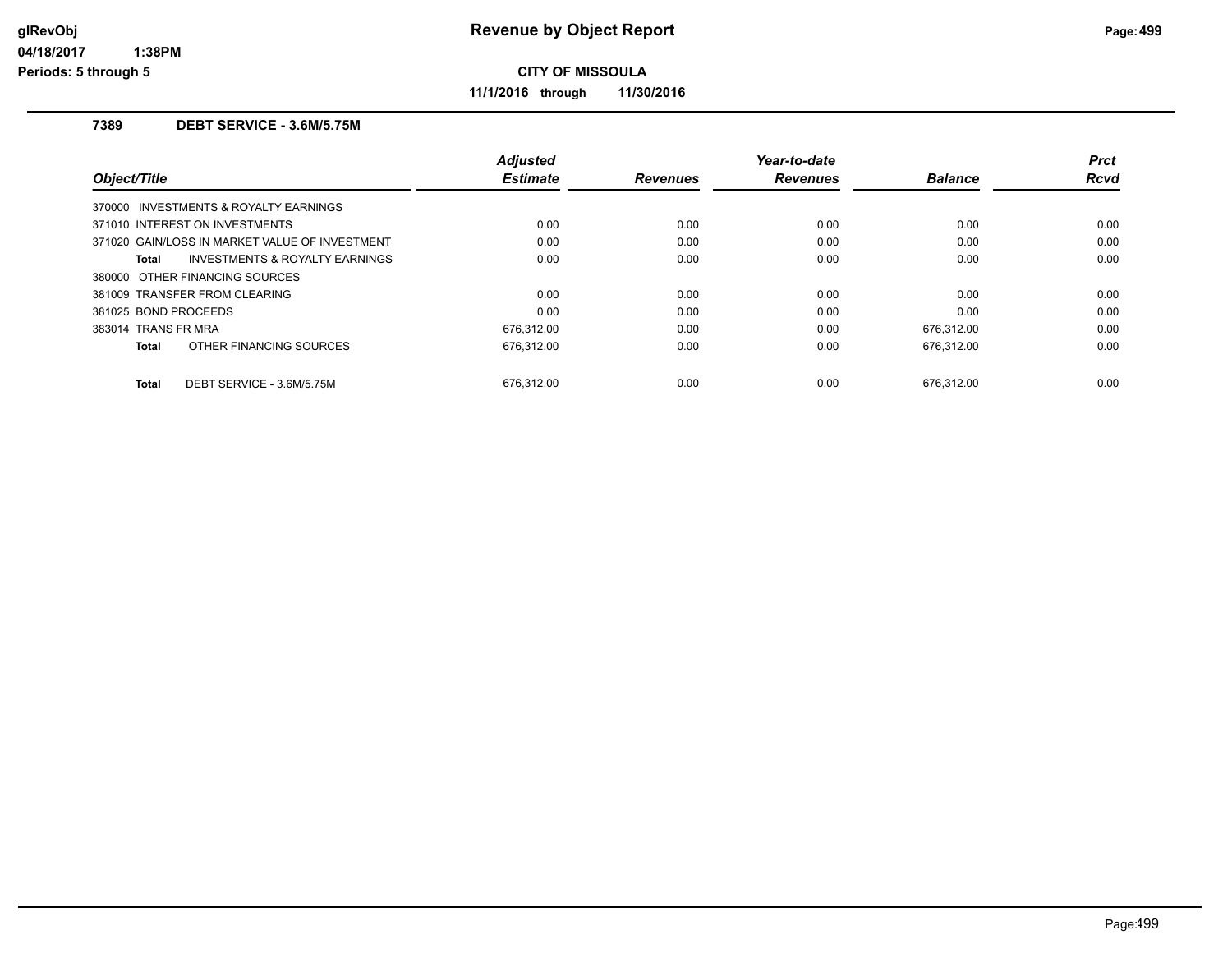**11/1/2016 through 11/30/2016**

**7390 URDII CLEARING - 3.6M TIF**

**7390 URDII CLEARING - 3.6M TIF**

|                                                           | <b>Adjusted</b> |                 | Year-to-date    |                | <b>Prct</b> |
|-----------------------------------------------------------|-----------------|-----------------|-----------------|----------------|-------------|
| Object/Title                                              | <b>Estimate</b> | <b>Revenues</b> | <b>Revenues</b> | <b>Balance</b> | <b>Rcvd</b> |
| 310000 TAXES/ASSESSMENTS                                  |                 |                 |                 |                |             |
| 310000 TAXES/ASSESSMENTS                                  | 0.00            | 0.00            | 0.00            | 0.00           | 0.00        |
| 311011 TAX INCREMENT                                      | 1,682,563.00    | 1,767.93        | 1,907.04        | 1,680,655.96   | 0.11        |
| <b>PENALTIES &amp; INTEREST</b><br>312001                 | 0.00            | 23.23           | 110.38          | $-110.38$      | 0.00        |
| TAXES/ASSESSMENTS<br>Total                                | 1,682,563.00    | 1,791.16        | 2,017.42        | 1,680,545.58   | 0.12        |
| INTERGOVERNMENTAL REVENUES<br>330000                      |                 |                 |                 |                |             |
| 335210 PERSONAL PROPERTY TAX REIMBURSEMENT                | 187,331.00      | 93,665.65       | 93,665.65       | 93,665.35      | 50.00       |
| 335230 HB 124 REVENUE                                     | 255,260.00      | 127,630.00      | 127,630.00      | 127,630.00     | 50.00       |
| INTERGOVERNMENTAL REVENUES<br><b>Total</b>                | 442,591.00      | 221,295.65      | 221,295.65      | 221,295.35     | 50.00       |
| <b>INVESTMENTS &amp; ROYALTY EARNINGS</b><br>370000       |                 |                 |                 |                |             |
| 371010 INTEREST ON INVESTMENTS                            | 0.00            | 0.00            | 0.00            | 0.00           | 0.00        |
| 371020 GAIN/LOSS IN MARKET VALUE OF INVESTMENTS           | 0.00            | 0.00            | 0.00            | 0.00           | 0.00        |
| <b>INVESTMENTS &amp; ROYALTY EARNINGS</b><br><b>Total</b> | 0.00            | 0.00            | 0.00            | 0.00           | 0.00        |
| OTHER FINANCING SOURCES<br>380000                         |                 |                 |                 |                |             |
| <b>TRANSFER FROM URD II</b><br>383037                     | 0.00            | 0.00            | 0.00            | 0.00           | 0.00        |
| OTHER FINANCING SOURCES<br>Total                          | 0.00            | 0.00            | 0.00            | 0.00           | 0.00        |
| URDII CLEARING - 3.6M TIF<br><b>Total</b>                 | 2,125,154.00    | 223,086.81      | 223,313.07      | 1,901,840.93   | 10.51       |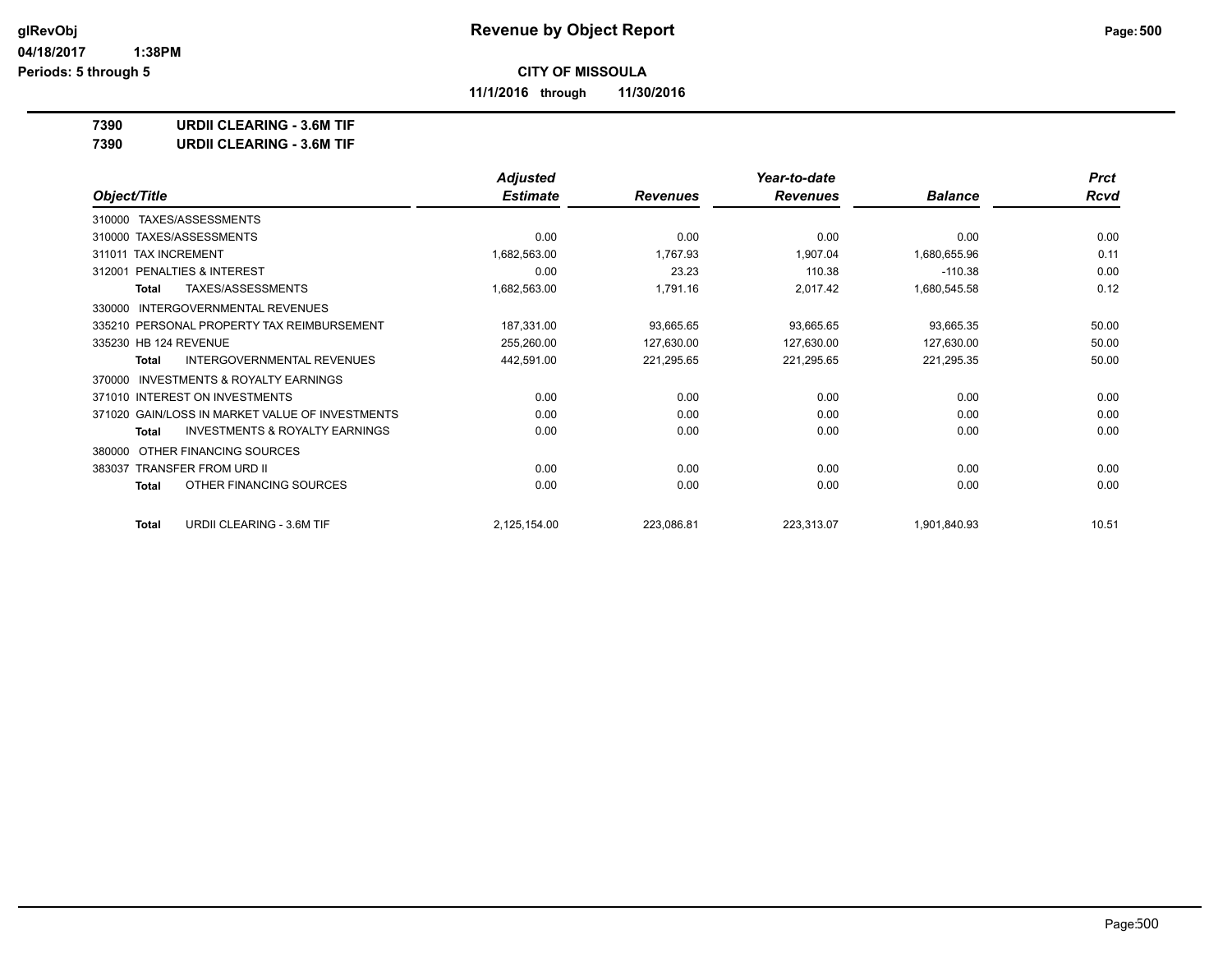**11/1/2016 through 11/30/2016**

#### **7390 URDII CLEARING - 3.6M TIF**

|                                                           | <b>Adjusted</b> |                 | Year-to-date    |                | <b>Prct</b> |
|-----------------------------------------------------------|-----------------|-----------------|-----------------|----------------|-------------|
| Object/Title                                              | <b>Estimate</b> | <b>Revenues</b> | <b>Revenues</b> | <b>Balance</b> | <b>Rcvd</b> |
| TAXES/ASSESSMENTS<br>310000                               |                 |                 |                 |                |             |
| 310000 TAXES/ASSESSMENTS                                  | 0.00            | 0.00            | 0.00            | 0.00           | 0.00        |
| 311011 TAX INCREMENT                                      | 1,682,563.00    | 1,767.93        | 1,907.04        | 1,680,655.96   | 0.11        |
| 312001 PENALTIES & INTEREST                               | 0.00            | 23.23           | 110.38          | $-110.38$      | 0.00        |
| TAXES/ASSESSMENTS<br>Total                                | 1,682,563.00    | 1,791.16        | 2,017.42        | 1,680,545.58   | 0.12        |
| <b>INTERGOVERNMENTAL REVENUES</b><br>330000               |                 |                 |                 |                |             |
| 335210 PERSONAL PROPERTY TAX REIMBURSEMENT                | 187,331.00      | 93,665.65       | 93,665.65       | 93,665.35      | 50.00       |
| 335230 HB 124 REVENUE                                     | 255,260.00      | 127,630.00      | 127,630.00      | 127,630.00     | 50.00       |
| <b>INTERGOVERNMENTAL REVENUES</b><br>Total                | 442,591.00      | 221,295.65      | 221,295.65      | 221,295.35     | 50.00       |
| <b>INVESTMENTS &amp; ROYALTY EARNINGS</b><br>370000       |                 |                 |                 |                |             |
| 371010 INTEREST ON INVESTMENTS                            | 0.00            | 0.00            | 0.00            | 0.00           | 0.00        |
| 371020 GAIN/LOSS IN MARKET VALUE OF INVESTMENT            | 0.00            | 0.00            | 0.00            | 0.00           | 0.00        |
| <b>INVESTMENTS &amp; ROYALTY EARNINGS</b><br><b>Total</b> | 0.00            | 0.00            | 0.00            | 0.00           | 0.00        |
| OTHER FINANCING SOURCES<br>380000                         |                 |                 |                 |                |             |
| 383037 TRANSFER FROM URD II                               | 0.00            | 0.00            | 0.00            | 0.00           | 0.00        |
| OTHER FINANCING SOURCES<br><b>Total</b>                   | 0.00            | 0.00            | 0.00            | 0.00           | 0.00        |
| URDII CLEARING - 3.6M TIF<br><b>Total</b>                 | 2,125,154.00    | 223,086.81      | 223,313.07      | 1,901,840.93   | 10.51       |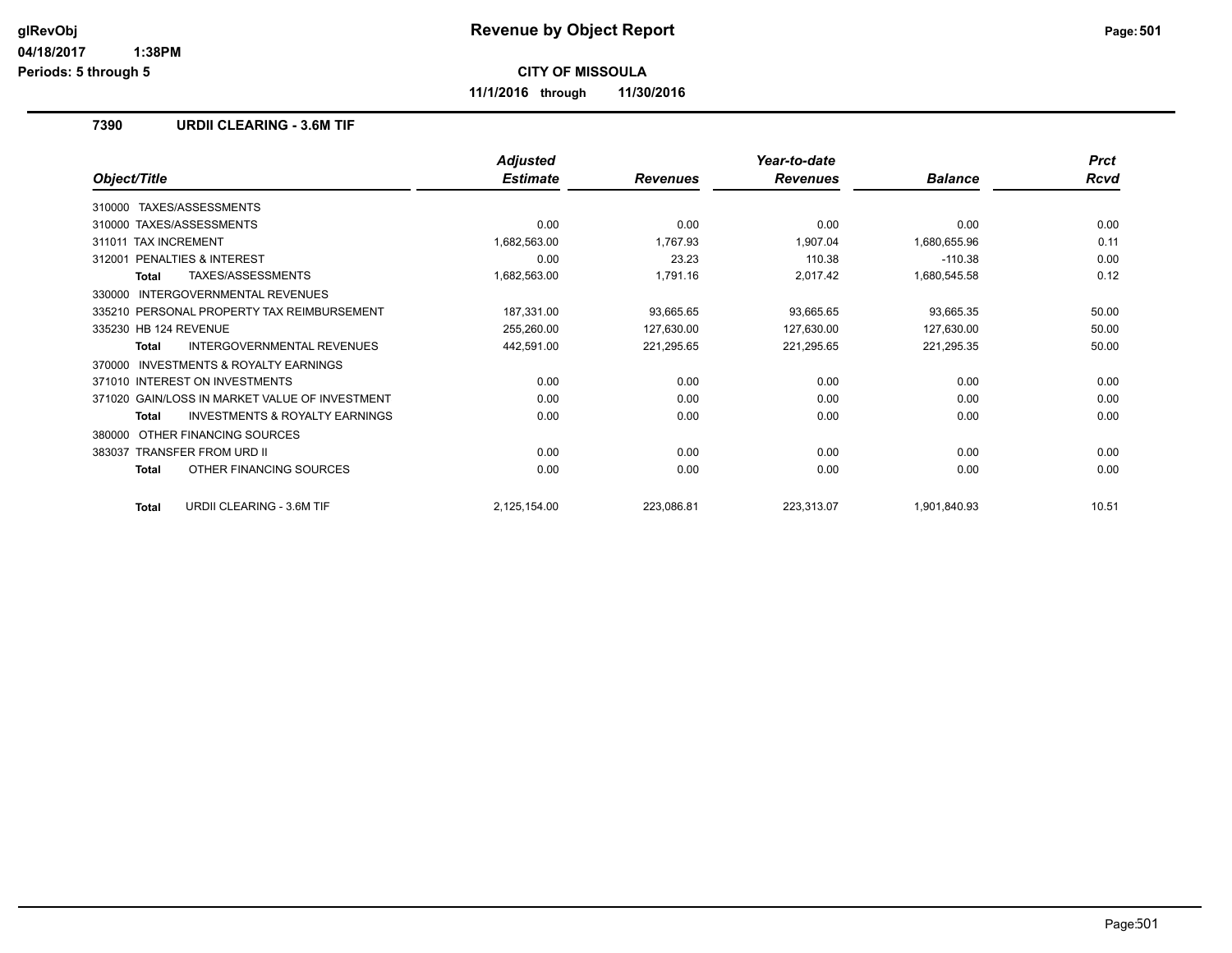**11/1/2016 through 11/30/2016**

**7391 MRA - URD I FUND 7391 MRA - URD I FUND**

|                                                    | <b>Adjusted</b> |                 | Year-to-date    |                | <b>Prct</b> |
|----------------------------------------------------|-----------------|-----------------|-----------------|----------------|-------------|
| Object/Title                                       | <b>Estimate</b> | <b>Revenues</b> | <b>Revenues</b> | <b>Balance</b> | <b>Rcvd</b> |
| 310000 TAXES/ASSESSMENTS                           |                 |                 |                 |                |             |
| 311011 TAX INCREMENT                               | 0.00            | 0.00            | 0.00            | 0.00           | 0.00        |
| 312001 PENALTIES & INTEREST                        | 0.00            | 0.00            | 0.00            | 0.00           | 0.00        |
| TAXES/ASSESSMENTS<br><b>Total</b>                  | 0.00            | 0.00            | 0.00            | 0.00           | 0.00        |
| 330000 INTERGOVERNMENTAL REVENUES                  |                 |                 |                 |                |             |
| 331050 ISTEA/CTEP GRANT                            | 0.00            | 0.00            | 0.00            | 0.00           | 0.00        |
| 336023 STATE CONTRIB. - PERS                       | 0.00            | 0.00            | 0.00            | 0.00           | 0.00        |
| <b>INTERGOVERNMENTAL REVENUES</b><br>Total         | 0.00            | 0.00            | 0.00            | 0.00           | 0.00        |
| 360000 MISCELLANEOUS REVENUES                      |                 |                 |                 |                |             |
| 360000 MISCELLANEOUS REVENUES                      | 0.00            | 0.00            | 0.00            | 0.00           | 0.00        |
| 360010 MISCELLANEOUS                               | 0.00            | 0.00            | 0.00            | 0.00           | 0.00        |
| 364012 SALE OF SURPLUS PROPERTY                    | 0.00            | 0.00            | 0.00            | 0.00           | 0.00        |
| 365000 DONATIONS                                   | 0.00            | 0.00            | 0.00            | 0.00           | 0.00        |
| MISCELLANEOUS REVENUES<br>Total                    | 0.00            | 0.00            | 0.00            | 0.00           | 0.00        |
| 370000 INVESTMENTS & ROYALTY EARNINGS              |                 |                 |                 |                |             |
| 371010 INTEREST ON INVESTMENTS                     | 0.00            | 0.00            | 0.00            | 0.00           | 0.00        |
| 371020 GAIN/LOSS IN MARKET VALUE OF INVESTMENTS    | 0.00            | 0.00            | 0.00            | 0.00           | 0.00        |
| <b>INVESTMENTS &amp; ROYALTY EARNINGS</b><br>Total | 0.00            | 0.00            | 0.00            | 0.00           | 0.00        |
| 380000 OTHER FINANCING SOURCES                     |                 |                 |                 |                |             |
| 382010 SALE OF FIXED ASSETS                        | 0.00            | 0.00            | 0.00            | 0.00           | 0.00        |
| 383001 TRANS FR FLUSHING DISTRICT                  | 0.00            | 0.00            | 0.00            | 0.00           | 0.00        |
| 383016 TRANS FR TAX INCREMENT BOND                 | 0.00            | 0.00            | 0.00            | 0.00           | 0.00        |
| 383029 TRANS FR GENERAL                            | 0.00            | 0.00            | 0.00            | 0.00           | 0.00        |
| 383037 TRANSFER - URD II                           | 0.00            | 0.00            | 0.00            | 0.00           | 0.00        |
| 383038 TRANSFER - URD III                          | 0.00            | 0.00            | 0.00            | 0.00           | 0.00        |
| OTHER FINANCING SOURCES<br><b>Total</b>            | 0.00            | 0.00            | 0.00            | 0.00           | 0.00        |
|                                                    |                 |                 |                 |                |             |
| <b>MRA - URD I FUND</b><br>Total                   | 0.00            | 0.00            | 0.00            | 0.00           | 0.00        |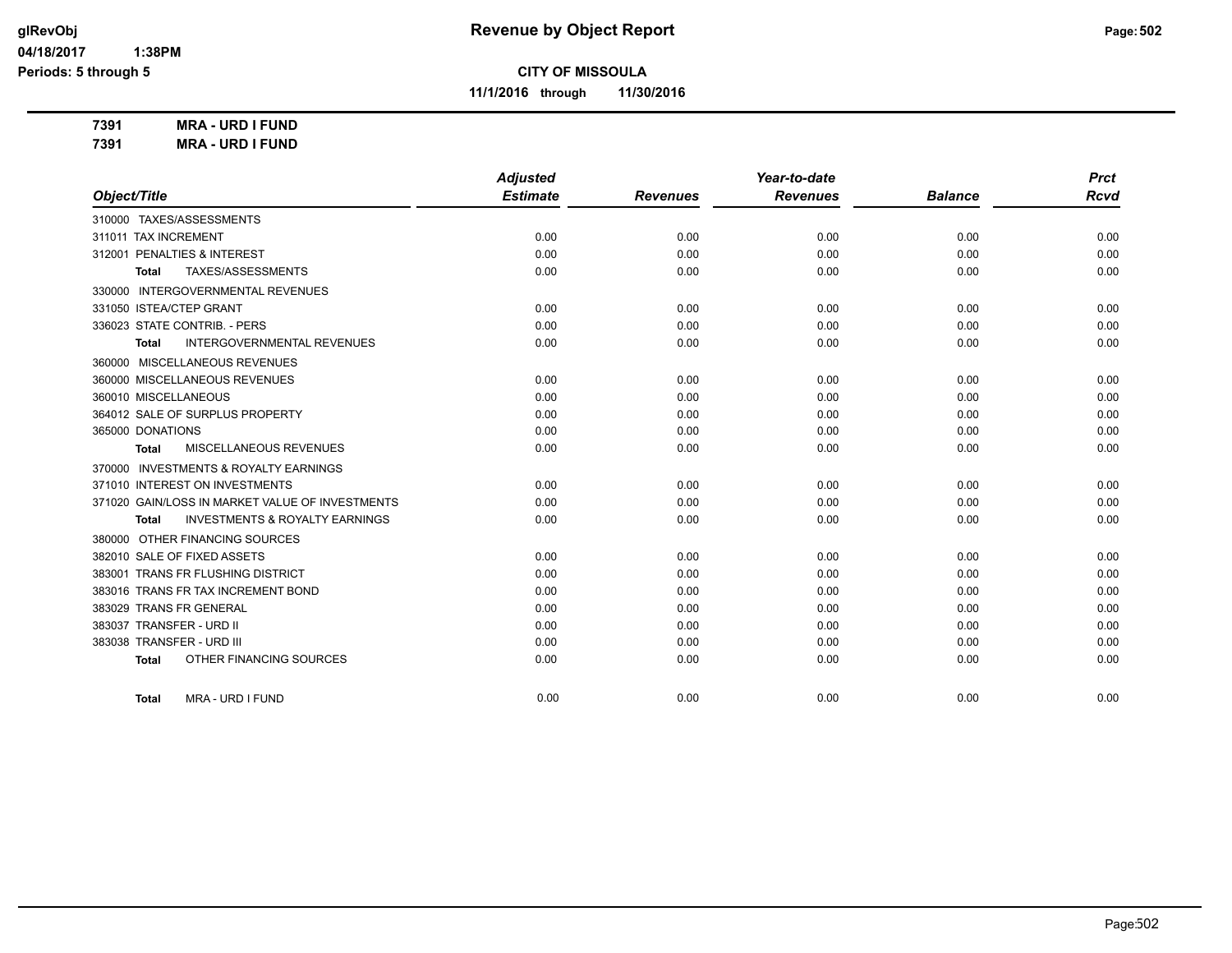**11/1/2016 through 11/30/2016**

#### **7391 MRA - URD I FUND**

|                                                    | <b>Adjusted</b> |                 | Year-to-date    |                | <b>Prct</b> |
|----------------------------------------------------|-----------------|-----------------|-----------------|----------------|-------------|
| Object/Title                                       | <b>Estimate</b> | <b>Revenues</b> | <b>Revenues</b> | <b>Balance</b> | <b>Rcvd</b> |
| 310000 TAXES/ASSESSMENTS                           |                 |                 |                 |                |             |
| 311011 TAX INCREMENT                               | 0.00            | 0.00            | 0.00            | 0.00           | 0.00        |
| 312001 PENALTIES & INTEREST                        | 0.00            | 0.00            | 0.00            | 0.00           | 0.00        |
| TAXES/ASSESSMENTS<br><b>Total</b>                  | 0.00            | 0.00            | 0.00            | 0.00           | 0.00        |
| 330000 INTERGOVERNMENTAL REVENUES                  |                 |                 |                 |                |             |
| 331050 ISTEA/CTEP GRANT                            | 0.00            | 0.00            | 0.00            | 0.00           | 0.00        |
| 336023 STATE CONTRIB. - PERS                       | 0.00            | 0.00            | 0.00            | 0.00           | 0.00        |
| <b>INTERGOVERNMENTAL REVENUES</b><br><b>Total</b>  | 0.00            | 0.00            | 0.00            | 0.00           | 0.00        |
| 360000 MISCELLANEOUS REVENUES                      |                 |                 |                 |                |             |
| 360000 MISCELLANEOUS REVENUES                      | 0.00            | 0.00            | 0.00            | 0.00           | 0.00        |
| 360010 MISCELLANEOUS                               | 0.00            | 0.00            | 0.00            | 0.00           | 0.00        |
| 364012 SALE OF SURPLUS PROPERTY                    | 0.00            | 0.00            | 0.00            | 0.00           | 0.00        |
| 365000 DONATIONS                                   | 0.00            | 0.00            | 0.00            | 0.00           | 0.00        |
| MISCELLANEOUS REVENUES<br><b>Total</b>             | 0.00            | 0.00            | 0.00            | 0.00           | 0.00        |
| 370000 INVESTMENTS & ROYALTY EARNINGS              |                 |                 |                 |                |             |
| 371010 INTEREST ON INVESTMENTS                     | 0.00            | 0.00            | 0.00            | 0.00           | 0.00        |
| 371020 GAIN/LOSS IN MARKET VALUE OF INVESTMENT     | 0.00            | 0.00            | 0.00            | 0.00           | 0.00        |
| <b>INVESTMENTS &amp; ROYALTY EARNINGS</b><br>Total | 0.00            | 0.00            | 0.00            | 0.00           | 0.00        |
| 380000 OTHER FINANCING SOURCES                     |                 |                 |                 |                |             |
| 382010 SALE OF FIXED ASSETS                        | 0.00            | 0.00            | 0.00            | 0.00           | 0.00        |
| 383001 TRANS FR FLUSHING DISTRICT                  | 0.00            | 0.00            | 0.00            | 0.00           | 0.00        |
| 383016 TRANS FR TAX INCREMENT BOND                 | 0.00            | 0.00            | 0.00            | 0.00           | 0.00        |
| 383029 TRANS FR GENERAL                            | 0.00            | 0.00            | 0.00            | 0.00           | 0.00        |
| 383037 TRANSFER - URD II                           | 0.00            | 0.00            | 0.00            | 0.00           | 0.00        |
| 383038 TRANSFER - URD III                          | 0.00            | 0.00            | 0.00            | 0.00           | 0.00        |
| OTHER FINANCING SOURCES<br><b>Total</b>            | 0.00            | 0.00            | 0.00            | 0.00           | 0.00        |
| <b>MRA - URD I FUND</b><br><b>Total</b>            | 0.00            | 0.00            | 0.00            | 0.00           | 0.00        |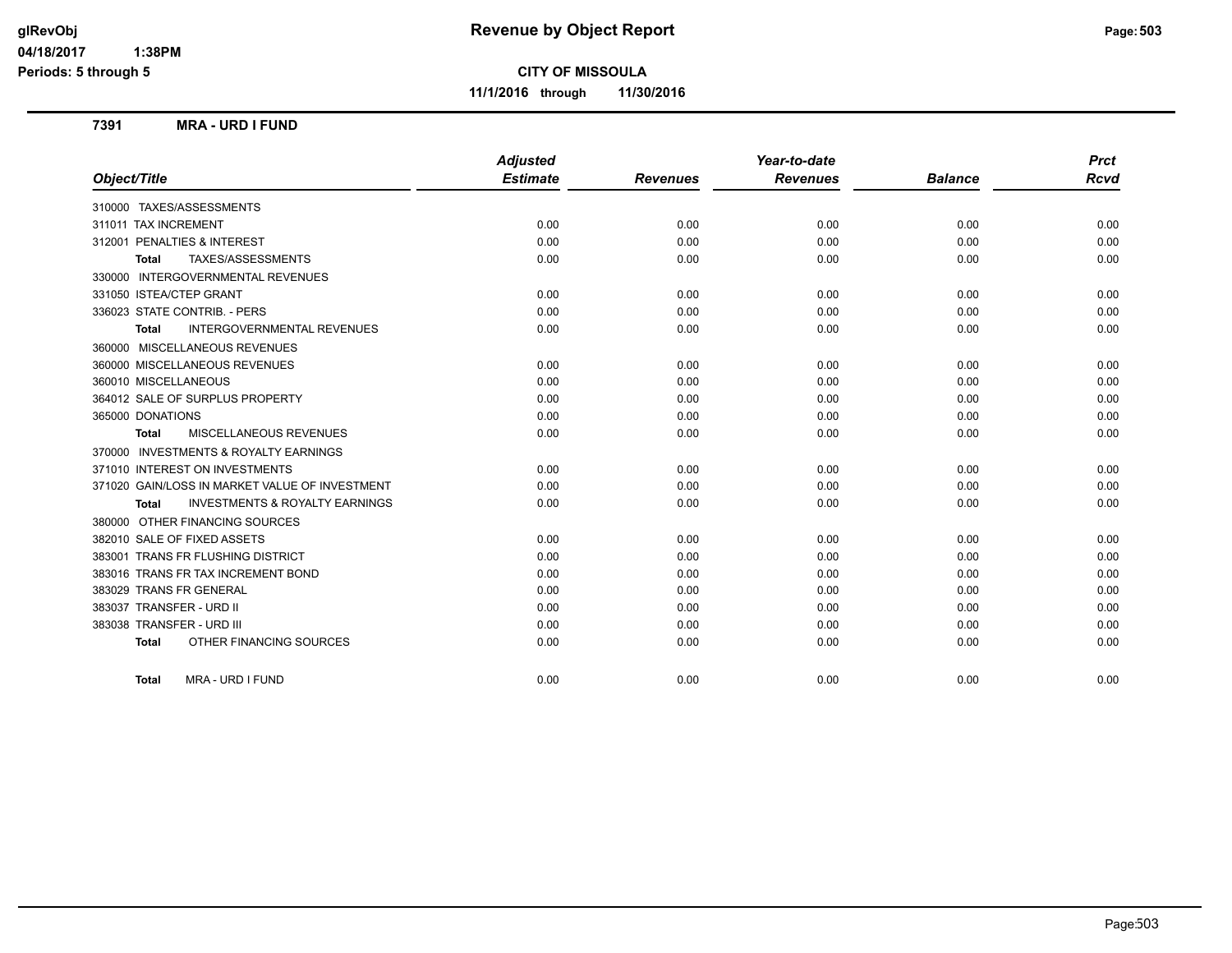**11/1/2016 through 11/30/2016**

**7392 MRA - URD II FUND**

| <b>MRA - URD II FUND</b><br>7392 |
|----------------------------------|
|----------------------------------|

|                                                    | <b>Adjusted</b> |                 | Year-to-date    |                | <b>Prct</b> |
|----------------------------------------------------|-----------------|-----------------|-----------------|----------------|-------------|
| Object/Title                                       | <b>Estimate</b> | <b>Revenues</b> | <b>Revenues</b> | <b>Balance</b> | <b>Rcvd</b> |
| 310000 TAXES/ASSESSMENTS                           |                 |                 |                 |                |             |
| 311011 TAX INCREMENT                               | 0.00            | 0.00            | 0.00            | 0.00           | 0.00        |
| TAXES/ASSESSMENTS<br>Total                         | 0.00            | 0.00            | 0.00            | 0.00           | 0.00        |
| 330000 INTERGOVERNMENTAL REVENUES                  |                 |                 |                 |                |             |
| 330000 INTERGOVERNMENTAL REVENUES                  | 0.00            | 0.00            | 0.00            | 0.00           | 0.00        |
| 331050 ISTEA/CTEP GRANT                            | 0.00            | 0.00            | 0.00            | 0.00           | 0.00        |
| 331060 NATL RECREATION TRAILS GRANTS               | 0.00            | 0.00            | 0.00            | 0.00           | 0.00        |
| 335210 PERSONAL PROPERTY TAX REIMBURSEMENT         | 0.00            | 0.00            | 0.00            | 0.00           | 0.00        |
| 335250 STATE REIMB - SB #184                       | 0.00            | 0.00            | 0.00            | 0.00           | 0.00        |
| 336023 STATE CONTRIB. - PERS                       | 0.00            | 0.00            | 0.00            | 0.00           | 0.00        |
| INTERGOVERNMENTAL REVENUES<br><b>Total</b>         | 0.00            | 0.00            | 0.00            | 0.00           | 0.00        |
| 340000 CHARGES FOR SERVICES                        |                 |                 |                 |                |             |
| 343300 MISC CHARGES FOR SERVICES                   | 0.00            | 0.00            | 0.00            | 0.00           | 0.00        |
| <b>CHARGES FOR SERVICES</b><br><b>Total</b>        | 0.00            | 0.00            | 0.00            | 0.00           | 0.00        |
| 360000 MISCELLANEOUS REVENUES                      |                 |                 |                 |                |             |
| 360000 MISCELLANEOUS REVENUES                      | 0.00            | 0.00            | 0.00            | 0.00           | 0.00        |
| 360007 RLF REVENUES                                | 0.00            | 0.00            | 0.00            | 0.00           | 0.00        |
| 360010 MISCELLANEOUS                               | 0.00            | 0.00            | 0.00            | 0.00           | 0.00        |
| 365000 DONATIONS                                   | 0.00            | 0.00            | 0.00            | 0.00           | 0.00        |
| MISCELLANEOUS REVENUES<br>Total                    | 0.00            | 0.00            | 0.00            | 0.00           | 0.00        |
| 370000 INVESTMENTS & ROYALTY EARNINGS              |                 |                 |                 |                |             |
| 371010 INTEREST ON INVESTMENTS                     | 0.00            | 0.00            | 0.00            | 0.00           | 0.00        |
| 371020 GAIN/LOSS IN MARKET VALUE OF INVESTMENTS    | 0.00            | 0.00            | 0.00            | 0.00           | 0.00        |
| <b>INVESTMENTS &amp; ROYALTY EARNINGS</b><br>Total | 0.00            | 0.00            | 0.00            | 0.00           | 0.00        |
| 380000 OTHER FINANCING SOURCES                     |                 |                 |                 |                |             |
| 381009 TRANSFERS IN                                | 0.00            | 0.00            | 0.00            | 0.00           | 0.00        |
| 381025 BOND PROCEEDS                               | 0.00            | 0.00            | 0.00            | 0.00           | 0.00        |
| 381026 DEBT SERVICE/BROWNSFIELD RLF 1.125M         | 0.00            | 0.00            | 0.00            | 0.00           | 0.00        |
| 381027 SOUTH RESERVE TRAIL CROSSING 5.M            | 0.00            | 0.00            | 0.00            | 0.00           | 0.00        |
| 381028 BOND PROCEEDS-MILL SITE                     | 0.00            | 0.00            | 0.00            | 0.00           | 0.00        |
| 381074 CIVIC STADIUM TIF NOTES 1.5M                | 0.00            | 0.00            | 0.00            | 0.00           | 0.00        |
| 383014 TRANS FR MRA                                | 1,121,177.00    | 0.00            | $-126,825.85$   | 1,248,002.85   | $-11.31$    |
| 383037 TRANSFER - URD II                           | 0.00            | 0.00            | 0.00            | 0.00           | 0.00        |
| 383038 TRANSFER - URD III                          | 0.00            | 0.00            | 0.00            | 0.00           | 0.00        |
| 383039 FROM SID TRANSFERS                          | 0.00            | 0.00            | 0.00            | 0.00           | 0.00        |
| 383060 TRANSFERS FROM FRONT ST URD                 | 0.00            | 0.00            | 0.00            | 0.00           | 0.00        |
| 383061 TRANSFERS FROM PARK IMPACT FEES             | 0.00            | 0.00            | 0.00            | 0.00           | 0.00        |
| 383062 TRANSFERS FROM PARK SIDS                    | 0.00            | 0.00            | 0.00            | 0.00           | 0.00        |
|                                                    |                 |                 |                 |                |             |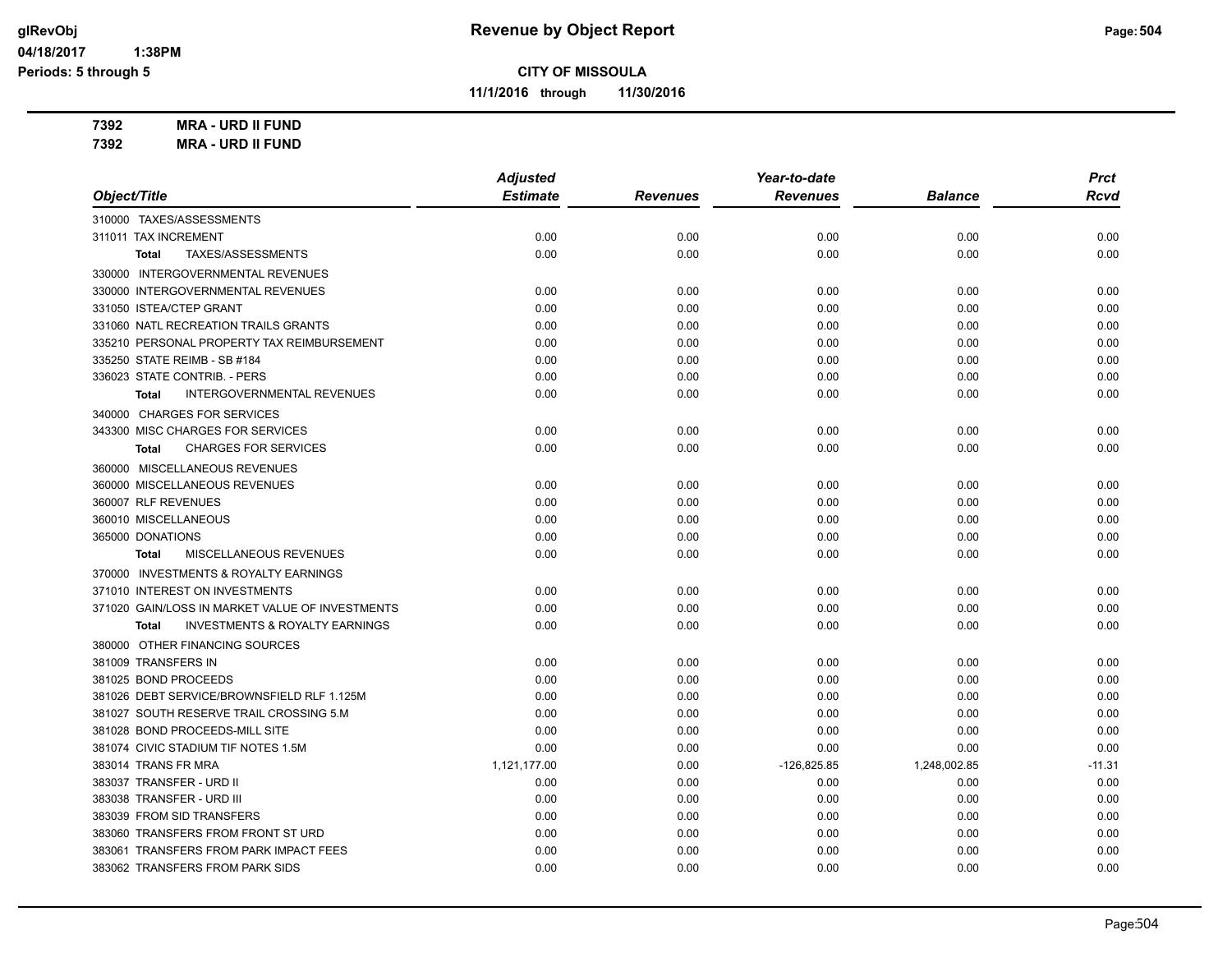**04/18/2017 1:38PM Periods: 5 through 5**

### **CITY OF MISSOULA 11/1/2016 through 11/30/2016**

**7392 MRA - URD II FUND 7392 MRA - URD II FUND**

|                                         | <b>Adjusted</b> |                 | Year-to-date    |                | <b>Prct</b> |
|-----------------------------------------|-----------------|-----------------|-----------------|----------------|-------------|
| Object/Title                            | <b>Estimate</b> | <b>Revenues</b> | <b>Revenues</b> | <b>Balance</b> | <b>Rcvd</b> |
| 383063 TRANSF FROM SAFETY-LU (CTEP)FUND | 0.00            | 0.00            | 0.00            | 0.00           | 0.00        |
| OTHER FINANCING SOURCES<br><b>Total</b> | 1.121.177.00    | 0.00            | $-126.825.85$   | 1.248.002.85   | $-11.31$    |
| MRA - URD II FUND<br>Total              | 1,121,177.00    | 0.00            | $-126.825.85$   | 1,248,002.85   | $-11.31$    |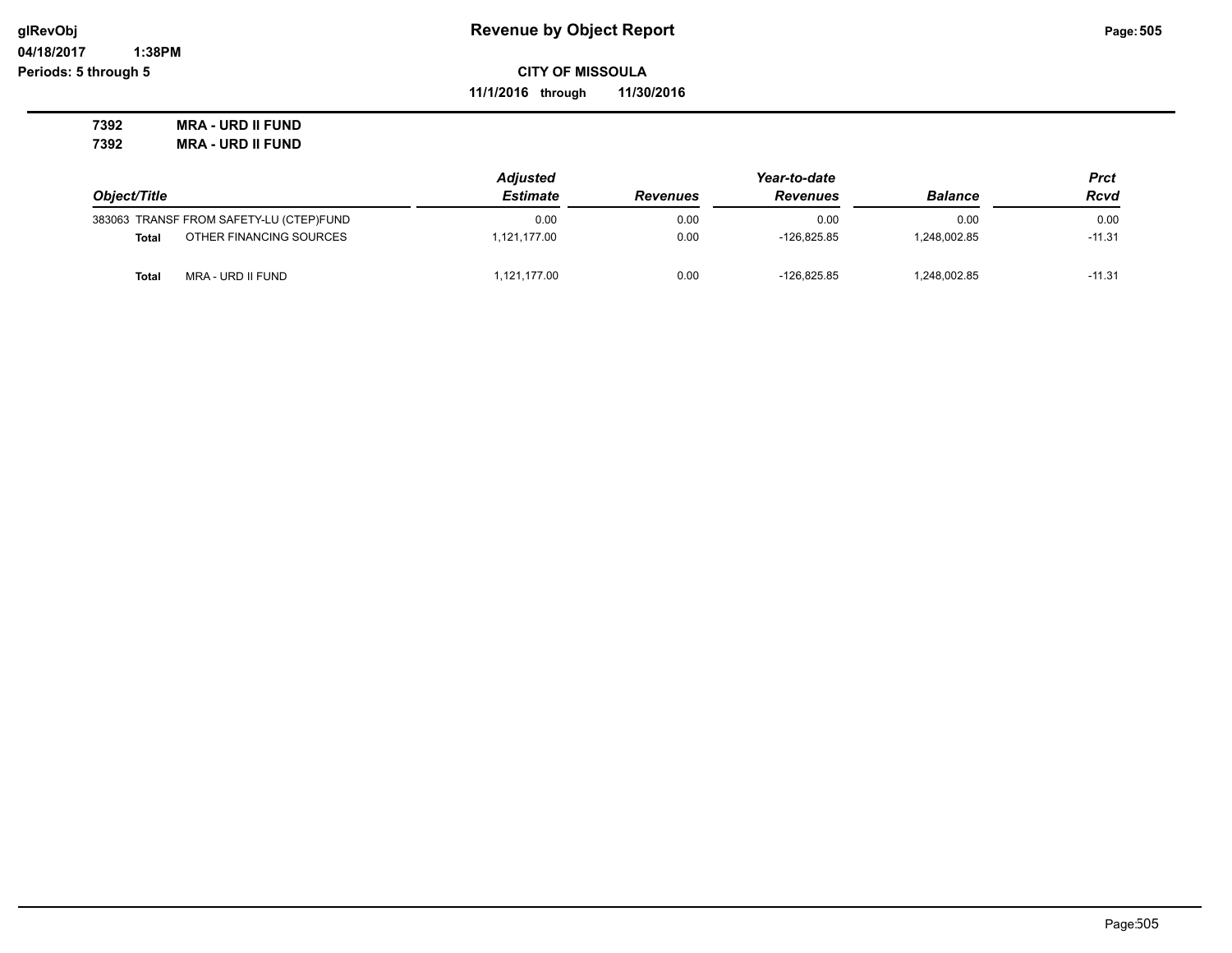**11/1/2016 through 11/30/2016**

### **7392 MRA - URD II FUND**

| <b>Adjusted</b><br><b>Estimate</b><br>Object/Title<br><b>Revenues</b><br><b>Revenues</b><br><b>Balance</b><br>310000 TAXES/ASSESSMENTS<br>311011 TAX INCREMENT<br>0.00<br>0.00<br>0.00<br>0.00<br>0.00<br>0.00<br>0.00<br>0.00<br>TAXES/ASSESSMENTS<br><b>Total</b> |                                   |  |  |             |
|---------------------------------------------------------------------------------------------------------------------------------------------------------------------------------------------------------------------------------------------------------------------|-----------------------------------|--|--|-------------|
|                                                                                                                                                                                                                                                                     |                                   |  |  | <b>Rcvd</b> |
|                                                                                                                                                                                                                                                                     |                                   |  |  |             |
|                                                                                                                                                                                                                                                                     |                                   |  |  | 0.00        |
|                                                                                                                                                                                                                                                                     |                                   |  |  | 0.00        |
|                                                                                                                                                                                                                                                                     | 330000 INTERGOVERNMENTAL REVENUES |  |  |             |
| 330000 INTERGOVERNMENTAL REVENUES<br>0.00<br>0.00<br>0.00<br>0.00                                                                                                                                                                                                   |                                   |  |  | 0.00        |
| 331050 ISTEA/CTEP GRANT<br>0.00<br>0.00<br>0.00<br>0.00                                                                                                                                                                                                             |                                   |  |  | 0.00        |
| 331060 NATL RECREATION TRAILS GRANTS<br>0.00<br>0.00<br>0.00<br>0.00                                                                                                                                                                                                |                                   |  |  | 0.00        |
| 335210 PERSONAL PROPERTY TAX REIMBURSEMENT<br>0.00<br>0.00<br>0.00<br>0.00                                                                                                                                                                                          |                                   |  |  | 0.00        |
| 335250 STATE REIMB - SB #184<br>0.00<br>0.00<br>0.00<br>0.00                                                                                                                                                                                                        |                                   |  |  | 0.00        |
| 336023 STATE CONTRIB. - PERS<br>0.00<br>0.00<br>0.00<br>0.00                                                                                                                                                                                                        |                                   |  |  | 0.00        |
| <b>INTERGOVERNMENTAL REVENUES</b><br>0.00<br>0.00<br>0.00<br>0.00<br><b>Total</b>                                                                                                                                                                                   |                                   |  |  | 0.00        |
| 340000 CHARGES FOR SERVICES                                                                                                                                                                                                                                         |                                   |  |  |             |
| 343300 MISC CHARGES FOR SERVICES<br>0.00<br>0.00<br>0.00<br>0.00                                                                                                                                                                                                    |                                   |  |  | 0.00        |
| <b>CHARGES FOR SERVICES</b><br>0.00<br>0.00<br>0.00<br>0.00<br><b>Total</b>                                                                                                                                                                                         |                                   |  |  | 0.00        |
| 360000 MISCELLANEOUS REVENUES                                                                                                                                                                                                                                       |                                   |  |  |             |
| 360000 MISCELLANEOUS REVENUES<br>0.00<br>0.00<br>0.00<br>0.00                                                                                                                                                                                                       |                                   |  |  | 0.00        |
| 360007 RLF REVENUES<br>0.00<br>0.00<br>0.00<br>0.00                                                                                                                                                                                                                 |                                   |  |  | 0.00        |
| 360010 MISCELLANEOUS<br>0.00<br>0.00<br>0.00<br>0.00                                                                                                                                                                                                                |                                   |  |  | 0.00        |
| 365000 DONATIONS<br>0.00<br>0.00<br>0.00<br>0.00                                                                                                                                                                                                                    |                                   |  |  | 0.00        |
| MISCELLANEOUS REVENUES<br>0.00<br>0.00<br>0.00<br>0.00<br><b>Total</b>                                                                                                                                                                                              |                                   |  |  | 0.00        |
| 370000 INVESTMENTS & ROYALTY EARNINGS                                                                                                                                                                                                                               |                                   |  |  |             |
| 371010 INTEREST ON INVESTMENTS<br>0.00<br>0.00<br>0.00<br>0.00                                                                                                                                                                                                      |                                   |  |  | 0.00        |
| 0.00<br>0.00<br>0.00<br>371020 GAIN/LOSS IN MARKET VALUE OF INVESTMENT<br>0.00                                                                                                                                                                                      |                                   |  |  | 0.00        |
| <b>INVESTMENTS &amp; ROYALTY EARNINGS</b><br>0.00<br>0.00<br>0.00<br>0.00<br><b>Total</b>                                                                                                                                                                           |                                   |  |  | 0.00        |
| 380000 OTHER FINANCING SOURCES                                                                                                                                                                                                                                      |                                   |  |  |             |
| 381009 TRANSFERS IN<br>0.00<br>0.00<br>0.00<br>0.00                                                                                                                                                                                                                 |                                   |  |  | 0.00        |
| 381025 BOND PROCEEDS<br>0.00<br>0.00<br>0.00<br>0.00                                                                                                                                                                                                                |                                   |  |  | 0.00        |
| 381026 DEBT SERVICE/BROWNSFIELD RLF 1.125M<br>0.00<br>0.00<br>0.00<br>0.00                                                                                                                                                                                          |                                   |  |  | 0.00        |
| 381027 SOUTH RESERVE TRAIL CROSSING 5.M<br>0.00<br>0.00<br>0.00<br>0.00                                                                                                                                                                                             |                                   |  |  | 0.00        |
| 381028 BOND PROCEEDS-MILL SITE<br>0.00<br>0.00<br>0.00<br>0.00                                                                                                                                                                                                      |                                   |  |  | 0.00        |
| 381074 CIVIC STADIUM TIF NOTES 1.5M<br>0.00<br>0.00<br>0.00<br>0.00                                                                                                                                                                                                 |                                   |  |  | 0.00        |
| 1,121,177.00<br>$-126,825.85$<br>1,248,002.85<br>383014 TRANS FR MRA<br>0.00                                                                                                                                                                                        |                                   |  |  | $-11.31$    |
| 383037 TRANSFER - URD II<br>0.00<br>0.00<br>0.00<br>0.00                                                                                                                                                                                                            |                                   |  |  | 0.00        |
| 383038 TRANSFER - URD III<br>0.00<br>0.00<br>0.00<br>0.00                                                                                                                                                                                                           |                                   |  |  | 0.00        |
| 383039 FROM SID TRANSFERS<br>0.00<br>0.00<br>0.00<br>0.00                                                                                                                                                                                                           |                                   |  |  | 0.00        |
| 383060 TRANSFERS FROM FRONT ST URD<br>0.00<br>0.00<br>0.00<br>0.00                                                                                                                                                                                                  |                                   |  |  | 0.00        |
| 383061 TRANSFERS FROM PARK IMPACT FEES<br>0.00<br>0.00<br>0.00<br>0.00                                                                                                                                                                                              |                                   |  |  | 0.00        |
| 383062 TRANSFERS FROM PARK SIDS<br>0.00<br>0.00<br>0.00<br>0.00                                                                                                                                                                                                     |                                   |  |  | 0.00        |
| 383063 TRANSF FROM SAFETY-LU (CTEP)FUND<br>0.00<br>0.00<br>0.00<br>0.00                                                                                                                                                                                             |                                   |  |  | 0.00        |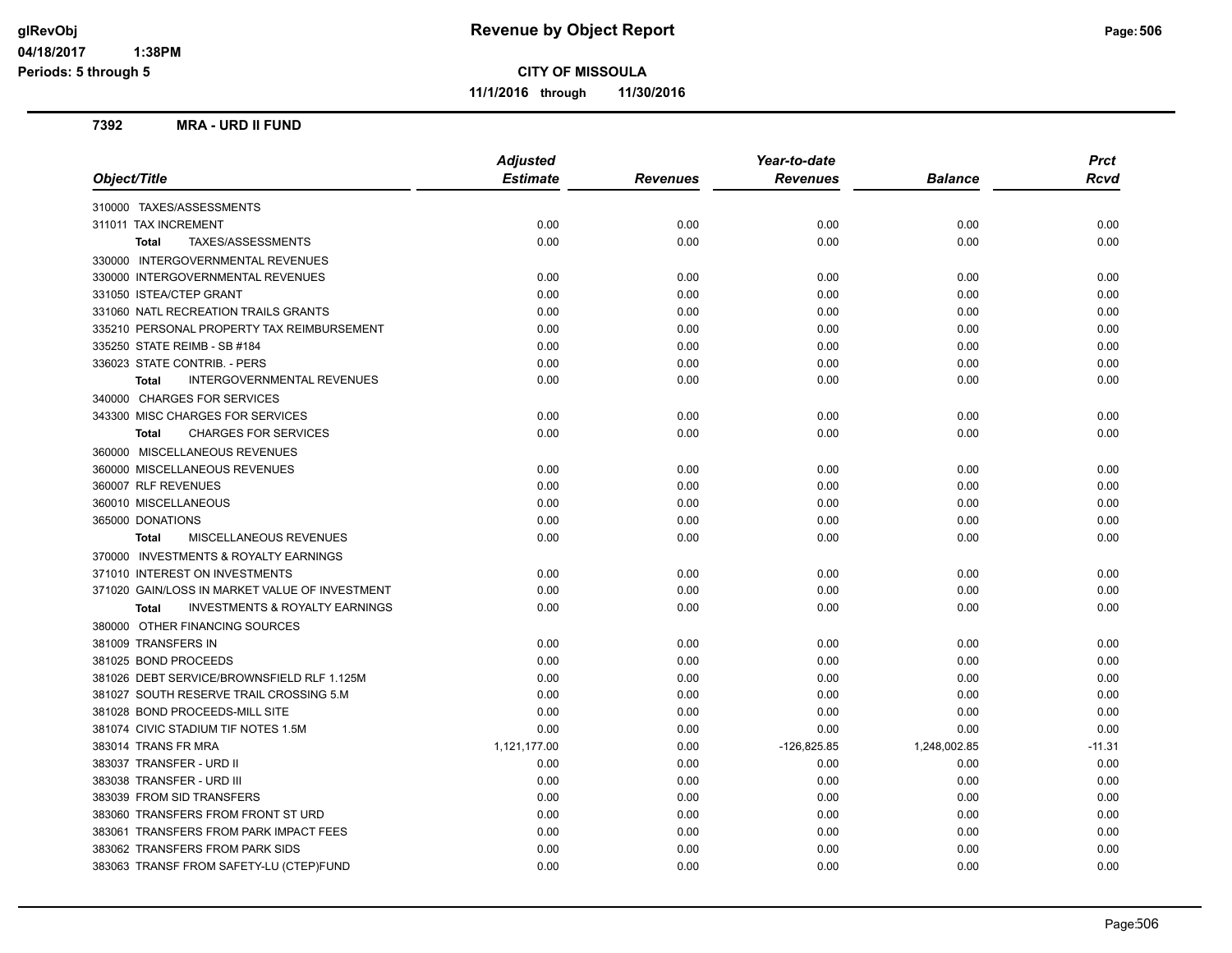**04/18/2017 1:38PM Periods: 5 through 5**

**CITY OF MISSOULA 11/1/2016 through 11/30/2016**

**7392 MRA - URD II FUND**

|              |                         | <b>Adjusted</b> |                 | Year-to-date    |                |          |
|--------------|-------------------------|-----------------|-----------------|-----------------|----------------|----------|
| Object/Title |                         | <b>Estimate</b> | <b>Revenues</b> | <b>Revenues</b> | <b>Balance</b> | Rcvd     |
| <b>Total</b> | OTHER FINANCING SOURCES | 1.121.177.00    | 0.00            | $-126.825.85$   | 1.248.002.85   | $-11.31$ |
| <b>Total</b> | MRA - URD II FUND       | 1,121,177.00    | 0.00            | $-126.825.85$   | 1,248,002.85   | $-11.31$ |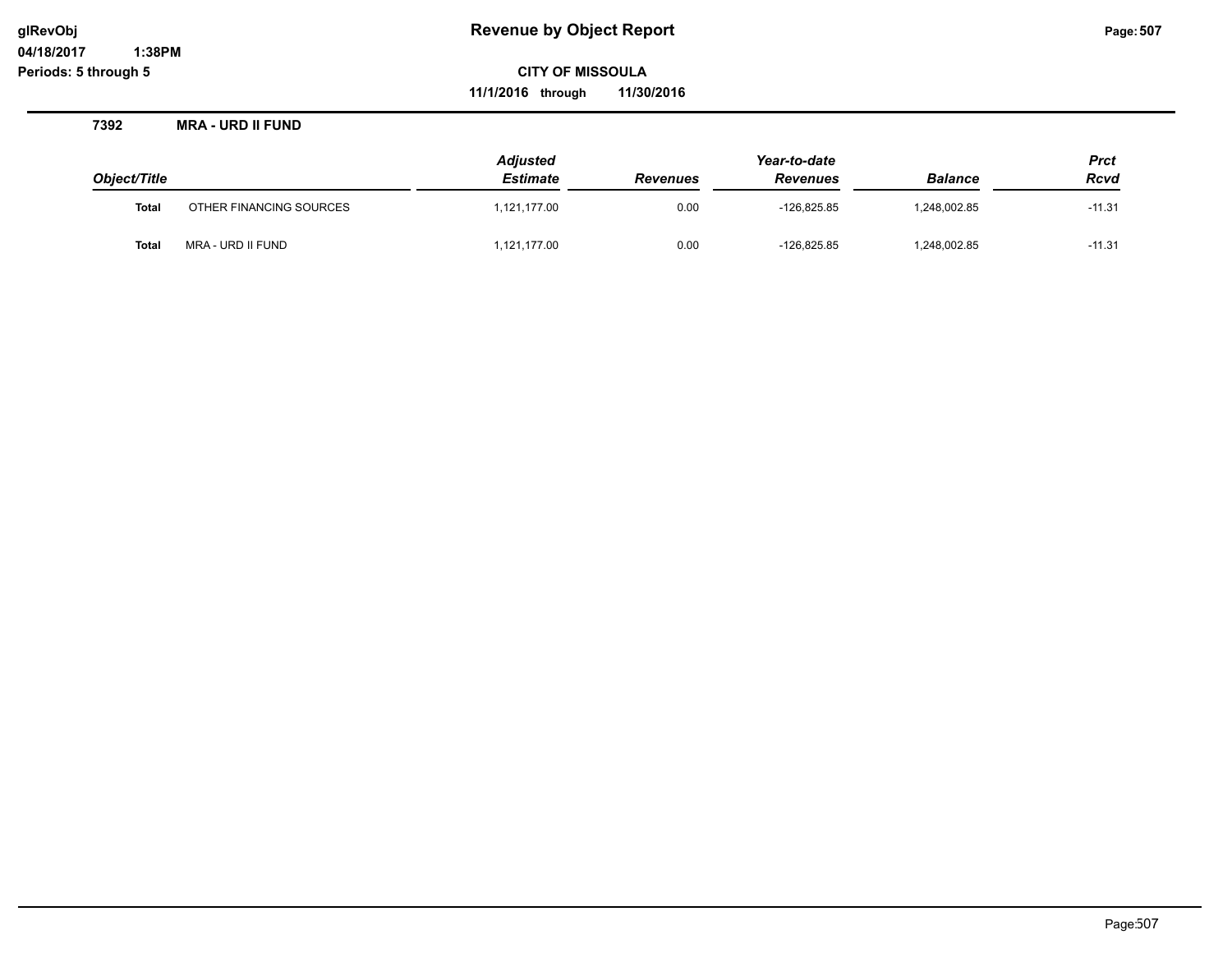**11/1/2016 through 11/30/2016**

**7393 MRA - URD III FUND 7393 MRA - URD III FUND**

|                                                    | <b>Adjusted</b> |                 | Year-to-date    |                 | <b>Prct</b> |
|----------------------------------------------------|-----------------|-----------------|-----------------|-----------------|-------------|
| Object/Title                                       | <b>Estimate</b> | <b>Revenues</b> | <b>Revenues</b> | <b>Balance</b>  | <b>Rcvd</b> |
| 310000 TAXES/ASSESSMENTS                           |                 |                 |                 |                 |             |
| 311011 TAX INCREMENT                               | 0.00            | 0.00            | 0.00            | 0.00            | 0.00        |
| 312001 PENALTIES & INTEREST                        | 0.00            | 0.00            | 0.00            | 0.00            | 0.00        |
| TAXES/ASSESSMENTS<br>Total                         | 0.00            | 0.00            | 0.00            | 0.00            | 0.00        |
| 330000 INTERGOVERNMENTAL REVENUES                  |                 |                 |                 |                 |             |
| 331050 ISTEA/CTEP GRANT                            | 0.00            | 0.00            | 0.00            | 0.00            | 0.00        |
| 331060 NATL RECREATION TRAILS GRANTS               | 0.00            | 0.00            | 0.00            | 0.00            | 0.00        |
| 335210 PERSONAL PROPERTY TAX REIMBURSEMENT         | 0.00            | 0.00            | 0.00            | 0.00            | 0.00        |
| 336020 STATE PENSION CONTRIBUTION                  | 0.00            | 0.00            | 0.00            | 0.00            | 0.00        |
| 336023 STATE CONTRIB. - PERS                       | 0.00            | 34.63           | 169.11          | $-169.11$       | 0.00        |
| <b>INTERGOVERNMENTAL REVENUES</b><br><b>Total</b>  | 0.00            | 34.63           | 169.11          | $-169.11$       | 0.00        |
| 360000 MISCELLANEOUS REVENUES                      |                 |                 |                 |                 |             |
| 360000 MISCELLANEOUS REVENUES                      | 7,100,000.00    | 0.00            | 3.75            | 7,099,996.25    | 0.00        |
| 360010 MISCELLANEOUS                               | 0.00            | 0.00            | 0.00            | 0.00            | 0.00        |
| 362000 OTHER MISCELLANEOUS REVENUE                 | 0.00            | 0.00            | 0.00            | 0.00            | 0.00        |
| 362004 URD III FACADE IMPROVEMENT LOAN REC         | 0.00            | 0.00            | 0.00            | 0.00            | 0.00        |
| 365000 DONATIONS                                   | 0.00            | 0.00            | 0.00            | 0.00            | 0.00        |
| MISCELLANEOUS REVENUES<br>Total                    | 7,100,000.00    | 0.00            | 3.75            | 7,099,996.25    | 0.00        |
| 370000 INVESTMENTS & ROYALTY EARNINGS              |                 |                 |                 |                 |             |
| 371010 INTEREST ON INVESTMENTS                     | 0.00            | 0.00            | 0.00            | 0.00            | 0.00        |
| 371020 GAIN/LOSS IN MARKET VALUE OF INVESTMENTS    | 0.00            | 0.00            | 0.00            | 0.00            | 0.00        |
| <b>INVESTMENTS &amp; ROYALTY EARNINGS</b><br>Total | 0.00            | 0.00            | 0.00            | 0.00            | 0.00        |
| 380000 OTHER FINANCING SOURCES                     |                 |                 |                 |                 |             |
| 381000 LOAN PROCEEDS                               | 0.00            | 0.00            | 0.00            | 0.00            | 0.00        |
| 381024 MARY AVENUE BOND PROCEEDS                   | 0.00            | 0.00            | 3,000,000.00    | $-3,000,000.00$ | 0.00        |
| 381027 5M SO RESERVE TRAIL CROSSING                | 0.00            | 0.00            | 0.00            | 0.00            | 0.00        |
| 383014 TRANS FR MRA                                | 1,401,738.00    | 0.00            | $-69,888.07$    | 1,471,626.07    | $-4.99$     |
| 383037 TRANSFER - URD II                           | 250,000.00      | 0.00            | 0.00            | 250,000.00      | 0.00        |
| OTHER FINANCING SOURCES<br>Total                   | 1,651,738.00    | 0.00            | 2,930,111.93    | $-1,278,373.93$ | 177.40      |
| MRA - URD III FUND<br>Total                        | 8,751,738.00    | 34.63           | 2,930,284.79    | 5,821,453.21    | 33.48       |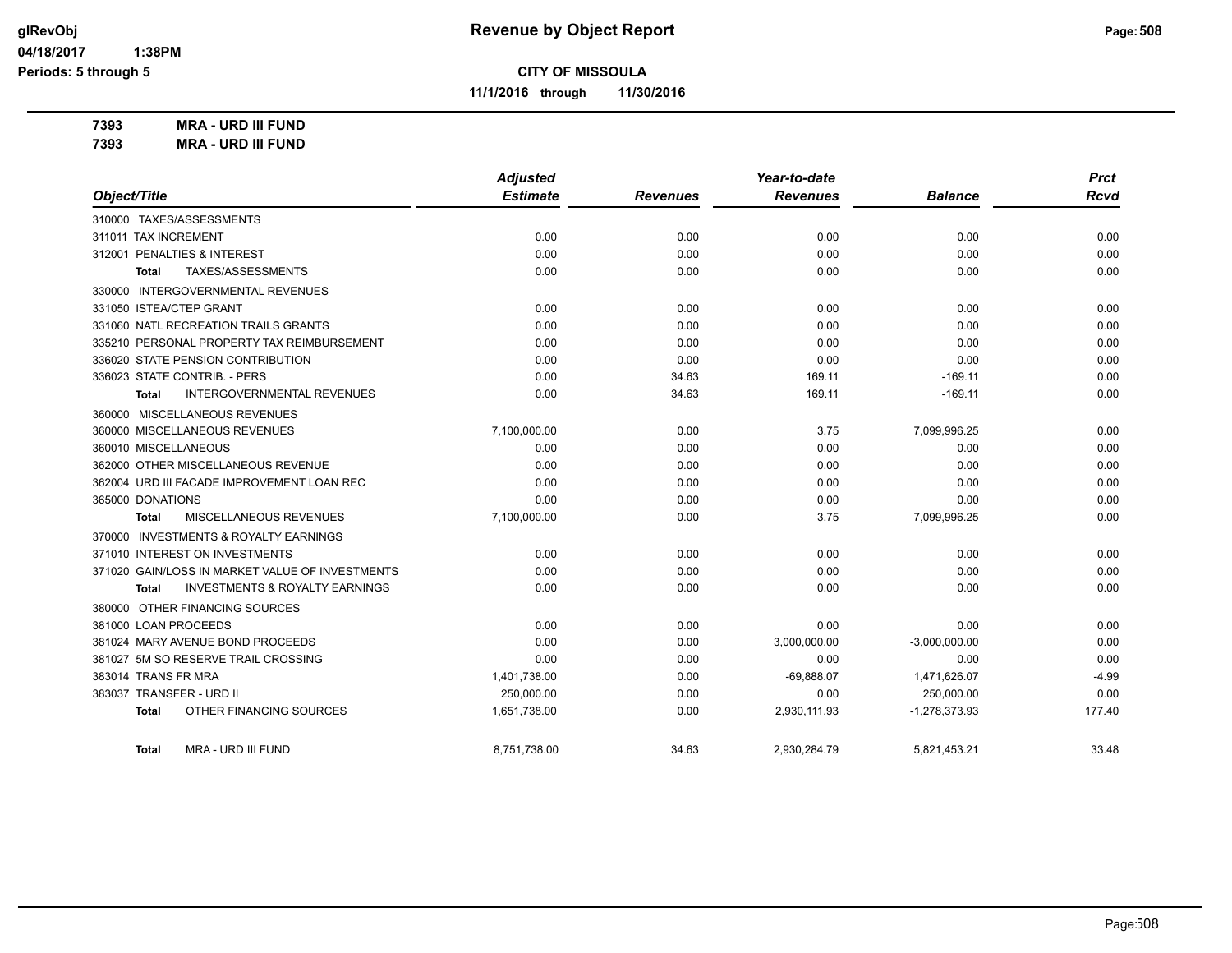**11/1/2016 through 11/30/2016**

### **7393 MRA - URD III FUND**

|                                                    | <b>Adjusted</b> |                 | Year-to-date    |                 | <b>Prct</b> |
|----------------------------------------------------|-----------------|-----------------|-----------------|-----------------|-------------|
| Object/Title                                       | <b>Estimate</b> | <b>Revenues</b> | <b>Revenues</b> | <b>Balance</b>  | <b>Rcvd</b> |
| 310000 TAXES/ASSESSMENTS                           |                 |                 |                 |                 |             |
| 311011 TAX INCREMENT                               | 0.00            | 0.00            | 0.00            | 0.00            | 0.00        |
| 312001 PENALTIES & INTEREST                        | 0.00            | 0.00            | 0.00            | 0.00            | 0.00        |
| TAXES/ASSESSMENTS<br><b>Total</b>                  | 0.00            | 0.00            | 0.00            | 0.00            | 0.00        |
| 330000 INTERGOVERNMENTAL REVENUES                  |                 |                 |                 |                 |             |
| 331050 ISTEA/CTEP GRANT                            | 0.00            | 0.00            | 0.00            | 0.00            | 0.00        |
| 331060 NATL RECREATION TRAILS GRANTS               | 0.00            | 0.00            | 0.00            | 0.00            | 0.00        |
| 335210 PERSONAL PROPERTY TAX REIMBURSEMENT         | 0.00            | 0.00            | 0.00            | 0.00            | 0.00        |
| 336020 STATE PENSION CONTRIBUTION                  | 0.00            | 0.00            | 0.00            | 0.00            | 0.00        |
| 336023 STATE CONTRIB. - PERS                       | 0.00            | 34.63           | 169.11          | $-169.11$       | 0.00        |
| Total<br><b>INTERGOVERNMENTAL REVENUES</b>         | 0.00            | 34.63           | 169.11          | $-169.11$       | 0.00        |
| 360000 MISCELLANEOUS REVENUES                      |                 |                 |                 |                 |             |
| 360000 MISCELLANEOUS REVENUES                      | 7,100,000.00    | 0.00            | 3.75            | 7,099,996.25    | 0.00        |
| 360010 MISCELLANEOUS                               | 0.00            | 0.00            | 0.00            | 0.00            | 0.00        |
| 362000 OTHER MISCELLANEOUS REVENUE                 | 0.00            | 0.00            | 0.00            | 0.00            | 0.00        |
| 362004 URD III FACADE IMPROVEMENT LOAN REC         | 0.00            | 0.00            | 0.00            | 0.00            | 0.00        |
| 365000 DONATIONS                                   | 0.00            | 0.00            | 0.00            | 0.00            | 0.00        |
| MISCELLANEOUS REVENUES<br><b>Total</b>             | 7,100,000.00    | 0.00            | 3.75            | 7,099,996.25    | 0.00        |
| 370000 INVESTMENTS & ROYALTY EARNINGS              |                 |                 |                 |                 |             |
| 371010 INTEREST ON INVESTMENTS                     | 0.00            | 0.00            | 0.00            | 0.00            | 0.00        |
| 371020 GAIN/LOSS IN MARKET VALUE OF INVESTMENT     | 0.00            | 0.00            | 0.00            | 0.00            | 0.00        |
| <b>INVESTMENTS &amp; ROYALTY EARNINGS</b><br>Total | 0.00            | 0.00            | 0.00            | 0.00            | 0.00        |
| 380000 OTHER FINANCING SOURCES                     |                 |                 |                 |                 |             |
| 381000 LOAN PROCEEDS                               | 0.00            | 0.00            | 0.00            | 0.00            | 0.00        |
| 381024 MARY AVENUE BOND PROCEEDS                   | 0.00            | 0.00            | 3,000,000.00    | $-3,000,000.00$ | 0.00        |
| 381027 5M SO RESERVE TRAIL CROSSING                | 0.00            | 0.00            | 0.00            | 0.00            | 0.00        |
| 383014 TRANS FR MRA                                | 1,401,738.00    | 0.00            | $-69,888.07$    | 1,471,626.07    | $-4.99$     |
| 383037 TRANSFER - URD II                           | 250,000.00      | 0.00            | 0.00            | 250,000.00      | 0.00        |
| OTHER FINANCING SOURCES<br><b>Total</b>            | 1,651,738.00    | 0.00            | 2,930,111.93    | $-1,278,373.93$ | 177.40      |
| <b>MRA - URD III FUND</b><br><b>Total</b>          | 8.751.738.00    | 34.63           | 2.930.284.79    | 5.821.453.21    | 33.48       |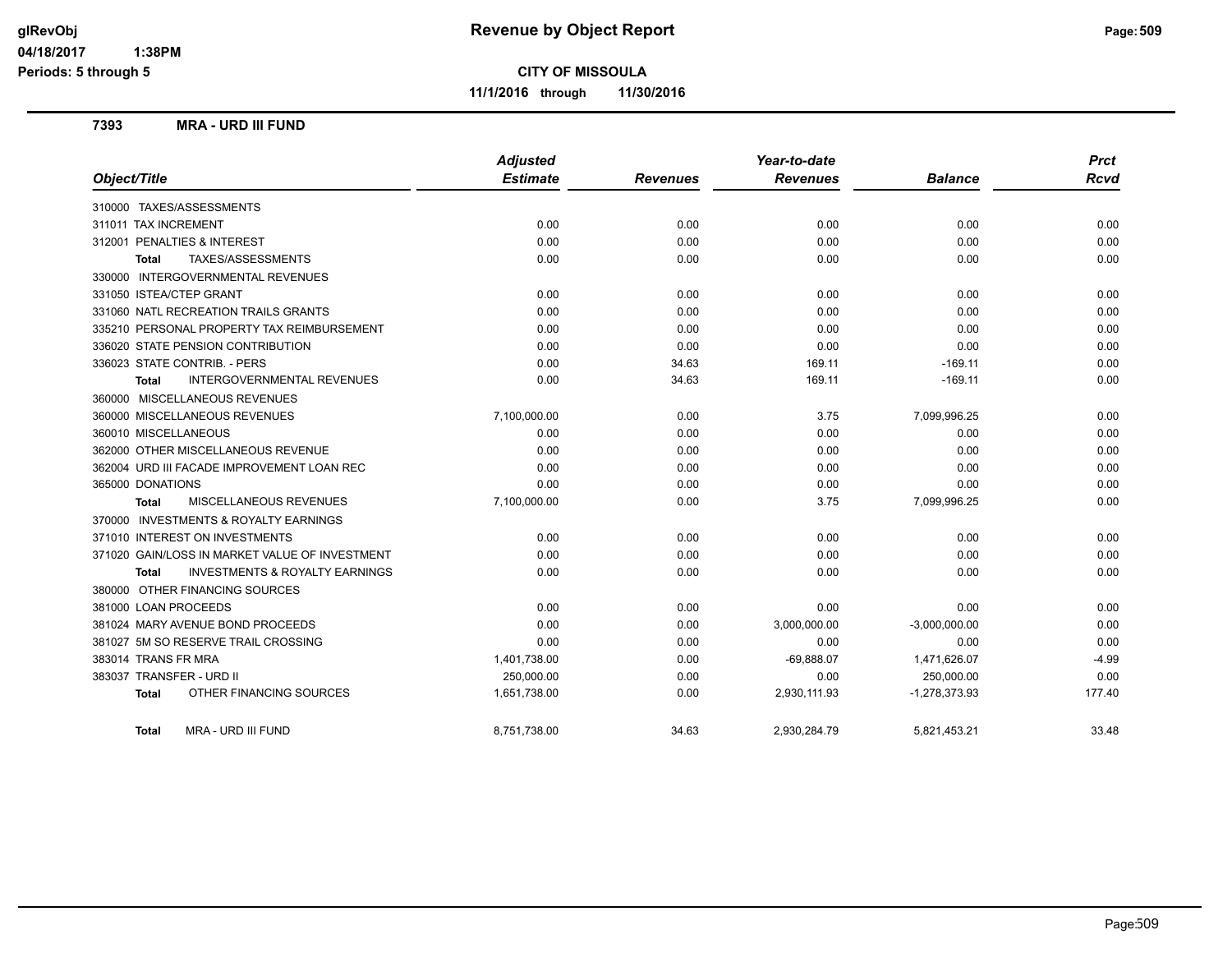**11/1/2016 through 11/30/2016**

### **7394 MRA URD III TI DEBT CLEARING FUND 7394 MRA URD III TI DEBT CLEARING FUND**

|                                                           | <b>Adjusted</b> |                 | Year-to-date    |                | <b>Prct</b> |
|-----------------------------------------------------------|-----------------|-----------------|-----------------|----------------|-------------|
| Object/Title                                              | <b>Estimate</b> | <b>Revenues</b> | <b>Revenues</b> | <b>Balance</b> | Rcvd        |
| 310000 TAXES/ASSESSMENTS                                  |                 |                 |                 |                |             |
| <b>TAX INCREMENT</b><br>311011                            | 1,467,088.00    | 1,517.23        | 1,568.82        | 1,465,519.18   | 0.11        |
| PENALTIES & INTEREST<br>312001                            | 0.00            | 0.03            | 49.46           | $-49.46$       | 0.00        |
| TAXES/ASSESSMENTS<br><b>Total</b>                         | 1,467,088.00    | 1,517.26        | 1,618.28        | 1,465,469.72   | 0.11        |
| <b>INTERGOVERNMENTAL REVENUES</b><br>330000               |                 |                 |                 |                |             |
| 335210 PERSONAL PROPERTY TAX REIMBURSEMENT                | 277,850.00      | 138,925.02      | 138,925.02      | 138,924.98     | 50.00       |
| 335250 STATE REIMB - SB #184                              | 0.00            | 0.00            | 0.00            | 0.00           | 0.00        |
| INTERGOVERNMENTAL REVENUES<br>Total                       | 277,850.00      | 138,925.02      | 138,925.02      | 138,924.98     | 50.00       |
| <b>INVESTMENTS &amp; ROYALTY EARNINGS</b><br>370000       |                 |                 |                 |                |             |
| 371010 INTEREST ON INVESTMENTS                            | 0.00            | 0.00            | 0.00            | 0.00           | 0.00        |
| 371020 GAIN/LOSS IN MARKET VALUE OF INVESTMENTS           | 0.00            | 0.00            | 0.00            | 0.00           | 0.00        |
| <b>INVESTMENTS &amp; ROYALTY EARNINGS</b><br><b>Total</b> | 0.00            | 0.00            | 0.00            | 0.00           | 0.00        |
| OTHER FINANCING SOURCES<br>380000                         |                 |                 |                 |                |             |
| 383014 TRANS FR MRA                                       | 0.00            | 0.00            | 0.00            | 0.00           | 0.00        |
| OTHER FINANCING SOURCES<br><b>Total</b>                   | 0.00            | 0.00            | 0.00            | 0.00           | 0.00        |
| MRA URD III TI DEBT CLEARING FUND<br><b>Total</b>         | 1,744,938.00    | 140,442.28      | 140,543.30      | 1,604,394.70   | 8.05        |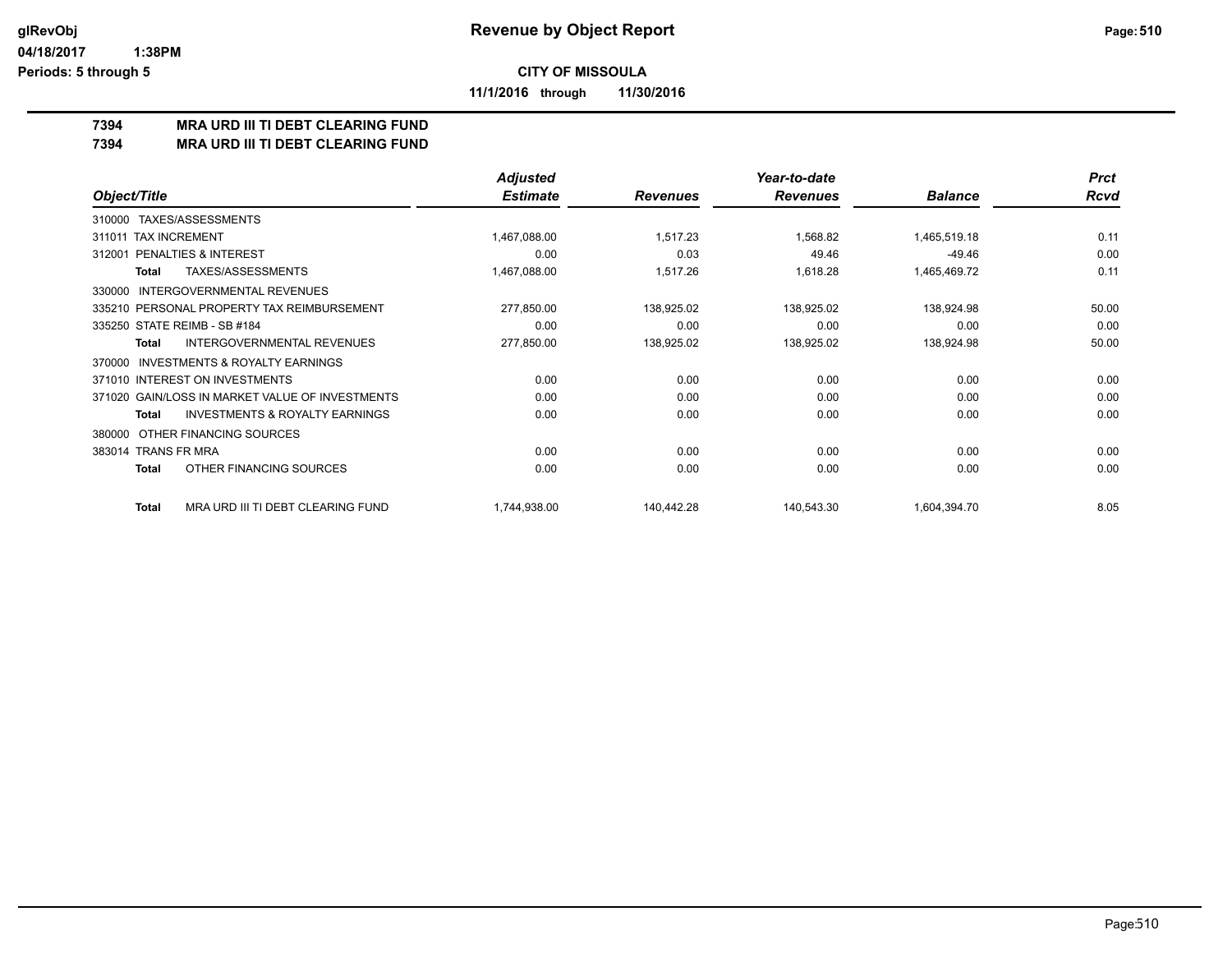**11/1/2016 through 11/30/2016**

### **7394 MRA URD III TI DEBT CLEARING FUND**

|                                                    | <b>Adjusted</b> |                 | Year-to-date    |                | <b>Prct</b> |
|----------------------------------------------------|-----------------|-----------------|-----------------|----------------|-------------|
| Object/Title                                       | <b>Estimate</b> | <b>Revenues</b> | <b>Revenues</b> | <b>Balance</b> | <b>Rcvd</b> |
| TAXES/ASSESSMENTS<br>310000                        |                 |                 |                 |                |             |
| 311011 TAX INCREMENT                               | 1,467,088.00    | 1.517.23        | 1,568.82        | 1,465,519.18   | 0.11        |
| 312001 PENALTIES & INTEREST                        | 0.00            | 0.03            | 49.46           | $-49.46$       | 0.00        |
| TAXES/ASSESSMENTS<br>Total                         | 1,467,088.00    | 1,517.26        | 1,618.28        | 1,465,469.72   | 0.11        |
| <b>INTERGOVERNMENTAL REVENUES</b><br>330000        |                 |                 |                 |                |             |
| 335210 PERSONAL PROPERTY TAX REIMBURSEMENT         | 277,850.00      | 138,925.02      | 138,925.02      | 138,924.98     | 50.00       |
| 335250 STATE REIMB - SB #184                       | 0.00            | 0.00            | 0.00            | 0.00           | 0.00        |
| <b>Total</b><br><b>INTERGOVERNMENTAL REVENUES</b>  | 277,850.00      | 138,925.02      | 138,925.02      | 138,924.98     | 50.00       |
| INVESTMENTS & ROYALTY EARNINGS<br>370000           |                 |                 |                 |                |             |
| 371010 INTEREST ON INVESTMENTS                     | 0.00            | 0.00            | 0.00            | 0.00           | 0.00        |
| 371020 GAIN/LOSS IN MARKET VALUE OF INVESTMENT     | 0.00            | 0.00            | 0.00            | 0.00           | 0.00        |
| <b>INVESTMENTS &amp; ROYALTY EARNINGS</b><br>Total | 0.00            | 0.00            | 0.00            | 0.00           | 0.00        |
| OTHER FINANCING SOURCES<br>380000                  |                 |                 |                 |                |             |
| 383014 TRANS FR MRA                                | 0.00            | 0.00            | 0.00            | 0.00           | 0.00        |
| OTHER FINANCING SOURCES<br><b>Total</b>            | 0.00            | 0.00            | 0.00            | 0.00           | 0.00        |
| MRA URD III TI DEBT CLEARING FUND<br>Total         | 1,744,938.00    | 140,442.28      | 140,543.30      | 1,604,394.70   | 8.05        |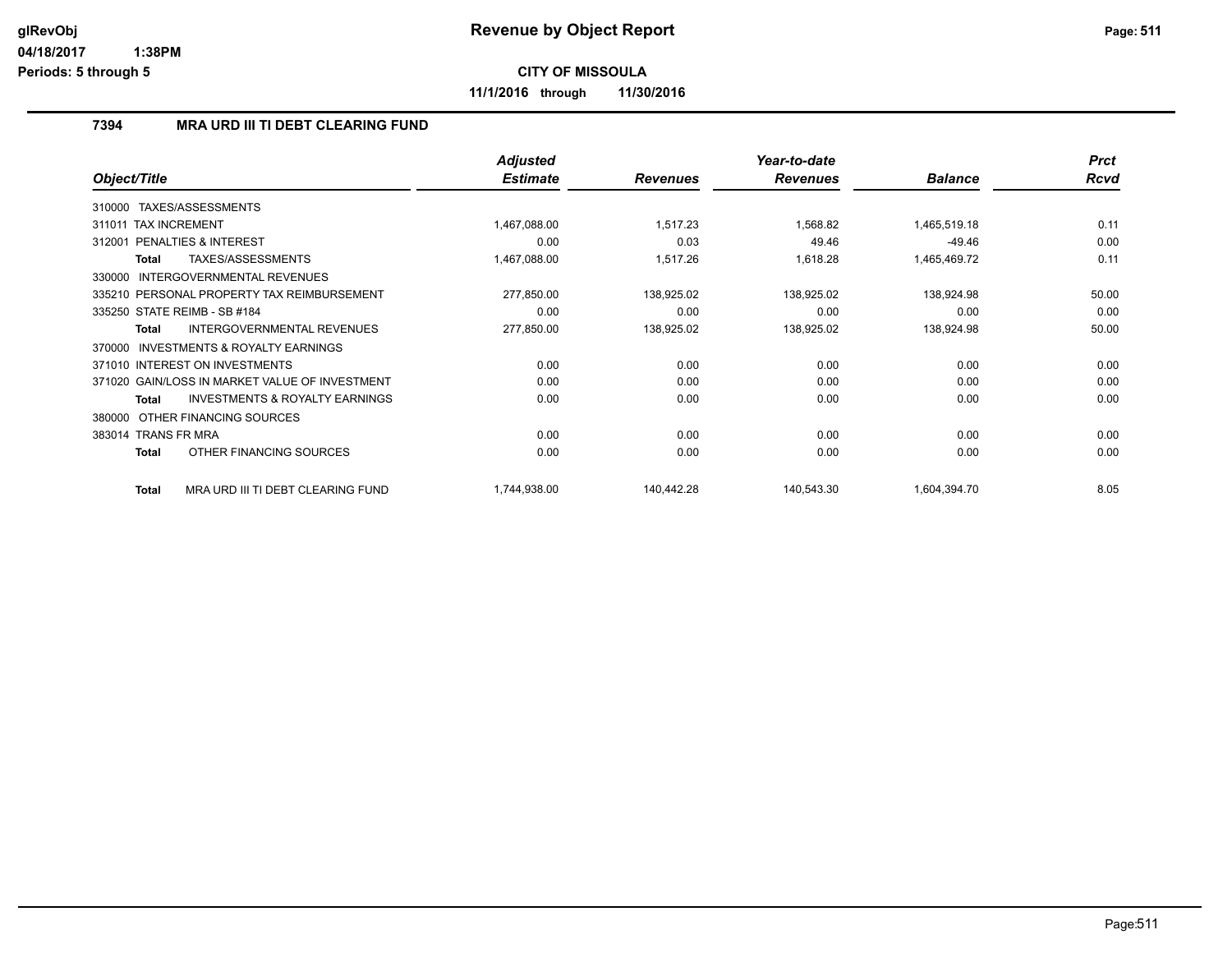**11/1/2016 through 11/30/2016**

### **7395 MRA TAX INCREMENT DEBT SERVICE 7395 MRA TAX INCREMENT DEBT SERVICE**

| Object/Title                                   | <b>Adjusted</b><br><b>Estimate</b> | <b>Revenues</b> | Year-to-date<br><b>Revenues</b> | <b>Balance</b> | <b>Prct</b><br><b>Rcvd</b> |
|------------------------------------------------|------------------------------------|-----------------|---------------------------------|----------------|----------------------------|
| 370000 INVESTMENTS & ROYALTY EARNINGS          |                                    |                 |                                 |                |                            |
| 371010 INTEREST ON INVESTMENTS                 | 0.00                               | 0.00            | 0.00                            | 0.00           | 0.00                       |
| INVESTMENTS & ROYALTY EARNINGS<br>Total        | 0.00                               | 0.00            | 0.00                            | 0.00           | 0.00                       |
| 380000 OTHER FINANCING SOURCES                 |                                    |                 |                                 |                |                            |
| 383014 TRANS FR MRA                            | 343,200.00                         | 0.00            | 0.00                            | 343.200.00     | 0.00                       |
| OTHER FINANCING SOURCES<br>Total               | 343,200.00                         | 0.00            | 0.00                            | 343.200.00     | 0.00                       |
|                                                |                                    |                 |                                 |                |                            |
| <b>Total</b><br>MRA TAX INCREMENT DEBT SERVICE | 343.200.00                         | 0.00            | 0.00                            | 343.200.00     | 0.00                       |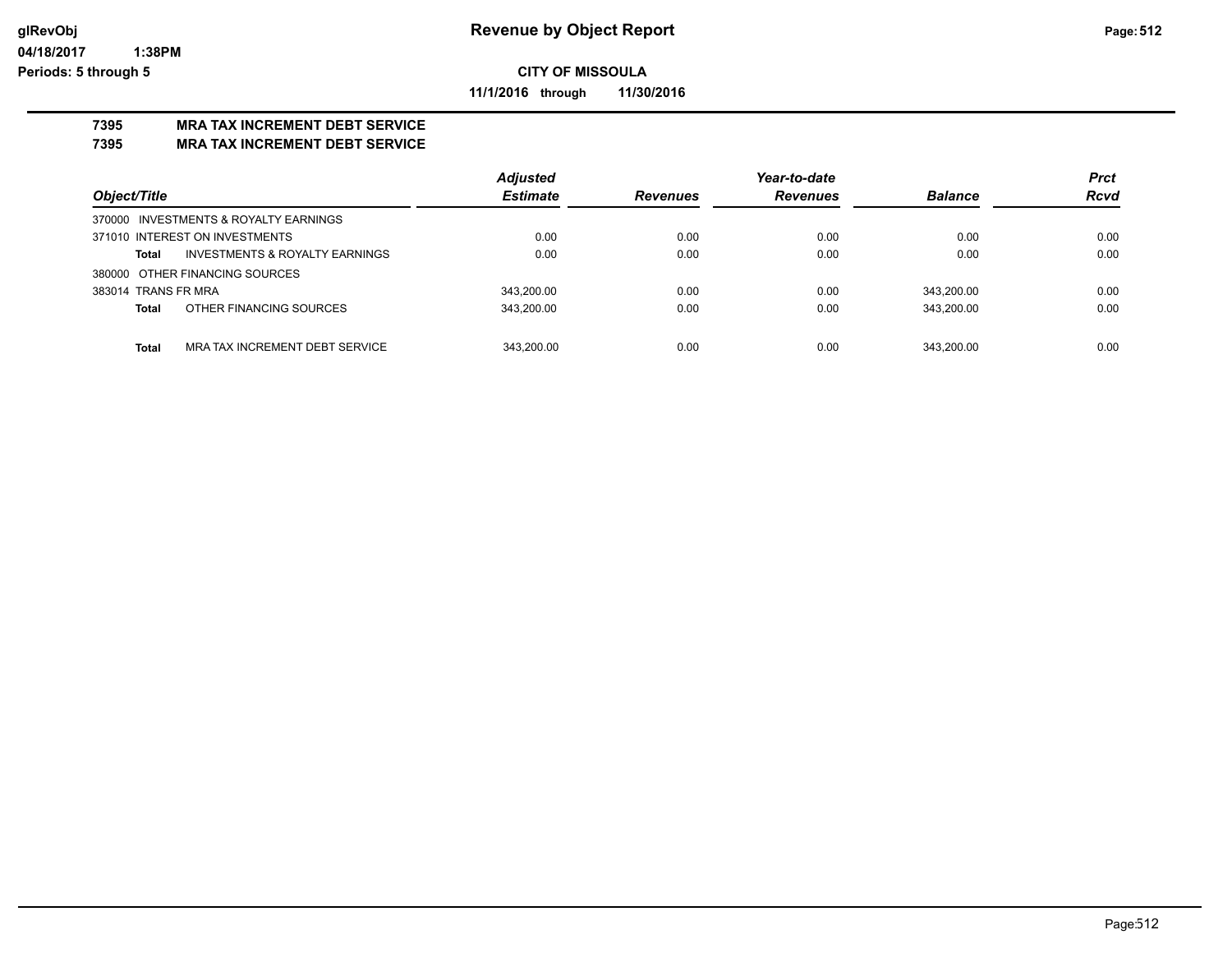**11/1/2016 through 11/30/2016**

### **7395 MRA TAX INCREMENT DEBT SERVICE**

|                     |                                       | <b>Adjusted</b> |                 | Year-to-date    |                | <b>Prct</b> |
|---------------------|---------------------------------------|-----------------|-----------------|-----------------|----------------|-------------|
| Object/Title        |                                       | <b>Estimate</b> | <b>Revenues</b> | <b>Revenues</b> | <b>Balance</b> | <b>Rcvd</b> |
|                     | 370000 INVESTMENTS & ROYALTY EARNINGS |                 |                 |                 |                |             |
|                     | 371010 INTEREST ON INVESTMENTS        | 0.00            | 0.00            | 0.00            | 0.00           | 0.00        |
| Total               | INVESTMENTS & ROYALTY EARNINGS        | 0.00            | 0.00            | 0.00            | 0.00           | 0.00        |
|                     | 380000 OTHER FINANCING SOURCES        |                 |                 |                 |                |             |
| 383014 TRANS FR MRA |                                       | 343,200.00      | 0.00            | 0.00            | 343,200.00     | 0.00        |
| <b>Total</b>        | OTHER FINANCING SOURCES               | 343,200.00      | 0.00            | 0.00            | 343,200.00     | 0.00        |
| <b>Total</b>        | MRA TAX INCREMENT DEBT SERVICE        | 343.200.00      | 0.00            | 0.00            | 343.200.00     | 0.00        |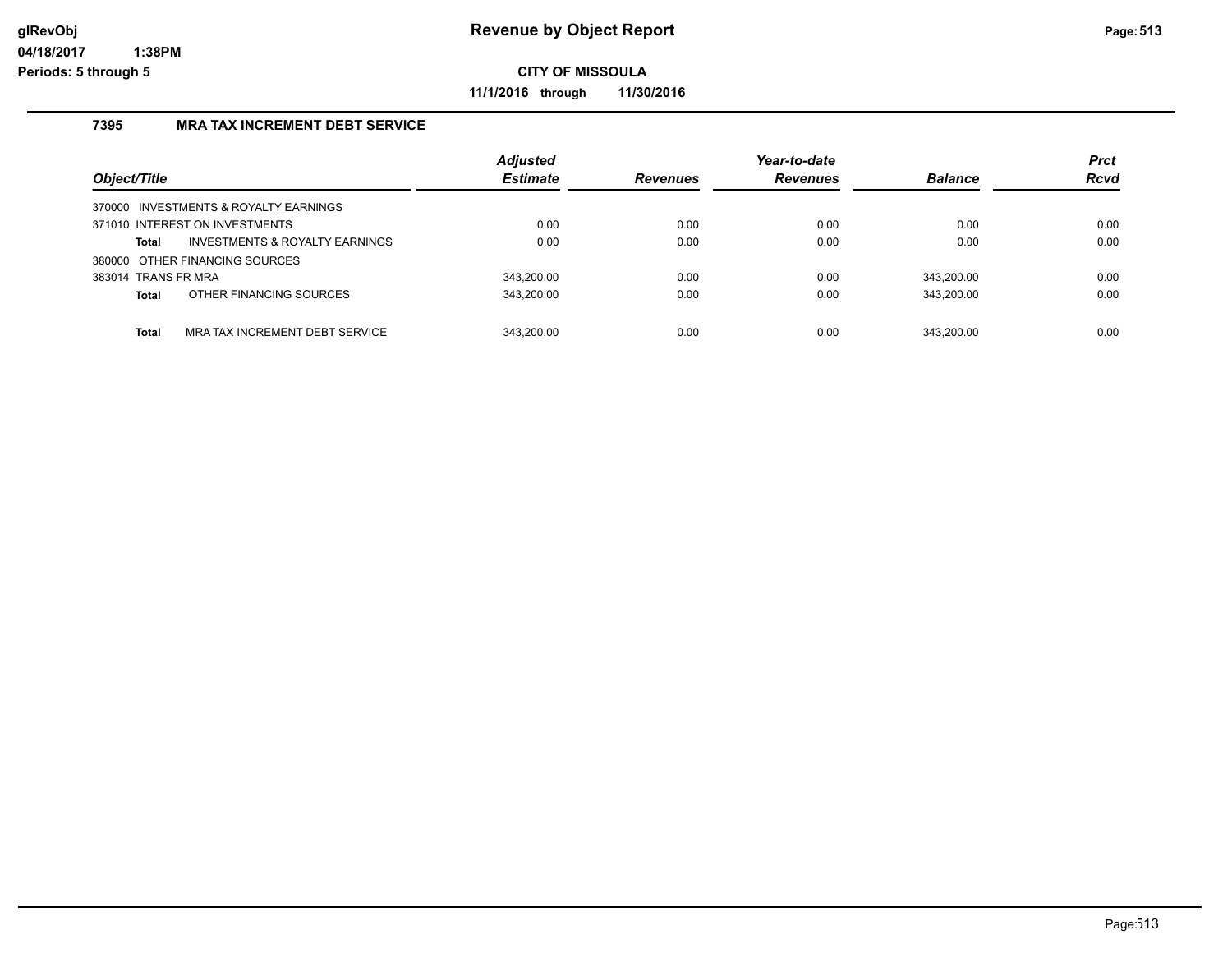**11/1/2016 through 11/30/2016**

**7396 NRSS DEBT SERVICE SINKING FUND 7396 NRSS DEBT SERVICE SINKING FUND**

|                                                 | <b>Adjusted</b> |                 | Year-to-date    |                | <b>Prct</b> |
|-------------------------------------------------|-----------------|-----------------|-----------------|----------------|-------------|
| Object/Title                                    | <b>Estimate</b> | <b>Revenues</b> | <b>Revenues</b> | <b>Balance</b> | <b>Rcvd</b> |
| 370000 INVESTMENTS & ROYALTY EARNINGS           |                 |                 |                 |                |             |
| 371010 INTEREST ON INVESTMENTS                  | 0.00            | 0.00            | 0.00            | 0.00           | 0.00        |
| 371020 GAIN/LOSS IN MARKET VALUE OF INVESTMENTS | 0.00            | 0.00            | 0.00            | 0.00           | 0.00        |
| INVESTMENTS & ROYALTY EARNINGS<br>Total         | 0.00            | 0.00            | 0.00            | 0.00           | 0.00        |
| 380000 OTHER FINANCING SOURCES                  |                 |                 |                 |                |             |
| 383014 TRANS FR MRA                             | 31.690.00       | 0.00            | 0.00            | 31.690.00      | 0.00        |
| OTHER FINANCING SOURCES<br><b>Total</b>         | 31,690.00       | 0.00            | 0.00            | 31.690.00      | 0.00        |
|                                                 |                 |                 |                 |                |             |
| <b>Total</b><br>NRSS DEBT SERVICE SINKING FUND  | 31.690.00       | 0.00            | 0.00            | 31.690.00      | 0.00        |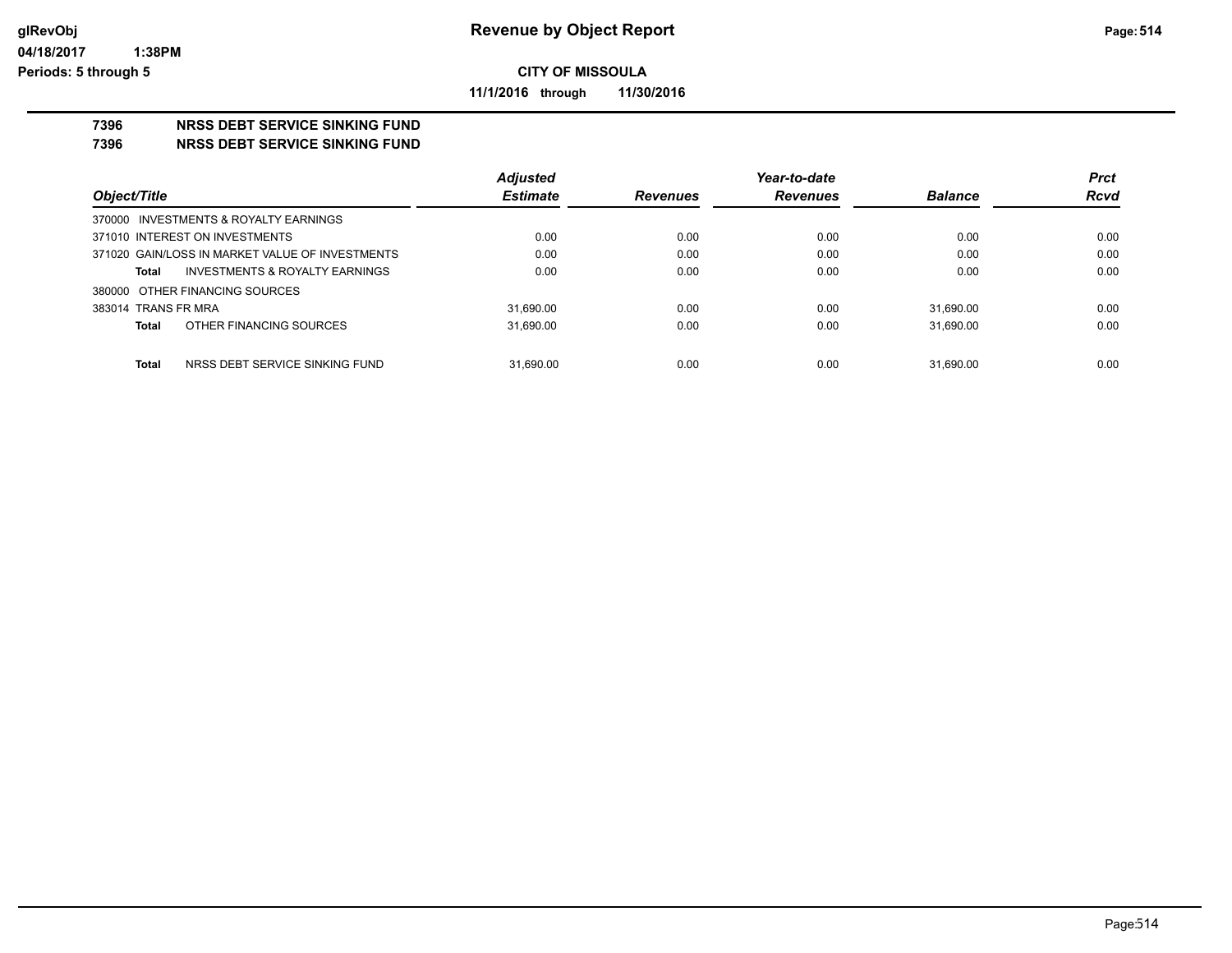**11/1/2016 through 11/30/2016**

### **7396 NRSS DEBT SERVICE SINKING FUND**

|                     |                                                | <b>Adjusted</b> |                 | Year-to-date    |                | <b>Prct</b> |
|---------------------|------------------------------------------------|-----------------|-----------------|-----------------|----------------|-------------|
| Object/Title        |                                                | <b>Estimate</b> | <b>Revenues</b> | <b>Revenues</b> | <b>Balance</b> | <b>Rcvd</b> |
|                     | 370000 INVESTMENTS & ROYALTY EARNINGS          |                 |                 |                 |                |             |
|                     | 371010 INTEREST ON INVESTMENTS                 | 0.00            | 0.00            | 0.00            | 0.00           | 0.00        |
|                     | 371020 GAIN/LOSS IN MARKET VALUE OF INVESTMENT | 0.00            | 0.00            | 0.00            | 0.00           | 0.00        |
| Total               | <b>INVESTMENTS &amp; ROYALTY EARNINGS</b>      | 0.00            | 0.00            | 0.00            | 0.00           | 0.00        |
|                     | 380000 OTHER FINANCING SOURCES                 |                 |                 |                 |                |             |
| 383014 TRANS FR MRA |                                                | 31.690.00       | 0.00            | 0.00            | 31.690.00      | 0.00        |
| Total               | OTHER FINANCING SOURCES                        | 31.690.00       | 0.00            | 0.00            | 31.690.00      | 0.00        |
| Total               | NRSS DEBT SERVICE SINKING FUND                 | 31.690.00       | 0.00            | 0.00            | 31.690.00      | 0.00        |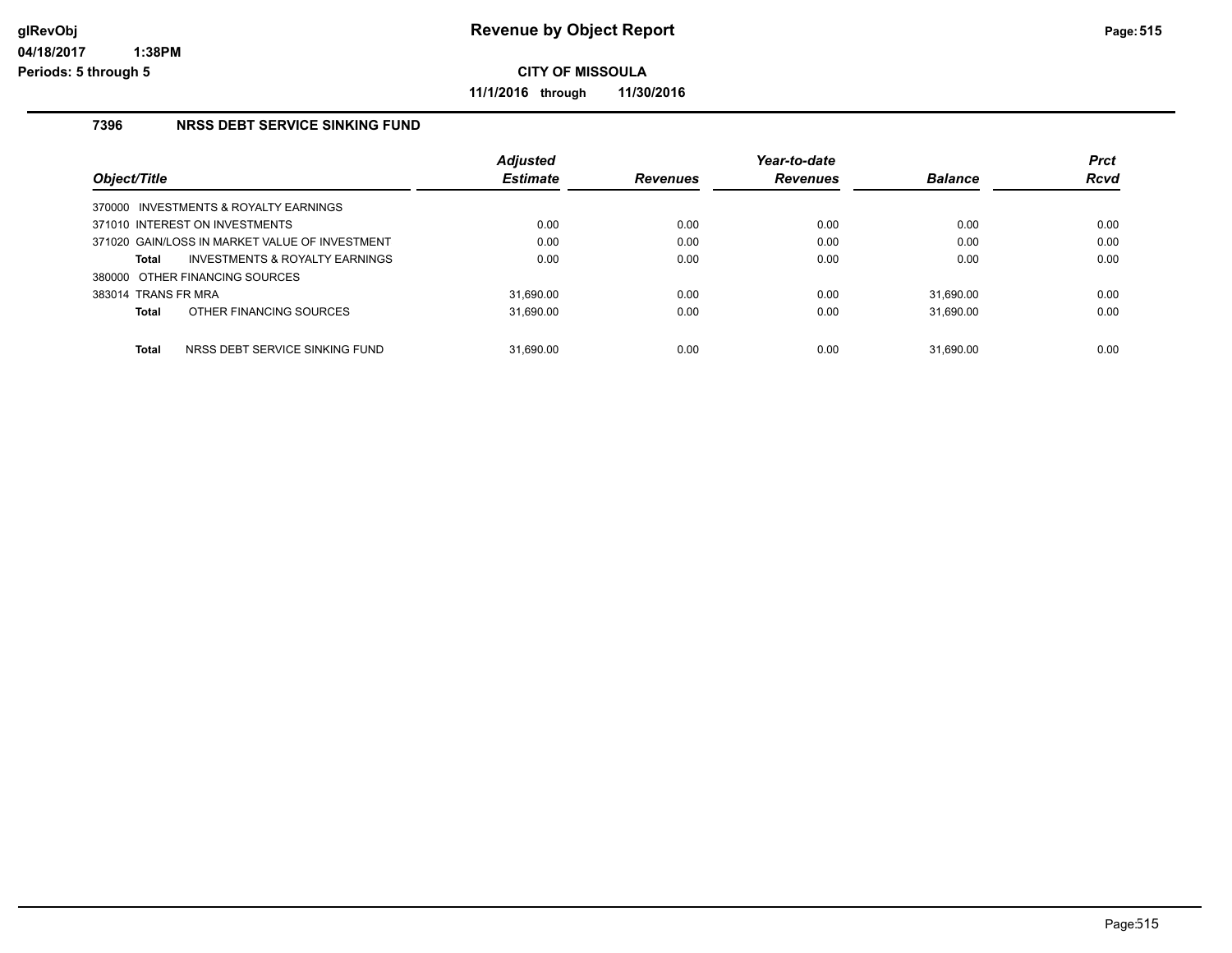**11/1/2016 through 11/30/2016**

**7397 NORTH RESERVE/SCOTT ST URD**

**7397 NORTH RESERVE/SCOTT ST URD**

|                                                           | <b>Adjusted</b> |                 | Year-to-date    |                | <b>Prct</b> |
|-----------------------------------------------------------|-----------------|-----------------|-----------------|----------------|-------------|
| Object/Title                                              | <b>Estimate</b> | <b>Revenues</b> | <b>Revenues</b> | <b>Balance</b> | <b>Rcvd</b> |
| TAXES/ASSESSMENTS<br>310000                               |                 |                 |                 |                |             |
| 311011 TAX INCREMENT                                      | 0.00            | 0.00            | 0.00            | 0.00           | 0.00        |
| PENALTIES & INTEREST<br>312001                            | 0.00            | 0.00            | 0.00            | 0.00           | 0.00        |
| TAXES/ASSESSMENTS<br><b>Total</b>                         | 0.00            | 0.00            | 0.00            | 0.00           | 0.00        |
| <b>INTERGOVERNMENTAL REVENUES</b><br>330000               |                 |                 |                 |                |             |
| 335210 PERSONAL PROPERTY TAX REIMBURSEMENT                | 0.00            | 0.00            | 0.00            | 0.00           | 0.00        |
| <b>INTERGOVERNMENTAL REVENUES</b><br>Total                | 0.00            | 0.00            | 0.00            | 0.00           | 0.00        |
| MISCELLANEOUS REVENUES<br>360000                          |                 |                 |                 |                |             |
| 360000 MISCELLANEOUS REVENUES                             | 0.00            | 0.00            | 0.00            | 0.00           | 0.00        |
| MISCELLANEOUS REVENUES<br><b>Total</b>                    | 0.00            | 0.00            | 0.00            | 0.00           | 0.00        |
| <b>INVESTMENTS &amp; ROYALTY EARNINGS</b><br>370000       |                 |                 |                 |                |             |
| 371010 INTEREST ON INVESTMENTS                            | 0.00            | 0.00            | 0.00            | 0.00           | 0.00        |
| <b>INVESTMENTS &amp; ROYALTY EARNINGS</b><br><b>Total</b> | 0.00            | 0.00            | 0.00            | 0.00           | 0.00        |
| OTHER FINANCING SOURCES<br>380000                         |                 |                 |                 |                |             |
| 381010 BOND PROCEEDS                                      | 0.00            | 0.00            | 321,007.39      | $-321,007.39$  | 0.00        |
| 383014 TRANS FR MRA                                       | 27,762.00       | 0.00            | $-6,429.03$     | 34,191.03      | $-23.16$    |
| OTHER FINANCING SOURCES<br><b>Total</b>                   | 27,762.00       | 0.00            | 314,578.36      | $-286,816.36$  | 1,133.13    |
| NORTH RESERVE/SCOTT ST URD<br><b>Total</b>                | 27,762.00       | 0.00            | 314,578.36      | $-286,816.36$  | 1,133.13    |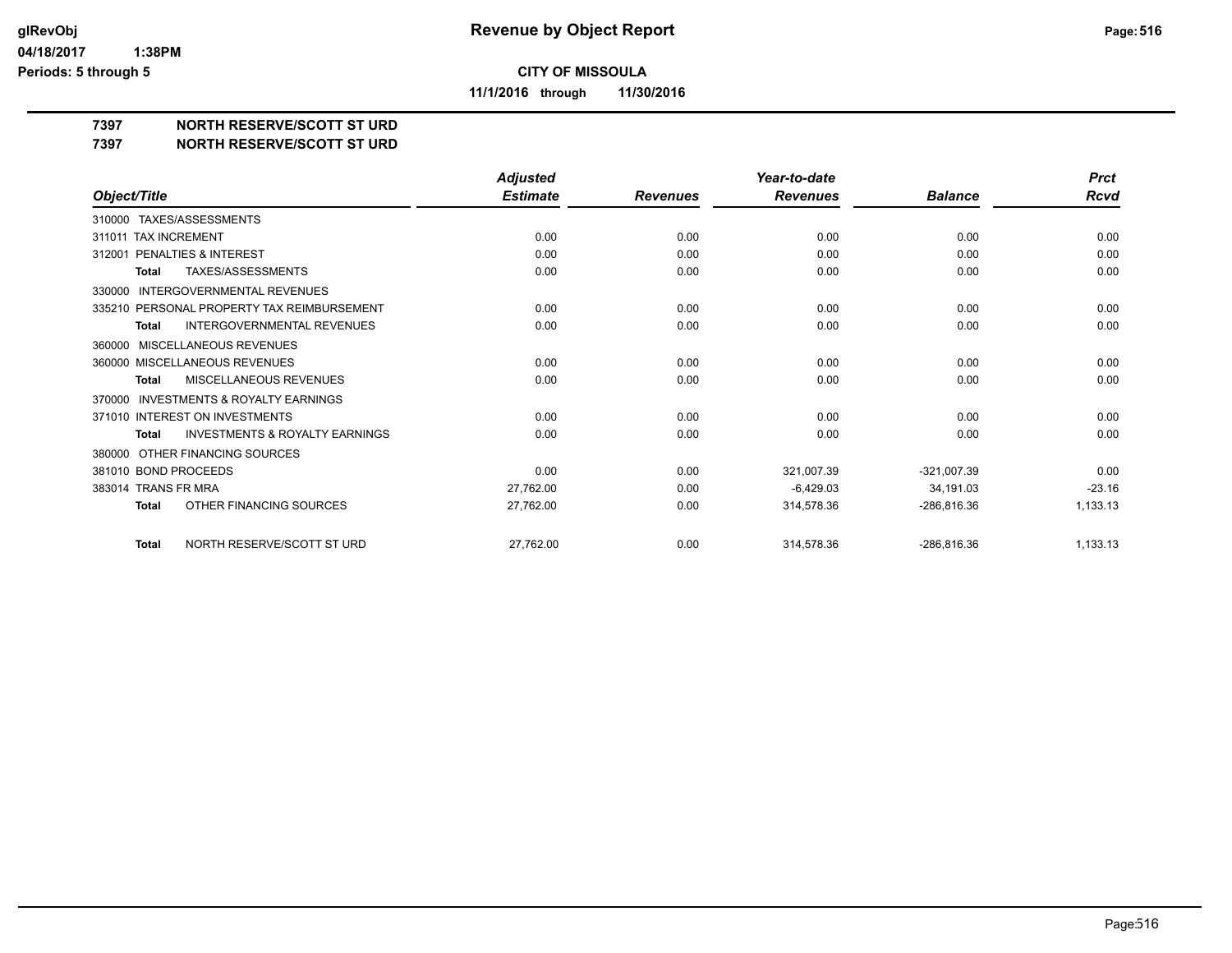**11/1/2016 through 11/30/2016**

### **7397 NORTH RESERVE/SCOTT ST URD**

|                                                    | <b>Adjusted</b> |                 | Year-to-date    |                | <b>Prct</b> |  |
|----------------------------------------------------|-----------------|-----------------|-----------------|----------------|-------------|--|
| Object/Title                                       | <b>Estimate</b> | <b>Revenues</b> | <b>Revenues</b> | <b>Balance</b> | <b>Rcvd</b> |  |
| 310000 TAXES/ASSESSMENTS                           |                 |                 |                 |                |             |  |
| 311011 TAX INCREMENT                               | 0.00            | 0.00            | 0.00            | 0.00           | 0.00        |  |
| 312001 PENALTIES & INTEREST                        | 0.00            | 0.00            | 0.00            | 0.00           | 0.00        |  |
| TAXES/ASSESSMENTS<br><b>Total</b>                  | 0.00            | 0.00            | 0.00            | 0.00           | 0.00        |  |
| <b>INTERGOVERNMENTAL REVENUES</b><br>330000        |                 |                 |                 |                |             |  |
| 335210 PERSONAL PROPERTY TAX REIMBURSEMENT         | 0.00            | 0.00            | 0.00            | 0.00           | 0.00        |  |
| <b>INTERGOVERNMENTAL REVENUES</b><br><b>Total</b>  | 0.00            | 0.00            | 0.00            | 0.00           | 0.00        |  |
| 360000 MISCELLANEOUS REVENUES                      |                 |                 |                 |                |             |  |
| 360000 MISCELLANEOUS REVENUES                      | 0.00            | 0.00            | 0.00            | 0.00           | 0.00        |  |
| MISCELLANEOUS REVENUES<br><b>Total</b>             | 0.00            | 0.00            | 0.00            | 0.00           | 0.00        |  |
| 370000 INVESTMENTS & ROYALTY EARNINGS              |                 |                 |                 |                |             |  |
| 371010 INTEREST ON INVESTMENTS                     | 0.00            | 0.00            | 0.00            | 0.00           | 0.00        |  |
| <b>INVESTMENTS &amp; ROYALTY EARNINGS</b><br>Total | 0.00            | 0.00            | 0.00            | 0.00           | 0.00        |  |
| OTHER FINANCING SOURCES<br>380000                  |                 |                 |                 |                |             |  |
| 381010 BOND PROCEEDS                               | 0.00            | 0.00            | 321,007.39      | $-321,007.39$  | 0.00        |  |
| 383014 TRANS FR MRA                                | 27,762.00       | 0.00            | $-6.429.03$     | 34,191.03      | $-23.16$    |  |
| OTHER FINANCING SOURCES<br><b>Total</b>            | 27,762.00       | 0.00            | 314,578.36      | -286,816.36    | 1,133.13    |  |
| NORTH RESERVE/SCOTT ST URD<br><b>Total</b>         | 27,762.00       | 0.00            | 314,578.36      | $-286,816.36$  | 1,133.13    |  |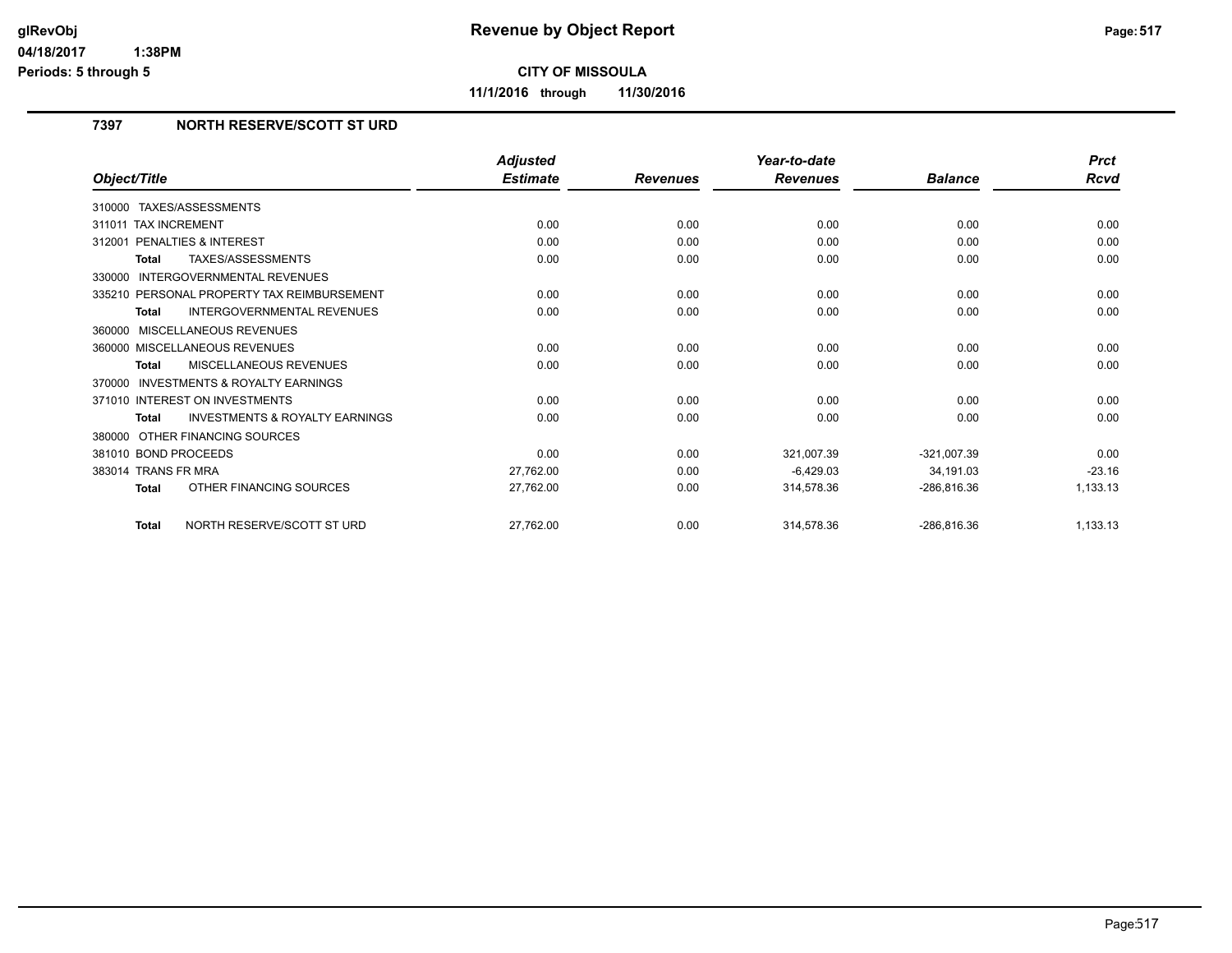**11/1/2016 through 11/30/2016**

### **7399 INTERMOUNTAIN BOND DEBT SERVICE 7399 INTERMOUNTAIN BOND DEBT SERVICE**

|                                |                                           | <b>Adjusted</b> |                 | Year-to-date    |                | <b>Prct</b> |
|--------------------------------|-------------------------------------------|-----------------|-----------------|-----------------|----------------|-------------|
| Object/Title                   |                                           | <b>Estimate</b> | <b>Revenues</b> | <b>Revenues</b> | <b>Balance</b> | <b>Rcvd</b> |
| 310000 TAXES/ASSESSMENTS       |                                           |                 |                 |                 |                |             |
| 311011 TAX INCREMENT           |                                           | 0.00            | 0.00            | 0.00            | 0.00           | 0.00        |
| Total                          | TAXES/ASSESSMENTS                         | 0.00            | 0.00            | 0.00            | 0.00           | 0.00        |
| 370000                         | <b>INVESTMENTS &amp; ROYALTY EARNINGS</b> |                 |                 |                 |                |             |
| 371010 INTEREST ON INVESTMENTS |                                           | 0.00            | 0.00            | 0.00            | 0.00           | 0.00        |
| Total                          | INVESTMENTS & ROYALTY EARNINGS            | 0.00            | 0.00            | 0.00            | 0.00           | 0.00        |
| 380000 OTHER FINANCING SOURCES |                                           |                 |                 |                 |                |             |
| 381025 BOND PROCEEDS           |                                           | 0.00            | 0.00            | 0.00            | 0.00           | 0.00        |
| 383000 OPERATING TRANSFERS     |                                           | 145,937.00      | 0.00            | 0.00            | 145,937.00     | 0.00        |
| 383014 TRANS FR MRA            |                                           | 0.00            | 0.00            | 0.00            | 0.00           | 0.00        |
| Total                          | OTHER FINANCING SOURCES                   | 145,937.00      | 0.00            | 0.00            | 145,937.00     | 0.00        |
| <b>Total</b>                   | INTERMOUNTAIN BOND DEBT SERVICE           | 145,937.00      | 0.00            | 0.00            | 145,937.00     | 0.00        |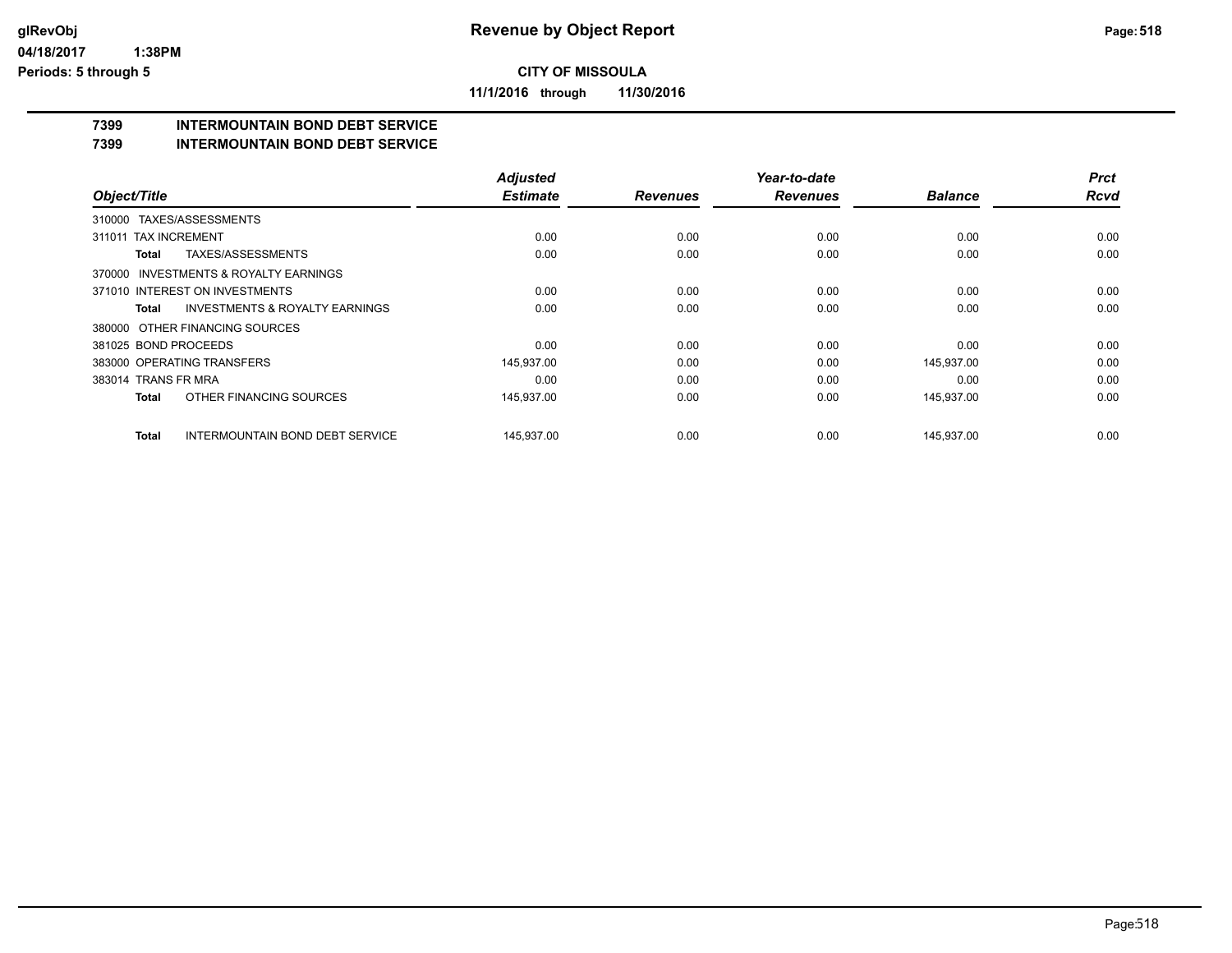**11/1/2016 through 11/30/2016**

### **7399 INTERMOUNTAIN BOND DEBT SERVICE**

| Object/Title                                       | <b>Adjusted</b><br><b>Estimate</b> | <b>Revenues</b> | Year-to-date<br><b>Revenues</b> | <b>Balance</b> | <b>Prct</b><br><b>Rcvd</b> |
|----------------------------------------------------|------------------------------------|-----------------|---------------------------------|----------------|----------------------------|
|                                                    |                                    |                 |                                 |                |                            |
| 310000 TAXES/ASSESSMENTS                           |                                    |                 |                                 |                |                            |
| <b>TAX INCREMENT</b><br>311011                     | 0.00                               | 0.00            | 0.00                            | 0.00           | 0.00                       |
| TAXES/ASSESSMENTS<br><b>Total</b>                  | 0.00                               | 0.00            | 0.00                            | 0.00           | 0.00                       |
| 370000 INVESTMENTS & ROYALTY EARNINGS              |                                    |                 |                                 |                |                            |
| 371010 INTEREST ON INVESTMENTS                     | 0.00                               | 0.00            | 0.00                            | 0.00           | 0.00                       |
| <b>INVESTMENTS &amp; ROYALTY EARNINGS</b><br>Total | 0.00                               | 0.00            | 0.00                            | 0.00           | 0.00                       |
| 380000 OTHER FINANCING SOURCES                     |                                    |                 |                                 |                |                            |
| 381025 BOND PROCEEDS                               | 0.00                               | 0.00            | 0.00                            | 0.00           | 0.00                       |
| 383000 OPERATING TRANSFERS                         | 145,937.00                         | 0.00            | 0.00                            | 145,937.00     | 0.00                       |
| 383014 TRANS FR MRA                                | 0.00                               | 0.00            | 0.00                            | 0.00           | 0.00                       |
| OTHER FINANCING SOURCES<br><b>Total</b>            | 145,937.00                         | 0.00            | 0.00                            | 145,937.00     | 0.00                       |
| <b>Total</b><br>INTERMOUNTAIN BOND DEBT SERVICE    | 145,937.00                         | 0.00            | 0.00                            | 145,937.00     | 0.00                       |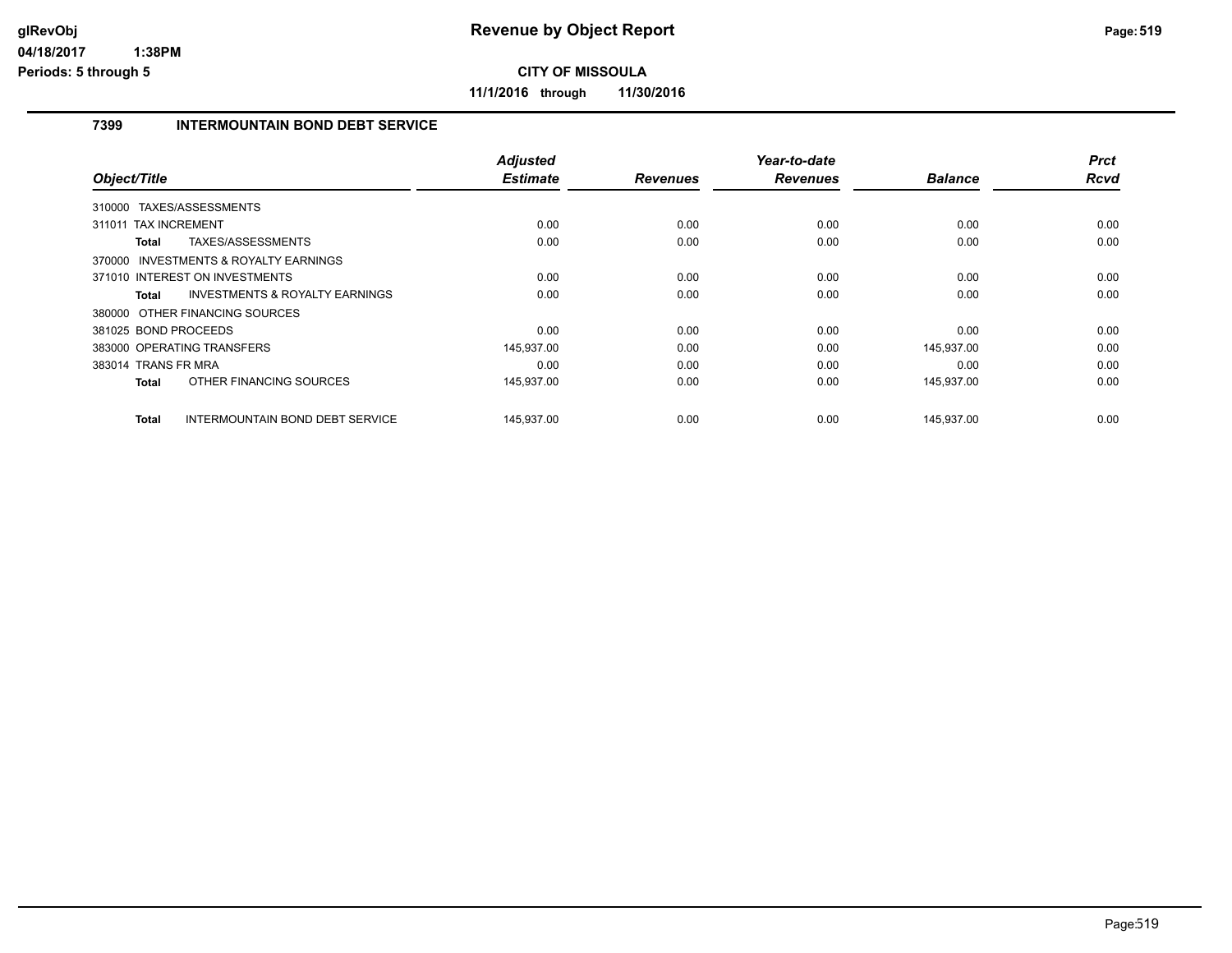**11/1/2016 through 11/30/2016**

**7400 FRONT ST BOND CLEARING 7400 FRONT ST BOND CLEARING**

|                                            | <b>Adjusted</b> |                 | Year-to-date    |                | <b>Prct</b> |
|--------------------------------------------|-----------------|-----------------|-----------------|----------------|-------------|
| Object/Title                               | <b>Estimate</b> | <b>Revenues</b> | <b>Revenues</b> | <b>Balance</b> | <b>Rcvd</b> |
| TAXES/ASSESSMENTS<br>310000                |                 |                 |                 |                |             |
| 311011 TAX INCREMENT                       | 562,468.00      | 0.00            | 0.00            | 562,468.00     | 0.00        |
| 312001 PENALTIES & INTEREST                | 0.00            | 0.00            | 11.50           | $-11.50$       | 0.00        |
| TAXES/ASSESSMENTS<br>Total                 | 562.468.00      | 0.00            | 11.50           | 562,456.50     | 0.00        |
| 330000 INTERGOVERNMENTAL REVENUES          |                 |                 |                 |                |             |
| 335210 PERSONAL PROPERTY TAX REIMBURSEMENT | 53,975.00       | 26.987.29       | 26.987.29       | 26,987.71      | 50.00       |
| INTERGOVERNMENTAL REVENUES<br>Total        | 53,975.00       | 26,987.29       | 26,987.29       | 26,987.71      | 50.00       |
| INVESTMENTS & ROYALTY EARNINGS<br>370000   |                 |                 |                 |                |             |
| 371010 INTEREST ON INVESTMENTS             | 0.00            | 0.00            | 0.00            | 0.00           | 0.00        |
| INVESTMENTS & ROYALTY EARNINGS<br>Total    | 0.00            | 0.00            | 0.00            | 0.00           | 0.00        |
| <b>FRONT ST BOND CLEARING</b><br>Total     | 616.443.00      | 26.987.29       | 26.998.79       | 589.444.21     | 4.38        |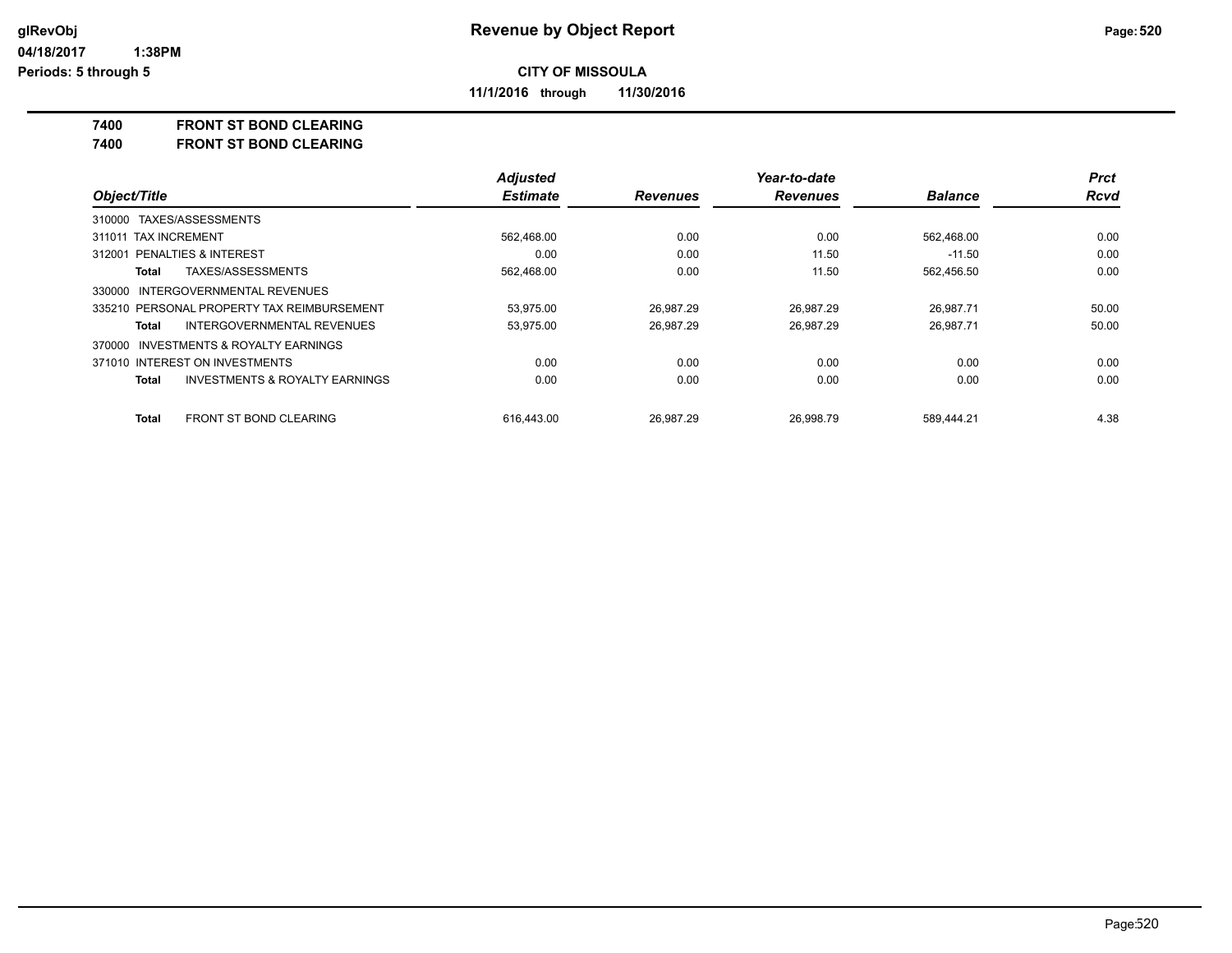**11/1/2016 through 11/30/2016**

### **7400 FRONT ST BOND CLEARING**

|                                                           | <b>Adjusted</b> |                 | Year-to-date    |                | <b>Prct</b> |
|-----------------------------------------------------------|-----------------|-----------------|-----------------|----------------|-------------|
| Object/Title                                              | <b>Estimate</b> | <b>Revenues</b> | <b>Revenues</b> | <b>Balance</b> | <b>Rcvd</b> |
| TAXES/ASSESSMENTS<br>310000                               |                 |                 |                 |                |             |
| 311011 TAX INCREMENT                                      | 562,468.00      | 0.00            | 0.00            | 562,468.00     | 0.00        |
| PENALTIES & INTEREST<br>312001                            | 0.00            | 0.00            | 11.50           | $-11.50$       | 0.00        |
| TAXES/ASSESSMENTS<br><b>Total</b>                         | 562,468.00      | 0.00            | 11.50           | 562,456.50     | 0.00        |
| INTERGOVERNMENTAL REVENUES<br>330000                      |                 |                 |                 |                |             |
| 335210 PERSONAL PROPERTY TAX REIMBURSEMENT                | 53.975.00       | 26.987.29       | 26.987.29       | 26.987.71      | 50.00       |
| INTERGOVERNMENTAL REVENUES<br>Total                       | 53.975.00       | 26.987.29       | 26.987.29       | 26.987.71      | 50.00       |
| INVESTMENTS & ROYALTY EARNINGS<br>370000                  |                 |                 |                 |                |             |
| 371010 INTEREST ON INVESTMENTS                            | 0.00            | 0.00            | 0.00            | 0.00           | 0.00        |
| <b>INVESTMENTS &amp; ROYALTY EARNINGS</b><br><b>Total</b> | 0.00            | 0.00            | 0.00            | 0.00           | 0.00        |
| <b>FRONT ST BOND CLEARING</b><br><b>Total</b>             | 616.443.00      | 26.987.29       | 26.998.79       | 589.444.21     | 4.38        |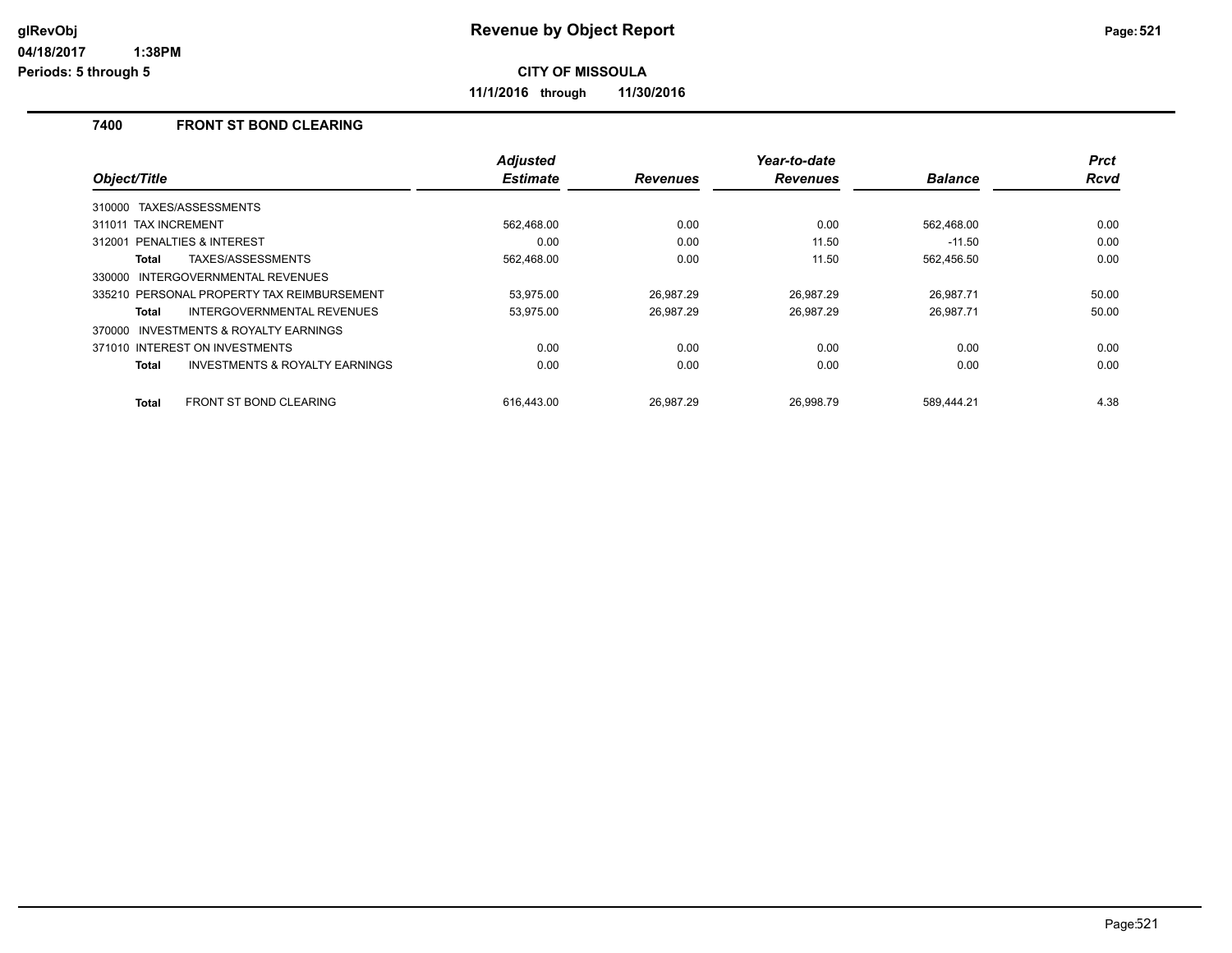**11/1/2016 through 11/30/2016**

**7401 FRONT ST PARKING STRUCTURE 7401 FRONT ST PARKING STRUCTURE**

|                                                    | <b>Adjusted</b> |                 | Year-to-date    |                | <b>Prct</b> |
|----------------------------------------------------|-----------------|-----------------|-----------------|----------------|-------------|
| Object/Title                                       | <b>Estimate</b> | <b>Revenues</b> | <b>Revenues</b> | <b>Balance</b> | <b>Rcvd</b> |
| 370000 INVESTMENTS & ROYALTY EARNINGS              |                 |                 |                 |                |             |
| 371010 INTEREST ON INVESTMENTS                     | 0.00            | 0.00            | 0.00            | 0.00           | 0.00        |
| <b>INVESTMENTS &amp; ROYALTY EARNINGS</b><br>Total | 0.00            | 0.00            | 0.00            | 0.00           | 0.00        |
| 380000 OTHER FINANCING SOURCES                     |                 |                 |                 |                |             |
| 383066 TRANSFER FROM FRONT ST CLEARING             | 208.290.00      | 0.00            | 0.00            | 208.290.00     | 0.00        |
| OTHER FINANCING SOURCES<br>Total                   | 208.290.00      | 0.00            | 0.00            | 208.290.00     | 0.00        |
|                                                    |                 |                 |                 |                |             |
| <b>FRONT ST PARKING STRUCTURE</b><br><b>Total</b>  | 208.290.00      | 0.00            | 0.00            | 208.290.00     | 0.00        |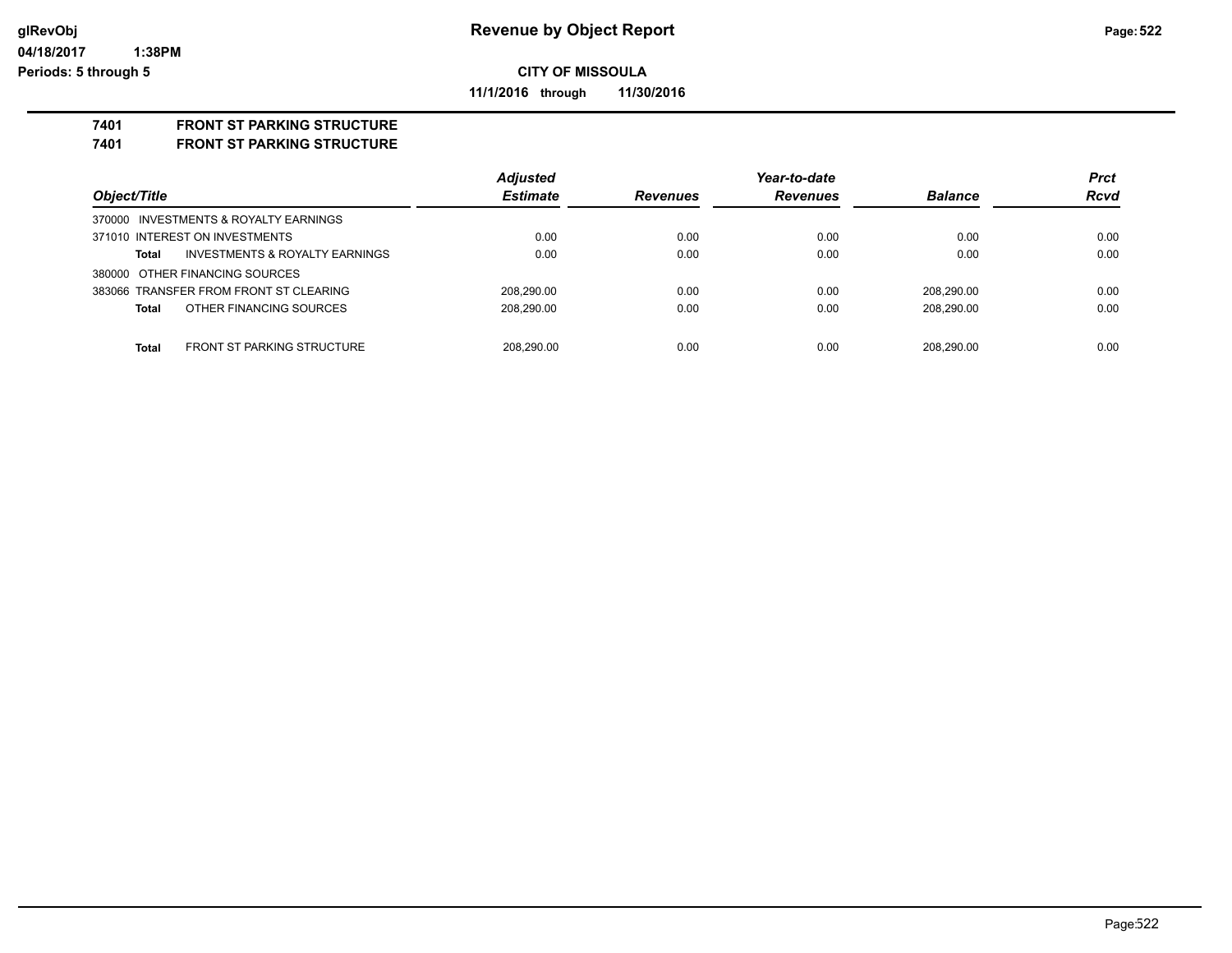**11/1/2016 through 11/30/2016**

### **7401 FRONT ST PARKING STRUCTURE**

|                                |                                        | <b>Adjusted</b> |                 | Year-to-date    |                | <b>Prct</b> |
|--------------------------------|----------------------------------------|-----------------|-----------------|-----------------|----------------|-------------|
| Object/Title                   |                                        | <b>Estimate</b> | <b>Revenues</b> | <b>Revenues</b> | <b>Balance</b> | <b>Rcvd</b> |
|                                | 370000 INVESTMENTS & ROYALTY EARNINGS  |                 |                 |                 |                |             |
| 371010 INTEREST ON INVESTMENTS |                                        | 0.00            | 0.00            | 0.00            | 0.00           | 0.00        |
| Total                          | INVESTMENTS & ROYALTY EARNINGS         | 0.00            | 0.00            | 0.00            | 0.00           | 0.00        |
| 380000 OTHER FINANCING SOURCES |                                        |                 |                 |                 |                |             |
|                                | 383066 TRANSFER FROM FRONT ST CLEARING | 208.290.00      | 0.00            | 0.00            | 208.290.00     | 0.00        |
| Total                          | OTHER FINANCING SOURCES                | 208,290.00      | 0.00            | 0.00            | 208.290.00     | 0.00        |
| <b>Total</b>                   | FRONT ST PARKING STRUCTURE             | 208.290.00      | 0.00            | 0.00            | 208.290.00     | 0.00        |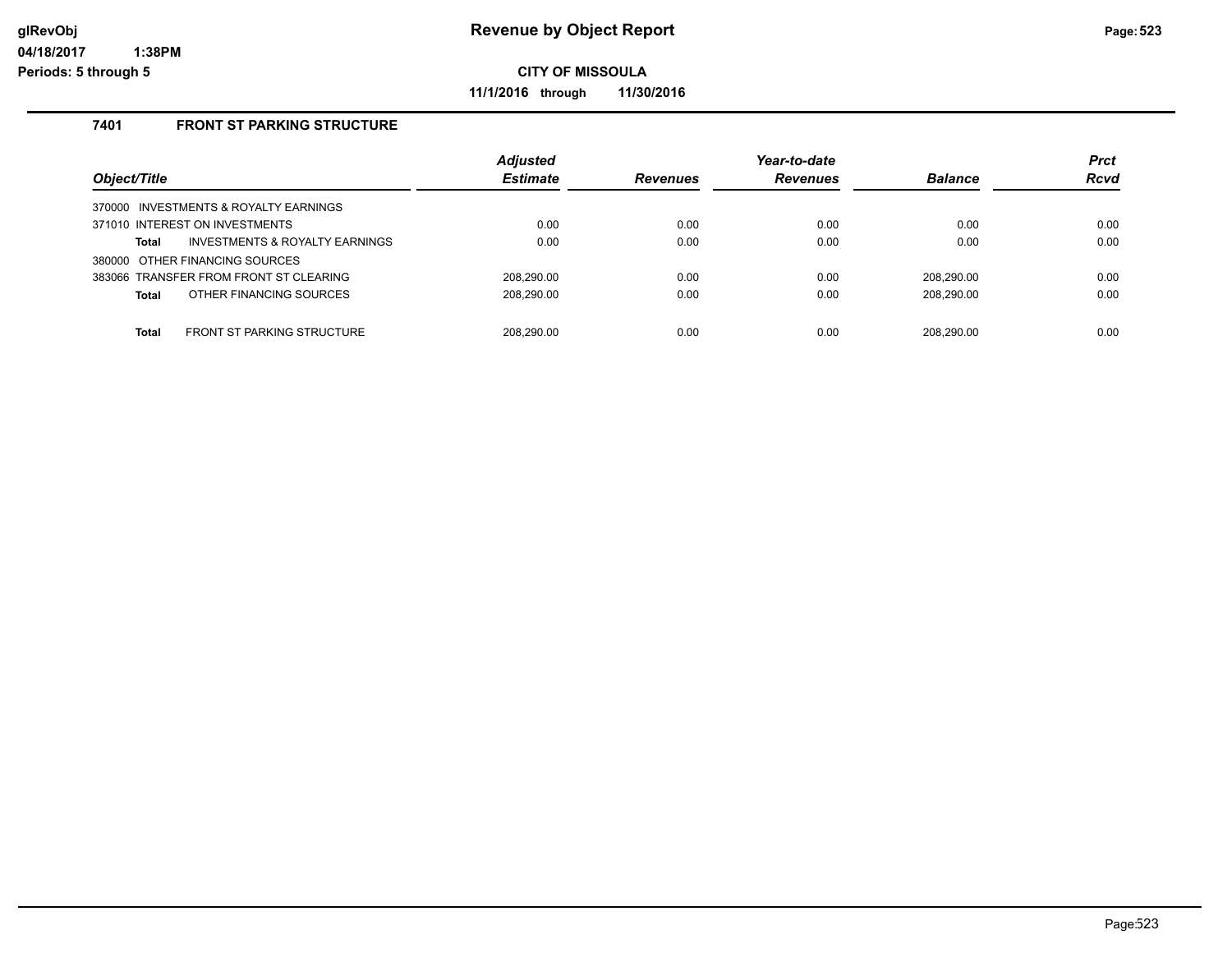**11/1/2016 through 11/30/2016**

### **7402 FRONT ST SUBORDINATE LIEN NOTE 7402 FRONT ST SUBORDINATE LIEN NOTE**

|                                                       | <b>Adjusted</b> |                 | Year-to-date    |                | <b>Prct</b> |
|-------------------------------------------------------|-----------------|-----------------|-----------------|----------------|-------------|
| Object/Title                                          | <b>Estimate</b> | <b>Revenues</b> | <b>Revenues</b> | <b>Balance</b> | <b>Rcvd</b> |
| INTERGOVERNMENTAL REVENUES<br>330000                  |                 |                 |                 |                |             |
| 338001 EXCESS PLEDGED TAX INCREMENT RETURNED          | 0.00            | 0.00            | 0.00            | 0.00           | 0.00        |
| <b>INTERGOVERNMENTAL REVENUES</b><br>Total            | 0.00            | 0.00            | 0.00            | 0.00           | 0.00        |
| 370000 INVESTMENTS & ROYALTY EARNINGS                 |                 |                 |                 |                |             |
| 371010 INTEREST ON INVESTMENTS                        | 0.00            | 0.00            | 0.00            | 0.00           | 0.00        |
| <b>INVESTMENTS &amp; ROYALTY EARNINGS</b><br>Total    | 0.00            | 0.00            | 0.00            | 0.00           | 0.00        |
| 380000 OTHER FINANCING SOURCES                        |                 |                 |                 |                |             |
| 383066 TRANSFER FROM FRONT ST CLEARING                | 131.207.00      | 0.00            | 0.00            | 131.207.00     | 0.00        |
| 383067 TRANSFER FROM FSPS                             | 0.00            | 0.00            | 0.00            | 0.00           | 0.00        |
| OTHER FINANCING SOURCES<br>Total                      | 131,207.00      | 0.00            | 0.00            | 131,207.00     | 0.00        |
| <b>FRONT ST SUBORDINATE LIEN NOTE</b><br><b>Total</b> | 131,207.00      | 0.00            | 0.00            | 131,207.00     | 0.00        |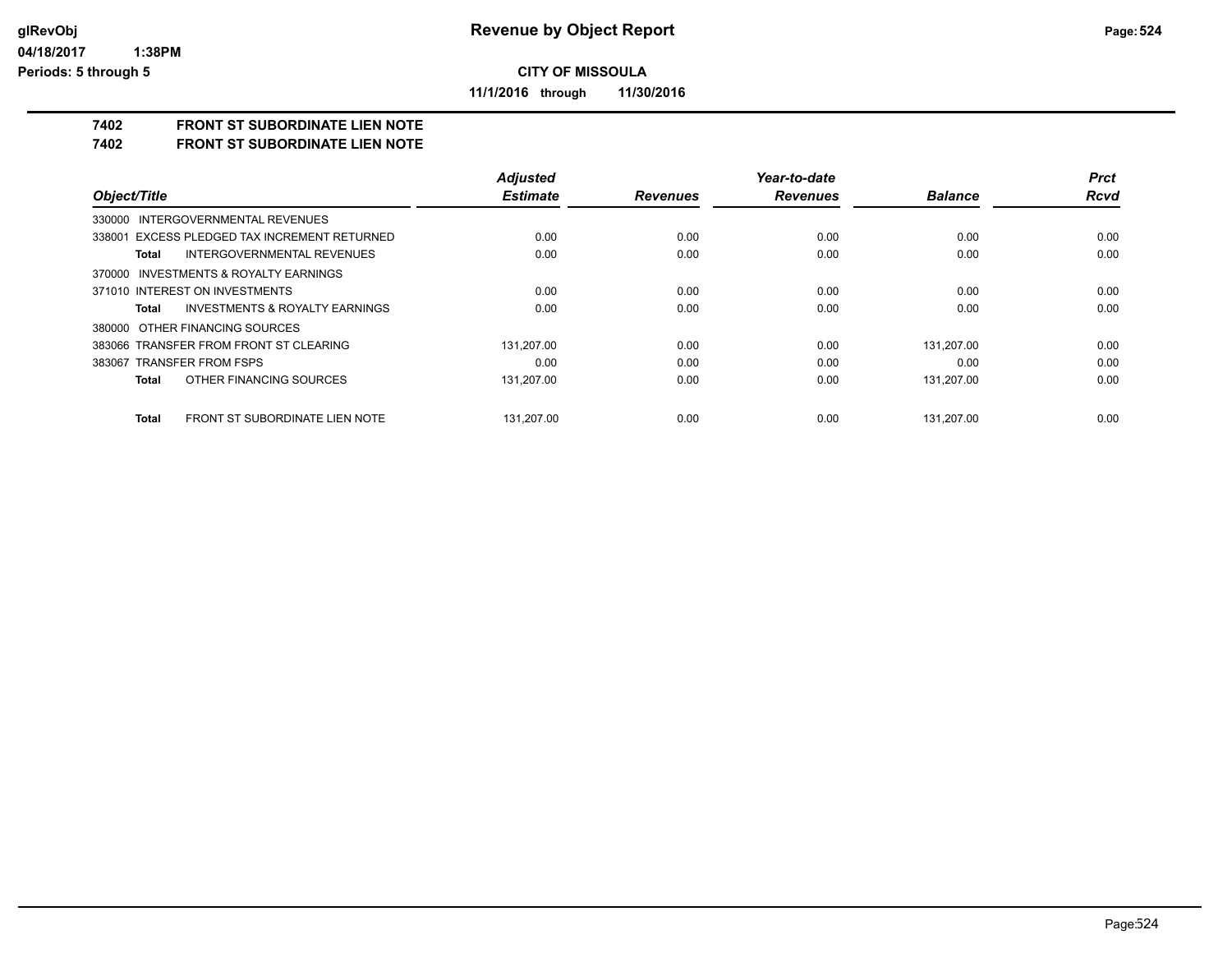**11/1/2016 through 11/30/2016**

### **7402 FRONT ST SUBORDINATE LIEN NOTE**

|              |                                              | <b>Adjusted</b> |                 | Year-to-date    |                | <b>Prct</b> |
|--------------|----------------------------------------------|-----------------|-----------------|-----------------|----------------|-------------|
| Object/Title |                                              | <b>Estimate</b> | <b>Revenues</b> | <b>Revenues</b> | <b>Balance</b> | <b>Rcvd</b> |
| 330000       | INTERGOVERNMENTAL REVENUES                   |                 |                 |                 |                |             |
|              | 338001 EXCESS PLEDGED TAX INCREMENT RETURNED | 0.00            | 0.00            | 0.00            | 0.00           | 0.00        |
| Total        | INTERGOVERNMENTAL REVENUES                   | 0.00            | 0.00            | 0.00            | 0.00           | 0.00        |
| 370000       | INVESTMENTS & ROYALTY EARNINGS               |                 |                 |                 |                |             |
|              | 371010 INTEREST ON INVESTMENTS               | 0.00            | 0.00            | 0.00            | 0.00           | 0.00        |
| Total        | INVESTMENTS & ROYALTY EARNINGS               | 0.00            | 0.00            | 0.00            | 0.00           | 0.00        |
|              | 380000 OTHER FINANCING SOURCES               |                 |                 |                 |                |             |
|              | 383066 TRANSFER FROM FRONT ST CLEARING       | 131,207.00      | 0.00            | 0.00            | 131,207.00     | 0.00        |
|              | 383067 TRANSFER FROM FSPS                    | 0.00            | 0.00            | 0.00            | 0.00           | 0.00        |
| Total        | OTHER FINANCING SOURCES                      | 131.207.00      | 0.00            | 0.00            | 131.207.00     | 0.00        |
| <b>Total</b> | <b>FRONT ST SUBORDINATE LIEN NOTE</b>        | 131.207.00      | 0.00            | 0.00            | 131.207.00     | 0.00        |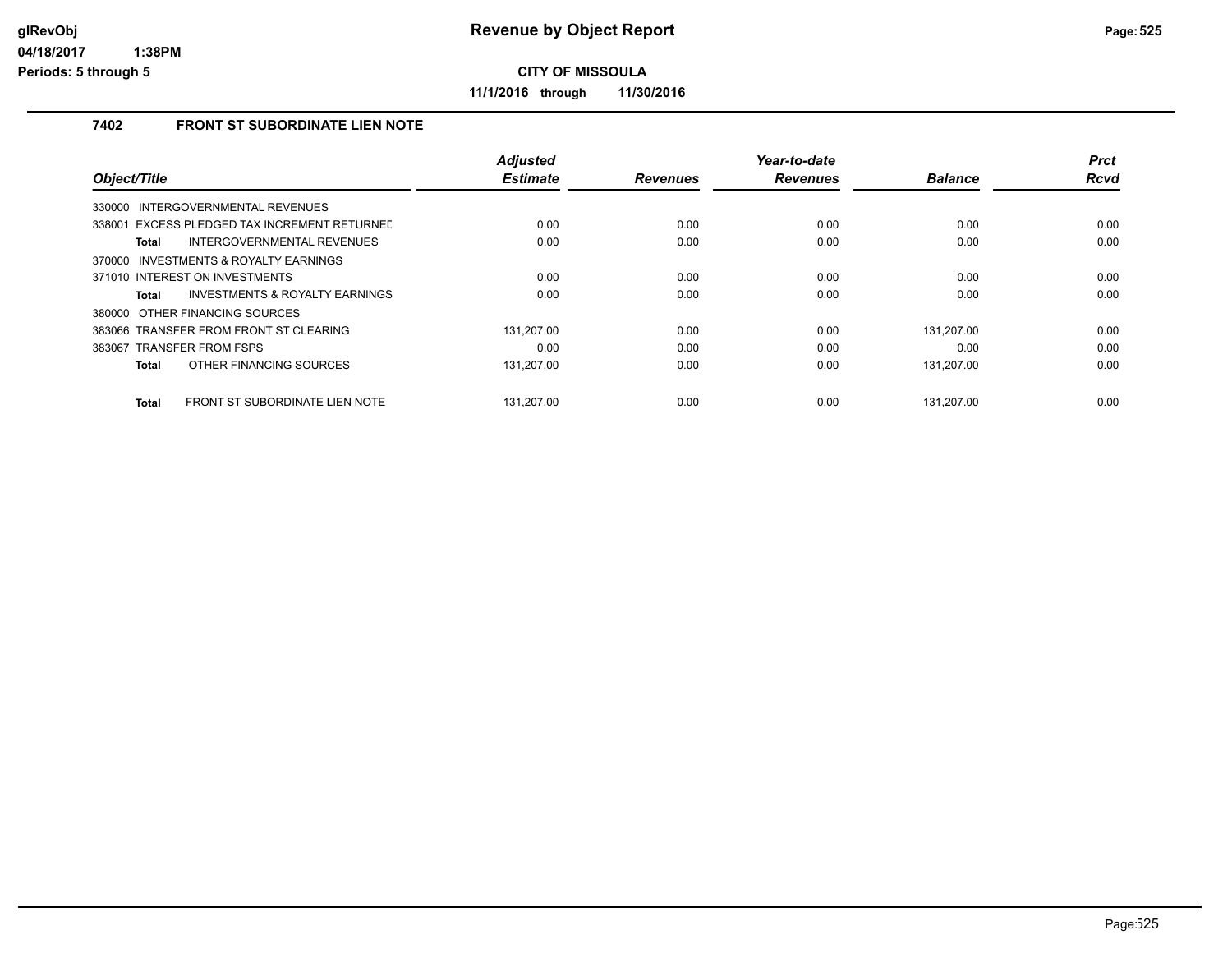**11/1/2016 through 11/30/2016**

### **7447 COURT COLLECTED PARKING FINES 7447 COURT COLLECTED PARKING FINES**

| Object/Title                            | <b>Adjusted</b><br><b>Estimate</b> | <b>Revenues</b> | Year-to-date<br><b>Revenues</b> | <b>Balance</b> | <b>Prct</b><br><b>Rcvd</b> |
|-----------------------------------------|------------------------------------|-----------------|---------------------------------|----------------|----------------------------|
| 350000 FINES & FORFEITURES              |                                    |                 |                                 |                |                            |
| 352002 PARKING FINES                    | 0.00                               | 0.00            | 0.00                            | 0.00           | 0.00                       |
| <b>FINES &amp; FORFEITURES</b><br>Total | 0.00                               | 0.00            | 0.00                            | 0.00           | 0.00                       |
| 370000 INVESTMENTS & ROYALTY EARNINGS   |                                    |                 |                                 |                |                            |
| 371010 INTEREST ON INVESTMENTS          | 0.00                               | 0.00            | 0.00                            | 0.00           | 0.00                       |
| INVESTMENTS & ROYALTY EARNINGS<br>Total | 0.00                               | 0.00            | 0.00                            | 0.00           | 0.00                       |
|                                         |                                    |                 |                                 |                |                            |
| COURT COLLECTED PARKING FINES<br>Total  | 0.00                               | 0.00            | 0.00                            | 0.00           | 0.00                       |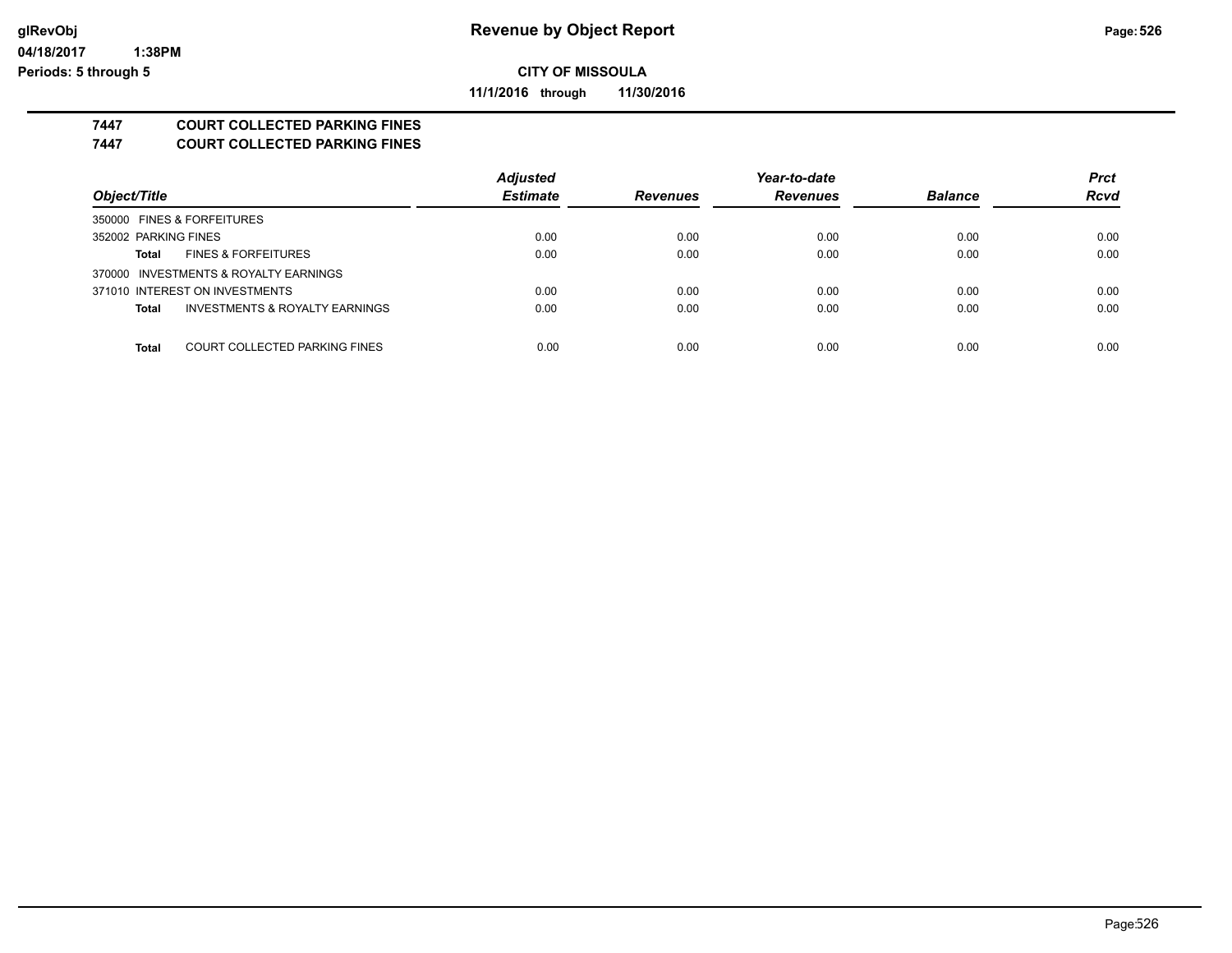**11/1/2016 through 11/30/2016**

### **7447 COURT COLLECTED PARKING FINES**

|                            |                                           | <b>Adjusted</b> |                 | Year-to-date    |                | <b>Prct</b> |
|----------------------------|-------------------------------------------|-----------------|-----------------|-----------------|----------------|-------------|
| Object/Title               |                                           | <b>Estimate</b> | <b>Revenues</b> | <b>Revenues</b> | <b>Balance</b> | <b>Rcvd</b> |
| 350000 FINES & FORFEITURES |                                           |                 |                 |                 |                |             |
| 352002 PARKING FINES       |                                           | 0.00            | 0.00            | 0.00            | 0.00           | 0.00        |
| Total                      | <b>FINES &amp; FORFEITURES</b>            | 0.00            | 0.00            | 0.00            | 0.00           | 0.00        |
|                            | 370000 INVESTMENTS & ROYALTY EARNINGS     |                 |                 |                 |                |             |
|                            | 371010 INTEREST ON INVESTMENTS            | 0.00            | 0.00            | 0.00            | 0.00           | 0.00        |
| Total                      | <b>INVESTMENTS &amp; ROYALTY EARNINGS</b> | 0.00            | 0.00            | 0.00            | 0.00           | 0.00        |
| <b>Total</b>               | COURT COLLECTED PARKING FINES             | 0.00            | 0.00            | 0.00            | 0.00           | 0.00        |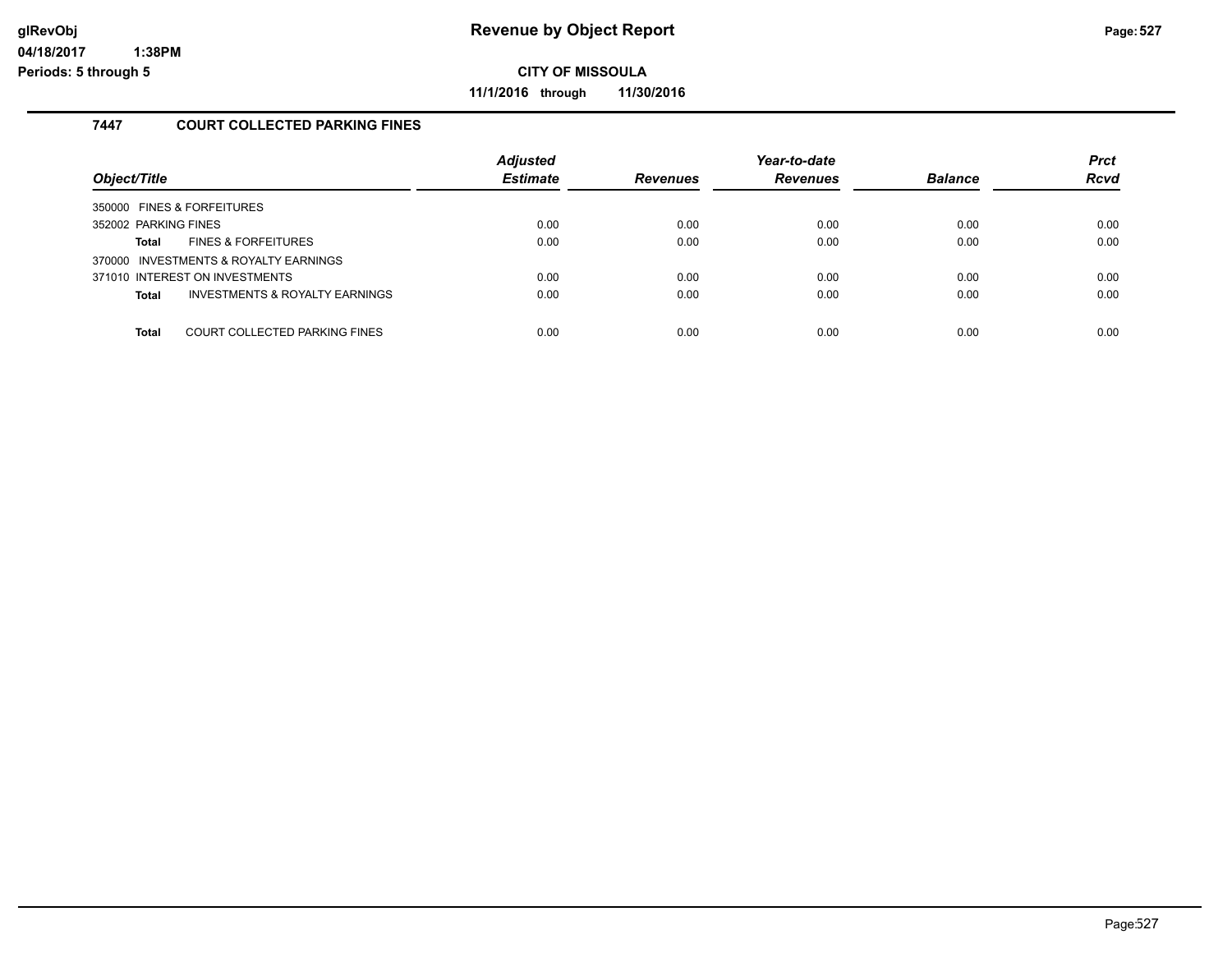**11/1/2016 through 11/30/2016**

**7458 COURT SURCHARGE**

| <b>COURT SURCHARGE</b><br>7458 |
|--------------------------------|
|--------------------------------|

|                                                 | <b>Adjusted</b> |                 | Year-to-date    |                | <b>Prct</b> |
|-------------------------------------------------|-----------------|-----------------|-----------------|----------------|-------------|
| Object/Title                                    | <b>Estimate</b> | <b>Revenues</b> | <b>Revenues</b> | <b>Balance</b> | Rcvd        |
| 350000 FINES & FORFEITURES                      |                 |                 |                 |                |             |
| 351032 SURCHARGE ON FINES                       | 0.00            | 5.706.03        | 5.706.03        | $-5.706.03$    | 0.00        |
| <b>FINES &amp; FORFEITURES</b><br>Total         | 0.00            | 5.706.03        | 5.706.03        | $-5.706.03$    | 0.00        |
| 370000 INVESTMENTS & ROYALTY EARNINGS           |                 |                 |                 |                |             |
| 371010 INTEREST ON INVESTMENTS                  | 0.00            | 0.00            | 0.00            | 0.00           | 0.00        |
| 371020 GAIN/LOSS IN MARKET VALUE OF INVESTMENTS | 0.00            | 0.00            | 0.00            | 0.00           | 0.00        |
| INVESTMENTS & ROYALTY EARNINGS<br>Total         | 0.00            | 0.00            | 0.00            | 0.00           | 0.00        |
| <b>COURT SURCHARGE</b><br><b>Total</b>          | 0.00            | 5.706.03        | 5.706.03        | $-5.706.03$    | 0.00        |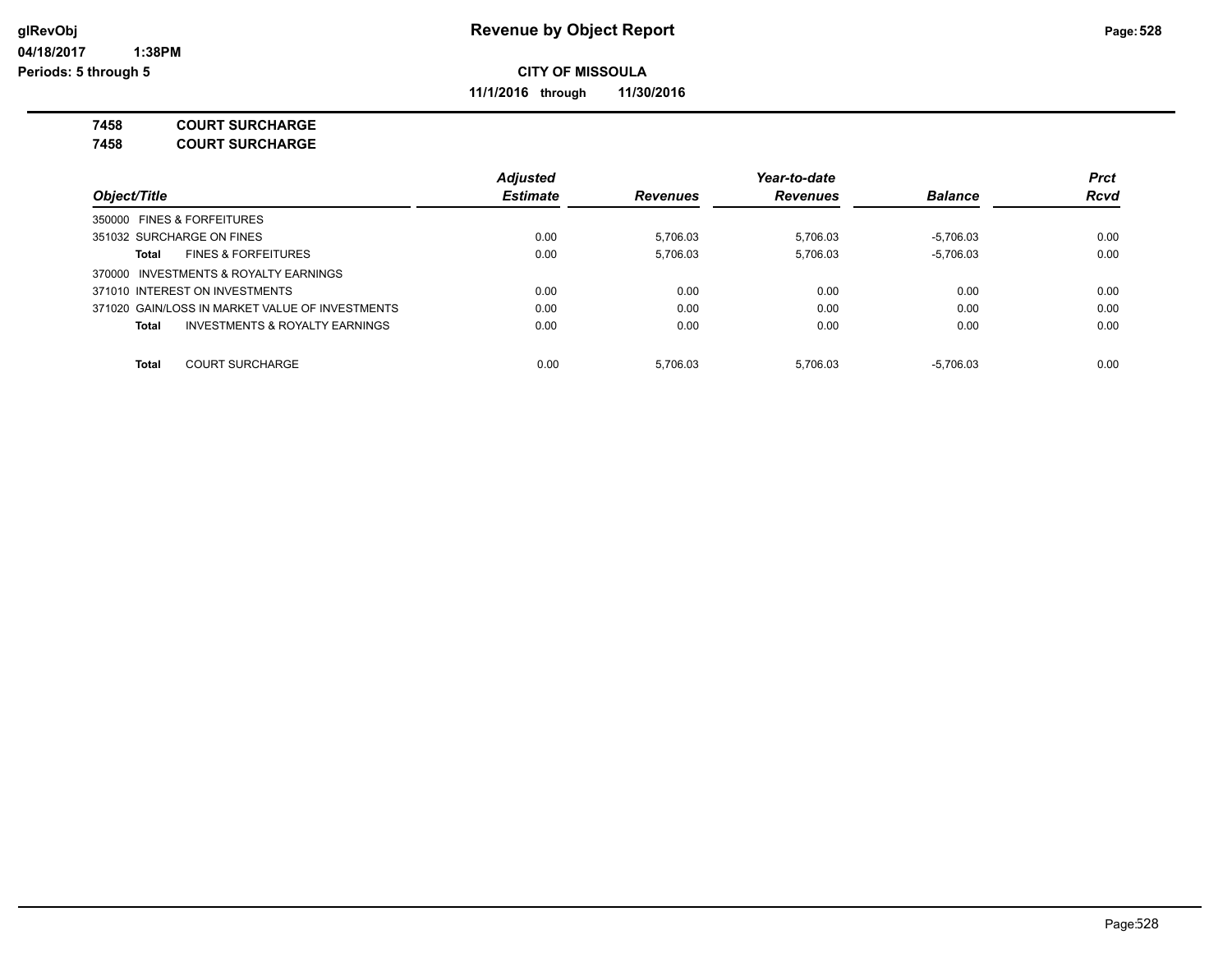**11/1/2016 through 11/30/2016**

### **7458 COURT SURCHARGE**

| Object/Title                                   | <b>Adjusted</b><br><b>Estimate</b> | <b>Revenues</b> | Year-to-date<br><b>Revenues</b> | <b>Balance</b> | <b>Prct</b><br><b>Rcvd</b> |
|------------------------------------------------|------------------------------------|-----------------|---------------------------------|----------------|----------------------------|
|                                                |                                    |                 |                                 |                |                            |
| 350000 FINES & FORFEITURES                     |                                    |                 |                                 |                |                            |
| 351032 SURCHARGE ON FINES                      | 0.00                               | 5.706.03        | 5.706.03                        | $-5.706.03$    | 0.00                       |
| <b>FINES &amp; FORFEITURES</b><br>Total        | 0.00                               | 5,706.03        | 5,706.03                        | $-5,706.03$    | 0.00                       |
| 370000 INVESTMENTS & ROYALTY EARNINGS          |                                    |                 |                                 |                |                            |
| 371010 INTEREST ON INVESTMENTS                 | 0.00                               | 0.00            | 0.00                            | 0.00           | 0.00                       |
| 371020 GAIN/LOSS IN MARKET VALUE OF INVESTMENT | 0.00                               | 0.00            | 0.00                            | 0.00           | 0.00                       |
| INVESTMENTS & ROYALTY EARNINGS<br>Total        | 0.00                               | 0.00            | 0.00                            | 0.00           | 0.00                       |
|                                                |                                    |                 |                                 |                |                            |
| Total<br><b>COURT SURCHARGE</b>                | 0.00                               | 5.706.03        | 5.706.03                        | $-5.706.03$    | 0.00                       |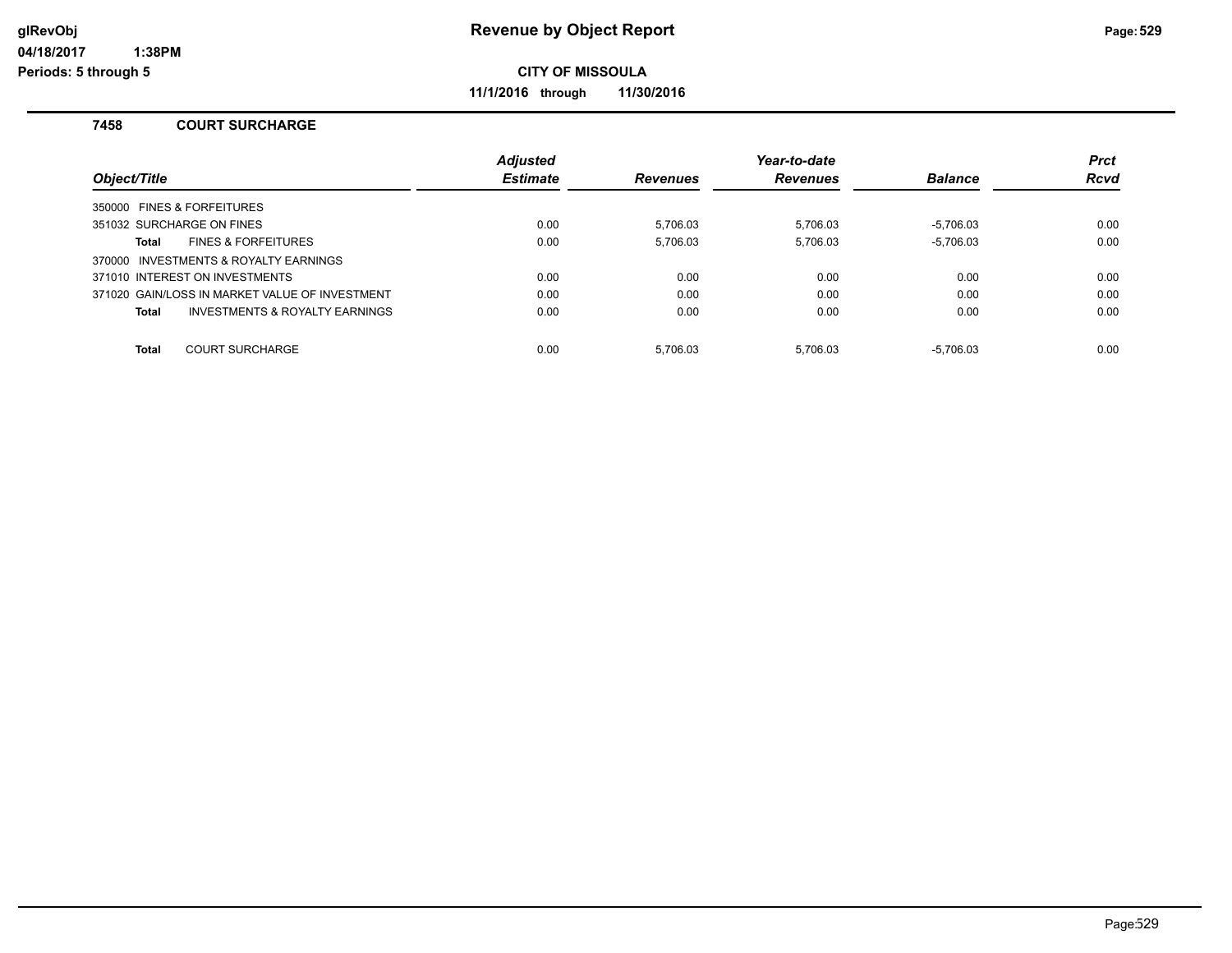**11/1/2016 through 11/30/2016**

**7469 PUBLIC DEFENDER FEES 7469 PUBLIC DEFENDER FEES**

|                                                 | <b>Adjusted</b> |                 | Year-to-date    |                | <b>Prct</b> |
|-------------------------------------------------|-----------------|-----------------|-----------------|----------------|-------------|
| Object/Title                                    | <b>Estimate</b> | <b>Revenues</b> | <b>Revenues</b> | <b>Balance</b> | <b>Rcvd</b> |
| 350000 FINES & FORFEITURES                      |                 |                 |                 |                |             |
| 351032 SURCHARGE ON FINES                       | 0.00            | 0.00            | 0.00            | 0.00           | 0.00        |
| 351033 PUBLIC DEFENDER FEES                     | 0.00            | 75.00           | 75.00           | -75.00         | 0.00        |
| <b>FINES &amp; FORFEITURES</b><br>Total         | 0.00            | 75.00           | 75.00           | $-75.00$       | 0.00        |
| 370000 INVESTMENTS & ROYALTY EARNINGS           |                 |                 |                 |                |             |
| 371010 INTEREST ON INVESTMENTS                  | 0.00            | 0.00            | 0.00            | 0.00           | 0.00        |
| 371020 GAIN/LOSS IN MARKET VALUE OF INVESTMENTS | 0.00            | 0.00            | 0.00            | 0.00           | 0.00        |
| INVESTMENTS & ROYALTY EARNINGS<br>Total         | 0.00            | 0.00            | 0.00            | 0.00           | 0.00        |
| PUBLIC DEFENDER FEES<br>Total                   | 0.00            | 75.00           | 75.00           | $-75.00$       | 0.00        |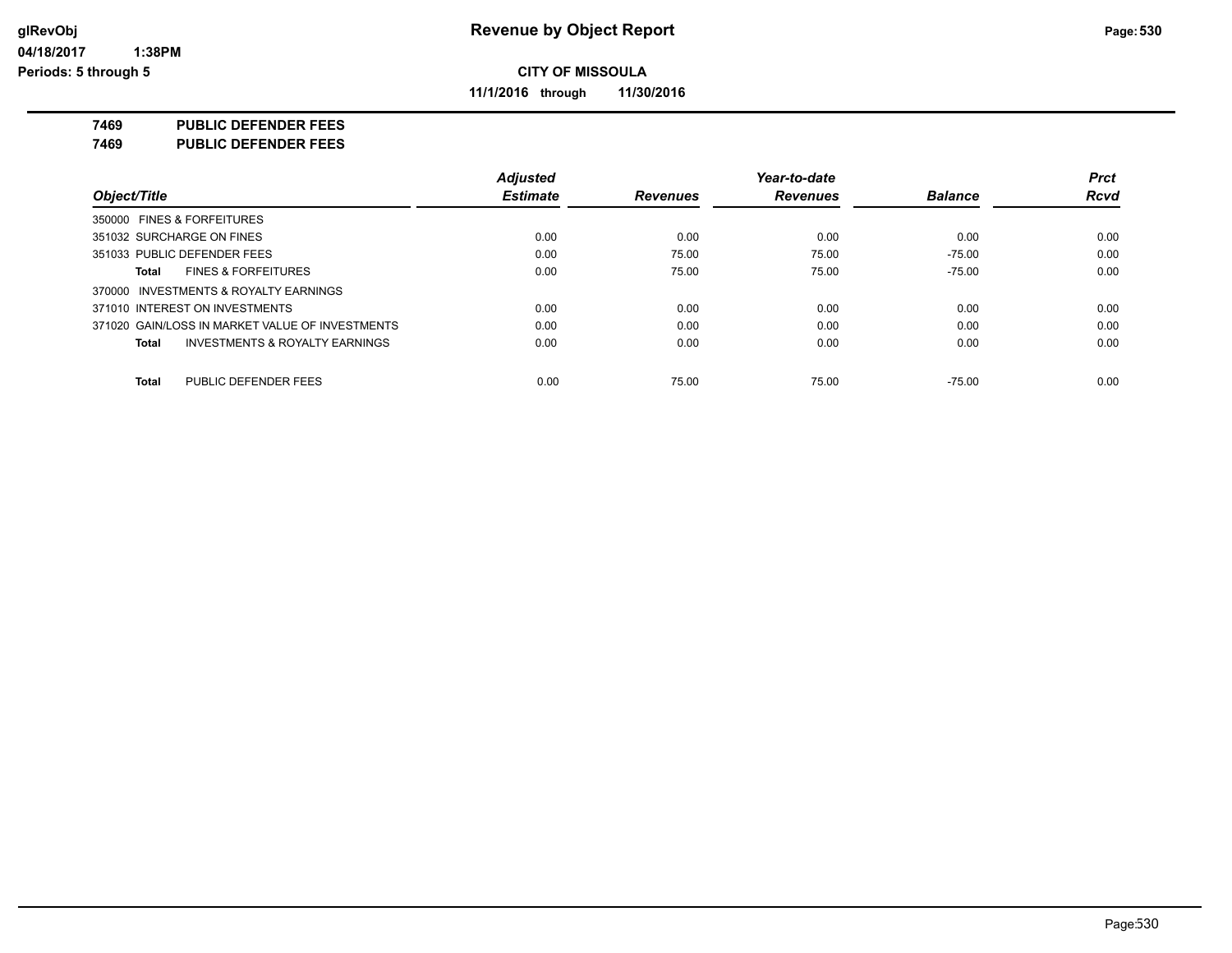**11/1/2016 through 11/30/2016**

### **7469 PUBLIC DEFENDER FEES**

|                                                | <b>Adjusted</b> |                 | Year-to-date    |                | <b>Prct</b> |
|------------------------------------------------|-----------------|-----------------|-----------------|----------------|-------------|
| <i><b>Object/Title</b></i>                     | <b>Estimate</b> | <b>Revenues</b> | <b>Revenues</b> | <b>Balance</b> | <b>Rcvd</b> |
| 350000 FINES & FORFEITURES                     |                 |                 |                 |                |             |
| 351032 SURCHARGE ON FINES                      | 0.00            | 0.00            | 0.00            | 0.00           | 0.00        |
| 351033 PUBLIC DEFENDER FEES                    | 0.00            | 75.00           | 75.00           | $-75.00$       | 0.00        |
| <b>FINES &amp; FORFEITURES</b><br><b>Total</b> | 0.00            | 75.00           | 75.00           | $-75.00$       | 0.00        |
| 370000 INVESTMENTS & ROYALTY EARNINGS          |                 |                 |                 |                |             |
| 371010 INTEREST ON INVESTMENTS                 | 0.00            | 0.00            | 0.00            | 0.00           | 0.00        |
| 371020 GAIN/LOSS IN MARKET VALUE OF INVESTMENT | 0.00            | 0.00            | 0.00            | 0.00           | 0.00        |
| INVESTMENTS & ROYALTY EARNINGS<br><b>Total</b> | 0.00            | 0.00            | 0.00            | 0.00           | 0.00        |
| PUBLIC DEFENDER FEES<br><b>Total</b>           | 0.00            | 75.00           | 75.00           | $-75.00$       | 0.00        |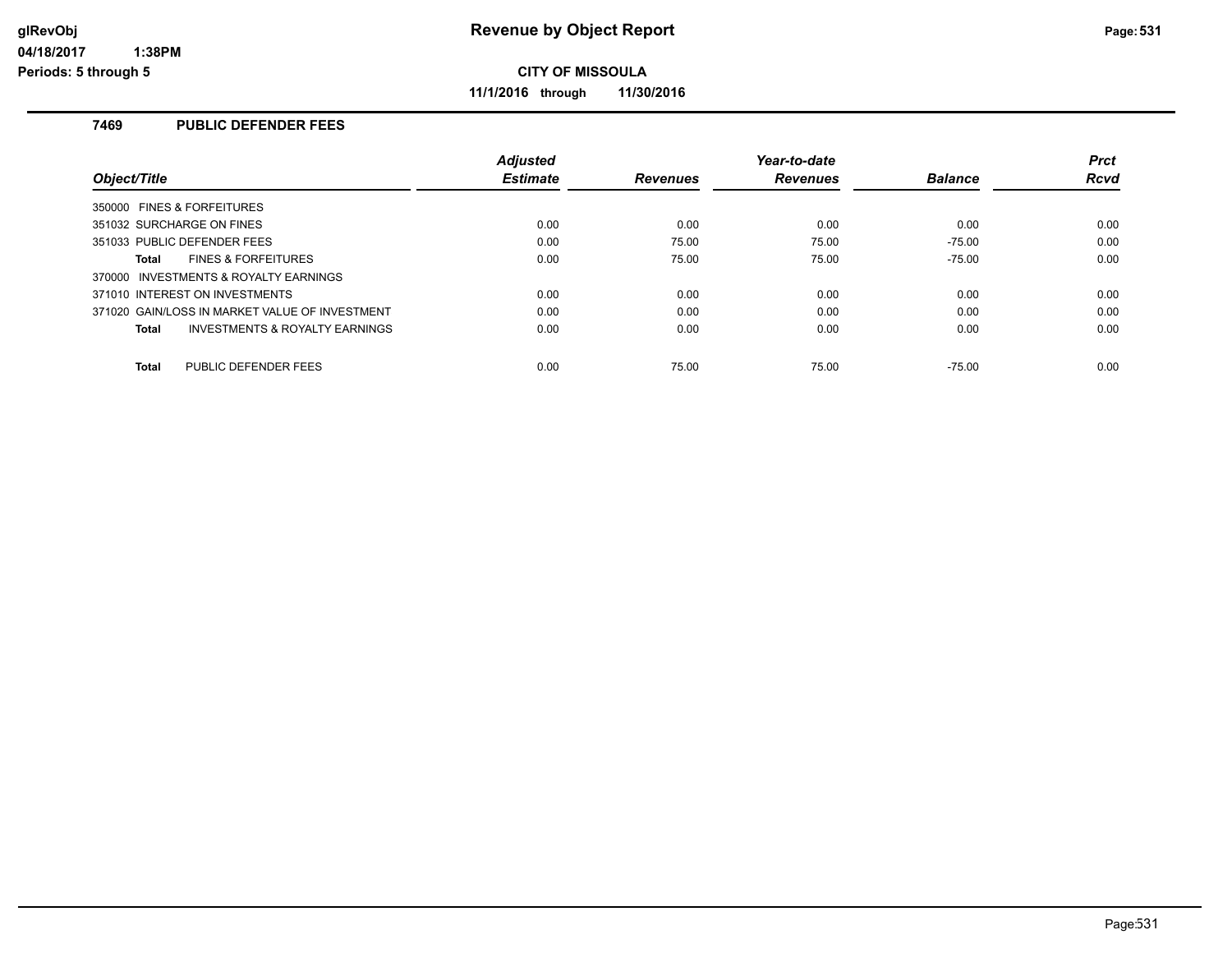**11/1/2016 through 11/30/2016**

**7900 PAYROLL CLEARING FUND 7900 PAYROLL CLEARING FUND**

|                                                 | <b>Adjusted</b> |                 | Year-to-date    |                | <b>Prct</b> |
|-------------------------------------------------|-----------------|-----------------|-----------------|----------------|-------------|
| Object/Title                                    | <b>Estimate</b> | <b>Revenues</b> | <b>Revenues</b> | <b>Balance</b> | <b>Rcvd</b> |
| 370000 INVESTMENTS & ROYALTY EARNINGS           |                 |                 |                 |                |             |
| 371010 INTEREST ON INVESTMENTS                  | 0.00            | 0.00            | 0.00            | 0.00           | 0.00        |
| 371020 GAIN/LOSS IN MARKET VALUE OF INVESTMENTS | 0.00            | 0.00            | 0.00            | 0.00           | 0.00        |
| INVESTMENTS & ROYALTY EARNINGS<br><b>Total</b>  | 0.00            | 0.00            | 0.00            | 0.00           | 0.00        |
|                                                 |                 |                 |                 |                |             |
| PAYROLL CLEARING FUND<br>Total                  | 0.00            | 0.00            | 0.00            | 0.00           | 0.00        |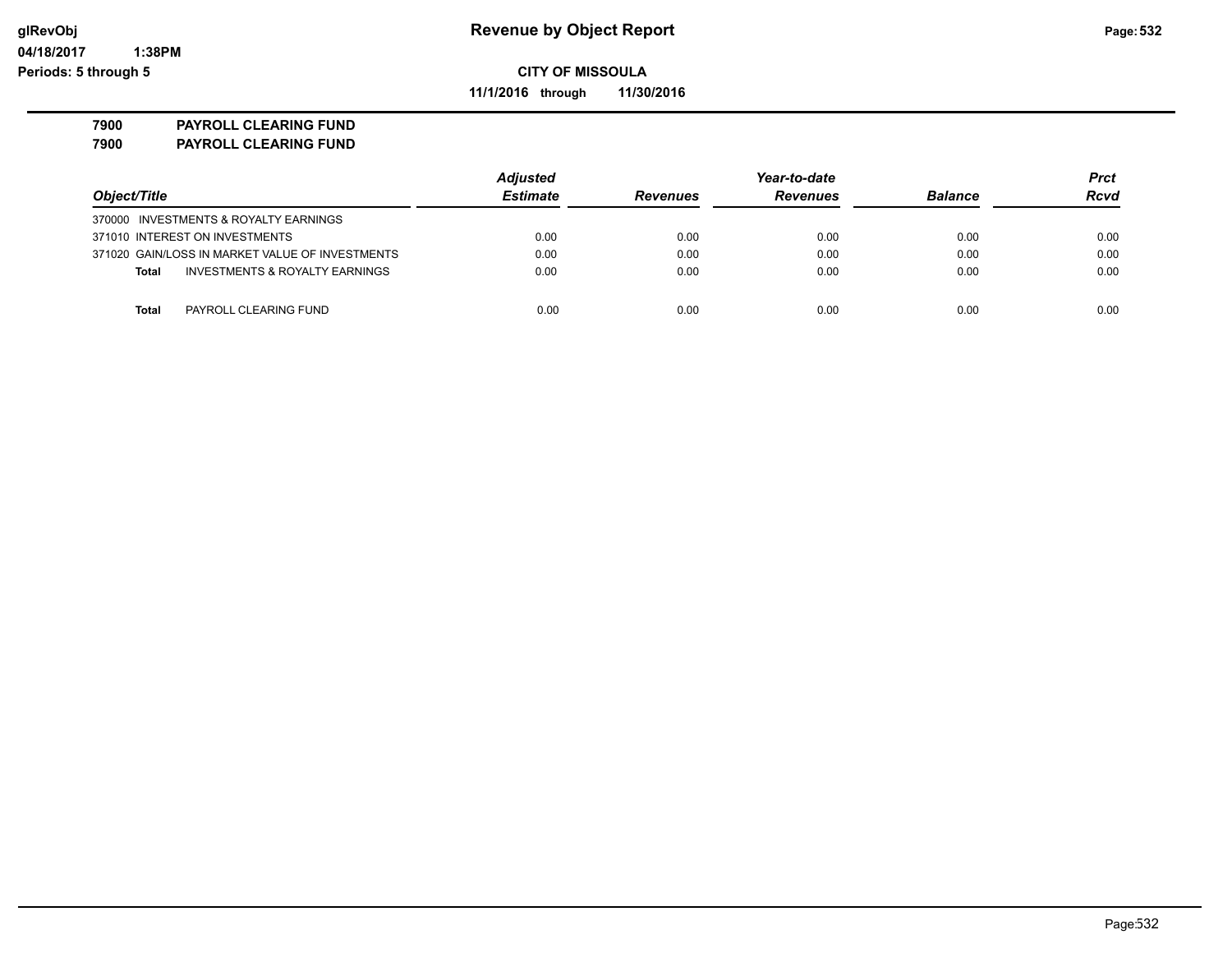**11/1/2016 through 11/30/2016**

### **7900 PAYROLL CLEARING FUND**

|                                                           | <b>Adjusted</b> |                 | Year-to-date    |                | <b>Prct</b> |
|-----------------------------------------------------------|-----------------|-----------------|-----------------|----------------|-------------|
| Object/Title                                              | <b>Estimate</b> | <b>Revenues</b> | <b>Revenues</b> | <b>Balance</b> | <b>Rcvd</b> |
| 370000 INVESTMENTS & ROYALTY EARNINGS                     |                 |                 |                 |                |             |
| 371010 INTEREST ON INVESTMENTS                            | 0.00            | 0.00            | 0.00            | 0.00           | 0.00        |
| 371020 GAIN/LOSS IN MARKET VALUE OF INVESTMENT            | 0.00            | 0.00            | 0.00            | 0.00           | 0.00        |
| <b>INVESTMENTS &amp; ROYALTY EARNINGS</b><br><b>Total</b> | 0.00            | 0.00            | 0.00            | 0.00           | 0.00        |
| Total<br>PAYROLL CLEARING FUND                            | 0.00            | 0.00            | 0.00            | 0.00           | 0.00        |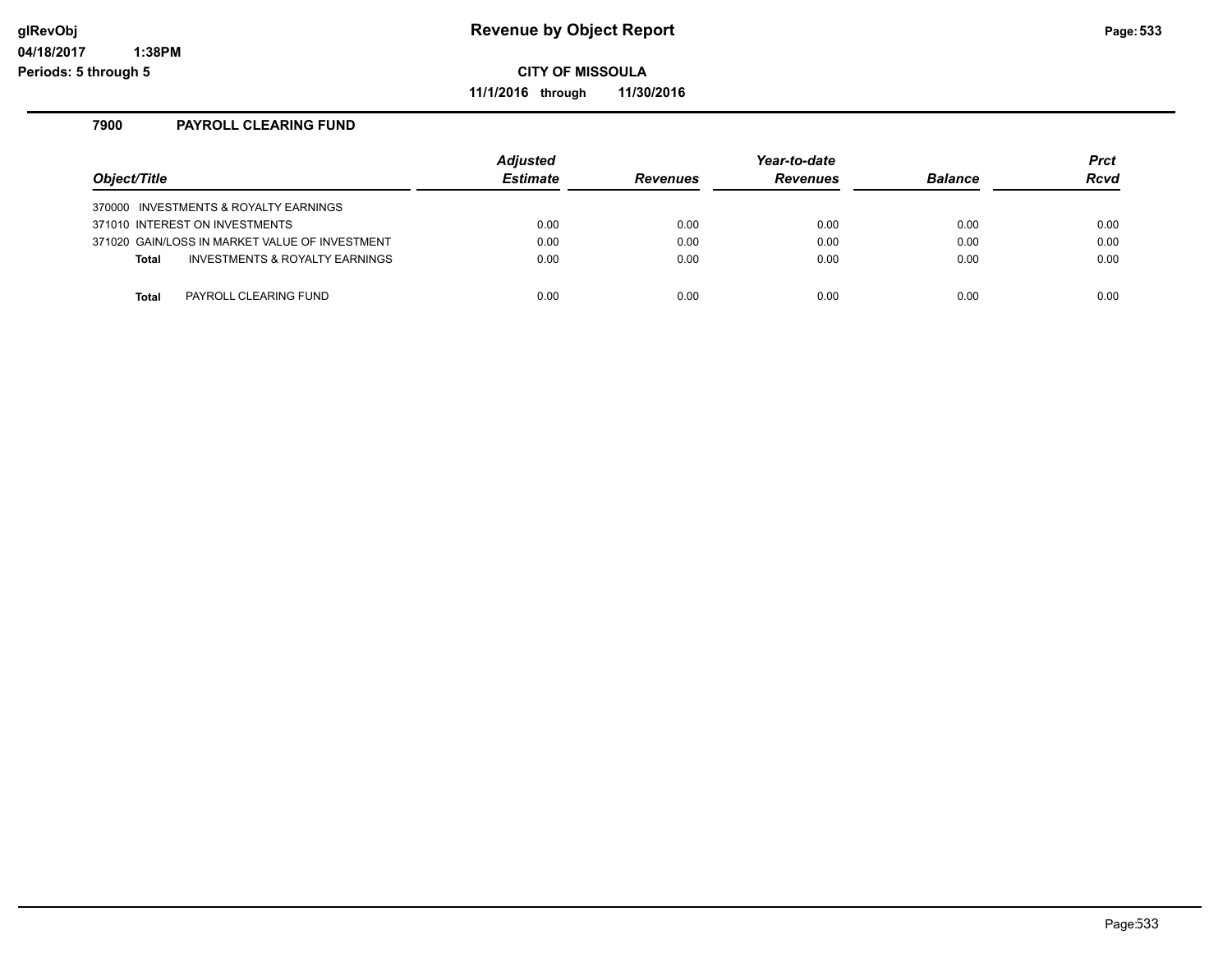**CITY OF MISSOULA 11/1/2016 through 11/30/2016**

**7903 COUNTY CLEARING**

**7903 COUNTY CLEARING**

|                                                    | <b>Adjusted</b> |                 | Year-to-date    |                | <b>Prct</b> |
|----------------------------------------------------|-----------------|-----------------|-----------------|----------------|-------------|
| Object/Title                                       | <b>Estimate</b> | <b>Revenues</b> | <b>Revenues</b> | <b>Balance</b> | <b>Rcvd</b> |
| 320000 LICENSES & PERMITS                          |                 |                 |                 |                |             |
| 323030 ANIMAL LICENSES                             | 0.00            | 917.50          | 4.262.74        | $-4,262.74$    | 0.00        |
| LICENSES & PERMITS<br>Total                        | 0.00            | 917.50          | 4,262.74        | $-4,262.74$    | 0.00        |
| 360000 MISCELLANEOUS REVENUES                      |                 |                 |                 |                |             |
| 360010 MISCELLANEOUS                               | 0.00            | 0.00            | 0.00            | 0.00           | 0.00        |
| MISCELLANEOUS REVENUES<br>Total                    | 0.00            | 0.00            | 0.00            | 0.00           | 0.00        |
| 370000 INVESTMENTS & ROYALTY EARNINGS              |                 |                 |                 |                |             |
| 371010 INTEREST ON INVESTMENTS                     | 0.00            | 0.00            | 0.00            | 0.00           | 0.00        |
| 371020 GAIN/LOSS IN MARKET VALUE OF INVESTMENTS    | 0.00            | 0.00            | 0.00            | 0.00           | 0.00        |
| <b>INVESTMENTS &amp; ROYALTY EARNINGS</b><br>Total | 0.00            | 0.00            | 0.00            | 0.00           | 0.00        |
| <b>COUNTY CLEARING</b><br><b>Total</b>             | 0.00            | 917.50          | 4.262.74        | $-4,262.74$    | 0.00        |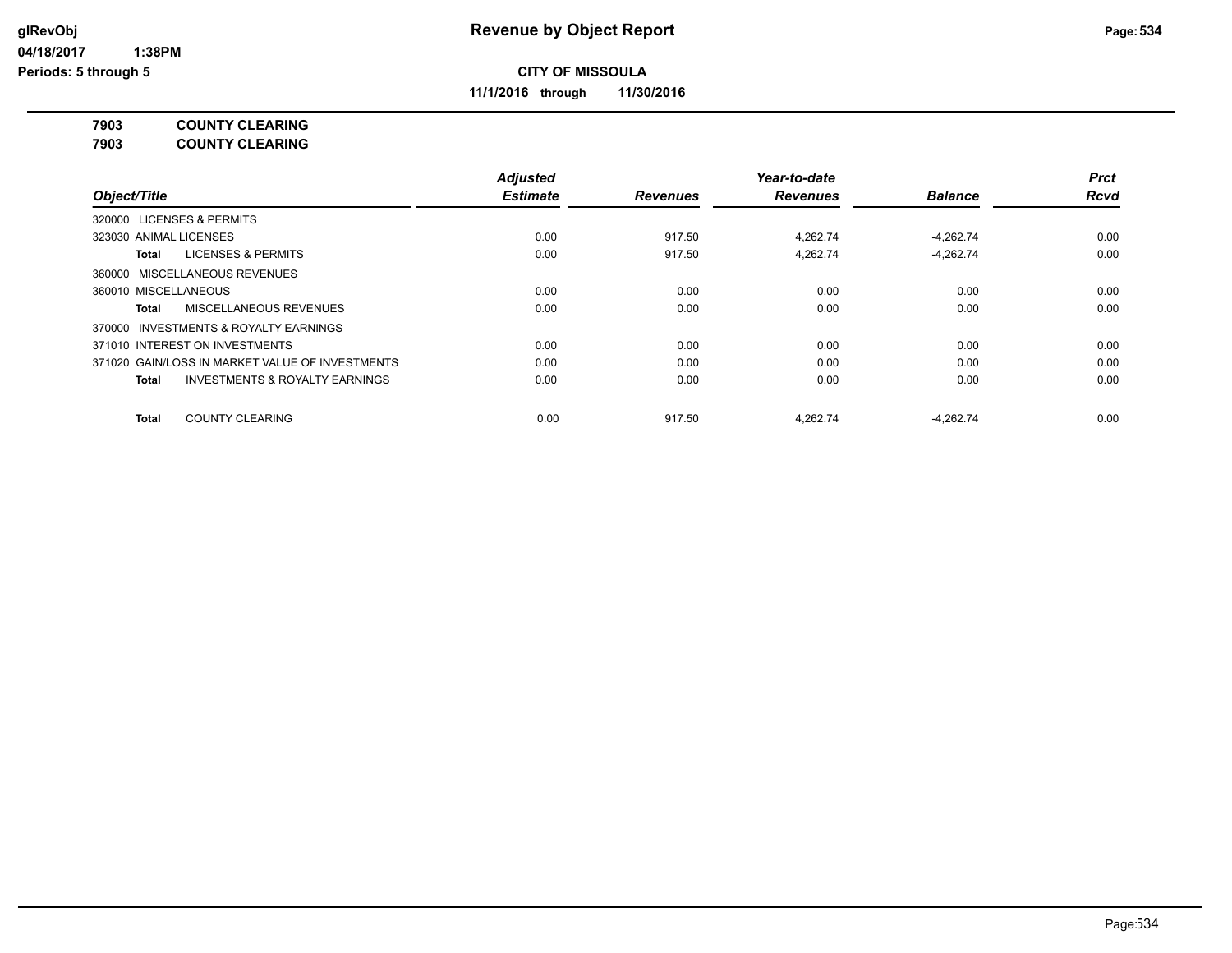**11/1/2016 through 11/30/2016**

### **7903 COUNTY CLEARING**

|                                                           | <b>Adjusted</b> |                 | Year-to-date    |                | <b>Prct</b> |
|-----------------------------------------------------------|-----------------|-----------------|-----------------|----------------|-------------|
| Object/Title                                              | <b>Estimate</b> | <b>Revenues</b> | <b>Revenues</b> | <b>Balance</b> | <b>Rcvd</b> |
| 320000 LICENSES & PERMITS                                 |                 |                 |                 |                |             |
| 323030 ANIMAL LICENSES                                    | 0.00            | 917.50          | 4.262.74        | $-4.262.74$    | 0.00        |
| <b>LICENSES &amp; PERMITS</b><br><b>Total</b>             | 0.00            | 917.50          | 4.262.74        | $-4,262.74$    | 0.00        |
| 360000 MISCELLANEOUS REVENUES                             |                 |                 |                 |                |             |
| 360010 MISCELLANEOUS                                      | 0.00            | 0.00            | 0.00            | 0.00           | 0.00        |
| MISCELLANEOUS REVENUES<br>Total                           | 0.00            | 0.00            | 0.00            | 0.00           | 0.00        |
| 370000 INVESTMENTS & ROYALTY EARNINGS                     |                 |                 |                 |                |             |
| 371010 INTEREST ON INVESTMENTS                            | 0.00            | 0.00            | 0.00            | 0.00           | 0.00        |
| 371020 GAIN/LOSS IN MARKET VALUE OF INVESTMENT            | 0.00            | 0.00            | 0.00            | 0.00           | 0.00        |
| <b>INVESTMENTS &amp; ROYALTY EARNINGS</b><br><b>Total</b> | 0.00            | 0.00            | 0.00            | 0.00           | 0.00        |
| <b>Total</b><br><b>COUNTY CLEARING</b>                    | 0.00            | 917.50          | 4.262.74        | $-4,262.74$    | 0.00        |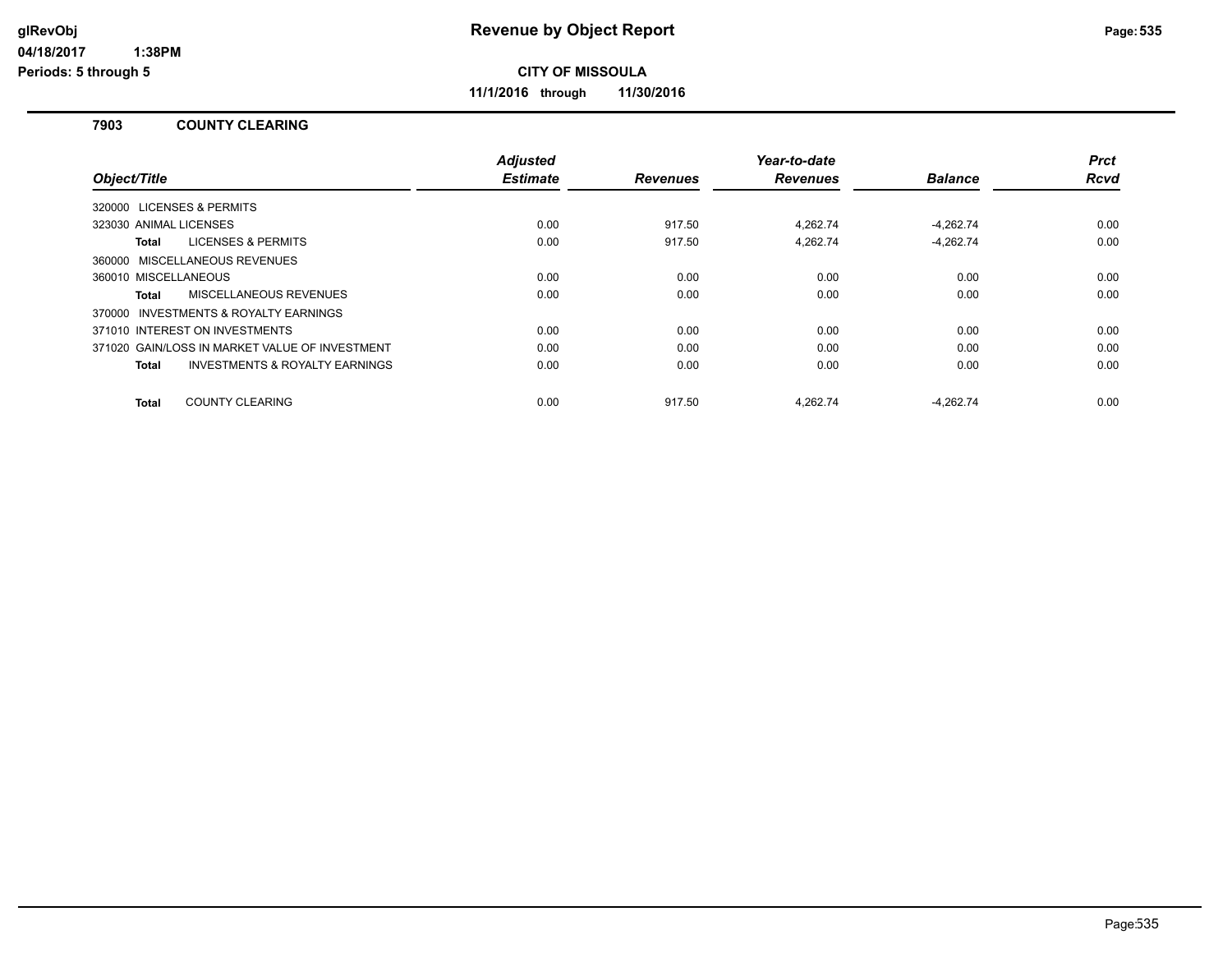**11/1/2016 through 11/30/2016**

**7904 SEWER REBATE 7904 SEWER REBATE**

|                                                 | <b>Adjusted</b> |                 | Year-to-date    |                | <b>Prct</b> |
|-------------------------------------------------|-----------------|-----------------|-----------------|----------------|-------------|
| Object/Title                                    | <b>Estimate</b> | <b>Revenues</b> | <b>Revenues</b> | <b>Balance</b> | Rcvd        |
| 340000 CHARGES FOR SERVICES                     |                 |                 |                 |                |             |
| 343036 *** Title Not Found ***                  | 0.00            | 0.00            | 10.364.16       | $-10,364.16$   | 0.00        |
| <b>CHARGES FOR SERVICES</b><br>Total            | 0.00            | 0.00            | 10,364.16       | $-10,364.16$   | 0.00        |
| 360000 MISCELLANEOUS REVENUES                   |                 |                 |                 |                |             |
| 360010 MISCELLANEOUS                            | 0.00            | 0.00            | 0.00            | 0.00           | 0.00        |
| MISCELLANEOUS REVENUES<br>Total                 | 0.00            | 0.00            | 0.00            | 0.00           | 0.00        |
| 370000 INVESTMENTS & ROYALTY EARNINGS           |                 |                 |                 |                |             |
| 371010 INTEREST ON INVESTMENTS                  | 0.00            | 0.00            | 0.00            | 0.00           | 0.00        |
| 371020 GAIN/LOSS IN MARKET VALUE OF INVESTMENTS | 0.00            | 0.00            | 0.00            | 0.00           | 0.00        |
| INVESTMENTS & ROYALTY EARNINGS<br>Total         | 0.00            | 0.00            | 0.00            | 0.00           | 0.00        |
| <b>SEWER REBATE</b><br>Total                    | 0.00            | 0.00            | 10.364.16       | $-10.364.16$   | 0.00        |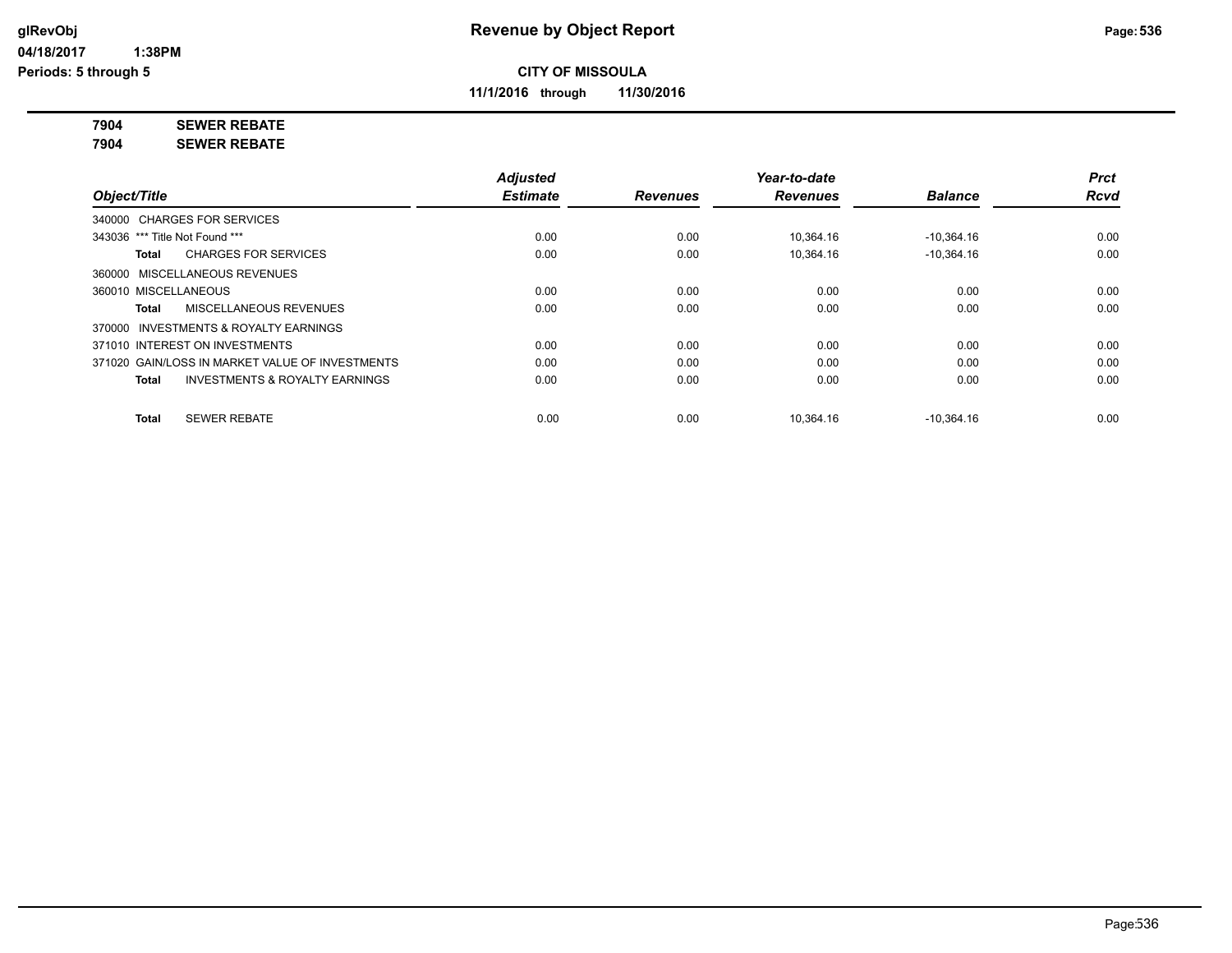**11/1/2016 through 11/30/2016**

### **7904 SEWER REBATE**

|                                                | <b>Adjusted</b> |                 | Year-to-date    |                | <b>Prct</b> |
|------------------------------------------------|-----------------|-----------------|-----------------|----------------|-------------|
| Object/Title                                   | <b>Estimate</b> | <b>Revenues</b> | <b>Revenues</b> | <b>Balance</b> | <b>Rcvd</b> |
| 340000 CHARGES FOR SERVICES                    |                 |                 |                 |                |             |
| 343036 *** Title Not Found ***                 | 0.00            | 0.00            | 10.364.16       | $-10.364.16$   | 0.00        |
| <b>CHARGES FOR SERVICES</b><br><b>Total</b>    | 0.00            | 0.00            | 10,364.16       | $-10,364.16$   | 0.00        |
| 360000 MISCELLANEOUS REVENUES                  |                 |                 |                 |                |             |
| 360010 MISCELLANEOUS                           | 0.00            | 0.00            | 0.00            | 0.00           | 0.00        |
| MISCELLANEOUS REVENUES<br>Total                | 0.00            | 0.00            | 0.00            | 0.00           | 0.00        |
| 370000 INVESTMENTS & ROYALTY EARNINGS          |                 |                 |                 |                |             |
| 371010 INTEREST ON INVESTMENTS                 | 0.00            | 0.00            | 0.00            | 0.00           | 0.00        |
| 371020 GAIN/LOSS IN MARKET VALUE OF INVESTMENT | 0.00            | 0.00            | 0.00            | 0.00           | 0.00        |
| INVESTMENTS & ROYALTY EARNINGS<br><b>Total</b> | 0.00            | 0.00            | 0.00            | 0.00           | 0.00        |
| <b>SEWER REBATE</b><br><b>Total</b>            | 0.00            | 0.00            | 10.364.16       | $-10.364.16$   | 0.00        |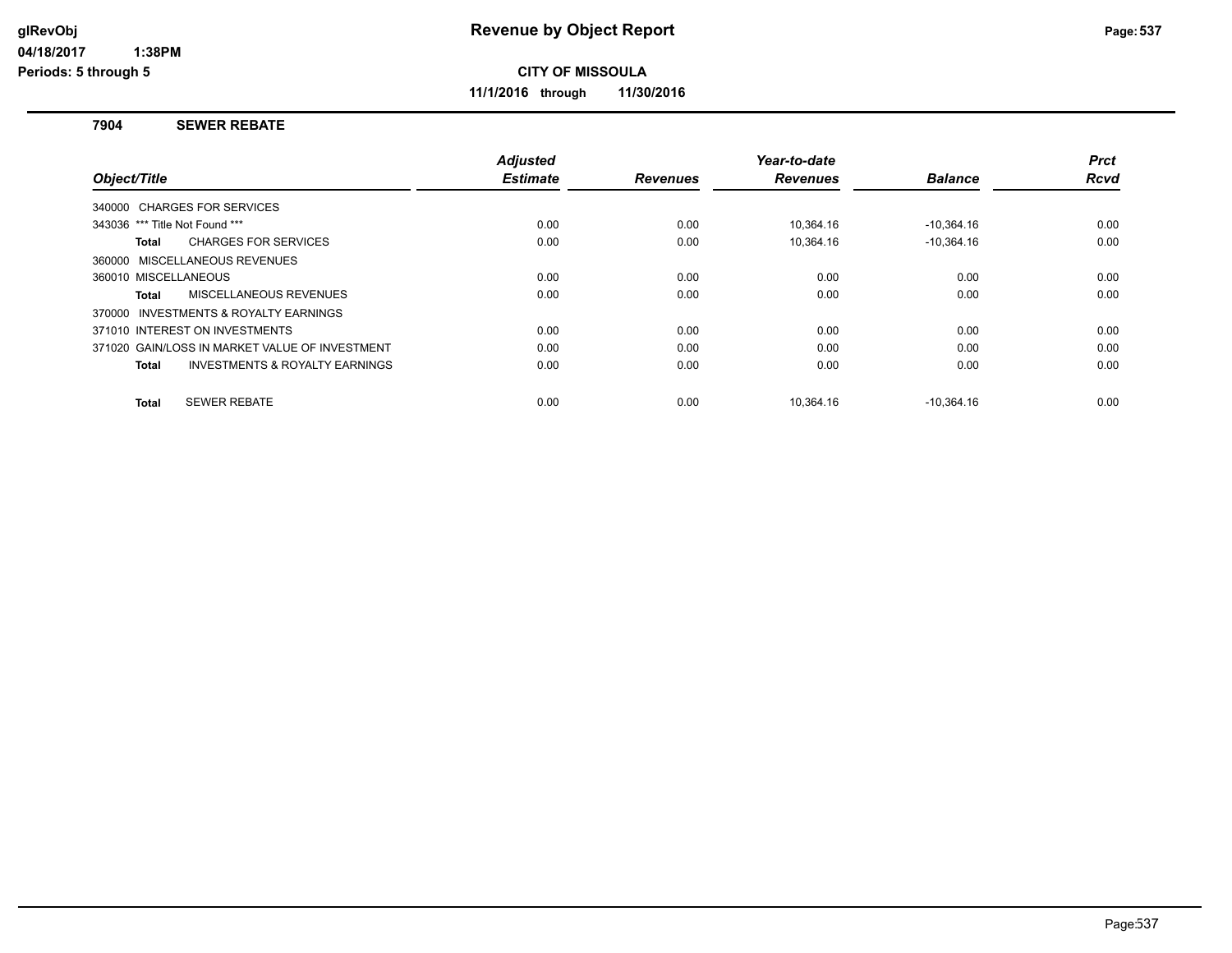**11/1/2016 through 11/30/2016**

**7905 WYE SEWER RSID 8489**

**7905 WYE SEWER RSID 8489**

|                                                 | <b>Adjusted</b>      |                 | Year-to-date    |                | <b>Prct</b> |
|-------------------------------------------------|----------------------|-----------------|-----------------|----------------|-------------|
| Object/Title                                    | <b>Estimate</b>      | <b>Revenues</b> | <b>Revenues</b> | <b>Balance</b> | <b>Rcvd</b> |
| 360000 MISCELLANEOUS REVENUES                   | 0.00<br>0.00<br>0.00 |                 |                 |                |             |
| 360010 MISCELLANEOUS                            |                      | 0.00            | 0.00            |                |             |
| MISCELLANEOUS REVENUES<br>Total                 | 0.00                 | 0.00            | 0.00            | 0.00           | 0.00        |
| 370000 INVESTMENTS & ROYALTY EARNINGS           |                      | 0.00            | 0.00            | 0.00           | 0.00        |
| 371010 INTEREST ON INVESTMENTS                  | 0.00                 |                 |                 |                |             |
| 371020 GAIN/LOSS IN MARKET VALUE OF INVESTMENTS | 0.00                 | 0.00            | 0.00            | 0.00           | 0.00        |
| INVESTMENTS & ROYALTY EARNINGS<br>Total         | 0.00                 | 0.00            | 0.00            | 0.00           | 0.00        |
| WYE SEWER RSID 8489<br><b>Total</b>             | 0.00                 | 0.00            | 0.00            | 0.00           | 0.00        |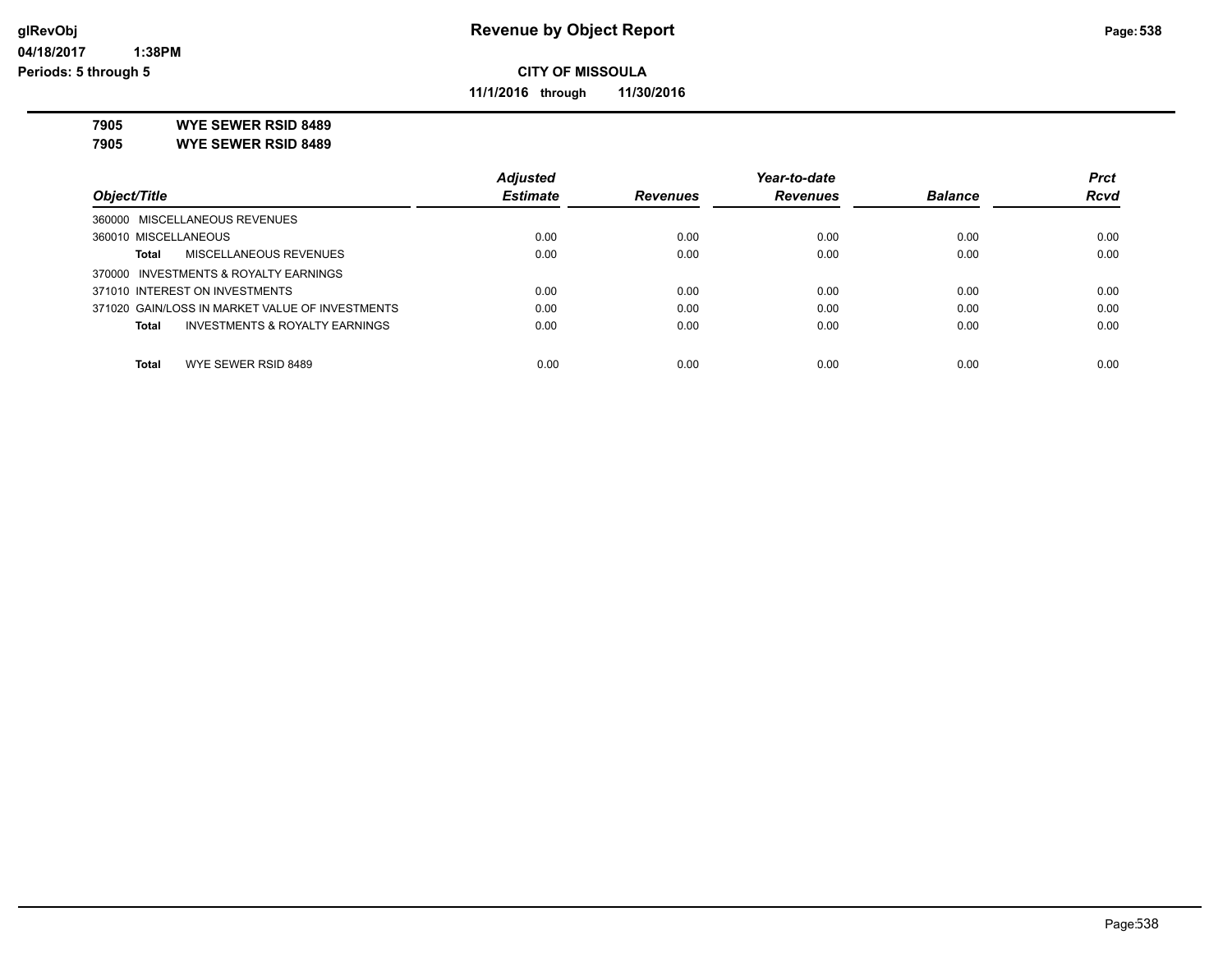**11/1/2016 through 11/30/2016**

### **7905 WYE SEWER RSID 8489**

| Object/Title                                       | <b>Adjusted</b><br><b>Estimate</b> | <b>Revenues</b> | Year-to-date<br><b>Revenues</b> | <b>Balance</b> | <b>Prct</b><br><b>Rcvd</b> |
|----------------------------------------------------|------------------------------------|-----------------|---------------------------------|----------------|----------------------------|
|                                                    |                                    |                 |                                 |                |                            |
| 360000 MISCELLANEOUS REVENUES                      |                                    |                 |                                 |                |                            |
| 360010 MISCELLANEOUS                               | 0.00                               | 0.00            | 0.00                            | 0.00           | 0.00                       |
| MISCELLANEOUS REVENUES<br>Total                    | 0.00                               | 0.00            | 0.00                            | 0.00           | 0.00                       |
| 370000 INVESTMENTS & ROYALTY EARNINGS              |                                    |                 |                                 |                |                            |
| 371010 INTEREST ON INVESTMENTS                     | 0.00                               | 0.00            | 0.00                            | 0.00           | 0.00                       |
| 371020 GAIN/LOSS IN MARKET VALUE OF INVESTMENT     | 0.00                               | 0.00            | 0.00                            | 0.00           | 0.00                       |
| <b>INVESTMENTS &amp; ROYALTY EARNINGS</b><br>Total | 0.00                               | 0.00            | 0.00                            | 0.00           | 0.00                       |
| Total<br>WYE SEWER RSID 8489                       | 0.00                               | 0.00            | 0.00                            | 0.00           | 0.00                       |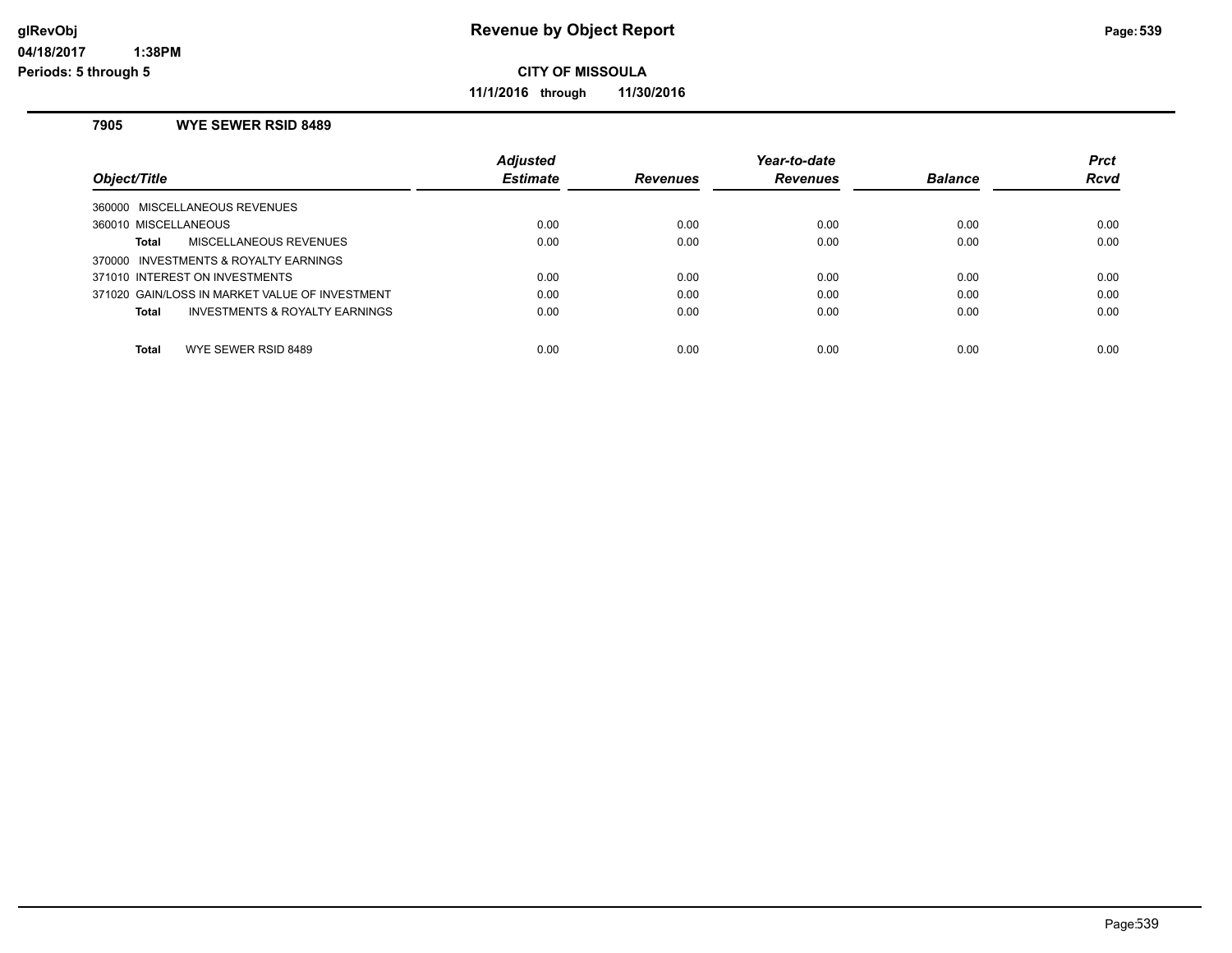**11/1/2016 through 11/30/2016**

**7906 COUNTY PARK BOARD CIP**

**7906 COUNTY PARK BOARD CIP**

|                                                 | <b>Adjusted</b> |                 | Year-to-date    |                | <b>Prct</b> |
|-------------------------------------------------|-----------------|-----------------|-----------------|----------------|-------------|
| Object/Title                                    | <b>Estimate</b> | <b>Revenues</b> | <b>Revenues</b> | <b>Balance</b> | Rcvd        |
| 340000 CHARGES FOR SERVICES                     |                 |                 |                 |                |             |
| 346050 COUNTY PLAYGROUND CONTRACT               | 0.00            | 0.00            | 0.00            | 0.00           | 0.00        |
| <b>CHARGES FOR SERVICES</b><br>Total            | 0.00            | 0.00            | 0.00            | 0.00           | 0.00        |
| 370000 INVESTMENTS & ROYALTY EARNINGS           |                 |                 |                 |                |             |
| 371010 INTEREST ON INVESTMENTS                  | 0.00            | 0.00            | 0.00            | 0.00           | 0.00        |
| 371020 GAIN/LOSS IN MARKET VALUE OF INVESTMENTS | 0.00            | 0.00            | 0.00            | 0.00           | 0.00        |
| INVESTMENTS & ROYALTY EARNINGS<br>Total         | 0.00            | 0.00            | 0.00            | 0.00           | 0.00        |
|                                                 |                 |                 |                 |                |             |
| <b>Total</b><br>COUNTY PARK BOARD CIP           | 0.00            | 0.00            | 0.00            | 0.00           | 0.00        |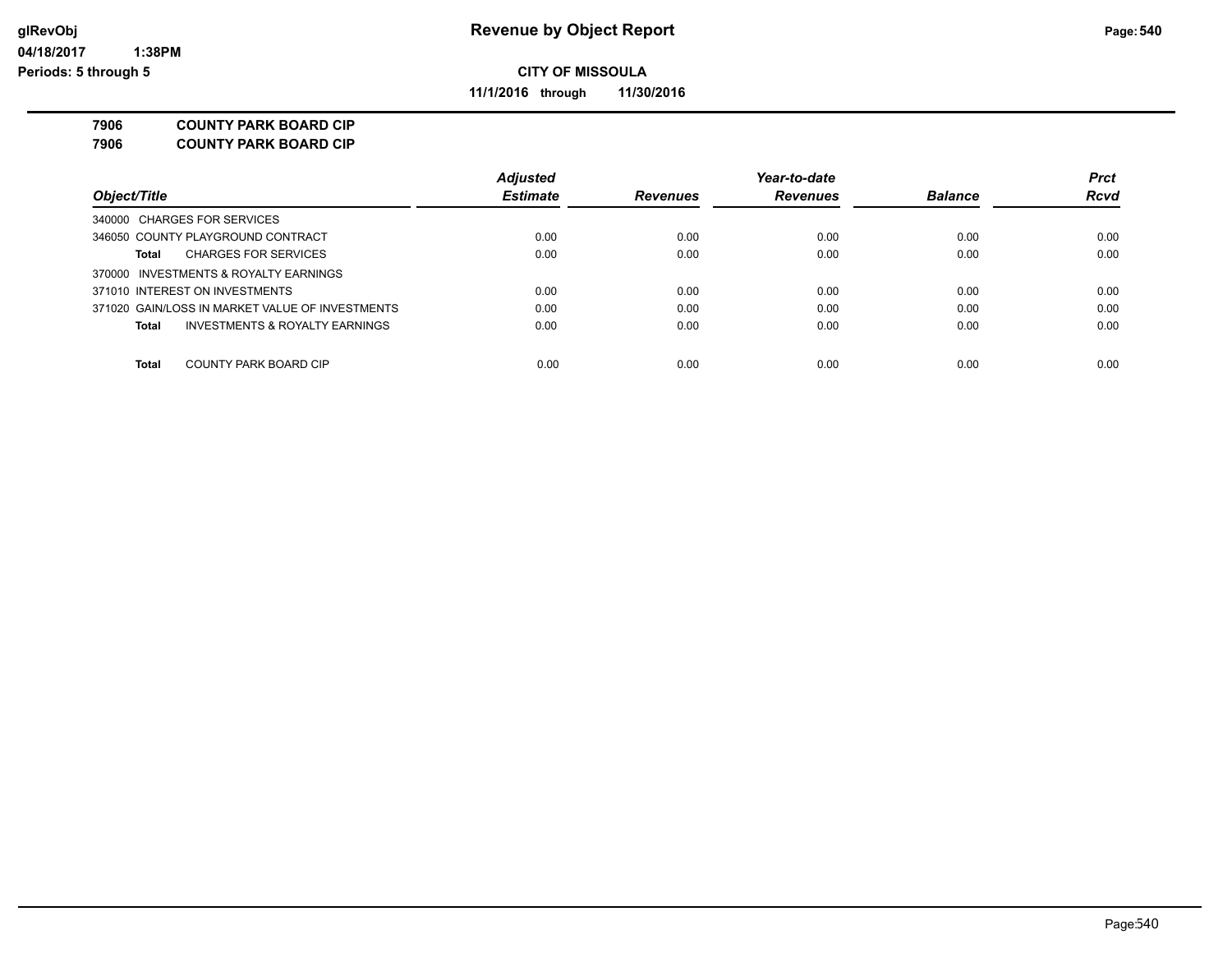**11/1/2016 through 11/30/2016**

#### **7906 COUNTY PARK BOARD CIP**

|                                                | <b>Adjusted</b><br><b>Estimate</b> |                 | Year-to-date    | <b>Balance</b> | <b>Prct</b> |
|------------------------------------------------|------------------------------------|-----------------|-----------------|----------------|-------------|
| Object/Title                                   |                                    | <b>Revenues</b> | <b>Revenues</b> |                | Rcvd        |
| 340000 CHARGES FOR SERVICES                    |                                    |                 |                 |                |             |
| 346050 COUNTY PLAYGROUND CONTRACT              | 0.00                               | 0.00            | 0.00            | 0.00           | 0.00        |
| <b>CHARGES FOR SERVICES</b><br>Total           | 0.00                               | 0.00            | 0.00            | 0.00           | 0.00        |
| 370000 INVESTMENTS & ROYALTY EARNINGS          |                                    |                 |                 |                |             |
| 371010 INTEREST ON INVESTMENTS                 | 0.00                               | 0.00            | 0.00            | 0.00           | 0.00        |
| 371020 GAIN/LOSS IN MARKET VALUE OF INVESTMENT | 0.00                               | 0.00            | 0.00            | 0.00           | 0.00        |
| INVESTMENTS & ROYALTY EARNINGS<br>Total        | 0.00                               | 0.00            | 0.00            | 0.00           | 0.00        |
|                                                |                                    |                 |                 |                |             |
| Total<br>COUNTY PARK BOARD CIP                 | 0.00                               | 0.00            | 0.00            | 0.00           | 0.00        |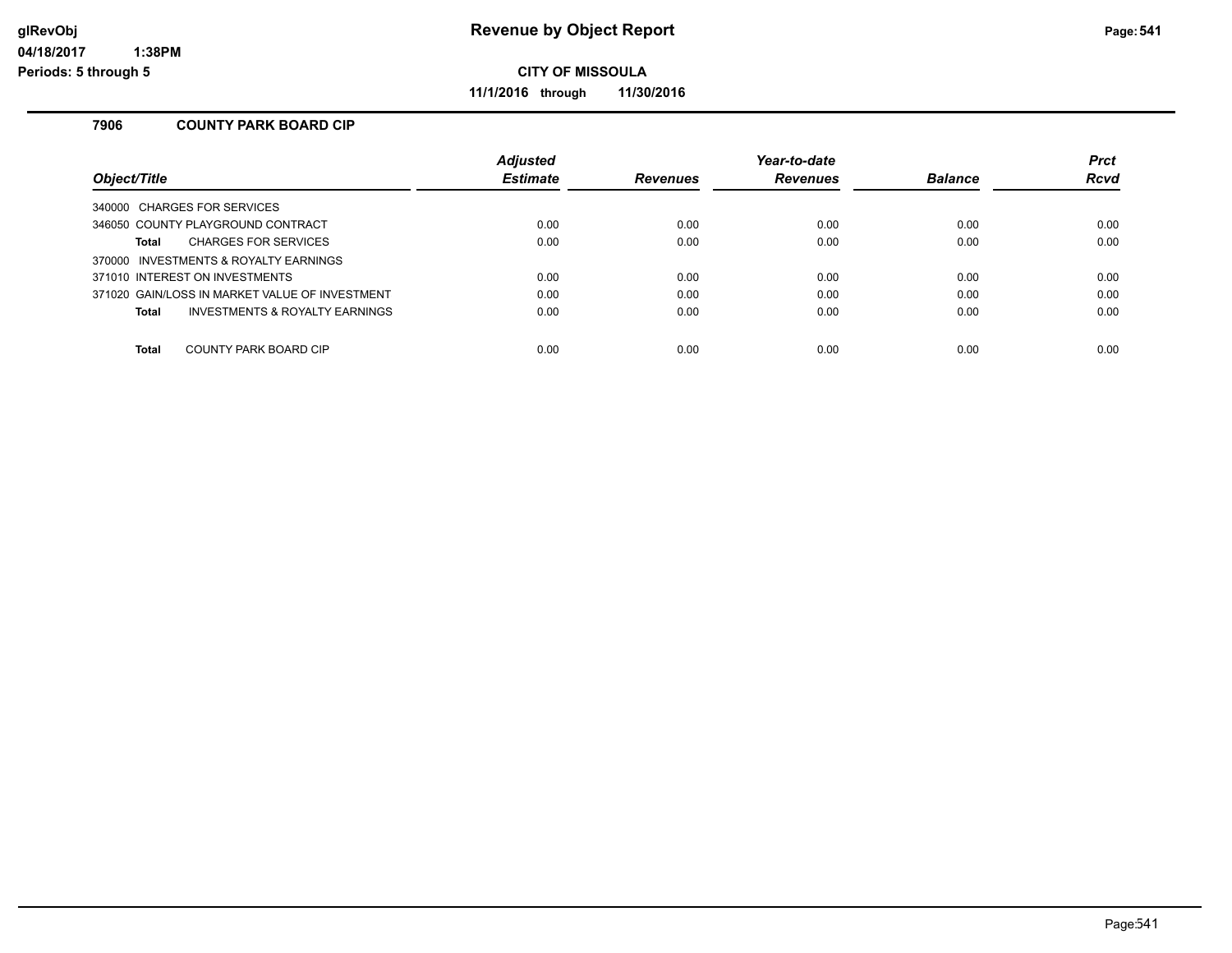**11/1/2016 through 11/30/2016**

**7907 ELK HILLS SUBDIVISION 7907 ELK HILLS SUBDIVISION**

|                                                 | <b>Adjusted</b> |                 | Year-to-date    |                |             |
|-------------------------------------------------|-----------------|-----------------|-----------------|----------------|-------------|
| Object/Title                                    | <b>Estimate</b> | <b>Revenues</b> | <b>Revenues</b> | <b>Balance</b> | <b>Rcvd</b> |
| 370000 INVESTMENTS & ROYALTY EARNINGS           |                 |                 |                 |                |             |
| 371010 INTEREST ON INVESTMENTS                  | 0.00            | 0.00            | 0.00            | 0.00           | 0.00        |
| 371020 GAIN/LOSS IN MARKET VALUE OF INVESTMENTS | 0.00            | 0.00            | 0.00            | 0.00           | 0.00        |
| INVESTMENTS & ROYALTY EARNINGS<br>Total         | 0.00            | 0.00            | 0.00            | 0.00           | 0.00        |
|                                                 |                 |                 |                 |                |             |
| <b>ELK HILLS SUBDIVISION</b><br>Total           | 0.00            | 0.00            | 0.00            | 0.00           | 0.00        |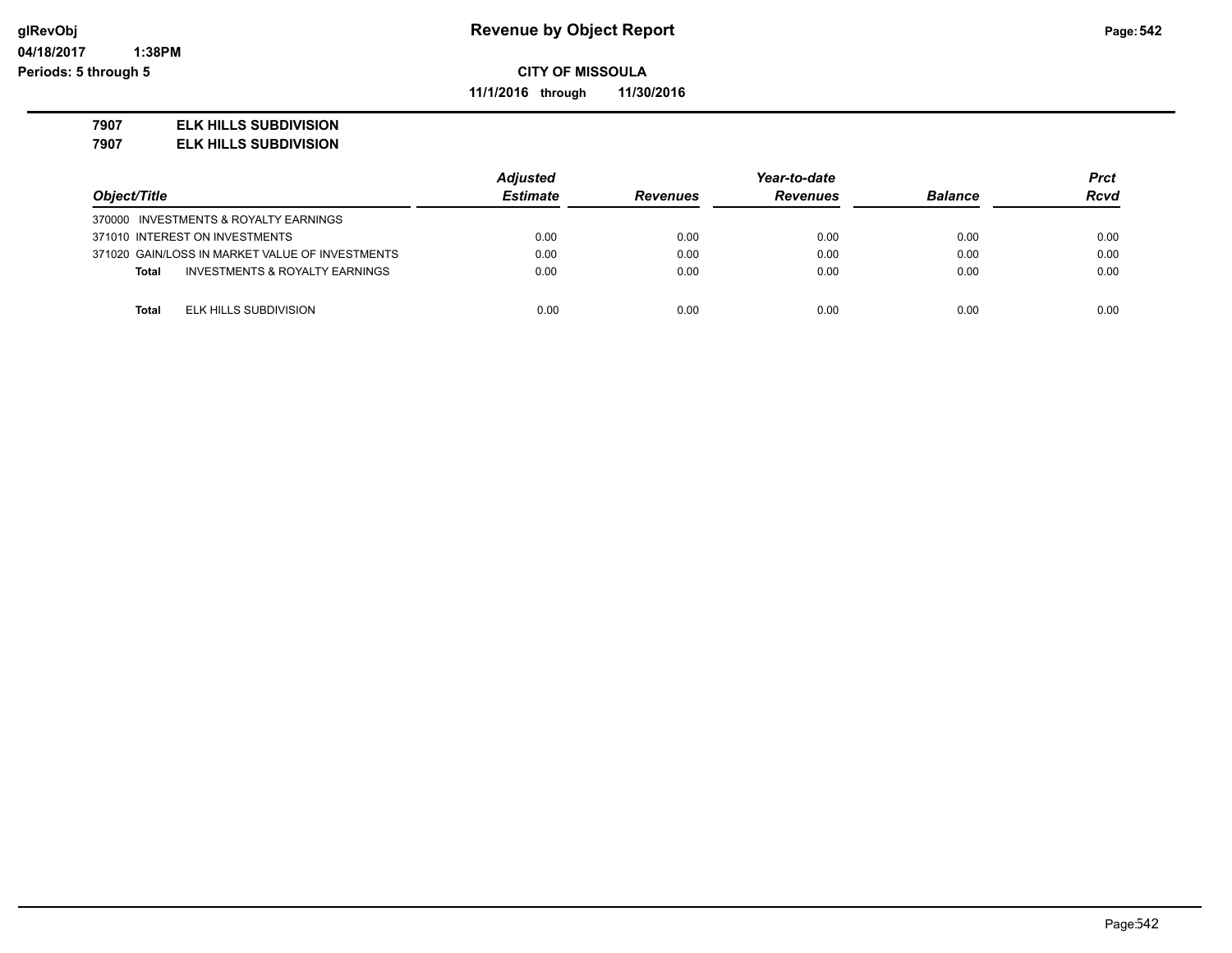**11/1/2016 through 11/30/2016**

#### **7907 ELK HILLS SUBDIVISION**

|                                                    | <b>Adjusted</b> | Year-to-date    |                 |                | <b>Prct</b> |
|----------------------------------------------------|-----------------|-----------------|-----------------|----------------|-------------|
| Object/Title                                       | <b>Estimate</b> | <b>Revenues</b> | <b>Revenues</b> | <b>Balance</b> | <b>Rcvd</b> |
| 370000 INVESTMENTS & ROYALTY EARNINGS              |                 |                 |                 |                |             |
| 371010 INTEREST ON INVESTMENTS                     | 0.00            | 0.00            | 0.00            | 0.00           | 0.00        |
| 371020 GAIN/LOSS IN MARKET VALUE OF INVESTMENT     | 0.00            | 0.00            | 0.00            | 0.00           | 0.00        |
| <b>INVESTMENTS &amp; ROYALTY EARNINGS</b><br>Total | 0.00            | 0.00            | 0.00            | 0.00           | 0.00        |
|                                                    |                 |                 |                 |                |             |
| <b>Total</b><br>ELK HILLS SUBDIVISION              | 0.00            | 0.00            | 0.00            | 0.00           | 0.00        |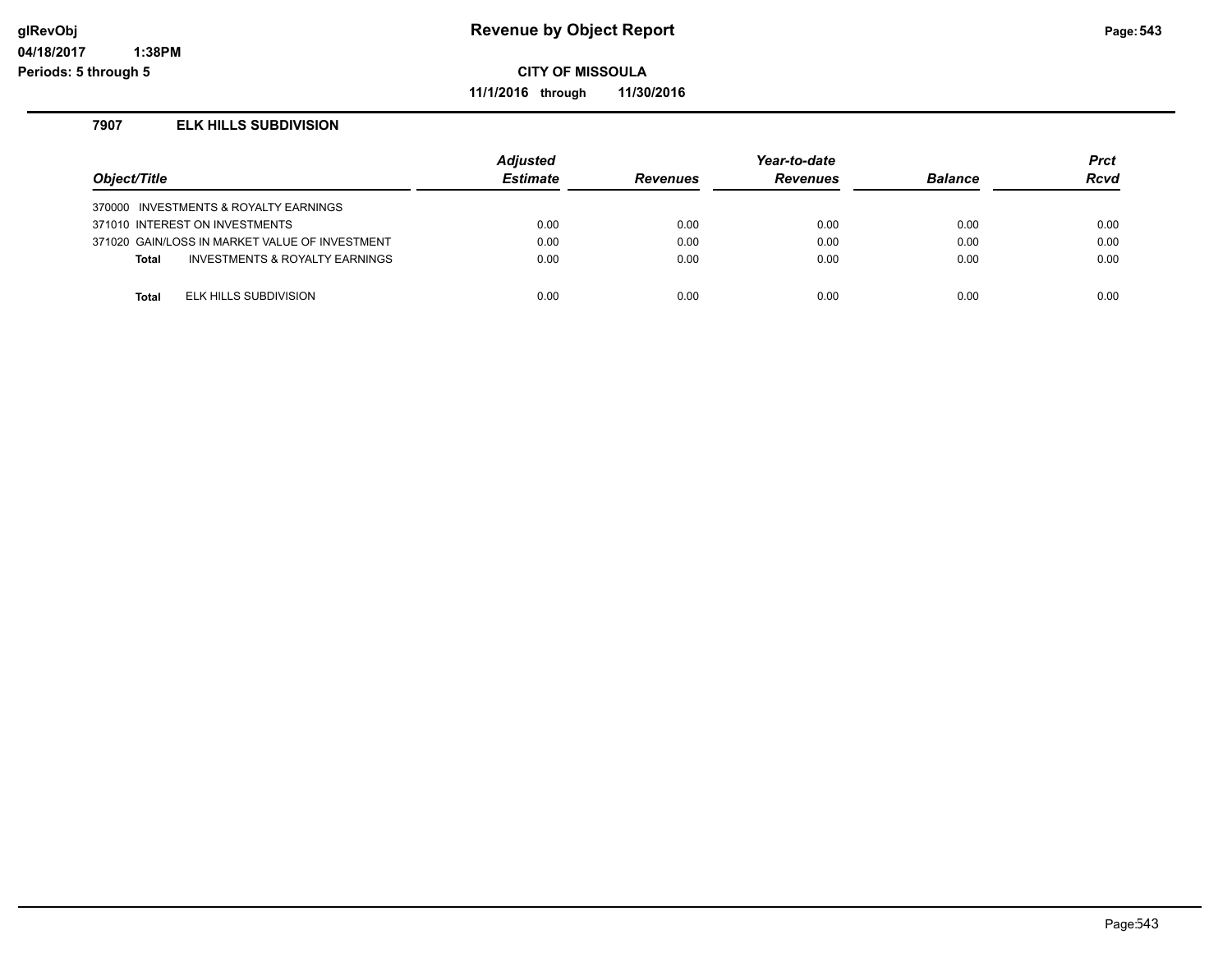**11/1/2016 through 11/30/2016**

#### **7908 RATTLESNAKE-CORNERSTONE TRAIL SW 7908 RATTLESNAKE-CORNERSTONE TRAIL SW**

|                                                 | <b>Adiusted</b> |                 | Year-to-date    |                | <b>Prct</b> |
|-------------------------------------------------|-----------------|-----------------|-----------------|----------------|-------------|
| Object/Title                                    | <b>Estimate</b> | <b>Revenues</b> | <b>Revenues</b> | <b>Balance</b> | <b>Rcvd</b> |
| 370000 INVESTMENTS & ROYALTY EARNINGS           |                 |                 |                 |                |             |
| 371010 INTEREST ON INVESTMENTS                  | 0.00            | 0.00            | 0.00            | 0.00           | 0.00        |
| 371020 GAIN/LOSS IN MARKET VALUE OF INVESTMENTS | 0.00            | 0.00            | 0.00            | 0.00           | 0.00        |
| INVESTMENTS & ROYALTY EARNINGS<br>Total         | 0.00            | 0.00            | 0.00            | 0.00           | 0.00        |
| 380000 OTHER FINANCING SOURCES                  |                 |                 |                 |                |             |
| 383000 OPERATING TRANSFERS                      | 0.00            | 0.00            | 0.00            | 0.00           | 0.00        |
| OTHER FINANCING SOURCES<br><b>Total</b>         | 0.00            | 0.00            | 0.00            | 0.00           | 0.00        |
|                                                 |                 |                 |                 |                |             |
| Total<br>RATTLESNAKE-CORNERSTONE TRAIL SW       | 0.00            | 0.00            | 0.00            | 0.00           | 0.00        |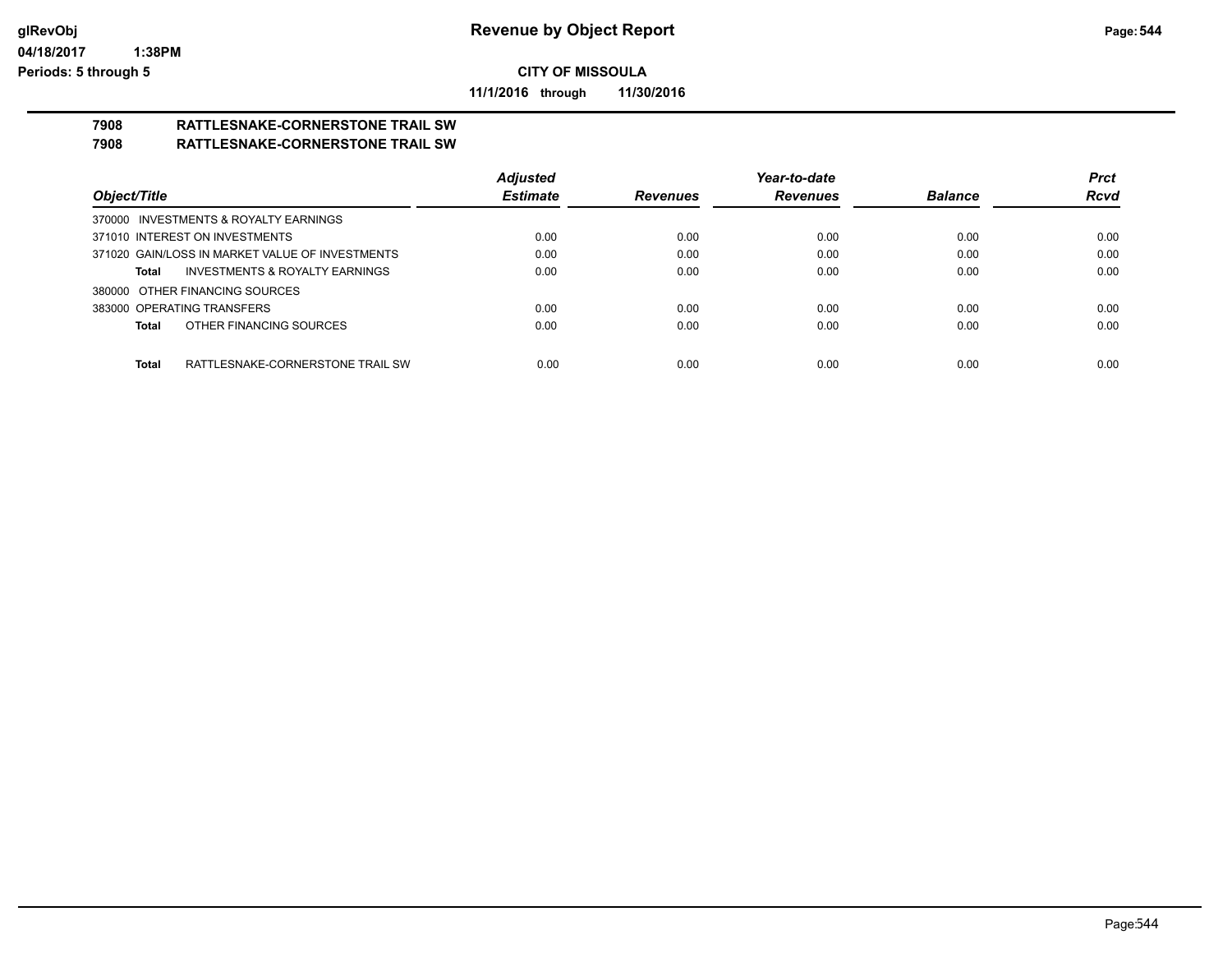**11/1/2016 through 11/30/2016**

#### **7908 RATTLESNAKE-CORNERSTONE TRAIL SW**

| Obiect/Title                                   | <b>Adjusted</b><br><b>Estimate</b> | <b>Revenues</b> | Year-to-date<br><b>Revenues</b> | <b>Balance</b> | <b>Prct</b><br><b>Rcvd</b> |
|------------------------------------------------|------------------------------------|-----------------|---------------------------------|----------------|----------------------------|
|                                                |                                    |                 |                                 |                |                            |
| 370000 INVESTMENTS & ROYALTY EARNINGS          |                                    |                 |                                 |                |                            |
| 371010 INTEREST ON INVESTMENTS                 | 0.00                               | 0.00            | 0.00                            | 0.00           | 0.00                       |
| 371020 GAIN/LOSS IN MARKET VALUE OF INVESTMENT | 0.00                               | 0.00            | 0.00                            | 0.00           | 0.00                       |
| Total<br>INVESTMENTS & ROYALTY EARNINGS        | 0.00                               | 0.00            | 0.00                            | 0.00           | 0.00                       |
| 380000 OTHER FINANCING SOURCES                 |                                    |                 |                                 |                |                            |
| 383000 OPERATING TRANSFERS                     | 0.00                               | 0.00            | 0.00                            | 0.00           | 0.00                       |
| OTHER FINANCING SOURCES<br>Total               | 0.00                               | 0.00            | 0.00                            | 0.00           | 0.00                       |
|                                                |                                    |                 |                                 |                |                            |
| Total<br>RATTLESNAKE-CORNERSTONE TRAIL SW      | 0.00                               | 0.00            | 0.00                            | 0.00           | 0.00                       |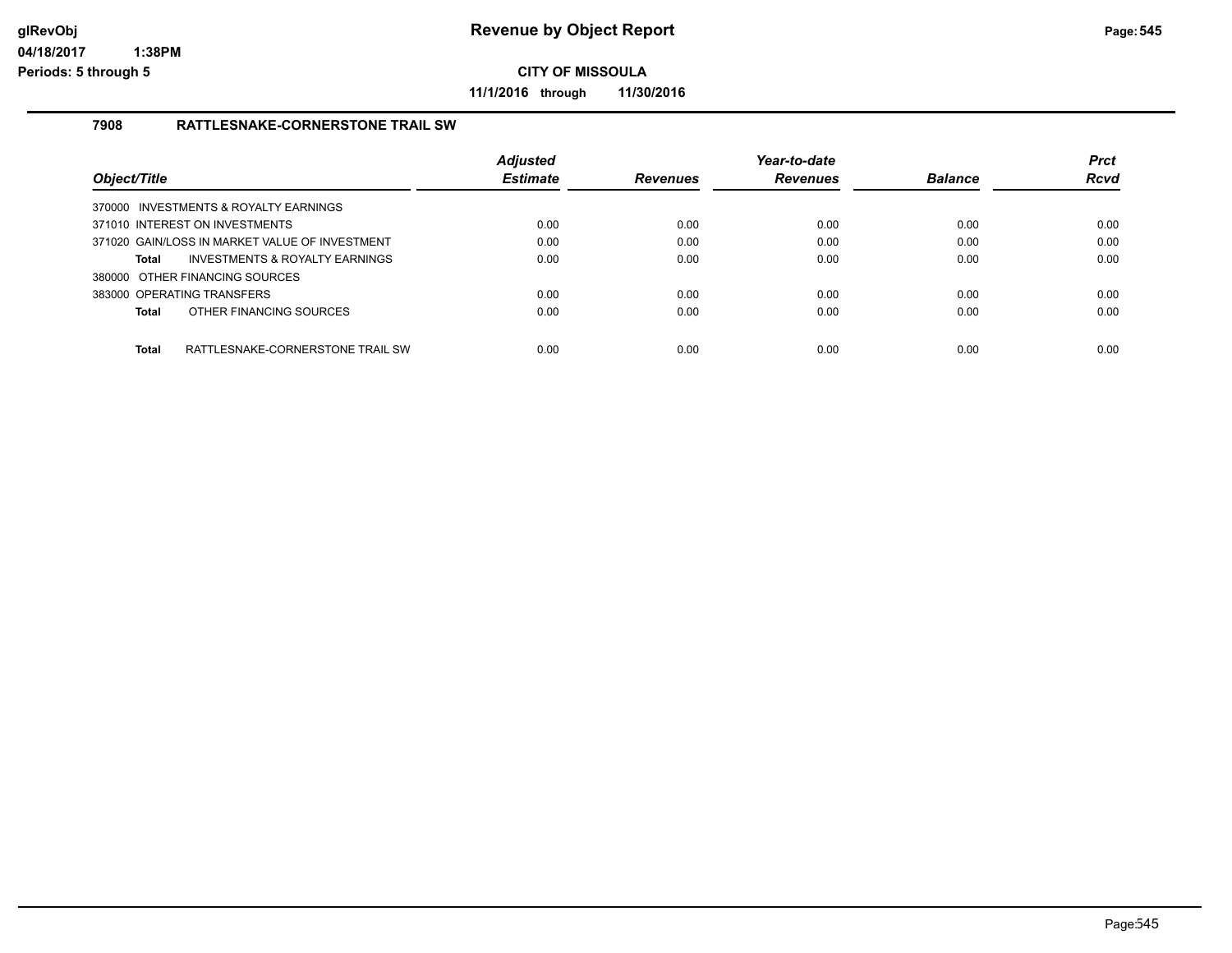**7909 YOUTH PROGRAMS**

**7909 YOUTH PROGRAMS**

|                                                 | <b>Adjusted</b> |                 | Year-to-date    |                |             |
|-------------------------------------------------|-----------------|-----------------|-----------------|----------------|-------------|
| Object/Title                                    | <b>Estimate</b> | <b>Revenues</b> | <b>Revenues</b> | <b>Balance</b> | <b>Rcvd</b> |
| 370000 INVESTMENTS & ROYALTY EARNINGS           |                 |                 |                 |                |             |
| 371010 INTEREST ON INVESTMENTS                  | 0.00            | 0.00            | 0.00            | 0.00           | 0.00        |
| 371020 GAIN/LOSS IN MARKET VALUE OF INVESTMENTS | 0.00            | 0.00            | 0.00            | 0.00           | 0.00        |
| INVESTMENTS & ROYALTY EARNINGS<br>Total         | 0.00            | 0.00            | 0.00            | 0.00           | 0.00        |
| YOUTH PROGRAMS<br><b>Total</b>                  | 0.00            | 0.00            | 0.00            | 0.00           | 0.00        |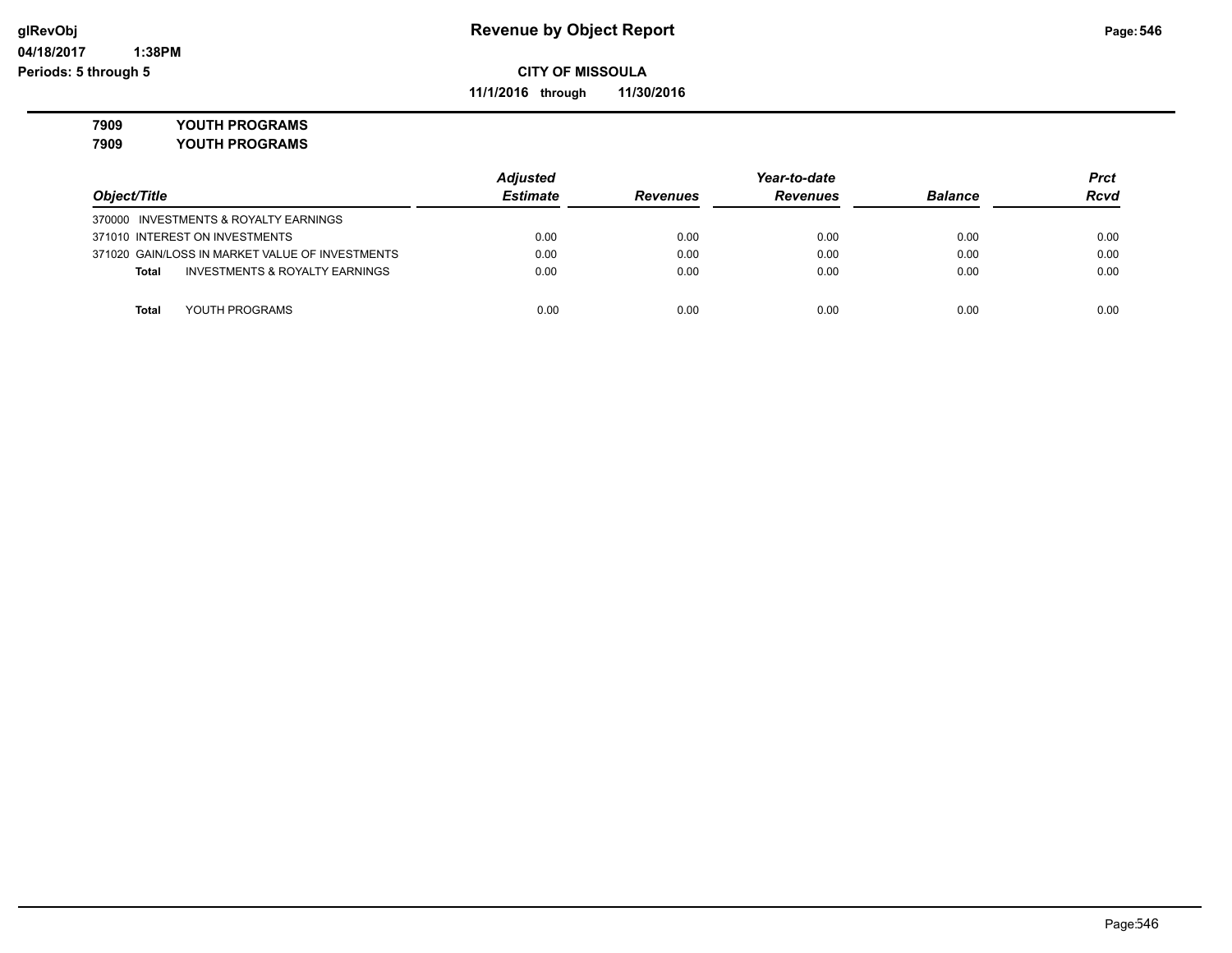**11/1/2016 through 11/30/2016**

#### **7909 YOUTH PROGRAMS**

|                                                           | <b>Adjusted</b> |                 | Year-to-date    |                |             |  |
|-----------------------------------------------------------|-----------------|-----------------|-----------------|----------------|-------------|--|
| Object/Title                                              | <b>Estimate</b> | <b>Revenues</b> | <b>Revenues</b> | <b>Balance</b> | <b>Rcvd</b> |  |
| 370000 INVESTMENTS & ROYALTY EARNINGS                     |                 |                 |                 |                |             |  |
| 371010 INTEREST ON INVESTMENTS                            | 0.00            | 0.00            | 0.00            | 0.00           | 0.00        |  |
| 371020 GAIN/LOSS IN MARKET VALUE OF INVESTMENT            | 0.00            | 0.00            | 0.00            | 0.00           | 0.00        |  |
| <b>INVESTMENTS &amp; ROYALTY EARNINGS</b><br><b>Total</b> | 0.00            | 0.00            | 0.00            | 0.00           | 0.00        |  |
|                                                           |                 |                 |                 |                |             |  |
| YOUTH PROGRAMS<br><b>Total</b>                            | 0.00            | 0.00            | 0.00            | 0.00           | 0.00        |  |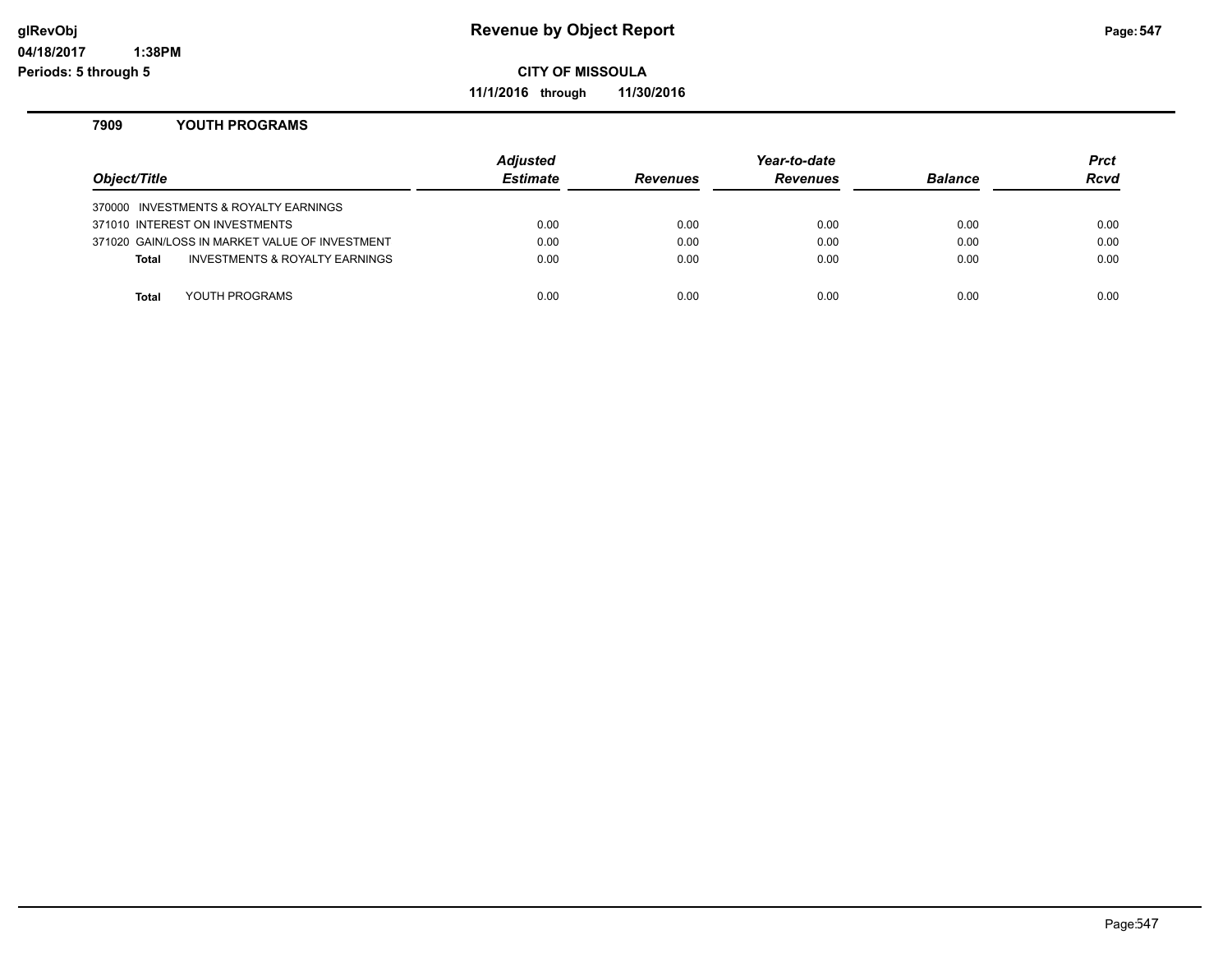**11/1/2016 through 11/30/2016**

**7910 SIDEWALK & CURB LOAN FUND 7910 SIDEWALK & CURB LOAN FUND**

|              |                                                 | <b>Adjusted</b> |                 | Year-to-date    |                | <b>Prct</b> |
|--------------|-------------------------------------------------|-----------------|-----------------|-----------------|----------------|-------------|
| Object/Title |                                                 | <b>Estimate</b> | <b>Revenues</b> | <b>Revenues</b> | <b>Balance</b> | <b>Rcvd</b> |
|              | 370000 INVESTMENTS & ROYALTY EARNINGS           |                 |                 |                 |                |             |
|              | 371010 INTEREST ON INVESTMENTS                  | 0.00            | 0.00            | 0.00            | 0.00           | 0.00        |
|              | 371020 GAIN/LOSS IN MARKET VALUE OF INVESTMENTS | 0.00            | 0.00            | 0.00            | 0.00           | 0.00        |
| Total        | INVESTMENTS & ROYALTY EARNINGS                  | 0.00            | 0.00            | 0.00            | 0.00           | 0.00        |
|              |                                                 |                 |                 |                 |                |             |
| Total        | SIDEWALK & CURB LOAN FUND                       | 0.00            | 0.00            | 0.00            | 0.00           | 0.00        |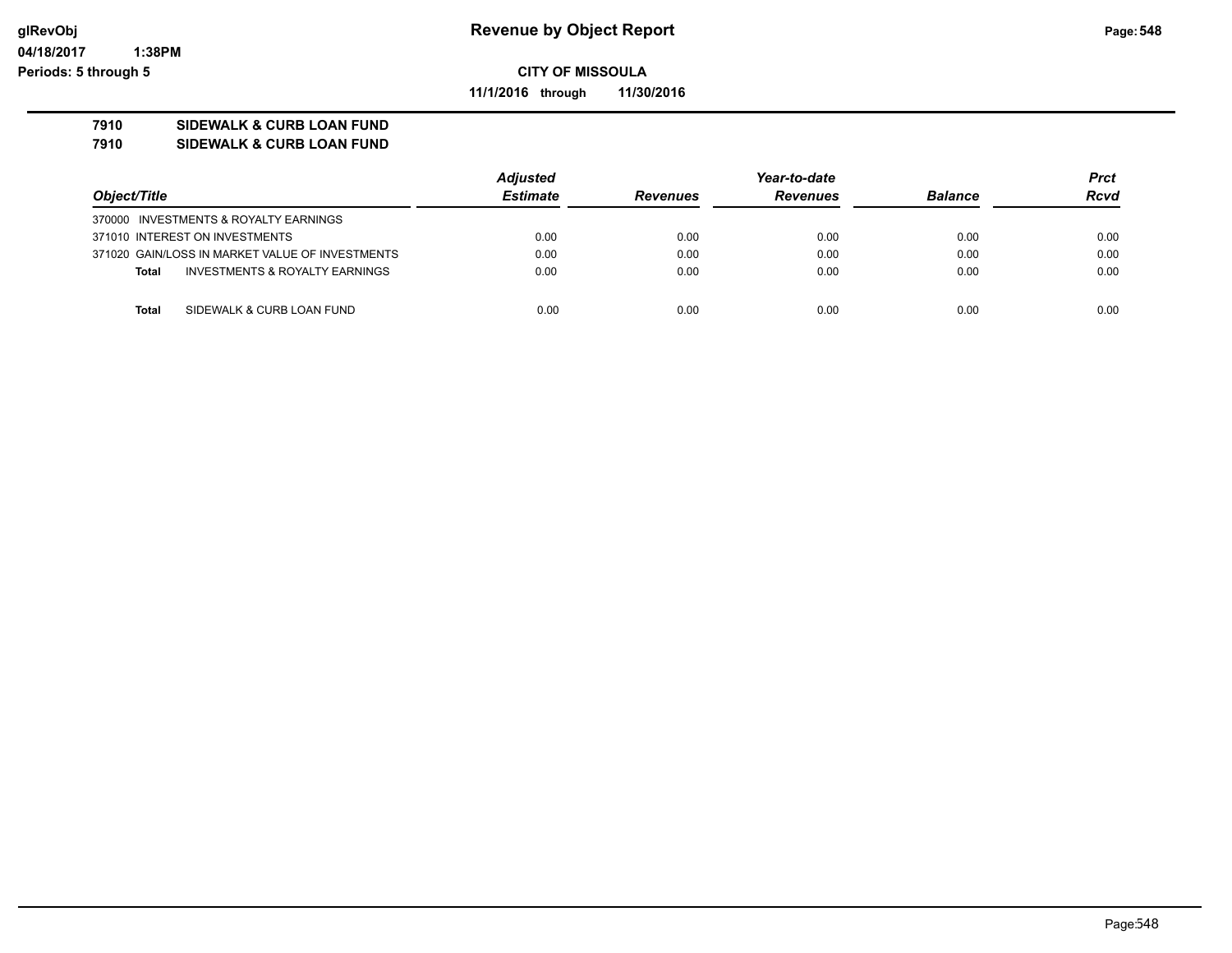**11/1/2016 through 11/30/2016**

#### **7910 SIDEWALK & CURB LOAN FUND**

|                                                           | <b>Adjusted</b> | Year-to-date    |                 |                | <b>Prct</b> |
|-----------------------------------------------------------|-----------------|-----------------|-----------------|----------------|-------------|
| Object/Title                                              | <b>Estimate</b> | <b>Revenues</b> | <b>Revenues</b> | <b>Balance</b> | <b>Rcvd</b> |
| 370000 INVESTMENTS & ROYALTY EARNINGS                     |                 |                 |                 |                |             |
| 371010 INTEREST ON INVESTMENTS                            | 0.00            | 0.00            | 0.00            | 0.00           | 0.00        |
| 371020 GAIN/LOSS IN MARKET VALUE OF INVESTMENT            | 0.00            | 0.00            | 0.00            | 0.00           | 0.00        |
| <b>INVESTMENTS &amp; ROYALTY EARNINGS</b><br><b>Total</b> | 0.00            | 0.00            | 0.00            | 0.00           | 0.00        |
| <b>Total</b><br>SIDEWALK & CURB LOAN FUND                 | 0.00            | 0.00            | 0.00            | 0.00           | 0.00        |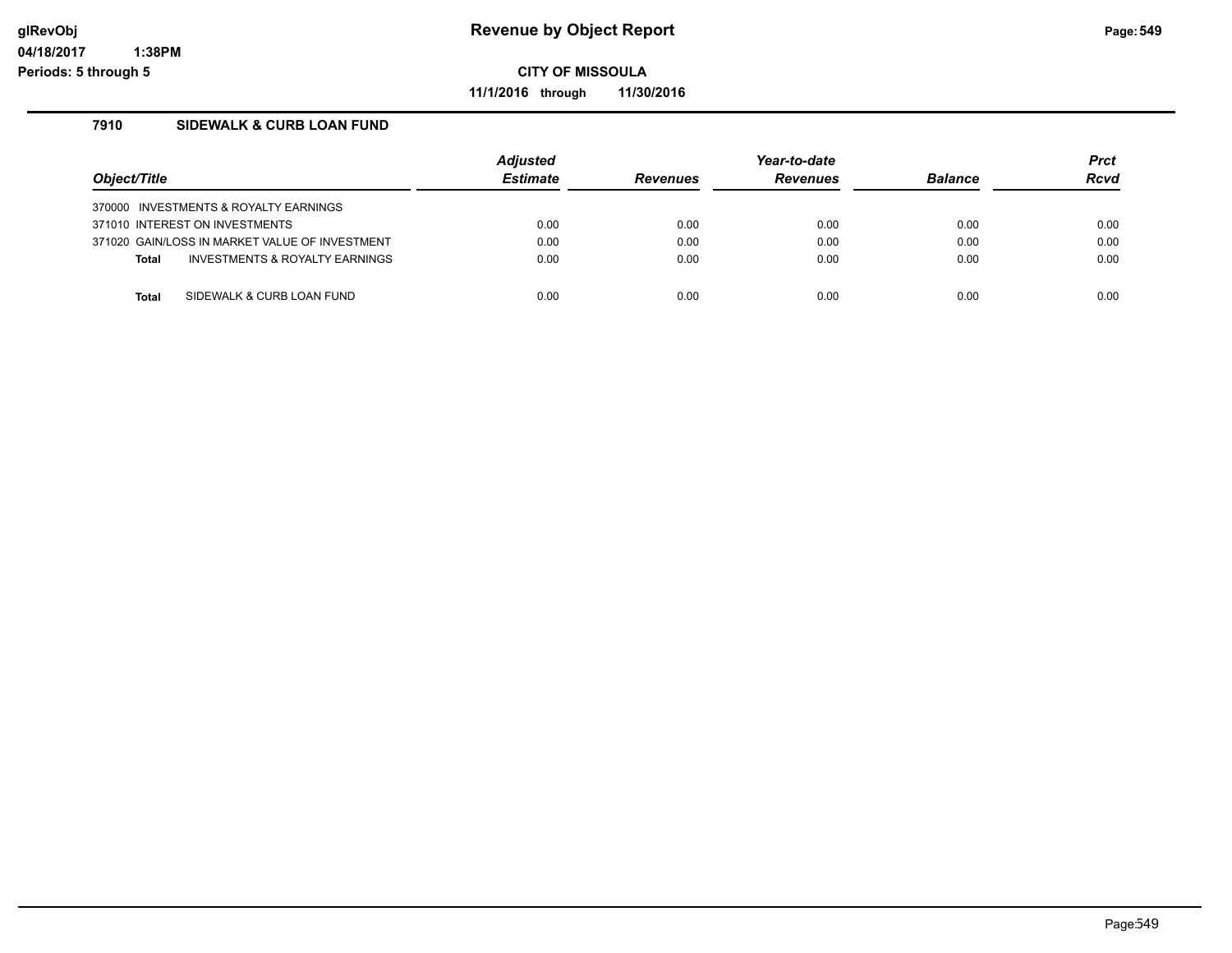**11/1/2016 through 11/30/2016**

**7911 RESIDENTIAL INSPECTION FUND**

**7911 RESIDENTIAL INSPECTION FUND**

|                                                    | <b>Adjusted</b> |                 | Year-to-date    |                | <b>Prct</b> |
|----------------------------------------------------|-----------------|-----------------|-----------------|----------------|-------------|
| Object/Title                                       | <b>Estimate</b> | <b>Revenues</b> | <b>Revenues</b> | <b>Balance</b> | <b>Rcvd</b> |
| 320000 LICENSES & PERMITS                          |                 |                 |                 |                |             |
| 323018 PAVING ASSESSMENTS                          | 0.00            | 0.00            | 0.00            | 0.00           | 0.00        |
| <b>LICENSES &amp; PERMITS</b><br>Total             | 0.00            | 0.00            | 0.00            | 0.00           | 0.00        |
| 360000 MISCELLANEOUS REVENUES                      |                 |                 |                 |                |             |
| 360010 MISCELLANEOUS                               | 0.00            | 0.00            | 0.00            | 0.00           | 0.00        |
| 365001 *** Title Not Found ***                     | 0.00            | 0.00            | 0.00            | 0.00           | 0.00        |
| 365002 OTHER RECREATION DONATIONS                  | 0.00            | 0.00            | 0.00            | 0.00           | 0.00        |
| MISCELLANEOUS REVENUES<br>Total                    | 0.00            | 0.00            | 0.00            | 0.00           | 0.00        |
| 370000 INVESTMENTS & ROYALTY EARNINGS              |                 |                 |                 |                |             |
| 371010 INTEREST ON INVESTMENTS                     | 0.00            | 0.00            | 0.00            | 0.00           | 0.00        |
| 371020 GAIN/LOSS IN MARKET VALUE OF INVESTMENTS    | 0.00            | 0.00            | 0.00            | 0.00           | 0.00        |
| <b>INVESTMENTS &amp; ROYALTY EARNINGS</b><br>Total | 0.00            | 0.00            | 0.00            | 0.00           | 0.00        |
| <b>RESIDENTIAL INSPECTION FUND</b><br>Total        | 0.00            | 0.00            | 0.00            | 0.00           | 0.00        |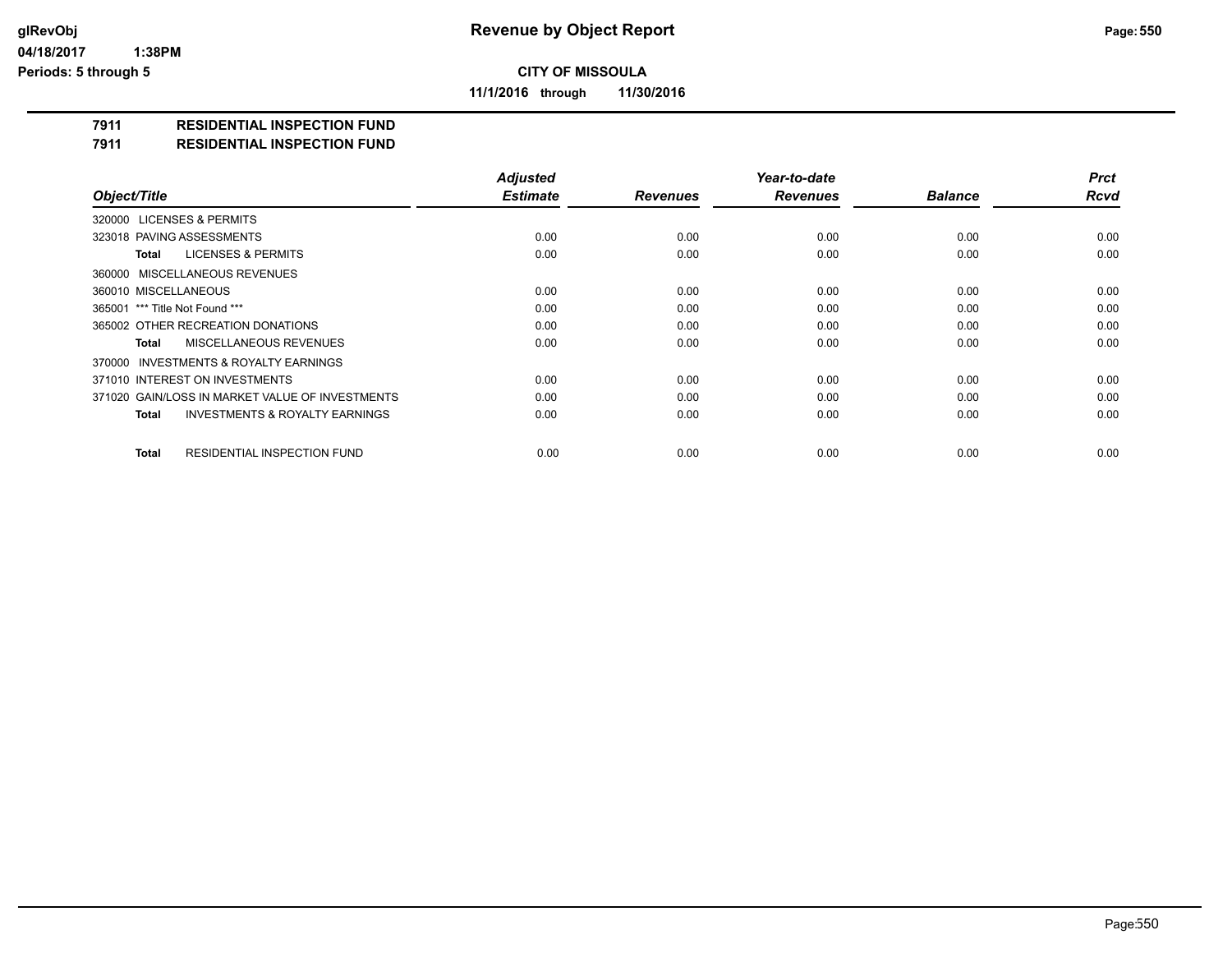**11/1/2016 through 11/30/2016**

#### **7911 RESIDENTIAL INSPECTION FUND**

|                                                           | <b>Adjusted</b> |                 | Year-to-date    |                | <b>Prct</b> |
|-----------------------------------------------------------|-----------------|-----------------|-----------------|----------------|-------------|
| Object/Title                                              | <b>Estimate</b> | <b>Revenues</b> | <b>Revenues</b> | <b>Balance</b> | Rcvd        |
| 320000 LICENSES & PERMITS                                 |                 |                 |                 |                |             |
| 323018 PAVING ASSESSMENTS                                 | 0.00            | 0.00            | 0.00            | 0.00           | 0.00        |
| <b>LICENSES &amp; PERMITS</b><br>Total                    | 0.00            | 0.00            | 0.00            | 0.00           | 0.00        |
| 360000 MISCELLANEOUS REVENUES                             |                 |                 |                 |                |             |
| 360010 MISCELLANEOUS                                      | 0.00            | 0.00            | 0.00            | 0.00           | 0.00        |
| 365001 *** Title Not Found ***                            | 0.00            | 0.00            | 0.00            | 0.00           | 0.00        |
| 365002 OTHER RECREATION DONATIONS                         | 0.00            | 0.00            | 0.00            | 0.00           | 0.00        |
| MISCELLANEOUS REVENUES<br>Total                           | 0.00            | 0.00            | 0.00            | 0.00           | 0.00        |
| 370000 INVESTMENTS & ROYALTY EARNINGS                     |                 |                 |                 |                |             |
| 371010 INTEREST ON INVESTMENTS                            | 0.00            | 0.00            | 0.00            | 0.00           | 0.00        |
| 371020 GAIN/LOSS IN MARKET VALUE OF INVESTMENT            | 0.00            | 0.00            | 0.00            | 0.00           | 0.00        |
| <b>Total</b><br><b>INVESTMENTS &amp; ROYALTY EARNINGS</b> | 0.00            | 0.00            | 0.00            | 0.00           | 0.00        |
|                                                           |                 |                 |                 |                |             |
| <b>RESIDENTIAL INSPECTION FUND</b><br><b>Total</b>        | 0.00            | 0.00            | 0.00            | 0.00           | 0.00        |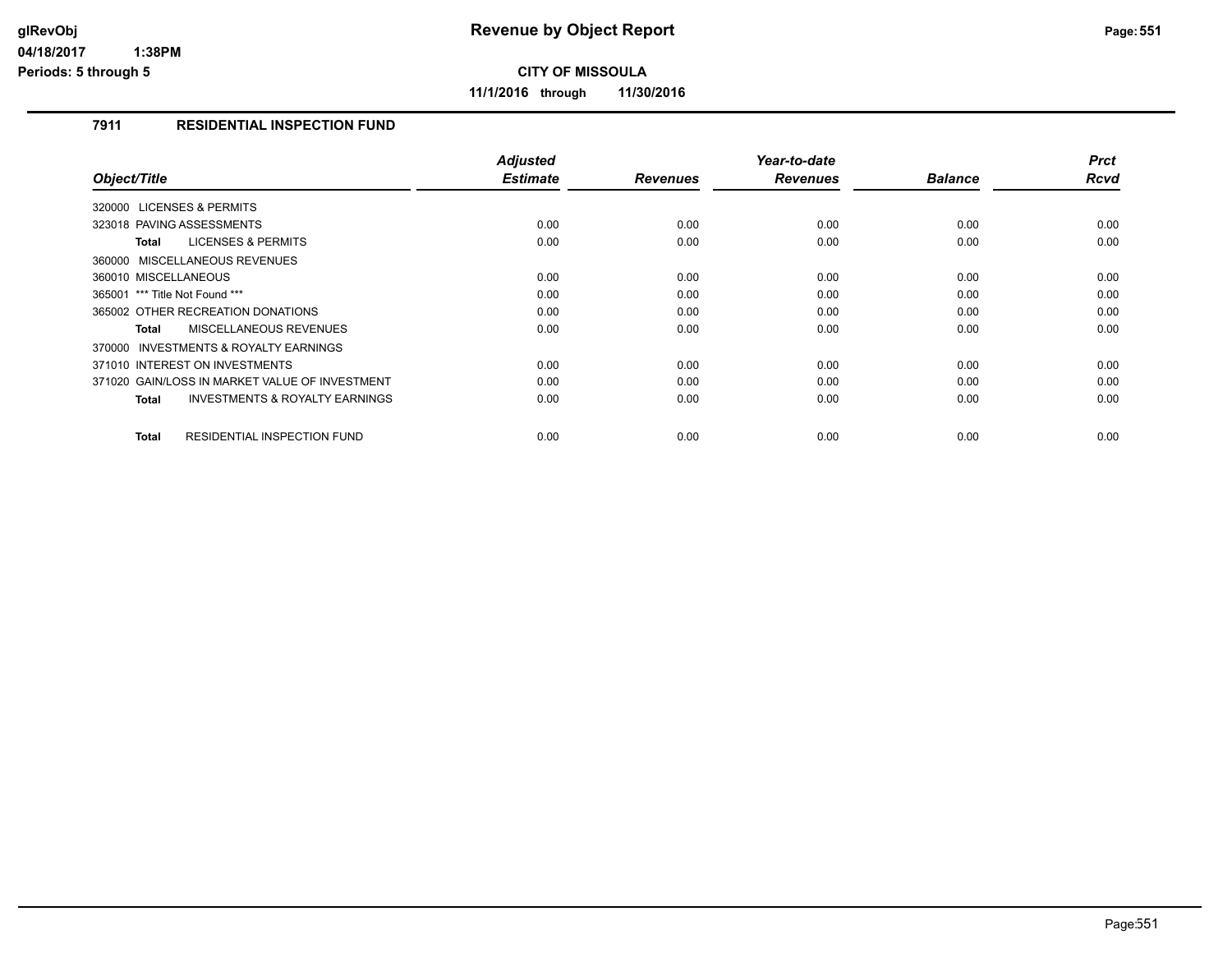**11/1/2016 through 11/30/2016**

**7955 PROPERTY TAX RELIEF FUND 7955 PROPERTY TAX RELIEF FUND**

|                                      | <b>Adjusted</b> |                 | <b>Prct</b>     |                |             |
|--------------------------------------|-----------------|-----------------|-----------------|----------------|-------------|
| Object/Title                         | <b>Estimate</b> | <b>Revenues</b> | <b>Revenues</b> | <b>Balance</b> | <b>Rcvd</b> |
| 360000 MISCELLANEOUS REVENUES        |                 |                 |                 |                |             |
| 365010 PROPERTY TAX RELIEF DONATIONS | 0.00            | 0.00            | 0.00            | 0.00           | 0.00        |
| MISCELLANEOUS REVENUES<br>Total      | 0.00            | 0.00            | 0.00            | 0.00           | 0.00        |
| PROPERTY TAX RELIEF FUND<br>Total    | 0.00            | 0.00            | 0.00            | 0.00           | 0.00        |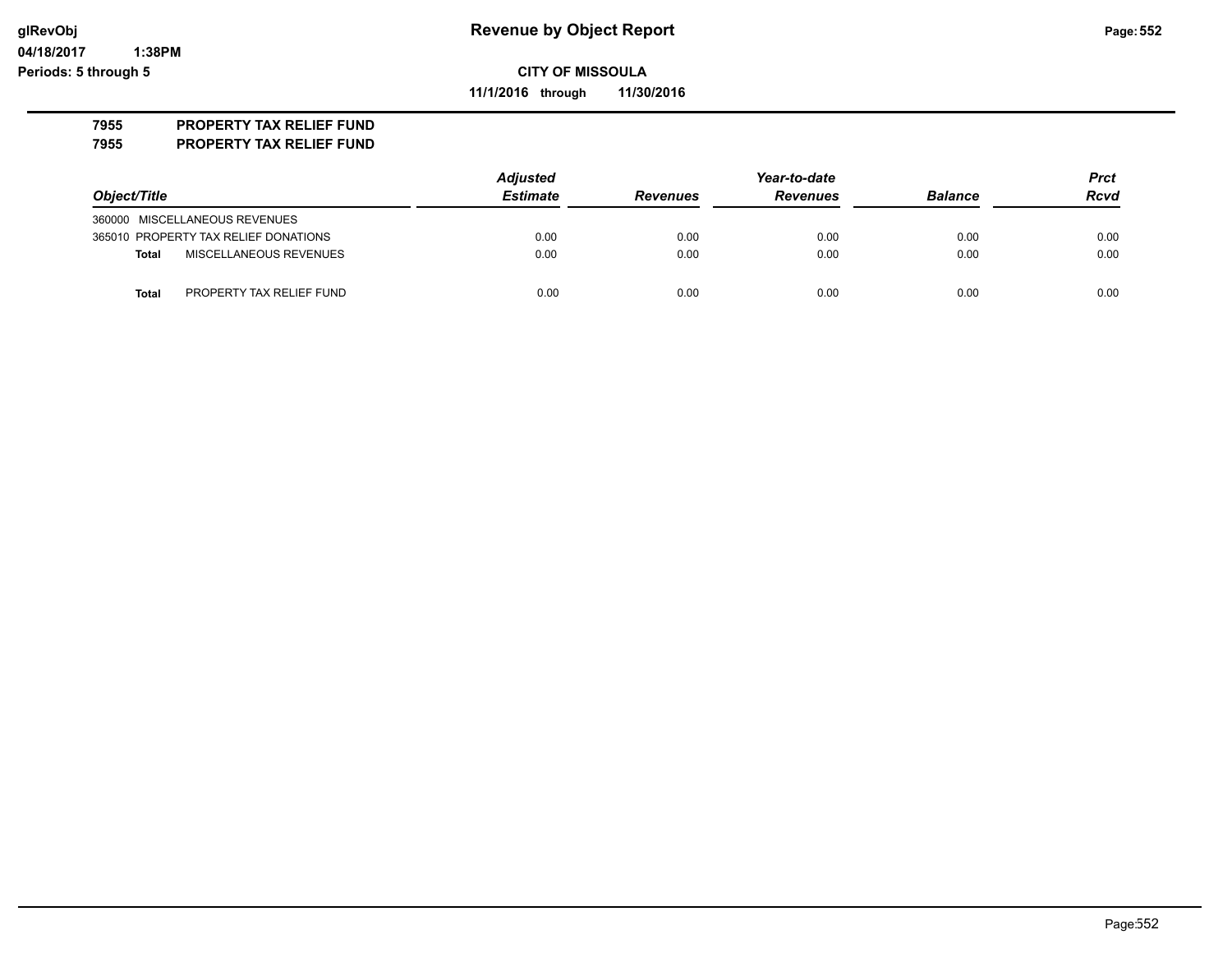**11/1/2016 through 11/30/2016**

#### **7955 PROPERTY TAX RELIEF FUND**

|                                          | <b>Adjusted</b> |                 |                 | <b>Prct</b>    |             |
|------------------------------------------|-----------------|-----------------|-----------------|----------------|-------------|
| Object/Title                             | <b>Estimate</b> | <b>Revenues</b> | <b>Revenues</b> | <b>Balance</b> | <b>Rcvd</b> |
| 360000 MISCELLANEOUS REVENUES            |                 |                 |                 |                |             |
| 365010 PROPERTY TAX RELIEF DONATIONS     | 0.00            | 0.00            | 0.00            | 0.00           | 0.00        |
| MISCELLANEOUS REVENUES<br><b>Total</b>   | 0.00            | 0.00            | 0.00            | 0.00           | 0.00        |
| <b>Total</b><br>PROPERTY TAX RELIEF FUND | 0.00            | 0.00            | 0.00            | 0.00           | 0.00        |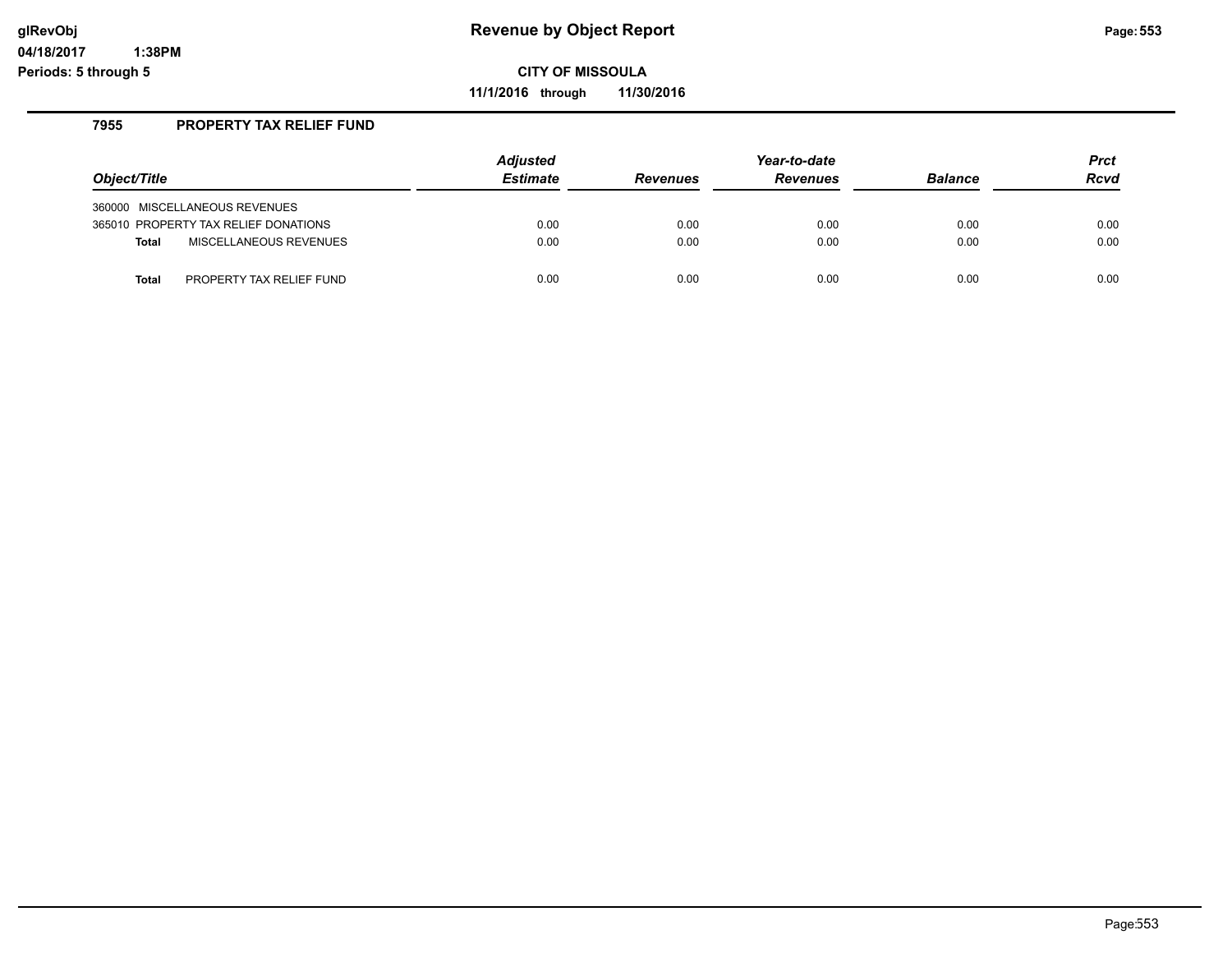**11/1/2016 through 11/30/2016**

#### **9000 GENERAL FIXED ASSETS ACCOUNT GROUP 9000 GENERAL FIXED ASSETS ACCOUNT GROUP**

|                                |                                           | <b>Adjusted</b> |                 | Year-to-date    |                | <b>Prct</b> |
|--------------------------------|-------------------------------------------|-----------------|-----------------|-----------------|----------------|-------------|
| Object/Title                   |                                           | <b>Estimate</b> | <b>Revenues</b> | <b>Revenues</b> | <b>Balance</b> | <b>Rcvd</b> |
|                                | 380000 OTHER FINANCING SOURCES            |                 |                 |                 |                |             |
| 382000 *** Title Not Found *** |                                           | 0.00            | 0.00            | 0.00            | 0.00           | 0.00        |
| Total                          | OTHER FINANCING SOURCES                   | 0.00            | 0.00            | 0.00            | 0.00           | 0.00        |
| Total                          | <b>GENERAL FIXED ASSETS ACCOUNT GROUP</b> | 0.00            | 0.00            | 0.00            | 0.00           | 0.00        |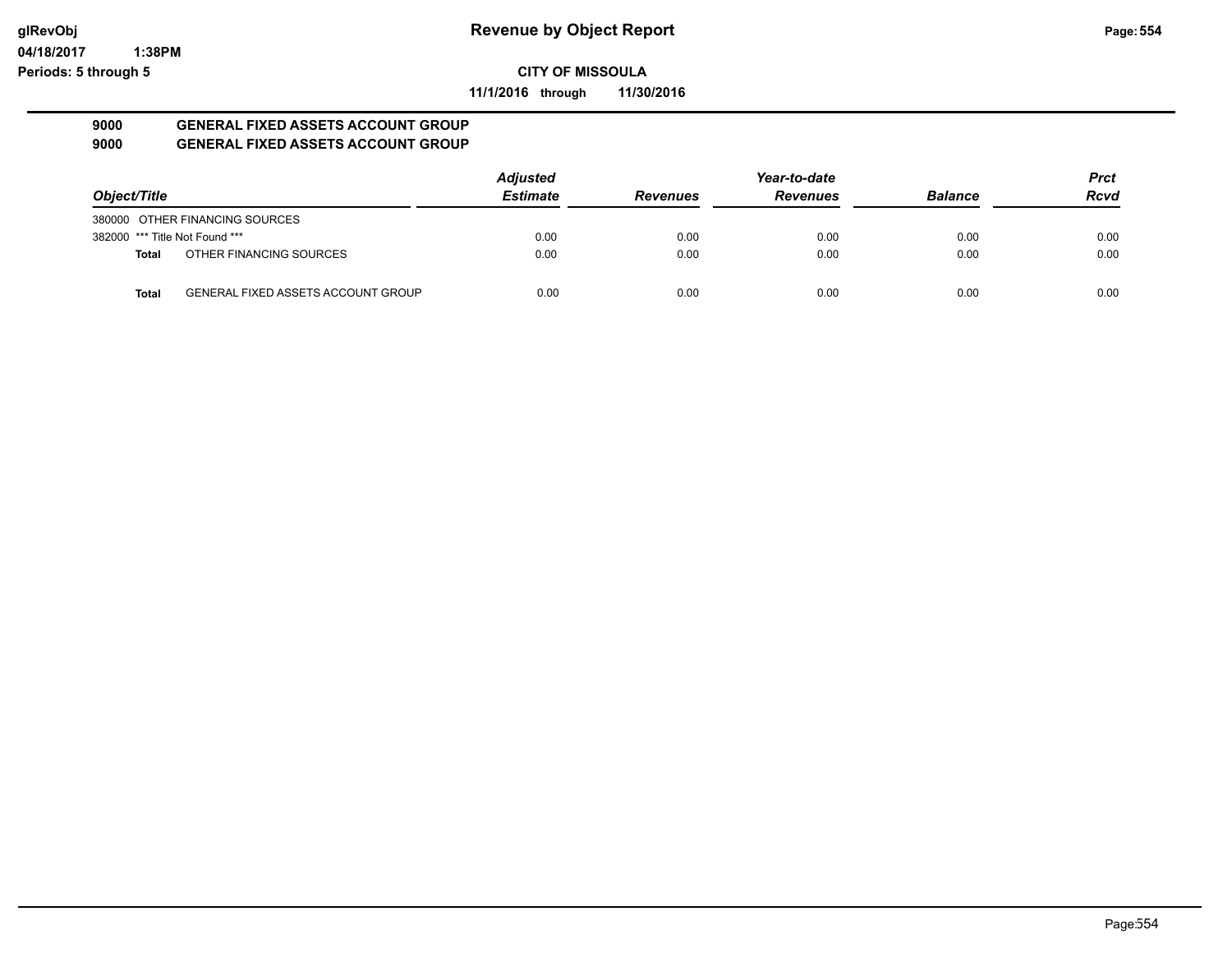**11/1/2016 through 11/30/2016**

#### **9000 GENERAL FIXED ASSETS ACCOUNT GROUP**

|                                |                                           | <b>Adjusted</b> |                 | Year-to-date    |                | <b>Prct</b> |
|--------------------------------|-------------------------------------------|-----------------|-----------------|-----------------|----------------|-------------|
| Object/Title                   |                                           | <b>Estimate</b> | <b>Revenues</b> | <b>Revenues</b> | <b>Balance</b> | <b>Rcvd</b> |
|                                | 380000 OTHER FINANCING SOURCES            |                 |                 |                 |                |             |
| 382000 *** Title Not Found *** |                                           | 0.00            | 0.00            | 0.00            | 0.00           | 0.00        |
| <b>Total</b>                   | OTHER FINANCING SOURCES                   | 0.00            | 0.00            | 0.00            | 0.00           | 0.00        |
| Total                          | <b>GENERAL FIXED ASSETS ACCOUNT GROUF</b> | 0.00            | 0.00            | 0.00            | 0.00           | 0.00        |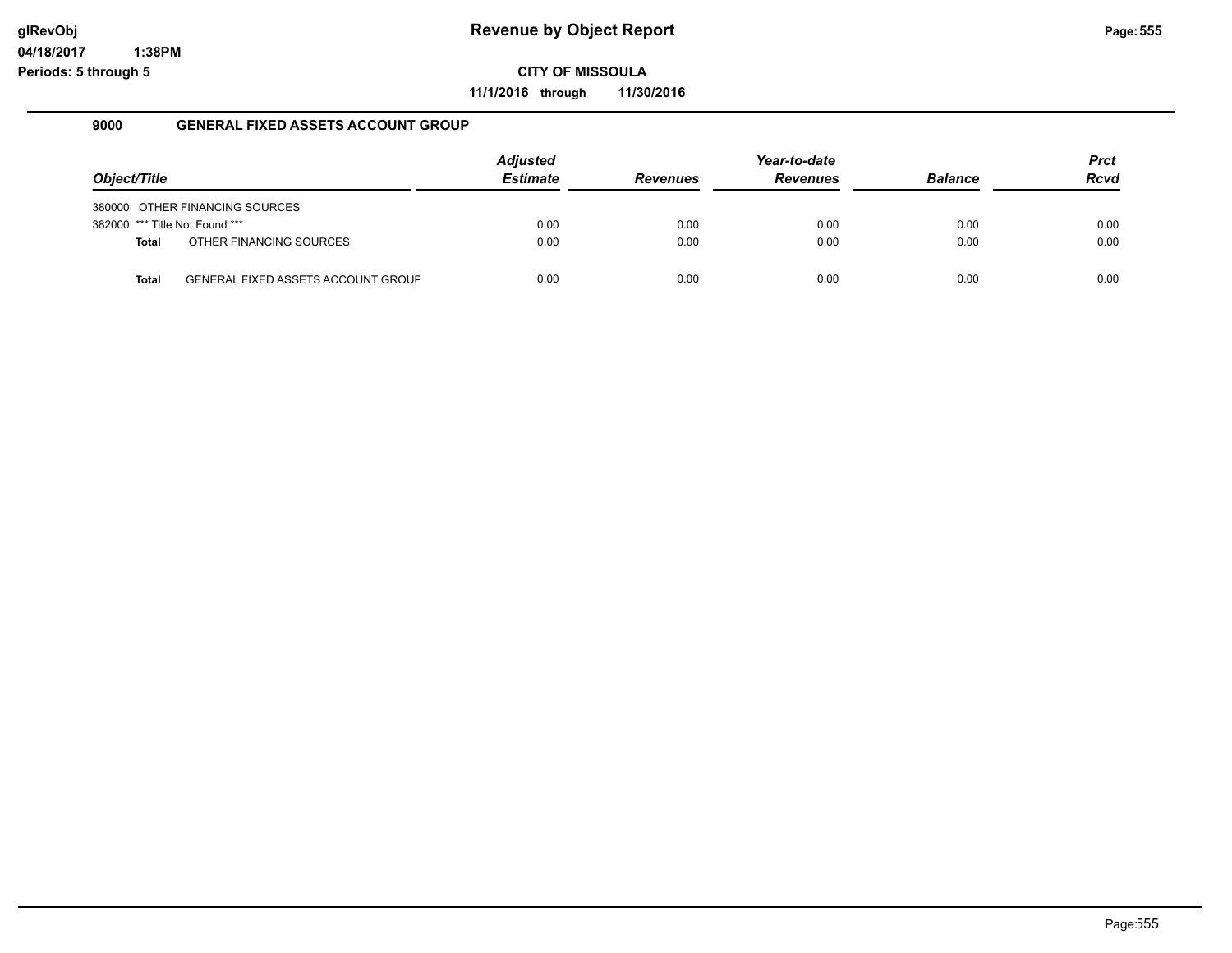#### *Grand Totals*

| Object/Title                                   | <b>Adjusted</b><br><b>Estimate</b> | <b>Revenues</b> | Year-to-date<br><b>Revenues</b> | <b>Balance</b> | <b>Prct</b><br><b>Rcvd</b> |
|------------------------------------------------|------------------------------------|-----------------|---------------------------------|----------------|----------------------------|
|                                                |                                    |                 |                                 |                |                            |
| 310000 TAXES/ASSESSMENTS                       |                                    |                 |                                 |                |                            |
| 310000 TAXES/ASSESSMENTS                       | 0.00                               | 0.00            | 0.00                            | 0.00           | 0.00                       |
| 311000 GENERAL PROPERTY TAXES                  | 29,422,797.00                      | 12,055.74       | 33,687.19                       | 29,389,109.81  | 0.11                       |
| 311001 CURRENT TAXES                           | 0.00                               | 0.00            | 0.00                            | 0.00           | 0.00                       |
| 311005 DELINQUENT TAXES                        | 0.00                               | 31.22           | 448.45                          | $-448.45$      | 0.00                       |
| 311011 TAX INCREMENT                           | 4,135,893.00                       | 3,285.16        | 8,237.46                        | 4,127,655.54   | 0.20                       |
| 311030 MOTOR VEHICLE TAXES                     | 1,360,088.00                       | 149,803.78      | 269,071.46                      | 1,091,016.54   | 19.78                      |
| 312000 PENALTIES & INTEREST - DELINQUENT TAXES | 0.00                               | 0.00            | 0.00                            | 0.00           | 0.00                       |
| 312001 PENALTIES & INTEREST                    | 63,000.00                          | 264.06          | 1,882.06                        | 61,117.94      | 2.99                       |
| 314000 PROP TAX - OTHER THAN ASSESSED VAL      | 0.00                               | 0.00            | 0.00                            | 0.00           | 0.00                       |
| 314001 LIGHT VEHICLE TAX                       | 0.00                               | 0.00            | 0.00                            | 0.00           | 0.00                       |
| 314100 TBID REVENUE                            | 296,713.00                         | 0.00            | 0.00                            | 296,713.00     | 0.00                       |
| TAXES/ASSESSMENTS<br><b>Total</b>              | 35,278,491.00                      | 165,439.96      | 313,326.62                      | 34,965,164.38  | 0.89                       |
| 320000 LICENSES & PERMITS                      |                                    |                 |                                 |                |                            |
| 322011 LIQUOR LICENSES                         | 33,975.00                          | 0.00            | 0.00                            | 33,975.00      | 0.00                       |
| 322012 BEER LICENSES                           | 34,900.00                          | 0.00            | 600.50                          | 34,299.50      | 1.72                       |
| 322013 WINE LICENSES                           | 11,700.00                          | 0.00            | 0.00                            | 11,700.00      | 0.00                       |
| 322014 GOING OUT OF BUSINESS LICENSE           | 0.00                               | 0.00            | 0.00                            | 0.00           | 0.00                       |
| 322020 GENERAL BUSINESS/PROF/OCCUPATIONAL LIC  | 677,941.00                         | 5,387.00        | 51,214.65                       | 626,726.35     | 7.55                       |
| 322021 RENTAL LICENSES                         | 62,045.00                          | 0.00            | 2,336.14                        | 59,708.86      | 3.77                       |
| 322022 BLIC PENALTIES & LICENSES               | 12,607.00                          | 62.00           | $-950.84$                       | 13,557.84      | $-7.54$                    |
| 322023 TOURIST HOME REGISTRATION               | 0.00                               | 250.00          | 250.00                          | $-250.00$      | 0.00                       |
| 322031 FRANCHISE FEE - AT&T                    | 680,000.00                         | 168,372.85      | 168,372.85                      | 511,627.15     | 24.76                      |
| 322034 PEG ACCESS                              | 56.000.00                          | 0.00            | 0.00                            | 56,000.00      | 0.00                       |
| 323011 BUILDING PERMITS                        | 1,111,650.00                       | 85,422.79       | 695,700.57                      | 415,949.43     | 62.58                      |
| 323012 ELECTRICAL PERMITS                      | 239,641.00                         | 25,072.70       | 139,355.43                      | 100,285.57     | 58.15                      |
| 323013 PLUMBING PERMITS                        | 137,006.00                         | 32,467.00       | 93,580.00                       | 43,426.00      | 68.30                      |
| 323014 BLDG PERMIT REVIEW FEE                  | 0.00                               | 0.00            | 0.00                            | 0.00           | 0.00                       |
| 323015 EXCAVATING PERMITS                      | 414,681.00                         | 38,654.28       | 286,774.76                      | 127,906.24     | 69.16                      |
| 323016 MOVING PERMITS                          | 0.00                               | 212.00          | 1,060.00                        | $-1,060.00$    | 0.00                       |
| 323017 MECHANICAL PERMITS                      | 100,282.00                         | 11,847.00       | 56,511.60                       | 43,770.40      | 56.35                      |
| 323018 PAVING ASSESSMENTS                      | 7,140.00                           | 0.00            | 0.00                            | 7,140.00       | 0.00                       |
| 323019 ALARM USERS PERMITS                     | 16,068.00                          | 78.00           | 11,180.00                       | 4,888.00       | 69.58                      |
| 323020 FENCE PERMITS                           | 14,068.00                          | 360.00          | 4,857.00                        | 9,211.00       | 34.53                      |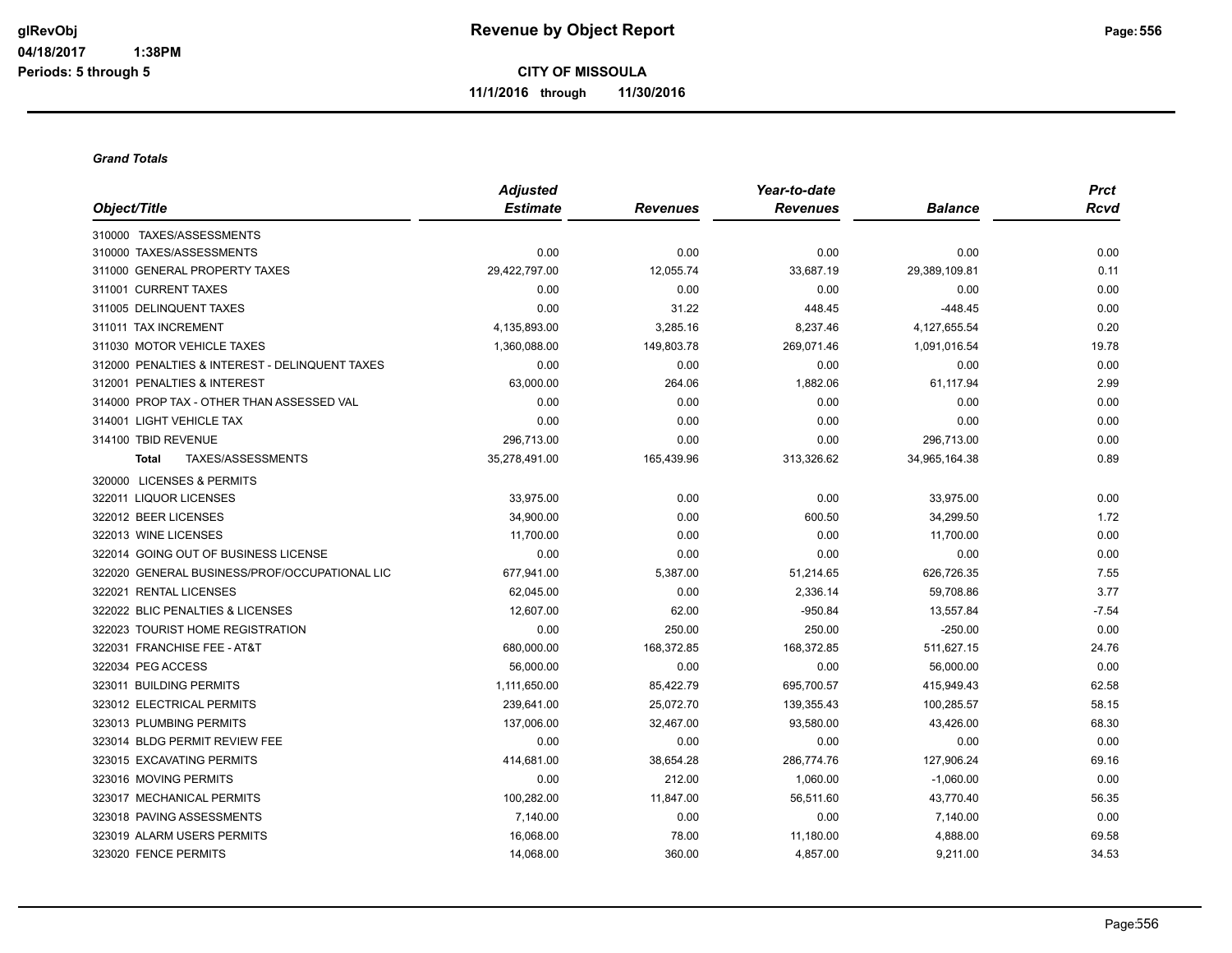| Object/Title                                   | <b>Adjusted</b><br><b>Estimate</b> | <b>Revenues</b> | Year-to-date<br><b>Revenues</b> | <b>Balance</b> | Prct<br><b>Rcvd</b> |
|------------------------------------------------|------------------------------------|-----------------|---------------------------------|----------------|---------------------|
| 323021 PAVING PERMITS                          | 33.619.00                          | 3,021.00        | 19,096.00                       | 14,523.00      | 56.80               |
| 323022 GRADING/DRAINAGE PERMITS                | 7,877.00                           | 2,190.00        | 9,269.00                        | $-1,392.00$    | 117.67              |
| 323023 ADA ACCESS PERMITS                      | 14,630.00                          | 1,041.00        | 9,570.00                        | 5,060.00       | 65.41               |
| 323025 STREET USE PERMITS                      | 3,939.00                           | 0.00            | 1,595.00                        | 2,344.00       | 40.49               |
| 323026 PYROTECHNICS PERMITS                    | 3,060.00                           | 140.00          | 2,504.00                        | 556.00         | 81.83               |
| 323027 HAULER PERMITS                          | 0.00                               | 0.00            | 150.00                          | $-150.00$      | 0.00                |
| 323030 ANIMAL LICENSES                         | 0.00                               | 917.50          | 4,262.74                        | $-4,262.74$    | 0.00                |
| 323031 CHICKEN LICENSES                        | 477.00                             | 30.00           | 240.00                          | 237.00         | 50.31               |
| 323052 STORM WATER POLLUTION PREVENTION PERMIT | 3,887.00                           | 0.00            | 3,014.00                        | 873.00         | 77.54               |
| 323054 ZONING COMPLIANCE PERMITS               | 3,152.00                           | 1,224.00        | 8,208.00                        | $-5,056.00$    | 260.41              |
| 323055 FLOOD PLAIN PERMITS                     | 1,020.00                           | 0.00            | 2,308.00                        | $-1,288.00$    | 226.27              |
| 323056 SIGN PERMITS                            | 10,200.00                          | 801.00          | 4,810.00                        | 5,390.00       | 47.16               |
| 323057 SIDEWALK CAFE PERMIT                    | 255.00                             | 0.00            | 0.00                            | 255.00         | 0.00                |
| <b>LICENSES &amp; PERMITS</b><br>Total         | 3,691,820.00                       | 377,550.12      | 1,575,869.40                    | 2,115,950.60   | 42.69               |
| 330000 INTERGOVERNMENTAL REVENUES              |                                    |                 |                                 |                |                     |
| 330000 INTERGOVERNMENTAL REVENUES              | 95,948.00                          | 0.00            | $-15,236.31$                    | 111,184.31     | $-15.88$            |
| 330005 MUTD GRANT ADMIN FEE                    | 0.00                               | 0.00            | 0.00                            | 0.00           | 0.00                |
| 331000 FEDERAL GRANTS                          | 14,383.00                          | 0.00            | 0.00                            | 14,383.00      | 0.00                |
| 331001 BYRNE DISCRETIONARY                     | 0.00                               | 0.00            | 0.00                            | 0.00           | 0.00                |
| 331002 COUNTY ASSISTANCE CIP PROJECTS          | 0.00                               | 0.00            | 0.00                            | 0.00           | 0.00                |
| 331003 STATE HOME PROGRAM INCOME               | 186,935.00                         | 0.00            | 0.00                            | 186,935.00     | 0.00                |
| 331004 CITY ASSESSMENTS                        | 0.00                               | 0.00            | 0.00                            | 0.00           | 0.00                |
| 331005 WESTERN FEDERAL LANDS GRANT             | 0.00                               | 0.00            | 0.00                            | 0.00           | 0.00                |
| 331010 ENTITLEMENT - CDBG                      | 577,639.00                         | 0.00            | 95,782.09                       | 481,856.91     | 16.58               |
| 331011 NSP GRANT/SILVERTIP PROJECT             | 0.00                               | 0.00            | 0.00                            | 0.00           | 0.00                |
| 331012 ARRA/CDBG STIMULUS REVENUE              | 112,504.00                         | 0.00            | 0.00                            | 112,504.00     | 0.00                |
| 331013 NORTHSIDE PED BRIDGE ARRA GRANT         | 0.00                               | 0.00            | 0.00                            | 0.00           | 0.00                |
| 331014 EECBG GRANT                             | 0.00                               | 0.00            | 0.00                            | 0.00           | 0.00                |
| 331016 HOMEWORD 1800 PHILLIPS                  | 0.00                               | 337.28          | 337.28                          | $-337.28$      | 0.00                |
| 331017 HUD 6.7M/SILVERTIP APTS                 | 0.00                               | 0.00            | 0.00                            | 0.00           | 0.00                |
| 331018 MHA 1M/SILVERTIP APTS                   | 0.00                               | 0.00            | 0.00                            | 0.00           | 0.00                |
| 331022 EQUIPMENT GRANT                         | 44,100.00                          | 0.00            | 0.00                            | 44,100.00      | 0.00                |
| 331023 MISSOULA HOUSING POLICE GRANT           | 85,000.00                          | 0.00            | 0.00                            | 85,000.00      | 0.00                |
| 331024 DEPT OF JUSTICE GRANTS                  | 50,000.00                          | 21,270.84       | 21,270.84                       | 28,729.16      | 42.54               |
| 331025 DV ACCOUNTABILITY PROJECT               | 0.00                               | 0.00            | 0.00                            | 0.00           | 0.00                |
| 331026 FY09 POLICE ICAC FEDERAL GRANT          | 105.411.00                         | 22,865.70       | 22.865.70                       | 82.545.30      | 21.69               |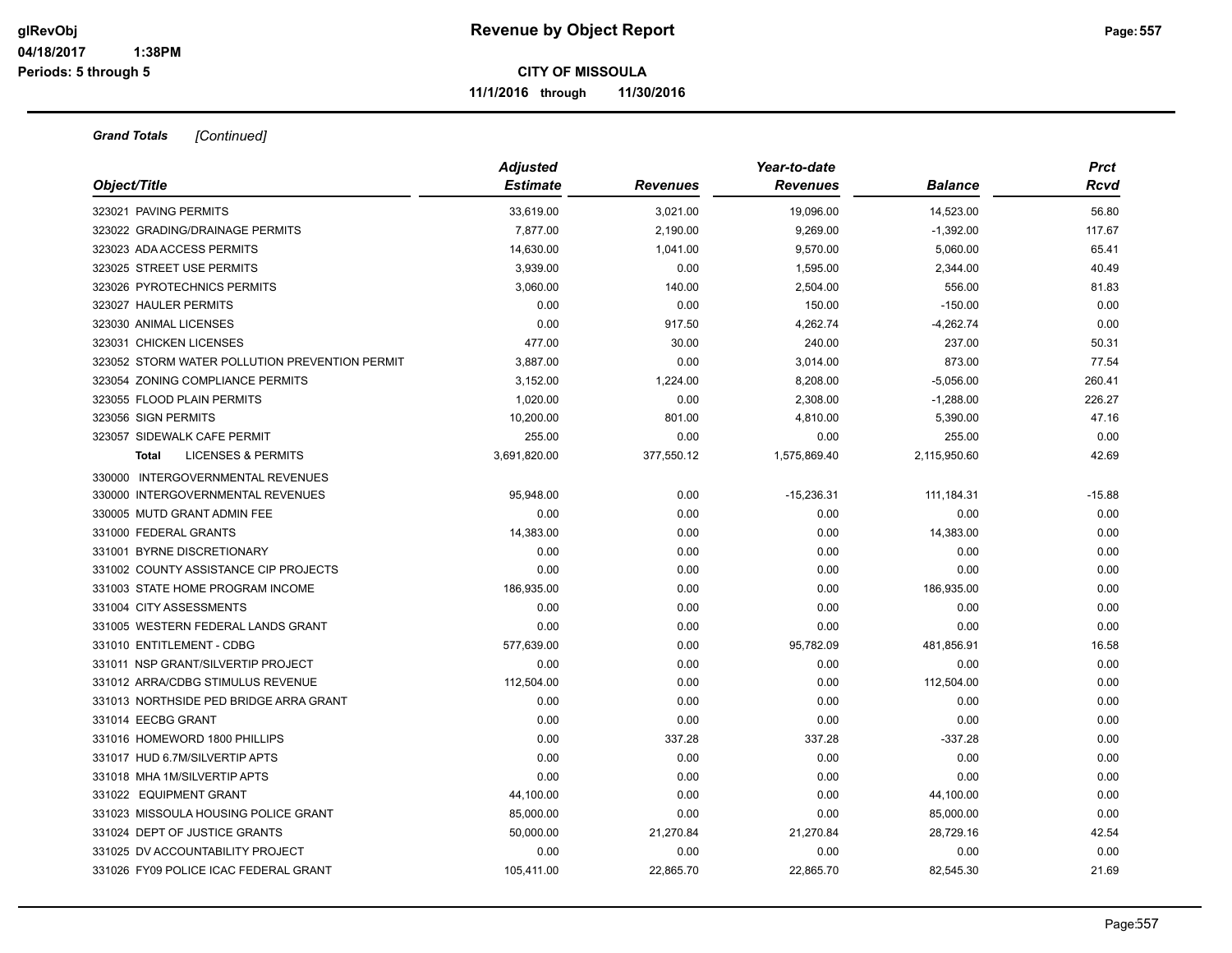|                                             | <b>Adjusted</b> |                 | Year-to-date    |                | <b>Prct</b> |  |
|---------------------------------------------|-----------------|-----------------|-----------------|----------------|-------------|--|
| Object/Title                                | <b>Estimate</b> | <b>Revenues</b> | <b>Revenues</b> | <b>Balance</b> | <b>Rcvd</b> |  |
| 331027 JAG GRANTS REVENUE                   | 60,373.00       | 0.00            | 0.00            | 60,373.00      | 0.00        |  |
| 331028 JAG VII                              | 5,000.00        | 0.00            | 0.00            | 5,000.00       | 0.00        |  |
| 331029 CHRP GRANT                           | 0.00            | 0.00            | 0.00            | 0.00           | 0.00        |  |
| 331030 COMMUNITY RESOURCE OFFICER/MCPS      | 0.00            | 0.00            | 0.00            | 0.00           | 0.00        |  |
| 331033 WORD                                 | 0.00            | 0.00            | 2,899.28        | $-2,899.28$    | 0.00        |  |
| 331038 EPA BROWNSFIELD GRANT                | 509,603.00      | 0.00            | 0.00            | 509,603.00     | 0.00        |  |
| 331050 ISTEA/CTEP GRANT                     | 0.00            | 0.00            | 0.00            | 0.00           | 0.00        |  |
| 331051 ISTEA/CTEP-HIGGINS HILL/BECKWITH     | 0.00            | 0.00            | 0.00            | 0.00           | 0.00        |  |
| 331052 MDT CMAQ STRIPING GRANT              | 0.00            | 0.00            | 0.00            | 0.00           | 0.00        |  |
| 331053 CTEP PLAYFAIR                        | 0.00            | 0.00            | 0.00            | 0.00           | 0.00        |  |
| 331054 FHWA PL GRANT                        | 851,201.00      | 173,635.96      | $-0.04$         | 851,201.04     | 0.00        |  |
| 331055 FTA GRANT                            | 166,584.00      | 30,696.00       | 0.00            | 166,584.00     | 0.00        |  |
| 331056 MDT FEDERAL CMAQ                     | 285,698.00      | 0.00            | 0.00            | 285,698.00     | 0.00        |  |
| 331060 NATL RECREATION TRAILS GRANTS        | 0.00            | 0.00            | 0.00            | 0.00           | 0.00        |  |
| 331090 EPA GRANT                            | 378,075.00      | 0.00            | $-212,016.23$   | 590,091.23     | $-56.08$    |  |
| 331091 US DOT HMEP GRANT                    | 0.00            | 14,453.72       | 33,895.58       | $-33,895.58$   | 0.00        |  |
| 331112 SAFER GRANT                          | 0.00            | 0.00            | 0.00            | 0.00           | 0.00        |  |
| 331113 *** Title Not Found ***              | 0.00            | 0.00            | 0.00            | 0.00           | 0.00        |  |
| 331114 TITLE III GRANT-MSLA CO              | 14,500.00       | 0.00            | 0.00            | 14,500.00      | 0.00        |  |
| 331153 RUSSELL S 3RD IMPROVEMENTS           | 0.00            | 0.00            | 0.00            | 0.00           | 0.00        |  |
| 331154 CTEP-MILWAUKEE RR TRAIL              | 0.00            | 0.00            | 0.00            | 0.00           | 0.00        |  |
| 331155 CTEP/GRANT CREEK TRAIL BCN           | 0.00            | 0.00            | 0.00            | 0.00           | 0.00        |  |
| 331156 CTEP GRANT - S HILLS TRAILS SYSTEM   | 371,738.00      | 0.00            | 0.00            | 371,738.00     | 0.00        |  |
| 331159 CTEP-U OF M CROSSWALK PROJECT        | 0.00            | 0.00            | 0.00            | 0.00           | 0.00        |  |
| 331160 SAFE ROUTES TO SCHOOLS fY08 \$82,500 | 0.00            | 0.00            | 0.00            | 0.00           | 0.00        |  |
| 331161 CTEP-LOLO ST/BRIDGE TO DUNCAN S/C    | 0.00            | 0.00            | 0.00            | 0.00           | 0.00        |  |
| 331170 HISTORICAL PRESERVATION GRANT        | 5,500.00        | 5,500.00        | 5,500.00        | 0.00           | 100.00      |  |
| 331178 DUI TASK FORCE                       | 0.00            | 0.00            | 0.00            | 0.00           | 0.00        |  |
| 331180 LIBRARY LITERACY GRANT               | 0.00            | 0.00            | 0.00            | 0.00           | 0.00        |  |
| 331181 CTEP/CMAQ MADISON ST TO U CONNECTOR  | 0.00            | 0.00            | 0.00            | 0.00           | 0.00        |  |
| 331990 IRS REIMB/DEBT SVS INTEREST          | 251,145.00      | 0.00            | 0.00            | 251,145.00     | 0.00        |  |
| 331992 FEDERAL ARRA GRANTS                  | 0.00            | 0.00            | 0.00            | 0.00           | 0.00        |  |
| 334013 STATE GRANT - OT SEATBELT            | 53,600.00       | 3,027.75        | 19,611.61       | 33,988.39      | 36.59       |  |
| 334014 *** Title Not Found ***              | 0.00            | 0.00            | 0.00            | 0.00           | 0.00        |  |
| 334015 COPS TECHNOLOGY GRANT                | 279,242.00      | 0.00            | 39,441.99       | 239,800.01     | 14.12       |  |
| 334016 BULLETPROOF VEST GRANT               | 10,500.00       | 0.00            | 0.00            | 10,500.00      | 0.00        |  |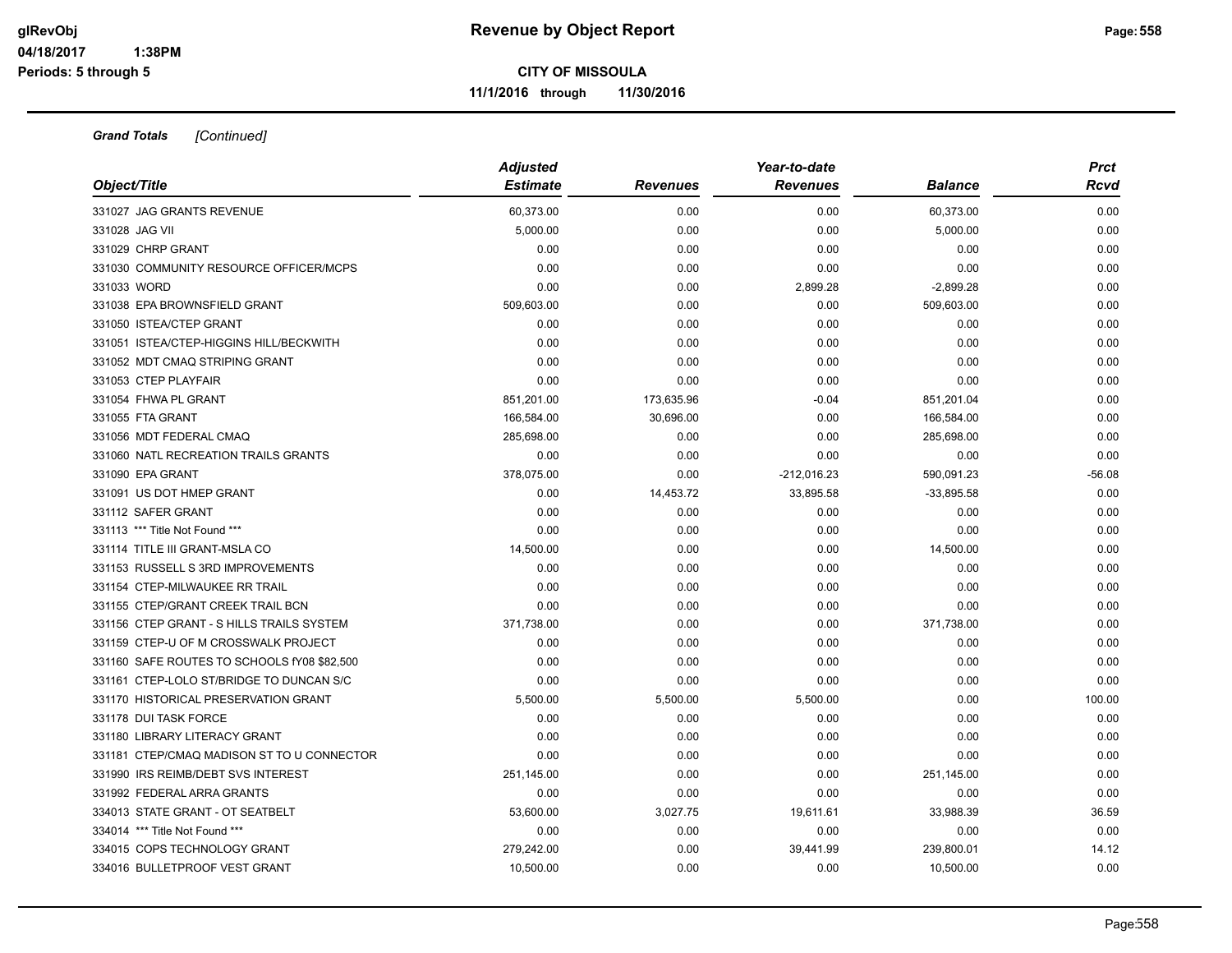| Object/Title                                  | <b>Adjusted</b><br><b>Estimate</b> | <b>Revenues</b> | Year-to-date<br><b>Revenues</b> | <b>Balance</b> | <b>Prct</b><br><b>Rcvd</b> |
|-----------------------------------------------|------------------------------------|-----------------|---------------------------------|----------------|----------------------------|
|                                               |                                    |                 |                                 |                |                            |
| 334017 SCHOOL RESOURCE OFFICER                | 240.000.00                         | 0.00            | 68,850.00                       | 171,150.00     | 28.69                      |
| 334018 STATE GRANT - CAPITAL                  | 0.00                               | 0.00            | 0.00                            | 0.00           | 0.00                       |
| 334020 UNDERAGE DRINKING GRANT                | 10,903.00                          | 0.00            | 0.00                            | 10,903.00      | 0.00                       |
| 334025 COUNTY WEED                            | 15,000.00                          | 6,812.50        | 32,835.37                       | $-17,835.37$   | 218.90                     |
| 334026 FOREST HEALTH GRANT                    | 20,000.00                          | 0.00            | 0.00                            | 20,000.00      | 0.00                       |
| 334028 DEPT OF AG INTERN GRANT                | 0.00                               | 0.00            | 0.00                            | 0.00           | 0.00                       |
| 334040 GAS TAX APPORTIONMENT                  | 1,081,510.00                       | 90,125.79       | 450,628.97                      | 630,881.03     | 41.67                      |
| 334045 MONTANA DEPARTMENT TRANSPORTATION      | 0.00                               | 0.00            | 0.00                            | 0.00           | 0.00                       |
| 334056 BANK CORP. LIC. TAX - (PREVIOUS YEARS) | 0.00                               | 0.00            | 0.00                            | 0.00           | 0.00                       |
| 334061 IMPACT FEES-CLEARING ACCOUNT           | 0.00                               | 0.00            | 0.00                            | 0.00           | 0.00                       |
| 334071 DEQ/RIVER WATER SAMPLING               | 0.00                               | 0.00            | 0.00                            | 0.00           | 0.00                       |
| 334076 BIG SKY TRUST FUND GRANTS              | 0.00                               | 0.00            | 0.00                            | 0.00           | 0.00                       |
| 334112 WELLNESS GRANT                         | 0.00                               | 0.00            | 0.00                            | 0.00           | 0.00                       |
| 334120 TSEP GRANT                             | 0.00                               | 0.00            | 0.00                            | 0.00           | 0.00                       |
| 334121 DNRC GRANT                             | 50,000.00                          | 0.00            | 0.00                            | 50,000.00      | 0.00                       |
| 334122 RENEWABLE RESOURCE GRANTS              | 0.00                               | 0.00            | 0.00                            | 0.00           | 0.00                       |
| 334123 MAQI FEDERAL ASSISTANCE                | 0.00                               | 0.00            | 0.00                            | 0.00           | 0.00                       |
| 334124 GRANTS-CIP                             | 0.00                               | 0.00            | 0.00                            | 0.00           | 0.00                       |
| 334125 FWP GRANT                              | 27,000.00                          | 0.00            | 0.00                            | 27,000.00      | 0.00                       |
| 334126 DEVELOPER ASSESSMENTS                  | 0.00                               | 0.00            | 0.00                            | 0.00           | 0.00                       |
| 334127 TONKIN TRAIL - FISH WILDLIFE PARKS     | 0.00                               | 0.00            | 0.00                            | 0.00           | 0.00                       |
| 334128 CDBG FIRE HYDRANT GRANT                | 0.00                               | 0.00            | 0.00                            | 0.00           | 0.00                       |
| 334140 DNRC GRANT                             | 0.00                               | 0.00            | 0.00                            | 0.00           | 0.00                       |
| 334143 MONTANA TOURISM GRANT                  | 0.00                               | 0.00            | 0.00                            | 0.00           | 0.00                       |
| 334145 WESTERN MT MENTAL HEALTH CTR           | 0.00                               | 0.00            | 0.00                            | 0.00           | 0.00                       |
| 334146 ADDI FUNDS-1ST TIME HOMEBUYERS         | 0.00                               | 0.00            | 0.00                            | 0.00           | 0.00                       |
| 334149 MISSOULA HOMEOWNERSHIP PROGRAM         | 0.00                               | 0.00            | 0.00                            | 0.00           | 0.00                       |
| 334153 FY14 DISTRICT XI HRC TBRA              | 0.00                               | 0.00            | $-8.00$                         | 8.00           | 0.00                       |
| 334154 HOMEWORD SWEETGRASS                    | 0.00                               | 0.00            | 0.00                            | 0.00           | 0.00                       |
| 334155 FY08 NMCDC                             | 0.00                               | 0.00            | 0.00                            | 0.00           | 0.00                       |
| 334156 *** Title Not Found ***                | 437,800.00                         | 0.00            | 40,183.85                       | 397,616.15     | 9.18                       |
| 334157 FY09 MHA                               | 0.00                               | 0.00            | 0.00                            | 0.00           | 0.00                       |
| 334159 FY09 HOMEWORD                          | 0.00                               | 0.00            | 0.00                            | 0.00           | 0.00                       |
| 334160 FY09 NMCDC                             | 0.00                               | 0.00            | 0.00                            | 0.00           | 0.00                       |
| 334161 FY10 DISTRICT XI HRC                   | 0.00                               | 0.00            | 0.00                            | 0.00           | 0.00                       |
| 334163 FY10 homeWORD/SOLSTICE APT             | 0.00                               | 0.00            | 0.00                            | 0.00           | 0.00                       |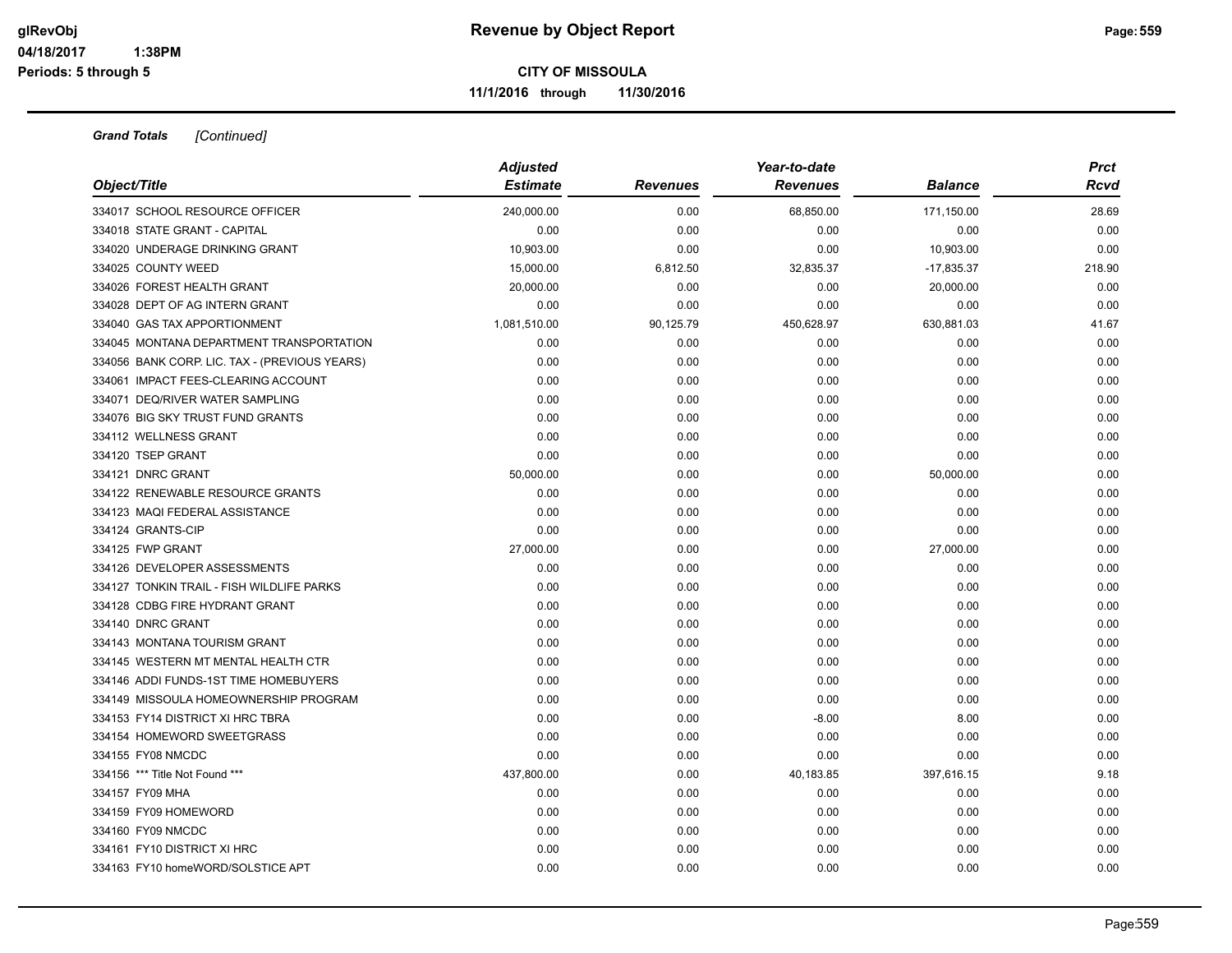| Object/Title                                      | <b>Adjusted</b><br><b>Estimate</b> | <b>Revenues</b> | Year-to-date<br><b>Revenues</b> | <b>Balance</b> | <b>Prct</b><br><b>Rcvd</b> |
|---------------------------------------------------|------------------------------------|-----------------|---------------------------------|----------------|----------------------------|
| 334251 RTP/TAP STATE GRANTS                       | 0.00                               | 0.00            | $-2,548.00$                     | 2,548.00       | 0.00                       |
| 334990 ARRA FUNDING                               | 0.00                               | 0.00            | 0.00                            | 0.00           | 0.00                       |
| 334991 ARRA HB645 FUNDING                         | 0.00                               | 0.00            | 0.00                            | 0.00           | 0.00                       |
| 334992 ARRA LOAN                                  | 0.00                               | 0.00            | 0.00                            | 0.00           | 0.00                       |
| 335075 STATE GAMBLING/VIDEO/KENO/BINGO FEES       | 127,650.00                         | 0.00            | 117,475.00                      | 10,175.00      | 92.03                      |
| 335077 STATE KENO/BINGO PROCEEDS TAX              | 0.00                               | 0.00            | 0.00                            | 0.00           | 0.00                       |
| 335210 PERSONAL PROPERTY TAX REIMBURSEMENT        | 963,588.00                         | 264,235.88      | 264,235.88                      | 699,352.12     | 27.42                      |
| 335230 HB 124 REVENUE                             | 8,327,658.00                       | 127,630.00      | 2,254,508.67                    | 6,073,149.33   | 27.07                      |
| 335250 STATE REIMB - SB #184                      | 0.00                               | 0.00            | 0.00                            | 0.00           | 0.00                       |
| 336001 MDT REIMBURSEMENTS                         | 0.00                               | 0.00            | 0.00                            | 0.00           | 0.00                       |
| 336020 STATE PENSION CONTRIBUTION                 | 0.00                               | 0.00            | 0.00                            | 0.00           | 0.00                       |
| 336021 STATE CONTRIB - POLICE RETIREMENT          | 2,459,661.00                       | 171,168.82      | 900,423.23                      | 1,559,237.77   | 36.61                      |
| 336022 STATE CONTRIB. - FIRE RETIREMENT           | 2,265,164.00                       | 171,751.32      | 913,668.50                      | 1,351,495.50   | 40.34                      |
| 336023 STATE CONTRIB. - PERS                      | 10,098.00                          | 2,083.81        | 7,633.29                        | 2,464.71       | 75.59                      |
| 336030 COUNTY CONTRIBUTION                        | 9,900.00                           | 0.00            | 8,000.00                        | 1,900.00       | 80.81                      |
| 337000 LOCAL GRANTS                               | 0.00                               | 0.00            | 0.00                            | 0.00           | 0.00                       |
| 337002 MRA GRANT                                  | 0.00                               | 0.00            | 1,000.00                        | $-1,000.00$    | 0.00                       |
| 337003 HEALTH DEPT-STORM WATER MGMT               | 0.00                               | 20,000.00       | 20,000.00                       | $-20,000.00$   | 0.00                       |
| 337004 MRA GRANTS                                 | 0.00                               | 0.00            | 0.00                            | 0.00           | 0.00                       |
| 337009 *** Title Not Found ***                    | 0.00                               | 0.00            | 0.00                            | 0.00           | 0.00                       |
| 337010 COUNTY REIMBURSEMENT-DEANOS                | 0.00                               | 0.00            | 0.00                            | 0.00           | 0.00                       |
| 337012 LEGAL SERVICES-CONTRACTED/REIMB.           | 6,000.00                           | 0.00            | 0.00                            | 6,000.00       | 0.00                       |
| 337013 MUTD SIGN MAINTENANCE AGREEMENT            | 3,000.00                           | 0.00            | 0.00                            | 3,000.00       | 0.00                       |
| 338000 LOCAL SHARING OF TAX INCREMENT             | 266,851.00                         | 0.00            | 133,425.29                      | 133,425.71     | 50.00                      |
| 338001 EXCESS PLEDGED TAX INCREMENT RETURNED      | 0.00                               | 0.00            | 0.00                            | 0.00           | 0.00                       |
| 338100 PLANNING MILLS PASSED THRU COUNTY          | 329,157.00                         | 0.00            | 0.00                            | 329,157.00     | 0.00                       |
| 339000 PAYMENT IN LIEU OF TAXES                   | 34,056.00                          | 0.00            | 0.00                            | 34,056.00      | 0.00                       |
| <b>INTERGOVERNMENTAL REVENUES</b><br><b>Total</b> | 21,199,675.00                      | 1,125,595.37    | 5,224,663.84                    | 15,975,011.16  | 24.65                      |
| 340000 CHARGES FOR SERVICES                       |                                    |                 |                                 |                |                            |
| 340051 GRILL VAN CONCESSIONS                      | 38,000.00                          | 0.00            | 24,670.80                       | 13,329.20      | 64.92                      |
| 341009 BLDG ADMIN FEES                            | 363,860.00                         | 0.00            | 0.00                            | 363,860.00     | 0.00                       |
| 341010 MISCELLANEOUS COLLECTIONS                  | 76,264.00                          | $-68.15$        | 75.00                           | 76,189.00      | 0.10                       |
| 341011 TRANSPORTATION ADMIN FEES                  | 24,720.00                          | 0.00            | 0.00                            | 24,720.00      | 0.00                       |
| 341012 MAYORS PROCLAMATION FEES                   | 100.00                             | 0.00            | 0.00                            | 100.00         | 0.00                       |
| 341013 AIR FUND FEES                              | 250.00                             | 0.00            | 70.00                           | 180.00         | 28.00                      |
| 341015 SEWER ADMINISTRATION FEES                  | 1,350,838.00                       | 0.00            | 0.00                            | 1,350,838.00   | 0.00                       |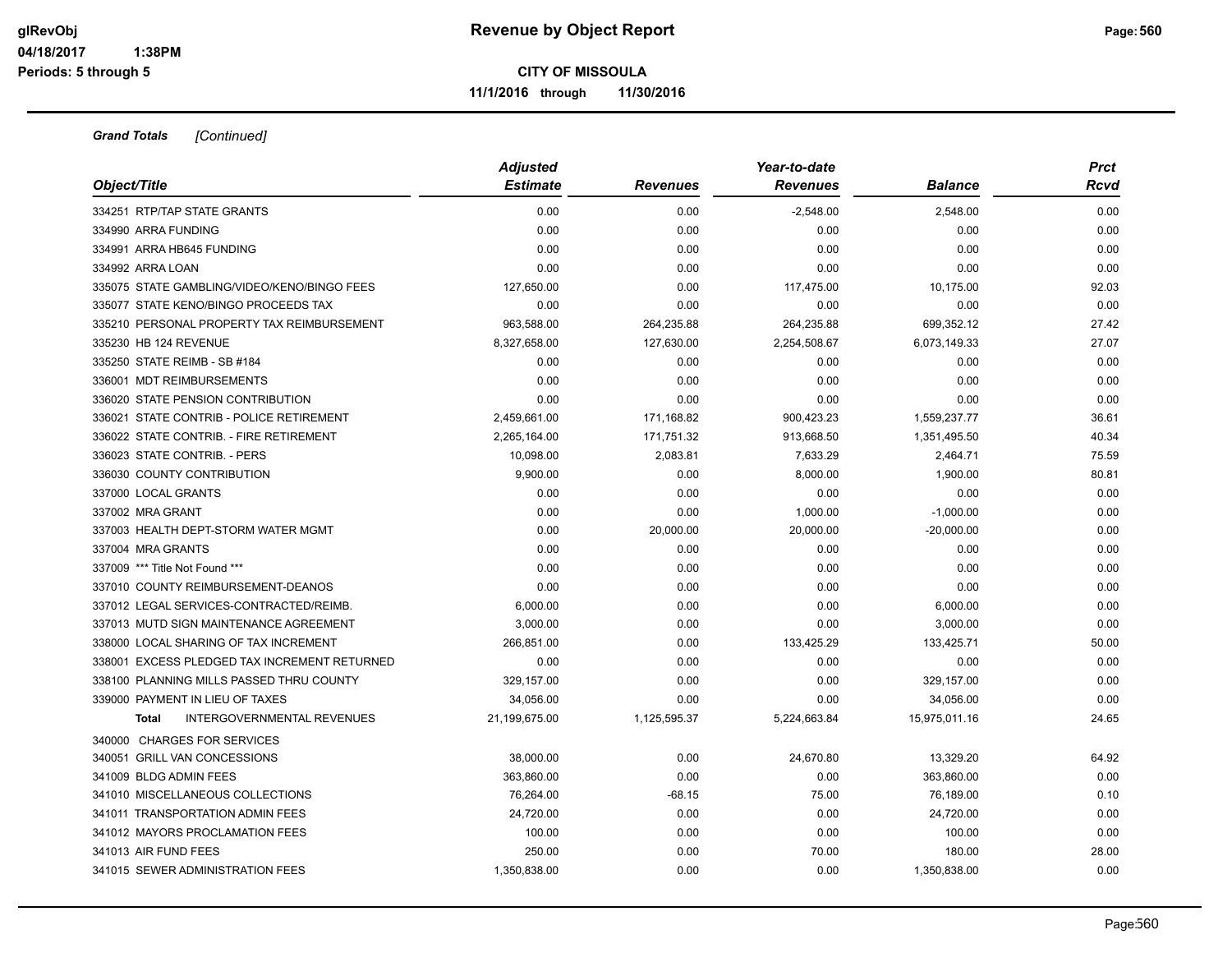|                                            | <b>Adjusted</b> |                 | Year-to-date    |                | Prct        |
|--------------------------------------------|-----------------|-----------------|-----------------|----------------|-------------|
| Object/Title                               | <b>Estimate</b> | <b>Revenues</b> | <b>Revenues</b> | <b>Balance</b> | <b>Rcvd</b> |
| 341016 MRA ADMINISTRATION FEES             | 148,635.00      | 0.00            | 0.00            | 148,635.00     | 0.00        |
| 341017 LIGHTING ADMINISTRATION FEES        | 15,916.00       | 0.00            | 0.00            | 15,916.00      | 0.00        |
| 341018 PARKING COMM ADMIN FEES             | 198,357.00      | 0.00            | 0.00            | 198,357.00     | 0.00        |
| 341019 *** Title Not Found ***             | 4,647.00        | 0.00            | 0.00            | 4,647.00       | 0.00        |
| 341021 SID ADMINISTRATION FEES             | 0.00            | 0.00            | 0.00            | 0.00           | 0.00        |
| 341022 PROJECT ADMIN FEES                  | 0.00            | 0.00            | 0.00            | 0.00           | 0.00        |
| 341023 PLANNING ADMIN FEES                 | 25,462.00       | 0.00            | 0.00            | 25,462.00      | 0.00        |
| 341024 HOUSING GRANT ADMIN FEES            | 52,000.00       | 0.00            | 0.00            | 52,000.00      | 0.00        |
| 341026 WATER ADMINISTRATION FEES           | 0.00            | 0.00            | 0.00            | 0.00           | 0.00        |
| 341027 STORMWATER ADMINISTRATION FEES      | 0.00            | 0.00            | 0.00            | 0.00           | 0.00        |
| 341031 STATE REIMB MUNI COURT              | 0.00            | 0.00            | 0.00            | 0.00           | 0.00        |
| 341032 IMPACT FEE CLEARING ACCOUNT         | 1,200,000.00    | 86,365.82       | 1,076,307.88    | 123,692.12     | 89.69       |
| 341033 IMPACT FEES-PARKS SHARE             | 0.00            | 0.00            | 0.00            | 0.00           | 0.00        |
| 341034 IMPACT FEES-FIRE SHARE              | 0.00            | 0.00            | 0.00            | 0.00           | 0.00        |
| 341035 IMPACT FEES-POLICE SHARE            | 0.00            | 0.00            | 0.00            | 0.00           | 0.00        |
| 341036 IMPACT FEES-COMMUNITY SERVICE SHARE | 0.00            | 0.00            | 0.00            | 0.00           | 0.00        |
| 341037 IMPACT FEE-ROAD SHARE               | 0.00            | 0.00            | 0.00            | 0.00           | 0.00        |
| 341041 SEWER EXTENSION RECORDING FEES      | 4,500.00        | 0.00            | 1,311.00        | 3,189.00       | 29.13       |
| 341052 MUNICIPAL COURT FILING FEES         | 330,916.00      | 30,519.35       | 125,760.56      | 205, 155.44    | 38.00       |
| 341055 CRIME VICTIM SURCHARGE              | 2,500.00        | 99.91           | 487.64          | 2,012.36       | 19.51       |
| 341067 SUBDIVISION EXEMPTION AFFIDAVITS    | 0.00            | 0.00            | 2,591.16        | $-2,591.16$    | 0.00        |
| 341068 SUBDIVISON FEES                     | 5,100.00        | 0.00            | 8,261.00        | $-3,161.00$    | 161.98      |
| 341069 REZONING FEES                       | 5,100.00        | 0.00            | 4,868.00        | 232.00         | 95.45       |
| 341070 DESIGN REVIEW BOARD                 | 15,300.00       | 3,273.92        | 9,547.52        | 5,752.48       | 62.40       |
| 341071 BOARD OF ADJUST. ZONING, SIGNS      | 0.00            | 0.00            | 0.00            | 0.00           | 0.00        |
| 341072 FLOOD PLAIN-0THER FEES              | 0.00            | 0.00            | 0.00            | 0.00           | 0.00        |
| 341073 FIRE PLAN CHECK FEES                | 28,541.00       | 2,534.00        | 19,802.00       | 8,739.00       | 69.38       |
| 341074 FIRE INSPECTION FEES                | 51,000.00       | 4,341.00        | 34,091.00       | 16,909.00      | 66.85       |
| 341076 ENGINEERING PLAN CHECK FEES         | 34,148.00       | 3,226.00        | 23,193.00       | 10,955.00      | 67.92       |
| 341077 ZONING COMPLIANCE INSPECTIONS       | 0.00            | 0.00            | 0.00            | 0.00           | 0.00        |
| 341078 ENGINEERING MAP FEES                | 122.00          | 5.00            | 35.00           | 87.00          | 28.69       |
| 341079 GREASE INTERCEPTOR APPEAL FEES      | 2,000.00        | 0.00            | 463.50          | 1,536.50       | 23.18       |
| 341090 STREET VACATION PETITION FEES       | 0.00            | 0.00            | 0.00            | 0.00           | 0.00        |
| 341091 INSPECTION CODE BOOKS & COPIES      | 1,393.00        | 74.00           | 263.25          | 1,129.75       | 18.90       |
| 341100 GRANT ADMINISTRATION SERVICE FEES   | 0.00            | 0.00            | 0.00            | 0.00           | 0.00        |
| 341450 *** Title Not Found ***             | 0.00            | 0.00            | 0.00            | 0.00           | 0.00        |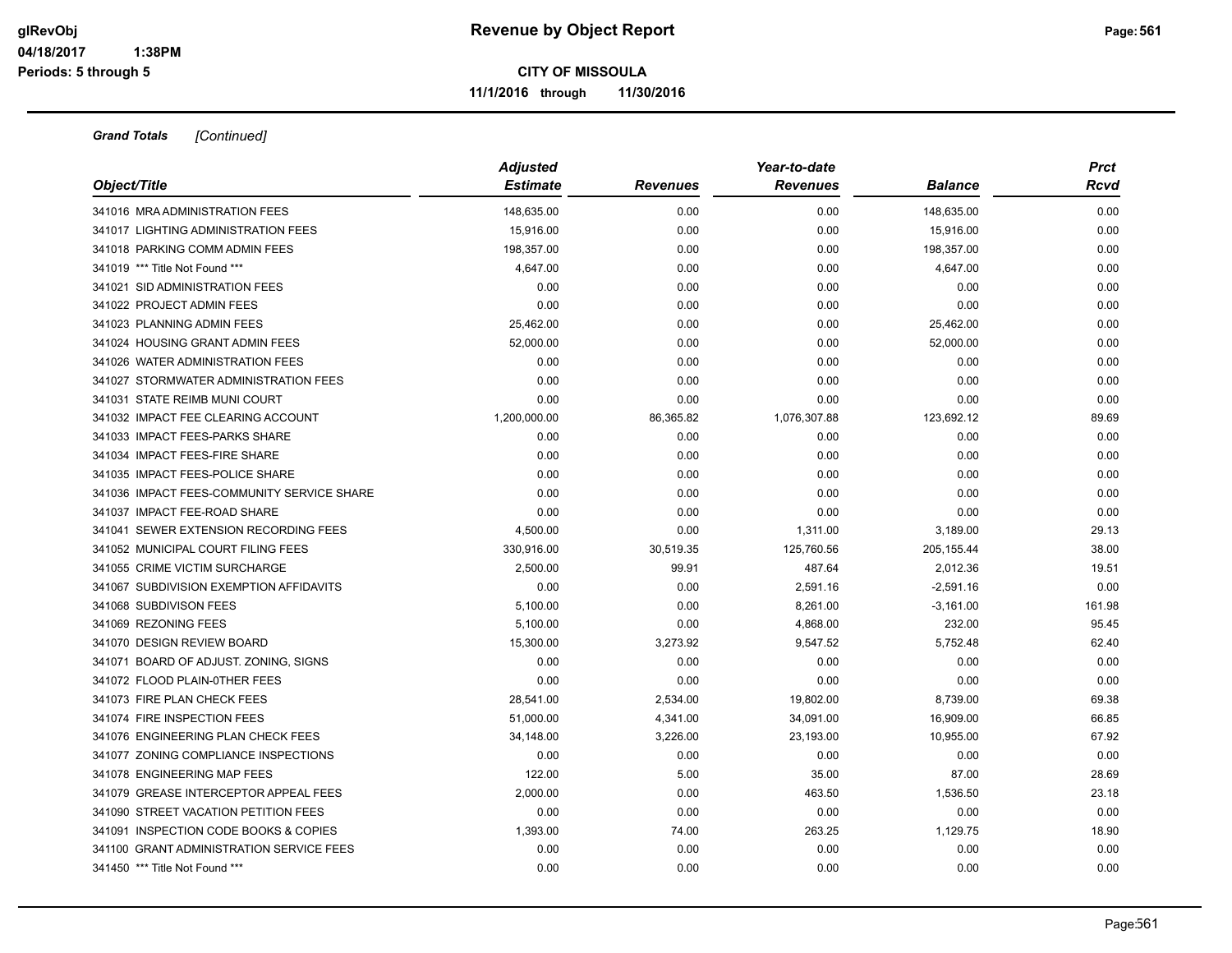| Object/Title                                | <b>Adjusted</b><br><b>Estimate</b> | <b>Revenues</b> | Year-to-date<br><b>Revenues</b> | <b>Balance</b> | <b>Prct</b><br><b>Rcvd</b> |
|---------------------------------------------|------------------------------------|-----------------|---------------------------------|----------------|----------------------------|
|                                             |                                    |                 |                                 |                |                            |
| 342000 ANTI-GRAFFITI PROJECT                | 5,000.00                           | 0.00            | 0.00                            | 5,000.00       | 0.00                       |
| 342010 POLICE/BID AGREEMENT                 | 48,000.00                          | 0.00            | 0.00                            | 48,000.00      | 0.00                       |
| 342012 PD REIMBURSABLE SERVICES             | 750.00                             | 0.00            | 531.66                          | 218.34         | 70.89                      |
| 342013 SECURITY INVEST FEES                 | 151,600.00                         | 682.50          | 22,353.62                       | 129,246.38     | 14.75                      |
| 342014 POLICE DEPARTMENT SERVICE FEES       | 15,000.00                          | 1,540.00        | 9,854.00                        | 5,146.00       | 65.69                      |
| 342015 POLICE OVERTIME FEES                 | 84,000.00                          | 6,161.63        | 56,620.36                       | 27,379.64      | 67.41                      |
| 342016 POLICE TRAINING FEES                 | 36,000.00                          | 0.00            | 1,191.01                        | 34,808.99      | 3.31                       |
| 342017 CATERING FEES                        | 7,200.00                           | 385.00          | 2,065.00                        | 5,135.00       | 28.68                      |
| 342018 DESK REPORTS                         | 20,000.00                          | 2,011.00        | 11,490.00                       | 8,510.00       | 57.45                      |
| 342019 ABANDONED VEHICLE REVENUE FEES       | 12,500.00                          | 4,185.00        | 5,365.00                        | 7,135.00       | 42.92                      |
| 342020 FIRE DEPARTMENT FEES                 | 100.00                             | 89.00           | 249.00                          | $-149.00$      | 249.00                     |
| 342021 CPR EDUCATION PROGRAM                | 7,435.00                           | 350.00          | 3,660.00                        | 3,775.00       | 49.23                      |
| 342022 OUTSIDE HIRES                        | 920,150.00                         | 239,718.97      | 468,875.12                      | 451,274.88     | 50.96                      |
| 342060 BIKE PROGRAM SALES & FEES            | 2,700.00                           | 0.00            | 0.00                            | 2,700.00       | 0.00                       |
| 343000 PW REIMBURSABLE SERVICES             | 31,258.00                          | 35.00           | 11,488.15                       | 19,769.85      | 36.75                      |
| 343001 SIGN FABRICATION & CONTRACTS         | 500.00                             | 0.00            | 0.00                            | 500.00         | 0.00                       |
| 343002 OTHER AGENCIES - VEH MAINT           | 48,000.00                          | 13,946.01       | 15,333.83                       | 32,666.17      | 31.95                      |
| 343003 STATE PAYMENT - TRAFFIC COUNTS       | 4,450.00                           | 0.00            | 0.00                            | 4,450.00       | 0.00                       |
| 343004 SPECIAL STATE CONTRACTS              | 80,000.00                          | 0.00            | 99,672.50                       | $-19,672.50$   | 124.59                     |
| 343005 NON-ARRA MOUNTAIN WATER CONTRACT     | 0.00                               | 0.00            | 0.00                            | 0.00           | 0.00                       |
| 343006 OTHER GOVT AGENCY-STREET PROJECTS    | 98,318.00                          | 0.00            | 0.00                            | 98,318.00      | 0.00                       |
| 343008 PRIVATE COMPANY STREET PAYMENTS      | 0.00                               | 0.00            | 0.00                            | 0.00           | 0.00                       |
| 343009 TOW CHARGES                          | 0.00                               | 0.00            | 0.00                            | 0.00           | 0.00                       |
| 343010 STREET DEPT SALES & SERVICES         | 19,195.00                          | 0.00            | 0.00                            | 19,195.00      | 0.00                       |
| 343011 STREET AND ROADWAY REPAIR CHARGES    | 0.00                               | 0.00            | 0.00                            | 0.00           | 0.00                       |
| 343013 SNOW REMOVAL FEES                    | 2,933.00                           | 0.00            | 126.00                          | 2,807.00       | 4.30                       |
| 343015 PARKING                              | 1,672,690.00                       | 0.00            | 0.00                            | 1,672,690.00   | 0.00                       |
| 343016 METER MONEY                          | 0.00                               | 74,306.92       | 423,098.30                      | -423,098.30    | 0.00                       |
| 343017 PARKING LEASE REVENUE                | 0.00                               | 49,022.00       | 302,406.00                      | $-302,406.00$  | 0.00                       |
| 343018 SALE OF MATERIALS                    | 0.00                               | 8,762.00        | 44,390.82                       | -44,390.82     | 0.00                       |
| 343021 METERED WATER REVENUE                | 0.00                               | 0.00            | 0.00                            | 0.00           | 0.00                       |
| 343026 WATER INSTALLATION CHARGES           | 0.00                               | 0.00            | 0.00                            | 0.00           | 0.00                       |
| 343031 SEWER SERVICE CHARGES                | 0.00                               | 0.00            | 0.00                            | 0.00           | 0.00                       |
| 343032 SEWER INSTALLATION CHARGES           | 86,384.00                          | 0.00            | 17,675.00                       | 68,709.00      | 20.46                      |
| 343034 TREATMENT FACILITIES FEES            | 9,082,562.00                       | 64,257.48       | 4,226,396.01                    | 4,856,165.99   | 46.53                      |
| 343035 SALE OF SEWER MATERIALS AND SUPPLIES | 0.00                               | 0.00            | $-26,751.54$                    | 26,751.54      | 0.00                       |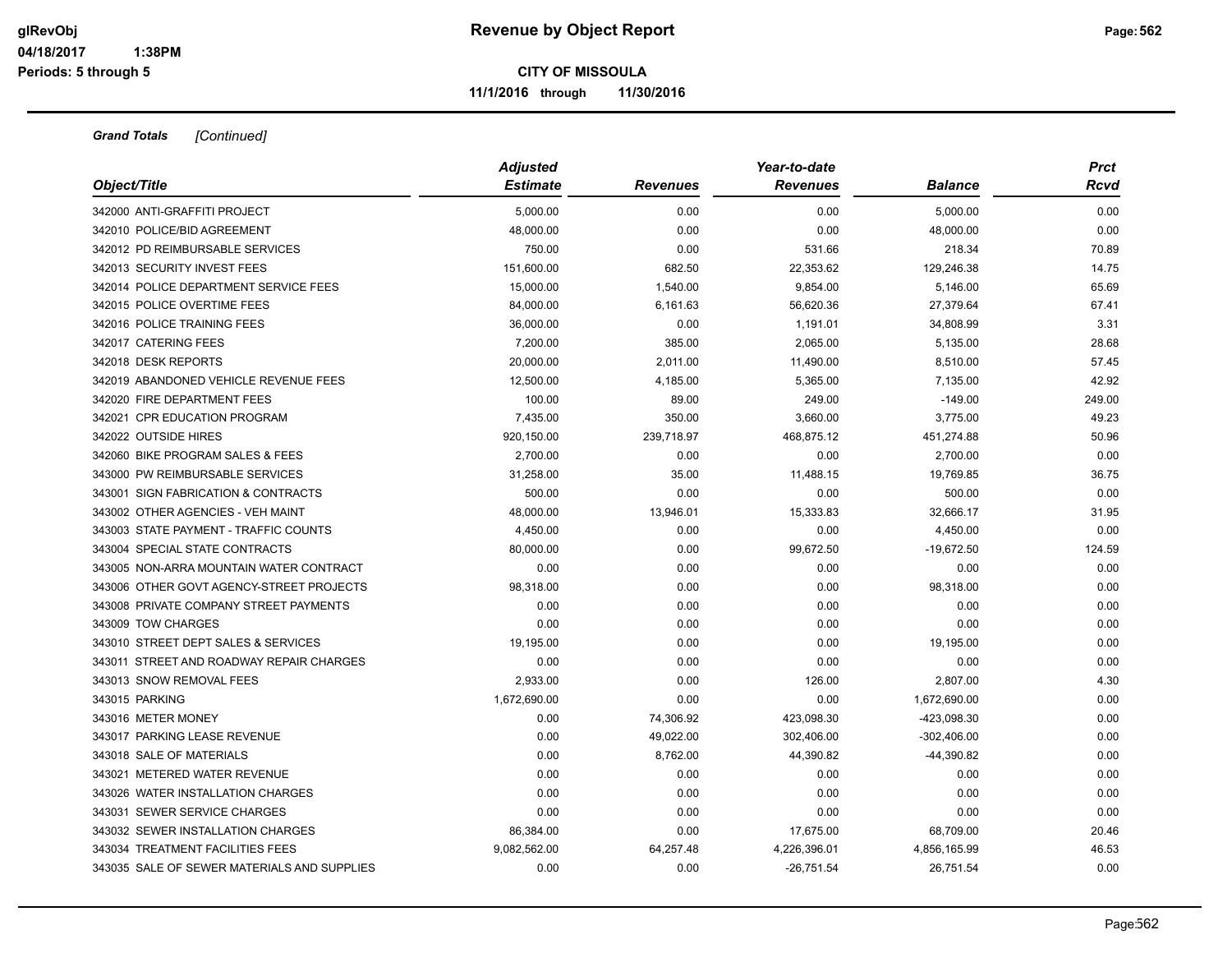| Object/Title                                        | <b>Adjusted</b><br><b>Estimate</b> | <b>Revenues</b> | Year-to-date<br><b>Revenues</b> | <b>Balance</b>       | <b>Prct</b><br><b>Rcvd</b> |
|-----------------------------------------------------|------------------------------------|-----------------|---------------------------------|----------------------|----------------------------|
| 343036 *** Title Not Found ***                      |                                    |                 |                                 |                      |                            |
| 343037 DELINQUENT SEWER FEES                        | 0.00<br>0.00                       | 0.00<br>0.00    | 10,364.16<br>0.00               | $-10,364.16$<br>0.00 | 0.00<br>0.00               |
| 343038 P & I TAX LIENS                              | 0.00                               | 18.70           | 1,831.24                        | $-1,831.24$          | 0.00                       |
| 343039 DISPOSAL FEES                                | 0.00                               | 2,115.80        | 9,370.96                        |                      | 0.00                       |
|                                                     |                                    |                 |                                 | $-9,370.96$          |                            |
| 343041 COMPOST TIPPING FEES<br>343045 COMPOST SALES | 5,000.00                           | 1,332.59        | 9,379.67                        | $-4,379.67$          | 187.59                     |
| 343046 COMPOST DELIVERY CHARGE                      | 0.00                               | 0.00            | 0.00                            | 0.00                 | 0.00                       |
|                                                     | 0.00                               | 0.00            | 0.00                            | 0.00                 | 0.00                       |
| 343065 BUILDING RENTALS                             | 0.00                               | 0.00            | 0.00                            | 0.00                 | 0.00                       |
| 343080 STATE MAINTENANCE CONTRACT                   | 530,082.00                         | 0.00            | 124,040.40                      | 406,041.60           | 23.40                      |
| 343082 MDT URBAN PROJECTS                           | 0.00                               | 0.00            | 0.00                            | 0.00                 | 0.00                       |
| 343083 CONTRACT SEWER APPLICATIONS                  | 0.00                               | 0.00            | 0.00                            | 0.00                 | 0.00                       |
| 343084 STREET MAINTENANCE MATERIALS REIMB           | 55,500.00                          | 10,744.31       | 10,744.31                       | 44,755.69            | 19.36                      |
| 343097 SIDEWALK AND CURB FEES                       | 340,000.00                         | 17,844.12       | 169,629.70                      | 170,370.30           | 49.89                      |
| 343300 MISC CHARGES FOR SERVICES                    | 0.00                               | 0.00            | 0.00                            | 0.00                 | 0.00                       |
| 343301 BOOT REMOVAL                                 | 0.00                               | 1,110.00        | 4,055.00                        | $-4,055.00$          | 0.00                       |
| 343302 PARKS SOIL PROJECT                           | 0.00                               | 0.00            | 0.00                            | 0.00                 | 0.00                       |
| 343310 SALE OF NICHE NAMEPLATES & VASES             | 5,000.00                           | 0.00            | 4,100.00                        | 900.00               | 82.00                      |
| 343311 SALE OF NICHES                               | 3,200.00                           | 0.00            | 0.00                            | 3,200.00             | 0.00                       |
| 343320 CEMETERY - SALE OF PLOTS                     | 12,870.00                          | 2,100.00        | 19,000.00                       | $-6,130.00$          | 147.63                     |
| 343321 CEMETERY FOUNDATIONS                         | 1.570.00                           | 0.00            | 4,030.00                        | $-2,460.00$          | 256.69                     |
| 343322 CEMETERY FLOWER CARE                         | 4,250.00                           | 0.00            | 0.00                            | 4,250.00             | 0.00                       |
| 343323 CEMETERY - LINER INSTALL FEES                | 5,580.00                           | 1,450.00        | 13,050.00                       | $-7,470.00$          | 233.87                     |
| 343324 OTHER CEMETERY FEES                          | 1,500.00                           | 300.00          | 1,500.00                        | 0.00                 | 100.00                     |
| 343325 2ND INTERMENT RIGHT                          | 0.00                               | 400.00          | 3,200.00                        | $-3,200.00$          | 0.00                       |
| 343340 CEMETERY - OPENINGS & CLOSINGS               | 10,950.00                          | 2,100.00        | 14,350.00                       | $-3,400.00$          | 131.05                     |
| 343350 CEMETERY CARE, FEES                          | 104,000.00                         | 0.00            | 0.00                            | 104,000.00           | 0.00                       |
| 343360 WEED CONTROL                                 | 3,000.00                           | 1,985.00        | 1,985.00                        | 1,015.00             | 66.17                      |
| 345032 STORMWATER INSTALLATION FEES                 | 0.00                               | 0.00            | 0.00                            | 0.00                 | 0.00                       |
| 345034 STORMWATER USE FEES                          | 0.00                               | 0.00            | 0.00                            | 0.00                 | 0.00                       |
| 345036 STORM WATER USE FEE PENALTY                  | 0.00                               | 0.00            | 0.00                            | 0.00                 | 0.00                       |
| 346000 FEES                                         | 223,100.00                         | 526.01          | 15,924.87                       | 207, 175. 13         | 7.14                       |
| 346001 TENNIS FEE                                   | 1,000.00                           | 0.00            | 1,280.00                        | $-280.00$            | 128.00                     |
| 346029 PARKS PETTY CASH FUND                        | 0.00                               | 0.00            | 0.00                            | 0.00                 | 0.00                       |
| 346030 SWIMMING POOL FEES                           | 604,825.00                         | 785.49          | 353,818.33                      | 251,006.67           | 58.50                      |
| 346031 RECREATION FEES                              | 244,283.00                         | 21,352.74       | 122,725.08                      | 121,557.92           | 50.24                      |
| 346032 PRESCHOOL PROGRAMS                           | 0.00                               | 0.00            | 0.00                            | 0.00                 | 0.00                       |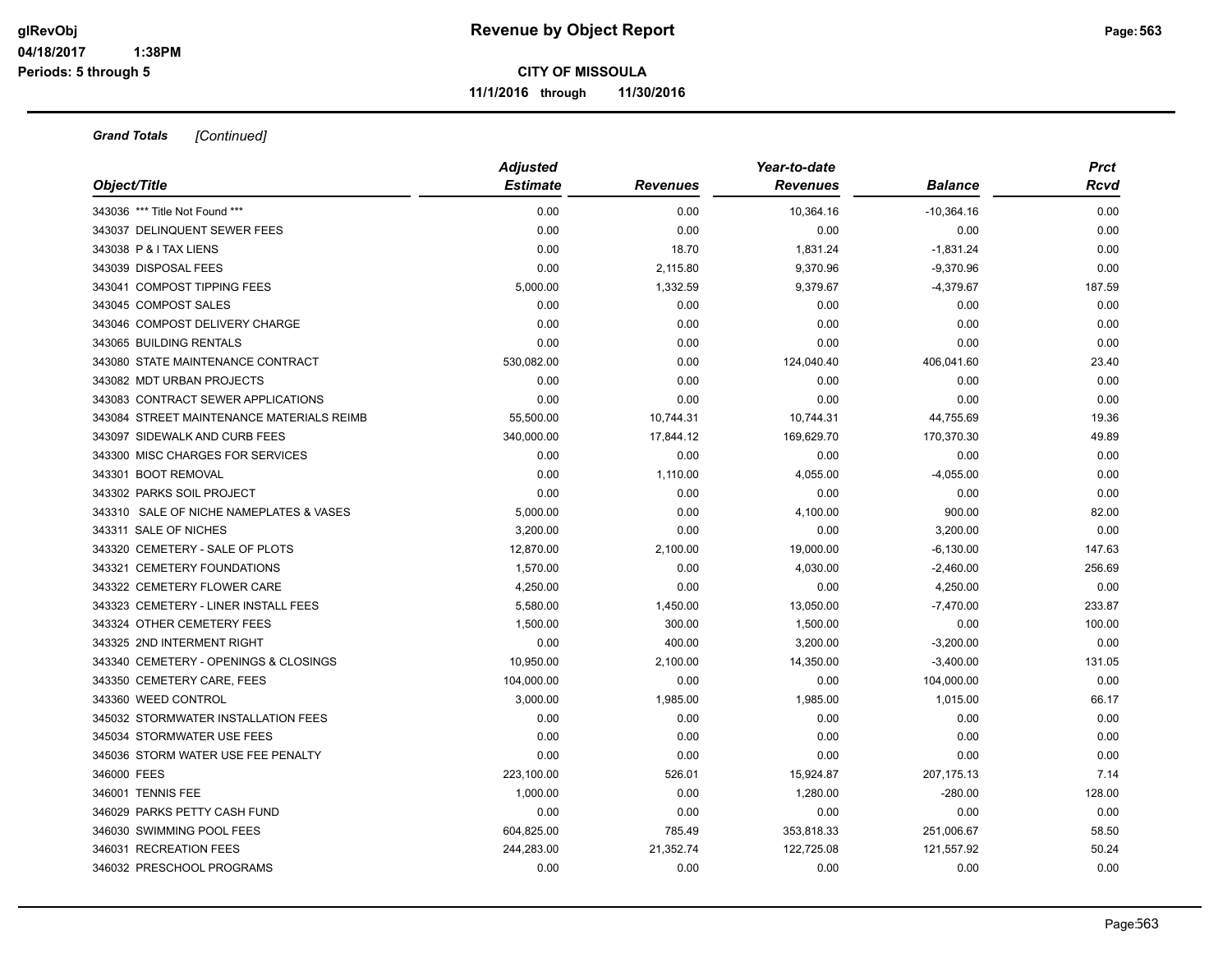| Object/Title                                   | <b>Adjusted</b><br><b>Estimate</b> | <b>Revenues</b> | Year-to-date<br><b>Revenues</b> | <b>Balance</b> | Prct<br><b>Rcvd</b> |
|------------------------------------------------|------------------------------------|-----------------|---------------------------------|----------------|---------------------|
|                                                |                                    |                 |                                 |                |                     |
| 346033 PARK FEES/FACILITY RENTALS              | 9,075.00                           | 1,961.50        | 28,050.29                       | $-18,975.29$   | 309.09              |
| 346034 GROUNDS MAINTENANCE CONTRACT            | 181,734.00                         | 0.00            | 0.00                            | 181,734.00     | 0.00                |
| 346036 PARK CONCESSION FEES                    | 23,000.00                          | 105.14          | 480.14                          | 22,519.86      | 2.09                |
| 346037 YOUTH DRUG COURT CONTRACT               | 11,700.00                          | 0.00            | 0.00                            | 11,700.00      | 0.00                |
| 346040 MCCORMICK SWIMMING POOL                 | 0.00                               | 0.00            | 0.00                            | 0.00           | 0.00                |
| 346050 COUNTY PLAYGROUND CONTRACT              | 3,150.00                           | 0.00            | 0.00                            | 3,150.00       | 0.00                |
| 346051 MONTANA PARKS/REC CONFERENCE 2012       | 4,500.00                           | 0.00            | 0.00                            | 4,500.00       | 0.00                |
| 346052 PLAYGROUND SAFETY TRAINING              | 0.00                               | 0.00            | 0.00                            | 0.00           | 0.00                |
| 346053 CITY LIFE PROGRAMS                      | 7,250.00                           | 953.00          | 2,257.00                        | 4,993.00       | 31.13               |
| 346054 PARKS MISC OVERTIME FEES                | 0.00                               | 329.34          | 329.34                          | $-329.34$      | 0.00                |
| 346055 COUNTY PARK SUPPORT                     | 0.00                               | 0.00            | 0.00                            | 0.00           | 0.00                |
| 346056 PICNIC SITE FEES                        | 0.00                               | 0.00            | 0.00                            | 0.00           | 0.00                |
| 346060 CURRENTS SWIMMING FACILITY              | 442,900.00                         | 31,214.07       | 151,682.26                      | 291,217.74     | 34.25               |
| 346061 CURRENTS ENTERPRISE                     | 0.00                               | 0.00            | 0.00                            | 0.00           | 0.00                |
| 346062 SPLASH ENTERPRISE                       | 0.00                               | 0.00            | 0.00                            | 0.00           | 0.00                |
| 346070 RECREATION GENERAL MERCHANDISE          | 0.00                               | 0.00            | 0.00                            | 0.00           | 0.00                |
| 346080 PAYMENT IN LIEU OF PARKS                | 243,228.00                         | 30,760.00       | 30,760.00                       | 212,468.00     | 12.65               |
| 346082 HIGH PARK EASEMENT EXCHANGE             | 0.00                               | 0.00            | 0.00                            | 0.00           | 0.00                |
| <b>CHARGES FOR SERVICES</b><br><b>Total</b>    | 19,498,641.00                      | 725,311.17      | 8,135,825.90                    | 11,362,815.10  | 41.73               |
| 350000 FINES & FORFEITURES                     |                                    |                 |                                 |                |                     |
| 351013 DRUG FORFEITURES                        | 16.800.00                          | 1,217.56        | 6,312.34                        | 10,487.66      | 37.57               |
| 351022 LAW ENFORCEMENT ACADEMY SURCHARGE #5    | 0.00                               | 5,832.77        | 5,832.77                        | $-5,832.77$    | 0.00                |
| 351031 TRAFFIC FINES                           | 1,356,738.00                       | 105,096.26      | 460,558.08                      | 896,179.92     | 33.95               |
| 351032 SURCHARGE ON FINES                      | 129,089.00                         | 14,326.14       | 39,154.06                       | 89,934.94      | 30.33               |
| 351033 PUBLIC DEFENDER FEES                    | 125,000.00                         | 4,778.45        | 23,245.38                       | 101,754.62     | 18.60               |
| 351034 CELLULAR PHONE FINES                    | 65,000.00                          | 10,697.25       | 38,885.25                       | 26,114.75      | 59.82               |
| 351035 CELL PHONE FINES: EDUCATION             | 65,000.00                          | 10,697.25       | 38,885.25                       | 26,114.75      | 59.82               |
| 352000 TICKETS                                 | 0.00                               | 0.00            | 0.00                            | 0.00           | 0.00                |
| 352001 PARKING TICKET REVENUE                  | 270,000.00                         | 15,839.00       | 90,503.50                       | 179,496.50     | 33.52               |
| 352002 PARKING FINES                           | 0.00                               | 0.00            | 0.00                            | 0.00           | 0.00                |
| 355000 FALSE ALARM PENALTY                     | 10,000.00                          | 312.00          | 2,028.00                        | 7,972.00       | 20.28               |
| <b>FINES &amp; FORFEITURES</b><br><b>Total</b> | 2,037,627.00                       | 168,796.68      | 705,404.63                      | 1,332,222.37   | 34.62               |
| 360000 MISCELLANEOUS REVENUES                  |                                    |                 |                                 |                |                     |
| 360000 MISCELLANEOUS REVENUES                  | 7,125,000.00                       | 0.00            | 3.75                            | 7,124,996.25   | 0.00                |
| 360001 COPIES                                  | 2.200.00                           | 182.25          | 632.50                          | 1.567.50       | 28.75               |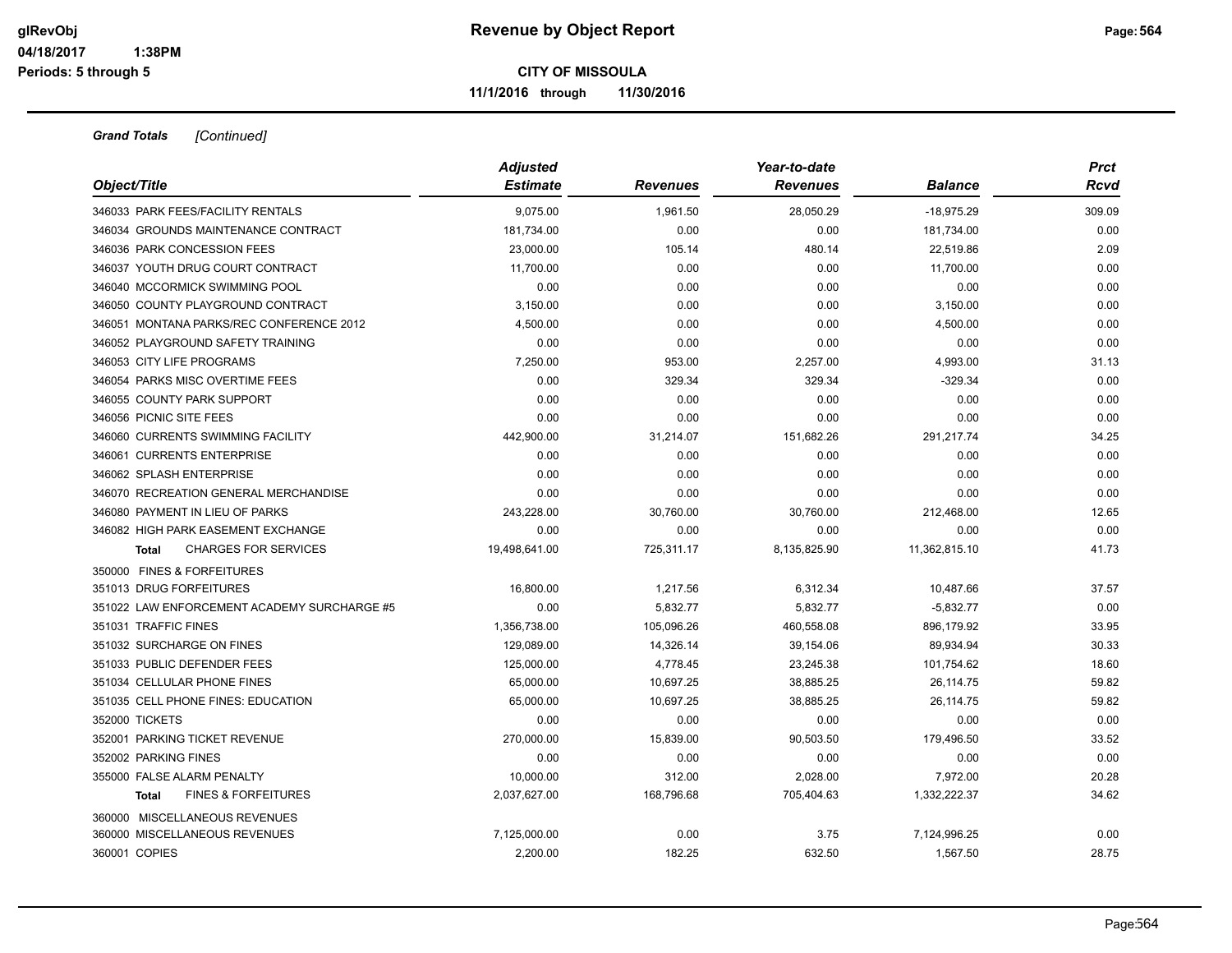|                                            | <b>Adjusted</b> |                 | Year-to-date    |                | <b>Prct</b> |
|--------------------------------------------|-----------------|-----------------|-----------------|----------------|-------------|
| Object/Title                               | <b>Estimate</b> | <b>Revenues</b> | <b>Revenues</b> | <b>Balance</b> | <b>Rcvd</b> |
| 360002 PHONES                              | 0.00            | 0.00            | 0.00            | 0.00           | 0.00        |
| 360003 MMIA REIMBURSEMENT-ATTORNEY         | 0.00            | 0.00            | 0.00            | 0.00           | 0.00        |
| 360005 LOAN REPAYMENTS                     | 25,000.00       | 0.00            | 0.00            | 25,000.00      | 0.00        |
| 360007 RLF REVENUES                        | 0.00            | 0.00            | 0.00            | 0.00           | 0.00        |
| 360010 MISCELLANEOUS                       | 1,325,095.00    | 19,450.70       | 363,739.52      | 961,355.48     | 27.45       |
| 360011 YOUTH COUNCIL FUNDS                 | 0.00            | 0.00            | 0.00            | 0.00           | 0.00        |
| 360012 SEWER GRANT REPAYMENTS              | 0.00            | 0.00            | 0.00            | 0.00           | 0.00        |
| 360013 REPAYMENT OF SEWER GRANT            | 7,000.00        | 8,762.00        | 8,762.00        | $-1,762.00$    | 125.17      |
| 360014 REPAYMENT OF LOAN/MHA               | 0.00            | 0.00            | 0.00            | 0.00           | 0.00        |
| 360015 CONFERENCE REVENUES - BUILDING      | 0.00            | 0.00            | 0.00            | 0.00           | 0.00        |
| 360016 MRA SHARE OF CIVIC STADIUM PARKING  | 0.00            | 0.00            | 0.00            | 0.00           | 0.00        |
| 360017 PARK PLANS FORFEITURE               | 0.00            | 0.00            | 0.00            | 0.00           | 0.00        |
| 360018 MARKET ON FRONT UTILITY PAYMENTS    | 0.00            | 188.73          | 787.27          | $-787.27$      | 0.00        |
| 360019 GARBAGE-MARKET ON FRONT             | 0.00            | 139.03          | 275.33          | $-275.33$      | 0.00        |
| 360020 GREENOUGH PARK ENCROACHMENTS        | 0.00            | 0.00            | 0.00            | 0.00           | 0.00        |
| 360030 CONTRIBUTIONS FROM PROPERTY OWNERS  | 0.00            | 0.00            | 0.00            | 0.00           | 0.00        |
| 360050 OVER/SHORT                          | 0.00            | 0.00            | 1.00            | $-1.00$        | 0.00        |
| 360100 REFUNDS                             | 200.00          | 0.00            | 0.00            | 200.00         | 0.00        |
| 361000 RATTLESNAKE LAND LEASES             | 0.00            | 1,000.00        | 1,000.00        | $-1,000.00$    | 0.00        |
| 361003 CARAS PARK CONCERT REVENUE          | 0.00            | 0.00            | 0.00            | 0.00           | 0.00        |
| 361010 RENTAL REVENUE                      | 120,000.00      | 0.00            | 0.00            | 120,000.00     | 0.00        |
| 361013 CLOSED GRANT REPAYMENTS             | 0.00            | 0.00            | 0.00            | 0.00           | 0.00        |
| 361200 RADIO TOWER LEASE PAYMENTS          | 0.00            | 0.00            | 5,000.00        | $-5,000.00$    | 0.00        |
| 361201 EKO LAND LEASE                      | 0.00            | 0.00            | 0.00            | 0.00           | 0.00        |
| 362000 OTHER MISCELLANEOUS REVENUE         | 20,105.00       | 0.00            | 32,310.55       | $-12,205.55$   | 160.71      |
| 362001 MUNICIPAL COURT BAD CHECK CHARGES   | 0.00            | 0.00            | 0.00            | 0.00           | 0.00        |
| 362002 BAD CHECK CHARGES                   | 500.00          | 30.00           | 165.00          | 335.00         | 33.00       |
| 362003 US BANK FEE REIMBURSEMENT           | 0.00            | 0.00            | 0.00            | 0.00           | 0.00        |
| 362004 URD III FACADE IMPROVEMENT LOAN REC | 0.00            | 0.00            | 0.00            | 0.00           | 0.00        |
| 362005 LEASE LATE PAYMENT PENALTY          | 0.00            | 0.00            | 0.00            | 0.00           | 0.00        |
| 362006 GAIC INSURANCE SETTLEMENT           | 0.00            | 0.00            | 0.00            | 0.00           | 0.00        |
| 362007 *** Title Not Found ***             | 0.00            | 0.00            | 0.00            | 0.00           | 0.00        |
| 362011 SALE OF UNCLAIMED PROPERTY          | 0.00            | 14,109.13       | 14,109.13       | $-14,109.13$   | 0.00        |
| 362012 REC/GREEN TAG PROGRAM               | 300.00          | 0.00            | 0.00            | 300.00         | 0.00        |
| 363000 ASSESSMENTS PAID                    | 15,000.00       | 0.00            | 0.00            | 15,000.00      | 0.00        |
| 363010 LIGHTING ASSESSMENTS                | 380,056.00      | 58.72           | 58.72           | 379,997.28     | 0.02        |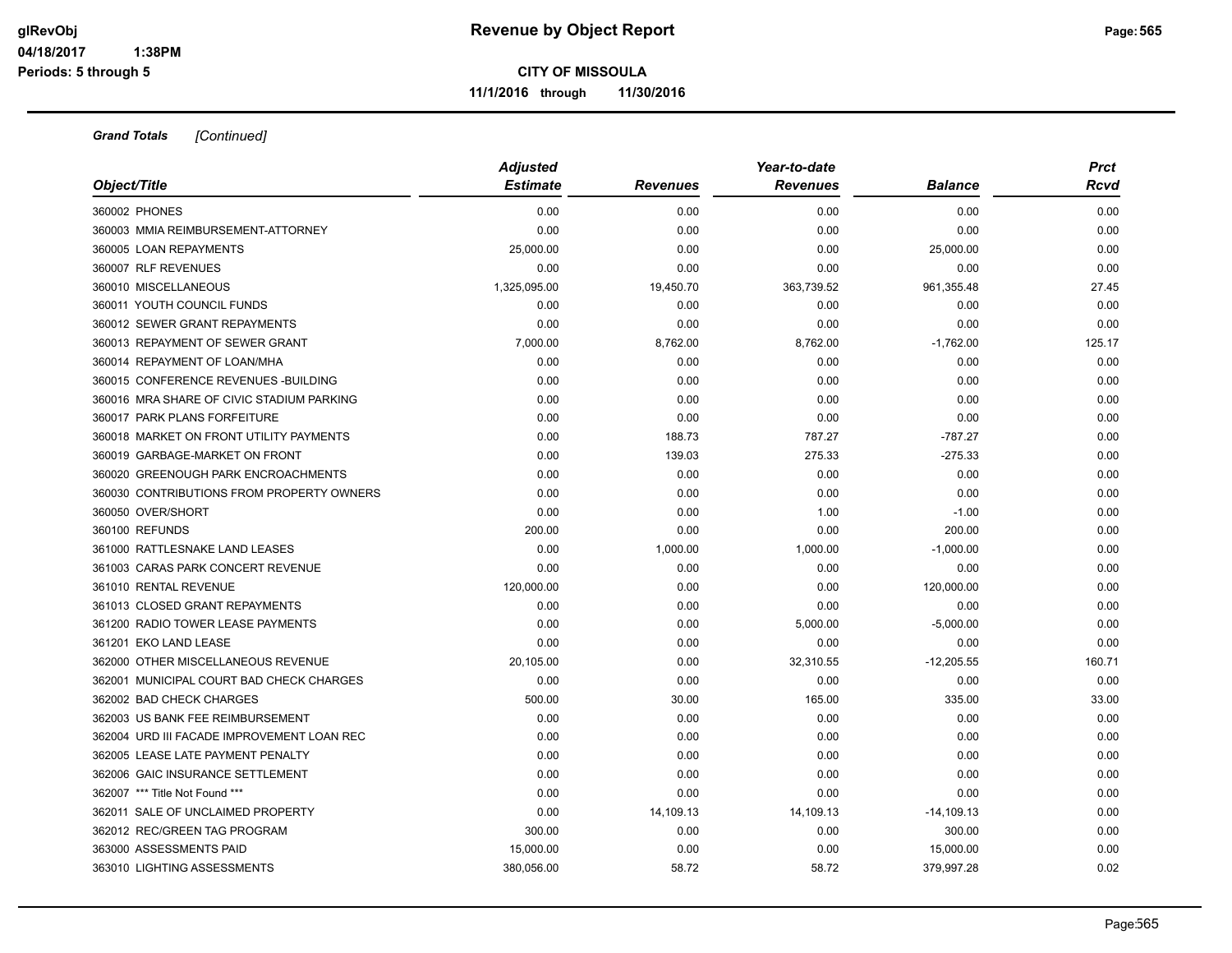| Object/Title                                 | <b>Adjusted</b><br><b>Estimate</b> | <b>Revenues</b> | Year-to-date<br><b>Revenues</b> | <b>Balance</b> | <b>Prct</b><br>Rcvd |
|----------------------------------------------|------------------------------------|-----------------|---------------------------------|----------------|---------------------|
| 363020 PROPERTY ASSESSMENTS                  | 4,667,343.00                       | 3,845.04        | 31,846.53                       | 4,635,496.47   | 0.68                |
| 363021 PAYOFF PRINCIPAL ASSESSMENTS          | 0.00                               | 96,761.91       | 133,644.12                      | $-133,644.12$  | 0.00                |
| 363022 BOND INTEREST ASSESSMENTS             | 0.00                               | 0.00            | 0.00                            | 0.00           | 0.00                |
| 363030 SIDEWALK AND CURB ASSESSMENTS         | 0.00                               | 0.00            | 0.00                            | 0.00           | 0.00                |
| 363040 PENALTY AND INTEREST                  | 0.00                               | 379.16          | 1,169.12                        | $-1,169.12$    | 0.00                |
| 364012 SALE OF SURPLUS PROPERTY              | 40,000.00                          | 0.00            | 57,992.47                       | $-17,992.47$   | 144.98              |
| 364040 INSURANCE AND DAMAGE RECOVERY         | 40,000.00                          | 280.65          | 3,105.01                        | 36,894.99      | 7.76                |
| 364041 WORKERS COMPENSATION REIMBURSEMENT    | 2,500.00                           | 0.00            | 0.00                            | 2,500.00       | 0.00                |
| 364042 EXPENDITURE REIMBURSEMENTS            | 1,200.00                           | 0.00            | 0.00                            | 1,200.00       | 0.00                |
| 364043 RATTLESNAKE CORRIDOR REIMBURSEMENT    | 10,000.00                          | 2,288.00        | 7,722.00                        | 2,278.00       | 77.22               |
| 364044 EMERGENCY RESPONSE REIMBURSEMENT      | 50,000.00                          | 0.00            | 0.00                            | 50,000.00      | 0.00                |
| 364047 MMIA EXPENDITURE REIMBURSEMENT        | 0.00                               | 0.00            | 0.00                            | 0.00           | 0.00                |
| 364051 DOT RADAR GRANT                       | 0.00                               | 0.00            | 0.00                            | 0.00           | 0.00                |
| 364053 EXPENDITURE REIMB-FIRE SERVICES       | 0.00                               | 0.00            | 0.00                            | 0.00           | 0.00                |
| 364060 REIMB LETTER OF CREDIT-709 PARKVIEW   | 0.00                               | 0.00            | 0.00                            | 0.00           | 0.00                |
| 364061 REIMB LETTER OF CREDIT-LINNEA LANE    | 0.00                               | 0.00            | 0.00                            | 0.00           | 0.00                |
| 365000 DONATIONS                             | 58,410.00                          | 0.00            | 1,409.45                        | 57,000.55      | 2.41                |
| 365001 *** Title Not Found ***               | 0.00                               | 625.59          | 26,975.39                       | $-26,975.39$   | 0.00                |
| 365002 OTHER RECREATION DONATIONS            | 70,000.00                          | 700.00          | 6,730.12                        | 63,269.88      | 9.61                |
| 365003 DONATIONS - SMOKE ALARMS              | 0.00                               | 0.00            | 100.55                          | $-100.55$      | 0.00                |
| 365004 GRANT CR TRAIL ASSN DONATION          | 0.00                               | 0.00            | 0.00                            | 0.00           | 0.00                |
| 365005 DONATIONS - ARCO                      | 0.00                               | 0.00            | 0.00                            | 0.00           | 0.00                |
| 365009 DONATIONS - BASKETBALL/TENNIS COURT   | 45,000.00                          | 0.00            | 1,200.00                        | 43,800.00      | 2.67                |
| 365010 FRIENDS OF MISSOULA PARKS DONATION    | 0.00                               | 0.00            | 0.00                            | 0.00           | 0.00                |
| 365015 DONATIONS - COMBAT CHALLENGE          | 0.00                               | 0.00            | 0.00                            | 0.00           | 0.00                |
| 365016 LOCAL MATCH MDT                       | 30,000.00                          | 0.00            | 2,027.44                        | 27,972.56      | 6.76                |
| 365017 LOCAL MATCH TRANSIT                   | 0.00                               | 0.00            | 0.00                            | 0.00           | 0.00                |
| 365018 DONATIONS - MLCT CONFERENCE           | 0.00                               | 0.00            | 0.00                            | 0.00           | 0.00                |
| 365019 PARKS DONATIONS                       | 271,100.00                         | 1,520.44        | 14,377.29                       | 256,722.71     | 5.30                |
| 365020 OPEN SPACE DONATIONS                  | 10,000.00                          | 0.00            | 25.00                           | 9,975.00       | 0.25                |
| 365021 PARKS AND RECS GRANTS & CONTRIBUTIONS | 0.00                               | 0.00            | 15,000.00                       | $-15,000.00$   | 0.00                |
| 365022 NEIGHBORHOOD COUNCIL DONATIONS        | 0.00                               | 0.00            | 0.00                            | 0.00           | 0.00                |
| 365023 NORTHWESTERN ENERGY GRANT             | 0.00                               | 0.00            | 0.00                            | 0.00           | 0.00                |
| 365030 DONATIONS STADIUM R&D                 | 0.00                               | 0.00            | 0.00                            | 0.00           | 0.00                |
| 365100 RECREATION OUTDOOR                    | 30,000.00                          | 0.00            | 1,148.00                        | 28,852.00      | 3.83                |
| 365101 RECREATION SCHOLARSHIP                | 0.00                               | 1,559.86        | 3,820.99                        | $-3,820.99$    | 0.00                |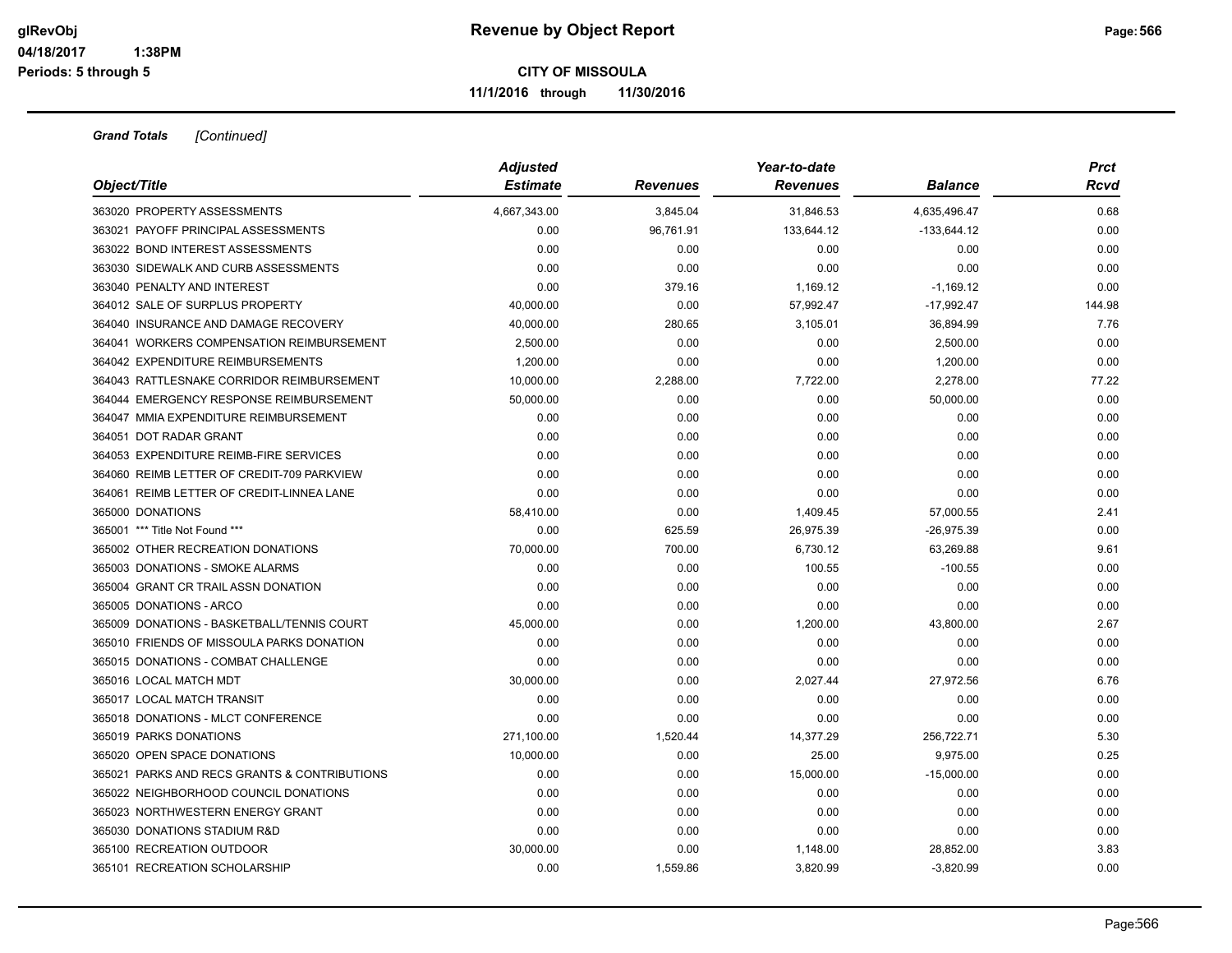|                                                           | <b>Adjusted</b> |                 | Year-to-date    |                 | <b>Prct</b> |
|-----------------------------------------------------------|-----------------|-----------------|-----------------|-----------------|-------------|
| Object/Title                                              | <b>Estimate</b> | <b>Revenues</b> | <b>Revenues</b> | <b>Balance</b>  | <b>Rcvd</b> |
| 365102 RECREATION YOUTH & ADULT SPORTS                    | 0.00            | 0.00            | 400.00          | $-400.00$       | 0.00        |
| 365103 URBAN FORESTRY PROGRAMS                            | 55,000.00       | 0.00            | 1,948.00        | 53,052.00       | 3.54        |
| 365109 CONSERVATION LANDS DONATIONS                       | 20,000.00       | 0.00            | 0.00            | 20,000.00       | 0.00        |
| 368000 SALE OF COINS                                      | 0.00            | 0.00            | 0.00            | 0.00            | 0.00        |
| 368001 SALE OF POLICE PROMOTIONS                          | 0.00            | 0.00            | 0.00            | 0.00            | 0.00        |
| 368002 SALE OF FIRE PROMOTIONS                            | 0.00            | 0.00            | 0.00            | 0.00            | 0.00        |
| MISCELLANEOUS REVENUES<br><b>Total</b>                    | 14,421,009.00   | 151,881.21      | 737,486.25      | 13,683,522.75   | 5.11        |
| 370000 INVESTMENTS & ROYALTY EARNINGS                     |                 |                 |                 |                 |             |
| 371010 INTEREST ON INVESTMENTS                            | 3,500.00        | 0.00            | 138.26          | 3,361.74        | 3.95        |
| 371020 GAIN/LOSS IN MARKET VALUE OF INVESTMENTS           | 0.00            | 0.00            | 0.00            | 0.00            | 0.00        |
| 371500 INTEREST ON INTERFUND LOAN                         | 0.00            | 0.00            | 0.00            | 0.00            | 0.00        |
| 373002 LOAN REPAYMENT - FAMILY SERVICES                   | 70,000.00       | 0.00            | 0.00            | 70,000.00       | 0.00        |
| 373006 BURNS ST COMMONS                                   | 0.00            | 0.00            | 0.00            | 0.00            | 0.00        |
| <b>INVESTMENTS &amp; ROYALTY EARNINGS</b><br><b>Total</b> | 73,500.00       | 0.00            | 138.26          | 73,361.74       | 0.19        |
| 380000 OTHER FINANCING SOURCES                            |                 |                 |                 |                 |             |
| 380000 OTHER FINANCING SOURCES                            | 0.00            | 0.00            | 0.00            | 0.00            | 0.00        |
| 381000 LOAN PROCEEDS                                      | 0.00            | 0.00            | 0.00            | 0.00            | 0.00        |
| 381002 SRF LOAN                                           | 0.00            | 0.00            | 0.00            | 0.00            | 0.00        |
| 381009 TRANSFERS IN                                       | 516,220.00      | 0.00            | 0.00            | 516,220.00      | 0.00        |
| 381010 BOND PROCEEDS                                      | 401,084.00      | 531,109.15      | 852,116.54      | -451,032.54     | 212.45      |
| 381011 OPEN SPACE REVENUE                                 | 0.00            | 0.00            | 0.00            | 0.00            | 0.00        |
| 381012 \$680,000 FIRE GF DEBT                             | 0.00            | 0.00            | 0.00            | 0.00            | 0.00        |
| 381015 \$1,010,000 LIMITED TAX GO BONDS 2010C             | 0.00            | 0.00            | 0.00            | 0.00            | 0.00        |
| 381020 REVENUE BONDS                                      | 2,517,966.00    | 0.00            | 0.00            | 2,517,966.00    | 0.00        |
| 381024 MARY AVENUE BOND PROCEEDS                          | 0.00            | 0.00            | 3,000,000.00    | $-3,000,000.00$ | 0.00        |
| 381025 BOND PROCEEDS                                      | 0.00            | 0.00            | 0.00            | 0.00            | 0.00        |
| 381026 DEBT SERVICE/BROWNSFIELD RLF 1.125M                | 0.00            | 0.00            | 0.00            | 0.00            | 0.00        |
| 381027 SOUTH RESERVE TRAIL CROSSING 5.M                   | 0.00            | 0.00            | 0.00            | 0.00            | 0.00        |
| 381028 BOND PROCEEDS-MILL SITE                            | 0.00            | 0.00            | 0.00            | 0.00            | 0.00        |
| 381029 PARKING STRUCTURE BOND PROCEEDS                    | 0.00            | 0.00            | 0.00            | 0.00            | 0.00        |
| 381030 SID BONDS PROCEEDS                                 | 0.00            | 0.00            | 2,869,735.00    | $-2,869,735.00$ | 0.00        |
| 381070 PROCEEDS FROM NOTES/LOANS/INTERCAP                 | 0.00            | 0.00            | 0.00            | 0.00            | 0.00        |
| 381071 WILMA NOTE PROCEEDS                                | 0.00            | 0.00            | 0.00            | 0.00            | 0.00        |
| 381072 FIB NOTE PROCEEDS                                  | 0.00            | 0.00            | 0.00            | 0.00            | 0.00        |
| 381074 CIVIC STADIUM TIF NOTES 1.5M                       | 0.00            | 0.00            | 0.00            | 0.00            | 0.00        |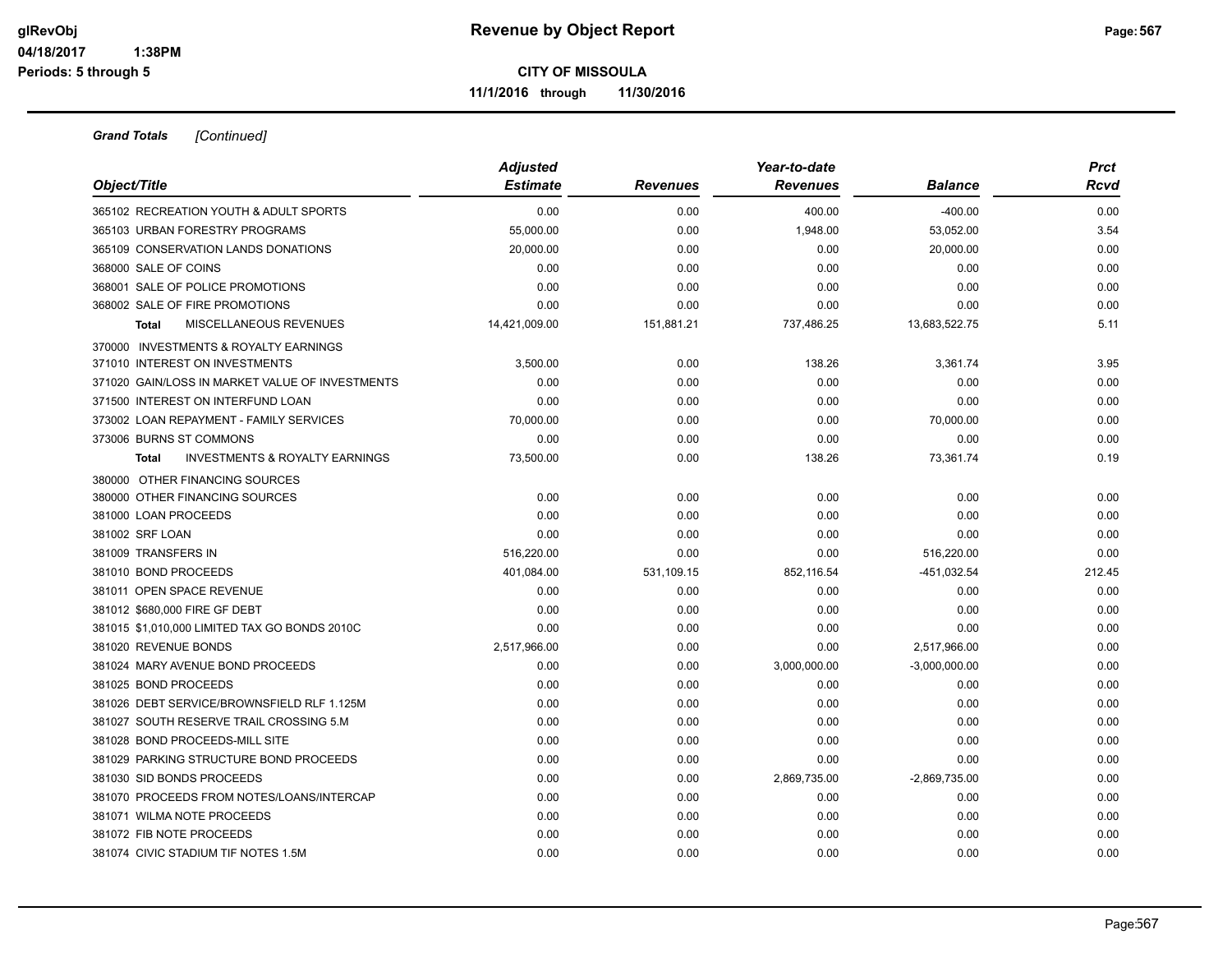|                                                | <b>Adjusted</b> |                 | Year-to-date    |                 | <b>Prct</b> |
|------------------------------------------------|-----------------|-----------------|-----------------|-----------------|-------------|
| Object/Title                                   | <b>Estimate</b> | <b>Revenues</b> | <b>Revenues</b> | <b>Balance</b>  | Rcvd        |
| 381090 PROCEEDS FROM CAPITAL LEASE             | 632.258.00      | 1,758,426.64    | 1,758,426.64    | $-1,126,168.64$ | 278.12      |
| 382000 *** Title Not Found ***                 | 0.00            | 0.00            | 0.00            | 0.00            | 0.00        |
| 382010 SALE OF FIXED ASSETS                    | 0.00            | 0.00            | 0.00            | 0.00            | 0.00        |
| 383000 OPERATING TRANSFERS                     | 485,312.00      | 25,798.75       | 274,958.00      | 210,354.00      | 56.66       |
| 383001 TRANS FR FLUSHING DISTRICT              | 41,200.00       | 0.00            | 0.00            | 41,200.00       | 0.00        |
| 383002 TRANS FR GAS TAX                        | 564,000.00      | 0.00            | 0.00            | 564,000.00      | 0.00        |
| 383003 TRANS FR COMPREHENSIVE INSURANCE LEVY   | 0.00            | 0.00            | 0.00            | 0.00            | 0.00        |
| 383004 TRANS FR EMPLOYEE HEALTH INSURANCE LEVY | 4,778,675.00    | 0.00            | 0.00            | 4,778,675.00    | 0.00        |
| 383007 TRANS FR CABLE FRANCHISE                | 301,433.00      | 0.00            | 0.00            | 301,433.00      | 0.00        |
| 383008 TRANS FR RUSSELL PARK DISTRICT          | 0.00            | 0.00            | 0.00            | 0.00            | 0.00        |
| 383009 TRANS FR TITLE I                        | 0.00            | 0.00            | 0.00            | 0.00            | 0.00        |
| 383010 TRANS FR CIP                            | 11,387.00       | 0.00            | 0.00            | 11,387.00       | 0.00        |
| 383011 TRANS FR SID REVOLVING                  | 100,000.00      | 0.00            | 0.00            | 100,000.00      | 0.00        |
| 383013 TRANS FR SID DEBT SERVICE               | 0.00            | 0.00            | 0.00            | 0.00            | 0.00        |
| 383014 TRANS FR MRA                            | 3,783,607.00    | 0.00            | $-203, 142.95$  | 3,986,749.95    | $-5.37$     |
| 383015 TRANS FR MPC                            | 0.00            | 0.00            | 25,000.00       | $-25,000.00$    | 0.00        |
| 383016 TRANS FR TAX INCREMENT BOND             | 0.00            | 0.00            | 0.00            | 0.00            | 0.00        |
| 383017 TRANS FR BUILDING                       | 0.00            | 0.00            | 0.00            | 0.00            | 0.00        |
| 383018 TRANS FR WILLOWWOOD PARK DISTRICT       | 0.00            | 0.00            | 0.00            | 0.00            | 0.00        |
| 383020 TRANS FR CEMETERY CARE                  | 0.00            | 0.00            | 0.00            | 0.00            | 0.00        |
| 383021 TRANS FR P&R TRAILS DEVLP               | 0.00            | 0.00            | 0.00            | 0.00            | 0.00        |
| 383022 TRANS FR OPEN SPACE BOND                | 0.00            | 0.00            | 0.00            | 0.00            | 0.00        |
| 383023 TRANS FR DRUG FORFEITURE                | 0.00            | 0.00            | 0.00            | 0.00            | 0.00        |
| 383024 TRANS FR SEWER CLEARING                 | 7,743,387.00    | 0.00            | 0.00            | 7,743,387.00    | 0.00        |
| 383025 TRANS FR SEWER R & D                    | 0.00            | 0.00            | 0.00            | 0.00            | 0.00        |
| 383026 TRANS FR CDBG                           | 0.00            | 0.00            | 90,303.40       | $-90,303.40$    | 0.00        |
| 383027 TRANS FR URD                            | 0.00            | 0.00            | 0.00            | 0.00            | 0.00        |
| 383028 TRANS FROM GF FOR HEALTH RESERVE        | 0.00            | 0.00            | 147,333.36      | $-147,333.36$   | 0.00        |
| 383029 TRANS FR GENERAL                        | 2,075,475.00    | 5,986.20        | 35,430.58       | 2,040,044.42    | 1.71        |
| 383034 TRANS FR 01 SERIES DEBT SERVICE         | 0.00            | 0.00            | 0.00            | 0.00            | 0.00        |
| 383036 TRANSFER - GRANT                        | 0.00            | 0.00            | 0.00            | 0.00            | 0.00        |
| 383037 TRANSFER FROM URD II                    | 250,000.00      | 0.00            | 0.00            | 250,000.00      | 0.00        |
| 383038 TRANSFER - URD III                      | 0.00            | 0.00            | 0.00            | 0.00            | 0.00        |
| 383039 FROM SID TRANSFERS                      | 0.00            | 0.00            | 0.00            | 0.00            | 0.00        |
| 383040 TRANSFER FROM CITY GRANTS               | 0.00            | 0.00            | 0.00            | 0.00            | 0.00        |
| 383041 TRANS FR CDBG                           | 0.00            | 0.00            | 0.00            | 0.00            | 0.00        |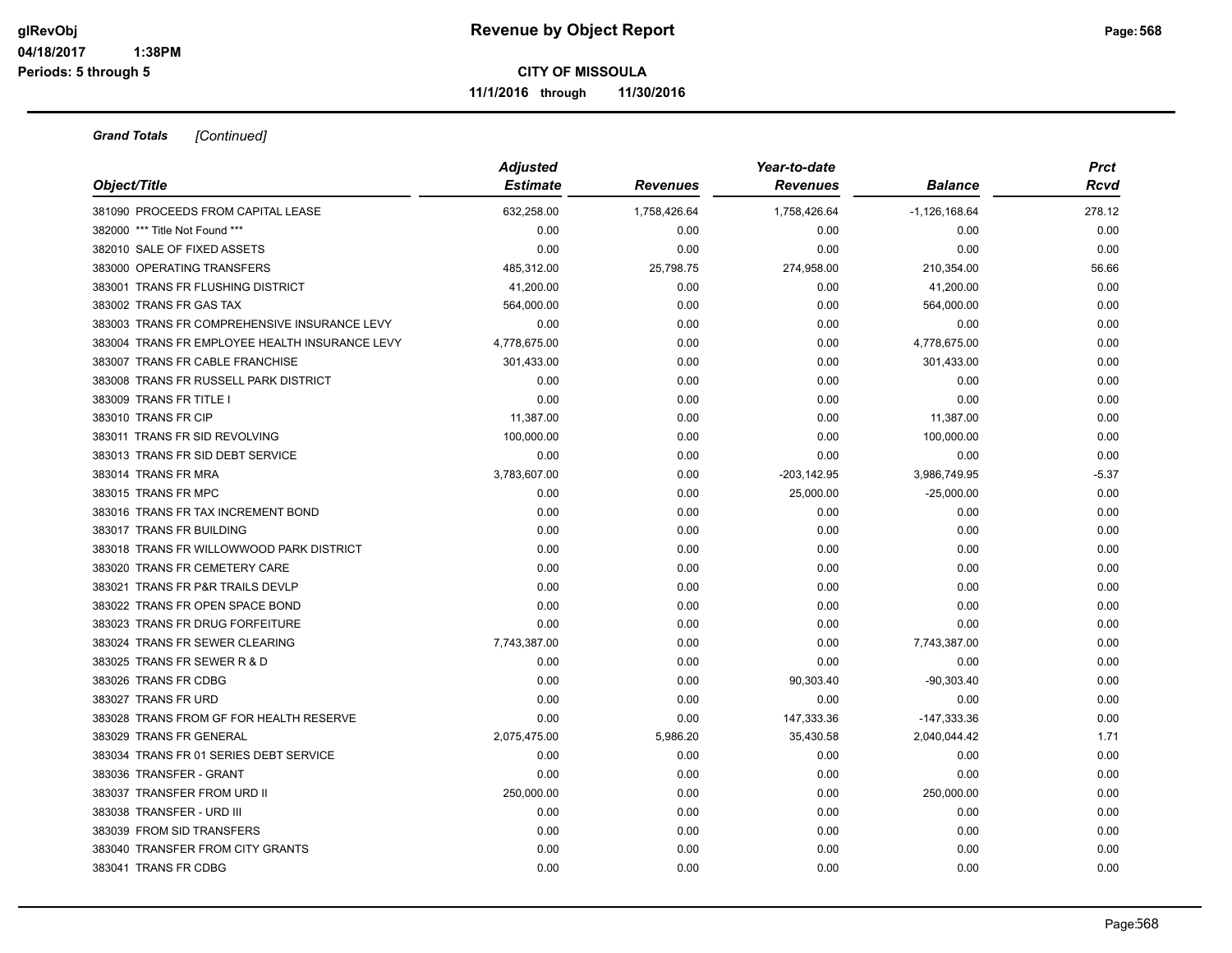|                                                | <b>Adjusted</b> |                 | Year-to-date    |                | Prct    |
|------------------------------------------------|-----------------|-----------------|-----------------|----------------|---------|
| Object/Title                                   | <b>Estimate</b> | <b>Revenues</b> | <b>Revenues</b> | <b>Balance</b> | Rcvd    |
| 383042 TRANSFERS FROM OTHER FUNDS              | 270,238.00      | 0.00            | 0.00            | 270,238.00     | 0.00    |
| 383043 TRANSFERS FROM IMPACT FEES              | 0.00            | 0.00            | 0.00            | 0.00           | 0.00    |
| 383044 TRANSFER FROM PYMT IN LIEU OF PARKS     | 0.00            | 0.00            | 0.00            | 0.00           | 0.00    |
| 383045 TRANSFER FROM PARK ENTERPRISE           | 0.00            | 0.00            | 0.00            | 0.00           | 0.00    |
| 383046 TRANS FR PARKS MAINTENANCE DIST         | 0.00            | 0.00            | 0.00            | 0.00           | 0.00    |
| 383047 TRANS FR STREET MAINTENANCE DISTRICT    | 0.00            | 0.00            | 0.00            | 0.00           | 0.00    |
| 383050 TRANSFER FROM IMPACT FEES               | 0.00            | 0.00            | 0.00            | 0.00           | 0.00    |
| 383060 TRANSFERS FROM FRONT ST URD             | 0.00            | 0.00            | 0.00            | 0.00           | 0.00    |
| 383061 TRANSFERS FROM PARK IMPACT FEES         | 0.00            | 0.00            | 0.00            | 0.00           | 0.00    |
| 383062 TRANSFERS FROM PARK SIDS                | 0.00            | 0.00            | 0.00            | 0.00           | 0.00    |
| 383063 TRANSF FROM SAFETY-LU (CTEP)FUND        | 0.00            | 0.00            | 0.00            | 0.00           | 0.00    |
| 383065 TRANSFER FROM WWTF                      | 50,213.00       | 0.00            | 0.00            | 50,213.00      | 0.00    |
| 383066 TRANSFER FROM FRONT ST CLEARING         | 339,497.00      | 0.00            | $-17,603.78$    | 357,100.78     | $-5.19$ |
| 383067 TRANSFER FROM FSPS                      | 70,235.00       | 0.00            | 0.00            | 70,235.00      | 0.00    |
| 383068 TRANSFER FROM SUBORDINATE LIEN          | 0.00            | 0.00            | 0.00            | 0.00           | 0.00    |
| 383400 CAPITAL CONTRIBUTION                    | 0.00            | 0.00            | 0.00            | 0.00           | 0.00    |
| 384000 GUARANTOR REVENUE                       | 0.00            | 0.00            | 0.00            | 0.00           | 0.00    |
| OTHER FINANCING SOURCES<br>Total               | 24,932,187.00   | 2,321,320.74    | 8,832,556.79    | 16,099,630.21  | 35.43   |
| 390000 INTERNAL SERVICES                       |                 |                 |                 |                |         |
| 396001 INSURANCE REIMBURSEMENTS                | 0.00            | 0.00            | 0.00            | 0.00           | 0.00    |
| 396002 CITY CONTRIBUTIONS                      | 3,210,660.00    | 254,905.68      | 1,470,175.54    | 1,740,484.46   | 45.79   |
| 396003 EMPLOYEE DEDUCTION CONTRIBUTIONS        | 734,400.00      | 65,942.97       | 671,047.28      | 63,352.72      | 91.37   |
| 396004 RETIREE CONTRIBUTIONS                   | 436,800.00      | 30,032.94       | 138,328.09      | 298,471.91     | 31.67   |
| 396005 FIRE + POLICE ADDTL HEALTH CONTRIB      | 1,340,640.00    | 135,837.00      | 866,232.00      | 474,408.00     | 64.61   |
| 396006 RX REBATES                              | 0.00            | 0.00            | 6,776.08        | $-6,776.08$    | 0.00    |
| 396007 OTHER PARTICIPANT HEALTH PREM CONTRIB   | 0.00            | 0.00            | 912.45          | $-912.45$      | 0.00    |
| 396008 COBRA CONTRIBUTIONS                     | 0.00            | 0.00            | 0.00            | 0.00           | 0.00    |
| 396009 WELLNESS PROGRAM CONTRIBUTIONS          | 0.00            | 0.00            | 0.00            | 0.00           | 0.00    |
| 396010 EMPLOYEE SUPPLI LIFE INSURANCE CONTRI   | 0.00            | 2,613.36        | 13,122.84       | $-13,122.84$   | 0.00    |
| 396011 EMPLOYEE VISION INSURANCE CONTRIBUTIONS | 0.00            | 112.14          | 682.10          | $-682.10$      | 0.00    |
| 399999 NEW REQUESTS FUNDING                    | 0.00            | 0.00            | 0.00            | 0.00           | 0.00    |
| <b>INTERNAL SERVICES</b><br><b>Total</b>       | 5,722,500.00    | 489,444.09      | 3, 167, 276. 38 | 2,555,223.62   | 55.35   |
| 430000 MILLER CREEK                            |                 |                 |                 |                |         |
| 430230 MILLER CR TWITE CONSTRUCTION            | 0.00            | 0.00            | 0.00            | 0.00           | 0.00    |
| <b>MILLER CREEK</b><br><b>Total</b>            | 0.00            | 0.00            | 0.00            | 0.00           | 0.00    |